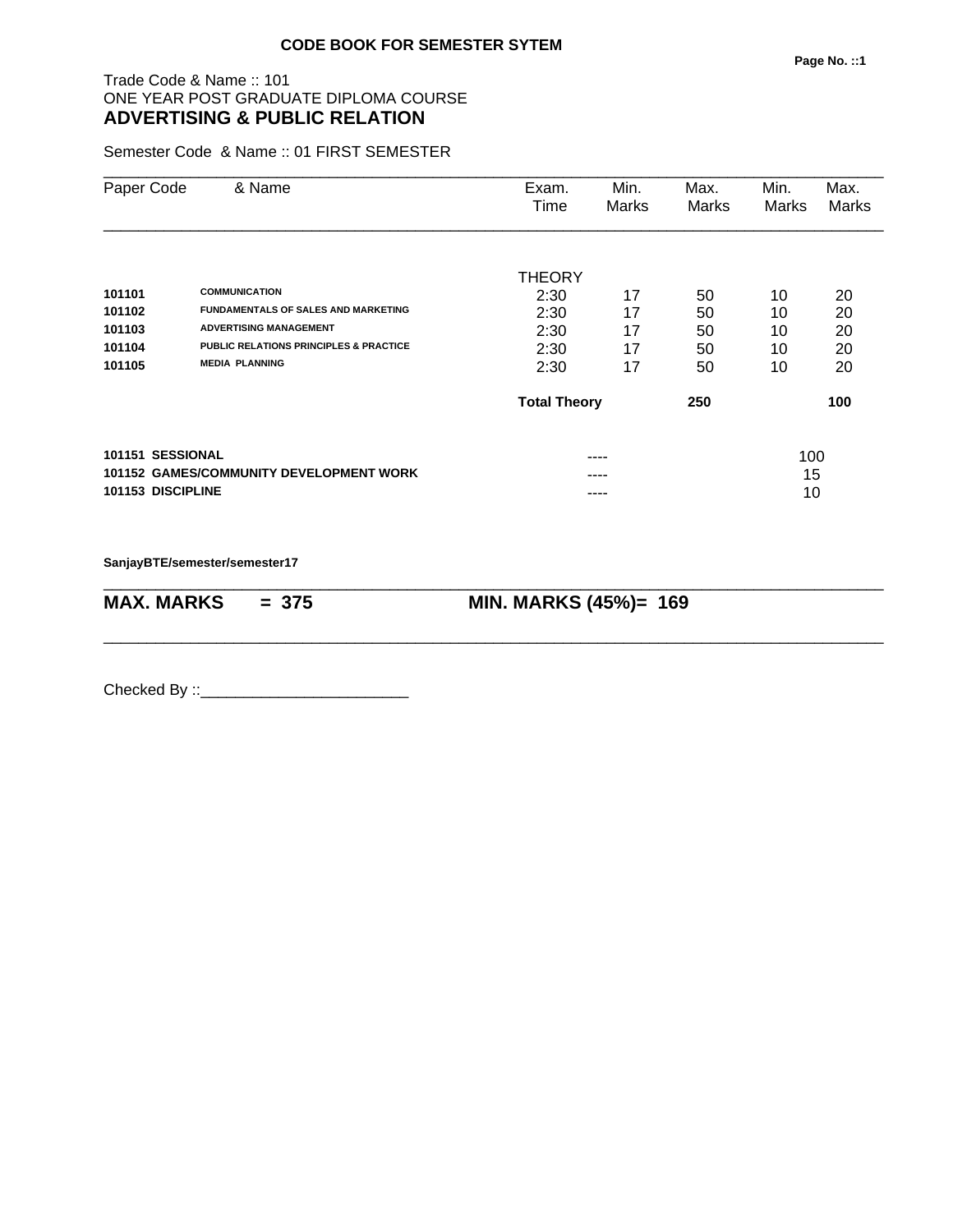#### Trade Code & Name :: 101 ONE YEAR POST GRADUATE DIPLOMA COURSE **ADVERTISING & PUBLIC RELATION**

Semester Code & Name :: 02 SECOND SEMESTER

| Paper Code        | & Name                                                      | Exam.<br>Time          | Min.<br>Marks            | Max.<br><b>Marks</b> | Min.<br>Marks | Max.<br><b>Marks</b> |
|-------------------|-------------------------------------------------------------|------------------------|--------------------------|----------------------|---------------|----------------------|
|                   |                                                             | <b>THEORY</b>          |                          |                      |               |                      |
| 101206            | <b>GRAPHICS &amp; PRODUCTION</b>                            | 2:30                   | 17                       | 50                   | 10            | 20                   |
|                   |                                                             | <b>Total Theory</b>    |                          | 50                   |               | 20                   |
|                   |                                                             | <b>PRACTICAL</b>       |                          |                      |               |                      |
| 101221            | <b>GRAPHICS &amp; PRODUCTION</b>                            | 3:00                   | 20                       | 50                   | 15            | 30                   |
| 101222            | <b>PROJECT STUDY</b>                                        | <b>VIVA</b>            | 40                       | 100                  | 30            | 60                   |
| 101223            | <b>FIELD EXPOSURE</b>                                       | $---$                  | $\overline{\phantom{0}}$ | $\blacksquare$       | 20            | 40                   |
|                   |                                                             | <b>Total Practical</b> |                          | 150                  |               | 130                  |
| 101251 SESSIONAL  |                                                             |                        |                          |                      | 150           |                      |
|                   | 101252 GAMES/COMMUNITY DEVELOPMENT WORK                     |                        |                          |                      | 15            |                      |
| 101253 DISCIPLINE |                                                             |                        | ----                     |                      | 10            |                      |
|                   | 101272 [0020] ENVIRONMENTAL EDUCATION & DISASTER MANAGEMENT |                        | 2:30                     | 17                   | 50            |                      |
|                   |                                                             |                        |                          |                      |               |                      |
|                   | SanjayBTE/semester/semester17                               |                        |                          |                      |               |                      |
| <b>MAX. MARKS</b> | $= 375$                                                     | MIN. MARKS (45%)= 169  |                          |                      |               |                      |
|                   |                                                             |                        |                          |                      |               |                      |
|                   |                                                             |                        |                          |                      |               |                      |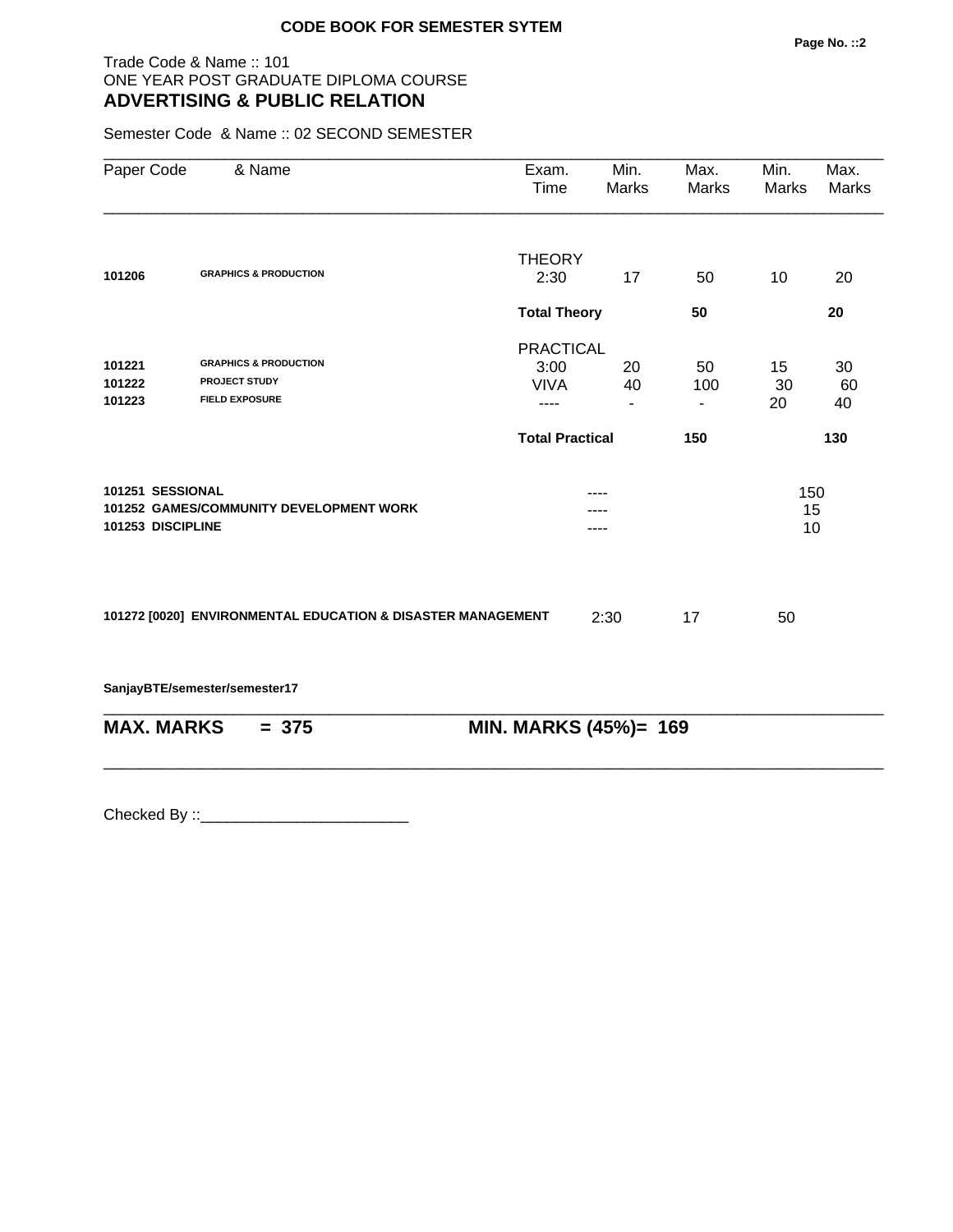# Trade Code & Name :: 102 ONE YEAR POST GRADUATE DIPLOMA COURSE **BIOTECHNOLOGY (TISSUE CULTURE)**

Semester Code & Name :: 01 FIRST SEMESTER

| Paper Code        | & Name                                           | Exam.<br>Time          | Min.<br>Marks | Max.<br>Marks | Min.<br>Marks | Max.<br><b>Marks</b> |
|-------------------|--------------------------------------------------|------------------------|---------------|---------------|---------------|----------------------|
|                   |                                                  |                        |               |               |               |                      |
|                   |                                                  | <b>THEORY</b>          |               |               |               |                      |
| 102101            | <b>ANALYTICAL BIOCHEMISTRY</b>                   | 3:00                   | 25            | 75            | 12            | 25                   |
| 102102            | <b>MOLECULAR BIOLOGY AND GENETIC ENGINEERING</b> | 3:00                   | 25            | 75            | 12            | 25                   |
| 102103            | <b>INDUSTRIAL MICROBIOLOGY</b>                   | 3:00                   | 25            | 75            | 12            | 25                   |
| 102104            | PLANT TISSUE CULTURE TECHNOLOGY                  | 3:00                   | 25            | 75            | 12            | 25                   |
|                   |                                                  | <b>Total Theory</b>    |               | 300           |               | 100                  |
|                   |                                                  | <b>PRACTICAL</b>       |               |               |               |                      |
| 102121            | <b>ANALYTICAL BIOCHEMISTRY</b>                   | 3:00                   | 12            | 30            | 10            | 20                   |
| 102122            | <b>MOLECULAR BIOLOGY AND GENETIC ENGINEERING</b> | 3:00                   | 12            | 30            | 10            | 20                   |
| 102123            | <b>INDUSTRIAL MICROBIOLOGY</b>                   | 3:00                   | 12            | 30            | 10            | 20                   |
| 102124            | PLANT TISSUE CULTURE TECHNOLOGY                  | 3:00                   | 12            | 30            | 10            | 20                   |
|                   |                                                  | <b>Total Practical</b> |               | 120           |               | 80                   |
| 102151 SESSIONAL  |                                                  |                        |               |               | 180           |                      |
|                   | <b>102152 GAMES/COMMUNITY DEVELOPMENT WORK</b>   |                        |               |               | 15            |                      |
| 102153 DISCIPLINE |                                                  |                        | ----          |               | 10            |                      |

\_\_\_\_\_\_\_\_\_\_\_\_\_\_\_\_\_\_\_\_\_\_\_\_\_\_\_\_\_\_\_\_\_\_\_\_\_\_\_\_\_\_\_\_\_\_\_\_\_\_\_\_\_\_\_\_\_\_\_\_\_\_\_\_\_\_\_\_\_\_\_\_\_\_\_\_\_\_\_\_\_\_\_\_\_\_\_\_\_\_

\_\_\_\_\_\_\_\_\_\_\_\_\_\_\_\_\_\_\_\_\_\_\_\_\_\_\_\_\_\_\_\_\_\_\_\_\_\_\_\_\_\_\_\_\_\_\_\_\_\_\_\_\_\_\_\_\_\_\_\_\_\_\_\_\_\_\_\_\_\_\_\_\_\_\_\_\_\_\_\_\_\_\_\_\_\_\_\_\_\_

**SanjayBTE/semester/semester17**

**MAX. MARKS = 625 MIN. MARKS (45%)= 281**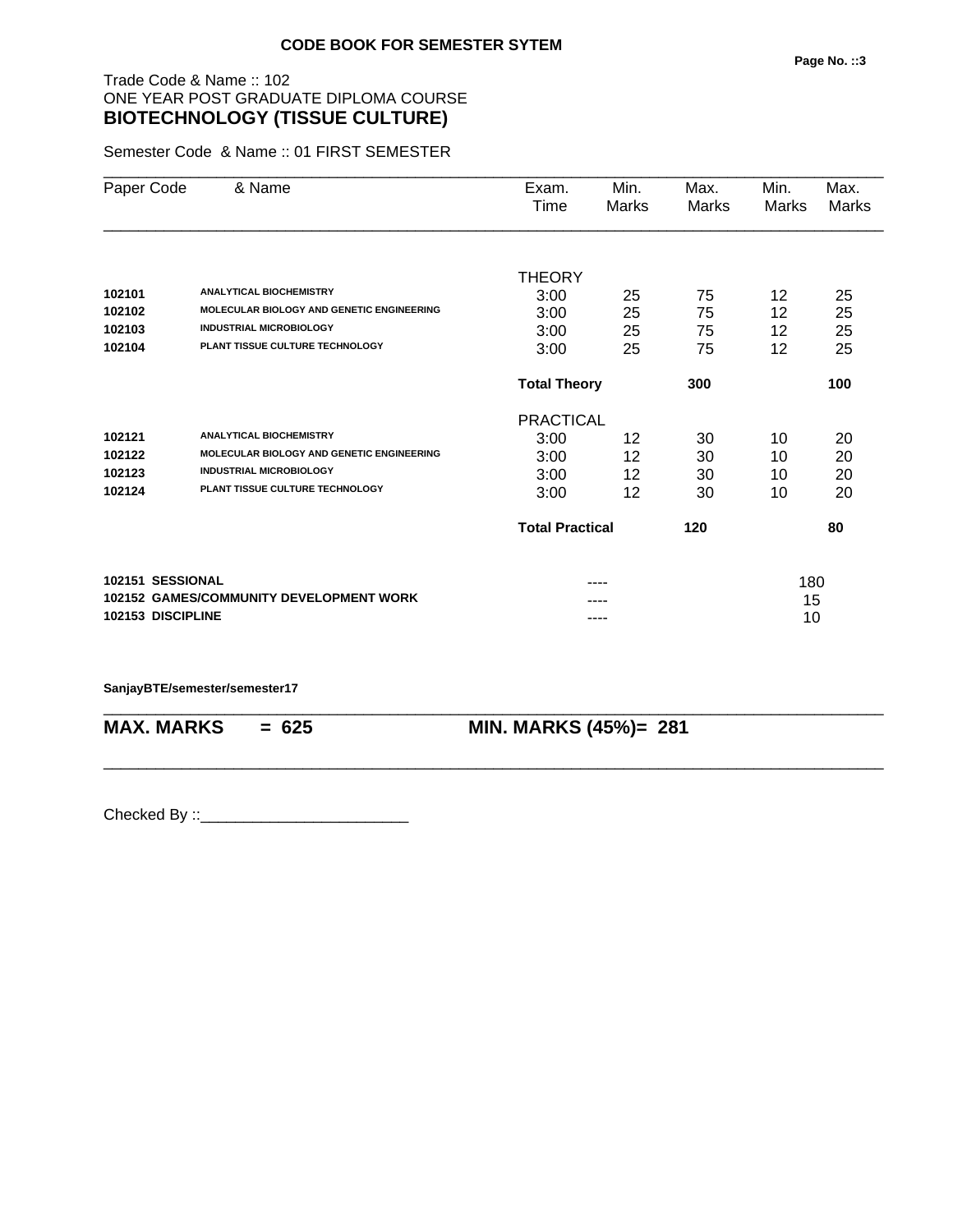# Trade Code & Name :: 102 ONE YEAR POST GRADUATE DIPLOMA COURSE **BIOTECHNOLOGY (TISSUE CULTURE)**

Semester Code & Name :: 02 SECOND SEMESTER

| Paper Code        | & Name                                                      | Exam.<br>Time          | Min.<br>Marks | Max.<br>Marks | Min.<br><b>Marks</b> | Max.<br><b>Marks</b> |
|-------------------|-------------------------------------------------------------|------------------------|---------------|---------------|----------------------|----------------------|
|                   |                                                             | <b>THEORY</b>          |               |               |                      |                      |
| 102205            | <b>GREEN HOUSE TECHNOLOGY</b>                               | 3:00                   | 25            | 75            | 12                   | 25                   |
|                   |                                                             | <b>Total Theory</b>    |               | 75            |                      | 25                   |
|                   |                                                             | <b>PRACTICAL</b>       |               |               |                      |                      |
| 102225<br>102226  | <b>GREEN HOUSE TECHNOLOGY</b><br><b>PROJECT WORK</b>        | 3:00                   | 12            | 30            | 10 <sup>°</sup>      | 20                   |
|                   |                                                             |                        | 48            | 120           | 40                   | 80                   |
|                   |                                                             | <b>Total Practical</b> |               | 150           |                      | 100                  |
| 102253 DISCIPLINE | <b>102252 GAMES/COMMUNITY DEVELOPMENT WORK</b>              |                        |               |               | 15<br>10             |                      |
|                   | 102272 [0020] ENVIRONMENTAL EDUCATION & DISASTER MANAGEMENT |                        | 2:30          | 17            | 50                   |                      |
|                   | SanjayBTE/semester/semester17                               |                        |               |               |                      |                      |
| <b>MAX. MARKS</b> | $= 375$                                                     | MIN. MARKS (45%)= 169  |               |               |                      |                      |
|                   |                                                             |                        |               |               |                      |                      |
|                   |                                                             |                        |               |               |                      |                      |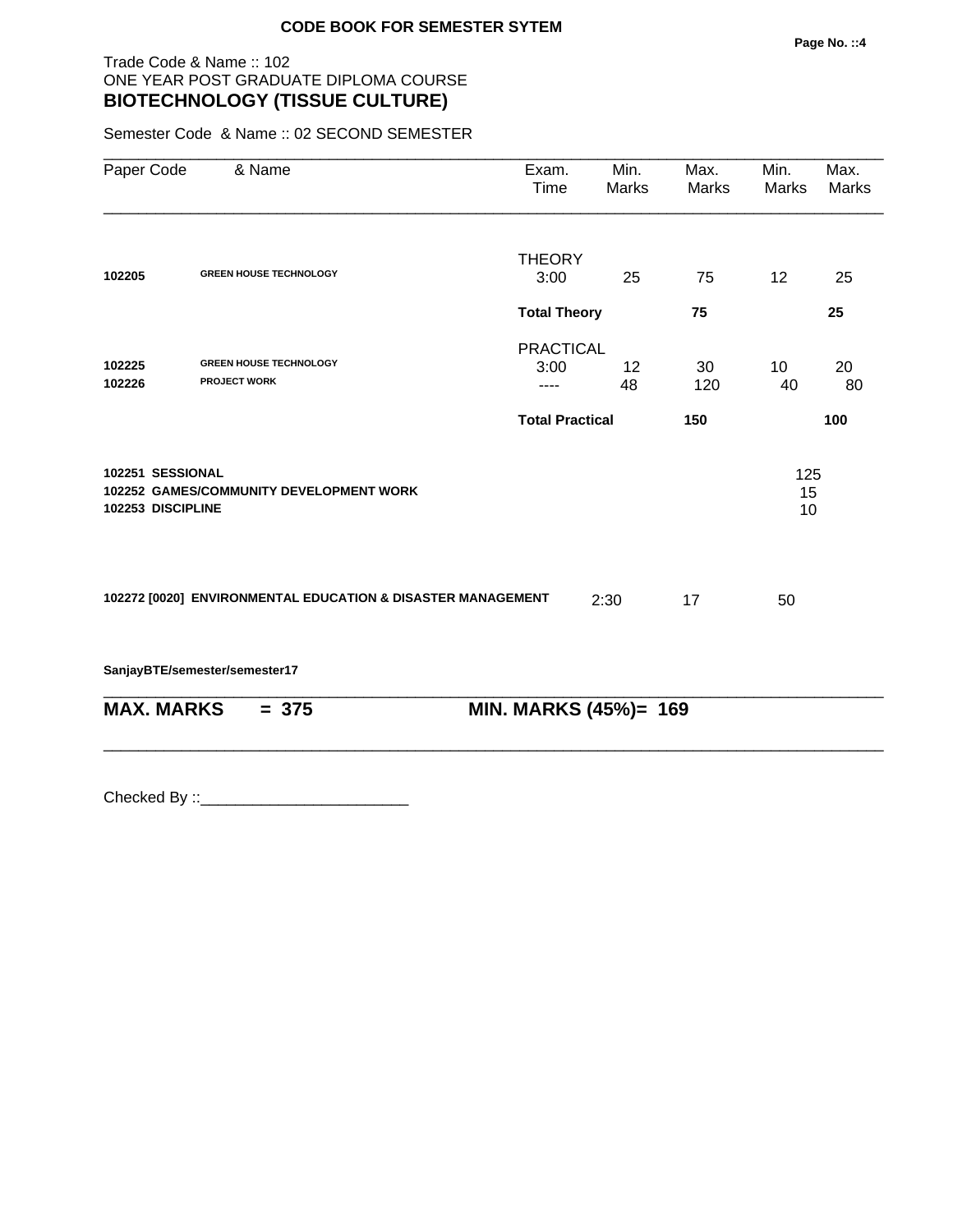## Trade Code & Name :: 103 ONE YEAR POST GRADUATE DIPLOMA COURSE **TOURISM AND TRAVEL MANAGEMENT**

Semester Code & Name :: 01 FIRST SEMESTER

| Paper Code          | & Name                                                       | Exam.                  | Min.  | Max.  | Min.  | Max.  |
|---------------------|--------------------------------------------------------------|------------------------|-------|-------|-------|-------|
|                     |                                                              | Time                   | Marks | Marks | Marks | Marks |
|                     |                                                              |                        |       |       |       |       |
|                     |                                                              | THEORY                 |       |       |       |       |
| 103101              | <b>FUNDAMENTAL OF TOURISM</b>                                | 2:30                   | 17    | 50    | 10    | 20    |
| 103102              | <b>TOURISM PRODUCT OF INDIA</b>                              | 2:30                   | 17    | 50    | 10    | 20    |
| 103103              | <b>COMPUTER APPLICATION &amp; GLOBAL DISTRIBUTION SYSTEM</b> | 2:30                   | 17    | 50    | 10    | 20    |
| 103105              | <b>INTRODUCTORY ACCOUNTING &amp; FOREIGN LANGUAGE</b>        | 2:30                   | 17    | 50    | 10    | 20    |
| 103106              | PERSONALITY DEVELOPMENT & COMMUNICATION SKILLS               | 2:30                   | 17    | 50    | 10    | 20    |
|                     |                                                              | <b>Total Theory</b>    |       | 250   |       | 100   |
|                     |                                                              | <b>PRACTICAL</b>       |       |       |       |       |
| 103121              | <b>COMPUTER APPLICATION &amp; GLOBAL DISTRIBUTION SYSTEM</b> | 3:00                   | 40    | 100   | 25    | 50    |
|                     |                                                              | <b>Total Practical</b> |       | 100   |       | 50    |
| 103151 SESSIONAL    |                                                              |                        | ----  |       | 150   |       |
| <b>103152 GAMES</b> |                                                              |                        |       |       | 15    |       |
| 103153 DISCIPLINE   |                                                              |                        |       |       | 10    |       |
|                     |                                                              |                        |       |       |       |       |

\_\_\_\_\_\_\_\_\_\_\_\_\_\_\_\_\_\_\_\_\_\_\_\_\_\_\_\_\_\_\_\_\_\_\_\_\_\_\_\_\_\_\_\_\_\_\_\_\_\_\_\_\_\_\_\_\_\_\_\_\_\_\_\_\_\_\_\_\_\_\_\_\_\_\_\_\_\_\_\_\_\_\_\_\_\_\_\_\_\_

\_\_\_\_\_\_\_\_\_\_\_\_\_\_\_\_\_\_\_\_\_\_\_\_\_\_\_\_\_\_\_\_\_\_\_\_\_\_\_\_\_\_\_\_\_\_\_\_\_\_\_\_\_\_\_\_\_\_\_\_\_\_\_\_\_\_\_\_\_\_\_\_\_\_\_\_\_\_\_\_\_\_\_\_\_\_\_\_\_\_

**SanjayBTE/semester/semester17**

**MAX. MARKS = 525 MIN. MARKS (45%)= 236**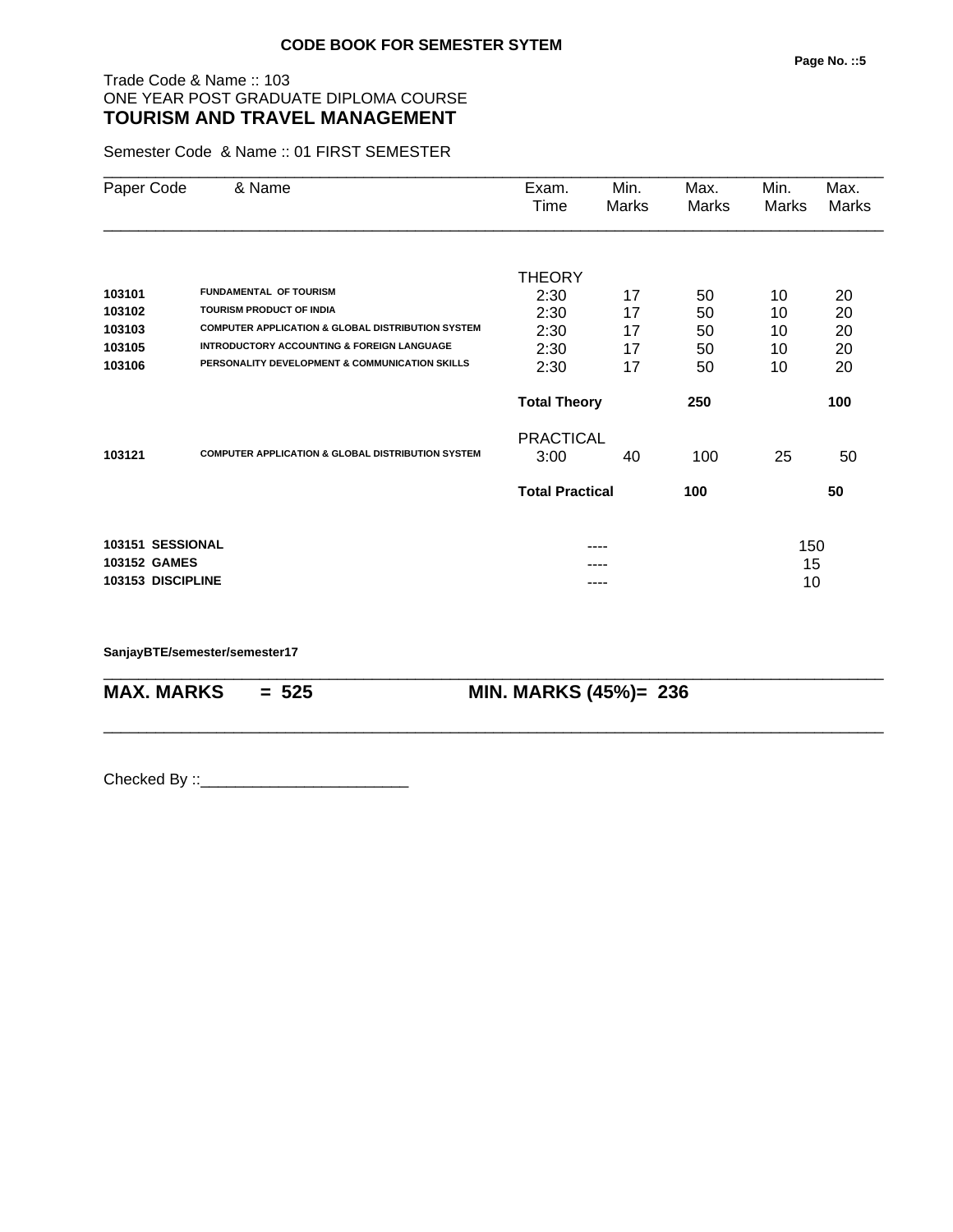### Trade Code & Name :: 103 ONE YEAR POST GRADUATE DIPLOMA COURSE **TOURISM AND TRAVEL MANAGEMENT**

Semester Code & Name :: 02 SECOND SEMESTER

| Paper Code                                            | & Name                                                      | Exam.<br>Time          | Min.<br><b>Marks</b> | Max.<br>Marks | Min.<br><b>Marks</b> | Max.<br>Marks |
|-------------------------------------------------------|-------------------------------------------------------------|------------------------|----------------------|---------------|----------------------|---------------|
|                                                       |                                                             | <b>THEORY</b>          |                      |               |                      |               |
| 103204                                                | AIR TRAVEL SYSTEM & CARGO MANAGEMENT                        | 2:30                   | 17                   | 50            | 10                   | 20            |
| 103207                                                | TOUR OPERATION & TRAVEL AGENCY MANAGEMENT                   | 2:30                   | 17                   | 50            | 10                   | 20            |
| 103208                                                | <b>MARKETING MANAGEMENT IN SERVICE INDUSTRY</b>             | 2:30                   | 17                   | 50            | 10                   | 20            |
|                                                       |                                                             | <b>Total Theory</b>    |                      | 150           |                      | 60            |
|                                                       |                                                             | <b>PRACTICAL</b>       |                      |               |                      |               |
| 103222                                                | <b>PROJECT</b>                                              | 3:00                   | 40                   | 100           | 25                   | 50            |
| 103223                                                | <b>INDUSTRIAL TRAINING (FOUR WEEKS)</b>                     | ----                   | 24                   | 60            | 15                   | 30            |
|                                                       |                                                             | <b>Total Practical</b> |                      | 160           |                      | 80            |
| 103251 SESSIONAL<br>103252 GAMES<br>103253 DISCIPLINE |                                                             |                        |                      |               | 140<br>15<br>10      |               |
|                                                       | 103272 [0020] ENVIRONMENTAL EDUCATION & DISASTER MANAGEMENT |                        | 2:30                 | 17            | 50                   |               |
|                                                       | SanjayBTE/semester/semester17                               |                        |                      |               |                      |               |
| <b>MAX. MARKS</b>                                     | $= 475$                                                     | MIN. MARKS (45%)= 214  |                      |               |                      |               |
|                                                       |                                                             |                        |                      |               |                      |               |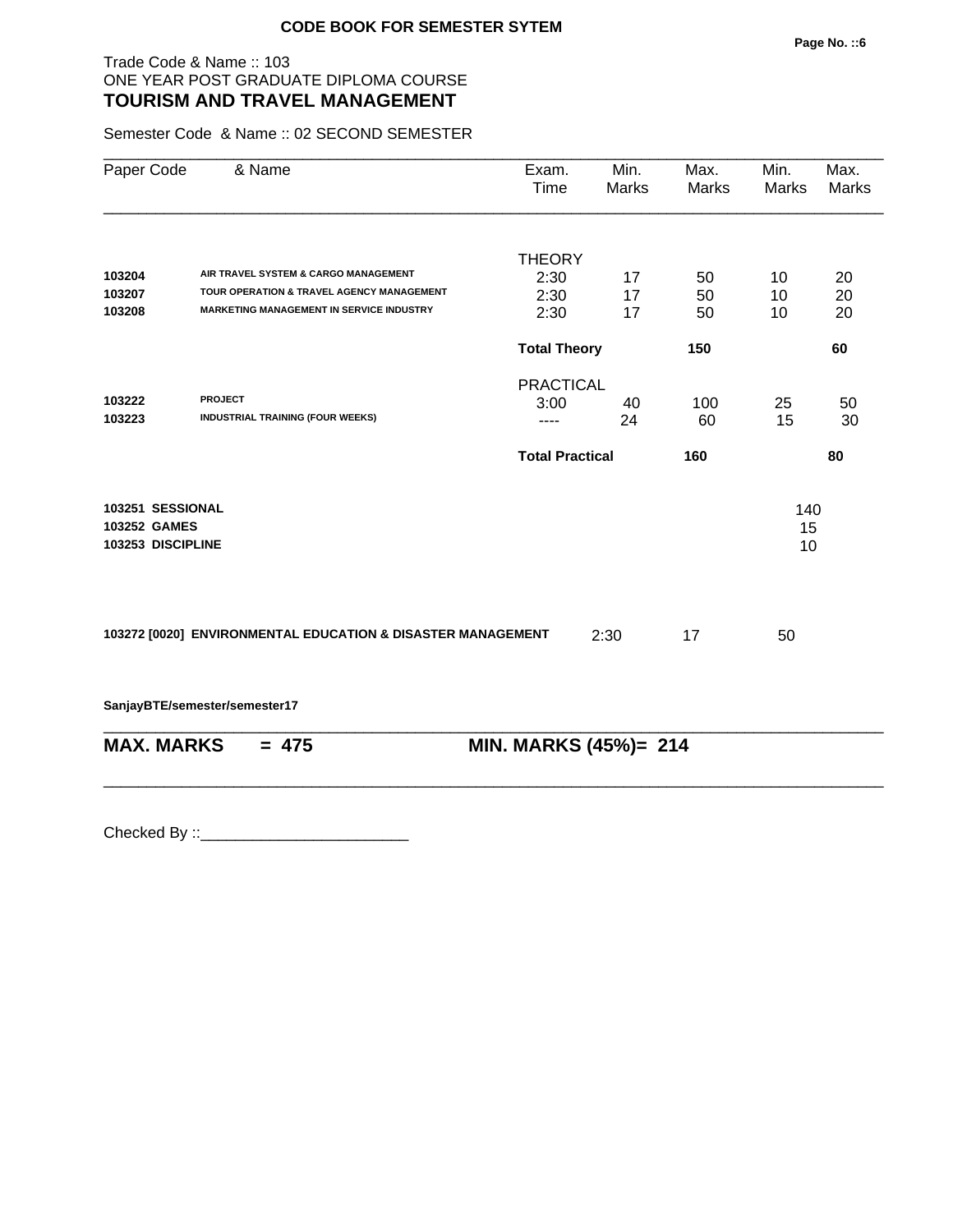### Trade Code & Name :: 104 ONE YEAR POST GRADUATE DIPLOMA COURSE **TEXTILE DESIGN**

Semester Code & Name :: 01 FIRST SEMESTER

| Paper Code        | & Name                                                   | Exam.<br>Time          | Min.<br>Marks | Max.<br>Marks | Min.<br>Marks | Max.<br><b>Marks</b> |
|-------------------|----------------------------------------------------------|------------------------|---------------|---------------|---------------|----------------------|
|                   |                                                          | <b>THEORY</b>          |               |               |               |                      |
| 104102            | <b>TEXTILE MATERIALS</b>                                 | 2:30                   | 17            | 50            | 10            | 20                   |
| 104103            | YARN MANUFACTURING PROCESS                               | 2:30                   | 17            | 50            | 10            | 20                   |
| 104105            | <b>FABRIC CONSTRUCTION &amp; CLOTH ANALYSIS</b>          | 2:30                   | 17            | 50            | 10            | 20                   |
| 104106            | <b>TEXTILE DESIGN-I</b>                                  | 2:30                   | 17            | 50            | 10            | 20                   |
|                   |                                                          | <b>Total Theory</b>    |               | 200           |               | 80                   |
|                   |                                                          | <b>PRACTICAL</b>       |               |               |               |                      |
| 104121            | <b>TEXTILE DESIGN -I</b>                                 | 4:00                   | 40            | 100           | 25            | 50                   |
| 104123            | <b>BASIC DESIGN &amp; DRAWING &amp; STUDY OF OBJECTS</b> | 4:00                   | 40            | 100           | 25            | 50                   |
| 104125            | <b>FABRIC CONSTRUCTION &amp; CLOTH ANALYSIS</b>          | 4:00                   | 40            | 100           | 25            | 50                   |
|                   |                                                          | <b>Total Practical</b> |               | 300           |               | 150                  |
| 104151 SESSIONAL  |                                                          |                        |               |               | 230           |                      |
| 104153 DISCIPLINE |                                                          |                        |               |               | 25            |                      |

\_\_\_\_\_\_\_\_\_\_\_\_\_\_\_\_\_\_\_\_\_\_\_\_\_\_\_\_\_\_\_\_\_\_\_\_\_\_\_\_\_\_\_\_\_\_\_\_\_\_\_\_\_\_\_\_\_\_\_\_\_\_\_\_\_\_\_\_\_\_\_\_\_\_\_\_\_\_\_\_\_\_\_\_\_\_\_\_\_\_

\_\_\_\_\_\_\_\_\_\_\_\_\_\_\_\_\_\_\_\_\_\_\_\_\_\_\_\_\_\_\_\_\_\_\_\_\_\_\_\_\_\_\_\_\_\_\_\_\_\_\_\_\_\_\_\_\_\_\_\_\_\_\_\_\_\_\_\_\_\_\_\_\_\_\_\_\_\_\_\_\_\_\_\_\_\_\_\_\_\_

**SanjayBTE/semester/semester17**

**MAX. MARKS = 755 MIN. MARKS (45%)= 340**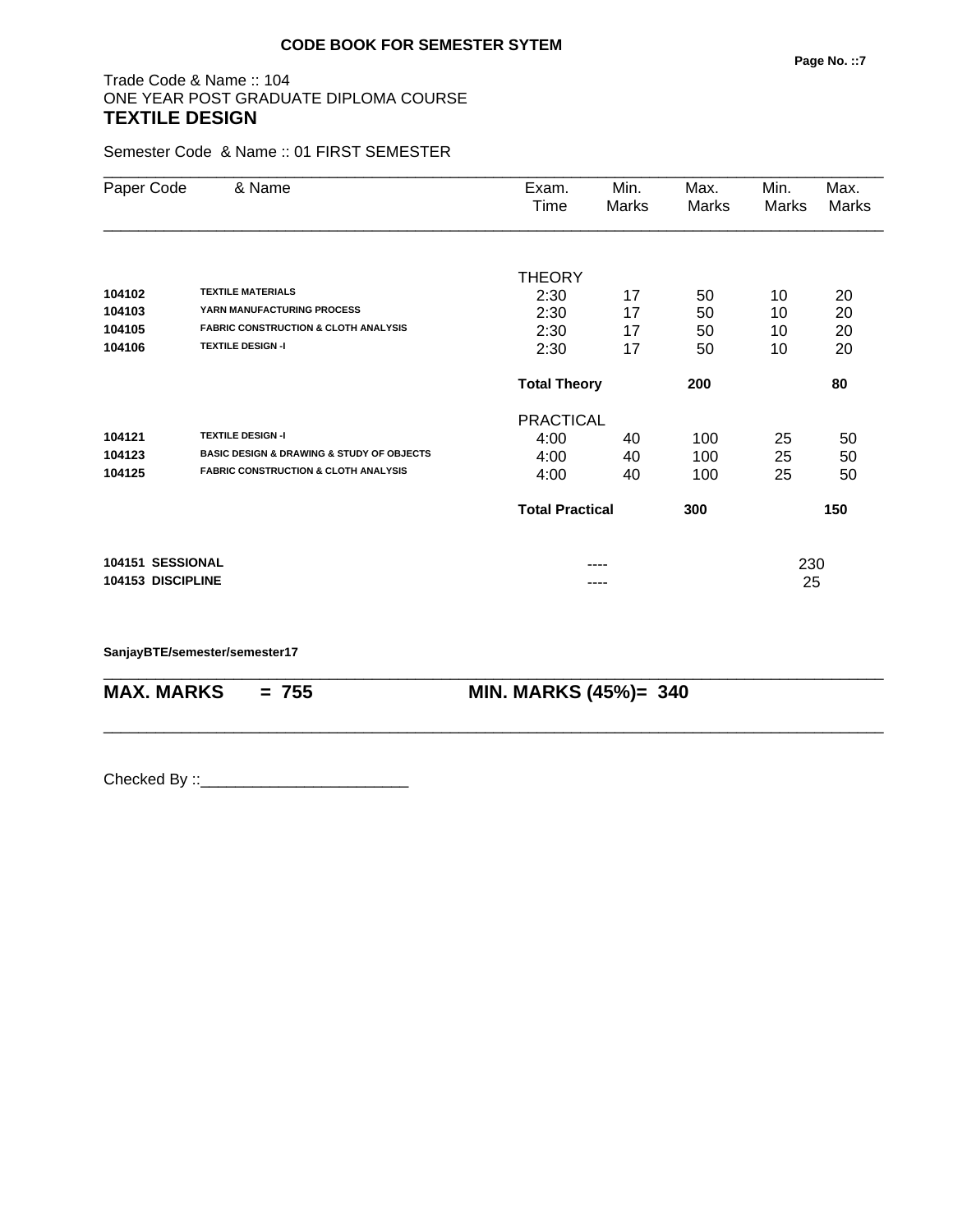# Trade Code & Name :: 104 ONE YEAR POST GRADUATE DIPLOMA COURSE **TEXTILE DESIGN**

Semester Code & Name :: 02 SECOND SEMESTER

| Paper Code                                            | & Name                                                      | Exam.<br>Time          | Min.<br>Marks | Max.<br>Marks | Min.<br><b>Marks</b> | Max.<br><b>Marks</b> |
|-------------------------------------------------------|-------------------------------------------------------------|------------------------|---------------|---------------|----------------------|----------------------|
|                                                       |                                                             | <b>THEORY</b>          |               |               |                      |                      |
| 104201                                                | <b>INDIAN TRADITIONAL TEXTILE</b>                           | 2:30                   | 17            | 50            | 10                   | 20                   |
| 104204                                                | <b>FABRIC PRODUCTION</b>                                    | 2:30                   | 17            | 50            | 10                   | 20                   |
| 104207                                                | <b>TEXTILE DESIGN -II</b>                                   | 2:30                   | 17            | 50            | 10                   | 20                   |
| 104208                                                | <b>INTRODUCTION TO CAD</b>                                  | 2:30                   | 17            | 50            | 10                   | 20                   |
|                                                       |                                                             | <b>Total Theory</b>    |               | 200           |                      | 80                   |
|                                                       |                                                             | <b>PRACTICAL</b>       |               |               |                      |                      |
| 104222                                                | <b>TEXTILE DESIGN -II</b>                                   | 4:00                   | 40            | 100           | 25                   | 50                   |
| 104224                                                | <b>INTRODUCTION TO CAD</b>                                  | 3:00                   | 24            | 60            | 15                   | 30                   |
|                                                       |                                                             | <b>Total Practical</b> |               | 160           |                      | 80                   |
| 104251 SESSIONAL<br>104252 GAMES<br>104253 DISCIPLINE |                                                             |                        |               |               | 160<br>15<br>10      |                      |
|                                                       | 104272 [0020] ENVIRONMENTAL EDUCATION & DISASTER MANAGEMENT |                        | 2:30          | 17            | 50                   |                      |
|                                                       | SanjayBTE/semester/semester17                               |                        |               |               |                      |                      |
|                                                       | <b>MAX. MARKS</b><br>$= 545$                                | MIN. MARKS (45%)= 245  |               |               |                      |                      |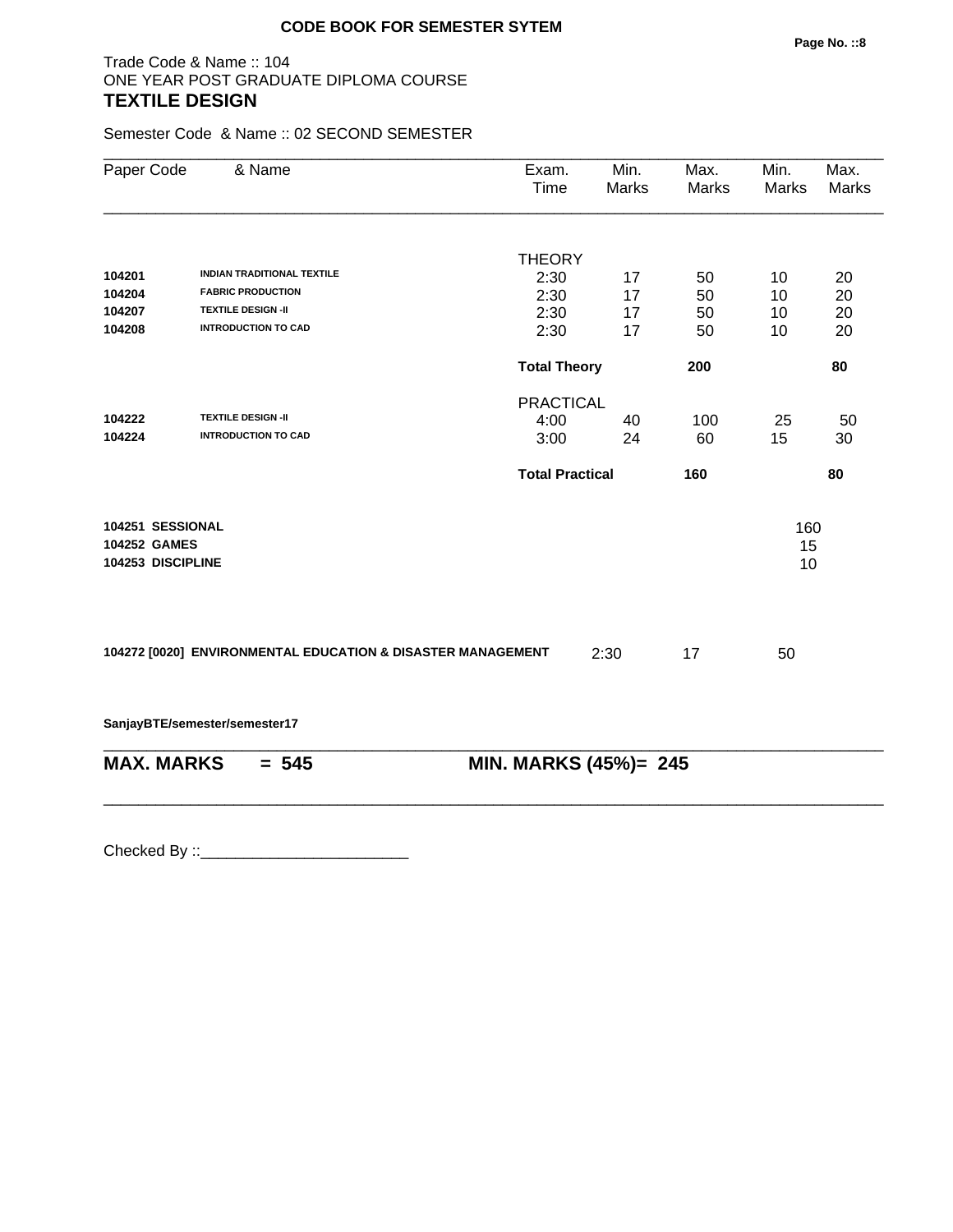### Trade Code & Name :: 106 ONE YEAR POST GRADUATE DIPLOMA COURSE **CUSTOMER SERVICE MANAGEMENT**

Semester Code & Name :: 01 FIRST SEMESTER

| Paper Code          | & Name                                                  | Exam.<br>Time          | Min.<br><b>Marks</b> | Max.<br>Marks | Min.<br>Marks | Max.<br>Marks |
|---------------------|---------------------------------------------------------|------------------------|----------------------|---------------|---------------|---------------|
|                     |                                                         |                        |                      |               |               |               |
|                     |                                                         | THEORY                 |                      |               |               |               |
| 106101              | <b>COMMUNICATION SKILLS DEVELOPMENT-I</b>               | 2:30                   | 17                   | 50            | 10            | 20            |
| 106103              | <b>CONSUMER BEHAVIOUR &amp; PSYCHOLOGY</b>              | 2:30                   | 17                   | 50            | 10            | 20            |
| 106104              | FUNDAMENTAL OF COMPUTER AND OFFICE- AUTOMATION          | 2:30                   | 17                   | 50            | 10            | 20            |
| 106105              | <b>CUSTOMER SERVICE ORIENTATION</b>                     | 2:30                   | 17                   | 50            | 10            | 20            |
|                     |                                                         | <b>Total Theory</b>    |                      | 200           |               | 80            |
|                     |                                                         | <b>PRACTICAL</b>       |                      |               |               |               |
| 106121              | <b>FUNDAMENTAL OF COMPUTER AND OFFICE- AUTOMATION-I</b> | 3:00                   | 24                   | 60            | 10            | 20            |
| 106122              | <b>COMMUNICATION SKILLS DEVELOPMENT-II</b>              | 5:00                   | 28                   | 70            | 15            | 30            |
| 106123              | <b>CUSTOMER SERVICE ORIENTATION</b>                     | 5:00                   | 24                   | 60            | 10            | 20            |
|                     |                                                         | <b>Total Practical</b> |                      | 190           |               | 70            |
| 106151 SESSIONAL    |                                                         |                        |                      |               | 150           |               |
| <b>106152 GAMES</b> |                                                         |                        |                      |               | 15            |               |
| 106153 DISCIPLINE   |                                                         |                        |                      |               | 10            |               |

\_\_\_\_\_\_\_\_\_\_\_\_\_\_\_\_\_\_\_\_\_\_\_\_\_\_\_\_\_\_\_\_\_\_\_\_\_\_\_\_\_\_\_\_\_\_\_\_\_\_\_\_\_\_\_\_\_\_\_\_\_\_\_\_\_\_\_\_\_\_\_\_\_\_\_\_\_\_\_\_\_\_\_\_\_\_\_\_\_\_

\_\_\_\_\_\_\_\_\_\_\_\_\_\_\_\_\_\_\_\_\_\_\_\_\_\_\_\_\_\_\_\_\_\_\_\_\_\_\_\_\_\_\_\_\_\_\_\_\_\_\_\_\_\_\_\_\_\_\_\_\_\_\_\_\_\_\_\_\_\_\_\_\_\_\_\_\_\_\_\_\_\_\_\_\_\_\_\_\_\_

#### **SanjayBTE/semester/semester17**

**MAX. MARKS = 565 MIN. MARKS (45%)= 254**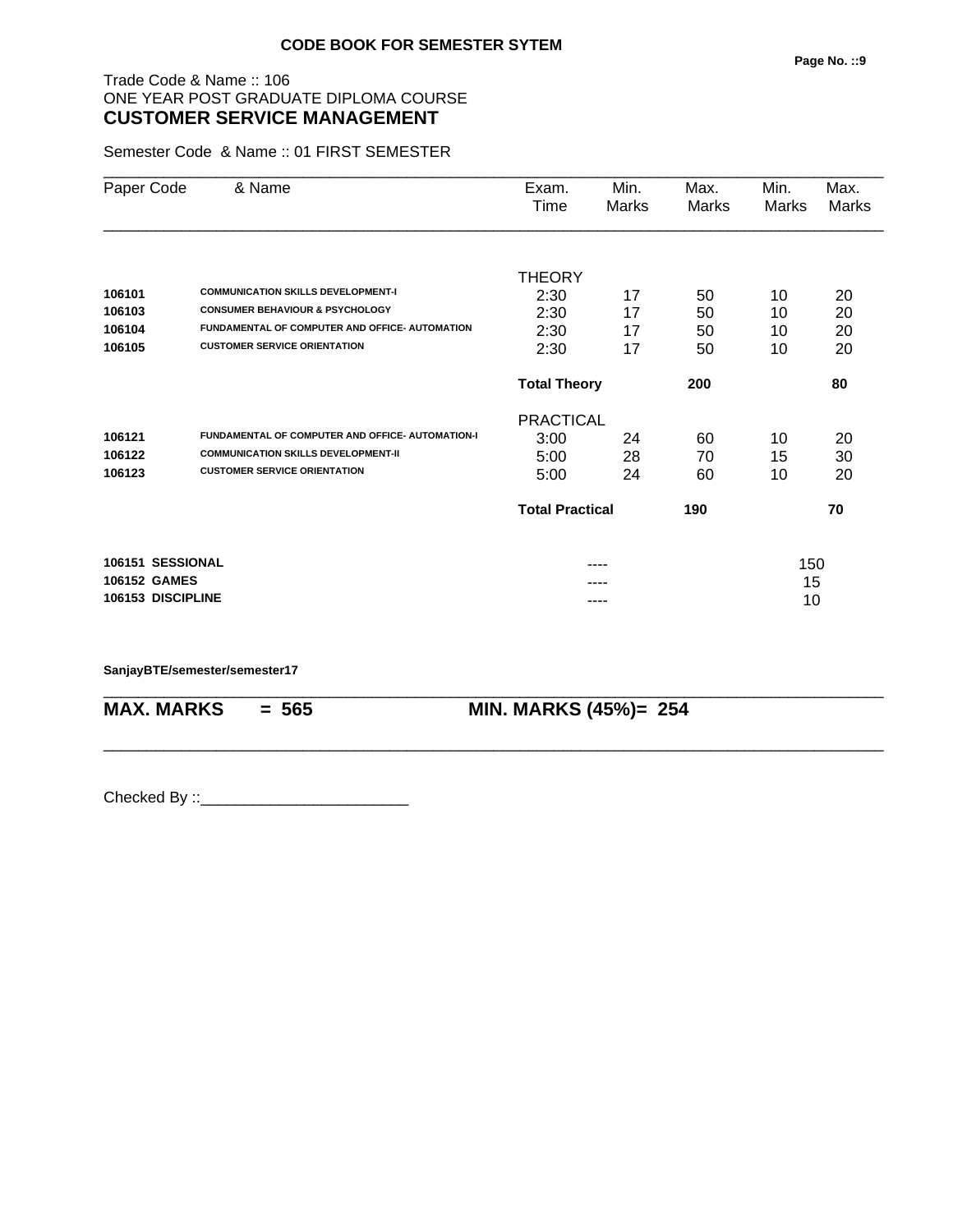### Trade Code & Name :: 106 ONE YEAR POST GRADUATE DIPLOMA COURSE **CUSTOMER SERVICE MANAGEMENT**

Semester Code & Name :: 02 SECOND SEMESTER

| Max.<br>Marks | Min.<br><b>Marks</b>   | Min.<br><b>Marks</b> | Max.<br>Marks |
|---------------|------------------------|----------------------|---------------|
|               | <b>THEORY</b>          |                      |               |
| 50            | 17                     | 10                   | 20            |
| 50            | 17                     | 10                   | 20            |
| 100           | <b>Total Theory</b>    |                      | 40            |
|               | <b>PRACTICAL</b>       |                      |               |
| 70            | 28                     | 15                   | 30            |
| 70            | 28                     | 15                   | 30            |
| 60            | 24                     | 20                   | 40            |
| 120           | 48                     | 25                   | 50            |
| 320           | <b>Total Practical</b> |                      | 150           |
|               |                        | 190<br>15<br>10      |               |
| 17            | 2:30                   | 50                   |               |
|               |                        |                      |               |
|               | MIN. MARKS (45%)= 286  |                      |               |
|               |                        |                      |               |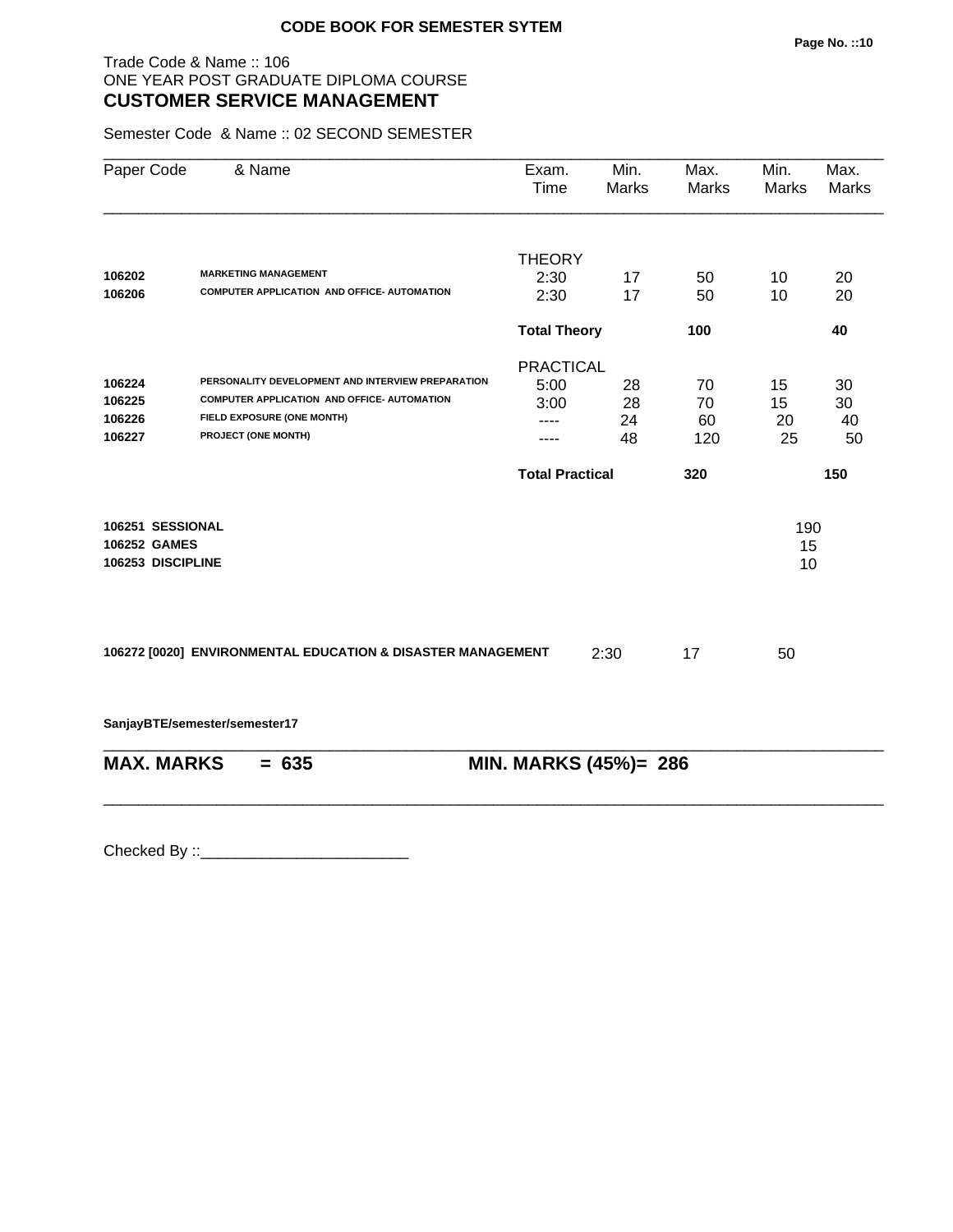# Trade Code & Name :: 107 ONE YEAR POST GRADUATE DIPLOMA COURSE **MARKETING & SALES MANAGEMENT**

Semester Code & Name :: 01 FIRST SEMESTER

| Paper Code        | & Name                                       | Exam.<br>Time          | Min.<br>Marks | Max.<br>Marks | Min.<br>Marks | Max.<br>Marks |
|-------------------|----------------------------------------------|------------------------|---------------|---------------|---------------|---------------|
|                   |                                              |                        |               |               |               |               |
| 107101            | PROFESSIONAL COMMUNICATION                   | THEORY                 |               |               |               |               |
| 107102            | PRINCIPLES OF MANAGEMENT                     | 2:30<br>2:30           | 17            | 50<br>100     | 10            | 20            |
| 107103            | PRINCIPLES OF MARKETING MANAGEMENT           | 2:30                   | 33<br>33      | 100           | 20<br>20      | 40            |
| 107105            | PRINCIPLES OF SALES MANAGEMENT               |                        |               |               |               | 40            |
| 107106            | <b>COMPUTER FUNDAMENTALS AND APPLICATION</b> | 2:30<br>2:30           | 33<br>17      | 100<br>50     | 20<br>10      | 40<br>20      |
|                   |                                              | <b>Total Theory</b>    |               | 400           |               | 160           |
|                   |                                              | <b>PRACTICAL</b>       |               |               |               |               |
| 107121            | PROFESSIONAL COMMUNICATION                   | 3:00                   | 8             | 20            | 5             | 10            |
| 107122            | <b>COMPUTER FUNDAMENTALS AND APPLICATION</b> | 3:00                   | 24            | 60            | 15            | 30            |
|                   |                                              | <b>Total Practical</b> |               | 80            |               | 40            |
| 107151 SESSIONAL  |                                              |                        |               |               | 200           |               |
| 107153 DISCIPLINE |                                              |                        |               |               | 15            |               |

\_\_\_\_\_\_\_\_\_\_\_\_\_\_\_\_\_\_\_\_\_\_\_\_\_\_\_\_\_\_\_\_\_\_\_\_\_\_\_\_\_\_\_\_\_\_\_\_\_\_\_\_\_\_\_\_\_\_\_\_\_\_\_\_\_\_\_\_\_\_\_\_\_\_\_\_\_\_\_\_\_\_\_\_\_\_\_\_\_\_

\_\_\_\_\_\_\_\_\_\_\_\_\_\_\_\_\_\_\_\_\_\_\_\_\_\_\_\_\_\_\_\_\_\_\_\_\_\_\_\_\_\_\_\_\_\_\_\_\_\_\_\_\_\_\_\_\_\_\_\_\_\_\_\_\_\_\_\_\_\_\_\_\_\_\_\_\_\_\_\_\_\_\_\_\_\_\_\_\_\_

**SanjayBTE/semester/semester17**

**MAX. MARKS = 695 MIN. MARKS (45%)= 313**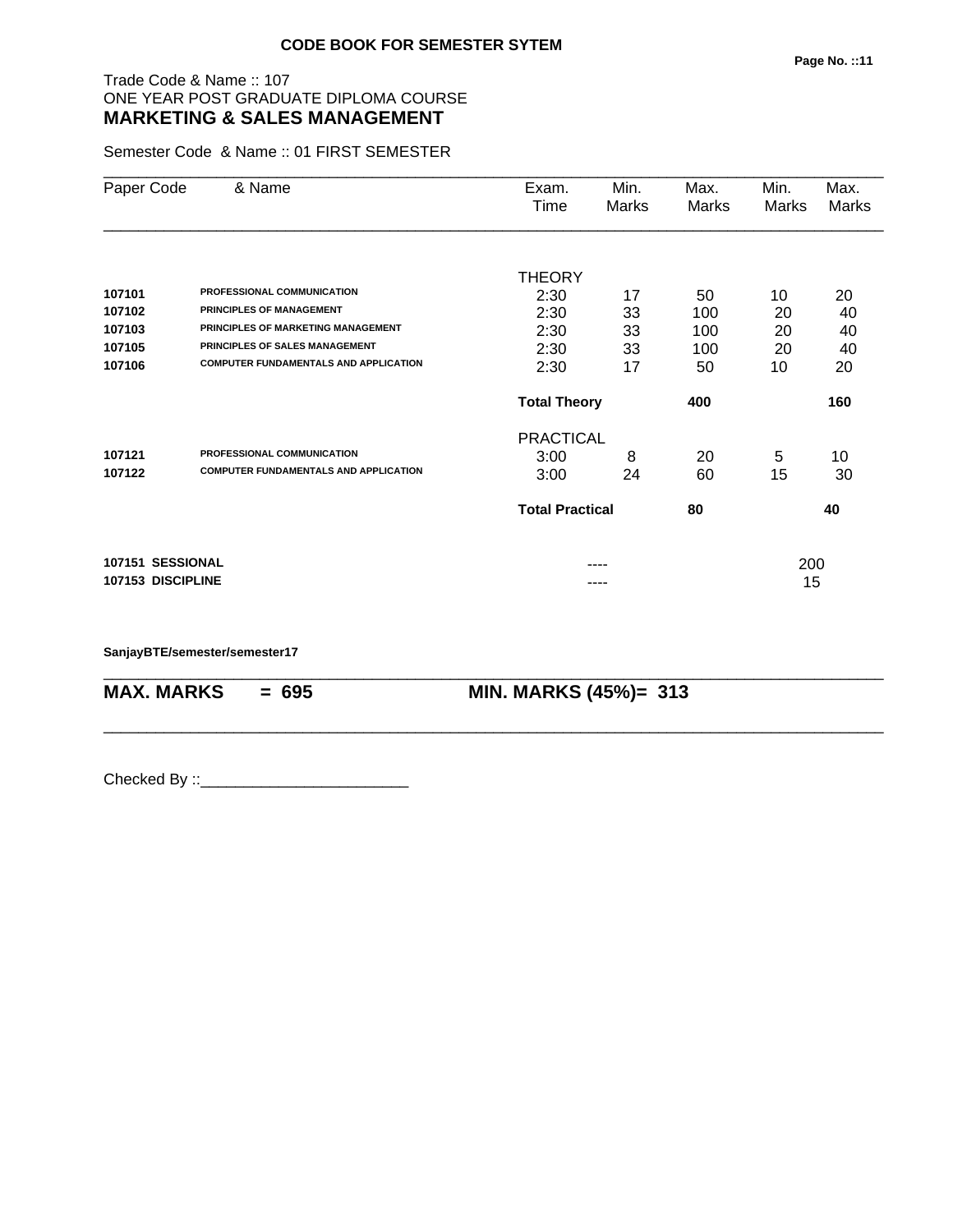### Trade Code & Name :: 107 ONE YEAR POST GRADUATE DIPLOMA COURSE **MARKETING & SALES MANAGEMENT**

Semester Code & Name :: 02 SECOND SEMESTER

| Paper Code        | & Name                                                      | Exam.<br>Time                     | Min.<br><b>Marks</b> | Max.<br>Marks | Min.<br>Marks | Max.<br><b>Marks</b> |  |
|-------------------|-------------------------------------------------------------|-----------------------------------|----------------------|---------------|---------------|----------------------|--|
| 107204            | <b>MARKETING LEGISLATION</b>                                | <b>THEORY</b><br>2:30             | 33                   | 100           | 20            | 40                   |  |
|                   |                                                             |                                   |                      |               |               |                      |  |
|                   |                                                             | ELECTIVE ANY ONE OF THE FOLLOWING |                      |               |               |                      |  |
| 107207            | <b>INTERNATIONAL MARKETING</b>                              | 2:30                              | 33                   | 100           | 20            | 40                   |  |
| 107208            | PRINCIPLES OF ADVERTISING MANAGEMENT                        | 2:30                              | 33                   | 100           | 20            | 40                   |  |
| 107209            | RURAL MARKETING MANAGEMENT                                  | 2:30                              | 33                   | 100           | 20            | 40                   |  |
|                   |                                                             | <b>Total Theory</b>               |                      | 200           |               | 80                   |  |
|                   |                                                             | <b>PRACTICAL</b>                  |                      |               |               |                      |  |
| 107223            | PROJECT WORK (ONE MONTH)                                    | <b>VIVA</b>                       | 40                   | 100           | 30            | 60                   |  |
|                   |                                                             | <b>Total Practical</b>            |                      | 100           |               | 60                   |  |
| 107251 SESSIONAL  |                                                             |                                   |                      |               | 140           |                      |  |
| 107253 DISCIPLINE |                                                             |                                   |                      |               | 15            |                      |  |
|                   |                                                             |                                   |                      |               |               |                      |  |
|                   | 107272 [0020] ENVIRONMENTAL EDUCATION & DISASTER MANAGEMENT |                                   | 2:30                 | 17            | 50            |                      |  |
|                   | SanjayBTE/semester/semester17                               |                                   |                      |               |               |                      |  |
| <b>MAX. MARKS</b> | $= 455$                                                     | MIN. MARKS (45%)= 205             |                      |               |               |                      |  |
|                   |                                                             |                                   |                      |               |               |                      |  |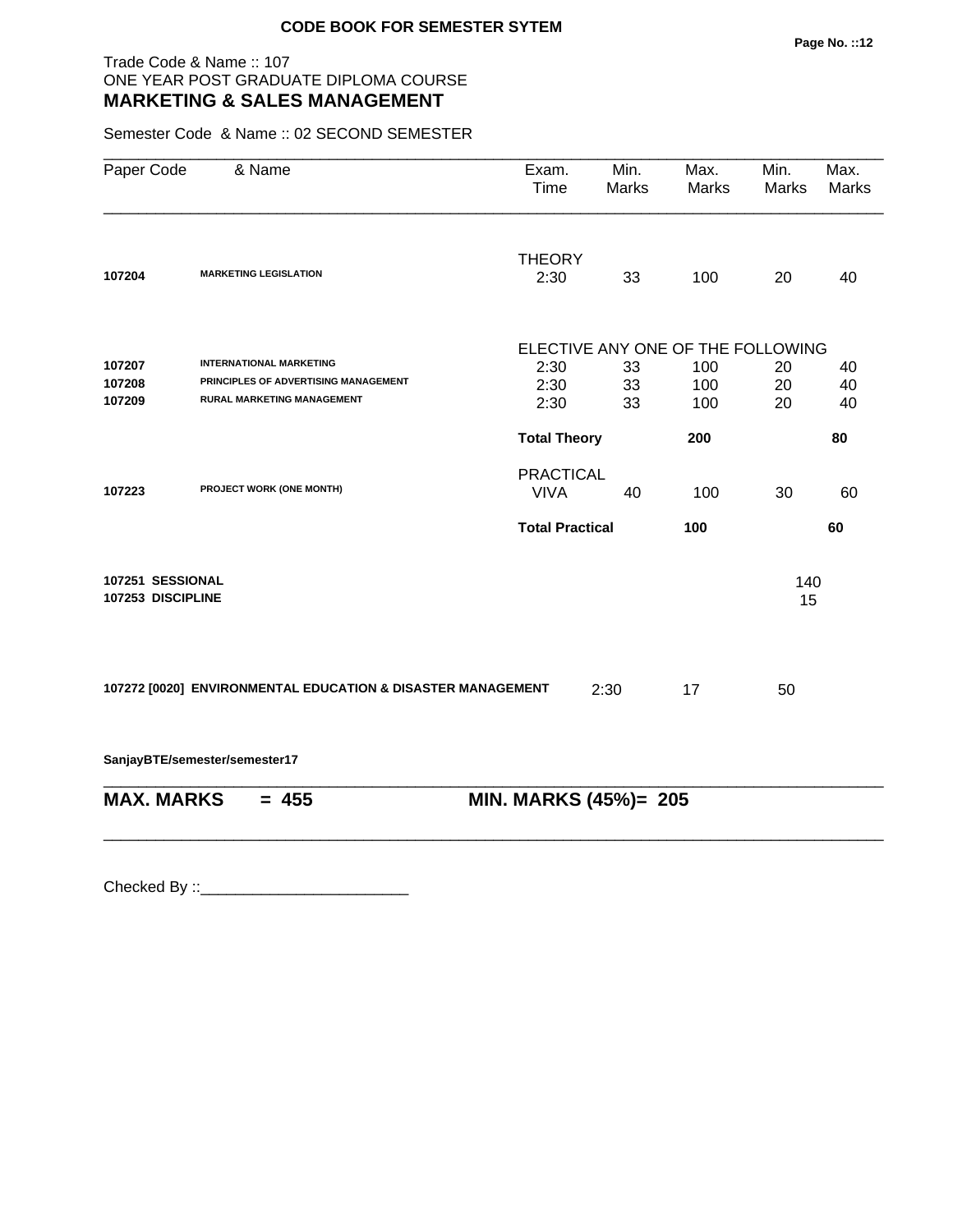# Trade Code & Name :: 108 ONE YEAR POST DIPLOMA COURSE **INFORMATION TECHNOLOGY**

Semester Code & Name :: 01 FIRST SEMESTER

| Paper Code        | & Name                                               | Exam.<br>Time                 | Min.<br>Marks | Max.<br>Marks | Min.<br>Marks | Max.<br>Marks |
|-------------------|------------------------------------------------------|-------------------------------|---------------|---------------|---------------|---------------|
|                   |                                                      |                               |               |               |               |               |
|                   |                                                      | <b>THEORY</b>                 |               |               |               |               |
| 108101            | <b>INFORMATION TECHNOLOGY &amp; OPERATING SYSTEM</b> | 2:30                          | 17            | 50            | 10            | 20            |
| 108102            | <b>PROGRAMMING IN C &amp; C++</b>                    | 2:30                          | 17            | 50            | 10            | 20            |
| 108103            | <b>DATA COMMUNICATION &amp; COMPUTER NETWORK</b>     | 2:30                          | 17            | 50            | 10            | 20            |
| 108107            | <b>INTERNET &amp; WEB TECHNOLOGY</b>                 | 2:30                          | 17            | 50            | 10            | 20            |
| 108108            | <b>E-COMMERCE AND ERP</b>                            | 2:30                          | 17            | 50            | 10            | 20            |
|                   |                                                      | <b>Total Theory</b><br>250    |               |               |               | 100           |
|                   |                                                      | <b>PRACTICAL</b>              |               |               |               |               |
| 108121            | <b>INFORMATION TECHNOLOGY &amp; OPERATING SYSTEM</b> | 3:00                          | 24            | 60            | 15            | 30            |
| 108122            | <b>PROGRAMMING IN C &amp; C++</b>                    | 3:00                          | 24            | 60            | 15            | 30            |
| 108126            | <b>INTERNET &amp; WEB TECHNOLOGY</b>                 | 3:00                          | 24            | 60            | 15            | 30            |
| 108127            | <b>DATA COMMUNICATION &amp; COMPUTER NETWORK</b>     | 3:00                          | 24            | 60            | 15            | 30            |
|                   |                                                      | <b>Total Practical</b><br>240 |               |               |               | 120           |
| 108151 SESSIONAL  |                                                      |                               |               |               | 220           |               |
| 108152 GAMES      |                                                      |                               |               |               | 15            |               |
| 108153 DISCIPLINE |                                                      |                               | ----          |               | 10            |               |

**SanjayBTE/semester/semester17**

\_\_\_\_\_\_\_\_\_\_\_\_\_\_\_\_\_\_\_\_\_\_\_\_\_\_\_\_\_\_\_\_\_\_\_\_\_\_\_\_\_\_\_\_\_\_\_\_\_\_\_\_\_\_\_\_\_\_\_\_\_\_\_\_\_\_\_\_\_\_\_\_\_\_\_\_\_\_\_\_\_\_\_\_\_\_\_\_\_\_ **MAX. MARKS = 735 MIN. MARKS (45%)= 331**

\_\_\_\_\_\_\_\_\_\_\_\_\_\_\_\_\_\_\_\_\_\_\_\_\_\_\_\_\_\_\_\_\_\_\_\_\_\_\_\_\_\_\_\_\_\_\_\_\_\_\_\_\_\_\_\_\_\_\_\_\_\_\_\_\_\_\_\_\_\_\_\_\_\_\_\_\_\_\_\_\_\_\_\_\_\_\_\_\_\_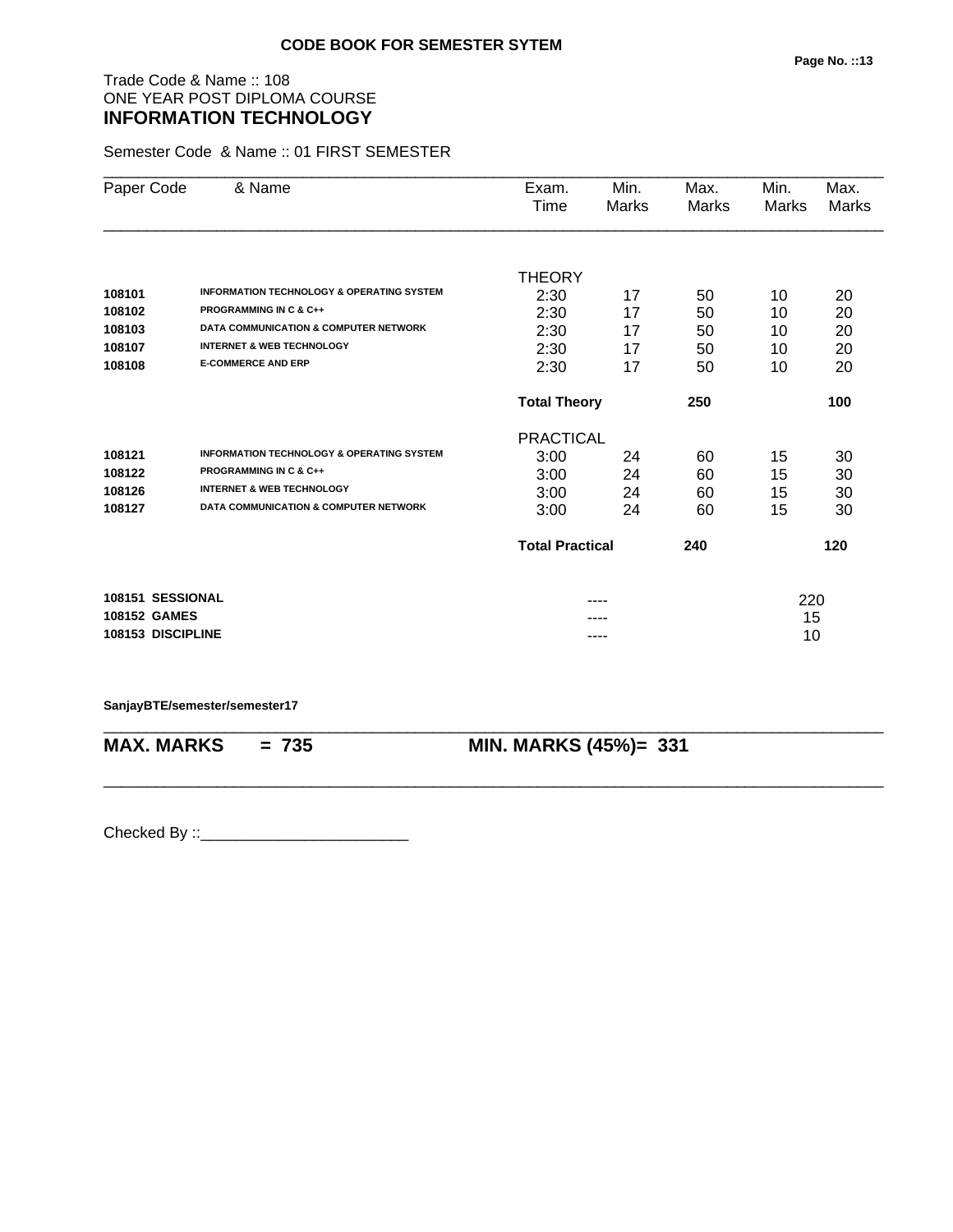#### Trade Code & Name :: 108 ONE YEAR POST DIPLOMA COURSE **INFORMATION TECHNOLOGY**

Semester Code & Name :: 02 SECOND SEMESTER

| Paper Code        | & Name                                                      | Exam.<br>Time          | Min.<br><b>Marks</b> | Max.<br>Marks  | Min.<br><b>Marks</b> | Max.<br><b>Marks</b> |
|-------------------|-------------------------------------------------------------|------------------------|----------------------|----------------|----------------------|----------------------|
|                   |                                                             | <b>THEORY</b>          |                      |                |                      |                      |
| 108204            | DOT(.) NET TECHNOLOGY                                       | 2:30                   | 17                   | 50             | 10                   | 20                   |
| 108205            | DATA STRUCTURE USING C & C++                                | 2:30                   | 17                   | 50             | 10                   | 20                   |
| 108206            | RELATIONAL DATABASE MANAGEMENT SYSTEM                       | 2:30                   | 17                   | 50             | 10                   | 20                   |
|                   |                                                             |                        | <b>Total Theory</b>  |                |                      | 60                   |
|                   |                                                             | <b>PRACTICAL</b>       |                      |                |                      |                      |
| 108223            | (.) NET TECHNOLOGIES                                        | 3:00                   | 28                   | 70             | 17                   | 35                   |
| 108224            | DATA STRUCTURE USING C & C++                                | 3:00                   | 24                   | 60             | 15                   | 30                   |
| 108225            | <b>R.D.B.M.S.</b>                                           | 3:00                   | 24                   | 60             | 15                   | 30                   |
| 108228            | <b>PROJECT-I PROBLEM</b>                                    | 3:00                   | 32                   | 80             | 20                   | 40                   |
| 108229            | PROJECT -II INDUSTRIAL TRAINING                             |                        | 16                   | 40             | 10                   | 20                   |
| 108230            | <b>PROJECT-III SEMINAR</b>                                  |                        | $\blacksquare$       | $\blacksquare$ | $\overline{7}$       | 15                   |
|                   |                                                             | <b>Total Practical</b> |                      | 310            |                      | 170                  |
| 108251 SESSIONAL  |                                                             |                        |                      |                | 230                  |                      |
| 108252 GAMES      |                                                             |                        |                      |                | 15                   |                      |
| 108253 DISCIPLINE |                                                             |                        |                      |                | 10                   |                      |
|                   |                                                             |                        |                      |                |                      |                      |
|                   |                                                             |                        |                      |                |                      |                      |
|                   | 108272 [0020] ENVIRONMENTAL EDUCATION & DISASTER MANAGEMENT |                        | 2:30                 | 17             | 50                   |                      |
|                   | SanjayBTE/semester/semester17                               |                        |                      |                |                      |                      |
| <b>MAX. MARKS</b> | $= 715$                                                     | MIN. MARKS (45%)= 322  |                      |                |                      |                      |
|                   |                                                             |                        |                      |                |                      |                      |
|                   |                                                             |                        |                      |                |                      |                      |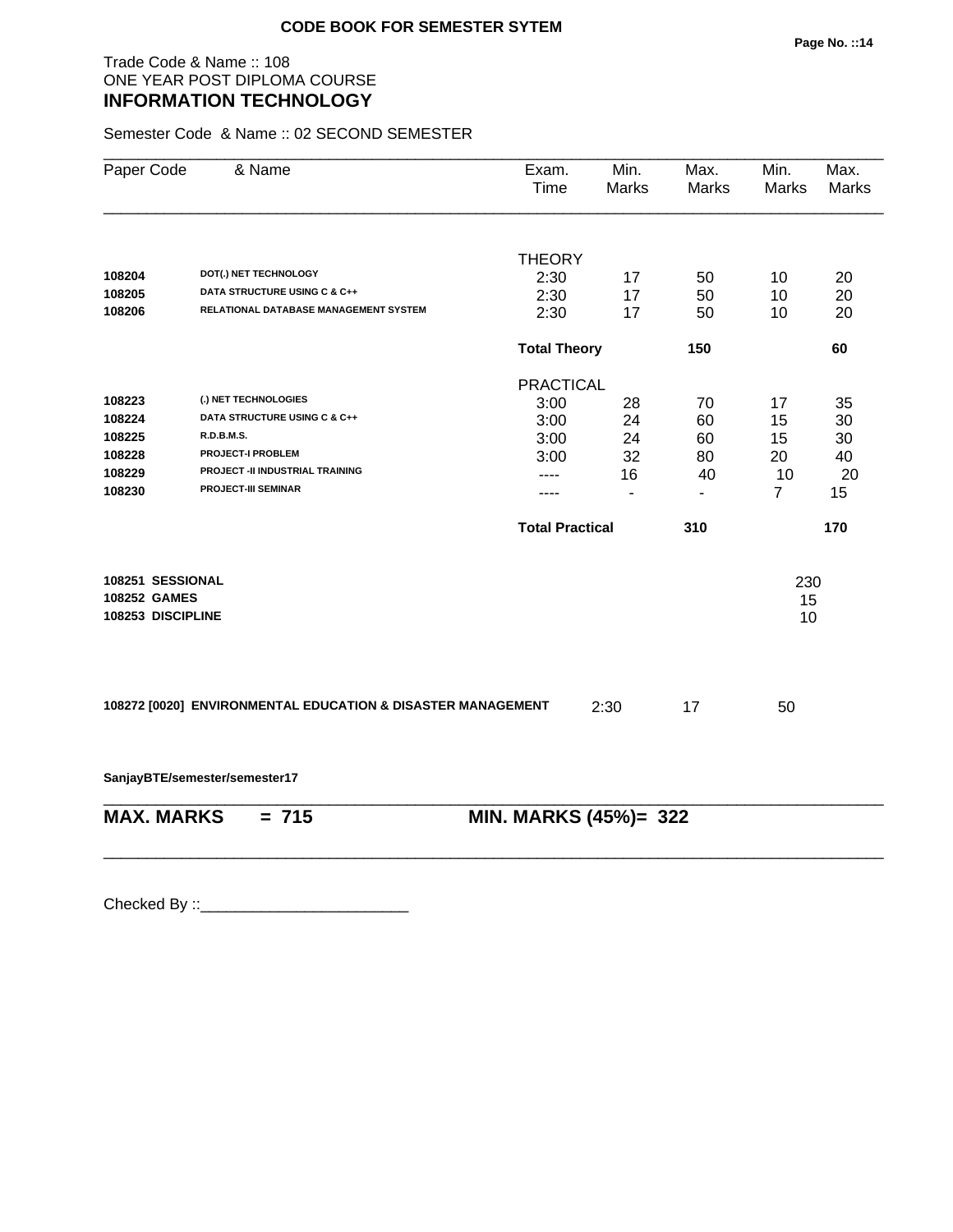### Trade Code & Name :: 109 ONE YEAR POST GRADUATE DIPLOMA COURSE **BEAUTY AND HEALTH CARE**

Semester Code & Name :: 01 FIRST SEMESTER

| Paper Code          | & Name                            | Exam.<br>Time              | Min.<br>Marks | Max.<br><b>Marks</b> | Min.<br><b>Marks</b> | Max.<br><b>Marks</b> |
|---------------------|-----------------------------------|----------------------------|---------------|----------------------|----------------------|----------------------|
|                     |                                   |                            |               |                      |                      |                      |
|                     |                                   | <b>THEORY</b>              |               |                      |                      |                      |
| 109101              | <b>PROFESSIONAL COMMUNICATION</b> | 2:30                       | 17            | 50                   | 10                   | 20                   |
| 109102              | <b>ANATOMY &amp; PHYSIOLOGY</b>   | 2:30                       | 17            | 50                   | 10                   | 20                   |
| 109104              | <b>COSMETOLOGY</b>                | 2:30                       | 17            | 50                   | 10                   | 20                   |
| 109106              | <b>HAIR CARE</b>                  | 2:30                       | 17            | 50                   | 10                   | 20                   |
| 109107              | PERSONALITY DEVELOPMENT           | 2:30                       | 17            | 50                   | 10                   | 20                   |
|                     |                                   | <b>Total Theory</b><br>250 |               |                      | 100                  |                      |
|                     |                                   | <b>PRACTICAL</b>           |               |                      |                      |                      |
| 109121              | PROFESSIONAL COMMUNICATION        | 3:00                       | 8             | 20                   | 5                    | 10                   |
| 109123              | <b>COSMETOLOGY</b>                | 4:00                       | 20            | 50                   | 10                   | 20                   |
| 109125              | <b>HAIR CARE</b>                  | 4:00                       | 24            | 60                   | 15                   | 30                   |
| 109126              | PERSONALITY DEVELOPMENT           | 3:00                       | 20            | 50                   | 10                   | 20                   |
|                     |                                   | <b>Total Practical</b>     |               | 180                  |                      | 80                   |
| 109151 SESSIONAL    |                                   |                            | ----          |                      | 180                  |                      |
| <b>109152 GAMES</b> |                                   |                            |               |                      | 15                   |                      |
| 109153 DISCIPLINE   |                                   |                            |               |                      | 10                   |                      |
|                     |                                   | <b>Total Practical</b>     |               | 205                  |                      | 0:0                  |
|                     | SanjayBTE/semester/semester17     |                            |               |                      |                      |                      |
| <b>MAX. MARKS</b>   | $= 635$                           | MIN. MARKS (45%)= 286      |               |                      |                      |                      |
|                     |                                   |                            |               |                      |                      |                      |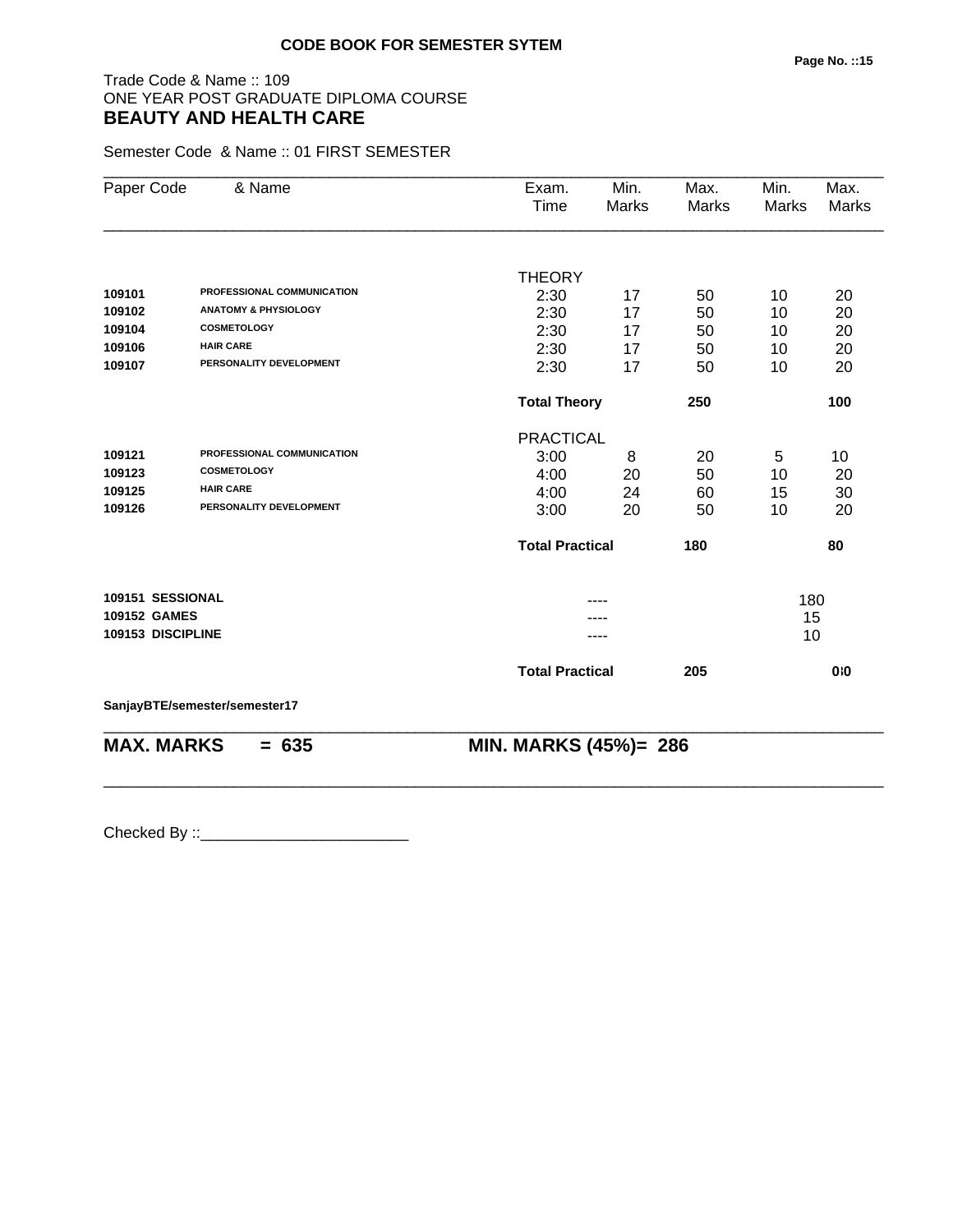### Trade Code & Name :: 109 ONE YEAR POST GRADUATE DIPLOMA COURSE **BEAUTY AND HEALTH CARE**

Semester Code & Name :: 02 SECOND SEMESTER

| Paper Code        | & Name                                                      | Exam.<br>Time          | Min.<br>Marks | Max.<br>Marks | Min.<br>Marks | Max.<br>Marks |
|-------------------|-------------------------------------------------------------|------------------------|---------------|---------------|---------------|---------------|
|                   |                                                             |                        |               |               |               |               |
| 109251 SESSIONAL  |                                                             |                        |               |               | 190           |               |
| 109252 GAMES      |                                                             |                        |               |               | 15            |               |
| 109253 DISCIPLINE |                                                             |                        |               |               | 10            |               |
|                   |                                                             |                        |               |               |               |               |
|                   |                                                             | <b>THEORY</b>          |               |               |               |               |
| 109203            | FITNESS AND DIETETICS                                       | 2:30                   | 17            | 50            | 10            | 20            |
| 109205            | <b>BEAUTYCARE</b>                                           | 2:30                   | 17            | 50            | 10            | 20            |
|                   |                                                             | <b>Total Theory</b>    |               | 100           |               | 40            |
|                   |                                                             | <b>PRACTICAL</b>       |               |               |               |               |
| 109222            | FITNESS AND DIETETICS                                       | 3:00                   | 24            | 60            | 15            | 30            |
| 109224            | <b>BEAUTYCARE</b>                                           | 4:00                   | 24            | 60            | 15            | 30            |
| 109227            | <b>PROJECT</b>                                              | ----                   | 40            | 100           | 25            | 50            |
| 109228            | INDUSTRIAL TRAINING (SIX TO EIGHT WEEKS)                    | ----                   | 12            | 30            | 10            | 20            |
|                   |                                                             | <b>Total Practical</b> |               | 250           |               | 130           |
|                   |                                                             | <b>PRACTICAL</b>       |               |               |               |               |
|                   | 109272 [0020] ENVIRONMENTAL EDUCATION & DISASTER MANAGEMENT |                        | 2:30          | 17            | 50            |               |
|                   |                                                             |                        |               |               |               |               |
|                   | SanjayBTE/semester/semester17                               |                        |               |               |               |               |

\_\_\_\_\_\_\_\_\_\_\_\_\_\_\_\_\_\_\_\_\_\_\_\_\_\_\_\_\_\_\_\_\_\_\_\_\_\_\_\_\_\_\_\_\_\_\_\_\_\_\_\_\_\_\_\_\_\_\_\_\_\_\_\_\_\_\_\_\_\_\_\_\_\_\_\_\_\_\_\_\_\_\_\_\_\_\_\_\_\_

**MAX. MARKS = 565 MIN. MARKS (45%)= 254**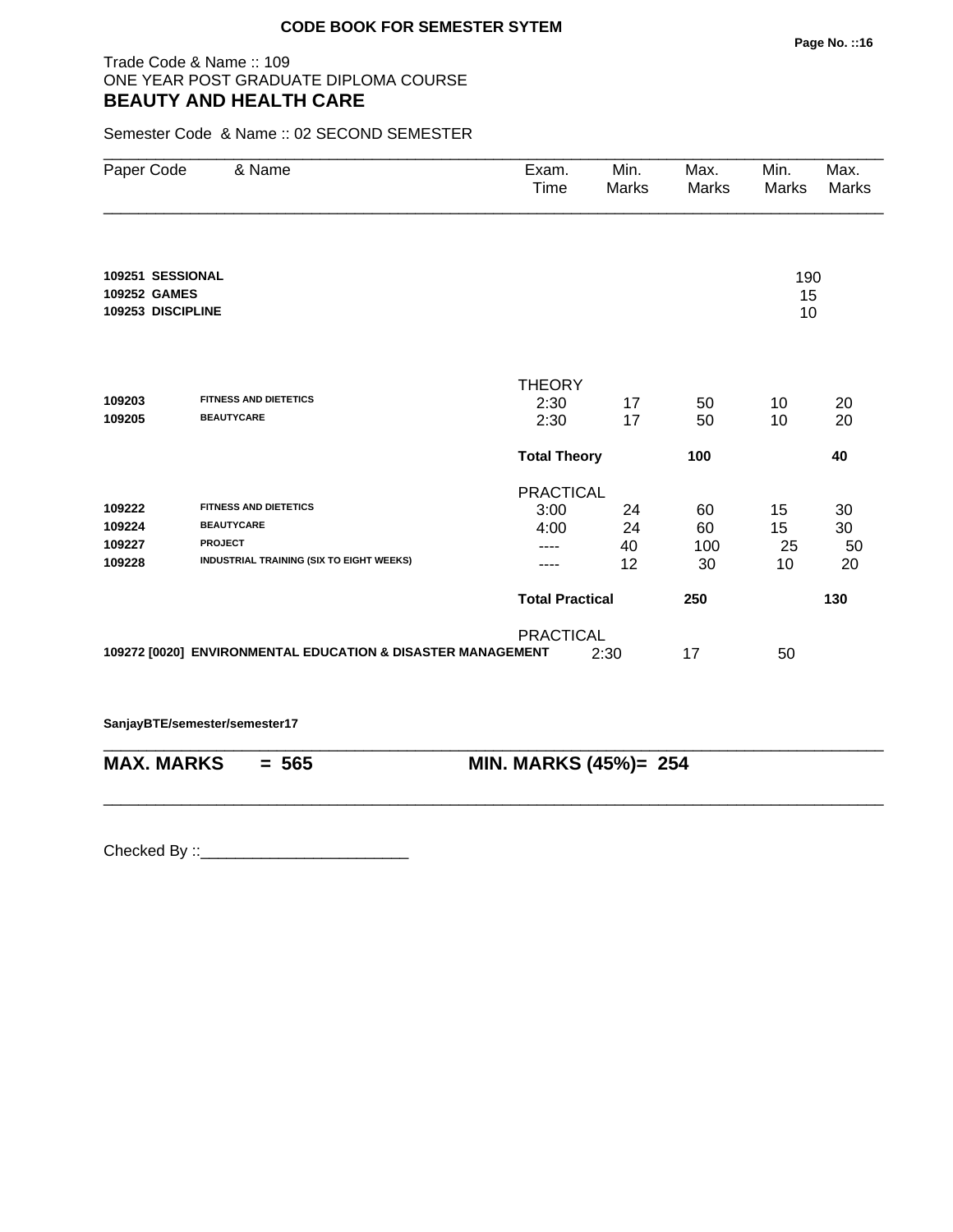#### Trade Code & Name :: 110 ONE YEAR POST GRADUATE DIPLOMA COURSE **FASHION TECHNOLOGY**

Semester Code & Name :: 01 FIRST SEMESTER

| Paper Code        | & Name                               | Exam.<br>Time          | Min.<br>Marks              | Max.<br>Marks | Min.<br>Marks | Max.<br><b>Marks</b> |
|-------------------|--------------------------------------|------------------------|----------------------------|---------------|---------------|----------------------|
|                   |                                      | <b>THEORY</b>          |                            |               |               |                      |
| 110101            | <b>FASHION GENERAL KNOWLEDGE</b>     | 2:30                   | 17                         | 50            | 10            | 20                   |
| 110103            | <b>TEXTILE SCIENCE</b>               | 2:30                   | 17                         | 50            | 10            | 20                   |
|                   |                                      |                        | <b>Total Theory</b><br>100 |               |               | 40                   |
|                   |                                      | <b>PRACTICAL</b>       |                            |               |               |                      |
| 110121            | <b>FASHION GENERAL KNOWLEDGE</b>     | 3:00                   | 24                         | 60            | 15            | 30                   |
| 110122            | <b>DRAFTING &amp; PATTERN MAKING</b> | 4:00                   | 24                         | 60            | 15            | 30                   |
| 110123            | <b>DRESS DESIGNING</b>               | 4:00                   | 20                         | 50            | 12            | 25                   |
| 110124            | <b>EMBROIDERY</b>                    | 4:00                   | 24                         | 60            | 15            | 30                   |
| 110125            | <b>TEXTILE SCIENCE</b>               | 3:00                   | 16                         | 40            | 10            | 20                   |
|                   |                                      | <b>Total Practical</b> |                            | 270           |               | 135                  |
| 110151 SESSIONAL  |                                      |                        |                            |               | 175           |                      |
| 110153 DISCIPLINE |                                      |                        |                            |               | 25            |                      |

\_\_\_\_\_\_\_\_\_\_\_\_\_\_\_\_\_\_\_\_\_\_\_\_\_\_\_\_\_\_\_\_\_\_\_\_\_\_\_\_\_\_\_\_\_\_\_\_\_\_\_\_\_\_\_\_\_\_\_\_\_\_\_\_\_\_\_\_\_\_\_\_\_\_\_\_\_\_\_\_\_\_\_\_\_\_\_\_\_\_

\_\_\_\_\_\_\_\_\_\_\_\_\_\_\_\_\_\_\_\_\_\_\_\_\_\_\_\_\_\_\_\_\_\_\_\_\_\_\_\_\_\_\_\_\_\_\_\_\_\_\_\_\_\_\_\_\_\_\_\_\_\_\_\_\_\_\_\_\_\_\_\_\_\_\_\_\_\_\_\_\_\_\_\_\_\_\_\_\_\_

**SanjayBTE/semester/semester17**

**MAX. MARKS = 570 MIN. MARKS (45%)= 257**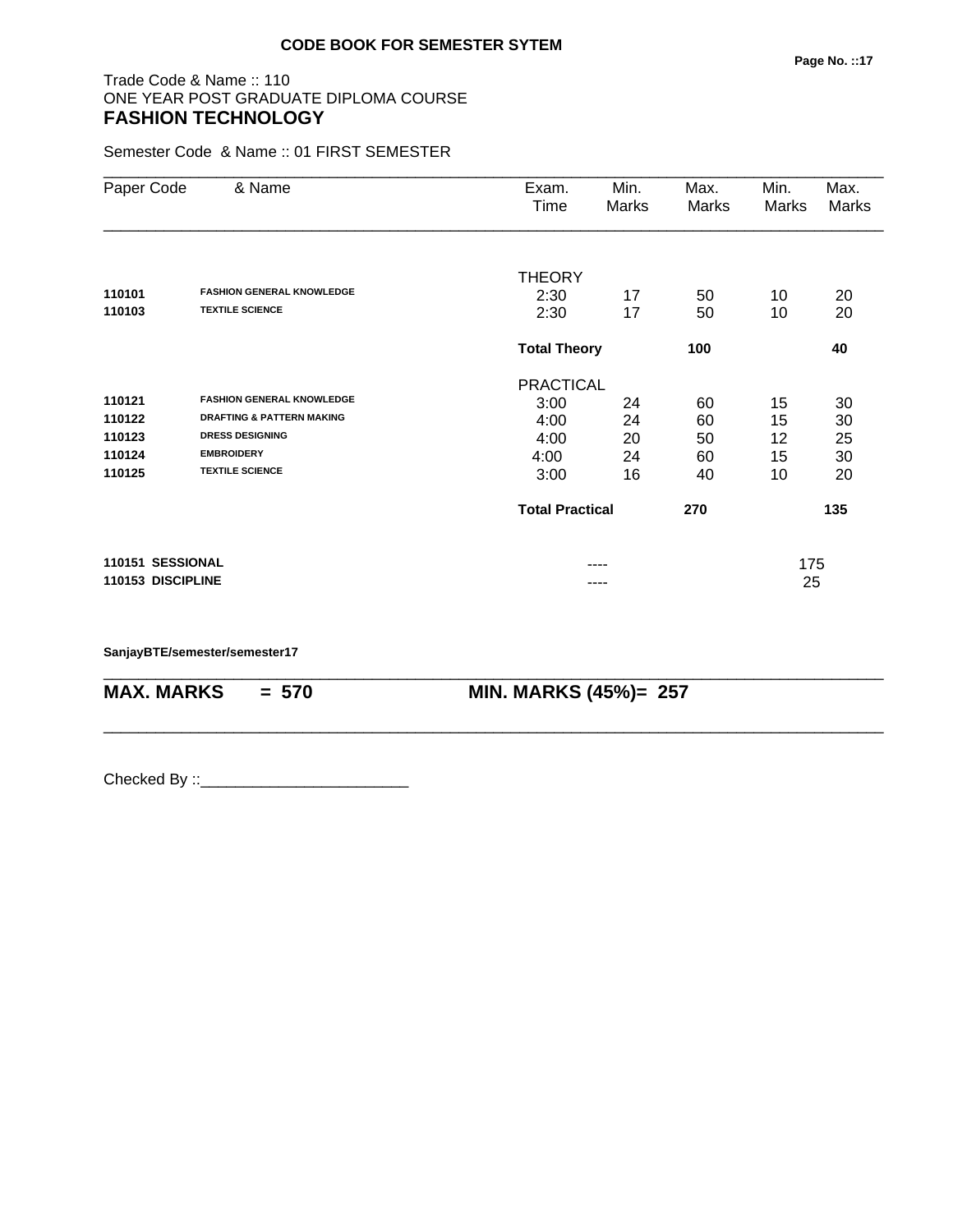#### Trade Code & Name :: 110 ONE YEAR POST GRADUATE DIPLOMA COURSE **FASHION TECHNOLOGY**

Semester Code & Name :: 02 SECOND SEMESTER

| Paper Code        | & Name                                     | Exam.                      | Min.  | Max.         | Min.  | Max.  |
|-------------------|--------------------------------------------|----------------------------|-------|--------------|-------|-------|
|                   |                                            | Time                       | Marks | <b>Marks</b> | Marks | Marks |
|                   |                                            |                            |       |              |       |       |
|                   |                                            | <b>THEORY</b>              |       |              |       |       |
| 110202            | <b>GARMENT FABRICATION</b>                 | 2:30                       | 17    | 50           | 10    | 20    |
| 110204            | <b>COMPUTER BASICS &amp; CAD</b>           | 2:30                       | 17    | 50           | 10    | 20    |
| 110205            | APPAREL INDUSTRY AND PRODUCTION MANAGEMENT | 2:30                       | 17    | 50           | 10    | 20    |
|                   |                                            | <b>Total Theory</b><br>150 |       |              |       | 60    |
|                   |                                            | <b>PRACTICAL</b>           |       |              |       |       |
| 110226            | JEWELLERY AND FASHION ACCESSORIES          | 4:00                       | 28    | 70           | 15    | 30    |
| 110227            | <b>COMPUTER BASICS &amp; CAD</b>           | 3:00                       | 24    | 60           | 15    | 30    |
| 110228            | APPAREL INDUSTRY & PRODUCTION MANAGEMENT   | 4:00                       | 16    | 40           | 10    | 20    |
| 110229            | <b>GARMENT FABRICATION</b>                 | 3:00                       | 24    | 60           | 15    | 30    |
| 110230            | <b>PROJECT</b>                             |                            | 40    | 100          | 25    | 50    |
|                   |                                            | <b>Total Practical</b>     |       | 330          |       | 160   |
| 110251 SESSIONAL  |                                            |                            |       |              | 220   |       |
| 110253 DISCIPLINE |                                            |                            |       |              | 25    |       |

\_\_\_\_\_\_\_\_\_\_\_\_\_\_\_\_\_\_\_\_\_\_\_\_\_\_\_\_\_\_\_\_\_\_\_\_\_\_\_\_\_\_\_\_\_\_\_\_\_\_\_\_\_\_\_\_\_\_\_\_\_\_\_\_\_\_\_\_\_\_\_\_\_\_\_\_\_\_\_\_\_\_\_\_\_\_\_\_\_\_

\_\_\_\_\_\_\_\_\_\_\_\_\_\_\_\_\_\_\_\_\_\_\_\_\_\_\_\_\_\_\_\_\_\_\_\_\_\_\_\_\_\_\_\_\_\_\_\_\_\_\_\_\_\_\_\_\_\_\_\_\_\_\_\_\_\_\_\_\_\_\_\_\_\_\_\_\_\_\_\_\_\_\_\_\_\_\_\_\_\_

**SanjayBTE/semester/semester17**

**MAX. MARKS = 725 MIN. MARKS (45%)= 326**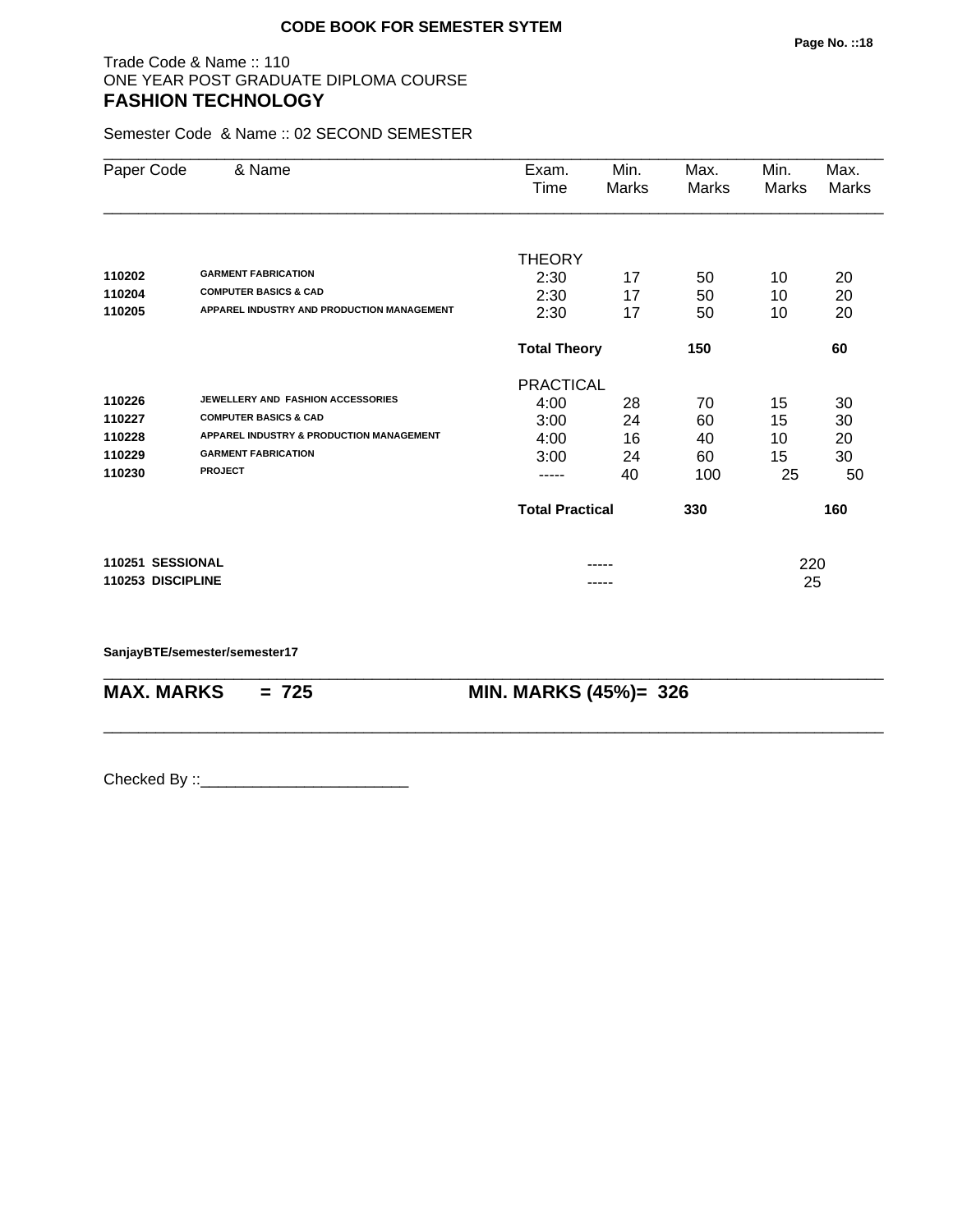#### Trade Code & Name :: 111 ONE YEAR POST GRADUATE DIPLOMA COURSE **RETAIL MANAGEMENT**

Semester Code & Name :: 01 FIRST SEMESTER

| Paper Code        | & Name                                       | Exam.<br>Time          | Min.<br>Marks | Max.<br>Marks | Min.<br>Marks | Max.<br><b>Marks</b> |
|-------------------|----------------------------------------------|------------------------|---------------|---------------|---------------|----------------------|
|                   |                                              |                        |               |               |               |                      |
|                   |                                              | <b>THEORY</b>          |               |               |               |                      |
| 111101            | <b>BUSINESS COMMUNICATION</b>                | 2:30                   | 17            | 50            | 10            | 20                   |
| 111102            | <b>PRINCIPLES OF MANAGEMENT</b>              | 2:30                   | 33            | 100           | 20            | 40                   |
| 111103            | <b>MARKETING MANAGEMENT</b>                  | 2:30                   | 33            | 100           | 20            | 40                   |
| 111104            | <b>RETAIL MANAGEMENT</b>                     | 2:30                   | 33            | 100           | 20            | 40                   |
| 111106            | <b>COMPUTER FUNDAMENTALS AND APPLICATION</b> | 2:30                   | 17            | 50            | 10            | 20                   |
|                   |                                              | <b>Total Theory</b>    |               | 400           |               | 160                  |
|                   |                                              | <b>PRACTICAL</b>       |               |               |               |                      |
| 111121            | <b>COMPUTER FUNDAMENTALS AND APPLICATION</b> | 3:00                   | 24            | 60            | 15            | 30                   |
|                   |                                              | <b>Total Practical</b> |               | 60            |               | 30                   |
| 111151 SESSIONAL  |                                              |                        | ----          |               | 190           |                      |
| 111153 DISCIPLINE |                                              |                        | ----          |               | 15            |                      |

\_\_\_\_\_\_\_\_\_\_\_\_\_\_\_\_\_\_\_\_\_\_\_\_\_\_\_\_\_\_\_\_\_\_\_\_\_\_\_\_\_\_\_\_\_\_\_\_\_\_\_\_\_\_\_\_\_\_\_\_\_\_\_\_\_\_\_\_\_\_\_\_\_\_\_\_\_\_\_\_\_\_\_\_\_\_\_\_\_\_

\_\_\_\_\_\_\_\_\_\_\_\_\_\_\_\_\_\_\_\_\_\_\_\_\_\_\_\_\_\_\_\_\_\_\_\_\_\_\_\_\_\_\_\_\_\_\_\_\_\_\_\_\_\_\_\_\_\_\_\_\_\_\_\_\_\_\_\_\_\_\_\_\_\_\_\_\_\_\_\_\_\_\_\_\_\_\_\_\_\_

**SanjayBTE/semester/semester17**

**MAX. MARKS** = 665 **MIN. MARKS (45%)**= 299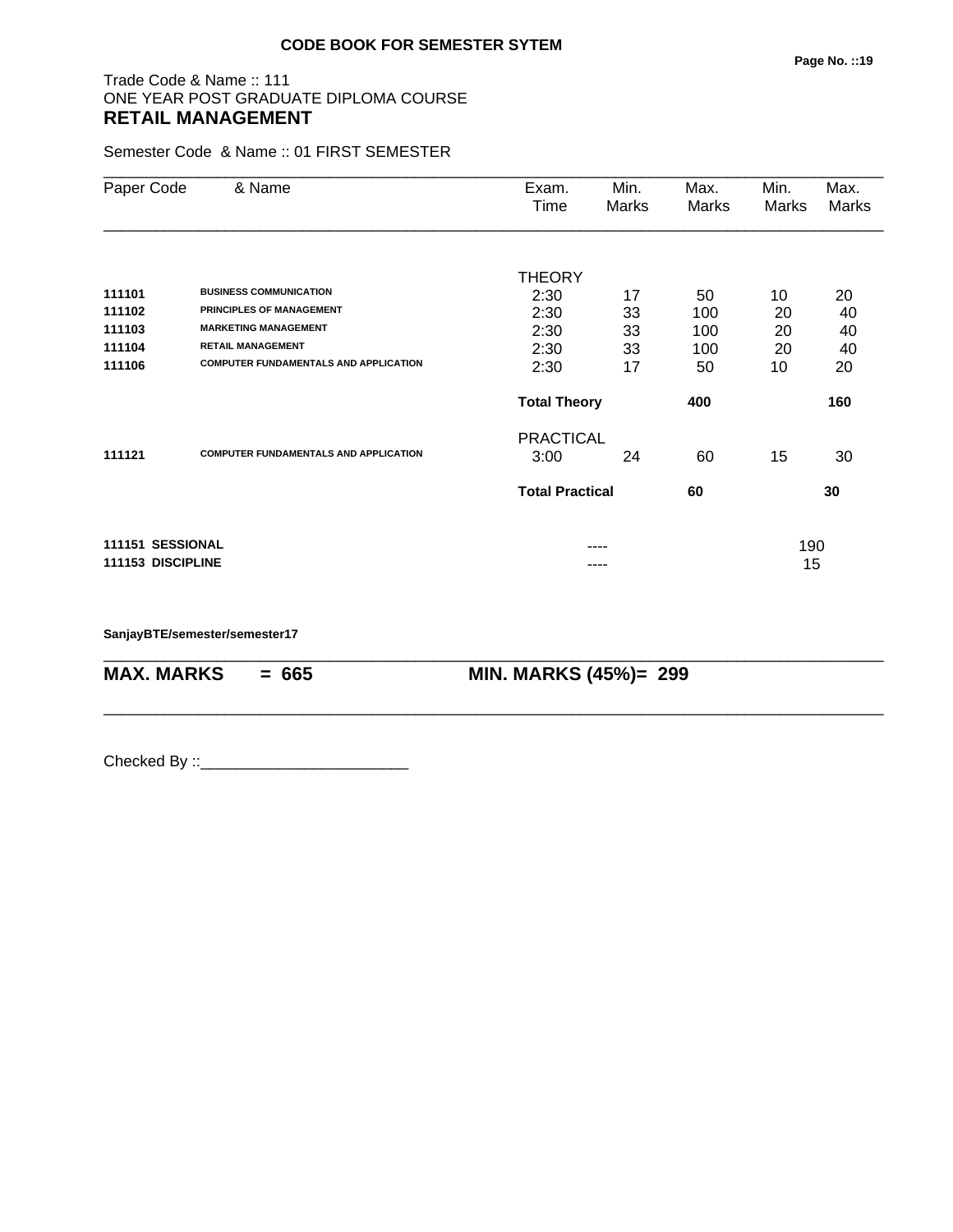#### Trade Code & Name :: 111 ONE YEAR POST GRADUATE DIPLOMA COURSE **RETAIL MANAGEMENT**

Semester Code & Name :: 02 SECOND SEMESTER

| Paper Code                            | & Name                                                      | Exam.<br>Time          | Min.<br>Marks | Max.<br>Marks | Min.<br>Marks | Max.<br><b>Marks</b> |
|---------------------------------------|-------------------------------------------------------------|------------------------|---------------|---------------|---------------|----------------------|
|                                       |                                                             |                        |               |               |               |                      |
|                                       | <b>BUSINESS LAWS FOR RETAIL</b>                             | <b>THEORY</b>          |               |               |               |                      |
| 111205<br>111207                      | <b>RETAIL SERVICE MANAGEMENT</b>                            | 2:30                   | 33            | 100           | 20            | 40                   |
|                                       |                                                             | 2:30                   | 33            | 100           | 20            | 40                   |
|                                       |                                                             | <b>Total Theory</b>    |               | 200           |               | 80                   |
|                                       |                                                             | <b>PRACTICAL</b>       |               |               |               |                      |
| 111222                                | <b>PROJECT WORK \ VIVA</b>                                  | ----                   | 40            | 100           | 45            | 90                   |
|                                       |                                                             | <b>Total Practical</b> |               | 100           |               | 90                   |
| 111251 SESSIONAL<br>111253 DISCIPLINE |                                                             |                        |               |               | 170<br>15     |                      |
|                                       | 111272 [0020] ENVIRONMENTAL EDUCATION & DISASTER MANAGEMENT |                        | 2:30          | 17            | 50            |                      |
|                                       | SanjayBTE/semester/semester17                               |                        |               |               |               |                      |
| <b>MAX. MARKS</b>                     | $= 485$                                                     | MIN. MARKS (45%)= 218  |               |               |               |                      |
|                                       |                                                             |                        |               |               |               |                      |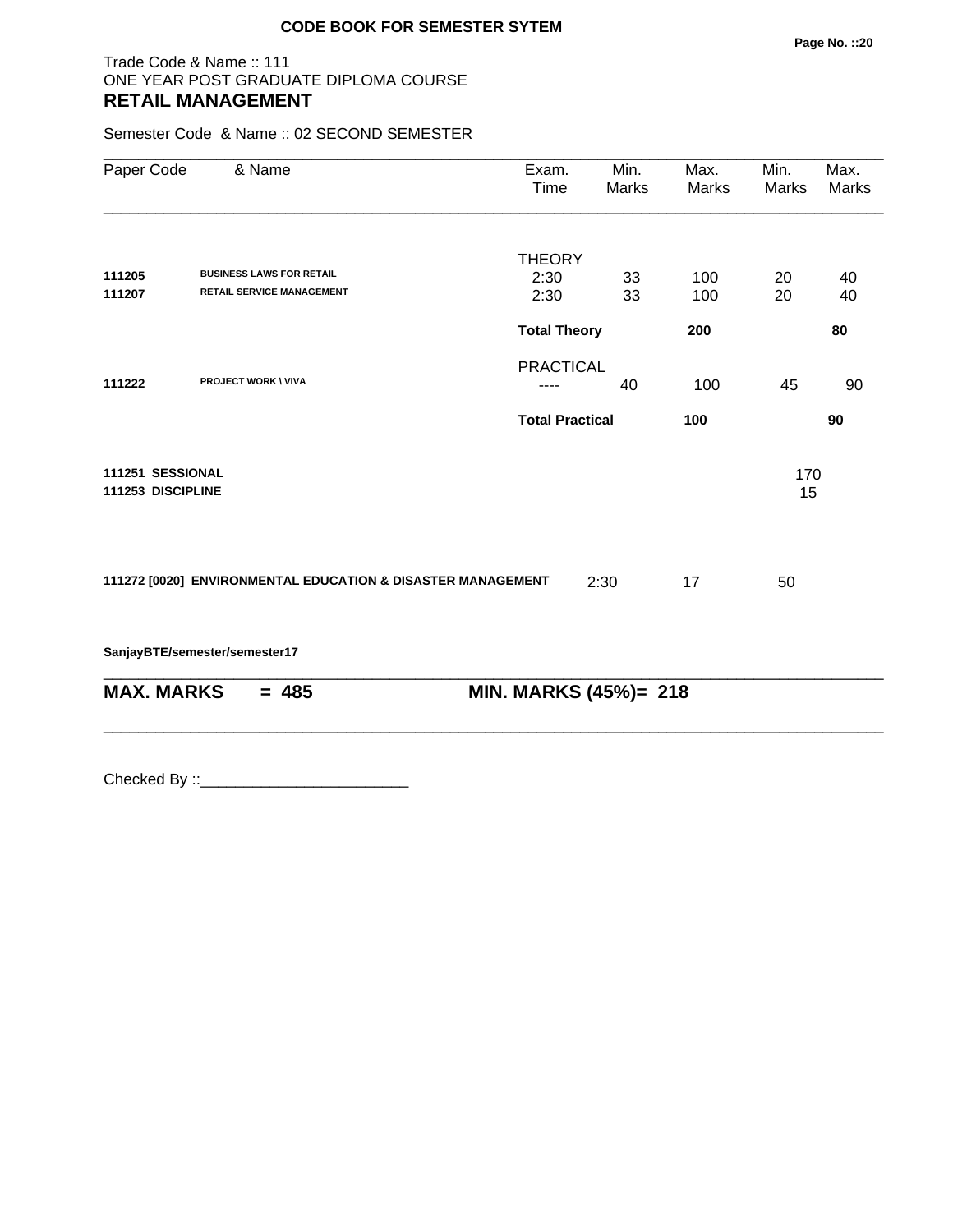# Trade Code & Name :: 112 ONE YEAR POST GRADUATE DIPLOMA COURSE **ACOUNTANCY(WITH COMPUTRISED ACOUNTS & TAXATION)**

Semester Code & Name :: 01 FIRST SEMESTER

| Paper Code          | & Name                                                | Exam.<br>Time          | Min.<br>Marks | Max.<br>Marks | Min.<br>Marks | Max.<br><b>Marks</b> |
|---------------------|-------------------------------------------------------|------------------------|---------------|---------------|---------------|----------------------|
|                     |                                                       |                        |               |               |               |                      |
|                     |                                                       | <b>THEORY</b>          |               |               |               |                      |
| 112101              | PRACTICE & PROCEDURES OF BUSINESS AND COMPANY ACCOUNT | 2:30                   | 17            | 50            | 10            | 20                   |
| 112103              | <b>ELEMENTS OF CAPTICAL MARKET</b>                    | 2:30                   | 17            | 50            | 10            | 20                   |
| 112104              | <b>COST ACCOUNTANCY &amp; FINANCIAL MANAGEMENT</b>    | 2:30                   | 17            | 50            | 10            | 20                   |
| 112105              | <b>ELEMENTS OF BANKING &amp; AUDITING</b>             | 2:30                   | 17            | 50            | 10            | 20                   |
| 112106              | <b>COMPUTER FUNDAMENTALS AND APPLICATION</b>          | 2:30                   | 17            | 50            | 10            | 20                   |
|                     |                                                       | <b>Total Theory</b>    |               | 250           |               | 100                  |
|                     |                                                       | <b>PRACTICAL</b>       |               |               |               |                      |
| 112124              | <b>COMPUTER FUNDAMENTALS AND APPLICATION</b>          | 3:00                   | 24            | 60            | 15            | 30                   |
|                     |                                                       | <b>Total Practical</b> |               | 60            |               | 30                   |
| 112151 SESSIONAL    |                                                       |                        | ----          |               | 130           |                      |
| <b>112152 GAMES</b> |                                                       |                        |               |               | 15            |                      |
| 112153 DISCIPLINE   |                                                       |                        |               |               | 10            |                      |
|                     |                                                       |                        |               |               |               |                      |

\_\_\_\_\_\_\_\_\_\_\_\_\_\_\_\_\_\_\_\_\_\_\_\_\_\_\_\_\_\_\_\_\_\_\_\_\_\_\_\_\_\_\_\_\_\_\_\_\_\_\_\_\_\_\_\_\_\_\_\_\_\_\_\_\_\_\_\_\_\_\_\_\_\_\_\_\_\_\_\_\_\_\_\_\_\_\_\_\_\_

\_\_\_\_\_\_\_\_\_\_\_\_\_\_\_\_\_\_\_\_\_\_\_\_\_\_\_\_\_\_\_\_\_\_\_\_\_\_\_\_\_\_\_\_\_\_\_\_\_\_\_\_\_\_\_\_\_\_\_\_\_\_\_\_\_\_\_\_\_\_\_\_\_\_\_\_\_\_\_\_\_\_\_\_\_\_\_\_\_\_

**SanjayBTE/semester/semester17**

**MAX. MARKS = 465 MIN. MARKS (45%)= 209**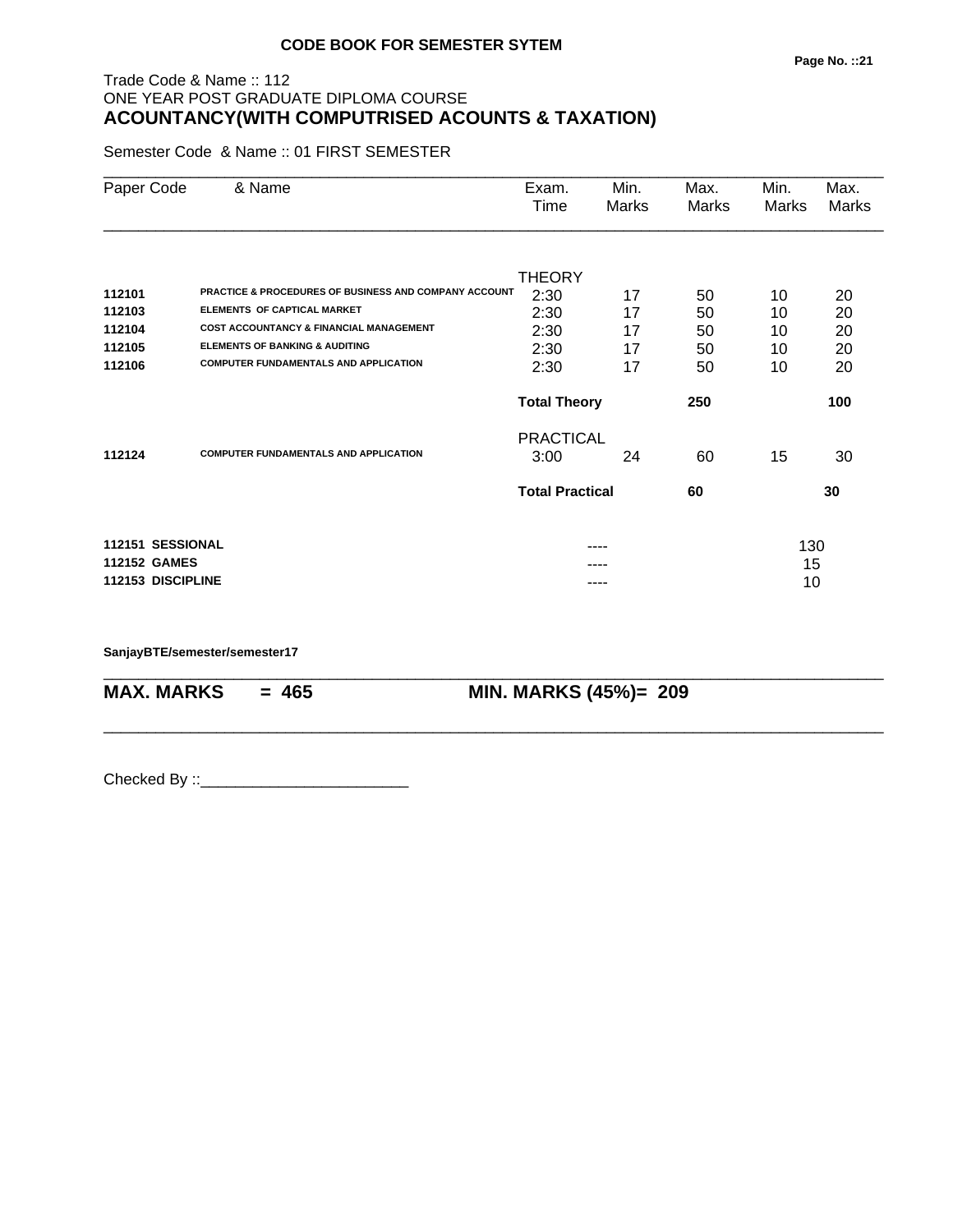# Trade Code & Name :: 112 ONE YEAR POST GRADUATE DIPLOMA COURSE **ACOUNTANCY(WITH COMPUTRISED ACOUNTS & TAXATION)**

Semester Code & Name :: 02 SECOND SEMESTER

| Paper Code          | & Name                                                                   | Exam.<br>Time          | Min.<br>Marks | Max.<br>Marks | Min.<br><b>Marks</b> | Max.<br>Marks |
|---------------------|--------------------------------------------------------------------------|------------------------|---------------|---------------|----------------------|---------------|
|                     |                                                                          | <b>THEORY</b>          |               |               |                      |               |
| 112202              | PRACTICE & PROCEDURES OF TAX ACCOUNT                                     | 2:30                   | 17            | 50            | 10                   | 20            |
|                     |                                                                          | <b>Total Theory</b>    |               | 50            |                      | 20            |
|                     |                                                                          | <b>PRACTICAL</b>       |               |               |                      |               |
| 112221              | PROJECT IN ACCOUNTANCY                                                   |                        | 20            | 50            | 12                   | 25            |
| 112222<br>112223    | <b>COMPUTERISED ACCOUNTANCY &amp; TAXATION</b><br><b>FIELD EXPOSURES</b> | 3:00                   | 24<br>20      | 60<br>50      | 15<br>12             | 30<br>25      |
|                     |                                                                          |                        |               |               |                      |               |
|                     |                                                                          | <b>Total Practical</b> |               | 160           |                      | 80            |
| 112251 SESSIONAL    |                                                                          |                        |               |               | 100                  |               |
| <b>112252 GAMES</b> |                                                                          |                        |               |               | 15                   |               |
| 112253 DISCIPLINE   |                                                                          |                        |               |               | 10                   |               |
|                     | 112272 [0020] ENVIRONMENTAL EDUCATION & DISASTER MANAGEMENT              |                        | 2:30          | 17            | 50                   |               |
|                     | SanjayBTE/semester/semester17                                            |                        |               |               |                      |               |
| <b>MAX. MARKS</b>   | $= 335$                                                                  | MIN. MARKS (45%)= 151  |               |               |                      |               |
|                     |                                                                          |                        |               |               |                      |               |
|                     |                                                                          |                        |               |               |                      |               |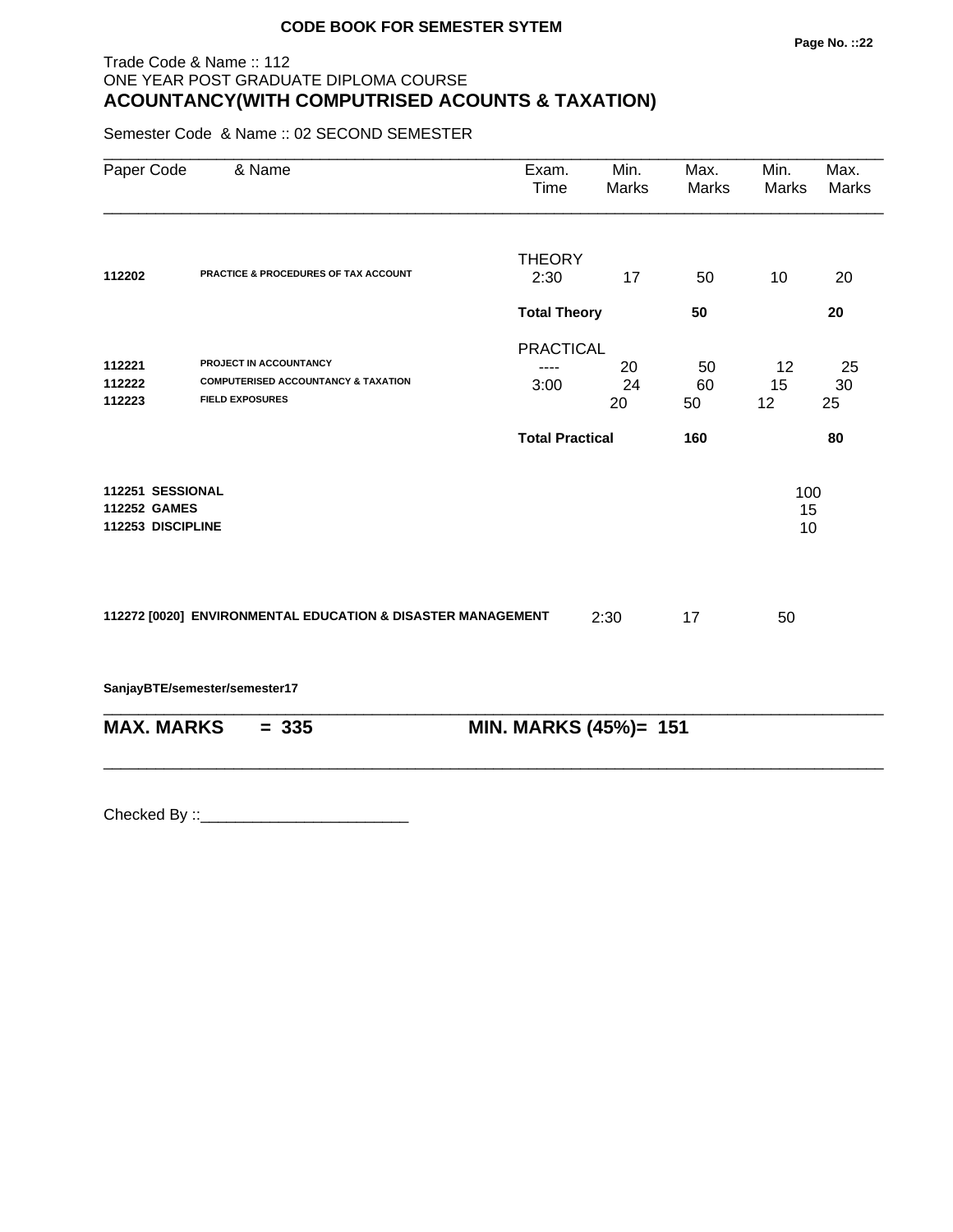#### Trade Code & Name :: 113 ONE YEAR POST GRADUATE DIPLOMA COURSE **WEB DESIGNING**

Semester Code & Name :: 01 FIRST SEMESTER

| Paper Code        | & Name                                       | Exam.                  | Min.  | Max.  | Min.  | Max.  |
|-------------------|----------------------------------------------|------------------------|-------|-------|-------|-------|
|                   |                                              | Time                   | Marks | Marks | Marks | Marks |
|                   |                                              |                        |       |       |       |       |
|                   |                                              | <b>THEORY</b>          |       |       |       |       |
| 113101            | <b>FUNDAMENTAL OF INFORMATION TECHNOLOGY</b> | 2:30                   | 17    | 50    | 10    | 20    |
| 113104            | <b>OPERATING SYSTEM CONCEPTS</b>             | 2:30                   | 17    | 50    | 10    | 20    |
| 113105            | <b>OBJECT ORIENTED PROGRAMMING LANGUAGE</b>  | 2:30                   | 17    | 50    | 10    | 20    |
| 113107            | <b>WEB DESIGNING LANGUAGE</b>                | 2:30                   | 17    | 50    | 10    | 20    |
|                   |                                              | <b>Total Theory</b>    |       | 200   |       | 80    |
|                   |                                              | <b>PRACTICAL</b>       |       |       |       |       |
| 113124            | <b>OBJECT ORIENTED PROGRAMMING LANGUAGE</b>  | 3:00                   | 36    | 90    | 20    | 40    |
| 113126            | <b>WEB DESIGNING LANGUAGE</b>                | 3:00                   | 36    | 90    | 20    | 40    |
|                   |                                              | <b>Total Practical</b> |       | 180   |       | 80    |
| 113151 SESSIONAL  |                                              |                        |       |       | 160   |       |
| 113152 GAMES      |                                              |                        | ----  |       | 15    |       |
| 113153 DISCIPLINE |                                              |                        | ----  |       | 10    |       |
|                   |                                              |                        |       |       |       |       |

\_\_\_\_\_\_\_\_\_\_\_\_\_\_\_\_\_\_\_\_\_\_\_\_\_\_\_\_\_\_\_\_\_\_\_\_\_\_\_\_\_\_\_\_\_\_\_\_\_\_\_\_\_\_\_\_\_\_\_\_\_\_\_\_\_\_\_\_\_\_\_\_\_\_\_\_\_\_\_\_\_\_\_\_\_\_\_\_\_\_

\_\_\_\_\_\_\_\_\_\_\_\_\_\_\_\_\_\_\_\_\_\_\_\_\_\_\_\_\_\_\_\_\_\_\_\_\_\_\_\_\_\_\_\_\_\_\_\_\_\_\_\_\_\_\_\_\_\_\_\_\_\_\_\_\_\_\_\_\_\_\_\_\_\_\_\_\_\_\_\_\_\_\_\_\_\_\_\_\_\_

**SanjayBTE/semester/semester17**

**MAX. MARKS = 565 MIN. MARKS (45%)= 254**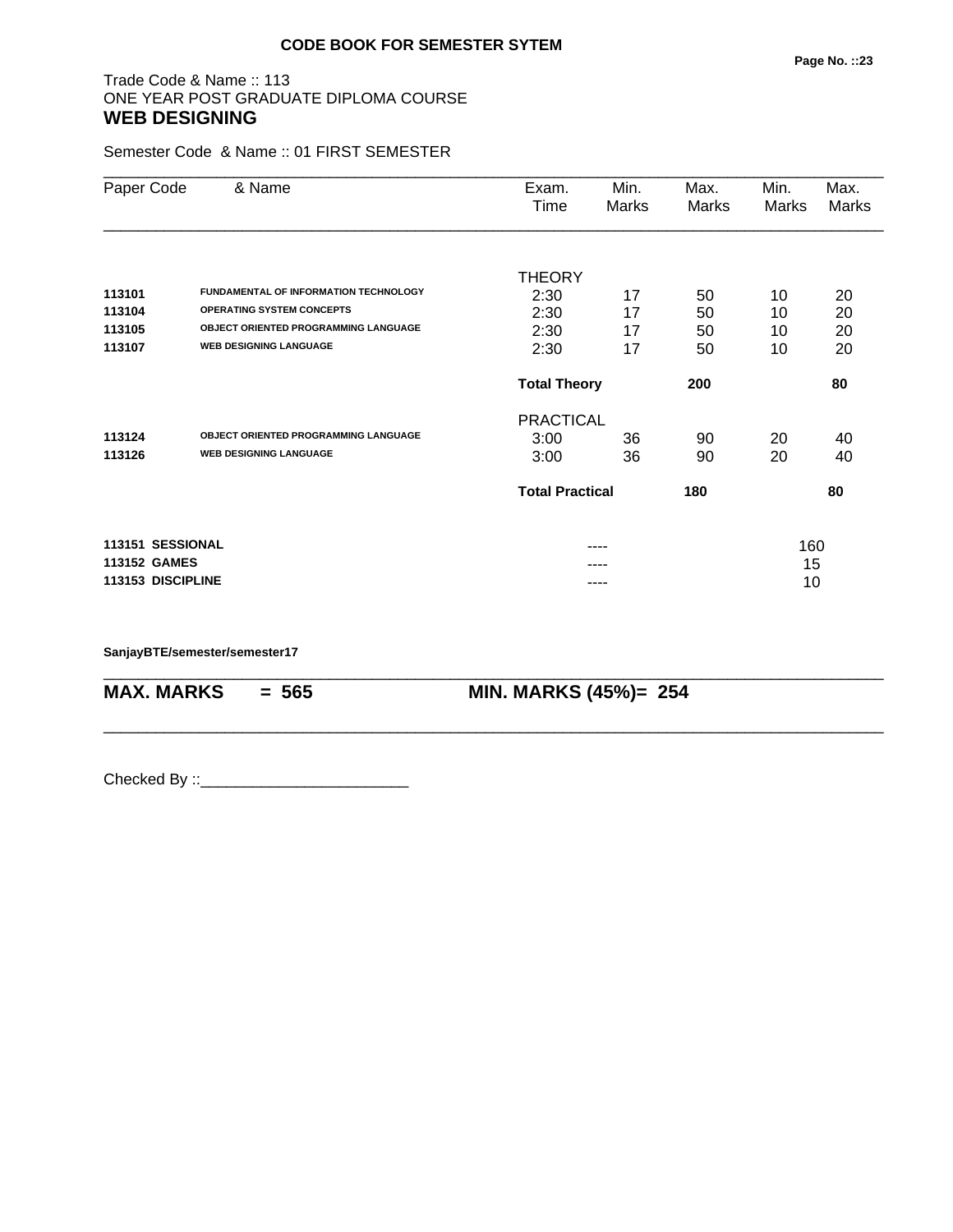### Trade Code & Name :: 113 ONE YEAR POST GRADUATE DIPLOMA COURSE **WEB DESIGNING**

Semester Code & Name :: 02 SECOND SEMESTER

| Paper Code          | & Name                                       | Exam.                  | Min.  | Max.  | Min.  | Max.  |
|---------------------|----------------------------------------------|------------------------|-------|-------|-------|-------|
|                     |                                              | Time                   | Marks | Marks | Marks | Marks |
|                     |                                              |                        |       |       |       |       |
|                     |                                              | <b>THEORY</b>          |       |       |       |       |
| 113202              | <b>COMPUTER NETWORK &amp; INTERNET</b>       | 2:30                   | 17    | 50    | 10    | 20    |
| 113203              | <b>WEB DESIGNING TOOLS</b>                   | 2:30                   | 17    | 50    | 10    | 20    |
| 113206              | RELATIONAL DATA BASE MANAGEMENT SYSTEM       | 2:30                   | 17    | 50    | 10    | 20    |
|                     |                                              | <b>Total Theory</b>    |       | 150   |       | 60    |
|                     |                                              | <b>PRACTICAL</b>       |       |       |       |       |
| 113221              | <b>COMPUTER NETWORK &amp; INTERNET</b>       | 3:00                   | 36    | 90    | 20    | 40    |
| 113222              | <b>WEB DESIGNING TOOLS</b>                   | 3:00                   | 36    | 90    | 20    | 40    |
| 113225              | <b>RELATIONAL DATABASE MANAGEMENT SYSTEM</b> | 3:00                   | 36    | 90    | 20    | 40    |
| 113227              | <b>PROJECT WORK</b>                          | 3:00                   | 36    | 90    | 20    | 40    |
| 113228              | <b>INDUSTRIAL TRAINING</b>                   |                        | 20    | 50    | 15    | 30    |
|                     |                                              | <b>Total Practical</b> |       | 410   |       | 190   |
| 113251 SESSIONAL    |                                              |                        |       |       | 250   |       |
| <b>113252 GAMES</b> |                                              |                        |       |       | 15    |       |
| 113253 DISCIPLINE   |                                              |                        |       |       | 10    |       |
|                     |                                              |                        |       |       |       |       |

\_\_\_\_\_\_\_\_\_\_\_\_\_\_\_\_\_\_\_\_\_\_\_\_\_\_\_\_\_\_\_\_\_\_\_\_\_\_\_\_\_\_\_\_\_\_\_\_\_\_\_\_\_\_\_\_\_\_\_\_\_\_\_\_\_\_\_\_\_\_\_\_\_\_\_\_\_\_\_\_\_\_\_\_\_\_\_\_\_\_

\_\_\_\_\_\_\_\_\_\_\_\_\_\_\_\_\_\_\_\_\_\_\_\_\_\_\_\_\_\_\_\_\_\_\_\_\_\_\_\_\_\_\_\_\_\_\_\_\_\_\_\_\_\_\_\_\_\_\_\_\_\_\_\_\_\_\_\_\_\_\_\_\_\_\_\_\_\_\_\_\_\_\_\_\_\_\_\_\_\_

**SanjayBTE/semester/semester17**

**MAX. MARKS = 835 MIN. MARKS (45%)= 376**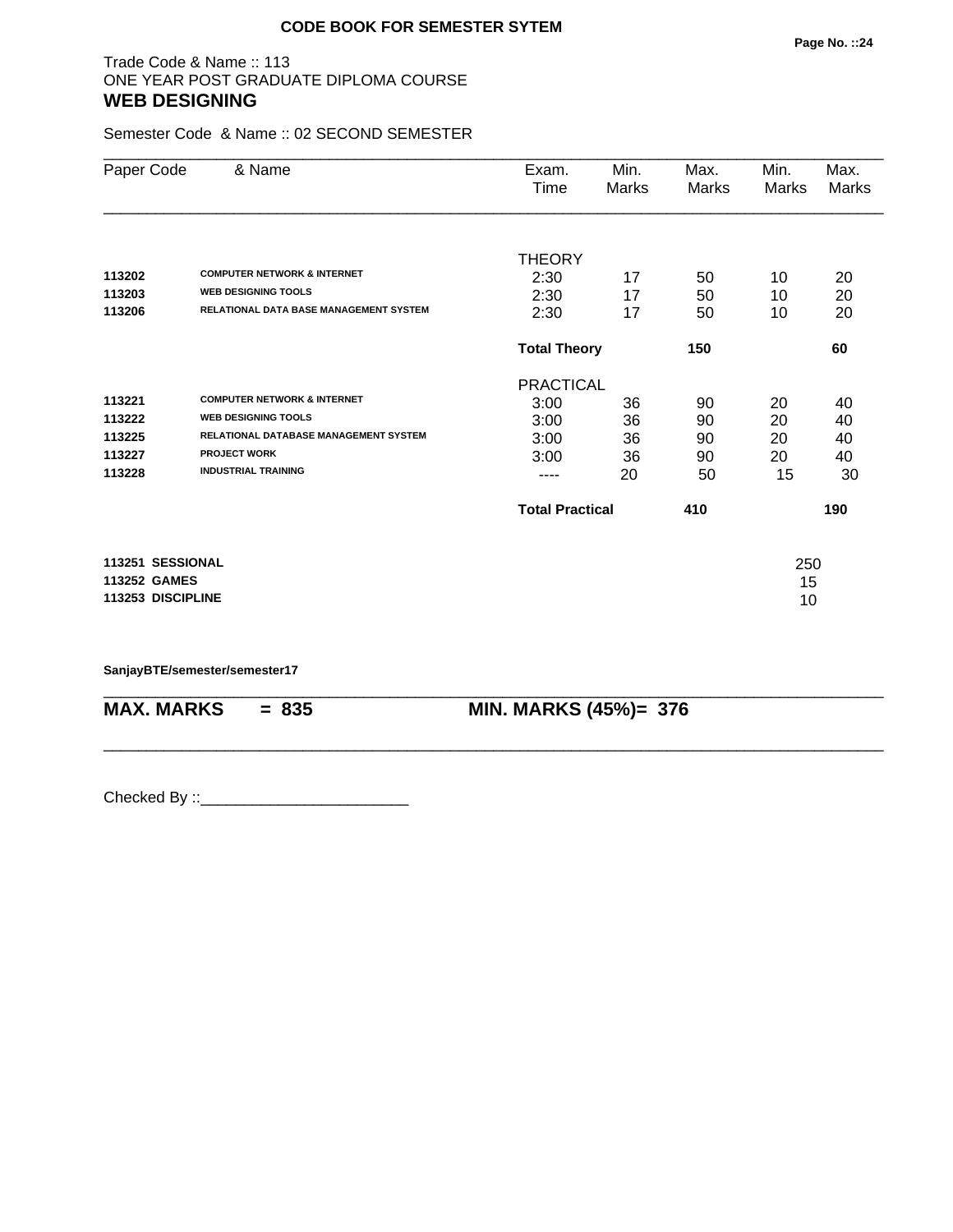### Trade Code & Name :: 114 ONE YEAR POST GRADUATE DIPLOMA COURSE **COMPUTER HARDWARE & NETWORKING**

Semester Code & Name :: 01 FIRST SEMESTER

| Paper Code          | & Name                                    | Exam.                  | Min.  | Max.  | Min.  | Max.  |
|---------------------|-------------------------------------------|------------------------|-------|-------|-------|-------|
|                     |                                           | Time                   | Marks | Marks | Marks | Marks |
|                     |                                           |                        |       |       |       |       |
|                     |                                           | <b>THEORY</b>          |       |       |       |       |
| 114102              | <b>WINDOWS AND LINUX NETWORKING</b>       | 2:30                   | 17    | 50    | 10    | 20    |
| 114104              | <b>VIRTUALIZATION AND CLOUD COMPUTING</b> | 2:30                   | 17    | 50    | 10    | 20    |
| 114105              | <b>ROUTING AND SWITCHING</b>              | 2:30                   | 17    | 50    | 10    | 20    |
| 114106              | <b>DIGITAL ELECTRONICS</b>                | 2:30                   | 17    | 50    | 10    | 20    |
|                     |                                           | <b>Total Theory</b>    |       | 200   |       | 80    |
|                     |                                           | <b>PRACTICAL</b>       |       |       |       |       |
| 114122              | <b>WINDOWS AND LINUX NETWORKING</b>       | 3:00                   | 24    | 60    | 20    | 40    |
| 114124              | <b>VIRTUALIZATION AND CLOUD COMPUTING</b> | 3:00                   | 24    | 60    | 20    | 40    |
| 114125              | <b>ROUTING AND SWITCHING</b>              | 3:00                   | 36    | 90    | 20    | 40    |
| 114126              | <b>DIGITAL ELECTRONICS</b>                | 3:00                   | 24    | 60    | 20    | 40    |
| 114130              | P C MAINTENANCE AND TROUBLE SHOOTING      | 3:00                   | 36    | 90    | 20    | 40    |
|                     |                                           | <b>Total Practical</b> |       | 360   |       | 200   |
| 114151 SESSIONAL    |                                           |                        |       |       | 280   |       |
| <b>114152 GAMES</b> |                                           |                        |       |       | 15    |       |
| 114153 DISCIPLINE   |                                           |                        | ----  |       | 10    |       |

**SanjayBTE/semester/semester17**

\_\_\_\_\_\_\_\_\_\_\_\_\_\_\_\_\_\_\_\_\_\_\_\_\_\_\_\_\_\_\_\_\_\_\_\_\_\_\_\_\_\_\_\_\_\_\_\_\_\_\_\_\_\_\_\_\_\_\_\_\_\_\_\_\_\_\_\_\_\_\_\_\_\_\_\_\_\_\_\_\_\_\_\_\_\_\_\_\_\_ **MAX. MARKS = 865 MIN. MARKS (45%)= 389**

\_\_\_\_\_\_\_\_\_\_\_\_\_\_\_\_\_\_\_\_\_\_\_\_\_\_\_\_\_\_\_\_\_\_\_\_\_\_\_\_\_\_\_\_\_\_\_\_\_\_\_\_\_\_\_\_\_\_\_\_\_\_\_\_\_\_\_\_\_\_\_\_\_\_\_\_\_\_\_\_\_\_\_\_\_\_\_\_\_\_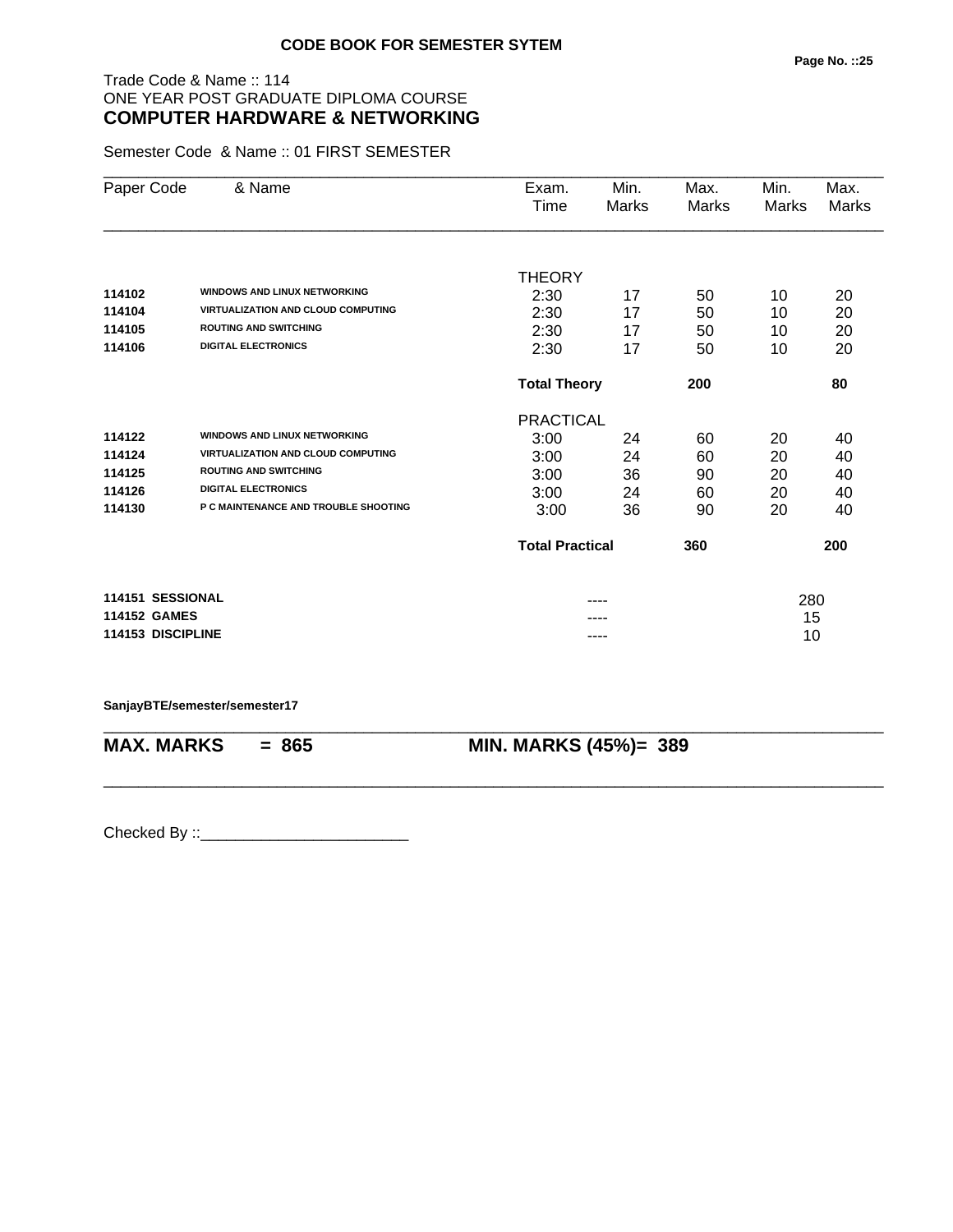### Trade Code & Name :: 114 ONE YEAR POST GRADUATE DIPLOMA COURSE **COMPUTER HARDWARE & NETWORKING**

Semester Code & Name :: 02 SECOND SEMESTER

| Paper Code          | & Name                                           | Exam.<br>Time          | Min.<br>Marks | Max.<br>Marks | Min.<br>Marks | Max.<br>Marks |
|---------------------|--------------------------------------------------|------------------------|---------------|---------------|---------------|---------------|
|                     |                                                  |                        |               |               |               |               |
|                     |                                                  | <b>THEORY</b>          |               |               |               |               |
| 114201              | <b>DATA COMMUNICATION &amp; COMPUTER NETWORK</b> | 2:30                   | 17            | 50            | 10            | 20            |
| 114203              | <b>MICROPROCESSOR</b>                            | 2:30                   | 17            | 50            | 10            | 20            |
| 114207              | <b>NETWORK ADMINISTRATION &amp; SECURITY</b>     | 2:30                   | 17            | 50            | 10            | 20            |
|                     |                                                  | <b>Total Theory</b>    |               | 150           |               | 60            |
|                     |                                                  | <b>PRACTICAL</b>       |               |               |               |               |
| 114221              | <b>DATA COMMUNICATION &amp; COMPUTER NETWORK</b> | 3:00                   | 24            | 60            | 15            | 30            |
| 114223              | <b>MICROPROCESSOR</b>                            | 3:00                   | 24            | 60            | 20            | 40            |
| 114227              | <b>NETWORK ADMINISTRATION &amp; SECURITY</b>     | 3:00                   | 24            | 60            | 15            | 30            |
| 114228              | <b>PROJECT</b>                                   | <b>VIVA</b>            | 28            | 70            | 15            | 30            |
| 114229              | <b>FIELD EXPOSURE</b>                            | ----                   | 20            | 50            | 15            | 30            |
|                     |                                                  | <b>Total Practical</b> |               | 300           |               | 160           |
| 114251 SESSIONAL    |                                                  |                        |               |               | 220           |               |
| <b>114252 GAMES</b> |                                                  |                        |               |               | 15            |               |
| 114253 DISCIPLINE   |                                                  |                        |               |               | 10            |               |

\_\_\_\_\_\_\_\_\_\_\_\_\_\_\_\_\_\_\_\_\_\_\_\_\_\_\_\_\_\_\_\_\_\_\_\_\_\_\_\_\_\_\_\_\_\_\_\_\_\_\_\_\_\_\_\_\_\_\_\_\_\_\_\_\_\_\_\_\_\_\_\_\_\_\_\_\_\_\_\_\_\_\_\_\_\_\_\_\_\_

\_\_\_\_\_\_\_\_\_\_\_\_\_\_\_\_\_\_\_\_\_\_\_\_\_\_\_\_\_\_\_\_\_\_\_\_\_\_\_\_\_\_\_\_\_\_\_\_\_\_\_\_\_\_\_\_\_\_\_\_\_\_\_\_\_\_\_\_\_\_\_\_\_\_\_\_\_\_\_\_\_\_\_\_\_\_\_\_\_\_

**SanjayBTE/semester/semester17**

**MAX. MARKS = 695 MIN. MARKS (45%)= 313**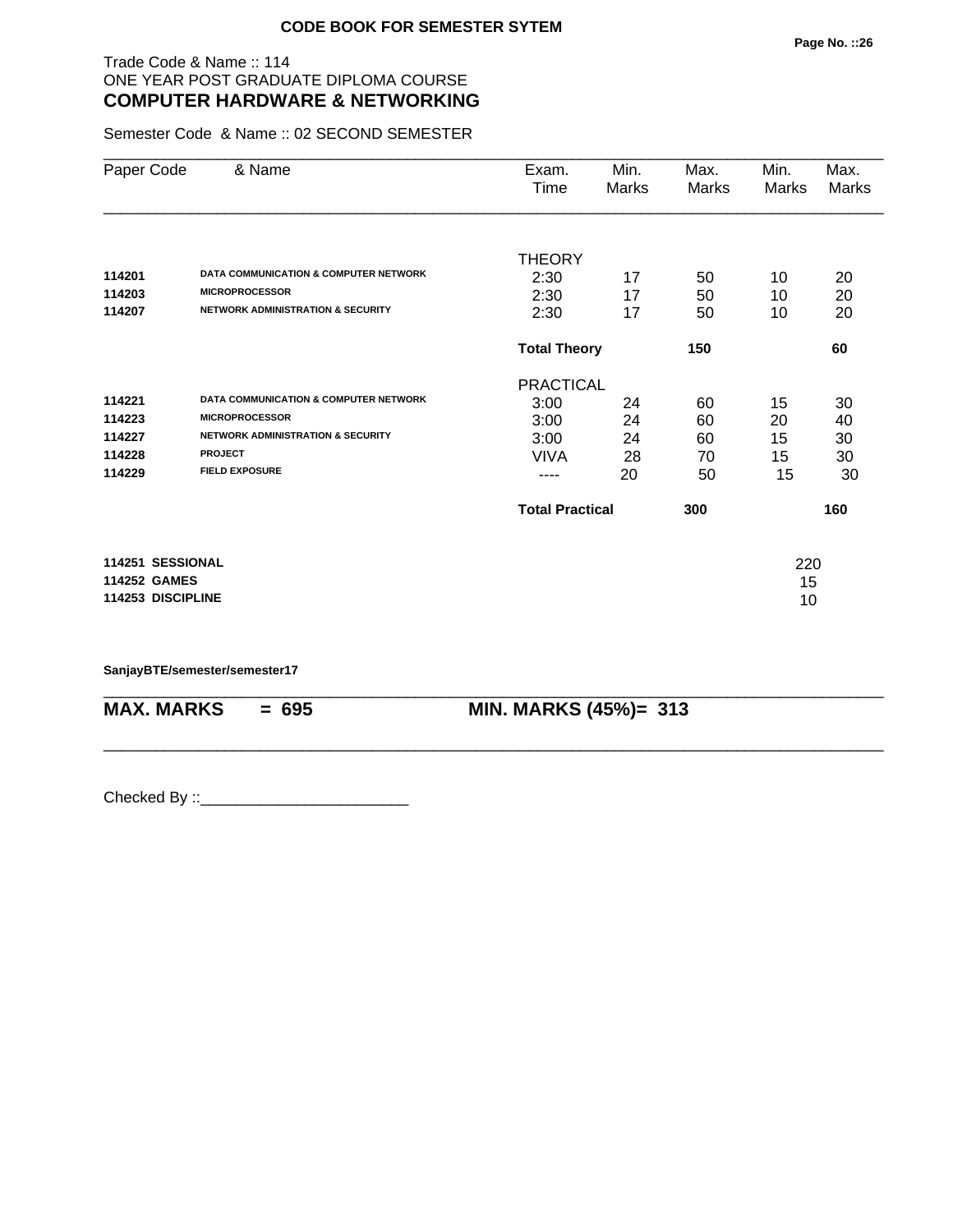Semester Code & Name :: 01 FIRST SEMESTER

| Paper Code          | & Name                                  | Exam.                  | Min.  | Max.  | Min.  | Max.         |
|---------------------|-----------------------------------------|------------------------|-------|-------|-------|--------------|
|                     |                                         | Time                   | Marks | Marks | Marks | <b>Marks</b> |
|                     |                                         |                        |       |       |       |              |
|                     |                                         | <b>THEORY</b>          |       |       |       |              |
| 202101              | <b>BASICS OF INFORMATION TECHNOLOGY</b> | 2:30                   | 17    | 50    | 10    | 20           |
| 202103              | <b>CONCEPT OF PROGRAMMING USING C</b>   | 2:30                   | 17    | 50    | 10    | 20           |
| 202104              | OFFICE AUTOMATION TOOLS                 | 2:30                   | 17    | 50    | 10    | 20           |
| 202107              | <b>COMPUTER ORGANISATION</b>            | 2:30                   | 17    | 50    | 10    | 20           |
|                     |                                         | <b>Total Theory</b>    |       | 200   |       | 80           |
|                     |                                         | <b>PRACTICAL</b>       |       |       |       |              |
| 202122              | <b>BASICS OF INFORMATION TECHNOLOGY</b> | 3:00                   | 20    | 50    | 12    | 25           |
| 202123              | <b>CONCEPT OF PROGRAMMING USING C</b>   | 3:00                   | 20    | 50    | 15    | 30           |
| 202127              | OFFICE AUTOMATION TOOLS                 | 3:00                   | 20    | 50    | 12    | 25           |
|                     |                                         | <b>Total Practical</b> |       | 150   |       | 80           |
| 202151 SESSIONAL    |                                         |                        | ----  |       | 160   |              |
| <b>202152 GAMES</b> |                                         |                        |       |       | 15    |              |
| 202153 DISCIPLINE   |                                         |                        | ----  |       | 10    |              |

\_\_\_\_\_\_\_\_\_\_\_\_\_\_\_\_\_\_\_\_\_\_\_\_\_\_\_\_\_\_\_\_\_\_\_\_\_\_\_\_\_\_\_\_\_\_\_\_\_\_\_\_\_\_\_\_\_\_\_\_\_\_\_\_\_\_\_\_\_\_\_\_\_\_\_\_\_\_\_\_\_\_\_\_\_\_\_\_\_\_

\_\_\_\_\_\_\_\_\_\_\_\_\_\_\_\_\_\_\_\_\_\_\_\_\_\_\_\_\_\_\_\_\_\_\_\_\_\_\_\_\_\_\_\_\_\_\_\_\_\_\_\_\_\_\_\_\_\_\_\_\_\_\_\_\_\_\_\_\_\_\_\_\_\_\_\_\_\_\_\_\_\_\_\_\_\_\_\_\_\_

#### **SanjayBTE/semester/semester17**

**MAX. MARKS = 535 MIN. MARKS (45%)= 241**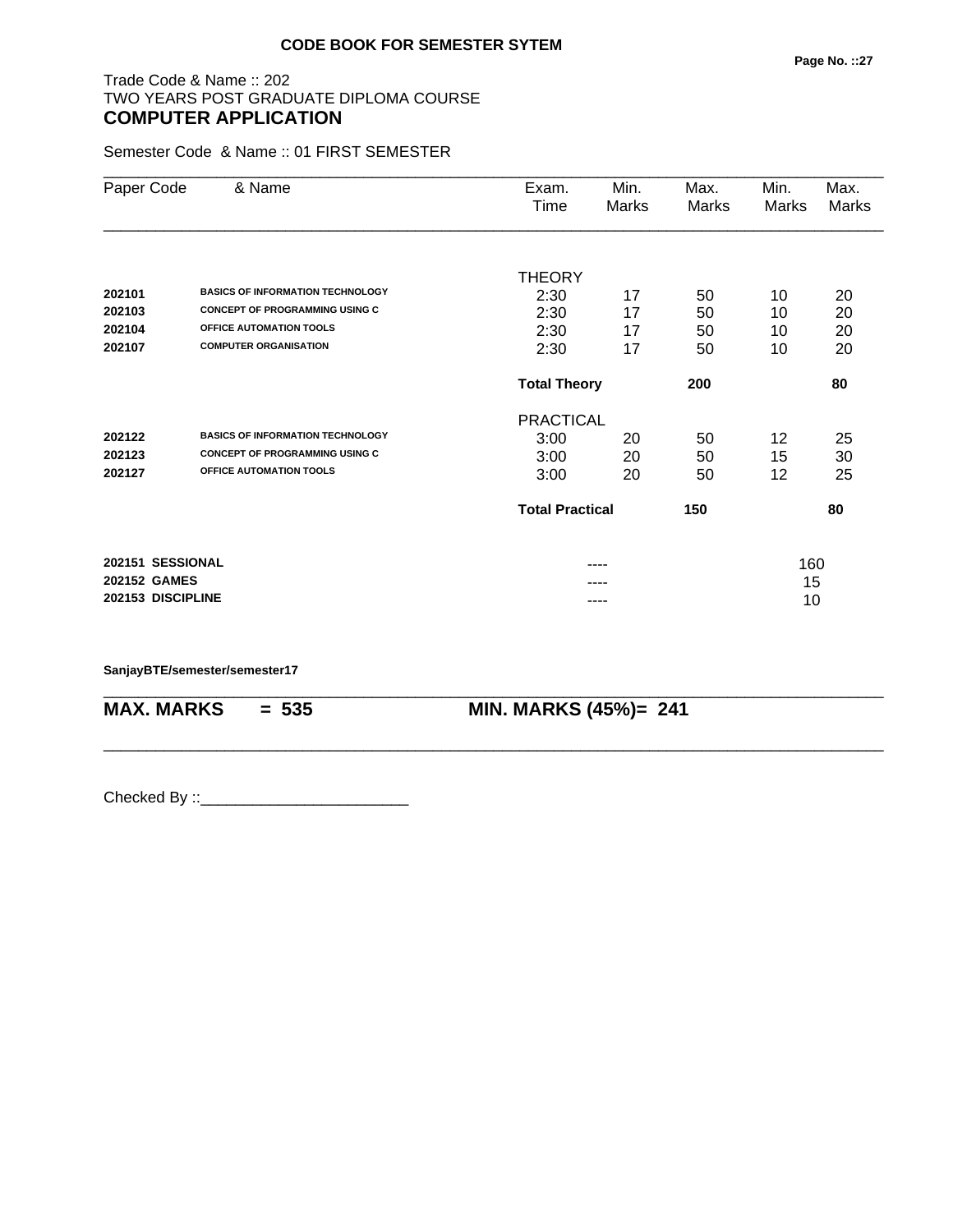### Trade Code & Name :: 202 TWO YEARS POST GRADUATE DIPLOMA COURSE **COMPUTER APPLICATION**

Semester Code & Name :: 02 SECOND SEMESTER

| Paper Code          | & Name                                           | Exam.                  | Min.  | Max.  | Min.  | Max.  |
|---------------------|--------------------------------------------------|------------------------|-------|-------|-------|-------|
|                     |                                                  | Time                   | Marks | Marks | Marks | Marks |
|                     |                                                  |                        |       |       |       |       |
|                     |                                                  | <b>THEORY</b>          |       |       |       |       |
| 202202              | <b>OPERATING SYSTEM</b>                          | 2:30                   | 17    | 50    | 10    | 20    |
| 202205              | <b>DATA COMMUNICATION &amp; COMPUTER NETWORK</b> | 2:30                   | 17    | 50    | 10    | 20    |
| 202206              | <b>WEB TECHNOLOGY-I</b>                          | 2:30                   | 17    | 50    | 10    | 20    |
| 202208              | <b>DATA STRUCTURE USING C</b>                    | 2:30                   | 17    | 50    | 10    | 20    |
|                     |                                                  | <b>Total Theory</b>    |       | 200   |       | 80    |
|                     |                                                  | <b>PRACTICAL</b>       |       |       |       |       |
| 202221              | <b>OPERATING SYSTEM</b>                          | 3:00                   | 20    | 50    | 15    | 30    |
| 202224              | <b>DATA COMMUNICATION &amp; COMPUTER NETWORK</b> | 3:00                   | 24    | 60    | 15    | 30    |
| 202225              | <b>WEB TECHNOLOGY-I</b>                          | 3:00                   | 28    | 70    | 17    | 35    |
| 202226              | <b>DATA STRUCTURE USING C</b>                    | 3:00                   | 24    | 60    | 15    | 30    |
|                     |                                                  | <b>Total Practical</b> |       | 240   |       | 125   |
| 202251 SESSIONAL    |                                                  |                        |       |       | 205   |       |
| <b>202252 GAMES</b> |                                                  |                        |       |       | 15    |       |
| 202253 DISCIPLINE   |                                                  |                        |       |       | 10    |       |
|                     |                                                  |                        |       |       |       |       |

\_\_\_\_\_\_\_\_\_\_\_\_\_\_\_\_\_\_\_\_\_\_\_\_\_\_\_\_\_\_\_\_\_\_\_\_\_\_\_\_\_\_\_\_\_\_\_\_\_\_\_\_\_\_\_\_\_\_\_\_\_\_\_\_\_\_\_\_\_\_\_\_\_\_\_\_\_\_\_\_\_\_\_\_\_\_\_\_\_\_

\_\_\_\_\_\_\_\_\_\_\_\_\_\_\_\_\_\_\_\_\_\_\_\_\_\_\_\_\_\_\_\_\_\_\_\_\_\_\_\_\_\_\_\_\_\_\_\_\_\_\_\_\_\_\_\_\_\_\_\_\_\_\_\_\_\_\_\_\_\_\_\_\_\_\_\_\_\_\_\_\_\_\_\_\_\_\_\_\_\_

**SanjayBTE/semester/semester17**

**MAX. MARKS = 670 MIN. MARKS (45%)= 302**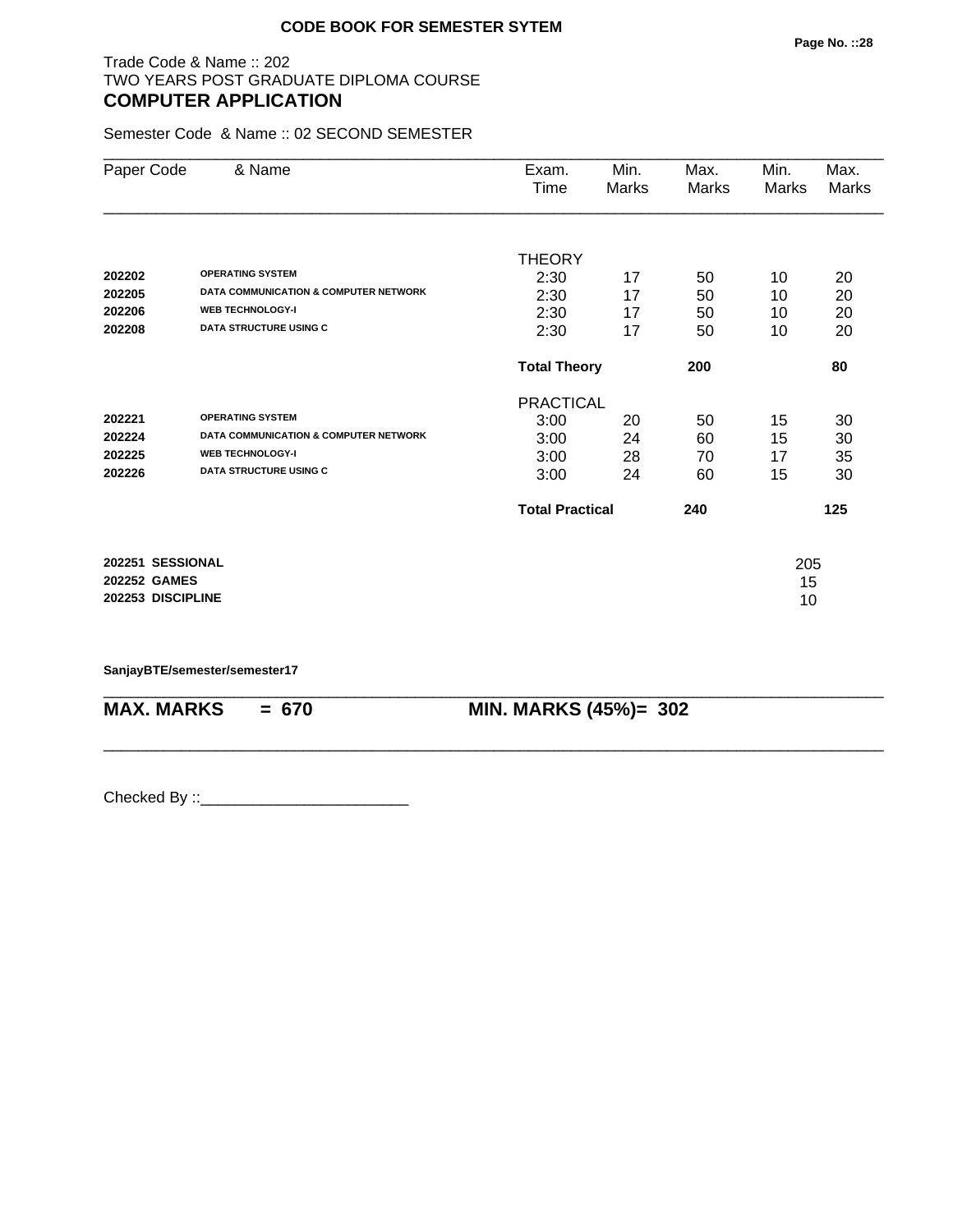### Trade Code & Name :: 202 TWO YEARS POST GRADUATE DIPLOMA COURSE **COMPUTER APPLICATION**

Semester Code & Name :: 03 THIRD SEMESTER

|                   | & Name                                   |                            |               |               |               |               |
|-------------------|------------------------------------------|----------------------------|---------------|---------------|---------------|---------------|
| Paper Code        |                                          | Exam.<br>Time              | Min.<br>Marks | Max.<br>Marks | Min.<br>Marks | Max.<br>Marks |
|                   |                                          |                            |               |               |               |               |
|                   |                                          | <b>THEORY</b>              |               |               |               |               |
| 202302            | <b>DATABASE MANAGEMENT SYSTEM</b>        | 2:30                       | 17            | 50            | 10            | 20            |
| 202304            | <b>WEB TECHNOLOGY-II</b>                 | 2:30                       | 17            | 50            | 10            | 20            |
| 202305            | <b>COMPUTER HARDWARE AND MAINTENANCE</b> | 2:30                       | 17            | 50            | 10            | 20            |
| 202306            | <b>JAVA PROGRAMMING</b>                  | 2:30                       | 17            | 50            | 10            | 20            |
|                   |                                          | <b>Total Theory</b><br>200 |               |               |               | 80            |
|                   |                                          | <b>PRACTICAL</b>           |               |               |               |               |
| 202321            | <b>COMPUTER HARDWARE AND MAINTENANCE</b> | 3:00                       | 30            | 75            | 20            | 40            |
| 202323            | <b>WEB TECHNOLOGY-II</b>                 | 3:00                       | 24            | 60            | 15            | 30            |
| 202324            | <b>JAVA PROGRAMMING</b>                  | 3:00                       | 24            | 60            | 15            | 30            |
| 202325            | <b>DATABASE MANAGEMENT SYSTEM</b>        | 3:00                       | 24            | 60            | 15            | 30            |
|                   |                                          | <b>Total Practical</b>     |               | 255           |               | 130           |
| 202351 SESSIONAL  |                                          |                            |               |               | 210           |               |
| 202352 GAMES      |                                          |                            | ----          |               | 15            |               |
| 202353 DISCIPLINE |                                          |                            | ----          |               | 10            |               |

\_\_\_\_\_\_\_\_\_\_\_\_\_\_\_\_\_\_\_\_\_\_\_\_\_\_\_\_\_\_\_\_\_\_\_\_\_\_\_\_\_\_\_\_\_\_\_\_\_\_\_\_\_\_\_\_\_\_\_\_\_\_\_\_\_\_\_\_\_\_\_\_\_\_\_\_\_\_\_\_\_\_\_\_\_\_\_\_\_\_

\_\_\_\_\_\_\_\_\_\_\_\_\_\_\_\_\_\_\_\_\_\_\_\_\_\_\_\_\_\_\_\_\_\_\_\_\_\_\_\_\_\_\_\_\_\_\_\_\_\_\_\_\_\_\_\_\_\_\_\_\_\_\_\_\_\_\_\_\_\_\_\_\_\_\_\_\_\_\_\_\_\_\_\_\_\_\_\_\_\_

#### **SanjayBTE/semester/semester17**

**MAX. MARKS = 690 MIN. MARKS (45%)= 311**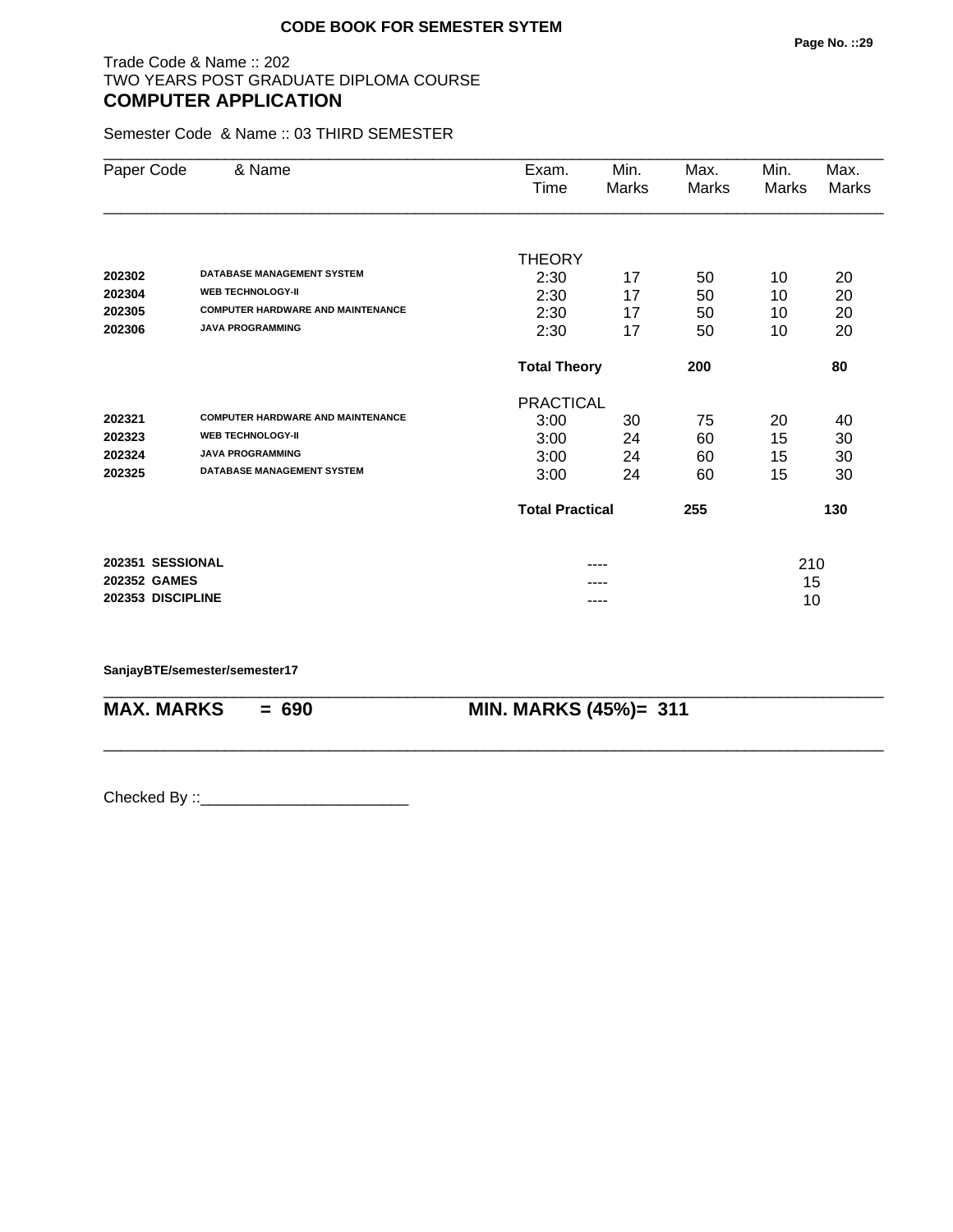#### Trade Code & Name :: 202 TWO YEARS POST GRADUATE DIPLOMA COURSE **COMPUTER APPLICATION**

Semester Code & Name :: 04 FORTH SEMESTER

| Paper Code                                            | & Name                                                      | Exam.<br>Time          | Min.<br>Marks  | Max.<br>Marks  | Min.<br>Marks   | Max.<br><b>Marks</b> |
|-------------------------------------------------------|-------------------------------------------------------------|------------------------|----------------|----------------|-----------------|----------------------|
|                                                       |                                                             | <b>THEORY</b>          |                |                |                 |                      |
| 202401                                                | <b>COMPUTER BASED ACCOUNTING</b>                            | 2:30                   | 17             | 50             | 10              | 20                   |
| 202403                                                | <b>E-COMMERCE</b>                                           | 2:30                   | 17             | 50             | 10              | 20                   |
|                                                       |                                                             | <b>Total Theory</b>    |                | 100            |                 | 40                   |
|                                                       |                                                             | <b>PRACTICAL</b>       |                |                |                 |                      |
| 202422                                                | <b>COMPUTER BASED ACCOUNTING</b>                            | 3:00                   | 35             | 75             | 20              | 40                   |
| 202425                                                | <b>PROJECT</b>                                              | ----                   | 32             | 80             | 20              | 40                   |
| 202426                                                | INDUSTRIAL TRAINING (ONE MONTH)                             |                        | 16             | 40             | 10              | 20                   |
| 202427                                                | SEMINAR [ ANY COMPUTER BASED TOPIC ]                        |                        | $\blacksquare$ | $\blacksquare$ | 12 <sup>2</sup> | 25                   |
|                                                       |                                                             | <b>Total Practical</b> |                | 195            |                 | 125                  |
| 202451 SESSIONAL<br>202452 GAMES<br>202453 DISCIPLINE |                                                             |                        |                |                | 165<br>15<br>10 |                      |
|                                                       | 202461 CARRY OVER IST YEAR (50%)                            |                        |                |                | 603             |                      |
|                                                       | 202472 [0020] ENVIRONMENTAL EDUCATION & DISASTER MANAGEMENT |                        | 2:30           | 17             | 50              |                      |
|                                                       | SanjayBTE/semester/semester17                               |                        |                |                |                 |                      |
| <b>MAX. MARKS</b>                                     | $= 1088$                                                    | MIN. MARKS (45%)= 490  |                |                |                 |                      |

\_\_\_\_\_\_\_\_\_\_\_\_\_\_\_\_\_\_\_\_\_\_\_\_\_\_\_\_\_\_\_\_\_\_\_\_\_\_\_\_\_\_\_\_\_\_\_\_\_\_\_\_\_\_\_\_\_\_\_\_\_\_\_\_\_\_\_\_\_\_\_\_\_\_\_\_\_\_\_\_\_\_\_\_\_\_\_\_\_\_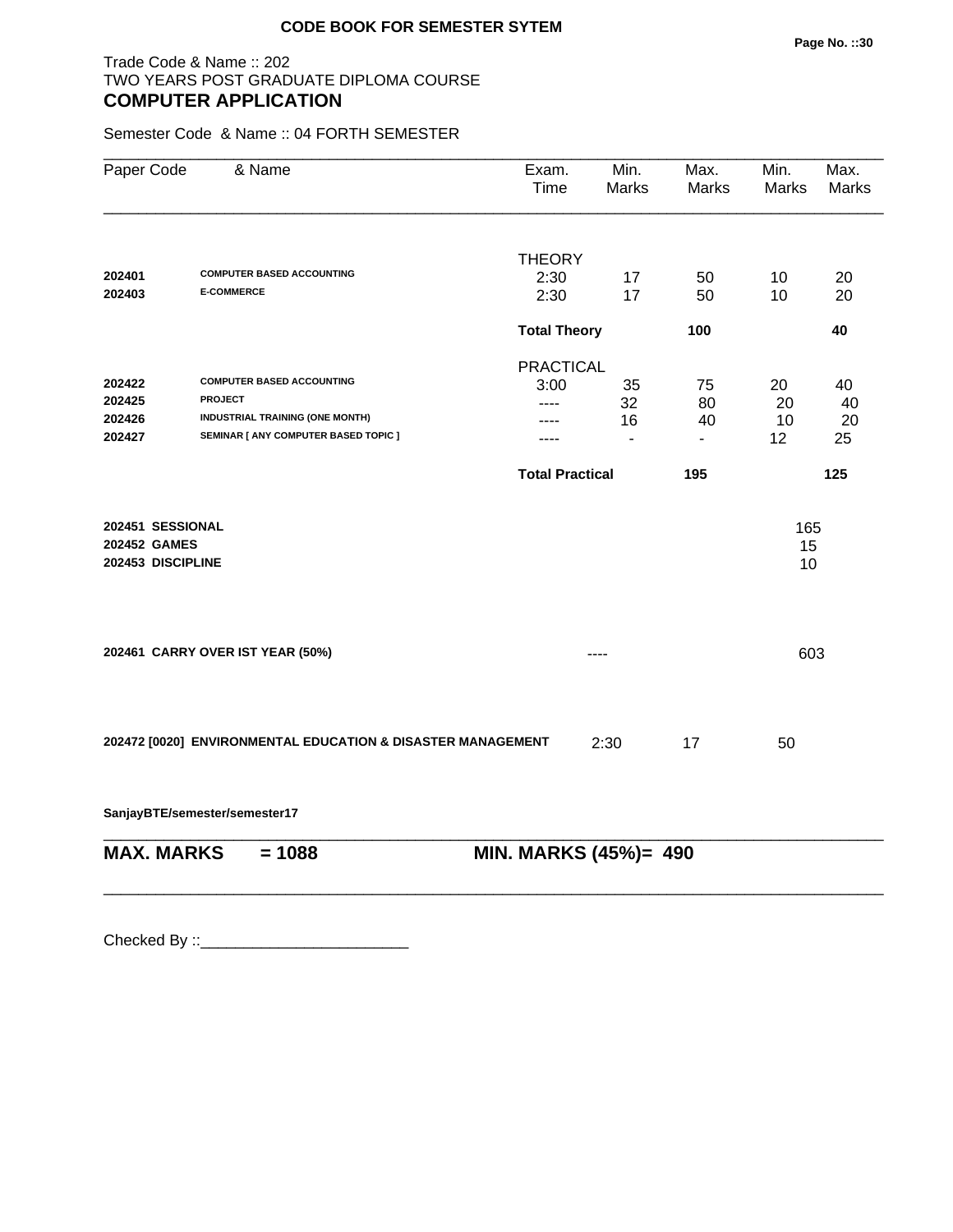Semester Code & Name :: 01 FIRST SEMESTER

| Paper Code   | & Name                                      | Exam.<br>Time          | Min.<br>Marks | Max.<br>Marks | Min.<br>Marks | Max.<br>Marks |
|--------------|---------------------------------------------|------------------------|---------------|---------------|---------------|---------------|
|              |                                             |                        |               |               |               |               |
|              |                                             | THEORY                 |               |               |               |               |
| 203101       | <b>COMPONENTS OF INFORMATION TECHNOLOGY</b> | 2:30                   | 17            | 50            | 10            | 20            |
| 203103       | OFFICE TOOLS                                | 2:30                   | 17            | 50            | 10            | 20            |
| 203104       | <b>PROGRAMMING IN C &amp; C++</b>           | 2:30                   | 17            | 50            | 10            | 20            |
| 203107       | <b>COMPUTER ORGANISATION</b>                | 2:30                   | 17            | 50            | 10            | 20            |
|              |                                             | <b>Total Theory</b>    |               | 200           |               | 80            |
|              |                                             | <b>PRACTICAL</b>       |               |               |               |               |
| 203122       | OFFICE TOOLS                                | 3:00                   | 28            | 70            | 15            | 30            |
| 203123       | <b>PROGRAMMING IN C &amp; C++</b>           | 3:00                   | 24            | 60            | 15            | 30            |
|              |                                             | <b>Total Practical</b> |               | 130           |               | 60            |
|              | 203151 SESSIONAL                            |                        | ----          |               | 140           |               |
| 203152 GAMES |                                             |                        |               |               | 15            |               |
|              | 203153 DISCIPLINE                           |                        |               |               | 10            |               |

\_\_\_\_\_\_\_\_\_\_\_\_\_\_\_\_\_\_\_\_\_\_\_\_\_\_\_\_\_\_\_\_\_\_\_\_\_\_\_\_\_\_\_\_\_\_\_\_\_\_\_\_\_\_\_\_\_\_\_\_\_\_\_\_\_\_\_\_\_\_\_\_\_\_\_\_\_\_\_\_\_\_\_\_\_\_\_\_\_\_

\_\_\_\_\_\_\_\_\_\_\_\_\_\_\_\_\_\_\_\_\_\_\_\_\_\_\_\_\_\_\_\_\_\_\_\_\_\_\_\_\_\_\_\_\_\_\_\_\_\_\_\_\_\_\_\_\_\_\_\_\_\_\_\_\_\_\_\_\_\_\_\_\_\_\_\_\_\_\_\_\_\_\_\_\_\_\_\_\_\_

**SanjayBTE/semester/semester17**

**MAX. MARKS = 495 MIN. MARKS (45%)= 223**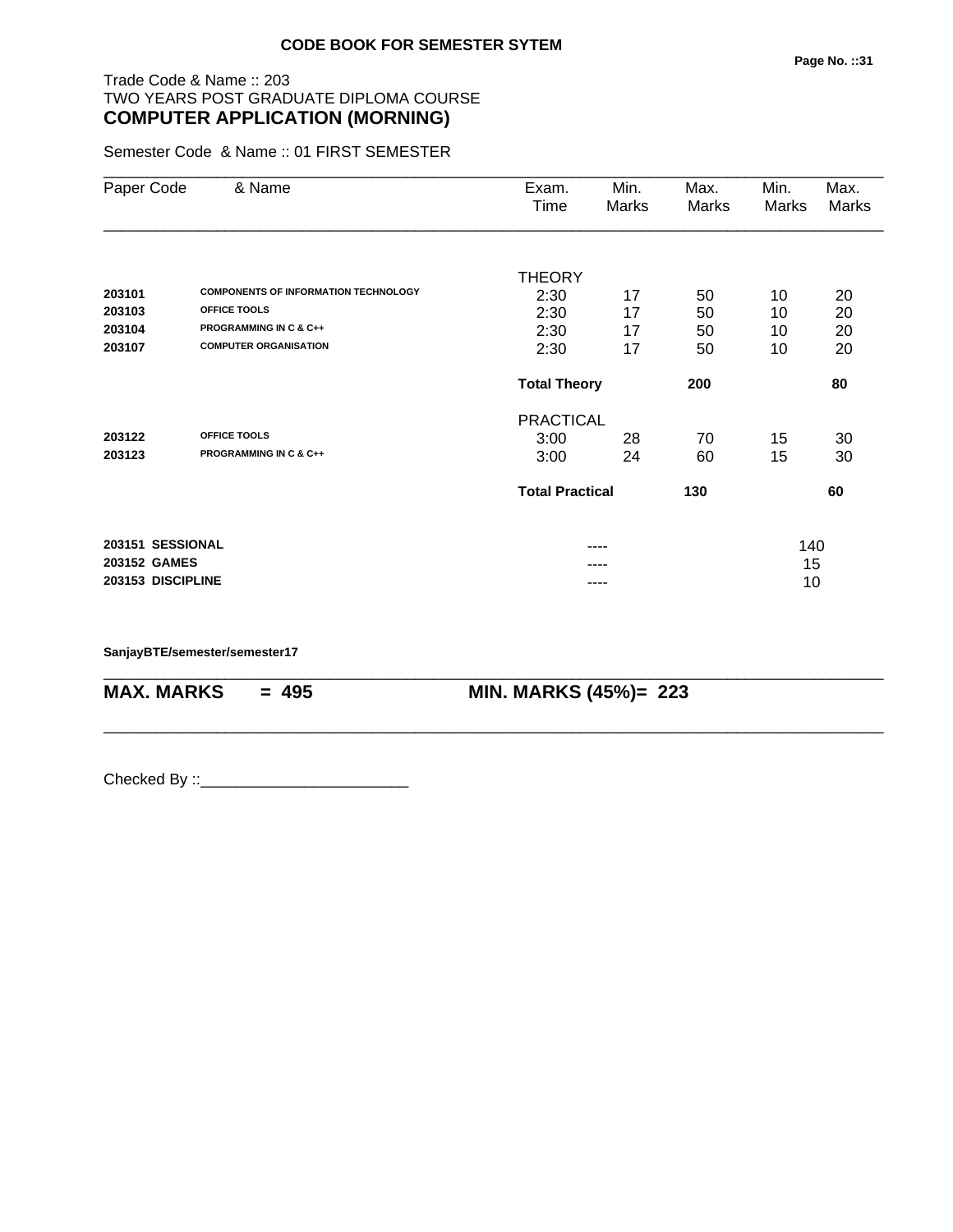Semester Code & Name :: 02 SECOND SEMESTER

| Paper Code        | & Name                                           | Exam.                  | Min.  | Max.         | Min.  | Max.  |
|-------------------|--------------------------------------------------|------------------------|-------|--------------|-------|-------|
|                   |                                                  | Time                   | Marks | <b>Marks</b> | Marks | Marks |
|                   |                                                  |                        |       |              |       |       |
|                   |                                                  | <b>THEORY</b>          |       |              |       |       |
| 203202            | <b>OPERATING SYSTEM</b>                          | 2:30                   | 17    | 50           | 10    | 20    |
| 203205            | <b>DATA COMMUNICATION &amp; COMPUTER NETWORK</b> | 2:30                   | 17    | 50           | 10    | 20    |
| 203206            | DOT(.) NET TECHNOLOGY                            | 2:30                   | 17    | 50           | 10    | 20    |
| 203208            | <b>COMPUTER BASED ACCOUNTING</b>                 | 2:30                   | 17    | 50           | 10    | 20    |
|                   |                                                  | <b>Total Theory</b>    |       | 200          |       | 80    |
|                   |                                                  | <b>PRACTICAL</b>       |       |              |       |       |
| 203221            | <b>OPERATING SYSTEM</b>                          | 3:00                   | 20    | 50           | 15    | 30    |
| 203224            | DATA COMMUNICATION & COMPUTER NETWORK            | 3:00                   | 24    | 60           | 15    | 30    |
| 203225            | DOT(.) NET TECHNOLOGY                            | 3:00                   | 28    | 70           | 17    | 35    |
| 203226            | <b>COMPUTER BASED ACCOUNTING</b>                 | 3:00                   | 20    | 50           | 12    | 25    |
|                   |                                                  | <b>Total Practical</b> |       | 230          |       | 120   |
| 203251 SESSIONAL  |                                                  |                        |       |              | 200   |       |
| 203252 GAMES      |                                                  |                        |       |              | 15    |       |
| 203253 DISCIPLINE |                                                  |                        |       |              | 10    |       |
|                   |                                                  |                        |       |              |       |       |

\_\_\_\_\_\_\_\_\_\_\_\_\_\_\_\_\_\_\_\_\_\_\_\_\_\_\_\_\_\_\_\_\_\_\_\_\_\_\_\_\_\_\_\_\_\_\_\_\_\_\_\_\_\_\_\_\_\_\_\_\_\_\_\_\_\_\_\_\_\_\_\_\_\_\_\_\_\_\_\_\_\_\_\_\_\_\_\_\_\_

\_\_\_\_\_\_\_\_\_\_\_\_\_\_\_\_\_\_\_\_\_\_\_\_\_\_\_\_\_\_\_\_\_\_\_\_\_\_\_\_\_\_\_\_\_\_\_\_\_\_\_\_\_\_\_\_\_\_\_\_\_\_\_\_\_\_\_\_\_\_\_\_\_\_\_\_\_\_\_\_\_\_\_\_\_\_\_\_\_\_

**SanjayBTE/semester/semester17**

**MAX. MARKS = 655 MIN. MARKS (45%)= 295**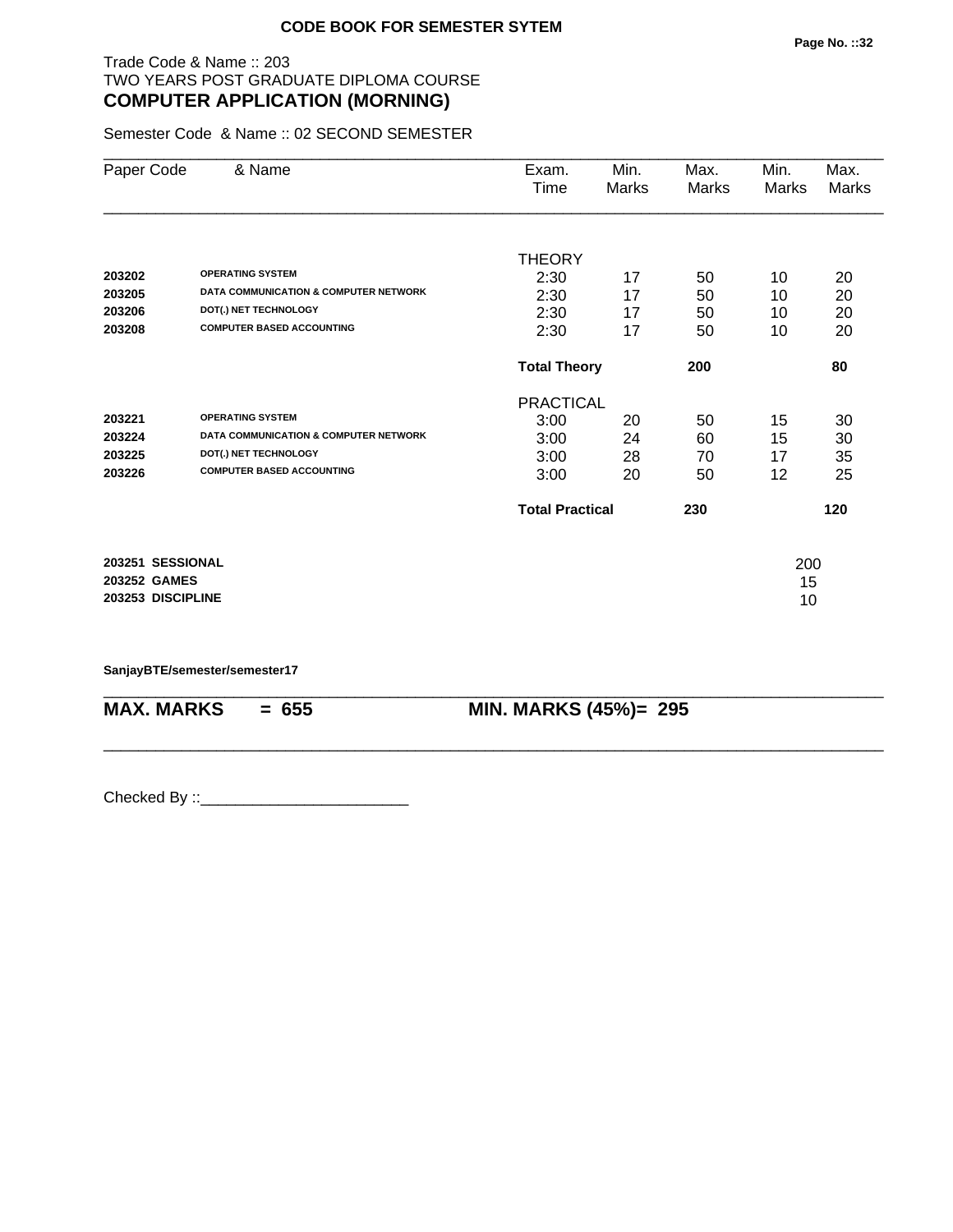Semester Code & Name :: 03 THIRD SEMESTER

| Paper Code        | & Name                                | Exam.                  | Min.                       | Max.  | Min.  | Max.  |
|-------------------|---------------------------------------|------------------------|----------------------------|-------|-------|-------|
|                   |                                       | Time                   | Marks                      | Marks | Marks | Marks |
|                   |                                       |                        |                            |       |       |       |
|                   |                                       | <b>THEORY</b>          |                            |       |       |       |
| 203302            | DATA STRUCTURE USING C & C++          | 2:30                   | 17                         | 50    | 10    | 20    |
| 203305            | RELATIONAL DATABASE MANAGEMENT SYSTEM | 2:30                   | 17                         | 50    | 10    | 20    |
| 203306            | <b>E-COMMERCE AND ERP</b>             | 2:30                   | 17                         | 50    | 10    | 20    |
| 203307            | <b>JAVA PROGRAMMING</b>               | 2:30                   | 17                         | 50    | 10    | 20    |
|                   |                                       |                        | <b>Total Theory</b><br>200 |       |       | 80    |
|                   |                                       | <b>PRACTICAL</b>       |                            |       |       |       |
| 203322            | DATA STRUCTURE USING C & C++          | 3:00                   | 24                         | 60    | 15    | 30    |
| 203325            | R.D.B.M.S. USING ORACLE               | 3:00                   | 24                         | 60    | 15    | 30    |
| 203326            | <b>JAVA PROGRAMMING</b>               | 3:00                   | 24                         | 60    | 15    | 30    |
|                   |                                       | <b>Total Practical</b> |                            | 180   |       | 90    |
| 203351 SESSIONAL  |                                       |                        | ----                       |       | 170   |       |
| 203352 GAMES      |                                       |                        |                            |       | 15    |       |
| 203353 DISCIPLINE |                                       |                        | ----                       |       | 10    |       |

\_\_\_\_\_\_\_\_\_\_\_\_\_\_\_\_\_\_\_\_\_\_\_\_\_\_\_\_\_\_\_\_\_\_\_\_\_\_\_\_\_\_\_\_\_\_\_\_\_\_\_\_\_\_\_\_\_\_\_\_\_\_\_\_\_\_\_\_\_\_\_\_\_\_\_\_\_\_\_\_\_\_\_\_\_\_\_\_\_\_

\_\_\_\_\_\_\_\_\_\_\_\_\_\_\_\_\_\_\_\_\_\_\_\_\_\_\_\_\_\_\_\_\_\_\_\_\_\_\_\_\_\_\_\_\_\_\_\_\_\_\_\_\_\_\_\_\_\_\_\_\_\_\_\_\_\_\_\_\_\_\_\_\_\_\_\_\_\_\_\_\_\_\_\_\_\_\_\_\_\_

**SanjayBTE/semester/semester17**

**MAX. MARKS = 575 MIN. MARKS (45%)= 259**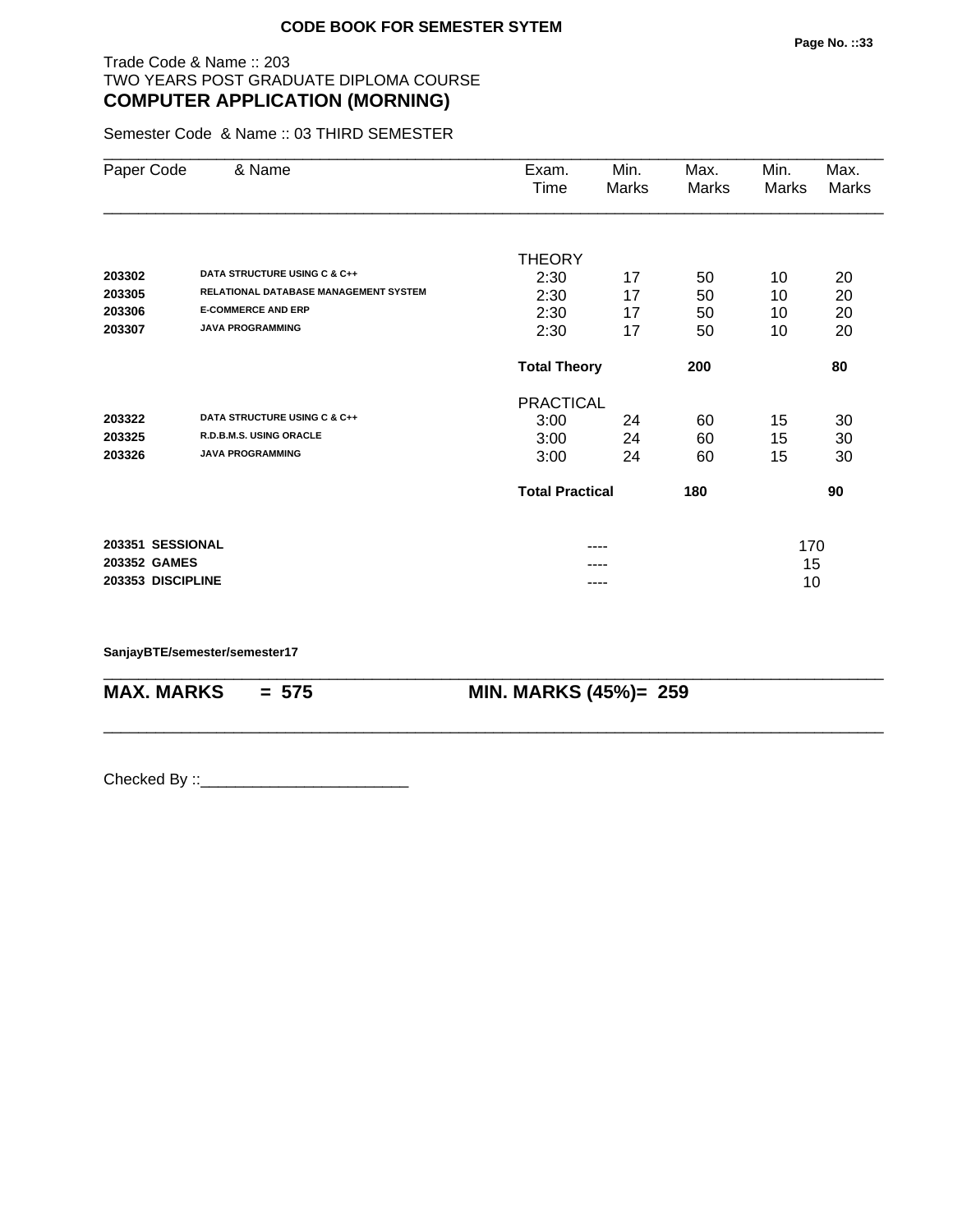Semester Code & Name :: 04 FORTH SEMESTER

| Paper Code        | & Name                                                      | Exam.<br>Time          | Min.<br>Marks  | Max.<br>Marks            | Min.<br>Marks | Max.<br>Marks |
|-------------------|-------------------------------------------------------------|------------------------|----------------|--------------------------|---------------|---------------|
|                   |                                                             |                        |                |                          |               |               |
| 203401            | <b>COMPUTER HARDWARE AND MAINTENANCE</b>                    | <b>THEORY</b>          |                |                          |               |               |
| 203403            | <b>INTERNET &amp; WEB TECHNOLOGY</b>                        | 2:30<br>2:30           | 17             | 50                       | 10            | 20<br>20      |
| 203404            | <b>LINUX AND UNIX</b>                                       | 2:30                   | 17<br>17       | 50<br>50                 | 10<br>10      | 20            |
|                   |                                                             | <b>Total Theory</b>    |                | 150                      |               | 60            |
|                   |                                                             | <b>PRACTICAL</b>       |                |                          |               |               |
| 203421            | <b>COMPUTER HARDWARE AND MAINTENANCE</b>                    | 3:00                   | 30             | 75                       | 20            | 40            |
| 203423            | <b>INTERNET &amp; WEB TECHNOLOGY</b>                        | 3:00                   | 24             | 60                       | 15            | 30            |
| 203424            | <b>LINUX AND UNIX</b>                                       | 3:00                   | 28             | 70                       | 17            | 35            |
| 203427            | <b>PROJECT</b>                                              | $---$                  | 32             | 80                       | 20            | 40            |
| 203428            | <b>INDUSTRIAL TRAINING (ONE MONTH)</b>                      |                        | 16             | 40                       | 10            | 20            |
| 203429            | SEMINAR [ ANY COMPUTER BASED TOPIC ]                        |                        | $\blacksquare$ | $\overline{\phantom{0}}$ | 12            | 25            |
|                   |                                                             | <b>Total Practical</b> |                | 325                      |               | 190           |
| 203451 SESSIONAL  |                                                             |                        |                |                          | 250           |               |
| 203452 GAMES      |                                                             |                        |                |                          | 15            |               |
| 203453 DISCIPLINE |                                                             |                        |                |                          | 10            |               |
|                   |                                                             |                        |                |                          |               |               |
|                   | 203461 CARRY OVER IST YEAR (50%)                            |                        |                |                          | 575           |               |
|                   |                                                             |                        |                |                          |               |               |
|                   | 203472 [0020] ENVIRONMENTAL EDUCATION & DISASTER MANAGEMENT |                        | 2:30           | 17                       | 50            |               |
|                   | SanjayBTE/semester/semester17                               |                        |                |                          |               |               |
| <b>MAX. MARKS</b> | $= 1325$                                                    | MIN. MARKS (45%)= 596  |                |                          |               |               |
|                   |                                                             |                        |                |                          |               |               |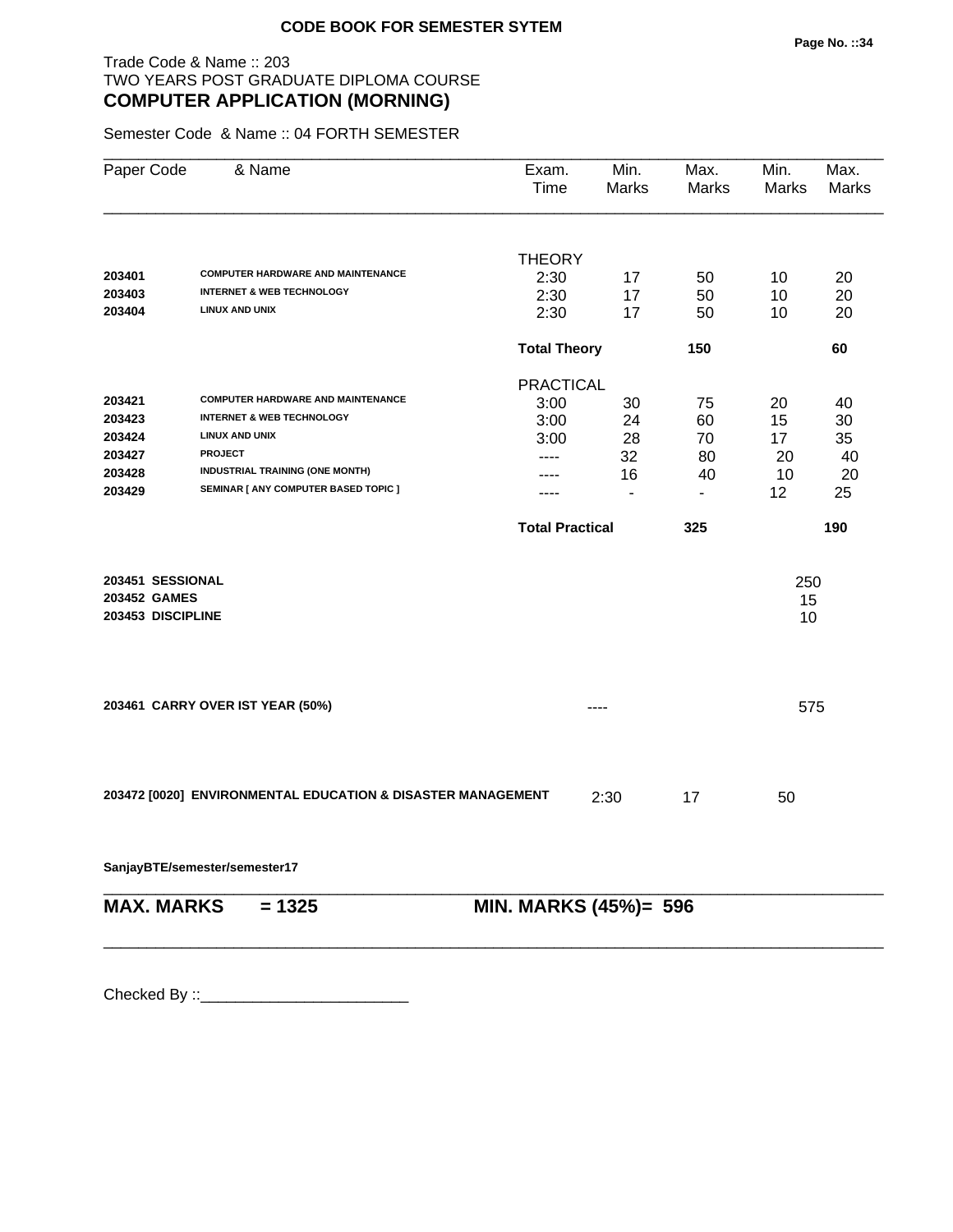# Trade Code & Name :: 211 TWO YEARS DIPLOMA COURSE **HOME SCIENCE**

Semester Code & Name :: 01 FIRST SEMESTER

| Paper Code        | & Name                                | Exam.<br>Time         | Min.<br>Marks | Max.<br>Marks | Min.<br>Marks | Max.<br>Marks |
|-------------------|---------------------------------------|-----------------------|---------------|---------------|---------------|---------------|
|                   |                                       |                       |               |               |               |               |
| 211101            | PROFESSIONAL COMMUNICATION            | <b>THEORY</b><br>2:30 | 17            |               |               | 20            |
| 211103            | <b>FUNDAMENTALS OF ART AND DESIGN</b> | 2:30                  | 17            | 50<br>50      | 10<br>10      | 20            |
| 211106            | <b>FOOD &amp; NUTRITION</b>           | 2:30                  | 17            | 50            | 10            | 20            |
|                   |                                       |                       |               |               |               |               |
|                   |                                       | <b>PRACTICAL</b>      |               |               |               |               |
| 211121            | PROFESSIONAL COMMUNICATION            | 3:00                  | 8             | 20            | 5             | 10            |
| 211123            | <b>FUNDAMENTALS OF ART AND DESIGN</b> | 4:00                  | 24            | 60            | 15            | 30            |
| 211126            | <b>FOOD &amp; NUTRITION</b>           | 4:00                  | 24            | 60            | 15            | 30            |
| 211151 SESSIONAL  |                                       |                       |               |               | 130           |               |
| 211152 GAMES      |                                       |                       |               |               |               |               |
| 211153 DISCIPLINE |                                       |                       |               |               | 15<br>10      |               |
|                   | SanjayBTE/semester/semester17         |                       |               |               |               |               |
| <b>MAX. MARKS</b> | $= 445$                               | MIN. MARKS (45%)= 200 |               |               |               |               |

\_\_\_\_\_\_\_\_\_\_\_\_\_\_\_\_\_\_\_\_\_\_\_\_\_\_\_\_\_\_\_\_\_\_\_\_\_\_\_\_\_\_\_\_\_\_\_\_\_\_\_\_\_\_\_\_\_\_\_\_\_\_\_\_\_\_\_\_\_\_\_\_\_\_\_\_\_\_\_\_\_\_\_\_\_\_\_\_\_\_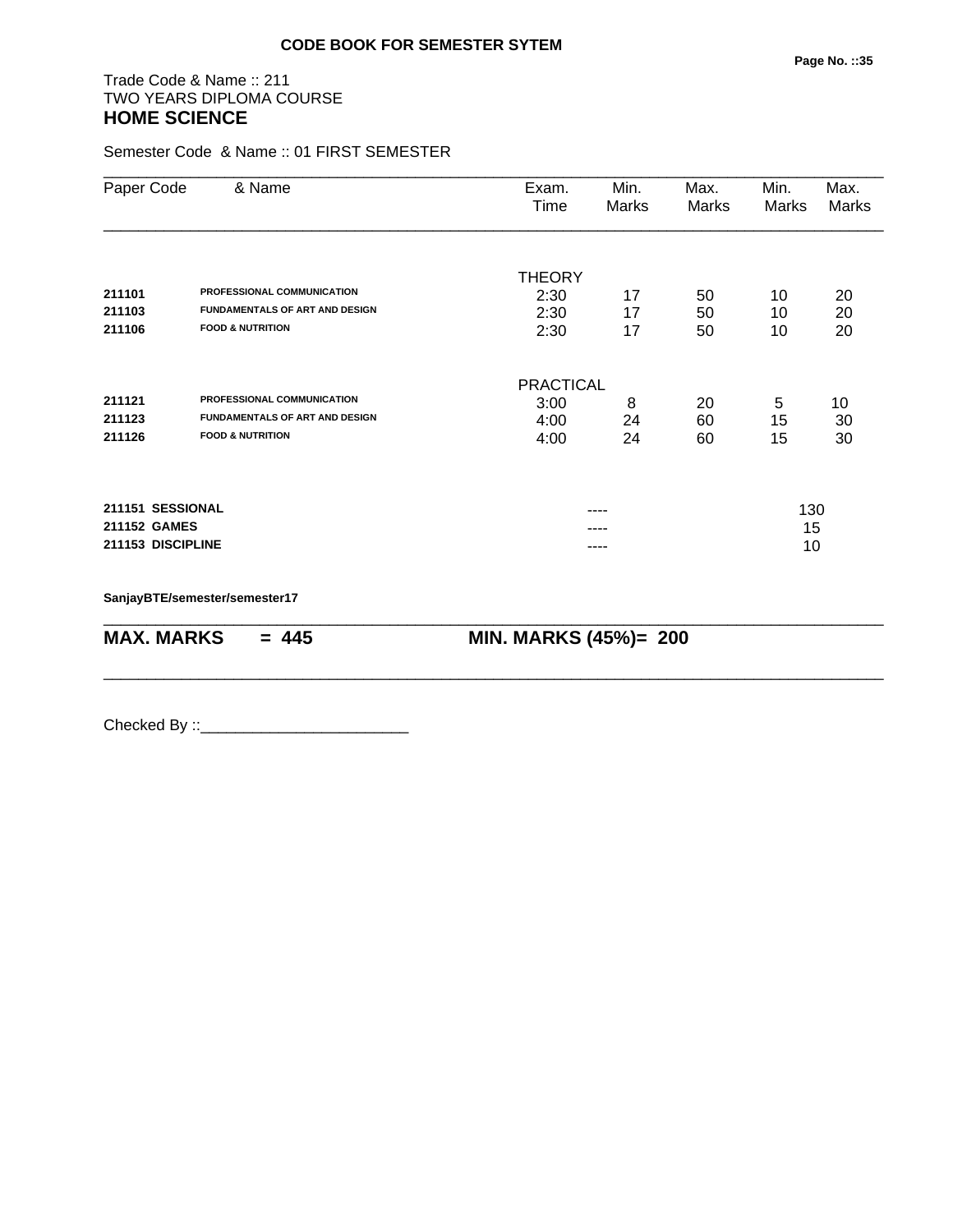#### Trade Code & Name :: 211 TWO YEARS DIPLOMA COURSE **HOME SCIENCE**

Semester Code & Name :: 02 SECOND SEMESTER

| Paper Code        | & Name                                        | Exam.<br>Time    | Min.<br>Marks         | Max.<br>Marks | Min.<br>Marks | Max.<br><b>Marks</b> |  |
|-------------------|-----------------------------------------------|------------------|-----------------------|---------------|---------------|----------------------|--|
|                   |                                               |                  |                       |               |               |                      |  |
|                   |                                               | <b>THEORY</b>    |                       |               |               |                      |  |
| 211202            | <b>PHYSIOLOGY &amp; FIRST AID</b>             | 2:30             | 17                    | 50            | 10            | 20                   |  |
| 211204            | <b>FUNDAMENTALS OF TEXTILE &amp; CLOTHING</b> | 2:30             | 17                    | 50            | 10            | 20                   |  |
| 211205            | <b>CHILD DEVELOPMENT</b>                      | 2:30             | 17                    | 50            | 10            | 20                   |  |
| 211207            | <b>EXTENSION EDUCATION</b>                    | 2:30             | 17                    | 50            | 10            | 20                   |  |
|                   |                                               | <b>PRACTICAL</b> |                       |               |               |                      |  |
| 211222            | PHYSIOLOGY & FIRST AID                        | 3:00             | 22                    | 55            | 12            | 25                   |  |
| 211224            | <b>FUNDAMENTALS OF TEXTILE &amp; CLOTHING</b> | 4:00             | 24                    | 60            | 15            | 30                   |  |
| 211225            | <b>CHILD DEVELOPMENT</b>                      | 3:00             | 24                    | 60            | 15            | 30                   |  |
| 211227            | <b>EXTENSION EDUCATION</b>                    | 3:00             | 24                    | 60            | 15            | 30                   |  |
| 211251 SESSIONAL  |                                               |                  | 195                   |               |               |                      |  |
| 211252 GAMES      |                                               |                  |                       |               | 15            |                      |  |
| 211253 DISCIPLINE |                                               |                  |                       | 10            |               |                      |  |
|                   | SanjayBTE/semester/semester17                 |                  |                       |               |               |                      |  |
| <b>MAX. MARKS</b> | $= 655$                                       |                  | MIN. MARKS (45%)= 295 |               |               |                      |  |

\_\_\_\_\_\_\_\_\_\_\_\_\_\_\_\_\_\_\_\_\_\_\_\_\_\_\_\_\_\_\_\_\_\_\_\_\_\_\_\_\_\_\_\_\_\_\_\_\_\_\_\_\_\_\_\_\_\_\_\_\_\_\_\_\_\_\_\_\_\_\_\_\_\_\_\_\_\_\_\_\_\_\_\_\_\_\_\_\_\_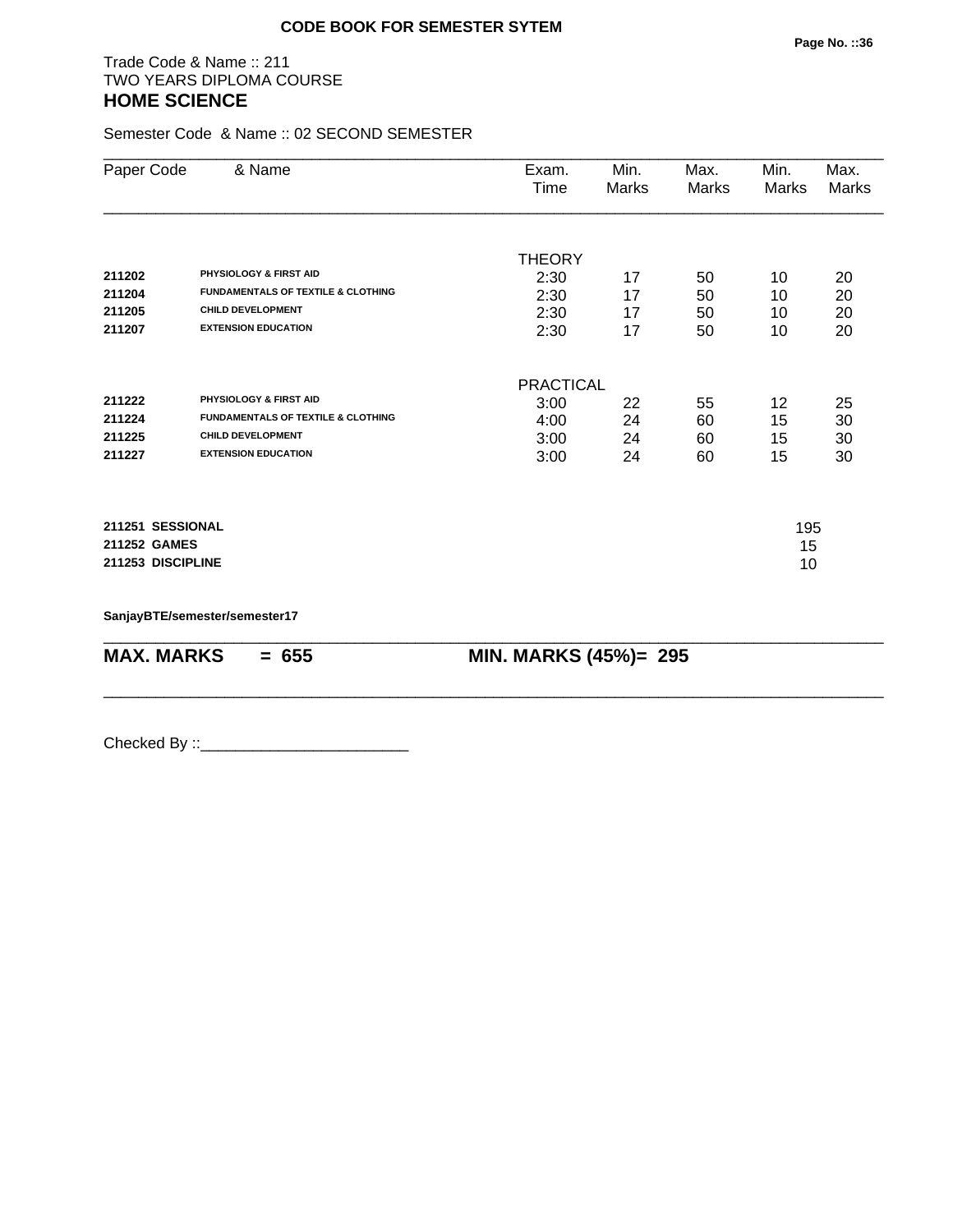## Trade Code & Name :: 211 TWO YEARS DIPLOMA COURSE **HOME SCIENCE**

Semester Code & Name :: 03 THIRD SEMESTER

| Paper Code        | & Name                                           | Exam.<br>Time         | Min.<br><b>Marks</b> | Max.<br><b>Marks</b> | Min.<br>Marks | Max.<br><b>Marks</b> |
|-------------------|--------------------------------------------------|-----------------------|----------------------|----------------------|---------------|----------------------|
|                   | Select Any Two Groups from the following         |                       |                      |                      |               |                      |
|                   |                                                  | (GROUP-1)             |                      |                      |               |                      |
| 211301<br>211321  | <b>HOME MANAGEMENT</b><br><b>HOME MANAGEMENT</b> | 2:30<br>3:00          | 17<br>24             | 50<br>60             | 10<br>15      | 20<br>30             |
|                   |                                                  |                       |                      |                      |               |                      |
|                   |                                                  | (GROUP-2)             |                      |                      |               |                      |
| 211303            | DIET PLANNING & THERAPY                          | 2:30                  | 17                   | 50                   | 10            | 20                   |
| 211323            | DIET PLANNING & THERAPY                          | 4:00                  | 24                   | 60                   | 15            | 30                   |
|                   |                                                  | (GROUP-3)             |                      |                      |               |                      |
| 211305            | EARLY CHILDHOOD EDUCATION & MANAGEMENT           | 2:30                  | 17                   | 50                   | 10            | 20                   |
| 211325            | EARLY CHILDHOOD EDUCATION & MANAGEMENT           | 3:00                  | 24                   | 60                   | 15            | 30                   |
|                   |                                                  |                       |                      |                      |               |                      |
|                   |                                                  | (GROUP-4)             |                      |                      |               |                      |
| 211307            | <b>TEXTILE DESIGN</b>                            | 2:30                  | 17                   | 50                   | 10            | 20                   |
| 211327            | <b>TEXTILE DESIGN</b>                            | 4:00                  | 24                   | 60                   | 15            | 30                   |
| 211329            | <b>INTRODUCTION TO COMPUTER</b>                  | 3:00                  | 24                   | 60                   | 15            | 30                   |
|                   |                                                  |                       |                      |                      |               |                      |
| 211351 SESSIONAL  |                                                  |                       |                      |                      | 130           |                      |
| 211352 GAMES      |                                                  |                       |                      |                      | 15            |                      |
| 211353 DISCIPLINE |                                                  |                       | ----                 |                      | 10            |                      |
|                   | SanjayBTE/semester/semester17                    |                       |                      |                      |               |                      |
| <b>MAX. MARKS</b> | $= 655$                                          | MIN. MARKS (45%)= 295 |                      |                      |               |                      |
|                   |                                                  |                       |                      |                      |               |                      |
|                   |                                                  |                       |                      |                      |               |                      |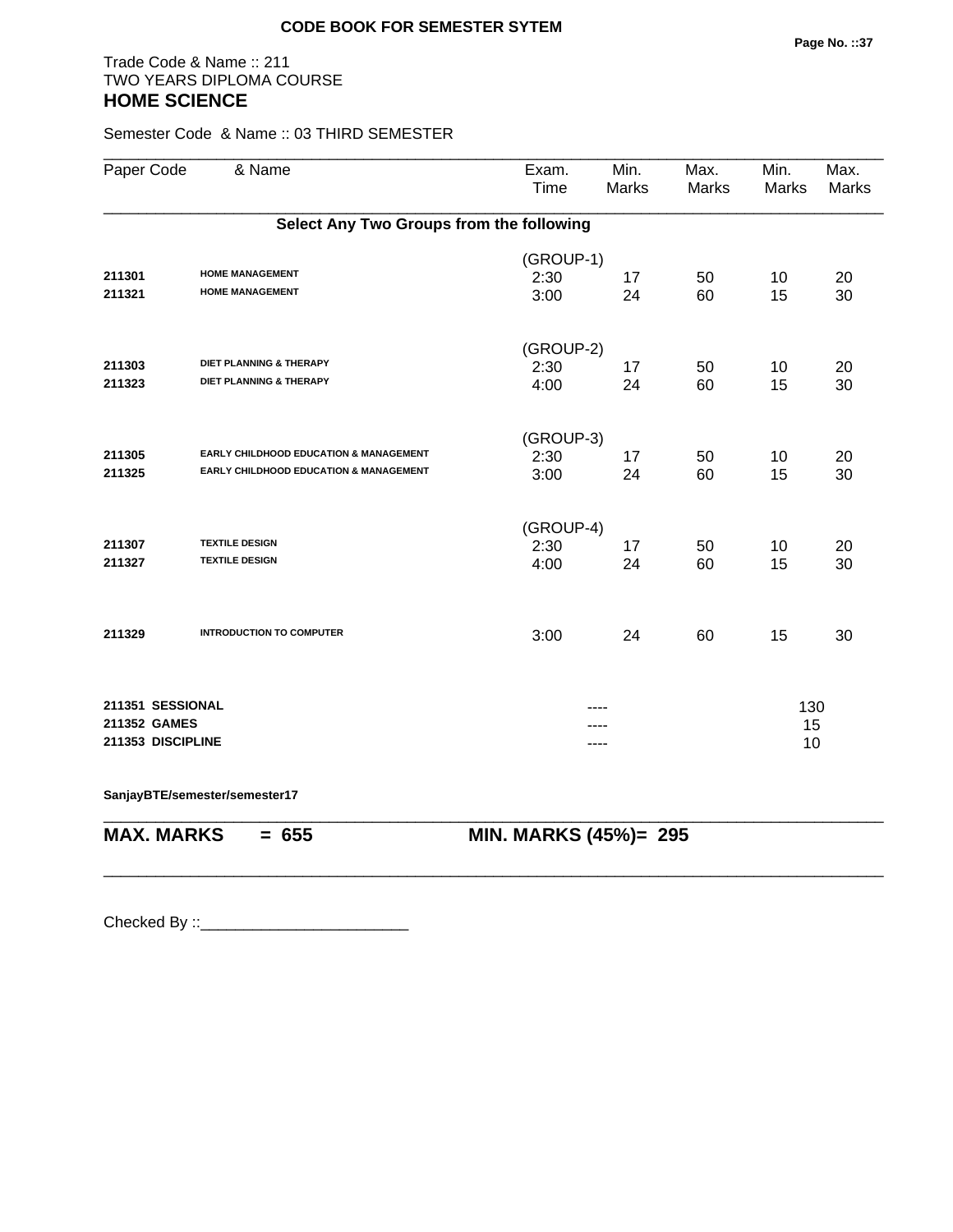## Trade Code & Name :: 211 TWO YEARS DIPLOMA COURSE **HOME SCIENCE**

Semester Code & Name :: 04 FORTH SEMESTER

| Paper Code                       | & Name                                                      | Exam.<br>Time         | Min.<br>Marks | Max.<br>Marks | Min.<br>Marks | Max.<br><b>Marks</b> |
|----------------------------------|-------------------------------------------------------------|-----------------------|---------------|---------------|---------------|----------------------|
|                                  | Select Any Two Groups from the following                    |                       |               |               |               |                      |
|                                  |                                                             | (GROUP-1)             |               |               |               |                      |
| 211402                           | <b>INTERIOR DECORATION &amp; KITCHEN MANAGEMENT</b>         | 2:30                  | 17            | 50            | 10            | 20                   |
| 211422                           | <b>INTERIOR DECORATION &amp; KITCHEN MANAGEMENT</b>         | 4:00                  | 24            | 60            | 15            | 30                   |
|                                  |                                                             | (GROUP-2)             |               |               |               |                      |
| 211404                           | INSTITUTIONAL FOOD SERVICE MANAGEMENT                       | 2:30                  | 17            | 50            | 10            | 20                   |
| 211424                           | INSTITUTIONAL FOOD SERVICE MANAGEMENT                       | 3:00                  | 24            | 60            | 15            | 30                   |
|                                  |                                                             | (GROUP-3)             |               |               |               |                      |
| 211406                           | ENTREPRENEURSHIP IN CHILD CARE SERVICES                     | 2:30                  | 17            | 50            | 10            | 20                   |
| 211426                           | <b>ENTREPRENEURSHIP IN CHILD CARE SERVICES</b>              | 3:00                  | 24            | 60            | 15            | 30                   |
|                                  |                                                             | (GROUP-4)             |               |               |               |                      |
| 211408                           | <b>COSTUME DESIGN</b>                                       | 2:30                  | 17            | 50            | 10            | 20                   |
| 211428                           | <b>COSTUME DESIGN</b>                                       | 4:00                  | 24            | 60            | 15            | 30                   |
| 211430                           | <b>PROJECT</b>                                              | <b>VIVA</b>           | 32            | 80            | 20            | 40                   |
| 211431                           | <b>FIELD EXPOSURE</b>                                       | <b>VIVA</b>           | 12            | 30            | 10            | 20                   |
|                                  | 211472 [0020] ENVIRONMENTAL EDUCATION & DISASTER MANAGEMENT |                       | 2:30          | 17            | 50            |                      |
| 211451 SESSIONAL<br>211452 GAMES |                                                             |                       |               |               | 160<br>15     |                      |
| 211453 DISCIPLINE                |                                                             |                       |               |               | 10            |                      |
|                                  | 211461 CARRY OVER IST YEAR (50%)                            |                       |               |               | 550           |                      |
|                                  | SanjayBTE/semester/semester17                               |                       |               |               |               |                      |
| <b>MAX. MARKS</b>                | $= 1285$                                                    | MIN. MARKS (45%)= 578 |               |               |               |                      |
|                                  |                                                             |                       |               |               |               |                      |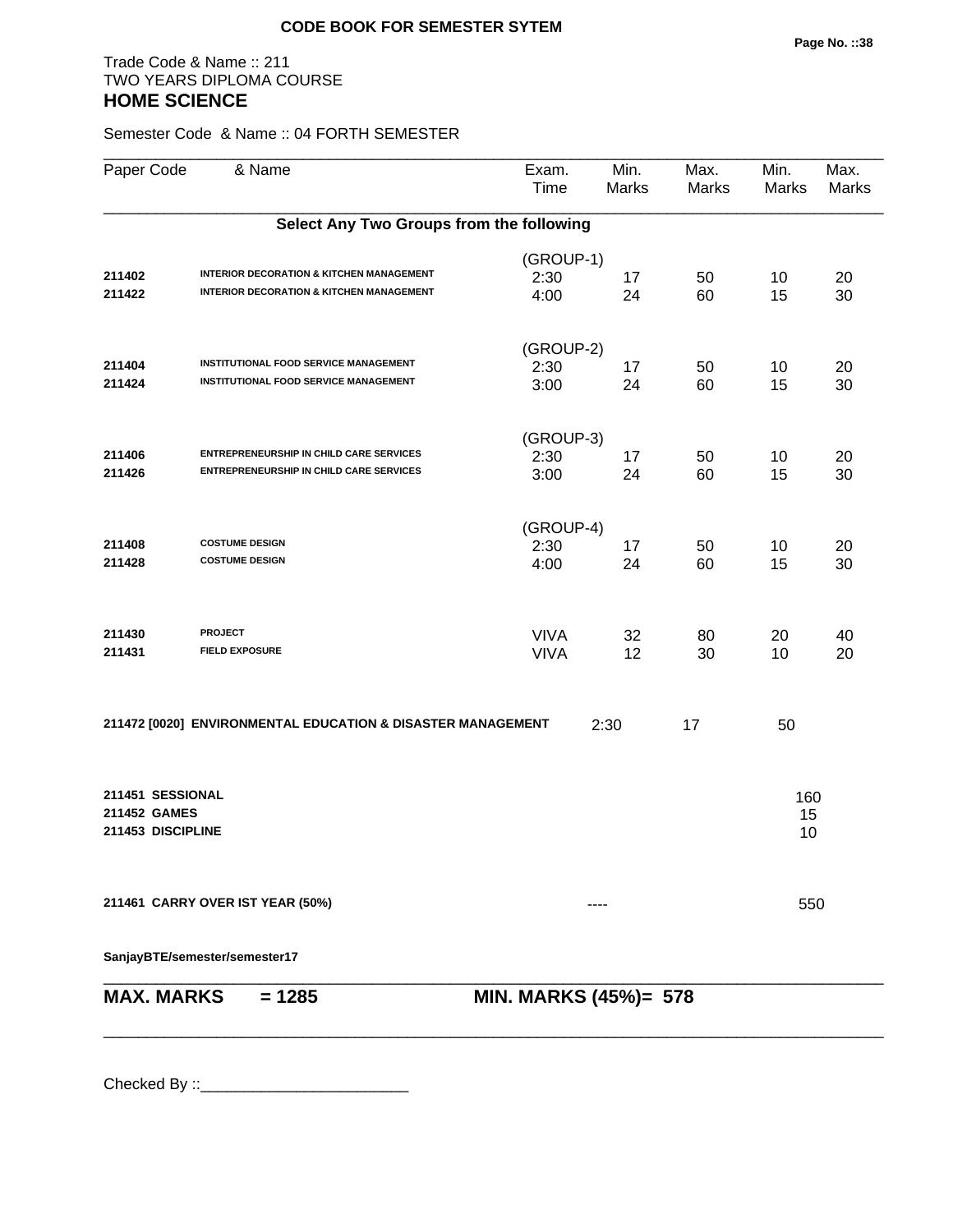# Trade Code & Name :: 212 TWO YEARS DIPLOMA COURSE **LIBRARY & INFORMATION SCIENCE**

Semester Code & Name :: 01 FIRST SEMESTER

| Paper Code        | & Name                                                    | Exam.                  | Min.  | Max.  | Min.  | Max.         |
|-------------------|-----------------------------------------------------------|------------------------|-------|-------|-------|--------------|
|                   |                                                           | Time                   | Marks | Marks | Marks | <b>Marks</b> |
|                   |                                                           |                        |       |       |       |              |
|                   |                                                           | <b>THEORY</b>          |       |       |       |              |
| 212101            | PROFESSIONAL COMMUNICATION                                | 2:30                   | 17    | 50    | 10    | 20           |
| 212102            | <b>LIBRARY &amp; SOCIETY</b>                              | 2:30                   | 17    | 50    | 10    | 20           |
| 212103            | <b>KNOWLEDGE ORGANISATION-I</b>                           | 2:30                   | 17    | 50    | 10    | 20           |
|                   |                                                           | <b>Total Theory</b>    |       | 150   |       | 60           |
|                   |                                                           | <b>PRACTICAL</b>       |       |       |       |              |
| 212121            | <b>KNOWLEDGE ORGANISATION-I</b>                           | 3:00                   | 12    | 30    | 5     | 10           |
| 212123            | PROFESSIONAL COMMUNICATION                                | 3:00                   | 8     | 20    | 5     | 10           |
| 212125            | <b>INFORMATION PROCESSING &amp; RETRIEVAL PRACTICES-I</b> | 3:00                   | 12    | 30    | 5     | 10           |
|                   |                                                           | <b>Total Practical</b> |       | 80    |       | 30           |
| 212151 SESSIONAL  |                                                           |                        |       |       | 90    |              |
| 212152 GAMES      |                                                           |                        |       |       | 15    |              |
| 212153 DISCIPLINE |                                                           |                        | ----  |       | 10    |              |

\_\_\_\_\_\_\_\_\_\_\_\_\_\_\_\_\_\_\_\_\_\_\_\_\_\_\_\_\_\_\_\_\_\_\_\_\_\_\_\_\_\_\_\_\_\_\_\_\_\_\_\_\_\_\_\_\_\_\_\_\_\_\_\_\_\_\_\_\_\_\_\_\_\_\_\_\_\_\_\_\_\_\_\_\_\_\_\_\_\_

\_\_\_\_\_\_\_\_\_\_\_\_\_\_\_\_\_\_\_\_\_\_\_\_\_\_\_\_\_\_\_\_\_\_\_\_\_\_\_\_\_\_\_\_\_\_\_\_\_\_\_\_\_\_\_\_\_\_\_\_\_\_\_\_\_\_\_\_\_\_\_\_\_\_\_\_\_\_\_\_\_\_\_\_\_\_\_\_\_\_

**SanjayBTE/semester/semester17**

**MAX. MARKS = 345 MIN. MARKS (45%)= 155**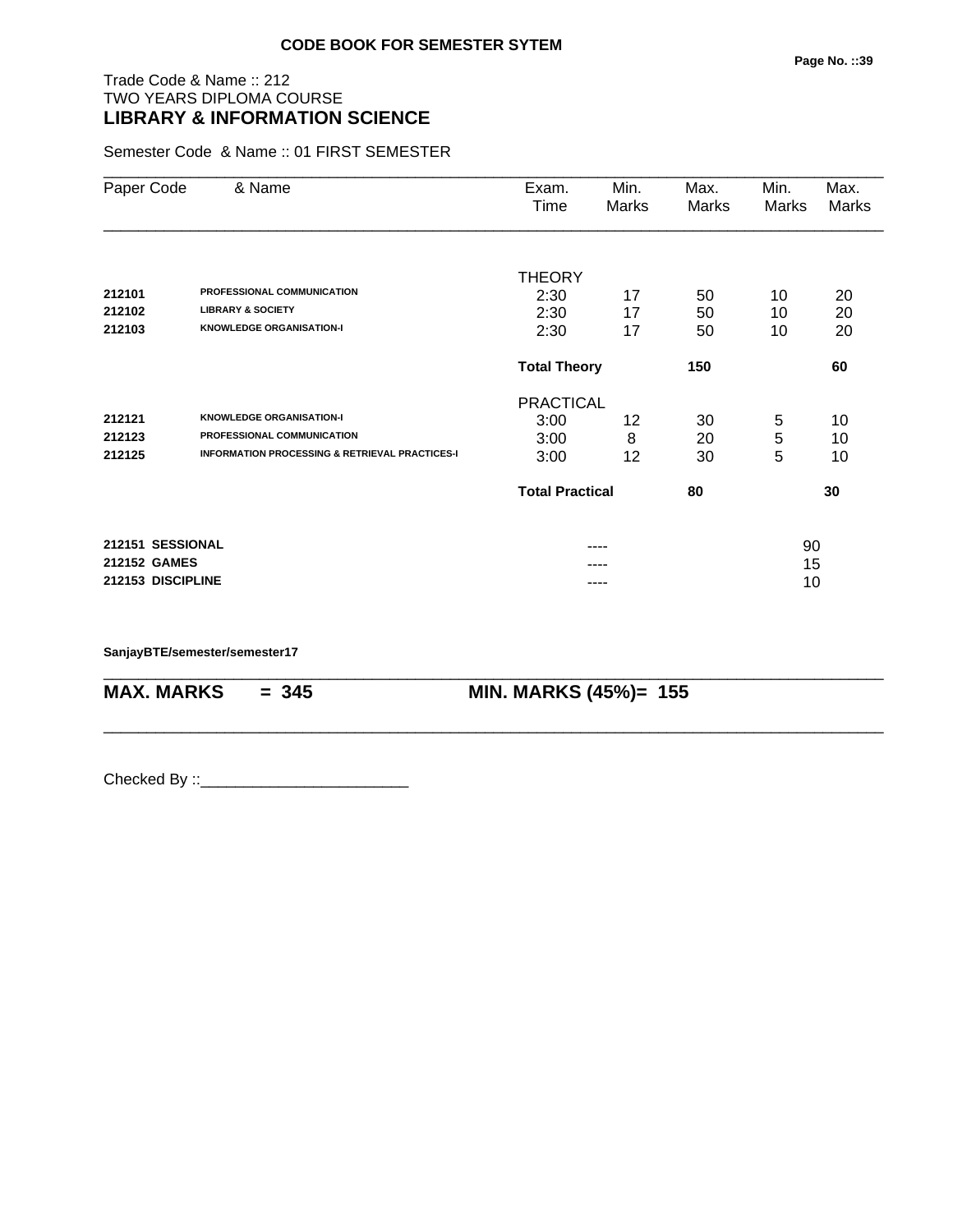## Trade Code & Name :: 212 TWO YEARS DIPLOMA COURSE **LIBRARY & INFORMATION SCIENCE**

Semester Code & Name :: 02 SECOND SEMESTER

| Paper Code        | & Name                                          | Exam.<br>Time          | Min.<br>Marks | Max.<br>Marks | Min.<br>Marks | Max.<br>Marks |
|-------------------|-------------------------------------------------|------------------------|---------------|---------------|---------------|---------------|
|                   |                                                 | <b>THEORY</b>          |               |               |               |               |
| 212204            | <b>INFORMATION PROCESSING &amp; RETRIEVAL-I</b> | 2:30                   | 17            | 50            | 10            | 20            |
| 212205            | <b>REFERENCE SOURCES &amp; SERVICES</b>         | 2:30                   | 17            | 50            | 10            | 20            |
| 212206            | <b>LIBRARY CORRESPONDENCE</b>                   | 2:30                   | 17            | 50            | 10            | 20            |
|                   |                                                 | <b>Total Theory</b>    |               | 150           |               | 60            |
|                   |                                                 | <b>PRACTICAL</b>       |               |               |               |               |
| 212222            | <b>INFORMATION PROCESSING RETRIEVAL-I</b>       | 3:00                   | 12            | 30            | 5             | 10            |
| 212224            | <b>INTRODUCTION TO COMPUTER</b>                 | 3:00                   | 24            | 60            | 15            | 30            |
| 212226            | <b>KNOWLEDGE ORGANISATION PRACTICES-I</b>       | 3:00                   | 12            | 30            | 5             | 10            |
|                   |                                                 | <b>Total Practical</b> |               | 120           |               | 50            |
| 212251 SESSIONAL  |                                                 |                        |               |               | 110           |               |
| 212252 GAMES      |                                                 |                        |               |               | 15            |               |
| 212253 DISCIPLINE |                                                 |                        |               |               | 10            |               |

\_\_\_\_\_\_\_\_\_\_\_\_\_\_\_\_\_\_\_\_\_\_\_\_\_\_\_\_\_\_\_\_\_\_\_\_\_\_\_\_\_\_\_\_\_\_\_\_\_\_\_\_\_\_\_\_\_\_\_\_\_\_\_\_\_\_\_\_\_\_\_\_\_\_\_\_\_\_\_\_\_\_\_\_\_\_\_\_\_\_

\_\_\_\_\_\_\_\_\_\_\_\_\_\_\_\_\_\_\_\_\_\_\_\_\_\_\_\_\_\_\_\_\_\_\_\_\_\_\_\_\_\_\_\_\_\_\_\_\_\_\_\_\_\_\_\_\_\_\_\_\_\_\_\_\_\_\_\_\_\_\_\_\_\_\_\_\_\_\_\_\_\_\_\_\_\_\_\_\_\_

**SanjayBTE/semester/semester17**

**MAX. MARKS = 405 MIN. MARKS (45%)= 182**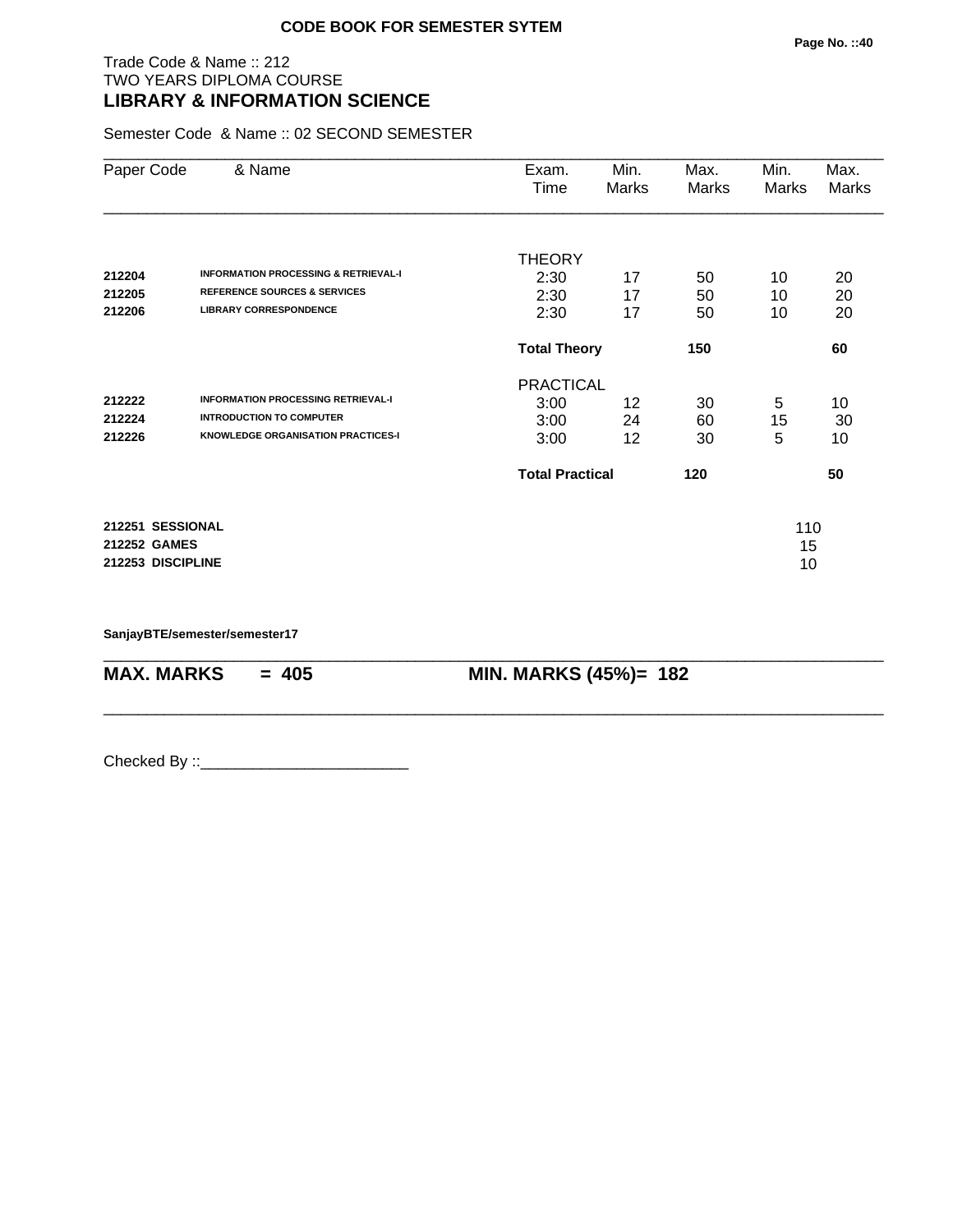## Trade Code & Name :: 212 TWO YEARS DIPLOMA COURSE **LIBRARY & INFORMATION SCIENCE**

Semester Code & Name :: 03 THIRD SEMESTER

| Paper Code        | & Name                                                      | Exam.                      | Min.  | Max.  | Min.           | Max.  |
|-------------------|-------------------------------------------------------------|----------------------------|-------|-------|----------------|-------|
|                   |                                                             | Time                       | Marks | Marks | Marks          | Marks |
|                   |                                                             | <b>THEORY</b>              |       |       |                |       |
| 212301            | <b>MANAGEMENT OF LIBRARY &amp; INFORMATION CENTRES</b>      | 2:30                       | 17    | 50    | 10             | 20    |
| 212302            | <b>KNOWLEDGE ORGANISATION-II</b>                            | 2:30                       | 17    | 50    | 10             | 20    |
| 212304            | <b>INFORMATION SYSTEM &amp; SERVICES</b>                    | 2:30                       | 17    | 50    | 10             | 20    |
|                   |                                                             | <b>Total Theory</b><br>150 |       |       |                | 60    |
|                   |                                                             | <b>PRACTICAL</b>           |       |       |                |       |
| 212321            | <b>KNOWLEDGE ORGANISATION-II</b>                            | 3:00                       | 12    | 30    | $\overline{7}$ | 15    |
| 212323            | <b>INFORMATION TECH. IN LIBRARY</b>                         | ----                       | 24    | 60    | 15             | 30    |
| 212325            | <b>FIELD EXPOSURE</b>                                       | ----                       | 20    | 50    | 15             | 30    |
| 212326            | <b>INFORMATION PROCESSING &amp; RETRIEVAL PRACTICES-I I</b> | 3:00                       | 12    | 30    | 7              | 15    |
|                   |                                                             | <b>Total Practical</b>     |       | 170   |                | 90    |
| 212351 SESSIONAL  |                                                             |                            |       |       | 150            |       |
| 212352 GAMES      |                                                             |                            |       |       | 15             |       |
| 212353 DISCIPLINE |                                                             |                            |       |       | 10             |       |

\_\_\_\_\_\_\_\_\_\_\_\_\_\_\_\_\_\_\_\_\_\_\_\_\_\_\_\_\_\_\_\_\_\_\_\_\_\_\_\_\_\_\_\_\_\_\_\_\_\_\_\_\_\_\_\_\_\_\_\_\_\_\_\_\_\_\_\_\_\_\_\_\_\_\_\_\_\_\_\_\_\_\_\_\_\_\_\_\_\_

\_\_\_\_\_\_\_\_\_\_\_\_\_\_\_\_\_\_\_\_\_\_\_\_\_\_\_\_\_\_\_\_\_\_\_\_\_\_\_\_\_\_\_\_\_\_\_\_\_\_\_\_\_\_\_\_\_\_\_\_\_\_\_\_\_\_\_\_\_\_\_\_\_\_\_\_\_\_\_\_\_\_\_\_\_\_\_\_\_\_

**SanjayBTE/semester/semester17**

**MAX. MARKS = 495 MIN. MARKS (45%)= 223**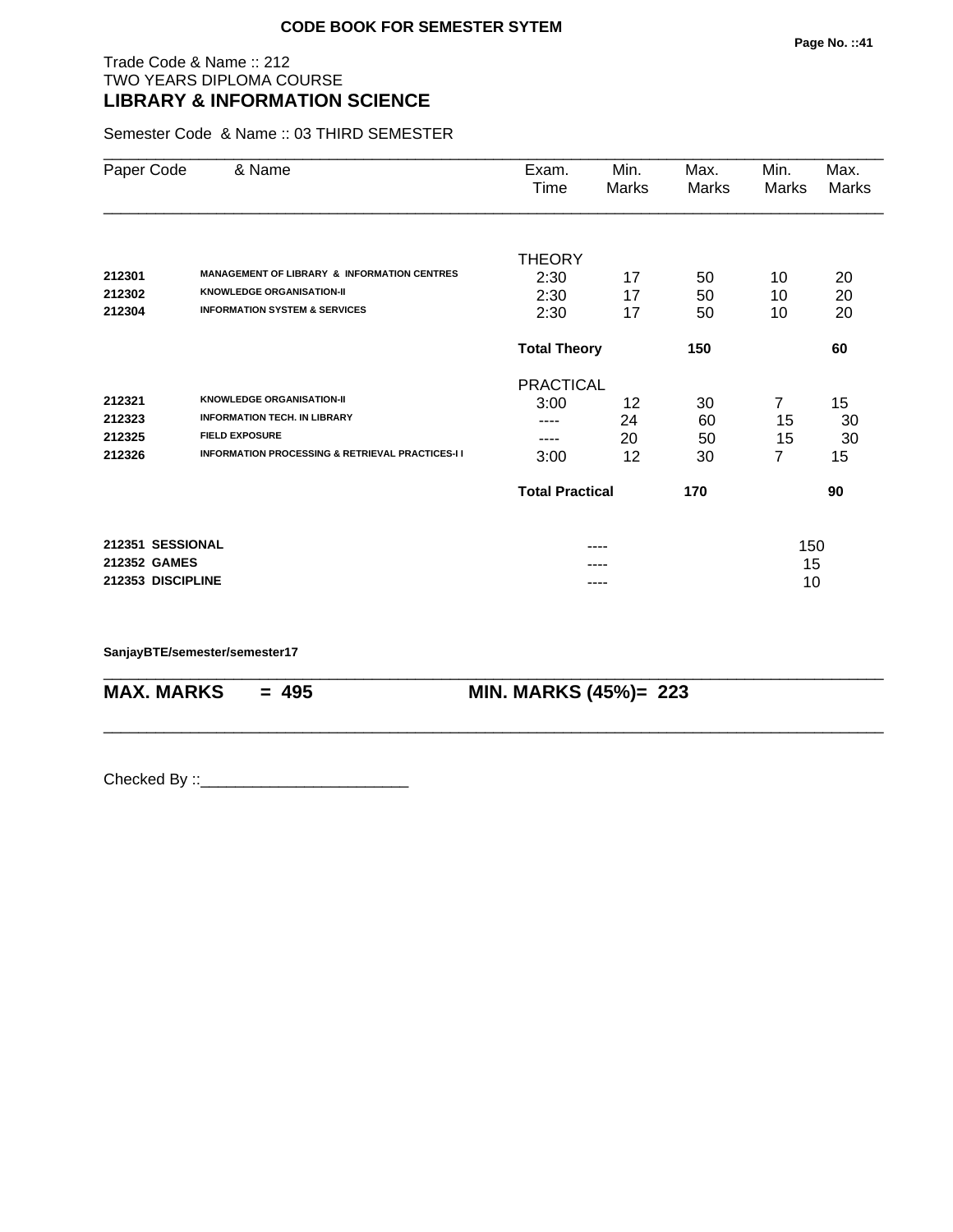## Trade Code & Name :: 212 TWO YEARS DIPLOMA COURSE **LIBRARY & INFORMATION SCIENCE**

Semester Code & Name :: 04 FORTH SEMESTER

| Paper Code        | & Name                                                      | Exam.<br><b>Time</b>   | Min.<br><b>Marks</b> | Max.<br>Marks | Min.<br>Marks  | Max.<br><b>Marks</b> |
|-------------------|-------------------------------------------------------------|------------------------|----------------------|---------------|----------------|----------------------|
|                   |                                                             | <b>THEORY</b>          |                      |               |                |                      |
| 212403            | <b>INFORMATION PROCESSING &amp; RETRIEVAL-II</b>            | 2:30                   | 17                   | 50            | 10             | 20                   |
| 212405            | LIBRARY AUTOMATION & INFORMATION TECHNOLOGY : BASICS        | 2:30                   | 17                   | 50            | 10             | 20                   |
|                   |                                                             | <b>Total Theory</b>    |                      | 100           |                | 40                   |
|                   |                                                             | <b>PRACTICAL</b>       |                      |               |                |                      |
| 212422            | <b>INFORMATION PROCESSING &amp; RETRIEVAL-II</b>            | 3:00                   | 12                   | 30            | $\overline{7}$ | 15                   |
| 212424            | <b>PROJECT WORK</b>                                         | $---$                  | 40                   | 100           | 25             | 50                   |
| 212427            | KNOWLEDGE ORGANISATION PRACTICES-I I                        |                        | 12                   | 30            | $\overline{7}$ | 15                   |
|                   |                                                             | <b>Total Practical</b> |                      | 160           |                | 80                   |
| 212451 SESSIONAL  |                                                             |                        |                      |               | 120            |                      |
| 212452 GAMES      |                                                             |                        |                      |               | 15             |                      |
| 212453 DISCIPLINE |                                                             |                        |                      |               | 10             |                      |
|                   | 212461 CARRY OVER IST YEAR (50%)                            |                        |                      |               | 375            |                      |
|                   | 212472 [0020] ENVIRONMENTAL EDUCATION & DISASTER MANAGEMENT |                        | 2:30                 | 17            | 50             |                      |
|                   | SanjayBTE/semester/semester17                               |                        |                      |               |                |                      |
| <b>MAX. MARKS</b> | $= 780$                                                     | MIN. MARKS (45%)= 351  |                      |               |                |                      |
|                   |                                                             |                        |                      |               |                |                      |
|                   |                                                             |                        |                      |               |                |                      |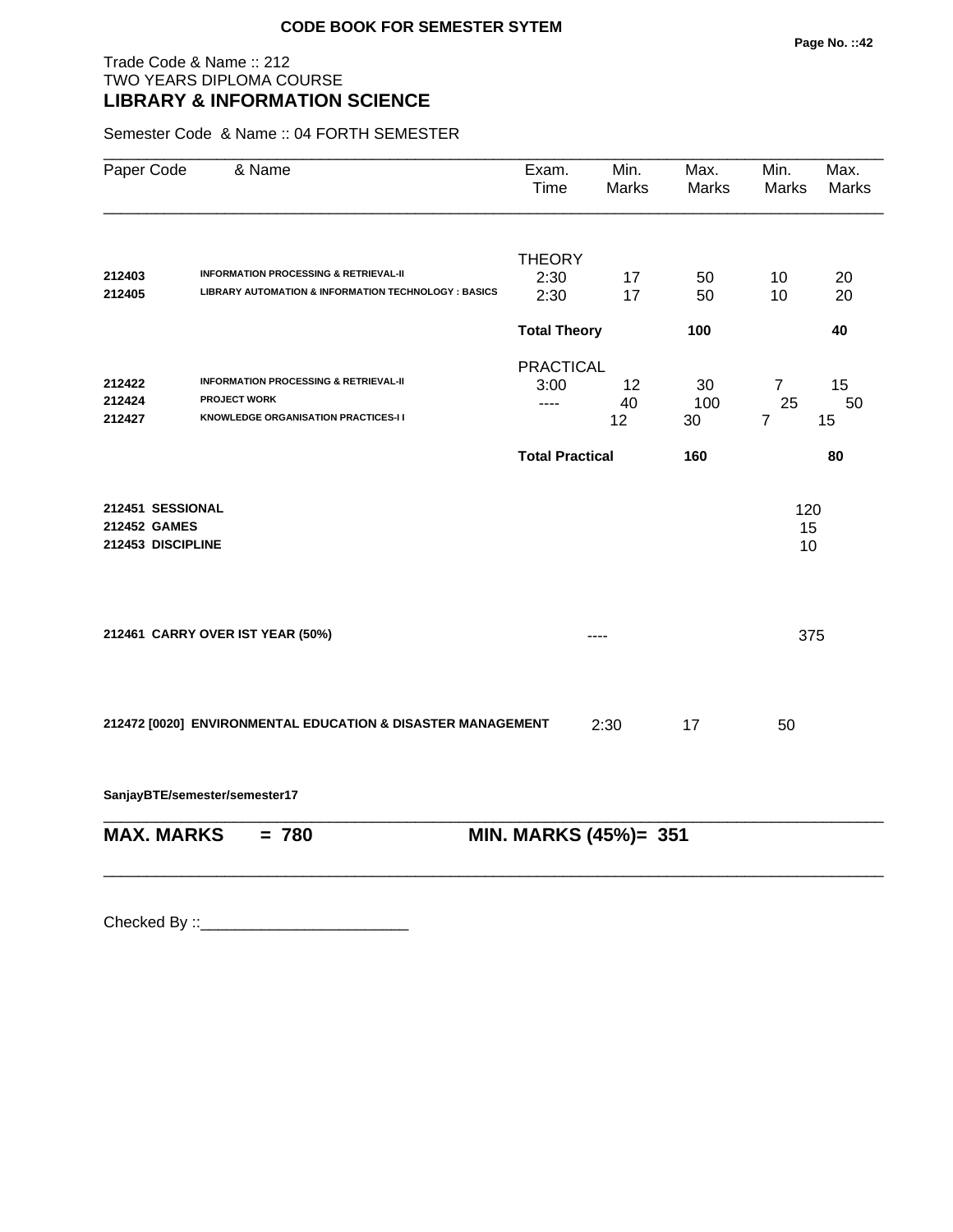# Trade Code & Name :: 213 TWO YEAR POST GRADUATE DIPLOMA COURSE **MASS COMMUNICATION (Spl. with Advertising & Journalism)**

Semester Code & Name :: 01 FIRST SEMESTER

| Paper Code        | & Name                               | Exam.                  | Min.  | Max.  | Min.  | Max.  |
|-------------------|--------------------------------------|------------------------|-------|-------|-------|-------|
|                   |                                      | Time                   | Marks | Marks | Marks | Marks |
|                   |                                      | <b>THEORY</b>          |       |       |       |       |
| 213101            | PRINCIPLES OF COMMUNICATION          | 2:30                   | 17    | 50    | 10    | 20    |
| 213102            | <b>HISTORY OF JOURNALISM</b>         | 2:30                   | 17    | 50    | 10    | 20    |
| 213103            | <b>REPORTING &amp; EDITING</b>       | 2:30                   | 17    | 50    | 10    | 20    |
| 213106            | <b>COMPUTER APPLICATION IN MEDIA</b> | 2:30                   | 17    | 50    | 10    | 20    |
|                   |                                      | <b>Total Theory</b>    |       | 200   |       | 80    |
|                   |                                      | <b>PRACTICAL</b>       |       |       |       |       |
| 213121            | <b>REPORTING &amp; EDITING</b>       | 3:00                   | 16    | 40    | 8     | 20    |
| 213124            | <b>COMPUTER APPLICATIONIN MEDIA</b>  | 3:00                   | 16    | 40    | 8     | 20    |
|                   |                                      | <b>Total Practical</b> |       | 80    |       | 40    |
| 213151 SESSIONAL  |                                      |                        | ----  |       | 120   |       |
| 213152 GAMES      |                                      |                        |       |       | 15    |       |
| 213153 DISCIPLINE |                                      |                        | ----  |       | 10    |       |

\_\_\_\_\_\_\_\_\_\_\_\_\_\_\_\_\_\_\_\_\_\_\_\_\_\_\_\_\_\_\_\_\_\_\_\_\_\_\_\_\_\_\_\_\_\_\_\_\_\_\_\_\_\_\_\_\_\_\_\_\_\_\_\_\_\_\_\_\_\_\_\_\_\_\_\_\_\_\_\_\_\_\_\_\_\_\_\_\_\_

\_\_\_\_\_\_\_\_\_\_\_\_\_\_\_\_\_\_\_\_\_\_\_\_\_\_\_\_\_\_\_\_\_\_\_\_\_\_\_\_\_\_\_\_\_\_\_\_\_\_\_\_\_\_\_\_\_\_\_\_\_\_\_\_\_\_\_\_\_\_\_\_\_\_\_\_\_\_\_\_\_\_\_\_\_\_\_\_\_\_

**SanjayBTE/semester/semester17**

**MAX. MARKS = 425 MIN. MARKS (45%)= 191**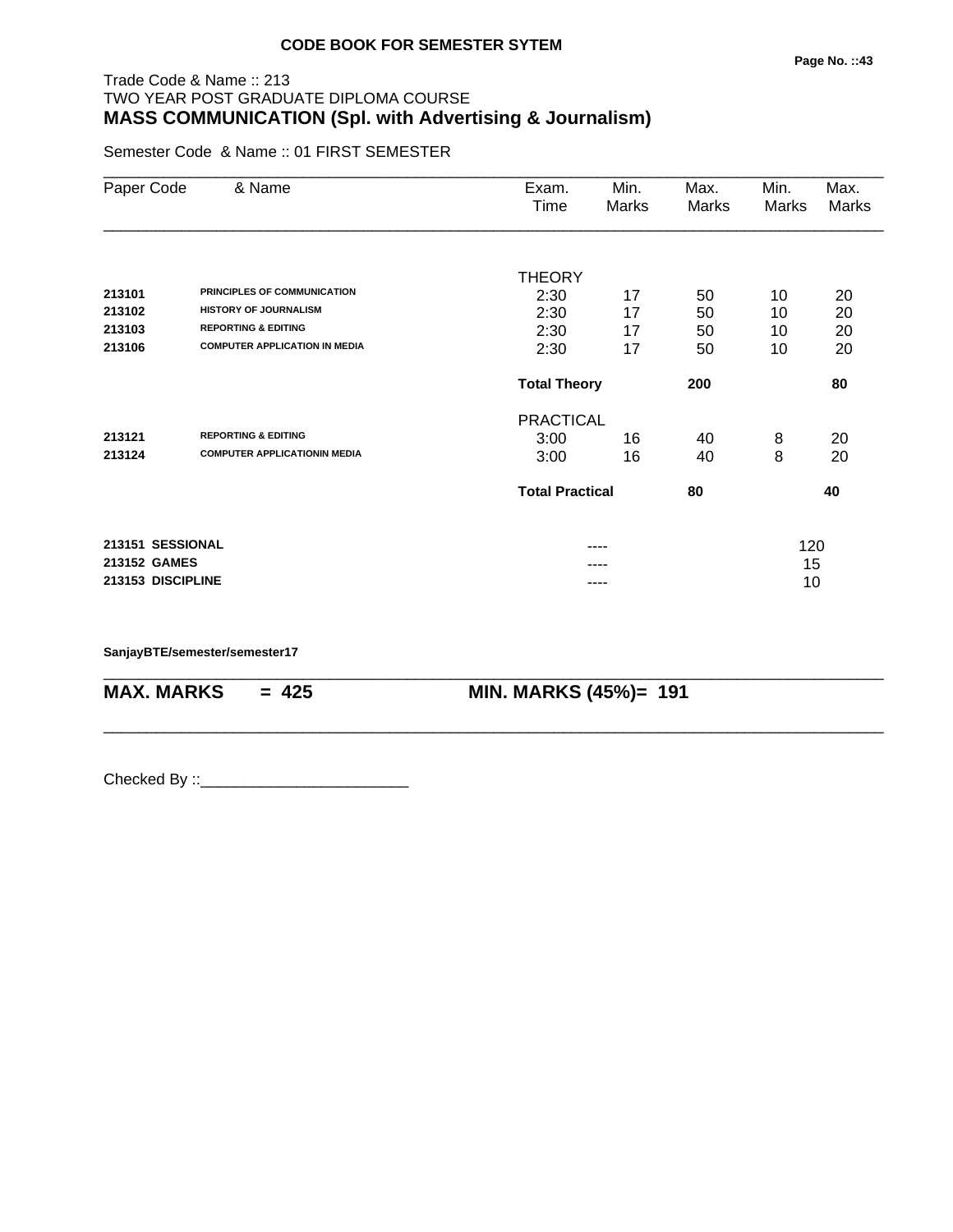Semester Code & Name :: 02 SECOND SEMESTER

| Paper Code        | & Name                                                 | Exam.<br>Time       | Min.<br>Marks | Max.<br><b>Marks</b> | Min.<br>Marks | Max.<br>Marks |
|-------------------|--------------------------------------------------------|---------------------|---------------|----------------------|---------------|---------------|
|                   |                                                        | <b>THEORY</b>       |               |                      |               |               |
| 213204            | <b>MEDIA LAWS &amp; EITHCS</b>                         | 3:00                | 17            | 50                   | 10            | 20            |
| 213205            | <b>PRINCIPLE OF ADVERTISING &amp; PUBLIC RELATIONS</b> | 2:30                | 17            | 50                   | 10            | 20            |
| 213206            | <b>WEB JOURNALISM</b>                                  | 2:30                | 17            | 50                   | 10            | 20            |
|                   |                                                        | <b>Total Theory</b> |               | 150                  |               | 60            |
| 213251 SESSIONAL  |                                                        |                     |               |                      | 60            |               |
| 213252 GAMES      |                                                        |                     |               |                      | 15            |               |
| 213253 DISCIPLINE |                                                        |                     |               |                      | 10            |               |

**SanjayBTE/semester/semester17**

| <b>MAX. MARKS</b> | <br>- | MIN. MARKS $(45%)$ =<br>106<br><b>WILL'S MILLION</b> |
|-------------------|-------|------------------------------------------------------|

\_\_\_\_\_\_\_\_\_\_\_\_\_\_\_\_\_\_\_\_\_\_\_\_\_\_\_\_\_\_\_\_\_\_\_\_\_\_\_\_\_\_\_\_\_\_\_\_\_\_\_\_\_\_\_\_\_\_\_\_\_\_\_\_\_\_\_\_\_\_\_\_\_\_\_\_\_\_\_\_\_\_\_\_\_\_\_\_\_\_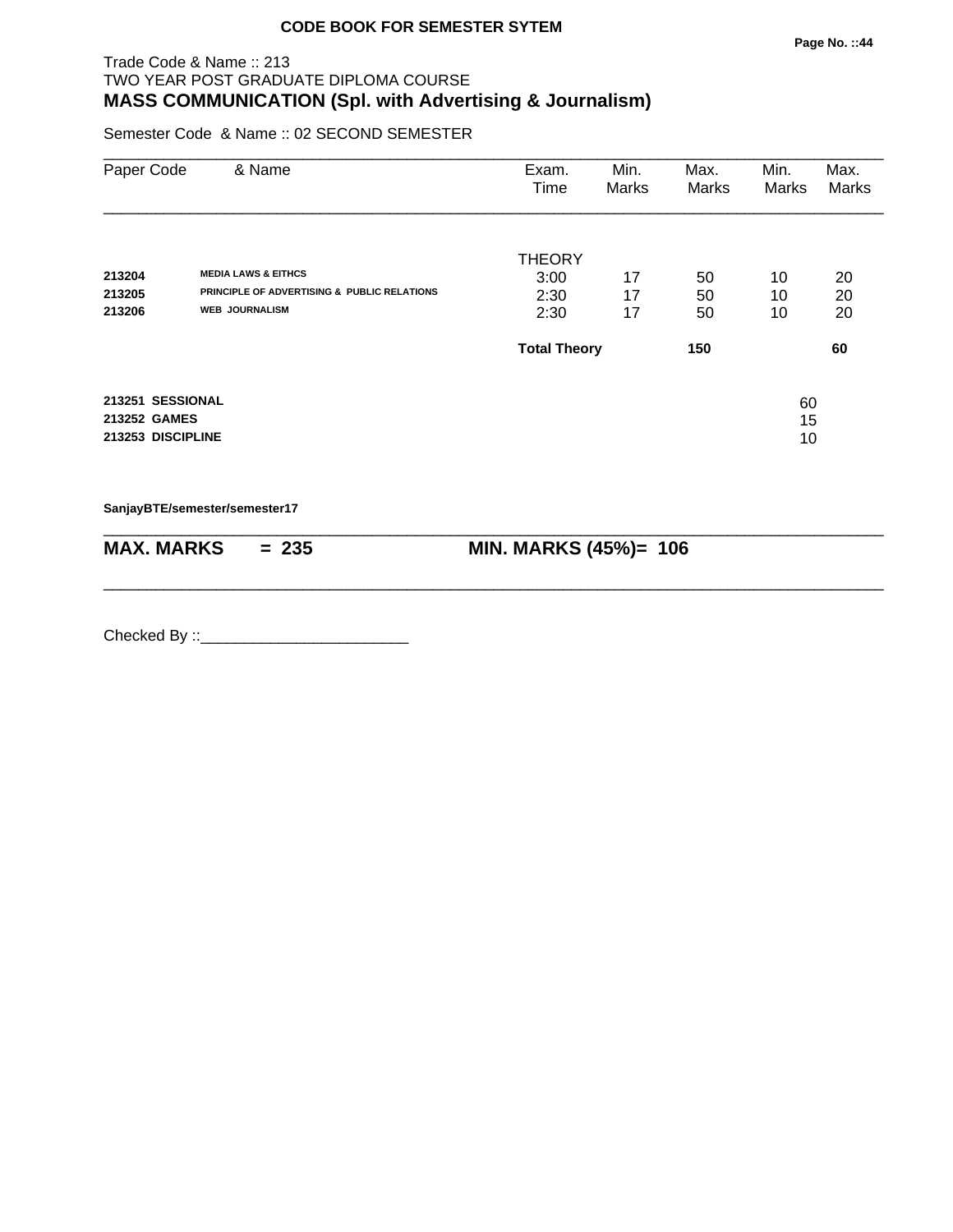# Trade Code & Name :: 213 TWO YEAR POST GRADUATE DIPLOMA COURSE **MASS COMMUNICATION (Spl. with Advertising & Journalism)**

Semester Code & Name :: 03 THIRD SEMESTER

| Paper Code        | & Name                                                   | Exam.<br>Time          | Min.<br>Marks | Max.<br>Marks | Min.<br>Marks | Max.<br>Marks |
|-------------------|----------------------------------------------------------|------------------------|---------------|---------------|---------------|---------------|
|                   |                                                          |                        |               |               |               |               |
| 213301            | DEVELOPMENT COMMUNICATION                                | <b>THEORY</b>          |               |               |               |               |
| 213303            | <b>RADIO JOURNALISM &amp; PRODUCTION</b>                 | 2:30<br>2:30           | 17<br>17      | 50            | 10            | 20<br>20      |
| 213304            | <b>MEDIA MANAGEMENT AND ENTREPRENURSHIP DEVELOPMENNT</b> | 3:00                   | 17            | 50<br>50      | 10<br>10      | 20            |
| 213307            | TELEVISION JOURNALISM AND PRODUSTION                     | 2:30                   | 17            | 50            | 10            | 20            |
|                   |                                                          | <b>Total Theory</b>    |               | 200           |               | 80            |
|                   |                                                          | <b>PRACTICAL</b>       |               |               |               |               |
| 213323            | <b>RADIO JOURNALISM &amp; PRODUCTION</b>                 | 3:00                   | 16            | 40            | 8             | 20            |
| 213324            | TELEVISION JOURNALISM AND PRODUSTION                     | 3:00                   | 16            | 40            | 8             | 20            |
|                   |                                                          | <b>Total Practical</b> |               | 80            |               | 40            |
| 213351 SESSIONAL  |                                                          |                        |               |               | 120           |               |
| 213352 GAMES      |                                                          |                        |               |               | 15            |               |
| 213353 DISCIPLINE |                                                          |                        | ----          |               | 10            |               |

\_\_\_\_\_\_\_\_\_\_\_\_\_\_\_\_\_\_\_\_\_\_\_\_\_\_\_\_\_\_\_\_\_\_\_\_\_\_\_\_\_\_\_\_\_\_\_\_\_\_\_\_\_\_\_\_\_\_\_\_\_\_\_\_\_\_\_\_\_\_\_\_\_\_\_\_\_\_\_\_\_\_\_\_\_\_\_\_\_\_

\_\_\_\_\_\_\_\_\_\_\_\_\_\_\_\_\_\_\_\_\_\_\_\_\_\_\_\_\_\_\_\_\_\_\_\_\_\_\_\_\_\_\_\_\_\_\_\_\_\_\_\_\_\_\_\_\_\_\_\_\_\_\_\_\_\_\_\_\_\_\_\_\_\_\_\_\_\_\_\_\_\_\_\_\_\_\_\_\_\_

**SanjayBTE/semester/semester17**

**MAX. MARKS = 425 MIN. MARKS (45%)= 191**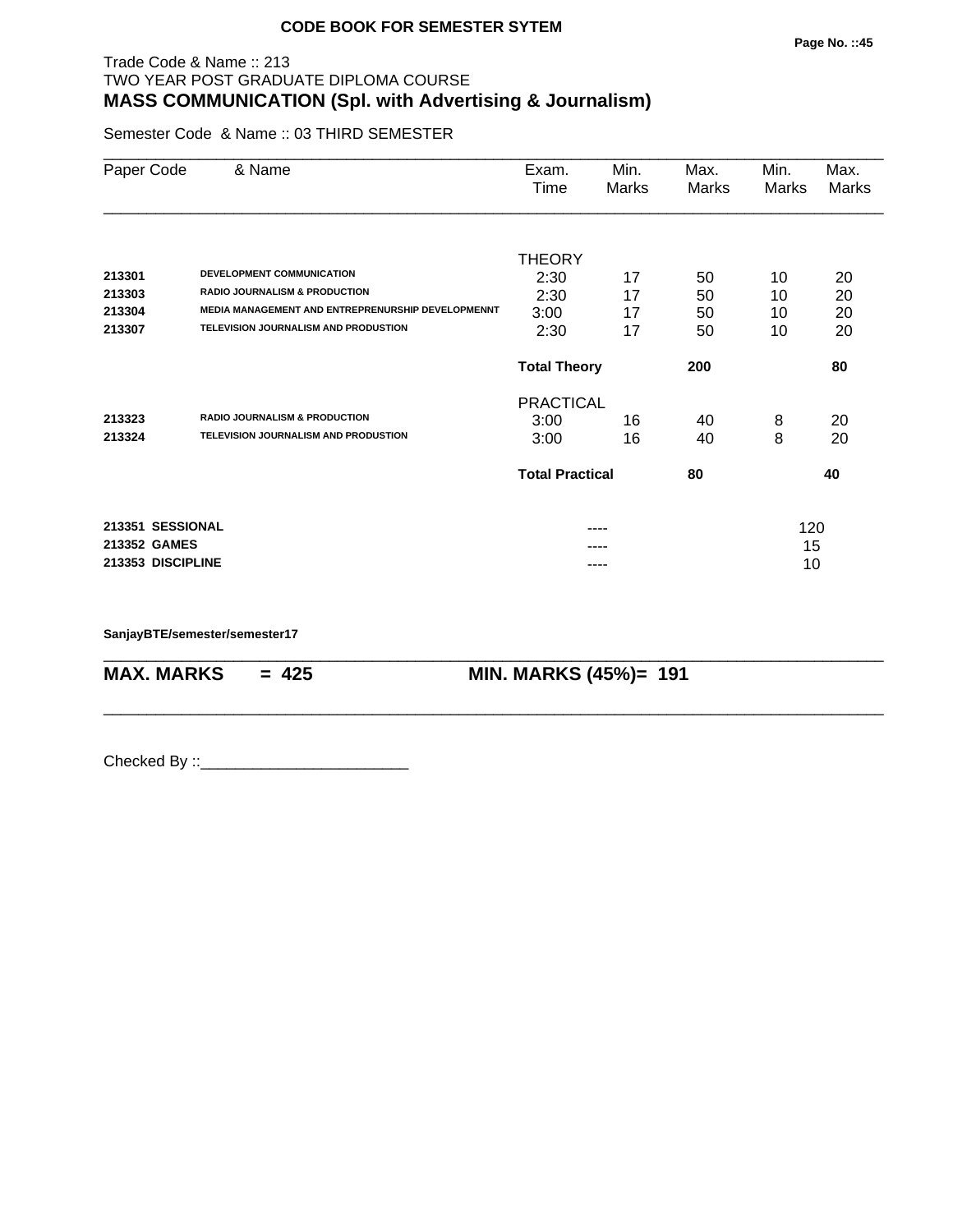Semester Code & Name :: 04 FORTH SEMESTER

| Paper Code                                            | & Name                                                                                                                     | Exam.<br>Time                         | Min.<br>Marks  | Max.<br>Marks  | Min.<br>Marks  | Max.<br>Marks  |
|-------------------------------------------------------|----------------------------------------------------------------------------------------------------------------------------|---------------------------------------|----------------|----------------|----------------|----------------|
| 213402<br>213405<br>213406                            | <b>CONTEMPORARY MEDIA ISSUE &amp; GLOBAL INFORMATION FLOW</b><br><b>NEW MEDIA</b><br><b>COMMUNICATION RESEARCH METHODS</b> | <b>THEORY</b><br>2:30<br>2:30<br>2:30 | 17<br>17<br>17 | 50<br>50<br>50 | 10<br>10<br>10 | 20<br>20<br>20 |
|                                                       |                                                                                                                            | <b>Total Theory</b>                   |                | 150            |                | 60             |
| 213451 SESSIONAL<br>213452 GAMES<br>213453 DISCIPLINE |                                                                                                                            |                                       |                |                | 60<br>15<br>10 |                |
|                                                       | 213461 CARRY OVER IST YEAR (50%)                                                                                           |                                       |                |                | 330            |                |
|                                                       | SanjayBTE/semester/semester17                                                                                              |                                       |                |                |                |                |
| <b>MAX. MARKS</b>                                     | $= 565$                                                                                                                    | MIN. MARKS (45%)= 254                 |                |                |                |                |

\_\_\_\_\_\_\_\_\_\_\_\_\_\_\_\_\_\_\_\_\_\_\_\_\_\_\_\_\_\_\_\_\_\_\_\_\_\_\_\_\_\_\_\_\_\_\_\_\_\_\_\_\_\_\_\_\_\_\_\_\_\_\_\_\_\_\_\_\_\_\_\_\_\_\_\_\_\_\_\_\_\_\_\_\_\_\_\_\_\_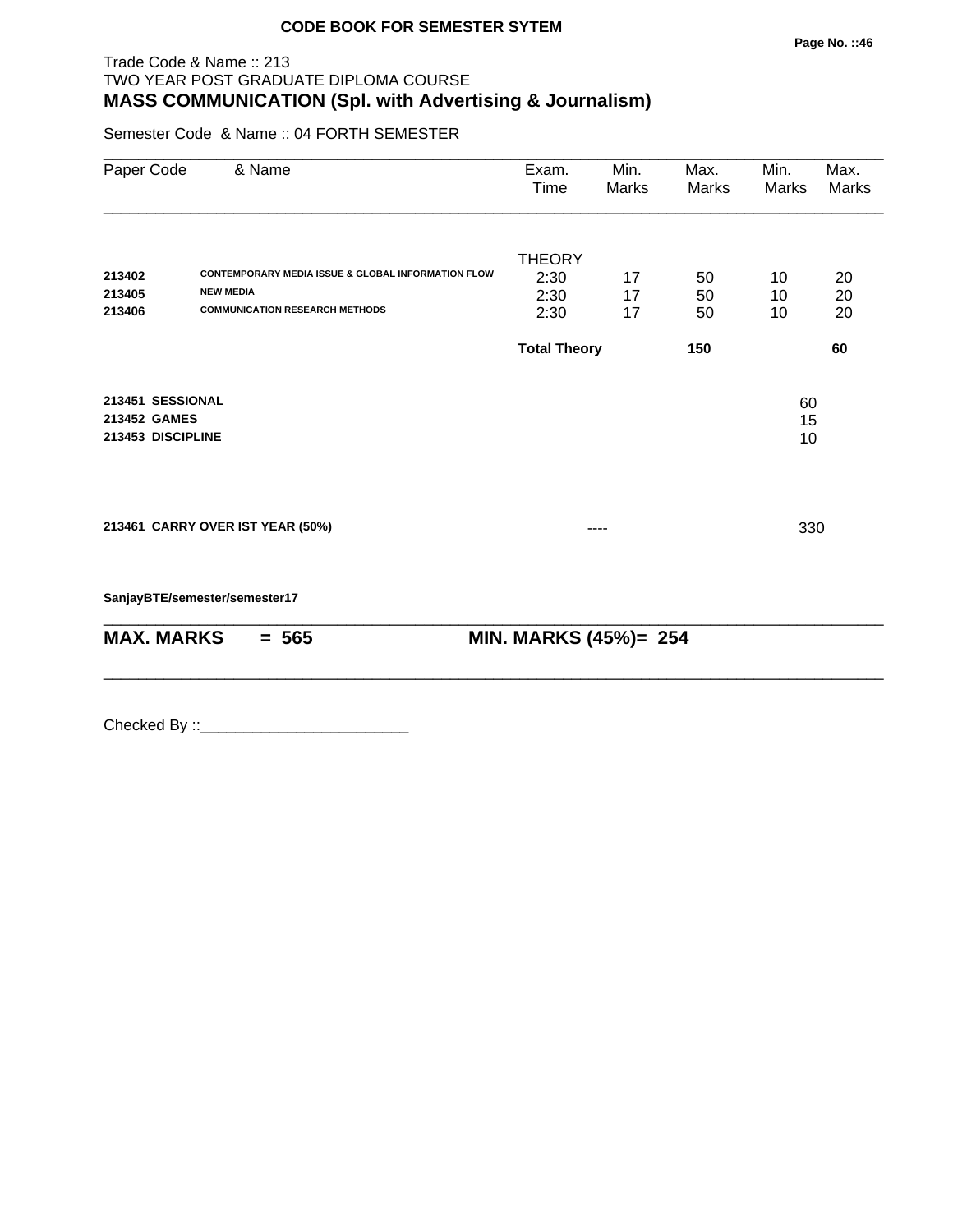# Trade Code & Name :: 215 TWO YEARS DIPLOMA COURSE **MODERN OFFICE MANAGEMENT & SECRETARIAL PRACTICE**

Semester Code & Name :: 01 FIRST SEMESTER

| Paper Code        | & Name                                          | Exam.<br>Time          | Min.<br>Marks              | Max.<br>Marks | Min.<br>Marks | Max.<br><b>Marks</b> |
|-------------------|-------------------------------------------------|------------------------|----------------------------|---------------|---------------|----------------------|
|                   |                                                 |                        |                            |               |               |                      |
|                   |                                                 | <b>THEORY</b>          |                            |               |               |                      |
| 215101            | PROFESSIONAL COMMUNICATION                      | 2:30                   | 17                         | 50            | 10            | 20                   |
| 215102            | <b>MODERN OFFICE MANAGEMENT &amp; PRACTICES</b> | 2:30                   | 17                         | 50            | 10            | 20                   |
| 215106            | <b>COMPUTER TYPING THEORY</b>                   | 2:30                   | 17                         | 50            | 10            | 20                   |
|                   |                                                 |                        | <b>Total Theory</b><br>150 |               |               | 60                   |
|                   |                                                 | <b>PRACTICAL</b>       |                            |               |               |                      |
| 215121            | <b>SHORT HAND HINDI-I</b>                       | 2:00                   | 20                         | 50            | 10            | 20                   |
| 215122            | <b>SHORT HAND ENGLISH-I</b>                     | 2:00                   | 20                         | 50            | 10            | 20                   |
| 215123            | <b>COMPUTER TYPING HINDI-I</b>                  | 1:30                   | 20                         | 50            | 10            | 20                   |
| 215124            | <b>COMPUTER TYPING ENGLISH-I</b>                | 1:30                   | 20                         | 50            | 10            | 20                   |
| 215126            | PROFESSIONAL COMMUNICATION                      | 3:00                   | 8                          | 20            | 5             | 10                   |
|                   |                                                 | <b>Total Practical</b> |                            | 220           |               | 90                   |
| 215151 SESSIONAL  |                                                 |                        |                            |               | 150           |                      |
| 215152 GAMES      |                                                 |                        |                            |               | 15            |                      |
| 215153 DISCIPLINE |                                                 |                        | ----                       |               | 10            |                      |

\_\_\_\_\_\_\_\_\_\_\_\_\_\_\_\_\_\_\_\_\_\_\_\_\_\_\_\_\_\_\_\_\_\_\_\_\_\_\_\_\_\_\_\_\_\_\_\_\_\_\_\_\_\_\_\_\_\_\_\_\_\_\_\_\_\_\_\_\_\_\_\_\_\_\_\_\_\_\_\_\_\_\_\_\_\_\_\_\_\_

\_\_\_\_\_\_\_\_\_\_\_\_\_\_\_\_\_\_\_\_\_\_\_\_\_\_\_\_\_\_\_\_\_\_\_\_\_\_\_\_\_\_\_\_\_\_\_\_\_\_\_\_\_\_\_\_\_\_\_\_\_\_\_\_\_\_\_\_\_\_\_\_\_\_\_\_\_\_\_\_\_\_\_\_\_\_\_\_\_\_

**SanjayBTE/semester/semester17**

**MAX. MARKS = 545 MIN. MARKS (45%)= 245**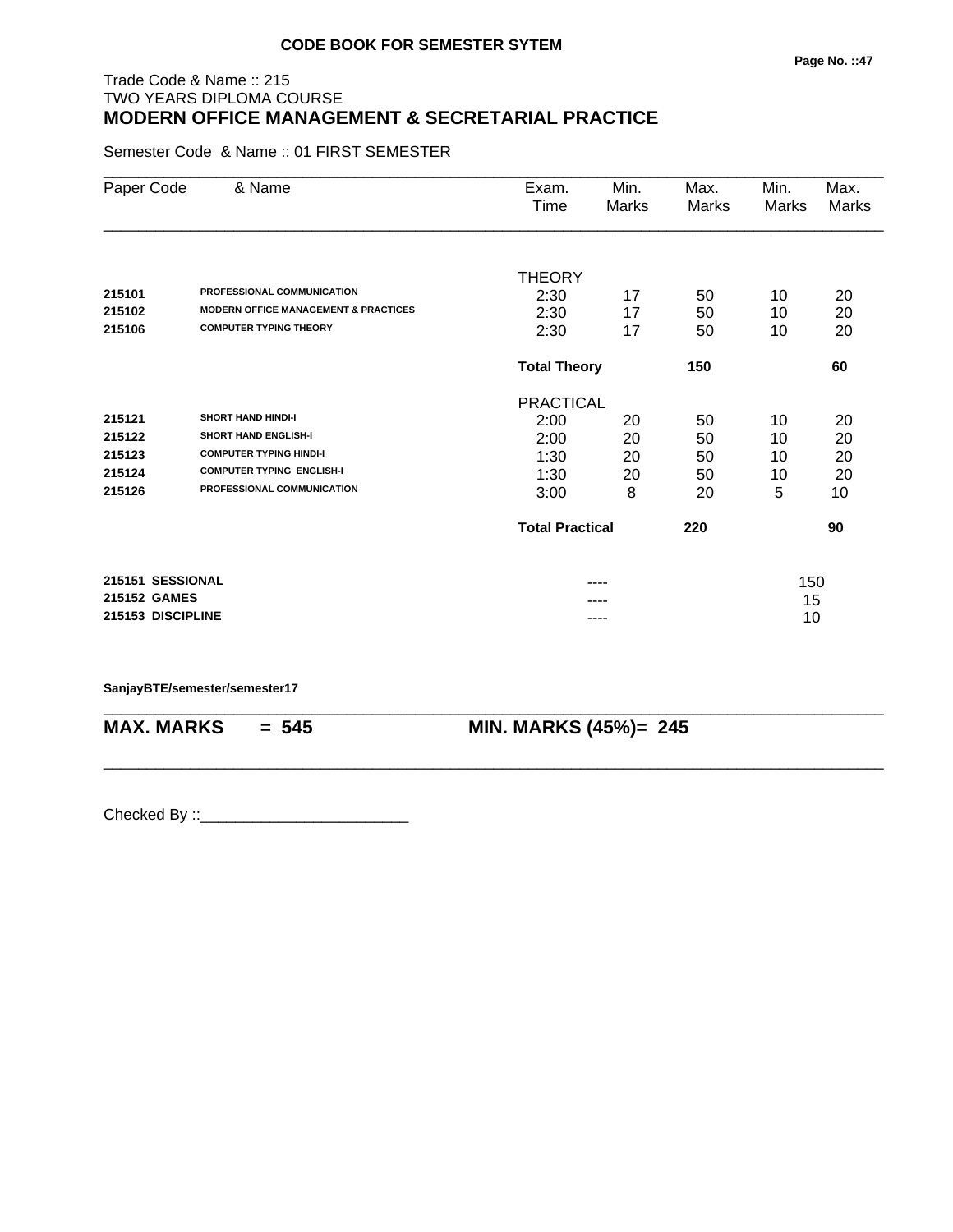## Trade Code & Name :: 215 TWO YEARS DIPLOMA COURSE **MODERN OFFICE MANAGEMENT & SECRETARIAL PRACTICE**

Semester Code & Name :: 02 SECOND SEMESTER

| Paper Code        | & Name                                | Exam.<br>Time          | Min.<br>Marks | Max.<br>Marks | Min.<br>Marks | Max.<br>Marks |
|-------------------|---------------------------------------|------------------------|---------------|---------------|---------------|---------------|
|                   |                                       |                        |               |               |               |               |
|                   |                                       | <b>THEORY</b>          |               |               |               |               |
| 215203            | <b>SHORT HAND HINDI THEORY</b>        | 2:30                   | 17            | 50            | 10            | 20            |
| 215204            | <b>SHORT HAND ENGLISH THEORY</b>      | 2:30                   | 17            | 50            | 10            | 20            |
| 215205            | ELEMENTARY BOOK-KEEPING & ACCOUNTANCY | 2:30                   | 17            | 50            | 10            | 20            |
|                   |                                       | <b>Total Theory</b>    | 150           |               | 60            |               |
|                   |                                       | <b>PRACTICAL</b>       |               |               |               |               |
| 215225            | <b>COMPUTER COMMUNICATION CONCEPT</b> | 2:00                   | 20            | 50            | 10            | 20            |
| 215227            | <b>SHORT HAND HINDI-II</b>            | 2:00                   | 20            | 50            | 10            | 20            |
| 215228            | <b>SHORT HAND ENGLISH-II</b>          | 2:00                   | 20            | 50            | 10            | 20            |
| 215229            | <b>COMPUTER TYPING HINDI-II</b>       | 1:30                   | 20            | 50            | 10            | 20            |
| 215230            | <b>COMPUTER TYPING ENGLISH-II</b>     | 1:30                   | 20            | 50            | 10            | 20            |
|                   |                                       | <b>Total Practical</b> |               | 250           |               | 100           |
| 215251 SESSIONAL  |                                       |                        |               |               | 160           |               |
| 215252 GAMES      |                                       |                        |               |               | 15            |               |
| 215253 DISCIPLINE |                                       |                        |               |               | 10            |               |
|                   |                                       |                        |               |               |               |               |

\_\_\_\_\_\_\_\_\_\_\_\_\_\_\_\_\_\_\_\_\_\_\_\_\_\_\_\_\_\_\_\_\_\_\_\_\_\_\_\_\_\_\_\_\_\_\_\_\_\_\_\_\_\_\_\_\_\_\_\_\_\_\_\_\_\_\_\_\_\_\_\_\_\_\_\_\_\_\_\_\_\_\_\_\_\_\_\_\_\_

\_\_\_\_\_\_\_\_\_\_\_\_\_\_\_\_\_\_\_\_\_\_\_\_\_\_\_\_\_\_\_\_\_\_\_\_\_\_\_\_\_\_\_\_\_\_\_\_\_\_\_\_\_\_\_\_\_\_\_\_\_\_\_\_\_\_\_\_\_\_\_\_\_\_\_\_\_\_\_\_\_\_\_\_\_\_\_\_\_\_

**SanjayBTE/semester/semester17**

**MAX. MARKS = 585 MIN. MARKS (45%)= 263**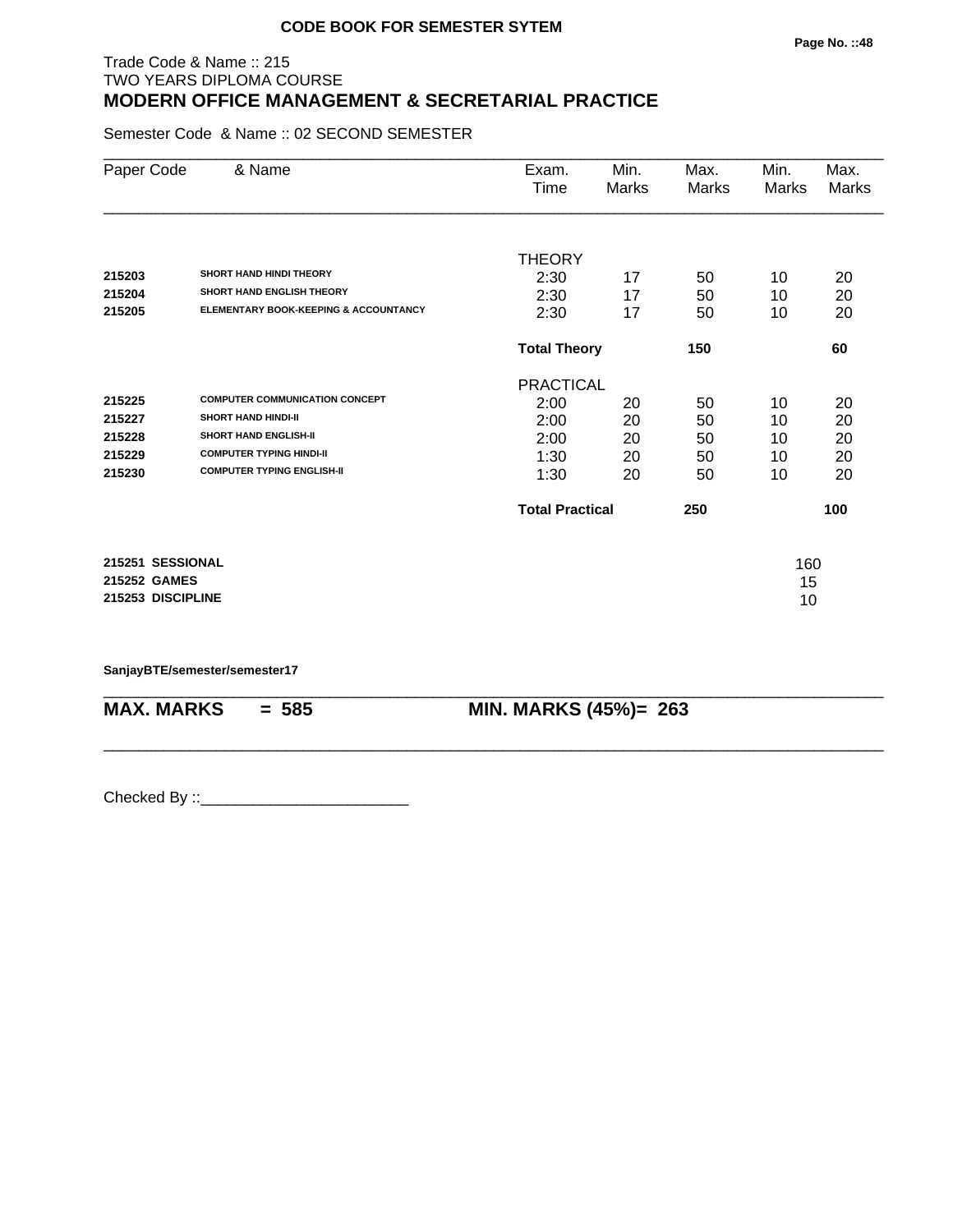## Trade Code & Name :: 215 TWO YEARS DIPLOMA COURSE **MODERN OFFICE MANAGEMENT & SECRETARIAL PRACTICE**

Semester Code & Name :: 03 THIRD SEMESTER

| Paper Code        | & Name                                                  | Exam.                  | Min.         | Max.  | Min.         | Max.         |
|-------------------|---------------------------------------------------------|------------------------|--------------|-------|--------------|--------------|
|                   |                                                         | Time                   | <b>Marks</b> | Marks | <b>Marks</b> | <b>Marks</b> |
|                   |                                                         | <b>THEORY</b>          |              |       |              |              |
| 215302            | <b>SECRETARIAL PRACTICE &amp; OFFICE AUTOMATION</b>     | 2:30                   | 17           | 50    | 10           | 20           |
| 215304            | <b>OFFICE &amp; BUSINESS CORRESPONDENCE IN ENGLISH</b>  | 2:30                   | 17           | 50    | 10           | 20           |
|                   |                                                         | <b>Total Theory</b>    |              | 100   |              | 40           |
|                   |                                                         | <b>PRACTICAL</b>       |              |       |              |              |
| 215321            | <b>SHORT HAND HINDI-III</b>                             | 2:00                   | 20           | 50    | 10           | 20           |
| 215323            | <b>COMPUTER TYPING HINDI-III</b>                        | 1:30                   | 20           | 50    | 10           | 20           |
| 215324            | <b>COMPUTER TYPING ENGLISH-III</b>                      | 1:30                   | 20           | 50    | 10           | 20           |
| 215325            | <b>SECRETARIAL PRACTICE &amp; OFFICE AUTOMATION LAB</b> | 2:00                   | 20           | 50    | 10           | 20           |
| 215326            | <b>COMPUTER ACCOUNTANCY</b>                             | 2:00                   | 20           | 50    | 10           | 20           |
| 215328            | <b>SHORT HAND ENGLISH-III</b>                           | 2:00                   | 20           | 50    | 10           | 20           |
|                   |                                                         | <b>Total Practical</b> |              | 300   |              | 120          |
| 215351 SESSIONAL  |                                                         |                        | ----         |       | 160          |              |
| 215352 GAMES      |                                                         |                        |              |       | 15           |              |
| 215353 DISCIPLINE |                                                         |                        | ----         |       | 10           |              |

\_\_\_\_\_\_\_\_\_\_\_\_\_\_\_\_\_\_\_\_\_\_\_\_\_\_\_\_\_\_\_\_\_\_\_\_\_\_\_\_\_\_\_\_\_\_\_\_\_\_\_\_\_\_\_\_\_\_\_\_\_\_\_\_\_\_\_\_\_\_\_\_\_\_\_\_\_\_\_\_\_\_\_\_\_\_\_\_\_\_

\_\_\_\_\_\_\_\_\_\_\_\_\_\_\_\_\_\_\_\_\_\_\_\_\_\_\_\_\_\_\_\_\_\_\_\_\_\_\_\_\_\_\_\_\_\_\_\_\_\_\_\_\_\_\_\_\_\_\_\_\_\_\_\_\_\_\_\_\_\_\_\_\_\_\_\_\_\_\_\_\_\_\_\_\_\_\_\_\_\_

**SanjayBTE/semester/semester17**

**MAX. MARKS = 585 MIN. MARKS (45%)= 263**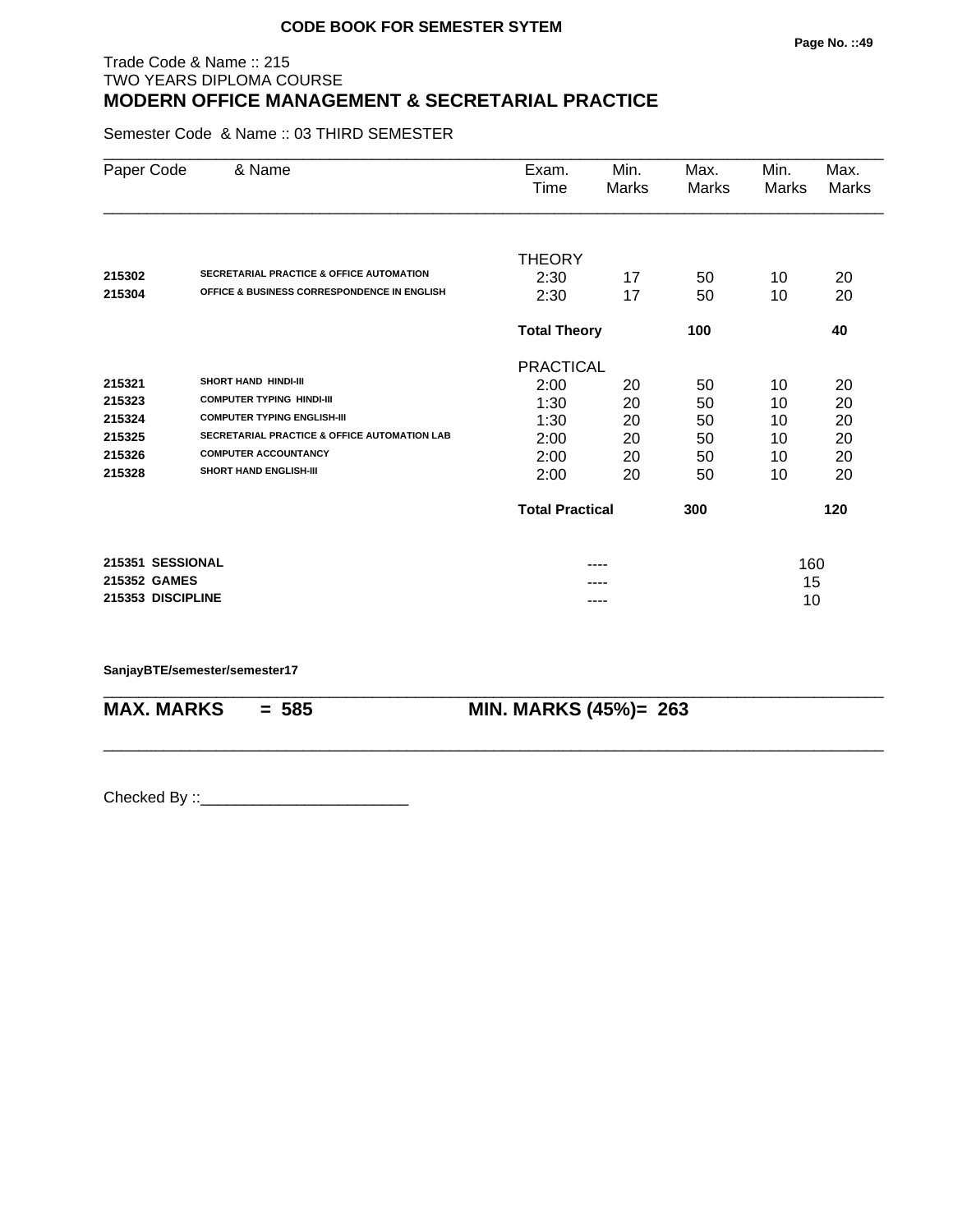## Trade Code & Name :: 215 TWO YEARS DIPLOMA COURSE **MODERN OFFICE MANAGEMENT & SECRETARIAL PRACTICE**

Semester Code & Name :: 04 FORTH SEMESTER

| Paper Code        | & Name                                                      | Exam.<br>Time          | Min.<br>Marks | Max.<br>Marks | Min.<br>Marks | Max.<br>Marks |
|-------------------|-------------------------------------------------------------|------------------------|---------------|---------------|---------------|---------------|
|                   |                                                             | <b>THEORY</b>          |               |               |               |               |
| 215401            | PERSONALITY DEVELOPMENT & BEHAVIOUR                         | 2:30                   | 17            | 50            | 10            | 20            |
| 215403            | ELEMENTS OF COMPANY LAW & BANKING SERVICES                  | 2:30                   | 17            | 50            | 10            | 20            |
| 215405            | <b>VOCATIONAL HINDI &amp; CORRESPONDANCE</b>                | 2:30                   | 17            | 50            | 10            | 20            |
|                   |                                                             | <b>Total Theory</b>    |               | 150           |               | 60            |
|                   |                                                             | <b>PRACTICAL</b>       |               |               |               |               |
| 215422            | PERSONALITY DEVELOPMENT & BEHAVIOUR                         | ----                   | 8             | 20            | 5             | 10            |
| 215427            | <b>FIELD EXPOSURE</b>                                       | ----                   | 20            | 50            | 10            | 20            |
| 215429            | SHORT HAND HINDI-IV                                         | 2:00                   | 20            | 50            | 10            | 20            |
| 215430            | SHORT HAND ENGLISH-IV                                       | 2:00                   | 20            | 50            | 10            | 20            |
| 215431            | <b>COMPUTER TYPING HINDI-IV</b>                             | 1:30                   | 20            | 50            | 10            | 20            |
| 215432            | <b>COMPUTER TYPING ENGLISH-IV</b>                           | 1:30                   | 20            | 50            | 10            | 20            |
|                   |                                                             | <b>Total Practical</b> |               | 270           |               | 110           |
| 215451 SESSIONAL  |                                                             |                        |               |               | 170           |               |
| 215452 GAMES      |                                                             |                        |               |               | 15            |               |
| 215453 DISCIPLINE |                                                             |                        |               |               | 10            |               |
|                   |                                                             |                        |               |               |               |               |
|                   | 215461 CARRY OVER IST YEAR (50%)                            |                        | ----          |               | 565           |               |
|                   |                                                             |                        |               |               |               |               |
|                   | 215472 [0020] ENVIRONMENTAL EDUCATION & DISASTER MANAGEMENT |                        | 2:30          | 17            | 50            |               |
|                   | SanjayBTE/semester/semester17                               |                        |               |               |               |               |
| <b>MAX. MARKS</b> | $= 1180$                                                    | MIN. MARKS (45%)= 531  |               |               |               |               |
|                   |                                                             |                        |               |               |               |               |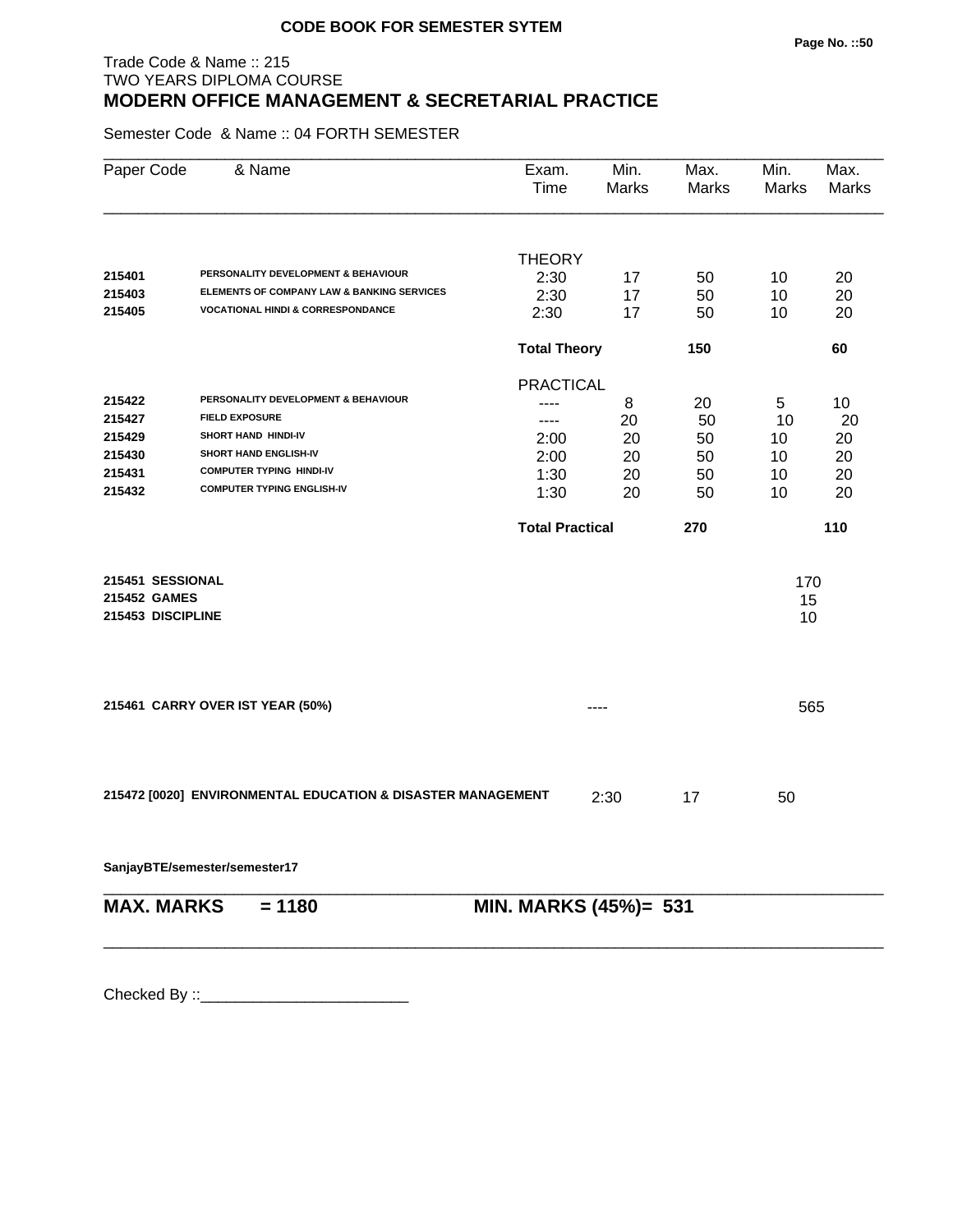# Trade Code & Name :: 316 THREE YEARS DIPLOMA COURSE **AGRICULTURE ENGINEERING**

Semester Code & Name :: 01 FIRST SEMESTER

| Paper Code        | & Name                          | Exam.                  | Min.  | Max.  | Min.         | Max.  |
|-------------------|---------------------------------|------------------------|-------|-------|--------------|-------|
|                   |                                 | Time                   | Marks | Marks | <b>Marks</b> | Marks |
|                   |                                 |                        |       |       |              |       |
|                   |                                 | <b>THEORY</b>          |       |       |              |       |
| 316101            | PROFESSIONAL COMMUNICATION      | 2:30                   | 17    | 50    | 10           | 20    |
| 316102            | <b>APPLIED MATHEMATICS-I(A)</b> | 2:30                   | 17    | 50    | 10           | 20    |
| 316103            | <b>APPLIED PHYSICS-I</b>        | 2:30                   | 17    | 50    | 10           | 20    |
| 316104            | <b>APPLIED CHEMISTRY</b>        | 2:30                   | 17    | 50    | 10           | 20    |
| 316106            | <b>ENGINEERING DRAWING</b>      | 3:00                   | 17    | 50    | 10           | 20    |
| 316108            | <b>AGRICULTURAL SCIENCE</b>     | 2:30                   | 17    | 50    | 10           | 20    |
|                   |                                 | <b>Total Theory</b>    |       | 300   |              | 120   |
|                   |                                 | <b>PRACTICAL</b>       |       |       |              |       |
| 316122            | <b>APPLIED CHEMISTRY</b>        | 3:00                   | 16    | 40    | 10           | 20    |
| 316126            | <b>AGRICULTURAL SCIENCE</b>     | 3:00                   | 12    | 30    | 7            | 15    |
| 316127            | PROFESSIONAL COMMUNICATION      | 3:00                   | 8     | 20    | 5            | 10    |
|                   |                                 | <b>Total Practical</b> |       | 90    |              | 45    |
| 316151 SESSIONAL  |                                 |                        |       |       | 165          |       |
| 316152 GAMES      |                                 |                        |       |       | 15           |       |
| 316153 DISCIPLINE |                                 |                        | ----  |       | 10           |       |

**SanjayBTE/semester/semester17**

\_\_\_\_\_\_\_\_\_\_\_\_\_\_\_\_\_\_\_\_\_\_\_\_\_\_\_\_\_\_\_\_\_\_\_\_\_\_\_\_\_\_\_\_\_\_\_\_\_\_\_\_\_\_\_\_\_\_\_\_\_\_\_\_\_\_\_\_\_\_\_\_\_\_\_\_\_\_\_\_\_\_\_\_\_\_\_\_\_\_ **MAX. MARKS = 580 MIN. MARKS (45%)= 261** \_\_\_\_\_\_\_\_\_\_\_\_\_\_\_\_\_\_\_\_\_\_\_\_\_\_\_\_\_\_\_\_\_\_\_\_\_\_\_\_\_\_\_\_\_\_\_\_\_\_\_\_\_\_\_\_\_\_\_\_\_\_\_\_\_\_\_\_\_\_\_\_\_\_\_\_\_\_\_\_\_\_\_\_\_\_\_\_\_\_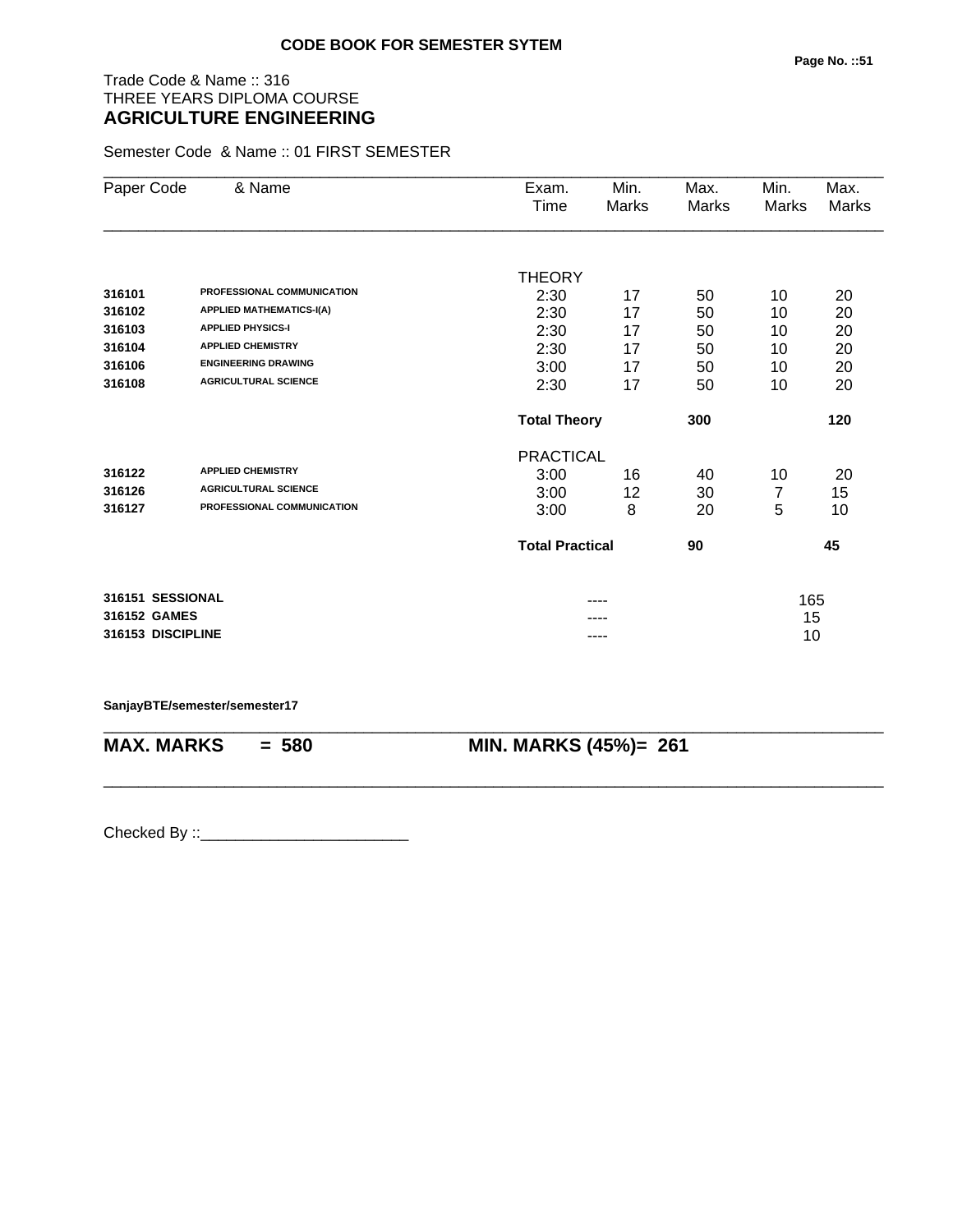## Trade Code & Name :: 316 THREE YEARS DIPLOMA COURSE **AGRICULTURE ENGINEERING**

Semester Code & Name :: 02 SECOND SEMESTER

| Paper Code        | & Name                                         | Exam.                  | Min.  | Max.  | Min.  | Max.  |
|-------------------|------------------------------------------------|------------------------|-------|-------|-------|-------|
|                   |                                                | Time                   | Marks | Marks | Marks | Marks |
|                   |                                                |                        |       |       |       |       |
|                   |                                                | <b>THEORY</b>          |       |       |       |       |
| 316205            | <b>APPLIED MECHANICS</b>                       | 2:30                   | 17    | 50    | 10    | 20    |
| 316207            | <b>MATERIAL &amp; RURAL CONSTRUCTION TECH.</b> | 2:30                   | 17    | 50    | 10    | 20    |
| 316209            | <b>APPLIED MATHEMATICS-I(B)</b>                | 2:30                   | 17    | 50    | 10    | 20    |
| 316210            | <b>APPLIED PHYSICS-II</b>                      | 2:30                   | 17    | 50    | 10    | 20    |
|                   |                                                | <b>Total Theory</b>    |       | 200   |       | 80    |
|                   |                                                | <b>PRACTICAL</b>       |       |       |       |       |
| 316223            | <b>WORKSHOP PRACTICE</b>                       | 4:00                   | 24    | 60    | 15    | 30    |
| 316224            | <b>APPLIED MECHANICS</b>                       | 3:00                   | 16    | 40    | 10    | 20    |
| 316225            | <b>MATERIAL &amp; RURAL CONSTRUCTION TECH.</b> | 3:00                   | 12    | 30    | 7     | 15    |
| 316228            | <b>APPLIED PHYSICS-II</b>                      | 3:00                   | 16    | 40    | 10    | 20    |
|                   |                                                | <b>Total Practical</b> |       | 170   |       | 85    |
| 316251 SESSIONAL  |                                                |                        |       |       | 165   |       |
| 316252 GAMES      |                                                |                        |       |       | 15    |       |
| 316253 DISCIPLINE |                                                |                        |       |       | 10    |       |
|                   |                                                |                        |       |       |       |       |

\_\_\_\_\_\_\_\_\_\_\_\_\_\_\_\_\_\_\_\_\_\_\_\_\_\_\_\_\_\_\_\_\_\_\_\_\_\_\_\_\_\_\_\_\_\_\_\_\_\_\_\_\_\_\_\_\_\_\_\_\_\_\_\_\_\_\_\_\_\_\_\_\_\_\_\_\_\_\_\_\_\_\_\_\_\_\_\_\_\_

\_\_\_\_\_\_\_\_\_\_\_\_\_\_\_\_\_\_\_\_\_\_\_\_\_\_\_\_\_\_\_\_\_\_\_\_\_\_\_\_\_\_\_\_\_\_\_\_\_\_\_\_\_\_\_\_\_\_\_\_\_\_\_\_\_\_\_\_\_\_\_\_\_\_\_\_\_\_\_\_\_\_\_\_\_\_\_\_\_\_

**SanjayBTE/semester/semester17**

**MAX. MARKS = 560 MIN. MARKS (45%)= 252**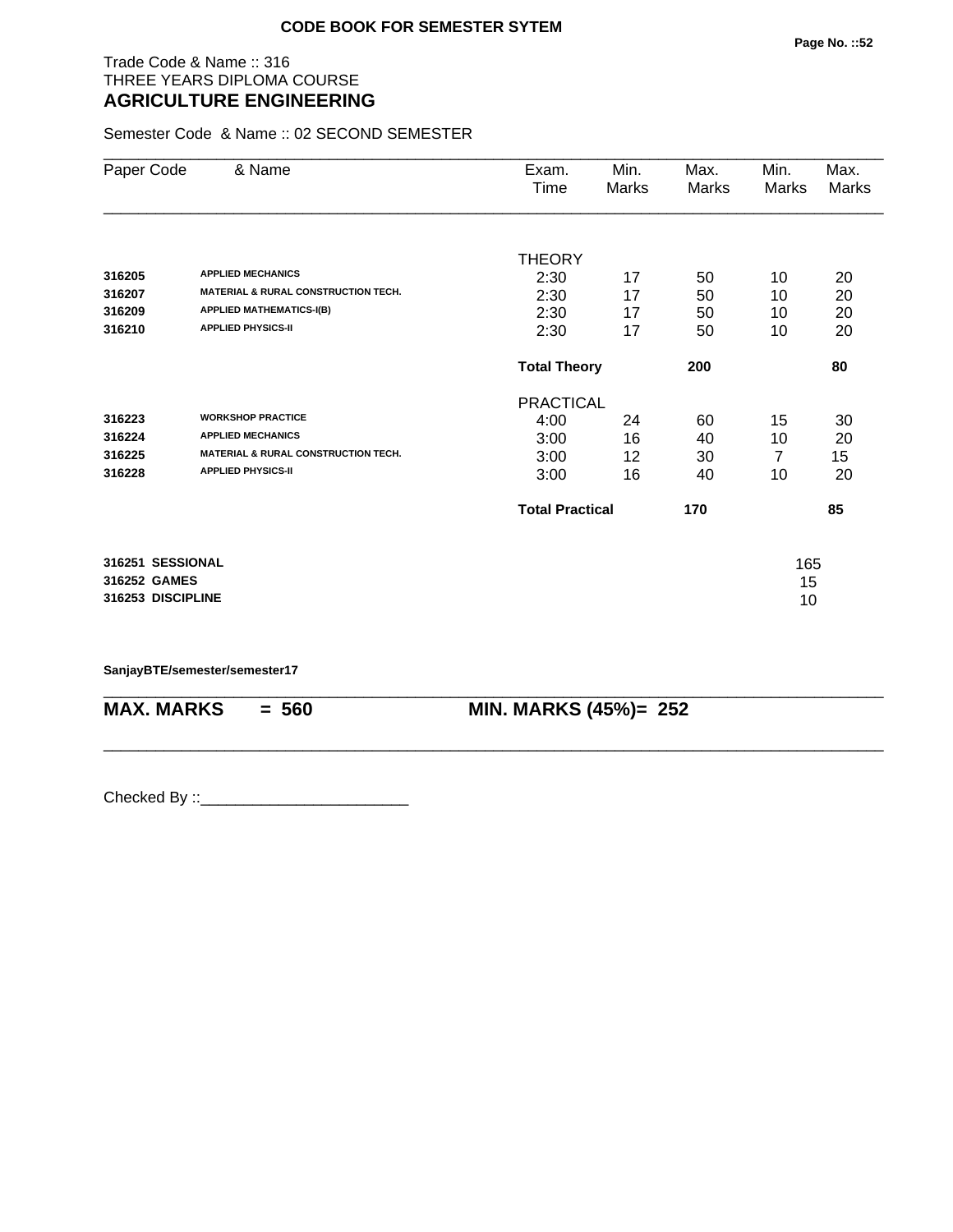## Trade Code & Name :: 316 THREE YEARS DIPLOMA COURSE **AGRICULTURE ENGINEERING**

Semester Code & Name :: 03 THIRD SEMESTER

| Paper Code        | & Name                                          | Exam.                  | Min.  | Max.  | Min.  | Max.  |  |
|-------------------|-------------------------------------------------|------------------------|-------|-------|-------|-------|--|
|                   |                                                 | Time                   | Marks | Marks | Marks | Marks |  |
|                   |                                                 |                        |       |       |       |       |  |
|                   |                                                 | <b>THEORY</b>          |       |       |       |       |  |
| 316302            | <b>HYDRAULICS</b>                               | 2:30                   | 17    | 50    | 10    | 20    |  |
| 316304            | <b>SURVEYING &amp; LEVELING</b>                 | 2:30                   | 17    | 50    | 10    | 20    |  |
| 316306            | <b>SOIL MECHANICS &amp; SOIL SCIENCE</b>        | 2:30                   | 17    | 50    | 10    | 20    |  |
|                   |                                                 | <b>Total Theory</b>    |       | 150   |       | 60    |  |
|                   |                                                 | <b>PRACTICAL</b>       |       |       |       |       |  |
| 316322            | <b>HYDRAULICS</b>                               | 1:30                   | 12    | 30    | 7     | 15    |  |
| 316323            | <b>SURVEYING &amp; LEVELING LAB</b>             | 6:00                   | 20    | 50    | 10    | 20    |  |
| 316325            | <b>SOIL MECHANICS &amp; SOIL SCIENCE</b>        | 3:00                   | 16    | 40    | 10    | 20    |  |
| 316327            | <b>AGRICULTURAL EQUIPMENT WORKSHOP PRACTICE</b> | 6:00                   | 20    | 50    | 12    | 25    |  |
| 316328            | <b>INTRODUCTION TO COMPUTER</b>                 | 3:00                   | 24    | 60    | 15    | 30    |  |
|                   |                                                 | <b>Total Practical</b> |       | 230   |       | 110   |  |
|                   |                                                 |                        |       |       |       |       |  |
| 316351 SESSIONAL  |                                                 |                        | ----  |       | 170   |       |  |
| 316352 GAMES      |                                                 |                        | ----  |       | 15    |       |  |
| 316353 DISCIPLINE |                                                 |                        | ----  |       |       | 10    |  |

\_\_\_\_\_\_\_\_\_\_\_\_\_\_\_\_\_\_\_\_\_\_\_\_\_\_\_\_\_\_\_\_\_\_\_\_\_\_\_\_\_\_\_\_\_\_\_\_\_\_\_\_\_\_\_\_\_\_\_\_\_\_\_\_\_\_\_\_\_\_\_\_\_\_\_\_\_\_\_\_\_\_\_\_\_\_\_\_\_\_

\_\_\_\_\_\_\_\_\_\_\_\_\_\_\_\_\_\_\_\_\_\_\_\_\_\_\_\_\_\_\_\_\_\_\_\_\_\_\_\_\_\_\_\_\_\_\_\_\_\_\_\_\_\_\_\_\_\_\_\_\_\_\_\_\_\_\_\_\_\_\_\_\_\_\_\_\_\_\_\_\_\_\_\_\_\_\_\_\_\_

#### **SanjayBTE/semester/semester17**

**MAX. MARKS = 575 MIN. MARKS (45%)= 259**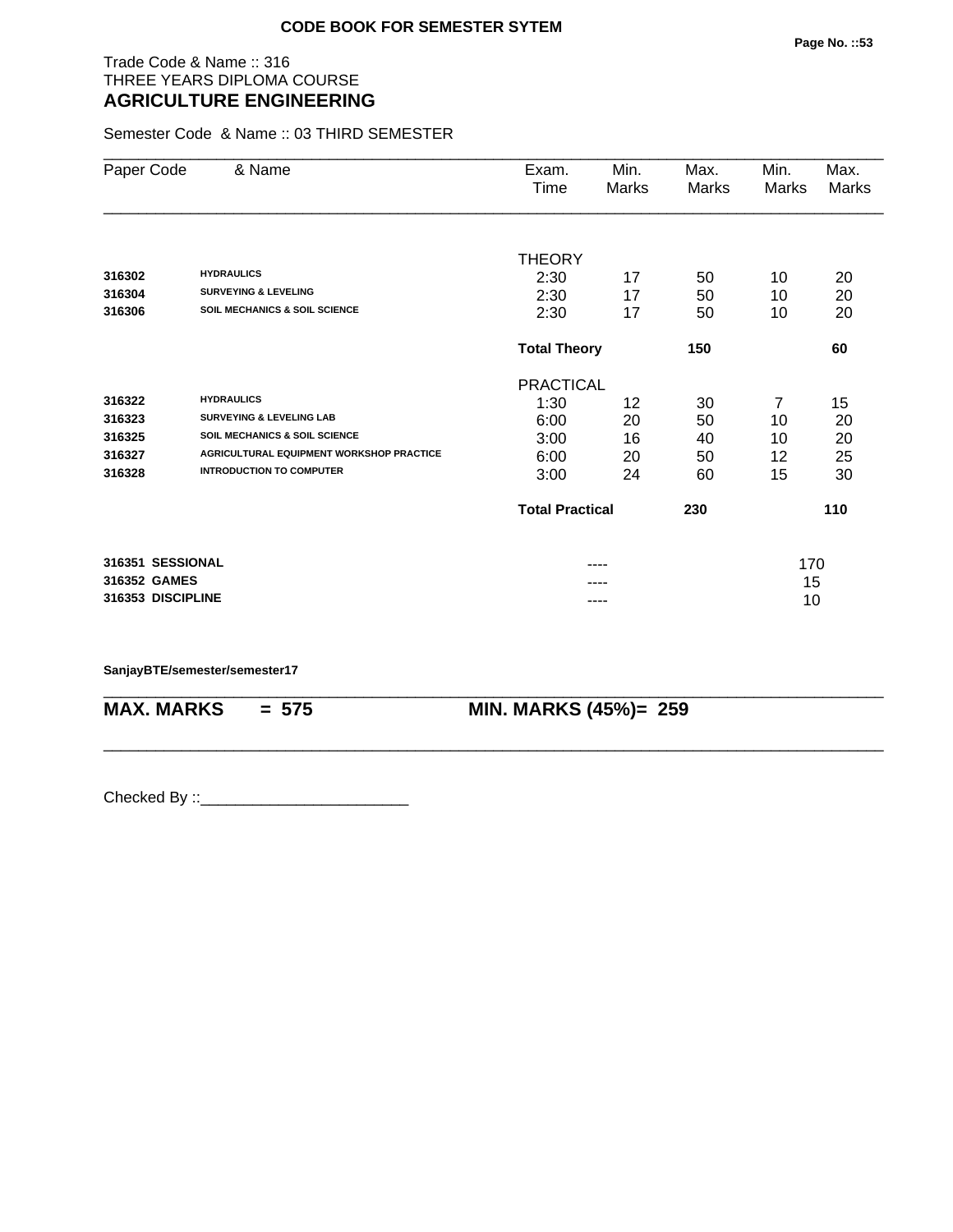## Trade Code & Name :: 316 THREE YEARS DIPLOMA COURSE **AGRICULTURE ENGINEERING**

Semester Code & Name :: 04 FORTH SEMESTER

|                                               |                                                             | Time                   | Marks | Marks | Marks | Marks |
|-----------------------------------------------|-------------------------------------------------------------|------------------------|-------|-------|-------|-------|
|                                               |                                                             |                        |       |       |       |       |
|                                               |                                                             | <b>THEORY</b>          |       |       |       |       |
| <b>MECHANICS OF SOLIDS</b><br>316401          |                                                             | 2:30                   | 17    | 50    | 10    | 20    |
| 316405                                        | ELECTRICAL ENGINEERING & RURAL ELECTRIFICATION              | 2:30                   | 17    | 50    | 10    | 20    |
| 316407                                        | <b>FARM POWER ENGINEERING &amp; NON CONVENTIONAL ENERGY</b> | 2:30                   | 17    | 50    | 10    | 20    |
| 316408                                        | <b>AGRICULTURE ENGINEERING DRAWING</b>                      | 3:00                   | 33    | 100   | 20    | 40    |
| <b>DAIRY &amp; FOOD ENGINEERING</b><br>316409 |                                                             | 2:30                   | 17    | 50    | 10    | 20    |
|                                               |                                                             |                        |       |       |       |       |
|                                               |                                                             | <b>Total Theory</b>    |       | 300   |       | 120   |
|                                               |                                                             | <b>PRACTICAL</b>       |       |       |       |       |
| <b>MECHANICS OF SOLIDS</b><br>316421          |                                                             | 3:00                   | 16    | 40    | 10    | 20    |
| 316424                                        | ELECTRICAL ENGINEERING & RURAL ELECTRIFICATION              | 3:00                   | 16    | 40    | 10    | 20    |
| 316426                                        | <b>FARM POWER ENGINEERING &amp; NON CONVENTIONAL ENERGY</b> | 3:00                   | 16    | 40    | 10    | 20    |
|                                               |                                                             | <b>Total Practical</b> |       | 120   |       | 60    |
| 316451 SESSIONAL                              |                                                             |                        |       |       | 180   |       |
| 316452 GAMES                                  |                                                             |                        |       |       | 15    |       |
| 316453 DISCIPLINE                             |                                                             |                        |       |       | 10    |       |

\_\_\_\_\_\_\_\_\_\_\_\_\_\_\_\_\_\_\_\_\_\_\_\_\_\_\_\_\_\_\_\_\_\_\_\_\_\_\_\_\_\_\_\_\_\_\_\_\_\_\_\_\_\_\_\_\_\_\_\_\_\_\_\_\_\_\_\_\_\_\_\_\_\_\_\_\_\_\_\_\_\_\_\_\_\_\_\_\_\_

\_\_\_\_\_\_\_\_\_\_\_\_\_\_\_\_\_\_\_\_\_\_\_\_\_\_\_\_\_\_\_\_\_\_\_\_\_\_\_\_\_\_\_\_\_\_\_\_\_\_\_\_\_\_\_\_\_\_\_\_\_\_\_\_\_\_\_\_\_\_\_\_\_\_\_\_\_\_\_\_\_\_\_\_\_\_\_\_\_\_

**SanjayBTE/semester/semester17**

**MAX. MARKS = 625 MIN. MARKS (45%)= 281**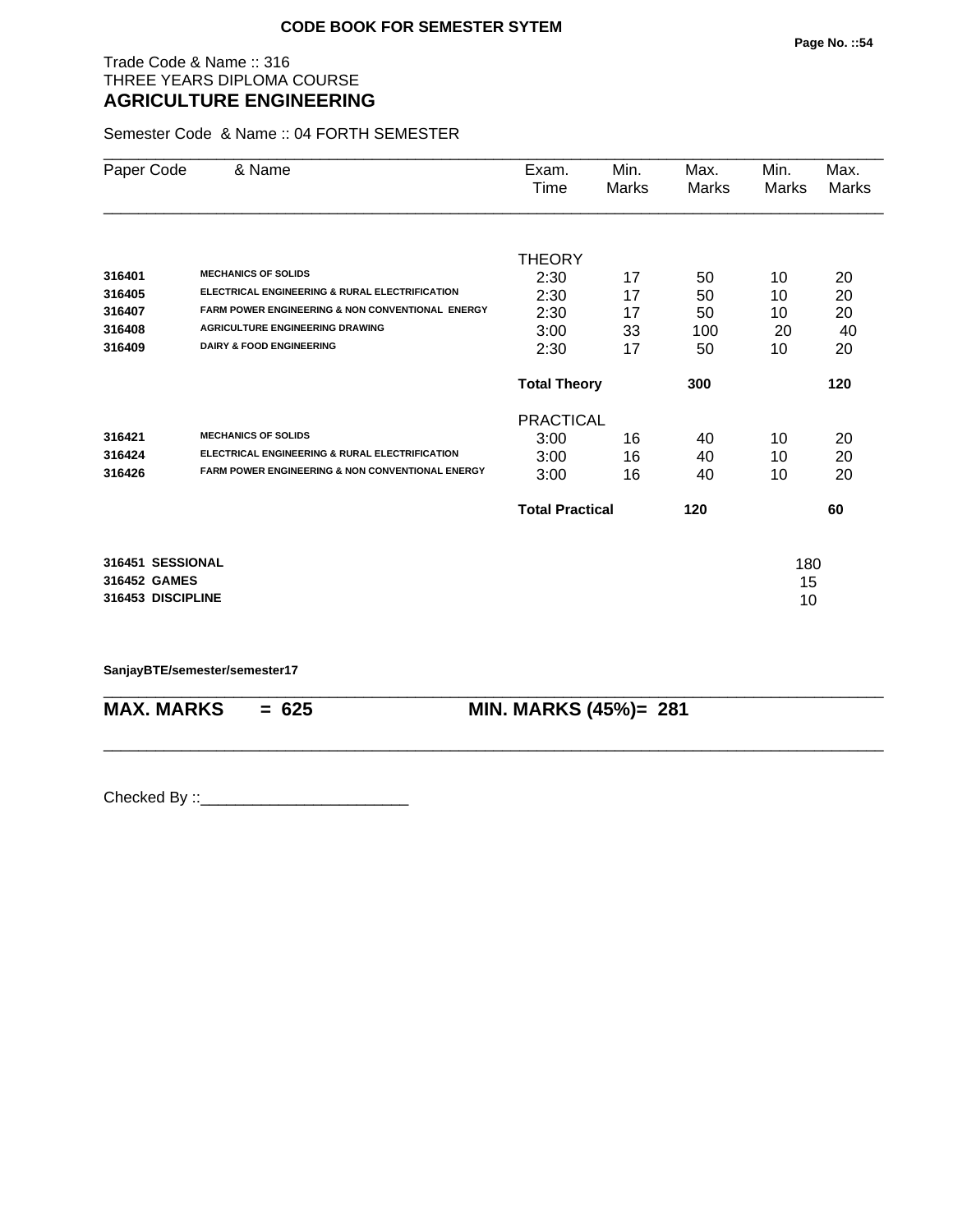## Trade Code & Name :: 316 THREE YEARS DIPLOMA COURSE **AGRICULTURE ENGINEERING**

Semester Code & Name :: 05 FIFTH SEMESTER

| Paper Code        | & Name                                                          | Exam.                  | Min.  | Max.  | Min.  | Max.  |
|-------------------|-----------------------------------------------------------------|------------------------|-------|-------|-------|-------|
|                   |                                                                 | Time                   | Marks | Marks | Marks | Marks |
|                   |                                                                 |                        |       |       |       |       |
|                   |                                                                 | <b>THEORY</b>          |       |       |       |       |
| 316503            | <b>POST HARVEST TECHNOLOGY &amp; AGRO BASED INDUSTRIES</b>      | 2:30                   | 17    | 50    | 10    | 20    |
| 316504            | <b>ESTIMATING &amp; COSTING</b>                                 | 4:00                   | 33    | 100   | 20    | 40    |
| 316506            | <b>GREEN HOUSE TEHNOLOGY HYDROPONICS &amp; AQUAPONICS ENGG</b>  | 2:30                   | 17    | 50    | 10    | 20    |
| 316507            | AQRICUTURAL INDUSTRIAL FINACE & RURAL ENTREPRENEURSHIP          | 2:30                   | 17    | 50    | 10    | 20    |
| 316508            | <b>MINOR IRRIGATION &amp; TUBE WELL ENGG</b>                    | 2:30                   | 17    | 50    | 10    | 20    |
|                   |                                                                 | <b>Total Theory</b>    |       | 300   |       | 120   |
|                   |                                                                 | <b>PRACTICAL</b>       |       |       |       |       |
| 316524            | <b>POST HARVEST TECHNOLOGY &amp; AGRO BASED INDUSTRIES</b>      | 3:00                   | 20    | 50    | 10    | 20    |
| 316525            | AQRICUTURAL INDUSTRIAL FINACE & RURAL ENTREPRENEURSHIP          | VIVA                   | 20    | 50    | 10    | 20    |
| 316526            | <b>MINOR IRRIGATION &amp; TUBE WELL ENGG</b>                    | 1:00                   | 4     | 10    | 2     | 5     |
| 316531            | <b>GREEN HOUSE TECHNOLOGY HYDROPONICS &amp; AQUAPONICS ENGG</b> | VIVA                   | 20    | 50    | 10    | 20    |
|                   |                                                                 | <b>Total Practical</b> |       | 160   |       | 65    |
| 316551 SESSIONAL  |                                                                 |                        |       |       | 185   |       |
| 316552 GAMES      |                                                                 |                        |       |       | 15    |       |
| 316553 DISCIPLINE |                                                                 |                        |       |       | 10    |       |
|                   |                                                                 |                        |       |       |       |       |

\_\_\_\_\_\_\_\_\_\_\_\_\_\_\_\_\_\_\_\_\_\_\_\_\_\_\_\_\_\_\_\_\_\_\_\_\_\_\_\_\_\_\_\_\_\_\_\_\_\_\_\_\_\_\_\_\_\_\_\_\_\_\_\_\_\_\_\_\_\_\_\_\_\_\_\_\_\_\_\_\_\_\_\_\_\_\_\_\_\_

\_\_\_\_\_\_\_\_\_\_\_\_\_\_\_\_\_\_\_\_\_\_\_\_\_\_\_\_\_\_\_\_\_\_\_\_\_\_\_\_\_\_\_\_\_\_\_\_\_\_\_\_\_\_\_\_\_\_\_\_\_\_\_\_\_\_\_\_\_\_\_\_\_\_\_\_\_\_\_\_\_\_\_\_\_\_\_\_\_\_

**SanjayBTE/semester/semester17**

**MAX. MARKS = 670 MIN. MARKS (45%)= 302**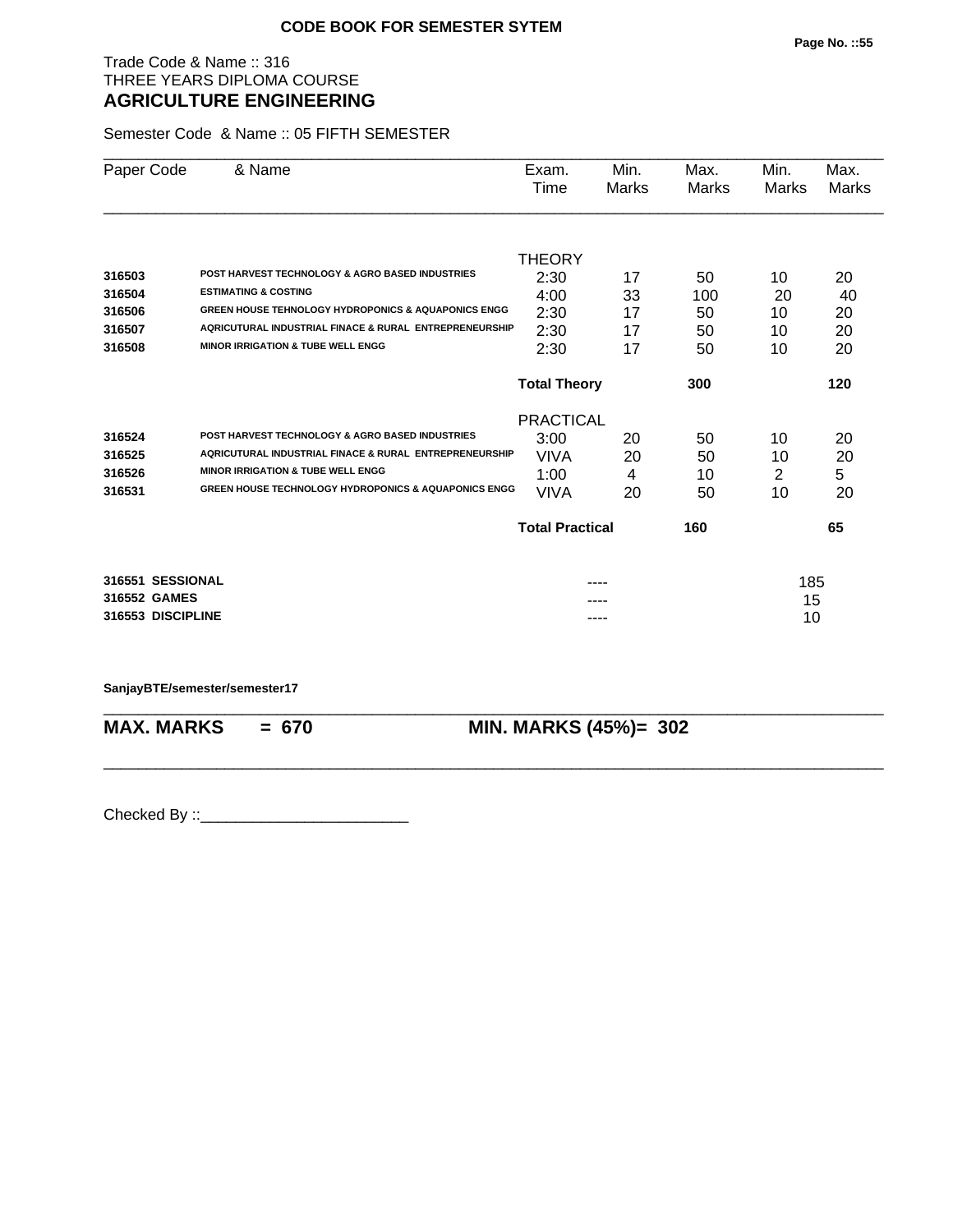## Trade Code & Name :: 316 THREE YEARS DIPLOMA COURSE **AGRICULTURE ENGINEERING**

Semester Code & Name :: 06 SIXTH SEMESTER

| Paper Code        | & Name                                                             | Exam.<br>Time          | Min.<br>Marks | Max.<br>Marks | Min.<br>Marks  | Max.<br>Marks |
|-------------------|--------------------------------------------------------------------|------------------------|---------------|---------------|----------------|---------------|
|                   |                                                                    | <b>THEORY</b>          |               |               |                |               |
| 316601            | <b>IRRIGATION &amp; DRAINAGE ENGINEERING</b>                       | 2:30                   | 17            | 50            | 10             | 20            |
| 316602            | SOIL WATER CONSERVATION & LAND RECLAMATION ENGG.                   | 2:30                   | 17            | 50            | 10             | 20            |
| 316605            | <b>R C C &amp; STEEL STRUCTURES</b>                                | 2:30                   | 17            | 50            | 10             | 20            |
| 316609            | FARM & LAND DEVELOPMENT MACHINERY                                  | 2:30                   | 17            | 50            | 10             | 20            |
|                   |                                                                    | <b>Total Theory</b>    |               | 200           |                | 80            |
|                   |                                                                    | <b>PRACTICAL</b>       |               |               |                |               |
| 316621            | <b>IRRIGATION &amp; DRAINAGE ENGINEERING</b>                       | 2:00                   | 8             | 20            | 5              | 10            |
| 316622            | SOIL WATER CONSERVATION & LAND RECLAMATION ENGG.                   | 3:00                   | 20            | 50            | 10             | 20            |
| 316623            | R C C & STEEL STRUCTURES                                           | 3:00                   | 20            | 50            | 10             | 20            |
| 316627            | FARM & LAND DEVELOPMENT MACHINERY                                  | 3:00                   | 16            | 40            | $\overline{7}$ | 15            |
| 316628            | <b>PROJECT WORK</b>                                                | <b>VIVA</b>            | 40            | 100           | 25             | 50            |
| 316629            | TRAINING REPORT OF INDUSTRIAL / FIELD EXPOSURE (2ND YEAR)          | <b>VIVA</b>            | 8             | 20            | 10             | 20            |
| 316630            | TRAINING REPORT OF INDUSTRIAL / FIELD EXPOSURE (DURING 3RD YE/VIVA |                        | 8             | 20            | 10             | 20            |
|                   |                                                                    | <b>Total Practical</b> |               | 300           |                | 155           |
| 316651 SESSIONAL  |                                                                    |                        |               |               | 235            |               |
| 316652 GAMES      |                                                                    |                        |               |               | 15             |               |
| 316653 DISCIPLINE |                                                                    |                        |               |               | 10             |               |
|                   | 316661 CARRY OVER IST YEAR (30%)                                   |                        |               |               | 342            |               |
|                   | 316662 CARRY OVER 2ND YEAR (70%)                                   |                        |               |               | 840            |               |
|                   |                                                                    |                        |               |               |                |               |
|                   | 316672 [0020] ENVIRONMENTAL EDUCATION & DISASTER MANAGEMENT        |                        | 2:30          | 17            | 50             |               |
|                   | SanjayBTE/semester/semester17                                      |                        |               |               |                |               |
| <b>MAX. MARKS</b> | $= 1942$                                                           | MIN. MARKS (45%)= 874  |               |               |                |               |
|                   |                                                                    |                        |               |               |                |               |
|                   |                                                                    |                        |               |               |                |               |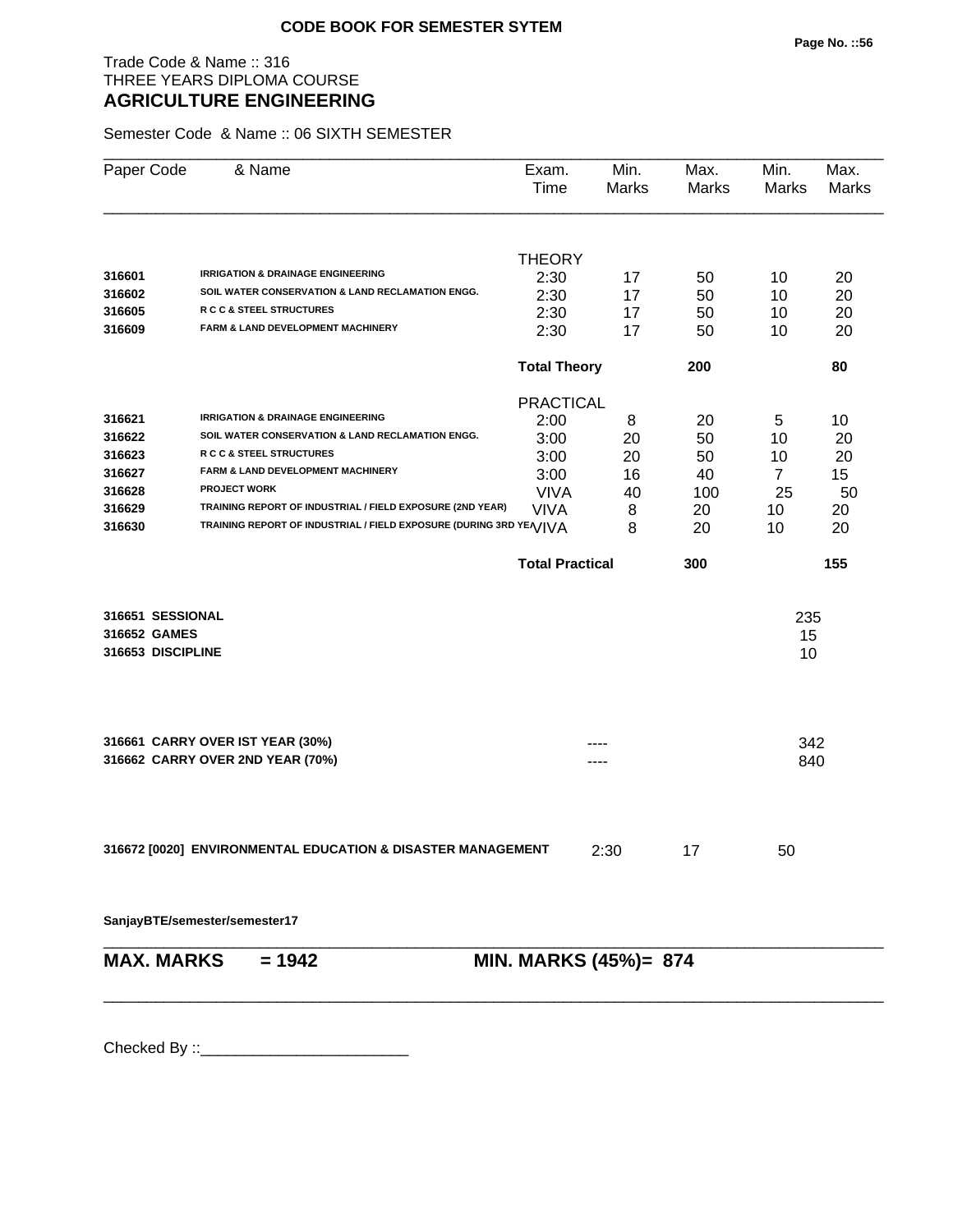# Trade Code & Name :: 317 THREE YEARS DIPLOMA COURSE **AIR CRAFT MAINTENANCE ENGG**

Semester Code & Name :: 01 FIRST SEMESTER

| Paper Code        | & Name                                           | Exam.<br>Time          | Min.<br><b>Marks</b> | Max.<br>Marks | Min.<br>Marks | Max.<br>Marks |
|-------------------|--------------------------------------------------|------------------------|----------------------|---------------|---------------|---------------|
|                   |                                                  |                        |                      |               |               |               |
|                   |                                                  | <b>THEORY</b>          |                      |               |               |               |
| 317101            | <b>MATHEMATICS-I</b>                             | 2:30                   | 17                   | 50            | 10            | 20            |
| 317102            | PHYSICS-I                                        | 2:30                   | 17                   | 50            | 10            | 20            |
| 317105            | <b>GENERAL ENGINEERING &amp; GROUND SUPPORTS</b> | 2:30                   | 17                   | 50            | 10            | 20            |
| 317106            | <b>ENGINEERING DRAWING</b>                       | 4:00                   | 17                   | 50            | 10            | 20            |
| 317108            | AIR LAW C.A.R. & HUMAN FACTORS & LIMITATION-I    | 2:30                   | 17                   | 50            | 10            | 20            |
| 317109            | <b>WORKSHOP PRACTICE</b>                         | 2:30                   | 17                   | 50            | 10            | 20            |
|                   |                                                  | <b>Total Theory</b>    |                      | 300           |               | 120           |
|                   |                                                  | <b>PRACTICAL</b>       |                      |               |               |               |
| 317122            | <b>GENERAL ENGINEERING &amp; GROUND SUPPORTS</b> | 3:00                   | 24                   | 60            | 15            | 30            |
| 317123            | <b>WORKSHOP PRACTICE</b>                         | 6:00                   | 40                   | 100           | 25            | 50            |
|                   |                                                  | <b>Total Practical</b> |                      | 160           |               | 80            |
|                   |                                                  |                        |                      |               |               |               |
| 317151 SESSIONAL  |                                                  |                        | ----                 |               | 200           |               |
| 317152 GAMES      |                                                  |                        |                      |               | 10            |               |
| 317153 DISCIPLINE |                                                  |                        | ----                 |               | 10            |               |

**SanjayBTE/semester/semester17**

| <b>MAX. MARKS</b> | $= 700$ | <b>MIN. MARKS (45%)= 315</b> |
|-------------------|---------|------------------------------|
|                   |         |                              |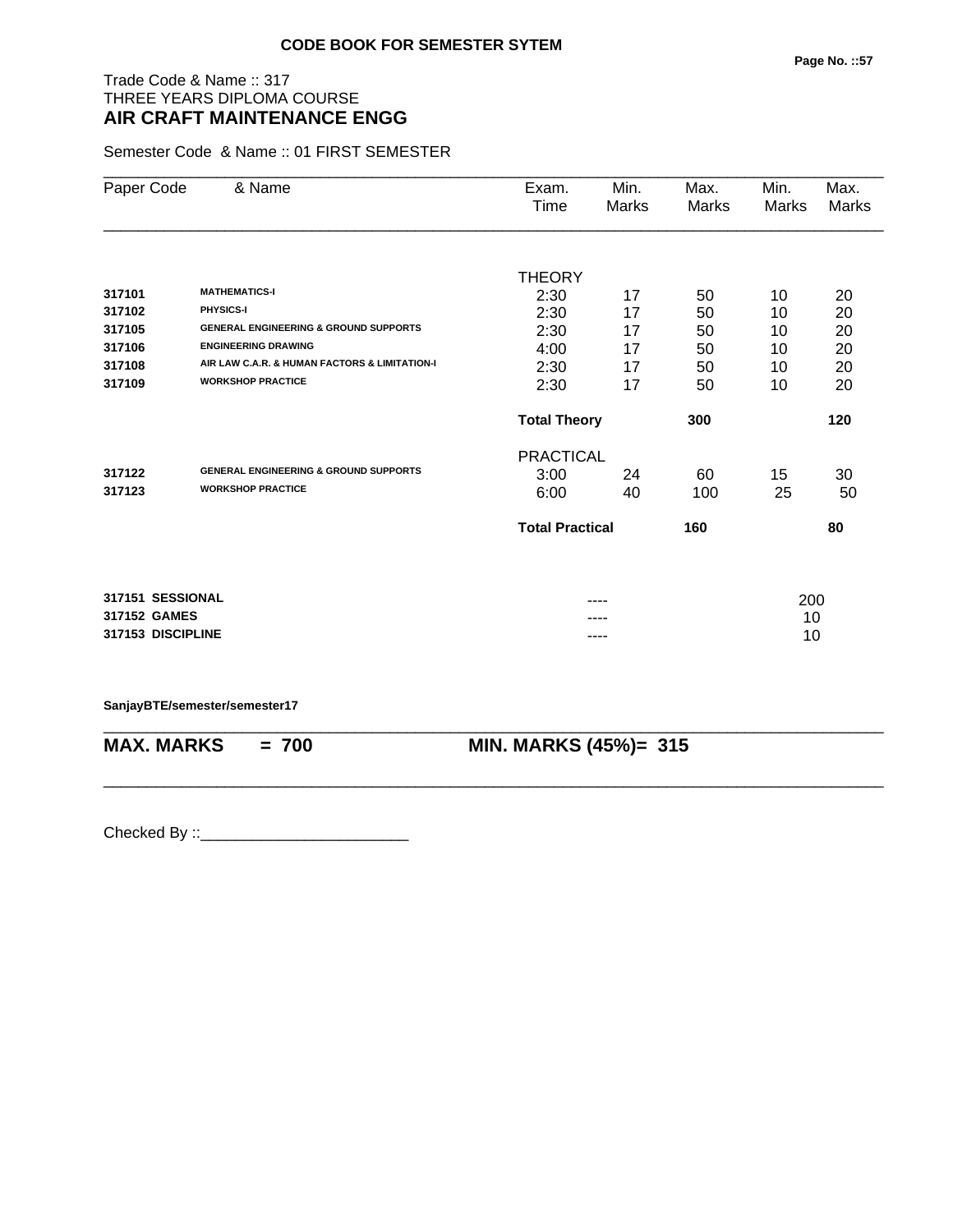## Trade Code & Name :: 317 THREE YEARS DIPLOMA COURSE **AIR CRAFT MAINTENANCE ENGG**

Semester Code & Name :: 02 SECOND SEMESTER

| Paper Code        | & Name                                                 | Exam.                  | Min.  | Max.  | Min.         | Max.  |
|-------------------|--------------------------------------------------------|------------------------|-------|-------|--------------|-------|
|                   |                                                        | Time                   | Marks | Marks | <b>Marks</b> | Marks |
|                   |                                                        |                        |       |       |              |       |
|                   |                                                        | <b>THEORY</b>          |       |       |              |       |
| 317203            | <b>MECHANICS</b>                                       | 2:30                   | 17    | 50    | 10           | 20    |
| 317204            | <b>BASIC ELECTRICITY &amp; ELECTRONICS ENGINEERING</b> | 2:30                   | 17    | 50    | 10           | 20    |
| 317207            | AIR CRAFT MATERIALS & MATERIALS SCIENCE                | 2:30                   | 17    | 50    | 10           | 20    |
| 317210            | <b>MATHEMATICS-II</b>                                  | 2:30                   | 17    | 50    | 10           | 20    |
| 317211            | PHYSICS-II                                             | 2:30                   | 17    | 50    | 10           | 20    |
| 317212            | AIR LAW C.A.R. & HUMAN FACTORS & LIMITATION-II         | 2:30                   | 17    | 50    | 10           | 20    |
|                   |                                                        | <b>Total Theory</b>    |       | 300   |              | 120   |
|                   |                                                        | <b>PRACTICAL</b>       |       |       |              |       |
| 317221            | <b>BASIC ELECTRICITY &amp; ELECTRONICS ENGINEERING</b> | 3:00                   | 24    | 60    | 15           | 30    |
|                   |                                                        | <b>Total Practical</b> |       | 60    |              | 30    |
| 317251 SESSIONAL  |                                                        |                        |       |       | 150          |       |
| 317252 GAMES      |                                                        |                        |       |       | 10           |       |
| 317253 DISCIPLINE |                                                        |                        |       |       | 10           |       |
|                   |                                                        |                        |       |       |              |       |

\_\_\_\_\_\_\_\_\_\_\_\_\_\_\_\_\_\_\_\_\_\_\_\_\_\_\_\_\_\_\_\_\_\_\_\_\_\_\_\_\_\_\_\_\_\_\_\_\_\_\_\_\_\_\_\_\_\_\_\_\_\_\_\_\_\_\_\_\_\_\_\_\_\_\_\_\_\_\_\_\_\_\_\_\_\_\_\_\_\_

\_\_\_\_\_\_\_\_\_\_\_\_\_\_\_\_\_\_\_\_\_\_\_\_\_\_\_\_\_\_\_\_\_\_\_\_\_\_\_\_\_\_\_\_\_\_\_\_\_\_\_\_\_\_\_\_\_\_\_\_\_\_\_\_\_\_\_\_\_\_\_\_\_\_\_\_\_\_\_\_\_\_\_\_\_\_\_\_\_\_

**SanjayBTE/semester/semester17**

**MAX. MARKS = 530 MIN. MARKS (45%)= 239**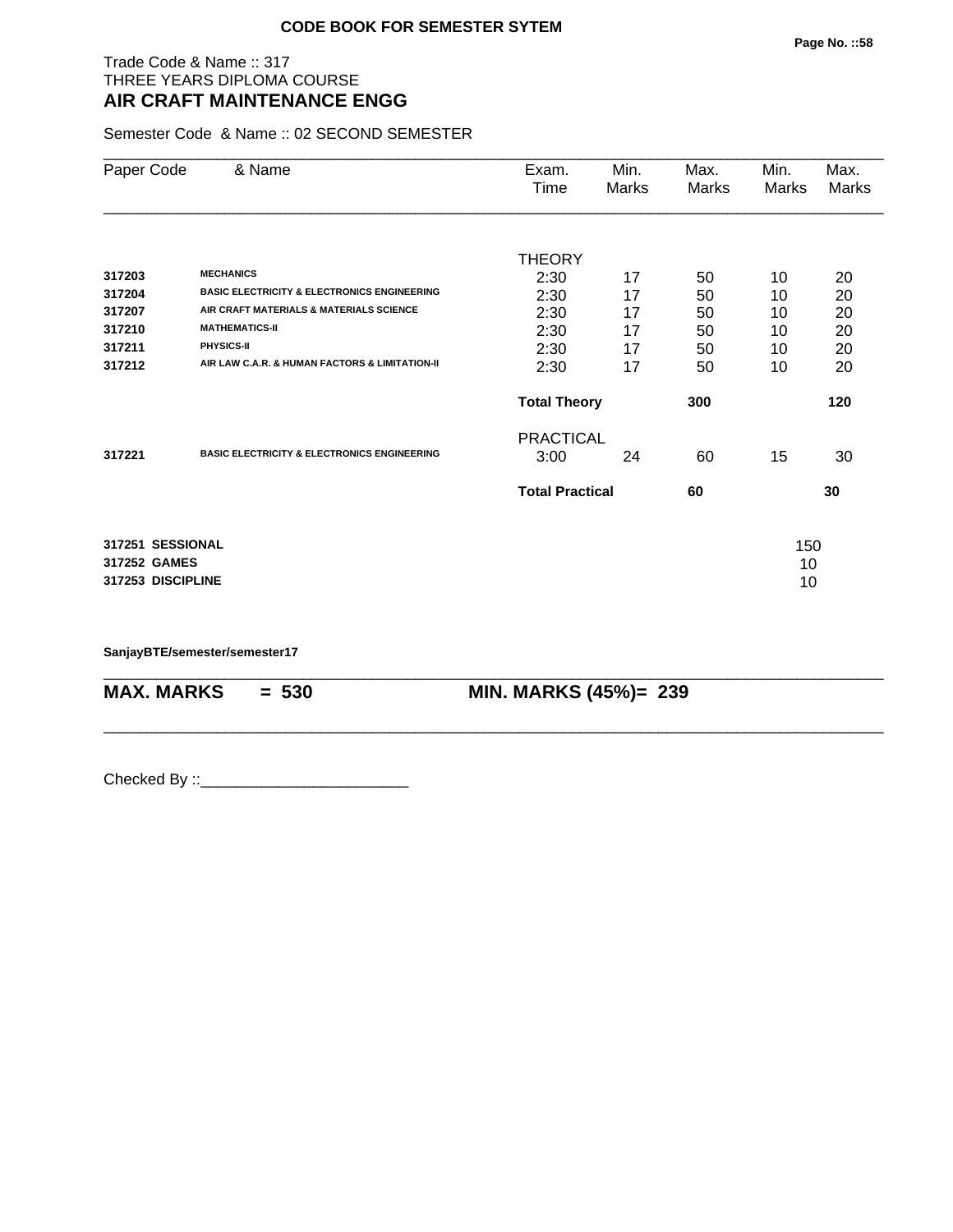## Trade Code & Name :: 317 THREE YEARS DIPLOMA COURSE **AIR CRAFT MAINTENANCE ENGG**

Semester Code & Name :: 03 THIRD SEMESTER

| Paper Code        | & Name                       | Exam.<br>Time          | Min.<br>Marks | Max.<br>Marks | Min.<br>Marks | Max.<br>Marks |
|-------------------|------------------------------|------------------------|---------------|---------------|---------------|---------------|
|                   |                              |                        |               |               |               |               |
| 317302            | <b>GENERAL AIRFRAME</b>      | <b>THEORY</b>          |               |               |               |               |
| 317305            | <b>AIR CRAFT SYSTEMS</b>     | 2:30                   | 17            | 50            | 10            | 20            |
| 317307            | <b>AIR CRAFT ELECTRICITY</b> | 2:30<br>2:30           | 17<br>17      | 50            | 10            | 20            |
| 317308            | <b>PROPELLORS</b>            | 2:30                   | 17            | 50<br>50      | 10<br>10      | 20<br>20      |
|                   |                              | <b>Total Theory</b>    |               | 200           |               | 80            |
|                   |                              | <b>PRACTICAL</b>       |               |               |               |               |
| 317321            | <b>GENERAL AIRFRAME</b>      | 3:00                   | 24            | 60            | 15            | 30            |
| 317324            | <b>AIR CRAFT SYSTEMS</b>     | 6:00                   | 40            | 100           | 25            | 50            |
| 317326            | <b>AIR CRAFT ELECTRICITY</b> | 3:00                   | 24            | 60            | 15            | 30            |
|                   |                              | <b>Total Practical</b> |               | 220           |               | 110           |
|                   |                              |                        |               |               |               |               |
| 317351 SESSIONAL  |                              |                        | ----          |               | 190           |               |
| 317352 GAMES      |                              |                        |               |               | 10            |               |
| 317353 DISCIPLINE |                              |                        | ----          |               | 10            |               |

\_\_\_\_\_\_\_\_\_\_\_\_\_\_\_\_\_\_\_\_\_\_\_\_\_\_\_\_\_\_\_\_\_\_\_\_\_\_\_\_\_\_\_\_\_\_\_\_\_\_\_\_\_\_\_\_\_\_\_\_\_\_\_\_\_\_\_\_\_\_\_\_\_\_\_\_\_\_\_\_\_\_\_\_\_\_\_\_\_\_

\_\_\_\_\_\_\_\_\_\_\_\_\_\_\_\_\_\_\_\_\_\_\_\_\_\_\_\_\_\_\_\_\_\_\_\_\_\_\_\_\_\_\_\_\_\_\_\_\_\_\_\_\_\_\_\_\_\_\_\_\_\_\_\_\_\_\_\_\_\_\_\_\_\_\_\_\_\_\_\_\_\_\_\_\_\_\_\_\_\_

**SanjayBTE/semester/semester17**

**MAX. MARKS = 650 MIN. MARKS (45%)= 293**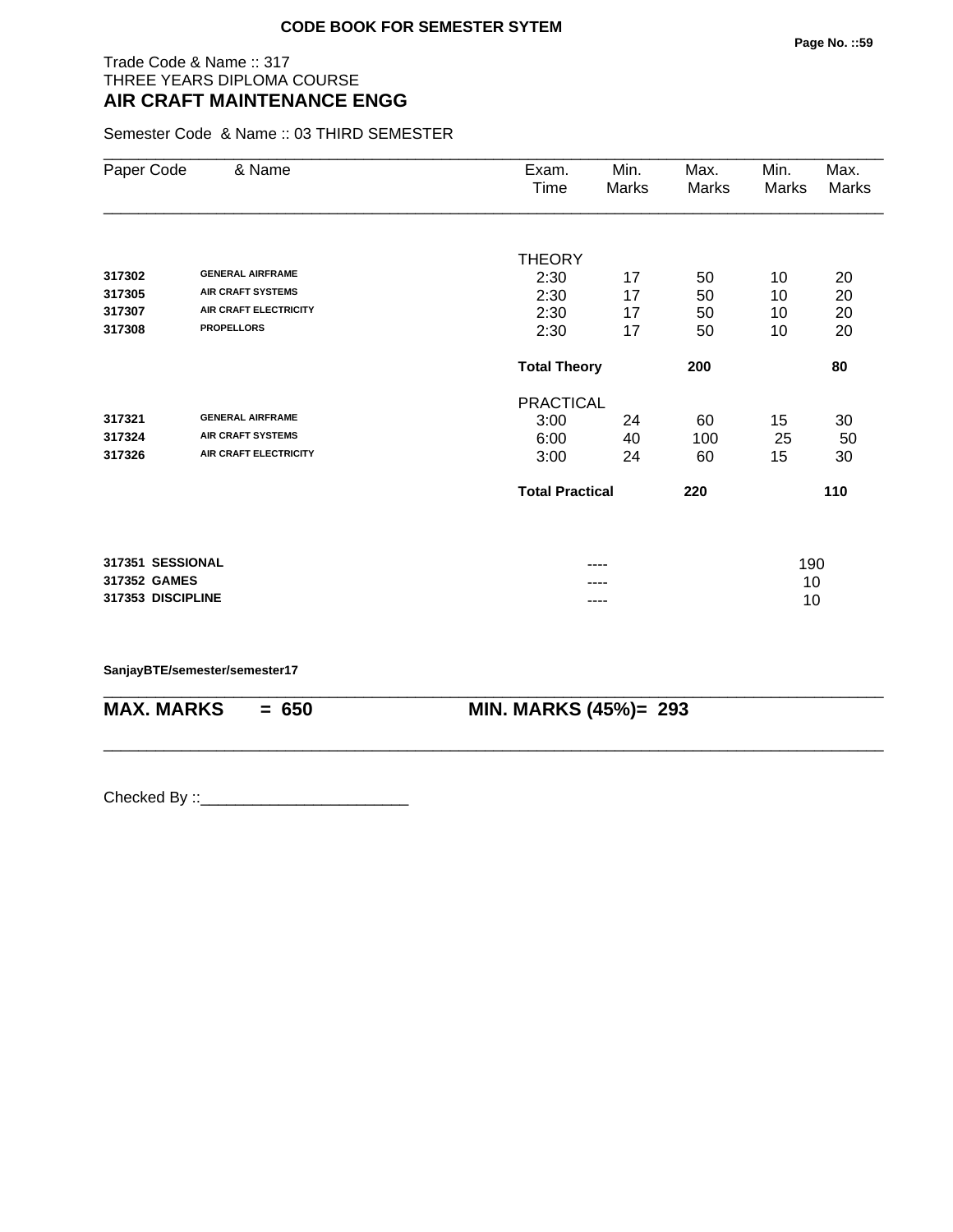## Trade Code & Name :: 317 THREE YEARS DIPLOMA COURSE **AIR CRAFT MAINTENANCE ENGG**

Semester Code & Name :: 04 FORTH SEMESTER

| Paper Code                                            | & Name                                                                                      | Exam.<br>Time                            | Min.<br>Marks  | Max.<br>Marks  | Min.<br>Marks   | Max.<br>Marks  |
|-------------------------------------------------------|---------------------------------------------------------------------------------------------|------------------------------------------|----------------|----------------|-----------------|----------------|
| 317401<br>317403<br>317404                            | THEORY OF FLIGHT<br><b>AIRCRAFT RECIPROCATING ENGINES</b><br><b>AIR CRAFT INSTRUMENTS</b>   | <b>THEORY</b><br>2:30<br>2:30<br>2:30    | 17<br>17<br>17 | 50<br>50<br>50 | 10<br>10<br>10  | 20<br>20<br>20 |
| 317406                                                | <b>AIR CRAFT COMPASS</b>                                                                    | 2:30                                     | 17             | 50             | 10              | 20             |
|                                                       |                                                                                             | <b>Total Theory</b>                      |                | 200            |                 | 80             |
| 317422<br>317423<br>317425                            | AIR CRAFT RECIPROCATING ENGINES<br><b>AIR CRAFT INSTRUMENTS</b><br><b>AIR CRAFT COMPASS</b> | <b>PRACTICAL</b><br>3:00<br>3:00<br>3:00 | 24<br>24<br>24 | 60<br>60<br>60 | 15<br>15<br>15  | 30<br>30<br>30 |
|                                                       |                                                                                             | <b>Total Practical</b>                   |                | 180            |                 | 90             |
| 317451 SESSIONAL<br>317452 GAMES<br>317453 DISCIPLINE |                                                                                             |                                          |                |                | 170<br>10<br>10 |                |

\_\_\_\_\_\_\_\_\_\_\_\_\_\_\_\_\_\_\_\_\_\_\_\_\_\_\_\_\_\_\_\_\_\_\_\_\_\_\_\_\_\_\_\_\_\_\_\_\_\_\_\_\_\_\_\_\_\_\_\_\_\_\_\_\_\_\_\_\_\_\_\_\_\_\_\_\_\_\_\_\_\_\_\_\_\_\_\_\_\_

\_\_\_\_\_\_\_\_\_\_\_\_\_\_\_\_\_\_\_\_\_\_\_\_\_\_\_\_\_\_\_\_\_\_\_\_\_\_\_\_\_\_\_\_\_\_\_\_\_\_\_\_\_\_\_\_\_\_\_\_\_\_\_\_\_\_\_\_\_\_\_\_\_\_\_\_\_\_\_\_\_\_\_\_\_\_\_\_\_\_

**SanjayBTE/semester/semester17**

**MAX. MARKS = 570 MIN. MARKS (45%)= 257**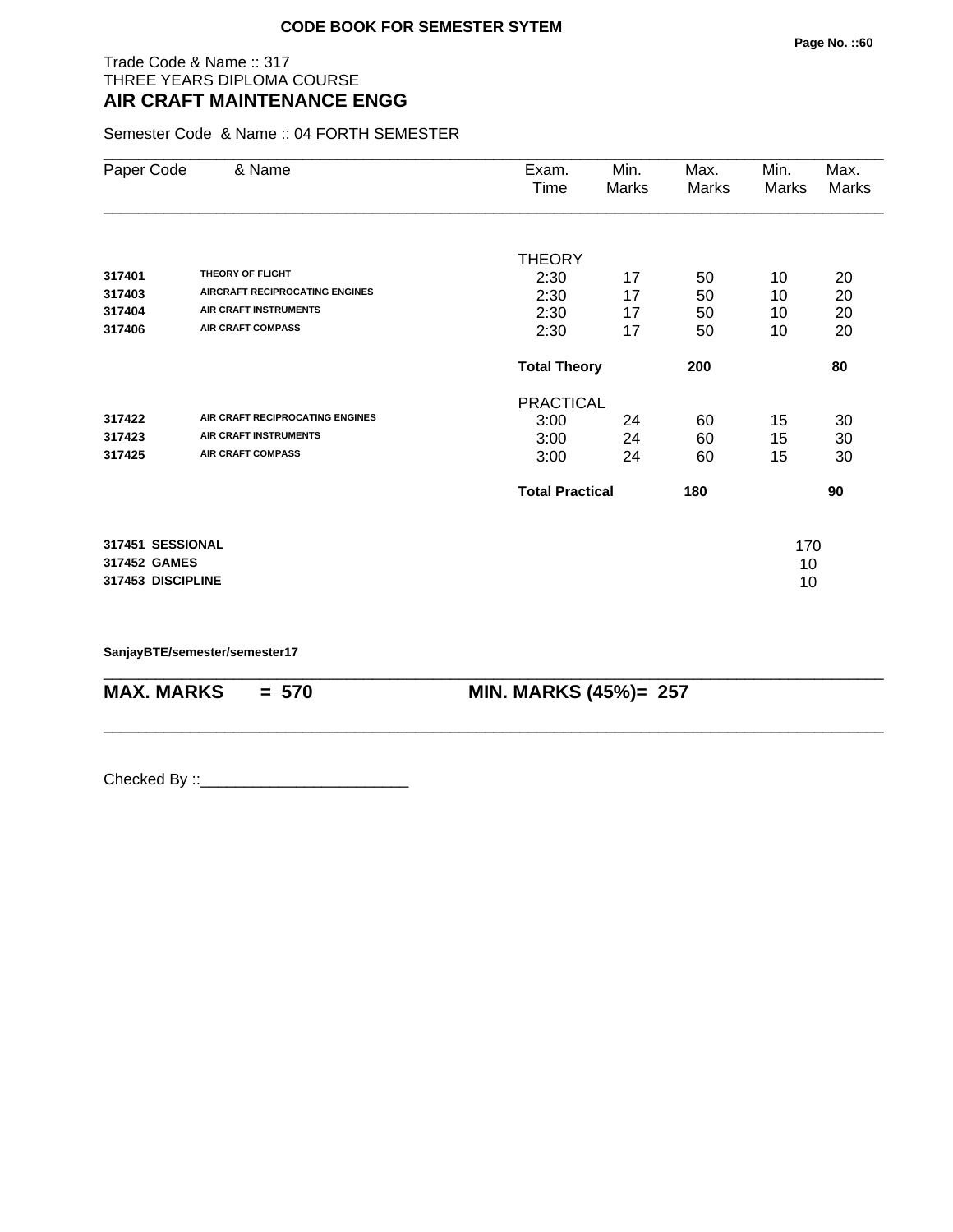## Trade Code & Name :: 317 THREE YEARS DIPLOMA COURSE **AIR CRAFT MAINTENANCE ENGG**

Semester Code & Name :: 05 FIFTH SEMESTER

| Paper Code        | & Name                                        | Exam.                  | Min.  | Max.  | Min.  | Max.  |
|-------------------|-----------------------------------------------|------------------------|-------|-------|-------|-------|
|                   |                                               | Time                   | Marks | Marks | Marks | Marks |
|                   |                                               |                        |       |       |       |       |
|                   |                                               | <b>THEORY</b>          |       |       |       |       |
| 317501            | AIR CRAFT RECIPROCATING ENGINES & ACCESSORIES | 2:30                   | 17    | 50    | 10    | 20    |
| 317503            | <b>AVIONICS</b>                               | 2:30                   | 17    | 50    | 10    | 20    |
| 317504            | AIR FRAME (BONANZA A-36)                      | 2:30                   | 17    | 50    | 10    | 20    |
|                   |                                               | <b>Total Theory</b>    |       | 150   |       | 60    |
|                   |                                               | <b>PRACTICAL</b>       |       |       |       |       |
| 317521            | AIR CRAFT RECIPROCATING ENGINES & ACCESSORIES | 3:00                   | 24    | 60    | 15    | 30    |
| 317523            | <b>AVIONICS</b>                               | 3:00                   | 24    | 60    | 15    | 30    |
| 317524            | <b>BASIC COMPUTER</b>                         | 3:00                   | 24    | 60    | 15    | 30    |
| 317525            | AIR FRAME (BONANZA A-36)                      | 6:00                   | 40    | 100   | 25    | 50    |
|                   |                                               | <b>Total Practical</b> |       | 280   |       | 140   |
|                   |                                               |                        |       |       |       |       |
| 317551 SESSIONAL  |                                               |                        | ----  |       | 200   |       |
| 317552 GAMES      |                                               |                        |       |       | 10    |       |
| 317553 DISCIPLINE |                                               |                        |       |       | 10    |       |

\_\_\_\_\_\_\_\_\_\_\_\_\_\_\_\_\_\_\_\_\_\_\_\_\_\_\_\_\_\_\_\_\_\_\_\_\_\_\_\_\_\_\_\_\_\_\_\_\_\_\_\_\_\_\_\_\_\_\_\_\_\_\_\_\_\_\_\_\_\_\_\_\_\_\_\_\_\_\_\_\_\_\_\_\_\_\_\_\_\_

\_\_\_\_\_\_\_\_\_\_\_\_\_\_\_\_\_\_\_\_\_\_\_\_\_\_\_\_\_\_\_\_\_\_\_\_\_\_\_\_\_\_\_\_\_\_\_\_\_\_\_\_\_\_\_\_\_\_\_\_\_\_\_\_\_\_\_\_\_\_\_\_\_\_\_\_\_\_\_\_\_\_\_\_\_\_\_\_\_\_

#### **SanjayBTE/semester/semester17**

**MAX. MARKS = 670 MIN. MARKS (45%)= 302**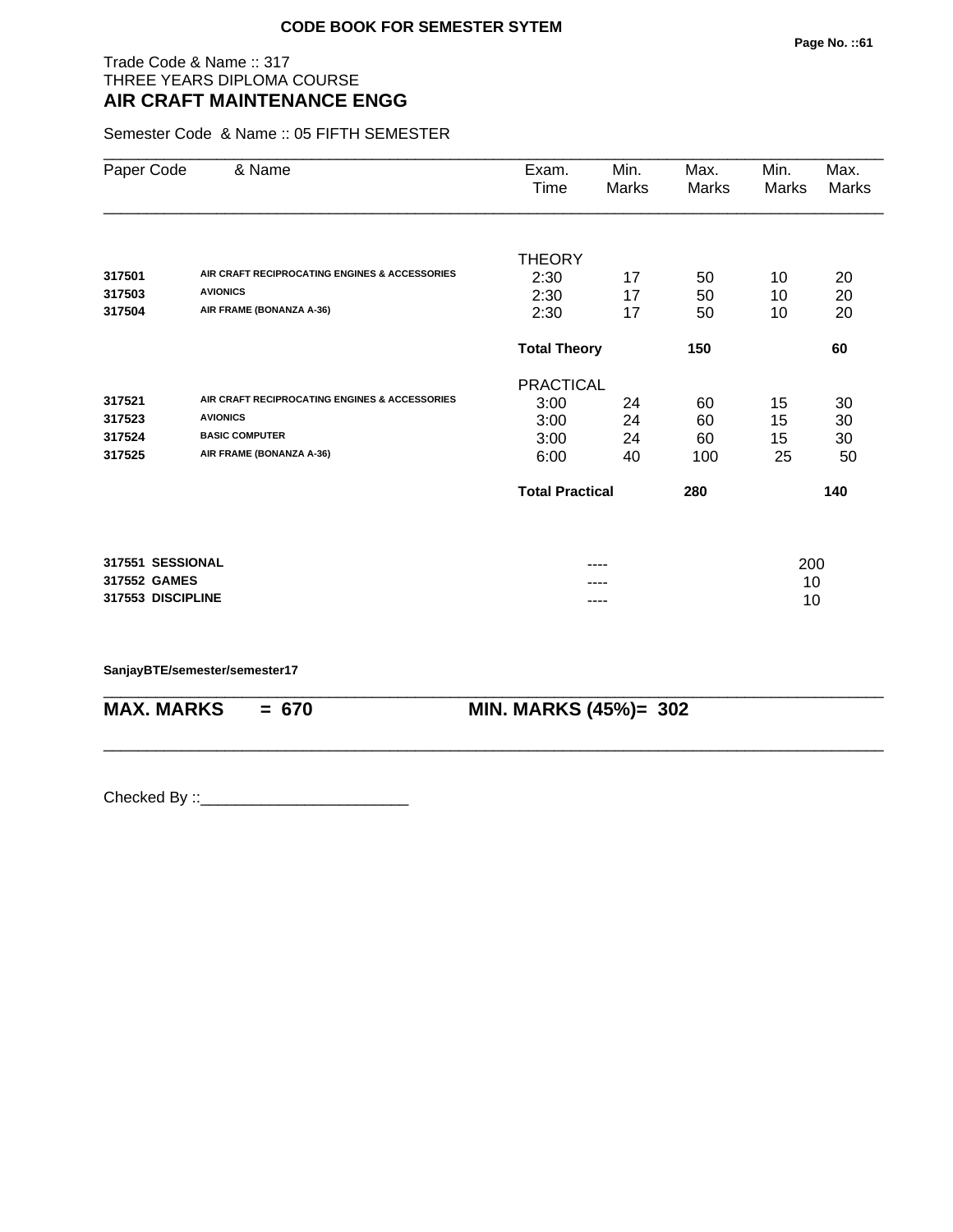## Trade Code & Name :: 317 THREE YEARS DIPLOMA COURSE **AIR CRAFT MAINTENANCE ENGG**

Semester Code & Name :: 06 SIXTH SEMESTER

| Paper Code                                            | & Name                                                                                                          | Exam.<br>Time          | Min.<br><b>Marks</b> | Max.<br>Marks          | Min.<br><b>Marks</b> | Max.<br><b>Marks</b> |
|-------------------------------------------------------|-----------------------------------------------------------------------------------------------------------------|------------------------|----------------------|------------------------|----------------------|----------------------|
|                                                       | <b>JET ENGINES</b>                                                                                              | <b>THEORY</b>          |                      |                        |                      |                      |
| 317602<br>317605                                      | AERO ENGINE (CONTINENTAL IO-550-B) SERIES                                                                       | 2:30<br>2:30           | 17<br>17             | 50<br>50               | 10<br>10             | 20<br>20             |
|                                                       |                                                                                                                 | <b>Total Theory</b>    |                      | 100                    |                      | 40                   |
|                                                       |                                                                                                                 | <b>PRACTICAL</b>       |                      |                        |                      |                      |
| 317622<br>317626<br>317627<br>317628                  | <b>JET ENGINES</b><br>AERO ENGINE (CONTINENTAL IO-550-B) SERIES<br><b>PROJECT</b><br><b>INDUSTRIAL TRAINING</b> | 3:00<br>6:00<br>----   | 24<br>40<br>40<br>16 | 60<br>100<br>100<br>40 | 15<br>25<br>25<br>10 | 30<br>50<br>50<br>20 |
|                                                       |                                                                                                                 | <b>Total Practical</b> |                      | 300                    |                      | 150                  |
| 317651 SESSIONAL<br>317652 GAMES<br>317653 DISCIPLINE |                                                                                                                 |                        |                      |                        | 190<br>10<br>10      |                      |
|                                                       | 317661 CARRY OVER IST YEAR (30%)<br>317662 CARRY OVER 2ND YEAR (70%)                                            |                        |                      |                        | 375<br>868           |                      |
|                                                       | 317672 [0020] ENVIRONMENTAL EDUCATION & DISASTER MANAGEMENT                                                     |                        | 2:30                 | 17                     | 50                   |                      |

**SanjayBTE/semester/semester17**

\_\_\_\_\_\_\_\_\_\_\_\_\_\_\_\_\_\_\_\_\_\_\_\_\_\_\_\_\_\_\_\_\_\_\_\_\_\_\_\_\_\_\_\_\_\_\_\_\_\_\_\_\_\_\_\_\_\_\_\_\_\_\_\_\_\_\_\_\_\_\_\_\_\_\_\_\_\_\_\_\_\_\_\_\_\_\_\_\_\_ **MAX. MARKS = 1853 MIN. MARKS (45%)= 834**

\_\_\_\_\_\_\_\_\_\_\_\_\_\_\_\_\_\_\_\_\_\_\_\_\_\_\_\_\_\_\_\_\_\_\_\_\_\_\_\_\_\_\_\_\_\_\_\_\_\_\_\_\_\_\_\_\_\_\_\_\_\_\_\_\_\_\_\_\_\_\_\_\_\_\_\_\_\_\_\_\_\_\_\_\_\_\_\_\_\_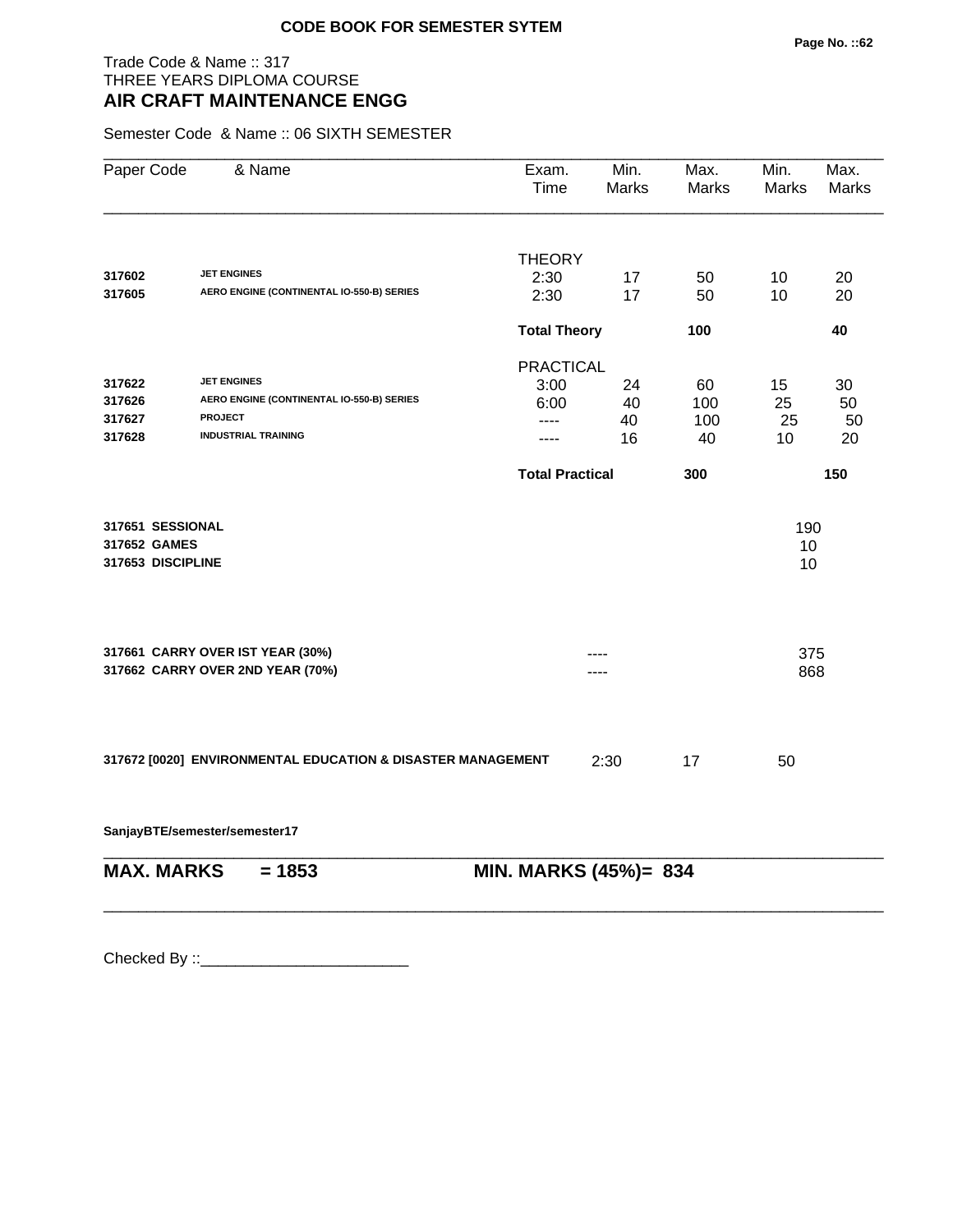# Trade Code & Name :: 318 THREE YEARS DIPLOMA COURSE **ARCHITECTURAL ASSISTANTSHIP**

Semester Code & Name :: 01 FIRST SEMESTER

| Paper Code   | & Name                                | Exam.<br>Time          | Min.<br>Marks | Max.<br>Marks | Min.<br>Marks | Max.<br>Marks |
|--------------|---------------------------------------|------------------------|---------------|---------------|---------------|---------------|
|              |                                       |                        |               |               |               |               |
|              |                                       | THEORY                 |               |               |               |               |
| 318101       | PROFESSIONAL COMMUNICATION            | 2:30                   | 17            | 50            | 10            | 20            |
| 318102       | <b>APPLIED MATHEMATICS-I(A)</b>       | 2:30                   | 17            | 50            | 10            | 20            |
| 318103       | <b>APPLIED PHYSICS-I</b>              | 2:30                   | 17            | 50            | 10            | 20            |
| 318104       | <b>APPLIED CHEMISTRY</b>              | 2:30                   | 17            | 50            | 10            | 20            |
| 318108       | <b>GRAPHIC PRESENTATION &amp; ART</b> | 4:00                   | 42            | 125           | 25            | 50            |
|              |                                       | <b>Total Theory</b>    |               | 325           |               | 130           |
|              |                                       | <b>PRACTICAL</b>       |               |               |               |               |
| 318124       | PROFESSIONAL COMMUNICATION            | 3:00                   | 8             | 20            | 5             | 10            |
| 318125       | <b>INTRODUCTION TO COMPUTER</b>       | 3:00                   | 24            | 60            | 15            | 30            |
|              |                                       | <b>Total Practical</b> |               | 80            |               | 40            |
|              | 318151 SESSIONAL                      |                        |               |               | 170           |               |
| 318152 GAMES |                                       |                        |               |               | 15            |               |
|              | 318153 DISCIPLINE                     |                        | ----          |               | 10            |               |

\_\_\_\_\_\_\_\_\_\_\_\_\_\_\_\_\_\_\_\_\_\_\_\_\_\_\_\_\_\_\_\_\_\_\_\_\_\_\_\_\_\_\_\_\_\_\_\_\_\_\_\_\_\_\_\_\_\_\_\_\_\_\_\_\_\_\_\_\_\_\_\_\_\_\_\_\_\_\_\_\_\_\_\_\_\_\_\_\_\_

\_\_\_\_\_\_\_\_\_\_\_\_\_\_\_\_\_\_\_\_\_\_\_\_\_\_\_\_\_\_\_\_\_\_\_\_\_\_\_\_\_\_\_\_\_\_\_\_\_\_\_\_\_\_\_\_\_\_\_\_\_\_\_\_\_\_\_\_\_\_\_\_\_\_\_\_\_\_\_\_\_\_\_\_\_\_\_\_\_\_

**SanjayBTE/semester/semester17**

**MAX. MARKS = 600 MIN. MARKS (45%)= 270**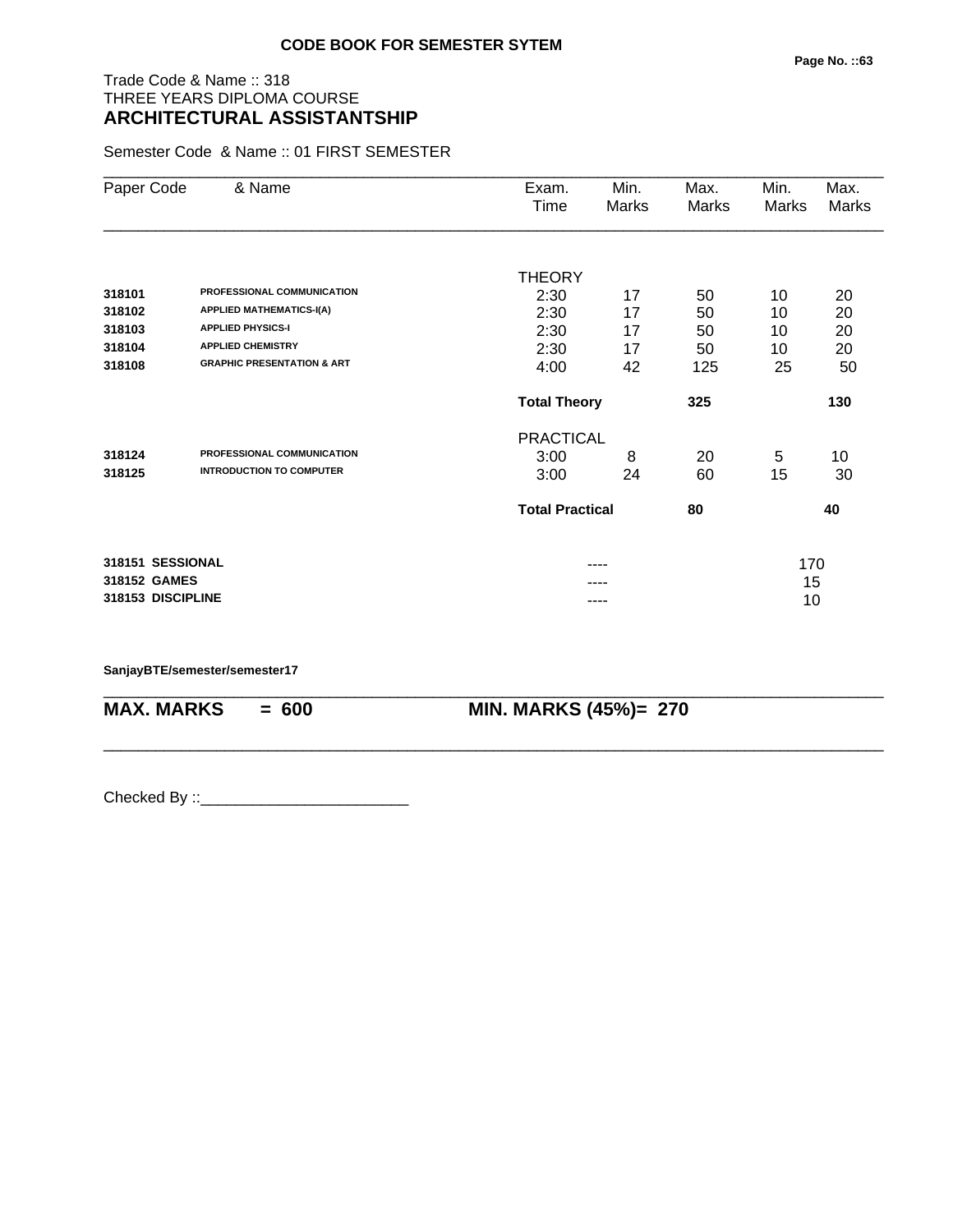## Trade Code & Name :: 318 THREE YEARS DIPLOMA COURSE **ARCHITECTURAL ASSISTANTSHIP**

Semester Code & Name :: 02 SECOND SEMESTER

| Paper Code        | & Name                                  | Exam.                  | Min.  | Max.  | Min.  | Max.         |
|-------------------|-----------------------------------------|------------------------|-------|-------|-------|--------------|
|                   |                                         | Time                   | Marks | Marks | Marks | <b>Marks</b> |
|                   |                                         |                        |       |       |       |              |
|                   |                                         | <b>THEORY</b>          |       |       |       |              |
| 318205            | <b>APPLIED MECHANICS</b>                | 2:30                   | 17    | 50    | 10    | 20           |
| 318206            | ARCHITECTURAL DESIGN-'A' (BASIC DESIGN) | 4:00                   | 42    | 125   | 25    | 50           |
| 318207            | <b>CONSTRUCTION &amp; MATERIALS-'A'</b> | 2:30                   | 17    | 50    | 10    | 20           |
| 318209            | <b>APPLIED MATHEMATICS-I(B)</b>         | 2:30                   | 17    | 50    | 10    | 20           |
| 318210            | <b>APPLIED PHYSICS-II</b>               | 2:30                   | 17    | 50    | 10    | 20           |
|                   |                                         | <b>Total Theory</b>    |       | 325   |       | 130          |
|                   |                                         | <b>PRACTICAL</b>       |       |       |       |              |
| 318221            | <b>APPLIED PHYSICS-II</b>               | 3:00                   | 16    | 40    | 10    | 20           |
| 318222            | <b>APPLIED MECHANICS</b>                | 3:00                   | 16    | 40    | 10    | 20           |
| 318223            | <b>ELEMENTARY WORKSHOP PRACTICE</b>     | 4:00                   | 24    | 60    | 15    | 30           |
|                   |                                         | <b>Total Practical</b> |       | 140   |       | 70           |
| 318251 SESSIONAL  |                                         |                        |       |       | 200   |              |
| 318252 GAMES      |                                         |                        |       |       | 15    |              |
| 318253 DISCIPLINE |                                         |                        |       |       | 10    |              |

\_\_\_\_\_\_\_\_\_\_\_\_\_\_\_\_\_\_\_\_\_\_\_\_\_\_\_\_\_\_\_\_\_\_\_\_\_\_\_\_\_\_\_\_\_\_\_\_\_\_\_\_\_\_\_\_\_\_\_\_\_\_\_\_\_\_\_\_\_\_\_\_\_\_\_\_\_\_\_\_\_\_\_\_\_\_\_\_\_\_

\_\_\_\_\_\_\_\_\_\_\_\_\_\_\_\_\_\_\_\_\_\_\_\_\_\_\_\_\_\_\_\_\_\_\_\_\_\_\_\_\_\_\_\_\_\_\_\_\_\_\_\_\_\_\_\_\_\_\_\_\_\_\_\_\_\_\_\_\_\_\_\_\_\_\_\_\_\_\_\_\_\_\_\_\_\_\_\_\_\_

**SanjayBTE/semester/semester17**

**MAX. MARKS = 690 MIN. MARKS (45%)= 311**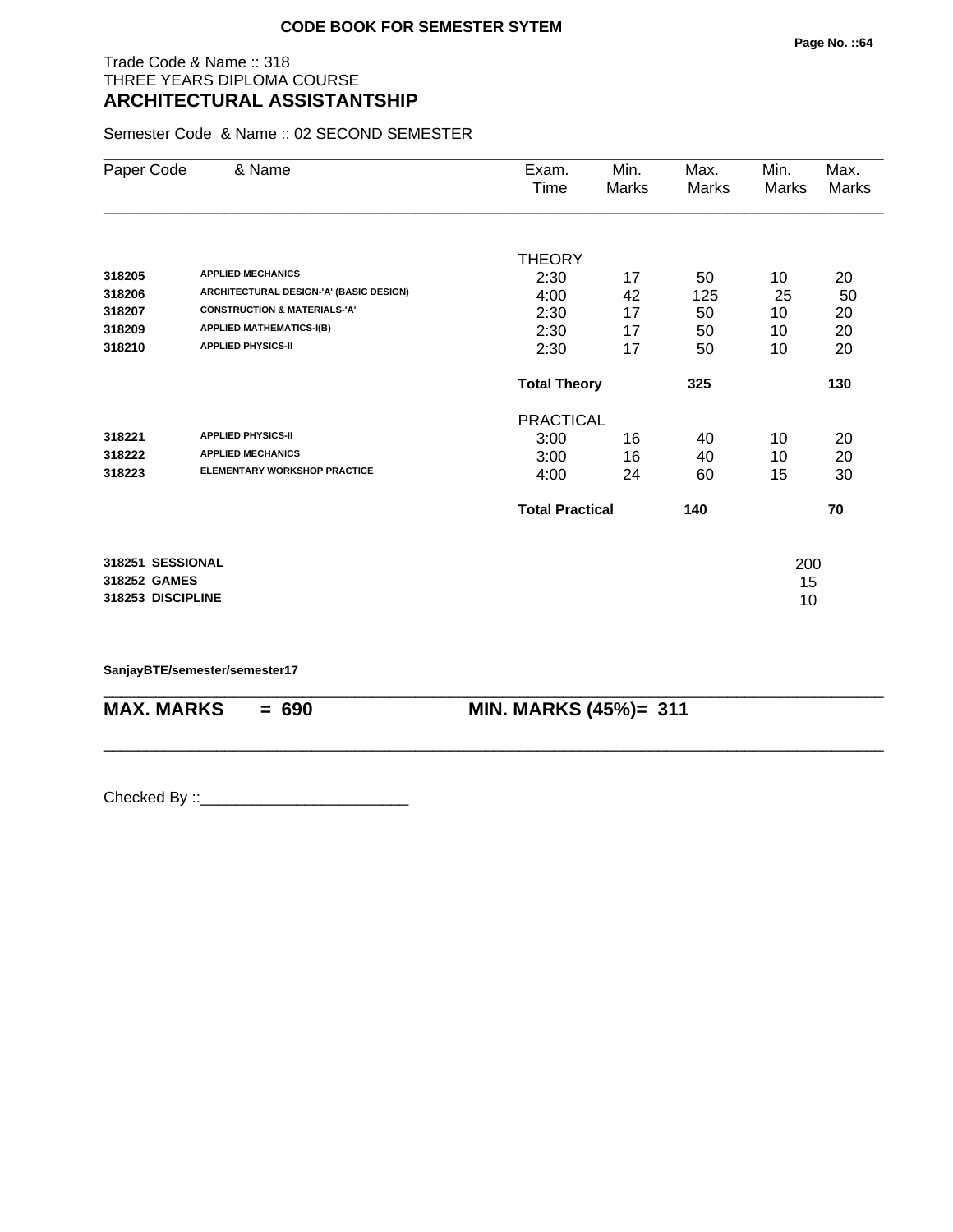## Trade Code & Name :: 318 THREE YEARS DIPLOMA COURSE **ARCHITECTURAL ASSISTANTSHIP**

Semester Code & Name :: 03 THIRD SEMESTER

| Paper Code        | & Name                                                                 | Exam.<br>Time          | Min.<br>Marks | Max.<br>Marks | Min.<br>Marks | Max.<br>Marks |
|-------------------|------------------------------------------------------------------------|------------------------|---------------|---------------|---------------|---------------|
|                   |                                                                        | <b>THEORY</b>          |               |               |               |               |
| 318301            | <b>BUILDING SCIENCE (CLIMATOLOGY P.H.E. &amp; ELECTRICAL SERVICES)</b> | 2:30                   | 33            | 100           | 20            | 40            |
| 318302            | <b>HISTORY OF ARCHITECTURE'A'</b>                                      | 2:30                   | 17            | 50            | 10            | 20            |
| 318303            | <b>SURVEYING</b>                                                       | 2:30                   | 17            | 50            | 10            | 20            |
| 318304            | <b>CONSTRUCTION &amp; MATERIALS-'B'</b>                                | 2:30                   | 25            | 75            | 15            | 30            |
|                   |                                                                        | <b>Total Theory</b>    |               | 275           |               | 110           |
|                   |                                                                        | <b>PRACTICAL</b>       |               |               |               |               |
| 318321            | <b>SURVEYING</b>                                                       | 3:00                   | 24            | 60            | 15            | 30            |
|                   |                                                                        | <b>Total Practical</b> |               | 60            |               | 30            |
| 318351 SESSIONAL  |                                                                        |                        | ----          |               | 140           |               |
| 318352 GAMES      |                                                                        |                        |               |               | 15            |               |
| 318353 DISCIPLINE |                                                                        |                        |               |               | 10            |               |

\_\_\_\_\_\_\_\_\_\_\_\_\_\_\_\_\_\_\_\_\_\_\_\_\_\_\_\_\_\_\_\_\_\_\_\_\_\_\_\_\_\_\_\_\_\_\_\_\_\_\_\_\_\_\_\_\_\_\_\_\_\_\_\_\_\_\_\_\_\_\_\_\_\_\_\_\_\_\_\_\_\_\_\_\_\_\_\_\_\_

\_\_\_\_\_\_\_\_\_\_\_\_\_\_\_\_\_\_\_\_\_\_\_\_\_\_\_\_\_\_\_\_\_\_\_\_\_\_\_\_\_\_\_\_\_\_\_\_\_\_\_\_\_\_\_\_\_\_\_\_\_\_\_\_\_\_\_\_\_\_\_\_\_\_\_\_\_\_\_\_\_\_\_\_\_\_\_\_\_\_

**SanjayBTE/semester/semester17**

**MAX. MARKS = 500 MIN. MARKS (45%)= 225**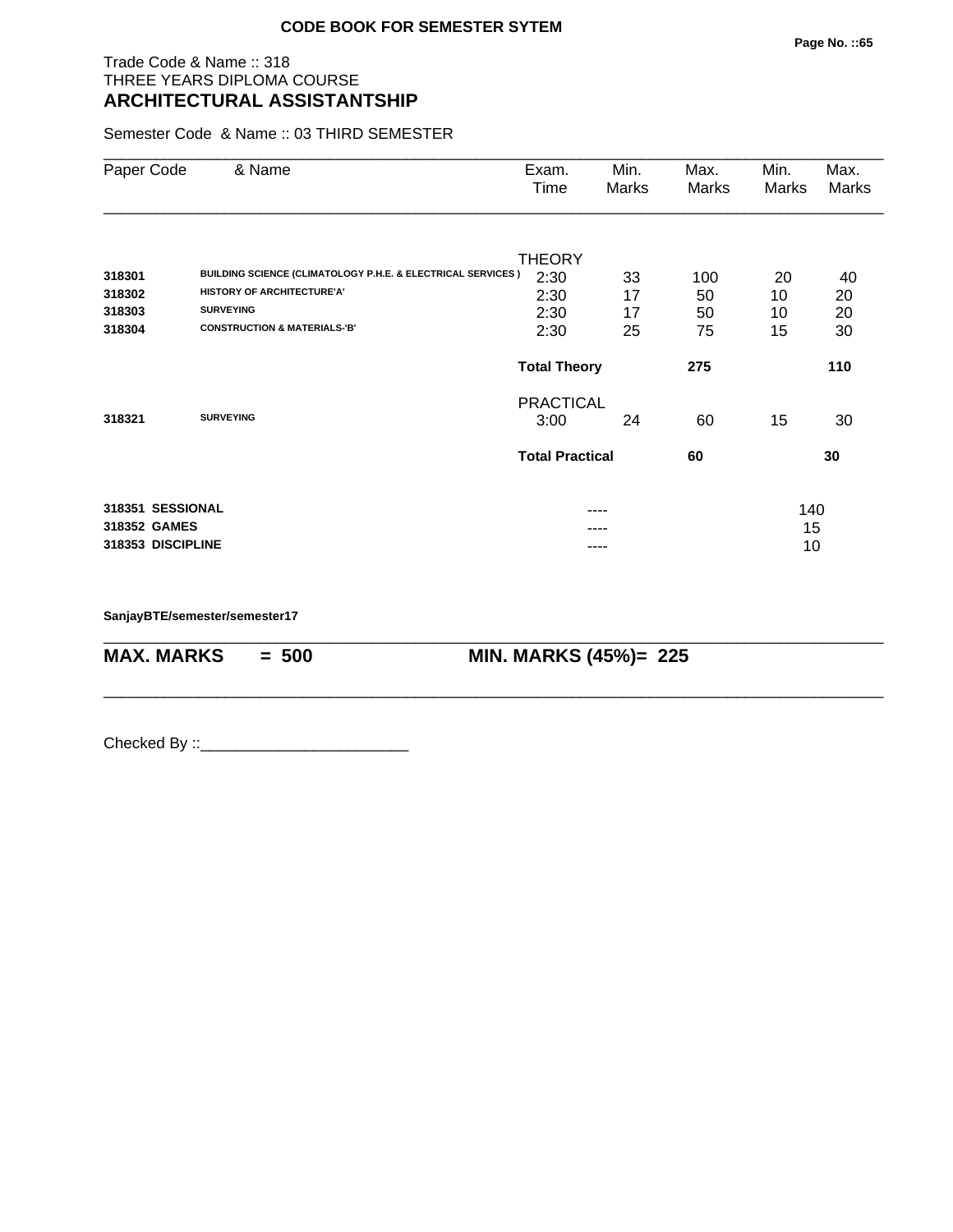## Trade Code & Name :: 318 THREE YEARS DIPLOMA COURSE **ARCHITECTURAL ASSISTANTSHIP**

Semester Code & Name :: 04 FORTH SEMESTER

| Paper Code                       | & Name                                        | Exam.<br>Time       | Min.<br>Marks | Max.<br>Marks | Min.<br>Marks | Max.<br>Marks |
|----------------------------------|-----------------------------------------------|---------------------|---------------|---------------|---------------|---------------|
|                                  |                                               | <b>THEORY</b>       |               |               |               |               |
| 318405                           | <b>TOWN PLANNING</b>                          | 2:30                | 17            | 50            | 10            | 20            |
| 318406                           | <b>STRUCTURE'A'</b>                           | 2:30                | 25            | 75            | 15            | 30            |
| 318407                           | ARCHITECTURAL DESIGN-'B'                      | 12:0                | 58            | 175           | 35            | 70            |
| 318408                           | <b>ESTIMATING COSTING &amp; SPECIFICATION</b> | 2:30                | 25            | 75            | 15            | 30            |
|                                  |                                               | <b>Total Theory</b> |               | 375           |               | 150           |
| 318451 SESSIONAL<br>318452 GAMES |                                               |                     |               |               | 150<br>15     |               |
| 318453 DISCIPLINE                |                                               |                     |               |               | 10            |               |

\_\_\_\_\_\_\_\_\_\_\_\_\_\_\_\_\_\_\_\_\_\_\_\_\_\_\_\_\_\_\_\_\_\_\_\_\_\_\_\_\_\_\_\_\_\_\_\_\_\_\_\_\_\_\_\_\_\_\_\_\_\_\_\_\_\_\_\_\_\_\_\_\_\_\_\_\_\_\_\_\_\_\_\_\_\_\_\_\_\_

\_\_\_\_\_\_\_\_\_\_\_\_\_\_\_\_\_\_\_\_\_\_\_\_\_\_\_\_\_\_\_\_\_\_\_\_\_\_\_\_\_\_\_\_\_\_\_\_\_\_\_\_\_\_\_\_\_\_\_\_\_\_\_\_\_\_\_\_\_\_\_\_\_\_\_\_\_\_\_\_\_\_\_\_\_\_\_\_\_\_

**SanjayBTE/semester/semester17**

| MAX. MARKS | $= 550$ | <b>MIN. MARKS (45%)= 248</b> |
|------------|---------|------------------------------|
|------------|---------|------------------------------|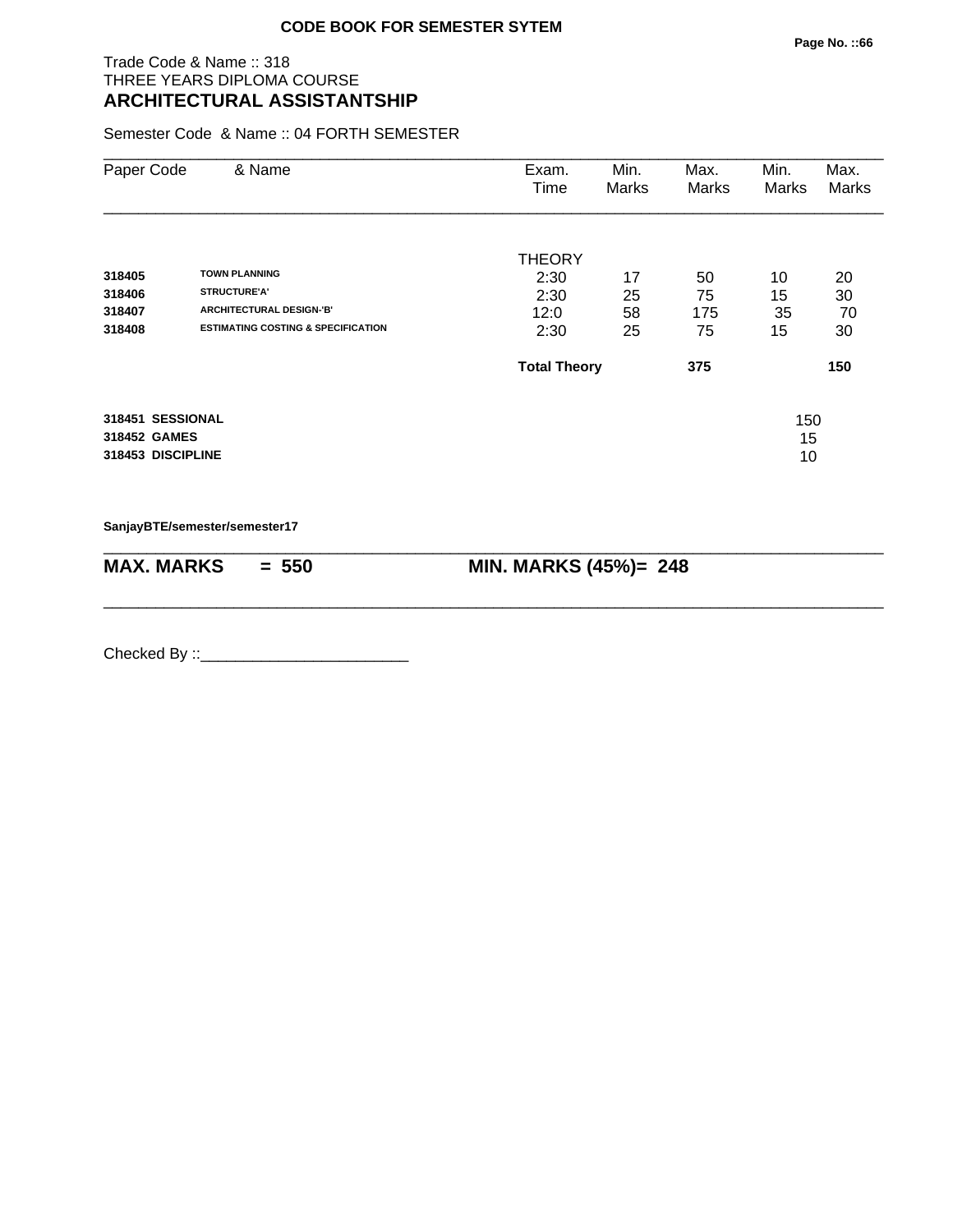## Trade Code & Name :: 318 THREE YEARS DIPLOMA COURSE **ARCHITECTURAL ASSISTANTSHIP**

Semester Code & Name :: 05 FIFTH SEMESTER

| Paper Code                                            | & Name                                                               | Exam.<br>Time                 | Min.<br><b>Marks</b> | Max.<br>Marks | Min.<br>Marks   | Max.<br>Marks |
|-------------------------------------------------------|----------------------------------------------------------------------|-------------------------------|----------------------|---------------|-----------------|---------------|
| 318501<br>318503                                      | <b>HISTORY OF ARCHITECTURE'B'</b><br><b>ARCHITECTURAL DESIGN-'C'</b> | <b>THEORY</b><br>2:30<br>12:0 | 17<br>60             | 50<br>180     | 10<br>35        | 20<br>70      |
| 318504<br>318507                                      | <b>STRUCTURE'B'</b><br><b>EARTHQUAKE ENGINEERING CONCEPT</b>         | 2:30<br>2:30                  | 25<br>17             | 75<br>50      | 15<br>10        | 30<br>20      |
|                                                       |                                                                      | <b>Total Theory</b>           |                      | 355           |                 | 140           |
| 318551 SESSIONAL<br>318552 GAMES<br>318553 DISCIPLINE |                                                                      |                               | ----<br>----<br>---- |               | 140<br>15<br>10 |               |

**SanjayBTE/semester/semester17**

| <b>MAX. MARKS</b> | $= 520$ | MIN. MARKS (45%)= 234 |
|-------------------|---------|-----------------------|

\_\_\_\_\_\_\_\_\_\_\_\_\_\_\_\_\_\_\_\_\_\_\_\_\_\_\_\_\_\_\_\_\_\_\_\_\_\_\_\_\_\_\_\_\_\_\_\_\_\_\_\_\_\_\_\_\_\_\_\_\_\_\_\_\_\_\_\_\_\_\_\_\_\_\_\_\_\_\_\_\_\_\_\_\_\_\_\_\_\_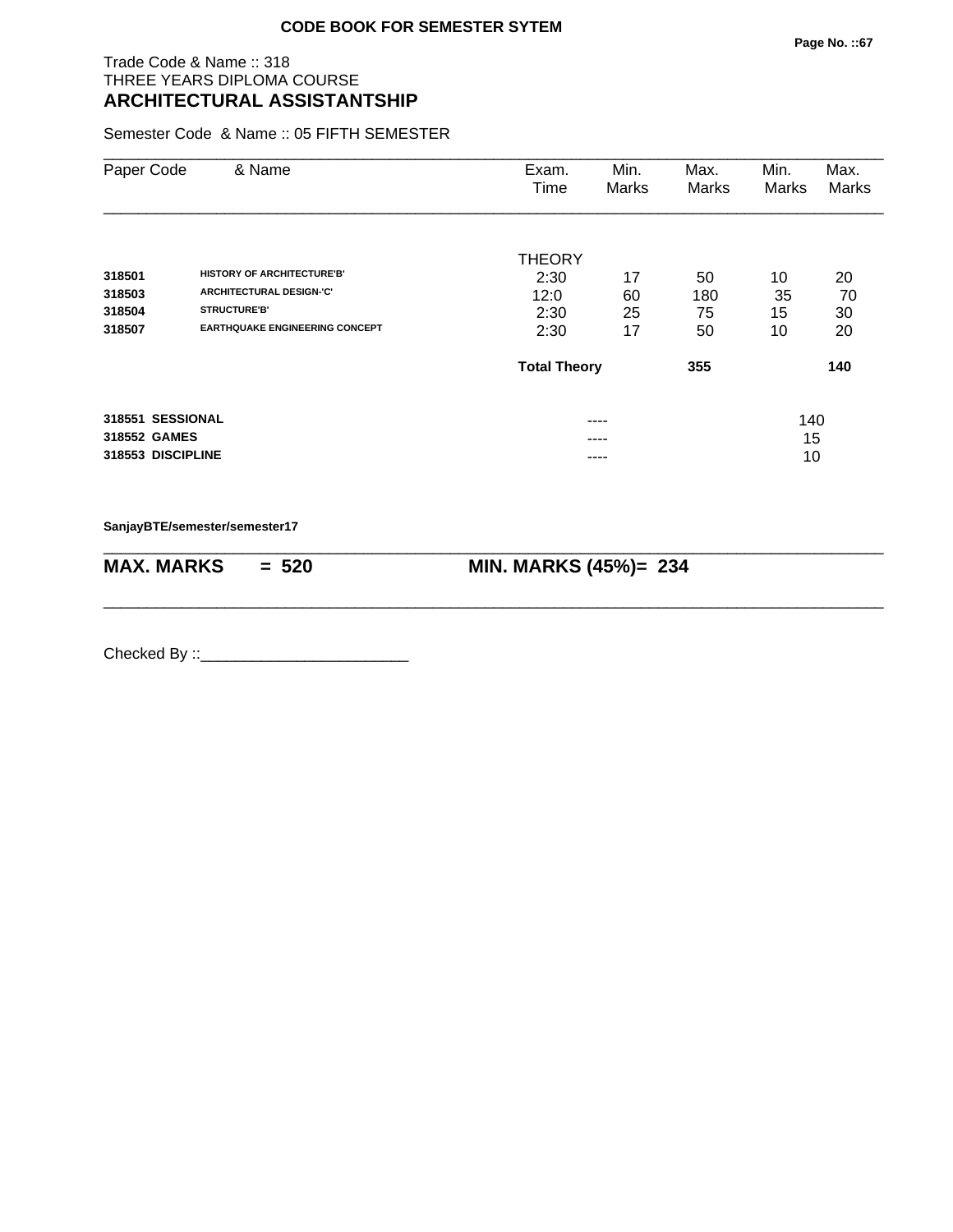## Trade Code & Name :: 318 THREE YEARS DIPLOMA COURSE **ARCHITECTURAL ASSISTANTSHIP**

Semester Code & Name :: 06 SIXTH SEMESTER

| Paper Code        | & Name                                        | Exam.<br>Time          | Min.<br>Marks | Max.<br>Marks | Min.<br>Marks | Max.<br>Marks |
|-------------------|-----------------------------------------------|------------------------|---------------|---------------|---------------|---------------|
|                   |                                               |                        |               |               |               |               |
|                   |                                               | <b>THEORY</b>          |               |               |               |               |
| 318602            | <b>CONSTRUCTION &amp; MATERIALS-'C'</b>       | 2:30                   | 25            | 75            | 15            | 30            |
| 318605            | <b>ENVIRONMENTAL POLLUTION &amp; CONTROL</b>  | 2:30                   | 17            | 50            | 10            | 20            |
| 318606            | MANAGEMENT ACCOUNTS AND PROFESSIONAL PRACTICE | 2:30                   | 17            | 50            | 10            | 20            |
|                   |                                               | <b>Total Theory</b>    |               | 175           |               | 70            |
|                   |                                               | <b>PRACTICAL</b>       |               |               |               |               |
| 318621            | <b>PROJECT</b>                                |                        | 40            | 100           | 25            | 50            |
| 318622            | FIELD EXPOSURE (DONE IN IV SEM)               |                        | 20            | 50            | 15            | 30            |
|                   |                                               | <b>Total Practical</b> |               | 150           |               | 80            |
| 318651 SESSIONAL  |                                               |                        |               |               | 150           |               |
| 318652 GAMES      |                                               |                        |               |               | 15            |               |
| 318653 DISCIPLINE |                                               |                        |               |               | 10            |               |
|                   |                                               |                        |               |               |               |               |
|                   | 318661 CARRY OVER IST YEAR (30%)              |                        |               |               | 387           |               |
|                   | 318662 CARRY OVER 2ND YEAR (70%)              |                        |               |               | 735           |               |
|                   |                                               |                        |               |               |               |               |
|                   | SanjayBTE/semester/semester17                 |                        |               |               |               |               |

| $MAX. \, MARKS = 1622$ | <b>MIN. MARKS (45%)= 730</b> |
|------------------------|------------------------------|

\_\_\_\_\_\_\_\_\_\_\_\_\_\_\_\_\_\_\_\_\_\_\_\_\_\_\_\_\_\_\_\_\_\_\_\_\_\_\_\_\_\_\_\_\_\_\_\_\_\_\_\_\_\_\_\_\_\_\_\_\_\_\_\_\_\_\_\_\_\_\_\_\_\_\_\_\_\_\_\_\_\_\_\_\_\_\_\_\_\_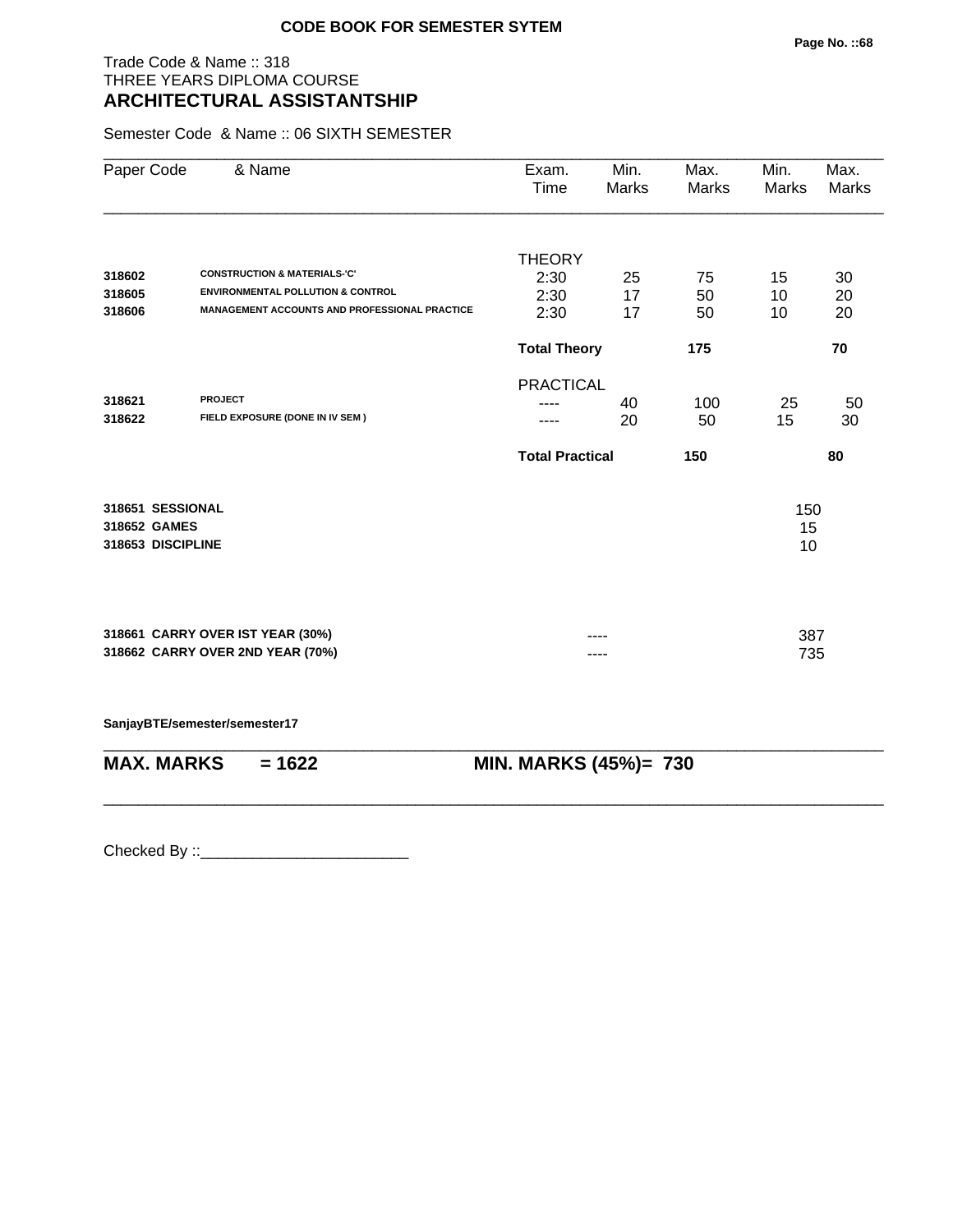# Trade Code & Name :: 319 THREE YEARS DIPLOMA COURSE **GLASS AND CERAMIC ENGINEERING**

Semester Code & Name :: 01 FIRST SEMESTER

| Paper Code        | & Name                          | Exam.<br>Time | Min.<br>Marks              | Max.<br>Marks | Min.<br><b>Marks</b> | Max.<br>Marks |  |  |
|-------------------|---------------------------------|---------------|----------------------------|---------------|----------------------|---------------|--|--|
|                   |                                 |               |                            |               |                      |               |  |  |
|                   |                                 | <b>THEORY</b> |                            |               |                      |               |  |  |
| 319101            | PROFESSIONAL COMMUNICATION      | 2:30          | 17                         | 50            | 10                   | 20            |  |  |
| 319102            | <b>APPLIED MATHEMATICS-I(A)</b> | 2:30          | 17                         | 50            | 10                   | 20            |  |  |
| 319103            | <b>APPLIED PHYSICS-I</b>        | 2:30          | 17                         | 50            | 10                   | 20            |  |  |
| 319104            | <b>APPLIED CHEMISTRY</b>        | 2:30          | 17                         | 50            | 10                   | 20            |  |  |
| 319105            | <b>ENGINEERING DRAWING</b>      | 3:00          | 17                         | 50            | 10                   | 20            |  |  |
|                   |                                 |               | <b>Total Theory</b><br>250 |               |                      | 100           |  |  |
|                   |                                 |               | <b>PRACTICAL</b>           |               |                      |               |  |  |
| 319121            | PROFESSIONAL COMMUNICATION      | 3:00          | 8                          | 20            | 5                    | 10            |  |  |
| 319123            | <b>APPLIED CHEMISTRY</b>        | 3:00          | 16                         | 40            | 10                   | 20            |  |  |
| 319125            | <b>INTRODUCTION TO COMPUTER</b> | 3:00          | 24                         | 60            | 15                   | 30            |  |  |
|                   |                                 |               | <b>Total Practical</b>     |               |                      | 60            |  |  |
| 319151 SESSIONAL  |                                 |               |                            |               | 160                  |               |  |  |
| 319152 GAMES      |                                 |               |                            |               |                      | 15            |  |  |
| 319153 DISCIPLINE |                                 | ----          |                            |               | 10                   |               |  |  |

#### **SanjayBTE/semester/semester17**

**MAX. MARKS = 555 MIN. MARKS (45%)= 250**

\_\_\_\_\_\_\_\_\_\_\_\_\_\_\_\_\_\_\_\_\_\_\_\_\_\_\_\_\_\_\_\_\_\_\_\_\_\_\_\_\_\_\_\_\_\_\_\_\_\_\_\_\_\_\_\_\_\_\_\_\_\_\_\_\_\_\_\_\_\_\_\_\_\_\_\_\_\_\_\_\_\_\_\_\_\_\_\_\_\_

\_\_\_\_\_\_\_\_\_\_\_\_\_\_\_\_\_\_\_\_\_\_\_\_\_\_\_\_\_\_\_\_\_\_\_\_\_\_\_\_\_\_\_\_\_\_\_\_\_\_\_\_\_\_\_\_\_\_\_\_\_\_\_\_\_\_\_\_\_\_\_\_\_\_\_\_\_\_\_\_\_\_\_\_\_\_\_\_\_\_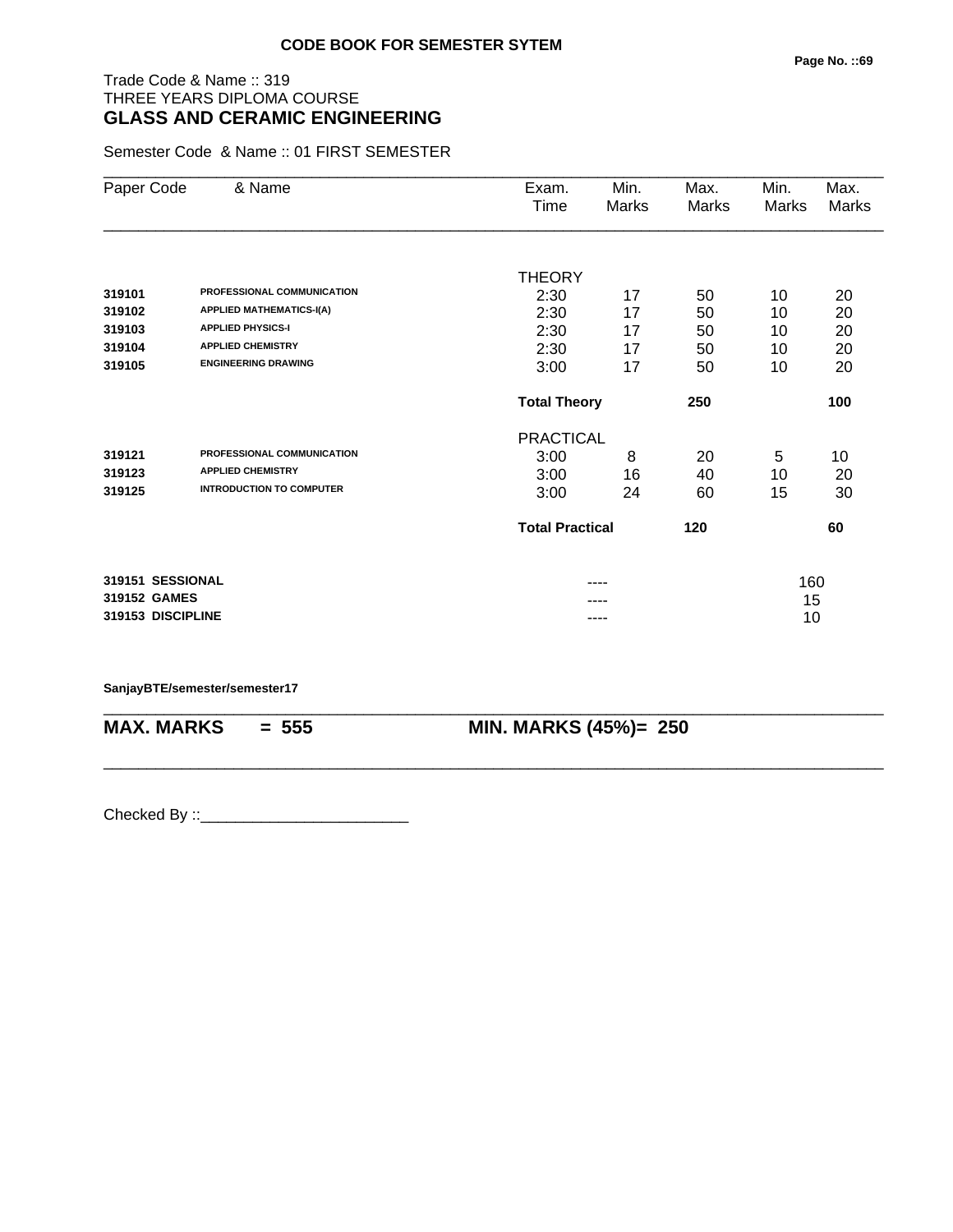## Trade Code & Name :: 319 THREE YEARS DIPLOMA COURSE **GLASS AND CERAMIC ENGINEERING**

Semester Code & Name :: 02 SECOND SEMESTER

| Paper Code        | & Name                                                 | Exam.               | Min.                   | Max.  | Min.  | Max.  |
|-------------------|--------------------------------------------------------|---------------------|------------------------|-------|-------|-------|
|                   |                                                        | Time                | Marks                  | Marks | Marks | Marks |
|                   |                                                        |                     |                        |       |       |       |
|                   |                                                        | <b>THEORY</b>       |                        |       |       |       |
| 319206            | <b>APPLIED MECHANICS</b>                               | 2:30                | 17                     | 50    | 10    | 20    |
| 319207            | <b>INTRODUCTION TO GLASS &amp; CERAMIC ENGINEERING</b> | 2:30                | 17                     | 50    | 10    | 20    |
| 319208            | <b>APPLIED MATHEMATICS-I(B)</b>                        | 2:30                | 17                     | 50    | 10    | 20    |
| 319209            | <b>APPLIED PHYSICS-II</b>                              | 2:30                | 17                     | 50    | 10    | 20    |
|                   |                                                        | <b>Total Theory</b> |                        | 200   |       | 80    |
|                   |                                                        | <b>PRACTICAL</b>    |                        |       |       |       |
| 319222            | <b>APPLIED PHYSICS-II</b>                              | 3:00                | 16                     | 40    | 10    | 20    |
| 319224            | <b>APPLIED MECHANICS</b>                               | 3:00                | 16                     | 40    | 10    | 20    |
| 319226            | <b>WORKSHOP PRACTICE</b>                               | 4:00                | 24                     | 60    | 15    | 30    |
| 319227            | FIELD EXPOSURE (2 WEEKS)                               | ----                | 8                      | 20    | 5     | 10    |
|                   |                                                        |                     | <b>Total Practical</b> |       |       | 80    |
| 319251 SESSIONAL  |                                                        |                     |                        |       | 160   |       |
| 319252 GAMES      |                                                        |                     |                        |       | 15    |       |
| 319253 DISCIPLINE |                                                        |                     |                        |       | 10    |       |
|                   |                                                        |                     |                        |       |       |       |

\_\_\_\_\_\_\_\_\_\_\_\_\_\_\_\_\_\_\_\_\_\_\_\_\_\_\_\_\_\_\_\_\_\_\_\_\_\_\_\_\_\_\_\_\_\_\_\_\_\_\_\_\_\_\_\_\_\_\_\_\_\_\_\_\_\_\_\_\_\_\_\_\_\_\_\_\_\_\_\_\_\_\_\_\_\_\_\_\_\_

\_\_\_\_\_\_\_\_\_\_\_\_\_\_\_\_\_\_\_\_\_\_\_\_\_\_\_\_\_\_\_\_\_\_\_\_\_\_\_\_\_\_\_\_\_\_\_\_\_\_\_\_\_\_\_\_\_\_\_\_\_\_\_\_\_\_\_\_\_\_\_\_\_\_\_\_\_\_\_\_\_\_\_\_\_\_\_\_\_\_

**SanjayBTE/semester/semester17**

**MAX. MARKS = 545 MIN. MARKS (45%)= 245**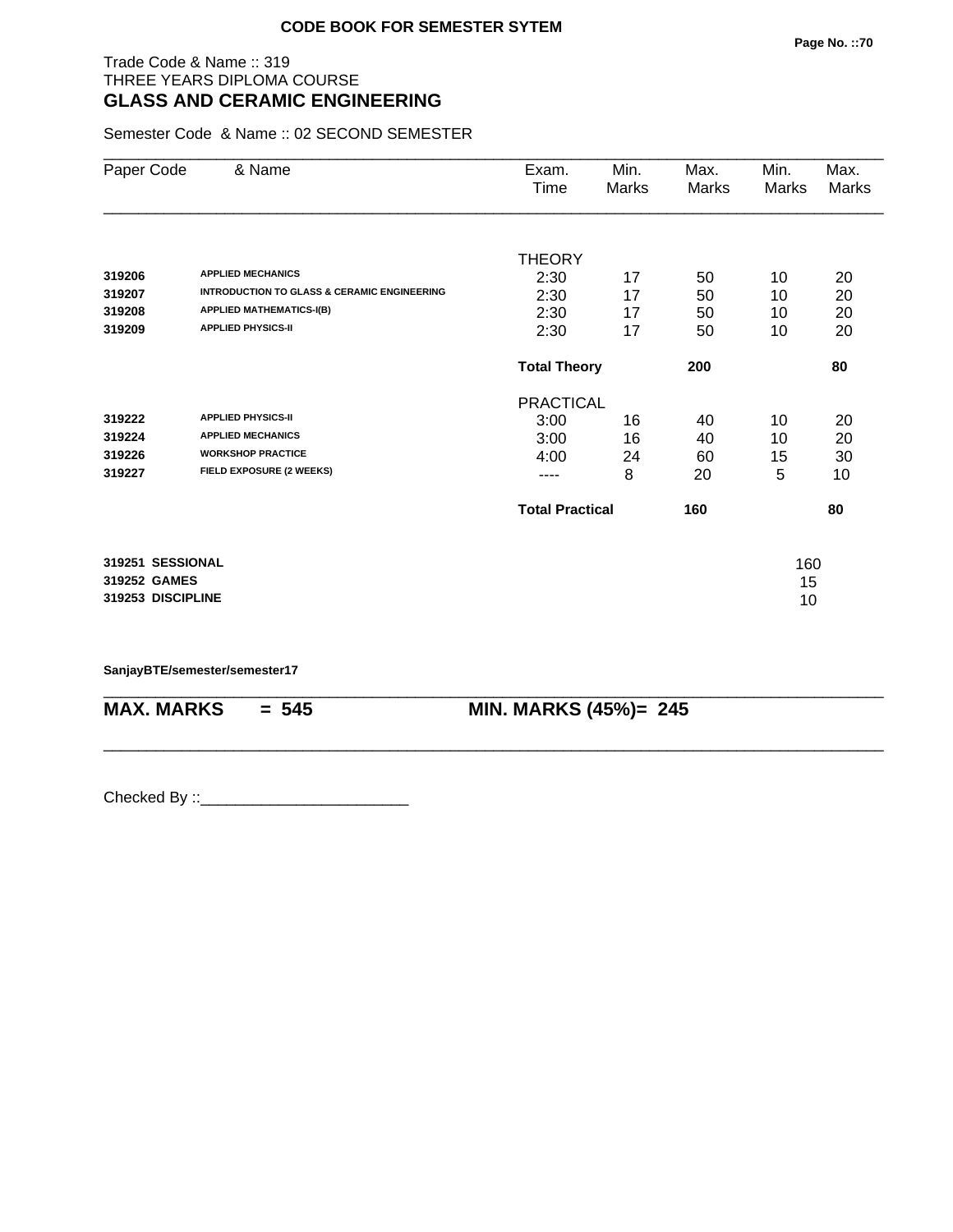## Trade Code & Name :: 319 THREE YEARS DIPLOMA COURSE **GLASS AND CERAMIC ENGINEERING**

Semester Code & Name :: 03 THIRD SEMESTER

| Paper Code        | & Name                                          | Exam.<br>Time          | Min.<br>Marks | Max.<br>Marks | Min.<br>Marks | Max.<br>Marks |  |
|-------------------|-------------------------------------------------|------------------------|---------------|---------------|---------------|---------------|--|
|                   |                                                 |                        |               |               |               |               |  |
|                   |                                                 | <b>THEORY</b>          |               |               |               |               |  |
| 319301            | <b>APPLIED CHEMISTRY-II</b>                     | 2:30                   | 17            | 50            | 10            | 20            |  |
| 319302            | ELEMENTARY ELECTRICAL, MECHANICAL & CIVIL ENGG. | 2:30                   | 17            | 50            | 10            | 20            |  |
| 319303            | <b>INDUSTRIAL OPERATIONS</b>                    | 2:30                   | 17            | 50            | 10            | 20            |  |
| 319304            | POTTERY & REFRACTORY                            | 2:30                   | 17            | 50            | 10            | 20            |  |
|                   |                                                 | <b>Total Theory</b>    |               | 200           |               | 80            |  |
|                   |                                                 | <b>PRACTICAL</b>       |               |               |               |               |  |
| 319321            | ELEMENTARY ELECTRICAL, MECHANICAL & CIVIL ENGG. | 3:00                   | 16            | 40            | 10            | 20            |  |
| 319322            | <b>POTTERY &amp; REFRACTORY</b>                 | 6:00                   | 24            | 60            | 15            | 30            |  |
| 319325            | <b>MODELING &amp; MOULD LAB</b>                 | 3:00                   | 16            | 40            | 10            | 20            |  |
|                   |                                                 | <b>Total Practical</b> |               | 140           |               | 70            |  |
| 319351 SESSIONAL  |                                                 |                        | ----          |               |               | 150           |  |
| 319352 GAMES      |                                                 |                        |               |               | 15            |               |  |
| 319353 DISCIPLINE |                                                 | ----                   |               |               | 10            |               |  |

\_\_\_\_\_\_\_\_\_\_\_\_\_\_\_\_\_\_\_\_\_\_\_\_\_\_\_\_\_\_\_\_\_\_\_\_\_\_\_\_\_\_\_\_\_\_\_\_\_\_\_\_\_\_\_\_\_\_\_\_\_\_\_\_\_\_\_\_\_\_\_\_\_\_\_\_\_\_\_\_\_\_\_\_\_\_\_\_\_\_

\_\_\_\_\_\_\_\_\_\_\_\_\_\_\_\_\_\_\_\_\_\_\_\_\_\_\_\_\_\_\_\_\_\_\_\_\_\_\_\_\_\_\_\_\_\_\_\_\_\_\_\_\_\_\_\_\_\_\_\_\_\_\_\_\_\_\_\_\_\_\_\_\_\_\_\_\_\_\_\_\_\_\_\_\_\_\_\_\_\_

**SanjayBTE/semester/semester17**

**MAX. MARKS = 515 MIN. MARKS (45%)= 232**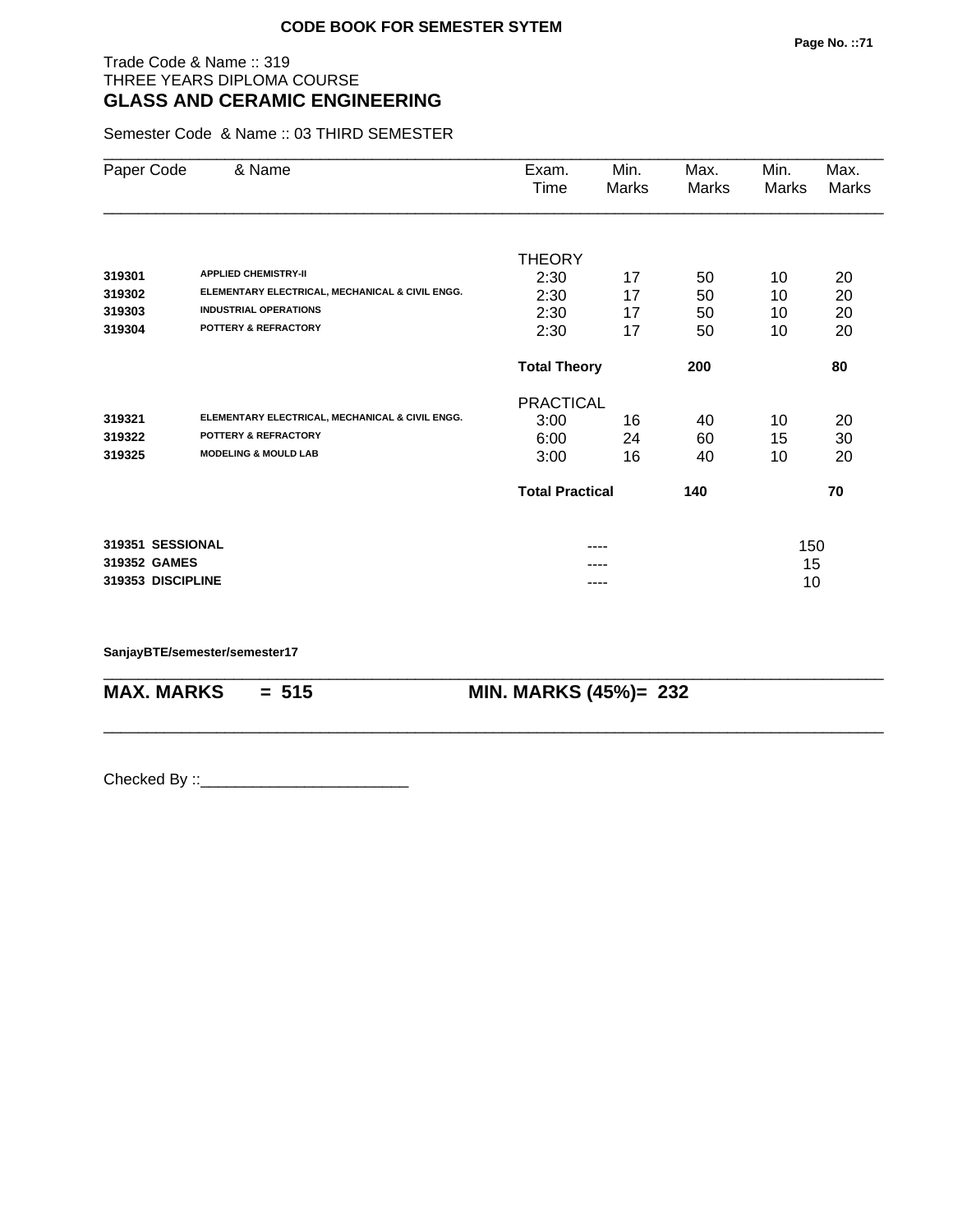## Trade Code & Name :: 319 THREE YEARS DIPLOMA COURSE **GLASS AND CERAMIC ENGINEERING**

Semester Code & Name :: 04 FORTH SEMESTER

| Paper Code        | & Name                                           | Exam.                  | Min.  | Max.  | Min.  | Max.  |
|-------------------|--------------------------------------------------|------------------------|-------|-------|-------|-------|
|                   |                                                  | Time                   | Marks | Marks | Marks | Marks |
|                   |                                                  |                        |       |       |       |       |
|                   |                                                  | <b>THEORY</b>          |       |       |       |       |
| 319405            | <b>GLASS &amp; ENAMEL</b>                        | 2:30                   | 17    | 50    | 10    | 20    |
| 319406            | <b>GLASS &amp; CERAMIC ENGG, DRAWING-I</b>       | 3:00                   | 17    | 50    | 10    | 20    |
| 319407            | INDUSTRIAL CALCULATION & ENVIRONMENTAL POLLUTION | 2:30                   | 17    | 50    | 10    | 20    |
| 319408            | <b>FUELS, FURNACE AND PYROMETRY</b>              | 2:30                   | 17    | 50    | 10    | 20    |
| 319409            | <b>ELEMENTS OF GEOLOGY</b>                       | 2:30                   | 17    | 50    | 10    | 20    |
|                   |                                                  | <b>Total Theory</b>    |       | 250   |       | 100   |
|                   |                                                  | <b>PRACTICAL</b>       |       |       |       |       |
| 319423            | <b>GLASS &amp; ENAMEL</b>                        | 6:00                   | 24    | 60    | 15    | 30    |
| 319424            | <b>ELEMENTS OF GEOLOGY</b>                       | 3:00                   | 16    | 40    | 10    | 20    |
| 319426            | <b>INDUSTRIAL TOUR (2 WEEKS)</b>                 | ----                   | 16    | 40    | 10    | 20    |
|                   |                                                  | <b>Total Practical</b> |       | 140   |       | 70    |
| 319451 SESSIONAL  |                                                  |                        |       |       | 170   |       |
| 319452 GAMES      |                                                  |                        |       |       | 15    |       |
| 319453 DISCIPLINE |                                                  |                        |       |       | 10    |       |
|                   |                                                  |                        |       |       |       |       |

\_\_\_\_\_\_\_\_\_\_\_\_\_\_\_\_\_\_\_\_\_\_\_\_\_\_\_\_\_\_\_\_\_\_\_\_\_\_\_\_\_\_\_\_\_\_\_\_\_\_\_\_\_\_\_\_\_\_\_\_\_\_\_\_\_\_\_\_\_\_\_\_\_\_\_\_\_\_\_\_\_\_\_\_\_\_\_\_\_\_

\_\_\_\_\_\_\_\_\_\_\_\_\_\_\_\_\_\_\_\_\_\_\_\_\_\_\_\_\_\_\_\_\_\_\_\_\_\_\_\_\_\_\_\_\_\_\_\_\_\_\_\_\_\_\_\_\_\_\_\_\_\_\_\_\_\_\_\_\_\_\_\_\_\_\_\_\_\_\_\_\_\_\_\_\_\_\_\_\_\_

**SanjayBTE/semester/semester17**

**MAX. MARKS = 585 MIN. MARKS (45%)= 263**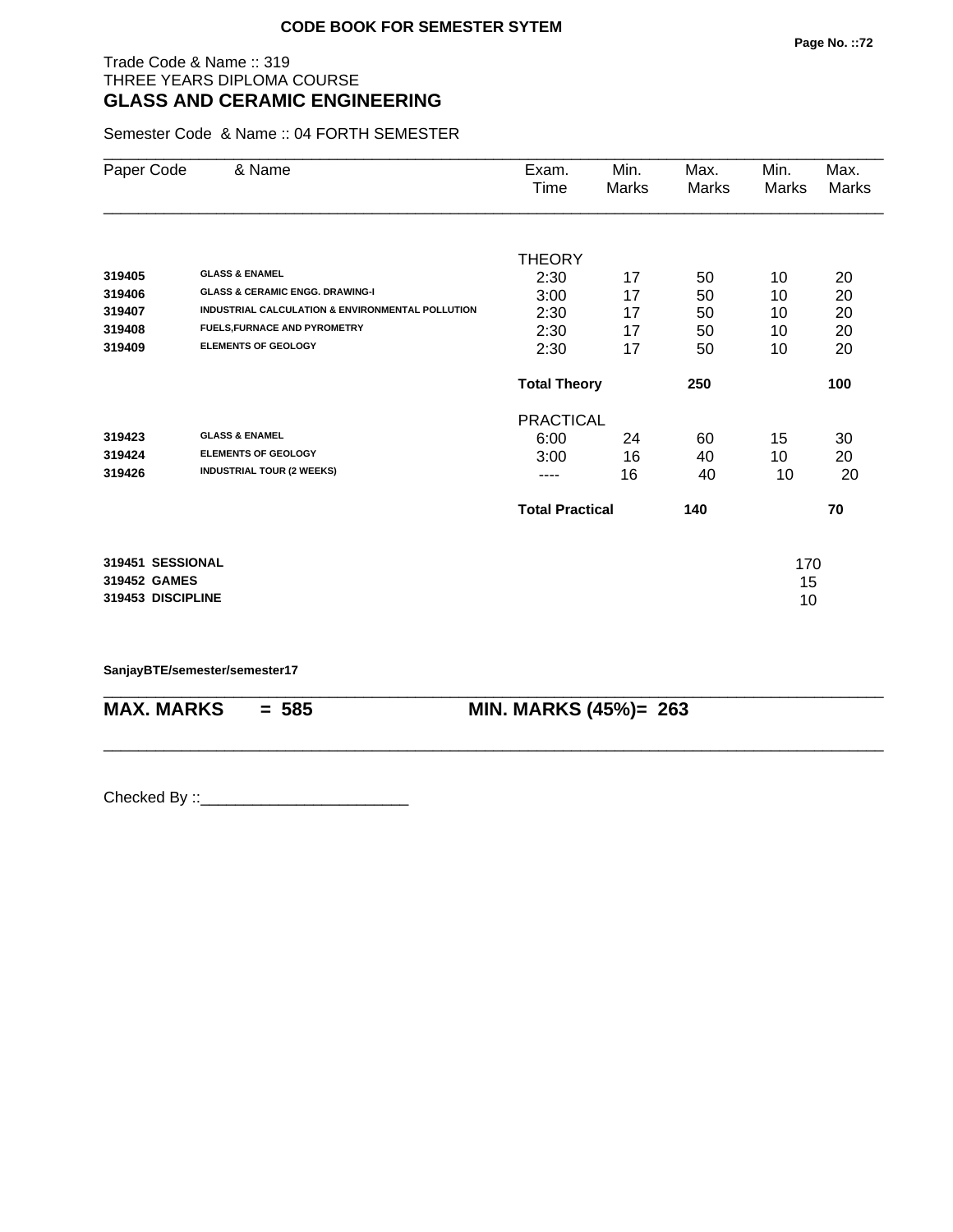## Trade Code & Name :: 319 THREE YEARS DIPLOMA COURSE **GLASS AND CERAMIC ENGINEERING**

Semester Code & Name :: 05 FIFTH SEMESTER

| Paper Code        | & Name                                                     | Exam.                      | Min.  | Max.         | Min.  | Max.         |
|-------------------|------------------------------------------------------------|----------------------------|-------|--------------|-------|--------------|
|                   |                                                            | Time                       | Marks | <b>Marks</b> | Marks | <b>Marks</b> |
|                   |                                                            |                            |       |              |       |              |
|                   |                                                            | <b>THEORY</b>              |       |              |       |              |
| 319501            | <b>POTTERY &amp; PORCELAIN-I</b>                           | 2:30                       | 17    | 50           | 10    | 20           |
| 319502            | <b>REFRACTORY TECHNOLOGY</b>                               | 2:30                       | 17    | 50           | 10    | 20           |
| 319503            | <b>GLASS TECHNOLOGY-I</b>                                  | 2:30                       | 17    | 50           | 10    | 20           |
| 319505            | <b>MODERN CERAMIC &amp; ITS APPLICATION</b>                | 2:30                       | 17    | 50           | 10    | 20           |
| 319506            | INDUSTRIAL MANAGEMENT & ENTREPRENEURSHIP DEVELOPMENT       | 2:30                       | 17    | 50           | 10    | 20           |
|                   |                                                            | <b>Total Theory</b><br>250 |       |              |       | 100          |
|                   |                                                            | <b>PRACTICAL</b>           |       |              |       |              |
| 319522            | POTTERY & REFRACTORY LAB                                   | 6:00                       | 24    | 60           | 15    | 30           |
| 319523            | GLASS & CERAMIC WORKSHOP PRACTICE (GLASS, ENAMEL & CEMENT) | 6:00                       | 24    | 60           | 15    | 30           |
| 319526            | <b>INDUSTRIAL TRAINING (FOUR WEEKS)</b>                    | <b>VIVA</b>                | 12    | 30           | 5     | 10           |
|                   |                                                            | <b>Total Practical</b>     |       | 150          |       | 70           |
| 319551 SESSIONAL  |                                                            |                            | ----  |              | 170   |              |
| 319552 GAMES      |                                                            |                            |       |              | 15    |              |
| 319553 DISCIPLINE |                                                            |                            | ----  |              | 10    |              |
|                   |                                                            |                            |       |              |       |              |

\_\_\_\_\_\_\_\_\_\_\_\_\_\_\_\_\_\_\_\_\_\_\_\_\_\_\_\_\_\_\_\_\_\_\_\_\_\_\_\_\_\_\_\_\_\_\_\_\_\_\_\_\_\_\_\_\_\_\_\_\_\_\_\_\_\_\_\_\_\_\_\_\_\_\_\_\_\_\_\_\_\_\_\_\_\_\_\_\_\_

\_\_\_\_\_\_\_\_\_\_\_\_\_\_\_\_\_\_\_\_\_\_\_\_\_\_\_\_\_\_\_\_\_\_\_\_\_\_\_\_\_\_\_\_\_\_\_\_\_\_\_\_\_\_\_\_\_\_\_\_\_\_\_\_\_\_\_\_\_\_\_\_\_\_\_\_\_\_\_\_\_\_\_\_\_\_\_\_\_\_

#### **SanjayBTE/semester/semester17**

|  | <b>MAX. MARKS</b> |   |
|--|-------------------|---|
|  |                   | N |

**MIN. MARKS (45%)= 268**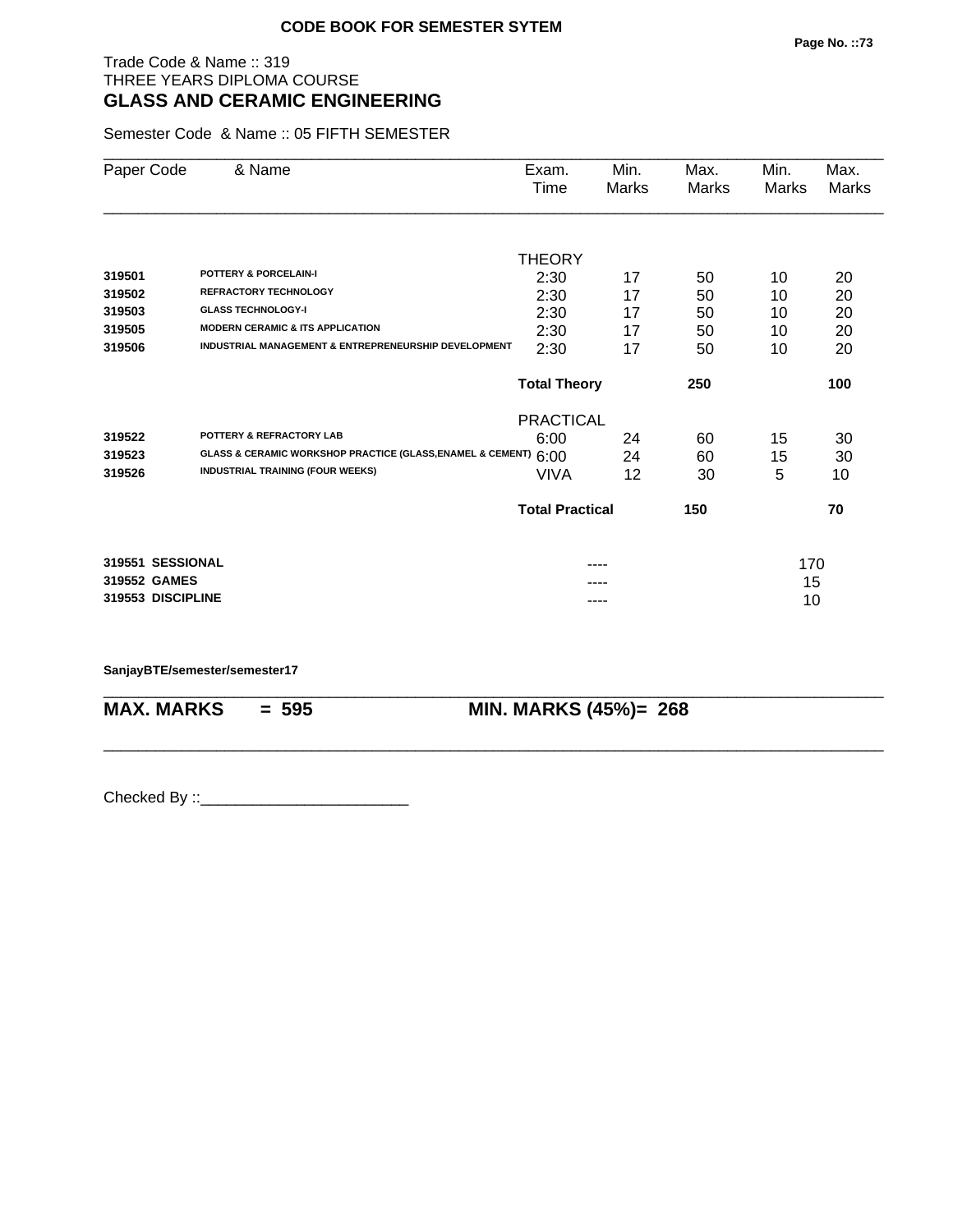## Trade Code & Name :: 319 THREE YEARS DIPLOMA COURSE **GLASS AND CERAMIC ENGINEERING**

Semester Code & Name :: 06 SIXTH SEMESTER

| Paper Code        | & Name                                                      | Exam.<br>Time          | Min.<br>Marks                | Max.<br>Marks                     | Min.<br>Marks | Max.<br><b>Marks</b> |
|-------------------|-------------------------------------------------------------|------------------------|------------------------------|-----------------------------------|---------------|----------------------|
|                   |                                                             | <b>THEORY</b>          |                              |                                   |               |                      |
| 319604            | <b>CEMENT AND LIME</b>                                      | 2:30                   | 17                           | 50                                | 10            | 20                   |
| 319607            | CERAMIC MACHINERY AND FURNACE DESIGN                        | 2:30                   | 17                           | 50                                | 10            | 20                   |
| 319608            | <b>GLASS &amp; CERAMIC ENGINEERING DRAWING-II</b>           | 2:30                   | 17                           | 50                                | 10            | 20                   |
|                   |                                                             |                        |                              | ELECTIVE ANY ONE OF THE FOLLOWING |               |                      |
| 319609            | <b>GLASS TECHNOLOGY-II</b>                                  | 2:30                   | 17                           | 50                                | 10            | 20                   |
| 319610            | POTTERY PORCELAIN-II                                        | 2:30                   | 17                           | 50                                | 10            | 20                   |
|                   |                                                             | <b>Total Theory</b>    |                              | 200                               |               | 80                   |
|                   |                                                             | <b>PRACTICAL</b>       |                              |                                   |               |                      |
| 319621            | SILICATE ANALYSIS LAB                                       | 3:00                   | 16                           | 40                                | 10            | 20                   |
| 319624            | PHYSICAL TESTING LAB                                        | 3:00                   | 24                           | 60                                | 15            | 30                   |
| 319625            | <b>PROJECT</b>                                              | <b>VIVA</b>            | 32                           | 80                                | 20            | 40                   |
| 319626            | <b>INDUSTRIAL TOUR</b>                                      | ----                   | ٠                            | ۰                                 | 15            | 30                   |
|                   |                                                             | <b>Total Practical</b> |                              | 180                               |               | 120                  |
| 319651 SESSIONAL  |                                                             |                        |                              |                                   | 200           |                      |
| 319652 GAMES      |                                                             |                        |                              |                                   | 15            |                      |
| 319653 DISCIPLINE |                                                             |                        |                              |                                   | 10            |                      |
|                   | 319661 CARRY OVER IST YEAR (30%)                            |                        |                              |                                   | 352           |                      |
|                   | 319662 CARRY OVER 2ND YEAR (70%)                            |                        |                              |                                   | 770           |                      |
|                   | 319672 [0020] ENVIRONMENTAL EDUCATION & DISASTER MANAGEMENT |                        | 2:30                         | 17                                | 50            |                      |
|                   |                                                             |                        |                              |                                   |               |                      |
|                   | SanjayBTE/semester/semester17                               |                        |                              |                                   |               |                      |
| <b>MAX. MARKS</b> | $= 1727$                                                    |                        | <b>MIN. MARKS (45%)= 777</b> |                                   |               |                      |
|                   |                                                             |                        |                              |                                   |               |                      |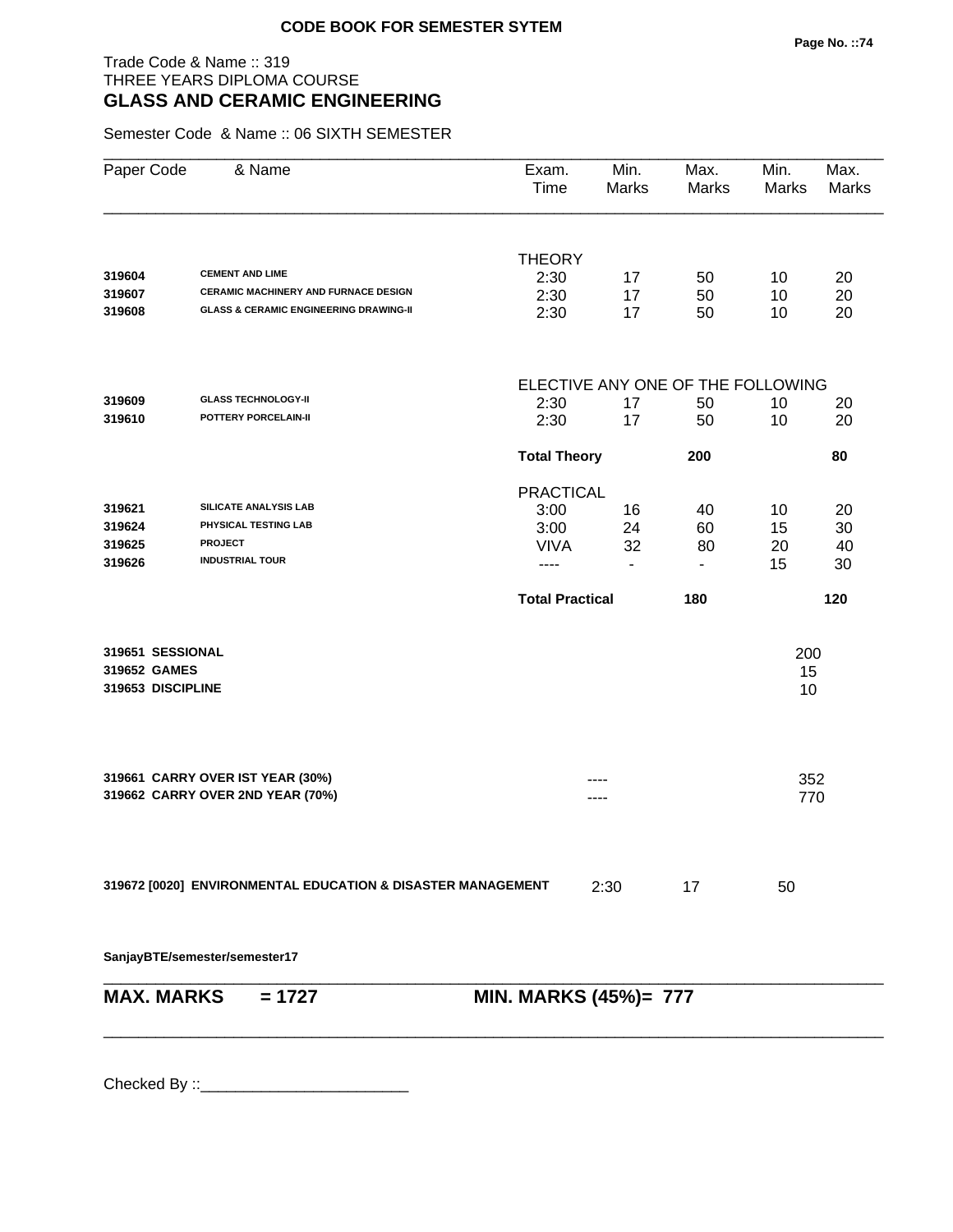# Trade Code & Name :: 320 THREE YEARS DIPLOMA COURSE **CHEMICAL TECHNOLOGY (FERTILIZER TECHNOLOGY)**

Semester Code & Name :: 01 FIRST SEMESTER

| Paper Code        | & Name                                          | Exam.<br>Time          | Min.<br>Marks | Max.<br>Marks | Min.<br><b>Marks</b> | Max.<br><b>Marks</b> |
|-------------------|-------------------------------------------------|------------------------|---------------|---------------|----------------------|----------------------|
|                   |                                                 |                        |               |               |                      |                      |
|                   |                                                 | <b>THEORY</b>          |               |               |                      |                      |
| 320101            | PROFESSIONAL COMMUNICATION                      | 2:30                   | 17            | 50            | 10                   | 20                   |
| 320102            | <b>APPLIED MATHEMATICS-I(A)</b>                 | 2:30                   | 17            | 50            | 10                   | 20                   |
| 320103            | <b>APPLIED PHYSICS-I</b>                        | 2:30                   | 17            | 50            | 10                   | 20                   |
| 320104            | <b>APPLIED CHEMISTRY</b>                        | 2:30                   | 17            | 50            | 10                   | 20                   |
| 320107            | <b>MEASURING INSTRUMENTS &amp; MEASUREMENTS</b> | 2:30                   | 17            | 50            | 10                   | 20                   |
| 320108            | <b>ENGINEERING DRAWING</b>                      | 3:00                   | 17            | 50            | 10                   | 20                   |
|                   |                                                 | <b>Total Theory</b>    |               | 300           |                      | 120                  |
|                   |                                                 | <b>PRACTICAL</b>       |               |               |                      |                      |
| 320124            | <b>APPLIED CHEMISTRY</b>                        | 3:00                   | 16            | 40            | 10                   | 20                   |
| 320126            | PROFESSIONAL COMMUNICATION                      | 3:00                   | 8             | 20            | 5                    | 10                   |
|                   |                                                 | <b>Total Practical</b> |               | 60            |                      | 30                   |
| 320151 SESSIONAL  |                                                 |                        |               |               | 150                  |                      |
| 320152 GAMES      |                                                 |                        |               |               | 15                   |                      |
| 320153 DISCIPLINE |                                                 |                        | ----          |               | 10                   |                      |

\_\_\_\_\_\_\_\_\_\_\_\_\_\_\_\_\_\_\_\_\_\_\_\_\_\_\_\_\_\_\_\_\_\_\_\_\_\_\_\_\_\_\_\_\_\_\_\_\_\_\_\_\_\_\_\_\_\_\_\_\_\_\_\_\_\_\_\_\_\_\_\_\_\_\_\_\_\_\_\_\_\_\_\_\_\_\_\_\_\_

\_\_\_\_\_\_\_\_\_\_\_\_\_\_\_\_\_\_\_\_\_\_\_\_\_\_\_\_\_\_\_\_\_\_\_\_\_\_\_\_\_\_\_\_\_\_\_\_\_\_\_\_\_\_\_\_\_\_\_\_\_\_\_\_\_\_\_\_\_\_\_\_\_\_\_\_\_\_\_\_\_\_\_\_\_\_\_\_\_\_

#### **SanjayBTE/semester/semester17**

**MAX. MARKS = 535 MIN. MARKS (45%)= 241**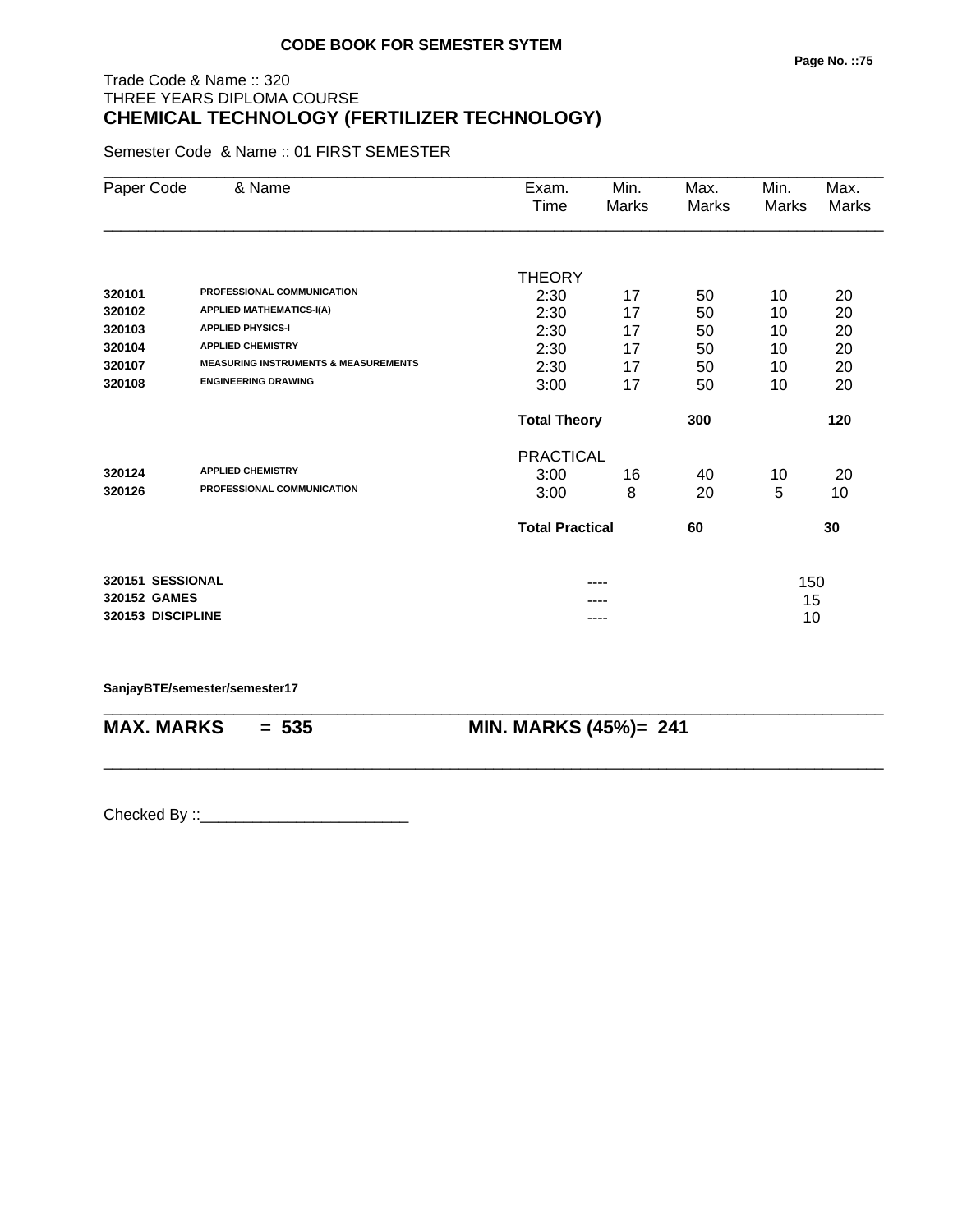# Trade Code & Name :: 320 THREE YEARS DIPLOMA COURSE **CHEMICAL TECHNOLOGY (FERTILIZER TECHNOLOGY)**

Semester Code & Name :: 02 SECOND SEMESTER

| Paper Code        | & Name                                          | Exam.                  | Min.  | Max.  | Min.  | Max.         |
|-------------------|-------------------------------------------------|------------------------|-------|-------|-------|--------------|
|                   |                                                 | Time                   | Marks | Marks | Marks | <b>Marks</b> |
|                   |                                                 |                        |       |       |       |              |
|                   |                                                 | <b>THEORY</b>          |       |       |       |              |
| 320205            | <b>APPLIED MECHANICS</b>                        | 2:30                   | 17    | 50    | 10    | 20           |
| 320206            | <b>MECHANICAL OPERATION AND SOLID HANDILING</b> | 2:30                   | 17    | 50    | 10    | 20           |
| 320209            | <b>APPLIED MATHEMATICS-I(B)</b>                 | 2:30                   | 17    | 50    | 10    | 20           |
| 320210            | <b>APPLIED PHYSICS-II</b>                       | 2:30                   | 17    | 50    | 10    | 20           |
|                   |                                                 | <b>Total Theory</b>    |       | 200   |       | 80           |
|                   |                                                 | <b>PRACTICAL</b>       |       |       |       |              |
| 320221            | <b>APPLIED PHYSICS-II</b>                       | 3:00                   | 16    | 40    | 10    | 20           |
| 320222            | <b>APPLIED MECHANICS</b>                        | 3:00                   | 16    | 40    | 10    | 20           |
| 320223            | <b>WORKSHOP PRACTICE</b>                        | 4:00                   | 24    | 60    | 15    | 30           |
| 320225            | <b>MECHANICAL OPERATION AND SOLID HANDILING</b> | 3:00                   | 24    | 60    | 15    | 30           |
|                   |                                                 | <b>Total Practical</b> |       | 200   |       | 100          |
| 320251 SESSIONAL  |                                                 |                        |       |       | 180   |              |
| 320252 GAMES      |                                                 |                        |       |       | 15    |              |
| 320253 DISCIPLINE |                                                 |                        |       |       | 10    |              |
|                   |                                                 |                        |       |       |       |              |

\_\_\_\_\_\_\_\_\_\_\_\_\_\_\_\_\_\_\_\_\_\_\_\_\_\_\_\_\_\_\_\_\_\_\_\_\_\_\_\_\_\_\_\_\_\_\_\_\_\_\_\_\_\_\_\_\_\_\_\_\_\_\_\_\_\_\_\_\_\_\_\_\_\_\_\_\_\_\_\_\_\_\_\_\_\_\_\_\_\_

\_\_\_\_\_\_\_\_\_\_\_\_\_\_\_\_\_\_\_\_\_\_\_\_\_\_\_\_\_\_\_\_\_\_\_\_\_\_\_\_\_\_\_\_\_\_\_\_\_\_\_\_\_\_\_\_\_\_\_\_\_\_\_\_\_\_\_\_\_\_\_\_\_\_\_\_\_\_\_\_\_\_\_\_\_\_\_\_\_\_

**SanjayBTE/semester/semester17**

**MAX. MARKS = 605 MIN. MARKS (45%)= 272**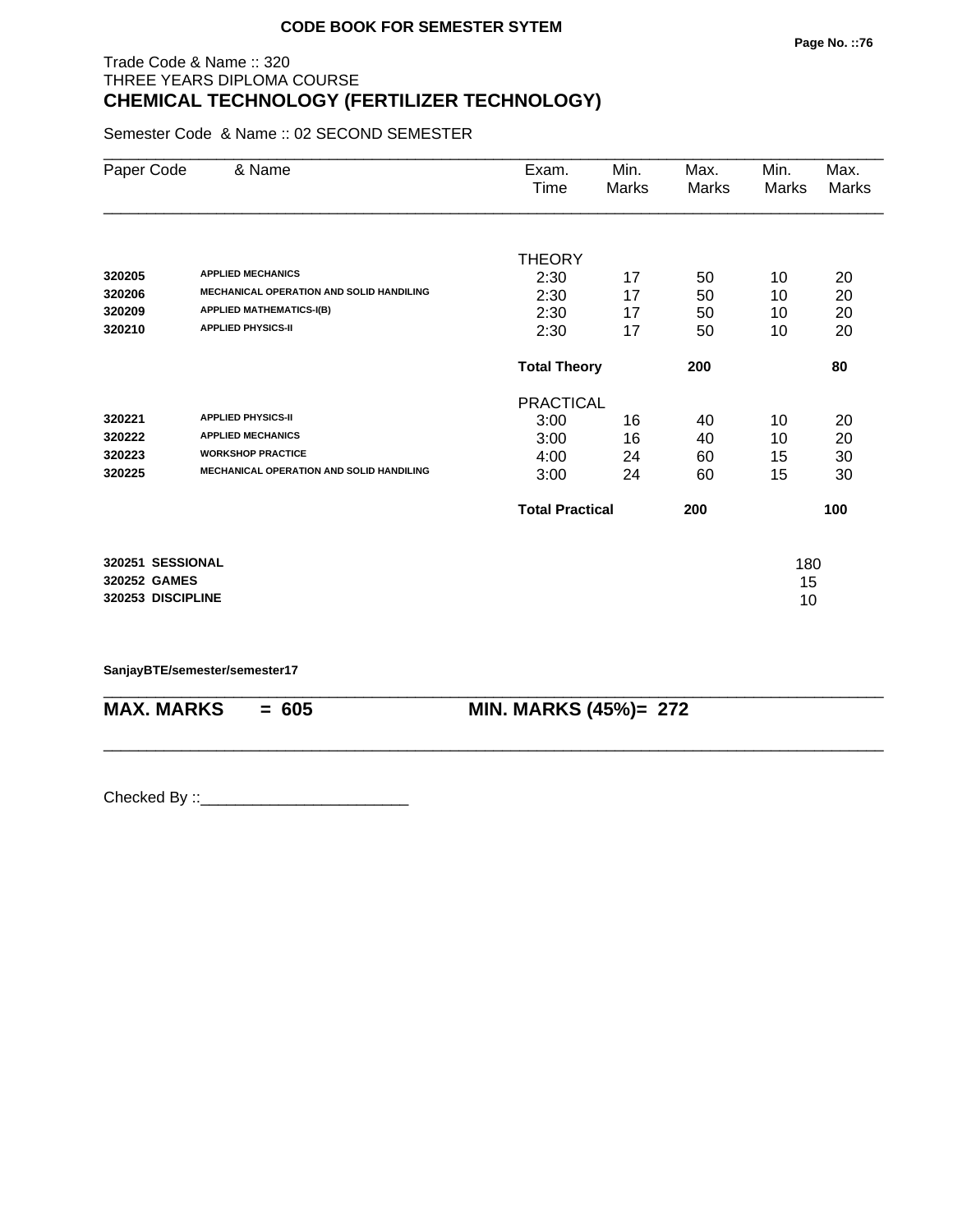# Trade Code & Name :: 320 THREE YEARS DIPLOMA COURSE **CHEMICAL TECHNOLOGY (FERTILIZER TECHNOLOGY)**

Semester Code & Name :: 03 THIRD SEMESTER

| Paper Code        | & Name                                         | Exam.<br>Time          | Min.<br>Marks | Max.<br>Marks | Min.<br>Marks | Max.<br>Marks |
|-------------------|------------------------------------------------|------------------------|---------------|---------------|---------------|---------------|
|                   |                                                |                        |               |               |               |               |
| 320301            | <b>APPLIED MATHEMATICS-II</b>                  | <b>THEORY</b>          |               |               |               |               |
| 320303            | <b>ELECTRICAL TECHNOLOGY &amp; ELECTRONICS</b> | 2:30<br>2:30           | 17<br>17      | 50            | 10            | 20<br>20      |
| 320306            | <b>MATERIAL ENERGY BALANCES</b>                | 2:30                   | 17            | 50<br>50      | 10<br>10      | 20            |
| 320308            | <b>CHEMICAL ENGG. THERMODYNAMICS</b>           | 2:30                   | 17            | 50            | 10            | 20            |
|                   |                                                | <b>Total Theory</b>    |               | 200           |               | 80            |
|                   |                                                | <b>PRACTICAL</b>       |               |               |               |               |
| 320321            | <b>ELECTRICAL TECHNOLOGY &amp; ELECTRONICS</b> | 3:00                   | 16            | 40            | 10            | 20            |
| 320324            | <b>INTRODUCTION TO COMPUTER</b>                | 3:00                   | 24            | 60            | 15            | 30            |
|                   |                                                | <b>Total Practical</b> |               | 100           |               | 50            |
| 320351 SESSIONAL  |                                                |                        |               |               | 130           |               |
| 320352 GAMES      |                                                |                        |               |               | 15            |               |
| 320353 DISCIPLINE |                                                |                        | ----          |               | 10            |               |

\_\_\_\_\_\_\_\_\_\_\_\_\_\_\_\_\_\_\_\_\_\_\_\_\_\_\_\_\_\_\_\_\_\_\_\_\_\_\_\_\_\_\_\_\_\_\_\_\_\_\_\_\_\_\_\_\_\_\_\_\_\_\_\_\_\_\_\_\_\_\_\_\_\_\_\_\_\_\_\_\_\_\_\_\_\_\_\_\_\_

\_\_\_\_\_\_\_\_\_\_\_\_\_\_\_\_\_\_\_\_\_\_\_\_\_\_\_\_\_\_\_\_\_\_\_\_\_\_\_\_\_\_\_\_\_\_\_\_\_\_\_\_\_\_\_\_\_\_\_\_\_\_\_\_\_\_\_\_\_\_\_\_\_\_\_\_\_\_\_\_\_\_\_\_\_\_\_\_\_\_

**SanjayBTE/semester/semester17**

**MAX. MARKS = 455 MIN. MARKS (45%)= 205**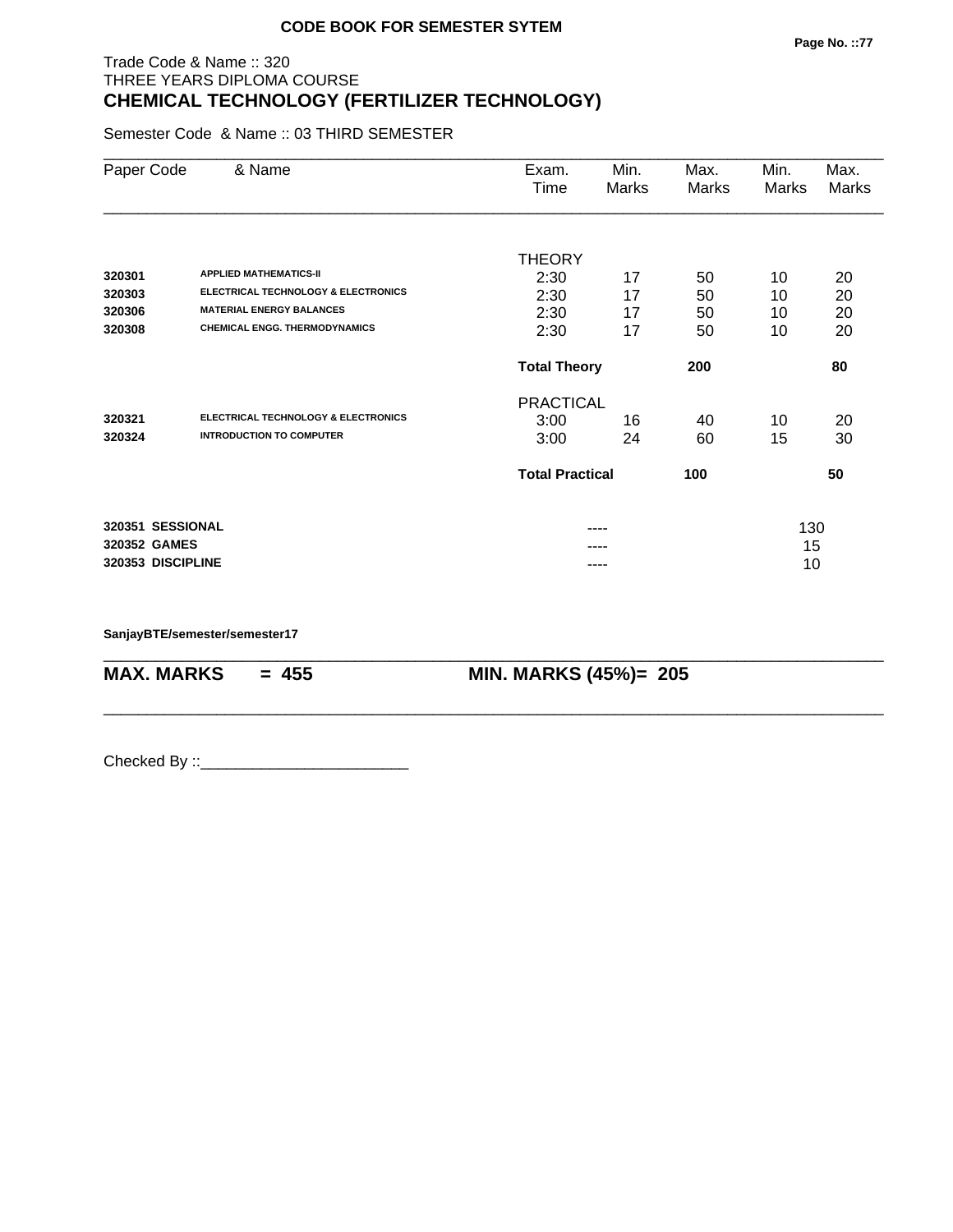# Trade Code & Name :: 320 THREE YEARS DIPLOMA COURSE **CHEMICAL TECHNOLOGY (FERTILIZER TECHNOLOGY)**

Semester Code & Name :: 04 FORTH SEMESTER

| Paper Code        | & Name                                                      | Exam.<br>Time          | Min.<br>Marks | Max.<br>Marks | Min.<br>Marks | Max.<br>Marks |
|-------------------|-------------------------------------------------------------|------------------------|---------------|---------------|---------------|---------------|
|                   |                                                             | <b>THEORY</b>          |               |               |               |               |
| 320402            | <b>PROCESS PLANT UTILITIES</b>                              | 2:30                   | 17            | 50            | 10            | 20            |
| 320404            | <b>CONVENTIONAL &amp; NON-CONVENTIONAL SOURCE OF ENERGY</b> | 2:30                   | 17            | 50            | 10            | 20            |
| 320405            | <b>CHEMICAL TECHNOLOGY</b>                                  | 2:30                   | 17            | 50            | 10            | 20            |
| 320407            | <b>FLUID MECHANICS</b>                                      | 2:30                   | 17            | 50            | 10            | 20            |
|                   |                                                             | <b>Total Theory</b>    |               | 200           |               | 80            |
|                   |                                                             | <b>PRACTICAL</b>       |               |               |               |               |
| 320422            | <b>CHEMICAL TECHNOLOGY</b>                                  | 3:00                   | 24            | 60            | 15            | 30            |
| 320423            | <b>FLUID MECHANICS</b>                                      | 3:00                   | 40            | 100           | 25            | 50            |
|                   |                                                             | <b>Total Practical</b> |               | 160           |               | 80            |
| 320451 SESSIONAL  |                                                             |                        |               |               | 160           |               |
| 320452 GAMES      |                                                             |                        |               |               | 15            |               |
| 320453 DISCIPLINE |                                                             |                        |               |               | 10            |               |

\_\_\_\_\_\_\_\_\_\_\_\_\_\_\_\_\_\_\_\_\_\_\_\_\_\_\_\_\_\_\_\_\_\_\_\_\_\_\_\_\_\_\_\_\_\_\_\_\_\_\_\_\_\_\_\_\_\_\_\_\_\_\_\_\_\_\_\_\_\_\_\_\_\_\_\_\_\_\_\_\_\_\_\_\_\_\_\_\_\_

\_\_\_\_\_\_\_\_\_\_\_\_\_\_\_\_\_\_\_\_\_\_\_\_\_\_\_\_\_\_\_\_\_\_\_\_\_\_\_\_\_\_\_\_\_\_\_\_\_\_\_\_\_\_\_\_\_\_\_\_\_\_\_\_\_\_\_\_\_\_\_\_\_\_\_\_\_\_\_\_\_\_\_\_\_\_\_\_\_\_

**SanjayBTE/semester/semester17**

**MAX. MARKS = 545 MIN. MARKS (45%)= 245**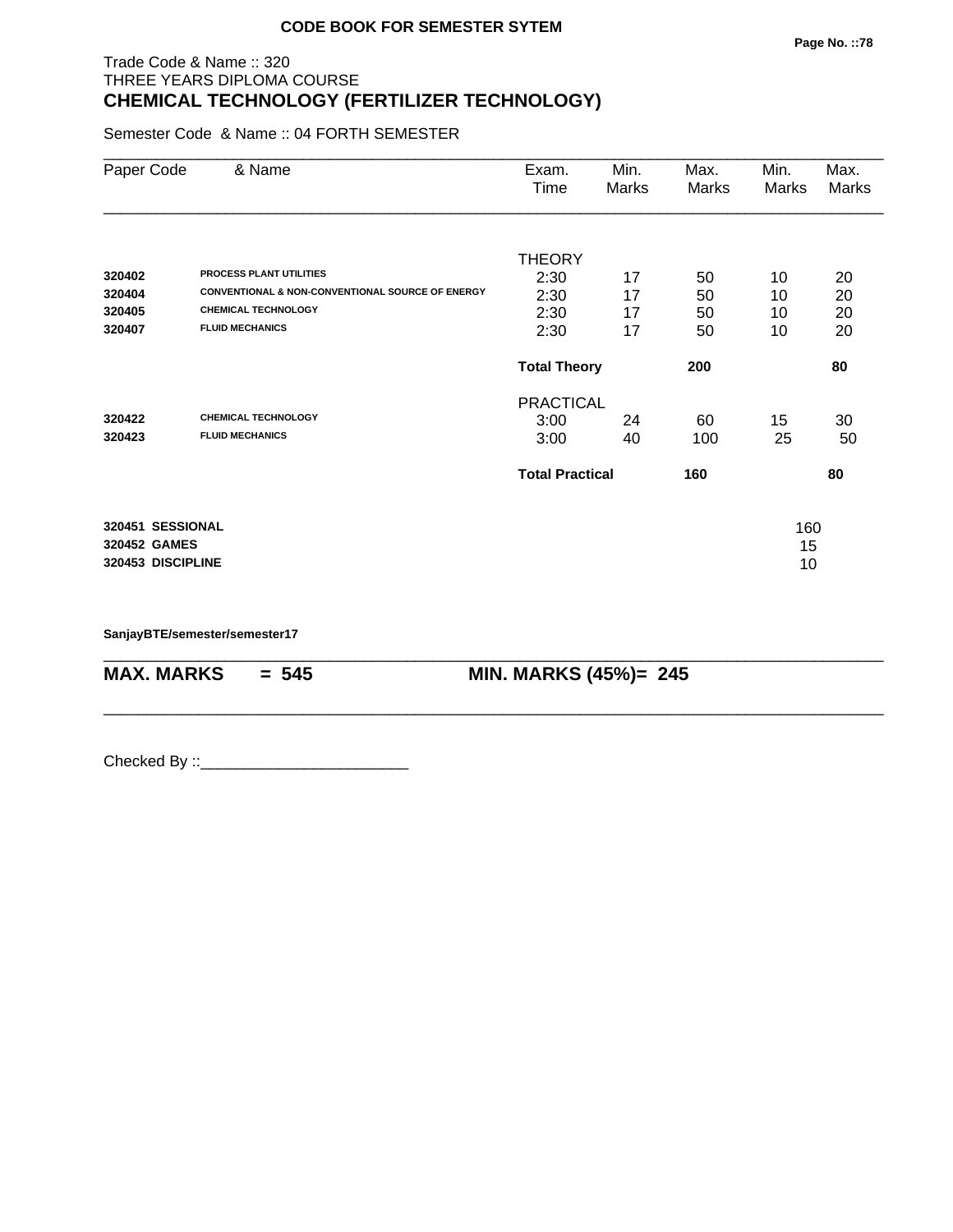# Trade Code & Name :: 320 THREE YEARS DIPLOMA COURSE **CHEMICAL TECHNOLOGY (FERTILIZER TECHNOLOGY)**

Semester Code & Name :: 05 FIFTH SEMESTER

| Paper Code        | & Name                                                          | Exam.<br>Time          | Min.<br>Marks | Max.<br>Marks | Min.<br>Marks | Max.<br>Marks |
|-------------------|-----------------------------------------------------------------|------------------------|---------------|---------------|---------------|---------------|
|                   |                                                                 |                        |               |               |               |               |
| 320501            | <b>HEAT TRANSFER OPERATIONS</b>                                 | THEORY                 |               |               |               |               |
| 320502            | <b>MASS TRANSFER OPERATIONS</b>                                 | 2:30                   | 23            | 70            | 15            | 30            |
| 320505            | <b>INDUSTRIAL MANAGEMENT &amp; ENTREPRENEURSHIP DEVELOPMENT</b> | 2:30                   | 23<br>17      | 70            | 15            | 30            |
| 320507            | POLLUTION CONTROL & INDUSTRIAL SAFETY                           | 2:30                   | 23            | 50<br>70      | 10<br>15      | 20            |
| 320508            | <b>FERTILIZER TECHNOLOGY-I</b>                                  | 2:30<br>2:30           | 23            | 70            | 15            | 30<br>30      |
|                   |                                                                 | <b>Total Theory</b>    |               | 330           |               | 140           |
| 320521            | <b>HEAT AND TRANSFER OPERATIONS LAB</b>                         | <b>PRACTICAL</b>       |               |               |               |               |
|                   |                                                                 | 4:00                   | 40            | 100           | 25            | 50            |
|                   |                                                                 | <b>Total Practical</b> |               | 100           |               | 50            |
| 320551 SESSIONAL  |                                                                 |                        |               |               |               |               |
| 320552 GAMES      |                                                                 |                        |               |               | 190<br>15     |               |
| 320553 DISCIPLINE |                                                                 |                        | ----          |               | 10            |               |

\_\_\_\_\_\_\_\_\_\_\_\_\_\_\_\_\_\_\_\_\_\_\_\_\_\_\_\_\_\_\_\_\_\_\_\_\_\_\_\_\_\_\_\_\_\_\_\_\_\_\_\_\_\_\_\_\_\_\_\_\_\_\_\_\_\_\_\_\_\_\_\_\_\_\_\_\_\_\_\_\_\_\_\_\_\_\_\_\_\_

\_\_\_\_\_\_\_\_\_\_\_\_\_\_\_\_\_\_\_\_\_\_\_\_\_\_\_\_\_\_\_\_\_\_\_\_\_\_\_\_\_\_\_\_\_\_\_\_\_\_\_\_\_\_\_\_\_\_\_\_\_\_\_\_\_\_\_\_\_\_\_\_\_\_\_\_\_\_\_\_\_\_\_\_\_\_\_\_\_\_

**SanjayBTE/semester/semester17**

**MAX. MARKS = 645 MIN. MARKS (45%)= 290**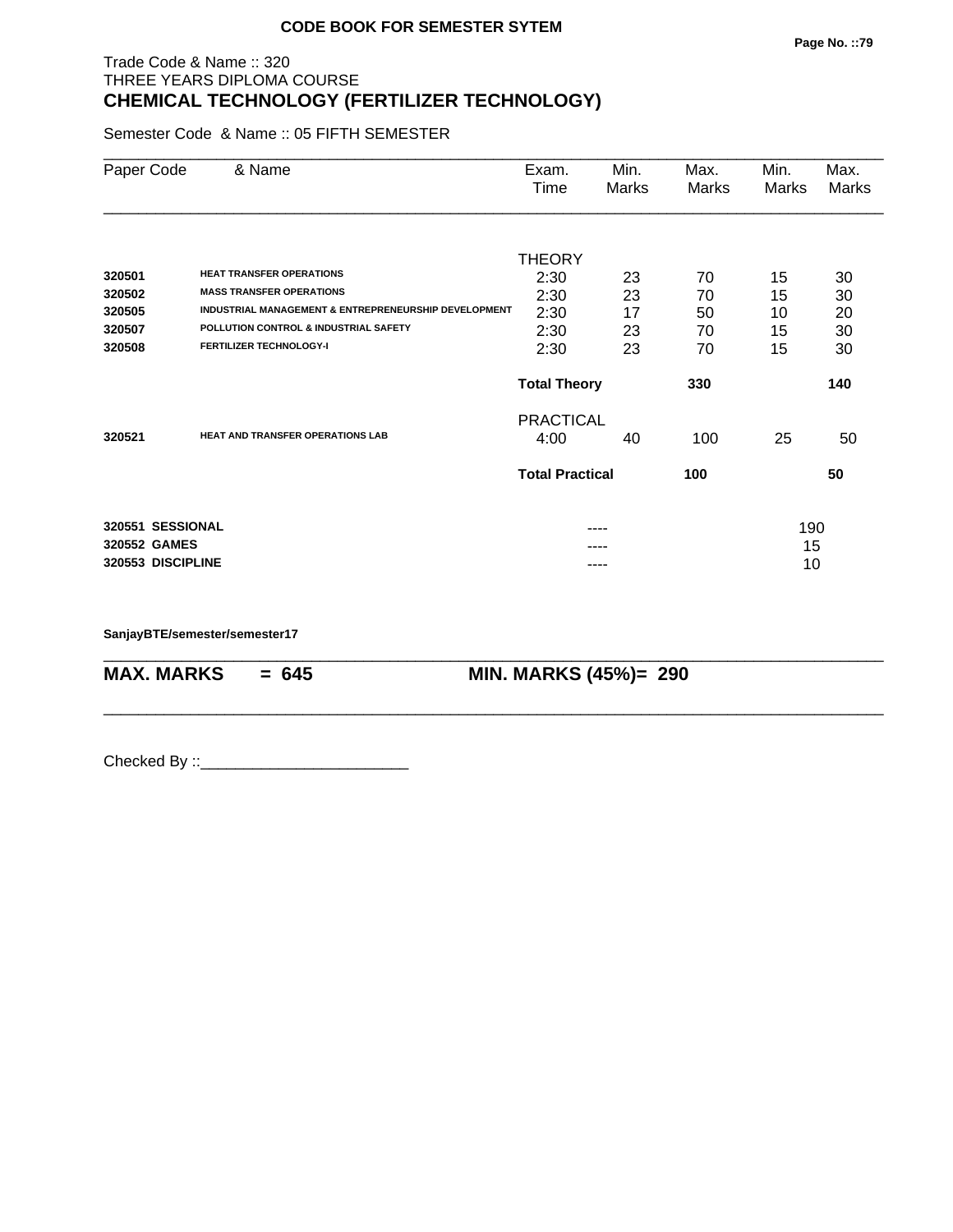# Trade Code & Name :: 320 THREE YEARS DIPLOMA COURSE **CHEMICAL TECHNOLOGY (FERTILIZER TECHNOLOGY)**

Semester Code & Name :: 06 SIXTH SEMESTER

| Paper Code<br>& Name                 | Exam.<br>Time | Min.<br><b>Marks</b>                  | Max.<br><b>Marks</b>                                                                | Min.<br>Marks  | Max.<br><b>Marks</b>                            |
|--------------------------------------|---------------|---------------------------------------|-------------------------------------------------------------------------------------|----------------|-------------------------------------------------|
|                                      |               |                                       |                                                                                     |                |                                                 |
| <b>CHEMICAL REACTION ENGINEERING</b> |               |                                       |                                                                                     |                | 30                                              |
| <b>AUTOMATIC PROCESS CONTROL</b>     |               |                                       |                                                                                     |                | 30                                              |
| PROCESS EQUIPMENT DESIGN             |               |                                       |                                                                                     |                | 30                                              |
| <b>FERTILIZER TECHNOLOGY-II</b>      | 2:30          | 23                                    | 70                                                                                  | 15             | 30                                              |
|                                      |               |                                       | 280                                                                                 |                | 120                                             |
|                                      |               |                                       |                                                                                     |                |                                                 |
| <b>AUTOMATIC PROCESS CONTROL</b>     | 4:00          | 40                                    | 100                                                                                 | 25             | 50                                              |
| FERTILIZER TECHNOLOGY-I AND II       | 3:00          | 32                                    | 80                                                                                  | 20             | 40                                              |
| <b>EQUIPMENT DESIGN PROJECT I</b>    | ----          | 40                                    | 100                                                                                 | 20             | 40                                              |
| PROJECT II FIELD EXPOSURE            |               | 32                                    | 80                                                                                  | 15             | 30                                              |
|                                      |               |                                       | 360                                                                                 |                | 160                                             |
| 320651 SESSIONAL                     |               |                                       |                                                                                     |                |                                                 |
| 320652 GAMES                         |               |                                       |                                                                                     |                |                                                 |
| 320653 DISCIPLINE                    |               |                                       |                                                                                     |                |                                                 |
|                                      |               |                                       |                                                                                     |                |                                                 |
| 320661 CARRY OVER IST YEAR (30%)     |               |                                       |                                                                                     |                |                                                 |
| 320662 CARRY OVER 2ND YEAR (70%)     |               | ----                                  |                                                                                     |                |                                                 |
|                                      |               | <b>THEORY</b><br>2:30<br>2:30<br>2:30 | 23<br>23<br>23<br><b>Total Theory</b><br><b>PRACTICAL</b><br><b>Total Practical</b> | 70<br>70<br>70 | 15<br>15<br>15<br>300<br>15<br>10<br>342<br>700 |

**SanjayBTE/semester/semester17**

\_\_\_\_\_\_\_\_\_\_\_\_\_\_\_\_\_\_\_\_\_\_\_\_\_\_\_\_\_\_\_\_\_\_\_\_\_\_\_\_\_\_\_\_\_\_\_\_\_\_\_\_\_\_\_\_\_\_\_\_\_\_\_\_\_\_\_\_\_\_\_\_\_\_\_\_\_\_\_\_\_\_\_\_\_\_\_\_\_\_ **MAX. MARKS = 2007 MIN. MARKS (45%)= 903**

\_\_\_\_\_\_\_\_\_\_\_\_\_\_\_\_\_\_\_\_\_\_\_\_\_\_\_\_\_\_\_\_\_\_\_\_\_\_\_\_\_\_\_\_\_\_\_\_\_\_\_\_\_\_\_\_\_\_\_\_\_\_\_\_\_\_\_\_\_\_\_\_\_\_\_\_\_\_\_\_\_\_\_\_\_\_\_\_\_\_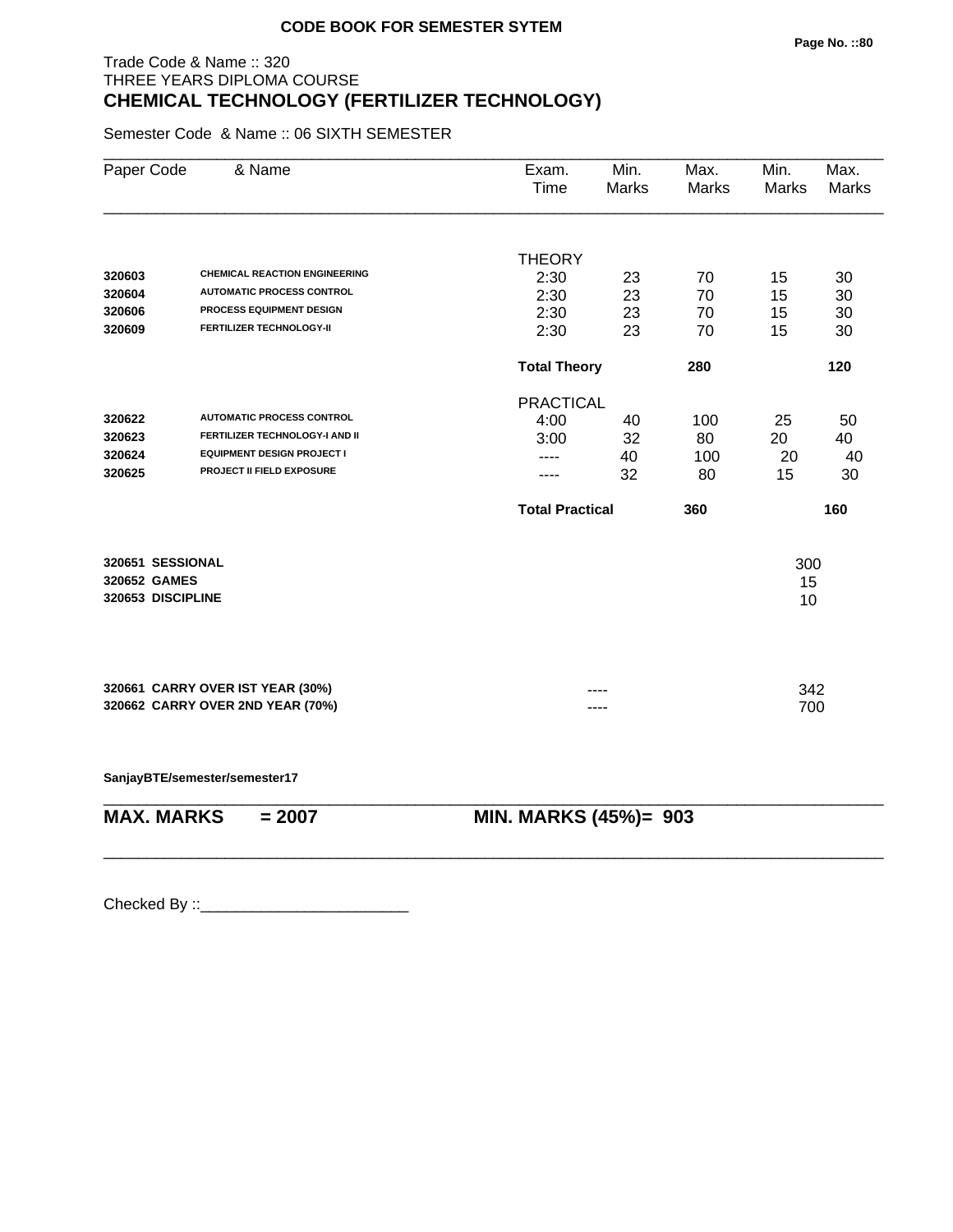# Trade Code & Name :: 321 THREE YEARS DIPLOMA COURSE **CHEMICAL TECHNOLOGY (RUBBER & PLASTIC TECH.)**

Semester Code & Name :: 01 FIRST SEMESTER

| Paper Code        | & Name                                          | Exam.<br>Time          | Min.<br>Marks | Max.<br>Marks | Min.<br>Marks | Max.<br>Marks |
|-------------------|-------------------------------------------------|------------------------|---------------|---------------|---------------|---------------|
|                   |                                                 |                        |               |               |               |               |
|                   |                                                 | <b>THEORY</b>          |               |               |               |               |
| 321101            | PROFESSIONAL COMMUNICATION                      | 2:30                   | 17            | 50            | 10            | 20            |
| 321102            | <b>APPLIED MATHEMATICS-I(A)</b>                 | 2:30                   | 17            | 50            | 10            | 20            |
| 321103            | <b>APPLIED PHYSICS-I</b>                        | 2:30                   | 17            | 50            | 10            | 20            |
| 321104            | <b>APPLIED CHEMISTRY</b>                        | 2:30                   | 17            | 50            | 10            | 20            |
| 321106            | <b>MEASURING INSTRUMENTS &amp; MEASUREMENTS</b> | 2:30                   | 17            | 50            | 10            | 20            |
| 321108            | <b>ENGINEERING DRAWING</b>                      | 3:00                   | 17            | 50            | 10            | 20            |
|                   |                                                 | <b>Total Theory</b>    |               | 300           | 120           |               |
|                   |                                                 | <b>PRACTICAL</b>       |               |               |               |               |
| 321124            | <b>APPLIED CHEMISTRY</b>                        | 3:00                   | 16            | 40            | 10            | 20            |
| 321126            | PROFESSIONAL COMMUNICATION                      | 3:00                   | 8             | 20            | 5             | 10            |
|                   |                                                 | <b>Total Practical</b> |               | 60            |               | 30            |
| 321151 SESSIONAL  |                                                 |                        |               |               | 150           |               |
| 321152 GAMES      |                                                 |                        |               |               | 15            |               |
| 321153 DISCIPLINE |                                                 |                        | ----          |               | 10            |               |

\_\_\_\_\_\_\_\_\_\_\_\_\_\_\_\_\_\_\_\_\_\_\_\_\_\_\_\_\_\_\_\_\_\_\_\_\_\_\_\_\_\_\_\_\_\_\_\_\_\_\_\_\_\_\_\_\_\_\_\_\_\_\_\_\_\_\_\_\_\_\_\_\_\_\_\_\_\_\_\_\_\_\_\_\_\_\_\_\_\_

\_\_\_\_\_\_\_\_\_\_\_\_\_\_\_\_\_\_\_\_\_\_\_\_\_\_\_\_\_\_\_\_\_\_\_\_\_\_\_\_\_\_\_\_\_\_\_\_\_\_\_\_\_\_\_\_\_\_\_\_\_\_\_\_\_\_\_\_\_\_\_\_\_\_\_\_\_\_\_\_\_\_\_\_\_\_\_\_\_\_

#### **SanjayBTE/semester/semester17**

**MAX. MARKS = 535 MIN. MARKS (45%)= 241**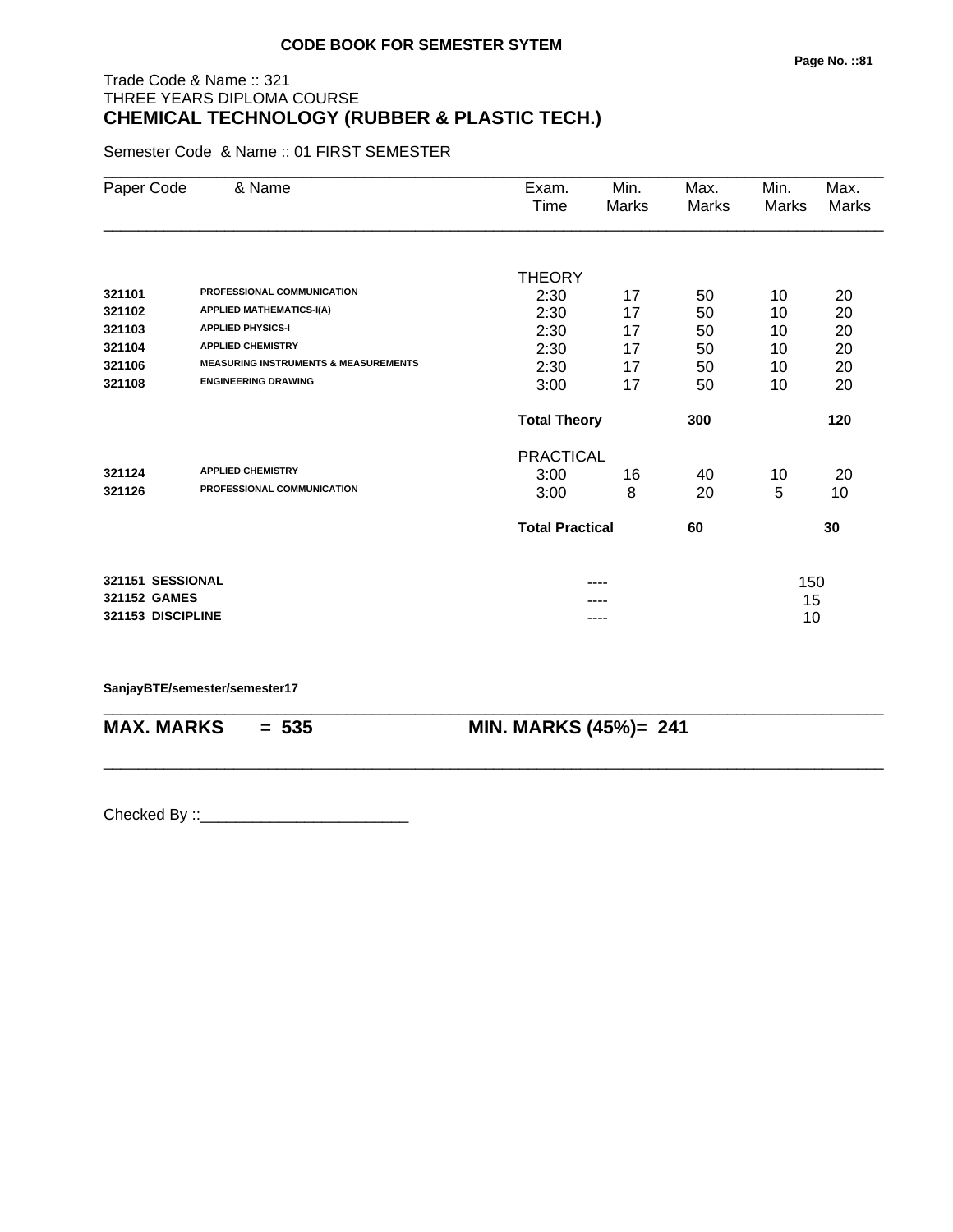# Trade Code & Name :: 321 THREE YEARS DIPLOMA COURSE **CHEMICAL TECHNOLOGY (RUBBER & PLASTIC TECH.)**

Semester Code & Name :: 02 SECOND SEMESTER

| Paper Code        | & Name                          | Exam.                  | Min.                | Max.  | Min.  | Max.  |
|-------------------|---------------------------------|------------------------|---------------------|-------|-------|-------|
|                   |                                 | Time                   | Marks               | Marks | Marks | Marks |
|                   |                                 |                        |                     |       |       |       |
|                   |                                 | <b>THEORY</b>          |                     |       |       |       |
| 321205            | <b>APPLIED MECHANICS</b>        | 2:30                   | 17                  | 50    | 10    | 20    |
| 321207            | <b>POLYMER CHEMISTRY</b>        | 2:30                   | 17                  | 50    | 10    | 20    |
| 321209            | <b>APPLIED MATHEMATICS-I(B)</b> | 2:30                   | 17                  | 50    | 10    | 20    |
| 321210            | <b>APPLIED PHYSICS-II</b>       | 2:30                   | 17                  | 50    | 10    | 20    |
|                   |                                 |                        | <b>Total Theory</b> |       |       | 80    |
|                   |                                 | <b>PRACTICAL</b>       |                     |       |       |       |
| 321221            | <b>APPLIED PHYSICS-II</b>       | 3:00                   | 16                  | 40    | 10    | 20    |
| 321222            | <b>APPLIED MECHANICS</b>        | 3:00                   | 16                  | 40    | 10    | 20    |
| 321223            | <b>WORKSHOP PRACTICE</b>        | 4:00                   | 24                  | 60    | 15    | 30    |
| 321225            | <b>POLYMER CHEMISTRY</b>        | 3:00                   | 24                  | 60    | 15    | 30    |
|                   |                                 | <b>Total Practical</b> |                     | 200   |       | 100   |
| 321251 SESSIONAL  |                                 |                        |                     |       | 180   |       |
| 321252 GAMES      |                                 |                        |                     |       | 15    |       |
| 321253 DISCIPLINE |                                 |                        |                     |       | 10    |       |
|                   |                                 |                        |                     |       |       |       |

\_\_\_\_\_\_\_\_\_\_\_\_\_\_\_\_\_\_\_\_\_\_\_\_\_\_\_\_\_\_\_\_\_\_\_\_\_\_\_\_\_\_\_\_\_\_\_\_\_\_\_\_\_\_\_\_\_\_\_\_\_\_\_\_\_\_\_\_\_\_\_\_\_\_\_\_\_\_\_\_\_\_\_\_\_\_\_\_\_\_

\_\_\_\_\_\_\_\_\_\_\_\_\_\_\_\_\_\_\_\_\_\_\_\_\_\_\_\_\_\_\_\_\_\_\_\_\_\_\_\_\_\_\_\_\_\_\_\_\_\_\_\_\_\_\_\_\_\_\_\_\_\_\_\_\_\_\_\_\_\_\_\_\_\_\_\_\_\_\_\_\_\_\_\_\_\_\_\_\_\_

**SanjayBTE/semester/semester17**

**MAX. MARKS = 605 MIN. MARKS (45%)= 272**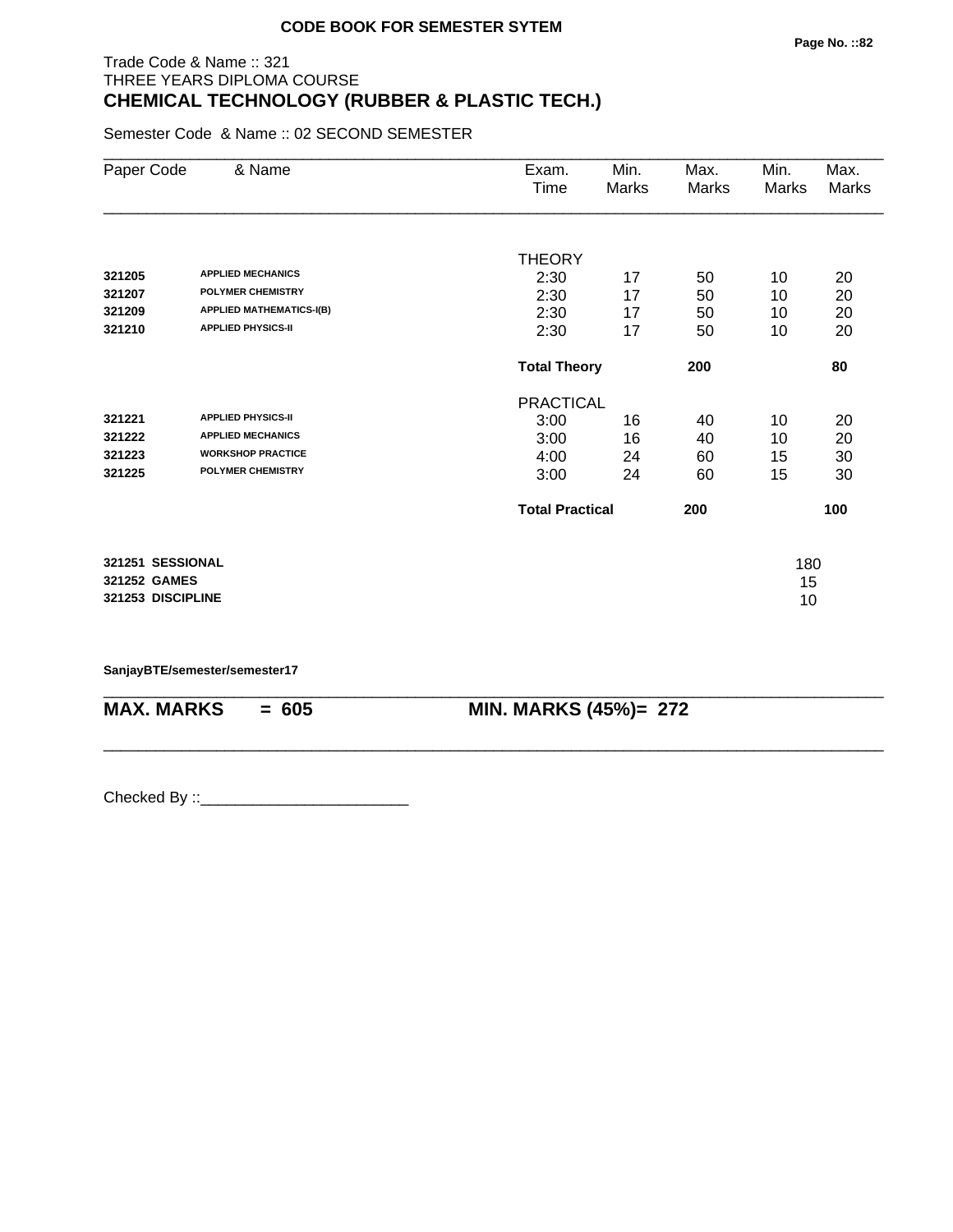# Trade Code & Name :: 321 THREE YEARS DIPLOMA COURSE **CHEMICAL TECHNOLOGY (RUBBER & PLASTIC TECH.)**

Semester Code & Name :: 03 THIRD SEMESTER

| Paper Code        | & Name                                                  | Exam.<br>Time              | Min.<br>Marks | Max.<br>Marks | Min.<br>Marks | Max.<br>Marks |
|-------------------|---------------------------------------------------------|----------------------------|---------------|---------------|---------------|---------------|
|                   |                                                         |                            |               |               |               |               |
| 321301            | <b>APPLIED MATHEMATICS-II</b>                           | <b>THEORY</b>              |               |               |               |               |
| 321303            | <b>ELECTRICAL TECHNOLOGY &amp; ELECTRONICS</b>          | 2:30                       | 17            | 50            | 10            | 20            |
| 321306            | TECHNOLOGY OF PLASTIC AND RUBBER MATERIALS              | 2:30                       | 17<br>17      | 50            | 10            | 20            |
| 321307            | <b>CHEMICAL ENGINGGRING THERMODYANMICS AND KINETICS</b> | 2:30<br>2:30               | 17            | 50<br>50      | 10<br>10      | 20<br>20      |
|                   |                                                         |                            |               |               |               |               |
|                   |                                                         | <b>Total Theory</b><br>200 |               |               |               | 80            |
|                   |                                                         | <b>PRACTICAL</b>           |               |               |               |               |
| 321321            | ELECTRICAL TECHNOLOGY & ELECTRONICS                     | 3:00                       | 16            | 40            | 10            | 20            |
| 321324            | <b>INTRODUCTION TO COMPUTER</b>                         | 3:00                       | 24            | 60            | 15            | 30            |
|                   |                                                         | <b>Total Practical</b>     |               | 100           |               | 50            |
| 321351 SESSIONAL  |                                                         |                            |               |               |               |               |
| 321352 GAMES      |                                                         |                            | ----          |               | 130<br>15     |               |
| 321353 DISCIPLINE |                                                         |                            | ----          |               | 10            |               |

\_\_\_\_\_\_\_\_\_\_\_\_\_\_\_\_\_\_\_\_\_\_\_\_\_\_\_\_\_\_\_\_\_\_\_\_\_\_\_\_\_\_\_\_\_\_\_\_\_\_\_\_\_\_\_\_\_\_\_\_\_\_\_\_\_\_\_\_\_\_\_\_\_\_\_\_\_\_\_\_\_\_\_\_\_\_\_\_\_\_

\_\_\_\_\_\_\_\_\_\_\_\_\_\_\_\_\_\_\_\_\_\_\_\_\_\_\_\_\_\_\_\_\_\_\_\_\_\_\_\_\_\_\_\_\_\_\_\_\_\_\_\_\_\_\_\_\_\_\_\_\_\_\_\_\_\_\_\_\_\_\_\_\_\_\_\_\_\_\_\_\_\_\_\_\_\_\_\_\_\_

**SanjayBTE/semester/semester17**

**MAX. MARKS = 455 MIN. MARKS (45%)= 205**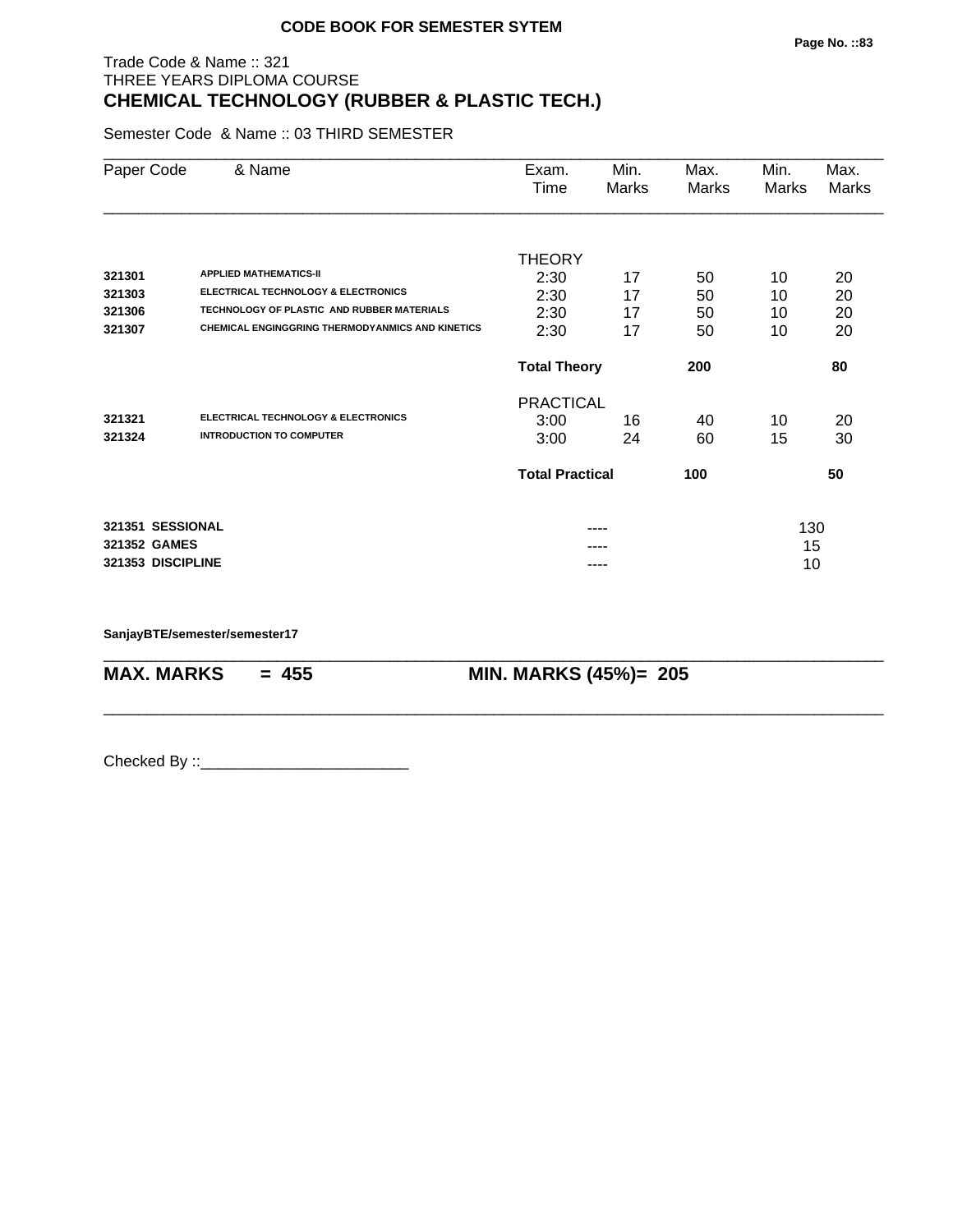# Trade Code & Name :: 321 THREE YEARS DIPLOMA COURSE **CHEMICAL TECHNOLOGY (RUBBER & PLASTIC TECH.)**

Semester Code & Name :: 04 FORTH SEMESTER

| Paper Code        | & Name                                      | Exam.<br>Time          | Min.<br>Marks | Max.<br>Marks | Min.<br>Marks | Max.<br>Marks |
|-------------------|---------------------------------------------|------------------------|---------------|---------------|---------------|---------------|
|                   |                                             | <b>THEORY</b>          |               |               |               |               |
| 321402            | <b>PROCESS PLANT UTILITIES</b>              | 2:30                   | 17            | 50            | 10            | 20            |
| 321404            | <b>FLUID MECHANICS &amp; SOLID HANDLING</b> | 2:30                   | 17            | 50            | 10            | 20            |
| 321405            | PLASTIC & RUBBER PROCESSING-I               | 2:30                   | 17            | 50            | 10            | 20            |
| 321408            | <b>FIBRE REINFORCED PLASTICS</b>            | 2:30                   | 17            | 50            | 10            | 20            |
|                   |                                             | <b>Total Theory</b>    |               | 200           |               | 80            |
|                   |                                             | <b>PRACTICAL</b>       |               |               |               |               |
| 321422            | <b>FLUID MECHANICS &amp; SOLID HANDLING</b> | 3:00                   | 40            | 100           | 25            | 50            |
| 321423            | <b>FIBRE REINFORCED PLASTICS</b>            | 4:00                   | 24            | 60            | 15            | 30            |
|                   |                                             | <b>Total Practical</b> |               | 160           |               | 80            |
| 321451 SESSIONAL  |                                             |                        |               |               | 160           |               |
| 321452 GAMES      |                                             |                        |               |               | 15            |               |
| 321453 DISCIPLINE |                                             |                        |               |               | 10            |               |

\_\_\_\_\_\_\_\_\_\_\_\_\_\_\_\_\_\_\_\_\_\_\_\_\_\_\_\_\_\_\_\_\_\_\_\_\_\_\_\_\_\_\_\_\_\_\_\_\_\_\_\_\_\_\_\_\_\_\_\_\_\_\_\_\_\_\_\_\_\_\_\_\_\_\_\_\_\_\_\_\_\_\_\_\_\_\_\_\_\_

\_\_\_\_\_\_\_\_\_\_\_\_\_\_\_\_\_\_\_\_\_\_\_\_\_\_\_\_\_\_\_\_\_\_\_\_\_\_\_\_\_\_\_\_\_\_\_\_\_\_\_\_\_\_\_\_\_\_\_\_\_\_\_\_\_\_\_\_\_\_\_\_\_\_\_\_\_\_\_\_\_\_\_\_\_\_\_\_\_\_

**SanjayBTE/semester/semester17**

**MAX. MARKS = 545 MIN. MARKS (45%)= 245**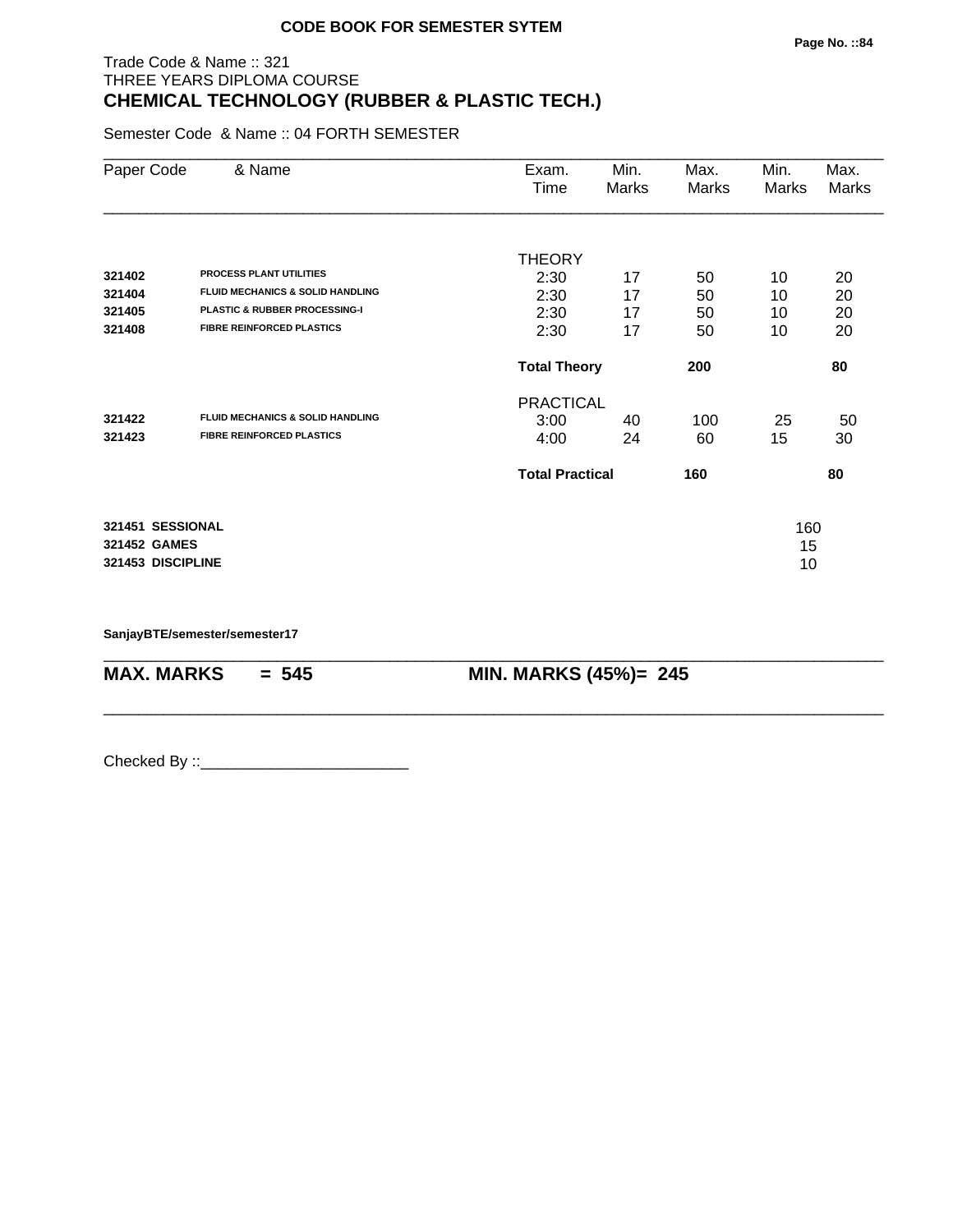# Trade Code & Name :: 321 THREE YEARS DIPLOMA COURSE **CHEMICAL TECHNOLOGY (RUBBER & PLASTIC TECH.)**

Semester Code & Name :: 05 FIFTH SEMESTER

| Paper Code        | & Name                                               | Exam.<br>Time          | Min.<br>Marks | Max.<br><b>Marks</b>              | Min.<br><b>Marks</b> | Max.<br><b>Marks</b> |
|-------------------|------------------------------------------------------|------------------------|---------------|-----------------------------------|----------------------|----------------------|
|                   |                                                      |                        |               |                                   |                      |                      |
|                   |                                                      | <b>THEORY</b>          |               |                                   |                      |                      |
| 321501            | INDUSTRIAL MANAGEMENT & ENTREPRENEURSHIP DEVELOPMENT | 2:30                   | 17            | 50                                | 10                   | 20                   |
| 321502            | <b>HEAT AND MASS TRANSFER</b>                        | 2:30                   | 17            | 50                                | 10                   | 20                   |
| 321503            | PLASTIC & RUBBER PROCESSING-II                       | 2:30                   | 17            | 50                                | 10                   | 20                   |
| 321504            | POLLUTION CONTROL & INDUSTRIAL SAFETY                | 2:30                   | 23            | 70                                | 15                   | 30                   |
|                   |                                                      |                        |               | ELECTIVE ANY ONE OF THE FOLLOWING |                      |                      |
| 321508            | <b>PLASTIC &amp; RUBBER FORMULATION</b>              | 2:30                   | 17            | 50                                | 10                   | 20                   |
| 321509            | <b>FOAM AND ADHESIVE TECHNOLOGY</b>                  | 2:30                   | 17            | 50                                | 10                   | 20                   |
| 321510            | <b>PLASTICS IN BUILDING SERVICES</b>                 | 2:30                   | 17            | 50                                | 10                   | 20                   |
|                   |                                                      | <b>Total Theory</b>    |               | 270                               |                      | 110                  |
|                   |                                                      | <b>PRACTICAL</b>       |               |                                   |                      |                      |
| 321521            | <b>HEAT AND MASS TRANSFER</b>                        | 4:00                   | 24            | 60                                | 15                   | 30                   |
| 321522            | PLASTIC & RUBBER PROCESSING-II                       | 3:00                   | 24            | 60                                | 15                   | 30                   |
|                   |                                                      | <b>Total Practical</b> |               | 120                               |                      | 60                   |
| 321551 SESSIONAL  |                                                      |                        |               |                                   | 170                  |                      |
| 321552 GAMES      |                                                      |                        |               |                                   | 15                   |                      |
| 321553 DISCIPLINE |                                                      |                        | ----          |                                   | 10                   |                      |

\_\_\_\_\_\_\_\_\_\_\_\_\_\_\_\_\_\_\_\_\_\_\_\_\_\_\_\_\_\_\_\_\_\_\_\_\_\_\_\_\_\_\_\_\_\_\_\_\_\_\_\_\_\_\_\_\_\_\_\_\_\_\_\_\_\_\_\_\_\_\_\_\_\_\_\_\_\_\_\_\_\_\_\_\_\_\_\_\_\_

\_\_\_\_\_\_\_\_\_\_\_\_\_\_\_\_\_\_\_\_\_\_\_\_\_\_\_\_\_\_\_\_\_\_\_\_\_\_\_\_\_\_\_\_\_\_\_\_\_\_\_\_\_\_\_\_\_\_\_\_\_\_\_\_\_\_\_\_\_\_\_\_\_\_\_\_\_\_\_\_\_\_\_\_\_\_\_\_\_\_

**SanjayBTE/semester/semester17**

**MAX. MARKS = 585 MIN. MARKS (45%)= 263**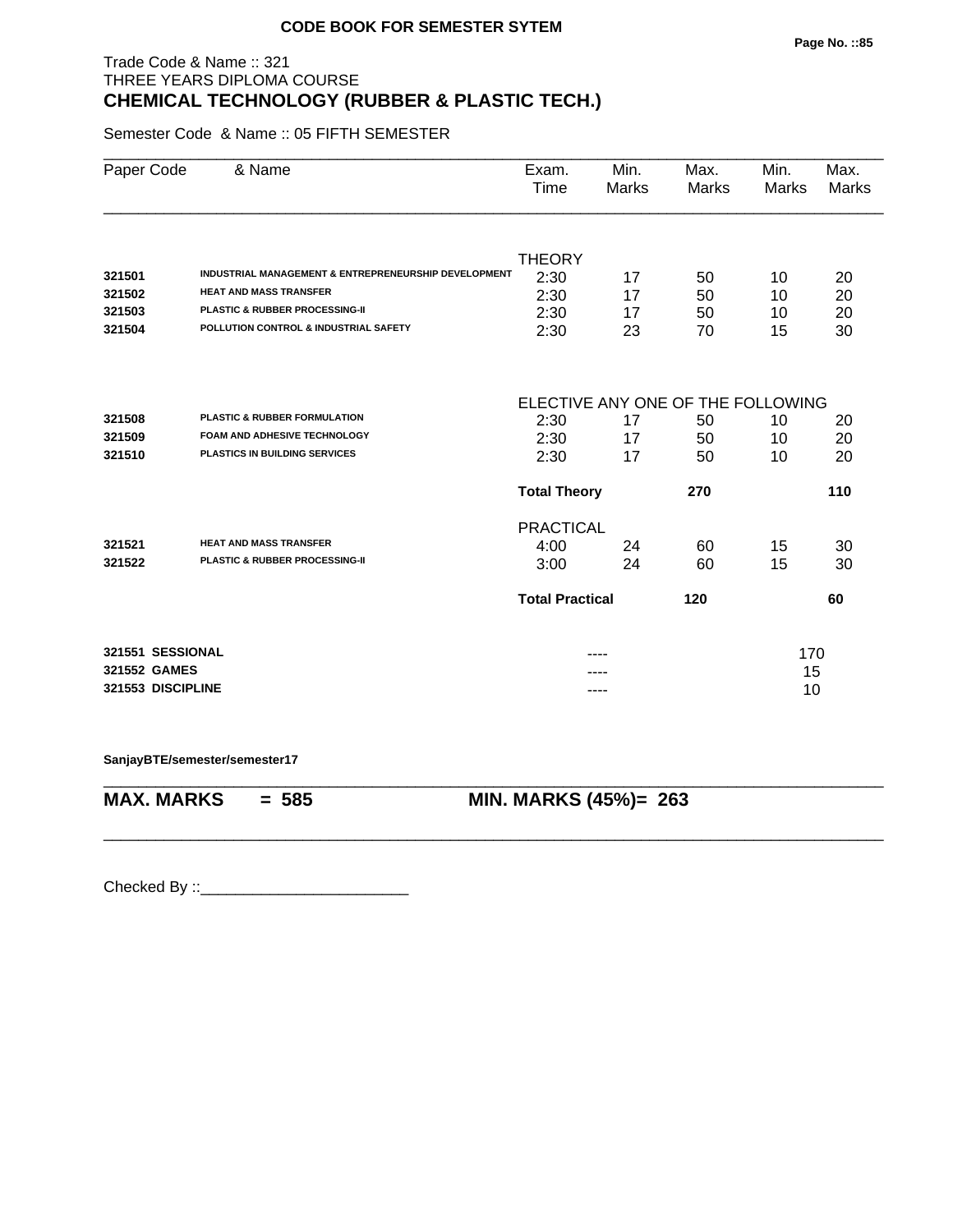# Trade Code & Name :: 321 THREE YEARS DIPLOMA COURSE **CHEMICAL TECHNOLOGY (RUBBER & PLASTIC TECH.)**

Semester Code & Name :: 06 SIXTH SEMESTER

| Paper Code        | & Name                                           | Exam.<br>Time          | Min.<br>Marks | Max.<br>Marks | Min.<br><b>Marks</b> | Max.<br>Marks |
|-------------------|--------------------------------------------------|------------------------|---------------|---------------|----------------------|---------------|
|                   |                                                  |                        |               |               |                      |               |
| 321605            | <b>QUALITY CONTROL &amp; TESTING OF POLYMERS</b> | <b>THEORY</b>          |               |               |                      |               |
| 321606            | PLASTIC & RUBBER MOULD DIE DESIGN & CONSTRUCTION | 2:30<br>2:30           | 17<br>17      | 50<br>50      | 10<br>10             | 20            |
| 321607            | MOULD AND DIE DESIGN DRAWING                     | 2:30                   | 17            | 50            | 10                   | 20<br>20      |
|                   |                                                  | <b>Total Theory</b>    |               | 150           |                      | 60            |
|                   |                                                  | <b>PRACTICAL</b>       |               |               |                      |               |
| 321623            | <b>QUALITY CONTROL &amp; TESTING OF POLYMERS</b> | 3:00                   | 24            | 60            | 15                   | 30            |
| 321624            | <b>PROJECT-I PROBLEM</b>                         |                        | 32            | 80            | 20                   | 40            |
| 321625            | PROJECT-II FIELD EXPOSURE                        |                        | 20            | 50            | 10                   | 20            |
|                   |                                                  | <b>Total Practical</b> |               | 190           |                      | 90            |
| 321651 SESSIONAL  |                                                  |                        |               |               | 150                  |               |
| 321652 GAMES      |                                                  |                        |               |               | 15                   |               |
| 321653 DISCIPLINE |                                                  |                        |               |               | 10                   |               |
|                   |                                                  |                        |               |               |                      |               |
|                   | 321661 CARRY OVER IST YEAR (30%)                 |                        |               |               | 342                  |               |
|                   | 321662 CARRY OVER 2ND YEAR (70%)                 |                        |               |               | 700                  |               |
|                   | SanjayBTE/semester/semester17                    |                        |               |               |                      |               |
|                   |                                                  |                        |               |               |                      |               |

**MAX. MARKS = 1557 MIN. MARKS (45%)= 701**

\_\_\_\_\_\_\_\_\_\_\_\_\_\_\_\_\_\_\_\_\_\_\_\_\_\_\_\_\_\_\_\_\_\_\_\_\_\_\_\_\_\_\_\_\_\_\_\_\_\_\_\_\_\_\_\_\_\_\_\_\_\_\_\_\_\_\_\_\_\_\_\_\_\_\_\_\_\_\_\_\_\_\_\_\_\_\_\_\_\_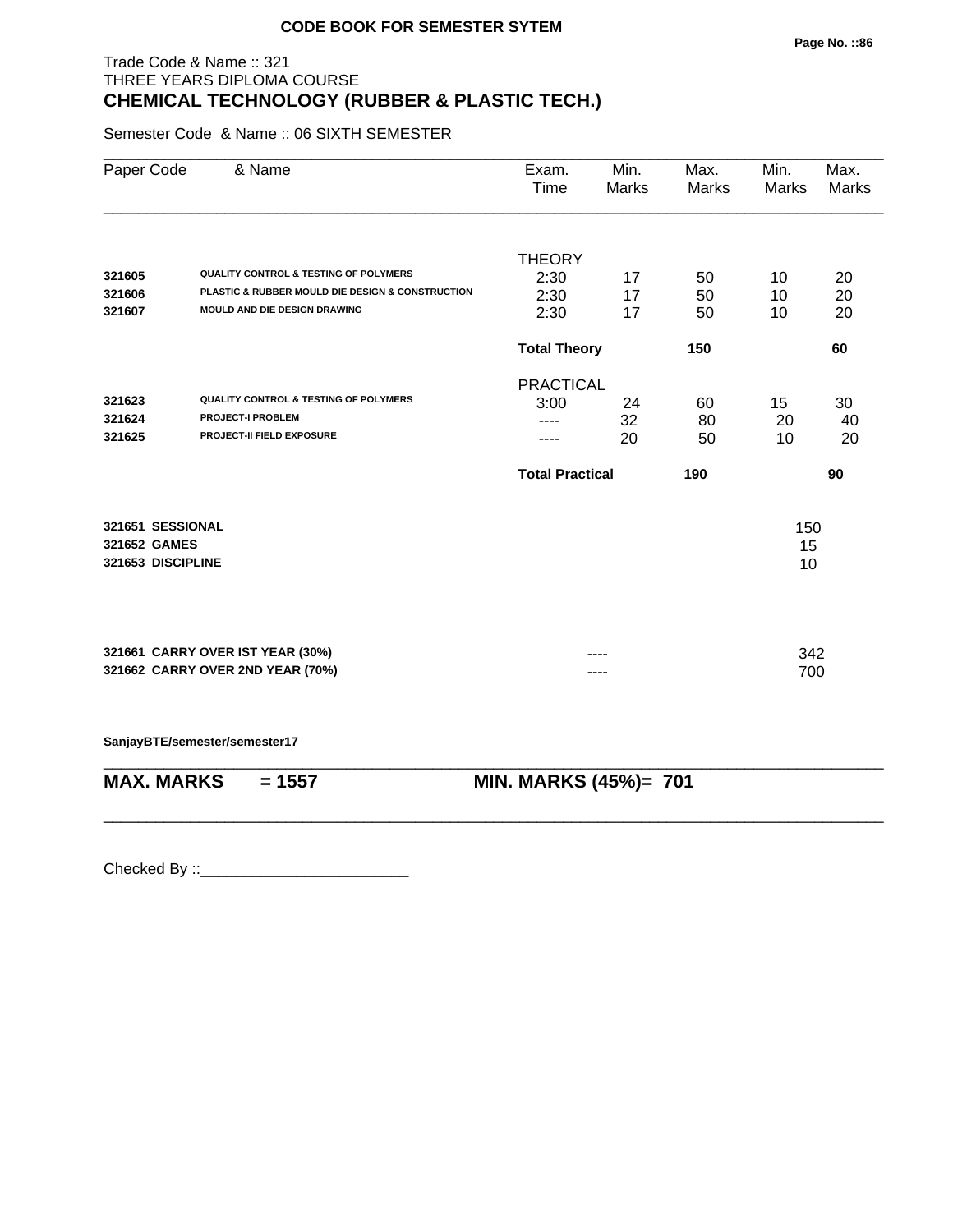# Trade Code & Name :: 322 THREE YEARS DIPLOMA COURSE **CIVIL ENGINEERING**

Semester Code & Name :: 01 FIRST SEMESTER

| Paper Code        | & Name                            | Exam.                  | Min.  | Max.  | Min.  | Max.  |
|-------------------|-----------------------------------|------------------------|-------|-------|-------|-------|
|                   |                                   | Time                   | Marks | Marks | Marks | Marks |
|                   |                                   |                        |       |       |       |       |
|                   |                                   | <b>THEORY</b>          |       |       |       |       |
| 322101            | <b>FOUNDATIONAL COMMUNICATION</b> | 2:30                   | 17    | 50    | 10    | 20    |
| 322102            | <b>APPLIED MATHEMATICS-I(A)</b>   | 2:30                   | 17    | 50    | 10    | 20    |
| 322103            | <b>APPLIED PHYSICS-I</b>          | 2:30                   | 17    | 50    | 10    | 20    |
| 322104            | <b>APPLIED CHEMISTRY</b>          | 2:30                   | 17    | 50    | 10    | 20    |
| 322105            | <b>ENGINEERING DRAWING</b>        | 3:00                   | 17    | 50    | 10    | 20    |
|                   |                                   | <b>Total Theory</b>    |       | 250   |       | 100   |
|                   |                                   | <b>PRACTICAL</b>       |       |       |       |       |
| 322122            | <b>APPLIED CHEMISTRY</b>          | 3:00                   | 16    | 40    | 10    | 20    |
|                   |                                   | <b>Total Practical</b> |       | 40    |       | 20    |
| 322151 SESSIONAL  |                                   |                        | ----  |       | 120   |       |
| 322152 GAMES      |                                   |                        |       |       | 15    |       |
| 322153 DISCIPLINE |                                   |                        | ----  |       | 10    |       |
|                   |                                   |                        |       |       |       |       |

\_\_\_\_\_\_\_\_\_\_\_\_\_\_\_\_\_\_\_\_\_\_\_\_\_\_\_\_\_\_\_\_\_\_\_\_\_\_\_\_\_\_\_\_\_\_\_\_\_\_\_\_\_\_\_\_\_\_\_\_\_\_\_\_\_\_\_\_\_\_\_\_\_\_\_\_\_\_\_\_\_\_\_\_\_\_\_\_\_\_

\_\_\_\_\_\_\_\_\_\_\_\_\_\_\_\_\_\_\_\_\_\_\_\_\_\_\_\_\_\_\_\_\_\_\_\_\_\_\_\_\_\_\_\_\_\_\_\_\_\_\_\_\_\_\_\_\_\_\_\_\_\_\_\_\_\_\_\_\_\_\_\_\_\_\_\_\_\_\_\_\_\_\_\_\_\_\_\_\_\_

**SanjayBTE/semester/semester17**

**MAX. MARKS = 435 MIN. MARKS (45%)= 196**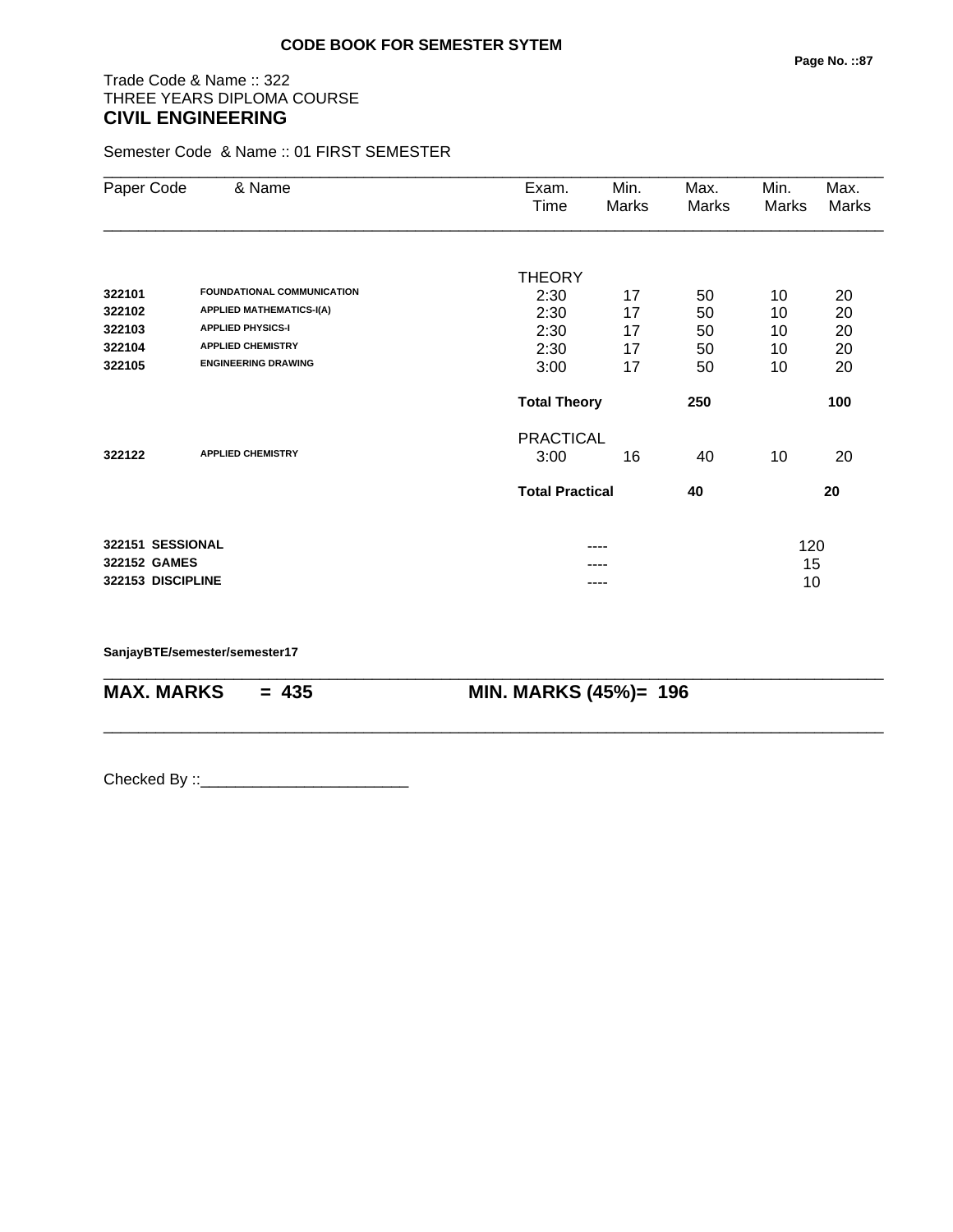## Trade Code & Name :: 322 THREE YEARS DIPLOMA COURSE **CIVIL ENGINEERING**

Semester Code & Name :: 02 SECOND SEMESTER

| Paper Code        | & Name                          | Exam.                  | Min.  | Max.  | Min.  | Max.  |
|-------------------|---------------------------------|------------------------|-------|-------|-------|-------|
|                   |                                 | Time                   | Marks | Marks | Marks | Marks |
|                   |                                 |                        |       |       |       |       |
|                   |                                 | <b>THEORY</b>          |       |       |       |       |
| 322206            | <b>APPLIED MECHANICS</b>        | 2:30                   | 17    | 50    | 10    | 20    |
| 322207            | <b>BUILDING MATERIALS</b>       | 2:30                   | 17    | 50    | 10    | 20    |
| 322208            | <b>APPLIED MATHEMATICS-I(B)</b> | 2:30                   | 17    | 50    | 10    | 20    |
| 322209            | <b>APPLIED PHYSICS-II</b>       | 2:30                   | 17    | 50    | 10    | 20    |
|                   |                                 | <b>Total Theory</b>    |       | 200   |       | 80    |
|                   |                                 | <b>PRACTICAL</b>       |       |       |       |       |
| 322221            | <b>APPLIED PHYSICS-II</b>       | 3:00                   | 16    | 40    | 10    | 20    |
| 322223            | <b>APPLIED MECHANICS</b>        | 3:00                   | 16    | 40    | 10    | 20    |
| 322224            | <b>INTRODUCTION TO COMPUTER</b> | 3:00                   | 24    | 60    | 15    | 30    |
| 322225            | <b>WORKSHOP PRACTICE</b>        | 4:00                   | 24    | 60    | 15    | 30    |
| 322227            | <b>BUILDING MATERIALS</b>       | 3:00                   | 25    | 70    | 15    | 30    |
|                   |                                 | <b>Total Practical</b> |       | 270   |       | 130   |
| 322251 SESSIONAL  |                                 |                        |       |       | 210   |       |
| 322252 GAMES      |                                 |                        |       |       | 15    |       |
| 322253 DISCIPLINE |                                 |                        |       |       | 10    |       |

**SanjayBTE/semester/semester17**

| $MAX. \, MARKS = 705$ | <b>MIN. MARKS (45%)= 317</b> |
|-----------------------|------------------------------|

\_\_\_\_\_\_\_\_\_\_\_\_\_\_\_\_\_\_\_\_\_\_\_\_\_\_\_\_\_\_\_\_\_\_\_\_\_\_\_\_\_\_\_\_\_\_\_\_\_\_\_\_\_\_\_\_\_\_\_\_\_\_\_\_\_\_\_\_\_\_\_\_\_\_\_\_\_\_\_\_\_\_\_\_\_\_\_\_\_\_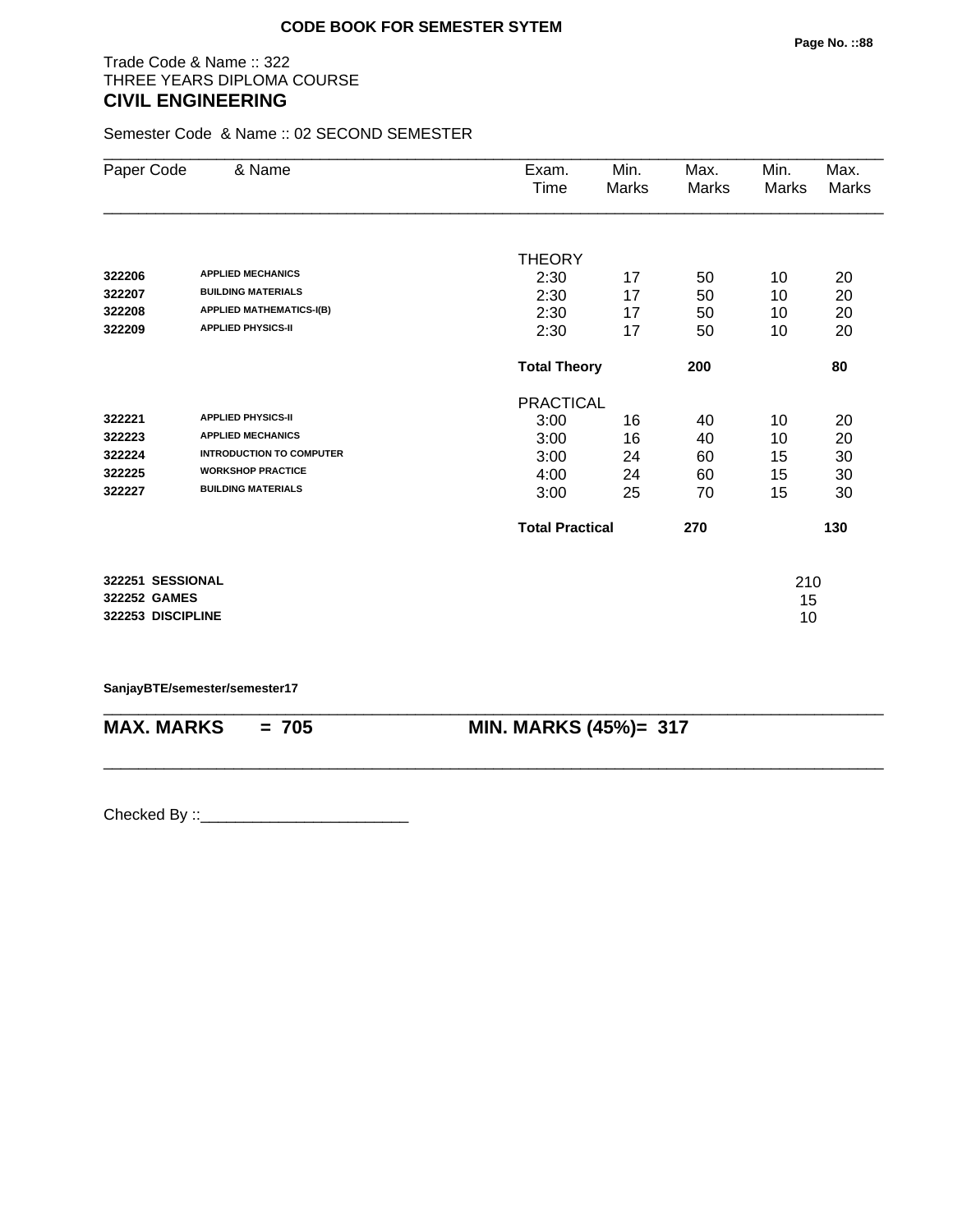## Trade Code & Name :: 322 THREE YEARS DIPLOMA COURSE **CIVIL ENGINEERING**

Semester Code & Name :: 03 THIRD SEMESTER

| Paper Code        | & Name                                   | Exam.                  | Min.  | Max.  | Min.           | Max.  |
|-------------------|------------------------------------------|------------------------|-------|-------|----------------|-------|
|                   |                                          | Time                   | Marks | Marks | <b>Marks</b>   | Marks |
|                   |                                          |                        |       |       |                |       |
|                   |                                          | <b>THEORY</b>          |       |       |                |       |
| 322301            | <b>STRENGTH OF MATERIALS</b>             | 2:30                   | 17    | 50    | 10             | 20    |
| 322302            | <b>HYDRAULICS</b>                        | 2:30                   | 17    | 50    | 10             | 20    |
| 322307            | ELEMENTARY ELECTRICAL & MECHANICAL ENGG. | 2:30                   | 17    | 50    | 10             | 20    |
| 322308            | SURVEYING-I                              | 2:30                   | 17    | 50    | 10             | 20    |
| 322309            | PUBLIC HEALTH ENGINEERING                | 2:30                   | 17    | 50    | 10             | 20    |
| 322310            | <b>FUNCTIONAL COMMUNICATION</b>          | 2:30                   | 17    | 50    | 10             | 20    |
|                   |                                          | <b>Total Theory</b>    |       | 300   |                | 120   |
|                   |                                          | <b>PRACTICAL</b>       |       |       |                |       |
| 322321            | <b>STRENGTH OF MATERIALS</b>             | 3:00                   | 16    | 40    | 10             | 20    |
| 322322            | <b>HYDRAULICS</b>                        | 2:00                   | 12    | 30    | $\overline{7}$ | 15    |
| 322323            | <b>SURVEYING-I</b>                       | 6:00                   | 32    | 80    | 20             | 40    |
| 322325            | PUBLIC HEALTH ENGINEERING                | 3:00                   | 24    | 60    | 15             | 30    |
|                   |                                          | <b>Total Practical</b> |       | 210   |                | 105   |
| 322351 SESSIONAL  |                                          |                        |       |       |                |       |
| 322352 GAMES      |                                          |                        |       |       | 225            |       |
| 322353 DISCIPLINE |                                          |                        |       |       | 15             |       |
|                   |                                          |                        |       |       | 10             |       |

**SanjayBTE/semester/semester17**

\_\_\_\_\_\_\_\_\_\_\_\_\_\_\_\_\_\_\_\_\_\_\_\_\_\_\_\_\_\_\_\_\_\_\_\_\_\_\_\_\_\_\_\_\_\_\_\_\_\_\_\_\_\_\_\_\_\_\_\_\_\_\_\_\_\_\_\_\_\_\_\_\_\_\_\_\_\_\_\_\_\_\_\_\_\_\_\_\_\_ **MAX. MARKS = 760 MIN. MARKS (45%)= 342**

\_\_\_\_\_\_\_\_\_\_\_\_\_\_\_\_\_\_\_\_\_\_\_\_\_\_\_\_\_\_\_\_\_\_\_\_\_\_\_\_\_\_\_\_\_\_\_\_\_\_\_\_\_\_\_\_\_\_\_\_\_\_\_\_\_\_\_\_\_\_\_\_\_\_\_\_\_\_\_\_\_\_\_\_\_\_\_\_\_\_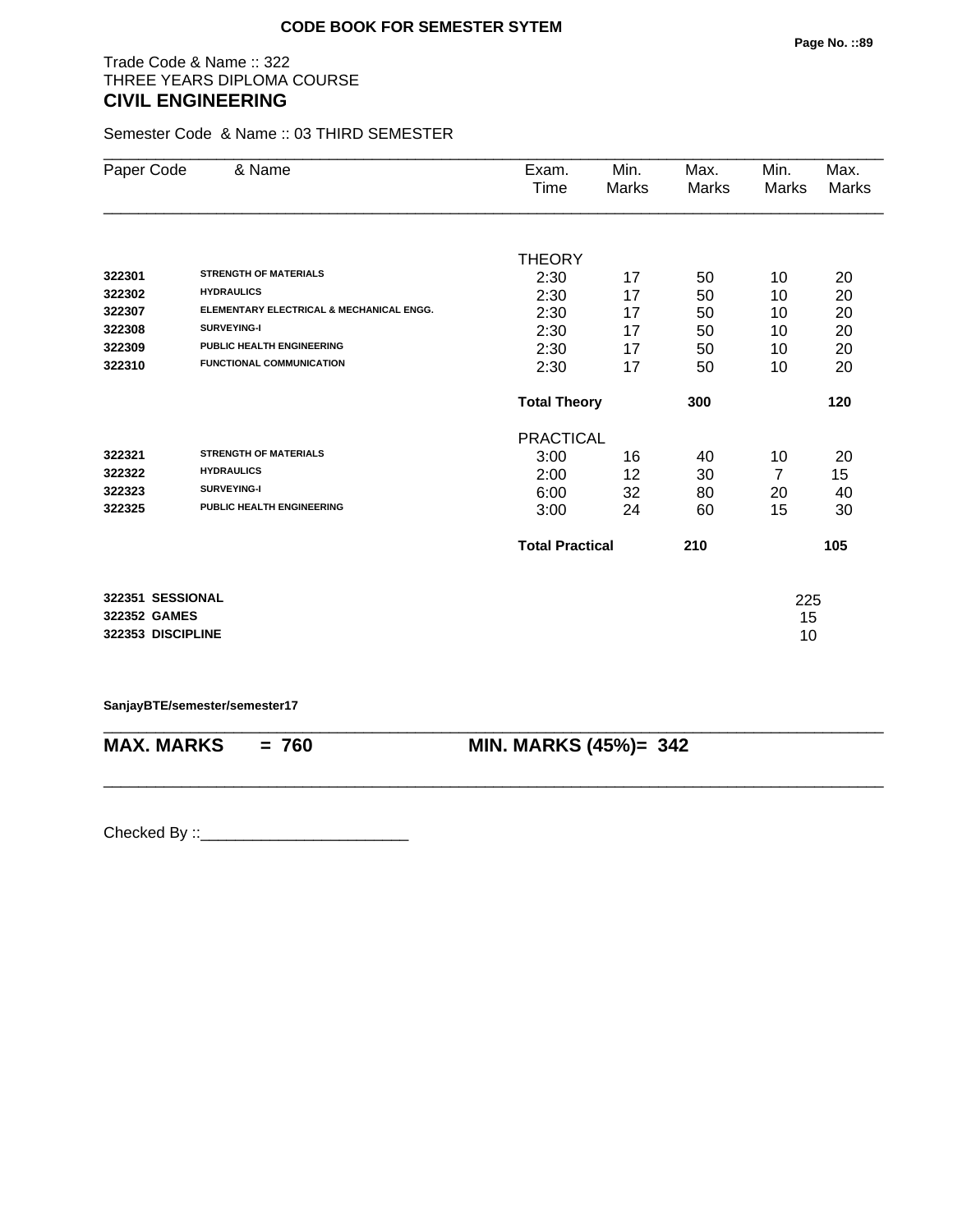## Trade Code & Name :: 322 THREE YEARS DIPLOMA COURSE **CIVIL ENGINEERING**

Semester Code & Name :: 04 FORTH SEMESTER

| Paper Code                                            | & Name                                                                 | Exam.<br>Time          | Min.<br>Marks | Max.<br>Marks | Min.<br>Marks   | Max.<br>Marks |
|-------------------------------------------------------|------------------------------------------------------------------------|------------------------|---------------|---------------|-----------------|---------------|
|                                                       |                                                                        | <b>THEORY</b>          |               |               |                 |               |
| 322403                                                | <b>BUILDING CONSTRUCTION &amp; MAINTENANCE ENGG.</b>                   | 2:30                   | 17            | 50            | 10              | 20            |
| 322404                                                | <b>CIVIL ENGINEERING DRAWING-I</b>                                     | 3:00                   | 25            | 75            | 15              | 30            |
| 322405                                                | <b>CONCRETE TECHNOLOGY</b>                                             | 2:30                   | 17            | 50            | 10              | 20            |
| 322406                                                | <b>SOIL MECHANICS &amp; FOUNDATION ENGG.</b>                           | 2:30                   | 17            | 50            | 10              | 20            |
|                                                       |                                                                        | <b>Total Theory</b>    |               | 225           |                 | 90            |
| 322424                                                | CIVIL ENGG. LAB-II (B.C.& MAINT.LAB, CONCRETE TECH.LAB & SOIL MEC 6:00 | <b>PRACTICAL</b>       | 32            | 80            | 20              | 40            |
|                                                       |                                                                        | <b>Total Practical</b> |               | 80            |                 | 40            |
| 322451 SESSIONAL<br>322452 GAMES<br>322453 DISCIPLINE |                                                                        |                        |               |               | 130<br>15<br>10 |               |

\_\_\_\_\_\_\_\_\_\_\_\_\_\_\_\_\_\_\_\_\_\_\_\_\_\_\_\_\_\_\_\_\_\_\_\_\_\_\_\_\_\_\_\_\_\_\_\_\_\_\_\_\_\_\_\_\_\_\_\_\_\_\_\_\_\_\_\_\_\_\_\_\_\_\_\_\_\_\_\_\_\_\_\_\_\_\_\_\_\_

\_\_\_\_\_\_\_\_\_\_\_\_\_\_\_\_\_\_\_\_\_\_\_\_\_\_\_\_\_\_\_\_\_\_\_\_\_\_\_\_\_\_\_\_\_\_\_\_\_\_\_\_\_\_\_\_\_\_\_\_\_\_\_\_\_\_\_\_\_\_\_\_\_\_\_\_\_\_\_\_\_\_\_\_\_\_\_\_\_\_

**SanjayBTE/semester/semester17**

**MAX. MARKS = 460 MIN. MARKS (45%)= 207**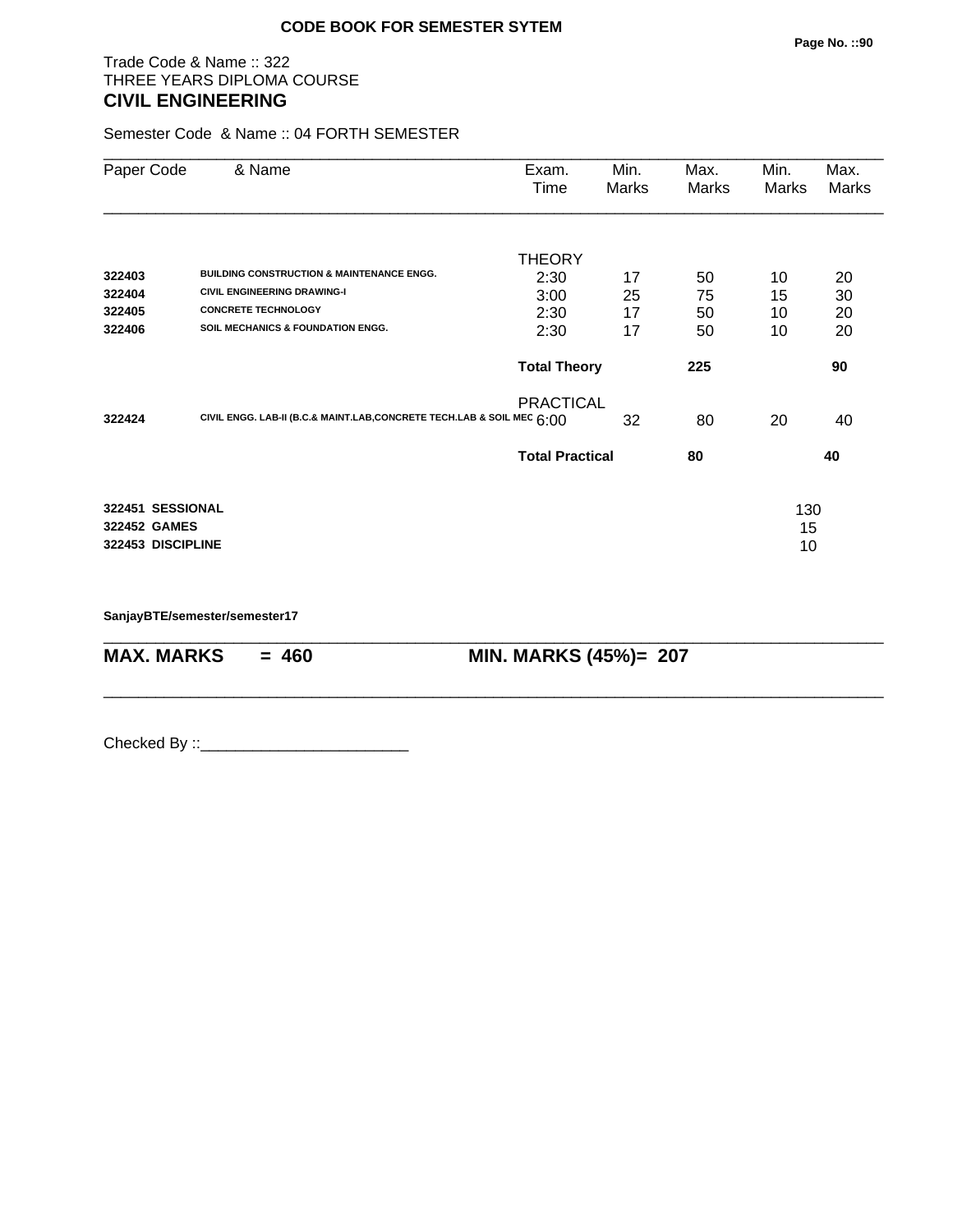## Trade Code & Name :: 322 THREE YEARS DIPLOMA COURSE **CIVIL ENGINEERING**

Semester Code & Name :: 05 FIFTH SEMESTER

| Paper Code        | & Name                                          | Exam.<br>Time          | Min.<br>Marks | Max.<br>Marks | Min.<br>Marks | Max.<br>Marks |
|-------------------|-------------------------------------------------|------------------------|---------------|---------------|---------------|---------------|
|                   |                                                 |                        |               |               |               |               |
|                   |                                                 | <b>THEORY</b>          |               |               |               |               |
| 322502            | <b>SURVEYING-II</b>                             | 2:30                   | 17            | 50            | 10            | 20            |
| 322503            | <b>IRRIGATION ENGINEERING</b>                   | 2:30                   | 17            | 50            | 10            | 20            |
| 322504            | <b>TRANSPORTATION ENGINEERING</b>               | 2:30                   | 17            | 50            | 10            | 20            |
| 322505            | <b>DESIGN OF REINFORCED CONCRETE STRUCTURES</b> | 2:30                   | 17            | 50            | 10            | 20            |
| 322506            | <b>ESTIMATING COSTING &amp; VALUATION</b>       | 3:00                   | 25            | 75            | 15            | 30            |
|                   |                                                 | <b>Total Theory</b>    |               | 275           |               | 110           |
|                   |                                                 | <b>PRACTICAL</b>       |               |               |               |               |
| 322521            | CIVIL LAB-III (RCC & TRANS.)                    | 3:00                   | 32            | 80            | 20            | 40            |
| 322522            | <b>SURVEYING-II</b>                             | 6:00                   | 40            | 100           | 25            | 50            |
| 322525            | <b>INTEGRATIVE COMMUNICATION</b>                | 3:00                   | 16            | 40            | 10            | 20            |
|                   |                                                 | <b>Total Practical</b> |               | 220           |               | 110           |
| 322551 SESSIONAL  |                                                 |                        |               |               | 220           |               |
| 322552 GAMES      |                                                 |                        |               |               | 15            |               |
| 322553 DISCIPLINE |                                                 |                        | ----          |               | 10            |               |

\_\_\_\_\_\_\_\_\_\_\_\_\_\_\_\_\_\_\_\_\_\_\_\_\_\_\_\_\_\_\_\_\_\_\_\_\_\_\_\_\_\_\_\_\_\_\_\_\_\_\_\_\_\_\_\_\_\_\_\_\_\_\_\_\_\_\_\_\_\_\_\_\_\_\_\_\_\_\_\_\_\_\_\_\_\_\_\_\_\_

\_\_\_\_\_\_\_\_\_\_\_\_\_\_\_\_\_\_\_\_\_\_\_\_\_\_\_\_\_\_\_\_\_\_\_\_\_\_\_\_\_\_\_\_\_\_\_\_\_\_\_\_\_\_\_\_\_\_\_\_\_\_\_\_\_\_\_\_\_\_\_\_\_\_\_\_\_\_\_\_\_\_\_\_\_\_\_\_\_\_

#### **SanjayBTE/semester/semester17**

**MAX. MARKS = 740 MIN. MARKS (45%)= 333**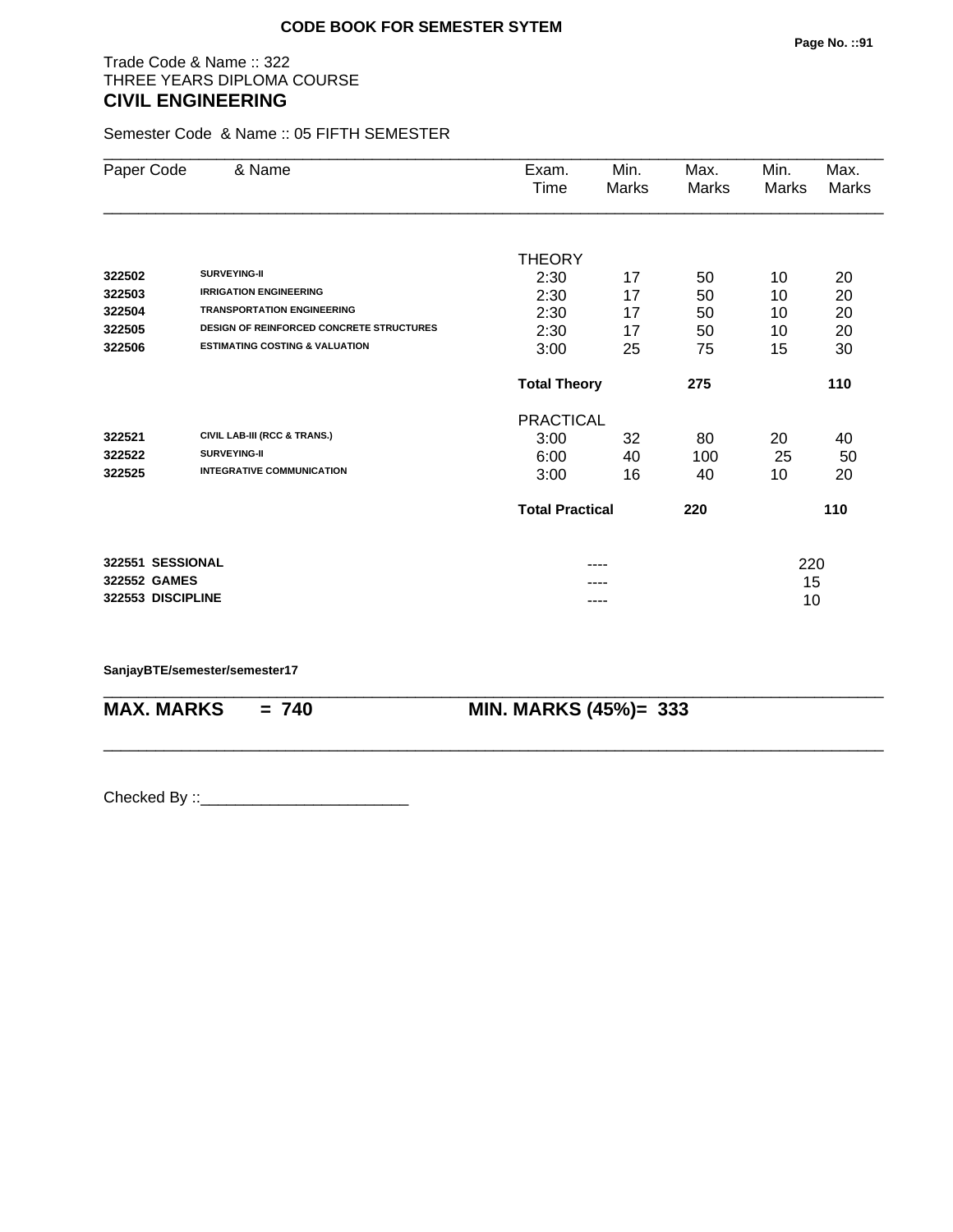## Trade Code & Name :: 322 THREE YEARS DIPLOMA COURSE **CIVIL ENGINEERING**

Semester Code & Name :: 06 SIXTH SEMESTER

| Paper Code        | & Name                              |                                                              | Exam.<br>Time          | Min.<br>Marks | Max.<br><b>Marks</b> | Min.<br>Marks  | Max.<br><b>Marks</b> |  |
|-------------------|-------------------------------------|--------------------------------------------------------------|------------------------|---------------|----------------------|----------------|----------------------|--|
|                   |                                     |                                                              | <b>THEORY</b>          |               |                      |                |                      |  |
| 322601            |                                     | DESIGN OF STEEL & MASONARY STRUCTURES                        | 2:30                   | 17            | 50                   | 10             | 20                   |  |
| 322607            |                                     | CONSTRUCTION, MANAGEMENT ACCOUNTS & ENTREPRENEURSHIP DE 2:30 |                        | 17            | 50                   | 10             | 20                   |  |
| 322608            | <b>CIVIL ENGINEERING DRAWING-II</b> |                                                              | 3:00                   | 25            | 75                   | 15             | 30                   |  |
| 322609            |                                     | <b>ENVIRONMENTAL POLLUTION &amp; CONTROL</b>                 | 2:30                   | 17            | 50                   | 10             | 20                   |  |
| 322610            | <b>EARTHQUAKE ENGINEERING</b>       |                                                              | 2:30                   | 17            | 50                   | 10             | 20                   |  |
|                   |                                     |                                                              | <b>Total Theory</b>    |               | 275                  |                | 110                  |  |
|                   |                                     |                                                              | <b>PRACTICAL</b>       |               |                      |                |                      |  |
| 322623            | <b>PROJECT WORK</b>                 |                                                              | <b>VIVA</b>            | 40            | 100                  | 25             | 50                   |  |
| 322624            | <b>FIELD EXPOSURE</b>               |                                                              | <b>VIVA</b>            | 16            | 40                   | $\overline{7}$ | 15                   |  |
|                   |                                     |                                                              | <b>Total Practical</b> |               | 140                  |                | 65                   |  |
| 322651 SESSIONAL  |                                     |                                                              |                        |               |                      | 175            |                      |  |
| 322652 GAMES      |                                     |                                                              |                        |               |                      | 15             |                      |  |
| 322653 DISCIPLINE |                                     |                                                              |                        |               |                      | 10             |                      |  |
|                   |                                     |                                                              |                        |               |                      |                |                      |  |
|                   | 322661 CARRY OVER IST YEAR (30%)    |                                                              |                        |               |                      | 342            |                      |  |
|                   | 322662 CARRY OVER 2ND YEAR (70%)    |                                                              |                        |               |                      | 851            |                      |  |
|                   | SanjayBTE/semester/semester17       |                                                              |                        |               |                      |                |                      |  |
| <b>MAX. MARKS</b> | $= 1808$                            |                                                              | MIN. MARKS (45%)= 814  |               |                      |                |                      |  |
|                   |                                     |                                                              |                        |               |                      |                |                      |  |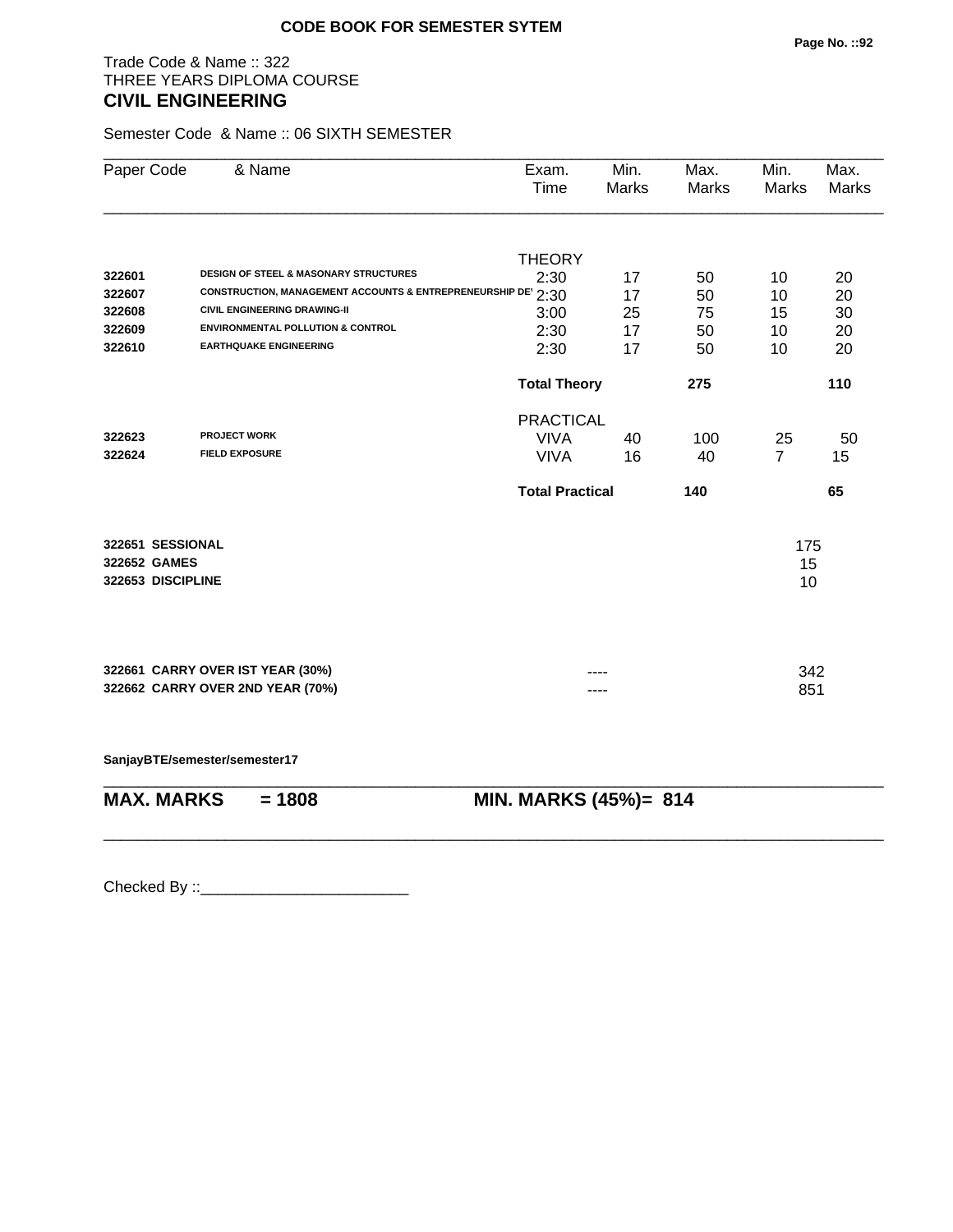## Trade Code & Name :: 323 THREE YEARS DIPLOMA COURSE **CIVIL ENGG. (ENVIRONMENTAL POLLUTION & CONTROL)**

Semester Code & Name :: 01 FIRST SEMESTER

| Paper Code        | & Name                            | Exam.                  | Min.  | Max.  | Min.  | Max.  |
|-------------------|-----------------------------------|------------------------|-------|-------|-------|-------|
|                   |                                   | Time                   | Marks | Marks | Marks | Marks |
|                   |                                   |                        |       |       |       |       |
|                   |                                   | <b>THEORY</b>          |       |       |       |       |
| 323101            | <b>FOUNDATIONAL COMMUNICATION</b> | 2:30                   | 17    | 50    | 10    | 20    |
| 323102            | <b>APPLIED MATHEMATICS-I(A)</b>   | 2:30                   | 17    | 50    | 10    | 20    |
| 323103            | <b>APPLIED PHYSICS-I</b>          | 2:30                   | 17    | 50    | 10    | 20    |
| 323104            | <b>APPLIED CHEMISTRY</b>          | 2:30                   | 17    | 50    | 10    | 20    |
| 323105            | <b>ENGINEERING DRAWING</b>        | 3:00                   | 17    | 50    | 10    | 20    |
|                   |                                   | <b>Total Theory</b>    |       | 250   |       | 100   |
|                   |                                   | <b>PRACTICAL</b>       |       |       |       |       |
| 323122            | <b>APPLIED CHEMISTRY</b>          | 3:00                   | 16    | 40    | 10    | 20    |
|                   |                                   | <b>Total Practical</b> |       | 40    |       | 20    |
| 323151 SESSIONAL  |                                   |                        | ----  |       | 120   |       |
| 323152 GAMES      |                                   |                        |       |       | 15    |       |
| 323153 DISCIPLINE |                                   |                        |       |       | 10    |       |
|                   |                                   |                        |       |       |       |       |

\_\_\_\_\_\_\_\_\_\_\_\_\_\_\_\_\_\_\_\_\_\_\_\_\_\_\_\_\_\_\_\_\_\_\_\_\_\_\_\_\_\_\_\_\_\_\_\_\_\_\_\_\_\_\_\_\_\_\_\_\_\_\_\_\_\_\_\_\_\_\_\_\_\_\_\_\_\_\_\_\_\_\_\_\_\_\_\_\_\_

\_\_\_\_\_\_\_\_\_\_\_\_\_\_\_\_\_\_\_\_\_\_\_\_\_\_\_\_\_\_\_\_\_\_\_\_\_\_\_\_\_\_\_\_\_\_\_\_\_\_\_\_\_\_\_\_\_\_\_\_\_\_\_\_\_\_\_\_\_\_\_\_\_\_\_\_\_\_\_\_\_\_\_\_\_\_\_\_\_\_

**SanjayBTE/semester/semester17**

**MAX. MARKS = 435 MIN. MARKS (45%)= 196**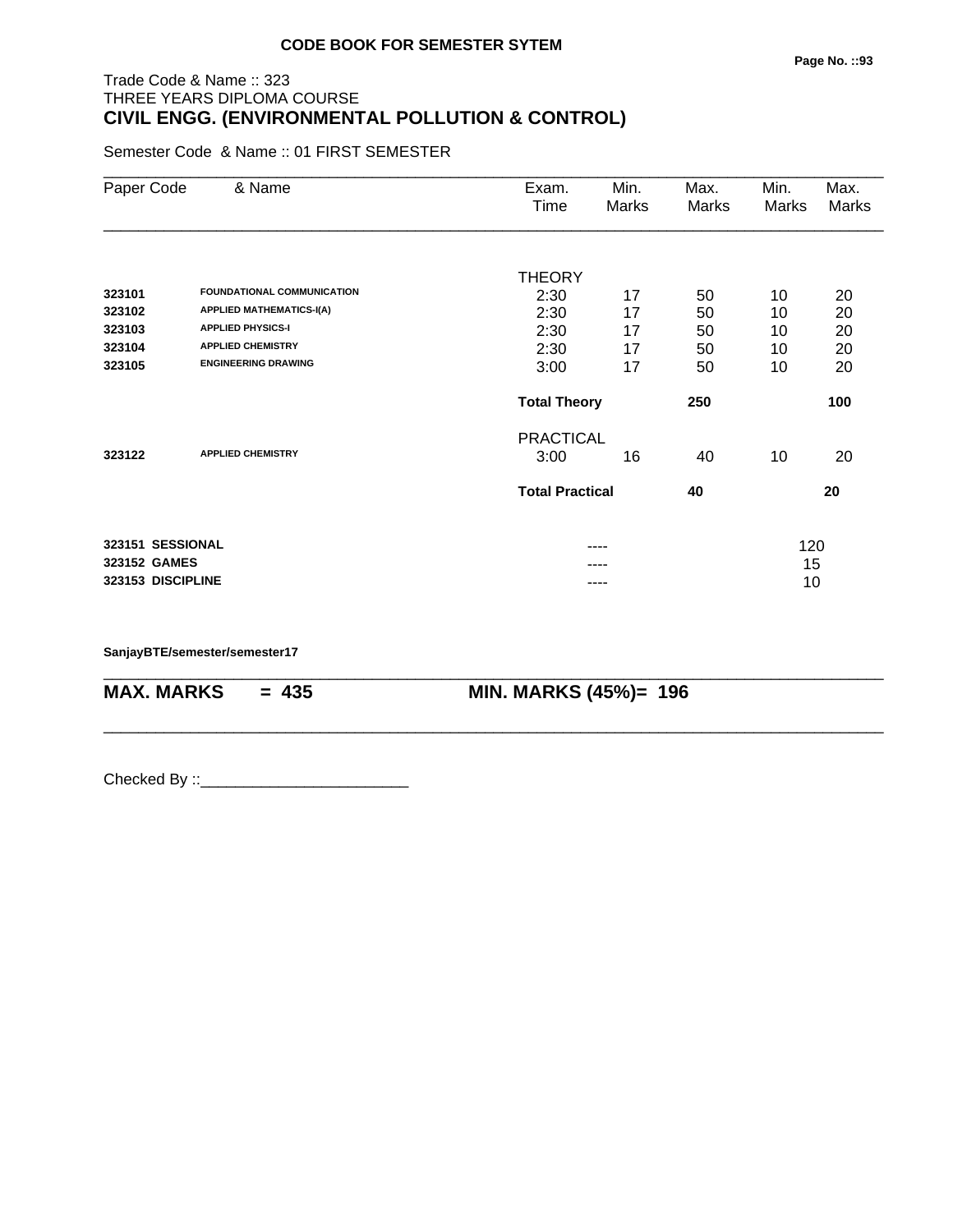# Trade Code & Name :: 323 THREE YEARS DIPLOMA COURSE **CIVIL ENGG. (ENVIRONMENTAL POLLUTION & CONTROL)**

Semester Code & Name :: 02 SECOND SEMESTER

| Paper Code        | & Name                          | Exam.<br>Time          | Min.<br>Marks | Max.<br><b>Marks</b> | Min.<br><b>Marks</b> | Max.<br>Marks  |
|-------------------|---------------------------------|------------------------|---------------|----------------------|----------------------|----------------|
|                   |                                 |                        |               |                      |                      |                |
|                   |                                 | <b>THEORY</b>          |               |                      |                      |                |
| 323206            | <b>APPLIED MECHANICS</b>        | 2:30                   | 17            | 50                   | 10                   | 20             |
| 323207            | <b>BUILDING MATERIALS</b>       | 2:30                   | 17            | 50                   | 10                   | 20             |
| 323208            | <b>APPLIED MATHEMATICS-I(B)</b> | 2:30                   | 17            | 50                   | 10                   | 20             |
| 323209            | <b>APPLIED PHYSICS-II</b>       | 2:30                   | 17            | 50                   | 10                   | 20             |
|                   |                                 | <b>Total Theory</b>    |               | 200                  |                      | 80             |
|                   |                                 | <b>PRACTICAL</b>       |               |                      |                      |                |
| 323221            | <b>APPLIED PHYSICS-II</b>       | 3:00                   | 16            | 40                   | 10                   | 20             |
| 323223            | <b>APPLIED MECHANICS</b>        | 3:00                   | 16            | 40                   | 10                   | 20             |
| 323224            | <b>INTRODUCTION TO COMPUTER</b> | 3:00                   | 24            | 60                   | 15                   | 30             |
| 323225            | <b>WORKSHOP PRACTICE</b>        | 4:00                   | 24            | 60                   | 15                   | 30             |
| 323227            | <b>BUILDING MATERIALS</b>       | 3:00                   | 25            | 70                   | 15                   | 30             |
|                   |                                 | <b>Total Practical</b> |               | 270                  |                      | 130            |
| 323251 SESSIONAL  |                                 |                        |               |                      | 210                  |                |
| 323252 GAMES      |                                 |                        |               |                      | 15                   |                |
| 323253 DISCIPLINE |                                 |                        |               |                      | 10                   |                |
|                   |                                 | <b>Total Practical</b> |               | 235                  |                      | 0 <sub>0</sub> |
|                   | SanjayBTE/semester/semester17   |                        |               |                      |                      |                |
| <b>MAX. MARKS</b> | $= 705$                         | MIN. MARKS (45%)= 317  |               |                      |                      |                |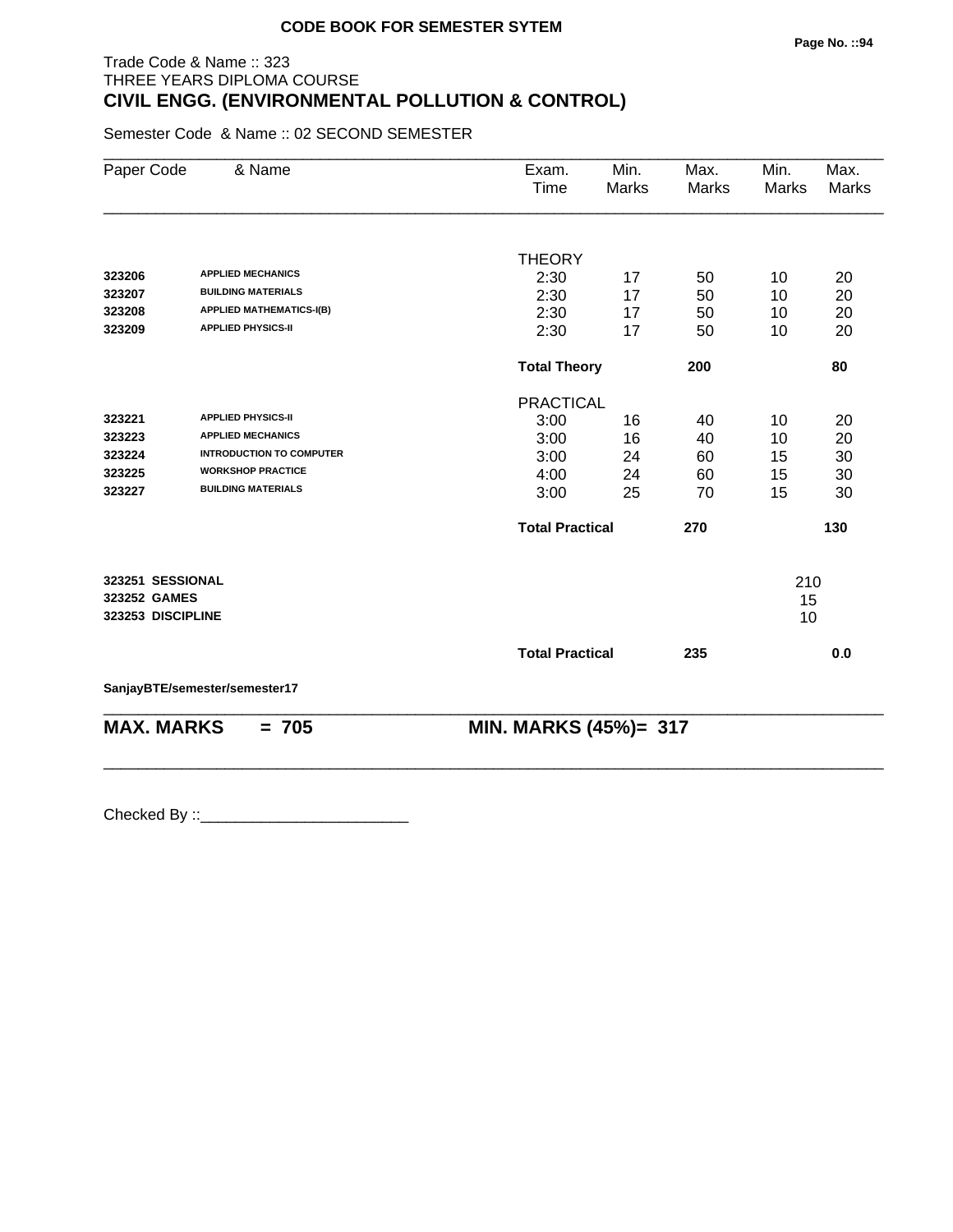## Trade Code & Name :: 323 THREE YEARS DIPLOMA COURSE **CIVIL ENGG. (ENVIRONMENTAL POLLUTION & CONTROL)**

Semester Code & Name :: 03 THIRD SEMESTER

| Paper Code                       | & Name                                   | Exam.<br>Time          | Min.<br>Marks | Max.<br>Marks | Min.<br>Marks  | Max.<br>Marks |
|----------------------------------|------------------------------------------|------------------------|---------------|---------------|----------------|---------------|
|                                  |                                          |                        |               |               |                |               |
| 323310                           | <b>FUNCTIONAL COMMUNICATION</b>          | 2:30                   | 17            | 50            | 10             | 20            |
|                                  |                                          | <b>Total Theory</b>    |               | 50            |                | 20            |
|                                  |                                          | <b>THEORY</b>          |               |               |                |               |
| 323301                           | <b>STRENGTH OF MATERIALS</b>             | 2:30                   | 17            | 50            | 10             | 20            |
| 323302                           | <b>HYDRAULICS</b>                        | 2:30                   | 17            | 50            | 10             | 20            |
| 323307                           | ELEMENTARY ELECTRICAL & MECHANICAL ENGG. | 2:30                   | 17            | 50            | 10             | 20            |
| 323308                           | <b>SURVEYING-I</b>                       | 2:30                   | 17            | 50            | 10             | 20            |
| 323309                           | PUBLIC HEALTH ENGINEERING                | 2:30                   | 17            | 50            | 10             | 20            |
|                                  |                                          | <b>Total Theory</b>    |               | 250           |                | 100           |
|                                  |                                          | <b>PRACTICAL</b>       |               |               |                |               |
| 323321                           | <b>STRENGTH OF MATERIALS</b>             | 3:00                   | 16            | 40            | 10             | 20            |
| 323322                           | <b>HYDRAULICS</b>                        | 2:00                   | 12            | 30            | $\overline{7}$ | 15            |
| 323323                           | <b>SURVEYING-I</b>                       | 6:00                   | 32            | 80            | 20             | 40            |
| 323325                           | PUBLIC HEALTH ENGINEERING                | 3:00                   | 24            | 60            | 15             | 30            |
|                                  |                                          | <b>Total Practical</b> |               | 210           |                | 105           |
| 323351 SESSIONAL<br>323352 GAMES |                                          |                        |               |               | 225<br>15      |               |
| 323353 DISCIPLINE                |                                          |                        |               |               | 10             |               |

\_\_\_\_\_\_\_\_\_\_\_\_\_\_\_\_\_\_\_\_\_\_\_\_\_\_\_\_\_\_\_\_\_\_\_\_\_\_\_\_\_\_\_\_\_\_\_\_\_\_\_\_\_\_\_\_\_\_\_\_\_\_\_\_\_\_\_\_\_\_\_\_\_\_\_\_\_\_\_\_\_\_\_\_\_\_\_\_\_\_

\_\_\_\_\_\_\_\_\_\_\_\_\_\_\_\_\_\_\_\_\_\_\_\_\_\_\_\_\_\_\_\_\_\_\_\_\_\_\_\_\_\_\_\_\_\_\_\_\_\_\_\_\_\_\_\_\_\_\_\_\_\_\_\_\_\_\_\_\_\_\_\_\_\_\_\_\_\_\_\_\_\_\_\_\_\_\_\_\_\_

**SanjayBTE/semester/semester17**

**MAX. MARKS = 760 MIN. MARKS (45%)= 342**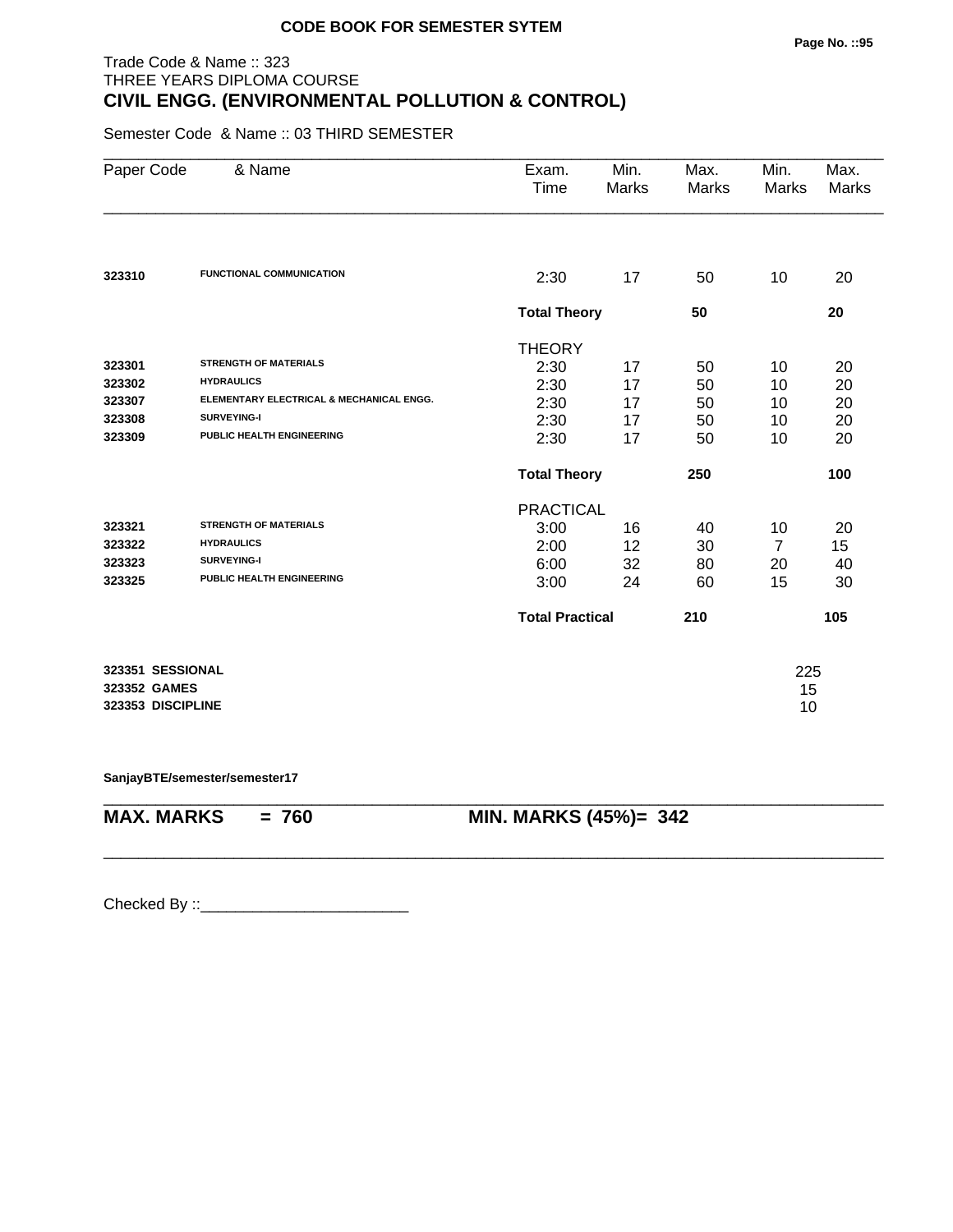## Trade Code & Name :: 323 THREE YEARS DIPLOMA COURSE **CIVIL ENGG. (ENVIRONMENTAL POLLUTION & CONTROL)**

Semester Code & Name :: 04 FORTH SEMESTER

| Paper Code        | & Name                                                                   | Exam.<br>Time          | Min.<br>Marks | Max.<br>Marks | Min.<br>Marks | Max.<br>Marks |
|-------------------|--------------------------------------------------------------------------|------------------------|---------------|---------------|---------------|---------------|
|                   |                                                                          |                        |               |               |               |               |
| 323403            | <b>BUILDING CONSTRUCTION &amp; MAINTENANCE ENGG.</b>                     | <b>THEORY</b>          |               |               |               |               |
| 323404            | <b>CIVIL ENGINEERING DRAWING-I</b>                                       | 2:30                   | 17            | 50<br>75      | 10<br>15      | 20<br>30      |
| 323405            | <b>CONCRETE TECHNOLOGY</b>                                               | 3:00<br>2:30           | 25<br>17      | 50            | 10            | 20            |
| 323406            | <b>SOIL MECHANICS &amp; FOUNDATION ENGG.</b>                             | 2:30                   | 17            | 50            | 10            | 20            |
|                   |                                                                          | <b>Total Theory</b>    |               | 225           |               | 90            |
|                   |                                                                          | <b>PRACTICAL</b>       |               |               |               |               |
| 323424            | CIVIL ENGG. LAB-II (B.C.& MAINT.LAB, CONCRETE TECH.LAB & SOIL MEC $6:00$ |                        | 32            | 80            | 20            | 40            |
|                   |                                                                          | <b>Total Practical</b> |               | 80            |               | 40            |
| 323451 SESSIONAL  |                                                                          |                        |               |               | 130           |               |
| 323452 GAMES      |                                                                          |                        |               |               | 15            |               |
| 323453 DISCIPLINE |                                                                          |                        |               |               | 10            |               |
|                   |                                                                          |                        |               |               |               |               |
|                   |                                                                          |                        |               |               |               |               |

\_\_\_\_\_\_\_\_\_\_\_\_\_\_\_\_\_\_\_\_\_\_\_\_\_\_\_\_\_\_\_\_\_\_\_\_\_\_\_\_\_\_\_\_\_\_\_\_\_\_\_\_\_\_\_\_\_\_\_\_\_\_\_\_\_\_\_\_\_\_\_\_\_\_\_\_\_\_\_\_\_\_\_\_\_\_\_\_\_\_

\_\_\_\_\_\_\_\_\_\_\_\_\_\_\_\_\_\_\_\_\_\_\_\_\_\_\_\_\_\_\_\_\_\_\_\_\_\_\_\_\_\_\_\_\_\_\_\_\_\_\_\_\_\_\_\_\_\_\_\_\_\_\_\_\_\_\_\_\_\_\_\_\_\_\_\_\_\_\_\_\_\_\_\_\_\_\_\_\_\_

**SanjayBTE/semester/semester17**

**MAX. MARKS = 460 MIN. MARKS (45%)= 207**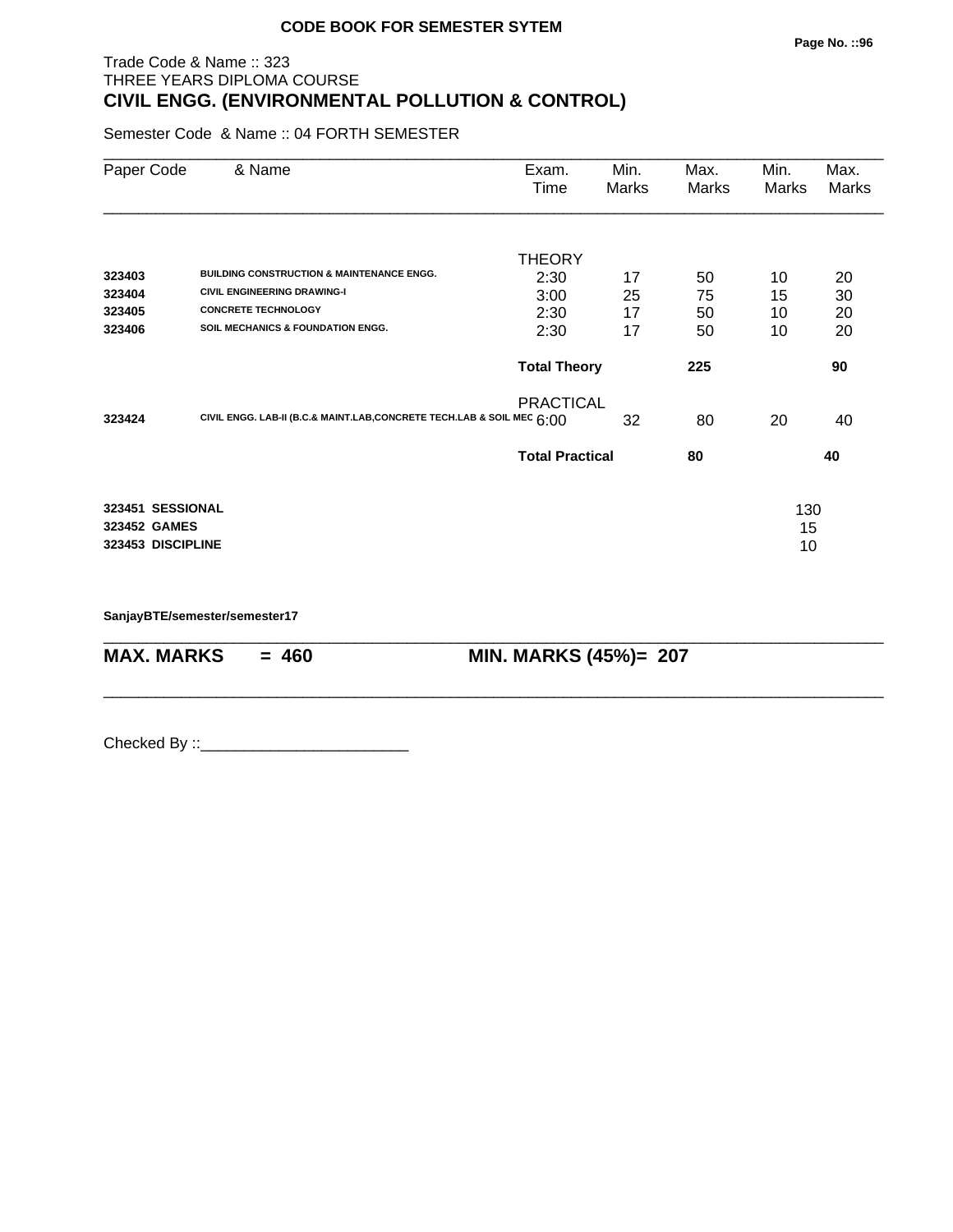## Trade Code & Name :: 323 THREE YEARS DIPLOMA COURSE **CIVIL ENGG. (ENVIRONMENTAL POLLUTION & CONTROL)**

Semester Code & Name :: 05 FIFTH SEMESTER

| Paper Code        | & Name                                          | Exam.<br>Time          | Min.<br>Marks | Max.<br>Marks | Min.<br>Marks | Max.<br>Marks |
|-------------------|-------------------------------------------------|------------------------|---------------|---------------|---------------|---------------|
|                   |                                                 |                        |               |               |               |               |
|                   |                                                 | <b>THEORY</b>          |               |               |               |               |
| 323502            | <b>SURVEYING-II</b>                             | 2:30                   | 17            | 50            | 10            | 20            |
| 323503            | <b>TRANSPORTATION ENGINEERING</b>               | 2:30                   | 17            | 50            | 10            | 20            |
| 323504            | <b>DESIGN OF REINFORCED CONCRETE STRUCTURES</b> | 2:30                   | 17            | 50            | 10            | 20            |
| 323505            | <b>ESTIMATING COSTING &amp; VALUATION</b>       | 3:00                   | 25            | 75            | 15            | 30            |
| 323510            | <b>IRRIGATION ENGINEERING</b>                   | 2:30                   | 17            | 50            | 10            | 20            |
|                   |                                                 | <b>Total Theory</b>    |               | 275           |               | 110           |
|                   |                                                 | <b>PRACTICAL</b>       |               |               |               |               |
| 323521            | CIVIL LAB-III (RCC & HIGHWAY)                   | 3:00                   | 32            | 80            | 20            | 40            |
| 323522            | <b>SURVEYING-II</b>                             | 6:00                   | 40            | 100           | 25            | 50            |
| 323523            | <b>INTEGRATIVE COMMUNICATION</b>                | 3:00                   | 16            | 40            | 10            | 20            |
|                   |                                                 | <b>Total Practical</b> |               | 220           |               | 110           |
|                   | 323551 SESSIONAL                                |                        | ----          |               | 220           |               |
| 323552 GAMES      |                                                 |                        | ----          |               | 15            |               |
| 323553 DISCIPLINE |                                                 |                        | ----          |               | 10            |               |

\_\_\_\_\_\_\_\_\_\_\_\_\_\_\_\_\_\_\_\_\_\_\_\_\_\_\_\_\_\_\_\_\_\_\_\_\_\_\_\_\_\_\_\_\_\_\_\_\_\_\_\_\_\_\_\_\_\_\_\_\_\_\_\_\_\_\_\_\_\_\_\_\_\_\_\_\_\_\_\_\_\_\_\_\_\_\_\_\_\_

\_\_\_\_\_\_\_\_\_\_\_\_\_\_\_\_\_\_\_\_\_\_\_\_\_\_\_\_\_\_\_\_\_\_\_\_\_\_\_\_\_\_\_\_\_\_\_\_\_\_\_\_\_\_\_\_\_\_\_\_\_\_\_\_\_\_\_\_\_\_\_\_\_\_\_\_\_\_\_\_\_\_\_\_\_\_\_\_\_\_

#### **SanjayBTE/semester/semester17**

**MAX. MARKS = 740 MIN. MARKS (45%)= 333**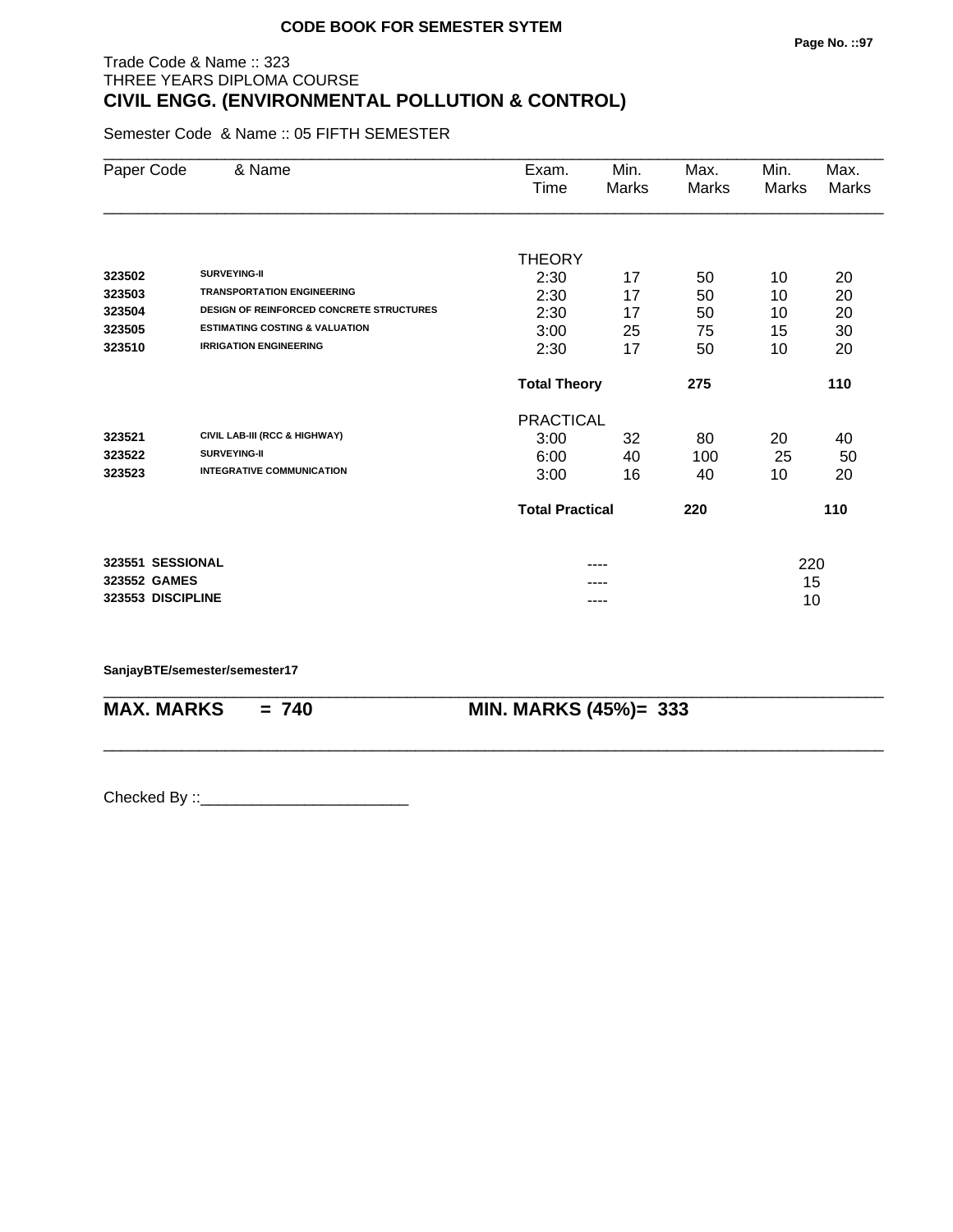# Trade Code & Name :: 323 THREE YEARS DIPLOMA COURSE **CIVIL ENGG. (ENVIRONMENTAL POLLUTION & CONTROL)**

Semester Code & Name :: 06 SIXTH SEMESTER

| Paper Code        | & Name                                                              | Exam.<br>Time          | Min.<br>Marks | Max.<br><b>Marks</b> | Min.<br><b>Marks</b> | Max.<br>Marks |
|-------------------|---------------------------------------------------------------------|------------------------|---------------|----------------------|----------------------|---------------|
|                   |                                                                     | <b>THEORY</b>          |               |                      |                      |               |
| 323601            | <b>DESIGN OF STEEL &amp; MASONARY STRUCTURES</b>                    | 2:30                   | 17            | 50                   | 10                   | 20            |
| 323606            | <b>CONSTRUCTION, MANAGEMENT ACCOUNTS &amp; ENTREPRENEURSHIP DET</b> | 2:30                   | 17            | 50                   | 10                   | 20            |
| 323607            | <b>CIVIL ENGINEERING DRAWING-II</b>                                 | 3:00                   | 25            | 75                   | 15                   | 30            |
| 323608            | <b>ENVIRONMENTAL POLLUTION &amp; CONTROL</b>                        | 2:30                   | 17            | 50                   | 10                   | 20            |
| 323609            | <b>ENVIRONMENTAL MANAGEMENT</b>                                     | 2:30                   | 17            | 50                   | 10                   | 20            |
| 323611            | <b>EARTHQUAKE ENGINEERING</b>                                       | 2:30                   | 17            | 50                   | 10                   | 20            |
|                   |                                                                     | <b>Total Theory</b>    |               | 325                  |                      | 130           |
|                   |                                                                     | <b>PRACTICAL</b>       |               |                      |                      |               |
| 323623            | <b>PROJECT WORK</b>                                                 | <b>VIVA</b>            | 40            | 100                  | 25                   | 50            |
| 323624            | <b>FIELD EXPOSURE</b>                                               | <b>VIVA</b>            | 16            | 40                   | $\overline{7}$       | 15            |
|                   |                                                                     | <b>Total Practical</b> |               | 140                  |                      | 65            |
| 323651 SESSIONAL  |                                                                     |                        |               |                      | 195                  |               |
| 323652 GAMES      |                                                                     |                        |               |                      | 15                   |               |
| 323653 DISCIPLINE |                                                                     |                        |               |                      | 10                   |               |
|                   |                                                                     |                        |               |                      |                      |               |
|                   | 323661 CARRY OVER IST YEAR (30%)                                    |                        |               |                      | 342                  |               |
|                   | 323662 CARRY OVER 2ND YEAR (70%)                                    |                        |               |                      | 854                  |               |
|                   |                                                                     |                        |               |                      |                      |               |

**SanjayBTE/semester/semester17**

| MAX. MARKS | = 1881 | MIN. MARKS (45%)= 846 |
|------------|--------|-----------------------|

\_\_\_\_\_\_\_\_\_\_\_\_\_\_\_\_\_\_\_\_\_\_\_\_\_\_\_\_\_\_\_\_\_\_\_\_\_\_\_\_\_\_\_\_\_\_\_\_\_\_\_\_\_\_\_\_\_\_\_\_\_\_\_\_\_\_\_\_\_\_\_\_\_\_\_\_\_\_\_\_\_\_\_\_\_\_\_\_\_\_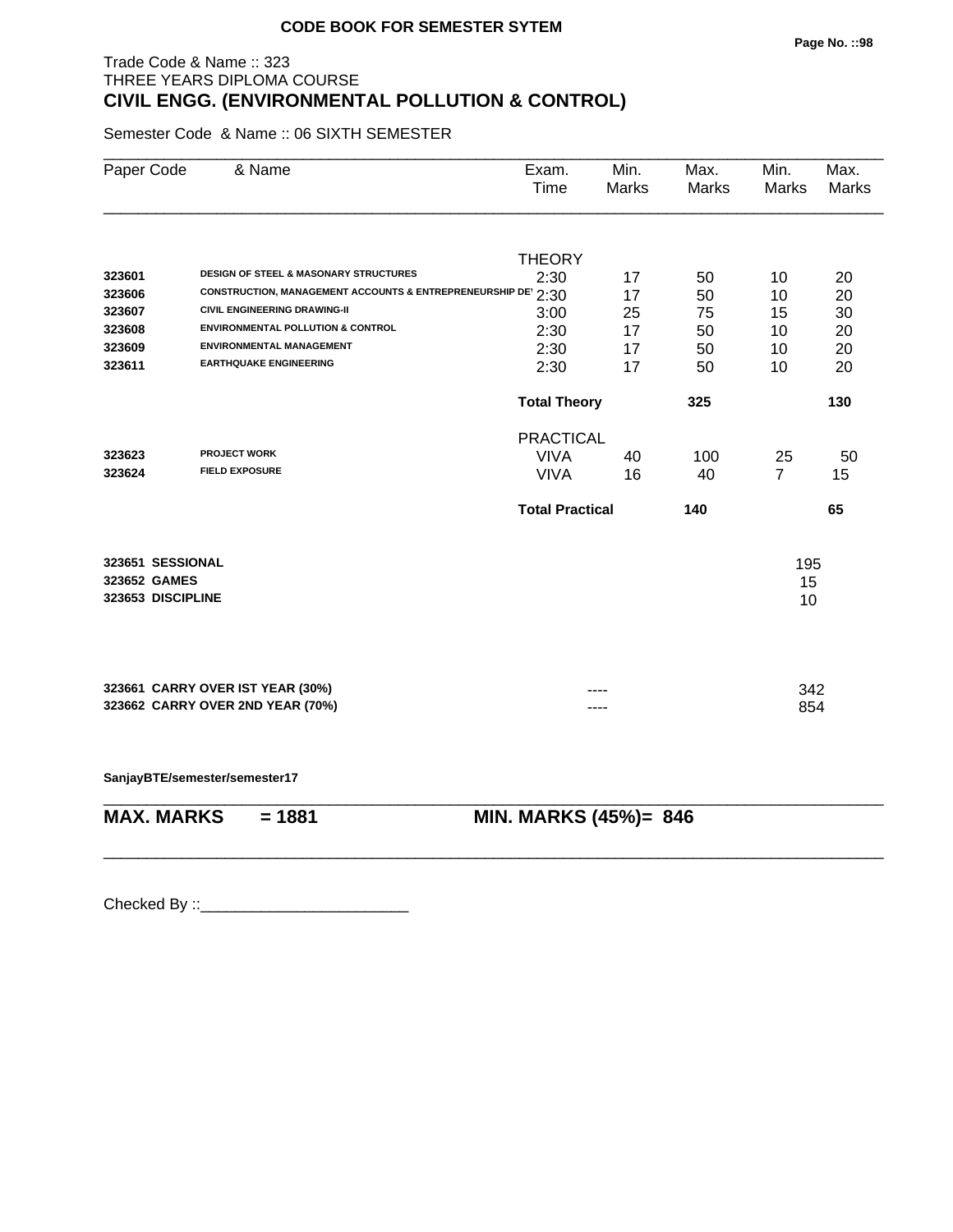## Trade Code & Name :: 326 THREE YEARS DIPLOMA COURSE **FASHION DESIGNING AND GARMENT TECHNOLOGY**

Semester Code & Name :: 01 FIRST SEMESTER

| Paper Code        | & Name                                       | Exam.                  | Min.  | Max.  | Min.  | Max.  |
|-------------------|----------------------------------------------|------------------------|-------|-------|-------|-------|
|                   |                                              | Time                   | Marks | Marks | Marks | Marks |
|                   |                                              |                        |       |       |       |       |
|                   |                                              | <b>THEORY</b>          |       |       |       |       |
| 326101            | PROFESSIONAL COMMUNICATION                   | 2:30                   | 17    | 50    | 10    | 20    |
| 326102            | <b>FASHION DESIGN CONCEPT</b>                | 2:30                   | 17    | 50    | 10    | 20    |
| 326105            | <b>COMPUTER PRINCIPLES &amp; APPLICATION</b> | 2:30                   | 17    | 50    | 10    | 20    |
|                   |                                              | <b>Total Theory</b>    |       | 150   |       | 60    |
|                   |                                              | <b>PRACTICAL</b>       |       |       |       |       |
| 326121            | PROFESSIONAL COMMUNICATION                   | 3:00                   | 8     | 20    | 5     | 10    |
| 326122            | <b>BASIC DESIGN &amp; SKETCHING</b>          | 4:00                   | 40    | 100   | 20    | 50    |
| 326124            | <b>DRAFTING &amp; PATTERN MAKING-I</b>       | 4:00                   | 24    | 60    | 15    | 30    |
| 326128            | <b>COMPUTER PRINCIPLES &amp; APPLICATION</b> | 3:00                   | 24    | 60    | 15    | 30    |
|                   |                                              | <b>Total Practical</b> |       | 240   |       | 120   |
| 326151 SESSIONAL  |                                              |                        | ----  |       | 180   |       |
| 326152 GAMES      |                                              |                        |       |       | 15    |       |
| 326153 DISCIPLINE |                                              |                        | ----  |       | 10    |       |

\_\_\_\_\_\_\_\_\_\_\_\_\_\_\_\_\_\_\_\_\_\_\_\_\_\_\_\_\_\_\_\_\_\_\_\_\_\_\_\_\_\_\_\_\_\_\_\_\_\_\_\_\_\_\_\_\_\_\_\_\_\_\_\_\_\_\_\_\_\_\_\_\_\_\_\_\_\_\_\_\_\_\_\_\_\_\_\_\_\_

\_\_\_\_\_\_\_\_\_\_\_\_\_\_\_\_\_\_\_\_\_\_\_\_\_\_\_\_\_\_\_\_\_\_\_\_\_\_\_\_\_\_\_\_\_\_\_\_\_\_\_\_\_\_\_\_\_\_\_\_\_\_\_\_\_\_\_\_\_\_\_\_\_\_\_\_\_\_\_\_\_\_\_\_\_\_\_\_\_\_

**SanjayBTE/semester/semester17**

**MAX. MARKS = 595 MIN. MARKS (45%)= 268**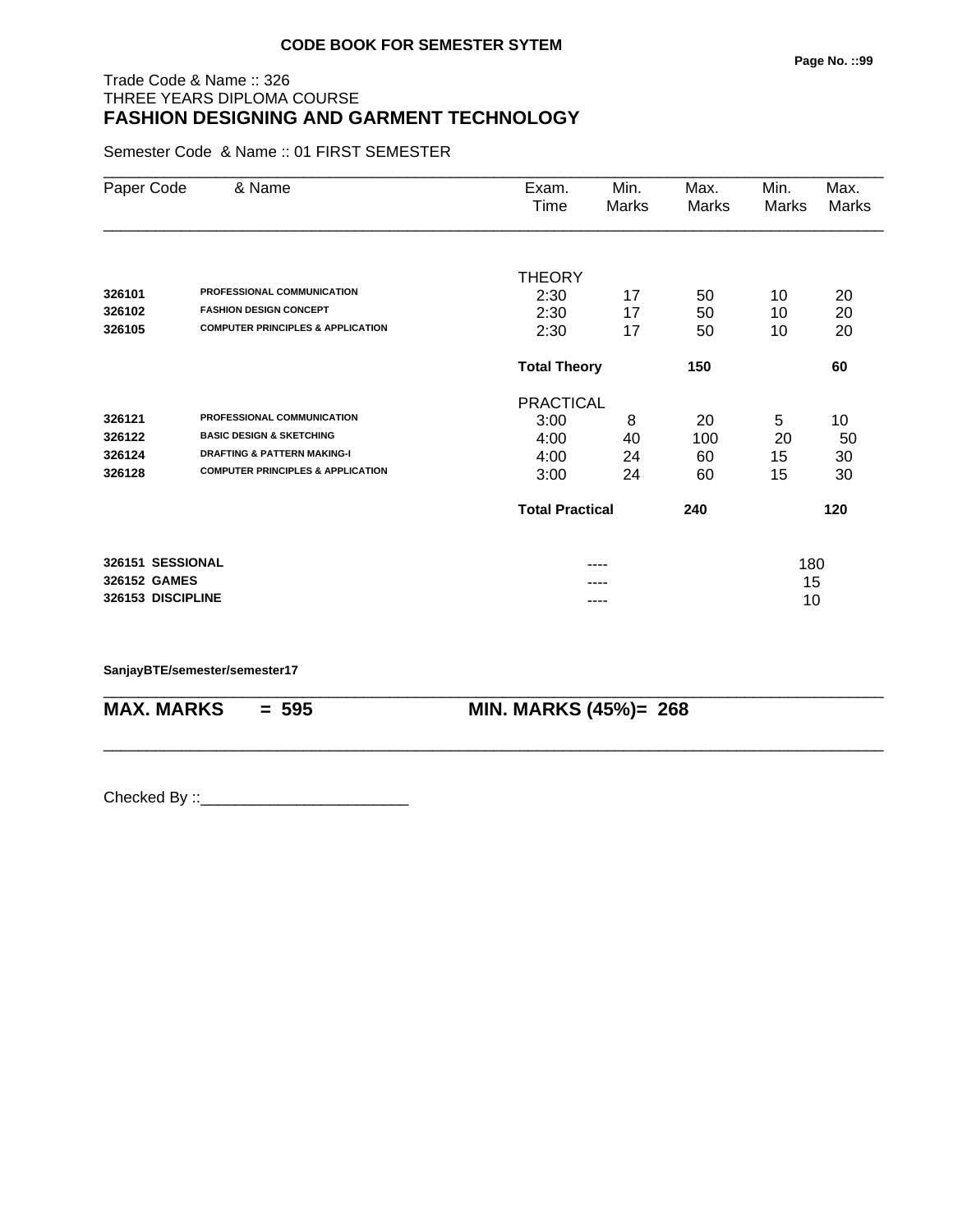## Trade Code & Name :: 326 THREE YEARS DIPLOMA COURSE **FASHION DESIGNING AND GARMENT TECHNOLOGY**

Semester Code & Name :: 02 SECOND SEMESTER

| Paper Code        | & Name                                            | Exam.<br>Time          | Min.<br>Marks | Max.<br>Marks | Min.<br>Marks | Max.<br>Marks |
|-------------------|---------------------------------------------------|------------------------|---------------|---------------|---------------|---------------|
|                   |                                                   | <b>THEORY</b>          |               |               |               |               |
| 326203            | <b>TEXTILE SCIENCE</b>                            | 2:30                   | 17            | 50            | 10            | 20            |
| 326204            | <b>INDUSTRIAL MACHINES TOOLS &amp; EQUIPMENTS</b> | 2:30                   | 17            | 50            | 10            | 20            |
|                   |                                                   | <b>Total Theory</b>    |               | 100           |               | 40            |
|                   |                                                   | <b>PRACTICAL</b>       |               |               |               |               |
| 326223            | <b>TEXTILE SCIENCE</b>                            | 3:00                   | 16            | 40            | 10            | 20            |
| 326225            | <b>BASIC SKETCHING TECHNIQUES</b>                 | 6:00                   | 28            | 70            | 15            | 30            |
| 326226            | <b>EMBROIDERY</b>                                 | 5:00                   | 24            | 60            | 15            | 30            |
| 326227            | <b>INDUSTRIAL MACHINES TOOLS &amp; EQUIPMENTS</b> | 4:00                   | 24            | 60            | 15            | 30            |
|                   |                                                   | <b>Total Practical</b> |               | 230           |               | 110           |
| 326251 SESSIONAL  |                                                   |                        |               |               | 150           |               |
| 326252 GAMES      |                                                   |                        |               |               | 15            |               |
| 326253 DISCIPLINE |                                                   |                        |               |               | 10            |               |

\_\_\_\_\_\_\_\_\_\_\_\_\_\_\_\_\_\_\_\_\_\_\_\_\_\_\_\_\_\_\_\_\_\_\_\_\_\_\_\_\_\_\_\_\_\_\_\_\_\_\_\_\_\_\_\_\_\_\_\_\_\_\_\_\_\_\_\_\_\_\_\_\_\_\_\_\_\_\_\_\_\_\_\_\_\_\_\_\_\_

\_\_\_\_\_\_\_\_\_\_\_\_\_\_\_\_\_\_\_\_\_\_\_\_\_\_\_\_\_\_\_\_\_\_\_\_\_\_\_\_\_\_\_\_\_\_\_\_\_\_\_\_\_\_\_\_\_\_\_\_\_\_\_\_\_\_\_\_\_\_\_\_\_\_\_\_\_\_\_\_\_\_\_\_\_\_\_\_\_\_

**SanjayBTE/semester/semester17**

**MAX. MARKS = 505 MIN. MARKS (45%)= 227**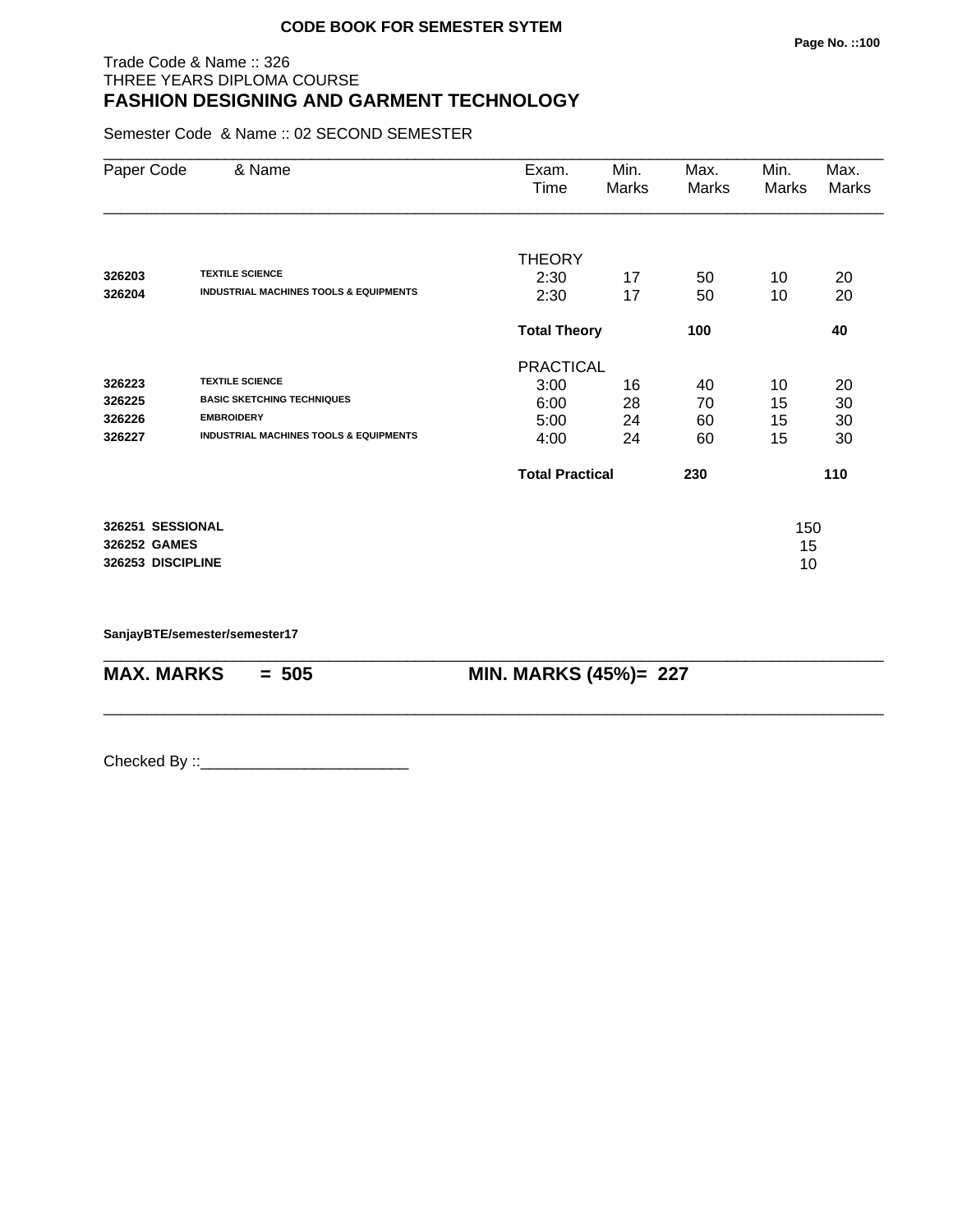## Trade Code & Name :: 326 THREE YEARS DIPLOMA COURSE **FASHION DESIGNING AND GARMENT TECHNOLOGY**

Semester Code & Name :: 03 THIRD SEMESTER

| Paper Code        | & Name                                     | Exam.                  | Min.  | Max.  | Min.         | Max.  |
|-------------------|--------------------------------------------|------------------------|-------|-------|--------------|-------|
|                   |                                            | Time                   | Marks | Marks | <b>Marks</b> | Marks |
|                   |                                            |                        |       |       |              |       |
|                   |                                            | <b>THEORY</b>          |       |       |              |       |
| 326301            | <b>DESIGN IDEAS</b>                        | 2:30                   | 17    | 50    | 10           | 20    |
| 326303            | <b>FABRIC SELECTION AND IDENTIFICATION</b> | 2:30                   | 17    | 50    | 10           | 20    |
| 326305            | <b>LEATHER SCIENCE</b>                     | 2:30                   | 17    | 50    | 10           | 20    |
|                   |                                            | <b>Total Theory</b>    |       | 150   |              | 60    |
|                   |                                            | <b>PRACTICAL</b>       |       |       |              |       |
| 326321            | <b>DESIGN IDEAS</b>                        | 4:00                   | 24    | 60    | 15           | 30    |
| 326322            | <b>DRAFTING &amp; PATTERN MAKING-II</b>    | 4:00                   | 32    | 80    | 20           | 40    |
| 326325            | <b>FABRIC SELECTION AND IDENTIFICATION</b> | 4:00                   | 20    | 50    | 10           | 20    |
| 326327            | <b>LEATHER SCIENCE</b>                     | 4:00                   | 24    | 60    | 15           | 30    |
|                   |                                            | <b>Total Practical</b> |       | 250   |              | 120   |
| 326351 SESSIONAL  |                                            |                        | ----  |       | 180          |       |
| 326352 GAMES      |                                            |                        |       |       | 15           |       |
| 326353 DISCIPLINE |                                            |                        | ----  |       | 10           |       |

\_\_\_\_\_\_\_\_\_\_\_\_\_\_\_\_\_\_\_\_\_\_\_\_\_\_\_\_\_\_\_\_\_\_\_\_\_\_\_\_\_\_\_\_\_\_\_\_\_\_\_\_\_\_\_\_\_\_\_\_\_\_\_\_\_\_\_\_\_\_\_\_\_\_\_\_\_\_\_\_\_\_\_\_\_\_\_\_\_\_

\_\_\_\_\_\_\_\_\_\_\_\_\_\_\_\_\_\_\_\_\_\_\_\_\_\_\_\_\_\_\_\_\_\_\_\_\_\_\_\_\_\_\_\_\_\_\_\_\_\_\_\_\_\_\_\_\_\_\_\_\_\_\_\_\_\_\_\_\_\_\_\_\_\_\_\_\_\_\_\_\_\_\_\_\_\_\_\_\_\_

**SanjayBTE/semester/semester17**

**MAX. MARKS = 605 MIN. MARKS (45%)= 272**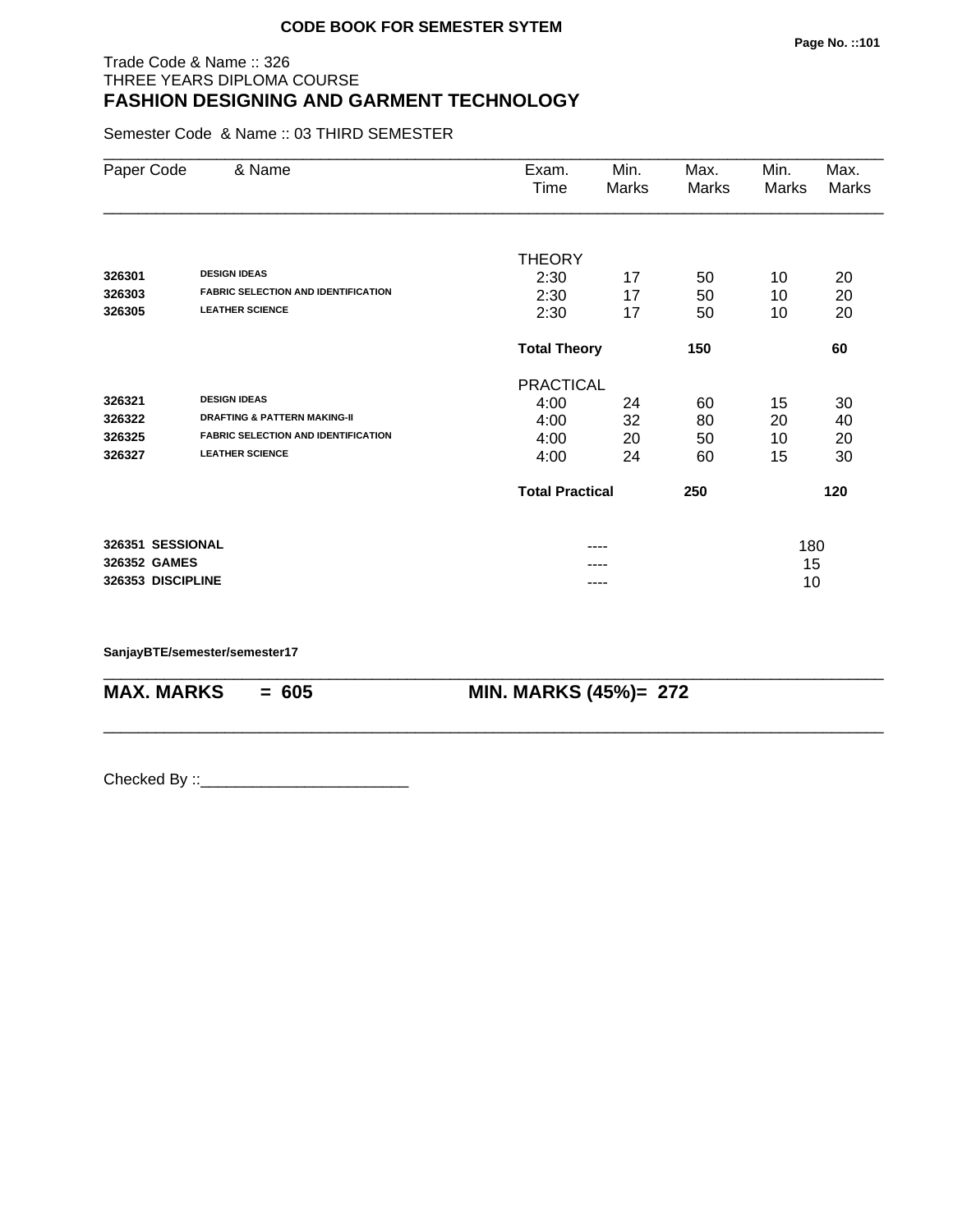## Trade Code & Name :: 326 THREE YEARS DIPLOMA COURSE **FASHION DESIGNING AND GARMENT TECHNOLOGY**

Semester Code & Name :: 04 FORTH SEMESTER

| Paper Code                       | & Name                                      | Exam.<br>Time          | Min.<br>Marks | Max.<br>Marks | Min.<br>Marks | Max.<br><b>Marks</b> |
|----------------------------------|---------------------------------------------|------------------------|---------------|---------------|---------------|----------------------|
|                                  |                                             | <b>THEORY</b>          |               |               |               |                      |
| 326402<br>326404                 | <b>KNITTING</b><br><b>CAD FOR COSTUME-I</b> | 2:30<br>2:30           | 17<br>17      | 50<br>50      | 10<br>10      | 20<br>20             |
|                                  |                                             | <b>Total Theory</b>    |               | 100           |               | 40                   |
|                                  |                                             | <b>PRACTICAL</b>       |               |               |               |                      |
| 326423                           | <b>GARMENT FABRICATION</b>                  | 6:00                   | 40            | 100           | 25            | 50                   |
| 326424                           | <b>KNITTING</b>                             | 4:00                   | 24            | 60            | 15            | 30                   |
| 326426                           | <b>CAD FOR COSTUME-I</b>                    | 4:00                   | 24            | 60            | 15            | 30                   |
|                                  |                                             | <b>Total Practical</b> |               | 220           |               | 110                  |
| 326451 SESSIONAL<br>326452 GAMES |                                             |                        |               |               | 150<br>15     |                      |
| 326453 DISCIPLINE                |                                             |                        |               |               | 10            |                      |

\_\_\_\_\_\_\_\_\_\_\_\_\_\_\_\_\_\_\_\_\_\_\_\_\_\_\_\_\_\_\_\_\_\_\_\_\_\_\_\_\_\_\_\_\_\_\_\_\_\_\_\_\_\_\_\_\_\_\_\_\_\_\_\_\_\_\_\_\_\_\_\_\_\_\_\_\_\_\_\_\_\_\_\_\_\_\_\_\_\_

\_\_\_\_\_\_\_\_\_\_\_\_\_\_\_\_\_\_\_\_\_\_\_\_\_\_\_\_\_\_\_\_\_\_\_\_\_\_\_\_\_\_\_\_\_\_\_\_\_\_\_\_\_\_\_\_\_\_\_\_\_\_\_\_\_\_\_\_\_\_\_\_\_\_\_\_\_\_\_\_\_\_\_\_\_\_\_\_\_\_

**SanjayBTE/semester/semester17**

**MAX. MARKS = 495 MIN. MARKS (45%)= 223**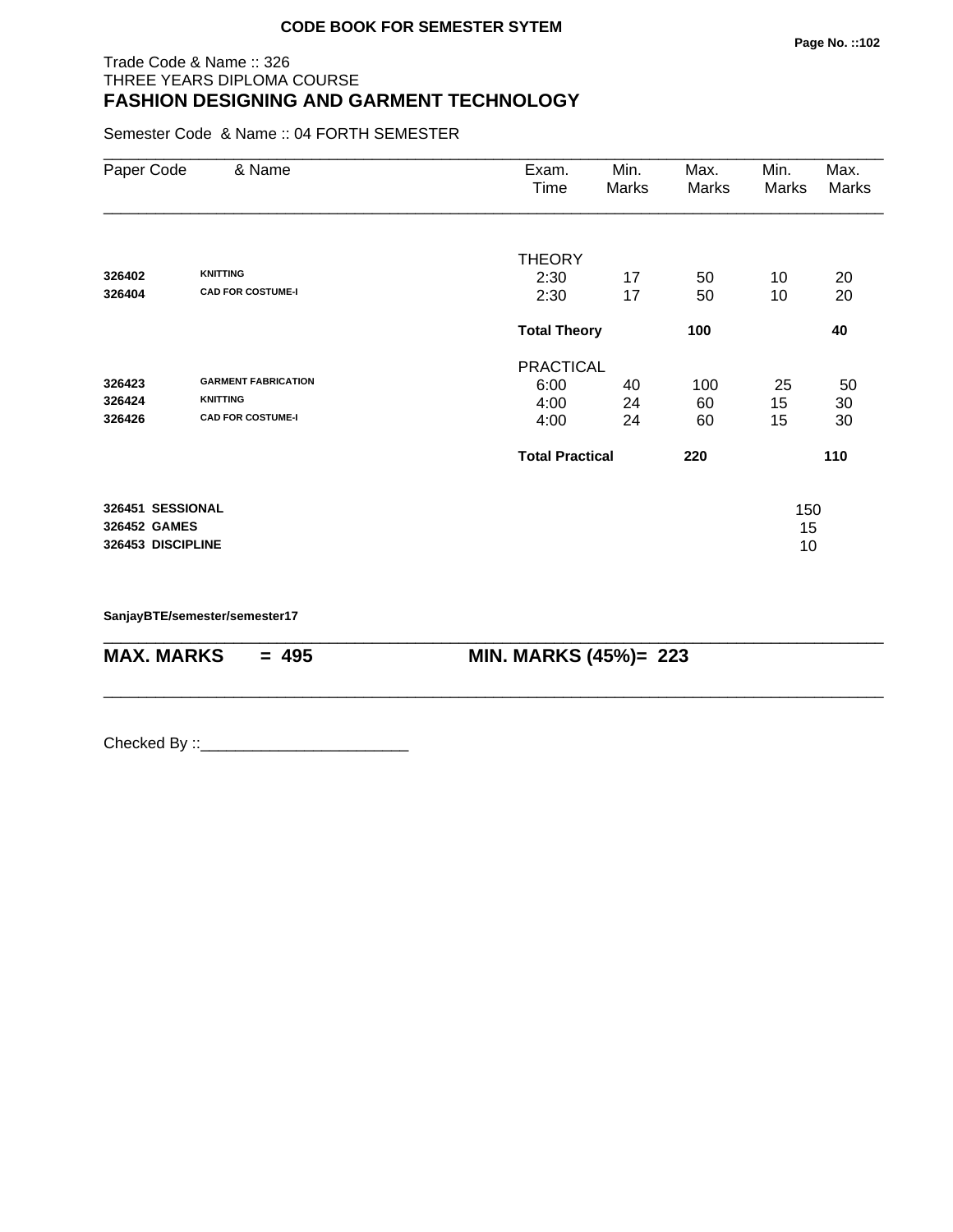## Trade Code & Name :: 326 THREE YEARS DIPLOMA COURSE **FASHION DESIGNING AND GARMENT TECHNOLOGY**

Semester Code & Name :: 05 FIFTH SEMESTER

| Paper Code        | & Name                              | Exam.<br>Time          | Min.<br>Marks | Max.<br>Marks | Min.<br>Marks | Max.<br>Marks |
|-------------------|-------------------------------------|------------------------|---------------|---------------|---------------|---------------|
|                   |                                     |                        |               |               |               |               |
| 326504            | <b>CAD FOR COSTUME-II</b>           | <b>THEORY</b><br>2:30  | 17            | 50            | 10            | 20            |
| 326505            | <b>LEATHER GARMENT CONSTRUCTION</b> | 2:30                   | 17            | 50            | 10            | 20            |
| 326506            | <b>GRADING</b>                      | 2:30                   | 17            | 50            | 10            | 20            |
|                   |                                     | <b>Total Theory</b>    |               | 150           |               | 60            |
|                   |                                     | <b>PRACTICAL</b>       |               |               |               |               |
| 326524            | <b>CAD FOR COSTUME-II</b>           | 4:00                   | 24            | 60            | 15            | 30            |
| 326525            | JEWELLERY AND FASHION ACCESSORIES   | 4:00                   | 24            | 60            | 15            | 30            |
| 326526            | <b>LEATHER GARMENT CONSTRUCTION</b> | 3:00                   | 24            | 60            | 15            | 30            |
|                   |                                     | <b>Total Practical</b> |               | 180           |               | 90            |
| 326551 SESSIONAL  |                                     |                        |               |               | 150           |               |
| 326552 GAMES      |                                     |                        |               |               | 15            |               |
| 326553 DISCIPLINE |                                     |                        | ----          |               | 10            |               |

\_\_\_\_\_\_\_\_\_\_\_\_\_\_\_\_\_\_\_\_\_\_\_\_\_\_\_\_\_\_\_\_\_\_\_\_\_\_\_\_\_\_\_\_\_\_\_\_\_\_\_\_\_\_\_\_\_\_\_\_\_\_\_\_\_\_\_\_\_\_\_\_\_\_\_\_\_\_\_\_\_\_\_\_\_\_\_\_\_\_

\_\_\_\_\_\_\_\_\_\_\_\_\_\_\_\_\_\_\_\_\_\_\_\_\_\_\_\_\_\_\_\_\_\_\_\_\_\_\_\_\_\_\_\_\_\_\_\_\_\_\_\_\_\_\_\_\_\_\_\_\_\_\_\_\_\_\_\_\_\_\_\_\_\_\_\_\_\_\_\_\_\_\_\_\_\_\_\_\_\_

**SanjayBTE/semester/semester17**

**MAX. MARKS = 505 MIN. MARKS (45%)= 227**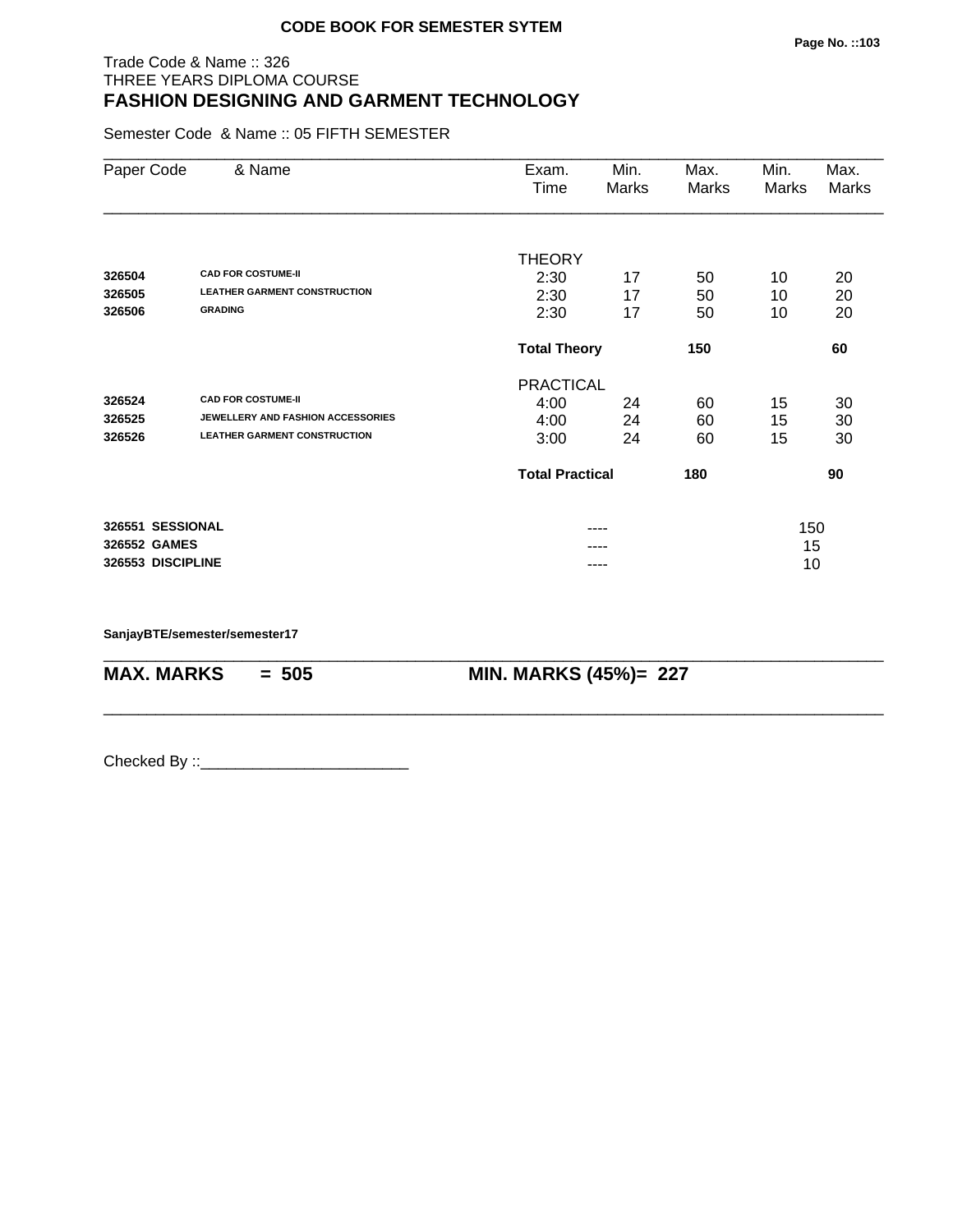## Trade Code & Name :: 326 THREE YEARS DIPLOMA COURSE **FASHION DESIGNING AND GARMENT TECHNOLOGY**

Semester Code & Name :: 06 SIXTH SEMESTER

| Paper Code        | & Name                                                          | Exam.<br>Time          | Min.<br>Marks         | Max.<br>Marks | Min.<br>Marks | Max.<br>Marks |
|-------------------|-----------------------------------------------------------------|------------------------|-----------------------|---------------|---------------|---------------|
|                   |                                                                 | <b>THEORY</b>          |                       |               |               |               |
| 326601            | APPAREL INDUSTRY AND PRODUCTION MANAGEMENT                      | 2:30                   | 17                    | 50            | 10            | 20            |
| 326602            | <b>BUSINESS ORGANISATION &amp; ENTERPRENEURSHIP DEVELOPMENT</b> | 2:30                   | 17                    | 50            | 10            | 20            |
| 326603            | <b>FASHION ILLUSTRATION &amp; MODEL DRAWING</b>                 | 2:30                   | 17                    | 50            | 10            | 20            |
|                   |                                                                 | <b>Total Theory</b>    |                       | 150           |               | 60            |
|                   |                                                                 | <b>PRACTICAL</b>       |                       |               |               |               |
| 326621            | APPAREL INDUSTRY AND PRODUCTION MANAGEMENT                      | 4:00                   | 16                    | 40            | 10            | 20            |
| 326622            | <b>DRESS DESIGNING</b>                                          | 4:00                   | 20                    | 50            | 12            | 25            |
| 326623            | <b>FASHION ILLUSTRATION &amp; MODEL DRAWING</b>                 | 4:00                   | 20                    | 50            | 12            | 25            |
| 326627            | <b>PROJECT</b>                                                  | <b>VIVA</b>            | 28                    | 70            | 15            | 30            |
| 326628            | FIELD EXPOSURE-II (4 WEEKS)                                     | ----                   | 16                    | 40            | 5             | 10            |
|                   |                                                                 | <b>Total Practical</b> |                       | 250           |               | 110           |
|                   |                                                                 |                        |                       |               |               |               |
| 326651 SESSIONAL  |                                                                 |                        |                       |               | 170           |               |
| 326652 GAMES      |                                                                 |                        |                       |               | 15            |               |
| 326653 DISCIPLINE |                                                                 |                        |                       |               | 10            |               |
|                   | 326661 CARRY OVER OF IST YEAR (30%)                             |                        |                       |               | 330           |               |
|                   | 326662 CARRY OVER OF 2ND YEAR (70%)                             |                        |                       |               | 770           |               |
|                   |                                                                 |                        |                       |               |               |               |
|                   | 326672 [0020] ENVIRONMENTAL EDUCATION & DISASTER MANAGEMENT     |                        | 2:30                  | 17            | 50            |               |
|                   | SanjayBTE/semester/semester17                                   |                        |                       |               |               |               |
| <b>MAX. MARKS</b> | $= 1695$                                                        |                        | MIN. MARKS (45%)= 763 |               |               |               |
|                   |                                                                 |                        |                       |               |               |               |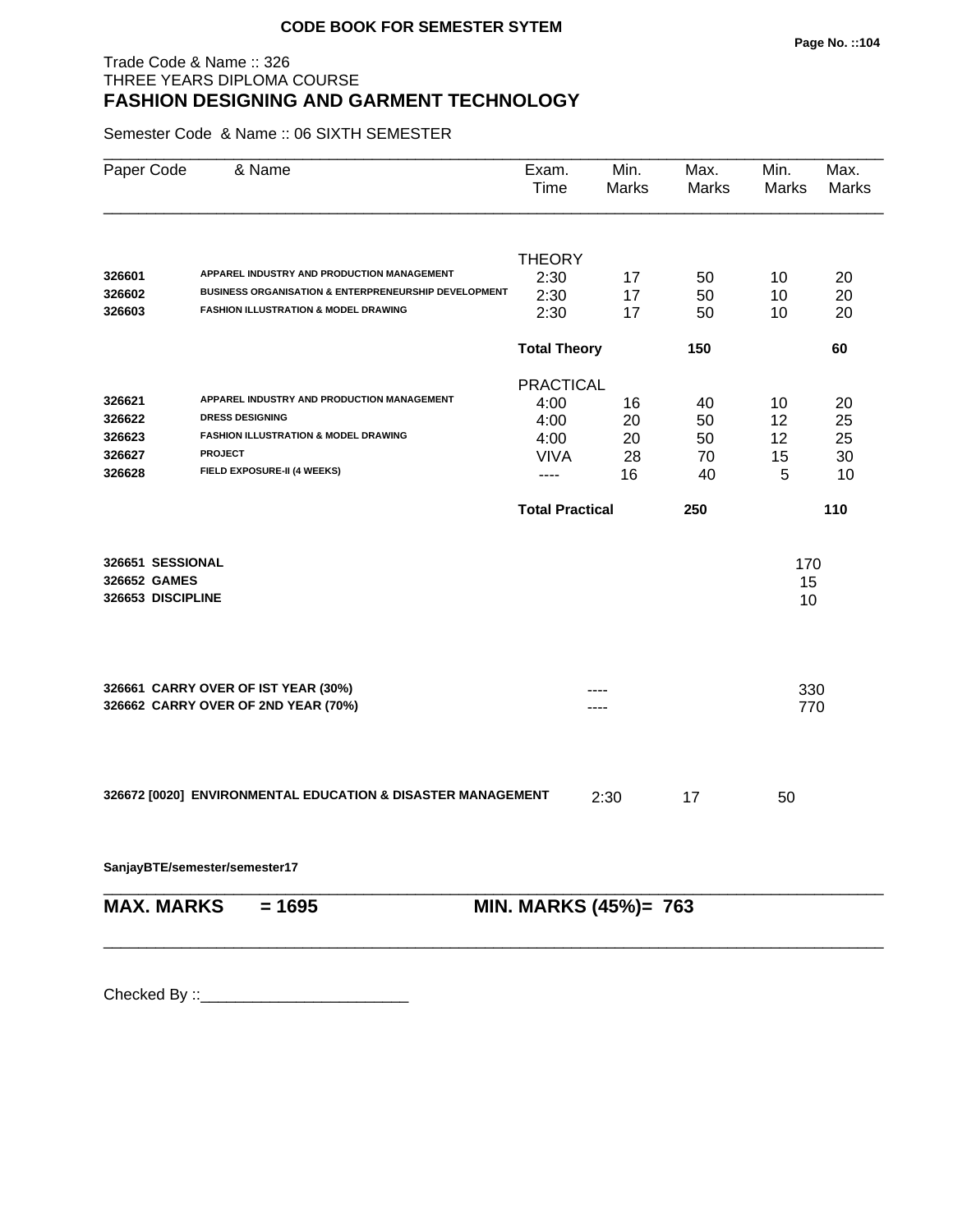# Trade Code & Name :: 327 THREE YEARS DIPLOMA COURSE **DAIRY ENGINEERING**

Semester Code & Name :: 01 FIRST SEMESTER

| Paper Code        | & Name                                       | Exam.                      | Min.         | Max.         | Min.  | Max.  |
|-------------------|----------------------------------------------|----------------------------|--------------|--------------|-------|-------|
|                   |                                              | Time                       | <b>Marks</b> | <b>Marks</b> | Marks | Marks |
|                   |                                              |                            |              |              |       |       |
|                   |                                              | <b>THEORY</b>              |              |              |       |       |
| 327101            | PROFESSIONAL COMMUNICATION                   | 2:30                       | 17           | 50           | 10    | 20    |
| 327102            | <b>APPLIED MATHEMATICS-I(A)</b>              | 2:30                       | 17           | 50           | 10    | 20    |
| 327103            | <b>APPLIED PHYSICS-I</b>                     | 2:30                       | 17           | 50           | 10    | 20    |
| 327104            | <b>APPLIED CHEMISTRY</b>                     | 2:30                       | 17           | 50           | 10    | 20    |
| 327105            | <b>ENGINEERING DRAWING</b>                   | 3:00                       | 17           | 50           | 10    | 20    |
| 327106            | APPLIED MECHANICS AND MACHINES COMPONENTS    | 2:30                       | 17           | 50           | 10    | 20    |
|                   |                                              | <b>Total Theory</b><br>300 |              |              |       | 120   |
|                   |                                              | <b>PRACTICAL</b>           |              |              |       |       |
| 327122            | <b>APPLIED CHEMISTRY</b>                     | 3:00                       | 16           | 40           | 10    | 20    |
| 327123            | <b>APPLIED MECHANICS &amp; M/C COMPONENT</b> | 3:00                       | 24           | 60           | 15    | 30    |
| 327125            | PROFESSIONAL COMMUNICATION                   | 3:00                       | 8            | 20           | 5     | 10    |
|                   |                                              | <b>Total Practical</b>     |              | 120          |       | 60    |
| 327151 SESSIONAL  |                                              |                            |              |              | 180   |       |
| 327152 GAMES      |                                              |                            |              |              | 15    |       |
| 327153 DISCIPLINE |                                              |                            | ----         |              | 10    |       |
|                   |                                              |                            |              |              |       |       |

**SanjayBTE/semester/semester17**

\_\_\_\_\_\_\_\_\_\_\_\_\_\_\_\_\_\_\_\_\_\_\_\_\_\_\_\_\_\_\_\_\_\_\_\_\_\_\_\_\_\_\_\_\_\_\_\_\_\_\_\_\_\_\_\_\_\_\_\_\_\_\_\_\_\_\_\_\_\_\_\_\_\_\_\_\_\_\_\_\_\_\_\_\_\_\_\_\_\_ **MAX. MARKS = 625 MIN. MARKS (45%)= 281**

\_\_\_\_\_\_\_\_\_\_\_\_\_\_\_\_\_\_\_\_\_\_\_\_\_\_\_\_\_\_\_\_\_\_\_\_\_\_\_\_\_\_\_\_\_\_\_\_\_\_\_\_\_\_\_\_\_\_\_\_\_\_\_\_\_\_\_\_\_\_\_\_\_\_\_\_\_\_\_\_\_\_\_\_\_\_\_\_\_\_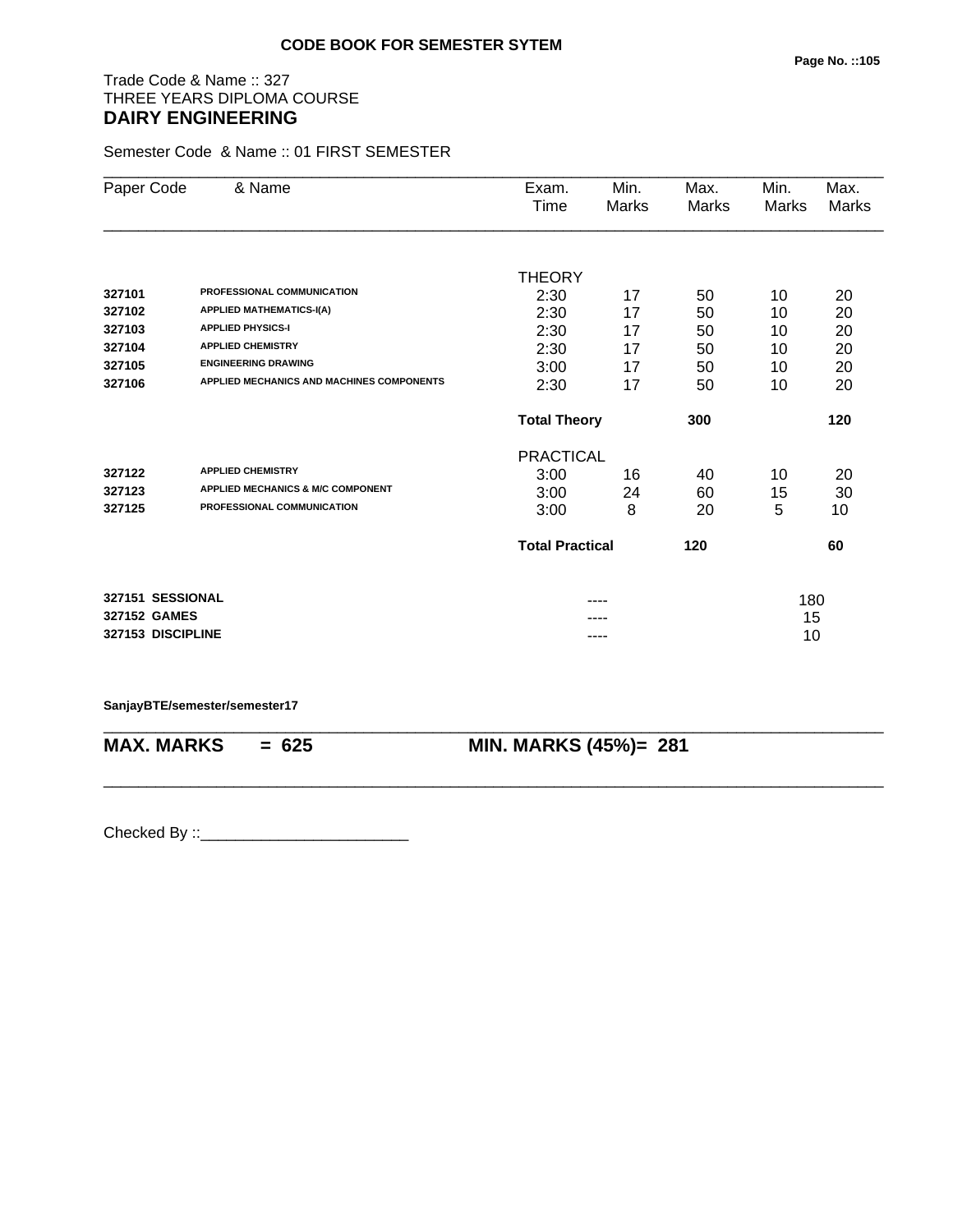## Trade Code & Name :: 327 THREE YEARS DIPLOMA COURSE **DAIRY ENGINEERING**

Semester Code & Name :: 02 SECOND SEMESTER

|                   | & Name                                                    | Exam.                  | Min.  | Max.  | Min.  | Max.  |
|-------------------|-----------------------------------------------------------|------------------------|-------|-------|-------|-------|
| Paper Code        |                                                           | Time                   | Marks | Marks | Marks | Marks |
|                   |                                                           |                        |       |       |       |       |
|                   |                                                           | <b>THEORY</b>          |       |       |       |       |
| 327207            | INTRODUCTION TO DAIRY ENGINEERING & TECHNOLOGY            | 2:30                   | 17    | 50    | 10    | 20    |
| 327208            | <b>ELEMENTARY WORKSHOP TECHNOLOGY</b>                     | 2:30                   | 17    | 50    | 10    | 20    |
| 327209            | <b>APPLIED MATHEMATICS-I(B)</b>                           | 2:30                   | 17    | 50    | 10    | 20    |
| 327210            | <b>APPLIED PHYSICS-II</b>                                 | 2:30                   | 17    | 50    | 10    | 20    |
|                   |                                                           | <b>Total Theory</b>    |       | 200   |       | 80    |
|                   |                                                           | <b>PRACTICAL</b>       |       |       |       |       |
| 327221            | <b>APPLIED PHYSICS-II</b>                                 | 3:00                   | 16    | 40    | 10    | 20    |
| 327224            | <b>WORKSHOP PRACTICE</b>                                  | 4:00                   | 24    | 60    | 15    | 30    |
| 327225            | <b>INTRODUCTION TO DAIRY ENGINEERING &amp; TECHNOLOGY</b> | 3:00                   | 16    | 40    | 10    | 20    |
|                   |                                                           | <b>Total Practical</b> |       | 140   | 70    |       |
| 327251 SESSIONAL  |                                                           |                        |       |       | 150   |       |
| 327252 GAMES      |                                                           |                        |       |       | 15    |       |
| 327253 DISCIPLINE |                                                           |                        |       |       | 10    |       |
|                   |                                                           |                        |       |       |       |       |

\_\_\_\_\_\_\_\_\_\_\_\_\_\_\_\_\_\_\_\_\_\_\_\_\_\_\_\_\_\_\_\_\_\_\_\_\_\_\_\_\_\_\_\_\_\_\_\_\_\_\_\_\_\_\_\_\_\_\_\_\_\_\_\_\_\_\_\_\_\_\_\_\_\_\_\_\_\_\_\_\_\_\_\_\_\_\_\_\_\_

\_\_\_\_\_\_\_\_\_\_\_\_\_\_\_\_\_\_\_\_\_\_\_\_\_\_\_\_\_\_\_\_\_\_\_\_\_\_\_\_\_\_\_\_\_\_\_\_\_\_\_\_\_\_\_\_\_\_\_\_\_\_\_\_\_\_\_\_\_\_\_\_\_\_\_\_\_\_\_\_\_\_\_\_\_\_\_\_\_\_

**SanjayBTE/semester/semester17**

**MAX. MARKS = 515 MIN. MARKS (45%)= 232**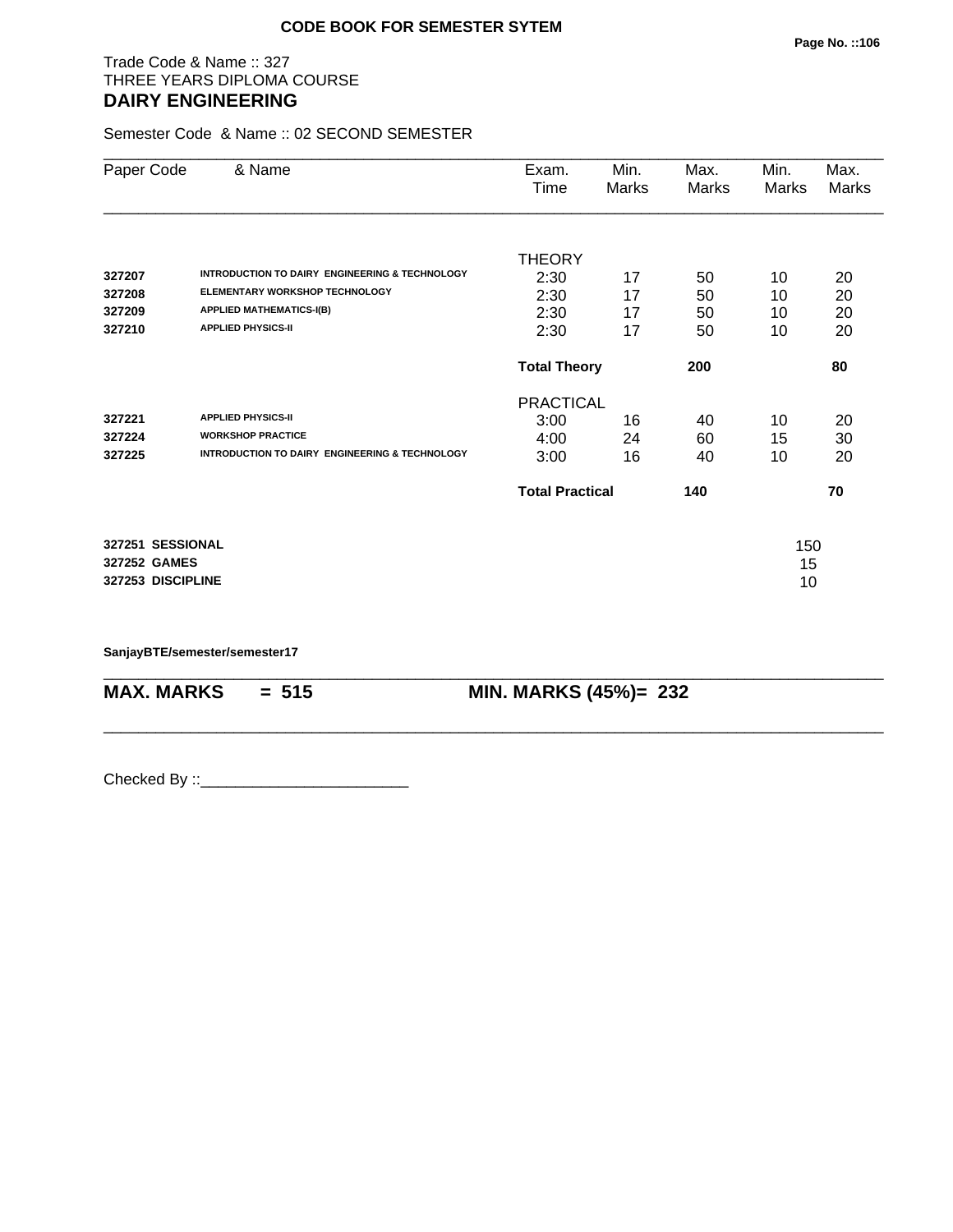## Trade Code & Name :: 327 THREE YEARS DIPLOMA COURSE **DAIRY ENGINEERING**

Semester Code & Name :: 03 THIRD SEMESTER

| Paper Code        | & Name                                         | Exam.<br>Time    | Min.<br>Marks                | Max.<br>Marks | Min.<br>Marks | Max.<br>Marks |
|-------------------|------------------------------------------------|------------------|------------------------------|---------------|---------------|---------------|
|                   |                                                |                  |                              |               |               |               |
|                   | <b>ELECTRICAL TECHNOLOGY &amp; ELECTRONICS</b> | <b>THEORY</b>    |                              |               |               |               |
| 327302            | <b>STEAM ENGG AND HEAT ENGINES</b>             | 2:30             | 17                           | 50            | 10            | 20            |
| 327303            | <b>DAIRY ENGINEERING-I</b>                     | 2:30             | 17                           | 50            | 10            | 20            |
| 327304            |                                                | 2:30             | 17                           | 50            | 10            | 20            |
| 327305            | <b>DAIRY CHEMISTRY</b>                         | 2:30             | 17                           | 50            | 10            | 20            |
| 327308            | <b>DAIRY TECHNOLOGY-I</b>                      | 2:30             | 17                           | 50            | 10            | 20            |
|                   |                                                |                  | <b>Total Theory</b><br>250   |               |               | 100           |
|                   |                                                | <b>PRACTICAL</b> |                              |               |               |               |
| 327322            | <b>ELECTRICAL TECHNOLOGY &amp; ELECTRONICS</b> | 3:00             | 16                           | 40            | 10            | 20            |
| 327325            | DAIRY ENGINEERING I & DAIRY TECH.-I LAB        | 3:00             | 16                           | 40            | 10            | 20            |
| 327341            | <b>FIELD EXPOSURE</b>                          | ----             |                              |               | 15            | 30            |
|                   |                                                |                  | <b>Total Practical</b><br>80 |               | 70            |               |
| 327351 SESSIONAL  |                                                |                  |                              |               |               |               |
| 327352 GAMES      |                                                |                  |                              |               | 140<br>15     |               |
| 327353 DISCIPLINE |                                                |                  |                              |               | 10            |               |
|                   |                                                |                  | ----                         |               |               |               |

\_\_\_\_\_\_\_\_\_\_\_\_\_\_\_\_\_\_\_\_\_\_\_\_\_\_\_\_\_\_\_\_\_\_\_\_\_\_\_\_\_\_\_\_\_\_\_\_\_\_\_\_\_\_\_\_\_\_\_\_\_\_\_\_\_\_\_\_\_\_\_\_\_\_\_\_\_\_\_\_\_\_\_\_\_\_\_\_\_\_

\_\_\_\_\_\_\_\_\_\_\_\_\_\_\_\_\_\_\_\_\_\_\_\_\_\_\_\_\_\_\_\_\_\_\_\_\_\_\_\_\_\_\_\_\_\_\_\_\_\_\_\_\_\_\_\_\_\_\_\_\_\_\_\_\_\_\_\_\_\_\_\_\_\_\_\_\_\_\_\_\_\_\_\_\_\_\_\_\_\_

#### **SanjayBTE/semester/semester17**

**MAX. MARKS = 495 MIN. MARKS (45%)= 223**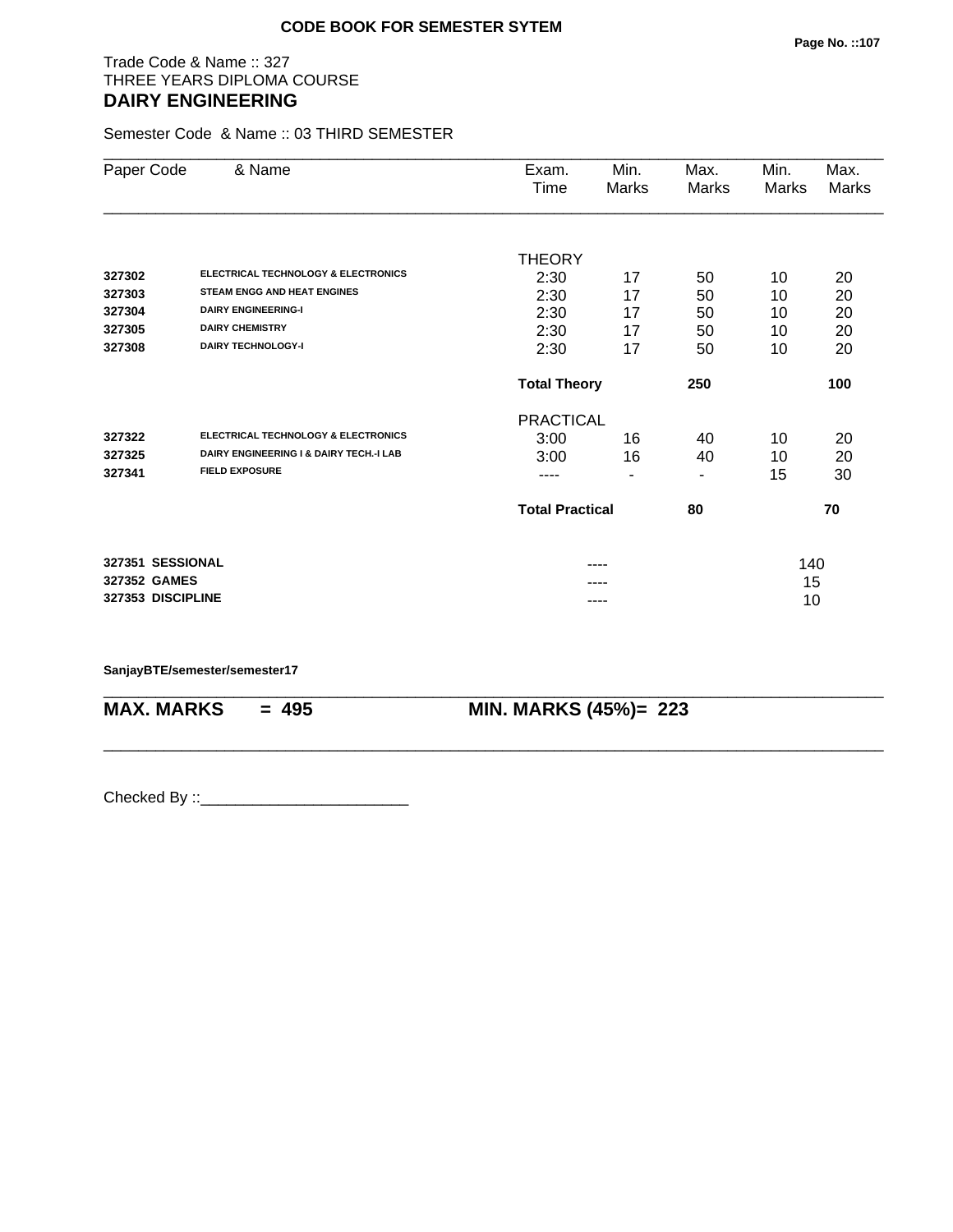## Trade Code & Name :: 327 THREE YEARS DIPLOMA COURSE **DAIRY ENGINEERING**

Semester Code & Name :: 04 FORTH SEMESTER

| Paper Code                                            | & Name                                                                                                                                       | Exam.<br>Time                                    | Min.<br>Marks          | Max.<br>Marks        | Min.<br>Marks       | Max.<br>Marks        |
|-------------------------------------------------------|----------------------------------------------------------------------------------------------------------------------------------------------|--------------------------------------------------|------------------------|----------------------|---------------------|----------------------|
| 327401<br>327406<br>327407                            | <b>HYDRAULICS &amp; HYDRAULIC MACHINES</b><br><b>DAIRY MICROBIOLOGY</b><br><b>REFRIGERATION-I</b>                                            | <b>THEORY</b><br>2:30<br>2:30<br>2:30            | 17<br>17<br>17         | 50<br>50<br>50       | 10<br>10<br>10      | 20<br>20<br>20       |
|                                                       |                                                                                                                                              |                                                  | <b>Total Theory</b>    |                      |                     | 60                   |
| 327421<br>327423<br>327424<br>327426                  | <b>HEAT ENGINES &amp; HYDRAULICS LAB</b><br>DAIRY CHEMISTRY & MICROBIOLOGY LAB<br><b>REFRIGERATION -I</b><br><b>INTRODUCTION TO COMPUTER</b> | <b>PRACTICAL</b><br>3:00<br>3:00<br>3:00<br>3:00 | 16<br>16<br>8<br>24    | 40<br>40<br>20<br>60 | 10<br>10<br>5<br>15 | 20<br>20<br>10<br>30 |
|                                                       |                                                                                                                                              |                                                  | <b>Total Practical</b> |                      | 80                  |                      |
| 327451 SESSIONAL<br>327452 GAMES<br>327453 DISCIPLINE |                                                                                                                                              |                                                  |                        |                      | 140<br>15<br>10     |                      |

\_\_\_\_\_\_\_\_\_\_\_\_\_\_\_\_\_\_\_\_\_\_\_\_\_\_\_\_\_\_\_\_\_\_\_\_\_\_\_\_\_\_\_\_\_\_\_\_\_\_\_\_\_\_\_\_\_\_\_\_\_\_\_\_\_\_\_\_\_\_\_\_\_\_\_\_\_\_\_\_\_\_\_\_\_\_\_\_\_\_

\_\_\_\_\_\_\_\_\_\_\_\_\_\_\_\_\_\_\_\_\_\_\_\_\_\_\_\_\_\_\_\_\_\_\_\_\_\_\_\_\_\_\_\_\_\_\_\_\_\_\_\_\_\_\_\_\_\_\_\_\_\_\_\_\_\_\_\_\_\_\_\_\_\_\_\_\_\_\_\_\_\_\_\_\_\_\_\_\_\_

**SanjayBTE/semester/semester17**

**MAX. MARKS = 475 MIN. MARKS (45%)= 214**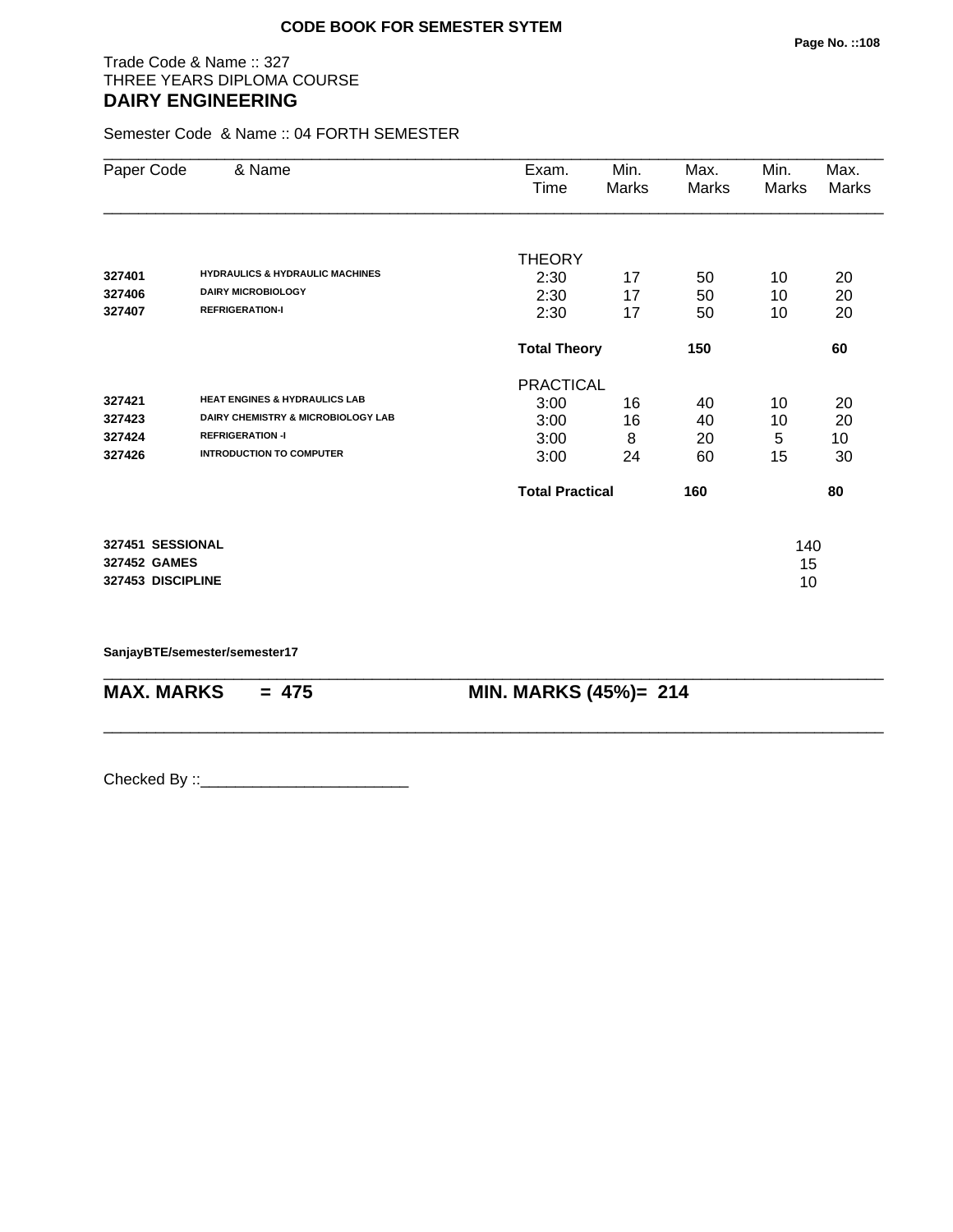# Trade Code & Name :: 327 THREE YEARS DIPLOMA COURSE **DAIRY ENGINEERING**

Semester Code & Name :: 05 FIFTH SEMESTER

| Paper Code        | & Name                                               | Exam.<br>Time          | Min.<br>Marks | Max.<br>Marks | Min.<br>Marks | Max.<br>Marks |
|-------------------|------------------------------------------------------|------------------------|---------------|---------------|---------------|---------------|
|                   |                                                      |                        |               |               |               |               |
|                   |                                                      | <b>THEORY</b>          |               |               |               |               |
| 327501            | INDUSTRIAL MANAGEMENT & ENTREPRENEURSHIP DEVELOPMENT | 2:30                   | 17            | 50            | 10            | 20            |
| 327502            | <b>DAIRY ENGINEERING-II</b>                          | 2:30                   | 17            | 50            | 10            | 20            |
| 327505            | <b>DAIRY TECHNOLOGY II</b>                           | 2:30                   | 17            | 50            | 10            | 20            |
| 327506            | <b>REFRIGERATION-II</b>                              | 2:30                   | 17            | 50            | 10            | 20            |
| 327507            | <b>INSTRUMENTATION PROCESS &amp; CONTROL</b>         | 2:30                   | 17            | 50            | 10            | 20            |
|                   |                                                      | <b>Total Theory</b>    |               | 250           |               | 100           |
|                   |                                                      | <b>PRACTICAL</b>       |               |               |               |               |
| 327521            | <b>DAIRY TECHNOLOGY-II</b>                           | 3:00                   | 16            | 40            | 10            | 20            |
| 327523            | <b>REFRIGERATION-II LAB</b>                          | 3:00                   | 16            | 40            | 10            | 20            |
| 327525            | PLANT TRAINING-I (4 WEEKS)                           | <b>VIVA</b>            | 16            | 40            | 10            | 20            |
|                   |                                                      | <b>Total Practical</b> |               | 120           |               | 60            |
| 327551 SESSIONAL  |                                                      |                        |               |               | 180           |               |
| 327552 GAMES      |                                                      |                        |               |               | 15            |               |
| 327553 DISCIPLINE |                                                      |                        | ----          |               | 10            |               |

\_\_\_\_\_\_\_\_\_\_\_\_\_\_\_\_\_\_\_\_\_\_\_\_\_\_\_\_\_\_\_\_\_\_\_\_\_\_\_\_\_\_\_\_\_\_\_\_\_\_\_\_\_\_\_\_\_\_\_\_\_\_\_\_\_\_\_\_\_\_\_\_\_\_\_\_\_\_\_\_\_\_\_\_\_\_\_\_\_\_

\_\_\_\_\_\_\_\_\_\_\_\_\_\_\_\_\_\_\_\_\_\_\_\_\_\_\_\_\_\_\_\_\_\_\_\_\_\_\_\_\_\_\_\_\_\_\_\_\_\_\_\_\_\_\_\_\_\_\_\_\_\_\_\_\_\_\_\_\_\_\_\_\_\_\_\_\_\_\_\_\_\_\_\_\_\_\_\_\_\_

#### **SanjayBTE/semester/semester17**

**MAX. MARKS = 575 MIN. MARKS (45%)= 259**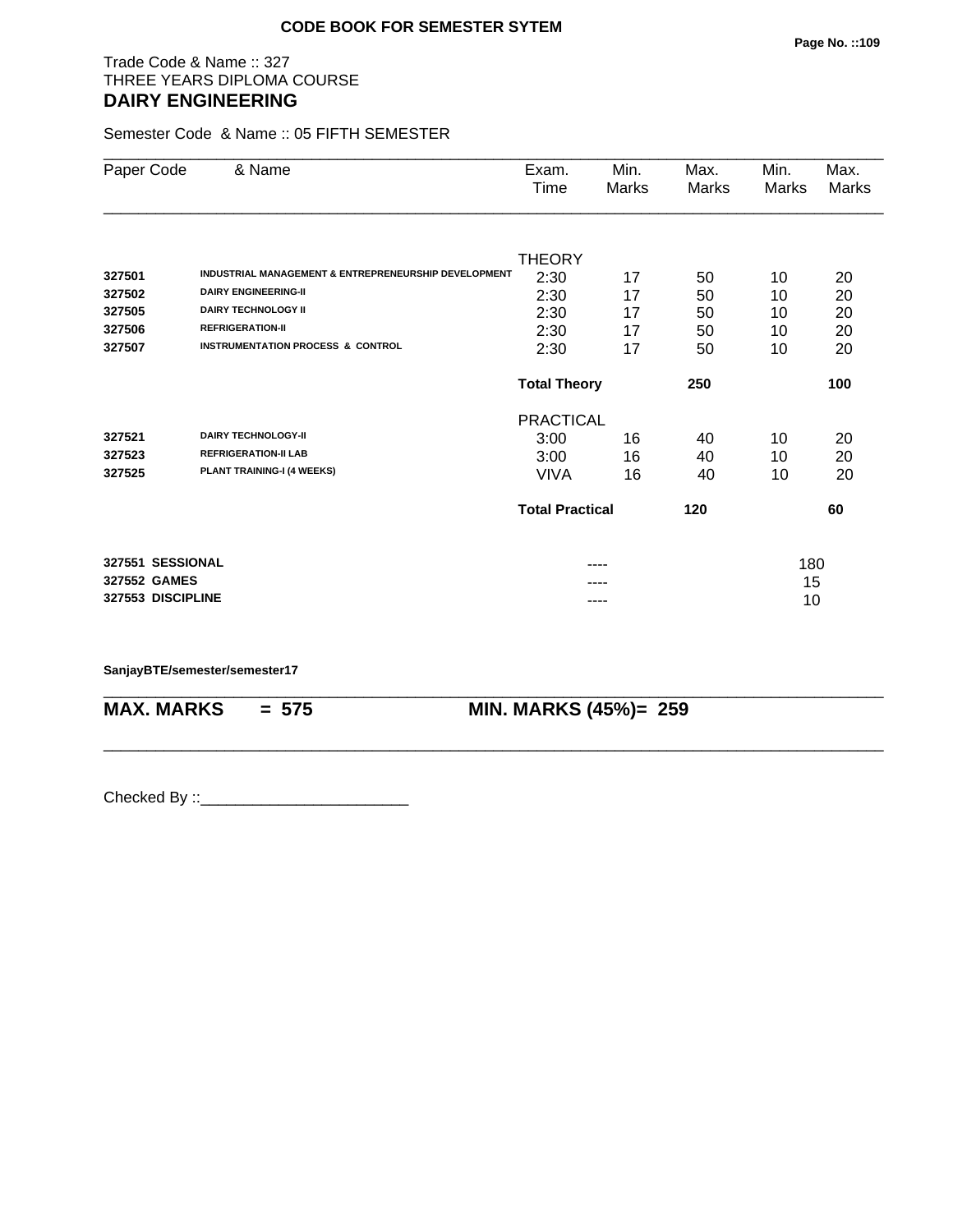# Trade Code & Name :: 327 THREE YEARS DIPLOMA COURSE **DAIRY ENGINEERING**

Semester Code & Name :: 06 SIXTH SEMESTER

| Paper Code        | & Name                                                      | Exam.<br>Time          | Min.<br>Marks | Max.<br><b>Marks</b> | Min.<br><b>Marks</b> | Max.<br>Marks |
|-------------------|-------------------------------------------------------------|------------------------|---------------|----------------------|----------------------|---------------|
|                   |                                                             | <b>THEORY</b>          |               |                      |                      |               |
| 327603            | <b>DAIRY ENGINEERING-III</b>                                | 2:30                   | 17            | 50                   | 10                   | 20            |
| 327608            | DAIRY PLANT LAYOUT DESIGN MAINTENANCE & AUTOMATION          | 2:30                   | 17            | 50                   | 10                   | 20            |
| 327609            | <b>DESIGN OF DAIRY EQUIPMENT</b>                            | 2:30                   | 17            | 50                   | 10                   | 20            |
| 327610            | ECOMONIC ANALYSIS AND COST ACCOUNTING                       | 2:30                   | 17            | 50                   | 10                   | 20            |
|                   |                                                             | <b>Total Theory</b>    |               | 200                  |                      | 80            |
|                   |                                                             | <b>PRACTICAL</b>       |               |                      |                      |               |
| 327622            | <b>DAIRY ENGINEERING- II &amp; III</b>                      | 3:00                   | 16            | 40                   | 10                   | 20            |
| 327624            | PROJECT ON DAIRY PLANT LAYOUT & DESIGN                      | <b>VIVA</b>            | 44            | 110                  | 25                   | 50            |
| 327626            | <b>IN-PLANT TRAINING-II (4 WEEKS)</b>                       | <b>VIVA</b>            | 16            | 40                   | 10                   | 20            |
| 327628            | ECOMONIC ANALYSIS AND COST ACCOUNTING                       | 3:00                   | 16            | 40                   | 8                    | 20            |
|                   |                                                             | <b>Total Practical</b> |               | 230                  |                      | 110           |
| 327651 SESSIONAL  |                                                             |                        |               |                      | 190                  |               |
| 327652 GAMES      |                                                             |                        |               |                      | 15                   |               |
| 327653 DISCIPLINE |                                                             |                        |               |                      | 10                   |               |
|                   | 327661 CARRY OVER IST YEAR (30%)                            |                        |               |                      | 342                  |               |
|                   | 327662 CARRY OVER 2ND YEAR (70%)                            |                        |               |                      | 700                  |               |
|                   |                                                             |                        |               |                      |                      |               |
|                   | 327672 [0020] ENVIRONMENTAL EDUCATION & DISASTER MANAGEMENT |                        | 2:30          | 17                   | 50                   |               |
|                   | SanjayBTE/semester/semester17                               |                        |               |                      |                      |               |
| <b>MAX. MARKS</b> | $= 1687$                                                    | MIN. MARKS (45%)= 759  |               |                      |                      |               |
|                   |                                                             |                        |               |                      |                      |               |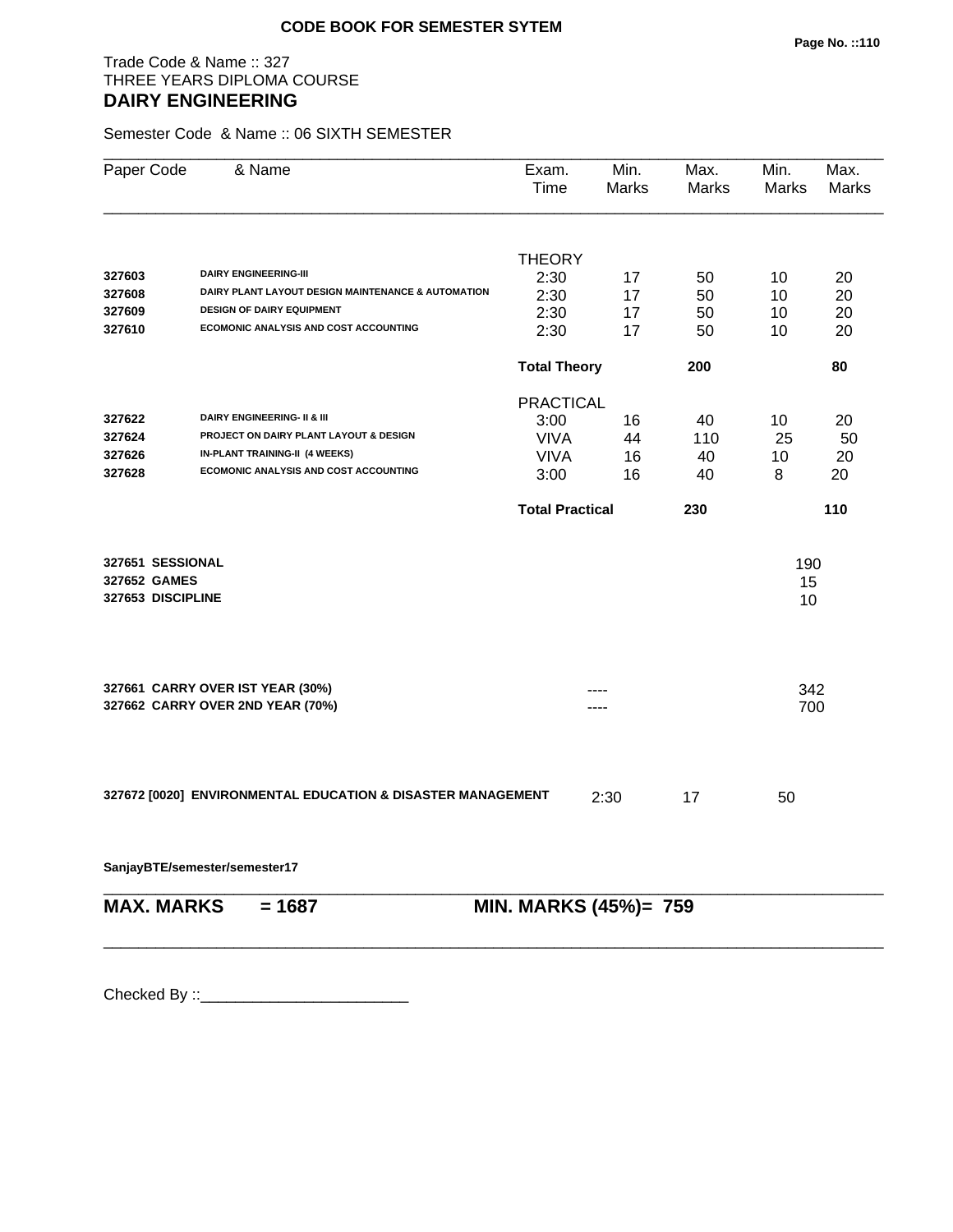# Trade Code & Name :: 328 THREE YEARS DIPLOMA COURSE **ELECTRICAL ENGINEERING**

Semester Code & Name :: 01 FIRST SEMESTER

| Paper Code        | & Name                                             | Exam.<br>Time          | Min.<br>Marks | Max.<br>Marks | Min.<br>Marks | Max.<br>Marks |
|-------------------|----------------------------------------------------|------------------------|---------------|---------------|---------------|---------------|
|                   |                                                    |                        |               |               |               |               |
|                   |                                                    | <b>THEORY</b>          |               |               |               |               |
| 328101            | <b>FOUNDATIONAL COMMUNICATION</b>                  | 2:30                   | 17            | 50            | 10            | 20            |
| 328102            | <b>APPLIED MATHEMATICS-I(A)</b>                    | 2:30                   | 17            | 50            | 10            | 20            |
| 328103            | <b>APPLIED PHYSICS-I</b>                           | 2:30                   | 17            | 50            | 10            | 20            |
| 328104            | <b>APPLIED CHEMISTRY</b>                           | 2:30                   | 17            | 50            | 10            | 20            |
| 328107            | <b>ELECTRICAL &amp; ELECTRONICS ENGG. MATERIAL</b> | 2:30                   | 17            | 50            | 10            | 20            |
|                   |                                                    | <b>Total Theory</b>    |               | 250           |               | 100           |
|                   |                                                    | <b>PRACTICAL</b>       |               |               |               |               |
| 328122            | <b>APPLIED CHEMISTRY</b>                           | 3:00                   | 16            | 40            | 10            | 20            |
| 328125            | <b>WORKSHOP PRACTICE</b>                           | 4:00                   | 24            | 60            | 15            | 30            |
|                   |                                                    | <b>Total Practical</b> |               | 100           |               | 50            |
| 328151 SESSIONAL  |                                                    |                        |               |               | 150           |               |
| 328152 GAMES      |                                                    |                        |               |               | 15            |               |
| 328153 DISCIPLINE |                                                    |                        | ----          |               | 10            |               |

\_\_\_\_\_\_\_\_\_\_\_\_\_\_\_\_\_\_\_\_\_\_\_\_\_\_\_\_\_\_\_\_\_\_\_\_\_\_\_\_\_\_\_\_\_\_\_\_\_\_\_\_\_\_\_\_\_\_\_\_\_\_\_\_\_\_\_\_\_\_\_\_\_\_\_\_\_\_\_\_\_\_\_\_\_\_\_\_\_\_

\_\_\_\_\_\_\_\_\_\_\_\_\_\_\_\_\_\_\_\_\_\_\_\_\_\_\_\_\_\_\_\_\_\_\_\_\_\_\_\_\_\_\_\_\_\_\_\_\_\_\_\_\_\_\_\_\_\_\_\_\_\_\_\_\_\_\_\_\_\_\_\_\_\_\_\_\_\_\_\_\_\_\_\_\_\_\_\_\_\_

**SanjayBTE/semester/semester17**

**MAX. MARKS = 525 MIN. MARKS (45%)= 236**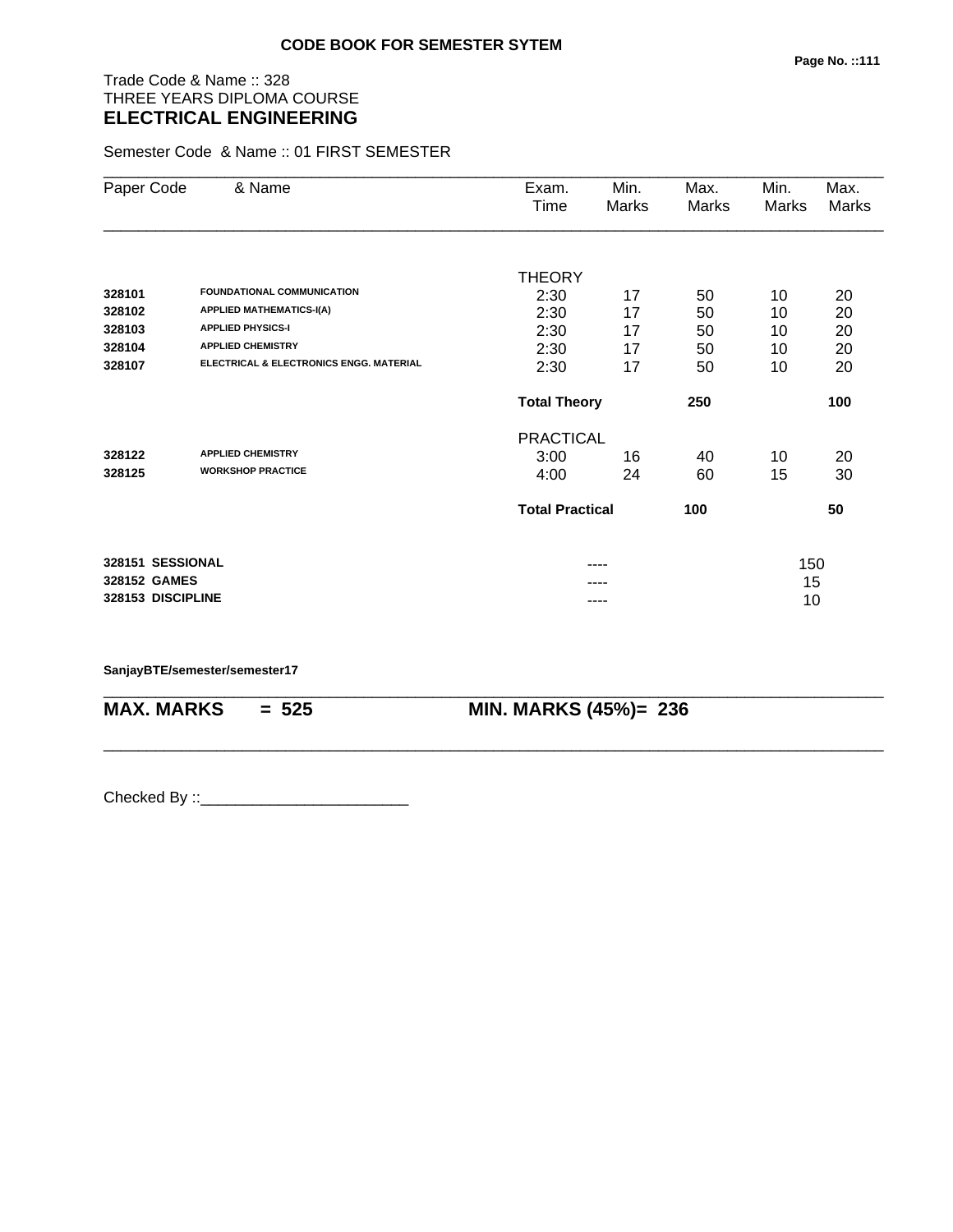Trade Code & Name :: 328 THREE YEARS DIPLOMA COURSE **ELECTRICAL ENGINEERING** 

Semester Code & Name :: 02 SECOND SEMESTER

| Paper Code        | & Name                              | Exam.                  | Min.  | Max.  | Min.  | Max.         |
|-------------------|-------------------------------------|------------------------|-------|-------|-------|--------------|
|                   |                                     | Time                   | Marks | Marks | Marks | <b>Marks</b> |
|                   |                                     |                        |       |       |       |              |
|                   |                                     | <b>THEORY</b>          |       |       |       |              |
| 328205            | <b>ENGINEERING DRAWING</b>          | 3:00                   | 17    | 50    | 10    | 20           |
| 328206            | <b>BASIC ELECTRICAL ENGINEERING</b> | 2:30                   | 17    | 50    | 10    | 20           |
| 328208            | <b>ELECTRONICS-I</b>                | 2:30                   | 17    | 50    | 10    | 20           |
| 328209            | <b>APPLIED MATHEMATICS-I(B)</b>     | 2:30                   | 17    | 50    | 10    | 20           |
| 328210            | <b>APPLIED PHYSICS-II</b>           | 2:30                   | 17    | 50    | 10    | 20           |
|                   |                                     | <b>Total Theory</b>    |       | 250   |       | 100          |
|                   |                                     | <b>PRACTICAL</b>       |       |       |       |              |
| 328221            | <b>APPLIED PHYSICS-II</b>           | 3:00                   | 16    | 40    | 10    | 20           |
| 328223            | <b>BASIC ELECTRICAL ENGINEERING</b> | 3:00                   | 16    | 40    | 10    | 20           |
| 328224            | <b>ELECTRONICS-I</b>                | 3:00                   | 24    | 60    | 15    | 30           |
|                   |                                     | <b>Total Practical</b> |       | 140   |       | 70           |
| 328251 SESSIONAL  |                                     |                        |       |       | 170   |              |
| 328252 GAMES      |                                     |                        |       |       | 15    |              |
| 328253 DISCIPLINE |                                     |                        |       |       | 10    |              |

\_\_\_\_\_\_\_\_\_\_\_\_\_\_\_\_\_\_\_\_\_\_\_\_\_\_\_\_\_\_\_\_\_\_\_\_\_\_\_\_\_\_\_\_\_\_\_\_\_\_\_\_\_\_\_\_\_\_\_\_\_\_\_\_\_\_\_\_\_\_\_\_\_\_\_\_\_\_\_\_\_\_\_\_\_\_\_\_\_\_

\_\_\_\_\_\_\_\_\_\_\_\_\_\_\_\_\_\_\_\_\_\_\_\_\_\_\_\_\_\_\_\_\_\_\_\_\_\_\_\_\_\_\_\_\_\_\_\_\_\_\_\_\_\_\_\_\_\_\_\_\_\_\_\_\_\_\_\_\_\_\_\_\_\_\_\_\_\_\_\_\_\_\_\_\_\_\_\_\_\_

**SanjayBTE/semester/semester17**

**MAX. MARKS = 585 MIN. MARKS (45%)= 263**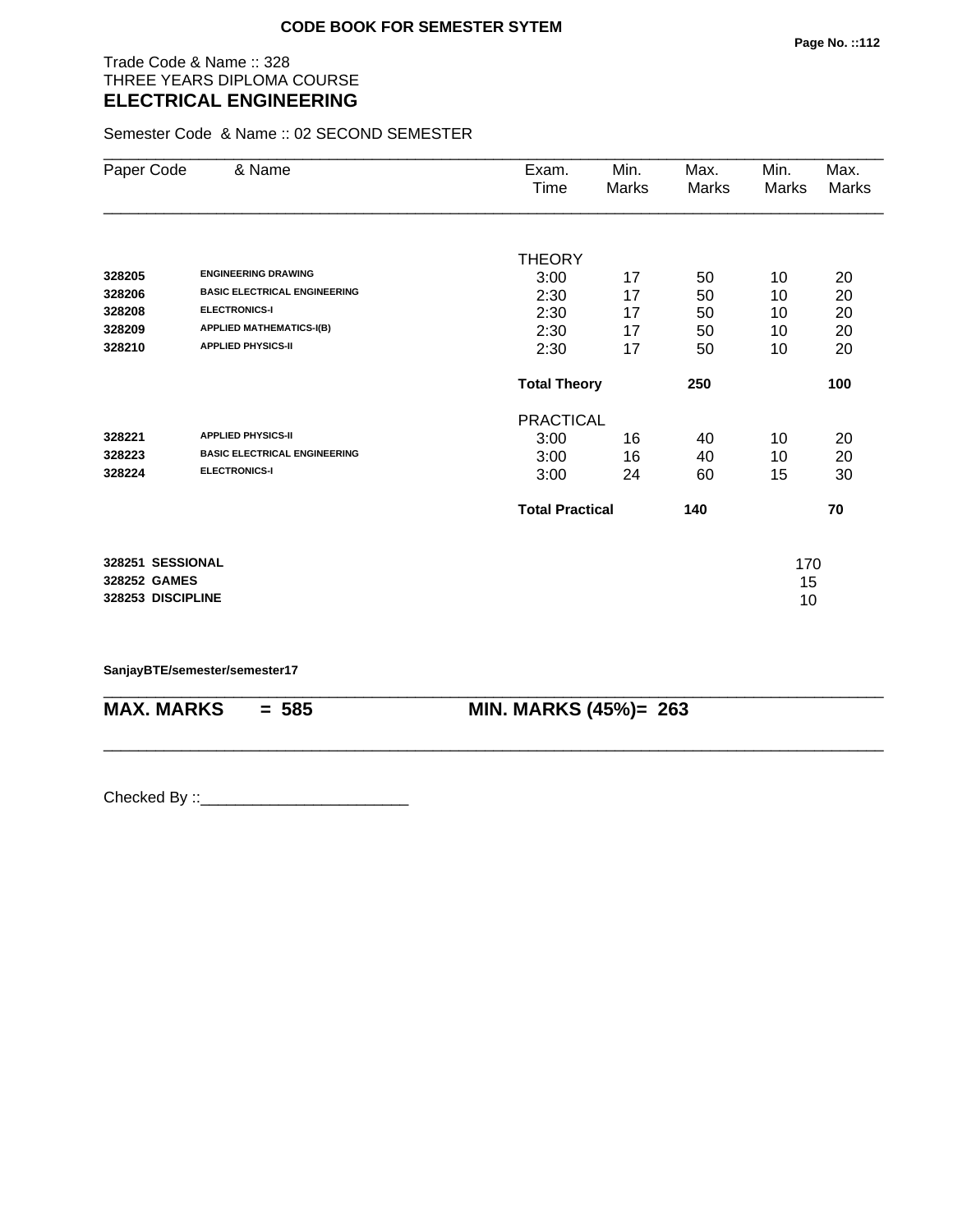Trade Code & Name :: 328 THREE YEARS DIPLOMA COURSE **ELECTRICAL ENGINEERING** 

Semester Code & Name :: 03 THIRD SEMESTER

| Paper Code        | & Name                                           | Exam.                  | Min.  | Max.  | Min.  | Max.  |
|-------------------|--------------------------------------------------|------------------------|-------|-------|-------|-------|
|                   |                                                  | Time                   | Marks | Marks | Marks | Marks |
|                   |                                                  |                        |       |       |       |       |
|                   |                                                  | <b>THEORY</b>          |       |       |       |       |
| 328301            | <b>APPLIED MATHEMATICS-II</b>                    | 2:30                   | 17    | 50    | 10    | 20    |
| 328303            | <b>ELECTRICAL MACHINES-I</b>                     | 2:30                   | 17    | 50    | 10    | 20    |
| 328304            | <b>ELECTRICAL INSTRUMENTS &amp; MEASUREMENTS</b> | 2:30                   | 17    | 50    | 10    | 20    |
| 328307            | ELEMENTARY MECHANICAL & CIVIL ENGG.              | 2:30                   | 17    | 50    | 10    | 20    |
| 328309            | <b>FUNCTIONAL COMMUNICATION</b>                  | 2:30                   | 17    | 50    | 10    | 20    |
|                   |                                                  | <b>Total Theory</b>    |       | 250   |       | 100   |
|                   |                                                  | <b>PRACTICAL</b>       |       |       |       |       |
| 328322            | <b>ELECTRICAL MACHINES-I</b>                     | 3:00                   | 16    | 40    | 10    | 20    |
| 328323            | <b>ELECTRICAL INSTRUMENTS &amp; MEASUREMENTS</b> | 3:00                   | 16    | 40    | 10    | 20    |
| 328324            | ELEMENTARY MECHANICAL & CIVIL ENGG.              | 3:00                   | 16    | 40    | 10    | 20    |
| 328326            | <b>INTRODUCTION TO COMPUTER</b>                  | 3:00                   | 24    | 60    | 15    | 30    |
|                   |                                                  | <b>Total Practical</b> |       | 180   |       | 90    |
| 328351 SESSIONAL  |                                                  |                        |       |       | 190   |       |
| 328352 GAMES      |                                                  |                        |       |       | 15    |       |
| 328353 DISCIPLINE |                                                  |                        |       |       | 10    |       |

**SanjayBTE/semester/semester17**

| $MAX. \, MARKS = 645$ | <b>MIN. MARKS (45%)= 290</b> |
|-----------------------|------------------------------|
|                       |                              |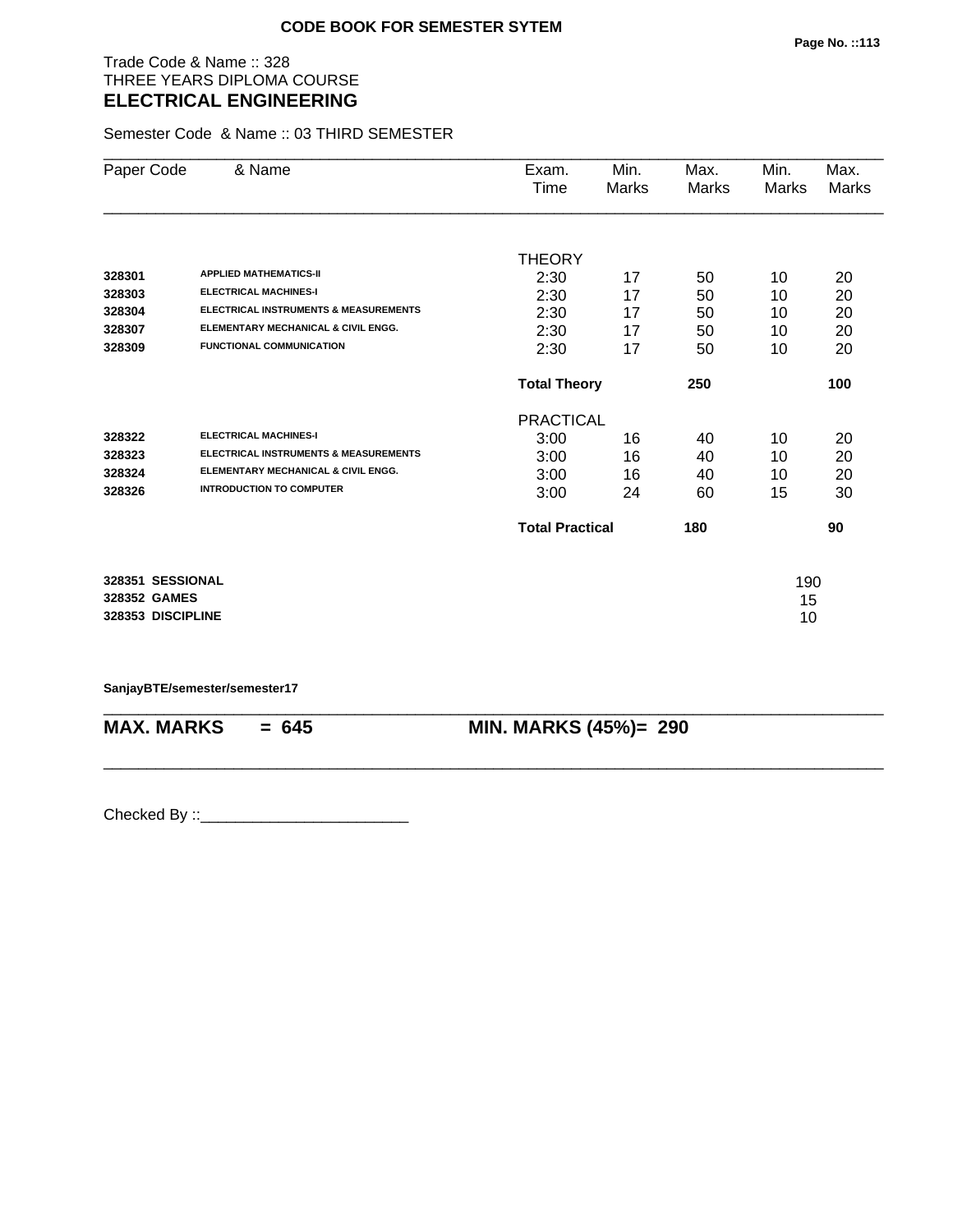### Trade Code & Name :: 328 THREE YEARS DIPLOMA COURSE **ELECTRICAL ENGINEERING**

Semester Code & Name :: 04 FORTH SEMESTER

| Paper Code        | & Name                                                     | Exam.<br>Time          | Min.<br>Marks | Max.<br>Marks | Min.<br>Marks | Max.<br>Marks |
|-------------------|------------------------------------------------------------|------------------------|---------------|---------------|---------------|---------------|
|                   |                                                            | <b>THEORY</b>          |               |               |               |               |
| 328402            | <b>ELECTRICAL DESIGN DRAWING &amp; ESTIMATING-I</b>        | 3:00                   | 17            | 50            | 10            | 20            |
| 328405            | <b>POWER PLANT ENGINEERING</b>                             | 2:30                   | 17            | 50            | 10            | 20            |
| 328406            | <b>TRANSMISSION &amp; DISTRIBUTION OF ELECTRICAL POWER</b> | 2:30                   | 17            | 50            | 10            | 20            |
| 328408            | <b>ELECTRONICS-II</b>                                      | 2:30                   | 17            | 50            | 10            | 20            |
|                   |                                                            | <b>Total Theory</b>    |               | 200           |               | 80            |
|                   |                                                            | <b>PRACTICAL</b>       |               |               |               |               |
| 328421            | <b>ELECTRICAL DESIGN DRAWING &amp; ESTIMATING-I</b>        | 4:00                   | 16            | 40            | 10            | 20            |
| 328425            | <b>ELECTRONICS-II</b>                                      | 3:00                   | 16            | 40            | 10            | 20            |
|                   |                                                            | <b>Total Practical</b> |               | 80            |               | 40            |
| 328451 SESSIONAL  |                                                            |                        |               |               | 120           |               |
| 328452 GAMES      |                                                            |                        |               |               | 15            |               |
| 328453 DISCIPLINE |                                                            |                        |               |               | 10            |               |

\_\_\_\_\_\_\_\_\_\_\_\_\_\_\_\_\_\_\_\_\_\_\_\_\_\_\_\_\_\_\_\_\_\_\_\_\_\_\_\_\_\_\_\_\_\_\_\_\_\_\_\_\_\_\_\_\_\_\_\_\_\_\_\_\_\_\_\_\_\_\_\_\_\_\_\_\_\_\_\_\_\_\_\_\_\_\_\_\_\_

\_\_\_\_\_\_\_\_\_\_\_\_\_\_\_\_\_\_\_\_\_\_\_\_\_\_\_\_\_\_\_\_\_\_\_\_\_\_\_\_\_\_\_\_\_\_\_\_\_\_\_\_\_\_\_\_\_\_\_\_\_\_\_\_\_\_\_\_\_\_\_\_\_\_\_\_\_\_\_\_\_\_\_\_\_\_\_\_\_\_

**SanjayBTE/semester/semester17**

**MAX. MARKS = 425 MIN. MARKS (45%)= 191**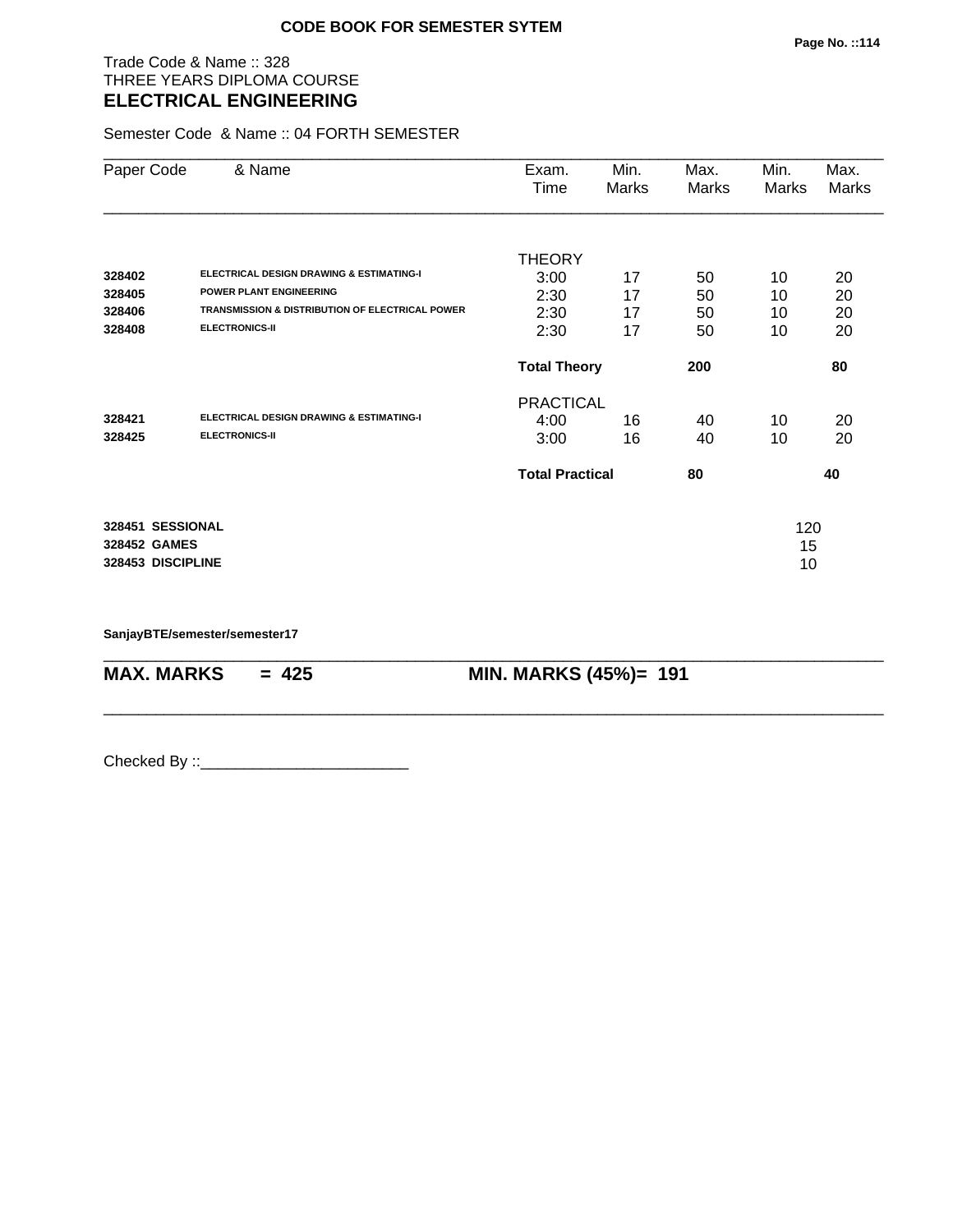Trade Code & Name :: 328 THREE YEARS DIPLOMA COURSE **ELECTRICAL ENGINEERING** 

Semester Code & Name :: 05 FIFTH SEMESTER

| Paper Code        | & Name                                                          | Exam.<br>Time          | Min.<br>Marks | Max.<br><b>Marks</b>              | Min.<br>Marks  | Max.<br><b>Marks</b> |
|-------------------|-----------------------------------------------------------------|------------------------|---------------|-----------------------------------|----------------|----------------------|
|                   |                                                                 |                        |               |                                   |                |                      |
|                   |                                                                 | <b>THEORY</b>          |               |                                   |                |                      |
| 328501            | <b>INDUSTRIAL ELECTRONICS &amp; CONTROL</b>                     | 2:30                   | 17            | 50                                | 10             | 20                   |
| 328504            | <b>INDUSTRIAL MANAGEMENT &amp; ENTREPRENEURSHIP DEVELOPMENT</b> | 2:30                   | 17            | 50                                | 10             | 20                   |
| 328505            | <b>SWITCH GEAR AND PROTECTION</b>                               | 2:30                   | 17            | 50                                | 10             | 20                   |
| 328507            | <b>ELECTRICAL MACHINES-II</b>                                   | 2:30                   | 17            | 50                                | 10             | 20                   |
|                   |                                                                 |                        |               |                                   |                |                      |
|                   | <b>CONTROL OF ELECTRICAL MACHINES</b>                           |                        |               | ELECTIVE ANY ONE OF THE FOLLOWING |                |                      |
| 328508<br>328509  | PROCESSES CONTROL AND INSTRUMENTATION                           | 2:30                   | 17            | 50                                | 10             | 20                   |
| 328510            | <b>ELECTRIC TRACTION</b>                                        | 2:30                   | 17            | 50                                | 10             | 20                   |
| 328511            | <b>RENEWABLE SOURCES OF ENERGY</b>                              | 2:30                   | 17            | 50                                | 10             | 20                   |
| 328512            | <b>HIGH VOLTAGE ENGINEERING</b>                                 | 2:30                   | 17            | 50                                | 10             | 20                   |
| 328513            | <b>ENERGY MANAGEMENT</b>                                        | 2:30                   | 17            | 50                                | 10             | 20                   |
|                   |                                                                 | 2:30                   | 17            | 50                                | 10             | 20                   |
|                   |                                                                 | <b>Total Theory</b>    |               | 250                               |                | 100                  |
|                   |                                                                 | <b>PRACTICAL</b>       |               |                                   |                |                      |
| 328521            | <b>INDUSTRIAL ELECTRONICS &amp; CONTROL</b>                     | 3:00                   | 28            | 70                                | 17             | 35                   |
| 328523            | <b>ELECTRICAL MACHINES-II</b>                                   | 3:00                   | 28            | 70                                | 17             | 35                   |
| 328525            | <b>PROJECT-II FIELD EXPOSURE</b>                                | $---$                  | 16            | 40                                | $\overline{7}$ | 15                   |
| 328526            | <b>INTEGRATIVE COMMUNICATION</b>                                |                        | 16            | 40                                | 10             | 20                   |
|                   |                                                                 | <b>Total Practical</b> |               | 220                               |                | 105                  |
| 328551 SESSIONAL  |                                                                 |                        |               |                                   | 205            |                      |
| 328552 GAMES      |                                                                 |                        |               |                                   | 15             |                      |
| 328553 DISCIPLINE |                                                                 |                        | ----          |                                   | 10             |                      |
|                   |                                                                 |                        |               |                                   |                |                      |

\_\_\_\_\_\_\_\_\_\_\_\_\_\_\_\_\_\_\_\_\_\_\_\_\_\_\_\_\_\_\_\_\_\_\_\_\_\_\_\_\_\_\_\_\_\_\_\_\_\_\_\_\_\_\_\_\_\_\_\_\_\_\_\_\_\_\_\_\_\_\_\_\_\_\_\_\_\_\_\_\_\_\_\_\_\_\_\_\_\_

#### **SanjayBTE/semester/semester17**

\_\_\_\_\_\_\_\_\_\_\_\_\_\_\_\_\_\_\_\_\_\_\_\_\_\_\_\_\_\_\_\_\_\_\_\_\_\_\_\_\_\_\_\_\_\_\_\_\_\_\_\_\_\_\_\_\_\_\_\_\_\_\_\_\_\_\_\_\_\_\_\_\_\_\_\_\_\_\_\_\_\_\_\_\_\_\_\_\_\_

**MAX. MARKS = 700 MIN. MARKS (45%)= 315**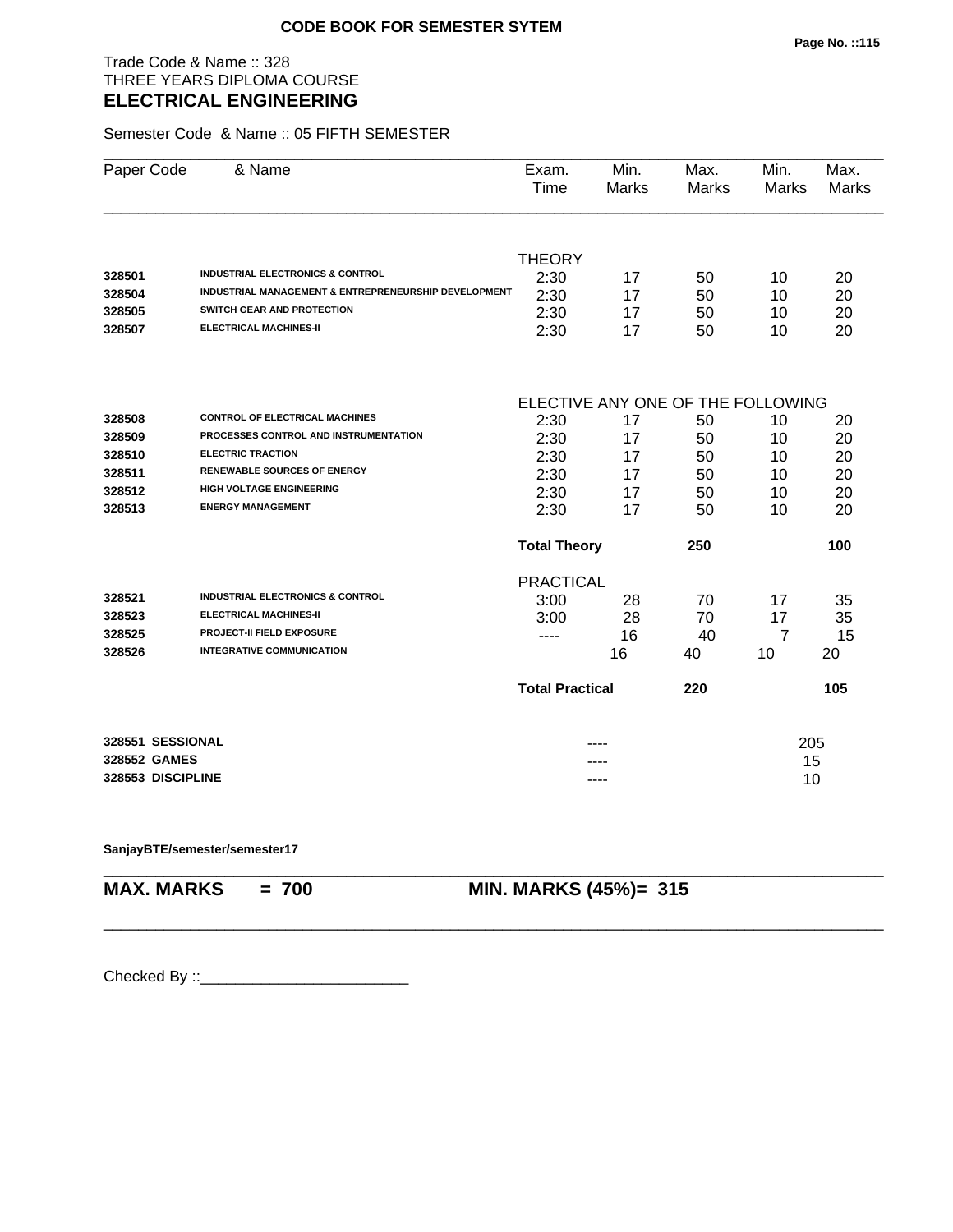Trade Code & Name :: 328 THREE YEARS DIPLOMA COURSE **ELECTRICAL ENGINEERING** 

Semester Code & Name :: 06 SIXTH SEMESTER

| Paper Code                                            | & Name                                                      | Exam.<br><b>Time</b>   | Min.<br>Marks         | Max.<br>Marks | Min.<br><b>Marks</b> | Max.<br>Marks |
|-------------------------------------------------------|-------------------------------------------------------------|------------------------|-----------------------|---------------|----------------------|---------------|
|                                                       |                                                             | <b>THEORY</b>          |                       |               |                      |               |
| 328602                                                | ELECT.DESIGN, DRAWING & ESTIMATING-II                       | 3:00                   | 33                    | 100           | 20                   | 40            |
| 328603                                                | INSTALLATION MAINTENANCE & REPAIR OF ELECTRICAL MACHINES    | 2:30                   | 17                    | 50            | 10                   | 20            |
| 328606                                                | UTILIZATION OF ELECTRICAL ENERGY                            | 2:30                   | 17                    | 50            | 10                   | 20            |
|                                                       |                                                             | <b>Total Theory</b>    |                       | 200           |                      | 80            |
|                                                       |                                                             | <b>PRACTICAL</b>       |                       |               |                      |               |
| 328622                                                | INSTALLATION MAINTENANCE & REPAIR OF ELECTRICAL MACHINES    | 3:00                   | 28                    | 70            | 17                   | 35            |
| 328624                                                | <b>PROJECT-I PROBLEM</b>                                    | ----                   | 40                    | 100           | 25                   | 50            |
|                                                       |                                                             | <b>Total Practical</b> |                       | 170           |                      | 85            |
| 328651 SESSIONAL<br>328652 GAMES<br>328653 DISCIPLINE |                                                             |                        |                       |               | 165<br>15<br>10      |               |
|                                                       | 328661 CARRY OVER IST YEAR (30%)                            |                        |                       |               | 333                  |               |
|                                                       | 328662 CARRY OVER 2ND YEAR (70%)                            |                        |                       |               | 749                  |               |
|                                                       | 328672 [0020] ENVIRONMENTAL EDUCATION & DISASTER MANAGEMENT |                        | 2:30                  | 17            | 50                   |               |
|                                                       | SanjayBTE/semester/semester17                               |                        |                       |               |                      |               |
| <b>MAX. MARKS</b>                                     | $= 1642$                                                    |                        | MIN. MARKS (45%)= 739 |               |                      |               |

\_\_\_\_\_\_\_\_\_\_\_\_\_\_\_\_\_\_\_\_\_\_\_\_\_\_\_\_\_\_\_\_\_\_\_\_\_\_\_\_\_\_\_\_\_\_\_\_\_\_\_\_\_\_\_\_\_\_\_\_\_\_\_\_\_\_\_\_\_\_\_\_\_\_\_\_\_\_\_\_\_\_\_\_\_\_\_\_\_\_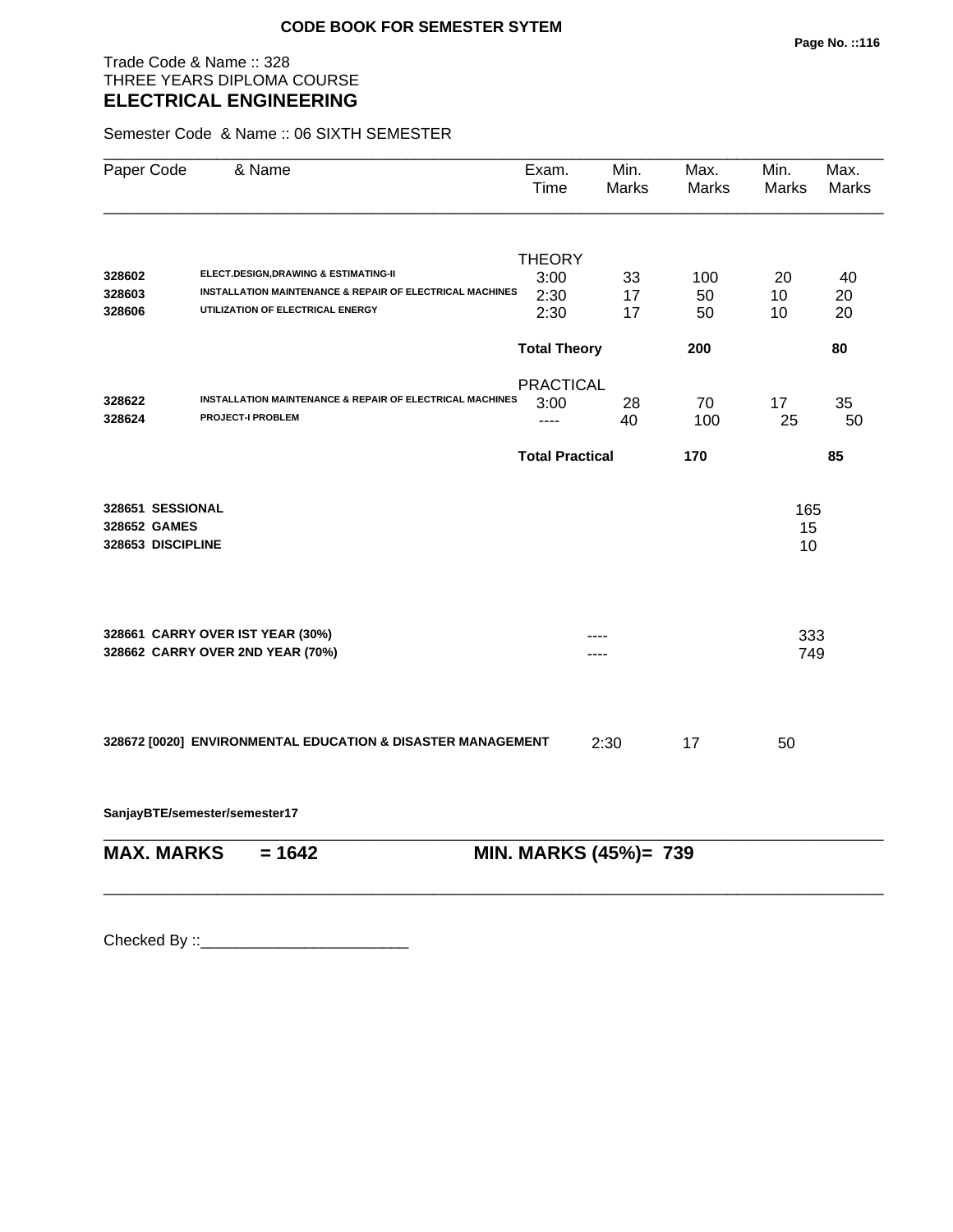# Trade Code & Name :: 329 THREE YEARS DIPLOMA COURSE **ELECTRICAL ENGINEERING (INDUSTRIAL CONTROL)**

Semester Code & Name :: 01 FIRST SEMESTER

| Paper Code        | & Name                                             | Exam.                  | Min.  | Max.  | Min.  | Max.         |
|-------------------|----------------------------------------------------|------------------------|-------|-------|-------|--------------|
|                   |                                                    | Time                   | Marks | Marks | Marks | <b>Marks</b> |
|                   |                                                    |                        |       |       |       |              |
|                   |                                                    | <b>THEORY</b>          |       |       |       |              |
| 329101            | <b>FOUNDATIONAL COMMUNICATION</b>                  | 2:30                   | 17    | 50    | 10    | 20           |
| 329102            | <b>APPLIED MATHEMATICS-I(A)</b>                    | 2:30                   | 17    | 50    | 10    | 20           |
| 329103            | <b>APPLIED PHYSICS-I</b>                           | 2:30                   | 17    | 50    | 10    | 20           |
| 329104            | <b>APPLIED CHEMISTRY</b>                           | 2:30                   | 17    | 50    | 10    | 20           |
| 329107            | <b>ELECTRICAL &amp; ELECTRONICS ENGG. MATERIAL</b> | 2:30                   | 17    | 50    | 10    | 20           |
|                   |                                                    | <b>Total Theory</b>    |       | 250   |       | 100          |
|                   |                                                    | <b>PRACTICAL</b>       |       |       |       |              |
| 329122            | <b>APPLIED CHEMISTRY</b>                           | 3:00                   | 16    | 40    | 10    | 20           |
| 329125            | <b>WORKSHOP PRACTICE</b>                           | 4:00                   | 24    | 60    | 15    | 30           |
|                   |                                                    | <b>Total Practical</b> |       | 100   |       | 50           |
| 329151 SESSIONAL  |                                                    |                        | ----  |       | 150   |              |
| 329152 GAMES      |                                                    |                        |       |       | 15    |              |
| 329153 DISCIPLINE |                                                    |                        | ----  |       | 10    |              |
|                   |                                                    |                        |       |       |       |              |

\_\_\_\_\_\_\_\_\_\_\_\_\_\_\_\_\_\_\_\_\_\_\_\_\_\_\_\_\_\_\_\_\_\_\_\_\_\_\_\_\_\_\_\_\_\_\_\_\_\_\_\_\_\_\_\_\_\_\_\_\_\_\_\_\_\_\_\_\_\_\_\_\_\_\_\_\_\_\_\_\_\_\_\_\_\_\_\_\_\_

\_\_\_\_\_\_\_\_\_\_\_\_\_\_\_\_\_\_\_\_\_\_\_\_\_\_\_\_\_\_\_\_\_\_\_\_\_\_\_\_\_\_\_\_\_\_\_\_\_\_\_\_\_\_\_\_\_\_\_\_\_\_\_\_\_\_\_\_\_\_\_\_\_\_\_\_\_\_\_\_\_\_\_\_\_\_\_\_\_\_

**SanjayBTE/semester/semester17**

**MAX. MARKS = 525 MIN. MARKS (45%)= 236**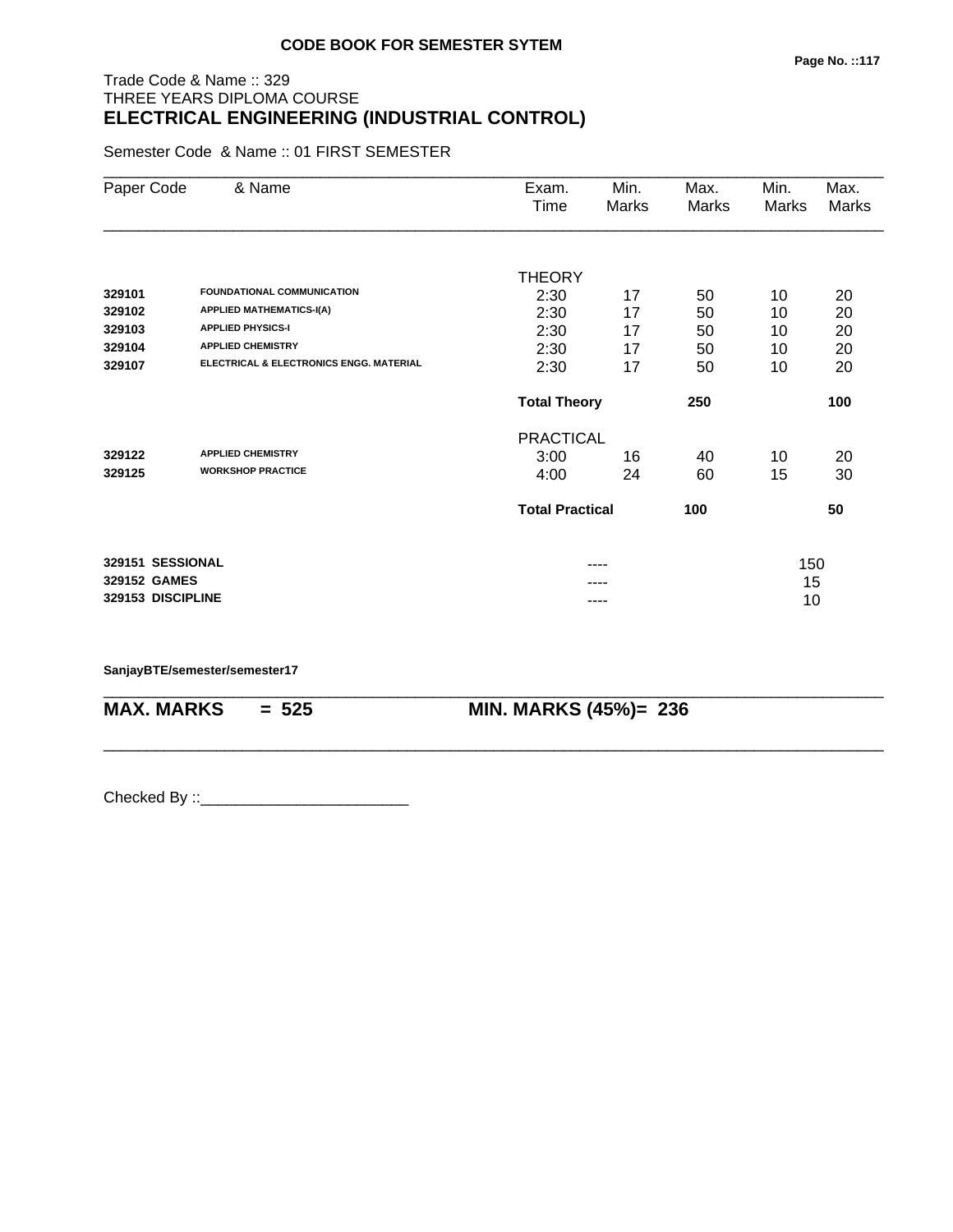# Trade Code & Name :: 329 THREE YEARS DIPLOMA COURSE **ELECTRICAL ENGINEERING (INDUSTRIAL CONTROL)**

Semester Code & Name :: 02 SECOND SEMESTER

| Paper Code        | & Name                              | Exam.                  | Min.  | Max.  | Min.  | Max.         |
|-------------------|-------------------------------------|------------------------|-------|-------|-------|--------------|
|                   |                                     | Time                   | Marks | Marks | Marks | <b>Marks</b> |
|                   |                                     |                        |       |       |       |              |
|                   |                                     | <b>THEORY</b>          |       |       |       |              |
| 329205            | <b>ENGINEERING DRAWING</b>          | 3:00                   | 17    | 50    | 10    | 20           |
| 329206            | <b>BASIC ELECTRICAL ENGINEERING</b> | 2:30                   | 17    | 50    | 10    | 20           |
| 329208            | <b>ELECTRONICS-I</b>                | 2:30                   | 17    | 50    | 10    | 20           |
| 329209            | <b>APPLIED MATHEMATICS-I(B)</b>     | 2:30                   | 17    | 50    | 10    | 20           |
| 329210            | <b>APPLIED PHYSICS-II</b>           | 2:30                   | 17    | 50    | 10    | 20           |
|                   |                                     | <b>Total Theory</b>    |       | 250   |       | 100          |
|                   |                                     | <b>PRACTICAL</b>       |       |       |       |              |
| 329221            | <b>APPLIED PHYSICS-II</b>           | 3:00                   | 16    | 40    | 10    | 20           |
| 329223            | <b>BASIC ELECTRICAL ENGINEERING</b> | 3:00                   | 16    | 40    | 10    | 20           |
| 329224            | <b>ELECTRONICS-I</b>                | 3:00                   | 24    | 60    | 15    | 30           |
|                   |                                     | <b>Total Practical</b> |       | 140   |       | 70           |
| 329251 SESSIONAL  |                                     |                        |       |       | 170   |              |
| 329252 GAMES      |                                     |                        |       |       | 15    |              |
| 329253 DISCIPLINE |                                     |                        |       |       | 10    |              |

\_\_\_\_\_\_\_\_\_\_\_\_\_\_\_\_\_\_\_\_\_\_\_\_\_\_\_\_\_\_\_\_\_\_\_\_\_\_\_\_\_\_\_\_\_\_\_\_\_\_\_\_\_\_\_\_\_\_\_\_\_\_\_\_\_\_\_\_\_\_\_\_\_\_\_\_\_\_\_\_\_\_\_\_\_\_\_\_\_\_

\_\_\_\_\_\_\_\_\_\_\_\_\_\_\_\_\_\_\_\_\_\_\_\_\_\_\_\_\_\_\_\_\_\_\_\_\_\_\_\_\_\_\_\_\_\_\_\_\_\_\_\_\_\_\_\_\_\_\_\_\_\_\_\_\_\_\_\_\_\_\_\_\_\_\_\_\_\_\_\_\_\_\_\_\_\_\_\_\_\_

**SanjayBTE/semester/semester17**

**MAX. MARKS = 585 MIN. MARKS (45%)= 263**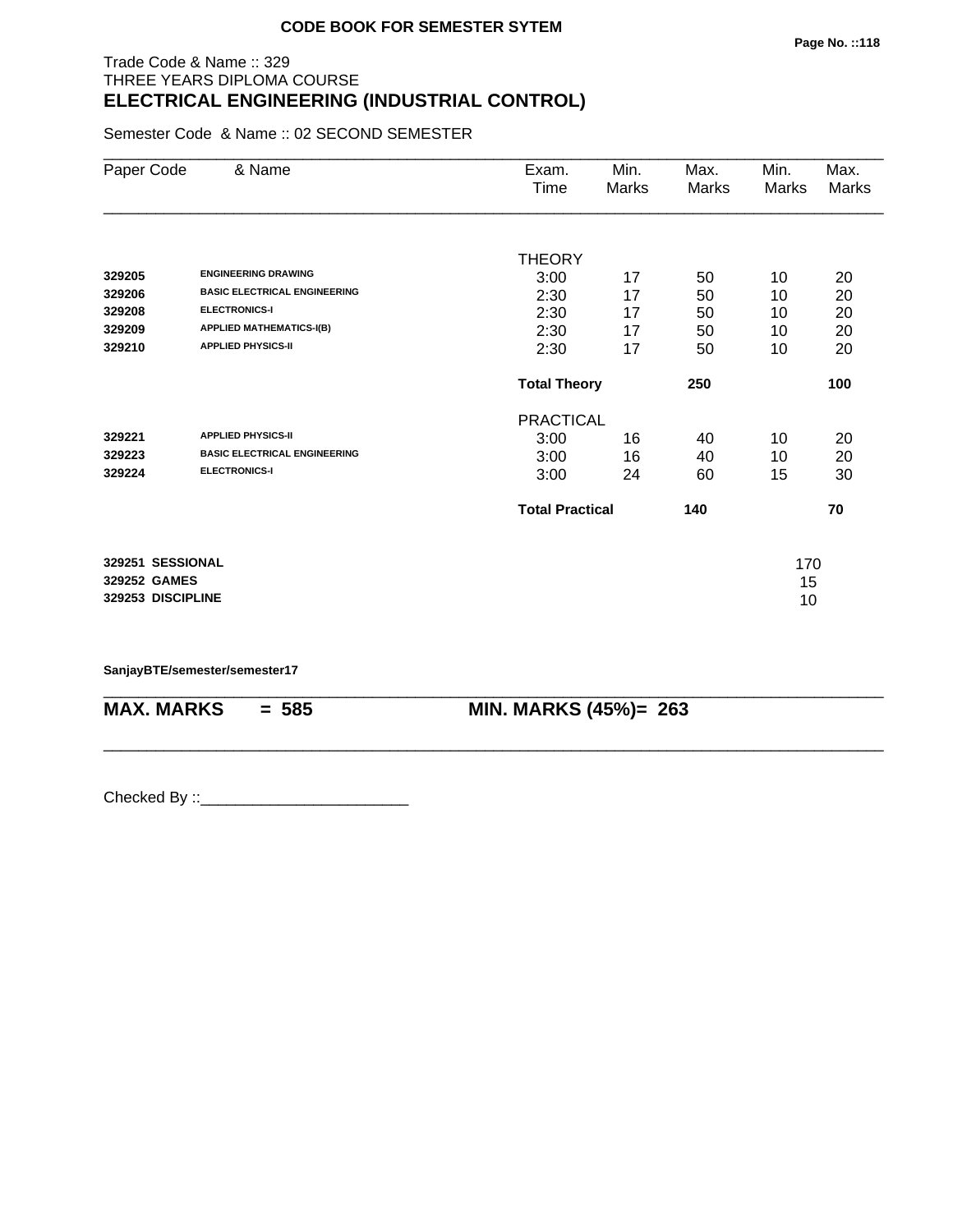# Trade Code & Name :: 329 THREE YEARS DIPLOMA COURSE **ELECTRICAL ENGINEERING (INDUSTRIAL CONTROL)**

Semester Code & Name :: 03 THIRD SEMESTER

| Paper Code        | & Name                                           | Exam.                  | Min.  | Max.  | Min.  | Max.         |
|-------------------|--------------------------------------------------|------------------------|-------|-------|-------|--------------|
|                   |                                                  | Time                   | Marks | Marks | Marks | <b>Marks</b> |
|                   |                                                  |                        |       |       |       |              |
|                   |                                                  | <b>THEORY</b>          |       |       |       |              |
| 329301            | <b>APPLIED MATHEMATICS-II</b>                    | 2:30                   | 17    | 50    | 10    | 20           |
| 329303            | <b>ELECTRICAL MACHINES</b>                       | 2:30                   | 17    | 50    | 10    | 20           |
| 329304            | <b>ELECTRICAL INSTRUMENTS &amp; MEASUREMENTS</b> | 2:30                   | 17    | 50    | 10    | 20           |
| 329307            | ELEMENTARY MECHANICAL & CIVIL ENGG.              | 2:30                   | 17    | 50    | 10    | 20           |
| 329309            | <b>FUNCTIONAL COMMUNICATION</b>                  | 2:30                   | 17    | 50    | 10    | 20           |
|                   |                                                  | <b>Total Theory</b>    |       | 250   |       | 100          |
|                   |                                                  | <b>PRACTICAL</b>       |       |       |       |              |
| 329322            | <b>ELECTRICAL MACHINES</b>                       | 3:00                   | 16    | 40    | 10    | 20           |
| 329323            | <b>ELECTRICAL INSTRUMENTS &amp; MEASUREMENTS</b> | 3:00                   | 16    | 40    | 10    | 20           |
| 329327            | <b>INTRODUCTION TO COMPUTER</b>                  | 3:00                   | 24    | 60    | 15    | 30           |
|                   |                                                  | <b>Total Practical</b> |       | 140   |       | 70           |
| 329351 SESSIONAL  |                                                  |                        |       |       | 210   |              |
| 329352 GAMES      |                                                  |                        |       |       | 15    |              |
| 329353 DISCIPLINE |                                                  |                        |       |       | 10    |              |
|                   |                                                  |                        |       |       |       |              |

\_\_\_\_\_\_\_\_\_\_\_\_\_\_\_\_\_\_\_\_\_\_\_\_\_\_\_\_\_\_\_\_\_\_\_\_\_\_\_\_\_\_\_\_\_\_\_\_\_\_\_\_\_\_\_\_\_\_\_\_\_\_\_\_\_\_\_\_\_\_\_\_\_\_\_\_\_\_\_\_\_\_\_\_\_\_\_\_\_\_

\_\_\_\_\_\_\_\_\_\_\_\_\_\_\_\_\_\_\_\_\_\_\_\_\_\_\_\_\_\_\_\_\_\_\_\_\_\_\_\_\_\_\_\_\_\_\_\_\_\_\_\_\_\_\_\_\_\_\_\_\_\_\_\_\_\_\_\_\_\_\_\_\_\_\_\_\_\_\_\_\_\_\_\_\_\_\_\_\_\_

**SanjayBTE/semester/semester17**

**MAX. MARKS = 625 MIN. MARKS (45%)= 281**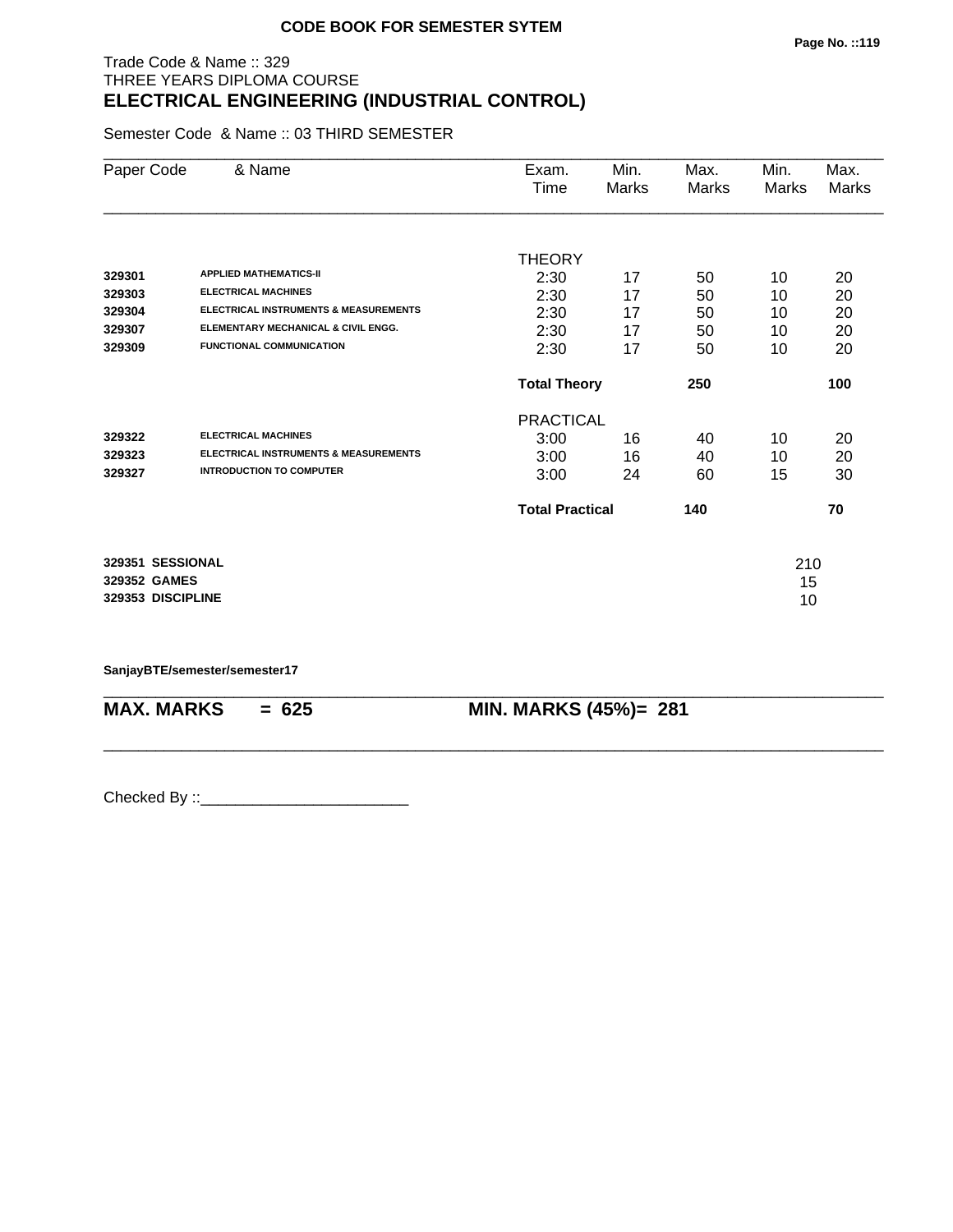# Trade Code & Name :: 329 THREE YEARS DIPLOMA COURSE **ELECTRICAL ENGINEERING (INDUSTRIAL CONTROL)**

Semester Code & Name :: 04 FORTH SEMESTER

| Paper Code        | & Name                                                     | Exam.                  | Min.  | Max.  | Min.  | Max.  |
|-------------------|------------------------------------------------------------|------------------------|-------|-------|-------|-------|
|                   |                                                            | Time                   | Marks | Marks | Marks | Marks |
|                   |                                                            |                        |       |       |       |       |
|                   |                                                            | <b>THEORY</b>          |       |       |       |       |
| 329401            | <b>POWER PLANT ENGG.</b>                                   | 2:30                   | 17    | 50    | 10    | 20    |
| 329402            | <b>ELECTRICAL DESIGN DRAWING &amp; ESTIMATING-I</b>        | 3:00                   | 17    | 50    | 10    | 20    |
| 329405            | <b>TRANSMISSION &amp; DISTRIBUTION OF ELECTRICAL POWER</b> | 2:30                   | 17    | 50    | 10    | 20    |
| 329406            | <b>POWER ELECTRONICS</b>                                   | 2:30                   | 17    | 50    | 10    | 20    |
| 329408            | <b>ELECTRONICS-II</b>                                      | 2:30                   | 17    | 50    | 10    | 20    |
|                   |                                                            | <b>Total Theory</b>    |       | 250   |       | 100   |
|                   |                                                            | <b>PRACTICAL</b>       |       |       |       |       |
| 329421            | ELECT. DESIGN, DRAWING & ESTIMATING-I                      | 4:00                   | 16    | 40    | 10    | 20    |
| 329424            | <b>POWER ELECTRONICS</b>                                   | 3:00                   | 14    | 35    | 7     | 15    |
| 329426            | <b>ELECTRONICS-II</b>                                      | 3:00                   | 16    | 40    | 10    | 20    |
|                   |                                                            | <b>Total Practical</b> |       | 115   |       | 55    |
| 329451 SESSIONAL  |                                                            |                        |       |       | 155   |       |
| 329452 GAMES      |                                                            |                        |       |       | 15    |       |
| 329453 DISCIPLINE |                                                            |                        |       |       | 10    |       |
|                   |                                                            |                        |       |       |       |       |

\_\_\_\_\_\_\_\_\_\_\_\_\_\_\_\_\_\_\_\_\_\_\_\_\_\_\_\_\_\_\_\_\_\_\_\_\_\_\_\_\_\_\_\_\_\_\_\_\_\_\_\_\_\_\_\_\_\_\_\_\_\_\_\_\_\_\_\_\_\_\_\_\_\_\_\_\_\_\_\_\_\_\_\_\_\_\_\_\_\_

\_\_\_\_\_\_\_\_\_\_\_\_\_\_\_\_\_\_\_\_\_\_\_\_\_\_\_\_\_\_\_\_\_\_\_\_\_\_\_\_\_\_\_\_\_\_\_\_\_\_\_\_\_\_\_\_\_\_\_\_\_\_\_\_\_\_\_\_\_\_\_\_\_\_\_\_\_\_\_\_\_\_\_\_\_\_\_\_\_\_

**SanjayBTE/semester/semester17**

**MAX. MARKS = 545 MIN. MARKS (45%)= 245**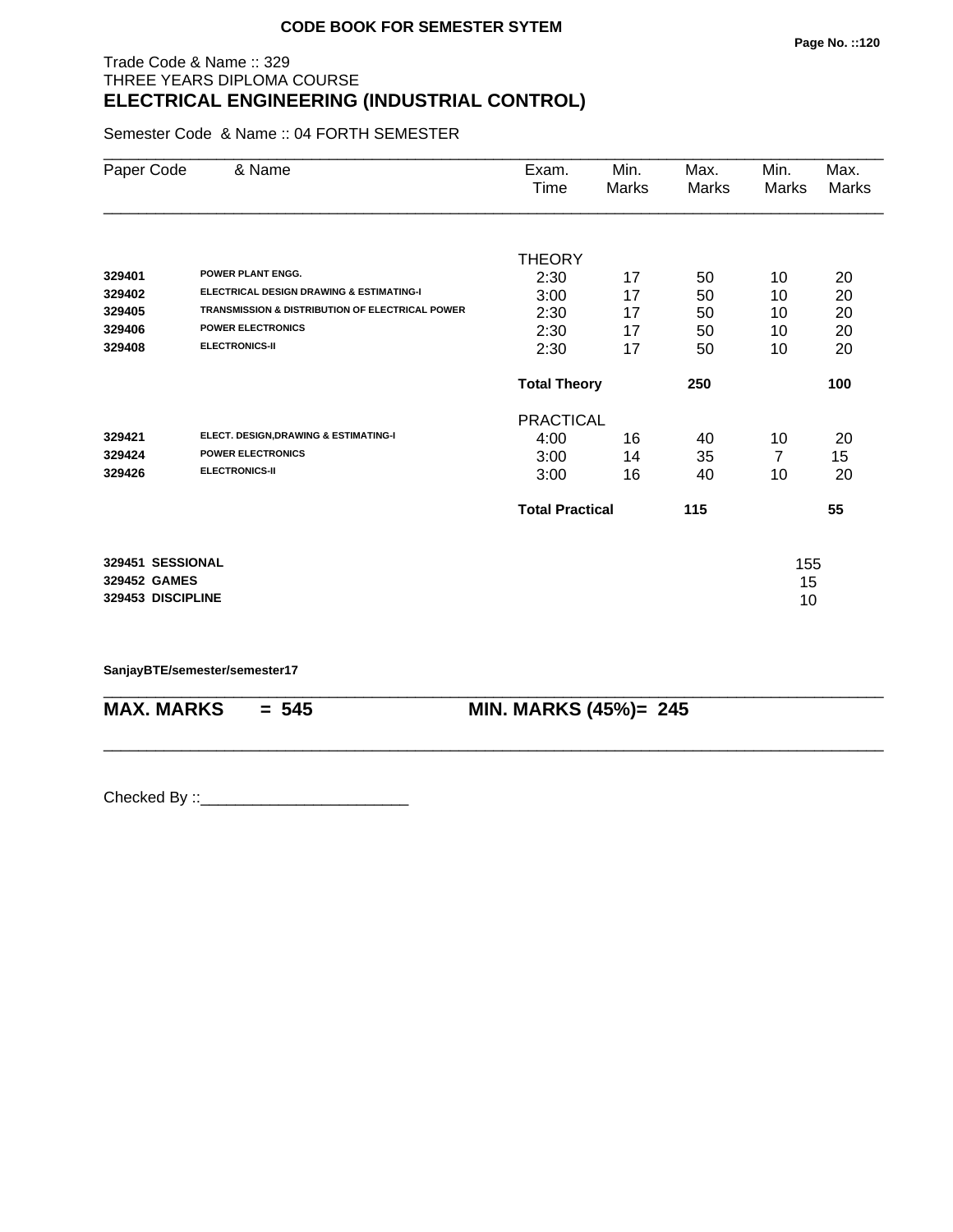# Trade Code & Name :: 329 THREE YEARS DIPLOMA COURSE **ELECTRICAL ENGINEERING (INDUSTRIAL CONTROL)**

Semester Code & Name :: 05 FIFTH SEMESTER

| Paper Code        | & Name                                                          | Exam.                      | Min.  | Max.         | Min.           | Max.         |
|-------------------|-----------------------------------------------------------------|----------------------------|-------|--------------|----------------|--------------|
|                   |                                                                 | Time                       | Marks | <b>Marks</b> | <b>Marks</b>   | <b>Marks</b> |
|                   |                                                                 |                            |       |              |                |              |
|                   |                                                                 | <b>THEORY</b>              |       |              |                |              |
| 329501            | <b>INDUSTRIAL CONTROL-I</b>                                     | 2:30                       | 17    | 50           | 10             | 20           |
| 329502            | ELECTRICAL & ELECTRONICS INSTRUMENTATION                        | 2:30                       | 17    | 50           | 10             | 20           |
| 329503            | <b>INDUSTRIAL MANAGEMENT &amp; ENTREPRENEURSHIP DEVELOPMENT</b> | 2:30                       | 17    | 50           | 10             | 20           |
| 329505            | SWITCH GEAR AND PROTECTION                                      | 2:30                       | 17    | 50           | 10             | 20           |
| 329508            | <b>MICROPROCESSOR DEVELOPMENT SYSTEMS</b>                       | 2:30                       | 17    | 50           | 10             | 20           |
|                   |                                                                 | <b>Total Theory</b><br>250 |       |              |                | 100          |
|                   |                                                                 | <b>PRACTICAL</b>           |       |              |                |              |
| 329521            | <b>INDUSTRIAL CONTROL-I</b>                                     | 3:00                       | 24    | 60           | 15             | 30           |
| 329522            | <b>ELECTRICAL &amp; ELECTRONICS INSTRUMENTATION</b>             | 3:00                       | 24    | 60           | 15             | 30           |
| 329524            | <b>MICROPROCESSOR DEVELOPMENT SYSTEMS</b>                       | 3:00                       | 16    | 40           | 12             | 25           |
| 329526            | <b>PROJECT-II FIELD EXPOSURE</b>                                | ----                       | 16    | 40           | $\overline{7}$ | 15           |
| 329527            | <b>INTEGRATIVE COMMUNICATION</b>                                |                            | 16    | 40           | 10             | 20           |
|                   |                                                                 | <b>Total Practical</b>     |       | 240          |                | 120          |
| 329551 SESSIONAL  |                                                                 |                            |       |              |                |              |
| 329552 GAMES      |                                                                 |                            |       |              | 220<br>15      |              |
| 329553 DISCIPLINE |                                                                 |                            |       |              | 10             |              |
|                   |                                                                 |                            | ----  |              |                |              |

**SanjayBTE/semester/semester17**

\_\_\_\_\_\_\_\_\_\_\_\_\_\_\_\_\_\_\_\_\_\_\_\_\_\_\_\_\_\_\_\_\_\_\_\_\_\_\_\_\_\_\_\_\_\_\_\_\_\_\_\_\_\_\_\_\_\_\_\_\_\_\_\_\_\_\_\_\_\_\_\_\_\_\_\_\_\_\_\_\_\_\_\_\_\_\_\_\_\_ **MAX. MARKS = 735 MIN. MARKS (45%)= 331**

\_\_\_\_\_\_\_\_\_\_\_\_\_\_\_\_\_\_\_\_\_\_\_\_\_\_\_\_\_\_\_\_\_\_\_\_\_\_\_\_\_\_\_\_\_\_\_\_\_\_\_\_\_\_\_\_\_\_\_\_\_\_\_\_\_\_\_\_\_\_\_\_\_\_\_\_\_\_\_\_\_\_\_\_\_\_\_\_\_\_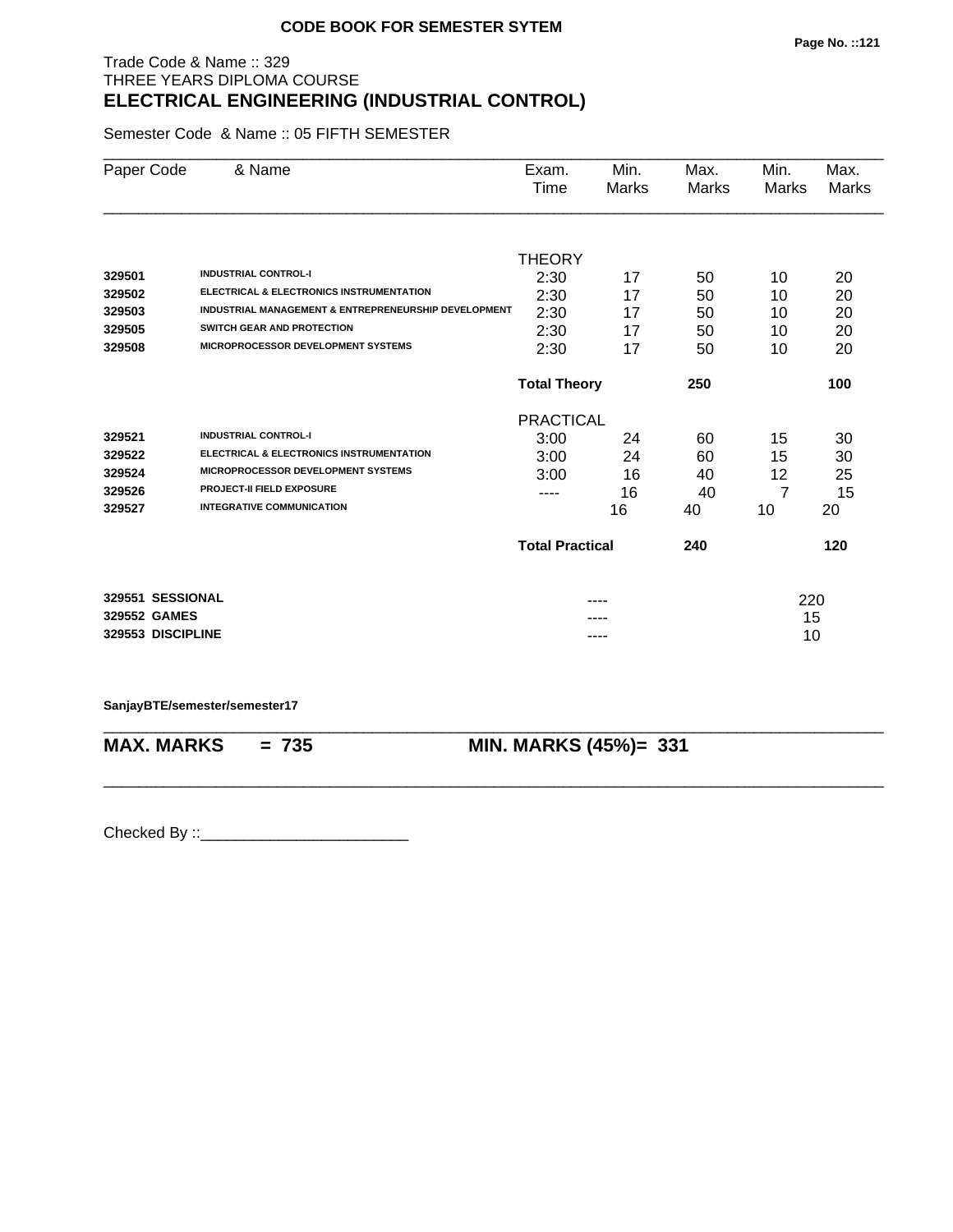# Trade Code & Name :: 329 THREE YEARS DIPLOMA COURSE **ELECTRICAL ENGINEERING (INDUSTRIAL CONTROL)**

Semester Code & Name :: 06 SIXTH SEMESTER

| Paper Code        | & Name                                                              | Exam.<br><b>Time</b>   | Min.<br>Marks         | Max.<br>Marks | Min.<br><b>Marks</b> | Max.<br><b>Marks</b> |
|-------------------|---------------------------------------------------------------------|------------------------|-----------------------|---------------|----------------------|----------------------|
|                   |                                                                     |                        |                       |               |                      |                      |
| 329604            | INSTALLATION MAINTENANCE & REPAIR OF ELECTRICAL MACHINES            | <b>THEORY</b>          |                       |               |                      | 20                   |
| 329606            | <b>INDUSTRIAL CONTROL-II</b>                                        | 2:30<br>2:30           | 17<br>17              | 50<br>50      | 10<br>10             | 20                   |
| 329607            | <b>CONTROL SYSTEM &amp; PROCESSES APPLICATION</b>                   | 2:30                   | 17                    | 50            | 10                   | 20                   |
|                   |                                                                     | <b>Total Theory</b>    |                       | 150           |                      | 60                   |
|                   |                                                                     | <b>PRACTICAL</b>       |                       |               |                      |                      |
| 329623            | <b>INSTALLATION MAINTENANCE &amp; REPAIR OF ELECTRICAL MACHINES</b> | 3:00                   | 28                    | 70            | 17                   | 35                   |
| 329625            | <b>PROJECT-I PROBLEM</b>                                            | 3:00                   | 40                    | 100           | 25                   | 50                   |
|                   |                                                                     | <b>Total Practical</b> |                       | 170           |                      | 85                   |
| 329651 SESSIONAL  |                                                                     |                        |                       |               | 145                  |                      |
| 329652 GAMES      |                                                                     |                        |                       |               | 15                   |                      |
| 329653 DISCIPLINE |                                                                     |                        |                       |               | 10                   |                      |
|                   |                                                                     |                        |                       |               |                      |                      |
|                   | 329661 CARRY OVER IST YEAR (30%)                                    |                        |                       |               | 333                  |                      |
|                   | 329662 CARRY OVER 2ND YEAR (70%)                                    | 742                    |                       |               |                      |                      |
|                   |                                                                     |                        |                       |               |                      |                      |
|                   |                                                                     |                        |                       |               |                      |                      |
|                   | 329672 [0020] ENVIRONMENTAL EDUCATION & DISASTER MANAGEMENT         |                        | 2:30                  | 17            | 50                   |                      |
|                   | SanjayBTE/semester/semester17                                       |                        |                       |               |                      |                      |
|                   |                                                                     |                        |                       |               |                      |                      |
| <b>MAX. MARKS</b> | $= 1565$                                                            |                        | MIN. MARKS (45%)= 704 |               |                      |                      |
|                   |                                                                     |                        |                       |               |                      |                      |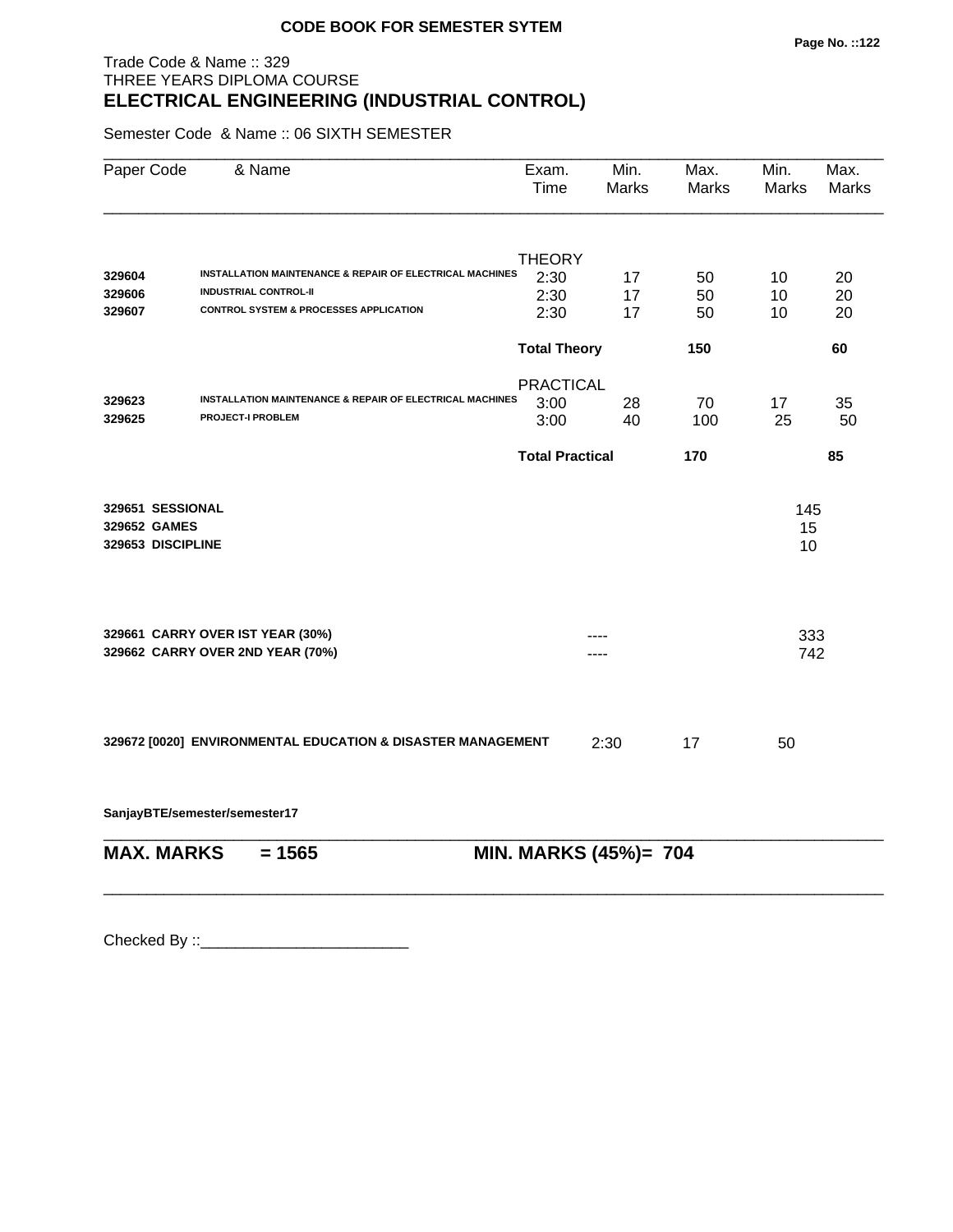# Trade Code & Name :: 330 THREE YEARS DIPLOMA COURSE **ELECTRONICS ENGINEERING**

Semester Code & Name :: 01 FIRST SEMESTER

| Paper Code        | & Name                                     | Exam.<br>Time          | Min.<br>Marks | Max.<br><b>Marks</b> | Min.<br>Marks | Max.<br><b>Marks</b> |
|-------------------|--------------------------------------------|------------------------|---------------|----------------------|---------------|----------------------|
|                   |                                            |                        |               |                      |               |                      |
|                   |                                            | <b>THEORY</b>          |               |                      |               |                      |
| 330101            | FOUNDATIONAL COMMUNICATION                 | 2:30                   | 17            | 50                   | 10            | 20                   |
| 330102            | <b>APPLIED MATHEMATICS-I(A)</b>            | 2:30                   | 17            | 50                   | 10            | 20                   |
| 330103            | <b>APPLIED PHYSICS-I</b>                   | 2:30                   | 17            | 50                   | 10            | 20                   |
| 330104            | <b>APPLIED CHEMISTRY</b>                   | 2:30                   | 17            | 50                   | 10            | 20                   |
| 330107            | <b>ELECTRONIC COMPONENTS &amp; DEVICES</b> | 2:30                   | 17            | 50                   | 10            | 20                   |
| 330108            | <b>TECHNICAL DRAWING</b>                   | 3:00                   | 17            | 50                   | 10            | 20                   |
|                   |                                            | <b>Total Theory</b>    |               | 300                  |               | 120                  |
|                   |                                            | <b>PRACTICAL</b>       |               |                      |               |                      |
| 330123            | <b>ELECTRONIC COMPONENTS &amp; DEVICES</b> | 3:00                   | 32            | 80                   | 20            | 40                   |
|                   |                                            | <b>Total Practical</b> |               | 80                   |               | 40                   |
| 330151 SESSIONAL  |                                            |                        |               |                      | 160           |                      |
| 330152 GAMES      |                                            |                        |               |                      | 15            |                      |
| 330153 DISCIPLINE |                                            |                        | ----          |                      | 10            |                      |

\_\_\_\_\_\_\_\_\_\_\_\_\_\_\_\_\_\_\_\_\_\_\_\_\_\_\_\_\_\_\_\_\_\_\_\_\_\_\_\_\_\_\_\_\_\_\_\_\_\_\_\_\_\_\_\_\_\_\_\_\_\_\_\_\_\_\_\_\_\_\_\_\_\_\_\_\_\_\_\_\_\_\_\_\_\_\_\_\_\_

\_\_\_\_\_\_\_\_\_\_\_\_\_\_\_\_\_\_\_\_\_\_\_\_\_\_\_\_\_\_\_\_\_\_\_\_\_\_\_\_\_\_\_\_\_\_\_\_\_\_\_\_\_\_\_\_\_\_\_\_\_\_\_\_\_\_\_\_\_\_\_\_\_\_\_\_\_\_\_\_\_\_\_\_\_\_\_\_\_\_

**SanjayBTE/semester/semester17**

**MAX. MARKS = 565 MIN. MARKS (45%)= 254**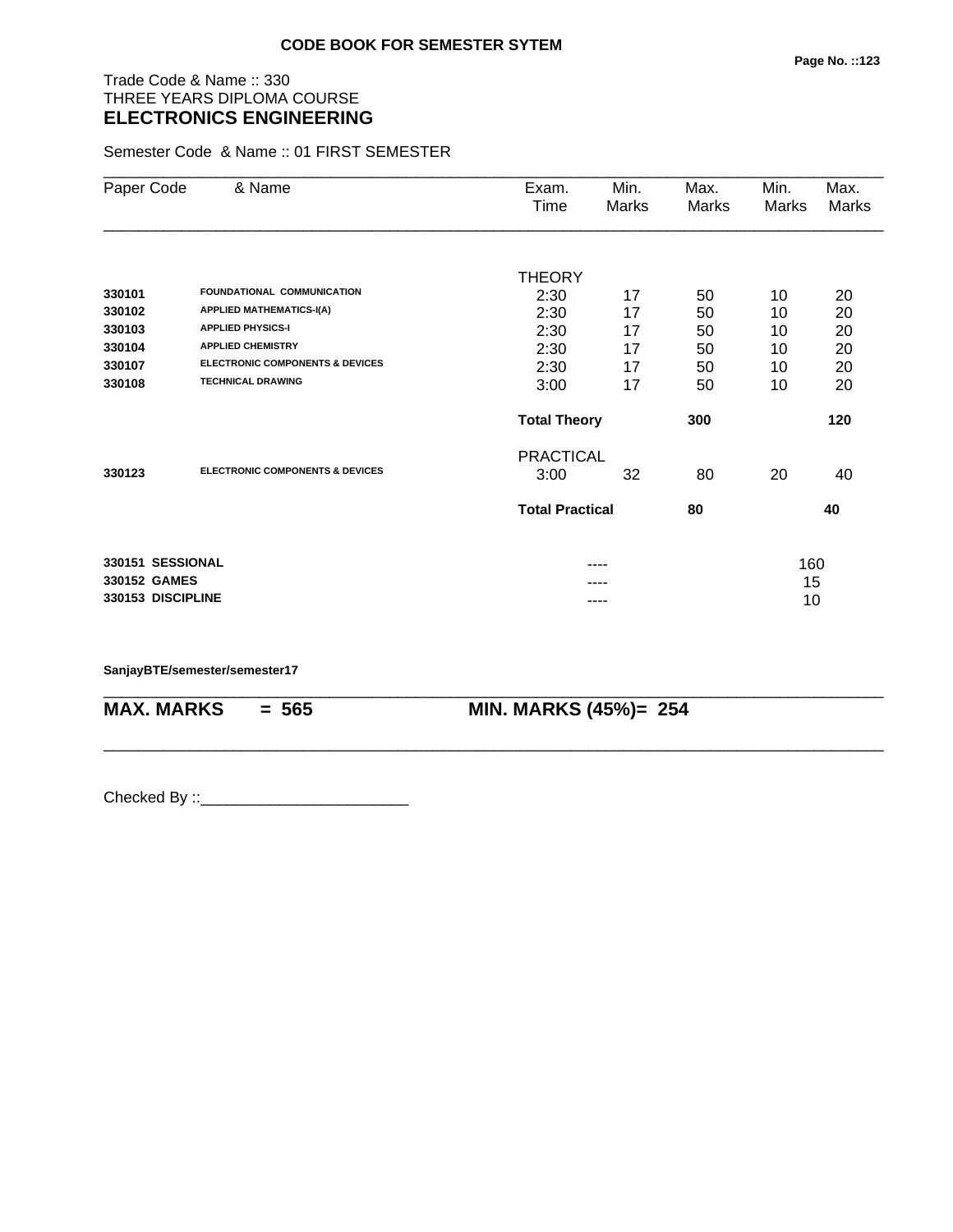### Trade Code & Name :: 330 THREE YEARS DIPLOMA COURSE **ELECTRONICS ENGINEERING**

Semester Code & Name :: 02 SECOND SEMESTER

| Paper Code        | & Name                                      | Exam.                  | Min.  | Max.  | Min.  | Max.  |  |
|-------------------|---------------------------------------------|------------------------|-------|-------|-------|-------|--|
|                   |                                             | Time                   | Marks | Marks | Marks | Marks |  |
|                   |                                             |                        |       |       |       |       |  |
|                   |                                             | <b>THEORY</b>          |       |       |       |       |  |
| 330205            | <b>ENGINEERING MECHANICS &amp; MATERIAL</b> | 2:30                   | 17    | 50    | 10    | 20    |  |
| 330206            | <b>ELECTRICAL ENGINEERING-I</b>             | 2:30                   | 17    | 50    | 10    | 20    |  |
| 330209            | <b>APPLIED MATHEMATICS-I(B)</b>             | 2:30                   | 17    | 50    | 10    | 20    |  |
| 330210            | <b>APPLIED PHYSICS-II</b>                   | 2:30                   | 17    | 50    | 10    | 20    |  |
|                   |                                             | <b>Total Theory</b>    |       | 200   |       | 80    |  |
|                   |                                             | <b>PRACTICAL</b>       |       |       |       |       |  |
| 330221            | <b>APPLIED PHYSICS-II</b>                   | 3:00                   | 16    | 40    | 10    | 20    |  |
| 330222            | <b>ELECTRICAL ENGINEERING-I</b>             | 3:00                   | 24    | 60    | 15    | 30    |  |
| 330224            | <b>ELEMENTARY WORKSHOP PRACTICE</b>         | 4:00                   | 28    | 70    | 15    | 30    |  |
| 330226            | <b>INTRODUCTION TO COMPUTER</b>             | 3:00                   | 24    | 60    | 15    | 30    |  |
|                   |                                             | <b>Total Practical</b> |       | 230   |       | 110   |  |
| 330251 SESSIONAL  |                                             |                        |       |       | 190   |       |  |
| 330252 GAMES      |                                             |                        |       |       | 15    |       |  |
| 330253 DISCIPLINE |                                             |                        |       |       | 10    |       |  |

\_\_\_\_\_\_\_\_\_\_\_\_\_\_\_\_\_\_\_\_\_\_\_\_\_\_\_\_\_\_\_\_\_\_\_\_\_\_\_\_\_\_\_\_\_\_\_\_\_\_\_\_\_\_\_\_\_\_\_\_\_\_\_\_\_\_\_\_\_\_\_\_\_\_\_\_\_\_\_\_\_\_\_\_\_\_\_\_\_\_

\_\_\_\_\_\_\_\_\_\_\_\_\_\_\_\_\_\_\_\_\_\_\_\_\_\_\_\_\_\_\_\_\_\_\_\_\_\_\_\_\_\_\_\_\_\_\_\_\_\_\_\_\_\_\_\_\_\_\_\_\_\_\_\_\_\_\_\_\_\_\_\_\_\_\_\_\_\_\_\_\_\_\_\_\_\_\_\_\_\_

**SanjayBTE/semester/semester17**

**MAX. MARKS = 645 MIN. MARKS (45%)= 290**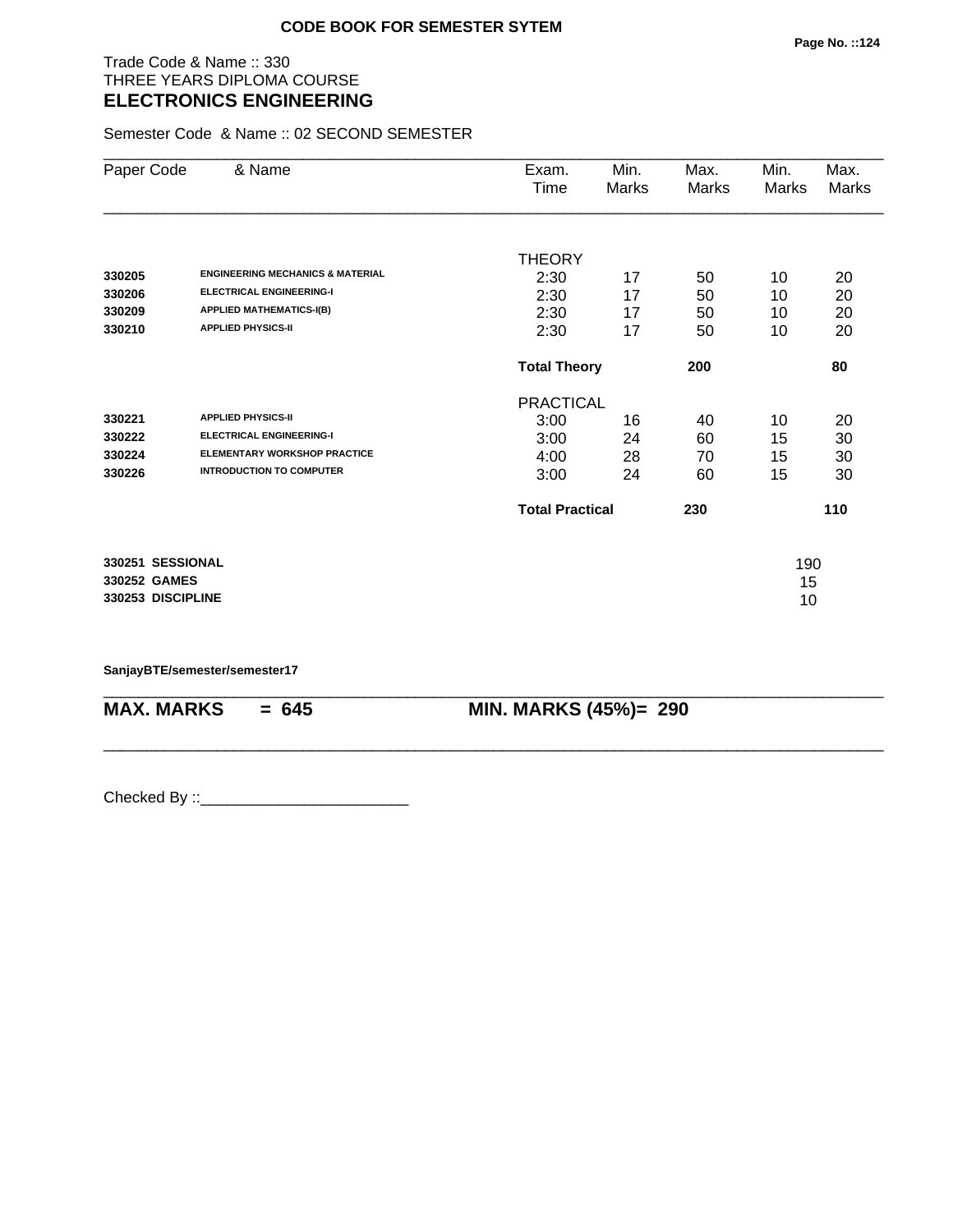### Trade Code & Name :: 330 THREE YEARS DIPLOMA COURSE **ELECTRONICS ENGINEERING**

Semester Code & Name :: 03 THIRD SEMESTER

| Paper Code        | & Name                                          | Exam.                  | Min.  | Max.  | Min.  | Max.  |
|-------------------|-------------------------------------------------|------------------------|-------|-------|-------|-------|
|                   |                                                 | Time                   | Marks | Marks | Marks | Marks |
|                   |                                                 |                        |       |       |       |       |
|                   |                                                 | <b>THEORY</b>          |       |       |       |       |
| 330301            | <b>APPLIED MATHEMATICS-II</b>                   | 2:30                   | 17    | 50    | 10    | 20    |
| 330302            | <b>ELECTRICAL ENGINEERING-II</b>                | 2:30                   | 17    | 50    | 10    | 20    |
| 330303            | <b>INDUSTRIAL ELECTRONICS &amp; TRANSDUCERS</b> | 2:30                   | 17    | 50    | 10    | 20    |
| 330305            | <b>ELECTRONICS DEVICES AND CIRCUITS</b>         | 2:30                   | 17    | 50    | 10    | 20    |
| 330309            | FUNCTIONAL COMMUNICATION                        | 2:30                   | 17    | 50    | 10    | 20    |
|                   |                                                 | <b>Total Theory</b>    |       | 250   |       | 100   |
|                   |                                                 | <b>PRACTICAL</b>       |       |       |       |       |
| 330321            | <b>ELECTRICAL ENGINEERING-II</b>                | 3:00                   | 16    | 40    | 10    | 20    |
| 330322            | <b>INDUSTRIAL ELECTRONICS &amp; TRANSDUCERS</b> | 3:00                   | 16    | 40    | 10    | 20    |
| 330324            | <b>ELECTRONICS DEVICES AND CIRCUITS</b>         | 3:00                   | 16    | 40    | 10    | 20    |
| 330328            | <b>ELECTRONICS WORKSHOP</b>                     | 4:00                   | 40    | 100   | 20    | 40    |
|                   |                                                 | <b>Total Practical</b> |       | 220   |       | 100   |
| 330351 SESSIONAL  |                                                 |                        |       |       | 200   |       |
| 330352 GAMES      |                                                 |                        |       |       | 15    |       |
| 330353 DISCIPLINE |                                                 |                        |       |       | 10    |       |

**SanjayBTE/semester/semester17**

| $MAX. \, MARKS = 695$ | <b>MIN. MARKS (45%)= 313</b> |
|-----------------------|------------------------------|
|                       |                              |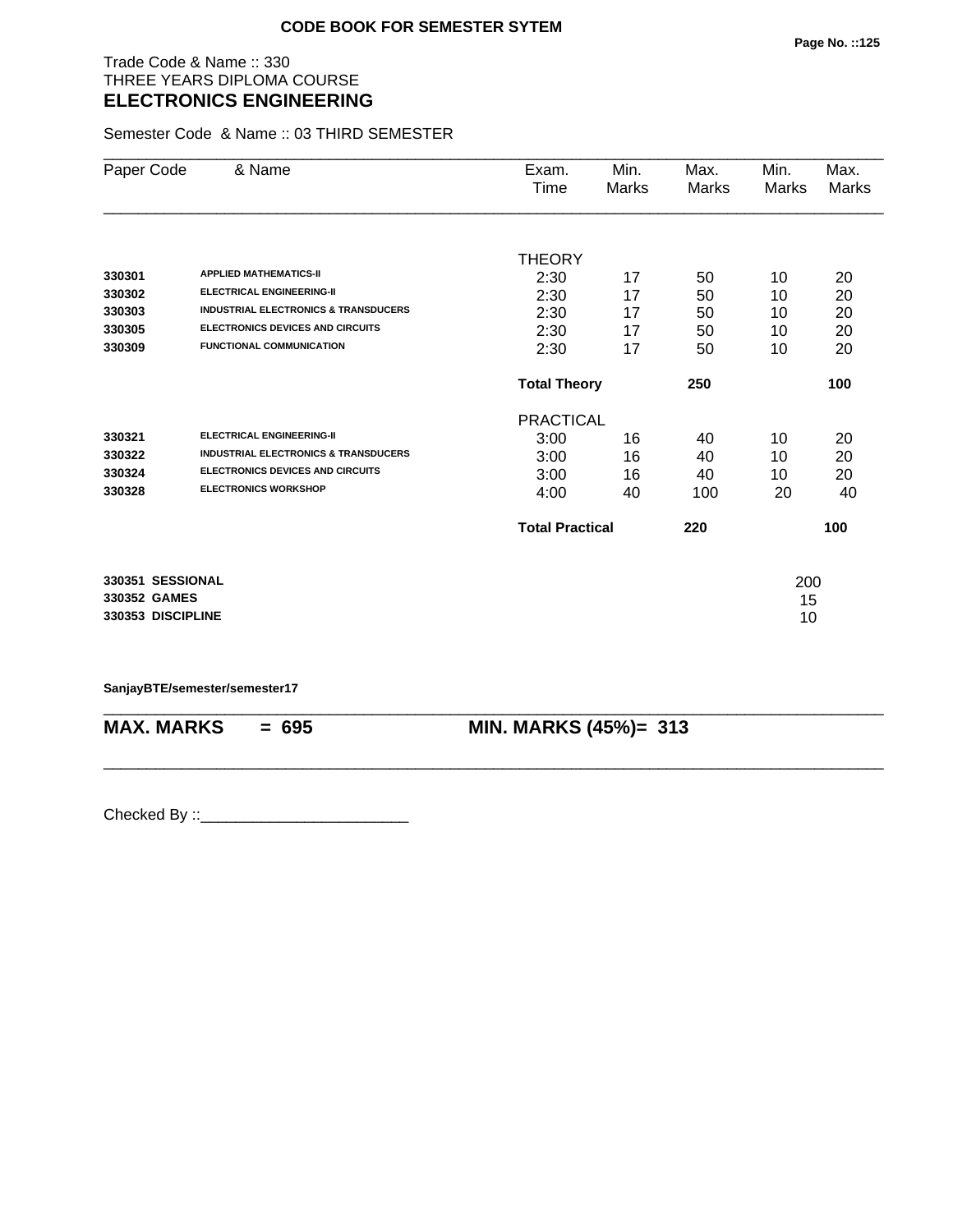### Trade Code & Name :: 330 THREE YEARS DIPLOMA COURSE **ELECTRONICS ENGINEERING**

Semester Code & Name :: 04 FORTH SEMESTER

| Paper Code        | & Name                                           | Exam.                  | Min.  | Max.         | Min.  | Max.  |
|-------------------|--------------------------------------------------|------------------------|-------|--------------|-------|-------|
|                   |                                                  | Time                   | Marks | <b>Marks</b> | Marks | Marks |
|                   |                                                  |                        |       |              |       |       |
|                   |                                                  | <b>THEORY</b>          |       |              |       |       |
| 330404            | <b>NETWORK, FILTERS &amp; TRANSMISSION LINES</b> | 2:30                   | 17    | 50           | 10    | 20    |
| 330406            | PRINCIPLES OF COMMUNICATION ENGINEERING          | 2:30                   | 17    | 50           | 10    | 20    |
| 330407            | PRINCIPLES OF DIGITAL ELECTRONICS                | 2:30                   | 17    | 50           | 10    | 20    |
| 330408            | <b>PROGRAMMING IN C &amp; C++</b>                | 2:30                   | 17    | 50           | 10    | 20    |
|                   |                                                  | <b>Total Theory</b>    |       | 200          |       | 80    |
|                   |                                                  | <b>PRACTICAL</b>       |       |              |       |       |
| 330423            | <b>NETWORK, FILTERS &amp; TRANSMISSION LINES</b> | 3:00                   | 16    | 40           | 10    | 20    |
| 330425            | PRINCIPLES OF COMMUNICATION ENGINEERING          | 3:00                   | 16    | 40           | 10    | 20    |
| 330426            | PRINCIPLES OF DIGITAL ELECTRONICS                | 3:00                   | 16    | 40           | 10    | 20    |
| 330427            | <b>PROGRAMMING IN C &amp; C++</b>                | 3:00                   | 24    | 60           | 15    | 30    |
|                   |                                                  | <b>Total Practical</b> |       | 180          |       | 90    |
| 330451 SESSIONAL  |                                                  |                        |       |              | 170   |       |
| 330452 GAMES      |                                                  |                        |       |              | 15    |       |
| 330453 DISCIPLINE |                                                  |                        |       |              | 10    |       |
|                   |                                                  |                        |       |              |       |       |

\_\_\_\_\_\_\_\_\_\_\_\_\_\_\_\_\_\_\_\_\_\_\_\_\_\_\_\_\_\_\_\_\_\_\_\_\_\_\_\_\_\_\_\_\_\_\_\_\_\_\_\_\_\_\_\_\_\_\_\_\_\_\_\_\_\_\_\_\_\_\_\_\_\_\_\_\_\_\_\_\_\_\_\_\_\_\_\_\_\_

\_\_\_\_\_\_\_\_\_\_\_\_\_\_\_\_\_\_\_\_\_\_\_\_\_\_\_\_\_\_\_\_\_\_\_\_\_\_\_\_\_\_\_\_\_\_\_\_\_\_\_\_\_\_\_\_\_\_\_\_\_\_\_\_\_\_\_\_\_\_\_\_\_\_\_\_\_\_\_\_\_\_\_\_\_\_\_\_\_\_

**SanjayBTE/semester/semester17**

**MAX. MARKS = 575 MIN. MARKS (45%)= 259**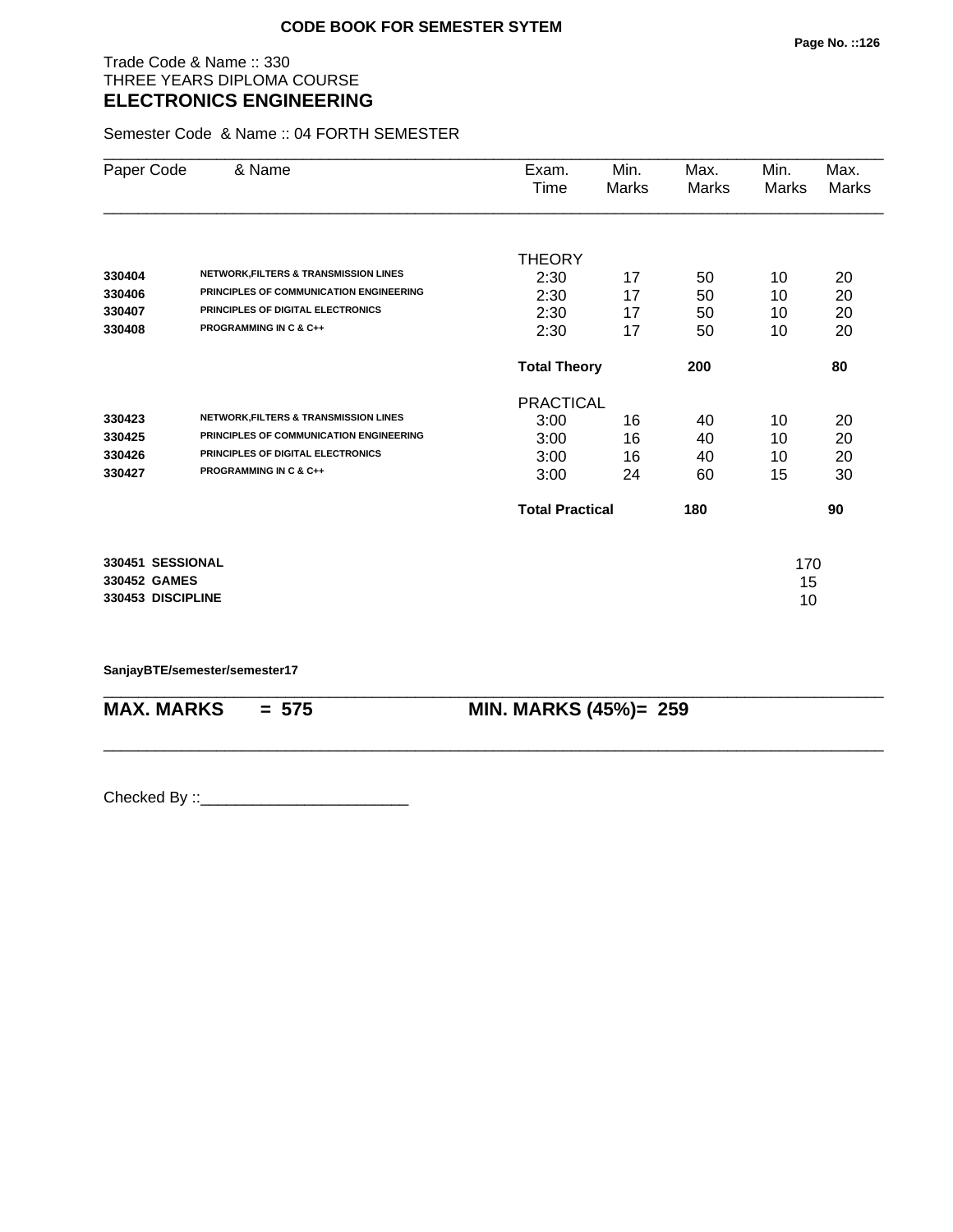### Trade Code & Name :: 330 THREE YEARS DIPLOMA COURSE **ELECTRONICS ENGINEERING**

Semester Code & Name :: 05 FIFTH SEMESTER

| Paper Code        | & Name                                               | Exam.                  | Min.  | Max.  | Min.  | Max.         |
|-------------------|------------------------------------------------------|------------------------|-------|-------|-------|--------------|
|                   |                                                      | Time                   | Marks | Marks | Marks | <b>Marks</b> |
|                   |                                                      |                        |       |       |       |              |
|                   |                                                      | <b>THEORY</b>          |       |       |       |              |
| 330501            | INDUSTRIAL MANAGEMENT & ENTREPRENEURSHIP DEVELOPMENT | 2:30                   | 17    | 50    | 10    | 20           |
| 330503            | ELECTRONIC INSTRUMENTS & MEASUREMENTS                | 2:30                   | 17    | 50    | 10    | 20           |
| 330504            | <b>AUDIO &amp; VIDEO ENGINEERING</b>                 | 2:30                   | 17    | 50    | 10    | 20           |
| 330505            | <b>OPTICAL FIBRE ENGG.</b>                           | 2:30                   | 17    | 50    | 10    | 20           |
|                   |                                                      | <b>Total Theory</b>    |       | 200   |       | 80           |
|                   |                                                      | <b>PRACTICAL</b>       |       |       |       |              |
| 330522            | ELECTRONIC INSTRUMENTS & MEASUREMENTS                | 3:00                   | 24    | 60    | 15    | 30           |
| 330523            | <b>AUDIO &amp; VIDEO ENGINEERING</b>                 | 3:00                   | 24    | 60    | 15    | 30           |
| 330524            | <b>OPTICAL FIBRE ENGG.</b>                           | 3:00                   | 24    | 60    | 15    | 30           |
| 330528            | <b>INTEGRATIVE COMMUNICATION</b>                     | 3:00                   | 16    | 40    | 10    | 20           |
|                   |                                                      | <b>Total Practical</b> |       | 220   |       | 110          |
| 330551 SESSIONAL  |                                                      |                        |       |       | 190   |              |
| 330552 GAMES      |                                                      |                        |       |       | 15    |              |
| 330553 DISCIPLINE |                                                      |                        | ----  |       | 10    |              |

\_\_\_\_\_\_\_\_\_\_\_\_\_\_\_\_\_\_\_\_\_\_\_\_\_\_\_\_\_\_\_\_\_\_\_\_\_\_\_\_\_\_\_\_\_\_\_\_\_\_\_\_\_\_\_\_\_\_\_\_\_\_\_\_\_\_\_\_\_\_\_\_\_\_\_\_\_\_\_\_\_\_\_\_\_\_\_\_\_\_

\_\_\_\_\_\_\_\_\_\_\_\_\_\_\_\_\_\_\_\_\_\_\_\_\_\_\_\_\_\_\_\_\_\_\_\_\_\_\_\_\_\_\_\_\_\_\_\_\_\_\_\_\_\_\_\_\_\_\_\_\_\_\_\_\_\_\_\_\_\_\_\_\_\_\_\_\_\_\_\_\_\_\_\_\_\_\_\_\_\_

#### **SanjayBTE/semester/semester17**

**MAX. MARKS = 635 MIN. MARKS (45%)= 286**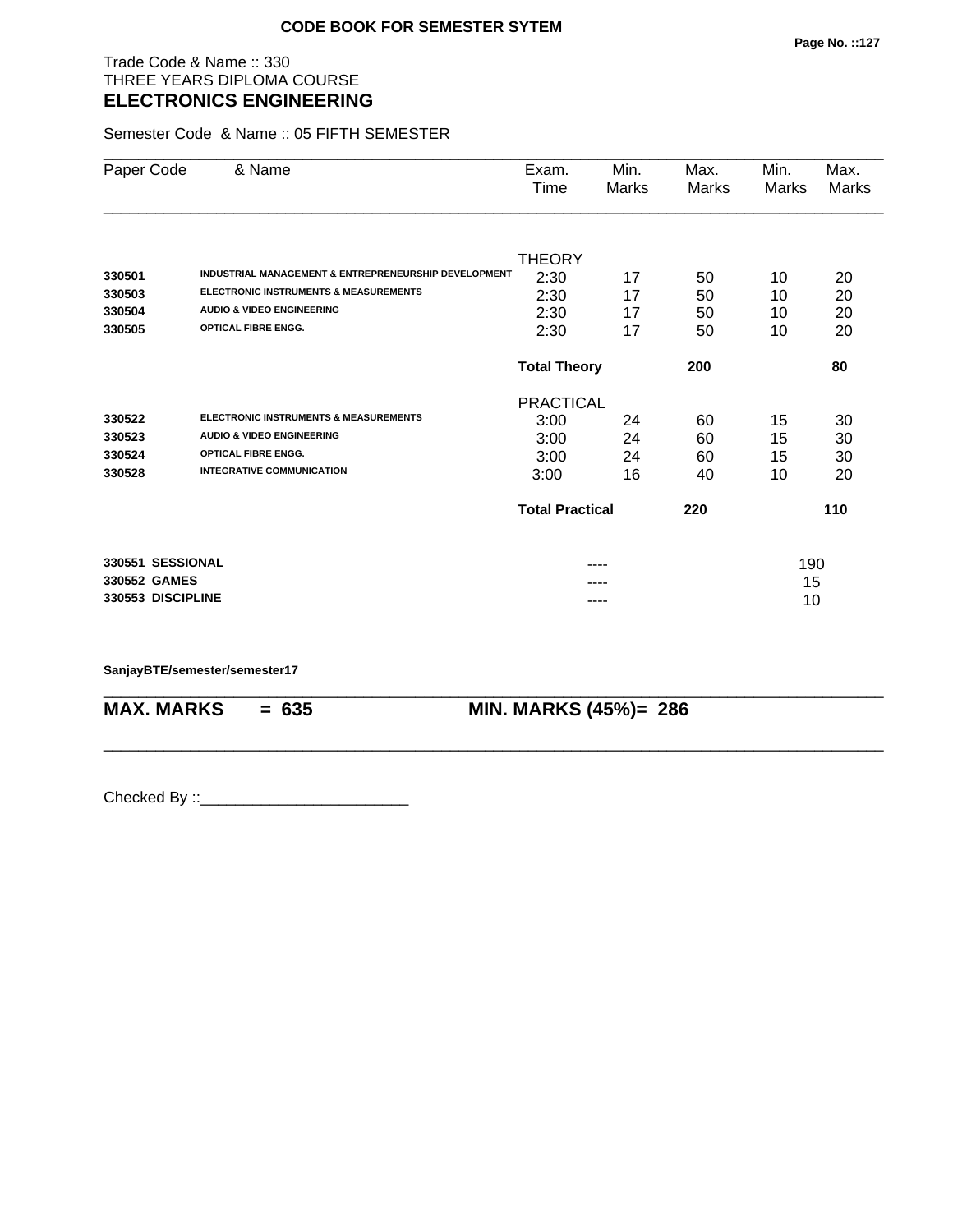### Trade Code & Name :: 330 THREE YEARS DIPLOMA COURSE **ELECTRONICS ENGINEERING**

Semester Code & Name :: 06 SIXTH SEMESTER

| Paper Code                                            | & Name                                                                                       | Exam.<br>Time          | Min.<br><b>Marks</b>                    | Max.<br>Marks | Min.<br>Marks   | Max.<br><b>Marks</b> |
|-------------------------------------------------------|----------------------------------------------------------------------------------------------|------------------------|-----------------------------------------|---------------|-----------------|----------------------|
| 330602                                                | <b>MODERN COMMUNICATION SYSTEM</b>                                                           | <b>THEORY</b>          |                                         |               |                 |                      |
| 330606                                                | <b>MICROPROCESSORS &amp; APPLICATION</b>                                                     | 2:30<br>2:30           | 17<br>17                                | 50<br>50      | 10<br>10        | 20<br>20             |
|                                                       |                                                                                              |                        | ELECTIVE ANY ONE OF THE FOLLOWING       |               |                 |                      |
| 330607                                                | <b>EMBEDDED SYSTEM</b>                                                                       | 2:30                   | 17                                      | 50            | 10              | 20                   |
| 330608                                                | <b>BIO-MEDICAL ELECTRONICS [ELECTIVE]</b>                                                    | 2:30                   | 17                                      | 50            | 10              | 20                   |
| 330609                                                | MICROWAVE & RADAR ENGINEERING [ELECTIVE]                                                     | 2:30                   | 17                                      | 50            | 10              | 20                   |
|                                                       |                                                                                              | <b>Total Theory</b>    |                                         | 150           |                 | 60                   |
|                                                       |                                                                                              | <b>PRACTICAL</b>       |                                         |               |                 |                      |
| 330621                                                | <b>MODERN COMMUNICATION SYSTEM</b>                                                           | 3:00                   | 24                                      | 60            | 15              | 30                   |
| 330625                                                | <b>MICROPROCESSORS &amp; APPLICATION</b>                                                     | 3:00                   | 24                                      | 60            | 15              | 30                   |
| 330626<br>330627                                      | <b>PROJECT-I PROBLEM</b><br>PROJECT-II FIELD EXPOSURE                                        | $---$<br>3:00          | 36<br>16                                | 90<br>40      | 20<br>10        | 40<br>20             |
|                                                       |                                                                                              | <b>Total Practical</b> |                                         | 250           |                 | 120                  |
|                                                       |                                                                                              |                        |                                         |               |                 |                      |
| 330628                                                | ELECTRONICS EQUIPMENT TESTING [ELECTIVE]                                                     | 3:00                   | ELECTIVE ANY ONE OF THE FOLLOWING<br>20 | 50            | 10              | 20                   |
| 330651 SESSIONAL<br>330652 GAMES<br>330653 DISCIPLINE |                                                                                              |                        |                                         |               | 180<br>15<br>10 |                      |
|                                                       | 330661 CARRY OVER IST YEAR (30%)<br>330662 CARRY OVER 2ND YEAR (70%)                         |                        |                                         |               | 363<br>889      |                      |
|                                                       | 330672 [0020] ENVIRONMENTAL EDUCATION & DISASTER MANAGEMENT<br>SanjayBTE/semester/semester17 |                        | 2:30                                    | 17            | 50              |                      |
| <b>MAX. MARKS</b>                                     | $= 1857$                                                                                     | MIN. MARKS (45%)= 836  |                                         |               |                 |                      |
|                                                       |                                                                                              |                        |                                         |               |                 |                      |

\_\_\_\_\_\_\_\_\_\_\_\_\_\_\_\_\_\_\_\_\_\_\_\_\_\_\_\_\_\_\_\_\_\_\_\_\_\_\_\_\_\_\_\_\_\_\_\_\_\_\_\_\_\_\_\_\_\_\_\_\_\_\_\_\_\_\_\_\_\_\_\_\_\_\_\_\_\_\_\_\_\_\_\_\_\_\_\_\_\_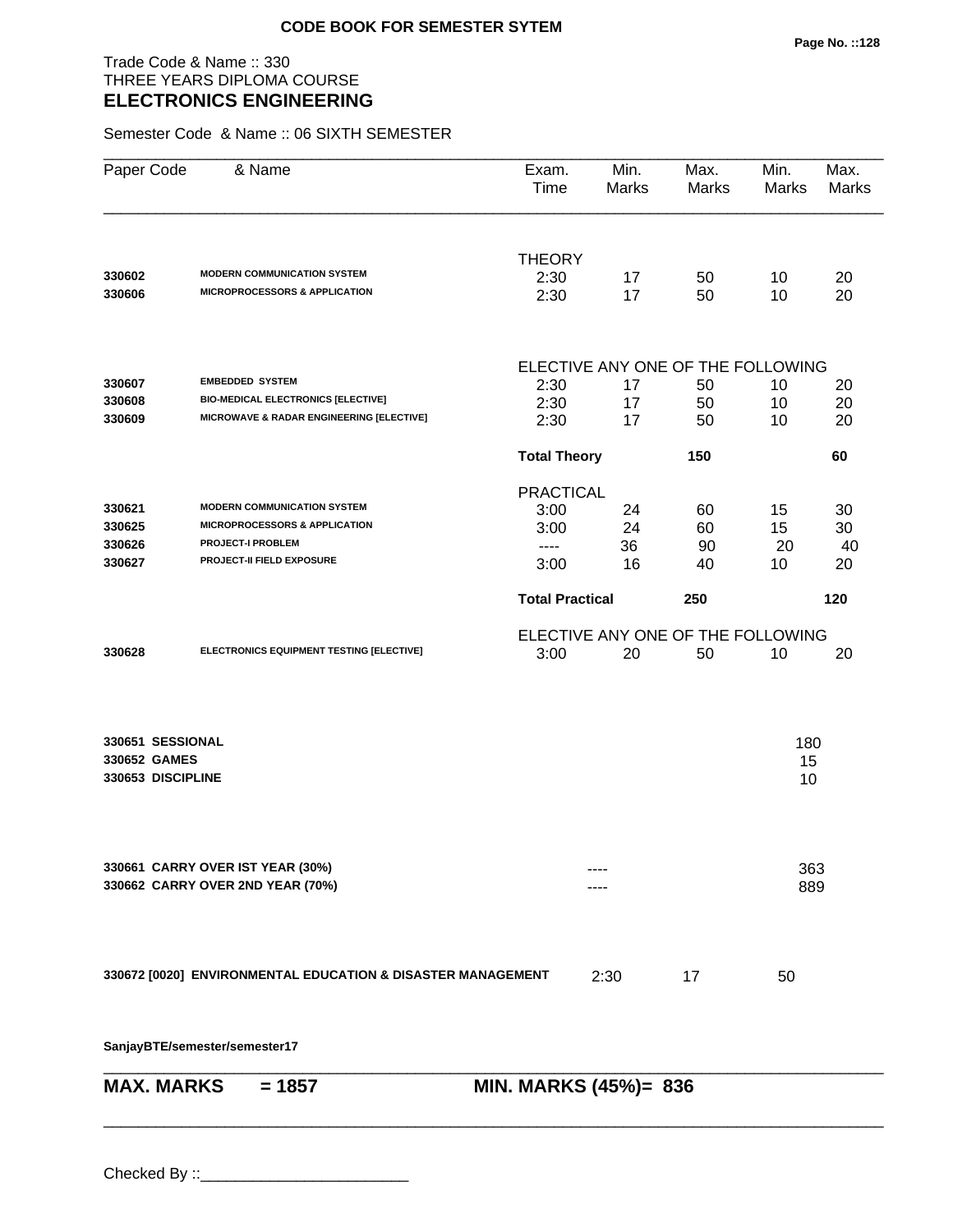# Trade Code & Name :: 331 THREE YEARS DIPLOMA COURSE **ELECTRONICS ENGG.(MODERN CONSUMER ELECTRONICS APPLIANCES)**

Semester Code & Name :: 01 FIRST SEMESTER

| Paper Code        | & Name                                     | Exam.<br>Time          | Min.<br>Marks | Max.<br><b>Marks</b> | Min.<br>Marks | Max.<br>Marks |
|-------------------|--------------------------------------------|------------------------|---------------|----------------------|---------------|---------------|
|                   |                                            |                        |               |                      |               |               |
|                   |                                            | <b>THEORY</b>          |               |                      |               |               |
| 331101            | FOUNDATIONAL COMMUNICATION                 | 2:30                   | 17            | 50                   | 10            | 20            |
| 331102            | <b>APPLIED MATHEMATICS-I(A)</b>            | 2:30                   | 17            | 50                   | 10            | 20            |
| 331103            | <b>APPLIED PHYSICS-I</b>                   | 2:30                   | 17            | 50                   | 10            | 20            |
| 331104            | <b>APPLIED CHEMISTRY</b>                   | 2:30                   | 17            | 50                   | 10            | 20            |
| 331107            | <b>ELECTRONIC COMPONENTS &amp; DEVICES</b> | 2:30                   | 17            | 50                   | 10            | 20            |
| 331108            | <b>TECHNICAL DRAWING</b>                   | 3:00                   | 17            | 50                   | 10            | 20            |
|                   |                                            | <b>Total Theory</b>    |               | 300                  |               | 120           |
|                   |                                            | <b>PRACTICAL</b>       |               |                      |               |               |
| 331123            | <b>ELECTRONIC COMPONENTS &amp; DEVICES</b> | 3:00                   | 32            | 80                   | 20            | 40            |
|                   |                                            | <b>Total Practical</b> |               | 80                   |               | 40            |
| 331151 SESSIONAL  |                                            |                        | ----          |                      | 160           |               |
| 331152 GAMES      |                                            |                        |               |                      | 15            |               |
| 331153 DISCIPLINE |                                            |                        | ----          |                      | 10            |               |

\_\_\_\_\_\_\_\_\_\_\_\_\_\_\_\_\_\_\_\_\_\_\_\_\_\_\_\_\_\_\_\_\_\_\_\_\_\_\_\_\_\_\_\_\_\_\_\_\_\_\_\_\_\_\_\_\_\_\_\_\_\_\_\_\_\_\_\_\_\_\_\_\_\_\_\_\_\_\_\_\_\_\_\_\_\_\_\_\_\_

\_\_\_\_\_\_\_\_\_\_\_\_\_\_\_\_\_\_\_\_\_\_\_\_\_\_\_\_\_\_\_\_\_\_\_\_\_\_\_\_\_\_\_\_\_\_\_\_\_\_\_\_\_\_\_\_\_\_\_\_\_\_\_\_\_\_\_\_\_\_\_\_\_\_\_\_\_\_\_\_\_\_\_\_\_\_\_\_\_\_

**SanjayBTE/semester/semester17**

**MAX. MARKS = 565 MIN. MARKS (45%)= 254**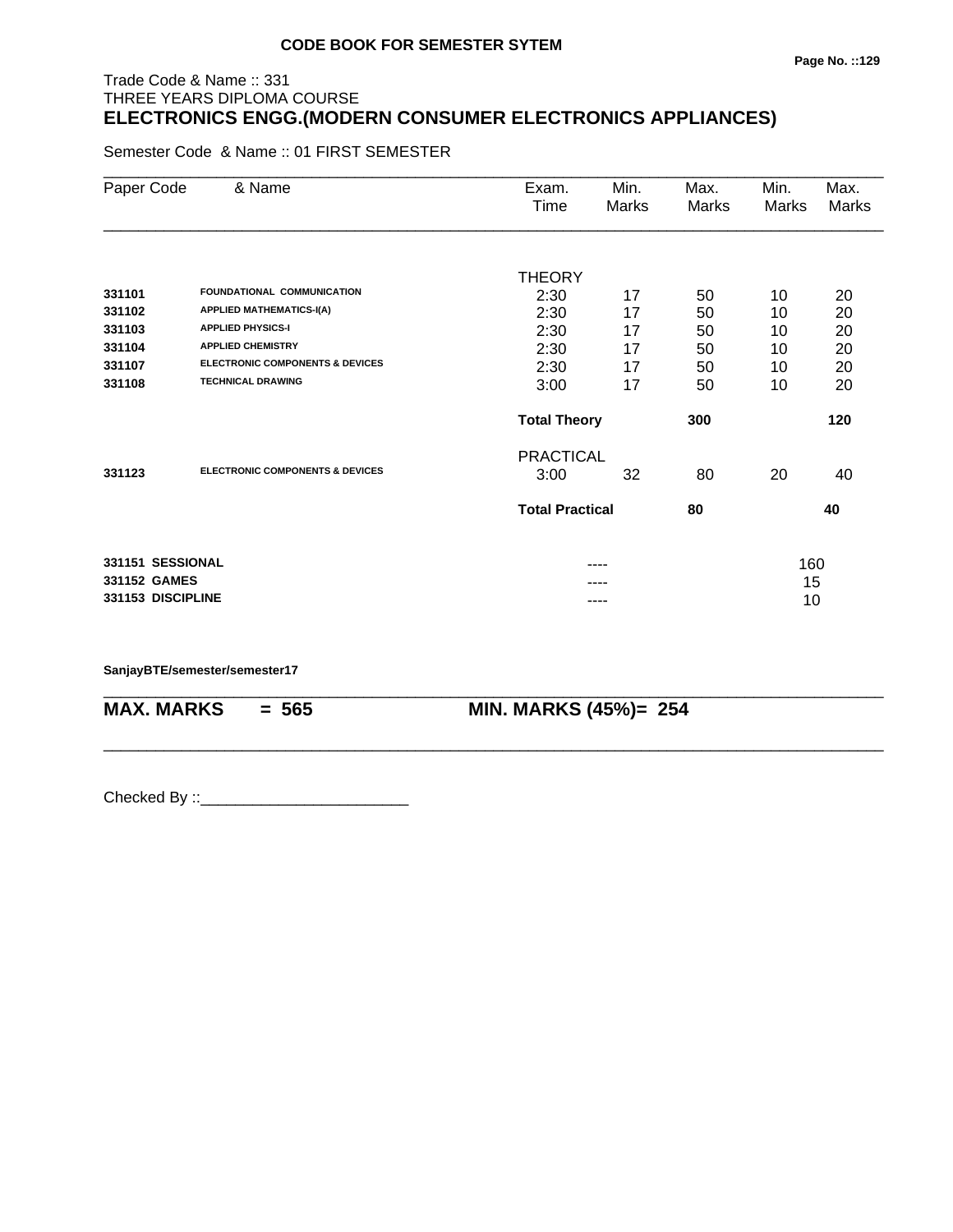# Trade Code & Name :: 331 THREE YEARS DIPLOMA COURSE **ELECTRONICS ENGG.(MODERN CONSUMER ELECTRONICS APPLIANCES)**

Semester Code & Name :: 02 SECOND SEMESTER

| Paper Code        | & Name                                      | Exam.                  | Min.  | Max.  | Min.  | Max.         |
|-------------------|---------------------------------------------|------------------------|-------|-------|-------|--------------|
|                   |                                             | Time                   | Marks | Marks | Marks | <b>Marks</b> |
|                   |                                             |                        |       |       |       |              |
|                   |                                             | <b>THEORY</b>          |       |       |       |              |
| 331205            | <b>ENGINEERING MECHANICS &amp; MATERIAL</b> | 2:30                   | 17    | 50    | 10    | 20           |
| 331206            | <b>ELECTRICAL ENGINEERING-I</b>             | 2:30                   | 17    | 50    | 10    | 20           |
| 331209            | <b>APPLIED MATHEMATICS-I(B)</b>             | 2:30                   | 17    | 50    | 10    | 20           |
| 331210            | <b>APPLIED PHYSICS-II</b>                   | 2:30                   | 17    | 50    | 10    | 20           |
|                   |                                             | <b>Total Theory</b>    |       | 200   |       | 80           |
|                   |                                             | <b>PRACTICAL</b>       |       |       |       |              |
| 331221            | <b>APPLIED PHYSICS-II</b>                   | 3:00                   | 16    | 40    | 10    | 20           |
| 331222            | <b>ELECTRICAL ENGINEERING-I</b>             | 3:00                   | 24    | 60    | 15    | 30           |
| 331224            | <b>ELEMENTARY WORKSHOP PRACTICE</b>         | 4:00                   | 28    | 70    | 15    | 30           |
| 331226            | <b>INTRODUCTION TO COMPUTER</b>             | 3:00                   | 24    | 60    | 15    | 30           |
|                   |                                             | <b>Total Practical</b> |       | 230   |       | 110          |
| 331251 SESSIONAL  |                                             |                        |       |       | 190   |              |
| 331252 GAMES      |                                             |                        |       |       | 15    |              |
| 331253 DISCIPLINE |                                             |                        |       |       | 10    |              |

\_\_\_\_\_\_\_\_\_\_\_\_\_\_\_\_\_\_\_\_\_\_\_\_\_\_\_\_\_\_\_\_\_\_\_\_\_\_\_\_\_\_\_\_\_\_\_\_\_\_\_\_\_\_\_\_\_\_\_\_\_\_\_\_\_\_\_\_\_\_\_\_\_\_\_\_\_\_\_\_\_\_\_\_\_\_\_\_\_\_

\_\_\_\_\_\_\_\_\_\_\_\_\_\_\_\_\_\_\_\_\_\_\_\_\_\_\_\_\_\_\_\_\_\_\_\_\_\_\_\_\_\_\_\_\_\_\_\_\_\_\_\_\_\_\_\_\_\_\_\_\_\_\_\_\_\_\_\_\_\_\_\_\_\_\_\_\_\_\_\_\_\_\_\_\_\_\_\_\_\_

**SanjayBTE/semester/semester17**

**MAX. MARKS = 645 MIN. MARKS (45%)= 290**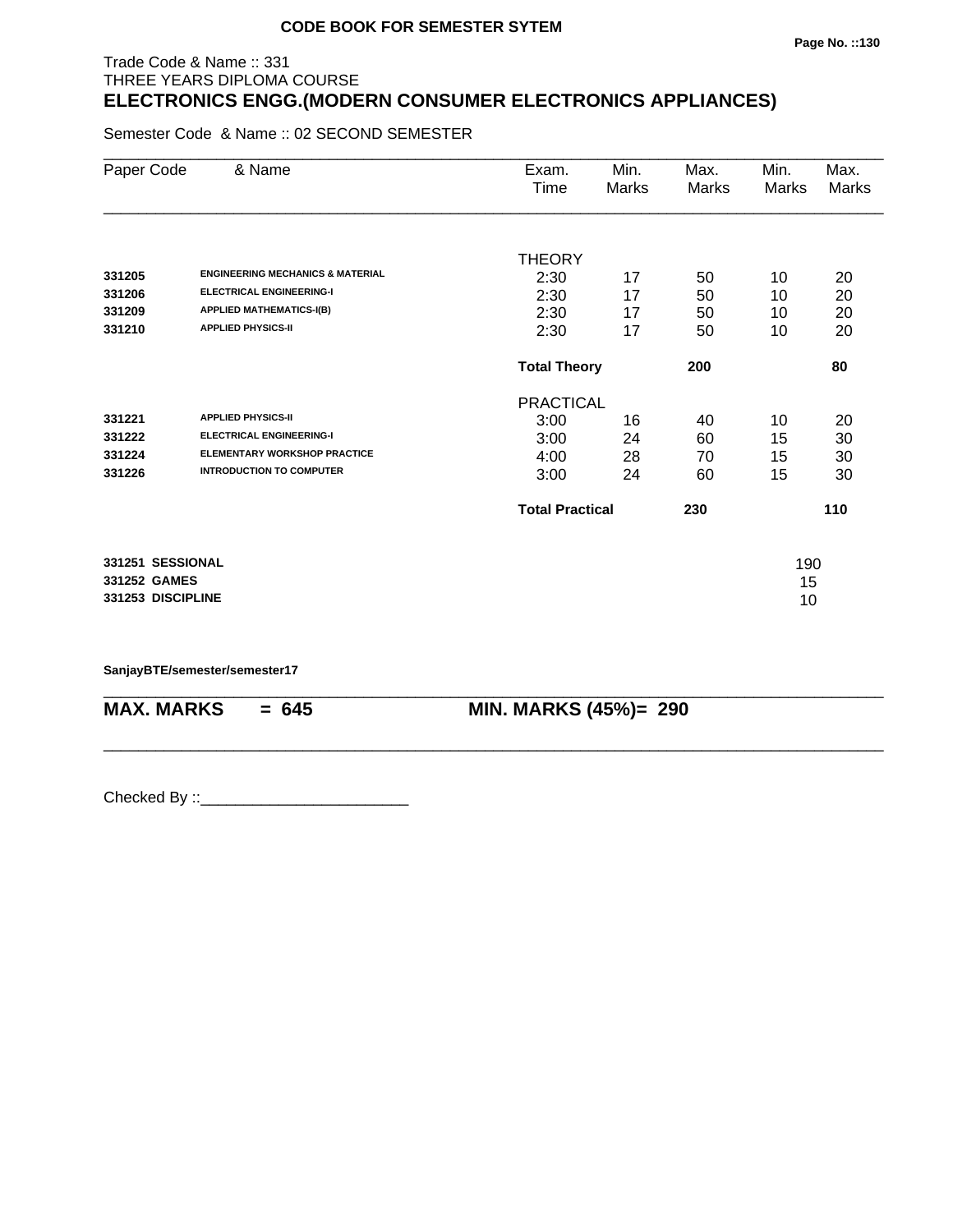# Trade Code & Name :: 331 THREE YEARS DIPLOMA COURSE **ELECTRONICS ENGG.(MODERN CONSUMER ELECTRONICS APPLIANCES)**

Semester Code & Name :: 03 THIRD SEMESTER

| Paper Code        | & Name                                          | Exam.<br>Time          | Min.<br><b>Marks</b> | Max.<br><b>Marks</b> | Min.<br>Marks | Max.<br><b>Marks</b> |
|-------------------|-------------------------------------------------|------------------------|----------------------|----------------------|---------------|----------------------|
|                   |                                                 |                        |                      |                      |               |                      |
|                   |                                                 | <b>THEORY</b>          |                      |                      |               |                      |
| 331301            | <b>APPLIED MATHEMATICS-II</b>                   | 2:30                   | 17                   | 50                   | 10            | 20                   |
| 331302            | <b>ELECTRICAL ENGINEERING-II</b>                | 2:30                   | 17                   | 50                   | 10            | 20                   |
| 331303            | <b>INDUSTRIAL ELECTRONICS &amp; TRANSDUCERS</b> | 2:30                   | 17                   | 50                   | 10            | 20                   |
| 331305            | <b>ELECTRONICS DEVICES AND CIRCUITS</b>         | 2:30                   | 17                   | 50                   | 10            | 20                   |
| 331309            | <b>FUNCTIONAL COMMUNICATION</b>                 | 2:30                   | 17                   | 50                   | 10            | 20                   |
|                   |                                                 | <b>Total Theory</b>    |                      | 250                  |               | 100                  |
|                   |                                                 | <b>PRACTICAL</b>       |                      |                      |               |                      |
| 331321            | <b>ELECTRICAL ENGINEERING-II</b>                | 3:00                   | 16                   | 40                   | 10            | 20                   |
| 331322            | <b>INDUSTRIAL ELECTRONICS &amp; TRANSDUCERS</b> | 3:00                   | 16                   | 40                   | 10            | 20                   |
| 331324            | <b>ELECTRONICS DEVICES AND CIRCUITS</b>         | 3:00                   | 16                   | 40                   | 10            | 20                   |
| 331328            | <b>ELECTRONICS WORKSHOP</b>                     | 4:00                   | 40                   | 100                  | 20            | 40                   |
|                   |                                                 | <b>Total Practical</b> |                      | 220                  |               | 100                  |
| 331351 SESSIONAL  |                                                 |                        |                      |                      | 180           |                      |
| 331351 SESSIONAL  |                                                 |                        |                      |                      | 170           |                      |
| 331352 GAMES      |                                                 |                        |                      |                      | 15            |                      |
| 331352 GAMES      |                                                 |                        |                      |                      | 15            |                      |
| 331353 DISCIPLINE |                                                 |                        |                      |                      | 10            |                      |
| 331353 DISCIPLINE |                                                 |                        |                      |                      | 10            |                      |
|                   |                                                 |                        |                      |                      |               |                      |

**SanjayBTE/semester/semester17**

\_\_\_\_\_\_\_\_\_\_\_\_\_\_\_\_\_\_\_\_\_\_\_\_\_\_\_\_\_\_\_\_\_\_\_\_\_\_\_\_\_\_\_\_\_\_\_\_\_\_\_\_\_\_\_\_\_\_\_\_\_\_\_\_\_\_\_\_\_\_\_\_\_\_\_\_\_\_\_\_\_\_\_\_\_\_\_\_\_\_ **MAX. MARKS = 870 MIN. MARKS (45%)= 392**

\_\_\_\_\_\_\_\_\_\_\_\_\_\_\_\_\_\_\_\_\_\_\_\_\_\_\_\_\_\_\_\_\_\_\_\_\_\_\_\_\_\_\_\_\_\_\_\_\_\_\_\_\_\_\_\_\_\_\_\_\_\_\_\_\_\_\_\_\_\_\_\_\_\_\_\_\_\_\_\_\_\_\_\_\_\_\_\_\_\_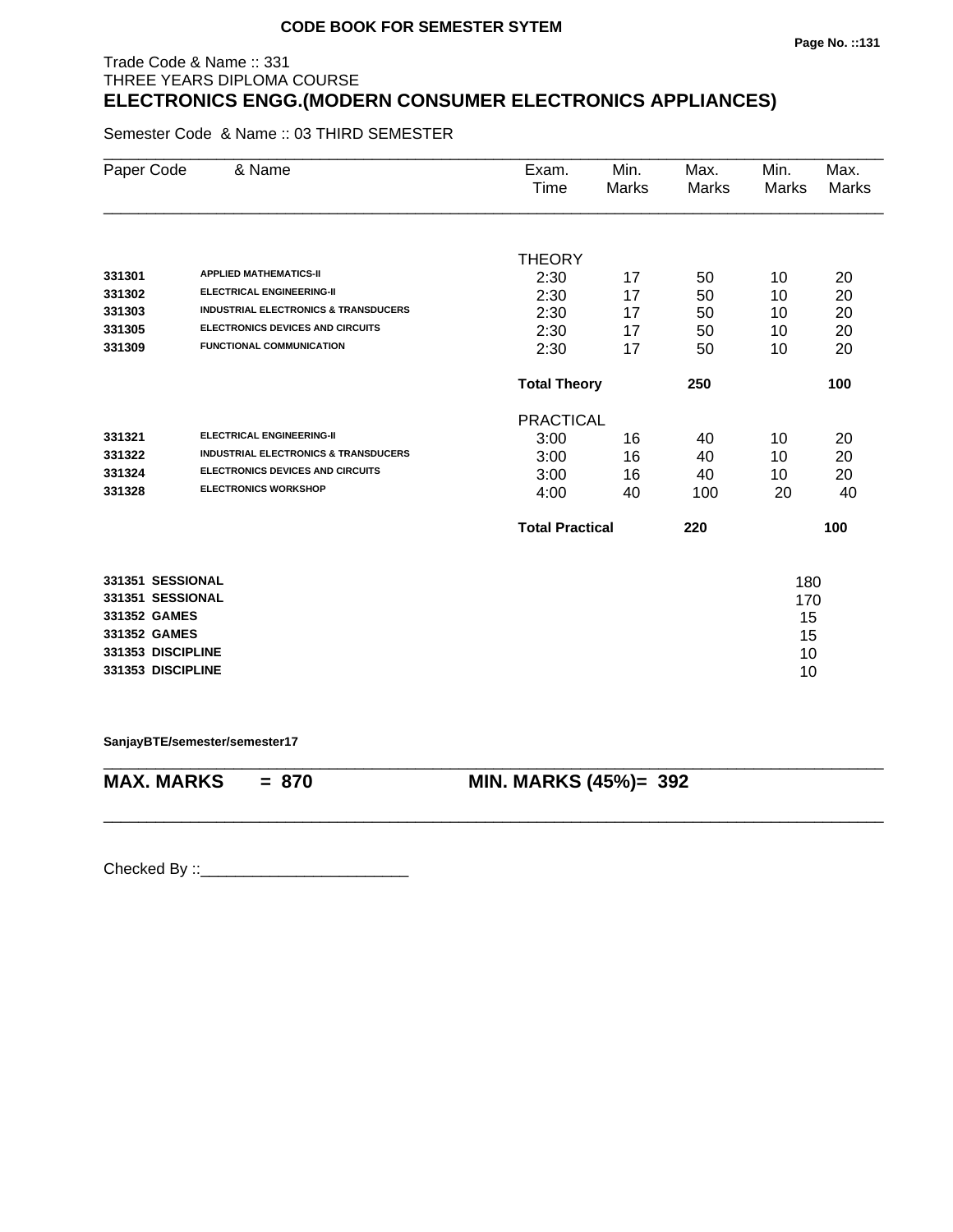# Trade Code & Name :: 331 THREE YEARS DIPLOMA COURSE **ELECTRONICS ENGG.(MODERN CONSUMER ELECTRONICS APPLIANCES)**

Semester Code & Name :: 04 FORTH SEMESTER

| Paper Code        | & Name                                           | Exam.<br>Time          | Min.<br>Marks | Max.<br>Marks | Min.<br>Marks | Max.<br>Marks |
|-------------------|--------------------------------------------------|------------------------|---------------|---------------|---------------|---------------|
|                   |                                                  |                        |               |               |               |               |
|                   |                                                  | <b>THEORY</b>          |               |               |               |               |
| 331404            | <b>NETWORK, FILTERS &amp; TRANSMISSION LINES</b> | 2:30                   | 17            | 50            | 10            | 20            |
| 331406            | PRINCIPLES OF COMMUNICATION ENGINEERING          | 2:30                   | 17            | 50            | 10            | 20            |
| 331407            | PRINCIPLES OF DIGITAL ELECTRONICS                | 2:30                   | 17            | 50            | 10            | 20            |
| 331408            | PROGRAMMING IN C & C++                           | 2:30                   | 17            | 50            | 10            | 20            |
|                   |                                                  | <b>Total Theory</b>    |               | 200           |               | 80            |
|                   |                                                  | <b>PRACTICAL</b>       |               |               |               |               |
| 331423            | <b>NETWORK, FILTERS &amp; TRANSMISSION LINES</b> | 3:00                   | 16            | 40            | 10            | 20            |
| 331425            | PRINCIPLES OF COMMUNICATION ENGINEERING          | 3:00                   | 16            | 40            | 10            | 20            |
| 331426            | PRINCIPLES OF DIGITAL ELECTRONICS                | 3:00                   | 16            | 40            | 10            | 20            |
| 331427            | <b>PROGRAMMING IN C &amp; C++</b>                | 3:00                   | 24            | 60            | 15            | 30            |
|                   |                                                  | <b>Total Practical</b> |               | 180           |               | 90            |
|                   | SanjayBTE/semester/semester17                    |                        |               |               |               |               |
| <b>MAX. MARKS</b> | $= 380$                                          | MIN. MARKS (45%)= 171  |               |               |               |               |

\_\_\_\_\_\_\_\_\_\_\_\_\_\_\_\_\_\_\_\_\_\_\_\_\_\_\_\_\_\_\_\_\_\_\_\_\_\_\_\_\_\_\_\_\_\_\_\_\_\_\_\_\_\_\_\_\_\_\_\_\_\_\_\_\_\_\_\_\_\_\_\_\_\_\_\_\_\_\_\_\_\_\_\_\_\_\_\_\_\_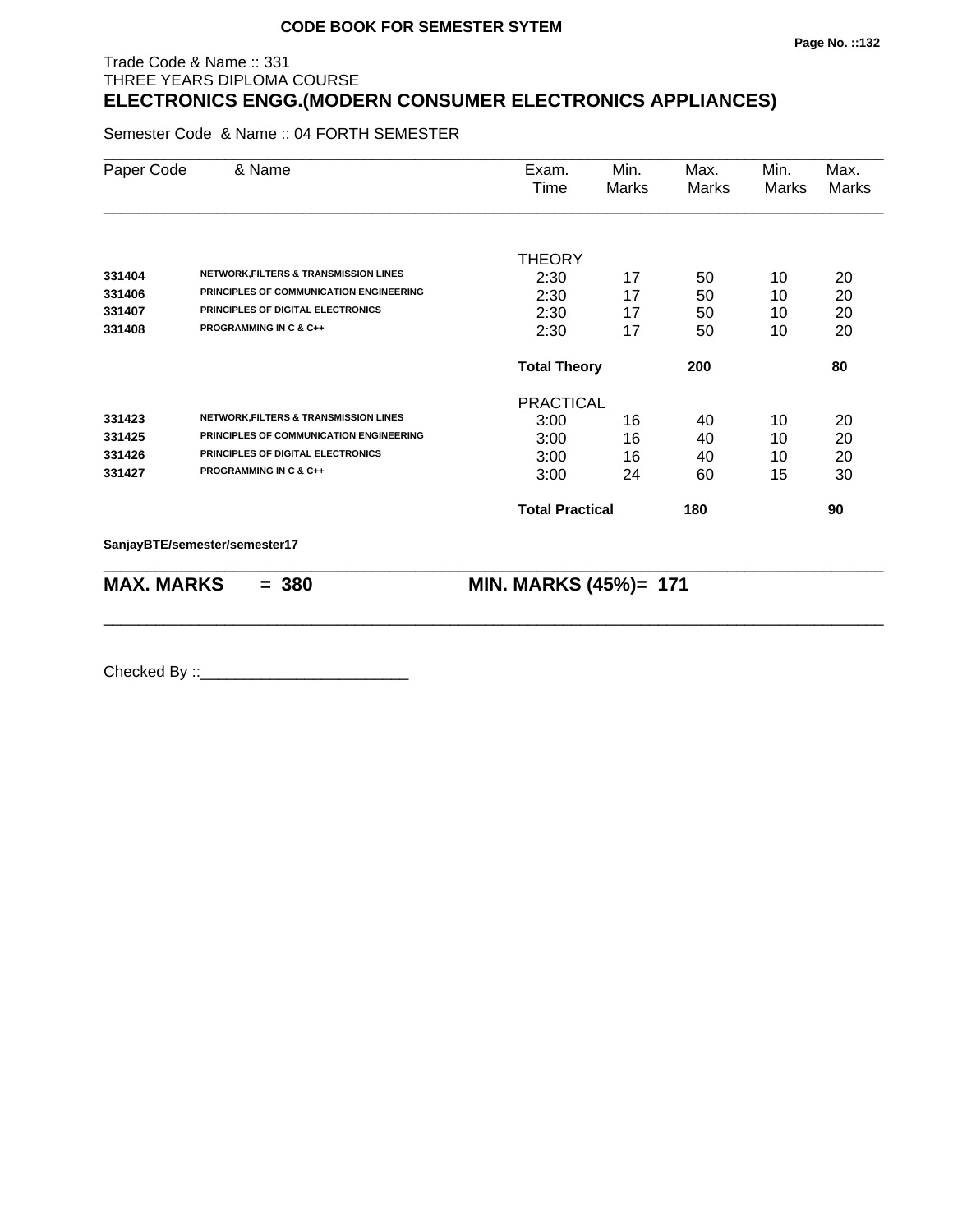# Trade Code & Name :: 331 THREE YEARS DIPLOMA COURSE **ELECTRONICS ENGG.(MODERN CONSUMER ELECTRONICS APPLIANCES)**

Semester Code & Name :: 05 FIFTH SEMESTER

| Paper Code        | & Name                                                          | Exam.<br>Time                     | Min.<br>Marks | Max.<br><b>Marks</b> | Min.<br><b>Marks</b> | Max.<br><b>Marks</b> |
|-------------------|-----------------------------------------------------------------|-----------------------------------|---------------|----------------------|----------------------|----------------------|
|                   |                                                                 |                                   |               |                      |                      |                      |
|                   |                                                                 | <b>THEORY</b>                     |               |                      |                      |                      |
| 331501            | <b>INDUSTRIAL MANAGEMENT &amp; ENTREPRENEURSHIP DEVELOPMENT</b> | 2:30                              | 17            | 50                   | 10                   | 20                   |
| 331503            | <b>ELECTRONIC INSTRUMENTS &amp; MEASUREMENTS</b>                | 2:30                              | 17            | 50                   | 10                   | 20                   |
| 331504            | <b>AUDIO &amp; VIDEO ENGINEERING</b>                            | 2:30                              | 17            | 50                   | 10                   | 20                   |
| 331505            | <b>OPTICAL FIBRE ENGG.</b>                                      | 2:30                              | 17            | 50                   | 10                   | 20                   |
|                   |                                                                 | <b>Total Theory</b>               |               | 200                  |                      | 80                   |
|                   |                                                                 | ELECTIVE ANY ONE OF THE FOLLOWING |               |                      |                      |                      |
| 331528            | <b>INTEGRATIVE COMMUNICATION</b>                                | 3:00                              | 16            | 40                   | 10                   | 20                   |
|                   |                                                                 | <b>Total Practical</b><br>40      |               |                      |                      | 20                   |
|                   |                                                                 | <b>PRACTICAL</b>                  |               |                      |                      |                      |
| 331522            | <b>ELECTRONIC INSTRUMENTS &amp; MEASUREMENTS</b>                | 3:00                              | 24            | 60                   | 15                   | 30                   |
| 331523            | <b>AUDIO &amp; VIDEO ENGINEERING</b>                            | 3:00                              | 24            | 60                   | 15                   | 30                   |
| 331524            | <b>OPTICAL FIBRE ENGG.</b>                                      | 3:00                              | 24            | 60                   | 15                   | 30                   |
|                   |                                                                 | <b>Total Practical</b>            |               | 180                  |                      | 90                   |
| 331551 SESSIONAL  |                                                                 |                                   |               |                      | 170                  |                      |
| 331552 GAMES      |                                                                 |                                   |               |                      | 15                   |                      |
| 331553 DISCIPLINE |                                                                 |                                   |               | 10                   |                      |                      |

\_\_\_\_\_\_\_\_\_\_\_\_\_\_\_\_\_\_\_\_\_\_\_\_\_\_\_\_\_\_\_\_\_\_\_\_\_\_\_\_\_\_\_\_\_\_\_\_\_\_\_\_\_\_\_\_\_\_\_\_\_\_\_\_\_\_\_\_\_\_\_\_\_\_\_\_\_\_\_\_\_\_\_\_\_\_\_\_\_\_

\_\_\_\_\_\_\_\_\_\_\_\_\_\_\_\_\_\_\_\_\_\_\_\_\_\_\_\_\_\_\_\_\_\_\_\_\_\_\_\_\_\_\_\_\_\_\_\_\_\_\_\_\_\_\_\_\_\_\_\_\_\_\_\_\_\_\_\_\_\_\_\_\_\_\_\_\_\_\_\_\_\_\_\_\_\_\_\_\_\_

**SanjayBTE/semester/semester17**

**MAX. MARKS = 615 MIN. MARKS (45%)= 277**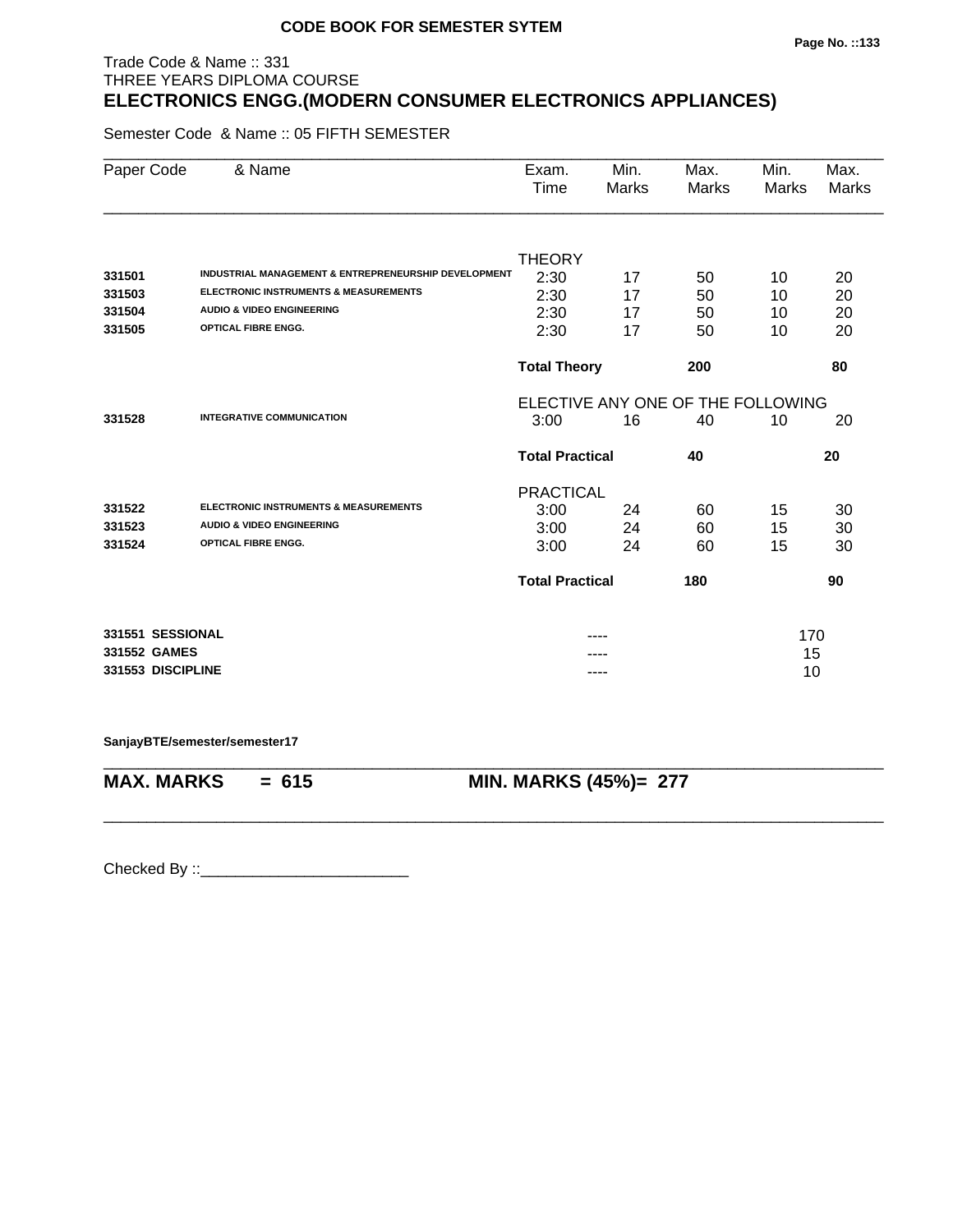# Trade Code & Name :: 331 THREE YEARS DIPLOMA COURSE **ELECTRONICS ENGG.(MODERN CONSUMER ELECTRONICS APPLIANCES)**

Semester Code & Name :: 06 SIXTH SEMESTER

| Paper Code        | & Name                                                      | Exam.<br>Time          | Min.<br>Marks              | Max.<br>Marks | Min.<br><b>Marks</b> | Max.<br><b>Marks</b> |
|-------------------|-------------------------------------------------------------|------------------------|----------------------------|---------------|----------------------|----------------------|
|                   |                                                             |                        |                            |               |                      |                      |
| 331602            | <b>MODERN COMMUNICATION SYSTEMS</b>                         | <b>THEORY</b>          |                            |               |                      |                      |
| 331606            | <b>MICROPROCESSORS &amp; APPLICATION</b>                    | 2:30<br>2:30           | 17<br>17                   | 50<br>50      | 10<br>10             | 20<br>20             |
|                   |                                                             |                        |                            |               |                      |                      |
|                   |                                                             |                        | <b>Total Theory</b><br>100 |               |                      | 40                   |
|                   |                                                             | <b>PRACTICAL</b>       |                            |               |                      |                      |
| 331621            | <b>MODERN COMMUNICATION SYSTEMS</b>                         | 3:00                   | 24                         | 60            | 15                   | 30                   |
| 331625            | <b>MICROPROCESSORS &amp; APPLICATION</b>                    | 3:00                   | 24                         | 60            | 15                   | 30                   |
| 331626            | <b>PROJECT-I PROBLEM</b>                                    | 3:00                   | 36                         | 90            | 20                   | 40                   |
| 331627            | <b>PROJECT-II FIELD EXPOSURE</b>                            | $---$                  | 16                         | 40            | 10                   | 20                   |
| 331628            | <b>MODERN CONSUMER ELECTRONICS APPLIANCES</b>               | 3:00                   | 20                         | 50            | 10                   | 20                   |
|                   |                                                             | <b>Total Practical</b> |                            | 300           |                      | 140                  |
|                   |                                                             |                        |                            |               |                      |                      |
| 331651 SESSIONAL  |                                                             |                        |                            |               | 180                  |                      |
| 331652 GAMES      |                                                             |                        |                            |               | 15                   |                      |
| 331653 DISCIPLINE |                                                             |                        |                            |               | 10                   |                      |
|                   | 331661 CARRY OVER IST YEAR (30%)                            |                        |                            |               | 330                  |                      |
|                   | 331662 CARRY OVER 2ND YEAR (70%)                            |                        |                            |               | 889                  |                      |
|                   |                                                             |                        |                            |               |                      |                      |
|                   | 331672 [0020] ENVIRONMENTAL EDUCATION & DISASTER MANAGEMENT |                        | 2:30                       | 17            | 50                   |                      |
|                   |                                                             |                        |                            |               |                      |                      |
|                   | SanjayBTE/semester/semester17                               |                        |                            |               |                      |                      |
| <b>MAX. MARKS</b> | $= 1824$                                                    | MIN. MARKS (45%)= 821  |                            |               |                      |                      |
|                   |                                                             |                        |                            |               |                      |                      |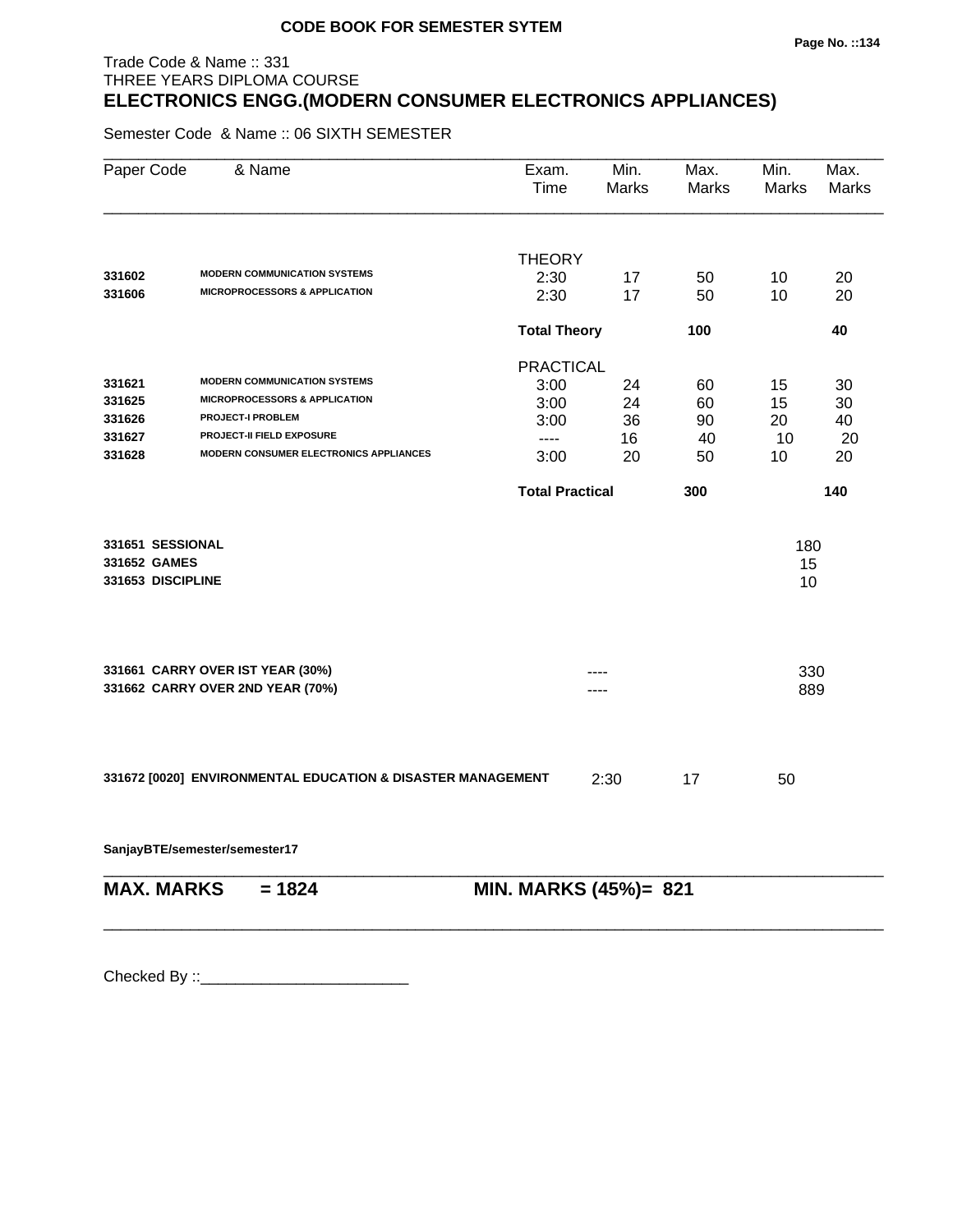# Trade Code & Name :: 332 THREE YEARS DIPLOMA COURSE **ELECTRONICS ENGG.(ADVANCE MICROPROCESSOR & INTERFACE)**

Semester Code & Name :: 01 FIRST SEMESTER

| Paper Code        | & Name                                     | Exam.<br>Time          | Min.<br>Marks | Max.<br><b>Marks</b> | Min.<br>Marks | Max.<br><b>Marks</b> |
|-------------------|--------------------------------------------|------------------------|---------------|----------------------|---------------|----------------------|
|                   |                                            |                        |               |                      |               |                      |
|                   |                                            | <b>THEORY</b>          |               |                      |               |                      |
| 332101            | FOUNDATIONAL COMMUNICATION                 | 2:30                   | 17            | 50                   | 10            | 20                   |
| 332102            | <b>APPLIED MATHEMATICS-I(A)</b>            | 2:30                   | 17            | 50                   | 10            | 20                   |
| 332103            | <b>APPLIED PHYSICS-I</b>                   | 2:30                   | 17            | 50                   | 10            | 20                   |
| 332104            | <b>APPLIED CHEMISTRY</b>                   | 2:30                   | 17            | 50                   | 10            | 20                   |
| 332107            | <b>ELECTRONIC COMPONENTS &amp; DEVICES</b> | 2:30                   | 17            | 50                   | 10            | 20                   |
| 332108            | <b>TECHNICAL DRAWING</b>                   | 3:00                   | 17            | 50                   | 10            | 20                   |
|                   |                                            | <b>Total Theory</b>    |               | 300                  | 120           |                      |
|                   |                                            | <b>PRACTICAL</b>       |               |                      |               |                      |
| 332123            | <b>ELECTRONIC COMPONENTS &amp; DEVICES</b> | 3:00                   | 32            | 80                   | 20            | 40                   |
|                   |                                            | <b>Total Practical</b> |               | 80                   |               | 40                   |
| 332151 SESSIONAL  |                                            |                        |               |                      | 160           |                      |
| 332152 GAMES      |                                            |                        |               |                      | 15            |                      |
| 332153 DISCIPLINE |                                            |                        | ----          |                      | 10            |                      |

\_\_\_\_\_\_\_\_\_\_\_\_\_\_\_\_\_\_\_\_\_\_\_\_\_\_\_\_\_\_\_\_\_\_\_\_\_\_\_\_\_\_\_\_\_\_\_\_\_\_\_\_\_\_\_\_\_\_\_\_\_\_\_\_\_\_\_\_\_\_\_\_\_\_\_\_\_\_\_\_\_\_\_\_\_\_\_\_\_\_

\_\_\_\_\_\_\_\_\_\_\_\_\_\_\_\_\_\_\_\_\_\_\_\_\_\_\_\_\_\_\_\_\_\_\_\_\_\_\_\_\_\_\_\_\_\_\_\_\_\_\_\_\_\_\_\_\_\_\_\_\_\_\_\_\_\_\_\_\_\_\_\_\_\_\_\_\_\_\_\_\_\_\_\_\_\_\_\_\_\_

#### **SanjayBTE/semester/semester17**

**MAX. MARKS = 565 MIN. MARKS (45%)= 254**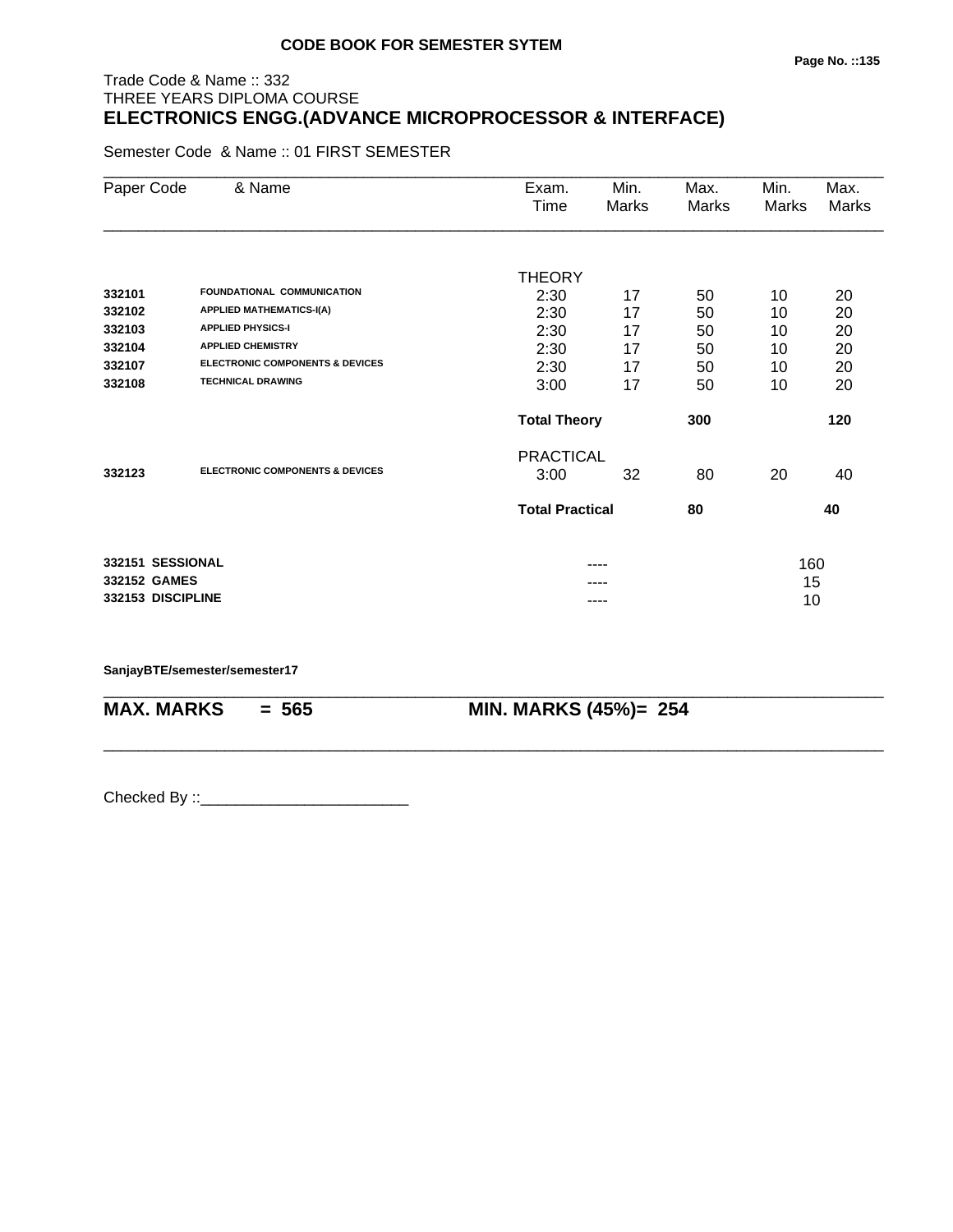# Trade Code & Name :: 332 THREE YEARS DIPLOMA COURSE **ELECTRONICS ENGG.(ADVANCE MICROPROCESSOR & INTERFACE)**

Semester Code & Name :: 02 SECOND SEMESTER

| Paper Code        | & Name                                      | Exam.            | Min.                          | Max.  | Min.         | Max.         |
|-------------------|---------------------------------------------|------------------|-------------------------------|-------|--------------|--------------|
|                   |                                             | Time             | <b>Marks</b>                  | Marks | <b>Marks</b> | <b>Marks</b> |
|                   |                                             |                  |                               |       |              |              |
|                   |                                             | <b>THEORY</b>    |                               |       |              |              |
| 332205            | <b>ENGINEERING MECHANICS &amp; MATERIAL</b> | 2:30             | 17                            | 50    | 10           | 20           |
| 332206            | <b>ELECTRICAL ENGINEERING-I</b>             | 2:30             | 17                            | 50    | 10           | 20           |
| 332209            | <b>APPLIED MATHEMATICS-I(B)</b>             | 2:30             | 17                            | 50    | 10           | 20           |
| 332210            | <b>APPLIED PHYSICS-II</b>                   | 2:30             | 17                            | 50    | 10           | 20           |
|                   |                                             |                  | <b>Total Theory</b>           |       |              | 80           |
|                   |                                             | <b>PRACTICAL</b> |                               |       |              |              |
| 332221            | <b>APPLIED PHYSICS-II</b>                   | 3:00             | 16                            | 40    | 10           | 20           |
| 332222            | <b>ELECTRICAL ENGINEERING-I</b>             | 3:00             | 24                            | 60    | 15           | 30           |
| 332224            | <b>ELEMENTARY WORKSHOP PRACTICE</b>         | 4:00             | 28                            | 70    | 15           | 30           |
| 332226            | <b>INTRODUCTION TO COMPUTER</b>             | 3:00             | 24                            | 60    | 15           | 30           |
|                   |                                             |                  | <b>Total Practical</b><br>230 |       | 110          |              |
| 332251 SESSIONAL  |                                             |                  |                               |       | 190          |              |
| 332252 GAMES      |                                             |                  |                               |       | 15           |              |
| 332253 DISCIPLINE |                                             |                  |                               |       | 10           |              |

\_\_\_\_\_\_\_\_\_\_\_\_\_\_\_\_\_\_\_\_\_\_\_\_\_\_\_\_\_\_\_\_\_\_\_\_\_\_\_\_\_\_\_\_\_\_\_\_\_\_\_\_\_\_\_\_\_\_\_\_\_\_\_\_\_\_\_\_\_\_\_\_\_\_\_\_\_\_\_\_\_\_\_\_\_\_\_\_\_\_

\_\_\_\_\_\_\_\_\_\_\_\_\_\_\_\_\_\_\_\_\_\_\_\_\_\_\_\_\_\_\_\_\_\_\_\_\_\_\_\_\_\_\_\_\_\_\_\_\_\_\_\_\_\_\_\_\_\_\_\_\_\_\_\_\_\_\_\_\_\_\_\_\_\_\_\_\_\_\_\_\_\_\_\_\_\_\_\_\_\_

**SanjayBTE/semester/semester17**

**MAX. MARKS = 645 MIN. MARKS (45%)= 290**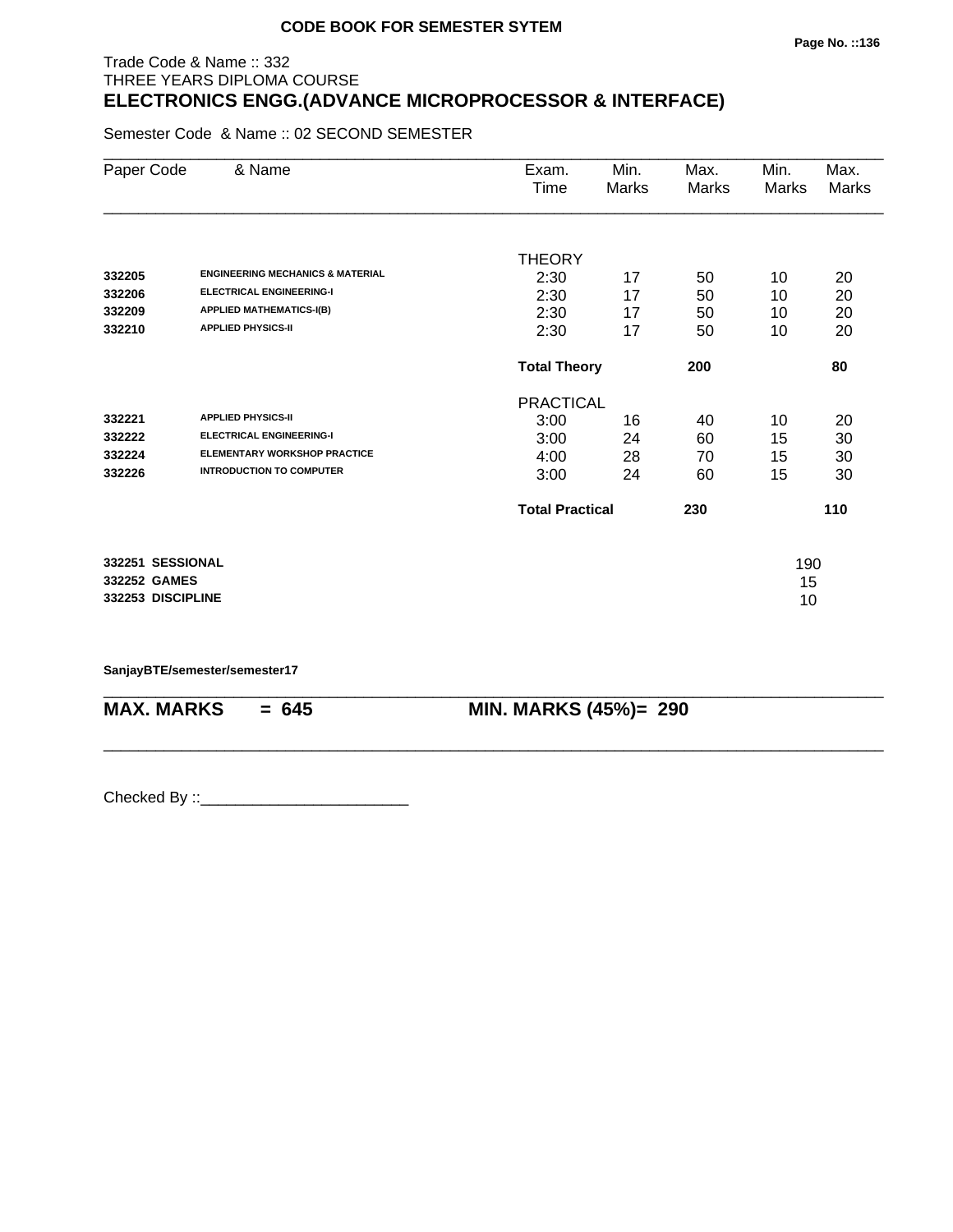# Trade Code & Name :: 332 THREE YEARS DIPLOMA COURSE **ELECTRONICS ENGG.(ADVANCE MICROPROCESSOR & INTERFACE)**

Semester Code & Name :: 03 THIRD SEMESTER

| Paper Code        | & Name                                          | Exam.<br>Time          | Min.<br><b>Marks</b> | Max.<br><b>Marks</b> | Min.<br><b>Marks</b> | Max.<br>Marks |
|-------------------|-------------------------------------------------|------------------------|----------------------|----------------------|----------------------|---------------|
|                   |                                                 |                        |                      |                      |                      |               |
|                   |                                                 | <b>THEORY</b>          |                      |                      |                      |               |
| 332301            | <b>APPLIED MATHEMATICS-II</b>                   | 2:30                   | 17                   | 50                   | 10                   | 20            |
| 332302            | <b>ELECTRICAL ENGINEERING-II</b>                | 2:30                   | 17                   | 50                   | 10                   | 20            |
| 332303            | <b>INDUSTRIAL ELECTRONICS &amp; TRANSDUCERS</b> | 2:30                   | 17                   | 50                   | 10                   | 20            |
| 332305            | <b>ELECTRONICS DEVICES AND CIRCUITS</b>         | 2:30                   | 17                   | 50                   | 10                   | 20            |
| 332309            | <b>FUNCTIONAL COMMUNICATION</b>                 | 2:30                   | 17                   | 50                   | 10                   | 20            |
|                   |                                                 | <b>Total Theory</b>    |                      | 250                  |                      | 100           |
|                   |                                                 | <b>PRACTICAL</b>       |                      |                      |                      |               |
| 332321            | <b>ELECTRICAL ENGINEERING-II</b>                | 3:00                   | 16                   | 40                   | 10                   | 20            |
| 332322            | <b>INDUSTRIAL ELECTRONICS &amp; TRANSDUCERS</b> | 3:00                   | 16                   | 40                   | 10                   | 20            |
| 332324            | <b>ELECTRONICS DEVICES AND CIRCUITS</b>         | 3:00                   | 16                   | 40                   | 10                   | 20            |
| 332328            | <b>ELECTRONICS WORKSHOP</b>                     | 4:00                   | 40                   | 100                  | 20                   | 40            |
|                   |                                                 | <b>Total Practical</b> |                      | 220                  |                      | 100           |
| 332351 SESSIONAL  |                                                 |                        |                      |                      | 180                  |               |
| 332351 SESSIONAL  |                                                 |                        |                      |                      | 170                  |               |
| 332352 GAMES      |                                                 |                        |                      |                      | 15                   |               |
| 332352 GAMES      |                                                 |                        |                      |                      | 15                   |               |
| 332353 DISCIPLINE |                                                 |                        |                      |                      | 10                   |               |
| 332353 DISCIPLINE |                                                 |                        |                      |                      | 10                   |               |
|                   |                                                 |                        |                      |                      |                      |               |

**SanjayBTE/semester/semester17**

\_\_\_\_\_\_\_\_\_\_\_\_\_\_\_\_\_\_\_\_\_\_\_\_\_\_\_\_\_\_\_\_\_\_\_\_\_\_\_\_\_\_\_\_\_\_\_\_\_\_\_\_\_\_\_\_\_\_\_\_\_\_\_\_\_\_\_\_\_\_\_\_\_\_\_\_\_\_\_\_\_\_\_\_\_\_\_\_\_\_ **MAX. MARKS = 870 MIN. MARKS (45%)= 392**

\_\_\_\_\_\_\_\_\_\_\_\_\_\_\_\_\_\_\_\_\_\_\_\_\_\_\_\_\_\_\_\_\_\_\_\_\_\_\_\_\_\_\_\_\_\_\_\_\_\_\_\_\_\_\_\_\_\_\_\_\_\_\_\_\_\_\_\_\_\_\_\_\_\_\_\_\_\_\_\_\_\_\_\_\_\_\_\_\_\_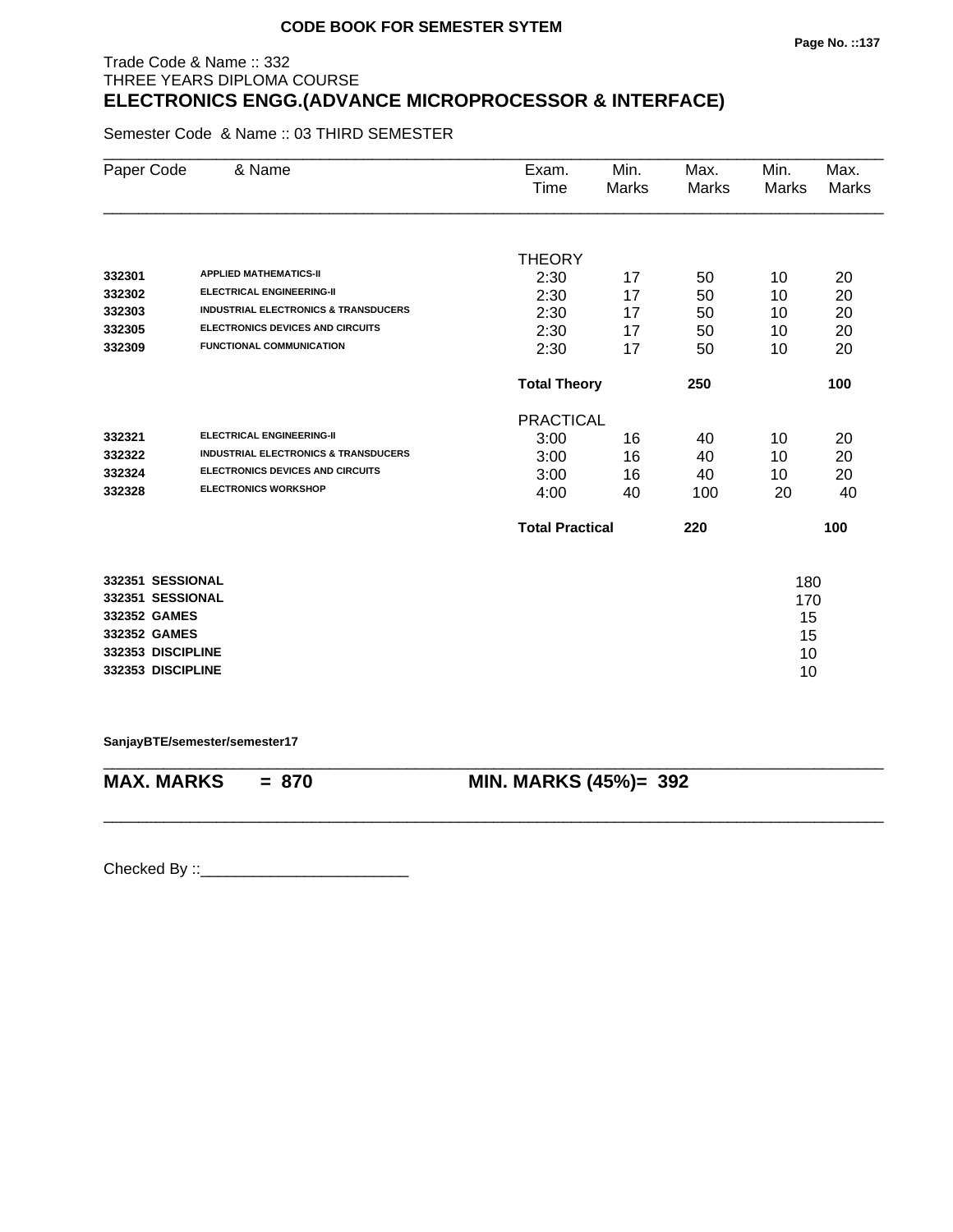# Trade Code & Name :: 332 THREE YEARS DIPLOMA COURSE **ELECTRONICS ENGG.(ADVANCE MICROPROCESSOR & INTERFACE)**

Semester Code & Name :: 04 FORTH SEMESTER

| Paper Code        | & Name                                           | Exam.<br>Time          | Min.<br>Marks | Max.<br><b>Marks</b> | Min.<br><b>Marks</b> | Max.<br><b>Marks</b> |
|-------------------|--------------------------------------------------|------------------------|---------------|----------------------|----------------------|----------------------|
|                   |                                                  | <b>THEORY</b>          |               |                      |                      |                      |
| 332404            | <b>NETWORK, FILTERS &amp; TRANSMISSION LINES</b> | 2:30                   | 17            | 50                   | 10                   | 20                   |
| 332406            | PRINCIPLES OF COMMUNICATION ENGINEERING          | 2:30                   | 17            | 50                   | 10                   | 20                   |
| 332407            | PRINCIPLES OF DIGITAL ELECTRONICS                | 2:30                   | 17            | 50                   | 10                   | 20                   |
| 332408            | <b>PROGRAMMING IN C &amp; C++</b>                | 2:30                   | 17            | 50                   | 10                   | 20                   |
|                   |                                                  | <b>Total Theory</b>    |               | 200                  |                      | 80                   |
|                   |                                                  | <b>PRACTICAL</b>       |               |                      |                      |                      |
| 332423            | <b>NETWORK, FILTERS &amp; TRANSMISSION LINES</b> | 3:00                   | 16            | 40                   | 10                   | 20                   |
| 332425            | PRINCIPLES OF COMMUNICATION ENGINEERING          | 3:00                   | 16            | 40                   | 10                   | 20                   |
| 332426            | PRINCIPLES OF DIGITAL ELECTRONICS                | 3:00                   | 16            | 40                   | 10                   | 20                   |
| 332427            | <b>PROGRAMMING IN C &amp; C++</b>                | 3:00                   | 24            | 60                   | 15                   | 30                   |
|                   |                                                  | <b>Total Practical</b> |               | 180                  |                      | 90                   |
|                   | SanjayBTE/semester/semester17                    |                        |               |                      |                      |                      |
| <b>MAX. MARKS</b> | $= 380$                                          | MIN. MARKS (45%)= 171  |               |                      |                      |                      |

\_\_\_\_\_\_\_\_\_\_\_\_\_\_\_\_\_\_\_\_\_\_\_\_\_\_\_\_\_\_\_\_\_\_\_\_\_\_\_\_\_\_\_\_\_\_\_\_\_\_\_\_\_\_\_\_\_\_\_\_\_\_\_\_\_\_\_\_\_\_\_\_\_\_\_\_\_\_\_\_\_\_\_\_\_\_\_\_\_\_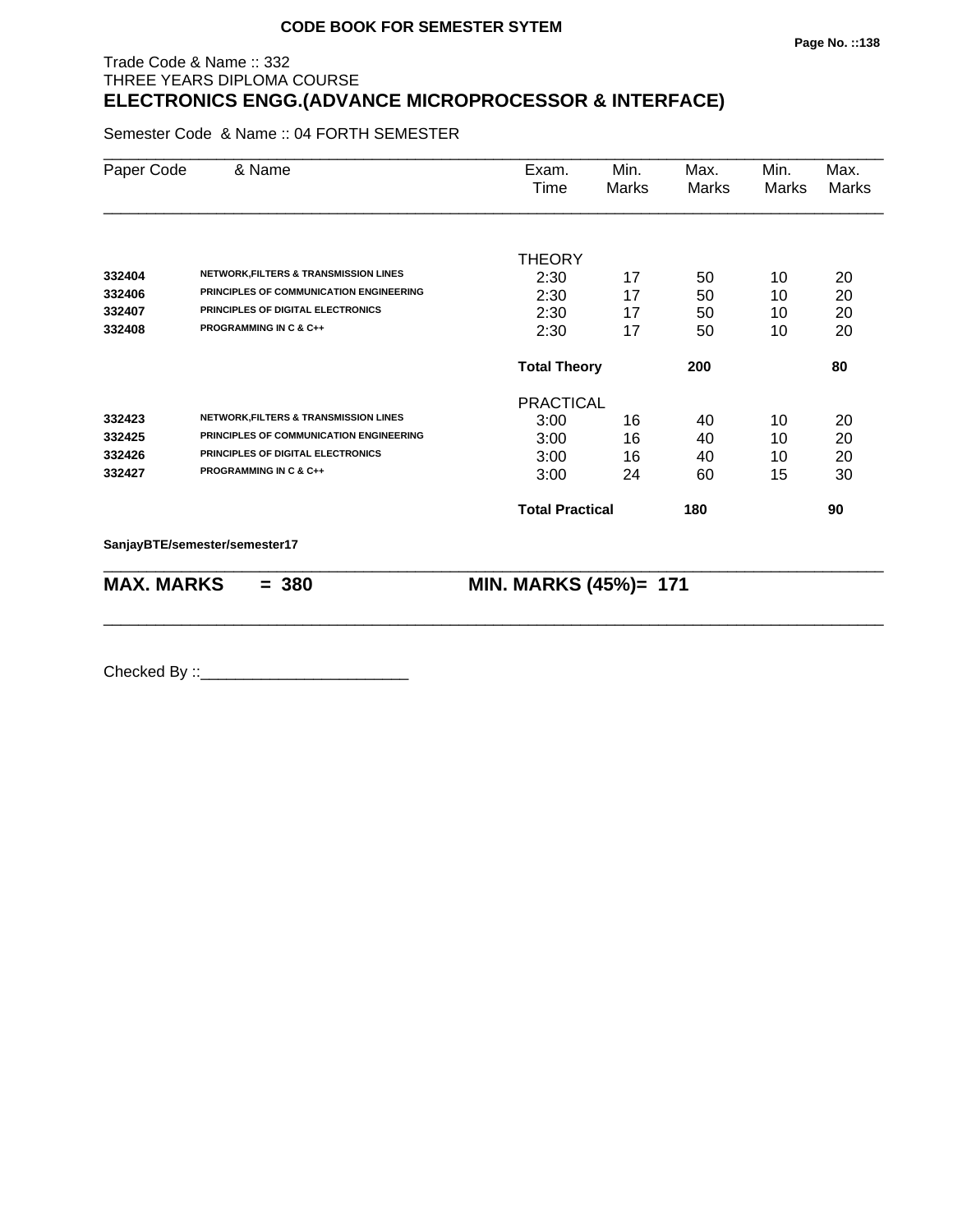# Trade Code & Name :: 332 THREE YEARS DIPLOMA COURSE **ELECTRONICS ENGG.(ADVANCE MICROPROCESSOR & INTERFACE)**

Semester Code & Name :: 05 FIFTH SEMESTER

| Paper Code        | & Name                                                          | Exam.<br>Time                     | Min.<br>Marks | Max.<br><b>Marks</b> | Min.<br><b>Marks</b> | Max.<br><b>Marks</b> |  |
|-------------------|-----------------------------------------------------------------|-----------------------------------|---------------|----------------------|----------------------|----------------------|--|
|                   |                                                                 |                                   |               |                      |                      |                      |  |
|                   |                                                                 | <b>THEORY</b>                     |               |                      |                      |                      |  |
| 332501            | <b>INDUSTRIAL MANAGEMENT &amp; ENTREPRENEURSHIP DEVELOPMENT</b> | 2:30                              | 17            | 50                   | 10                   | 20                   |  |
| 332503            | <b>ELECTRONIC INSTRUMENTS &amp; MEASUREMENTS</b>                | 2:30                              | 17            | 50                   | 10                   | 20                   |  |
| 332504            | <b>AUDIO &amp; VIDEO ENGINEERING</b>                            | 2:30                              | 17            | 50                   | 10                   | 20                   |  |
| 332505            | <b>OPTICAL FIBRE ENGINEERING</b>                                | 2:30                              | 17            | 50                   | 10                   | 20                   |  |
|                   |                                                                 | <b>Total Theory</b>               |               | 200                  |                      | 80                   |  |
|                   |                                                                 | ELECTIVE ANY ONE OF THE FOLLOWING |               |                      |                      |                      |  |
| 332528            | <b>INTEGRATIVE COMMUNICATION</b>                                | 3:00                              | 16            | 40                   | 10                   | 20                   |  |
|                   |                                                                 | <b>Total Practical</b><br>40      |               |                      |                      | 20                   |  |
|                   |                                                                 | <b>PRACTICAL</b>                  |               |                      |                      |                      |  |
| 332522            | <b>ELECTRONIC INSTRUMENTS &amp; MEASUREMENTS</b>                | 3:00                              | 24            | 60                   | 15                   | 30                   |  |
| 332523            | <b>AUDIO &amp; VIDEO ENGINEERING</b>                            | 3:00                              | 24            | 60                   | 15                   | 30                   |  |
| 332524            | <b>OPTICAL FIBRE ENGINEERING</b>                                | 3:00                              | 24            | 60                   | 15                   | 30                   |  |
|                   |                                                                 | <b>Total Practical</b><br>180     |               |                      |                      | 90                   |  |
| 332551 SESSIONAL  |                                                                 |                                   |               |                      | 170                  |                      |  |
| 332552 GAMES      |                                                                 |                                   |               |                      | 15                   |                      |  |
| 332553 DISCIPLINE |                                                                 |                                   |               |                      | 10                   |                      |  |

\_\_\_\_\_\_\_\_\_\_\_\_\_\_\_\_\_\_\_\_\_\_\_\_\_\_\_\_\_\_\_\_\_\_\_\_\_\_\_\_\_\_\_\_\_\_\_\_\_\_\_\_\_\_\_\_\_\_\_\_\_\_\_\_\_\_\_\_\_\_\_\_\_\_\_\_\_\_\_\_\_\_\_\_\_\_\_\_\_\_

\_\_\_\_\_\_\_\_\_\_\_\_\_\_\_\_\_\_\_\_\_\_\_\_\_\_\_\_\_\_\_\_\_\_\_\_\_\_\_\_\_\_\_\_\_\_\_\_\_\_\_\_\_\_\_\_\_\_\_\_\_\_\_\_\_\_\_\_\_\_\_\_\_\_\_\_\_\_\_\_\_\_\_\_\_\_\_\_\_\_

**SanjayBTE/semester/semester17**

**MAX. MARKS = 615 MIN. MARKS (45%)= 277**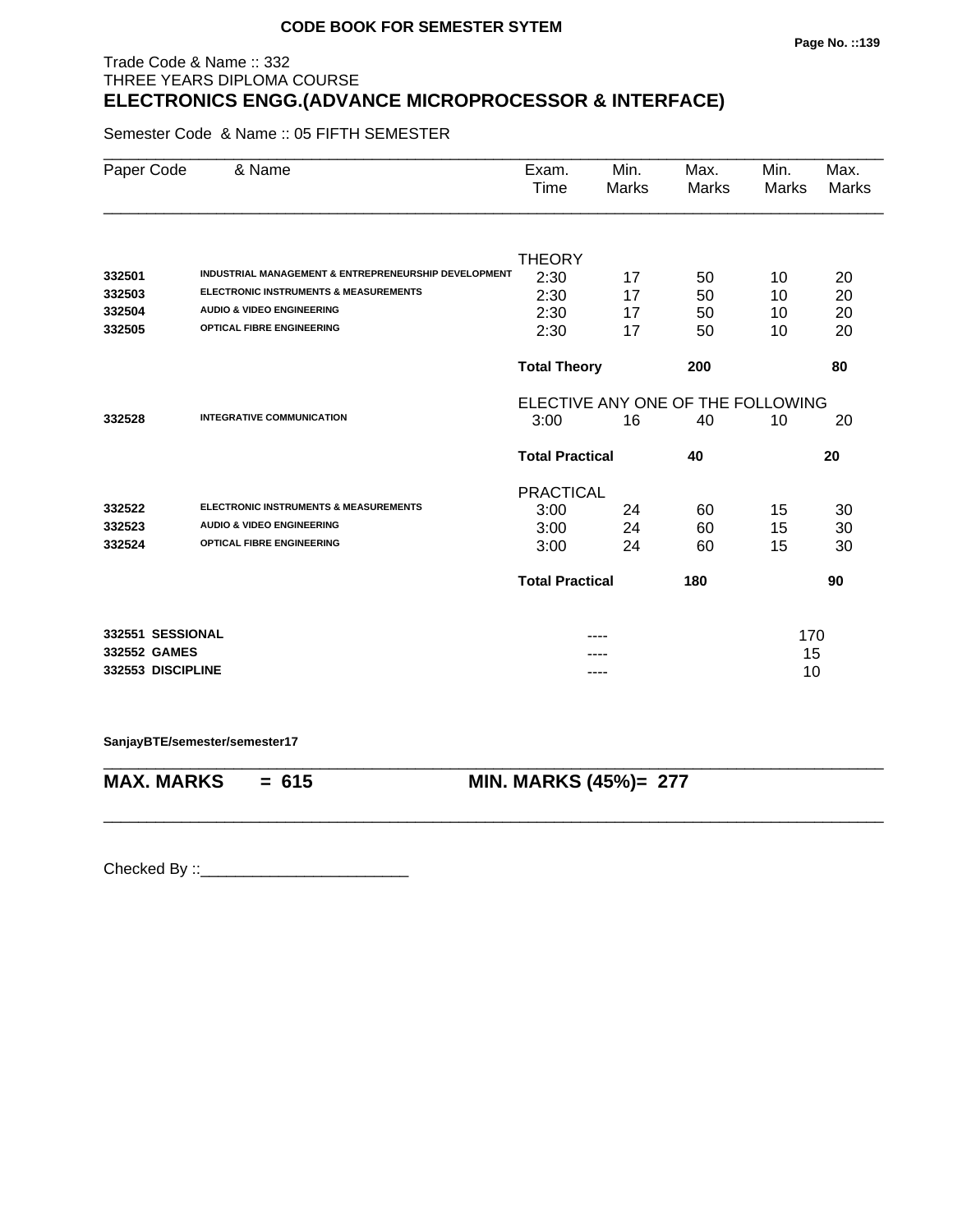#### **Page No. ::140**

# Trade Code & Name :: 332 THREE YEARS DIPLOMA COURSE **ELECTRONICS ENGG.(ADVANCE MICROPROCESSOR & INTERFACE)**

Semester Code & Name :: 06 SIXTH SEMESTER

| Paper Code        | & Name                                                      | Exam.<br>Time          | Min.<br>Marks | Max.<br><b>Marks</b> | Min.<br><b>Marks</b> | Max.<br>Marks |
|-------------------|-------------------------------------------------------------|------------------------|---------------|----------------------|----------------------|---------------|
|                   |                                                             | <b>THEORY</b>          |               |                      |                      |               |
| 332602            | <b>MODERN COMMUNICATION SYSTEMS</b>                         | 2:30                   | 17            | 50                   | 10                   | 20            |
| 332606            | <b>MICROPROCESSORS &amp; APPLICATION</b>                    | 2:30                   | 17            | 50                   | 10                   | 20            |
| 332607            | <b>ADVANCE MICROPROCESSORS &amp; INTERFACE</b>              | 2:30                   | 17            | 50                   | 10                   | 20            |
|                   |                                                             | <b>Total Theory</b>    |               | 150                  |                      | 60            |
|                   |                                                             | <b>PRACTICAL</b>       |               |                      |                      |               |
| 332621            | <b>MODERN COMMUNICATION SYSTEMS</b>                         | 3:00                   | 24            | 60                   | 15                   | 30            |
| 332625            | <b>MICROPROCESSORS &amp; APPLICATION</b>                    | 3:00                   | 24            | 60                   | 15                   | 30            |
| 332626            | <b>PROJECT-I PROBLEM</b>                                    | ----                   | 36            | 90                   | 20                   | 40            |
| 332627            | PROJECT-II FIELD EXPOSURE                                   | ----                   | 16            | 40                   | 10                   | 20            |
|                   |                                                             | <b>Total Practical</b> |               | 250                  |                      | 120           |
| 332651 SESSIONAL  |                                                             |                        |               |                      | 180                  |               |
| 332652 GAMES      |                                                             |                        |               |                      | 15                   |               |
| 332653 DISCIPLINE |                                                             |                        |               |                      | 10                   |               |
|                   |                                                             |                        |               |                      |                      |               |
|                   | 332661 CARRY OVER IST YEAR (30%)                            |                        |               |                      | 330                  |               |
|                   | 332662 CARRY OVER 2ND YEAR (70%)                            |                        |               |                      | 889                  |               |
|                   |                                                             |                        |               |                      |                      |               |
|                   | 332672 [0020] ENVIRONMENTAL EDUCATION & DISASTER MANAGEMENT |                        | 2:30          | 17                   | 50                   |               |
|                   | SanjayBTE/semester/semester17                               |                        |               |                      |                      |               |
| <b>MAX. MARKS</b> | $= 1824$                                                    | MIN. MARKS (45%)= 821  |               |                      |                      |               |
|                   |                                                             |                        |               |                      |                      |               |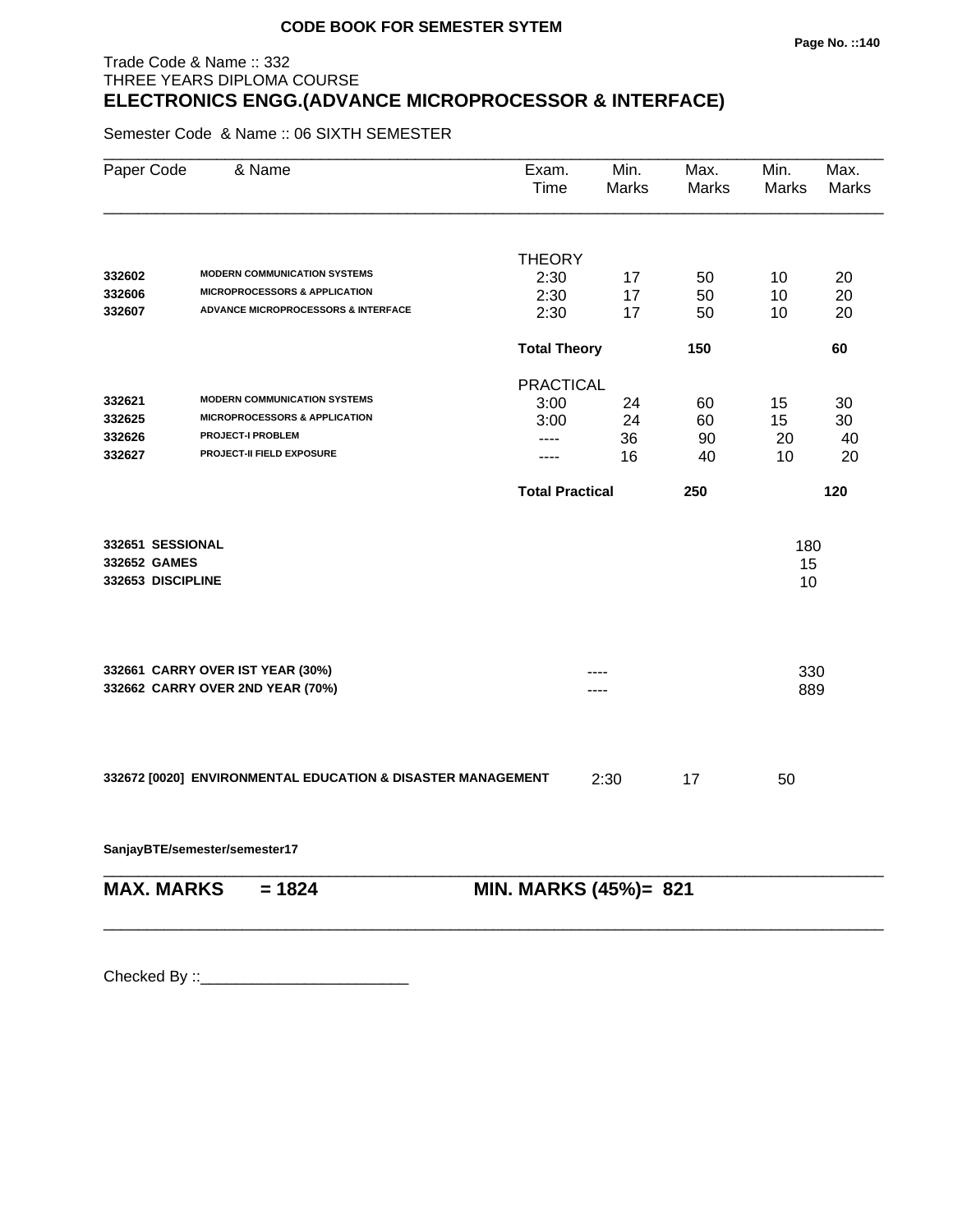# Trade Code & Name :: 333 THREE YEARS DIPLOMA COURSE **ELECTRONICS ENGINEERING (MICRO ELECTRONICS)**

Semester Code & Name :: 01 FIRST SEMESTER

| Paper Code   | & Name                                     | Exam.                  | Min.  | Max.  | Min.  | Max.         |
|--------------|--------------------------------------------|------------------------|-------|-------|-------|--------------|
|              |                                            | Time                   | Marks | Marks | Marks | <b>Marks</b> |
|              |                                            |                        |       |       |       |              |
|              |                                            | <b>THEORY</b>          |       |       |       |              |
| 333101       | <b>FOUNDATIONAL COMMUNICATION</b>          | 2:30                   | 17    | 50    | 10    | 20           |
| 333102       | <b>APPLIED MATHEMATICS-I(A)</b>            | 2:30                   | 17    | 50    | 10    | 20           |
| 333103       | <b>APPLIED PHYSICS-I</b>                   | 2:30                   | 17    | 50    | 10    | 20           |
| 333104       | <b>APPLIED CHEMISTRY</b>                   | 2:30                   | 17    | 50    | 10    | 20           |
| 333107       | <b>ELECTRONIC COMPONENTS &amp; DEVICES</b> | 2:30                   | 17    | 50    | 10    | 20           |
| 333108       | <b>TECHNICAL DRAWING</b>                   | 3:00                   | 17    | 50    | 10    | 20           |
|              |                                            | <b>Total Theory</b>    |       | 300   |       | 120          |
|              |                                            | <b>PRACTICAL</b>       |       |       |       |              |
| 333123       | <b>ELECTRONIC COMPONENTS &amp; DEVICES</b> | 3:00                   | 32    | 80    | 20    | 40           |
|              |                                            | <b>Total Practical</b> |       | 80    |       | 40           |
|              | 333151 SESSIONAL                           |                        | ----  |       | 160   |              |
| 333152 GAMES |                                            |                        |       |       | 15    |              |
|              | 333153 DISCIPLINE                          |                        | ----  |       | 10    |              |

\_\_\_\_\_\_\_\_\_\_\_\_\_\_\_\_\_\_\_\_\_\_\_\_\_\_\_\_\_\_\_\_\_\_\_\_\_\_\_\_\_\_\_\_\_\_\_\_\_\_\_\_\_\_\_\_\_\_\_\_\_\_\_\_\_\_\_\_\_\_\_\_\_\_\_\_\_\_\_\_\_\_\_\_\_\_\_\_\_\_

\_\_\_\_\_\_\_\_\_\_\_\_\_\_\_\_\_\_\_\_\_\_\_\_\_\_\_\_\_\_\_\_\_\_\_\_\_\_\_\_\_\_\_\_\_\_\_\_\_\_\_\_\_\_\_\_\_\_\_\_\_\_\_\_\_\_\_\_\_\_\_\_\_\_\_\_\_\_\_\_\_\_\_\_\_\_\_\_\_\_

#### **SanjayBTE/semester/semester17**

**MAX. MARKS = 565 MIN. MARKS (45%)= 254**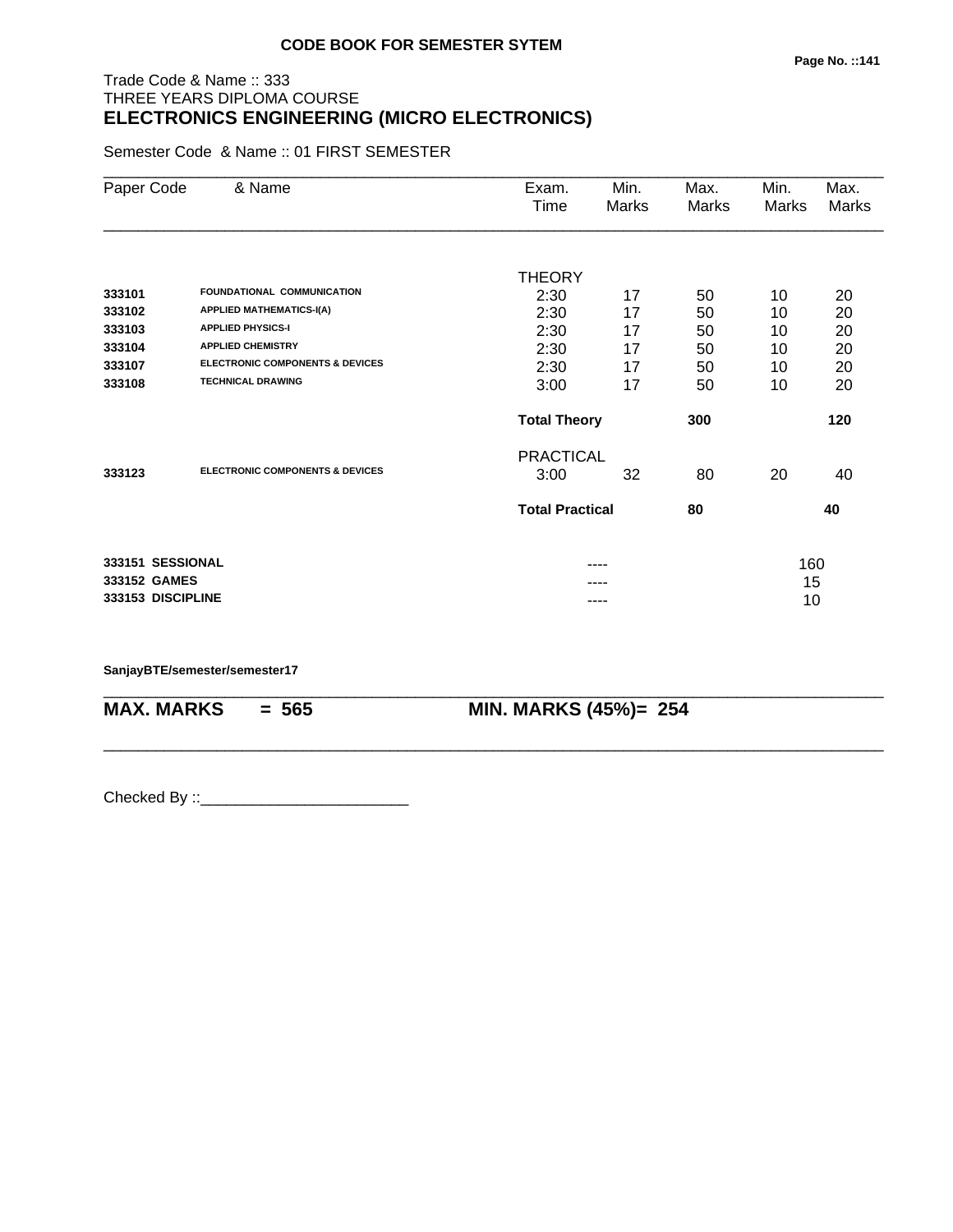# Trade Code & Name :: 333 THREE YEARS DIPLOMA COURSE **ELECTRONICS ENGINEERING (MICRO ELECTRONICS)**

Semester Code & Name :: 02 SECOND SEMESTER

| Paper Code        | & Name                                      | Exam.               | Min.                          | Max.  | Min.  | Max.         |
|-------------------|---------------------------------------------|---------------------|-------------------------------|-------|-------|--------------|
|                   |                                             | Time                | Marks                         | Marks | Marks | <b>Marks</b> |
|                   |                                             |                     |                               |       |       |              |
|                   |                                             | <b>THEORY</b>       |                               |       |       |              |
| 333205            | <b>ENGINEERING MECHANICS &amp; MATERIAL</b> | 2:30                | 17                            | 50    | 10    | 20           |
| 333206            | <b>ELECTRICAL ENGINEERING-I</b>             | 2:30                | 17                            | 50    | 10    | 20           |
| 333209            | <b>APPLIED MATHEMATICS-I(B)</b>             | 2:30                | 17                            | 50    | 10    | 20           |
| 333210            | <b>APPLIED PHYSICS-II</b>                   | 2:30                | 17                            | 50    | 10    | 20           |
|                   |                                             | <b>Total Theory</b> |                               | 200   |       | 80           |
|                   |                                             | <b>PRACTICAL</b>    |                               |       |       |              |
| 333221            | <b>APPLIED PHYSICS-II</b>                   | 3:00                | 16                            | 40    | 10    | 20           |
| 333222            | <b>ELECTRICAL ENGINEERING-I</b>             | 3:00                | 24                            | 60    | 15    | 30           |
| 333224            | <b>ELEMENTARY WORKSHOP PRACTICE</b>         | 4:00                | 28                            | 70    | 15    | 30           |
| 333226            | <b>INTRODUCTION TO COMPUTER</b>             | 3:00                | 24                            | 60    | 15    | 30           |
|                   |                                             |                     | <b>Total Practical</b><br>230 |       | 110   |              |
| 333251 SESSIONAL  |                                             |                     |                               |       | 190   |              |
| 333252 GAMES      |                                             |                     |                               |       | 15    |              |
| 333253 DISCIPLINE |                                             |                     |                               |       | 10    |              |
|                   |                                             |                     |                               |       |       |              |

\_\_\_\_\_\_\_\_\_\_\_\_\_\_\_\_\_\_\_\_\_\_\_\_\_\_\_\_\_\_\_\_\_\_\_\_\_\_\_\_\_\_\_\_\_\_\_\_\_\_\_\_\_\_\_\_\_\_\_\_\_\_\_\_\_\_\_\_\_\_\_\_\_\_\_\_\_\_\_\_\_\_\_\_\_\_\_\_\_\_

\_\_\_\_\_\_\_\_\_\_\_\_\_\_\_\_\_\_\_\_\_\_\_\_\_\_\_\_\_\_\_\_\_\_\_\_\_\_\_\_\_\_\_\_\_\_\_\_\_\_\_\_\_\_\_\_\_\_\_\_\_\_\_\_\_\_\_\_\_\_\_\_\_\_\_\_\_\_\_\_\_\_\_\_\_\_\_\_\_\_

**SanjayBTE/semester/semester17**

**MAX. MARKS = 645 MIN. MARKS (45%)= 290**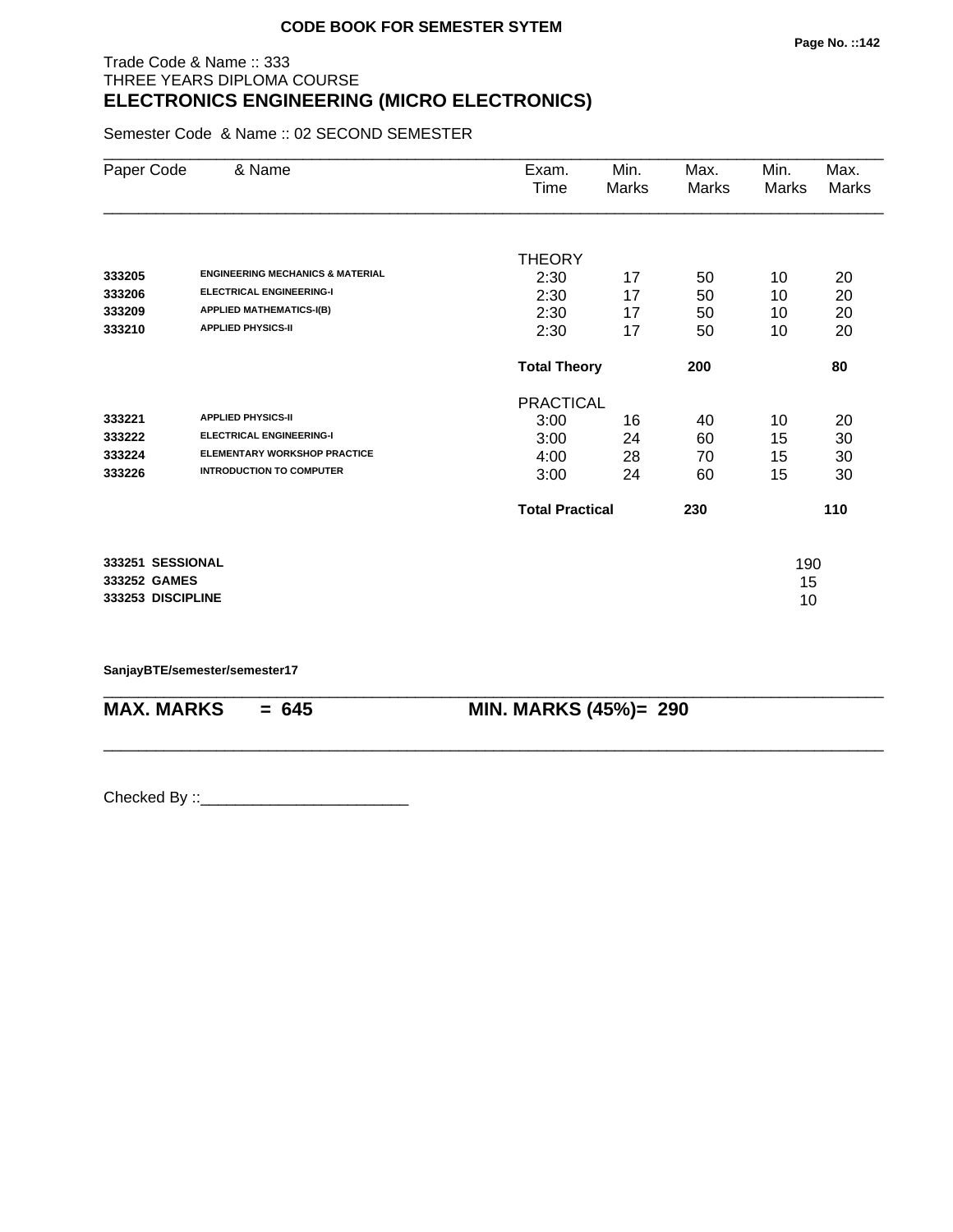# Trade Code & Name :: 333 THREE YEARS DIPLOMA COURSE **ELECTRONICS ENGINEERING (MICRO ELECTRONICS)**

Semester Code & Name :: 03 THIRD SEMESTER

| Paper Code        | & Name                                          | Exam.<br>Time       | Min.<br><b>Marks</b>          | Max.<br>Marks | Min.<br>Marks | Max.<br>Marks |
|-------------------|-------------------------------------------------|---------------------|-------------------------------|---------------|---------------|---------------|
|                   |                                                 |                     |                               |               |               |               |
|                   |                                                 | <b>THEORY</b>       |                               |               |               |               |
| 333301            | <b>APPLIED MATHEMATICS-II</b>                   | 2:30                | 17                            | 50            | 10            | 20            |
| 333302            | <b>ELECTRICAL ENGINEERING-II</b>                | 2:30                | 17                            | 50            | 10            | 20            |
| 333303            | <b>INDUSTRIAL ELECTRONICS &amp; TRANSDUCERS</b> | 2:30                | 17                            | 50            | 10            | 20            |
| 333305            | ELECTRONICS DEVICES AND CIRCUITS                | 2:30                | 17                            | 50            | 10            | 20            |
| 333309            | <b>FUNCTIONAL COMMUNICATION</b>                 | 2:30                | 17                            | 50            | 10            | 20            |
|                   |                                                 | <b>Total Theory</b> |                               | 250           |               | 100           |
|                   |                                                 | <b>PRACTICAL</b>    |                               |               |               |               |
| 333321            | <b>ELECTRICAL ENGINEERING-II</b>                | 3:00                | 16                            | 40            | 10            | 20            |
| 333322            | <b>INDUSTRIAL ELECTRONICS &amp; TRANSDUCERS</b> | 3:00                | 16                            | 40            | 10            | 20            |
| 333324            | ELECTRONICS DEVICES AND CIRCUITS                | 3:00                | 16                            | 40            | 10            | 20            |
| 333328            | <b>ELECTRONICS WORKSHOP</b>                     | 4:00                | 40                            | 100           | 20            | 40            |
|                   |                                                 |                     | <b>Total Practical</b><br>220 |               | 100           |               |
| 333351 SESSIONAL  |                                                 |                     |                               |               | 180           |               |
| 333351 SESSIONAL  |                                                 |                     |                               |               | 170           |               |
| 333352 GAMES      |                                                 |                     |                               |               | 15            |               |
| 333352 GAMES      |                                                 |                     |                               |               | 15            |               |
| 333353 DISCIPLINE |                                                 |                     |                               |               | 10            |               |
| 333353 DISCIPLINE |                                                 |                     |                               |               | 10            |               |
|                   |                                                 |                     |                               |               |               |               |

**SanjayBTE/semester/semester17**

\_\_\_\_\_\_\_\_\_\_\_\_\_\_\_\_\_\_\_\_\_\_\_\_\_\_\_\_\_\_\_\_\_\_\_\_\_\_\_\_\_\_\_\_\_\_\_\_\_\_\_\_\_\_\_\_\_\_\_\_\_\_\_\_\_\_\_\_\_\_\_\_\_\_\_\_\_\_\_\_\_\_\_\_\_\_\_\_\_\_ **MAX. MARKS = 870 MIN. MARKS (45%)= 392**

\_\_\_\_\_\_\_\_\_\_\_\_\_\_\_\_\_\_\_\_\_\_\_\_\_\_\_\_\_\_\_\_\_\_\_\_\_\_\_\_\_\_\_\_\_\_\_\_\_\_\_\_\_\_\_\_\_\_\_\_\_\_\_\_\_\_\_\_\_\_\_\_\_\_\_\_\_\_\_\_\_\_\_\_\_\_\_\_\_\_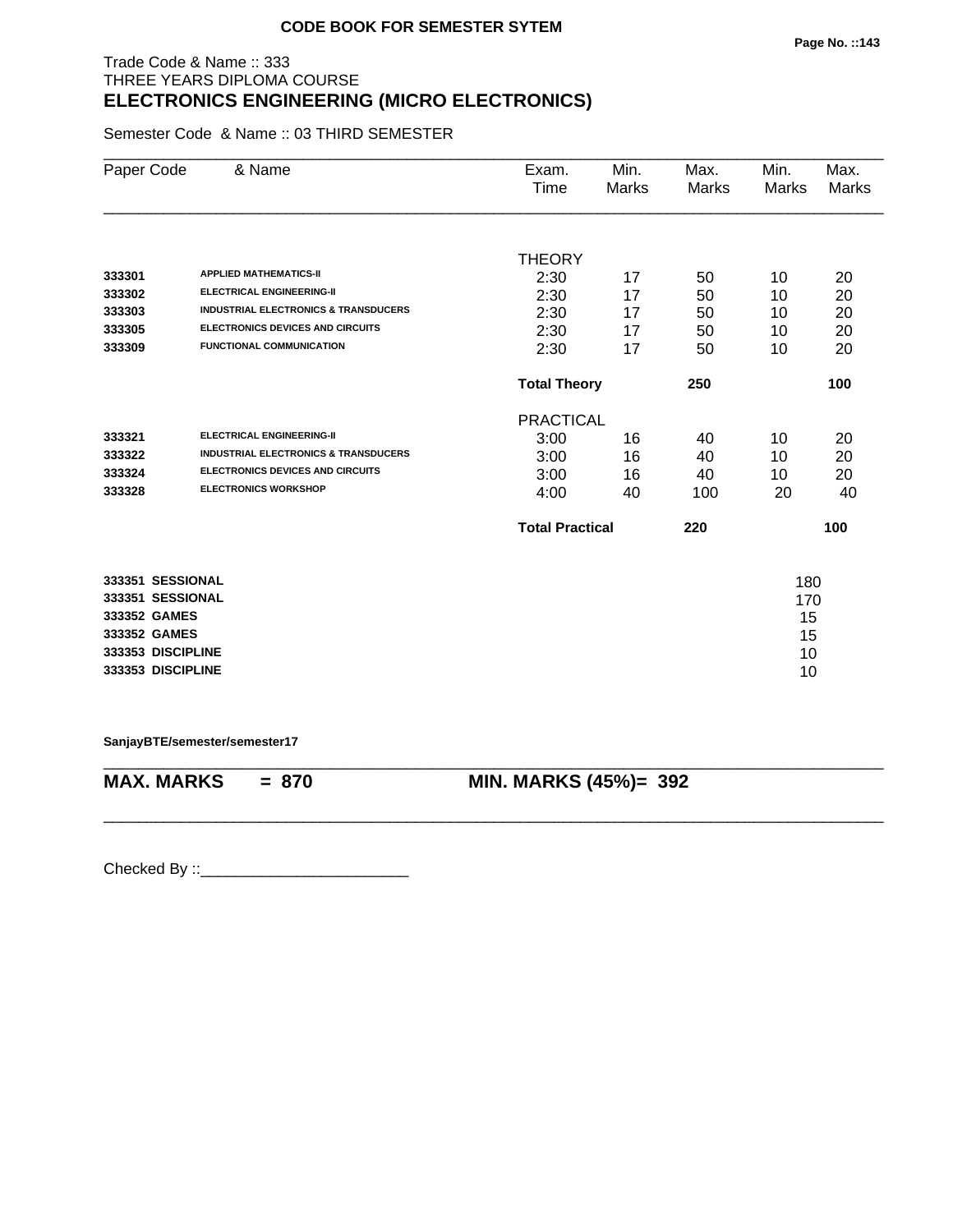# Trade Code & Name :: 333 THREE YEARS DIPLOMA COURSE **ELECTRONICS ENGINEERING (MICRO ELECTRONICS)**

Semester Code & Name :: 04 FORTH SEMESTER

| Paper Code        | & Name                                           | Exam.<br>Time          | Min.<br>Marks | Max.<br><b>Marks</b> | Min.<br><b>Marks</b> | Max.<br><b>Marks</b> |
|-------------------|--------------------------------------------------|------------------------|---------------|----------------------|----------------------|----------------------|
|                   |                                                  | <b>THEORY</b>          |               |                      |                      |                      |
| 333404            | <b>NETWORK, FILTERS &amp; TRANSMISSION LINES</b> | 2:30                   | 17            | 50                   | 10                   | 20                   |
| 333406            | PRINCIPLES OF COMMUNICATION ENGINEERING          | 2:30                   | 17            | 50                   | 10                   | 20                   |
| 333407            | PRINCIPLES OF DIGITAL ELECTRONICS                | 2:30                   | 17            | 50                   | 10                   | 20                   |
| 333408            | <b>PROGRAMMING IN C &amp; C++</b>                | 2:30                   | 17            | 50                   | 10                   | 20                   |
|                   |                                                  | <b>Total Theory</b>    |               | 200                  |                      | 80                   |
|                   |                                                  | <b>PRACTICAL</b>       |               |                      |                      |                      |
| 333423            | <b>NETWORK, FILTERS &amp; TRANSMISSION LINES</b> | 3:00                   | 16            | 40                   | 10                   | 20                   |
| 333425            | PRINCIPLES OF COMMUNICATION ENGINEERING          | 3:00                   | 16            | 40                   | 10                   | 20                   |
| 333426            | PRINCIPLES OF DIGITAL ELECTRONICS                | 3:00                   | 16            | 40                   | 10                   | 20                   |
| 333427            | <b>PROGRAMMING IN C &amp; C++</b>                | 3:00                   | 24            | 60                   | 15                   | 30                   |
|                   |                                                  | <b>Total Practical</b> |               | 180                  |                      | 90                   |
|                   | SanjayBTE/semester/semester17                    |                        |               |                      |                      |                      |
| <b>MAX. MARKS</b> | $= 380$                                          | MIN. MARKS (45%)= 171  |               |                      |                      |                      |

\_\_\_\_\_\_\_\_\_\_\_\_\_\_\_\_\_\_\_\_\_\_\_\_\_\_\_\_\_\_\_\_\_\_\_\_\_\_\_\_\_\_\_\_\_\_\_\_\_\_\_\_\_\_\_\_\_\_\_\_\_\_\_\_\_\_\_\_\_\_\_\_\_\_\_\_\_\_\_\_\_\_\_\_\_\_\_\_\_\_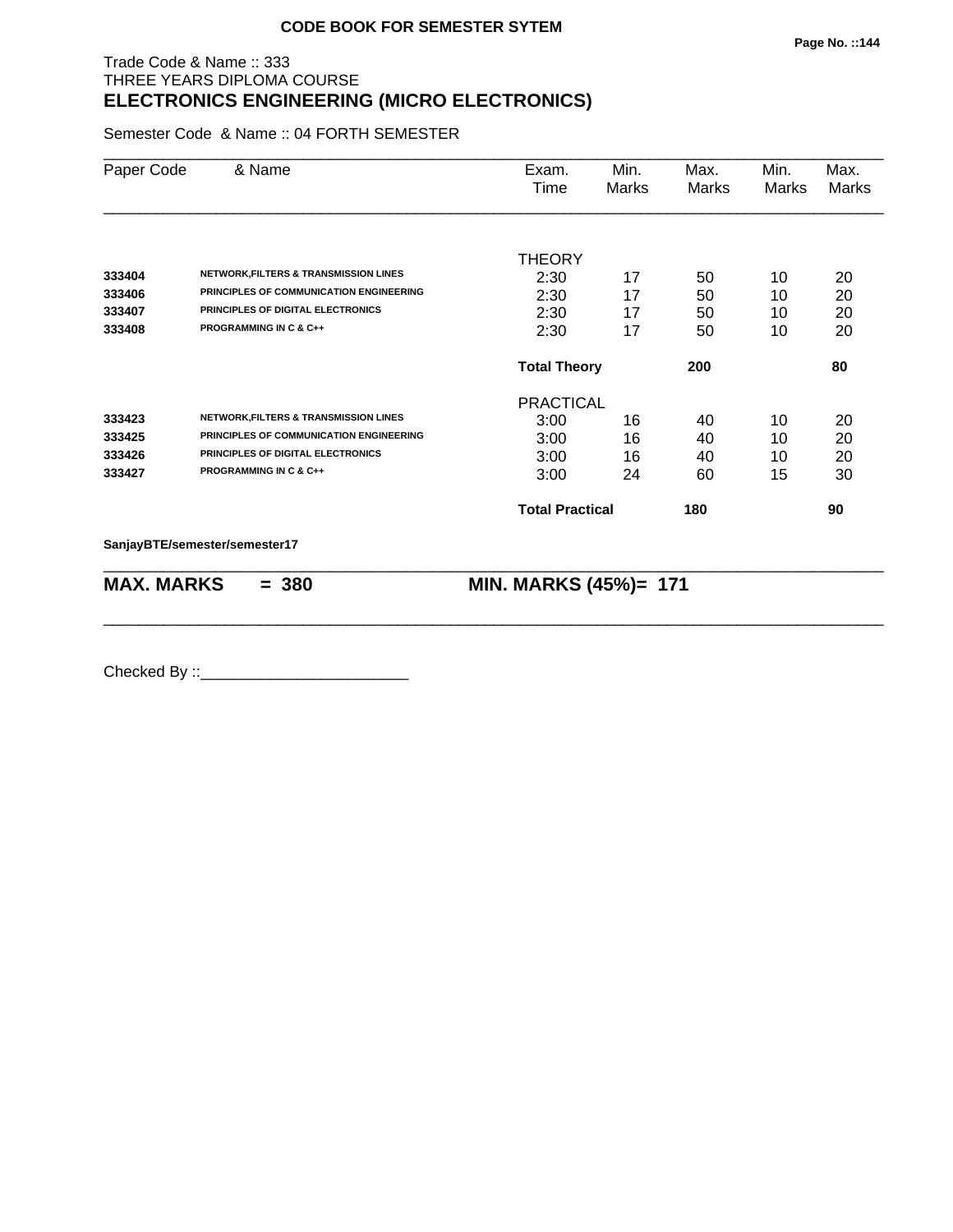## Trade Code & Name :: 333 THREE YEARS DIPLOMA COURSE **ELECTRONICS ENGINEERING (MICRO ELECTRONICS)**

Semester Code & Name :: 05 FIFTH SEMESTER

| Paper Code        | & Name                                                          | Exam.<br>Time          | Min.<br>Marks | Max.<br><b>Marks</b>              | Min.<br><b>Marks</b> | Max.<br><b>Marks</b> |
|-------------------|-----------------------------------------------------------------|------------------------|---------------|-----------------------------------|----------------------|----------------------|
|                   |                                                                 |                        |               |                                   |                      |                      |
|                   |                                                                 | <b>THEORY</b>          |               |                                   |                      |                      |
| 333501            | <b>INDUSTRIAL MANAGEMENT &amp; ENTREPRENEURSHIP DEVELOPMENT</b> | 2:30                   | 17            | 50                                | 10                   | 20                   |
| 333503            | ELECTRONIC INSTRUMENTS & MEASUREMENTS                           | 2:30                   | 17            | 50                                | 10                   | 20                   |
| 333504            | <b>AUDIO &amp; VIDEO ENGINEERING</b>                            | 2:30                   | 17            | 50                                | 10                   | 20                   |
| 333505            | <b>OPTICAL FIBRE ENGINEERING</b>                                | 2:30                   | 17            | 50                                | 10                   | 20                   |
|                   |                                                                 | <b>Total Theory</b>    |               | 200                               |                      | 80                   |
|                   |                                                                 |                        |               | ELECTIVE ANY ONE OF THE FOLLOWING |                      |                      |
| 333528            | <b>INTEGRATIVE COMMUNICATION</b>                                | 16<br>40<br>3:00       |               |                                   | 10                   | 20                   |
|                   |                                                                 | <b>Total Practical</b> |               | 40                                |                      | 20                   |
|                   |                                                                 | <b>PRACTICAL</b>       |               |                                   |                      |                      |
| 333522            | <b>ELECTRONIC INSTRUMENTS &amp; MEASUREMENTS</b>                | 3:00                   | 24            | 60                                | 15                   | 30                   |
| 333523            | <b>AUDIO &amp; VIDEO ENGINEERING</b>                            | 3:00                   | 24            | 60                                | 15                   | 30                   |
| 333524            | <b>OPTICAL FIBRE ENGINEERING</b>                                | 3:00                   | 24            | 60                                | 15                   | 30                   |
|                   |                                                                 | <b>Total Practical</b> |               | 180                               |                      | 90                   |
| 333551 SESSIONAL  |                                                                 |                        |               |                                   | 170                  |                      |
| 333552 GAMES      |                                                                 |                        |               |                                   | 15                   |                      |
| 333553 DISCIPLINE |                                                                 |                        |               |                                   | 10                   |                      |

\_\_\_\_\_\_\_\_\_\_\_\_\_\_\_\_\_\_\_\_\_\_\_\_\_\_\_\_\_\_\_\_\_\_\_\_\_\_\_\_\_\_\_\_\_\_\_\_\_\_\_\_\_\_\_\_\_\_\_\_\_\_\_\_\_\_\_\_\_\_\_\_\_\_\_\_\_\_\_\_\_\_\_\_\_\_\_\_\_\_

\_\_\_\_\_\_\_\_\_\_\_\_\_\_\_\_\_\_\_\_\_\_\_\_\_\_\_\_\_\_\_\_\_\_\_\_\_\_\_\_\_\_\_\_\_\_\_\_\_\_\_\_\_\_\_\_\_\_\_\_\_\_\_\_\_\_\_\_\_\_\_\_\_\_\_\_\_\_\_\_\_\_\_\_\_\_\_\_\_\_

**SanjayBTE/semester/semester17**

**MAX. MARKS = 615 MIN. MARKS (45%)= 277**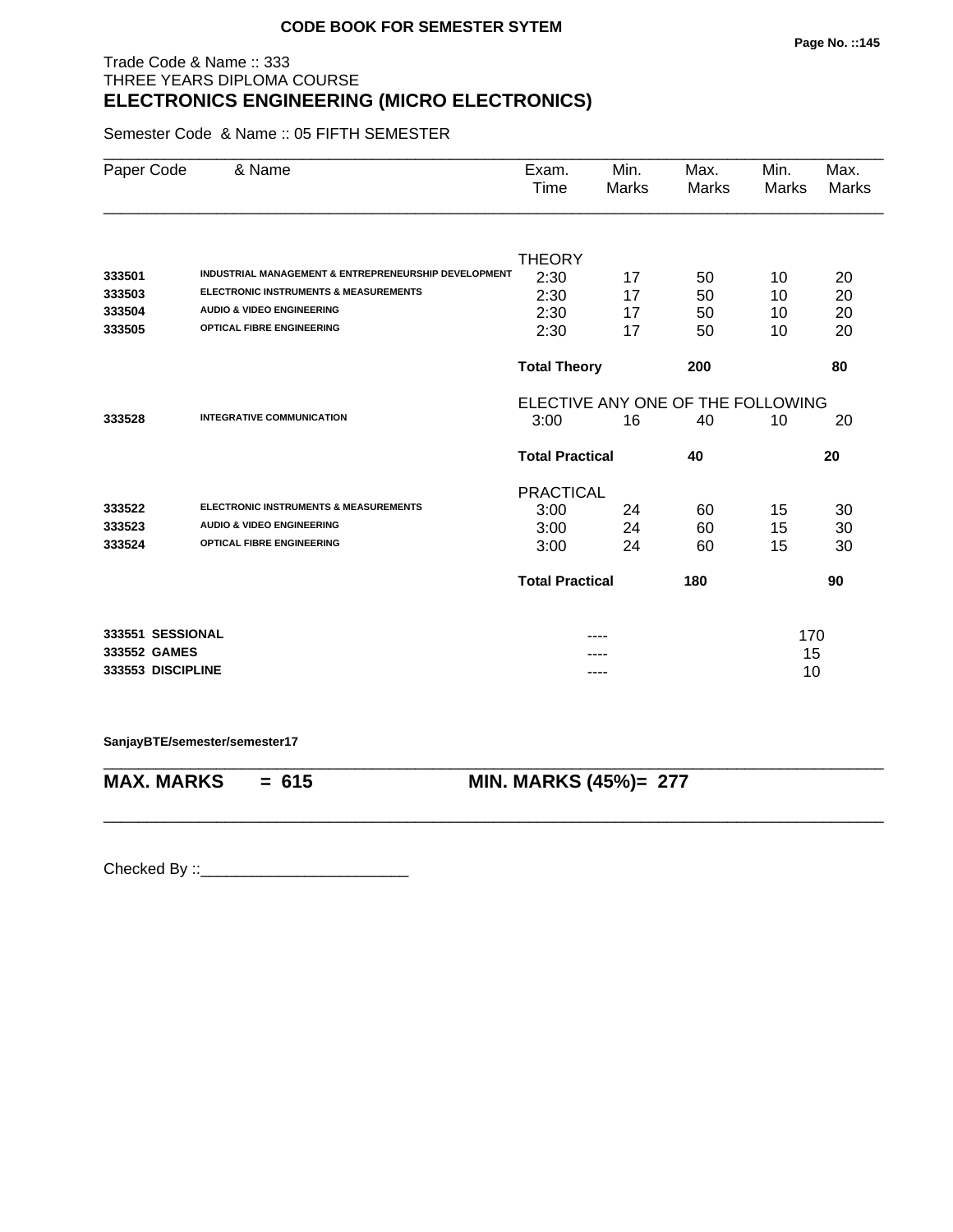## Trade Code & Name :: 333 THREE YEARS DIPLOMA COURSE **ELECTRONICS ENGINEERING (MICRO ELECTRONICS)**

Semester Code & Name :: 06 SIXTH SEMESTER

| Paper Code        | & Name                                                      | Exam.<br>Time          | Min.<br><b>Marks</b> | Max.<br>Marks | Min.<br>Marks | Max.<br><b>Marks</b> |
|-------------------|-------------------------------------------------------------|------------------------|----------------------|---------------|---------------|----------------------|
|                   |                                                             |                        |                      |               |               |                      |
| 333602            | <b>MODERN COMMUNICATION SYSTEMS</b>                         | <b>THEORY</b><br>2:30  |                      |               |               |                      |
| 333606            | <b>MICROPROCESSORS &amp; APPLICATION</b>                    | 2:30                   | 17<br>17             | 50<br>50      | 10<br>10      | 20<br>20             |
| 333607            | <b>MICRO ELECTRONICS</b>                                    | 2:30                   | 17                   | 50            | 10            | 20                   |
|                   |                                                             | <b>Total Theory</b>    |                      | 150           |               | 60                   |
|                   |                                                             | <b>PRACTICAL</b>       |                      |               |               |                      |
| 333621            | <b>MODERN COMMUNICATION SYSTEMS</b>                         | 3:00                   | 24                   | 60            | 15            | 30                   |
| 333625            | <b>MICROPROCESSORS &amp; APPLICATION</b>                    | 3:00                   | 24                   | 60            | 15            | 30                   |
| 333626            | <b>PROJECT-I PROBLEM</b>                                    | ----                   | 36                   | 90            | 20            | 40                   |
| 333627            | PROJECT-II FIELD EXPOSURE                                   | ----                   | 16                   | 40            | 10            | 20                   |
|                   |                                                             | <b>Total Practical</b> |                      | 250           |               | 120                  |
| 333651 SESSIONAL  |                                                             |                        |                      |               | 180           |                      |
| 333652 GAMES      |                                                             |                        |                      |               | 15            |                      |
| 333653 DISCIPLINE |                                                             |                        |                      |               | 10            |                      |
|                   | 333661 CARRY OVER IST YEAR (30%)                            |                        |                      |               | 330           |                      |
|                   | 333662 CARRY OVER 2ND YEAR (70%)                            |                        |                      |               | 889           |                      |
|                   |                                                             |                        |                      |               |               |                      |
|                   | 333672 [0020] ENVIRONMENTAL EDUCATION & DISASTER MANAGEMENT |                        | 2:30                 | 17            | 50            |                      |
|                   | SanjayBTE/semester/semester17                               |                        |                      |               |               |                      |
| <b>MAX. MARKS</b> | $= 1824$                                                    | MIN. MARKS (45%)= 821  |                      |               |               |                      |
|                   |                                                             |                        |                      |               |               |                      |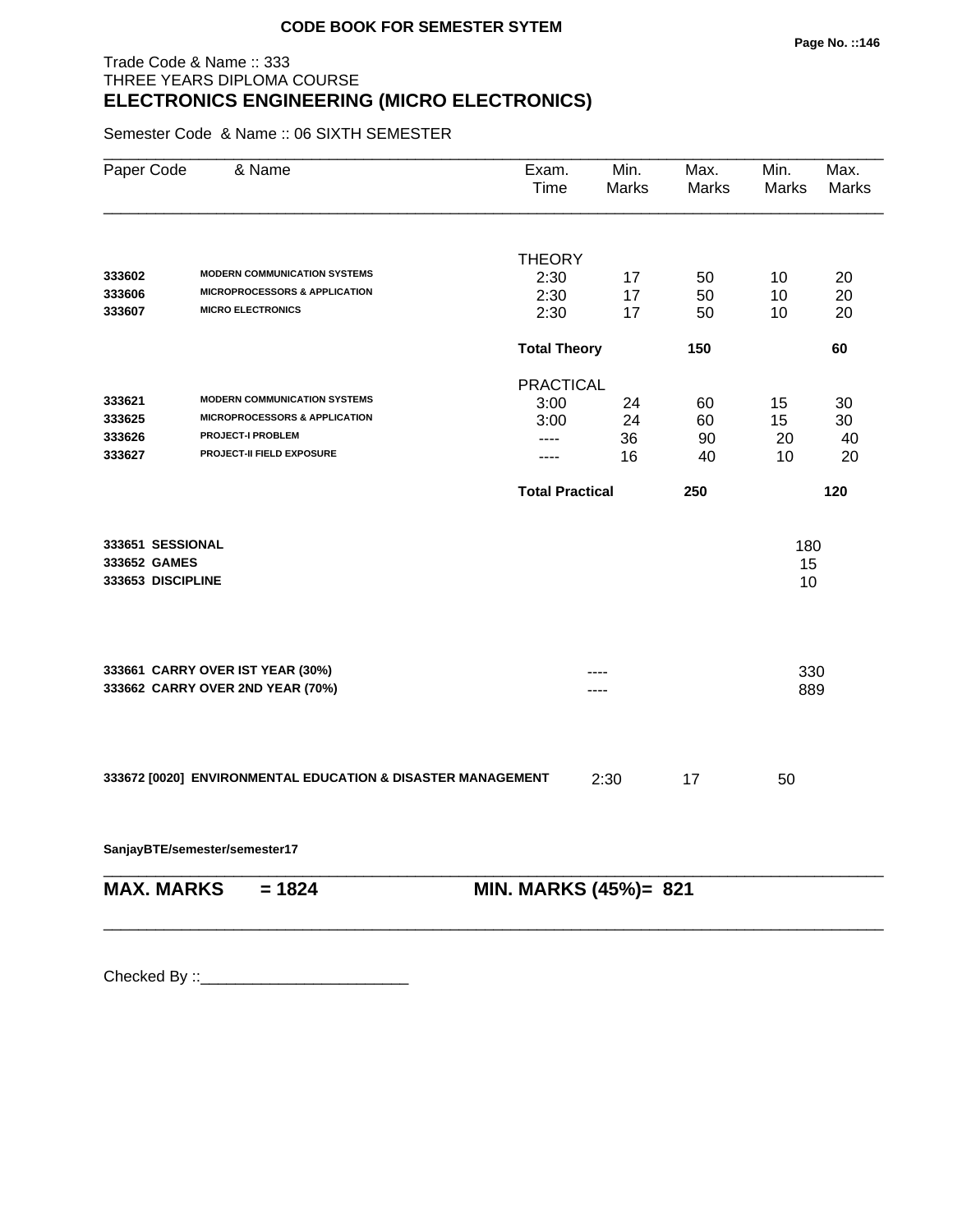# Trade Code & Name :: 334 THREE YEARS DIPLOMA COURSE **ELECTRICAL & ELECTRONICS ENGG.**

Semester Code & Name :: 01 FIRST SEMESTER

| Paper Code        | & Name                                       | Exam.                  | Min.         | Max.         | Min.  | Max.         |
|-------------------|----------------------------------------------|------------------------|--------------|--------------|-------|--------------|
|                   |                                              | Time                   | <b>Marks</b> | <b>Marks</b> | Marks | <b>Marks</b> |
|                   |                                              | <b>THEORY</b>          |              |              |       |              |
| 334101            | PROFESSIONAL COMMUNICATION                   | 2:30                   | 17           | 50           | 10    | 20           |
| 334102            | <b>APPLIED MATHEMATICS-I(A)</b>              | 2:30                   | 17           | 50           | 10    | 20           |
| 334103            | <b>APPLIED PHYSICS-I</b>                     | 2:30                   | 17           | 50           | 10    | 20           |
| 334104            | ELECTRICAL & ELECTRONICS ENGINEERING MATERAL | 2:30                   | 17           | 50           | 10    | 20           |
| 334105            | <b>ELECTRONICS COMPONTS AND DEVICES</b>      | 2:30                   | 17           | 50           | 10    | 20           |
| 334106            | ELECTRICAL & ELECTRONICS ENGINEERING DRAWING | 3:00                   | 17           | 50           | 10    | 20           |
|                   |                                              | <b>Total Theory</b>    |              | 300          |       | 120          |
|                   |                                              | <b>PRACTICAL</b>       |              |              |       |              |
| 334121            | PROFESSIONAL COMMUNICATION                   | 3:00                   | 8            | 20           | 5     | 10           |
| 334122            | <b>ELECTRONICS COMPONTS AND DEVICES</b>      | 3:00                   | 32           | 80           | 20    | 40           |
|                   |                                              | <b>Total Practical</b> |              | 100          |       | 50           |
| 334151 SESSIONAL  |                                              |                        |              |              | 170   |              |
| 334152 GAMES      |                                              |                        |              |              | 15    |              |
| 334153 DISCIPLINE |                                              |                        | ----         |              | 10    |              |

\_\_\_\_\_\_\_\_\_\_\_\_\_\_\_\_\_\_\_\_\_\_\_\_\_\_\_\_\_\_\_\_\_\_\_\_\_\_\_\_\_\_\_\_\_\_\_\_\_\_\_\_\_\_\_\_\_\_\_\_\_\_\_\_\_\_\_\_\_\_\_\_\_\_\_\_\_\_\_\_\_\_\_\_\_\_\_\_\_\_

\_\_\_\_\_\_\_\_\_\_\_\_\_\_\_\_\_\_\_\_\_\_\_\_\_\_\_\_\_\_\_\_\_\_\_\_\_\_\_\_\_\_\_\_\_\_\_\_\_\_\_\_\_\_\_\_\_\_\_\_\_\_\_\_\_\_\_\_\_\_\_\_\_\_\_\_\_\_\_\_\_\_\_\_\_\_\_\_\_\_

**SanjayBTE/semester/semester17**

**MAX. MARKS = 595 MIN. MARKS (45%)= 268**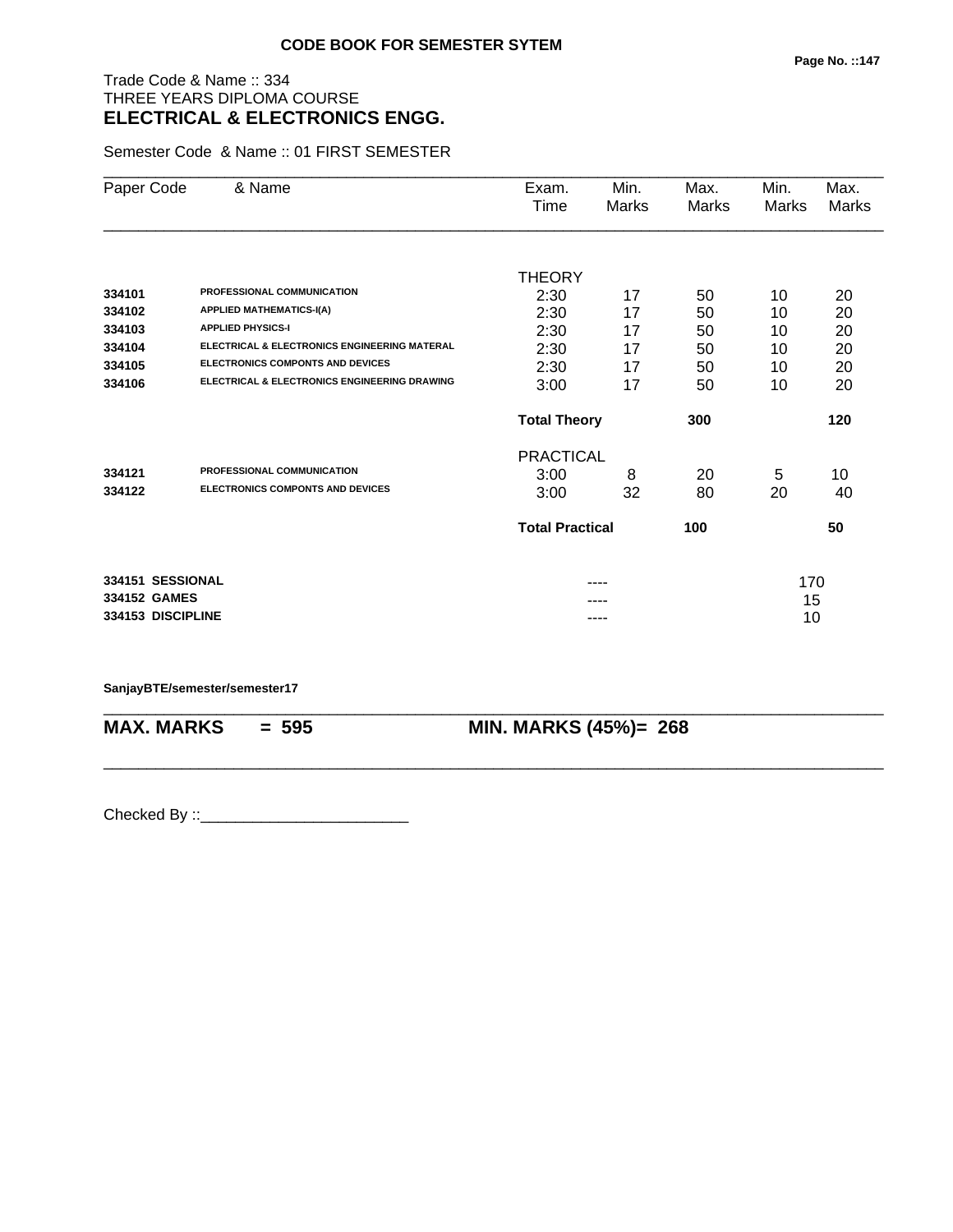### Trade Code & Name :: 334 THREE YEARS DIPLOMA COURSE **ELECTRICAL & ELECTRONICS ENGG.**

Semester Code & Name :: 02 SECOND SEMESTER

| Paper Code                                            | & Name                                                                                                                                                            | Exam.<br>Time                                    | Min.<br>Marks        | Max.<br>Marks        | Min.<br>Marks        | Max.<br>Marks        |
|-------------------------------------------------------|-------------------------------------------------------------------------------------------------------------------------------------------------------------------|--------------------------------------------------|----------------------|----------------------|----------------------|----------------------|
| 334201<br>334202<br>334203                            | <b>APPLIED MATHEMATICS-I(B)</b><br><b>APPLIED PHYSICS-II</b><br><b>BASIC ELECTRICAL ENGINEERING &amp; CIRCUIT ANALYSIS</b>                                        | <b>THEORY</b><br>3:00<br>2:30<br>2:30            | 17<br>17<br>17       | 50<br>50<br>50       | 10<br>10<br>10       | 20<br>20<br>20       |
|                                                       |                                                                                                                                                                   | <b>Total Theory</b>                              |                      | 150                  |                      | 60                   |
| 334221<br>334223<br>334224<br>343222                  | <b>APPLIED PHYSICS-II</b><br><b>INTRODUCTION TO COMPUTER</b><br><b>ELEMENTARY WORKSHOP PRACTICE</b><br><b>BASIC ELECTRICAL ENGINEERING &amp; CIRCUIT ANALYSIS</b> | <b>PRACTICAL</b><br>3:00<br>3:00<br>2:30<br>3:00 | 16<br>24<br>28<br>16 | 40<br>60<br>70<br>40 | 10<br>15<br>15<br>10 | 20<br>30<br>30<br>20 |
|                                                       |                                                                                                                                                                   | <b>Total Practical</b>                           |                      | 210                  |                      | 100                  |
| 334251 SESSIONAL<br>334252 GAMES<br>334253 DISCIPLINE |                                                                                                                                                                   |                                                  |                      |                      | 160<br>15<br>10      |                      |

\_\_\_\_\_\_\_\_\_\_\_\_\_\_\_\_\_\_\_\_\_\_\_\_\_\_\_\_\_\_\_\_\_\_\_\_\_\_\_\_\_\_\_\_\_\_\_\_\_\_\_\_\_\_\_\_\_\_\_\_\_\_\_\_\_\_\_\_\_\_\_\_\_\_\_\_\_\_\_\_\_\_\_\_\_\_\_\_\_\_

\_\_\_\_\_\_\_\_\_\_\_\_\_\_\_\_\_\_\_\_\_\_\_\_\_\_\_\_\_\_\_\_\_\_\_\_\_\_\_\_\_\_\_\_\_\_\_\_\_\_\_\_\_\_\_\_\_\_\_\_\_\_\_\_\_\_\_\_\_\_\_\_\_\_\_\_\_\_\_\_\_\_\_\_\_\_\_\_\_\_

**SanjayBTE/semester/semester17**

**MAX. MARKS = 545 MIN. MARKS (45%)= 245**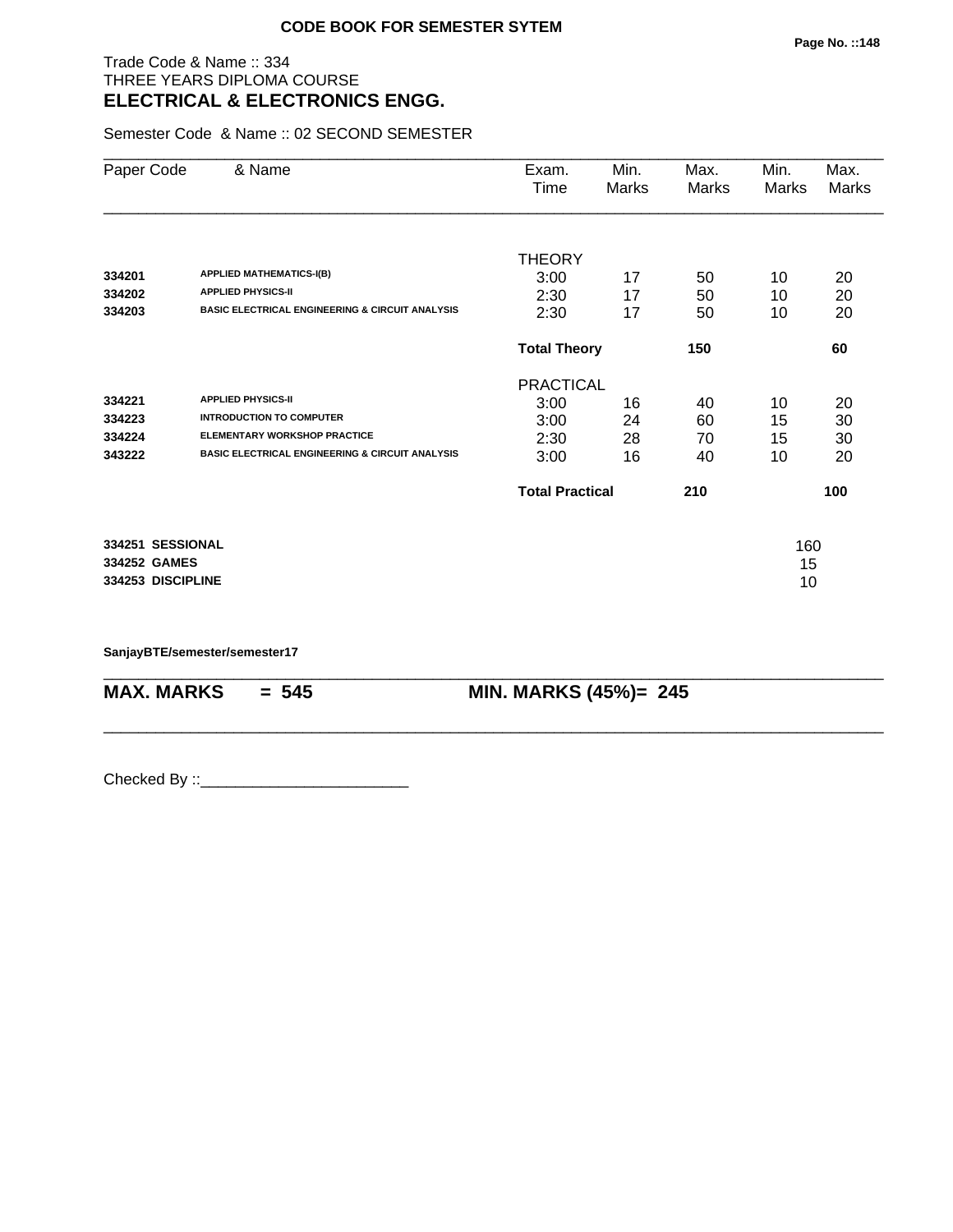# Trade Code & Name :: 334 THREE YEARS DIPLOMA COURSE **ELECTRICAL & ELECTRONICS ENGG.**

Semester Code & Name :: 03 THIRD SEMESTER

| Paper Code        | & Name                                           | Exam.<br>Time          | Min.<br>Marks  | Max.<br>Marks | Min.<br>Marks | Max.<br>Marks |
|-------------------|--------------------------------------------------|------------------------|----------------|---------------|---------------|---------------|
|                   |                                                  |                        |                |               |               |               |
|                   |                                                  | <b>THEORY</b>          |                |               |               |               |
| 334301            | <b>APPLIED MATHEMATICS-II</b>                    | 2:30                   | 17             | 50            | 10            | 20            |
| 334302            | PRINCIPLES OF DIGITAL ELECTRONICS                | 2:30                   | 17             | 50            | 10            | 20            |
| 334303            | <b>ELECTRICAL MACHINE</b>                        | 2:30                   | 17             | 50            | 10            | 20            |
| 334305            | <b>ELECTRICAL &amp; ELECTRONICS MEASUREMENTS</b> | 2:30                   | 17             | 50            | 10            | 20            |
|                   |                                                  | <b>Total Theory</b>    |                | 200           |               | 80            |
|                   |                                                  | <b>PRACTICAL</b>       |                |               |               |               |
| 334321            | PRINCIPLES OF DIGITAL ELECTRONICS                | 3:00                   | 16             | 40            | 10            | 20            |
| 334322            | <b>ELECTRICAL MACHINE</b>                        | 3:00                   | 16             | 40            | 10            | 20            |
| 334324            | PROFESSIONAL COMMUNICATION SKILLS                | $3:00 -$               | $\blacksquare$ | 20            | 40            |               |
| 334324            | <b>ELECTRICAL &amp; ELECTRONICS MEASUREMENTS</b> | 3:00                   | 16             | 40            | 10            | 20            |
|                   |                                                  | <b>Total Practical</b> |                | 120           |               | 100           |
| 334351 SESSIONAL  |                                                  |                        |                |               | 180           |               |
| 334352 GAMES      |                                                  |                        |                |               | 15            |               |
| 334353 DISCIPLINE |                                                  |                        |                |               | 10            |               |
|                   |                                                  |                        |                |               |               |               |

\_\_\_\_\_\_\_\_\_\_\_\_\_\_\_\_\_\_\_\_\_\_\_\_\_\_\_\_\_\_\_\_\_\_\_\_\_\_\_\_\_\_\_\_\_\_\_\_\_\_\_\_\_\_\_\_\_\_\_\_\_\_\_\_\_\_\_\_\_\_\_\_\_\_\_\_\_\_\_\_\_\_\_\_\_\_\_\_\_\_

\_\_\_\_\_\_\_\_\_\_\_\_\_\_\_\_\_\_\_\_\_\_\_\_\_\_\_\_\_\_\_\_\_\_\_\_\_\_\_\_\_\_\_\_\_\_\_\_\_\_\_\_\_\_\_\_\_\_\_\_\_\_\_\_\_\_\_\_\_\_\_\_\_\_\_\_\_\_\_\_\_\_\_\_\_\_\_\_\_\_

**SanjayBTE/semester/semester17**

**MAX. MARKS = 525 MIN. MARKS (45%)= 236**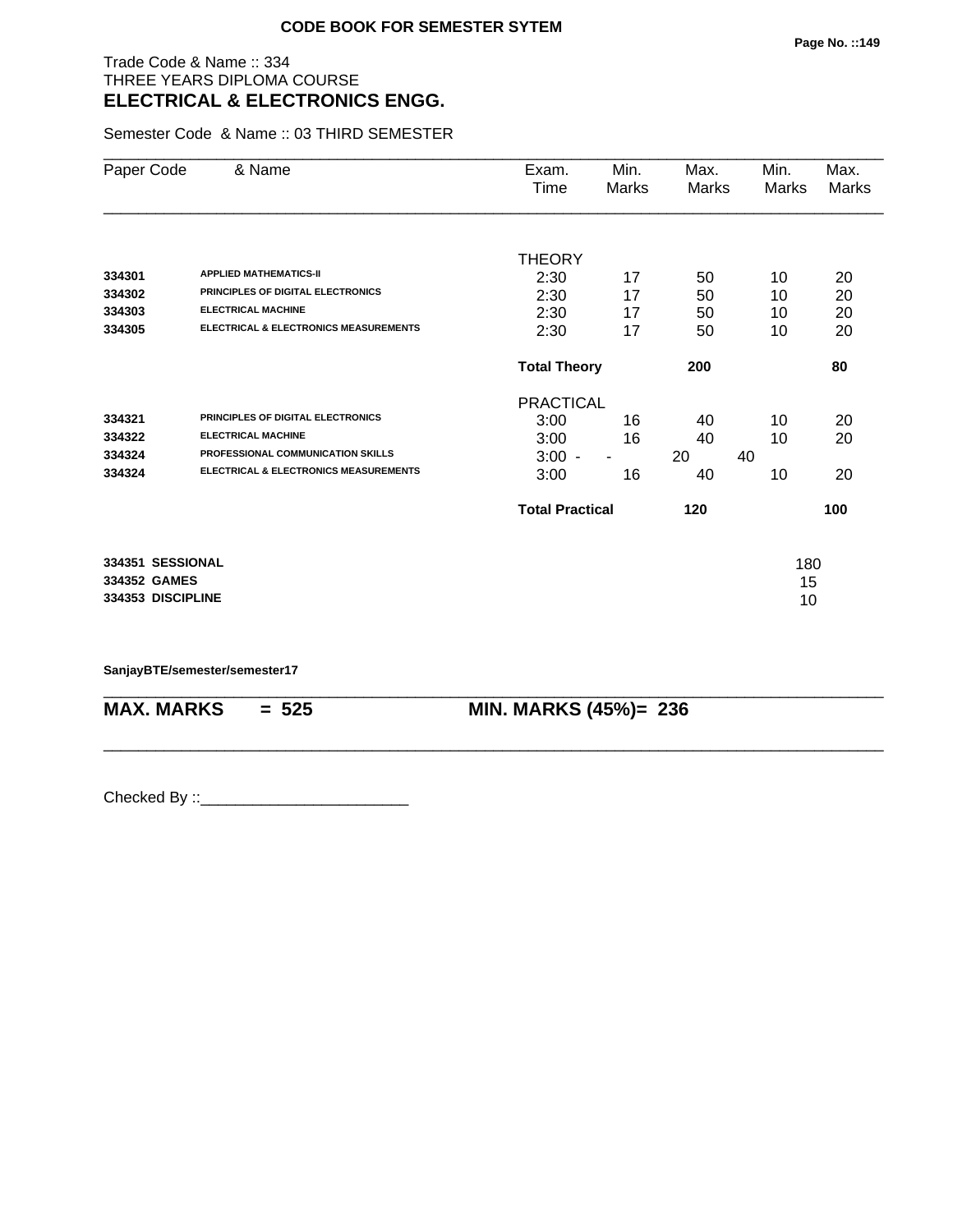#### Trade Code & Name :: 334 THREE YEARS DIPLOMA COURSE **ELECTRICAL & ELECTRONICS ENGG.**

Semester Code & Name :: 04 FORTH SEMESTER

| Paper Code        | & Name                                                           | Exam.                  | Min.  | Max.  | Min.         | Max.         |
|-------------------|------------------------------------------------------------------|------------------------|-------|-------|--------------|--------------|
|                   |                                                                  | Time                   | Marks | Marks | <b>Marks</b> | <b>Marks</b> |
|                   |                                                                  |                        |       |       |              |              |
|                   |                                                                  | <b>THEORY</b>          |       |       |              |              |
| 334401            | <b>NETWORKING &amp; PROGRAMMING IN C &amp; C++</b>               | 3:00                   | 17    | 50    | 10           | 20           |
| 334402            | GENERATIOPN, TRANSMISSION & DISTRIBUTION OF ELECTRICAL POWE 2:30 |                        | 17    | 50    | 10           | 20           |
| 334403            | <b>COMMUNICATON ENGINEERING</b>                                  | 2:30                   | 17    | 50    | 10           | 20           |
| 334404            | <b>POWER ELECTRONICS</b>                                         | 2:30                   | 17    | 50    | 10           | 20           |
|                   |                                                                  | <b>Total Theory</b>    |       | 200   |              | 80           |
|                   |                                                                  | <b>PRACTICAL</b>       |       |       |              |              |
| 334421            | <b>NETWORKING &amp; PROGRAMMING IN C &amp; C++</b>               | 2:30                   | 28    | 70    | 15           | 30           |
| 334422            | <b>COMMUNICATON ENGINEERING</b>                                  | 4:00                   | 16    | 40    | 10           | 20           |
| 334423            | <b>POWER ELECTRONICS</b>                                         | 3:00                   | 14    | 35    | 8            | 15           |
| 334424            | ELECTICAL & ELECTRONICS MINOR PROJECT                            |                        | 16    | 40    | 10           | 20           |
|                   |                                                                  | <b>Total Practical</b> |       | 185   |              | 85           |
| 334251 SESSIONAL  |                                                                  |                        |       |       | 165          |              |
| 334252 GAMES      |                                                                  |                        |       |       | 15           |              |
| 334253 DISCIPLINE |                                                                  |                        |       |       | 10           |              |
|                   |                                                                  |                        |       |       |              |              |

\_\_\_\_\_\_\_\_\_\_\_\_\_\_\_\_\_\_\_\_\_\_\_\_\_\_\_\_\_\_\_\_\_\_\_\_\_\_\_\_\_\_\_\_\_\_\_\_\_\_\_\_\_\_\_\_\_\_\_\_\_\_\_\_\_\_\_\_\_\_\_\_\_\_\_\_\_\_\_\_\_\_\_\_\_\_\_\_\_\_

\_\_\_\_\_\_\_\_\_\_\_\_\_\_\_\_\_\_\_\_\_\_\_\_\_\_\_\_\_\_\_\_\_\_\_\_\_\_\_\_\_\_\_\_\_\_\_\_\_\_\_\_\_\_\_\_\_\_\_\_\_\_\_\_\_\_\_\_\_\_\_\_\_\_\_\_\_\_\_\_\_\_\_\_\_\_\_\_\_\_

**SanjayBTE/semester/semester17**

**MAX. MARKS = 575 MIN. MARKS (45%)= 259**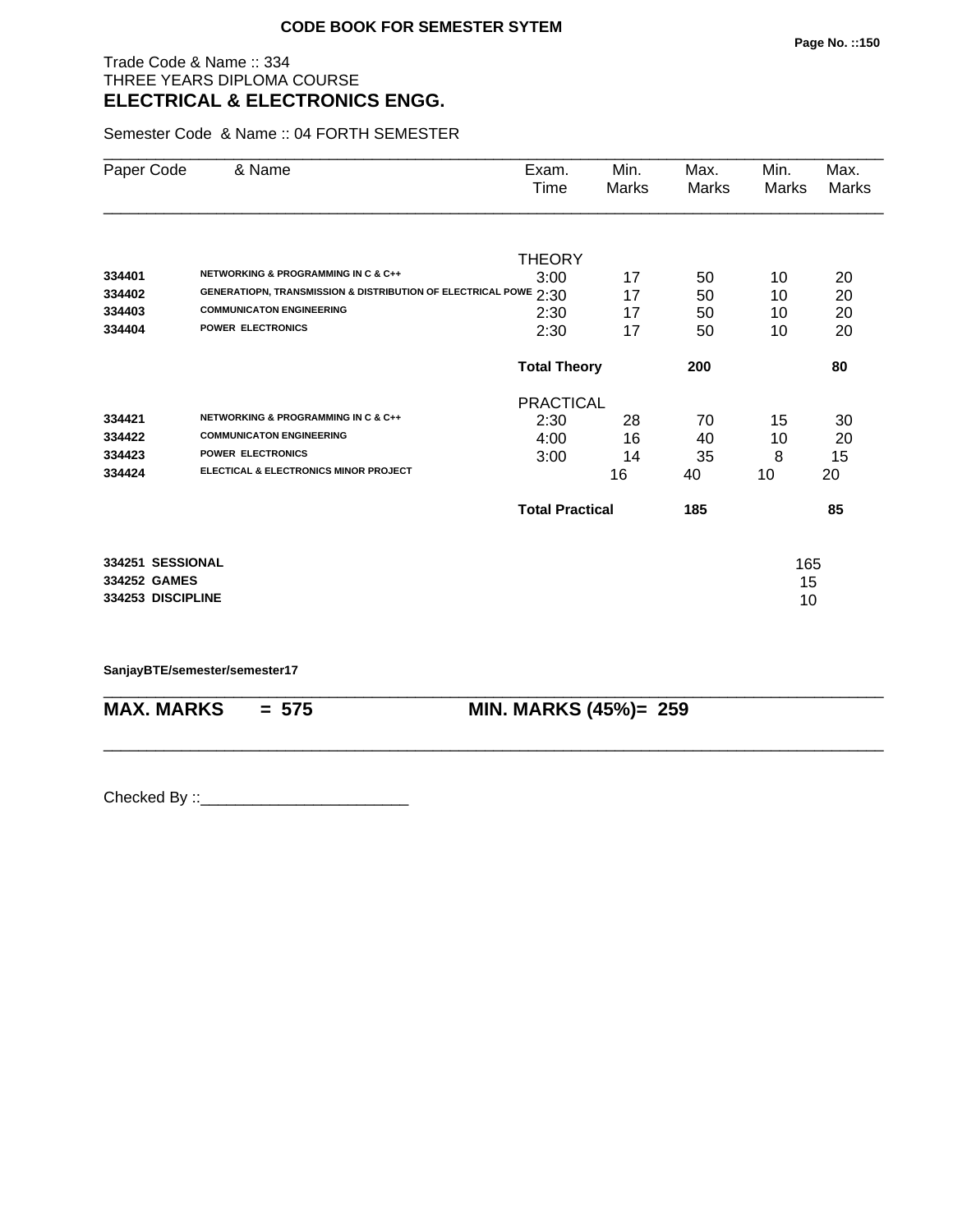## Trade Code & Name :: 334 THREE YEARS DIPLOMA COURSE **ELECTRICAL & ELECTRONICS ENGG.**

Semester Code & Name :: 05 FIFTH SEMESTER

| Paper Code        | & Name                                               | Exam.<br>Time              | Min.<br>Marks | Max.<br>Marks | Min.<br>Marks | Max.<br>Marks |
|-------------------|------------------------------------------------------|----------------------------|---------------|---------------|---------------|---------------|
|                   |                                                      |                            |               |               |               |               |
| 334501            | INDUSTRIAL MANAGEMENT & ENTREPRENEURSHIP DEVELOPMENT | <b>THEORY</b>              |               |               |               |               |
| 334502            | SWITCH GEAR AND PROTECTION                           | 2:30                       | 17            | 50            | 10            | 20            |
| 334503            | <b>MICROPROCESSORS &amp; APPLICATION</b>             | 2:30                       | 17            | 50            | 10            | 20            |
| 334504            | <b>CONTROL SYSTEM</b>                                | 2:30                       | 17            | 50            | 10            | 20            |
|                   |                                                      | 2:30                       | 17            | 50            | 10            | 20            |
|                   |                                                      | <b>Total Theory</b><br>200 |               |               |               | 80            |
|                   |                                                      | <b>PRACTICAL</b>           |               |               |               |               |
| 334521            | ELECTRICAL DRAFTING IN AUTOCAD                       | 2:30                       | 24            | 60            | 15            | 30            |
| 334522            | <b>MICROPROCESSORS &amp; APPLICATION</b>             | 2:30                       | 24            | 60            | 15            | 30            |
|                   |                                                      | <b>Total Practical</b>     |               | 120           |               | 60            |
| 334351 SESSIONAL  |                                                      |                            | ----          |               | 140           |               |
| 334352 GAMES      |                                                      |                            |               |               | 15            |               |
| 334353 DISCIPLINE |                                                      |                            | ----          |               | 10            |               |

\_\_\_\_\_\_\_\_\_\_\_\_\_\_\_\_\_\_\_\_\_\_\_\_\_\_\_\_\_\_\_\_\_\_\_\_\_\_\_\_\_\_\_\_\_\_\_\_\_\_\_\_\_\_\_\_\_\_\_\_\_\_\_\_\_\_\_\_\_\_\_\_\_\_\_\_\_\_\_\_\_\_\_\_\_\_\_\_\_\_

\_\_\_\_\_\_\_\_\_\_\_\_\_\_\_\_\_\_\_\_\_\_\_\_\_\_\_\_\_\_\_\_\_\_\_\_\_\_\_\_\_\_\_\_\_\_\_\_\_\_\_\_\_\_\_\_\_\_\_\_\_\_\_\_\_\_\_\_\_\_\_\_\_\_\_\_\_\_\_\_\_\_\_\_\_\_\_\_\_\_

**SanjayBTE/semester/semester17**

**MAX. MARKS = 485 MIN. MARKS (45%)= 218**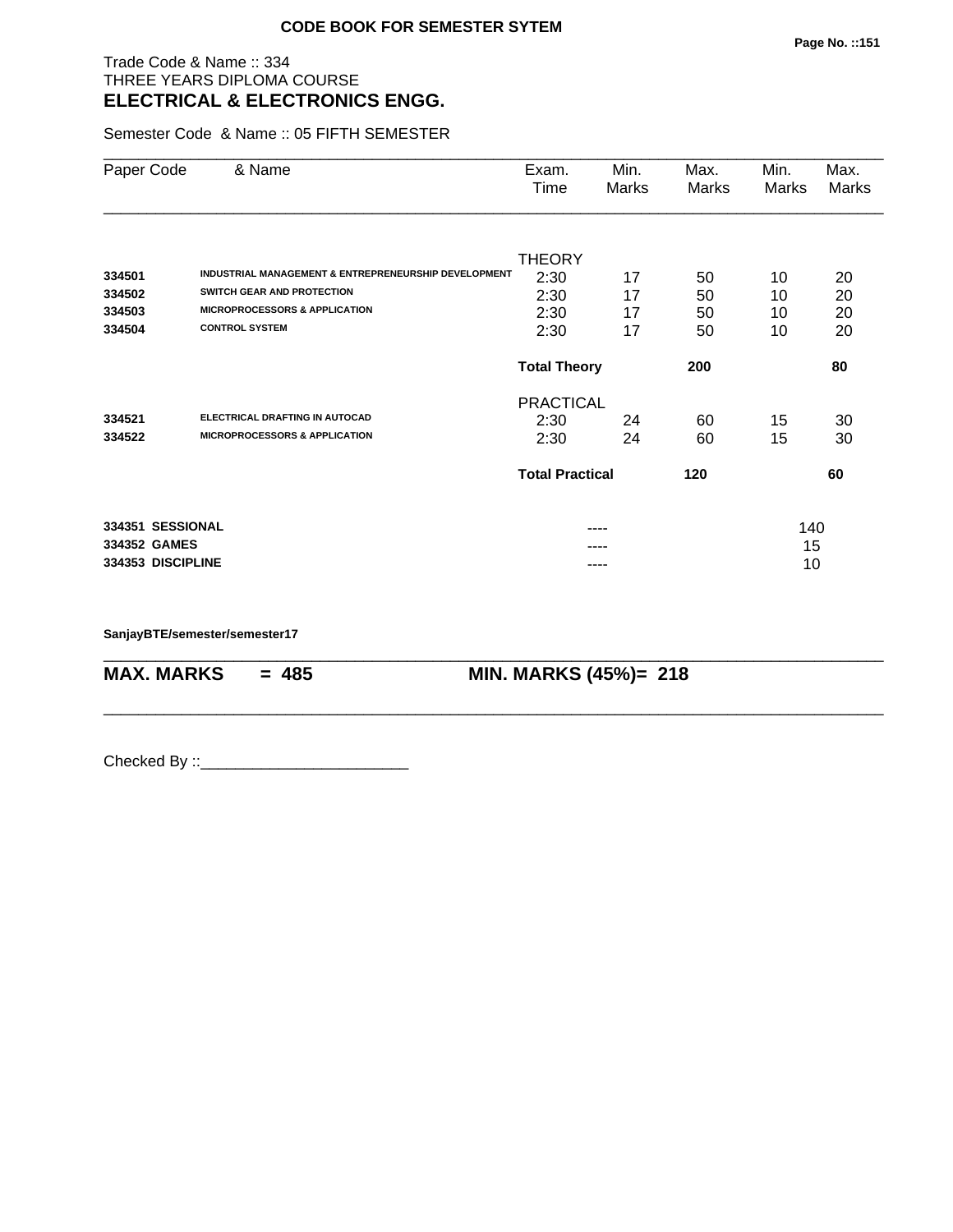#### Trade Code & Name :: 334 THREE YEARS DIPLOMA COURSE **ELECTRICAL & ELECTRONICS ENGG.**

Semester Code & Name :: 06 SIXTH SEMESTER

| Paper Code        | & Name                                                      | Exam.<br>Time                | Min.<br>Marks                     | Max.<br>Marks | Min.<br>Marks  | Max.<br><b>Marks</b> |
|-------------------|-------------------------------------------------------------|------------------------------|-----------------------------------|---------------|----------------|----------------------|
| 334601            | <b>INDUSTRIAL DRIVES &amp; CONTROL</b>                      | <b>THEORY</b><br>3:00        | 33                                | 100           | 20             | 40                   |
|                   |                                                             |                              |                                   |               |                |                      |
|                   |                                                             |                              | ELECTIVE ANY ONE OF THE FOLLOWING |               |                |                      |
| 334602            | <b>ENERGY MANAGEMENT</b>                                    | 2:30                         | 17                                | 50            | 10             | 20                   |
| 334603            | <b>MODERN COMMUNICATION SYSTEMS</b>                         | 2:30                         | 17                                | 50            | 10             | 20                   |
| 334604            | <b>ELECTRIC TRACTION</b>                                    | 2:30                         | 17                                | 50            | 10             | 20                   |
|                   |                                                             | <b>Total Theory</b>          |                                   | 150           |                | 60                   |
|                   |                                                             | <b>PRACTICAL</b>             |                                   |               |                |                      |
| 334621            | <b>INDUSTRIAL DRIVES &amp; COUNTROL</b>                     | 2:30                         | 24                                | 60            | 15             | 30                   |
| 334622            | TROUBLE SHOOTING AND SERYICING                              | 2:30                         | 24                                | 60            | 15             | 30                   |
| 334623            | <b>PROJECT-I PROBLEM</b>                                    | ----                         | 40                                | 100           | 25             | 50                   |
| 334624            | PROJECT-II FIELD EXPOSURE                                   |                              | 16                                | 40            | $\overline{7}$ | 15                   |
|                   |                                                             | <b>Total Practical</b>       |                                   | 260           |                | 125                  |
| 334651 SESSIONAL  |                                                             |                              |                                   |               | 170            |                      |
| 334652 GAMES      |                                                             |                              |                                   |               | 15             |                      |
| 334653 DISCIPLINE |                                                             |                              |                                   |               | 10             |                      |
|                   | 334661 CARRY OVER IST YEAR (30%)                            |                              |                                   |               | 300            |                      |
|                   | 334662 CARRY OVER 2ND YEAR (70%)                            |                              |                                   |               | 700            |                      |
|                   | 334672 [0020] ENVIRONMENTAL EDUCATION & DISASTER MANAGEMENT |                              | 2:30                              | 17            | 50             |                      |
|                   | SanjayBTE/semester/semester17                               |                              |                                   |               |                |                      |
| <b>MAX. MARKS</b> | $= 1605$                                                    | <b>MIN. MARKS (45%)= 722</b> |                                   |               |                |                      |
|                   |                                                             |                              |                                   |               |                |                      |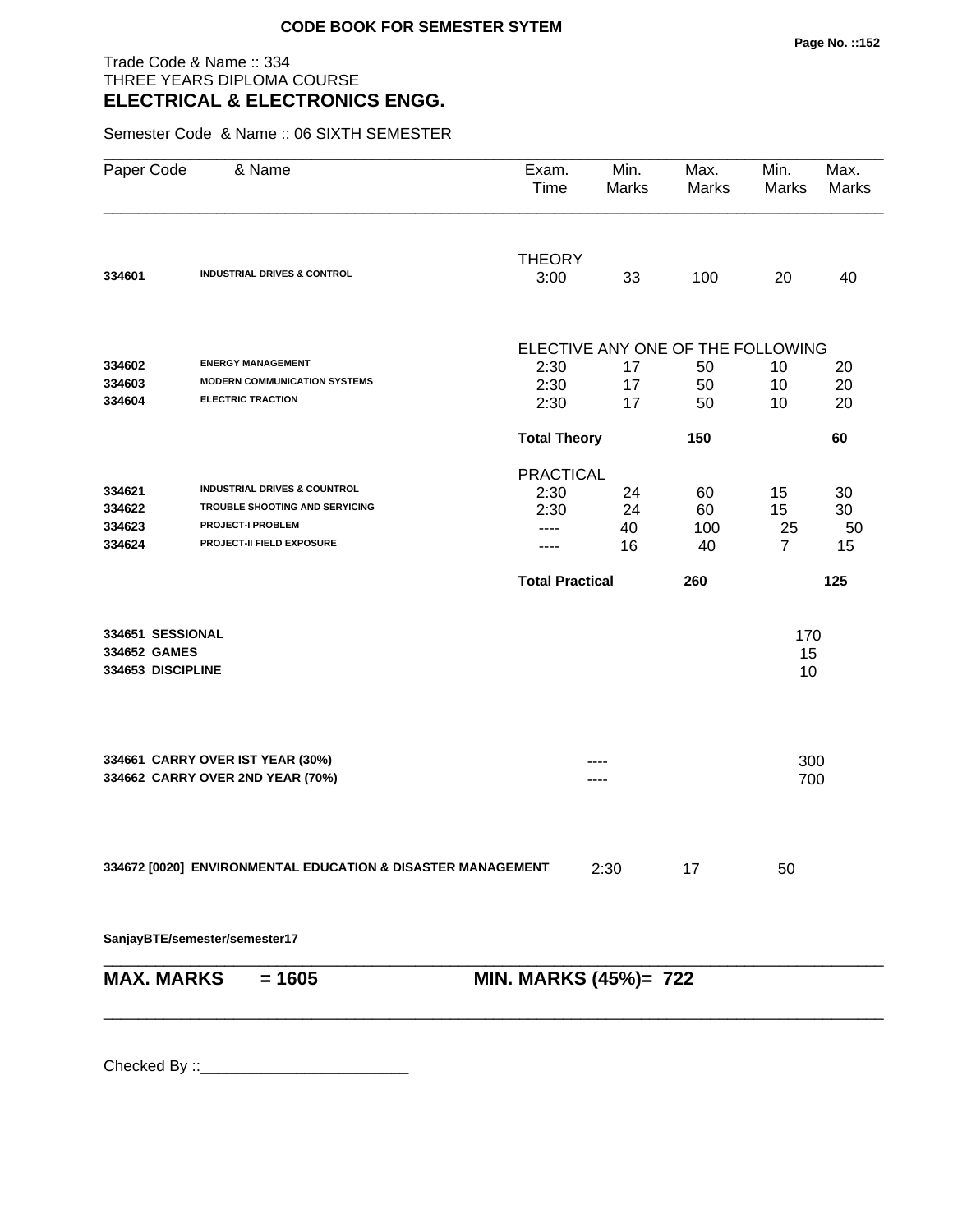# Trade Code & Name :: 335 THREE YEARS DIPLOMA COURSE **SADDLERY TECHNOLOGY & EXPORT MANAGEMENT**

Semester Code & Name :: 01 FIRST SEMESTER

| Paper Code        | & Name                                | Exam.                  | Min.                       | Max.  | Min.  | Max.  |
|-------------------|---------------------------------------|------------------------|----------------------------|-------|-------|-------|
|                   |                                       | Time                   | <b>Marks</b>               | Marks | Marks | Marks |
|                   |                                       |                        |                            |       |       |       |
|                   |                                       | <b>THEORY</b>          |                            |       |       |       |
| 335101            | PROFESSIONAL COMMUNICATION            | 2:30                   | 17                         | 50    | 10    | 20    |
| 335102            | <b>APPLIED MATHEMATICS-I(A)</b>       | 2:30                   | 17                         | 50    | 10    | 20    |
| 335103            | <b>APPLIED PHYSICS-I</b>              | 2:30                   | 17                         | 50    | 10    | 20    |
| 335104            | <b>APPLIED CHEMISTRY</b>              | 2:30                   | 17                         | 50    | 10    | 20    |
| 335105            | <b>ELEMENTS OF LEATHER TECHNOLOGY</b> | 2:30                   | 17                         | 50    | 10    | 20    |
| 335108            | <b>DRAWING</b>                        | 3:00                   | 17                         | 50    | 10    | 20    |
|                   |                                       |                        | <b>Total Theory</b><br>300 |       |       | 120   |
|                   |                                       | <b>PRACTICAL</b>       |                            |       |       |       |
| 335121            | PROFESSIONAL COMMUNICATION            | 3:00                   | 8                          | 20    | 5     | 10    |
| 335123            | <b>APPLIED CHEMISTRY</b>              | 3:00                   | 16                         | 40    | 10    | 20    |
| 335124            | <b>ELEMENTS OF LEATHER TECHNOLOGY</b> | 3:00                   | 16                         | 40    | 10    | 20    |
|                   |                                       | <b>Total Practical</b> |                            | 100   |       | 50    |
| 335151 SESSIONAL  |                                       |                        |                            |       | 170   |       |
| 335152 GAMES      |                                       |                        |                            |       | 15    |       |
| 335153 DISCIPLINE |                                       |                        | ----                       |       | 10    |       |
|                   |                                       |                        |                            |       |       |       |

**SanjayBTE/semester/semester17**

\_\_\_\_\_\_\_\_\_\_\_\_\_\_\_\_\_\_\_\_\_\_\_\_\_\_\_\_\_\_\_\_\_\_\_\_\_\_\_\_\_\_\_\_\_\_\_\_\_\_\_\_\_\_\_\_\_\_\_\_\_\_\_\_\_\_\_\_\_\_\_\_\_\_\_\_\_\_\_\_\_\_\_\_\_\_\_\_\_\_ **MAX. MARKS = 595 MIN. MARKS (45%)= 268**

\_\_\_\_\_\_\_\_\_\_\_\_\_\_\_\_\_\_\_\_\_\_\_\_\_\_\_\_\_\_\_\_\_\_\_\_\_\_\_\_\_\_\_\_\_\_\_\_\_\_\_\_\_\_\_\_\_\_\_\_\_\_\_\_\_\_\_\_\_\_\_\_\_\_\_\_\_\_\_\_\_\_\_\_\_\_\_\_\_\_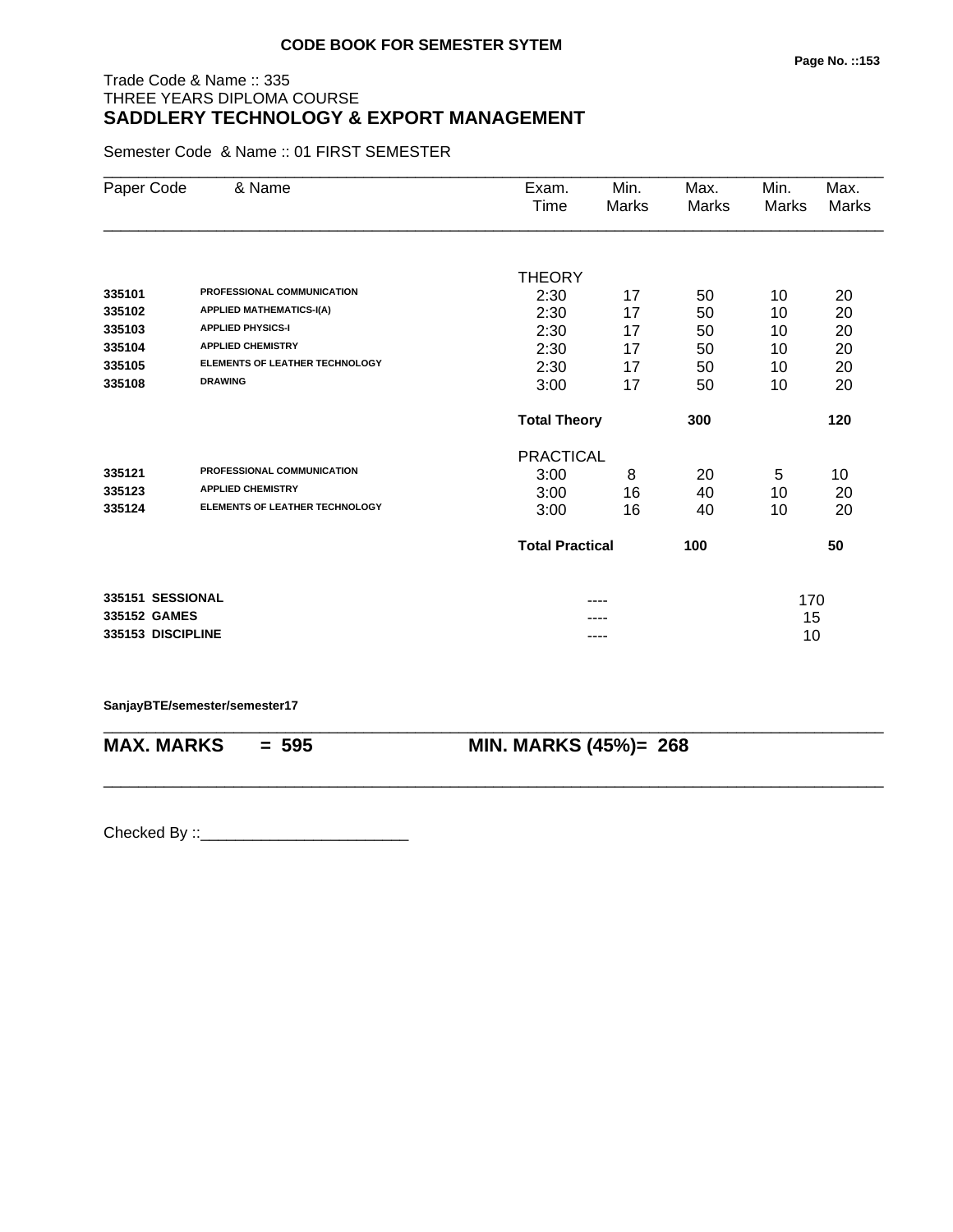### Trade Code & Name :: 335 THREE YEARS DIPLOMA COURSE **SADDLERY TECHNOLOGY & EXPORT MANAGEMENT**

Semester Code & Name :: 02 SECOND SEMESTER

| & Name                          | Exam.         | Min.                       | Max.                                       | Min.  | Max.     |
|---------------------------------|---------------|----------------------------|--------------------------------------------|-------|----------|
|                                 | Time          | Marks                      | Marks                                      | Marks | Marks    |
|                                 |               |                            |                                            |       |          |
|                                 | <b>THEORY</b> |                            |                                            |       |          |
| <b>OCCUPATIONAL SKILLS</b>      | 2:30          | 17                         | 50                                         | 10    | 20       |
| <b>BASIC SKILLS</b>             |               | 17                         |                                            |       | 20       |
| <b>APPLIED MATHEMATICS-I(B)</b> | 2:30          | 17                         | 50                                         | 10    | 20       |
| <b>APPLIED PHYSICS-II</b>       | 2:30          | 17                         | 50                                         | 10    | 20       |
|                                 |               | <b>Total Theory</b><br>200 |                                            |       |          |
|                                 |               |                            |                                            |       |          |
| <b>APPLIED PHYSICS-II</b>       | 3:00          | 16                         | 40                                         | 10    | 20       |
| <b>BASIC SKILLS</b>             | 3:00          | 24                         | 60                                         | 15    | 30       |
| <b>INTRODUCTION TO COMPUTER</b> | 3:00          | 24                         | 60                                         |       | 30       |
| <b>SADDLERY WORKSHOP</b>        | 4:00          | 28                         | 70                                         | 15    | 30       |
|                                 |               |                            | 230                                        |       | 110      |
| 335251 SESSIONAL                |               |                            |                                            | 190   |          |
| 335252 GAMES                    |               |                            |                                            | 15    |          |
| 335253 DISCIPLINE               |               |                            |                                            | 10    |          |
|                                 |               | 2:30                       | <b>PRACTICAL</b><br><b>Total Practical</b> | 50    | 10<br>15 |

\_\_\_\_\_\_\_\_\_\_\_\_\_\_\_\_\_\_\_\_\_\_\_\_\_\_\_\_\_\_\_\_\_\_\_\_\_\_\_\_\_\_\_\_\_\_\_\_\_\_\_\_\_\_\_\_\_\_\_\_\_\_\_\_\_\_\_\_\_\_\_\_\_\_\_\_\_\_\_\_\_\_\_\_\_\_\_\_\_\_

\_\_\_\_\_\_\_\_\_\_\_\_\_\_\_\_\_\_\_\_\_\_\_\_\_\_\_\_\_\_\_\_\_\_\_\_\_\_\_\_\_\_\_\_\_\_\_\_\_\_\_\_\_\_\_\_\_\_\_\_\_\_\_\_\_\_\_\_\_\_\_\_\_\_\_\_\_\_\_\_\_\_\_\_\_\_\_\_\_\_

**SanjayBTE/semester/semester17**

**MAX. MARKS = 645 MIN. MARKS (45%)= 290**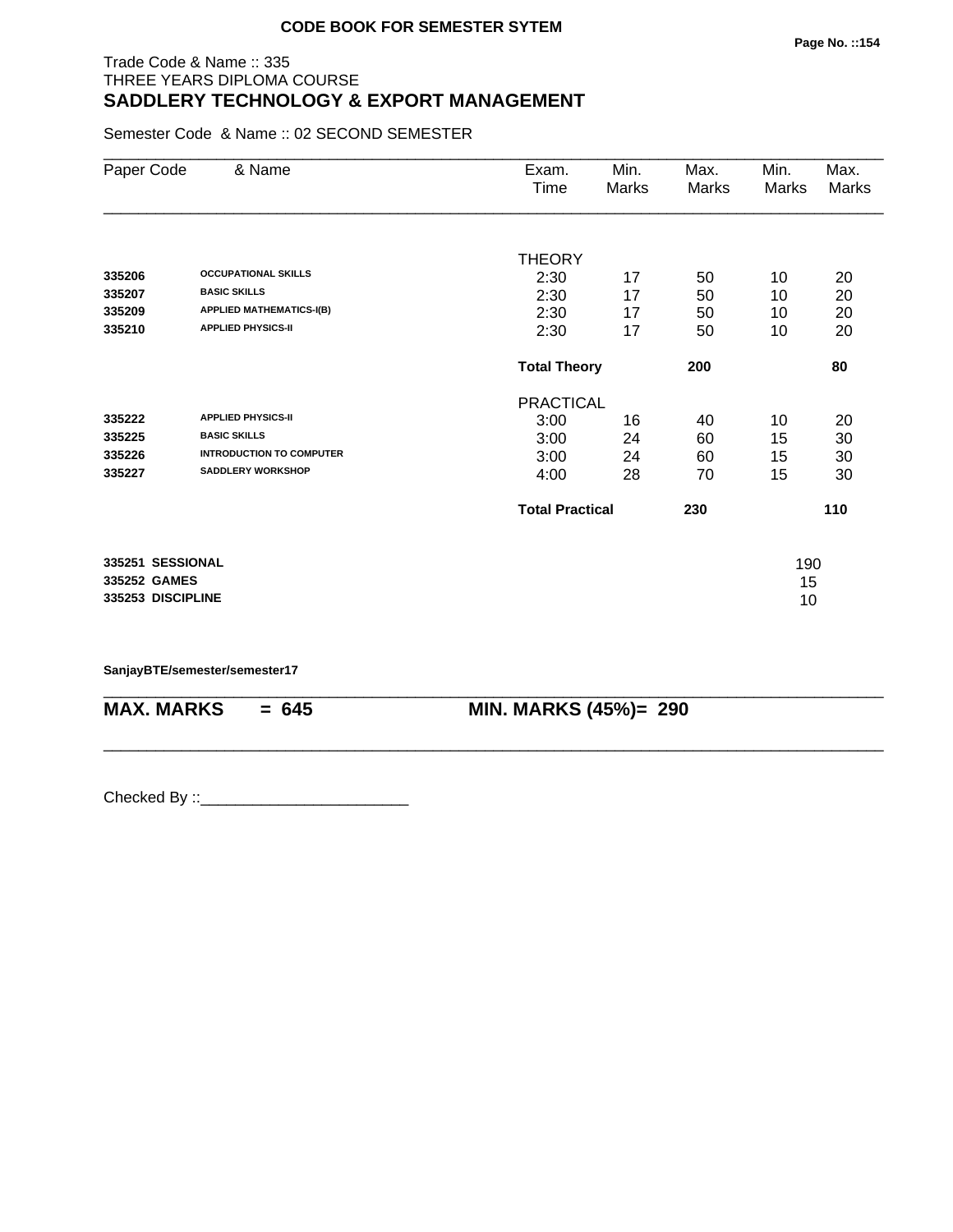#### Trade Code & Name :: 335 THREE YEARS DIPLOMA COURSE **SADDLERY TECHNOLOGY & EXPORT MANAGEMENT**

Semester Code & Name :: 03 THIRD SEMESTER

| Paper Code        | & Name                                         | Exam.<br>Time          | Min.<br>Marks | Max.<br>Marks | Min.<br>Marks | Max.<br>Marks |  |
|-------------------|------------------------------------------------|------------------------|---------------|---------------|---------------|---------------|--|
|                   |                                                | <b>THEORY</b>          |               |               |               |               |  |
| 335301            | SADDLE (CONCEPT, CLASSIFICATION & APPLICATION) | 2:30                   | 17            | 50            | 10            | 20            |  |
| 335302            | BRIDLE (CONCEPT, CLASSIFICATION & APPLICATION) | 2:30                   | 17            | 50            | 10            | 20            |  |
|                   |                                                | <b>Total Theory</b>    |               | 100           |               | 40            |  |
|                   |                                                | <b>PRACTICAL</b>       |               |               |               |               |  |
| 335321            | <b>SADDLE FABRICATION (WORK SHOP)</b>          | 3:00                   | 48            | 120           | 30            | 60            |  |
| 335322            | <b>BRIDLE FABRICATION (WORK SHOP)</b>          | 3:00                   | 40            | 100           | 25            | 50            |  |
| 335324            | <b>COMPUTER APPLICATION</b>                    | 3:00                   | 32            | 80            | 20            | 40            |  |
|                   |                                                | <b>Total Practical</b> |               | 300           |               | 150           |  |
| 335351 SESSIONAL  |                                                |                        |               |               | 190           |               |  |
| 335352 GAMES      |                                                |                        |               |               | 15            |               |  |
| 335353 DISCIPLINE |                                                |                        |               |               | 10            |               |  |

\_\_\_\_\_\_\_\_\_\_\_\_\_\_\_\_\_\_\_\_\_\_\_\_\_\_\_\_\_\_\_\_\_\_\_\_\_\_\_\_\_\_\_\_\_\_\_\_\_\_\_\_\_\_\_\_\_\_\_\_\_\_\_\_\_\_\_\_\_\_\_\_\_\_\_\_\_\_\_\_\_\_\_\_\_\_\_\_\_\_

\_\_\_\_\_\_\_\_\_\_\_\_\_\_\_\_\_\_\_\_\_\_\_\_\_\_\_\_\_\_\_\_\_\_\_\_\_\_\_\_\_\_\_\_\_\_\_\_\_\_\_\_\_\_\_\_\_\_\_\_\_\_\_\_\_\_\_\_\_\_\_\_\_\_\_\_\_\_\_\_\_\_\_\_\_\_\_\_\_\_

**SanjayBTE/semester/semester17**

**MAX. MARKS = 615 MIN. MARKS (45%)= 277**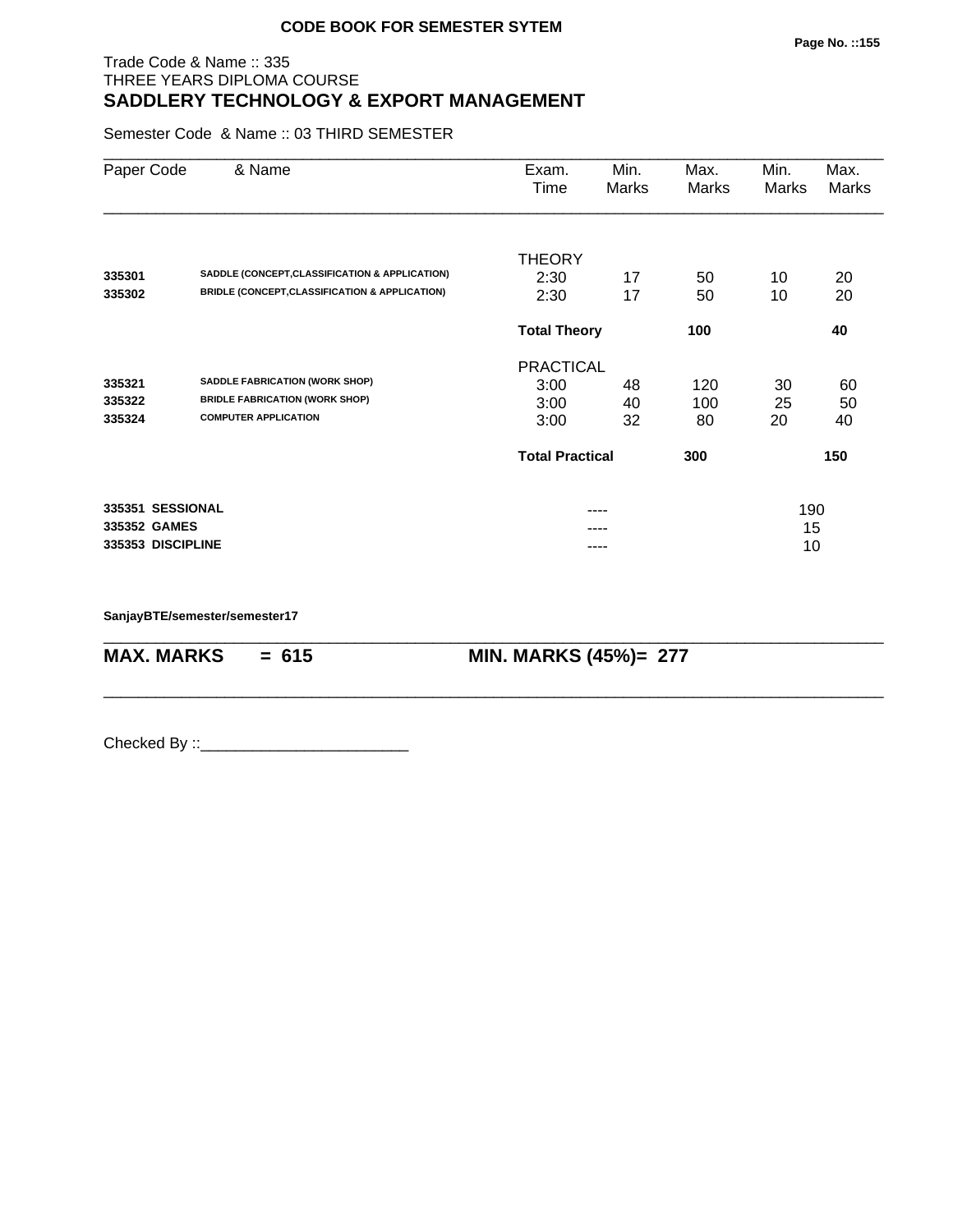#### Trade Code & Name :: 335 THREE YEARS DIPLOMA COURSE **SADDLERY TECHNOLOGY & EXPORT MANAGEMENT**

Semester Code & Name :: 04 FORTH SEMESTER

| Paper Code                                            | & Name                                                                                                    | Exam.<br>Time          | Min.<br><b>Marks</b> | Max.<br>Marks | Min.<br>Marks   | Max.<br>Marks |
|-------------------------------------------------------|-----------------------------------------------------------------------------------------------------------|------------------------|----------------------|---------------|-----------------|---------------|
|                                                       |                                                                                                           | <b>THEORY</b>          |                      |               |                 |               |
| 335403<br>335404                                      | HARNESS (CONCEPT, CLASSIFICATION & APPLICATION)<br><b>GENERAL CONCEPT &amp; APPLICATION OF MANAGEMENT</b> | 2:30                   | 17                   | 50            | 10              | 20            |
| 335405                                                | <b>EXPORT MANAGEMENT</b>                                                                                  | 2:30<br>2:30           | 17<br>17             | 50<br>50      | 10<br>10        | 20<br>20      |
|                                                       |                                                                                                           | <b>Total Theory</b>    |                      | 150           |                 | 60            |
|                                                       |                                                                                                           | <b>PRACTICAL</b>       |                      |               |                 |               |
| 335423                                                | <b>HARNESS FABRICATION (WORK SHOP)</b>                                                                    | 3:00                   | 40                   | 100           | 25              | 50            |
|                                                       |                                                                                                           | <b>Total Practical</b> |                      | 100           |                 | 50            |
| 335451 SESSIONAL<br>335452 GAMES<br>335453 DISCIPLINE |                                                                                                           |                        |                      |               | 110<br>15<br>10 |               |

\_\_\_\_\_\_\_\_\_\_\_\_\_\_\_\_\_\_\_\_\_\_\_\_\_\_\_\_\_\_\_\_\_\_\_\_\_\_\_\_\_\_\_\_\_\_\_\_\_\_\_\_\_\_\_\_\_\_\_\_\_\_\_\_\_\_\_\_\_\_\_\_\_\_\_\_\_\_\_\_\_\_\_\_\_\_\_\_\_\_

\_\_\_\_\_\_\_\_\_\_\_\_\_\_\_\_\_\_\_\_\_\_\_\_\_\_\_\_\_\_\_\_\_\_\_\_\_\_\_\_\_\_\_\_\_\_\_\_\_\_\_\_\_\_\_\_\_\_\_\_\_\_\_\_\_\_\_\_\_\_\_\_\_\_\_\_\_\_\_\_\_\_\_\_\_\_\_\_\_\_

**SanjayBTE/semester/semester17**

**MAX. MARKS = 385 MIN. MARKS (45%)= 173**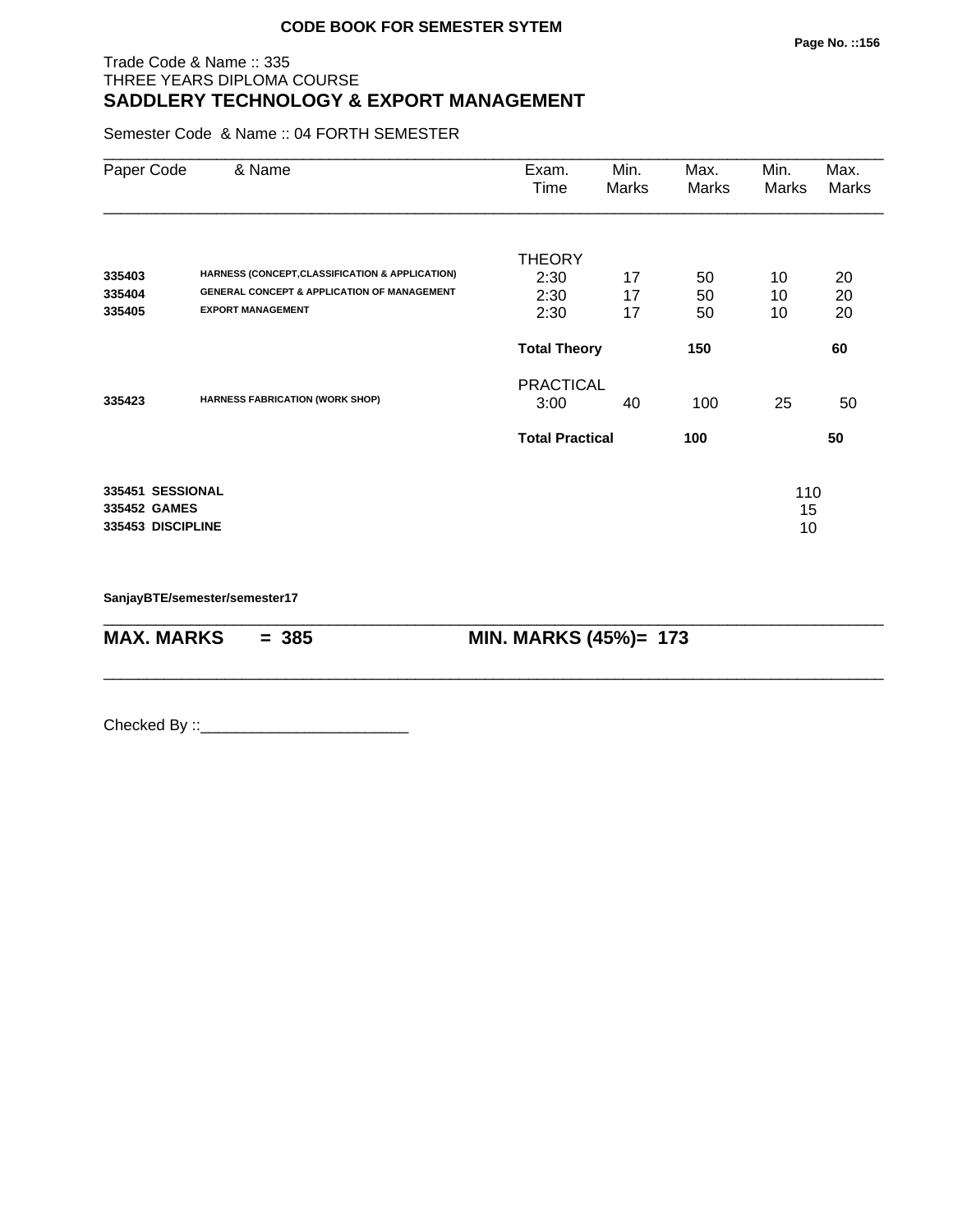#### Trade Code & Name :: 335 THREE YEARS DIPLOMA COURSE **SADDLERY TECHNOLOGY & EXPORT MANAGEMENT**

Semester Code & Name :: 05 FIFTH SEMESTER

| Paper Code        | & Name                                               | Exam.<br>Time          | Min.<br>Marks | Max.<br>Marks | Min.<br>Marks | Max.<br>Marks |
|-------------------|------------------------------------------------------|------------------------|---------------|---------------|---------------|---------------|
|                   |                                                      | <b>THEORY</b>          |               |               |               |               |
| 335501            | INDUSTRIAL MANAGEMENT & ENTREPRENEURSHIP DEVELOPMENT | 2:30                   | 17            | 50            | 10            | 20            |
| 335502            | <b>WESTERN SADDLE</b>                                | 2:30                   | 17            | 50            | 10            | 20            |
| 335503            | SADDLERY ACCESSORIES                                 | 2:30                   | 17            | 50            | 10            | 20            |
|                   |                                                      | <b>Total Theory</b>    |               | 150           |               | 60            |
|                   |                                                      | <b>PRACTICAL</b>       |               |               |               |               |
| 335521            | <b>SADDLERY ACCESSORIES</b>                          | 4:00                   | 40            | 100           | 25            | 50            |
| 335522            | <b>WORKSHOP</b>                                      | 4:00                   | 32            | 80            | 20            | 40            |
|                   |                                                      | <b>Total Practical</b> |               | 180           |               | 90            |
| 335551 SESSIONAL  |                                                      |                        |               |               | 150           |               |
| 335552 GAMES      |                                                      |                        |               |               | 15            |               |
| 335553 DISCIPLINE |                                                      |                        |               |               | 10            |               |

\_\_\_\_\_\_\_\_\_\_\_\_\_\_\_\_\_\_\_\_\_\_\_\_\_\_\_\_\_\_\_\_\_\_\_\_\_\_\_\_\_\_\_\_\_\_\_\_\_\_\_\_\_\_\_\_\_\_\_\_\_\_\_\_\_\_\_\_\_\_\_\_\_\_\_\_\_\_\_\_\_\_\_\_\_\_\_\_\_\_

\_\_\_\_\_\_\_\_\_\_\_\_\_\_\_\_\_\_\_\_\_\_\_\_\_\_\_\_\_\_\_\_\_\_\_\_\_\_\_\_\_\_\_\_\_\_\_\_\_\_\_\_\_\_\_\_\_\_\_\_\_\_\_\_\_\_\_\_\_\_\_\_\_\_\_\_\_\_\_\_\_\_\_\_\_\_\_\_\_\_

**SanjayBTE/semester/semester17**

**MAX. MARKS = 505 MIN. MARKS (45%)= 227**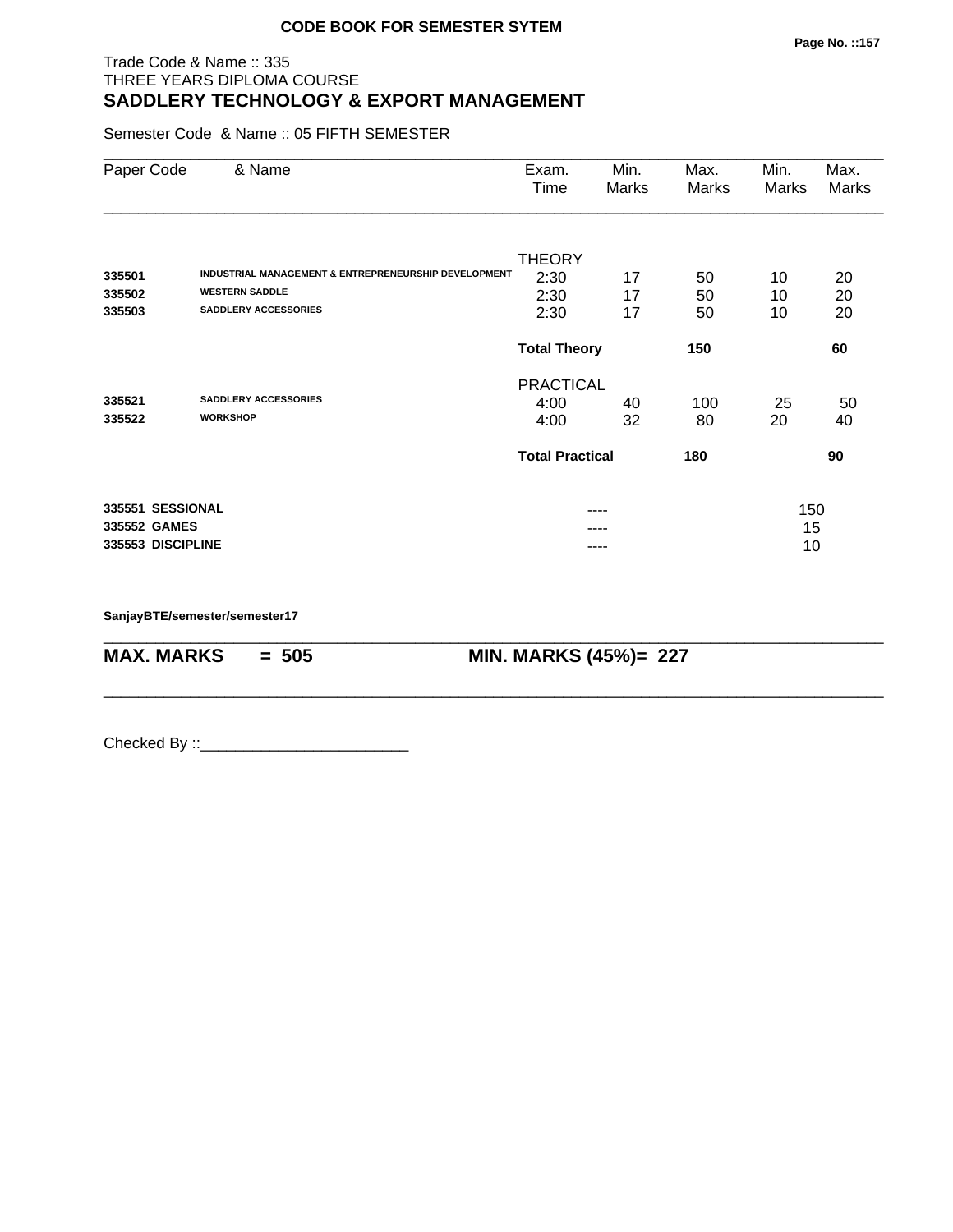#### Trade Code & Name :: 335 THREE YEARS DIPLOMA COURSE **SADDLERY TECHNOLOGY & EXPORT MANAGEMENT**

Semester Code & Name :: 06 SIXTH SEMESTER

| Paper Code        | & Name                                                      | Exam.<br>Time          | Min.<br>Marks | Max.<br>Marks | Min.<br>Marks                     | Max.<br>Marks |  |
|-------------------|-------------------------------------------------------------|------------------------|---------------|---------------|-----------------------------------|---------------|--|
| 335604            | <b>INTERNATIONAL BUSINESS MANAGEMENT &amp; TQM</b>          | <b>THEORY</b><br>2:30  | 17            | 50            | 10                                | 20            |  |
|                   |                                                             | <b>Total Theory</b>    |               | 50            |                                   | 20            |  |
|                   |                                                             | <b>PRACTICAL</b>       |               |               |                                   |               |  |
| 335623            | <b>PROJECT</b>                                              |                        | 40            | 100           | 25                                | 50            |  |
| 335624            | INDUSTRIAL TRAINING (4 WEEKS) AT INSTITUTION LEVEL          | ----                   | 20            | 50            | 10                                | 20            |  |
|                   |                                                             | <b>Total Practical</b> |               | 150           |                                   | 70            |  |
|                   |                                                             |                        |               |               | ELECTIVE ANY ONE OF THE FOLLOWING |               |  |
| 335625            | SADDLE (EUROPEAN)                                           | 4:00                   | 40            | 100           | 25                                | 50            |  |
| 335626            | SADDLE (WESTERN)                                            | 4:00                   | 40            | 100           | 25                                | 50            |  |
| 335627            | <b>BRIDLE</b><br><b>HARNESS</b>                             | 4:00                   | 40            | 100           | 25                                | 50            |  |
| 335628            |                                                             | 4:00                   | 40            | 100           | 25                                | 50            |  |
|                   |                                                             | <b>Total Practical</b> |               | 100           |                                   | 50            |  |
| 335651 SESSIONAL  |                                                             |                        |               |               | 140                               |               |  |
| 335652 GAMES      |                                                             |                        |               |               | 15                                |               |  |
| 335653 DISCIPLINE |                                                             |                        |               |               | 10                                |               |  |
|                   | 335661 CARRY OVER IST YEAR 30%                              |                        |               |               | 372                               |               |  |
|                   | 335662 CARRY OVER IIND YEAR 70%                             |                        |               |               | 700                               |               |  |
|                   |                                                             |                        |               |               |                                   |               |  |
|                   | 335672 [0020] ENVIRONMENTAL EDUCATION & DISASTER MANAGEMENT |                        | 2:30          | 17            | 50                                |               |  |
|                   | SanjayBTE/semester/semester17                               |                        |               |               |                                   |               |  |
| <b>MAX. MARKS</b> | $= 1537$                                                    | MIN. MARKS (45%)= 692  |               |               |                                   |               |  |
|                   |                                                             |                        |               |               |                                   |               |  |
|                   |                                                             |                        |               |               |                                   |               |  |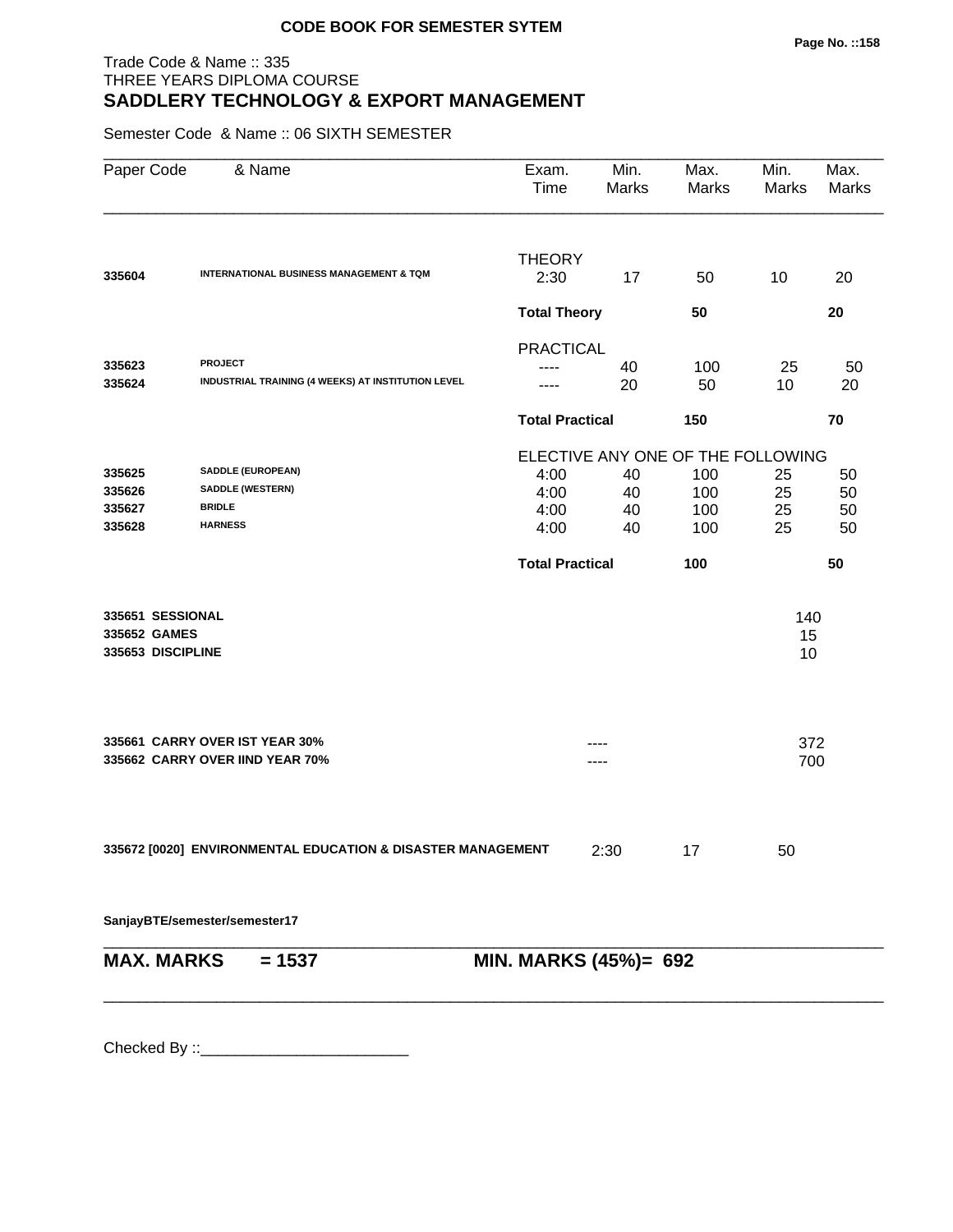# Trade Code & Name :: 336 THREE YEARS DIPLOMA COURSE **LEATHER TECHNOLOGY,FOOTWEAR (COMPUTER AIDED SHOE DESIGN)**

Semester Code & Name :: 01 FIRST SEMESTER

| Paper Code        | & Name                                 | Exam.                  | Min.                       | Max.         | Min.  | Max.  |
|-------------------|----------------------------------------|------------------------|----------------------------|--------------|-------|-------|
|                   |                                        | Time                   | Marks                      | <b>Marks</b> | Marks | Marks |
|                   |                                        |                        |                            |              |       |       |
|                   |                                        | <b>THEORY</b>          |                            |              |       |       |
| 336101            | PROFESSIONAL COMMUNICATION             | 2:30                   | 17                         | 50           | 10    | 20    |
| 336102            | <b>APPLIED MATHEMATICS-I(A)</b>        | 2:30                   | 17                         | 50           | 10    | 20    |
| 336103            | <b>APPLIED PHYSICS-I</b>               | 2:30                   | 17                         | 50           | 10    | 20    |
| 336104            | <b>APPLIED CHEMISTRY</b>               | 2:30                   | 17                         | 50           | 10    | 20    |
|                   |                                        |                        | <b>Total Theory</b><br>200 |              |       | 80    |
|                   |                                        | <b>PRACTICAL</b>       |                            |              |       |       |
| 336122            | <b>APPLIED CHEMISTRY</b>               | 3:00                   | 16                         | 40           | 10    | 20    |
| 336124            | <b>DRAWING &amp; WORKSHOP PRACTICE</b> | 4:00                   | 32                         | 80           | 20    | 40    |
| 336125            | PROFESSIONAL COMMUNICATION             | 3:00                   | 8                          | 20           | 5     | 10    |
|                   |                                        | <b>Total Practical</b> |                            | 140          |       | 70    |
| 336151 SESSIONAL  |                                        |                        | ----                       |              | 150   |       |
| 336152 GAMES      |                                        |                        |                            |              | 15    |       |
| 336153 DISCIPLINE |                                        |                        | ----                       |              | 10    |       |

\_\_\_\_\_\_\_\_\_\_\_\_\_\_\_\_\_\_\_\_\_\_\_\_\_\_\_\_\_\_\_\_\_\_\_\_\_\_\_\_\_\_\_\_\_\_\_\_\_\_\_\_\_\_\_\_\_\_\_\_\_\_\_\_\_\_\_\_\_\_\_\_\_\_\_\_\_\_\_\_\_\_\_\_\_\_\_\_\_\_

\_\_\_\_\_\_\_\_\_\_\_\_\_\_\_\_\_\_\_\_\_\_\_\_\_\_\_\_\_\_\_\_\_\_\_\_\_\_\_\_\_\_\_\_\_\_\_\_\_\_\_\_\_\_\_\_\_\_\_\_\_\_\_\_\_\_\_\_\_\_\_\_\_\_\_\_\_\_\_\_\_\_\_\_\_\_\_\_\_\_

**SanjayBTE/semester/semester17**

**MAX. MARKS = 515 MIN. MARKS (45%)= 232**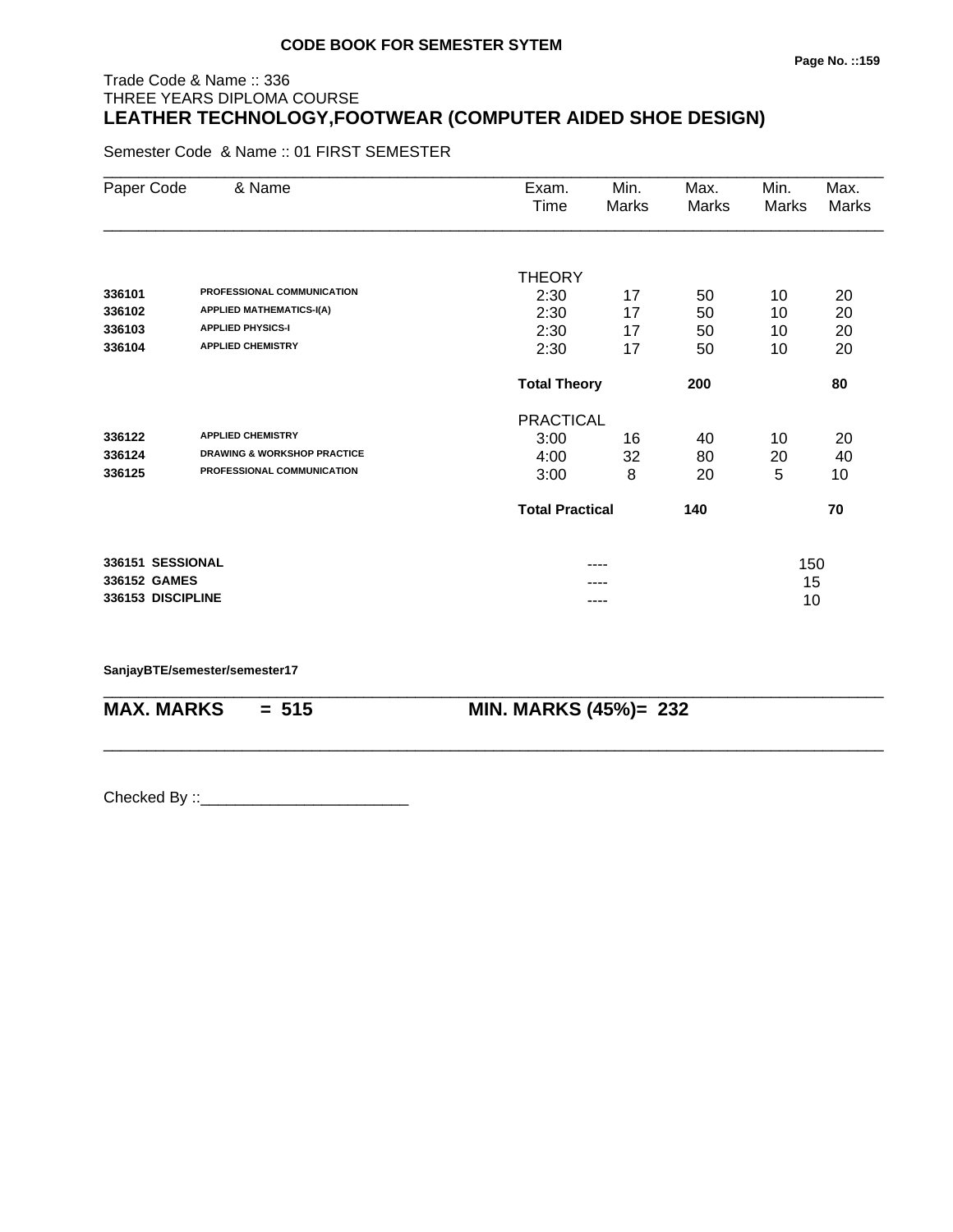#### **Page No. ::160**

# Trade Code & Name :: 336 THREE YEARS DIPLOMA COURSE **LEATHER TECHNOLOGY,FOOTWEAR (COMPUTER AIDED SHOE DESIGN)**

Semester Code & Name :: 02 SECOND SEMESTER

| Paper Code                       | & Name                                    | Exam.<br>Time          | Min.<br>Marks | Max.<br>Marks | Min.<br>Marks | Max.<br>Marks |
|----------------------------------|-------------------------------------------|------------------------|---------------|---------------|---------------|---------------|
|                                  |                                           | <b>THEORY</b>          |               |               |               |               |
| 336205                           | <b>GENERAL ENGINEERING-I</b>              | 2:30                   | 17            | 50            | 10            | 20            |
| 336206                           | <b>MATERIALS FOR FOOTWEAR MANUFACTURE</b> | 2:30                   | 17            | 50            | 10            | 20            |
| 336207                           | <b>FOOTWEAR TECHNOLOGY-I</b>              | 2:30                   | 17            | 50            | 10            | 20            |
| 336208                           | <b>APPLIED MATHEMATICS-I(B)</b>           | 2:30                   | 17            | 50            | 10            | 20            |
| 336209                           | <b>APPLIED PHYSICS-II</b>                 | 2:30                   | 17            | 50            | 10            | 20            |
|                                  |                                           | <b>Total Theory</b>    |               | 250           |               | 100           |
|                                  |                                           | <b>PRACTICAL</b>       |               |               |               |               |
| 336221                           | <b>APPLIED PHYSICS-II</b>                 | 3:00                   | 16            | 40            | 10            | 20            |
| 336223                           | <b>FOOTWEAR TECHNOLOGY-I</b>              | 4:00                   | 50            | 125           | 32            | 65            |
|                                  |                                           | <b>Total Practical</b> |               | 165           |               | 85            |
| 336251 SESSIONAL<br>336252 GAMES |                                           |                        |               |               | 185<br>15     |               |
| 336253 DISCIPLINE                |                                           |                        |               |               | 10            |               |

\_\_\_\_\_\_\_\_\_\_\_\_\_\_\_\_\_\_\_\_\_\_\_\_\_\_\_\_\_\_\_\_\_\_\_\_\_\_\_\_\_\_\_\_\_\_\_\_\_\_\_\_\_\_\_\_\_\_\_\_\_\_\_\_\_\_\_\_\_\_\_\_\_\_\_\_\_\_\_\_\_\_\_\_\_\_\_\_\_\_

\_\_\_\_\_\_\_\_\_\_\_\_\_\_\_\_\_\_\_\_\_\_\_\_\_\_\_\_\_\_\_\_\_\_\_\_\_\_\_\_\_\_\_\_\_\_\_\_\_\_\_\_\_\_\_\_\_\_\_\_\_\_\_\_\_\_\_\_\_\_\_\_\_\_\_\_\_\_\_\_\_\_\_\_\_\_\_\_\_\_

**SanjayBTE/semester/semester17**

**MAX. MARKS = 625 MIN. MARKS (45%)= 281**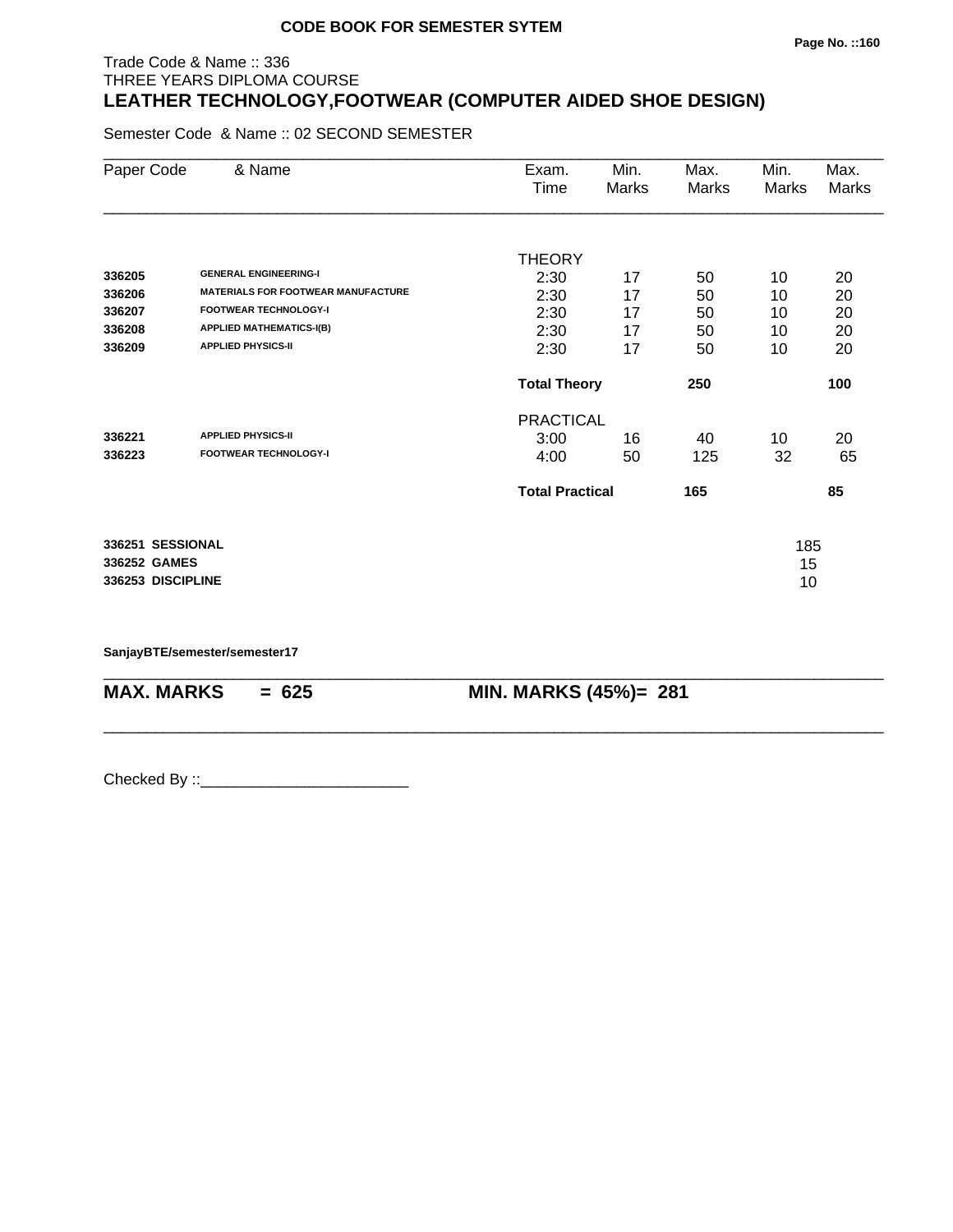#### **Page No. ::161**

# Trade Code & Name :: 336 THREE YEARS DIPLOMA COURSE **LEATHER TECHNOLOGY,FOOTWEAR (COMPUTER AIDED SHOE DESIGN)**

Semester Code & Name :: 03 THIRD SEMESTER

| Paper Code        | & Name                        | Exam.<br>Time          | Min.<br>Marks              | Max.<br>Marks | Min.<br>Marks | Max.<br>Marks |
|-------------------|-------------------------------|------------------------|----------------------------|---------------|---------------|---------------|
|                   |                               |                        |                            |               |               |               |
|                   |                               | <b>THEORY</b>          |                            |               |               |               |
| 336301            | <b>FOOTWEAR DESIGN-I</b>      | 2:30                   | 17                         | 50            | 10            | 20            |
| 336302            | <b>FOOTWEAR DESIGN-II</b>     | 2:30                   | 17                         | 50            | 10            | 20            |
| 336303            | <b>FOOTWEAR TECHNOLOGY-II</b> | 2:30                   | 17                         | 50            | 10            | 20            |
| 336306            | <b>GENERAL ENGINEERING-II</b> | 2:30                   | 17                         | 50            | 10            | 20            |
|                   |                               |                        | <b>Total Theory</b><br>200 |               |               | 80            |
|                   |                               | <b>PRACTICAL</b>       |                            |               |               |               |
| 336321            | <b>FOOTWEAR DESIGN-I</b>      | 4:00                   | 24                         | 60            | 15            | 30            |
| 336322            | <b>FOOTWEAR DESIGN-II</b>     | 4:00                   | 32                         | 80            | 20            | 40            |
| 336323            | <b>FOOTWEAR TECHNOLOGY-II</b> | 4:00                   | 40                         | 100           | 25            | 50            |
| 336326            | <b>GENERAL ENGINEERING-II</b> | 3:00                   | 16                         | 40            | 10            | 20            |
|                   |                               | <b>Total Practical</b> |                            | 280           |               | 140           |
| 336351 SESSIONAL  |                               |                        |                            |               | 220           |               |
| 336352 GAMES      |                               |                        |                            |               | 15            |               |
| 336353 DISCIPLINE |                               |                        |                            |               | 10            |               |

\_\_\_\_\_\_\_\_\_\_\_\_\_\_\_\_\_\_\_\_\_\_\_\_\_\_\_\_\_\_\_\_\_\_\_\_\_\_\_\_\_\_\_\_\_\_\_\_\_\_\_\_\_\_\_\_\_\_\_\_\_\_\_\_\_\_\_\_\_\_\_\_\_\_\_\_\_\_\_\_\_\_\_\_\_\_\_\_\_\_

\_\_\_\_\_\_\_\_\_\_\_\_\_\_\_\_\_\_\_\_\_\_\_\_\_\_\_\_\_\_\_\_\_\_\_\_\_\_\_\_\_\_\_\_\_\_\_\_\_\_\_\_\_\_\_\_\_\_\_\_\_\_\_\_\_\_\_\_\_\_\_\_\_\_\_\_\_\_\_\_\_\_\_\_\_\_\_\_\_\_

#### **SanjayBTE/semester/semester17**

**MAX. MARKS = 725 MIN. MARKS (45%)= 326**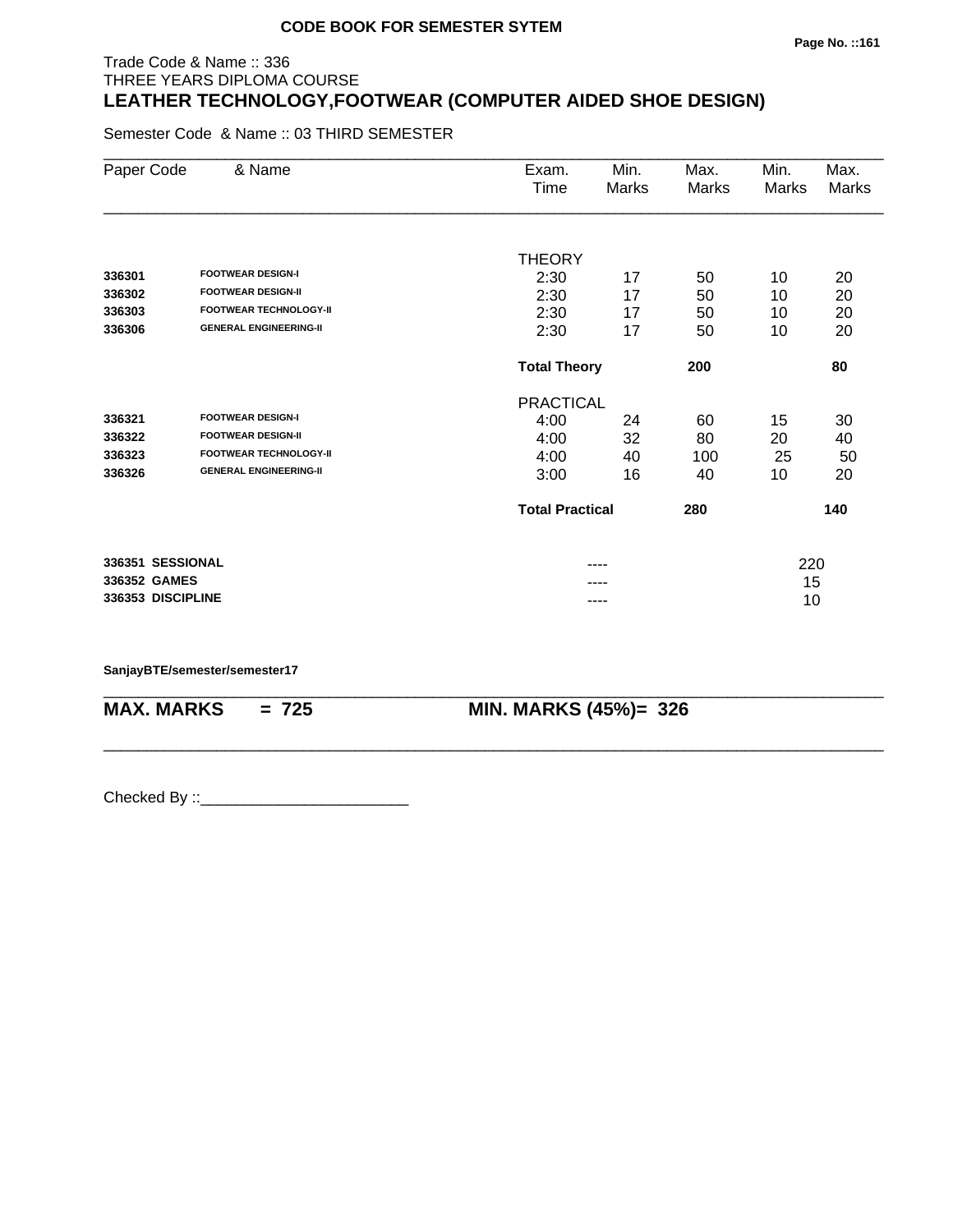#### **Page No. ::162**

# Trade Code & Name :: 336 THREE YEARS DIPLOMA COURSE **LEATHER TECHNOLOGY,FOOTWEAR (COMPUTER AIDED SHOE DESIGN)**

Semester Code & Name :: 04 FORTH SEMESTER

| Paper Code        | & Name                                      | Exam.<br>Time          | Min.<br>Marks              | Max.<br>Marks | Min.<br>Marks | Max.<br>Marks |
|-------------------|---------------------------------------------|------------------------|----------------------------|---------------|---------------|---------------|
|                   |                                             | <b>THEORY</b>          |                            |               |               |               |
| 336404            | <b>FOOTWEAR ENGINEERING</b>                 | 2:30                   | 17                         | 50            | 10            | 20            |
| 336405            | <b>LEATHER GOODS MANUFACTURE-I</b>          | 2:30                   | 17                         | 50            | 10            | 20            |
| 336407            | <b>ELEMENTARY LEATHER TECHNOLOGY</b>        | 2:30                   | 17                         | 50            | 10            | 20            |
|                   |                                             |                        | 150<br><b>Total Theory</b> |               |               | 60            |
|                   |                                             | <b>PRACTICAL</b>       |                            |               |               |               |
| 336424            | <b>FOOTWEAR ENGINEERING</b>                 | 4:00                   | 16                         | 40            | 10            | 20            |
| 336425            | <b>LEATHER GOODS MANUFACTURE-I</b>          | 4:00                   | 24                         | 60            | 15            | 30            |
| 336427            | <b>COMPUTER PRINCIPLES AND APPLICATIONS</b> | 3:00                   | 24                         | 60            | 15            | 30            |
|                   |                                             | <b>Total Practical</b> |                            | 160           |               | 80            |
| 336451 SESSIONAL  |                                             |                        |                            |               | 140           |               |
| 336452 GAMES      |                                             |                        |                            |               | 15            |               |
| 336453 DISCIPLINE |                                             |                        |                            |               | 10            |               |

\_\_\_\_\_\_\_\_\_\_\_\_\_\_\_\_\_\_\_\_\_\_\_\_\_\_\_\_\_\_\_\_\_\_\_\_\_\_\_\_\_\_\_\_\_\_\_\_\_\_\_\_\_\_\_\_\_\_\_\_\_\_\_\_\_\_\_\_\_\_\_\_\_\_\_\_\_\_\_\_\_\_\_\_\_\_\_\_\_\_

\_\_\_\_\_\_\_\_\_\_\_\_\_\_\_\_\_\_\_\_\_\_\_\_\_\_\_\_\_\_\_\_\_\_\_\_\_\_\_\_\_\_\_\_\_\_\_\_\_\_\_\_\_\_\_\_\_\_\_\_\_\_\_\_\_\_\_\_\_\_\_\_\_\_\_\_\_\_\_\_\_\_\_\_\_\_\_\_\_\_

**SanjayBTE/semester/semester17**

**MAX. MARKS = 475 MIN. MARKS (45%)= 214**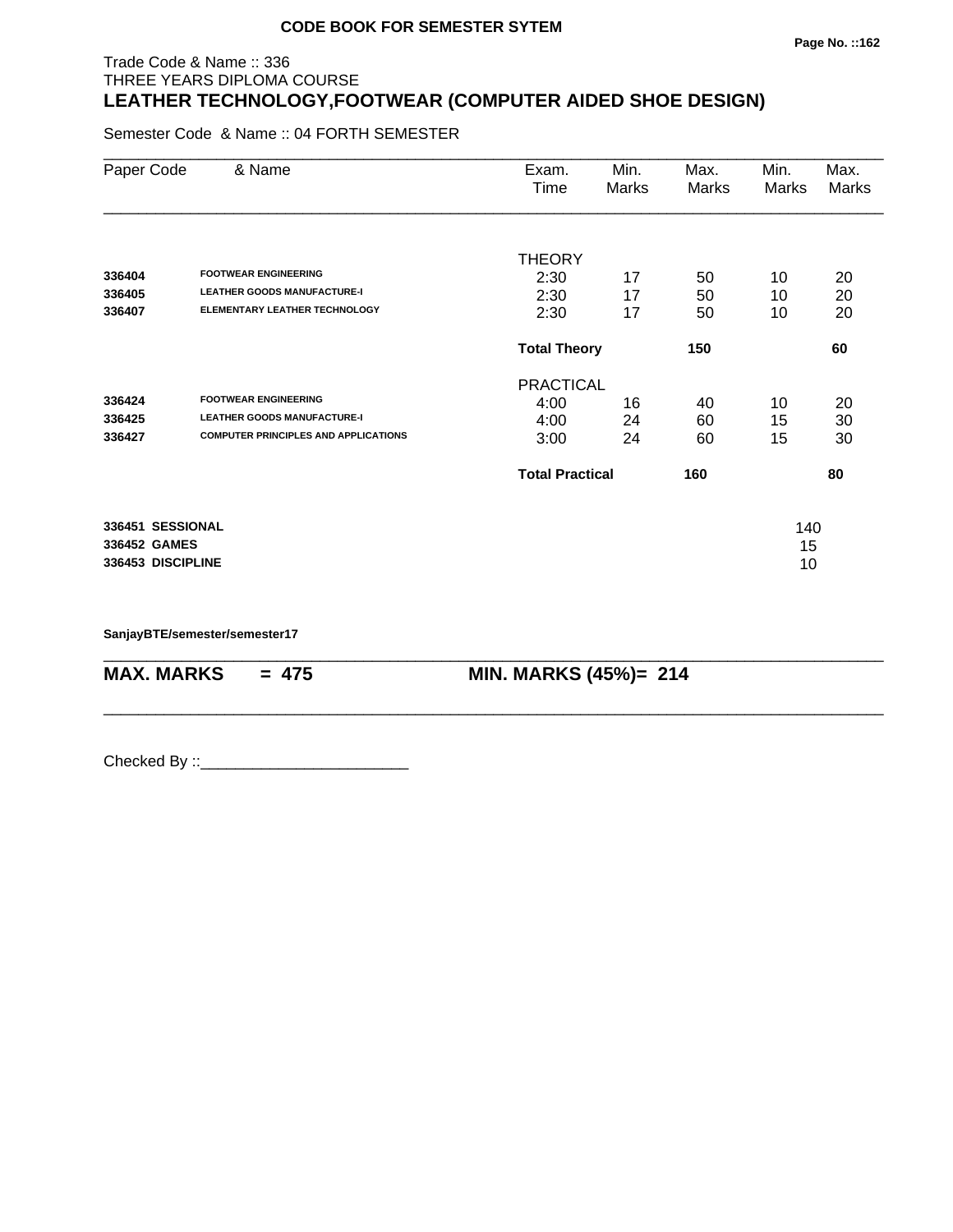# Trade Code & Name :: 336 THREE YEARS DIPLOMA COURSE **LEATHER TECHNOLOGY,FOOTWEAR (COMPUTER AIDED SHOE DESIGN)**

Semester Code & Name :: 05 FIFTH SEMESTER

| Paper Code        | & Name                                               | Exam.<br>Time              | Min.<br>Marks | Max.<br><b>Marks</b> | Min.<br>Marks | Max.<br><b>Marks</b> |
|-------------------|------------------------------------------------------|----------------------------|---------------|----------------------|---------------|----------------------|
|                   |                                                      |                            |               |                      |               |                      |
|                   |                                                      | <b>THEORY</b>              |               |                      |               |                      |
| 336502            | <b>LEATHER GARMENT MANUFACTURE</b>                   | 2:30                       | 17            | 50                   | 10            | 20                   |
| 336503            | INDUSTRIAL MANAGEMENT & ENTREPRENEURSHIP DEVELOPMENT | 2:30                       | 17            | 50                   | 10            | 20                   |
| 336506            | <b>TESTING AND QUALITY CONTROL</b>                   | 2:30                       | 17            | 50                   | 10            | 20                   |
| 336507            | <b>LEATHER GOODS MANUFACTURE-II</b>                  | 2:30                       | 17            | 50                   | 10            | 20                   |
|                   |                                                      | <b>Total Theory</b><br>200 |               |                      |               | 80                   |
|                   |                                                      | <b>PRACTICAL</b>           |               |                      |               |                      |
| 336522            | <b>LEATHER GARMENT MANUFACTURE</b>                   | 4:00                       | 24            | 60                   | 15            | 30                   |
| 336523            | <b>TESTING AND QUALITY CONTROL</b>                   | 3:00                       | 28            | 70                   | 15            | 30                   |
| 336524            | <b>LEATHER GOODS MANUFACTURE-II</b>                  | 4:00                       | 24            | 60                   | 15            | 30                   |
|                   |                                                      | <b>Total Practical</b>     |               | 190                  |               | 90                   |
| 336551 SESSIONAL  |                                                      |                            | ----          |                      | 170           |                      |
| 336552 GAMES      |                                                      |                            |               |                      | 15            |                      |
| 336553 DISCIPLINE |                                                      |                            |               |                      | 10            |                      |

\_\_\_\_\_\_\_\_\_\_\_\_\_\_\_\_\_\_\_\_\_\_\_\_\_\_\_\_\_\_\_\_\_\_\_\_\_\_\_\_\_\_\_\_\_\_\_\_\_\_\_\_\_\_\_\_\_\_\_\_\_\_\_\_\_\_\_\_\_\_\_\_\_\_\_\_\_\_\_\_\_\_\_\_\_\_\_\_\_\_

\_\_\_\_\_\_\_\_\_\_\_\_\_\_\_\_\_\_\_\_\_\_\_\_\_\_\_\_\_\_\_\_\_\_\_\_\_\_\_\_\_\_\_\_\_\_\_\_\_\_\_\_\_\_\_\_\_\_\_\_\_\_\_\_\_\_\_\_\_\_\_\_\_\_\_\_\_\_\_\_\_\_\_\_\_\_\_\_\_\_

**SanjayBTE/semester/semester17**

**MAX. MARKS = 585 MIN. MARKS (45%)= 263**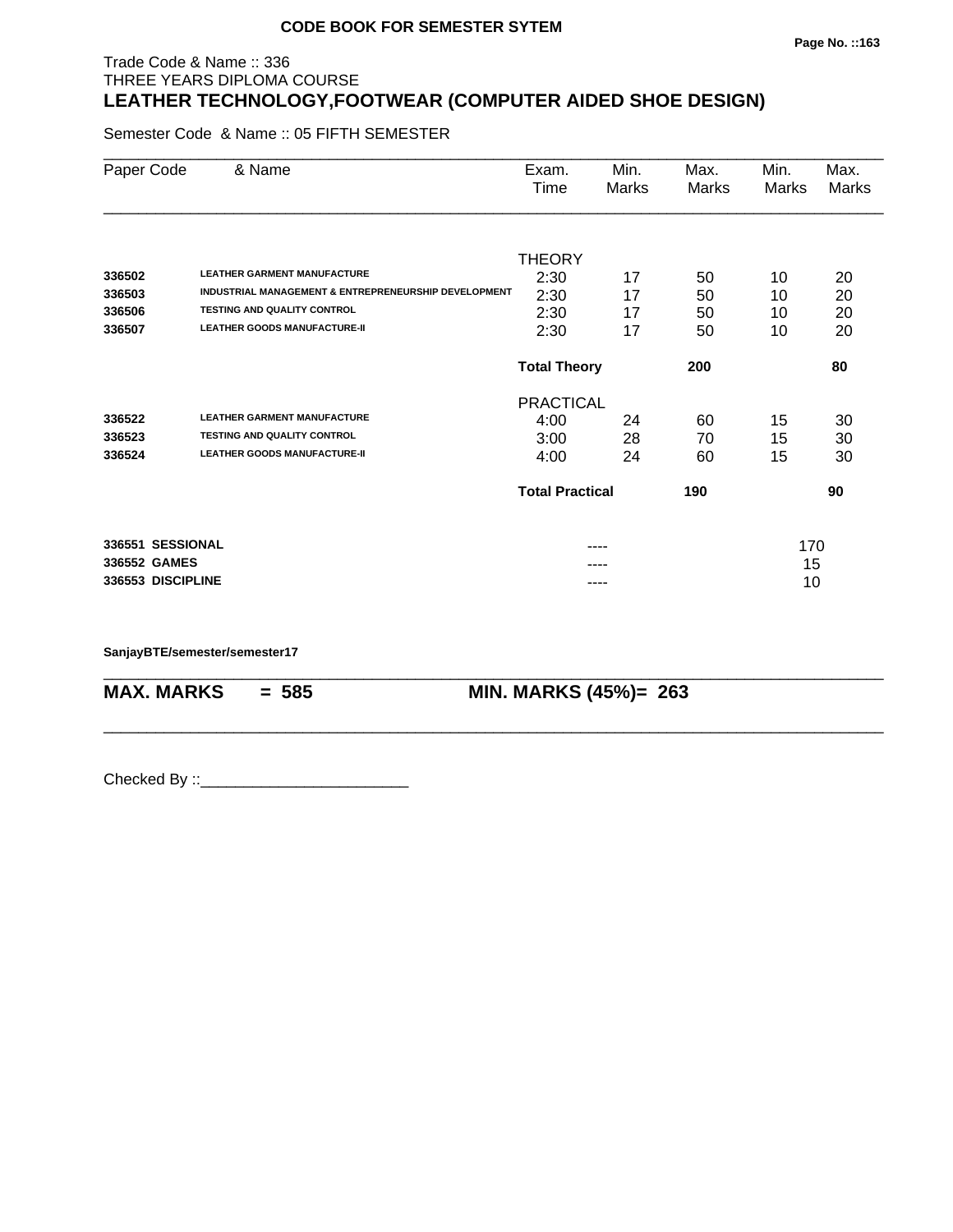#### **Page No. ::164**

# Trade Code & Name :: 336 THREE YEARS DIPLOMA COURSE **LEATHER TECHNOLOGY,FOOTWEAR (COMPUTER AIDED SHOE DESIGN)**

Semester Code & Name :: 06 SIXTH SEMESTER

| Paper Code                       | & Name                                                      | Exam.<br>Time          | Min.<br>Marks | Max.<br>Marks | Min.<br>Marks | Max.<br>Marks |
|----------------------------------|-------------------------------------------------------------|------------------------|---------------|---------------|---------------|---------------|
|                                  |                                                             | <b>THEORY</b>          |               |               |               |               |
| 336601                           | FOOTWEAR TECHNOLOGY-III                                     | 2:30                   | 17            | 50            | 10            | 20            |
| 336604                           | <b>COSTING ANALYSIS &amp; ACCOUNTING</b>                    | 2:30                   | 17            | 50            | 10            | 20            |
| 336605                           | <b>INDUSTRIAL PROMOTION MARKETING &amp; EXPORT</b>          | 2:30                   | 17            | 50            | 10            | 20            |
| 336608                           | <b>CAD/CAM FOR FOOTWEAR</b>                                 | 2:30                   | 17            | 50            | 10            | 20            |
|                                  |                                                             | <b>Total Theory</b>    |               | 200           |               | 80            |
|                                  |                                                             | <b>PRACTICAL</b>       |               |               |               |               |
| 336621                           | <b>FOOTWEAR TECHNOLOGY-III</b>                              | 4:00                   | 24            | 60            | 15            | 30            |
| 336625                           | <b>CAD/CAM FOR FOOTWEAR</b>                                 | 3:00                   | 32            | 80            | 25            | 50            |
| 336626                           | PROJECT (WORK)                                              | 3:00                   | 24            | 60            | 15            | 30            |
| 336627                           | <b>INDUSTRIAL TRAINING</b>                                  | $\frac{1}{2}$          | 16            | 40            | 10            | 20            |
|                                  |                                                             | <b>Total Practical</b> |               | 240           |               | 130           |
|                                  |                                                             |                        |               |               |               |               |
| 336651 SESSIONAL<br>336652 GAMES |                                                             |                        |               |               | 210           |               |
| 336653 DISCIPLINE                |                                                             |                        |               |               | 15<br>10      |               |
|                                  |                                                             |                        |               |               |               |               |
|                                  | 336661 CARRY OVER IST YEAR (30%)                            |                        |               |               | 342           |               |
|                                  | 336662 CARRY OVER 2ND YEAR (70%)                            |                        |               |               | 840           |               |
|                                  |                                                             |                        |               |               |               |               |
|                                  | 336672 [0020] ENVIRONMENTAL EDUCATION & DISASTER MANAGEMENT |                        | 2:30          | 17            | 50            |               |
|                                  | SanjayBTE/semester/semester17                               |                        |               |               |               |               |
| <b>MAX. MARKS</b>                | $= 1857$                                                    | MIN. MARKS (45%)= 836  |               |               |               |               |
|                                  |                                                             |                        |               |               |               |               |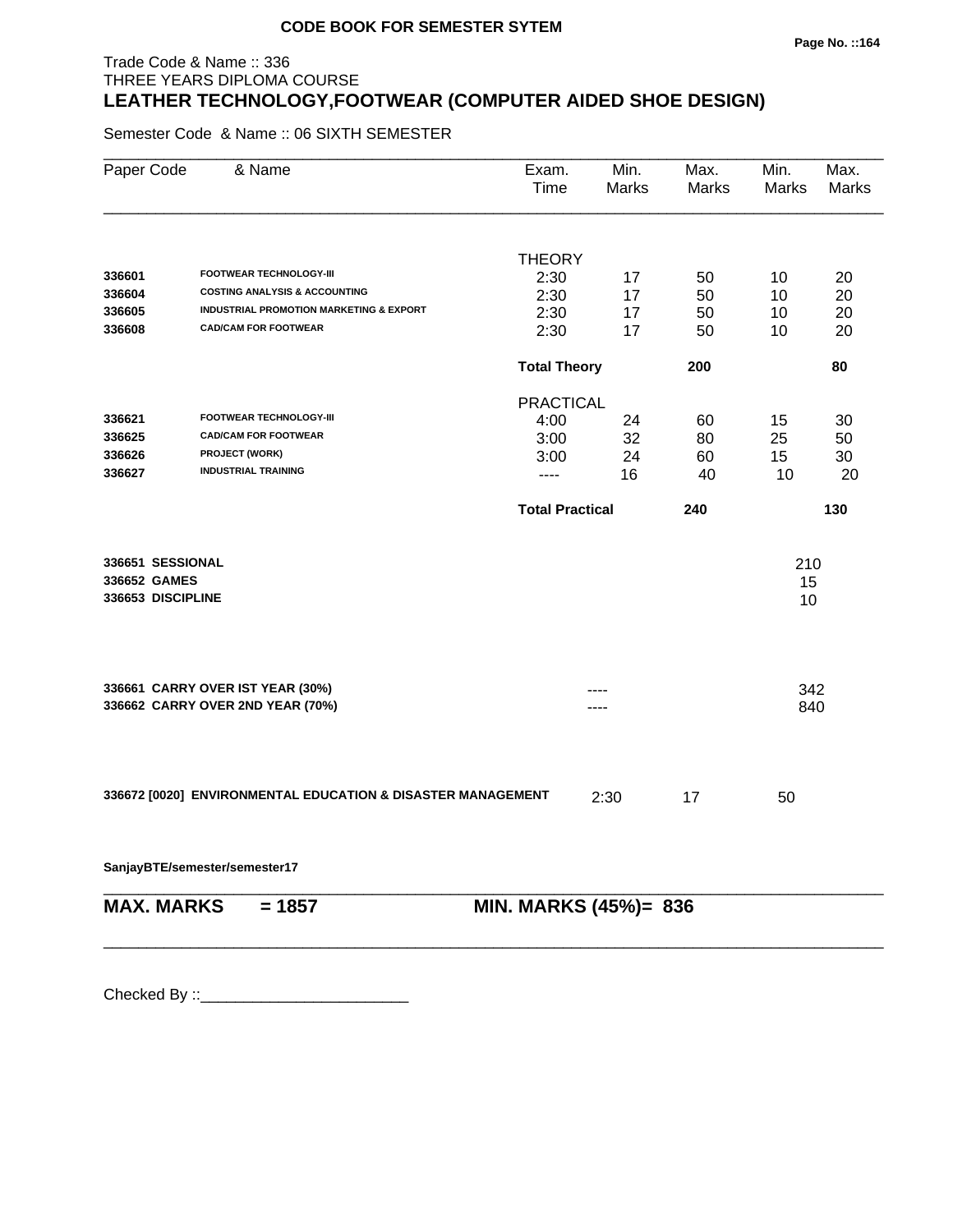#### **Page No. ::165**

#### Trade Code & Name :: 337 THREE YEARS DIPLOMA COURSE **HOTEL MANAGEMENT & CATERING TECHNOLOGY**

Semester Code & Name :: 01 FIRST SEMESTER

| Paper Code        | & Name                                                    | Exam.                  | Min.  | Max.  | Min.  | Max.         |
|-------------------|-----------------------------------------------------------|------------------------|-------|-------|-------|--------------|
|                   |                                                           | Time                   | Marks | Marks | Marks | <b>Marks</b> |
|                   |                                                           |                        |       |       |       |              |
|                   |                                                           | <b>THEORY</b>          |       |       |       |              |
| 337101            | FOUN DATION COURSE IN FOOD PRODUCTION                     | 2:30                   | 33    | 100   | 20    | 40           |
| 337102            | <b>FOUN DATION COURSE IN FOOD &amp; BEVERAGE SERVICES</b> | 2:30                   | 33    | 100   | 20    | 40           |
| 337107            | <b>BASIC NUTRITION &amp; PRINCIPLE OF FOOD SCIENCE</b>    | 2:30                   | 17    | 50    | 10    | 20           |
| 337108            | <b>BASIC ACCOUNTANCY</b>                                  | 2:30                   | 17    | 50    | 10    | 20           |
| 337109            | <b>COMMUNICATION SKILL</b>                                | 2:30                   | 17    | 50    | 10    | 20           |
|                   |                                                           | <b>Total Theory</b>    |       | 350   |       | 140          |
|                   |                                                           | <b>PRACTICAL</b>       |       |       |       |              |
| 337121            | FOUN DATION COURSE IN FOOD PRODUCTION                     | 6:00                   | 40    | 100   | 20    | 40           |
| 337122            | <b>FOUN DATION COURSE IN FOOD &amp; BEVERAGE SERVICES</b> | 3:00                   | 30    | 75    | 17    | 35           |
|                   |                                                           | <b>Total Practical</b> |       | 175   |       | 75           |
| 337151 SESSIONAL  |                                                           |                        | ----  |       | 215   |              |
| 337152 GAME       |                                                           |                        |       |       | 15    |              |
| 337153 DISCIPLINE |                                                           |                        | ----  |       | 10    |              |

\_\_\_\_\_\_\_\_\_\_\_\_\_\_\_\_\_\_\_\_\_\_\_\_\_\_\_\_\_\_\_\_\_\_\_\_\_\_\_\_\_\_\_\_\_\_\_\_\_\_\_\_\_\_\_\_\_\_\_\_\_\_\_\_\_\_\_\_\_\_\_\_\_\_\_\_\_\_\_\_\_\_\_\_\_\_\_\_\_\_

\_\_\_\_\_\_\_\_\_\_\_\_\_\_\_\_\_\_\_\_\_\_\_\_\_\_\_\_\_\_\_\_\_\_\_\_\_\_\_\_\_\_\_\_\_\_\_\_\_\_\_\_\_\_\_\_\_\_\_\_\_\_\_\_\_\_\_\_\_\_\_\_\_\_\_\_\_\_\_\_\_\_\_\_\_\_\_\_\_\_

**SanjayBTE/semester/semester17**

**MAX. MARKS = 765 MIN. MARKS (45%)= 344**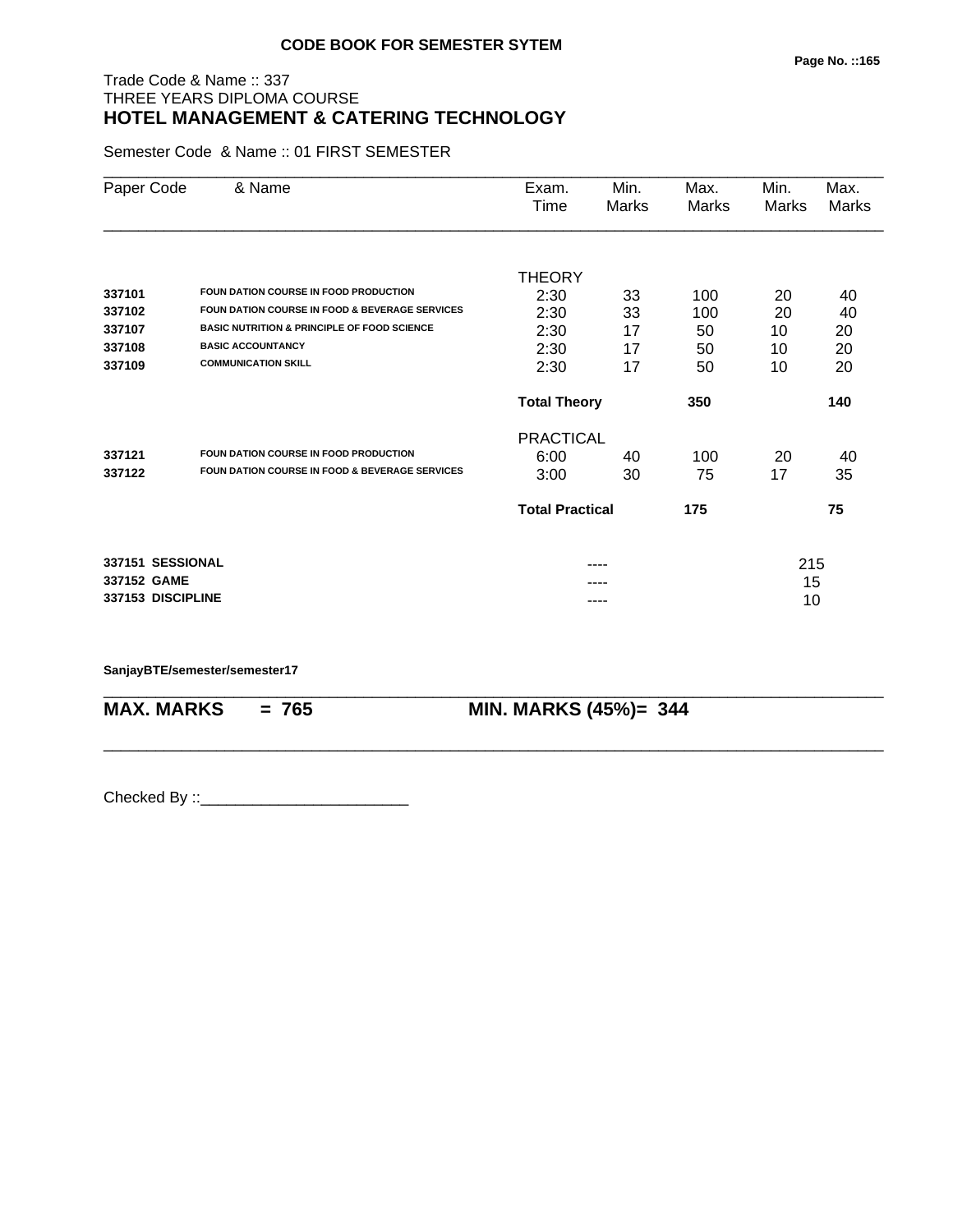#### Trade Code & Name :: 337 THREE YEARS DIPLOMA COURSE **HOTEL MANAGEMENT & CATERING TECHNOLOGY**

Semester Code & Name :: 02 SECOND SEMESTER

| Paper Code        | & Name                                         | Exam.<br>Time          | Min.<br>Marks | Max.<br>Marks | Min.<br>Marks | Max.<br><b>Marks</b> |
|-------------------|------------------------------------------------|------------------------|---------------|---------------|---------------|----------------------|
|                   |                                                |                        |               |               |               |                      |
|                   |                                                | <b>THEORY</b>          |               |               |               |                      |
| 337203            | FOUN DATION COURSE IN FRONT OFFICE OPERATIONS  | 2:30                   | 33            | 100           | 20            | 40                   |
| 337204            | FOUN DATION COURSE IN ACCOMMODATION OPERATIONS | 2:30                   | 33            | 100           | 20            | 40                   |
| 337205            | <b>APPLICATION OF COMPUTERS</b>                | 2:30                   | 17            | 50            | 10            | 20                   |
| 337206            | HOTEL ENGINEERING                              | 2:30                   | 17            | 50            | 10            | 20                   |
|                   |                                                | <b>Total Theory</b>    |               | 300           |               | 120                  |
|                   |                                                | <b>PRACTICAL</b>       |               |               |               |                      |
| 337223            | FOUN DATION COURSE IN FRONT OFFICE OPERATIONS  | 3:00                   | 30            | 75            | 17            | 35                   |
| 337224            | FOUN DATION COURSE IN ACCOMMODATION OPERATIONS | 3:00                   | 30            | 75            | 17            | 35                   |
| 337225            | <b>APPLICATION OF COMPUTER'S</b>               | 3:00                   | 20            | 50            | 10            | 20                   |
|                   |                                                | <b>Total Practical</b> |               | 200           |               | 90                   |
| 337251 SESSIONAL  |                                                |                        |               |               | 210           |                      |
| 337252 GAME       |                                                |                        |               |               | 15            |                      |
| 337253 DISCIPLINE |                                                |                        |               |               | 10            |                      |
|                   |                                                |                        |               |               |               |                      |

\_\_\_\_\_\_\_\_\_\_\_\_\_\_\_\_\_\_\_\_\_\_\_\_\_\_\_\_\_\_\_\_\_\_\_\_\_\_\_\_\_\_\_\_\_\_\_\_\_\_\_\_\_\_\_\_\_\_\_\_\_\_\_\_\_\_\_\_\_\_\_\_\_\_\_\_\_\_\_\_\_\_\_\_\_\_\_\_\_\_

\_\_\_\_\_\_\_\_\_\_\_\_\_\_\_\_\_\_\_\_\_\_\_\_\_\_\_\_\_\_\_\_\_\_\_\_\_\_\_\_\_\_\_\_\_\_\_\_\_\_\_\_\_\_\_\_\_\_\_\_\_\_\_\_\_\_\_\_\_\_\_\_\_\_\_\_\_\_\_\_\_\_\_\_\_\_\_\_\_\_

**SanjayBTE/semester/semester17**

**MAX. MARKS = 735 MIN. MARKS (45%)= 331**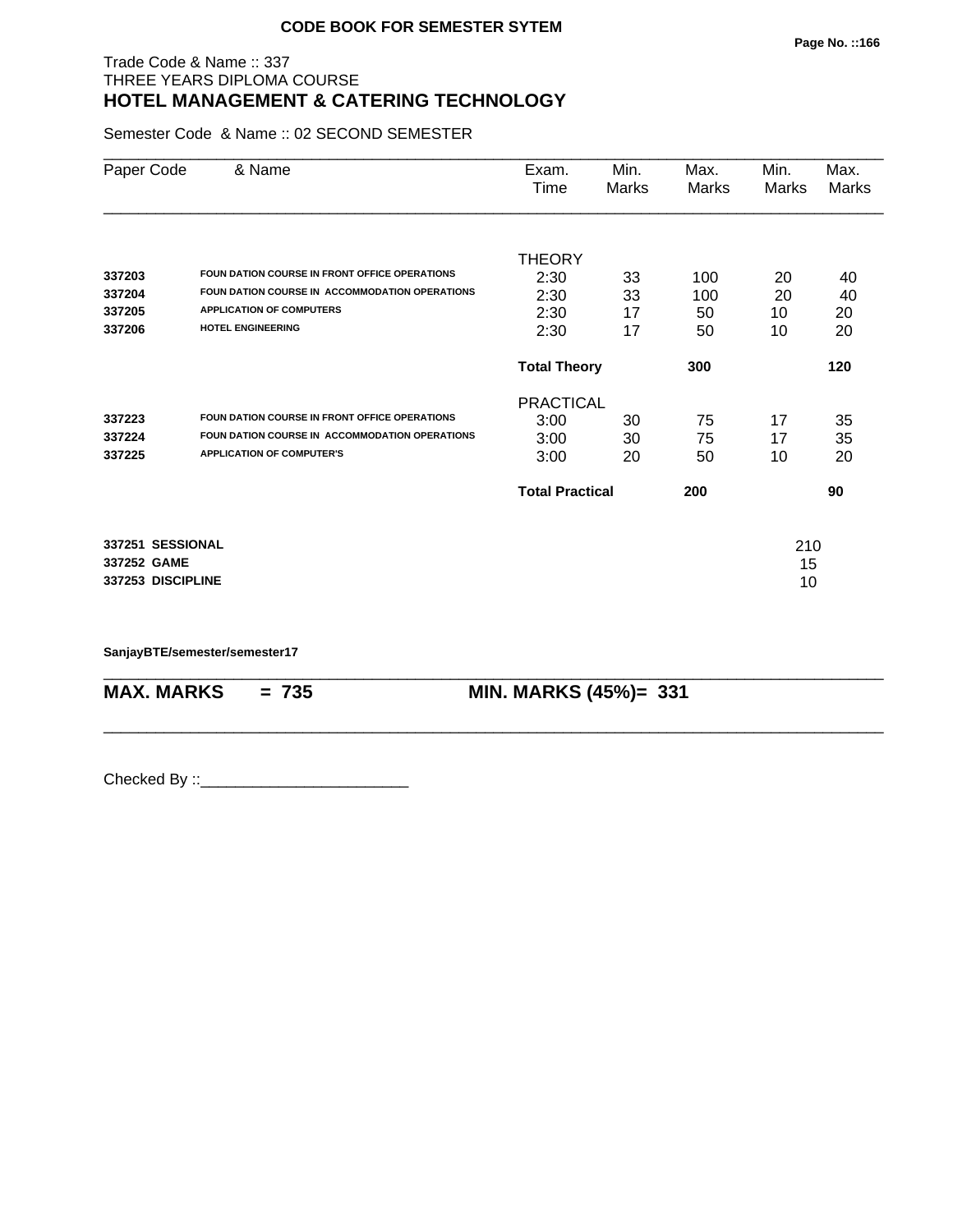#### Trade Code & Name :: 337 THREE YEARS DIPLOMA COURSE **HOTEL MANAGEMENT & CATERING TECHNOLOGY**

Semester Code & Name :: 03 THIRD SEMESTER

| Paper Code        | & Name                                        | Exam.                  | Min.         | Max.         | Min.  | Max.         |
|-------------------|-----------------------------------------------|------------------------|--------------|--------------|-------|--------------|
|                   |                                               | Time                   | <b>Marks</b> | <b>Marks</b> | Marks | <b>Marks</b> |
|                   |                                               |                        |              |              |       |              |
|                   |                                               | <b>THEORY</b>          |              |              |       |              |
| 337301            | <b>FOOD PRODUCTION &amp; OPERATION</b>        | 2:30                   | 33           | 100          | 20    | 40           |
| 337302            | <b>FOOD &amp; BEVERAGE SERVICES OPERATION</b> | 2:30                   | 33           | 100          | 20    | 40           |
| 337303            | <b>FRONT OFFICE OPERATIONS</b>                | 2:30                   | 33           | 100          | 20    | 40           |
| 337304            | <b>ACCOMMODATION OPERATIONS</b>               | 2:30                   | 33           | 100          | 20    | 40           |
| 337306            | HOTEL ACCOUNTTANCY                            | 2:30                   | 17           | 50           | 10    | 20           |
| 337307            | <b>FOOD SAFETY &amp; QUALITY</b>              | 2:30                   | 17           | 50           | 10    | 20           |
| 337308            | <b>HUMAN RESOURCE MANAGEMENT</b>              | 2:30                   | 17           | 50           | 10    | 20           |
| 337309            | <b>MANAGEMENT IN TOURISM</b>                  | 2:30                   | 17           | 50           | 10    | 20           |
| 337310            | <b>COMMUNICATION SKILL IN ENGLISH</b>         | 2:30                   | 17           | 50           | 10    | 20           |
|                   |                                               | <b>Total Theory</b>    |              | 650          |       | 260          |
|                   |                                               | <b>PRACTICAL</b>       |              |              |       |              |
| 337321            | <b>FOOD PRODUCTION &amp; OPERATION</b>        | 6:00                   | 32           | 80           | 20    | 40           |
| 337322            | <b>FOOD &amp; BEVERAGE SERVICES OPERATION</b> | 3:00                   | 30           | 75           | 17    | 35           |
| 337323            | <b>FRONT OFFICE OPERATIONS</b>                | 3:00                   | 30           | 75           | 17    | 35           |
| 337324            | <b>ACCOMMODATION OPERATIONS-II</b>            | 3:00                   | 30           | 75           | 17    | 35           |
|                   |                                               | <b>Total Practical</b> |              | 305          |       | 145          |
| 337351 SESSIONAL  |                                               |                        |              |              | 450   |              |
| 337352 GAMES      |                                               |                        |              |              | 15    |              |
| 337353 DISCIPLINE |                                               |                        |              |              | 10    |              |
|                   |                                               |                        |              |              |       |              |

\_\_\_\_\_\_\_\_\_\_\_\_\_\_\_\_\_\_\_\_\_\_\_\_\_\_\_\_\_\_\_\_\_\_\_\_\_\_\_\_\_\_\_\_\_\_\_\_\_\_\_\_\_\_\_\_\_\_\_\_\_\_\_\_\_\_\_\_\_\_\_\_\_\_\_\_\_\_\_\_\_\_\_\_\_\_\_\_\_\_

\_\_\_\_\_\_\_\_\_\_\_\_\_\_\_\_\_\_\_\_\_\_\_\_\_\_\_\_\_\_\_\_\_\_\_\_\_\_\_\_\_\_\_\_\_\_\_\_\_\_\_\_\_\_\_\_\_\_\_\_\_\_\_\_\_\_\_\_\_\_\_\_\_\_\_\_\_\_\_\_\_\_\_\_\_\_\_\_\_\_

**SanjayBTE/semester/semester17**

**MAX. MARKS = 1430 MIN. MARKS (45%)= 644**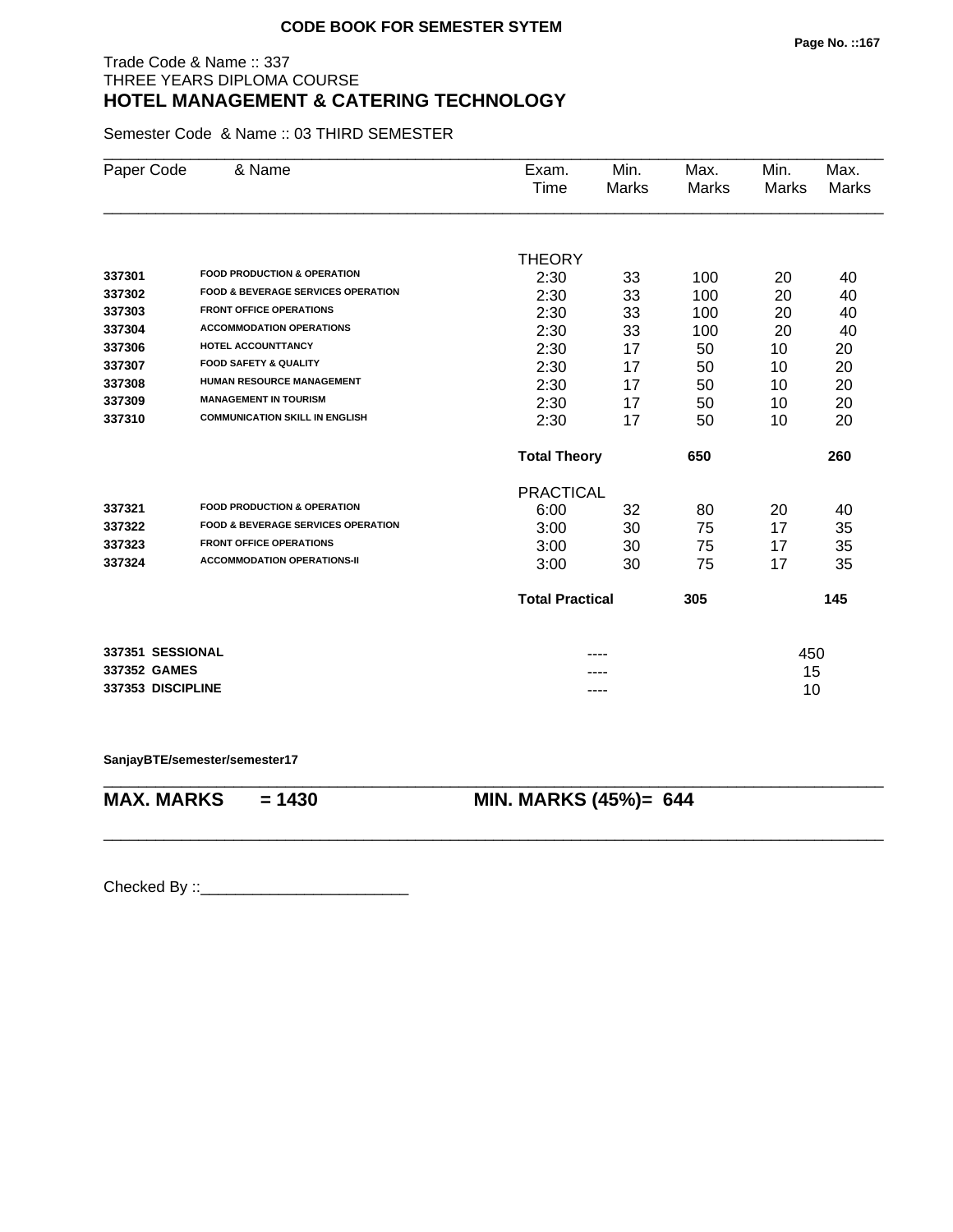#### Trade Code & Name :: 337 THREE YEARS DIPLOMA COURSE **HOTEL MANAGEMENT & CATERING TECHNOLOGY**

Semester Code & Name :: 04 FORTH SEMESTER

| Paper Code        | & Name                                | Exam.<br>Time          | Min.<br>Marks | Max.<br>Marks | Min.<br>Marks | Max.<br>Marks |
|-------------------|---------------------------------------|------------------------|---------------|---------------|---------------|---------------|
|                   |                                       | <b>PRACTICAL</b>       |               |               |               |               |
| 337425            | <b>INDUSTRIAL TRAINING (20 WEEKS)</b> |                        | 24            | 60            | 70            | 140           |
|                   |                                       | <b>Total Practical</b> |               | 60            |               | 140           |
| 337451 SESSIONAL  |                                       |                        |               |               | 140           |               |
| 337452 GAMES      |                                       |                        |               |               | 15            |               |
| 337453 DISCIPLINE |                                       |                        |               |               | 10            |               |
|                   | SanjayBTE/semester/semester17         |                        |               |               |               |               |

| <b>MAX. MARKS</b> | $= 225$ | <b>MIN. MARKS (45%)= 101</b> |
|-------------------|---------|------------------------------|

\_\_\_\_\_\_\_\_\_\_\_\_\_\_\_\_\_\_\_\_\_\_\_\_\_\_\_\_\_\_\_\_\_\_\_\_\_\_\_\_\_\_\_\_\_\_\_\_\_\_\_\_\_\_\_\_\_\_\_\_\_\_\_\_\_\_\_\_\_\_\_\_\_\_\_\_\_\_\_\_\_\_\_\_\_\_\_\_\_\_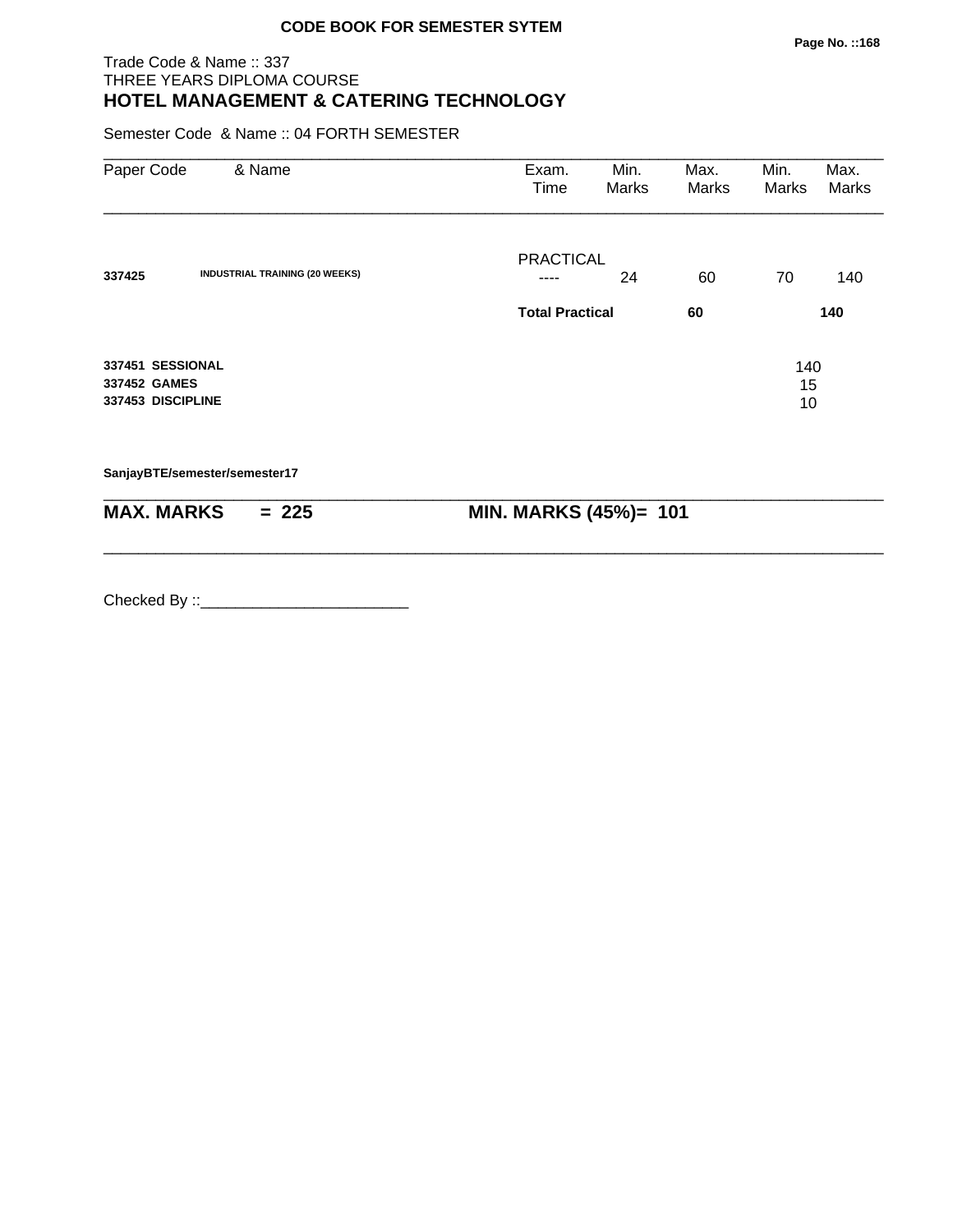#### Trade Code & Name :: 337 THREE YEARS DIPLOMA COURSE **HOTEL MANAGEMENT & CATERING TECHNOLOGY**

Semester Code & Name :: 05 FIFTH SEMESTER

| Paper Code        | & Name                                       | Exam.                  | Min.  | Max.  | Min.  | Max.  |
|-------------------|----------------------------------------------|------------------------|-------|-------|-------|-------|
|                   |                                              | Time                   | Marks | Marks | Marks | Marks |
|                   |                                              |                        |       |       |       |       |
|                   |                                              | <b>THEORY</b>          |       |       |       |       |
| 337501            | ADVANCE FOOD PRODUCTION OPERATION            | 2:30                   | 33    | 100   | 20    | 40    |
| 337502            | <b>ADVANCE FOOD &amp; BEVERAGE OPERATION</b> | 2:30                   | 33    | 100   | 20    | 40    |
| 337505            | <b>FOOD AND BEVERAGE MANAGEMENT</b>          | 2:30                   | 17    | 50    | 10    | 20    |
| 337507            | <b>FINANCIAL MANAGEMENT</b>                  | 2:30                   | 33    | 100   | 20    | 40    |
| 337508            | <b>STRATEGIC MANAGEMENT</b>                  | 2:30                   | 17    | 50    | 10    | 20    |
|                   |                                              | <b>Total Theory</b>    |       | 400   |       | 160   |
|                   |                                              | <b>PRACTICAL</b>       |       |       |       |       |
| 337521            | ADDVANCE FOOD PRODUCTION OPERATION           | 6:00                   | 40    | 100   | 25    | 50    |
| 337522            | <b>ADVANCE FOOD &amp; BEVERAGE OPERATION</b> | 3:00                   | 40    | 100   | 25    | 50    |
|                   |                                              | <b>Total Practical</b> |       | 200   |       | 100   |
| 337551 SESSIONAL  |                                              |                        |       |       | 260   |       |
| 337552 GAMES      |                                              |                        |       |       | 15    |       |
| 337553 DISCIPLINE |                                              |                        | ----  |       | 10    |       |

\_\_\_\_\_\_\_\_\_\_\_\_\_\_\_\_\_\_\_\_\_\_\_\_\_\_\_\_\_\_\_\_\_\_\_\_\_\_\_\_\_\_\_\_\_\_\_\_\_\_\_\_\_\_\_\_\_\_\_\_\_\_\_\_\_\_\_\_\_\_\_\_\_\_\_\_\_\_\_\_\_\_\_\_\_\_\_\_\_\_

\_\_\_\_\_\_\_\_\_\_\_\_\_\_\_\_\_\_\_\_\_\_\_\_\_\_\_\_\_\_\_\_\_\_\_\_\_\_\_\_\_\_\_\_\_\_\_\_\_\_\_\_\_\_\_\_\_\_\_\_\_\_\_\_\_\_\_\_\_\_\_\_\_\_\_\_\_\_\_\_\_\_\_\_\_\_\_\_\_\_

**SanjayBTE/semester/semester17**

**MAX. MARKS = 885 MIN. MARKS (45%)= 398**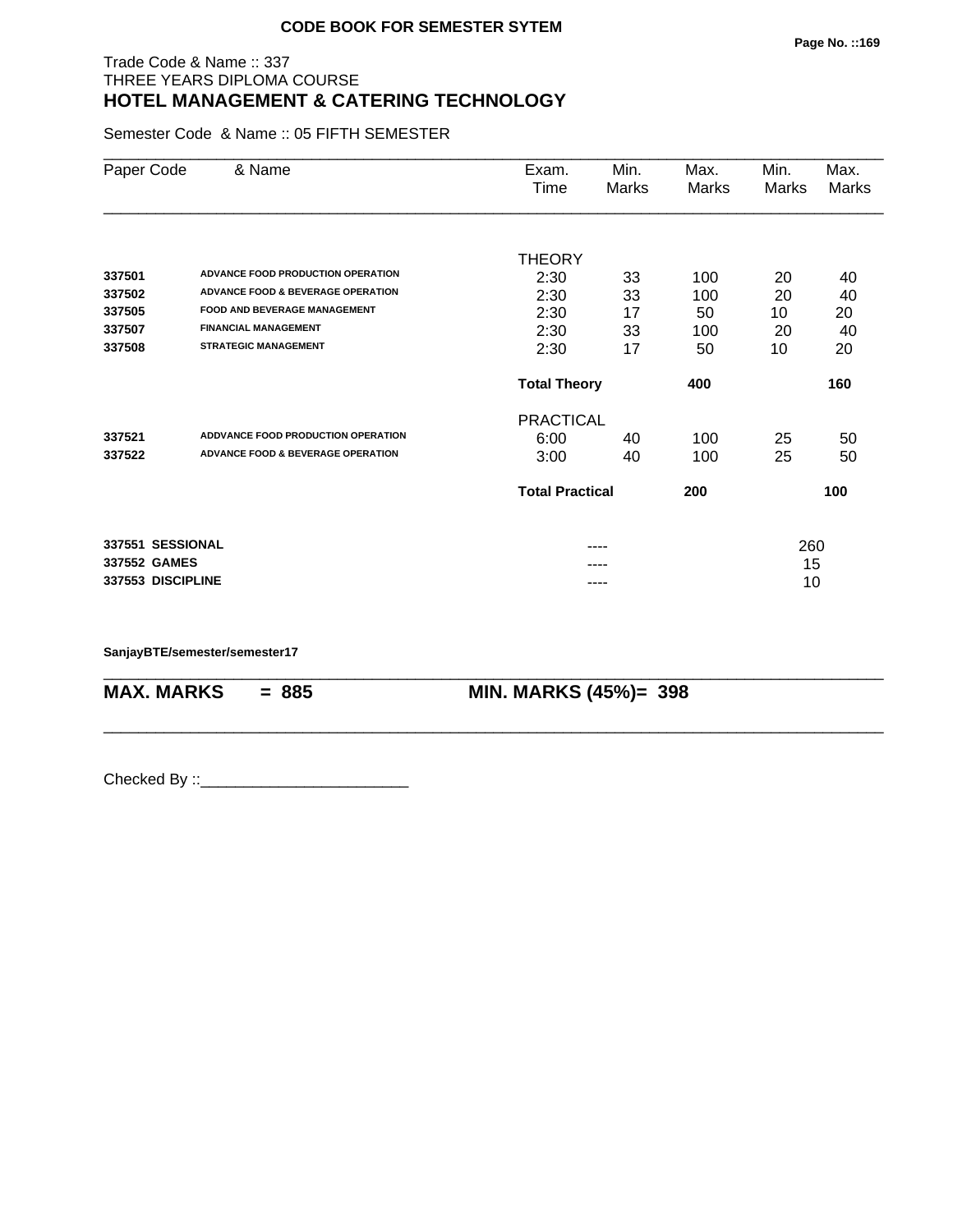#### Trade Code & Name :: 337 THREE YEARS DIPLOMA COURSE **HOTEL MANAGEMENT & CATERING TECHNOLOGY**

Semester Code & Name :: 06 SIXTH SEMESTER

| Paper Code        | & Name                                                      | Exam.<br>Time          | Min.<br><b>Marks</b>   | Max.<br><b>Marks</b> | Min.<br><b>Marks</b> | Max.<br>Marks |
|-------------------|-------------------------------------------------------------|------------------------|------------------------|----------------------|----------------------|---------------|
|                   |                                                             |                        |                        |                      |                      |               |
| 337603            | <b>FRONT OFFICE MANAGEMENT</b>                              | <b>THEORY</b>          |                        |                      |                      |               |
| 337604            | <b>ACCOMMODATION MANAGEMENT</b>                             | 2:30                   | 33                     | 100                  | 20                   | 40            |
| 337606            | <b>FACILITY PLANNING</b>                                    | 2:30<br>2:30           | 33<br>33               | 100<br>100           | 20<br>20             | 40<br>40      |
| 337609            | <b>TOURISM MARKETING</b>                                    | 2:30                   | 17                     | 50                   | 10                   | 20            |
|                   |                                                             | <b>Total Theory</b>    |                        | 350                  |                      | 140           |
|                   |                                                             | <b>PRACTICAL</b>       |                        |                      |                      |               |
| 337623            | <b>FRONT OFFICE MANAGEMENT</b>                              | 3:00                   | 40                     | 100                  | 25                   | 50            |
| 337624            | <b>ACCOMODATION MANAGEMENT</b>                              | 3:00                   | 40                     | 100                  | 25                   | 50            |
| 337625            | <b>RESEARCH PROJECT</b>                                     | ----                   | 40                     | 100                  | 12                   | 25            |
|                   |                                                             | <b>Total Practical</b> |                        | 300                  |                      | 125           |
| 337651 SESSIONAL  |                                                             |                        |                        |                      | 365                  |               |
| 337652 GAMES      |                                                             |                        |                        |                      | 15                   |               |
| 337653 DISCIPLINE |                                                             |                        |                        |                      | 10                   |               |
|                   | 337661 CARRY OVER IST YEAR (30%)                            |                        |                        |                      |                      |               |
|                   | 337662 CARRY OVER 2ND YEAR (70%)                            |                        | ----                   |                      | 450<br>1225          |               |
|                   |                                                             |                        |                        |                      |                      |               |
|                   | 337672 [0020] ENVIRONMENTAL EDUCATION & DISASTER MANAGEMENT |                        | 2:30                   | 17                   | 50                   |               |
|                   | SanjayBTE/semester/semester17                               |                        |                        |                      |                      |               |
| <b>MAX. MARKS</b> | $= 2715$                                                    |                        | MIN. MARKS (45%)= 1222 |                      |                      |               |

\_\_\_\_\_\_\_\_\_\_\_\_\_\_\_\_\_\_\_\_\_\_\_\_\_\_\_\_\_\_\_\_\_\_\_\_\_\_\_\_\_\_\_\_\_\_\_\_\_\_\_\_\_\_\_\_\_\_\_\_\_\_\_\_\_\_\_\_\_\_\_\_\_\_\_\_\_\_\_\_\_\_\_\_\_\_\_\_\_\_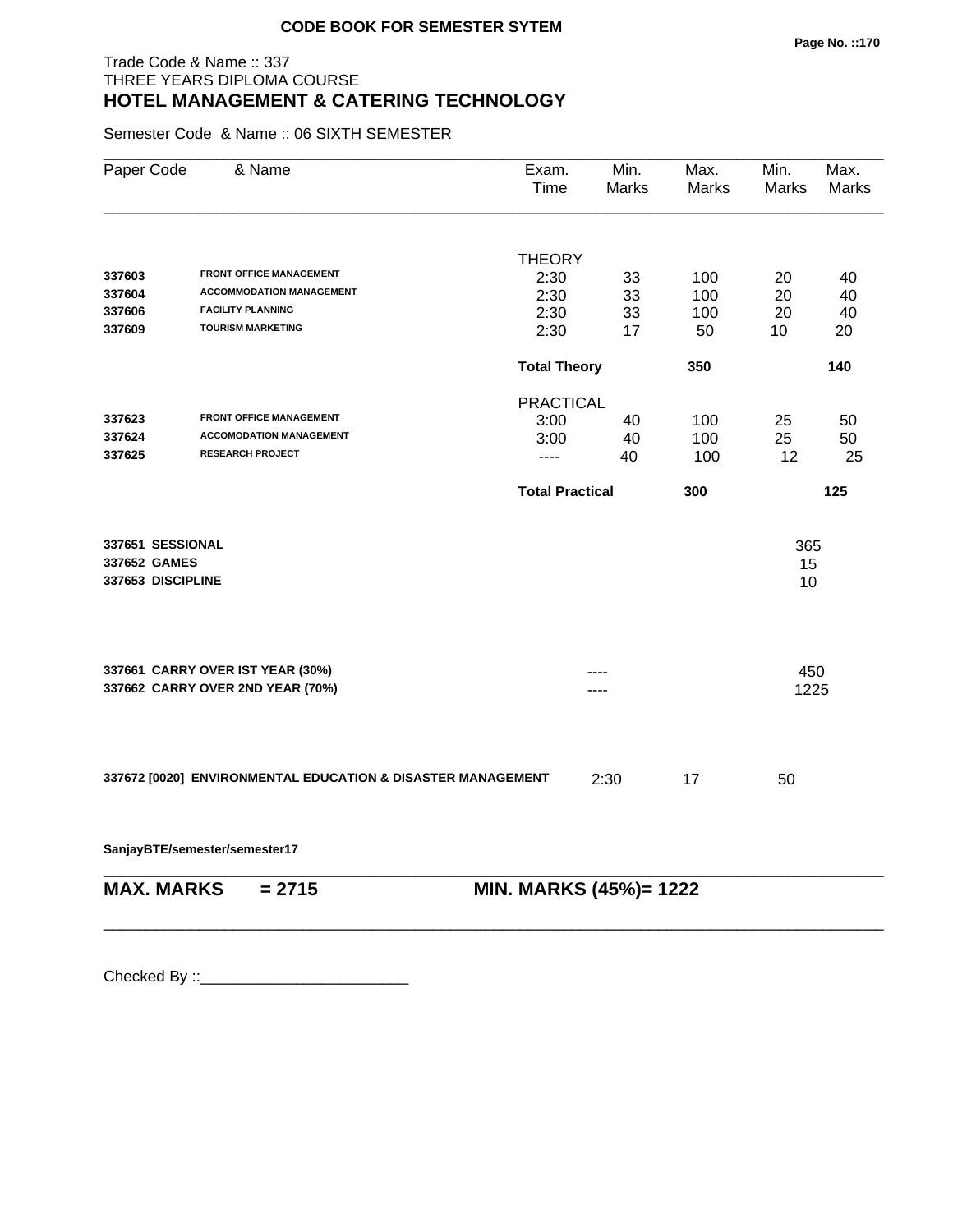# Trade Code & Name :: 338 THREE YEARS DIPLOMA COURSE **INSTRUMENTATION & CONTROL ENGG.**

Semester Code & Name :: 01 FIRST SEMESTER

| Paper Code        | & Name                                     | Exam.<br>Time          | Min.<br>Marks | Max.<br>Marks | Min.<br><b>Marks</b> | Max.<br><b>Marks</b> |
|-------------------|--------------------------------------------|------------------------|---------------|---------------|----------------------|----------------------|
|                   |                                            |                        |               |               |                      |                      |
|                   |                                            | <b>THEORY</b>          |               |               |                      |                      |
| 338101            | PROFESSIONAL COMMUNICATION                 | 2:30                   | 17            | 50            | 10                   | 20                   |
| 338102            | <b>APPLIED MATHEMATICS-I(A)</b>            | 2:30                   | 17            | 50            | 10                   | 20                   |
| 338103            | <b>APPLIED PHYSICS-I</b>                   | 2:30                   | 17            | 50            | 10                   | 20                   |
| 338104            | <b>APPLIED CHEMISTRY</b>                   | 2:30                   | 17            | 50            | 10                   | 20                   |
| 338107            | <b>ELECTRONIC COMPONENTS &amp; DEVICES</b> | 2:30                   | 17            | 50            | 10                   | 20                   |
| 338108            | <b>TECHNICAL DRAWING</b>                   | 3:00                   | 17            | 50            | 10                   | 20                   |
|                   |                                            | <b>Total Theory</b>    |               | 300           |                      | 120                  |
|                   |                                            | <b>PRACTICAL</b>       |               |               |                      |                      |
| 338123            | <b>ELECTRONIC COMPONENTS &amp; DEVICES</b> | 3:00                   | 32            | 80            | 20                   | 40                   |
| 338125            | PROFESSIONAL COMMUNICATION                 | 3:00                   | 8             | 20            | 5                    | 10                   |
|                   |                                            | <b>Total Practical</b> |               | 100           |                      | 50                   |
| 338151 SESSIONAL  |                                            |                        |               |               | 170                  |                      |
| 338152 GAMES      |                                            |                        |               |               | 15                   |                      |
| 338153 DISCIPLINE |                                            |                        | ----          |               | 10                   |                      |

\_\_\_\_\_\_\_\_\_\_\_\_\_\_\_\_\_\_\_\_\_\_\_\_\_\_\_\_\_\_\_\_\_\_\_\_\_\_\_\_\_\_\_\_\_\_\_\_\_\_\_\_\_\_\_\_\_\_\_\_\_\_\_\_\_\_\_\_\_\_\_\_\_\_\_\_\_\_\_\_\_\_\_\_\_\_\_\_\_\_

\_\_\_\_\_\_\_\_\_\_\_\_\_\_\_\_\_\_\_\_\_\_\_\_\_\_\_\_\_\_\_\_\_\_\_\_\_\_\_\_\_\_\_\_\_\_\_\_\_\_\_\_\_\_\_\_\_\_\_\_\_\_\_\_\_\_\_\_\_\_\_\_\_\_\_\_\_\_\_\_\_\_\_\_\_\_\_\_\_\_

#### **SanjayBTE/semester/semester17**

**MAX. MARKS = 595 MIN. MARKS (45%)= 268**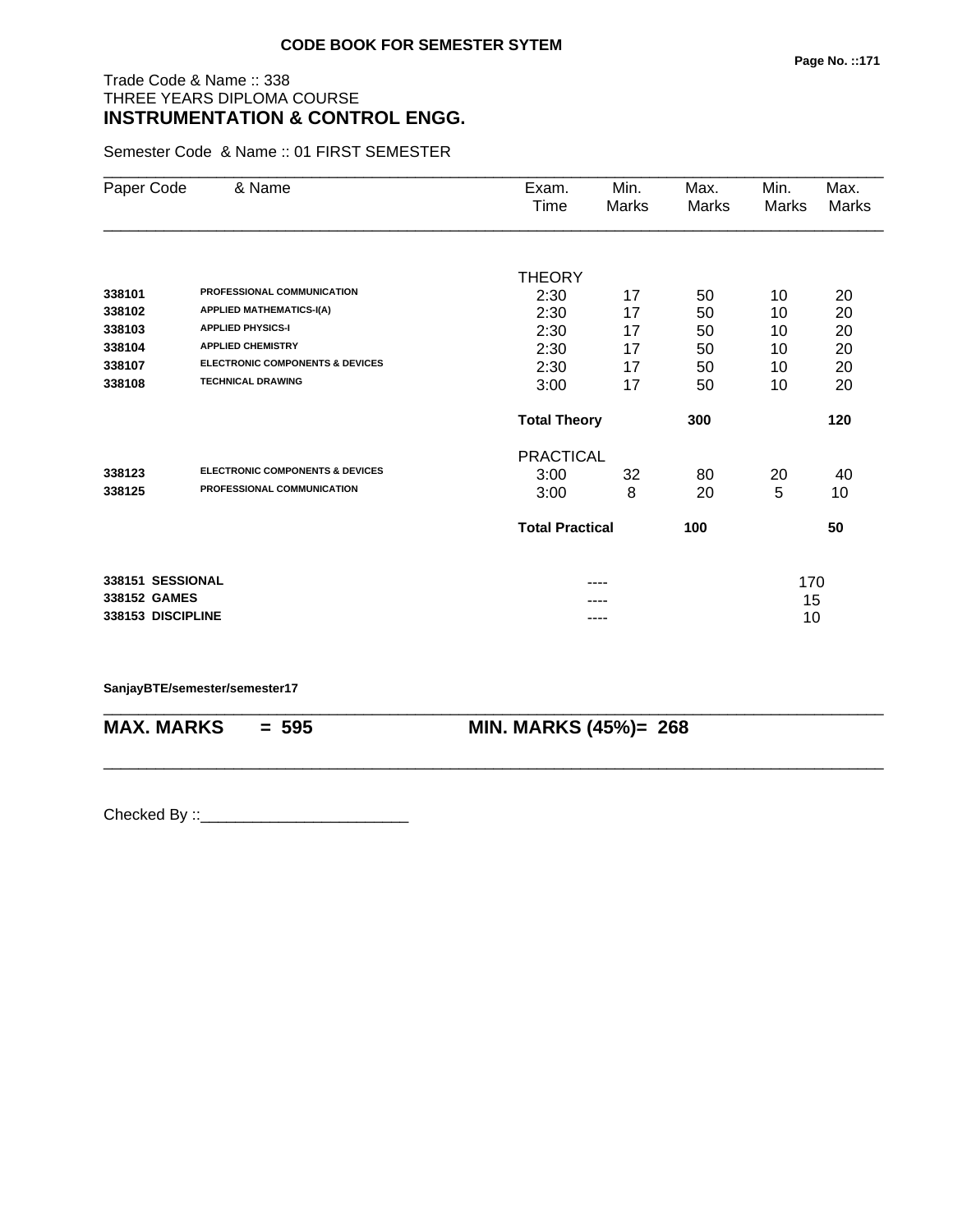#### Trade Code & Name :: 338 THREE YEARS DIPLOMA COURSE **INSTRUMENTATION & CONTROL ENGG.**

Semester Code & Name :: 02 SECOND SEMESTER

| Paper Code        | & Name                                      | Exam.                  | Min.  | Max.  | Min.  | Max.         |
|-------------------|---------------------------------------------|------------------------|-------|-------|-------|--------------|
|                   |                                             | Time                   | Marks | Marks | Marks | <b>Marks</b> |
|                   |                                             |                        |       |       |       |              |
|                   |                                             | <b>THEORY</b>          |       |       |       |              |
| 338205            | <b>ENGINEERING MECHANICS &amp; MATERIAL</b> | 2:30                   | 17    | 50    | 10    | 20           |
| 338206            | <b>ELECTRICAL ENGINEERING-I</b>             | 2:30                   | 17    | 50    | 10    | 20           |
| 338209            | <b>APPLIED MATHEMATICS-I(B)</b>             | 2:30                   | 17    | 50    | 10    | 20           |
| 338210            | <b>APPLIED PHYSICS-II</b>                   | 2:30                   | 17    | 50    | 10    | 20           |
|                   |                                             | <b>Total Theory</b>    |       | 200   |       | 80           |
|                   |                                             | <b>PRACTICAL</b>       |       |       |       |              |
| 338221            | <b>APPLIED PHYSICS-II</b>                   | 3:00                   | 16    | 40    | 10    | 20           |
| 338222            | <b>ELECTRICAL ENGINEERING-I</b>             | 3:00                   | 24    | 60    | 15    | 30           |
| 338224            | <b>ELEMENTARY WORKSHOP PRACTICE</b>         | 4:00                   | 32    | 70    | 15    | 30           |
| 338226            | <b>INTRODUCTION TO COMPUTER</b>             | 3:00                   | 24    | 60    | 15    | 30           |
|                   |                                             | <b>Total Practical</b> |       | 230   |       | 110          |
| 338251 SESSIONAL  |                                             |                        |       |       | 190   |              |
| 338252 GAMES      |                                             |                        |       |       | 15    |              |
| 338253 DISCIPLINE |                                             |                        |       |       | 10    |              |

\_\_\_\_\_\_\_\_\_\_\_\_\_\_\_\_\_\_\_\_\_\_\_\_\_\_\_\_\_\_\_\_\_\_\_\_\_\_\_\_\_\_\_\_\_\_\_\_\_\_\_\_\_\_\_\_\_\_\_\_\_\_\_\_\_\_\_\_\_\_\_\_\_\_\_\_\_\_\_\_\_\_\_\_\_\_\_\_\_\_

\_\_\_\_\_\_\_\_\_\_\_\_\_\_\_\_\_\_\_\_\_\_\_\_\_\_\_\_\_\_\_\_\_\_\_\_\_\_\_\_\_\_\_\_\_\_\_\_\_\_\_\_\_\_\_\_\_\_\_\_\_\_\_\_\_\_\_\_\_\_\_\_\_\_\_\_\_\_\_\_\_\_\_\_\_\_\_\_\_\_

**SanjayBTE/semester/semester17**

**MAX. MARKS = 645 MIN. MARKS (45%)= 290**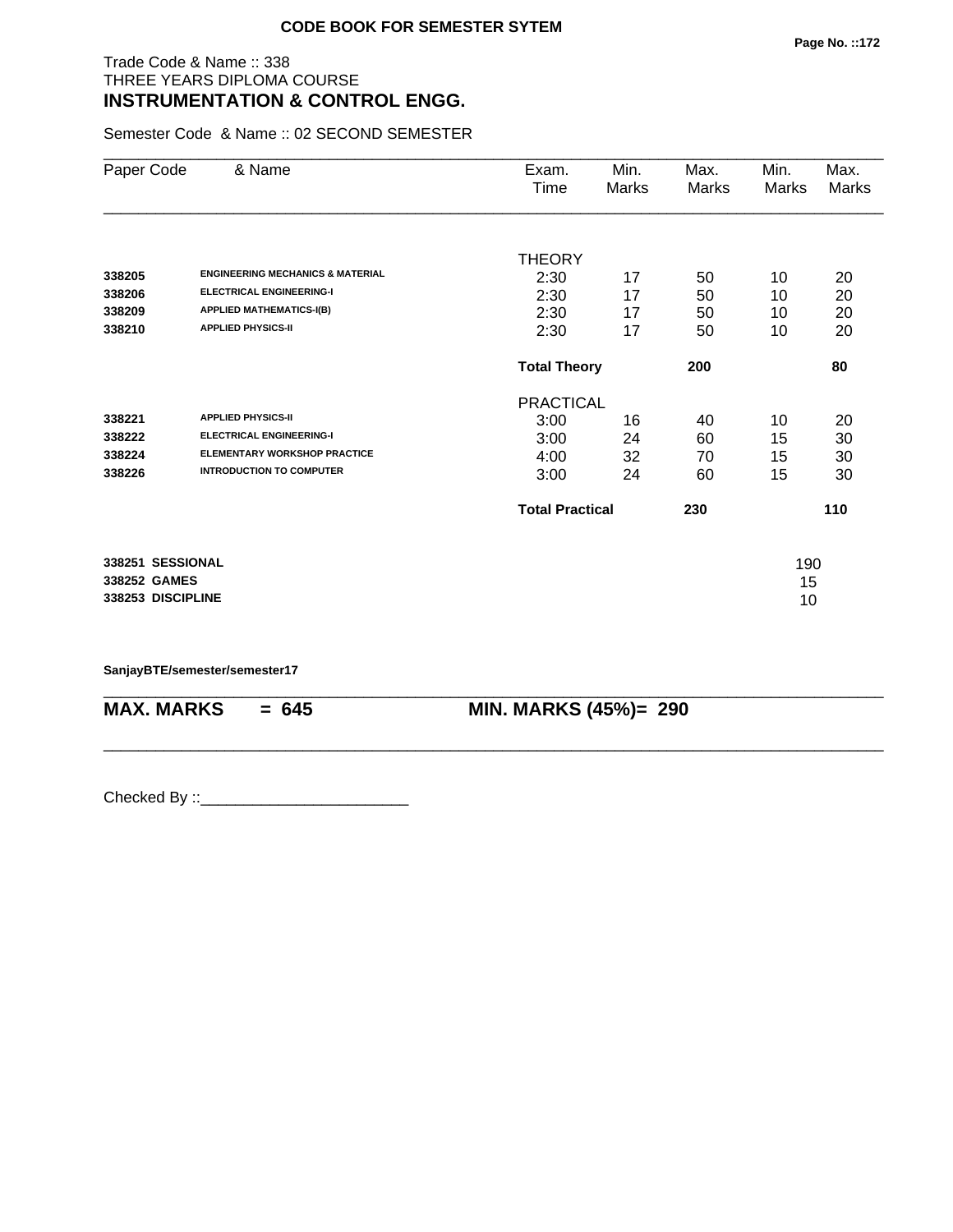# Trade Code & Name :: 338 THREE YEARS DIPLOMA COURSE **INSTRUMENTATION & CONTROL ENGG.**

Semester Code & Name :: 03 THIRD SEMESTER

| Paper Code        | & Name                                  | Exam.                  | Min.  | Max.  | Min.  | Max.         |
|-------------------|-----------------------------------------|------------------------|-------|-------|-------|--------------|
|                   |                                         | Time                   | Marks | Marks | Marks | <b>Marks</b> |
|                   |                                         |                        |       |       |       |              |
|                   |                                         | <b>THEORY</b>          |       |       |       |              |
| 338301            | <b>APPLIED MATHEMATICS-II</b>           | 2:30                   | 17    | 50    | 10    | 20           |
| 338302            | <b>ELECTRICAL ENGINEERING-II</b>        | 2:30                   | 17    | 50    | 10    | 20           |
| 338303            | <b>TRANSDUCERS &amp; APPLICATION</b>    | 2:30                   | 17    | 50    | 10    | 20           |
| 338305            | <b>ELECTRONICS DEVICES AND CIRCUITS</b> | 2:30                   | 17    | 50    | 10    | 20           |
|                   |                                         | <b>Total Theory</b>    |       | 200   |       | 80           |
|                   |                                         | <b>PRACTICAL</b>       |       |       |       |              |
| 338321            | <b>ELECTRICAL ENGINEERING-II</b>        | 3:00                   | 16    | 40    | 10    | 20           |
| 338322            | <b>TRANSDUCERS AND APPLICATION</b>      | 3:00                   | 16    | 40    | 10    | 20           |
| 338326            | <b>ELECTRONICS DEVICES AND CIRCUITS</b> | 3:00                   | 16    | 40    | 10    | 20           |
| 338327            | <b>ELECTRONICS WORKSHOP</b>             | 4:00                   | 40    | 100   | 20    | 40           |
|                   |                                         | <b>Total Practical</b> |       | 220   |       | 100          |
| 338351 SESSIONAL  |                                         |                        |       |       | 180   |              |
| 338352 GAMES      |                                         |                        |       |       | 15    |              |
| 338353 DISCIPLINE |                                         |                        |       |       | 10    |              |
|                   |                                         |                        |       |       |       |              |

\_\_\_\_\_\_\_\_\_\_\_\_\_\_\_\_\_\_\_\_\_\_\_\_\_\_\_\_\_\_\_\_\_\_\_\_\_\_\_\_\_\_\_\_\_\_\_\_\_\_\_\_\_\_\_\_\_\_\_\_\_\_\_\_\_\_\_\_\_\_\_\_\_\_\_\_\_\_\_\_\_\_\_\_\_\_\_\_\_\_

\_\_\_\_\_\_\_\_\_\_\_\_\_\_\_\_\_\_\_\_\_\_\_\_\_\_\_\_\_\_\_\_\_\_\_\_\_\_\_\_\_\_\_\_\_\_\_\_\_\_\_\_\_\_\_\_\_\_\_\_\_\_\_\_\_\_\_\_\_\_\_\_\_\_\_\_\_\_\_\_\_\_\_\_\_\_\_\_\_\_

**SanjayBTE/semester/semester17**

**MAX. MARKS = 625 MIN. MARKS (45%)= 281**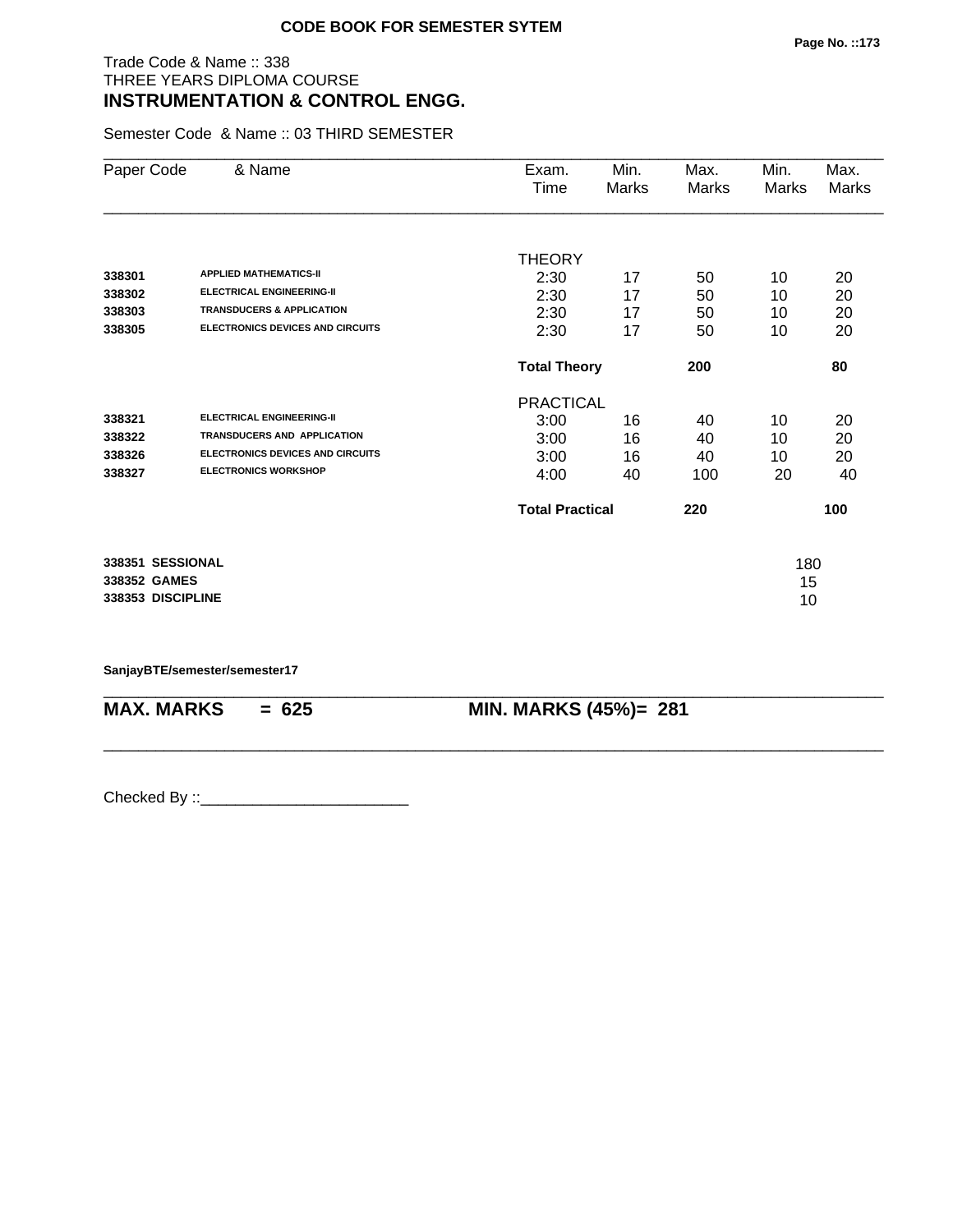## Trade Code & Name :: 338 THREE YEARS DIPLOMA COURSE **INSTRUMENTATION & CONTROL ENGG.**

Semester Code & Name :: 04 FORTH SEMESTER

| Paper Code        | & Name                                           | Exam.                  | Min.         | Max.  | Min.  | Max.         |
|-------------------|--------------------------------------------------|------------------------|--------------|-------|-------|--------------|
|                   |                                                  | Time                   | <b>Marks</b> | Marks | Marks | <b>Marks</b> |
|                   |                                                  |                        |              |       |       |              |
|                   |                                                  | <b>THEORY</b>          |              |       |       |              |
| 338404            | NETWORK, FILTERS & TRANSMISSION LINES            | 2:30                   | 17           | 50    | 10    | 20           |
| 338406            | <b>PROCESSES INSTRUMENTATION</b>                 | 2:30                   | 17           | 50    | 10    | 20           |
| 338407            | PRINCIPLES OF DIGITAL ELECTRONICS                | 2:30                   | 17           | 50    | 10    | 20           |
| 338408            | <b>PROGRAMMING IN C &amp; C++</b>                | 2:30                   | 17           | 50    | 10    | 20           |
|                   |                                                  | <b>Total Theory</b>    |              | 200   |       | 80           |
|                   |                                                  | <b>PRACTICAL</b>       |              |       |       |              |
| 338423            | <b>NETWORK, FILTERS &amp; TRANSMISSION LINES</b> | 3:00                   | 16           | 40    | 10    | 20           |
| 338424            | <b>PROCESSES INSTRUMENTATION</b>                 | 3:00                   | 16           | 40    | 10    | 20           |
| 338425            | PRINCIPLES OF DIGITAL ELECTRONICS                | 3:00                   | 16           | 40    | 10    | 20           |
| 338428            | <b>PROGRAMMING IN C &amp; C++</b>                | 3:00                   | 24           | 60    | 15    | 30           |
|                   |                                                  | <b>Total Practical</b> |              | 180   |       | 90           |
| 338451 SESSIONAL  |                                                  |                        |              |       | 170   |              |
| 338452 GAMES      |                                                  |                        |              |       | 15    |              |
| 338453 DISCIPLINE |                                                  |                        |              |       | 10    |              |
|                   |                                                  |                        |              |       |       |              |

\_\_\_\_\_\_\_\_\_\_\_\_\_\_\_\_\_\_\_\_\_\_\_\_\_\_\_\_\_\_\_\_\_\_\_\_\_\_\_\_\_\_\_\_\_\_\_\_\_\_\_\_\_\_\_\_\_\_\_\_\_\_\_\_\_\_\_\_\_\_\_\_\_\_\_\_\_\_\_\_\_\_\_\_\_\_\_\_\_\_

\_\_\_\_\_\_\_\_\_\_\_\_\_\_\_\_\_\_\_\_\_\_\_\_\_\_\_\_\_\_\_\_\_\_\_\_\_\_\_\_\_\_\_\_\_\_\_\_\_\_\_\_\_\_\_\_\_\_\_\_\_\_\_\_\_\_\_\_\_\_\_\_\_\_\_\_\_\_\_\_\_\_\_\_\_\_\_\_\_\_

**SanjayBTE/semester/semester17**

**MAX. MARKS = 575 MIN. MARKS (45%)= 259**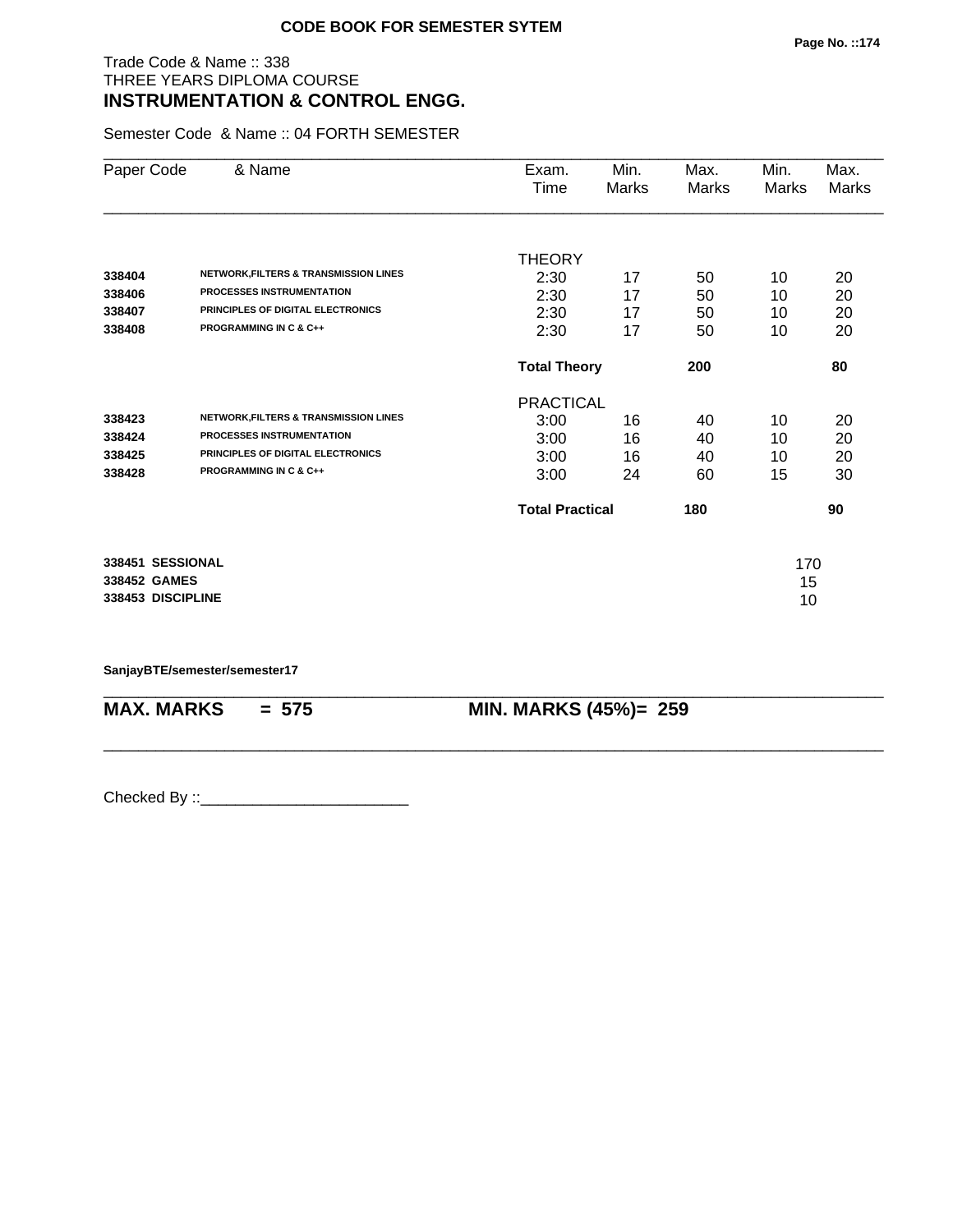# Trade Code & Name :: 338 THREE YEARS DIPLOMA COURSE **INSTRUMENTATION & CONTROL ENGG.**

Semester Code & Name :: 05 FIFTH SEMESTER

| Paper Code        | & Name                                                          | Exam.<br>Time          | Min.<br>Marks | Max.<br><b>Marks</b>              | Min.<br><b>Marks</b> | Max.<br><b>Marks</b> |
|-------------------|-----------------------------------------------------------------|------------------------|---------------|-----------------------------------|----------------------|----------------------|
|                   |                                                                 |                        |               |                                   |                      |                      |
|                   |                                                                 | <b>THEORY</b>          |               |                                   |                      |                      |
| 338501            | <b>INDUSTRIAL MANAGEMENT &amp; ENTREPRENEURSHIP DEVELOPMENT</b> | 2:30                   | 17            | 50                                | 10                   | 20                   |
| 338502            | <b>SIGNAL TRANSMISSION RECORDING &amp; DISPLAY</b>              | 2:30                   | 17            | 50                                | 10                   | 20                   |
| 338503            | <b>ELECTRONIC INSTRUMENTS &amp; MEASUREMENTS</b>                | 2:30                   | 17            | 50                                | 10                   | 20                   |
| 338506            | <b>INDUSTRIAL CONTROL</b>                                       | 2:30                   | 17            | 50                                | 10                   | 20                   |
|                   |                                                                 |                        |               | ELECTIVE ANY ONE OF THE FOLLOWING |                      |                      |
| 338507            | <b>MEDICAL INSTRUMENTATION</b>                                  | 2:30                   | 17            | 50                                | 10                   | 20                   |
| 338508            | <b>SPECIALISED INSTRUMENTS</b>                                  | 2:30                   | 17            | 50                                | 10                   | 20                   |
| 338509            | <b>ADVANCE MICROPROCESSORS &amp; INTERFACE</b>                  | 2:30                   | 17            | 50                                | 10                   | 20                   |
| 338510            | <b>COMPUTER AIDED INSTRUMENTATION</b>                           | 2:30                   | 17            | 50                                | 10                   | 20                   |
|                   |                                                                 | <b>Total Theory</b>    |               | 250                               |                      | 100                  |
|                   |                                                                 | <b>PRACTICAL</b>       |               |                                   |                      |                      |
| 338521            | <b>ELECTRONIC INSTRUMENTS &amp; MEASUREMENTS</b>                | 3:00                   | 24            | 60                                | 15                   | 30                   |
| 338524            | <b>INDUSTRIAL CONTROL</b>                                       | 3:00                   | 16            | 40                                | 10                   | 20                   |
|                   |                                                                 | <b>Total Practical</b> |               | 100                               |                      | 50                   |
| 338551 SESSIONAL  |                                                                 |                        |               |                                   | 150                  |                      |
| 338552 GAMES      |                                                                 |                        |               |                                   | 15                   |                      |
| 338553 DISCIPLINE |                                                                 |                        | ----          |                                   | 10                   |                      |

\_\_\_\_\_\_\_\_\_\_\_\_\_\_\_\_\_\_\_\_\_\_\_\_\_\_\_\_\_\_\_\_\_\_\_\_\_\_\_\_\_\_\_\_\_\_\_\_\_\_\_\_\_\_\_\_\_\_\_\_\_\_\_\_\_\_\_\_\_\_\_\_\_\_\_\_\_\_\_\_\_\_\_\_\_\_\_\_\_\_

\_\_\_\_\_\_\_\_\_\_\_\_\_\_\_\_\_\_\_\_\_\_\_\_\_\_\_\_\_\_\_\_\_\_\_\_\_\_\_\_\_\_\_\_\_\_\_\_\_\_\_\_\_\_\_\_\_\_\_\_\_\_\_\_\_\_\_\_\_\_\_\_\_\_\_\_\_\_\_\_\_\_\_\_\_\_\_\_\_\_

**SanjayBTE/semester/semester17**

**MAX. MARKS = 525 MIN. MARKS (45%)= 236**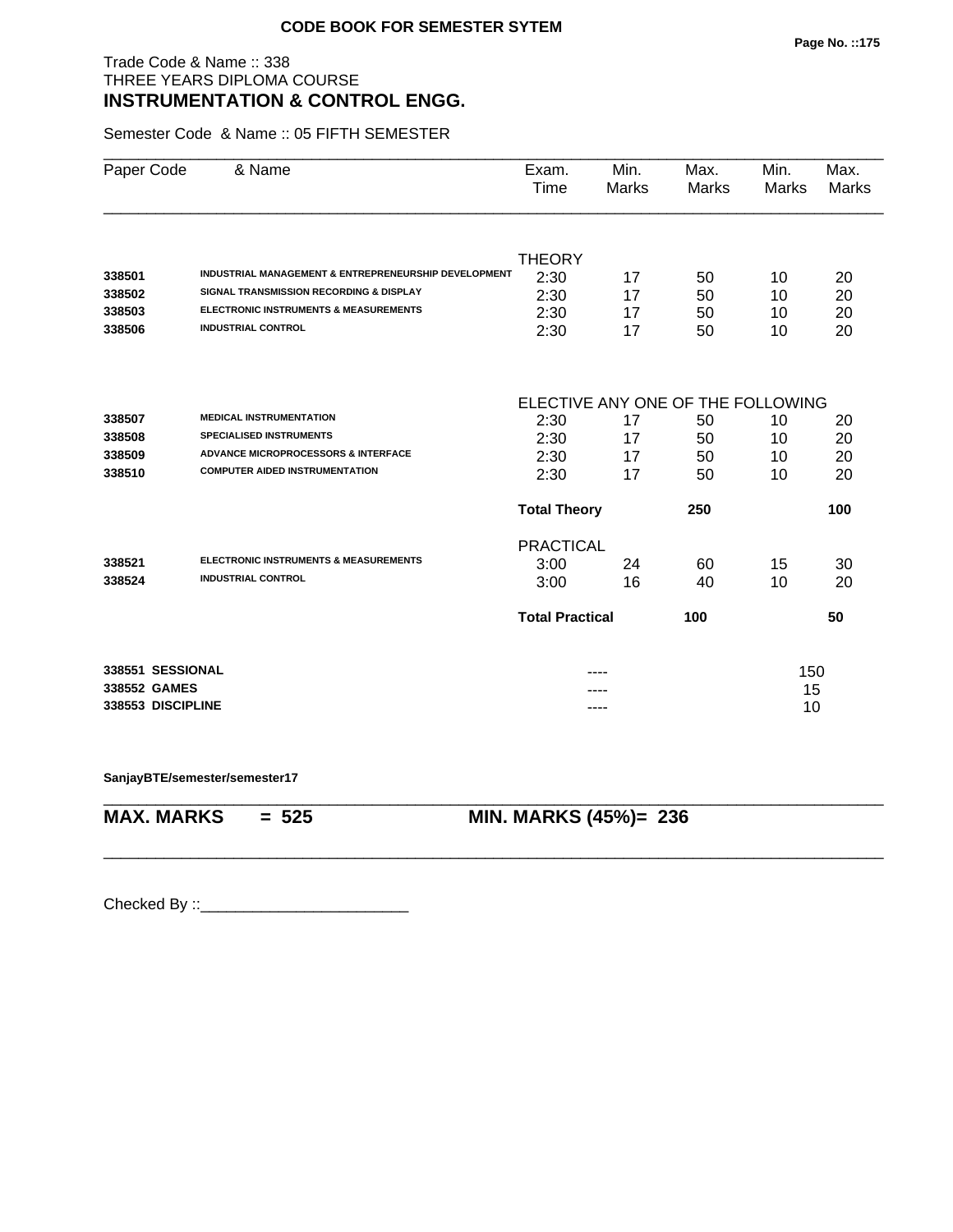## Trade Code & Name :: 338 THREE YEARS DIPLOMA COURSE **INSTRUMENTATION & CONTROL ENGG.**

Semester Code & Name :: 06 SIXTH SEMESTER

| Paper Code                                            | & Name                                                               | Exam.<br>Time          | Min.<br>Marks | Max.<br><b>Marks</b> | Min.<br><b>Marks</b> | Max.<br><b>Marks</b> |
|-------------------------------------------------------|----------------------------------------------------------------------|------------------------|---------------|----------------------|----------------------|----------------------|
|                                                       |                                                                      | <b>THEORY</b>          |               |                      |                      |                      |
| 338604                                                | <b>PROCESSES CONTROL</b>                                             | 2:30                   | 17            | 50                   | 10                   | 20                   |
| 338605                                                | <b>MICROPROCESSORS &amp; APPLICATION</b>                             | 2:30                   | 17            | 50                   | 10                   | 20                   |
|                                                       |                                                                      | <b>Total Theory</b>    |               | 100                  |                      | 40                   |
|                                                       |                                                                      | <b>PRACTICAL</b>       |               |                      |                      |                      |
| 338622                                                | PROCESSES CONTROL                                                    | 3:00                   | 24            | 60                   | 15                   | 30                   |
| 338623                                                | <b>MICROPROCESSORS &amp; APPLICATION</b>                             | 3:00                   | 24            | 60                   | 15                   | 30                   |
| 338625                                                | <b>PROJECT-I PROBLEM</b>                                             | ----                   | 36            | 90                   | 20                   | 40                   |
| 338626                                                | PROJECT-II INDUSTRIAL FIELD EXPOSURE                                 | ----                   | 20            | 50                   | 15                   | 30                   |
|                                                       |                                                                      | <b>Total Practical</b> |               | 260                  |                      | 130                  |
| 338651 SESSIONAL<br>338652 GAMES<br>338653 DISCIPLINE |                                                                      |                        |               |                      | 170<br>15<br>10      |                      |
|                                                       | 338661 CARRY OVER IST YEAR (30%)<br>338662 CARRY OVER 2ND YEAR (70%) |                        | .             |                      | 330<br>840           |                      |
|                                                       | 338672 [0020] ENVIRONMENTAL EDUCATION & DISASTER MANAGEMENT          |                        | 2:30          | 17                   | 50                   |                      |

\_\_\_\_\_\_\_\_\_\_\_\_\_\_\_\_\_\_\_\_\_\_\_\_\_\_\_\_\_\_\_\_\_\_\_\_\_\_\_\_\_\_\_\_\_\_\_\_\_\_\_\_\_\_\_\_\_\_\_\_\_\_\_\_\_\_\_\_\_\_\_\_\_\_\_\_\_\_\_\_\_\_\_\_\_\_\_\_\_\_

**SanjayBTE/semester/semester17**

\_\_\_\_\_\_\_\_\_\_\_\_\_\_\_\_\_\_\_\_\_\_\_\_\_\_\_\_\_\_\_\_\_\_\_\_\_\_\_\_\_\_\_\_\_\_\_\_\_\_\_\_\_\_\_\_\_\_\_\_\_\_\_\_\_\_\_\_\_\_\_\_\_\_\_\_\_\_\_\_\_\_\_\_\_\_\_\_\_\_ **MAX. MARKS = 1725 MIN. MARKS (45%)= 776**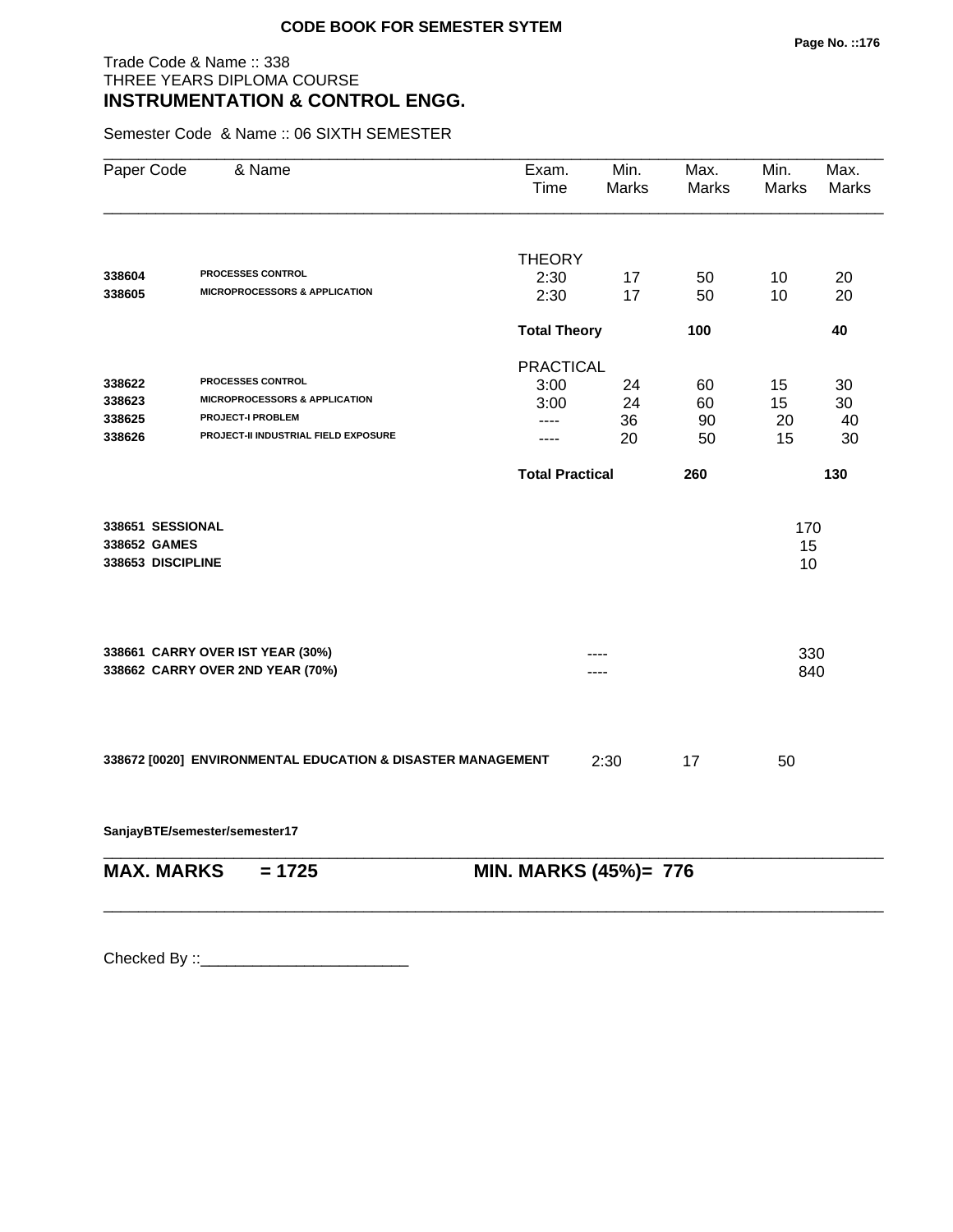# Trade Code & Name :: 339 THREE YEARS DIPLOMA COURSE **INTERIOR DESIGN & DECORATION**

Semester Code & Name :: 01 FIRST SEMESTER

| Paper Code        | & Name                              | Exam.<br>Time          | Min.<br>Marks | Max.<br>Marks | Min.<br>Marks | Max.<br><b>Marks</b> |
|-------------------|-------------------------------------|------------------------|---------------|---------------|---------------|----------------------|
|                   |                                     |                        |               |               |               |                      |
|                   |                                     | <b>THEORY</b>          |               |               |               |                      |
| 339101            | PROFESSIONAL COMMUNICATION          | 2:30                   | 17            | 50            | 10            | 20                   |
| 339102            | <b>BASIC DESIGN &amp; SKETCHING</b> | 6:00                   | 33            | 100           | 30            | 60                   |
| 339103            | <b>GRAPHIC PRESENTATION</b>         | 6:00                   | 33            | 100           | 30            | 60                   |
| 339104            | HISTORY OF INTERIOR AND FURNITURE   | 2:30                   | 17            | 50            | 10            | 20                   |
|                   |                                     | <b>Total Theory</b>    |               | 300           |               | 160                  |
|                   |                                     | <b>PRACTICAL</b>       |               |               |               |                      |
| 339122            | PROFESSIONAL COMMUNICATION          | 3:00                   | 8             | 20            | 5             | 10                   |
|                   |                                     | <b>Total Practical</b> |               | 20            |               | 10                   |
| 339151 SESSIONAL  |                                     |                        | ----          |               | 170           |                      |
| 339152 GAMES      |                                     |                        |               |               | 15            |                      |
| 339153 DISCIPLINE |                                     |                        | ----          |               | 10            |                      |

\_\_\_\_\_\_\_\_\_\_\_\_\_\_\_\_\_\_\_\_\_\_\_\_\_\_\_\_\_\_\_\_\_\_\_\_\_\_\_\_\_\_\_\_\_\_\_\_\_\_\_\_\_\_\_\_\_\_\_\_\_\_\_\_\_\_\_\_\_\_\_\_\_\_\_\_\_\_\_\_\_\_\_\_\_\_\_\_\_\_

\_\_\_\_\_\_\_\_\_\_\_\_\_\_\_\_\_\_\_\_\_\_\_\_\_\_\_\_\_\_\_\_\_\_\_\_\_\_\_\_\_\_\_\_\_\_\_\_\_\_\_\_\_\_\_\_\_\_\_\_\_\_\_\_\_\_\_\_\_\_\_\_\_\_\_\_\_\_\_\_\_\_\_\_\_\_\_\_\_\_

**SanjayBTE/semester/semester17**

**MAX. MARKS = 515 MIN. MARKS (45%)= 232**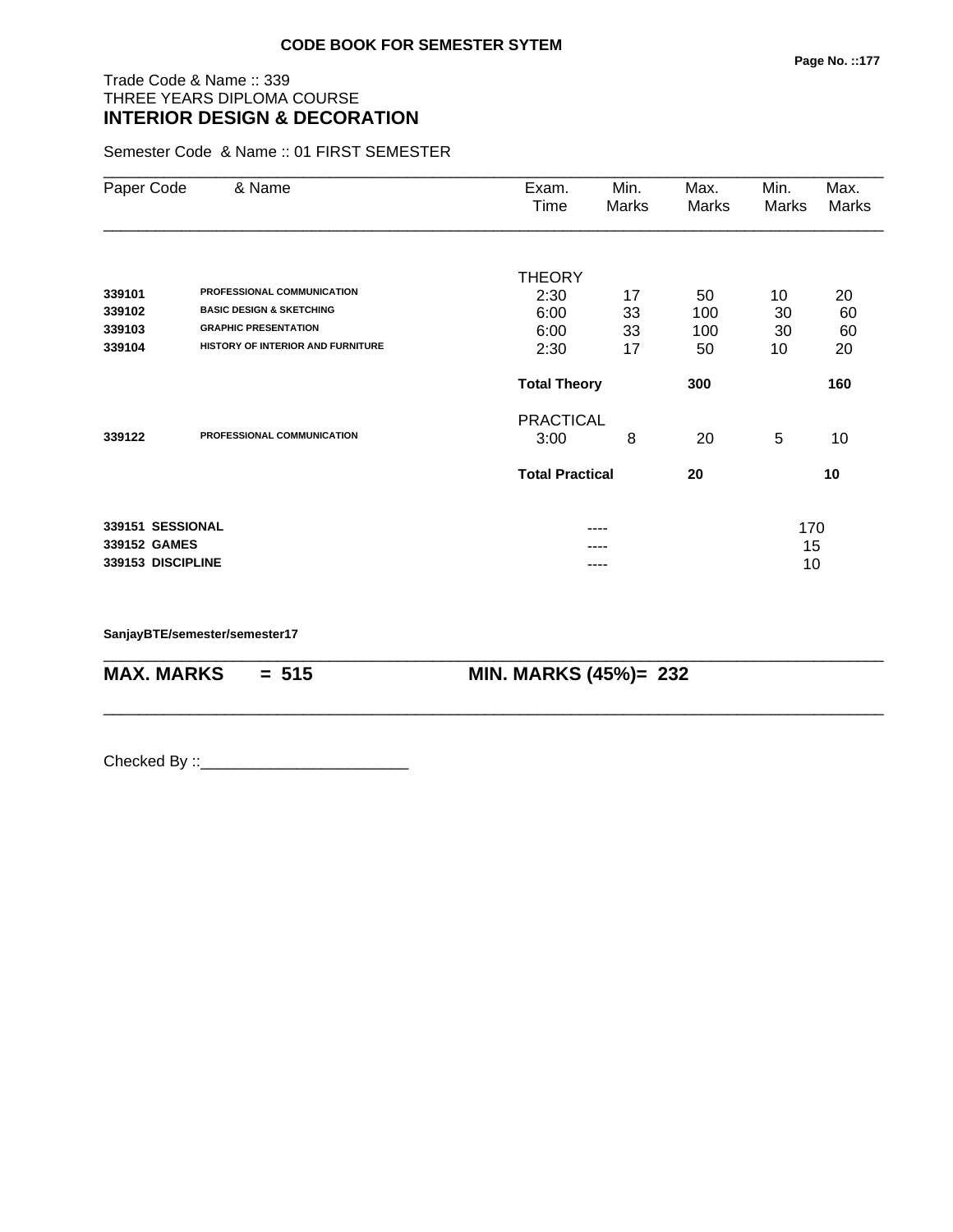#### Trade Code & Name :: 339 THREE YEARS DIPLOMA COURSE **INTERIOR DESIGN & DECORATION**

Semester Code & Name :: 02 SECOND SEMESTER

| Paper Code                                            | & Name                                         | Exam.<br>Time          | Min.<br>Marks | Max.<br>Marks | Min.<br><b>Marks</b> | Max.<br>Marks |
|-------------------------------------------------------|------------------------------------------------|------------------------|---------------|---------------|----------------------|---------------|
|                                                       |                                                | <b>THEORY</b>          |               |               |                      |               |
| 339205                                                | <b>BUILDING CONSTRUCTION &amp; MATARIALS-I</b> | 4:00                   | 33            | 100           | 30                   | 60            |
| 339206                                                | <b>INTERIOR DESIGN-I</b>                       | 12:0                   | 50            | 150           | 30                   | 60            |
|                                                       |                                                | <b>Total Theory</b>    |               | 250           |                      | 120           |
|                                                       |                                                | <b>PRACTICAL</b>       |               |               |                      |               |
| 339221                                                | <b>INTRODUCTIOPN TO COMPUTER</b>               | 3:00                   | 24            | 60            | 15                   | 30            |
|                                                       |                                                | <b>Total Practical</b> |               | 60            |                      | 30            |
| 339251 SESSIONAL<br>339252 GAMES<br>339253 DISCIPLINE |                                                |                        |               |               | 150<br>15<br>10      |               |

\_\_\_\_\_\_\_\_\_\_\_\_\_\_\_\_\_\_\_\_\_\_\_\_\_\_\_\_\_\_\_\_\_\_\_\_\_\_\_\_\_\_\_\_\_\_\_\_\_\_\_\_\_\_\_\_\_\_\_\_\_\_\_\_\_\_\_\_\_\_\_\_\_\_\_\_\_\_\_\_\_\_\_\_\_\_\_\_\_\_

\_\_\_\_\_\_\_\_\_\_\_\_\_\_\_\_\_\_\_\_\_\_\_\_\_\_\_\_\_\_\_\_\_\_\_\_\_\_\_\_\_\_\_\_\_\_\_\_\_\_\_\_\_\_\_\_\_\_\_\_\_\_\_\_\_\_\_\_\_\_\_\_\_\_\_\_\_\_\_\_\_\_\_\_\_\_\_\_\_\_

**SanjayBTE/semester/semester17**

**MAX. MARKS = 485 MIN. MARKS (45%)= 218**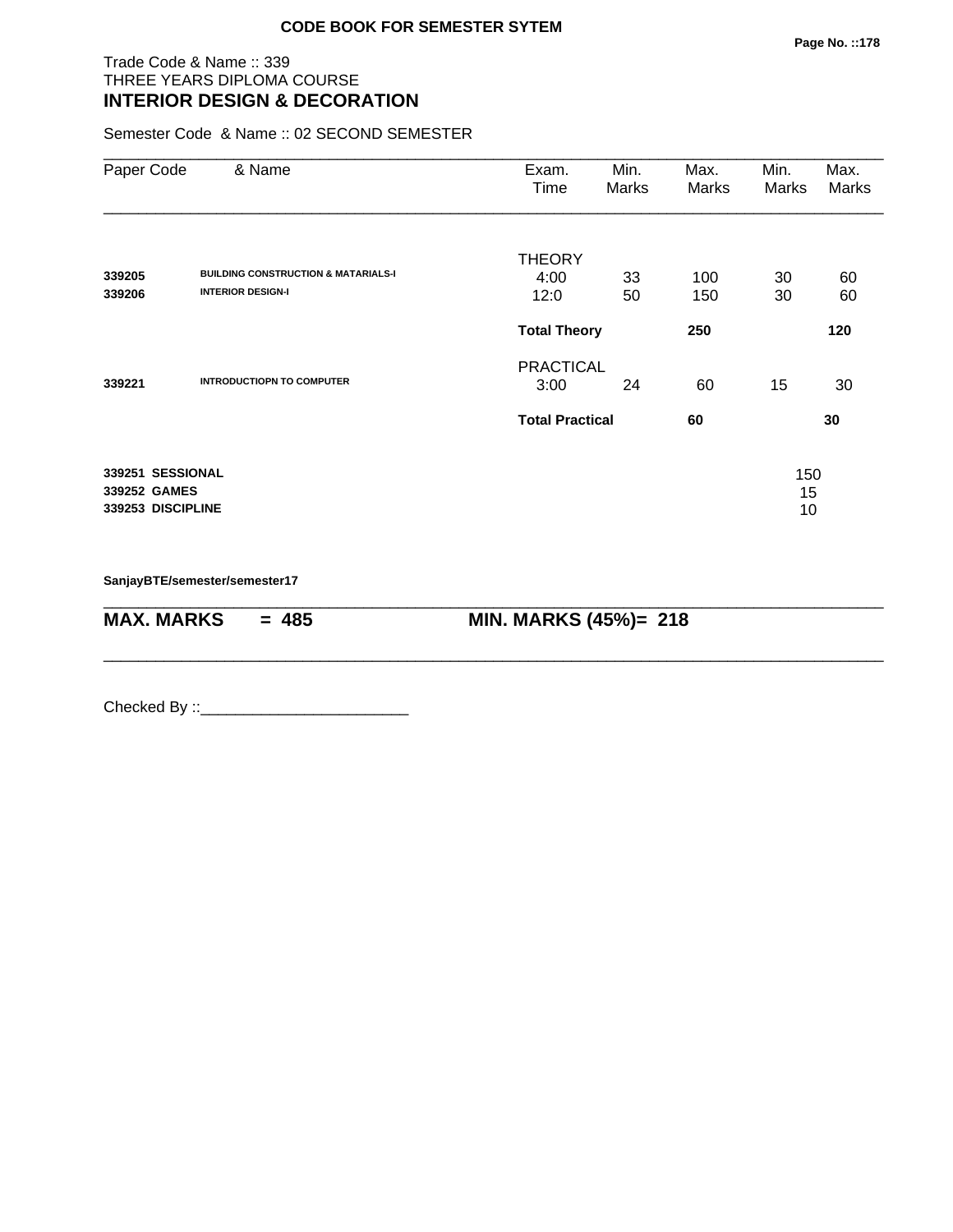#### Trade Code & Name :: 339 THREE YEARS DIPLOMA COURSE **INTERIOR DESIGN & DECORATION**

Semester Code & Name :: 03 THIRD SEMESTER

| Paper Code                                            | & Name                                              | Exam.<br>Time            | Min.<br>Marks | Max.<br>Marks | Min.<br>Marks   | Max.<br>Marks |
|-------------------------------------------------------|-----------------------------------------------------|--------------------------|---------------|---------------|-----------------|---------------|
| 339303                                                | APPRECIATION OF DECORATIVE DESIGN                   | <b>THEORY</b><br>2:30    | 17            | 50            | 10              | 20            |
| 339304<br>339306                                      | <b>INTERIOR SERVICES</b><br><b>FURNITURE DESIGN</b> | 2:30<br>6:00             | 17<br>33      | 50<br>100     | 10<br>20        | 20<br>40      |
|                                                       |                                                     | <b>Total Theory</b>      |               | 200           |                 | 80            |
| 339322                                                | <b>WORKSHOP/FABRICATION SHOP</b>                    | <b>PRACTICAL</b><br>4:00 | 24            | 60            | 15              | 30            |
|                                                       |                                                     | <b>Total Practical</b>   |               | 60            |                 | 30            |
| 339351 SESSIONAL<br>339352 GAMES<br>339353 DISCIPLINE |                                                     |                          |               |               | 110<br>15<br>10 |               |

\_\_\_\_\_\_\_\_\_\_\_\_\_\_\_\_\_\_\_\_\_\_\_\_\_\_\_\_\_\_\_\_\_\_\_\_\_\_\_\_\_\_\_\_\_\_\_\_\_\_\_\_\_\_\_\_\_\_\_\_\_\_\_\_\_\_\_\_\_\_\_\_\_\_\_\_\_\_\_\_\_\_\_\_\_\_\_\_\_\_

\_\_\_\_\_\_\_\_\_\_\_\_\_\_\_\_\_\_\_\_\_\_\_\_\_\_\_\_\_\_\_\_\_\_\_\_\_\_\_\_\_\_\_\_\_\_\_\_\_\_\_\_\_\_\_\_\_\_\_\_\_\_\_\_\_\_\_\_\_\_\_\_\_\_\_\_\_\_\_\_\_\_\_\_\_\_\_\_\_\_

**SanjayBTE/semester/semester17**

**MAX. MARKS** = 395 **MIN. MARKS (45%)= 178**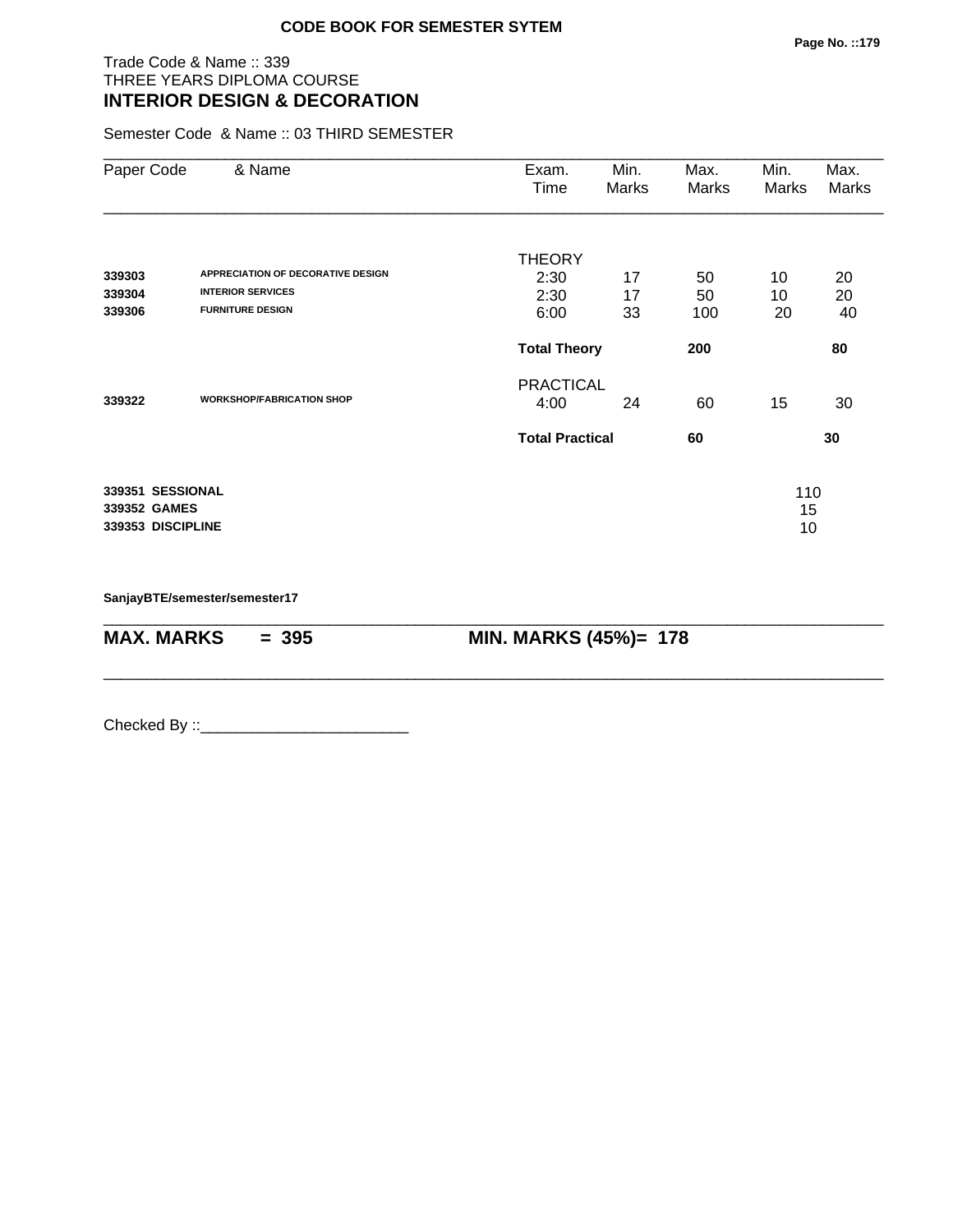#### Trade Code & Name :: 339 THREE YEARS DIPLOMA COURSE **INTERIOR DESIGN & DECORATION**

Semester Code & Name :: 04 FORTH SEMESTER

| Paper Code                                            | & Name                                          | Exam.<br>Time          | Min.<br>Marks | Max.<br>Marks | Min.<br>Marks   | Max.<br>Marks |
|-------------------------------------------------------|-------------------------------------------------|------------------------|---------------|---------------|-----------------|---------------|
| 339401                                                | <b>PRODUCT DESIGN</b>                           | <b>THEORY</b>          |               |               |                 |               |
| 339402                                                | <b>INTERIOR DESIGN-II</b>                       | 6:00<br>12:0           | 33<br>33      | 100<br>100    | 20<br>50        | 40<br>100     |
| 339405                                                | <b>BUILDING CONSTRUCTION &amp; MATERIALS-II</b> | 4:00                   | 33            | 100           | 20              | 40            |
|                                                       |                                                 | <b>Total Theory</b>    |               | 300           |                 | 180           |
|                                                       |                                                 | <b>PRACTICAL</b>       |               |               |                 |               |
| 339421                                                | <b>COMPUTER AIDED DESIGN-I</b>                  | 3:00                   | 24            | 60            | 20              | 40            |
|                                                       |                                                 | <b>Total Practical</b> |               | 60            | 40              |               |
| 339451 SESSIONAL<br>339452 GAMES<br>339453 DISCIPLINE |                                                 |                        |               |               | 220<br>15<br>10 |               |

\_\_\_\_\_\_\_\_\_\_\_\_\_\_\_\_\_\_\_\_\_\_\_\_\_\_\_\_\_\_\_\_\_\_\_\_\_\_\_\_\_\_\_\_\_\_\_\_\_\_\_\_\_\_\_\_\_\_\_\_\_\_\_\_\_\_\_\_\_\_\_\_\_\_\_\_\_\_\_\_\_\_\_\_\_\_\_\_\_\_

\_\_\_\_\_\_\_\_\_\_\_\_\_\_\_\_\_\_\_\_\_\_\_\_\_\_\_\_\_\_\_\_\_\_\_\_\_\_\_\_\_\_\_\_\_\_\_\_\_\_\_\_\_\_\_\_\_\_\_\_\_\_\_\_\_\_\_\_\_\_\_\_\_\_\_\_\_\_\_\_\_\_\_\_\_\_\_\_\_\_

**SanjayBTE/semester/semester17**

**MAX. MARKS** = 605 **MIN. MARKS (45%)= 272**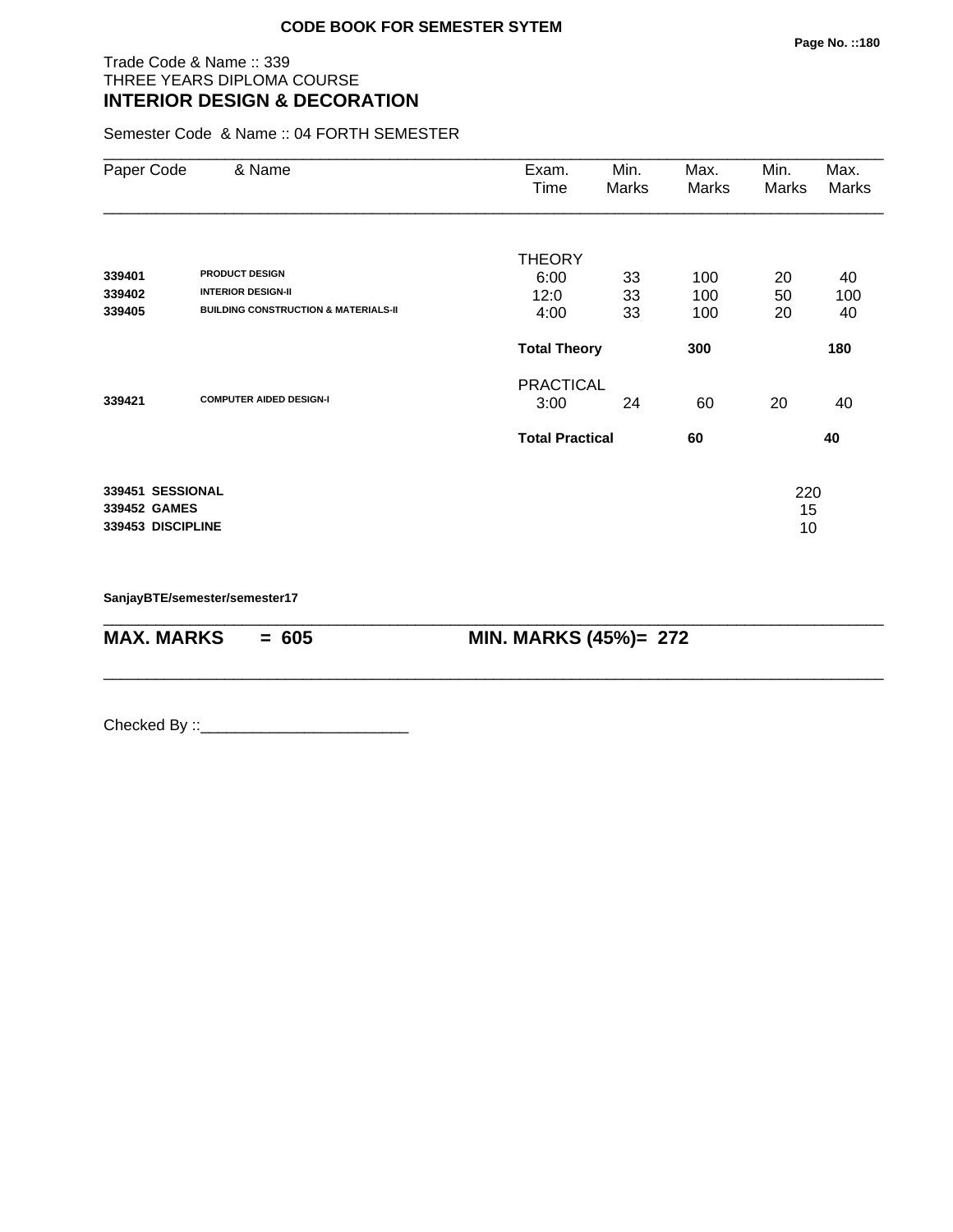# Trade Code & Name :: 339 THREE YEARS DIPLOMA COURSE **INTERIOR DESIGN & DECORATION**

Semester Code & Name :: 05 FIFTH SEMESTER

| Paper Code        | & Name                                            | Exam.                  | Min.         | Max.  | Min.  | Max.  |
|-------------------|---------------------------------------------------|------------------------|--------------|-------|-------|-------|
|                   |                                                   | Time                   | <b>Marks</b> | Marks | Marks | Marks |
|                   |                                                   |                        |              |       |       |       |
|                   |                                                   | <b>THEORY</b>          |              |       |       |       |
| 339502            | <b>BUILDING CONSTRUCTION &amp; MATERIALS -III</b> | 4:00                   | 33           | 100   | 30    | 60    |
| 339503            | <b>DISPLAY</b>                                    | 2:30                   | 17           | 50    | 10    | 20    |
| 339504            | <b>ESTIMATING COSTING &amp; SPECIFICATION</b>     | 2:30                   | 17           | 50    | 10    | 20    |
|                   |                                                   | <b>Total Theory</b>    |              | 200   |       | 100   |
|                   |                                                   | <b>PRACTICAL</b>       |              |       |       |       |
| 339521            | <b>COMPUTER AIDED DESIGN-II</b>                   | 3:00                   | 24           | 60    | 20    | 40    |
|                   |                                                   | <b>Total Practical</b> |              | 60    |       | 40    |
| 339551 SESSIONAL  |                                                   |                        | ----         |       | 140   |       |
| 339552 GAMES      |                                                   |                        |              |       | 15    |       |
| 339553 DISCIPLINE |                                                   |                        |              |       | 10    |       |

\_\_\_\_\_\_\_\_\_\_\_\_\_\_\_\_\_\_\_\_\_\_\_\_\_\_\_\_\_\_\_\_\_\_\_\_\_\_\_\_\_\_\_\_\_\_\_\_\_\_\_\_\_\_\_\_\_\_\_\_\_\_\_\_\_\_\_\_\_\_\_\_\_\_\_\_\_\_\_\_\_\_\_\_\_\_\_\_\_\_

\_\_\_\_\_\_\_\_\_\_\_\_\_\_\_\_\_\_\_\_\_\_\_\_\_\_\_\_\_\_\_\_\_\_\_\_\_\_\_\_\_\_\_\_\_\_\_\_\_\_\_\_\_\_\_\_\_\_\_\_\_\_\_\_\_\_\_\_\_\_\_\_\_\_\_\_\_\_\_\_\_\_\_\_\_\_\_\_\_\_

**SanjayBTE/semester/semester17**

**MAX. MARKS = 425 MIN. MARKS (45%)= 191**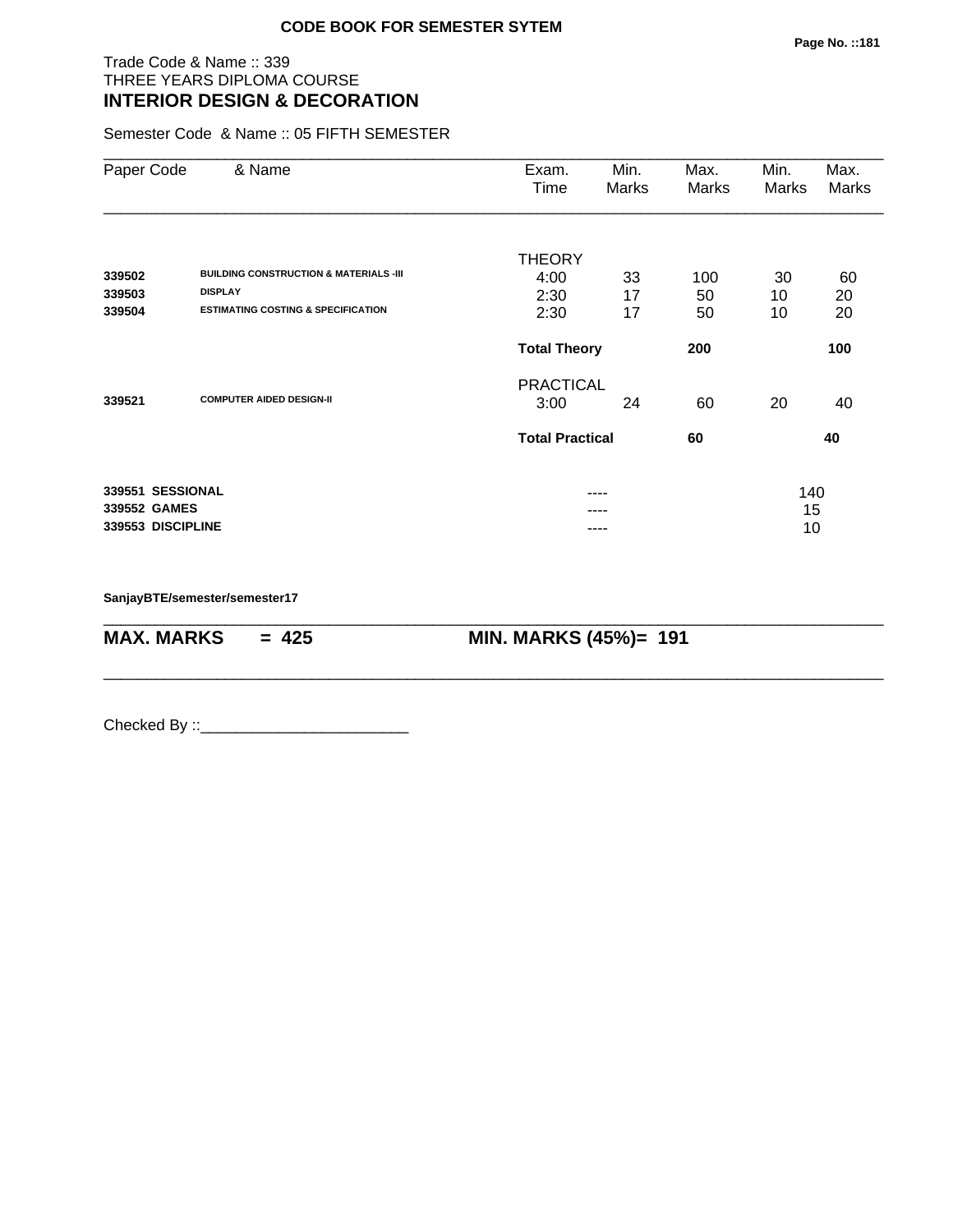# Trade Code & Name :: 339 THREE YEARS DIPLOMA COURSE **INTERIOR DESIGN & DECORATION**

Semester Code & Name :: 06 SIXTH SEMESTER

| Paper Code                        | & Name                                                      | Exam.<br>Time          | Min.<br><b>Marks</b> | Max.<br><b>Marks</b> | Min.<br><b>Marks</b> | Max.<br><b>Marks</b> |
|-----------------------------------|-------------------------------------------------------------|------------------------|----------------------|----------------------|----------------------|----------------------|
|                                   |                                                             | <b>THEORY</b>          |                      |                      |                      |                      |
| 339601                            | <b>INTERIOR DESIGN-III</b>                                  | 18:0                   | 33                   | 100                  | 75                   | 150                  |
| 339605                            | MANAGEMENT ACCOUNTS AND PROFESSIONAL PRACTICE               | 2:30                   | 17                   | 50                   | 10                   | 20                   |
|                                   |                                                             | <b>Total Theory</b>    |                      | 150                  |                      | 170                  |
|                                   |                                                             | <b>PRACTICAL</b>       |                      |                      |                      |                      |
| 339622                            | <b>PROJECT</b>                                              | <b>VIVA</b>            | 40                   | 100                  | 25                   | 50                   |
| 339623                            | FIELD EXPOSURE (IND.TRG.) DONE IN IV SEMESTER)              | <b>VIVA</b>            | 20                   | 50                   | 15                   | 30                   |
|                                   |                                                             | <b>Total Practical</b> |                      | 150                  |                      | 80                   |
| 339651 SESSIONAL                  |                                                             |                        |                      |                      | 250                  |                      |
| 339652 GAMES<br>339653 DISCIPLINE |                                                             |                        |                      |                      | 15<br>10             |                      |
|                                   |                                                             |                        |                      |                      |                      |                      |
|                                   | 339661 CARRY OVER IST YEAR (30%)                            |                        |                      |                      | 300                  |                      |
|                                   | 339662 CARRY OVER 2ND YEAR (70%)                            |                        |                      |                      | 700                  |                      |
|                                   |                                                             |                        |                      |                      |                      |                      |
|                                   | 339672 [0020] ENVIRONMENTAL EDUCATION & DISASTER MANAGEMENT |                        | 2:30                 | 17                   | 50                   |                      |
|                                   | SanjayBTE/semester/semester17                               |                        |                      |                      |                      |                      |
| <b>MAX. MARKS</b>                 | $= 1575$                                                    | MIN. MARKS (45%)= 709  |                      |                      |                      |                      |
|                                   |                                                             |                        |                      |                      |                      |                      |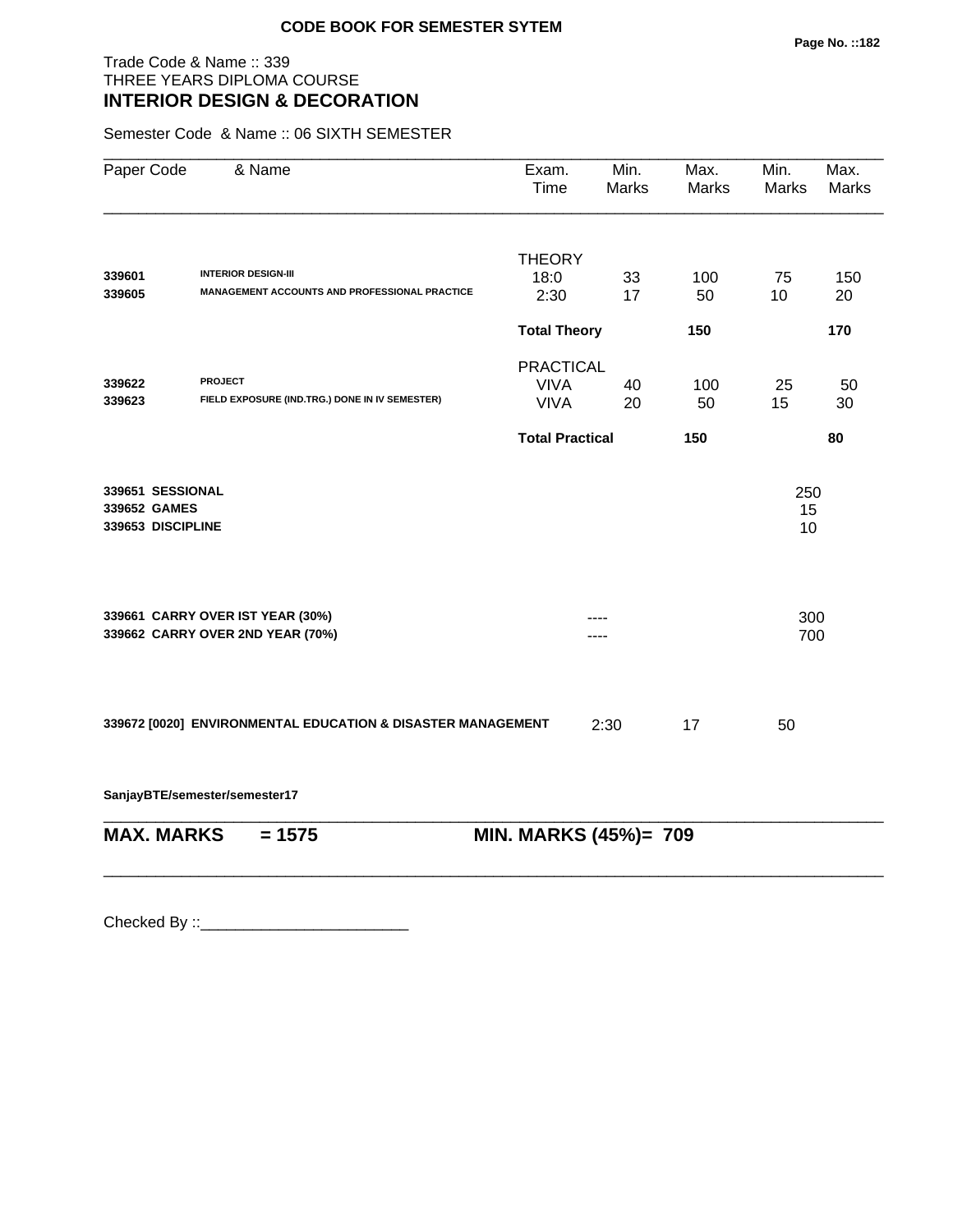# Trade Code & Name :: 340 THREE YEARS DIPLOMA COURSE **LEATHER TECHNOLOGY**

Semester Code & Name :: 01 FIRST SEMESTER

| Paper Code        | & Name                                 | Exam.<br>Time          | Min.<br>Marks | Max.<br>Marks | Min.<br>Marks | Max.<br>Marks |
|-------------------|----------------------------------------|------------------------|---------------|---------------|---------------|---------------|
|                   |                                        |                        |               |               |               |               |
|                   |                                        | <b>THEORY</b>          |               |               |               |               |
| 340101            | PROFESSIONAL COMMUNICATION             | 2:30                   | 17            | 50            | 10            | 20            |
| 340102            | <b>APPLIED MATHEMATICS-I(A)</b>        | 2:30                   | 17            | 50            | 10            | 20            |
| 340103            | <b>APPLIED PHYSICS-I</b>               | 2:30                   | 17            | 50            | 10            | 20            |
| 340104            | <b>APPLIED CHEMISTRY</b>               | 2:30                   | 17            | 50            | 10            | 20            |
|                   |                                        | <b>Total Theory</b>    |               | 200           |               | 80            |
|                   |                                        | <b>PRACTICAL</b>       |               |               |               |               |
| 340122            | <b>APPLIED CHEMISTRY</b>               | 3:00                   | 16            | 40            | 10            | 20            |
| 340125            | <b>DRAWING &amp; WORKSHOP PRACTICE</b> | 4:00                   | 32            | 80            | 20            | 40            |
| 340126            | PROFESSIONAL COMMUNICATION             | 3:00                   | 8             | 20            | 5             | 10            |
|                   |                                        | <b>Total Practical</b> |               | 140           |               | 70            |
| 340151 SESSIONAL  |                                        |                        |               |               | 150           |               |
| 340152 GAMES      |                                        |                        |               |               | 15            |               |
| 340153 DISCIPLINE |                                        |                        | ----          |               | 10            |               |

\_\_\_\_\_\_\_\_\_\_\_\_\_\_\_\_\_\_\_\_\_\_\_\_\_\_\_\_\_\_\_\_\_\_\_\_\_\_\_\_\_\_\_\_\_\_\_\_\_\_\_\_\_\_\_\_\_\_\_\_\_\_\_\_\_\_\_\_\_\_\_\_\_\_\_\_\_\_\_\_\_\_\_\_\_\_\_\_\_\_

\_\_\_\_\_\_\_\_\_\_\_\_\_\_\_\_\_\_\_\_\_\_\_\_\_\_\_\_\_\_\_\_\_\_\_\_\_\_\_\_\_\_\_\_\_\_\_\_\_\_\_\_\_\_\_\_\_\_\_\_\_\_\_\_\_\_\_\_\_\_\_\_\_\_\_\_\_\_\_\_\_\_\_\_\_\_\_\_\_\_

**SanjayBTE/semester/semester17**

**MAX. MARKS = 515 MIN. MARKS (45%)= 232**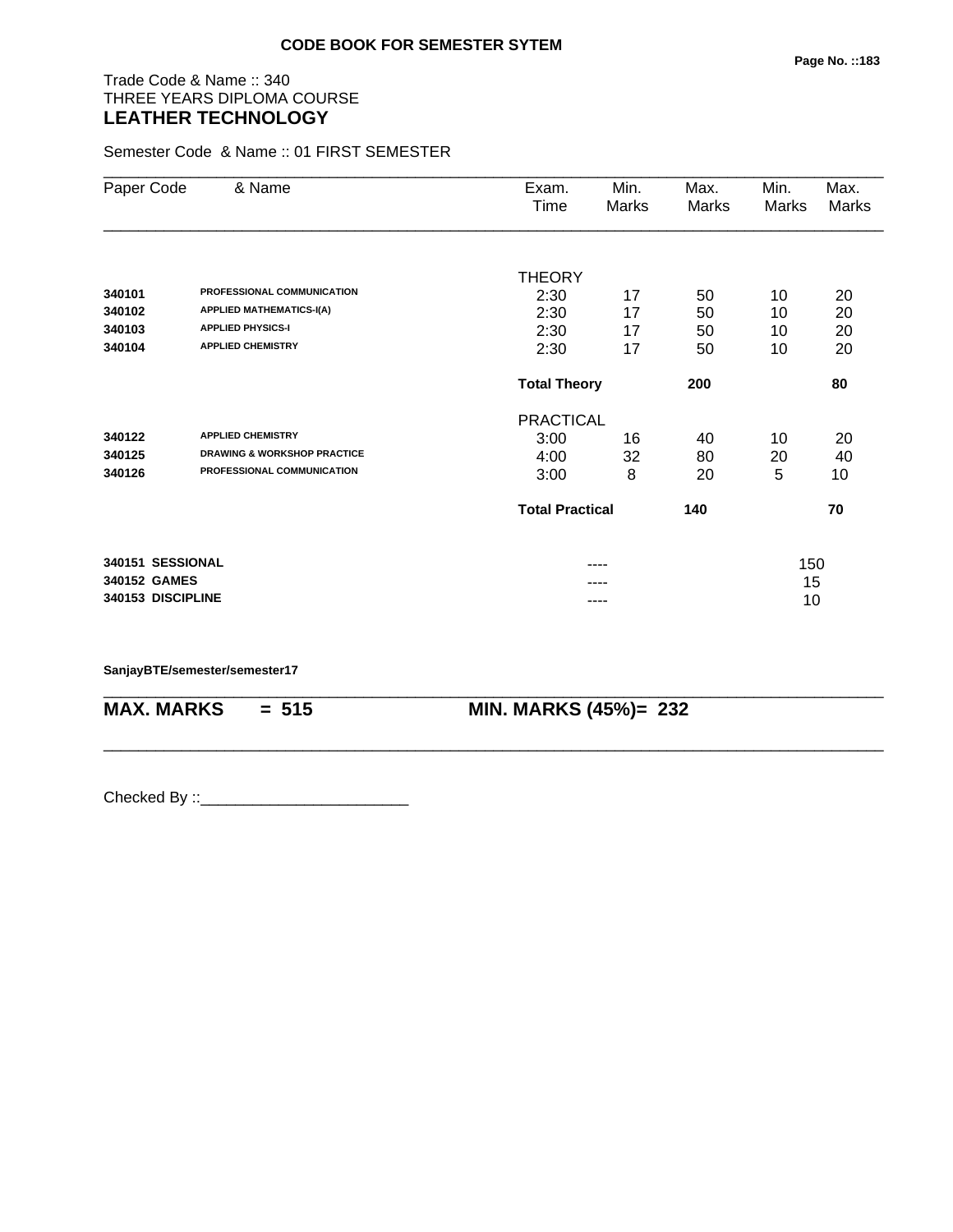#### Trade Code & Name :: 340 THREE YEARS DIPLOMA COURSE **LEATHER TECHNOLOGY**

Semester Code & Name :: 02 SECOND SEMESTER

| Paper Code        | & Name                          | Exam.                  | Min.  | Max.  | Min.  | Max.  |
|-------------------|---------------------------------|------------------------|-------|-------|-------|-------|
|                   |                                 | Time                   | Marks | Marks | Marks | Marks |
|                   |                                 |                        |       |       |       |       |
|                   |                                 | <b>THEORY</b>          |       |       |       |       |
| 340205            | <b>GENERAL ENGINEERING-I</b>    | 2:30                   | 17    | 50    | 10    | 20    |
| 340206            | <b>ORGANIC CHEMISTRY</b>        | 2:30                   | 17    | 50    | 10    | 20    |
| 340207            | THEORY OF LEATHER MANUFACTURE-I | 2:30                   | 17    | 50    | 10    | 20    |
| 340208            | <b>APPLIED MATHEMATICS-I(B)</b> | 2:30                   | 17    | 50    | 10    | 20    |
| 340209            | <b>APPLIED PHYSICS-II</b>       | 2:30                   | 17    | 50    | 10    | 20    |
|                   |                                 | <b>Total Theory</b>    |       | 250   |       | 100   |
|                   |                                 | <b>PRACTICAL</b>       |       |       |       |       |
| 340221            | <b>APPLIED PHYSICS-II</b>       | 3:00                   | 16    | 40    | 10    | 20    |
| 340223            | <b>ORGANIC CHEMISTRY</b>        | 3:00                   | 24    | 60    | 15    | 30    |
| 340224            | THEORY OF LEATHER MANUFACTURE-I | 4:00                   | 28    | 70    | 15    | 30    |
|                   |                                 | <b>Total Practical</b> |       | 170   |       | 80    |
| 340251 SESSIONAL  |                                 |                        |       |       | 180   |       |
| 340252 GAMES      |                                 |                        |       |       | 15    |       |
| 340253 DISCIPLINE |                                 |                        |       |       | 10    |       |

\_\_\_\_\_\_\_\_\_\_\_\_\_\_\_\_\_\_\_\_\_\_\_\_\_\_\_\_\_\_\_\_\_\_\_\_\_\_\_\_\_\_\_\_\_\_\_\_\_\_\_\_\_\_\_\_\_\_\_\_\_\_\_\_\_\_\_\_\_\_\_\_\_\_\_\_\_\_\_\_\_\_\_\_\_\_\_\_\_\_

\_\_\_\_\_\_\_\_\_\_\_\_\_\_\_\_\_\_\_\_\_\_\_\_\_\_\_\_\_\_\_\_\_\_\_\_\_\_\_\_\_\_\_\_\_\_\_\_\_\_\_\_\_\_\_\_\_\_\_\_\_\_\_\_\_\_\_\_\_\_\_\_\_\_\_\_\_\_\_\_\_\_\_\_\_\_\_\_\_\_

**SanjayBTE/semester/semester17**

**MAX. MARKS = 625 MIN. MARKS (45%)= 281**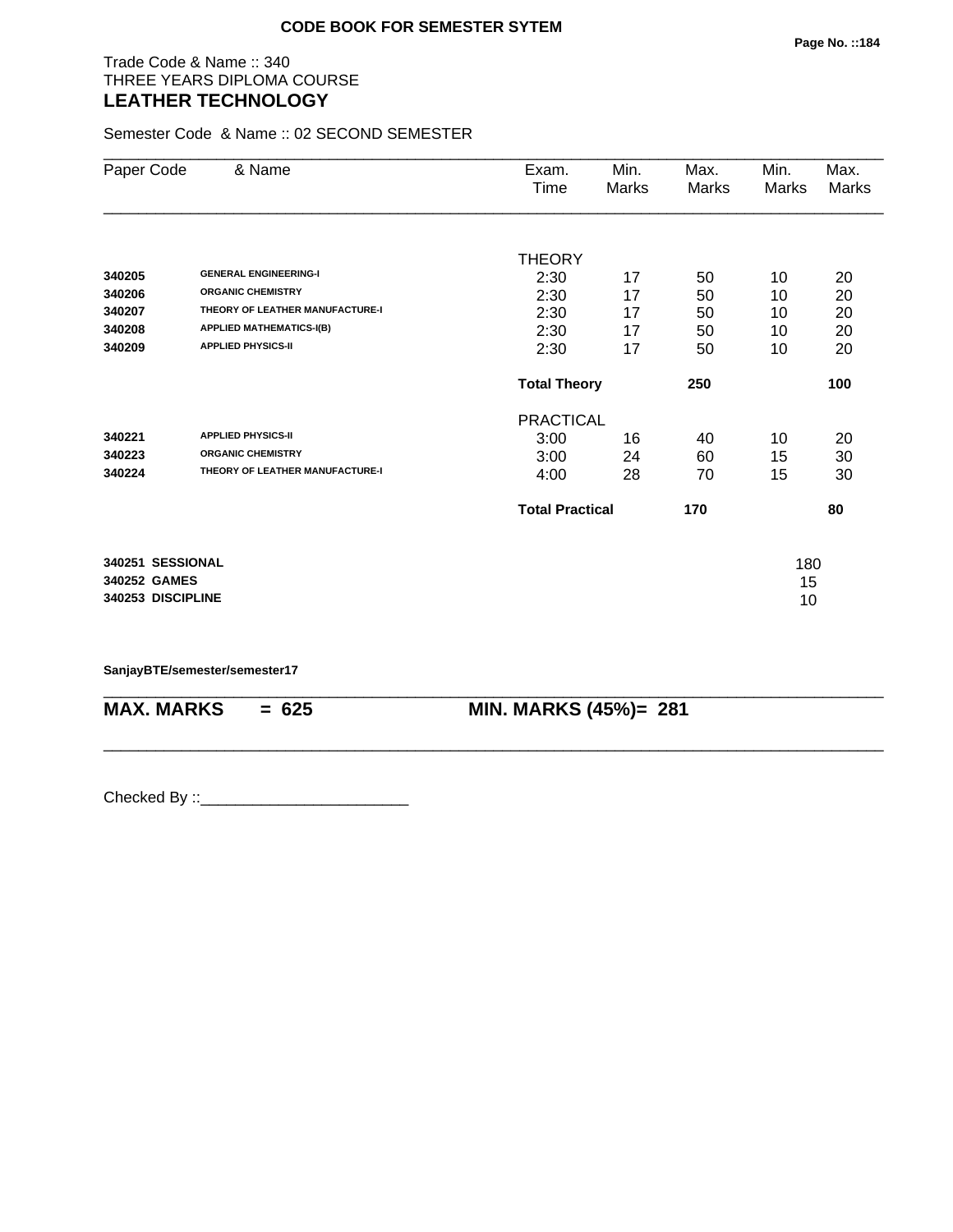#### Trade Code & Name :: 340 THREE YEARS DIPLOMA COURSE **LEATHER TECHNOLOGY**

Semester Code & Name :: 03 THIRD SEMESTER

| Paper Code        | & Name                                  | Exam.                  | Min.  | Max.  | Min.  | Max.  |
|-------------------|-----------------------------------------|------------------------|-------|-------|-------|-------|
|                   |                                         | Time                   | Marks | Marks | Marks | Marks |
|                   |                                         | <b>THEORY</b>          |       |       |       |       |
| 340301            | ELEMENTARY MICROSCOPY AND MICROBIOLOGY  | 2:30                   | 17    | 50    | 10    | 20    |
| 340302            | THEORY OF LEATHER MANUFACTURE-II        | 2:30                   | 17    | 50    | 10    | 20    |
| 340303            | <b>PROCESS OF LEATHER MANUFACTURE-I</b> | 2:30                   | 17    | 50    | 10    | 20    |
| 340307            | <b>GENERAL ENGINEERING-II</b>           | 2:30                   | 17    | 50    | 10    | 20    |
|                   |                                         | <b>Total Theory</b>    |       | 200   |       | 80    |
|                   |                                         | <b>PRACTICAL</b>       |       |       |       |       |
| 340321            | ELEMENTARY MICROSCOPY AND MICROBIOLOGY  | 3:00                   | 16    | 40    | 10    | 20    |
| 340322            | <b>PROCESS OF LEATHER MANUFACTURE-I</b> | 12:00                  | 40    | 100   | 25    | 50    |
| 340325            | <b>GENERAL ENGG-II</b>                  | 3:00                   | 16    | 40    | 10    | 20    |
|                   |                                         | <b>Total Practical</b> |       | 180   |       | 90    |
| 340351 SESSIONAL  |                                         |                        | ----  |       | 170   |       |
| 340352 GAMES      |                                         |                        |       |       | 15    |       |
| 340353 DISCIPLINE |                                         |                        |       |       | 10    |       |

\_\_\_\_\_\_\_\_\_\_\_\_\_\_\_\_\_\_\_\_\_\_\_\_\_\_\_\_\_\_\_\_\_\_\_\_\_\_\_\_\_\_\_\_\_\_\_\_\_\_\_\_\_\_\_\_\_\_\_\_\_\_\_\_\_\_\_\_\_\_\_\_\_\_\_\_\_\_\_\_\_\_\_\_\_\_\_\_\_\_

\_\_\_\_\_\_\_\_\_\_\_\_\_\_\_\_\_\_\_\_\_\_\_\_\_\_\_\_\_\_\_\_\_\_\_\_\_\_\_\_\_\_\_\_\_\_\_\_\_\_\_\_\_\_\_\_\_\_\_\_\_\_\_\_\_\_\_\_\_\_\_\_\_\_\_\_\_\_\_\_\_\_\_\_\_\_\_\_\_\_

**SanjayBTE/semester/semester17**

**MAX. MARKS = 575 MIN. MARKS (45%)= 259**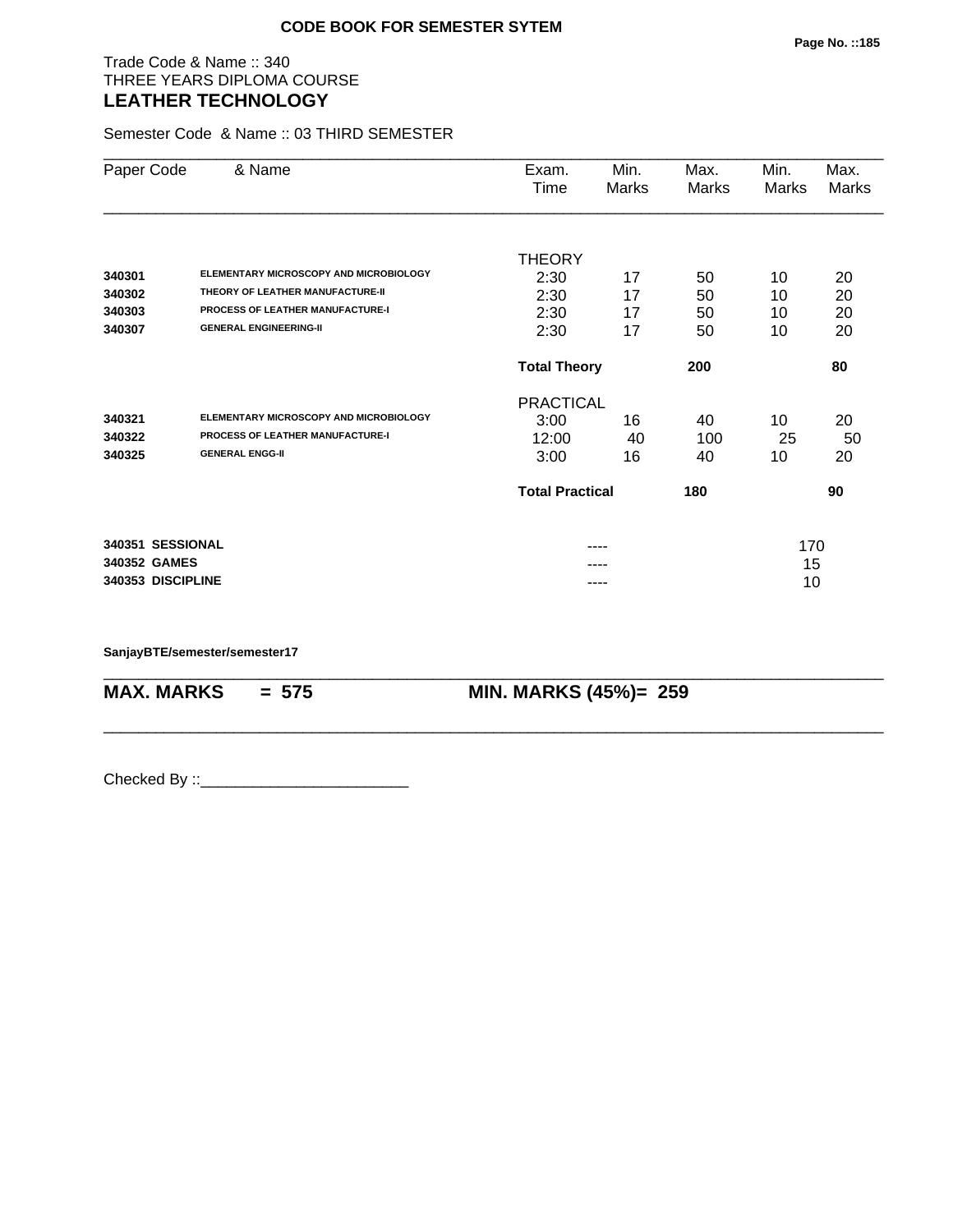#### Trade Code & Name :: 340 THREE YEARS DIPLOMA COURSE **LEATHER TECHNOLOGY**

Semester Code & Name :: 04 FORTH SEMESTER

| Paper Code        | & Name                                   | Exam.<br>Time          | Min.<br><b>Marks</b> | Max.<br>Marks | Min.<br>Marks | Max.<br><b>Marks</b> |
|-------------------|------------------------------------------|------------------------|----------------------|---------------|---------------|----------------------|
|                   |                                          |                        |                      |               |               |                      |
|                   |                                          | <b>THEORY</b>          |                      |               |               |                      |
| 340404            | PROCESS OF LEATHER MANUFACTURE-II        | 2:30                   | 17                   | 50            | 10            | 20                   |
| 340405            | <b>LEATHER TRADE ENGINEERING</b>         | 2:30                   | 17                   | 50            | 10            | 20                   |
| 340406            | THEORY OF LEATHER MANUFACTURE-III        | 2:30                   | 17                   | 50            | 10            | 20                   |
|                   |                                          | <b>Total Theory</b>    |                      | 150           |               | 60                   |
|                   |                                          | <b>PRACTICAL</b>       |                      |               |               |                      |
| 340423            | <b>PROCESS OF LEATHER MANUFACTURE-II</b> | 12:0                   | 40                   | 100           | 25            | 50                   |
| 340424            | <b>LEATHER TRADE ENGINEERING</b>         | 3:00                   | 24                   | 60            | 15            | 30                   |
| 340426            | THEORY OF LEATHER MANUFACTURE-III        | 3:00                   | 16                   | 40            | 10            | 20                   |
| 340427            | <b>INTRODUCTION TO COMPUTER</b>          | 3:00                   | 24                   | 60            | 15            | 30                   |
|                   |                                          | <b>Total Practical</b> |                      | 260           |               | 130                  |
| 340451 SESSIONAL  |                                          |                        |                      |               | 190           |                      |
| 340452 GAMES      |                                          |                        |                      |               | 15            |                      |
| 340453 DISCIPLINE |                                          |                        |                      |               | 10            |                      |

\_\_\_\_\_\_\_\_\_\_\_\_\_\_\_\_\_\_\_\_\_\_\_\_\_\_\_\_\_\_\_\_\_\_\_\_\_\_\_\_\_\_\_\_\_\_\_\_\_\_\_\_\_\_\_\_\_\_\_\_\_\_\_\_\_\_\_\_\_\_\_\_\_\_\_\_\_\_\_\_\_\_\_\_\_\_\_\_\_\_

\_\_\_\_\_\_\_\_\_\_\_\_\_\_\_\_\_\_\_\_\_\_\_\_\_\_\_\_\_\_\_\_\_\_\_\_\_\_\_\_\_\_\_\_\_\_\_\_\_\_\_\_\_\_\_\_\_\_\_\_\_\_\_\_\_\_\_\_\_\_\_\_\_\_\_\_\_\_\_\_\_\_\_\_\_\_\_\_\_\_

**SanjayBTE/semester/semester17**

**MAX. MARKS = 625 MIN. MARKS (45%)= 281**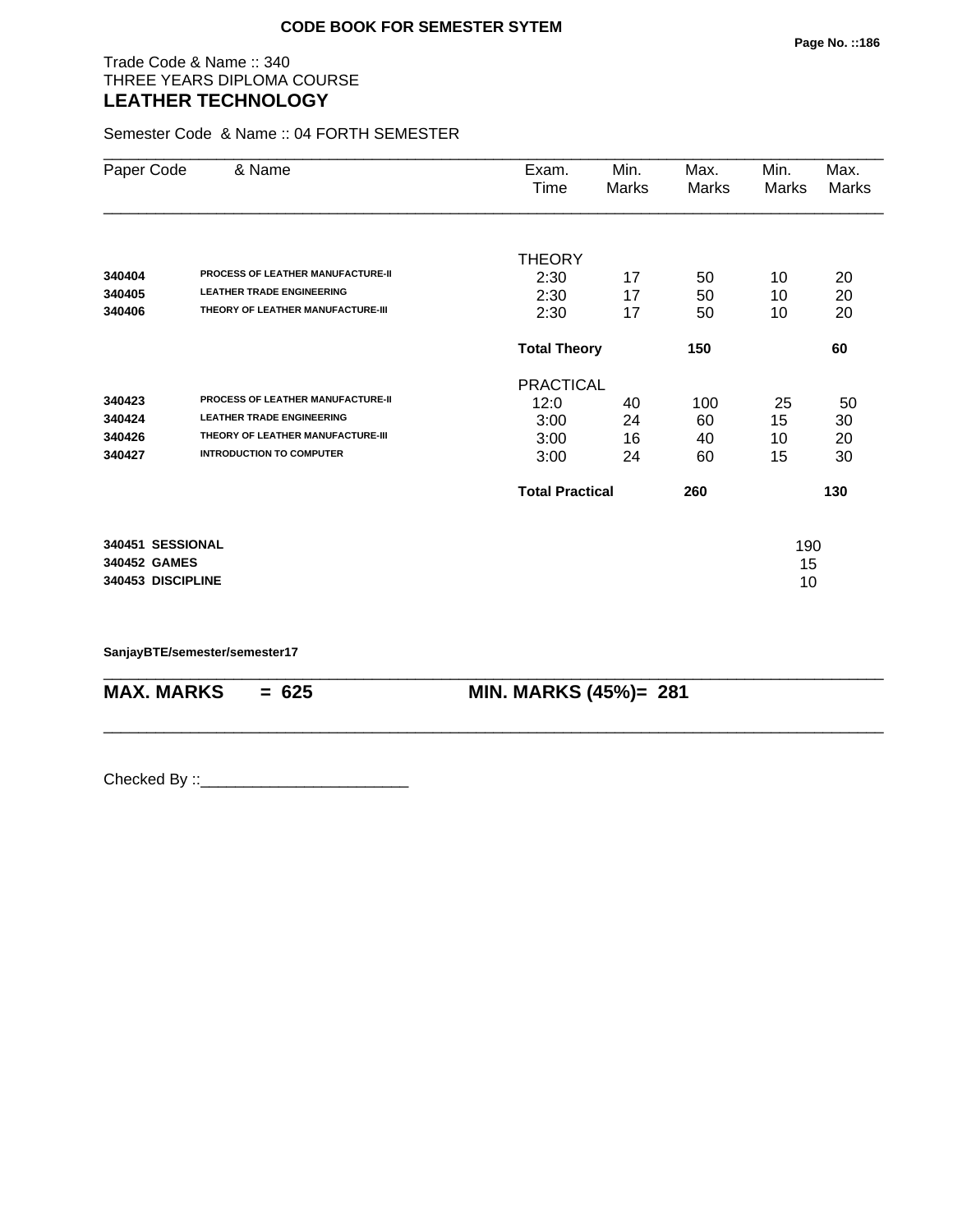#### Trade Code & Name :: 340 THREE YEARS DIPLOMA COURSE **LEATHER TECHNOLOGY**

Semester Code & Name :: 05 FIFTH SEMESTER

| Paper Code        | & Name                                                          | Exam.<br>Time          | Min.<br>Marks | Max.<br>Marks | Min.<br>Marks | Max.<br>Marks |
|-------------------|-----------------------------------------------------------------|------------------------|---------------|---------------|---------------|---------------|
|                   |                                                                 |                        |               |               |               |               |
| 340501            | <b>PROCESS OF LEATHER MANUFACTURE-III</b>                       | <b>THEORY</b>          |               |               |               |               |
| 340502            | ELEMENTS OF FOOTWEAR & LEATHER GOODS MANUFACTURE                | 2:30                   | 17            | 50            | 10            | 20            |
| 340503            | ANALYTICAL CHEMISTRY OF LEATHER MANUFACTURE                     | 2:30                   | 17            | 50            | 10            | 20            |
|                   | <b>INDUSTRIAL MANAGEMENT &amp; ENTREPRENEURSHIP DEVELOPMENT</b> | 2:30                   | 17            | 50            | 10            | 20            |
| 340504            |                                                                 | 2:30                   | 17            | 50            | 10            | 20            |
|                   |                                                                 | <b>Total Theory</b>    |               | 200           |               | 80            |
|                   |                                                                 | <b>PRACTICAL</b>       |               |               |               |               |
| 340521            | PROCESS OF LEATHER MANUFACTURE-III                              | 12:0                   | 40            | 100           | 25            | 50            |
| 340522            | <b>ELEMENTS OF FOOTWEAR &amp; LEATHER GOODS MANUFACTURE</b>     | 4:00                   | 40            | 100           | 25            | 50            |
|                   |                                                                 | <b>Total Practical</b> |               | 200           |               | 100           |
| 340551 SESSIONAL  |                                                                 |                        |               |               | 180           |               |
| 340552 GAMES      |                                                                 |                        |               |               | 15            |               |
| 340553 DISCIPLINE |                                                                 |                        |               |               | 10            |               |

\_\_\_\_\_\_\_\_\_\_\_\_\_\_\_\_\_\_\_\_\_\_\_\_\_\_\_\_\_\_\_\_\_\_\_\_\_\_\_\_\_\_\_\_\_\_\_\_\_\_\_\_\_\_\_\_\_\_\_\_\_\_\_\_\_\_\_\_\_\_\_\_\_\_\_\_\_\_\_\_\_\_\_\_\_\_\_\_\_\_

\_\_\_\_\_\_\_\_\_\_\_\_\_\_\_\_\_\_\_\_\_\_\_\_\_\_\_\_\_\_\_\_\_\_\_\_\_\_\_\_\_\_\_\_\_\_\_\_\_\_\_\_\_\_\_\_\_\_\_\_\_\_\_\_\_\_\_\_\_\_\_\_\_\_\_\_\_\_\_\_\_\_\_\_\_\_\_\_\_\_

**SanjayBTE/semester/semester17**

**MAX. MARKS = 605 MIN. MARKS (45%)= 272**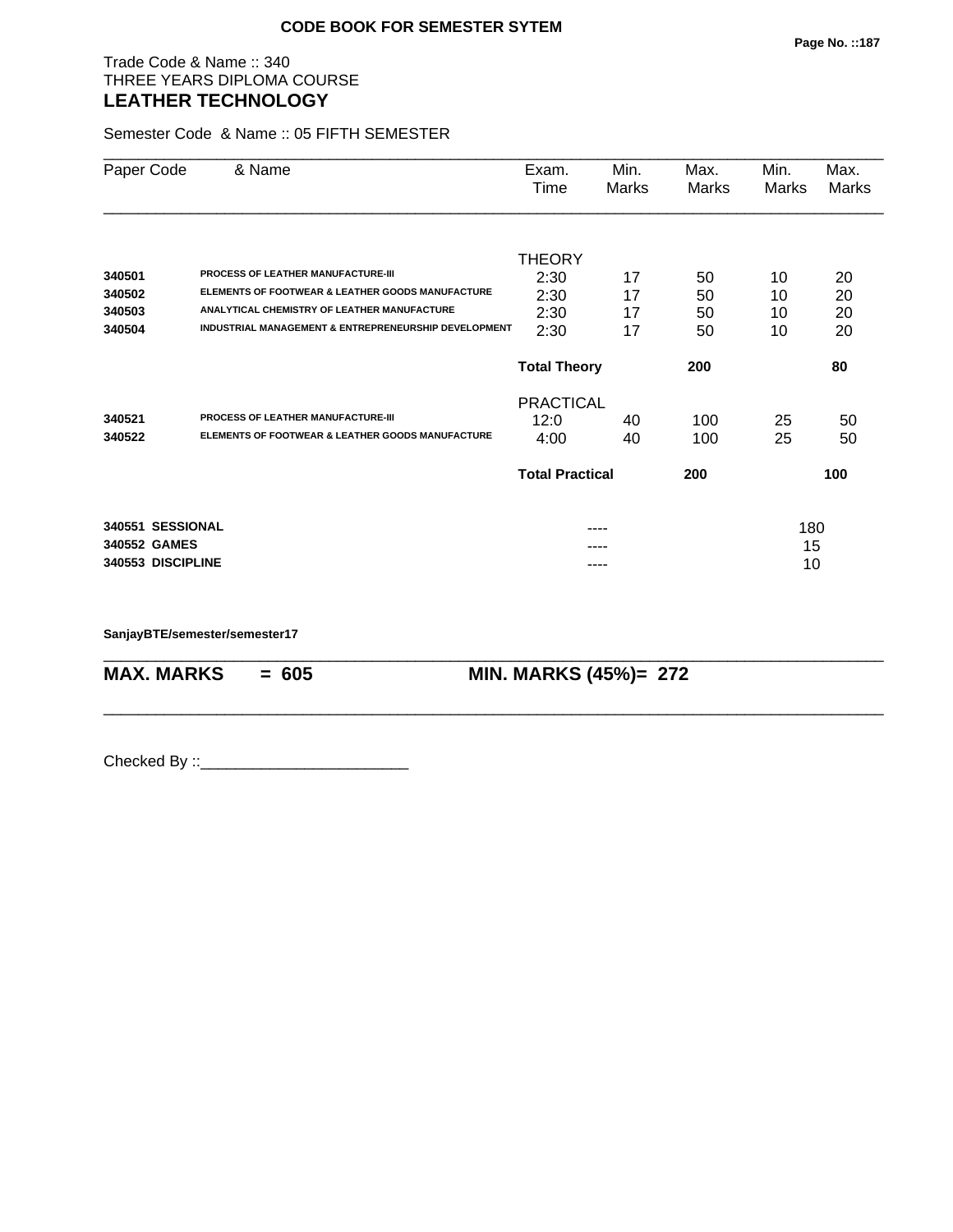#### Trade Code & Name :: 340 THREE YEARS DIPLOMA COURSE **LEATHER TECHNOLOGY**

Semester Code & Name :: 06 SIXTH SEMESTER

| Paper Code                                            | & Name                                                               | Exam.<br>Time          | Min.<br><b>Marks</b> | Max.<br><b>Marks</b> | Min.<br><b>Marks</b> | Max.<br>Marks |
|-------------------------------------------------------|----------------------------------------------------------------------|------------------------|----------------------|----------------------|----------------------|---------------|
|                                                       |                                                                      | <b>THEORY</b>          |                      |                      |                      |               |
| 340605                                                | <b>FINANCIAL COST &amp; MANAGEMENT ACCOUNTING</b>                    | 2:30                   | 17                   | 50                   | 10                   | 20            |
| 340606                                                | <b>TANNERY WASTE MANAGEMENT</b>                                      | 2:30                   | 17                   | 50                   | 10                   | 20            |
| 340607                                                | <b>INTERNATIONAL BUSINESS MANAGEMENT &amp; TQM</b>                   | 2:30                   | 17                   | 50                   | 10                   | 20            |
|                                                       |                                                                      | <b>Total Theory</b>    |                      | 150                  |                      | 60            |
|                                                       |                                                                      | <b>PRACTICAL</b>       |                      |                      |                      |               |
| 340623                                                | STANDARDISATION & ANALYSIS OF LEATHER MANUFACTURE                    | 12:0                   | 40                   | 100                  | 25                   | 50            |
| 340624                                                | <b>PROJECT WORK</b>                                                  | 3:00                   | 28                   | 70                   | 20                   | 40            |
| 340625                                                | <b>INDUSTRIAL TRAINING</b>                                           | ----                   | 16                   | 40                   | 10                   | 20            |
|                                                       |                                                                      | <b>Total Practical</b> |                      | 210                  |                      | 110           |
| 340651 SESSIONAL<br>340652 GAMES<br>340653 DISCIPLINE |                                                                      |                        |                      |                      | 170<br>15<br>10      |               |
|                                                       | 340661 CARRY OVER IST YEAR (30%)<br>340662 CARRY OVER 2ND YEAR (70%) |                        |                      |                      | 342<br>840           |               |
|                                                       | 340672 [0020] ENVIRONMENTAL EDUCATION & DISASTER MANAGEMENT          |                        | 2:30                 | 17                   | 50                   |               |

**SanjayBTE/semester/semester17**

| <b>MAX. MARKS</b> | $= 1737$ | <b>MIN. MARKS (45%)= 782</b> |
|-------------------|----------|------------------------------|

\_\_\_\_\_\_\_\_\_\_\_\_\_\_\_\_\_\_\_\_\_\_\_\_\_\_\_\_\_\_\_\_\_\_\_\_\_\_\_\_\_\_\_\_\_\_\_\_\_\_\_\_\_\_\_\_\_\_\_\_\_\_\_\_\_\_\_\_\_\_\_\_\_\_\_\_\_\_\_\_\_\_\_\_\_\_\_\_\_\_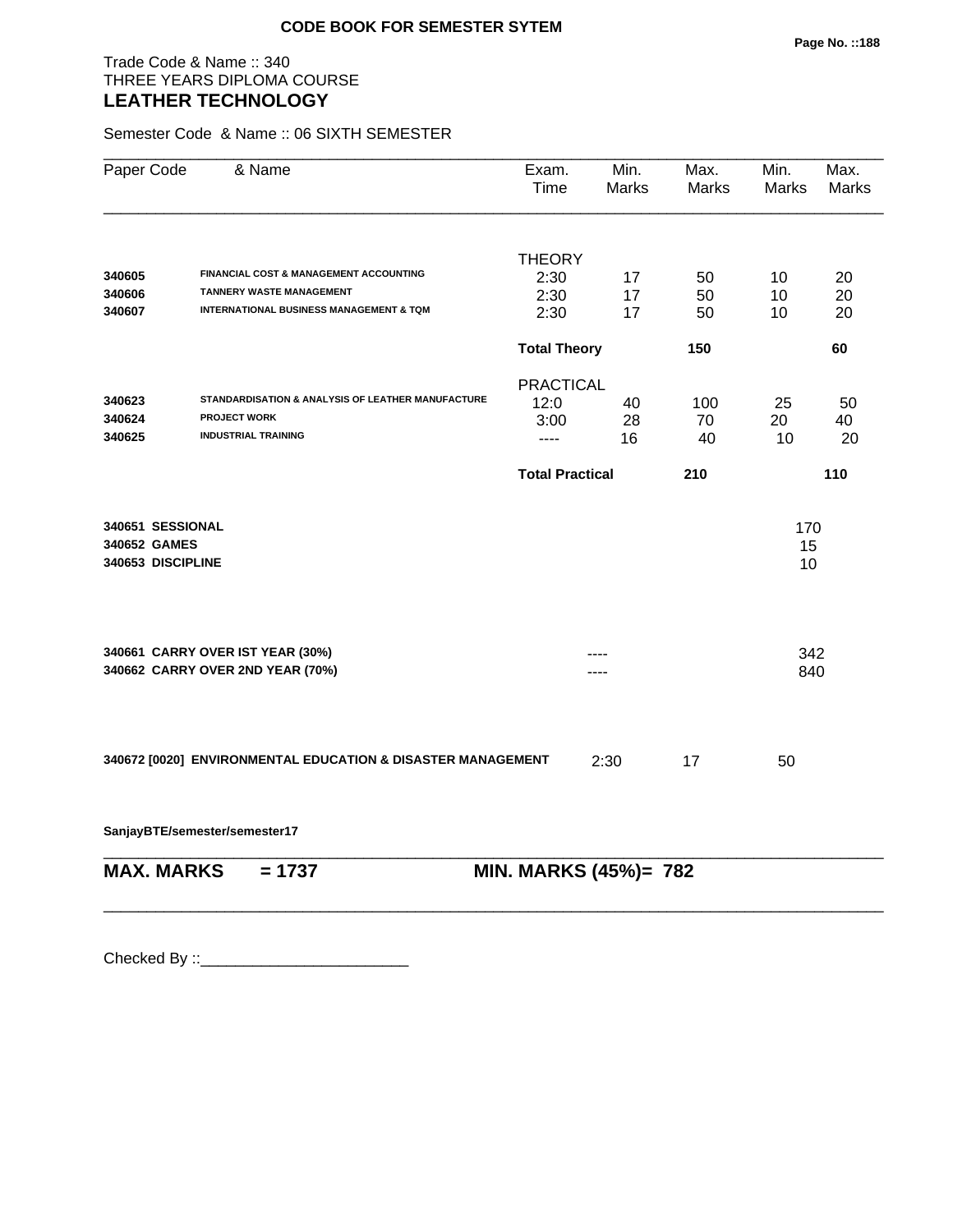#### **Page No. ::189**

# Trade Code & Name :: 341 THREE YEARS DIPLOMA COURSE **MECHANICAL ENGINEERING (AUTOMOBILE)**

Semester Code & Name :: 01 FIRST SEMESTER

| Paper Code        | & Name                          | Exam.                  | Min.  | Max.  | Min.  | Max.  |
|-------------------|---------------------------------|------------------------|-------|-------|-------|-------|
|                   |                                 | Time                   | Marks | Marks | Marks | Marks |
|                   |                                 |                        |       |       |       |       |
|                   |                                 | THEORY                 |       |       |       |       |
| 341101            | FOUNDATIONAL COMMUNICATION      | 2:30                   | 17    | 50    | 10    | 20    |
| 341102            | <b>APPLIED MATHEMATICS-I(A)</b> | 2:30                   | 17    | 50    | 10    | 20    |
| 341103            | <b>APPLIED PHYSICS-I</b>        | 2:30                   | 17    | 50    | 10    | 20    |
| 341104            | <b>APPLIED CHEMISTRY</b>        | 2:30                   | 17    | 50    | 10    | 20    |
| 341105            | <b>ENGINEERING DRAWING</b>      | 3:00                   | 17    | 50    | 10    | 20    |
|                   |                                 | <b>Total Theory</b>    |       | 250   |       | 100   |
|                   |                                 | <b>PRACTICAL</b>       |       |       |       |       |
| 341122            | <b>APPLIED CHEMISTRY</b>        | 3:00                   | 16    | 40    | 10    | 20    |
|                   |                                 | <b>Total Practical</b> |       | 40    |       | 20    |
|                   |                                 |                        |       |       |       |       |
| 341151 SESSIONAL  |                                 |                        | ----  |       | 120   |       |
| 341152 GAMES      |                                 |                        |       |       | 15    |       |
| 341153 DISCIPLINE |                                 |                        |       |       | 10    |       |

\_\_\_\_\_\_\_\_\_\_\_\_\_\_\_\_\_\_\_\_\_\_\_\_\_\_\_\_\_\_\_\_\_\_\_\_\_\_\_\_\_\_\_\_\_\_\_\_\_\_\_\_\_\_\_\_\_\_\_\_\_\_\_\_\_\_\_\_\_\_\_\_\_\_\_\_\_\_\_\_\_\_\_\_\_\_\_\_\_\_

\_\_\_\_\_\_\_\_\_\_\_\_\_\_\_\_\_\_\_\_\_\_\_\_\_\_\_\_\_\_\_\_\_\_\_\_\_\_\_\_\_\_\_\_\_\_\_\_\_\_\_\_\_\_\_\_\_\_\_\_\_\_\_\_\_\_\_\_\_\_\_\_\_\_\_\_\_\_\_\_\_\_\_\_\_\_\_\_\_\_

**SanjayBTE/semester/semester17**

**MAX. MARKS = 435 MIN. MARKS (45%)= 196**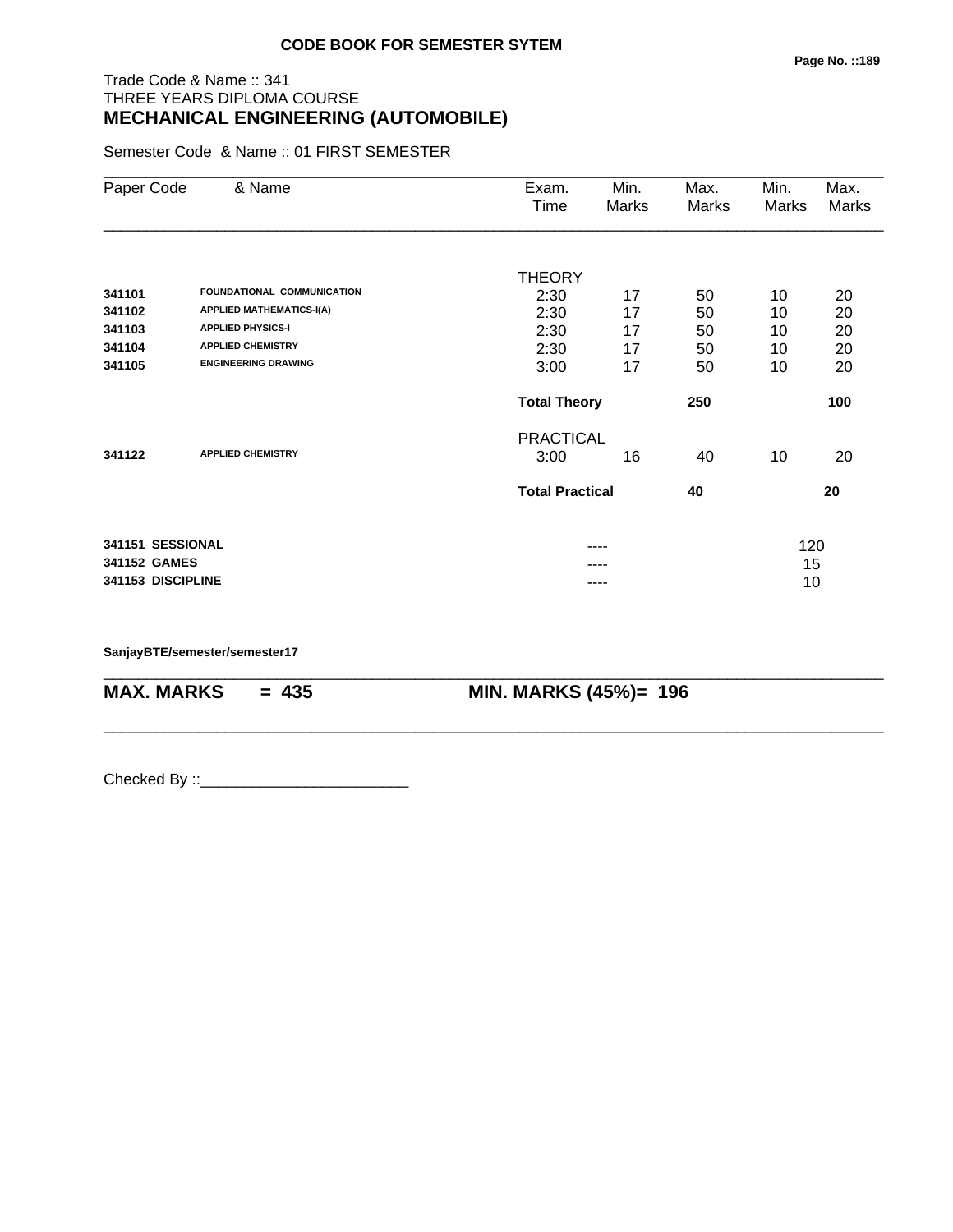# Trade Code & Name :: 341 THREE YEARS DIPLOMA COURSE **MECHANICAL ENGINEERING (AUTOMOBILE)**

Semester Code & Name :: 02 SECOND SEMESTER

| Paper Code        | & Name                                        | Exam.                  | Min.         | Max.         | Min.         | Max.         |
|-------------------|-----------------------------------------------|------------------------|--------------|--------------|--------------|--------------|
|                   |                                               | Time                   | <b>Marks</b> | <b>Marks</b> | <b>Marks</b> | <b>Marks</b> |
|                   |                                               |                        |              |              |              |              |
|                   |                                               | <b>THEORY</b>          |              |              |              |              |
| 341206            | <b>APPLIED MECHANICS</b>                      | 2:30                   | 17           | 50           | 10           | 20           |
| 341207            | <b>BASICS OF MECHANICAL &amp; CIVIL ENGG.</b> | 2:30                   | 17           | 50           | 10           | 20           |
| 341208            | <b>ELEMENTARY WORKSHOP TECHNOLOGY</b>         | 2:30                   | 17           | 50           | 10           | 20           |
| 341209            | <b>APPLIED MATHEMATICS-I(B)</b>               | 2:30                   | 17           | 50           | 10           | 20           |
| 341210            | <b>APPLIED PHYSICS-II</b>                     | 2:30                   | 17           | 50           | 10           | 20           |
|                   |                                               | <b>Total Theory</b>    |              | 250          |              | 100          |
|                   |                                               | <b>PRACTICAL</b>       |              |              |              |              |
| 341221            | <b>APPLIED PHYSICS-II</b>                     | 3:00                   | 16           | 40           | 10           | 20           |
| 341223            | <b>APPLIED MECHANICS</b>                      | 3:00                   | 16           | 40           | 10           | 20           |
| 341224            | <b>BASICS OF MECHANICAL &amp; CIVIL ENGG.</b> | 3:00                   | 16           | 40           | 10           | 20           |
| 341225            | <b>WORKSHOP PRACTICE</b>                      | 4:00                   | 24           | 60           | 15           | 30           |
| 341241            | FIELD EXPOSURE-I (Assessment at Inst.Level)   | ----                   | ۰            | ۰            | 15           | 30           |
|                   |                                               | <b>Total Practical</b> |              | 180          |              | 120          |
|                   |                                               |                        |              |              |              |              |
| 341251 SESSIONAL  |                                               |                        |              |              | 220          |              |
| 341252 GAMES      |                                               |                        |              |              | 15           |              |
| 341253 DISCIPLINE |                                               |                        |              |              | 10           |              |

**SanjayBTE/semester/semester17**

\_\_\_\_\_\_\_\_\_\_\_\_\_\_\_\_\_\_\_\_\_\_\_\_\_\_\_\_\_\_\_\_\_\_\_\_\_\_\_\_\_\_\_\_\_\_\_\_\_\_\_\_\_\_\_\_\_\_\_\_\_\_\_\_\_\_\_\_\_\_\_\_\_\_\_\_\_\_\_\_\_\_\_\_\_\_\_\_\_\_ **MAX. MARKS = 675 MIN. MARKS (45%)= 304**

\_\_\_\_\_\_\_\_\_\_\_\_\_\_\_\_\_\_\_\_\_\_\_\_\_\_\_\_\_\_\_\_\_\_\_\_\_\_\_\_\_\_\_\_\_\_\_\_\_\_\_\_\_\_\_\_\_\_\_\_\_\_\_\_\_\_\_\_\_\_\_\_\_\_\_\_\_\_\_\_\_\_\_\_\_\_\_\_\_\_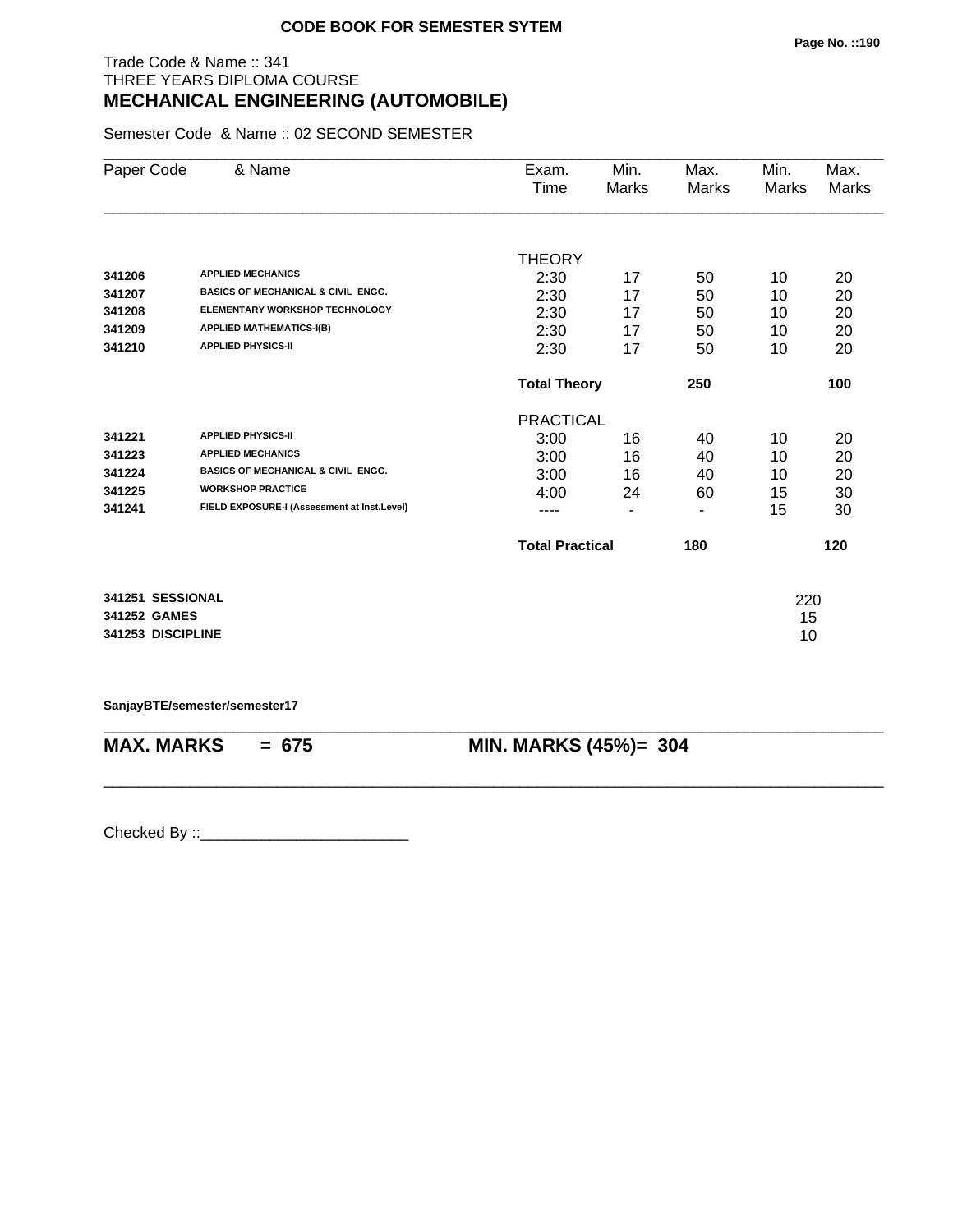# Trade Code & Name :: 341 THREE YEARS DIPLOMA COURSE **MECHANICAL ENGINEERING (AUTOMOBILE)**

Semester Code & Name :: 03 THIRD SEMESTER

| Paper Code        | & Name                                      | Exam.                  | Min.         | Max.  | Min.  | Max.  |
|-------------------|---------------------------------------------|------------------------|--------------|-------|-------|-------|
|                   |                                             | Time                   | <b>Marks</b> | Marks | Marks | Marks |
|                   |                                             |                        |              |       |       |       |
|                   |                                             | <b>THEORY</b>          |              |       |       |       |
| 341301            | <b>APPLIED MATHEMATICS-II</b>               | 2:30                   | 17           | 50    | 10    | 20    |
| 341303            | <b>MATERIALS &amp; MATERIALS SCIENCE</b>    | 2:30                   | 17           | 50    | 10    | 20    |
| 341304            | <b>THERMAL ENGINEERING</b>                  | 2:30                   | 17           | 50    | 10    | 20    |
| 341307            | <b>MANUFACTURING PROCESSES</b>              | 2:30                   | 17           | 50    | 10    | 20    |
| 341309            | <b>FUNCTIONAL COMMUNICATION</b>             | 2:30                   | 17           | 50    | 10    | 20    |
|                   |                                             | <b>Total Theory</b>    |              | 250   |       | 100   |
|                   |                                             | <b>PRACTICAL</b>       |              |       |       |       |
| 341322            | THERMAL ENGINEERING LAB.                    | 3:00                   | 8            | 20    | 5     | 10    |
| 341325            | MANUFACTURING PROCESSES (WORKSHOP PRACTICE) | 6:00                   | 32           | 80    | 20    | 40    |
| 341326            | <b>INTRODUCTION TO COMPUTER</b>             | 3:00                   | 24           | 60    | 15    | 30    |
|                   |                                             | <b>Total Practical</b> |              | 160   |       | 80    |
| 341351 SESSIONAL  |                                             |                        |              |       | 180   |       |
| 341352 GAMES      |                                             |                        |              |       | 15    |       |
| 341353 DISCIPLINE |                                             |                        |              |       | 10    |       |
|                   |                                             |                        |              |       |       |       |

\_\_\_\_\_\_\_\_\_\_\_\_\_\_\_\_\_\_\_\_\_\_\_\_\_\_\_\_\_\_\_\_\_\_\_\_\_\_\_\_\_\_\_\_\_\_\_\_\_\_\_\_\_\_\_\_\_\_\_\_\_\_\_\_\_\_\_\_\_\_\_\_\_\_\_\_\_\_\_\_\_\_\_\_\_\_\_\_\_\_

\_\_\_\_\_\_\_\_\_\_\_\_\_\_\_\_\_\_\_\_\_\_\_\_\_\_\_\_\_\_\_\_\_\_\_\_\_\_\_\_\_\_\_\_\_\_\_\_\_\_\_\_\_\_\_\_\_\_\_\_\_\_\_\_\_\_\_\_\_\_\_\_\_\_\_\_\_\_\_\_\_\_\_\_\_\_\_\_\_\_

**SanjayBTE/semester/semester17**

**MAX. MARKS = 615 MIN. MARKS (45%)= 277**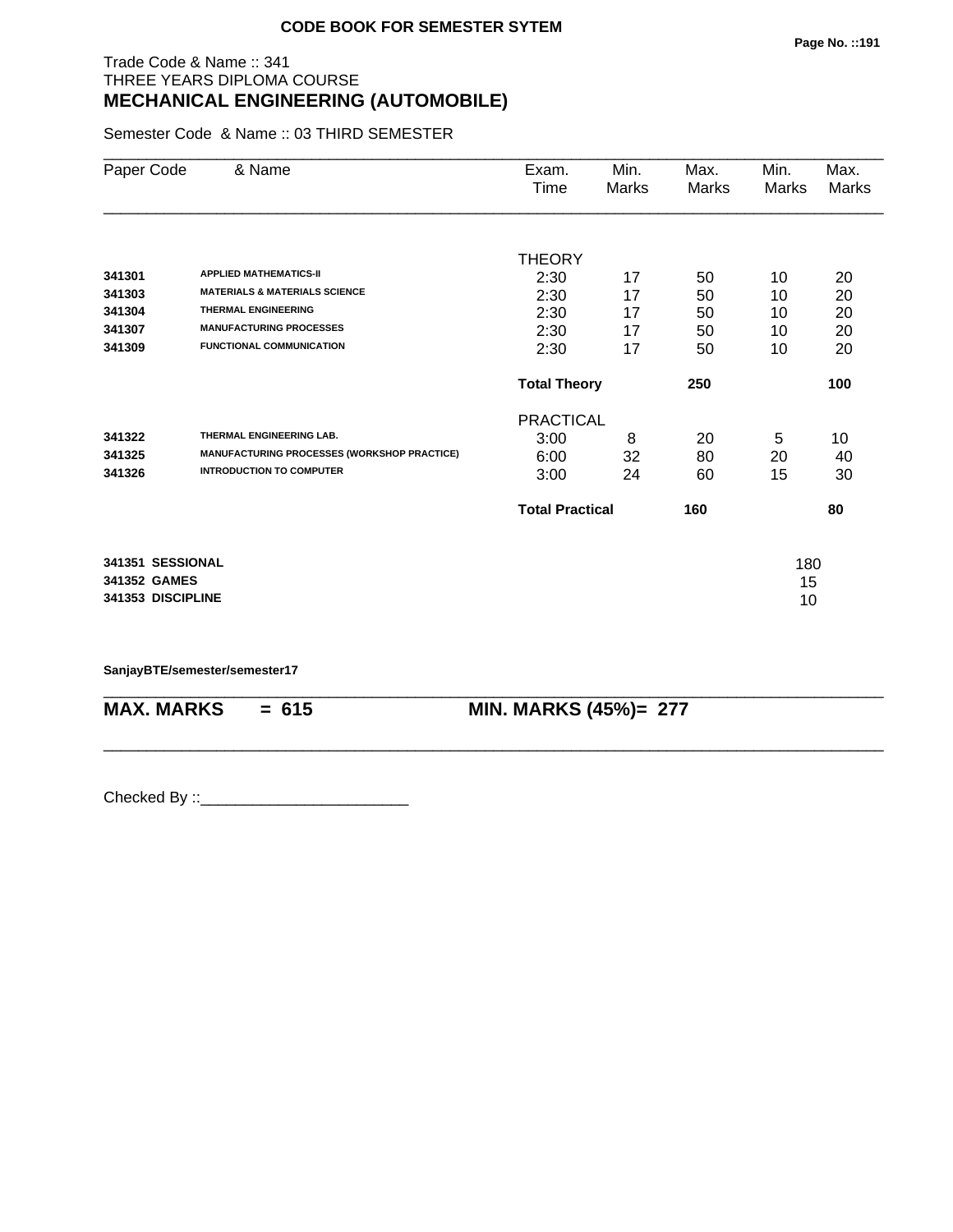# Trade Code & Name :: 341 THREE YEARS DIPLOMA COURSE **MECHANICAL ENGINEERING (AUTOMOBILE)**

Semester Code & Name :: 04 FORTH SEMESTER

| Paper Code                                            | & Name                                                                                               | Exam.<br>Time                            | Min.<br>Marks | Max.<br>Marks  | Min.<br>Marks   | Max.<br>Marks  |
|-------------------------------------------------------|------------------------------------------------------------------------------------------------------|------------------------------------------|---------------|----------------|-----------------|----------------|
| 341402<br>341405                                      | <b>MECHANICS OF SOLIDS</b><br><b>HYDRAULICS &amp; HYDRAULIC MACHINES</b>                             | <b>THEORY</b><br>2:30<br>2:30            | 17<br>17      | 50<br>50       | 10<br>10        | 20<br>20       |
| 341406<br>341408                                      | <b>ELECTRICAL TECHNOLOGY &amp; ELECTRONICS</b><br><b>MECHANICAL ENGINEERING DRAWING</b>              | 2:30<br>3:00                             | 17<br>17      | 50<br>50       | 10<br>10        | 20<br>20       |
|                                                       |                                                                                                      | <b>Total Theory</b>                      |               | 200            |                 | 80             |
| 341421<br>341423<br>341424                            | <b>MECHANICS OF SOLIDS LAB.</b><br><b>HYDRAULICS LAB</b><br>ELECTRICAL TECHNOLOGY & ELECTRONICS LAB. | <b>PRACTICAL</b><br>3:00<br>3:00<br>3:00 | 16<br>8<br>16 | 40<br>20<br>40 | 10<br>5<br>10   | 20<br>10<br>20 |
|                                                       |                                                                                                      | <b>Total Practical</b>                   |               | 100            |                 | 50             |
| 341451 SESSIONAL<br>341452 GAMES<br>341453 DISCIPLINE |                                                                                                      |                                          |               |                | 130<br>15<br>10 |                |

\_\_\_\_\_\_\_\_\_\_\_\_\_\_\_\_\_\_\_\_\_\_\_\_\_\_\_\_\_\_\_\_\_\_\_\_\_\_\_\_\_\_\_\_\_\_\_\_\_\_\_\_\_\_\_\_\_\_\_\_\_\_\_\_\_\_\_\_\_\_\_\_\_\_\_\_\_\_\_\_\_\_\_\_\_\_\_\_\_\_

\_\_\_\_\_\_\_\_\_\_\_\_\_\_\_\_\_\_\_\_\_\_\_\_\_\_\_\_\_\_\_\_\_\_\_\_\_\_\_\_\_\_\_\_\_\_\_\_\_\_\_\_\_\_\_\_\_\_\_\_\_\_\_\_\_\_\_\_\_\_\_\_\_\_\_\_\_\_\_\_\_\_\_\_\_\_\_\_\_\_

**SanjayBTE/semester/semester17**

**MAX. MARKS** = 455 **MIN. MARKS (45%)**= 205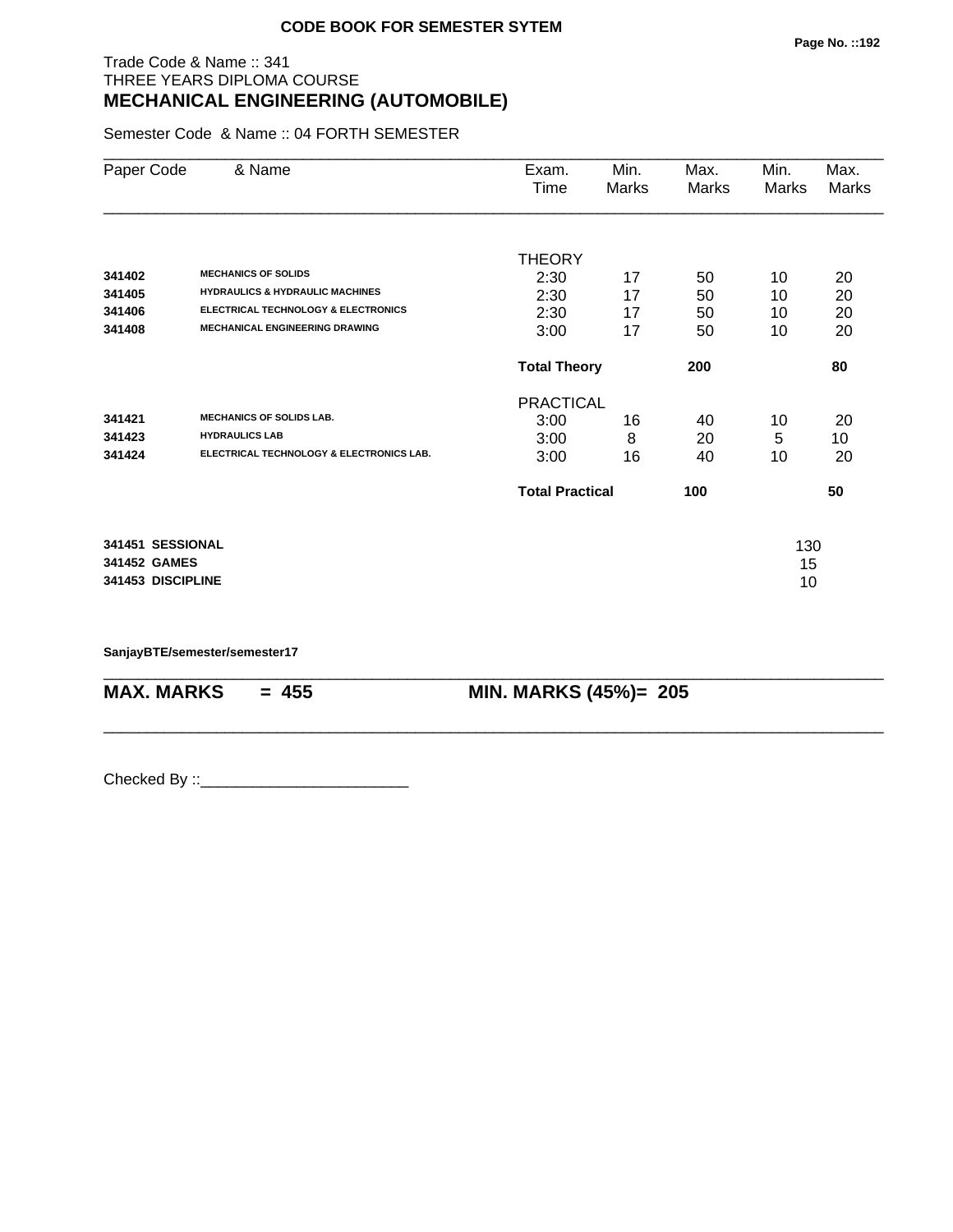# Trade Code & Name :: 341 THREE YEARS DIPLOMA COURSE **MECHANICAL ENGINEERING (AUTOMOBILE)**

Semester Code & Name :: 05 FIFTH SEMESTER

| Paper Code   | & Name                         |                                                      | Exam.                  | Min.  | Max.  | Min.  | Max.         |
|--------------|--------------------------------|------------------------------------------------------|------------------------|-------|-------|-------|--------------|
|              |                                |                                                      | Time                   | Marks | Marks | Marks | <b>Marks</b> |
|              |                                |                                                      |                        |       |       |       |              |
|              |                                |                                                      | <b>THEORY</b>          |       |       |       |              |
| 341501       |                                | INDUSTRIAL MANAGEMENT & ENTREPRENEURSHIP DEVELOPMENT | 2:30                   | 17    | 50    | 10    | 20           |
| 341503       | <b>THEORY OF MACHINES</b>      |                                                      | 2:30                   | 17    | 50    | 10    | 20           |
| 341504       |                                | <b>MACHINE TOOL TECHNOLOGY &amp; MAINTENANCE</b>     | 2:30                   | 17    | 50    | 10    | 20           |
| 341505       | <b>DESIGN &amp; ESTIMATION</b> |                                                      | 2:30                   | 17    | 50    | 10    | 20           |
| 341508       | <b>AUTOMOBILE ENGINE</b>       |                                                      | 2:30                   | 17    | 50    | 10    | 20           |
|              |                                |                                                      | <b>Total Theory</b>    |       | 250   |       | 100          |
|              |                                |                                                      | <b>PRACTICAL</b>       |       |       |       |              |
| 341522       |                                | <b>MECHANICAL WORKSHOP/AUTOSHOP</b>                  | 6:00                   | 40    | 100   | 25    | 50           |
| 341526       |                                | <b>INTEGRATIVE COMMUNICATION</b>                     | 3:00                   | 16    | 40    | 8     | 20           |
|              |                                |                                                      | <b>Total Practical</b> |       | 140   |       | 70           |
|              | 341551 SESSIONAL               |                                                      |                        |       |       | 170   |              |
| 341552 GAMES |                                |                                                      |                        |       |       | 15    |              |
|              | 341553 DISCIPLINE              |                                                      |                        | ----  |       | 10    |              |

\_\_\_\_\_\_\_\_\_\_\_\_\_\_\_\_\_\_\_\_\_\_\_\_\_\_\_\_\_\_\_\_\_\_\_\_\_\_\_\_\_\_\_\_\_\_\_\_\_\_\_\_\_\_\_\_\_\_\_\_\_\_\_\_\_\_\_\_\_\_\_\_\_\_\_\_\_\_\_\_\_\_\_\_\_\_\_\_\_\_

\_\_\_\_\_\_\_\_\_\_\_\_\_\_\_\_\_\_\_\_\_\_\_\_\_\_\_\_\_\_\_\_\_\_\_\_\_\_\_\_\_\_\_\_\_\_\_\_\_\_\_\_\_\_\_\_\_\_\_\_\_\_\_\_\_\_\_\_\_\_\_\_\_\_\_\_\_\_\_\_\_\_\_\_\_\_\_\_\_\_

**SanjayBTE/semester/semester17**

**MAX. MARKS = 585 MIN. MARKS (45%)= 263**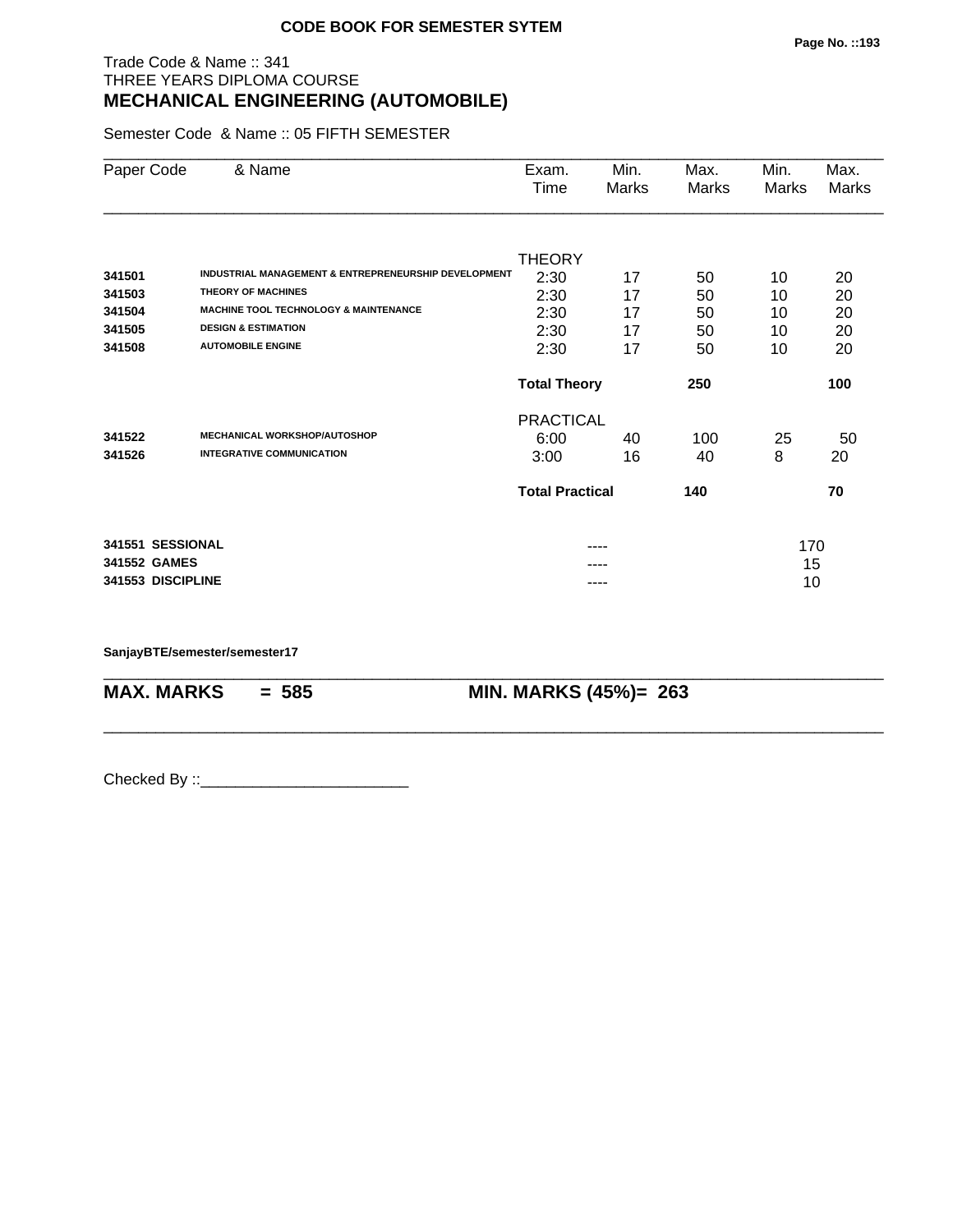# Trade Code & Name :: 341 THREE YEARS DIPLOMA COURSE **MECHANICAL ENGINEERING (AUTOMOBILE)**

Semester Code & Name :: 06 SIXTH SEMESTER

| Paper Code                       | & Name                                                      | Exam.<br>Time          | Min.<br>Marks | Max.<br>Marks | Min.<br>Marks | Max.<br>Marks |
|----------------------------------|-------------------------------------------------------------|------------------------|---------------|---------------|---------------|---------------|
|                                  |                                                             | <b>THEORY</b>          |               |               |               |               |
| 341602                           | <b>INDUSTRIAL ENGG.&amp; SAFETY</b>                         | 2:30                   | 17            | 50            | 10            | 20            |
| 341606                           | <b>METROLOGY &amp; MEASURING INSTRUMENTS</b>                | 2:30                   | 17            | 50            | 10            | 20            |
| 341607                           | <b>AUTOMOBILE MAINTENANCE, SERVICING &amp; REPAIR</b>       | 2:30                   | 17            | 50            | 10            | 20            |
| 341609                           | <b>AUTOMOBILE TECHNOLOGY</b>                                | 2:30                   | 17            | 50            | 10            | 20            |
|                                  |                                                             | <b>Total Theory</b>    |               | 200           |               | 80            |
|                                  |                                                             | <b>PRACTICAL</b>       |               |               |               |               |
| 341621                           | <b>METROLOGY LAB.</b>                                       | 3:00                   | 20            | 50            | 15            | 30            |
| 341623                           | <b>AUTOMOBILE ENGINE LAB</b>                                | 3:00                   | 20            | 50            | 15            | 30            |
| 341624                           | <b>PROJECT</b>                                              | ----                   | 40            | 100           | 25            | 50            |
| 341625                           | <b>FIELD EXPOSURE-II</b>                                    | ----                   | 16            | 40            | 10            | 20            |
|                                  |                                                             | <b>Total Practical</b> |               | 240           |               | 130           |
|                                  |                                                             |                        |               |               |               |               |
| 341651 SESSIONAL<br>341652 GAMES |                                                             |                        |               |               | 210           |               |
| 341653 DISCIPLINE                |                                                             |                        |               |               | 15<br>10      |               |
|                                  |                                                             |                        |               |               |               |               |
|                                  | 341661 CARRY OVER IST YEAR (30%)                            |                        |               |               | 333           |               |
|                                  | 341662 CARRY OVER 2ND YEAR (70%)                            |                        |               |               | 749           |               |
|                                  |                                                             |                        |               |               |               |               |
|                                  | 341672 [0020] ENVIRONMENTAL EDUCATION & DISASTER MANAGEMENT |                        | 2:30          | 17            | 50            |               |
|                                  | SanjayBTE/semester/semester17                               |                        |               |               |               |               |
| <b>MAX. MARKS</b>                | $= 1757$                                                    | MIN. MARKS (45%)= 791  |               |               |               |               |
|                                  |                                                             |                        |               |               |               |               |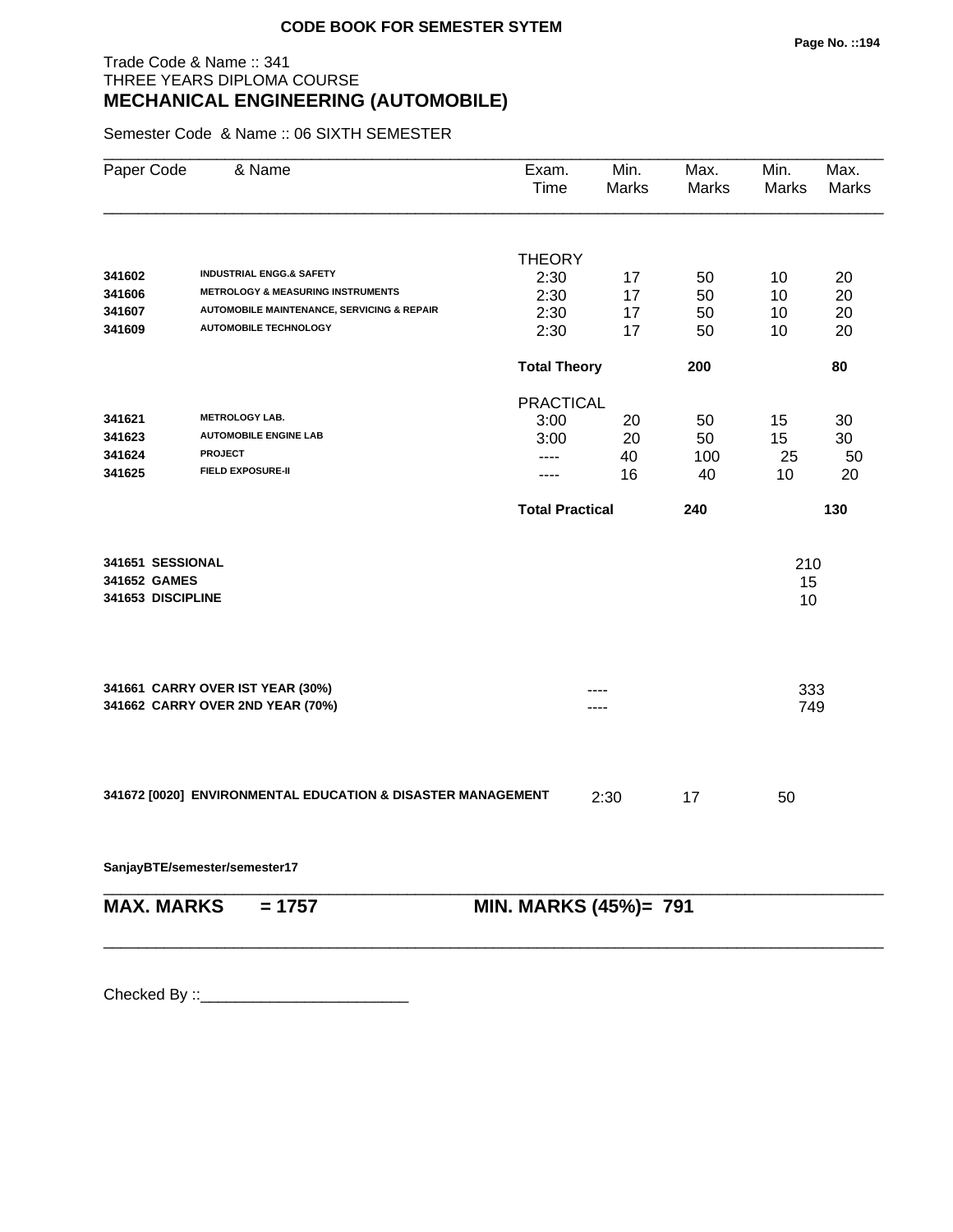# Trade Code & Name :: 342 THREE YEARS DIPLOMA COURSE **MECHANICAL ENGINEERING (COMPUTER AIDED DESIGN)**

Semester Code & Name :: 01 FIRST SEMESTER

| Paper Code        | & Name                          | Exam.                  | Min.  | Max.  | Min.  | Max.         |
|-------------------|---------------------------------|------------------------|-------|-------|-------|--------------|
|                   |                                 | Time                   | Marks | Marks | Marks | <b>Marks</b> |
|                   |                                 |                        |       |       |       |              |
|                   |                                 | <b>THEORY</b>          |       |       |       |              |
| 342101            | FOUNDATIONAL COMMUNICATION      | 2:30                   | 17    | 50    | 10    | 20           |
| 342102            | <b>APPLIED MATHEMATICS-I(A)</b> | 2:30                   | 17    | 50    | 10    | 20           |
| 342103            | <b>APPLIED PHYSICS-I</b>        | 2:30                   | 17    | 50    | 10    | 20           |
| 342104            | <b>APPLIED CHEMISTRY</b>        | 2:30                   | 17    | 50    | 10    | 20           |
| 342105            | <b>ENGINEERING DRAWING</b>      | 3:00                   | 17    | 50    | 10    | 20           |
|                   |                                 | <b>Total Theory</b>    |       | 250   |       | 100          |
|                   |                                 | <b>PRACTICAL</b>       |       |       |       |              |
| 342122            | <b>APPLIED CHEMISTRY</b>        | 3:00                   | 16    | 40    | 10    | 20           |
|                   |                                 | <b>Total Practical</b> |       | 40    |       | 20           |
|                   |                                 |                        |       |       |       |              |
| 342151 SESSIONAL  |                                 |                        | ----  |       | 130   |              |
| 342152 GAMES      |                                 |                        |       |       | 15    |              |
| 342153 DISCIPLINE |                                 |                        | ----  |       | 10    |              |

\_\_\_\_\_\_\_\_\_\_\_\_\_\_\_\_\_\_\_\_\_\_\_\_\_\_\_\_\_\_\_\_\_\_\_\_\_\_\_\_\_\_\_\_\_\_\_\_\_\_\_\_\_\_\_\_\_\_\_\_\_\_\_\_\_\_\_\_\_\_\_\_\_\_\_\_\_\_\_\_\_\_\_\_\_\_\_\_\_\_

\_\_\_\_\_\_\_\_\_\_\_\_\_\_\_\_\_\_\_\_\_\_\_\_\_\_\_\_\_\_\_\_\_\_\_\_\_\_\_\_\_\_\_\_\_\_\_\_\_\_\_\_\_\_\_\_\_\_\_\_\_\_\_\_\_\_\_\_\_\_\_\_\_\_\_\_\_\_\_\_\_\_\_\_\_\_\_\_\_\_

**SanjayBTE/semester/semester17**

**MAX. MARKS = 445 MIN. MARKS (45%)= 200**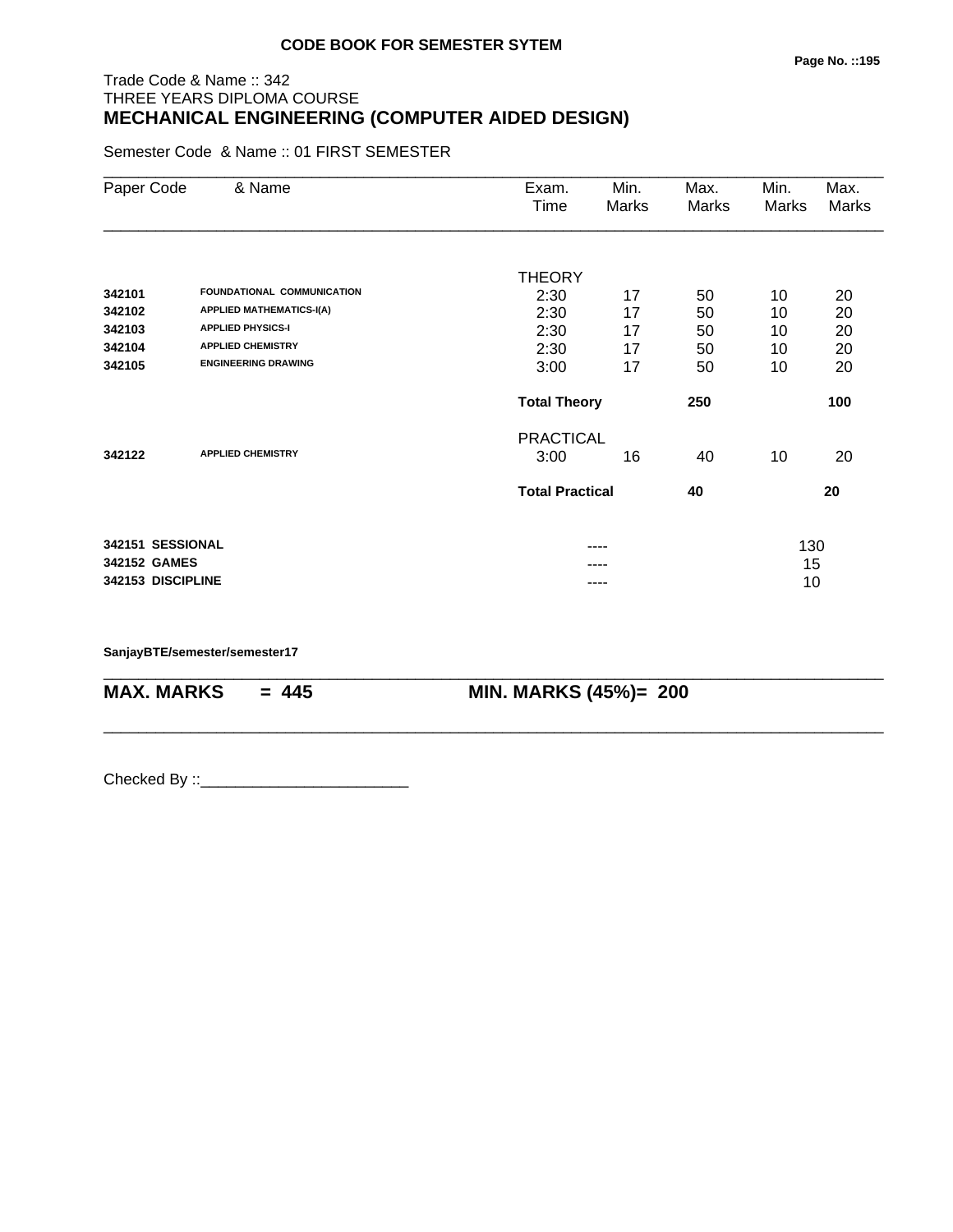# Trade Code & Name :: 342 THREE YEARS DIPLOMA COURSE **MECHANICAL ENGINEERING (COMPUTER AIDED DESIGN)**

Semester Code & Name :: 02 SECOND SEMESTER

| Paper Code        | & Name                                        | Exam.                  | Min.  | Max.  | Min.  | Max.  |
|-------------------|-----------------------------------------------|------------------------|-------|-------|-------|-------|
|                   |                                               | Time                   | Marks | Marks | Marks | Marks |
|                   |                                               |                        |       |       |       |       |
|                   |                                               | <b>THEORY</b>          |       |       |       |       |
| 342206            | <b>APPLIED MECHANICS</b>                      | 2:30                   | 17    | 50    | 10    | 20    |
| 342207            | <b>BASICS OF MECHANICAL &amp; CIVIL ENGG.</b> | 2:30                   | 17    | 50    | 10    | 20    |
| 342208            | <b>ELEMENTARY WORKSHOP TECHNOLOGY</b>         | 2:30                   | 17    | 50    | 10    | 20    |
| 342209            | <b>APPLIED MATHEMATICS-I(B)</b>               | 2:30                   | 17    | 50    | 10    | 20    |
| 342210            | <b>APPLIED PHYSICS-II</b>                     | 2:30                   | 17    | 50    | 10    | 20    |
|                   |                                               | <b>Total Theory</b>    |       | 250   |       | 100   |
|                   |                                               | <b>PRACTICAL</b>       |       |       |       |       |
| 342221            | <b>APPLIED PHYSICS-II</b>                     | 3:00                   | 16    | 40    | 10    | 20    |
| 342223            | <b>APPLIED MECHANICS</b>                      | 3:00                   | 16    | 40    | 10    | 20    |
| 342224            | <b>BASICS OF MECHANICAL &amp; CIVIL ENGG.</b> | 3:00                   | 16    | 40    | 10    | 20    |
| 342225            | <b>WORKSHOP PRACTICE</b>                      | 4:00                   | 24    | 60    | 15    | 30    |
|                   |                                               | <b>Total Practical</b> |       | 180   |       | 90    |
| 342251 SESSIONAL  |                                               |                        |       |       | 220   |       |
| 342252 GAMES      |                                               |                        |       |       | 15    |       |
| 342253 DISCIPLINE |                                               |                        |       |       | 10    |       |

**SanjayBTE/semester/semester17**

| <b>MAX. MARKS</b> | $= 675$ | <b>MIN. MARKS (45%)= 304</b> |
|-------------------|---------|------------------------------|

\_\_\_\_\_\_\_\_\_\_\_\_\_\_\_\_\_\_\_\_\_\_\_\_\_\_\_\_\_\_\_\_\_\_\_\_\_\_\_\_\_\_\_\_\_\_\_\_\_\_\_\_\_\_\_\_\_\_\_\_\_\_\_\_\_\_\_\_\_\_\_\_\_\_\_\_\_\_\_\_\_\_\_\_\_\_\_\_\_\_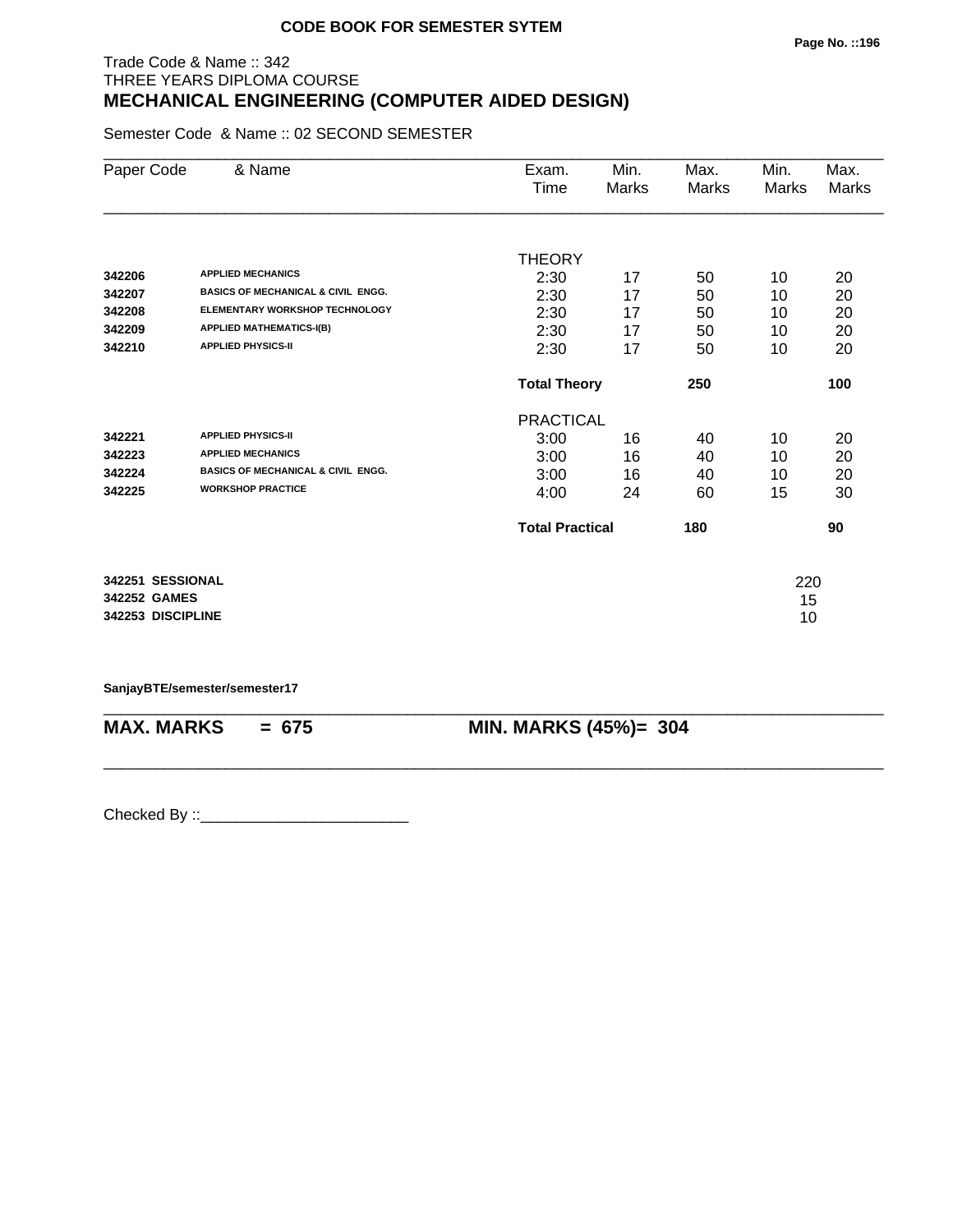# Trade Code & Name :: 342 THREE YEARS DIPLOMA COURSE **MECHANICAL ENGINEERING (COMPUTER AIDED DESIGN)**

Semester Code & Name :: 03 THIRD SEMESTER

| Paper Code        | & Name                                      | Exam.                  | Min.  | Max.  | Min.  | Max.  |
|-------------------|---------------------------------------------|------------------------|-------|-------|-------|-------|
|                   |                                             | Time                   | Marks | Marks | Marks | Marks |
|                   |                                             |                        |       |       |       |       |
|                   |                                             | <b>THEORY</b>          |       |       |       |       |
| 342301            | <b>APPLIED MATHEMATICS-II</b>               | 2:30                   | 17    | 50    | 10    | 20    |
| 342303            | <b>MATERIALS &amp; MATERIALS SCIENCE</b>    | 2:30                   | 17    | 50    | 10    | 20    |
| 342304            | <b>THERMAL ENGINEERING</b>                  | 2:30                   | 17    | 50    | 10    | 20    |
| 342307            | <b>MANUFACTURING PROCESSES</b>              | 2:30                   | 17    | 50    | 10    | 20    |
| 342309            | <b>FUNCTIONAL COMMUNICATION</b>             | 2:30                   | 17    | 50    | 10    | 20    |
|                   |                                             | <b>Total Theory</b>    |       | 250   |       | 100   |
|                   |                                             | <b>PRACTICAL</b>       |       |       |       |       |
| 342322            | THERMAL ENGINEERING LAB.                    | 3:00                   | 8     | 20    | 5     | 10    |
| 342325            | MANUFACTURING PROCESSES (WORKSHOP PRACTICE) | 6:00                   | 32    | 80    | 20    | 40    |
| 342326            | <b>INTRODUCTION TO COMPUTER PRACTICALS</b>  | 3:00                   | 24    | 60    | 15    | 30    |
|                   |                                             | <b>Total Practical</b> |       | 160   |       | 80    |
| 342351 SESSIONAL  |                                             |                        |       |       | 180   |       |
| 342352 GAMES      |                                             |                        |       |       | 15    |       |
| 342353 DISCIPLINE |                                             |                        |       |       | 10    |       |
|                   |                                             |                        |       |       |       |       |

\_\_\_\_\_\_\_\_\_\_\_\_\_\_\_\_\_\_\_\_\_\_\_\_\_\_\_\_\_\_\_\_\_\_\_\_\_\_\_\_\_\_\_\_\_\_\_\_\_\_\_\_\_\_\_\_\_\_\_\_\_\_\_\_\_\_\_\_\_\_\_\_\_\_\_\_\_\_\_\_\_\_\_\_\_\_\_\_\_\_

\_\_\_\_\_\_\_\_\_\_\_\_\_\_\_\_\_\_\_\_\_\_\_\_\_\_\_\_\_\_\_\_\_\_\_\_\_\_\_\_\_\_\_\_\_\_\_\_\_\_\_\_\_\_\_\_\_\_\_\_\_\_\_\_\_\_\_\_\_\_\_\_\_\_\_\_\_\_\_\_\_\_\_\_\_\_\_\_\_\_

**SanjayBTE/semester/semester17**

**MAX. MARKS = 615 MIN. MARKS (45%)= 277**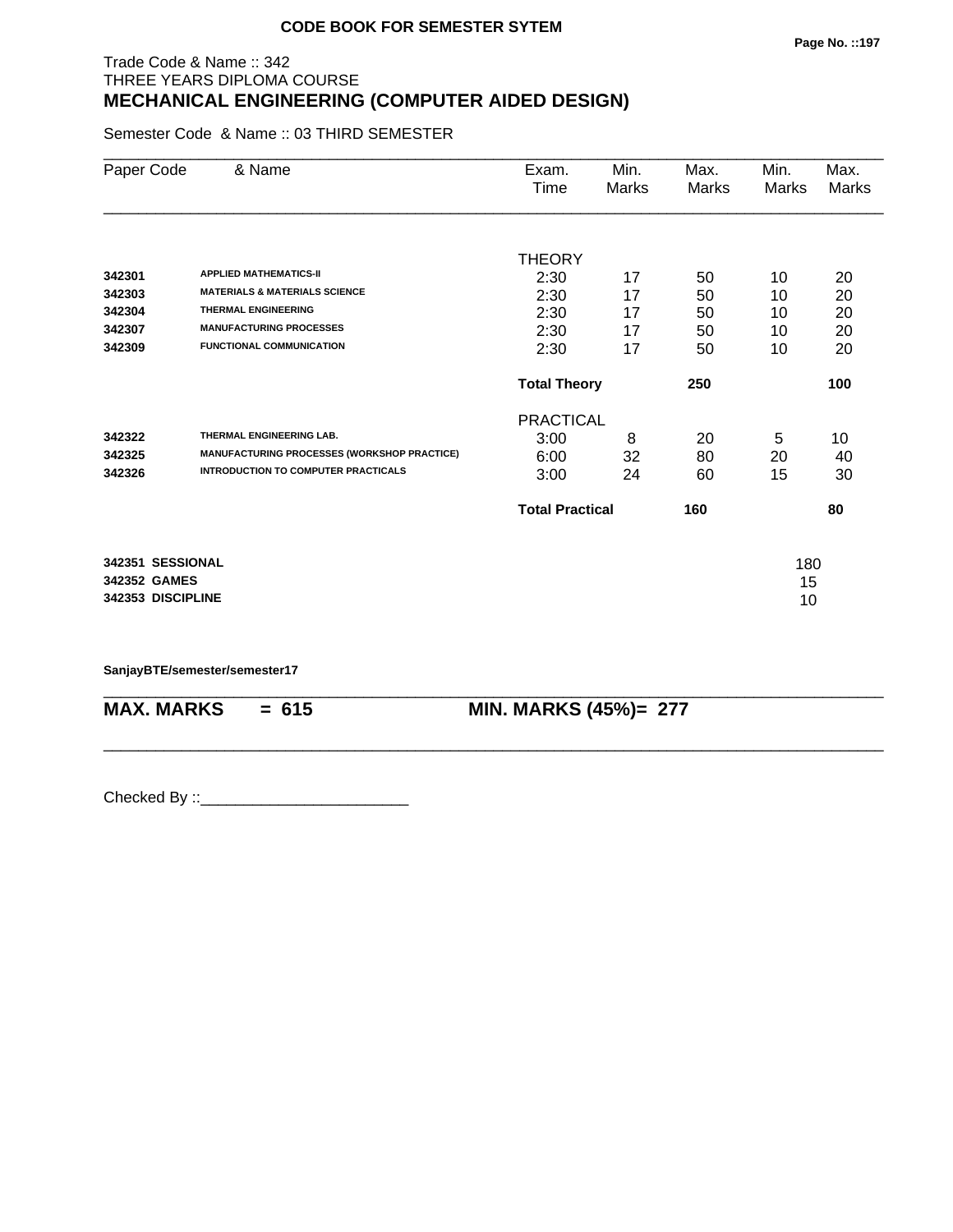# Trade Code & Name :: 342 THREE YEARS DIPLOMA COURSE **MECHANICAL ENGINEERING (COMPUTER AIDED DESIGN)**

Semester Code & Name :: 04 FORTH SEMESTER

| Paper Code        | & Name                                         | Exam.<br>Time          | Min.<br>Marks | Max.<br>Marks | Min.<br>Marks | Max.<br>Marks |
|-------------------|------------------------------------------------|------------------------|---------------|---------------|---------------|---------------|
|                   |                                                | <b>THEORY</b>          |               |               |               |               |
| 342402            | <b>MECHANICS OF SOLIDS</b>                     | 2:30                   | 17            | 50            | 10            | 20            |
| 342405            | <b>HYDRAULICS &amp; HYDRAULIC MACHINES</b>     | 2:30                   | 17            | 50            | 10            | 20            |
| 342406            | <b>ELECTRICAL TECHNOLOGY &amp; ELECTRONICS</b> | 2:30                   | 17            | 50            | 10            | 20            |
| 342408            | <b>MECHANICAL ENGINEERING DRAWING</b>          | 3:00                   | 17            | 50            | 10            | 20            |
|                   |                                                | <b>Total Theory</b>    |               | 200           |               | 80            |
|                   |                                                | <b>PRACTICAL</b>       |               |               |               |               |
| 342421            | <b>MECHANICS OF SOLIDS LAB.</b>                | 3:00                   | 16            | 40            | 10            | 20            |
| 342423            | <b>HYDRAULICS LAB</b>                          | 3:00                   | 8             | 20            | 5             | 10            |
| 342424            | ELECTRICAL TECHNOLOGY & ELECTRONICS LAB.       | 3:00                   | 16            | 40            | 10            | 20            |
|                   |                                                | <b>Total Practical</b> |               | 100           |               | 50            |
| 342451 SESSIONAL  |                                                |                        |               |               | 130           |               |
| 342452 GAMES      |                                                |                        |               |               | 15            |               |
| 342453 DISCIPLINE |                                                |                        |               |               | 10            |               |

\_\_\_\_\_\_\_\_\_\_\_\_\_\_\_\_\_\_\_\_\_\_\_\_\_\_\_\_\_\_\_\_\_\_\_\_\_\_\_\_\_\_\_\_\_\_\_\_\_\_\_\_\_\_\_\_\_\_\_\_\_\_\_\_\_\_\_\_\_\_\_\_\_\_\_\_\_\_\_\_\_\_\_\_\_\_\_\_\_\_

\_\_\_\_\_\_\_\_\_\_\_\_\_\_\_\_\_\_\_\_\_\_\_\_\_\_\_\_\_\_\_\_\_\_\_\_\_\_\_\_\_\_\_\_\_\_\_\_\_\_\_\_\_\_\_\_\_\_\_\_\_\_\_\_\_\_\_\_\_\_\_\_\_\_\_\_\_\_\_\_\_\_\_\_\_\_\_\_\_\_

**SanjayBTE/semester/semester17**

**MAX. MARKS = 455 MIN. MARKS (45%)= 205**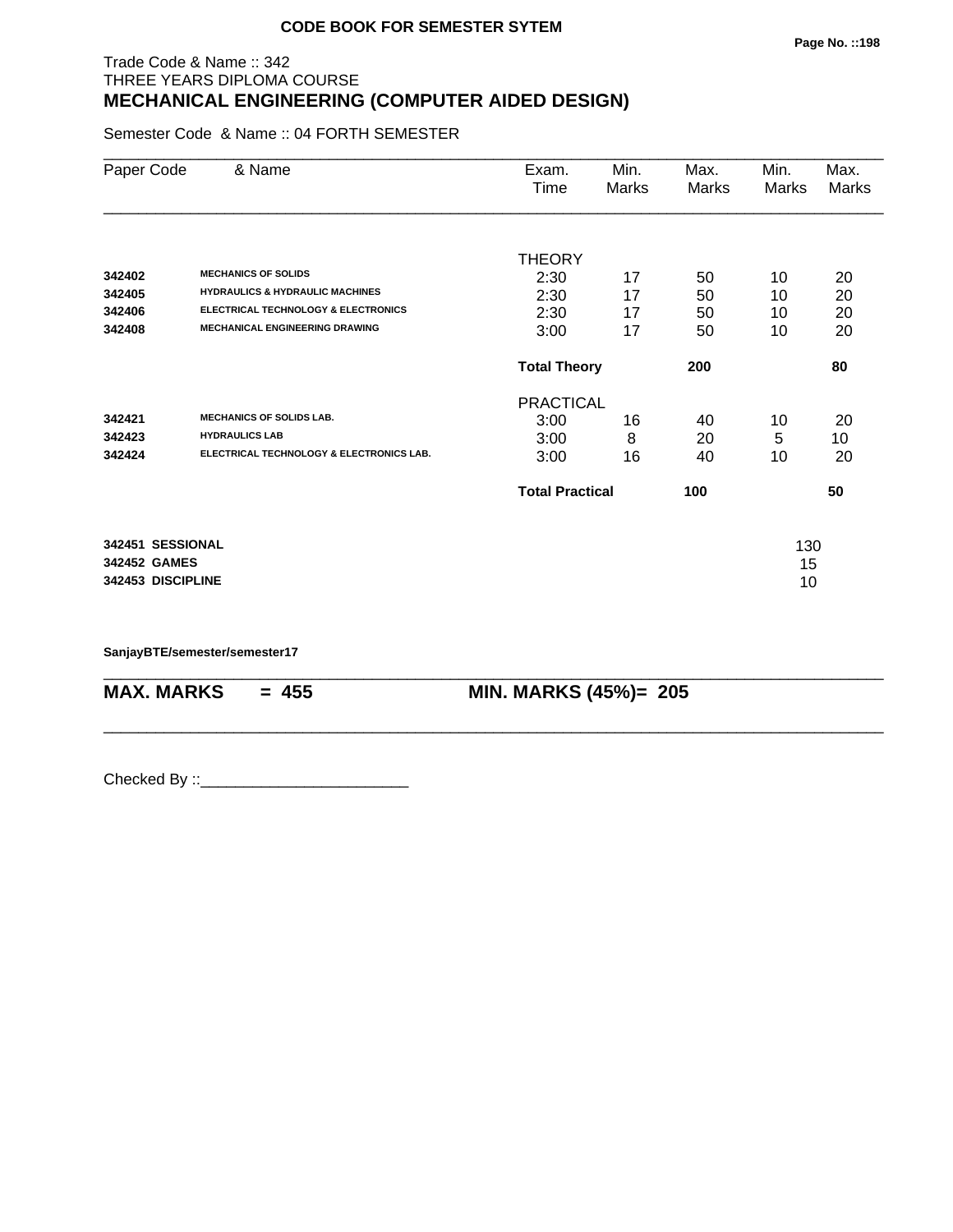# Trade Code & Name :: 342 THREE YEARS DIPLOMA COURSE **MECHANICAL ENGINEERING (COMPUTER AIDED DESIGN)**

Semester Code & Name :: 05 FIFTH SEMESTER

| Paper Code        | & Name                                                          | Exam.<br>Time          | Min.<br>Marks | Max.<br>Marks | Min.<br>Marks | Max.<br>Marks |
|-------------------|-----------------------------------------------------------------|------------------------|---------------|---------------|---------------|---------------|
|                   |                                                                 |                        |               |               |               |               |
|                   |                                                                 | <b>THEORY</b>          |               |               |               |               |
| 342501            | <b>INDUSTRIAL MANAGEMENT &amp; ENTREPRENEURSHIP DEVELOPMENT</b> | 2:30                   | 17            | 50            | 10            | 20            |
| 342503            | <b>THEORY OF MACHINES</b>                                       | 2:30                   | 17            | 50            | 10            | 20            |
| 342504            | <b>MACHINE TOOL TECHNOLOGY &amp; MAINTENANCE</b>                | 2:30                   | 17            | 50            | 10            | 20            |
| 342505            | <b>DESIGN &amp; ESTIMATION</b>                                  | 2:30                   | 17            | 50            | 10            | 20            |
| 342507            | <b>COMPUTER GRAPHICS</b>                                        | 2:30                   | 17            | 50            | 10            | 20            |
|                   |                                                                 | <b>Total Theory</b>    |               | 250           |               | 100           |
|                   |                                                                 | <b>PRACTICAL</b>       |               |               |               |               |
| 342522            | <b>MECHANICAL WORKSHOP/AUTOSHOP</b>                             | 6:00                   | 40            | 100           | 25            | 50            |
| 342526            | <b>INTEGRATIVE COMMUNICATION</b>                                | 3:00                   | 16            | 40            | 8             | 20            |
|                   |                                                                 | <b>Total Practical</b> |               | 140           |               | 70            |
| 342551 SESSIONAL  |                                                                 |                        |               |               | 170           |               |
| 342552 GAMES      |                                                                 |                        |               |               | 15            |               |
| 342553 DISCIPLINE |                                                                 |                        | ----          |               | 10            |               |

\_\_\_\_\_\_\_\_\_\_\_\_\_\_\_\_\_\_\_\_\_\_\_\_\_\_\_\_\_\_\_\_\_\_\_\_\_\_\_\_\_\_\_\_\_\_\_\_\_\_\_\_\_\_\_\_\_\_\_\_\_\_\_\_\_\_\_\_\_\_\_\_\_\_\_\_\_\_\_\_\_\_\_\_\_\_\_\_\_\_

\_\_\_\_\_\_\_\_\_\_\_\_\_\_\_\_\_\_\_\_\_\_\_\_\_\_\_\_\_\_\_\_\_\_\_\_\_\_\_\_\_\_\_\_\_\_\_\_\_\_\_\_\_\_\_\_\_\_\_\_\_\_\_\_\_\_\_\_\_\_\_\_\_\_\_\_\_\_\_\_\_\_\_\_\_\_\_\_\_\_

**SanjayBTE/semester/semester17**

**MAX. MARKS = 585 MIN. MARKS (45%)= 263**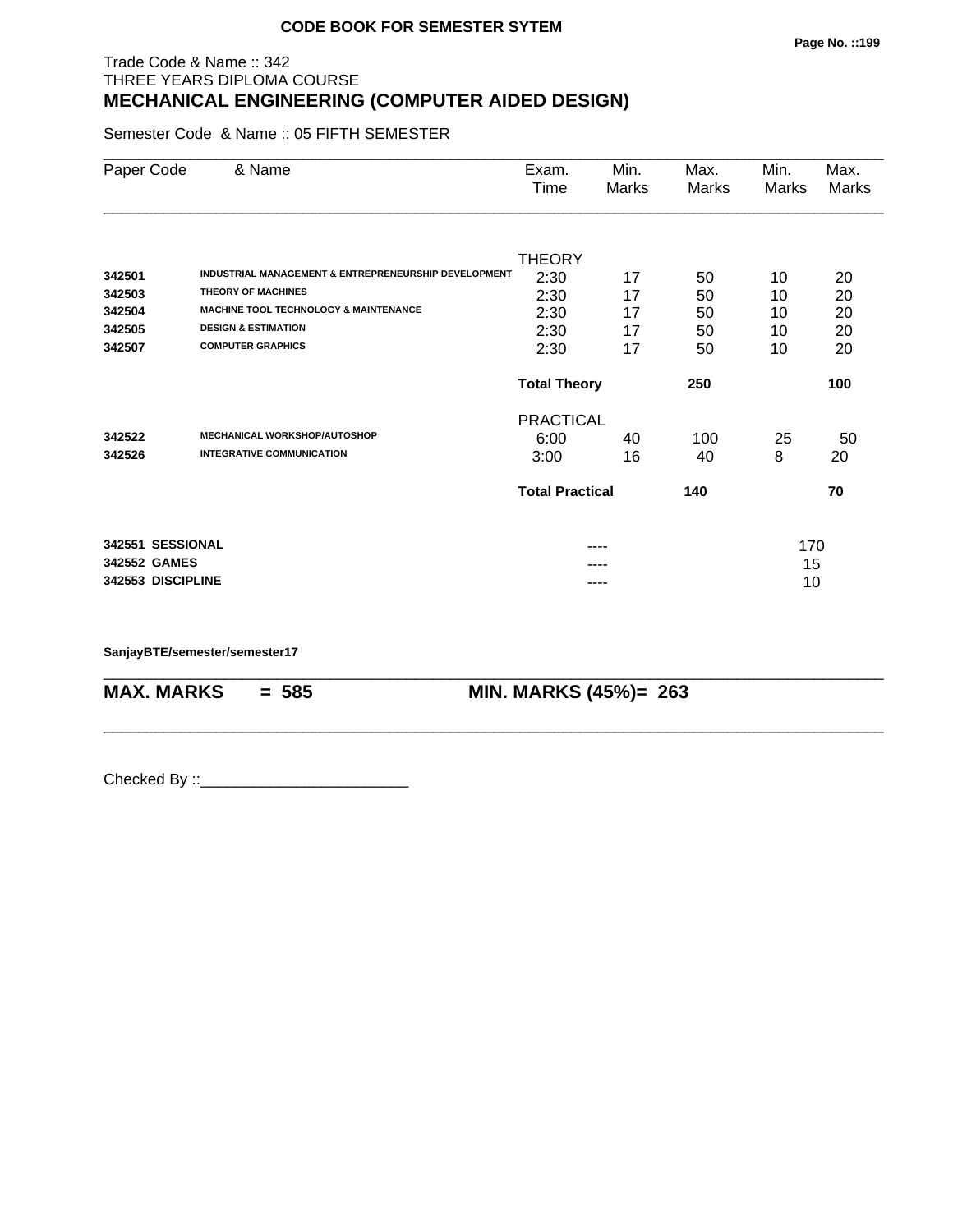# Trade Code & Name :: 342 THREE YEARS DIPLOMA COURSE **MECHANICAL ENGINEERING (COMPUTER AIDED DESIGN)**

Semester Code & Name :: 06 SIXTH SEMESTER

| Paper Code        | & Name                                                      | Exam.<br>Time          | Min.<br>Marks | Max.<br>Marks | Min.<br>Marks | Max.<br>Marks |
|-------------------|-------------------------------------------------------------|------------------------|---------------|---------------|---------------|---------------|
|                   |                                                             |                        |               |               |               |               |
|                   |                                                             | <b>THEORY</b>          |               |               |               |               |
| 342602            | <b>INDUSTRIAL ENGG.&amp; SAFETY</b>                         | 2:30                   | 17            | 50            | 10            | 20            |
| 342606            | <b>METROLOGY &amp; MEASURING INSTRUMENTS</b>                | 2:30                   | 17            | 50            | 10            | 20            |
| 342608            | <b>COMPUTER AIDED DESIGN</b>                                | 2:30                   | 17            | 50            | 10            | 20            |
|                   |                                                             | <b>Total Theory</b>    |               | 150           |               | 60            |
|                   |                                                             | <b>PRACTICAL</b>       |               |               |               |               |
| 342621            | <b>METROLOGY LAB.</b>                                       | 3:00                   | 20            | 50            | 15            | 30            |
| 342623            | <b>COMPUTER AIDED GRAPHICS &amp; DESIGN LAB</b>             | 3:00                   | 20            | 50            | 15            | 30            |
| 342624            | <b>PROJECT</b>                                              | ----                   | 56            | 140           | 30            | 60            |
| 342625            | <b>FIELD EXPOSURE-II</b>                                    | ----                   | 20            | 50            | 15            | 30            |
|                   |                                                             | <b>Total Practical</b> |               | 290           |               | 150           |
| 342651 SESSIONAL  |                                                             |                        |               |               | 210           |               |
| 342652 GAMES      |                                                             |                        |               |               | 15            |               |
| 342653 DISCIPLINE |                                                             |                        |               |               | 10            |               |
|                   |                                                             |                        |               |               |               |               |
|                   | 342661 CARRY OVER IST YEAR (30%)                            |                        |               |               | 333           |               |
|                   | 342662 CARRY OVER 2ND YEAR (70%)                            |                        |               |               | 749           |               |
|                   |                                                             |                        |               |               |               |               |
|                   | 342672 [0020] ENVIRONMENTAL EDUCATION & DISASTER MANAGEMENT |                        | 2:30          | 17            | 50            |               |
|                   | SanjayBTE/semester/semester17                               |                        |               |               |               |               |
| <b>MAX. MARKS</b> | $= 1757$                                                    | MIN. MARKS (45%)= 791  |               |               |               |               |

\_\_\_\_\_\_\_\_\_\_\_\_\_\_\_\_\_\_\_\_\_\_\_\_\_\_\_\_\_\_\_\_\_\_\_\_\_\_\_\_\_\_\_\_\_\_\_\_\_\_\_\_\_\_\_\_\_\_\_\_\_\_\_\_\_\_\_\_\_\_\_\_\_\_\_\_\_\_\_\_\_\_\_\_\_\_\_\_\_\_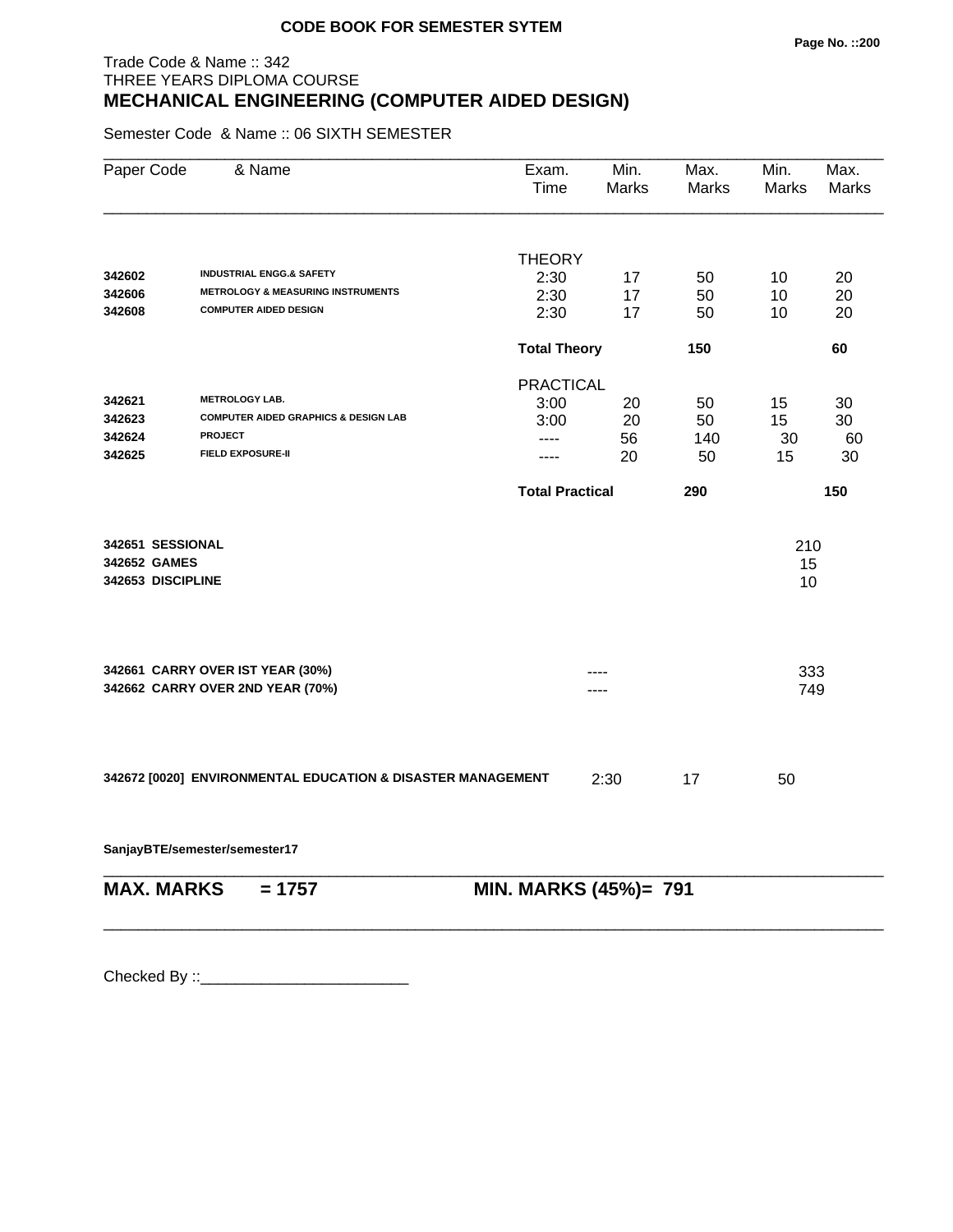#### **Page No. ::201**

# Trade Code & Name :: 343 THREE YEARS DIPLOMA COURSE **MECHANICAL ENGINEERING (PRODUCTION)**

Semester Code & Name :: 01 FIRST SEMESTER

| Paper Code        | & Name                          | Exam.                  | Min.  | Max.  | Min.  | Max.         |
|-------------------|---------------------------------|------------------------|-------|-------|-------|--------------|
|                   |                                 | Time                   | Marks | Marks | Marks | <b>Marks</b> |
|                   |                                 |                        |       |       |       |              |
|                   |                                 | <b>THEORY</b>          |       |       |       |              |
| 343101            | FOUNDATIONAL COMMUNICATION      | 2:30                   | 17    | 50    | 10    | 20           |
| 343102            | <b>APPLIED MATHEMATICS-I(A)</b> | 2:30                   | 17    | 50    | 10    | 20           |
| 343103            | <b>APPLIED PHYSICS-I</b>        | 2:30                   | 17    | 50    | 10    | 20           |
| 343104            | <b>APPLIED CHEMISTRY</b>        | 2:30                   | 17    | 50    | 10    | 20           |
| 343105            | <b>ENGINEERING DRAWING</b>      | 3:00                   | 17    | 50    | 10    | 20           |
|                   |                                 | <b>Total Theory</b>    |       | 250   |       | 100          |
|                   |                                 | <b>PRACTICAL</b>       |       |       |       |              |
| 343122            | <b>APPLIED CHEMISTRY</b>        | 3:00                   | 16    | 40    | 10    | 20           |
|                   |                                 | <b>Total Practical</b> |       | 40    |       | 20           |
| 343151 SESSIONAL  |                                 |                        | ----  |       | 120   |              |
| 343152 GAMES      |                                 |                        |       |       | 15    |              |
| 343153 DISCIPLINE |                                 |                        | ----  |       | 10    |              |
|                   |                                 |                        |       |       |       |              |

\_\_\_\_\_\_\_\_\_\_\_\_\_\_\_\_\_\_\_\_\_\_\_\_\_\_\_\_\_\_\_\_\_\_\_\_\_\_\_\_\_\_\_\_\_\_\_\_\_\_\_\_\_\_\_\_\_\_\_\_\_\_\_\_\_\_\_\_\_\_\_\_\_\_\_\_\_\_\_\_\_\_\_\_\_\_\_\_\_\_

\_\_\_\_\_\_\_\_\_\_\_\_\_\_\_\_\_\_\_\_\_\_\_\_\_\_\_\_\_\_\_\_\_\_\_\_\_\_\_\_\_\_\_\_\_\_\_\_\_\_\_\_\_\_\_\_\_\_\_\_\_\_\_\_\_\_\_\_\_\_\_\_\_\_\_\_\_\_\_\_\_\_\_\_\_\_\_\_\_\_

**SanjayBTE/semester/semester17**

**MAX. MARKS = 435 MIN. MARKS (45%)= 196**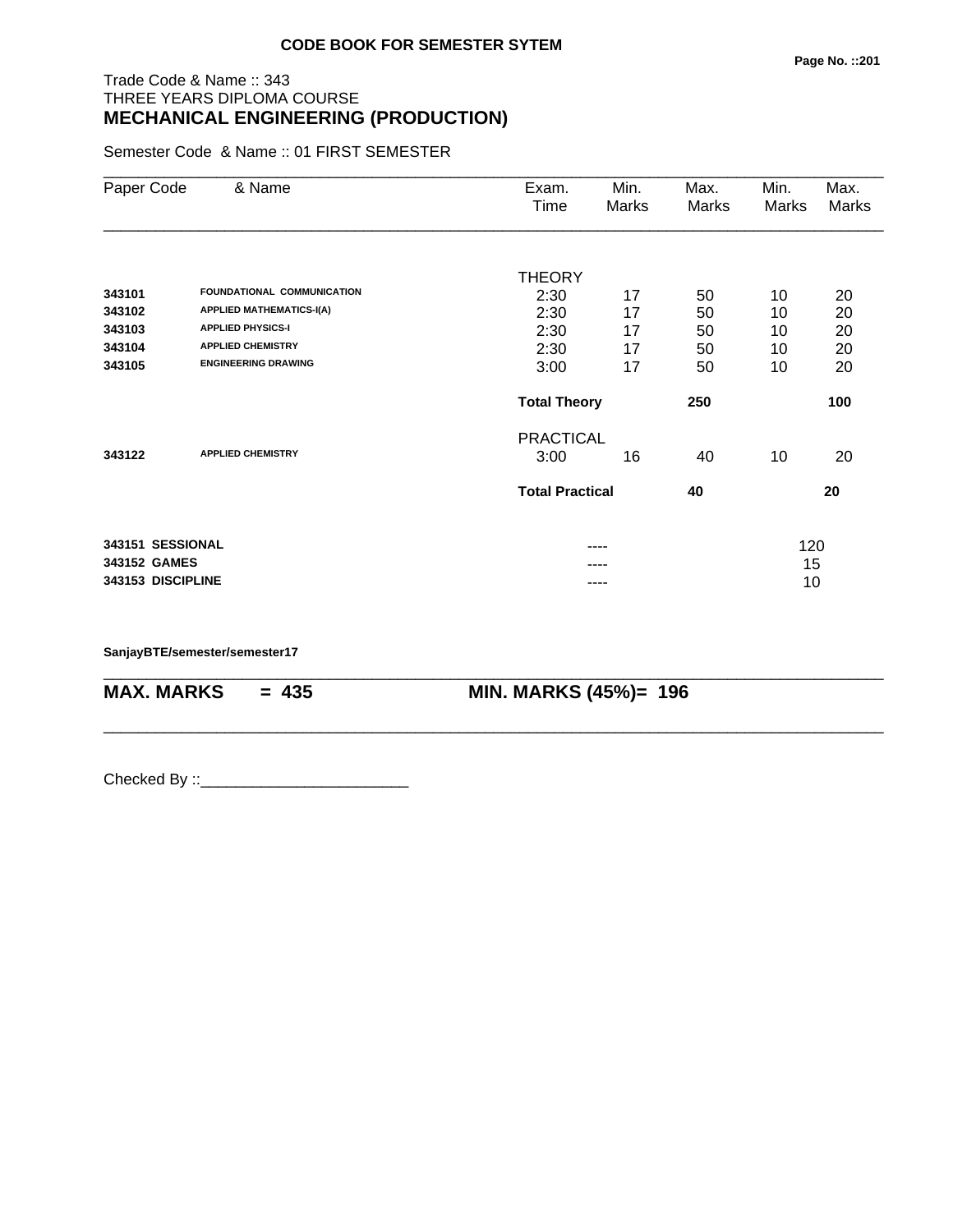# Trade Code & Name :: 343 THREE YEARS DIPLOMA COURSE **MECHANICAL ENGINEERING (PRODUCTION)**

Semester Code & Name :: 02 SECOND SEMESTER

| Paper Code        | & Name                                        | Exam.<br>Time          | Min.<br>Marks  | Max.<br>Marks | Min.<br>Marks | Max.<br>Marks |
|-------------------|-----------------------------------------------|------------------------|----------------|---------------|---------------|---------------|
|                   |                                               |                        |                |               |               |               |
|                   |                                               | <b>THEORY</b>          |                |               |               |               |
| 343206            | <b>APPLIED MECHANICS</b>                      | 2:30                   | 17             | 50            | 10            | 20            |
| 343207            | <b>BASICS OF MECHANICAL &amp; CIVIL ENGG.</b> | 2:30                   | 17             | 50            | 10            | 20            |
| 343208            | <b>ELEMENTARY WORKSHOP TECHNOLOGY</b>         | 2:30                   | 17             | 50            | 10            | 20            |
| 343209            | <b>APPLIED MATHEMATICS-I(B)</b>               | 2:30                   | 17             | 50            | 10            | 20            |
| 343210            | <b>APPLIED PHYSICS-II</b>                     | 2:30                   | 17             | 50            | 10            | 20            |
|                   |                                               | <b>Total Theory</b>    |                | 250           |               | 100           |
|                   |                                               | <b>PRACTICAL</b>       |                |               |               |               |
| 343221            | <b>APPLIED PHYSICS-II</b>                     | 3:00                   | 16             | 40            | 10            | 20            |
| 343223            | <b>APPLIED MECHANICS</b>                      | 3:00                   | 16             | 40            | 10            | 20            |
| 343224            | <b>BASICS OF MECHANICAL &amp; CIVIL ENGG.</b> | 3:00                   | 16             | 40            | 10            | 20            |
| 343225            | <b>WORKSHOP PRACTICE</b>                      | 4:00                   | 24             | 60            | 15            | 30            |
| 343241            | FIELD EXPOSURE-I (Assessment at Inst.Level)   | ----                   | $\blacksquare$ | ۰.            | 15            | 30            |
| 343241            | FIELD EXPOSURE-I (Assessment at Inst.Level)   |                        | $\blacksquare$ | ۰             | 15            | 30            |
|                   |                                               | <b>Total Practical</b> |                | 180           |               | 150           |
| 343251 SESSIONAL  |                                               |                        |                |               | 220           |               |
| 343252 GAMES      |                                               |                        |                |               | 15            |               |
| 343253 DISCIPLINE |                                               |                        |                |               | 10            |               |

**SanjayBTE/semester/semester17**

**MAX. MARKS = 675 MIN. MARKS (45%)= 304**

\_\_\_\_\_\_\_\_\_\_\_\_\_\_\_\_\_\_\_\_\_\_\_\_\_\_\_\_\_\_\_\_\_\_\_\_\_\_\_\_\_\_\_\_\_\_\_\_\_\_\_\_\_\_\_\_\_\_\_\_\_\_\_\_\_\_\_\_\_\_\_\_\_\_\_\_\_\_\_\_\_\_\_\_\_\_\_\_\_\_

\_\_\_\_\_\_\_\_\_\_\_\_\_\_\_\_\_\_\_\_\_\_\_\_\_\_\_\_\_\_\_\_\_\_\_\_\_\_\_\_\_\_\_\_\_\_\_\_\_\_\_\_\_\_\_\_\_\_\_\_\_\_\_\_\_\_\_\_\_\_\_\_\_\_\_\_\_\_\_\_\_\_\_\_\_\_\_\_\_\_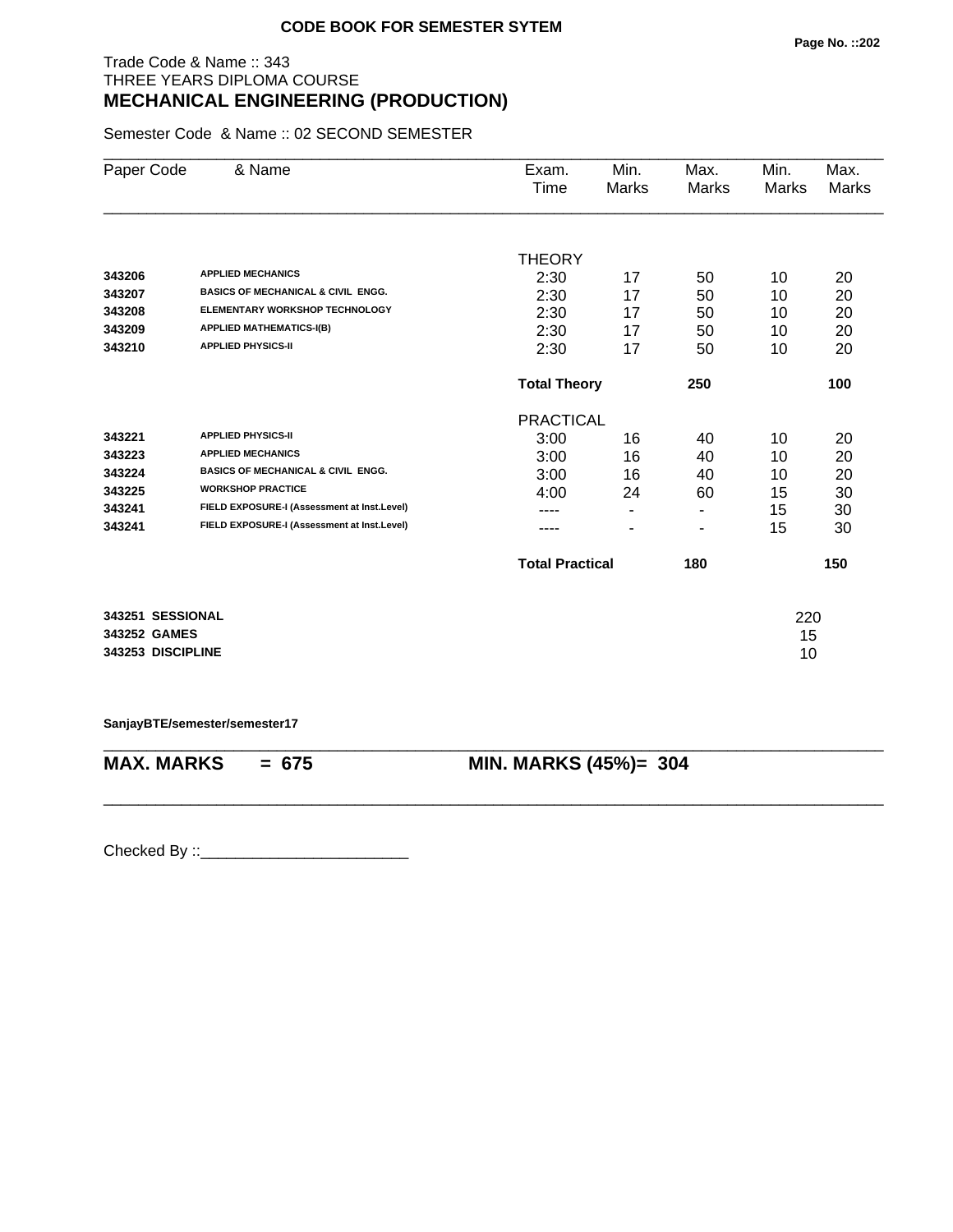# Trade Code & Name :: 343 THREE YEARS DIPLOMA COURSE **MECHANICAL ENGINEERING (PRODUCTION)**

Semester Code & Name :: 03 THIRD SEMESTER

| Paper Code        | & Name                                      | Exam.                      | Min.  | Max.  | Min.  | Max.  |
|-------------------|---------------------------------------------|----------------------------|-------|-------|-------|-------|
|                   |                                             | Time                       | Marks | Marks | Marks | Marks |
|                   |                                             |                            |       |       |       |       |
|                   |                                             | <b>THEORY</b>              |       |       |       |       |
| 343301            | <b>APPLIED MATHEMATICS-II</b>               | 2:30                       | 17    | 50    | 10    | 20    |
| 343303            | <b>MATERIALS &amp; MATERIALS SCIENCE</b>    | 2:30                       | 17    | 50    | 10    | 20    |
| 343304            | <b>THERMAL ENGINEERING</b>                  | 2:30                       | 17    | 50    | 10    | 20    |
| 343307            | <b>MANUFACTURING PROCESSES</b>              | 2:30                       | 17    | 50    | 10    | 20    |
| 343309            | <b>FUNCTIONAL COMMUNICATION</b>             | 2:30                       | 17    | 50    | 10    | 20    |
|                   |                                             | <b>Total Theory</b><br>250 |       |       |       | 100   |
|                   |                                             | <b>PRACTICAL</b>           |       |       |       |       |
| 343322            | THERMAL ENGINEERING LAB.                    | 3:00                       | 8     | 20    | 5     | 10    |
| 343325            | MANUFACTURING PROCESSES (WORKSHOP PRACTICE) | 6:00                       | 32    | 80    | 20    | 40    |
| 343326            | <b>INTRODUCTION TO COMPUTER PRACTICALS</b>  | 3:00                       | 24    | 60    | 15    | 30    |
|                   |                                             | <b>Total Practical</b>     |       | 160   |       | 80    |
| 343351 SESSIONAL  |                                             |                            |       |       | 180   |       |
| 343352 GAMES      |                                             |                            |       |       | 15    |       |
| 343353 DISCIPLINE |                                             |                            |       |       | 10    |       |
|                   |                                             |                            |       |       |       |       |

\_\_\_\_\_\_\_\_\_\_\_\_\_\_\_\_\_\_\_\_\_\_\_\_\_\_\_\_\_\_\_\_\_\_\_\_\_\_\_\_\_\_\_\_\_\_\_\_\_\_\_\_\_\_\_\_\_\_\_\_\_\_\_\_\_\_\_\_\_\_\_\_\_\_\_\_\_\_\_\_\_\_\_\_\_\_\_\_\_\_

\_\_\_\_\_\_\_\_\_\_\_\_\_\_\_\_\_\_\_\_\_\_\_\_\_\_\_\_\_\_\_\_\_\_\_\_\_\_\_\_\_\_\_\_\_\_\_\_\_\_\_\_\_\_\_\_\_\_\_\_\_\_\_\_\_\_\_\_\_\_\_\_\_\_\_\_\_\_\_\_\_\_\_\_\_\_\_\_\_\_

**SanjayBTE/semester/semester17**

**MAX. MARKS = 615 MIN. MARKS (45%)= 277**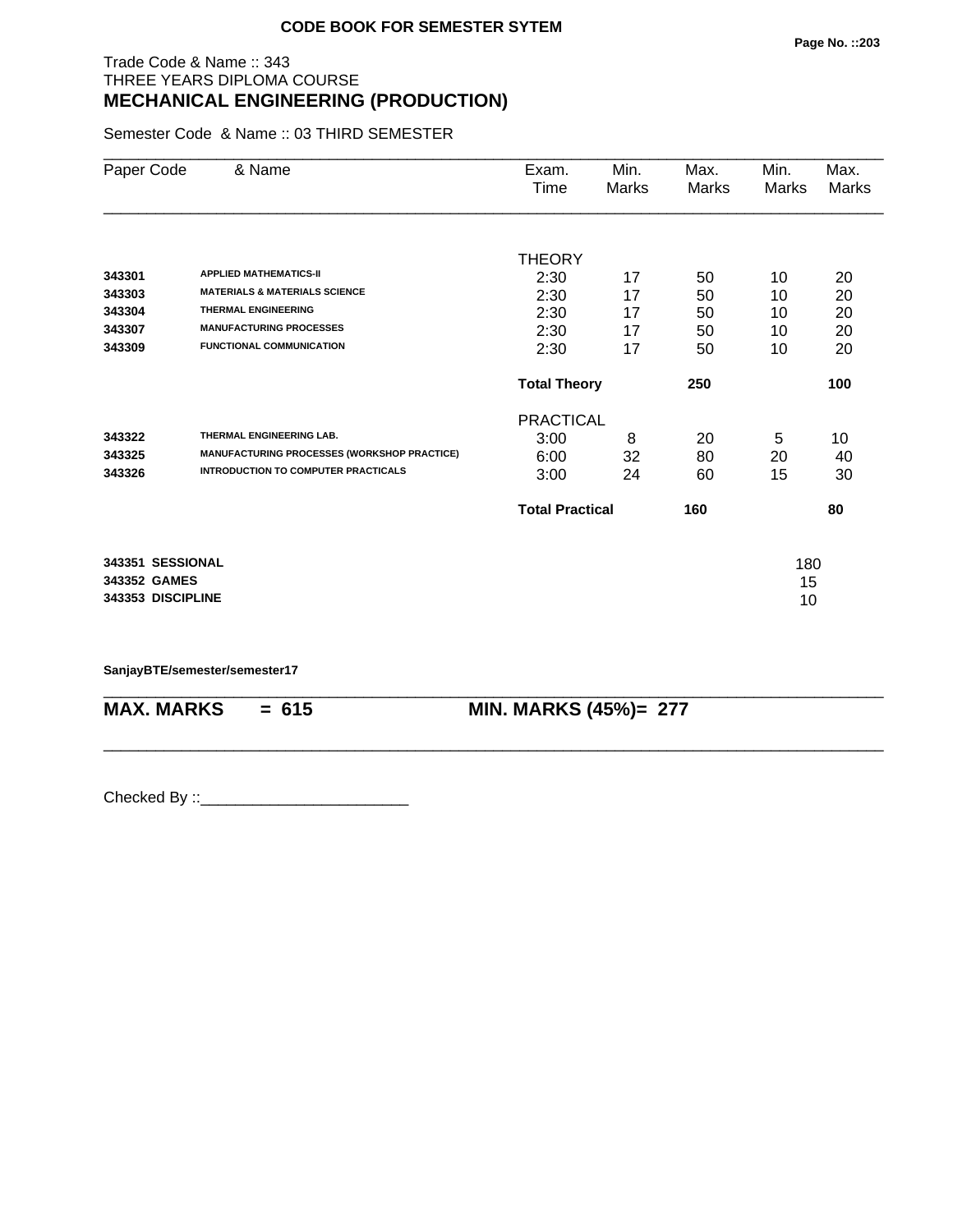# Trade Code & Name :: 343 THREE YEARS DIPLOMA COURSE **MECHANICAL ENGINEERING (PRODUCTION)**

Semester Code & Name :: 04 FORTH SEMESTER

| Paper Code                                            | & Name                                                                                                                                                              | Exam.<br>Time                                 | Min.<br><b>Marks</b> | Max.<br>Marks        | Min.<br>Marks        | Max.<br><b>Marks</b> |
|-------------------------------------------------------|---------------------------------------------------------------------------------------------------------------------------------------------------------------------|-----------------------------------------------|----------------------|----------------------|----------------------|----------------------|
| 343402<br>343405<br>343406<br>343408                  | <b>MECHANICS OF SOLIDS</b><br><b>HYDRAULICS &amp; HYDRAULIC MACHINES</b><br><b>ELECTRICAL TECHNOLOGY &amp; ELECTRONICS</b><br><b>MECHANICAL ENGINEERING DRAWING</b> | <b>THEORY</b><br>2:30<br>2:30<br>2:30<br>3:00 | 17<br>17<br>17<br>17 | 50<br>50<br>50<br>50 | 10<br>10<br>10<br>10 | 20<br>20<br>20<br>20 |
|                                                       |                                                                                                                                                                     | <b>Total Theory</b>                           |                      | 200                  |                      | 80                   |
| 343421<br>343423<br>343424                            | <b>MECHANICS OF SOLIDS LAB.</b><br><b>HYDRAULICS LAB</b><br>ELECTRICAL TECHNOLOGY & ELECTRONICS LAB.                                                                | <b>PRACTICAL</b><br>3:00<br>3:00<br>3:00      | 16<br>8<br>16        | 40<br>20<br>40       | 10<br>5<br>10        | 20<br>10<br>20       |
|                                                       |                                                                                                                                                                     | <b>Total Practical</b>                        |                      | 100                  |                      | 50                   |
| 343451 SESSIONAL<br>343452 GAMES<br>343453 DISCIPLINE |                                                                                                                                                                     |                                               |                      |                      | 130<br>15<br>10      |                      |

\_\_\_\_\_\_\_\_\_\_\_\_\_\_\_\_\_\_\_\_\_\_\_\_\_\_\_\_\_\_\_\_\_\_\_\_\_\_\_\_\_\_\_\_\_\_\_\_\_\_\_\_\_\_\_\_\_\_\_\_\_\_\_\_\_\_\_\_\_\_\_\_\_\_\_\_\_\_\_\_\_\_\_\_\_\_\_\_\_\_

\_\_\_\_\_\_\_\_\_\_\_\_\_\_\_\_\_\_\_\_\_\_\_\_\_\_\_\_\_\_\_\_\_\_\_\_\_\_\_\_\_\_\_\_\_\_\_\_\_\_\_\_\_\_\_\_\_\_\_\_\_\_\_\_\_\_\_\_\_\_\_\_\_\_\_\_\_\_\_\_\_\_\_\_\_\_\_\_\_\_

**SanjayBTE/semester/semester17**

**MAX. MARKS** = 455 **MIN. MARKS (45%)**= 205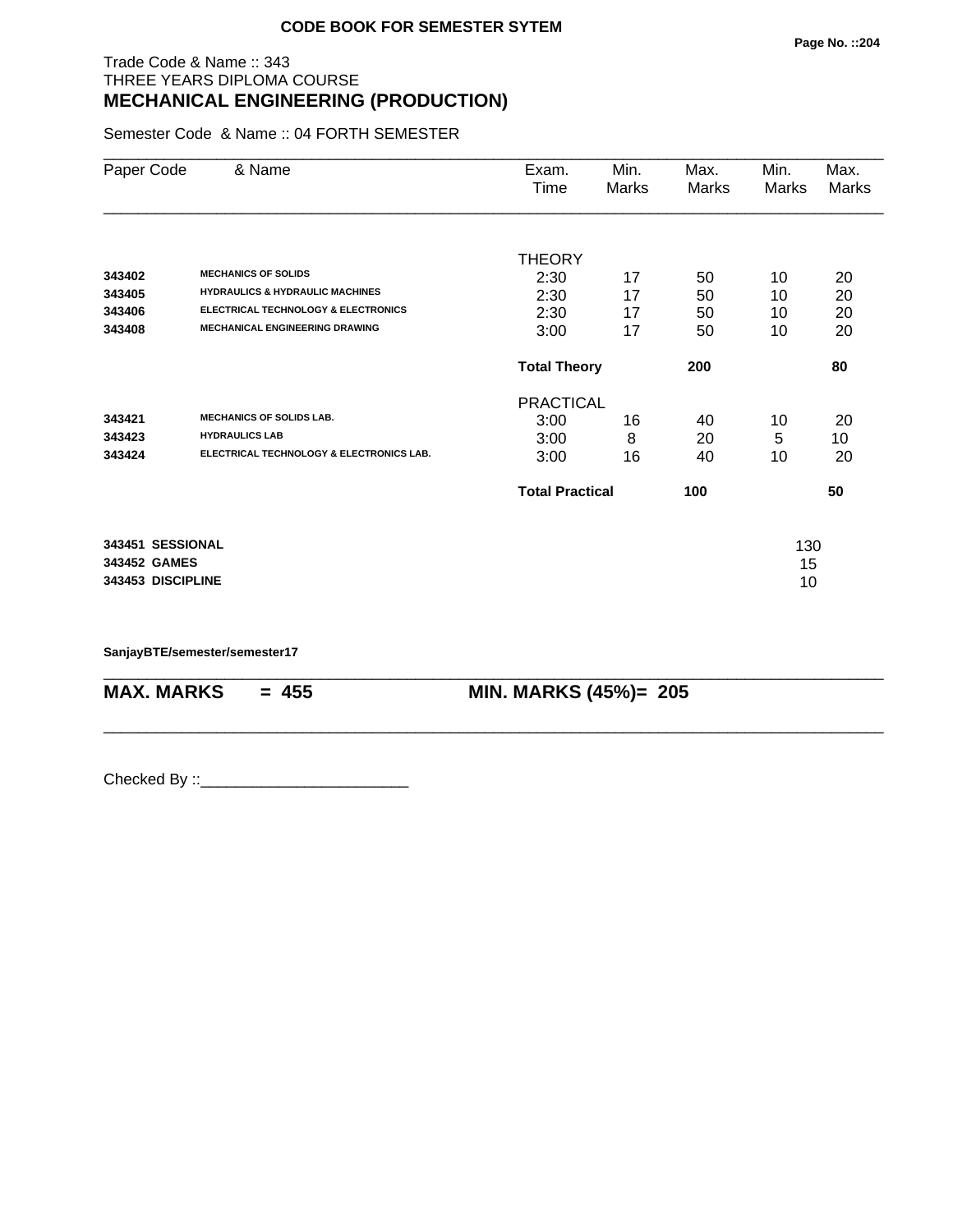# Trade Code & Name :: 343 THREE YEARS DIPLOMA COURSE **MECHANICAL ENGINEERING (PRODUCTION)**

Semester Code & Name :: 05 FIFTH SEMESTER

| Paper Code        | & Name                                               | Exam.<br>Time          | Min.<br>Marks | Max.<br>Marks | Min.<br>Marks | Max.<br>Marks |
|-------------------|------------------------------------------------------|------------------------|---------------|---------------|---------------|---------------|
| 343501            | INDUSTRIAL MANAGEMENT & ENTREPRENEURSHIP DEVELOPMENT | <b>THEORY</b><br>2:30  | 17            | 50            | 10            | 20            |
| 343503            | <b>THEORY OF MACHINES</b>                            | 2:30                   | 17            | 50            | 10            | 20            |
| 343504            | <b>MACHINE TOOL TECHNOLOGY &amp; MAINTENANCE</b>     | 2:30                   | 17            | 50            | 10            | 20            |
| 343505            | <b>PRODUCTION TECHNOLOGY-I</b>                       | 2:30                   | 17            | 50            | 10            | 20            |
| 343506            | <b>DESIGN &amp; ESTIMATION</b>                       | 2:30                   | 17            | 50            | 10            | 20            |
|                   |                                                      | <b>Total Theory</b>    |               | 250           |               | 100           |
|                   |                                                      | <b>PRACTICAL</b>       |               |               |               |               |
| 343522            | <b>MECHANICAL WORKSHOP/AUTOSHOP</b>                  | 6:00                   | 40            | 100           | 25            | 50            |
| 343526            | <b>INTEGRATIVE COMMUNICATION</b>                     | 3:00                   | 16            | 40            | 8             | 20            |
|                   |                                                      | <b>Total Practical</b> |               | 140           |               | 70            |
| 343551 SESSIONAL  |                                                      |                        |               |               | 170           |               |
| 343552 GAMES      |                                                      |                        |               |               | 15            |               |
| 343553 DISCIPLINE |                                                      |                        | ----          |               | 10            |               |

\_\_\_\_\_\_\_\_\_\_\_\_\_\_\_\_\_\_\_\_\_\_\_\_\_\_\_\_\_\_\_\_\_\_\_\_\_\_\_\_\_\_\_\_\_\_\_\_\_\_\_\_\_\_\_\_\_\_\_\_\_\_\_\_\_\_\_\_\_\_\_\_\_\_\_\_\_\_\_\_\_\_\_\_\_\_\_\_\_\_

\_\_\_\_\_\_\_\_\_\_\_\_\_\_\_\_\_\_\_\_\_\_\_\_\_\_\_\_\_\_\_\_\_\_\_\_\_\_\_\_\_\_\_\_\_\_\_\_\_\_\_\_\_\_\_\_\_\_\_\_\_\_\_\_\_\_\_\_\_\_\_\_\_\_\_\_\_\_\_\_\_\_\_\_\_\_\_\_\_\_

**SanjayBTE/semester/semester17**

**MAX. MARKS = 585 MIN. MARKS (45%)= 263**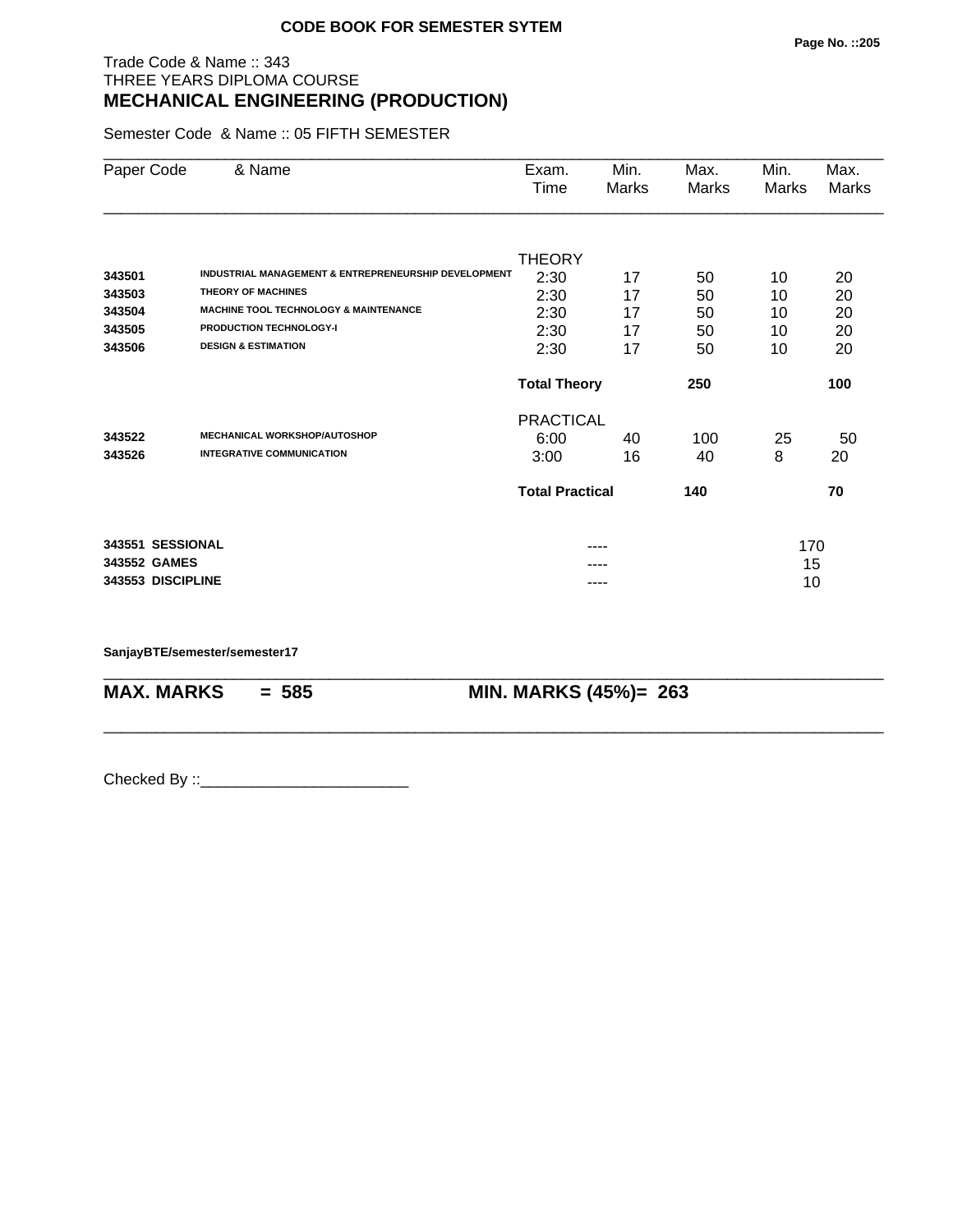# Trade Code & Name :: 343 THREE YEARS DIPLOMA COURSE **MECHANICAL ENGINEERING (PRODUCTION)**

Semester Code & Name :: 06 SIXTH SEMESTER

| Paper Code        | & Name                                                      | Exam.<br>Time          | Min.<br>Marks | Max.<br><b>Marks</b> | Min.<br>Marks | Max.<br>Marks |
|-------------------|-------------------------------------------------------------|------------------------|---------------|----------------------|---------------|---------------|
|                   |                                                             | <b>THEORY</b>          |               |                      |               |               |
| 343602            | <b>INDUSTRIAL ENGG. &amp; SAFETY</b>                        | 2:30                   | 17            | 50                   | 10            | 20            |
| 343607            | <b>METROLOGY &amp; MEASURING INSTRUMENTS</b>                | 2:30                   | 17            | 50                   | 10            | 20            |
| 343608            | PRODUCTION TECHNOLOGY-II                                    | 2:30                   | 17            | 50                   | 10            | 20            |
| 343609            | <b>CNC MACHINE &amp; AUTOMATION</b>                         | 2:30                   | 17            | 50                   | 10            | 20            |
|                   |                                                             | <b>Total Theory</b>    |               | 200                  |               | 80            |
|                   |                                                             | <b>PRACTICAL</b>       |               |                      |               |               |
| 343621            | <b>METROLOGY LAB.</b>                                       | 3:00                   | 20            | 50                   | 15            | 30            |
| 343623            | PRODUCTION TECHNOLOGY LAB.                                  | 3:00                   | 20            | 50                   | 15            | 30            |
| 343624            | <b>PROJECT</b>                                              | ----                   | 40            | 100                  | 25            | 50            |
| 343625            | <b>FIELD EXPOSURE-II</b>                                    | ----                   | 16            | 40                   | 10            | 20            |
|                   |                                                             | <b>Total Practical</b> |               | 240                  |               | 130           |
| 343651 SESSIONAL  |                                                             |                        |               |                      | 210           |               |
| 343652 GAMES      |                                                             |                        |               |                      | 15            |               |
| 343653 DISCIPLINE |                                                             |                        |               |                      | 10            |               |
|                   |                                                             |                        |               |                      |               |               |
|                   | 343661 CARRY OVER IST YEAR (30%)                            |                        |               |                      | 333           |               |
|                   | 343662 CARRY OVER 2ND YEAR (70%)                            |                        | ---           |                      | 749           |               |
|                   | 343672 [0020] ENVIRONMENTAL EDUCATION & DISASTER MANAGEMENT |                        |               | 17                   | 50            |               |
|                   |                                                             |                        | 2:30          |                      |               |               |
|                   | SanjayBTE/semester/semester17                               |                        |               |                      |               |               |
| <b>MAX. MARKS</b> | $= 1757$                                                    | MIN. MARKS (45%)= 791  |               |                      |               |               |
|                   |                                                             |                        |               |                      |               |               |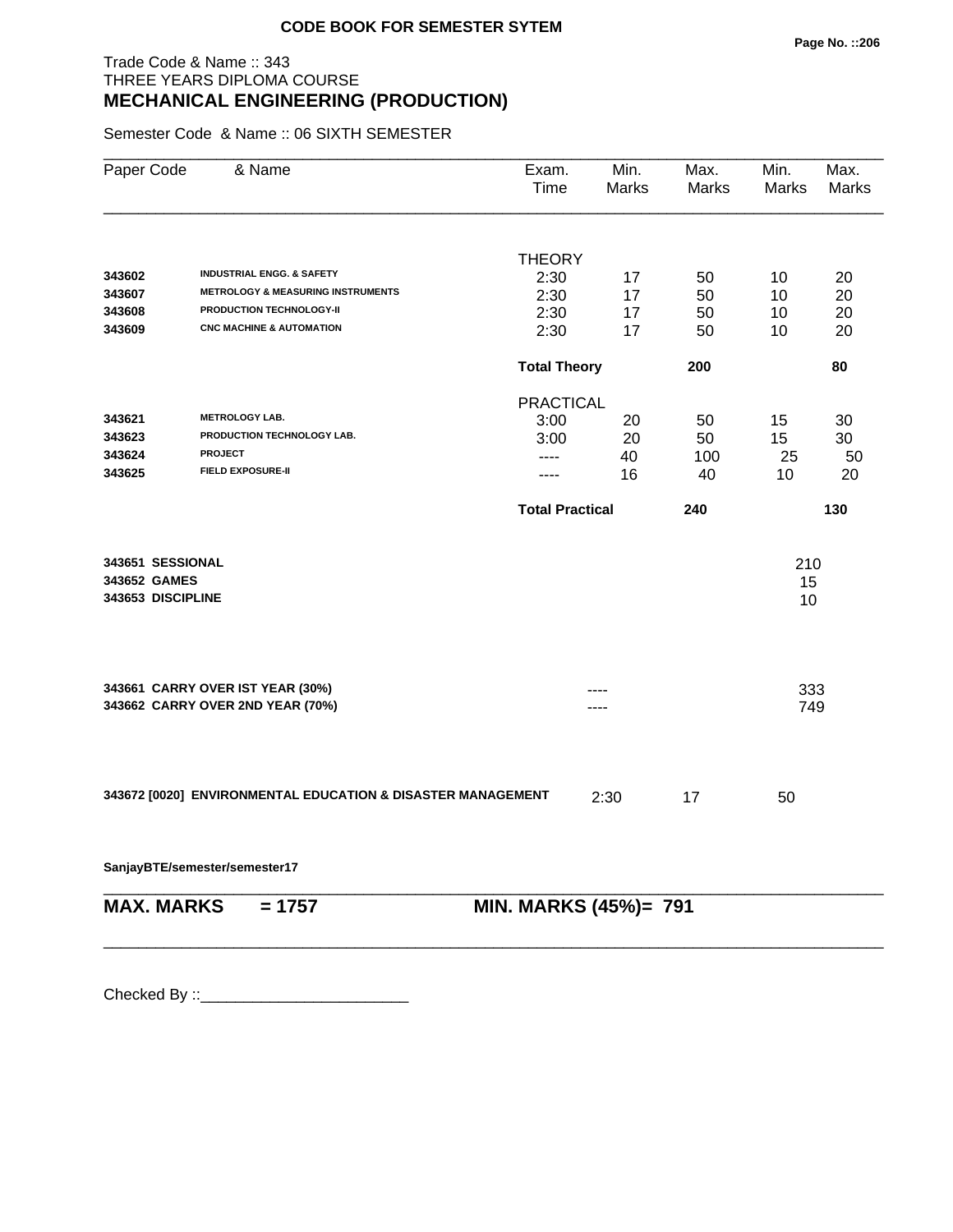# Trade Code & Name :: 344 THREE YEARS DIPLOMA COURSE **MECHANICAL ENGINEERING (R A C)**

Semester Code & Name :: 01 FIRST SEMESTER

| Paper Code        | & Name                          | Exam.                  | Min.  | Max.  | Min.  | Max.         |
|-------------------|---------------------------------|------------------------|-------|-------|-------|--------------|
|                   |                                 | Time                   | Marks | Marks | Marks | <b>Marks</b> |
|                   |                                 |                        |       |       |       |              |
|                   |                                 | <b>THEORY</b>          |       |       |       |              |
| 344101            | FOUNDATIONAL COMMUNICATION      | 2:30                   | 17    | 50    | 10    | 20           |
| 344102            | <b>APPLIED MATHEMATICS-I(A)</b> | 2:30                   | 17    | 50    | 10    | 20           |
| 344103            | <b>APPLIED PHYSICS-I</b>        | 2:30                   | 17    | 50    | 10    | 20           |
| 344104            | <b>APPLIED CHEMISTRY</b>        | 2:30                   | 17    | 50    | 10    | 20           |
| 344105            | <b>ENGINEERING DRAWING</b>      | 3:00                   | 17    | 50    | 10    | 20           |
|                   |                                 | <b>Total Theory</b>    |       | 250   |       | 100          |
|                   |                                 | <b>PRACTICAL</b>       |       |       |       |              |
| 344122            | <b>APPLIED CHEMISTRY</b>        | 3:00                   | 16    | 40    | 10    | 20           |
|                   |                                 | <b>Total Practical</b> |       | 40    |       | 20           |
|                   |                                 |                        |       |       |       |              |
| 344151 SESSIONAL  |                                 |                        | ----  |       | 120   |              |
| 344152 GAMES      |                                 |                        |       |       | 15    |              |
| 344153 DISCIPLINE |                                 |                        | ----  |       | 10    |              |

\_\_\_\_\_\_\_\_\_\_\_\_\_\_\_\_\_\_\_\_\_\_\_\_\_\_\_\_\_\_\_\_\_\_\_\_\_\_\_\_\_\_\_\_\_\_\_\_\_\_\_\_\_\_\_\_\_\_\_\_\_\_\_\_\_\_\_\_\_\_\_\_\_\_\_\_\_\_\_\_\_\_\_\_\_\_\_\_\_\_

\_\_\_\_\_\_\_\_\_\_\_\_\_\_\_\_\_\_\_\_\_\_\_\_\_\_\_\_\_\_\_\_\_\_\_\_\_\_\_\_\_\_\_\_\_\_\_\_\_\_\_\_\_\_\_\_\_\_\_\_\_\_\_\_\_\_\_\_\_\_\_\_\_\_\_\_\_\_\_\_\_\_\_\_\_\_\_\_\_\_

**SanjayBTE/semester/semester17**

**MAX. MARKS = 435 MIN. MARKS (45%)= 196**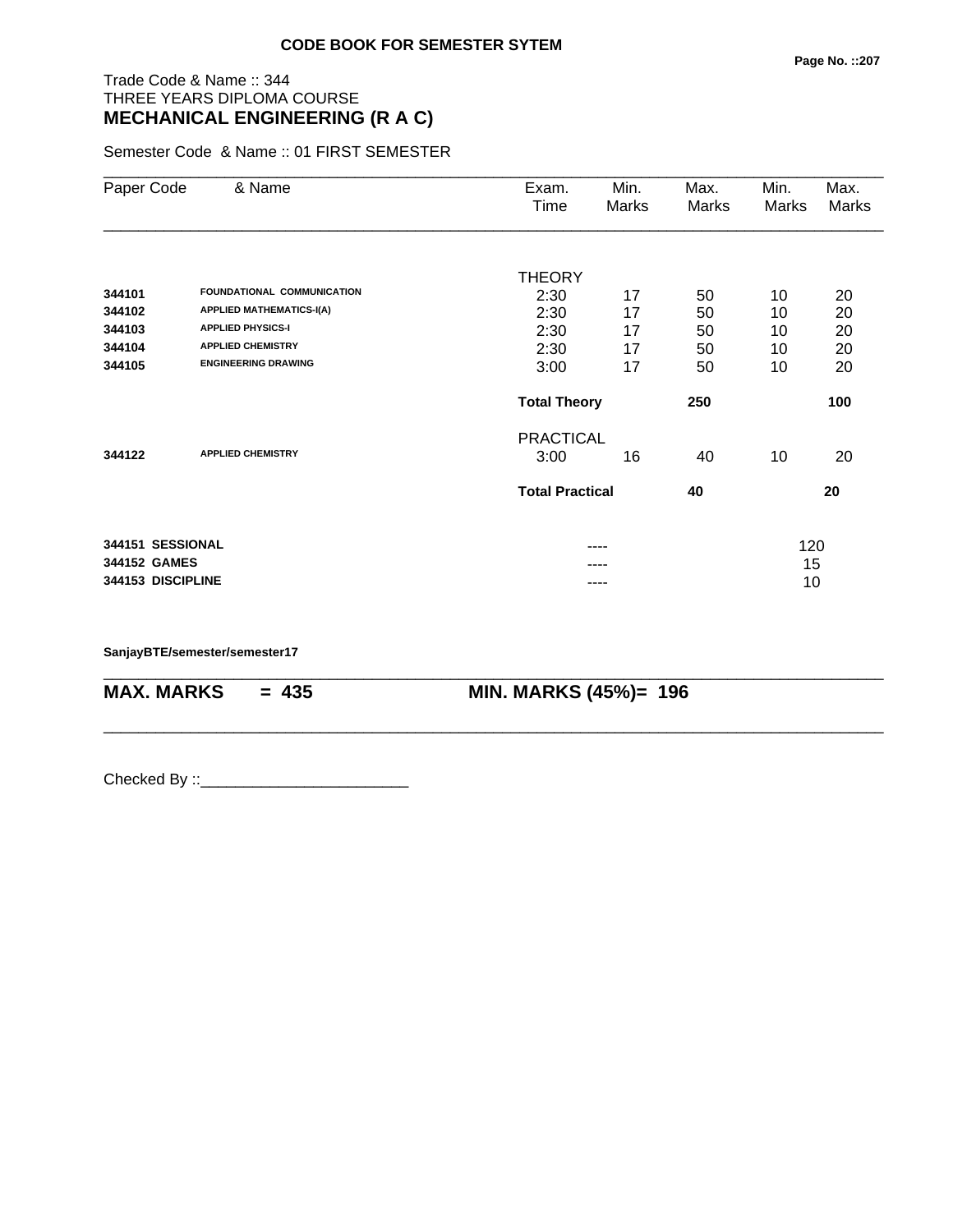# Trade Code & Name :: 344 THREE YEARS DIPLOMA COURSE **MECHANICAL ENGINEERING (R A C)**

Semester Code & Name :: 02 SECOND SEMESTER

| Paper Code        | & Name                                        | Exam.                  | Min.  | Max.  | Min.  | Max.  |
|-------------------|-----------------------------------------------|------------------------|-------|-------|-------|-------|
|                   |                                               | Time                   | Marks | Marks | Marks | Marks |
|                   |                                               |                        |       |       |       |       |
|                   |                                               | <b>THEORY</b>          |       |       |       |       |
| 344206            | <b>APPLIED MECHANICS</b>                      | 2:30                   | 17    | 50    | 10    | 20    |
| 344207            | <b>BASICS OF MECHANICAL &amp; CIVIL ENGG.</b> | 2:30                   | 17    | 50    | 10    | 20    |
| 344208            | ELEMENTARY WORKSHOP TECHNOLOGY                | 2:30                   | 17    | 50    | 10    | 20    |
| 344209            | <b>APPLIED MATHEMATICS-I(B)</b>               | 2:30                   | 17    | 50    | 10    | 20    |
| 344210            | <b>APPLIED PHYSICS-II</b>                     | 2:30                   | 17    | 50    | 10    | 20    |
|                   |                                               | <b>Total Theory</b>    |       | 250   |       | 100   |
|                   |                                               | <b>PRACTICAL</b>       |       |       |       |       |
| 344221            | <b>APPLIED PHYSICS-II</b>                     | 3:00                   | 16    | 40    | 10    | 20    |
| 344223            | <b>APPLIED MECHANICS</b>                      | 3:00                   | 16    | 40    | 10    | 20    |
| 344224            | <b>BASICS OF MECHANICAL &amp; CIVIL ENGG.</b> | 3:00                   | 16    | 40    | 10    | 20    |
| 344225            | <b>WORKSHOP PRACTICE</b>                      | 4:00                   | 24    | 60    | 15    | 30    |
| 344241            | FIELD EXPOSURE-I (Assessment at Inst.Level)   |                        | ٠     | ٠     | 15    | 30    |
|                   |                                               | <b>Total Practical</b> |       | 180   |       | 120   |
|                   |                                               |                        |       |       |       |       |
| 344251 SESSIONAL  |                                               |                        |       |       | 220   |       |
| 344252 GAMES      |                                               |                        |       |       | 15    |       |
| 344253 DISCIPLINE |                                               |                        |       |       | 10    |       |
|                   |                                               |                        |       |       |       |       |

**SanjayBTE/semester/semester17**

\_\_\_\_\_\_\_\_\_\_\_\_\_\_\_\_\_\_\_\_\_\_\_\_\_\_\_\_\_\_\_\_\_\_\_\_\_\_\_\_\_\_\_\_\_\_\_\_\_\_\_\_\_\_\_\_\_\_\_\_\_\_\_\_\_\_\_\_\_\_\_\_\_\_\_\_\_\_\_\_\_\_\_\_\_\_\_\_\_\_ **MAX. MARKS = 675 MIN. MARKS (45%)= 304**

\_\_\_\_\_\_\_\_\_\_\_\_\_\_\_\_\_\_\_\_\_\_\_\_\_\_\_\_\_\_\_\_\_\_\_\_\_\_\_\_\_\_\_\_\_\_\_\_\_\_\_\_\_\_\_\_\_\_\_\_\_\_\_\_\_\_\_\_\_\_\_\_\_\_\_\_\_\_\_\_\_\_\_\_\_\_\_\_\_\_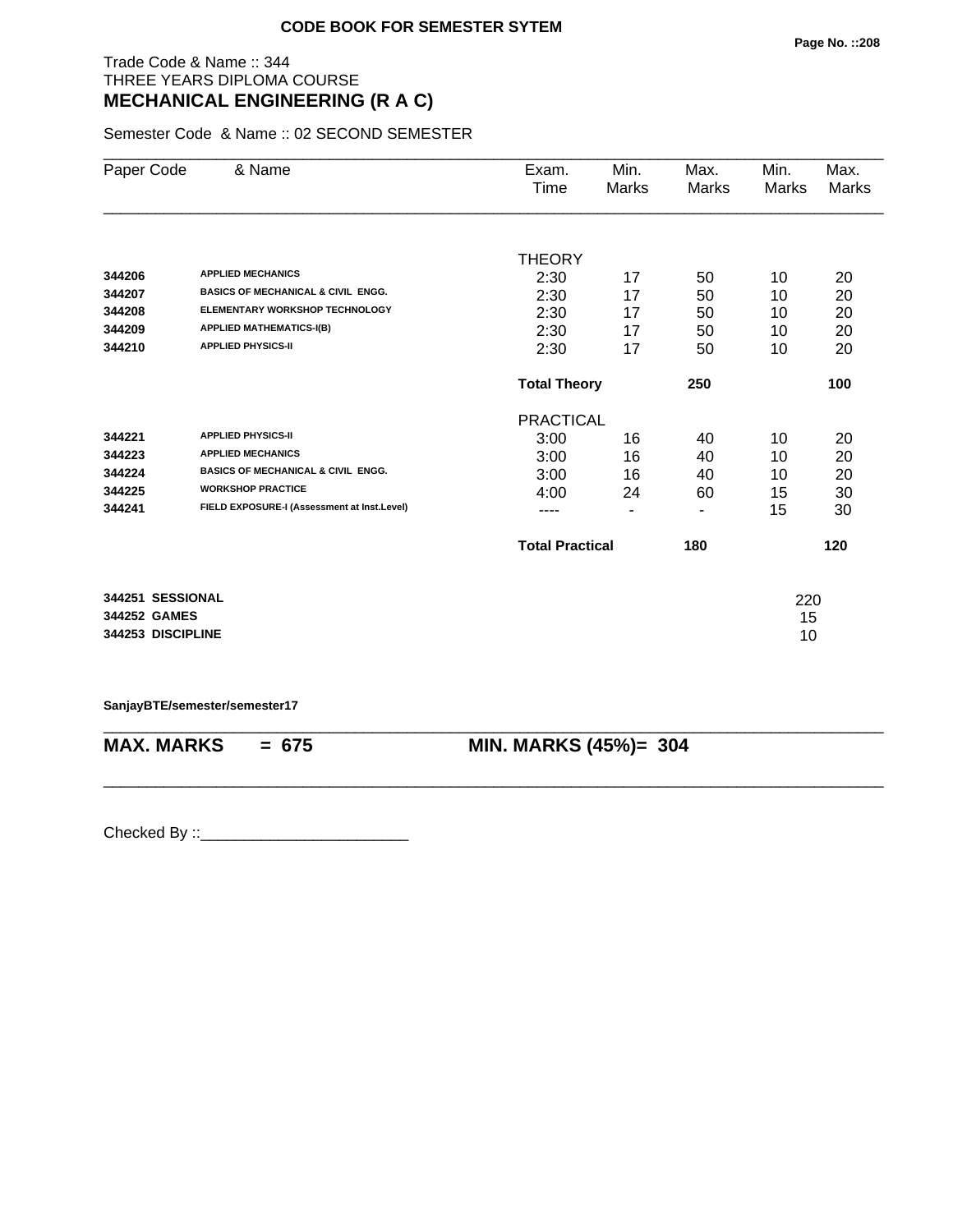# Trade Code & Name :: 344 THREE YEARS DIPLOMA COURSE **MECHANICAL ENGINEERING (R A C)**

Semester Code & Name :: 03 THIRD SEMESTER

| Paper Code        | & Name                                      | Exam.                  | Min.  | Max.  | Min.  | Max.  |
|-------------------|---------------------------------------------|------------------------|-------|-------|-------|-------|
|                   |                                             | Time                   | Marks | Marks | Marks | Marks |
|                   |                                             |                        |       |       |       |       |
|                   |                                             | <b>THEORY</b>          |       |       |       |       |
| 344301            | <b>APPLIED MATHEMATICS-II</b>               | 2:30                   | 17    | 50    | 10    | 20    |
| 344303            | <b>MATERIALS &amp; MATERIALS SCIENCE</b>    | 2:30                   | 17    | 50    | 10    | 20    |
| 344304            | <b>THERMAL ENGINEERING</b>                  | 2:30                   | 17    | 50    | 10    | 20    |
| 344307            | <b>MANUFACTURING PROCESSES</b>              | 2:30                   | 17    | 50    | 10    | 20    |
| 344309            | <b>FUNCTIONAL COMMUNICATION</b>             | 2:30                   | 17    | 50    | 10    | 20    |
|                   |                                             | <b>Total Theory</b>    |       | 250   |       | 100   |
|                   |                                             | <b>PRACTICAL</b>       |       |       |       |       |
| 344322            | THERMAL ENGINEERING LAB.                    | 3:00                   | 8     | 20    | 5     | 10    |
| 344325            | MANUFACTURING PROCESSES (WORKSHOP PRACTICE) | 6:00                   | 32    | 80    | 20    | 40    |
| 344326            | <b>INTRODUCTION TO COMPUTER PRACTICALS</b>  | 3:00                   | 24    | 60    | 15    | 30    |
|                   |                                             | <b>Total Practical</b> |       | 160   |       | 80    |
| 344351 SESSIONAL  |                                             |                        |       |       | 180   |       |
| 344352 GAMES      |                                             |                        |       |       | 15    |       |
| 344353 DISCIPLINE |                                             |                        |       |       | 10    |       |

\_\_\_\_\_\_\_\_\_\_\_\_\_\_\_\_\_\_\_\_\_\_\_\_\_\_\_\_\_\_\_\_\_\_\_\_\_\_\_\_\_\_\_\_\_\_\_\_\_\_\_\_\_\_\_\_\_\_\_\_\_\_\_\_\_\_\_\_\_\_\_\_\_\_\_\_\_\_\_\_\_\_\_\_\_\_\_\_\_\_

\_\_\_\_\_\_\_\_\_\_\_\_\_\_\_\_\_\_\_\_\_\_\_\_\_\_\_\_\_\_\_\_\_\_\_\_\_\_\_\_\_\_\_\_\_\_\_\_\_\_\_\_\_\_\_\_\_\_\_\_\_\_\_\_\_\_\_\_\_\_\_\_\_\_\_\_\_\_\_\_\_\_\_\_\_\_\_\_\_\_

**SanjayBTE/semester/semester17**

**MAX. MARKS = 615 MIN. MARKS (45%)= 277**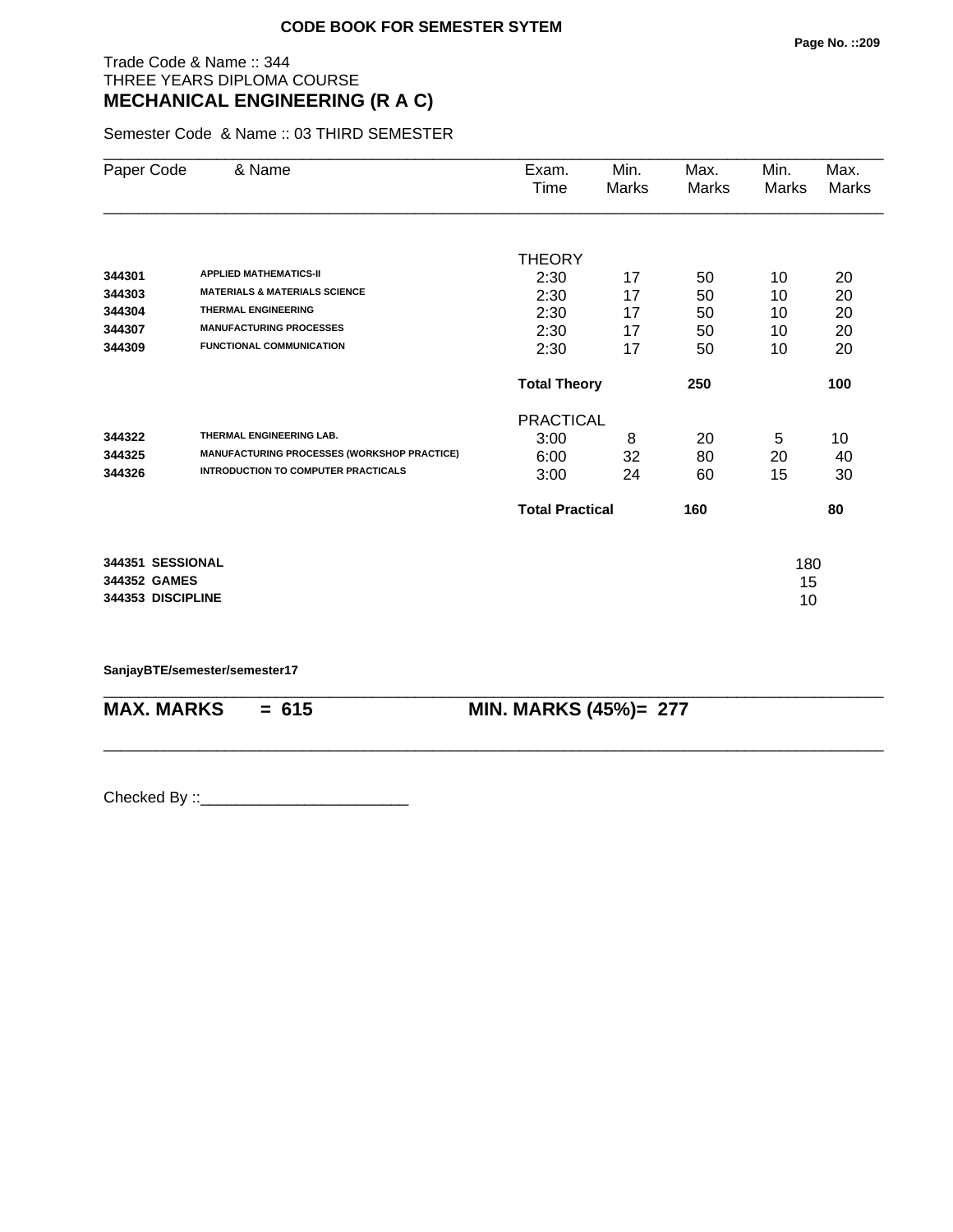# Trade Code & Name :: 344 THREE YEARS DIPLOMA COURSE **MECHANICAL ENGINEERING (R A C)**

Semester Code & Name :: 04 FORTH SEMESTER

| Paper Code                                            | & Name                                                                                                                                                              | Exam.<br>Time                                 | Min.<br>Marks        | Max.<br>Marks        | Min.<br>Marks        | Max.<br>Marks        |
|-------------------------------------------------------|---------------------------------------------------------------------------------------------------------------------------------------------------------------------|-----------------------------------------------|----------------------|----------------------|----------------------|----------------------|
| 344402<br>344405<br>344406<br>344408                  | <b>MECHANICS OF SOLIDS</b><br><b>HYDRAULICS &amp; HYDRAULIC MACHINES</b><br><b>ELECTRICAL TECHNOLOGY &amp; ELECTRONICS</b><br><b>MECHANICAL ENGINEERING DRAWING</b> | <b>THEORY</b><br>2:30<br>2:30<br>2:30<br>3:00 | 17<br>17<br>17<br>17 | 50<br>50<br>50<br>50 | 10<br>10<br>10<br>10 | 20<br>20<br>20<br>20 |
|                                                       |                                                                                                                                                                     | <b>Total Theory</b>                           |                      | 200                  |                      | 80                   |
| 344421<br>344423<br>344424                            | <b>MECHANICS OF SOLIDS LAB.</b><br><b>HYDRAULICS LAB</b><br>ELECTRICAL TECHNOLOGY & ELECTRONICS LAB.                                                                | <b>PRACTICAL</b><br>3:00<br>3:00<br>3:00      | 16<br>8<br>16        | 40<br>20<br>40       | 10<br>5<br>10        | 20<br>10<br>20       |
|                                                       |                                                                                                                                                                     | <b>Total Practical</b>                        |                      | 100                  |                      | 50                   |
| 344451 SESSIONAL<br>344452 GAMES<br>344453 DISCIPLINE |                                                                                                                                                                     |                                               |                      |                      | 130<br>15<br>10      |                      |

\_\_\_\_\_\_\_\_\_\_\_\_\_\_\_\_\_\_\_\_\_\_\_\_\_\_\_\_\_\_\_\_\_\_\_\_\_\_\_\_\_\_\_\_\_\_\_\_\_\_\_\_\_\_\_\_\_\_\_\_\_\_\_\_\_\_\_\_\_\_\_\_\_\_\_\_\_\_\_\_\_\_\_\_\_\_\_\_\_\_

\_\_\_\_\_\_\_\_\_\_\_\_\_\_\_\_\_\_\_\_\_\_\_\_\_\_\_\_\_\_\_\_\_\_\_\_\_\_\_\_\_\_\_\_\_\_\_\_\_\_\_\_\_\_\_\_\_\_\_\_\_\_\_\_\_\_\_\_\_\_\_\_\_\_\_\_\_\_\_\_\_\_\_\_\_\_\_\_\_\_

**SanjayBTE/semester/semester17**

**MAX. MARKS** = 455 **MIN. MARKS (45%)**= 205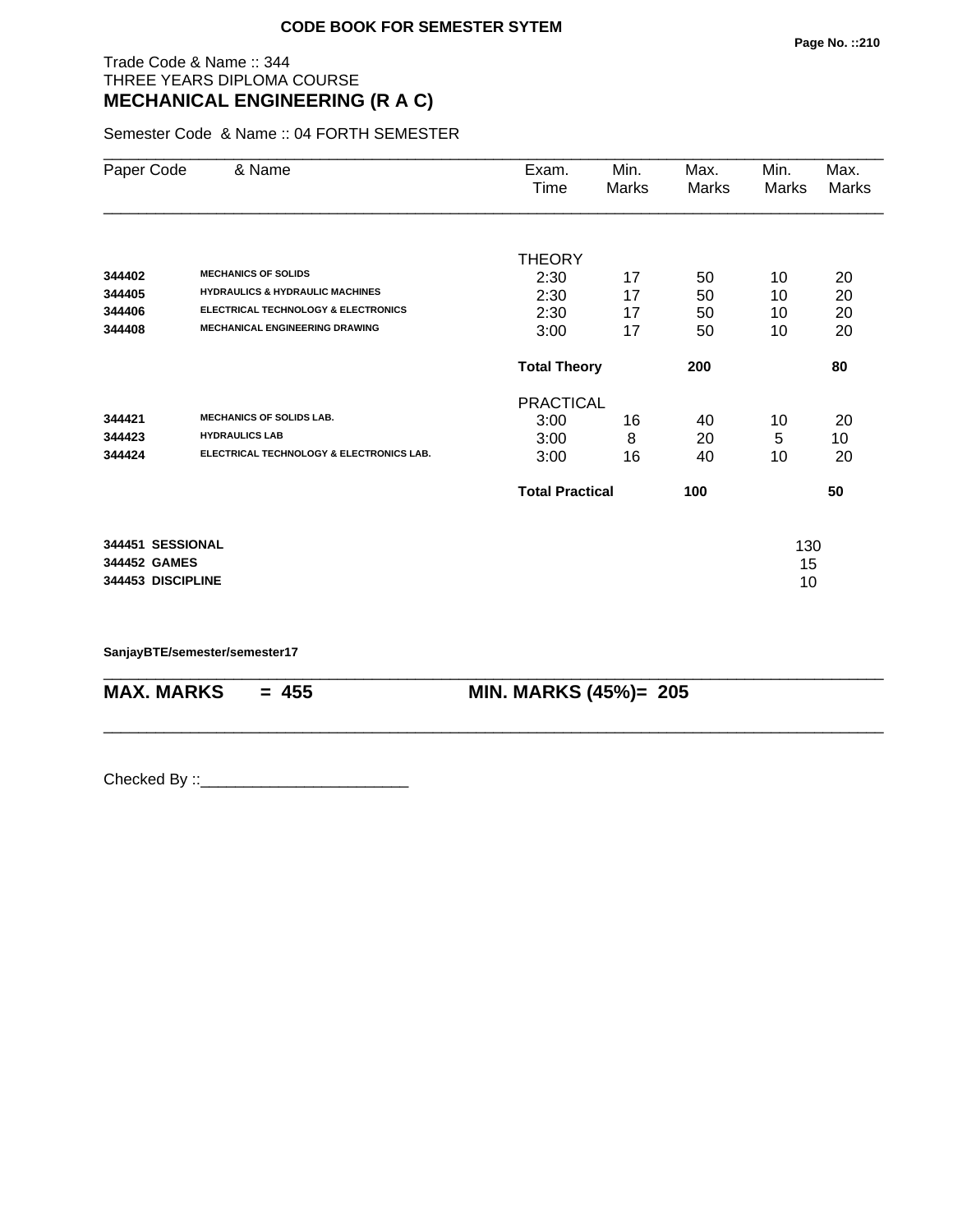# Trade Code & Name :: 344 THREE YEARS DIPLOMA COURSE **MECHANICAL ENGINEERING (R A C)**

Semester Code & Name :: 05 FIFTH SEMESTER

| Paper Code        | & Name                                                          | Exam.<br>Time              | Min.<br>Marks | Max.<br>Marks | Min.<br>Marks | Max.<br>Marks |
|-------------------|-----------------------------------------------------------------|----------------------------|---------------|---------------|---------------|---------------|
|                   |                                                                 |                            |               |               |               |               |
|                   |                                                                 | <b>THEORY</b>              |               |               |               |               |
| 344501            | <b>INDUSTRIAL MANAGEMENT &amp; ENTREPRENEURSHIP DEVELOPMENT</b> | 2:30                       | 17            | 50            | 10            | 20            |
| 344502            | <b>THEORY OF MACHINES</b>                                       | 2:30                       | 17            | 50            | 10            | 20            |
| 344503            | <b>MACHINE TOOL TECHNOLOGY &amp; MAINTENANCE</b>                | 2:30                       | 17            | 50            | 10            | 20            |
| 344506            | <b>REFRIGERATION</b>                                            | 2:30                       | 17            | 50            | 10            | 20            |
| 344507            | <b>DESIGN &amp; ESTIMATION</b>                                  | 2:30                       | 17            | 50            | 10            | 20            |
|                   |                                                                 | <b>Total Theory</b><br>250 |               |               |               | 100           |
|                   |                                                                 | <b>PRACTICAL</b>           |               |               |               |               |
| 344522            | <b>MECHANICAL WORKSHOP/AUTOSHOP</b>                             | 6:00                       | 40            | 100           | 25            | 50            |
| 344526            | <b>INTEGRATIVE COMMUNICATION</b>                                | 3:00                       | 16            | 40            | 8             | 20            |
|                   |                                                                 | <b>Total Practical</b>     |               | 140           |               | 70            |
| 344551 SESSIONAL  |                                                                 |                            |               |               | 170           |               |
| 344552 GAMES      |                                                                 |                            |               |               | 15            |               |
| 344553 DISCIPLINE |                                                                 |                            | ----          |               | 10            |               |

\_\_\_\_\_\_\_\_\_\_\_\_\_\_\_\_\_\_\_\_\_\_\_\_\_\_\_\_\_\_\_\_\_\_\_\_\_\_\_\_\_\_\_\_\_\_\_\_\_\_\_\_\_\_\_\_\_\_\_\_\_\_\_\_\_\_\_\_\_\_\_\_\_\_\_\_\_\_\_\_\_\_\_\_\_\_\_\_\_\_

\_\_\_\_\_\_\_\_\_\_\_\_\_\_\_\_\_\_\_\_\_\_\_\_\_\_\_\_\_\_\_\_\_\_\_\_\_\_\_\_\_\_\_\_\_\_\_\_\_\_\_\_\_\_\_\_\_\_\_\_\_\_\_\_\_\_\_\_\_\_\_\_\_\_\_\_\_\_\_\_\_\_\_\_\_\_\_\_\_\_

**SanjayBTE/semester/semester17**

**MAX. MARKS = 585 MIN. MARKS (45%)= 263**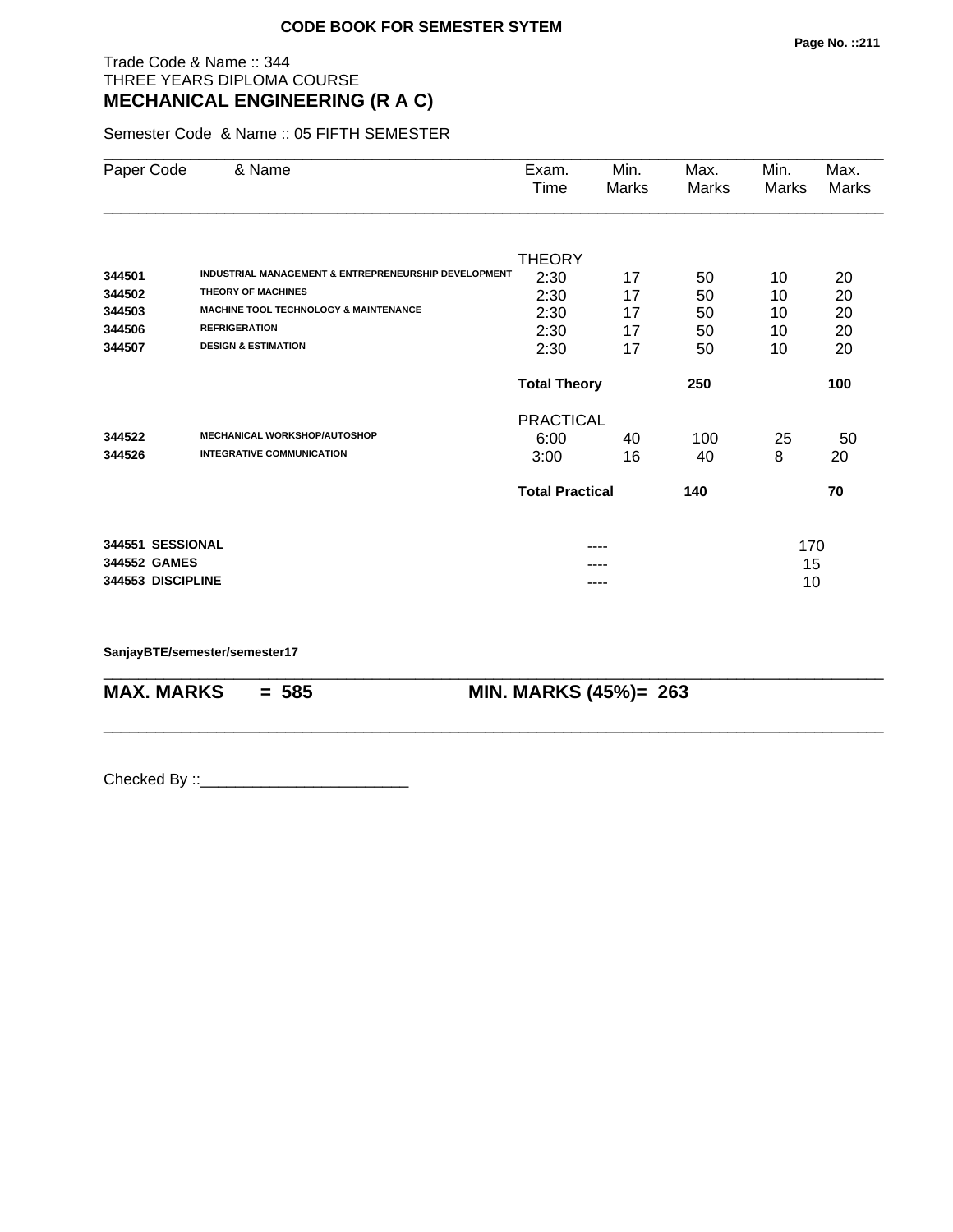# Trade Code & Name :: 344 THREE YEARS DIPLOMA COURSE **MECHANICAL ENGINEERING (R A C)**

Semester Code & Name :: 06 SIXTH SEMESTER

| Paper Code                                            | & Name                                                               | Exam.<br>Time          | Min.<br>Marks | Max.<br>Marks | Min.<br>Marks   | Max.<br>Marks |
|-------------------------------------------------------|----------------------------------------------------------------------|------------------------|---------------|---------------|-----------------|---------------|
|                                                       |                                                                      |                        |               |               |                 |               |
|                                                       |                                                                      | <b>THEORY</b>          |               |               |                 |               |
| 344604                                                | <b>METROLOGY &amp; MEASURING INSTRUMENTS</b>                         | 2:30                   | 17            | 50            | 10              | 20            |
| 344605                                                | <b>INDUSTRIAL ENGG. &amp; SAFETY</b>                                 | 2:30                   | 17            | 50            | 10              | 20            |
| 344608                                                | R.A.C. PLANT ERECTION PERFORMANCE AND MAINTENANCE                    | 2:30                   | 17            | 50            | 10              | 20            |
| 344609                                                | <b>AIR CONDITIONING</b>                                              | 2:30                   | 17            | 50            | 10              | 20            |
|                                                       |                                                                      | <b>Total Theory</b>    |               | 200           |                 | 80            |
|                                                       |                                                                      | <b>PRACTICAL</b>       |               |               |                 |               |
| 344621                                                | <b>METROLOGY LAB.</b>                                                | 3:00                   | 20            | 50            | 15              | 30            |
| 344623                                                | <b>REFRIGERATION &amp; AIR CONDITIONING LAB</b>                      | 3:00                   | 20            | 50            | 15              | 30            |
| 344624                                                | <b>PROJECT</b>                                                       | ----                   | 40            | 100           | 25              | 50            |
| 344625                                                | <b>FIELD EXPOSURE-II</b>                                             | ----                   | 16            | 40            | 10              | 20            |
|                                                       |                                                                      | <b>Total Practical</b> |               | 240           |                 | 130           |
| 344651 SESSIONAL<br>344652 GAMES<br>344653 DISCIPLINE |                                                                      |                        |               |               | 210<br>15<br>10 |               |
|                                                       | 344661 CARRY OVER IST YEAR (30%)<br>344662 CARRY OVER 2ND YEAR (70%) |                        |               |               | 333<br>749      |               |
|                                                       | 344672 [0020] ENVIRONMENTAL EDUCATION & DISASTER MANAGEMENT          |                        | 2:30          | 17            | 50              |               |
|                                                       | SanjayBTE/semester/semester17                                        |                        |               |               |                 |               |
| <b>MAX. MARKS</b>                                     | $= 1757$                                                             | MIN. MARKS (45%)= 791  |               |               |                 |               |
|                                                       |                                                                      |                        |               |               |                 |               |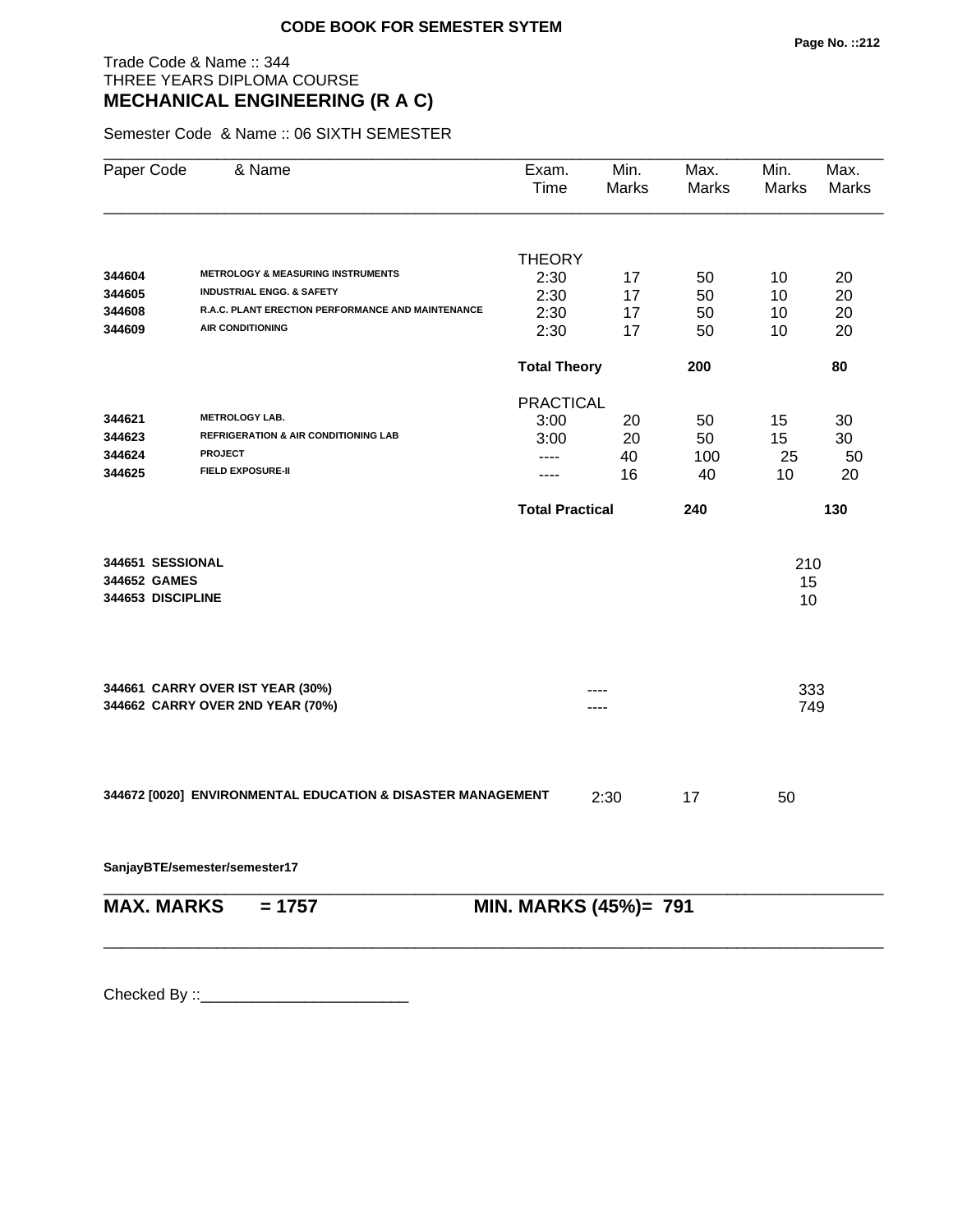# Trade Code & Name :: 345 THREE YEARS DIPLOMA COURSE **MECHANICAL ENGINEERING (MAINTENANCE)**

Semester Code & Name :: 01 FIRST SEMESTER

| Paper Code        | & Name                          | Exam.                  | Min.  | Max.  | Min.  | Max.         |
|-------------------|---------------------------------|------------------------|-------|-------|-------|--------------|
|                   |                                 | Time                   | Marks | Marks | Marks | <b>Marks</b> |
|                   |                                 |                        |       |       |       |              |
|                   |                                 | <b>THEORY</b>          |       |       |       |              |
| 345101            | FOUNDATIONAL COMMUNICATION      | 2:30                   | 17    | 50    | 10    | 20           |
| 345102            | <b>APPLIED MATHEMATICS-I(A)</b> | 2:30                   | 17    | 50    | 10    | 20           |
| 345103            | <b>APPLIED PHYSICS-I</b>        | 2:30                   | 17    | 50    | 10    | 20           |
| 345104            | <b>APPLIED CHEMISTRY</b>        | 2:30                   | 17    | 50    | 10    | 20           |
| 345105            | <b>ENGINEERING DRAWING</b>      | 3:00                   | 17    | 50    | 10    | 20           |
|                   |                                 | <b>Total Theory</b>    |       | 250   |       | 100          |
|                   |                                 | <b>PRACTICAL</b>       |       |       |       |              |
| 345122            | <b>APPLIED CHEMISTRY</b>        | 3:00                   | 16    | 40    | 10    | 20           |
|                   |                                 | <b>Total Practical</b> |       | 40    |       | 20           |
| 345151 SESSIONAL  |                                 |                        | ----  |       | 120   |              |
| 345152 GAMES      |                                 |                        |       |       | 15    |              |
| 345153 DISCIPLINE |                                 |                        | ----  |       | 10    |              |
|                   |                                 |                        |       |       |       |              |

\_\_\_\_\_\_\_\_\_\_\_\_\_\_\_\_\_\_\_\_\_\_\_\_\_\_\_\_\_\_\_\_\_\_\_\_\_\_\_\_\_\_\_\_\_\_\_\_\_\_\_\_\_\_\_\_\_\_\_\_\_\_\_\_\_\_\_\_\_\_\_\_\_\_\_\_\_\_\_\_\_\_\_\_\_\_\_\_\_\_

\_\_\_\_\_\_\_\_\_\_\_\_\_\_\_\_\_\_\_\_\_\_\_\_\_\_\_\_\_\_\_\_\_\_\_\_\_\_\_\_\_\_\_\_\_\_\_\_\_\_\_\_\_\_\_\_\_\_\_\_\_\_\_\_\_\_\_\_\_\_\_\_\_\_\_\_\_\_\_\_\_\_\_\_\_\_\_\_\_\_

**SanjayBTE/semester/semester17**

**MAX. MARKS = 435 MIN. MARKS (45%)= 196**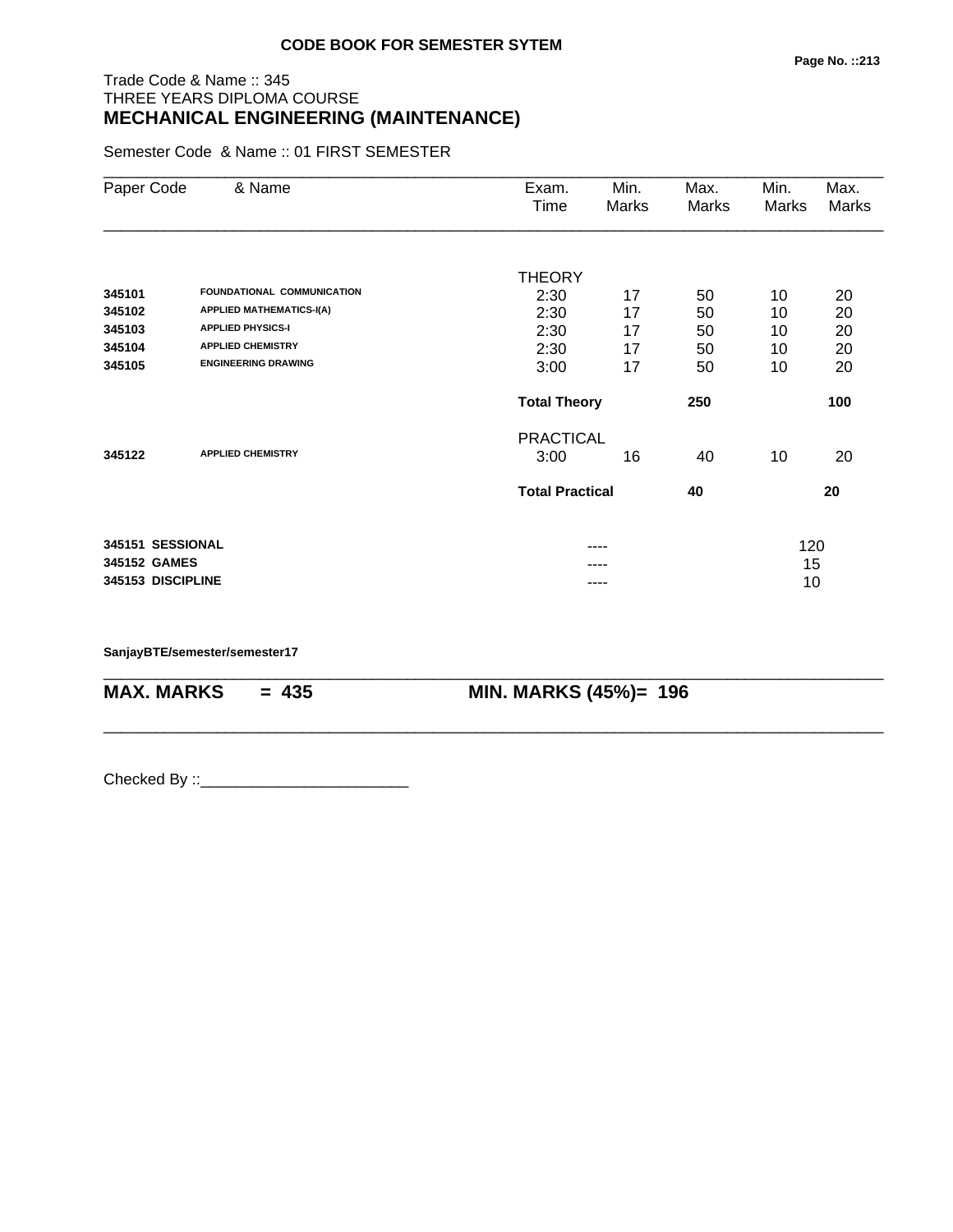# Trade Code & Name :: 345 THREE YEARS DIPLOMA COURSE **MECHANICAL ENGINEERING (MAINTENANCE)**

Semester Code & Name :: 02 SECOND SEMESTER

| Paper Code        | & Name                                        | Exam.                  | Min.           | Max.  | Min.  | Max.         |
|-------------------|-----------------------------------------------|------------------------|----------------|-------|-------|--------------|
|                   |                                               | Time                   | <b>Marks</b>   | Marks | Marks | <b>Marks</b> |
|                   |                                               |                        |                |       |       |              |
|                   |                                               | <b>THEORY</b>          |                |       |       |              |
| 345206            | <b>APPLIED MECHANICS</b>                      | 2:30                   | 17             | 50    | 10    | 20           |
| 345207            | <b>BASICS OF MECHANICAL &amp; CIVIL ENGG.</b> | 2:30                   | 17             | 50    | 10    | 20           |
| 345208            | <b>ELEMENTARY WORKSHOP TECHNOLOGY</b>         | 2:30                   | 17             | 50    | 10    | 20           |
| 345209            | <b>APPLIED MATHEMATICS-I(B)</b>               | 2:30                   | 17             | 50    | 10    | 20           |
| 345210            | <b>APPLIED PHYSICS-II</b>                     | 2:30                   | 17             | 50    | 10    | 20           |
|                   |                                               | <b>Total Theory</b>    |                | 250   |       | 100          |
|                   |                                               | <b>PRACTICAL</b>       |                |       |       |              |
| 345221            | <b>APPLIED PHYSICS-II</b>                     | 3:00                   | 16             | 40    | 10    | 20           |
| 345223            | <b>APPLIED MECHANICS</b>                      | 3:00                   | 16             | 40    | 10    | 20           |
| 345224            | <b>BASICS OF MECHANICAL &amp; CIVIL ENGG.</b> | 3:00                   | 16             | 40    | 10    | 20           |
| 345225            | <b>WORKSHOP PRACTICE</b>                      | 4:00                   | 24             | 60    | 15    | 30           |
| 345241            | FIELD EXPOSURE-I (Assessment at Inst.Level)   |                        | $\blacksquare$ | ۰     | 15    | 30           |
|                   |                                               | <b>Total Practical</b> |                | 180   |       | 120          |
|                   |                                               |                        |                |       |       |              |
| 345251 SESSIONAL  |                                               |                        |                |       | 220   |              |
| 345252 GAMES      |                                               |                        |                |       | 15    |              |
| 345253 DISCIPLINE |                                               |                        |                |       | 10    |              |

**SanjayBTE/semester/semester17**

\_\_\_\_\_\_\_\_\_\_\_\_\_\_\_\_\_\_\_\_\_\_\_\_\_\_\_\_\_\_\_\_\_\_\_\_\_\_\_\_\_\_\_\_\_\_\_\_\_\_\_\_\_\_\_\_\_\_\_\_\_\_\_\_\_\_\_\_\_\_\_\_\_\_\_\_\_\_\_\_\_\_\_\_\_\_\_\_\_\_ **MAX. MARKS = 675 MIN. MARKS (45%)= 304**

\_\_\_\_\_\_\_\_\_\_\_\_\_\_\_\_\_\_\_\_\_\_\_\_\_\_\_\_\_\_\_\_\_\_\_\_\_\_\_\_\_\_\_\_\_\_\_\_\_\_\_\_\_\_\_\_\_\_\_\_\_\_\_\_\_\_\_\_\_\_\_\_\_\_\_\_\_\_\_\_\_\_\_\_\_\_\_\_\_\_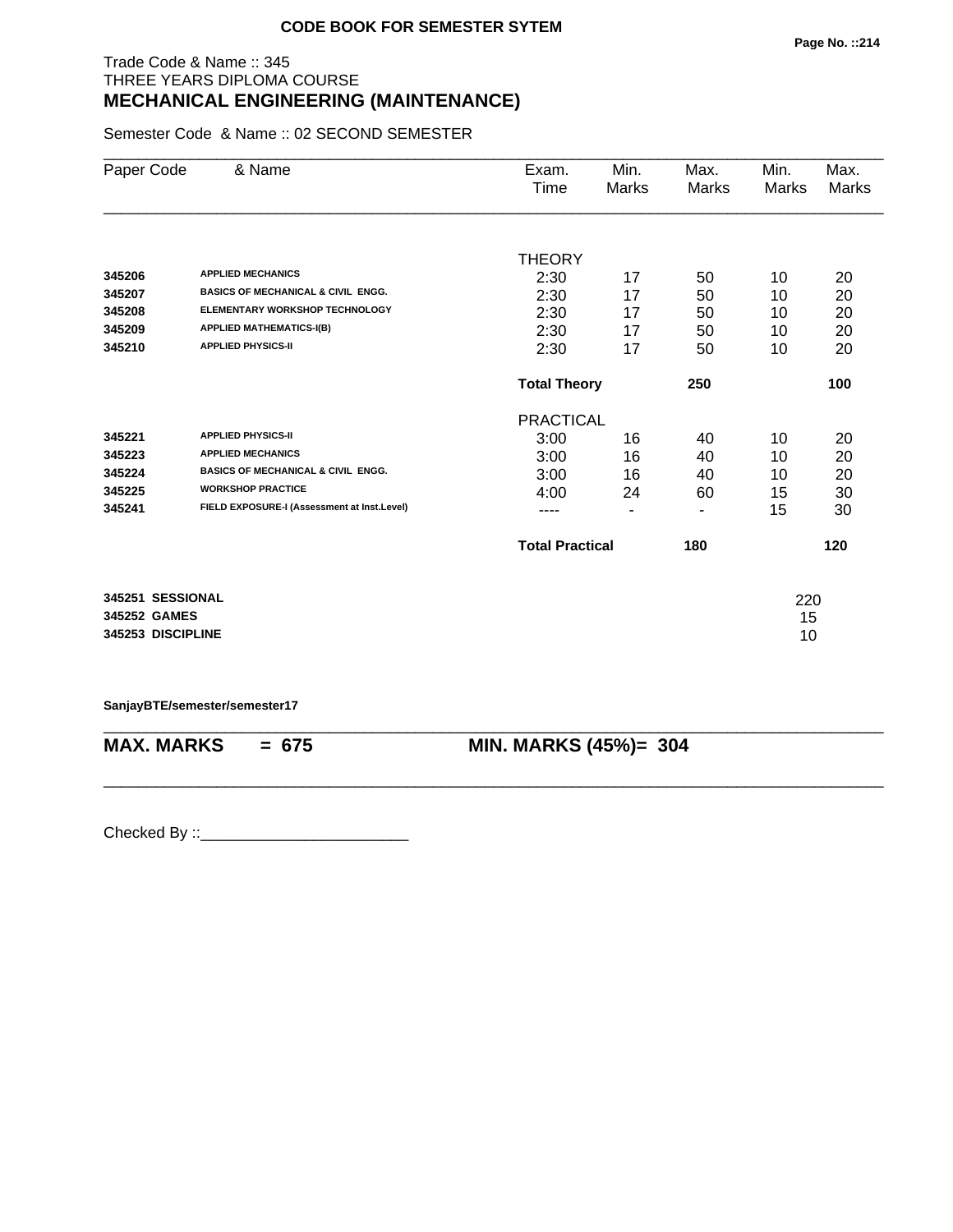# Trade Code & Name :: 345 THREE YEARS DIPLOMA COURSE **MECHANICAL ENGINEERING (MAINTENANCE)**

Semester Code & Name :: 03 THIRD SEMESTER

| Paper Code        | & Name                                      | Exam.                                          | Min.  | Max.  | Min.  | Max.  |
|-------------------|---------------------------------------------|------------------------------------------------|-------|-------|-------|-------|
|                   |                                             | Time                                           | Marks | Marks | Marks | Marks |
|                   |                                             |                                                |       |       |       |       |
|                   |                                             | <b>THEORY</b>                                  |       |       |       |       |
| 345301            | <b>APPLIED MATHEMATICS-II</b>               | 2:30                                           | 17    | 50    | 10    | 20    |
| 345303            | <b>MATERIALS &amp; MATERIALS SCIENCE</b>    | 2:30                                           | 17    | 50    | 10    | 20    |
| 345304            | <b>THERMAL ENGINEERING</b>                  | 2:30                                           | 17    | 50    | 10    | 20    |
| 345307            | <b>MANUFACTURING PROCESSES</b>              | 2:30                                           | 17    | 50    | 10    | 20    |
| 345309            | <b>FUNCTIONAL COMMUNICATION</b>             | 2:30                                           | 17    | 50    | 10    | 20    |
|                   |                                             | <b>Total Theory</b><br>250<br><b>PRACTICAL</b> |       |       |       | 100   |
|                   |                                             |                                                |       |       |       |       |
| 345322            | THERMAL ENGINEERING LAB.                    | 3:00                                           | 8     | 20    | 5     | 10    |
| 345325            | MANUFACTURING PROCESSES (WORKSHOP PRACTICE) | 6:00                                           | 32    | 80    | 20    | 40    |
| 345326            | <b>INTRODUCTION TO COMPUTER PRACTICALS</b>  | 3:00                                           | 24    | 60    | 15    | 30    |
|                   |                                             | <b>Total Practical</b>                         |       | 160   |       | 80    |
| 345351 SESSIONAL  |                                             |                                                |       |       | 180   |       |
| 345352 GAMES      |                                             |                                                |       |       | 15    |       |
| 345353 DISCIPLINE |                                             |                                                |       |       | 10    |       |

\_\_\_\_\_\_\_\_\_\_\_\_\_\_\_\_\_\_\_\_\_\_\_\_\_\_\_\_\_\_\_\_\_\_\_\_\_\_\_\_\_\_\_\_\_\_\_\_\_\_\_\_\_\_\_\_\_\_\_\_\_\_\_\_\_\_\_\_\_\_\_\_\_\_\_\_\_\_\_\_\_\_\_\_\_\_\_\_\_\_

\_\_\_\_\_\_\_\_\_\_\_\_\_\_\_\_\_\_\_\_\_\_\_\_\_\_\_\_\_\_\_\_\_\_\_\_\_\_\_\_\_\_\_\_\_\_\_\_\_\_\_\_\_\_\_\_\_\_\_\_\_\_\_\_\_\_\_\_\_\_\_\_\_\_\_\_\_\_\_\_\_\_\_\_\_\_\_\_\_\_

**SanjayBTE/semester/semester17**

**MAX. MARKS = 615 MIN. MARKS (45%)= 277**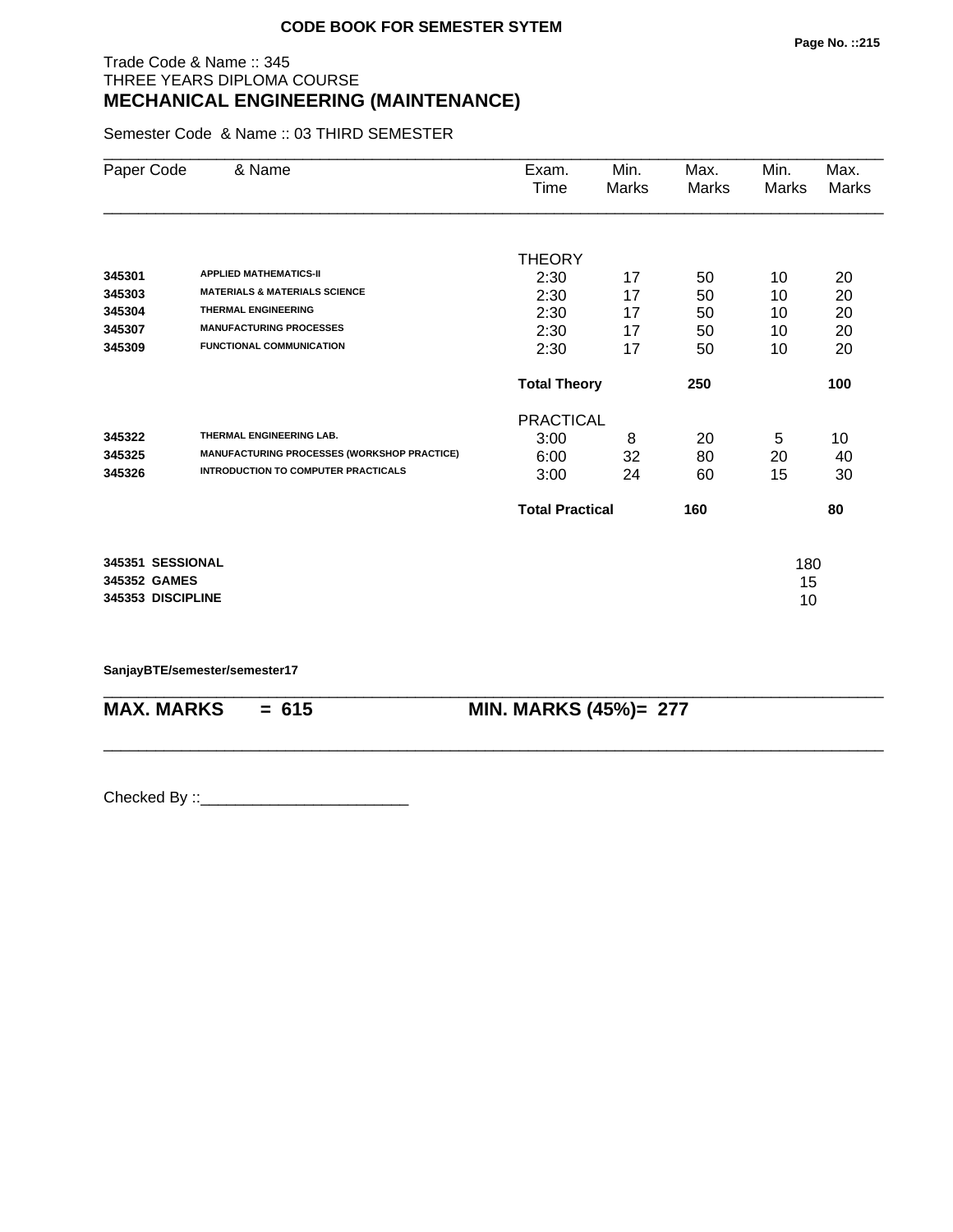# Trade Code & Name :: 345 THREE YEARS DIPLOMA COURSE **MECHANICAL ENGINEERING (MAINTENANCE)**

Semester Code & Name :: 04 FORTH SEMESTER

| Paper Code                                            | & Name                                                                                                                                                              | Exam.<br>Time                                 | Min.<br>Marks        | Max.<br>Marks        | Min.<br>Marks        | Max.<br>Marks        |
|-------------------------------------------------------|---------------------------------------------------------------------------------------------------------------------------------------------------------------------|-----------------------------------------------|----------------------|----------------------|----------------------|----------------------|
| 345402<br>345405<br>345406<br>345408                  | <b>MECHANICS OF SOLIDS</b><br><b>HYDRAULICS &amp; HYDRAULIC MACHINES</b><br><b>ELECTRICAL TECHNOLOGY &amp; ELECTRONICS</b><br><b>MECHANICAL ENGINEERING DRAWING</b> | <b>THEORY</b><br>2:30<br>2:30<br>2:30<br>3:00 | 17<br>17<br>17<br>17 | 50<br>50<br>50<br>50 | 10<br>10<br>10<br>10 | 20<br>20<br>20<br>20 |
|                                                       |                                                                                                                                                                     | <b>Total Theory</b>                           |                      | 200                  |                      | 80                   |
| 345421<br>345423<br>345424                            | <b>MECHANICS OF SOLIDS LAB.</b><br><b>HYDRAULICS LAB</b><br>ELECTRICAL TECHNOLOGY & ELECTRONICS LAB.                                                                | <b>PRACTICAL</b><br>3:00<br>3:00<br>3:00      | 16<br>8<br>16        | 40<br>20<br>40       | 10<br>5<br>10        | 20<br>10<br>20       |
|                                                       |                                                                                                                                                                     | <b>Total Practical</b>                        |                      | 100                  | 50                   |                      |
| 345451 SESSIONAL<br>345452 GAMES<br>345453 DISCIPLINE |                                                                                                                                                                     |                                               |                      | 130<br>15<br>10      |                      |                      |

\_\_\_\_\_\_\_\_\_\_\_\_\_\_\_\_\_\_\_\_\_\_\_\_\_\_\_\_\_\_\_\_\_\_\_\_\_\_\_\_\_\_\_\_\_\_\_\_\_\_\_\_\_\_\_\_\_\_\_\_\_\_\_\_\_\_\_\_\_\_\_\_\_\_\_\_\_\_\_\_\_\_\_\_\_\_\_\_\_\_

\_\_\_\_\_\_\_\_\_\_\_\_\_\_\_\_\_\_\_\_\_\_\_\_\_\_\_\_\_\_\_\_\_\_\_\_\_\_\_\_\_\_\_\_\_\_\_\_\_\_\_\_\_\_\_\_\_\_\_\_\_\_\_\_\_\_\_\_\_\_\_\_\_\_\_\_\_\_\_\_\_\_\_\_\_\_\_\_\_\_

**SanjayBTE/semester/semester17**

**MAX. MARKS** = 455 **MIN. MARKS (45%)**= 205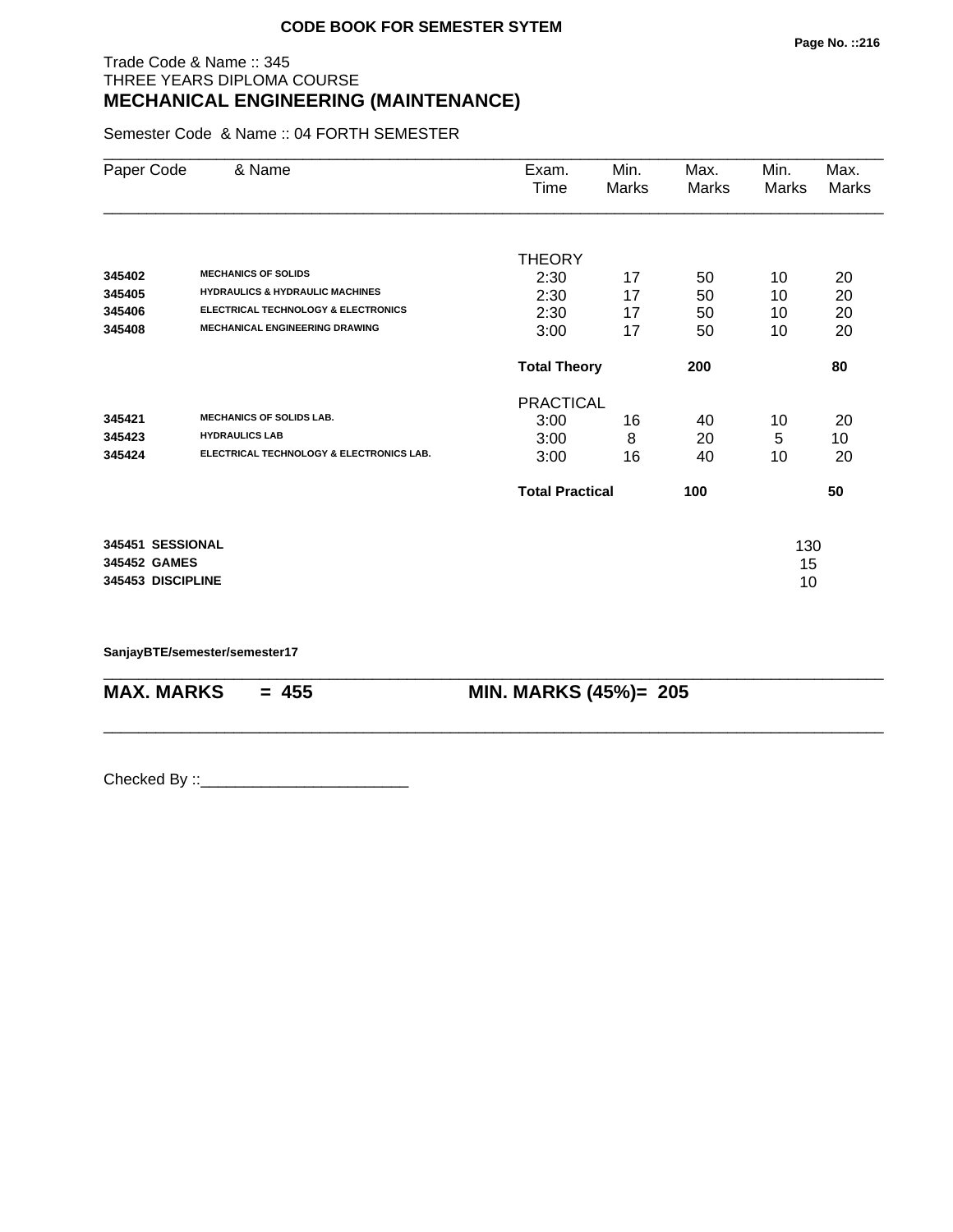## Trade Code & Name :: 345 THREE YEARS DIPLOMA COURSE **MECHANICAL ENGINEERING (MAINTENANCE)**

Semester Code & Name :: 05 FIFTH SEMESTER

| Paper Code        | & Name                                                          | Exam.<br>Time          | Min.<br>Marks | Max.<br>Marks | Min.<br>Marks | Max.<br>Marks |
|-------------------|-----------------------------------------------------------------|------------------------|---------------|---------------|---------------|---------------|
|                   |                                                                 |                        |               |               |               |               |
|                   |                                                                 | <b>THEORY</b>          |               |               |               |               |
| 345501            | <b>INDUSTRIAL MANAGEMENT &amp; ENTREPRENEURSHIP DEVELOPMENT</b> | 2:30                   | 17            | 50            | 10            | 20            |
| 345503            | <b>THEORY OF MACHINES</b>                                       | 2:30                   | 17            | 50            | 10            | 20            |
| 345504            | <b>MACHINE TOOL TECHNOLOGY &amp; MAINTENANCE</b>                | 2:30                   | 17            | 50            | 10            | 20            |
| 345505            | <b>DESIGN &amp; ESTIMATION</b>                                  | 2:30                   | 17            | 50            | 10            | 20            |
| 345507            | <b>REPAIR &amp; MAINTENANCE-I</b>                               | 2:30                   | 17            | 50            | 10            | 20            |
|                   |                                                                 | <b>Total Theory</b>    |               | 250           |               | 100           |
|                   |                                                                 | <b>PRACTICAL</b>       |               |               |               |               |
| 345522            | <b>MECHANICAL WORKSHOP/AUTOSHOP</b>                             | 6:00                   | 40            | 100           | 25            | 50            |
| 345526            | <b>INTEGRATIVE COMMUNICATION</b>                                | 3:00                   | 16            | 40            | 8             | 20            |
|                   |                                                                 | <b>Total Practical</b> |               | 140           |               | 70            |
| 345551 SESSIONAL  |                                                                 |                        | ----          |               | 170           |               |
| 345552 GAMES      |                                                                 |                        |               |               | 15            |               |
| 345553 DISCIPLINE |                                                                 |                        | ----          |               | 10            |               |

\_\_\_\_\_\_\_\_\_\_\_\_\_\_\_\_\_\_\_\_\_\_\_\_\_\_\_\_\_\_\_\_\_\_\_\_\_\_\_\_\_\_\_\_\_\_\_\_\_\_\_\_\_\_\_\_\_\_\_\_\_\_\_\_\_\_\_\_\_\_\_\_\_\_\_\_\_\_\_\_\_\_\_\_\_\_\_\_\_\_

\_\_\_\_\_\_\_\_\_\_\_\_\_\_\_\_\_\_\_\_\_\_\_\_\_\_\_\_\_\_\_\_\_\_\_\_\_\_\_\_\_\_\_\_\_\_\_\_\_\_\_\_\_\_\_\_\_\_\_\_\_\_\_\_\_\_\_\_\_\_\_\_\_\_\_\_\_\_\_\_\_\_\_\_\_\_\_\_\_\_

**SanjayBTE/semester/semester17**

**MAX. MARKS = 585 MIN. MARKS (45%)= 263**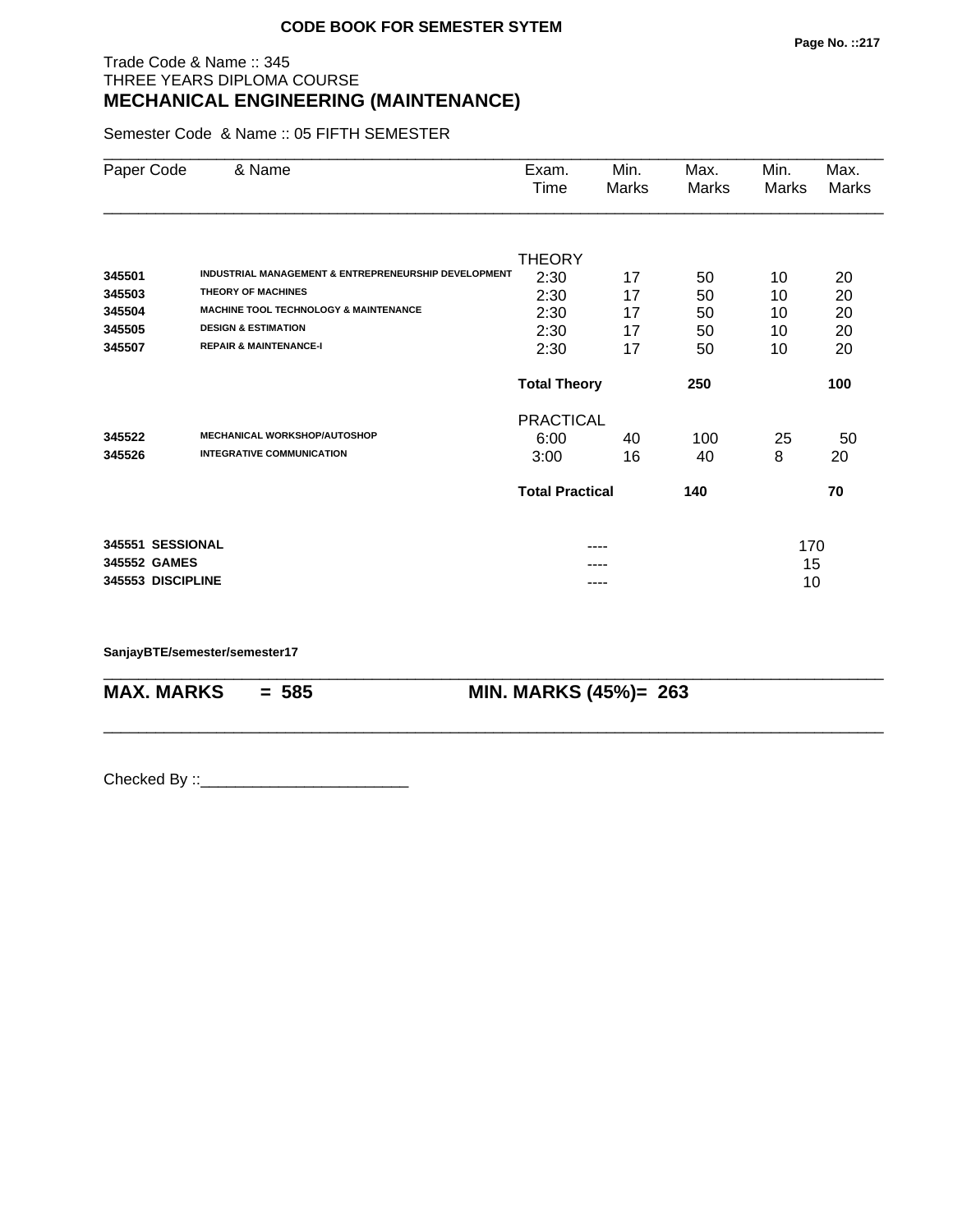# Trade Code & Name :: 345 THREE YEARS DIPLOMA COURSE **MECHANICAL ENGINEERING (MAINTENANCE)**

Semester Code & Name :: 06 SIXTH SEMESTER

| Paper Code        | & Name                                                      | Exam.<br>Time          | Min.<br>Marks | Max.<br>Marks | Min.<br><b>Marks</b> | Max.<br>Marks |
|-------------------|-------------------------------------------------------------|------------------------|---------------|---------------|----------------------|---------------|
|                   |                                                             |                        |               |               |                      |               |
| 345602            | <b>INDUSTRIAL ENGG. &amp; SAFETY</b>                        | <b>THEORY</b>          |               |               |                      |               |
| 345606            | <b>METROLOGY &amp; MEASURING INSTRUMENTS</b>                | 2:30<br>2:30           | 17<br>17      | 50<br>50      | 10<br>10             | 20<br>20      |
| 345608            | <b>REPAIR &amp; MAINTENANCE-II</b>                          | 2:30                   | 17            | 50            | 10                   | 20            |
|                   |                                                             | <b>Total Theory</b>    |               | 150           |                      | 60            |
|                   |                                                             | <b>PRACTICAL</b>       |               |               |                      |               |
| 345621            | <b>METROLOGY LAB.</b>                                       | 3:00                   | 20            | 50            | 15                   | 30            |
| 345623            | <b>MAINTENANCE PRACTICE</b>                                 | 3:00                   | 20            | 50            | 15                   | 30            |
| 345624            | <b>PROJECT</b>                                              | ----                   | 56            | 140           | 30                   | 60            |
| 345625            | <b>FIELD EXPOSURE-II</b>                                    | ----                   | 20            | 50            | 15                   | 30            |
|                   |                                                             | <b>Total Practical</b> |               | 290           |                      | 150           |
| 345651 SESSIONAL  |                                                             |                        |               |               | 210                  |               |
| 345652 GAMES      |                                                             |                        |               |               | 15                   |               |
| 345653 DISCIPLINE |                                                             |                        |               |               | 10                   |               |
|                   | 345661 CARRY OVER IST YEAR (30%)                            |                        |               |               |                      |               |
|                   | 345662 CARRY OVER 2ND YEAR (70%)                            |                        |               |               | 333<br>749           |               |
|                   |                                                             |                        |               |               |                      |               |
|                   | 345672 [0020] ENVIRONMENTAL EDUCATION & DISASTER MANAGEMENT |                        | 2:30          | 17            | 50                   |               |
|                   | SanjayBTE/semester/semester17                               |                        |               |               |                      |               |
| <b>MAX. MARKS</b> | $= 1757$                                                    | MIN. MARKS (45%)= 791  |               |               |                      |               |

\_\_\_\_\_\_\_\_\_\_\_\_\_\_\_\_\_\_\_\_\_\_\_\_\_\_\_\_\_\_\_\_\_\_\_\_\_\_\_\_\_\_\_\_\_\_\_\_\_\_\_\_\_\_\_\_\_\_\_\_\_\_\_\_\_\_\_\_\_\_\_\_\_\_\_\_\_\_\_\_\_\_\_\_\_\_\_\_\_\_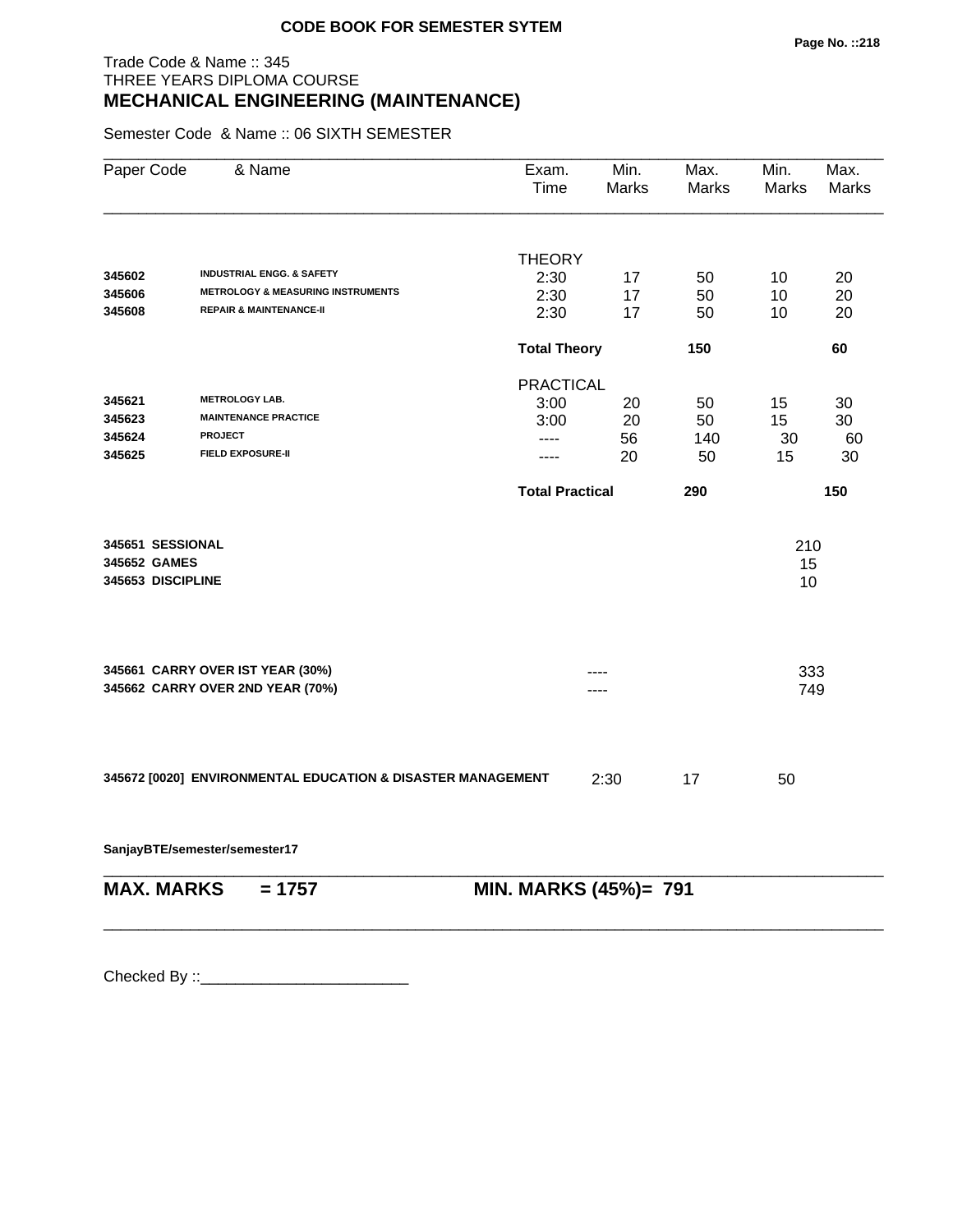# Trade Code & Name :: 348 THREE YEARS DIPLOMA COURSE **TEXTILE CHEMISTRY**

Semester Code & Name :: 01 FIRST SEMESTER

| Paper Code        | & Name                          | Exam.<br>Time          | Min.<br>Marks | Max.<br><b>Marks</b> | Min.<br>Marks | Max.<br>Marks |
|-------------------|---------------------------------|------------------------|---------------|----------------------|---------------|---------------|
|                   |                                 |                        |               |                      |               |               |
|                   |                                 | <b>THEORY</b>          |               |                      |               |               |
| 348101            | PROFESSIONAL COMMUNICATION      | 2:30                   | 17            | 50                   | 10            | 20            |
| 348102            | <b>APPLIED MATHEMATICS-I(A)</b> | 2:30                   | 17            | 50                   | 10            | 20            |
| 348103            | <b>APPLIED PHYSICS-I</b>        | 2:30                   | 17            | 50                   | 10            | 20            |
| 348104            | <b>APPLIED CHEMISTRY</b>        | 2:30                   | 17            | 50                   | 10            | 20            |
| 348105            | <b>ENGINEERING DRAWING</b>      | 3:00                   | 17            | 50                   | 10            | 20            |
|                   |                                 | <b>Total Theory</b>    |               | 250                  |               | 100           |
|                   |                                 | <b>PRACTICAL</b>       |               |                      |               |               |
| 348121            | PROFESSIONAL COMMUNICATION      | 3:00                   | 8             | 20                   | 5             | 10            |
| 348123            | <b>APPLIED CHEMISTRY</b>        | 3:00                   | 16            | 40                   | 10            | 20            |
|                   |                                 | <b>Total Practical</b> |               | 60                   |               | 30            |
| 348151 SESSIONAL  |                                 |                        |               |                      | 130           |               |
| 348152 GAMES      |                                 |                        |               |                      | 15            |               |
| 348153 DISCIPLINE |                                 |                        | ----          |                      | 10            |               |

\_\_\_\_\_\_\_\_\_\_\_\_\_\_\_\_\_\_\_\_\_\_\_\_\_\_\_\_\_\_\_\_\_\_\_\_\_\_\_\_\_\_\_\_\_\_\_\_\_\_\_\_\_\_\_\_\_\_\_\_\_\_\_\_\_\_\_\_\_\_\_\_\_\_\_\_\_\_\_\_\_\_\_\_\_\_\_\_\_\_

\_\_\_\_\_\_\_\_\_\_\_\_\_\_\_\_\_\_\_\_\_\_\_\_\_\_\_\_\_\_\_\_\_\_\_\_\_\_\_\_\_\_\_\_\_\_\_\_\_\_\_\_\_\_\_\_\_\_\_\_\_\_\_\_\_\_\_\_\_\_\_\_\_\_\_\_\_\_\_\_\_\_\_\_\_\_\_\_\_\_

#### **SanjayBTE/semester/semester17**

**MAX. MARKS = 465 MIN. MARKS (45%)= 209**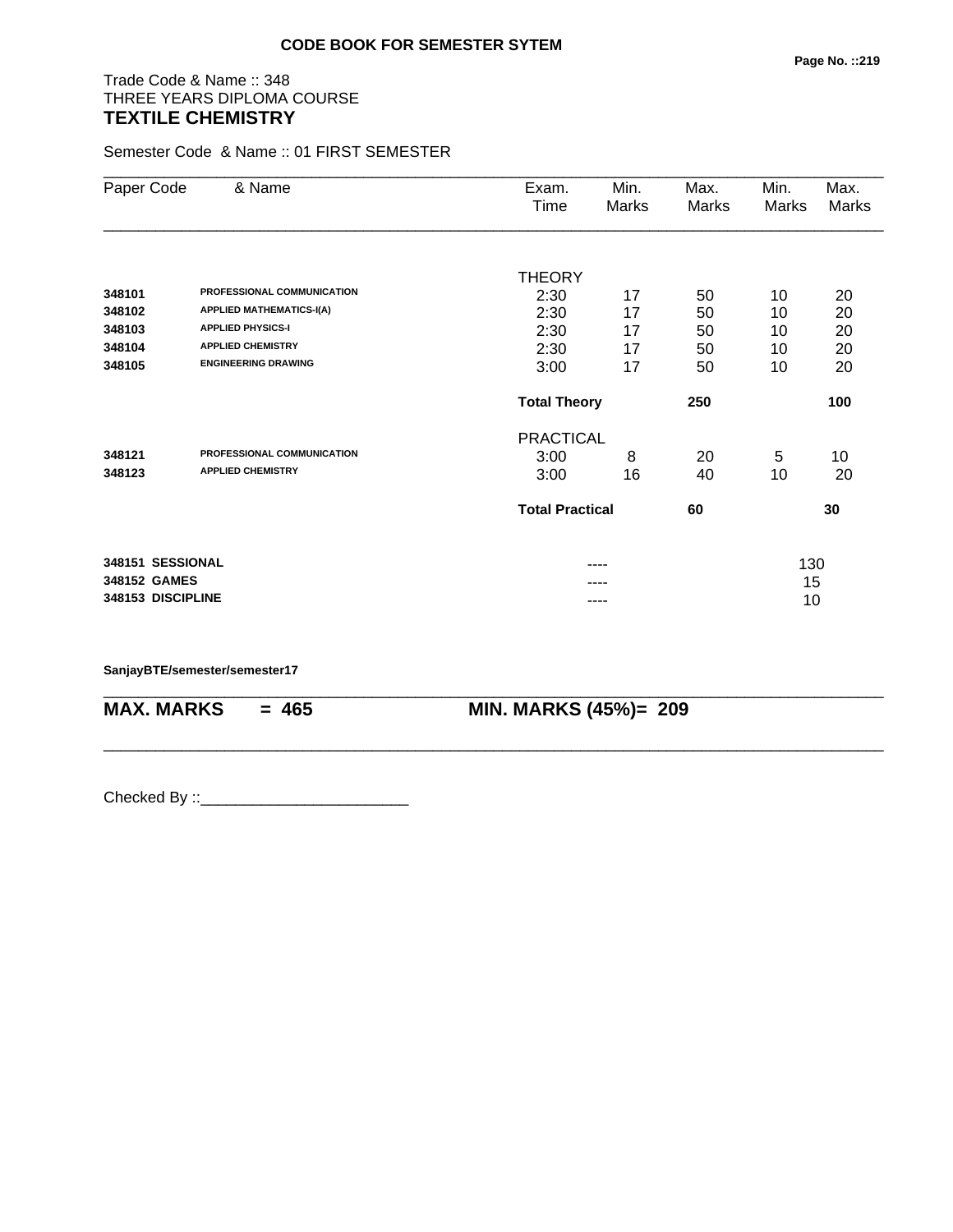## Trade Code & Name :: 348 THREE YEARS DIPLOMA COURSE **TEXTILE CHEMISTRY**

Semester Code & Name :: 02 SECOND SEMESTER

| Paper Code        | & Name                                 | Exam.                  | Min.  | Max.  | Min.  | Max.  |
|-------------------|----------------------------------------|------------------------|-------|-------|-------|-------|
|                   |                                        | Time                   | Marks | Marks | Marks | Marks |
|                   |                                        |                        |       |       |       |       |
|                   |                                        | <b>THEORY</b>          |       |       |       |       |
| 348206            | <b>GENERAL MECHANICAL ENGINEERING</b>  | 2:30                   | 17    | 50    | 10    | 20    |
| 348207            | <b>TEXTILE FIBRES</b>                  | 2:30                   | 17    | 50    | 10    | 20    |
| 348208            | <b>TEXTILE MANUFACTURING PROCESSES</b> | 2:30                   | 17    | 50    | 10    | 20    |
| 348209            | <b>APPLIED MATHEMATICS-I(B)</b>        | 2:30                   | 17    | 50    | 10    | 20    |
| 348210            | <b>APPLIED PHYSICS-II</b>              | 2:30                   | 17    | 50    | 10    | 20    |
|                   |                                        | <b>Total Theory</b>    |       | 250   |       | 100   |
|                   |                                        | <b>PRACTICAL</b>       |       |       |       |       |
| 348222            | <b>APPLIED PHYSICS-II</b>              | 3:00                   | 16    | 40    | 10    | 20    |
| 348224            | <b>GENERAL MECHANICAL ENGINEERING</b>  | 3:00                   | 16    | 40    | 10    | 20    |
| 348225            | <b>TEXTILE FIBRES</b>                  | 3:00                   | 24    | 60    | 15    | 30    |
| 348226            | <b>WORKSHOP PRACTICE</b>               | 4:00                   | 24    | 60    | 15    | 30    |
|                   |                                        | <b>Total Practical</b> |       | 200   |       | 100   |
| 348251 SESSIONAL  |                                        |                        |       |       | 200   |       |
| 348252 GAMES      |                                        |                        |       |       | 15    |       |
| 348253 DISCIPLINE |                                        |                        |       |       | 10    |       |

**SanjayBTE/semester/semester17**

| $MAX. \, MARKS = 675$ | <b>MIN. MARKS (45%)= 304</b> |
|-----------------------|------------------------------|

\_\_\_\_\_\_\_\_\_\_\_\_\_\_\_\_\_\_\_\_\_\_\_\_\_\_\_\_\_\_\_\_\_\_\_\_\_\_\_\_\_\_\_\_\_\_\_\_\_\_\_\_\_\_\_\_\_\_\_\_\_\_\_\_\_\_\_\_\_\_\_\_\_\_\_\_\_\_\_\_\_\_\_\_\_\_\_\_\_\_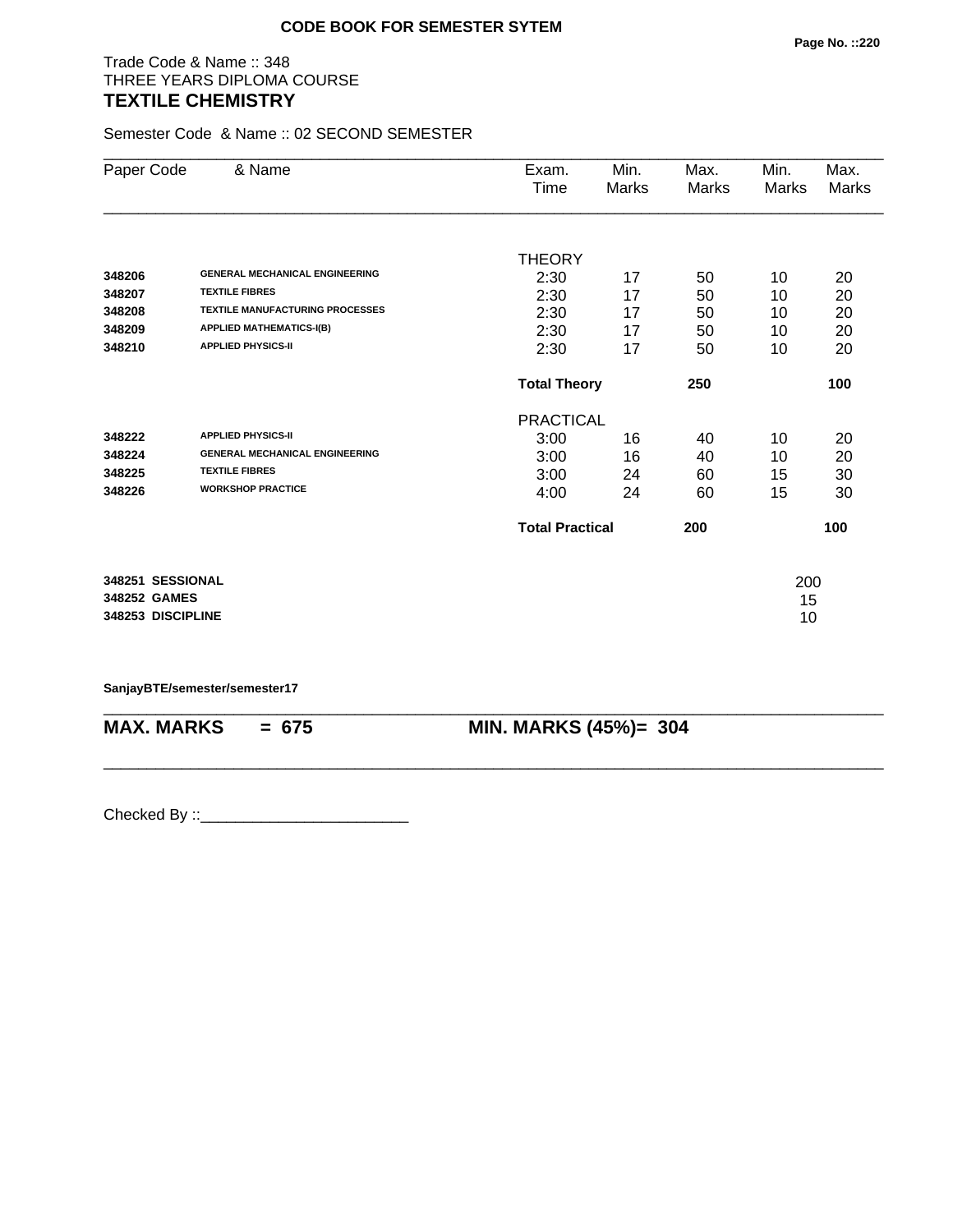## Trade Code & Name :: 348 THREE YEARS DIPLOMA COURSE **TEXTILE CHEMISTRY**

Semester Code & Name :: 03 THIRD SEMESTER

| Paper Code                                            | & Name                                                                                      | Exam.<br>Time                            | Min.<br>Marks  | Max.<br>Marks  | Min.<br><b>Marks</b> | Max.<br>Marks  |
|-------------------------------------------------------|---------------------------------------------------------------------------------------------|------------------------------------------|----------------|----------------|----------------------|----------------|
| 348302<br>348304                                      | <b>FABRIC STRUCTURE &amp; ANALYSIS</b><br><b>ELECTRICAL TECHNOLOGY &amp; ELECTRONICS</b>    | <b>THEORY</b><br>2:30<br>2:30            | 17<br>17       | 50<br>50       | 10<br>10             | 20<br>20       |
| 348307<br>348308                                      | <b>TECHNOLOLOGY OF BLEACHING</b><br>PHYSICAL CHEMISTRY                                      | 2:30<br>2:30                             | 17<br>17       | 50<br>50       | 10<br>10             | 20<br>20       |
|                                                       |                                                                                             | <b>Total Theory</b>                      |                | 200            |                      | 80             |
| 348323<br>348325<br>348326                            | ELECTRICAL TECHNOLOGY & ELECTRONICS<br><b>TECHNOLOGY OF BLEACHING</b><br>PHYSICAL CHEMISTRY | <b>PRACTICAL</b><br>3:00<br>6:00<br>6:00 | 16<br>16<br>16 | 40<br>40<br>40 | 10<br>10<br>10       | 20<br>20<br>20 |
|                                                       |                                                                                             | <b>Total Practical</b>                   |                | 120            |                      | 60             |
| 348351 SESSIONAL<br>348352 GAMES<br>348353 DISCIPLINE |                                                                                             |                                          |                |                | 140<br>15<br>10      |                |

\_\_\_\_\_\_\_\_\_\_\_\_\_\_\_\_\_\_\_\_\_\_\_\_\_\_\_\_\_\_\_\_\_\_\_\_\_\_\_\_\_\_\_\_\_\_\_\_\_\_\_\_\_\_\_\_\_\_\_\_\_\_\_\_\_\_\_\_\_\_\_\_\_\_\_\_\_\_\_\_\_\_\_\_\_\_\_\_\_\_

\_\_\_\_\_\_\_\_\_\_\_\_\_\_\_\_\_\_\_\_\_\_\_\_\_\_\_\_\_\_\_\_\_\_\_\_\_\_\_\_\_\_\_\_\_\_\_\_\_\_\_\_\_\_\_\_\_\_\_\_\_\_\_\_\_\_\_\_\_\_\_\_\_\_\_\_\_\_\_\_\_\_\_\_\_\_\_\_\_\_

**SanjayBTE/semester/semester17**

**MAX. MARKS = 485 MIN. MARKS (45%)= 218**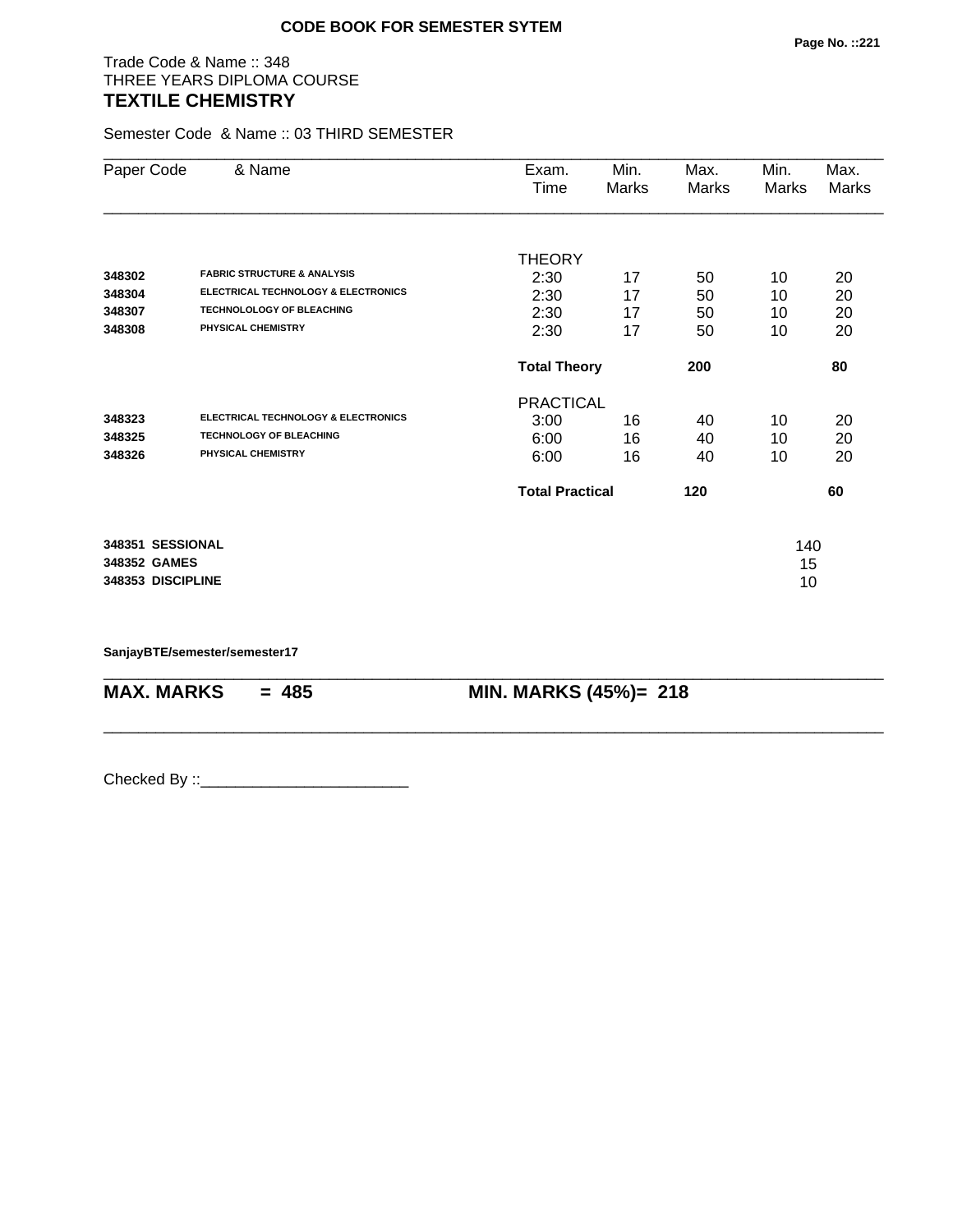# Trade Code & Name :: 348 THREE YEARS DIPLOMA COURSE **TEXTILE CHEMISTRY**

Semester Code & Name :: 04 FORTH SEMESTER

| Paper Code        | & Name                          | Exam.                  | Min.  | Max.  | Min.  | Max.         |
|-------------------|---------------------------------|------------------------|-------|-------|-------|--------------|
|                   |                                 | Time                   | Marks | Marks | Marks | <b>Marks</b> |
|                   |                                 |                        |       |       |       |              |
|                   |                                 | <b>THEORY</b>          |       |       |       |              |
| 348401            | <b>INDUSTRIAL SAFETY</b>        | 2:30                   | 17    | 50    | 10    | 20           |
| 348403            | <b>TEXTILE TESTING</b>          | 2:30                   | 17    | 50    | 10    | 20           |
| 348405            | ORGANIC CHEMICAL TECHNOLOGY     | 2:30                   | 17    | 50    | 10    | 20           |
| 348406            | <b>TECHNOLOGY OF DYEING-I</b>   | 2:30                   | 17    | 50    | 10    | 20           |
|                   |                                 | <b>Total Theory</b>    |       | 200   |       | 80           |
|                   |                                 | <b>PRACTICAL</b>       |       |       |       |              |
| 348421            | <b>TEXTILE TESTING</b>          | 6:00                   | 16    | 40    | 10    | 20           |
| 348422            | <b>INTRODUCTION TO COMPUTER</b> | 3:00                   | 24    | 60    | 15    | 30           |
| 348424            | <b>TECHNOLOGY OF DYEING-I</b>   | 6:00                   | 16    | 40    | 10    | 20           |
|                   |                                 | <b>Total Practical</b> |       | 140   |       | 70           |
| 348451 SESSIONAL  |                                 |                        |       |       | 150   |              |
| 348452 GAMES      |                                 |                        |       |       | 15    |              |
| 348453 DISCIPLINE |                                 |                        |       |       | 10    |              |

\_\_\_\_\_\_\_\_\_\_\_\_\_\_\_\_\_\_\_\_\_\_\_\_\_\_\_\_\_\_\_\_\_\_\_\_\_\_\_\_\_\_\_\_\_\_\_\_\_\_\_\_\_\_\_\_\_\_\_\_\_\_\_\_\_\_\_\_\_\_\_\_\_\_\_\_\_\_\_\_\_\_\_\_\_\_\_\_\_\_

\_\_\_\_\_\_\_\_\_\_\_\_\_\_\_\_\_\_\_\_\_\_\_\_\_\_\_\_\_\_\_\_\_\_\_\_\_\_\_\_\_\_\_\_\_\_\_\_\_\_\_\_\_\_\_\_\_\_\_\_\_\_\_\_\_\_\_\_\_\_\_\_\_\_\_\_\_\_\_\_\_\_\_\_\_\_\_\_\_\_

**SanjayBTE/semester/semester17**

**MAX. MARKS = 515 MIN. MARKS (45%)= 232**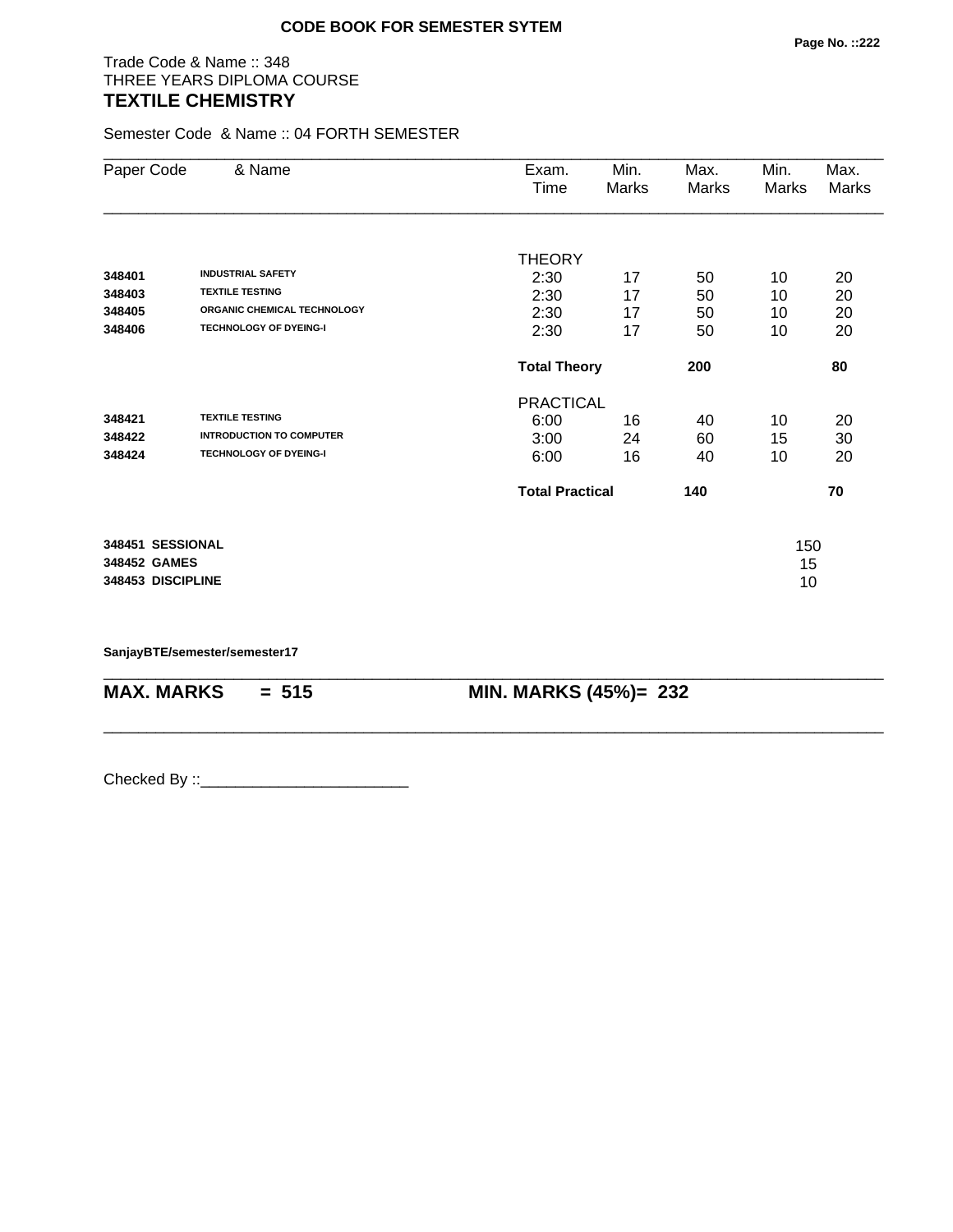# Trade Code & Name :: 348 THREE YEARS DIPLOMA COURSE **TEXTILE CHEMISTRY**

Semester Code & Name :: 05 FIFTH SEMESTER

| Paper Code        | & Name                                              | Exam.                  | Min.  | Max.  | Min.  | Max.         |
|-------------------|-----------------------------------------------------|------------------------|-------|-------|-------|--------------|
|                   |                                                     | Time                   | Marks | Marks | Marks | <b>Marks</b> |
|                   |                                                     |                        |       |       |       |              |
|                   |                                                     | <b>THEORY</b>          |       |       |       |              |
| 348501            | INDUSTRIAL MANAGEMENT & ENTREPRENURSHIP DEVELOPMENT | 2:30                   | 17    | 50    | 10    | 20           |
| 348502            | <b>TECHNOLOGY OF DYEING - II</b>                    | 2:30                   | 17    | 50    | 10    | 20           |
| 348503            | <b>TECHNOLOGY OF TEXTILE PRINTING</b>               | 2:30                   | 17    | 50    | 10    | 20           |
| 348505            | TEXTILE PROCESSING CHEMICALS & AUXILIARIES          | 2:30                   | 17    | 50    | 10    | 20           |
| 348506            | <b>CHEMISTRY OF INTERMEDIATES &amp; DYES</b>        | 2:30                   | 17    | 50    | 10    | 20           |
|                   |                                                     | <b>Total Theory</b>    |       | 250   |       | 100          |
|                   |                                                     | <b>PRACTICAL</b>       |       |       |       |              |
| 348521            | <b>TECHNOLOGY OF DYEING-II</b>                      | 4:00                   | 32    | 80    | 20    | 40           |
| 348522            | <b>TECHNOLOGY OF TEXTILE PRINTING</b>               | 6:00                   | 32    | 80    | 20    | 40           |
|                   |                                                     | <b>Total Practical</b> |       | 160   |       | 80           |
| 348551 SESSIONAL  |                                                     |                        | ----  |       | 180   |              |
| 348552 GAMES      |                                                     |                        |       |       | 15    |              |
| 348553 DISCIPLINE |                                                     |                        | ----  |       | 10    |              |

\_\_\_\_\_\_\_\_\_\_\_\_\_\_\_\_\_\_\_\_\_\_\_\_\_\_\_\_\_\_\_\_\_\_\_\_\_\_\_\_\_\_\_\_\_\_\_\_\_\_\_\_\_\_\_\_\_\_\_\_\_\_\_\_\_\_\_\_\_\_\_\_\_\_\_\_\_\_\_\_\_\_\_\_\_\_\_\_\_\_

\_\_\_\_\_\_\_\_\_\_\_\_\_\_\_\_\_\_\_\_\_\_\_\_\_\_\_\_\_\_\_\_\_\_\_\_\_\_\_\_\_\_\_\_\_\_\_\_\_\_\_\_\_\_\_\_\_\_\_\_\_\_\_\_\_\_\_\_\_\_\_\_\_\_\_\_\_\_\_\_\_\_\_\_\_\_\_\_\_\_

**SanjayBTE/semester/semester17**

**MAX. MARKS = 615 MIN. MARKS (45%)= 277**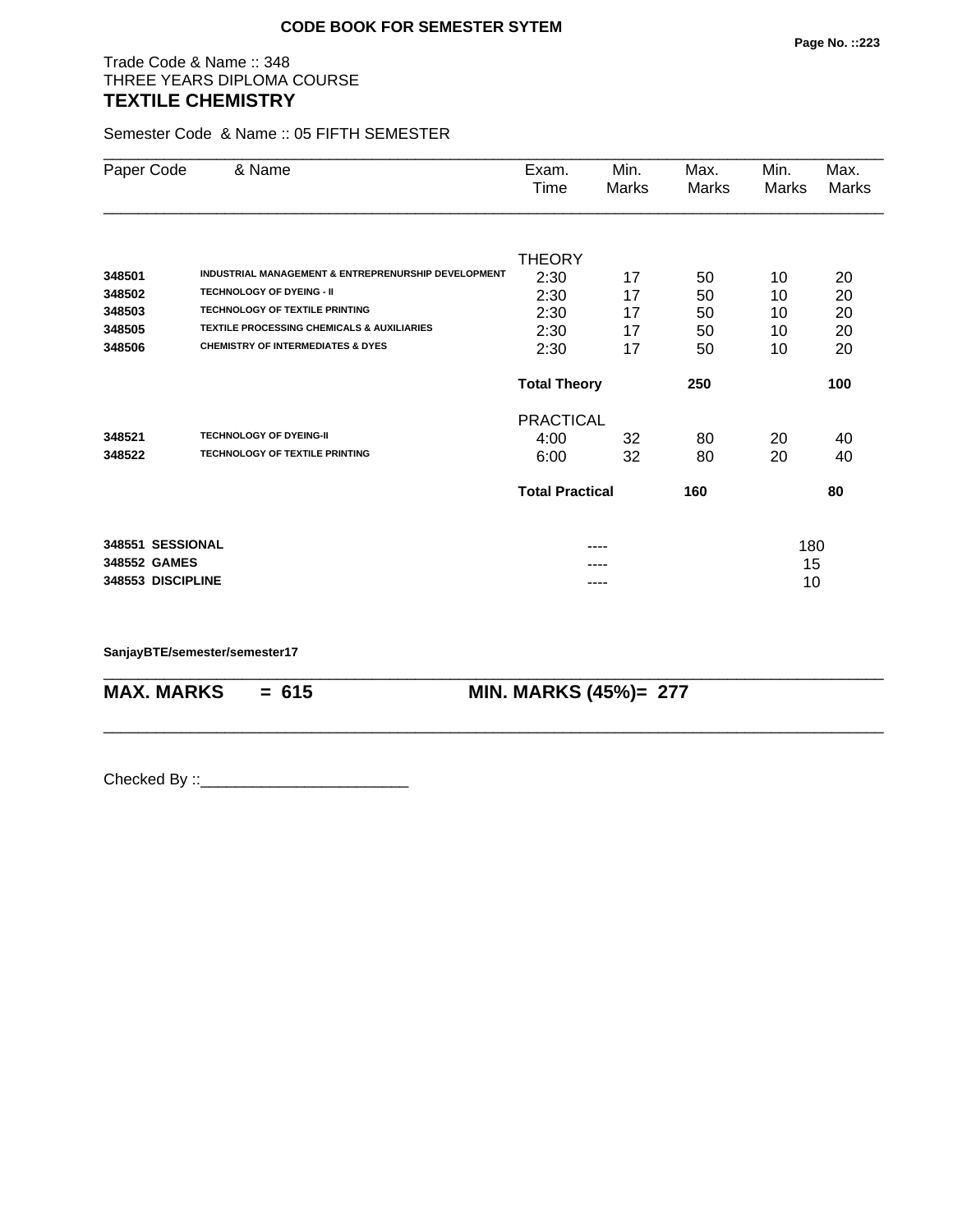# Trade Code & Name :: 348 THREE YEARS DIPLOMA COURSE **TEXTILE CHEMISTRY**

Semester Code & Name :: 06 SIXTH SEMESTER

| Paper Code        | & Name                                                               | Exam.<br>Time          | Min.<br>Marks | Max.<br><b>Marks</b> | Min.<br>Marks | Max.<br><b>Marks</b> |
|-------------------|----------------------------------------------------------------------|------------------------|---------------|----------------------|---------------|----------------------|
|                   |                                                                      | <b>THEORY</b>          |               |                      |               |                      |
| 348604            | <b>TECHNOLOGY OF FINISHING</b>                                       | 2:30                   | 17            | 50                   | 10            | 20                   |
| 348607            | ADVANCE WET PROCESSING & PROCESS CONTROL IN PROCESSING               | 2:30                   | 17            | 50                   | 10            | 20                   |
| 348608            | INTRODUCTION TO KNITTING & GARMENT TECHNOLOGY                        | 2:30                   | 17            | 50                   | 10            | 20                   |
|                   |                                                                      | <b>Total Theory</b>    |               | 150                  |               | 60                   |
|                   |                                                                      | <b>PRACTICAL</b>       |               |                      |               |                      |
| 348623            | <b>INTRODUCTION TO KNITTING &amp; GARMENT TECHNOLOGY</b>             | 6:00                   | 16            | 40                   | 10            | 20                   |
| 348624            | <b>PROJECT</b>                                                       | <b>VIVA</b>            | 40            | 100                  | 25            | 50                   |
| 348625            | <b>INDUSTRIAL TRAINING (SIX WEEK)</b>                                | <b>VIVA</b>            | 32            | 80                   | 20            | 40                   |
|                   |                                                                      | <b>Total Practical</b> |               | 220                  |               | 110                  |
| 348651 SESSIONAL  |                                                                      |                        |               |                      | 170           |                      |
| 348652 GAMES      |                                                                      |                        |               |                      | 15            |                      |
| 348653 DISCIPLINE |                                                                      |                        |               |                      | 10            |                      |
|                   |                                                                      |                        |               |                      |               |                      |
|                   |                                                                      |                        |               |                      |               |                      |
|                   | 348661 CARRY OVER IST YEAR (30%)<br>348662 CARRY OVER 2ND YEAR (70%) |                        |               |                      | 342<br>700    |                      |
|                   |                                                                      |                        |               |                      |               |                      |
|                   |                                                                      |                        |               |                      |               |                      |
|                   | 348672 [0020] ENVIRONMENTAL EDUCATION & DISASTER MANAGEMENT          |                        | 2:30          | 17                   | 50            |                      |

**SanjayBTE/semester/semester17**

| $MAX. \, MARKS = 1607$ | <b>MIN. MARKS (45%)= 723</b> |
|------------------------|------------------------------|
|                        |                              |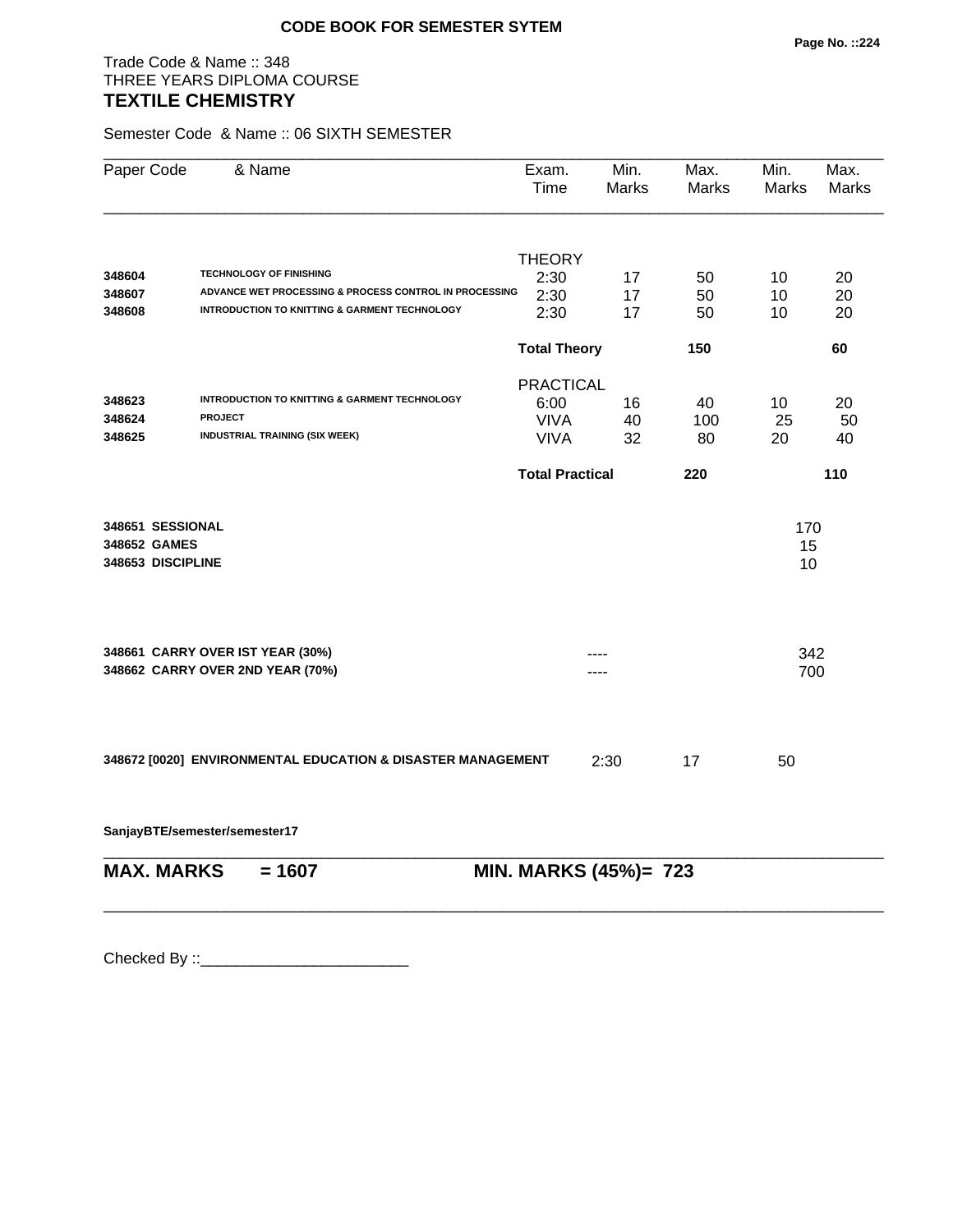# Trade Code & Name :: 349 THREE YEARS DIPLOMA COURSE **TEXTILE DESIGN**

Semester Code & Name :: 01 FIRST SEMESTER

| Paper Code        | & Name                                     | Exam.                  | Min.  | Max.  | Min.  | Max.  |
|-------------------|--------------------------------------------|------------------------|-------|-------|-------|-------|
|                   |                                            | Time                   | Marks | Marks | Marks | Marks |
|                   |                                            | <b>THEORY</b>          |       |       |       |       |
| 349101            | PROFESSIONAL COMMUNICATION                 | 2:30                   | 17    | 50    | 10    | 20    |
| 349103            | <b>TEXTILE MATERIALS</b>                   | 2:30                   | 17    | 50    | 10    | 20    |
| 349104            | YARN MANUFACTURING PROCESS                 | 2:30                   | 17    | 50    | 10    | 20    |
|                   |                                            | <b>Total Theory</b>    |       | 150   |       | 60    |
|                   |                                            | <b>PRACTICAL</b>       |       |       |       |       |
| 349122            | <b>DRAWING &amp; STUDY OF OBJECTS</b>      | 4:00                   | 40    | 100   | 25    | 50    |
| 349124            | <b>IDENTIFICATION OF TEXTILE MATERIALS</b> | 4:00                   | 40    | 100   | 25    | 50    |
| 349125            | PROFESSIONAL COMMUNICATION                 | 3:00                   | 8     | 20    | 5     | 10    |
|                   |                                            | <b>Total Practical</b> |       | 220   |       | 110   |
| 349151 SESSIONAL  |                                            |                        | ----  |       | 170   |       |
| 349152 GAMES      |                                            |                        |       |       | 15    |       |
| 349153 DISCIPLINE |                                            |                        |       |       | 10    |       |

\_\_\_\_\_\_\_\_\_\_\_\_\_\_\_\_\_\_\_\_\_\_\_\_\_\_\_\_\_\_\_\_\_\_\_\_\_\_\_\_\_\_\_\_\_\_\_\_\_\_\_\_\_\_\_\_\_\_\_\_\_\_\_\_\_\_\_\_\_\_\_\_\_\_\_\_\_\_\_\_\_\_\_\_\_\_\_\_\_\_

\_\_\_\_\_\_\_\_\_\_\_\_\_\_\_\_\_\_\_\_\_\_\_\_\_\_\_\_\_\_\_\_\_\_\_\_\_\_\_\_\_\_\_\_\_\_\_\_\_\_\_\_\_\_\_\_\_\_\_\_\_\_\_\_\_\_\_\_\_\_\_\_\_\_\_\_\_\_\_\_\_\_\_\_\_\_\_\_\_\_

**SanjayBTE/semester/semester17**

**MAX. MARKS = 565 MIN. MARKS (45%)= 254**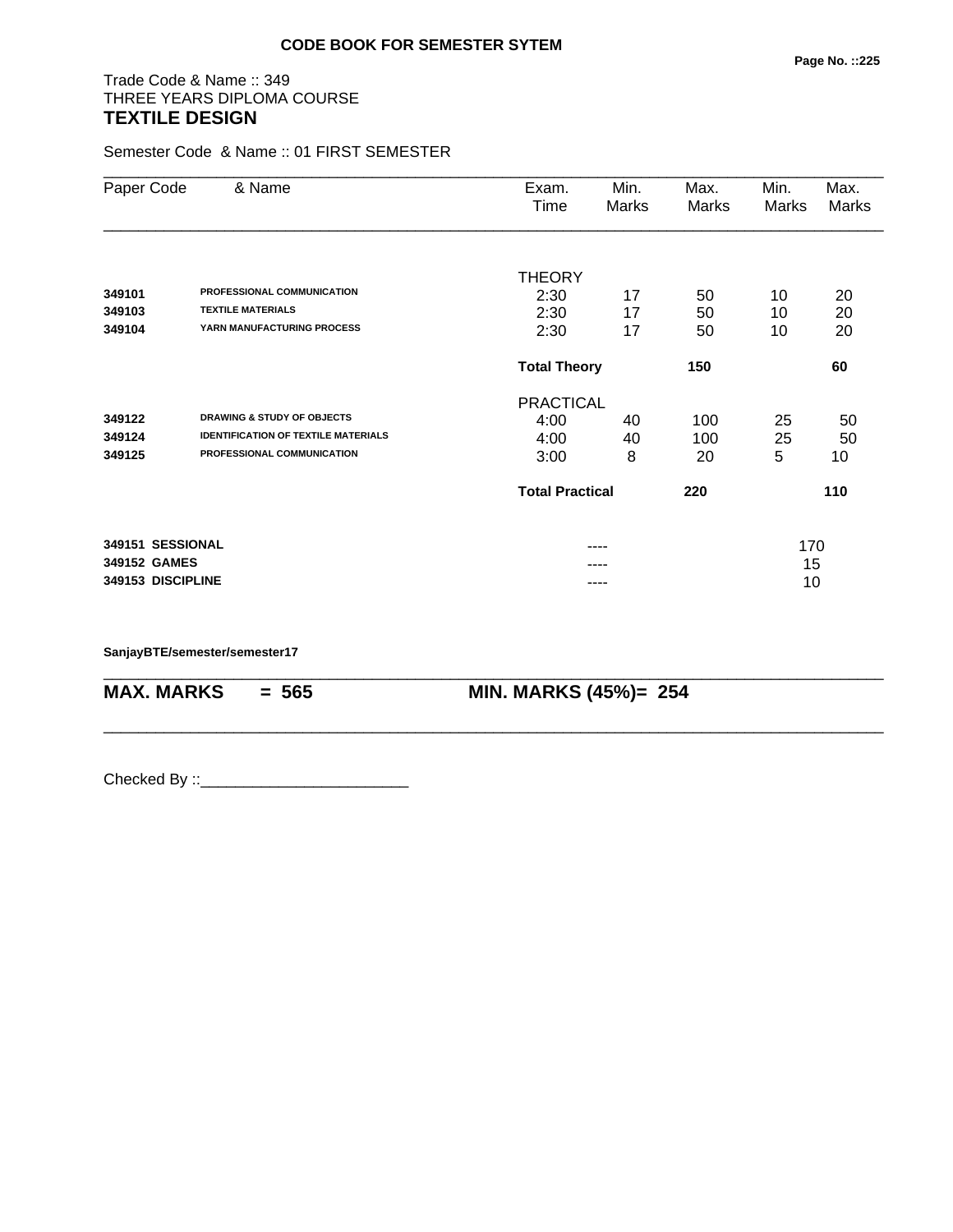# Trade Code & Name :: 349 THREE YEARS DIPLOMA COURSE **TEXTILE DESIGN**

Semester Code & Name :: 02 SECOND SEMESTER

| Paper Code        | & Name                                      | Exam.<br>Time          | Min.<br>Marks | Max.<br>Marks | Min.<br>Marks | Max.<br>Marks |
|-------------------|---------------------------------------------|------------------------|---------------|---------------|---------------|---------------|
|                   |                                             | <b>THEORY</b>          |               |               |               |               |
| 349202            | <b>INDIAN TRADITIONAL TEXTILE</b>           | 2:30                   | 17            | 50            | 10            | 20            |
| 349205            | <b>FABRIC MANUFACTURING PROCESS-I</b>       | 2:30                   | 17            | 50            | 10            | 20            |
| 349206            | PRINCIPLES OF DESIGN AND SKETCHING          | 2:30                   | 17            | 50            | 10            | 20            |
|                   |                                             | <b>Total Theory</b>    |               | 150           |               | 60            |
|                   |                                             | <b>PRACTICAL</b>       |               |               |               |               |
| 349221            | <b>BASIC DESIGN &amp; SKETCHING</b>         | 4:00                   | 40            | 100           | 25            | 50            |
| 349223            | <b>INTRODUCTION TO TEXTILE DESIGN CRAFT</b> | 4:00                   | 32            | 80            | 25            | 50            |
| 349226            | <b>INTRODUCTION TO COMPUTER</b>             | 3:00                   | 24            | 60            | 15            | 30            |
|                   |                                             | <b>Total Practical</b> |               | 240           |               | 130           |
| 349251 SESSIONAL  |                                             |                        |               |               | 190           |               |
| 349252 GAMES      |                                             |                        |               |               | 15            |               |
| 349253 DISCIPLINE |                                             |                        |               |               | 10            |               |

\_\_\_\_\_\_\_\_\_\_\_\_\_\_\_\_\_\_\_\_\_\_\_\_\_\_\_\_\_\_\_\_\_\_\_\_\_\_\_\_\_\_\_\_\_\_\_\_\_\_\_\_\_\_\_\_\_\_\_\_\_\_\_\_\_\_\_\_\_\_\_\_\_\_\_\_\_\_\_\_\_\_\_\_\_\_\_\_\_\_

\_\_\_\_\_\_\_\_\_\_\_\_\_\_\_\_\_\_\_\_\_\_\_\_\_\_\_\_\_\_\_\_\_\_\_\_\_\_\_\_\_\_\_\_\_\_\_\_\_\_\_\_\_\_\_\_\_\_\_\_\_\_\_\_\_\_\_\_\_\_\_\_\_\_\_\_\_\_\_\_\_\_\_\_\_\_\_\_\_\_

**SanjayBTE/semester/semester17**

**MAX. MARKS = 605 MIN. MARKS (45%)= 272**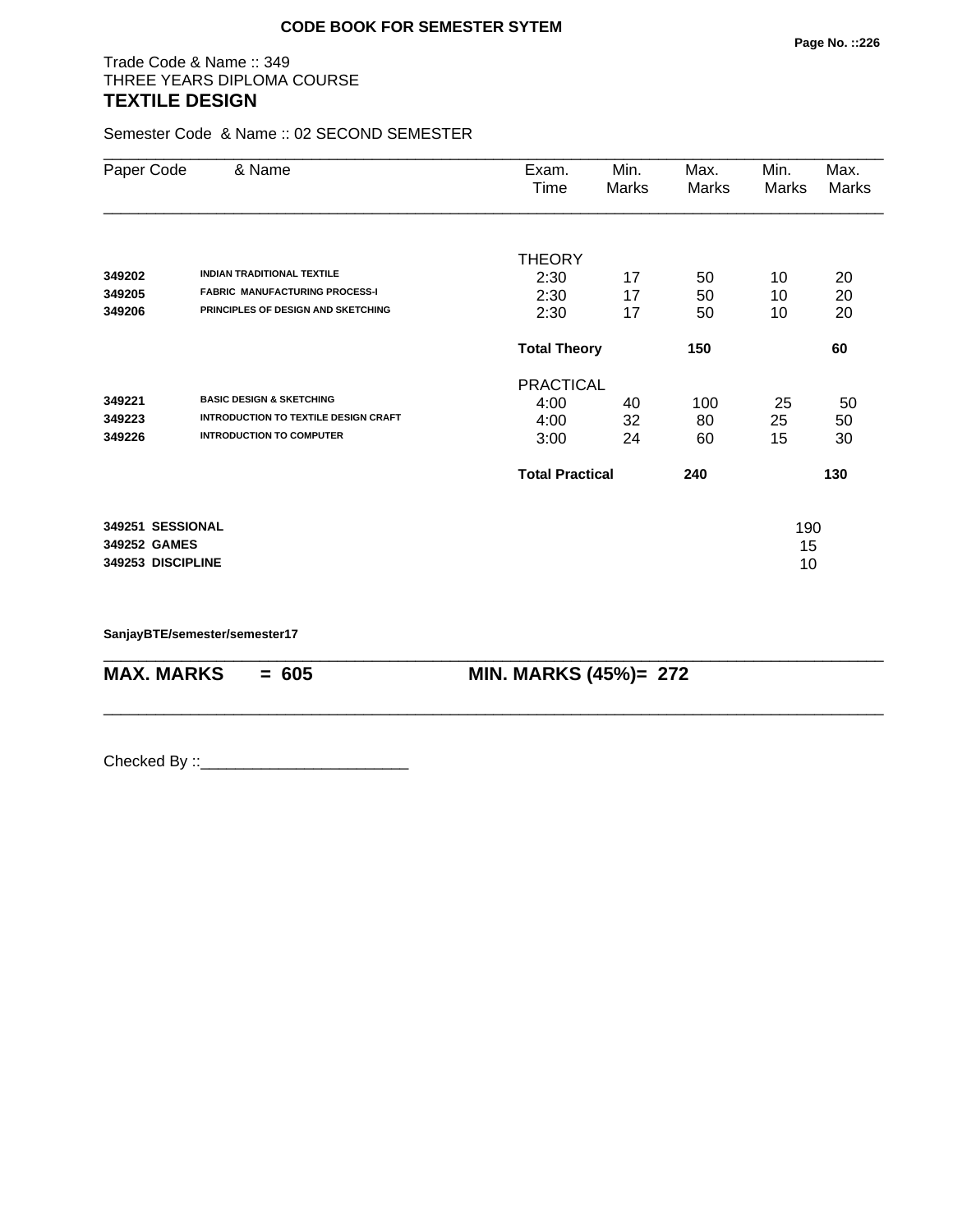# Trade Code & Name :: 349 THREE YEARS DIPLOMA COURSE **TEXTILE DESIGN**

Semester Code & Name :: 03 THIRD SEMESTER

| Paper Code        | & Name                                                                        | Exam.<br>Time          | Min.<br>Marks | Max.<br><b>Marks</b> | Min.<br>Marks | Max.<br>Marks |  |
|-------------------|-------------------------------------------------------------------------------|------------------------|---------------|----------------------|---------------|---------------|--|
|                   |                                                                               | <b>THEORY</b>          |               |                      |               |               |  |
| 349303<br>349304  | <b>FABRIC CONSTRUCTION &amp; CLOTH ANALYSIS</b><br><b>TEXTILE COLOURATION</b> | 2:30<br>2:30           | 17<br>17      | 50<br>50             | 10<br>10      | 20<br>20      |  |
|                   |                                                                               | <b>Total Theory</b>    |               | 100                  |               | 40            |  |
|                   |                                                                               | <b>PRACTICAL</b>       |               |                      |               |               |  |
| 349321            | <b>DRAWING &amp; RENDERING</b>                                                | 4:00                   | 32            | 80                   | 20            | 40            |  |
| 349322            | <b>FABRIC CONSTRUCTION &amp; CLOTH ANALYSIS</b>                               | 3:00                   | 32            | 80                   | 20            | 40            |  |
| 349324            | <b>TEXTILE COLOURATION</b>                                                    | 3:00                   | 32            | 80                   | 20            | 40            |  |
|                   |                                                                               | <b>Total Practical</b> |               | 240                  |               | 120           |  |
| 349351 SESSIONAL  |                                                                               |                        | ----          |                      | 160           |               |  |
| 349352 GAMES      |                                                                               | ----                   |               |                      | 15            |               |  |
| 349353 DISCIPLINE |                                                                               |                        |               |                      | 10            |               |  |

\_\_\_\_\_\_\_\_\_\_\_\_\_\_\_\_\_\_\_\_\_\_\_\_\_\_\_\_\_\_\_\_\_\_\_\_\_\_\_\_\_\_\_\_\_\_\_\_\_\_\_\_\_\_\_\_\_\_\_\_\_\_\_\_\_\_\_\_\_\_\_\_\_\_\_\_\_\_\_\_\_\_\_\_\_\_\_\_\_\_

\_\_\_\_\_\_\_\_\_\_\_\_\_\_\_\_\_\_\_\_\_\_\_\_\_\_\_\_\_\_\_\_\_\_\_\_\_\_\_\_\_\_\_\_\_\_\_\_\_\_\_\_\_\_\_\_\_\_\_\_\_\_\_\_\_\_\_\_\_\_\_\_\_\_\_\_\_\_\_\_\_\_\_\_\_\_\_\_\_\_

**SanjayBTE/semester/semester17**

**MAX. MARKS = 525 MIN. MARKS (45%)= 236**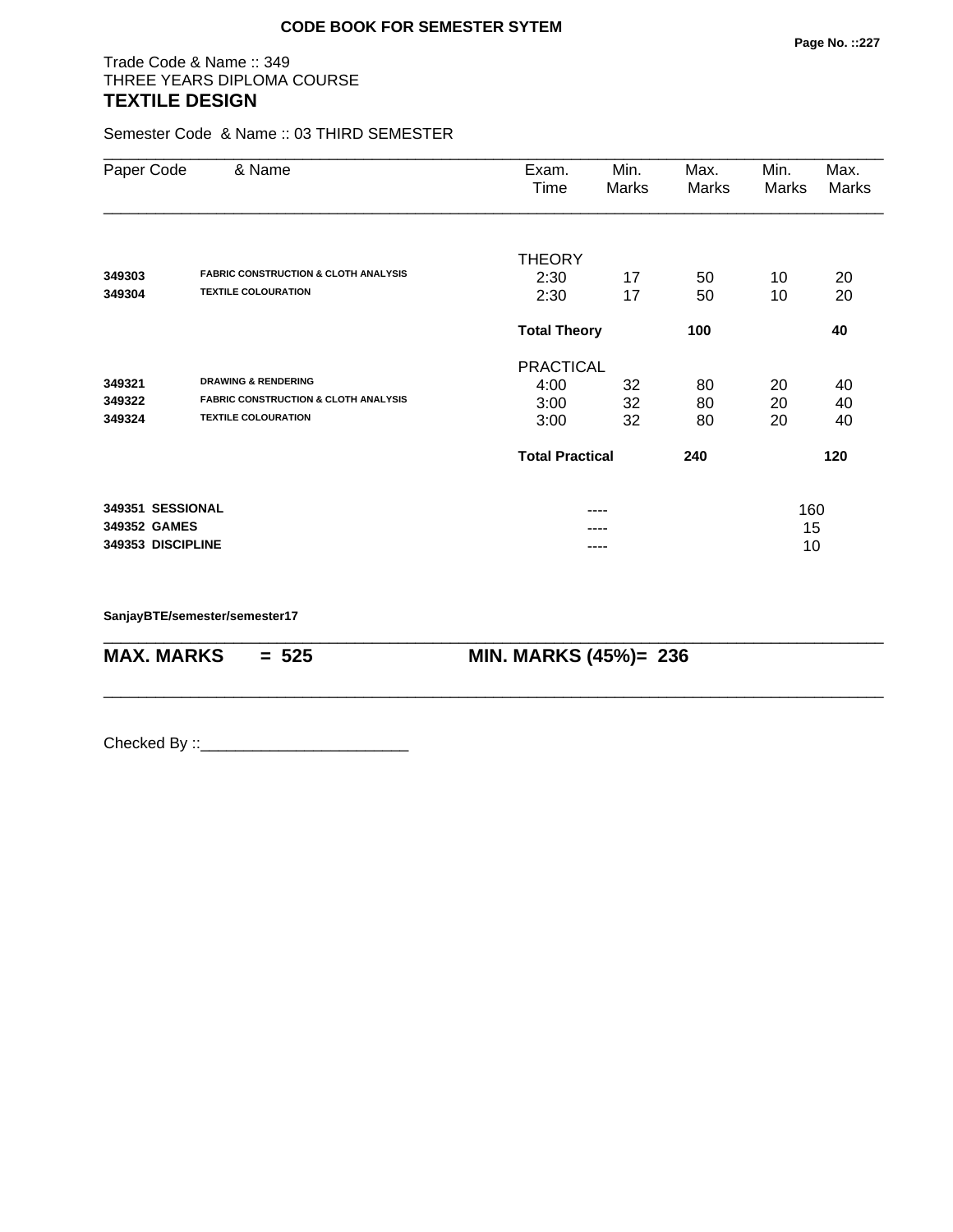# Trade Code & Name :: 349 THREE YEARS DIPLOMA COURSE **TEXTILE DESIGN**

Semester Code & Name :: 04 FORTH SEMESTER

| Paper Code        | & Name                                        | Exam.<br>Time          | Min.<br>Marks | Max.<br>Marks | Min.<br>Marks | Max.<br>Marks |
|-------------------|-----------------------------------------------|------------------------|---------------|---------------|---------------|---------------|
|                   |                                               | <b>THEORY</b>          |               |               |               |               |
| 349401            | <b>TEXTILE PRINTING</b>                       | 2:30                   | 17            | 50            | 10            | 20            |
| 349402            | <b>FABRIC MANUFACTURING PROCESSES-II</b>      | 2:30                   | 17            | 50            | 10            | 20            |
| 349405            | <b>TEXTILE DESIGN-I</b>                       | 2:30                   | 17            | 50            | 10            | 20            |
|                   |                                               | <b>Total Theory</b>    |               | 150           |               | 60            |
|                   |                                               | <b>PRACTICAL</b>       |               |               |               |               |
| 349423            | <b>TEXTILE PRINTING</b>                       | 4:00                   | 32            | 80            | 20            | 40            |
| 349425            | <b>TEXTILE DESIGN-I</b>                       | 3:00                   | 32            | 80            | 20            | 40            |
| 349426            | <b>COMPUTER AIDED TEXTILE DESIGN (CATD)-I</b> | 3:00                   | 40            | 100           | 25            | 50            |
|                   |                                               | <b>Total Practical</b> |               | 260           |               | 130           |
| 349451 SESSIONAL  |                                               |                        |               |               | 170           |               |
| 349452 GAMES      |                                               |                        |               |               | 15            |               |
| 349453 DISCIPLINE |                                               |                        |               |               | 10            |               |

\_\_\_\_\_\_\_\_\_\_\_\_\_\_\_\_\_\_\_\_\_\_\_\_\_\_\_\_\_\_\_\_\_\_\_\_\_\_\_\_\_\_\_\_\_\_\_\_\_\_\_\_\_\_\_\_\_\_\_\_\_\_\_\_\_\_\_\_\_\_\_\_\_\_\_\_\_\_\_\_\_\_\_\_\_\_\_\_\_\_

\_\_\_\_\_\_\_\_\_\_\_\_\_\_\_\_\_\_\_\_\_\_\_\_\_\_\_\_\_\_\_\_\_\_\_\_\_\_\_\_\_\_\_\_\_\_\_\_\_\_\_\_\_\_\_\_\_\_\_\_\_\_\_\_\_\_\_\_\_\_\_\_\_\_\_\_\_\_\_\_\_\_\_\_\_\_\_\_\_\_

**SanjayBTE/semester/semester17**

**MAX. MARKS = 605 MIN. MARKS (45%)= 272**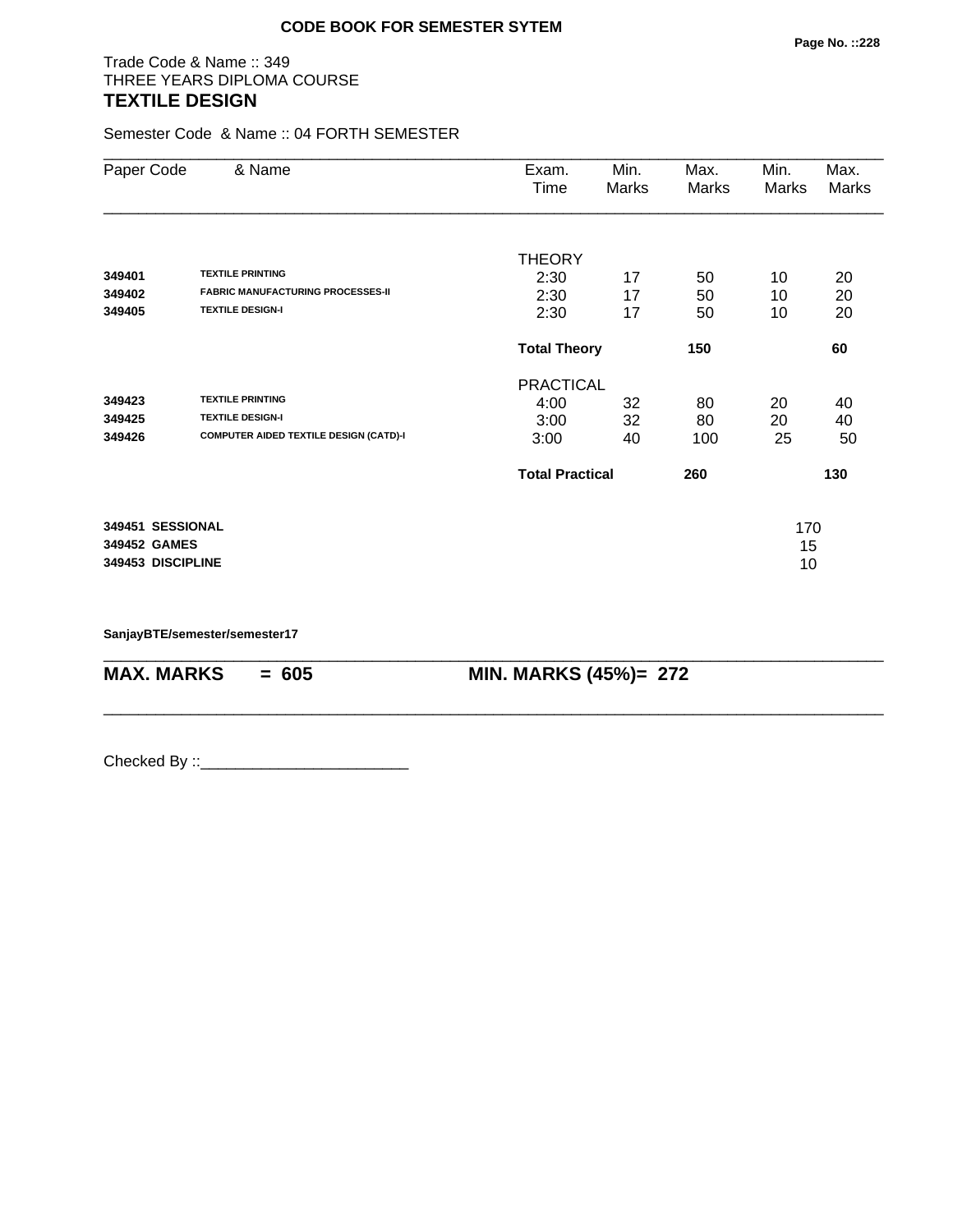# Trade Code & Name :: 349 THREE YEARS DIPLOMA COURSE **TEXTILE DESIGN**

Semester Code & Name :: 05 FIFTH SEMESTER

| Paper Code        | & Name                      | Exam.<br>Time          | Min.<br>Marks | Max.<br>Marks | Min.<br>Marks | Max.<br>Marks |  |  |
|-------------------|-----------------------------|------------------------|---------------|---------------|---------------|---------------|--|--|
|                   |                             | <b>THEORY</b>          |               |               |               |               |  |  |
| 349501            | <b>GARMENT TECHNOLOGY</b>   | 2:30                   | 17            | 50            | 10            | 20            |  |  |
| 349502            | <b>TEXTILE DESIGN-II</b>    | 2:30                   | 17            | 50            | 10            | 20            |  |  |
| 349503            | <b>PROFESSIONAL STUDIES</b> | 2:30                   | 17            | 50            | 10            | 20            |  |  |
|                   |                             | <b>Total Theory</b>    |               | 150           |               | 60            |  |  |
|                   |                             | <b>PRACTICAL</b>       |               |               |               |               |  |  |
| 349521            | <b>GARMENT TECHNOLOGY</b>   | 4:00                   | 40            | 100           | 25            | 50            |  |  |
| 349523            | <b>TEXTILE DESIGN-II</b>    | 4:00                   | 40            | 100           | 25            | 50            |  |  |
|                   |                             | <b>Total Practical</b> |               | 200           |               | 100           |  |  |
| 349551 SESSIONAL  |                             |                        | ----          |               | 160           |               |  |  |
| 349552 GAMES      |                             |                        | ----          |               |               | 15            |  |  |
| 349553 DISCIPLINE |                             |                        | ----          |               | 10            |               |  |  |

\_\_\_\_\_\_\_\_\_\_\_\_\_\_\_\_\_\_\_\_\_\_\_\_\_\_\_\_\_\_\_\_\_\_\_\_\_\_\_\_\_\_\_\_\_\_\_\_\_\_\_\_\_\_\_\_\_\_\_\_\_\_\_\_\_\_\_\_\_\_\_\_\_\_\_\_\_\_\_\_\_\_\_\_\_\_\_\_\_\_

\_\_\_\_\_\_\_\_\_\_\_\_\_\_\_\_\_\_\_\_\_\_\_\_\_\_\_\_\_\_\_\_\_\_\_\_\_\_\_\_\_\_\_\_\_\_\_\_\_\_\_\_\_\_\_\_\_\_\_\_\_\_\_\_\_\_\_\_\_\_\_\_\_\_\_\_\_\_\_\_\_\_\_\_\_\_\_\_\_\_

**SanjayBTE/semester/semester17**

**MAX. MARKS = 535 MIN. MARKS (45%)= 241**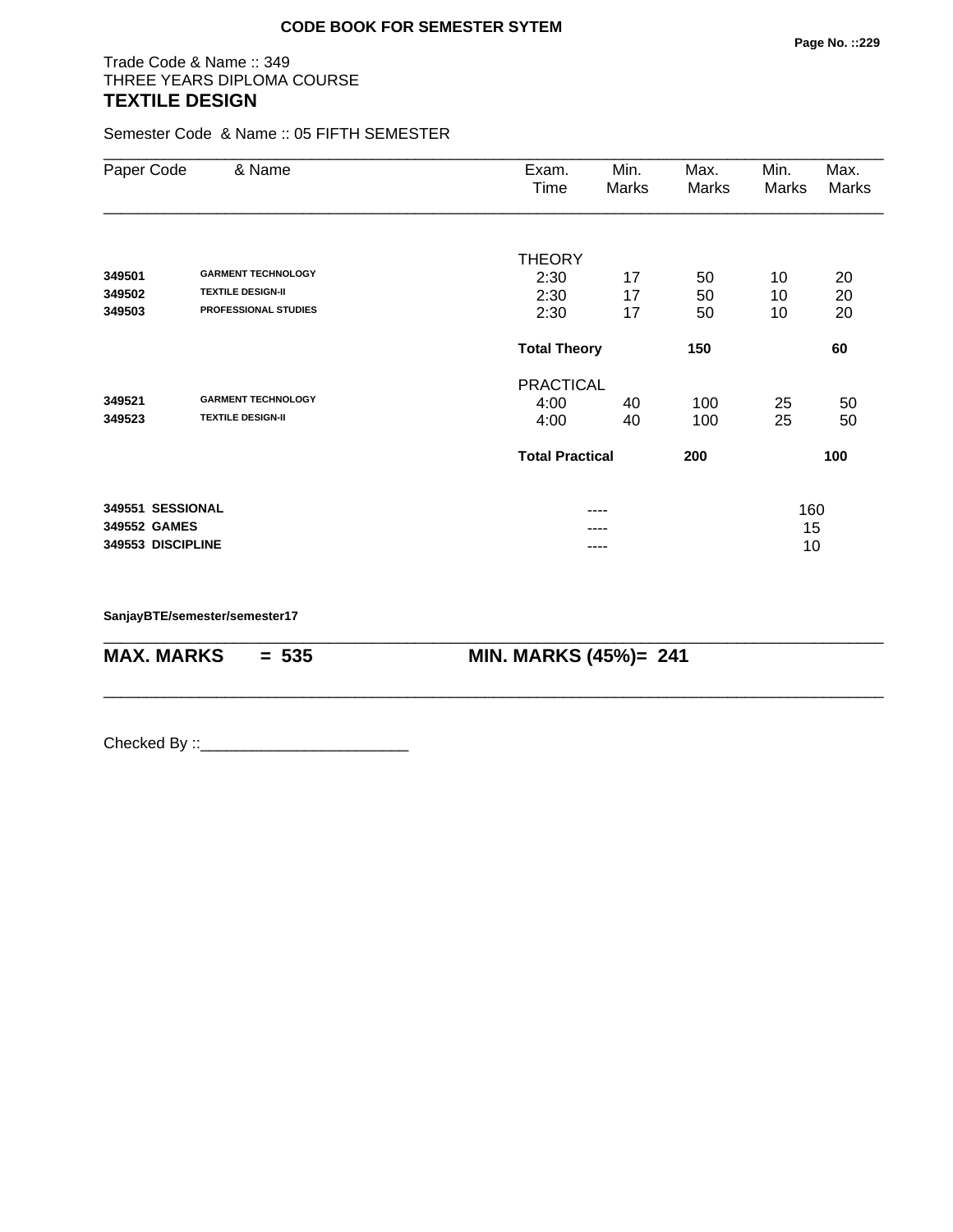# Trade Code & Name :: 349 THREE YEARS DIPLOMA COURSE **TEXTILE DESIGN**

Semester Code & Name :: 06 SIXTH SEMESTER

| Paper Code                                            | & Name                                                      | Exam.<br>Time          | Min.<br>Marks | Max.<br>Marks | Min.<br>Marks   | Max.<br>Marks |
|-------------------------------------------------------|-------------------------------------------------------------|------------------------|---------------|---------------|-----------------|---------------|
|                                                       |                                                             |                        |               |               |                 |               |
|                                                       |                                                             | <b>THEORY</b>          |               |               |                 |               |
| 349604                                                | <b>FASHION STUDIES</b>                                      | 2:30                   | 17            | 50            | 10              | 20            |
| 349605                                                | <b>TEXTILE TESTING</b>                                      | 2:30                   | 17            | 50            | 10              | 20            |
| 349607                                                | <b>ADVANCE FABRIC STRUCTURE &amp; ANALYSIS</b>              | 2:30                   | 17            | 50            | 10              | 20            |
|                                                       |                                                             | <b>Total Theory</b>    |               | 150           |                 | 60            |
|                                                       |                                                             | <b>PRACTICAL</b>       |               |               |                 |               |
| 349622                                                | <b>COMPUTER AIDED TEXTILE DESIGN (CATD)-II</b>              | 4:00                   | 40            | 100           | 25              | 50            |
| 349624                                                | PROJECT-I (VIVA-VOCE)                                       | <b>VIVA</b>            | 50            | 125           | 25              | 50            |
| 349625                                                | PROJECT-II FIELD EXPOSURE (DONE IN 2ND YEAR)                | <b>VIVA</b>            | 12            | 30            | 10              | 20            |
| 349626                                                | <b>TEXTILE TESTING</b>                                      | 6:00                   | 16            | 40            | 10              | 20            |
|                                                       |                                                             | <b>Total Practical</b> |               | 295           |                 | 140           |
| 349651 SESSIONAL<br>349652 GAMES<br>349653 DISCIPLINE |                                                             |                        |               |               | 180<br>15<br>10 |               |
|                                                       | 349661 CARRY OVER IST YEAR (30%)                            |                        |               |               | 315             |               |
|                                                       | 349662 CARRY OVER 2ND YEAR (70%)                            |                        | .             |               | 700             |               |
|                                                       | 349672 [0020] ENVIRONMENTAL EDUCATION & DISASTER MANAGEMENT |                        | 2:30          | 17            | 50              |               |
|                                                       | SanjayBTE/semester/semester17                               |                        |               |               |                 |               |
| <b>MAX. MARKS</b>                                     | $= 1665$                                                    | MIN. MARKS (45%)= 749  |               |               |                 |               |

\_\_\_\_\_\_\_\_\_\_\_\_\_\_\_\_\_\_\_\_\_\_\_\_\_\_\_\_\_\_\_\_\_\_\_\_\_\_\_\_\_\_\_\_\_\_\_\_\_\_\_\_\_\_\_\_\_\_\_\_\_\_\_\_\_\_\_\_\_\_\_\_\_\_\_\_\_\_\_\_\_\_\_\_\_\_\_\_\_\_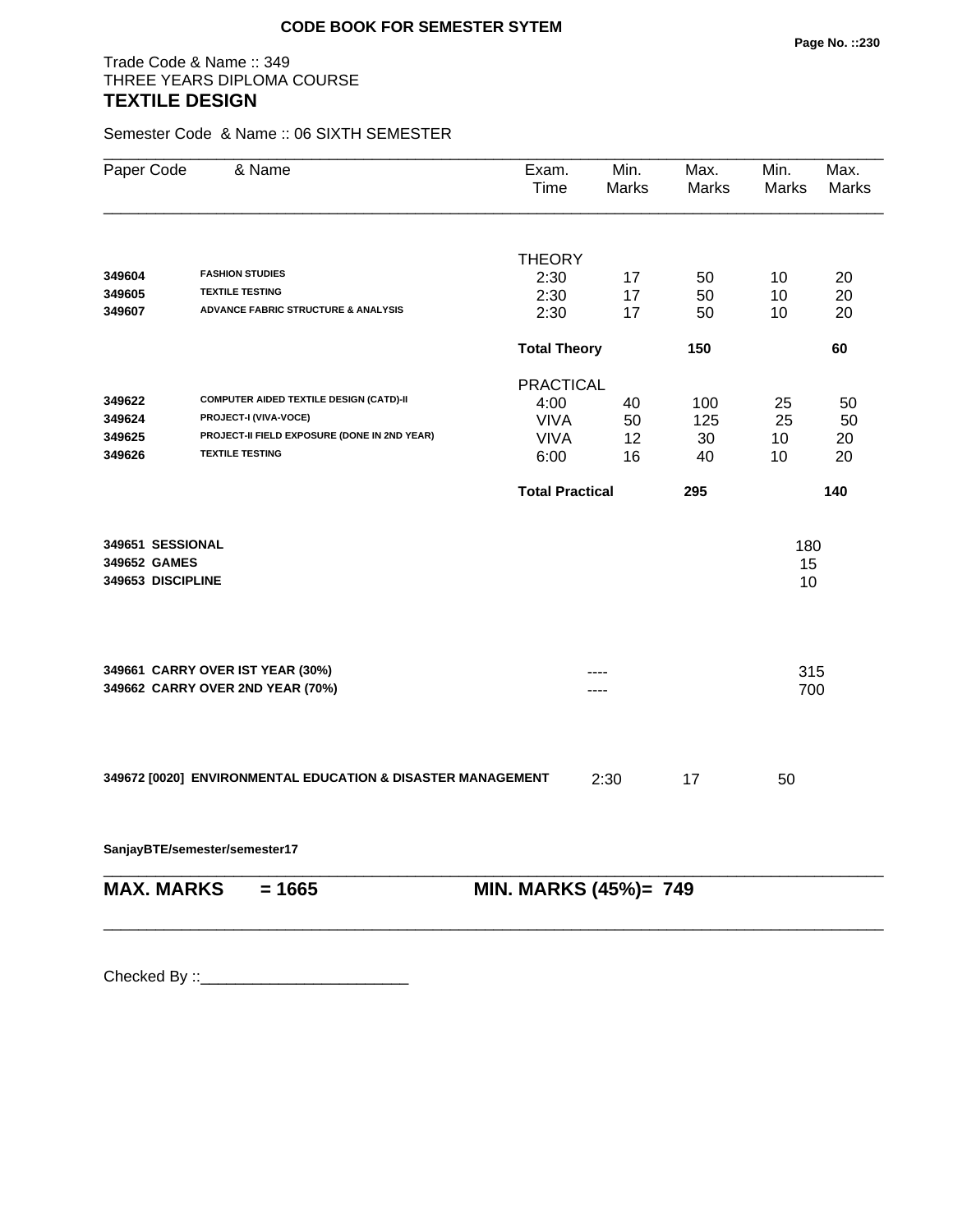# Trade Code & Name :: 350 THREE YEARS DIPLOMA COURSE **TEXTILE DESIGN (PRINTING)**

Semester Code & Name :: 01 FIRST SEMESTER

| Paper Code        | & Name                                     | Exam.                  | Min.                       | Max.  | Min.  | Max.  |
|-------------------|--------------------------------------------|------------------------|----------------------------|-------|-------|-------|
|                   |                                            | Time                   | Marks                      | Marks | Marks | Marks |
|                   |                                            |                        |                            |       |       |       |
|                   |                                            | <b>THEORY</b>          |                            |       |       |       |
| 350101            | PROFESSIONAL COMMUNICATION                 | 2:30                   | 17                         | 50    | 10    | 20    |
| 350103            | <b>TEXTILE MATERIALS</b>                   | 2:30                   | 17                         | 50    | 10    | 20    |
| 350104            | YARN MANUFACTURING PROCESS                 | 2:30                   | 17                         | 50    | 10    | 20    |
|                   |                                            |                        | <b>Total Theory</b><br>150 |       |       | 60    |
|                   |                                            | <b>PRACTICAL</b>       |                            |       |       |       |
| 350121            | <b>DRAWING &amp; STUDY OF OBJECTS</b>      | 4:00                   | 40                         | 100   | 25    | 50    |
| 350124            | <b>IDENTIFICATION OF TEXTILE MATERIALS</b> | 4:00                   | 40                         | 100   | 25    | 50    |
| 350125            | PROFESSIONAL COMMUNICATION                 | 3:00                   | 8                          | 20    | 5     | 10    |
|                   |                                            | <b>Total Practical</b> |                            | 220   |       | 110   |
| 350151 SESSIONAL  |                                            |                        | ----                       |       | 170   |       |
| 350152 GAMES      |                                            |                        |                            |       | 15    |       |
| 350153 DISCIPLINE |                                            |                        | ----                       |       | 10    |       |
|                   |                                            |                        |                            |       |       |       |

\_\_\_\_\_\_\_\_\_\_\_\_\_\_\_\_\_\_\_\_\_\_\_\_\_\_\_\_\_\_\_\_\_\_\_\_\_\_\_\_\_\_\_\_\_\_\_\_\_\_\_\_\_\_\_\_\_\_\_\_\_\_\_\_\_\_\_\_\_\_\_\_\_\_\_\_\_\_\_\_\_\_\_\_\_\_\_\_\_\_

\_\_\_\_\_\_\_\_\_\_\_\_\_\_\_\_\_\_\_\_\_\_\_\_\_\_\_\_\_\_\_\_\_\_\_\_\_\_\_\_\_\_\_\_\_\_\_\_\_\_\_\_\_\_\_\_\_\_\_\_\_\_\_\_\_\_\_\_\_\_\_\_\_\_\_\_\_\_\_\_\_\_\_\_\_\_\_\_\_\_

**SanjayBTE/semester/semester17**

**MAX. MARKS = 565 MIN. MARKS (45%)= 254**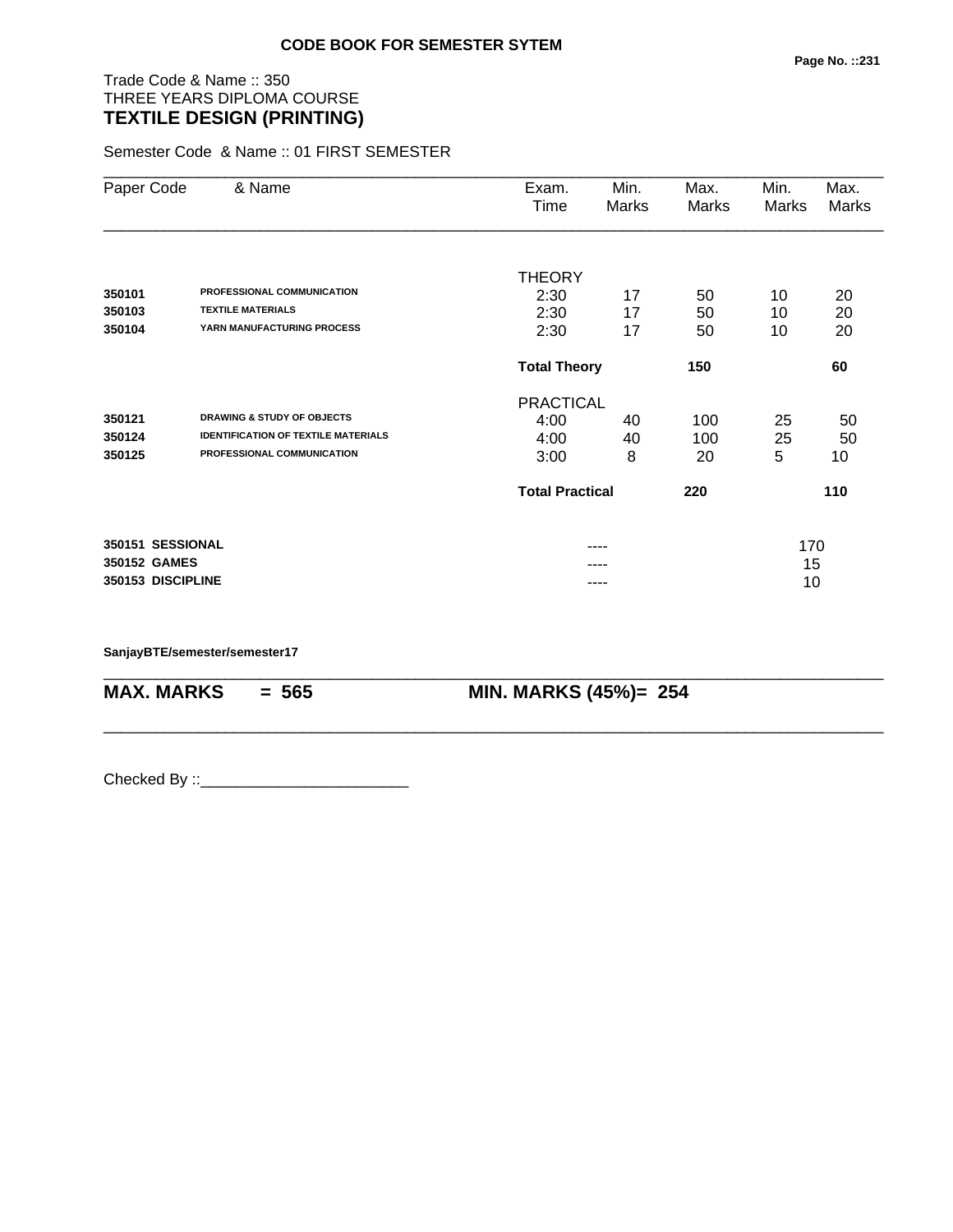## Trade Code & Name :: 350 THREE YEARS DIPLOMA COURSE **TEXTILE DESIGN (PRINTING)**

Semester Code & Name :: 02 SECOND SEMESTER

| Paper Code        | & Name                                                                     | Exam.<br>Time          | Min.<br>Marks | Max.<br>Marks | Min.<br>Marks | Max.<br>Marks |
|-------------------|----------------------------------------------------------------------------|------------------------|---------------|---------------|---------------|---------------|
|                   |                                                                            | <b>THEORY</b>          |               |               |               |               |
| 350202            | <b>INDIAN TRADITIONAL TEXTILE</b><br><b>FABRIC MANUFACTURING PROCESS-I</b> | 2:30                   | 17            | 50            | 10            | 20            |
| 350205            | PRINCIPLES OF DESIGN AND SKETCHING                                         | 2:30                   | 17            | 50            | 10            | 20            |
| 350206            |                                                                            | 2:30                   | 17            | 50            | 10            | 20            |
|                   |                                                                            | <b>Total Theory</b>    |               | 150           |               | 60            |
|                   |                                                                            | <b>PRACTICAL</b>       |               |               |               |               |
| 350222            | <b>BASIC DESIGN &amp; SKETCHING</b>                                        | 4:00                   | 40            | 100           | 20            | 40            |
| 350223            | <b>INTRODUCTION TO TEXTILE DESIGN &amp; CRAFT</b>                          | 4:00                   | 30            | 75            | 20            | 40            |
| 350226            | <b>INTRODUTION TO COMPUTER</b>                                             | 3:00                   | 24            | 60            | 15            | 30            |
|                   |                                                                            | <b>Total Practical</b> |               | 235           |               | 110           |
| 350251 SESSIONAL  |                                                                            |                        |               |               | 150           |               |
| 350252 GAMES      |                                                                            |                        |               |               | 15            |               |
| 350253 DISCIPLINE |                                                                            |                        |               |               | 10            |               |

\_\_\_\_\_\_\_\_\_\_\_\_\_\_\_\_\_\_\_\_\_\_\_\_\_\_\_\_\_\_\_\_\_\_\_\_\_\_\_\_\_\_\_\_\_\_\_\_\_\_\_\_\_\_\_\_\_\_\_\_\_\_\_\_\_\_\_\_\_\_\_\_\_\_\_\_\_\_\_\_\_\_\_\_\_\_\_\_\_\_

\_\_\_\_\_\_\_\_\_\_\_\_\_\_\_\_\_\_\_\_\_\_\_\_\_\_\_\_\_\_\_\_\_\_\_\_\_\_\_\_\_\_\_\_\_\_\_\_\_\_\_\_\_\_\_\_\_\_\_\_\_\_\_\_\_\_\_\_\_\_\_\_\_\_\_\_\_\_\_\_\_\_\_\_\_\_\_\_\_\_

**SanjayBTE/semester/semester17**

**MAX. MARKS = 560 MIN. MARKS (45%)= 252**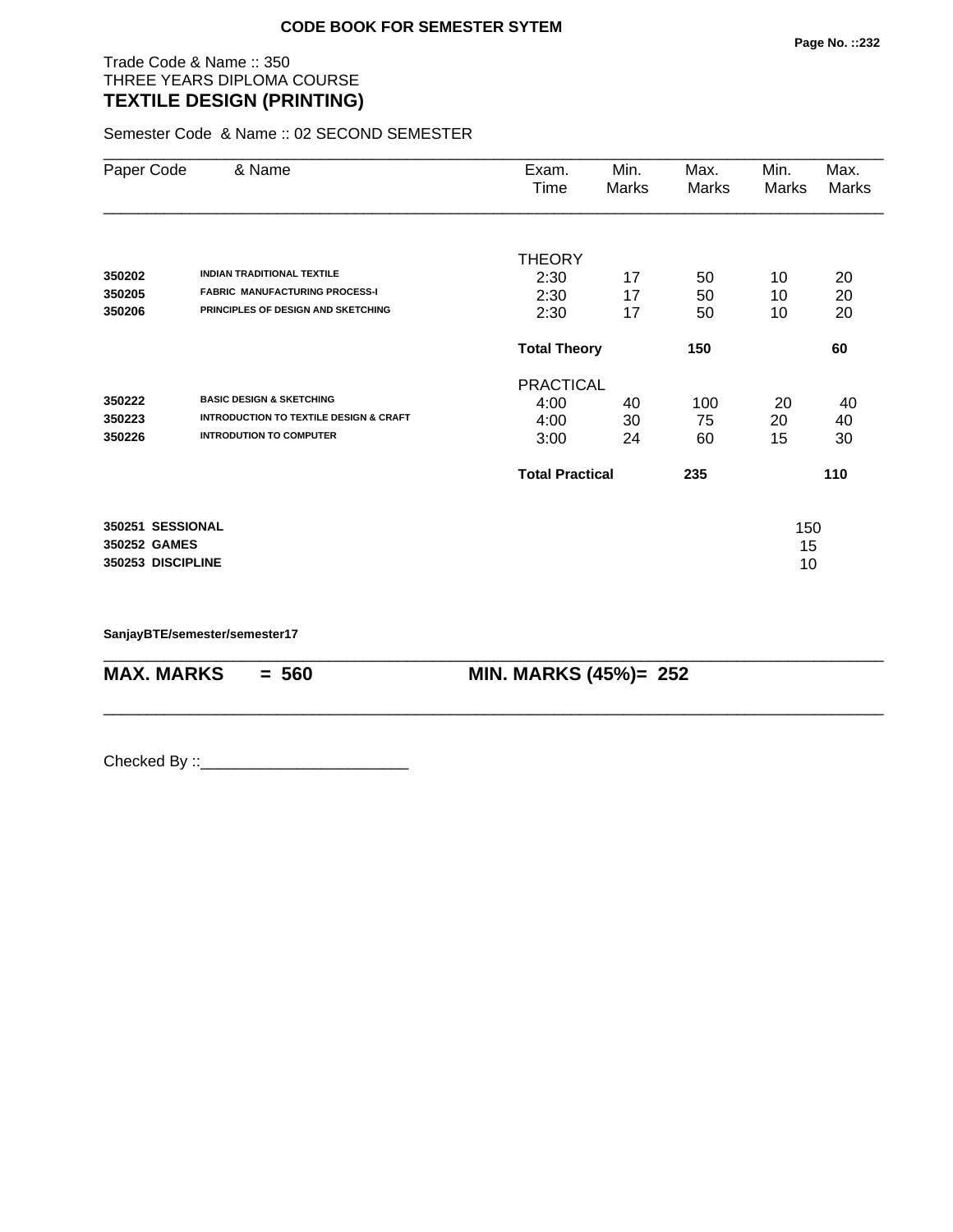Trade Code & Name :: 350 THREE YEARS DIPLOMA COURSE **TEXTILE DESIGN (PRINTING)** 

Semester Code & Name :: 03 THIRD SEMESTER

| Paper Code        | & Name                                          | Exam.<br>Time          | Min.<br>Marks | Max.<br>Marks | Min.<br>Marks | Max.<br>Marks |  |
|-------------------|-------------------------------------------------|------------------------|---------------|---------------|---------------|---------------|--|
|                   |                                                 | <b>THEORY</b>          |               |               |               |               |  |
| 350303            | <b>FABRIC CONSTRUCTION &amp; CLOTH ANALYSIS</b> | 2:30                   | 17            | 50            | 10            | 20            |  |
| 350304            | <b>TEXTILE COLOURATION</b>                      | 2:30                   | 17            | 50            | 10            | 20            |  |
|                   |                                                 | <b>Total Theory</b>    |               | 100           |               | 40            |  |
|                   |                                                 | <b>PRACTICAL</b>       |               |               |               |               |  |
| 350321            | <b>DRAWING &amp; RENDERING</b>                  | 4:00                   | 32            | 80            | 20            | 40            |  |
| 350322            | <b>FABRIC CONSTRUCTION &amp; CLOTH ANALYSIS</b> | 3:00                   | 32            | 80            | 20            | 40            |  |
| 350324            | <b>TEXTILE COLOURATION</b>                      | 3:00                   | 32            | 80            | 20            | 40            |  |
|                   |                                                 | <b>Total Practical</b> |               | 240           |               | 120           |  |
| 350351 SESSIONAL  |                                                 |                        |               |               | 160           |               |  |
| 350352 GAMES      |                                                 |                        |               |               | 15            |               |  |
| 350353 DISCIPLINE |                                                 |                        |               |               | 10            |               |  |

\_\_\_\_\_\_\_\_\_\_\_\_\_\_\_\_\_\_\_\_\_\_\_\_\_\_\_\_\_\_\_\_\_\_\_\_\_\_\_\_\_\_\_\_\_\_\_\_\_\_\_\_\_\_\_\_\_\_\_\_\_\_\_\_\_\_\_\_\_\_\_\_\_\_\_\_\_\_\_\_\_\_\_\_\_\_\_\_\_\_

\_\_\_\_\_\_\_\_\_\_\_\_\_\_\_\_\_\_\_\_\_\_\_\_\_\_\_\_\_\_\_\_\_\_\_\_\_\_\_\_\_\_\_\_\_\_\_\_\_\_\_\_\_\_\_\_\_\_\_\_\_\_\_\_\_\_\_\_\_\_\_\_\_\_\_\_\_\_\_\_\_\_\_\_\_\_\_\_\_\_

**SanjayBTE/semester/semester17**

**MAX. MARKS = 525 MIN. MARKS (45%)= 236**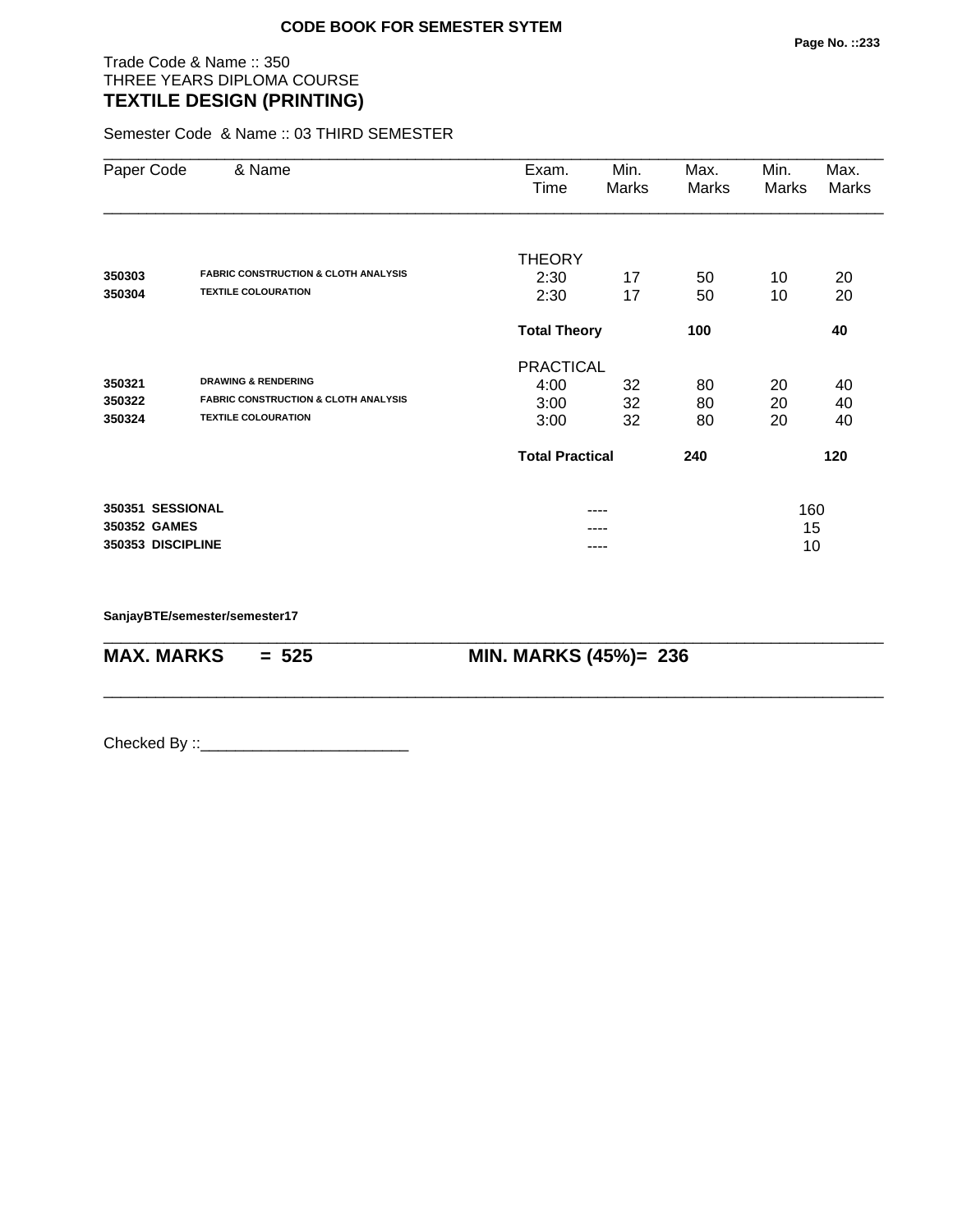## Trade Code & Name :: 350 THREE YEARS DIPLOMA COURSE **TEXTILE DESIGN (PRINTING)**

Semester Code & Name :: 04 FORTH SEMESTER

| Paper Code        | & Name                                        | Exam.<br>Time          | Min.<br>Marks | Max.<br>Marks | Min.<br>Marks | Max.<br>Marks |
|-------------------|-----------------------------------------------|------------------------|---------------|---------------|---------------|---------------|
|                   |                                               |                        |               |               |               |               |
| 350401            | <b>TEXTILE PRINTING</b>                       | <b>THEORY</b><br>2:30  | 17            | 50            | 10            | 20            |
| 350402            | <b>FABRIC MANUFACTURING PROCESSES-II</b>      | 2:30                   | 17            | 50            | 10            | 20            |
| 350405            | <b>TEXTILE DESIGN-I</b>                       | 2:30                   | 17            | 50            | 10            | 20            |
|                   |                                               | <b>Total Theory</b>    |               | 150           |               | 60            |
|                   |                                               | <b>PRACTICAL</b>       |               |               |               |               |
| 350423            | <b>TEXTILE PRINTING</b>                       | 4:00                   | 32            | 80            | 20            | 40            |
| 350425            | <b>TEXTILE DESIGN-I</b>                       | 3:00                   | 32            | 80            | 20            | 40            |
| 350426            | <b>COMPUTER AIDED TEXTILE DESIGN (CATD)-I</b> | 3:00                   | 40            | 100           | 25            | 50            |
|                   |                                               | <b>Total Practical</b> |               | 260           |               | 130           |
| 350451 SESSIONAL  |                                               |                        |               |               | 190           |               |
| 350452 GAMES      |                                               |                        |               |               | 15            |               |
| 350453 DISCIPLINE |                                               |                        |               |               | 10            |               |

\_\_\_\_\_\_\_\_\_\_\_\_\_\_\_\_\_\_\_\_\_\_\_\_\_\_\_\_\_\_\_\_\_\_\_\_\_\_\_\_\_\_\_\_\_\_\_\_\_\_\_\_\_\_\_\_\_\_\_\_\_\_\_\_\_\_\_\_\_\_\_\_\_\_\_\_\_\_\_\_\_\_\_\_\_\_\_\_\_\_

\_\_\_\_\_\_\_\_\_\_\_\_\_\_\_\_\_\_\_\_\_\_\_\_\_\_\_\_\_\_\_\_\_\_\_\_\_\_\_\_\_\_\_\_\_\_\_\_\_\_\_\_\_\_\_\_\_\_\_\_\_\_\_\_\_\_\_\_\_\_\_\_\_\_\_\_\_\_\_\_\_\_\_\_\_\_\_\_\_\_

**SanjayBTE/semester/semester17**

**MAX. MARKS = 625 MIN. MARKS (45%)= 281**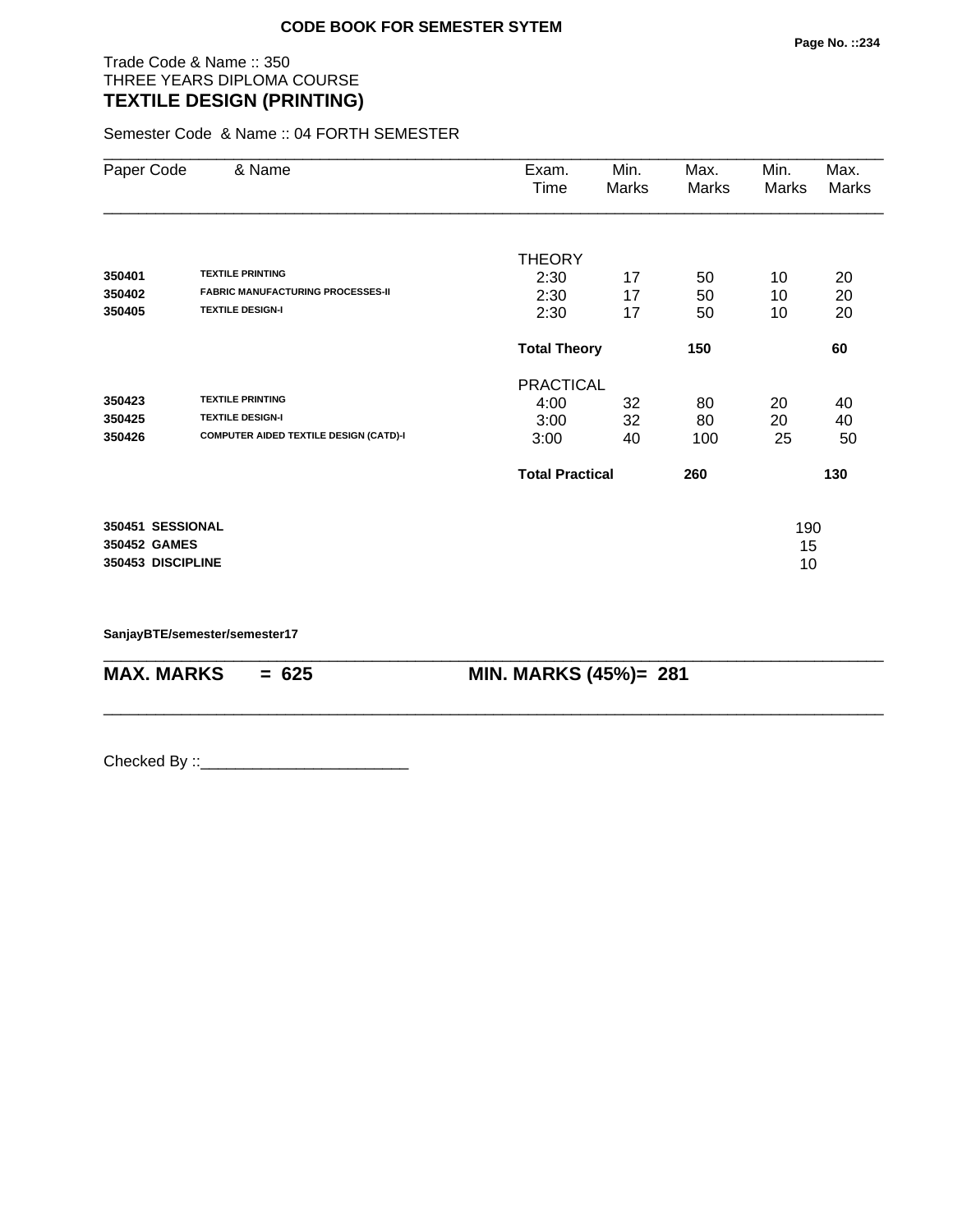# Trade Code & Name :: 350 THREE YEARS DIPLOMA COURSE **TEXTILE DESIGN (PRINTING)**

Semester Code & Name :: 05 FIFTH SEMESTER

| Paper Code        | & Name                          | Exam.<br>Time          | Min.<br>Marks | Max.<br>Marks | Min.<br>Marks | Max.<br>Marks |
|-------------------|---------------------------------|------------------------|---------------|---------------|---------------|---------------|
|                   |                                 | <b>THEORY</b>          |               |               |               |               |
| 350501            | <b>GARMENT TECHNOLOGY</b>       | 2:30                   | 17            | 50            | 10            | 20            |
| 350502            | <b>TEXTILE DESIGN - II</b>      | 2:30                   | 17            | 50            | 10            | 20            |
| 350503            | <b>PROFESSIONAL STUDIES</b>     | 2:30                   | 17            | 50            | 10            | 20            |
| 350504            | <b>ADVANCE TEXTILE PRINTING</b> | 2:30                   | 17            | 50            | 10            | 20            |
|                   |                                 | <b>Total Theory</b>    |               | 200           |               | 80            |
|                   |                                 | <b>PRACTICAL</b>       |               |               |               |               |
| 350521            | <b>GARMENT TECHNOLOGY</b>       | 4:00                   | 40            | 100           | 25            | 50            |
| 350523            | <b>TEXTILE DESIGN-II</b>        | 4:00                   | 40            | 100           | 25            | 50            |
|                   |                                 | <b>Total Practical</b> |               | 200           |               | 100           |
| 350551 SESSIONAL  |                                 |                        |               |               | 180           |               |
| 350552 GAMES      |                                 |                        |               |               | 15            |               |
| 350553 DISCIPLINE |                                 |                        |               |               | 10            |               |

\_\_\_\_\_\_\_\_\_\_\_\_\_\_\_\_\_\_\_\_\_\_\_\_\_\_\_\_\_\_\_\_\_\_\_\_\_\_\_\_\_\_\_\_\_\_\_\_\_\_\_\_\_\_\_\_\_\_\_\_\_\_\_\_\_\_\_\_\_\_\_\_\_\_\_\_\_\_\_\_\_\_\_\_\_\_\_\_\_\_

\_\_\_\_\_\_\_\_\_\_\_\_\_\_\_\_\_\_\_\_\_\_\_\_\_\_\_\_\_\_\_\_\_\_\_\_\_\_\_\_\_\_\_\_\_\_\_\_\_\_\_\_\_\_\_\_\_\_\_\_\_\_\_\_\_\_\_\_\_\_\_\_\_\_\_\_\_\_\_\_\_\_\_\_\_\_\_\_\_\_

**SanjayBTE/semester/semester17**

**MAX. MARKS = 605 MIN. MARKS (45%)= 272**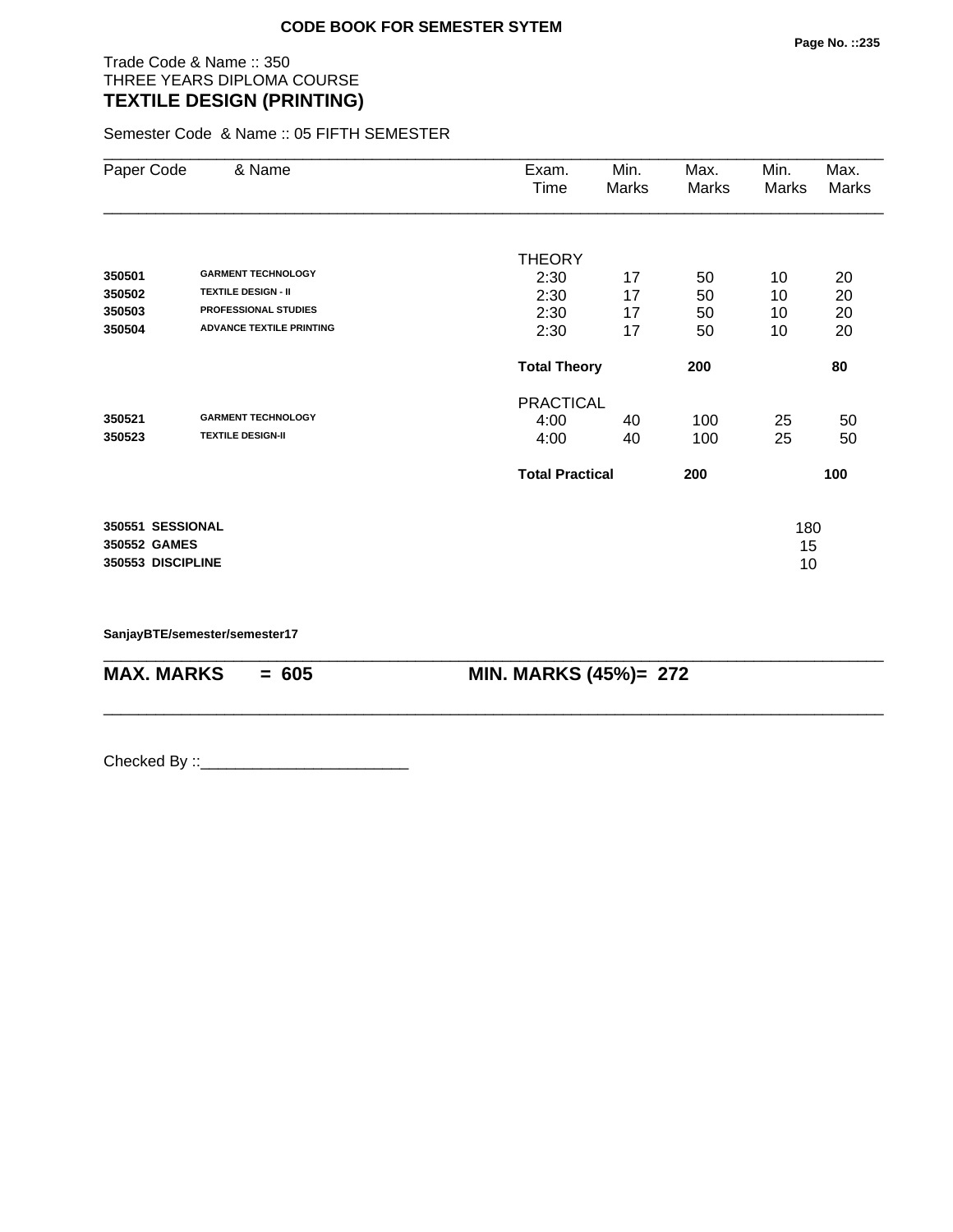Trade Code & Name :: 350 THREE YEARS DIPLOMA COURSE **TEXTILE DESIGN (PRINTING)** 

Semester Code & Name :: 06 SIXTH SEMESTER

| Paper Code        | & Name                                                      | Exam.<br>Time          | Min.<br><b>Marks</b> | Max.<br>Marks | Min.<br>Marks  | Max.<br>Marks |
|-------------------|-------------------------------------------------------------|------------------------|----------------------|---------------|----------------|---------------|
|                   |                                                             |                        |                      |               |                |               |
|                   | <b>FASHION STUDIES</b>                                      | <b>THEORY</b>          |                      |               |                |               |
| 350604            | ADVANCE FABRIC STRUCTURE & ANALYSIS                         | 2:30                   | 17                   | 50            | 10             | 20            |
| 350605<br>350606  | <b>TEXTILE TESTING</b>                                      | 2:30                   | 17                   | 50            | 10             | 20            |
|                   |                                                             | 2:30                   | 17                   | 50            | 10             | 20            |
|                   |                                                             | <b>Total Theory</b>    |                      | 150           |                | 60            |
|                   |                                                             | <b>PRACTICAL</b>       |                      |               |                |               |
| 350622            | COMPUTER AIDED TEXTILE DESIGN (CATD)-II                     | 4:00                   | 40                   | 100           | 25             | 50            |
| 350624            | PROJECT-I VIVA VOCE                                         | <b>VIVA</b>            | 44                   | 110           | 25             | 50            |
| 350625            | PROJECT-II FIELD EXPOSURE (DONE IN II Yr.)                  | <b>VIVA</b>            | 12                   | 30            | $\overline{7}$ | 15            |
| 350626            | <b>TEXTILE TESTING</b>                                      | 6:00                   | 16                   | 40            | 10             | 20            |
|                   |                                                             | <b>Total Practical</b> |                      | 280           |                | 135           |
| 350651 SESSIONAL  |                                                             |                        |                      |               | 200            |               |
| 350652 GAMES      |                                                             |                        |                      |               | 15             |               |
| 350653 DISCIPLINE |                                                             |                        |                      |               | 10             |               |
|                   | 350661 CARRY OVER I YEAR (30%)                              |                        |                      |               | 315            |               |
|                   | 350662 CARRY OVER II YEAR (70%)                             |                        |                      |               | 700            |               |
|                   | 350672 [0020] ENVIRONMENTAL EDUCATION & DISASTER MANAGEMENT |                        | 2:30                 | 17            | 50             |               |
|                   | SanjayBTE/semester/semester17                               |                        |                      |               |                |               |
| <b>MAX. MARKS</b> | $= 1670$                                                    | MIN. MARKS (45%)= 752  |                      |               |                |               |

\_\_\_\_\_\_\_\_\_\_\_\_\_\_\_\_\_\_\_\_\_\_\_\_\_\_\_\_\_\_\_\_\_\_\_\_\_\_\_\_\_\_\_\_\_\_\_\_\_\_\_\_\_\_\_\_\_\_\_\_\_\_\_\_\_\_\_\_\_\_\_\_\_\_\_\_\_\_\_\_\_\_\_\_\_\_\_\_\_\_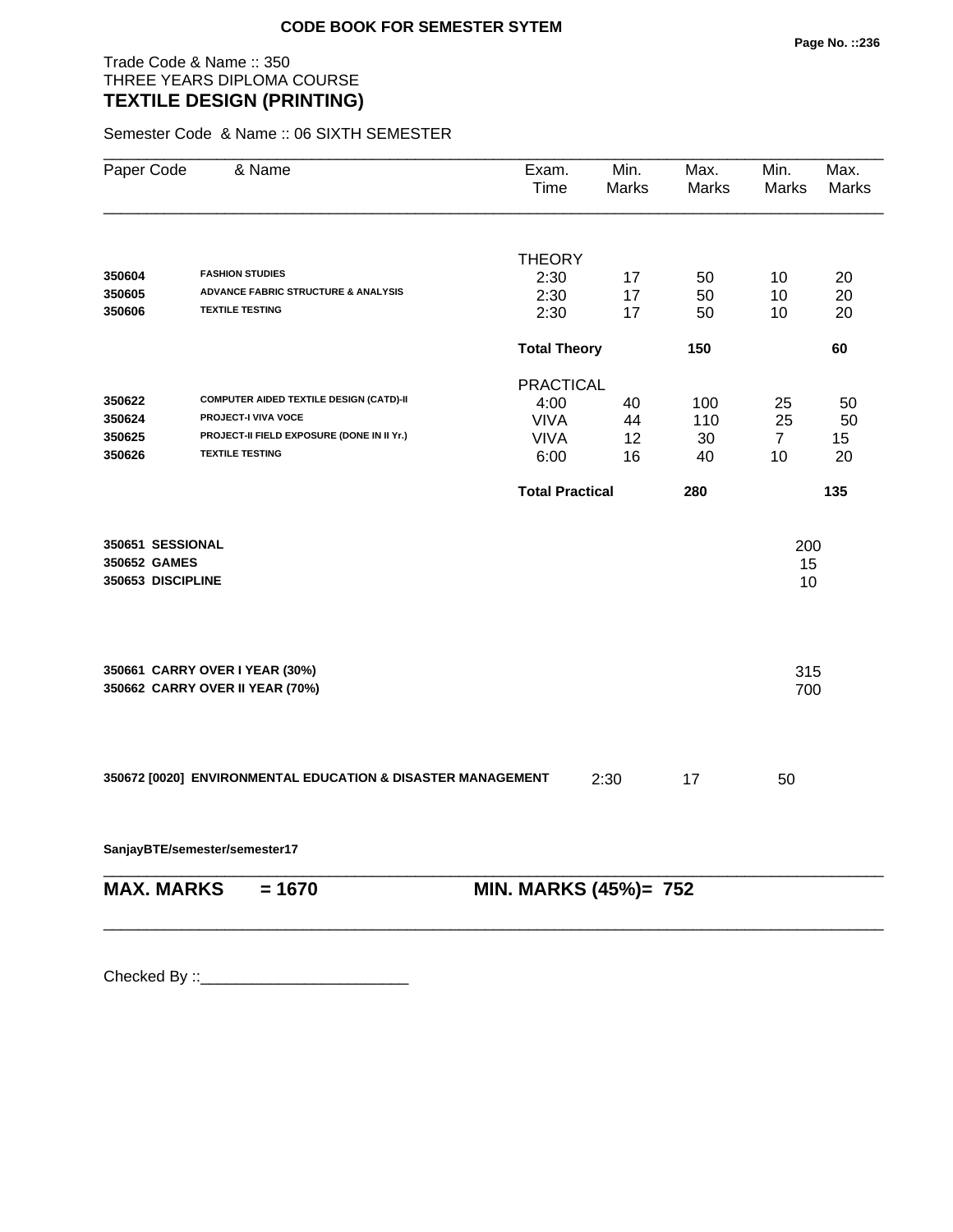# Trade Code & Name :: 351 THREE YEARS DIPLOMA COURSE **TEXTILE TECHNOLOGY**

Semester Code & Name :: 01 FIRST SEMESTER

| Paper Code        | & Name                          | Exam.<br>Time                | Min.<br>Marks | Max.<br><b>Marks</b> | Min.<br>Marks | Max.<br>Marks |
|-------------------|---------------------------------|------------------------------|---------------|----------------------|---------------|---------------|
|                   |                                 |                              |               |                      |               |               |
|                   |                                 | <b>THEORY</b>                |               |                      |               |               |
| 351101            | PROFESSIONAL COMMUNICATION      | 2:30                         | 17            | 50                   | 10            | 20            |
| 351102            | <b>APPLIED MATHEMATICS-I(A)</b> | 2:30                         | 17            | 50                   | 10            | 20            |
| 351103            | <b>APPLIED PHYSICS-I</b>        | 2:30                         | 17            | 50                   | 10            | 20            |
| 351104            | <b>APPLIED CHEMISTRY</b>        | 2:30                         | 17            | 50                   | 10            | 20            |
| 351105            | <b>ENGINEERING DRAWING</b>      | 3:00                         | 17            | 50                   | 10            | 20            |
|                   |                                 | <b>Total Theory</b>          |               | 250                  |               | 100           |
|                   |                                 | <b>PRACTICAL</b>             |               |                      |               |               |
| 351122            | <b>APPLIED CHEMISTRY</b>        | 3:00                         | 16            | 40                   | 10            | 20            |
| 351126            | PROFESSIONAL COMMUNICATION      | 3:00                         | 8             | 20                   | 5             | 10            |
|                   |                                 | <b>Total Practical</b><br>60 |               |                      |               | 30            |
| 351151 SESSIONAL  |                                 |                              |               |                      | 130           |               |
| 351152 GAMES      |                                 |                              |               |                      | 15            |               |
| 351153 DISCIPLINE |                                 |                              | ----          |                      | 10            |               |

\_\_\_\_\_\_\_\_\_\_\_\_\_\_\_\_\_\_\_\_\_\_\_\_\_\_\_\_\_\_\_\_\_\_\_\_\_\_\_\_\_\_\_\_\_\_\_\_\_\_\_\_\_\_\_\_\_\_\_\_\_\_\_\_\_\_\_\_\_\_\_\_\_\_\_\_\_\_\_\_\_\_\_\_\_\_\_\_\_\_

\_\_\_\_\_\_\_\_\_\_\_\_\_\_\_\_\_\_\_\_\_\_\_\_\_\_\_\_\_\_\_\_\_\_\_\_\_\_\_\_\_\_\_\_\_\_\_\_\_\_\_\_\_\_\_\_\_\_\_\_\_\_\_\_\_\_\_\_\_\_\_\_\_\_\_\_\_\_\_\_\_\_\_\_\_\_\_\_\_\_

#### **SanjayBTE/semester/semester17**

**MAX. MARKS = 465 MIN. MARKS (45%)= 209**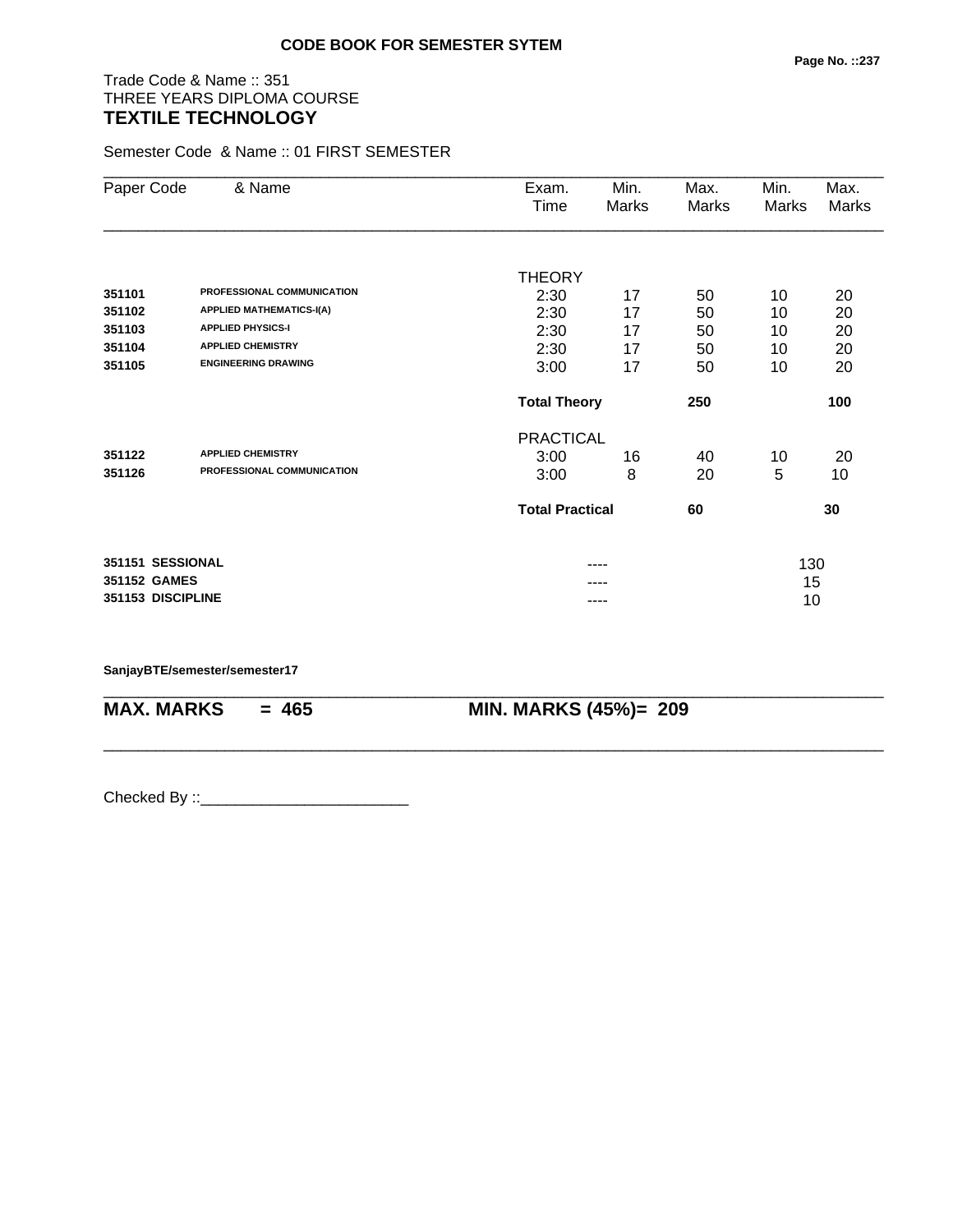## Trade Code & Name :: 351 THREE YEARS DIPLOMA COURSE **TEXTILE TECHNOLOGY**

Semester Code & Name :: 02 SECOND SEMESTER

| Paper Code        | & Name                                | Exam.            | Min.                       | Max.  | Min.  | Max.  |
|-------------------|---------------------------------------|------------------|----------------------------|-------|-------|-------|
|                   |                                       | Time             | Marks                      | Marks | Marks | Marks |
|                   |                                       |                  |                            |       |       |       |
|                   |                                       | <b>THEORY</b>    |                            |       |       |       |
| 351206            | <b>GENERAL MECHANICAL ENGINEERING</b> | 2:30             | 17                         | 50    | 10    | 20    |
| 351207            | <b>TEXTILE FIBRES</b>                 | 2:30             | 17                         | 50    | 10    | 20    |
| 351208            | <b>TEXTILE CHEMICAL PROCESSING</b>    | 2:30             | 17                         | 50    | 10    | 20    |
| 351209            | <b>APPLIED MATHEMATICS-I(B)</b>       | 2:30             | 17                         | 50    | 10    | 20    |
| 351210            | <b>APPLIED PHYSICS-II</b>             | 2:30             | 17                         | 50    | 10    | 20    |
|                   |                                       |                  | 250<br><b>Total Theory</b> |       |       | 100   |
|                   |                                       | <b>PRACTICAL</b> |                            |       |       |       |
| 351221            | <b>APPLIED PHYSICS-II</b>             | 3:00             | 16                         | 40    | 10    | 20    |
| 351223            | <b>GENERAL MECHANICAL ENGINEERING</b> | 3:00             | 16                         | 40    | 10    | 20    |
| 351224            | <b>TEXTILE FIBRES</b>                 | 3:00             | 24                         | 60    | 15    | 30    |
| 351225            | <b>WORKSHOP PRACTICE</b>              | 4:00             | 24                         | 60    | 15    | 30    |
|                   |                                       |                  | <b>Total Practical</b>     |       |       | 100   |
| 351251 SESSIONAL  |                                       |                  |                            |       | 200   |       |
| 351252 GAMES      |                                       |                  |                            |       | 15    |       |
| 351253 DISCIPLINE |                                       |                  |                            |       | 10    |       |

**SanjayBTE/semester/semester17**

| $MAX. \, MARKS = 675$ | <b>MIN. MARKS (45%)= 304</b> |
|-----------------------|------------------------------|

\_\_\_\_\_\_\_\_\_\_\_\_\_\_\_\_\_\_\_\_\_\_\_\_\_\_\_\_\_\_\_\_\_\_\_\_\_\_\_\_\_\_\_\_\_\_\_\_\_\_\_\_\_\_\_\_\_\_\_\_\_\_\_\_\_\_\_\_\_\_\_\_\_\_\_\_\_\_\_\_\_\_\_\_\_\_\_\_\_\_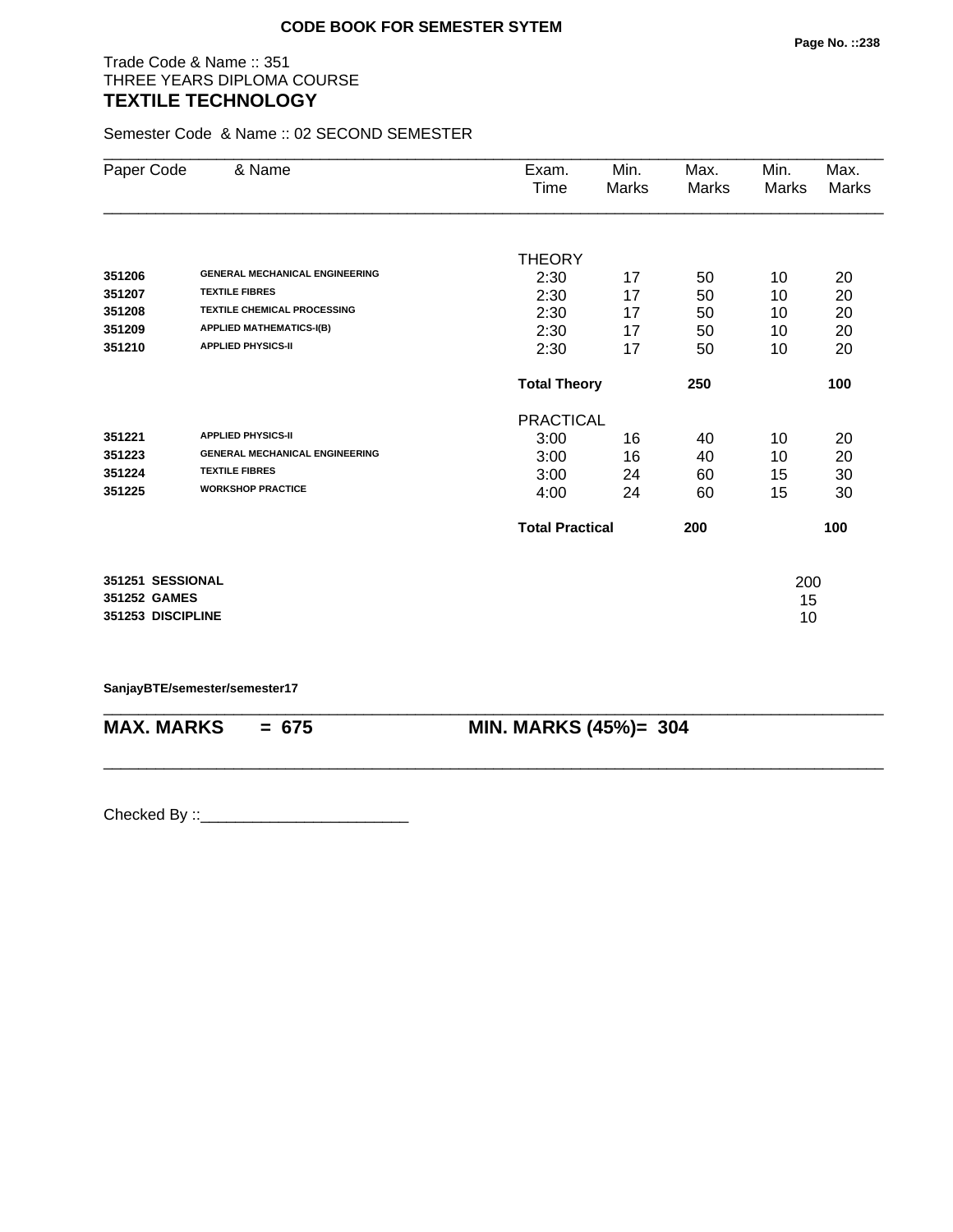## Trade Code & Name :: 351 THREE YEARS DIPLOMA COURSE **TEXTILE TECHNOLOGY**

Semester Code & Name :: 03 THIRD SEMESTER

| Paper Code        | & Name                                         | Exam.<br>Time          | Min.<br>Marks | Max.<br>Marks | Min.<br>Marks | Max.<br>Marks |
|-------------------|------------------------------------------------|------------------------|---------------|---------------|---------------|---------------|
|                   |                                                | <b>THEORY</b>          |               |               |               |               |
| 351302            | <b>FABRIC STRUCTURE &amp; ANALYSIS</b>         | 2:30                   | 17            | 50            | 10            | 20            |
| 351304            | <b>ELECTRICAL TECHNOLOGY &amp; ELECTRONICS</b> | 2:30                   | 17            | 50            | 10            | 20            |
| 351305            | <b>SPINNING PREPARATION</b>                    | 2:30                   | 17            | 50            | 10            | 20            |
| 351306            | <b>WEAVING PREPARATION</b>                     | 2:30                   | 17            | 50            | 10            | 20            |
|                   |                                                | <b>Total Theory</b>    |               | 200           |               | 80            |
|                   |                                                | <b>PRACTICAL</b>       |               |               |               |               |
| 351323            | <b>ELECTRICAL TECHNOLOGY &amp; ELECTRONICS</b> | 3:00                   | 16            | 40            | 10            | 20            |
| 351324            | <b>SPINNING PREPARATION</b>                    | 6:00                   | 16            | 40            | 10            | 20            |
| 351325            | <b>WEAVING PREPARATION</b>                     | 6:00                   | 16            | 40            | 10            | 20            |
|                   |                                                | <b>Total Practical</b> |               | 120           |               | 60            |
| 351351 SESSIONAL  |                                                |                        |               |               | 140           |               |
| 351352 GAMES      |                                                |                        |               |               | 15            |               |
| 351353 DISCIPLINE |                                                |                        |               |               | 10            |               |

\_\_\_\_\_\_\_\_\_\_\_\_\_\_\_\_\_\_\_\_\_\_\_\_\_\_\_\_\_\_\_\_\_\_\_\_\_\_\_\_\_\_\_\_\_\_\_\_\_\_\_\_\_\_\_\_\_\_\_\_\_\_\_\_\_\_\_\_\_\_\_\_\_\_\_\_\_\_\_\_\_\_\_\_\_\_\_\_\_\_

\_\_\_\_\_\_\_\_\_\_\_\_\_\_\_\_\_\_\_\_\_\_\_\_\_\_\_\_\_\_\_\_\_\_\_\_\_\_\_\_\_\_\_\_\_\_\_\_\_\_\_\_\_\_\_\_\_\_\_\_\_\_\_\_\_\_\_\_\_\_\_\_\_\_\_\_\_\_\_\_\_\_\_\_\_\_\_\_\_\_

**SanjayBTE/semester/semester17**

**MAX. MARKS = 485 MIN. MARKS (45%)= 218**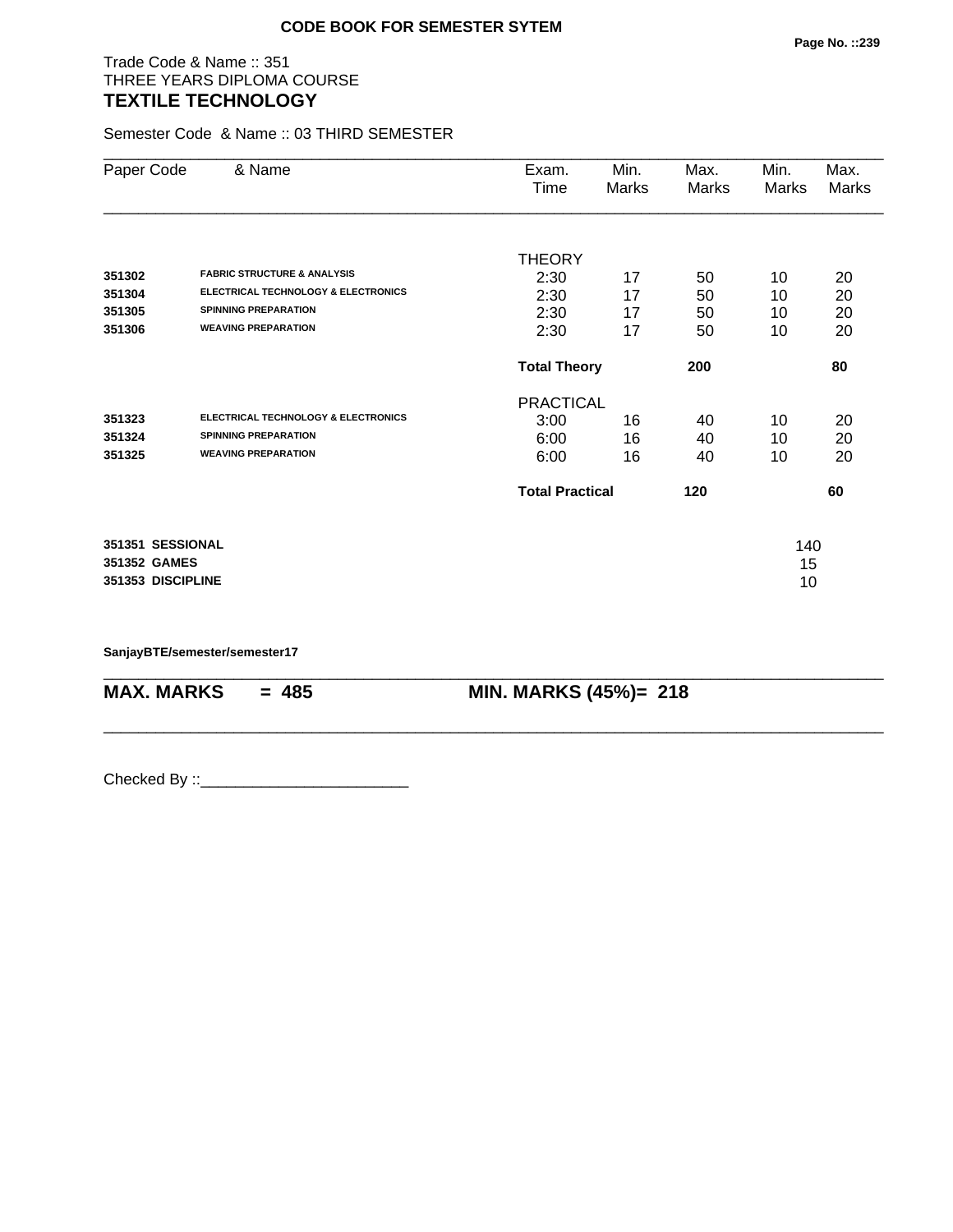## Trade Code & Name :: 351 THREE YEARS DIPLOMA COURSE **TEXTILE TECHNOLOGY**

Semester Code & Name :: 04 FORTH SEMESTER

| Paper Code        | & Name                                                   | Exam.<br>Time          | Min.<br>Marks | Max.<br>Marks | Min.<br>Marks | Max.<br><b>Marks</b> |
|-------------------|----------------------------------------------------------|------------------------|---------------|---------------|---------------|----------------------|
|                   |                                                          |                        |               |               |               |                      |
|                   |                                                          | <b>THEORY</b>          |               |               |               |                      |
| 351401            | <b>INDUSTRIAL SAFETY</b>                                 | 2:30                   | 17            | 50            | 10            | 20                   |
| 351403            | <b>TEXTILE TESTING</b>                                   | 2:30                   | 17            | 50            | 10            | 20                   |
| 351407            | PRINCIPLES OF DESIGN & COLOUR                            | 3:00                   | 17            | 50            | 10            | 20                   |
| 351408            | <b>INTRODUCTION TO KNITTING &amp; GARMENT TECHNOLOGY</b> | 2:30                   | 17            | 50            | 10            | 20                   |
|                   |                                                          | <b>Total Theory</b>    |               | 200           |               | 80                   |
|                   |                                                          | <b>PRACTICAL</b>       |               |               |               |                      |
| 351421            | <b>TEXTILE TESTING</b>                                   | 6:00                   | 16            | 40            | 10            | 20                   |
| 351422            | <b>INTRODUCTION TO COMPUTER</b>                          | 3:00                   | 24            | 60            | 15            | 30                   |
| 351426            | <b>INTRODUCTION TO KNITTING &amp; GARMENT TECHNOLOGY</b> | 6:00                   | 16            | 40            | 10            | 20                   |
|                   |                                                          | <b>Total Practical</b> |               | 140           |               | 70                   |
| 351451 SESSIONAL  |                                                          |                        |               |               | 150           |                      |
| 351452 GAMES      |                                                          |                        |               |               | 15            |                      |
| 351453 DISCIPLINE |                                                          |                        |               |               | 10            |                      |

\_\_\_\_\_\_\_\_\_\_\_\_\_\_\_\_\_\_\_\_\_\_\_\_\_\_\_\_\_\_\_\_\_\_\_\_\_\_\_\_\_\_\_\_\_\_\_\_\_\_\_\_\_\_\_\_\_\_\_\_\_\_\_\_\_\_\_\_\_\_\_\_\_\_\_\_\_\_\_\_\_\_\_\_\_\_\_\_\_\_

\_\_\_\_\_\_\_\_\_\_\_\_\_\_\_\_\_\_\_\_\_\_\_\_\_\_\_\_\_\_\_\_\_\_\_\_\_\_\_\_\_\_\_\_\_\_\_\_\_\_\_\_\_\_\_\_\_\_\_\_\_\_\_\_\_\_\_\_\_\_\_\_\_\_\_\_\_\_\_\_\_\_\_\_\_\_\_\_\_\_

**SanjayBTE/semester/semester17**

**MAX. MARKS = 515 MIN. MARKS (45%)= 232**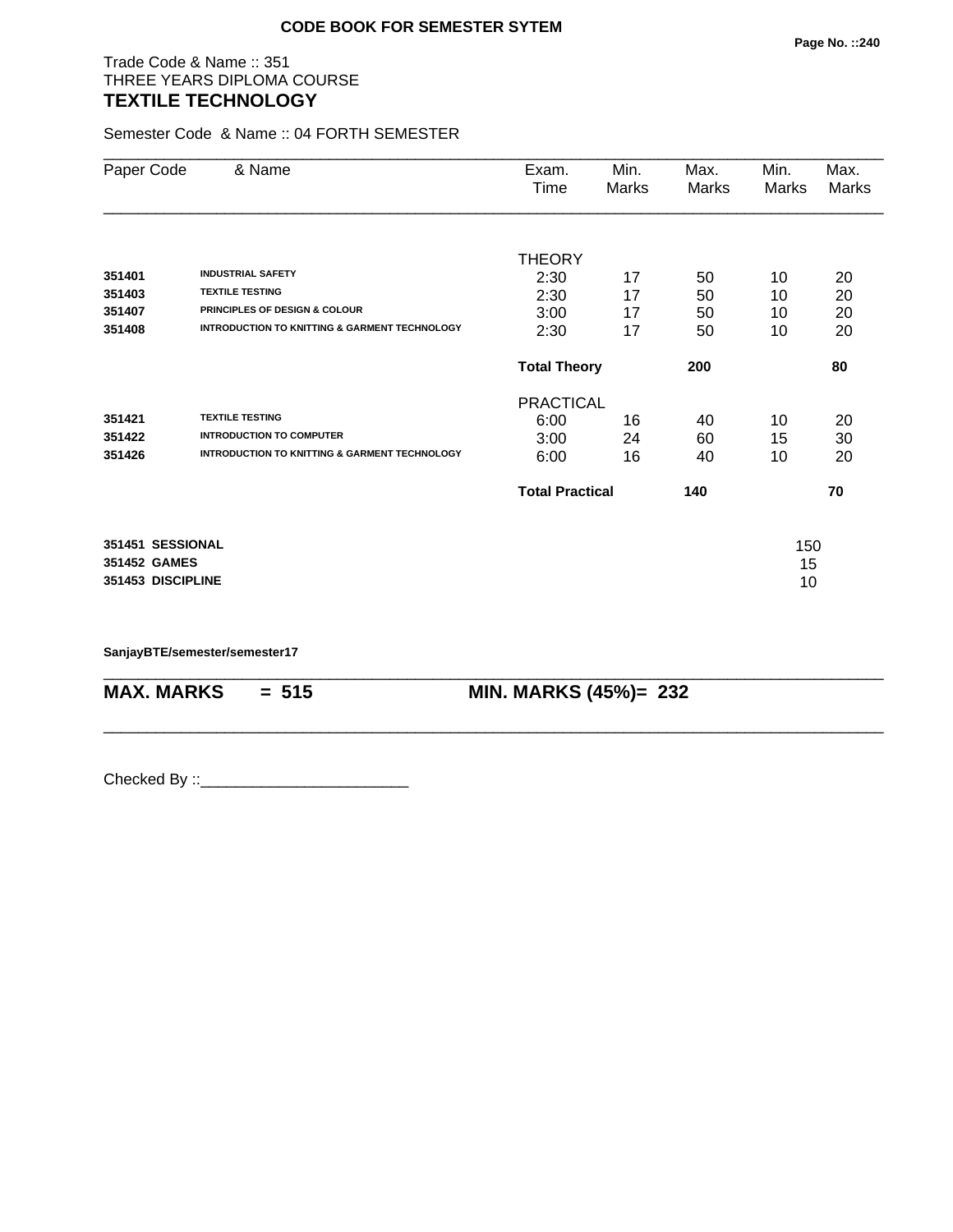## Trade Code & Name :: 351 THREE YEARS DIPLOMA COURSE **TEXTILE TECHNOLOGY**

Semester Code & Name :: 05 FIFTH SEMESTER

| Paper Code        | & Name                                               | Exam.                  | Min.  | Max.  | Min.  | Max.  |
|-------------------|------------------------------------------------------|------------------------|-------|-------|-------|-------|
|                   |                                                      | Time                   | Marks | Marks | Marks | Marks |
|                   |                                                      |                        |       |       |       |       |
|                   |                                                      | <b>THEORY</b>          |       |       |       |       |
| 351501            | INDUSTRIAL MANAGEMENT & ENTREPRENEURSHIP DEVELOPMENT | 2:30                   | 17    | 50    | 10    | 20    |
| 351502            | <b>SPINNING TECHNOLOGY-I</b>                         | 2:30                   | 17    | 50    | 10    | 20    |
| 351503            | <b>SPINNING TECHNOLOGY-II</b>                        | 2:30                   | 17    | 50    | 10    | 20    |
| 351504            | <b>WEAVING TECHNOLOGY-I</b>                          | 2:30                   | 17    | 50    | 10    | 20    |
| 351505            | <b>WEAVING TECHNOLOGY-II</b>                         | 2:30                   | 17    | 50    | 10    | 20    |
|                   |                                                      | <b>Total Theory</b>    |       | 250   |       | 100   |
|                   |                                                      | <b>PRACTICAL</b>       |       |       |       |       |
| 351521            | LAB SPINNING -I & II                                 | 6:00                   | 40    | 100   | 25    | 50    |
| 351522            | <b>LAB WEAVING-1&amp; II</b>                         | 6:00                   | 40    | 100   | 25    | 50    |
|                   |                                                      | <b>Total Practical</b> |       | 200   |       | 100   |
| 351551 SESSIONAL  |                                                      |                        | ----  |       | 200   |       |
| 351552 GAMES      |                                                      |                        |       |       | 15    |       |
| 351553 DISCIPLINE |                                                      |                        | ----  |       | 10    |       |

\_\_\_\_\_\_\_\_\_\_\_\_\_\_\_\_\_\_\_\_\_\_\_\_\_\_\_\_\_\_\_\_\_\_\_\_\_\_\_\_\_\_\_\_\_\_\_\_\_\_\_\_\_\_\_\_\_\_\_\_\_\_\_\_\_\_\_\_\_\_\_\_\_\_\_\_\_\_\_\_\_\_\_\_\_\_\_\_\_\_

\_\_\_\_\_\_\_\_\_\_\_\_\_\_\_\_\_\_\_\_\_\_\_\_\_\_\_\_\_\_\_\_\_\_\_\_\_\_\_\_\_\_\_\_\_\_\_\_\_\_\_\_\_\_\_\_\_\_\_\_\_\_\_\_\_\_\_\_\_\_\_\_\_\_\_\_\_\_\_\_\_\_\_\_\_\_\_\_\_\_

**SanjayBTE/semester/semester17**

**MAX. MARKS = 675 MIN. MARKS (45%)= 304**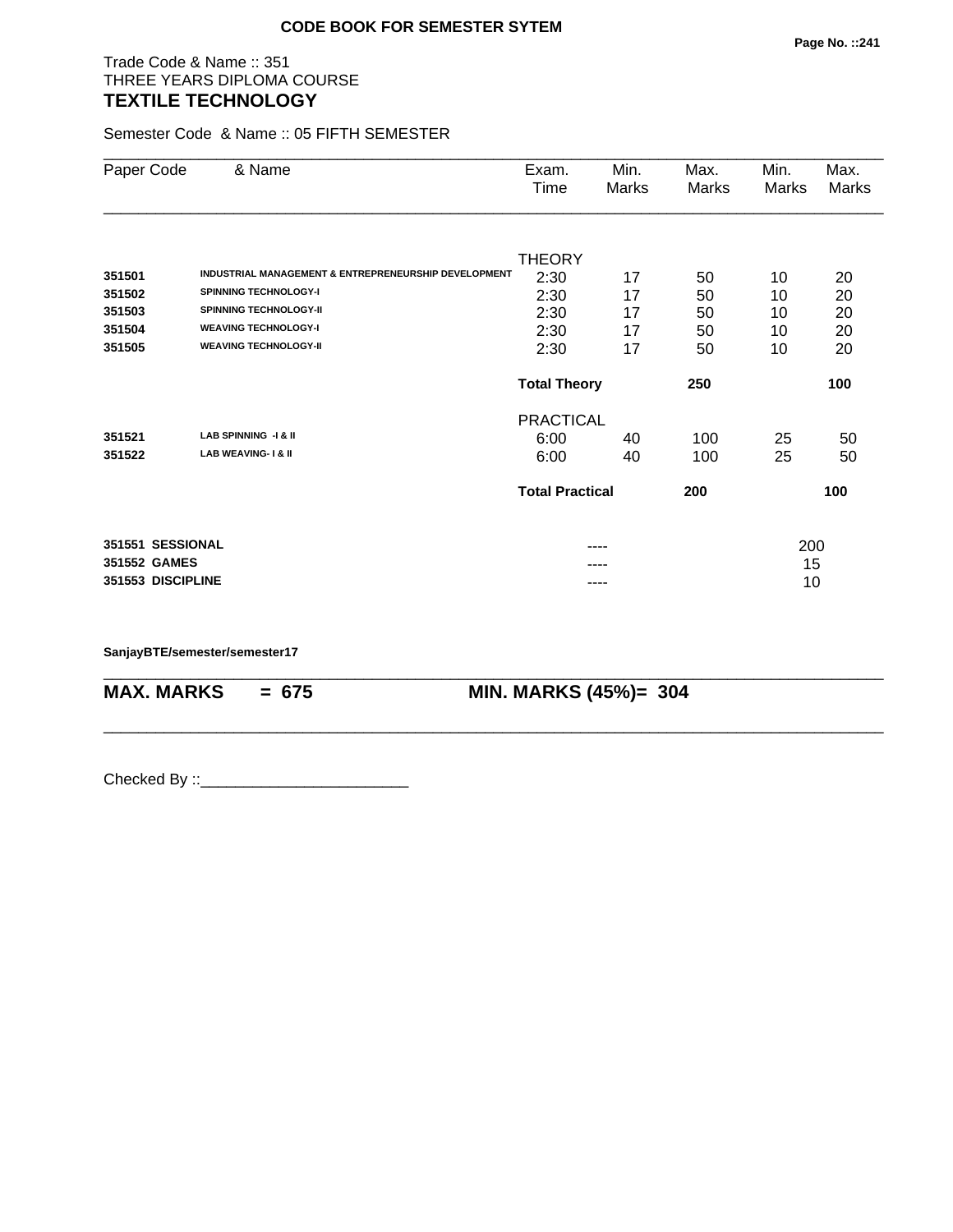## Trade Code & Name :: 351 THREE YEARS DIPLOMA COURSE **TEXTILE TECHNOLOGY**

Semester Code & Name :: 06 SIXTH SEMESTER

| Paper Code        | & Name                                                      | Exam.<br>Time          | Min.<br><b>Marks</b> | Max.<br><b>Marks</b> | Min.<br><b>Marks</b> | Max.<br><b>Marks</b> |
|-------------------|-------------------------------------------------------------|------------------------|----------------------|----------------------|----------------------|----------------------|
|                   |                                                             |                        |                      |                      |                      |                      |
| 351606            | <b>ADVANCE FABRIC STRUCTURE</b>                             | <b>THEORY</b>          |                      |                      |                      |                      |
| 351607            | PROCESS CONTROL IN SPINNING & ADVANCE SPINNING              | 2:30<br>2:30           | 17<br>17             | 50<br>50             | 10<br>10             | 20<br>20             |
| 351608            | PROCESS CONTROL IN WEAVING & ADVANCE WEAVING                | 2:30                   | 17                   | 50                   | 10                   | 20                   |
|                   |                                                             | <b>Total Theory</b>    |                      | 150                  |                      | 60                   |
|                   |                                                             | <b>PRACTICAL</b>       |                      |                      |                      |                      |
| 351623            | <b>PROJECT</b>                                              | <b>VIVA</b>            | 40                   | 100                  | 25                   | 50                   |
| 351624            | <b>INDUSTRIAL TRAINING (SIX WEEKS)</b>                      | <b>VIVA</b>            | 40                   | 100                  | 20                   | 40                   |
|                   |                                                             | <b>Total Practical</b> |                      | 200                  |                      | 90                   |
| 351651 SESSIONAL  |                                                             |                        |                      |                      | 150                  |                      |
| 351652 GAMES      |                                                             |                        |                      |                      | 15                   |                      |
| 351653 DISCIPLINE |                                                             |                        |                      |                      | 10                   |                      |
|                   |                                                             |                        |                      |                      |                      |                      |
|                   | 351661 CARRY OVER IST YEAR (30%)                            |                        |                      |                      | 300                  |                      |
|                   | 351662 CARRY OVER 2ND YEAR (70%)                            |                        |                      |                      | 700                  |                      |
|                   |                                                             |                        |                      |                      |                      |                      |
|                   | 351672 [0020] ENVIRONMENTAL EDUCATION & DISASTER MANAGEMENT |                        | 2:30                 | 17                   | 50                   |                      |
|                   |                                                             |                        |                      |                      |                      |                      |
|                   | SanjayBTE/semester/semester17                               |                        |                      |                      |                      |                      |
| <b>MAX. MARKS</b> | $= 1525$                                                    | MIN. MARKS (45%)= 686  |                      |                      |                      |                      |
|                   |                                                             |                        |                      |                      |                      |                      |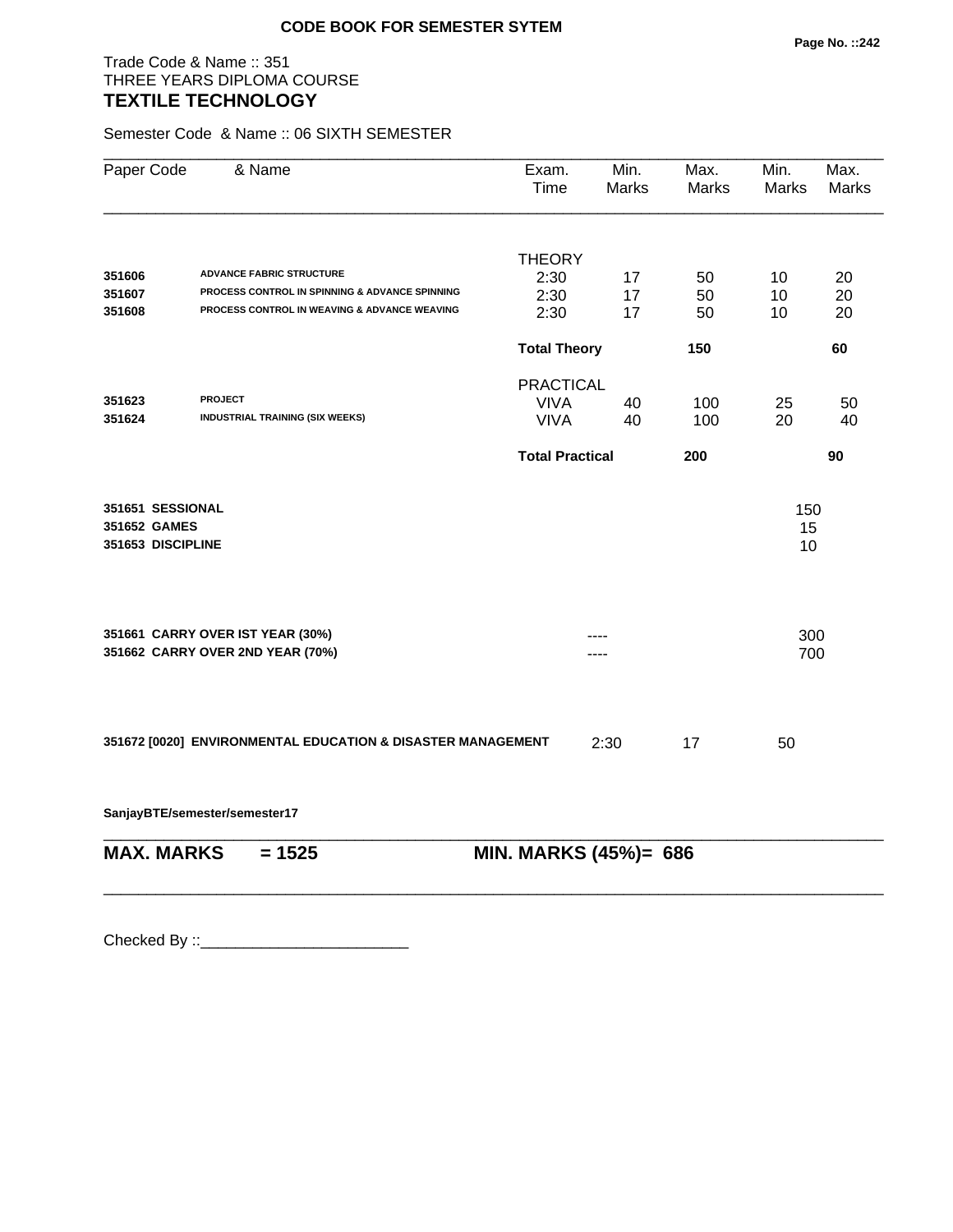# Trade Code & Name :: 352 THREE YEARS DIPLOMA COURSE **CHEMICAL ENGINEERING**

Semester Code & Name :: 01 FIRST SEMESTER

| Paper Code        | & Name                                          | Exam.<br>Time          | Min.<br>Marks | Max.<br>Marks | Min.<br>Marks | Max.<br>Marks |
|-------------------|-------------------------------------------------|------------------------|---------------|---------------|---------------|---------------|
|                   |                                                 |                        |               |               |               |               |
|                   |                                                 | <b>THEORY</b>          |               |               |               |               |
| 352101            | PROFESSIONAL COMMUNICATION                      | 2:30                   | 17            | 50            | 10            | 20            |
| 352102            | <b>APPLIED MATHEMATICS-I(A)</b>                 | 2:30                   | 17            | 50            | 10            | 20            |
| 352103            | <b>APPLIED PHYSICS-I</b>                        | 2:30                   | 17            | 50            | 10            | 20            |
| 352104            | <b>APPLIED CHEMISTRY</b>                        | 2:30                   | 17            | 50            | 10            | 20            |
| 352107            | <b>MEASURING INSTRUMENTS &amp; MEASUREMENTS</b> | 2:30                   | 17            | 50            | 10            | 20            |
| 352108            | <b>ENGINEERING DRAWING</b>                      | 3:00                   | 17            | 50            | 10            | 20            |
|                   |                                                 | <b>Total Theory</b>    |               | 300           |               | 120           |
|                   |                                                 | <b>PRACTICAL</b>       |               |               |               |               |
| 352124            | <b>APPLIED CHEMISTRY</b>                        | 3:00                   | 16            | 40            | 10            | 20            |
| 352126            | PROFESSIONAL COMMUNICATION                      | 3:00                   | 8             | 20            | 5             | 10            |
|                   |                                                 | <b>Total Practical</b> |               | 60            |               | 30            |
| 352151 SESSIONAL  |                                                 |                        |               |               | 150           |               |
| 352152 GAMES      |                                                 |                        |               |               | 15            |               |
| 352153 DISCIPLINE |                                                 |                        | ----          |               | 10            |               |

\_\_\_\_\_\_\_\_\_\_\_\_\_\_\_\_\_\_\_\_\_\_\_\_\_\_\_\_\_\_\_\_\_\_\_\_\_\_\_\_\_\_\_\_\_\_\_\_\_\_\_\_\_\_\_\_\_\_\_\_\_\_\_\_\_\_\_\_\_\_\_\_\_\_\_\_\_\_\_\_\_\_\_\_\_\_\_\_\_\_

\_\_\_\_\_\_\_\_\_\_\_\_\_\_\_\_\_\_\_\_\_\_\_\_\_\_\_\_\_\_\_\_\_\_\_\_\_\_\_\_\_\_\_\_\_\_\_\_\_\_\_\_\_\_\_\_\_\_\_\_\_\_\_\_\_\_\_\_\_\_\_\_\_\_\_\_\_\_\_\_\_\_\_\_\_\_\_\_\_\_

#### **SanjayBTE/semester/semester17**

**MAX. MARKS = 535 MIN. MARKS (45%)= 241**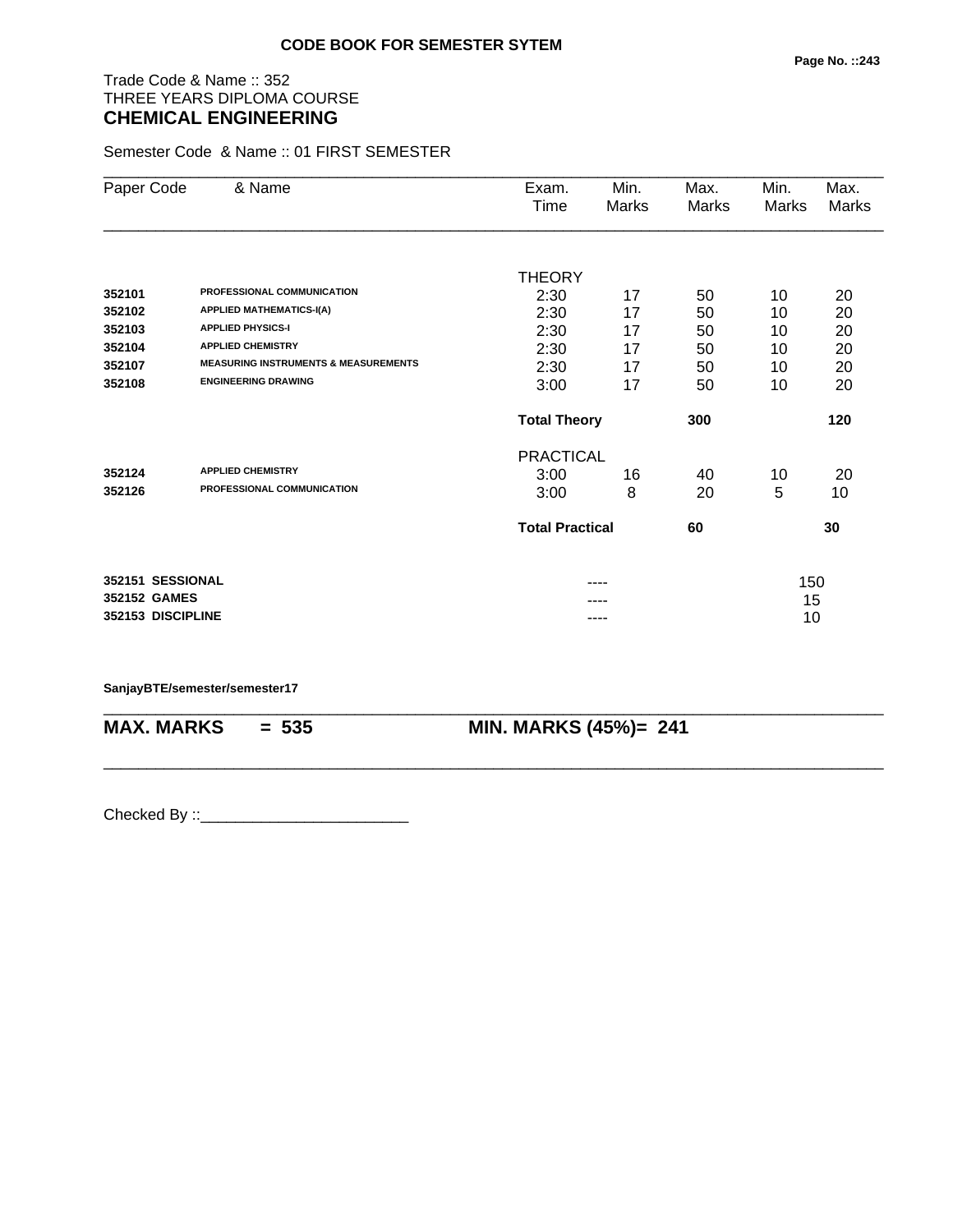### Trade Code & Name :: 352 THREE YEARS DIPLOMA COURSE **CHEMICAL ENGINEERING**

Semester Code & Name :: 02 SECOND SEMESTER

| Paper Code        | & Name                                           | Exam.                  | Min.  | Max.  | Min.  | Max.  |
|-------------------|--------------------------------------------------|------------------------|-------|-------|-------|-------|
|                   |                                                  | Time                   | Marks | Marks | Marks | Marks |
|                   |                                                  |                        |       |       |       |       |
|                   |                                                  | <b>THEORY</b>          |       |       |       |       |
| 352205            | <b>APPLIED MECHANICS</b>                         | 2:30                   | 17    | 50    | 10    | 20    |
| 352206            | <b>MECHANICAL OPERATION &amp; SOLID HANDLING</b> | 2:30                   | 17    | 50    | 10    | 20    |
| 352209            | <b>APPLIED MATHEMATICS-I(B)</b>                  | 2:30                   | 17    | 50    | 10    | 20    |
| 352210            | <b>APPLIED PHYSICS-II</b>                        | 2:30                   | 17    | 50    | 10    | 20    |
|                   |                                                  | <b>Total Theory</b>    |       | 200   |       | 80    |
|                   |                                                  | <b>PRACTICAL</b>       |       |       |       |       |
| 352221            | <b>APPLIED PHYSICS-II</b>                        | 3:00                   | 16    | 40    | 10    | 20    |
| 352222            | <b>APPLIED MECHANICS</b>                         | 3:00                   | 16    | 40    | 10    | 20    |
| 352223            | <b>WORKSHOP PRACTICE</b>                         | 4:00                   | 24    | 60    | 15    | 30    |
| 352225            | <b>MECHANICAL OPERATION &amp; SOLID HANDLING</b> | 3:00                   | 24    | 60    | 15    | 30    |
|                   |                                                  | <b>Total Practical</b> |       | 200   |       | 100   |
| 352251 SESSIONAL  |                                                  |                        |       |       | 180   |       |
| 352252 GAMES      |                                                  |                        |       |       | 15    |       |
| 352253 DISCIPLINE |                                                  |                        |       |       | 10    |       |
|                   |                                                  |                        |       |       |       |       |

\_\_\_\_\_\_\_\_\_\_\_\_\_\_\_\_\_\_\_\_\_\_\_\_\_\_\_\_\_\_\_\_\_\_\_\_\_\_\_\_\_\_\_\_\_\_\_\_\_\_\_\_\_\_\_\_\_\_\_\_\_\_\_\_\_\_\_\_\_\_\_\_\_\_\_\_\_\_\_\_\_\_\_\_\_\_\_\_\_\_

\_\_\_\_\_\_\_\_\_\_\_\_\_\_\_\_\_\_\_\_\_\_\_\_\_\_\_\_\_\_\_\_\_\_\_\_\_\_\_\_\_\_\_\_\_\_\_\_\_\_\_\_\_\_\_\_\_\_\_\_\_\_\_\_\_\_\_\_\_\_\_\_\_\_\_\_\_\_\_\_\_\_\_\_\_\_\_\_\_\_

**SanjayBTE/semester/semester17**

**MAX. MARKS = 605 MIN. MARKS (45%)= 272**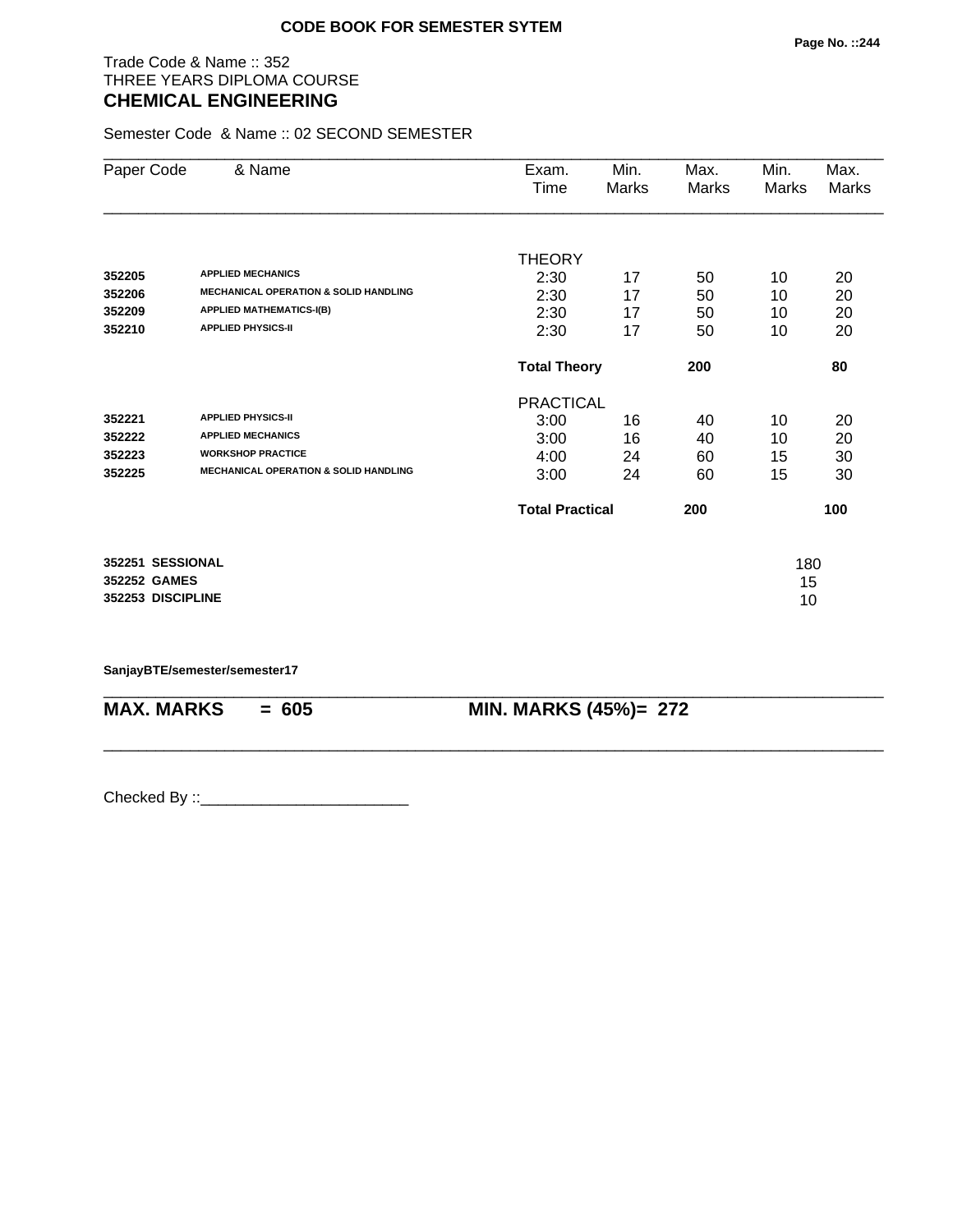### Trade Code & Name :: 352 THREE YEARS DIPLOMA COURSE **CHEMICAL ENGINEERING**

Semester Code & Name :: 03 THIRD SEMESTER

| Paper Code        | & Name                                         | Exam.<br>Time          | Min.<br>Marks | Max.<br>Marks | Min.<br>Marks | Max.<br>Marks |
|-------------------|------------------------------------------------|------------------------|---------------|---------------|---------------|---------------|
|                   |                                                |                        |               |               |               |               |
| 352301            | <b>APPLIED MATHEMATICS-II</b>                  | <b>THEORY</b>          |               |               |               |               |
| 352303            | <b>ELECTRICAL TECHNOLOGY &amp; ELECTRONICS</b> | 2:30                   | 17            | 50            | 10            | 20            |
| 352306            | <b>MATERIAL ENERGY BALANCES</b>                | 2:30<br>2:30           | 17<br>17      | 50<br>50      | 10<br>10      | 20<br>20      |
| 352308            | <b>CHEMICAL ENGG. THERMODYNAMICS</b>           | 2:30                   | 17            | 50            | 10            | 20            |
|                   |                                                | <b>Total Theory</b>    |               | 200           |               | 80            |
|                   |                                                | <b>PRACTICAL</b>       |               |               |               |               |
| 352321            | <b>ELECTRICAL TECHNOLOGY &amp; ELECTRONICS</b> | 3:00                   | 16            | 40            | 10            | 20            |
| 352324            | <b>INTRODUCTION TO COMPUTER</b>                | 3:00                   | 24            | 60            | 15            | 30            |
|                   |                                                | <b>Total Practical</b> |               | 100           |               | 50            |
| 352351 SESSIONAL  |                                                |                        | ----          |               | 130           |               |
| 352352 GAMES      |                                                |                        |               |               | 15            |               |
| 352353 DISCIPLINE |                                                |                        | ----          |               | 10            |               |

\_\_\_\_\_\_\_\_\_\_\_\_\_\_\_\_\_\_\_\_\_\_\_\_\_\_\_\_\_\_\_\_\_\_\_\_\_\_\_\_\_\_\_\_\_\_\_\_\_\_\_\_\_\_\_\_\_\_\_\_\_\_\_\_\_\_\_\_\_\_\_\_\_\_\_\_\_\_\_\_\_\_\_\_\_\_\_\_\_\_

\_\_\_\_\_\_\_\_\_\_\_\_\_\_\_\_\_\_\_\_\_\_\_\_\_\_\_\_\_\_\_\_\_\_\_\_\_\_\_\_\_\_\_\_\_\_\_\_\_\_\_\_\_\_\_\_\_\_\_\_\_\_\_\_\_\_\_\_\_\_\_\_\_\_\_\_\_\_\_\_\_\_\_\_\_\_\_\_\_\_

**SanjayBTE/semester/semester17**

**MAX. MARKS = 455 MIN. MARKS (45%)= 205**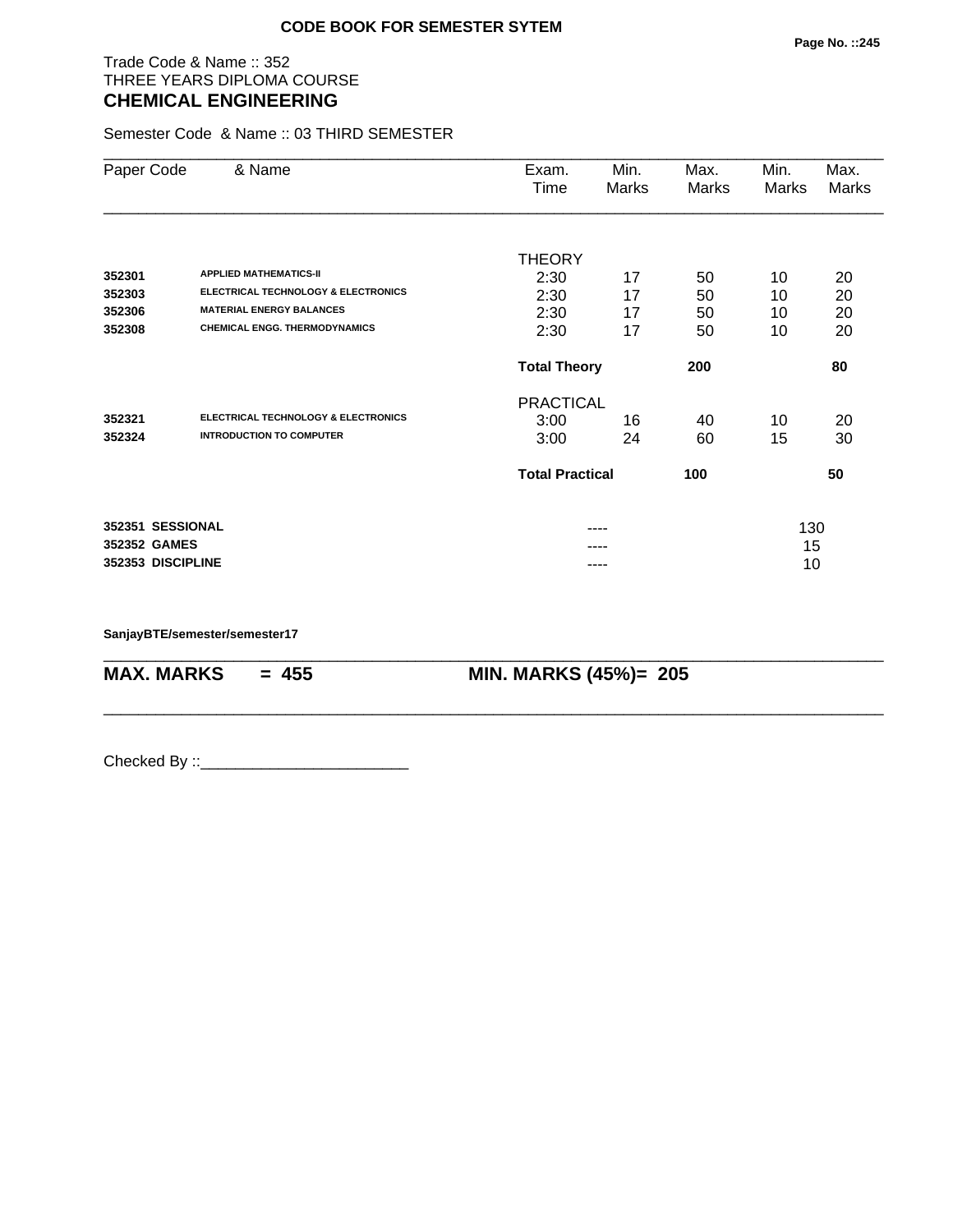### Trade Code & Name :: 352 THREE YEARS DIPLOMA COURSE **CHEMICAL ENGINEERING**

Semester Code & Name :: 04 FORTH SEMESTER

| Paper Code        | & Name                                                      | Exam.<br>Time          | Min.<br>Marks | Max.<br>Marks | Min.<br>Marks | Max.<br>Marks |
|-------------------|-------------------------------------------------------------|------------------------|---------------|---------------|---------------|---------------|
|                   |                                                             | <b>THEORY</b>          |               |               |               |               |
| 352402            | <b>PROCESS PLANT UTILITIES</b>                              | 2:30                   | 17            | 50            | 10            | 20            |
| 352404            | <b>CONVENTIONAL &amp; NON-CONVENTIONAL SOURCE OF ENERGY</b> | 2:30                   | 17            | 50            | 10            | 20            |
| 352405            | <b>CHEMICAL TECHNOLOGY</b>                                  | 2:30                   | 17            | 50            | 10            | 20            |
| 352407            | <b>FLUID MECHANICS</b>                                      | 2:30                   | 17            | 50            | 10            | 20            |
|                   |                                                             | <b>Total Theory</b>    |               | 200           |               | 80            |
|                   |                                                             | <b>PRACTICAL</b>       |               |               |               |               |
| 352422            | <b>CHEMICAL TECHNOLOGY</b>                                  | 3:00                   | 24            | 60            | 15            | 30            |
| 352423            | <b>FLUID MECHANICS</b>                                      | 3:00                   | 40            | 100           | 25            | 50            |
|                   |                                                             | <b>Total Practical</b> |               | 160           |               | 80            |
| 352451 SESSIONAL  |                                                             |                        |               |               | 160           |               |
| 352452 GAMES      |                                                             |                        |               |               | 15            |               |
| 352453 DISCIPLINE |                                                             |                        |               |               | 10            |               |

\_\_\_\_\_\_\_\_\_\_\_\_\_\_\_\_\_\_\_\_\_\_\_\_\_\_\_\_\_\_\_\_\_\_\_\_\_\_\_\_\_\_\_\_\_\_\_\_\_\_\_\_\_\_\_\_\_\_\_\_\_\_\_\_\_\_\_\_\_\_\_\_\_\_\_\_\_\_\_\_\_\_\_\_\_\_\_\_\_\_

\_\_\_\_\_\_\_\_\_\_\_\_\_\_\_\_\_\_\_\_\_\_\_\_\_\_\_\_\_\_\_\_\_\_\_\_\_\_\_\_\_\_\_\_\_\_\_\_\_\_\_\_\_\_\_\_\_\_\_\_\_\_\_\_\_\_\_\_\_\_\_\_\_\_\_\_\_\_\_\_\_\_\_\_\_\_\_\_\_\_

**SanjayBTE/semester/semester17**

**MAX. MARKS = 545 MIN. MARKS (45%)= 245**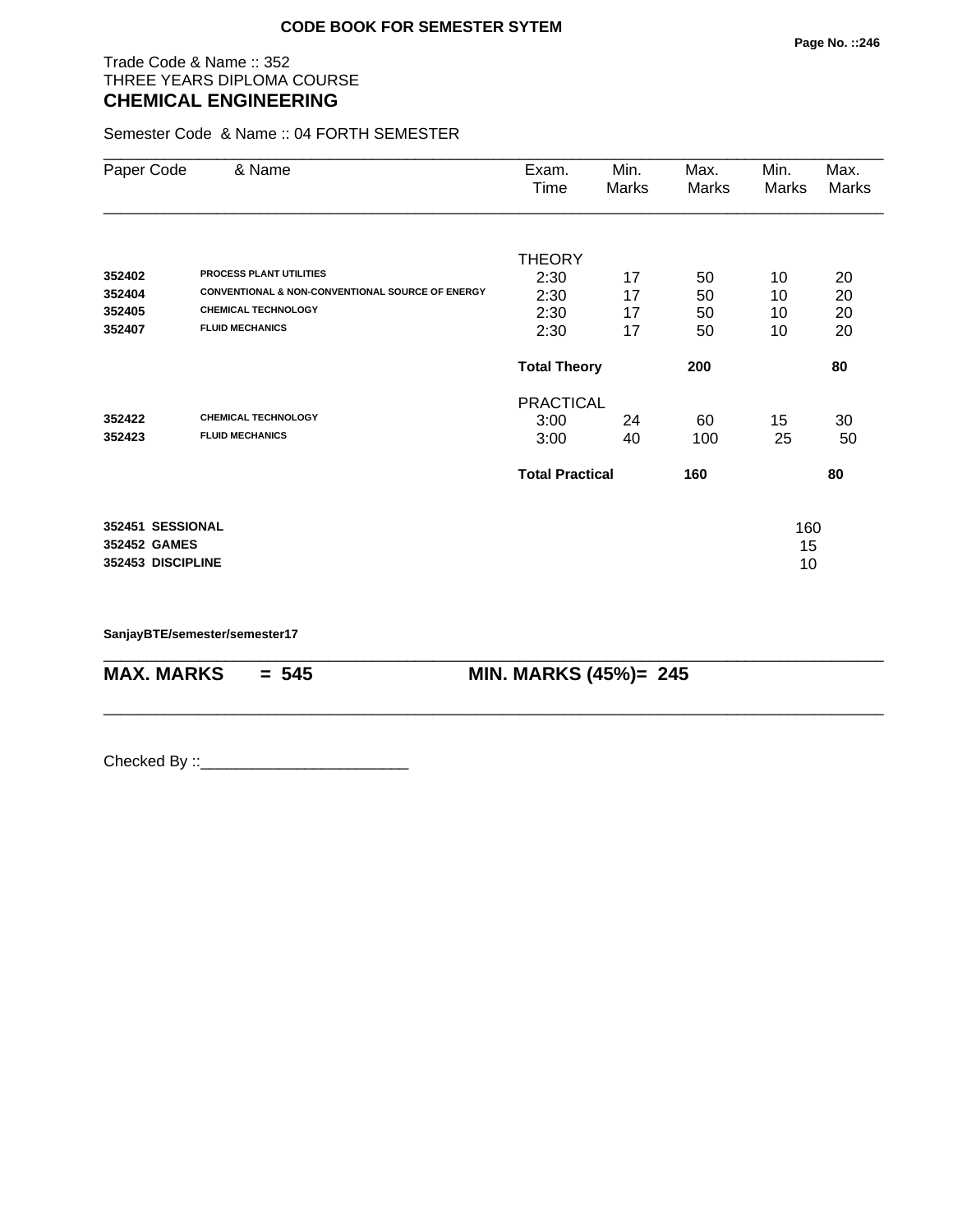### Trade Code & Name :: 352 THREE YEARS DIPLOMA COURSE **CHEMICAL ENGINEERING**

Semester Code & Name :: 05 FIFTH SEMESTER

| Paper Code        | & Name                                               | Exam.<br>Time                     | Min.<br><b>Marks</b> | Max.<br><b>Marks</b> | Min.<br><b>Marks</b> | Max.<br><b>Marks</b> |
|-------------------|------------------------------------------------------|-----------------------------------|----------------------|----------------------|----------------------|----------------------|
|                   |                                                      |                                   |                      |                      |                      |                      |
| 352501            | <b>HEAT TRANSFER OPERATIONS</b>                      | <b>THEORY</b>                     |                      |                      |                      |                      |
| 352502            | <b>MASS TRANSFER OPERATIONS</b>                      | 2:30<br>2:30                      | 23<br>23             | 70<br>70             | 15                   | 30                   |
| 352505            | INDUSTRIAL MANAGEMENT & ENTREPRENEURSHIP DEVELOPMENT | 2:30                              | 17                   | 50                   | 15<br>10             | 30<br>20             |
| 352507            | POLLUTION CONTROL & INDUSTRIAL SAFETY                | 2:30                              | 23                   | 70                   | 15                   | 30                   |
|                   |                                                      | ELECTIVE ANY ONE OF THE FOLLOWING |                      |                      |                      |                      |
| 352508            | <b>FERTILIZER TECHNOLOGY</b>                         | 2:30                              | 23                   | 70                   | 15                   | 30                   |
| 352509            | PETROLEUM & PETROCHEMICALS                           | 2:30                              | 23                   | 70                   | 15                   | 30                   |
|                   |                                                      | <b>Total Theory</b>               |                      | 330                  |                      | 140                  |
|                   |                                                      | <b>PRACTICAL</b>                  |                      |                      |                      |                      |
| 352521            | <b>HEAT AND MASS TRANSFER OPERATIONS LAB</b>         | 4:00                              | 40                   | 100                  | 25                   | 50                   |
|                   |                                                      | <b>Total Practical</b>            |                      | 100                  |                      | 50                   |
|                   |                                                      | ELECTIVE ANY ONE OF THE FOLLOWING |                      |                      |                      |                      |
| 352525            | <b>FERTILIZER TECHNOLOGY</b>                         | 4:00                              | 32                   | 80                   | 20                   | 40                   |
| 352526            | PETROLEUM & PETROCHEMICALS                           | 4:00                              | 32                   | 80                   | 20                   | 40                   |
|                   |                                                      |                                   |                      |                      |                      |                      |
| 352551 SESSIONAL  |                                                      |                                   |                      |                      | 320                  |                      |
| 352552 GAMES      |                                                      |                                   |                      |                      | 15                   |                      |
| 352553 DISCIPLINE |                                                      |                                   |                      |                      | 10                   |                      |
|                   |                                                      |                                   |                      |                      |                      |                      |

\_\_\_\_\_\_\_\_\_\_\_\_\_\_\_\_\_\_\_\_\_\_\_\_\_\_\_\_\_\_\_\_\_\_\_\_\_\_\_\_\_\_\_\_\_\_\_\_\_\_\_\_\_\_\_\_\_\_\_\_\_\_\_\_\_\_\_\_\_\_\_\_\_\_\_\_\_\_\_\_\_\_\_\_\_\_\_\_\_\_

\_\_\_\_\_\_\_\_\_\_\_\_\_\_\_\_\_\_\_\_\_\_\_\_\_\_\_\_\_\_\_\_\_\_\_\_\_\_\_\_\_\_\_\_\_\_\_\_\_\_\_\_\_\_\_\_\_\_\_\_\_\_\_\_\_\_\_\_\_\_\_\_\_\_\_\_\_\_\_\_\_\_\_\_\_\_\_\_\_\_

**SanjayBTE/semester/semester17**

**MAX. MARKS = 775 MIN. MARKS (45%)= 349**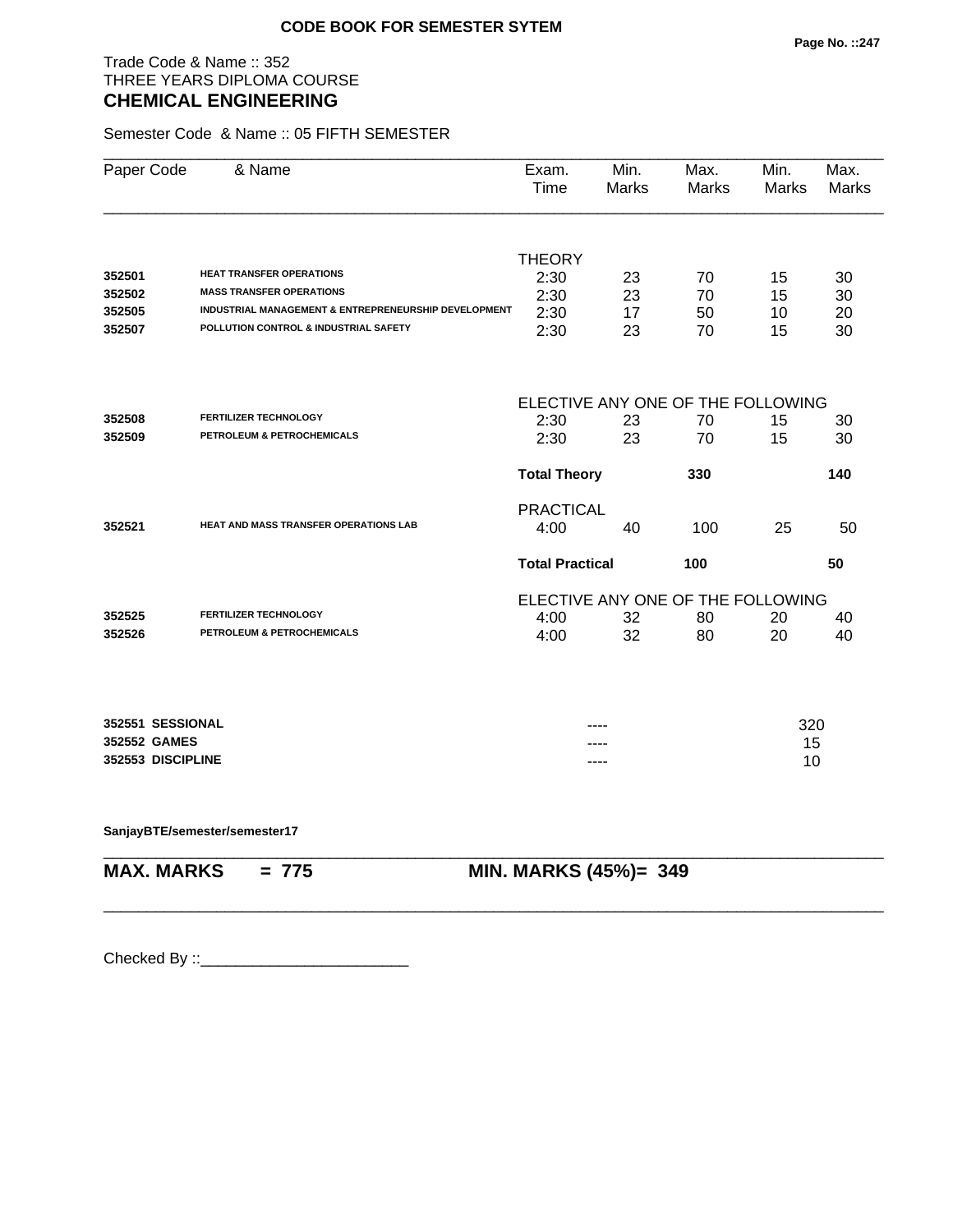### Trade Code & Name :: 352 THREE YEARS DIPLOMA COURSE **CHEMICAL ENGINEERING**

Semester Code & Name :: 06 SIXTH SEMESTER

| Paper Code                                            | & Name                                                               | Exam.<br><b>Time</b>   | Min.<br><b>Marks</b> | Max.<br>Marks | Min.<br>Marks   | Max.<br><b>Marks</b> |
|-------------------------------------------------------|----------------------------------------------------------------------|------------------------|----------------------|---------------|-----------------|----------------------|
|                                                       |                                                                      | <b>THEORY</b>          |                      |               |                 |                      |
| 352603                                                | <b>CHEMICAL REACTION ENGINEERING</b>                                 | 2:30                   | 23                   | 70            | 15              | 30                   |
| 352604                                                | <b>AUTOMATIC PROCESS CONTROL</b>                                     | 2:30                   | 23                   | 70            | 15              | 30                   |
| 352606                                                | PROCESS EQUIPMENT DESIGN                                             | 2:30                   | 23                   | 70            | 15              | 30                   |
|                                                       |                                                                      | <b>Total Theory</b>    |                      | 210           |                 | 90                   |
|                                                       |                                                                      | <b>PRACTICAL</b>       |                      |               |                 |                      |
| 352622                                                | <b>AUTOMATIC PROCESS CONTROL</b>                                     | 4:00                   | 40                   | 100           | 25              | 50                   |
| 352623                                                | <b>EQUIPMENT DESIGN PROJECT</b>                                      |                        | 40                   | 100           | 25              | 50                   |
| 352624                                                | PROJECT-II FIELD EXPOSURE                                            |                        | 32                   | 80            | 20              | 40                   |
|                                                       |                                                                      | <b>Total Practical</b> |                      | 280           |                 | 140                  |
| 352651 SESSIONAL<br>352652 GAMES<br>352653 DISCIPLINE |                                                                      |                        |                      |               | 230<br>15<br>10 |                      |
|                                                       | 352661 CARRY OVER IST YEAR (30%)<br>352662 CARRY OVER 2ND YEAR (70%) |                        | ----                 |               | 342<br>700      |                      |
|                                                       | SanjayBTE/semester/semester17                                        |                        |                      |               |                 |                      |

| MAX. MARKS | = 1787 | <b>MIN. MARKS (45%)= 804</b> |
|------------|--------|------------------------------|
|            |        |                              |

\_\_\_\_\_\_\_\_\_\_\_\_\_\_\_\_\_\_\_\_\_\_\_\_\_\_\_\_\_\_\_\_\_\_\_\_\_\_\_\_\_\_\_\_\_\_\_\_\_\_\_\_\_\_\_\_\_\_\_\_\_\_\_\_\_\_\_\_\_\_\_\_\_\_\_\_\_\_\_\_\_\_\_\_\_\_\_\_\_\_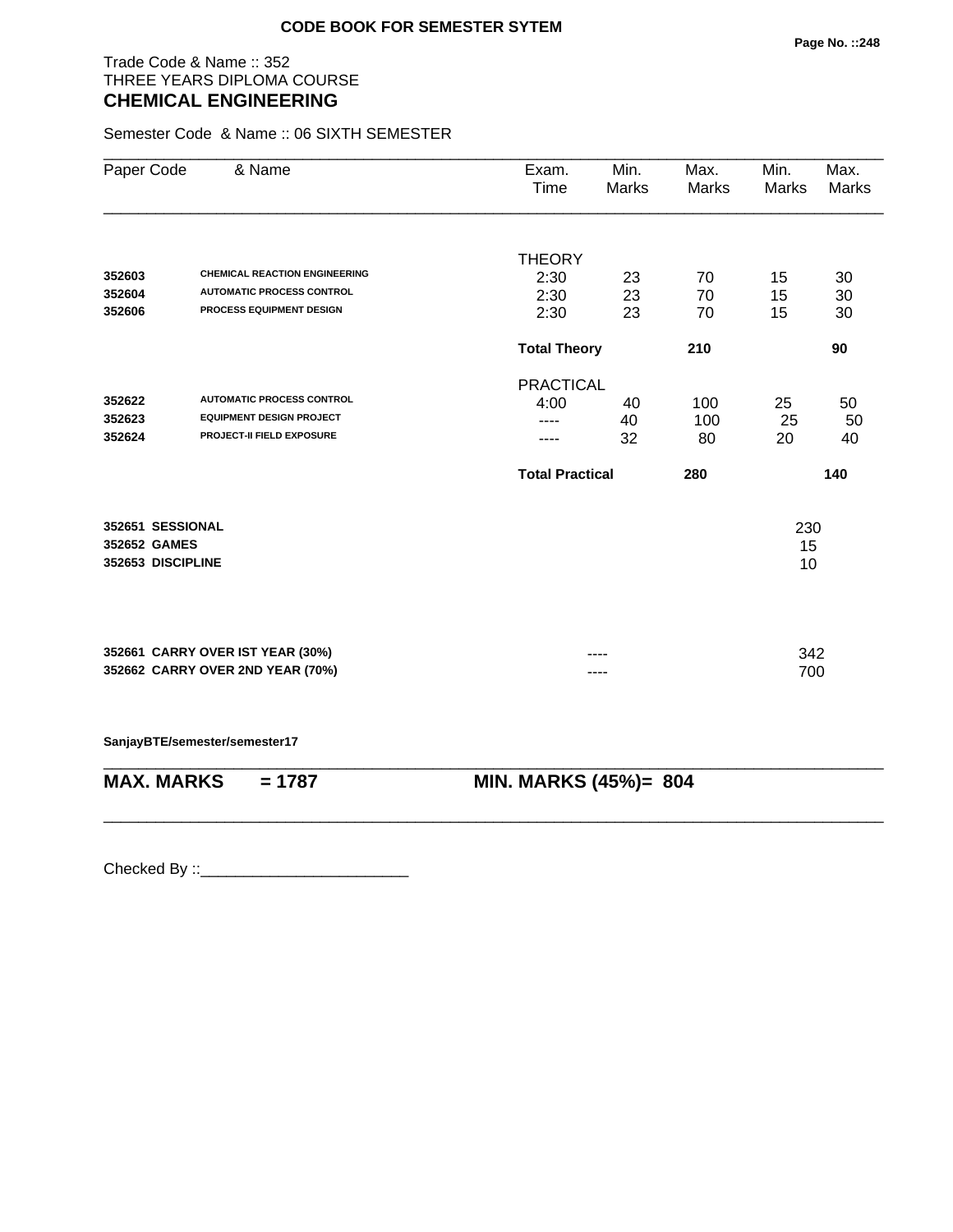# Trade Code & Name :: 353 THREE YEARS DIPLOMA COURSE **CHEMICAL ENGINEERING (PETROCHEMICAL)**

Semester Code & Name :: 01 FIRST SEMESTER

| Paper Code        | & Name                                          | Exam.<br>Time                | Min.<br>Marks | Max.<br>Marks | Min.<br>Marks | Max.<br>Marks |  |
|-------------------|-------------------------------------------------|------------------------------|---------------|---------------|---------------|---------------|--|
|                   |                                                 |                              |               |               |               |               |  |
|                   |                                                 | <b>THEORY</b>                |               |               |               |               |  |
| 353101            | PROFESSIONAL COMMUNICATION                      | 2:30                         | 17            | 50            | 10            | 20            |  |
| 353102            | <b>APPLIED MATHEMATICS-I(A)</b>                 | 2:30                         | 17            | 50            | 10            | 20            |  |
| 353103            | <b>APPLIED PHYSICS-I</b>                        | 2:30                         | 17            | 50            | 10            | 20            |  |
| 353104            | <b>APPLIED CHEMISTRY</b>                        | 2:30                         | 17            | 50            | 10            | 20            |  |
| 353107            | <b>MEASURING INSTRUMENTS &amp; MEASUREMENTS</b> | 2:30                         | 17            | 50            | 10            | 20            |  |
| 353108            | <b>ENGINEERING DRAWING</b>                      | 3:00                         | 17            | 50            | 10            | 20            |  |
|                   |                                                 | 300<br><b>Total Theory</b>   |               |               |               | 120           |  |
|                   |                                                 | <b>PRACTICAL</b>             |               |               |               |               |  |
| 353124            | <b>APPLIED CHEMISTRY</b>                        | 3:00                         | 16            | 40            | 10            | 20            |  |
| 353126            | PROFESSIONAL COMMUNICATION                      | 3:00                         | 8             | 20            | 5             | 10            |  |
|                   |                                                 | <b>Total Practical</b><br>60 |               |               |               | 30            |  |
| 353151 SESSIONAL  |                                                 |                              |               |               | 150           |               |  |
| 353152 GAMES      |                                                 |                              |               |               | 15            |               |  |
| 353153 DISCIPLINE |                                                 |                              | ----          |               | 10            |               |  |

\_\_\_\_\_\_\_\_\_\_\_\_\_\_\_\_\_\_\_\_\_\_\_\_\_\_\_\_\_\_\_\_\_\_\_\_\_\_\_\_\_\_\_\_\_\_\_\_\_\_\_\_\_\_\_\_\_\_\_\_\_\_\_\_\_\_\_\_\_\_\_\_\_\_\_\_\_\_\_\_\_\_\_\_\_\_\_\_\_\_

\_\_\_\_\_\_\_\_\_\_\_\_\_\_\_\_\_\_\_\_\_\_\_\_\_\_\_\_\_\_\_\_\_\_\_\_\_\_\_\_\_\_\_\_\_\_\_\_\_\_\_\_\_\_\_\_\_\_\_\_\_\_\_\_\_\_\_\_\_\_\_\_\_\_\_\_\_\_\_\_\_\_\_\_\_\_\_\_\_\_

#### **SanjayBTE/semester/semester17**

**MAX. MARKS = 535 MIN. MARKS (45%)= 241**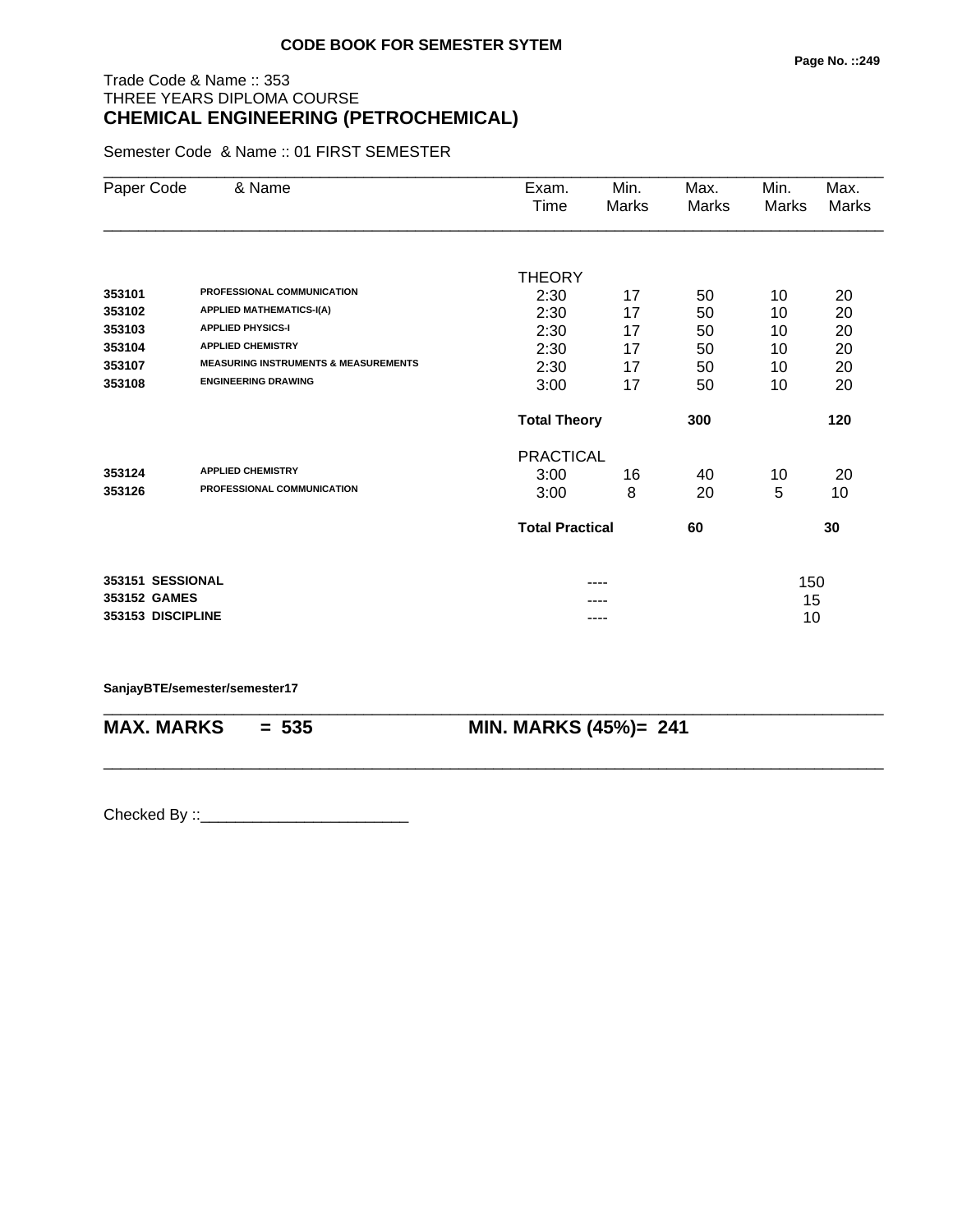## Trade Code & Name :: 353 THREE YEARS DIPLOMA COURSE **CHEMICAL ENGINEERING (PETROCHEMICAL)**

Semester Code & Name :: 02 SECOND SEMESTER

| Paper Code        | & Name                                           | Exam.                  | Min.                       | Max.  | Min.  | Max.         |
|-------------------|--------------------------------------------------|------------------------|----------------------------|-------|-------|--------------|
|                   |                                                  | Time                   | <b>Marks</b>               | Marks | Marks | <b>Marks</b> |
|                   |                                                  |                        |                            |       |       |              |
|                   |                                                  | <b>THEORY</b>          |                            |       |       |              |
| 353205            | <b>APPLIED MECHANICS</b>                         | 2:30                   | 17                         | 50    | 10    | 20           |
| 353206            | <b>MECHANICAL OPERATION &amp; SOLID HANDLING</b> | 2:30                   | 17                         | 50    | 10    | 20           |
| 353209            | <b>APPLIED MATHEMATICS-I(B)</b>                  | 2:30                   | 17                         | 50    | 10    | 20           |
| 353210            | <b>APPLIED PHYSICS-II</b>                        | 2:30                   | 17                         | 50    | 10    | 20           |
|                   |                                                  |                        | 200<br><b>Total Theory</b> |       |       | 80           |
|                   |                                                  | <b>PRACTICAL</b>       |                            |       |       |              |
| 353221            | <b>APPLIED PHYSICS-II</b>                        | 3:00                   | 16                         | 40    | 10    | 20           |
| 353222            | <b>APPLIED MECHANICS</b>                         | 3:00                   | 16                         | 40    | 10    | 20           |
| 353223            | <b>WORKSHOP PRACTICE</b>                         | 4:00                   | 24                         | 60    | 15    | 30           |
| 353225            | <b>MECHANICAL OPERATION &amp; SOLID HANDLING</b> | 3:00                   | 24                         | 60    | 15    | 30           |
|                   |                                                  | <b>Total Practical</b> |                            | 200   |       | 100          |
| 353251 SESSIONAL  |                                                  |                        |                            |       | 180   |              |
| 353252 GAMES      |                                                  |                        |                            |       | 15    |              |
| 353253 DISCIPLINE |                                                  |                        |                            |       | 10    |              |
|                   |                                                  |                        |                            |       |       |              |

\_\_\_\_\_\_\_\_\_\_\_\_\_\_\_\_\_\_\_\_\_\_\_\_\_\_\_\_\_\_\_\_\_\_\_\_\_\_\_\_\_\_\_\_\_\_\_\_\_\_\_\_\_\_\_\_\_\_\_\_\_\_\_\_\_\_\_\_\_\_\_\_\_\_\_\_\_\_\_\_\_\_\_\_\_\_\_\_\_\_

\_\_\_\_\_\_\_\_\_\_\_\_\_\_\_\_\_\_\_\_\_\_\_\_\_\_\_\_\_\_\_\_\_\_\_\_\_\_\_\_\_\_\_\_\_\_\_\_\_\_\_\_\_\_\_\_\_\_\_\_\_\_\_\_\_\_\_\_\_\_\_\_\_\_\_\_\_\_\_\_\_\_\_\_\_\_\_\_\_\_

**SanjayBTE/semester/semester17**

**MAX. MARKS = 605 MIN. MARKS (45%)= 272**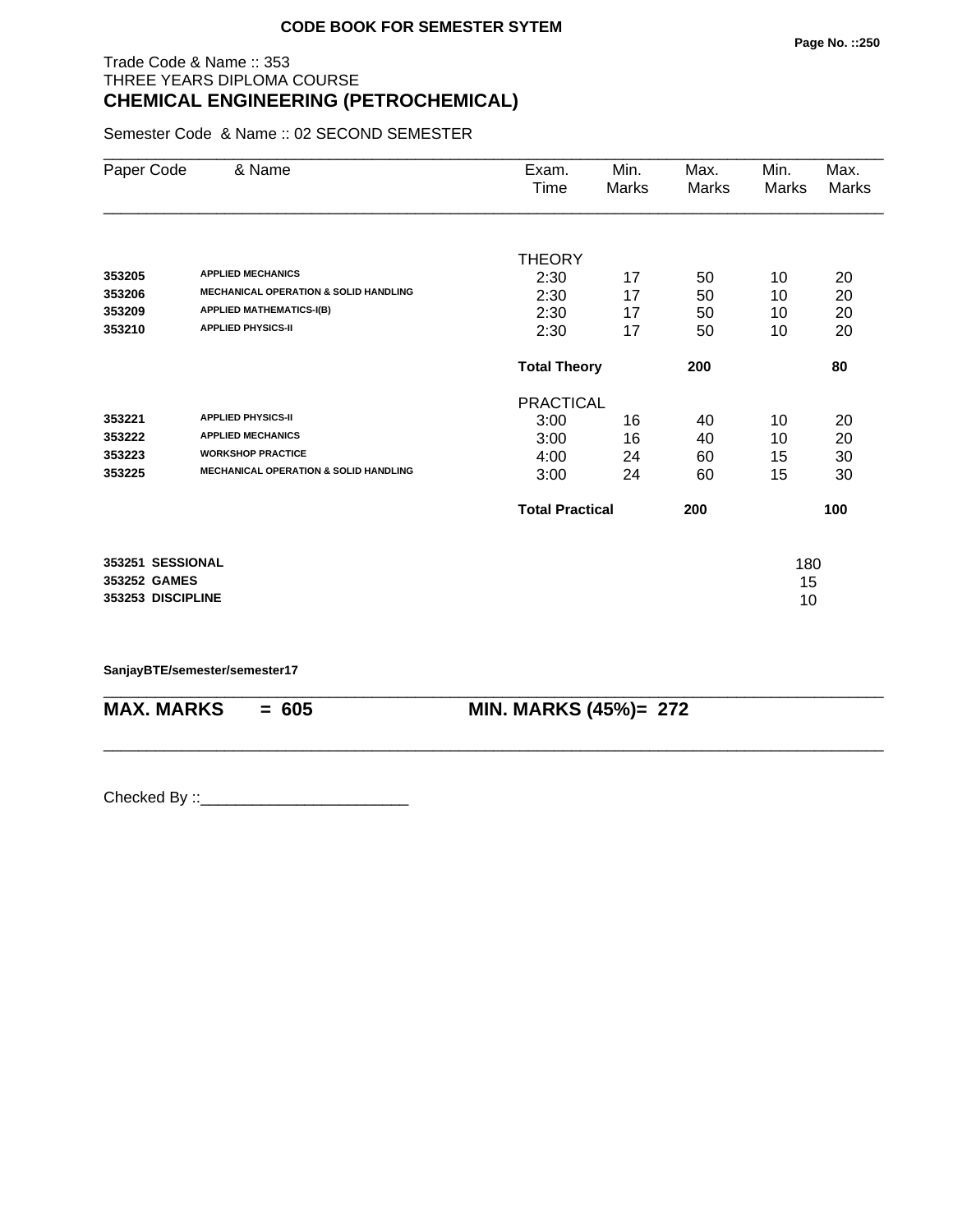## Trade Code & Name :: 353 THREE YEARS DIPLOMA COURSE **CHEMICAL ENGINEERING (PETROCHEMICAL)**

Semester Code & Name :: 03 THIRD SEMESTER

| Paper Code        | & Name                                         | Exam.<br>Time              | Min.<br>Marks | Max.<br>Marks | Min.<br>Marks | Max.<br>Marks |  |
|-------------------|------------------------------------------------|----------------------------|---------------|---------------|---------------|---------------|--|
|                   |                                                |                            |               |               |               |               |  |
| 353301            | <b>APPLIED MATHEMATICS-II</b>                  | <b>THEORY</b>              |               |               |               |               |  |
| 353303            | <b>ELECTRICAL TECHNOLOGY &amp; ELECTRONICS</b> | 2:30                       | 17            | 50            | 10            | 20            |  |
| 353306            | <b>MATERIAL ENERGY BALANCES</b>                | 2:30                       | 17<br>17      | 50            | 10            | 20            |  |
| 353308            | <b>CHEMICAL ENGG. THERMODYNAMICS</b>           | 2:30<br>2:30               | 17            | 50<br>50      | 10<br>10      | 20<br>20      |  |
|                   |                                                |                            |               |               |               |               |  |
|                   |                                                | <b>Total Theory</b><br>200 |               |               |               | 80            |  |
|                   |                                                | <b>PRACTICAL</b>           |               |               |               |               |  |
| 353321            | <b>ELECTRICAL TECHNOLOGY &amp; ELECTRONICS</b> | 3:00                       | 16            | 40            | 10            | 20            |  |
| 353324            | <b>INTRODUCTION TO COMPUTER</b>                | 3:00                       | 24            | 60            | 15            | 30            |  |
|                   |                                                | <b>Total Practical</b>     |               | 100           |               | 50            |  |
| 353351 SESSIONAL  |                                                |                            | ----          |               |               |               |  |
| 353352 GAMES      |                                                |                            |               |               | 130<br>15     |               |  |
| 353353 DISCIPLINE |                                                | ----                       |               |               | 10            |               |  |

\_\_\_\_\_\_\_\_\_\_\_\_\_\_\_\_\_\_\_\_\_\_\_\_\_\_\_\_\_\_\_\_\_\_\_\_\_\_\_\_\_\_\_\_\_\_\_\_\_\_\_\_\_\_\_\_\_\_\_\_\_\_\_\_\_\_\_\_\_\_\_\_\_\_\_\_\_\_\_\_\_\_\_\_\_\_\_\_\_\_

\_\_\_\_\_\_\_\_\_\_\_\_\_\_\_\_\_\_\_\_\_\_\_\_\_\_\_\_\_\_\_\_\_\_\_\_\_\_\_\_\_\_\_\_\_\_\_\_\_\_\_\_\_\_\_\_\_\_\_\_\_\_\_\_\_\_\_\_\_\_\_\_\_\_\_\_\_\_\_\_\_\_\_\_\_\_\_\_\_\_

**SanjayBTE/semester/semester17**

**MAX. MARKS = 455 MIN. MARKS (45%)= 205**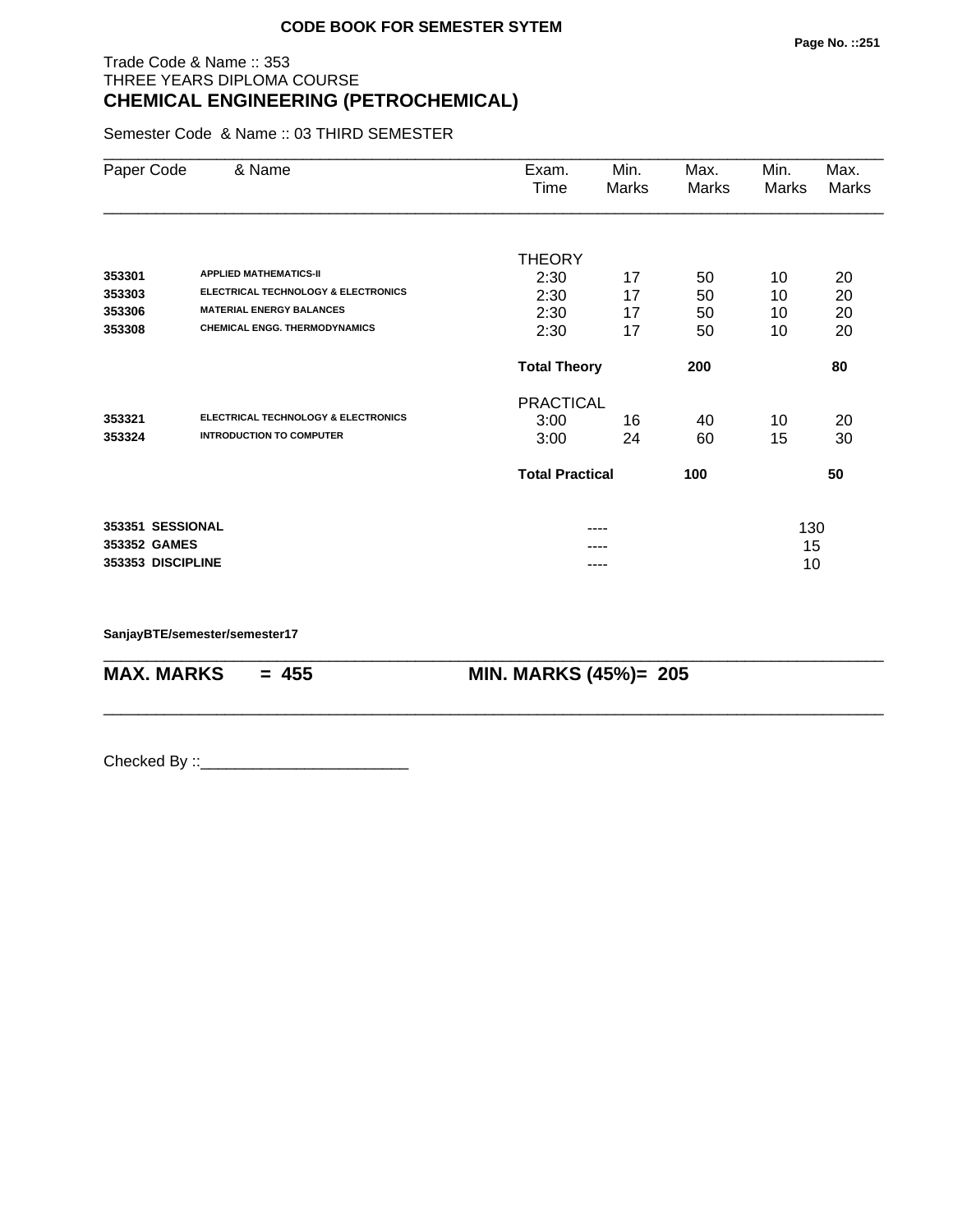## Trade Code & Name :: 353 THREE YEARS DIPLOMA COURSE **CHEMICAL ENGINEERING (PETROCHEMICAL)**

Semester Code & Name :: 04 FORTH SEMESTER

| Paper Code        | & Name                                                      | Exam.<br>Time          | Min.<br>Marks | Max.<br>Marks | Min.<br>Marks | Max.<br>Marks |
|-------------------|-------------------------------------------------------------|------------------------|---------------|---------------|---------------|---------------|
|                   |                                                             | <b>THEORY</b>          |               |               |               |               |
| 353402            | <b>PROCESS PLANT UTILITIES</b>                              | 2:30                   | 17            | 50            | 10            | 20            |
| 353404            | <b>CONVENTIONAL &amp; NON-CONVENTIONAL SOURCE OF ENERGY</b> | 2:30                   | 17            | 50            | 10            | 20            |
| 353405            | <b>CHEMICAL TECHNOLOGY</b>                                  | 2:30                   | 17            | 50            | 10            | 20            |
| 353407            | <b>FLUID MECHANICS</b>                                      | 2:30                   | 17            | 50            | 10            | 20            |
|                   |                                                             | <b>Total Theory</b>    |               | 200           |               | 80            |
|                   |                                                             | <b>PRACTICAL</b>       |               |               |               |               |
| 353422            | <b>CHEMICAL TECHNOLOGY</b>                                  | 3:00                   | 24            | 60            | 15            | 30            |
| 353423            | <b>FLUID MECHANICS</b>                                      | 3:00                   | 40            | 100           | 25            | 50            |
|                   |                                                             | <b>Total Practical</b> |               | 160           |               | 80            |
| 353451 SESSIONAL  |                                                             |                        |               |               | 160           |               |
| 353452 GAMES      |                                                             |                        |               |               | 15            |               |
| 353453 DISCIPLINE |                                                             |                        |               |               | 10            |               |

\_\_\_\_\_\_\_\_\_\_\_\_\_\_\_\_\_\_\_\_\_\_\_\_\_\_\_\_\_\_\_\_\_\_\_\_\_\_\_\_\_\_\_\_\_\_\_\_\_\_\_\_\_\_\_\_\_\_\_\_\_\_\_\_\_\_\_\_\_\_\_\_\_\_\_\_\_\_\_\_\_\_\_\_\_\_\_\_\_\_

\_\_\_\_\_\_\_\_\_\_\_\_\_\_\_\_\_\_\_\_\_\_\_\_\_\_\_\_\_\_\_\_\_\_\_\_\_\_\_\_\_\_\_\_\_\_\_\_\_\_\_\_\_\_\_\_\_\_\_\_\_\_\_\_\_\_\_\_\_\_\_\_\_\_\_\_\_\_\_\_\_\_\_\_\_\_\_\_\_\_

**SanjayBTE/semester/semester17**

**MAX. MARKS = 545 MIN. MARKS (45%)= 245**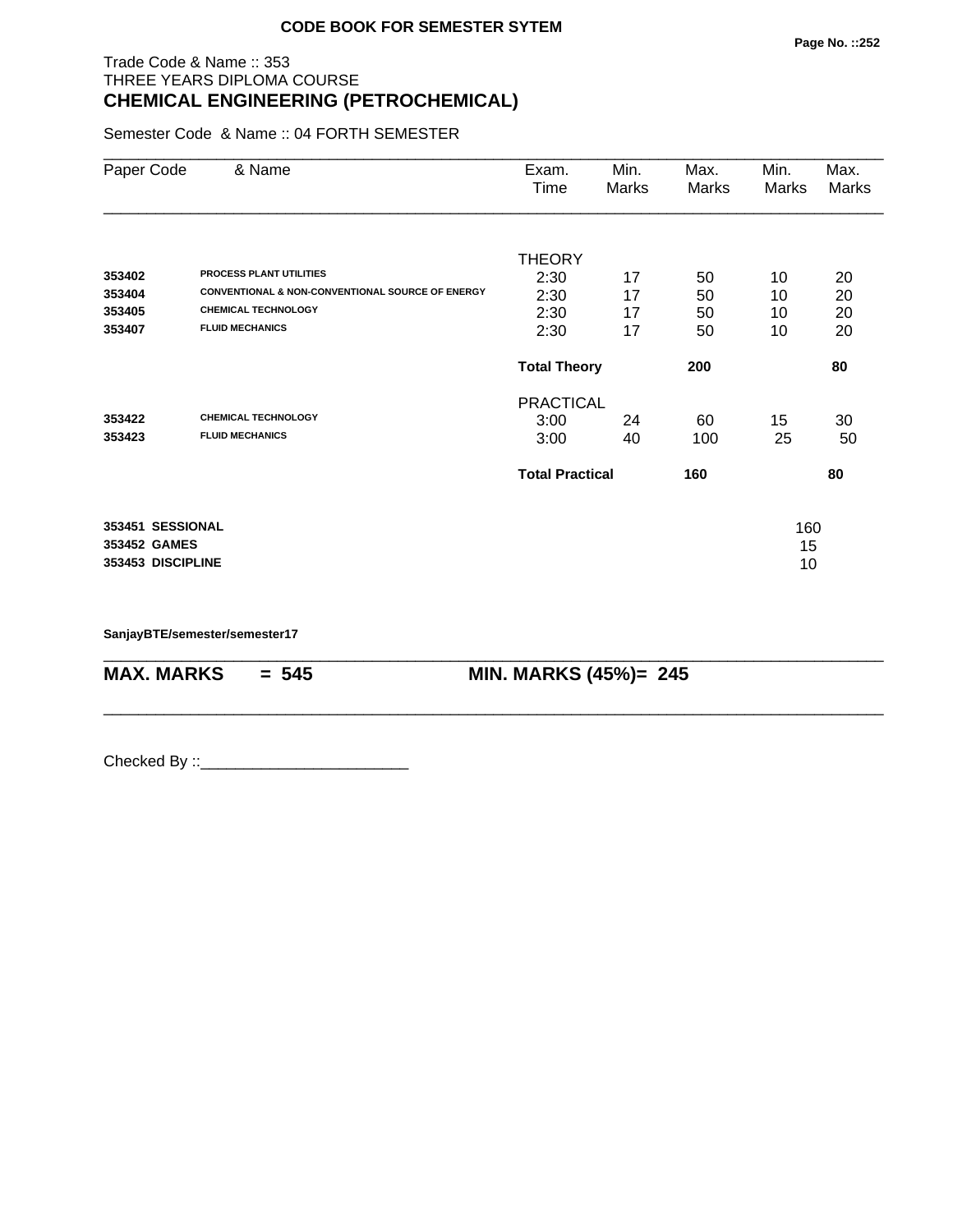## Trade Code & Name :: 353 THREE YEARS DIPLOMA COURSE **CHEMICAL ENGINEERING (PETROCHEMICAL)**

Semester Code & Name :: 05 FIFTH SEMESTER

| Paper Code        | & Name                                               | Exam.<br>Time          | Min.<br>Marks | Max.<br>Marks | Min.<br>Marks | Max.<br>Marks |
|-------------------|------------------------------------------------------|------------------------|---------------|---------------|---------------|---------------|
|                   |                                                      |                        |               |               |               |               |
| 353501            | <b>HEAT TRANSFER OPERATIONS</b>                      | <b>THEORY</b>          |               |               |               |               |
| 353502            | <b>MASS TRANSFER OPERATIONS</b>                      | 2:30                   | 23            | 70            | 15            | 30            |
| 353505            | INDUSTRIAL MANAGEMENT & ENTREPRENEURSHIP DEVELOPMENT | 2:30<br>2:30           | 23<br>17      | 70<br>50      | 15<br>10      | 30<br>20      |
| 353507            | POLLUTION CONTROL & INDUSTRIAL SAFETY                | 2:30                   | 23            | 70            | 15            | 30            |
| 353508            | <b>PETROLEUM REFINING</b>                            | 2:30                   | 23            | 70            | 15            | 30            |
|                   |                                                      | <b>Total Theory</b>    |               | 330           |               | 140           |
|                   | <b>HEAT TRANSFER OPERATIONS</b>                      | <b>PRACTICAL</b>       |               |               |               |               |
| 353521            |                                                      | 4:00                   | 40            | 100           | 25            | 50            |
|                   |                                                      | <b>Total Practical</b> |               | 100           |               | 50            |
|                   |                                                      |                        |               |               |               |               |
| 353551 SESSIONAL  |                                                      |                        | ----          |               | 190           |               |
| 353552 GAMES      |                                                      |                        |               |               | 15            |               |
| 353553 DISCIPLINE |                                                      |                        | ----          |               | 10            |               |

\_\_\_\_\_\_\_\_\_\_\_\_\_\_\_\_\_\_\_\_\_\_\_\_\_\_\_\_\_\_\_\_\_\_\_\_\_\_\_\_\_\_\_\_\_\_\_\_\_\_\_\_\_\_\_\_\_\_\_\_\_\_\_\_\_\_\_\_\_\_\_\_\_\_\_\_\_\_\_\_\_\_\_\_\_\_\_\_\_\_

\_\_\_\_\_\_\_\_\_\_\_\_\_\_\_\_\_\_\_\_\_\_\_\_\_\_\_\_\_\_\_\_\_\_\_\_\_\_\_\_\_\_\_\_\_\_\_\_\_\_\_\_\_\_\_\_\_\_\_\_\_\_\_\_\_\_\_\_\_\_\_\_\_\_\_\_\_\_\_\_\_\_\_\_\_\_\_\_\_\_

**SanjayBTE/semester/semester17**

**MAX. MARKS = 645 MIN. MARKS (45%)= 290**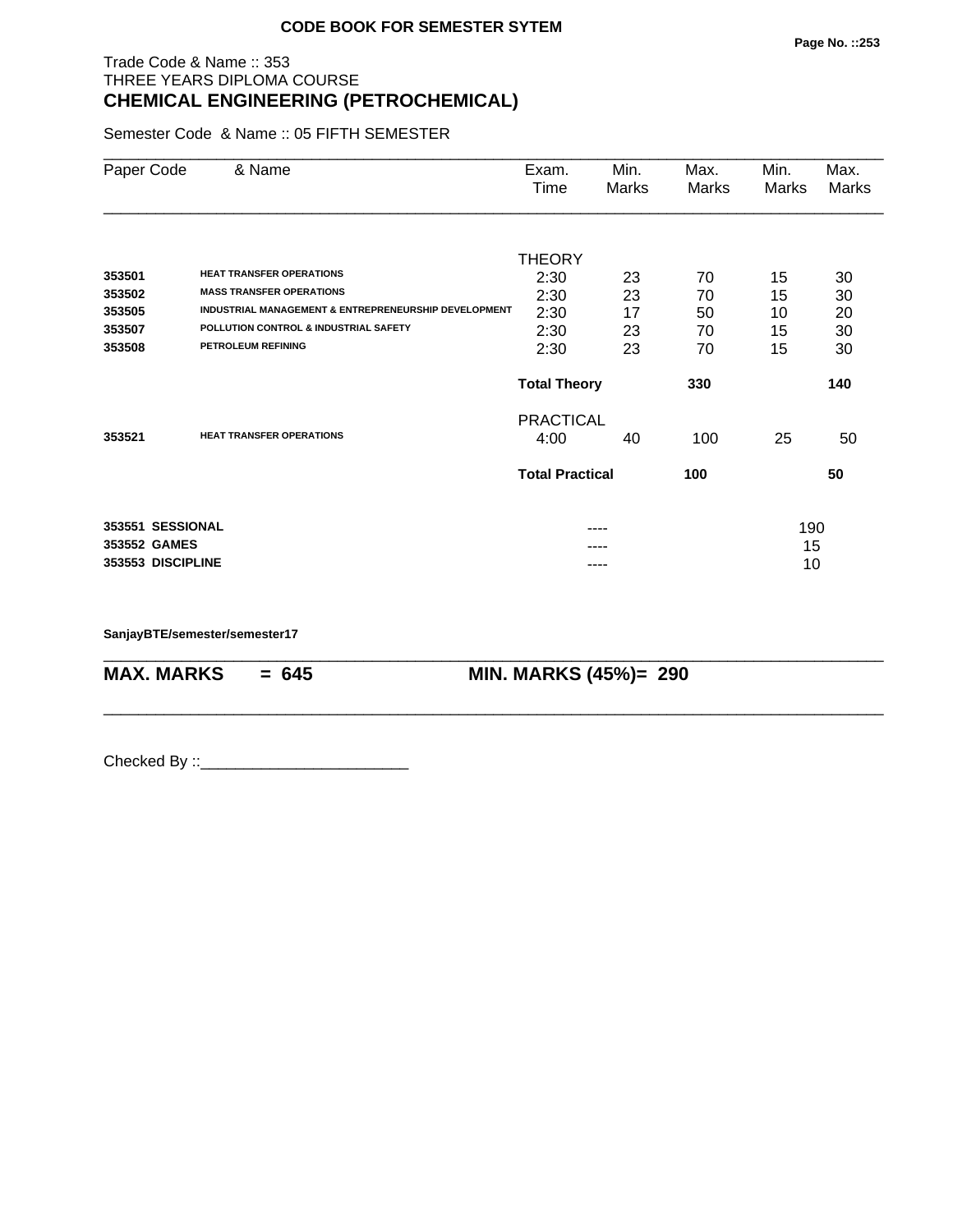## Trade Code & Name :: 353 THREE YEARS DIPLOMA COURSE **CHEMICAL ENGINEERING (PETROCHEMICAL)**

Semester Code & Name :: 06 SIXTH SEMESTER

| Paper Code        | & Name                               | Exam.<br>Time          | Min.<br><b>Marks</b> | Max.<br>Marks | Min.<br><b>Marks</b> | Max.<br><b>Marks</b> |
|-------------------|--------------------------------------|------------------------|----------------------|---------------|----------------------|----------------------|
|                   |                                      | <b>THEORY</b>          |                      |               |                      |                      |
| 353603            | <b>CHEMICAL REACTION ENGINEERING</b> | 2:30                   | 23                   | 70            | 15                   | 30                   |
| 353604            | <b>AUTOMATIC PROCESS CONTROL</b>     | 2:30                   | 23                   | 70            | 15                   | 30                   |
| 353606            | PROCESS EQUIPMENT DESIGN             | 2:30                   | 23                   | 70            | 15                   | 30                   |
| 353609            | <b>PETROCHEMICALS</b>                | 2:30                   | 23                   | 70            | 15                   | 30                   |
|                   |                                      | <b>Total Theory</b>    |                      | 280           |                      | 120                  |
|                   |                                      | <b>PRACTICAL</b>       |                      |               |                      |                      |
| 353622            | <b>AUTOMATIC PROCESS CONTROL</b>     | 4:00                   | 40                   | 100           | 25                   | 50                   |
| 353623            | <b>EQUIPMENT DESIGN PROJECT (A)</b>  |                        | 40                   | 100           | 25                   | 50                   |
| 353624            | FIELD EXPOSURE PROJECT (B)           | ----                   | 32                   | 80            | 20                   | 40                   |
| 353625            | <b>PETROCHEMICALS</b>                | 4:00                   | 32                   | 80            | 20                   | 40                   |
|                   |                                      | <b>Total Practical</b> |                      | 360           |                      | 180                  |
| 353651 SESSIONAL  |                                      |                        |                      |               | 235                  |                      |
| 353652 GAMES      |                                      |                        |                      |               | 15                   |                      |
| 353653 DISCIPLINE |                                      |                        |                      |               | 10                   |                      |
|                   |                                      |                        |                      |               |                      |                      |
|                   | 353661 CARRY OVER IST YEAR (30%)     |                        |                      |               | 342                  |                      |
|                   | 353662 CARRY OVER 2ND YEAR (70%)     |                        | ----                 |               | 840                  |                      |
|                   |                                      |                        |                      |               |                      |                      |

**SanjayBTE/semester/semester17**

\_\_\_\_\_\_\_\_\_\_\_\_\_\_\_\_\_\_\_\_\_\_\_\_\_\_\_\_\_\_\_\_\_\_\_\_\_\_\_\_\_\_\_\_\_\_\_\_\_\_\_\_\_\_\_\_\_\_\_\_\_\_\_\_\_\_\_\_\_\_\_\_\_\_\_\_\_\_\_\_\_\_\_\_\_\_\_\_\_\_ **MAX. MARKS = 2082 MIN. MARKS (45%)= 937**

\_\_\_\_\_\_\_\_\_\_\_\_\_\_\_\_\_\_\_\_\_\_\_\_\_\_\_\_\_\_\_\_\_\_\_\_\_\_\_\_\_\_\_\_\_\_\_\_\_\_\_\_\_\_\_\_\_\_\_\_\_\_\_\_\_\_\_\_\_\_\_\_\_\_\_\_\_\_\_\_\_\_\_\_\_\_\_\_\_\_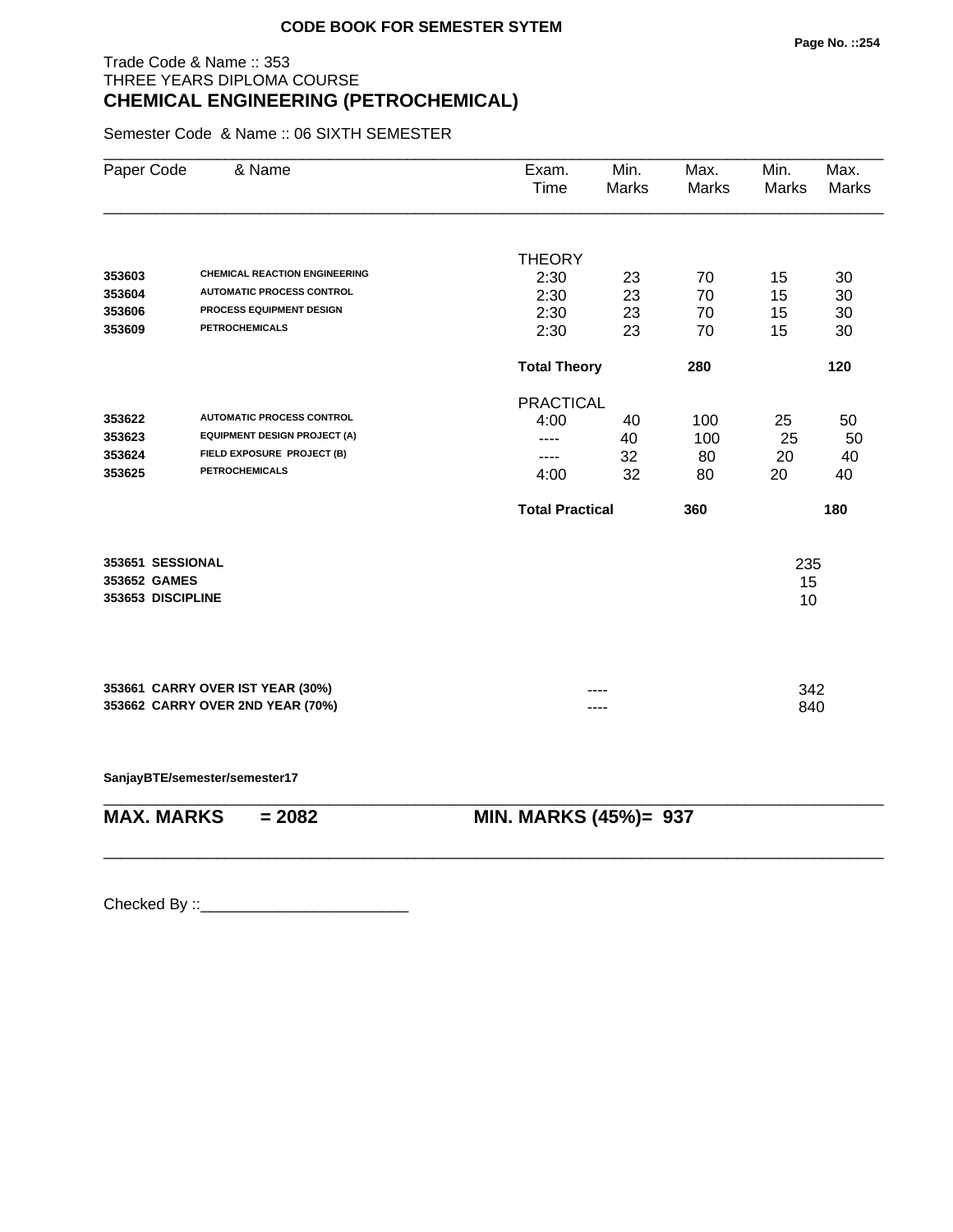## Trade Code & Name :: 355 THREE YEARS DIPLOMA COURSE **COMPUTER SCIENCE AND ENGINEERING**

Semester Code & Name :: 01 FIRST SEMESTER

| Paper Code        | & Name                                                       | Exam.<br>Time          | Min.<br>Marks | Max.<br>Marks | Min.<br>Marks | Max.<br>Marks |
|-------------------|--------------------------------------------------------------|------------------------|---------------|---------------|---------------|---------------|
|                   |                                                              |                        |               |               |               |               |
|                   |                                                              | <b>THEORY</b>          |               |               |               |               |
| 355101            | PROFESSIONAL COMMUNICATION                                   | 2:30                   | 17            | 50            | 10            | 20            |
| 355102            | <b>APPLIED MATHEMATICS-I(A)</b>                              | 2:30                   | 17            | 50            | 10            | 20            |
| 355103            | <b>APPLIED PHYSICS-I</b>                                     | 2:30                   | 17            | 50            | 10            | 20            |
| 355104            | ELEMENTS OF ELECTRICAL ENGG.AND ENGINEERING MECHANICS        | 2:30                   | 17            | 50            | 10            | 20            |
| 355109            | <b>APPLIED CHEMISTRY</b>                                     | 2:30                   | 17            | 50            | 10            | 20            |
|                   |                                                              | <b>Total Theory</b>    |               | 250           |               | 100           |
|                   |                                                              | <b>PRACTICAL</b>       |               |               |               |               |
| 355125            | PROFESSIONAL COMMUNICATION                                   | 3:00                   | 8             | 20            | 5             | 10            |
| 355126            | <b>ELEMENTS OF ELECTRICAL ENGG.AND ENGINEERING MECHANICS</b> | 3:00                   | 20            | 50            | 12            | 25            |
|                   |                                                              | <b>Total Practical</b> |               | 70            |               | 35            |
| 355151 SESSIONAL  |                                                              |                        |               |               | 135           |               |
| 355152 GAMES      |                                                              |                        |               |               | 15            |               |
| 355153 DISCIPLINE |                                                              |                        | ----          |               | 10            |               |

\_\_\_\_\_\_\_\_\_\_\_\_\_\_\_\_\_\_\_\_\_\_\_\_\_\_\_\_\_\_\_\_\_\_\_\_\_\_\_\_\_\_\_\_\_\_\_\_\_\_\_\_\_\_\_\_\_\_\_\_\_\_\_\_\_\_\_\_\_\_\_\_\_\_\_\_\_\_\_\_\_\_\_\_\_\_\_\_\_\_

\_\_\_\_\_\_\_\_\_\_\_\_\_\_\_\_\_\_\_\_\_\_\_\_\_\_\_\_\_\_\_\_\_\_\_\_\_\_\_\_\_\_\_\_\_\_\_\_\_\_\_\_\_\_\_\_\_\_\_\_\_\_\_\_\_\_\_\_\_\_\_\_\_\_\_\_\_\_\_\_\_\_\_\_\_\_\_\_\_\_

**SanjayBTE/semester/semester17**

**MAX. MARKS = 480 MIN. MARKS (45%)= 216**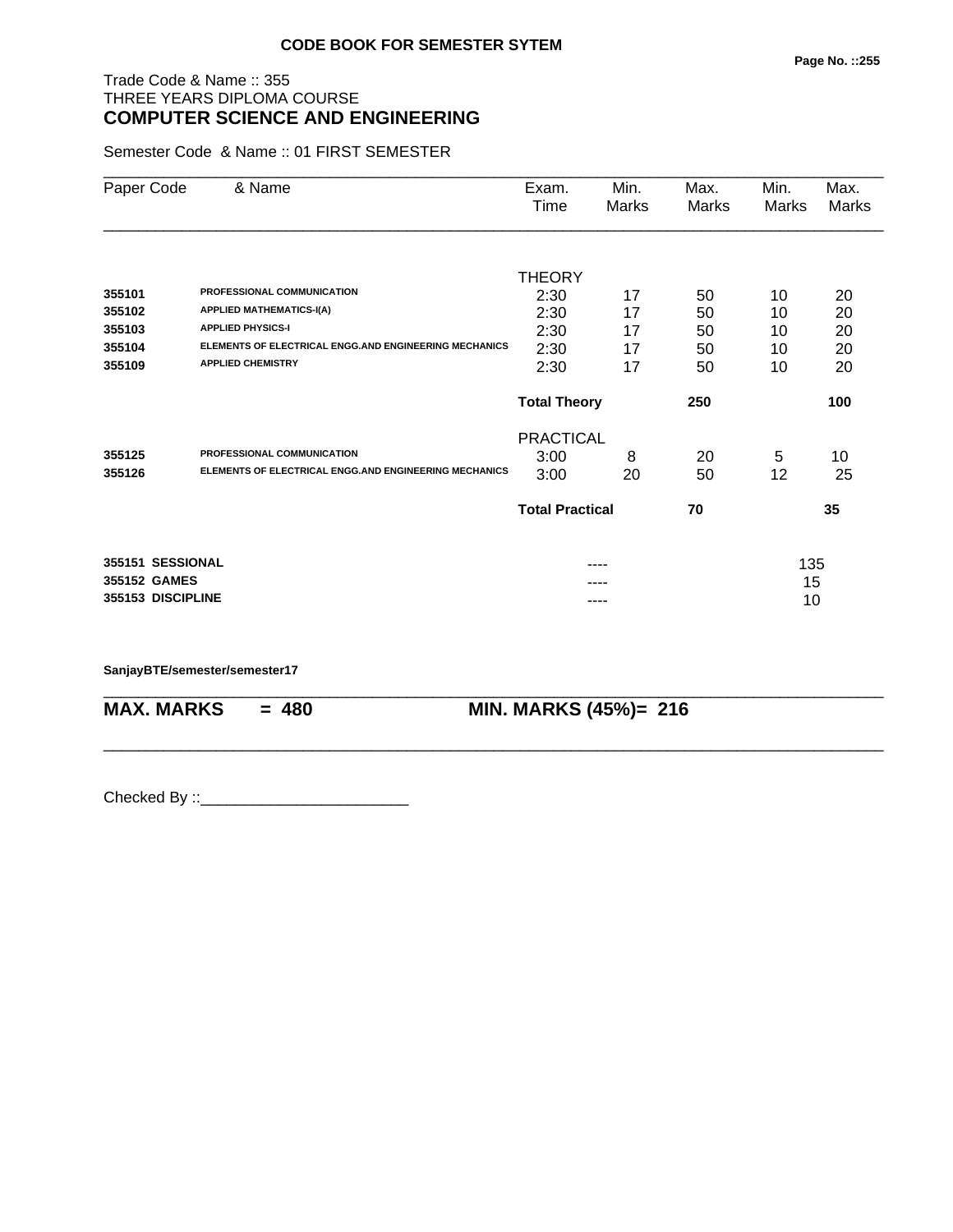#### Trade Code & Name :: 355 THREE YEARS DIPLOMA COURSE **COMPUTER SCIENCE AND ENGINEERING**

Semester Code & Name :: 02 SECOND SEMESTER

| Paper Code        | & Name                                     | Exam.                  | Min.  | Max.  | Min.  | Max.  |
|-------------------|--------------------------------------------|------------------------|-------|-------|-------|-------|
|                   |                                            | Time                   | Marks | Marks | Marks | Marks |
|                   |                                            |                        |       |       |       |       |
|                   |                                            | <b>THEORY</b>          |       |       |       |       |
| 355206            | <b>CONCEPT OF PROGRAMMING USING C</b>      | 2:30                   | 17    | 50    | 10    | 20    |
| 355207            | <b>BASICS OF INFORMATION TECHNOLOGY</b>    | 2:30                   | 17    | 50    | 10    | 20    |
| 355208            | <b>FUNDAMENTALS OF ELECTRONICS DEVICES</b> | 2:30                   | 17    | 50    | 10    | 20    |
| 355210            | <b>APPLIED MATHEMATICS-I(B)</b>            | 2:30                   | 17    | 50    | 10    | 20    |
| 355211            | <b>APPLIED PHYSICS-II</b>                  | 2:30                   | 17    | 50    | 10    | 20    |
|                   |                                            | <b>Total Theory</b>    |       | 250   |       | 100   |
|                   |                                            | <b>PRACTICAL</b>       |       |       |       |       |
| 355221            | <b>APPLIED PHYSICS-II</b>                  | 3:00                   | 16    | 40    | 10    | 20    |
| 355223            | <b>CONCEPT OF PROGRAMMING USING C</b>      | 3:00                   | 20    | 50    | 15    | 30    |
| 355224            | <b>FUNDAMENTALS OF ELECTRONICS DEVICES</b> | 3:00                   | 20    | 50    | 12    | 25    |
| 355227            | <b>BASICS OF INFORMATION TECHNOLOGY</b>    |                        | 20    | 50    | 12    | 25    |
|                   |                                            | <b>Total Practical</b> |       | 190   |       | 100   |
| 355251 SESSIONAL  |                                            |                        |       |       | 200   |       |
| 355252 GAMES      |                                            |                        |       |       | 15    |       |
| 355253 DISCIPLINE |                                            |                        |       |       | 10    |       |

**SanjayBTE/semester/semester17**

| $MAX. \, MARKS = 665$ | <b>MIN. MARKS (45%)= 299</b> |
|-----------------------|------------------------------|
|                       |                              |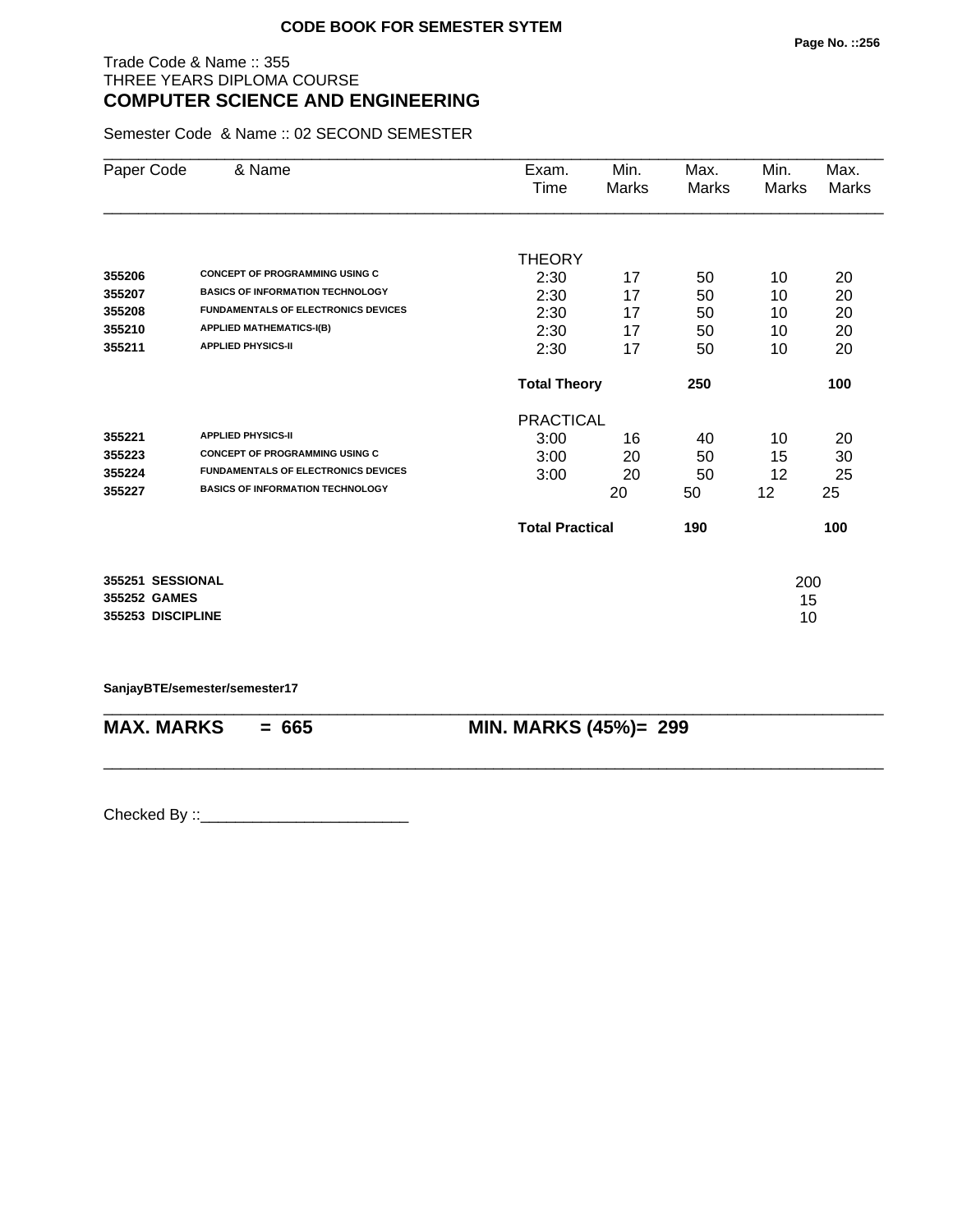#### Trade Code & Name :: 355 THREE YEARS DIPLOMA COURSE **COMPUTER SCIENCE AND ENGINEERING**

Semester Code & Name :: 03 THIRD SEMESTER

| Paper Code        | & Name                                      | Exam.<br>Time          | Min.<br>Marks | Max.<br>Marks | Min.<br>Marks | Max.<br><b>Marks</b> |
|-------------------|---------------------------------------------|------------------------|---------------|---------------|---------------|----------------------|
|                   |                                             |                        |               |               |               |                      |
|                   | <b>APPLIED MATHEMATICS-II</b>               | <b>THEORY</b>          |               |               |               |                      |
| 355302            | <b>DATA STRUCTURE USING C</b>               | 2:30                   | 17            | 50            | 10            | 20                   |
| 355306            | <b>WEB TECHNOLOGY - I</b>                   | 2:30                   | 17            | 50            | 10            | 20                   |
| 355307            | <b>MICROPROCESSOR &amp; ITS APPLICATION</b> | 2:30                   | 17            | 50            | 10            | 20                   |
| 355308            |                                             | 2:30                   | 17            | 50            | 10            | 20                   |
| 355309            | OFFICE AUTOMATION TOOLS                     | 2:30                   | 17            | 50            | 10            | 20                   |
|                   |                                             | <b>Total Theory</b>    |               | 250           |               | 100                  |
|                   |                                             | <b>PRACTICAL</b>       |               |               |               |                      |
| 355323            | <b>DATA STRUCTURE USING C</b>               | 3:00                   | 24            | 60            | 15            | 30                   |
| 355324            | <b>WEB TECHNOLOGY - I</b>                   | 3:00                   | 28            | 70            | 18            | 35                   |
| 355325            | <b>MICROPROCESSOR &amp; ITS APPLICATION</b> | 3:00                   | 24            | 60            | 15            | 30                   |
| 355328            | OFFICE AUTOMATION TOOLS                     | 3:00                   | 20            | 50            | 12            | 25                   |
|                   |                                             | <b>Total Practical</b> |               | 240           |               | 120                  |
| 355351 SESSIONAL  |                                             |                        |               |               | 220           |                      |
| 355352 GAMES      |                                             |                        | ----          |               | 15            |                      |
| 355353 DISCIPLINE |                                             |                        | ----          |               | 10            |                      |

\_\_\_\_\_\_\_\_\_\_\_\_\_\_\_\_\_\_\_\_\_\_\_\_\_\_\_\_\_\_\_\_\_\_\_\_\_\_\_\_\_\_\_\_\_\_\_\_\_\_\_\_\_\_\_\_\_\_\_\_\_\_\_\_\_\_\_\_\_\_\_\_\_\_\_\_\_\_\_\_\_\_\_\_\_\_\_\_\_\_

\_\_\_\_\_\_\_\_\_\_\_\_\_\_\_\_\_\_\_\_\_\_\_\_\_\_\_\_\_\_\_\_\_\_\_\_\_\_\_\_\_\_\_\_\_\_\_\_\_\_\_\_\_\_\_\_\_\_\_\_\_\_\_\_\_\_\_\_\_\_\_\_\_\_\_\_\_\_\_\_\_\_\_\_\_\_\_\_\_\_

#### **SanjayBTE/semester/semester17**

**MAX. MARKS = 735 MIN. MARKS (45%)= 331**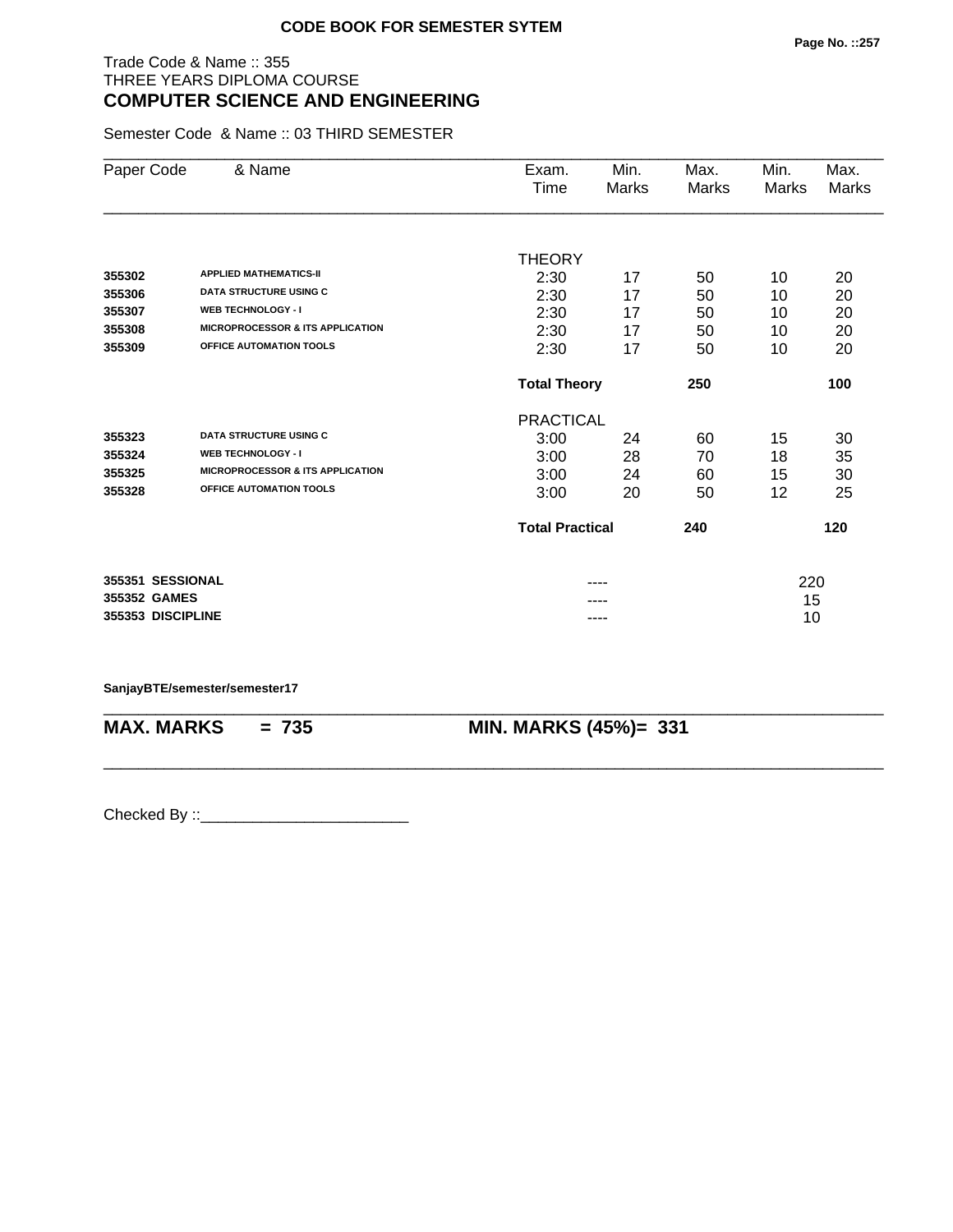#### Trade Code & Name :: 355 THREE YEARS DIPLOMA COURSE **COMPUTER SCIENCE AND ENGINEERING**

Semester Code & Name :: 04 FORTH SEMESTER

| Paper Code        | & Name                                           | Exam.<br>Time          | Min.<br>Marks | Max.<br>Marks | Min.<br>Marks | Max.<br>Marks |
|-------------------|--------------------------------------------------|------------------------|---------------|---------------|---------------|---------------|
|                   |                                                  |                        |               |               |               |               |
|                   |                                                  | <b>THEORY</b>          |               |               |               |               |
| 355401            | DATA COMMUNICATION & COMPUTER NETWORK            | 2:30                   | 17            | 50            | 10            | 20            |
| 355403            | <b>WEB TECHNOLOGY - II</b>                       | 2:30                   | 17            | 50            | 10            | 20            |
| 355404            | <b>OPERATING SYSTEM</b>                          | 2:30                   | 17            | 50            | 10            | 20            |
|                   |                                                  | <b>Total Theory</b>    |               | 150           |               | 60            |
|                   |                                                  | <b>PRACTICAL</b>       |               |               |               |               |
| 355421            | <b>WEB TECHNOLOGY - II</b>                       | 3:00                   | 24            | 60            | 15            | 30            |
| 355422            | <b>OPERATING SYSTEM</b>                          | 3:00                   | 20            | 50            | 15            | 30            |
| 355422            | <b>EMPLOYABLE SKILLS (VIVA)</b>                  | 2:30                   | 12            | 25            | 8             | 15            |
| 355426            | <b>COMPUTER HARDWARE AND MAINTENANCE</b>         | 3:00                   | 32            | 80            | 20            | 40            |
| 355427            | <b>DATA COMMUNICATION &amp; COMPUTER NETWORK</b> | 3:00                   | 24            | 60            | 15            | 30            |
|                   |                                                  | <b>Total Practical</b> |               | 275           |               | 145           |
| 355451 SESSIONAL  |                                                  |                        |               |               | 205           |               |
| 355452 GAMES      |                                                  |                        |               |               | 15            |               |
| 355453 DISCIPLINE |                                                  |                        |               |               | 10            |               |

\_\_\_\_\_\_\_\_\_\_\_\_\_\_\_\_\_\_\_\_\_\_\_\_\_\_\_\_\_\_\_\_\_\_\_\_\_\_\_\_\_\_\_\_\_\_\_\_\_\_\_\_\_\_\_\_\_\_\_\_\_\_\_\_\_\_\_\_\_\_\_\_\_\_\_\_\_\_\_\_\_\_\_\_\_\_\_\_\_\_

\_\_\_\_\_\_\_\_\_\_\_\_\_\_\_\_\_\_\_\_\_\_\_\_\_\_\_\_\_\_\_\_\_\_\_\_\_\_\_\_\_\_\_\_\_\_\_\_\_\_\_\_\_\_\_\_\_\_\_\_\_\_\_\_\_\_\_\_\_\_\_\_\_\_\_\_\_\_\_\_\_\_\_\_\_\_\_\_\_\_

**SanjayBTE/semester/semester17**

**MAX. MARKS = 655 MIN. MARKS (45%)= 295**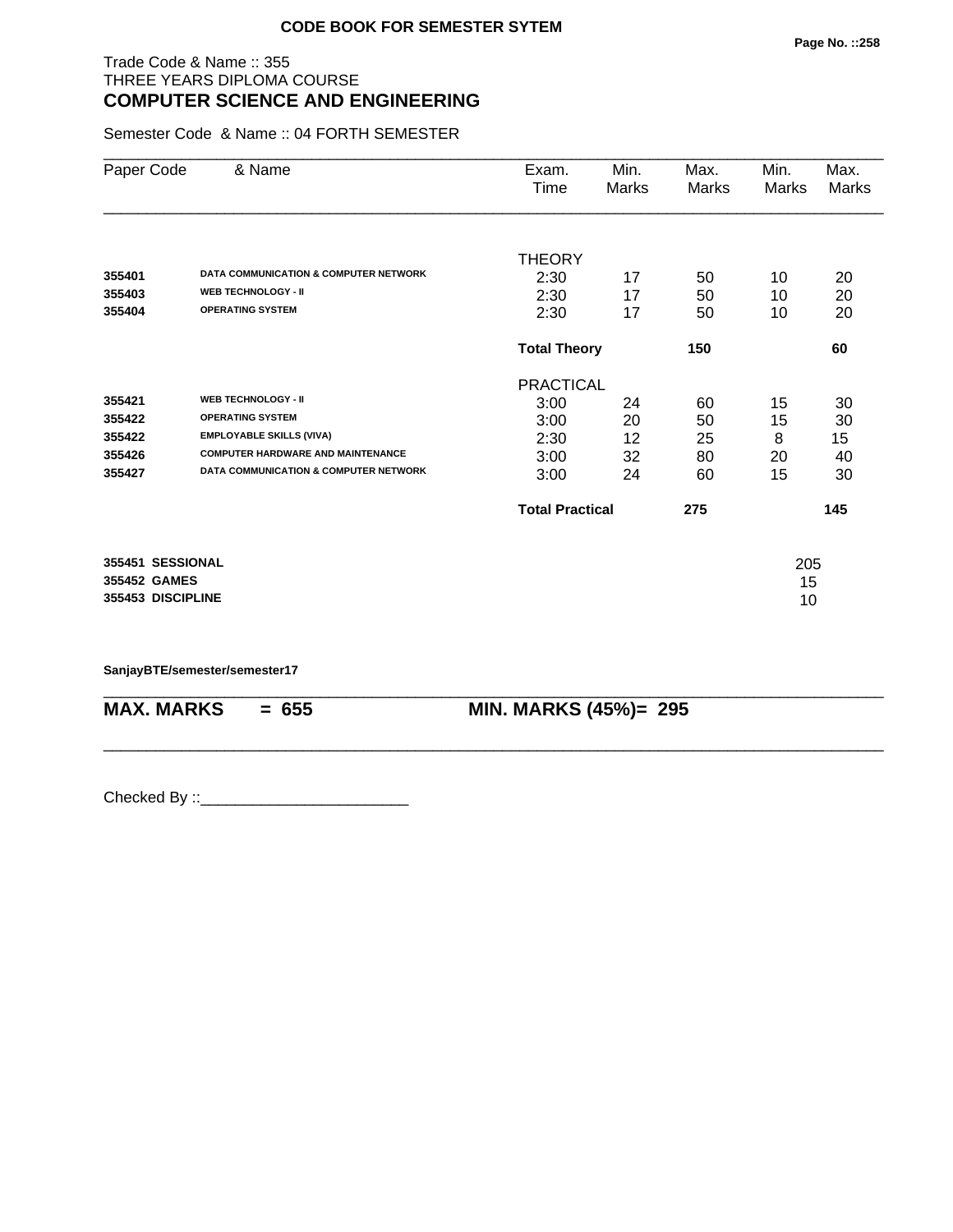#### Trade Code & Name :: 355 THREE YEARS DIPLOMA COURSE **COMPUTER SCIENCE AND ENGINEERING**

Semester Code & Name :: 05 FIFTH SEMESTER

| Paper Code        | & Name                                               | Exam.<br>Time          | Min.<br>Marks | Max.<br>Marks | Min.<br>Marks | Max.<br>Marks |
|-------------------|------------------------------------------------------|------------------------|---------------|---------------|---------------|---------------|
|                   |                                                      |                        |               |               |               |               |
| 355501            | INDUSTRIAL MANAGEMENT & ENTREPRENEURSHIP DEVELOPMENT | <b>THEORY</b>          |               |               |               |               |
| 355502            | <b>DATA BASE MANAGEMENT SYSTEM</b>                   | 2:30                   | 17            | 50            | 10            | 20            |
| 355505            | <b>JAVA PROGRAMMING</b>                              | 2:30                   | 17            | 50            | 10            | 20            |
| 355506            | <b>E-COMMERCE</b>                                    | 2:30                   | 17            | 50            | 10            | 20            |
|                   |                                                      | 2:30                   | 17            | 50            | 10            | 20            |
|                   |                                                      | <b>Total Theory</b>    |               | 200           |               | 80            |
|                   |                                                      | <b>PRACTICAL</b>       |               |               |               |               |
| 355521            | <b>DATA BASE MANAGEMENT SYSTEM</b>                   | 3:00                   | 24            | 60            | 15            | 30            |
| 355523            | <b>JAVA PROGRAMMING</b>                              | 3:00                   | 24            | 60            | 15            | 30            |
|                   |                                                      | <b>Total Practical</b> |               | 120           |               | 60            |
| 355551 SESSIONAL  |                                                      |                        | ----          |               | 140           |               |
| 355552 GAMES      |                                                      |                        |               |               | 15            |               |
| 355553 DISCIPLINE |                                                      |                        | ----          |               | 10            |               |

\_\_\_\_\_\_\_\_\_\_\_\_\_\_\_\_\_\_\_\_\_\_\_\_\_\_\_\_\_\_\_\_\_\_\_\_\_\_\_\_\_\_\_\_\_\_\_\_\_\_\_\_\_\_\_\_\_\_\_\_\_\_\_\_\_\_\_\_\_\_\_\_\_\_\_\_\_\_\_\_\_\_\_\_\_\_\_\_\_\_

\_\_\_\_\_\_\_\_\_\_\_\_\_\_\_\_\_\_\_\_\_\_\_\_\_\_\_\_\_\_\_\_\_\_\_\_\_\_\_\_\_\_\_\_\_\_\_\_\_\_\_\_\_\_\_\_\_\_\_\_\_\_\_\_\_\_\_\_\_\_\_\_\_\_\_\_\_\_\_\_\_\_\_\_\_\_\_\_\_\_

**SanjayBTE/semester/semester17**

**MAX. MARKS = 485 MIN. MARKS (45%)= 218**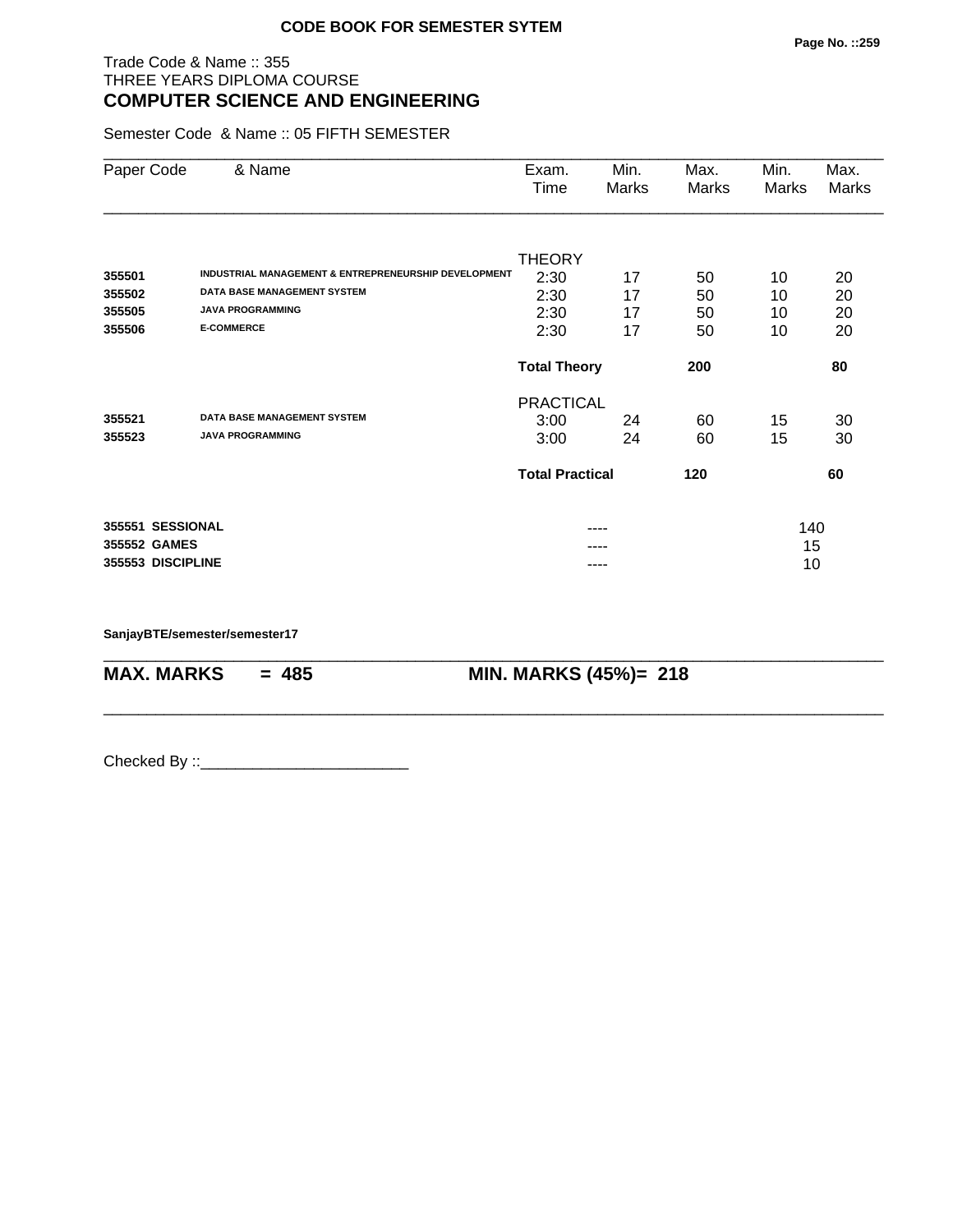#### Trade Code & Name :: 355 THREE YEARS DIPLOMA COURSE **COMPUTER SCIENCE AND ENGINEERING**

Semester Code & Name :: 06 SIXTH SEMESTER

| Paper Code                                            | & Name                                                                                                                     | Exam.<br>Time                    | Min.<br><b>Marks</b> | Max.<br>Marks              | Min.<br><b>Marks</b> | Max.<br>Marks  |
|-------------------------------------------------------|----------------------------------------------------------------------------------------------------------------------------|----------------------------------|----------------------|----------------------------|----------------------|----------------|
| 355603                                                | <b>NETWORK ADMINISTRATION &amp; SECURITY</b>                                                                               | <b>THEORY</b><br>2:30            | 17                   | 50                         | 10                   | 20             |
|                                                       |                                                                                                                            | <b>Total Theory</b>              |                      | 50                         |                      | 20             |
| 355622<br>355626<br>355627<br>355628                  | NETWORK ADMINISTRATION & SECURITY<br><b>PROJECT-I PROBLEM</b><br><b>PROJECT II-EXPOSURE</b><br><b>PROJECT -III SEMINAR</b> | <b>PRACTICAL</b><br>3:00<br>---- | 24<br>36<br>16       | 60<br>90<br>40<br>20<br>10 | 15<br>25<br>10       | 30<br>50<br>20 |
|                                                       |                                                                                                                            | <b>Total Practical</b>           |                      | 190                        |                      | 120            |
| 355651 SESSIONAL<br>355652 GAMES<br>355653 DISCIPLINE |                                                                                                                            |                                  |                      |                            | 140<br>15<br>10      |                |
|                                                       | 355661 CARRY OVER IST YEAR (30%)<br>355662 CARRY OVER 2ND YEAR (70%)                                                       |                                  |                      |                            | 344<br>973           |                |
|                                                       | 355672 [0020] ENVIRONMENTAL EDUCATION & DISASTER MANAGEMENT                                                                |                                  | 2:30                 | 17                         | 50                   |                |
|                                                       | SanjayBTE/semester/semester17                                                                                              |                                  |                      |                            |                      |                |
| <b>MAX. MARKS</b>                                     | $= 1722$                                                                                                                   | MIN. MARKS (45%)= 775            |                      |                            |                      |                |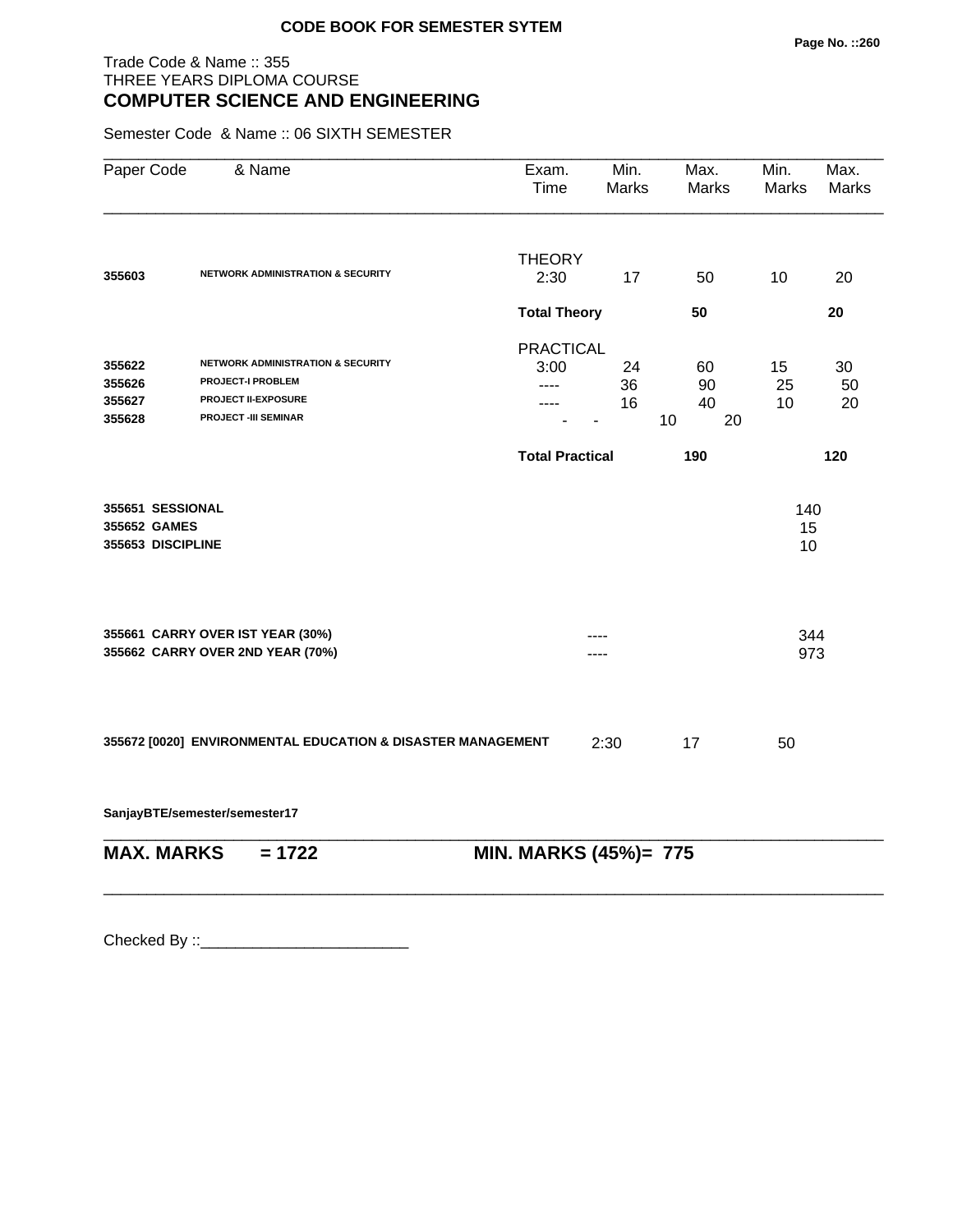# Trade Code & Name :: 356 THREE YEARS DIPLOMA COURSE **INFORMATION TECHNOLOGY**

Semester Code & Name :: 01 FIRST SEMESTER

| Paper Code | & Name                                                       | Exam.<br>Time          | Min.<br>Marks | Max.<br>Marks | Min.<br>Marks | Max.<br>Marks |
|------------|--------------------------------------------------------------|------------------------|---------------|---------------|---------------|---------------|
|            |                                                              |                        |               |               |               |               |
|            |                                                              | THEORY                 |               |               |               |               |
| 356101     | PROFESSIONAL COMMUNICATION                                   | 2:30                   | 17            | 50            | 10            | 20            |
| 356102     | <b>APPLIED MATHEMATICS-I(A)</b>                              | 2:30                   | 17            | 50            | 10            | 20            |
| 356103     | <b>APPLIED PHYSICS-I</b>                                     | 2:30                   | 17            | 50            | 10            | 20            |
| 356106     | <b>ELEMENTS OF ELECTRICAL ENGG.AND ENGINEERING MECHANICS</b> | 2:30                   | 17            | 50            | 10            | 20            |
| 356107     | <b>APPLIED CHEMISTRY</b>                                     | 2:30                   | 17            | 50            | 10            | 20            |
|            |                                                              | <b>Total Theory</b>    |               | 250           |               | 100           |
|            |                                                              | <b>PRACTICAL</b>       |               |               |               |               |
| 356123     | ELEMENTS OF ELECTRICAL ENGG.AND ENGINEERING MECHANICS        | 3:00                   | 20            | 50            | 12            | 25            |
| 356124     | PROFESSIONAL COMMUNICATION                                   | 3:00                   | 8             | 20            | 5             | 10            |
|            |                                                              | <b>Total Practical</b> |               | 70            |               | 35            |
|            | 356151 SESSIONAL                                             |                        | ----          |               | 135           |               |
|            | 356152 GAMES                                                 |                        | ----          |               | 15            |               |
|            | 356153 DISCIPLINE                                            |                        | ----          |               | 10            |               |

\_\_\_\_\_\_\_\_\_\_\_\_\_\_\_\_\_\_\_\_\_\_\_\_\_\_\_\_\_\_\_\_\_\_\_\_\_\_\_\_\_\_\_\_\_\_\_\_\_\_\_\_\_\_\_\_\_\_\_\_\_\_\_\_\_\_\_\_\_\_\_\_\_\_\_\_\_\_\_\_\_\_\_\_\_\_\_\_\_\_

\_\_\_\_\_\_\_\_\_\_\_\_\_\_\_\_\_\_\_\_\_\_\_\_\_\_\_\_\_\_\_\_\_\_\_\_\_\_\_\_\_\_\_\_\_\_\_\_\_\_\_\_\_\_\_\_\_\_\_\_\_\_\_\_\_\_\_\_\_\_\_\_\_\_\_\_\_\_\_\_\_\_\_\_\_\_\_\_\_\_

#### **SanjayBTE/semester/semester17**

**MAX. MARKS = 480 MIN. MARKS (45%)= 216**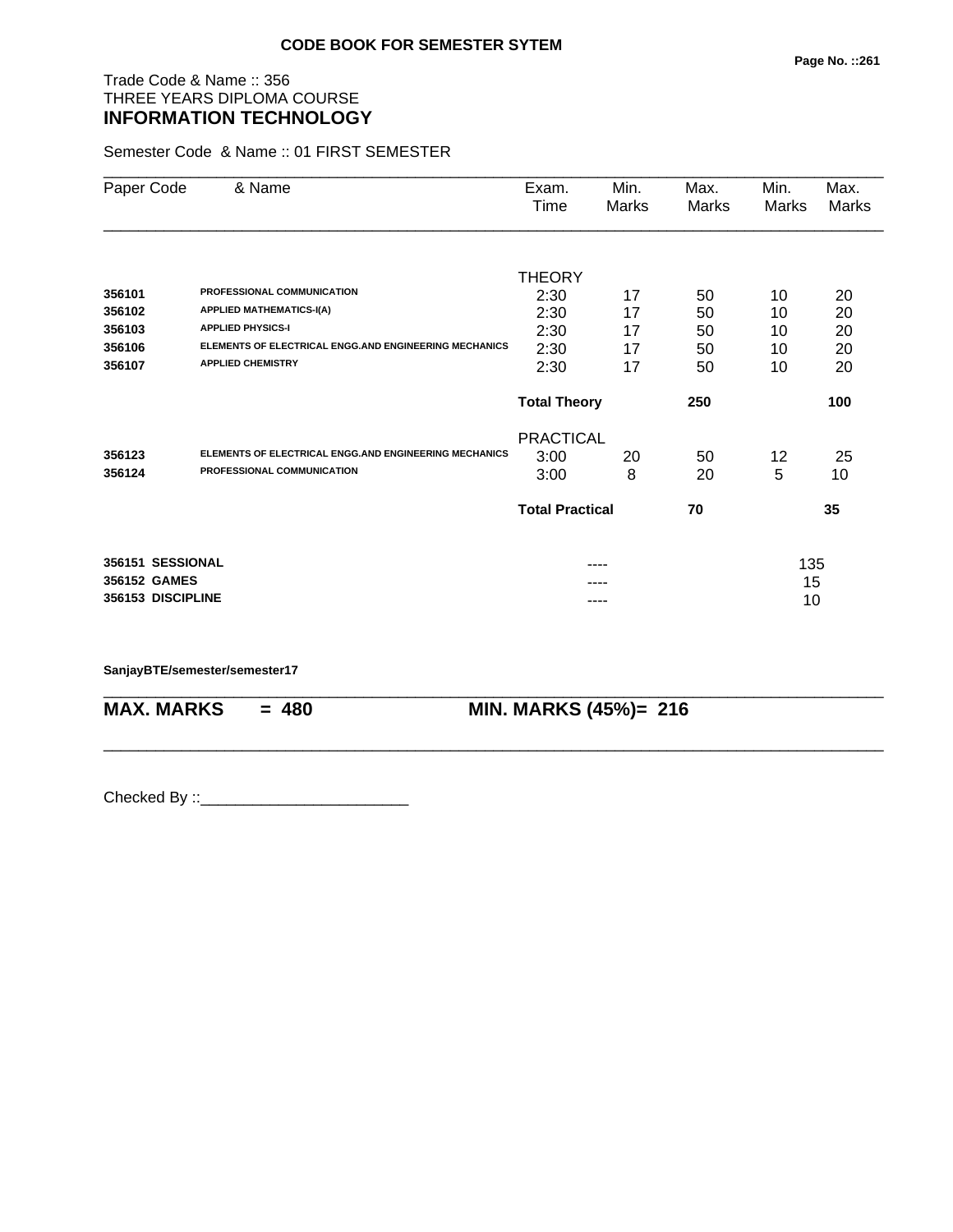#### Trade Code & Name :: 356 THREE YEARS DIPLOMA COURSE **INFORMATION TECHNOLOGY**

Semester Code & Name :: 02 SECOND SEMESTER

| Paper Code        | & Name                                     | Exam.                  | Min.  | Max.  | Min.  | Max.  |
|-------------------|--------------------------------------------|------------------------|-------|-------|-------|-------|
|                   |                                            | Time                   | Marks | Marks | Marks | Marks |
|                   |                                            |                        |       |       |       |       |
|                   |                                            | <b>THEORY</b>          |       |       |       |       |
| 356204            | <b>CONCEPT OF PROGRAMMING USING C</b>      | 2:30                   | 17    | 50    | 10    | 20    |
| 356208            | <b>FUNDAMENTALS OF ELECTRONICS DEVICES</b> | 2:30                   | 17    | 50    | 10    | 20    |
| 356209            | <b>APPLIED MATHEMATICS-I(B)</b>            | 2:30                   | 17    | 50    | 10    | 20    |
| 356210            | <b>BASICS OF INFORMATION TECHNOLOGY</b>    | 2:30                   | 17    | 50    | 10    | 20    |
| 356211            | <b>APPLIED PHYSICS-II</b>                  | 2:30                   | 17    | 50    | 10    | 20    |
|                   |                                            | <b>Total Theory</b>    |       | 250   |       | 100   |
|                   |                                            | <b>PRACTICAL</b>       |       |       |       |       |
| 356221            | <b>APPLIED PHYSICS-II</b>                  | 3:00                   | 16    | 40    | 10    | 20    |
| 356225            | <b>FUNDAMENTALS OF ELECTRONICS DEVICES</b> | 3:00                   | 20    | 50    | 12    | 25    |
| 356226            | <b>CONCEPT OF PROGRAMMING USING C</b>      | 3:00                   | 20    | 50    | 15    | 30    |
| 356227            | <b>BASICS OF INFORMATION TECHNOLOGY</b>    | 3:00                   | 20    | 50    | 12    | 25    |
|                   |                                            | <b>Total Practical</b> |       | 190   |       | 100   |
| 356251 SESSIONAL  |                                            |                        |       |       | 200   |       |
| 356252 GAMES      |                                            |                        |       |       | 15    |       |
| 356253 DISCIPLINE |                                            |                        |       |       | 10    |       |

**SanjayBTE/semester/semester17**

| $MAX. \, MARKS = 665$ | <b>MIN. MARKS (45%)= 299</b> |
|-----------------------|------------------------------|
|                       |                              |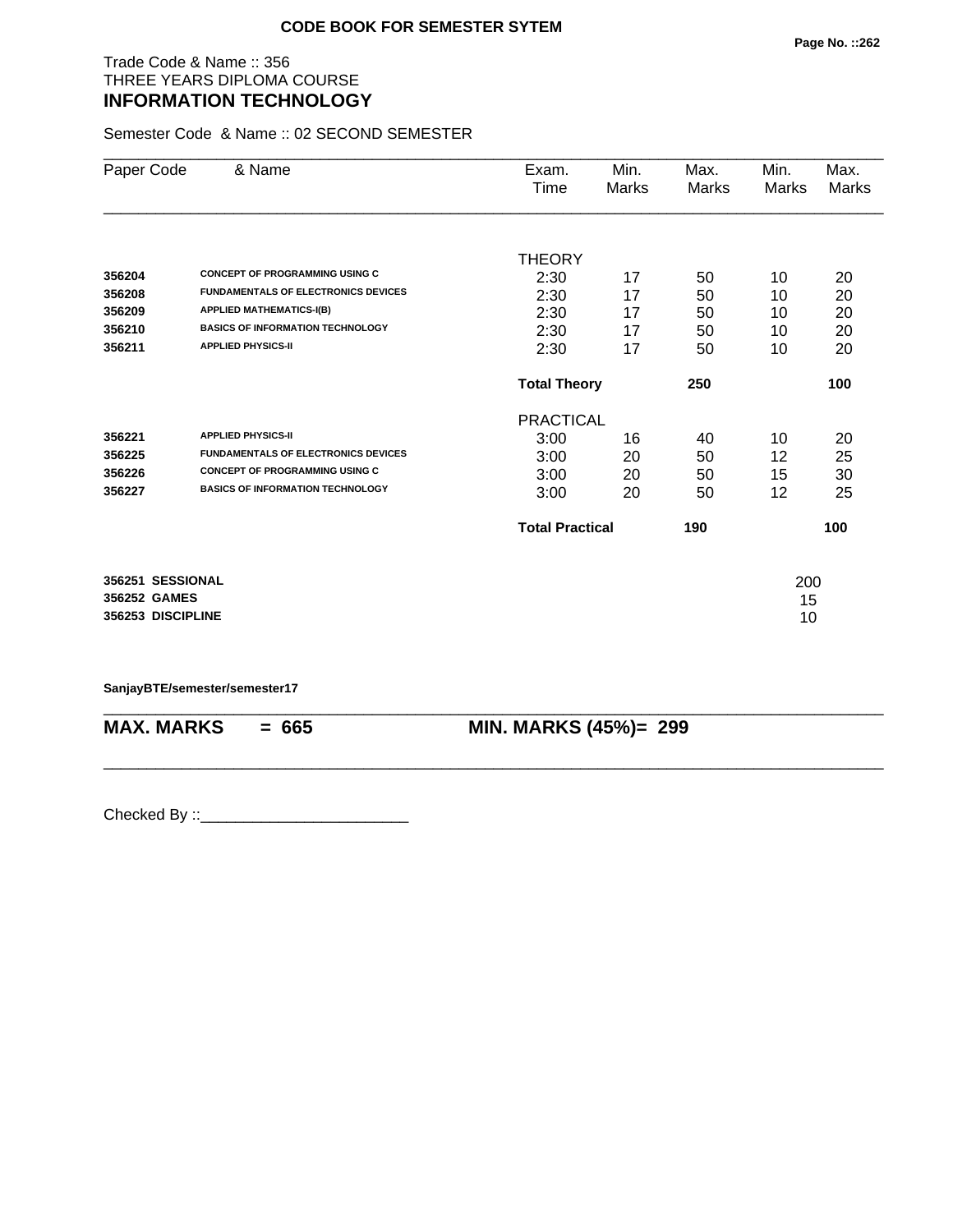## Trade Code & Name :: 356 THREE YEARS DIPLOMA COURSE **INFORMATION TECHNOLOGY**

Semester Code & Name :: 03 THIRD SEMESTER

| Paper Code        | & Name                                          | Exam.<br>Time          | Min.<br>Marks | Max.<br>Marks | Min.<br>Marks | Max.<br><b>Marks</b> |
|-------------------|-------------------------------------------------|------------------------|---------------|---------------|---------------|----------------------|
|                   |                                                 |                        |               |               |               |                      |
|                   |                                                 | <b>THEORY</b>          |               |               |               |                      |
| 356301            | <b>DATA STRUCTURE USING C</b>                   | 2:30                   | 17            | 50            | 10            | 20                   |
| 356303            | <b>APPLIED MATHEMATICS-II</b>                   | 2:30                   | 17            | 50            | 10            | 20                   |
| 356304            | <b>OFFICE AUTOMATION TOOLS</b>                  | 2:30                   | 17            | 50            | 10            | 20                   |
| 356306            | <b>WEB TECHNOLOGY - I</b>                       | 2:30                   | 17            | 50            | 10            | 20                   |
| 356308            | <b>COMPUTER ORGANISATION AND MICROPROCESSOR</b> | 2:30                   | 17            | 50            | 10            | 20                   |
|                   |                                                 | <b>Total Theory</b>    |               | 250           |               | 100                  |
|                   |                                                 | <b>PRACTICAL</b>       |               |               |               |                      |
| 356321            | <b>DATA STRUCTURE USING C</b>                   | 3:00                   | 24            | 60            | 15            | 30                   |
| 356322            | OFFICE AUTOMATION TOOLS                         | 3:00                   | 20            | 50            | 12            | 25                   |
| 356324            | <b>WEB TECHNOLOGY - I</b>                       | 3:00                   | 28            | 70            | 17            | 35                   |
| 356328            | <b>COMPUTER ORGANISATION AND MICROPROCESSOR</b> | 3:00                   | 24            | 60            | 15            | 30                   |
|                   |                                                 | <b>Total Practical</b> |               | 240           |               | 120                  |
| 356351 SESSIONAL  |                                                 |                        |               |               | 220           |                      |
| 356352 GAMES      |                                                 |                        |               |               | 15            |                      |
| 356353 DISCIPLINE |                                                 |                        | ----          |               | 10            |                      |

\_\_\_\_\_\_\_\_\_\_\_\_\_\_\_\_\_\_\_\_\_\_\_\_\_\_\_\_\_\_\_\_\_\_\_\_\_\_\_\_\_\_\_\_\_\_\_\_\_\_\_\_\_\_\_\_\_\_\_\_\_\_\_\_\_\_\_\_\_\_\_\_\_\_\_\_\_\_\_\_\_\_\_\_\_\_\_\_\_\_

\_\_\_\_\_\_\_\_\_\_\_\_\_\_\_\_\_\_\_\_\_\_\_\_\_\_\_\_\_\_\_\_\_\_\_\_\_\_\_\_\_\_\_\_\_\_\_\_\_\_\_\_\_\_\_\_\_\_\_\_\_\_\_\_\_\_\_\_\_\_\_\_\_\_\_\_\_\_\_\_\_\_\_\_\_\_\_\_\_\_

**SanjayBTE/semester/semester17**

**MAX. MARKS = 735 MIN. MARKS (45%)= 331**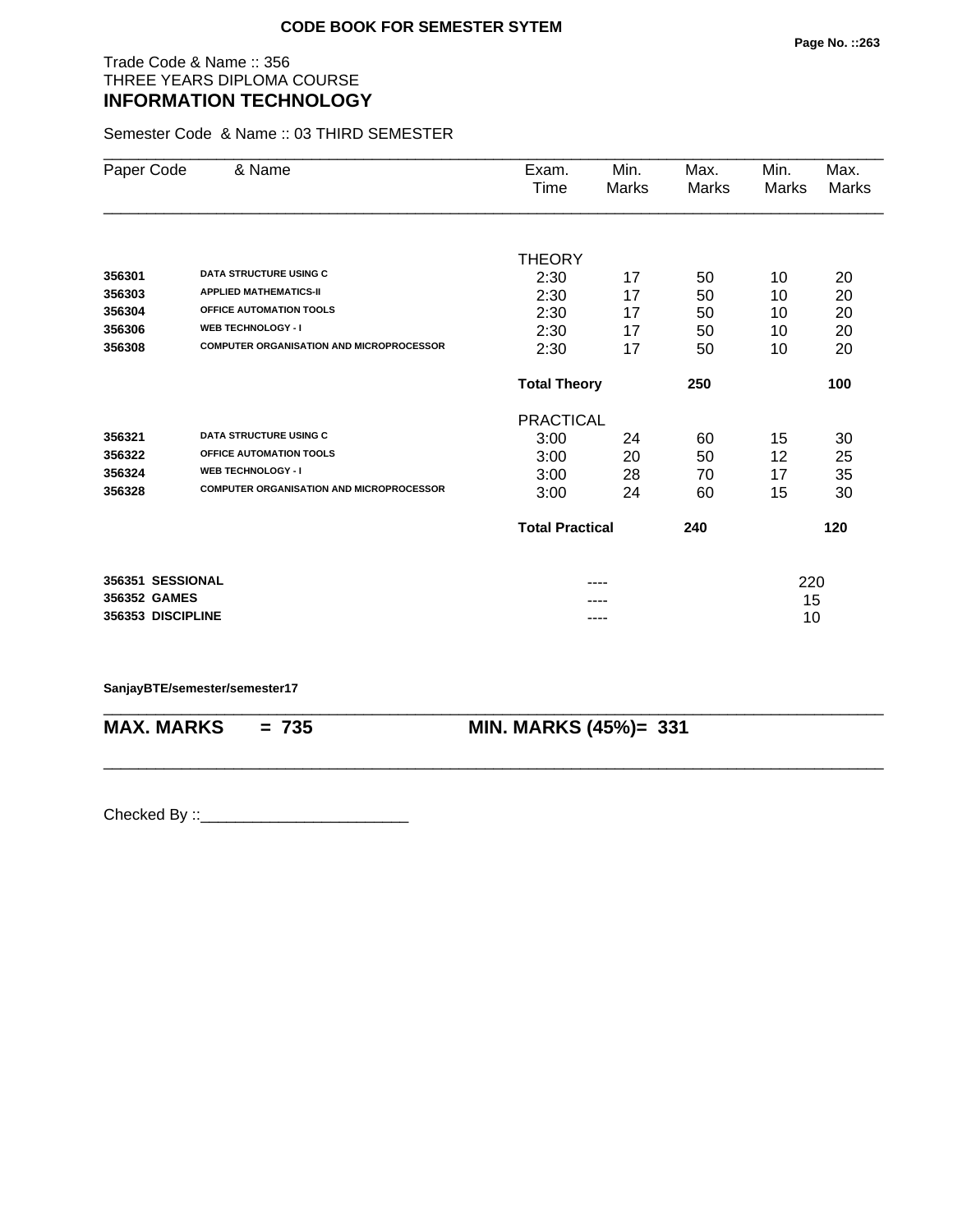#### Trade Code & Name :: 356 THREE YEARS DIPLOMA COURSE **INFORMATION TECHNOLOGY**

Semester Code & Name :: 04 FORTH SEMESTER

| Paper Code        | & Name                                           | Exam.                  | Min.  | Max.  | Min.  | Max.  |
|-------------------|--------------------------------------------------|------------------------|-------|-------|-------|-------|
|                   |                                                  | Time                   | Marks | Marks | Marks | Marks |
|                   |                                                  |                        |       |       |       |       |
|                   |                                                  | <b>THEORY</b>          |       |       |       |       |
| 356402            | <b>DATA COMMUNICATION &amp; COMPUTER NETWORK</b> | 2:30                   | 17    | 50    | 10    | 20    |
| 356405            | <b>WEB TECHNOLOGY-II</b>                         | 2:30                   | 17    | 50    | 10    | 20    |
| 356407            | <b>IT INFRASTRUTURE</b>                          | 2:30                   | 17    | 50    | 10    | 20    |
| 356409            | <b>OPERATING SYSTEM</b>                          | 2:30                   | 17    | 50    | 10    | 20    |
|                   |                                                  | <b>Total Theory</b>    |       | 200   |       | 80    |
|                   |                                                  | <b>PRACTICAL</b>       |       |       |       |       |
| 356423            | <b>WEB TECHNOLOGY-II</b>                         | 3:00                   | 24    | 60    | 15    | 30    |
| 356425            | <b>IT INFRASTRUTURE</b>                          | 3:00                   | 28    | 70    | 17    | 35    |
| 356426            | <b>DATA COMMUNICATION &amp; COMPUTER NETWORK</b> | 3:00                   | 24    | 60    | 15    | 30    |
| 356427            | <b>OPERATING SYSTEM</b>                          | 3:00                   | 20    | 50    | 15    | 30    |
| 356429            | <b>EMPLOYABLE SKILLS (VIVA)</b>                  | -----                  | 10    | 25    | 8     | 15    |
|                   |                                                  | <b>Total Practical</b> |       | 265   |       | 140   |
|                   |                                                  |                        |       |       |       |       |
| 356451 SESSIONAL  |                                                  |                        |       |       | 220   |       |
| 356452 GAMES      |                                                  |                        |       |       | 15    |       |
| 356453 DISCIPLINE |                                                  |                        |       |       | 10    |       |

**SanjayBTE/semester/semester17**

| $MAX. \, MARKS = 710$ | <b>MIN. MARKS (45%)= 320</b> |
|-----------------------|------------------------------|
|                       |                              |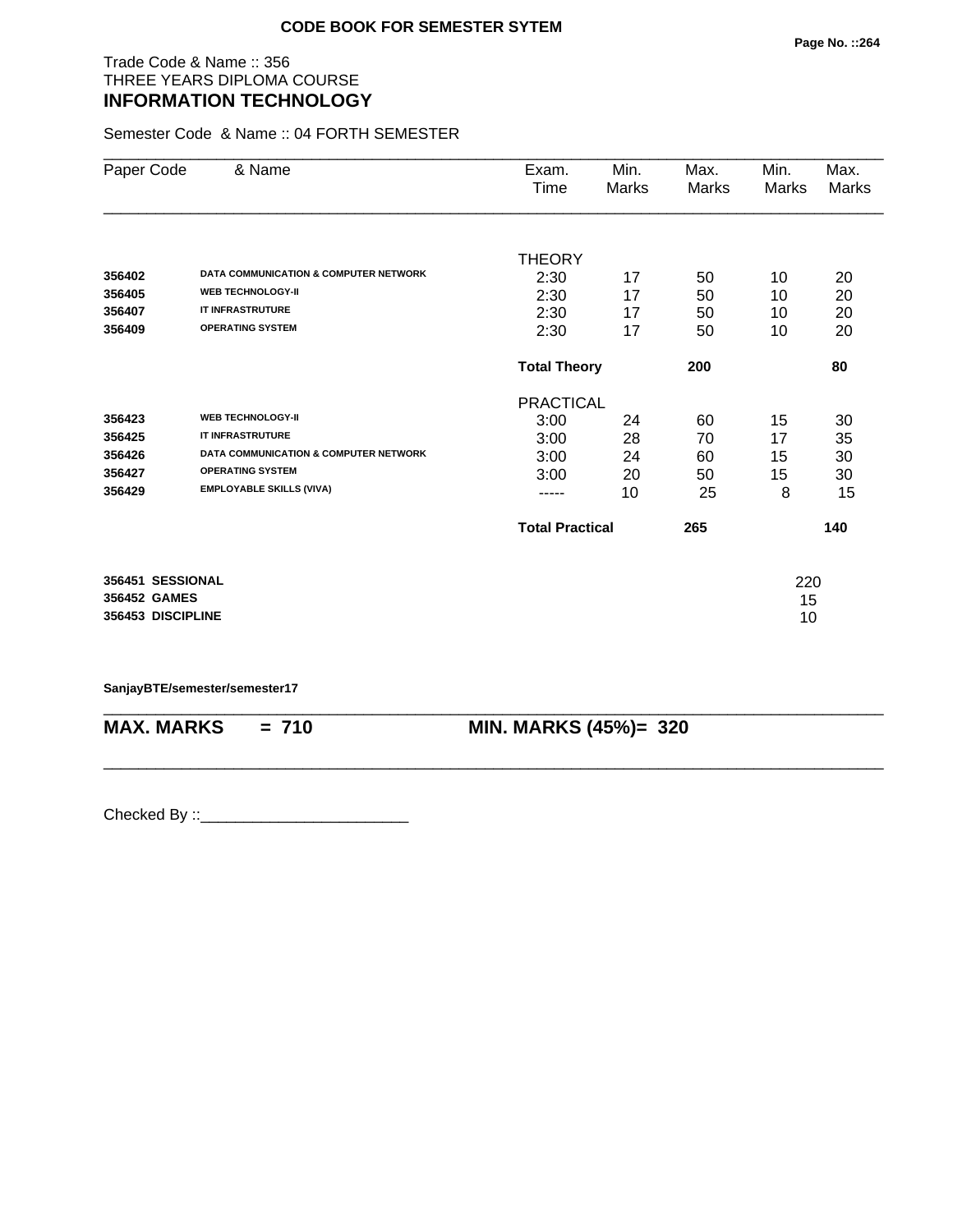## Trade Code & Name :: 356 THREE YEARS DIPLOMA COURSE **INFORMATION TECHNOLOGY**

Semester Code & Name :: 05 FIFTH SEMESTER

| Paper Code        | & Name                                               | Exam.<br>Time          | Min.<br>Marks | Max.<br>Marks | Min.<br>Marks | Max.<br>Marks |
|-------------------|------------------------------------------------------|------------------------|---------------|---------------|---------------|---------------|
|                   |                                                      |                        |               |               |               |               |
|                   |                                                      | <b>THEORY</b>          |               |               |               |               |
| 356501            | INDUSTRIAL MANAGEMENT & ENTREPRENEURSHIP DEVELOPMENT | 2:30                   | 17            | 50            | 10            | 20            |
| 356504            | <b>DATA BASE MANAGEMENT SYSTEM</b>                   | 2:30                   | 17            | 50            | 10            | 20            |
| 356505            | <b>JAVA PROGRAMMING</b>                              | 2:30                   | 17            | 50            | 10            | 20            |
| 356506            | <b>E-COMMERCE</b>                                    | 2:30                   | 17            | 50            | 10            | 20            |
|                   |                                                      | <b>Total Theory</b>    |               | 200           |               | 80            |
|                   |                                                      | <b>PRACTICAL</b>       |               |               |               |               |
| 356523            | <b>JAVA PROGRAMMING</b>                              | 3:00                   | 24            | 60            | 15            | 30            |
| 356524            | <b>DATA BASE MANAGEMENT SYSTEM</b>                   | 3:00                   | 24            | 60            | 15            | 30            |
|                   |                                                      | <b>Total Practical</b> |               | 120           |               | 60            |
| 356551 SESSIONAL  |                                                      |                        |               |               | 140           |               |
| 356552 GAMES      |                                                      |                        |               |               | 15            |               |
| 356553 DISCIPLINE |                                                      |                        |               |               | 10            |               |
|                   |                                                      | <b>Total Practical</b> |               | 165           |               | 0.0           |
|                   | SanjayBTE/semester/semester17                        |                        |               |               |               |               |

\_\_\_\_\_\_\_\_\_\_\_\_\_\_\_\_\_\_\_\_\_\_\_\_\_\_\_\_\_\_\_\_\_\_\_\_\_\_\_\_\_\_\_\_\_\_\_\_\_\_\_\_\_\_\_\_\_\_\_\_\_\_\_\_\_\_\_\_\_\_\_\_\_\_\_\_\_\_\_\_\_\_\_\_\_\_\_\_\_\_

\_\_\_\_\_\_\_\_\_\_\_\_\_\_\_\_\_\_\_\_\_\_\_\_\_\_\_\_\_\_\_\_\_\_\_\_\_\_\_\_\_\_\_\_\_\_\_\_\_\_\_\_\_\_\_\_\_\_\_\_\_\_\_\_\_\_\_\_\_\_\_\_\_\_\_\_\_\_\_\_\_\_\_\_\_\_\_\_\_\_

**MAX. MARKS** = 485 **MIN. MARKS (45%)**= 218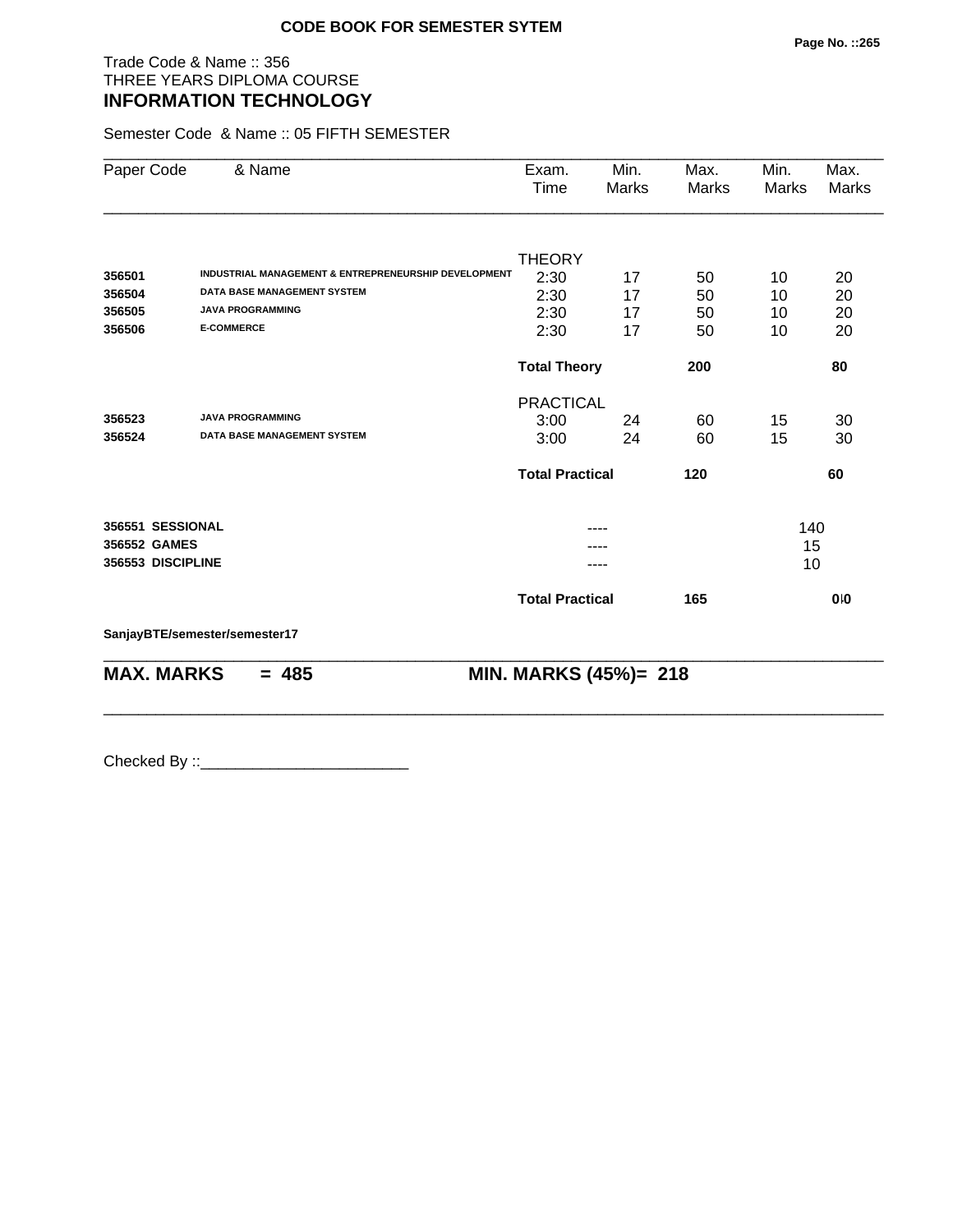## Trade Code & Name :: 356 THREE YEARS DIPLOMA COURSE **INFORMATION TECHNOLOGY**

Semester Code & Name :: 06 SIXTH SEMESTER

| Paper Code                                            | & Name                                                                                                                                   | Exam.<br>Time                                    | Min.<br>Marks        | Max.<br>Marks        | Min.<br>Marks        | Max.<br>Marks        |
|-------------------------------------------------------|------------------------------------------------------------------------------------------------------------------------------------------|--------------------------------------------------|----------------------|----------------------|----------------------|----------------------|
| 356627                                                | <b>PROJECT -III SEMINAR</b>                                                                                                              |                                                  |                      | 10<br>20             |                      |                      |
| 356602<br>356603                                      | <b>MULTIMEDIA &amp; ANIMATION</b><br><b>INFORMATION SECURITY &amp; IT LAWS</b>                                                           | <b>THEORY</b><br>2:30<br>2:30                    | 17<br>17             | 50<br>50             | 10<br>10             | 20<br>20             |
|                                                       |                                                                                                                                          | <b>Total Theory</b>                              |                      | 100                  |                      | 40                   |
| 356621<br>356622<br>356626<br>356627                  | <b>MULTIMEDIA &amp; ANIMATION</b><br><b>INFORMATION SECURITY &amp; IT LAWS</b><br><b>PROJECT-I PROBLEM</b><br><b>PROJECT II-EXPOSURE</b> | <b>PRACTICAL</b><br>3:00<br>3:00<br>----<br>---- | 24<br>24<br>36<br>16 | 60<br>60<br>90<br>40 | 15<br>15<br>25<br>10 | 30<br>30<br>50<br>20 |
|                                                       |                                                                                                                                          | <b>Total Practical</b>                           |                      | 250                  |                      | 130                  |
| 356651 SESSIONAL<br>356652 GAMES<br>356653 DISCIPLINE |                                                                                                                                          |                                                  |                      |                      | 190<br>15<br>10      |                      |
|                                                       | 356661 CARRY OVER IST YEAR (30%)<br>356662 CARRY OVER 2ND YEAR (70%)                                                                     |                                                  | ----                 |                      | 344<br>973           |                      |
|                                                       | 356672 [0020] ENVIRONMENTAL EDUCATION & DISASTER MANAGEMENT                                                                              |                                                  | 2:30                 | 17                   | 50                   |                      |
|                                                       | SanjayBTE/semester/semester17                                                                                                            |                                                  |                      |                      |                      |                      |
| <b>MAX. MARKS</b>                                     | $= 1882$                                                                                                                                 | MIN. MARKS (45%)= 847                            |                      |                      |                      |                      |
|                                                       |                                                                                                                                          |                                                  |                      |                      |                      |                      |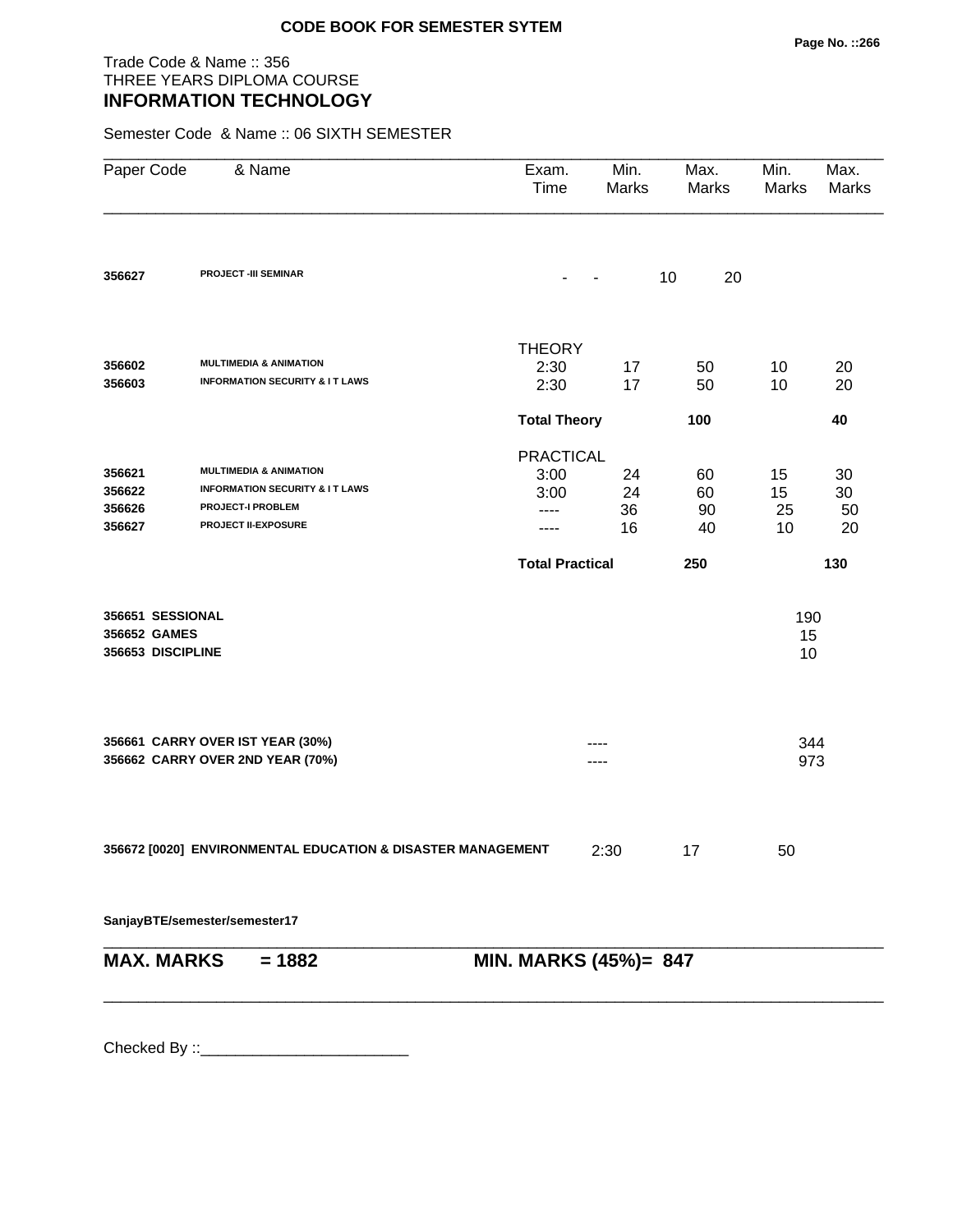# Trade Code & Name :: 357 THREE YEARS DIPLOMA COURSE **PAINT TECHNOLOGY**

Semester Code & Name :: 01 FIRST SEMESTER

| Paper Code        | & Name                                        | Exam.                  | Min.         | Max.  | Min.  | Max.  |
|-------------------|-----------------------------------------------|------------------------|--------------|-------|-------|-------|
|                   |                                               | Time                   | <b>Marks</b> | Marks | Marks | Marks |
|                   |                                               |                        |              |       |       |       |
|                   |                                               | <b>THEORY</b>          |              |       |       |       |
| 357101            | PROFESSIONAL COMMUNICATION                    | 2:30                   | 17           | 50    | 10    | 20    |
| 357102            | <b>APPLIED MATHEMATICS-I(A)</b>               | 2:30                   | 17           | 50    | 10    | 20    |
| 357103            | <b>APPLIED PHYSICS-I</b>                      | 2:30                   | 17           | 50    | 10    | 20    |
| 357104            | <b>APPLIED CHEMISTRY</b>                      | 2:30                   | 17           | 50    | 10    | 20    |
| 357105            | <b>ENGINEERING DRAWING</b>                    | 3:00                   | 17           | 50    | 10    | 20    |
| 357108            | <b>MEASURING INSTRUMENT &amp; MEASUREMENT</b> | 2:30                   | 17           | 50    | 10    | 20    |
|                   |                                               | <b>Total Theory</b>    |              | 300   |       | 120   |
|                   |                                               | <b>PRACTICAL</b>       |              |       |       |       |
| 357121            | PROFESSIONAL COMMUNICATION                    | 3:00                   | 8            | 20    | 5     | 10    |
| 357123            | <b>APPLIED CHEMISTRY</b>                      | 3:00                   | 16           | 40    | 10    | 20    |
|                   |                                               | <b>Total Practical</b> |              | 60    |       | 30    |
| 357151 SESSIONAL  |                                               |                        |              |       | 150   |       |
| 357152 GAMES      |                                               |                        |              |       | 15    |       |
| 357153 DISCIPLINE |                                               |                        | ----         |       | 10    |       |

\_\_\_\_\_\_\_\_\_\_\_\_\_\_\_\_\_\_\_\_\_\_\_\_\_\_\_\_\_\_\_\_\_\_\_\_\_\_\_\_\_\_\_\_\_\_\_\_\_\_\_\_\_\_\_\_\_\_\_\_\_\_\_\_\_\_\_\_\_\_\_\_\_\_\_\_\_\_\_\_\_\_\_\_\_\_\_\_\_\_

\_\_\_\_\_\_\_\_\_\_\_\_\_\_\_\_\_\_\_\_\_\_\_\_\_\_\_\_\_\_\_\_\_\_\_\_\_\_\_\_\_\_\_\_\_\_\_\_\_\_\_\_\_\_\_\_\_\_\_\_\_\_\_\_\_\_\_\_\_\_\_\_\_\_\_\_\_\_\_\_\_\_\_\_\_\_\_\_\_\_

#### **SanjayBTE/semester/semester17**

**MAX. MARKS = 535 MIN. MARKS (45%)= 241**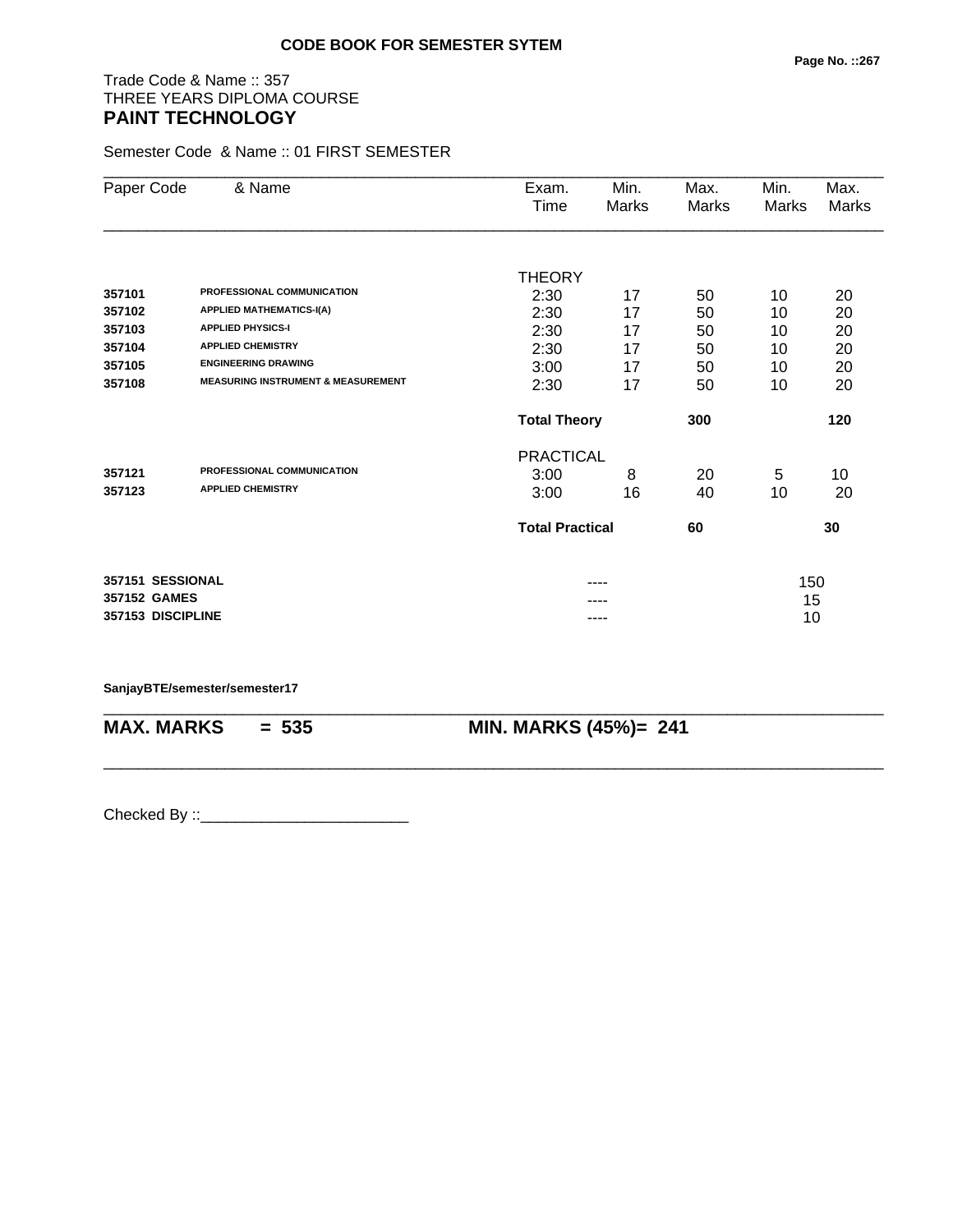## Trade Code & Name :: 357 THREE YEARS DIPLOMA COURSE **PAINT TECHNOLOGY**

Semester Code & Name :: 02 SECOND SEMESTER

| Paper Code        | & Name                                                | Exam.                  | Min.  | Max.  | Min.  | Max.         |
|-------------------|-------------------------------------------------------|------------------------|-------|-------|-------|--------------|
|                   |                                                       | Time                   | Marks | Marks | Marks | <b>Marks</b> |
|                   |                                                       |                        |       |       |       |              |
|                   |                                                       | <b>THEORY</b>          |       |       |       |              |
| 357206            | <b>INTRODUCTION TO PAINT &amp; POLYMER TECHNOLOGY</b> | 2:30                   | 17    | 50    | 10    | 20           |
| 357207            | <b>APPLIED MECHANICS</b>                              | 2:30                   | 17    | 50    | 10    | 20           |
| 357209            | <b>APPLIED MATHEMATICS-I(B)</b>                       | 2:30                   | 17    | 50    | 10    | 20           |
| 357210            | <b>APPLIED PHYSICS-II</b>                             | 2:30                   | 17    | 50    | 10    | 20           |
|                   |                                                       | <b>Total Theory</b>    |       | 200   |       | 80           |
|                   |                                                       | <b>PRACTICAL</b>       |       |       |       |              |
| 357222            | <b>APPLIED PHYSICS-II</b>                             | 3:00                   | 16    | 40    | 10    | 20           |
| 357224            | <b>INTRODUCTION TO PAINT &amp; POLYMER TECHNOLOGY</b> | 3:00                   | 24    | 60    | 15    | 30           |
| 357225            | <b>APPLIED MECHANICS</b>                              | 3:00                   | 16    | 40    | 10    | 20           |
| 357226            | <b>WORKSHOP PRACTICE</b>                              | 4:00                   | 24    | 60    | 15    | 30           |
|                   |                                                       | <b>Total Practical</b> |       | 200   |       | 100          |
| 357251 SESSIONAL  |                                                       |                        |       |       | 180   |              |
| 357252 GAMES      |                                                       |                        |       |       | 15    |              |
| 357253 DISCIPLINE |                                                       |                        |       |       | 10    |              |
|                   |                                                       |                        |       |       |       |              |

\_\_\_\_\_\_\_\_\_\_\_\_\_\_\_\_\_\_\_\_\_\_\_\_\_\_\_\_\_\_\_\_\_\_\_\_\_\_\_\_\_\_\_\_\_\_\_\_\_\_\_\_\_\_\_\_\_\_\_\_\_\_\_\_\_\_\_\_\_\_\_\_\_\_\_\_\_\_\_\_\_\_\_\_\_\_\_\_\_\_

\_\_\_\_\_\_\_\_\_\_\_\_\_\_\_\_\_\_\_\_\_\_\_\_\_\_\_\_\_\_\_\_\_\_\_\_\_\_\_\_\_\_\_\_\_\_\_\_\_\_\_\_\_\_\_\_\_\_\_\_\_\_\_\_\_\_\_\_\_\_\_\_\_\_\_\_\_\_\_\_\_\_\_\_\_\_\_\_\_\_

**SanjayBTE/semester/semester17**

**MAX. MARKS = 605 MIN. MARKS (45%)= 272**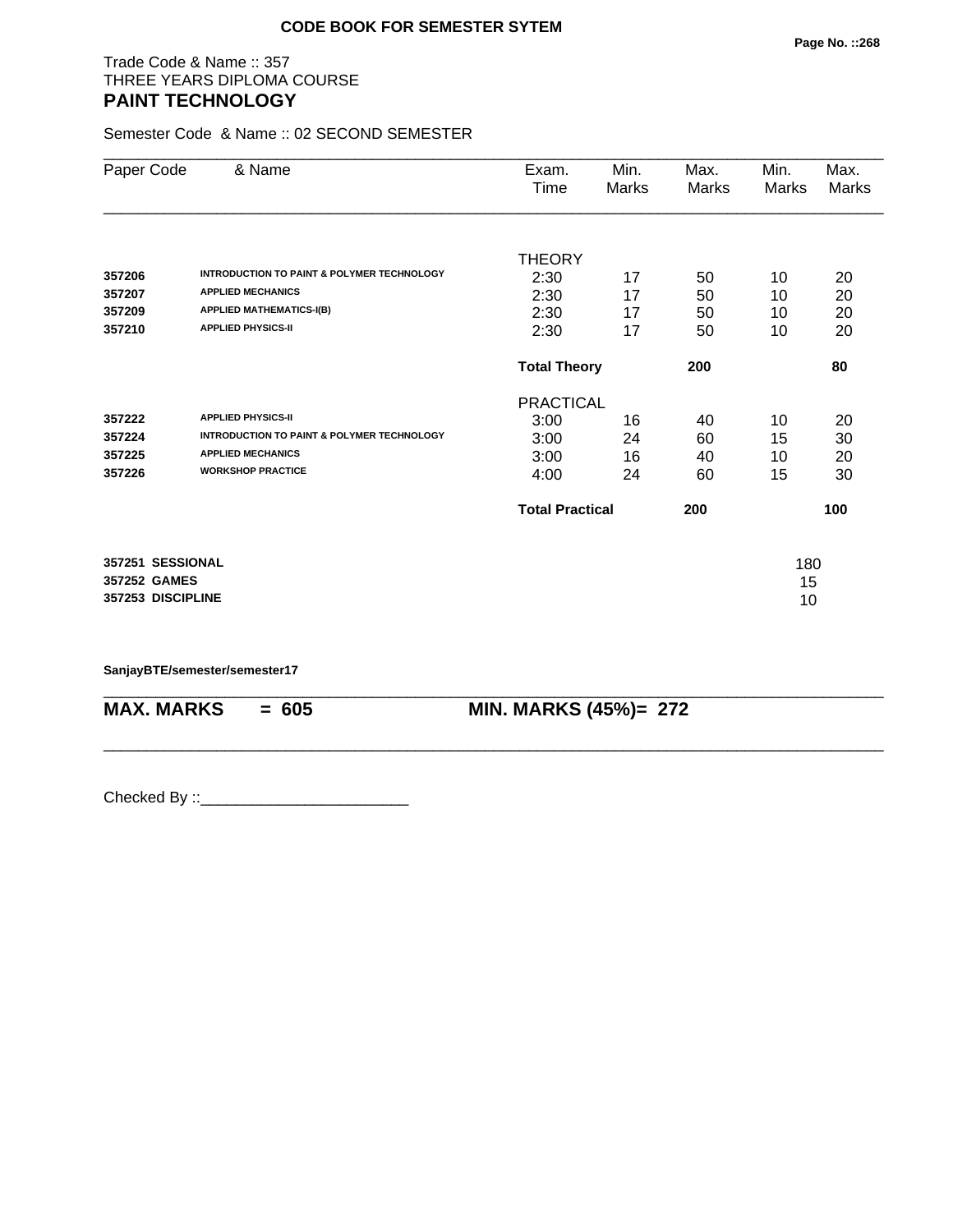## Trade Code & Name :: 357 THREE YEARS DIPLOMA COURSE **PAINT TECHNOLOGY**

Semester Code & Name :: 03 THIRD SEMESTER

| Paper Code        | & Name                                         | Exam.                  | Min.  | Max.  | Min.  | Max.         |
|-------------------|------------------------------------------------|------------------------|-------|-------|-------|--------------|
|                   |                                                | Time                   | Marks | Marks | Marks | <b>Marks</b> |
|                   |                                                |                        |       |       |       |              |
|                   |                                                | <b>THEORY</b>          |       |       |       |              |
| 357301            | <b>APPLIED MATHEMATICS-II</b>                  | 2:30                   | 17    | 50    | 10    | 20           |
| 357302            | <b>ELECTRICAL TECHNOLOGY &amp; ELECTRONICS</b> | 2:30                   | 17    | 50    | 10    | 20           |
| 357305            | <b>PIGMENTS &amp; EXTENDERS</b>                | 2:30                   | 17    | 50    | 10    | 20           |
| 357307            | <b>DRYING OILS &amp; PAINT MEDIA</b>           | 2:30                   | 17    | 50    | 10    | 20           |
|                   |                                                | <b>Total Theory</b>    |       | 200   |       | 80           |
|                   |                                                | <b>PRACTICAL</b>       |       |       |       |              |
| 357321            | ELECTRICAL TECHNOLOGY & ELECTRONICS            | 3:00                   | 16    | 40    | 10    | 20           |
| 357322            | <b>INTRODUCTION TO COMPUTER</b>                | 3:00                   | 24    | 60    | 15    | 30           |
| 357324            | <b>DRYING OILS &amp; PAINT MEDIA</b>           | 4:00                   | 24    | 60    | 15    | 30           |
|                   |                                                | <b>Total Practical</b> |       | 160   |       | 80           |
| 357351 SESSIONAL  |                                                |                        | ----  |       | 160   |              |
| 357352 GAMES      |                                                |                        |       |       | 15    |              |
| 357353 DISCIPLINE |                                                |                        | ----  |       | 10    |              |

\_\_\_\_\_\_\_\_\_\_\_\_\_\_\_\_\_\_\_\_\_\_\_\_\_\_\_\_\_\_\_\_\_\_\_\_\_\_\_\_\_\_\_\_\_\_\_\_\_\_\_\_\_\_\_\_\_\_\_\_\_\_\_\_\_\_\_\_\_\_\_\_\_\_\_\_\_\_\_\_\_\_\_\_\_\_\_\_\_\_

\_\_\_\_\_\_\_\_\_\_\_\_\_\_\_\_\_\_\_\_\_\_\_\_\_\_\_\_\_\_\_\_\_\_\_\_\_\_\_\_\_\_\_\_\_\_\_\_\_\_\_\_\_\_\_\_\_\_\_\_\_\_\_\_\_\_\_\_\_\_\_\_\_\_\_\_\_\_\_\_\_\_\_\_\_\_\_\_\_\_

**SanjayBTE/semester/semester17**

**MAX. MARKS = 545 MIN. MARKS (45%)= 245**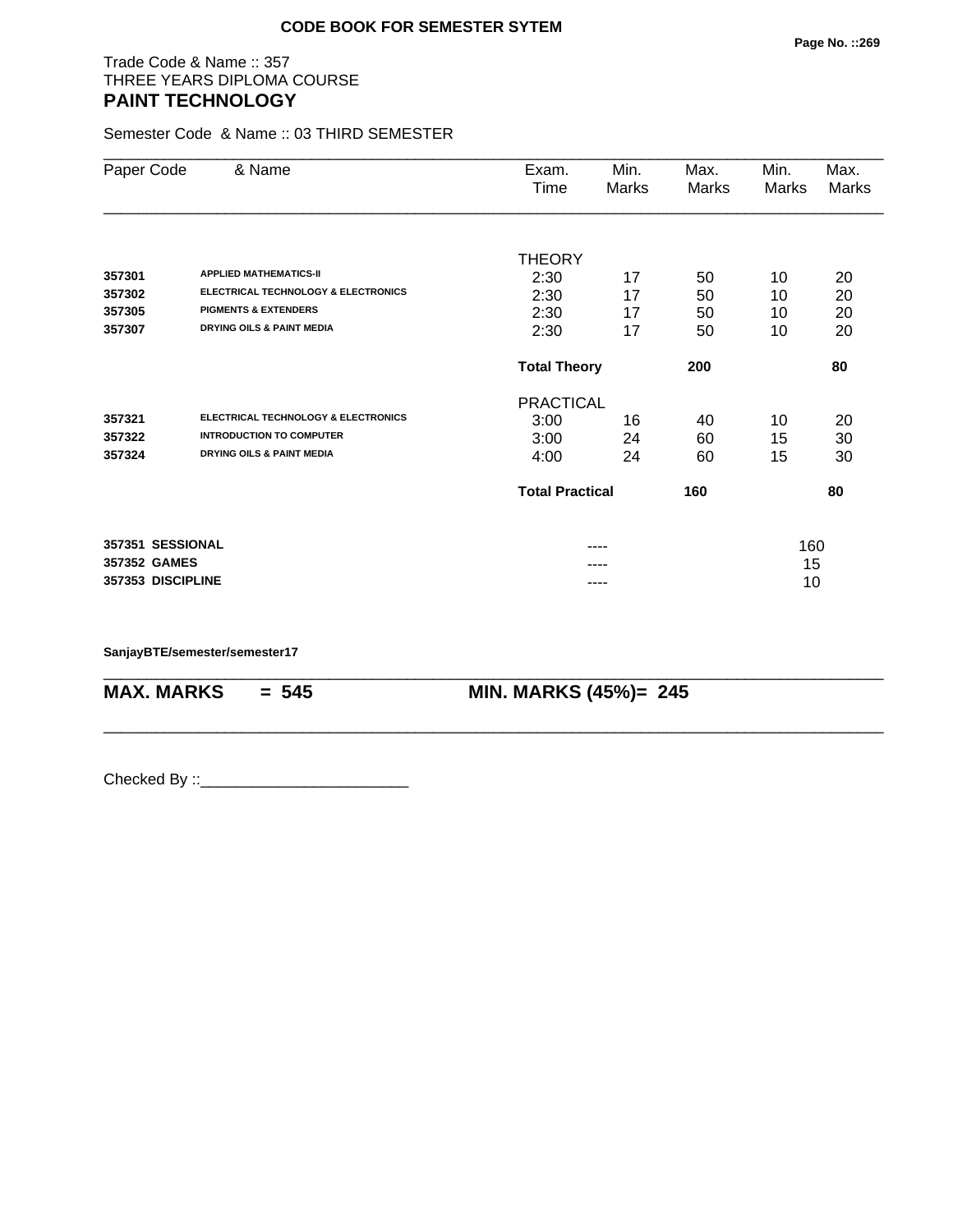## Trade Code & Name :: 357 THREE YEARS DIPLOMA COURSE **PAINT TECHNOLOGY**

Semester Code & Name :: 04 FORTH SEMESTER

| Paper Code                                            | & Name                                           | Exam.<br>Time          | Min.<br>Marks | Max.<br>Marks | Min.<br>Marks   | Max.<br>Marks |
|-------------------------------------------------------|--------------------------------------------------|------------------------|---------------|---------------|-----------------|---------------|
|                                                       |                                                  | <b>THEORY</b>          |               |               |                 |               |
| 357403                                                | <b>PROCESS PLANT UTILITIES</b>                   | 2:30                   | 17            | 50            | 10              | 20            |
| 357404                                                | <b>FLUID MECHANICS &amp; SOLID HANDLING</b>      | 2:30                   | 17            | 50            | 10              | 20            |
| 357406                                                | <b>NATURAL &amp; SYNTHETIC RESINS</b>            | 2:30                   | 17            | 50            | 10              | 20            |
| 357408                                                | CONVENTIONAL & NON-CONVENTIONAL SOURCE OF ENERGY | 2:30                   | 17            | 50            | 10              | 20            |
|                                                       |                                                  | <b>Total Theory</b>    |               | 200           |                 | 80            |
|                                                       |                                                  | <b>PRACTICAL</b>       |               |               |                 |               |
| 357423                                                | <b>FLUID MECHANICS &amp; SOLID HANDLING</b>      | 3:00                   | 40            | 100           | 25              | 50            |
|                                                       |                                                  | <b>Total Practical</b> |               | 100           |                 | 50            |
| 357451 SESSIONAL<br>357452 GAMES<br>357453 DISCIPLINE |                                                  |                        |               |               | 130<br>15<br>10 |               |

\_\_\_\_\_\_\_\_\_\_\_\_\_\_\_\_\_\_\_\_\_\_\_\_\_\_\_\_\_\_\_\_\_\_\_\_\_\_\_\_\_\_\_\_\_\_\_\_\_\_\_\_\_\_\_\_\_\_\_\_\_\_\_\_\_\_\_\_\_\_\_\_\_\_\_\_\_\_\_\_\_\_\_\_\_\_\_\_\_\_

\_\_\_\_\_\_\_\_\_\_\_\_\_\_\_\_\_\_\_\_\_\_\_\_\_\_\_\_\_\_\_\_\_\_\_\_\_\_\_\_\_\_\_\_\_\_\_\_\_\_\_\_\_\_\_\_\_\_\_\_\_\_\_\_\_\_\_\_\_\_\_\_\_\_\_\_\_\_\_\_\_\_\_\_\_\_\_\_\_\_

**SanjayBTE/semester/semester17**

**MAX. MARKS = 455 MIN. MARKS (45%)= 205**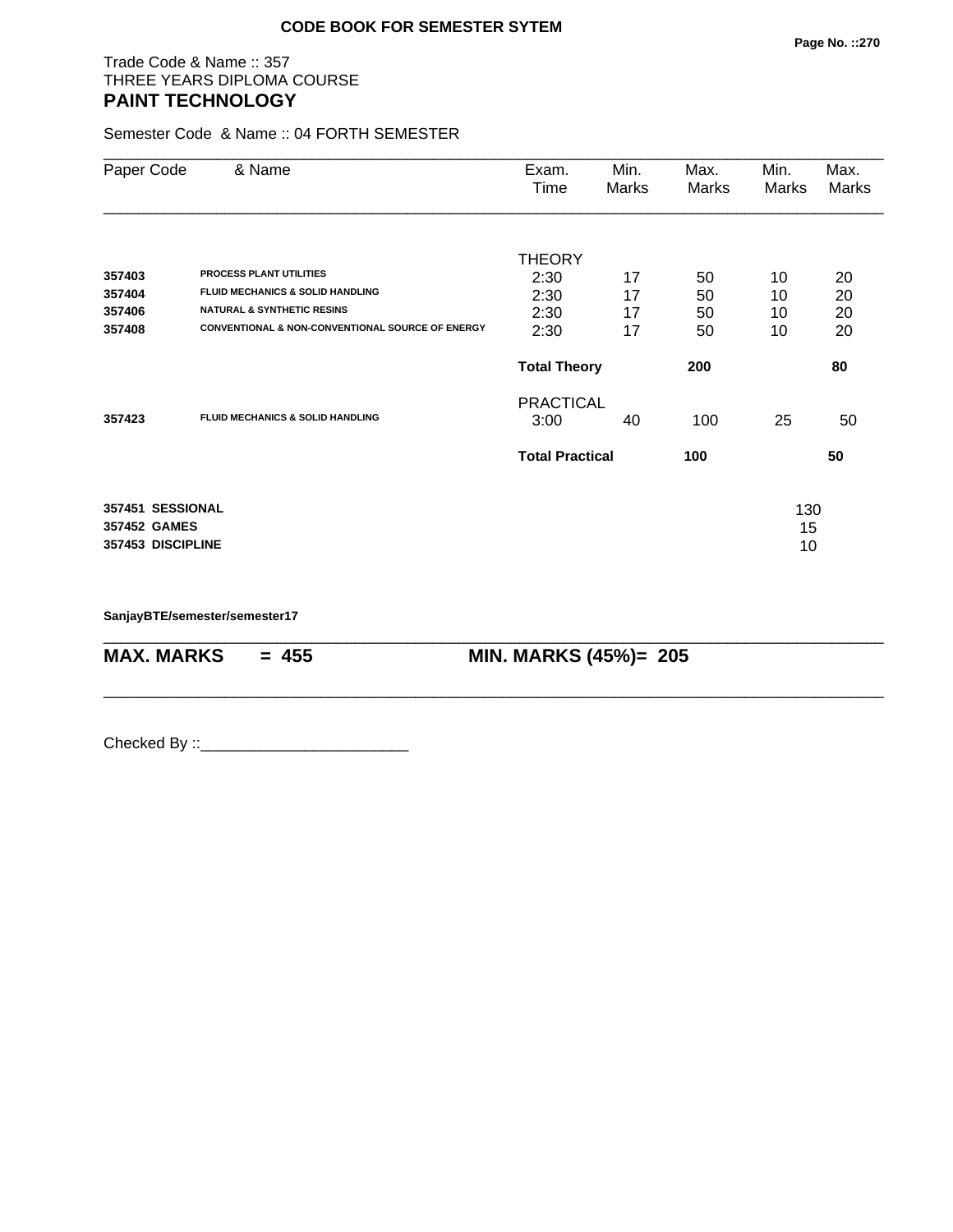## Trade Code & Name :: 357 THREE YEARS DIPLOMA COURSE **PAINT TECHNOLOGY**

Semester Code & Name :: 05 FIFTH SEMESTER

| Paper Code        | & Name                                                          | Exam.                  | Min.         | Max.  | Min.  | Max.         |
|-------------------|-----------------------------------------------------------------|------------------------|--------------|-------|-------|--------------|
|                   |                                                                 | Time                   | <b>Marks</b> | Marks | Marks | <b>Marks</b> |
|                   |                                                                 |                        |              |       |       |              |
|                   |                                                                 | <b>THEORY</b>          |              |       |       |              |
| 357501            | <b>HEAT &amp; MASS TRANSFER OPERATIONS</b>                      | 2:30                   | 17           | 50    | 10    | 20           |
| 357504            | <b>INDUSTRIAL MANAGEMENT &amp; ENTREPRENEURSHIP DEVELOPMENT</b> | 2:30                   | 17           | 50    | 10    | 20           |
| 357505            | POLLUTION CONTROL & INDUTRIAL SAFETY                            | 2:30                   | 23           | 70    | 15    | 30           |
| 357506            | COATING PROPERTIES, EVALUATION & QUALITY CONTROL                | 2:30                   | 17           | 50    | 10    | 20           |
| 357507            | <b>FORMULATION &amp; MANUFACTURING OF PAINT</b>                 | 2:30                   | 17           | 50    | 10    | 20           |
|                   |                                                                 | <b>Total Theory</b>    |              | 270   |       | 110          |
|                   |                                                                 | <b>PRACTICAL</b>       |              |       |       |              |
| 357521            | <b>HEAT &amp; MASS TRASFER OPERATIONS</b>                       | 4:00                   | 24           | 60    | 15    | 30           |
| 357523            | COATING PROPERTIES, EVALUATION & QUALITY CONTROL                | 3:00                   | 24           | 60    | 15    | 30           |
| 357524            | <b>FORMULATION &amp; MANUFACTURING OF PAINT</b>                 | 3:00                   | 24           | 60    | 15    | 30           |
|                   |                                                                 | <b>Total Practical</b> |              | 180   |       | 90           |
| 357551 SESSIONAL  |                                                                 |                        |              |       | 200   |              |
| 357552 GAMES      |                                                                 |                        |              |       | 15    |              |
| 357553 DISCIPLINE |                                                                 |                        | ----         |       | 10    |              |

\_\_\_\_\_\_\_\_\_\_\_\_\_\_\_\_\_\_\_\_\_\_\_\_\_\_\_\_\_\_\_\_\_\_\_\_\_\_\_\_\_\_\_\_\_\_\_\_\_\_\_\_\_\_\_\_\_\_\_\_\_\_\_\_\_\_\_\_\_\_\_\_\_\_\_\_\_\_\_\_\_\_\_\_\_\_\_\_\_\_

\_\_\_\_\_\_\_\_\_\_\_\_\_\_\_\_\_\_\_\_\_\_\_\_\_\_\_\_\_\_\_\_\_\_\_\_\_\_\_\_\_\_\_\_\_\_\_\_\_\_\_\_\_\_\_\_\_\_\_\_\_\_\_\_\_\_\_\_\_\_\_\_\_\_\_\_\_\_\_\_\_\_\_\_\_\_\_\_\_\_

#### **SanjayBTE/semester/semester17**

**MAX. MARKS = 675 MIN. MARKS (45%)= 304**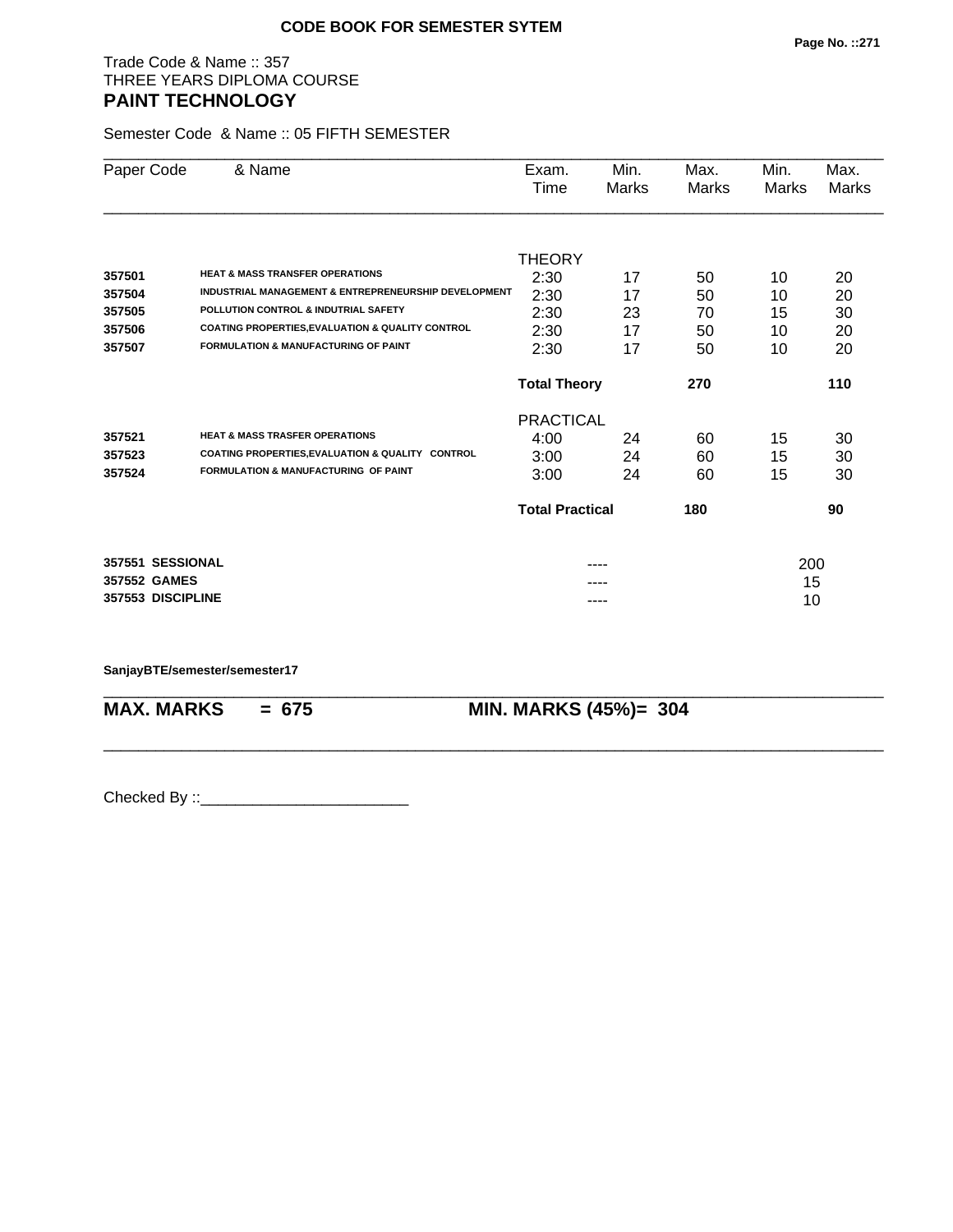## Trade Code & Name :: 357 THREE YEARS DIPLOMA COURSE **PAINT TECHNOLOGY**

Semester Code & Name :: 06 SIXTH SEMESTER

|                   | & Name<br>Paper Code                    | Exam.<br>Time          | Min.<br>Marks | Max.<br>Marks | Min.<br>Marks | Max.<br><b>Marks</b> |
|-------------------|-----------------------------------------|------------------------|---------------|---------------|---------------|----------------------|
|                   |                                         | <b>THEORY</b>          |               |               |               |                      |
| 357602            | <b>CHEMICAL REACTION ENGINEERING</b>    | 2:30                   | 23            | 70            | 10            | 30                   |
| 357603            | <b>AUTOMATIC PROCESS CONTROL</b>        | 2:30                   | 23            | 70            | 10            | 30                   |
| 357608            | PRINTING & PACKAGING TECHNOLOGY         | 2:30                   | 17            | 50            | 10            | 20                   |
| 357610            | SURFACE PREPARATION & PAINT APPLICATION | 2:30                   | 17            | 50            | 10            | 20                   |
|                   |                                         | <b>Total Theory</b>    |               | 240           |               | 100                  |
|                   |                                         | <b>PRACTICAL</b>       |               |               |               |                      |
| 357622            | <b>AUTOMATIC PROCESS CONTROL</b>        | 4:00                   | 40            | 100           | 25            | 50                   |
| 357625            | PROJECT. A. PROJECT PROBLEM             | 3:00                   | 28            | 70            | 15            | 30                   |
| 357626            | PROJECT. B. FIELD EXPOSURE              | 3:00                   | 16            | 40            | 10            | 20                   |
|                   |                                         | <b>Total Practical</b> |               | 210           |               | 100                  |
| 357651 SESSIONAL  |                                         |                        |               |               | 200           |                      |
| 357652 GAMES      |                                         |                        |               |               | 15            |                      |
| 357653 DISCIPLINE |                                         |                        |               |               | 10            |                      |
|                   |                                         |                        |               |               |               |                      |
|                   | 357661 CARRY OVER IST YEAR (30%)        |                        |               |               | 342           |                      |
|                   | 357662 CARRY OVER 2ND YEAR (70%)        |                        |               |               | 700           |                      |
|                   | SanjayBTE/semester/semester17           |                        |               |               |               |                      |
| <b>MAX. MARKS</b> | $= 1717$                                | MIN. MARKS (45%)= 773  |               |               |               |                      |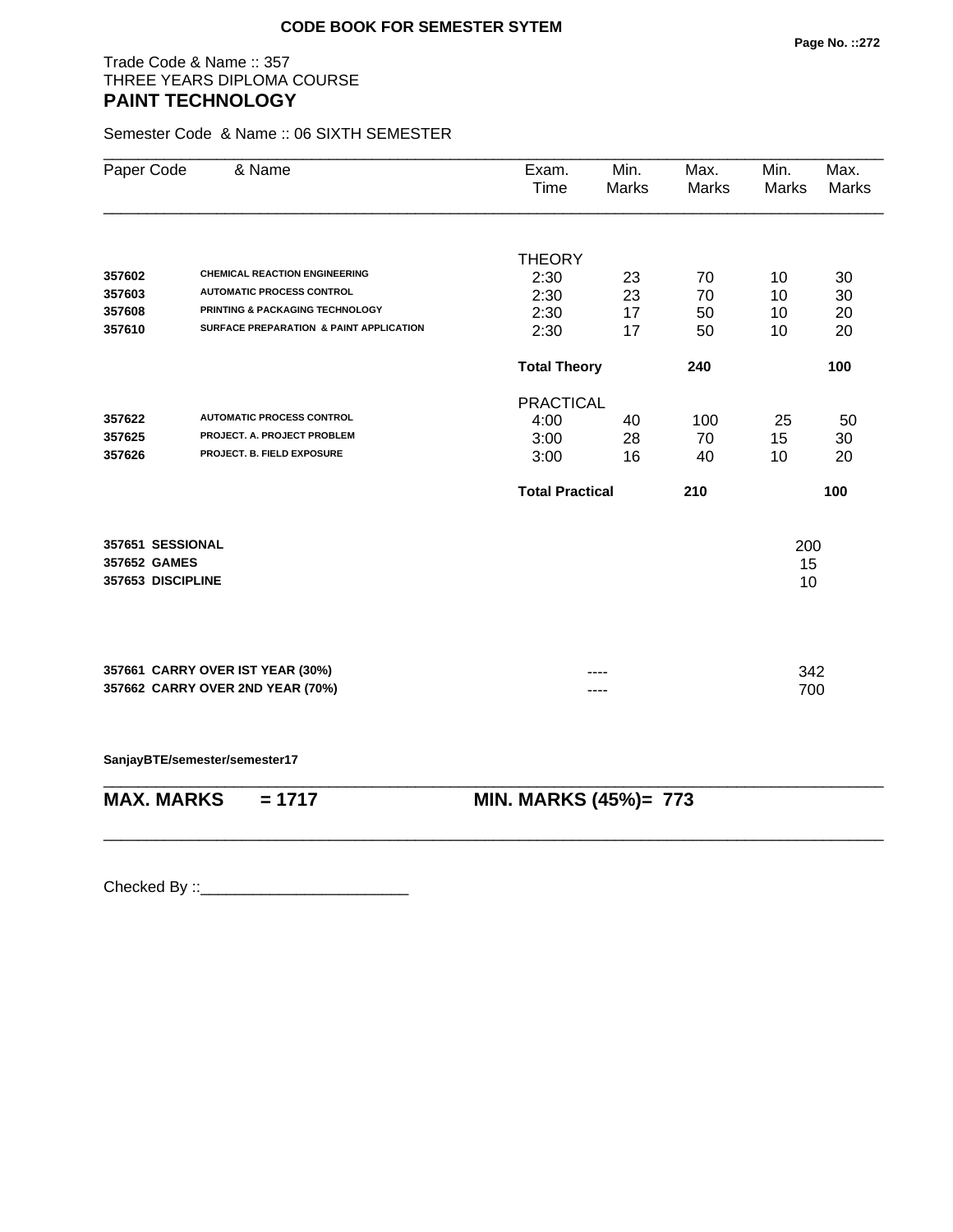# Trade Code & Name :: 358 THREE YEARS DIPLOMA COURSE **PLASTIC MOLD TECHNOLOGY**

Semester Code & Name :: 01 FIRST SEMESTER

| Paper Code        | & Name                          | Exam.<br>Time          | Min.<br>Marks | Max.<br>Marks | Min.<br>Marks | Max.<br>Marks |
|-------------------|---------------------------------|------------------------|---------------|---------------|---------------|---------------|
|                   |                                 |                        |               |               |               |               |
|                   |                                 | THEORY                 |               |               |               |               |
| 358101            | PROFESSIONAL COMMUNICATION      | 2:30                   | 17            | 50            | 10            | 20            |
| 358102            | <b>APPLIED MATHEMATICS-I(A)</b> | 2:30                   | 17            | 50            | 10            | 20            |
| 358103            | <b>APPLIED CHEMISTRY</b>        | 2:30                   | 17            | 50            | 10            | 20            |
| 358104            | <b>APPLIED PHYSICS-I</b>        | 2:30                   | 17            | 50            | 10            | 20            |
| 358105            | <b>ENGINEERING DRAWING</b>      | 3:00                   | 17            | 50            | 10            | 20            |
|                   |                                 | <b>Total Theory</b>    |               | 250           |               | 100           |
|                   |                                 | <b>PRACTICAL</b>       |               |               |               |               |
| 358121            | PROFESSIONAL COMMUNICATION      | 3:00                   | 8             | 20            | 5             | 10            |
| 358123            | <b>APPLIED CHEMISTRY</b>        | 3:00                   | 16            | 40            | 10            | 20            |
|                   |                                 | <b>Total Practical</b> |               | 60            |               | 30            |
| 358151 SESSIONAL  |                                 |                        |               |               | 130           |               |
| 358152 GAMES      |                                 |                        |               |               | 15            |               |
| 358153 DISCIPLINE |                                 |                        | ----          |               | 10            |               |

\_\_\_\_\_\_\_\_\_\_\_\_\_\_\_\_\_\_\_\_\_\_\_\_\_\_\_\_\_\_\_\_\_\_\_\_\_\_\_\_\_\_\_\_\_\_\_\_\_\_\_\_\_\_\_\_\_\_\_\_\_\_\_\_\_\_\_\_\_\_\_\_\_\_\_\_\_\_\_\_\_\_\_\_\_\_\_\_\_\_

\_\_\_\_\_\_\_\_\_\_\_\_\_\_\_\_\_\_\_\_\_\_\_\_\_\_\_\_\_\_\_\_\_\_\_\_\_\_\_\_\_\_\_\_\_\_\_\_\_\_\_\_\_\_\_\_\_\_\_\_\_\_\_\_\_\_\_\_\_\_\_\_\_\_\_\_\_\_\_\_\_\_\_\_\_\_\_\_\_\_

**SanjayBTE/semester/semester17**

**MAX. MARKS = 465 MIN. MARKS (45%)= 209**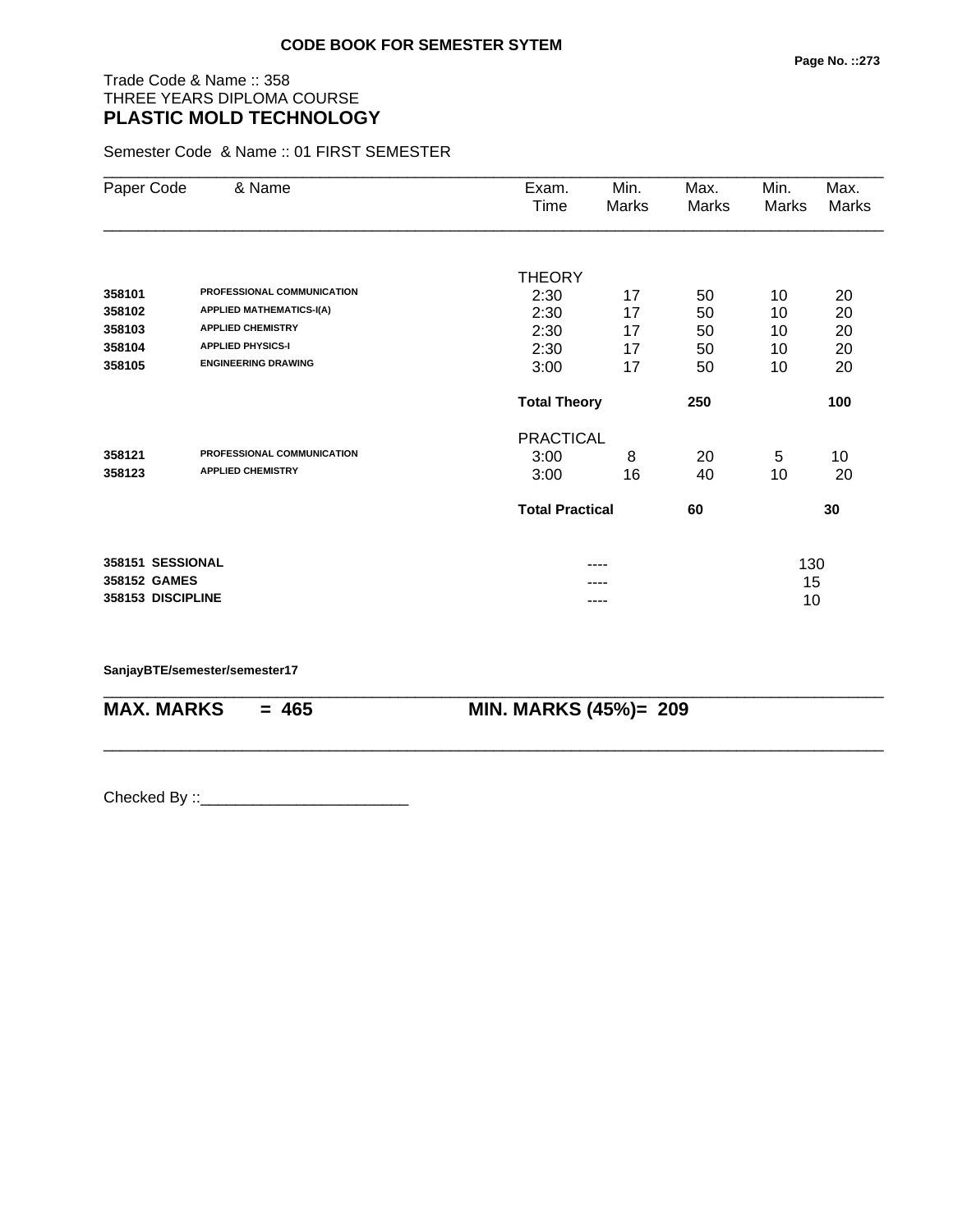#### Trade Code & Name :: 358 THREE YEARS DIPLOMA COURSE **PLASTIC MOLD TECHNOLOGY**

Semester Code & Name :: 02 SECOND SEMESTER

| Paper Code        | & Name                                | Exam.                            | Min.  | Max.  | Min.  | Max.  |
|-------------------|---------------------------------------|----------------------------------|-------|-------|-------|-------|
|                   |                                       | Time                             | Marks | Marks | Marks | Marks |
|                   |                                       |                                  |       |       |       |       |
|                   |                                       | <b>THEORY</b>                    |       |       |       |       |
| 358206            | <b>APPLIED MECHANICS</b>              | 2:30                             | 17    | 50    | 10    | 20    |
| 358207            | <b>ELEMENTARY WORKSHOP TECHNOLOGY</b> | 2:30                             | 17    | 50    | 10    | 20    |
| 358208            | <b>APPLIED MATHEMATICS-I(B)</b>       | 2:30                             | 17    | 50    | 10    | 20    |
| 358209            | <b>APPLIED PHYSICS-II</b>             | 2:30                             | 17    | 50    | 10    | 20    |
|                   |                                       | <b>Total Theory</b>              |       | 200   |       | 80    |
|                   |                                       | <b>PRACTICAL</b>                 |       |       |       |       |
| 358222            | <b>APPLIED PHYSICS-II</b>             | 3:00                             | 16    | 40    | 10    | 20    |
| 358224            | <b>APPLIED MECHANICS</b>              | 3:00                             | 16    | 40    | 10    | 20    |
| 358225            | <b>WORKSHOP PRACTICSE</b>             | 4:00                             | 24    | 60    | 15    | 30    |
|                   |                                       | <b>Total Practical</b>           |       | 140   |       | 70    |
|                   |                                       | <b>PRACTICAL</b>                 |       |       |       |       |
| 358241            | <b>FIELD EXPOSURE - I</b>             | 2:00<br>$\overline{\phantom{a}}$ |       | 15    | 30    |       |
| 358251 SESSIONAL  |                                       |                                  |       |       | 180   |       |
| 358252 GAMES      |                                       |                                  |       |       | 15    |       |
| 358253 DISCIPLINE |                                       |                                  |       |       | 10    |       |

\_\_\_\_\_\_\_\_\_\_\_\_\_\_\_\_\_\_\_\_\_\_\_\_\_\_\_\_\_\_\_\_\_\_\_\_\_\_\_\_\_\_\_\_\_\_\_\_\_\_\_\_\_\_\_\_\_\_\_\_\_\_\_\_\_\_\_\_\_\_\_\_\_\_\_\_\_\_\_\_\_\_\_\_\_\_\_\_\_\_

\_\_\_\_\_\_\_\_\_\_\_\_\_\_\_\_\_\_\_\_\_\_\_\_\_\_\_\_\_\_\_\_\_\_\_\_\_\_\_\_\_\_\_\_\_\_\_\_\_\_\_\_\_\_\_\_\_\_\_\_\_\_\_\_\_\_\_\_\_\_\_\_\_\_\_\_\_\_\_\_\_\_\_\_\_\_\_\_\_\_

**SanjayBTE/semester/semester17**

**MAX. MARKS = 545 MIN. MARKS (45%)= 245**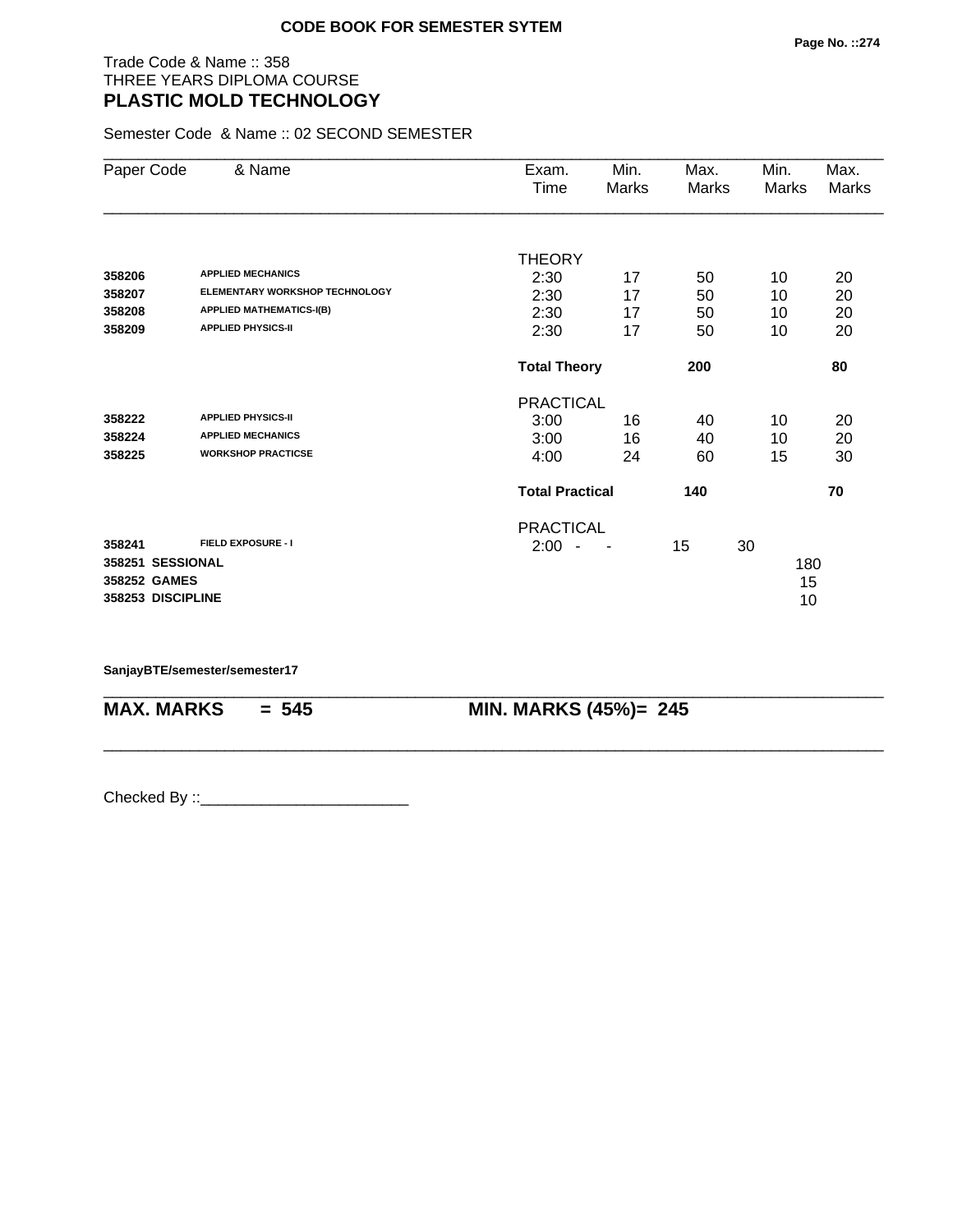#### Trade Code & Name :: 358 THREE YEARS DIPLOMA COURSE **PLASTIC MOLD TECHNOLOGY**

Semester Code & Name :: 03 THIRD SEMESTER

| Paper Code        | & Name                                     | Exam.                  | Min.  | Max.  | Min.  | Max.         |
|-------------------|--------------------------------------------|------------------------|-------|-------|-------|--------------|
|                   |                                            | Time                   | Marks | Marks | Marks | <b>Marks</b> |
|                   |                                            |                        |       |       |       |              |
|                   |                                            | <b>THEORY</b>          |       |       |       |              |
| 358301            | <b>APPLIED MATHEMATICS-II</b>              | 2:30                   | 17    | 50    | 10    | 20           |
| 358302            | <b>HYDRAULICS AND PNEUMATIC SYSTEMS</b>    | 2:30                   | 17    | 50    | 10    | 20           |
| 358303            | <b>METROLOGY AND MEASURING INSTRUMENTS</b> | 2:30                   | 17    | 50    | 10    | 20           |
| 358306            | <b>MATERIALS &amp; METALLURGY</b>          | 2:30                   | 17    | 50    | 10    | 20           |
|                   |                                            | <b>Total Theory</b>    |       | 200   |       | 80           |
|                   |                                            | <b>PRACTICAL</b>       |       |       |       |              |
| 358322            | <b>HYDRAULICS AND PNEUMATIC LAB</b>        | 3:00                   | 8     | 20    | 5     | 10           |
| 358323            | <b>METROLOGY AND MEASURING INSTRUMENTS</b> | 3:00                   | 16    | 40    | 10    | 20           |
| 358324            | <b>MATERIALS &amp; METALLURGY LAB</b>      | 3:00                   | 20    | 50    | 10    | 20           |
|                   |                                            | <b>Total Practical</b> |       | 110   |       | 50           |
| 358351 SESSIONAL  |                                            |                        | ----  |       | 130   |              |
| 358352 GAMES      |                                            |                        |       |       | 15    |              |
| 358353 DISCIPLINE |                                            |                        | ----  |       | 10    |              |

\_\_\_\_\_\_\_\_\_\_\_\_\_\_\_\_\_\_\_\_\_\_\_\_\_\_\_\_\_\_\_\_\_\_\_\_\_\_\_\_\_\_\_\_\_\_\_\_\_\_\_\_\_\_\_\_\_\_\_\_\_\_\_\_\_\_\_\_\_\_\_\_\_\_\_\_\_\_\_\_\_\_\_\_\_\_\_\_\_\_

\_\_\_\_\_\_\_\_\_\_\_\_\_\_\_\_\_\_\_\_\_\_\_\_\_\_\_\_\_\_\_\_\_\_\_\_\_\_\_\_\_\_\_\_\_\_\_\_\_\_\_\_\_\_\_\_\_\_\_\_\_\_\_\_\_\_\_\_\_\_\_\_\_\_\_\_\_\_\_\_\_\_\_\_\_\_\_\_\_\_

**SanjayBTE/semester/semester17**

**MAX. MARKS = 465 MIN. MARKS (45%)= 209**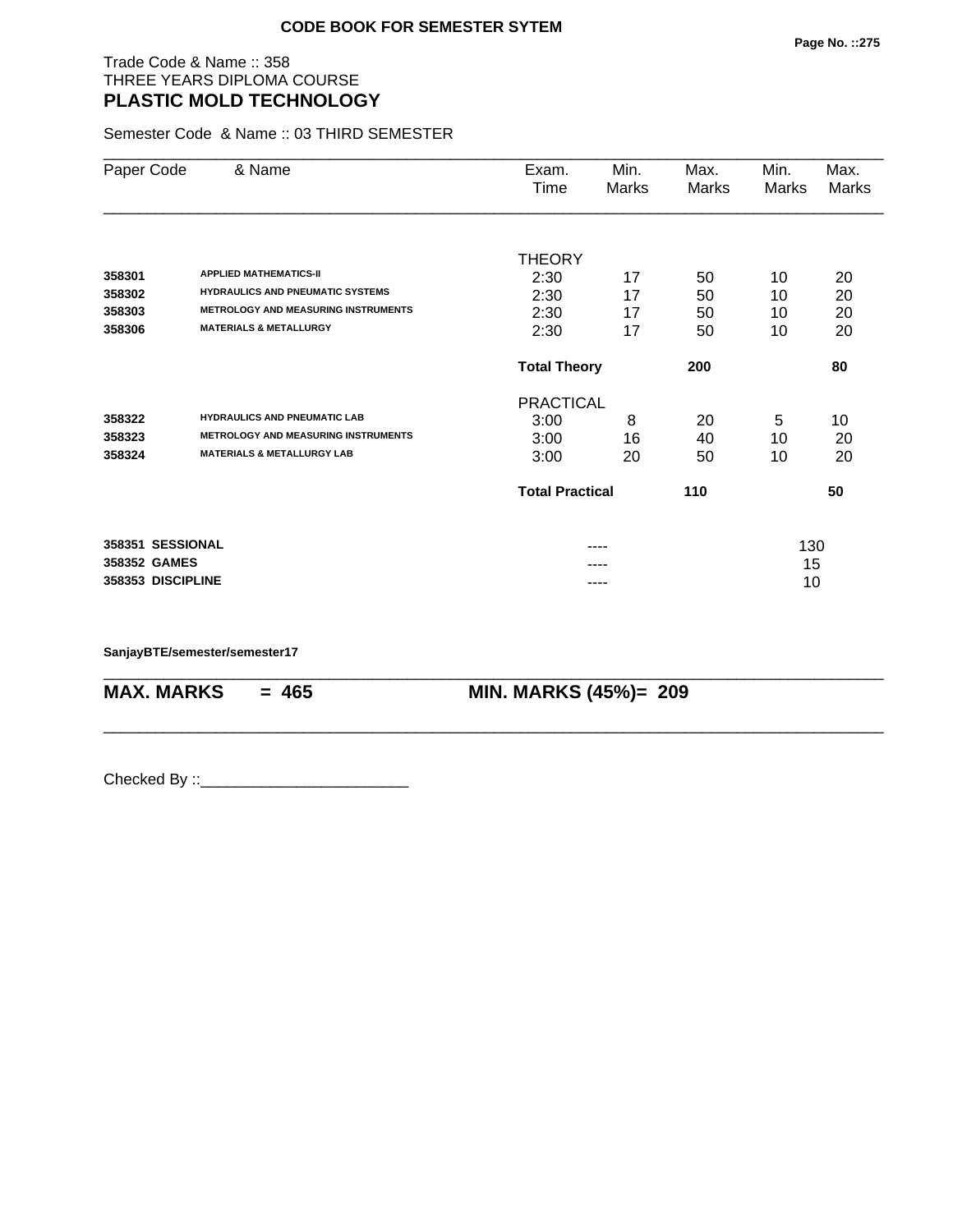#### Trade Code & Name :: 358 THREE YEARS DIPLOMA COURSE **PLASTIC MOLD TECHNOLOGY**

Semester Code & Name :: 04 FORTH SEMESTER

| Paper Code        | & Name                                         | Exam.                  | Min.  | Max.  | Min.  | Max.  |
|-------------------|------------------------------------------------|------------------------|-------|-------|-------|-------|
|                   |                                                | Time                   | Marks | Marks | Marks | Marks |
|                   |                                                |                        |       |       |       |       |
|                   |                                                | <b>THEORY</b>          |       |       |       |       |
| 358404            | <b>PLASTIC PROCESS TECHNIQUES-I</b>            | 2:30                   | 17    | 50    | 10    | 20    |
| 358405            | <b>DESIGN OF DIES &amp; MOULDS-I</b>           | 2:30                   | 17    | 50    | 10    | 20    |
| 358407            | <b>PLASTIC MATERIALS</b>                       | 2:30                   | 17    | 50    | 10    | 20    |
| 358408            | <b>ELECTRICAL TECHNOLOGY &amp; ELECTRONICS</b> | 2:30                   | 17    | 50    | 10    | 20    |
| 358409            | <b>BASICS OF INFORMATION TECHNOLOGY</b>        | 2:30                   | 17    | 50    | 10    | 20    |
|                   |                                                | <b>Total Theory</b>    |       | 250   |       | 100   |
|                   |                                                | <b>PRACTICAL</b>       |       |       |       |       |
| 358421            | <b>BASICS OF INFORMATION TECHNOLOGY</b>        | 3:00                   | 24    | 60    | 15    | 30    |
| 358425            | <b>DESIGH OF DIES &amp; MOULDS LAB-I</b>       | 3:00                   | 20    | 50    | 10    | 20    |
| 358426            | PLASTIC PROCESS TECH -I LAB                    | 3:00                   | 17    | 50    | 10    | 20    |
|                   |                                                | <b>Total Practical</b> |       | 160   |       | 70    |
| 358451 SESSIONAL  |                                                |                        |       |       | 170   |       |
| 358452 GAMES      |                                                |                        |       |       | 15    |       |
| 358453 DISCIPLINE |                                                |                        |       |       | 10    |       |

\_\_\_\_\_\_\_\_\_\_\_\_\_\_\_\_\_\_\_\_\_\_\_\_\_\_\_\_\_\_\_\_\_\_\_\_\_\_\_\_\_\_\_\_\_\_\_\_\_\_\_\_\_\_\_\_\_\_\_\_\_\_\_\_\_\_\_\_\_\_\_\_\_\_\_\_\_\_\_\_\_\_\_\_\_\_\_\_\_\_

\_\_\_\_\_\_\_\_\_\_\_\_\_\_\_\_\_\_\_\_\_\_\_\_\_\_\_\_\_\_\_\_\_\_\_\_\_\_\_\_\_\_\_\_\_\_\_\_\_\_\_\_\_\_\_\_\_\_\_\_\_\_\_\_\_\_\_\_\_\_\_\_\_\_\_\_\_\_\_\_\_\_\_\_\_\_\_\_\_\_

#### **SanjayBTE/semester/semester17**

**MAX. MARKS = 605 MIN. MARKS (45%)= 272**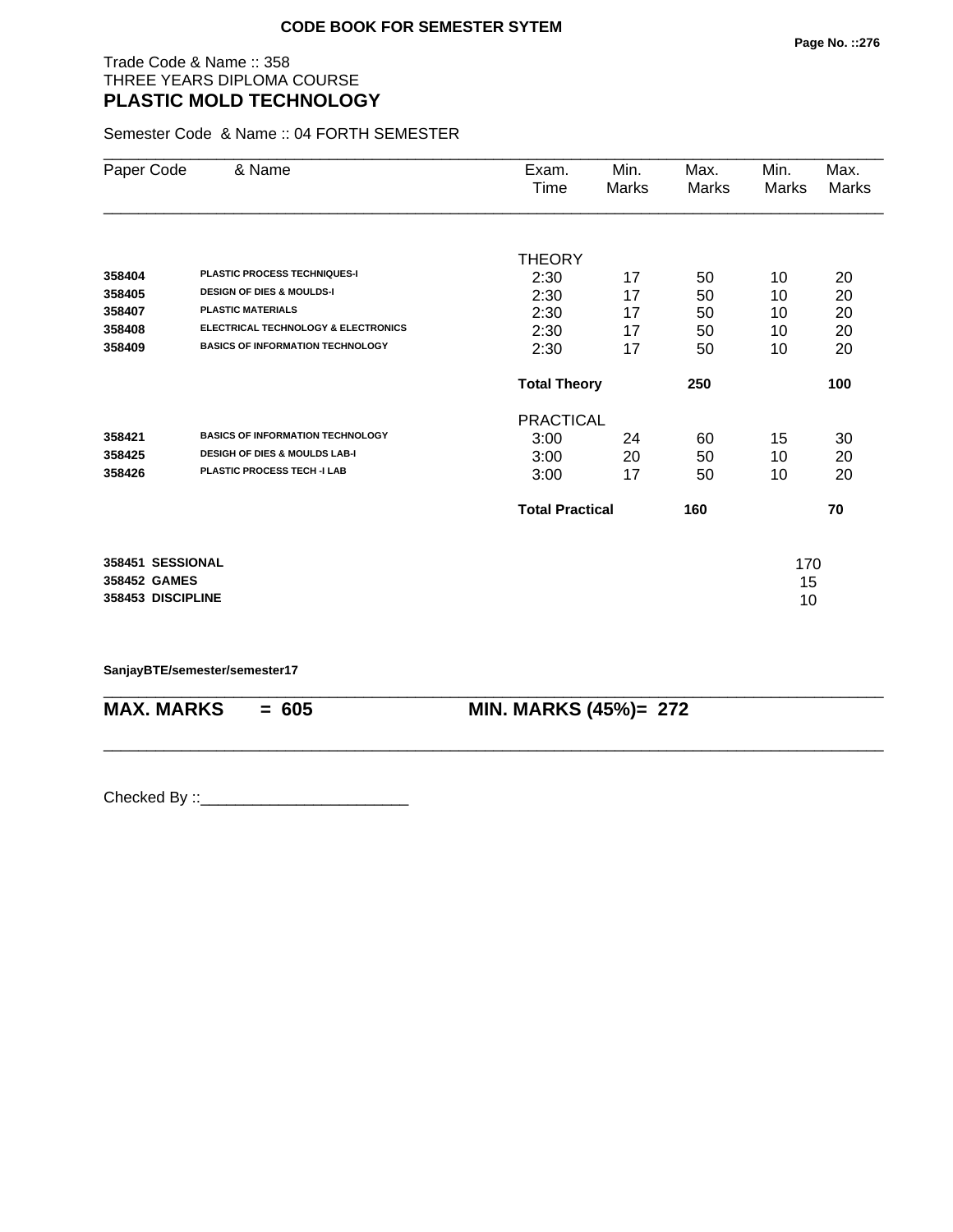## Trade Code & Name :: 358 THREE YEARS DIPLOMA COURSE **PLASTIC MOLD TECHNOLOGY**

Semester Code & Name :: 05 FIFTH SEMESTER

| Paper Code        | & Name                                               | Exam.                  | Min.  | Max.  | Min.  | Max.  |
|-------------------|------------------------------------------------------|------------------------|-------|-------|-------|-------|
|                   |                                                      | Time                   | Marks | Marks | Marks | Marks |
|                   |                                                      |                        |       |       |       |       |
|                   |                                                      | <b>THEORY</b>          |       |       |       |       |
| 358502            | <b>PLASTIC PROCESS TECHNIQUES-II</b>                 | 2:30                   | 17    | 50    | 10    | 20    |
| 358503            | INDUSTRIAL MANAGEMENT & ENTREPRENEURSHIP DEVELOPMENT | 2:30                   | 17    | 50    | 10    | 20    |
| 358504            | <b>DESIGN OF DIES &amp; MOULDS - II</b>              | 2:30                   | 17    | 50    | 10    | 20    |
|                   |                                                      | <b>Total Theory</b>    |       | 150   |       | 60    |
|                   |                                                      | <b>PRACTICAL</b>       |       |       |       |       |
| 358523            | <b>PLASTIC PROCESS TECHNIQUES-II</b>                 | 3:00                   | 24    | 60    | 15    | 30    |
| 358525            | <b>DESIGN OF DIES &amp; MOULDS-II LAB</b>            | 3:00                   | 20    | 50    | 15    | 30    |
|                   |                                                      | <b>Total Practical</b> |       | 110   |       | 60    |
| 358551 SESSIONAL  |                                                      |                        | ----  |       | 120   |       |
| 358552 GAMES      |                                                      |                        |       |       | 15    |       |
| 358553 DISCIPLINE |                                                      |                        |       |       | 10    |       |

\_\_\_\_\_\_\_\_\_\_\_\_\_\_\_\_\_\_\_\_\_\_\_\_\_\_\_\_\_\_\_\_\_\_\_\_\_\_\_\_\_\_\_\_\_\_\_\_\_\_\_\_\_\_\_\_\_\_\_\_\_\_\_\_\_\_\_\_\_\_\_\_\_\_\_\_\_\_\_\_\_\_\_\_\_\_\_\_\_\_

\_\_\_\_\_\_\_\_\_\_\_\_\_\_\_\_\_\_\_\_\_\_\_\_\_\_\_\_\_\_\_\_\_\_\_\_\_\_\_\_\_\_\_\_\_\_\_\_\_\_\_\_\_\_\_\_\_\_\_\_\_\_\_\_\_\_\_\_\_\_\_\_\_\_\_\_\_\_\_\_\_\_\_\_\_\_\_\_\_\_

**SanjayBTE/semester/semester17**

**MAX. MARKS = 405 MIN. MARKS (45%)= 182**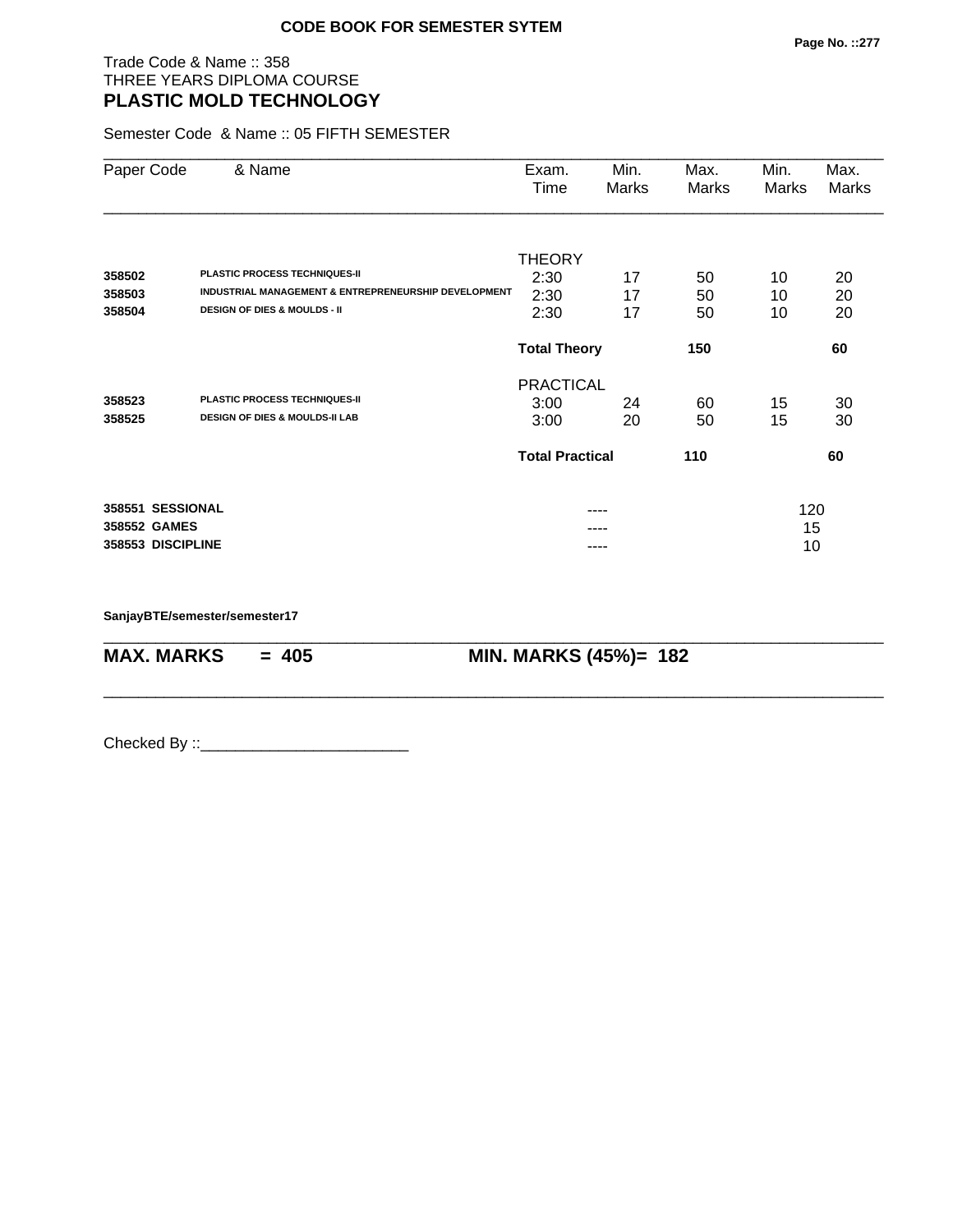## Trade Code & Name :: 358 THREE YEARS DIPLOMA COURSE **PLASTIC MOLD TECHNOLOGY**

Semester Code & Name :: 06 SIXTH SEMESTER

| Paper Code        | & Name                                             | Exam.<br>Time          | Min.<br><b>Marks</b> | Max.<br>Marks | Min.<br><b>Marks</b> | Max.<br><b>Marks</b> |
|-------------------|----------------------------------------------------|------------------------|----------------------|---------------|----------------------|----------------------|
|                   |                                                    | <b>THEORY</b>          |                      |               |                      |                      |
| 358601            | <b>ENVIRONMENT POLLUTION IN PLASTIC INDUSTRIES</b> | 2:30                   | 17                   | 50            | 10                   | 20                   |
| 358605            | PLASTIC TESTING & QUALITY CONTROL                  | 2:30                   | 17                   | 50            | 10                   | 20                   |
|                   |                                                    | <b>Total Theory</b>    |                      | 100           |                      | 40                   |
|                   |                                                    | <b>PRACTICAL</b>       |                      |               |                      |                      |
| 358621            | FIELD EXPOSURE (4 WEEKS)                           | ----                   | 16                   | 40            | 10                   | 20                   |
| 358622            | <b>PROJECT</b>                                     | 3:00                   | 40                   | 100           | 25                   | 50                   |
| 358624            | <b>ENVIRONMENT POLLUTION IN PLASTIC INDUSTRIES</b> | 3:00                   | 20                   | 50            | 10                   | 20                   |
| 358626            | PLASTIC TESTING & QUALITY CONTROL LAB              | 3:00                   | 20                   | 50            | 15                   | 30                   |
| 358627            | <b>COMPUTER AIDED MOULDS DESIGN LAB</b>            | 3:00                   | 20                   | 50            | 10                   | 20                   |
|                   |                                                    | <b>Total Practical</b> |                      | 290           |                      | 140                  |
| 358651 SESSIONAL  |                                                    |                        |                      |               | 180                  |                      |
| 358652 GAMES      |                                                    |                        |                      |               | 15                   |                      |
| 358653 DISCIPLINE |                                                    |                        |                      |               | 10                   |                      |
|                   |                                                    |                        |                      |               |                      |                      |
|                   |                                                    |                        |                      |               |                      |                      |
|                   | 358661 CARRY OVER IST YEAR (30%)                   |                        |                      |               | 303                  |                      |
|                   | 358662 CARRY OVER 2ND YEAR (70%)                   |                        |                      |               | 714                  |                      |
|                   | SanjayBTE/semester/semester17                      |                        |                      |               |                      |                      |
| <b>MAX. MARKS</b> | $= 1612$                                           | MIN. MARKS (45%)= 725  |                      |               |                      |                      |
|                   |                                                    |                        |                      |               |                      |                      |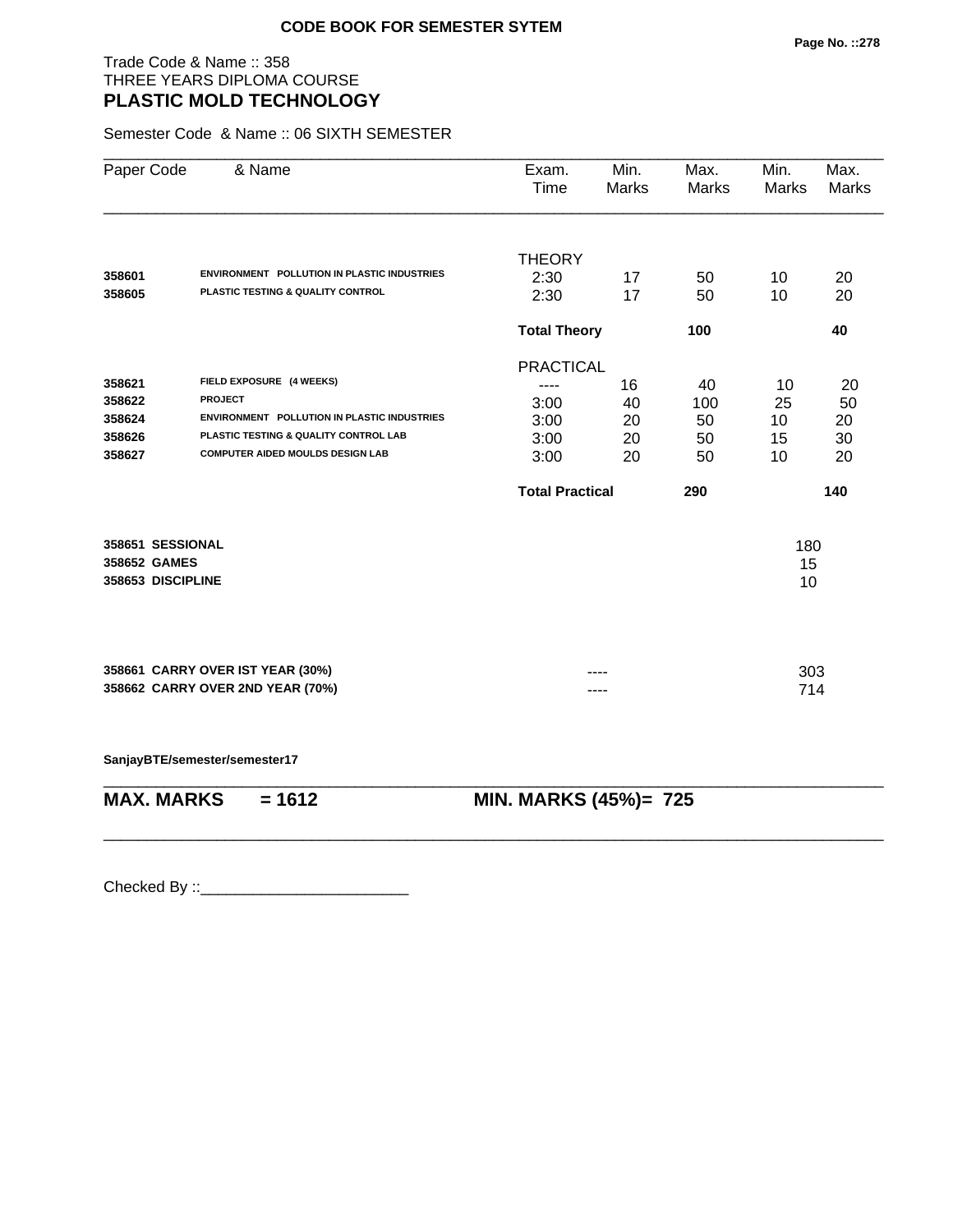# Trade Code & Name :: 359 THREE YEARS DIPLOMA COURSE **AIR CRAFT MAINTENANCE ENGG. (AVONICS)**

Semester Code & Name :: 01 FIRST SEMESTER

| Paper Code        | & Name                                           | Exam.                  | Min.  | Max.  | Min.  | Max.  |
|-------------------|--------------------------------------------------|------------------------|-------|-------|-------|-------|
|                   |                                                  | Time                   | Marks | Marks | Marks | Marks |
|                   |                                                  |                        |       |       |       |       |
|                   |                                                  | <b>THEORY</b>          |       |       |       |       |
| 359101            | <b>MATHEMATICS-I</b>                             | 2:30                   | 17    | 50    | 10    | 20    |
| 359102            | PHYSICS-I                                        | 2:30                   | 17    | 50    | 10    | 20    |
| 359105            | <b>GENERAL ENGINEERING &amp; GROUND SUPPORTS</b> | 2:30                   | 17    | 50    | 10    | 20    |
| 359106            | <b>ENGINEERING DRAWING</b>                       | 4:00                   | 17    | 50    | 10    | 20    |
| 359108            | AIR LAW C.A.R. & HUMAN FACTORS & LIMITATION-I    | 2:30                   | 17    | 50    | 10    | 20    |
| 359109            | <b>WORKSHOP PRACTICE</b>                         | 2:30                   | 17    | 50    | 10    | 20    |
|                   |                                                  | <b>Total Theory</b>    |       | 300   |       | 120   |
|                   |                                                  | <b>PRACTICAL</b>       |       |       |       |       |
| 359122            | <b>GENERAL ENGINEERING &amp; GROUND SUPPORTS</b> | 3:00                   | 24    | 60    | 15    | 30    |
| 359123            | <b>WORKSHOP PRACTICE</b>                         | 6:00                   | 40    | 100   | 25    | 50    |
|                   |                                                  | <b>Total Practical</b> |       | 160   |       | 80    |
|                   |                                                  |                        |       |       |       |       |
| 359151 SESSIONAL  |                                                  |                        |       |       | 200   |       |
| 359152 GAMES      |                                                  |                        |       |       | 10    |       |
| 359153 DISCIPLINE |                                                  |                        |       |       | 10    |       |
|                   |                                                  |                        |       |       |       |       |

**SanjayBTE/semester/semester17**

| <b>MAX. MARKS</b> | $= 700$ | <b>MIN. MARKS (45%)= 315</b> |
|-------------------|---------|------------------------------|
|                   |         |                              |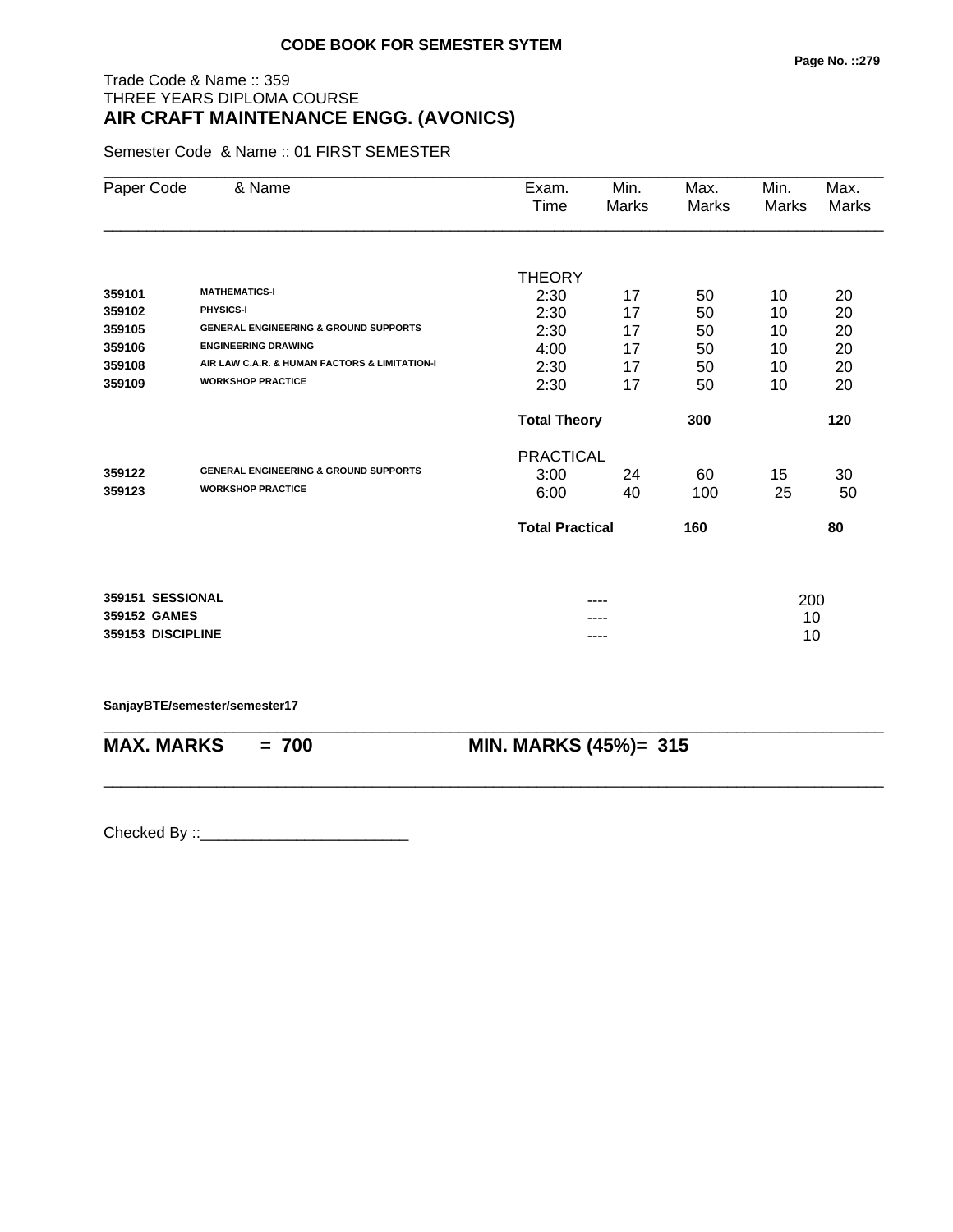## Trade Code & Name :: 359 THREE YEARS DIPLOMA COURSE **AIR CRAFT MAINTENANCE ENGG. (AVONICS)**

Semester Code & Name :: 02 SECOND SEMESTER

| Paper Code                                            | & Name                                                 | Exam.<br>Time          | Min.<br>Marks | Max.<br>Marks | Min.<br>Marks   | Max.<br>Marks |
|-------------------------------------------------------|--------------------------------------------------------|------------------------|---------------|---------------|-----------------|---------------|
|                                                       |                                                        | <b>THEORY</b>          |               |               |                 |               |
| 359203                                                | <b>MECHANICS</b>                                       | 2:30                   | 17            | 50            | 10              | 20            |
| 359204                                                | <b>BASIC ELECTRICITY &amp; ELECTRONICS ENGINEERING</b> | 2:30                   | 17            | 50            | 10              | 20            |
| 359207                                                | AIR CRAFT MATERIALS & MATERIALS SCIENCE                | 2:30                   | 17            | 50            | 10              | 20            |
| 359210                                                | <b>MATHEMATICS-II</b>                                  | 2:30                   | 17            | 50            | 10              | 20            |
| 359211                                                | PHYSICS-II                                             | 2:30                   | 17            | 50            | 10              | 20            |
| 359212                                                | AIR LAW C.A.R. & HUMAN FACTORS & LIMITATION-II         | 2:30                   | 17            | 50            | 10              | 20            |
|                                                       |                                                        | <b>Total Theory</b>    |               | 300           |                 | 120           |
|                                                       |                                                        | <b>PRACTICAL</b>       |               |               |                 |               |
| 359221                                                | <b>BASIC ELECTRICITY &amp; ELECTRONICS ENGINEERING</b> | 3:00                   | 24            | 60            | 15              | 30            |
|                                                       |                                                        | <b>Total Practical</b> |               | 60            |                 | 30            |
| 359251 SESSIONAL<br>359252 GAMES<br>359253 DISCIPLINE |                                                        |                        |               |               | 150<br>20<br>20 |               |

\_\_\_\_\_\_\_\_\_\_\_\_\_\_\_\_\_\_\_\_\_\_\_\_\_\_\_\_\_\_\_\_\_\_\_\_\_\_\_\_\_\_\_\_\_\_\_\_\_\_\_\_\_\_\_\_\_\_\_\_\_\_\_\_\_\_\_\_\_\_\_\_\_\_\_\_\_\_\_\_\_\_\_\_\_\_\_\_\_\_

\_\_\_\_\_\_\_\_\_\_\_\_\_\_\_\_\_\_\_\_\_\_\_\_\_\_\_\_\_\_\_\_\_\_\_\_\_\_\_\_\_\_\_\_\_\_\_\_\_\_\_\_\_\_\_\_\_\_\_\_\_\_\_\_\_\_\_\_\_\_\_\_\_\_\_\_\_\_\_\_\_\_\_\_\_\_\_\_\_\_

**SanjayBTE/semester/semester17**

**MAX. MARKS = 550 MIN. MARKS (45%)= 248**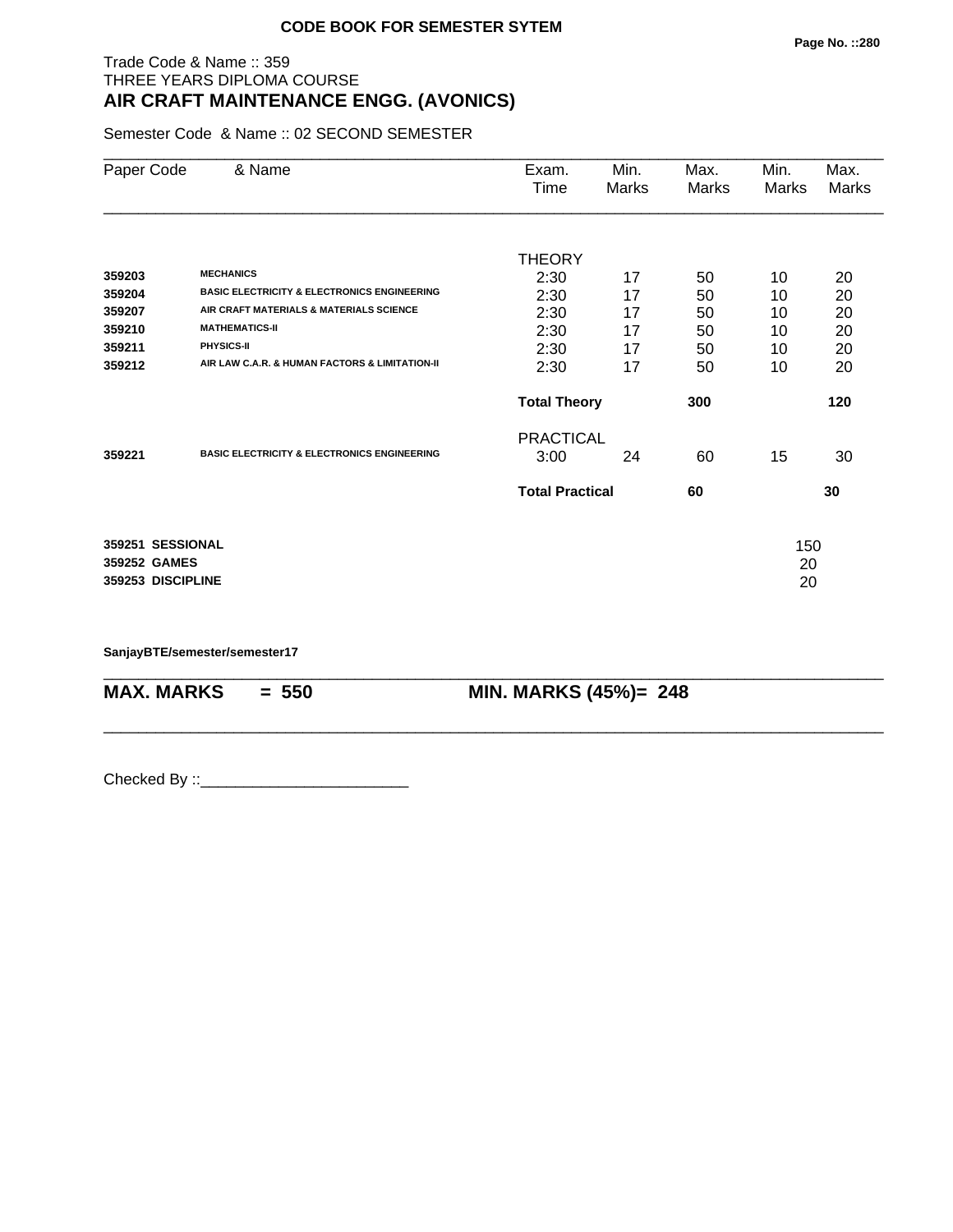## Trade Code & Name :: 359 THREE YEARS DIPLOMA COURSE **AIR CRAFT MAINTENANCE ENGG. (AVONICS)**

Semester Code & Name :: 03 THIRD SEMESTER

| Paper Code        | & Name                              | Exam.<br>Time          | Min.<br>Marks              | Max.<br>Marks | Min.<br>Marks | Max.<br>Marks |
|-------------------|-------------------------------------|------------------------|----------------------------|---------------|---------------|---------------|
|                   |                                     |                        |                            |               |               |               |
| 359302            | <b>AIRFRAME &amp; SYSTEMS</b>       | <b>THEORY</b>          |                            |               |               |               |
| 359303            | <b>GENERAL AERO ENGINE</b>          | 2:30                   | 17<br>17                   | 50            | 10            | 20            |
| 359306            | <b>AIRCRAFT ELECTRICAL SYSTEM-I</b> | 2:30<br>2:30           | 17                         | 50<br>50      | 10<br>10      | 20<br>20      |
| 359307            | <b>AIRCRAFT ELECTRONICS SYSTEM</b>  | 2:30                   | 17                         | 50            | 10            | 20            |
|                   |                                     |                        | <b>Total Theory</b><br>200 |               |               | 80            |
|                   |                                     | <b>PRACTICAL</b>       |                            |               |               |               |
| 359321            | <b>AIRFRAME &amp; SYSTEMS</b>       | 3:00                   | 40                         | 100           | 25            | 50            |
| 359322            | <b>GENERAL AERO ENGINE</b>          | 3:00                   | 20                         | 50            | 12            | 25            |
| 359325            | <b>AIRCRAFT ELECTRICAL SYSTEM-I</b> | 3:00                   | 20                         | 50            | 12            | 25            |
| 359326            | <b>AIRCRAFT ELECTRONICS SYSTEM</b>  | 3:00                   | 20                         | 50            | 12            | 25            |
|                   |                                     | <b>Total Practical</b> |                            | 250           |               | 125           |
|                   |                                     |                        |                            |               |               |               |
| 359351 SESSIONAL  |                                     |                        |                            |               | 205           |               |
| 359352 GAMES      |                                     |                        |                            |               | 10            |               |
| 359353 DISCIPLINE |                                     |                        |                            |               | 10            |               |

**SanjayBTE/semester/semester17**

| <b>MAX. MARKS</b> | 695<br>= | MIN. MARKS (45%)= 313 |
|-------------------|----------|-----------------------|

\_\_\_\_\_\_\_\_\_\_\_\_\_\_\_\_\_\_\_\_\_\_\_\_\_\_\_\_\_\_\_\_\_\_\_\_\_\_\_\_\_\_\_\_\_\_\_\_\_\_\_\_\_\_\_\_\_\_\_\_\_\_\_\_\_\_\_\_\_\_\_\_\_\_\_\_\_\_\_\_\_\_\_\_\_\_\_\_\_\_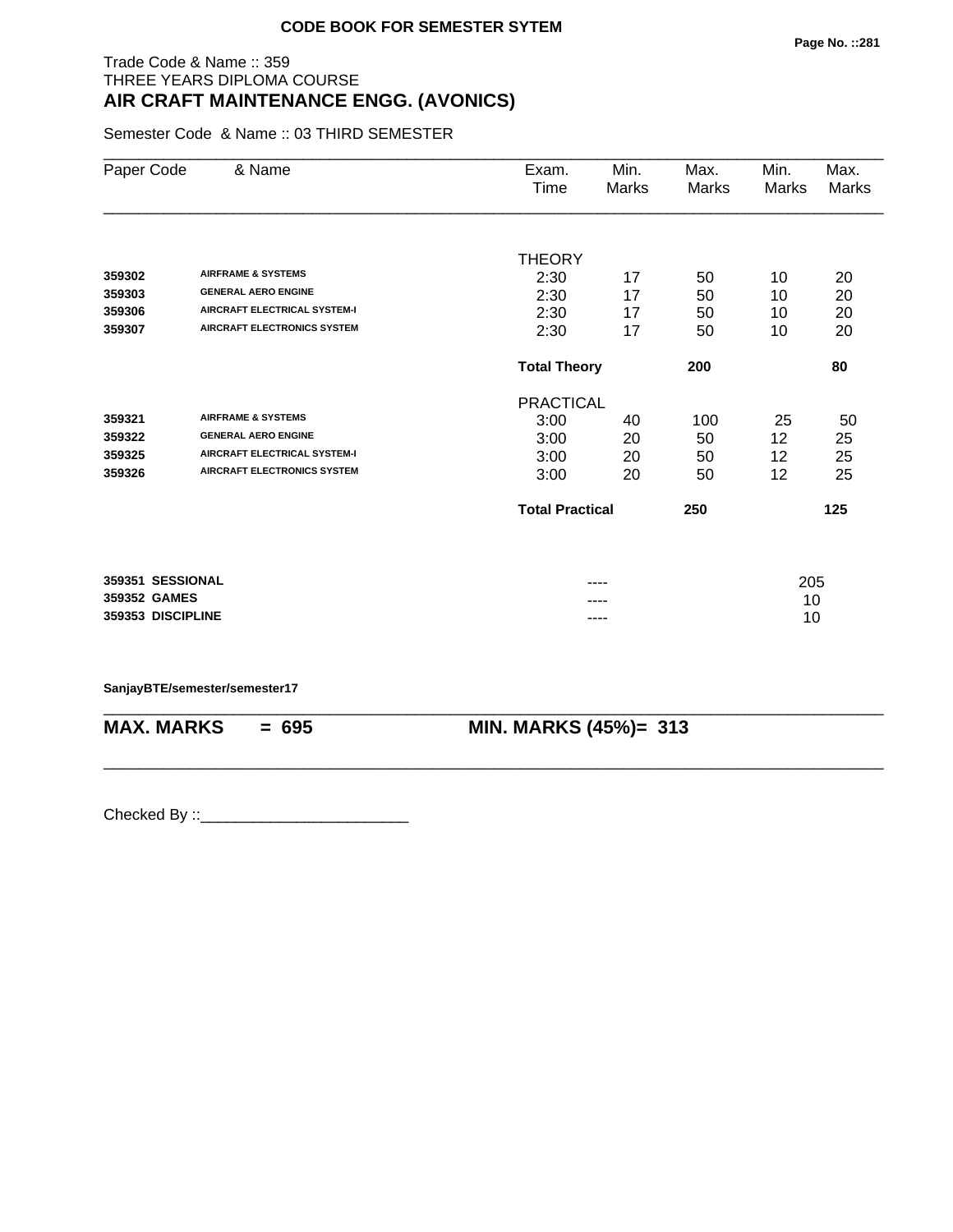## Trade Code & Name :: 359 THREE YEARS DIPLOMA COURSE **AIR CRAFT MAINTENANCE ENGG. (AVONICS)**

Semester Code & Name :: 04 FORTH SEMESTER

| Paper Code                                            | & Name                                                                                                                                    | Exam.<br>Time                                 | Min.<br><b>Marks</b> | Max.<br>Marks        | Min.<br>Marks        | Max.<br>Marks        |
|-------------------------------------------------------|-------------------------------------------------------------------------------------------------------------------------------------------|-----------------------------------------------|----------------------|----------------------|----------------------|----------------------|
| 359401<br>359404<br>359405<br>359408                  | THEORY OF FLIGHT<br><b>AIRCRAFT INSTRUMENTATION-I</b><br><b>AUTO FLIGHT &amp; SERVO MECHANISM</b><br><b>AIRCRAFT COMMUNICATION SYSTEM</b> | <b>THEORY</b><br>2:30<br>2:30<br>2:30<br>2:30 | 17<br>17<br>17<br>17 | 50<br>50<br>50<br>50 | 10<br>10<br>10<br>10 | 20<br>20<br>20<br>20 |
|                                                       |                                                                                                                                           | <b>Total Theory</b>                           |                      | 200                  |                      | 80                   |
| 359423<br>359424<br>359427                            | <b>AIRCRAFT INSTRUMENTATION-I</b><br><b>AUTO FLIGHT &amp; SERVO MECHANISM</b><br><b>AIRCRAFT COMMUNICATION SYSTEM</b>                     | <b>PRACTICAL</b><br>3:00<br>3:00<br>3:00      | 20<br>20<br>20       | 50<br>50<br>50       | 12<br>12<br>12       | 25<br>25<br>25       |
|                                                       |                                                                                                                                           | <b>Total Practical</b>                        |                      | 150                  |                      | 75                   |
| 359451 SESSIONAL<br>359452 GAMES<br>359453 DISCIPLINE |                                                                                                                                           |                                               |                      |                      | 145<br>20<br>20      |                      |

\_\_\_\_\_\_\_\_\_\_\_\_\_\_\_\_\_\_\_\_\_\_\_\_\_\_\_\_\_\_\_\_\_\_\_\_\_\_\_\_\_\_\_\_\_\_\_\_\_\_\_\_\_\_\_\_\_\_\_\_\_\_\_\_\_\_\_\_\_\_\_\_\_\_\_\_\_\_\_\_\_\_\_\_\_\_\_\_\_\_

\_\_\_\_\_\_\_\_\_\_\_\_\_\_\_\_\_\_\_\_\_\_\_\_\_\_\_\_\_\_\_\_\_\_\_\_\_\_\_\_\_\_\_\_\_\_\_\_\_\_\_\_\_\_\_\_\_\_\_\_\_\_\_\_\_\_\_\_\_\_\_\_\_\_\_\_\_\_\_\_\_\_\_\_\_\_\_\_\_\_

**SanjayBTE/semester/semester17**

**MAX. MARKS = 535 MIN. MARKS (45%)= 241**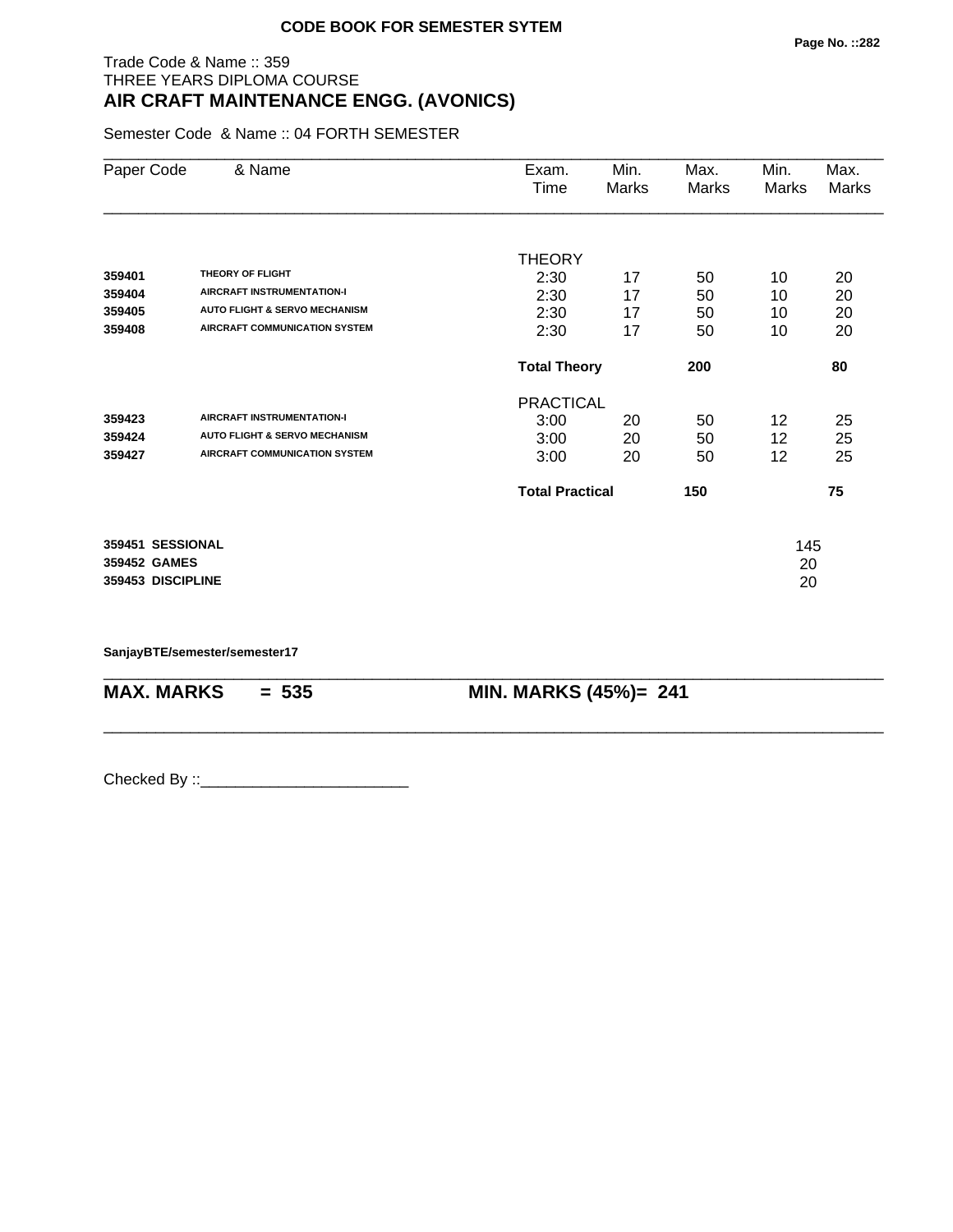## Trade Code & Name :: 359 THREE YEARS DIPLOMA COURSE **AIR CRAFT MAINTENANCE ENGG. (AVONICS)**

Semester Code & Name :: 05 FIFTH SEMESTER

| Paper Code        | & Name                               | Exam.<br>Time          | Min.<br>Marks | Max.<br>Marks | Min.<br>Marks | Max.<br>Marks |
|-------------------|--------------------------------------|------------------------|---------------|---------------|---------------|---------------|
|                   | <b>COMPUTER THEORY</b>               | <b>THEORY</b>          |               |               |               |               |
| 359501            | <b>AIRCRAFT ELECTRICAL SYSTEM-II</b> | 2:30                   | 17            | 50            | 10            | 20            |
| 359502<br>359503  | <b>AIRCRAFT INSTRUMENTATION-II</b>   | 2:30<br>2:30           | 17<br>17      | 50<br>50      | 10<br>10      | 20<br>20      |
|                   |                                      | <b>Total Theory</b>    |               | 150           |               | 60            |
|                   |                                      | <b>PRACTICAL</b>       |               |               |               |               |
| 359521            | <b>COMPUTER THEORY</b>               | 3:00                   | 24            | 60            | 15            | 30            |
| 359522            | <b>AIRCRAFT ELECTRICAL SYSTEM-II</b> | 3:00                   | 24            | 60            | 15            | 30            |
| 359523            | <b>AIRCRAFT INSTRUMENTATION-II</b>   | 3:00                   | 24            | 60            | 15            | 30            |
|                   |                                      | <b>Total Practical</b> |               | 180           |               | 90            |
| 359551 SESSIONAL  |                                      |                        |               |               |               |               |
| 359552 GAMES      |                                      |                        | ----          |               | 150<br>10     |               |
| 359553 DISCIPLINE |                                      |                        |               |               | 10            |               |
|                   |                                      |                        |               |               |               |               |

\_\_\_\_\_\_\_\_\_\_\_\_\_\_\_\_\_\_\_\_\_\_\_\_\_\_\_\_\_\_\_\_\_\_\_\_\_\_\_\_\_\_\_\_\_\_\_\_\_\_\_\_\_\_\_\_\_\_\_\_\_\_\_\_\_\_\_\_\_\_\_\_\_\_\_\_\_\_\_\_\_\_\_\_\_\_\_\_\_\_

\_\_\_\_\_\_\_\_\_\_\_\_\_\_\_\_\_\_\_\_\_\_\_\_\_\_\_\_\_\_\_\_\_\_\_\_\_\_\_\_\_\_\_\_\_\_\_\_\_\_\_\_\_\_\_\_\_\_\_\_\_\_\_\_\_\_\_\_\_\_\_\_\_\_\_\_\_\_\_\_\_\_\_\_\_\_\_\_\_\_

**SanjayBTE/semester/semester17**

**MAX. MARKS = 520 MIN. MARKS (45%)= 234**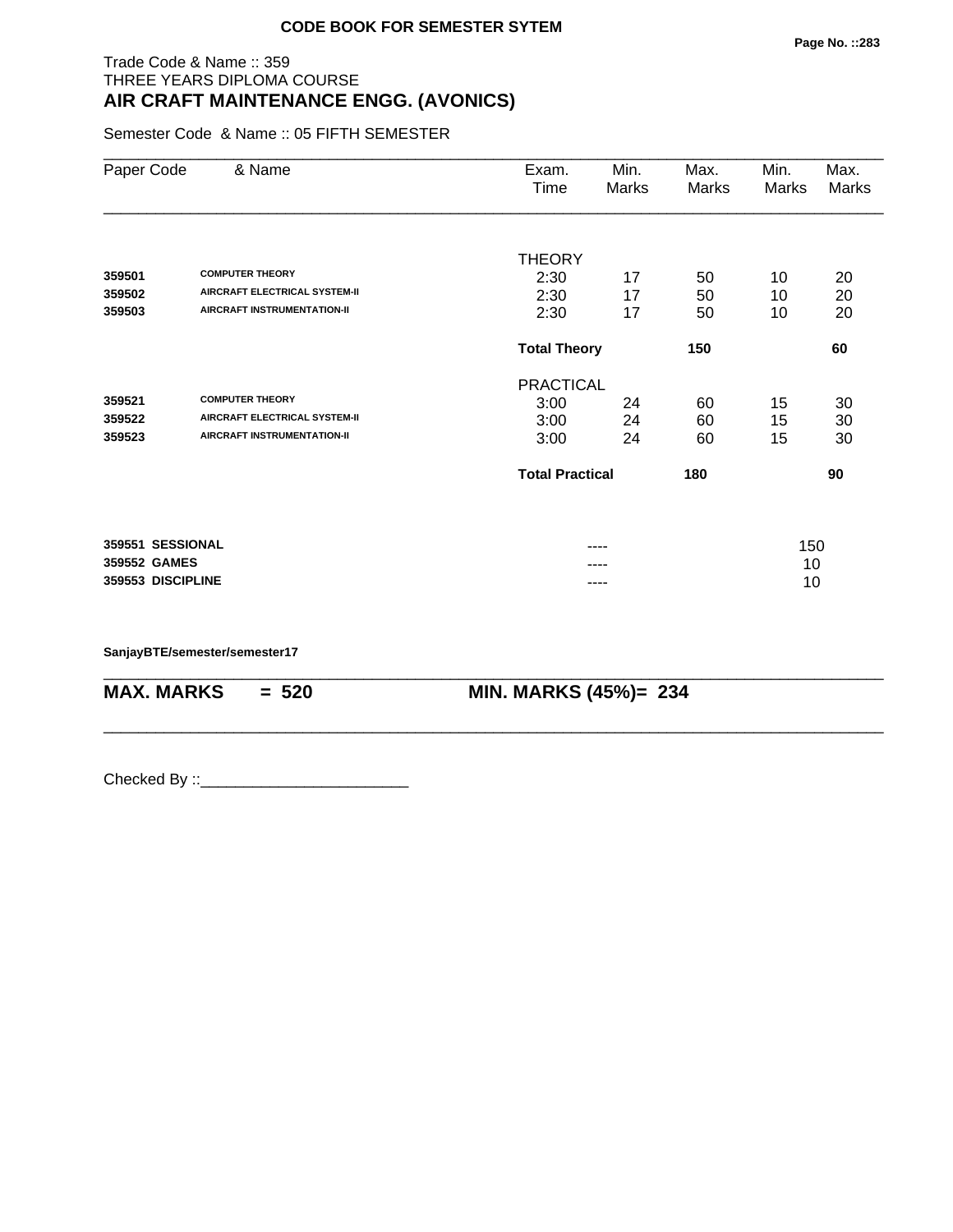## Trade Code & Name :: 359 THREE YEARS DIPLOMA COURSE **AIR CRAFT MAINTENANCE ENGG. (AVONICS)**

Semester Code & Name :: 06 SIXTH SEMESTER

| Paper Code                       | & Name                                                      | Exam.<br>Time          | Min.<br>Marks    | Max.<br>Marks | Min.<br>Marks | Max.<br><b>Marks</b> |
|----------------------------------|-------------------------------------------------------------|------------------------|------------------|---------------|---------------|----------------------|
|                                  |                                                             |                        |                  |               |               |                      |
| 359604                           | <b>PROPULSION</b>                                           | <b>THEORY</b>          |                  |               |               |                      |
| 359605                           | AIRCRAFT RADIO NAVIGATION SYSTEM                            | 2:30<br>2:30           | 17<br>17         | 50<br>50      | 10<br>10      | 20<br>20             |
| 359606                           | <b>AVIONICS SYSTEM OF BONANZA A-36</b>                      | 2:30                   | 17               | 50            | 10            | 20                   |
|                                  |                                                             | <b>Total Theory</b>    |                  | 150           |               | 60                   |
|                                  |                                                             |                        | <b>PRACTICAL</b> |               |               |                      |
| 359625                           | AIRCRAFT RADIO NAVIGATION SYSTEM                            | 6:00                   | 40               | 100           | 25            | 50                   |
| 359626                           | <b>AVIONICS SYSTEM OF BONANZA A-36</b>                      | 6:00                   | 40               | 100           | 25            | 50                   |
| 359627                           | <b>PROJECT</b>                                              | ----                   | 40               | 100           | 25            | 50                   |
| 359628                           | <b>INDUSTRIAL TRAINING</b>                                  | ----                   | 16               | 40            | 10            | 20                   |
|                                  |                                                             | <b>Total Practical</b> |                  | 340           |               | 170                  |
| 359651 SESSIONAL                 |                                                             |                        |                  |               | 230           |                      |
| 359652 GAMES                     |                                                             |                        |                  |               | 20            |                      |
| 359653 DISCIPLINE                |                                                             |                        |                  |               | 20            |                      |
|                                  | 359661 CARRY OVER IST YEAR (30%)                            |                        |                  |               | 375           |                      |
| 359662 CARRY OVER 2ND YEAR (70%) |                                                             |                        |                  |               | 868           |                      |
|                                  |                                                             |                        |                  |               |               |                      |
|                                  | 359672 [0020] ENVIRONMENTAL EDUCATION & DISASTER MANAGEMENT |                        | 2:30             | 17            | 50            |                      |
|                                  | SanjayBTE/semester/semester17                               |                        |                  |               |               |                      |
| <b>MAX. MARKS</b>                | $= 2003$                                                    | MIN. MARKS (45%)= 901  |                  |               |               |                      |
|                                  |                                                             |                        |                  |               |               |                      |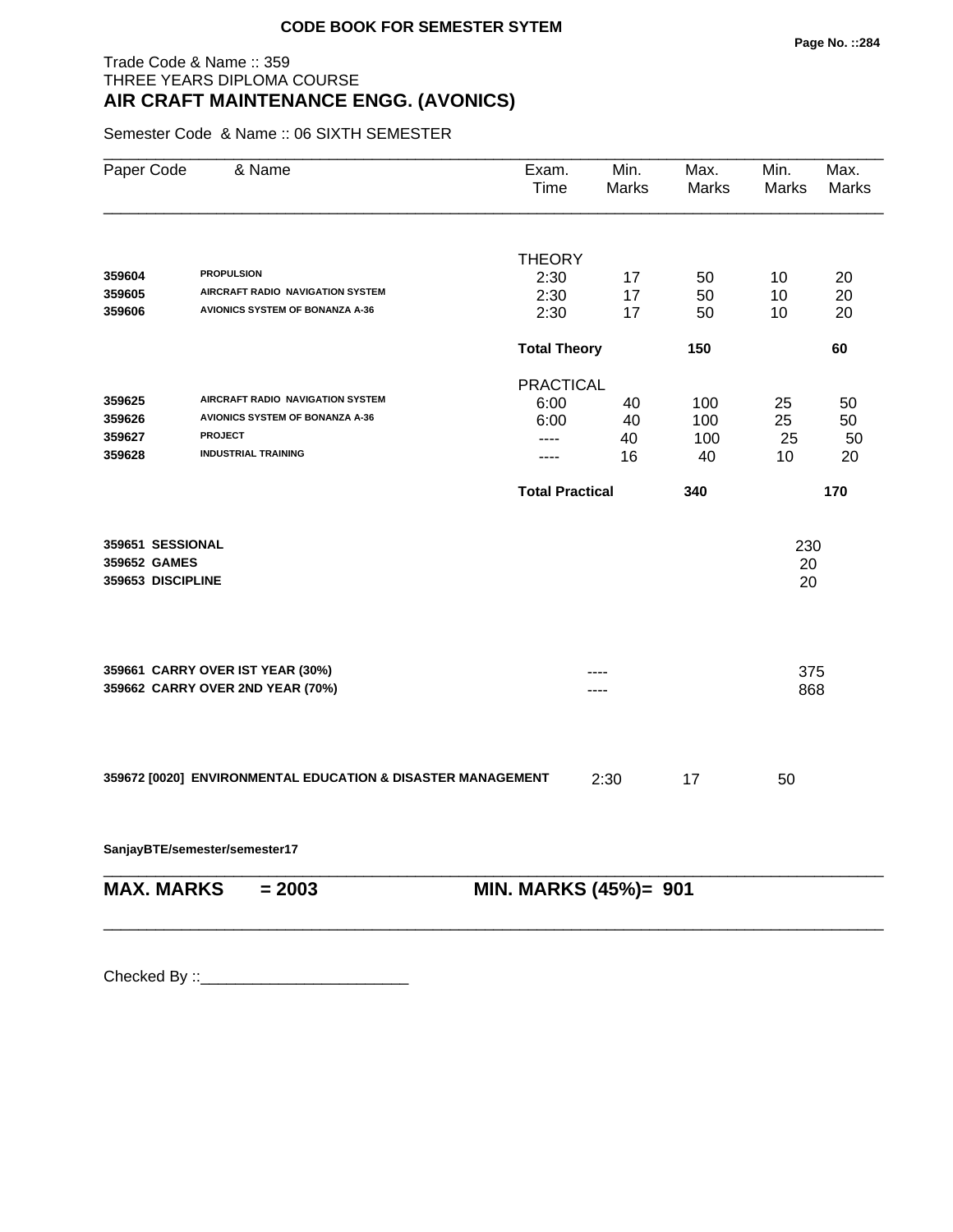# Trade Code & Name :: 375 THREE YEARS DIPLOMA COURSE **CIVIL ENGINEERING {Lateral Entry}**

Semester Code & Name :: 03 THIRD SEMESTER

| Paper Code        | & Name                                   | Exam.<br>Time                              | Min.<br>Marks | Max.<br>Marks | Min.<br>Marks  | Max.<br><b>Marks</b> |
|-------------------|------------------------------------------|--------------------------------------------|---------------|---------------|----------------|----------------------|
|                   |                                          |                                            |               |               |                |                      |
|                   |                                          | <b>THEORY</b>                              |               |               |                |                      |
| 375301            | <b>STRENGTH OF MATERIALS</b>             | 2:30                                       | 17            | 50            | 10             | 20                   |
| 375302            | <b>HYDRAULICS</b>                        | 2:30                                       | 17            | 50            | 10             | 20                   |
| 375307            | ELEMENTARY ELECTRICAL & MECHANICAL ENGG. | 2:30                                       | 17            | 50            | 10             | 20                   |
| 375308            | <b>SURVEYING-I</b>                       | 2:30                                       | 17            | 50            | 10             | 20                   |
| 375309            | PUBLIC HEALTH ENGINEERING                | 2:30                                       | 17            | 50            | 10             | 20                   |
| 375310            | <b>FUNCTIONAL COMMUNICATION</b>          | 2:30                                       | 17            | 50            | 10             | 20                   |
|                   |                                          | <b>Total Theory</b>                        |               | 300           |                | 120                  |
|                   |                                          | <b>PRACTICAL</b>                           |               |               |                |                      |
| 375321            | <b>STRENGTH OF MATERIALS</b>             | 3:00                                       | 16            | 40            | 10             | 20                   |
| 375322            | <b>HYDRAULICS</b>                        | 2:00                                       | 12            | 30            | $\overline{7}$ | 15                   |
| 375323            | <b>SURVEYING-I</b>                       | 6:00                                       | 32            | 80            | 20             | 40                   |
| 375325            | PUBLIC HEALTH ENGINEERING                | 3:00                                       | 24            | 60            | 15             | 30                   |
|                   |                                          | <b>Total Practical</b>                     |               | 210           |                | 105                  |
| 375351 SESSIONAL  |                                          |                                            |               |               | 225            |                      |
| 375352 GAMES      |                                          |                                            |               |               |                |                      |
| 375353 DISCIPLINE |                                          |                                            |               |               | 15<br>10       |                      |
|                   |                                          |                                            |               |               |                |                      |
|                   |                                          | Qualifying Papers for Lateral Entry System |               |               |                |                      |
| 375316            | FOUNDATIONL COMMUNICATION                | 2:30                                       | 17            | 50            | 0              | 0                    |
| 375317            | <b>APPLIED MATHEMATICS-I(A)</b>          | 2:30                                       | 17            | 50            | 0              | $\mathbf 0$          |
| 375318            | <b>APPLIED PHYSICS-I</b>                 | 2:30                                       | 17            | 50            | $\mathbf 0$    | $\mathbf 0$          |
| 375320            | <b>APPLIED MATHEMATICS-I(B)</b>          | 2:30                                       | 17            | 50            | 0              | 0                    |
|                   |                                          | <b>Total Theory</b>                        |               | 760           |                | 225                  |
|                   | SanjayBTE/semester/semester17            |                                            |               |               |                |                      |

\_\_\_\_\_\_\_\_\_\_\_\_\_\_\_\_\_\_\_\_\_\_\_\_\_\_\_\_\_\_\_\_\_\_\_\_\_\_\_\_\_\_\_\_\_\_\_\_\_\_\_\_\_\_\_\_\_\_\_\_\_\_\_\_\_\_\_\_\_\_\_\_\_\_\_\_\_\_\_\_\_\_\_\_\_\_\_\_\_\_

**MAX. MARKS = 760 MIN. MARKS (45%)= 342**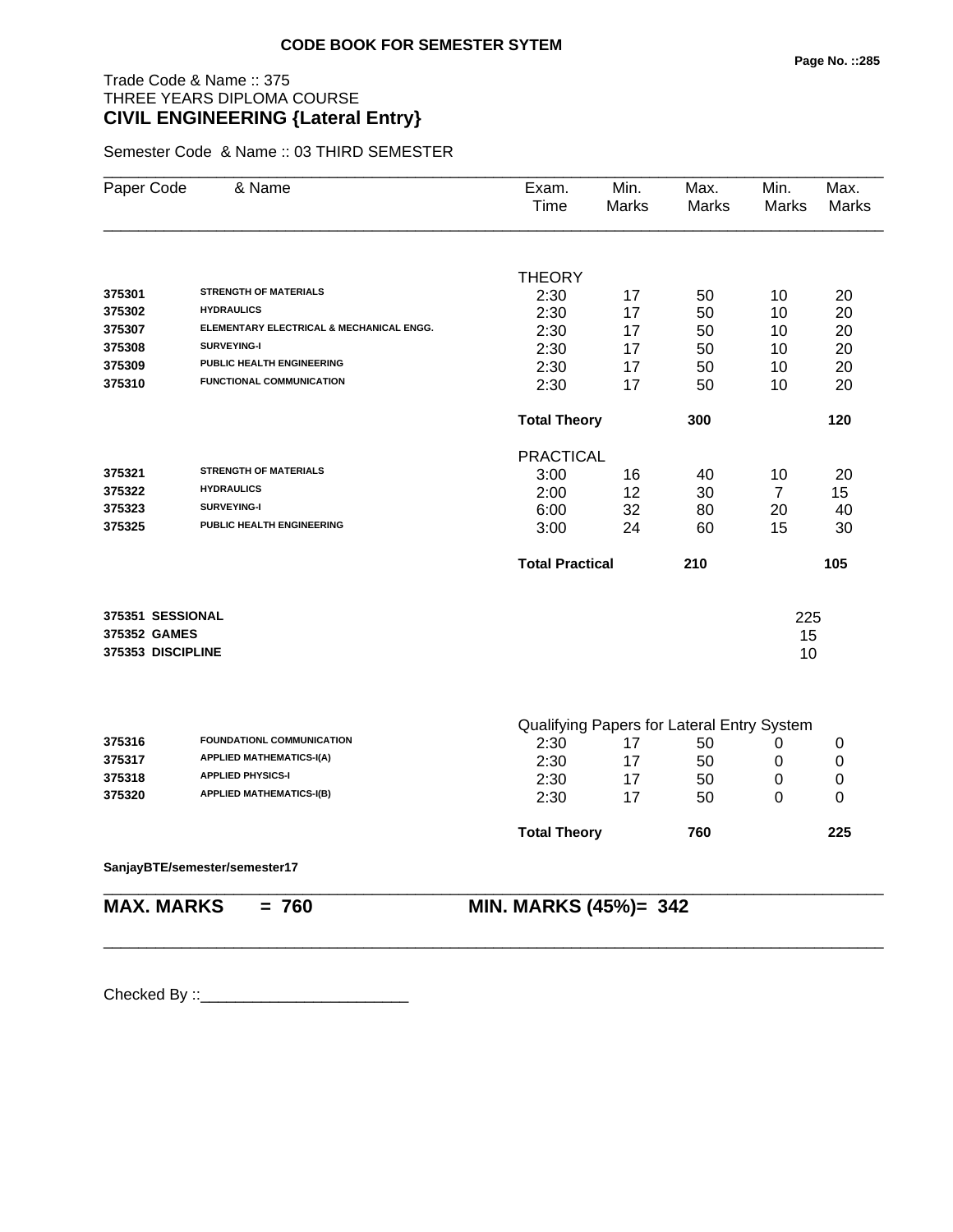# Trade Code & Name :: 375 THREE YEARS DIPLOMA COURSE **CIVIL ENGINEERING {Lateral Entry}**

Semester Code & Name :: 04 FORTH SEMESTER

| Paper Code        | & Name                                                                 | Exam.<br>Time                              | Min.<br><b>Marks</b> | Max.<br>Marks | Min.<br>Marks | Max.<br><b>Marks</b> |  |
|-------------------|------------------------------------------------------------------------|--------------------------------------------|----------------------|---------------|---------------|----------------------|--|
|                   |                                                                        | <b>THEORY</b>                              |                      |               |               |                      |  |
| 375403            | <b>BUILDING CONSTRUCTION &amp; MAINTENANCE ENGG.</b>                   | 2:30                                       | 17                   | 50            | 10            | 20                   |  |
| 375404            | <b>CIVIL ENGINEERING DRAWING-I</b>                                     | 3:00                                       | 25                   | 75            | 15            | 30                   |  |
| 375405            | <b>CONCRETE TECHNOLOGY</b>                                             | 2:30                                       | 17                   | 50            | 10            | 20                   |  |
| 375406            | <b>SOIL MECHANICS &amp; FOUNDATION ENGG.</b>                           | 2:30                                       | 17                   | 50            | 10            | 20                   |  |
|                   |                                                                        | <b>Total Theory</b>                        |                      | 225           |               | 90                   |  |
|                   |                                                                        | <b>PRACTICAL</b>                           |                      |               |               |                      |  |
| 375424            | CIVIL ENGG. LAB-II (B.C.& MAINT.LAB, CONCRETE TECH.LAB & SOIL MEC 6:00 |                                            | 32                   | 80            | 20            | 40                   |  |
|                   |                                                                        | <b>Total Practical</b>                     |                      | 80            |               | 40                   |  |
| 375451 SESSIONAL  |                                                                        |                                            |                      |               | 130           |                      |  |
| 375452 GAMES      |                                                                        |                                            |                      |               | 15            |                      |  |
| 375453 DISCIPLINE |                                                                        |                                            |                      |               | 10            |                      |  |
|                   |                                                                        | Qualifying Papers for Lateral Entry System |                      |               |               |                      |  |
| 375419            | <b>APPLIED CHEMISTRY</b>                                               | 2:30<br>17                                 |                      | 50            | 0<br>0        |                      |  |
| 375421            | <b>APPLIED PHYSICS-II</b>                                              | 3:00                                       | 17                   | 50            | 0             | $\boldsymbol{0}$     |  |
| 375431            | <b>APPLIED PHYSICS-II</b>                                              | 3:00                                       | 16                   | 40            | 0             | 0                    |  |
| 375432            | <b>APPLIED CHEMISTRY</b>                                               | 3:00                                       | 16                   | 40            | 0             | 0                    |  |
|                   | SanjayBTE/semester/semester17                                          |                                            |                      |               |               |                      |  |
| <b>MAX. MARKS</b> | $= 460$                                                                | MIN. MARKS (45%)= 207                      |                      |               |               |                      |  |

\_\_\_\_\_\_\_\_\_\_\_\_\_\_\_\_\_\_\_\_\_\_\_\_\_\_\_\_\_\_\_\_\_\_\_\_\_\_\_\_\_\_\_\_\_\_\_\_\_\_\_\_\_\_\_\_\_\_\_\_\_\_\_\_\_\_\_\_\_\_\_\_\_\_\_\_\_\_\_\_\_\_\_\_\_\_\_\_\_\_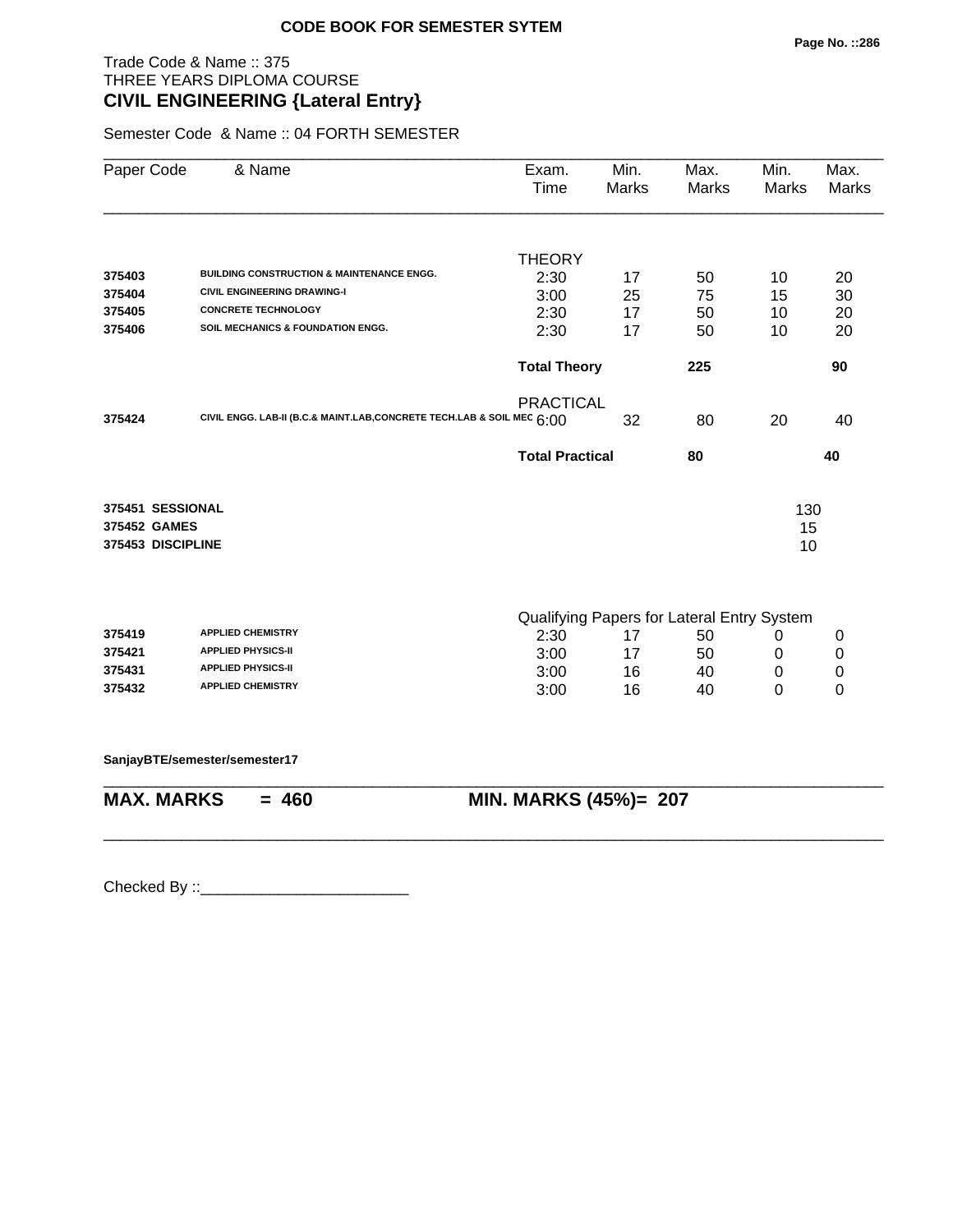## Trade Code & Name :: 375 THREE YEARS DIPLOMA COURSE **CIVIL ENGINEERING {Lateral Entry}**

Semester Code & Name :: 05 FIFTH SEMESTER

| Paper Code        | & Name                                          | Exam.                      | Min.  | Max.<br>Marks | Min.      | Max.<br>Marks |  |
|-------------------|-------------------------------------------------|----------------------------|-------|---------------|-----------|---------------|--|
|                   |                                                 | Time                       | Marks |               | Marks     |               |  |
|                   |                                                 |                            |       |               |           |               |  |
|                   |                                                 | <b>THEORY</b>              |       |               |           |               |  |
| 375502            | <b>SURVEYING-II</b>                             | 2:30                       | 17    | 50            | 10        | 20            |  |
| 375503            | <b>IRRIGATION ENGINEERING</b>                   | 2:30                       | 17    | 50            | 10        | 20            |  |
| 375504            | <b>TRANSPORTATION ENGINEERING</b>               | 2:30                       | 17    | 50            | 10        | 20            |  |
| 375505            | <b>DESIGN OF REINFORCED CONCRETE STRUCTURES</b> | 2:30                       | 17    | 50            | 10        | 20            |  |
| 375506            | <b>ESTIMATING COSTING &amp; VALUATION</b>       | 3:00                       | 25    | 75            | 15        | 30            |  |
|                   |                                                 | <b>Total Theory</b><br>275 |       |               |           | 110           |  |
|                   |                                                 | <b>PRACTICAL</b>           |       |               |           |               |  |
| 375521            | CIVIL LAB-III (RCC & TRANS.)                    | 3:00                       | 32    | 80            | 20        | 40            |  |
| 375522            | <b>SURVEYING-II</b>                             | 6:00                       | 40    | 100           | 25        | 50            |  |
| 375525            | <b>INTEGRATIVE COMMUNICATION</b>                |                            | 16    | 40            | 10        | 20            |  |
|                   |                                                 | <b>Total Practical</b>     |       | 220           |           | 110           |  |
| 375551 SESSIONAL  |                                                 |                            |       |               |           |               |  |
| 375552 GAMES      |                                                 |                            |       |               | 220<br>15 |               |  |
| 375553 DISCIPLINE |                                                 |                            |       |               |           |               |  |
|                   |                                                 | ----                       |       |               | 10        |               |  |

\_\_\_\_\_\_\_\_\_\_\_\_\_\_\_\_\_\_\_\_\_\_\_\_\_\_\_\_\_\_\_\_\_\_\_\_\_\_\_\_\_\_\_\_\_\_\_\_\_\_\_\_\_\_\_\_\_\_\_\_\_\_\_\_\_\_\_\_\_\_\_\_\_\_\_\_\_\_\_\_\_\_\_\_\_\_\_\_\_\_

\_\_\_\_\_\_\_\_\_\_\_\_\_\_\_\_\_\_\_\_\_\_\_\_\_\_\_\_\_\_\_\_\_\_\_\_\_\_\_\_\_\_\_\_\_\_\_\_\_\_\_\_\_\_\_\_\_\_\_\_\_\_\_\_\_\_\_\_\_\_\_\_\_\_\_\_\_\_\_\_\_\_\_\_\_\_\_\_\_\_

#### **SanjayBTE/semester/semester17**

**MAX. MARKS = 740 MIN. MARKS (45%)= 333**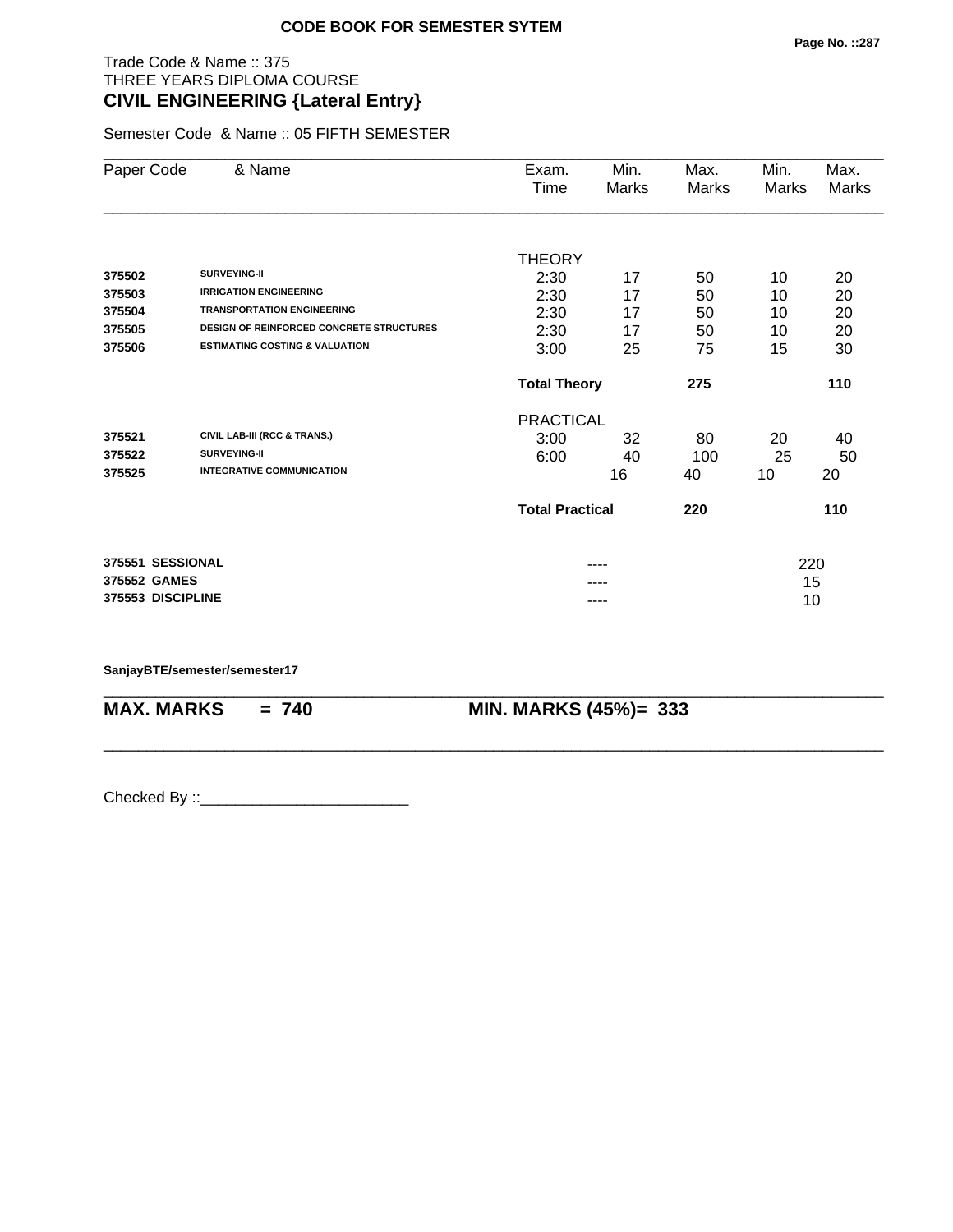# Trade Code & Name :: 375 THREE YEARS DIPLOMA COURSE **CIVIL ENGINEERING {Lateral Entry}**

Semester Code & Name :: 06 SIXTH SEMESTER

| Paper Code                       | & Name                                                       | Exam.<br>Time          | Min.<br>Marks | Max.<br>Marks | Min.<br>Marks  | Max.<br><b>Marks</b> |  |
|----------------------------------|--------------------------------------------------------------|------------------------|---------------|---------------|----------------|----------------------|--|
|                                  |                                                              | <b>THEORY</b>          |               |               |                |                      |  |
| 375601                           | <b>DESIGN OF STEEL &amp; MASONARY STRUCTURES</b>             | 2:30                   | 17            | 50            | 10             | 20                   |  |
| 375607                           | CONSTRUCTION, MANAGEMENT ACCOUNTS & ENTREPRENEURSHIP DE 2:30 |                        | 17            | 50            | 10             | 20                   |  |
| 375608                           | <b>CIVIL ENGINEERING DRAWING-II</b>                          | 3:00                   | 25            | 75            | 15             | 30                   |  |
| 375609                           | <b>ENVIRONMENTAL POLLUTION &amp; CONTROL</b>                 | 2:30                   | 17            | 50            | 10             | 20                   |  |
| 375610                           | <b>EARTHQUAKE ENGINEERING</b>                                | 2:30                   | 17            | 50            | 10             | 20                   |  |
|                                  |                                                              | <b>Total Theory</b>    |               | 275           |                | 110                  |  |
|                                  |                                                              | <b>PRACTICAL</b>       |               |               |                |                      |  |
| 375623                           | <b>PROJECT WORK</b>                                          | <b>VIVA</b>            | 40            | 100           | 25             | 50                   |  |
| 375624                           | <b>FIELD EXPOSURE</b>                                        | <b>VIVA</b>            | 16            | 40            | $\overline{7}$ | 15                   |  |
|                                  |                                                              | <b>Total Practical</b> |               | 140           |                | 65                   |  |
| 375651 SESSIONAL                 |                                                              |                        |               |               | 175            |                      |  |
| 375652 GAMES                     |                                                              |                        |               |               | 15             |                      |  |
| 375653 DISCIPLINE                |                                                              |                        |               |               |                | 10                   |  |
|                                  |                                                              |                        |               |               |                |                      |  |
|                                  |                                                              |                        |               |               |                |                      |  |
| 375662 CARRY OVER 2ND YEAR (70%) |                                                              |                        |               |               | 805            |                      |  |
|                                  | SanjayBTE/semester/semester17                                |                        |               |               |                |                      |  |
| <b>MAX. MARKS</b>                | $= 1420$                                                     | MIN. MARKS (45%)= 639  |               |               |                |                      |  |
|                                  |                                                              |                        |               |               |                |                      |  |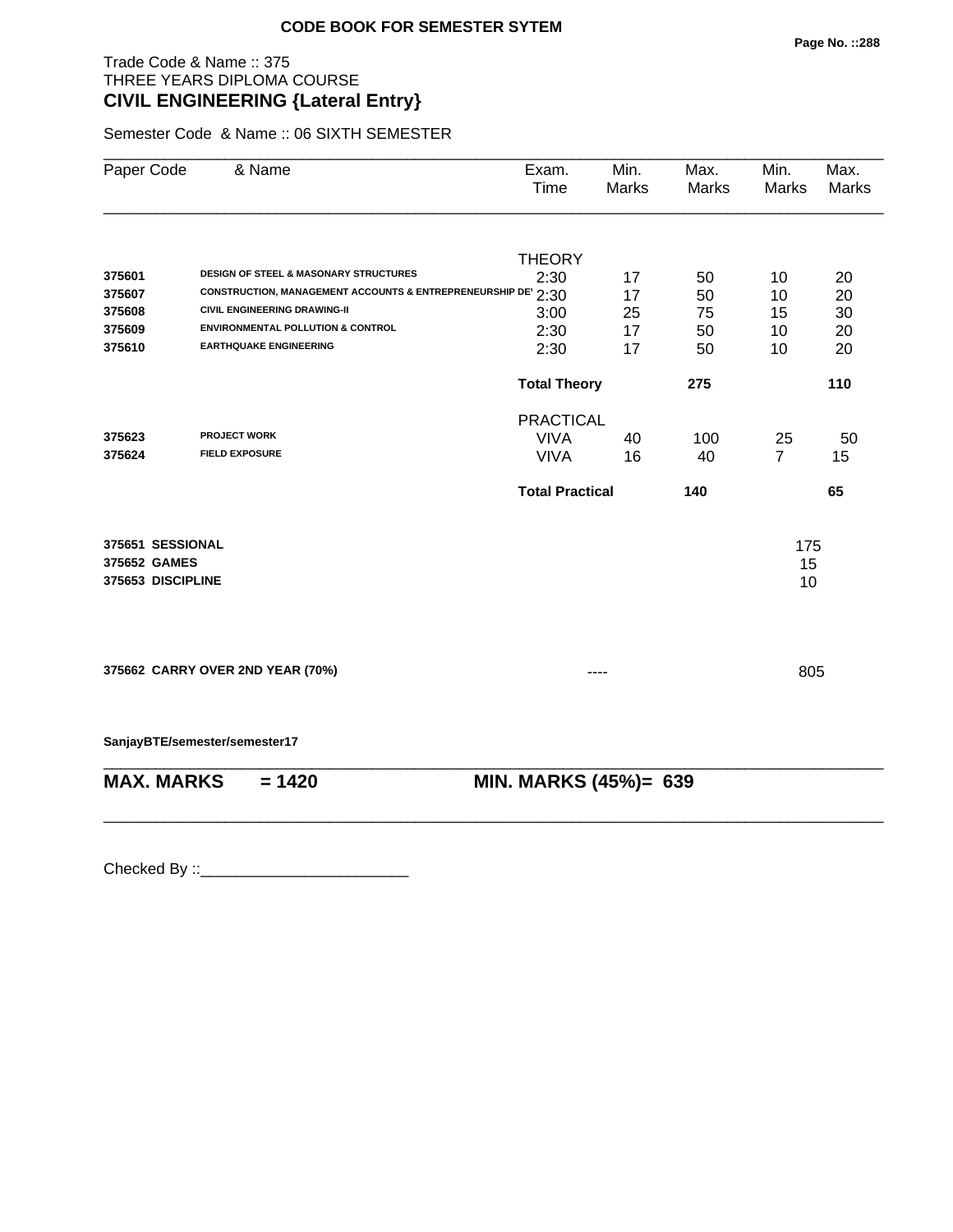# Trade Code & Name :: 376 THREE YEARS DIPLOMA COURSE **CIVIL ENGG. (ENVIRONMENTAL POLLUTION & CONTROL){Lateral Entry}**

Semester Code & Name :: 03 THIRD SEMESTER

| Paper Code        | & Name                                   | Exam.<br>Time          | Min.<br><b>Marks</b> | Max.<br><b>Marks</b>                       | Min.<br><b>Marks</b> | Max.<br><b>Marks</b> |
|-------------------|------------------------------------------|------------------------|----------------------|--------------------------------------------|----------------------|----------------------|
|                   |                                          |                        |                      |                                            |                      |                      |
| 376301            | <b>STRENGTH OF MATERIALS</b>             | THEORY                 |                      |                                            |                      |                      |
| 376302            | <b>HYDRAULICS</b>                        | 2:30<br>2:30           | 17                   | 50                                         | 10                   | 20                   |
| 376307            | ELEMENTARY ELECTRICAL & MECHANICAL ENGG. | 2:30                   | 17                   | 50                                         | 10                   | 20                   |
| 376308            | <b>SURVEYING-I</b>                       | 2:30                   | 17<br>17             | 50                                         | 10                   | 20<br>20             |
| 376309            | PUBLIC HEALTH ENGINEERING                | 2:30                   | 17                   | 50<br>50                                   | 10<br>10             | 20                   |
|                   |                                          | <b>Total Theory</b>    |                      | 250                                        |                      | 100                  |
|                   |                                          | <b>PRACTICAL</b>       |                      |                                            |                      |                      |
| 376321            | <b>STRENGTH OF MATERIALS</b>             | 3:00                   | 16                   | 40                                         | 10                   | 20                   |
| 376322            | <b>HYDRAULICS</b>                        | 2:00                   | 12                   | 30                                         | $\overline{7}$       | 15                   |
| 376323            | <b>SURVEYING-I</b>                       | 6:00                   | 32                   | 80                                         | 20                   | 40                   |
| 376325            | PUBLIC HEALTH ENGINEERING                | 3:00                   | 24                   | 60                                         | 15                   | 30                   |
|                   |                                          | <b>Total Practical</b> |                      | 210                                        |                      | 105                  |
| 376351 SESSIONAL  |                                          |                        |                      |                                            |                      |                      |
| 376352 GAMES      |                                          |                        |                      |                                            | 225<br>15            |                      |
| 376353 DISCIPLINE |                                          |                        |                      |                                            | 10                   |                      |
|                   |                                          |                        |                      |                                            |                      |                      |
|                   |                                          |                        |                      | Qualifying Papers for Lateral Entry System |                      |                      |
| 376316            | <b>FOUNDATIONL COMMUNICATION</b>         | 2:30                   | 17                   | 50                                         | 0                    | 0                    |
| 376317            | <b>APPLIED MATHEMATICS-I(A)</b>          | 2:30                   | 17                   | 50                                         | 0                    | $\mathbf 0$          |
| 376318            | <b>APPLIED PHYSICS-I</b>                 | 2:30                   | 17                   | 50                                         | 0                    | 0                    |
| 376320            | <b>APPLIED MATHEMATICS-I(B)</b>          | 2:30                   | 17                   | 50                                         | 0                    | 0                    |
|                   |                                          | <b>Total Theory</b>    |                      | 710                                        |                      | 205                  |
|                   | SanjayBTE/semester/semester17            |                        |                      |                                            |                      |                      |
| <b>MAX. MARKS</b> | $= 710$                                  | MIN. MARKS (45%)= 320  |                      |                                            |                      |                      |

\_\_\_\_\_\_\_\_\_\_\_\_\_\_\_\_\_\_\_\_\_\_\_\_\_\_\_\_\_\_\_\_\_\_\_\_\_\_\_\_\_\_\_\_\_\_\_\_\_\_\_\_\_\_\_\_\_\_\_\_\_\_\_\_\_\_\_\_\_\_\_\_\_\_\_\_\_\_\_\_\_\_\_\_\_\_\_\_\_\_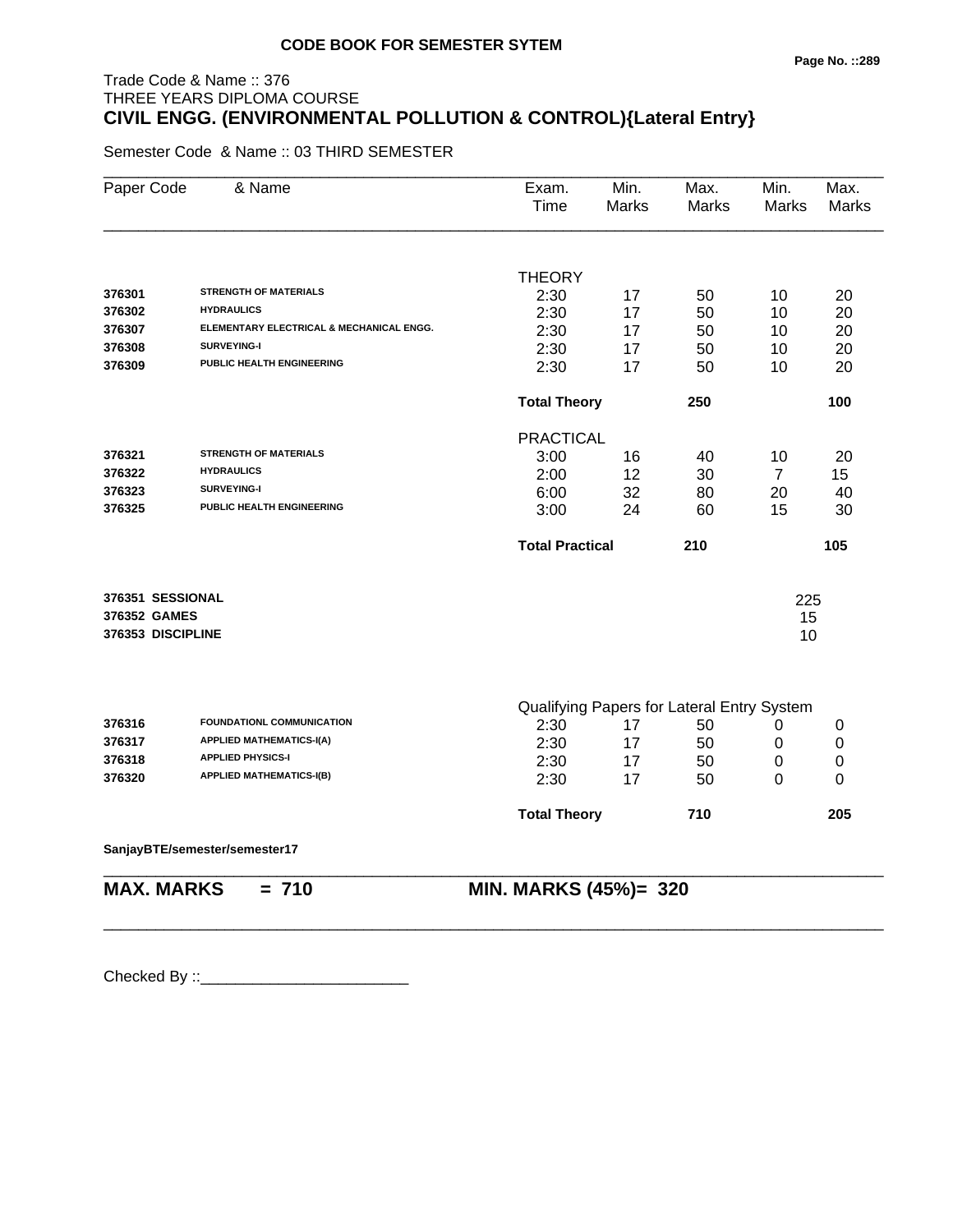#### **Page No. ::290**

# Trade Code & Name :: 376 THREE YEARS DIPLOMA COURSE **CIVIL ENGG. (ENVIRONMENTAL POLLUTION & CONTROL){Lateral Entry}**

Semester Code & Name :: 04 FORTH SEMESTER

| Paper Code        | & Name                                                                 | Exam.<br>Time          | Min.<br><b>Marks</b> | Max.<br>Marks                              | Min.<br><b>Marks</b> | Max.<br>Marks |
|-------------------|------------------------------------------------------------------------|------------------------|----------------------|--------------------------------------------|----------------------|---------------|
|                   |                                                                        | <b>THEORY</b>          |                      |                                            |                      |               |
| 376403            | <b>BUILDING CONSTRUCTION &amp; MAINTENANCE ENGG.</b>                   | 2:30                   | 17                   | 50                                         | 10                   | 20            |
| 376404            | <b>CIVIL ENGINEERING DRAWING-I</b>                                     | 3:00                   | 25                   | 75                                         | 15                   | 30            |
| 376405            | <b>CONCRETE TECHNOLOGY</b>                                             | 2:30                   | 17                   | 50                                         | 10                   | 20            |
| 376406            | SOIL MECHANICS & FOUNDATION ENGG.                                      | 2:30                   | 17                   | 50                                         | 10                   | 20            |
|                   |                                                                        | <b>Total Theory</b>    |                      | 225                                        |                      | 90            |
|                   |                                                                        | <b>PRACTICAL</b>       |                      |                                            |                      |               |
| 376424            | CIVIL ENGG. LAB-II (B.C.& MAINT.LAB, CONCRETE TECH.LAB & SOIL MEC 6:00 |                        | 32                   | 80                                         | 20                   | 40            |
|                   |                                                                        | <b>Total Practical</b> |                      | 80                                         |                      | 40            |
| 376451 SESSIONAL  |                                                                        |                        |                      |                                            | 130                  |               |
| 376452 GAMES      |                                                                        |                        |                      |                                            | 15                   |               |
| 376453 DISCIPLINE |                                                                        |                        |                      |                                            | 10                   |               |
|                   |                                                                        |                        |                      | Qualifying Papers for Lateral Entry System |                      |               |
| 376419            | <b>APPLIED CHEMISTRY</b>                                               | 2:30                   | 17                   | 50                                         | 0                    | 0             |
| 376421            | <b>APPLIED PHYSICS-II</b>                                              | 3:00                   | 17                   | 50                                         | 0                    | $\pmb{0}$     |
| 376431            | <b>APPLIED PHYSICS-II</b>                                              | 3:00                   | 16                   | 40                                         | $\pmb{0}$            | $\mathbf 0$   |
| 376432            | <b>APPLIED CHEMISTRY</b>                                               | 3:00                   | 16                   | 40                                         | $\Omega$             | $\mathbf 0$   |
|                   | SanjayBTE/semester/semester17                                          |                        |                      |                                            |                      |               |
| <b>MAX. MARKS</b> | $= 460$                                                                | MIN. MARKS (45%)= 207  |                      |                                            |                      |               |

\_\_\_\_\_\_\_\_\_\_\_\_\_\_\_\_\_\_\_\_\_\_\_\_\_\_\_\_\_\_\_\_\_\_\_\_\_\_\_\_\_\_\_\_\_\_\_\_\_\_\_\_\_\_\_\_\_\_\_\_\_\_\_\_\_\_\_\_\_\_\_\_\_\_\_\_\_\_\_\_\_\_\_\_\_\_\_\_\_\_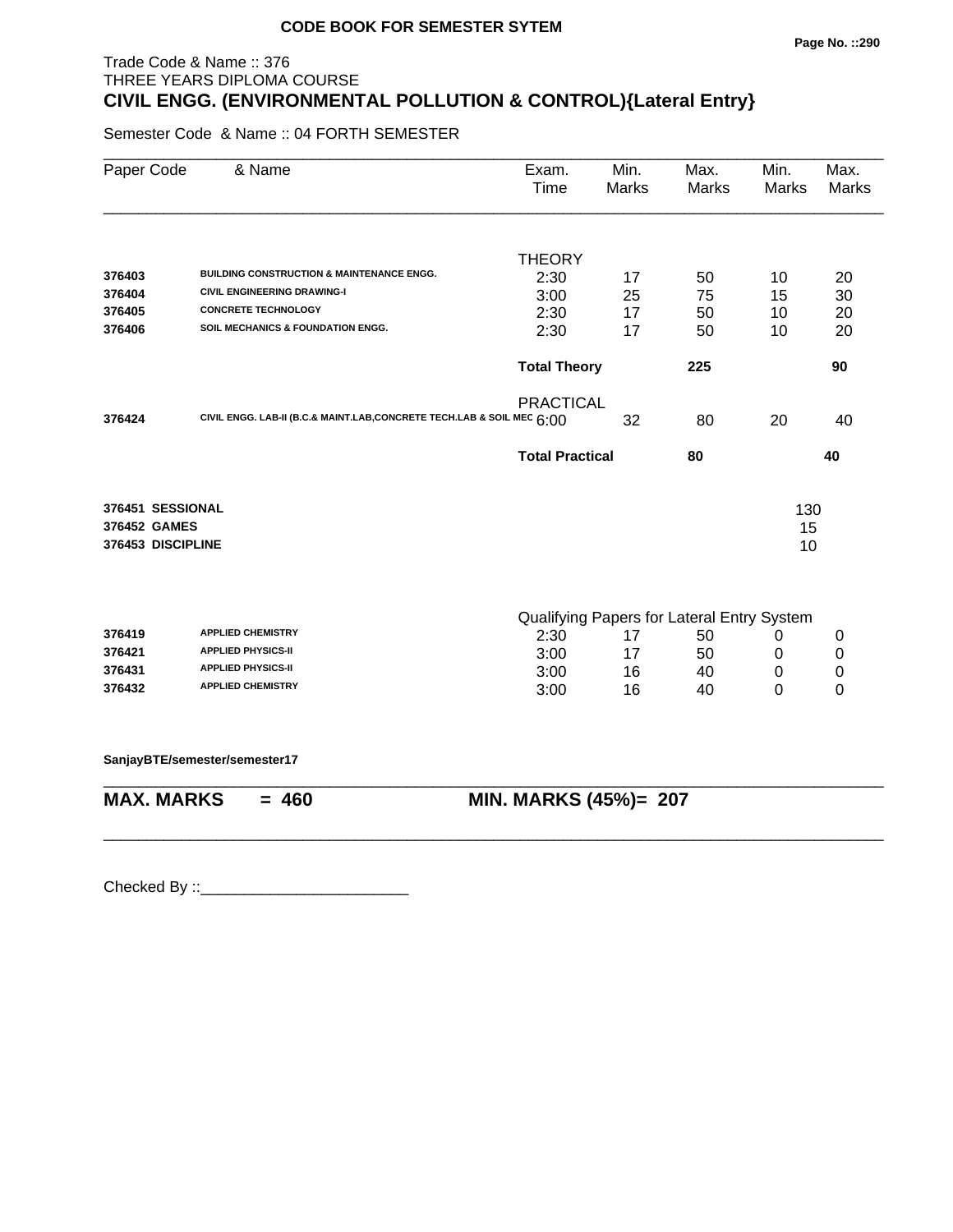#### Trade Code & Name :: 376 THREE YEARS DIPLOMA COURSE **CIVIL ENGG. (ENVIRONMENTAL POLLUTION & CONTROL){Lateral Entry}**

Semester Code & Name :: 05 FIFTH SEMESTER

| Paper Code        |  | & Name                                          | Exam.                  | Min.  | Max.  | Min.  | Max.  |
|-------------------|--|-------------------------------------------------|------------------------|-------|-------|-------|-------|
|                   |  |                                                 | Time                   | Marks | Marks | Marks | Marks |
|                   |  |                                                 |                        |       |       |       |       |
|                   |  |                                                 | <b>THEORY</b>          |       |       |       |       |
| 376502            |  | <b>SURVEYING-II</b>                             | 2:30                   | 17    | 50    | 10    | 20    |
| 376503            |  | <b>TRANSPORTATION ENGINEERING</b>               | 2:30                   | 17    | 50    | 10    | 20    |
| 376504            |  | <b>DESIGN OF REINFORCED CONCRETE STRUCTURES</b> | 2:30                   | 17    | 50    | 10    | 20    |
| 376505            |  | <b>ESTIMATING COSTING &amp; VALUATION</b>       | 3:00                   | 25    | 75    | 15    | 30    |
| 376510            |  | <b>IRRIGATION ENGINEERING</b>                   | 2:30                   | 17    | 50    | 10    | 20    |
|                   |  |                                                 | <b>Total Theory</b>    |       | 275   |       | 110   |
|                   |  |                                                 | <b>PRACTICAL</b>       |       |       |       |       |
| 376521            |  | CIVIL LAB-III (RCC & HIGHWAY)                   | 3:00                   | 32    | 80    | 20    | 40    |
| 376522            |  | <b>SURVEYING-II</b>                             | 6:00                   | 40    | 100   | 25    | 50    |
|                   |  |                                                 | <b>Total Practical</b> |       | 180   |       | 90    |
| 376551 SESSIONAL  |  |                                                 |                        | ----  |       | 160   |       |
| 376552 GAMES      |  |                                                 |                        |       |       | 15    |       |
| 376553 DISCIPLINE |  |                                                 |                        |       |       | 10    |       |

\_\_\_\_\_\_\_\_\_\_\_\_\_\_\_\_\_\_\_\_\_\_\_\_\_\_\_\_\_\_\_\_\_\_\_\_\_\_\_\_\_\_\_\_\_\_\_\_\_\_\_\_\_\_\_\_\_\_\_\_\_\_\_\_\_\_\_\_\_\_\_\_\_\_\_\_\_\_\_\_\_\_\_\_\_\_\_\_\_\_

\_\_\_\_\_\_\_\_\_\_\_\_\_\_\_\_\_\_\_\_\_\_\_\_\_\_\_\_\_\_\_\_\_\_\_\_\_\_\_\_\_\_\_\_\_\_\_\_\_\_\_\_\_\_\_\_\_\_\_\_\_\_\_\_\_\_\_\_\_\_\_\_\_\_\_\_\_\_\_\_\_\_\_\_\_\_\_\_\_\_

**SanjayBTE/semester/semester17**

**MAX. MARKS = 640 MIN. MARKS (45%)= 288**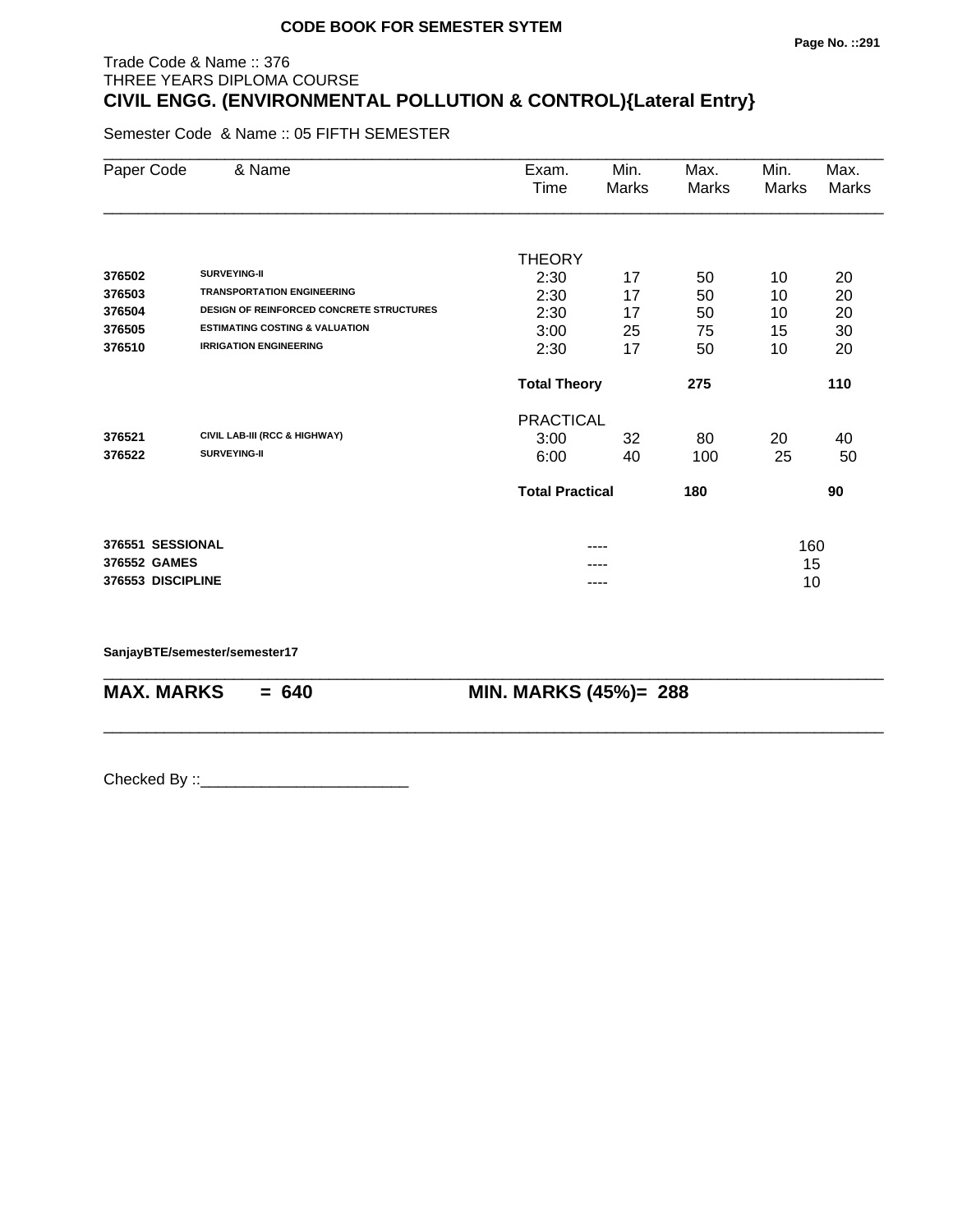# Trade Code & Name :: 376 THREE YEARS DIPLOMA COURSE **CIVIL ENGG. (ENVIRONMENTAL POLLUTION & CONTROL){Lateral Entry}**

Semester Code & Name :: 06 SIXTH SEMESTER

| Paper Code        | & Name                                                       | Exam.<br>Time          | Min.<br>Marks | Max.<br><b>Marks</b> | Min.<br><b>Marks</b> | Max.<br><b>Marks</b> |
|-------------------|--------------------------------------------------------------|------------------------|---------------|----------------------|----------------------|----------------------|
|                   |                                                              | <b>THEORY</b>          |               |                      |                      |                      |
| 376601            | DESIGN OF STEEL & MASONARY STRUCTURES                        | 2:30                   | 17            | 50                   | 10                   | 20                   |
| 376606            | CONSTRUCTION, MANAGEMENT ACCOUNTS & ENTREPRENEURSHIP DE 2:30 |                        | 17            | 50                   | 10                   | 20                   |
| 376607            | <b>CIVIL ENGINEERING DRAWING-II</b>                          | 3:00                   | 25            | 75                   | 15                   | 30                   |
| 376608            | <b>ENVIRONMENTAL POLLUTION &amp; CONTROL</b>                 | 2:30                   | 17            | 50                   | 10                   | 20                   |
| 376609            | <b>ENVIRONMENTAL MANAGEMENT</b>                              | 2:30                   | 17            | 50                   | 10                   | 20                   |
| 376611            | <b>EARTHQUAKE ENGINEERING</b>                                | 2:30                   | 17            | 50                   | 10                   | 20                   |
|                   |                                                              | <b>Total Theory</b>    |               | 325                  |                      | 130                  |
|                   |                                                              | <b>PRACTICAL</b>       |               |                      |                      |                      |
| 376623            | <b>PROJECT WORK</b>                                          | <b>VIVA</b>            | 40            | 100                  | 25                   | 50                   |
| 376624            | <b>FIELD EXPOSURE</b>                                        | <b>VIVA</b>            | 16            | 40                   | $\overline{7}$       | 15                   |
|                   |                                                              | <b>Total Practical</b> |               | 140                  |                      | 65                   |
| 376651 SESSIONAL  |                                                              |                        |               |                      | 195                  |                      |
| 376652 GAMES      |                                                              |                        |               |                      | 15                   |                      |
| 376653 DISCIPLINE |                                                              |                        |               |                      | 10                   |                      |
|                   |                                                              |                        |               |                      |                      |                      |
|                   | 376662 CARRY OVER 2ND YEAR (70%)                             |                        |               |                      | 805                  |                      |
|                   |                                                              |                        |               |                      |                      |                      |
|                   | SanjayBTE/semester/semester17                                |                        |               |                      |                      |                      |
| <b>MAX. MARKS</b> | $= 1490$                                                     | MIN. MARKS (45%)= 671  |               |                      |                      |                      |
|                   |                                                              |                        |               |                      |                      |                      |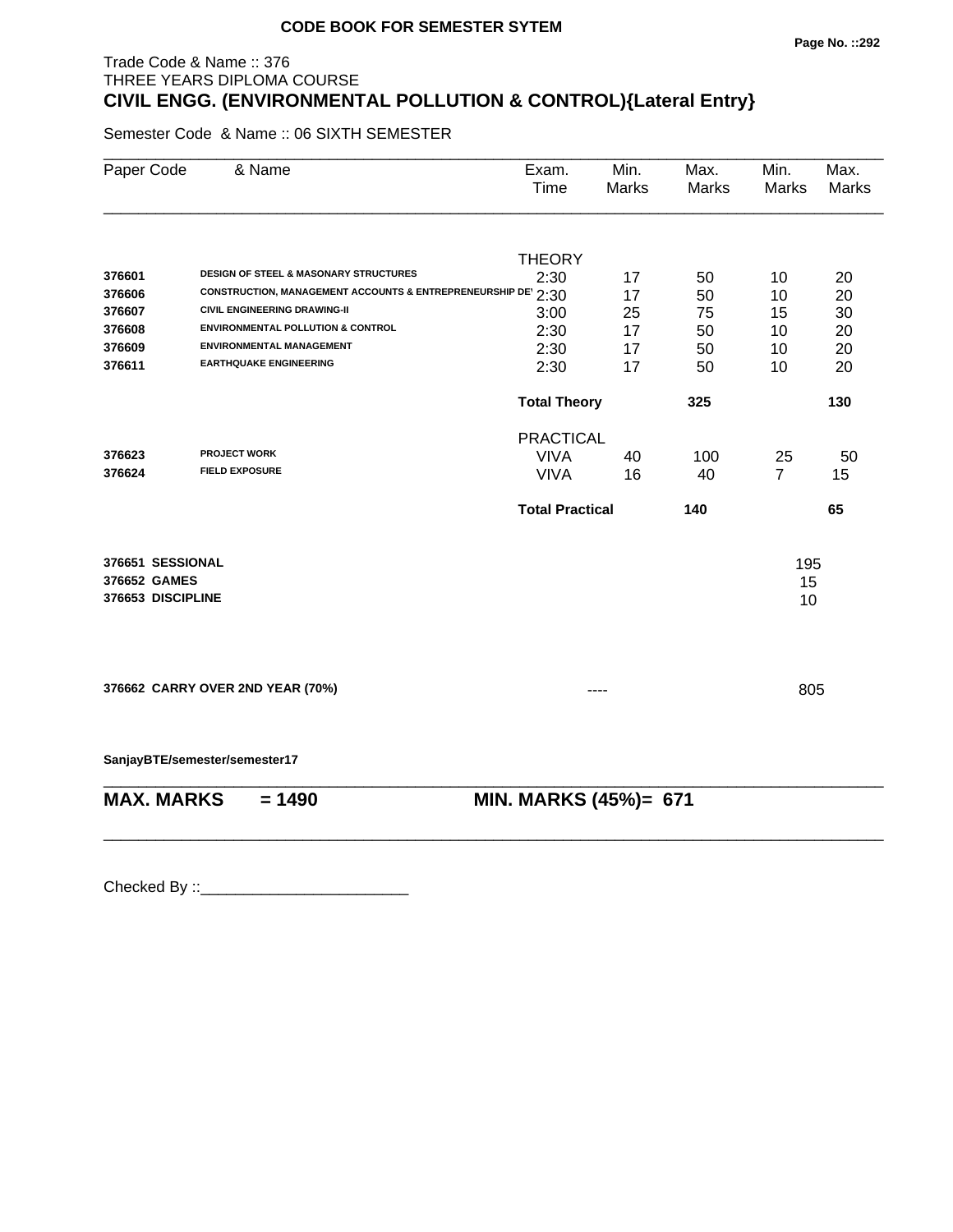### Trade Code & Name :: 377 THREE YEARS DIPLOMA COURSE **FASHION DESIGNING AND GARMENT TECHNOLOGY{Lateral Entry}**

Semester Code & Name :: 03 THIRD SEMESTER

| Paper Code        | & Name                                       | Exam.<br>Time          | Min.<br><b>Marks</b> | Max.<br><b>Marks</b>                       | Min.<br>Marks | Max.<br><b>Marks</b> |
|-------------------|----------------------------------------------|------------------------|----------------------|--------------------------------------------|---------------|----------------------|
|                   |                                              |                        |                      |                                            |               |                      |
| 377301            | <b>DESIGN IDEAS</b>                          | <b>THEORY</b><br>2:30  | 17                   | 50                                         | 10            | 20                   |
| 377303            | <b>FABRIC SELECTION AND IDENTIFICATION</b>   | 2:30                   | 17                   | 50                                         | 10            | 20                   |
| 377305            | <b>LEATHER SCIENCE</b>                       | 2:30                   | 17                   | 50                                         | 10            | 20                   |
|                   |                                              | <b>Total Theory</b>    |                      | 150                                        |               | 60                   |
|                   |                                              | <b>PRACTICAL</b>       |                      |                                            |               |                      |
| 377321            | <b>DESIGN IDEAS</b>                          | 4:00                   | 24                   | 60                                         | 15            | 30                   |
| 377322            | <b>DRAFTING &amp; PATTERN MAKING-II</b>      | 4:00                   | 32                   | 80                                         | 20            | 40                   |
| 377325            | <b>FABRIC SELECTION AND IDENTIFICATION</b>   | 4:00                   | 20                   | 50                                         | 10            | 20                   |
| 377327            | <b>LEATHER SCIENCE</b>                       | 4:00                   | 24                   | 60                                         | 15            | 30                   |
|                   |                                              | <b>Total Practical</b> |                      | 250                                        |               | 120                  |
| 377351 SESSIONAL  |                                              |                        |                      |                                            | 180           |                      |
| 377352 GAMES      |                                              |                        |                      |                                            | 15            |                      |
| 377353 DISCIPLINE |                                              |                        | ----                 |                                            | 10            |                      |
|                   |                                              |                        |                      | Qualifying Papers for Lateral Entry System |               |                      |
| 377316            | PROFESSIONAL COMMUNICATION                   | 2:30                   | 17                   | 50                                         | 0             | 0                    |
| 377317            | <b>FASHION DESIGN CONCEPT</b>                | 2:30                   | 17                   | 50                                         | 0             | 0                    |
| 377318            | <b>COMPUTER PRINCIPLES &amp; APPLICATION</b> | 2:30                   | 17                   | 50                                         | 0             | 0                    |
| 377331            | PROFESSIONAL COMMUNICATION                   | 3:00                   | 8                    | 20                                         | 0             | 0                    |
| 377332            | <b>COMPUTER PRINCIPLES &amp; APPLICATION</b> | 3:00                   | 24                   | 60                                         | 0             | 0                    |
|                   |                                              |                        |                      |                                            |               |                      |

\_\_\_\_\_\_\_\_\_\_\_\_\_\_\_\_\_\_\_\_\_\_\_\_\_\_\_\_\_\_\_\_\_\_\_\_\_\_\_\_\_\_\_\_\_\_\_\_\_\_\_\_\_\_\_\_\_\_\_\_\_\_\_\_\_\_\_\_\_\_\_\_\_\_\_\_\_\_\_\_\_\_\_\_\_\_\_\_\_\_

\_\_\_\_\_\_\_\_\_\_\_\_\_\_\_\_\_\_\_\_\_\_\_\_\_\_\_\_\_\_\_\_\_\_\_\_\_\_\_\_\_\_\_\_\_\_\_\_\_\_\_\_\_\_\_\_\_\_\_\_\_\_\_\_\_\_\_\_\_\_\_\_\_\_\_\_\_\_\_\_\_\_\_\_\_\_\_\_\_\_

**SanjayBTE/semester/semester17**

**MAX. MARKS = 605 MIN. MARKS (45%)= 272**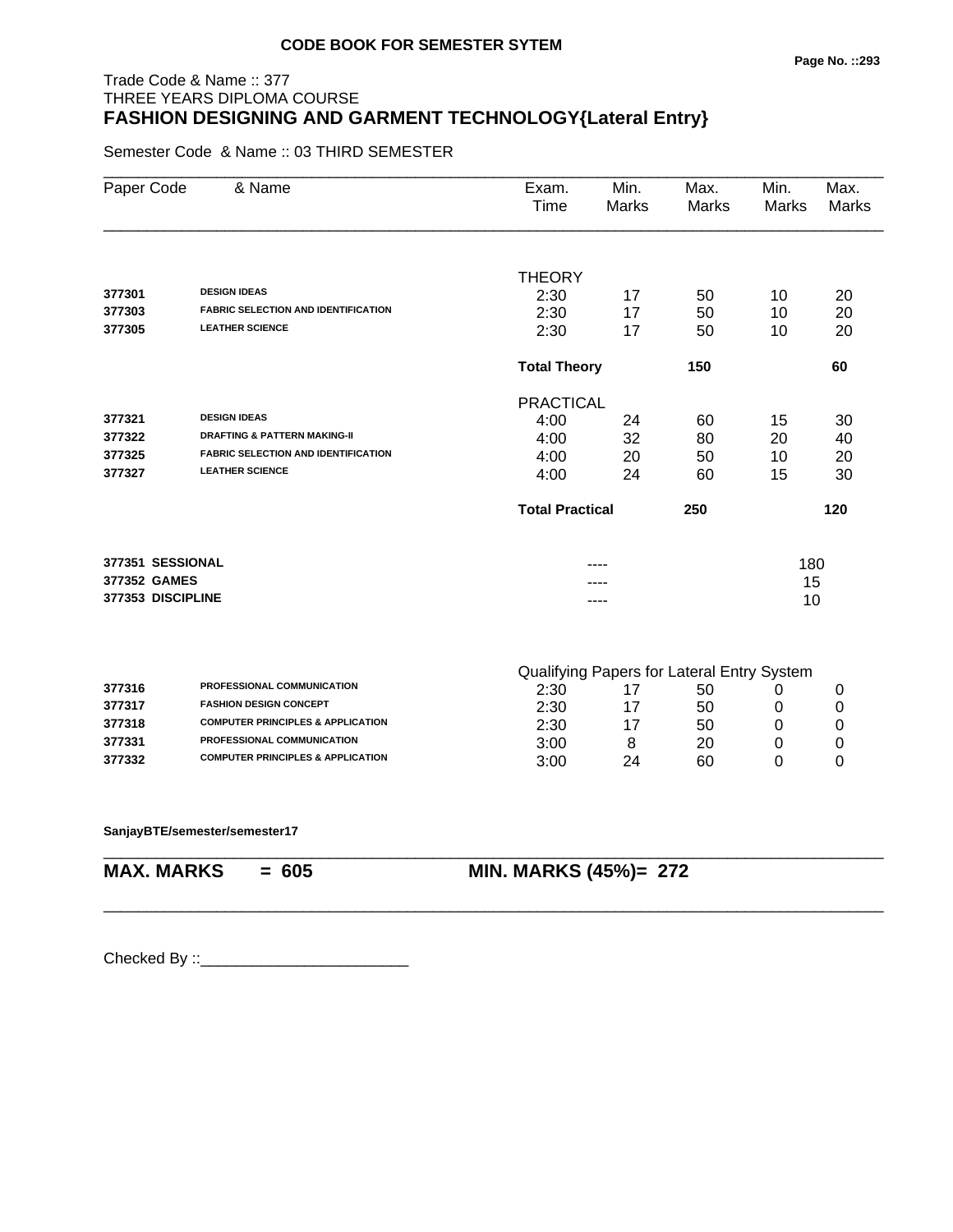#### Trade Code & Name :: 377 THREE YEARS DIPLOMA COURSE **FASHION DESIGNING AND GARMENT TECHNOLOGY{Lateral Entry}**

Semester Code & Name :: 04 FORTH SEMESTER

| Paper Code        | & Name                     | Exam.<br>Time          | Min.<br>Marks              | Max.<br>Marks | Min.<br>Marks | Max.<br>Marks |
|-------------------|----------------------------|------------------------|----------------------------|---------------|---------------|---------------|
|                   |                            | <b>THEORY</b>          |                            |               |               |               |
| 377402            | <b>KNITTING</b>            | 2:30                   | 17                         | 50            | 10            | 20            |
| 377404            | <b>CAD FOR COSTUME-I</b>   | 2:30                   | 17                         | 50            | 10            | 20            |
|                   |                            |                        | 100<br><b>Total Theory</b> |               |               | 40            |
|                   |                            | <b>PRACTICAL</b>       |                            |               |               |               |
| 377423            | <b>GARMENT FABRICATION</b> | 6:00                   | 40                         | 100           | 25            | 50            |
| 377424            | <b>KNITTING</b>            | 4:00                   | 24                         | 60            | 15            | 30            |
| 377426            | <b>CAD FOR COSTUME-I</b>   | 4:00                   | 24                         | 60            | 15            | 30            |
|                   |                            | <b>Total Practical</b> |                            | 220           |               | 110           |
| 377451 SESSIONAL  |                            |                        |                            |               | 150           |               |
| 377452 GAMES      |                            |                        |                            |               | 15            |               |
| 377453 DISCIPLINE |                            |                        |                            |               | 10            |               |
|                   |                            |                        |                            |               |               |               |

\_\_\_\_\_\_\_\_\_\_\_\_\_\_\_\_\_\_\_\_\_\_\_\_\_\_\_\_\_\_\_\_\_\_\_\_\_\_\_\_\_\_\_\_\_\_\_\_\_\_\_\_\_\_\_\_\_\_\_\_\_\_\_\_\_\_\_\_\_\_\_\_\_\_\_\_\_\_\_\_\_\_\_\_\_\_\_\_\_\_

\_\_\_\_\_\_\_\_\_\_\_\_\_\_\_\_\_\_\_\_\_\_\_\_\_\_\_\_\_\_\_\_\_\_\_\_\_\_\_\_\_\_\_\_\_\_\_\_\_\_\_\_\_\_\_\_\_\_\_\_\_\_\_\_\_\_\_\_\_\_\_\_\_\_\_\_\_\_\_\_\_\_\_\_\_\_\_\_\_\_

**SanjayBTE/semester/semester17**

**MAX. MARKS = 495 MIN. MARKS (45%)= 223**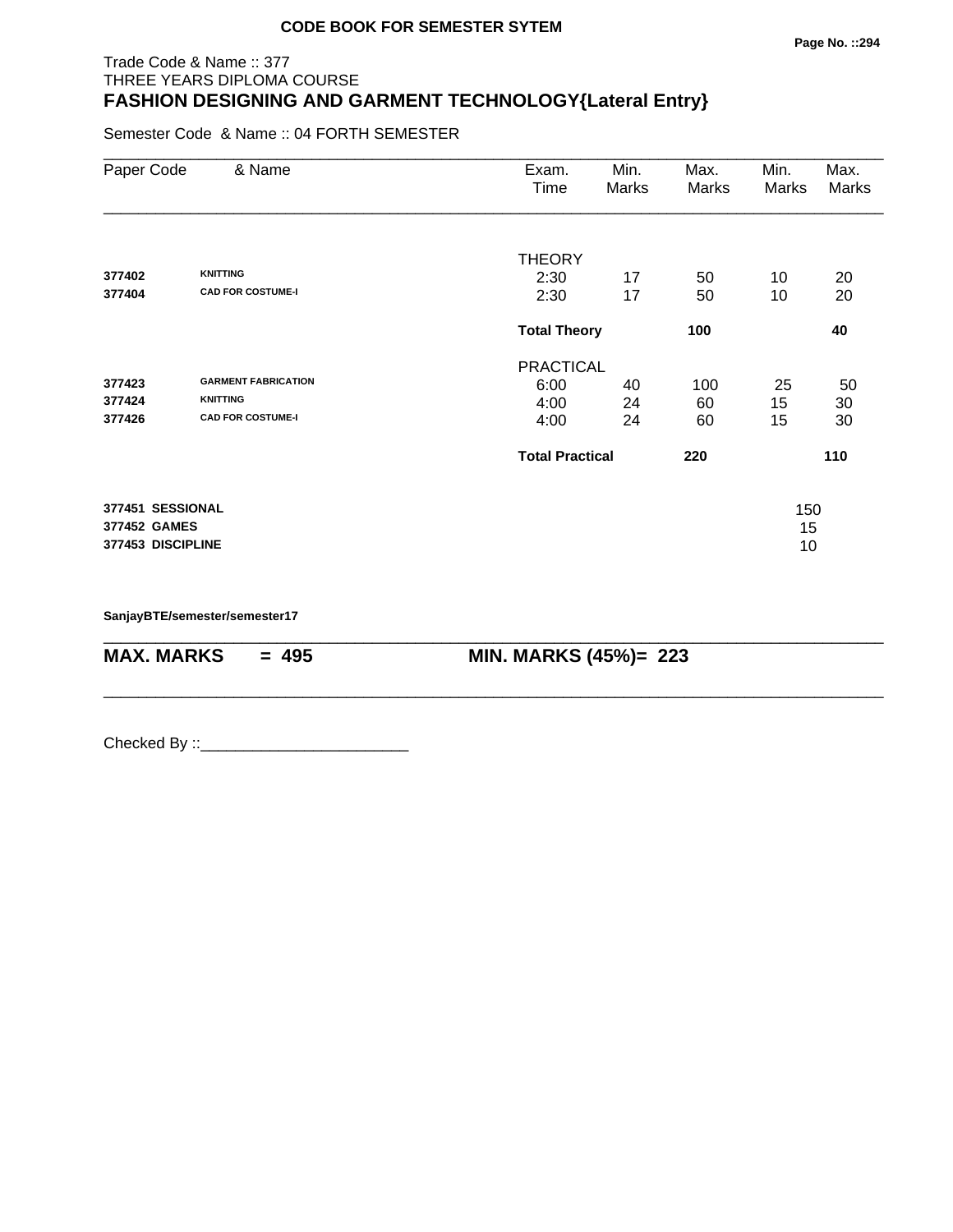#### **Page No. ::295**

# Trade Code & Name :: 377 THREE YEARS DIPLOMA COURSE **FASHION DESIGNING AND GARMENT TECHNOLOGY{Lateral Entry}**

Semester Code & Name :: 05 FIFTH SEMESTER

| Paper Code        | & Name                              | Exam.<br>Time          | Min.<br>Marks | Max.<br>Marks | Min.<br>Marks | Max.<br>Marks |
|-------------------|-------------------------------------|------------------------|---------------|---------------|---------------|---------------|
|                   |                                     |                        |               |               |               |               |
| 377504            | <b>CAD FOR COSTUME-II</b>           | <b>THEORY</b>          |               |               |               |               |
| 377505            | <b>LEATHER GARMENT CONSTRUCTION</b> | 2:30<br>2:30           | 17<br>17      | 50            | 10            | 20<br>20      |
| 377506            | <b>GRADING</b>                      | 2:30                   | 17            | 50<br>50      | 10<br>10      | 20            |
|                   |                                     | <b>Total Theory</b>    |               | 150           |               | 60            |
|                   |                                     | <b>PRACTICAL</b>       |               |               |               |               |
| 377524            | <b>CAD FOR COSTUME-II</b>           | 4:00                   | 24            | 60            | 15            | 30            |
| 377525            | JEWELLERY AND FASHION ACCESSORIES   | 4:00                   | 24            | 60            | 15            | 30            |
| 377526            | <b>LEATHER GARMENT CONSTRUCTION</b> | 3:00                   | 24            | 60            | 15            | 30            |
|                   |                                     | <b>Total Practical</b> |               | 180           |               | 90            |
| 377551 SESSIONAL  |                                     |                        |               |               | 150           |               |
| 377552 GAMES      |                                     |                        |               |               | 15            |               |
| 377553 DISCIPLINE |                                     |                        | ----          |               | 10            |               |

\_\_\_\_\_\_\_\_\_\_\_\_\_\_\_\_\_\_\_\_\_\_\_\_\_\_\_\_\_\_\_\_\_\_\_\_\_\_\_\_\_\_\_\_\_\_\_\_\_\_\_\_\_\_\_\_\_\_\_\_\_\_\_\_\_\_\_\_\_\_\_\_\_\_\_\_\_\_\_\_\_\_\_\_\_\_\_\_\_\_

\_\_\_\_\_\_\_\_\_\_\_\_\_\_\_\_\_\_\_\_\_\_\_\_\_\_\_\_\_\_\_\_\_\_\_\_\_\_\_\_\_\_\_\_\_\_\_\_\_\_\_\_\_\_\_\_\_\_\_\_\_\_\_\_\_\_\_\_\_\_\_\_\_\_\_\_\_\_\_\_\_\_\_\_\_\_\_\_\_\_

**SanjayBTE/semester/semester17**

**MAX. MARKS = 505 MIN. MARKS (45%)= 227**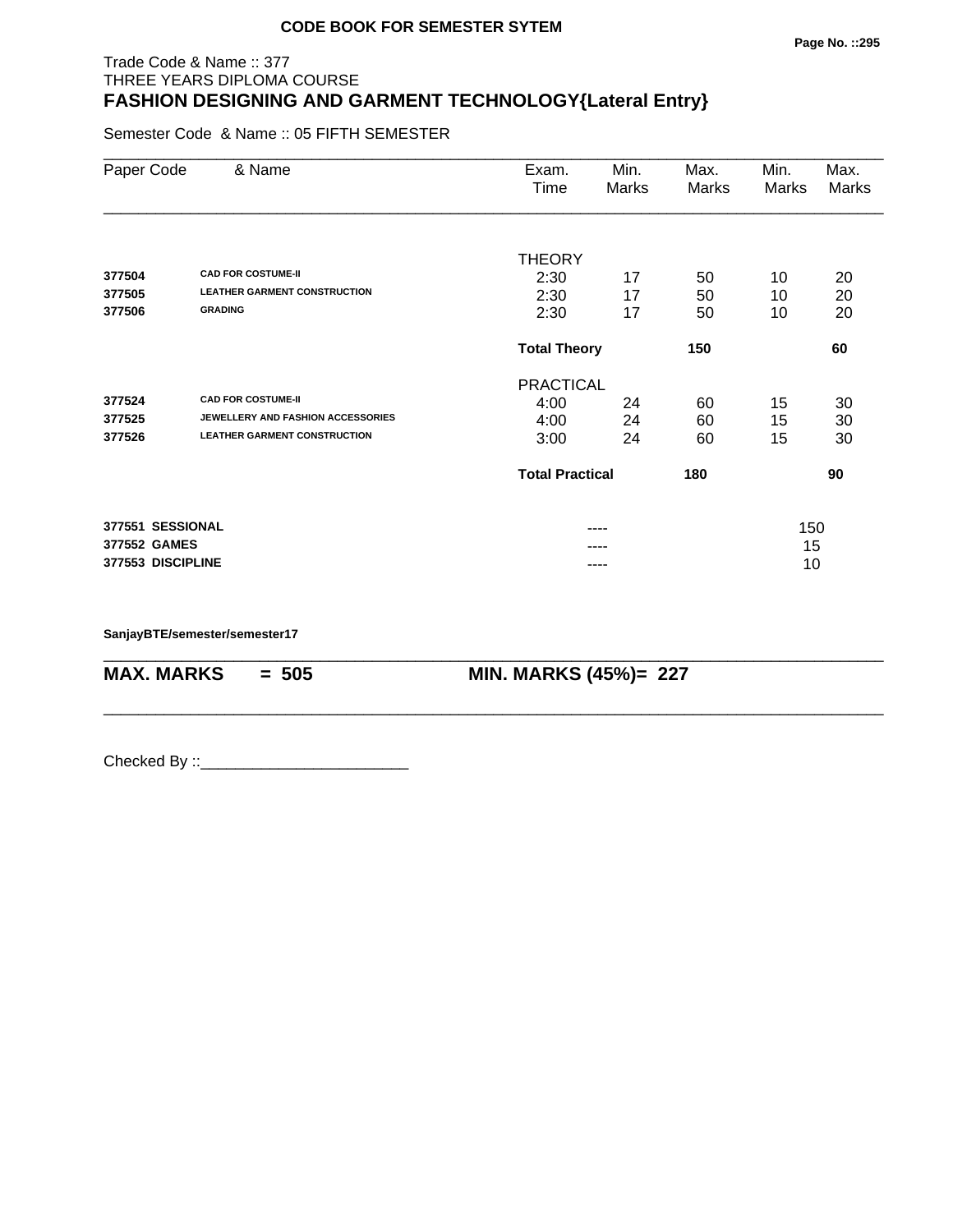#### **Page No. ::296**

# Trade Code & Name :: 377 THREE YEARS DIPLOMA COURSE **FASHION DESIGNING AND GARMENT TECHNOLOGY{Lateral Entry}**

Semester Code & Name :: 06 SIXTH SEMESTER

| Paper Code        | & Name                                                                                             | Exam.<br>Time          | Min.<br><b>Marks</b> | Max.<br><b>Marks</b> | Min.<br><b>Marks</b> | Max.<br>Marks |  |  |  |
|-------------------|----------------------------------------------------------------------------------------------------|------------------------|----------------------|----------------------|----------------------|---------------|--|--|--|
|                   |                                                                                                    |                        |                      |                      |                      |               |  |  |  |
|                   |                                                                                                    | <b>THEORY</b>          |                      |                      |                      |               |  |  |  |
| 377601            | APPAREL INDUSTRY AND PRODUCTION MANAGEMENT<br>BUSINESS ORGANISATION & ENTERPRENEURSHIP DEVELOPMENT | 2:30                   | 17                   | 50                   | 10                   | 20            |  |  |  |
| 377602            | <b>FASHION ILLUSTRATION &amp; MODEL DRAWING</b>                                                    | 2:30                   | 17                   | 50                   | 10                   | 20            |  |  |  |
| 377603            |                                                                                                    | 2:30                   | 17                   | 50                   | 10                   | 20            |  |  |  |
|                   |                                                                                                    | <b>Total Theory</b>    |                      | 150                  |                      | 60            |  |  |  |
|                   |                                                                                                    | <b>PRACTICAL</b>       |                      |                      |                      |               |  |  |  |
| 377621            | APPAREL INDUSTRY AND PRODUCTION MANAGEMENT                                                         | 4:00                   | 16                   | 40                   | 10                   | 20            |  |  |  |
| 377622            | <b>DRESS DESIGNING</b>                                                                             | 4:00                   | 20                   | 50                   | 12                   | 25            |  |  |  |
| 377623            | <b>FASHION ILLUSTRATION &amp; MODEL DRAWING</b>                                                    | 4:00                   | 20                   | 50                   | 12                   | 25            |  |  |  |
| 377627            | <b>PROJECT</b>                                                                                     | <b>VIVA</b>            | 28                   | 70                   | 15                   | 30            |  |  |  |
| 377628            | FIELD EXPOSURE-II (4 WEEKS)                                                                        | ----                   | 16                   | 40                   | 5                    | 10            |  |  |  |
|                   |                                                                                                    | <b>Total Practical</b> |                      | 250                  |                      | 110           |  |  |  |
| 377651 SESSIONAL  |                                                                                                    |                        |                      |                      | 170                  |               |  |  |  |
| 377652 GAMES      |                                                                                                    |                        |                      |                      | 15                   |               |  |  |  |
| 377653 DISCIPLINE |                                                                                                    |                        |                      |                      | 10                   |               |  |  |  |
|                   |                                                                                                    |                        |                      |                      |                      |               |  |  |  |
|                   | 377662 CARRY OVER OF 2ND YEAR (70%)                                                                |                        |                      |                      | 770                  |               |  |  |  |
|                   |                                                                                                    |                        |                      |                      |                      |               |  |  |  |
|                   | 377672 [0020] ENVIRONMENTAL EDUCATION & DISASTER MANAGEMENT                                        |                        | 2:30                 | 17                   | 50                   |               |  |  |  |
|                   | SanjayBTE/semester/semester17                                                                      |                        |                      |                      |                      |               |  |  |  |
| <b>MAX. MARKS</b> | $= 1365$                                                                                           |                        |                      |                      |                      |               |  |  |  |
|                   | MIN. MARKS (45%)= 614                                                                              |                        |                      |                      |                      |               |  |  |  |

\_\_\_\_\_\_\_\_\_\_\_\_\_\_\_\_\_\_\_\_\_\_\_\_\_\_\_\_\_\_\_\_\_\_\_\_\_\_\_\_\_\_\_\_\_\_\_\_\_\_\_\_\_\_\_\_\_\_\_\_\_\_\_\_\_\_\_\_\_\_\_\_\_\_\_\_\_\_\_\_\_\_\_\_\_\_\_\_\_\_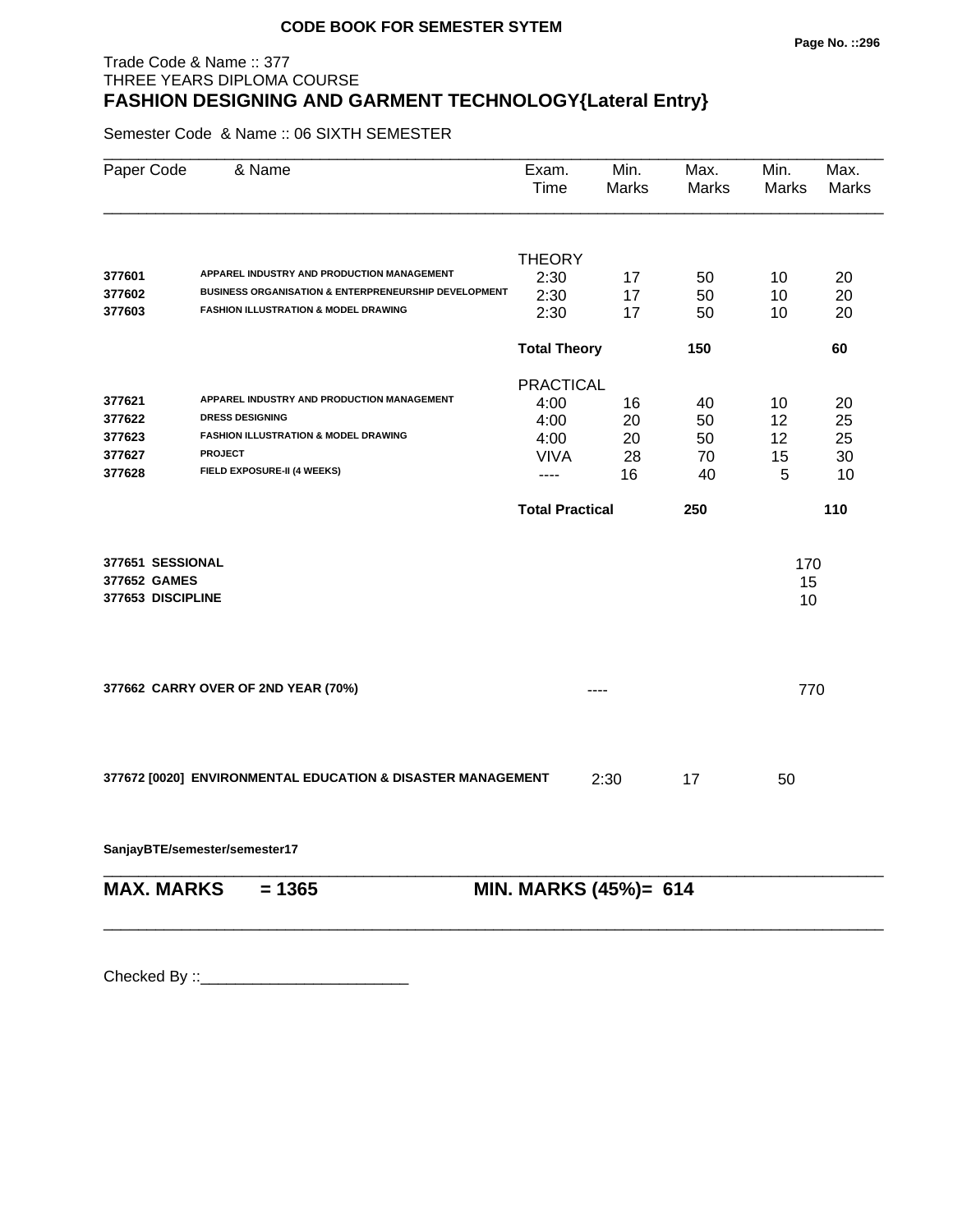#### **Page No. ::297**

# Trade Code & Name :: 378 THREE YEARS DIPLOMA COURSE **ELECTRICAL ENGINEERING {Lateral Entry}**

Semester Code & Name :: 03 THIRD SEMESTER

| Paper Code        | & Name                                | Exam.<br>Time          | Min.<br>Marks | Max.<br><b>Marks</b>                       | Min.<br><b>Marks</b> | Max.<br><b>Marks</b> |
|-------------------|---------------------------------------|------------------------|---------------|--------------------------------------------|----------------------|----------------------|
|                   |                                       | <b>THEORY</b>          |               |                                            |                      |                      |
| 378301            | <b>APPLIED MATHEMATICS-II</b>         | 2:30                   | 17            | 50                                         | 10                   | 20                   |
| 378303            | <b>ELECTRICAL MACHINES-I</b>          | 2:30                   | 17            | 50                                         | 10                   | 20                   |
| 378304            | ELECTRICAL INSTRUMENTS & MEASUREMENTS | 2:30                   | 17            | 50                                         | 10                   | 20                   |
| 378307            | ELEMENTARY MECHANICAL & CIVIL ENGG.   | 2:30                   | 17            | 50                                         | 10                   | 20                   |
| 378309            | <b>FUNCTIONAL COMMUNICATION</b>       | 2:30                   | 17            | 50                                         | 10                   | 20                   |
|                   |                                       | <b>Total Theory</b>    |               | 250                                        |                      | 100                  |
|                   |                                       | <b>PRACTICAL</b>       |               |                                            |                      |                      |
| 378322            | <b>ELECTRICAL MACHINES-I</b>          | 3:00                   | 16            | 40                                         | 10                   | 20                   |
| 378323            | ELECTRICAL INSTRUMENTS & MEASUREMENTS | 3:00                   | 16            | 40                                         | 10                   | 20                   |
| 378324            | ELEMENTARY MECHANICAL & CIVIL ENGG.   | 3:00                   | 16            | 40                                         | 10                   | 20                   |
| 378326            | <b>INTRODUCTION TO COMPUTER</b>       | 3:00                   | 24            | 60                                         | 15                   | 30                   |
|                   |                                       | <b>Total Practical</b> |               | 180                                        |                      | 90                   |
| 378351 SESSIONAL  |                                       |                        |               |                                            | 170                  |                      |
| 378352 GAMES      |                                       |                        |               |                                            | 15                   |                      |
| 378353 DISCIPLINE |                                       |                        |               |                                            | 10                   |                      |
|                   |                                       |                        |               |                                            |                      |                      |
|                   |                                       |                        |               | Qualifying Papers for Lateral Entry System |                      |                      |
| 378316            | <b>FOUNDATIONL COMMUNICATION</b>      | 2:30                   | 17            | 50                                         | 0                    | 0                    |
| 378317            | <b>APPLIED MATHEMATICS-I(A)</b>       | 2:30                   | 17            | 50                                         | 0                    | 0                    |
| 378318            | <b>APPLIED PHYSICS-I</b>              | 2:30                   | 17            | 50                                         | 0                    | 0                    |
| 378320            | <b>APPLIED MATHEMATICS-I(B)</b>       | 2:30                   | 17            | 50                                         | 0                    | 0                    |
|                   |                                       | <b>Total Theory</b>    |               | 625                                        |                      | 190                  |
|                   | SanjayBTE/semester/semester17         |                        |               |                                            |                      |                      |
| <b>MAX. MARKS</b> | $= 625$                               | MIN. MARKS (45%)= 281  |               |                                            |                      |                      |

\_\_\_\_\_\_\_\_\_\_\_\_\_\_\_\_\_\_\_\_\_\_\_\_\_\_\_\_\_\_\_\_\_\_\_\_\_\_\_\_\_\_\_\_\_\_\_\_\_\_\_\_\_\_\_\_\_\_\_\_\_\_\_\_\_\_\_\_\_\_\_\_\_\_\_\_\_\_\_\_\_\_\_\_\_\_\_\_\_\_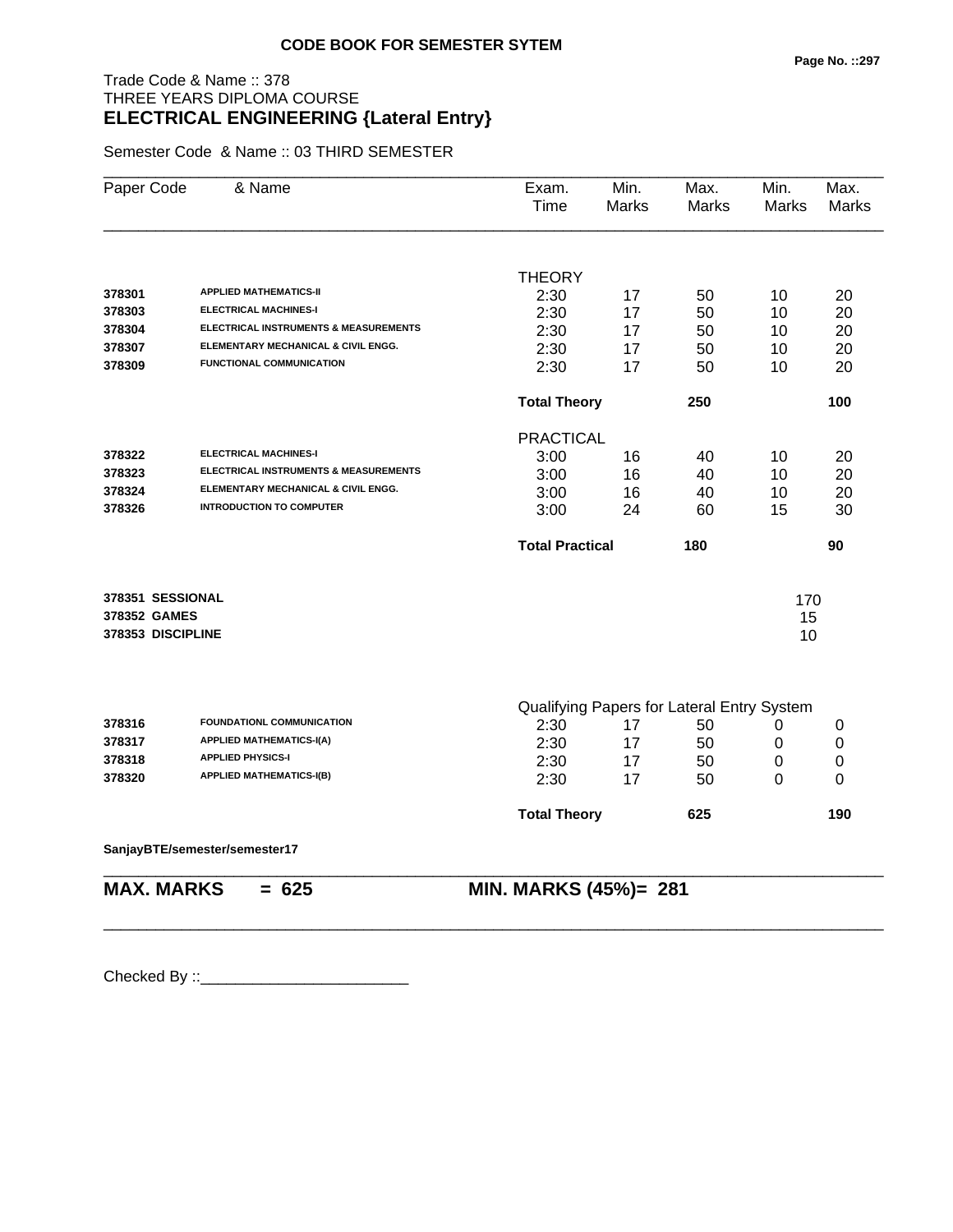#### Trade Code & Name :: 378 THREE YEARS DIPLOMA COURSE **ELECTRICAL ENGINEERING {Lateral Entry}**

Semester Code & Name :: 04 FORTH SEMESTER

| Paper Code        | & Name                                              | Exam.<br>Time          | Min.<br>Marks                              | Max.<br>Marks | Min.<br>Marks | Max.<br>Marks |
|-------------------|-----------------------------------------------------|------------------------|--------------------------------------------|---------------|---------------|---------------|
|                   |                                                     |                        |                                            |               |               |               |
|                   |                                                     | <b>THEORY</b>          |                                            |               |               |               |
| 378402            | <b>ELECTRICAL DESIGN DRAWING &amp; ESTIMATING-I</b> | 3:00                   | 17                                         | 50            | 10            | 20            |
| 378405            | POWER PLANT ENGINEERING                             | 2:30                   | 17                                         | 50            | 10            | 20            |
| 378406            | TRANSMISSION & DISTRIBUTION OF ELECTRICAL POWER     | 2:30                   | 17                                         | 50            | 10            | 20            |
| 378408            | <b>ELECTRONICS-II</b>                               | 2:30                   | 17                                         | 50            | 10            | 20            |
|                   |                                                     | <b>Total Theory</b>    |                                            | 200           |               | 80            |
|                   |                                                     | <b>PRACTICAL</b>       |                                            |               |               |               |
| 378421            | <b>ELECTRICAL DESIGN DRAWING &amp; ESTIMATING-I</b> | 4:00                   | 16                                         | 40            | 10            | 20            |
| 378425            | <b>ELECTRONICS-II</b>                               | 3:00                   | 16                                         | 40            | 10            | 20            |
|                   |                                                     | <b>Total Practical</b> |                                            | 80            |               | 40            |
| 378451 SESSIONAL  |                                                     |                        |                                            |               | 120           |               |
| 378452 GAMES      |                                                     |                        |                                            |               | 15            |               |
| 378453 DISCIPLINE |                                                     |                        |                                            |               | 10            |               |
|                   |                                                     |                        |                                            |               |               |               |
|                   |                                                     |                        | Qualifying Papers for Lateral Entry System |               |               |               |
| 378419            | <b>APPLIED CHEMISTRY</b>                            | 2:30                   | 17                                         | 50            | 0             | 0             |

| 378419 | <b>APPLIED CHEMISTRY</b>  | 2:30 |    | 50 |  |
|--------|---------------------------|------|----|----|--|
| 378421 | <b>APPLIED PHYSICS-II</b> | 3:00 |    | 50 |  |
| 378431 | <b>APPLIED PHYSICS-II</b> | 3:00 | 16 | 40 |  |
| 378432 | <b>APPLIED CHEMISTRY</b>  | 3:00 | 16 | 40 |  |

\_\_\_\_\_\_\_\_\_\_\_\_\_\_\_\_\_\_\_\_\_\_\_\_\_\_\_\_\_\_\_\_\_\_\_\_\_\_\_\_\_\_\_\_\_\_\_\_\_\_\_\_\_\_\_\_\_\_\_\_\_\_\_\_\_\_\_\_\_\_\_\_\_\_\_\_\_\_\_\_\_\_\_\_\_\_\_\_\_\_

\_\_\_\_\_\_\_\_\_\_\_\_\_\_\_\_\_\_\_\_\_\_\_\_\_\_\_\_\_\_\_\_\_\_\_\_\_\_\_\_\_\_\_\_\_\_\_\_\_\_\_\_\_\_\_\_\_\_\_\_\_\_\_\_\_\_\_\_\_\_\_\_\_\_\_\_\_\_\_\_\_\_\_\_\_\_\_\_\_\_

**SanjayBTE/semester/semester17**

**MAX. MARKS = 425 MIN. MARKS (45%)= 191**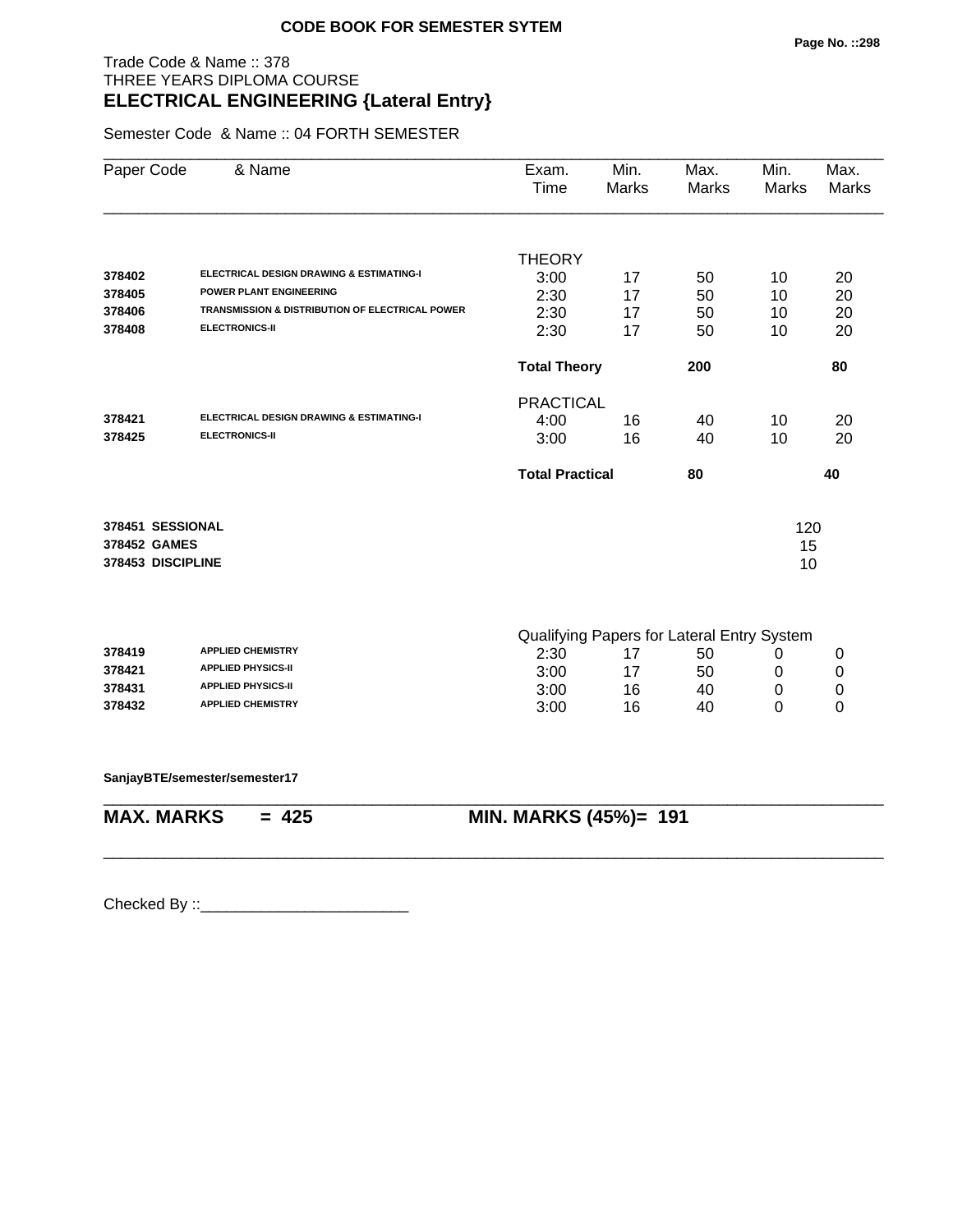#### Trade Code & Name :: 378 THREE YEARS DIPLOMA COURSE **ELECTRICAL ENGINEERING {Lateral Entry}**

Semester Code & Name :: 05 FIFTH SEMESTER

| Paper Code        | & Name                                                          | Exam.<br>Time                     | Min.<br>Marks | Max.<br><b>Marks</b> | Min.<br>Marks  | Max.<br><b>Marks</b> |  |  |
|-------------------|-----------------------------------------------------------------|-----------------------------------|---------------|----------------------|----------------|----------------------|--|--|
|                   |                                                                 |                                   |               |                      |                |                      |  |  |
|                   |                                                                 | <b>THEORY</b>                     |               |                      |                |                      |  |  |
| 378501            | <b>INDUSTRIAL ELECTRONICS &amp; CONTROL</b>                     | 2:30                              | 17            | 50                   | 10             | 20                   |  |  |
| 378504            | <b>INDUSTRIAL MANAGEMENT &amp; ENTREPRENEURSHIP DEVELOPMENT</b> | 2:30                              | 17            | 50                   | 10             | 20                   |  |  |
| 378505            | SWITCH GEAR AND PROTECTION                                      | 2:30                              | 17            | 50                   | 10             | 20                   |  |  |
| 378507            | <b>ELECTRICAL MACHINES-II</b>                                   | 2:30                              | 17            | 50                   | 10             | 20                   |  |  |
|                   |                                                                 | ELECTIVE ANY ONE OF THE FOLLOWING |               |                      |                |                      |  |  |
| 378508            | <b>CONTROL OF ELECTRICAL MACHINES</b>                           | 2:30                              | 17            | 50                   | 10             | 20                   |  |  |
| 378509            | PROCESSES CONTROL AND INSTRUMENTATION                           | 2:30                              | 17            | 50                   | 10             | 20                   |  |  |
| 378510            | <b>ELECTRIC TRACTION</b>                                        | 2:30                              | 17            | 50                   | 10             | 20                   |  |  |
| 378511            | <b>RENEWABLE SOURCES OF ENERGY</b>                              | 2:30                              | 17            | 50                   | 10             | 20                   |  |  |
| 378512            | <b>HIGH VOLTAGE ENGINEERING</b>                                 | 2:30                              | 17            | 50                   | 10             | 20                   |  |  |
| 378513            | <b>ENERGY MANAGEMENT</b>                                        | 2:30                              | 17            | 50                   | 10             | 20                   |  |  |
|                   |                                                                 | <b>Total Theory</b>               |               | 250                  |                | 100                  |  |  |
|                   |                                                                 | <b>PRACTICAL</b>                  |               |                      |                |                      |  |  |
| 378521            | <b>INDUSTRIAL ELECTRONICS &amp; CONTROL</b>                     | 3:00                              | 28            | 70                   | 17             | 35                   |  |  |
| 378523            | <b>ELECTRICAL MACHINES-II</b>                                   | 3:00                              | 28            | 70                   | 17             | 35                   |  |  |
| 378525            | <b>PROJECT-II FIELD EXPOSURE</b>                                |                                   | 16            | 40                   | $\overline{7}$ | 15                   |  |  |
| 378526            | <b>INTEGRATIVE COMMUNICATION</b>                                |                                   | 16            | 40                   | 10             | 20                   |  |  |
|                   |                                                                 | <b>Total Practical</b>            |               | 220                  |                | 105                  |  |  |
| 378551 SESSIONAL  |                                                                 |                                   |               |                      | 185            |                      |  |  |
| 378552 GAMES      |                                                                 |                                   |               |                      | 15             |                      |  |  |
| 378553 DISCIPLINE |                                                                 |                                   | ----          |                      | 10             |                      |  |  |

\_\_\_\_\_\_\_\_\_\_\_\_\_\_\_\_\_\_\_\_\_\_\_\_\_\_\_\_\_\_\_\_\_\_\_\_\_\_\_\_\_\_\_\_\_\_\_\_\_\_\_\_\_\_\_\_\_\_\_\_\_\_\_\_\_\_\_\_\_\_\_\_\_\_\_\_\_\_\_\_\_\_\_\_\_\_\_\_\_\_

#### **SanjayBTE/semester/semester17**

\_\_\_\_\_\_\_\_\_\_\_\_\_\_\_\_\_\_\_\_\_\_\_\_\_\_\_\_\_\_\_\_\_\_\_\_\_\_\_\_\_\_\_\_\_\_\_\_\_\_\_\_\_\_\_\_\_\_\_\_\_\_\_\_\_\_\_\_\_\_\_\_\_\_\_\_\_\_\_\_\_\_\_\_\_\_\_\_\_\_

**MAX. MARKS = 680 MIN. MARKS (45%)= 306**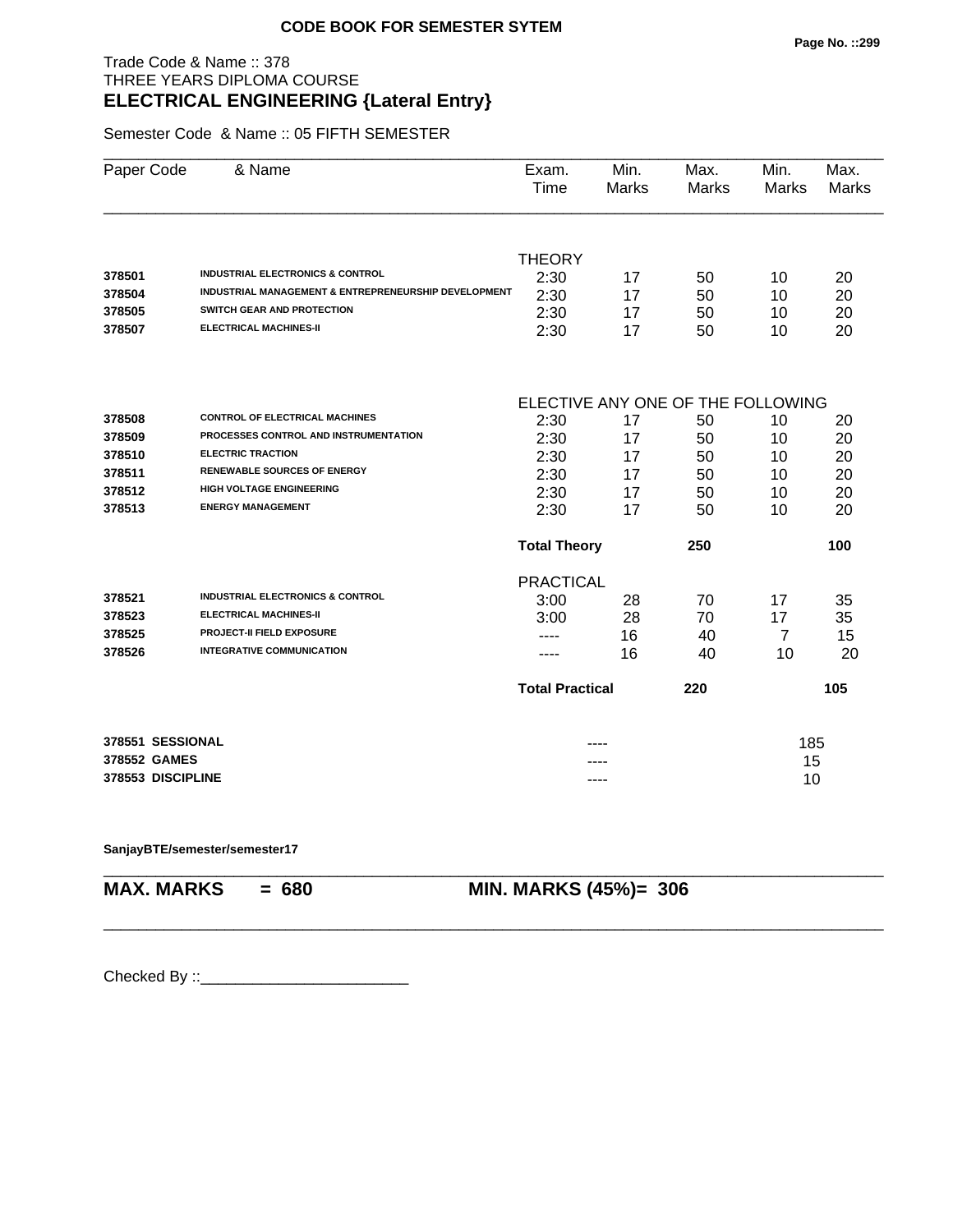# Trade Code & Name :: 378 THREE YEARS DIPLOMA COURSE **ELECTRICAL ENGINEERING {Lateral Entry}**

Semester Code & Name :: 06 SIXTH SEMESTER

| Paper Code        | & Name                                                      | Exam.<br>Time          | Min.<br>Marks         | Max.<br>Marks | Min.<br>Marks | Max.<br>Marks |
|-------------------|-------------------------------------------------------------|------------------------|-----------------------|---------------|---------------|---------------|
|                   |                                                             | <b>THEORY</b>          |                       |               |               |               |
| 378602            | ELECT.DESIGN,DRAWING & ESTIMATING-II                        | 3:00                   | 33                    | 100           | 20            | 40            |
| 378603            | INSTALLATION MAINTENANCE & REPAIR OF ELECTRICAL MACHINES    | 2:30                   | 17                    | 50            | 10            | 20            |
| 378606            | UTILIZATION OF ELECTRICAL ENERGY                            | 2:30                   | 17                    | 50            | 10            | 20            |
|                   |                                                             | <b>Total Theory</b>    |                       | 200           |               | 80            |
|                   |                                                             | <b>PRACTICAL</b>       |                       |               |               |               |
| 378622            | INSTALLATION MAINTENANCE & REPAIR OF ELECTRICAL MACHINES    | 3:00                   | 28                    | 70            | 17            | 35            |
| 378624            | <b>PROJECT-I PROBLEM</b>                                    | $---$                  | 40                    | 100           | 25            | 50            |
|                   |                                                             | <b>Total Practical</b> |                       | 170           |               | 85            |
| 378651 SESSIONAL  |                                                             |                        |                       |               | 165           |               |
| 378652 GAMES      |                                                             |                        |                       |               | 15            |               |
| 378653 DISCIPLINE |                                                             |                        |                       |               | 10            |               |
|                   |                                                             |                        |                       |               |               |               |
|                   | 378662 CARRY OVER 2ND YEAR (70%)                            |                        |                       |               | 700           |               |
|                   |                                                             |                        |                       |               |               |               |
|                   | 378672 [0020] ENVIRONMENTAL EDUCATION & DISASTER MANAGEMENT |                        | 2:30                  | 17            | 50            |               |
|                   | SanjayBTE/semester/semester17                               |                        |                       |               |               |               |
| <b>MAX. MARKS</b> | $= 1260$                                                    |                        | MIN. MARKS (45%)= 567 |               |               |               |
|                   |                                                             |                        |                       |               |               |               |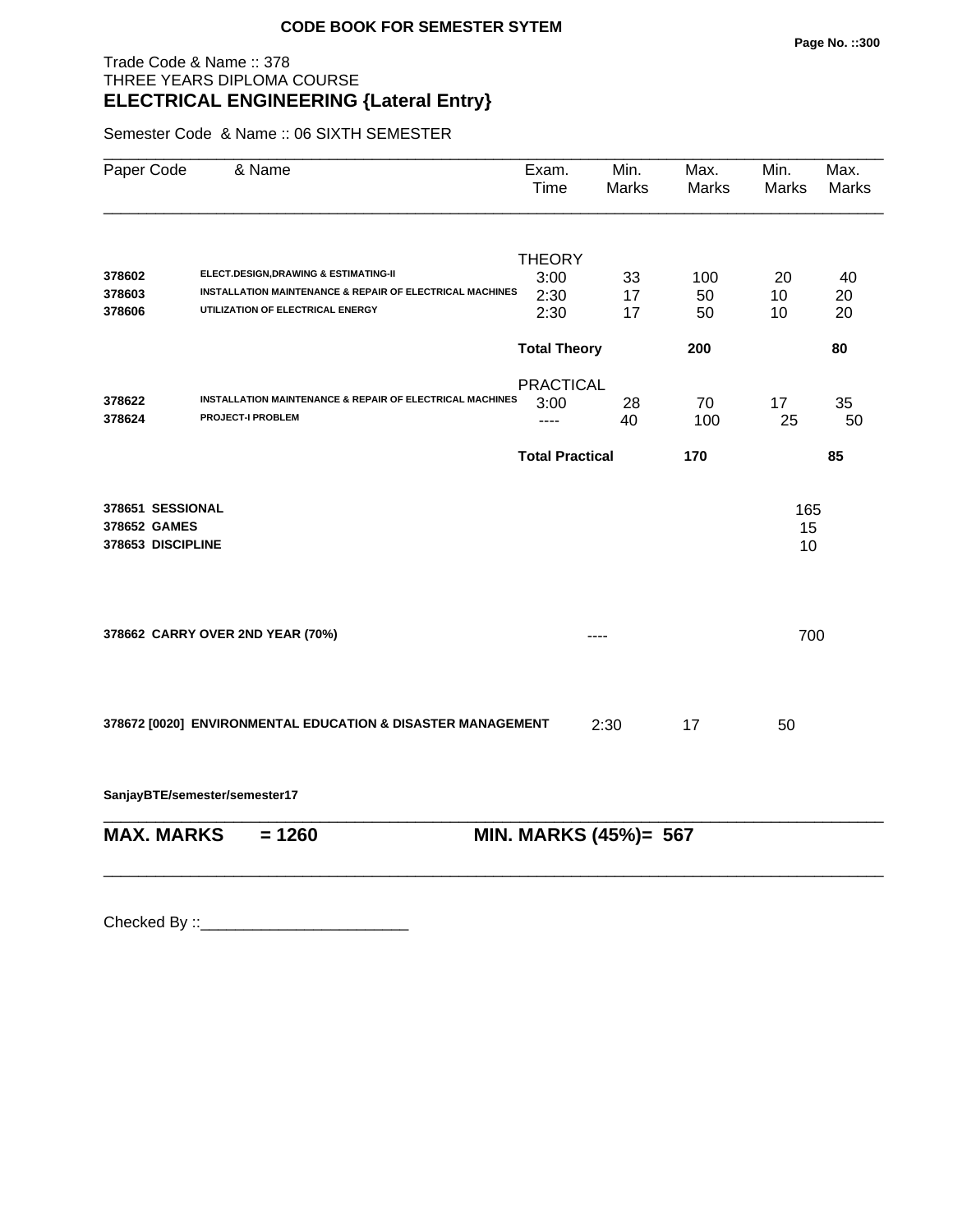# Trade Code & Name :: 379 THREE YEARS DIPLOMA COURSE **ELECTRICAL ENGINEERING (INDUSTRIAL CONTROL){Lateral Entry}**

Semester Code & Name :: 03 THIRD SEMESTER

| Paper Code        | & Name                                | Exam.<br>Time          | Min.<br><b>Marks</b> | Max.<br><b>Marks</b>                       | Min.<br><b>Marks</b> | Max.<br><b>Marks</b> |
|-------------------|---------------------------------------|------------------------|----------------------|--------------------------------------------|----------------------|----------------------|
|                   |                                       | <b>THEORY</b>          |                      |                                            |                      |                      |
| 379301            | <b>APPLIED MATHEMATICS-II</b>         | 2:30                   | 17                   | 50                                         | 10                   | 20                   |
| 379303            | <b>ELECTRICAL MACHINES</b>            | 2:30                   | 17                   | 50                                         | 10                   | 20                   |
| 379304            | ELECTRICAL INSTRUMENTS & MEASUREMENTS | 2:30                   | 17                   | 50                                         | 10                   | 20                   |
| 379309            | <b>FUNCTIONAL COMMUNICATION</b>       | 2:30                   | 17                   | 50                                         | 10                   | 20                   |
|                   |                                       | <b>Total Theory</b>    |                      | 200                                        |                      | 80                   |
|                   |                                       | <b>PRACTICAL</b>       |                      |                                            |                      |                      |
| 379322            | <b>ELECTRICAL MACHINES</b>            | 3:00                   | 16                   | 40                                         | 10                   | 20                   |
| 379323            | ELECTRICAL INSTRUMENTS & MEASUREMENTS | 3:00                   | 16                   | 40                                         | 10                   | 20                   |
| 379327            | <b>INTRODUCTION TO COMPUTER</b>       | 3:00                   | 24                   | 60                                         | 15                   | 30                   |
|                   |                                       | <b>Total Practical</b> |                      | 140                                        |                      | 70                   |
| 379351 SESSIONAL  |                                       |                        |                      |                                            | 150                  |                      |
| 379352 GAMES      |                                       |                        |                      |                                            | 15                   |                      |
| 379353 DISCIPLINE |                                       |                        |                      |                                            | 10                   |                      |
|                   |                                       |                        |                      |                                            |                      |                      |
|                   | FOUNDATIONL COMMUNICATION             |                        |                      | Qualifying Papers for Lateral Entry System |                      |                      |
| 379316            | <b>APPLIED MATHEMATICS-I(A)</b>       | 2:30                   | 17                   | 50                                         | 0                    | 0                    |
| 379317<br>379318  | <b>APPLIED PHYSICS-I</b>              | 2:30                   | 17                   | 50                                         | 0                    | 0                    |
| 379320            | <b>APPLIED MATHEMATICS-I(B)</b>       | 2:30                   | 17                   | 50                                         | 0                    | 0                    |
|                   |                                       | 2:30                   | 17                   | 50                                         | 0                    | 0                    |
|                   |                                       | <b>Total Theory</b>    |                      | 515                                        |                      | 150                  |
|                   | SanjayBTE/semester/semester17         |                        |                      |                                            |                      |                      |
| <b>MAX. MARKS</b> | $= 515$                               | MIN. MARKS (45%)= 232  |                      |                                            |                      |                      |

\_\_\_\_\_\_\_\_\_\_\_\_\_\_\_\_\_\_\_\_\_\_\_\_\_\_\_\_\_\_\_\_\_\_\_\_\_\_\_\_\_\_\_\_\_\_\_\_\_\_\_\_\_\_\_\_\_\_\_\_\_\_\_\_\_\_\_\_\_\_\_\_\_\_\_\_\_\_\_\_\_\_\_\_\_\_\_\_\_\_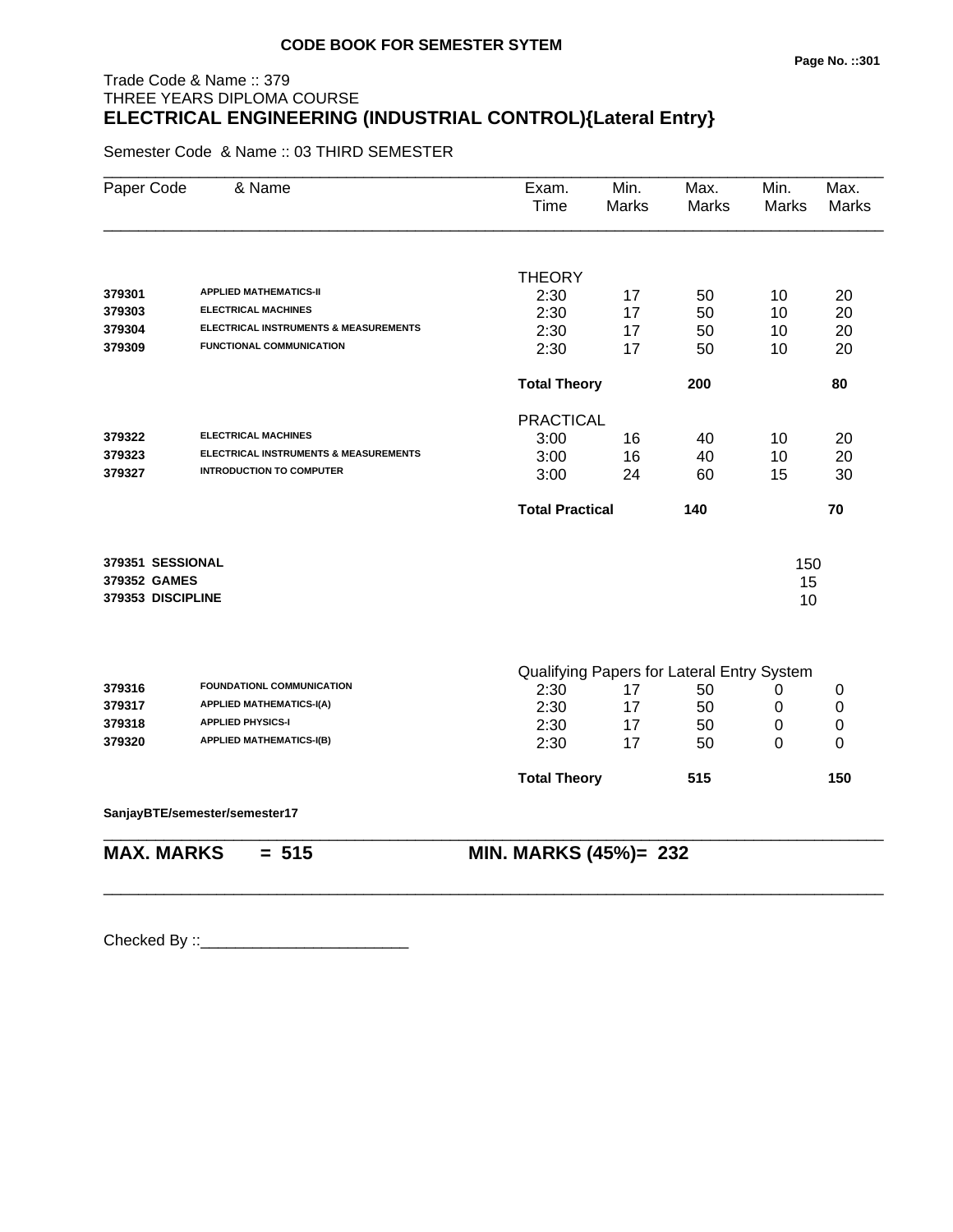#### Trade Code & Name :: 379 THREE YEARS DIPLOMA COURSE **ELECTRICAL ENGINEERING (INDUSTRIAL CONTROL){Lateral Entry}**

Semester Code & Name :: 04 FORTH SEMESTER

| Paper Code        | & Name                                          | Exam.<br>Time          | Min.<br>Marks                              | Max.<br>Marks | Min.<br>Marks  | Max.<br><b>Marks</b> |
|-------------------|-------------------------------------------------|------------------------|--------------------------------------------|---------------|----------------|----------------------|
|                   |                                                 | <b>THEORY</b>          |                                            |               |                |                      |
| 379401            | POWER PLANT ENGINEERING                         |                        | 17                                         | 50            | 10             | 20                   |
| 379402            | ELECTRICAL DESIGN DRAWING & ESTIMATING-I        | 3:00                   | 17                                         | 50            | 10             | 20                   |
| 379405            | TRANSMISSION & DISTRIBUTION OF ELECTRICAL POWER | 2:30                   | 17                                         | 50            | 10             | 20                   |
| 379406            | <b>POWER ELECTRONICS</b>                        | 2:30                   | 17                                         | 50            | 10             | 20                   |
| 379408            | <b>ELECTRONICS-II</b>                           | 2:30                   | 17                                         | 50            | 10             | 20                   |
|                   |                                                 | <b>Total Theory</b>    |                                            | 250           |                | 100                  |
|                   |                                                 | <b>PRACTICAL</b>       |                                            |               |                |                      |
| 379421            | ELECT. DESIGN, DRAWING & ESTIMATING-I           | 4:00                   | 16                                         | 40            | 10             | 20                   |
| 379424            | <b>POWER ELECTRONICS</b>                        | 3:00                   | 14                                         | 35            | $\overline{7}$ | 15                   |
| 379426            | <b>ELECTRONICS-II</b>                           | 3:00                   | 16                                         | 40            | 10             | 20                   |
|                   |                                                 | <b>Total Practical</b> |                                            | 115           |                | 55                   |
| 379451 SESSIONAL  |                                                 |                        |                                            |               | 155            |                      |
| 379452 GAMES      |                                                 |                        |                                            |               | 15             |                      |
| 379453 DISCIPLINE |                                                 |                        |                                            |               | 10             |                      |
|                   |                                                 |                        | Qualifying Papers for Lateral Entry System |               |                |                      |
| 379419            | <b>APPLIED CHEMISTRY</b>                        | 2:30                   | 17                                         | 50            | 0              | 0                    |
| 379421            | <b>APPLIED PHYSICS-II</b>                       | 2:30                   | 17                                         | 50            | 0              | $\pmb{0}$            |
| 379431            | <b>APPLIED PHYSICS-II</b>                       | 3:00                   | 16                                         | 40            | 0              | 0                    |
| 379432            | <b>APPLIED CHEMISTRY</b>                        | 3:00                   | 16                                         | 40            | $\overline{0}$ | 0                    |
|                   |                                                 |                        |                                            |               |                |                      |
|                   | SanjayBTE/semester/semester17                   |                        |                                            |               |                |                      |

\_\_\_\_\_\_\_\_\_\_\_\_\_\_\_\_\_\_\_\_\_\_\_\_\_\_\_\_\_\_\_\_\_\_\_\_\_\_\_\_\_\_\_\_\_\_\_\_\_\_\_\_\_\_\_\_\_\_\_\_\_\_\_\_\_\_\_\_\_\_\_\_\_\_\_\_\_\_\_\_\_\_\_\_\_\_\_\_\_\_

**MAX. MARKS = 545 MIN. MARKS (45%)= 245**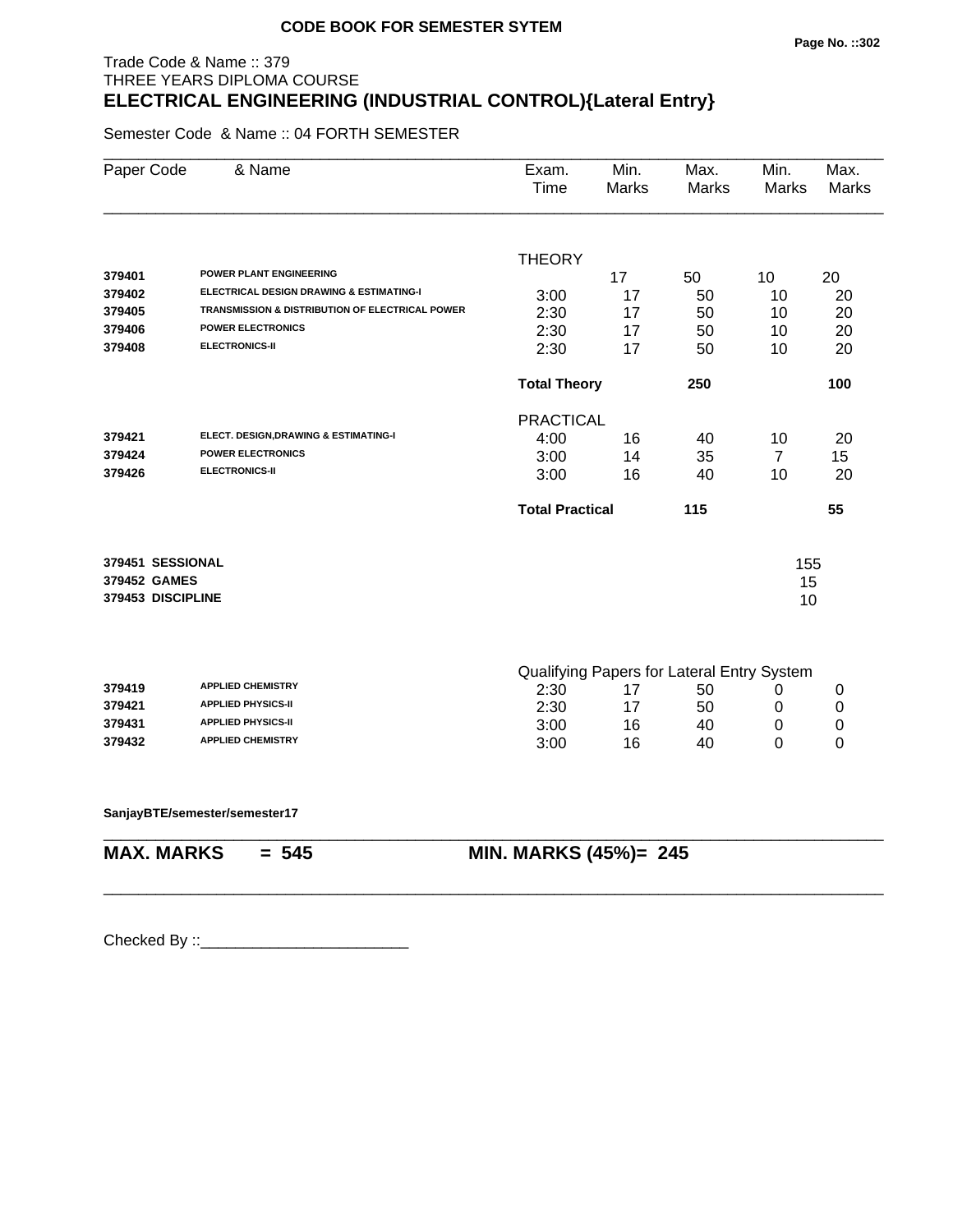#### **Page No. ::303**

#### Trade Code & Name :: 379 THREE YEARS DIPLOMA COURSE **ELECTRICAL ENGINEERING (INDUSTRIAL CONTROL){Lateral Entry}**

Semester Code & Name :: 05 FIFTH SEMESTER

| Paper Code        | & Name                                               | Exam.<br>Time              | Min.<br>Marks | Max.  | Min.  | Max.<br>Marks |
|-------------------|------------------------------------------------------|----------------------------|---------------|-------|-------|---------------|
|                   |                                                      |                            |               | Marks | Marks |               |
|                   |                                                      | <b>THEORY</b>              |               |       |       |               |
| 379501            | <b>INDUSTRIAL CONTROL-I</b>                          | 2:30                       | 17            | 50    | 10    | 20            |
| 379502            | <b>ELECTRICAL &amp; ELECTRONICS INSTRUMENTATION</b>  | 2:30                       | 17            | 50    | 10    | 20            |
| 379503            | INDUSTRIAL MANAGEMENT & ENTREPRENEURSHIP DEVELOPMENT | 2:30                       | 17            | 50    | 10    | 20            |
| 379505            | SWITCH GEAR AND PROTECTION                           | 2:30                       | 17            | 50    | 10    | 20            |
| 379508            | <b>MICROPROCESSOR DEVELOPMENT SYSTEMS</b>            | 2:30                       | 17            | 50    | 10    | 20            |
|                   |                                                      | <b>Total Theory</b><br>250 |               |       |       | 100           |
|                   |                                                      | <b>PRACTICAL</b>           |               |       |       |               |
| 379521            | <b>INDUSTRIAL CONTROL-I</b>                          | 3:00                       | 24            | 60    | 15    | 30            |
| 379522            | ELECTRICAL & ELECTRONICS INSTRUMENTATION             | 3:00                       | 24            | 60    | 15    | 30            |
| 379524            | MICROPROCESSOR DEVELOPMENT SYSTEMS                   | 3:00                       | 16            | 40    | 12    | 25            |
| 379526            | <b>PROJECT-II FIELD EXPOSURE</b>                     | ----                       | 16            | 40    | 7     | 15            |
| 379527            | <b>INTEGRATIVE COMMUNICATION</b>                     |                            | 16            | 40    | 10    | 20            |
|                   |                                                      | <b>Total Practical</b>     |               | 240   |       | 120           |
| 379551 SESSIONAL  |                                                      |                            | ----          |       | 200   |               |
| 379552 GAMES      |                                                      |                            |               |       | 15    |               |
| 379553 DISCIPLINE |                                                      |                            | ----          |       | 10    |               |

**SanjayBTE/semester/semester17**

\_\_\_\_\_\_\_\_\_\_\_\_\_\_\_\_\_\_\_\_\_\_\_\_\_\_\_\_\_\_\_\_\_\_\_\_\_\_\_\_\_\_\_\_\_\_\_\_\_\_\_\_\_\_\_\_\_\_\_\_\_\_\_\_\_\_\_\_\_\_\_\_\_\_\_\_\_\_\_\_\_\_\_\_\_\_\_\_\_\_ **MAX. MARKS = 715 MIN. MARKS (45%)= 322**

\_\_\_\_\_\_\_\_\_\_\_\_\_\_\_\_\_\_\_\_\_\_\_\_\_\_\_\_\_\_\_\_\_\_\_\_\_\_\_\_\_\_\_\_\_\_\_\_\_\_\_\_\_\_\_\_\_\_\_\_\_\_\_\_\_\_\_\_\_\_\_\_\_\_\_\_\_\_\_\_\_\_\_\_\_\_\_\_\_\_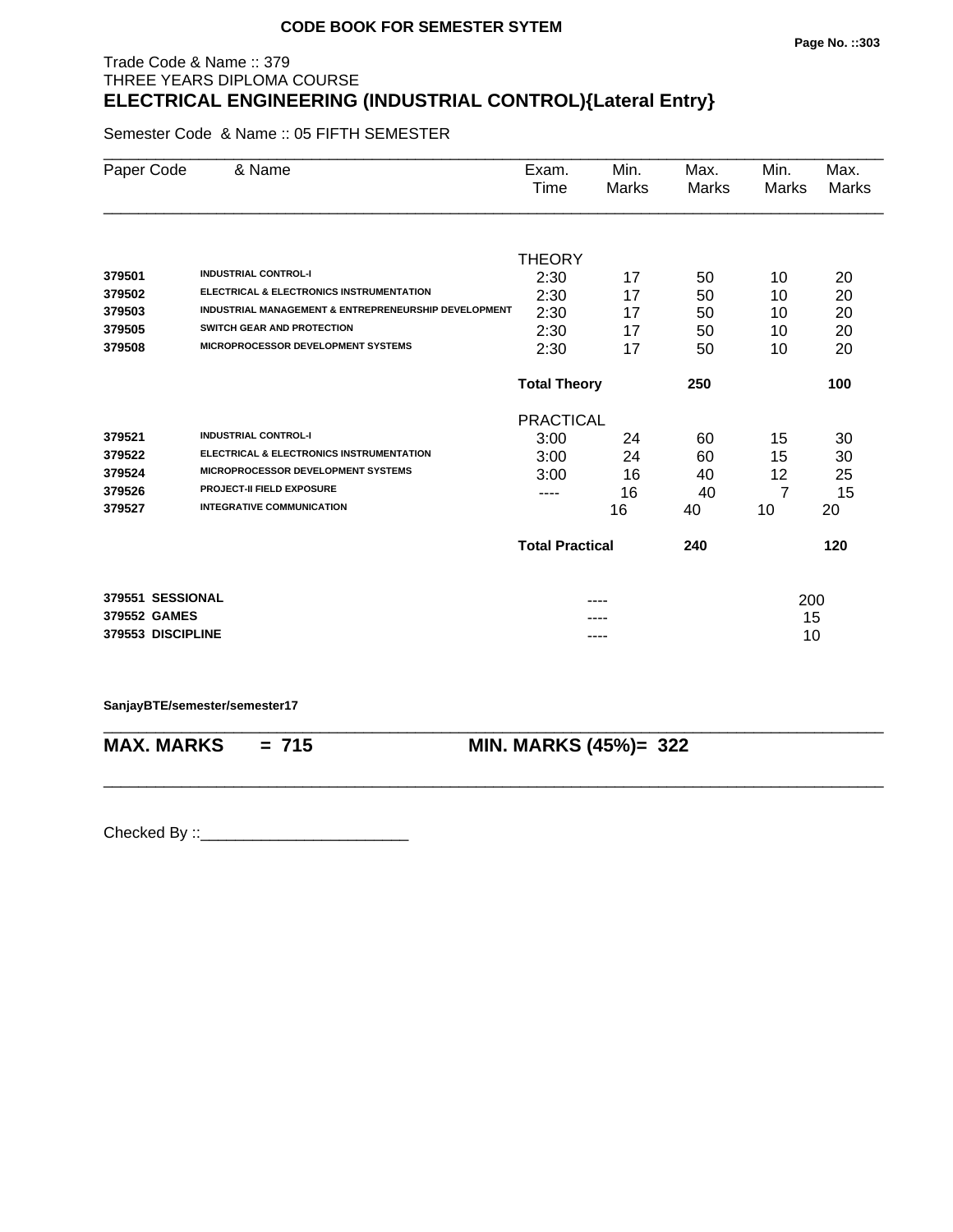# Trade Code & Name :: 379 THREE YEARS DIPLOMA COURSE **ELECTRICAL ENGINEERING (INDUSTRIAL CONTROL){Lateral Entry}**

Semester Code & Name :: 06 SIXTH SEMESTER

| Paper Code        | & Name                                                                               | Exam.<br>Time          | Min.<br><b>Marks</b>  | Max.<br><b>Marks</b> | Min.<br><b>Marks</b> | Max.<br><b>Marks</b> |
|-------------------|--------------------------------------------------------------------------------------|------------------------|-----------------------|----------------------|----------------------|----------------------|
|                   |                                                                                      | <b>THEORY</b>          |                       |                      |                      |                      |
| 379604            | INSTALLATION MAINTENANCE & REPAIR OF ELECTRICAL MACHINES                             | 2:30                   | 17                    | 50                   | 10                   | 20                   |
| 379606            | <b>INDUSTRIAL CONTROL-II</b>                                                         | 2:30                   | 17                    | 50                   | 10                   | 20                   |
| 379607            | <b>CONTROL SYSTEM &amp; PROCESSES APPLICATION</b>                                    | 2:30                   | 17                    | 50                   | 10                   | 20                   |
|                   |                                                                                      | <b>Total Theory</b>    |                       | 150                  |                      | 60                   |
|                   |                                                                                      | <b>PRACTICAL</b>       |                       |                      |                      |                      |
| 379623            | INSTALLATION MAINTENANCE & REPAIR OF ELECTRICAL MACHINES<br><b>PROJECT-I PROBLEM</b> | 3:00                   | 28                    | 70                   | 17                   | 35                   |
| 379625            |                                                                                      | <b>VIVA</b>            | 40                    | 100                  | 25                   | 50                   |
|                   |                                                                                      | <b>Total Practical</b> |                       | 170                  |                      | 85                   |
| 379651 SESSIONAL  |                                                                                      |                        |                       |                      | 145                  |                      |
| 379652 GAMES      |                                                                                      |                        |                       |                      | 15                   |                      |
| 379653 DISCIPLINE |                                                                                      |                        |                       |                      | 10                   |                      |
|                   |                                                                                      |                        |                       |                      |                      |                      |
|                   | 379662 CARRY OVER 2ND YEAR (70%)                                                     |                        | ----                  |                      | 735                  |                      |
|                   |                                                                                      |                        |                       |                      |                      |                      |
|                   | 379672 [0020] ENVIRONMENTAL EDUCATION & DISASTER MANAGEMENT                          |                        | 2:30                  | 17                   | 50                   |                      |
|                   | SanjayBTE/semester/semester17                                                        |                        |                       |                      |                      |                      |
| <b>MAX. MARKS</b> | $= 1225$                                                                             |                        | MIN. MARKS (45%)= 551 |                      |                      |                      |
|                   |                                                                                      |                        |                       |                      |                      |                      |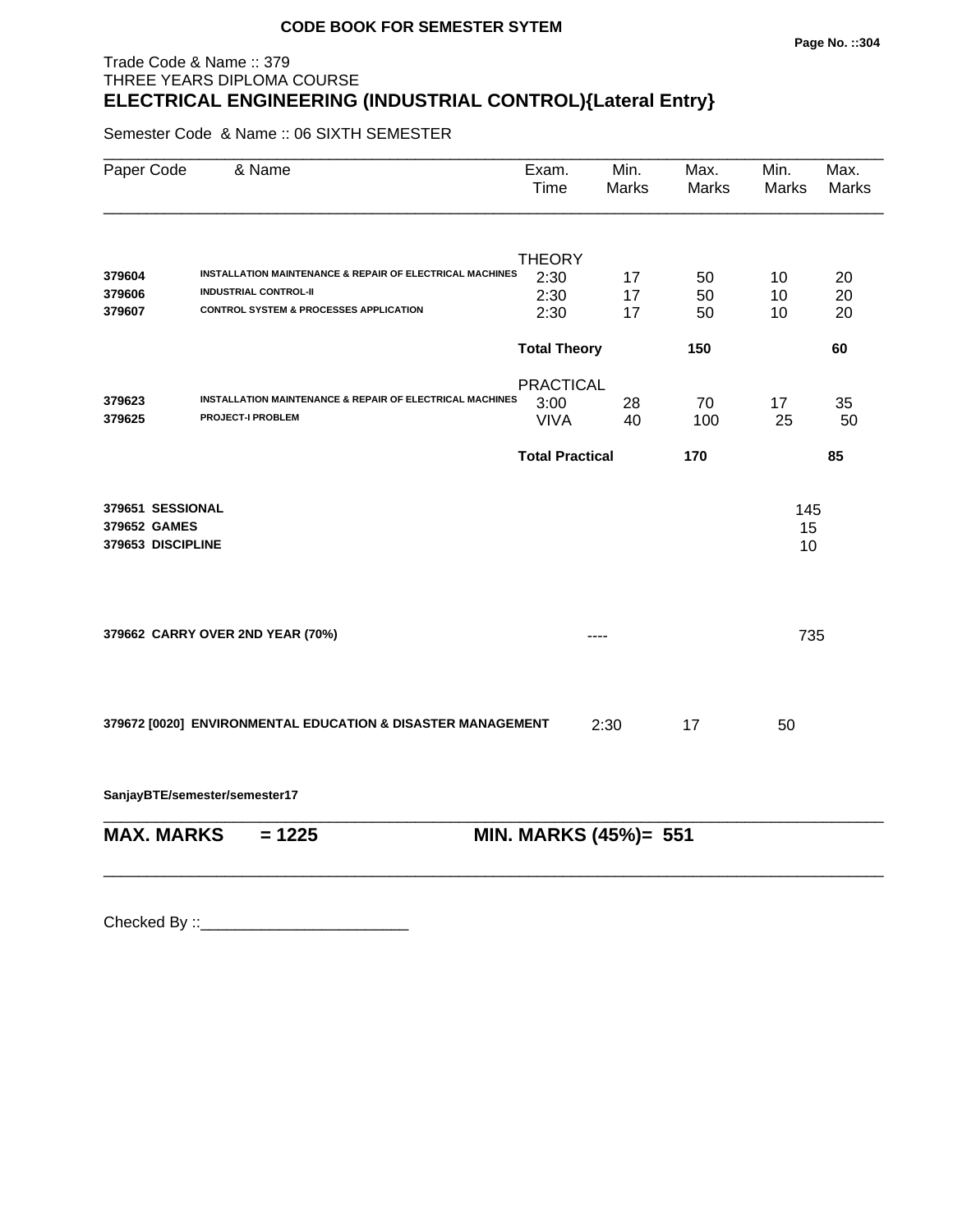# Trade Code & Name :: 380 THREE YEARS DIPLOMA COURSE **ELECTRONICS ENGINEERING {Lateral Entry}**

Semester Code & Name :: 03 THIRD SEMESTER

| Paper Code        | & Name                                          | Exam.<br>Time          | Min.<br><b>Marks</b> | Max.<br><b>Marks</b>                       | Min.<br><b>Marks</b> | Max.<br><b>Marks</b> |
|-------------------|-------------------------------------------------|------------------------|----------------------|--------------------------------------------|----------------------|----------------------|
|                   |                                                 |                        |                      |                                            |                      |                      |
| 380301            | <b>APPLIED MATHEMATICS-II</b>                   | <b>THEORY</b>          |                      |                                            |                      |                      |
| 380302            | <b>ELECTRICAL ENGINEERING-II</b>                | 2:30                   | 17                   | 50                                         | 10                   | 20                   |
| 380303            | <b>INDUSTRIAL ELECTRONICS &amp; TRANSDUCERS</b> | 2:30<br>2:30           | 17<br>17             | 50                                         | 10                   | 20<br>20             |
| 380305            | <b>ELECTRONICS DEVICES AND CIRCUITS</b>         | 2:30                   |                      | 50                                         | 10                   | 20                   |
| 380309            | <b>FUNCTIONAL COMMUNICATION</b>                 | 2:30                   | 17<br>17             | 50<br>50                                   | 10<br>10             | 20                   |
|                   |                                                 |                        |                      |                                            |                      |                      |
|                   |                                                 | <b>Total Theory</b>    |                      | 250                                        |                      | 100                  |
|                   |                                                 | <b>PRACTICAL</b>       |                      |                                            |                      |                      |
| 380321            | <b>ELECTRICAL ENGINEERING-II</b>                | 3:00                   | 16                   | 40                                         | 10                   | 20                   |
| 380322            | <b>INDUSTRIAL ELECTRONICS &amp; TRANSDUCERS</b> | 3:00                   | 16                   | 40                                         | 10                   | 20                   |
| 380324            | <b>ELECTRONICS DEVICES AND CIRCUITS</b>         | 3:00                   | 16                   | 40                                         | 10                   | 20                   |
| 380328            | <b>ELECTRONICS WORKSHOP</b>                     | 4:00                   | 40                   | 100                                        | 20                   | 40                   |
|                   |                                                 | <b>Total Practical</b> |                      | 220                                        |                      | 100                  |
| 380351 SESSIONAL  |                                                 |                        |                      |                                            | 180                  |                      |
| 380352 GAMES      |                                                 |                        |                      |                                            | 15                   |                      |
| 380353 DISCIPLINE |                                                 |                        |                      |                                            | 10                   |                      |
|                   |                                                 |                        |                      |                                            |                      |                      |
|                   |                                                 |                        |                      | Qualifying Papers for Lateral Entry System |                      |                      |
| 380316            | FOUNDATIONL COMMUNICATION                       | 2:30                   | 17                   | 50                                         | 0                    | 0                    |
| 380317            | <b>APPLIED MATHEMATICS-I(A)</b>                 | 2:30                   | 17                   | 50                                         | 0                    | 0                    |
| 380318            | <b>APPLIED PHYSICS-I</b>                        | 2:30                   | 17                   | 50                                         | 0                    | 0                    |
| 380320            | <b>APPLIED MATHEMATICS-I(B)</b>                 | 2:30                   | 17                   | 50                                         | 0                    | 0                    |
|                   |                                                 | <b>Total Theory</b>    |                      | 675                                        |                      | 200                  |
|                   | SanjayBTE/semester/semester17                   |                        |                      |                                            |                      |                      |
| <b>MAX. MARKS</b> | $= 675$                                         | MIN. MARKS (45%)= 304  |                      |                                            |                      |                      |

\_\_\_\_\_\_\_\_\_\_\_\_\_\_\_\_\_\_\_\_\_\_\_\_\_\_\_\_\_\_\_\_\_\_\_\_\_\_\_\_\_\_\_\_\_\_\_\_\_\_\_\_\_\_\_\_\_\_\_\_\_\_\_\_\_\_\_\_\_\_\_\_\_\_\_\_\_\_\_\_\_\_\_\_\_\_\_\_\_\_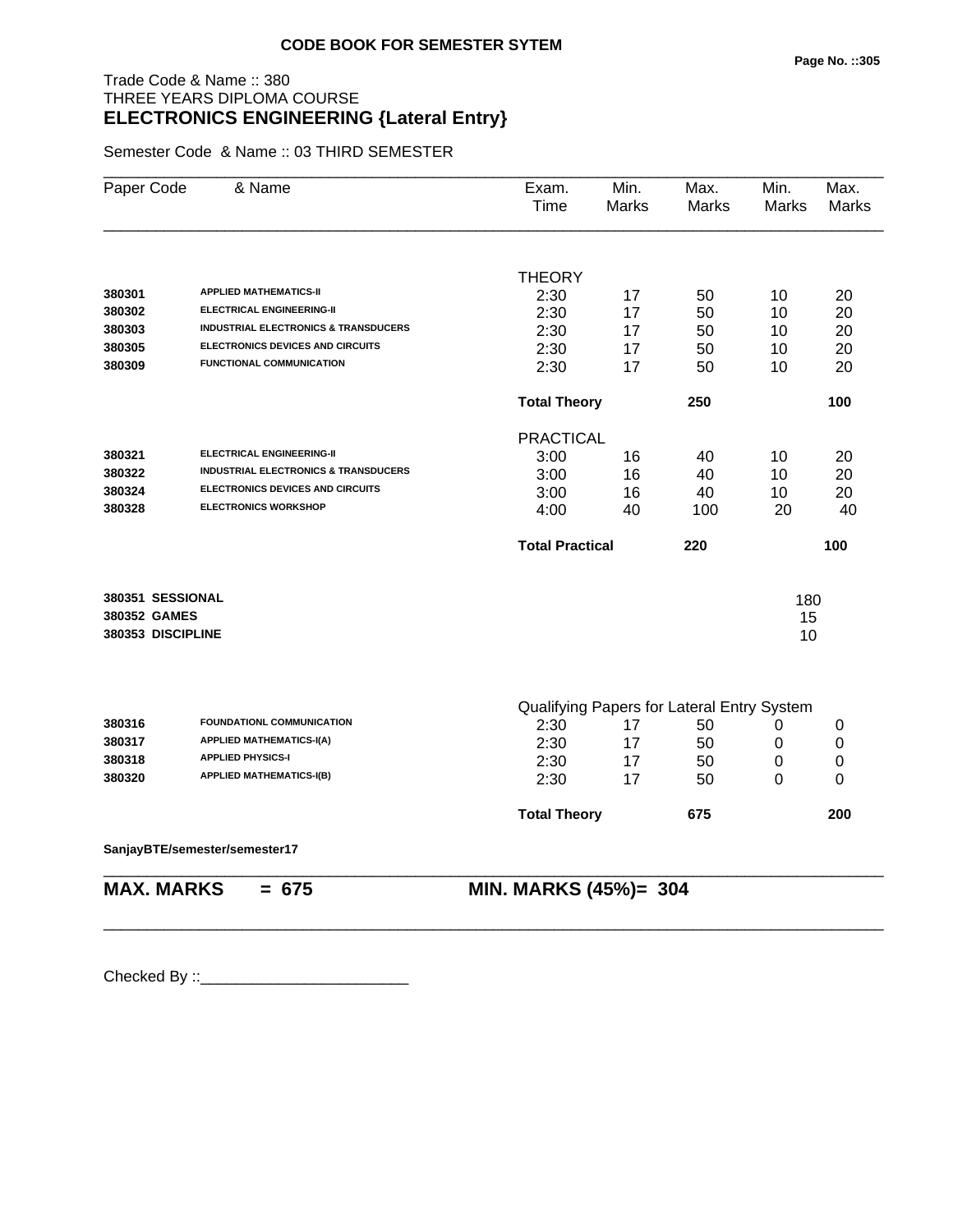#### Trade Code & Name :: 380 THREE YEARS DIPLOMA COURSE **ELECTRONICS ENGINEERING {Lateral Entry}**

Semester Code & Name :: 04 FORTH SEMESTER

| Paper Code        | & Name                                           | Exam.<br>Time          | Min.<br>Marks                                    | Max.<br>Marks | Min.<br><b>Marks</b> | Max.<br><b>Marks</b> |
|-------------------|--------------------------------------------------|------------------------|--------------------------------------------------|---------------|----------------------|----------------------|
|                   |                                                  | <b>THEORY</b>          |                                                  |               |                      |                      |
| 380404            | <b>NETWORK, FILTERS &amp; TRANSMISSION LINES</b> | 2:30                   | 17                                               | 50            | 10                   | 20                   |
| 380406            | PRINCIPLES OF COMMUNICATION ENGINEERING          | 2:30                   | 17                                               | 50            | 10                   | 20                   |
| 380407            | PRINCIPLES OF DIGITAL ELECTRONICS                | 2:30                   | 17                                               | 50            | 10                   | 20                   |
| 380408            | <b>PROGRAMMING IN C &amp; C++</b>                | 2:30                   | 17                                               | 50            | 10                   | 20                   |
|                   |                                                  | <b>Total Theory</b>    |                                                  | 200           |                      | 80                   |
|                   |                                                  | <b>PRACTICAL</b>       |                                                  |               |                      |                      |
| 380423            | <b>NETWORK, FILTERS &amp; TRANSMISSION LINES</b> | 3:00                   | 16                                               | 40            | 10                   | 20                   |
| 380425            | PRINCIPLES OF COMMUNICATION ENGINEERING          | 3:00                   | 16                                               | 40            | 10                   | 20                   |
| 380426            | PRINCIPLES OF DIGITAL ELECTRONICS                | 3:00                   | 16                                               | 40            | 10                   | 20                   |
| 380427            | <b>PROGRAMMING IN C &amp; C++</b>                | 3:00                   | 24                                               | 60            | 15                   | 30                   |
|                   |                                                  | <b>Total Practical</b> |                                                  | 180           |                      | 90                   |
| 380451 SESSIONAL  |                                                  |                        |                                                  |               | 170                  |                      |
| 380452 GAMES      |                                                  |                        |                                                  |               | 15                   |                      |
| 380453 DISCIPLINE |                                                  |                        |                                                  |               | 10                   |                      |
|                   |                                                  |                        |                                                  |               |                      |                      |
| 380419            | <b>APPLIED CHEMISTRY</b>                         | 2:30                   | Qualifying Papers for Lateral Entry System<br>17 | 50            | 0                    | 0                    |
| 380421            | <b>APPLIED PHYSICS-II</b>                        | 2:30                   | 17                                               | 50            | 0                    | 0                    |
| 380431            | <b>APPLIED PHYSICS-II</b>                        | 3:00                   | 16                                               | 40            | 0                    | 0                    |
| 380432            | <b>APPLIED CHEMISTRY</b>                         | 3:00                   | 16                                               | 40            | 0                    | 0                    |
|                   |                                                  |                        |                                                  |               |                      |                      |
|                   | SanjayBTE/semester/semester17                    |                        |                                                  |               |                      |                      |

\_\_\_\_\_\_\_\_\_\_\_\_\_\_\_\_\_\_\_\_\_\_\_\_\_\_\_\_\_\_\_\_\_\_\_\_\_\_\_\_\_\_\_\_\_\_\_\_\_\_\_\_\_\_\_\_\_\_\_\_\_\_\_\_\_\_\_\_\_\_\_\_\_\_\_\_\_\_\_\_\_\_\_\_\_\_\_\_\_\_

**MAX. MARKS = 575 MIN. MARKS (45%)= 259**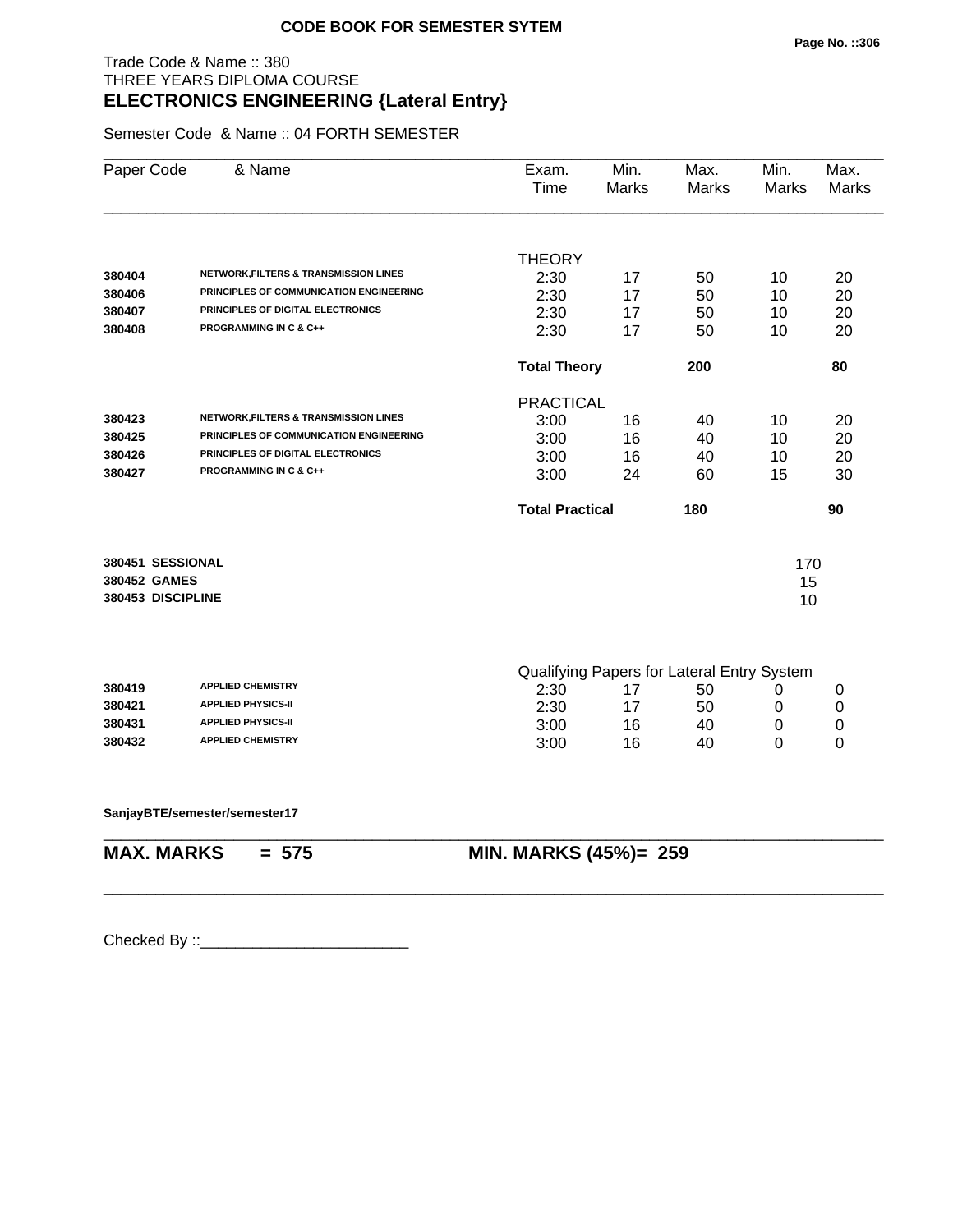#### Trade Code & Name :: 380 THREE YEARS DIPLOMA COURSE **ELECTRONICS ENGINEERING {Lateral Entry}**

Semester Code & Name :: 05 FIFTH SEMESTER

| Paper Code                                            | & Name                                                                                                                                                     | Exam.<br>Time                                          | Min.<br>Marks        | Max.<br>Marks               | Min.<br>Marks        | Max.<br><b>Marks</b>        |
|-------------------------------------------------------|------------------------------------------------------------------------------------------------------------------------------------------------------------|--------------------------------------------------------|----------------------|-----------------------------|----------------------|-----------------------------|
| 380501<br>380503<br>380504                            | INDUSTRIAL MANAGEMENT & ENTREPRENEURSHIP DEVELOPMENT<br><b>ELECTRONIC INSTRUMENTS &amp; MEASUREMENTS</b><br><b>AUDIO &amp; VIDEO ENGINEERING</b>           | <b>THEORY</b><br>2:30<br>2:30<br>2:30                  | 17<br>17<br>17       | 50<br>50<br>50              | 10<br>10<br>10       | 20<br>20<br>20              |
| 380505                                                | <b>OPTICAL FIBRE ENGG.</b>                                                                                                                                 | 2:30                                                   | 17                   | 50                          | 10                   | 20                          |
|                                                       |                                                                                                                                                            | <b>Total Theory</b>                                    |                      | 200                         |                      | 80                          |
|                                                       |                                                                                                                                                            | <b>PRACTICAL</b>                                       |                      |                             |                      |                             |
| 380522<br>380523<br>380524<br>380528                  | <b>ELECTRONIC INSTRUMENTS &amp; MEASUREMENTS</b><br><b>AUDIO &amp; VIDEO ENGINEERING</b><br><b>OPTICAL FIBRE ENGG.</b><br><b>INTEGRATIVE COMMUNICATION</b> | 3:00<br>3:00<br>3:00<br>3:00<br><b>Total Practical</b> | 24<br>24<br>24<br>16 | 60<br>60<br>60<br>40<br>220 | 15<br>15<br>15<br>10 | 30<br>30<br>30<br>20<br>110 |
|                                                       |                                                                                                                                                            |                                                        |                      |                             |                      |                             |
| 380551 SESSIONAL<br>380552 GAMES<br>380553 DISCIPLINE |                                                                                                                                                            |                                                        | ----                 |                             | 170<br>15<br>10      |                             |

\_\_\_\_\_\_\_\_\_\_\_\_\_\_\_\_\_\_\_\_\_\_\_\_\_\_\_\_\_\_\_\_\_\_\_\_\_\_\_\_\_\_\_\_\_\_\_\_\_\_\_\_\_\_\_\_\_\_\_\_\_\_\_\_\_\_\_\_\_\_\_\_\_\_\_\_\_\_\_\_\_\_\_\_\_\_\_\_\_\_

\_\_\_\_\_\_\_\_\_\_\_\_\_\_\_\_\_\_\_\_\_\_\_\_\_\_\_\_\_\_\_\_\_\_\_\_\_\_\_\_\_\_\_\_\_\_\_\_\_\_\_\_\_\_\_\_\_\_\_\_\_\_\_\_\_\_\_\_\_\_\_\_\_\_\_\_\_\_\_\_\_\_\_\_\_\_\_\_\_\_

**SanjayBTE/semester/semester17**

**MAX. MARKS = 615 MIN. MARKS (45%)= 277**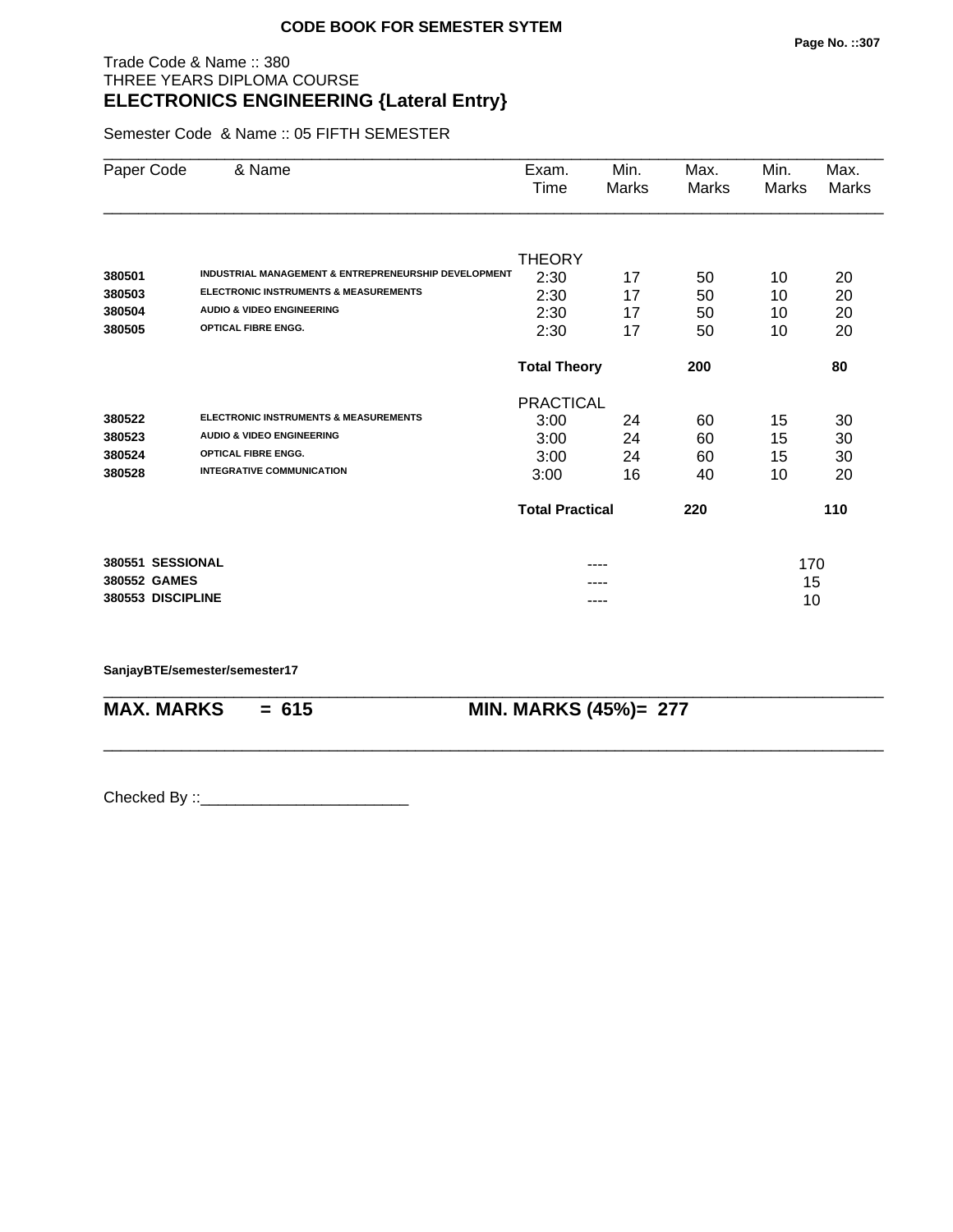# Trade Code & Name :: 380 THREE YEARS DIPLOMA COURSE **ELECTRONICS ENGINEERING {Lateral Entry}**

Semester Code & Name :: 06 SIXTH SEMESTER

| Paper Code        | & Name                                                      | Exam.<br>Time          | Min.<br><b>Marks</b> | Max.<br><b>Marks</b>              | Min.<br>Marks | Max.<br><b>Marks</b> |
|-------------------|-------------------------------------------------------------|------------------------|----------------------|-----------------------------------|---------------|----------------------|
| 380602            | <b>MODERN COMMUNICATION SYSTEM</b>                          | <b>THEORY</b><br>2:30  |                      | 50                                |               | 20                   |
| 380606            | <b>MICROPROCESSORS &amp; APPLICATION</b>                    | 2:30                   | 17<br>17             | 50                                | 10<br>10      | 20                   |
|                   |                                                             |                        |                      | ELECTIVE ANY ONE OF THE FOLLOWING |               |                      |
| 380607            | <b>EMBEDDED SYSTEM</b>                                      | 2:30                   | 17                   | 50                                | 10            | 20                   |
| 380608            | <b>BIO-MEDICAL ELECTRONICS [ELECTIVE]</b>                   | 2:30                   | 17                   | 50                                | 10            | 20                   |
| 380609            | MICROWAVE & RADAR ENGINEERING [ELECTIVE]                    | 2:30                   | 17                   | 50                                | 10            | 20                   |
|                   |                                                             | <b>Total Theory</b>    |                      | 150                               |               | 60                   |
|                   |                                                             | <b>PRACTICAL</b>       |                      |                                   |               |                      |
| 380621            | <b>MODERN COMMUNICATION SYSTEM</b>                          | 3:00                   | 24                   | 60                                | 15            | 30                   |
| 380625            | <b>MICROPROCESSORS &amp; APPLICATION</b>                    | 3:00                   | 24                   | 60                                | 15            | 30                   |
| 380626            | <b>PROJECT-I PROBLEM</b>                                    | $- - - -$              | 36                   | 90                                | 20            | 40                   |
| 380627            | PROJECT-II FIELD EXPOSURE                                   |                        | 16                   | 40                                | 10            | 20                   |
|                   |                                                             | <b>Total Practical</b> |                      | 250                               |               | 120                  |
|                   |                                                             |                        |                      | ELECTIVE ANY ONE OF THE FOLLOWING |               |                      |
| 380628            | ELECTRONICS EQUIPMENT TESTING [ELECTIVE]                    | 3:00                   | 20                   | 50                                | 10            | 20                   |
|                   |                                                             |                        |                      |                                   |               |                      |
| 380651 SESSIONAL  |                                                             |                        |                      |                                   | 180           |                      |
| 380652 GAMES      |                                                             |                        |                      |                                   | 15            |                      |
| 380653 DISCIPLINE |                                                             |                        |                      |                                   | 10            |                      |
|                   |                                                             |                        |                      |                                   |               |                      |
|                   | 380662 CARRY OVER 2ND YEAR (70%)                            |                        |                      |                                   | 840           |                      |
|                   |                                                             |                        |                      |                                   |               |                      |
|                   | 380672 [0020] ENVIRONMENTAL EDUCATION & DISASTER MANAGEMENT |                        | 2:30                 | 17                                | 50            |                      |
|                   | SanjayBTE/semester/semester17                               |                        |                      |                                   |               |                      |

| $MAX. \, MARKS = 1445$ | <b>MIN. MARKS (45%)= 650</b> |
|------------------------|------------------------------|
|                        |                              |
|                        |                              |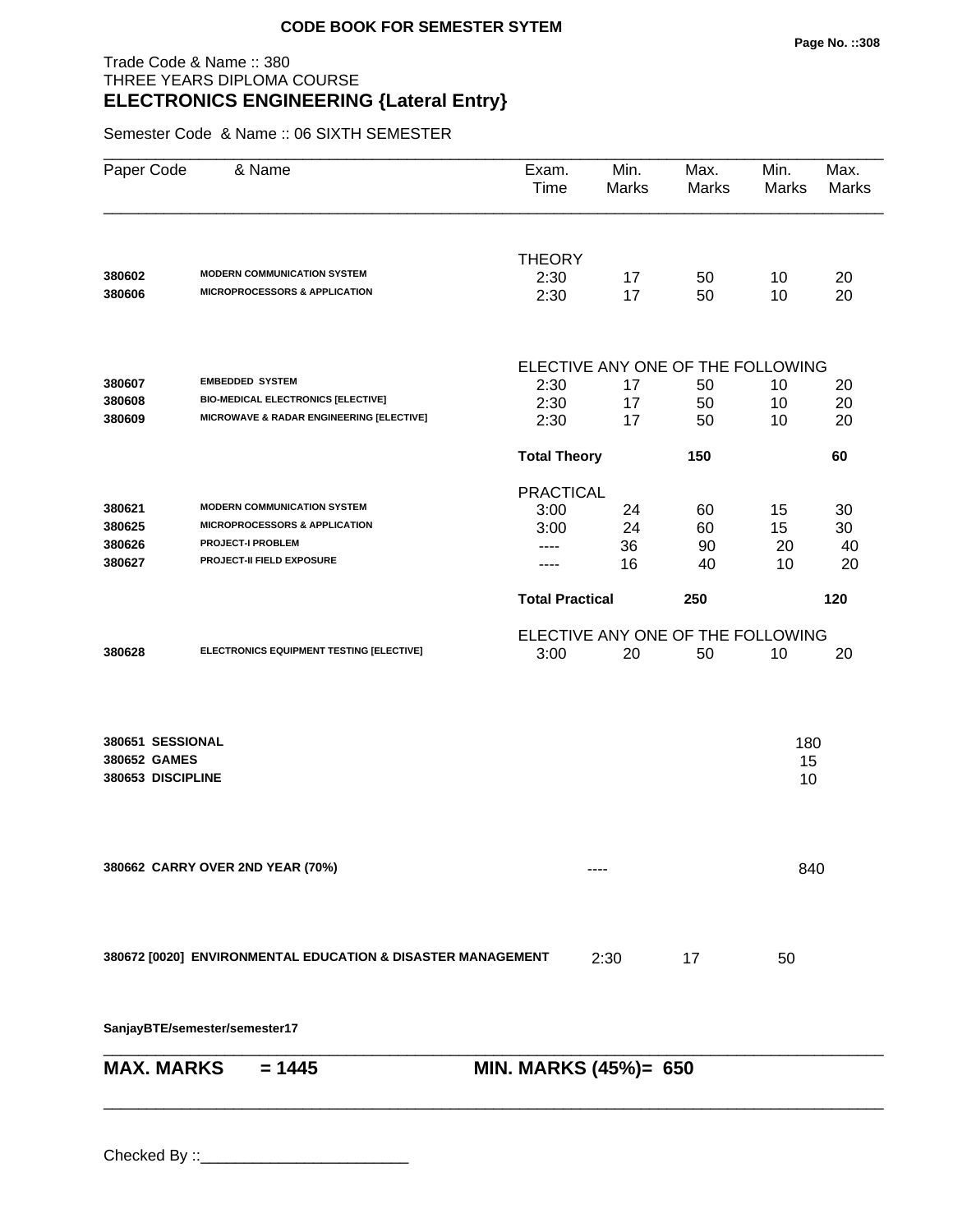# Trade Code & Name :: 381 THREE YEARS DIPLOMA COURSE **ELECTRONICS ENGG.(MODERN CONSUMER ELECTRONICS APPLIANCES){Lateral**

Semester Code & Name :: 03 THIRD SEMESTER

| Paper Code        | & Name                                          | Exam.<br>Time          | Min.<br><b>Marks</b> | Max.<br>Marks                              | Min.<br>Marks | Max.<br><b>Marks</b> |
|-------------------|-------------------------------------------------|------------------------|----------------------|--------------------------------------------|---------------|----------------------|
|                   |                                                 |                        |                      |                                            |               |                      |
|                   |                                                 | <b>THEORY</b>          |                      |                                            |               |                      |
| 381301            | <b>APPLIED MATHEMATICS-II</b>                   | 2:30                   | 17                   | 50                                         | 10            | 20                   |
| 381302            | <b>ELECTRICAL ENGINEERING-II</b>                | 2:30                   | 17                   | 50                                         | 10            | 20                   |
| 381303            | <b>INDUSTRIAL ELECTRONICS &amp; TRANSDUCERS</b> | 2:30                   | 17                   | 50                                         | 10            | 20                   |
| 381305            | <b>ELECTRONICS DEVICES AND CIRCUITS</b>         | 2:30                   | 17                   | 50                                         | 10            | 20                   |
| 381309            | FUNCTIONAL COMMUNICATION                        | 2:30                   | 17                   | 50                                         | 10            | 20                   |
|                   |                                                 | <b>Total Theory</b>    |                      | 250                                        |               | 100                  |
|                   |                                                 | <b>PRACTICAL</b>       |                      |                                            |               |                      |
| 381321            | <b>ELECTRICAL ENGINEERING-II</b>                | 3:00                   | 16                   | 40                                         | 10            | 20                   |
| 381322            | <b>INDUSTRIAL ELECTRONICS &amp; TRANSDUCERS</b> | 3:00                   | 16                   | 40                                         | 10            | 20                   |
| 381324            | <b>ELECTRONICS DEVICES AND CIRCUITS</b>         | 3:00                   | 16                   | 40                                         | 10            | 20                   |
| 381328            | <b>ELECTRONICS WORKSHOP</b>                     | 4:00                   | 40                   | 100                                        | 20            | 40                   |
|                   |                                                 | <b>Total Practical</b> |                      | 220                                        |               | 100                  |
| 381351 SESSIONAL  |                                                 |                        |                      |                                            | 200           |                      |
| 381352 GAMES      |                                                 |                        |                      |                                            | 15            |                      |
| 381353 DISCIPLINE |                                                 |                        |                      |                                            | 10            |                      |
|                   |                                                 |                        |                      |                                            |               |                      |
|                   |                                                 |                        |                      | Qualifying Papers for Lateral Entry System |               |                      |
| 381316            | <b>FOUNDATIONL COMMUNICATION</b>                | 2:30                   | 17                   | 50                                         | 0             | 0                    |
| 381317            | <b>APPLIED MATHEMATICS-I(A)</b>                 | 2:30                   | 17                   | 50                                         | 0             | $\boldsymbol{0}$     |
| 381318            | <b>APPLIED PHYSICS-I</b>                        | 2:30                   | 17                   | 50                                         | 0             | 0                    |
| 381320            | <b>APPLIED MATHEMATICS-I(B)</b>                 | 2:30                   | 17                   | 50                                         | 0             | 0                    |
|                   |                                                 | <b>Total Theory</b>    |                      | 695                                        |               | 200                  |
|                   | SanjayBTE/semester/semester17                   |                        |                      |                                            |               |                      |
| <b>MAX. MARKS</b> | $= 695$                                         | MIN. MARKS (45%)= 313  |                      |                                            |               |                      |
|                   |                                                 |                        |                      |                                            |               |                      |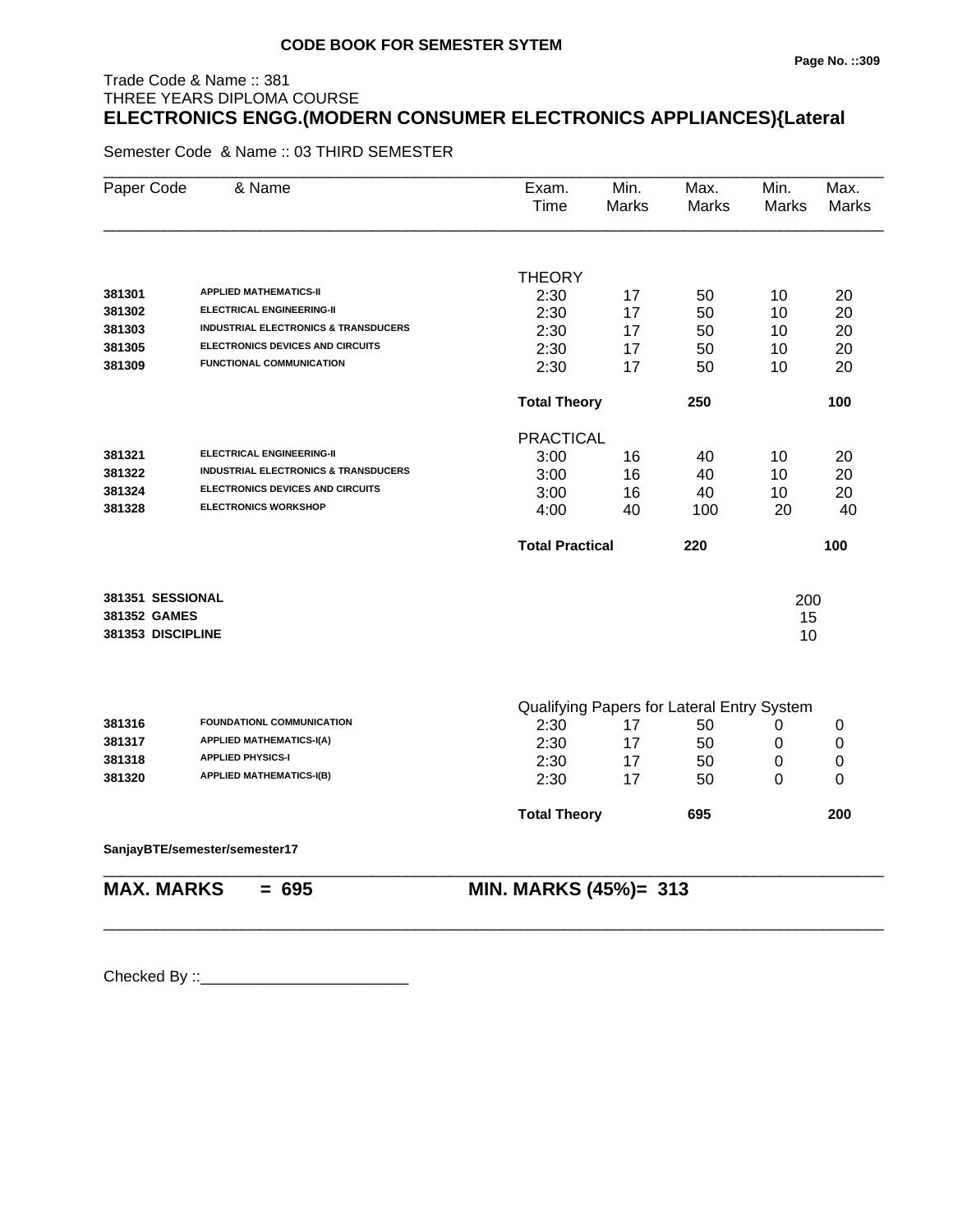#### **Page No. ::310**

# THREE YEARS DIPLOMA COURSE **ELECTRONICS ENGG.(MODERN CONSUMER ELECTRONICS APPLIANCES){Lateral**

Semester Code & Name :: 04 FORTH SEMESTER

Trade Code & Name :: 381

| Paper Code        | & Name                                           | Exam.<br>Time          | Min.<br><b>Marks</b> | Max.<br><b>Marks</b>                             | Min.<br><b>Marks</b> | Max.<br><b>Marks</b> |
|-------------------|--------------------------------------------------|------------------------|----------------------|--------------------------------------------------|----------------------|----------------------|
|                   |                                                  | <b>THEORY</b>          |                      |                                                  |                      |                      |
| 381404            | NETWORK, FILTERS & TRANSMISSION LINES            | 2:30                   | 17                   | 50                                               | 10                   | 20                   |
| 381406            | PRINCIPLES OF COMMUNICATION ENGINEERING          | 2:30                   | 17                   | 50                                               | 10                   | 20                   |
| 381407            | PRINCIPLES OF DIGITAL ELECTRONICS                | 2:30                   | 17                   | 50                                               | 10                   | 20                   |
| 381408            | <b>PROGRAMMING IN C &amp; C++</b>                | 2:30                   | 17                   | 50                                               | 10                   | 20                   |
|                   |                                                  | <b>Total Theory</b>    |                      | 200                                              |                      | 80                   |
|                   |                                                  | <b>PRACTICAL</b>       |                      |                                                  |                      |                      |
| 381423            | <b>NETWORK, FILTERS &amp; TRANSMISSION LINES</b> | 3:00                   | 16                   | 40                                               | 10                   | 20                   |
| 381425            | PRINCIPLES OF COMMUNICATION ENGINEERING          | 3:00                   | 16                   | 40                                               | 10                   | 20                   |
| 381426            | PRINCIPLES OF DIGITAL ELECTRONICS                | 3:00                   | 16                   | 40                                               | 10                   | 20                   |
| 381427            | <b>PROGRAMMING IN C &amp; C++</b>                | 3:00                   | 24                   | 60                                               | 15                   | 30                   |
|                   |                                                  | <b>Total Practical</b> |                      | 180                                              |                      | 90                   |
| 381451 SESSIONAL  |                                                  |                        |                      |                                                  | 170                  |                      |
| 381452 GAMES      |                                                  |                        |                      |                                                  | 15                   |                      |
| 381453 DISCIPLINE |                                                  |                        |                      |                                                  | 10                   |                      |
|                   |                                                  |                        |                      |                                                  |                      |                      |
| 381419            | <b>APPLIED CHEMISTRY</b>                         | 2:30                   | 17                   | Qualifying Papers for Lateral Entry System<br>50 | 0                    | 0                    |
| 381421            | <b>APPLIED PHYSICS-II</b>                        | 3:00                   | 17                   | 50                                               | 0                    | 0                    |
| 381431            | <b>APPLIED PHYSICS-II</b>                        | 3:00                   | 16                   | 40                                               | 0                    | 0                    |
| 381432            | <b>APPLIED CHEMISTRY</b>                         | 3:00                   | 16                   | 40                                               | 0                    | 0                    |
|                   |                                                  |                        |                      |                                                  |                      |                      |
|                   | SanjayBTE/semester/semester17                    |                        |                      |                                                  |                      |                      |

\_\_\_\_\_\_\_\_\_\_\_\_\_\_\_\_\_\_\_\_\_\_\_\_\_\_\_\_\_\_\_\_\_\_\_\_\_\_\_\_\_\_\_\_\_\_\_\_\_\_\_\_\_\_\_\_\_\_\_\_\_\_\_\_\_\_\_\_\_\_\_\_\_\_\_\_\_\_\_\_\_\_\_\_\_\_\_\_\_\_

**MAX. MARKS = 575 MIN. MARKS (45%)= 259**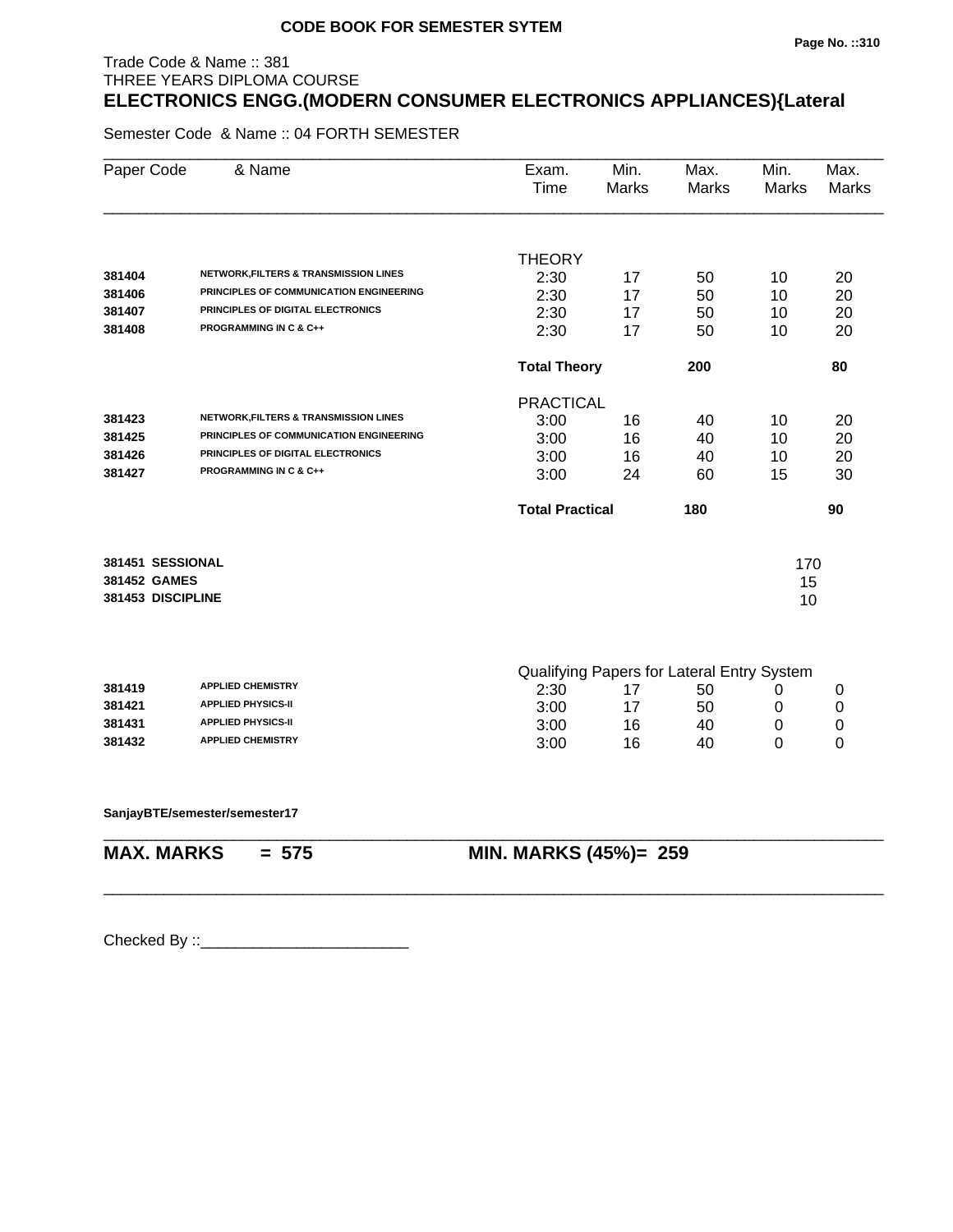#### **Page No. ::311**

# THREE YEARS DIPLOMA COURSE **ELECTRONICS ENGG.(MODERN CONSUMER ELECTRONICS APPLIANCES){Lateral**

Semester Code & Name :: 05 FIFTH SEMESTER

Trade Code & Name :: 381

| Paper Code        | & Name                                               | Exam.                  | Min.  | Max.  | Min.  | Max.         |
|-------------------|------------------------------------------------------|------------------------|-------|-------|-------|--------------|
|                   |                                                      | Time                   | Marks | Marks | Marks | <b>Marks</b> |
|                   |                                                      |                        |       |       |       |              |
|                   |                                                      | <b>THEORY</b>          |       |       |       |              |
| 381501            | INDUSTRIAL MANAGEMENT & ENTREPRENEURSHIP DEVELOPMENT | 2:30                   | 17    | 50    | 10    | 20           |
| 381503            | <b>ELECTRONIC INSTRUMENTS &amp; MEASUREMENTS</b>     | 2:30                   | 17    | 50    | 10    | 20           |
| 381504            | <b>AUDIO &amp; VIDEO ENGINEERING</b>                 | 2:30                   | 17    | 50    | 10    | 20           |
| 381505            | <b>OPTICAL FIBRE ENGG.</b>                           | 2:30                   | 17    | 50    | 10    | 20           |
|                   |                                                      | <b>Total Theory</b>    |       | 200   |       | 80           |
|                   |                                                      | <b>PRACTICAL</b>       |       |       |       |              |
| 381522            | <b>ELECTRONIC INSTRUMENTS &amp; MEASUREMENTS</b>     | 3:00                   | 24    | 60    | 15    | 30           |
| 381523            | <b>AUDIO &amp; VIDEO ENGINEERING</b>                 | 3:00                   | 24    | 60    | 15    | 30           |
| 381524            | <b>OPTICAL FIBRE ENGG.</b>                           | 3:00                   | 24    | 60    | 15    | 30           |
| 381528            | <b>INTEGRATIVE COMMUNICATION</b>                     | 3:00                   | 16    | 40    | 10    | 20           |
|                   |                                                      | <b>Total Practical</b> |       | 220   |       | 110          |
| 381551 SESSIONAL  |                                                      |                        | ----  |       | 170   |              |
| 381552 GAMES      |                                                      |                        |       |       | 15    |              |
| 381553 DISCIPLINE |                                                      |                        | ----  |       | 10    |              |
|                   |                                                      |                        |       |       |       |              |

\_\_\_\_\_\_\_\_\_\_\_\_\_\_\_\_\_\_\_\_\_\_\_\_\_\_\_\_\_\_\_\_\_\_\_\_\_\_\_\_\_\_\_\_\_\_\_\_\_\_\_\_\_\_\_\_\_\_\_\_\_\_\_\_\_\_\_\_\_\_\_\_\_\_\_\_\_\_\_\_\_\_\_\_\_\_\_\_\_\_

\_\_\_\_\_\_\_\_\_\_\_\_\_\_\_\_\_\_\_\_\_\_\_\_\_\_\_\_\_\_\_\_\_\_\_\_\_\_\_\_\_\_\_\_\_\_\_\_\_\_\_\_\_\_\_\_\_\_\_\_\_\_\_\_\_\_\_\_\_\_\_\_\_\_\_\_\_\_\_\_\_\_\_\_\_\_\_\_\_\_

#### **SanjayBTE/semester/semester17**

**MAX. MARKS = 615 MIN. MARKS (45%)= 277**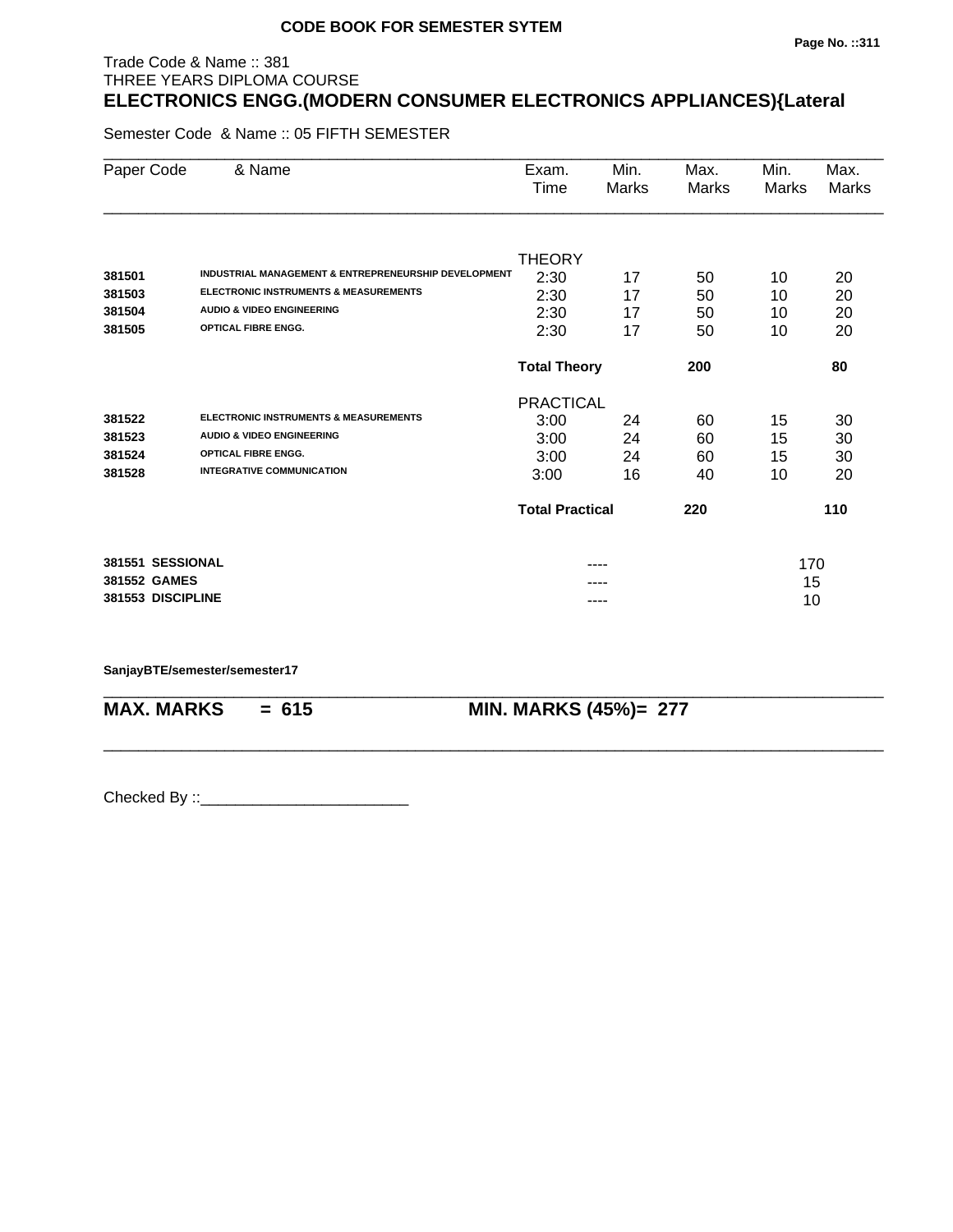#### **Page No. ::312**

# THREE YEARS DIPLOMA COURSE **ELECTRONICS ENGG.(MODERN CONSUMER ELECTRONICS APPLIANCES){Lateral**

Semester Code & Name :: 06 SIXTH SEMESTER

Trade Code & Name :: 381

| Paper Code        | & Name                                                      | Exam.<br>Time          | Min.<br><b>Marks</b> | Max.<br><b>Marks</b> | Min.<br>Marks | Max.<br><b>Marks</b> |
|-------------------|-------------------------------------------------------------|------------------------|----------------------|----------------------|---------------|----------------------|
|                   |                                                             |                        |                      |                      |               |                      |
| 381602            | <b>MODERN COMMUNICATION SYSTEMS</b>                         | <b>THEORY</b>          |                      |                      |               |                      |
| 381606            | <b>MICROPROCESSORS &amp; APPLICATION</b>                    | 2:30<br>2:30           | 17<br>17             | 50<br>50             | 10<br>10      | 20<br>20             |
|                   |                                                             | <b>Total Theory</b>    |                      | 100                  |               | 40                   |
|                   |                                                             | <b>PRACTICAL</b>       |                      |                      |               |                      |
| 381621            | <b>MODERN COMMUNICATION SYSTEMS</b>                         | 3:00                   | 24                   | 60                   | 15            | 30                   |
| 381625            | <b>MICROPROCESSORS &amp; APPLICATION</b>                    | 3:00                   | 24                   | 60                   | 15            | 30                   |
| 381626            | <b>PROJECT-I PROBLEM</b>                                    | ----                   | 36                   | 90                   | 20            | 40                   |
| 381627            | PROJECT-II FIELD EXPOSURE                                   | ----                   | 16                   | 40                   | 10            | 20                   |
| 381628            | MODERN CONSUMER ELECTRONICS APPLIANCES                      | 3:00                   | 20                   | 50                   | 10            | 20                   |
|                   |                                                             | <b>Total Practical</b> |                      | 300                  |               | 140                  |
| 381651 SESSIONAL  |                                                             |                        |                      |                      | 180           |                      |
| 381652 GAMES      |                                                             |                        |                      |                      | 15            |                      |
| 381653 DISCIPLINE |                                                             |                        |                      |                      | 10            |                      |
|                   |                                                             |                        |                      |                      |               |                      |
|                   |                                                             |                        |                      |                      |               |                      |
|                   | 381662 CARRY OVER 2ND YEAR (70%)                            |                        | ----                 |                      | 840           |                      |
|                   |                                                             |                        |                      |                      |               |                      |
|                   | 381672 [0020] ENVIRONMENTAL EDUCATION & DISASTER MANAGEMENT |                        | 2:30                 | 17                   | 50            |                      |
|                   |                                                             |                        |                      |                      |               |                      |

**SanjayBTE/semester/semester17**

| $MAX. \, MARKS = 1445$ | <b>MIN. MARKS (45%)= 650</b> |
|------------------------|------------------------------|
|                        |                              |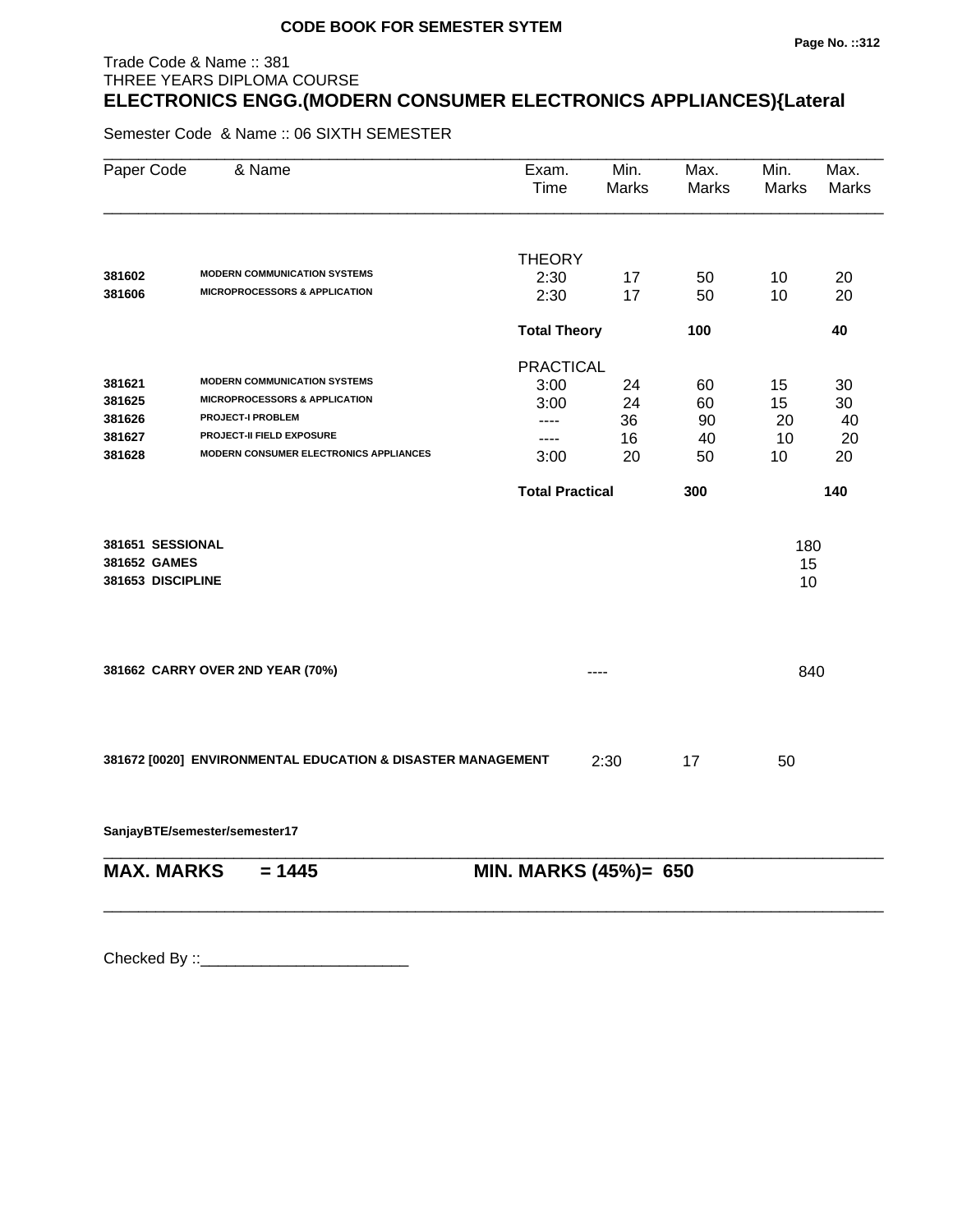# Trade Code & Name :: 382 THREE YEARS DIPLOMA COURSE **ELECTRONICS ENGG.(ADVANCE MICROPROCESSOR & INTERFACE){Lateral Entr**

Semester Code & Name :: 03 THIRD SEMESTER

| Paper Code        | & Name                                          | Exam.<br>Time          | Min.<br><b>Marks</b> | Max.<br>Marks                              | Min.<br>Marks    | Max.<br><b>Marks</b>       |
|-------------------|-------------------------------------------------|------------------------|----------------------|--------------------------------------------|------------------|----------------------------|
|                   |                                                 |                        |                      |                                            |                  |                            |
|                   |                                                 | <b>THEORY</b>          |                      |                                            |                  |                            |
| 382301            | <b>APPLIED MATHEMATICS-II</b>                   | 2:30                   | 17                   | 50                                         | 10               | 20                         |
| 382302            | <b>ELECTRICAL ENGINEERING-II</b>                | 2:30                   | 17                   | 50                                         | 10               | 20                         |
| 382303            | <b>INDUSTRIAL ELECTRONICS &amp; TRANSDUCERS</b> | 2:30                   | 17                   | 50                                         | 10               | 20                         |
| 382305            | <b>ELECTRONICS DEVICES AND CIRCUITS</b>         | 2:30                   | 17                   | 50                                         | 10               | 20                         |
| 382309            | FUNCTIONAL COMMUNICATION                        | 2:30                   | 17                   | 50                                         | 10               | 20                         |
|                   |                                                 | <b>Total Theory</b>    |                      | 250                                        |                  | 100                        |
|                   |                                                 | <b>PRACTICAL</b>       |                      |                                            |                  |                            |
| 382321            | <b>ELECTRICAL ENGINEERING-II</b>                | 3:00                   | 16                   | 40                                         | 10               | 20                         |
| 382322            | <b>INDUSTRIAL ELECTRONICS &amp; TRANSDUCERS</b> | 3:00                   | 16                   | 40                                         | 10               | 20                         |
| 382324            | <b>ELECTRONICS DEVICES AND CIRCUITS</b>         | 3:00                   | 16                   | 40                                         | 10               | 20                         |
| 382328            | <b>ELECTRONICS WORKSHOP</b>                     | 4:00                   | 40                   | 100                                        | 20               | 40                         |
|                   |                                                 | <b>Total Practical</b> |                      | 220                                        |                  | 100                        |
| 382351 SESSIONAL  |                                                 |                        |                      |                                            | 180              |                            |
| 382351 SESSIONAL  |                                                 |                        |                      |                                            | 170              |                            |
| 382352 GAMES      |                                                 |                        |                      |                                            | 15               |                            |
| 382352 GAMES      |                                                 |                        |                      |                                            | 15               |                            |
| 382353 DISCIPLINE |                                                 |                        |                      |                                            | 10               |                            |
| 382353 DISCIPLINE |                                                 |                        |                      |                                            | 10               |                            |
|                   |                                                 |                        |                      |                                            |                  |                            |
| 382316            | FOUNDATIONL COMMUNICATION                       | 2:30                   |                      | Qualifying Papers for Lateral Entry System |                  |                            |
| 382317            | <b>APPLIED MATHEMATICS-I(A)</b>                 | 2:30                   | 17<br>17             | 50<br>50                                   | 0                | 0                          |
| 382318            | <b>APPLIED PHYSICS-I</b>                        | 2:30                   | 17                   | 50                                         | 0<br>$\mathbf 0$ | $\mathbf 0$<br>$\mathbf 0$ |
| 382320            | <b>APPLIED MATHEMATICS-I(B)</b>                 | 2:30                   | 17                   | 50                                         | 0                | $\Omega$                   |
|                   |                                                 | <b>Total Theory</b>    |                      | 870                                        |                  | 200                        |
|                   | SanjayBTE/semester/semester17                   |                        |                      |                                            |                  |                            |
|                   |                                                 |                        |                      |                                            |                  |                            |

\_\_\_\_\_\_\_\_\_\_\_\_\_\_\_\_\_\_\_\_\_\_\_\_\_\_\_\_\_\_\_\_\_\_\_\_\_\_\_\_\_\_\_\_\_\_\_\_\_\_\_\_\_\_\_\_\_\_\_\_\_\_\_\_\_\_\_\_\_\_\_\_\_\_\_\_\_\_\_\_\_\_\_\_\_\_\_\_\_\_

**MAX. MARKS = 870 MIN. MARKS (45%)= 392**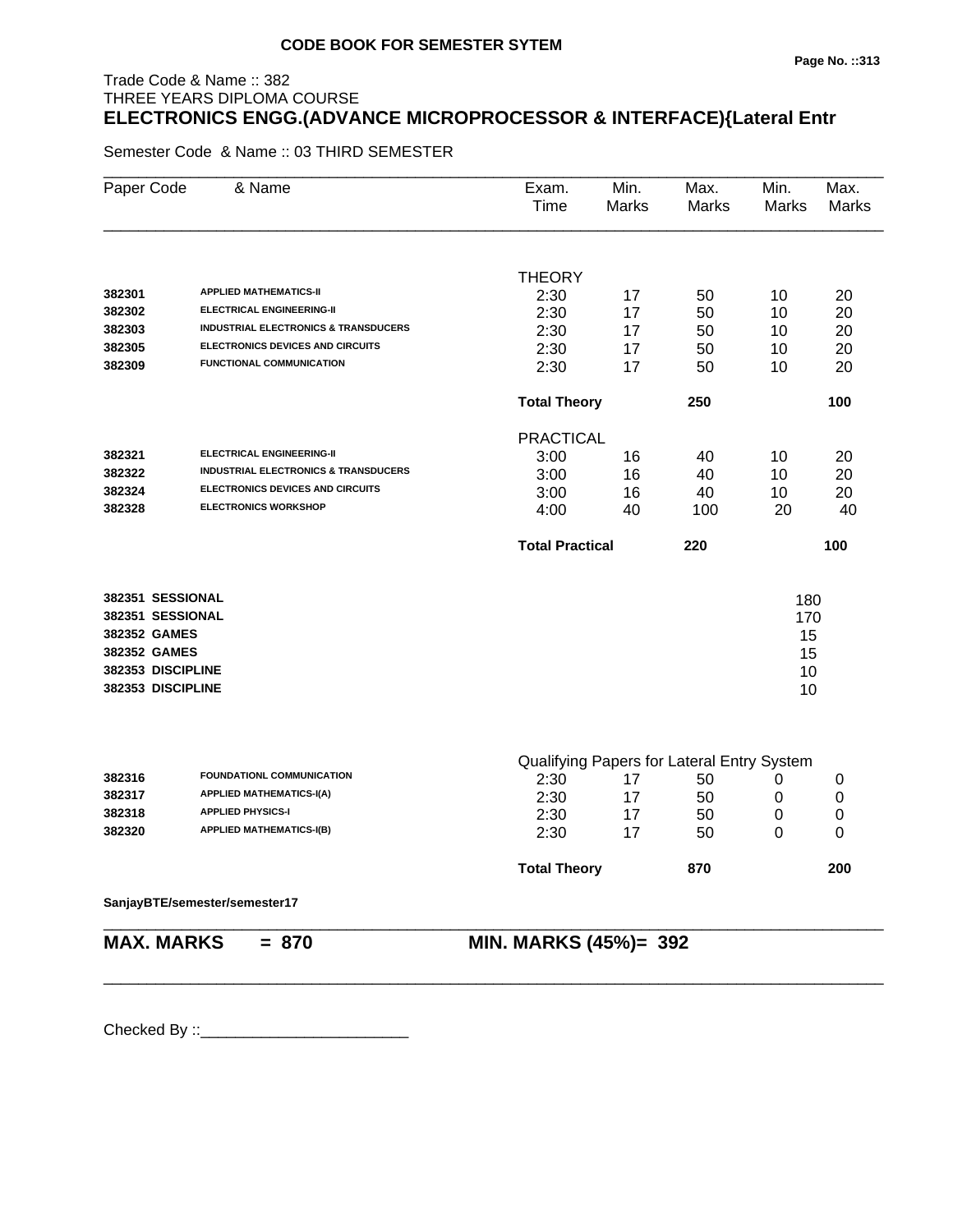# Trade Code & Name :: 382 THREE YEARS DIPLOMA COURSE **ELECTRONICS ENGG.(ADVANCE MICROPROCESSOR & INTERFACE){Lateral Entr**

Semester Code & Name :: 04 FORTH SEMESTER

| Paper Code | & Name                                           | Exam.                  | Min.  | Max.                                       | Min.  | Max.  |
|------------|--------------------------------------------------|------------------------|-------|--------------------------------------------|-------|-------|
|            |                                                  | Time                   | Marks | Marks                                      | Marks | Marks |
|            |                                                  |                        |       |                                            |       |       |
|            |                                                  | <b>THEORY</b>          |       |                                            |       |       |
| 382404     | <b>NETWORK, FILTERS &amp; TRANSMISSION LINES</b> | 2:30                   | 17    | 50                                         | 10    | 20    |
| 382406     | PRINCIPLES OF COMMUNICATION ENGINEERING          | 2:30                   | 17    | 50                                         | 10    | 20    |
| 382407     | PRINCIPLES OF DIGITAL ELECTRONICS                | 2:30                   | 17    | 50                                         | 10    | 20    |
| 382408     | <b>PROGRAMMING IN C &amp; C++</b>                | 2:30                   | 17    | 50                                         | 10    | 20    |
|            |                                                  | <b>Total Theory</b>    |       | 200                                        |       | 80    |
|            |                                                  | <b>PRACTICAL</b>       |       |                                            |       |       |
| 382423     | <b>NETWORK, FILTERS &amp; TRANSMISSION LINES</b> | 3:00                   | 16    | 40                                         | 10    | 20    |
| 382425     | PRINCIPLES OF COMMUNICATION ENGINEERING          | 3:00                   | 16    | 40                                         | 10    | 20    |
| 382426     | PRINCIPLES OF DIGITAL ELECTRONICS                | 3:00                   | 16    | 40                                         | 10    | 20    |
| 382427     | <b>PROGRAMMING IN C &amp; C++</b>                | 3:00                   | 24    | 60                                         | 15    | 30    |
|            |                                                  | <b>Total Practical</b> |       | 180                                        |       | 90    |
|            |                                                  |                        |       | Qualifying Papers for Lateral Entry System |       |       |
| 382419     | <b>APPLIED CHEMISTRY</b>                         | 2:30                   | 17    | 50                                         | 0     | 0     |
| 382421     | <b>APPLIED PHYSICS-II</b>                        | 3:00                   | 17    | 50                                         | 0     | 0     |
| 382431     | <b>APPLIED PHYSICS-II</b>                        | 3:00                   | 16    | 40                                         | 0     | 0     |
| 382432     | <b>APPLIED CHEMISTRY</b>                         | 3:00                   | 16    | 40                                         | 0     | 0     |

\_\_\_\_\_\_\_\_\_\_\_\_\_\_\_\_\_\_\_\_\_\_\_\_\_\_\_\_\_\_\_\_\_\_\_\_\_\_\_\_\_\_\_\_\_\_\_\_\_\_\_\_\_\_\_\_\_\_\_\_\_\_\_\_\_\_\_\_\_\_\_\_\_\_\_\_\_\_\_\_\_\_\_\_\_\_\_\_\_\_

\_\_\_\_\_\_\_\_\_\_\_\_\_\_\_\_\_\_\_\_\_\_\_\_\_\_\_\_\_\_\_\_\_\_\_\_\_\_\_\_\_\_\_\_\_\_\_\_\_\_\_\_\_\_\_\_\_\_\_\_\_\_\_\_\_\_\_\_\_\_\_\_\_\_\_\_\_\_\_\_\_\_\_\_\_\_\_\_\_\_

**SanjayBTE/semester/semester17**

**MAX. MARKS = 380 MIN. MARKS (45%)= 171**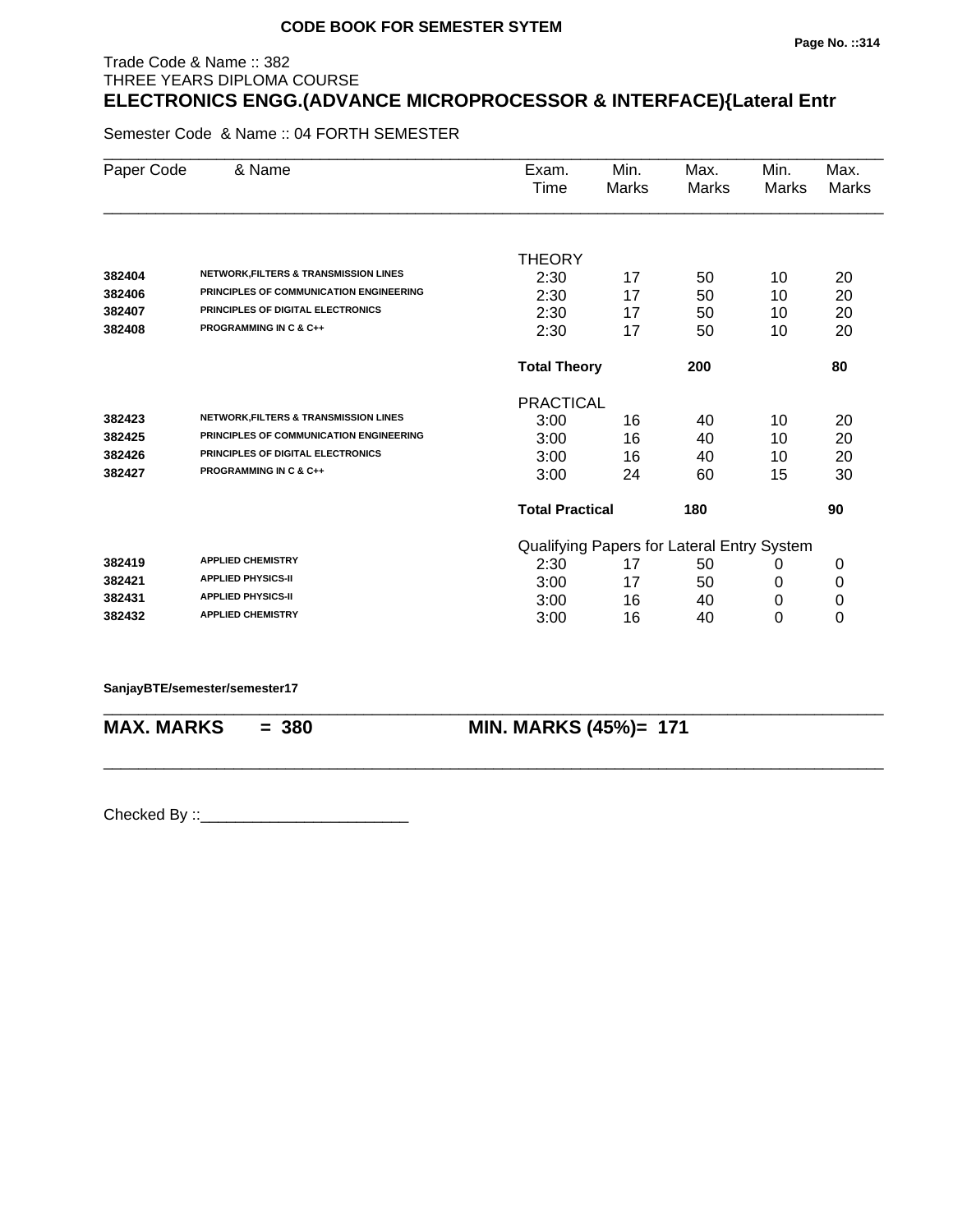# Trade Code & Name :: 382 THREE YEARS DIPLOMA COURSE **ELECTRONICS ENGG.(ADVANCE MICROPROCESSOR & INTERFACE){Lateral Entr**

Semester Code & Name :: 05 FIFTH SEMESTER

| Paper Code        | & Name                                               | Exam.                  | Min.  | Max.         | Min.  | Max.         |
|-------------------|------------------------------------------------------|------------------------|-------|--------------|-------|--------------|
|                   |                                                      | Time                   | Marks | <b>Marks</b> | Marks | <b>Marks</b> |
|                   |                                                      |                        |       |              |       |              |
|                   |                                                      | <b>THEORY</b>          |       |              |       |              |
| 382501            | INDUSTRIAL MANAGEMENT & ENTREPRENEURSHIP DEVELOPMENT | 2:30                   | 17    | 50           | 10    | 20           |
| 382503            | <b>ELECTRONIC INSTRUMENTS &amp; MEASUREMENTS</b>     | 2:30                   | 17    | 50           | 10    | 20           |
| 382504            | <b>AUDIO &amp; VIDEO ENGINEERING</b>                 | 2:30                   | 17    | 50           | 10    | 20           |
| 382505            | <b>OPTICAL FIBRE ENGINEERING</b>                     | 2:30                   | 17    | 50           | 10    | 20           |
|                   |                                                      | <b>Total Theory</b>    |       | 200          |       | 80           |
|                   |                                                      | <b>PRACTICAL</b>       |       |              |       |              |
| 382522            | <b>ELECTRONIC INSTRUMENTS &amp; MEASUREMENTS</b>     | 3:00                   | 24    | 60           | 15    | 30           |
| 382523            | <b>AUDIO &amp; VIDEO ENGINEERING</b>                 | 3:00                   | 24    | 60           | 15    | 30           |
| 382524            | OPTICAL FIBRE ENGINEERING                            | 3:00                   | 24    | 60           | 15    | 30           |
| 382528            | <b>INTEGRATIVE COMMUNICATION</b>                     | 3:00                   | 16    | 40           | 10    | 20           |
|                   |                                                      | <b>Total Practical</b> |       | 220          |       | 110          |
| 382551 SESSIONAL  |                                                      |                        | ----  |              | 170   |              |
| 382552 GAMES      |                                                      |                        |       |              | 15    |              |
| 382553 DISCIPLINE |                                                      |                        | ----  |              | 10    |              |
|                   |                                                      |                        |       |              |       |              |

\_\_\_\_\_\_\_\_\_\_\_\_\_\_\_\_\_\_\_\_\_\_\_\_\_\_\_\_\_\_\_\_\_\_\_\_\_\_\_\_\_\_\_\_\_\_\_\_\_\_\_\_\_\_\_\_\_\_\_\_\_\_\_\_\_\_\_\_\_\_\_\_\_\_\_\_\_\_\_\_\_\_\_\_\_\_\_\_\_\_

\_\_\_\_\_\_\_\_\_\_\_\_\_\_\_\_\_\_\_\_\_\_\_\_\_\_\_\_\_\_\_\_\_\_\_\_\_\_\_\_\_\_\_\_\_\_\_\_\_\_\_\_\_\_\_\_\_\_\_\_\_\_\_\_\_\_\_\_\_\_\_\_\_\_\_\_\_\_\_\_\_\_\_\_\_\_\_\_\_\_

#### **SanjayBTE/semester/semester17**

**MAX. MARKS = 615 MIN. MARKS (45%)= 277**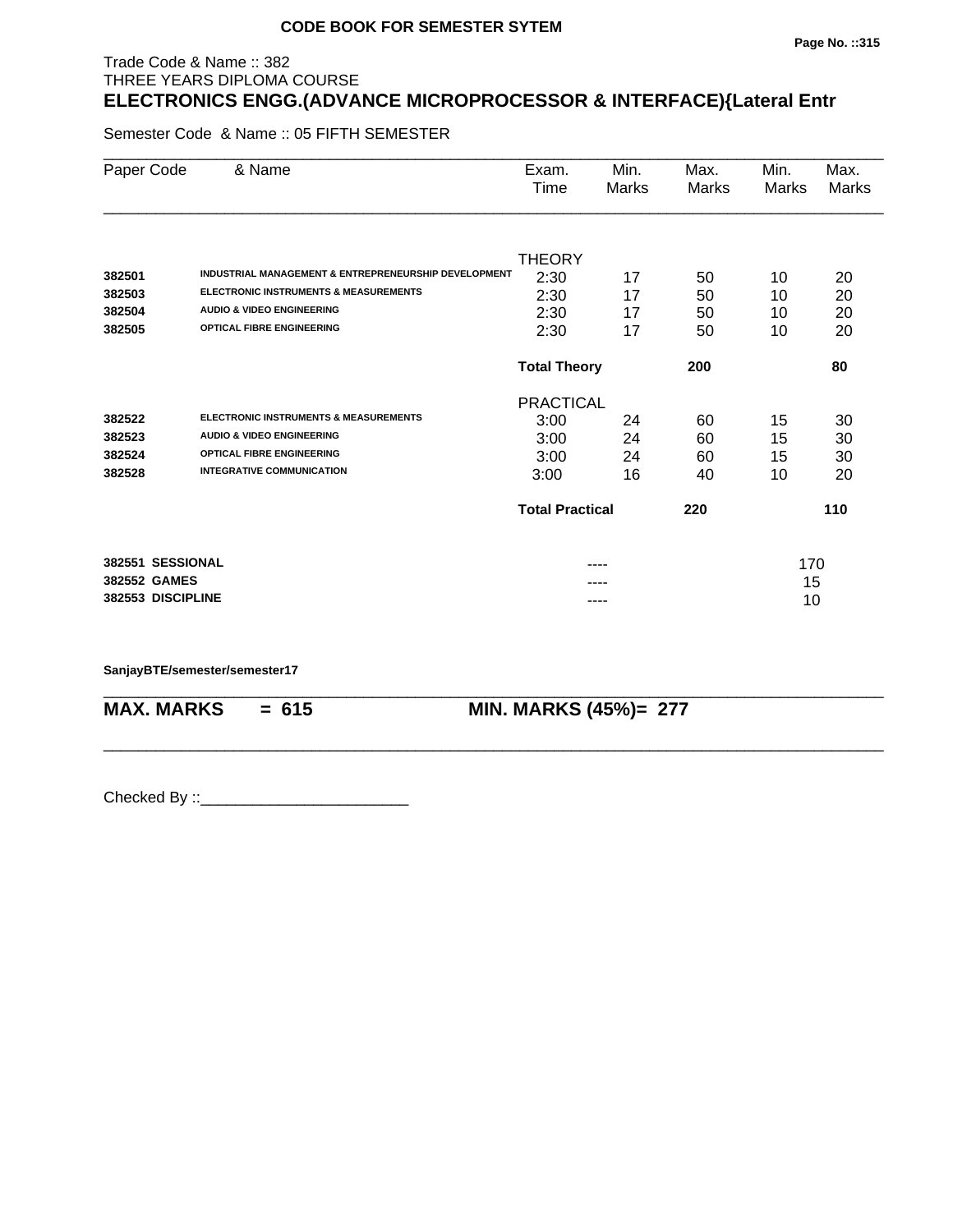# Trade Code & Name :: 382 THREE YEARS DIPLOMA COURSE **ELECTRONICS ENGG.(ADVANCE MICROPROCESSOR & INTERFACE){Lateral Entr**

Semester Code & Name :: 06 SIXTH SEMESTER

| Paper Code                                            | & Name                                                      | Exam.<br>Time          | Min.<br><b>Marks</b> | Max.<br><b>Marks</b> | Min.<br>Marks   | Max.<br><b>Marks</b> |
|-------------------------------------------------------|-------------------------------------------------------------|------------------------|----------------------|----------------------|-----------------|----------------------|
|                                                       |                                                             |                        |                      |                      |                 |                      |
| 382602                                                | <b>MODERN COMMUNICATION SYSTEMS</b>                         | <b>THEORY</b><br>2:30  |                      |                      |                 |                      |
| 382606                                                | <b>MICROPROCESSORS &amp; APPLICATION</b>                    | 2:30                   | 17<br>17             | 50<br>50             | 10<br>10        | 20<br>20             |
| 382607                                                | <b>ADVANCE MICROPROCESSORS &amp; INTERFACE</b>              | 2:30                   | 17                   | 50                   | 10              | 20                   |
|                                                       |                                                             | <b>Total Theory</b>    |                      | 150                  |                 | 60                   |
|                                                       |                                                             | <b>PRACTICAL</b>       |                      |                      |                 |                      |
| 382621                                                | <b>MODERN COMMUNICATION SYSTEMS</b>                         | 3:00                   | 24                   | 60                   | 15              | 30                   |
| 382625                                                | <b>MICROPROCESSORS &amp; APPLICATION</b>                    | 3:00                   | 24                   | 60                   | 15              | 30                   |
| 382626                                                | <b>PROJECT-I PROBLEM</b>                                    | ----                   | 36                   | 90                   | 20              | 40                   |
| 382627                                                | PROJECT-II FIELD EXPOSURE                                   | ----                   | 16                   | 40                   | 10              | 20                   |
|                                                       |                                                             | <b>Total Practical</b> |                      | 250                  |                 | 120                  |
| 382651 SESSIONAL<br>382652 GAMES<br>382653 DISCIPLINE |                                                             |                        |                      |                      | 180<br>15<br>10 |                      |
|                                                       | 382662 CARRY OVER 2ND YEAR (70%)                            |                        |                      |                      | 840             |                      |
|                                                       | 382672 [0020] ENVIRONMENTAL EDUCATION & DISASTER MANAGEMENT |                        | 2:30                 | 17                   | 50              |                      |

**SanjayBTE/semester/semester17**

| $MAX. \, MARKS = 1445$ | <b>MIN. MARKS (45%)= 650</b> |
|------------------------|------------------------------|
|                        |                              |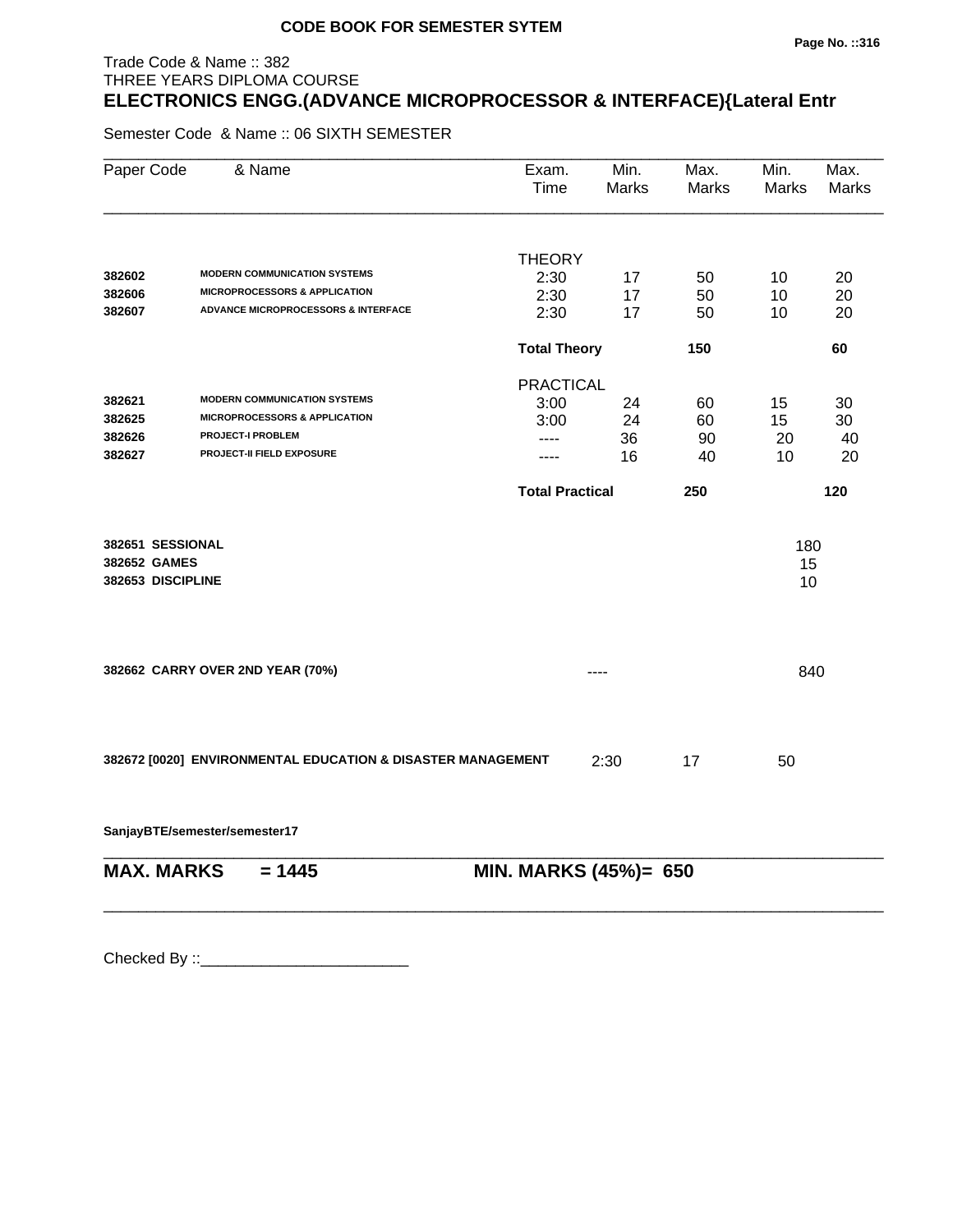# Trade Code & Name :: 383 THREE YEARS DIPLOMA COURSE **ELECTRONICS ENGINEERING (MICRO ELECTRONICS){Lateral Entry}**

Semester Code & Name :: 03 THIRD SEMESTER

| Paper Code        | & Name                                          | Exam.<br>Time          | Min.<br><b>Marks</b> | Max.<br><b>Marks</b>                       | Min.<br>Marks | Max.<br><b>Marks</b> |
|-------------------|-------------------------------------------------|------------------------|----------------------|--------------------------------------------|---------------|----------------------|
|                   |                                                 |                        |                      |                                            |               |                      |
|                   |                                                 | <b>THEORY</b>          |                      |                                            |               |                      |
| 383301            | <b>APPLIED MATHEMATICS-II</b>                   | 2:30                   | 17                   | 50                                         | 10            | 20                   |
| 383302            | <b>ELECTRICAL ENGINEERING-II</b>                | 2:30                   | 17                   | 50                                         | 10            | 20                   |
| 383303            | <b>INDUSTRIAL ELECTRONICS &amp; TRANSDUCERS</b> | 2:30                   | 17                   | 50                                         | 10            | 20                   |
| 383305            | <b>ELECTRONICS DEVICES AND CIRCUITS</b>         | 2:30                   | 17                   | 50                                         | 10            | 20                   |
| 383309            | FUNCTIONAL COMMUNICATION                        | 2:30                   | 17                   | 50                                         | 10            | 20                   |
|                   |                                                 | <b>Total Theory</b>    |                      | 250                                        |               | 100                  |
|                   |                                                 | <b>PRACTICAL</b>       |                      |                                            |               |                      |
| 383321            | <b>ELECTRICAL ENGINEERING-II</b>                | 3:00                   | 16                   | 40                                         | 10            | 20                   |
| 383322            | <b>INDUSTRIAL ELECTRONICS &amp; TRANSDUCERS</b> | 3:00                   | 16                   | 40                                         | 10            | 20                   |
| 383324            | <b>ELECTRONICS DEVICES AND CIRCUITS</b>         | 3:00                   | 16                   | 40                                         | 10            | 20                   |
| 383328            | <b>ELECTRONICS WORKSHOP</b>                     | 4:00                   | 40                   | 100                                        | 20            | 40                   |
|                   |                                                 | <b>Total Practical</b> |                      | 220                                        |               | 100                  |
| 383351 SESSIONAL  |                                                 |                        |                      |                                            | 200           |                      |
| 383352 GAMES      |                                                 |                        |                      |                                            | 15            |                      |
| 383353 DISCIPLINE |                                                 |                        |                      |                                            | 10            |                      |
|                   |                                                 |                        |                      |                                            |               |                      |
|                   |                                                 |                        |                      | Qualifying Papers for Lateral Entry System |               |                      |
| 383316            | FOUNDATIONL COMMUNICATION                       | 2:30                   | 17                   | 50                                         | 0             | 0                    |
| 383317            | <b>APPLIED MATHEMATICS-I(A)</b>                 | 2:30                   | 17                   | 50                                         | 0             | $\boldsymbol{0}$     |
| 383318            | <b>APPLIED PHYSICS-I</b>                        | 2:30                   | 17                   | 50                                         | 0             | 0                    |
| 383320            | <b>APPLIED MATHEMATICS-I(B)</b>                 | 2:30                   | 17                   | 50                                         | 0             | 0                    |
|                   |                                                 | <b>Total Theory</b>    |                      | 695                                        |               | 200                  |
|                   | SanjayBTE/semester/semester17                   |                        |                      |                                            |               |                      |
| <b>MAX. MARKS</b> | $= 695$                                         | MIN. MARKS (45%)= 313  |                      |                                            |               |                      |
|                   |                                                 |                        |                      |                                            |               |                      |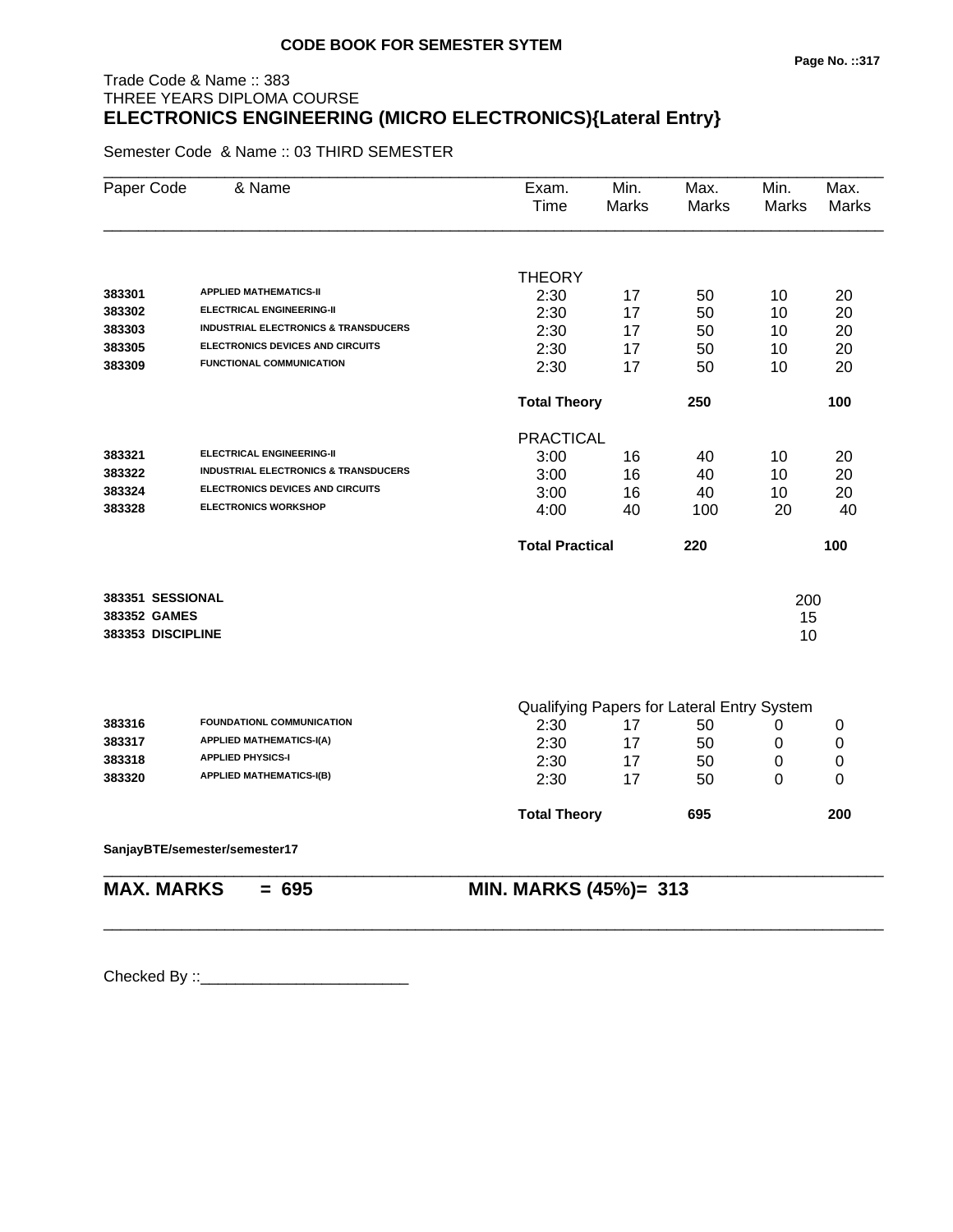#### Trade Code & Name :: 383 THREE YEARS DIPLOMA COURSE **ELECTRONICS ENGINEERING (MICRO ELECTRONICS){Lateral Entry}**

Semester Code & Name :: 04 FORTH SEMESTER

| Paper Code        | & Name                                           | Exam.<br>Time          | Min.<br>Marks | Max.<br><b>Marks</b>                             | Min.<br><b>Marks</b> | Max.<br><b>Marks</b> |
|-------------------|--------------------------------------------------|------------------------|---------------|--------------------------------------------------|----------------------|----------------------|
|                   |                                                  | <b>THEORY</b>          |               |                                                  |                      |                      |
| 383404            | <b>NETWORK, FILTERS &amp; TRANSMISSION LINES</b> | 2:30                   | 17            | 50                                               | 10                   | 20                   |
| 383406            | PRINCIPLES OF COMMUNICATION ENGINEERING          | 2:30                   | 17            | 50                                               | 10                   | 20                   |
| 383407            | PRINCIPLES OF DIGITAL ELECTRONICS                | 2:30                   | 17            | 50                                               | 10                   | 20                   |
| 383408            | <b>PROGRAMMING IN C &amp; C++</b>                | 2:30                   | 17            | 50                                               | 10                   | 20                   |
|                   |                                                  | <b>Total Theory</b>    |               | 200                                              |                      | 80                   |
|                   |                                                  | <b>PRACTICAL</b>       |               |                                                  |                      |                      |
| 383423            | <b>NETWORK, FILTERS &amp; TRANSMISSION LINES</b> | 3:00                   | 16            | 40                                               | 10                   | 20                   |
| 383425            | PRINCIPLES OF COMMUNICATION ENGINEERING          | 3:00                   | 16            | 40                                               | 10                   | 20                   |
| 383426            | PRINCIPLES OF DIGITAL ELECTRONICS                | 3:00                   | 16            | 40                                               | 10                   | 20                   |
| 383427            | <b>PROGRAMMING IN C &amp; C++</b>                | 3:00                   | 24            | 60                                               | 15                   | 30                   |
|                   |                                                  | <b>Total Practical</b> |               | 180                                              |                      | 90                   |
| 383351 SESSIONAL  |                                                  |                        |               |                                                  | 170                  |                      |
| 383352 GAMES      |                                                  |                        |               |                                                  | 15                   |                      |
| 383353 DISCIPLINE |                                                  |                        |               |                                                  | 10                   |                      |
|                   |                                                  |                        |               |                                                  |                      |                      |
| 383419            | <b>APPLIED CHEMISTRY</b>                         | 2:30                   | 17            | Qualifying Papers for Lateral Entry System<br>50 | 0                    | 0                    |
| 383421            | <b>APPLIED PHYSICS-II</b>                        | 3:00                   | 17            | 50                                               | 0                    | 0                    |
| 383431            | <b>APPLIED PHYSICS-II</b>                        | 3:00                   | 16            | 40                                               | 0                    | 0                    |
| 383432            | <b>APPLIED CHEMISTRY</b>                         | 3:00                   | 16            | 40                                               | 0                    | 0                    |
|                   |                                                  |                        |               |                                                  |                      |                      |
|                   | SanjayBTE/semester/semester17                    |                        |               |                                                  |                      |                      |

\_\_\_\_\_\_\_\_\_\_\_\_\_\_\_\_\_\_\_\_\_\_\_\_\_\_\_\_\_\_\_\_\_\_\_\_\_\_\_\_\_\_\_\_\_\_\_\_\_\_\_\_\_\_\_\_\_\_\_\_\_\_\_\_\_\_\_\_\_\_\_\_\_\_\_\_\_\_\_\_\_\_\_\_\_\_\_\_\_\_

**MAX. MARKS = 575 MIN. MARKS (45%)= 259**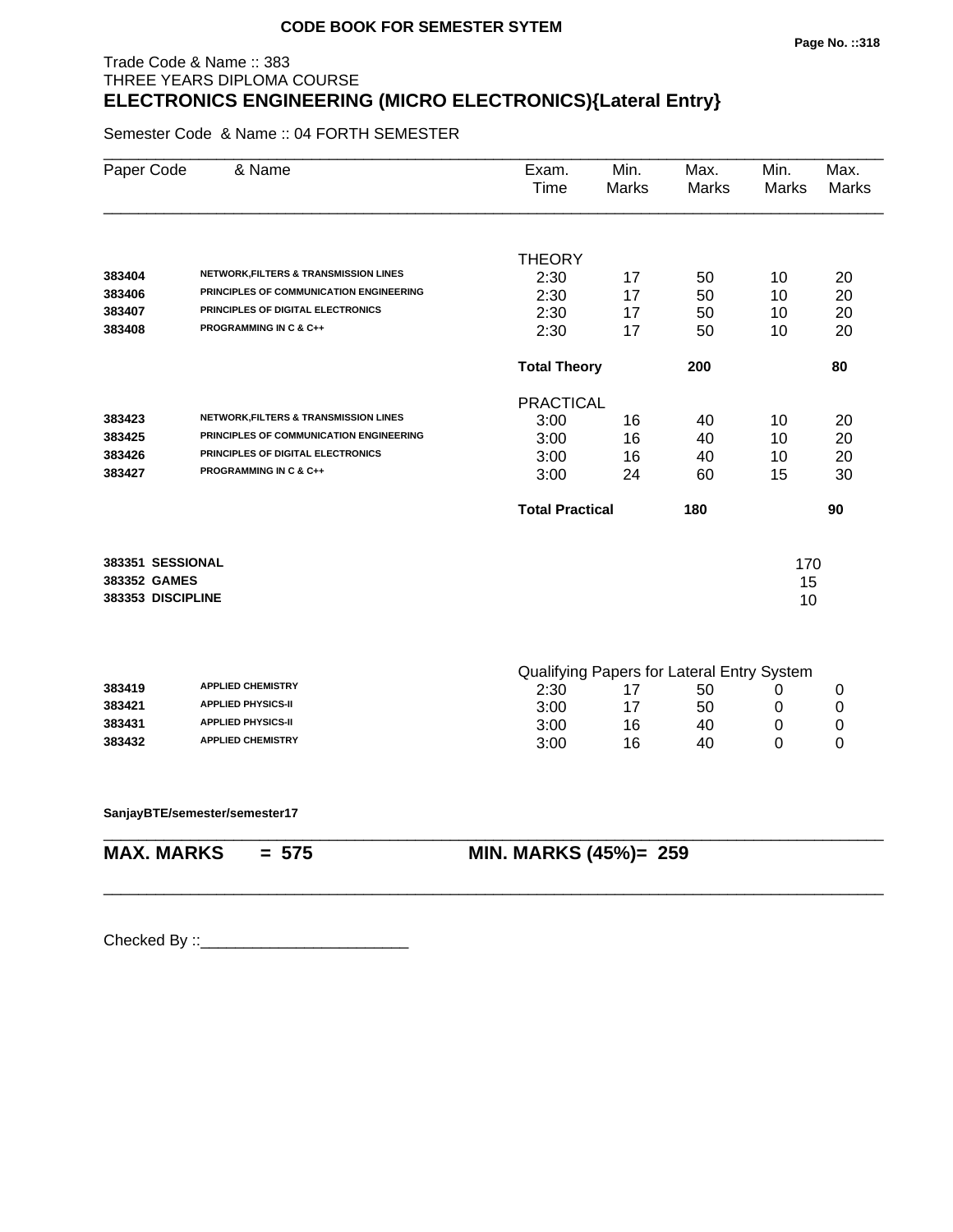#### Trade Code & Name :: 383 THREE YEARS DIPLOMA COURSE **ELECTRONICS ENGINEERING (MICRO ELECTRONICS){Lateral Entry}**

Semester Code & Name :: 05 FIFTH SEMESTER

| Paper Code        | & Name                                               | Exam.                  | Min.  | Max.  | Min.  | Max.         |
|-------------------|------------------------------------------------------|------------------------|-------|-------|-------|--------------|
|                   |                                                      | Time                   | Marks | Marks | Marks | <b>Marks</b> |
|                   |                                                      |                        |       |       |       |              |
|                   |                                                      | <b>THEORY</b>          |       |       |       |              |
| 383501            | INDUSTRIAL MANAGEMENT & ENTREPRENEURSHIP DEVELOPMENT | 2:30                   | 17    | 50    | 10    | 20           |
| 383503            | <b>ELECTRONIC INSTRUMENTS &amp; MEASUREMENTS</b>     | 2:30                   | 17    | 50    | 10    | 20           |
| 383504            | <b>AUDIO &amp; VIDEO ENGINEERING</b>                 | 2:30                   | 17    | 50    | 10    | 20           |
| 383505            | <b>OPTICAL FIBRE ENGINEERING</b>                     | 2:30                   | 17    | 50    | 10    | 20           |
|                   |                                                      | <b>Total Theory</b>    |       | 200   |       | 80           |
|                   |                                                      | <b>PRACTICAL</b>       |       |       |       |              |
| 383522            | <b>ELECTRONIC INSTRUMENTS &amp; MEASUREMENTS</b>     | 3:00                   | 24    | 60    | 15    | 30           |
| 383523            | <b>AUDIO &amp; VIDEO ENGINEERING</b>                 | 3:00                   | 24    | 60    | 15    | 30           |
| 383524            | <b>OPTICAL FIBRE ENGINEERING</b>                     | 3:00                   | 24    | 60    | 15    | 30           |
| 383528            | <b>INTEGRATIVE COMMUNICATION</b>                     | 3:00                   | 16    | 40    | 10    | 20           |
|                   |                                                      | <b>Total Practical</b> |       | 220   |       | 110          |
| 383551 SESSIONAL  |                                                      |                        |       |       | 170   |              |
| 383552 GAMES      |                                                      |                        |       |       | 15    |              |
| 383553 DISCIPLINE |                                                      |                        | ----  |       | 10    |              |

\_\_\_\_\_\_\_\_\_\_\_\_\_\_\_\_\_\_\_\_\_\_\_\_\_\_\_\_\_\_\_\_\_\_\_\_\_\_\_\_\_\_\_\_\_\_\_\_\_\_\_\_\_\_\_\_\_\_\_\_\_\_\_\_\_\_\_\_\_\_\_\_\_\_\_\_\_\_\_\_\_\_\_\_\_\_\_\_\_\_

\_\_\_\_\_\_\_\_\_\_\_\_\_\_\_\_\_\_\_\_\_\_\_\_\_\_\_\_\_\_\_\_\_\_\_\_\_\_\_\_\_\_\_\_\_\_\_\_\_\_\_\_\_\_\_\_\_\_\_\_\_\_\_\_\_\_\_\_\_\_\_\_\_\_\_\_\_\_\_\_\_\_\_\_\_\_\_\_\_\_

**SanjayBTE/semester/semester17**

**MAX. MARKS = 615 MIN. MARKS (45%)= 277**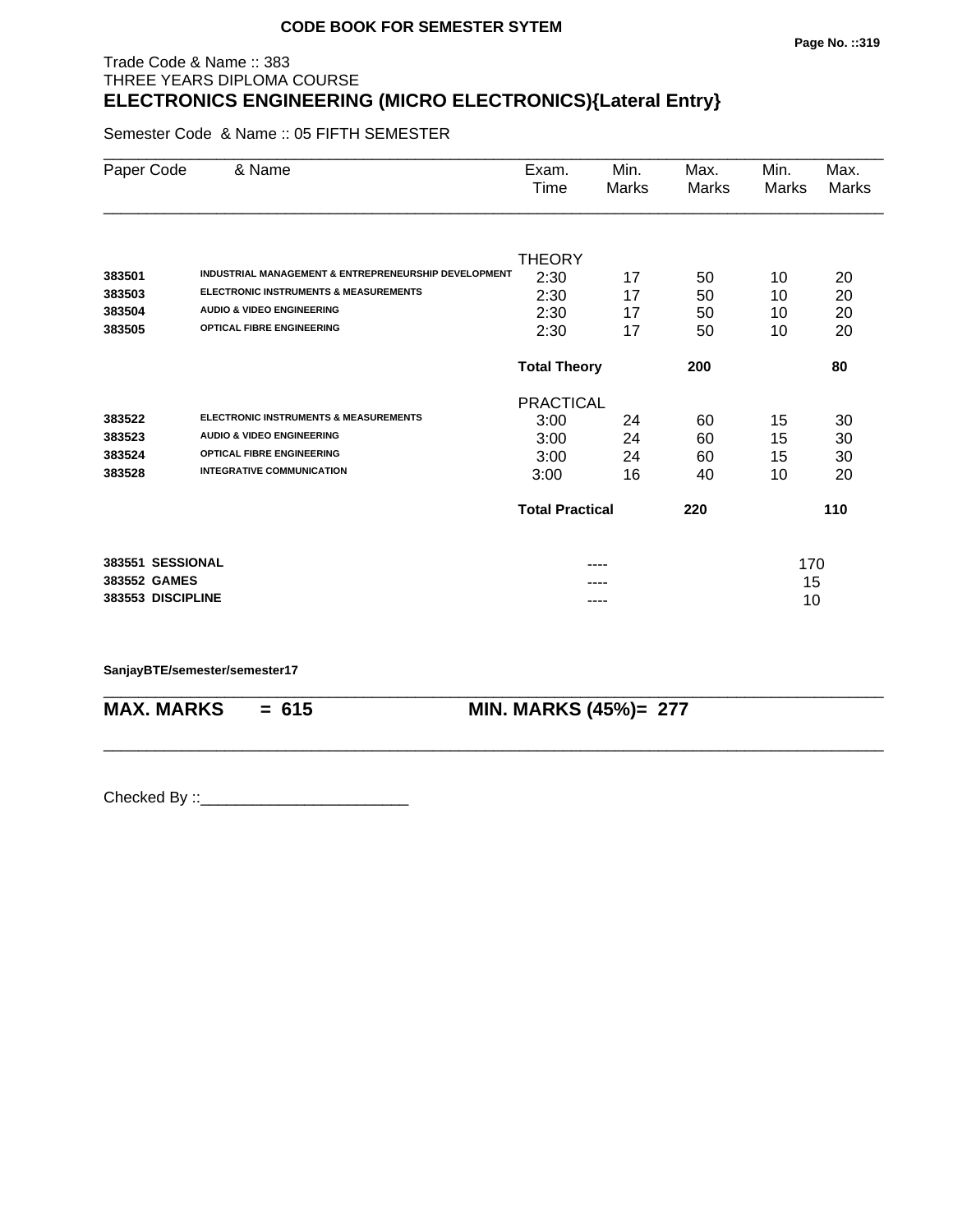#### **Page No. ::320**

# Trade Code & Name :: 383 THREE YEARS DIPLOMA COURSE **ELECTRONICS ENGINEERING (MICRO ELECTRONICS){Lateral Entry}**

Semester Code & Name :: 06 SIXTH SEMESTER

| Paper Code                                            | & Name                                                      | Exam.<br>Time          | Min.<br><b>Marks</b> | Max.<br><b>Marks</b> | Min.<br>Marks   | Max.<br><b>Marks</b> |
|-------------------------------------------------------|-------------------------------------------------------------|------------------------|----------------------|----------------------|-----------------|----------------------|
|                                                       |                                                             |                        |                      |                      |                 |                      |
| 383602                                                | <b>MODERN COMMUNICATION SYSTEMS</b>                         | <b>THEORY</b><br>2:30  | 17                   | 50                   | 10              | 20                   |
| 383606                                                | <b>MICROPROCESSORS &amp; APPLICATION</b>                    | 2:30                   | 17                   | 50                   | 10              | 20                   |
| 383607                                                | <b>MICRO ELECTRONICS</b>                                    | 2:30                   | 17                   | 50                   | 10              | 20                   |
|                                                       |                                                             | <b>Total Theory</b>    |                      | 150                  |                 | 60                   |
|                                                       |                                                             | <b>PRACTICAL</b>       |                      |                      |                 |                      |
| 383621                                                | <b>MODERN COMMUNICATION SYSTEMS</b>                         | 3:00                   | 24                   | 60                   | 15              | 30                   |
| 383625                                                | <b>MICROPROCESSORS &amp; APPLICATION</b>                    | 3:00                   | 24                   | 60                   | 15              | 30                   |
| 383626                                                | <b>PROJECT-I PROBLEM</b>                                    | ----                   | 36                   | 90                   | 20              | 40                   |
| 383627                                                | PROJECT-II FIELD EXPOSURE                                   | ----                   | 16                   | 40                   | 10              | 20                   |
|                                                       |                                                             | <b>Total Practical</b> |                      | 250                  |                 | 120                  |
| 383651 SESSIONAL<br>383652 GAMES<br>383653 DISCIPLINE |                                                             |                        |                      |                      | 180<br>15<br>10 |                      |
|                                                       | 383662 CARRY OVER 2ND YEAR (70%)                            |                        | ----                 |                      | 840             |                      |
|                                                       | 383672 [0020] ENVIRONMENTAL EDUCATION & DISASTER MANAGEMENT |                        | 2:30                 | 17                   | 50              |                      |

**SanjayBTE/semester/semester17**

| $MAX. \, MARKS = 1445$ | <b>MIN. MARKS (45%)= 650</b> |
|------------------------|------------------------------|
|                        |                              |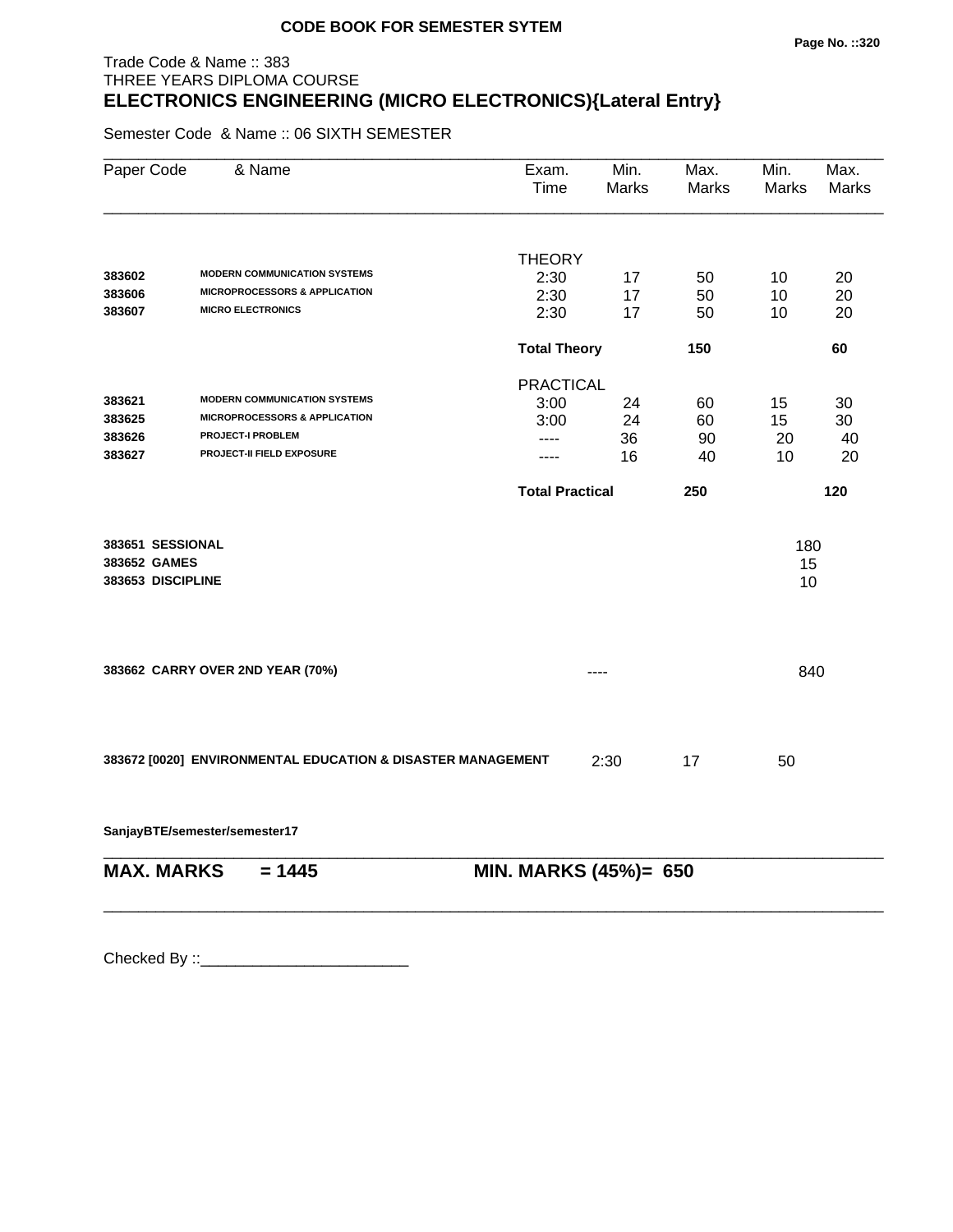# Trade Code & Name :: 384 THREE YEARS DIPLOMA COURSE **MECHANICAL ENGINEERING (AUTOMOBILE){Lateral Entry}**

Semester Code & Name :: 03 THIRD SEMESTER

| Paper Code        | & Name                                             | Exam.<br>Time                              | Min.<br>Marks | Max.<br>Marks | Min.<br>Marks | Max.<br><b>Marks</b> |  |
|-------------------|----------------------------------------------------|--------------------------------------------|---------------|---------------|---------------|----------------------|--|
|                   |                                                    | <b>THEORY</b>                              |               |               |               |                      |  |
| 384301            | <b>APPLIED MATHEMATICS-II</b>                      | 2:30                                       | 17            | 50            | 10            | 20                   |  |
| 384303            | <b>MATERIALS &amp; MATERIALS SCIENCE</b>           | 2:30                                       | 17            | 50            | 10            | 20                   |  |
| 384304            | <b>THERMAL ENGINEERING</b>                         | 2:30                                       | 17            | 50            | 10            | 20                   |  |
| 384307            | <b>MANUFACTURING PROCESSES</b>                     | 2:30                                       | 17            | 50            | 10            | 20                   |  |
| 384309            | <b>FUNCTIONAL COMMUNICATION</b>                    | 2:30                                       | 17            | 50            | 10            | 20                   |  |
|                   |                                                    | <b>Total Theory</b>                        |               | 250           |               | 100                  |  |
|                   |                                                    | <b>PRACTICAL</b>                           |               |               |               |                      |  |
| 384322            | THERMAL ENGINEERING LAB.                           | 3:00                                       | 8             | 20            | 5             | 10                   |  |
| 384325            | <b>MANUFACTURING PROCESSES (WORKSHOP PRACTICE)</b> | 6:00                                       | 32            | 80            | 20            | 40                   |  |
| 384326            | <b>INTRODUCTION TO COMPUTER PRACTICALS</b>         | 3:00                                       | 24            | 60            | 15            | 30                   |  |
|                   |                                                    | <b>Total Practical</b>                     |               | 160           |               | 80                   |  |
| 384351 SESSIONAL  |                                                    |                                            |               |               | 180           |                      |  |
| 384352 GAMES      |                                                    |                                            |               |               | 15            |                      |  |
| 384353 DISCIPLINE |                                                    |                                            |               |               | 10            |                      |  |
|                   |                                                    |                                            |               |               |               |                      |  |
|                   |                                                    | Qualifying Papers for Lateral Entry System |               |               |               |                      |  |
| 384316            | FOUNDATIONL COMMUNICATION                          | 2:30                                       | 17            | 50            | 0             | 0                    |  |
| 384317            | <b>APPLIED MATHEMATICS-I(A)</b>                    | 2:30                                       | 17            | 50            | 0             | 0                    |  |
| 384318            | <b>APPLIED PHYSICS-I</b>                           | 2:30                                       | 17            | 50            | $\pmb{0}$     | $\pmb{0}$            |  |
| 384320            | <b>APPLIED MATHEMATICS-I(B)</b>                    | 2:30                                       | 17            | 50            | 0             | 0                    |  |
|                   |                                                    | <b>Total Theory</b>                        |               | 615           |               | 180                  |  |
|                   | SanjayBTE/semester/semester17                      |                                            |               |               |               |                      |  |
| <b>MAX. MARKS</b> | $= 615$                                            | MIN. MARKS (45%)= 277                      |               |               |               |                      |  |

\_\_\_\_\_\_\_\_\_\_\_\_\_\_\_\_\_\_\_\_\_\_\_\_\_\_\_\_\_\_\_\_\_\_\_\_\_\_\_\_\_\_\_\_\_\_\_\_\_\_\_\_\_\_\_\_\_\_\_\_\_\_\_\_\_\_\_\_\_\_\_\_\_\_\_\_\_\_\_\_\_\_\_\_\_\_\_\_\_\_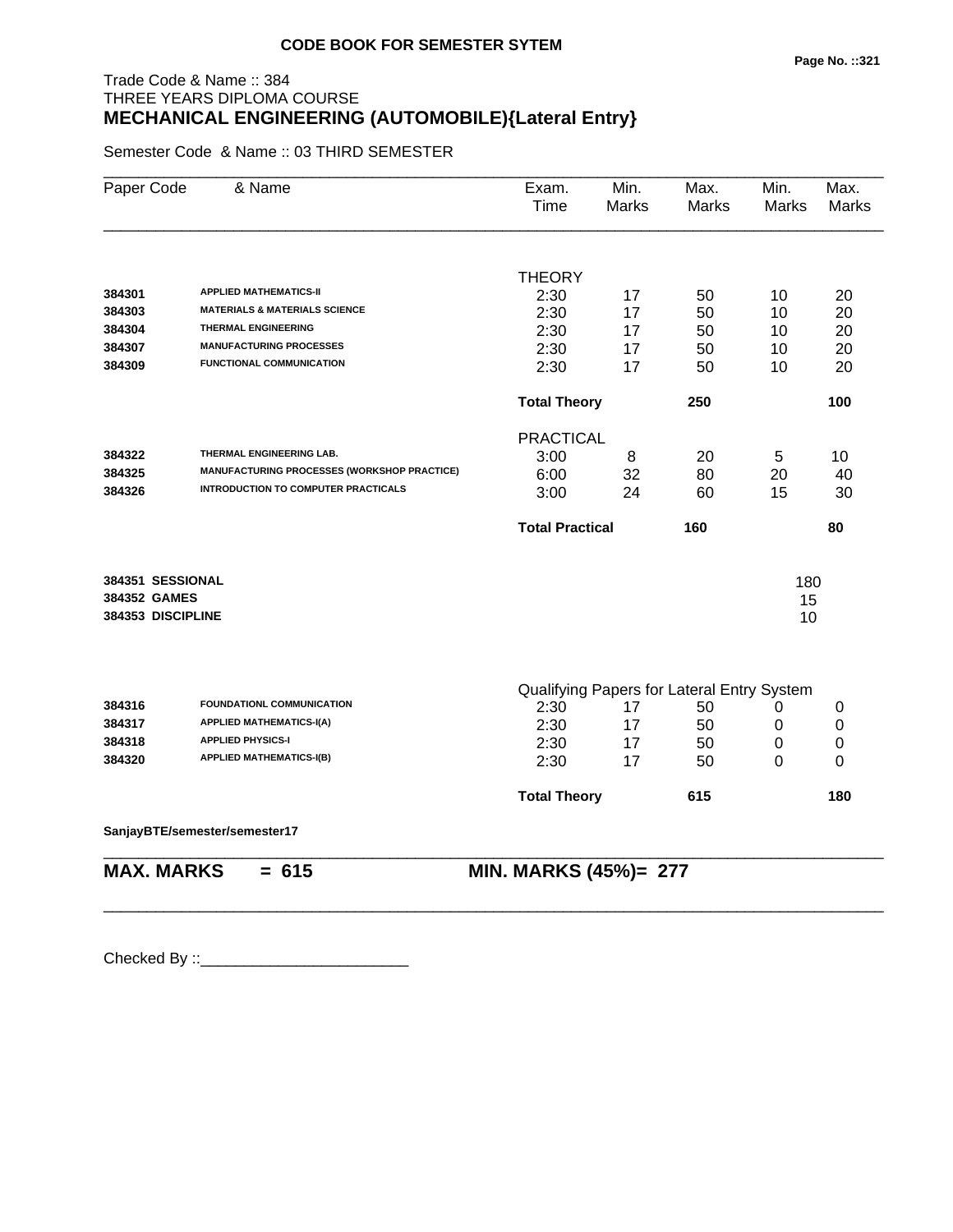# Trade Code & Name :: 384 THREE YEARS DIPLOMA COURSE **MECHANICAL ENGINEERING (AUTOMOBILE){Lateral Entry}**

Semester Code & Name :: 04 FORTH SEMESTER

|                                  |                                                                          |                                            |                            |     | <b>Marks</b> | <b>Marks</b> |
|----------------------------------|--------------------------------------------------------------------------|--------------------------------------------|----------------------------|-----|--------------|--------------|
|                                  |                                                                          |                                            |                            |     |              |              |
|                                  |                                                                          | <b>THEORY</b>                              |                            |     |              |              |
| 384402                           | <b>MECHANICS OF SOLIDS</b><br><b>HYDRAULICS &amp; HYDRAULIC MACHINES</b> | 2:30                                       | 17                         | 50  | 10           | 20           |
| 384405                           |                                                                          | 2:30                                       | 17                         | 50  | 10           | 20           |
| 384406                           | ELECTRICAL TECHNOLOGY & ELECTRONICS                                      | 2:30                                       | 17                         | 50  | 10           | 20           |
| 384408                           | <b>MECHANICAL ENGINEERING DRAWING</b>                                    | 3:00                                       | 17                         | 50  | 10           | 20           |
|                                  |                                                                          |                                            | <b>Total Theory</b><br>200 |     |              | 80           |
|                                  |                                                                          | <b>PRACTICAL</b>                           |                            |     |              |              |
| 384421                           | <b>MECHANICS OF SOLIDS LAB.</b>                                          | 3:00                                       | 16                         | 40  | 10           | 20           |
| 384423                           | <b>HYDRAULICS LAB</b>                                                    | 3:00                                       | 8                          | 20  | 5            | 10           |
| 384424                           | ELECTRICAL TECHNOLOGY & ELECTRONICS LAB.                                 | 3:00                                       | 16                         | 40  | 10           | 20           |
|                                  |                                                                          | <b>Total Practical</b>                     |                            | 100 |              | 50           |
|                                  |                                                                          |                                            |                            |     |              |              |
| 384451 SESSIONAL<br>384452 GAMES |                                                                          |                                            |                            |     | 130          |              |
| 384453 DISCIPLINE                |                                                                          |                                            |                            |     | 15<br>10     |              |
|                                  |                                                                          |                                            |                            |     |              |              |
|                                  |                                                                          | Qualifying Papers for Lateral Entry System |                            |     |              |              |
| 384419                           | <b>APPLIED CHEMISTRY</b>                                                 | 2:30                                       | 17                         | 50  | 0            | 0            |
| 384421                           | <b>APPLIED PHYSICS-II</b>                                                | 3:00                                       | 17                         | 50  | 0            | 0            |
| 384431                           | <b>APPLIED PHYSICS-II</b>                                                | 3:00                                       | 16                         | 40  | 0            | 0            |
| 384432                           | <b>APPLIED CHEMISTRY</b>                                                 | 3:00                                       | 16                         | 40  | 0            | 0            |
|                                  | SanjayBTE/semester/semester17                                            |                                            |                            |     |              |              |
| <b>MAX. MARKS</b>                | $= 455$                                                                  | MIN. MARKS (45%)= 205                      |                            |     |              |              |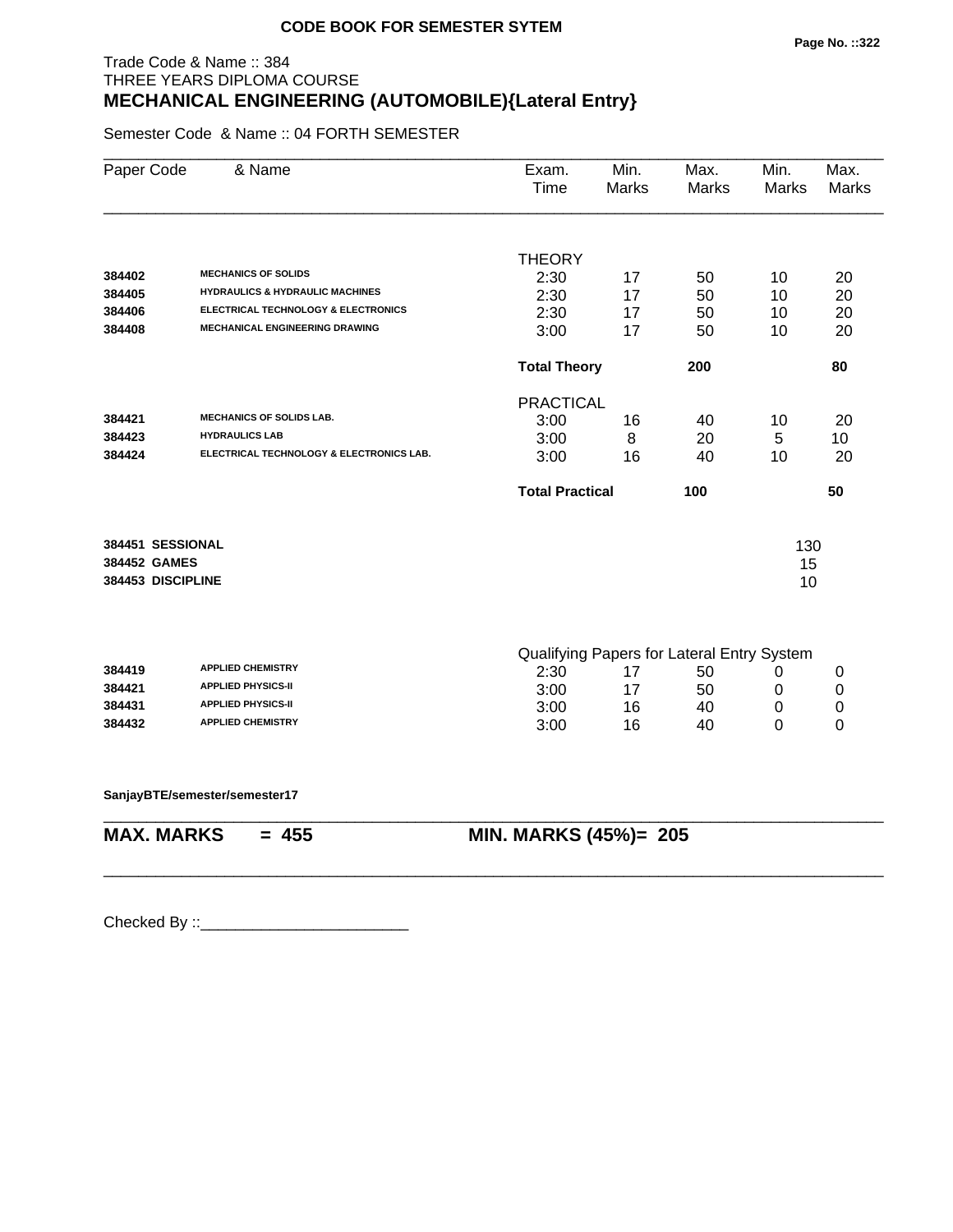#### Trade Code & Name :: 384 THREE YEARS DIPLOMA COURSE **MECHANICAL ENGINEERING (AUTOMOBILE){Lateral Entry}**

Semester Code & Name :: 05 FIFTH SEMESTER

| Paper Code       | & Name                                                          | Exam.                      | Min.  | Max.  | Min.  | Max.  |  |  |
|------------------|-----------------------------------------------------------------|----------------------------|-------|-------|-------|-------|--|--|
|                  |                                                                 | Time                       | Marks | Marks | Marks | Marks |  |  |
|                  |                                                                 | <b>THEORY</b>              |       |       |       |       |  |  |
| 384501           | <b>INDUSTRIAL MANAGEMENT &amp; ENTREPRENEURSHIP DEVELOPMENT</b> | 2:30                       | 17    | 50    | 10    | 20    |  |  |
| 384503           | <b>THEORY OF MACHINES</b>                                       | 2:30                       | 17    | 50    | 10    | 20    |  |  |
| 384504           | <b>MACHINE TOOL TECHNOLOGY &amp; MAINTENANCE</b>                | 2:30                       | 17    | 50    | 10    | 20    |  |  |
| 384505           | <b>DESIGN &amp; ESTIMATION</b>                                  | 2:30                       | 17    | 50    | 10    | 20    |  |  |
| 384508           | <b>AUTOMOBILE ENGINE</b>                                        | 2:30                       | 17    | 50    | 10    | 20    |  |  |
|                  |                                                                 | <b>Total Theory</b><br>250 |       |       |       | 100   |  |  |
|                  |                                                                 | <b>PRACTICAL</b>           |       |       |       |       |  |  |
| 384522           | <b>MECHANICAL WORKSHOP/AUTOSHOP</b>                             | 6:00                       | 40    | 100   | 25    | 50    |  |  |
| 384526           | <b>INTEGRATIVE COMMUNICATION</b>                                | 3:00                       | 16    | 40    | 8     | 20    |  |  |
|                  |                                                                 | <b>Total Practical</b>     |       | 140   |       | 70    |  |  |
| 384551 SESSIONAL |                                                                 |                            |       |       | 170   |       |  |  |
| 384552 GAMES     |                                                                 |                            |       |       | 15    |       |  |  |
|                  | 384553 DISCIPLINE                                               |                            | ----  |       |       | 10    |  |  |

\_\_\_\_\_\_\_\_\_\_\_\_\_\_\_\_\_\_\_\_\_\_\_\_\_\_\_\_\_\_\_\_\_\_\_\_\_\_\_\_\_\_\_\_\_\_\_\_\_\_\_\_\_\_\_\_\_\_\_\_\_\_\_\_\_\_\_\_\_\_\_\_\_\_\_\_\_\_\_\_\_\_\_\_\_\_\_\_\_\_

\_\_\_\_\_\_\_\_\_\_\_\_\_\_\_\_\_\_\_\_\_\_\_\_\_\_\_\_\_\_\_\_\_\_\_\_\_\_\_\_\_\_\_\_\_\_\_\_\_\_\_\_\_\_\_\_\_\_\_\_\_\_\_\_\_\_\_\_\_\_\_\_\_\_\_\_\_\_\_\_\_\_\_\_\_\_\_\_\_\_

**SanjayBTE/semester/semester17**

**MAX. MARKS = 585 MIN. MARKS (45%)= 263**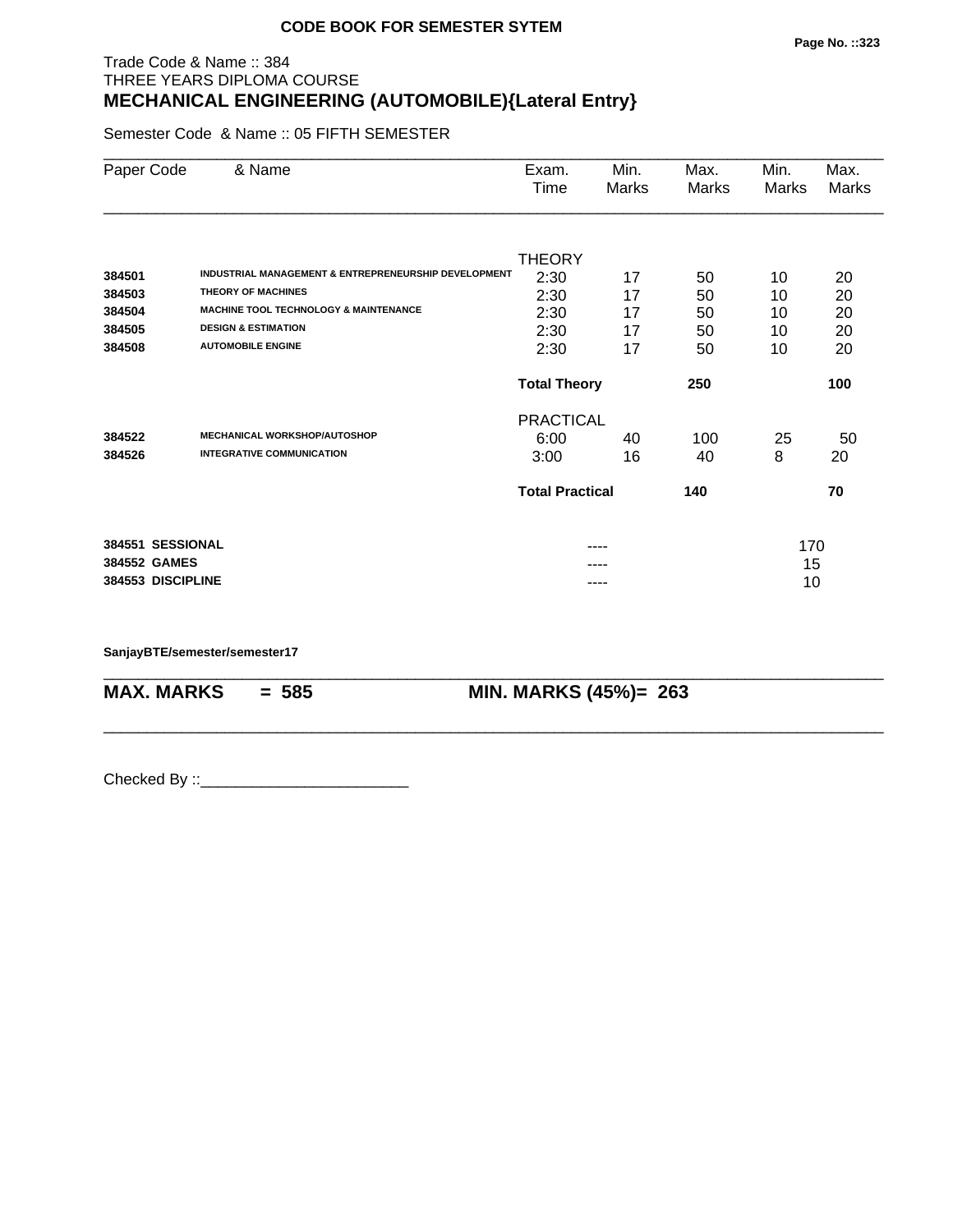# Trade Code & Name :: 384 THREE YEARS DIPLOMA COURSE **MECHANICAL ENGINEERING (AUTOMOBILE){Lateral Entry}**

Semester Code & Name :: 06 SIXTH SEMESTER

| Paper Code                       | & Name                                                      | Exam.<br>Time          | Min.<br><b>Marks</b> | Max.<br>Marks | Min.<br><b>Marks</b> | Max.<br><b>Marks</b> |
|----------------------------------|-------------------------------------------------------------|------------------------|----------------------|---------------|----------------------|----------------------|
|                                  |                                                             |                        |                      |               |                      |                      |
| 384602                           | <b>INDUSTRIAL ENGG.&amp; SAFETY</b>                         | <b>THEORY</b>          |                      |               |                      |                      |
| 384606                           | <b>METROLOGY &amp; MEASURING INSTRUMENTS</b>                | 2:30                   | 17                   | 50            | 10                   | 20                   |
| 384607                           | <b>AUTOMOBILE MAINTENANCE, SERVICING &amp; REPAIR</b>       | 2:30<br>2:30           | 17<br>17             | 50<br>50      | 10<br>10             | 20<br>20             |
| 384609                           | <b>AUTOMOBILE TECHNOLOGY</b>                                | 2:30                   | 17                   | 50            | 10                   | 20                   |
|                                  |                                                             | <b>Total Theory</b>    |                      | 200           |                      | 80                   |
|                                  |                                                             | <b>PRACTICAL</b>       |                      |               |                      |                      |
| 384621                           | <b>METROLOGY LAB.</b>                                       | 3:00                   | 20                   | 50            | 15                   | 30                   |
| 384623                           | <b>AUTOMOBILE ENGG. LAB</b>                                 | 3:00                   | 20                   | 50            | 15                   | 30                   |
| 384624                           | <b>PROJECT</b>                                              | ----                   | 40                   | 100           | 25                   | 50                   |
| 384625                           | <b>FIELD EXPOSURE-II</b>                                    | ----                   | 16                   | 40            | 10                   | 20                   |
|                                  |                                                             | <b>Total Practical</b> |                      | 240           |                      | 130                  |
| 384651 SESSIONAL                 |                                                             |                        |                      |               | 210                  |                      |
| 384652 GAMES                     |                                                             |                        |                      |               | 15                   |                      |
| 384653 DISCIPLINE                |                                                             |                        |                      |               | 10                   |                      |
|                                  |                                                             |                        |                      |               |                      |                      |
| 384662 CARRY OVER 2ND YEAR (70%) |                                                             |                        |                      |               | 700                  |                      |
|                                  |                                                             |                        |                      |               |                      |                      |
|                                  | 384672 [0020] ENVIRONMENTAL EDUCATION & DISASTER MANAGEMENT |                        | 2:30                 | 17            | 50                   |                      |
|                                  | SanjayBTE/semester/semester17                               |                        |                      |               |                      |                      |
| <b>MAX. MARKS</b>                | $= 1375$                                                    | MIN. MARKS (45%)= 619  |                      |               |                      |                      |
|                                  |                                                             |                        |                      |               |                      |                      |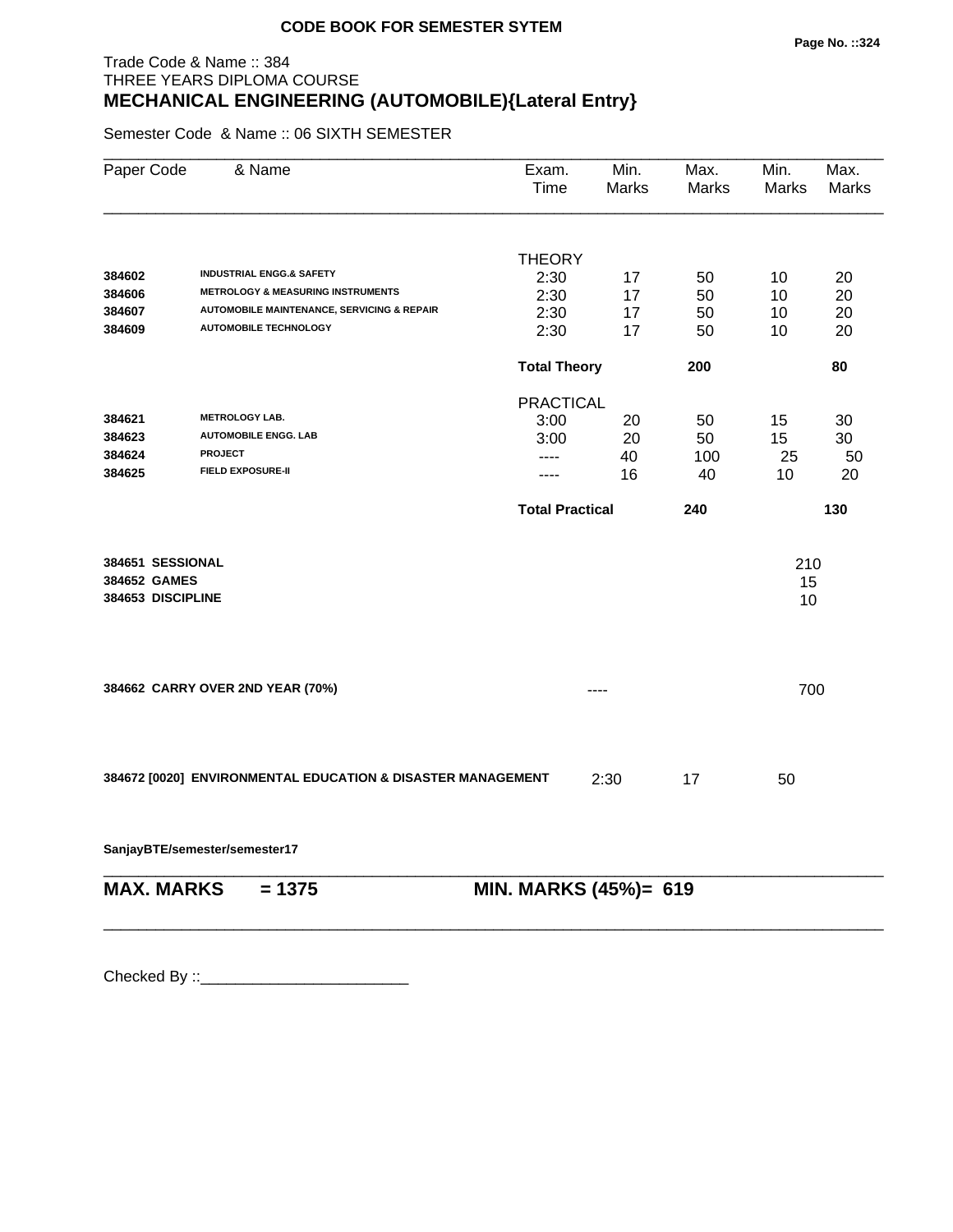## Trade Code & Name :: 385 THREE YEARS DIPLOMA COURSE **MECHANICAL ENGINEERING (COMPUTER AIDED DESIGN){Lateral Entry}**

Semester Code & Name :: 03 THIRD SEMESTER

| Paper Code        | & Name                                             | Exam.<br>Time          | Min.<br>Marks | Max.<br>Marks                              | Min.<br>Marks | Max.<br><b>Marks</b> |
|-------------------|----------------------------------------------------|------------------------|---------------|--------------------------------------------|---------------|----------------------|
|                   |                                                    | <b>THEORY</b>          |               |                                            |               |                      |
| 385301            | <b>APPLIED MATHEMATICS-II</b>                      | 2:30                   | 17            | 50                                         | 10            | 20                   |
| 385303            | <b>MATERIALS &amp; MATERIALS SCIENCE</b>           | 2:30                   | 17            | 50                                         | 10            | 20                   |
| 385304            | <b>THERMAL ENGINEERING</b>                         | 2:30                   | 17            | 50                                         | 10            | 20                   |
| 385307            | <b>MANUFACTURING PROCESSES</b>                     | 2:30                   | 17            | 50                                         | 10            | 20                   |
| 385309            | <b>FUNCTIONAL COMMUNICATION</b>                    | 2:30                   | 17            | 50                                         | 10            | 20                   |
|                   |                                                    | <b>Total Theory</b>    |               | 250                                        |               | 100                  |
|                   |                                                    | <b>PRACTICAL</b>       |               |                                            |               |                      |
| 385322            | THERMAL ENGINEERING LAB.                           | 3:00                   | 8             | 20                                         | 5             | 10                   |
| 385325            | <b>MANUFACTURING PROCESSES (WORKSHOP PRACTICE)</b> | 6:00                   | 32            | 80                                         | 20            | 40                   |
| 385326            | <b>INTRODUCTION TO COMPUTER PRACTICALS</b>         | 3:00                   | 24            | 60                                         | 15            | 30                   |
|                   |                                                    | <b>Total Practical</b> |               | 160                                        |               | 80                   |
| 385351 SESSIONAL  |                                                    |                        |               |                                            | 180           |                      |
| 385352 GAMES      |                                                    |                        |               |                                            | 15            |                      |
| 385353 DISCIPLINE |                                                    |                        |               |                                            | 10            |                      |
|                   |                                                    |                        |               |                                            |               |                      |
|                   |                                                    |                        |               | Qualifying Papers for Lateral Entry System |               |                      |
| 385316            | FOUNDATIONL COMMUNICATION                          | 2:30                   | 17            | 50                                         | 0             | 0                    |
| 385317            | <b>APPLIED MATHEMATICS-I(A)</b>                    | 2:30                   | 17            | 50                                         | 0             | 0                    |
| 385318            | <b>APPLIED PHYSICS-I</b>                           | 2:30                   | 17            | 50                                         | $\pmb{0}$     | $\pmb{0}$            |
| 385320            | <b>APPLIED MATHEMATICS-I(B)</b>                    | 2:30                   | 17            | 50                                         | 0             | 0                    |
|                   |                                                    | <b>Total Theory</b>    |               | 615                                        |               | 180                  |
|                   | SanjayBTE/semester/semester17                      |                        |               |                                            |               |                      |
| <b>MAX. MARKS</b> | $= 615$                                            | MIN. MARKS (45%)= 277  |               |                                            |               |                      |

\_\_\_\_\_\_\_\_\_\_\_\_\_\_\_\_\_\_\_\_\_\_\_\_\_\_\_\_\_\_\_\_\_\_\_\_\_\_\_\_\_\_\_\_\_\_\_\_\_\_\_\_\_\_\_\_\_\_\_\_\_\_\_\_\_\_\_\_\_\_\_\_\_\_\_\_\_\_\_\_\_\_\_\_\_\_\_\_\_\_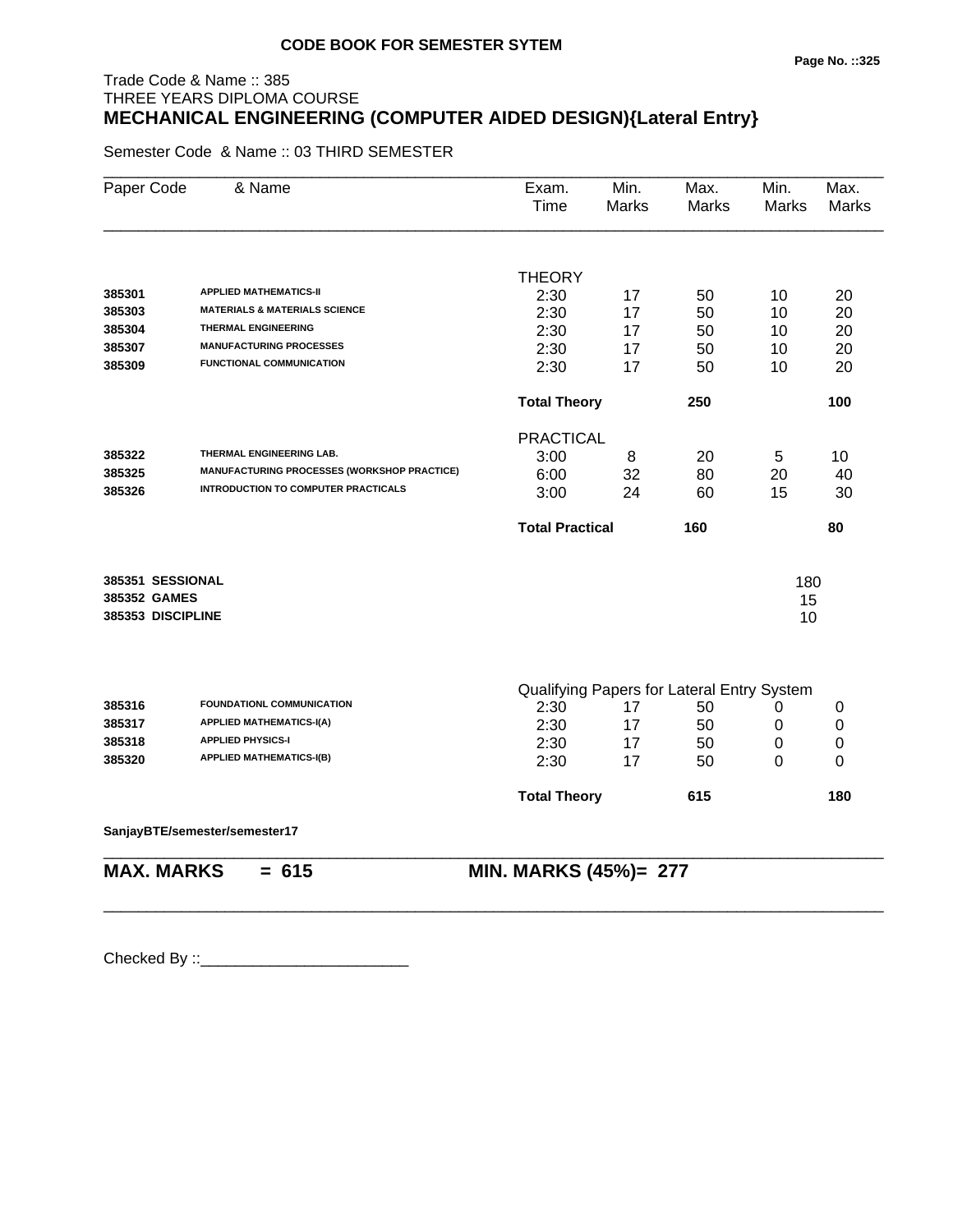## Trade Code & Name :: 385 THREE YEARS DIPLOMA COURSE **MECHANICAL ENGINEERING (COMPUTER AIDED DESIGN){Lateral Entry}**

Semester Code & Name :: 04 FORTH SEMESTER

| Paper Code        | & Name                                     | Exam.<br><b>Time</b>         | Min.<br><b>Marks</b> | Max.<br><b>Marks</b>                       | Min.<br><b>Marks</b> | Max.<br><b>Marks</b> |
|-------------------|--------------------------------------------|------------------------------|----------------------|--------------------------------------------|----------------------|----------------------|
|                   |                                            |                              |                      |                                            |                      |                      |
|                   |                                            | <b>THEORY</b>                |                      |                                            |                      |                      |
| 385402            | <b>MECHANICS OF SOLIDS</b>                 | 2:30                         | 17                   | 50                                         | 10                   | 20                   |
| 385405            | <b>HYDRAULICS &amp; HYDRAULIC MACHINES</b> | 2:30                         | 17                   | 50                                         | 10                   | 20                   |
| 385406            | ELECTRICAL TECHNOLOGY & ELECTRONICS        | 2:30                         | 17                   | 50                                         | 10                   | 20                   |
| 385408            | <b>MECHANICAL ENGINEERING DRAWING</b>      | 3:00                         | 17                   | 50                                         | 10                   | 20                   |
|                   |                                            | <b>Total Theory</b>          |                      | 200                                        |                      | 80                   |
|                   |                                            | <b>PRACTICAL</b>             |                      |                                            |                      |                      |
| 385421            | <b>MECHANICS OF SOLIDS LAB.</b>            | 3:00                         | 16                   | 40                                         | 10                   | 20                   |
| 385423            | <b>HYDRAULICS LAB</b>                      | 3:00                         | 8                    | 20                                         | 5                    | 10                   |
| 385424            | ELECTRICAL TECHNOLOGY & ELECTRONICS LAB.   | 3:00                         | 16                   | 40                                         | 10                   | 20                   |
|                   |                                            | <b>Total Practical</b>       |                      | 100                                        |                      | 50                   |
| 385451 SESSIONAL  |                                            |                              |                      |                                            |                      |                      |
| 385452 GAMES      |                                            |                              |                      |                                            | 130                  |                      |
| 385453 DISCIPLINE |                                            |                              |                      |                                            | 15<br>10             |                      |
|                   |                                            |                              |                      |                                            |                      |                      |
|                   |                                            |                              |                      | Qualifying Papers for Lateral Entry System |                      |                      |
| 385419            | <b>APPLIED CHEMISTRY</b>                   | 2:30                         | 17                   | 50                                         | 0                    | 0                    |
| 385421            | <b>APPLIED PHYSICS-II</b>                  | 3:00                         | 17                   | 50                                         | 0                    | 0                    |
| 385431            | <b>APPLIED PHYSICS-II</b>                  | 3:00                         | 16                   | 40                                         | 0                    | 0                    |
| 385432            | <b>APPLIED CHEMISTRY</b>                   | 3:00                         | 16                   | 40                                         | 0                    | 0                    |
|                   | SanjayBTE/semester/semester17              |                              |                      |                                            |                      |                      |
| <b>MAX. MARKS</b> | $= 455$                                    | <b>MIN. MARKS (45%)= 205</b> |                      |                                            |                      |                      |
|                   |                                            |                              |                      |                                            |                      |                      |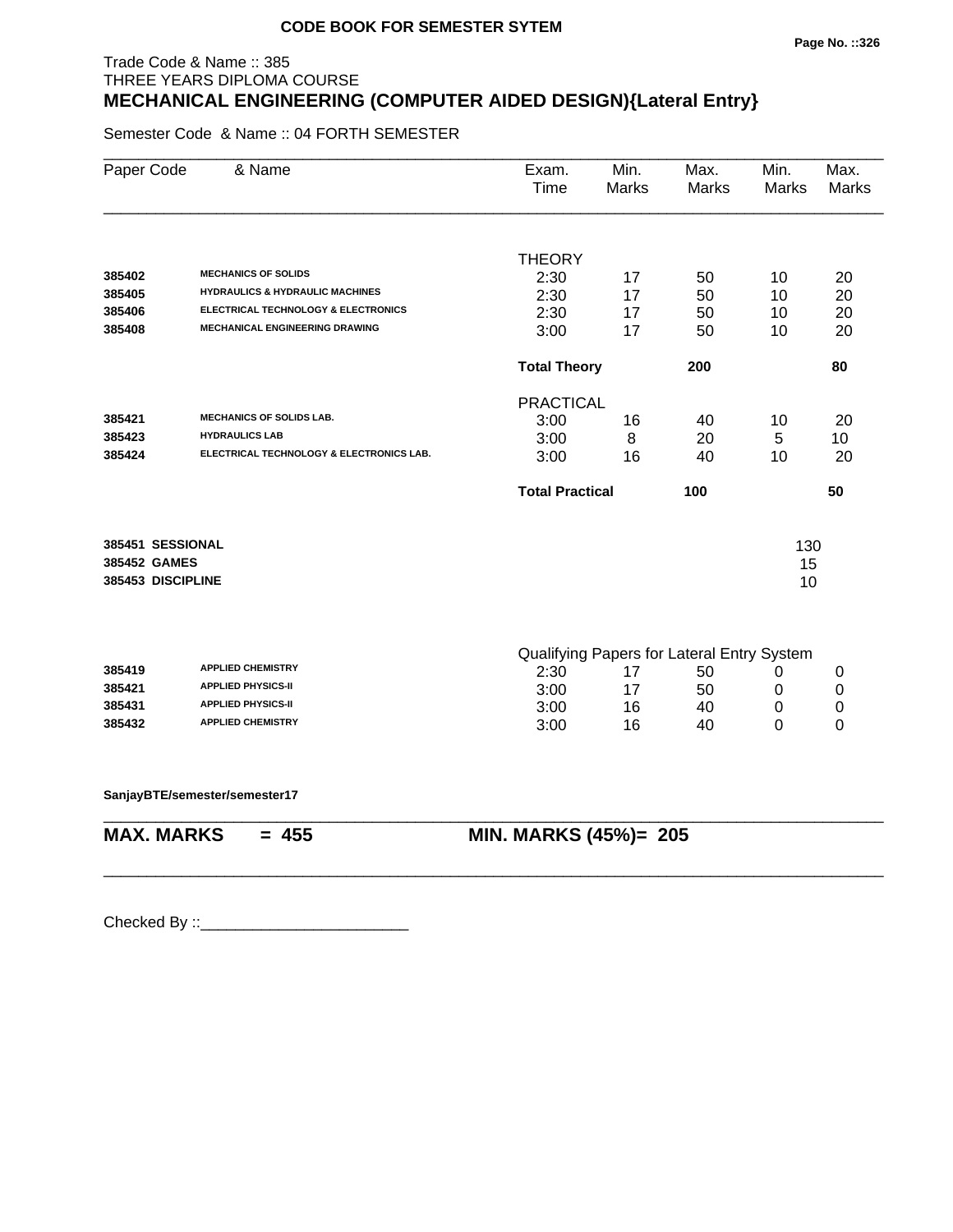#### **Page No. ::327**

## Trade Code & Name :: 385 THREE YEARS DIPLOMA COURSE **MECHANICAL ENGINEERING (COMPUTER AIDED DESIGN){Lateral Entry}**

Semester Code & Name :: 05 FIFTH SEMESTER

| Paper Code        | & Name                                               | Exam.<br>Time          | Min.<br>Marks | Max.<br>Marks | Min.<br>Marks | Max.<br>Marks |
|-------------------|------------------------------------------------------|------------------------|---------------|---------------|---------------|---------------|
|                   |                                                      |                        |               |               |               |               |
|                   |                                                      | <b>THEORY</b>          |               |               |               |               |
| 385501            | INDUSTRIAL MANAGEMENT & ENTREPRENEURSHIP DEVELOPMENT | 2:30                   | 17            | 50            | 10            | 20            |
| 385503            | <b>THEORY OF MACHINES</b>                            | 2:30                   | 17            | 50            | 10            | 20            |
| 385504            | <b>MACHINE TOOL TECHNOLOGY &amp; MAINTENANCE</b>     | 2:30                   | 17            | 50            | 10            | 20            |
| 385505            | <b>DESIGN &amp; ESTIMATION</b>                       | 2:30                   | 17            | 50            | 10            | 20            |
| 385507            | <b>COMPUTER GRAPHICS</b>                             | 2:30                   | 17            | 50            | 10            | 20            |
|                   |                                                      | <b>Total Theory</b>    |               | 250           |               | 100           |
|                   |                                                      | <b>PRACTICAL</b>       |               |               |               |               |
| 385522            | <b>MECHANICAL WORKSHOP/AUTOSHOP</b>                  | 6:00                   | 40            | 100           | 25            | 50            |
| 385526            | <b>INTEGRATIVE COMMUNICATION</b>                     | 3:00                   | 16            | 40            | 8             | 20            |
|                   |                                                      | <b>Total Practical</b> |               | 140           |               | 70            |
| 385551 SESSIONAL  |                                                      |                        |               |               | 150           |               |
| 385552 GAMES      |                                                      |                        |               |               | 15            |               |
| 385553 DISCIPLINE |                                                      |                        |               |               | 10            |               |

\_\_\_\_\_\_\_\_\_\_\_\_\_\_\_\_\_\_\_\_\_\_\_\_\_\_\_\_\_\_\_\_\_\_\_\_\_\_\_\_\_\_\_\_\_\_\_\_\_\_\_\_\_\_\_\_\_\_\_\_\_\_\_\_\_\_\_\_\_\_\_\_\_\_\_\_\_\_\_\_\_\_\_\_\_\_\_\_\_\_

\_\_\_\_\_\_\_\_\_\_\_\_\_\_\_\_\_\_\_\_\_\_\_\_\_\_\_\_\_\_\_\_\_\_\_\_\_\_\_\_\_\_\_\_\_\_\_\_\_\_\_\_\_\_\_\_\_\_\_\_\_\_\_\_\_\_\_\_\_\_\_\_\_\_\_\_\_\_\_\_\_\_\_\_\_\_\_\_\_\_

**SanjayBTE/semester/semester17**

**MAX. MARKS = 565 MIN. MARKS (45%)= 254**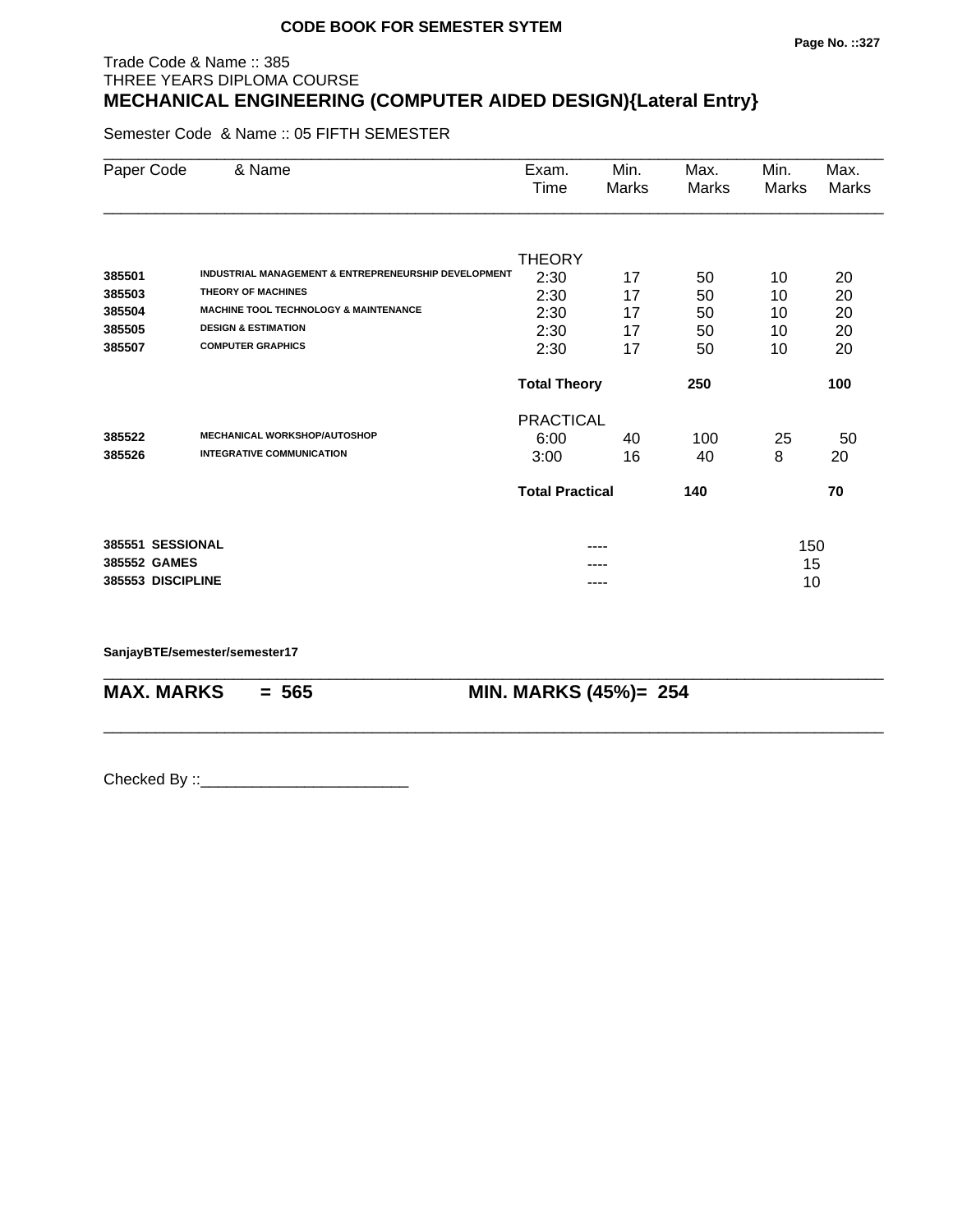#### **Page No. ::328**

## Trade Code & Name :: 385 THREE YEARS DIPLOMA COURSE **MECHANICAL ENGINEERING (COMPUTER AIDED DESIGN){Lateral Entry}**

Semester Code & Name :: 06 SIXTH SEMESTER

| Paper Code                                            | & Name                                                                                                                 | Exam.<br>Time                                                              | Min.<br><b>Marks</b> | Max.<br>Marks                | Min.<br>Marks        | Max.<br><b>Marks</b>        |
|-------------------------------------------------------|------------------------------------------------------------------------------------------------------------------------|----------------------------------------------------------------------------|----------------------|------------------------------|----------------------|-----------------------------|
| 385602                                                | <b>INDUSTRIAL ENGG.&amp; SAFETY</b>                                                                                    | <b>THEORY</b><br>2:30                                                      | 17                   | 50                           | 10                   | 20                          |
| 385606<br>385608                                      | <b>METROLOGY &amp; MEASURING INSTRUMENTS</b><br><b>COMPUTER AIDED DESIGN</b>                                           | 2:30<br>2:30                                                               | 17<br>17             | 50<br>50                     | 10<br>10             | 20<br>20                    |
|                                                       |                                                                                                                        | <b>Total Theory</b>                                                        |                      | 150                          |                      | 60                          |
| 385621<br>385623<br>385624<br>385625                  | <b>METROLOGY LAB.</b><br><b>COMPUTER AIDED GRAPHICS &amp; DESIGN LAB</b><br><b>PROJECT</b><br><b>FIELD EXPOSURE-II</b> | <b>PRACTICAL</b><br>3:00<br>3:00<br>----<br>----<br><b>Total Practical</b> | 20<br>20<br>56<br>20 | 50<br>50<br>140<br>50<br>290 | 15<br>15<br>30<br>15 | 30<br>30<br>60<br>30<br>150 |
| 385651 SESSIONAL<br>385652 GAMES<br>385653 DISCIPLINE |                                                                                                                        |                                                                            |                      |                              | 210<br>15<br>10      |                             |
|                                                       | 385662 CARRY OVER 2ND YEAR (70%)                                                                                       |                                                                            | ----                 |                              | 700                  |                             |
|                                                       | 385672 [0020] ENVIRONMENTAL EDUCATION & DISASTER MANAGEMENT                                                            |                                                                            | 2:30                 | 17                           | 50                   |                             |

**SanjayBTE/semester/semester17**

| <b>MAX. MARKS</b> | $= 13/5$ | MIN. MARKS (45%)= 619 |
|-------------------|----------|-----------------------|

\_\_\_\_\_\_\_\_\_\_\_\_\_\_\_\_\_\_\_\_\_\_\_\_\_\_\_\_\_\_\_\_\_\_\_\_\_\_\_\_\_\_\_\_\_\_\_\_\_\_\_\_\_\_\_\_\_\_\_\_\_\_\_\_\_\_\_\_\_\_\_\_\_\_\_\_\_\_\_\_\_\_\_\_\_\_\_\_\_\_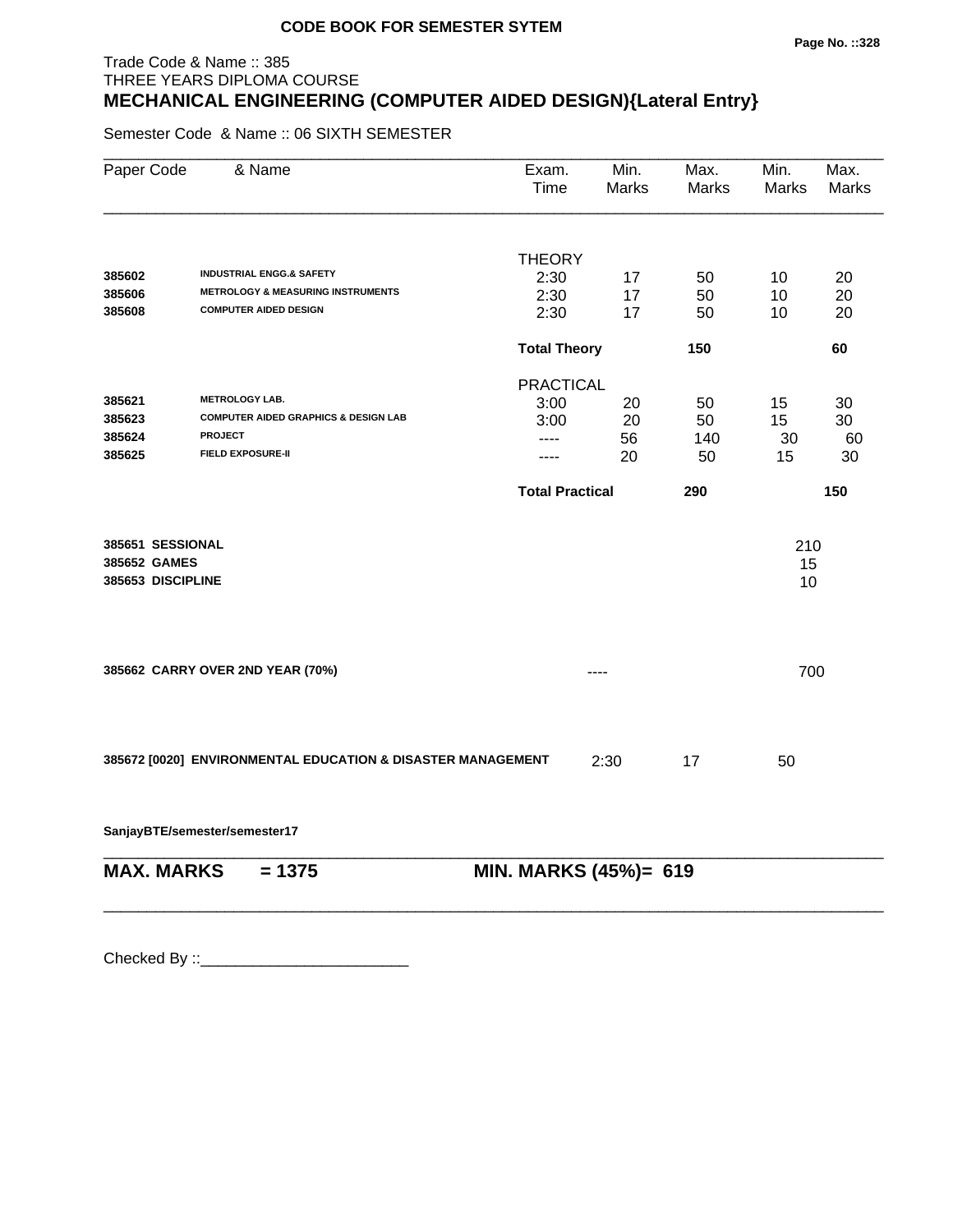## Trade Code & Name :: 386 THREE YEARS DIPLOMA COURSE **MECHANICAL ENGINEERING (PRODUCTION){Lateral Entry}**

Semester Code & Name :: 03 THIRD SEMESTER

| Paper Code        | & Name                                             | Exam.<br>Time          | Min.<br><b>Marks</b> | Max.<br>Marks                              | Min.<br>Marks | Max.<br><b>Marks</b> |  |
|-------------------|----------------------------------------------------|------------------------|----------------------|--------------------------------------------|---------------|----------------------|--|
|                   |                                                    | <b>THEORY</b>          |                      |                                            |               |                      |  |
| 386301            | <b>APPLIED MATHEMATICS-II</b>                      | 2:30                   | 17                   | 50                                         | 10            | 20                   |  |
| 386303            | <b>MATERIALS &amp; MATERIALS SCIENCE</b>           | 2:30                   | 17                   | 50                                         | 10            | 20                   |  |
| 386304            | <b>THERMAL ENGINEERING</b>                         | 2:30                   | 17                   | 50                                         | 10            | 20                   |  |
| 386307            | <b>MANUFACTURING PROCESSES</b>                     | 2:30                   | 17                   | 50                                         | 10            | 20                   |  |
| 386309            | <b>FUNCTIONAL COMMUNICATION</b>                    | 2:30                   | 17                   | 50                                         | 10            | 20                   |  |
|                   |                                                    | <b>Total Theory</b>    |                      | 250                                        |               | 100                  |  |
|                   |                                                    | <b>PRACTICAL</b>       |                      |                                            |               |                      |  |
| 386322            | THERMAL ENGINEERING LAB.                           | 3:00                   | 8                    | 20                                         | 5             | 10                   |  |
| 386325            | <b>MANUFACTURING PROCESSES (WORKSHOP PRACTICE)</b> | 6:00                   | 32                   | 80                                         | 20            | 40                   |  |
| 386326            | <b>INTRODUCTION TO COMPUTER PRACTICALS</b>         | 3:00                   | 24                   | 60                                         | 15            | 30                   |  |
|                   |                                                    | <b>Total Practical</b> |                      | 160                                        |               | 80                   |  |
| 386351 SESSIONAL  |                                                    |                        |                      |                                            | 180           |                      |  |
| 386352 GAMES      |                                                    |                        |                      |                                            | 15            |                      |  |
| 386353 DISCIPLINE |                                                    |                        |                      |                                            | 10            |                      |  |
|                   |                                                    |                        |                      |                                            |               |                      |  |
|                   |                                                    |                        |                      | Qualifying Papers for Lateral Entry System |               |                      |  |
| 386316            | <b>FOUNDATIONL COMMUNICATION</b>                   | 2:30                   | 17                   | 50                                         | 0             | 0                    |  |
| 386317            | <b>APPLIED MATHEMATICS-I(A)</b>                    | 2:30                   | 17                   | 50                                         | 0             | $\pmb{0}$            |  |
| 386318            | <b>APPLIED PHYSICS-I</b>                           | 2:30                   | 17                   | 50                                         | 0             | 0                    |  |
| 386320            | <b>APPLIED MATHEMATICS-I(B)</b>                    | 2:30                   | 17                   | 50                                         | 0             | 0                    |  |
|                   |                                                    | <b>Total Theory</b>    |                      | 615                                        |               | 180                  |  |
|                   | SanjayBTE/semester/semester17                      |                        |                      |                                            |               |                      |  |
| <b>MAX. MARKS</b> | $= 615$                                            | MIN. MARKS (45%)= 277  |                      |                                            |               |                      |  |

\_\_\_\_\_\_\_\_\_\_\_\_\_\_\_\_\_\_\_\_\_\_\_\_\_\_\_\_\_\_\_\_\_\_\_\_\_\_\_\_\_\_\_\_\_\_\_\_\_\_\_\_\_\_\_\_\_\_\_\_\_\_\_\_\_\_\_\_\_\_\_\_\_\_\_\_\_\_\_\_\_\_\_\_\_\_\_\_\_\_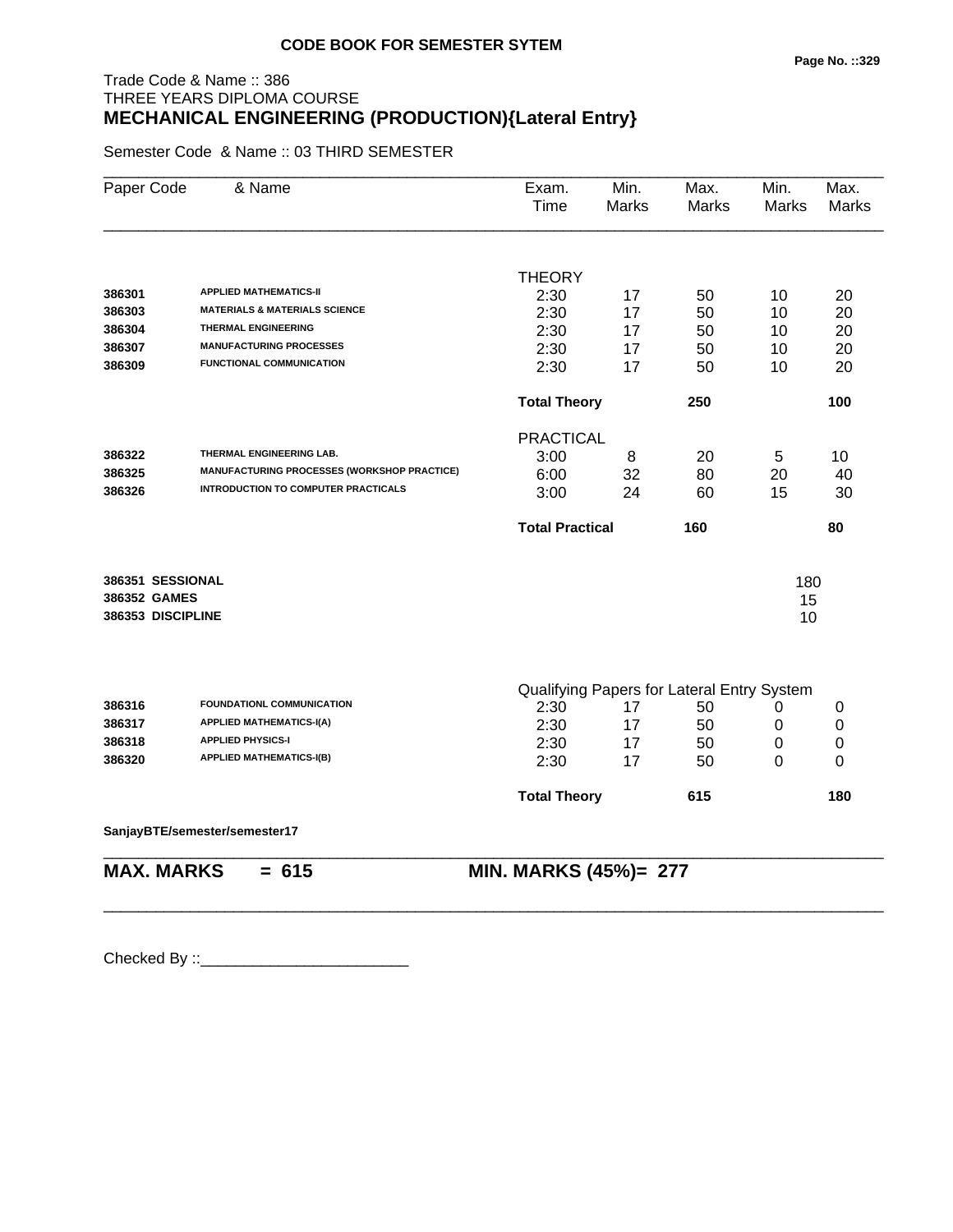## Trade Code & Name :: 386 THREE YEARS DIPLOMA COURSE **MECHANICAL ENGINEERING (PRODUCTION){Lateral Entry}**

Semester Code & Name :: 04 FORTH SEMESTER

| Paper Code        | & Name                                     | Exam.<br>Time          | Min.<br><b>Marks</b> | Max.<br><b>Marks</b>                       | Min.<br><b>Marks</b> | Max.<br><b>Marks</b> |
|-------------------|--------------------------------------------|------------------------|----------------------|--------------------------------------------|----------------------|----------------------|
|                   |                                            |                        |                      |                                            |                      |                      |
|                   |                                            | <b>THEORY</b>          |                      |                                            |                      |                      |
| 386402            | <b>MECHANICS OF SOLIDS</b>                 | 2:30                   | 17                   | 50                                         | 10                   | 20                   |
| 386405            | <b>HYDRAULICS &amp; HYDRAULIC MACHINES</b> | 2:30                   | 17                   | 50                                         | 10                   | 20                   |
| 386406            | ELECTRICAL TECHNOLOGY & ELECTRONICS        | 2:30                   | 17                   | 50                                         | 10                   | 20                   |
| 386408            | <b>MECHANICAL ENGINEERING DRAWING</b>      | 3:00                   | 17                   | 50                                         | 10                   | 20                   |
|                   |                                            | <b>Total Theory</b>    |                      | 200                                        |                      | 80                   |
|                   |                                            | <b>PRACTICAL</b>       |                      |                                            |                      |                      |
| 386421            | <b>MECHANICS OF SOLIDS LAB.</b>            | 3:00                   | 16                   | 40                                         | 10                   | 20                   |
| 386423            | <b>HYDRAULICS LAB</b>                      | 3:00                   | 8                    | 20                                         | 5                    | 10                   |
| 386424            | ELECTRICAL TECHNOLOGY & ELECTRONICS LAB.   | 3:00                   | 16                   | 40                                         | 10                   | 20                   |
|                   |                                            | <b>Total Practical</b> |                      | 100                                        |                      | 50                   |
| 386451 SESSIONAL  |                                            |                        |                      |                                            | 130                  |                      |
| 386452 GAMES      |                                            |                        |                      |                                            | 15                   |                      |
| 386453 DISCIPLINE |                                            |                        |                      |                                            | 10                   |                      |
|                   |                                            |                        |                      |                                            |                      |                      |
|                   |                                            |                        |                      | Qualifying Papers for Lateral Entry System |                      |                      |
| 386419            | <b>APPLIED CHEMISTRY</b>                   | 2:30                   | 17                   | 50                                         | 0                    | 0                    |
| 386421            | <b>APPLIED PHYSICS-II</b>                  | 3:00                   | 17                   | 50                                         | 0                    | 0                    |
| 386431            | <b>APPLIED PHYSICS-II</b>                  | 3:00                   | 16                   | 40                                         | 0                    | 0                    |
| 386432            | <b>APPLIED CHEMISTRY</b>                   | 3:00                   | 16                   | 40                                         | 0                    | 0                    |
|                   | SanjayBTE/semester/semester17              |                        |                      |                                            |                      |                      |
| <b>MAX. MARKS</b> | $= 455$                                    | MIN. MARKS (45%)= 205  |                      |                                            |                      |                      |
|                   |                                            |                        |                      |                                            |                      |                      |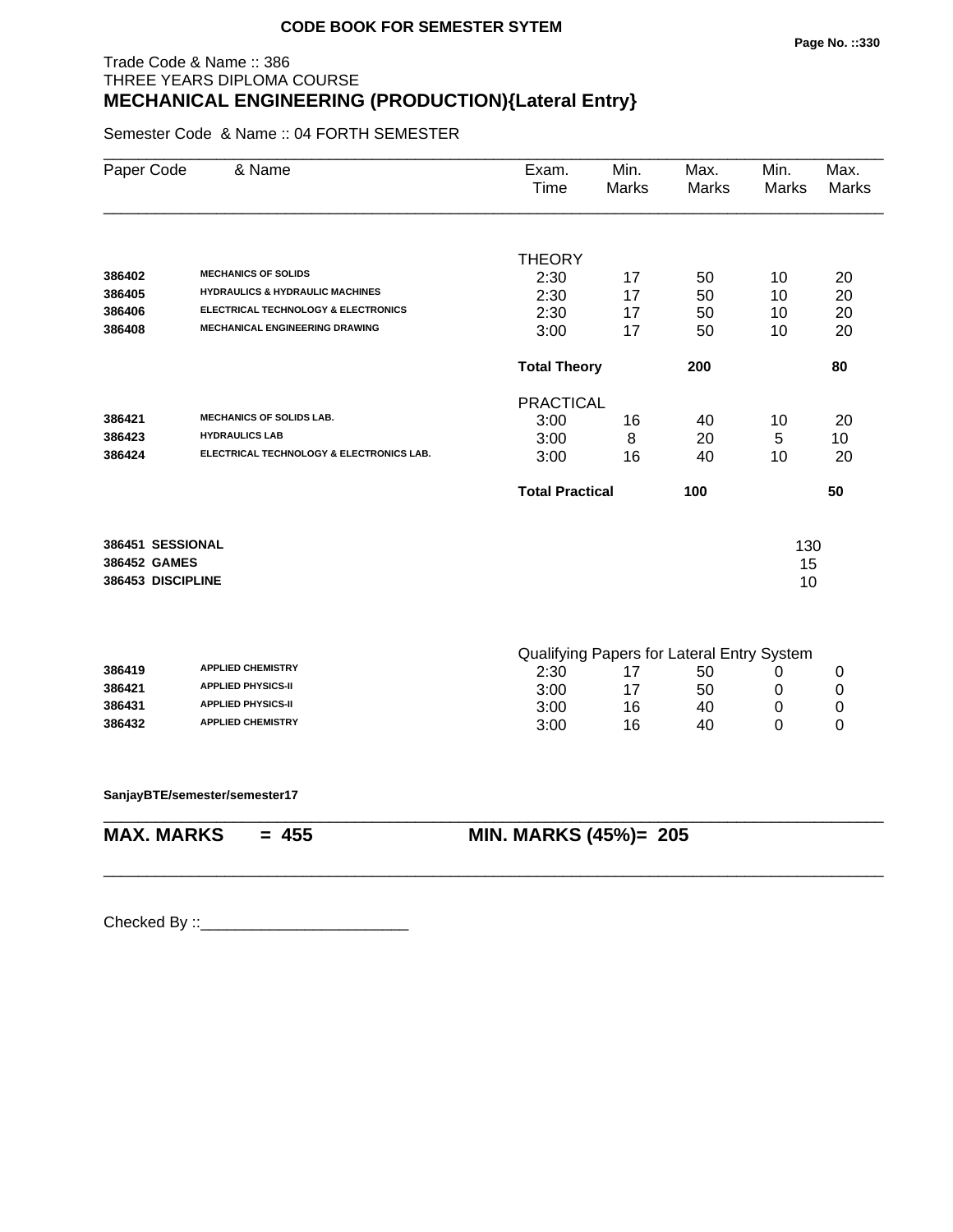## Trade Code & Name :: 386 THREE YEARS DIPLOMA COURSE **MECHANICAL ENGINEERING (PRODUCTION){Lateral Entry}**

Semester Code & Name :: 05 FIFTH SEMESTER

| Paper Code        | & Name                                                          | Exam.<br>Time          | Min.<br>Marks | Max.<br>Marks | Min.<br>Marks | Max.<br>Marks |
|-------------------|-----------------------------------------------------------------|------------------------|---------------|---------------|---------------|---------------|
|                   |                                                                 |                        |               |               |               |               |
|                   |                                                                 | <b>THEORY</b>          |               |               |               |               |
| 386501            | <b>INDUSTRIAL MANAGEMENT &amp; ENTREPRENEURSHIP DEVELOPMENT</b> | 2:30                   | 17            | 50            | 10            | 20            |
| 386503            | <b>THEORY OF MACHINES</b>                                       | 2:30                   | 17            | 50            | 10            | 20            |
| 386504            | <b>MACHINE TOOL TECHNOLOGY &amp; MAINTENANCE</b>                | 2:30                   | 17            | 50            | 10            | 20            |
| 386505            | <b>PRODUCTION TECHNOLOGY-I</b>                                  | 2:30                   | 17            | 50            | 10            | 20            |
| 386506            | <b>DESIGN &amp; ESTIMATION</b>                                  | 2:30                   | 17            | 50            | 10            | 20            |
|                   |                                                                 | <b>Total Theory</b>    |               | 250           |               | 100           |
|                   |                                                                 | <b>PRACTICAL</b>       |               |               |               |               |
| 386522            | <b>MECHANICAL WORKSHOP/AUTOSHOP</b>                             | 6:00                   | 40            | 100           | 25            | 50            |
| 386526            | <b>INTEGRATIVE COMMUNICATION</b>                                | 3:00                   | 16            | 40            | 8             | 20            |
|                   |                                                                 | <b>Total Practical</b> |               | 140           |               | 70            |
| 386551 SESSIONAL  |                                                                 |                        | ----          |               | 150           |               |
| 386552 GAMES      |                                                                 |                        |               |               | 30            |               |
| 386553 DISCIPLINE |                                                                 |                        |               |               | 20            |               |

\_\_\_\_\_\_\_\_\_\_\_\_\_\_\_\_\_\_\_\_\_\_\_\_\_\_\_\_\_\_\_\_\_\_\_\_\_\_\_\_\_\_\_\_\_\_\_\_\_\_\_\_\_\_\_\_\_\_\_\_\_\_\_\_\_\_\_\_\_\_\_\_\_\_\_\_\_\_\_\_\_\_\_\_\_\_\_\_\_\_

\_\_\_\_\_\_\_\_\_\_\_\_\_\_\_\_\_\_\_\_\_\_\_\_\_\_\_\_\_\_\_\_\_\_\_\_\_\_\_\_\_\_\_\_\_\_\_\_\_\_\_\_\_\_\_\_\_\_\_\_\_\_\_\_\_\_\_\_\_\_\_\_\_\_\_\_\_\_\_\_\_\_\_\_\_\_\_\_\_\_

**SanjayBTE/semester/semester17**

**MAX. MARKS = 590 MIN. MARKS (45%)= 266**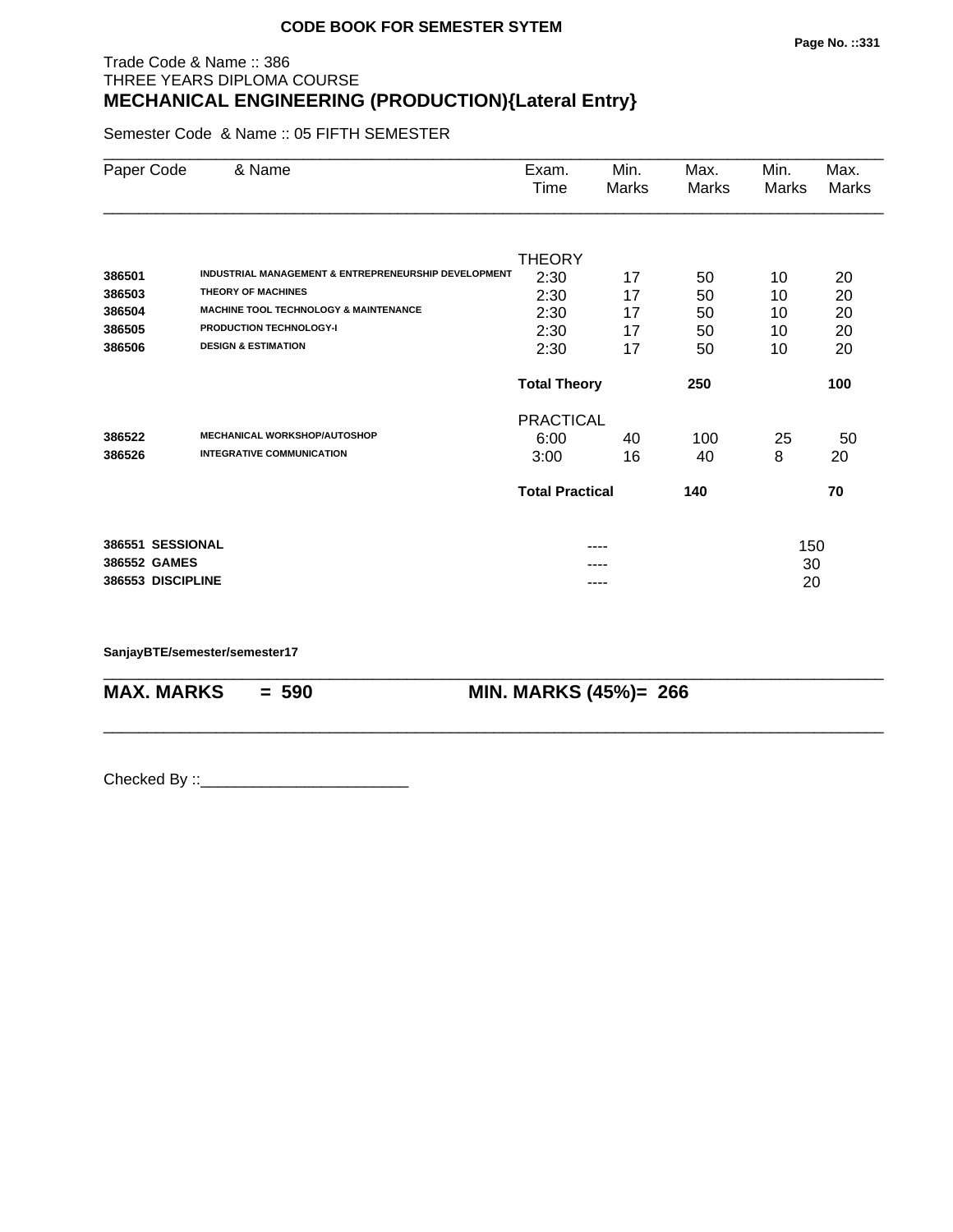## Trade Code & Name :: 386 THREE YEARS DIPLOMA COURSE **MECHANICAL ENGINEERING (PRODUCTION){Lateral Entry}**

Semester Code & Name :: 06 SIXTH SEMESTER

| Paper Code                                            | & Name                                                      | Exam.<br>Time          | Min.<br><b>Marks</b> | Max.<br>Marks | Min.<br><b>Marks</b> | Max.<br><b>Marks</b> |
|-------------------------------------------------------|-------------------------------------------------------------|------------------------|----------------------|---------------|----------------------|----------------------|
|                                                       |                                                             |                        |                      |               |                      |                      |
|                                                       | <b>INDUSTRIAL ENGG. &amp; SAFETY</b>                        | <b>THEORY</b>          |                      |               |                      |                      |
| 386602                                                | <b>METROLOGY &amp; MEASURING INSTRUMENTS</b>                | 2:30                   | 17                   | 50            | 10                   | 20                   |
| 386607<br>386608                                      | PRODUCTION TECHNOLOGY-II                                    | 2:30<br>2:30           | 17                   | 50            | 10                   | 20                   |
| 386609                                                | <b>CNC MACHINE &amp; AUTOMATION</b>                         | 2:30                   | 17<br>17             | 50<br>50      | 10<br>10             | 20<br>20             |
|                                                       |                                                             |                        |                      |               |                      |                      |
|                                                       |                                                             | <b>Total Theory</b>    |                      | 200           |                      | 80                   |
|                                                       |                                                             | <b>PRACTICAL</b>       |                      |               |                      |                      |
| 386621                                                | <b>METROLOGY LAB.</b>                                       | 3:00                   | 20                   | 50            | 15                   | 30                   |
| 386623                                                | PRODUCTION TECHNOLOGY LAB.                                  | 3:00                   | 20                   | 50            | 15                   | 30                   |
| 386624                                                | <b>PROJECT</b>                                              | ----                   | 40                   | 100           | 25                   | 50                   |
| 386625                                                | <b>FIELD EXPOSURE-II</b>                                    | ----                   | 16                   | 40            | 10                   | 20                   |
|                                                       |                                                             | <b>Total Practical</b> |                      | 240           |                      | 130                  |
| 386651 SESSIONAL<br>386652 GAMES<br>386653 DISCIPLINE |                                                             |                        |                      |               | 210<br>15<br>10      |                      |
|                                                       | 386662 CARRY OVER 2ND YEAR (70%)                            |                        |                      |               | 700                  |                      |
|                                                       | 386672 [0020] ENVIRONMENTAL EDUCATION & DISASTER MANAGEMENT |                        | 2:30                 | 17            | 50                   |                      |
|                                                       | SanjayBTE/semester/semester17                               |                        |                      |               |                      |                      |
| <b>MAX. MARKS</b>                                     | $= 1375$                                                    | MIN. MARKS (45%)= 619  |                      |               |                      |                      |
|                                                       |                                                             |                        |                      |               |                      |                      |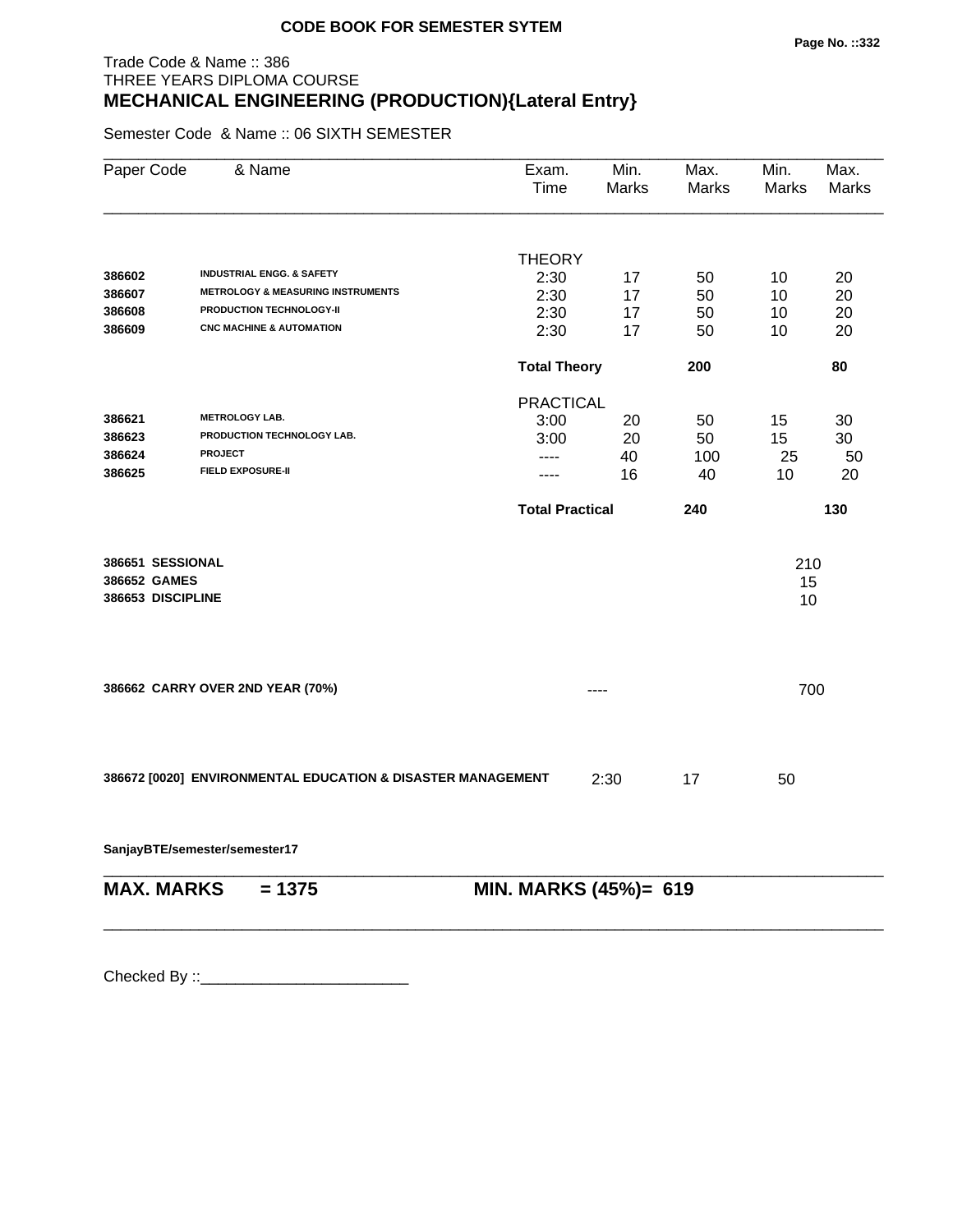## Trade Code & Name :: 387 THREE YEARS DIPLOMA COURSE **MECHANICAL ENGINEERING (R A C) {Lateral Entry}**

Semester Code & Name :: 03 THIRD SEMESTER

| Paper Code        | & Name                                      | Exam.<br>Time          | Min.<br>Marks | Max.<br>Marks                              | Min.<br>Marks | Max.<br><b>Marks</b> |
|-------------------|---------------------------------------------|------------------------|---------------|--------------------------------------------|---------------|----------------------|
|                   |                                             | <b>THEORY</b>          |               |                                            |               |                      |
| 387301            | <b>APPLIED MATHEMATICS-II</b>               | 2:30                   | 17            | 50                                         | 10            | 20                   |
| 387303            | <b>MATERIALS &amp; MATERIALS SCIENCE</b>    | 2:30                   | 17            | 50                                         | 10            | 20                   |
| 387304            | <b>THERMAL ENGINEERING</b>                  | 2:30                   | 17            | 50                                         | 10            | 20                   |
| 387307            | <b>MANUFACTURING PROCESSES</b>              | 2:30                   | 17            | 50                                         | 10            | 20                   |
| 387309            | <b>FUNCTIONAL COMMUNICATION</b>             | 2:30                   | 17            | 50                                         | 10            | 20                   |
|                   |                                             | <b>Total Theory</b>    |               | 250                                        |               | 100                  |
|                   |                                             | <b>PRACTICAL</b>       |               |                                            |               |                      |
| 387322            | THERMAL ENGINEERING LAB.                    | 3:00                   | 8             | 20                                         | 5             | 10                   |
| 387325            | MANUFACTURING PROCESSES (WORKSHOP PRACTICE) | 6:00                   | 32            | 80                                         | 20            | 40                   |
| 387326            | <b>INTRODUCTION TO COMPUTER PRACTICALS</b>  | 3:00                   | 24            | 60                                         | 15            | 30                   |
|                   |                                             | <b>Total Practical</b> |               | 160                                        |               | 80                   |
| 387351 SESSIONAL  |                                             |                        |               |                                            | 180           |                      |
| 387352 GAMES      |                                             |                        |               |                                            | 15            |                      |
| 387353 DISCIPLINE |                                             |                        |               |                                            | 10            |                      |
|                   |                                             |                        |               |                                            |               |                      |
|                   |                                             |                        |               | Qualifying Papers for Lateral Entry System |               |                      |
| 387316            | FOUNDATIONL COMMUNICATION                   | 2:30                   | 17            | 50                                         | 0             | 0                    |
| 387317            | <b>APPLIED MATHEMATICS-I(A)</b>             | 2:30                   | 17            | 50                                         | 0             | $\pmb{0}$            |
| 387318            | <b>APPLIED PHYSICS-I</b>                    | 2:30                   | 17            | 50                                         | 0             | 0                    |
| 387320            | <b>APPLIED MATHEMATICS-I(B)</b>             | 2:30                   | 17            | 50                                         | 0             | 0                    |
|                   |                                             | <b>Total Theory</b>    |               | 615                                        |               | 180                  |
|                   | SanjayBTE/semester/semester17               |                        |               |                                            |               |                      |
| <b>MAX. MARKS</b> | $= 615$                                     | MIN. MARKS (45%)= 277  |               |                                            |               |                      |

\_\_\_\_\_\_\_\_\_\_\_\_\_\_\_\_\_\_\_\_\_\_\_\_\_\_\_\_\_\_\_\_\_\_\_\_\_\_\_\_\_\_\_\_\_\_\_\_\_\_\_\_\_\_\_\_\_\_\_\_\_\_\_\_\_\_\_\_\_\_\_\_\_\_\_\_\_\_\_\_\_\_\_\_\_\_\_\_\_\_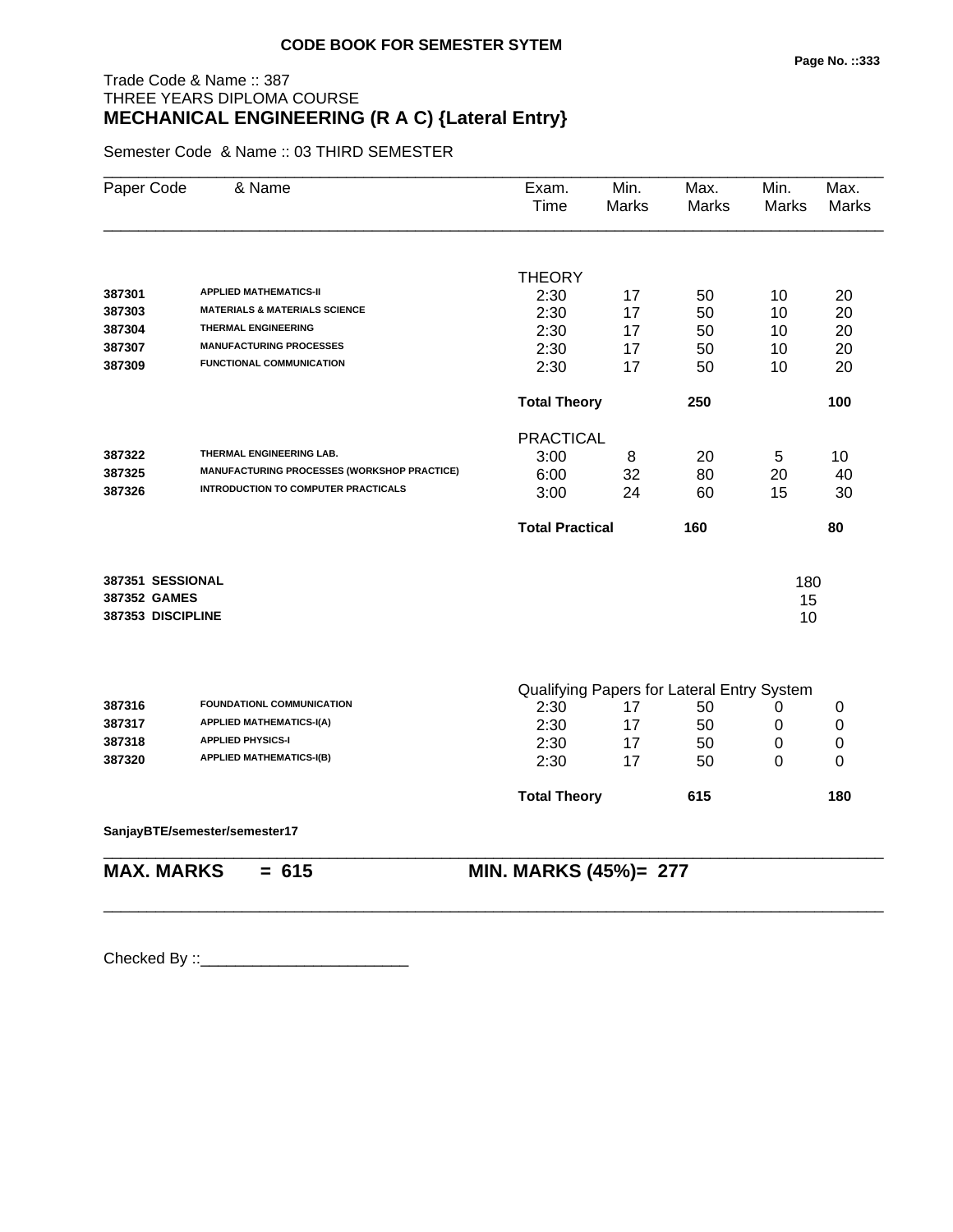## Trade Code & Name :: 387 THREE YEARS DIPLOMA COURSE **MECHANICAL ENGINEERING (R A C) {Lateral Entry}**

Semester Code & Name :: 04 FORTH SEMESTER

| 387402<br>387405                  | <b>MECHANICS OF SOLIDS</b><br><b>HYDRAULICS &amp; HYDRAULIC MACHINES</b><br>ELECTRICAL TECHNOLOGY & ELECTRONICS<br><b>MECHANICAL ENGINEERING DRAWING</b> | <b>THEORY</b><br>2:30<br>2:30 | 17 |                                            |          |    |
|-----------------------------------|----------------------------------------------------------------------------------------------------------------------------------------------------------|-------------------------------|----|--------------------------------------------|----------|----|
|                                   |                                                                                                                                                          |                               |    |                                            |          |    |
|                                   |                                                                                                                                                          |                               |    |                                            |          |    |
|                                   |                                                                                                                                                          |                               |    | 50                                         | 10       | 20 |
|                                   |                                                                                                                                                          |                               | 17 | 50                                         | 10       | 20 |
| 387406                            |                                                                                                                                                          | 2:30                          | 17 | 50                                         | 10       | 20 |
| 387408                            |                                                                                                                                                          | 3:00                          | 17 | 50                                         | 10       | 20 |
|                                   |                                                                                                                                                          | <b>Total Theory</b>           |    | 200                                        |          | 80 |
|                                   |                                                                                                                                                          | <b>PRACTICAL</b>              |    |                                            |          |    |
| 387421                            | <b>MECHANICS OF SOLIDS LAB.</b>                                                                                                                          | 3:00                          | 16 | 40                                         | 10       | 20 |
| 387423                            | <b>HYDRAULICS LAB</b>                                                                                                                                    | 3:00                          | 8  | 20                                         | 5        | 10 |
| 387424                            | ELECTRICAL TECHNOLOGY & ELECTRONICS LAB.                                                                                                                 | 3:00                          | 16 | 40                                         | 10       | 20 |
|                                   |                                                                                                                                                          | <b>Total Practical</b>        |    | 100                                        |          | 50 |
|                                   |                                                                                                                                                          |                               |    |                                            |          |    |
| 387451 SESSIONAL                  |                                                                                                                                                          |                               |    |                                            | 130      |    |
| 387452 GAMES<br>387453 DISCIPLINE |                                                                                                                                                          |                               |    |                                            | 15<br>10 |    |
|                                   |                                                                                                                                                          |                               |    |                                            |          |    |
|                                   |                                                                                                                                                          |                               |    | Qualifying Papers for Lateral Entry System |          |    |
| 387419                            | <b>APPLIED CHEMISTRY</b>                                                                                                                                 | 2:30                          | 17 | 50                                         | 0        | 0  |
| 387421                            | <b>APPLIED PHYSICS-II</b>                                                                                                                                | 3:00                          | 17 | 50                                         | 0        | 0  |
| 387431                            | <b>APPLIED PHYSICS-II</b>                                                                                                                                | 3:00                          | 16 | 40                                         | 0        | 0  |
| 387432                            | <b>APPLIED CHEMISTRY</b>                                                                                                                                 | 3:00                          | 16 | 40                                         | 0        | 0  |
|                                   | SanjayBTE/semester/semester17                                                                                                                            |                               |    |                                            |          |    |
| <b>MAX. MARKS</b>                 | $= 455$                                                                                                                                                  | <b>MIN. MARKS (45%)= 205</b>  |    |                                            |          |    |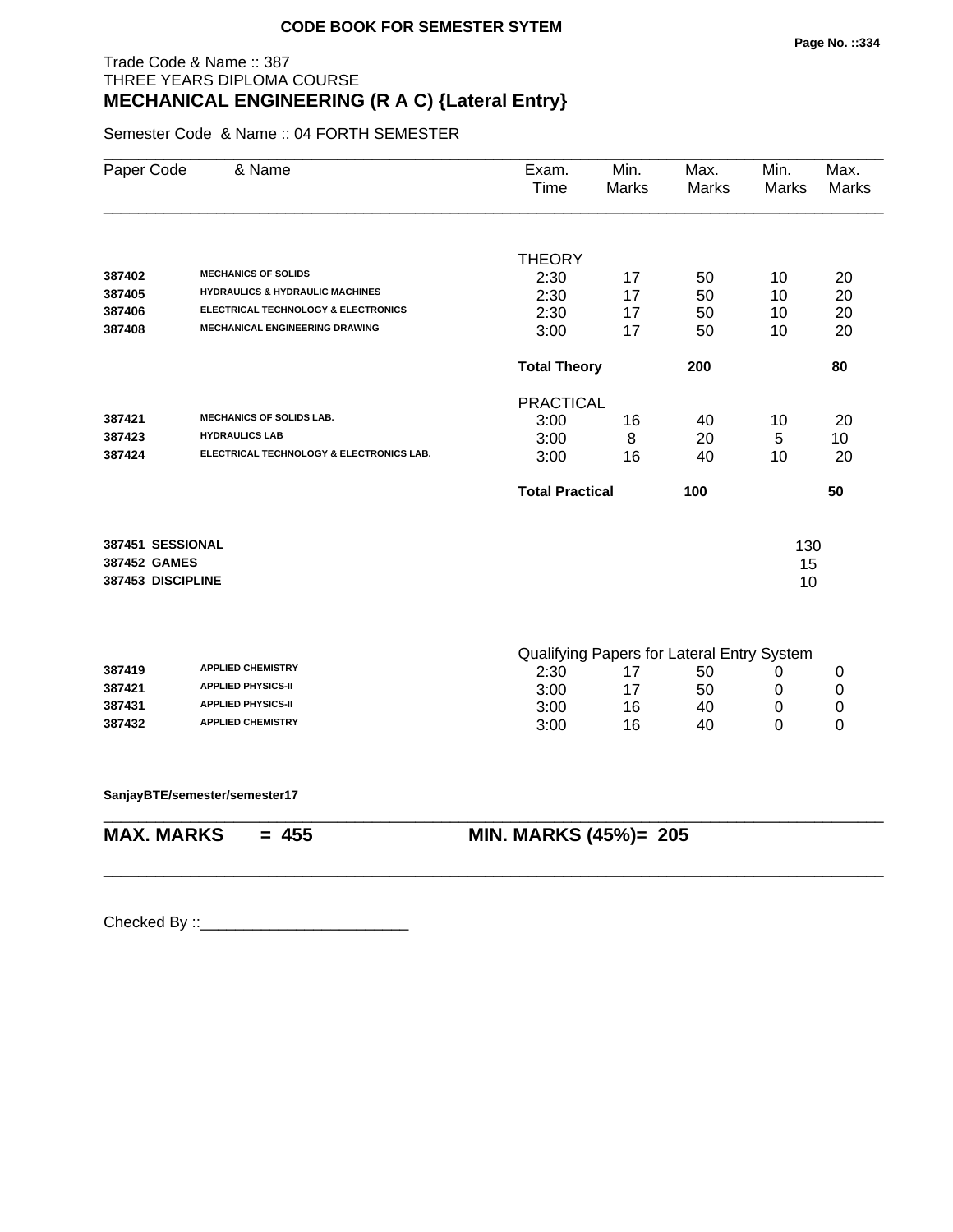## Trade Code & Name :: 387 THREE YEARS DIPLOMA COURSE **MECHANICAL ENGINEERING (R A C) {Lateral Entry}**

Semester Code & Name :: 05 FIFTH SEMESTER

| Paper Code                 | & Name                                                                                                                                | Exam.<br>Time                         | Min.<br>Marks  | Max.<br>Marks  | Min.<br>Marks  | Max.<br>Marks  |
|----------------------------|---------------------------------------------------------------------------------------------------------------------------------------|---------------------------------------|----------------|----------------|----------------|----------------|
| 387501<br>387502<br>387503 | INDUSTRIAL MANAGEMENT & ENTREPRENEURSHIP DEVELOPMENT<br><b>THEORY OF MACHINES</b><br><b>MACHINE TOOL TECHNOLOGY &amp; MAINTENANCE</b> | <b>THEORY</b><br>2:30<br>2:30<br>2:30 | 17<br>17<br>17 | 50<br>50<br>50 | 10<br>10<br>10 | 20<br>20<br>20 |
| 387506                     | <b>REFRIGERATION</b>                                                                                                                  | 2:30                                  | 17             | 50             | 10             | 20             |
| 387507                     | <b>DESIGN &amp; ESTIMATION</b>                                                                                                        | 2:30                                  | 17             | 50             | 10             | 20             |
|                            |                                                                                                                                       | <b>Total Theory</b>                   |                | 250            |                | 100            |
|                            |                                                                                                                                       | <b>PRACTICAL</b>                      |                |                |                |                |
| 387522                     | <b>MECHANICAL WORKSHOP/AUTOSHOP</b>                                                                                                   | 6:00                                  | 40             | 100            | 25             | 50             |
| 387526                     | <b>INTEGRATIVE COMMUNICATION</b>                                                                                                      | 3:00                                  | 16             | 40             | 8              | 20             |
|                            |                                                                                                                                       | <b>Total Practical</b>                |                | 140            |                | 70             |
| 387551 SESSIONAL           |                                                                                                                                       |                                       |                |                | 150            |                |
| 387552 GAMES               |                                                                                                                                       |                                       |                |                | 15             |                |
| 387553 DISCIPLINE          |                                                                                                                                       |                                       | ----           |                | 10             |                |

\_\_\_\_\_\_\_\_\_\_\_\_\_\_\_\_\_\_\_\_\_\_\_\_\_\_\_\_\_\_\_\_\_\_\_\_\_\_\_\_\_\_\_\_\_\_\_\_\_\_\_\_\_\_\_\_\_\_\_\_\_\_\_\_\_\_\_\_\_\_\_\_\_\_\_\_\_\_\_\_\_\_\_\_\_\_\_\_\_\_

\_\_\_\_\_\_\_\_\_\_\_\_\_\_\_\_\_\_\_\_\_\_\_\_\_\_\_\_\_\_\_\_\_\_\_\_\_\_\_\_\_\_\_\_\_\_\_\_\_\_\_\_\_\_\_\_\_\_\_\_\_\_\_\_\_\_\_\_\_\_\_\_\_\_\_\_\_\_\_\_\_\_\_\_\_\_\_\_\_\_

**SanjayBTE/semester/semester17**

**MAX. MARKS** = 565 **MIN. MARKS (45%)**= 254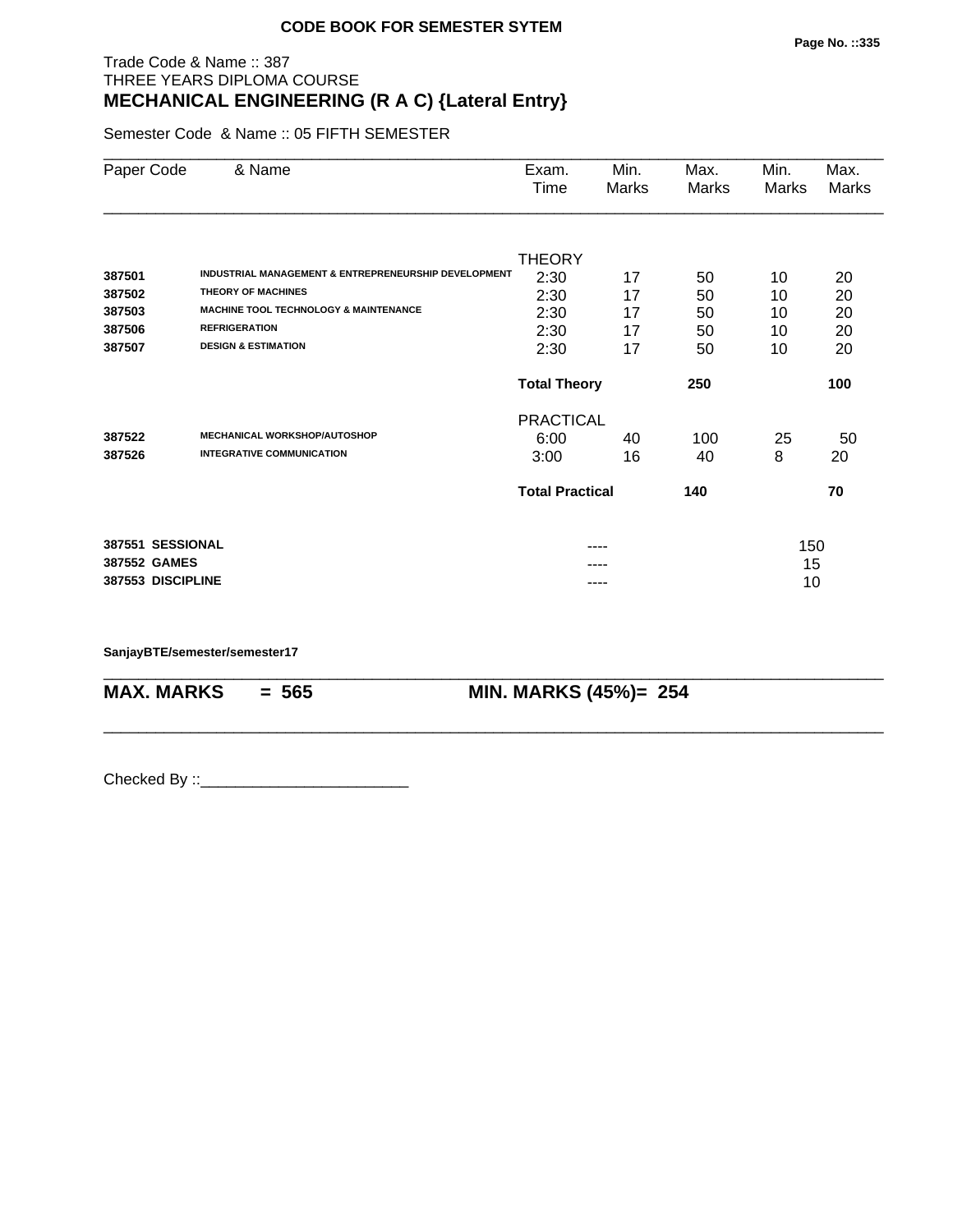## Trade Code & Name :: 387 THREE YEARS DIPLOMA COURSE **MECHANICAL ENGINEERING (R A C) {Lateral Entry}**

Semester Code & Name :: 06 SIXTH SEMESTER

| Paper Code                       | & Name                                                                                    | Exam.<br>Time          | Min.<br>Marks | Max.<br><b>Marks</b> | Min.<br><b>Marks</b> | Max.<br>Marks |
|----------------------------------|-------------------------------------------------------------------------------------------|------------------------|---------------|----------------------|----------------------|---------------|
|                                  |                                                                                           |                        |               |                      |                      |               |
|                                  |                                                                                           | <b>THEORY</b>          |               |                      |                      |               |
| 387604                           | <b>METROLOGY &amp; MEASURING INSTRUMENTS</b>                                              | 2:30                   | 17            | 50                   | 10                   | 20            |
| 387605                           | <b>INDUSTRIAL ENGG. &amp; SAFETY</b><br>R.A.C. PLANT ERECTION PERFORMANCE AND MAINTENANCE | 2:30                   | 17            | 50                   | 10                   | 20            |
| 387608                           | <b>AIR CONDITIONING</b>                                                                   | 2:30                   | 17            | 50                   | 10                   | 20            |
| 387609                           |                                                                                           | 2:30                   | 17            | 50                   | 10                   | 20            |
|                                  |                                                                                           | <b>Total Theory</b>    |               | 200                  |                      | 80            |
|                                  |                                                                                           | <b>PRACTICAL</b>       |               |                      |                      |               |
| 387621                           | <b>METROLOGY LAB.</b>                                                                     | 3:00                   | 20            | 50                   | 15                   | 30            |
| 387623                           | <b>REFRIGERATION &amp; AIR CONDITIONING LAB</b>                                           | 3:00                   | 20            | 50                   | 15                   | 30            |
| 387624<br><b>PROJECT</b>         |                                                                                           | $---$                  | 40            | 100                  | 25                   | 50            |
| 387625                           | <b>FIELD EXPOSURE-II</b>                                                                  | ----                   | 16            | 40                   | 10                   | 20            |
|                                  |                                                                                           | <b>Total Practical</b> |               | 240                  |                      | 130           |
| 387651 SESSIONAL                 |                                                                                           |                        |               |                      | 210                  |               |
| 387652 GAMES                     |                                                                                           |                        |               |                      | 15                   |               |
| 387653 DISCIPLINE                |                                                                                           |                        |               |                      | 10                   |               |
|                                  |                                                                                           |                        |               |                      |                      |               |
| 387662 CARRY OVER 2ND YEAR (70%) |                                                                                           |                        |               |                      | 700                  |               |
|                                  |                                                                                           |                        |               |                      |                      |               |
|                                  | 387672 [0020] ENVIRONMENTAL EDUCATION & DISASTER MANAGEMENT                               |                        | 2:30          | 17                   | 50                   |               |
| SanjayBTE/semester/semester17    |                                                                                           |                        |               |                      |                      |               |
| <b>MAX. MARKS</b>                | $= 1375$                                                                                  | MIN. MARKS (45%)= 619  |               |                      |                      |               |

\_\_\_\_\_\_\_\_\_\_\_\_\_\_\_\_\_\_\_\_\_\_\_\_\_\_\_\_\_\_\_\_\_\_\_\_\_\_\_\_\_\_\_\_\_\_\_\_\_\_\_\_\_\_\_\_\_\_\_\_\_\_\_\_\_\_\_\_\_\_\_\_\_\_\_\_\_\_\_\_\_\_\_\_\_\_\_\_\_\_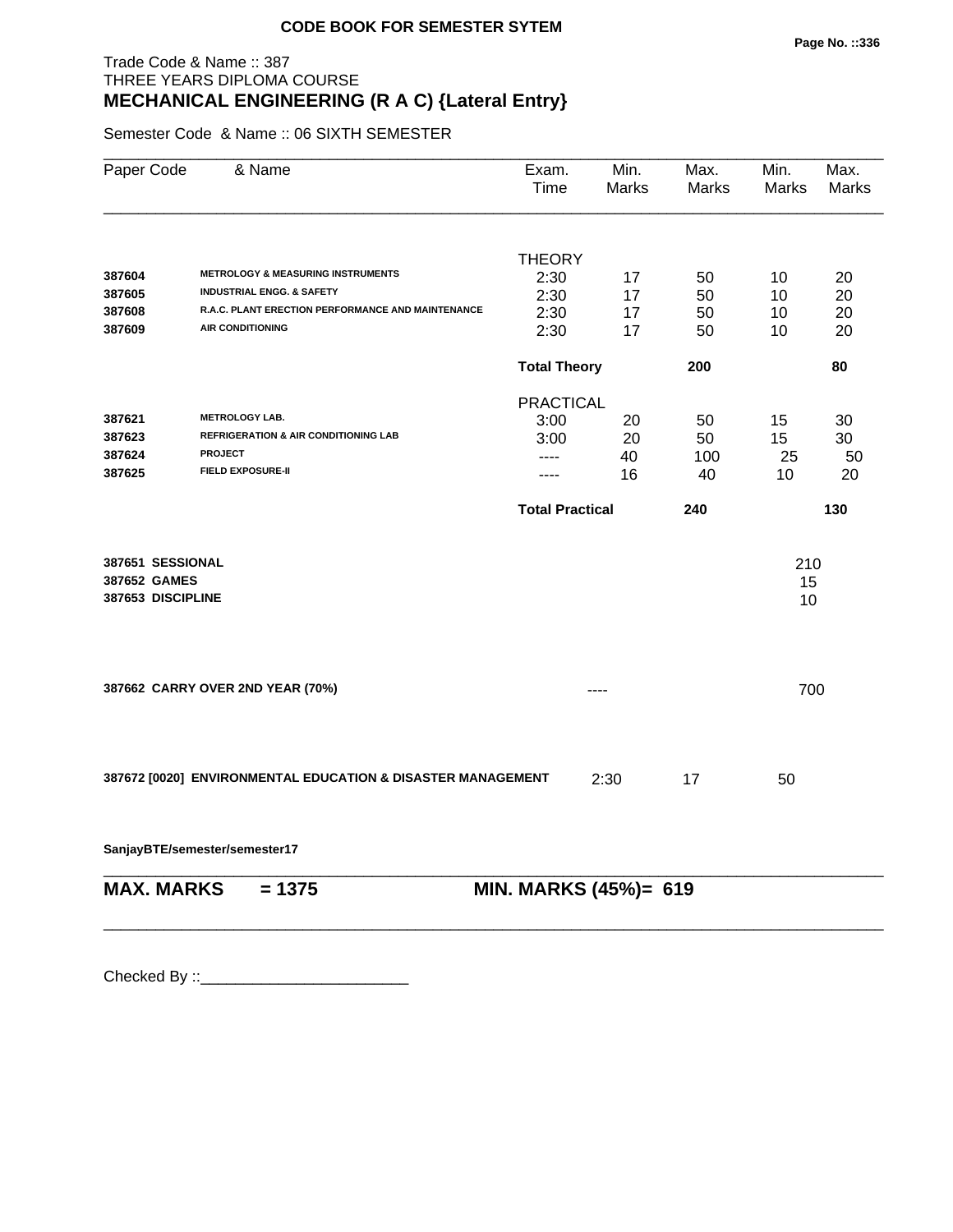## Trade Code & Name :: 388 THREE YEARS DIPLOMA COURSE **MECHANICAL ENGINEERING (MAINTENANCE){Lateral Entry}**

Semester Code & Name :: 03 THIRD SEMESTER

| Paper Code          | & Name                                             | Exam.<br>Time                | Min.<br>Marks | Max.<br><b>Marks</b>                       | Min.<br><b>Marks</b> | Max.<br>Marks |
|---------------------|----------------------------------------------------|------------------------------|---------------|--------------------------------------------|----------------------|---------------|
|                     |                                                    | <b>THEORY</b>                |               |                                            |                      |               |
| 388301              | <b>APPLIED MATHEMATICS-II</b>                      | 2:30                         | 17            | 50                                         | 10                   | 20            |
| 388303              | <b>MATERIALS &amp; MATERIALS SCIENCE</b>           | 2:30                         | 17            | 50                                         | 10                   | 20            |
| 388304              | <b>THERMAL ENGINEERING</b>                         | 2:30                         | 17            | 50                                         | 10                   | 20            |
| 388307              | <b>MANUFACTURING PROCESSES</b>                     | 2:30                         | 17            | 50                                         | 10                   | 20            |
| 388309              | <b>FUNCTIONAL COMMUNICATION</b>                    | 2:30                         | 17            | 50                                         | 10                   | 20            |
|                     |                                                    | <b>Total Theory</b>          |               | 250                                        |                      | 100           |
|                     |                                                    | <b>PRACTICAL</b>             |               |                                            |                      |               |
| 388322              | THERMAL ENGINEERING LAB.                           | 3:00                         | 8             | 20                                         | 5                    | 10            |
| 388325              | <b>MANUFACTURING PROCESSES (WORKSHOP PRACTICE)</b> | 6:00                         | 32            | 80                                         | 20                   | 40            |
| 388326              | <b>INTRODUCTION TO COMPUTER PRACTICALS</b>         | 3:00                         | 24            | 60                                         | 15                   | 30            |
|                     |                                                    | <b>Total Practical</b>       |               | 160                                        |                      | 80            |
| 388351 SESSIONAL    |                                                    |                              |               |                                            | 180                  |               |
| <b>388352 GAMES</b> |                                                    |                              |               |                                            | 15                   |               |
| 388353 DISCIPLINE   |                                                    |                              |               |                                            | 10                   |               |
|                     |                                                    |                              |               |                                            |                      |               |
|                     |                                                    |                              |               | Qualifying Papers for Lateral Entry System |                      |               |
| 388316              | FOUNDATIONL COMMUNICATION                          | 2:30                         | 17            | 50                                         | 0                    | 0             |
| 388317              | <b>APPLIED MATHEMATICS-I(A)</b>                    | 2:30                         | 17            | 50                                         | 0                    | 0             |
| 388318              | <b>APPLIED PHYSICS-I</b>                           | 2:30                         | 17            | 50                                         | 0                    | $\pmb{0}$     |
| 388320              | <b>APPLIED MATHEMATICS-I(B)</b>                    | 2:30                         | 17            | 50                                         | 0                    | 0             |
|                     |                                                    | <b>Total Theory</b>          |               | 615                                        |                      | 180           |
|                     | SanjayBTE/semester/semester17                      |                              |               |                                            |                      |               |
| <b>MAX. MARKS</b>   | $= 615$                                            | <b>MIN. MARKS (45%)= 277</b> |               |                                            |                      |               |

\_\_\_\_\_\_\_\_\_\_\_\_\_\_\_\_\_\_\_\_\_\_\_\_\_\_\_\_\_\_\_\_\_\_\_\_\_\_\_\_\_\_\_\_\_\_\_\_\_\_\_\_\_\_\_\_\_\_\_\_\_\_\_\_\_\_\_\_\_\_\_\_\_\_\_\_\_\_\_\_\_\_\_\_\_\_\_\_\_\_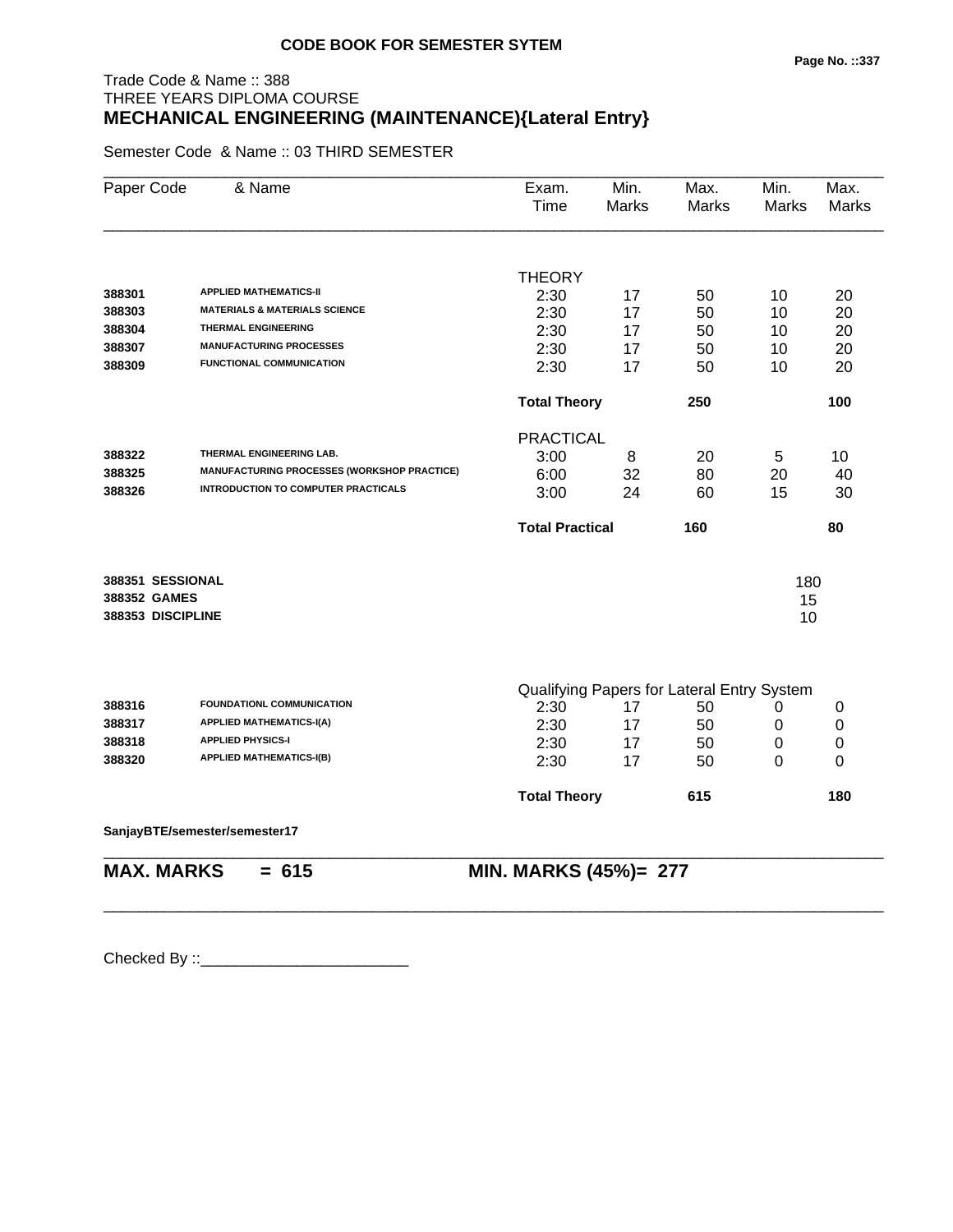## Trade Code & Name :: 388 THREE YEARS DIPLOMA COURSE **MECHANICAL ENGINEERING (MAINTENANCE){Lateral Entry}**

Semester Code & Name :: 04 FORTH SEMESTER

|                   |                                            |                        |    |                                            | <b>Marks</b> | <b>Marks</b> |
|-------------------|--------------------------------------------|------------------------|----|--------------------------------------------|--------------|--------------|
|                   |                                            |                        |    |                                            |              |              |
|                   | <b>MECHANICS OF SOLIDS</b>                 | <b>THEORY</b>          |    |                                            |              |              |
| 388402            | <b>HYDRAULICS &amp; HYDRAULIC MACHINES</b> | 2:30                   | 17 | 50                                         | 10           | 20           |
| 388405            | ELECTRICAL TECHNOLOGY & ELECTRONICS        | 2:30                   | 17 | 50                                         | 10           | 20           |
| 388406            | <b>MECHANICAL ENGINEERING DRAWING</b>      | 2:30                   | 17 | 50                                         | 10           | 20           |
| 388408            |                                            | 3:00                   | 17 | 50                                         | 10           | 20           |
|                   |                                            | <b>Total Theory</b>    |    | 200                                        |              | 80           |
|                   |                                            | <b>PRACTICAL</b>       |    |                                            |              |              |
| 388421            | <b>MECHANICS OF SOLIDS LAB.</b>            | 3:00                   | 16 | 40                                         | 10           | 20           |
| 388423            | <b>HYDRAULICS LAB</b>                      | 3:00                   | 8  | 20                                         | 5            | 10           |
| 388424            | ELECTRICAL TECHNOLOGY & ELECTRONICS LAB.   | 3:00                   | 16 | 40                                         | 10           | 20           |
|                   |                                            | <b>Total Practical</b> |    | 100                                        |              | 50           |
| 388451 SESSIONAL  |                                            |                        |    |                                            |              |              |
| 388452 GAMES      |                                            |                        |    |                                            | 130<br>15    |              |
| 388453 DISCIPLINE |                                            |                        |    |                                            | 10           |              |
|                   |                                            |                        |    |                                            |              |              |
|                   |                                            |                        |    | Qualifying Papers for Lateral Entry System |              |              |
| 388419            | <b>APPLIED CHEMISTRY</b>                   | 2:30                   | 17 | 50                                         | 0            | 0            |
| 388421            | <b>APPLIED PHYSICS-II</b>                  | 3:00                   | 17 | 50                                         | 0            | 0            |
| 388431            | <b>APPLIED PHYSICS-II</b>                  | 3:00                   | 16 | 40                                         | 0            | 0            |
| 388432            | <b>APPLIED CHEMISTRY</b>                   | 3:00                   | 16 | 40                                         | 0            | 0            |
|                   | SanjayBTE/semester/semester17              |                        |    |                                            |              |              |
| <b>MAX. MARKS</b> | $= 455$                                    | MIN. MARKS (45%)= 205  |    |                                            |              |              |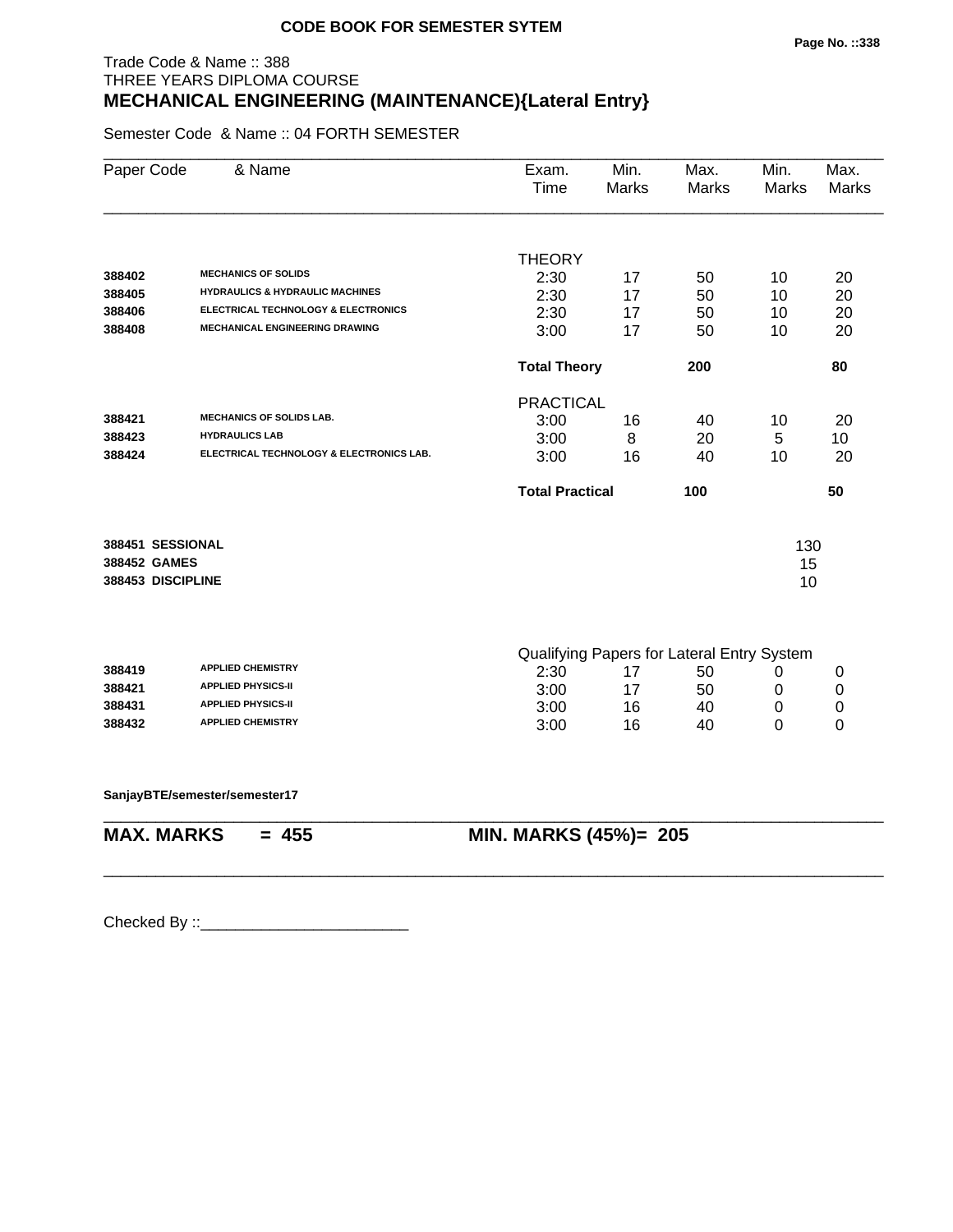## Trade Code & Name :: 388 THREE YEARS DIPLOMA COURSE **MECHANICAL ENGINEERING (MAINTENANCE){Lateral Entry}**

Semester Code & Name :: 05 FIFTH SEMESTER

| Paper Code                           | & Name                                                                                                                                                                  | Exam.<br>Time                         | Min.<br>Marks        | Max.<br>Marks  | Min.<br>Marks  | Max.<br><b>Marks</b> |
|--------------------------------------|-------------------------------------------------------------------------------------------------------------------------------------------------------------------------|---------------------------------------|----------------------|----------------|----------------|----------------------|
| 388501<br>388503<br>388504<br>388505 | INDUSTRIAL MANAGEMENT & ENTREPRENEURSHIP DEVELOPMENT<br><b>THEORY OF MACHINES</b><br><b>MACHINE TOOL TECHNOLOGY &amp; MAINTENANCE</b><br><b>DESIGN &amp; ESTIMATION</b> | <b>THEORY</b><br>2:30<br>2:30<br>2:30 | 17<br>17<br>17<br>17 | 50<br>50<br>50 | 10<br>10<br>10 | 20<br>20<br>20       |
| 388507                               | <b>REPAIR &amp; MAINTENANCE-I</b>                                                                                                                                       | 2:30<br>2:30                          | 17                   | 50<br>50       | 10<br>10       | 20<br>20             |
|                                      |                                                                                                                                                                         | <b>Total Theory</b>                   |                      | 250            |                | 100                  |
| 388522                               | <b>MECHANICAL WORKSHOP/AUTOSHOP</b>                                                                                                                                     | <b>PRACTICAL</b>                      |                      |                |                |                      |
| 388526                               | <b>INTEGRATIVE COMMUNICATION</b>                                                                                                                                        | 6:00<br>3:00                          | 40<br>16             | 100<br>40      | 25<br>8        | 50<br>20             |
|                                      |                                                                                                                                                                         | <b>Total Practical</b>                |                      | 140            |                | 70                   |
| 388551 SESSIONAL                     |                                                                                                                                                                         |                                       | ----                 |                | 150            |                      |
| 388552 GAMES<br>388553 DISCIPLINE    |                                                                                                                                                                         |                                       | ----                 |                | 15<br>10       |                      |

\_\_\_\_\_\_\_\_\_\_\_\_\_\_\_\_\_\_\_\_\_\_\_\_\_\_\_\_\_\_\_\_\_\_\_\_\_\_\_\_\_\_\_\_\_\_\_\_\_\_\_\_\_\_\_\_\_\_\_\_\_\_\_\_\_\_\_\_\_\_\_\_\_\_\_\_\_\_\_\_\_\_\_\_\_\_\_\_\_\_

\_\_\_\_\_\_\_\_\_\_\_\_\_\_\_\_\_\_\_\_\_\_\_\_\_\_\_\_\_\_\_\_\_\_\_\_\_\_\_\_\_\_\_\_\_\_\_\_\_\_\_\_\_\_\_\_\_\_\_\_\_\_\_\_\_\_\_\_\_\_\_\_\_\_\_\_\_\_\_\_\_\_\_\_\_\_\_\_\_\_

**SanjayBTE/semester/semester17**

**MAX. MARKS = 565 MIN. MARKS (45%)= 254**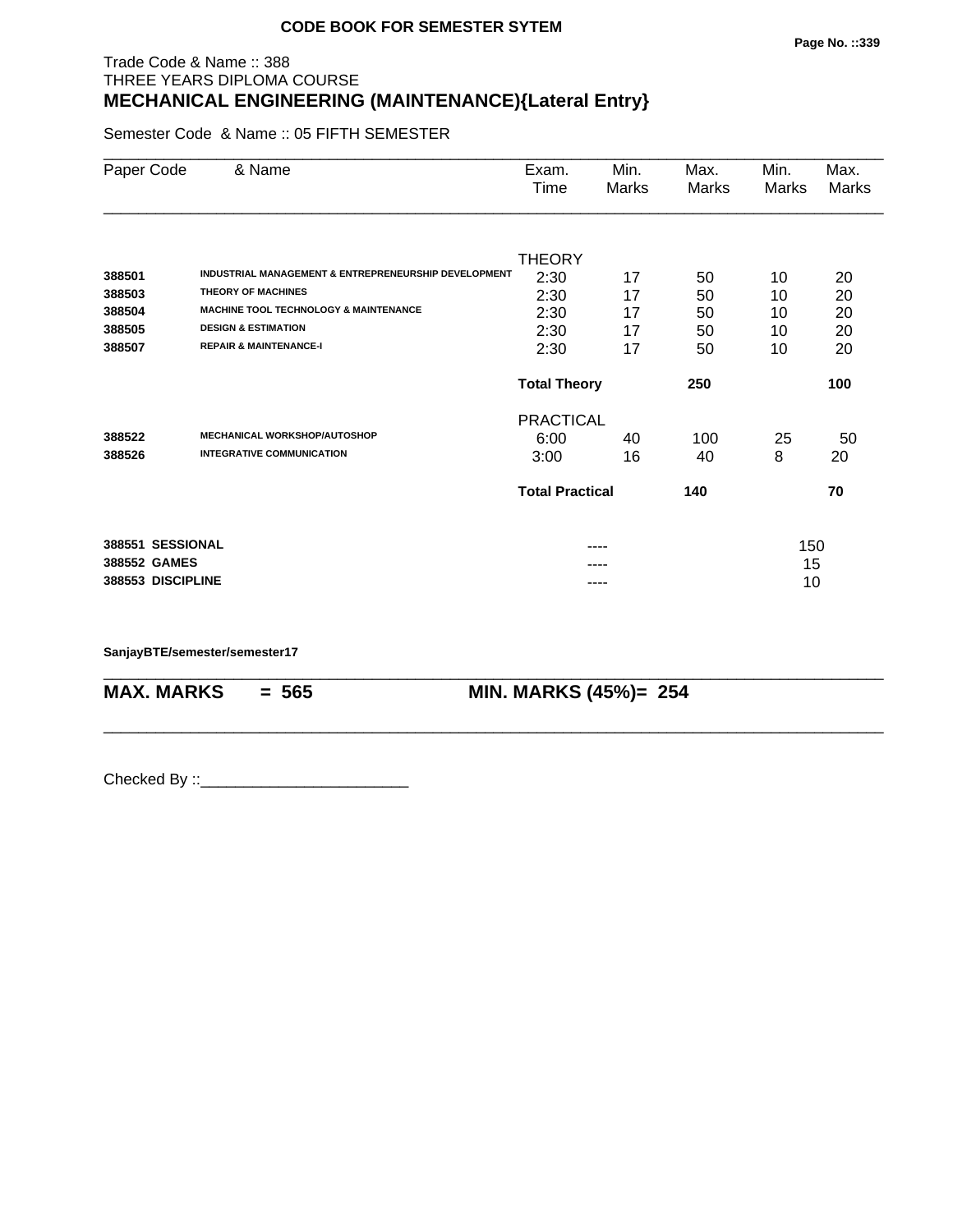## Trade Code & Name :: 388 THREE YEARS DIPLOMA COURSE **MECHANICAL ENGINEERING (MAINTENANCE){Lateral Entry}**

Semester Code & Name :: 06 SIXTH SEMESTER

| Paper Code                                            | & Name                                                      | Exam.<br>Time          | Min.<br><b>Marks</b> | Max.<br>Marks | Min.<br>Marks   | Max.<br>Marks |
|-------------------------------------------------------|-------------------------------------------------------------|------------------------|----------------------|---------------|-----------------|---------------|
|                                                       |                                                             | <b>THEORY</b>          |                      |               |                 |               |
| 388602                                                | <b>INDUSTRIAL ENGG. &amp; SAFETY</b>                        | 2:30                   | 17                   | 50            | 10              | 20            |
| 388606                                                | <b>METROLOGY &amp; MEASURING INSTRUMENTS</b>                | 2:30                   | 17                   | 50            | 10              | 20            |
| 388608                                                | <b>REPAIR &amp; MAINTENANCE-II</b>                          | 2:30                   | 17                   | 50            | 10              | 20            |
|                                                       |                                                             | <b>Total Theory</b>    |                      | 150           |                 | 60            |
|                                                       |                                                             | <b>PRACTICAL</b>       |                      |               |                 |               |
| 388621                                                | <b>METROLOGY LAB.</b>                                       | 3:00                   | 20                   | 50            | 15              | 30            |
| 388623                                                | <b>MAINTENANCE PRACTICE</b>                                 | 3:00                   | 20                   | 50            | 15              | 30            |
| 388624                                                | <b>PROJECT</b>                                              | ----                   | 56                   | 140           | 30              | 60            |
| 388625                                                | <b>FIELD EXPOSURE-II</b>                                    | ----                   | 20                   | 50            | 15              | 30            |
|                                                       |                                                             | <b>Total Practical</b> |                      | 290           |                 | 150           |
| 388651 SESSIONAL<br>388652 GAMES<br>388653 DISCIPLINE |                                                             |                        |                      |               | 210<br>15<br>10 |               |
|                                                       | 388662 CARRY OVER 2ND YEAR (70%)                            |                        | ----                 |               | 700             |               |
|                                                       | 388672 [0020] ENVIRONMENTAL EDUCATION & DISASTER MANAGEMENT |                        | 2:30                 | 17            | 50              |               |

**SanjayBTE/semester/semester17**

| $MAX. \, MARKS = 1375$ | <b>MIN. MARKS (45%)= 619</b> |
|------------------------|------------------------------|
|                        |                              |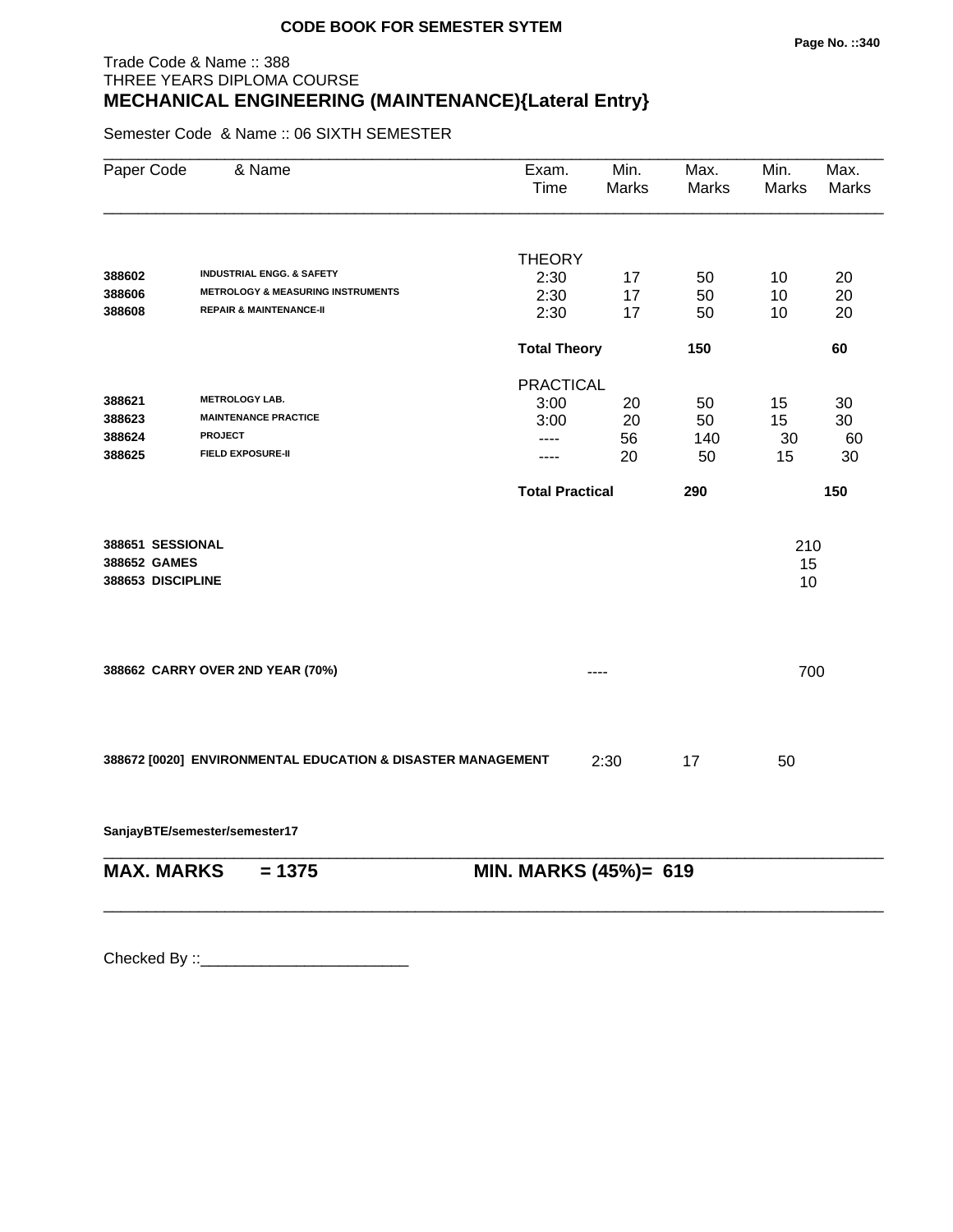#### **Page No. ::341**

## Trade Code & Name :: 390 THREE YEARS DIPLOMA COURSE **INFORMATION TECHNOLOGY {Lateral Entry}**

Semester Code & Name :: 03 THIRD SEMESTER

| Paper Code        | & Name                                          | Exam.<br>Time          | Min.<br><b>Marks</b> | Max.<br><b>Marks</b>                       | Min.<br>Marks | Max.<br>Marks |
|-------------------|-------------------------------------------------|------------------------|----------------------|--------------------------------------------|---------------|---------------|
|                   |                                                 |                        |                      |                                            |               |               |
|                   |                                                 | <b>THEORY</b>          |                      |                                            |               |               |
| 390301            | <b>DATA STRUCTURE USING C</b>                   | 2:30                   | 17                   | 50                                         | 10            | 20            |
| 390303            | <b>APPLIED MATHEMATICS-II</b>                   | 2:30                   | 17                   | 50                                         | 10            | 20            |
| 390304            | OFFICE AUTOMATION TOOLS                         | 2:30                   | 17                   | 50                                         | 10            | 20            |
| 390306            | <b>WEB TECHNOLOGY - I</b>                       | 2:30                   | 17                   | 50                                         | 10            | 20            |
| 390308            | <b>COMPUTER ORGANISATION AND MICROPROCESSOR</b> | 2:30                   | 17                   | 50                                         | 10            | 20            |
|                   |                                                 | <b>Total Theory</b>    |                      | 250                                        |               | 100           |
|                   |                                                 | <b>PRACTICAL</b>       |                      |                                            |               |               |
| 390321            | <b>DATA STRUCTURE USING C</b>                   | 3:00                   | 24                   | 60                                         | 15            | 30            |
| 390322            | OFFICE AUTOMATION TOOLS                         | 3:00                   | 28                   | 70                                         | 15            | 30            |
| 390324            | <b>WEB TECHNOLOGY - I</b>                       | 3:00                   | 28                   | 70                                         | 17            | 35            |
| 390328            | <b>COMPUTER ORGANISATION AND MICROPROCESSOR</b> | 3:00                   | 24                   | 60                                         | 15            | 30            |
|                   |                                                 | <b>Total Practical</b> |                      | 260                                        |               | 125           |
| 390351 SESSIONAL  |                                                 |                        |                      |                                            | 220           |               |
| 390352 GAMES      |                                                 |                        |                      |                                            | 15            |               |
| 390353 DISCIPLINE |                                                 |                        |                      |                                            | 10            |               |
|                   |                                                 |                        |                      |                                            |               |               |
|                   |                                                 |                        |                      | Qualifying Papers for Lateral Entry System |               |               |
| 390316            | PROFESSIONAL COMMUNICATION                      | 2:30                   | 17                   | 50                                         | 0             | 0             |

| 390317 | <b>APPLIED MATHEMATICS-I(A)</b>   | 2:30 | 50 |   |
|--------|-----------------------------------|------|----|---|
| 390318 | <b>APPLIED PHYSICS-I</b>          | 2:30 | 50 |   |
| 390320 | <b>APPLIED MATHEMATICS-I(B)</b>   | 2:30 | 50 |   |
| 390332 | <b>PROFESSIONAL COMMUNICATION</b> | 3:00 | 20 | ╰ |

\_\_\_\_\_\_\_\_\_\_\_\_\_\_\_\_\_\_\_\_\_\_\_\_\_\_\_\_\_\_\_\_\_\_\_\_\_\_\_\_\_\_\_\_\_\_\_\_\_\_\_\_\_\_\_\_\_\_\_\_\_\_\_\_\_\_\_\_\_\_\_\_\_\_\_\_\_\_\_\_\_\_\_\_\_\_\_\_\_\_

\_\_\_\_\_\_\_\_\_\_\_\_\_\_\_\_\_\_\_\_\_\_\_\_\_\_\_\_\_\_\_\_\_\_\_\_\_\_\_\_\_\_\_\_\_\_\_\_\_\_\_\_\_\_\_\_\_\_\_\_\_\_\_\_\_\_\_\_\_\_\_\_\_\_\_\_\_\_\_\_\_\_\_\_\_\_\_\_\_\_

#### **SanjayBTE/semester/semester17**

# **MAX. MARKS = 755 MIN. MARKS (45%)= 340**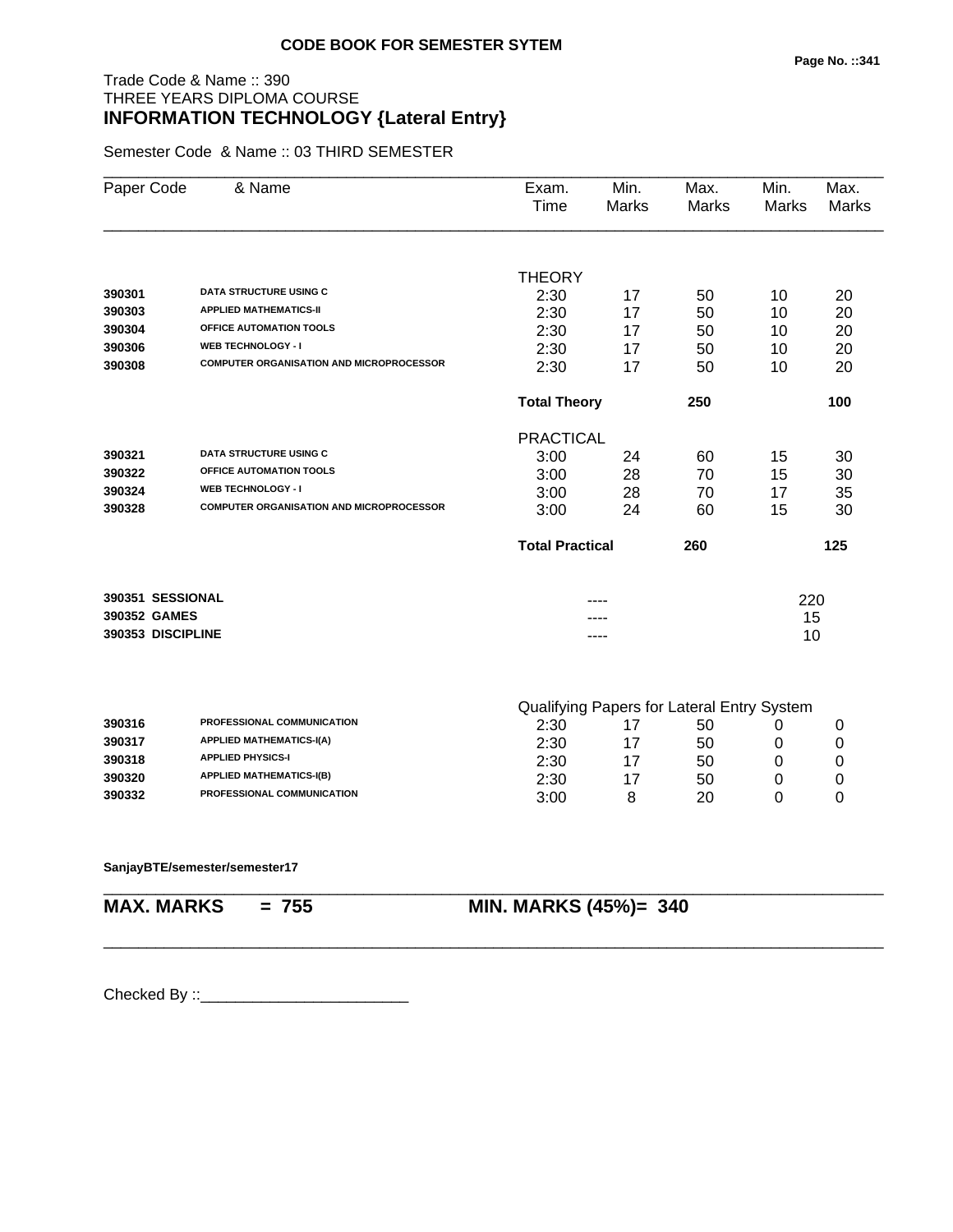## Trade Code & Name :: 390 THREE YEARS DIPLOMA COURSE **INFORMATION TECHNOLOGY {Lateral Entry}**

Semester Code & Name :: 04 FORTH SEMESTER

| Paper Code        | & Name                                           | Exam.<br>Time          | Min.<br>Marks | Max.<br><b>Marks</b>                       | Min.<br>Marks | Max.<br>Marks |
|-------------------|--------------------------------------------------|------------------------|---------------|--------------------------------------------|---------------|---------------|
|                   |                                                  | <b>THEORY</b>          |               |                                            |               |               |
| 390401            | <b>OPERATING SYSTEM</b>                          | 2:30                   | 17            | 50                                         | 17            | 20            |
| 390402            | <b>DATA COMMUNICATION &amp; COMPUTER NETWORK</b> | 2:30                   | 17            | 50                                         | 10            | 20            |
| 390405            | <b>WEB TECHNOLOGY-II</b>                         | 2:30                   | 17            | 50                                         | 10            | 20            |
| 390407            | IT INFRASTRUTURE                                 | 2:30                   | 17            | 50                                         | 10            | 20            |
|                   |                                                  | <b>Total Theory</b>    |               | 200                                        |               | 80            |
|                   |                                                  | <b>PRACTICAL</b>       |               |                                            |               |               |
| 390422            | <b>OPERATING SYSTEM</b>                          | 3:00                   | 20            | 50                                         | 15            | 30            |
| 390423            | <b>WEB TECHNOLOGY-II</b>                         | 3:00                   | 24            | 60                                         | 15            | 30            |
| 390425            | IT INFRASTRUTURE                                 | 3:00                   | 28            | 70                                         | 17            | 35            |
| 390426            | <b>DATA COMMUNICATION &amp; COMPUTER NETWORK</b> | 3:00                   | 24            | 60                                         | 15            | 30            |
| 390429            | <b>EMPLOYABLE SKILLS (VIVA)</b>                  | 3:00                   | 10            | 25                                         | 8             | 15            |
|                   |                                                  | <b>Total Practical</b> |               | 265                                        |               | 140           |
| 390451 SESSIONAL  |                                                  |                        |               |                                            | 220           |               |
| 390452 GAMES      |                                                  |                        |               |                                            | 15            |               |
| 390453 DISCIPLINE |                                                  |                        |               |                                            | 10            |               |
|                   |                                                  |                        |               | Qualifying Papers for Lateral Entry System |               |               |
| 390419            | <b>APPLIED CHEMISTRY</b>                         | 2:30                   | 17            | 50                                         | 0             | 0             |
| 390421            | <b>APPLIED PHYSICS-II</b>                        | 2:30                   | 17            | 50                                         | 0             | 0             |
| 390431            | <b>APPLIED PHYSICS-II</b>                        | 3:00                   | 16            | 40                                         | 0             | 0             |
|                   |                                                  |                        |               |                                            |               |               |

\_\_\_\_\_\_\_\_\_\_\_\_\_\_\_\_\_\_\_\_\_\_\_\_\_\_\_\_\_\_\_\_\_\_\_\_\_\_\_\_\_\_\_\_\_\_\_\_\_\_\_\_\_\_\_\_\_\_\_\_\_\_\_\_\_\_\_\_\_\_\_\_\_\_\_\_\_\_\_\_\_\_\_\_\_\_\_\_\_\_

\_\_\_\_\_\_\_\_\_\_\_\_\_\_\_\_\_\_\_\_\_\_\_\_\_\_\_\_\_\_\_\_\_\_\_\_\_\_\_\_\_\_\_\_\_\_\_\_\_\_\_\_\_\_\_\_\_\_\_\_\_\_\_\_\_\_\_\_\_\_\_\_\_\_\_\_\_\_\_\_\_\_\_\_\_\_\_\_\_\_

**SanjayBTE/semester/semester17**

**MAX. MARKS = 710 MIN. MARKS (45%)= 320**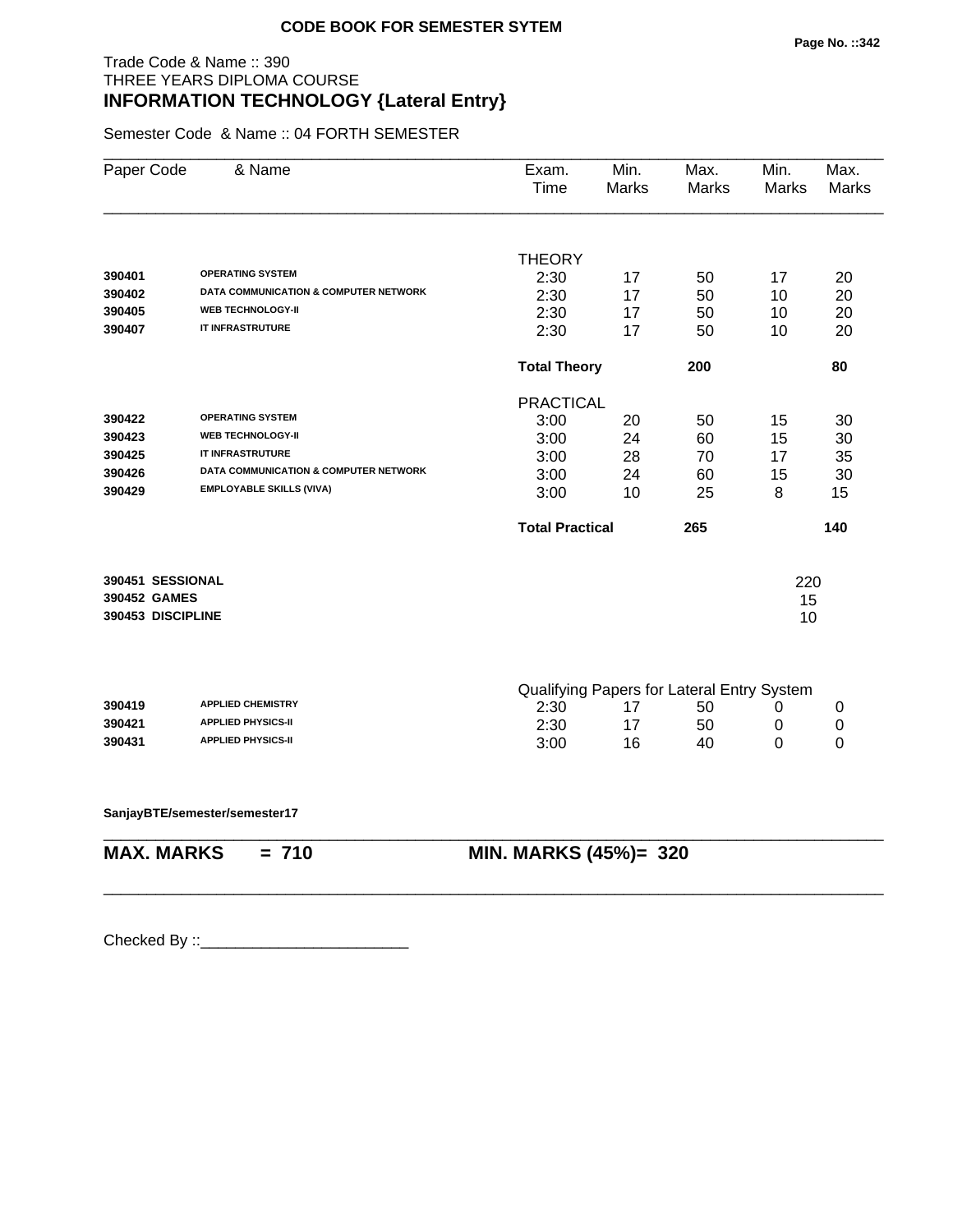## Trade Code & Name :: 390 THREE YEARS DIPLOMA COURSE **INFORMATION TECHNOLOGY {Lateral Entry}**

Semester Code & Name :: 05 FIFTH SEMESTER

| Paper Code        | & Name                                               | Exam.<br>Time          | Min.<br>Marks | Max.<br>Marks | Min.<br>Marks | Max.<br>Marks |
|-------------------|------------------------------------------------------|------------------------|---------------|---------------|---------------|---------------|
|                   |                                                      |                        |               |               |               |               |
| 390501            | INDUSTRIAL MANAGEMENT & ENTREPRENEURSHIP DEVELOPMENT | <b>THEORY</b>          |               |               |               |               |
| 390504            | <b>DATA BASE MANAGEMENT SYSTEM</b>                   | 2:30                   | 17            | 50            | 10            | 20            |
| 390505            | <b>JAVA PROGRAMMING</b>                              | 2:30<br>2:30           | 17<br>17      | 50<br>50      | 10<br>10      | 20<br>20      |
| 390506            | <b>E-COMMERCE</b>                                    | 2:30                   | 17            | 50            | 10            | 20            |
|                   |                                                      | <b>Total Theory</b>    |               | 200           |               | 80            |
|                   |                                                      | <b>PRACTICAL</b>       |               |               |               |               |
| 390523            | <b>JAVA PROGRAMMING</b>                              | 3:00                   | 24            | 60            | 15            | 30            |
| 390524            | <b>DATA BASE MANAGEMENT SYSTEM</b>                   | 3:00                   | 24            | 60            | 15            | 30            |
|                   |                                                      | <b>Total Practical</b> |               | 120           |               | 60            |
| 390551 SESSIONAL  |                                                      |                        | ----          |               | 140           |               |
| 390552 GAMES      |                                                      |                        | ----          |               | 15            |               |
| 390553 DISCIPLINE |                                                      |                        | ----          |               | 10            |               |

\_\_\_\_\_\_\_\_\_\_\_\_\_\_\_\_\_\_\_\_\_\_\_\_\_\_\_\_\_\_\_\_\_\_\_\_\_\_\_\_\_\_\_\_\_\_\_\_\_\_\_\_\_\_\_\_\_\_\_\_\_\_\_\_\_\_\_\_\_\_\_\_\_\_\_\_\_\_\_\_\_\_\_\_\_\_\_\_\_\_

\_\_\_\_\_\_\_\_\_\_\_\_\_\_\_\_\_\_\_\_\_\_\_\_\_\_\_\_\_\_\_\_\_\_\_\_\_\_\_\_\_\_\_\_\_\_\_\_\_\_\_\_\_\_\_\_\_\_\_\_\_\_\_\_\_\_\_\_\_\_\_\_\_\_\_\_\_\_\_\_\_\_\_\_\_\_\_\_\_\_

**SanjayBTE/semester/semester17**

**MAX. MARKS = 485 MIN. MARKS (45%)= 218**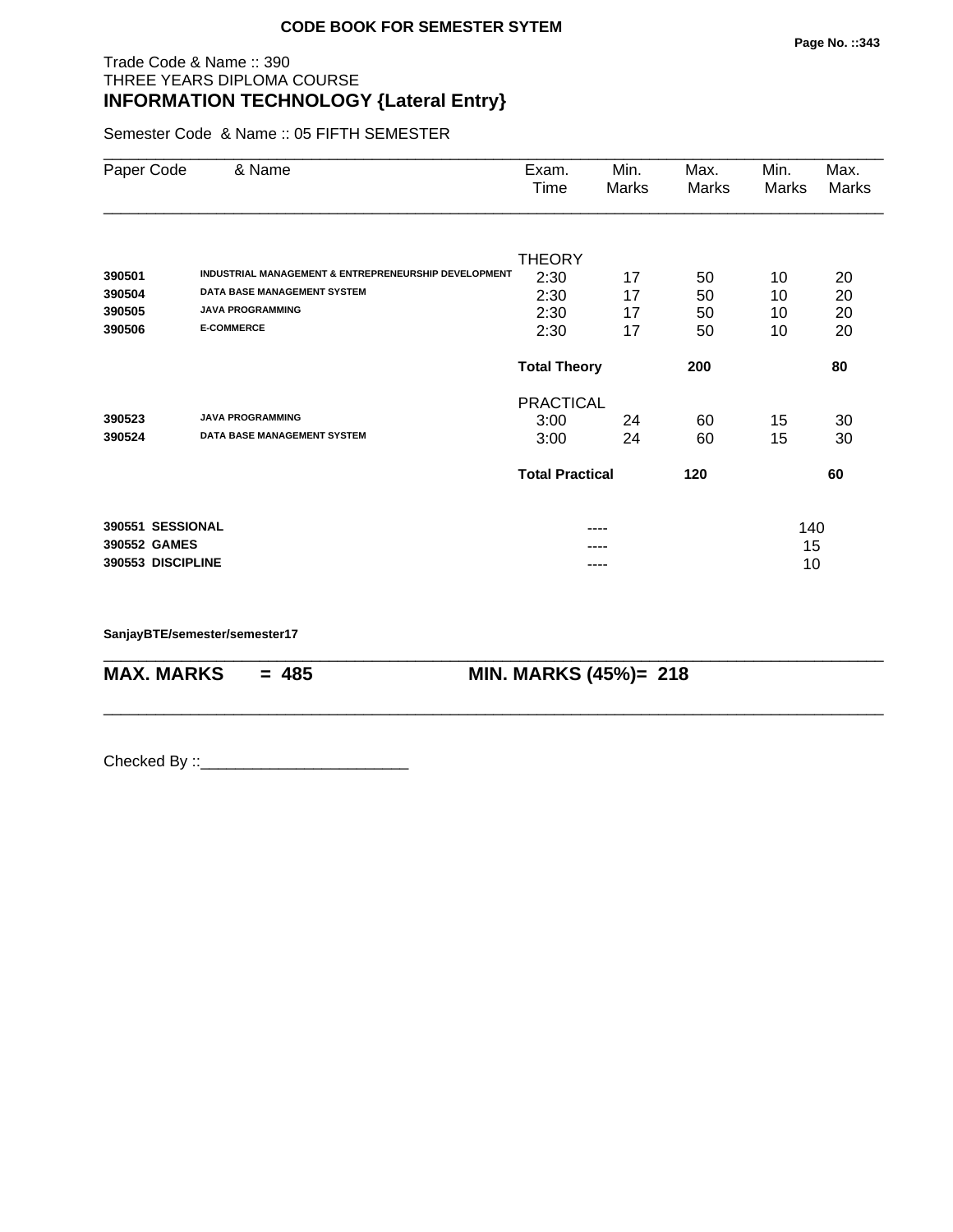## Trade Code & Name :: 390 THREE YEARS DIPLOMA COURSE **INFORMATION TECHNOLOGY {Lateral Entry}**

Semester Code & Name :: 06 SIXTH SEMESTER

| Paper Code                                            | & Name                                                      | Exam.<br>Time          | Min.<br><b>Marks</b> | Max.<br>Marks  | Min.<br>Marks   | Max.<br><b>Marks</b> |
|-------------------------------------------------------|-------------------------------------------------------------|------------------------|----------------------|----------------|-----------------|----------------------|
|                                                       |                                                             | <b>THEORY</b>          |                      |                |                 |                      |
| 390602                                                | <b>MULTIMEDIA &amp; ANIMATION</b>                           | 2:30                   | 17                   | 50             | 10              | 20                   |
| 390603                                                | <b>INFORMATION SECURITY &amp; IT LAWS</b>                   | 2:30                   | 17                   | 50             | 10              | 20                   |
|                                                       |                                                             | <b>Total Theory</b>    |                      | 100            |                 | 40                   |
|                                                       |                                                             | <b>PRACTICAL</b>       |                      |                |                 |                      |
| 390621                                                | <b>MULTIMEDIA &amp; ANIMATION</b>                           | 3:00                   | 24                   | 60             | 15              | 30                   |
| 390622                                                | <b>INFORMATION SECURITY &amp; IT LAWS</b>                   | 3:00                   | 24                   | 60             | 15              | 30                   |
| 390626                                                | <b>PROJECT-I PROBLEM</b>                                    | ----                   | 32                   | 80             | 25              | 50                   |
| 390627                                                | <b>PROJECT II-EXPOSURE</b>                                  | ----                   | 16                   | 40             | 10              | 20                   |
| 390628                                                | <b>PROJECT -III SEMINAR</b>                                 | ----                   | $\blacksquare$       | $\blacksquare$ | 10              | 20                   |
|                                                       |                                                             | <b>Total Practical</b> |                      | 240            |                 | 150                  |
| 390651 SESSIONAL<br>390652 GAMES<br>390653 DISCIPLINE |                                                             |                        |                      |                | 190<br>15<br>10 |                      |
|                                                       | 390662 CARRY OVER 2ND YEAR (70%)                            |                        | ----                 |                | 770             |                      |
|                                                       | 390672 [0020] ENVIRONMENTAL EDUCATION & DISASTER MANAGEMENT |                        | 2:30                 | 17             | 50              |                      |

**SanjayBTE/semester/semester17**

| $MAX. \, MARKS = 1325$ | <b>MIN. MARKS (45%)= 596</b> |
|------------------------|------------------------------|
|                        |                              |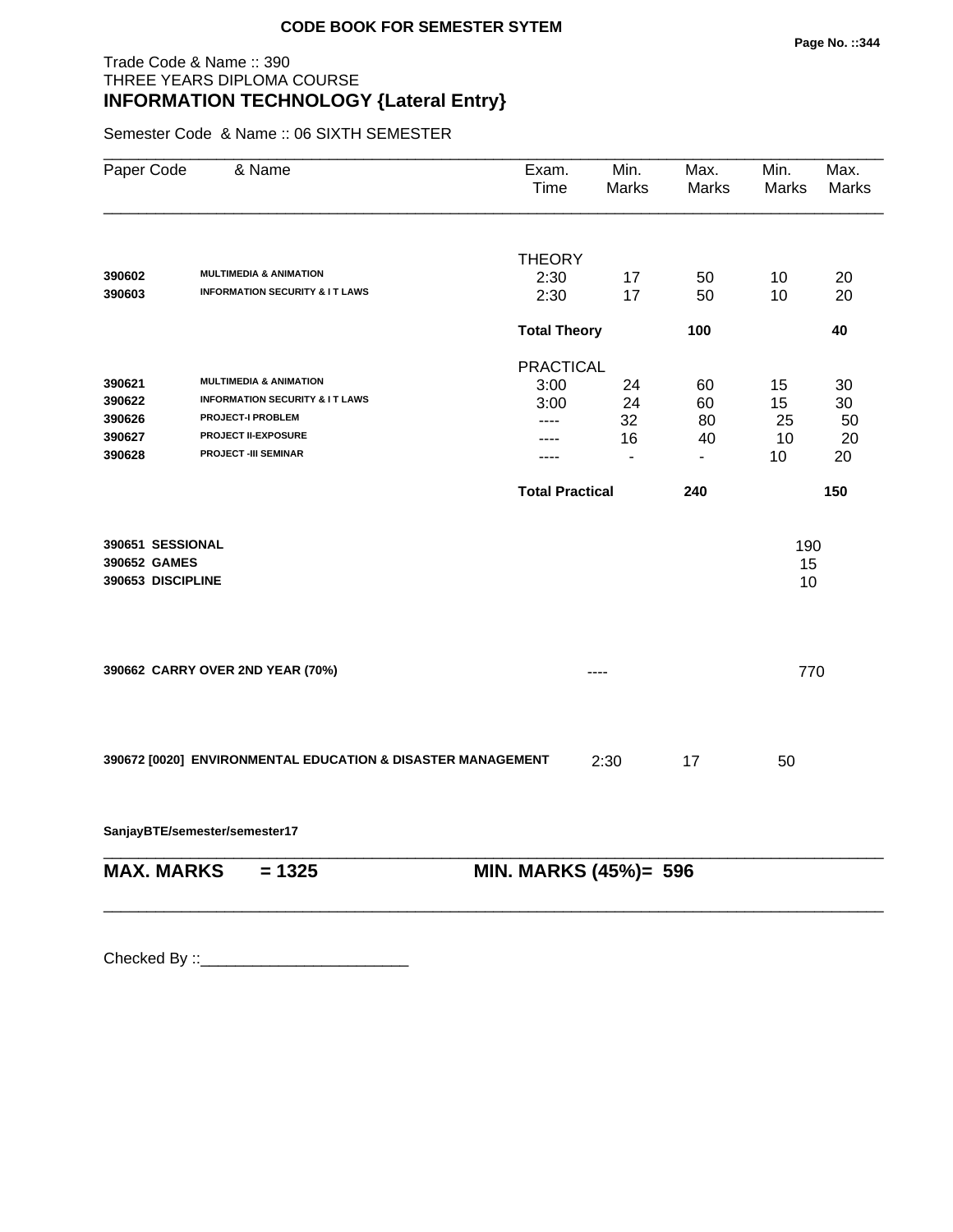#### **Page No. ::345**

## Trade Code & Name :: 501 ONE YEAR POST GRADUATE DIPLOMA COURSE **ADVERTISING & PUBLIC RELATION**

Semester Code & Name :: 01 FIRST SEMESTER

| Paper Code | & Name                                                       | Exam.<br>Time       | Min.<br>Marks | Max.<br>Marks | Min.<br>Marks | Max.<br>Marks |
|------------|--------------------------------------------------------------|---------------------|---------------|---------------|---------------|---------------|
|            |                                                              | <b>THEORY</b>       |               |               |               |               |
| 501101     | <b>COMMUNICATION</b>                                         | 2:30                | 17            | 50            | 10            | 20            |
| 501102     | <b>FUNDAMENTAL OF MARKETING</b>                              | 2:30                | 17            | 50            | 10            | 20            |
| 501103     | <b>ADVERTISING MANAGEMENT</b>                                | 2:30                | 17            | 50            | 10            | 20            |
| 501104     | <b>PUBLIC RELATIONS PRINCIPLES &amp; PRACTICE</b>            | 2:30                | 17            | 50            | 10            | 20            |
| 501105     | <b>MEDIA AND MESSAGE PLANNING</b>                            | 2:30                | 17            | 50            | 10            | 20            |
|            |                                                              | <b>Total Theory</b> |               | 250           |               | 100           |
|            | 501151 SESSIONAL                                             |                     | ----          |               | 100           |               |
|            | 501152 GAMES/COMMUNITY DEVELOPMENT WORK<br>501153 DISCIPLINE |                     | ----          |               | 15<br>10      |               |

**SanjayBTE/semester/semester17**

| $MAX. \, MARKS = 375$ | <b>MIN. MARKS (45%)= 169</b> |
|-----------------------|------------------------------|

\_\_\_\_\_\_\_\_\_\_\_\_\_\_\_\_\_\_\_\_\_\_\_\_\_\_\_\_\_\_\_\_\_\_\_\_\_\_\_\_\_\_\_\_\_\_\_\_\_\_\_\_\_\_\_\_\_\_\_\_\_\_\_\_\_\_\_\_\_\_\_\_\_\_\_\_\_\_\_\_\_\_\_\_\_\_\_\_\_\_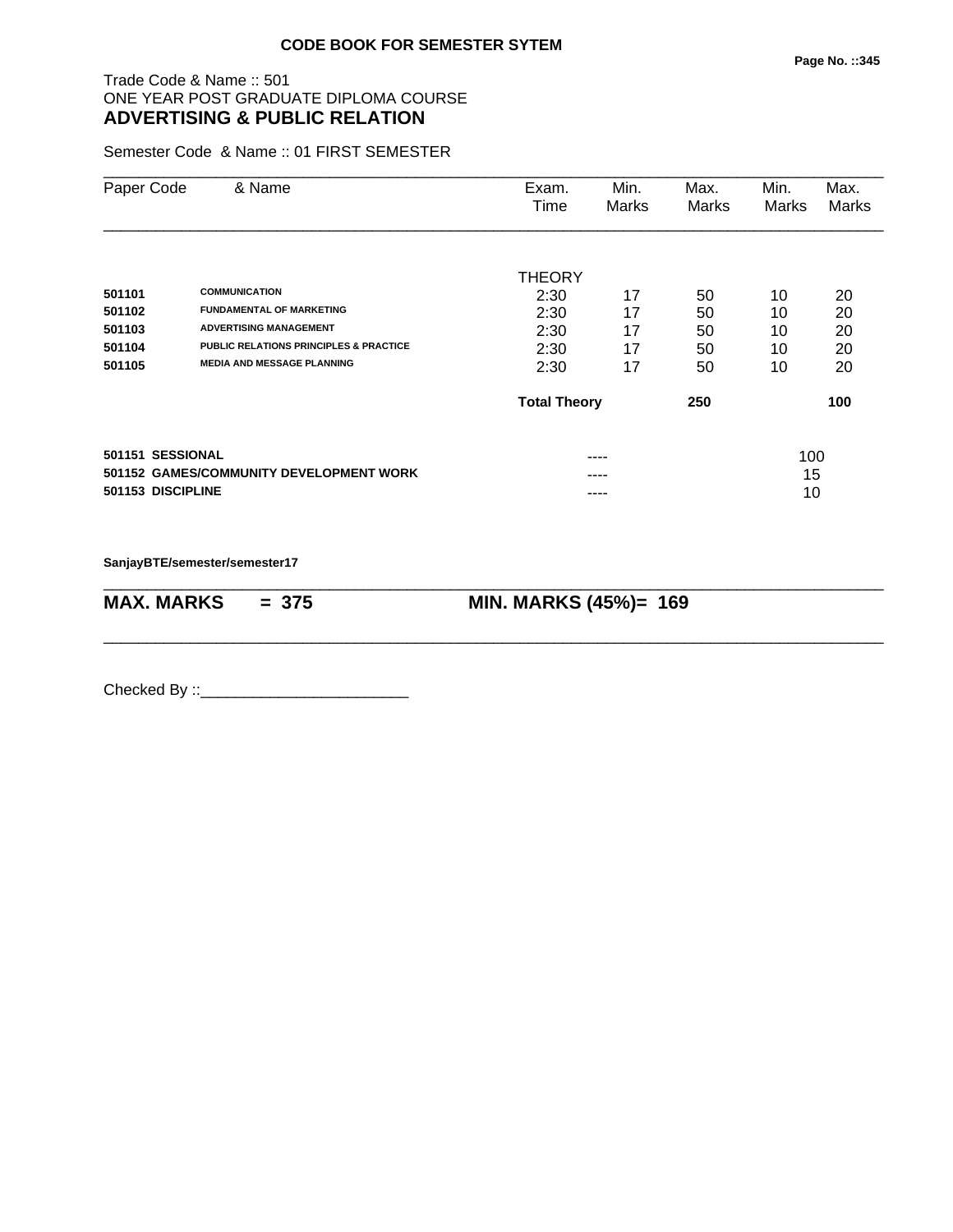## Trade Code & Name :: 501 ONE YEAR POST GRADUATE DIPLOMA COURSE **ADVERTISING & PUBLIC RELATION**

Semester Code & Name :: 02 SECOND SEMESTER

| Paper Code        | & Name                                                      | Exam.<br>Time          | Min.<br>Marks            | Max.<br>Marks  | Min.<br>Marks | Max.<br><b>Marks</b> |  |
|-------------------|-------------------------------------------------------------|------------------------|--------------------------|----------------|---------------|----------------------|--|
|                   |                                                             | <b>THEORY</b>          |                          |                |               |                      |  |
| 501206            | <b>GRAPHICS &amp; PRODUCTION</b>                            | 2:30                   | 17                       | 50             | 10            | 20                   |  |
|                   |                                                             | <b>Total Theory</b>    |                          | 50             |               | 20                   |  |
|                   |                                                             | <b>PRACTICAL</b>       |                          |                |               |                      |  |
| 501221            | <b>GRAPHICS &amp; PRODUCTION</b>                            | 3:00                   | 20                       | 50             | 15            | 30                   |  |
| 501222            | <b>PROJECT STUDY</b>                                        | <b>VIVA</b>            | 40                       | 100            | 30            | 60                   |  |
| 501223            | <b>FIELD EXPOSURE</b>                                       | ----                   | $\overline{\phantom{a}}$ | $\blacksquare$ | 20            | 40                   |  |
|                   |                                                             | <b>Total Practical</b> |                          | 150            |               | 130                  |  |
| 501251 SESSIONAL  |                                                             |                        |                          |                | 150           |                      |  |
|                   | 501252 GAMES/COMMUNITY DEVELOPMENT WORK                     |                        |                          |                | 15            |                      |  |
| 501253 DISCIPLINE |                                                             | ----                   |                          |                | 10            |                      |  |
|                   |                                                             |                        |                          |                |               |                      |  |
|                   | 501272 [0020] ENVIRONMENTAL EDUCATION & DISASTER MANAGEMENT |                        | 2:30                     | 17             | 50            |                      |  |
|                   | SanjayBTE/semester/semester17                               |                        |                          |                |               |                      |  |
| <b>MAX. MARKS</b> | $= 375$                                                     | MIN. MARKS (45%)= 169  |                          |                |               |                      |  |
|                   |                                                             |                        |                          |                |               |                      |  |
|                   |                                                             |                        |                          |                |               |                      |  |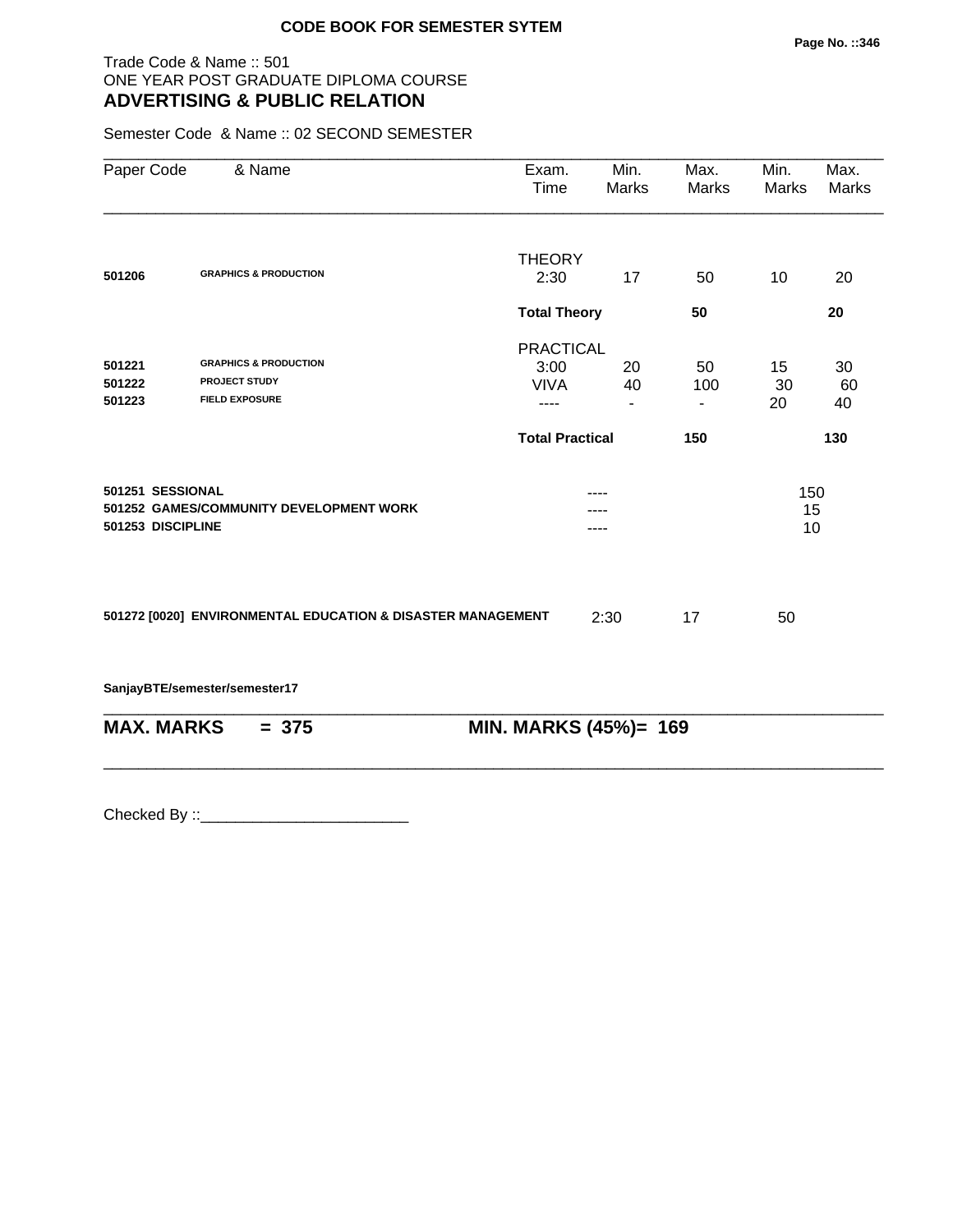## Trade Code & Name :: 504 ONE YEAR POST GRADUATE DIPLOMA COURSE **TEXTILE DESIGN**

Semester Code & Name :: 01 FIRST SEMESTER

| Paper Code   | & Name                                                   | Exam.                  | Min.                       | Max.         | Min.         | Max.         |
|--------------|----------------------------------------------------------|------------------------|----------------------------|--------------|--------------|--------------|
|              |                                                          | Time                   | Marks                      | <b>Marks</b> | <b>Marks</b> | <b>Marks</b> |
|              |                                                          |                        |                            |              |              |              |
|              |                                                          | <b>THEORY</b>          |                            |              |              |              |
| 504102       | <b>TEXTILE MATERIALS</b>                                 | 2:30                   | 17                         | 50           | 10           | 20           |
| 504103       | YARN MANUFACTURING PROCESS                               | 2:30                   | 17                         | 50           | 10           | 20           |
| 504105       | <b>FABRIC CONSTRUCTION &amp; CLOTH ANALYSIS</b>          | 2:30                   | 17                         | 50           | 10           | 20           |
| 504106       | <b>TEXTILE DESIGN-I</b>                                  | 2:30                   | 17                         | 50           | 10           | 20           |
|              |                                                          |                        | 200<br><b>Total Theory</b> |              |              | 80           |
|              |                                                          | <b>PRACTICAL</b>       |                            |              |              |              |
| 504121       | <b>TEXTILE DESIGN -I</b>                                 | 4:00                   | 40                         | 100          | 25           | 50           |
| 504123       | <b>BASIC DESIGN &amp; DRAWING &amp; STUDY OF OBJECTS</b> | 4:00                   | 40                         | 100          | 25           | 50           |
| 504125       | <b>FABRIC CONSTRUCTION &amp; CLOTH ANALYSIS</b>          | 4:00                   | 40                         | 100          | 25           | 50           |
|              |                                                          | <b>Total Practical</b> |                            | 300          |              | 150          |
|              | 504151 SESSIONAL                                         |                        | ----                       |              | 230          |              |
| 504152 GAMES |                                                          |                        |                            |              | 15           |              |
|              | 504153 DISCIPLINE                                        |                        | ----                       |              | 10           |              |

\_\_\_\_\_\_\_\_\_\_\_\_\_\_\_\_\_\_\_\_\_\_\_\_\_\_\_\_\_\_\_\_\_\_\_\_\_\_\_\_\_\_\_\_\_\_\_\_\_\_\_\_\_\_\_\_\_\_\_\_\_\_\_\_\_\_\_\_\_\_\_\_\_\_\_\_\_\_\_\_\_\_\_\_\_\_\_\_\_\_

\_\_\_\_\_\_\_\_\_\_\_\_\_\_\_\_\_\_\_\_\_\_\_\_\_\_\_\_\_\_\_\_\_\_\_\_\_\_\_\_\_\_\_\_\_\_\_\_\_\_\_\_\_\_\_\_\_\_\_\_\_\_\_\_\_\_\_\_\_\_\_\_\_\_\_\_\_\_\_\_\_\_\_\_\_\_\_\_\_\_

#### **SanjayBTE/semester/semester17**

**MAX. MARKS = 755 MIN. MARKS (45%)= 340**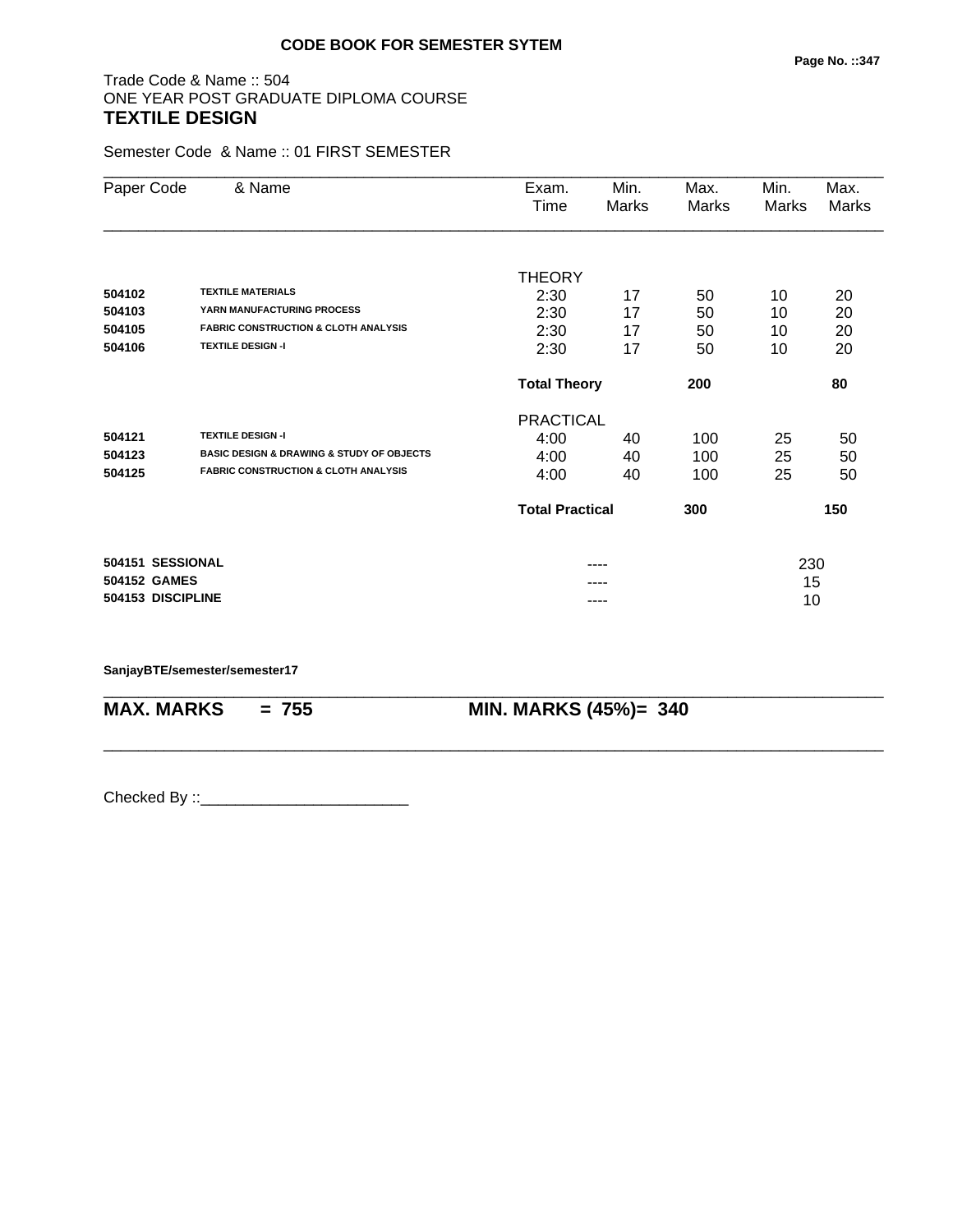## Trade Code & Name :: 504 ONE YEAR POST GRADUATE DIPLOMA COURSE **TEXTILE DESIGN**

Semester Code & Name :: 02 SECOND SEMESTER

| Paper Code                                            | & Name                                                      | Exam.<br>Time          | Min.<br>Marks | Max.<br>Marks | Min.<br>Marks   | Max.<br>Marks |
|-------------------------------------------------------|-------------------------------------------------------------|------------------------|---------------|---------------|-----------------|---------------|
|                                                       |                                                             | <b>THEORY</b>          |               |               |                 |               |
| 504201                                                | <b>INDIAN TRADITIONAL TEXTILE</b>                           | 2:30                   | 17            | 50            | 10              | 20            |
| 504204                                                | <b>FABRIC PRODUCTION</b>                                    | 2:30                   | 17            | 50            | 10              | 20            |
| 504207                                                | <b>TEXTILE DESIGN -II</b>                                   | 2:30                   | 17            | 50            | 10              | 20            |
| 504208                                                | <b>INTRODUCTION TO CAD</b>                                  | 2:30                   | 17            | 50            | 10              | 20            |
|                                                       |                                                             | <b>Total Theory</b>    |               | 200           |                 | 80            |
|                                                       |                                                             | <b>PRACTICAL</b>       |               |               |                 |               |
| 504222                                                | <b>TEXTILE DESIGN -II</b>                                   | 4:00                   | 40            | 100           | 25              | 50            |
| 504224                                                | <b>INTRODUCTION TO CAD</b>                                  | 3:00                   | 24            | 60            | 15              | 30            |
|                                                       |                                                             | <b>Total Practical</b> |               | 160           |                 | 80            |
| 504251 SESSIONAL<br>504252 GAMES<br>504253 DISCIPLINE |                                                             |                        |               |               | 160<br>15<br>10 |               |
|                                                       | 504272 [0020] ENVIRONMENTAL EDUCATION & DISASTER MANAGEMENT |                        | 2:30          | 17            | 50              |               |
|                                                       | SanjayBTE/semester/semester17                               |                        |               |               |                 |               |
|                                                       | <b>MAX. MARKS</b><br>$= 545$                                | MIN. MARKS (45%)= 245  |               |               |                 |               |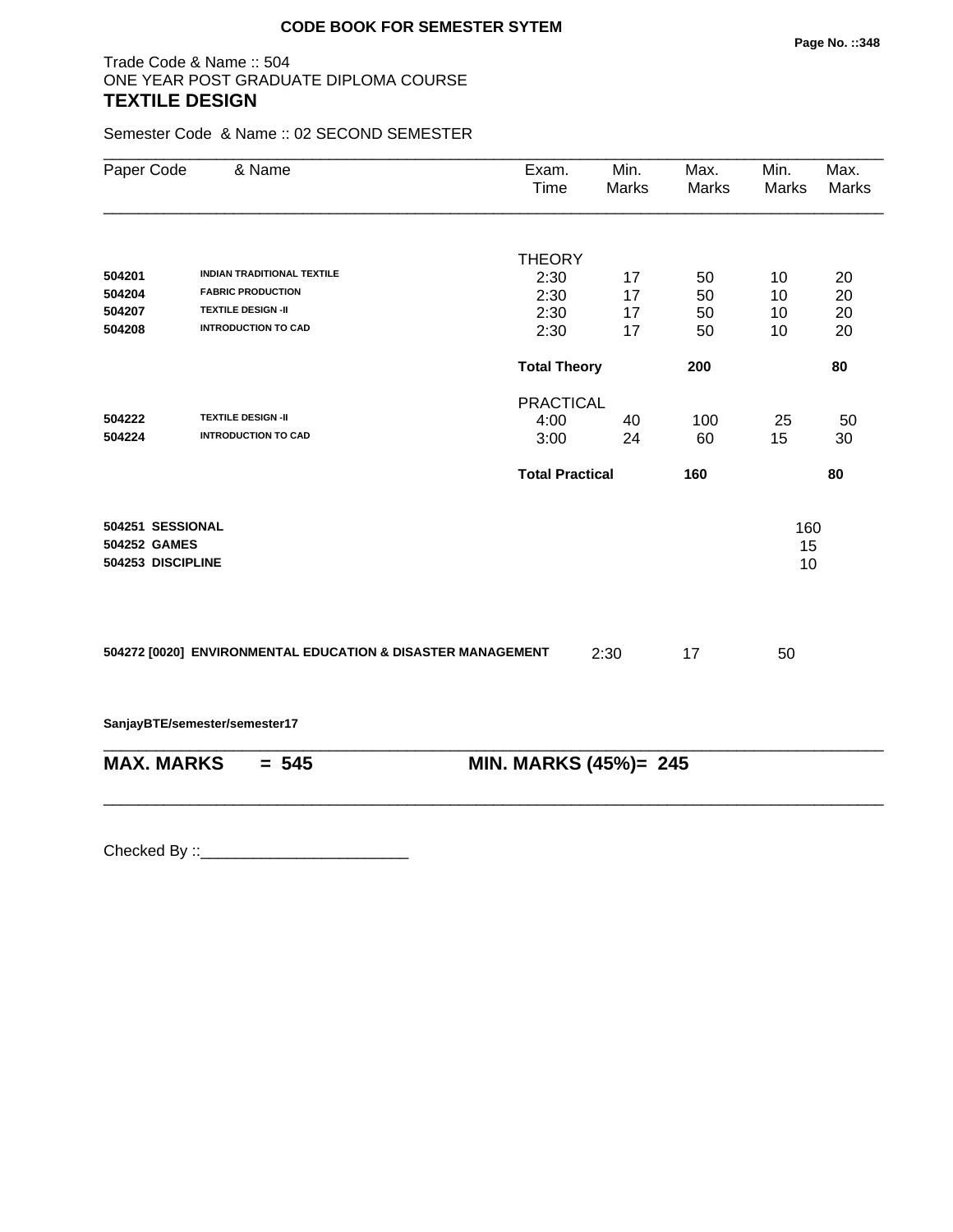## Trade Code & Name :: 510 ONE YEAR POST GRADUATE DIPLOMA COURSE **FASHION TECHNOLOGY**

Semester Code & Name :: 01 FIRST SEMESTER

| Paper Code        | & Name                                   | Exam.<br>Time              | Min.<br>Marks | Max.<br>Marks | Min.<br>Marks | Max.<br>Marks |
|-------------------|------------------------------------------|----------------------------|---------------|---------------|---------------|---------------|
|                   |                                          |                            |               |               |               |               |
|                   |                                          | <b>THEORY</b>              |               |               |               |               |
| 510101            | <b>FASHION GENERAL KNOWLEDGE</b>         | 2:30                       | 17            | 50            | 10            | 20            |
| 510102            | <b>DRESS DESIGNING &amp; FABRICATION</b> | 2:30                       | 17            | 50            | 10            | 20            |
| 510104            | <b>COMPUTER BASICS &amp; CAD</b>         | 2:30                       | 17            | 50            | 10            | 20            |
|                   |                                          | 150<br><b>Total Theory</b> |               |               |               | 60            |
|                   |                                          | <b>PRACTICAL</b>           |               |               |               |               |
| 510121            | <b>FASHION GENERAL KNOWLEDGE</b>         | 3:00                       | 24            | 60            | 15            | 30            |
| 510122            | <b>DRAFTING &amp; PATTERN MAKING</b>     | 4:00                       | 24            | 60            | 15            | 30            |
| 510123            | <b>DRESS DESIGNING &amp; FABRICATION</b> | 4:00                       | 24            | 60            | 15            | 30            |
| 510126            | JEWELLERY AND FASHION ACCESSORIES        | 4:00                       | 28            | 70            | 15            | 30            |
| 510127            | <b>COMPUTER BASICS &amp; CAD</b>         | 4:00                       | 24            | 60            | 15            | 30            |
|                   |                                          | <b>Total Practical</b>     |               | 310           |               | 150           |
| 510151 SESSIONAL  |                                          |                            |               |               | 210           |               |
| 510153 DISCIPLINE |                                          |                            | ----          |               | 25            |               |

\_\_\_\_\_\_\_\_\_\_\_\_\_\_\_\_\_\_\_\_\_\_\_\_\_\_\_\_\_\_\_\_\_\_\_\_\_\_\_\_\_\_\_\_\_\_\_\_\_\_\_\_\_\_\_\_\_\_\_\_\_\_\_\_\_\_\_\_\_\_\_\_\_\_\_\_\_\_\_\_\_\_\_\_\_\_\_\_\_\_

\_\_\_\_\_\_\_\_\_\_\_\_\_\_\_\_\_\_\_\_\_\_\_\_\_\_\_\_\_\_\_\_\_\_\_\_\_\_\_\_\_\_\_\_\_\_\_\_\_\_\_\_\_\_\_\_\_\_\_\_\_\_\_\_\_\_\_\_\_\_\_\_\_\_\_\_\_\_\_\_\_\_\_\_\_\_\_\_\_\_

**SanjayBTE/semester/semester17**

**MAX. MARKS = 695 MIN. MARKS (45%)= 313**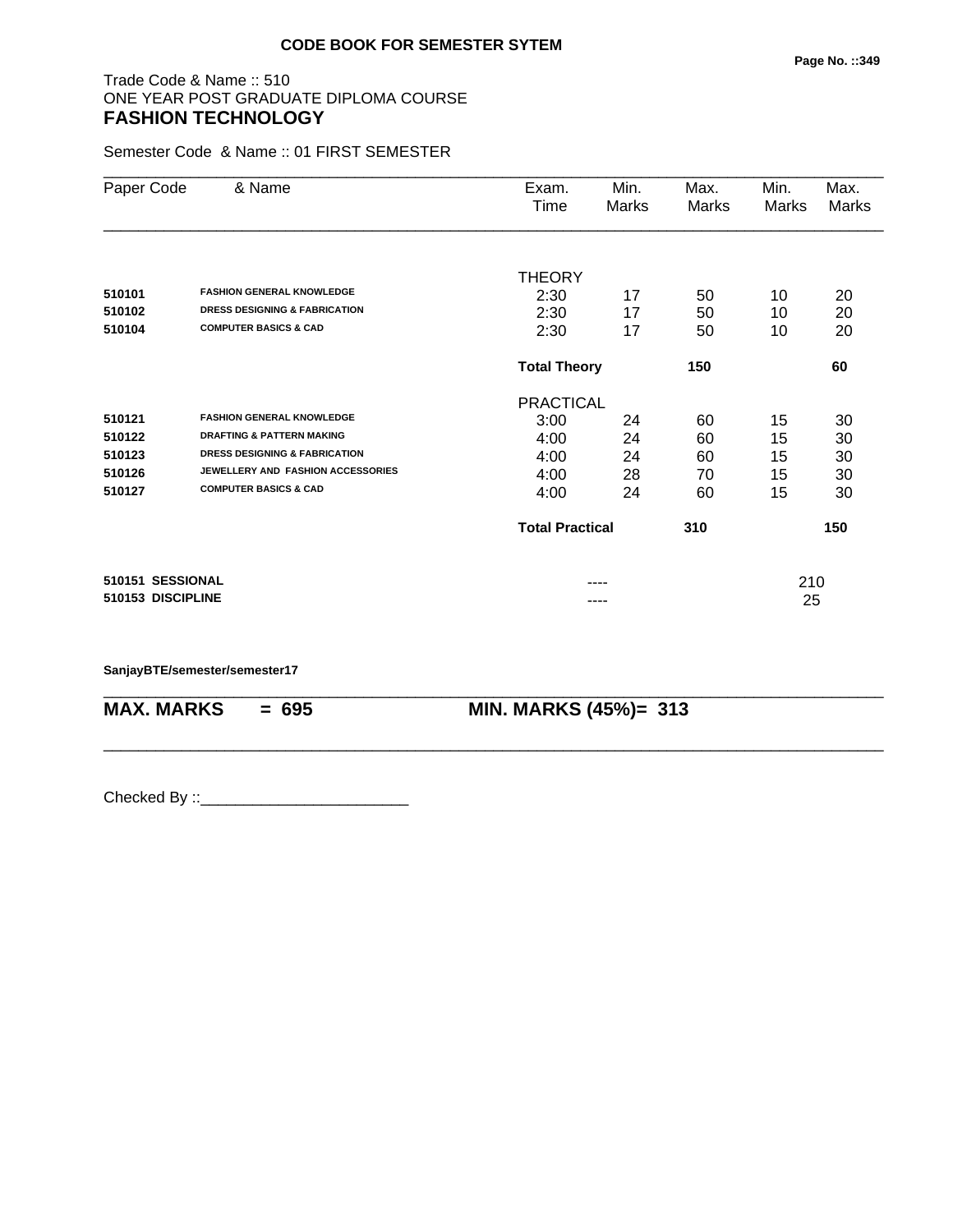## Trade Code & Name :: 510 ONE YEAR POST GRADUATE DIPLOMA COURSE **FASHION TECHNOLOGY**

Semester Code & Name :: 02 SECOND SEMESTER

|                                          |                                            |                           | Marks                                                                   | Marks | Marks    |
|------------------------------------------|--------------------------------------------|---------------------------|-------------------------------------------------------------------------|-------|----------|
|                                          | <b>THEORY</b>                              |                           |                                                                         |       |          |
| <b>TEXTILE SCIENCE</b>                   | 2:30                                       | 17                        | 50                                                                      | 10    | 20       |
|                                          |                                            |                           |                                                                         |       | 20       |
|                                          |                                            |                           | 100                                                                     |       | 40       |
|                                          |                                            |                           |                                                                         |       |          |
| <b>EMBROIDERY</b>                        | 5:00                                       | 24                        | 60                                                                      | 15    | 30       |
| <b>TEXTILE SCIENCE</b>                   | 3:00                                       | 16                        | 40                                                                      | 10    | 20       |
| APPAREL INDUSTRY & PRODUCTION MANAGEMENT | 4:00                                       | 16                        | 40                                                                      | 15    | 20       |
| <b>KNITTING</b>                          | 4:00                                       | 16                        | 40                                                                      | 10    | 20       |
| <b>PROJECT</b>                           | 4:00                                       | 40                        | 100                                                                     | 25    | 50       |
|                                          |                                            |                           | 280                                                                     |       | 140      |
| 510251 SESSIONAL                         |                                            | 2:30                      |                                                                         |       | 180      |
|                                          | APPAREL INDUSTRY AND PRODUCTION MANAGEMENT | 2:30<br>510253 DISCIPLINE | 17<br><b>Total Theory</b><br><b>PRACTICAL</b><br><b>Total Practical</b> | 50    | 10<br>25 |

\_\_\_\_\_\_\_\_\_\_\_\_\_\_\_\_\_\_\_\_\_\_\_\_\_\_\_\_\_\_\_\_\_\_\_\_\_\_\_\_\_\_\_\_\_\_\_\_\_\_\_\_\_\_\_\_\_\_\_\_\_\_\_\_\_\_\_\_\_\_\_\_\_\_\_\_\_\_\_\_\_\_\_\_\_\_\_\_\_\_

\_\_\_\_\_\_\_\_\_\_\_\_\_\_\_\_\_\_\_\_\_\_\_\_\_\_\_\_\_\_\_\_\_\_\_\_\_\_\_\_\_\_\_\_\_\_\_\_\_\_\_\_\_\_\_\_\_\_\_\_\_\_\_\_\_\_\_\_\_\_\_\_\_\_\_\_\_\_\_\_\_\_\_\_\_\_\_\_\_\_

**SanjayBTE/semester/semester17**

**MAX. MARKS = 585 MIN. MARKS (45%)= 263**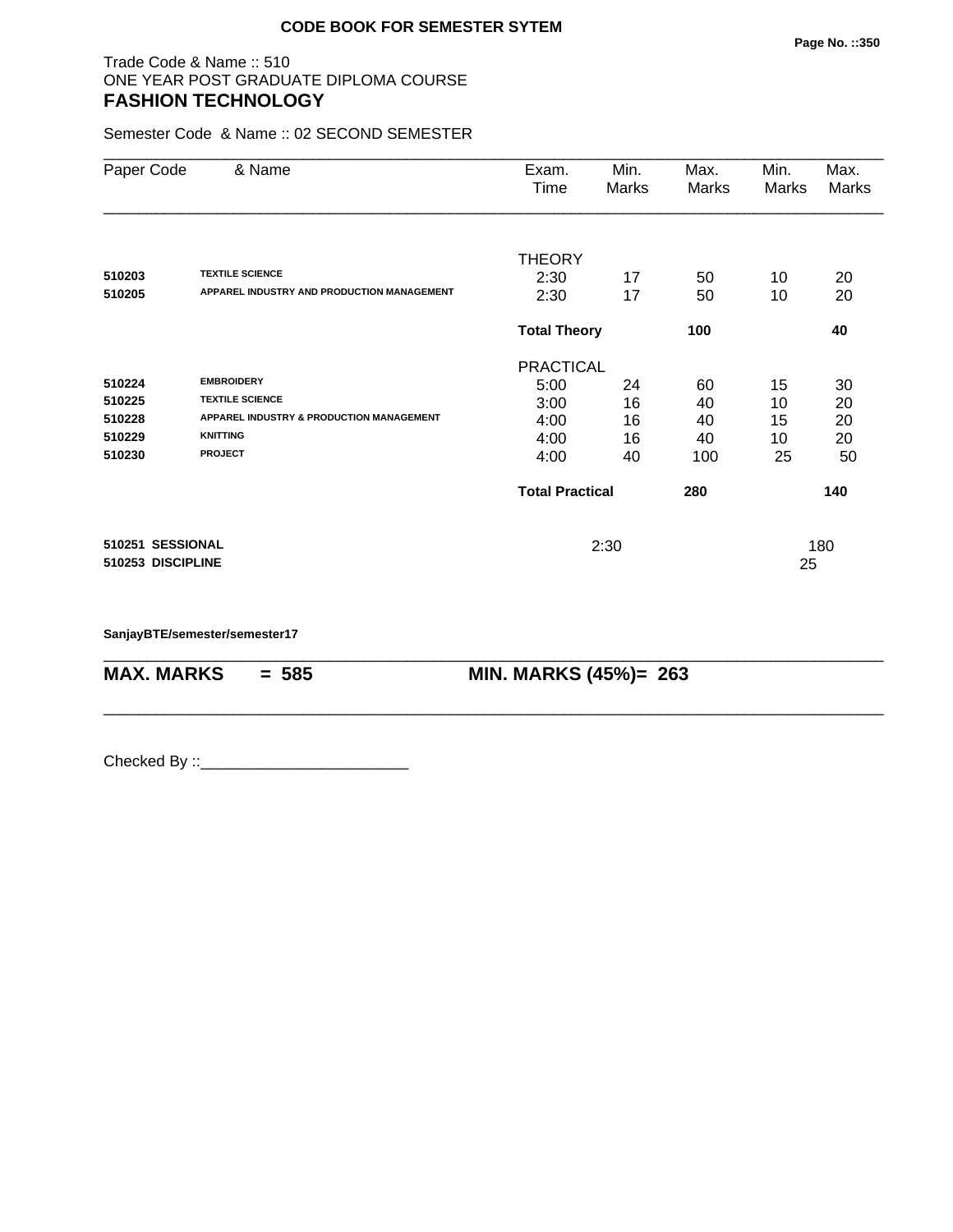## Trade Code & Name :: 514 ONE YEAR POST GRADUATE DIPLOMA COURSE **COMPUTER HARDWARE & NETWORKING**

Semester Code & Name :: 01 FIRST SEMESTER

| Paper Code        | & Name                                                       | Exam.<br>Time          | Min.<br>Marks | Max.<br>Marks | Min.<br>Marks | Max.<br>Marks |
|-------------------|--------------------------------------------------------------|------------------------|---------------|---------------|---------------|---------------|
|                   |                                                              |                        |               |               |               |               |
| 514104            | <b>BASICS OF ELECTRONIC &amp; MEASURING INSTRUMENTS</b>      | <b>THEORY</b>          |               |               |               |               |
| 514105            | <b>FUNDAMENTAL OF DIGITAL ELECTRONICS AND MICROPROCESSOR</b> | 2:30<br>2:30           | 17<br>17      | 50<br>50      | 10            | 20            |
| 514106            | <b>FUNDAMENTALS OF INFORMATION TECHNOLOGY</b>                |                        |               |               | 10            | 20            |
|                   |                                                              | 2:30                   | 17            | 50            | 10            | 20            |
|                   |                                                              | <b>Total Theory</b>    |               | 150           |               | 60            |
|                   |                                                              | <b>PRACTICAL</b>       |               |               |               |               |
| 514124            | <b>BASIC OF ELECTRONICS MEASURING INSTRUMENTS</b>            | 3:00                   | 36            | 90            | 20            | 40            |
| 514125            | <b>FUNDAMENTAL OF DIGITAL ELECTRONICS AND MICROPROCESSOR</b> | 3:00                   | 36            | 90            | 20            | 40            |
|                   |                                                              | <b>Total Practical</b> |               | 180           |               | 80            |
| 514151 SESSIONAL  |                                                              |                        |               |               | 160           |               |
| 514152 GAMES      |                                                              |                        |               |               | 15            |               |
| 514153 DISCIPLINE |                                                              |                        | ----          |               | 10            |               |

\_\_\_\_\_\_\_\_\_\_\_\_\_\_\_\_\_\_\_\_\_\_\_\_\_\_\_\_\_\_\_\_\_\_\_\_\_\_\_\_\_\_\_\_\_\_\_\_\_\_\_\_\_\_\_\_\_\_\_\_\_\_\_\_\_\_\_\_\_\_\_\_\_\_\_\_\_\_\_\_\_\_\_\_\_\_\_\_\_\_

\_\_\_\_\_\_\_\_\_\_\_\_\_\_\_\_\_\_\_\_\_\_\_\_\_\_\_\_\_\_\_\_\_\_\_\_\_\_\_\_\_\_\_\_\_\_\_\_\_\_\_\_\_\_\_\_\_\_\_\_\_\_\_\_\_\_\_\_\_\_\_\_\_\_\_\_\_\_\_\_\_\_\_\_\_\_\_\_\_\_

**SanjayBTE/semester/semester17**

**MAX. MARKS = 515 MIN. MARKS (45%)= 232**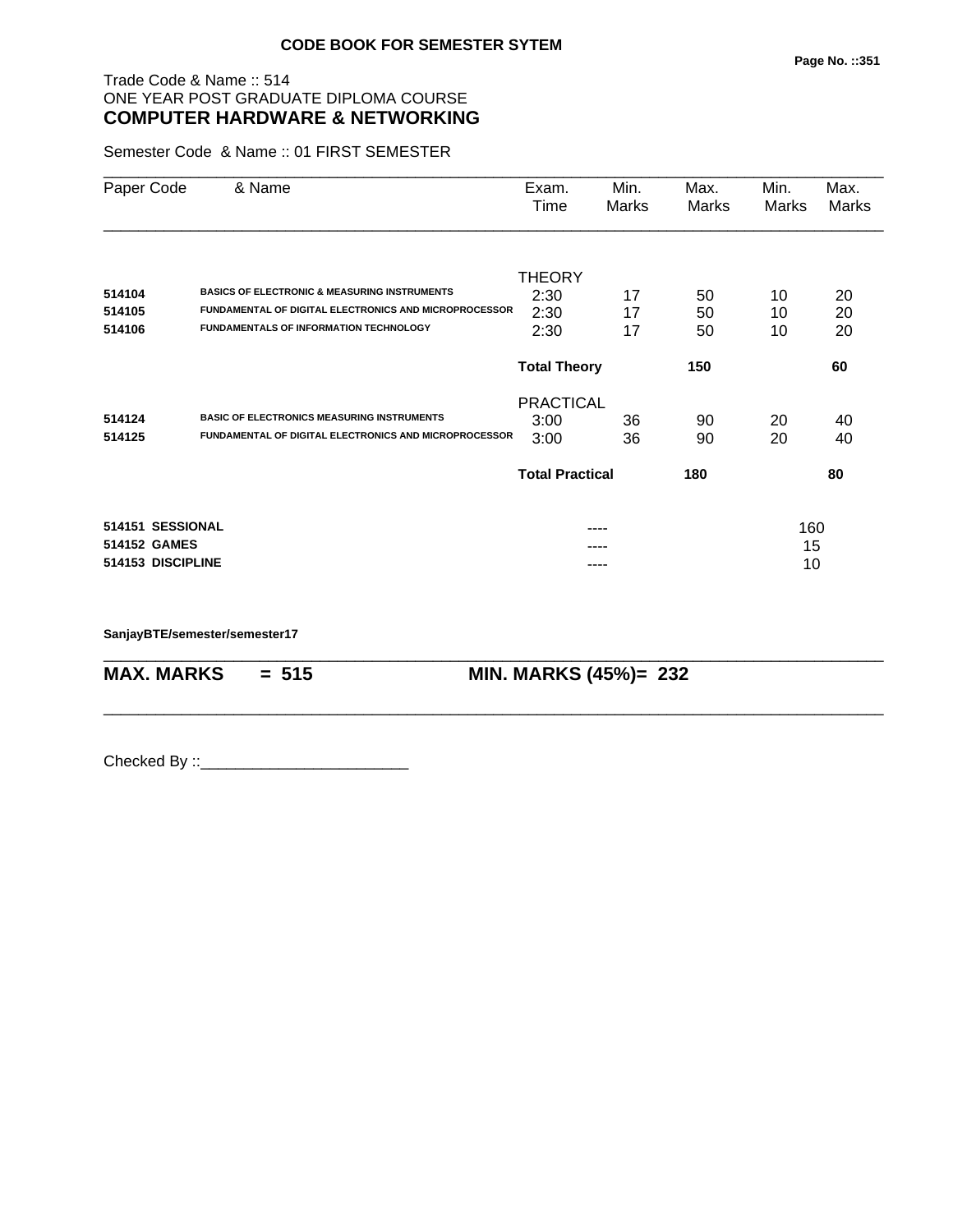## Trade Code & Name :: 514 ONE YEAR POST GRADUATE DIPLOMA COURSE **COMPUTER HARDWARE & NETWORKING**

Semester Code & Name :: 02 SECOND SEMESTER

| Paper Code        | & Name                                   | Exam.<br>Time          | Min.<br>Marks | Max.<br>Marks | Min.<br>Marks | Max.<br>Marks |
|-------------------|------------------------------------------|------------------------|---------------|---------------|---------------|---------------|
|                   |                                          | <b>THEORY</b>          |               |               |               |               |
| 514207            | <b>NETWORK ADMINISTRATION</b>            | 2:30                   | 17            | 50            | 10            | 20            |
|                   |                                          | <b>Total Theory</b>    |               | 50            |               | 20            |
|                   |                                          | <b>PRACTICAL</b>       |               |               |               |               |
| 514221            | <b>COMPUTER HARDWARE AND MAINTENANCE</b> | 3:00                   | 36            | 90            | 20            | 40            |
| 514223            | <b>COMPUTER COMMUNICATION NETWORKING</b> | 3:00                   | 36            | 90            | 20            | 40            |
| 514227            | <b>NETWORK ADMINSTRATION</b>             | 3:00                   | 36            | 90            | 20            | 40            |
| 514228            | <b>PROJECT</b>                           | <b>VIVA</b>            | 28            | 70            | 15            | 30            |
| 514229            | <b>FIELD EXPOSURE</b>                    | ----                   | 12            | 30            | 10            | 20            |
|                   |                                          | <b>Total Practical</b> |               | 370           |               | 170           |
| 514251 SESSIONAL  |                                          |                        |               |               | 220           |               |
| 514252 GAMES      |                                          |                        |               |               | 15            |               |
| 514253 DISCIPLINE |                                          |                        |               |               | 10            |               |

\_\_\_\_\_\_\_\_\_\_\_\_\_\_\_\_\_\_\_\_\_\_\_\_\_\_\_\_\_\_\_\_\_\_\_\_\_\_\_\_\_\_\_\_\_\_\_\_\_\_\_\_\_\_\_\_\_\_\_\_\_\_\_\_\_\_\_\_\_\_\_\_\_\_\_\_\_\_\_\_\_\_\_\_\_\_\_\_\_\_

\_\_\_\_\_\_\_\_\_\_\_\_\_\_\_\_\_\_\_\_\_\_\_\_\_\_\_\_\_\_\_\_\_\_\_\_\_\_\_\_\_\_\_\_\_\_\_\_\_\_\_\_\_\_\_\_\_\_\_\_\_\_\_\_\_\_\_\_\_\_\_\_\_\_\_\_\_\_\_\_\_\_\_\_\_\_\_\_\_\_

**SanjayBTE/semester/semester17**

**MAX. MARKS = 665 MIN. MARKS (45%)= 299**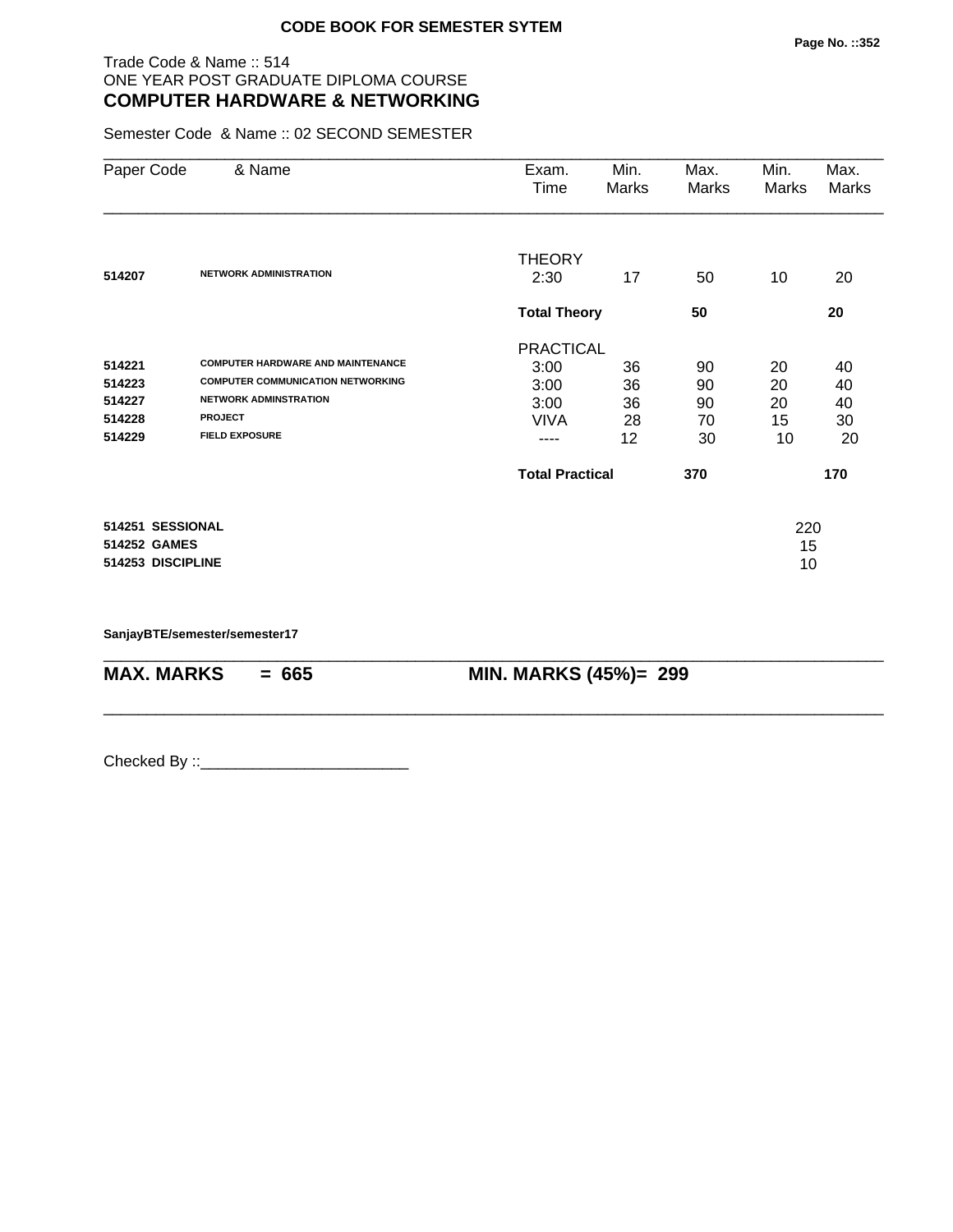## Trade Code & Name :: 602 TWO YEARS POST GRADUATE DIPLOMA COURSE **COMPUTER APPLICATION**

Semester Code & Name :: 01 FIRST SEMESTER

| Paper Code        | & Name                                      | Exam.                  | Min.  | Max.  | Min.  | Max.  |
|-------------------|---------------------------------------------|------------------------|-------|-------|-------|-------|
|                   |                                             | Time                   | Marks | Marks | Marks | Marks |
|                   |                                             |                        |       |       |       |       |
|                   |                                             | <b>THEORY</b>          |       |       |       |       |
| 602101            | <b>COMPONENTS OF INFORMATION TECHNOLOGY</b> | 2:30                   | 17    | 50    | 10    | 20    |
| 602103            | <b>OFFICE TOOLS</b>                         | 2:30                   | 17    | 50    | 10    | 20    |
| 602104            | <b>PROGRAMMING IN C &amp; C++</b>           | 2:30                   | 17    | 50    | 10    | 20    |
| 602107            | <b>COMPUTER ORGANISATION</b>                | 2:30                   | 17    | 50    | 10    | 20    |
|                   |                                             | <b>Total Theory</b>    |       | 200   |       | 80    |
|                   |                                             | <b>PRACTICAL</b>       |       |       |       |       |
| 602122            | OFFICE TOOLS                                | 3:00                   | 28    | 70    | 15    | 30    |
| 602123            | <b>PROGRAMMING IN C &amp; C++</b>           | 3:00                   | 24    | 60    | 15    | 30    |
|                   |                                             | <b>Total Practical</b> |       | 130   |       | 60    |
|                   |                                             |                        |       |       |       |       |
| 602151 SESSIONAL  |                                             |                        | ----  |       | 140   |       |
| 602152 GAMES      |                                             |                        |       |       | 15    |       |
| 602153 DISCIPLINE |                                             |                        | ----  |       | 10    |       |

\_\_\_\_\_\_\_\_\_\_\_\_\_\_\_\_\_\_\_\_\_\_\_\_\_\_\_\_\_\_\_\_\_\_\_\_\_\_\_\_\_\_\_\_\_\_\_\_\_\_\_\_\_\_\_\_\_\_\_\_\_\_\_\_\_\_\_\_\_\_\_\_\_\_\_\_\_\_\_\_\_\_\_\_\_\_\_\_\_\_

\_\_\_\_\_\_\_\_\_\_\_\_\_\_\_\_\_\_\_\_\_\_\_\_\_\_\_\_\_\_\_\_\_\_\_\_\_\_\_\_\_\_\_\_\_\_\_\_\_\_\_\_\_\_\_\_\_\_\_\_\_\_\_\_\_\_\_\_\_\_\_\_\_\_\_\_\_\_\_\_\_\_\_\_\_\_\_\_\_\_

**SanjayBTE/semester/semester17**

**MAX. MARKS = 495 MIN. MARKS (45%)= 223**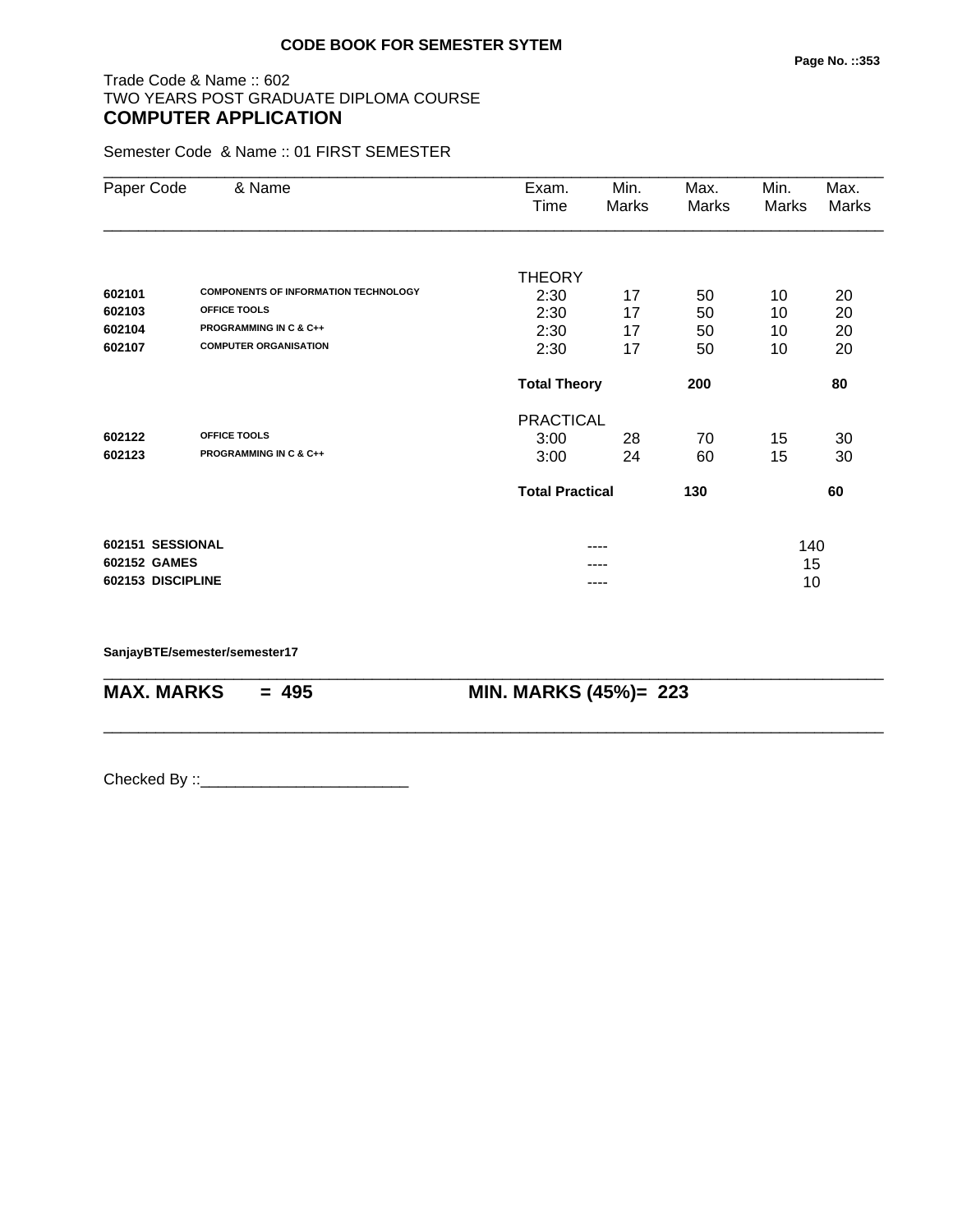## Trade Code & Name :: 602 TWO YEARS POST GRADUATE DIPLOMA COURSE **COMPUTER APPLICATION**

Semester Code & Name :: 02 SECOND SEMESTER

| Paper Code        | & Name                                           | Exam.                  | Min.         | Max.  | Min.  | Max.  |
|-------------------|--------------------------------------------------|------------------------|--------------|-------|-------|-------|
|                   |                                                  | Time                   | <b>Marks</b> | Marks | Marks | Marks |
|                   |                                                  |                        |              |       |       |       |
|                   |                                                  | <b>THEORY</b>          |              |       |       |       |
| 602202            | <b>OPERATING SYSTEM</b>                          | 2:30                   | 17           | 50    | 10    | 20    |
| 602205            | <b>DATA COMMUNICATION &amp; COMPUTER NETWORK</b> | 2:30                   | 17           | 50    | 10    | 20    |
| 602206            | DOT(.) NET TECHNOLOGY                            | 2:30                   | 17           | 50    | 10    | 20    |
| 602208            | <b>COMPUTER BASED ACCOUNTING</b>                 | 2:30                   | 17           | 50    | 10    | 20    |
|                   |                                                  | <b>Total Theory</b>    |              | 200   |       | 80    |
|                   |                                                  | <b>PRACTICAL</b>       |              |       |       |       |
| 602221            | <b>OPERATING SYSTEM</b>                          | 3:00                   | 20           | 50    | 15    | 30    |
| 602224            | <b>DATA COMMUNICATION &amp; COMPUTER NETWORK</b> | 3:00                   | 24           | 60    | 15    | 30    |
| 602225            | DOT(.) NET TECHNOLOGY                            | 3:00                   | 28           | 70    | 17    | 35    |
| 602226            | <b>COMPUTER BASED ACCOUNTING</b>                 | 3:00                   | 20           | 50    | 12    | 25    |
|                   |                                                  | <b>Total Practical</b> |              | 230   |       | 120   |
| 602251 SESSIONAL  |                                                  |                        |              |       | 200   |       |
| 602252 GAMES      |                                                  |                        |              |       | 15    |       |
| 602253 DISCIPLINE |                                                  |                        |              |       | 10    |       |

\_\_\_\_\_\_\_\_\_\_\_\_\_\_\_\_\_\_\_\_\_\_\_\_\_\_\_\_\_\_\_\_\_\_\_\_\_\_\_\_\_\_\_\_\_\_\_\_\_\_\_\_\_\_\_\_\_\_\_\_\_\_\_\_\_\_\_\_\_\_\_\_\_\_\_\_\_\_\_\_\_\_\_\_\_\_\_\_\_\_

\_\_\_\_\_\_\_\_\_\_\_\_\_\_\_\_\_\_\_\_\_\_\_\_\_\_\_\_\_\_\_\_\_\_\_\_\_\_\_\_\_\_\_\_\_\_\_\_\_\_\_\_\_\_\_\_\_\_\_\_\_\_\_\_\_\_\_\_\_\_\_\_\_\_\_\_\_\_\_\_\_\_\_\_\_\_\_\_\_\_

**SanjayBTE/semester/semester17**

**MAX. MARKS = 655 MIN. MARKS (45%)= 295**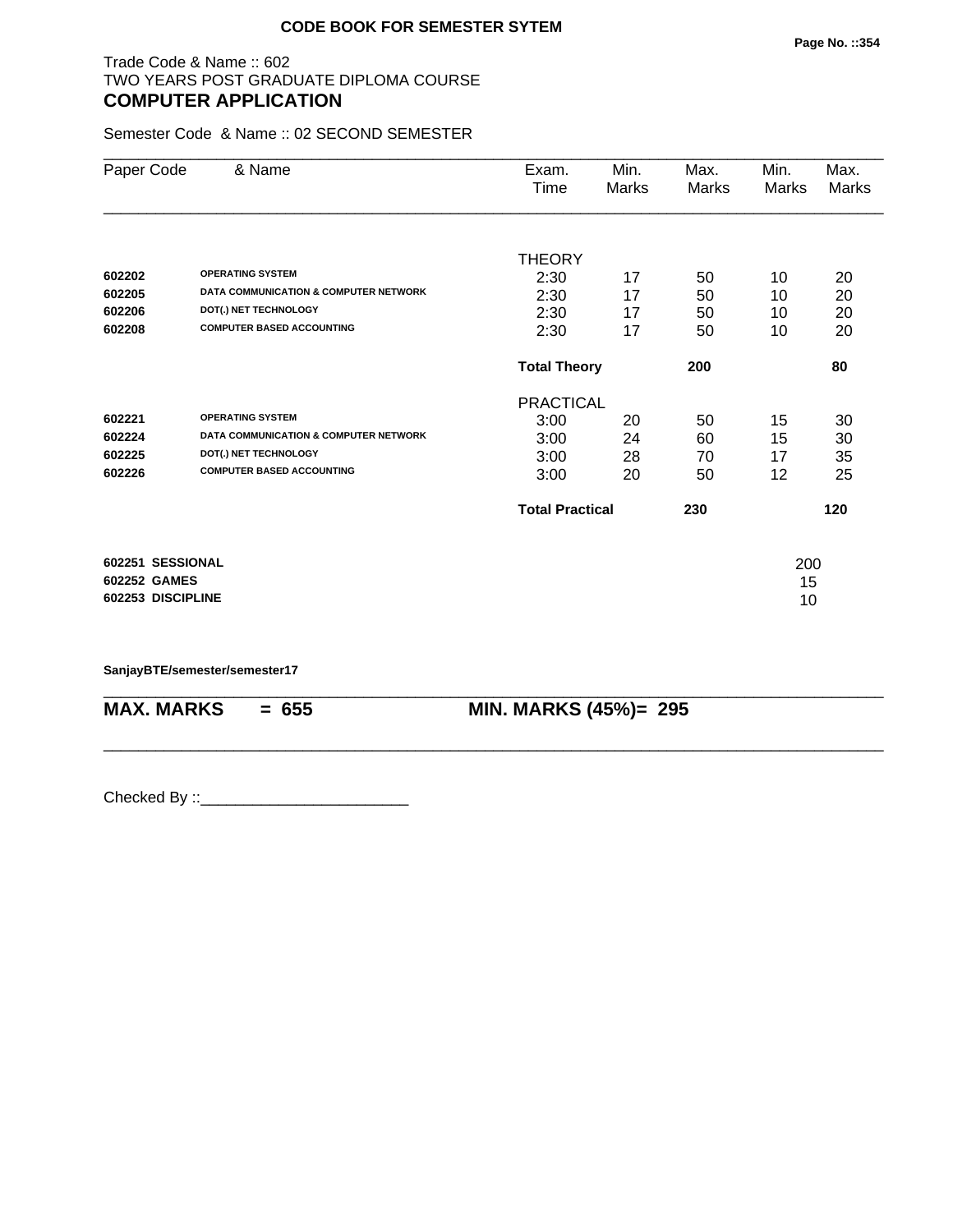## Trade Code & Name :: 602 TWO YEARS POST GRADUATE DIPLOMA COURSE **COMPUTER APPLICATION**

Semester Code & Name :: 03 THIRD SEMESTER

| Paper Code        | & Name                                | Exam.                  | Min.  | Max.  | Min.  | Max.  |
|-------------------|---------------------------------------|------------------------|-------|-------|-------|-------|
|                   |                                       | Time                   | Marks | Marks | Marks | Marks |
|                   |                                       |                        |       |       |       |       |
|                   |                                       | <b>THEORY</b>          |       |       |       |       |
| 602302            | DATA STRUCTURE USING C & C++          | 2:30                   | 17    | 50    | 10    | 20    |
| 602305            | RELATIONAL DATABASE MANAGEMENT SYSTEM | 2:30                   | 17    | 50    | 10    | 20    |
| 602306            | <b>E-COMMERCE AND ERP</b>             | 2:30                   | 17    | 50    | 10    | 20    |
| 602307            | <b>JAVA PROGRAMMING</b>               | 2:30                   | 17    | 50    | 10    | 20    |
|                   |                                       | <b>Total Theory</b>    |       | 200   |       | 80    |
|                   |                                       | <b>PRACTICAL</b>       |       |       |       |       |
| 602322            | DATA STRUCTURE USING C & C++          | 3:00                   | 24    | 60    | 15    | 30    |
| 602325            | R.D.B.M.S. USING ORACLE               | 3:00                   | 24    | 60    | 15    | 30    |
| 602326            | <b>JAVA PROGRAMMING</b>               | 3:00                   | 24    | 60    | 15    | 30    |
|                   |                                       | <b>Total Practical</b> |       | 180   |       | 90    |
| 602351 SESSIONAL  |                                       |                        | ----  |       | 170   |       |
| 602352 GAMES      |                                       |                        |       |       | 15    |       |
| 602353 DISCIPLINE |                                       |                        | ----  |       | 10    |       |

\_\_\_\_\_\_\_\_\_\_\_\_\_\_\_\_\_\_\_\_\_\_\_\_\_\_\_\_\_\_\_\_\_\_\_\_\_\_\_\_\_\_\_\_\_\_\_\_\_\_\_\_\_\_\_\_\_\_\_\_\_\_\_\_\_\_\_\_\_\_\_\_\_\_\_\_\_\_\_\_\_\_\_\_\_\_\_\_\_\_

\_\_\_\_\_\_\_\_\_\_\_\_\_\_\_\_\_\_\_\_\_\_\_\_\_\_\_\_\_\_\_\_\_\_\_\_\_\_\_\_\_\_\_\_\_\_\_\_\_\_\_\_\_\_\_\_\_\_\_\_\_\_\_\_\_\_\_\_\_\_\_\_\_\_\_\_\_\_\_\_\_\_\_\_\_\_\_\_\_\_

**SanjayBTE/semester/semester17**

**MAX. MARKS = 575 MIN. MARKS (45%)= 259**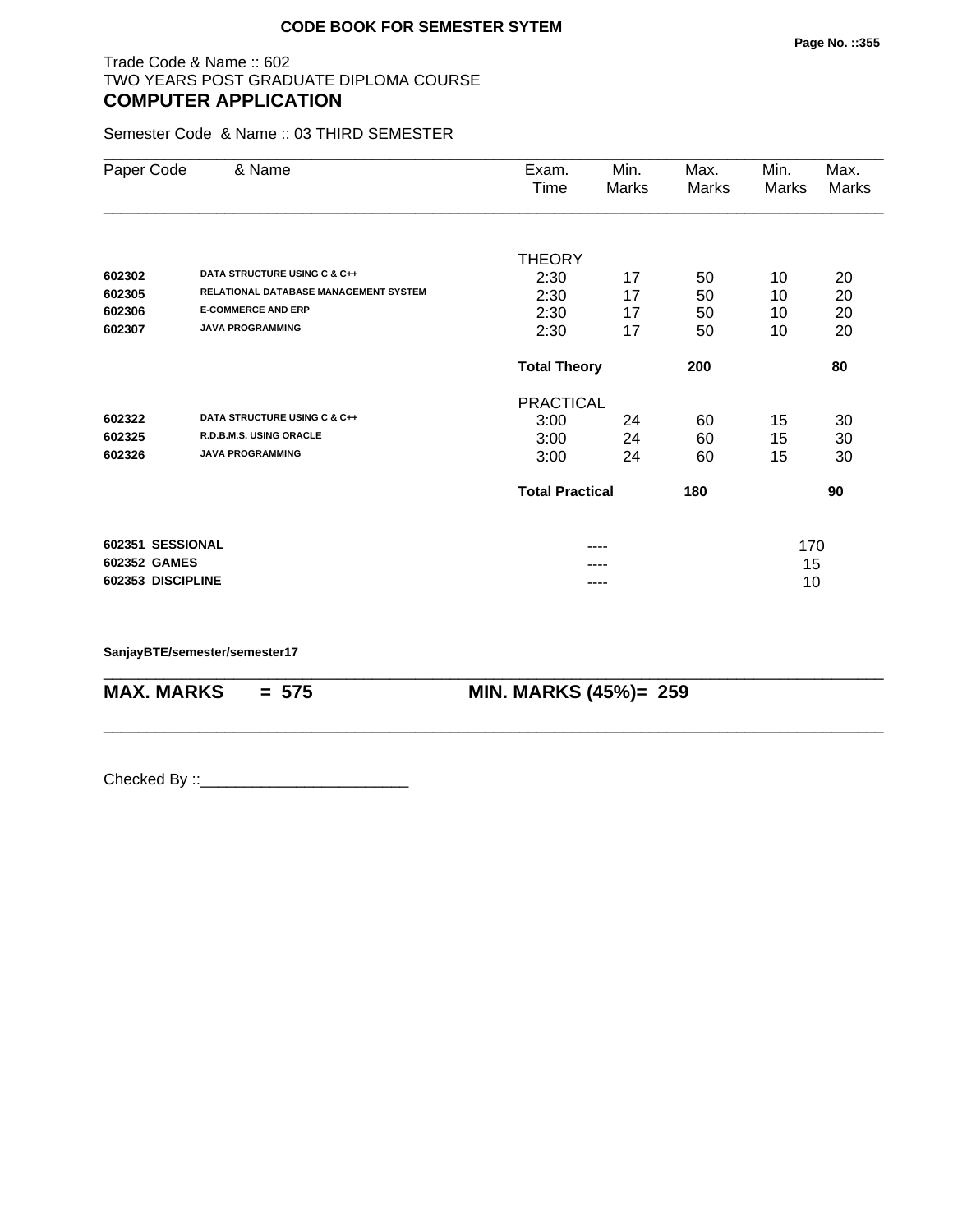## Trade Code & Name :: 602 TWO YEARS POST GRADUATE DIPLOMA COURSE **COMPUTER APPLICATION**

Semester Code & Name :: 04 FORTH SEMESTER

| Paper Code        | & Name                                                      | Exam.<br>Time          | Min.<br>Marks  | Max.<br><b>Marks</b> | Min.<br>Marks | Max.<br>Marks |
|-------------------|-------------------------------------------------------------|------------------------|----------------|----------------------|---------------|---------------|
|                   |                                                             | <b>THEORY</b>          |                |                      |               |               |
| 602401            | <b>COMPUTER HARDWARE AND MAINTENANCE</b>                    | 2:30                   | 17             | 50                   | 10            | 20            |
| 602403            | <b>INTERNET &amp; WEB TECHNOLOGY</b>                        | 2:30                   | 17             | 50                   | 10            | 20            |
| 602404            | <b>LINUX AND UNIX</b>                                       | 2:30                   | 17             | 50                   | 10            | 20            |
|                   |                                                             | <b>Total Theory</b>    |                | 150                  |               | 60            |
|                   |                                                             | <b>PRACTICAL</b>       |                |                      |               |               |
| 602421            | <b>COMPUTER HARDWARE AND MAINTENANCE</b>                    | 3:00                   | 30             | 75                   | 20            | 40            |
| 602423            | <b>INTERNET &amp; WEB TECHNOLOGY</b>                        | 3:00                   | 24             | 60                   | 15            | 30            |
| 602424            | <b>LINUX AND UNIX</b>                                       | 3:00                   | 28             | 70                   | 17            | 35            |
| 602427            | <b>PROJECT</b>                                              | ----                   | 32             | 80                   | 20            | 40            |
| 602428            | INDUSTRIAL TRAINING (ONE MONTH)                             |                        | 16             | 40                   | 10            | 20            |
| 602429            | SEMINAR [ ANY COMPUTER BASED TOPIC ]                        | ----                   | $\blacksquare$ | $\blacksquare$       | 12            | 25            |
|                   |                                                             | <b>Total Practical</b> |                | 325                  |               | 190           |
| 602451 SESSIONAL  |                                                             |                        |                |                      | 250           |               |
| 602452 GAMES      |                                                             |                        |                |                      | 15            |               |
| 602453 DISCIPLINE |                                                             |                        |                |                      | 10            |               |
|                   |                                                             |                        |                |                      |               |               |
|                   | 602461 CARRY OVER IST YEAR (50%)                            |                        | ----           |                      | 575           |               |
|                   |                                                             |                        |                |                      |               |               |
|                   | 602472 [0020] ENVIRONMENTAL EDUCATION & DISASTER MANAGEMENT |                        | 2:30           | 17                   | 50            |               |
|                   | SanjayBTE/semester/semester17                               |                        |                |                      |               |               |
| <b>MAX. MARKS</b> | $= 1325$                                                    | MIN. MARKS (45%)= 596  |                |                      |               |               |
|                   |                                                             |                        |                |                      |               |               |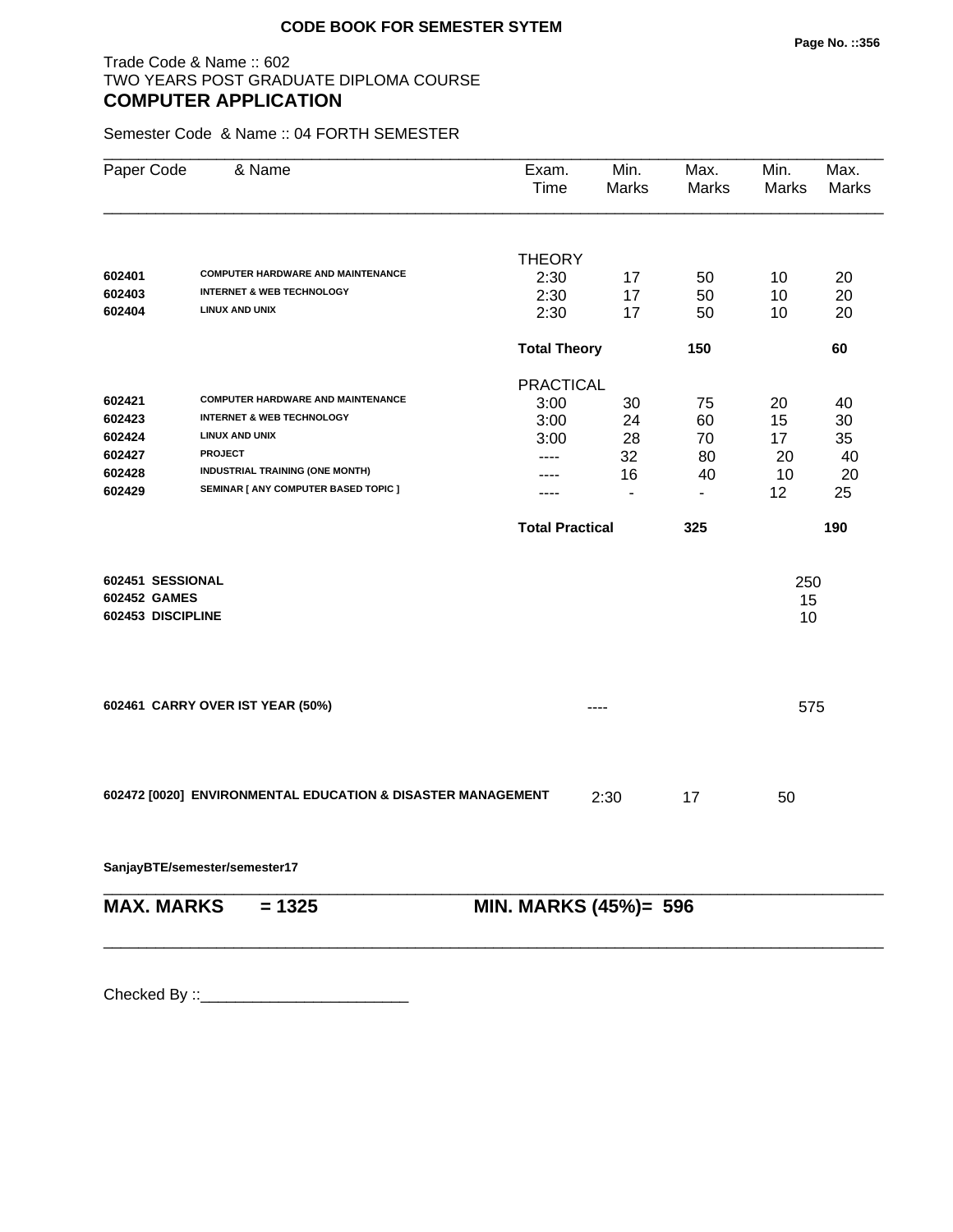Trade Code & Name :: 613

# **JOURNALISM & MASS COMMUNICATION**

Semester Code & Name :: 01 FIRST SEMESTER

| Paper Code        | & Name                        | Exam.<br>Time              | Min.<br>Marks | Max.<br>Marks | Min.<br>Marks | Max.<br><b>Marks</b> |  |
|-------------------|-------------------------------|----------------------------|---------------|---------------|---------------|----------------------|--|
|                   |                               |                            |               |               |               |                      |  |
|                   |                               | <b>THEORY</b>              |               |               |               |                      |  |
| 613101            | PRINCIPLES OF COMMUNICATION   | 3:00                       | 25            | 75            | 12            | 25                   |  |
| 613103            | <b>MEDIA WRITING</b>          | 3:00                       | 25            | 75            | 12            | 25                   |  |
| 613106            | <b>COMPUTER APPLICATION-I</b> | 3:00                       | 25            | 75            | 12            | 25                   |  |
|                   |                               | <b>Total Theory</b><br>225 |               |               |               | 75                   |  |
|                   |                               | <b>PRACTICAL</b>           |               |               |               |                      |  |
| 613121            | <b>MEDIA WRITING</b>          | 6:00                       | 30            | 75            | 12            | 25                   |  |
| 613124            | <b>COMPUTER APPLICATION-I</b> | 6:00                       | 30            | 75            | 12            | 25                   |  |
|                   |                               | <b>Total Practical</b>     |               | 150           |               | 50                   |  |
| 613151 SESSIONAL  |                               | ----                       |               |               | 125           |                      |  |
| 613152 GAMES      |                               |                            |               |               | 15            |                      |  |
| 613153 DISCIPLINE |                               | ----                       |               |               | 10            |                      |  |

\_\_\_\_\_\_\_\_\_\_\_\_\_\_\_\_\_\_\_\_\_\_\_\_\_\_\_\_\_\_\_\_\_\_\_\_\_\_\_\_\_\_\_\_\_\_\_\_\_\_\_\_\_\_\_\_\_\_\_\_\_\_\_\_\_\_\_\_\_\_\_\_\_\_\_\_\_\_\_\_\_\_\_\_\_\_\_\_\_\_

\_\_\_\_\_\_\_\_\_\_\_\_\_\_\_\_\_\_\_\_\_\_\_\_\_\_\_\_\_\_\_\_\_\_\_\_\_\_\_\_\_\_\_\_\_\_\_\_\_\_\_\_\_\_\_\_\_\_\_\_\_\_\_\_\_\_\_\_\_\_\_\_\_\_\_\_\_\_\_\_\_\_\_\_\_\_\_\_\_\_

**SanjayBTE/semester/semester17**

**MAX. MARKS = 525 MIN. MARKS (45%)= 236**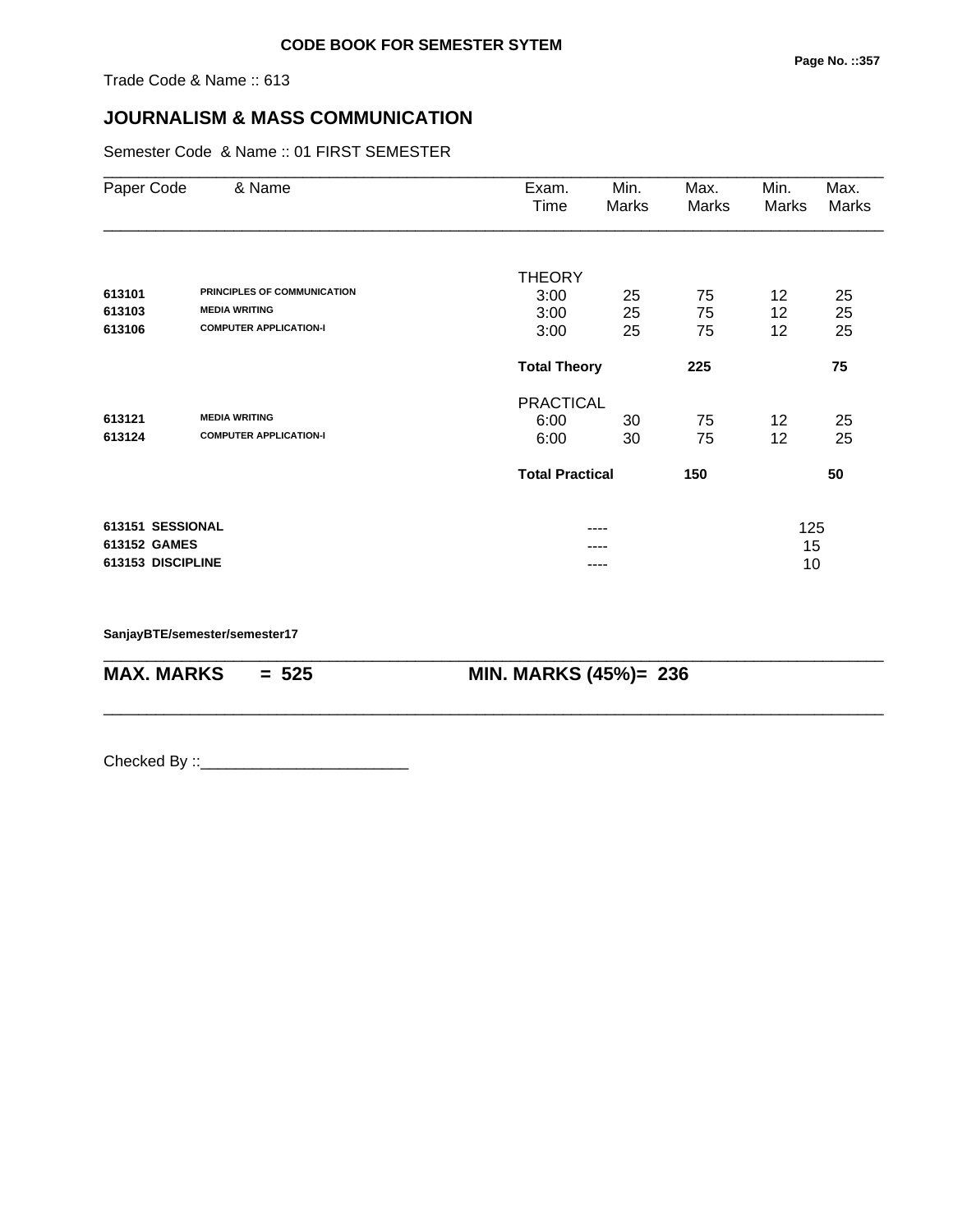## **JOURNALISM & MASS COMMUNICATION**

Semester Code & Name :: 02 SECOND SEMESTER

| Paper Code        | & Name                                                       | Exam.<br>Time          | Min.<br>Marks | Max.<br>Marks | Min.<br>Marks | Max.<br>Marks |
|-------------------|--------------------------------------------------------------|------------------------|---------------|---------------|---------------|---------------|
|                   |                                                              | <b>THEORY</b>          |               |               |               |               |
| 613202            | HISTORY, LAW & ETHICS OF MEDIA<br><b>PRINTING JOURNALISM</b> | 3:00                   | 25            | 75            | 12            | 25            |
| 613204            |                                                              | 3:00                   | 25            | 75            | 12            | 25            |
| 613205            | <b>ADVERTISING PRINCIPLES PRACTICES-I</b>                    | 3:00                   | 25            | 75            | 12            | 25            |
|                   |                                                              | <b>Total Theory</b>    |               | 225           |               | 75            |
|                   |                                                              | <b>PRACTICAL</b>       |               |               |               |               |
| 613222            | <b>PRINTING JOURNALISM</b>                                   | 6:00                   | 30            | 75            | 12            | 25            |
| 613223            | <b>ADVERTISING PRINCIPLES PRACTICES-I</b>                    | 3:00                   | 30            | 75            | 12            | 25            |
|                   |                                                              | <b>Total Practical</b> |               | 150           |               | 50            |
| 613251 SESSIONAL  |                                                              |                        |               |               | 135           |               |
| 613252 GAMES      |                                                              |                        |               |               | 15            |               |
| 613253 DISCIPLINE |                                                              |                        |               |               | 10            |               |

\_\_\_\_\_\_\_\_\_\_\_\_\_\_\_\_\_\_\_\_\_\_\_\_\_\_\_\_\_\_\_\_\_\_\_\_\_\_\_\_\_\_\_\_\_\_\_\_\_\_\_\_\_\_\_\_\_\_\_\_\_\_\_\_\_\_\_\_\_\_\_\_\_\_\_\_\_\_\_\_\_\_\_\_\_\_\_\_\_\_

\_\_\_\_\_\_\_\_\_\_\_\_\_\_\_\_\_\_\_\_\_\_\_\_\_\_\_\_\_\_\_\_\_\_\_\_\_\_\_\_\_\_\_\_\_\_\_\_\_\_\_\_\_\_\_\_\_\_\_\_\_\_\_\_\_\_\_\_\_\_\_\_\_\_\_\_\_\_\_\_\_\_\_\_\_\_\_\_\_\_

**SanjayBTE/semester/semester17**

**MAX. MARKS = 535 MIN. MARKS (45%)= 241**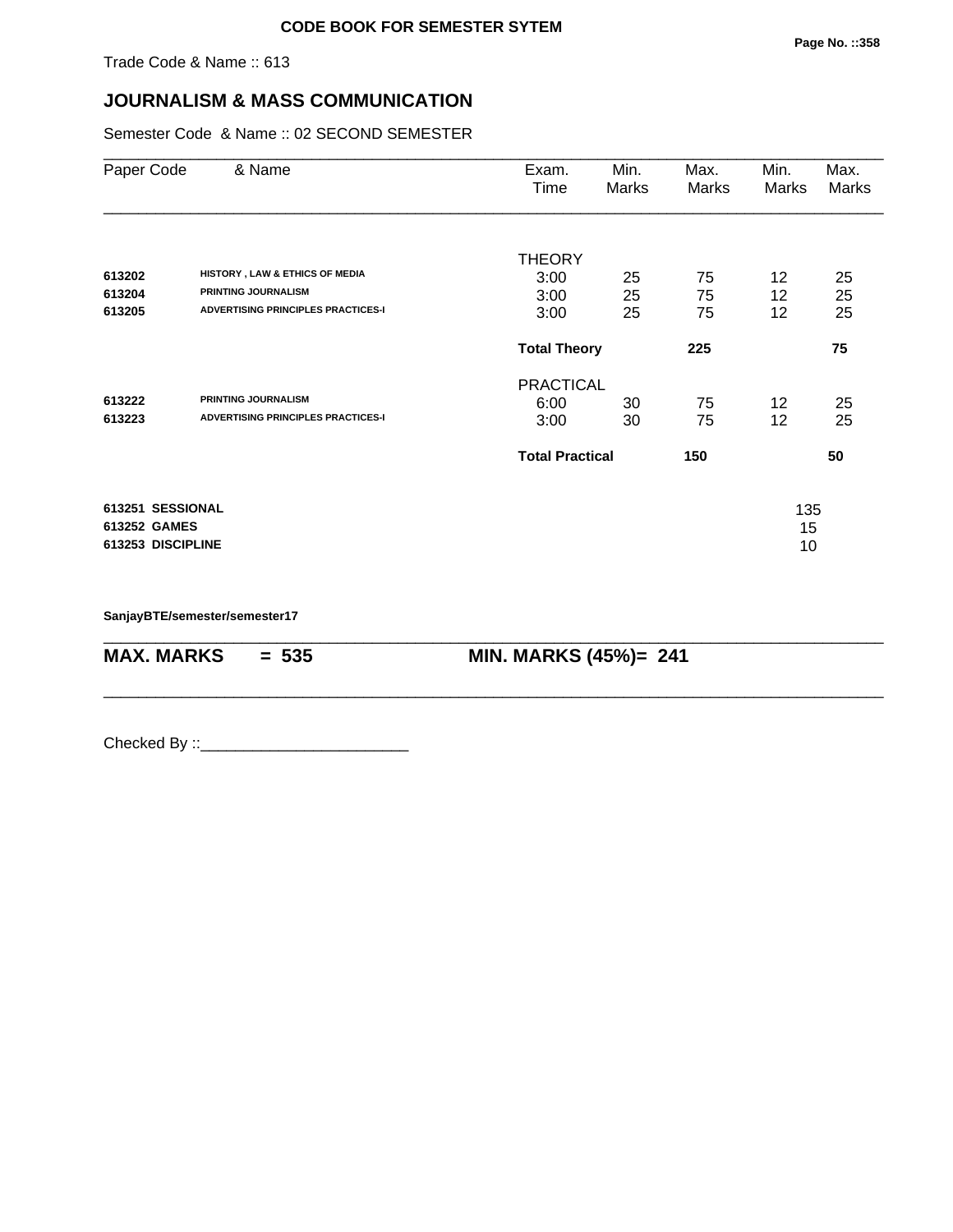## **JOURNALISM & MASS COMMUNICATION**

Semester Code & Name :: 03 THIRD SEMESTER

| Paper Code        | & Name                                           | Exam.<br>Time          | Min.<br>Marks | Max.<br>Marks | Min.<br>Marks | Max.<br>Marks |  |
|-------------------|--------------------------------------------------|------------------------|---------------|---------------|---------------|---------------|--|
|                   |                                                  |                        |               |               |               |               |  |
|                   |                                                  | <b>THEORY</b>          |               |               |               |               |  |
| 613301            | <b>ADVERTISING PRINCIPLES &amp; PRACTICES-II</b> | 3:00                   | 25            | 75            | 12            | 25            |  |
| 613303            | <b>RADIO AND T.V. JOURNALISM</b>                 | 3:00                   | 25            | 75            | 12            | 25            |  |
| 613304            | <b>PUBLIC RELATION</b>                           | 3:00                   | 25            | 75            | 12            | 25            |  |
|                   |                                                  | <b>Total Theory</b>    |               | 225           |               | 75            |  |
|                   |                                                  | <b>PRACTICAL</b>       |               |               |               |               |  |
| 613321            | <b>ADVERTISING PRINCIPLES &amp; PRACTICES-II</b> | 3:00                   | 30            | 75            | 12            | 25            |  |
| 613323            | <b>RADIO AND T.V. JOURNALISM</b>                 | 6:00                   | 30            | 75            | 12            | 25            |  |
| 613324            | <b>PUBLIC RELATION</b>                           | 3:00                   | 30            | 75            | 12            | 25            |  |
| 613327            | <b>INDUSTRIAL EXPOSURE</b>                       | ----                   | 16            | 40            | 10            | 20            |  |
|                   |                                                  | <b>Total Practical</b> |               | 265           |               | 95            |  |
| 613351 SESSIONAL  |                                                  |                        |               |               | 170           |               |  |
| 613352 GAMES      |                                                  |                        |               |               | 15            |               |  |
| 613353 DISCIPLINE |                                                  | ----                   |               |               | 10            |               |  |

\_\_\_\_\_\_\_\_\_\_\_\_\_\_\_\_\_\_\_\_\_\_\_\_\_\_\_\_\_\_\_\_\_\_\_\_\_\_\_\_\_\_\_\_\_\_\_\_\_\_\_\_\_\_\_\_\_\_\_\_\_\_\_\_\_\_\_\_\_\_\_\_\_\_\_\_\_\_\_\_\_\_\_\_\_\_\_\_\_\_

\_\_\_\_\_\_\_\_\_\_\_\_\_\_\_\_\_\_\_\_\_\_\_\_\_\_\_\_\_\_\_\_\_\_\_\_\_\_\_\_\_\_\_\_\_\_\_\_\_\_\_\_\_\_\_\_\_\_\_\_\_\_\_\_\_\_\_\_\_\_\_\_\_\_\_\_\_\_\_\_\_\_\_\_\_\_\_\_\_\_

**SanjayBTE/semester/semester17**

**MAX. MARKS** = 685 **MIN. MARKS (45%)= 308**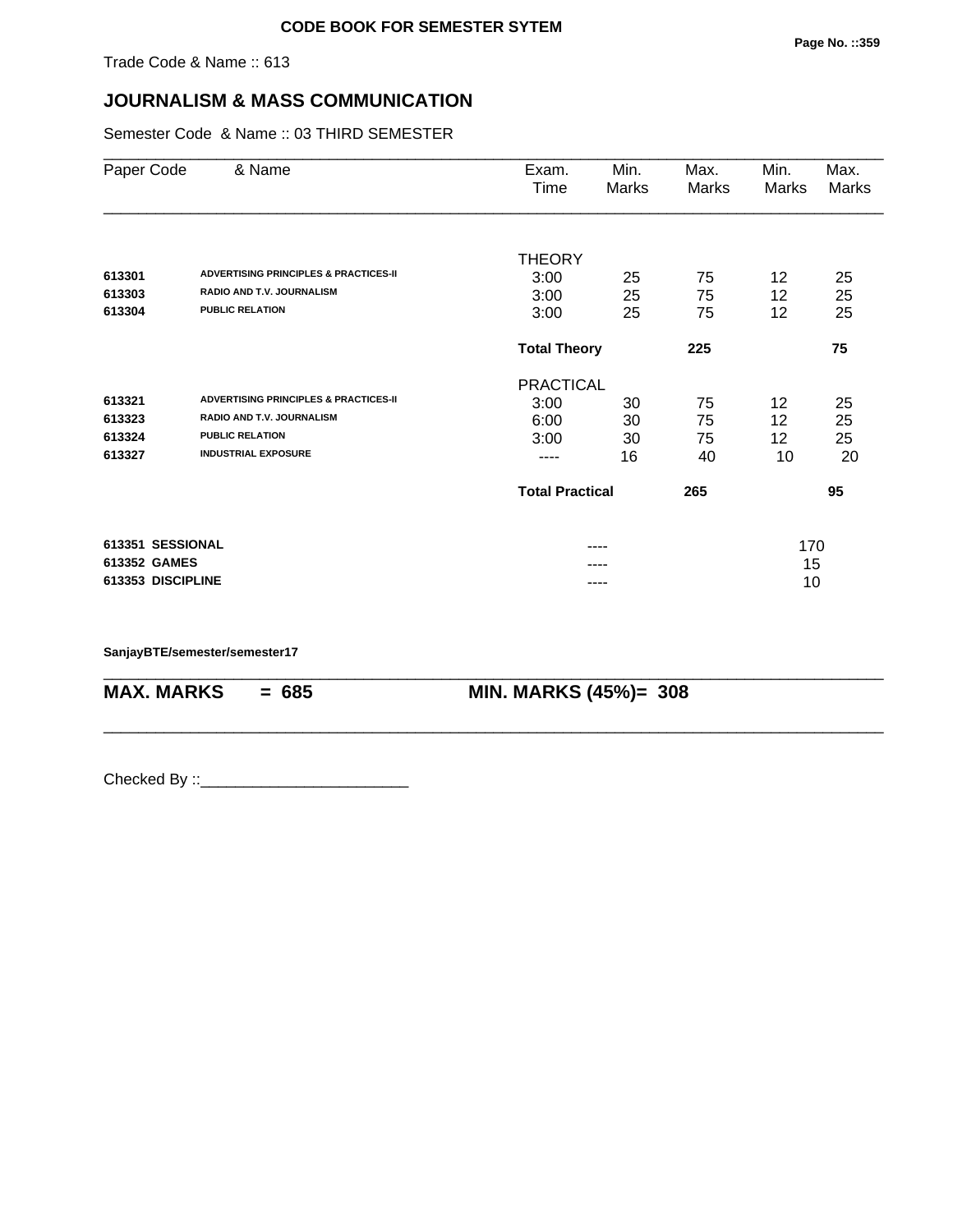# **JOURNALISM & MASS COMMUNICATION**

Semester Code & Name :: 04 FORTH SEMESTER

| Paper Code        | & Name                                                      | Exam.<br>Time          | Min.<br>Marks | Max.<br>Marks | Min.<br>Marks | Max.<br>Marks |
|-------------------|-------------------------------------------------------------|------------------------|---------------|---------------|---------------|---------------|
|                   |                                                             | <b>THEORY</b>          |               |               |               |               |
| 613402            | <b>COMPUTER APPLICATION-II</b>                              | 3:00                   | 25            | 75            | 12            | 25            |
| 613405            | <b>RESEARCH METHODS</b>                                     | 3:00                   | 25            | 75            | 12            | 25            |
| 613406            | <b>BUSINESS MANAGEMENT &amp; ENTREPRENEURSHIP</b>           | 3:00                   | 25            | 75            | 12            | 25            |
|                   |                                                             | <b>Total Theory</b>    |               | 225           |               | 75            |
|                   |                                                             | <b>PRACTICAL</b>       |               |               |               |               |
| 613422            | <b>COMPUTER APPLICATION-II</b>                              | 6:00                   | 30            | 75            | 12            | 25            |
| 613425            | <b>RESEARCH METHODS</b>                                     | 6:00                   | 30            | 75            | 12            | 25            |
| 613426            | <b>PROJECT</b>                                              | 3:00                   | 40            | 100           | 25            | 50            |
|                   |                                                             | <b>Total Practical</b> |               | 250           |               | 100           |
| 613451 SESSIONAL  |                                                             |                        |               |               | 185           |               |
| 613452 GAMES      |                                                             |                        |               |               | 15            |               |
| 613453 DISCIPLINE |                                                             |                        |               |               | 10            |               |
|                   |                                                             |                        |               |               |               |               |
|                   | 613461 CARRY OVER IST YEAR (50%)                            |                        | ----          |               | 530           |               |
|                   |                                                             |                        |               |               |               |               |
|                   | 613472 [0020] ENVIRONMENTAL EDUCATION & DISASTER MANAGEMENT |                        | 2:30          | 17            | 50            |               |
|                   | SanjayBTE/semester/semester17                               |                        |               |               |               |               |

| $MAX.$ MARKS = 1215 |  | <b>MIN. MARKS (45%)= 547</b> |
|---------------------|--|------------------------------|
|---------------------|--|------------------------------|

\_\_\_\_\_\_\_\_\_\_\_\_\_\_\_\_\_\_\_\_\_\_\_\_\_\_\_\_\_\_\_\_\_\_\_\_\_\_\_\_\_\_\_\_\_\_\_\_\_\_\_\_\_\_\_\_\_\_\_\_\_\_\_\_\_\_\_\_\_\_\_\_\_\_\_\_\_\_\_\_\_\_\_\_\_\_\_\_\_\_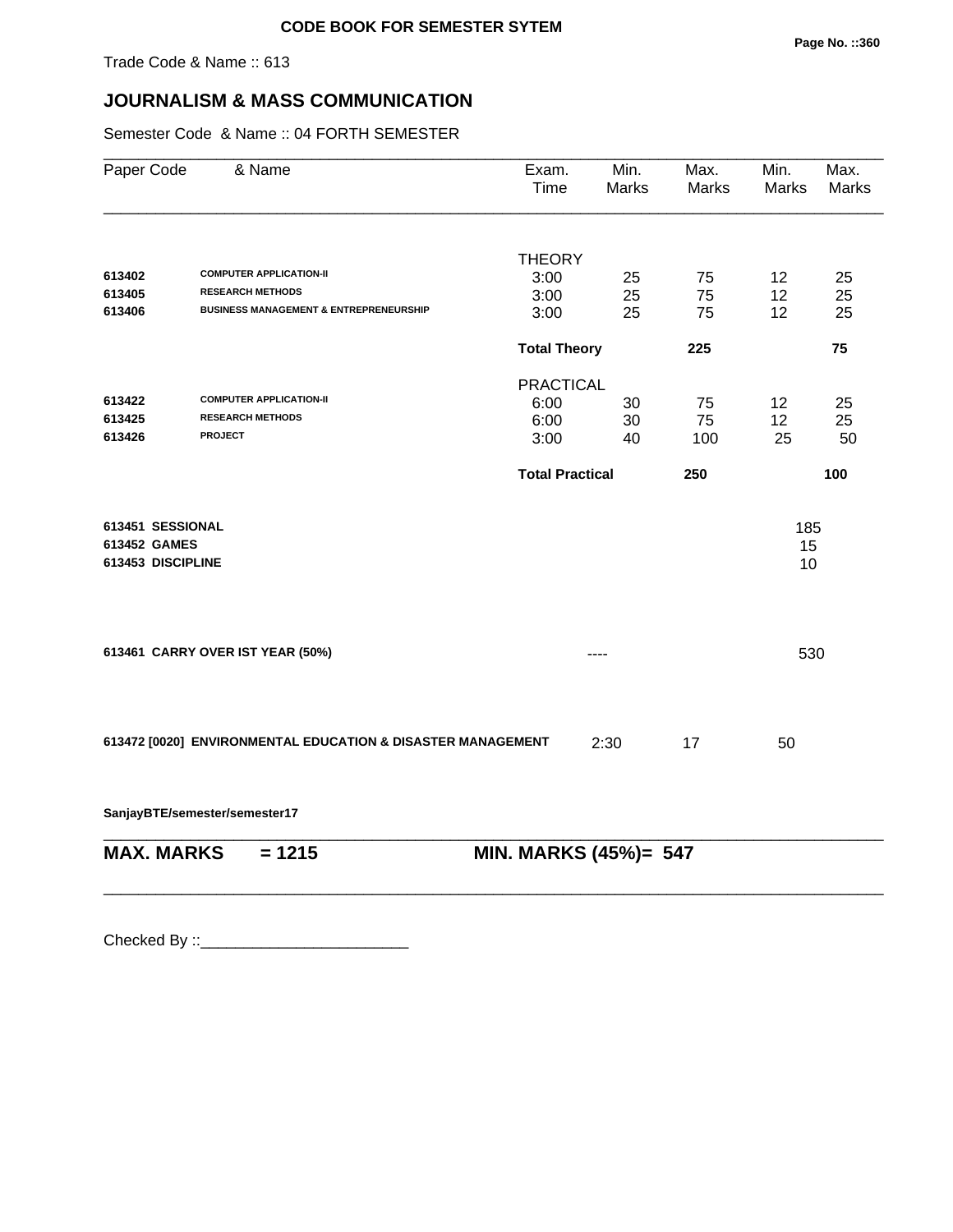# Trade Code & Name :: 716 THREE YEARS DIPLOMA COURSE **AGRICULTURE ENGINEERING**

Semester Code & Name :: 01 FIRST SEMESTER

| Paper Code        | & Name                          | Exam.                  | Min.  | Max.  | Min.         | Max.  |
|-------------------|---------------------------------|------------------------|-------|-------|--------------|-------|
|                   |                                 | Time                   | Marks | Marks | <b>Marks</b> | Marks |
|                   |                                 |                        |       |       |              |       |
|                   |                                 | <b>THEORY</b>          |       |       |              |       |
| 716101            | PROFESSIONAL COMMUNICATION      | 2:30                   | 17    | 50    | 10           | 20    |
| 716102            | <b>APPLIED MATHEMATICS-I(A)</b> | 2:30                   | 17    | 50    | 10           | 20    |
| 716103            | <b>APPLIED PHYSICS-I</b>        | 2:30                   | 17    | 50    | 10           | 20    |
| 716104            | <b>APPLIED CHEMISTRY</b>        | 2:30                   | 17    | 50    | 10           | 20    |
| 716106            | <b>ENGINEERING DRAWING</b>      | 3:00                   | 17    | 50    | 10           | 20    |
| 716108            | <b>AGRICULTURAL SCIENCE</b>     | 2:30                   | 17    | 50    | 10           | 20    |
|                   |                                 | <b>Total Theory</b>    |       | 300   |              | 120   |
|                   |                                 | <b>PRACTICAL</b>       |       |       |              |       |
| 716122            | <b>APPLIED CHEMISTRY</b>        | 3:00                   | 16    | 40    | 10           | 20    |
| 716126            | <b>AGRICULTURAL SCIENCE</b>     | 3:00                   | 12    | 30    | 7            | 15    |
| 716127            | PROFESSIONAL COMMUNICATION      | 3:00                   | 8     | 20    | 5            | 10    |
|                   |                                 | <b>Total Practical</b> |       | 90    |              | 45    |
| 716151 SESSIONAL  |                                 |                        |       |       | 165          |       |
| 716152 GAMES      |                                 |                        |       |       | 15           |       |
| 716153 DISCIPLINE |                                 |                        | ----  |       | 10           |       |

**SanjayBTE/semester/semester17**

\_\_\_\_\_\_\_\_\_\_\_\_\_\_\_\_\_\_\_\_\_\_\_\_\_\_\_\_\_\_\_\_\_\_\_\_\_\_\_\_\_\_\_\_\_\_\_\_\_\_\_\_\_\_\_\_\_\_\_\_\_\_\_\_\_\_\_\_\_\_\_\_\_\_\_\_\_\_\_\_\_\_\_\_\_\_\_\_\_\_ **MAX. MARKS = 580 MIN. MARKS (45%)= 261**

\_\_\_\_\_\_\_\_\_\_\_\_\_\_\_\_\_\_\_\_\_\_\_\_\_\_\_\_\_\_\_\_\_\_\_\_\_\_\_\_\_\_\_\_\_\_\_\_\_\_\_\_\_\_\_\_\_\_\_\_\_\_\_\_\_\_\_\_\_\_\_\_\_\_\_\_\_\_\_\_\_\_\_\_\_\_\_\_\_\_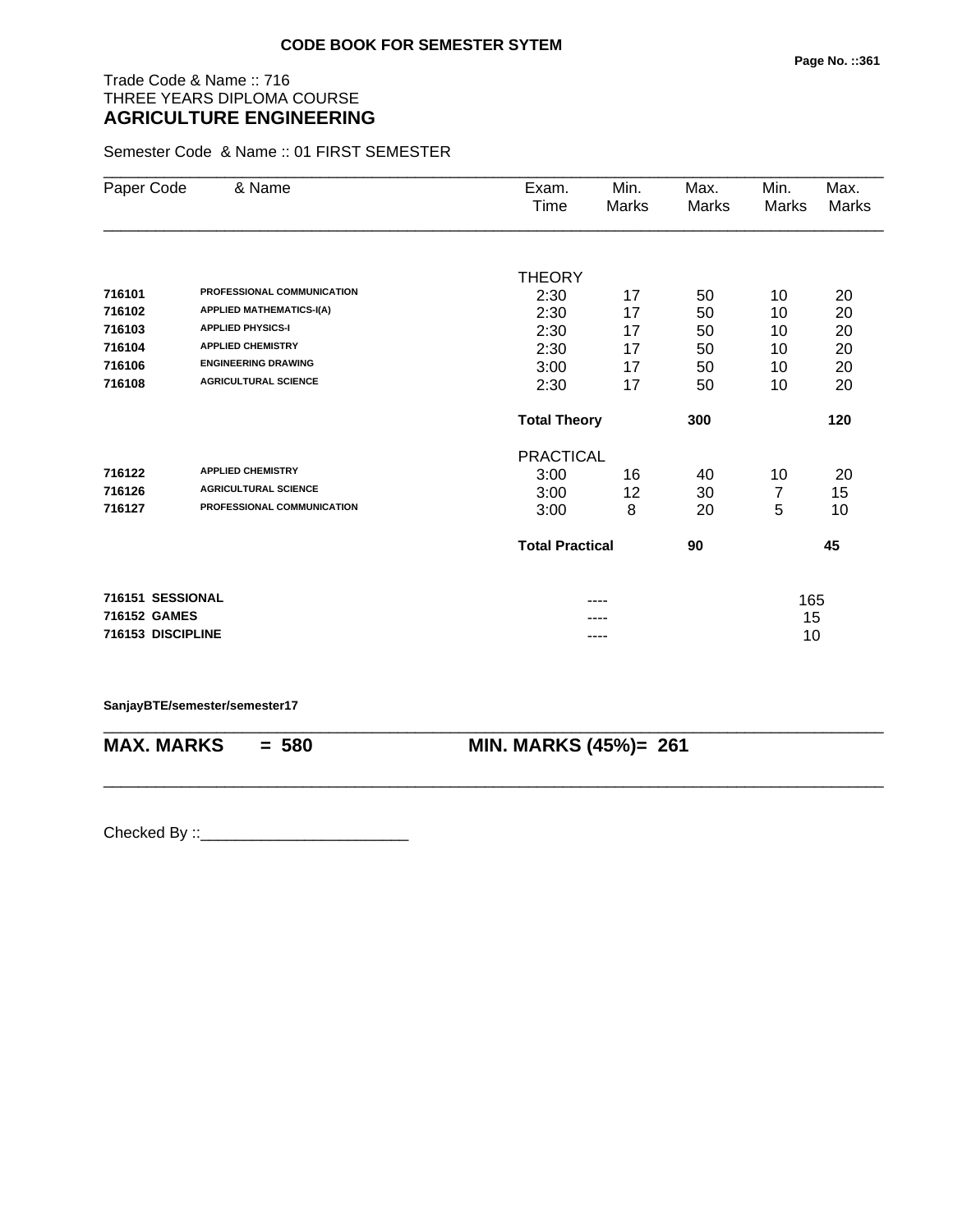# Trade Code & Name :: 716 THREE YEARS DIPLOMA COURSE **AGRICULTURE ENGINEERING**

Semester Code & Name :: 02 SECOND SEMESTER

| Paper Code        | & Name                                         | Exam.                  | Min.  | Max.  | Min.  | Max.         |
|-------------------|------------------------------------------------|------------------------|-------|-------|-------|--------------|
|                   |                                                | Time                   | Marks | Marks | Marks | <b>Marks</b> |
|                   |                                                |                        |       |       |       |              |
|                   |                                                | <b>THEORY</b>          |       |       |       |              |
| 716205            | <b>APPLIED MECHANICS</b>                       | 2:30                   | 17    | 50    | 10    | 20           |
| 716207            | <b>MATERIAL &amp; RURAL CONSTRUCTION TECH.</b> | 2:30                   | 17    | 50    | 10    | 20           |
| 716209            | <b>APPLIED MATHEMATICS-I(B)</b>                | 2:30                   | 17    | 50    | 10    | 20           |
| 716210            | <b>APPLIED PHYSICS-II</b>                      | 2:30                   | 17    | 50    | 10    | 20           |
|                   |                                                | <b>Total Theory</b>    |       | 200   |       | 80           |
|                   |                                                | <b>PRACTICAL</b>       |       |       |       |              |
| 716223            | <b>WORKSHOP PRACTICE</b>                       | 4:00                   | 24    | 60    | 15    | 30           |
| 716224            | <b>APPLIED MECHANICS</b>                       | 3:00                   | 16    | 40    | 10    | 20           |
| 716225            | <b>MATERIAL &amp; RURAL CONSTRUCTION TECH.</b> | 3:00                   | 12    | 30    | 7     | 15           |
| 716228            | <b>APPLIED PHYSICS-II</b>                      | 3:00                   | 16    | 40    | 10    | 20           |
|                   |                                                | <b>Total Practical</b> |       | 170   |       | 85           |
| 716251 SESSIONAL  |                                                |                        |       |       | 165   |              |
| 716252 GAMES      |                                                |                        |       |       | 15    |              |
| 716253 DISCIPLINE |                                                |                        |       |       | 10    |              |

\_\_\_\_\_\_\_\_\_\_\_\_\_\_\_\_\_\_\_\_\_\_\_\_\_\_\_\_\_\_\_\_\_\_\_\_\_\_\_\_\_\_\_\_\_\_\_\_\_\_\_\_\_\_\_\_\_\_\_\_\_\_\_\_\_\_\_\_\_\_\_\_\_\_\_\_\_\_\_\_\_\_\_\_\_\_\_\_\_\_

\_\_\_\_\_\_\_\_\_\_\_\_\_\_\_\_\_\_\_\_\_\_\_\_\_\_\_\_\_\_\_\_\_\_\_\_\_\_\_\_\_\_\_\_\_\_\_\_\_\_\_\_\_\_\_\_\_\_\_\_\_\_\_\_\_\_\_\_\_\_\_\_\_\_\_\_\_\_\_\_\_\_\_\_\_\_\_\_\_\_

**SanjayBTE/semester/semester17**

**MAX. MARKS = 560 MIN. MARKS (45%)= 252**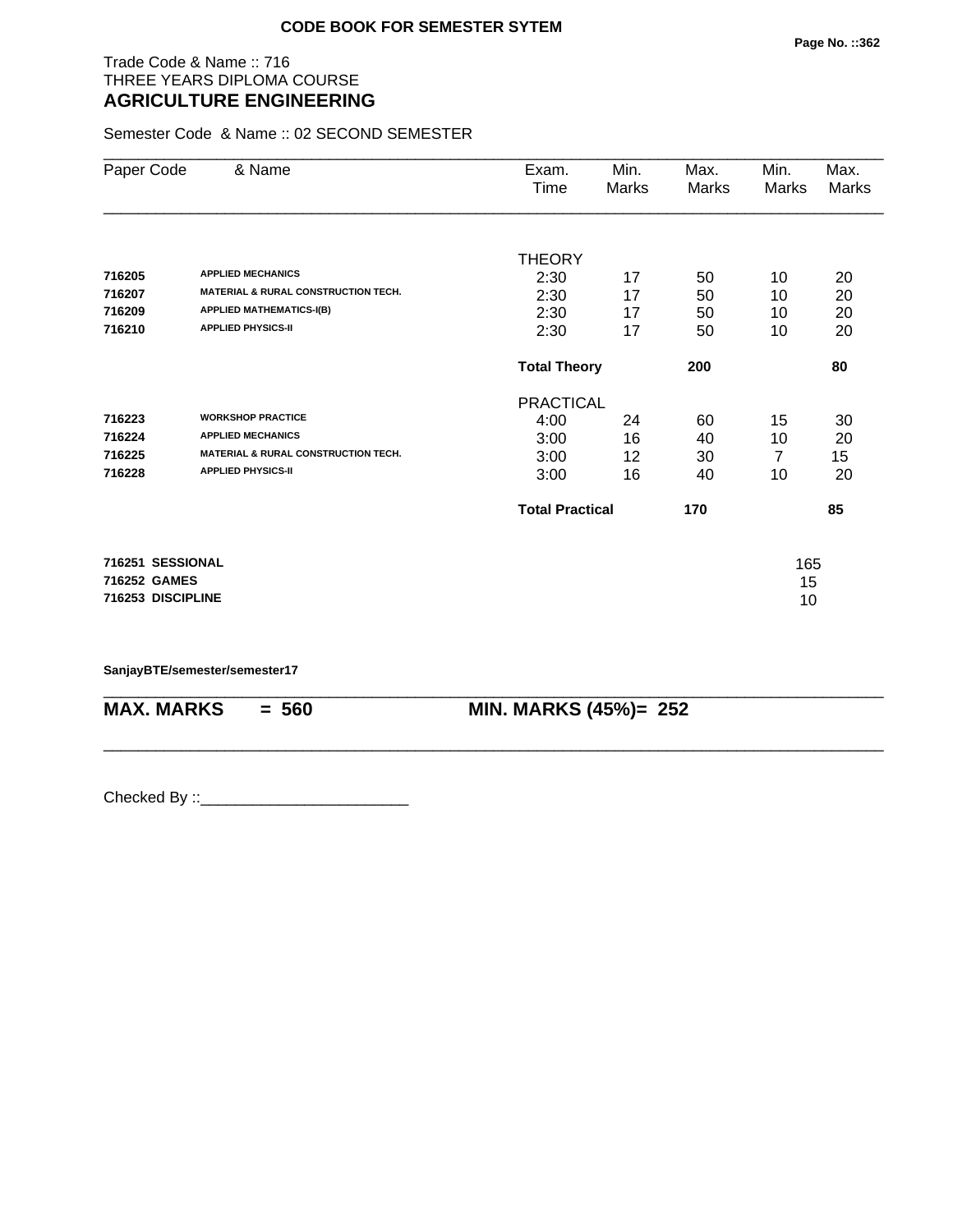# Trade Code & Name :: 716 THREE YEARS DIPLOMA COURSE **AGRICULTURE ENGINEERING**

Semester Code & Name :: 03 THIRD SEMESTER

|                                          | Time                                            | Marks                 | Marks                                                                                               | Marks                  | Max.<br>Marks                             |
|------------------------------------------|-------------------------------------------------|-----------------------|-----------------------------------------------------------------------------------------------------|------------------------|-------------------------------------------|
|                                          |                                                 |                       |                                                                                                     |                        |                                           |
|                                          | <b>THEORY</b>                                   |                       |                                                                                                     |                        |                                           |
| <b>HYDRAULICS</b>                        | 2:30                                            | 17                    | 50                                                                                                  | 10                     | 20                                        |
| <b>SURVEYING &amp; LEVELING</b>          | 2:30                                            | 17                    | 50                                                                                                  | 10                     | 20                                        |
| <b>SOIL MECHANICS &amp; SOIL SCIENCE</b> | 2:30                                            | 17                    | 50                                                                                                  | 10                     | 20                                        |
|                                          |                                                 |                       | 150                                                                                                 |                        | 60                                        |
|                                          |                                                 |                       |                                                                                                     |                        |                                           |
| <b>HYDRAULICS</b>                        | 1:30                                            | 12                    | 30                                                                                                  | 7                      | 15                                        |
| <b>SURVEYING &amp; LEVELING LAB</b>      | 6:00                                            |                       |                                                                                                     |                        | 20                                        |
| <b>SOIL MECHANICS &amp; SOIL SCIENCE</b> |                                                 |                       |                                                                                                     |                        | 20                                        |
| AGRICULTURAL EQUIPMENT WORKSHOP PRACTICE |                                                 |                       |                                                                                                     |                        | 25                                        |
| <b>INTRODUCTION TO COMPUTER</b>          | 3:00                                            | 24                    | 60                                                                                                  | 15                     | 30                                        |
|                                          |                                                 |                       | 230                                                                                                 |                        | 110                                       |
|                                          |                                                 |                       |                                                                                                     |                        |                                           |
| 716352 GAMES                             |                                                 |                       |                                                                                                     |                        |                                           |
|                                          |                                                 |                       |                                                                                                     |                        |                                           |
|                                          | & Name<br>716351 SESSIONAL<br>716353 DISCIPLINE | Exam.<br>3:00<br>6:00 | Min.<br><b>Total Theory</b><br><b>PRACTICAL</b><br>20<br>16<br>20<br><b>Total Practical</b><br>---- | Max.<br>50<br>40<br>50 | Min.<br>10<br>10<br>12<br>170<br>15<br>10 |

\_\_\_\_\_\_\_\_\_\_\_\_\_\_\_\_\_\_\_\_\_\_\_\_\_\_\_\_\_\_\_\_\_\_\_\_\_\_\_\_\_\_\_\_\_\_\_\_\_\_\_\_\_\_\_\_\_\_\_\_\_\_\_\_\_\_\_\_\_\_\_\_\_\_\_\_\_\_\_\_\_\_\_\_\_\_\_\_\_\_

\_\_\_\_\_\_\_\_\_\_\_\_\_\_\_\_\_\_\_\_\_\_\_\_\_\_\_\_\_\_\_\_\_\_\_\_\_\_\_\_\_\_\_\_\_\_\_\_\_\_\_\_\_\_\_\_\_\_\_\_\_\_\_\_\_\_\_\_\_\_\_\_\_\_\_\_\_\_\_\_\_\_\_\_\_\_\_\_\_\_

### **SanjayBTE/semester/semester17**

**MAX. MARKS = 575 MIN. MARKS (45%)= 259**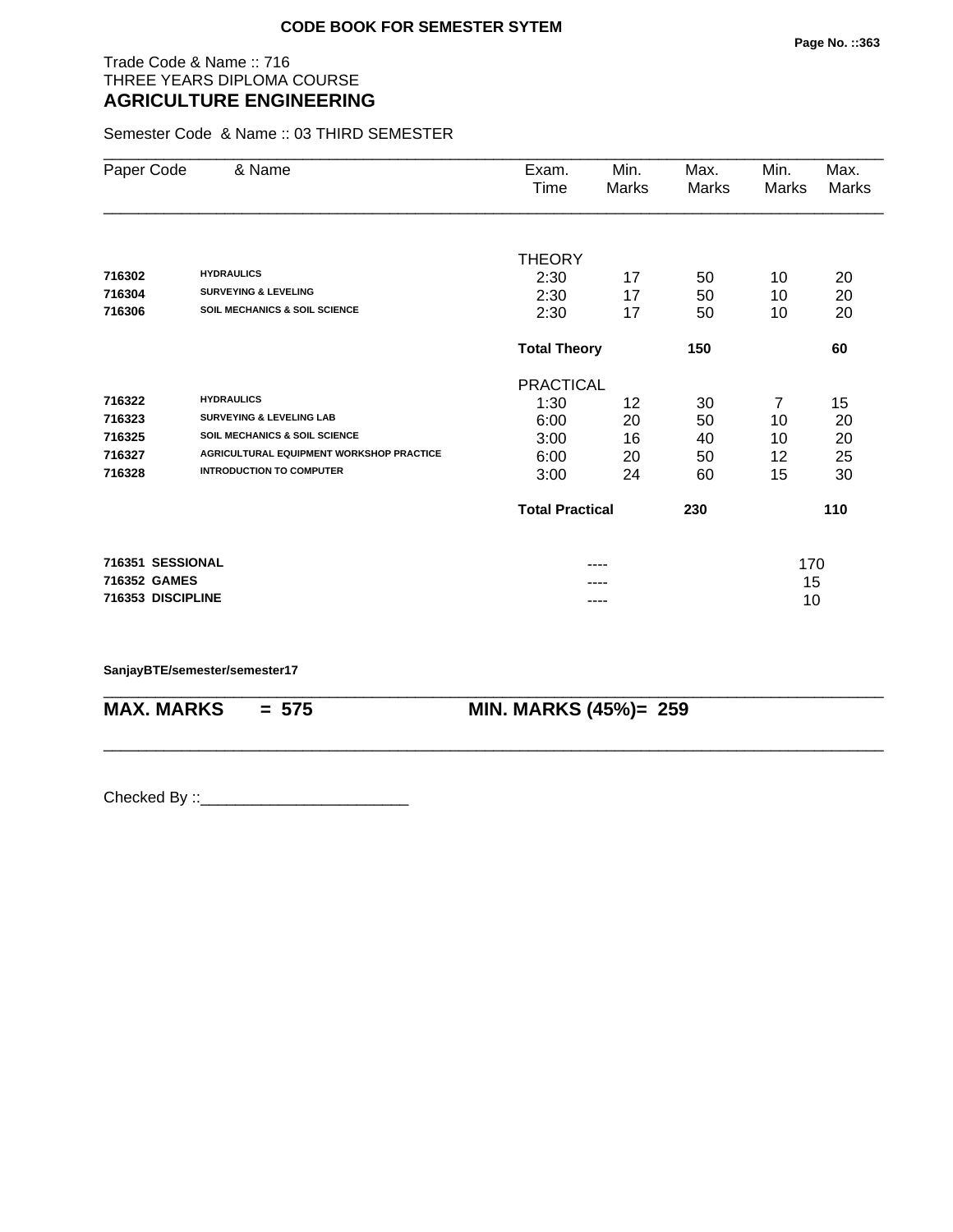# Trade Code & Name :: 716 THREE YEARS DIPLOMA COURSE **AGRICULTURE ENGINEERING**

Semester Code & Name :: 04 FORTH SEMESTER

| Paper Code        | & Name                                                         | Exam.                  | Min.  | Max.  | Min.  | Max.         |
|-------------------|----------------------------------------------------------------|------------------------|-------|-------|-------|--------------|
|                   |                                                                | Time                   | Marks | Marks | Marks | <b>Marks</b> |
|                   |                                                                | <b>THEORY</b>          |       |       |       |              |
| 716401            | <b>MECHANICS OF SOLIDS</b>                                     | 2:30                   | 17    | 50    | 10    | 20           |
| 716405            | ELECTRICAL ENGINEERING & RURAL ELECTRIFICATION                 | 2:30                   | 17    | 50    | 10    | 20           |
| 716407            | <b>FARM POWER ENGINEERING &amp; NON CONVENTIONAL OF ENERGY</b> | 2:30                   | 17    | 50    | 10    | 20           |
| 716408            | <b>AGRICULTURE ENGINEERING DRAWING</b>                         | 3:00                   | 33    | 100   | 20    | 40           |
| 716409            | <b>DAIRY &amp; FOOD ENGINEERING</b>                            | 2:30                   | 17    | 50    | 10    | 20           |
|                   |                                                                | <b>Total Theory</b>    |       | 300   |       | 120          |
|                   |                                                                | <b>PRACTICAL</b>       |       |       |       |              |
| 716421            | <b>MECHANICS OF SOLIDS</b>                                     | 3:00                   | 16    | 40    | 10    | 20           |
| 716424            | ELECTRICAL ENGINEERING & RURAL ELECTRIFICATION                 | 3:00                   | 16    | 40    | 10    | 20           |
| 716426            | FARM POWER ENGINEERING & NON CONVENTIONAL ENERGY               | 3:00                   | 16    | 40    | 10    | 20           |
|                   |                                                                | <b>Total Practical</b> |       | 120   |       | 60           |
| 716451 SESSIONAL  |                                                                |                        |       |       | 180   |              |
| 716452 GAMES      |                                                                |                        |       |       | 15    |              |
| 716453 DISCIPLINE |                                                                |                        |       |       | 10    |              |

\_\_\_\_\_\_\_\_\_\_\_\_\_\_\_\_\_\_\_\_\_\_\_\_\_\_\_\_\_\_\_\_\_\_\_\_\_\_\_\_\_\_\_\_\_\_\_\_\_\_\_\_\_\_\_\_\_\_\_\_\_\_\_\_\_\_\_\_\_\_\_\_\_\_\_\_\_\_\_\_\_\_\_\_\_\_\_\_\_\_

\_\_\_\_\_\_\_\_\_\_\_\_\_\_\_\_\_\_\_\_\_\_\_\_\_\_\_\_\_\_\_\_\_\_\_\_\_\_\_\_\_\_\_\_\_\_\_\_\_\_\_\_\_\_\_\_\_\_\_\_\_\_\_\_\_\_\_\_\_\_\_\_\_\_\_\_\_\_\_\_\_\_\_\_\_\_\_\_\_\_

**SanjayBTE/semester/semester17**

**MAX. MARKS = 625 MIN. MARKS (45%)= 281**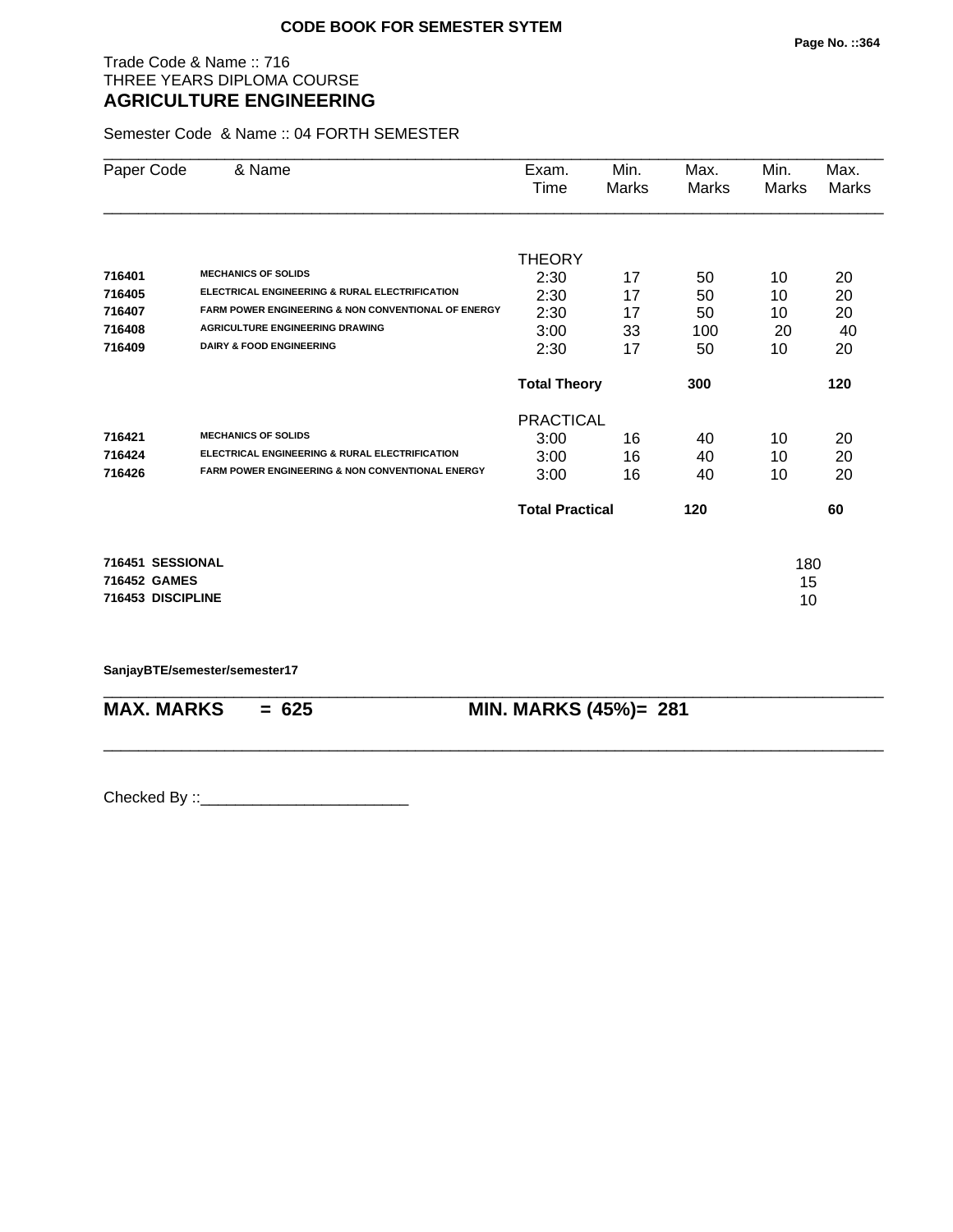# Trade Code & Name :: 716 THREE YEARS DIPLOMA COURSE **AGRICULTURE ENGINEERING**

Semester Code & Name :: 05 FIFTH SEMESTER

| Paper Code        | & Name                                          | Exam.                  | Min.  | Max.  | Min.  | Max.         |
|-------------------|-------------------------------------------------|------------------------|-------|-------|-------|--------------|
|                   |                                                 | Time                   | Marks | Marks | Marks | <b>Marks</b> |
|                   |                                                 |                        |       |       |       |              |
|                   |                                                 | <b>THEORY</b>          |       |       |       |              |
| 716503            | POST HARVEST TECHNOLOGY & AGRO BASED INDUSTRIES | 2:30                   | 17    | 50    | 10    | 20           |
| 716504            | <b>ESTIMATING &amp; COSTING</b>                 | 4:00                   | 33    | 100   | 20    | 40           |
| 716506            | <b>BANKING FARM &amp; INDUSTRIAL MANAGEMENT</b> | 2:30                   | 17    | 50    | 10    | 20           |
| 716507            | <b>RURAL &amp; ENTREPRENEURSHIP DEVELOPMENT</b> | 2:30                   | 17    | 50    | 10    | 20           |
| 716508            | <b>MINOR IRRIGATION &amp; TUBE WELL ENGG</b>    | 2:30                   | 17    | 50    | 10    | 20           |
|                   |                                                 | <b>Total Theory</b>    |       | 300   |       | 120          |
|                   |                                                 | <b>PRACTICAL</b>       |       |       |       |              |
| 716524            | POST HARVEST TECHNOLOGY & AGRO BASED INDUSTRIES | 3:00                   | 20    | 50    | 10    | 20           |
| 716525            | <b>RURAL &amp; ENTREPRENEURSHIP DEVELOPMENT</b> | VIVA                   | 20    | 50    | 10    | 20           |
| 716526            | <b>MINOR IRRIGATION &amp; TUBE WELL ENGG</b>    | 1:00                   | 4     | 10    | 2     | 5            |
|                   |                                                 | <b>Total Practical</b> |       | 110   |       | 45           |
| 716551 SESSIONAL  |                                                 |                        |       |       | 165   |              |
| 716552 GAMES      |                                                 |                        |       |       | 15    |              |
| 716553 DISCIPLINE |                                                 |                        | ----  |       | 10    |              |

\_\_\_\_\_\_\_\_\_\_\_\_\_\_\_\_\_\_\_\_\_\_\_\_\_\_\_\_\_\_\_\_\_\_\_\_\_\_\_\_\_\_\_\_\_\_\_\_\_\_\_\_\_\_\_\_\_\_\_\_\_\_\_\_\_\_\_\_\_\_\_\_\_\_\_\_\_\_\_\_\_\_\_\_\_\_\_\_\_\_

\_\_\_\_\_\_\_\_\_\_\_\_\_\_\_\_\_\_\_\_\_\_\_\_\_\_\_\_\_\_\_\_\_\_\_\_\_\_\_\_\_\_\_\_\_\_\_\_\_\_\_\_\_\_\_\_\_\_\_\_\_\_\_\_\_\_\_\_\_\_\_\_\_\_\_\_\_\_\_\_\_\_\_\_\_\_\_\_\_\_

### **SanjayBTE/semester/semester17**

**MAX. MARKS = 600 MIN. MARKS (45%)= 270**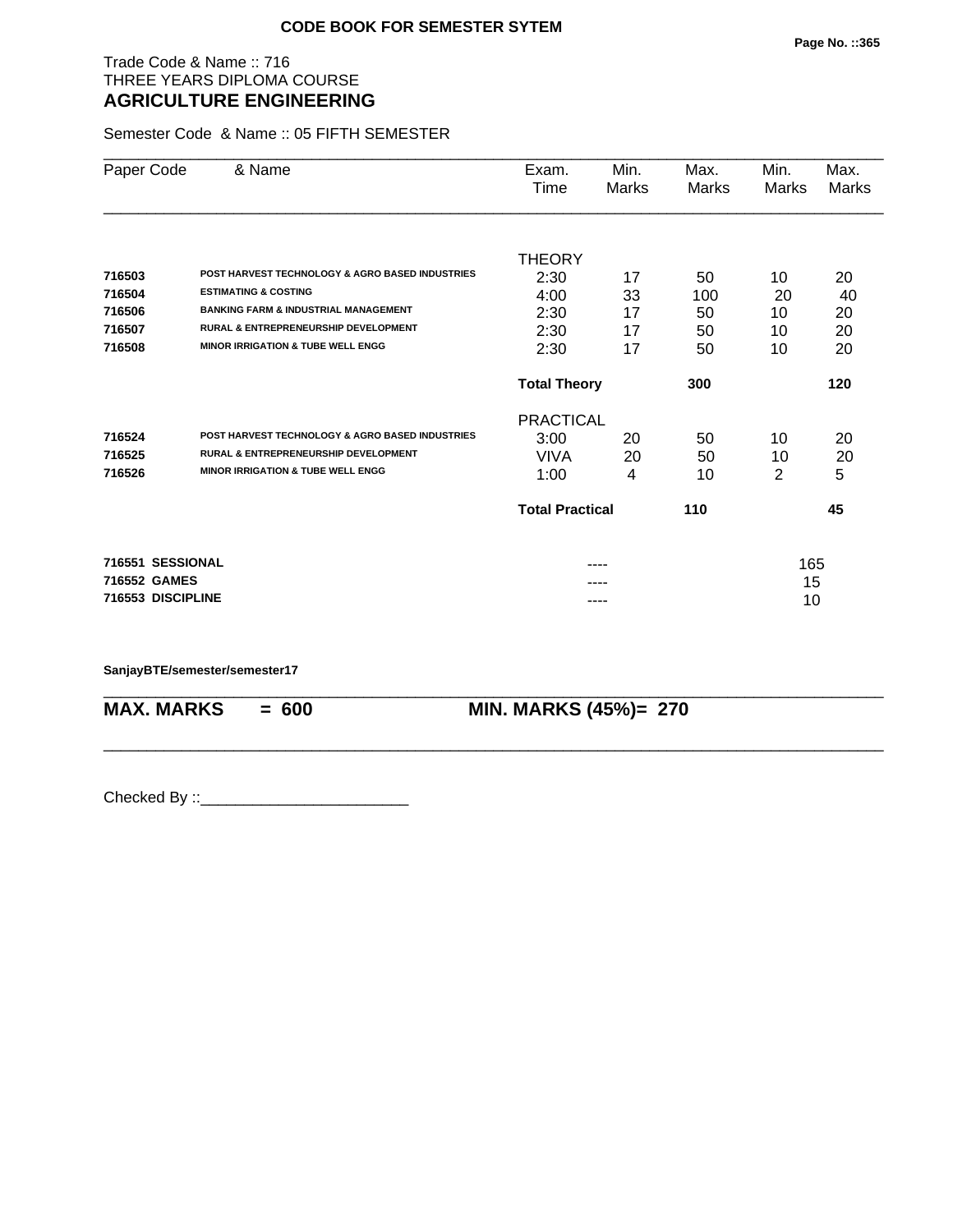# Trade Code & Name :: 716 THREE YEARS DIPLOMA COURSE **AGRICULTURE ENGINEERING**

Semester Code & Name :: 06 SIXTH SEMESTER

| Paper Code        | & Name                                                             | Exam.<br>Time          | Min.<br>Marks | Max.<br>Marks | Min.<br>Marks  | Max.<br>Marks |
|-------------------|--------------------------------------------------------------------|------------------------|---------------|---------------|----------------|---------------|
|                   |                                                                    | <b>THEORY</b>          |               |               |                |               |
| 716601            | <b>IRRIGATION &amp; DRAINAGE ENGINEERING</b>                       | 2:30                   | 17            | 50            | 10             | 20            |
| 716602            | SOIL WATER CONSERVATION & LAND RECLAMATION ENGG.                   | 2:30                   | 17            | 50            | 10             | 20            |
| 716605            | R C C & STEEL STRUCTURES                                           | 2:30                   | 17            | 50            | 10             | 20            |
| 716609            | FARM & LAND DEVELOPMENT MACHINERY                                  | 2:30                   | 17            | 50            | 10             | 20            |
|                   |                                                                    | <b>Total Theory</b>    |               | 200           |                | 80            |
|                   |                                                                    | <b>PRACTICAL</b>       |               |               |                |               |
| 716621            | <b>IRRIGATION &amp; DRAINAGE ENGINEERING</b>                       | 2:00                   | 8             | 20            | 5              | 10            |
| 716622            | SOIL WATER CONSERVATION & LAND RECLAMATION ENGG.                   | 3:00                   | 20            | 50            | 10             | 20            |
| 716623            | R C C & STEEL STRUCTURES                                           | 3:00                   | 20            | 50            | 10             | 20            |
| 716627            | FARM & LAND DEVELOPMENT MACHINERY                                  | 3:00                   | 16            | 40            | $\overline{7}$ | 15            |
| 716628            | <b>PROJECT WORK</b>                                                | <b>VIVA</b>            | 40            | 100           | 25             | 50            |
| 716629            | TRAINING REPORT OF INDUSTRIAL / FIELD EXPOSURE (IV SEMESTER) VIVA  |                        | 8             | 20            | 10             | 20            |
| 716630            | TRAINING REPORT OF INDUSTRIAL / FIELD EXPOSURE (DURING V SEME VIVA |                        | 8             | 20            | 10             | 20            |
|                   |                                                                    | <b>Total Practical</b> |               | 300           |                | 155           |
| 716651 SESSIONAL  |                                                                    |                        |               |               | 235            |               |
| 716652 GAMES      |                                                                    |                        |               |               | 15             |               |
| 716653 DISCIPLINE |                                                                    |                        |               |               | 10             |               |
|                   | 716661 CARRY OVER IST YEAR (30%)                                   |                        |               |               | 342            |               |
|                   | 716662 CARRY OVER 2ND YEAR (70%)                                   |                        |               |               | 840            |               |
|                   |                                                                    |                        |               |               |                |               |
|                   | 716672 [0020] ENVIRONMENTAL EDUCATION & DISASTER MANAGEMENT        |                        | 2:30          | 17            | 50             |               |
|                   | SanjayBTE/semester/semester17                                      |                        |               |               |                |               |
| <b>MAX. MARKS</b> | $= 1942$                                                           | MIN. MARKS (45%)= 874  |               |               |                |               |
|                   |                                                                    |                        |               |               |                |               |
|                   |                                                                    |                        |               |               |                |               |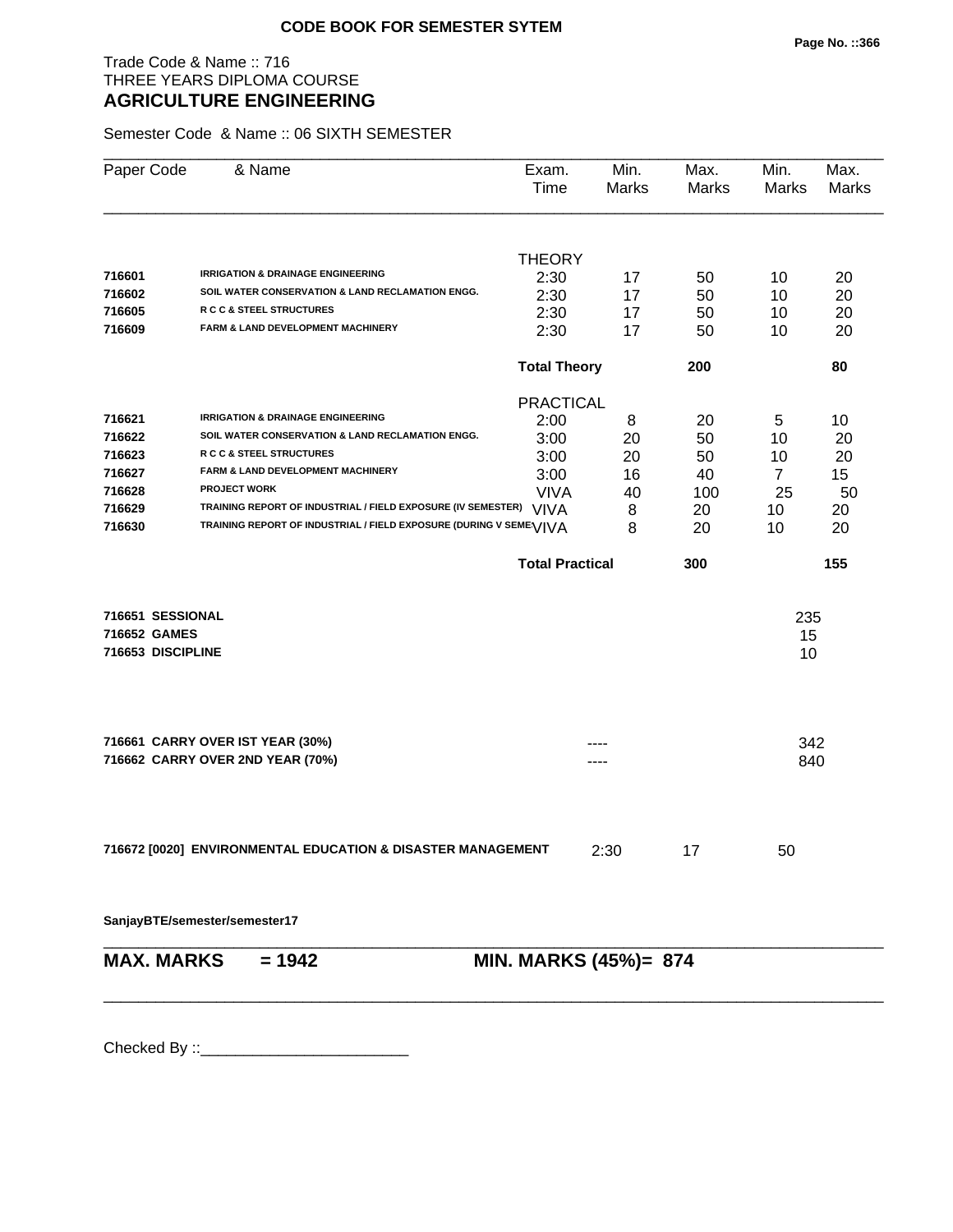# Trade Code & Name :: 718 THREE YEARS DIPLOMA COURSE **ARCHITECTURAL ASSISTANTSHIP**

Semester Code & Name :: 01 FIRST SEMESTER

| Paper Code        | & Name                                | Exam.<br>Time          | Min.<br>Marks | Max.<br><b>Marks</b> | Min.<br>Marks | Max.<br>Marks |
|-------------------|---------------------------------------|------------------------|---------------|----------------------|---------------|---------------|
|                   |                                       |                        |               |                      |               |               |
|                   |                                       | <b>THEORY</b>          |               |                      |               |               |
| 718101            | PROFESSIONAL COMMUNICATION            | 2:30                   | 17            | 50                   | 10            | 20            |
| 718102            | <b>APPLIED MATHEMATICS-I(A)</b>       | 2:30                   | 17            | 50                   | 10            | 20            |
| 718103            | <b>APPLIED PHYSICS-I</b>              | 2:30                   | 17            | 50                   | 10            | 20            |
| 718104            | <b>APPLIED CHEMISTRY</b>              | 2:30                   | 17            | 50                   | 10            | 20            |
| 718108            | <b>GRAPHIC PRESENTATION &amp; ART</b> | 4:00                   | 42            | 125                  | 25            | 50            |
|                   |                                       | <b>Total Theory</b>    |               | 325                  |               | 130           |
|                   |                                       | <b>PRACTICAL</b>       |               |                      |               |               |
| 718124            | PROFESSIONAL COMMUNICATION            | 3:00                   | 8             | 20                   | 5             | 10            |
| 718125            | <b>INTRODUCTION TO COMPUTER</b>       | 3:00                   | 24            | 60                   | 15            | 30            |
|                   |                                       | <b>Total Practical</b> |               | 80                   |               | 40            |
| 718151 SESSIONAL  |                                       |                        |               |                      | 170           |               |
| 718152 GAMES      |                                       |                        |               |                      | 15            |               |
| 718153 DISCIPLINE |                                       |                        | ----          |                      | 10            |               |

\_\_\_\_\_\_\_\_\_\_\_\_\_\_\_\_\_\_\_\_\_\_\_\_\_\_\_\_\_\_\_\_\_\_\_\_\_\_\_\_\_\_\_\_\_\_\_\_\_\_\_\_\_\_\_\_\_\_\_\_\_\_\_\_\_\_\_\_\_\_\_\_\_\_\_\_\_\_\_\_\_\_\_\_\_\_\_\_\_\_

\_\_\_\_\_\_\_\_\_\_\_\_\_\_\_\_\_\_\_\_\_\_\_\_\_\_\_\_\_\_\_\_\_\_\_\_\_\_\_\_\_\_\_\_\_\_\_\_\_\_\_\_\_\_\_\_\_\_\_\_\_\_\_\_\_\_\_\_\_\_\_\_\_\_\_\_\_\_\_\_\_\_\_\_\_\_\_\_\_\_

### **SanjayBTE/semester/semester17**

**MAX. MARKS = 600 MIN. MARKS (45%)= 270**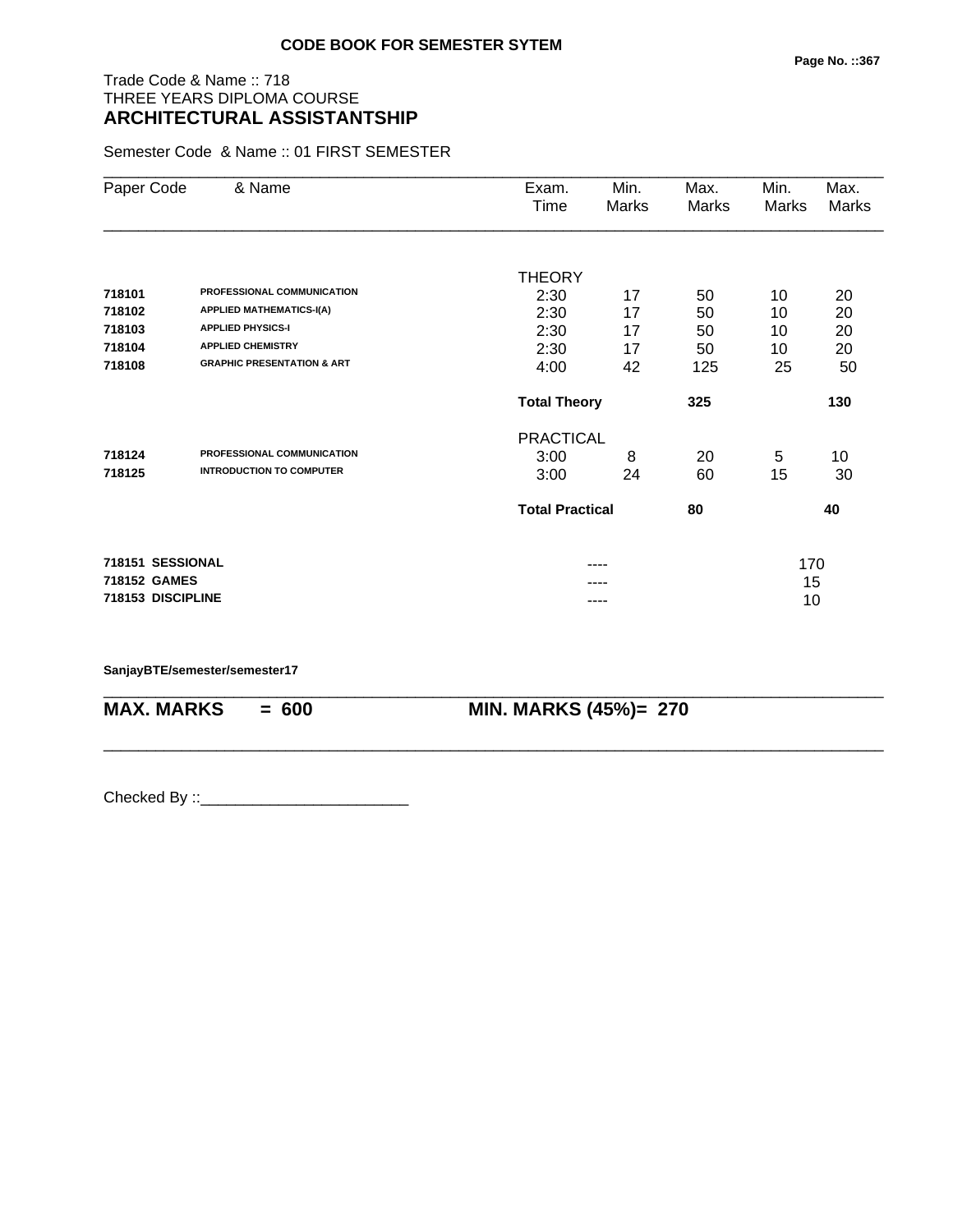# Trade Code & Name :: 718 THREE YEARS DIPLOMA COURSE **ARCHITECTURAL ASSISTANTSHIP**

Semester Code & Name :: 02 SECOND SEMESTER

| Paper Code        | & Name                                  | Exam.                  | Min.  | Max.  | Min.  | Max.         |
|-------------------|-----------------------------------------|------------------------|-------|-------|-------|--------------|
|                   |                                         | Time                   | Marks | Marks | Marks | <b>Marks</b> |
|                   |                                         |                        |       |       |       |              |
|                   |                                         | <b>THEORY</b>          |       |       |       |              |
| 718205            | <b>APPLIED MECHANICS</b>                | 2:30                   | 17    | 50    | 10    | 20           |
| 718206            | ARCHITECTURAL DESIGN-'A' (BASIC DESIGN) | 4:00                   | 42    | 125   | 25    | 50           |
| 718207            | <b>CONSTRUCTION &amp; MATERIALS-'A'</b> | 2:30                   | 17    | 50    | 10    | 20           |
| 718209            | <b>APPLIED MATHEMATICS-I(B)</b>         | 2:30                   | 17    | 50    | 10    | 20           |
| 718210            | <b>APPLIED PHYSICS-II</b>               | 2:30                   | 17    | 50    | 10    | 20           |
|                   |                                         | <b>Total Theory</b>    |       | 325   |       | 130          |
|                   |                                         | <b>PRACTICAL</b>       |       |       |       |              |
| 718221            | <b>APPLIED PHYSICS-II</b>               | 3:00                   | 16    | 40    | 10    | 20           |
| 718222            | <b>APPLIED MECHANICS</b>                | 3:00                   | 16    | 40    | 10    | 20           |
| 718223            | <b>ELEMENTARY WORKSHOP PRACTICE</b>     | 4:00                   | 24    | 60    | 15    | 30           |
|                   |                                         | <b>Total Practical</b> |       | 140   |       | 70           |
| 718251 SESSIONAL  |                                         |                        |       |       | 200   |              |
| 718252 GAMES      |                                         |                        |       |       | 15    |              |
| 718253 DISCIPLINE |                                         |                        |       |       | 10    |              |

\_\_\_\_\_\_\_\_\_\_\_\_\_\_\_\_\_\_\_\_\_\_\_\_\_\_\_\_\_\_\_\_\_\_\_\_\_\_\_\_\_\_\_\_\_\_\_\_\_\_\_\_\_\_\_\_\_\_\_\_\_\_\_\_\_\_\_\_\_\_\_\_\_\_\_\_\_\_\_\_\_\_\_\_\_\_\_\_\_\_

\_\_\_\_\_\_\_\_\_\_\_\_\_\_\_\_\_\_\_\_\_\_\_\_\_\_\_\_\_\_\_\_\_\_\_\_\_\_\_\_\_\_\_\_\_\_\_\_\_\_\_\_\_\_\_\_\_\_\_\_\_\_\_\_\_\_\_\_\_\_\_\_\_\_\_\_\_\_\_\_\_\_\_\_\_\_\_\_\_\_

**SanjayBTE/semester/semester17**

**MAX. MARKS = 690 MIN. MARKS (45%)= 311**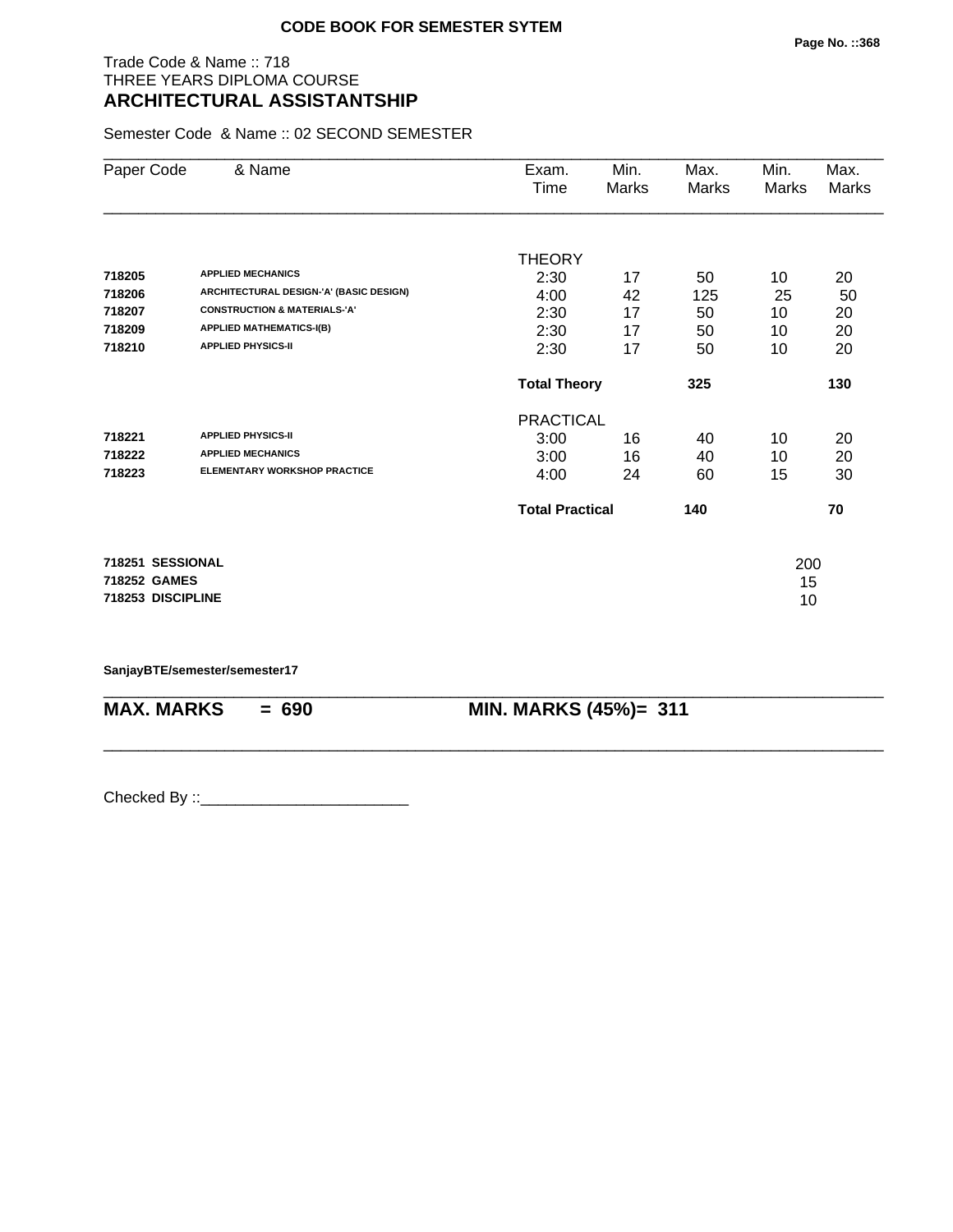# Trade Code & Name :: 718 THREE YEARS DIPLOMA COURSE **ARCHITECTURAL ASSISTANTSHIP**

Semester Code & Name :: 03 THIRD SEMESTER

| Paper Code                                            | & Name                                                                                                                   | Exam.<br>Time                         | Min.<br>Marks        | Max.<br>Marks   | Min.<br>Marks   | Max.<br>Marks  |
|-------------------------------------------------------|--------------------------------------------------------------------------------------------------------------------------|---------------------------------------|----------------------|-----------------|-----------------|----------------|
| 718301<br>718302<br>718303                            | <b>BUILDING SCIENCE (CLIMATOLOGY P.H.E. &amp; ELECTRICAL SERVICES)</b><br>HISTORY OF ARCHITECTURE'A'<br><b>SURVEYING</b> | <b>THEORY</b><br>2:30<br>2:30<br>2:30 | 33<br>17<br>17       | 100<br>50<br>50 | 20<br>10<br>10  | 40<br>20<br>20 |
| 718304                                                | <b>CONSTRUCTION &amp; MATERIALS-'B'</b>                                                                                  | 2:30<br><b>Total Theory</b>           | 25                   | 75<br>275       | 15              | 30<br>110      |
| 718321                                                | <b>SURVEYING</b>                                                                                                         | <b>PRACTICAL</b><br>3:00              | 24                   | 60              | 15              | 30             |
|                                                       |                                                                                                                          | <b>Total Practical</b>                |                      | 60              |                 | 30             |
| 718351 SESSIONAL<br>718352 GAMES<br>718353 DISCIPLINE |                                                                                                                          |                                       | ----<br>----<br>---- |                 | 140<br>15<br>10 |                |

\_\_\_\_\_\_\_\_\_\_\_\_\_\_\_\_\_\_\_\_\_\_\_\_\_\_\_\_\_\_\_\_\_\_\_\_\_\_\_\_\_\_\_\_\_\_\_\_\_\_\_\_\_\_\_\_\_\_\_\_\_\_\_\_\_\_\_\_\_\_\_\_\_\_\_\_\_\_\_\_\_\_\_\_\_\_\_\_\_\_

\_\_\_\_\_\_\_\_\_\_\_\_\_\_\_\_\_\_\_\_\_\_\_\_\_\_\_\_\_\_\_\_\_\_\_\_\_\_\_\_\_\_\_\_\_\_\_\_\_\_\_\_\_\_\_\_\_\_\_\_\_\_\_\_\_\_\_\_\_\_\_\_\_\_\_\_\_\_\_\_\_\_\_\_\_\_\_\_\_\_

**SanjayBTE/semester/semester17**

**MAX. MARKS = 500 MIN. MARKS (45%)= 225**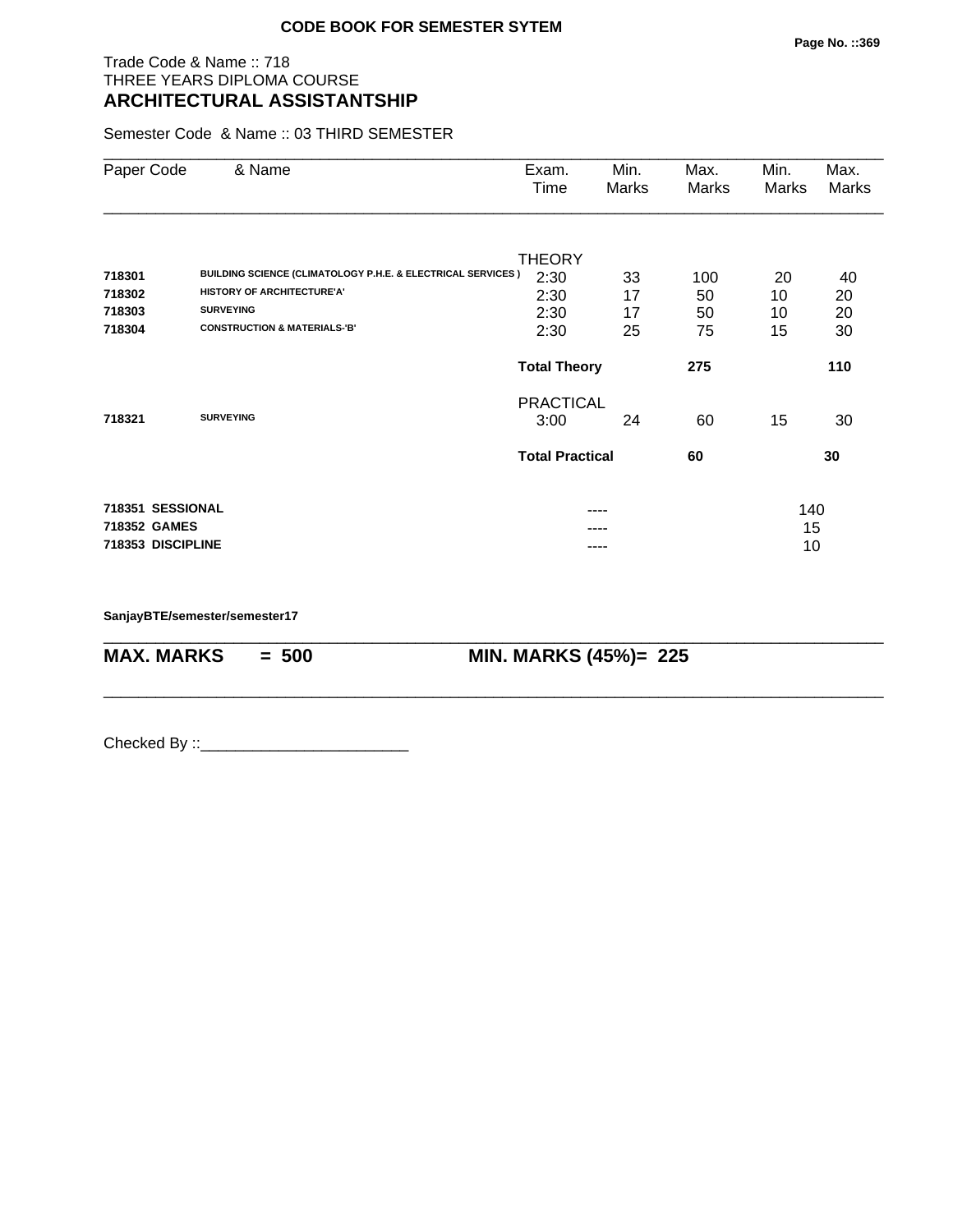# Trade Code & Name :: 718 THREE YEARS DIPLOMA COURSE **ARCHITECTURAL ASSISTANTSHIP**

Semester Code & Name :: 04 FORTH SEMESTER

| Paper Code                       | & Name                                        | Exam.<br>Time       | Min.<br>Marks | Max.<br>Marks | Min.<br>Marks | Max.<br>Marks |
|----------------------------------|-----------------------------------------------|---------------------|---------------|---------------|---------------|---------------|
|                                  |                                               | <b>THEORY</b>       |               |               |               |               |
| 718405                           | <b>TOWN PLANNING</b>                          | 2:30                | 17            | 50            | 10            | 20            |
| 718406                           | <b>STRUCTURE'A'</b>                           | 2:30                | 25            | 75            | 15            | 30            |
| 718407                           | ARCHITECTURAL DESIGN-'B'                      | 12:0                | 58            | 175           | 35            | 70            |
| 718408                           | <b>ESTIMATING COSTING &amp; SPECIFICATION</b> | 2:30                | 25            | 75            | 15            | 30            |
|                                  |                                               | <b>Total Theory</b> |               | 375           |               | 150           |
| 718451 SESSIONAL<br>718452 GAMES |                                               |                     |               |               | 150<br>15     |               |
| 718453 DISCIPLINE                |                                               |                     |               |               | 10            |               |

\_\_\_\_\_\_\_\_\_\_\_\_\_\_\_\_\_\_\_\_\_\_\_\_\_\_\_\_\_\_\_\_\_\_\_\_\_\_\_\_\_\_\_\_\_\_\_\_\_\_\_\_\_\_\_\_\_\_\_\_\_\_\_\_\_\_\_\_\_\_\_\_\_\_\_\_\_\_\_\_\_\_\_\_\_\_\_\_\_\_

\_\_\_\_\_\_\_\_\_\_\_\_\_\_\_\_\_\_\_\_\_\_\_\_\_\_\_\_\_\_\_\_\_\_\_\_\_\_\_\_\_\_\_\_\_\_\_\_\_\_\_\_\_\_\_\_\_\_\_\_\_\_\_\_\_\_\_\_\_\_\_\_\_\_\_\_\_\_\_\_\_\_\_\_\_\_\_\_\_\_

**SanjayBTE/semester/semester17**

| <b>MAX. MARKS</b> | $= 550$ |
|-------------------|---------|
|-------------------|---------|

**MIN. MARKS (45%)= 248**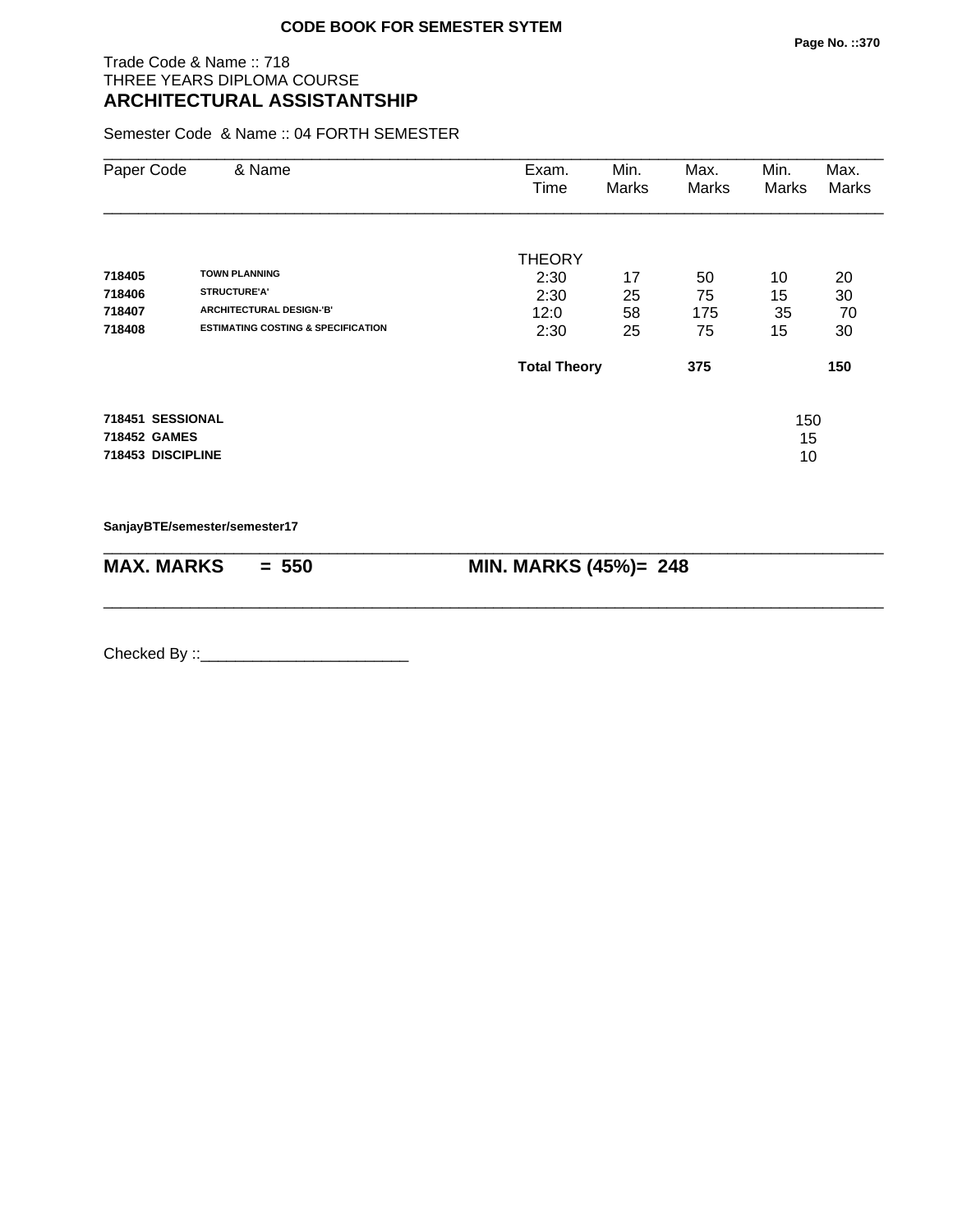# Trade Code & Name :: 718 THREE YEARS DIPLOMA COURSE **ARCHITECTURAL ASSISTANTSHIP**

Semester Code & Name :: 05 FIFTH SEMESTER

| Paper Code                                            | & Name                                                                                      | Exam.<br>Time                         | Min.<br>Marks  | Max.<br>Marks   | Min.<br>Marks   | Max.<br>Marks  |
|-------------------------------------------------------|---------------------------------------------------------------------------------------------|---------------------------------------|----------------|-----------------|-----------------|----------------|
| 718501<br>718503<br>718504                            | <b>HISTORY OF ARCHITECTURE'B'</b><br><b>ARCHITECTURAL DESIGN-'C'</b><br><b>STRUCTURE'B'</b> | <b>THEORY</b><br>2:30<br>12:0<br>2:30 | 17<br>60<br>25 | 50<br>180<br>75 | 10<br>35<br>15  | 20<br>70<br>30 |
| 718507                                                | <b>EARTHQUAKE ENGINEERING CONCEPT</b>                                                       | 2:30                                  | 17             | 50              | 10              | 20             |
|                                                       |                                                                                             | <b>Total Theory</b>                   |                | 355             |                 | 140            |
| 718551 SESSIONAL<br>718552 GAMES<br>718553 DISCIPLINE |                                                                                             |                                       | ----<br>----   |                 | 140<br>15<br>10 |                |

**SanjayBTE/semester/semester17**

| $MAX. \, MARKS = 520$ | <b>MIN. MARKS (45%)= 234</b> |
|-----------------------|------------------------------|

\_\_\_\_\_\_\_\_\_\_\_\_\_\_\_\_\_\_\_\_\_\_\_\_\_\_\_\_\_\_\_\_\_\_\_\_\_\_\_\_\_\_\_\_\_\_\_\_\_\_\_\_\_\_\_\_\_\_\_\_\_\_\_\_\_\_\_\_\_\_\_\_\_\_\_\_\_\_\_\_\_\_\_\_\_\_\_\_\_\_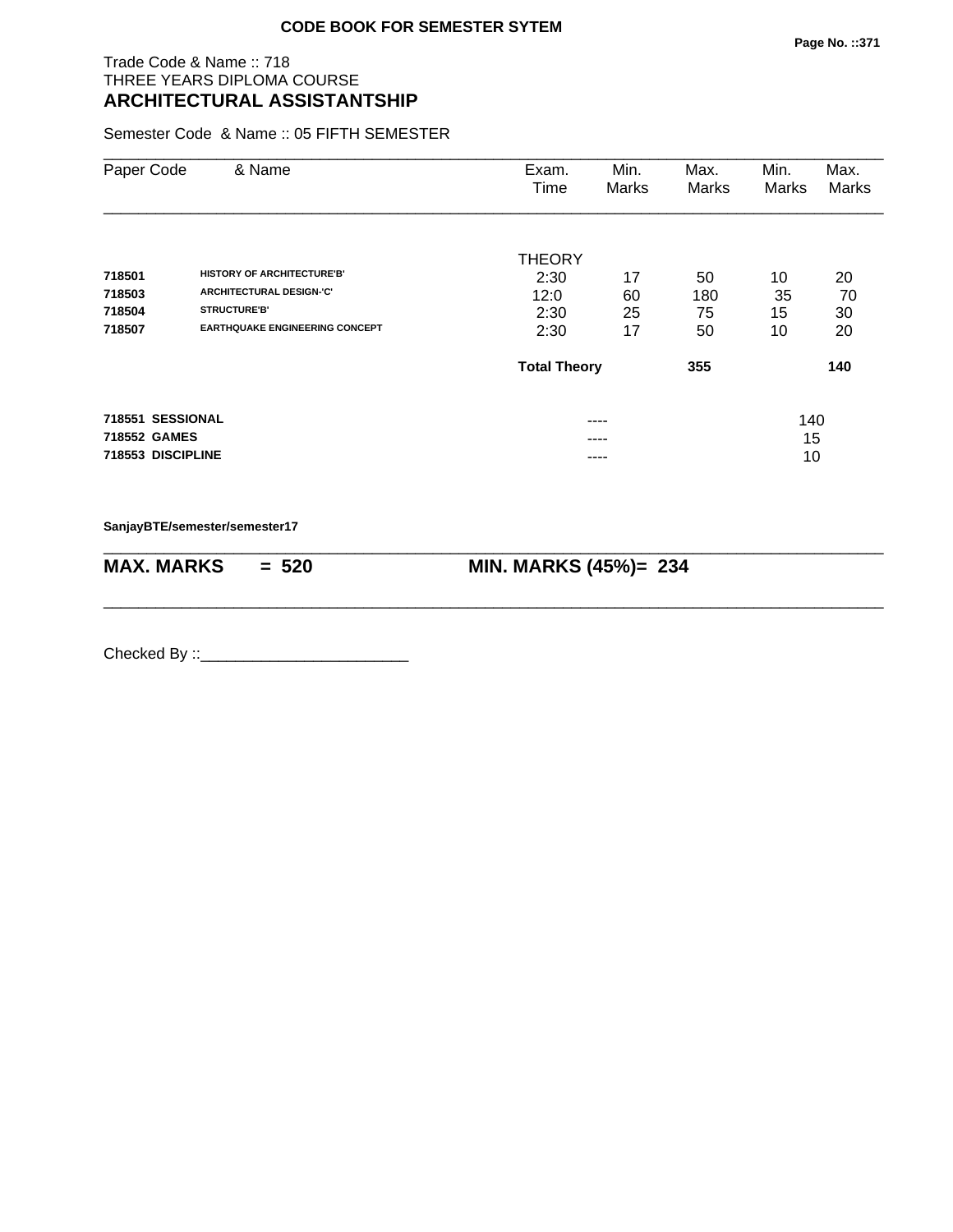# Trade Code & Name :: 718 THREE YEARS DIPLOMA COURSE **ARCHITECTURAL ASSISTANTSHIP**

Semester Code & Name :: 06 SIXTH SEMESTER

| Paper Code        | & Name                                               | Exam.<br>Time          | Min.<br>Marks | Max.<br>Marks | Min.<br>Marks | Max.<br>Marks |
|-------------------|------------------------------------------------------|------------------------|---------------|---------------|---------------|---------------|
|                   |                                                      | <b>THEORY</b>          |               |               |               |               |
| 718602            | <b>CONSTRUCTION &amp; MATERIALS-'C'</b>              | 2:30                   | 25            | 75            | 15            | 30            |
| 718605            | <b>ENVIRONMENTAL POLLUTION &amp; CONTROL</b>         | 2:30                   | 17            | 50            | 10            | 20            |
| 718606            | <b>MANAGEMENT ACCOUNTS AND PROFESSIONAL PRACTICE</b> | 2:30                   | 17            | 50            | 10            | 20            |
|                   |                                                      | <b>Total Theory</b>    |               | 175           |               | 70            |
|                   |                                                      | <b>PRACTICAL</b>       |               |               |               |               |
| 718621            | <b>PROJECT</b>                                       |                        | 40            | 100           | 25            | 50            |
| 718622            | FIELD EXPOSURE (DONE IN 2ND YEAR)                    |                        | 20            | 50            | 15            | 30            |
|                   |                                                      | <b>Total Practical</b> |               | 150           |               | 80            |
| 718651 SESSIONAL  |                                                      |                        |               |               | 150           |               |
| 718652 GAMES      |                                                      |                        |               |               | 15            |               |
| 718653 DISCIPLINE |                                                      |                        |               |               | 10            |               |
|                   |                                                      |                        |               |               |               |               |
|                   | 718661 CARRY OVER IST YEAR (30%)                     |                        |               |               | 345           |               |
|                   | 718662 CARRY OVER 2ND YEAR (70%)                     |                        |               |               | 735           |               |
|                   |                                                      |                        |               |               |               |               |
|                   | SanjayBTE/semester/semester17                        |                        |               |               |               |               |

| $MAX. \, MARKS = 1580$ | <b>MIN. MARKS (45%)= 711</b> |
|------------------------|------------------------------|
|                        |                              |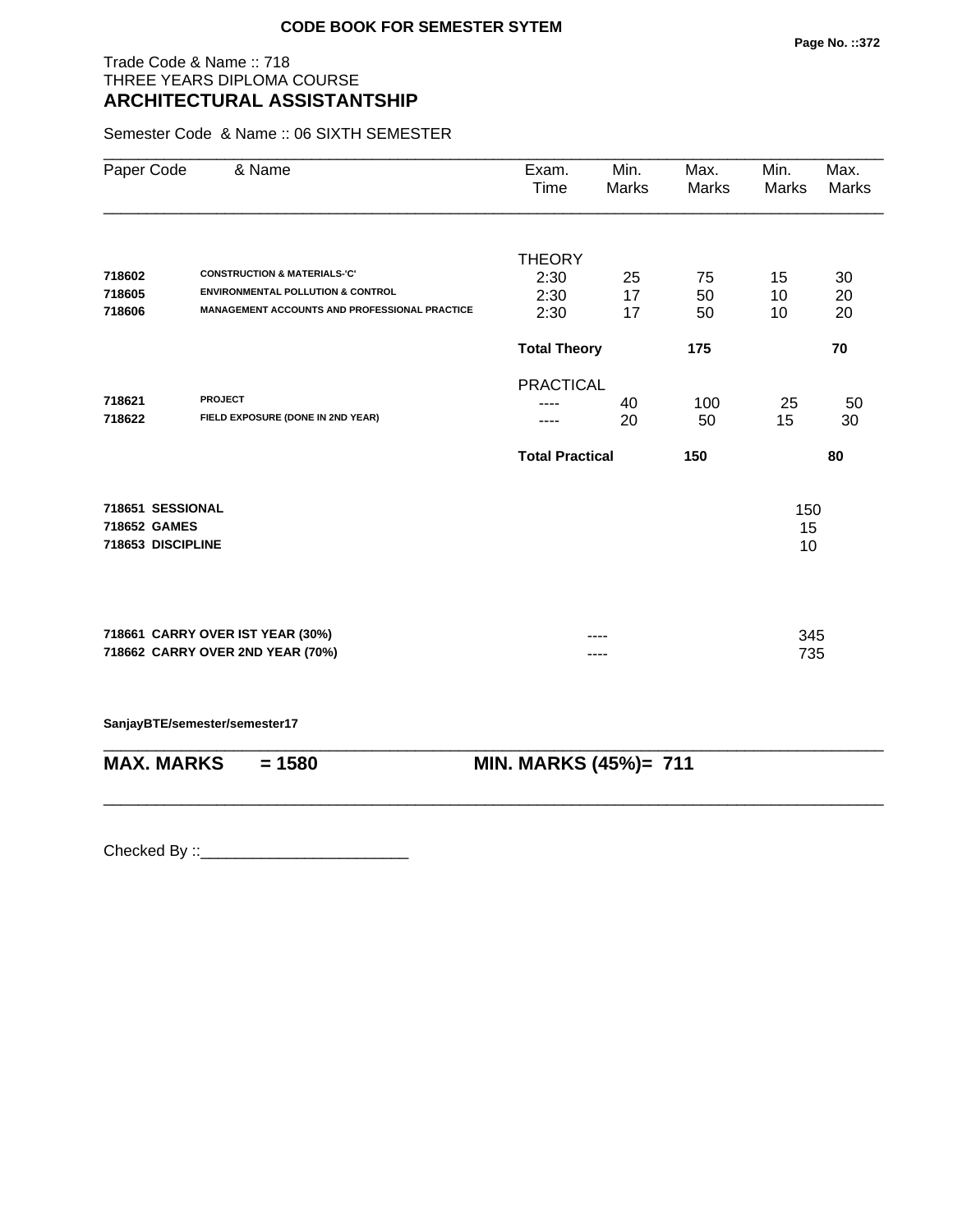# Trade Code & Name :: 722 THREE YEARS DIPLOMA COURSE **CIVIL ENGINEERING**

Semester Code & Name :: 01 FIRST SEMESTER

| Paper Code          | & Name                          | Exam.<br>Time          | Min.<br>Marks | Max.<br><b>Marks</b> | Min.<br>Marks | Max.<br>Marks |
|---------------------|---------------------------------|------------------------|---------------|----------------------|---------------|---------------|
|                     |                                 |                        |               |                      |               |               |
|                     |                                 | <b>THEORY</b>          |               |                      |               |               |
| 722101              | PROFESSIONAL COMMUNICATION      | 2:30                   | 17            | 50                   | 10            | 20            |
| 722102              | <b>APPLIED MATHEMATICS-I(A)</b> | 2:30                   | 17            | 50                   | 10            | 20            |
| 722103              | <b>APPLIED PHYSICS-I</b>        | 2:30                   | 17            | 50                   | 10            | 20            |
| 722104              | <b>APPLIED CHEMISTRY</b>        | 2:30                   | 17            | 50                   | 10            | 20            |
| 722105              | <b>ENGINEERING DRAWING</b>      | 3:00                   | 17            | 50                   | 10            | 20            |
|                     |                                 | <b>Total Theory</b>    |               | 250                  |               | 100           |
|                     |                                 | <b>PRACTICAL</b>       |               |                      |               |               |
| 722122              | <b>APPLIED CHEMISTRY</b>        | 3:00                   | 16            | 40                   | 10            | 20            |
| 722127              | PROFESSIONAL COMMUNICATION      | 3:00                   | 8             | 20                   | 5             | 10            |
|                     |                                 | <b>Total Practical</b> |               | 60                   |               | 30            |
| 722151 SESSIONAL    |                                 |                        | ----          |                      | 130           |               |
| <b>722152 GAMES</b> |                                 |                        |               |                      | 15            |               |
| 722153 DISCIPLINE   |                                 |                        | ----          |                      | 10            |               |

\_\_\_\_\_\_\_\_\_\_\_\_\_\_\_\_\_\_\_\_\_\_\_\_\_\_\_\_\_\_\_\_\_\_\_\_\_\_\_\_\_\_\_\_\_\_\_\_\_\_\_\_\_\_\_\_\_\_\_\_\_\_\_\_\_\_\_\_\_\_\_\_\_\_\_\_\_\_\_\_\_\_\_\_\_\_\_\_\_\_

\_\_\_\_\_\_\_\_\_\_\_\_\_\_\_\_\_\_\_\_\_\_\_\_\_\_\_\_\_\_\_\_\_\_\_\_\_\_\_\_\_\_\_\_\_\_\_\_\_\_\_\_\_\_\_\_\_\_\_\_\_\_\_\_\_\_\_\_\_\_\_\_\_\_\_\_\_\_\_\_\_\_\_\_\_\_\_\_\_\_

### **SanjayBTE/semester/semester17**

**MAX. MARKS = 465 MIN. MARKS (45%)= 209**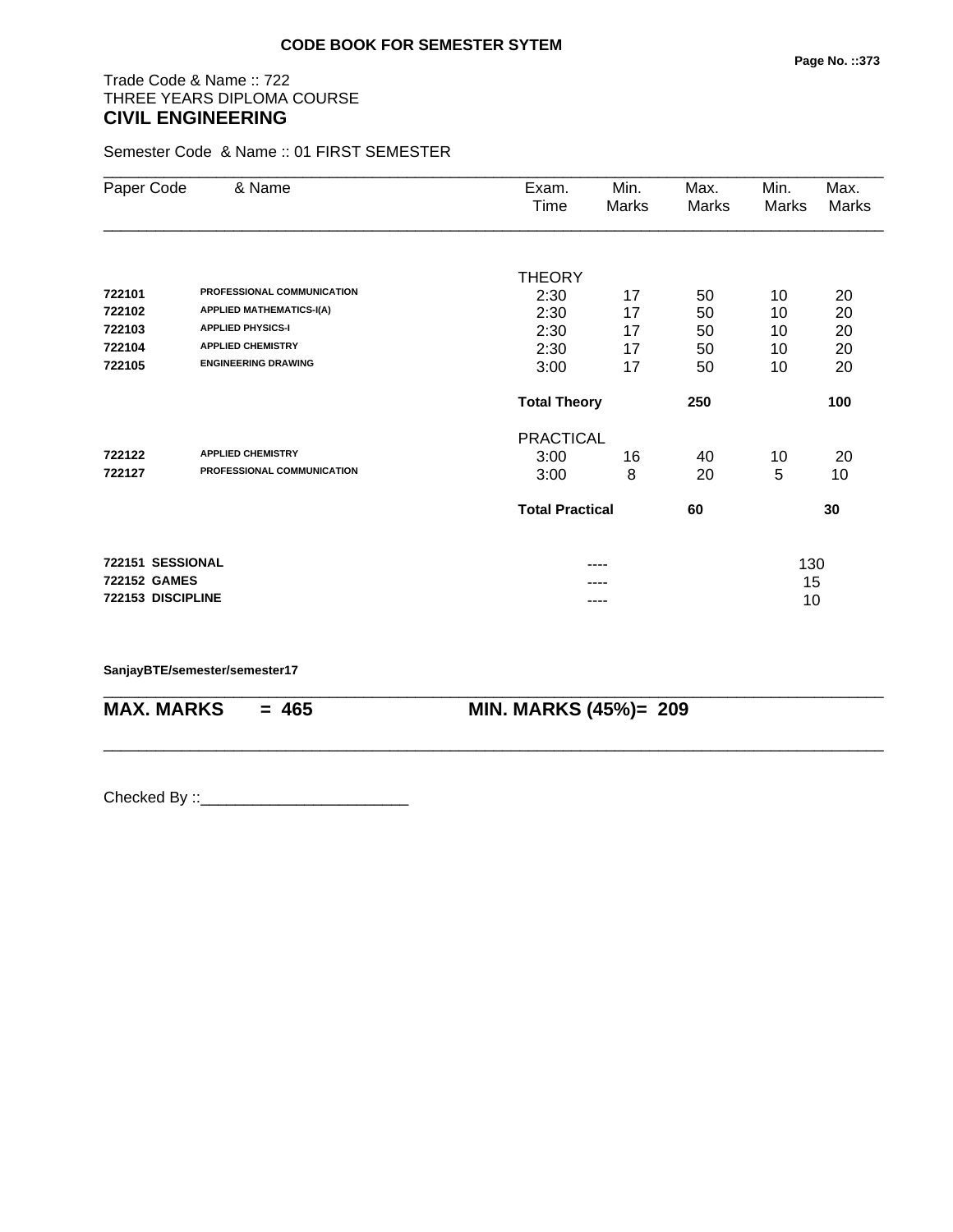# Trade Code & Name :: 722 THREE YEARS DIPLOMA COURSE **CIVIL ENGINEERING**

Semester Code & Name :: 02 SECOND SEMESTER

| & Name                                                                                                                                            | Exam.<br>Time                                 | Min.<br>Marks              | Max.<br>Marks                                                     | Min.<br><b>Marks</b>       | Max.<br>Marks                     |
|---------------------------------------------------------------------------------------------------------------------------------------------------|-----------------------------------------------|----------------------------|-------------------------------------------------------------------|----------------------------|-----------------------------------|
| <b>APPLIED MECHANICS</b><br><b>BUILDING MATERIALS</b><br><b>APPLIED MATHEMATICS-I(B)</b><br><b>APPLIED PHYSICS-II</b>                             | <b>THEORY</b><br>2:30<br>2:30<br>2:30<br>2:30 | 17<br>17<br>17<br>17       | 50<br>50<br>50<br>50                                              | 10<br>10<br>10<br>10       | 20<br>20<br>20<br>20              |
|                                                                                                                                                   |                                               |                            | 200                                                               |                            | 80                                |
| <b>APPLIED PHYSICS-II</b><br><b>BUILDING MATERIALS</b><br><b>APPLIED MECHANICS</b><br><b>INTRODUCTION TO COMPUTER</b><br><b>WORKSHOP PRACTICE</b> | 3:00<br>3:00<br>3:00<br>3:00<br>4:00          | 16<br>20<br>16<br>24<br>24 | 40<br>50<br>40<br>60<br>60                                        | 10<br>10<br>10<br>15<br>15 | 20<br>20<br>20<br>30<br>30<br>120 |
| 722251 SESSIONAL<br><b>722252 GAMES</b>                                                                                                           |                                               |                            |                                                                   | 200<br>15                  |                                   |
|                                                                                                                                                   | 722253 DISCIPLINE                             |                            | <b>Total Theory</b><br><b>PRACTICAL</b><br><b>Total Practical</b> | 250                        | 10                                |

**SanjayBTE/semester/semester17**

| $MAX. \, MARKS = 675$ | <b>MIN. MARKS (45%)= 304</b> |
|-----------------------|------------------------------|
|                       |                              |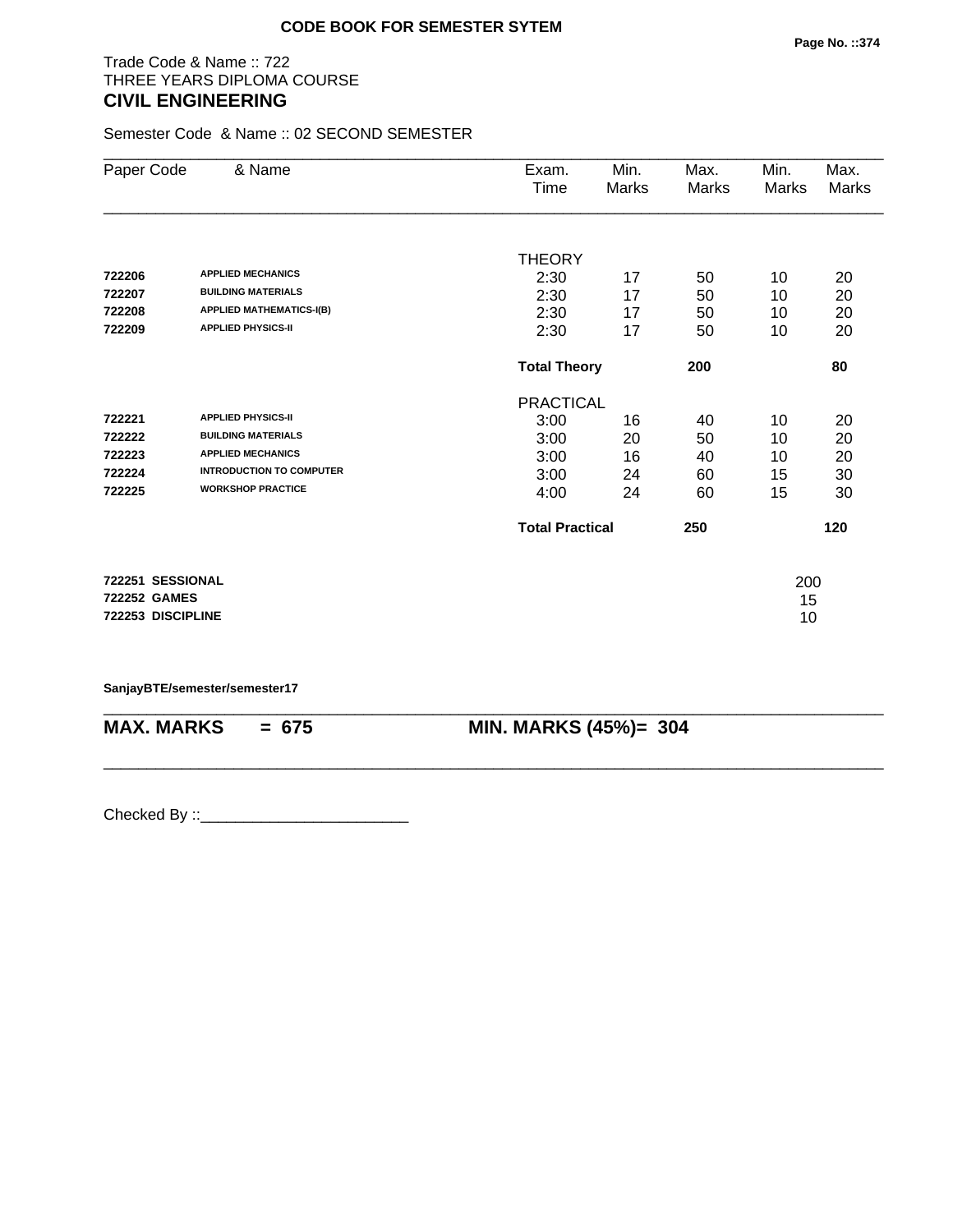# Trade Code & Name :: 722 THREE YEARS DIPLOMA COURSE **CIVIL ENGINEERING**

Semester Code & Name :: 03 THIRD SEMESTER

| Paper Code        | & Name                                   | Exam.                  | Min.  | Max.  | Min.  | Max.  |
|-------------------|------------------------------------------|------------------------|-------|-------|-------|-------|
|                   |                                          | Time                   | Marks | Marks | Marks | Marks |
|                   |                                          |                        |       |       |       |       |
|                   |                                          | <b>THEORY</b>          |       |       |       |       |
| 722301            | <b>STRENGTH OF MATERIALS</b>             | 2:30                   | 17    | 50    | 10    | 20    |
| 722302            | <b>HYDRAULICS</b>                        | 2:30                   | 17    | 50    | 10    | 20    |
| 722307            | ELEMENTARY ELECTRICAL & MECHANICAL ENGG. | 2:30                   | 17    | 50    | 10    | 20    |
| 722308            | SURVEYING-I                              | 2:30                   | 17    | 50    | 10    | 20    |
| 722309            | PUBLIC HEALTH ENGINEERING                | 2:30                   | 17    | 50    | 10    | 20    |
|                   |                                          | <b>Total Theory</b>    |       | 250   |       | 100   |
|                   |                                          | <b>PRACTICAL</b>       |       |       |       |       |
| 722321            | <b>STRENGTH OF MATERIALS</b>             | 3:00                   | 16    | 40    | 10    | 20    |
| 722322            | <b>HYDRAULICS</b>                        | 2:00                   | 12    | 30    | 7     | 15    |
| 722323            | SURVEYING-I                              | 6:00                   | 32    | 80    | 20    | 40    |
| 722325            | <b>PUBLIC HEALTH ENGINEERING</b>         | 3:00                   | 24    | 60    | 15    | 30    |
|                   |                                          | <b>Total Practical</b> |       | 210   |       | 105   |
| 722351 SESSIONAL  |                                          |                        |       |       | 205   |       |
| 722352 GAMES      |                                          |                        |       |       | 15    |       |
| 722353 DISCIPLINE |                                          |                        |       |       | 10    |       |

### **SanjayBTE/semester/semester17**

| <b>MAX. MARKS</b> | $= 690$ | <b>MIN. MARKS (45%)= 311</b> |
|-------------------|---------|------------------------------|

\_\_\_\_\_\_\_\_\_\_\_\_\_\_\_\_\_\_\_\_\_\_\_\_\_\_\_\_\_\_\_\_\_\_\_\_\_\_\_\_\_\_\_\_\_\_\_\_\_\_\_\_\_\_\_\_\_\_\_\_\_\_\_\_\_\_\_\_\_\_\_\_\_\_\_\_\_\_\_\_\_\_\_\_\_\_\_\_\_\_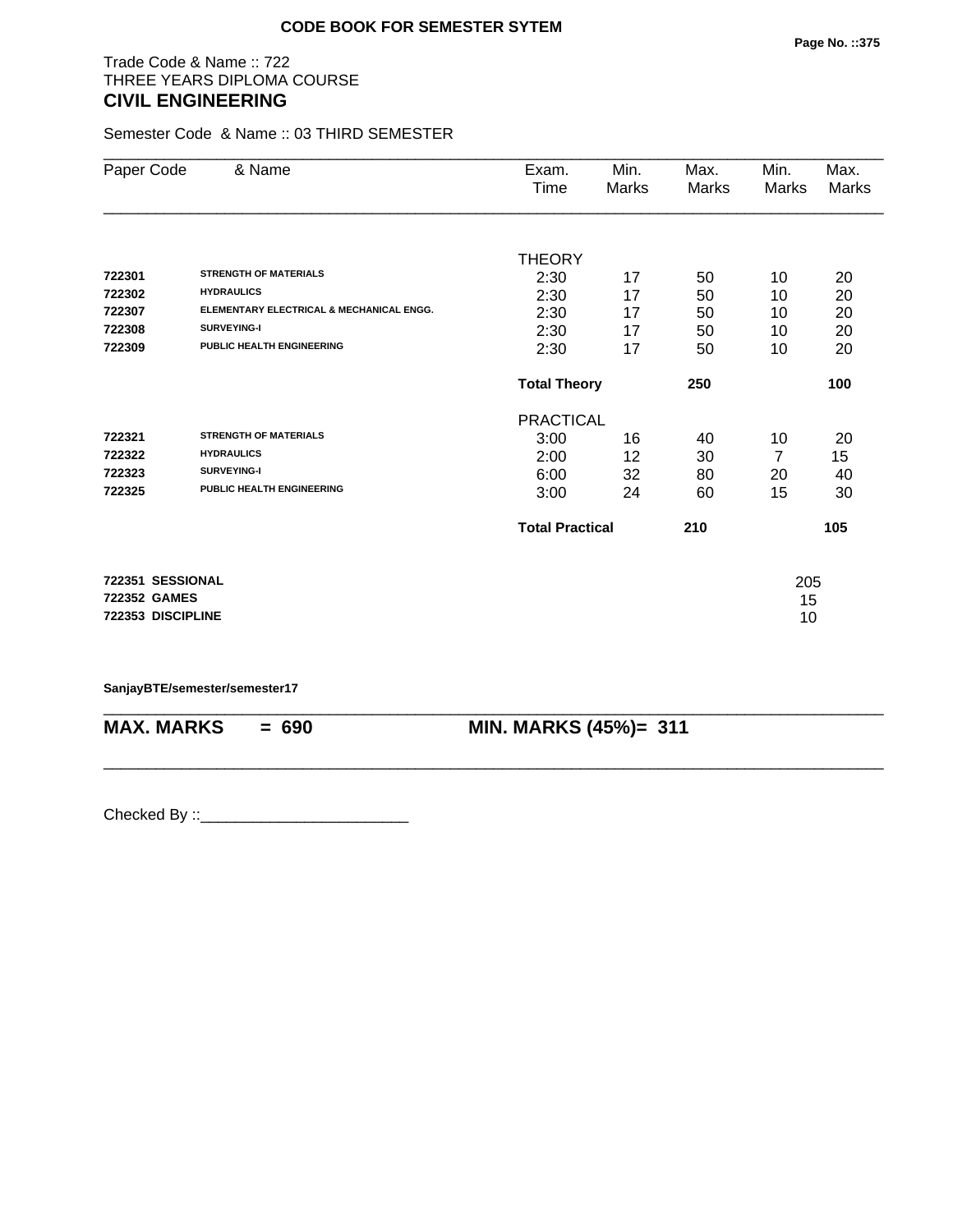# Trade Code & Name :: 722 THREE YEARS DIPLOMA COURSE **CIVIL ENGINEERING**

Semester Code & Name :: 04 FORTH SEMESTER

| Paper Code          | & Name                                                                 | Exam.<br>Time          | Min.<br>Marks | Max.<br>Marks | Min.<br>Marks | Max.<br>Marks |
|---------------------|------------------------------------------------------------------------|------------------------|---------------|---------------|---------------|---------------|
|                     |                                                                        | <b>THEORY</b>          |               |               |               |               |
| 722403              | <b>BUILDING CONSTRUCTION &amp; MAINTENANCE ENGG.</b>                   | 2:30                   | 17            | 50            | 10            | 20            |
| 722404              | <b>CIVIL ENGINEERING DRAWING-I</b>                                     | 3:00                   | 25            | 75            | 15            | 30            |
| 722405              | <b>CONCRETE TECHNOLOGY</b>                                             | 2:30                   | 17            | 50            | 10            | 20            |
| 722406              | <b>SOIL MECHANICS &amp; FOUNDATION ENGG.</b>                           | 2:30                   | 17            | 50            | 10            | 20            |
|                     |                                                                        | <b>Total Theory</b>    |               | 225           |               | 90            |
| 722424              | CIVIL ENGG. LAB-II (B.C.& MAINT.LAB, CONCRETE TECH.LAB & SOIL MEC 6:00 | <b>PRACTICAL</b>       | 32            | 80            | 20            | 40            |
|                     |                                                                        | <b>Total Practical</b> |               | 80            |               | 40            |
| 722451 SESSIONAL    |                                                                        |                        |               |               |               |               |
| <b>722452 GAMES</b> |                                                                        |                        |               |               | 130<br>15     |               |
| 722453 DISCIPLINE   |                                                                        |                        |               |               | 10            |               |
|                     |                                                                        |                        |               |               |               |               |
|                     |                                                                        |                        |               |               |               |               |

\_\_\_\_\_\_\_\_\_\_\_\_\_\_\_\_\_\_\_\_\_\_\_\_\_\_\_\_\_\_\_\_\_\_\_\_\_\_\_\_\_\_\_\_\_\_\_\_\_\_\_\_\_\_\_\_\_\_\_\_\_\_\_\_\_\_\_\_\_\_\_\_\_\_\_\_\_\_\_\_\_\_\_\_\_\_\_\_\_\_

\_\_\_\_\_\_\_\_\_\_\_\_\_\_\_\_\_\_\_\_\_\_\_\_\_\_\_\_\_\_\_\_\_\_\_\_\_\_\_\_\_\_\_\_\_\_\_\_\_\_\_\_\_\_\_\_\_\_\_\_\_\_\_\_\_\_\_\_\_\_\_\_\_\_\_\_\_\_\_\_\_\_\_\_\_\_\_\_\_\_

**SanjayBTE/semester/semester17**

**MAX. MARKS = 460 MIN. MARKS (45%)= 207**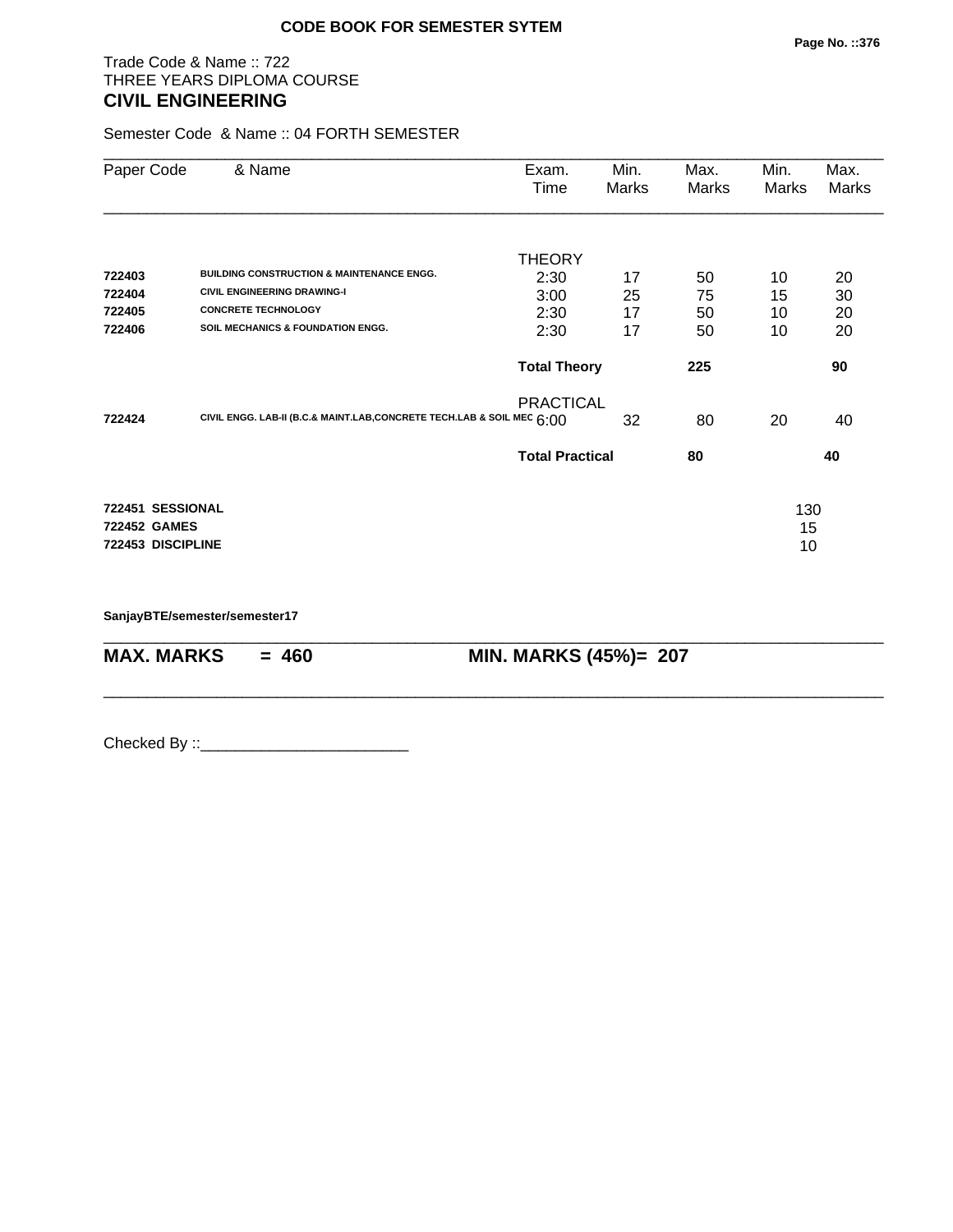# Trade Code & Name :: 722 THREE YEARS DIPLOMA COURSE **CIVIL ENGINEERING**

Semester Code & Name :: 05 FIFTH SEMESTER

| Paper Code          | & Name                                          | Exam.                  | Min.  | Max.  | Min.  | Max.  |
|---------------------|-------------------------------------------------|------------------------|-------|-------|-------|-------|
|                     |                                                 | Time                   | Marks | Marks | Marks | Marks |
|                     |                                                 |                        |       |       |       |       |
|                     |                                                 | <b>THEORY</b>          |       |       |       |       |
| 722502              | SURVEYING-II                                    | 2:30                   | 17    | 50    | 10    | 20    |
| 722503              | <b>IRRIGATION ENGINEERING</b>                   | 2:30                   | 17    | 50    | 10    | 20    |
| 722504              | <b>TRANSPORTATION ENGINEERING</b>               | 2:30                   | 17    | 50    | 10    | 20    |
| 722505              | <b>DESIGN OF REINFORCED CONCRETE STRUCTURES</b> | 2:30                   | 17    | 50    | 10    | 20    |
| 722506              | <b>ESTIMATING COSTING &amp; VALUATION</b>       | 3:00                   | 25    | 75    | 15    | 30    |
|                     |                                                 | <b>Total Theory</b>    |       | 275   |       | 110   |
|                     |                                                 | <b>PRACTICAL</b>       |       |       |       |       |
| 722521              | <b>CIVIL LAB-III (RCC &amp; TRANS)</b>          | 3:00                   | 32    | 80    | 20    | 40    |
| 722522              | SURVEYING-II                                    | 6:00                   | 40    | 100   | 25    | 50    |
|                     |                                                 | <b>Total Practical</b> |       | 180   |       | 90    |
| 722551 SESSIONAL    |                                                 |                        | ----  |       | 200   |       |
| <b>722552 GAMES</b> |                                                 |                        |       |       | 15    |       |
| 722553 DISCIPLINE   |                                                 |                        | ----  |       | 10    |       |

\_\_\_\_\_\_\_\_\_\_\_\_\_\_\_\_\_\_\_\_\_\_\_\_\_\_\_\_\_\_\_\_\_\_\_\_\_\_\_\_\_\_\_\_\_\_\_\_\_\_\_\_\_\_\_\_\_\_\_\_\_\_\_\_\_\_\_\_\_\_\_\_\_\_\_\_\_\_\_\_\_\_\_\_\_\_\_\_\_\_

\_\_\_\_\_\_\_\_\_\_\_\_\_\_\_\_\_\_\_\_\_\_\_\_\_\_\_\_\_\_\_\_\_\_\_\_\_\_\_\_\_\_\_\_\_\_\_\_\_\_\_\_\_\_\_\_\_\_\_\_\_\_\_\_\_\_\_\_\_\_\_\_\_\_\_\_\_\_\_\_\_\_\_\_\_\_\_\_\_\_

**SanjayBTE/semester/semester17**

**MAX. MARKS = 680 MIN. MARKS (45%)= 306**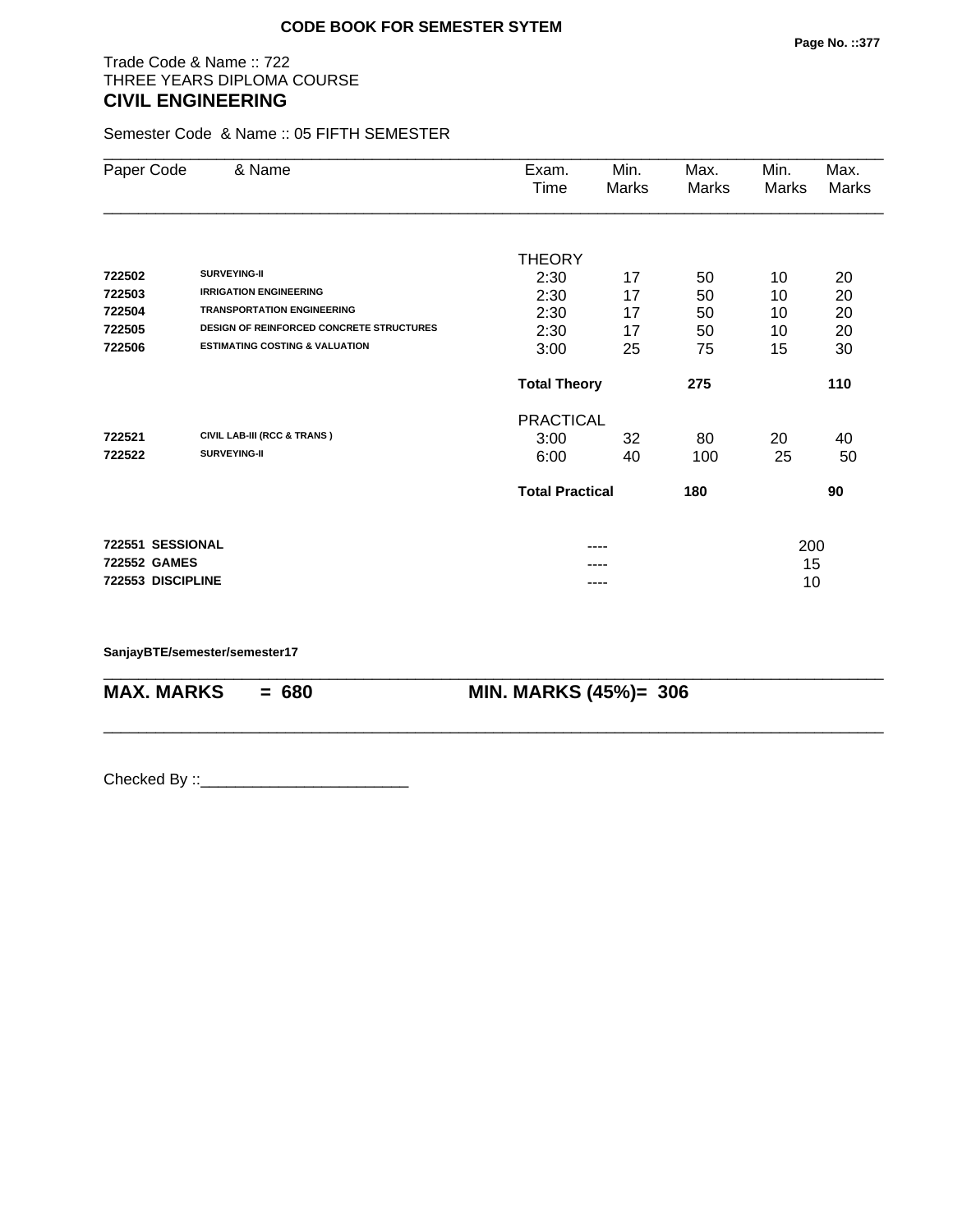# Trade Code & Name :: 722 THREE YEARS DIPLOMA COURSE **CIVIL ENGINEERING**

Semester Code & Name :: 06 SIXTH SEMESTER

| <b>THEORY</b><br>2:30<br>CONSTRUCTION, MANAGEMENT ACCOUNTS & ENTREPRENEURSHIP DE 2:30<br>3:00<br>2:30<br>2:30 | 17<br>17 | 50  |                       |     |
|---------------------------------------------------------------------------------------------------------------|----------|-----|-----------------------|-----|
|                                                                                                               |          |     |                       |     |
|                                                                                                               |          |     | 10                    | 20  |
|                                                                                                               |          | 50  | 10                    | 20  |
|                                                                                                               | 25       | 75  | 15                    | 30  |
|                                                                                                               | 17       | 50  | 10                    | 20  |
|                                                                                                               | 17       | 50  | 10                    | 20  |
| <b>Total Theory</b>                                                                                           |          | 275 |                       | 110 |
| <b>PRACTICAL</b>                                                                                              |          |     |                       |     |
| <b>VIVA</b>                                                                                                   | 40       | 100 | 25                    | 50  |
| <b>VIVA</b>                                                                                                   | 16       | 40  | $\overline{7}$        | 15  |
| <b>Total Practical</b>                                                                                        |          | 140 |                       | 65  |
|                                                                                                               |          |     | 215                   |     |
|                                                                                                               |          |     | 15                    |     |
|                                                                                                               |          |     | 10                    |     |
|                                                                                                               |          |     |                       |     |
|                                                                                                               |          |     | 300                   |     |
|                                                                                                               |          |     | 805                   |     |
|                                                                                                               |          |     |                       |     |
|                                                                                                               |          |     |                       |     |
|                                                                                                               |          |     | MIN. MARKS (45%)= 792 |     |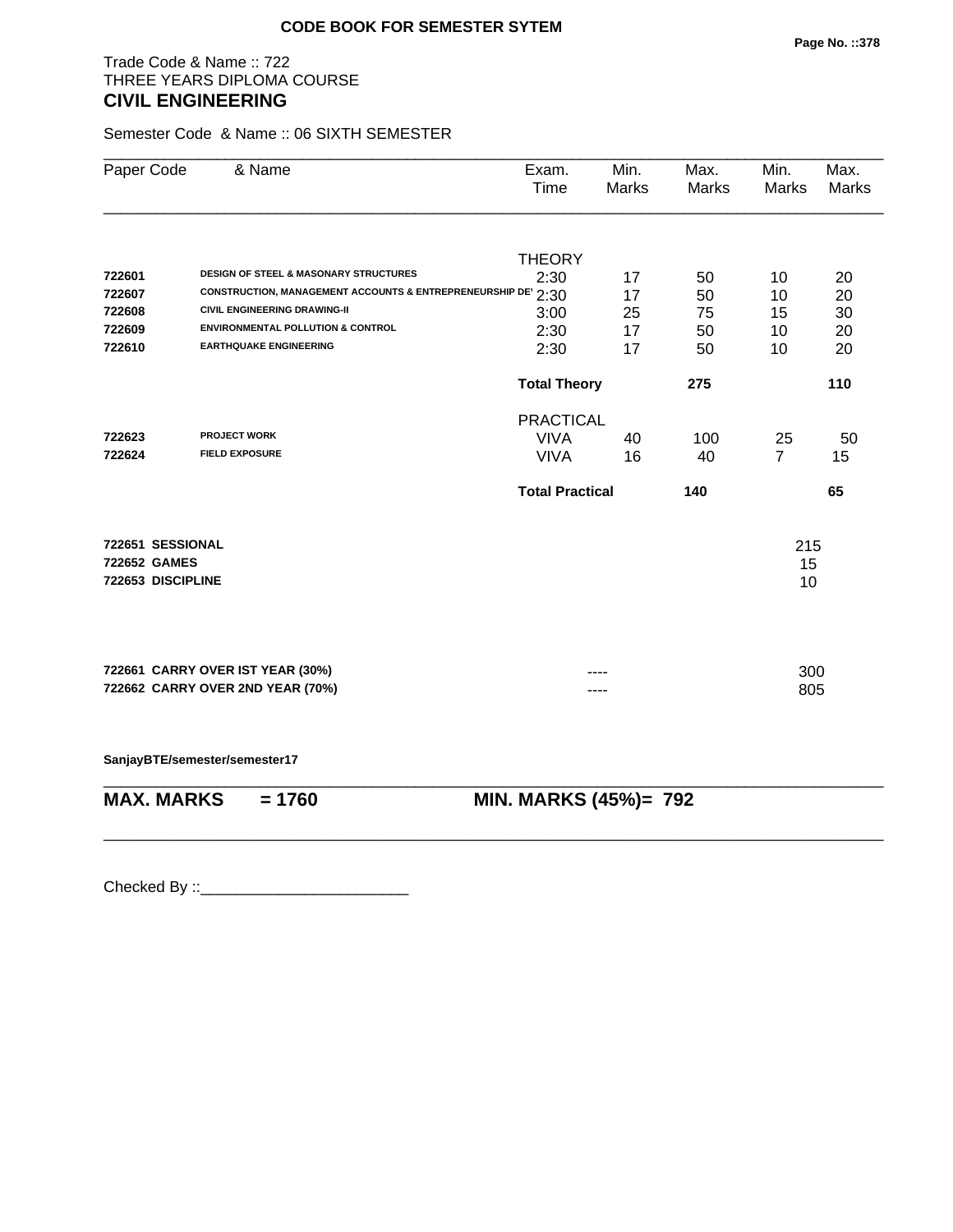# Trade Code & Name :: 723 THREE YEARS DIPLOMA COURSE **CIVIL ENGG. (ENVIRONMENTAL POLLUTION & CONTROL)**

Semester Code & Name :: 01 FIRST SEMESTER

| Paper Code        | & Name                          | Exam.<br>Time          | Min.<br>Marks | Max.<br>Marks | Min.<br>Marks | Max.<br>Marks |
|-------------------|---------------------------------|------------------------|---------------|---------------|---------------|---------------|
|                   |                                 |                        |               |               |               |               |
|                   |                                 | <b>THEORY</b>          |               |               |               |               |
| 723101            | PROFESSIONAL COMMUNICATION      | 2:30                   | 17            | 50            | 10            | 20            |
| 723102            | <b>APPLIED MATHEMATICS-I(A)</b> | 2:30                   | 17            | 50            | 10            | 20            |
| 723103            | <b>APPLIED PHYSICS-I</b>        | 2:30                   | 17            | 50            | 10            | 20            |
| 723104            | <b>APPLIED CHEMISTRY</b>        | 2:30                   | 17            | 50            | 10            | 20            |
| 723105            | <b>ENGINEERING DRAWING</b>      | 3:00                   | 17            | 50            | 10            | 20            |
|                   |                                 | <b>Total Theory</b>    |               | 250           |               | 100           |
|                   |                                 | <b>PRACTICAL</b>       |               |               |               |               |
| 723122            | <b>APPLIED CHEMISTRY</b>        | 3:00                   | 16            | 40            | 10            | 20            |
| 723127            | PROFESSIONAL COMMUNICATION      | 3:00                   | 8             | 20            | 5             | 10            |
|                   |                                 | <b>Total Practical</b> |               | 60            |               | 30            |
| 723151 SESSIONAL  |                                 |                        | ----          |               | 130           |               |
| 723152 GAMES      |                                 |                        |               |               | 15            |               |
| 723153 DISCIPLINE |                                 |                        | ----          |               | 10            |               |

\_\_\_\_\_\_\_\_\_\_\_\_\_\_\_\_\_\_\_\_\_\_\_\_\_\_\_\_\_\_\_\_\_\_\_\_\_\_\_\_\_\_\_\_\_\_\_\_\_\_\_\_\_\_\_\_\_\_\_\_\_\_\_\_\_\_\_\_\_\_\_\_\_\_\_\_\_\_\_\_\_\_\_\_\_\_\_\_\_\_

\_\_\_\_\_\_\_\_\_\_\_\_\_\_\_\_\_\_\_\_\_\_\_\_\_\_\_\_\_\_\_\_\_\_\_\_\_\_\_\_\_\_\_\_\_\_\_\_\_\_\_\_\_\_\_\_\_\_\_\_\_\_\_\_\_\_\_\_\_\_\_\_\_\_\_\_\_\_\_\_\_\_\_\_\_\_\_\_\_\_

#### **SanjayBTE/semester/semester17**

**MAX. MARKS = 465 MIN. MARKS (45%)= 209**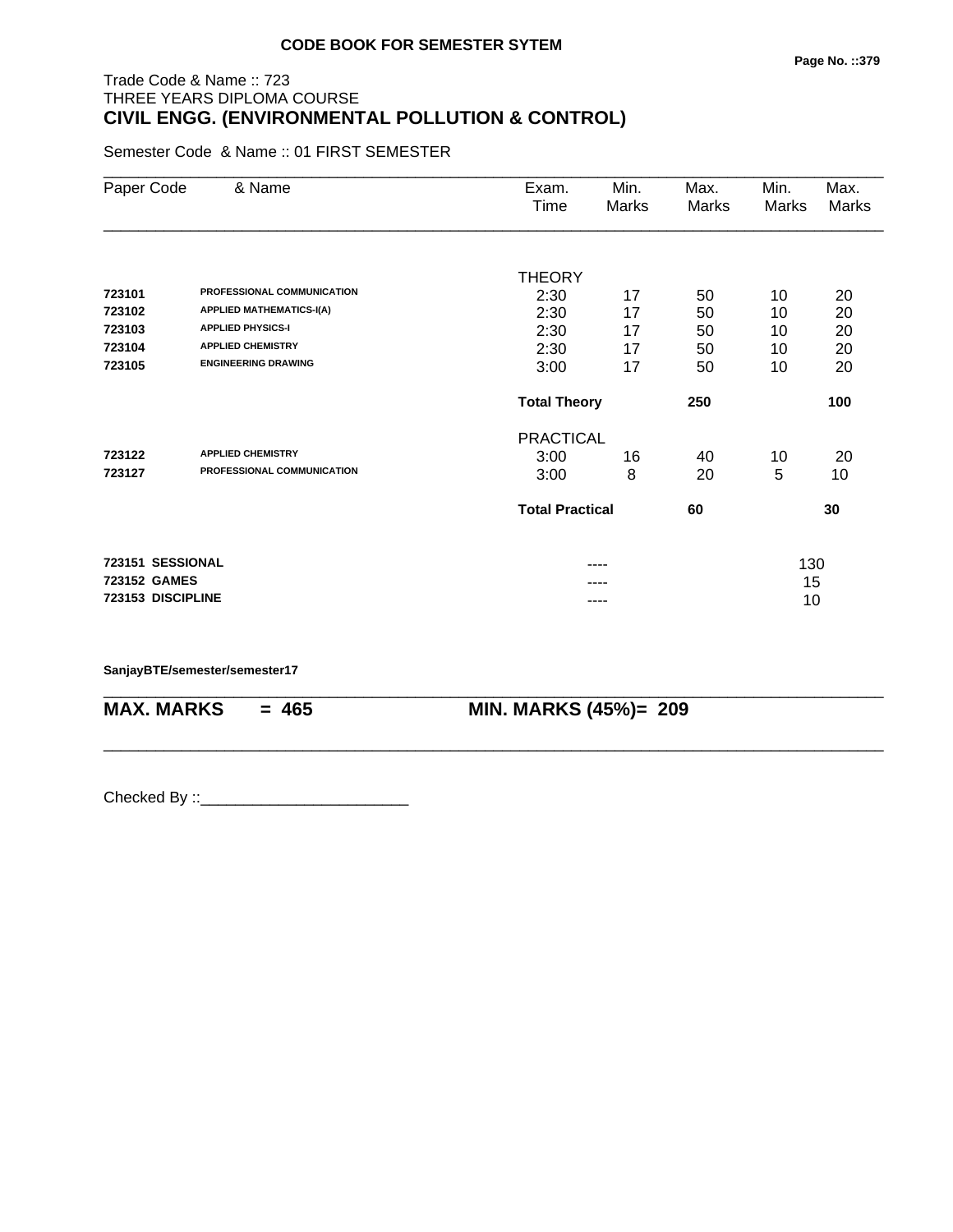# Trade Code & Name :: 723 THREE YEARS DIPLOMA COURSE **CIVIL ENGG. (ENVIRONMENTAL POLLUTION & CONTROL)**

Semester Code & Name :: 02 SECOND SEMESTER

| Paper Code                                            | & Name                                                                                                                                            | Exam.<br>Time                                            | Min.<br>Marks              | Max.<br>Marks              | Min.<br><b>Marks</b>       | Max.<br>Marks              |
|-------------------------------------------------------|---------------------------------------------------------------------------------------------------------------------------------------------------|----------------------------------------------------------|----------------------------|----------------------------|----------------------------|----------------------------|
| 723206<br>723207<br>723208<br>723209                  | <b>APPLIED MECHANICS</b><br><b>BUILDING MATERIALS</b><br><b>APPLIED MATHEMATICS-I(B)</b><br><b>APPLIED PHYSICS-II</b>                             | <b>THEORY</b><br>2:30<br>2:30<br>2:30<br>2:30            | 17<br>17<br>17<br>17       | 50<br>50<br>50<br>50       | 10<br>10<br>10<br>10       | 20<br>20<br>20<br>20       |
|                                                       |                                                                                                                                                   | <b>Total Theory</b>                                      |                            | 200                        |                            | 80                         |
| 723221<br>723222<br>723223<br>723224<br>723225        | <b>APPLIED PHYSICS-II</b><br><b>BUILDING MATERIALS</b><br><b>APPLIED MECHANICS</b><br><b>INTRODUCTION TO COMPUTER</b><br><b>WORKSHOP PRACTICE</b> | <b>PRACTICAL</b><br>3:00<br>3:00<br>3:00<br>3:00<br>4:00 | 16<br>20<br>16<br>24<br>24 | 40<br>50<br>40<br>60<br>60 | 10<br>10<br>10<br>15<br>15 | 20<br>20<br>20<br>30<br>30 |
|                                                       |                                                                                                                                                   | <b>Total Practical</b>                                   |                            | 250                        |                            | 120                        |
| 723251 SESSIONAL<br>723252 GAMES<br>723253 DISCIPLINE |                                                                                                                                                   |                                                          |                            |                            | 200<br>15<br>10            |                            |

**SanjayBTE/semester/semester17**

| $MAX. \, MARKS = 675$ | <b>MIN. MARKS (45%)= 304</b> |
|-----------------------|------------------------------|
|                       |                              |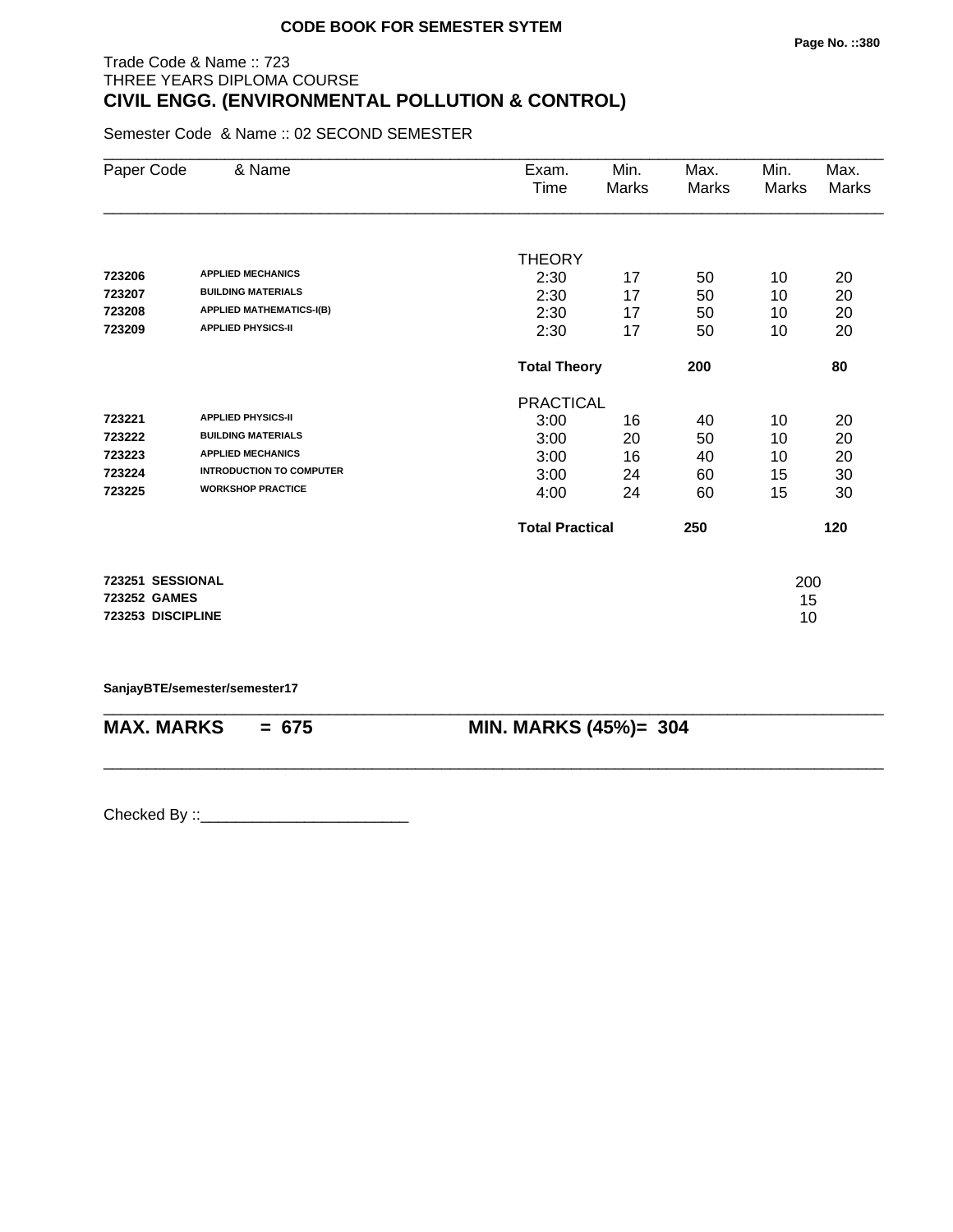# Trade Code & Name :: 723 THREE YEARS DIPLOMA COURSE **CIVIL ENGG. (ENVIRONMENTAL POLLUTION & CONTROL)**

Semester Code & Name :: 03 THIRD SEMESTER

| Paper Code        | & Name                                   | Exam.                  | Min.  | Max.  | Min.  | Max.  |
|-------------------|------------------------------------------|------------------------|-------|-------|-------|-------|
|                   |                                          | Time                   | Marks | Marks | Marks | Marks |
|                   |                                          |                        |       |       |       |       |
|                   |                                          | <b>THEORY</b>          |       |       |       |       |
| 723301            | <b>STRENGTH OF MATERIALS</b>             | 2:30                   | 17    | 50    | 10    | 20    |
| 723302            | <b>HYDRAULICS</b>                        | 2:30                   | 17    | 50    | 10    | 20    |
| 723307            | ELEMENTARY ELECTRICAL & MECHANICAL ENGG. | 2:30                   | 17    | 50    | 10    | 20    |
| 723308            | <b>SURVEYING-I</b>                       | 2:30                   | 17    | 50    | 10    | 20    |
| 723309            | <b>PUBLIC HEALTH ENGINEERING</b>         | 2:30                   | 17    | 50    | 10    | 20    |
|                   |                                          | <b>Total Theory</b>    |       | 250   |       | 100   |
|                   |                                          | <b>PRACTICAL</b>       |       |       |       |       |
| 723321            | <b>STRENGTH OF MATERIALS</b>             | 3:00                   | 16    | 40    | 10    | 20    |
| 723322            | <b>HYDRAULICS</b>                        | 2:00                   | 12    | 30    | 7     | 15    |
| 723323            | SURVEYING-I                              | 6:00                   | 32    | 80    | 20    | 40    |
| 723325            | <b>PUBLIC HEALTH ENGINEERING</b>         | 3:00                   | 24    | 60    | 15    | 30    |
|                   |                                          | <b>Total Practical</b> |       | 210   |       | 105   |
| 723351 SESSIONAL  |                                          |                        |       |       | 205   |       |
| 723352 GAMES      |                                          |                        |       |       | 15    |       |
| 723353 DISCIPLINE |                                          |                        |       |       | 10    |       |
|                   |                                          |                        |       |       |       |       |

**SanjayBTE/semester/semester17**

| <b>MAX. MARKS</b> | $= 690$ | <b>MIN. MARKS (45%)= 311</b> |
|-------------------|---------|------------------------------|

\_\_\_\_\_\_\_\_\_\_\_\_\_\_\_\_\_\_\_\_\_\_\_\_\_\_\_\_\_\_\_\_\_\_\_\_\_\_\_\_\_\_\_\_\_\_\_\_\_\_\_\_\_\_\_\_\_\_\_\_\_\_\_\_\_\_\_\_\_\_\_\_\_\_\_\_\_\_\_\_\_\_\_\_\_\_\_\_\_\_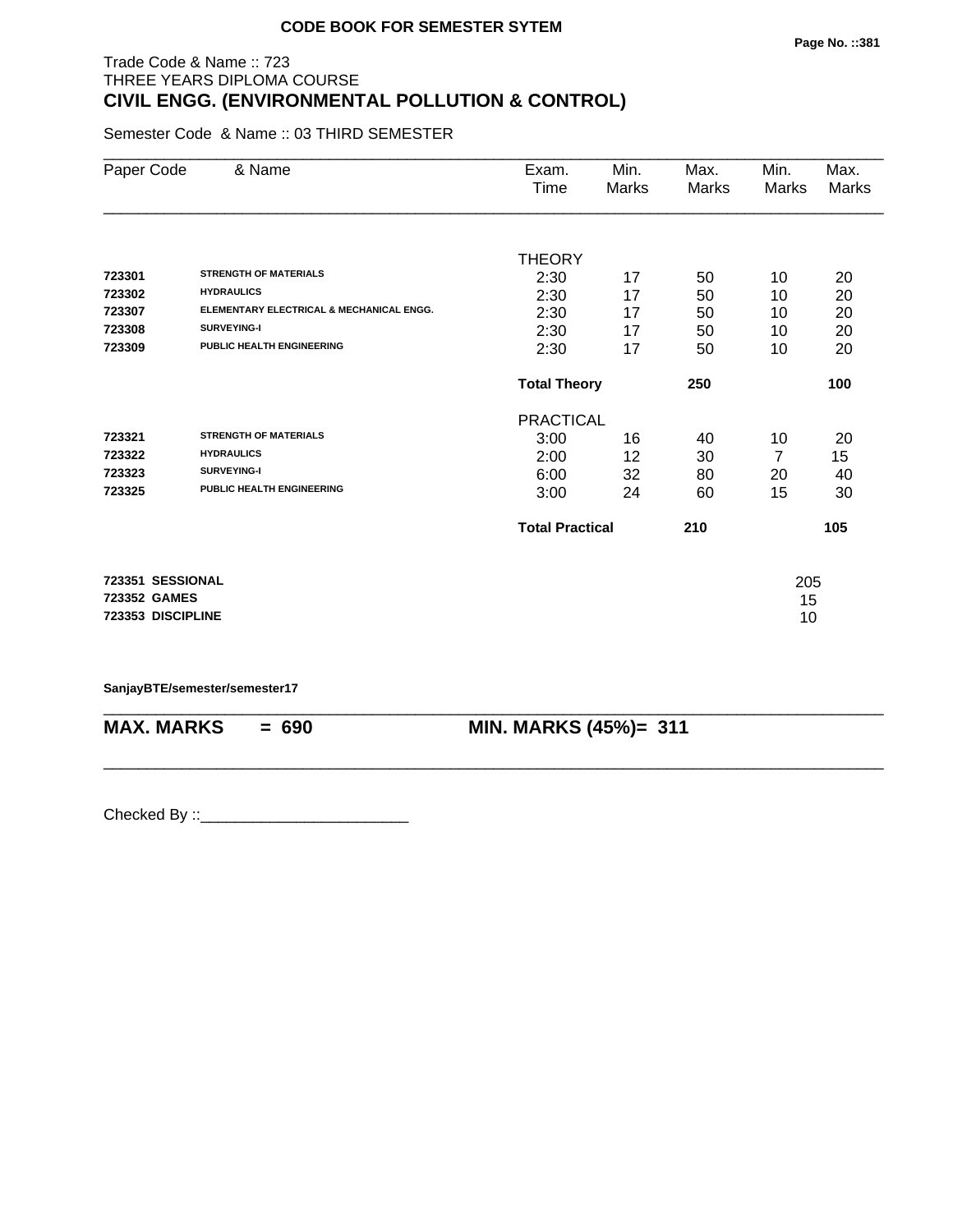# Trade Code & Name :: 723 THREE YEARS DIPLOMA COURSE **CIVIL ENGG. (ENVIRONMENTAL POLLUTION & CONTROL)**

Semester Code & Name :: 04 FORTH SEMESTER

| Paper Code        | & Name                                                                   | Exam.<br>Time          | Min.<br>Marks | Max.<br>Marks | Min.<br>Marks | Max.<br>Marks |
|-------------------|--------------------------------------------------------------------------|------------------------|---------------|---------------|---------------|---------------|
|                   |                                                                          | <b>THEORY</b>          |               |               |               |               |
| 723403            | <b>BUILDING CONSTRUCTION &amp; MAINTENANCE ENGG.</b>                     | 2:30                   | 17            | 50            | 10            | 20            |
| 723404            | <b>CIVIL ENGINEERING DRAWING-I</b>                                       | 3:00                   | 25            | 75            | 15            | 30            |
| 723405            | <b>CONCRETE TECHNOLOGY</b>                                               | 2:30                   | 17            | 50            | 10            | 20            |
| 723406            | <b>SOIL MECHANICS &amp; FOUNDATION ENGG.</b>                             | 2:30                   | 17            | 50            | 10            | 20            |
|                   |                                                                          | <b>Total Theory</b>    |               | 225           |               | 90            |
|                   |                                                                          | <b>PRACTICAL</b>       |               |               |               |               |
| 723424            | CIVIL ENGG. LAB-II (B.C.& MAINT.LAB, CONCRETE TECH.LAB & SOIL MEC $6:00$ |                        | 32            | 80            | 20            | 40            |
|                   |                                                                          | <b>Total Practical</b> |               | 80            |               | 40            |
| 723451 SESSIONAL  |                                                                          |                        |               |               | 130           |               |
| 723452 GAMES      |                                                                          |                        |               |               | 15            |               |
| 723453 DISCIPLINE |                                                                          |                        |               |               | 10            |               |
|                   |                                                                          |                        |               |               |               |               |
|                   |                                                                          |                        |               |               |               |               |

\_\_\_\_\_\_\_\_\_\_\_\_\_\_\_\_\_\_\_\_\_\_\_\_\_\_\_\_\_\_\_\_\_\_\_\_\_\_\_\_\_\_\_\_\_\_\_\_\_\_\_\_\_\_\_\_\_\_\_\_\_\_\_\_\_\_\_\_\_\_\_\_\_\_\_\_\_\_\_\_\_\_\_\_\_\_\_\_\_\_

\_\_\_\_\_\_\_\_\_\_\_\_\_\_\_\_\_\_\_\_\_\_\_\_\_\_\_\_\_\_\_\_\_\_\_\_\_\_\_\_\_\_\_\_\_\_\_\_\_\_\_\_\_\_\_\_\_\_\_\_\_\_\_\_\_\_\_\_\_\_\_\_\_\_\_\_\_\_\_\_\_\_\_\_\_\_\_\_\_\_

**SanjayBTE/semester/semester17**

**MAX. MARKS = 460 MIN. MARKS (45%)= 207**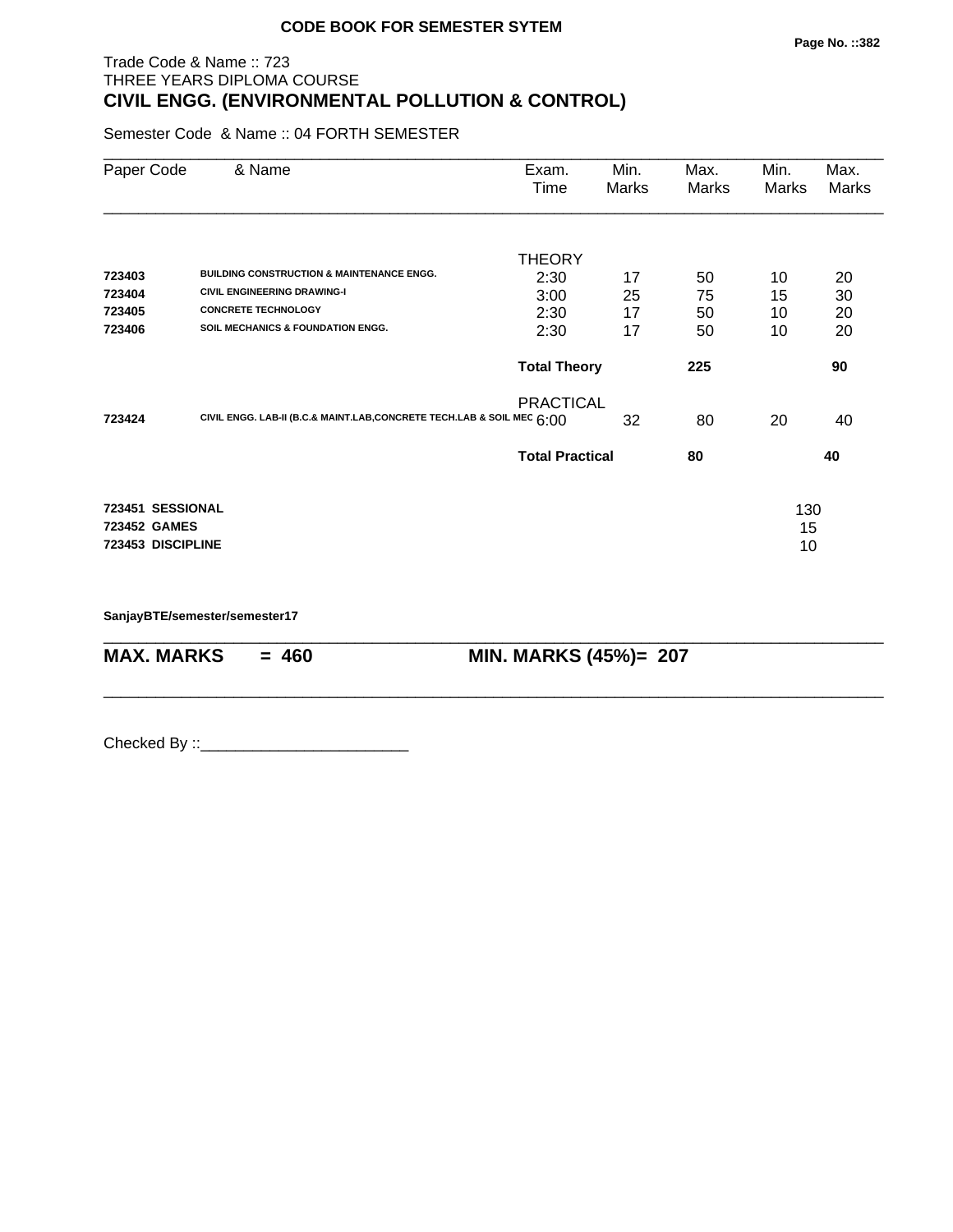# Trade Code & Name :: 723 THREE YEARS DIPLOMA COURSE **CIVIL ENGG. (ENVIRONMENTAL POLLUTION & CONTROL)**

Semester Code & Name :: 05 FIFTH SEMESTER

| Paper Code        | & Name                                          | Exam.                  | Min.  | Max.  | Min.  | Max.  |
|-------------------|-------------------------------------------------|------------------------|-------|-------|-------|-------|
|                   |                                                 | Time                   | Marks | Marks | Marks | Marks |
|                   |                                                 |                        |       |       |       |       |
|                   |                                                 | <b>THEORY</b>          |       |       |       |       |
| 723502            | <b>SURVEYING-II</b>                             | 2:30                   | 17    | 50    | 10    | 20    |
| 723503            | <b>TRANSPORTATION ENGINEERING</b>               | 2:30                   | 17    | 50    | 10    | 20    |
| 723504            | <b>DESIGN OF REINFORCED CONCRETE STRUCTURES</b> | 2:30                   | 17    | 50    | 10    | 20    |
| 723505            | <b>ESTIMATING COSTING &amp; VALUATION</b>       | 3:00                   | 25    | 75    | 15    | 30    |
| 723510            | <b>IRRIGATION ENGINEERING</b>                   | 2:30                   | 17    | 50    | 10    | 20    |
|                   |                                                 | <b>Total Theory</b>    |       | 275   |       | 110   |
|                   |                                                 | <b>PRACTICAL</b>       |       |       |       |       |
| 723521            | CIVIL LAB-III (RCC & HIGHWAY)                   | 3:00                   | 32    | 80    | 20    | 40    |
| 723522            | <b>SURVEYING-II</b>                             | 6:00                   | 40    | 100   | 25    | 50    |
|                   |                                                 | <b>Total Practical</b> |       | 180   |       | 90    |
| 723551 SESSIONAL  |                                                 |                        | ----  |       | 160   |       |
| 723552 GAMES      |                                                 |                        |       |       | 15    |       |
| 723553 DISCIPLINE |                                                 |                        | ----  |       | 10    |       |
|                   |                                                 |                        |       |       |       |       |

\_\_\_\_\_\_\_\_\_\_\_\_\_\_\_\_\_\_\_\_\_\_\_\_\_\_\_\_\_\_\_\_\_\_\_\_\_\_\_\_\_\_\_\_\_\_\_\_\_\_\_\_\_\_\_\_\_\_\_\_\_\_\_\_\_\_\_\_\_\_\_\_\_\_\_\_\_\_\_\_\_\_\_\_\_\_\_\_\_\_

\_\_\_\_\_\_\_\_\_\_\_\_\_\_\_\_\_\_\_\_\_\_\_\_\_\_\_\_\_\_\_\_\_\_\_\_\_\_\_\_\_\_\_\_\_\_\_\_\_\_\_\_\_\_\_\_\_\_\_\_\_\_\_\_\_\_\_\_\_\_\_\_\_\_\_\_\_\_\_\_\_\_\_\_\_\_\_\_\_\_

**SanjayBTE/semester/semester17**

**MAX. MARKS = 640 MIN. MARKS (45%)= 288**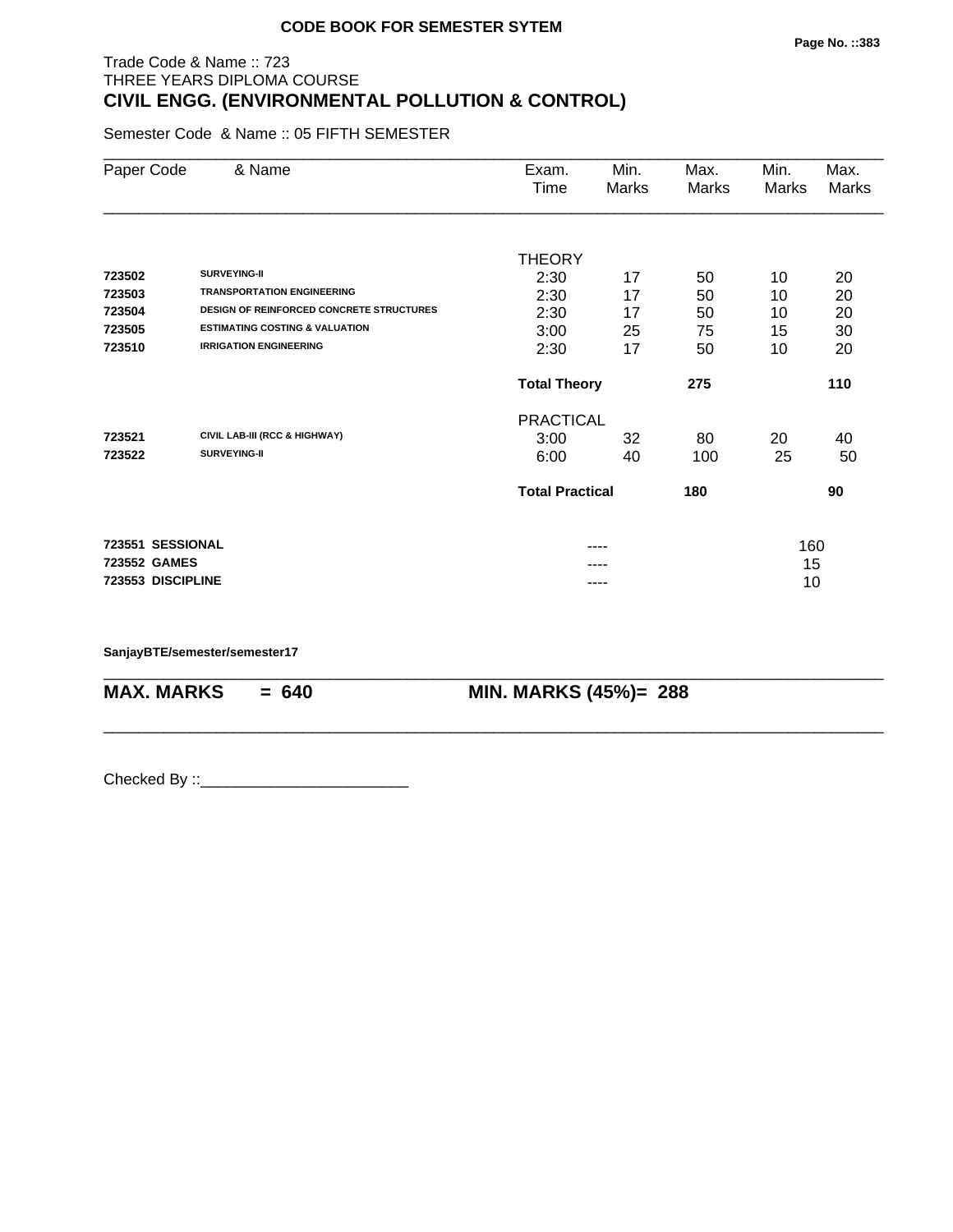# Trade Code & Name :: 723 THREE YEARS DIPLOMA COURSE **CIVIL ENGG. (ENVIRONMENTAL POLLUTION & CONTROL)**

Semester Code & Name :: 06 SIXTH SEMESTER

| Paper Code                       | & Name                                                       | Exam.<br>Time          | Min.<br>Marks | Max.<br><b>Marks</b> | Min.<br>Marks  | Max.<br><b>Marks</b> |
|----------------------------------|--------------------------------------------------------------|------------------------|---------------|----------------------|----------------|----------------------|
|                                  |                                                              |                        |               |                      |                |                      |
| 723601                           | <b>DESIGN OF STEEL &amp; MASONARY STRUCTURES</b>             | <b>THEORY</b>          |               |                      |                |                      |
| 723606                           | CONSTRUCTION, MANAGEMENT ACCOUNTS & ENTREPRENEURSHIP DE 2:30 | 2:30                   | 17            | 50                   | 10             | 20                   |
| 723607                           | <b>CIVIL ENGINEERING DRAWING-II</b>                          |                        | 17            | 50                   | 10             | 20                   |
| 723608                           | <b>ENVIRONMENTAL POLLUTION &amp; CONTROL</b>                 | 3:00                   | 25            | 75                   | 15             | 30                   |
| 723609                           | <b>ENVIRONMENTAL MANAGEMENT</b>                              | 2:30                   | 17            | 50                   | 10             | 20                   |
| 723611                           | <b>EARTHQUAKE ENGINEERING</b>                                | 2:30<br>2:30           | 17<br>17      | 50<br>50             | 10<br>10       | 20<br>20             |
|                                  |                                                              |                        |               |                      |                |                      |
|                                  |                                                              | <b>Total Theory</b>    |               | 325                  |                | 130                  |
|                                  |                                                              | <b>PRACTICAL</b>       |               |                      |                |                      |
| 723623                           | <b>PROJECT WORK</b>                                          | <b>VIVA</b>            | 40            | 100                  | 25             | 50                   |
| 723624                           | <b>FIELD EXPOSURE</b>                                        | <b>VIVA</b>            | 16            | 40                   | $\overline{7}$ | 15                   |
|                                  |                                                              | <b>Total Practical</b> |               | 140                  |                | 65                   |
|                                  |                                                              |                        |               |                      |                |                      |
| 723651 SESSIONAL<br>723652 GAMES |                                                              |                        |               |                      | 215            |                      |
| 723653 DISCIPLINE                |                                                              |                        |               |                      | 15             |                      |
|                                  |                                                              |                        |               |                      | 10             |                      |
|                                  |                                                              |                        |               |                      |                |                      |
|                                  | 723661 CARRY OVER IST YEAR (30%)                             |                        |               |                      | 300            |                      |
|                                  | 723662 CARRY OVER 2ND YEAR (70%)                             |                        |               |                      | 805            |                      |
|                                  |                                                              |                        |               |                      |                |                      |
|                                  |                                                              |                        |               |                      |                |                      |
|                                  |                                                              |                        |               |                      |                |                      |

\_\_\_\_\_\_\_\_\_\_\_\_\_\_\_\_\_\_\_\_\_\_\_\_\_\_\_\_\_\_\_\_\_\_\_\_\_\_\_\_\_\_\_\_\_\_\_\_\_\_\_\_\_\_\_\_\_\_\_\_\_\_\_\_\_\_\_\_\_\_\_\_\_\_\_\_\_\_\_\_\_\_\_\_\_\_\_\_\_\_

\_\_\_\_\_\_\_\_\_\_\_\_\_\_\_\_\_\_\_\_\_\_\_\_\_\_\_\_\_\_\_\_\_\_\_\_\_\_\_\_\_\_\_\_\_\_\_\_\_\_\_\_\_\_\_\_\_\_\_\_\_\_\_\_\_\_\_\_\_\_\_\_\_\_\_\_\_\_\_\_\_\_\_\_\_\_\_\_\_\_

**SanjayBTE/semester/semester17**

| <b>MAX. MARKS</b> | $= 1810$ | <b>MIN. MA</b> |
|-------------------|----------|----------------|
|                   |          |                |

**RKS (45%)= 815**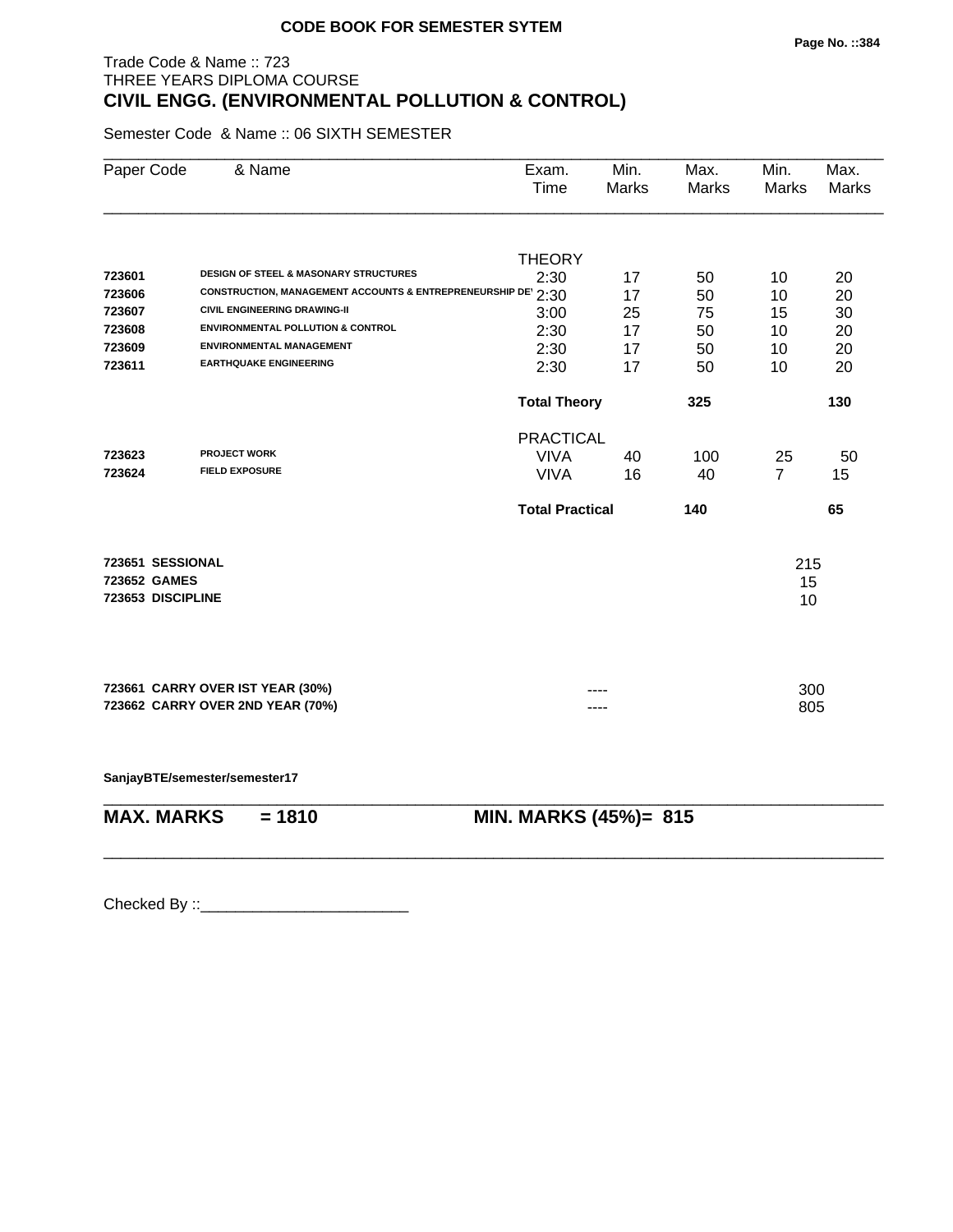# Trade Code & Name :: 727 THREE YEARS DIPLOMA COURSE **DAIRY ENGINEERING**

Semester Code & Name :: 01 FIRST SEMESTER

| Paper Code          | & Name                                       | Exam.                  | Min.         | Max.         | Min.  | Max.  |
|---------------------|----------------------------------------------|------------------------|--------------|--------------|-------|-------|
|                     |                                              | Time                   | <b>Marks</b> | <b>Marks</b> | Marks | Marks |
|                     |                                              |                        |              |              |       |       |
|                     |                                              | <b>THEORY</b>          |              |              |       |       |
| 727101              | PROFESSIONAL COMMUNICATION                   | 2:30                   | 17           | 50           | 10    | 20    |
| 727102              | <b>APPLIED MATHEMATICS-I(A)</b>              | 2:30                   | 17           | 50           | 10    | 20    |
| 727103              | <b>APPLIED PHYSICS-I</b>                     | 2:30                   | 17           | 50           | 10    | 20    |
| 727104              | <b>APPLIED CHEMISTRY</b>                     | 2:30                   | 17           | 50           | 10    | 20    |
| 727105              | <b>ENGINEERING DRAWING</b>                   | 3:00                   | 17           | 50           | 10    | 20    |
| 727106              | APPLIED MECHANICS AND MACHINES COMPONENTS    | 2:30                   | 17           | 50           | 10    | 20    |
|                     |                                              | <b>Total Theory</b>    |              | 300          |       | 120   |
|                     |                                              | <b>PRACTICAL</b>       |              |              |       |       |
| 727122              | <b>APPLIED CHEMISTRY</b>                     | 3:00                   | 16           | 40           | 10    | 20    |
| 727123              | <b>APPLIED MECHANICS &amp; M/C COMPONENT</b> | 3:00                   | 24           | 60           | 15    | 30    |
| 727125              | PROFESSIONAL COMMUNICATION                   | 3:00                   | 8            | 20           | 5     | 10    |
|                     |                                              | <b>Total Practical</b> |              | 120          |       | 60    |
| 727151 SESSIONAL    |                                              |                        |              |              | 180   |       |
| <b>727152 GAMES</b> |                                              |                        |              |              | 15    |       |
| 727153 DISCIPLINE   |                                              |                        | ----         |              | 10    |       |
|                     |                                              |                        |              |              |       |       |

**SanjayBTE/semester/semester17**

\_\_\_\_\_\_\_\_\_\_\_\_\_\_\_\_\_\_\_\_\_\_\_\_\_\_\_\_\_\_\_\_\_\_\_\_\_\_\_\_\_\_\_\_\_\_\_\_\_\_\_\_\_\_\_\_\_\_\_\_\_\_\_\_\_\_\_\_\_\_\_\_\_\_\_\_\_\_\_\_\_\_\_\_\_\_\_\_\_\_ **MAX. MARKS = 625 MIN. MARKS (45%)= 281**

\_\_\_\_\_\_\_\_\_\_\_\_\_\_\_\_\_\_\_\_\_\_\_\_\_\_\_\_\_\_\_\_\_\_\_\_\_\_\_\_\_\_\_\_\_\_\_\_\_\_\_\_\_\_\_\_\_\_\_\_\_\_\_\_\_\_\_\_\_\_\_\_\_\_\_\_\_\_\_\_\_\_\_\_\_\_\_\_\_\_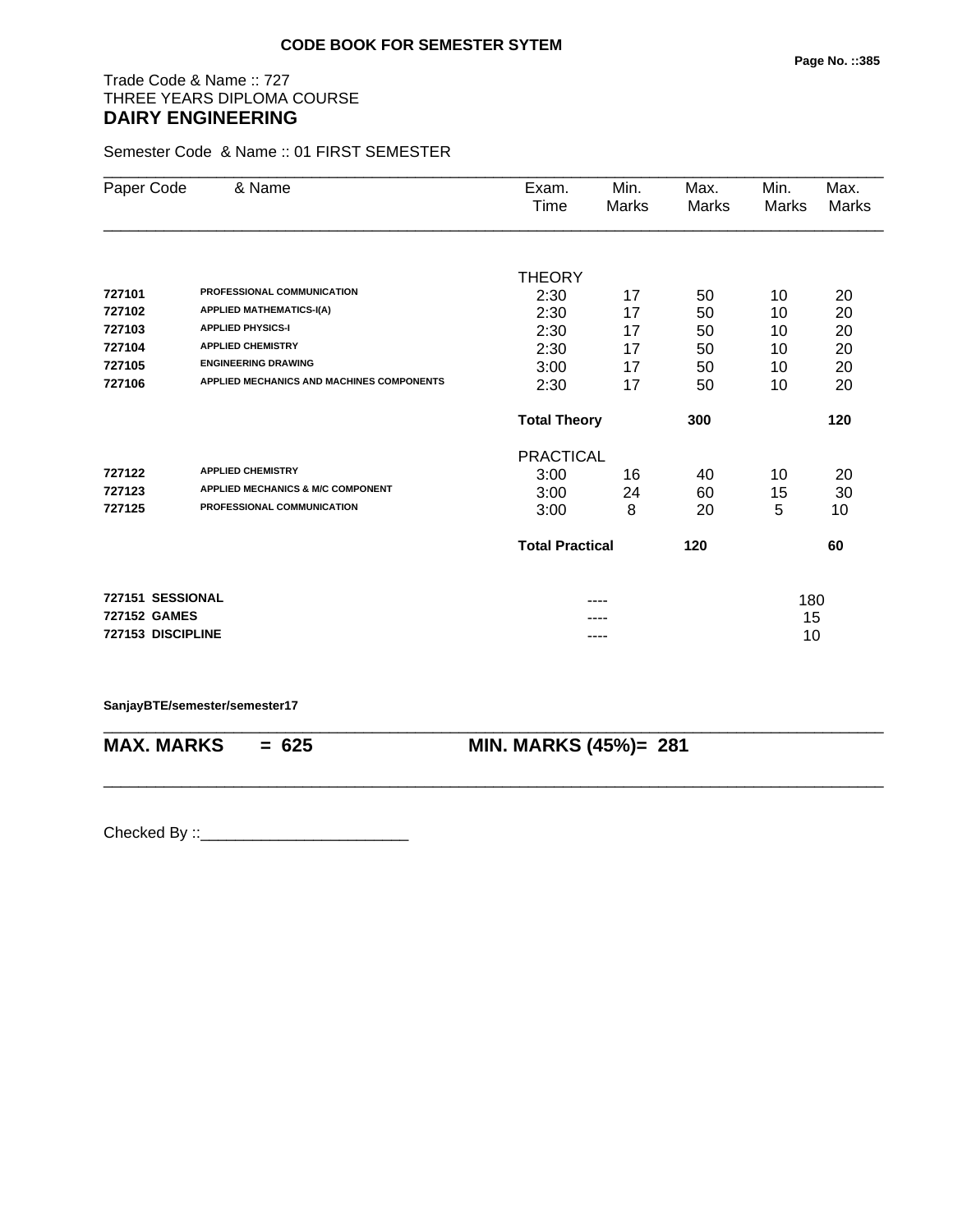# Trade Code & Name :: 727 THREE YEARS DIPLOMA COURSE **DAIRY ENGINEERING**

Semester Code & Name :: 02 SECOND SEMESTER

| Paper Code          | & Name                                         | Exam.<br>Time          | Min.<br>Marks            | Max.<br>Marks | Min.<br><b>Marks</b> | Max.<br>Marks |
|---------------------|------------------------------------------------|------------------------|--------------------------|---------------|----------------------|---------------|
|                     |                                                | <b>THEORY</b>          |                          |               |                      |               |
| 727207              | INTRODUCTION TO DAIRY ENGINEERING & TECHNOLOGY | 2:30                   | 17                       | 50            | 10                   | 20            |
| 727208              | ELEMENTARY WORKSHOP TECHNOLOGY                 | 2:30                   | 17                       | 50            | 10                   | 20            |
| 727209              | <b>APPLIED MATHEMATICS-I(B)</b>                | 2:30                   | 17                       | 50            | 10                   | 20            |
| 727210              | <b>APPLIED PHYSICS-II</b>                      | 2:30                   | 17                       | 50            | 10                   | 20            |
|                     |                                                | <b>Total Theory</b>    |                          | 200           |                      | 80            |
|                     |                                                | <b>PRACTICAL</b>       |                          |               |                      |               |
| 727221              | <b>APPLIED PHYSICS-II</b>                      | 3:00                   | 16                       | 40            | 10                   | 20            |
| 727224              | <b>WORKSHOP PRACTICE</b>                       | 4:00                   | 24                       | 60            | 15                   | 30            |
| 727241              | FIELD EXPOSURE(ASSESSMANT AT INSTT.LEVEL)      | ----                   | $\overline{\phantom{a}}$ | ٠             | 30                   | 60            |
|                     |                                                | <b>Total Practical</b> |                          | 100           |                      | 110           |
| 727251 SESSIONAL    |                                                |                        |                          |               | 190                  |               |
| <b>727252 GAMES</b> |                                                |                        |                          |               | 15                   |               |
| 727253 DISCIPLINE   |                                                |                        |                          |               | 10                   |               |

\_\_\_\_\_\_\_\_\_\_\_\_\_\_\_\_\_\_\_\_\_\_\_\_\_\_\_\_\_\_\_\_\_\_\_\_\_\_\_\_\_\_\_\_\_\_\_\_\_\_\_\_\_\_\_\_\_\_\_\_\_\_\_\_\_\_\_\_\_\_\_\_\_\_\_\_\_\_\_\_\_\_\_\_\_\_\_\_\_\_

\_\_\_\_\_\_\_\_\_\_\_\_\_\_\_\_\_\_\_\_\_\_\_\_\_\_\_\_\_\_\_\_\_\_\_\_\_\_\_\_\_\_\_\_\_\_\_\_\_\_\_\_\_\_\_\_\_\_\_\_\_\_\_\_\_\_\_\_\_\_\_\_\_\_\_\_\_\_\_\_\_\_\_\_\_\_\_\_\_\_

**SanjayBTE/semester/semester17**

**MAX. MARKS = 515 MIN. MARKS (45%)= 232**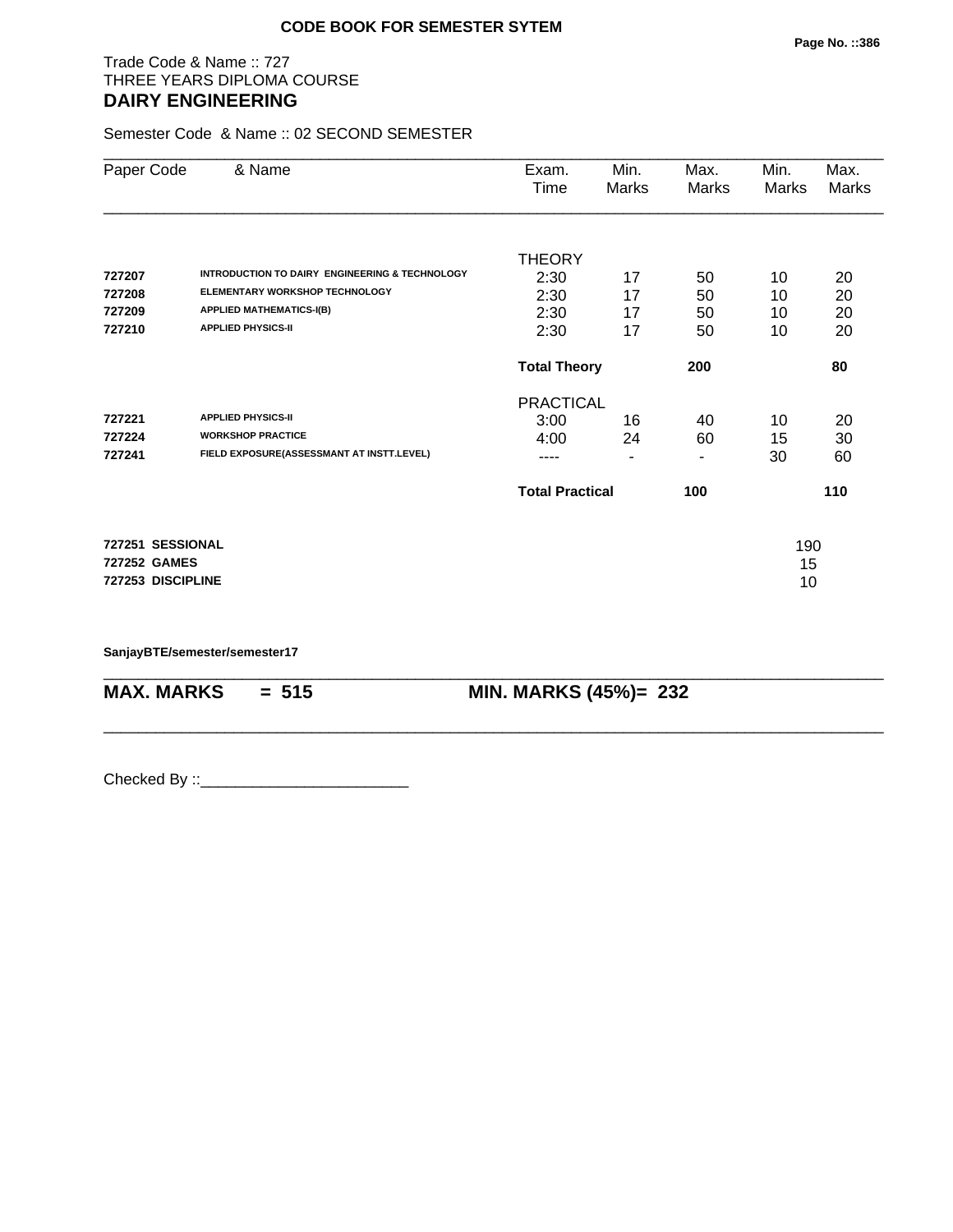# Trade Code & Name :: 727 THREE YEARS DIPLOMA COURSE **DAIRY ENGINEERING**

Semester Code & Name :: 03 THIRD SEMESTER

| Paper Code        | & Name                                         | Exam.<br>Time          | Min.<br>Marks | Max.<br>Marks | Min.<br>Marks | Max.<br>Marks |
|-------------------|------------------------------------------------|------------------------|---------------|---------------|---------------|---------------|
|                   |                                                |                        |               |               |               |               |
|                   |                                                | <b>THEORY</b>          |               |               |               |               |
| 727302            | <b>ELECTRICAL TECHNOLOGY &amp; ELECTRONICS</b> | 2:30                   | 17            | 50            | 10            | 20            |
| 727303            | <b>STEAM ENGG AND HEAT ENGINES</b>             | 2:30                   | 17            | 50            | 10            | 20            |
| 727304            | <b>DAIRY ENGINEERING-I</b>                     | 2:30                   | 17            | 50            | 10            | 20            |
| 727305            | <b>DAIRY CHEMISTRY</b>                         | 2:30                   | 17            | 50            | 10            | 20            |
| 727308            | <b>DAIRY TECHNOLOGY-I</b>                      | 2:30                   | 17            | 50            | 10            | 20            |
|                   |                                                | <b>Total Theory</b>    |               | 250           |               | 100           |
|                   |                                                | <b>PRACTICAL</b>       |               |               |               |               |
| 727322            | <b>ELECTRICAL TECHNOLOGY &amp; ELECTRONICS</b> | 3:00                   | 16            | 40            | 10            | 20            |
| 727325            | DAIRY ENGINEERING I & DAIRY TECH.-I LAB        | 3:00                   | 16            | 40            | 10            | 20            |
|                   |                                                | <b>Total Practical</b> |               | 80            |               | 40            |
| 727351 SESSIONAL  |                                                |                        |               |               | 140           |               |
| 727352 GAMES      |                                                |                        |               |               | 15            |               |
| 727353 DISCIPLINE |                                                |                        |               |               | 10            |               |

\_\_\_\_\_\_\_\_\_\_\_\_\_\_\_\_\_\_\_\_\_\_\_\_\_\_\_\_\_\_\_\_\_\_\_\_\_\_\_\_\_\_\_\_\_\_\_\_\_\_\_\_\_\_\_\_\_\_\_\_\_\_\_\_\_\_\_\_\_\_\_\_\_\_\_\_\_\_\_\_\_\_\_\_\_\_\_\_\_\_

\_\_\_\_\_\_\_\_\_\_\_\_\_\_\_\_\_\_\_\_\_\_\_\_\_\_\_\_\_\_\_\_\_\_\_\_\_\_\_\_\_\_\_\_\_\_\_\_\_\_\_\_\_\_\_\_\_\_\_\_\_\_\_\_\_\_\_\_\_\_\_\_\_\_\_\_\_\_\_\_\_\_\_\_\_\_\_\_\_\_

**SanjayBTE/semester/semester17**

**MAX. MARKS = 495 MIN. MARKS (45%)= 223**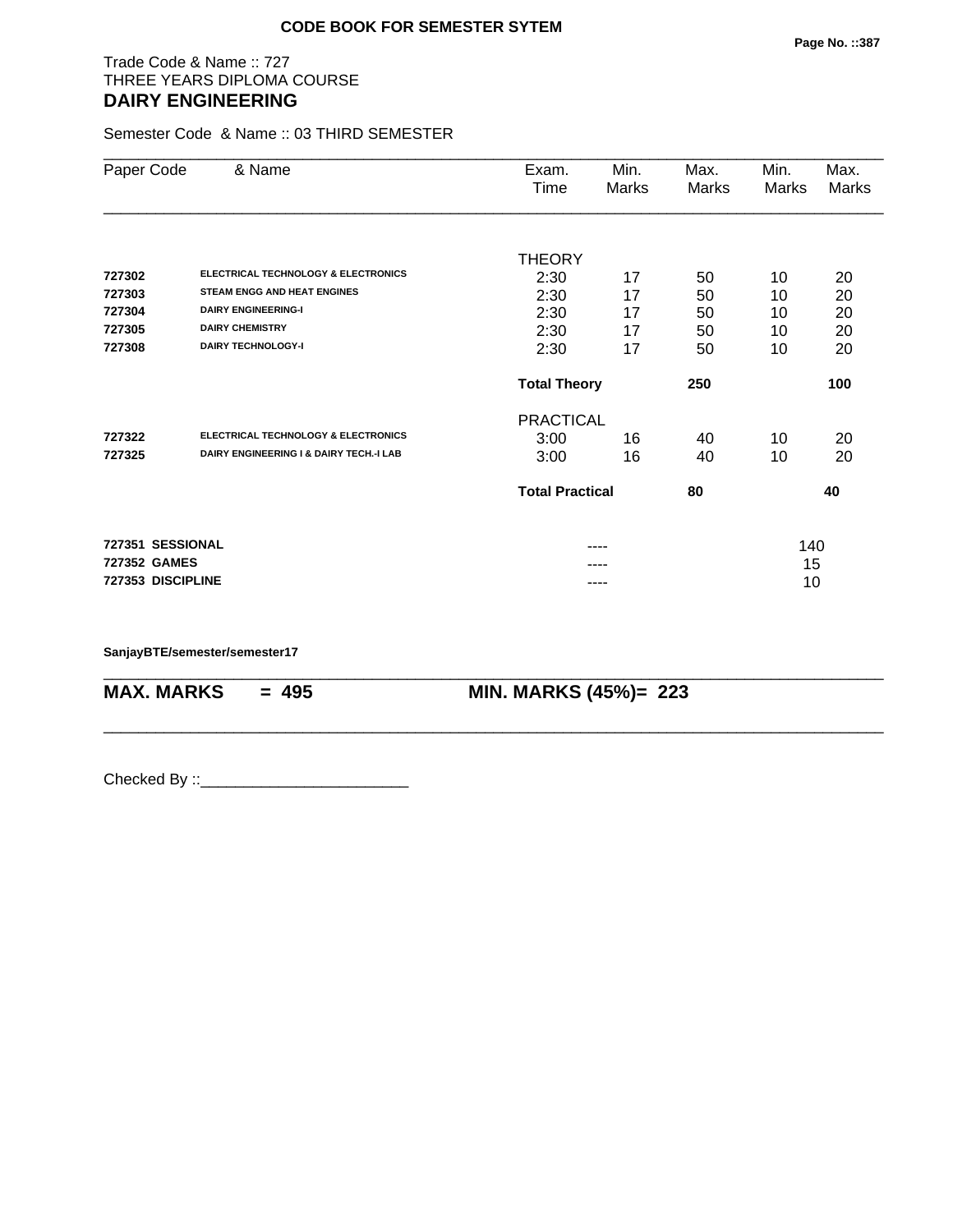# Trade Code & Name :: 727 THREE YEARS DIPLOMA COURSE **DAIRY ENGINEERING**

Semester Code & Name :: 04 FORTH SEMESTER

| Paper Code                                                   | & Name                                                                                                                                       | Exam.<br>Time                                    | Min.<br><b>Marks</b> | Max.<br>Marks        | Min.<br>Marks        | Max.<br><b>Marks</b> |
|--------------------------------------------------------------|----------------------------------------------------------------------------------------------------------------------------------------------|--------------------------------------------------|----------------------|----------------------|----------------------|----------------------|
| 727401<br>727406<br>727407                                   | <b>HYDRAULICS &amp; HYDRAULIC MACHINES</b><br><b>DAIRY MICROBIOLOGY</b><br><b>REFRIGERATION-I</b>                                            | <b>THEORY</b><br>2:30<br>2:30<br>2:30            | 17<br>17<br>17       | 50<br>50<br>50       | 10<br>10<br>10       | 20<br>20<br>20       |
|                                                              |                                                                                                                                              | <b>Total Theory</b>                              |                      | 150                  |                      | 60                   |
| 727421<br>727423<br>727424<br>727426                         | <b>HEAT ENGINES &amp; HYDRAULICS LAB</b><br>DAIRY CHEMISTRY & MICROBIOLOGY LAB<br><b>REFRIGERATION -I</b><br><b>INTRODUCTION TO COMPUTER</b> | <b>PRACTICAL</b><br>3:00<br>3:00<br>3:00<br>3:00 | 16<br>16<br>16<br>24 | 40<br>40<br>40<br>60 | 10<br>10<br>10<br>15 | 20<br>20<br>20<br>30 |
|                                                              |                                                                                                                                              | <b>Total Practical</b>                           |                      | 180                  |                      | 90                   |
| 727451 SESSIONAL<br><b>727452 GAMES</b><br>727453 DISCIPLINE |                                                                                                                                              |                                                  |                      |                      | 150<br>15<br>10      |                      |

\_\_\_\_\_\_\_\_\_\_\_\_\_\_\_\_\_\_\_\_\_\_\_\_\_\_\_\_\_\_\_\_\_\_\_\_\_\_\_\_\_\_\_\_\_\_\_\_\_\_\_\_\_\_\_\_\_\_\_\_\_\_\_\_\_\_\_\_\_\_\_\_\_\_\_\_\_\_\_\_\_\_\_\_\_\_\_\_\_\_

\_\_\_\_\_\_\_\_\_\_\_\_\_\_\_\_\_\_\_\_\_\_\_\_\_\_\_\_\_\_\_\_\_\_\_\_\_\_\_\_\_\_\_\_\_\_\_\_\_\_\_\_\_\_\_\_\_\_\_\_\_\_\_\_\_\_\_\_\_\_\_\_\_\_\_\_\_\_\_\_\_\_\_\_\_\_\_\_\_\_

**SanjayBTE/semester/semester17**

**MAX. MARKS = 505 MIN. MARKS (45%)= 227**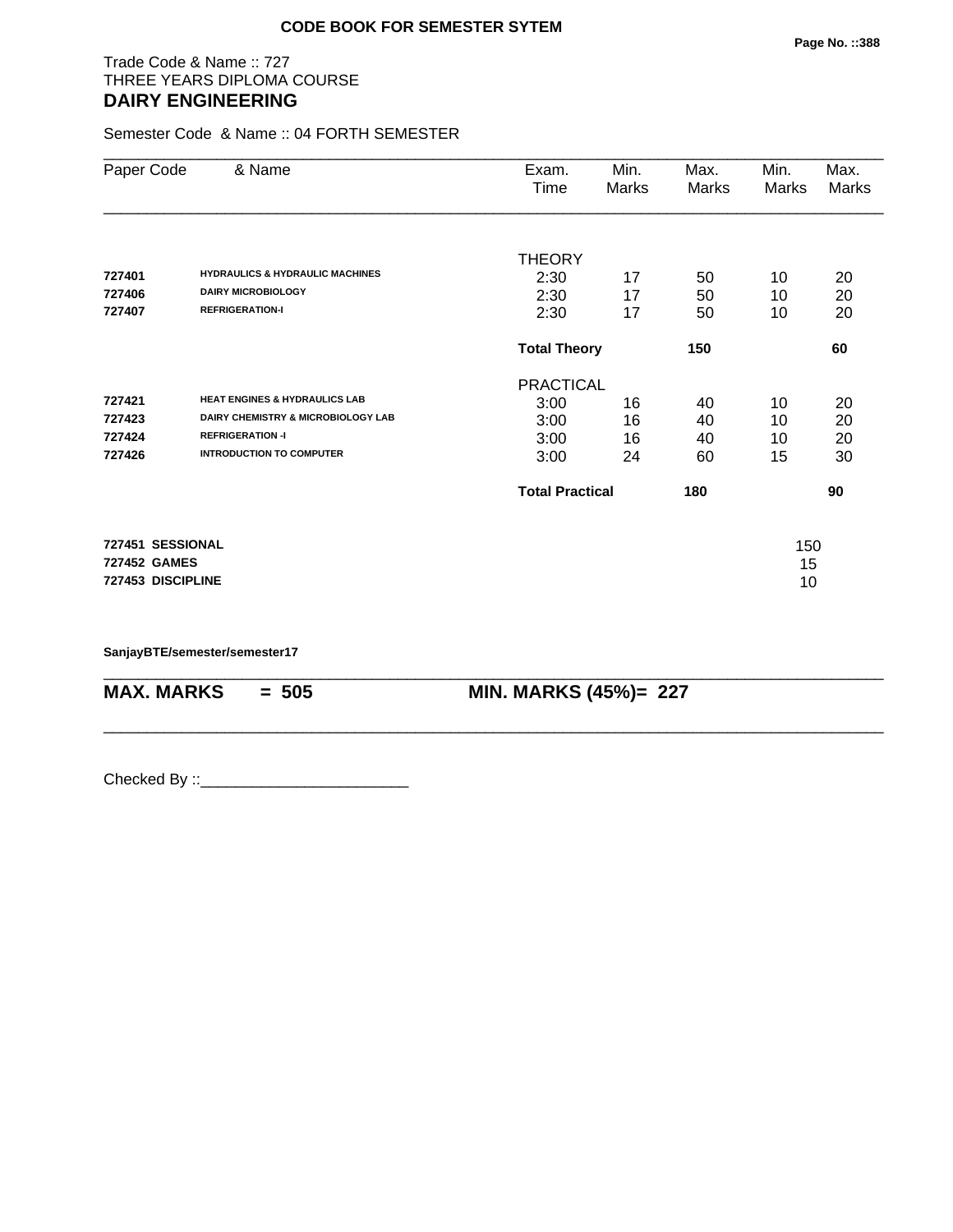# Trade Code & Name :: 727 THREE YEARS DIPLOMA COURSE **DAIRY ENGINEERING**

Semester Code & Name :: 05 FIFTH SEMESTER

| Paper Code          | & Name                                               | Exam.<br>Time          | Min.<br>Marks | Max.<br>Marks | Min.<br>Marks | Max.<br><b>Marks</b> |
|---------------------|------------------------------------------------------|------------------------|---------------|---------------|---------------|----------------------|
|                     |                                                      |                        |               |               |               |                      |
|                     |                                                      | <b>THEORY</b>          |               |               |               |                      |
| 727501              | INDUSTRIAL MANAGEMENT & ENTREPRENEURSHIP DEVELOPMENT | 2:30                   | 17            | 50            | 10            | 20                   |
| 727502              | <b>DAIRY ENGINEERING-II</b>                          | 2:30                   | 17            | 50            | 10            | 20                   |
| 727505              | <b>DAIRY TECHNOLOGY II</b>                           | 2:30                   | 17            | 50            | 10            | 20                   |
| 727506              | <b>REFRIGERATION-II</b>                              | 2:30                   | 17            | 50            | 10            | 20                   |
| 727507              | <b>INSTRUMENTATION PROCESS AND CONTROL</b>           | 2:30                   | 17            | 50            | 10            | 20                   |
|                     |                                                      | <b>Total Theory</b>    |               | 250           |               | 100                  |
|                     |                                                      | <b>PRACTICAL</b>       |               |               |               |                      |
| 727521              | <b>DAIRY TECHNOLOGY-II</b>                           | 3:00                   | 16            | 40            | 10            | 20                   |
| 727523              | <b>REFRIGERATION-II LAB</b>                          | 3:00                   | 16            | 40            | 10            | 20                   |
| 727525              | IN PLANT TRAINING-I (4 WEEKS)                        | VIVA                   | 16            | 40            | 10            | 20                   |
| 727527              | <b>DAIRY ENGINEERING-II</b>                          | 3:00                   | 16            | 40            | 10            | 20                   |
|                     |                                                      | <b>Total Practical</b> |               | 160           |               | 80                   |
| 727551 SESSIONAL    |                                                      |                        |               |               | 180           |                      |
| <b>727552 GAMES</b> |                                                      |                        |               |               | 15            |                      |
| 727553 DISCIPLINE   |                                                      |                        | ----          |               | 10            |                      |

\_\_\_\_\_\_\_\_\_\_\_\_\_\_\_\_\_\_\_\_\_\_\_\_\_\_\_\_\_\_\_\_\_\_\_\_\_\_\_\_\_\_\_\_\_\_\_\_\_\_\_\_\_\_\_\_\_\_\_\_\_\_\_\_\_\_\_\_\_\_\_\_\_\_\_\_\_\_\_\_\_\_\_\_\_\_\_\_\_\_

\_\_\_\_\_\_\_\_\_\_\_\_\_\_\_\_\_\_\_\_\_\_\_\_\_\_\_\_\_\_\_\_\_\_\_\_\_\_\_\_\_\_\_\_\_\_\_\_\_\_\_\_\_\_\_\_\_\_\_\_\_\_\_\_\_\_\_\_\_\_\_\_\_\_\_\_\_\_\_\_\_\_\_\_\_\_\_\_\_\_

### **SanjayBTE/semester/semester17**

**MAX. MARKS = 615 MIN. MARKS (45%)= 277**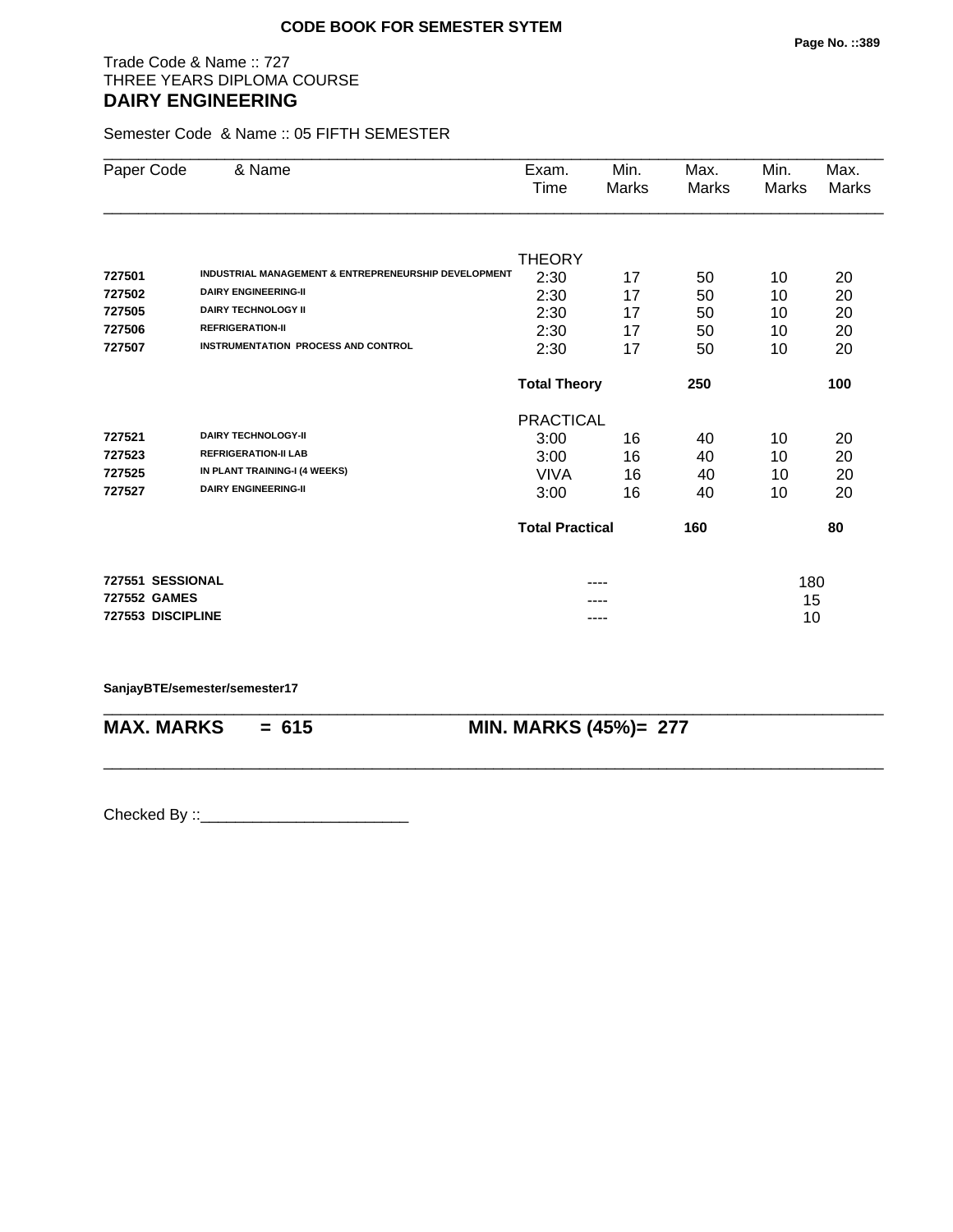# Trade Code & Name :: 727 THREE YEARS DIPLOMA COURSE **DAIRY ENGINEERING**

Semester Code & Name :: 06 SIXTH SEMESTER

| Paper Code                                            | & Name                                                               | Exam.<br><b>Time</b>   | Min.<br>Marks | Max.<br><b>Marks</b> | Min.<br>Marks   | Max.<br><b>Marks</b> |
|-------------------------------------------------------|----------------------------------------------------------------------|------------------------|---------------|----------------------|-----------------|----------------------|
|                                                       |                                                                      | <b>THEORY</b>          |               |                      |                 |                      |
| 727603                                                | <b>DAIRY ENGINEERING-III</b>                                         | 2:30                   | 17            | 50                   | 10              | 20                   |
| 727604                                                | <b>MECHINE TOOL TECHNOLOGY &amp; MAINTENANCE</b>                     | 2:30                   | 17            | 50                   | 10              | 20                   |
| 727608                                                | DAIRY PLANT LAYOUT MAINTENANCE & AUTOMATION                          | 2:30                   | 17            | 50                   | 10              | 20                   |
|                                                       |                                                                      | <b>Total Theory</b>    |               | 150                  |                 | 60                   |
|                                                       |                                                                      | <b>PRACTICAL</b>       |               |                      |                 |                      |
| 727622                                                | <b>DAIRY ENGINEERING-III</b>                                         | 6:00                   | 24            | 60                   | 25              | 50                   |
| 727624                                                | PROJECT ON DAIRY PLANT LAYOUT & DESIGN                               | <b>VIVA</b>            | 40            | 100                  | 25              | 50                   |
| 727626                                                | IN PLANT TRAINING-II (4 WEEKS)                                       | <b>VIVA</b>            | 20            | 50                   | 15              | 30                   |
|                                                       |                                                                      | <b>Total Practical</b> |               | 210                  |                 | 130                  |
| 727651 SESSIONAL<br>727652 GAMES<br>727653 DISCIPLINE |                                                                      |                        |               |                      | 170<br>15<br>10 |                      |
|                                                       | 727661 CARRY OVER IST YEAR (30%)<br>727662 CARRY OVER 2ND YEAR (70%) |                        |               |                      | 300<br>700      |                      |
|                                                       | 727672 [0020] ENVIRONMENTAL EDUCATION & DISASTER MANAGEMENT          |                        | 2:30          | 17                   | 50              |                      |

**SanjayBTE/semester/semester17**

| $MAX. \, MARKS = 1555$ | <b>MIN. MARKS (45%)= 700</b> |
|------------------------|------------------------------|
|                        |                              |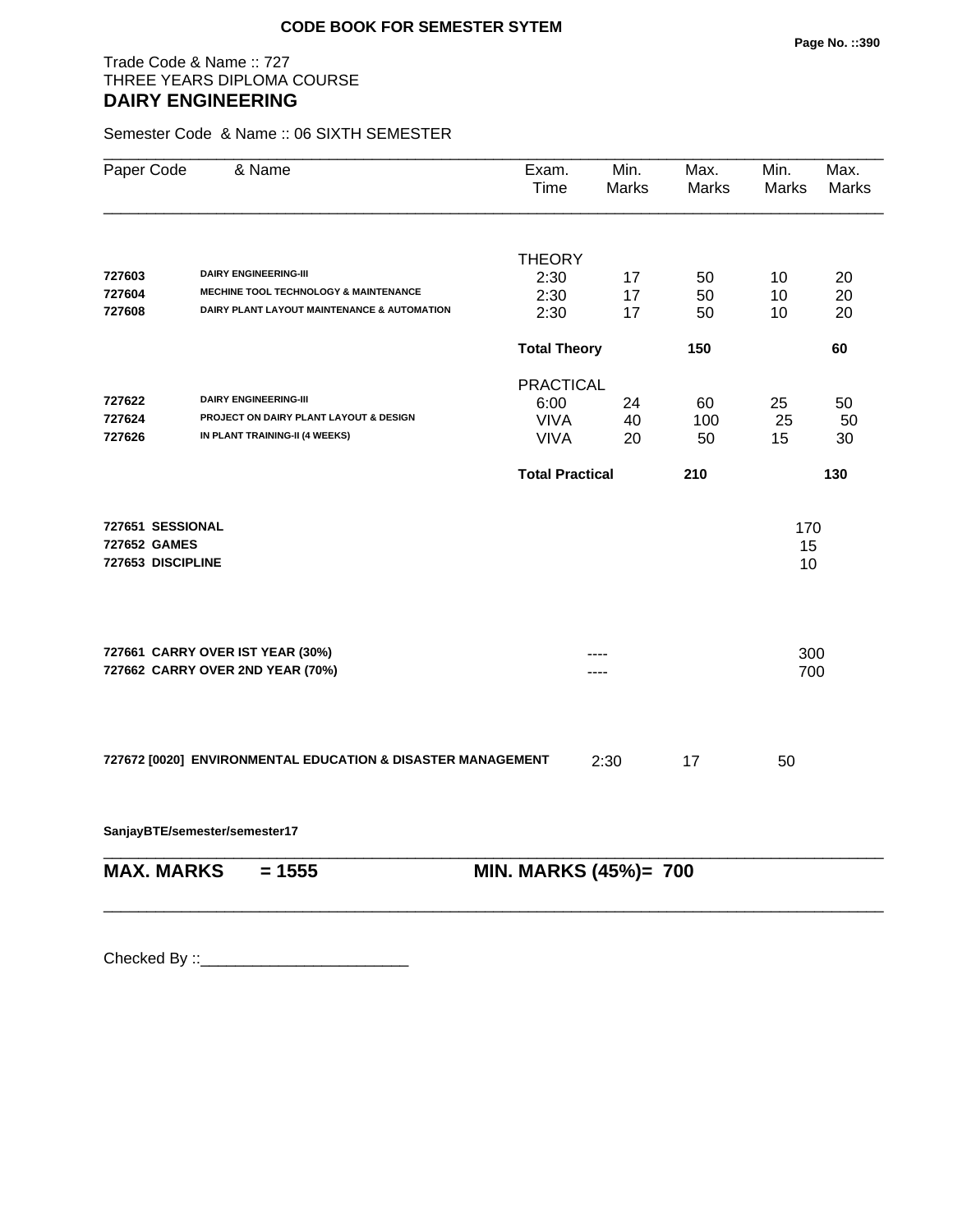# Trade Code & Name :: 728 THREE YEARS DIPLOMA COURSE **ELECTRICAL ENGINEERING**

Semester Code & Name :: 01 FIRST SEMESTER

| Paper Code        | & Name                                  | Exam.<br>Time          | Min.<br>Marks | Max.<br>Marks | Min.<br><b>Marks</b> | Max.<br><b>Marks</b> |
|-------------------|-----------------------------------------|------------------------|---------------|---------------|----------------------|----------------------|
|                   |                                         |                        |               |               |                      |                      |
|                   |                                         | <b>THEORY</b>          |               |               |                      |                      |
| 728101            | PROFESSIONAL COMMUNICATION              | 2:30                   | 17            | 50            | 10                   | 20                   |
| 728102            | <b>APPLIED MATHEMATICS-I(A)</b>         | 2:30                   | 17            | 50            | 10                   | 20                   |
| 728103            | <b>APPLIED PHYSICS-I</b>                | 2:30                   | 17            | 50            | 10                   | 20                   |
| 728104            | <b>APPLIED CHEMISTRY</b>                | 2:30                   | 17            | 50            | 10                   | 20                   |
| 728107            | ELECTRICAL & ELECTRONICS ENGG. MATERIAL | 2:30                   | 17            | 50            | 10                   | 20                   |
|                   |                                         | <b>Total Theory</b>    |               | 250           |                      | 100                  |
|                   |                                         | <b>PRACTICAL</b>       |               |               |                      |                      |
| 728122            | <b>APPLIED CHEMISTRY</b>                | 3:00                   | 16            | 40            | 10                   | 20                   |
| 728125            | <b>WORKSHOP PRACTICE</b>                | 4:00                   | 24            | 60            | 15                   | 30                   |
| 728126            | PROFESSIONAL COMMUNICATION              | 3:00                   | 8             | 20            | 5                    | 10                   |
|                   |                                         | <b>Total Practical</b> |               | 120           |                      | 60                   |
| 728151 SESSIONAL  |                                         |                        |               |               | 160                  |                      |
| 728152 GAMES      |                                         |                        |               |               | 15                   |                      |
| 728153 DISCIPLINE |                                         |                        | ----          |               | 10                   |                      |

\_\_\_\_\_\_\_\_\_\_\_\_\_\_\_\_\_\_\_\_\_\_\_\_\_\_\_\_\_\_\_\_\_\_\_\_\_\_\_\_\_\_\_\_\_\_\_\_\_\_\_\_\_\_\_\_\_\_\_\_\_\_\_\_\_\_\_\_\_\_\_\_\_\_\_\_\_\_\_\_\_\_\_\_\_\_\_\_\_\_

\_\_\_\_\_\_\_\_\_\_\_\_\_\_\_\_\_\_\_\_\_\_\_\_\_\_\_\_\_\_\_\_\_\_\_\_\_\_\_\_\_\_\_\_\_\_\_\_\_\_\_\_\_\_\_\_\_\_\_\_\_\_\_\_\_\_\_\_\_\_\_\_\_\_\_\_\_\_\_\_\_\_\_\_\_\_\_\_\_\_

### **SanjayBTE/semester/semester17**

**MAX. MARKS** = 555 **MIN. MARKS (45%)**= 250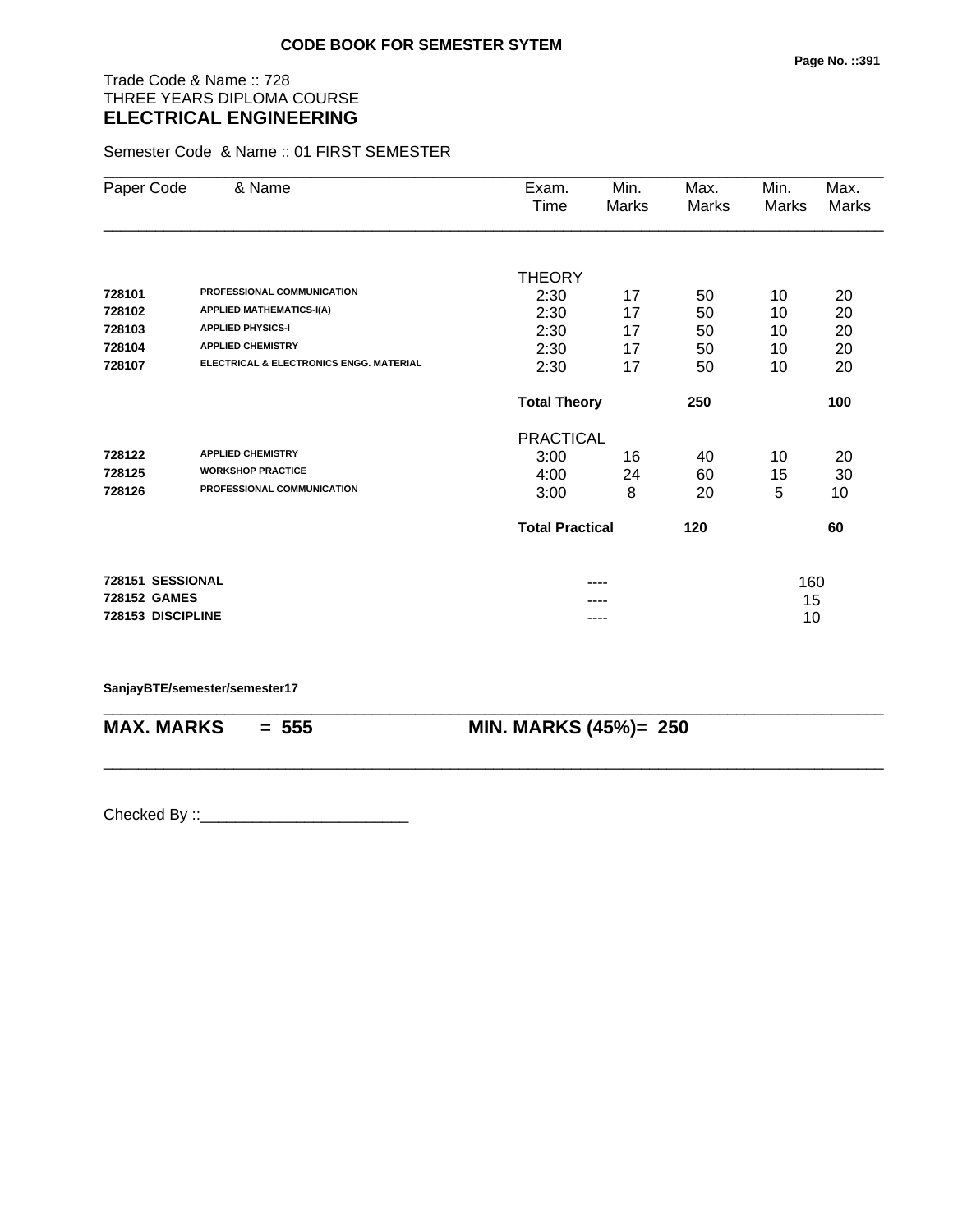# Trade Code & Name :: 728 THREE YEARS DIPLOMA COURSE **ELECTRICAL ENGINEERING**

Semester Code & Name :: 02 SECOND SEMESTER

| Paper Code          | & Name                              | Exam.                  | Min.  | Max.  | Min.  | Max.  |
|---------------------|-------------------------------------|------------------------|-------|-------|-------|-------|
|                     |                                     | Time                   | Marks | Marks | Marks | Marks |
|                     |                                     |                        |       |       |       |       |
|                     |                                     | <b>THEORY</b>          |       |       |       |       |
| 728205              | <b>ENGINEERING DRAWING</b>          | 3:00                   | 17    | 50    | 10    | 20    |
| 728206              | <b>BASIC ELECTRICAL ENGINEERING</b> | 2:30                   | 17    | 50    | 10    | 20    |
| 728208              | <b>ELECTRONICS-I</b>                | 2:30                   | 17    | 50    | 10    | 20    |
| 728209              | <b>APPLIED MATHEMATICS-I(B)</b>     | 2:30                   | 17    | 50    | 10    | 20    |
| 728210              | <b>APPLIED PHYSICS-II</b>           | 2:30                   | 17    | 50    | 10    | 20    |
|                     |                                     | <b>Total Theory</b>    |       | 250   |       | 100   |
|                     |                                     | <b>PRACTICAL</b>       |       |       |       |       |
| 728221              | <b>APPLIED PHYSICS-II</b>           | 3:00                   | 16    | 40    | 10    | 20    |
| 728223              | <b>BASIC ELECTRICAL ENGINEERING</b> | 3:00                   | 16    | 40    | 10    | 20    |
| 728224              | <b>ELECTRONICS-I</b>                | 3:00                   | 24    | 60    | 15    | 30    |
|                     |                                     | <b>Total Practical</b> |       | 140   |       | 70    |
| 728251 SESSIONAL    |                                     |                        |       |       | 170   |       |
| <b>728252 GAMES</b> |                                     |                        |       |       | 15    |       |
| 728253 DISCIPLINE   |                                     |                        |       |       | 10    |       |

\_\_\_\_\_\_\_\_\_\_\_\_\_\_\_\_\_\_\_\_\_\_\_\_\_\_\_\_\_\_\_\_\_\_\_\_\_\_\_\_\_\_\_\_\_\_\_\_\_\_\_\_\_\_\_\_\_\_\_\_\_\_\_\_\_\_\_\_\_\_\_\_\_\_\_\_\_\_\_\_\_\_\_\_\_\_\_\_\_\_

\_\_\_\_\_\_\_\_\_\_\_\_\_\_\_\_\_\_\_\_\_\_\_\_\_\_\_\_\_\_\_\_\_\_\_\_\_\_\_\_\_\_\_\_\_\_\_\_\_\_\_\_\_\_\_\_\_\_\_\_\_\_\_\_\_\_\_\_\_\_\_\_\_\_\_\_\_\_\_\_\_\_\_\_\_\_\_\_\_\_

**SanjayBTE/semester/semester17**

**MAX. MARKS = 585 MIN. MARKS (45%)= 263**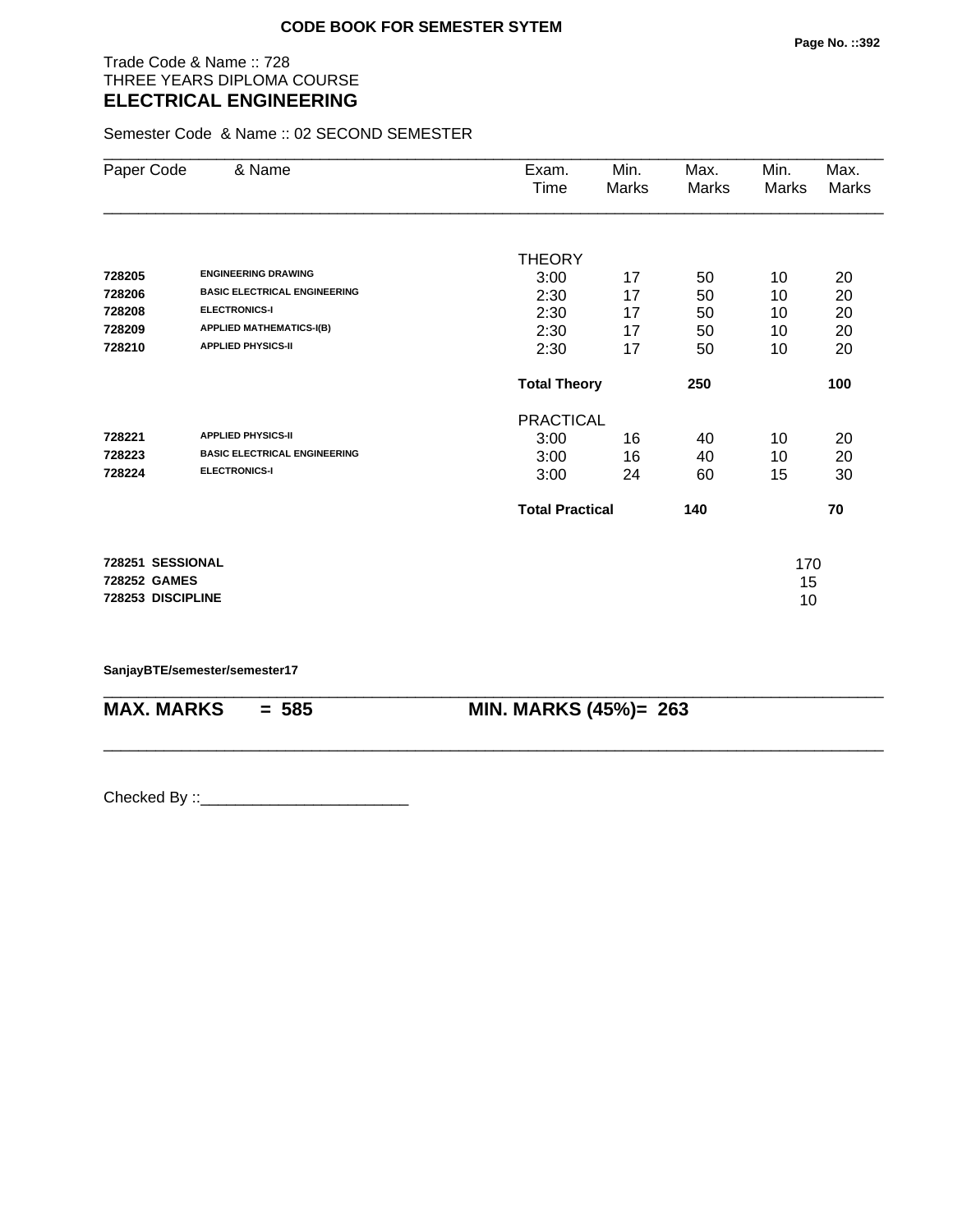# Trade Code & Name :: 728 THREE YEARS DIPLOMA COURSE **ELECTRICAL ENGINEERING**

Semester Code & Name :: 03 THIRD SEMESTER

| Paper Code        | & Name                                           | Exam.                  | Min.  | Max.  | Min.  | Max.  |
|-------------------|--------------------------------------------------|------------------------|-------|-------|-------|-------|
|                   |                                                  | Time                   | Marks | Marks | Marks | Marks |
|                   |                                                  |                        |       |       |       |       |
|                   |                                                  | <b>THEORY</b>          |       |       |       |       |
| 728301            | <b>APPLIED MATHEMATICS-II</b>                    | 2:30                   | 17    | 50    | 10    | 20    |
| 728303            | <b>ELECTRICAL MACHINES-I</b>                     | 2:30                   | 17    | 50    | 10    | 20    |
| 728304            | <b>ELECTRICAL INSTRUMENTS &amp; MEASUREMENTS</b> | 2:30                   | 17    | 50    | 10    | 20    |
| 728307            | ELEMENTARY MECHANICAL & CIVIL ENGG.              | 2:30                   | 17    | 50    | 10    | 20    |
|                   |                                                  | <b>Total Theory</b>    |       | 200   |       | 80    |
|                   |                                                  | <b>PRACTICAL</b>       |       |       |       |       |
| 728322            | <b>ELECTRICAL MACHINES-I</b>                     | 3:00                   | 16    | 40    | 10    | 20    |
| 728323            | <b>ELECTRICAL INSTRUMENTS &amp; MEASUREMENTS</b> | 3:00                   | 16    | 40    | 10    | 20    |
| 728324            | ELEMENTARY MECHANICAL & CIVIL ENGG.              | 3:00                   | 16    | 40    | 10    | 20    |
| 728326            | <b>INTRODUCTION TO COMPUTER</b>                  | 3:00                   | 24    | 60    | 15    | 30    |
|                   |                                                  | <b>Total Practical</b> |       | 180   |       | 90    |
| 728351 SESSIONAL  |                                                  |                        |       |       | 170   |       |
| 728352 GAMES      |                                                  |                        |       |       | 15    |       |
| 728353 DISCIPLINE |                                                  |                        |       |       | 10    |       |
|                   |                                                  |                        |       |       |       |       |

\_\_\_\_\_\_\_\_\_\_\_\_\_\_\_\_\_\_\_\_\_\_\_\_\_\_\_\_\_\_\_\_\_\_\_\_\_\_\_\_\_\_\_\_\_\_\_\_\_\_\_\_\_\_\_\_\_\_\_\_\_\_\_\_\_\_\_\_\_\_\_\_\_\_\_\_\_\_\_\_\_\_\_\_\_\_\_\_\_\_

\_\_\_\_\_\_\_\_\_\_\_\_\_\_\_\_\_\_\_\_\_\_\_\_\_\_\_\_\_\_\_\_\_\_\_\_\_\_\_\_\_\_\_\_\_\_\_\_\_\_\_\_\_\_\_\_\_\_\_\_\_\_\_\_\_\_\_\_\_\_\_\_\_\_\_\_\_\_\_\_\_\_\_\_\_\_\_\_\_\_

**SanjayBTE/semester/semester17**

**MAX. MARKS = 575 MIN. MARKS (45%)= 259**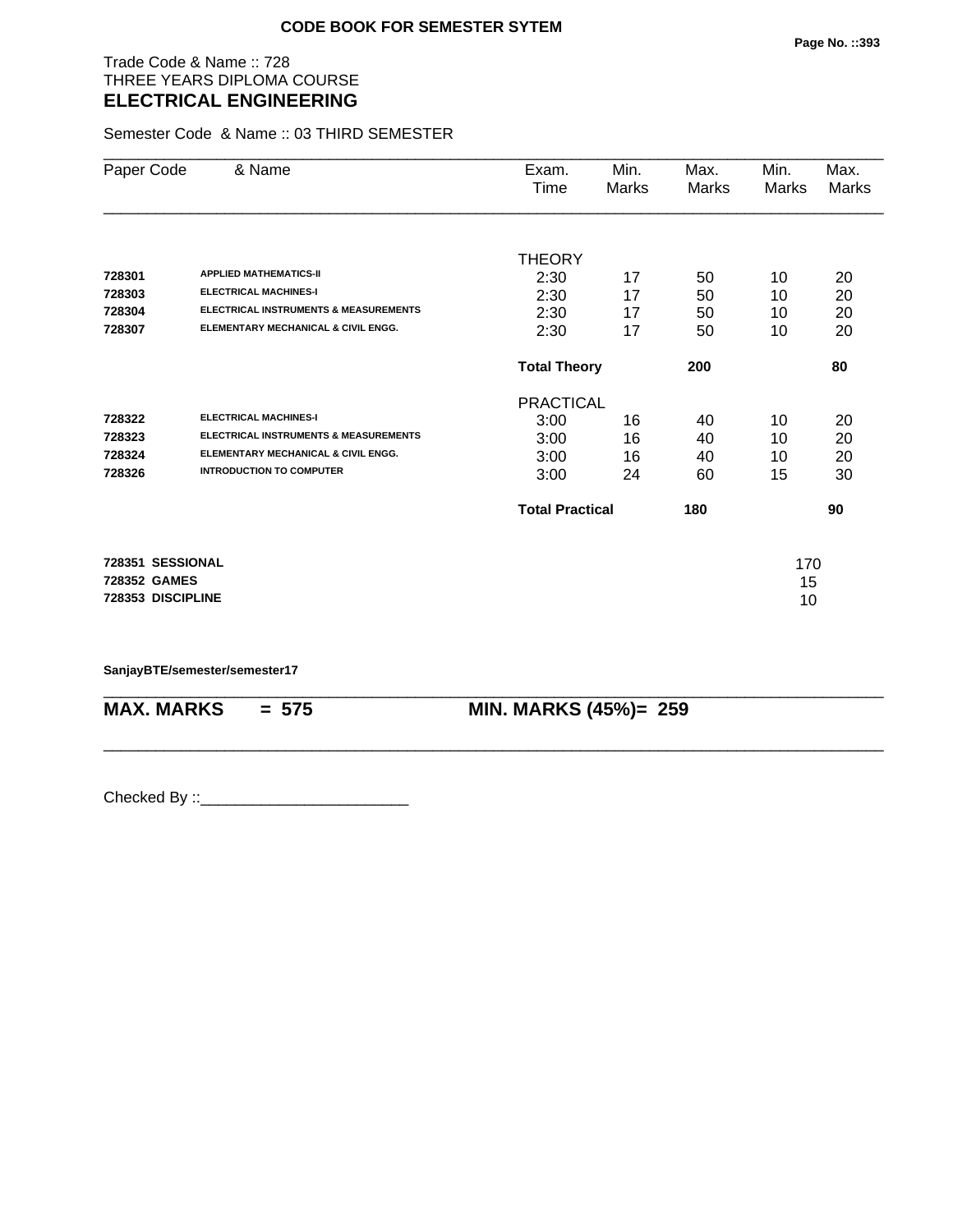# Trade Code & Name :: 728 THREE YEARS DIPLOMA COURSE **ELECTRICAL ENGINEERING**

Semester Code & Name :: 04 FORTH SEMESTER

| Paper Code        | & Name                                                     | Exam.<br>Time          | Min.<br>Marks | Max.<br>Marks | Min.<br>Marks | Max.<br>Marks |
|-------------------|------------------------------------------------------------|------------------------|---------------|---------------|---------------|---------------|
|                   |                                                            | <b>THEORY</b>          |               |               |               |               |
| 728402            | <b>ELECTRICAL DESIGN DRAWING &amp; ESTIMATING-I</b>        | 3:00                   | 17            | 50            | 10            | 20            |
| 728405            | <b>POWER PLANT ENGINEERING</b>                             | 2:30                   | 17            | 50            | 10            | 20            |
| 728406            | <b>TRANSMISSION &amp; DISTRIBUTION OF ELECTRICAL POWER</b> | 2:30                   | 17            | 50            | 10            | 20            |
| 728408            | <b>ELECTRONICS-II</b>                                      | 2:30                   | 17            | 50            | 10            | 20            |
|                   |                                                            | <b>Total Theory</b>    |               | 200           |               | 80            |
|                   |                                                            | <b>PRACTICAL</b>       |               |               |               |               |
| 728421            | <b>ELECTRICAL DESIGN DRAWING &amp; ESTIMATING-I</b>        | 4:00                   | 16            | 40            | 10            | 20            |
| 728425            | <b>ELECTRONICS-II</b>                                      | 3:00                   | 16            | 40            | 10            | 20            |
|                   |                                                            | <b>Total Practical</b> |               | 80            |               | 40            |
| 728451 SESSIONAL  |                                                            |                        |               |               | 120           |               |
| 728452 GAMES      |                                                            |                        |               |               | 15            |               |
| 728453 DISCIPLINE |                                                            |                        |               |               | 10            |               |

\_\_\_\_\_\_\_\_\_\_\_\_\_\_\_\_\_\_\_\_\_\_\_\_\_\_\_\_\_\_\_\_\_\_\_\_\_\_\_\_\_\_\_\_\_\_\_\_\_\_\_\_\_\_\_\_\_\_\_\_\_\_\_\_\_\_\_\_\_\_\_\_\_\_\_\_\_\_\_\_\_\_\_\_\_\_\_\_\_\_

\_\_\_\_\_\_\_\_\_\_\_\_\_\_\_\_\_\_\_\_\_\_\_\_\_\_\_\_\_\_\_\_\_\_\_\_\_\_\_\_\_\_\_\_\_\_\_\_\_\_\_\_\_\_\_\_\_\_\_\_\_\_\_\_\_\_\_\_\_\_\_\_\_\_\_\_\_\_\_\_\_\_\_\_\_\_\_\_\_\_

**SanjayBTE/semester/semester17**

**MAX. MARKS = 425 MIN. MARKS (45%)= 191**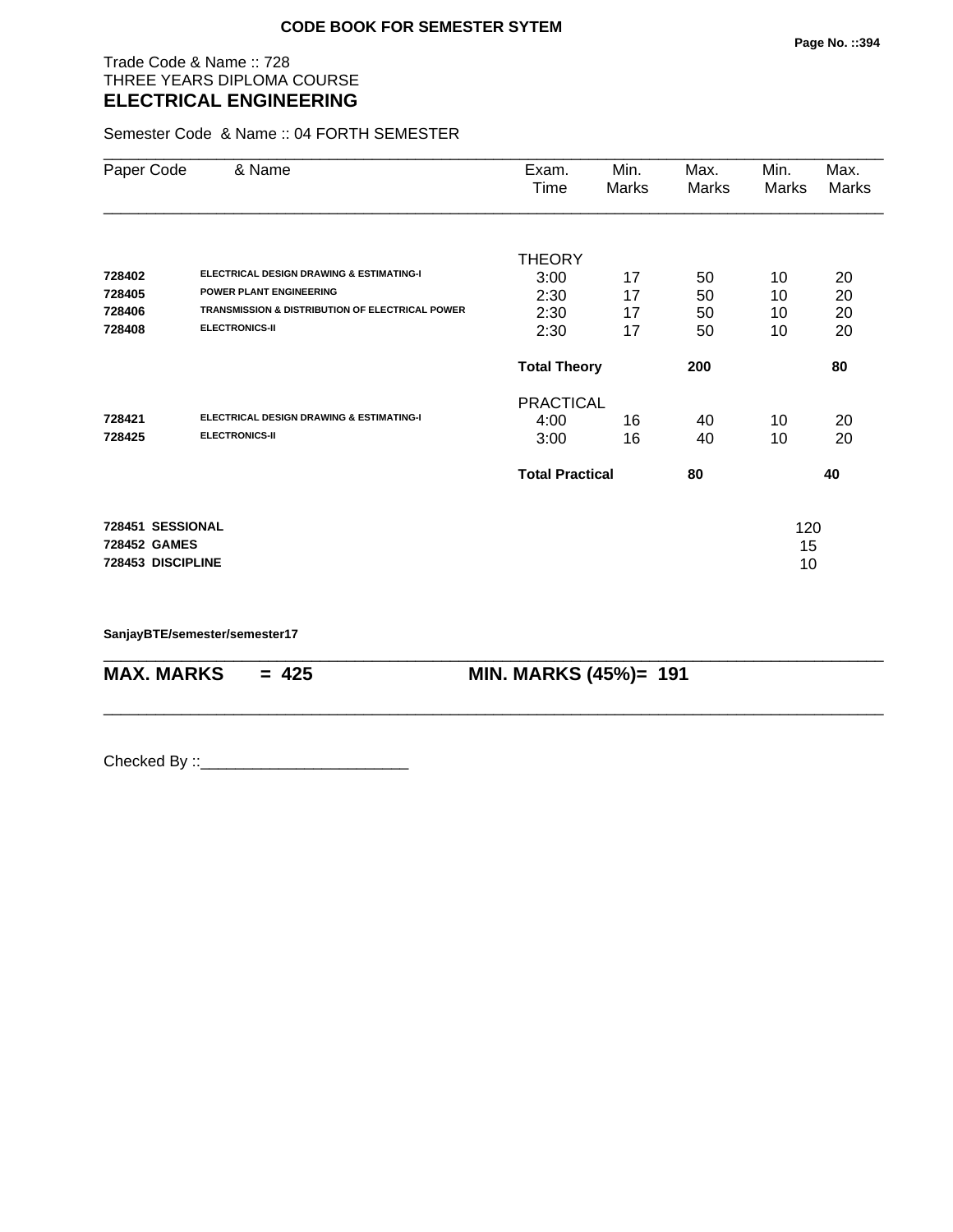Trade Code & Name :: 728 THREE YEARS DIPLOMA COURSE **ELECTRICAL ENGINEERING** 

Semester Code & Name :: 05 FIFTH SEMESTER

| Paper Code        | & Name                                                          | Exam.<br>Time          | Min.<br>Marks | Max.<br><b>Marks</b>              | Min.<br>Marks  | Max.<br><b>Marks</b> |  |
|-------------------|-----------------------------------------------------------------|------------------------|---------------|-----------------------------------|----------------|----------------------|--|
|                   |                                                                 |                        |               |                                   |                |                      |  |
|                   |                                                                 | <b>THEORY</b>          |               |                                   |                |                      |  |
| 728501            | <b>INDUSTRIAL ELECTRONICS &amp; CONTROL</b>                     | 2:30                   | 17            | 50                                | 10             | 20                   |  |
| 728504            | <b>INDUSTRIAL MANAGEMENT &amp; ENTREPRENEURSHIP DEVELOPMENT</b> | 2:30                   | 17            | 50                                | 10             | 20                   |  |
| 728505            | SWITCH GEAR AND PROTECTION                                      | 2:30                   | 17            | 50                                | 10             | 20                   |  |
| 728507            | <b>ELECTRICAL MACHINES-II</b>                                   | 2:30                   | 17            | 50                                | 10             | 20                   |  |
|                   |                                                                 |                        |               | ELECTIVE ANY ONE OF THE FOLLOWING |                |                      |  |
| 728508            | <b>CONTROL OF ELECTRICAL MACHINES</b>                           | 2:30                   | 17            | 50                                | 10             | 20                   |  |
| 728509            | PROCESSES CONTROL AND INSTRUMENTATION                           | 2:30                   | 17            | 50                                | 10             | 20                   |  |
| 728510            | <b>ELECTRIC TRACTION</b>                                        | 2:30                   | 17            | 50                                | 10             | 20                   |  |
| 728511            | <b>RENEWABLE SOURCES OF ENERGY</b>                              | 2:30                   | 17            | 50                                | 10             | 20                   |  |
| 728512            | <b>HIGH VOLTAGE ENGINEERING</b>                                 | 2:30                   | 17            | 50                                | 10             | 20                   |  |
| 728513            | <b>ENERGY MANAGEMENT</b>                                        | 2:30                   | 17            | 50                                | 10             | 20                   |  |
|                   |                                                                 | <b>Total Theory</b>    |               | 250                               |                | 100                  |  |
|                   |                                                                 | <b>PRACTICAL</b>       |               |                                   |                |                      |  |
| 728521            | <b>INDUSTRIAL ELECTRONICS &amp; CONTROL</b>                     | 3:00                   | 28            | 70                                | 17             | 35                   |  |
| 728523            | <b>ELECTRICAL MACHINES-II</b>                                   | 3:00                   | 28            | 70                                | 17             | 35                   |  |
| 728525            | PROJECT-II FIELD EXPOSURE                                       | ----                   | 16            | 40                                | $\overline{7}$ | 15                   |  |
|                   |                                                                 | <b>Total Practical</b> |               | 180                               |                | 85                   |  |
| 728551 SESSIONAL  |                                                                 |                        |               |                                   | 185            |                      |  |
| 728552 GAMES      |                                                                 |                        |               |                                   | 15             |                      |  |
| 728553 DISCIPLINE |                                                                 | ----                   |               |                                   | 10             |                      |  |

\_\_\_\_\_\_\_\_\_\_\_\_\_\_\_\_\_\_\_\_\_\_\_\_\_\_\_\_\_\_\_\_\_\_\_\_\_\_\_\_\_\_\_\_\_\_\_\_\_\_\_\_\_\_\_\_\_\_\_\_\_\_\_\_\_\_\_\_\_\_\_\_\_\_\_\_\_\_\_\_\_\_\_\_\_\_\_\_\_\_

\_\_\_\_\_\_\_\_\_\_\_\_\_\_\_\_\_\_\_\_\_\_\_\_\_\_\_\_\_\_\_\_\_\_\_\_\_\_\_\_\_\_\_\_\_\_\_\_\_\_\_\_\_\_\_\_\_\_\_\_\_\_\_\_\_\_\_\_\_\_\_\_\_\_\_\_\_\_\_\_\_\_\_\_\_\_\_\_\_\_

**SanjayBTE/semester/semester17**

**MAX. MARKS = 640 MIN. MARKS (45%)= 288**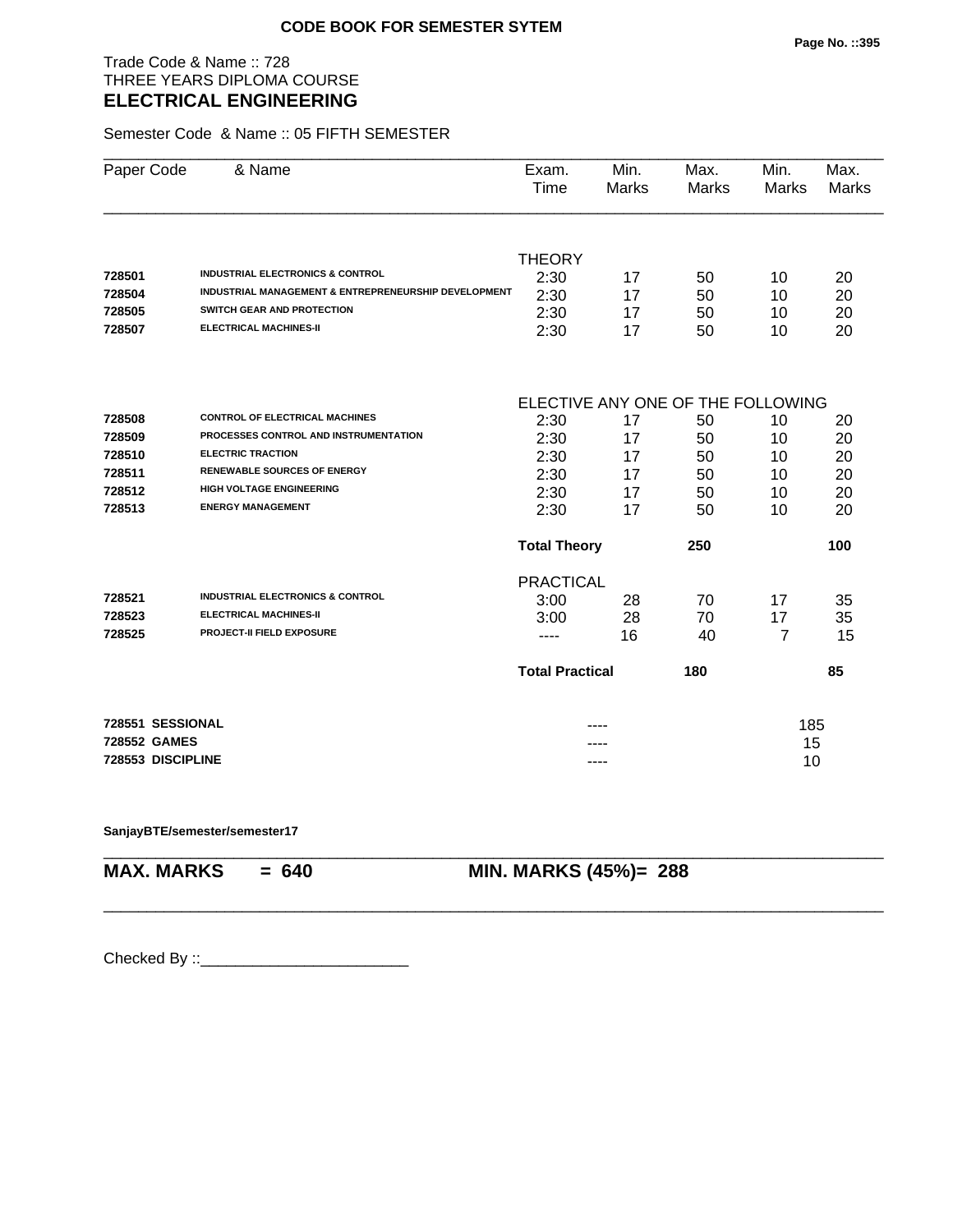Trade Code & Name :: 728 THREE YEARS DIPLOMA COURSE **ELECTRICAL ENGINEERING** 

Semester Code & Name :: 06 SIXTH SEMESTER

| & Name                                                               | Exam.<br>Time | Min.<br><b>Marks</b>                                                                                                                                                                        | Max.<br>Marks                                                           | Min.<br><b>Marks</b>         | Max.<br><b>Marks</b>                |
|----------------------------------------------------------------------|---------------|---------------------------------------------------------------------------------------------------------------------------------------------------------------------------------------------|-------------------------------------------------------------------------|------------------------------|-------------------------------------|
| ELECT.DESIGN, DRAWING & ESTIMATING-II                                | <b>THEORY</b> |                                                                                                                                                                                             |                                                                         |                              | 40                                  |
| UTILIZATION OF ELECTRICAL ENERGY                                     | 2:30<br>2:30  | 17<br>17                                                                                                                                                                                    | 50<br>50                                                                | 10<br>10                     | 20<br>20                            |
|                                                                      |               |                                                                                                                                                                                             | 200                                                                     |                              | 80                                  |
| <b>PROJECT-I PROBLEM</b>                                             | 3:00<br>----  | 28<br>40                                                                                                                                                                                    | 70<br>100                                                               | 17<br>25                     | 35<br>50                            |
|                                                                      |               |                                                                                                                                                                                             | 170                                                                     |                              | 85                                  |
| 728651 SESSIONAL<br>728652 GAMES<br>728653 DISCIPLINE                |               |                                                                                                                                                                                             |                                                                         |                              |                                     |
| 728661 CARRY OVER IST YEAR (30%)<br>728662 CARRY OVER 2ND YEAR (70%) |               |                                                                                                                                                                                             |                                                                         |                              |                                     |
|                                                                      |               | 2:30                                                                                                                                                                                        | 17                                                                      | 50                           |                                     |
| SanjayBTE/semester/semester17                                        |               |                                                                                                                                                                                             |                                                                         |                              |                                     |
| <b>MAX. MARKS</b><br>$= 1560$                                        |               |                                                                                                                                                                                             |                                                                         |                              |                                     |
|                                                                      |               | 3:00<br>INSTALLATION MAINTENANCE & REPAIR OF ELECTRICAL MACHINES<br>INSTALLATION MAINTENANCE & REPAIR OF ELECTRICAL MACHINES<br>728672 [0020] ENVIRONMENTAL EDUCATION & DISASTER MANAGEMENT | 33<br><b>Total Theory</b><br><b>PRACTICAL</b><br><b>Total Practical</b> | 100<br>MIN. MARKS (45%)= 702 | 20<br>165<br>15<br>10<br>300<br>700 |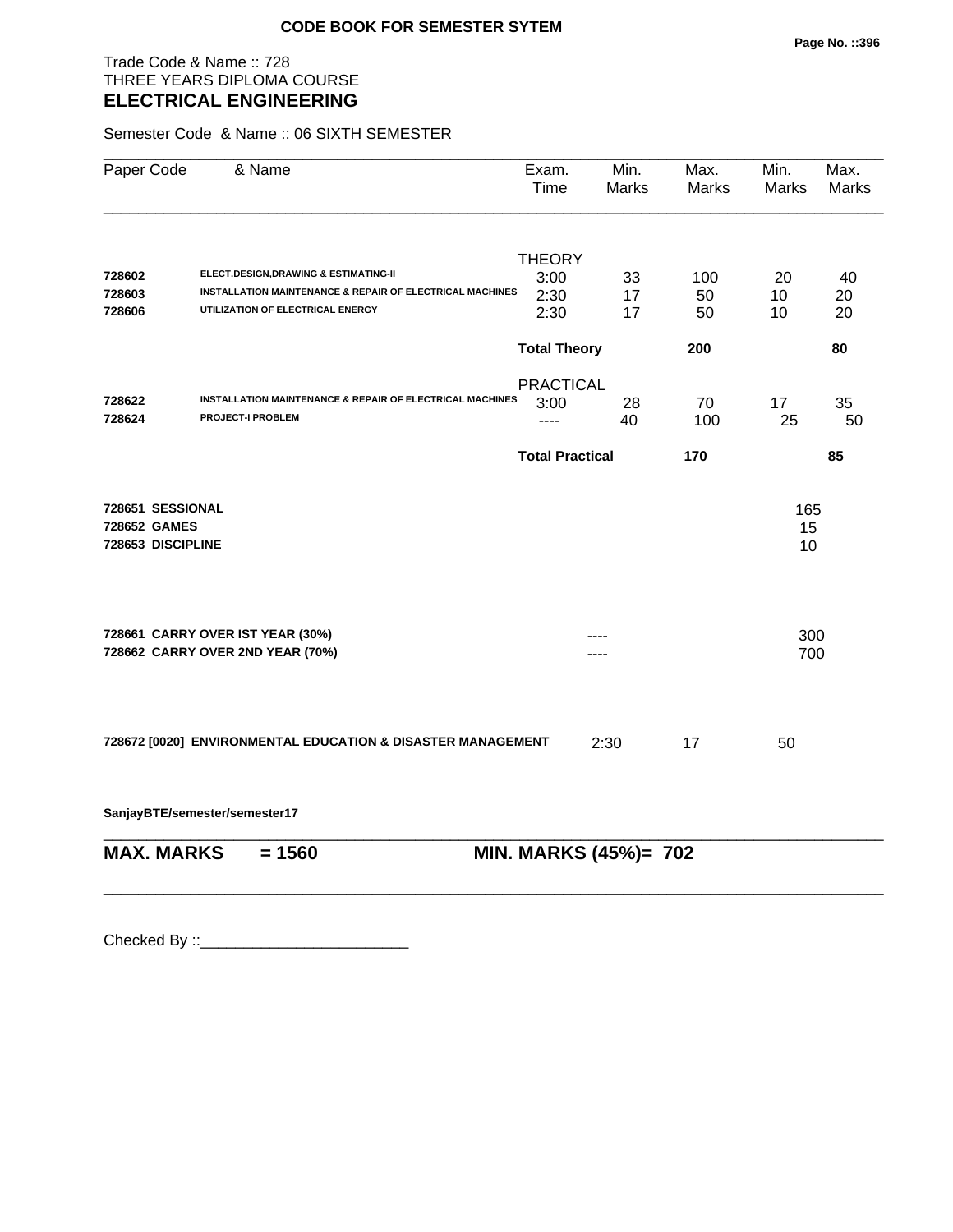## Trade Code & Name :: 729 THREE YEARS DIPLOMA COURSE **ELECTRICAL ENGINEERING (INDUSTRIAL CONTROL)**

Semester Code & Name :: 01 FIRST SEMESTER

| Paper Code        | & Name                                  | Exam.<br>Time          | Min.<br>Marks | Max.<br>Marks | Min.<br><b>Marks</b> | Max.<br><b>Marks</b> |
|-------------------|-----------------------------------------|------------------------|---------------|---------------|----------------------|----------------------|
|                   |                                         |                        |               |               |                      |                      |
|                   |                                         | <b>THEORY</b>          |               |               |                      |                      |
| 729101            | PROFESSIONAL COMMUNICATION              | 2:30                   | 17            | 50            | 10                   | 20                   |
| 729102            | <b>APPLIED MATHEMATICS-I(A)</b>         | 2:30                   | 17            | 50            | 10                   | 20                   |
| 729103            | <b>APPLIED PHYSICS-I</b>                | 2:30                   | 17            | 50            | 10                   | 20                   |
| 729104            | <b>APPLIED CHEMISTRY</b>                | 2:30                   | 17            | 50            | 10                   | 20                   |
| 729107            | ELECTRICAL & ELECTRONICS ENGG. MATERIAL | 2:30                   | 17            | 50            | 10                   | 20                   |
|                   |                                         | <b>Total Theory</b>    |               | 250           |                      | 100                  |
|                   |                                         | <b>PRACTICAL</b>       |               |               |                      |                      |
| 729122            | <b>APPLIED CHEMISTRY</b>                | 3:00                   | 16            | 40            | 10                   | 20                   |
| 729125            | <b>WORKSHOP PRACTICE</b>                | 4:00                   | 24            | 60            | 15                   | 30                   |
| 729126            | PROFESSIONAL COMMUNICATION              | 3:00                   | 8             | 20            | 5                    | 10                   |
|                   |                                         | <b>Total Practical</b> |               | 120           |                      | 60                   |
| 729151 SESSIONAL  |                                         |                        |               |               | 160                  |                      |
| 729152 GAMES      |                                         |                        |               |               | 15                   |                      |
| 729153 DISCIPLINE |                                         |                        | ----          |               | 10                   |                      |

\_\_\_\_\_\_\_\_\_\_\_\_\_\_\_\_\_\_\_\_\_\_\_\_\_\_\_\_\_\_\_\_\_\_\_\_\_\_\_\_\_\_\_\_\_\_\_\_\_\_\_\_\_\_\_\_\_\_\_\_\_\_\_\_\_\_\_\_\_\_\_\_\_\_\_\_\_\_\_\_\_\_\_\_\_\_\_\_\_\_

\_\_\_\_\_\_\_\_\_\_\_\_\_\_\_\_\_\_\_\_\_\_\_\_\_\_\_\_\_\_\_\_\_\_\_\_\_\_\_\_\_\_\_\_\_\_\_\_\_\_\_\_\_\_\_\_\_\_\_\_\_\_\_\_\_\_\_\_\_\_\_\_\_\_\_\_\_\_\_\_\_\_\_\_\_\_\_\_\_\_

#### **SanjayBTE/semester/semester17**

**MAX. MARKS = 555 MIN. MARKS (45%)= 250**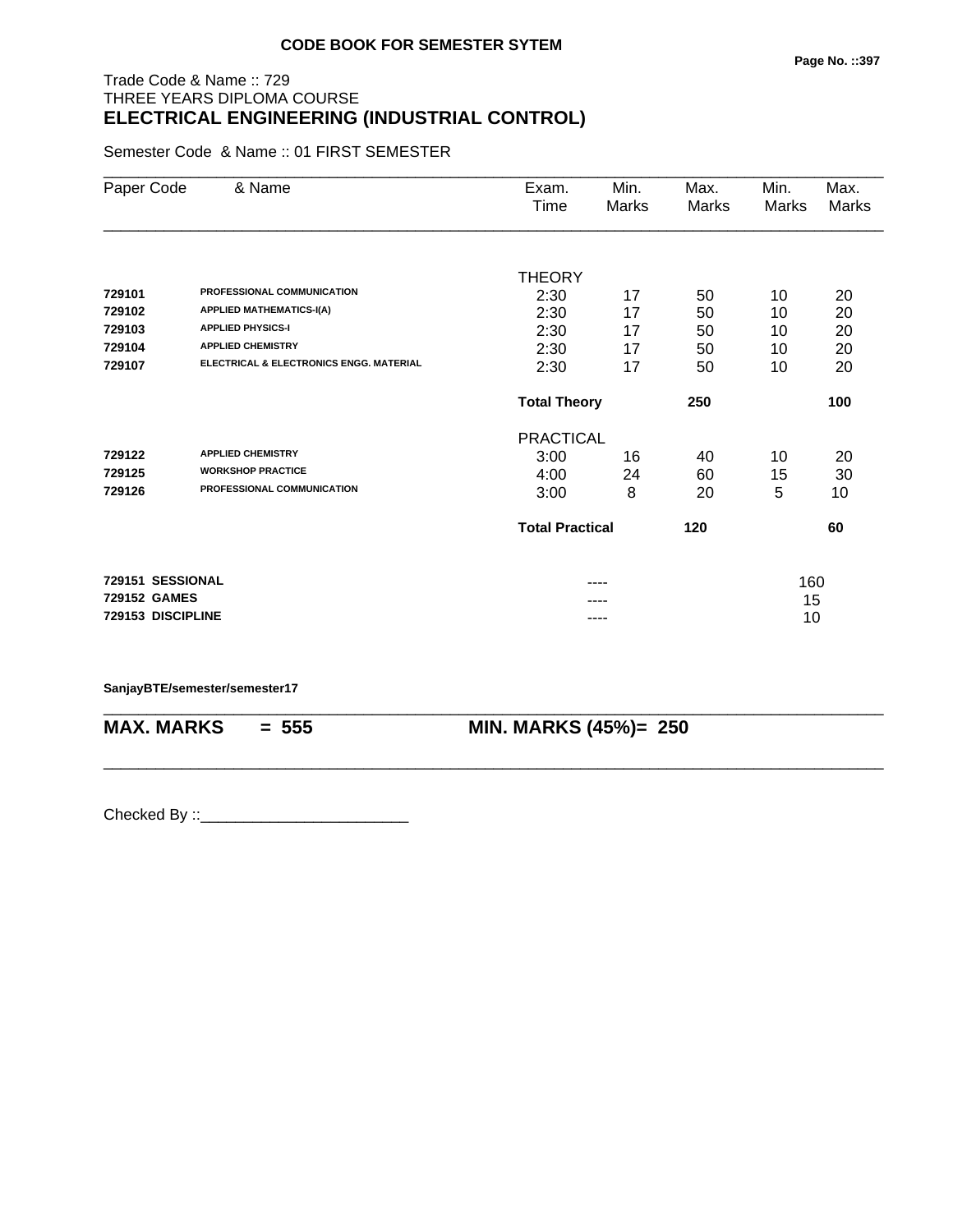## Trade Code & Name :: 729 THREE YEARS DIPLOMA COURSE **ELECTRICAL ENGINEERING (INDUSTRIAL CONTROL)**

Semester Code & Name :: 02 SECOND SEMESTER

| Paper Code        | & Name                              | Exam.                  | Min.  | Max.  | Min.  | Max.  |
|-------------------|-------------------------------------|------------------------|-------|-------|-------|-------|
|                   |                                     | Time                   | Marks | Marks | Marks | Marks |
|                   |                                     |                        |       |       |       |       |
|                   |                                     | <b>THEORY</b>          |       |       |       |       |
| 729205            | <b>ENGINEERING DRAWING</b>          | 3:00                   | 17    | 50    | 10    | 20    |
| 729206            | <b>BASIC ELECTRICAL ENGINEERING</b> | 2:30                   | 17    | 50    | 10    | 20    |
| 729208            | <b>ELECTRONICS-I</b>                | 2:30                   | 17    | 50    | 10    | 20    |
| 729209            | <b>APPLIED MATHEMATICS-I(B)</b>     | 2:30                   | 17    | 50    | 10    | 20    |
| 729210            | <b>APPLIED PHYSICS-II</b>           | 2:30                   | 17    | 50    | 10    | 20    |
|                   |                                     | <b>Total Theory</b>    |       | 250   |       | 100   |
|                   |                                     | <b>PRACTICAL</b>       |       |       |       |       |
| 729221            | <b>APPLIED PHYSICS-II</b>           | 3:00                   | 16    | 40    | 10    | 20    |
| 729223            | <b>BASIC ELECTRICAL ENGINEERING</b> | 3:00                   | 16    | 40    | 10    | 20    |
| 729224            | <b>ELECTRONICS-I</b>                | 3:00                   | 24    | 60    | 15    | 30    |
|                   |                                     | <b>Total Practical</b> |       | 140   |       | 70    |
| 729251 SESSIONAL  |                                     |                        |       |       | 170   |       |
| 729252 GAMES      |                                     |                        |       |       | 15    |       |
| 729253 DISCIPLINE |                                     |                        |       |       | 10    |       |

\_\_\_\_\_\_\_\_\_\_\_\_\_\_\_\_\_\_\_\_\_\_\_\_\_\_\_\_\_\_\_\_\_\_\_\_\_\_\_\_\_\_\_\_\_\_\_\_\_\_\_\_\_\_\_\_\_\_\_\_\_\_\_\_\_\_\_\_\_\_\_\_\_\_\_\_\_\_\_\_\_\_\_\_\_\_\_\_\_\_

\_\_\_\_\_\_\_\_\_\_\_\_\_\_\_\_\_\_\_\_\_\_\_\_\_\_\_\_\_\_\_\_\_\_\_\_\_\_\_\_\_\_\_\_\_\_\_\_\_\_\_\_\_\_\_\_\_\_\_\_\_\_\_\_\_\_\_\_\_\_\_\_\_\_\_\_\_\_\_\_\_\_\_\_\_\_\_\_\_\_

**SanjayBTE/semester/semester17**

**MAX. MARKS = 585 MIN. MARKS (45%)= 263**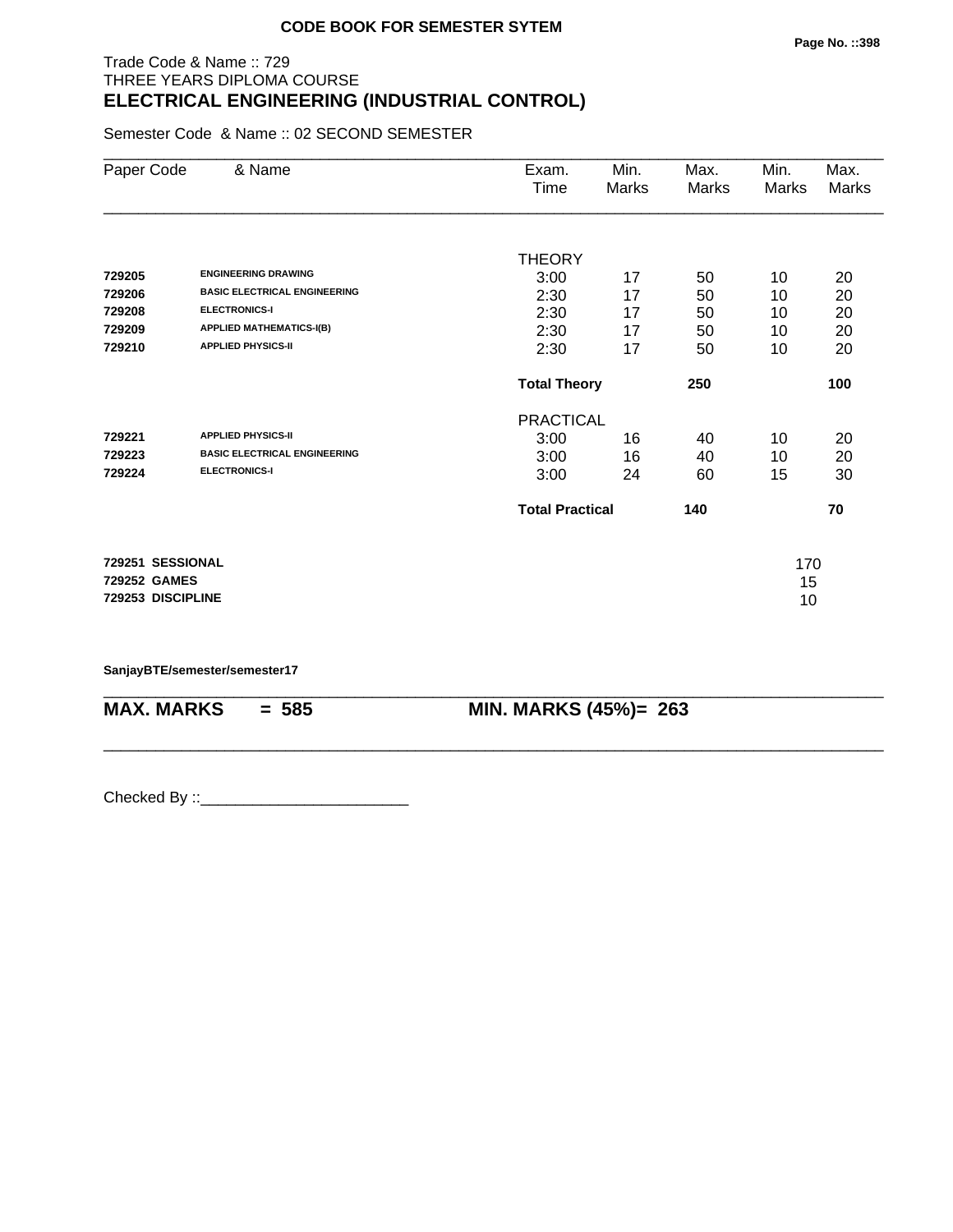## Trade Code & Name :: 729 THREE YEARS DIPLOMA COURSE **ELECTRICAL ENGINEERING (INDUSTRIAL CONTROL)**

Semester Code & Name :: 03 THIRD SEMESTER

| Paper Code        | & Name                                           | Exam.<br>Time          | Min.<br>Marks | Max.<br>Marks | Min.<br>Marks | Max.<br>Marks |
|-------------------|--------------------------------------------------|------------------------|---------------|---------------|---------------|---------------|
|                   |                                                  |                        |               |               |               |               |
| 729301            | <b>APPLIED MATHEMATICS-II</b>                    | <b>THEORY</b><br>2:30  | 17            | 50            | 10            | 20            |
| 729303            | <b>ELECTRICAL MACHINES</b>                       | 2:30                   | 17            | 50            | 10            | 20            |
| 729304            | <b>ELECTRICAL INSTRUMENTS &amp; MEASUREMENTS</b> | 2:30                   | 17            | 50            | 10            | 20            |
|                   |                                                  | <b>Total Theory</b>    |               | 150           |               | 60            |
|                   |                                                  | <b>PRACTICAL</b>       |               |               |               |               |
| 729322            | <b>ELECTRICAL MACHINES</b>                       | 3:00                   | 16            | 40            | 10            | 20            |
| 729323            | <b>ELECTRICAL INSTRUMENTS &amp; MEASUREMENTS</b> | 3:00                   | 16            | 40            | 10            | 20            |
| 729327            | <b>INTRODUCTION TO COMPUTER</b>                  | 3:00                   | 24            | 60            | 15            | 30            |
|                   |                                                  | <b>Total Practical</b> |               | 140           |               | 70            |
| 729351 SESSIONAL  |                                                  |                        |               |               | 130           |               |
| 729352 GAMES      |                                                  |                        |               |               | 15            |               |
| 729353 DISCIPLINE |                                                  |                        |               |               | 10            |               |

\_\_\_\_\_\_\_\_\_\_\_\_\_\_\_\_\_\_\_\_\_\_\_\_\_\_\_\_\_\_\_\_\_\_\_\_\_\_\_\_\_\_\_\_\_\_\_\_\_\_\_\_\_\_\_\_\_\_\_\_\_\_\_\_\_\_\_\_\_\_\_\_\_\_\_\_\_\_\_\_\_\_\_\_\_\_\_\_\_\_

\_\_\_\_\_\_\_\_\_\_\_\_\_\_\_\_\_\_\_\_\_\_\_\_\_\_\_\_\_\_\_\_\_\_\_\_\_\_\_\_\_\_\_\_\_\_\_\_\_\_\_\_\_\_\_\_\_\_\_\_\_\_\_\_\_\_\_\_\_\_\_\_\_\_\_\_\_\_\_\_\_\_\_\_\_\_\_\_\_\_

**SanjayBTE/semester/semester17**

**MAX. MARKS = 445 MIN. MARKS (45%)= 200**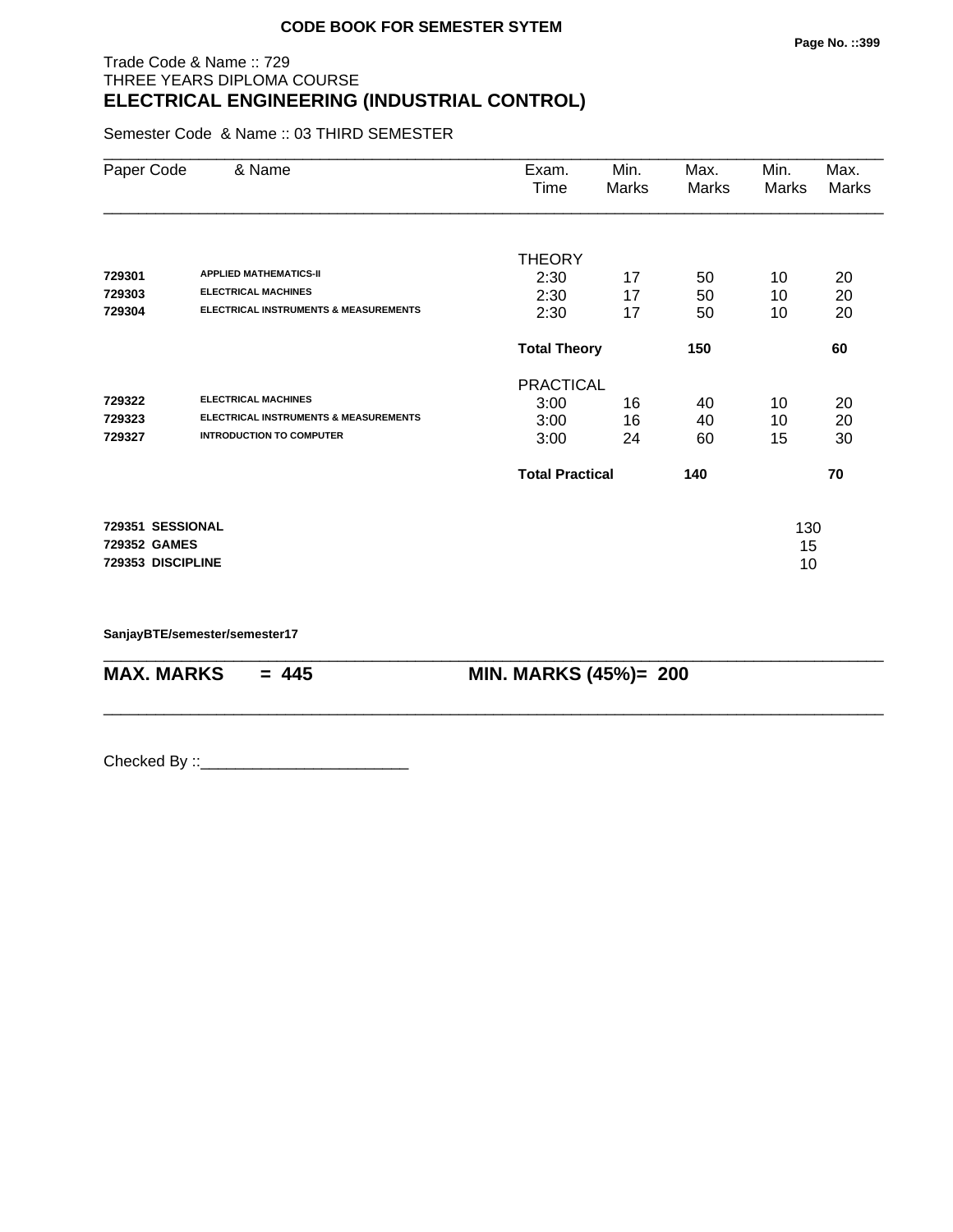## Trade Code & Name :: 729 THREE YEARS DIPLOMA COURSE **ELECTRICAL ENGINEERING (INDUSTRIAL CONTROL)**

Semester Code & Name :: 04 FORTH SEMESTER

| Paper Code        | & Name                                                     | Exam.                  | Min.  | Max.  | Min.  | Max.  |
|-------------------|------------------------------------------------------------|------------------------|-------|-------|-------|-------|
|                   |                                                            | Time                   | Marks | Marks | Marks | Marks |
|                   |                                                            |                        |       |       |       |       |
|                   |                                                            | <b>THEORY</b>          |       |       |       |       |
| 729307            | <b>POWER PLANT ENGG.</b>                                   | 2:30                   | 17    | 50    | 10    | 20    |
| 729402            | <b>ELECTRICAL DESIGN DRAWING &amp; ESTIMATING-I</b>        | 3:00                   | 17    | 50    | 10    | 20    |
| 729405            | <b>TRANSMISSION &amp; DISTRIBUTION OF ELECTRICAL POWER</b> | 2:30                   | 17    | 50    | 10    | 20    |
| 729406            | <b>POWER ELECTRONICS</b>                                   | 2:30                   | 17    | 50    | 10    | 20    |
| 729408            | <b>ELECTRONICS-II</b>                                      | 2:30                   | 17    | 50    | 10    | 20    |
|                   |                                                            | <b>Total Theory</b>    |       | 250   |       | 100   |
|                   |                                                            | <b>PRACTICAL</b>       |       |       |       |       |
| 729421            | ELECT. DESIGN, DRAWING & ESTIMATING-I                      | 4:00                   | 16    | 40    | 10    | 20    |
| 729424            | <b>POWER ELECTRONICS</b>                                   | 3:00                   | 14    | 35    | 7     | 15    |
| 729426            | <b>ELECTRONICS-II</b>                                      | 3:00                   | 16    | 40    | 10    | 20    |
|                   |                                                            | <b>Total Practical</b> |       | 115   |       | 55    |
| 729451 SESSIONAL  |                                                            |                        |       |       | 155   |       |
| 729452 GAMES      |                                                            |                        |       |       | 15    |       |
| 729453 DISCIPLINE |                                                            |                        |       |       | 10    |       |
|                   |                                                            |                        |       |       |       |       |

\_\_\_\_\_\_\_\_\_\_\_\_\_\_\_\_\_\_\_\_\_\_\_\_\_\_\_\_\_\_\_\_\_\_\_\_\_\_\_\_\_\_\_\_\_\_\_\_\_\_\_\_\_\_\_\_\_\_\_\_\_\_\_\_\_\_\_\_\_\_\_\_\_\_\_\_\_\_\_\_\_\_\_\_\_\_\_\_\_\_

\_\_\_\_\_\_\_\_\_\_\_\_\_\_\_\_\_\_\_\_\_\_\_\_\_\_\_\_\_\_\_\_\_\_\_\_\_\_\_\_\_\_\_\_\_\_\_\_\_\_\_\_\_\_\_\_\_\_\_\_\_\_\_\_\_\_\_\_\_\_\_\_\_\_\_\_\_\_\_\_\_\_\_\_\_\_\_\_\_\_

**SanjayBTE/semester/semester17**

**MAX. MARKS = 545 MIN. MARKS (45%)= 245**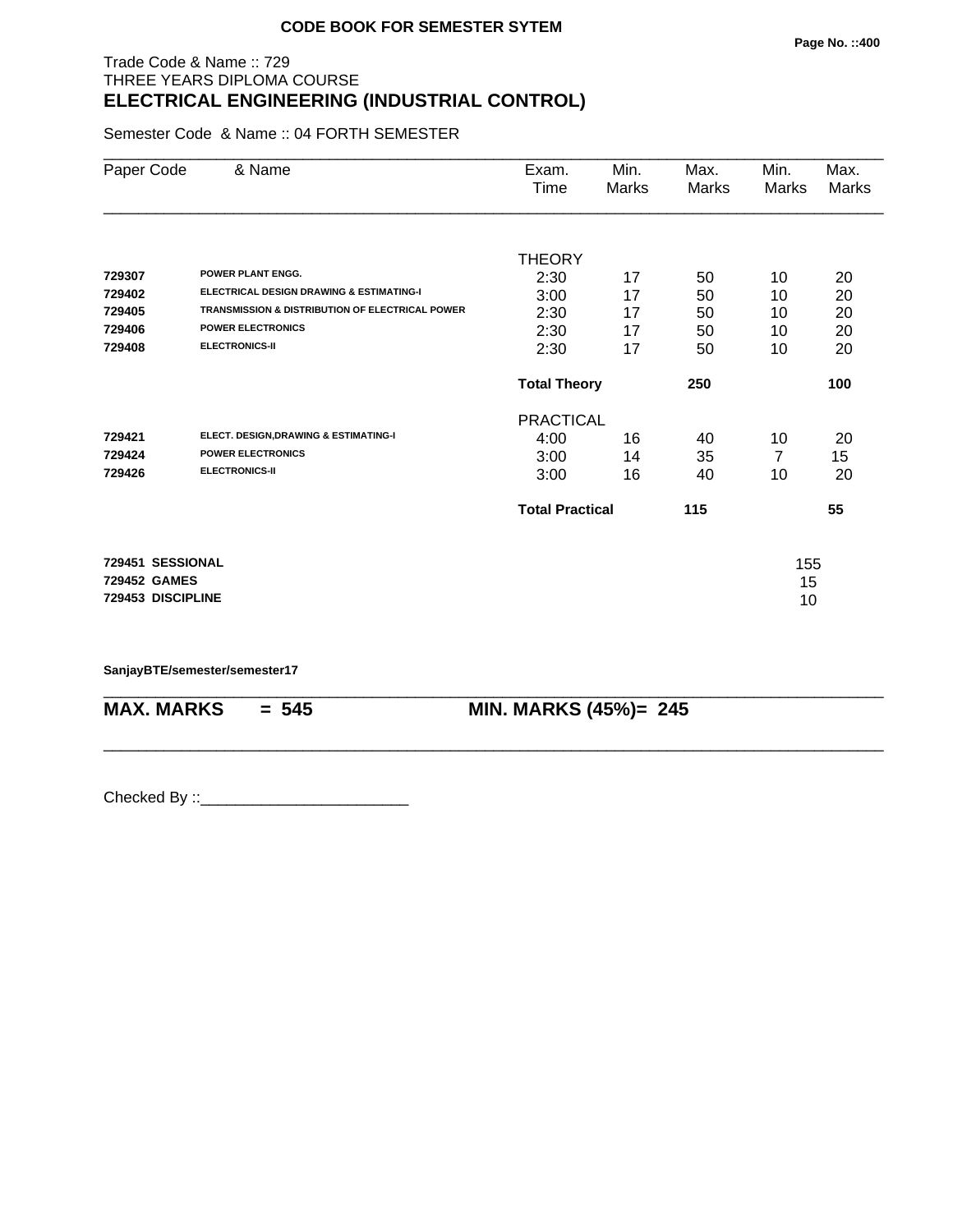## Trade Code & Name :: 729 THREE YEARS DIPLOMA COURSE **ELECTRICAL ENGINEERING (INDUSTRIAL CONTROL)**

Semester Code & Name :: 05 FIFTH SEMESTER

| Paper Code                                            | & Name                                                                                                                                                              | Exam.<br>Time                                    | Min.<br>Marks        | Max.<br>Marks        | Min.<br>Marks       | Max.<br>Marks        |
|-------------------------------------------------------|---------------------------------------------------------------------------------------------------------------------------------------------------------------------|--------------------------------------------------|----------------------|----------------------|---------------------|----------------------|
| 729501<br>729502<br>729503                            | <b>INDUSTRIAL CONTROL-I</b><br><b>ELECTRICAL &amp; ELECTRONICS INSTRUMENTATION</b><br><b>INDUSTRIAL MANAGEMENT &amp; ENTREPRENEURSHIP DEVELOPMENT</b>               | <b>THEORY</b><br>2:30<br>2:30<br>2:30            | 17<br>17<br>17       | 50<br>50<br>50       | 10<br>10<br>10      | 20<br>20<br>20       |
| 729505<br>729508                                      | SWITCH GEAR AND PROTECTION<br><b>MICROPROCESSOR DEVELOPMENT SYSTEMS</b>                                                                                             | 2:30<br>2:30                                     | 17<br>17             | 50<br>50             | 10<br>10            | 20<br>20             |
|                                                       |                                                                                                                                                                     | <b>Total Theory</b>                              |                      | 250                  |                     | 100                  |
| 729521<br>729522<br>729524<br>729526                  | <b>INDUSTRIAL CONTROL-I</b><br><b>ELECTRICAL &amp; ELECTRONICS INSTRUMENTATION</b><br><b>MICROPROCESSOR DEVELOPMENT SYSTEMS</b><br><b>PROJECT-II FIELD EXPOSURE</b> | <b>PRACTICAL</b><br>3:00<br>3:00<br>3:00<br>---- | 24<br>24<br>16<br>16 | 60<br>60<br>40<br>40 | 15<br>15<br>12<br>7 | 30<br>30<br>25<br>15 |
|                                                       |                                                                                                                                                                     | <b>Total Practical</b>                           |                      | 200                  |                     | 100                  |
| 729551 SESSIONAL<br>729552 GAMES<br>729553 DISCIPLINE |                                                                                                                                                                     |                                                  | ----                 |                      | 200<br>15<br>10     |                      |

\_\_\_\_\_\_\_\_\_\_\_\_\_\_\_\_\_\_\_\_\_\_\_\_\_\_\_\_\_\_\_\_\_\_\_\_\_\_\_\_\_\_\_\_\_\_\_\_\_\_\_\_\_\_\_\_\_\_\_\_\_\_\_\_\_\_\_\_\_\_\_\_\_\_\_\_\_\_\_\_\_\_\_\_\_\_\_\_\_\_

\_\_\_\_\_\_\_\_\_\_\_\_\_\_\_\_\_\_\_\_\_\_\_\_\_\_\_\_\_\_\_\_\_\_\_\_\_\_\_\_\_\_\_\_\_\_\_\_\_\_\_\_\_\_\_\_\_\_\_\_\_\_\_\_\_\_\_\_\_\_\_\_\_\_\_\_\_\_\_\_\_\_\_\_\_\_\_\_\_\_

**SanjayBTE/semester/semester17**

**MAX. MARKS = 675 MIN. MARKS (45%)= 304**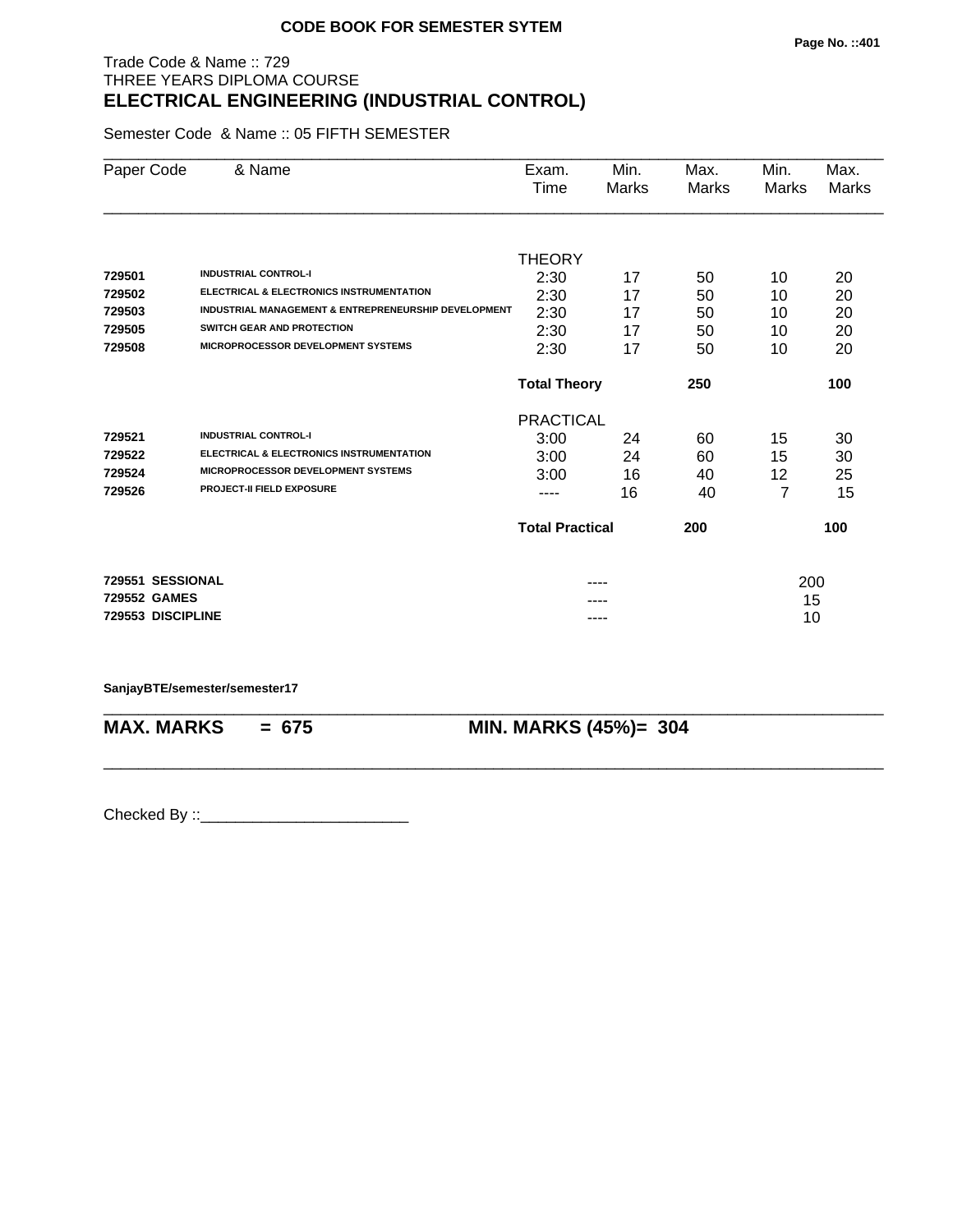## Trade Code & Name :: 729 THREE YEARS DIPLOMA COURSE **ELECTRICAL ENGINEERING (INDUSTRIAL CONTROL)**

Semester Code & Name :: 06 SIXTH SEMESTER

| Paper Code                                            | & Name                                                              | Exam.<br>Time          | Min.<br><b>Marks</b>  | Max.<br>Marks | Min.<br><b>Marks</b> | Max.<br><b>Marks</b> |
|-------------------------------------------------------|---------------------------------------------------------------------|------------------------|-----------------------|---------------|----------------------|----------------------|
|                                                       |                                                                     | <b>THEORY</b>          |                       |               |                      |                      |
| 729604                                                | INSTALLATION MAINTENANCE & REPAIR OF ELECTRICAL MACHINES            | 2:30                   | 17                    | 50            | 10                   | 20                   |
| 729606                                                | <b>INDUSTRIAL CONTROL-II</b>                                        | 2:30                   | 17                    | 50            | 10                   | 20                   |
| 729607                                                | <b>CONTROL SYSTEM &amp; PROCESSES APPLICATION</b>                   | 2:30                   | 17                    | 50            | 10                   | 20                   |
|                                                       |                                                                     | <b>Total Theory</b>    |                       | 150           |                      | 60                   |
|                                                       |                                                                     | <b>PRACTICAL</b>       |                       |               |                      |                      |
| 729623                                                | <b>INSTALLATION MAINTENANCE &amp; REPAIR OF ELECTRICAL MACHINES</b> | 3:00                   | 28                    | 70            | 17                   | 35                   |
| 729625                                                | <b>PROJECT-I PROBLEM</b>                                            | <b>VIVA</b>            | 40                    | 100           | 25                   | 50                   |
|                                                       |                                                                     | <b>Total Practical</b> |                       | 170           |                      | 85                   |
| 729651 SESSIONAL<br>729652 GAMES<br>729653 DISCIPLINE |                                                                     |                        |                       |               | 145<br>15<br>10      |                      |
|                                                       | 729661 CARRY OVER IST YEAR (30%)                                    |                        |                       |               | 300                  |                      |
|                                                       | 729662 CARRY OVER 2ND YEAR (70%)                                    |                        |                       |               | 735                  |                      |
|                                                       | 729672 [0020] ENVIRONMENTAL EDUCATION & DISASTER MANAGEMENT         |                        | 2:30                  | 17            | 50                   |                      |
|                                                       | SanjayBTE/semester/semester17                                       |                        |                       |               |                      |                      |
| <b>MAX. MARKS</b>                                     | $= 1525$                                                            |                        | MIN. MARKS (45%)= 686 |               |                      |                      |

\_\_\_\_\_\_\_\_\_\_\_\_\_\_\_\_\_\_\_\_\_\_\_\_\_\_\_\_\_\_\_\_\_\_\_\_\_\_\_\_\_\_\_\_\_\_\_\_\_\_\_\_\_\_\_\_\_\_\_\_\_\_\_\_\_\_\_\_\_\_\_\_\_\_\_\_\_\_\_\_\_\_\_\_\_\_\_\_\_\_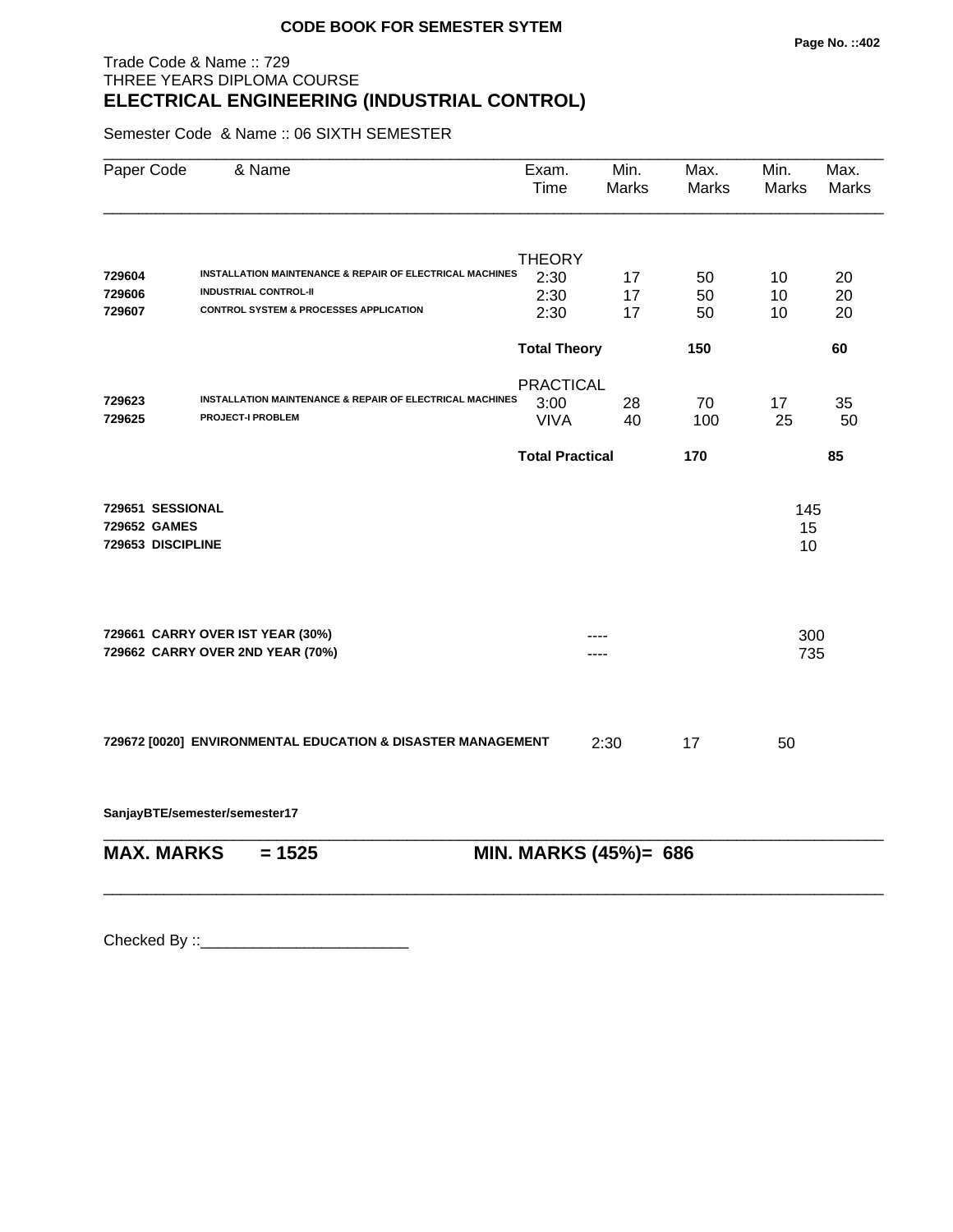## Trade Code & Name :: 730 THREE YEARS DIPLOMA COURSE **ELECTRONICS ENGINEERING**

Semester Code & Name :: 01 FIRST SEMESTER

| Paper Code        | & Name                                     | Exam.<br>Time          | Min.<br>Marks | Max.<br>Marks | Min.<br>Marks | Max.<br>Marks |
|-------------------|--------------------------------------------|------------------------|---------------|---------------|---------------|---------------|
|                   |                                            |                        |               |               |               |               |
|                   |                                            | <b>THEORY</b>          |               |               |               |               |
| 730101            | PROFESSIONAL COMMUNICATION                 | 2:30                   | 17            | 50            | 10            | 20            |
| 730102            | <b>APPLIED MATHEMATICS-I(A)</b>            | 2:30                   | 17            | 50            | 10            | 20            |
| 730103            | <b>APPLIED PHYSICS-I</b>                   | 2:30                   | 17            | 50            | 10            | 20            |
| 730104            | <b>APPLIED CHEMISTRY</b>                   | 2:30                   | 17            | 50            | 10            | 20            |
| 730107            | <b>ELECTRONIC COMPONENTS &amp; DEVICES</b> | 2:30                   | 17            | 50            | 10            | 20            |
| 730108            | <b>TECHNICAL DRAWING</b>                   | 3:00                   | 17            | 50            | 10            | 20            |
|                   |                                            | <b>Total Theory</b>    |               | 300           |               | 120           |
|                   |                                            | <b>PRACTICAL</b>       |               |               |               |               |
| 730123            | <b>ELECTRONIC COMPONENTS &amp; DEVICES</b> | 3:00                   | 32            | 80            | 20            | 40            |
| 730125            | PROFESSIONAL COMMUNICATION                 | 3:00                   | 8             | 20            | 5             | 10            |
|                   |                                            | <b>Total Practical</b> |               | 100           |               | 50            |
| 730151 SESSIONAL  |                                            |                        |               |               | 170           |               |
| 730152 GAMES      |                                            |                        |               |               | 15            |               |
| 730153 DISCIPLINE |                                            |                        | ----          |               | 10            |               |

\_\_\_\_\_\_\_\_\_\_\_\_\_\_\_\_\_\_\_\_\_\_\_\_\_\_\_\_\_\_\_\_\_\_\_\_\_\_\_\_\_\_\_\_\_\_\_\_\_\_\_\_\_\_\_\_\_\_\_\_\_\_\_\_\_\_\_\_\_\_\_\_\_\_\_\_\_\_\_\_\_\_\_\_\_\_\_\_\_\_

\_\_\_\_\_\_\_\_\_\_\_\_\_\_\_\_\_\_\_\_\_\_\_\_\_\_\_\_\_\_\_\_\_\_\_\_\_\_\_\_\_\_\_\_\_\_\_\_\_\_\_\_\_\_\_\_\_\_\_\_\_\_\_\_\_\_\_\_\_\_\_\_\_\_\_\_\_\_\_\_\_\_\_\_\_\_\_\_\_\_

#### **SanjayBTE/semester/semester17**

**MAX. MARKS = 595 MIN. MARKS (45%)= 268**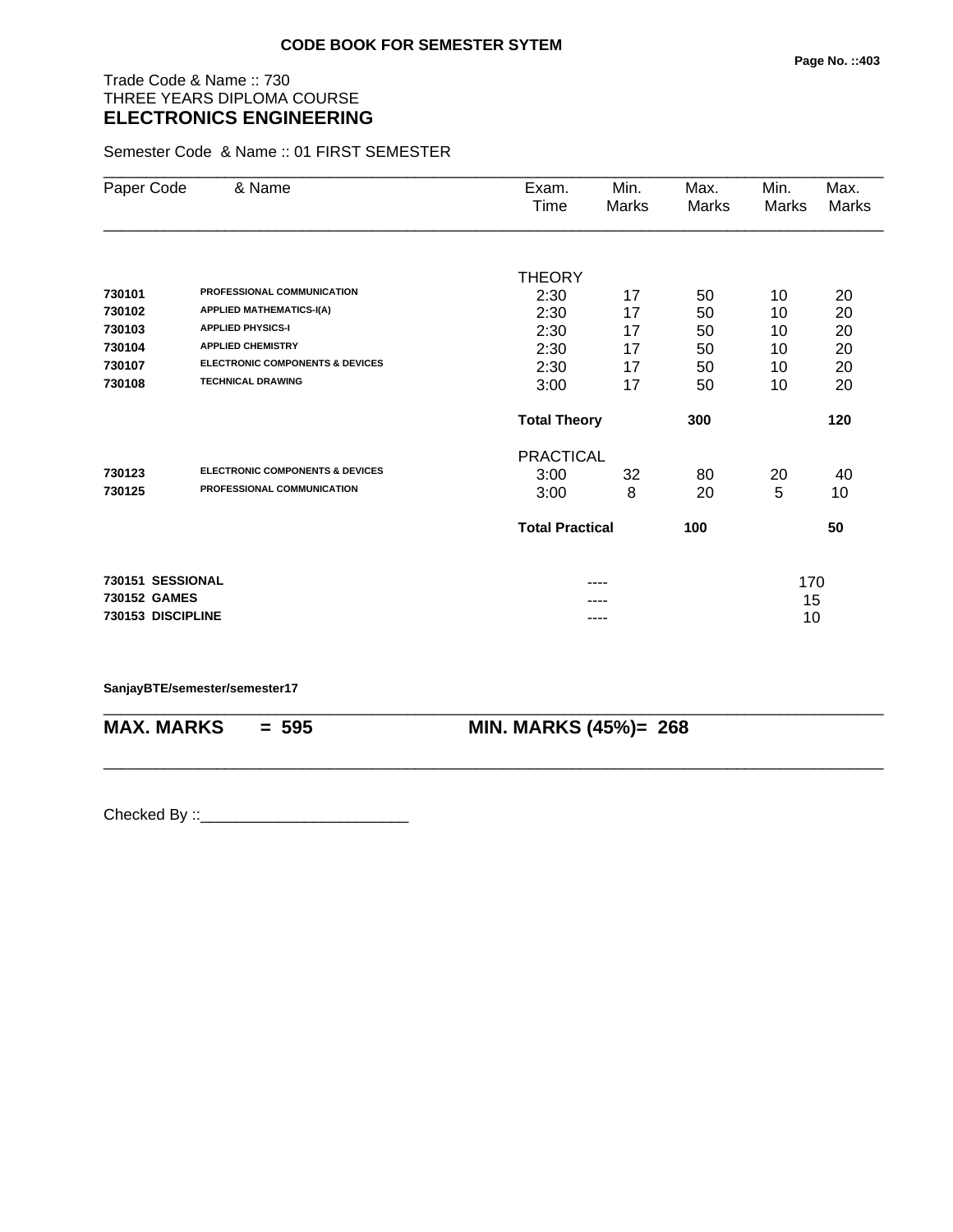## Trade Code & Name :: 730 THREE YEARS DIPLOMA COURSE **ELECTRONICS ENGINEERING**

Semester Code & Name :: 02 SECOND SEMESTER

| Paper Code        | & Name                                      | Exam.                  | Min.  | Max.  | Min.  | Max.  |
|-------------------|---------------------------------------------|------------------------|-------|-------|-------|-------|
|                   |                                             | Time                   | Marks | Marks | Marks | Marks |
|                   |                                             |                        |       |       |       |       |
|                   |                                             | <b>THEORY</b>          |       |       |       |       |
| 730205            | <b>ENGINEERING MECHANICS &amp; MATERIAL</b> | 2:30                   | 17    | 50    | 10    | 20    |
| 730206            | <b>ELECTRICAL ENGINEERING-I</b>             | 2:30                   | 17    | 50    | 10    | 20    |
| 730209            | <b>APPLIED MATHEMATICS-I(B)</b>             | 2:30                   | 17    | 50    | 10    | 20    |
| 730210            | <b>APPLIED PHYSICS-II</b>                   | 2:30                   | 17    | 50    | 10    | 20    |
|                   |                                             | <b>Total Theory</b>    |       | 200   |       | 80    |
|                   |                                             | <b>PRACTICAL</b>       |       |       |       |       |
| 730221            | <b>APPLIED PHYSICS-II</b>                   | 3:00                   | 16    | 40    | 10    | 20    |
| 730222            | <b>ELECTRICAL ENGINEERING-I</b>             | 3:00                   | 24    | 60    | 15    | 30    |
| 730224            | <b>ELEMENTARY WORKSHOP PRACTICE</b>         | 4:00                   | 28    | 70    | 15    | 30    |
| 730226            | <b>INTRODUCTION TO COMPUTER</b>             | 3:00                   | 24    | 60    | 15    | 30    |
|                   |                                             | <b>Total Practical</b> |       | 230   |       | 110   |
| 730251 SESSIONAL  |                                             |                        |       |       | 190   |       |
| 730252 GAMES      |                                             |                        |       |       | 15    |       |
| 730253 DISCIPLINE |                                             |                        |       |       | 10    |       |

\_\_\_\_\_\_\_\_\_\_\_\_\_\_\_\_\_\_\_\_\_\_\_\_\_\_\_\_\_\_\_\_\_\_\_\_\_\_\_\_\_\_\_\_\_\_\_\_\_\_\_\_\_\_\_\_\_\_\_\_\_\_\_\_\_\_\_\_\_\_\_\_\_\_\_\_\_\_\_\_\_\_\_\_\_\_\_\_\_\_

\_\_\_\_\_\_\_\_\_\_\_\_\_\_\_\_\_\_\_\_\_\_\_\_\_\_\_\_\_\_\_\_\_\_\_\_\_\_\_\_\_\_\_\_\_\_\_\_\_\_\_\_\_\_\_\_\_\_\_\_\_\_\_\_\_\_\_\_\_\_\_\_\_\_\_\_\_\_\_\_\_\_\_\_\_\_\_\_\_\_

**SanjayBTE/semester/semester17**

**MAX. MARKS = 645 MIN. MARKS (45%)= 290**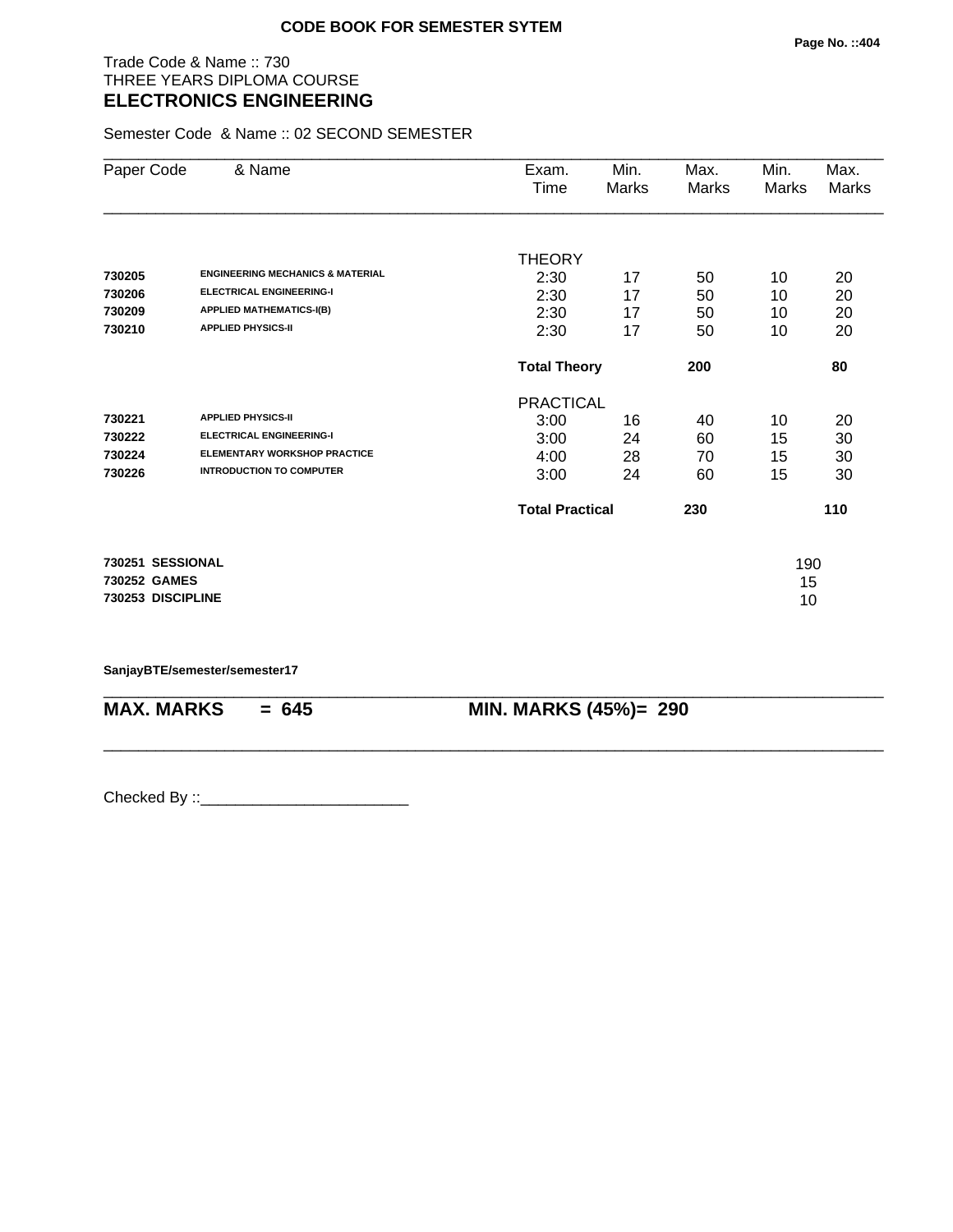## Trade Code & Name :: 730 THREE YEARS DIPLOMA COURSE **ELECTRONICS ENGINEERING**

Semester Code & Name :: 03 THIRD SEMESTER

| Paper Code        | & Name                                          | Exam.                  | Min.  | Max.  | Min.  | Max.  |
|-------------------|-------------------------------------------------|------------------------|-------|-------|-------|-------|
|                   |                                                 | Time                   | Marks | Marks | Marks | Marks |
|                   |                                                 |                        |       |       |       |       |
|                   |                                                 | <b>THEORY</b>          |       |       |       |       |
| 730301            | <b>APPLIED MATHEMATICS-II</b>                   | 2:30                   | 17    | 50    | 10    | 20    |
| 730302            | <b>ELECTRICAL ENGINEERING-II</b>                | 2:30                   | 17    | 50    | 10    | 20    |
| 730303            | <b>INDUSTRIAL ELECTRONICS &amp; TRANSDUCERS</b> | 2:30                   | 17    | 50    | 10    | 20    |
| 730305            | <b>ELECTRONICS DEVICES AND CIRCUITS</b>         | 2:30                   | 17    | 50    | 10    | 20    |
|                   |                                                 | <b>Total Theory</b>    |       | 200   |       | 80    |
|                   |                                                 | <b>PRACTICAL</b>       |       |       |       |       |
| 730321            | <b>ELECTRICAL ENGINEERING-II</b>                | 3:00                   | 16    | 40    | 10    | 20    |
| 730322            | <b>INDUSTRIAL ELECTRONICS &amp; TRANSDUCERS</b> | 3:00                   | 16    | 40    | 10    | 20    |
| 730324            | <b>ELECTRONICS DEVICES AND CIRCUITS</b>         | 3:00                   | 16    | 40    | 10    | 20    |
| 730328            | <b>ELECTRONICS WORKSHOP</b>                     | 4:00                   | 40    | 100   | 20    | 40    |
|                   |                                                 | <b>Total Practical</b> |       | 220   |       | 100   |
| 730351 SESSIONAL  |                                                 |                        |       |       | 180   |       |
| 730352 GAMES      |                                                 |                        |       |       | 15    |       |
| 730353 DISCIPLINE |                                                 |                        |       |       | 10    |       |

\_\_\_\_\_\_\_\_\_\_\_\_\_\_\_\_\_\_\_\_\_\_\_\_\_\_\_\_\_\_\_\_\_\_\_\_\_\_\_\_\_\_\_\_\_\_\_\_\_\_\_\_\_\_\_\_\_\_\_\_\_\_\_\_\_\_\_\_\_\_\_\_\_\_\_\_\_\_\_\_\_\_\_\_\_\_\_\_\_\_

\_\_\_\_\_\_\_\_\_\_\_\_\_\_\_\_\_\_\_\_\_\_\_\_\_\_\_\_\_\_\_\_\_\_\_\_\_\_\_\_\_\_\_\_\_\_\_\_\_\_\_\_\_\_\_\_\_\_\_\_\_\_\_\_\_\_\_\_\_\_\_\_\_\_\_\_\_\_\_\_\_\_\_\_\_\_\_\_\_\_

**SanjayBTE/semester/semester17**

**MAX. MARKS = 625 MIN. MARKS (45%)= 281**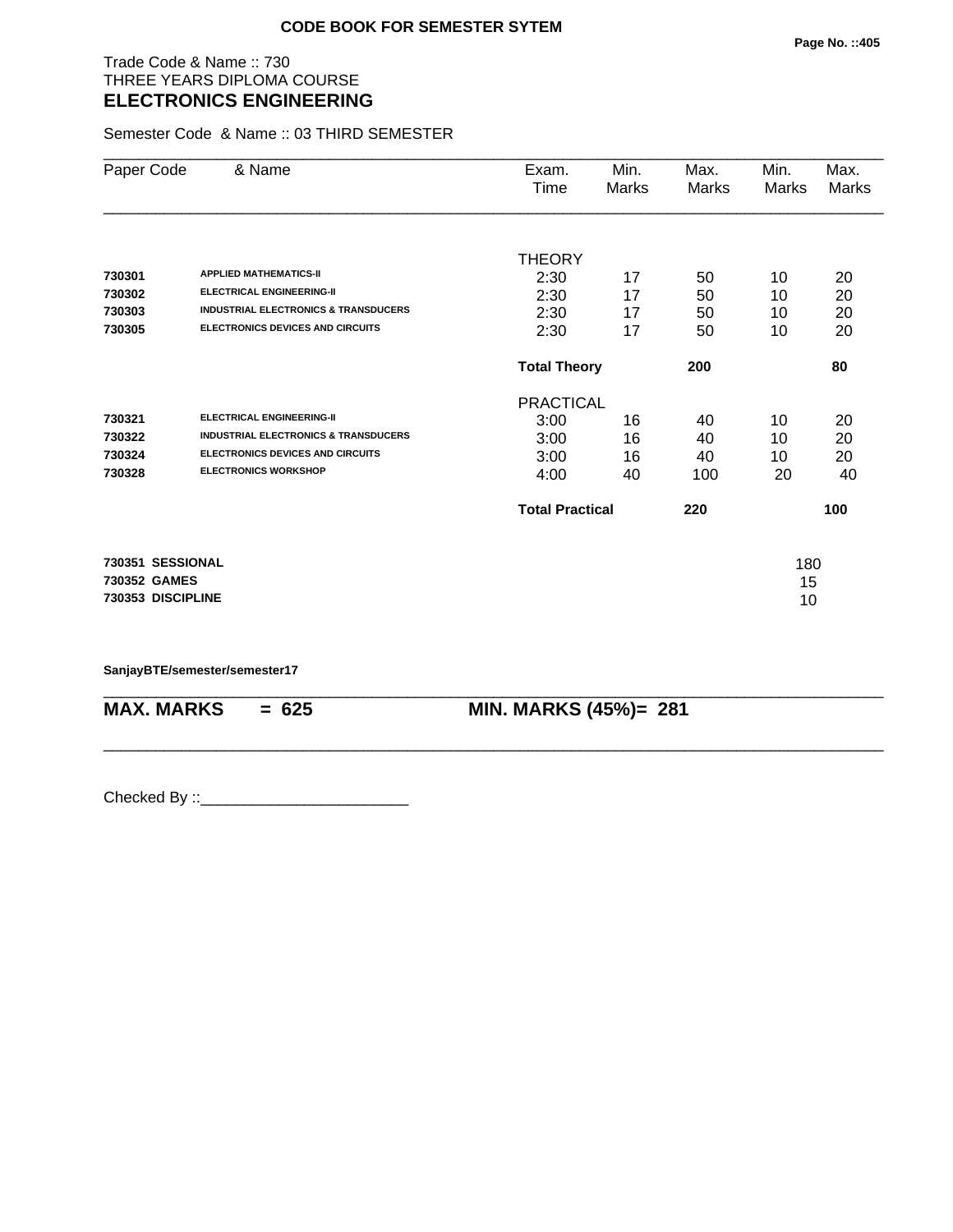## Trade Code & Name :: 730 THREE YEARS DIPLOMA COURSE **ELECTRONICS ENGINEERING**

Semester Code & Name :: 04 FORTH SEMESTER

| Paper Code        | & Name                                           | Exam.                  | Min.  | Max.  | Min.  | Max.  |
|-------------------|--------------------------------------------------|------------------------|-------|-------|-------|-------|
|                   |                                                  | Time                   | Marks | Marks | Marks | Marks |
|                   |                                                  |                        |       |       |       |       |
|                   |                                                  | <b>THEORY</b>          |       |       |       |       |
| 730404            | <b>NETWORK, FILTERS &amp; TRANSMISSION LINES</b> | 2:30                   | 17    | 50    | 10    | 20    |
| 730406            | PRINCIPLES OF COMMUNICATION ENGINEERING          | 2:30                   | 17    | 50    | 10    | 20    |
| 730407            | PRINCIPLES OF DIGITAL ELECTRONICS                | 2:30                   | 17    | 50    | 10    | 20    |
| 730408            | <b>PROGRAMMING IN C &amp; C++</b>                | 2:30                   | 17    | 50    | 10    | 20    |
|                   |                                                  | <b>Total Theory</b>    |       | 200   |       | 80    |
|                   |                                                  | <b>PRACTICAL</b>       |       |       |       |       |
| 730423            | NETWORK, FILTERS & TRANSMISSION LINES            | 3:00                   | 16    | 40    | 10    | 20    |
| 730425            | PRINCIPLES OF COMMUNICATION ENGINEERING          | 3:00                   | 16    | 40    | 10    | 20    |
| 730426            | PRINCIPLES OF DIGITAL ELECTRONICS                | 3:00                   | 16    | 40    | 10    | 20    |
| 730427            | <b>PROGRAMMING IN C &amp; C++</b>                | 3:00                   | 24    | 60    | 15    | 30    |
|                   |                                                  | <b>Total Practical</b> |       | 180   |       | 90    |
| 730351 SESSIONAL  |                                                  |                        |       |       | 170   |       |
| 730352 GAMES      |                                                  |                        |       |       | 15    |       |
| 730353 DISCIPLINE |                                                  |                        |       |       | 10    |       |
|                   |                                                  |                        |       |       |       |       |

\_\_\_\_\_\_\_\_\_\_\_\_\_\_\_\_\_\_\_\_\_\_\_\_\_\_\_\_\_\_\_\_\_\_\_\_\_\_\_\_\_\_\_\_\_\_\_\_\_\_\_\_\_\_\_\_\_\_\_\_\_\_\_\_\_\_\_\_\_\_\_\_\_\_\_\_\_\_\_\_\_\_\_\_\_\_\_\_\_\_

\_\_\_\_\_\_\_\_\_\_\_\_\_\_\_\_\_\_\_\_\_\_\_\_\_\_\_\_\_\_\_\_\_\_\_\_\_\_\_\_\_\_\_\_\_\_\_\_\_\_\_\_\_\_\_\_\_\_\_\_\_\_\_\_\_\_\_\_\_\_\_\_\_\_\_\_\_\_\_\_\_\_\_\_\_\_\_\_\_\_

**SanjayBTE/semester/semester17**

**MAX. MARKS = 575 MIN. MARKS (45%)= 259**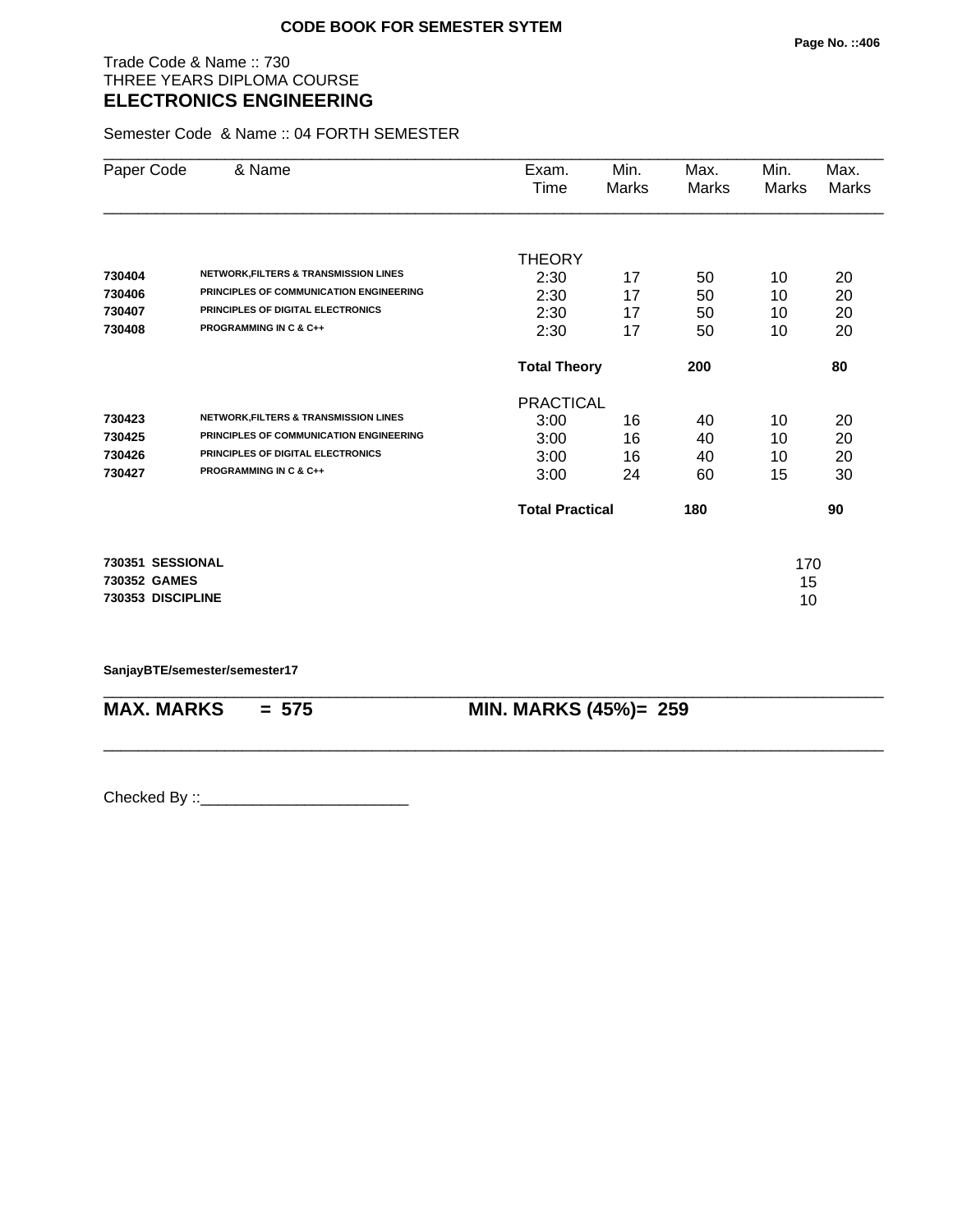## Trade Code & Name :: 730 THREE YEARS DIPLOMA COURSE **ELECTRONICS ENGINEERING**

Semester Code & Name :: 05 FIFTH SEMESTER

| Paper Code        | & Name                                               | Exam.                  | Min.  | Max.  | Min.  | Max.  |
|-------------------|------------------------------------------------------|------------------------|-------|-------|-------|-------|
|                   |                                                      | Time                   | Marks | Marks | Marks | Marks |
|                   |                                                      | <b>THEORY</b>          |       |       |       |       |
| 730501            | INDUSTRIAL MANAGEMENT & ENTREPRENEURSHIP DEVELOPMENT | 2:30                   | 17    | 50    | 10    | 20    |
| 730503            | <b>ELECTRONIC INSTRUMENTS &amp; MEASUREMENTS</b>     | 2:30                   | 17    | 50    | 10    | 20    |
| 730504            | <b>AUDIO &amp; VIDEO ENGINEERING</b>                 | 2:30                   | 17    | 50    | 10    | 20    |
| 730505            | <b>OPTICAL FIBRE ENGG.</b>                           | 2:30                   | 17    | 50    | 10    | 20    |
|                   |                                                      | <b>Total Theory</b>    |       | 200   |       | 80    |
|                   |                                                      | <b>PRACTICAL</b>       |       |       |       |       |
| 730522            | <b>ELECTRONIC INSTRUMENTS &amp; MEASUREMENTS</b>     | 3:00                   | 24    | 60    | 15    | 30    |
| 730523            | <b>AUDIO &amp; VIDEO ENGINEERING</b>                 | 3:00                   | 24    | 60    | 15    | 30    |
| 730524            | <b>OPTICAL FIBRE ENGG.</b>                           | 3:00                   | 24    | 60    | 15    | 30    |
|                   |                                                      | <b>Total Practical</b> |       | 180   |       | 90    |
| 730551 SESSIONAL  |                                                      |                        | ----  |       | 170   |       |
| 730552 GAMES      |                                                      |                        |       |       | 15    |       |
| 730553 DISCIPLINE |                                                      |                        | ----  |       | 10    |       |

\_\_\_\_\_\_\_\_\_\_\_\_\_\_\_\_\_\_\_\_\_\_\_\_\_\_\_\_\_\_\_\_\_\_\_\_\_\_\_\_\_\_\_\_\_\_\_\_\_\_\_\_\_\_\_\_\_\_\_\_\_\_\_\_\_\_\_\_\_\_\_\_\_\_\_\_\_\_\_\_\_\_\_\_\_\_\_\_\_\_

\_\_\_\_\_\_\_\_\_\_\_\_\_\_\_\_\_\_\_\_\_\_\_\_\_\_\_\_\_\_\_\_\_\_\_\_\_\_\_\_\_\_\_\_\_\_\_\_\_\_\_\_\_\_\_\_\_\_\_\_\_\_\_\_\_\_\_\_\_\_\_\_\_\_\_\_\_\_\_\_\_\_\_\_\_\_\_\_\_\_

**SanjayBTE/semester/semester17**

**MAX. MARKS = 575 MIN. MARKS (45%)= 259**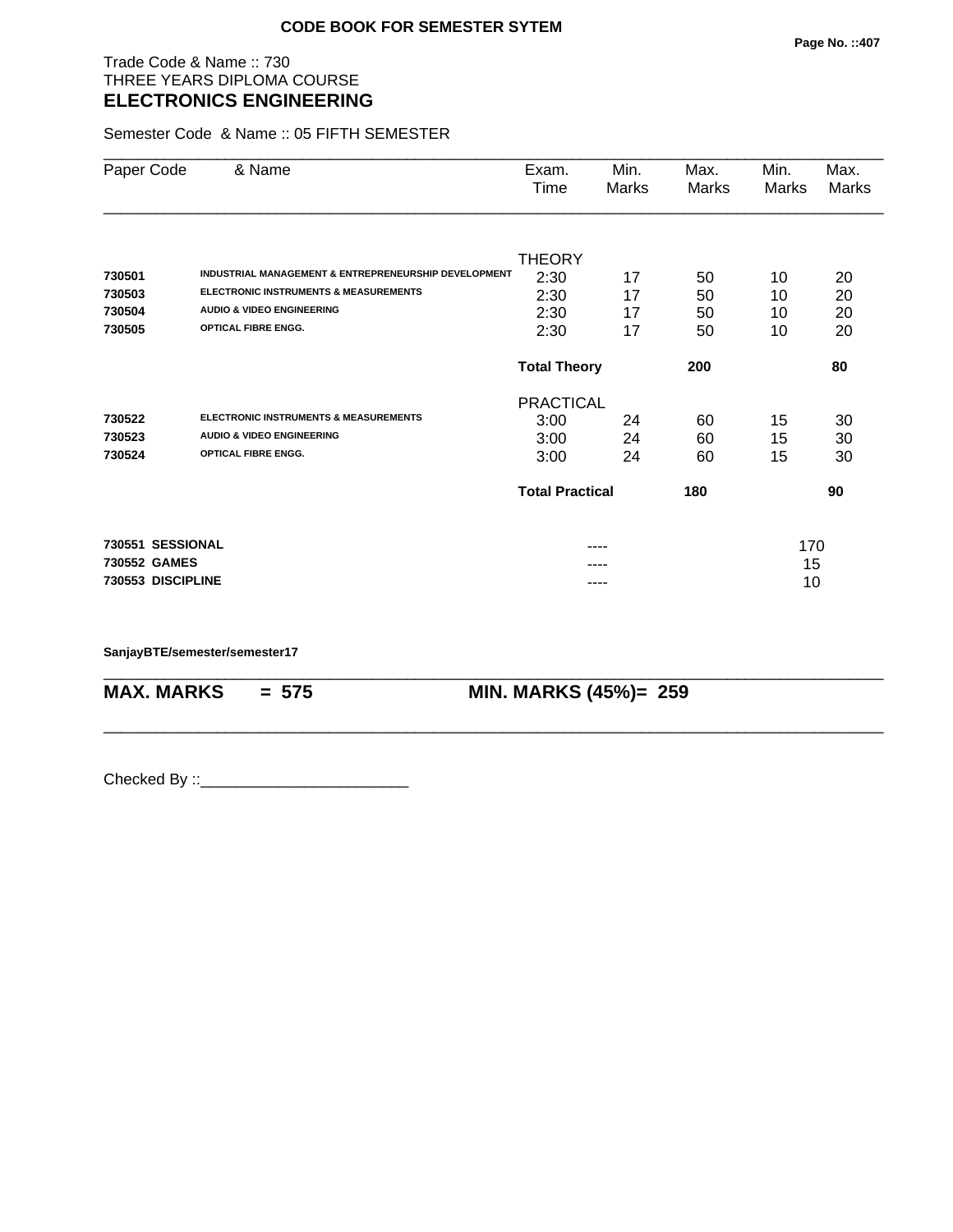## Trade Code & Name :: 730 THREE YEARS DIPLOMA COURSE **ELECTRONICS ENGINEERING**

Semester Code & Name :: 06 SIXTH SEMESTER

| <b>THEORY</b><br><b>MODERN COMMUNICATION SYSTEM</b><br>730602<br>2:30<br>50<br>17<br><b>MICROPROCESSORS &amp; APPLICATION</b><br>730606<br>2:30<br>17<br>50<br>ELECTIVE ANY ONE OF THE FOLLOWING<br><b>EMBEDDED SYSTEM</b><br>730607<br>2:30<br>17<br>50<br><b>BIO-MEDICAL ELECTRONICS [ELECTIVE]</b><br>730608<br>2:30<br>17<br>50<br>MICROWAVE & RADAR ENGINEERING [ELECTIVE]<br>730609<br>2:30<br>17<br>50<br><b>Total Theory</b><br>150<br><b>PRACTICAL</b><br><b>MODERN COMMUNICATION SYSTEM</b><br>730621<br>3:00<br>24<br>60<br><b>MICROPROCESSORS &amp; APPLICATION</b><br>730625<br>3:00<br>24<br>60<br><b>PROJECT-I PROBLEM</b><br>730626<br>36<br>90<br>$- - - -$<br>PROJECT-II FIELD EXPOSURE<br>730627<br>16<br>40<br><b>Total Practical</b><br>250<br>ELECTIVE ANY ONE OF THE FOLLOWING |                 |          |
|-------------------------------------------------------------------------------------------------------------------------------------------------------------------------------------------------------------------------------------------------------------------------------------------------------------------------------------------------------------------------------------------------------------------------------------------------------------------------------------------------------------------------------------------------------------------------------------------------------------------------------------------------------------------------------------------------------------------------------------------------------------------------------------------------------|-----------------|----------|
|                                                                                                                                                                                                                                                                                                                                                                                                                                                                                                                                                                                                                                                                                                                                                                                                       |                 |          |
|                                                                                                                                                                                                                                                                                                                                                                                                                                                                                                                                                                                                                                                                                                                                                                                                       | 10<br>10        | 20<br>20 |
|                                                                                                                                                                                                                                                                                                                                                                                                                                                                                                                                                                                                                                                                                                                                                                                                       |                 |          |
|                                                                                                                                                                                                                                                                                                                                                                                                                                                                                                                                                                                                                                                                                                                                                                                                       | 10              | 20       |
|                                                                                                                                                                                                                                                                                                                                                                                                                                                                                                                                                                                                                                                                                                                                                                                                       | 10              | 20       |
|                                                                                                                                                                                                                                                                                                                                                                                                                                                                                                                                                                                                                                                                                                                                                                                                       | 10              | 20       |
|                                                                                                                                                                                                                                                                                                                                                                                                                                                                                                                                                                                                                                                                                                                                                                                                       |                 | 60       |
|                                                                                                                                                                                                                                                                                                                                                                                                                                                                                                                                                                                                                                                                                                                                                                                                       |                 |          |
|                                                                                                                                                                                                                                                                                                                                                                                                                                                                                                                                                                                                                                                                                                                                                                                                       | 15              | 30       |
|                                                                                                                                                                                                                                                                                                                                                                                                                                                                                                                                                                                                                                                                                                                                                                                                       | 15              | 30       |
|                                                                                                                                                                                                                                                                                                                                                                                                                                                                                                                                                                                                                                                                                                                                                                                                       | 20<br>10        | 40<br>20 |
|                                                                                                                                                                                                                                                                                                                                                                                                                                                                                                                                                                                                                                                                                                                                                                                                       |                 |          |
|                                                                                                                                                                                                                                                                                                                                                                                                                                                                                                                                                                                                                                                                                                                                                                                                       |                 | 120      |
|                                                                                                                                                                                                                                                                                                                                                                                                                                                                                                                                                                                                                                                                                                                                                                                                       |                 |          |
| ELECTRONICS EQUIPMENT TESTING [ELECTIVE]<br>730628<br>3:00<br>20<br>50                                                                                                                                                                                                                                                                                                                                                                                                                                                                                                                                                                                                                                                                                                                                | 10              | 20       |
| 730651 SESSIONAL<br>730652 GAMES<br>730653 DISCIPLINE                                                                                                                                                                                                                                                                                                                                                                                                                                                                                                                                                                                                                                                                                                                                                 | 180<br>15<br>10 |          |
| 730661 CARRY OVER IST YEAR (30%)<br>730662 CARRY OVER 2ND YEAR (70%)                                                                                                                                                                                                                                                                                                                                                                                                                                                                                                                                                                                                                                                                                                                                  | 330<br>840      |          |
| 730672 [0020] ENVIRONMENTAL EDUCATION & DISASTER MANAGEMENT<br>2:30<br>17                                                                                                                                                                                                                                                                                                                                                                                                                                                                                                                                                                                                                                                                                                                             | 50              |          |
| SanjayBTE/semester/semester17                                                                                                                                                                                                                                                                                                                                                                                                                                                                                                                                                                                                                                                                                                                                                                         |                 |          |
| <b>MAX. MARKS</b><br>MIN. MARKS (45%)= 799<br>$= 1775$                                                                                                                                                                                                                                                                                                                                                                                                                                                                                                                                                                                                                                                                                                                                                |                 |          |

\_\_\_\_\_\_\_\_\_\_\_\_\_\_\_\_\_\_\_\_\_\_\_\_\_\_\_\_\_\_\_\_\_\_\_\_\_\_\_\_\_\_\_\_\_\_\_\_\_\_\_\_\_\_\_\_\_\_\_\_\_\_\_\_\_\_\_\_\_\_\_\_\_\_\_\_\_\_\_\_\_\_\_\_\_\_\_\_\_\_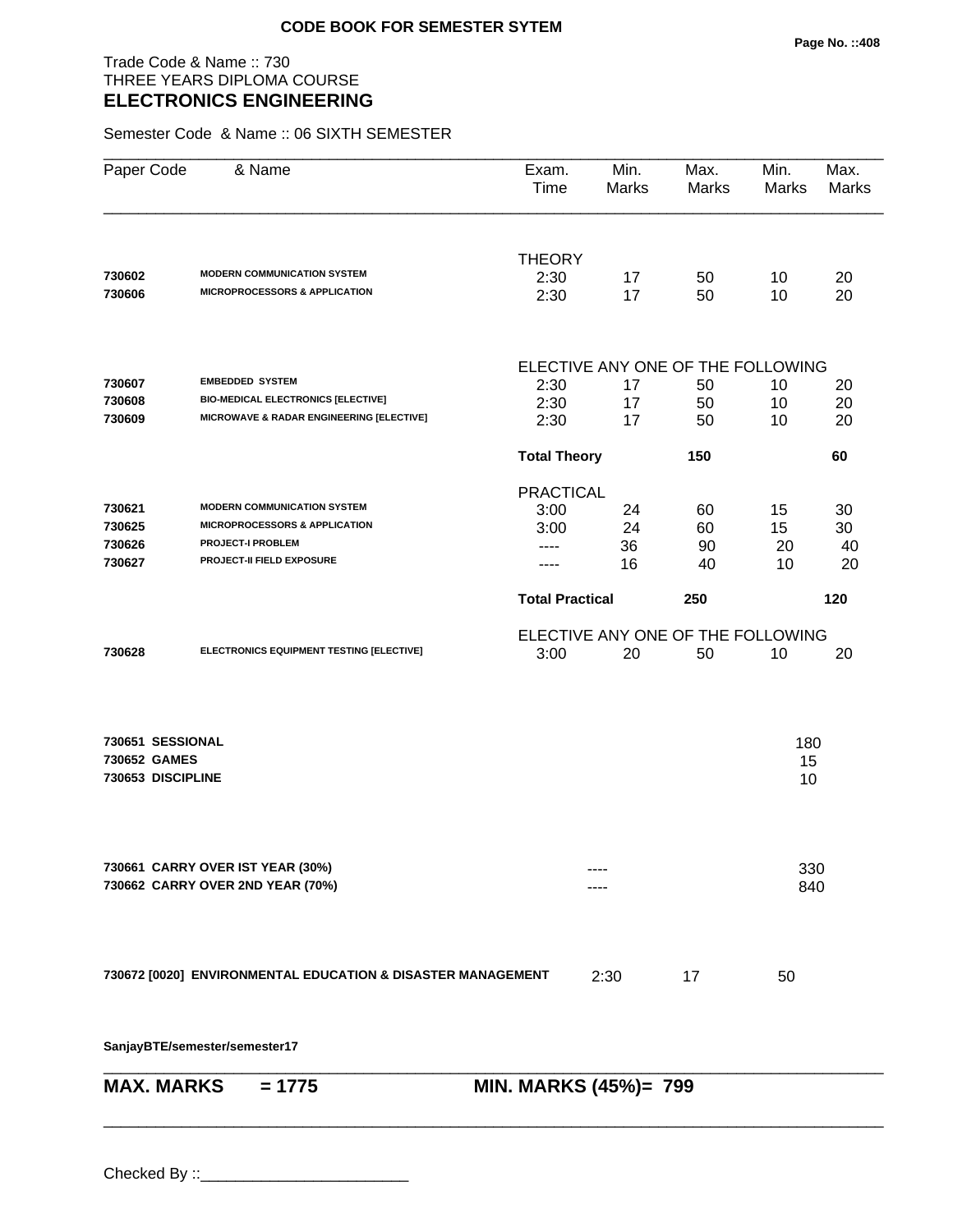## Trade Code & Name :: 731 THREE YEARS DIPLOMA COURSE **ELECTRONICS ENGG.(MODERN CONSUMER ELECTRONICS APPLIANCES)**

Semester Code & Name :: 01 FIRST SEMESTER

| Paper Code        | & Name                                     | Exam.<br>Time          | Min.<br>Marks | Max.<br>Marks | Min.<br>Marks | Max.<br>Marks |
|-------------------|--------------------------------------------|------------------------|---------------|---------------|---------------|---------------|
|                   |                                            |                        |               |               |               |               |
|                   |                                            | <b>THEORY</b>          |               |               |               |               |
| 731101            | PROFESSIONAL COMMUNICATION                 | 2:30                   | 17            | 50            | 10            | 20            |
| 731102            | <b>APPLIED MATHEMATICS-I(A)</b>            | 2:30                   | 17            | 50            | 10            | 20            |
| 731103            | <b>APPLIED PHYSICS-I</b>                   | 2:30                   | 17            | 50            | 10            | 20            |
| 731104            | <b>APPLIED CHEMISTRY</b>                   | 2:30                   | 17            | 50            | 10            | 20            |
| 731107            | <b>ELECTRONIC COMPONENTS &amp; DEVICES</b> | 2:30                   | 17            | 50            | 10            | 20            |
| 731108            | <b>TECHNICAL DRAWING</b>                   | 3:00                   | 17            | 50            | 10            | 20            |
|                   |                                            | <b>Total Theory</b>    |               | 300           |               | 120           |
|                   |                                            | <b>PRACTICAL</b>       |               |               |               |               |
| 731123            | <b>ELECTRONIC COMPONENTS &amp; DEVICES</b> | 3:00                   | 32            | 80            | 20            | 40            |
| 731125            | PROFESSIONAL COMMUNICATION                 | 3:00                   | 8             | 20            | 5             | 10            |
|                   |                                            | <b>Total Practical</b> |               | 100           |               | 50            |
| 731151 SESSIONAL  |                                            |                        |               |               | 170           |               |
| 731152 GAMES      |                                            |                        |               |               | 15            |               |
| 731153 DISCIPLINE |                                            |                        | ----          |               | 10            |               |

\_\_\_\_\_\_\_\_\_\_\_\_\_\_\_\_\_\_\_\_\_\_\_\_\_\_\_\_\_\_\_\_\_\_\_\_\_\_\_\_\_\_\_\_\_\_\_\_\_\_\_\_\_\_\_\_\_\_\_\_\_\_\_\_\_\_\_\_\_\_\_\_\_\_\_\_\_\_\_\_\_\_\_\_\_\_\_\_\_\_

\_\_\_\_\_\_\_\_\_\_\_\_\_\_\_\_\_\_\_\_\_\_\_\_\_\_\_\_\_\_\_\_\_\_\_\_\_\_\_\_\_\_\_\_\_\_\_\_\_\_\_\_\_\_\_\_\_\_\_\_\_\_\_\_\_\_\_\_\_\_\_\_\_\_\_\_\_\_\_\_\_\_\_\_\_\_\_\_\_\_

#### **SanjayBTE/semester/semester17**

**MAX. MARKS = 595 MIN. MARKS (45%)= 268**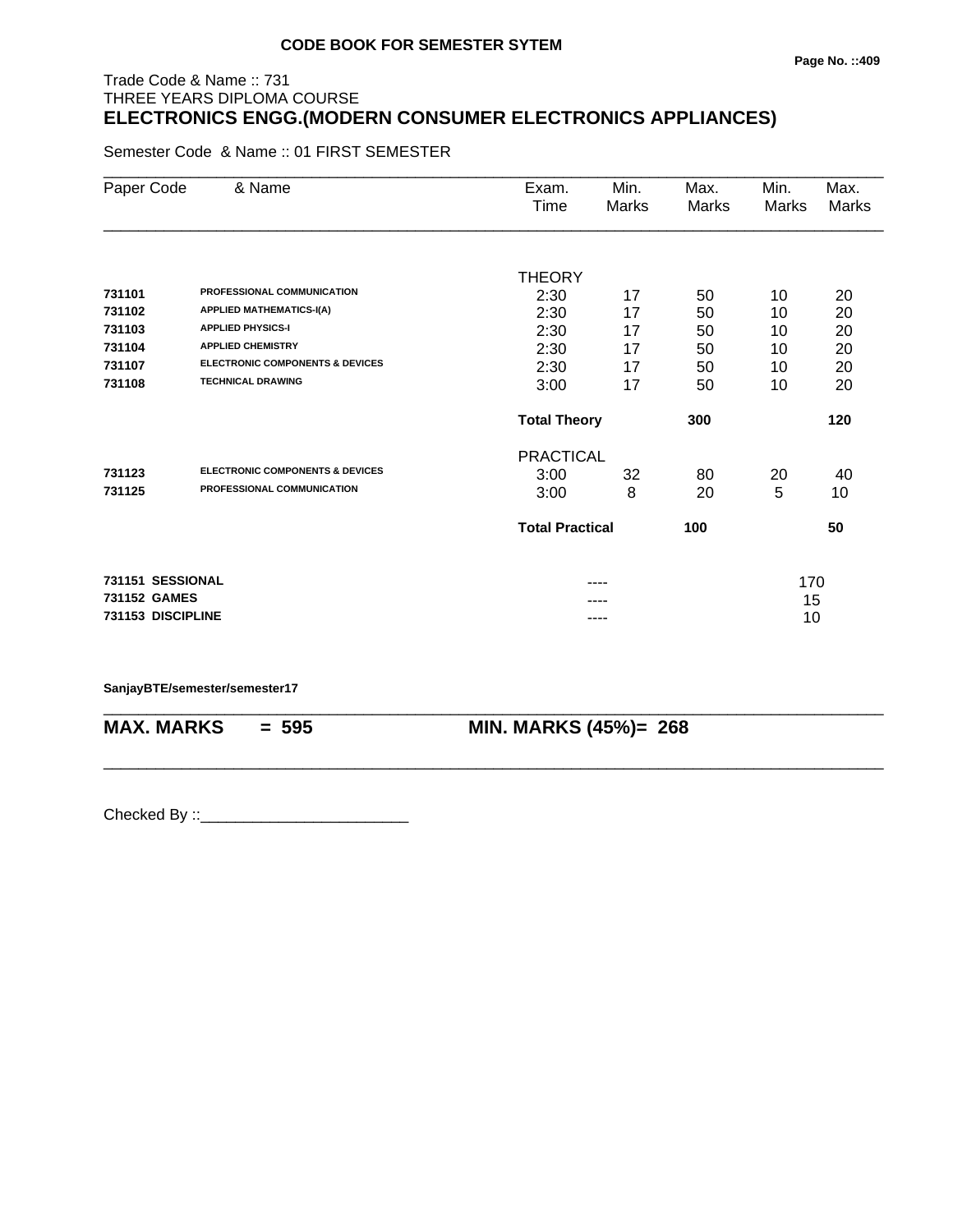#### **Page No. ::410**

## Trade Code & Name :: 731 THREE YEARS DIPLOMA COURSE **ELECTRONICS ENGG.(MODERN CONSUMER ELECTRONICS APPLIANCES)**

Semester Code & Name :: 02 SECOND SEMESTER

| Paper Code        | & Name                                          | Exam.                  | Min.                       | Max.  | Min.  | Max.  |
|-------------------|-------------------------------------------------|------------------------|----------------------------|-------|-------|-------|
|                   |                                                 | Time                   | Marks                      | Marks | Marks | Marks |
|                   |                                                 |                        |                            |       |       |       |
|                   |                                                 | <b>THEORY</b>          |                            |       |       |       |
| 731205            | <b>ENGINEERING MECHANICS &amp; MATERIAL</b>     | 2:30                   | 17                         | 50    | 10    | 20    |
| 731206            | <b>ELECTRICAL ENGINEERING-I</b>                 | 2:30                   | 17                         | 50    | 10    | 20    |
| 731209            | <b>APPLIED MATHEMATICS-I(B)</b>                 | 2:30                   | 17                         | 50    | 10    | 20    |
| 731210            | <b>APPLIED PHYSICS-II</b>                       | 2:30                   | 17                         | 50    | 10    | 20    |
|                   |                                                 |                        | 200<br><b>Total Theory</b> |       |       | 80    |
|                   |                                                 | <b>PRACTICAL</b>       |                            |       |       |       |
| 731221            | <b>APPLIED PHYSICS-II</b>                       | 3:00                   | 16                         | 40    | 10    | 20    |
| 731222            | <b>ELECTRICAL ENGINEERING-I</b>                 | 3:00                   | 24                         | 60    | 15    | 30    |
| 731224            | <b>ELEMENTARY WORKSHOP PRACTICE</b>             | 4:00                   | 28                         | 70    | 15    | 30    |
| 731226            | <b>COMPUTER APPLICATION FOR ENGINEERING LAB</b> | 3:00                   | 24                         | 60    | 15    | 30    |
|                   |                                                 | <b>Total Practical</b> |                            | 230   |       | 110   |
| 731251 SESSIONAL  |                                                 |                        |                            |       | 190   |       |
| 731252 GAMES      |                                                 |                        |                            |       | 15    |       |
| 731253 DISCIPLINE |                                                 |                        |                            |       | 10    |       |
|                   |                                                 |                        |                            |       |       |       |

\_\_\_\_\_\_\_\_\_\_\_\_\_\_\_\_\_\_\_\_\_\_\_\_\_\_\_\_\_\_\_\_\_\_\_\_\_\_\_\_\_\_\_\_\_\_\_\_\_\_\_\_\_\_\_\_\_\_\_\_\_\_\_\_\_\_\_\_\_\_\_\_\_\_\_\_\_\_\_\_\_\_\_\_\_\_\_\_\_\_

\_\_\_\_\_\_\_\_\_\_\_\_\_\_\_\_\_\_\_\_\_\_\_\_\_\_\_\_\_\_\_\_\_\_\_\_\_\_\_\_\_\_\_\_\_\_\_\_\_\_\_\_\_\_\_\_\_\_\_\_\_\_\_\_\_\_\_\_\_\_\_\_\_\_\_\_\_\_\_\_\_\_\_\_\_\_\_\_\_\_

**SanjayBTE/semester/semester17**

**MAX. MARKS = 645 MIN. MARKS (45%)= 290**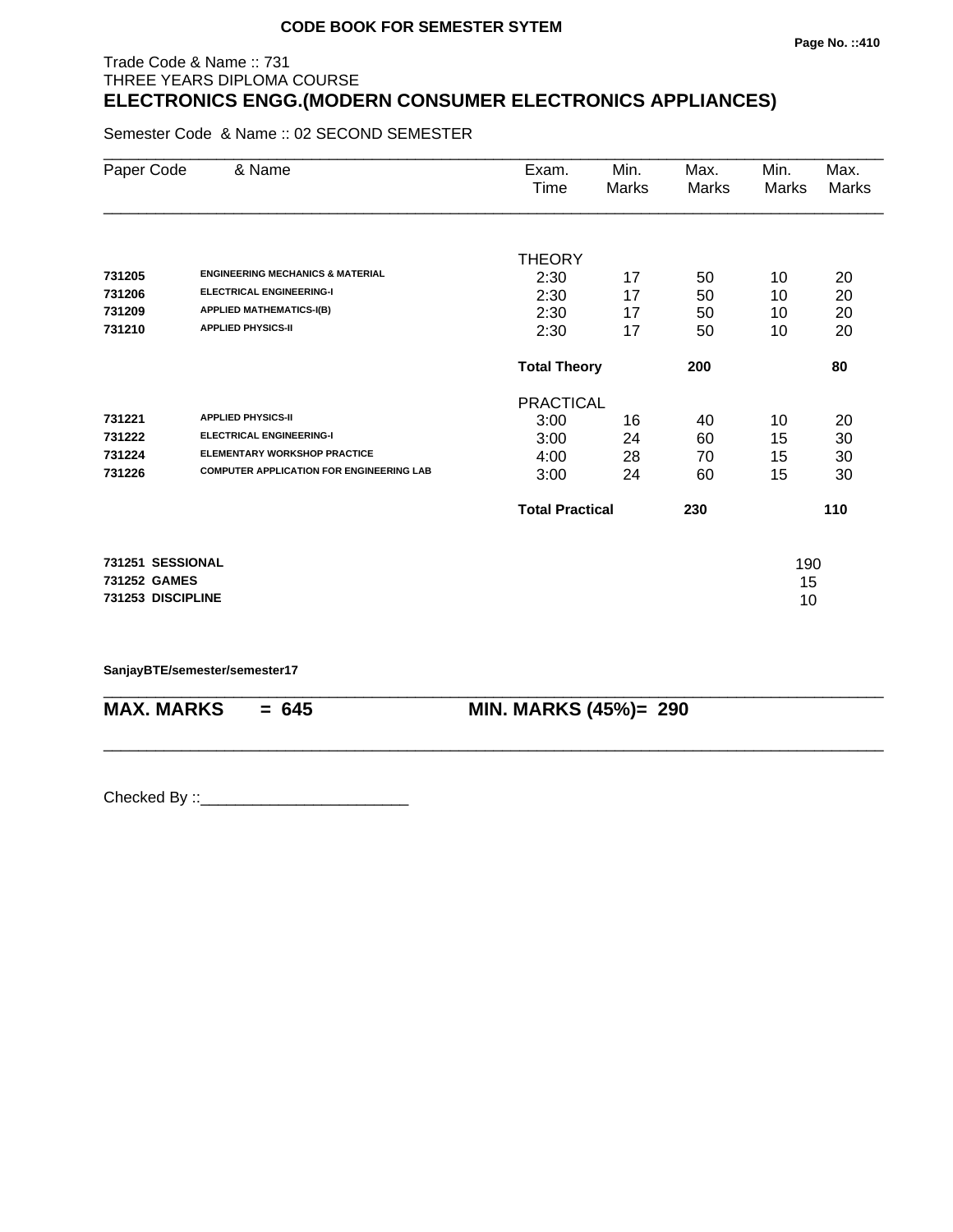## Trade Code & Name :: 731 THREE YEARS DIPLOMA COURSE **ELECTRONICS ENGG.(MODERN CONSUMER ELECTRONICS APPLIANCES)**

Semester Code & Name :: 03 THIRD SEMESTER

| Paper Code        | & Name                                          | Exam.<br>Time          | Min.<br><b>Marks</b> | Max.<br><b>Marks</b> | Min.<br><b>Marks</b> | Max.<br><b>Marks</b> |
|-------------------|-------------------------------------------------|------------------------|----------------------|----------------------|----------------------|----------------------|
|                   |                                                 |                        |                      |                      |                      |                      |
|                   |                                                 | <b>THEORY</b>          |                      |                      |                      |                      |
| 731301            | <b>APPLIED MATHEMATICS-II</b>                   | 2:30                   | 17                   | 50                   | 10                   | 20                   |
| 731302            | <b>ELECTRICAL ENGINEERING-II</b>                | 2:30                   | 17                   | 50                   | 10                   | 20                   |
| 731303            | <b>INDUSTRIAL ELECTRONICS &amp; TRANSDUCERS</b> | 2:30                   | 17                   | 50                   | 10                   | 20                   |
| 731305            | ELECTRONICS DEVICES AND CIRCUITS                | 2:30                   | 17                   | 50                   | 10                   | 20                   |
|                   |                                                 | <b>Total Theory</b>    |                      | 200                  |                      | 80                   |
|                   |                                                 | <b>PRACTICAL</b>       |                      |                      |                      |                      |
| 731321            | <b>ELECTRICAL ENGINEERING-II</b>                | 3:00                   | 16                   | 40                   | 10                   | 20                   |
| 731322            | <b>INDUSTRIAL ELECTRONICS &amp; TRANSDUCERS</b> | 3:00                   | 16                   | 40                   | 10                   | 20                   |
| 731324            | <b>ELECTRONICS DEVICES AND CIRCUITS</b>         | 3:00                   | 16                   | 40                   | 10                   | 20                   |
| 731328            | <b>ELECTRONICS WORKSHOP</b>                     | 4:00                   | 40                   | 100                  | 20                   | 40                   |
|                   |                                                 | <b>Total Practical</b> |                      | 220                  |                      | 100                  |
| 731351 SESSIONAL  |                                                 |                        |                      |                      | 180                  |                      |
| 731351 SESSIONAL  |                                                 |                        |                      |                      | 170                  |                      |
| 731352 GAMES      |                                                 |                        |                      |                      | 15                   |                      |
| 731352 GAMES      |                                                 |                        |                      |                      | 15                   |                      |
| 731353 DISCIPLINE |                                                 |                        |                      |                      | 10                   |                      |
| 731353 DISCIPLINE |                                                 |                        |                      |                      | 10                   |                      |
|                   |                                                 |                        |                      |                      |                      |                      |

**SanjayBTE/semester/semester17**

\_\_\_\_\_\_\_\_\_\_\_\_\_\_\_\_\_\_\_\_\_\_\_\_\_\_\_\_\_\_\_\_\_\_\_\_\_\_\_\_\_\_\_\_\_\_\_\_\_\_\_\_\_\_\_\_\_\_\_\_\_\_\_\_\_\_\_\_\_\_\_\_\_\_\_\_\_\_\_\_\_\_\_\_\_\_\_\_\_\_ **MAX. MARKS = 820 MIN. MARKS (45%)= 369**

\_\_\_\_\_\_\_\_\_\_\_\_\_\_\_\_\_\_\_\_\_\_\_\_\_\_\_\_\_\_\_\_\_\_\_\_\_\_\_\_\_\_\_\_\_\_\_\_\_\_\_\_\_\_\_\_\_\_\_\_\_\_\_\_\_\_\_\_\_\_\_\_\_\_\_\_\_\_\_\_\_\_\_\_\_\_\_\_\_\_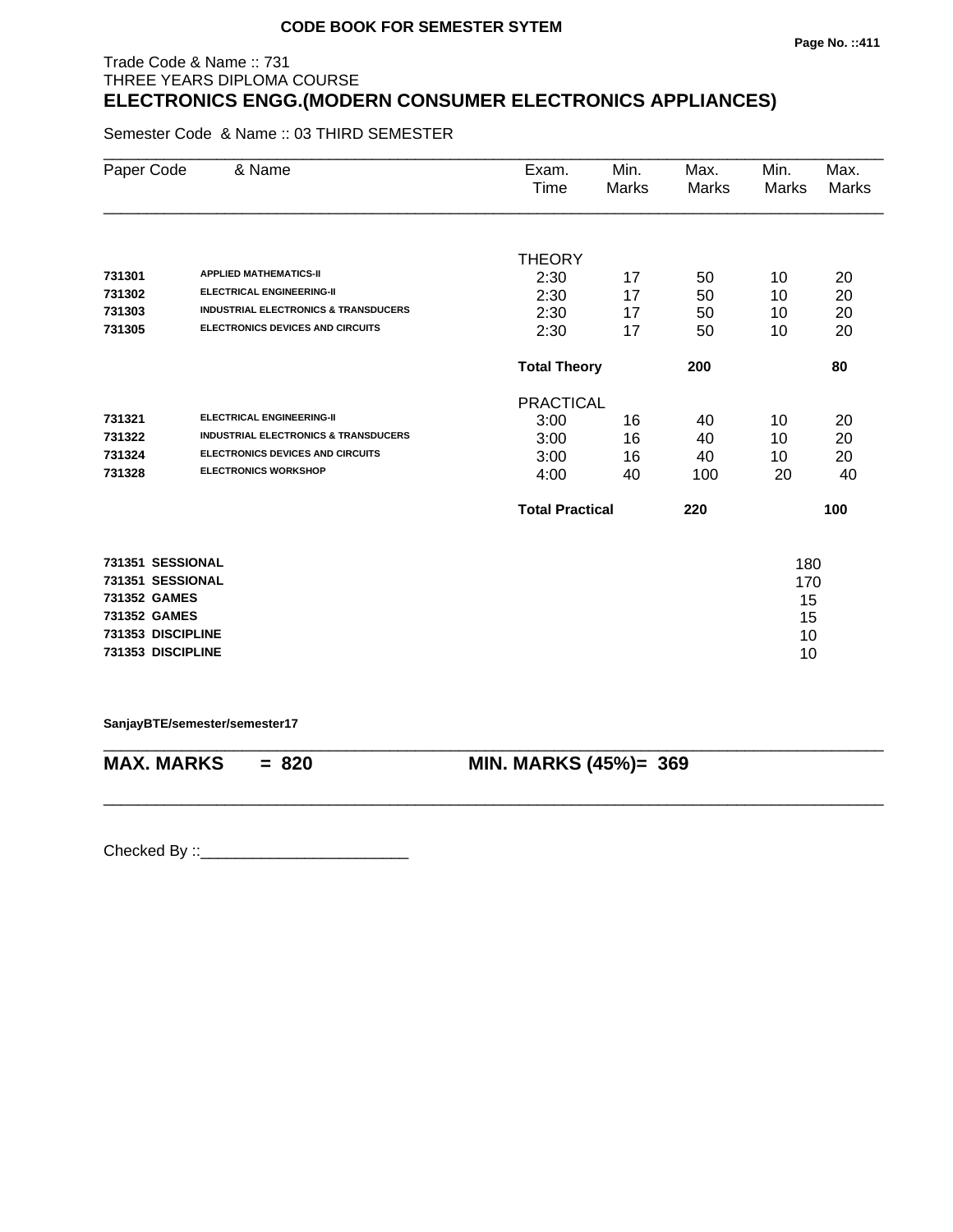#### **Page No. ::412**

## Trade Code & Name :: 731 THREE YEARS DIPLOMA COURSE **ELECTRONICS ENGG.(MODERN CONSUMER ELECTRONICS APPLIANCES)**

Semester Code & Name :: 04 FORTH SEMESTER

| Paper Code        | & Name                                           | Exam.<br>Time          | Min.<br><b>Marks</b> | Max.<br>Marks | Min.<br>Marks | Max.<br>Marks |
|-------------------|--------------------------------------------------|------------------------|----------------------|---------------|---------------|---------------|
|                   |                                                  | <b>THEORY</b>          |                      |               |               |               |
| 731404            | <b>NETWORK, FILTERS &amp; TRANSMISSION LINES</b> | 2:30                   | 17                   | 50            | 10            | 20            |
| 731406            | PRINCIPLES OF COMMUNICATION ENGINEERING          | 2:30                   | 17                   | 50            | 10            | 20            |
| 731407            | PRINCIPLES OF DIGITAL ELECTRONICS                | 2:30                   | 17                   | 50            | 10            | 20            |
| 731408            | <b>PROGRAMMING IN C &amp; C++</b>                | 2:30                   | 17                   | 50            | 10            | 20            |
|                   |                                                  | <b>Total Theory</b>    |                      | 200           |               | 80            |
|                   |                                                  | <b>PRACTICAL</b>       |                      |               |               |               |
| 731423            | <b>NETWORK, FILTERS &amp; TRANSMISSION LINES</b> | 3:00                   | 16                   | 40            | 10            | 20            |
| 731425            | PRINCIPLES OF COMMUNICATION ENGINEERING          | 3:00                   | 16                   | 40            | 10            | 20            |
| 731426            | PRINCIPLES OF DIGITAL ELECTRONICS                | 3:00                   | 16                   | 40            | 10            | 20            |
| 731427            | <b>PROGRAMMING IN C &amp; C++</b>                | 3:00                   | 24                   | 60            | 15            | 30            |
|                   |                                                  | <b>Total Practical</b> |                      | 180           |               | 90            |
|                   | SanjayBTE/semester/semester17                    |                        |                      |               |               |               |
| <b>MAX. MARKS</b> | $= 380$                                          | MIN. MARKS (45%)= 171  |                      |               |               |               |

\_\_\_\_\_\_\_\_\_\_\_\_\_\_\_\_\_\_\_\_\_\_\_\_\_\_\_\_\_\_\_\_\_\_\_\_\_\_\_\_\_\_\_\_\_\_\_\_\_\_\_\_\_\_\_\_\_\_\_\_\_\_\_\_\_\_\_\_\_\_\_\_\_\_\_\_\_\_\_\_\_\_\_\_\_\_\_\_\_\_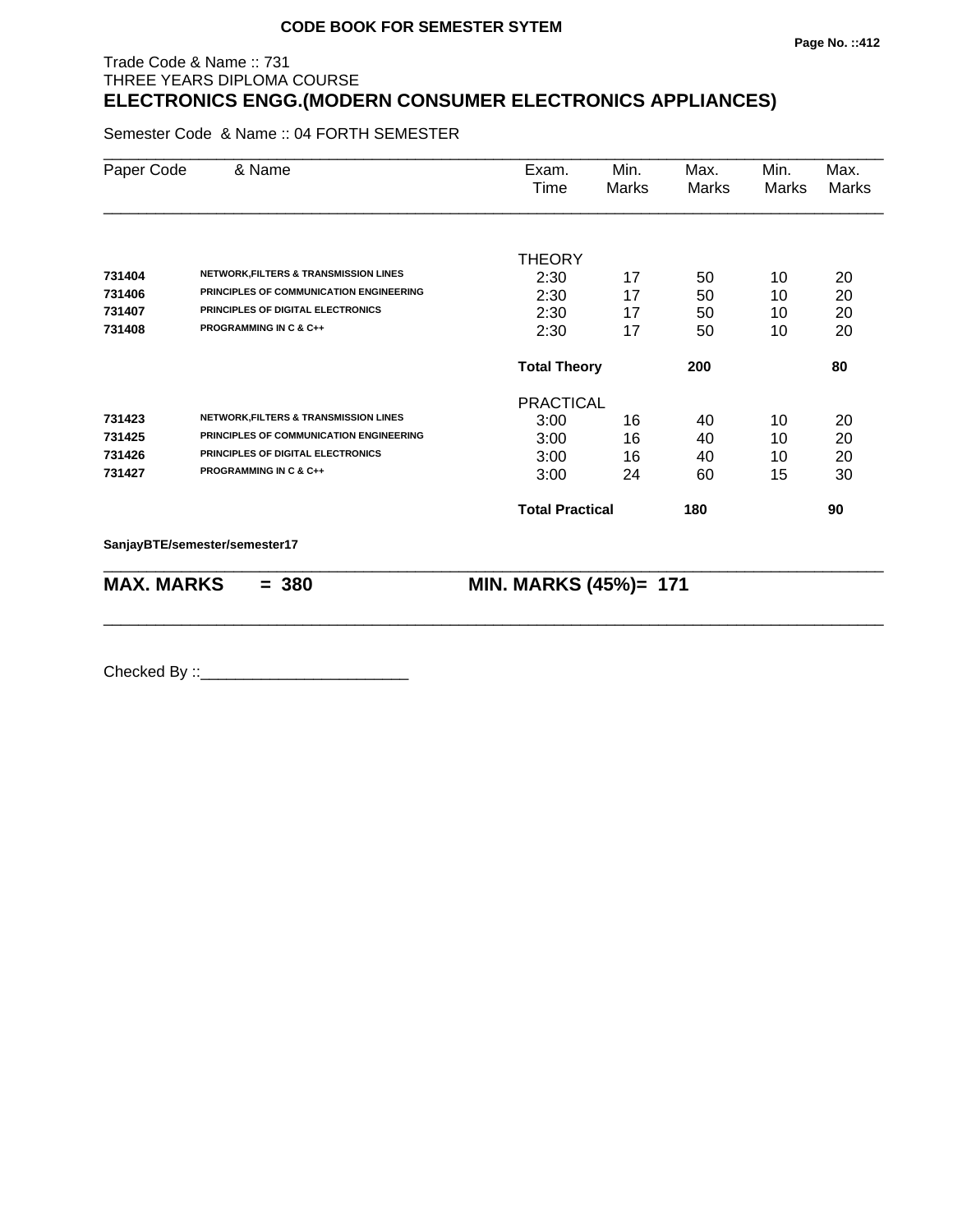## Trade Code & Name :: 731 THREE YEARS DIPLOMA COURSE **ELECTRONICS ENGG.(MODERN CONSUMER ELECTRONICS APPLIANCES)**

Semester Code & Name :: 05 FIFTH SEMESTER

| Paper Code        | & Name                                                          | Exam.                      | Min.  | Max.  | Min.  | Max.  |
|-------------------|-----------------------------------------------------------------|----------------------------|-------|-------|-------|-------|
|                   |                                                                 | Time                       | Marks | Marks | Marks | Marks |
|                   |                                                                 |                            |       |       |       |       |
|                   |                                                                 | <b>THEORY</b>              |       |       |       |       |
| 731501            | <b>INDUSTRIAL MANAGEMENT &amp; ENTREPRENEURSHIP DEVELOPMENT</b> | 2:30                       | 17    | 50    | 10    | 20    |
| 731503            | <b>ELECTRONIC INSTRUMENTS &amp; MEASUREMENTS</b>                | 2:30                       | 17    | 50    | 10    | 20    |
| 731504            | <b>AUDIO &amp; VIDEO ENGINEERING</b>                            | 2:30                       | 17    | 50    | 10    | 20    |
| 731505            | <b>OPTICAL FIBRE ENGG.</b>                                      | 2:30                       | 17    | 50    | 10    | 20    |
|                   |                                                                 | 200<br><b>Total Theory</b> |       |       |       | 80    |
|                   |                                                                 | <b>PRACTICAL</b>           |       |       |       |       |
| 731522            | <b>ELECTRONIC INSTRUMENTS &amp; MEASUREMENTS</b>                | 3:00                       | 24    | 60    | 15    | 30    |
| 731523            | <b>AUDIO &amp; VIDEO ENGINEERING</b>                            | 3:00                       | 24    | 60    | 15    | 30    |
| 731524            | <b>OPTICAL FIBRE ENGG.</b>                                      | 3:00                       | 24    | 60    | 15    | 30    |
|                   |                                                                 | <b>Total Practical</b>     |       | 180   |       | 90    |
| 731551 SESSIONAL  |                                                                 |                            |       |       | 170   |       |
| 731552 GAMES      |                                                                 |                            |       |       | 15    |       |
| 731553 DISCIPLINE |                                                                 |                            |       |       | 10    |       |

\_\_\_\_\_\_\_\_\_\_\_\_\_\_\_\_\_\_\_\_\_\_\_\_\_\_\_\_\_\_\_\_\_\_\_\_\_\_\_\_\_\_\_\_\_\_\_\_\_\_\_\_\_\_\_\_\_\_\_\_\_\_\_\_\_\_\_\_\_\_\_\_\_\_\_\_\_\_\_\_\_\_\_\_\_\_\_\_\_\_

\_\_\_\_\_\_\_\_\_\_\_\_\_\_\_\_\_\_\_\_\_\_\_\_\_\_\_\_\_\_\_\_\_\_\_\_\_\_\_\_\_\_\_\_\_\_\_\_\_\_\_\_\_\_\_\_\_\_\_\_\_\_\_\_\_\_\_\_\_\_\_\_\_\_\_\_\_\_\_\_\_\_\_\_\_\_\_\_\_\_

**SanjayBTE/semester/semester17**

**MAX. MARKS = 575 MIN. MARKS (45%)= 259**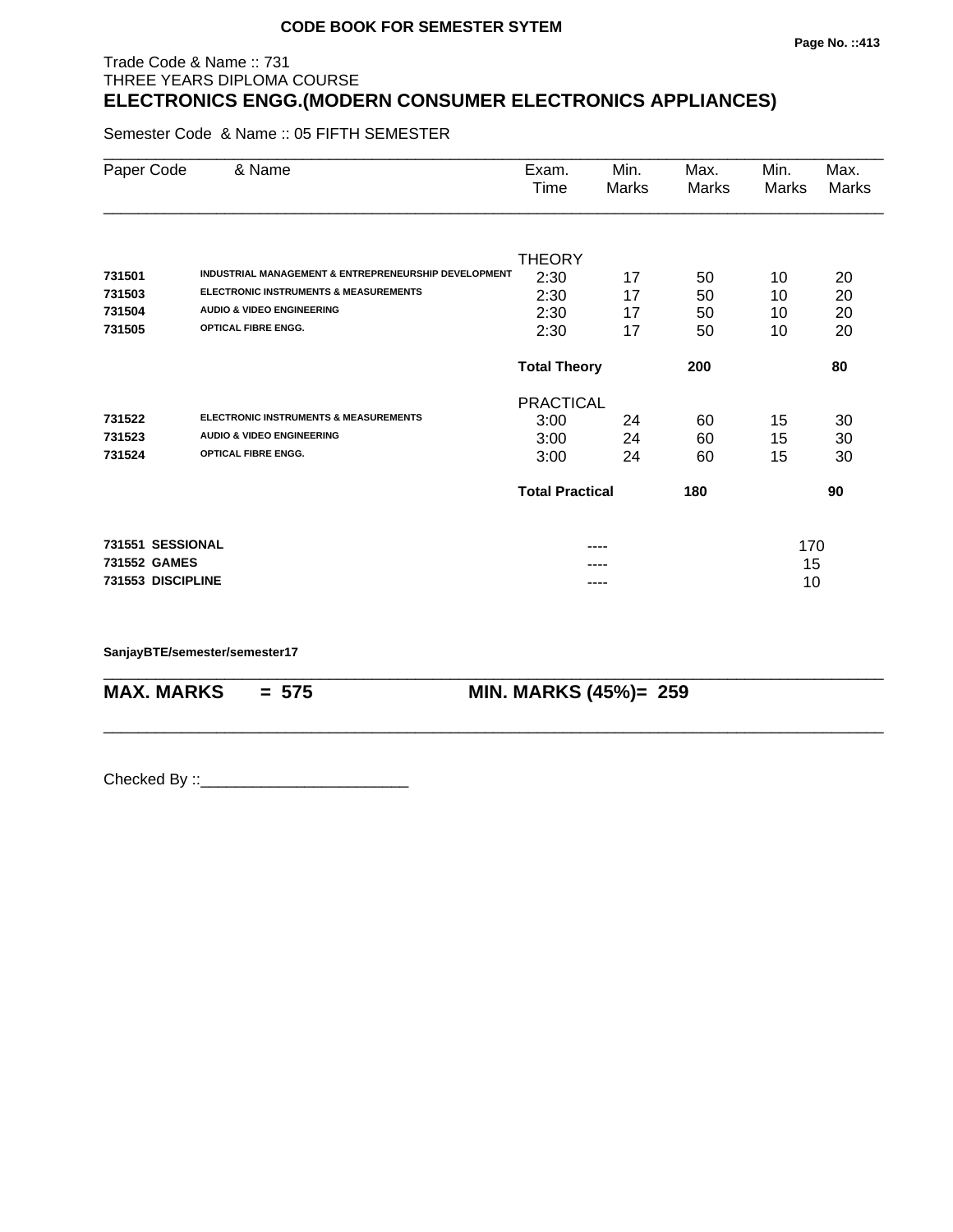## Trade Code & Name :: 731 THREE YEARS DIPLOMA COURSE **ELECTRONICS ENGG.(MODERN CONSUMER ELECTRONICS APPLIANCES)**

Semester Code & Name :: 06 SIXTH SEMESTER

| Paper Code        | & Name                                                      | Exam.<br>Time          | Min.<br><b>Marks</b> | Max.<br>Marks | Min.<br>Marks | Max.<br><b>Marks</b> |
|-------------------|-------------------------------------------------------------|------------------------|----------------------|---------------|---------------|----------------------|
|                   |                                                             |                        |                      |               |               |                      |
|                   | <b>MODERN COMMUNICATION SYSTEMS</b>                         | <b>THEORY</b>          |                      |               |               |                      |
| 731602<br>731606  | <b>MICROPROCESSORS &amp; APPLICATION</b>                    | 2:30                   | 17                   | 50            | 10            | 20                   |
|                   |                                                             | 2:30                   | 17                   | 50            | 10            | 20                   |
|                   |                                                             | <b>Total Theory</b>    |                      | 100           |               | 40                   |
|                   |                                                             | <b>PRACTICAL</b>       |                      |               |               |                      |
| 731621            | <b>MODERN COMMUNICATION SYSTEMS</b>                         | 3:00                   | 24                   | 60            | 15            | 30                   |
| 731625            | <b>MICROPROCESSORS &amp; APPLICATION</b>                    | 3:00                   | 24                   | 60            | 15            | 30                   |
| 731626            | <b>PROJECT-I PROBLEM</b>                                    | $---$                  | 36                   | 90            | 20            | 40                   |
| 731627            | <b>PROJECT-II FIELD EXPOSURE</b>                            | $---$                  | 16                   | 40            | 10            | 20                   |
| 731628            | <b>MODERN CONSUMER ELECTRONICS APPLIANCES</b>               | 3:00                   | 20                   | 50            | 10            | 20                   |
|                   |                                                             | <b>Total Practical</b> |                      | 300           |               | 140                  |
| 731651 SESSIONAL  |                                                             |                        |                      |               | 180           |                      |
| 731652 GAMES      |                                                             |                        |                      |               | 15            |                      |
| 731653 DISCIPLINE |                                                             |                        |                      |               | 10            |                      |
|                   | 731661 CARRY OVER IST YEAR (30%)                            |                        |                      |               | 330           |                      |
|                   | 731662 CARRY OVER 2ND YEAR (70%)                            |                        |                      |               | 840           |                      |
|                   |                                                             |                        |                      |               |               |                      |
|                   | 731672 [0020] ENVIRONMENTAL EDUCATION & DISASTER MANAGEMENT |                        | 2:30                 | 17            | 50            |                      |
|                   | SanjayBTE/semester/semester17                               |                        |                      |               |               |                      |
| <b>MAX. MARKS</b> | $= 1775$                                                    | MIN. MARKS (45%)= 799  |                      |               |               |                      |
|                   |                                                             |                        |                      |               |               |                      |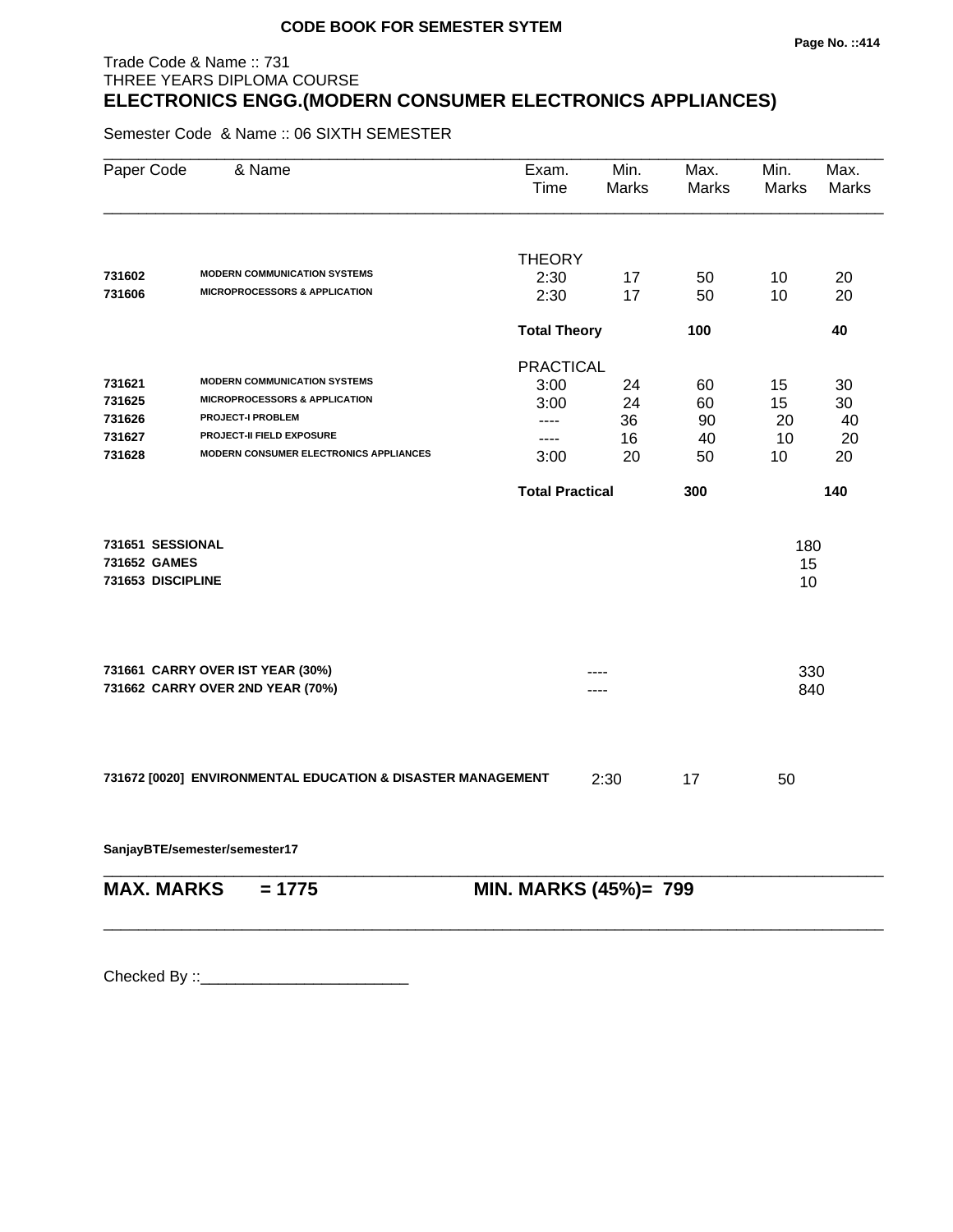## Trade Code & Name :: 732 THREE YEARS DIPLOMA COURSE **ELECTRONICS ENGG.(ADVANCE MICROPROCESSOR & INTERFACE)**

Semester Code & Name :: 01 FIRST SEMESTER

| Paper Code        | & Name                                     | Exam.<br>Time          | Min.<br>Marks | Max.<br>Marks | Min.<br>Marks | Max.<br>Marks |
|-------------------|--------------------------------------------|------------------------|---------------|---------------|---------------|---------------|
|                   |                                            |                        |               |               |               |               |
|                   |                                            | <b>THEORY</b>          |               |               |               |               |
| 732101            | PROFESSIONAL COMMUNICATION                 | 2:30                   | 17            | 50            | 10            | 20            |
| 732102            | <b>APPLIED MATHEMATICS-I(A)</b>            | 2:30                   | 17            | 50            | 10            | 20            |
| 732103            | <b>APPLIED PHYSICS-I</b>                   | 2:30                   | 17            | 50            | 10            | 20            |
| 732104            | <b>APPLIED CHEMISTRY</b>                   | 2:30                   | 17            | 50            | 10            | 20            |
| 732107            | <b>ELECTRONIC COMPONENTS &amp; DEVICES</b> | 2:30                   | 17            | 50            | 10            | 20            |
| 732108            | <b>TECHNICAL DRAWING</b>                   | 3:00                   | 17            | 50            | 10            | 20            |
|                   |                                            | <b>Total Theory</b>    |               | 300           |               | 120           |
|                   |                                            | <b>PRACTICAL</b>       |               |               |               |               |
| 732123            | <b>ELECTRONIC COMPONENTS &amp; DEVICES</b> | 3:00                   | 32            | 80            | 20            | 40            |
| 732125            | PROFESSIONAL COMMUNICATION                 | 3:00                   | 8             | 20            | 5             | 10            |
|                   |                                            | <b>Total Practical</b> |               | 100           |               | 50            |
| 732151 SESSIONAL  |                                            |                        |               |               | 170           |               |
| 732152 GAMES      |                                            |                        |               |               | 15            |               |
| 732153 DISCIPLINE |                                            |                        | ----          |               | 10            |               |

\_\_\_\_\_\_\_\_\_\_\_\_\_\_\_\_\_\_\_\_\_\_\_\_\_\_\_\_\_\_\_\_\_\_\_\_\_\_\_\_\_\_\_\_\_\_\_\_\_\_\_\_\_\_\_\_\_\_\_\_\_\_\_\_\_\_\_\_\_\_\_\_\_\_\_\_\_\_\_\_\_\_\_\_\_\_\_\_\_\_

\_\_\_\_\_\_\_\_\_\_\_\_\_\_\_\_\_\_\_\_\_\_\_\_\_\_\_\_\_\_\_\_\_\_\_\_\_\_\_\_\_\_\_\_\_\_\_\_\_\_\_\_\_\_\_\_\_\_\_\_\_\_\_\_\_\_\_\_\_\_\_\_\_\_\_\_\_\_\_\_\_\_\_\_\_\_\_\_\_\_

#### **SanjayBTE/semester/semester17**

**MAX. MARKS = 595 MIN. MARKS (45%)= 268**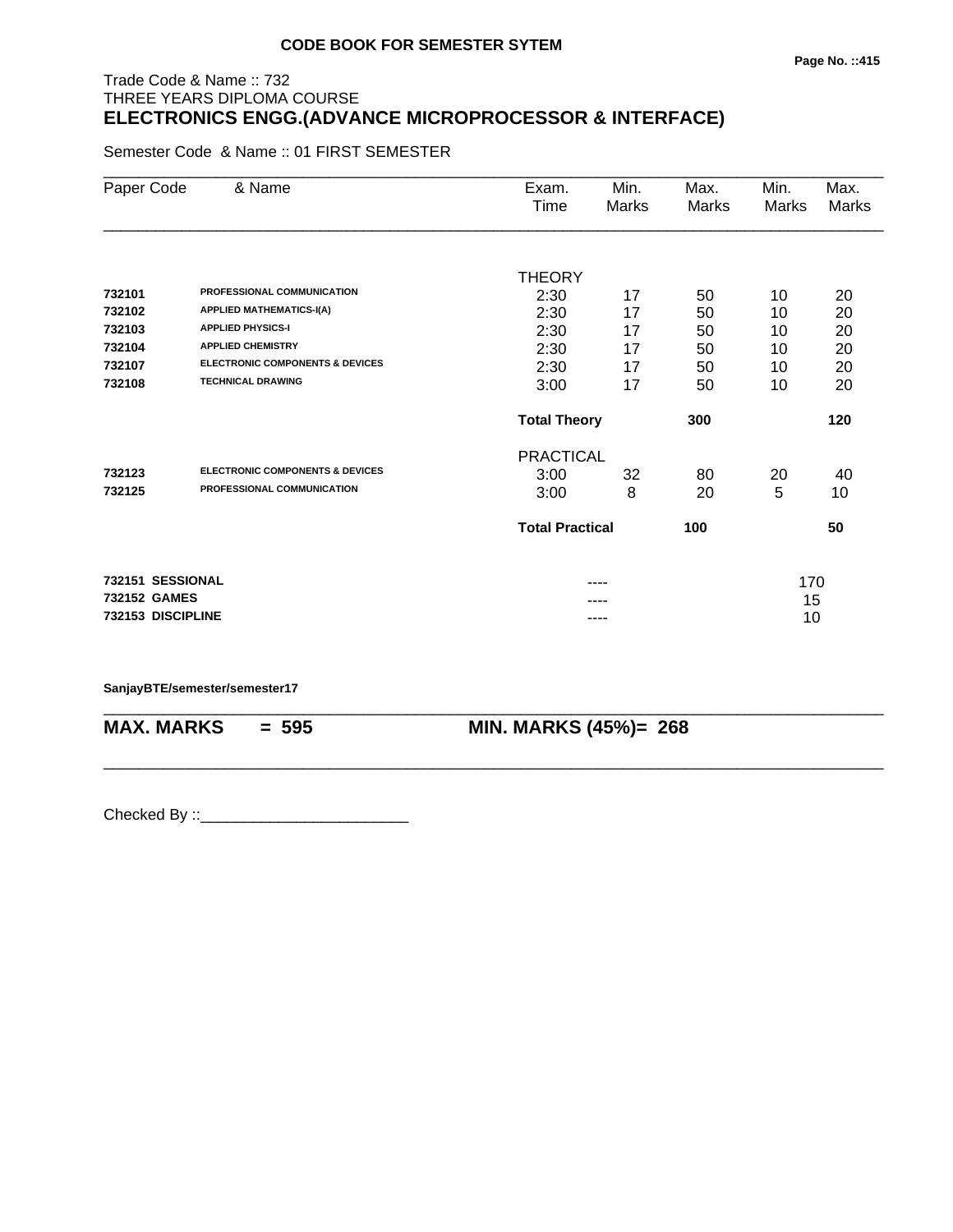## Trade Code & Name :: 732 THREE YEARS DIPLOMA COURSE **ELECTRONICS ENGG.(ADVANCE MICROPROCESSOR & INTERFACE)**

Semester Code & Name :: 02 SECOND SEMESTER

| Paper Code        | & Name                                      | Exam.                  | Min.                       | Max.  | Min.  | Max.  |
|-------------------|---------------------------------------------|------------------------|----------------------------|-------|-------|-------|
|                   |                                             | Time                   | Marks                      | Marks | Marks | Marks |
|                   |                                             |                        |                            |       |       |       |
|                   |                                             | <b>THEORY</b>          |                            |       |       |       |
| 732205            | <b>ENGINEERING MECHANICS &amp; MATERIAL</b> | 2:30                   | 17                         | 50    | 10    | 20    |
| 732206            | <b>ELECTRICAL ENGINEERING-I</b>             | 2:30                   | 17                         | 50    | 10    | 20    |
| 732209            | <b>APPLIED MATHEMATICS-I(B)</b>             | 2:30                   | 17                         | 50    | 10    | 20    |
| 732210            | <b>APPLIED PHYSICS-II</b>                   | 2:30                   | 17                         | 50    | 10    | 20    |
|                   |                                             |                        | <b>Total Theory</b><br>200 |       |       |       |
|                   |                                             | <b>PRACTICAL</b>       |                            |       |       |       |
| 732221            | <b>APPLIED PHYSICS-II</b>                   | 3:00                   | 16                         | 40    | 10    | 20    |
| 732222            | <b>ELECTRICAL ENGINEERING-I</b>             | 3:00                   | 24                         | 60    | 15    | 30    |
| 732224            | <b>ELEMENTARY WORKSHOP PRACTICE</b>         | 4:00                   | 28                         | 70    | 15    | 30    |
| 732226            | <b>INTRODUCTION TO COMPUTER</b>             | 3:00                   | 24                         | 60    | 15    | 30    |
|                   |                                             | <b>Total Practical</b> |                            | 230   |       | 110   |
| 732251 SESSIONAL  |                                             |                        |                            |       | 190   |       |
| 732252 GAMES      |                                             |                        |                            |       | 15    |       |
| 732253 DISCIPLINE |                                             |                        |                            |       | 10    |       |

\_\_\_\_\_\_\_\_\_\_\_\_\_\_\_\_\_\_\_\_\_\_\_\_\_\_\_\_\_\_\_\_\_\_\_\_\_\_\_\_\_\_\_\_\_\_\_\_\_\_\_\_\_\_\_\_\_\_\_\_\_\_\_\_\_\_\_\_\_\_\_\_\_\_\_\_\_\_\_\_\_\_\_\_\_\_\_\_\_\_

\_\_\_\_\_\_\_\_\_\_\_\_\_\_\_\_\_\_\_\_\_\_\_\_\_\_\_\_\_\_\_\_\_\_\_\_\_\_\_\_\_\_\_\_\_\_\_\_\_\_\_\_\_\_\_\_\_\_\_\_\_\_\_\_\_\_\_\_\_\_\_\_\_\_\_\_\_\_\_\_\_\_\_\_\_\_\_\_\_\_

**SanjayBTE/semester/semester17**

**MAX. MARKS = 645 MIN. MARKS (45%)= 290**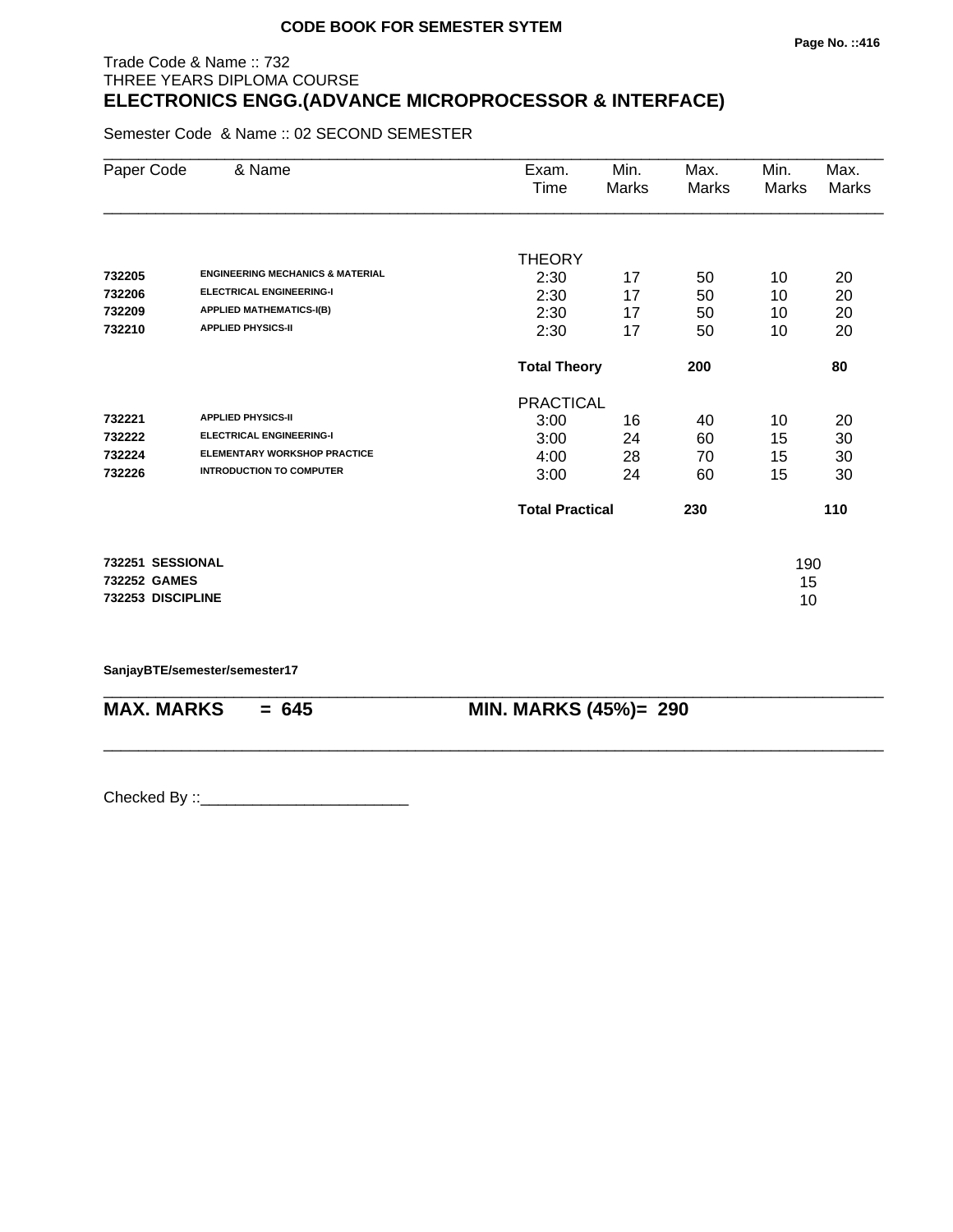## **Page No. ::417**

## Trade Code & Name :: 732 THREE YEARS DIPLOMA COURSE **ELECTRONICS ENGG.(ADVANCE MICROPROCESSOR & INTERFACE)**

Semester Code & Name :: 03 THIRD SEMESTER

| Paper Code        | & Name                                          | Exam.                  | Min.  | Max.  | Min.  | Max.  |
|-------------------|-------------------------------------------------|------------------------|-------|-------|-------|-------|
|                   |                                                 | Time                   | Marks | Marks | Marks | Marks |
|                   |                                                 |                        |       |       |       |       |
|                   |                                                 | <b>THEORY</b>          |       |       |       |       |
| 732301            | <b>APPLIED MATHEMATICS-II</b>                   | 2:30                   | 17    | 50    | 10    | 20    |
| 732302            | <b>ELECTRICAL ENGINEERING-II</b>                | 2:30                   | 17    | 50    | 10    | 20    |
| 732303            | <b>INDUSTRIAL ELECTRONICS &amp; TRANSDUCERS</b> | 2:30                   | 17    | 50    | 10    | 20    |
| 732305            | <b>ELECTRONICS DEVICES AND CIRCUITS</b>         | 2:30                   | 17    | 50    | 10    | 20    |
|                   |                                                 | <b>Total Theory</b>    |       | 200   |       | 80    |
|                   |                                                 | <b>PRACTICAL</b>       |       |       |       |       |
| 732321            | <b>ELECTRICAL ENGINEERING-II</b>                | 3:00                   | 16    | 40    | 10    | 20    |
| 732322            | <b>INDUSTRIAL ELECTRONICS &amp; TRANSDUCERS</b> | 3:00                   | 16    | 40    | 10    | 20    |
| 732324            | <b>ELECTRONICS DEVICES AND CIRCUITS</b>         | 3:00                   | 16    | 40    | 10    | 20    |
| 732328            | <b>ELECTRONICS WORKSHOP</b>                     | 4:00                   | 40    | 100   | 20    | 40    |
|                   |                                                 | <b>Total Practical</b> |       | 220   |       | 100   |
| 732351 SESSIONAL  |                                                 |                        |       |       | 180   |       |
| 732352 GAMES      |                                                 |                        |       |       | 15    |       |
| 732353 DISCIPLINE |                                                 |                        |       |       | 10    |       |
|                   |                                                 |                        |       |       |       |       |

\_\_\_\_\_\_\_\_\_\_\_\_\_\_\_\_\_\_\_\_\_\_\_\_\_\_\_\_\_\_\_\_\_\_\_\_\_\_\_\_\_\_\_\_\_\_\_\_\_\_\_\_\_\_\_\_\_\_\_\_\_\_\_\_\_\_\_\_\_\_\_\_\_\_\_\_\_\_\_\_\_\_\_\_\_\_\_\_\_\_

\_\_\_\_\_\_\_\_\_\_\_\_\_\_\_\_\_\_\_\_\_\_\_\_\_\_\_\_\_\_\_\_\_\_\_\_\_\_\_\_\_\_\_\_\_\_\_\_\_\_\_\_\_\_\_\_\_\_\_\_\_\_\_\_\_\_\_\_\_\_\_\_\_\_\_\_\_\_\_\_\_\_\_\_\_\_\_\_\_\_

**SanjayBTE/semester/semester17**

**MAX. MARKS = 625 MIN. MARKS (45%)= 281**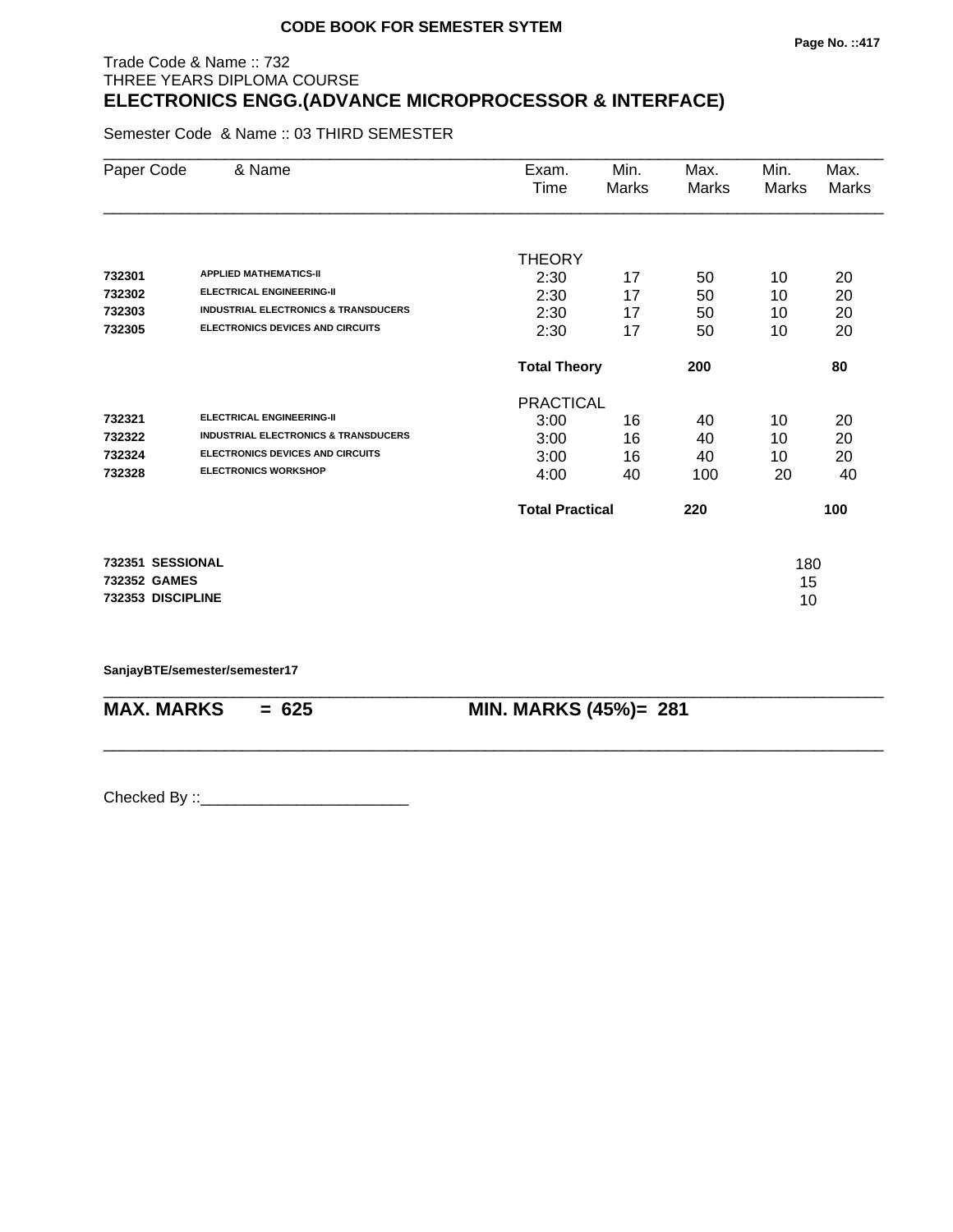## Trade Code & Name :: 732 THREE YEARS DIPLOMA COURSE **ELECTRONICS ENGG.(ADVANCE MICROPROCESSOR & INTERFACE)**

Semester Code & Name :: 04 FORTH SEMESTER

| Paper Code        | & Name                                           | Exam.                  | Min.  | Max.  | Min.  | Max.  |
|-------------------|--------------------------------------------------|------------------------|-------|-------|-------|-------|
|                   |                                                  | Time                   | Marks | Marks | Marks | Marks |
|                   |                                                  |                        |       |       |       |       |
|                   |                                                  | <b>THEORY</b>          |       |       |       |       |
| 732404            | <b>NETWORK, FILTERS &amp; TRANSMISSION LINES</b> | 2:30                   | 17    | 50    | 10    | 20    |
| 732406            | PRINCIPLES OF COMMUNICATION ENGINEERING          | 2:30                   | 17    | 50    | 10    | 20    |
| 732407            | PRINCIPLES OF DIGITAL ELECTRONICS                | 2:30                   | 17    | 50    | 10    | 20    |
| 732408            | <b>PROGRAMMING IN C &amp; C++</b>                | 2:30                   | 17    | 50    | 10    | 20    |
|                   |                                                  | <b>Total Theory</b>    |       | 200   |       | 80    |
|                   |                                                  | <b>PRACTICAL</b>       |       |       |       |       |
| 732423            | <b>NETWORK, FILTERS &amp; TRANSMISSION LINES</b> | 3:00                   | 16    | 40    | 10    | 20    |
| 732425            | PRINCIPLES OF COMMUNICATION ENGINEERING          | 3:00                   | 16    | 40    | 10    | 20    |
| 732426            | PRINCIPLES OF DIGITAL ELECTRONICS                | 3:00                   | 16    | 40    | 10    | 20    |
| 732427            | <b>PROGRAMMING IN C &amp; C++</b>                | 3:00                   | 24    | 60    | 15    | 30    |
|                   |                                                  | <b>Total Practical</b> |       | 180   |       | 90    |
| 732351 SESSIONAL  |                                                  |                        |       |       | 170   |       |
| 732352 GAMES      |                                                  |                        |       |       | 15    |       |
| 732353 DISCIPLINE |                                                  |                        |       |       | 10    |       |
|                   |                                                  |                        |       |       |       |       |

\_\_\_\_\_\_\_\_\_\_\_\_\_\_\_\_\_\_\_\_\_\_\_\_\_\_\_\_\_\_\_\_\_\_\_\_\_\_\_\_\_\_\_\_\_\_\_\_\_\_\_\_\_\_\_\_\_\_\_\_\_\_\_\_\_\_\_\_\_\_\_\_\_\_\_\_\_\_\_\_\_\_\_\_\_\_\_\_\_\_

\_\_\_\_\_\_\_\_\_\_\_\_\_\_\_\_\_\_\_\_\_\_\_\_\_\_\_\_\_\_\_\_\_\_\_\_\_\_\_\_\_\_\_\_\_\_\_\_\_\_\_\_\_\_\_\_\_\_\_\_\_\_\_\_\_\_\_\_\_\_\_\_\_\_\_\_\_\_\_\_\_\_\_\_\_\_\_\_\_\_

**SanjayBTE/semester/semester17**

**MAX. MARKS = 575 MIN. MARKS (45%)= 259**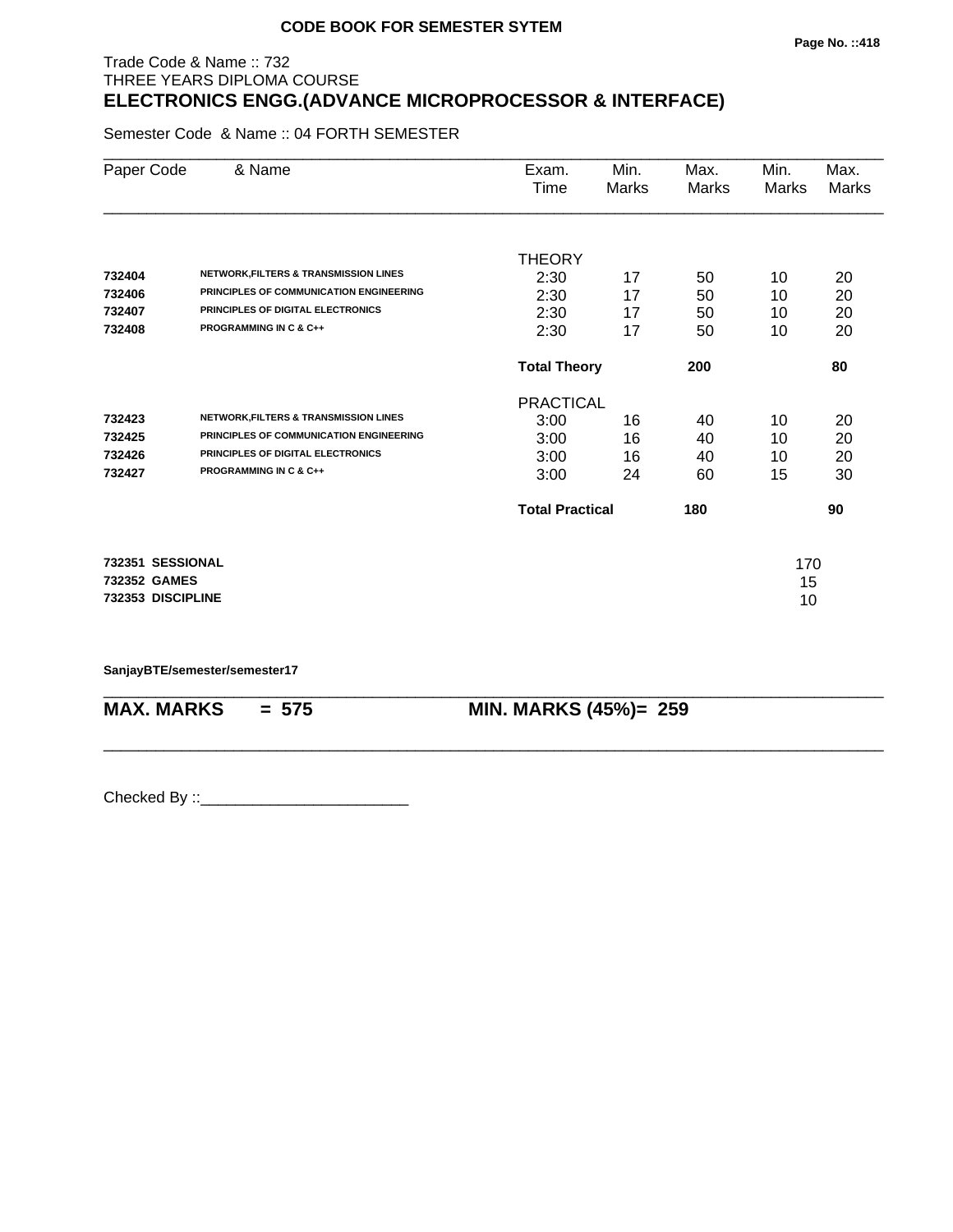## Trade Code & Name :: 732 THREE YEARS DIPLOMA COURSE **ELECTRONICS ENGG.(ADVANCE MICROPROCESSOR & INTERFACE)**

Semester Code & Name :: 05 FIFTH SEMESTER

| Paper Code        | & Name                                               | Exam.<br>Time              | Min.<br>Marks | Max.<br>Marks | Min.<br>Marks | Max.<br>Marks |
|-------------------|------------------------------------------------------|----------------------------|---------------|---------------|---------------|---------------|
|                   |                                                      |                            |               |               |               |               |
|                   |                                                      | <b>THEORY</b>              |               |               |               |               |
| 732501            | INDUSTRIAL MANAGEMENT & ENTREPRENEURSHIP DEVELOPMENT | 2:30                       | 17            | 50            | 10            | 20            |
| 732503            | <b>ELECTRONIC INSTRUMENTS &amp; MEASUREMENTS</b>     | 2:30                       | 17            | 50            | 10            | 20            |
| 732504            | <b>AUDIO &amp; VIDEO ENGINEERING</b>                 | 2:30                       | 17            | 50            | 10            | 20            |
| 732505            | <b>OPTICAL FIBRE ENGINEERING</b>                     | 2:30                       | 17            | 50            | 10            | 20            |
|                   |                                                      | <b>Total Theory</b><br>200 |               |               |               | 80            |
|                   |                                                      | <b>PRACTICAL</b>           |               |               |               |               |
| 732522            | <b>ELECTRONIC INSTRUMENTS &amp; MEASUREMENTS</b>     | 3:00                       | 24            | 60            | 15            | 30            |
| 732523            | <b>AUDIO &amp; VIDEO ENGINEERING</b>                 | 3:00                       | 24            | 60            | 15            | 30            |
| 732524            | <b>OPTICAL FIBRE ENGINEERING</b>                     | 3:00                       | 24            | 60            | 15            | 30            |
|                   |                                                      | <b>Total Practical</b>     |               | 180           |               | 90            |
| 732551 SESSIONAL  |                                                      |                            | ----          |               | 170           |               |
| 732552 GAMES      |                                                      |                            |               |               | 15            |               |
| 732553 DISCIPLINE |                                                      |                            | ----          |               | 10            |               |

\_\_\_\_\_\_\_\_\_\_\_\_\_\_\_\_\_\_\_\_\_\_\_\_\_\_\_\_\_\_\_\_\_\_\_\_\_\_\_\_\_\_\_\_\_\_\_\_\_\_\_\_\_\_\_\_\_\_\_\_\_\_\_\_\_\_\_\_\_\_\_\_\_\_\_\_\_\_\_\_\_\_\_\_\_\_\_\_\_\_

\_\_\_\_\_\_\_\_\_\_\_\_\_\_\_\_\_\_\_\_\_\_\_\_\_\_\_\_\_\_\_\_\_\_\_\_\_\_\_\_\_\_\_\_\_\_\_\_\_\_\_\_\_\_\_\_\_\_\_\_\_\_\_\_\_\_\_\_\_\_\_\_\_\_\_\_\_\_\_\_\_\_\_\_\_\_\_\_\_\_

**SanjayBTE/semester/semester17**

**MAX. MARKS = 575 MIN. MARKS (45%)= 259**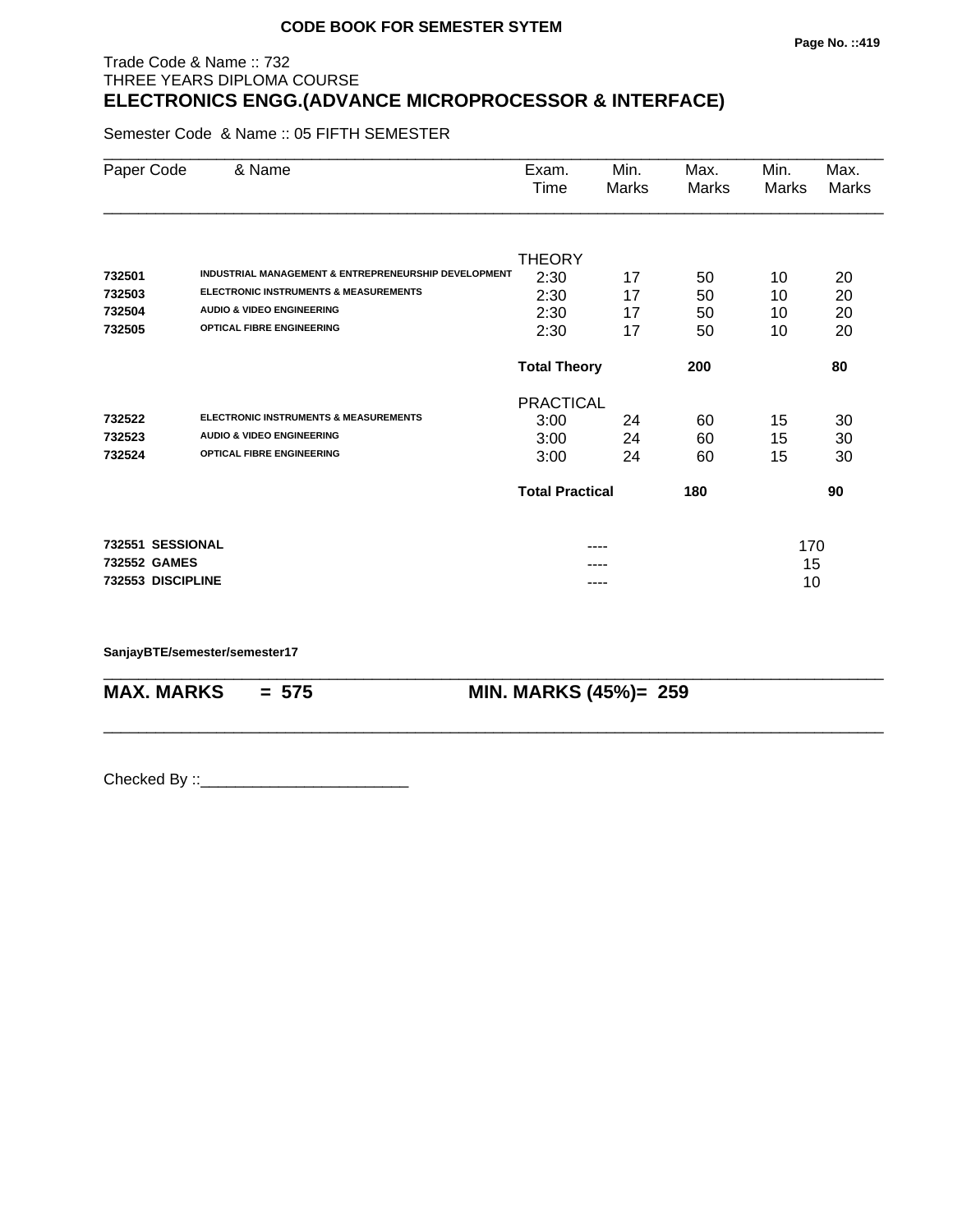#### **Page No. ::420**

## Trade Code & Name :: 732 THREE YEARS DIPLOMA COURSE **ELECTRONICS ENGG.(ADVANCE MICROPROCESSOR & INTERFACE)**

Semester Code & Name :: 06 SIXTH SEMESTER

| Paper Code        | & Name                                                                          | Exam.<br>Time          | Min.<br><b>Marks</b> | Max.<br><b>Marks</b> | Min.<br><b>Marks</b> | Max.<br><b>Marks</b> |
|-------------------|---------------------------------------------------------------------------------|------------------------|----------------------|----------------------|----------------------|----------------------|
|                   |                                                                                 |                        |                      |                      |                      |                      |
|                   |                                                                                 | <b>THEORY</b>          |                      |                      |                      |                      |
| 732602            | <b>MODERN COMMUNICATION SYSTEMS</b><br><b>MICROPROCESSORS &amp; APPLICATION</b> | 2:30                   | 17                   | 50                   | 10                   | 20                   |
| 732606            | <b>ADVANCE MICROPROCESSORS &amp; INTERFACE</b>                                  | 2:30                   | 17                   | 50                   | 10                   | 20                   |
| 732607            |                                                                                 | 2:30                   | 17                   | 50                   | 10                   | 20                   |
|                   |                                                                                 | <b>Total Theory</b>    |                      | 150                  |                      | 60                   |
|                   |                                                                                 | <b>PRACTICAL</b>       |                      |                      |                      |                      |
| 732621            | <b>MODERN COMMUNICATION SYSTEMS</b>                                             | 3:00                   | 24                   | 60                   | 15                   | 30                   |
| 732625            | <b>MICROPROCESSORS &amp; APPLICATION</b>                                        | 3:00                   | 24                   | 60                   | 15                   | 30                   |
| 732626            | <b>PROJECT-I PROBLEM</b>                                                        | ----                   | 36                   | 90                   | 20                   | 40                   |
| 732627            | PROJECT-II FIELD EXPOSURE                                                       | ----                   | 16                   | 40                   | 10                   | 20                   |
|                   |                                                                                 | <b>Total Practical</b> |                      | 250                  |                      | 120                  |
| 732651 SESSIONAL  |                                                                                 |                        |                      |                      | 180                  |                      |
| 732652 GAMES      |                                                                                 |                        |                      |                      | 15                   |                      |
| 732653 DISCIPLINE |                                                                                 |                        |                      |                      | 10                   |                      |
|                   |                                                                                 |                        |                      |                      |                      |                      |
|                   | 732661 CARRY OVER IST YEAR (30%)                                                |                        |                      |                      | 330                  |                      |
|                   | 732662 CARRY OVER 2ND YEAR (70%)                                                |                        |                      |                      | 840                  |                      |
|                   | 732672 [0020] ENVIRONMENTAL EDUCATION & DISASTER MANAGEMENT                     |                        | 2:30                 | 17                   | 50                   |                      |
|                   | SanjayBTE/semester/semester17                                                   |                        |                      |                      |                      |                      |
| <b>MAX. MARKS</b> | $= 1775$                                                                        | MIN. MARKS (45%)= 799  |                      |                      |                      |                      |

\_\_\_\_\_\_\_\_\_\_\_\_\_\_\_\_\_\_\_\_\_\_\_\_\_\_\_\_\_\_\_\_\_\_\_\_\_\_\_\_\_\_\_\_\_\_\_\_\_\_\_\_\_\_\_\_\_\_\_\_\_\_\_\_\_\_\_\_\_\_\_\_\_\_\_\_\_\_\_\_\_\_\_\_\_\_\_\_\_\_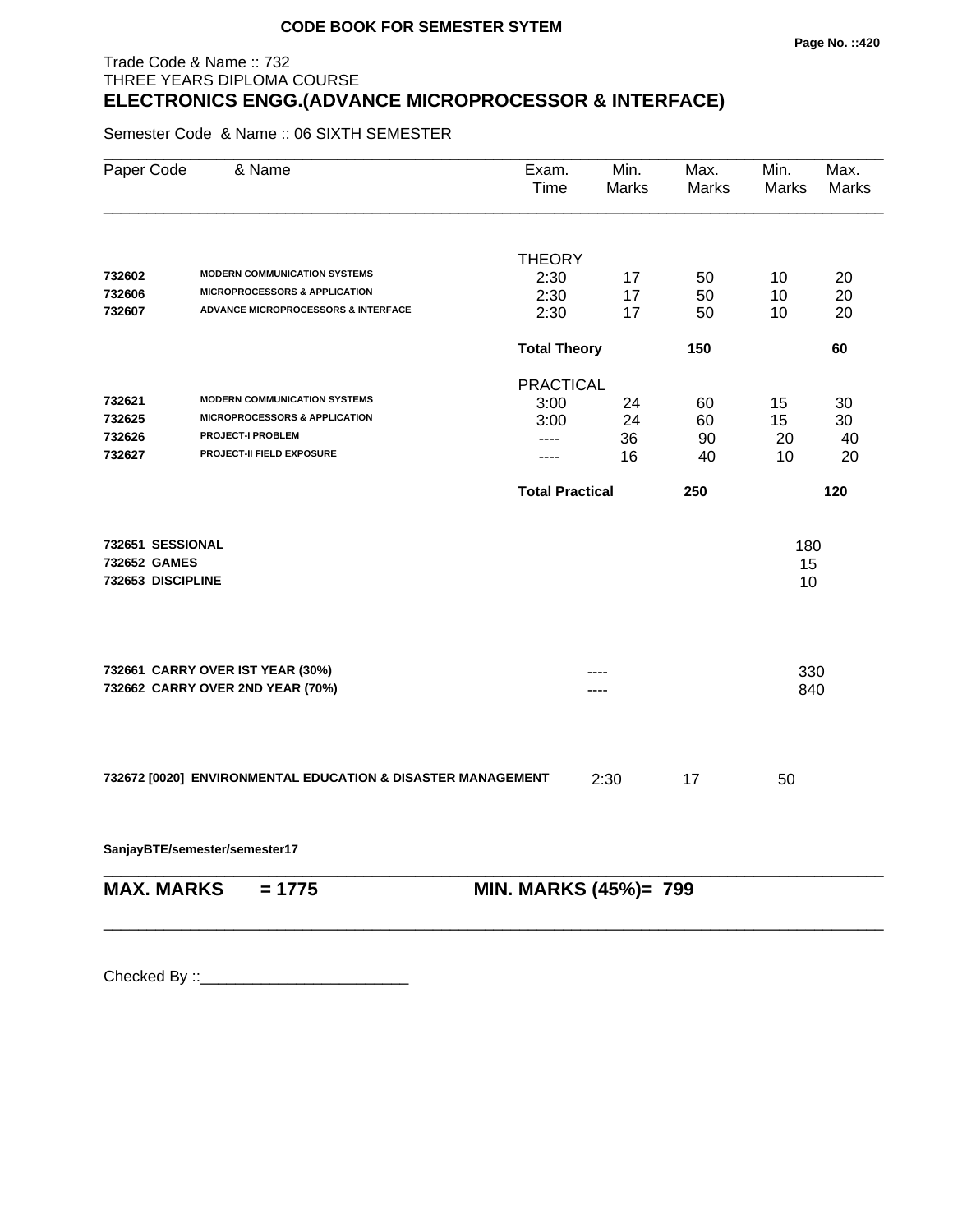# Trade Code & Name :: 733 THREE YEARS DIPLOMA COURSE **ELECTRONICS ENGINEERING (MICRO ELECTRONICS)**

Semester Code & Name :: 01 FIRST SEMESTER

| Paper Code        | & Name                                     | Exam.<br>Time          | Min.<br>Marks | Max.<br>Marks | Min.<br>Marks | Max.<br>Marks |
|-------------------|--------------------------------------------|------------------------|---------------|---------------|---------------|---------------|
|                   |                                            |                        |               |               |               |               |
|                   |                                            | <b>THEORY</b>          |               |               |               |               |
| 733101            | PROFESSIONAL COMMUNICATION                 | 2:30                   | 17            | 50            | 10            | 20            |
| 733102            | <b>APPLIED MATHEMATICS-I(A)</b>            | 2:30                   | 17            | 50            | 10            | 20            |
| 733103            | <b>APPLIED PHYSICS-I</b>                   | 2:30                   | 17            | 50            | 10            | 20            |
| 733104            | <b>APPLIED CHEMISTRY</b>                   | 2:30                   | 17            | 50            | 10            | 20            |
| 733107            | <b>ELECTRONIC COMPONENTS &amp; DEVICES</b> | 2:30                   | 17            | 50            | 10            | 20            |
| 733108            | <b>TECHNICAL DRAWING</b>                   | 3:00                   | 17            | 50            | 10            | 20            |
|                   |                                            | <b>Total Theory</b>    |               | 300           |               | 120           |
|                   |                                            | <b>PRACTICAL</b>       |               |               |               |               |
| 733123            | <b>ELECTRONIC COMPONENTS &amp; DEVICES</b> | 3:00                   | 32            | 80            | 20            | 40            |
| 733125            | PROFESSIONAL COMMUNICATION                 | 3:00                   | 8             | 20            | 5             | 10            |
|                   |                                            | <b>Total Practical</b> |               | 100           |               | 50            |
| 733151 SESSIONAL  |                                            |                        |               |               | 170           |               |
| 733152 GAMES      |                                            |                        |               |               | 15            |               |
| 733153 DISCIPLINE |                                            |                        | ----          |               | 10            |               |

\_\_\_\_\_\_\_\_\_\_\_\_\_\_\_\_\_\_\_\_\_\_\_\_\_\_\_\_\_\_\_\_\_\_\_\_\_\_\_\_\_\_\_\_\_\_\_\_\_\_\_\_\_\_\_\_\_\_\_\_\_\_\_\_\_\_\_\_\_\_\_\_\_\_\_\_\_\_\_\_\_\_\_\_\_\_\_\_\_\_

\_\_\_\_\_\_\_\_\_\_\_\_\_\_\_\_\_\_\_\_\_\_\_\_\_\_\_\_\_\_\_\_\_\_\_\_\_\_\_\_\_\_\_\_\_\_\_\_\_\_\_\_\_\_\_\_\_\_\_\_\_\_\_\_\_\_\_\_\_\_\_\_\_\_\_\_\_\_\_\_\_\_\_\_\_\_\_\_\_\_

#### **SanjayBTE/semester/semester17**

**MAX. MARKS = 595 MIN. MARKS (45%)= 268**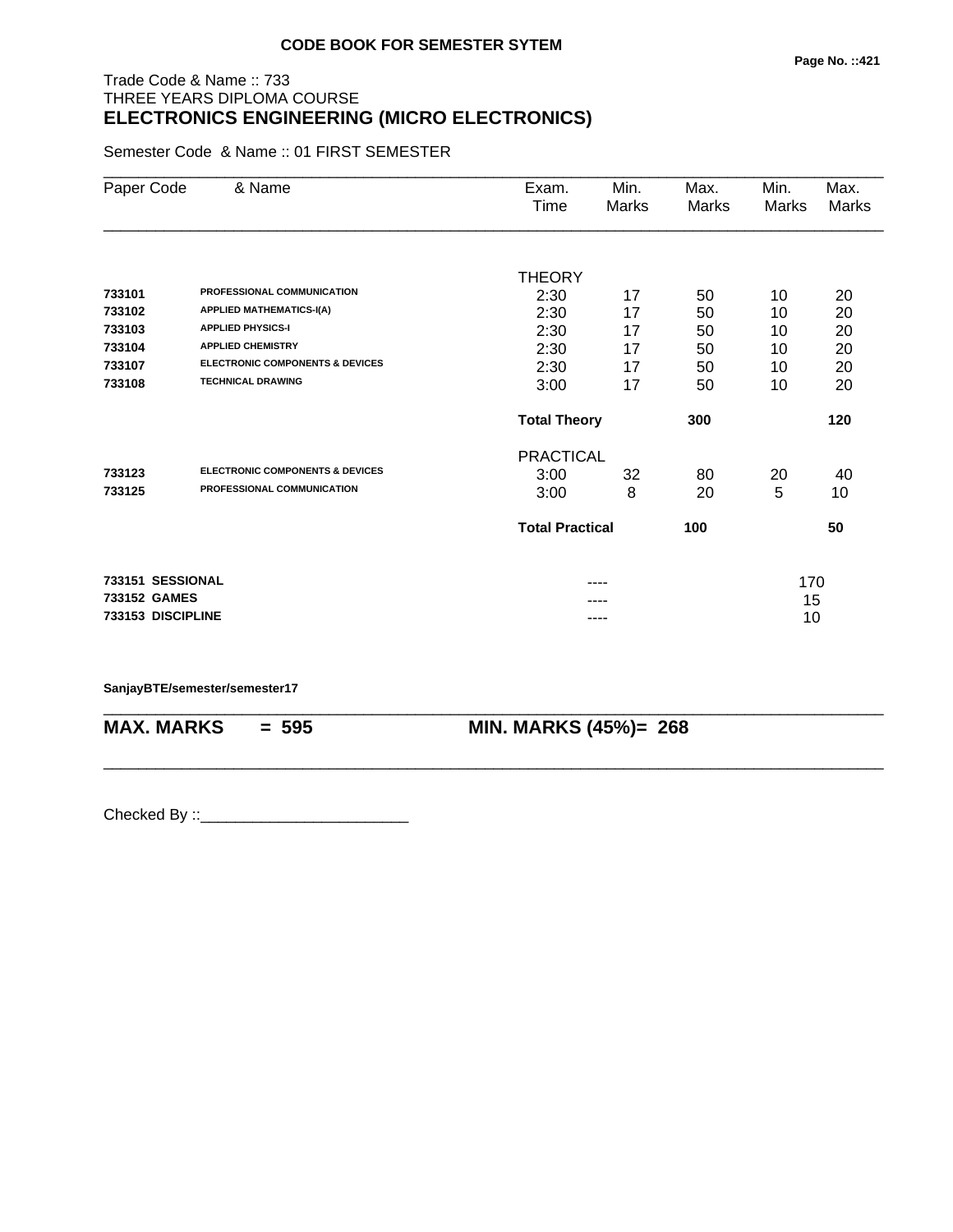## Trade Code & Name :: 733 THREE YEARS DIPLOMA COURSE **ELECTRONICS ENGINEERING (MICRO ELECTRONICS)**

Semester Code & Name :: 02 SECOND SEMESTER

| Paper Code        | & Name                                      | Exam.                  | Min.                | Max.  | Min.  | Max.  |
|-------------------|---------------------------------------------|------------------------|---------------------|-------|-------|-------|
|                   |                                             | Time                   | Marks               | Marks | Marks | Marks |
|                   |                                             |                        |                     |       |       |       |
|                   |                                             | <b>THEORY</b>          |                     |       |       |       |
| 733205            | <b>ENGINEERING MECHANICS &amp; MATERIAL</b> | 2:30                   | 17                  | 50    | 10    | 20    |
| 733206            | <b>ELECTRICAL ENGINEERING-I</b>             | 2:30                   | 17                  | 50    | 10    | 20    |
| 733209            | <b>APPLIED MATHEMATICS-I(B)</b>             | 2:30                   | 17                  | 50    | 10    | 20    |
| 733210            | <b>APPLIED PHYSICS-II</b>                   | 2:30                   | 17                  | 50    | 10    | 20    |
|                   |                                             |                        | <b>Total Theory</b> |       |       | 80    |
|                   |                                             | <b>PRACTICAL</b>       |                     |       |       |       |
| 733221            | <b>APPLIED PHYSICS-II</b>                   | 3:00                   | 16                  | 40    | 10    | 20    |
| 733222            | <b>ELECTRICAL ENGINEERING-I</b>             | 3:00                   | 24                  | 60    | 15    | 30    |
| 733224            | <b>ELEMENTARY WORKSHOP PRACTICE</b>         | 4:00                   | 28                  | 70    | 15    | 30    |
| 733226            | <b>INTRODUCTION TO COMPUTER</b>             | 3:00                   | 24                  | 60    | 15    | 30    |
|                   |                                             | <b>Total Practical</b> |                     | 230   |       | 110   |
| 733251 SESSIONAL  |                                             |                        |                     |       | 190   |       |
| 733252 GAMES      |                                             |                        |                     |       | 15    |       |
| 733253 DISCIPLINE |                                             |                        |                     |       | 10    |       |
|                   |                                             |                        |                     |       |       |       |

\_\_\_\_\_\_\_\_\_\_\_\_\_\_\_\_\_\_\_\_\_\_\_\_\_\_\_\_\_\_\_\_\_\_\_\_\_\_\_\_\_\_\_\_\_\_\_\_\_\_\_\_\_\_\_\_\_\_\_\_\_\_\_\_\_\_\_\_\_\_\_\_\_\_\_\_\_\_\_\_\_\_\_\_\_\_\_\_\_\_

\_\_\_\_\_\_\_\_\_\_\_\_\_\_\_\_\_\_\_\_\_\_\_\_\_\_\_\_\_\_\_\_\_\_\_\_\_\_\_\_\_\_\_\_\_\_\_\_\_\_\_\_\_\_\_\_\_\_\_\_\_\_\_\_\_\_\_\_\_\_\_\_\_\_\_\_\_\_\_\_\_\_\_\_\_\_\_\_\_\_

**SanjayBTE/semester/semester17**

**MAX. MARKS = 645 MIN. MARKS (45%)= 290**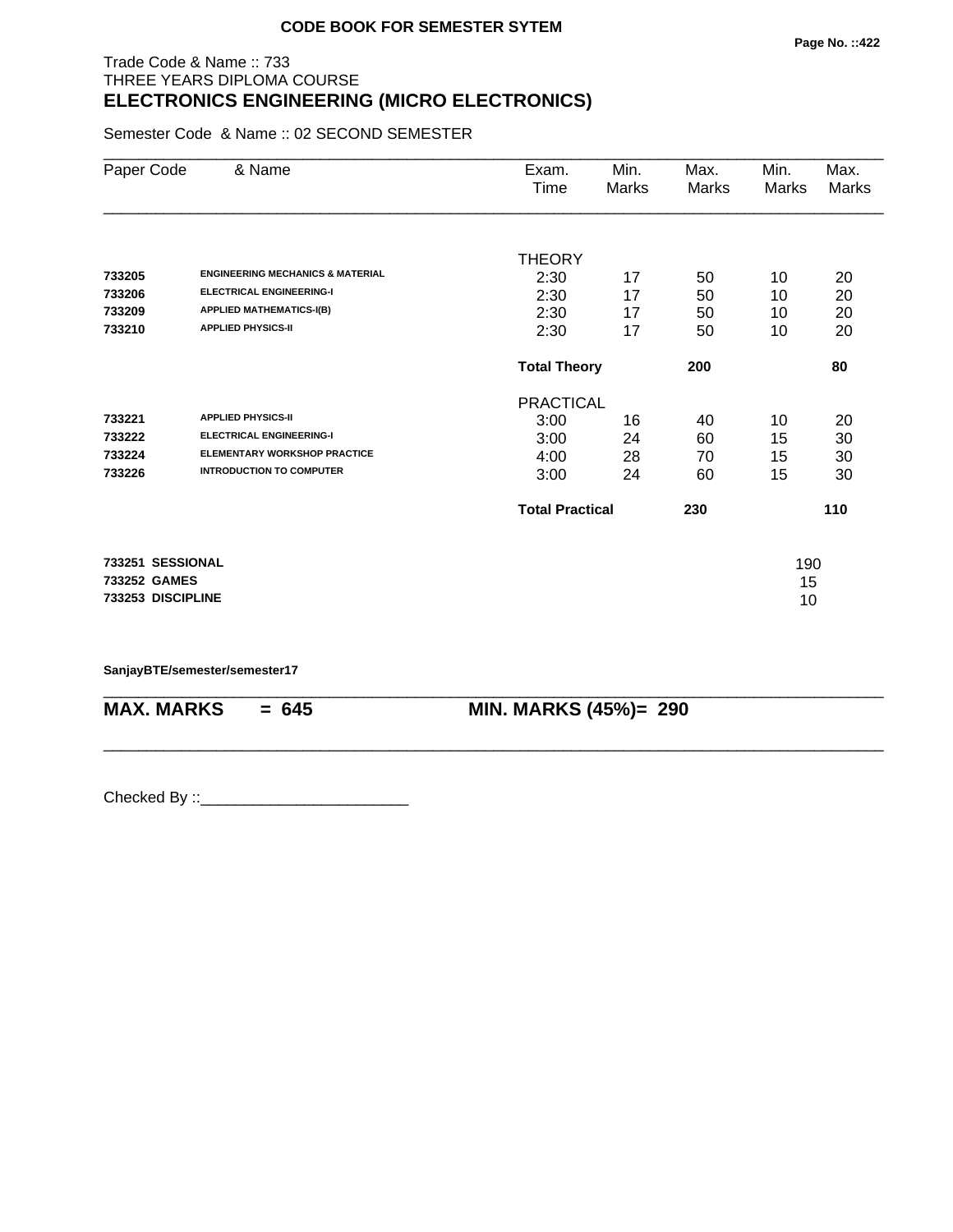## Trade Code & Name :: 733 THREE YEARS DIPLOMA COURSE **ELECTRONICS ENGINEERING (MICRO ELECTRONICS)**

Semester Code & Name :: 03 THIRD SEMESTER

| Paper Code        | & Name                                          | Exam.                  | Min.                | Max.  | Min.  | Max.  |
|-------------------|-------------------------------------------------|------------------------|---------------------|-------|-------|-------|
|                   |                                                 | Time                   | Marks               | Marks | Marks | Marks |
|                   |                                                 |                        |                     |       |       |       |
|                   |                                                 | <b>THEORY</b>          |                     |       |       |       |
| 733301            | <b>APPLIED MATHEMATICS-II</b>                   | 2:30                   | 17                  | 50    | 10    | 20    |
| 733302            | <b>ELECTRICAL ENGINEERING-II</b>                | 2:30                   | 17                  | 50    | 10    | 20    |
| 733303            | <b>INDUSTRIAL ELECTRONICS &amp; TRANSDUCERS</b> | 2:30                   | 17                  | 50    | 10    | 20    |
| 733305            | <b>ELECTRONICS DEVICES AND CIRCUITS</b>         | 2:30                   | 17                  | 50    | 10    | 20    |
|                   |                                                 |                        | <b>Total Theory</b> |       |       | 80    |
|                   |                                                 | <b>PRACTICAL</b>       |                     |       |       |       |
| 733321            | <b>ELECTRICAL ENGINEERING-II</b>                | 3:00                   | 16                  | 40    | 10    | 20    |
| 733322            | <b>INDUSTRIAL ELECTRONICS &amp; TRANSDUCERS</b> | 3:00                   | 16                  | 40    | 10    | 20    |
| 733324            | <b>ELECTRONICS DEVICES AND CIRCUITS</b>         | 3:00                   | 16                  | 40    | 10    | 20    |
| 733328            | <b>ELECTRONICS WORKSHOP</b>                     | 4:00                   | 40                  | 100   | 20    | 40    |
|                   |                                                 | <b>Total Practical</b> |                     | 220   |       | 100   |
| 733351 SESSIONAL  |                                                 |                        |                     |       | 180   |       |
| 733352 GAMES      |                                                 |                        |                     |       | 15    |       |
| 733353 DISCIPLINE |                                                 |                        |                     |       | 10    |       |
|                   |                                                 |                        |                     |       |       |       |

\_\_\_\_\_\_\_\_\_\_\_\_\_\_\_\_\_\_\_\_\_\_\_\_\_\_\_\_\_\_\_\_\_\_\_\_\_\_\_\_\_\_\_\_\_\_\_\_\_\_\_\_\_\_\_\_\_\_\_\_\_\_\_\_\_\_\_\_\_\_\_\_\_\_\_\_\_\_\_\_\_\_\_\_\_\_\_\_\_\_

\_\_\_\_\_\_\_\_\_\_\_\_\_\_\_\_\_\_\_\_\_\_\_\_\_\_\_\_\_\_\_\_\_\_\_\_\_\_\_\_\_\_\_\_\_\_\_\_\_\_\_\_\_\_\_\_\_\_\_\_\_\_\_\_\_\_\_\_\_\_\_\_\_\_\_\_\_\_\_\_\_\_\_\_\_\_\_\_\_\_

**SanjayBTE/semester/semester17**

**MAX. MARKS = 625 MIN. MARKS (45%)= 281**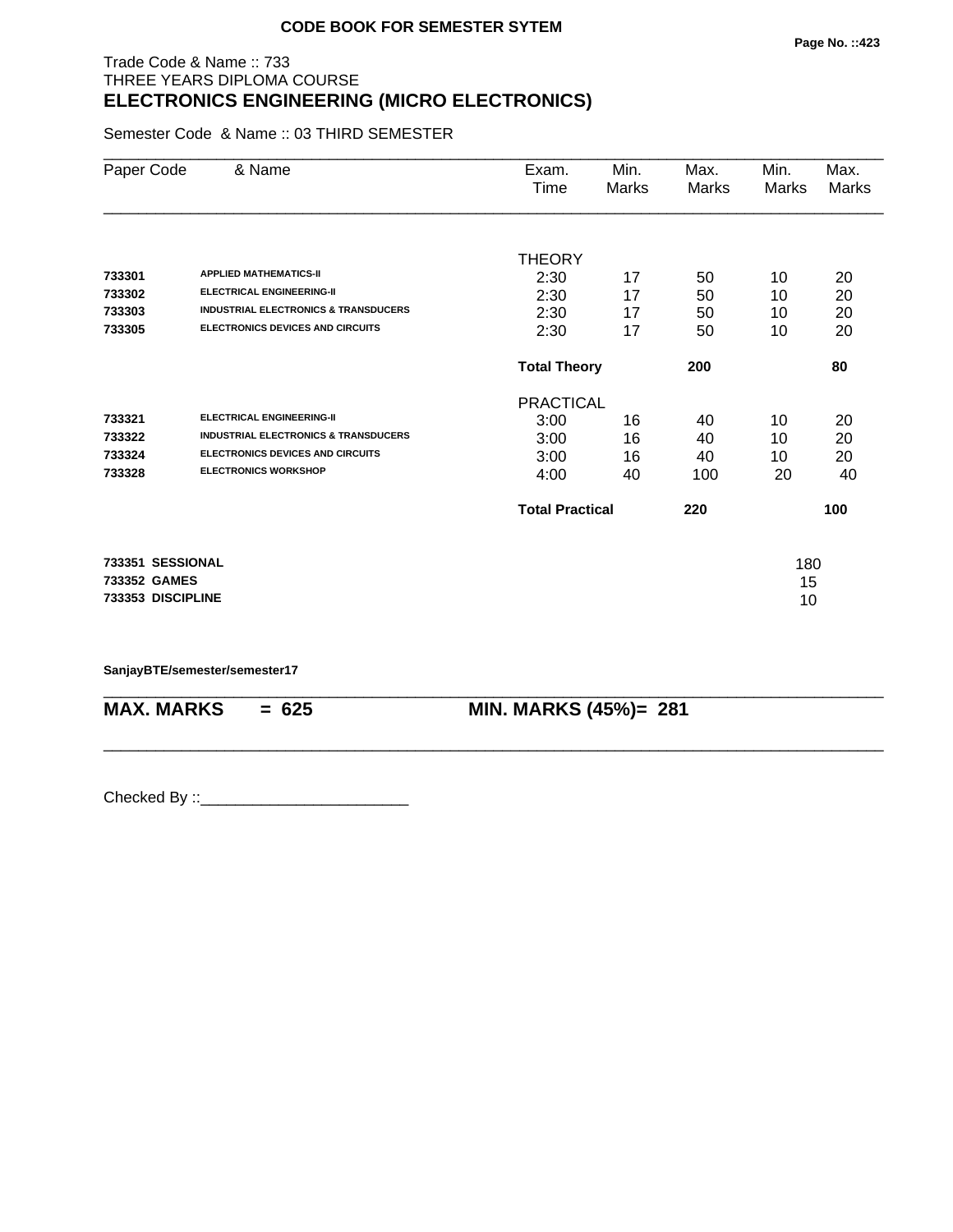## Trade Code & Name :: 733 THREE YEARS DIPLOMA COURSE **ELECTRONICS ENGINEERING (MICRO ELECTRONICS)**

Semester Code & Name :: 04 FORTH SEMESTER

| Paper Code        | & Name                                           | Exam.                  | Min.  | Max.  | Min.  | Max.  |
|-------------------|--------------------------------------------------|------------------------|-------|-------|-------|-------|
|                   |                                                  | Time                   | Marks | Marks | Marks | Marks |
|                   |                                                  |                        |       |       |       |       |
|                   |                                                  | <b>THEORY</b>          |       |       |       |       |
| 733404            | <b>NETWORK, FILTERS &amp; TRANSMISSION LINES</b> | 2:30                   | 17    | 50    | 10    | 20    |
| 733406            | PRINCIPLES OF COMMUNICATION ENGINEERING          | 2:30                   | 17    | 50    | 10    | 20    |
| 733407            | PRINCIPLES OF DIGITAL ELECTRONICS                | 2:30                   | 17    | 50    | 10    | 20    |
| 733408            | <b>PROGRAMMING IN C &amp; C++</b>                | 2:30                   | 17    | 50    | 10    | 20    |
|                   |                                                  | <b>Total Theory</b>    |       | 200   |       | 80    |
|                   |                                                  | <b>PRACTICAL</b>       |       |       |       |       |
| 733423            | NETWORK, FILTERS & TRANSMISSION LINES            | 3:00                   | 16    | 40    | 10    | 20    |
| 733425            | PRINCIPLES OF COMMUNICATION ENGINEERING          | 3:00                   | 16    | 40    | 10    | 20    |
| 733426            | PRINCIPLES OF DIGITAL ELECTRONICS                | 3:00                   | 16    | 40    | 10    | 20    |
| 733427            | <b>PROGRAMMING IN C &amp; C++</b>                | 3:00                   | 24    | 60    | 15    | 30    |
|                   |                                                  | <b>Total Practical</b> |       | 180   |       | 90    |
| 733351 SESSIONAL  |                                                  |                        |       |       | 170   |       |
| 733352 GAMES      |                                                  |                        |       |       | 15    |       |
| 733353 DISCIPLINE |                                                  |                        |       |       | 10    |       |
|                   |                                                  |                        |       |       |       |       |

\_\_\_\_\_\_\_\_\_\_\_\_\_\_\_\_\_\_\_\_\_\_\_\_\_\_\_\_\_\_\_\_\_\_\_\_\_\_\_\_\_\_\_\_\_\_\_\_\_\_\_\_\_\_\_\_\_\_\_\_\_\_\_\_\_\_\_\_\_\_\_\_\_\_\_\_\_\_\_\_\_\_\_\_\_\_\_\_\_\_

\_\_\_\_\_\_\_\_\_\_\_\_\_\_\_\_\_\_\_\_\_\_\_\_\_\_\_\_\_\_\_\_\_\_\_\_\_\_\_\_\_\_\_\_\_\_\_\_\_\_\_\_\_\_\_\_\_\_\_\_\_\_\_\_\_\_\_\_\_\_\_\_\_\_\_\_\_\_\_\_\_\_\_\_\_\_\_\_\_\_

**SanjayBTE/semester/semester17**

**MAX. MARKS = 575 MIN. MARKS (45%)= 259**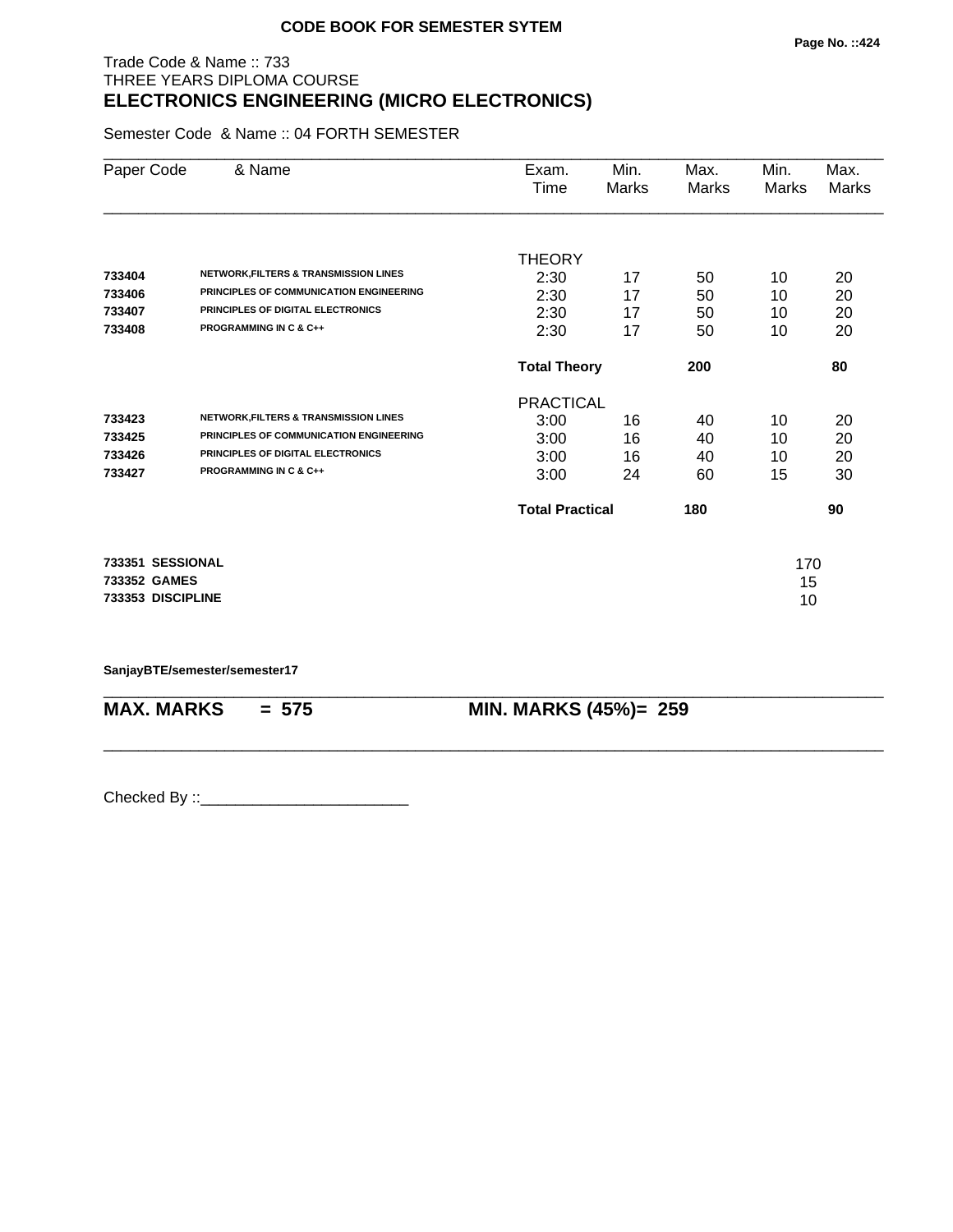## Trade Code & Name :: 733 THREE YEARS DIPLOMA COURSE **ELECTRONICS ENGINEERING (MICRO ELECTRONICS)**

Semester Code & Name :: 05 FIFTH SEMESTER

| Paper Code        | & Name                                               | Exam.                  | Min.  | Max.  | Min.  | Max.  |
|-------------------|------------------------------------------------------|------------------------|-------|-------|-------|-------|
|                   |                                                      | Time                   | Marks | Marks | Marks | Marks |
|                   |                                                      |                        |       |       |       |       |
|                   |                                                      | <b>THEORY</b>          |       |       |       |       |
| 733501            | INDUSTRIAL MANAGEMENT & ENTREPRENEURSHIP DEVELOPMENT | 2:30                   | 17    | 50    | 10    | 20    |
| 733503            | <b>ELECTRONIC INSTRUMENTS &amp; MEASUREMENTS</b>     | 2:30                   | 17    | 50    | 10    | 20    |
| 733504            | <b>AUDIO &amp; VIDEO ENGINEERING</b>                 | 2:30                   | 17    | 50    | 10    | 20    |
| 733505            | <b>OPTICAL FIBRE ENGINEERING</b>                     | 2:30                   | 17    | 50    | 10    | 20    |
|                   |                                                      | <b>Total Theory</b>    |       | 200   |       | 80    |
|                   |                                                      | <b>PRACTICAL</b>       |       |       |       |       |
| 733522            | <b>ELECTRONIC INSTRUMENTS &amp; MEASUREMENTS</b>     | 3:00                   | 24    | 60    | 15    | 30    |
| 733523            | <b>AUDIO &amp; VIDEO ENGINEERING</b>                 | 3:00                   | 24    | 60    | 15    | 30    |
| 733524            | <b>OPTICAL FIBRE ENGINEERING</b>                     | 3:00                   | 24    | 60    | 15    | 30    |
|                   |                                                      | <b>Total Practical</b> |       | 180   |       | 90    |
| 733551 SESSIONAL  |                                                      |                        |       |       | 170   |       |
| 733552 GAMES      |                                                      |                        |       |       | 15    |       |
| 733553 DISCIPLINE |                                                      |                        | ----  |       | 10    |       |

\_\_\_\_\_\_\_\_\_\_\_\_\_\_\_\_\_\_\_\_\_\_\_\_\_\_\_\_\_\_\_\_\_\_\_\_\_\_\_\_\_\_\_\_\_\_\_\_\_\_\_\_\_\_\_\_\_\_\_\_\_\_\_\_\_\_\_\_\_\_\_\_\_\_\_\_\_\_\_\_\_\_\_\_\_\_\_\_\_\_

\_\_\_\_\_\_\_\_\_\_\_\_\_\_\_\_\_\_\_\_\_\_\_\_\_\_\_\_\_\_\_\_\_\_\_\_\_\_\_\_\_\_\_\_\_\_\_\_\_\_\_\_\_\_\_\_\_\_\_\_\_\_\_\_\_\_\_\_\_\_\_\_\_\_\_\_\_\_\_\_\_\_\_\_\_\_\_\_\_\_

**SanjayBTE/semester/semester17**

**MAX. MARKS = 575 MIN. MARKS (45%)= 259**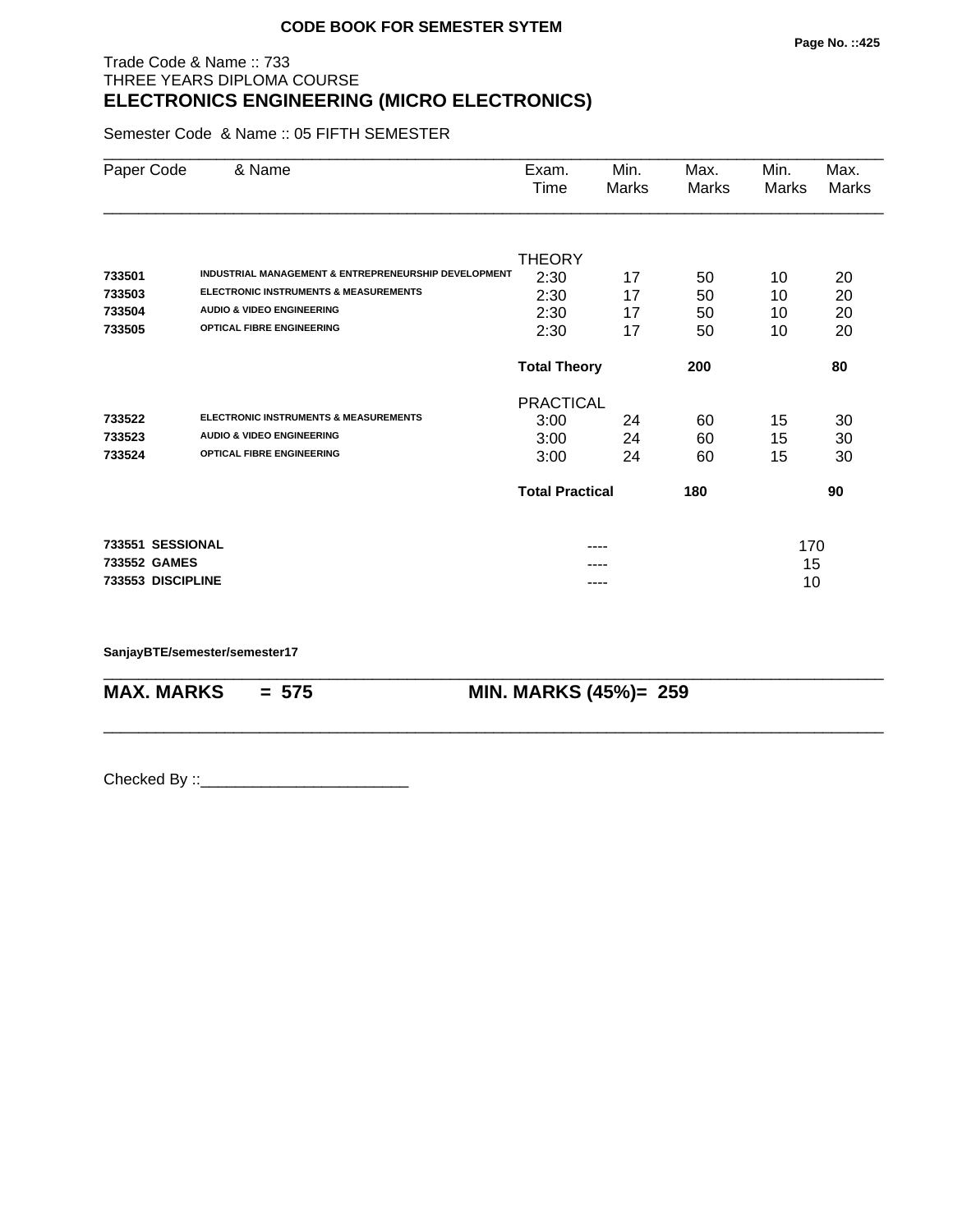## Trade Code & Name :: 733 THREE YEARS DIPLOMA COURSE **ELECTRONICS ENGINEERING (MICRO ELECTRONICS)**

Semester Code & Name :: 06 SIXTH SEMESTER

| Paper Code        | & Name                                                      | Exam.<br><b>Time</b>   | Min.<br><b>Marks</b> | Max.<br>Marks | Min.<br>Marks | Max.<br>Marks |
|-------------------|-------------------------------------------------------------|------------------------|----------------------|---------------|---------------|---------------|
|                   |                                                             |                        |                      |               |               |               |
|                   |                                                             | <b>THEORY</b>          |                      |               |               |               |
| 733602            | <b>MODERN COMMUNICATION SYSTEMS</b>                         | 2:30                   | 17                   | 50            | 10            | 20            |
| 733606            | <b>MICROPROCESSORS &amp; APPLICATION</b>                    | 2:30                   | 17                   | 50            | 10            | 20            |
| 733607            | <b>MICRO ELECTRONICS</b>                                    | 2:30                   | 17                   | 50            | 10            | 20            |
|                   |                                                             | <b>Total Theory</b>    |                      | 150           |               | 60            |
|                   |                                                             | <b>PRACTICAL</b>       |                      |               |               |               |
| 733621            | <b>MODERN COMMUNICATION SYSTEMS</b>                         | 3:00                   | 24                   | 60            | 15            | 30            |
| 733625            | <b>MICROPROCESSORS &amp; APPLICATION</b>                    | 3:00                   | 24                   | 60            | 15            | 30            |
| 733626            | <b>PROJECT-I PROBLEM</b>                                    | ----                   | 36                   | 90            | 20            | 40            |
| 733627            | PROJECT-II FIELD EXPOSURE                                   | $---$                  | 16                   | 40            | 10            | 20            |
|                   |                                                             | <b>Total Practical</b> |                      | 250           |               | 120           |
| 733651 SESSIONAL  |                                                             |                        |                      |               | 180           |               |
| 733652 GAMES      |                                                             |                        |                      |               | 15            |               |
| 733653 DISCIPLINE |                                                             |                        |                      |               | 10            |               |
|                   |                                                             |                        |                      |               |               |               |
|                   | 733661 CARRY OVER IST YEAR (30%)                            |                        |                      |               | 330           |               |
|                   | 733662 CARRY OVER 2ND YEAR (70%)                            |                        |                      |               | 840           |               |
|                   |                                                             |                        |                      |               |               |               |
|                   | 733672 [0020] ENVIRONMENTAL EDUCATION & DISASTER MANAGEMENT |                        | 2:30                 | 17            | 50            |               |
|                   | SanjayBTE/semester/semester17                               |                        |                      |               |               |               |
| <b>MAX. MARKS</b> | $= 1775$                                                    | MIN. MARKS (45%)= 799  |                      |               |               |               |

\_\_\_\_\_\_\_\_\_\_\_\_\_\_\_\_\_\_\_\_\_\_\_\_\_\_\_\_\_\_\_\_\_\_\_\_\_\_\_\_\_\_\_\_\_\_\_\_\_\_\_\_\_\_\_\_\_\_\_\_\_\_\_\_\_\_\_\_\_\_\_\_\_\_\_\_\_\_\_\_\_\_\_\_\_\_\_\_\_\_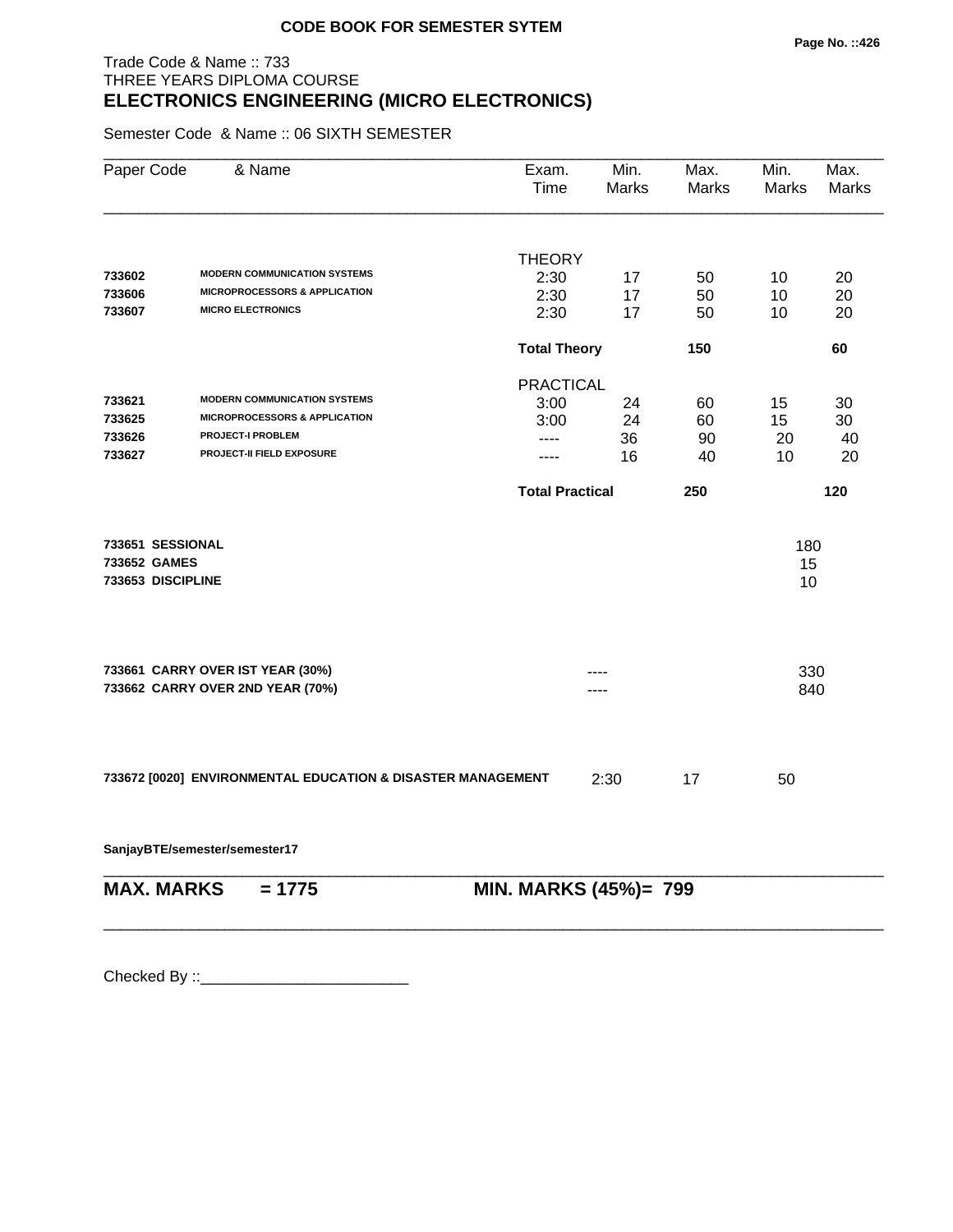## Trade Code & Name :: 737 THREE YEARS DIPLOMA COURSE

# **HOTEL MANAGEMENT & CATERING TECHNOLOGY**

Semester Code & Name :: 01 FIRST SEMESTER

| Paper Code        | & Name                                                    | Exam.                  | Min.  | Max.  | Min.  | Max.  |
|-------------------|-----------------------------------------------------------|------------------------|-------|-------|-------|-------|
|                   |                                                           | Time                   | Marks | Marks | Marks | Marks |
|                   |                                                           |                        |       |       |       |       |
|                   |                                                           | <b>THEORY</b>          |       |       |       |       |
| 737101            | FOUN DATION COURSE IN FOOD PRODUCTION                     | 2:30                   | 33    | 100   | 20    | 40    |
| 737102            | <b>FOUN DATION COURSE IN FOOD &amp; BEVERAGE SERVICES</b> | 2:30                   | 33    | 100   | 20    | 40    |
| 737107            | <b>BASIC NUTRITION &amp; PRINCIPLE OF FOOD SCIENCE</b>    | 2:30                   | 17    | 50    | 10    | 20    |
| 737108            | <b>BASIC ACCOUNTANCY</b>                                  | 2:30                   | 17    | 50    | 10    | 20    |
| 737109            | <b>COMMUNICATION SKILL</b>                                | 2:30                   | 17    | 50    | 10    | 20    |
|                   |                                                           | <b>Total Theory</b>    |       | 350   |       | 140   |
|                   |                                                           | <b>PRACTICAL</b>       |       |       |       |       |
| 737121            | FOUN DATION COURSE IN FOOD PRODUCTION                     | 6:00                   | 40    | 100   | 20    | 40    |
| 737122            | <b>FOUN DATION COURSE IN FOOD &amp; BEVERAGE SERVICES</b> | 3:00                   | 30    | 75    | 17    | 35    |
|                   |                                                           | <b>Total Practical</b> |       | 175   |       | 75    |
| 737151 SESSIONAL  |                                                           |                        |       |       | 215   |       |
| 737152 GAME       |                                                           |                        |       |       | 15    |       |
| 737153 DISCIPLINE |                                                           |                        | ----  |       | 10    |       |

\_\_\_\_\_\_\_\_\_\_\_\_\_\_\_\_\_\_\_\_\_\_\_\_\_\_\_\_\_\_\_\_\_\_\_\_\_\_\_\_\_\_\_\_\_\_\_\_\_\_\_\_\_\_\_\_\_\_\_\_\_\_\_\_\_\_\_\_\_\_\_\_\_\_\_\_\_\_\_\_\_\_\_\_\_\_\_\_\_\_

#### **SanjayBTE/semester/semester17**

\_\_\_\_\_\_\_\_\_\_\_\_\_\_\_\_\_\_\_\_\_\_\_\_\_\_\_\_\_\_\_\_\_\_\_\_\_\_\_\_\_\_\_\_\_\_\_\_\_\_\_\_\_\_\_\_\_\_\_\_\_\_\_\_\_\_\_\_\_\_\_\_\_\_\_\_\_\_\_\_\_\_\_\_\_\_\_\_\_\_

**MAX. MARKS = 765 MIN. MARKS (45%)= 344**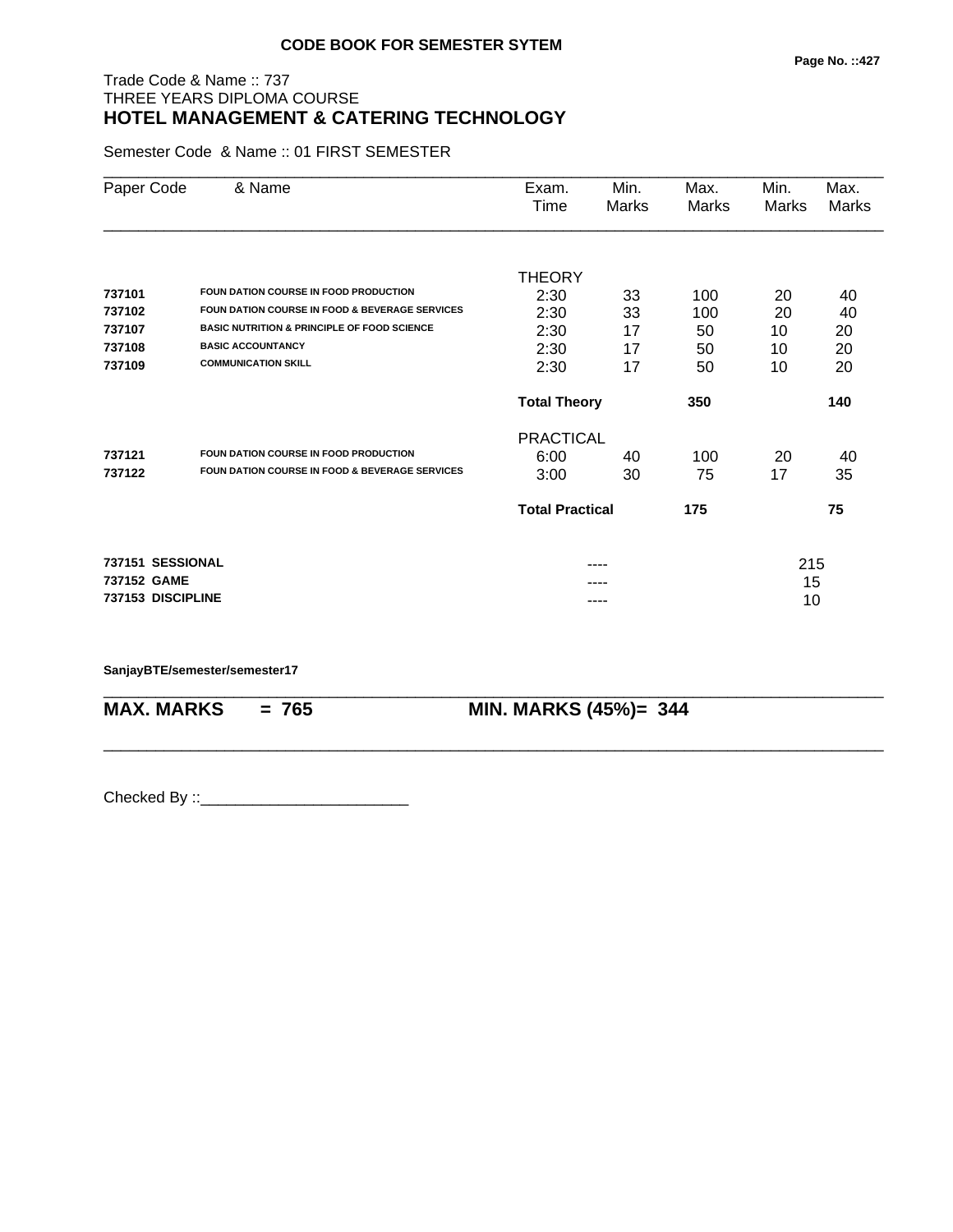## Trade Code & Name :: 737 THREE YEARS DIPLOMA COURSE **HOTEL MANAGEMENT & CATERING TECHNOLOGY**

Semester Code & Name :: 02 SECOND SEMESTER

|                   |                                                | Time                   | Marks | Marks | Marks | Marks |
|-------------------|------------------------------------------------|------------------------|-------|-------|-------|-------|
|                   |                                                |                        |       |       |       |       |
|                   |                                                | <b>THEORY</b>          |       |       |       |       |
| 737203            | FOUN DATION COURSE IN FRONT OFFICE OPERATIONS  | 2:30                   | 33    | 100   | 20    | 40    |
| 737204            | FOUN DATION COURSE IN ACCOMMODATION OPERATIONS | 2:30                   | 33    | 100   | 20    | 40    |
| 737205            | <b>APPLICATION OF COMPUTERS</b>                | 2:30                   | 17    | 50    | 10    | 20    |
| 737206            | HOTEL ENGINEERING                              | 2:30                   | 17    | 50    | 10    | 20    |
|                   |                                                | <b>Total Theory</b>    |       | 300   |       | 120   |
|                   |                                                | <b>PRACTICAL</b>       |       |       |       |       |
| 737223            | FOUN DATION COURSE IN FRONT OFFICE OPERATIONS  | 3:00                   | 30    | 75    | 17    | 35    |
| 737224            | FOUN DATION COURSE IN ACCOMMODATION OPERATIONS | 3:00                   | 30    | 75    | 17    | 35    |
| 737225            | <b>APPLICATION OF COMPUTER'S</b>               | 3:00                   | 20    | 50    | 10    | 20    |
|                   |                                                | <b>Total Practical</b> |       | 200   |       | 90    |
| 737251 SESSIONAL  |                                                |                        |       |       | 210   |       |
| 737252 GAME       |                                                |                        |       |       | 15    |       |
| 737253 DISCIPLINE |                                                |                        |       |       | 10    |       |

\_\_\_\_\_\_\_\_\_\_\_\_\_\_\_\_\_\_\_\_\_\_\_\_\_\_\_\_\_\_\_\_\_\_\_\_\_\_\_\_\_\_\_\_\_\_\_\_\_\_\_\_\_\_\_\_\_\_\_\_\_\_\_\_\_\_\_\_\_\_\_\_\_\_\_\_\_\_\_\_\_\_\_\_\_\_\_\_\_\_

\_\_\_\_\_\_\_\_\_\_\_\_\_\_\_\_\_\_\_\_\_\_\_\_\_\_\_\_\_\_\_\_\_\_\_\_\_\_\_\_\_\_\_\_\_\_\_\_\_\_\_\_\_\_\_\_\_\_\_\_\_\_\_\_\_\_\_\_\_\_\_\_\_\_\_\_\_\_\_\_\_\_\_\_\_\_\_\_\_\_

**SanjayBTE/semester/semester17**

**MAX. MARKS = 735 MIN. MARKS (45%)= 331**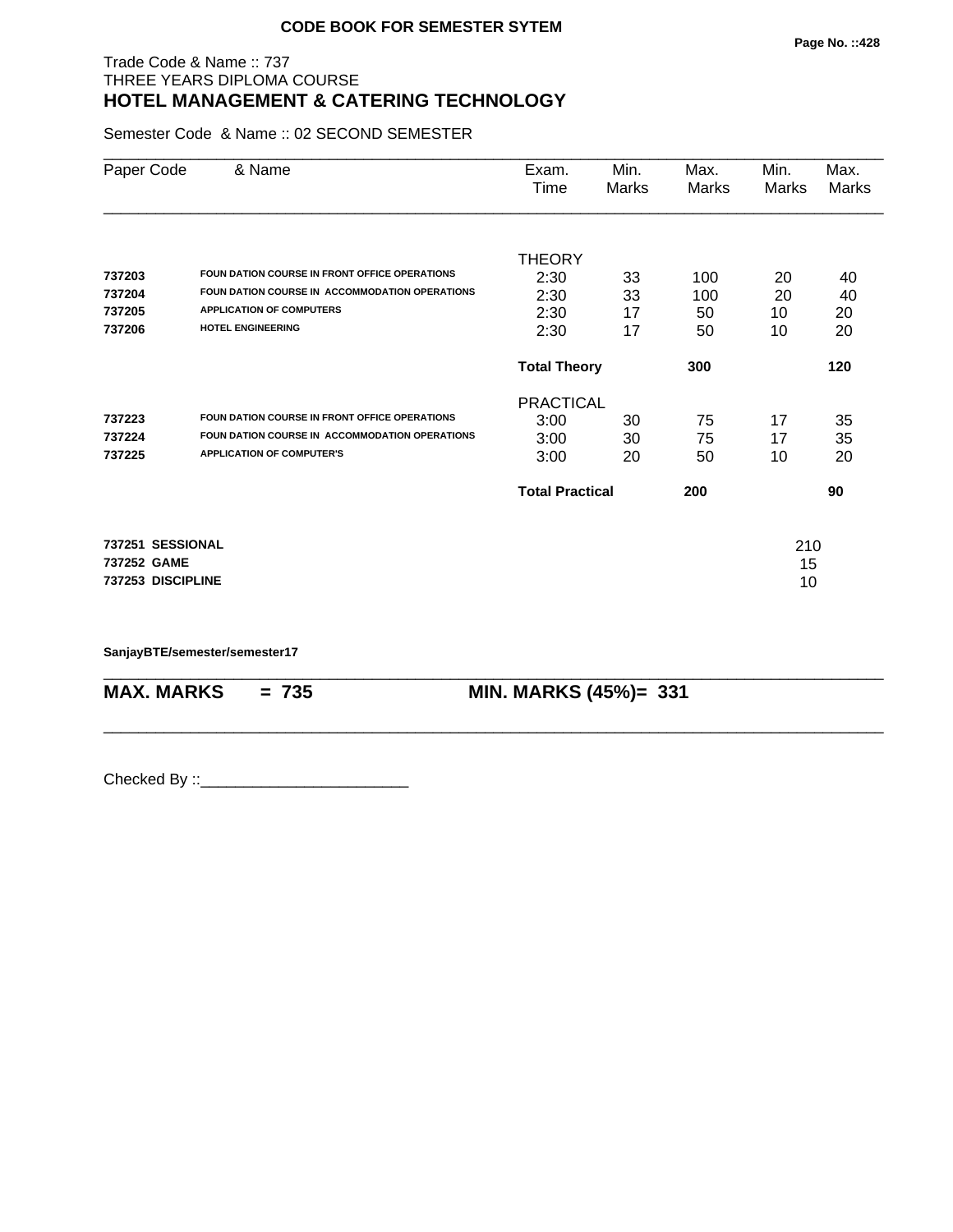## Trade Code & Name :: 737 THREE YEARS DIPLOMA COURSE **HOTEL MANAGEMENT & CATERING TECHNOLOGY**

Semester Code & Name :: 03 THIRD SEMESTER

| Paper Code        | & Name                                        | Exam.<br>Time          | Min.<br><b>Marks</b> | Max.<br><b>Marks</b> | Min.<br><b>Marks</b> | Max.<br><b>Marks</b> |
|-------------------|-----------------------------------------------|------------------------|----------------------|----------------------|----------------------|----------------------|
|                   |                                               |                        |                      |                      |                      |                      |
|                   | <b>FOOD PRODUCTION &amp; OPERATION</b>        | <b>THEORY</b>          |                      |                      |                      |                      |
| 737301<br>737302  | <b>FOOD &amp; BEVERAGE SERVICES OPERATION</b> | 2:30                   | 33                   | 100                  | 20                   | 40                   |
|                   | <b>FRONT OFFICE OPERATIONS</b>                | 2:30                   | 33                   | 100                  | 20                   | 40                   |
| 737303            | <b>ACCOMMODATION OPERATIONS</b>               | 2:30                   | 33                   | 100                  | 20                   | 40                   |
| 737304            |                                               | 2:30                   | 33                   | 100                  | 20                   | 40                   |
| 737305            | <b>FOOD &amp; BEVERAGE CONTROLS</b>           | 2:30                   | 33                   | 100                  | 20                   | 40                   |
| 737306            | <b>HOTEL ACCOUNTTANCY</b>                     | 2:30                   | 17                   | 50                   | 10                   | 20                   |
| 737307            | <b>FOOD SAFETY &amp; QUALITY</b>              | 2:30                   | 17                   | 50                   | 10                   | 20                   |
| 737308            | <b>HUMAN RESOURCE MANAGEMENT</b>              | 2:30                   | 17                   | 50                   | 10                   | 20                   |
| 737309            | <b>MANAGEMENT IN TOURISM</b>                  | 2:30                   | 17                   | 50                   | 10                   | 20                   |
| 737310            | <b>COMMUNICATION SKILL IN ENGLISH</b>         | 2:30                   | 17                   | 50                   | 10                   | 20                   |
|                   |                                               | <b>Total Theory</b>    |                      | 750                  |                      | 300                  |
|                   |                                               | <b>PRACTICAL</b>       |                      |                      |                      |                      |
| 737321            | <b>FOOD PRODUCTION &amp; OPERATION</b>        | 6:00                   | 32                   | 80                   | 20                   | 40                   |
| 737322            | <b>FOOD &amp; BEVERAGE SERVICES OPERATION</b> | 3:00                   | 30                   | 75                   | 17                   | 35                   |
| 737323            | <b>FRONT OFFICE OPERATIONS</b>                | 3:00                   | 30                   | 75                   | 17                   | 35                   |
| 737324            | <b>ACCOMMODATION OPERATIONS</b>               | 3:00                   | 30                   | 75                   | 17                   | 35                   |
|                   |                                               | <b>Total Practical</b> |                      | 305                  |                      | 145                  |
| 737351 SESSIONAL  |                                               |                        |                      |                      | 445                  |                      |
| 737352 GAMES      |                                               |                        |                      |                      | 15                   |                      |
| 737353 DISCIPLINE |                                               |                        | ----                 |                      | 10                   |                      |

\_\_\_\_\_\_\_\_\_\_\_\_\_\_\_\_\_\_\_\_\_\_\_\_\_\_\_\_\_\_\_\_\_\_\_\_\_\_\_\_\_\_\_\_\_\_\_\_\_\_\_\_\_\_\_\_\_\_\_\_\_\_\_\_\_\_\_\_\_\_\_\_\_\_\_\_\_\_\_\_\_\_\_\_\_\_\_\_\_\_

\_\_\_\_\_\_\_\_\_\_\_\_\_\_\_\_\_\_\_\_\_\_\_\_\_\_\_\_\_\_\_\_\_\_\_\_\_\_\_\_\_\_\_\_\_\_\_\_\_\_\_\_\_\_\_\_\_\_\_\_\_\_\_\_\_\_\_\_\_\_\_\_\_\_\_\_\_\_\_\_\_\_\_\_\_\_\_\_\_\_

**SanjayBTE/semester/semester17**

**MAX. MARKS = 1525 MIN. MARKS (45%)= 686**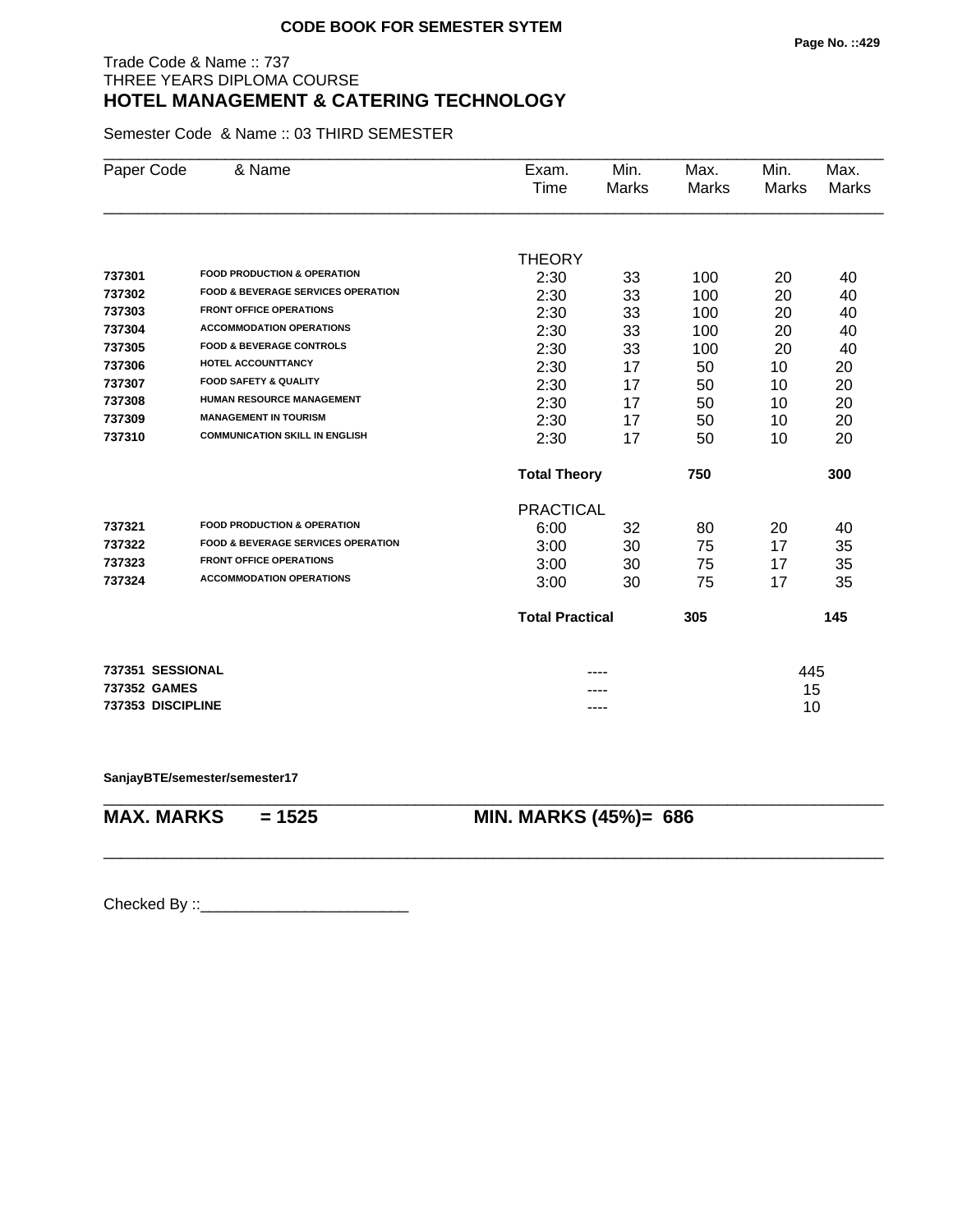## Trade Code & Name :: 737 THREE YEARS DIPLOMA COURSE **HOTEL MANAGEMENT & CATERING TECHNOLOGY**

Semester Code & Name :: 04 FORTH SEMESTER

| Paper Code                                            | & Name                                | Exam.<br>Time          | Min.<br>Marks | Max.<br>Marks | Min.<br>Marks   | Max.<br>Marks |
|-------------------------------------------------------|---------------------------------------|------------------------|---------------|---------------|-----------------|---------------|
| 737425                                                | <b>INDUSTRIAL TRAINING (20 WEEKS)</b> | <b>PRACTICAL</b>       | 24            | 60            | 70              | 140           |
|                                                       |                                       | <b>Total Practical</b> |               | 60            |                 | 140           |
| 737451 SESSIONAL<br>737452 GAMES<br>737453 DISCIPLINE |                                       |                        |               |               | 140<br>15<br>10 |               |
|                                                       | SanjayBTE/semester/semester17         |                        |               |               |                 |               |

| <b>MAX. MARKS</b> | $= 225$ | <b>MIN. MARKS (45%)= 101</b> |
|-------------------|---------|------------------------------|

\_\_\_\_\_\_\_\_\_\_\_\_\_\_\_\_\_\_\_\_\_\_\_\_\_\_\_\_\_\_\_\_\_\_\_\_\_\_\_\_\_\_\_\_\_\_\_\_\_\_\_\_\_\_\_\_\_\_\_\_\_\_\_\_\_\_\_\_\_\_\_\_\_\_\_\_\_\_\_\_\_\_\_\_\_\_\_\_\_\_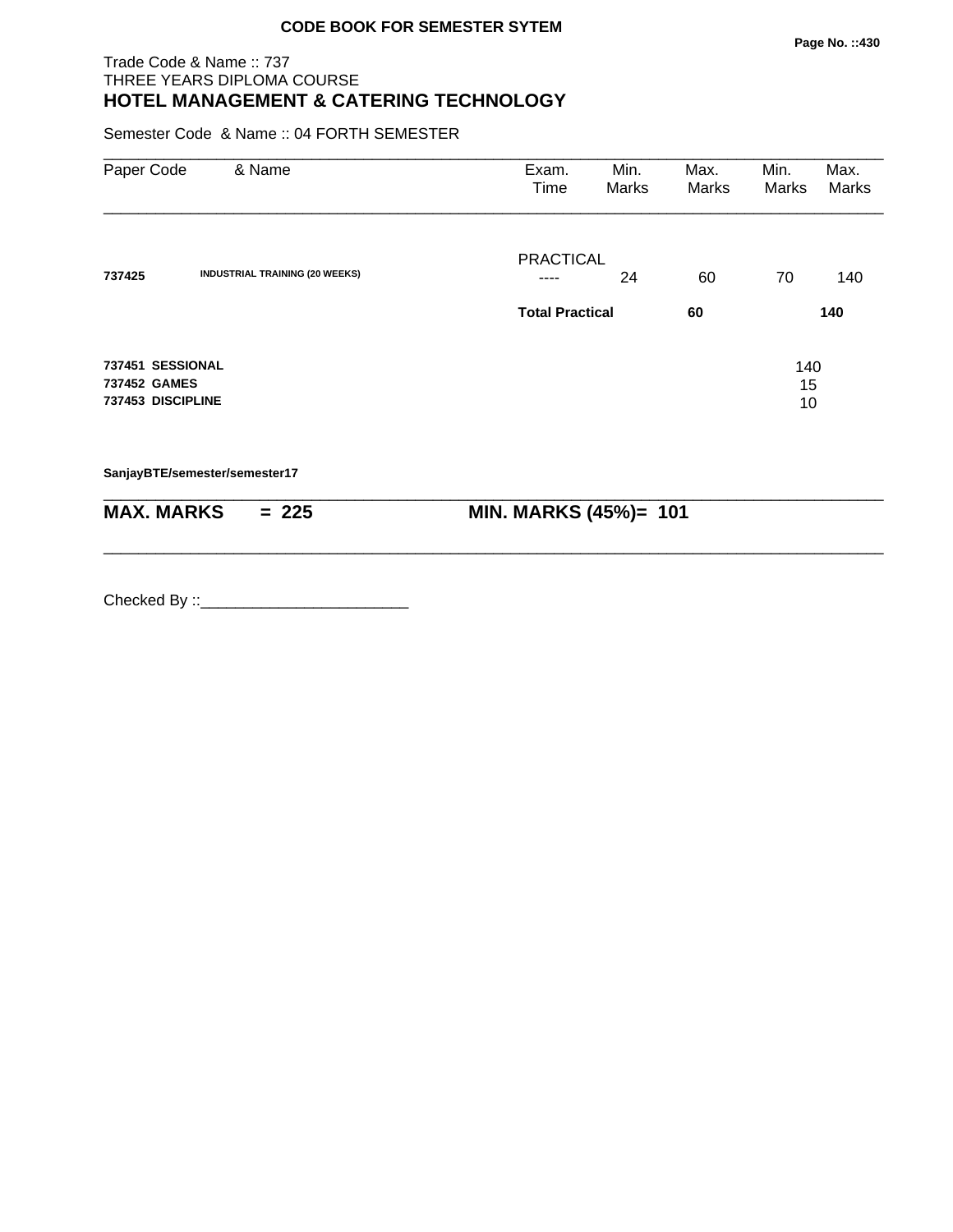## Trade Code & Name :: 737 THREE YEARS DIPLOMA COURSE **HOTEL MANAGEMENT & CATERING TECHNOLOGY**

Semester Code & Name :: 05 FIFTH SEMESTER

| Paper Code        | & Name                                       | Exam.                  | Min.  | Max.  | Min.  | Max.  |
|-------------------|----------------------------------------------|------------------------|-------|-------|-------|-------|
|                   |                                              | Time                   | Marks | Marks | Marks | Marks |
|                   |                                              |                        |       |       |       |       |
|                   |                                              | <b>THEORY</b>          |       |       |       |       |
| 737501            | ADVANCE FOOD PRODUCTION OPERATION            | 2:30                   | 33    | 100   | 20    | 40    |
| 737502            | <b>ADVANCE FOOD &amp; BEVERAGE OPERATION</b> | 2:30                   | 33    | 100   | 20    | 40    |
| 737505            | <b>FOOD AND BEVERAGE MANAGEMENT</b>          | 2:30                   | 17    | 50    | 10    | 20    |
| 737507            | <b>FINANCIAL MANAGEMENT</b>                  | 2:30                   | 33    | 100   | 20    | 40    |
| 737508            | <b>STRATEGIC MANAGEMENT</b>                  | 2:30                   | 17    | 50    | 10    | 20    |
|                   |                                              | <b>Total Theory</b>    |       | 400   |       | 160   |
|                   |                                              | <b>PRACTICAL</b>       |       |       |       |       |
| 737521            | <b>ADDVANCE FOOD PRODUCTION OPERATION</b>    | 6:00                   | 40    | 100   | 25    | 50    |
| 737522            | <b>ADVANCE FOOD &amp; BEVERAGE OPERATION</b> | 3:00                   | 40    | 100   | 25    | 50    |
|                   |                                              | <b>Total Practical</b> |       | 200   |       | 100   |
| 737551 SESSIONAL  |                                              |                        |       |       | 260   |       |
| 737552 GAMES      |                                              |                        |       |       | 15    |       |
| 737553 DISCIPLINE |                                              |                        | ----  |       | 10    |       |

\_\_\_\_\_\_\_\_\_\_\_\_\_\_\_\_\_\_\_\_\_\_\_\_\_\_\_\_\_\_\_\_\_\_\_\_\_\_\_\_\_\_\_\_\_\_\_\_\_\_\_\_\_\_\_\_\_\_\_\_\_\_\_\_\_\_\_\_\_\_\_\_\_\_\_\_\_\_\_\_\_\_\_\_\_\_\_\_\_\_

\_\_\_\_\_\_\_\_\_\_\_\_\_\_\_\_\_\_\_\_\_\_\_\_\_\_\_\_\_\_\_\_\_\_\_\_\_\_\_\_\_\_\_\_\_\_\_\_\_\_\_\_\_\_\_\_\_\_\_\_\_\_\_\_\_\_\_\_\_\_\_\_\_\_\_\_\_\_\_\_\_\_\_\_\_\_\_\_\_\_

**SanjayBTE/semester/semester17**

**MAX. MARKS = 885 MIN. MARKS (45%)= 398**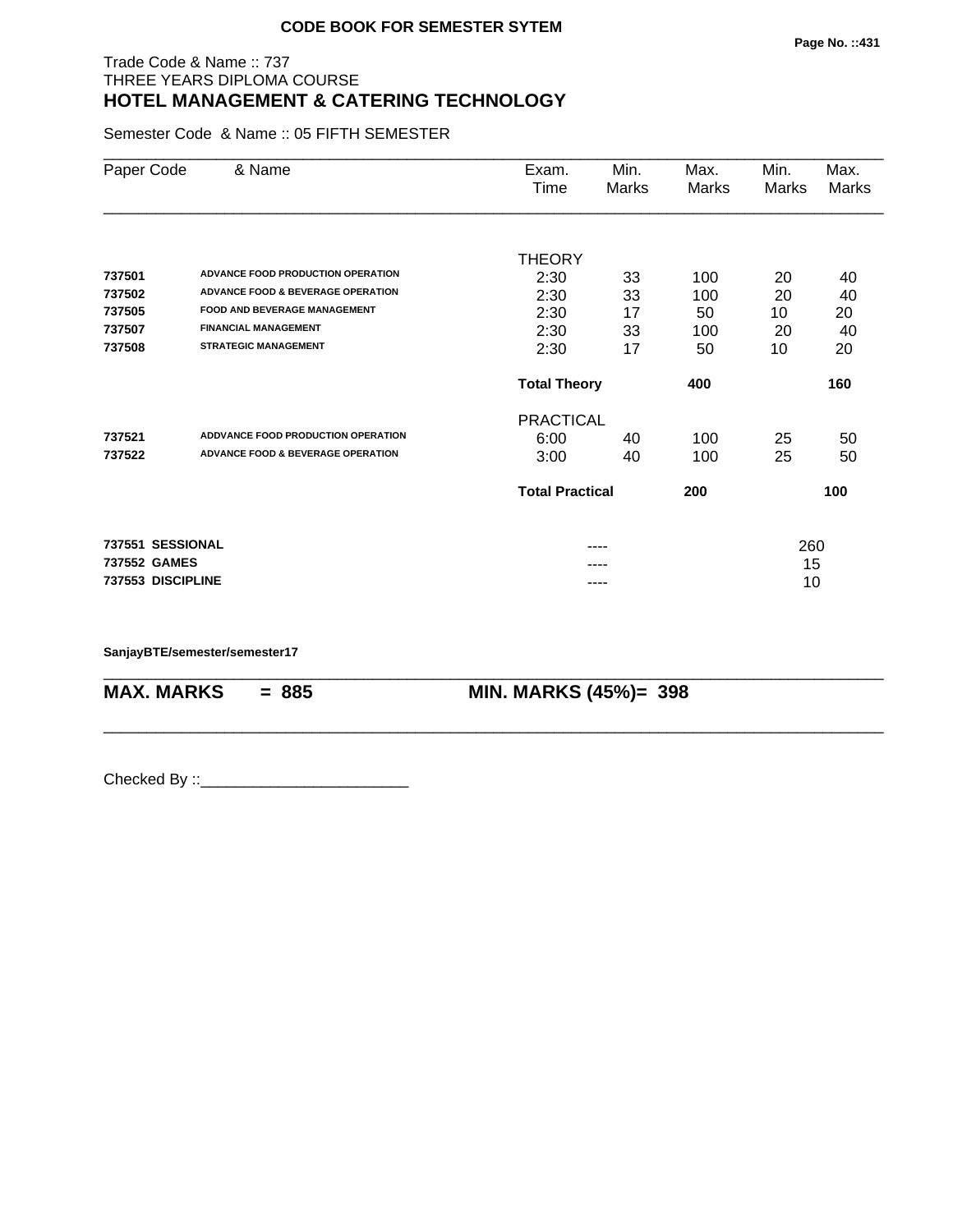## Trade Code & Name :: 737 THREE YEARS DIPLOMA COURSE **HOTEL MANAGEMENT & CATERING TECHNOLOGY**

Semester Code & Name :: 06 SIXTH SEMESTER

| Paper Code                                                           | & Name                                                         | Exam.<br>Time         | Min.<br>Marks                 | Max.<br>Marks | Min.<br><b>Marks</b> | Max.<br><b>Marks</b> |  |
|----------------------------------------------------------------------|----------------------------------------------------------------|-----------------------|-------------------------------|---------------|----------------------|----------------------|--|
|                                                                      |                                                                |                       |                               |               |                      |                      |  |
| 737603                                                               | <b>FRONT OFFICE MANAGEMENT</b>                                 | <b>THEORY</b><br>2:30 |                               |               |                      | 40                   |  |
| 737604                                                               | <b>ACCOMMODATION MANAGEMENT</b>                                | 2:30                  | 33<br>33                      | 100<br>100    | 20<br>20             | 40                   |  |
| 737606                                                               | <b>FACILITY PLANNING</b>                                       | 2:30                  | 33                            | 100           | 20                   | 40                   |  |
| 737609                                                               | <b>TOURISM MARKETING</b>                                       | 2:30                  | 17                            | 50            | 10                   | 20                   |  |
|                                                                      |                                                                |                       | <b>Total Theory</b><br>350    |               |                      | 140                  |  |
|                                                                      |                                                                |                       | <b>PRACTICAL</b>              |               |                      |                      |  |
| 737623                                                               | <b>FRONT OFFICE MANAGEMENT</b>                                 | 3:00                  | 40                            | 100           | 25                   | 50                   |  |
| 737624                                                               | <b>ACCOMODATION MANAGEMENT</b>                                 | 3:00                  | 40                            | 100           | 25                   | 50                   |  |
| 737625                                                               | <b>RESEARCH PROJECT</b>                                        | ----                  | 40                            | 100           | 12                   | 25                   |  |
|                                                                      |                                                                |                       | <b>Total Practical</b><br>300 |               |                      | 125                  |  |
| 737651 SESSIONAL<br>737652 GAMES                                     |                                                                |                       |                               |               | 265<br>15            |                      |  |
| 737653 DISCIPLINE                                                    |                                                                |                       |                               |               | 10                   |                      |  |
|                                                                      |                                                                |                       |                               |               |                      |                      |  |
| 737661 CARRY OVER IST YEAR (30%)<br>737662 CARRY OVER 2ND YEAR (70%) |                                                                |                       |                               |               | 450<br>1825          |                      |  |
|                                                                      |                                                                |                       |                               |               |                      |                      |  |
| 737672 [0020] ENVIRONMENTAL EDUCATION & DISASTER MANAGEMENT          |                                                                |                       | 2:30                          | 17            | 50                   |                      |  |
|                                                                      | SanjayBTE/semester/semester17                                  |                       |                               |               |                      |                      |  |
|                                                                      | <b>MAX. MARKS</b><br><b>MIN. MARKS (45%)= 1447</b><br>$= 3215$ |                       |                               |               |                      |                      |  |

\_\_\_\_\_\_\_\_\_\_\_\_\_\_\_\_\_\_\_\_\_\_\_\_\_\_\_\_\_\_\_\_\_\_\_\_\_\_\_\_\_\_\_\_\_\_\_\_\_\_\_\_\_\_\_\_\_\_\_\_\_\_\_\_\_\_\_\_\_\_\_\_\_\_\_\_\_\_\_\_\_\_\_\_\_\_\_\_\_\_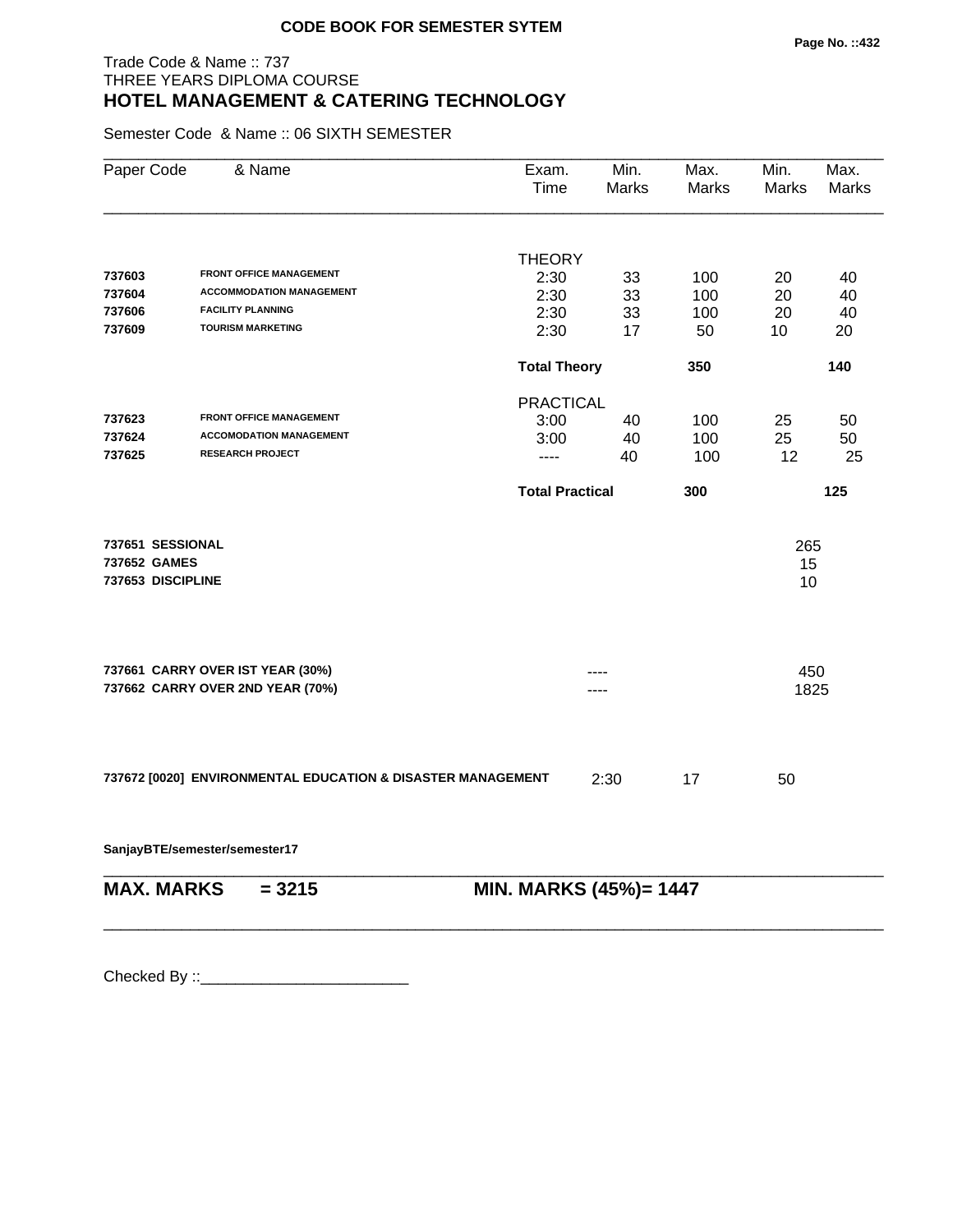## Trade Code & Name :: 739 THREE YEARS DIPLOMA COURSE **INTERIOR DESIGN & DECORATION**

Semester Code & Name :: 01 FIRST SEMESTER

| Paper Code        | & Name                              | Min.<br>Exam.          |       | Max.  | Min.  | Max.         |
|-------------------|-------------------------------------|------------------------|-------|-------|-------|--------------|
|                   |                                     | Time                   | Marks | Marks | Marks | <b>Marks</b> |
|                   |                                     |                        |       |       |       |              |
|                   |                                     | <b>THEORY</b>          |       |       |       |              |
| 739101            | PROFESSIONAL COMMUNICATION          | 2:30                   | 17    | 50    | 10    | 20           |
| 739102            | <b>BASIC DESIGN &amp; SKETCHING</b> | 6:00                   | 33    | 100   | 30    | 60           |
| 739103            | <b>GRAPHIC PRESENTATION</b>         | 6:00                   | 33    | 100   | 30    | 60           |
| 739104            | HISTORY OF INTERIOR AND FURNITURE   | 2:30                   | 17    | 50    | 10    | 20           |
|                   |                                     | <b>Total Theory</b>    |       | 300   |       | 160          |
|                   |                                     | <b>PRACTICAL</b>       |       |       |       |              |
| 739122            | PROFESSIONAL COMMUNICATION          | 3:00                   | 8     | 20    | 5     | 10           |
|                   |                                     | <b>Total Practical</b> |       | 20    |       | 10           |
| 739151 SESSIONAL  |                                     |                        | ----  |       | 170   |              |
| 739152 GAMES      |                                     |                        |       |       | 15    |              |
| 739153 DISCIPLINE |                                     |                        | ----  |       | 10    |              |

\_\_\_\_\_\_\_\_\_\_\_\_\_\_\_\_\_\_\_\_\_\_\_\_\_\_\_\_\_\_\_\_\_\_\_\_\_\_\_\_\_\_\_\_\_\_\_\_\_\_\_\_\_\_\_\_\_\_\_\_\_\_\_\_\_\_\_\_\_\_\_\_\_\_\_\_\_\_\_\_\_\_\_\_\_\_\_\_\_\_

\_\_\_\_\_\_\_\_\_\_\_\_\_\_\_\_\_\_\_\_\_\_\_\_\_\_\_\_\_\_\_\_\_\_\_\_\_\_\_\_\_\_\_\_\_\_\_\_\_\_\_\_\_\_\_\_\_\_\_\_\_\_\_\_\_\_\_\_\_\_\_\_\_\_\_\_\_\_\_\_\_\_\_\_\_\_\_\_\_\_

**SanjayBTE/semester/semester17**

**MAX. MARKS = 515 MIN. MARKS (45%)= 232**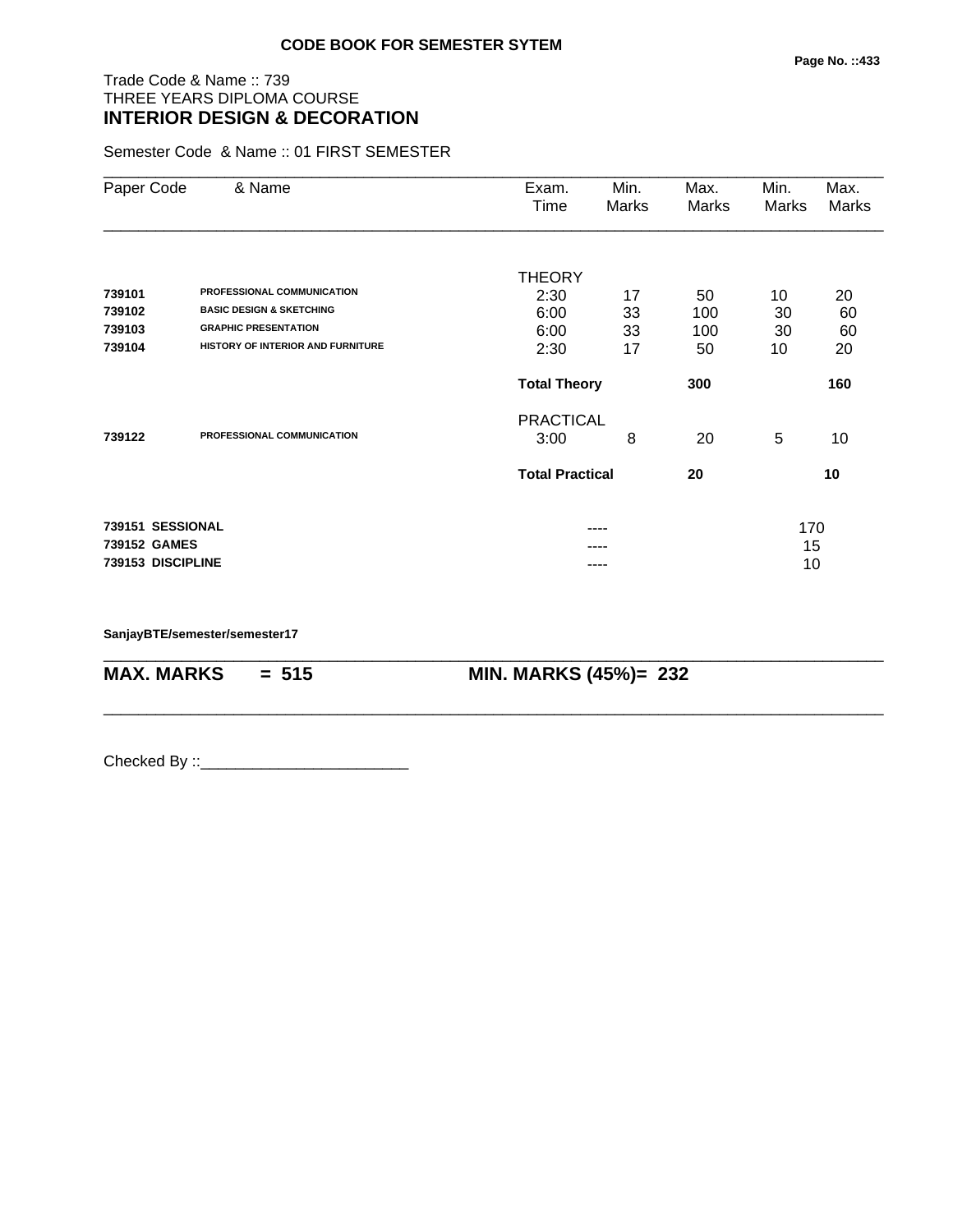### Trade Code & Name :: 739 THREE YEARS DIPLOMA COURSE **INTERIOR DESIGN & DECORATION**

Semester Code & Name :: 02 SECOND SEMESTER

| Paper Code                                            | & Name                                         | Exam.                  | Min.  | Max.  | Min.            | Max.  |
|-------------------------------------------------------|------------------------------------------------|------------------------|-------|-------|-----------------|-------|
|                                                       |                                                | Time                   | Marks | Marks | Marks           | Marks |
|                                                       |                                                |                        |       |       |                 |       |
|                                                       |                                                | <b>THEORY</b>          |       |       |                 |       |
| 739205                                                | <b>BUILDING CONSTRUCTION &amp; MATARIALS-I</b> | 4:00                   | 33    | 100   | 30              | 60    |
| 739206                                                | <b>INTERIOR DESIGN-I</b>                       | 12:0                   | 50    | 150   | 30              | 60    |
|                                                       |                                                | <b>Total Theory</b>    |       | 250   |                 | 120   |
|                                                       |                                                | <b>PRACTICAL</b>       |       |       |                 |       |
| 739221                                                | <b>INTRODUCTION TO COMPUTER</b>                | 3:00                   | 24    | 60    | 15              | 30    |
|                                                       |                                                | <b>Total Practical</b> |       | 60    |                 | 30    |
| 739251 SESSIONAL<br>739252 GAMES<br>739253 DISCIPLINE |                                                |                        |       |       | 150<br>15<br>10 |       |

\_\_\_\_\_\_\_\_\_\_\_\_\_\_\_\_\_\_\_\_\_\_\_\_\_\_\_\_\_\_\_\_\_\_\_\_\_\_\_\_\_\_\_\_\_\_\_\_\_\_\_\_\_\_\_\_\_\_\_\_\_\_\_\_\_\_\_\_\_\_\_\_\_\_\_\_\_\_\_\_\_\_\_\_\_\_\_\_\_\_

\_\_\_\_\_\_\_\_\_\_\_\_\_\_\_\_\_\_\_\_\_\_\_\_\_\_\_\_\_\_\_\_\_\_\_\_\_\_\_\_\_\_\_\_\_\_\_\_\_\_\_\_\_\_\_\_\_\_\_\_\_\_\_\_\_\_\_\_\_\_\_\_\_\_\_\_\_\_\_\_\_\_\_\_\_\_\_\_\_\_

**SanjayBTE/semester/semester17**

**MAX. MARKS = 485 MIN. MARKS (45%)= 218**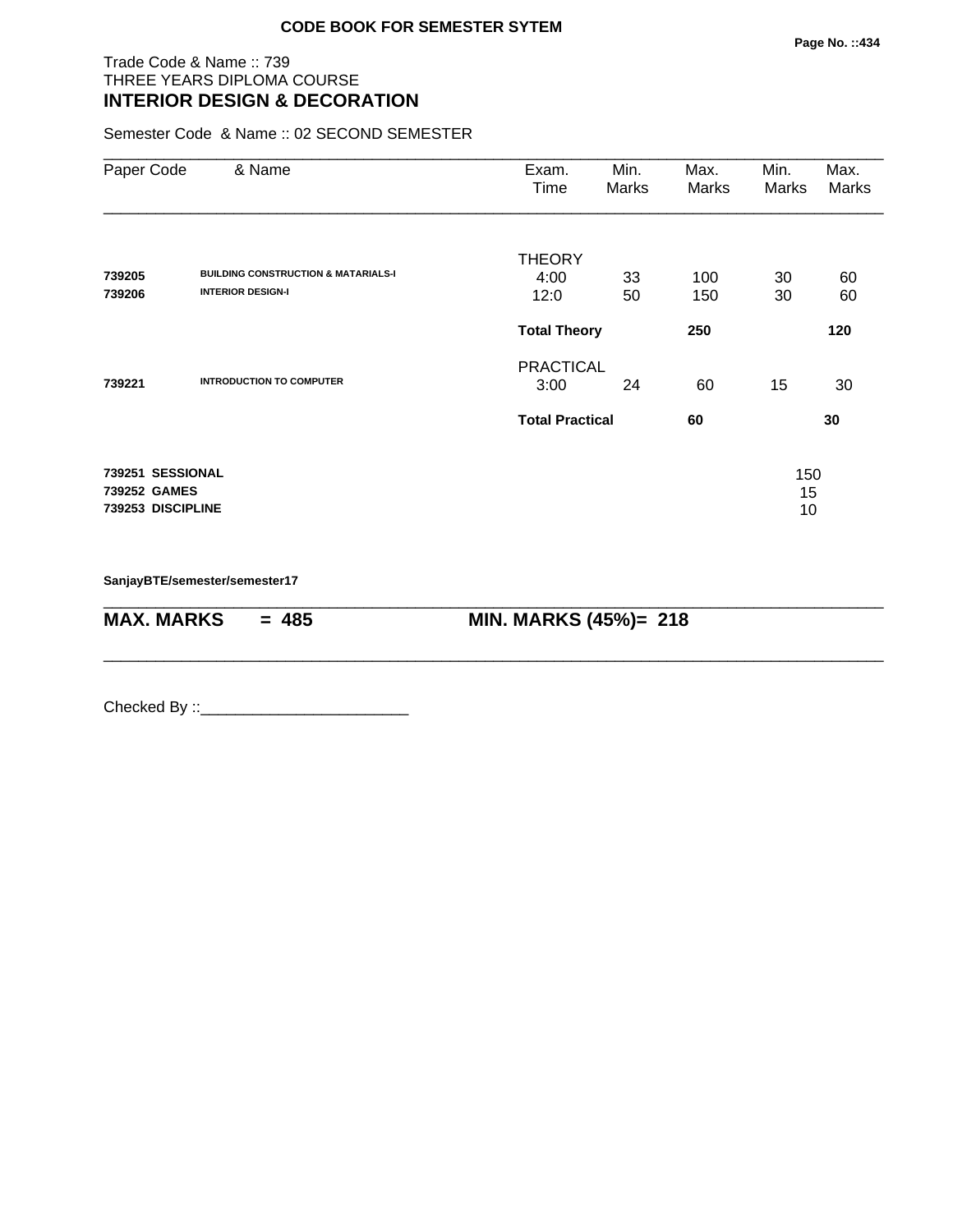### Trade Code & Name :: 739 THREE YEARS DIPLOMA COURSE **INTERIOR DESIGN & DECORATION**

Semester Code & Name :: 03 THIRD SEMESTER

| Paper Code                                            | & Name                                              | Exam.<br>Time            | Min.<br>Marks | Max.<br>Marks | Min.<br>Marks   | Max.<br>Marks |
|-------------------------------------------------------|-----------------------------------------------------|--------------------------|---------------|---------------|-----------------|---------------|
| 739303                                                | <b>APPRECIATION OF DECORATIVE DESIGN</b>            | <b>THEORY</b><br>2:30    | 17            | 50            | 10              | 20            |
| 739304<br>739306                                      | <b>INTERIOR SERVICES</b><br><b>FURNITURE DESIGN</b> | 2:30<br>6:00             | 17<br>33      | 50<br>100     | 10<br>20        | 20<br>40      |
|                                                       |                                                     | <b>Total Theory</b>      |               | 200           |                 | 80            |
| 739322                                                | <b>WORKSHOP/FABRICATION SHOP</b>                    | <b>PRACTICAL</b><br>4:00 | 24            | 60            | 15              | 30            |
|                                                       |                                                     | <b>Total Practical</b>   |               | 60            |                 | 30            |
| 739351 SESSIONAL<br>739352 GAMES<br>739353 DISCIPLINE |                                                     |                          |               |               | 110<br>15<br>10 |               |

\_\_\_\_\_\_\_\_\_\_\_\_\_\_\_\_\_\_\_\_\_\_\_\_\_\_\_\_\_\_\_\_\_\_\_\_\_\_\_\_\_\_\_\_\_\_\_\_\_\_\_\_\_\_\_\_\_\_\_\_\_\_\_\_\_\_\_\_\_\_\_\_\_\_\_\_\_\_\_\_\_\_\_\_\_\_\_\_\_\_

\_\_\_\_\_\_\_\_\_\_\_\_\_\_\_\_\_\_\_\_\_\_\_\_\_\_\_\_\_\_\_\_\_\_\_\_\_\_\_\_\_\_\_\_\_\_\_\_\_\_\_\_\_\_\_\_\_\_\_\_\_\_\_\_\_\_\_\_\_\_\_\_\_\_\_\_\_\_\_\_\_\_\_\_\_\_\_\_\_\_

**SanjayBTE/semester/semester17**

**MAX. MARKS** = 395 **MIN. MARKS (45%)= 178**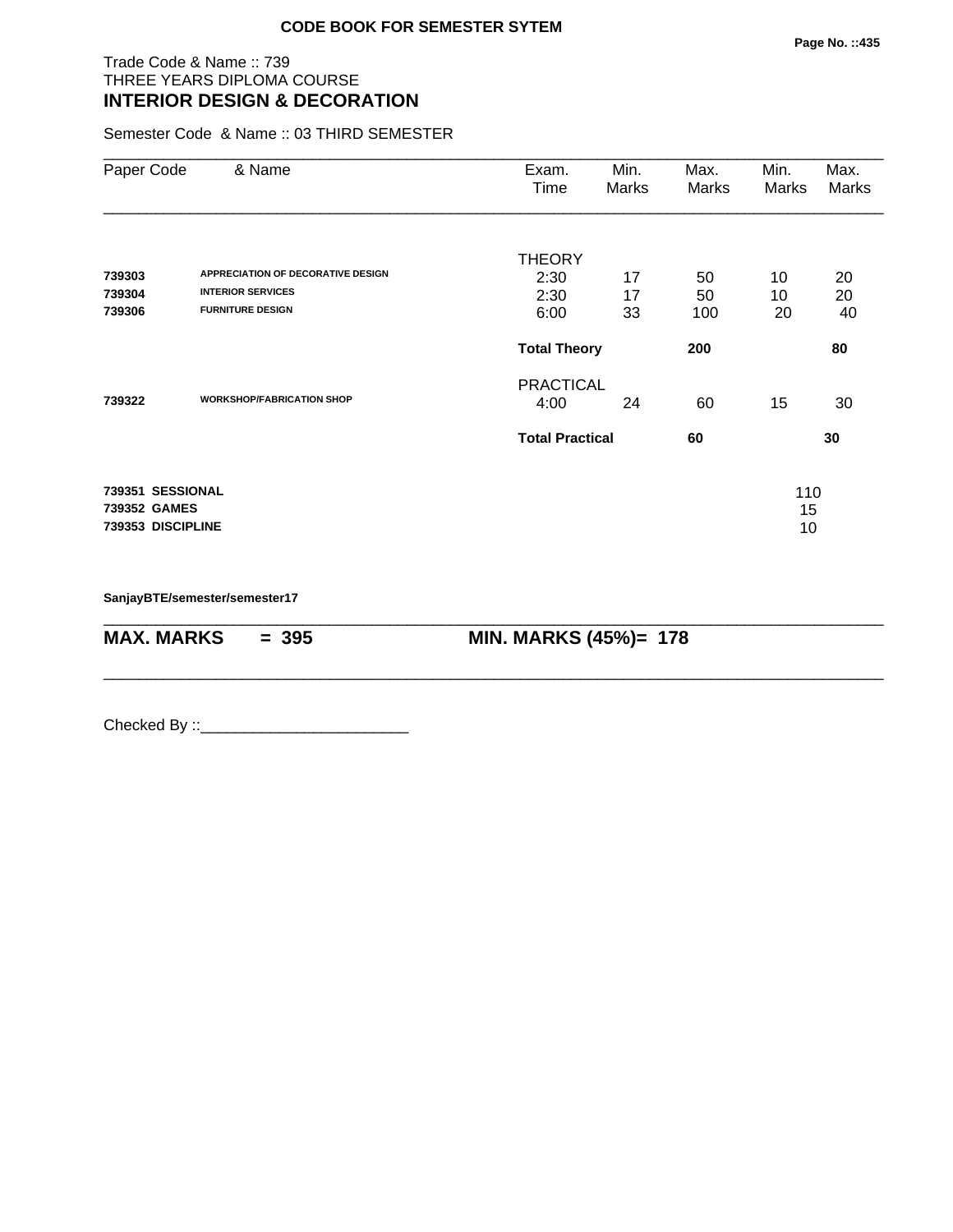## Trade Code & Name :: 739 THREE YEARS DIPLOMA COURSE **INTERIOR DESIGN & DECORATION**

Semester Code & Name :: 04 FORTH SEMESTER

| Paper Code                                            | & Name                                                                                                | Exam.<br>Time                                      | Min.<br>Marks  | Max.<br>Marks     | Min.<br>Marks   | Max.<br>Marks   |
|-------------------------------------------------------|-------------------------------------------------------------------------------------------------------|----------------------------------------------------|----------------|-------------------|-----------------|-----------------|
| 739401<br>739402<br>739405                            | <b>PRODUCT DESIGN</b><br><b>INTERIOR DESIGN-II</b><br><b>BUILDING CONSTRUCTION &amp; MATERIALS-II</b> | <b>THEORY</b><br>6:00<br>12:0<br>4:00              | 33<br>33<br>33 | 100<br>100<br>100 | 20<br>50<br>20  | 40<br>100<br>40 |
|                                                       |                                                                                                       | <b>Total Theory</b>                                |                | 300               |                 | 180             |
| 739421                                                | <b>COMPUTER AIDED DESIGN-I</b>                                                                        | <b>PRACTICAL</b><br>3:00<br><b>Total Practical</b> | 24             | 60<br>60          | 20              | 40<br>40        |
| 739451 SESSIONAL<br>739452 GAMES<br>739453 DISCIPLINE |                                                                                                       |                                                    |                |                   | 220<br>15<br>10 |                 |

\_\_\_\_\_\_\_\_\_\_\_\_\_\_\_\_\_\_\_\_\_\_\_\_\_\_\_\_\_\_\_\_\_\_\_\_\_\_\_\_\_\_\_\_\_\_\_\_\_\_\_\_\_\_\_\_\_\_\_\_\_\_\_\_\_\_\_\_\_\_\_\_\_\_\_\_\_\_\_\_\_\_\_\_\_\_\_\_\_\_

\_\_\_\_\_\_\_\_\_\_\_\_\_\_\_\_\_\_\_\_\_\_\_\_\_\_\_\_\_\_\_\_\_\_\_\_\_\_\_\_\_\_\_\_\_\_\_\_\_\_\_\_\_\_\_\_\_\_\_\_\_\_\_\_\_\_\_\_\_\_\_\_\_\_\_\_\_\_\_\_\_\_\_\_\_\_\_\_\_\_

**SanjayBTE/semester/semester17**

**MAX. MARKS** = 605 **MIN. MARKS (45%)= 272**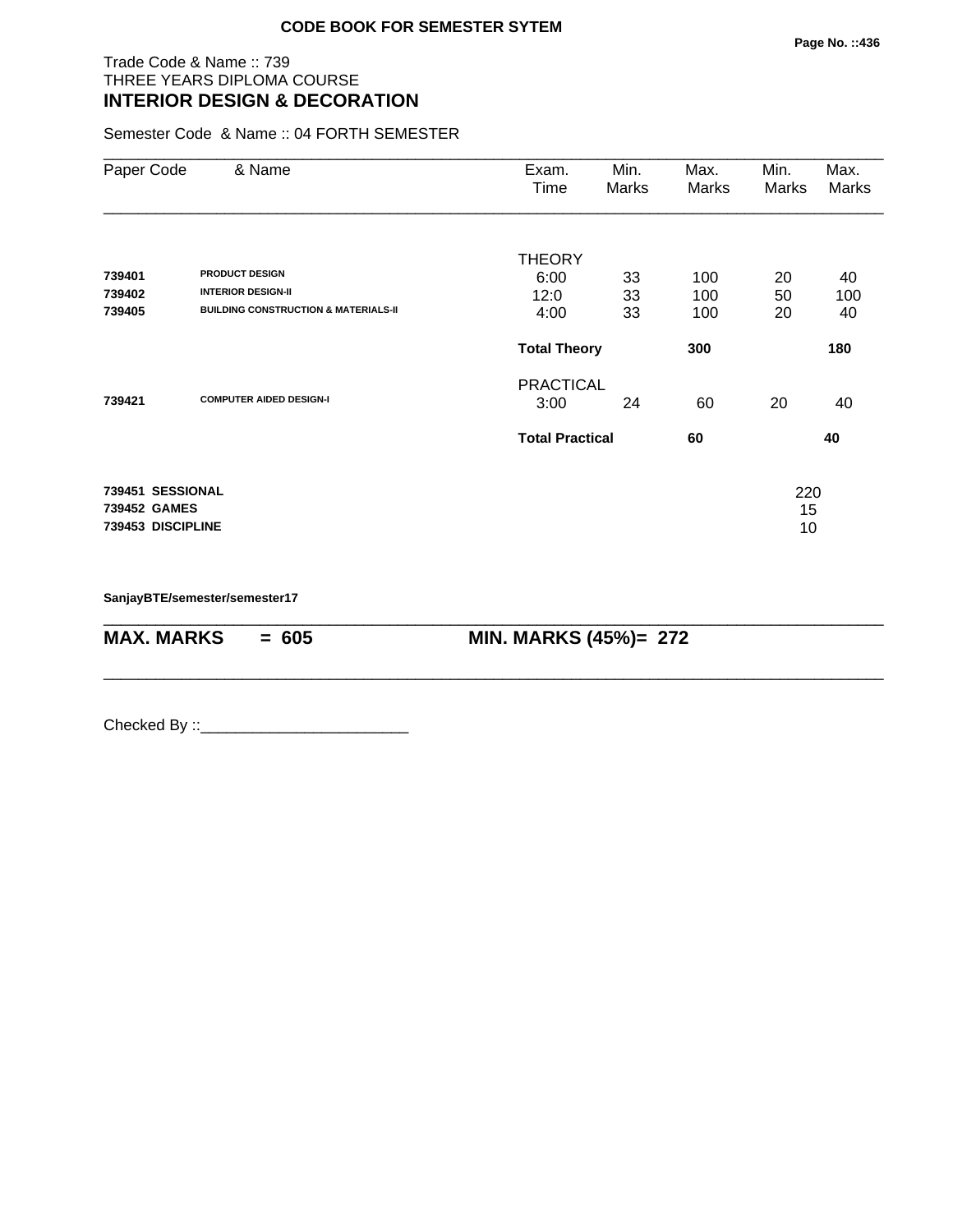## Trade Code & Name :: 739 THREE YEARS DIPLOMA COURSE **INTERIOR DESIGN & DECORATION**

Semester Code & Name :: 05 FIFTH SEMESTER

| Paper Code        | & Name                                            | Exam.<br>Time          | Min.<br>Marks | Max.<br>Marks | Min.<br>Marks | Max.<br>Marks |
|-------------------|---------------------------------------------------|------------------------|---------------|---------------|---------------|---------------|
|                   |                                                   |                        |               |               |               |               |
|                   |                                                   | <b>THEORY</b>          |               |               |               |               |
| 739502            | <b>BUILDING CONSTRUCTION &amp; MATERIALS -III</b> | 4:00                   | 33            | 100           | 30            | 60            |
| 739503            | <b>DISPLAY</b>                                    | 2:30                   | 17            | 50            | 10            | 20            |
| 739504            | <b>ESTIMATING COSTING &amp; SPECIFICATION</b>     | 2:30                   | 17            | 50            | 10            | 20            |
|                   |                                                   | <b>Total Theory</b>    |               | 200           |               | 100           |
|                   |                                                   | <b>PRACTICAL</b>       |               |               |               |               |
| 739521            | <b>COMPUTER AIDED DESIGN-II</b>                   | 3:00                   | 24            | 60            | 20            | 40            |
|                   |                                                   | <b>Total Practical</b> |               | 60            |               | 40            |
| 739551 SESSIONAL  |                                                   |                        | ----          |               | 140           |               |
| 739552 GAMES      |                                                   |                        |               |               | 15            |               |
| 739553 DISCIPLINE |                                                   |                        |               |               | 10            |               |

\_\_\_\_\_\_\_\_\_\_\_\_\_\_\_\_\_\_\_\_\_\_\_\_\_\_\_\_\_\_\_\_\_\_\_\_\_\_\_\_\_\_\_\_\_\_\_\_\_\_\_\_\_\_\_\_\_\_\_\_\_\_\_\_\_\_\_\_\_\_\_\_\_\_\_\_\_\_\_\_\_\_\_\_\_\_\_\_\_\_

\_\_\_\_\_\_\_\_\_\_\_\_\_\_\_\_\_\_\_\_\_\_\_\_\_\_\_\_\_\_\_\_\_\_\_\_\_\_\_\_\_\_\_\_\_\_\_\_\_\_\_\_\_\_\_\_\_\_\_\_\_\_\_\_\_\_\_\_\_\_\_\_\_\_\_\_\_\_\_\_\_\_\_\_\_\_\_\_\_\_

**SanjayBTE/semester/semester17**

**MAX. MARKS = 425 MIN. MARKS (45%)= 191**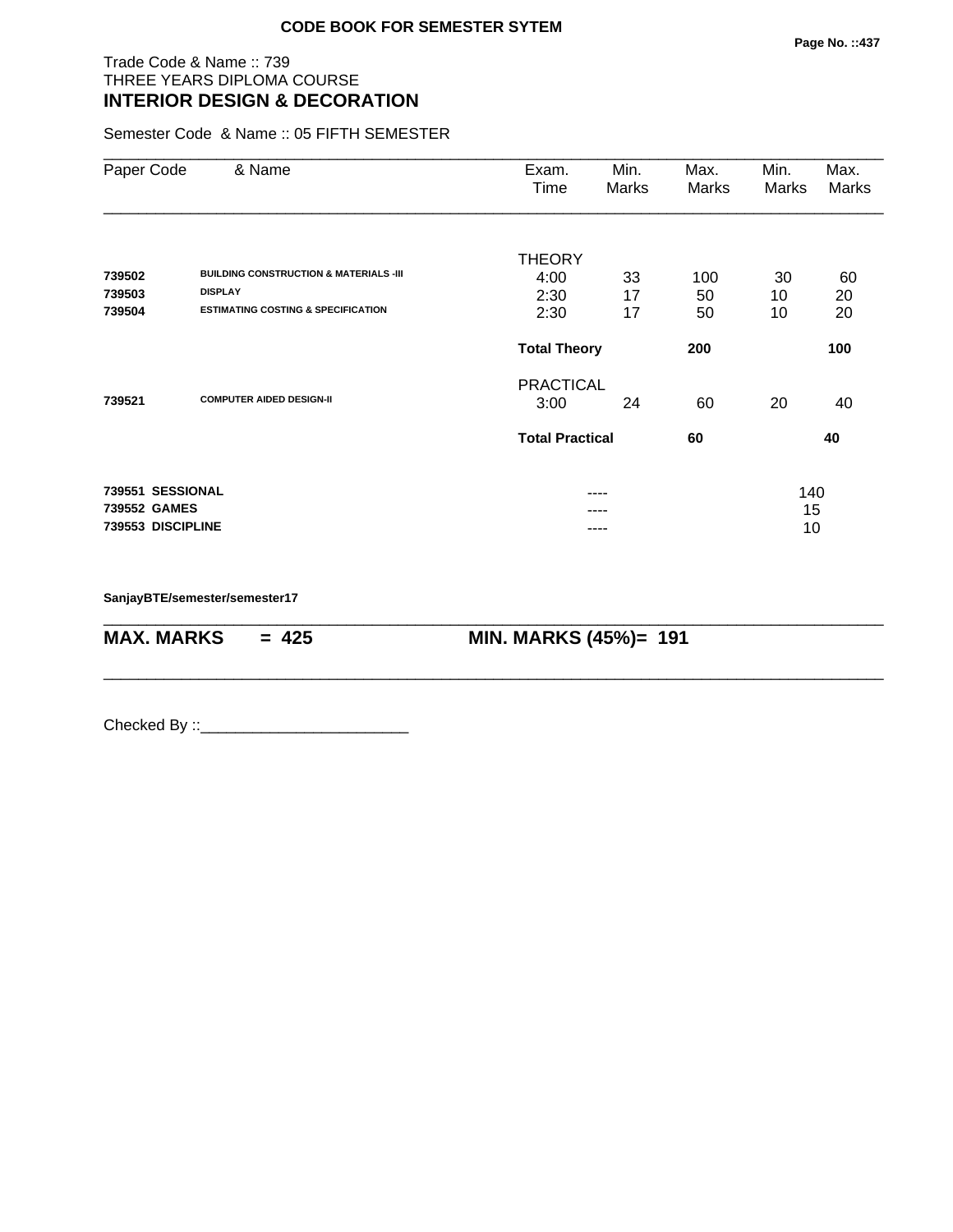### Trade Code & Name :: 739 THREE YEARS DIPLOMA COURSE **INTERIOR DESIGN & DECORATION**

Semester Code & Name :: 06 SIXTH SEMESTER

| Paper Code                       | & Name                                                               | Exam.<br>Time          | Min.<br><b>Marks</b> | Max.<br>Marks | Min.<br><b>Marks</b> | Max.<br><b>Marks</b> |  |
|----------------------------------|----------------------------------------------------------------------|------------------------|----------------------|---------------|----------------------|----------------------|--|
|                                  |                                                                      | <b>THEORY</b>          |                      |               |                      |                      |  |
| 739601                           | <b>INTERIOR DESIGN-III</b>                                           | 18:0                   | 33                   | 100           | 75                   | 150                  |  |
| 739605                           | MANAGEMENT ACCOUNTS AND PROFESSIONAL PRACTICE                        | 2:30                   | 17                   | 50            | 10                   | 20                   |  |
|                                  |                                                                      | <b>Total Theory</b>    |                      | 150           |                      | 170                  |  |
|                                  |                                                                      | <b>PRACTICAL</b>       |                      |               |                      |                      |  |
| 739622                           | <b>PROJECT</b>                                                       | <b>VIVA</b>            | 40                   | 100           | 25                   | 50                   |  |
| 739623                           | FIELD EXPOSURE (IND.TRG.) DONE IN 2ND YEAR)                          | <b>VIVA</b>            | 20                   | 50            | 15                   | 30                   |  |
|                                  |                                                                      | <b>Total Practical</b> |                      | 150           |                      | 80                   |  |
| 739651 SESSIONAL<br>739652 GAMES |                                                                      |                        |                      |               | 250<br>15            |                      |  |
| 739653 DISCIPLINE                |                                                                      |                        |                      |               | 10                   |                      |  |
|                                  |                                                                      |                        |                      |               |                      |                      |  |
|                                  | 739661 CARRY OVER IST YEAR (30%)<br>739662 CARRY OVER 2ND YEAR (70%) |                        |                      |               | 300<br>1000          |                      |  |
|                                  |                                                                      |                        |                      |               |                      |                      |  |
|                                  | 739672 [0020] ENVIRONMENTAL EDUCATION & DISASTER MANAGEMENT          |                        | 2:30                 | 17            | 50                   |                      |  |
|                                  | SanjayBTE/semester/semester17                                        |                        |                      |               |                      |                      |  |
| <b>MAX. MARKS</b>                | $= 1875$                                                             | MIN. MARKS (45%)= 844  |                      |               |                      |                      |  |
|                                  |                                                                      |                        |                      |               |                      |                      |  |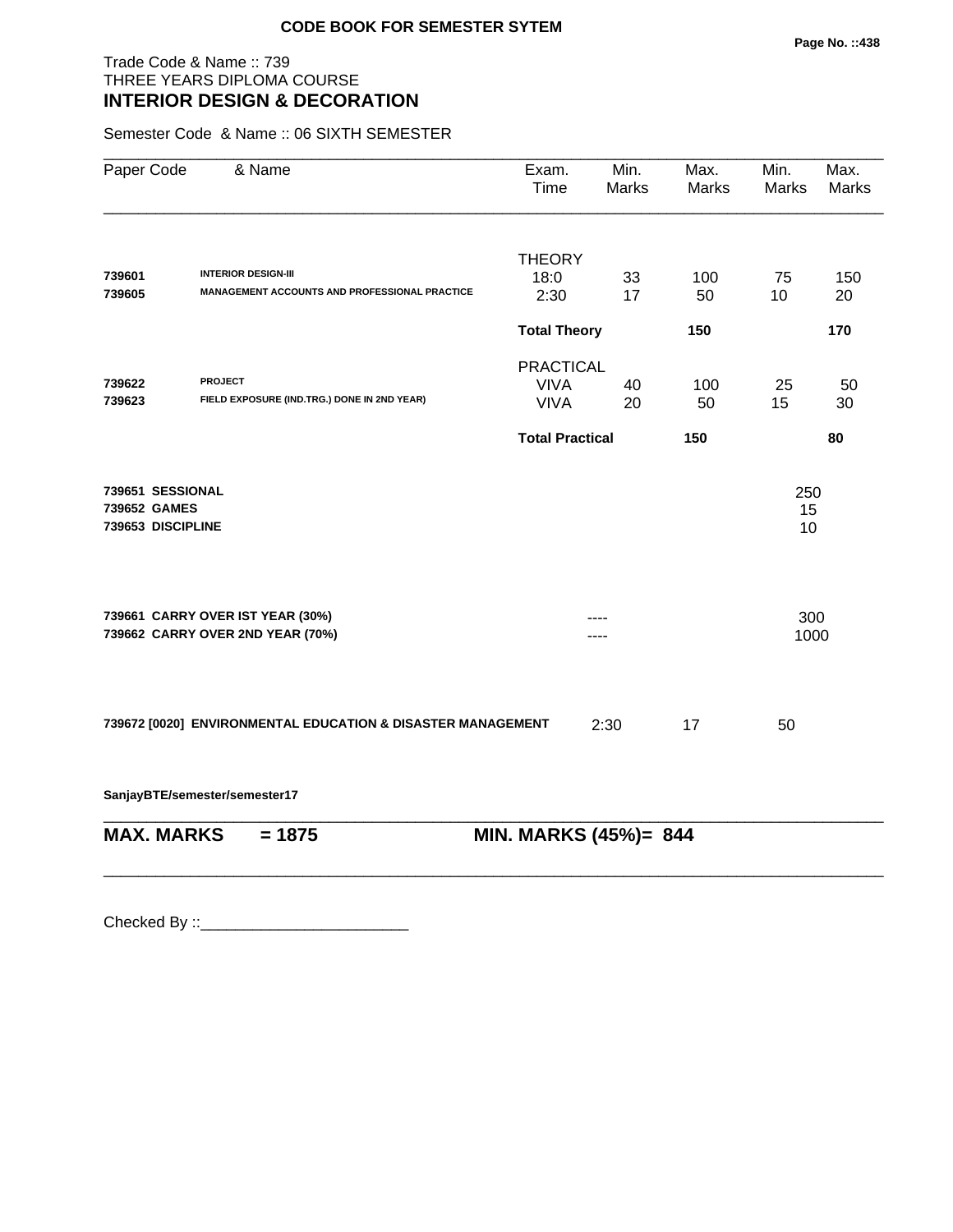## Trade Code & Name :: 741 THREE YEARS DIPLOMA COURSE **MECHANICAL ENGINEERING (AUTOMOBILE)**

Semester Code & Name :: 01 FIRST SEMESTER

| Paper Code        | & Name                          | Exam.                  | Min.  | Max.  | Min.  | Max.         |
|-------------------|---------------------------------|------------------------|-------|-------|-------|--------------|
|                   |                                 | Time                   | Marks | Marks | Marks | <b>Marks</b> |
|                   |                                 |                        |       |       |       |              |
|                   |                                 | <b>THEORY</b>          |       |       |       |              |
| 741101            | PROFESSIONAL COMMUNICATION      | 2:30                   | 17    | 50    | 10    | 20           |
| 741102            | <b>APPLIED MATHEMATICS-I(A)</b> | 2:30                   | 17    | 50    | 10    | 20           |
| 741103            | <b>APPLIED PHYSICS-I</b>        | 2:30                   | 17    | 50    | 10    | 20           |
| 741104            | <b>APPLIED CHEMISTRY</b>        | 2:30                   | 17    | 50    | 10    | 20           |
| 741105            | <b>ENGINEERING DRAWING</b>      | 3:00                   | 17    | 50    | 10    | 20           |
|                   |                                 | <b>Total Theory</b>    |       | 250   |       | 100          |
|                   |                                 | <b>PRACTICAL</b>       |       |       |       |              |
| 741122            | <b>APPLIED CHEMISTRY</b>        | 3:00                   | 16    | 40    | 10    | 20           |
| 741126            | PROFESSIONAL COMMUNICATION      | 3:00                   | 8     | 20    | 5     | 10           |
|                   |                                 | <b>Total Practical</b> |       | 60    |       | 30           |
| 741151 SESSIONAL  |                                 |                        | ----  |       | 130   |              |
| 741152 GAMES      |                                 |                        |       |       | 15    |              |
| 741153 DISCIPLINE |                                 |                        | ----  |       | 10    |              |

\_\_\_\_\_\_\_\_\_\_\_\_\_\_\_\_\_\_\_\_\_\_\_\_\_\_\_\_\_\_\_\_\_\_\_\_\_\_\_\_\_\_\_\_\_\_\_\_\_\_\_\_\_\_\_\_\_\_\_\_\_\_\_\_\_\_\_\_\_\_\_\_\_\_\_\_\_\_\_\_\_\_\_\_\_\_\_\_\_\_

\_\_\_\_\_\_\_\_\_\_\_\_\_\_\_\_\_\_\_\_\_\_\_\_\_\_\_\_\_\_\_\_\_\_\_\_\_\_\_\_\_\_\_\_\_\_\_\_\_\_\_\_\_\_\_\_\_\_\_\_\_\_\_\_\_\_\_\_\_\_\_\_\_\_\_\_\_\_\_\_\_\_\_\_\_\_\_\_\_\_

**SanjayBTE/semester/semester17**

**MAX. MARKS = 465 MIN. MARKS (45%)= 209**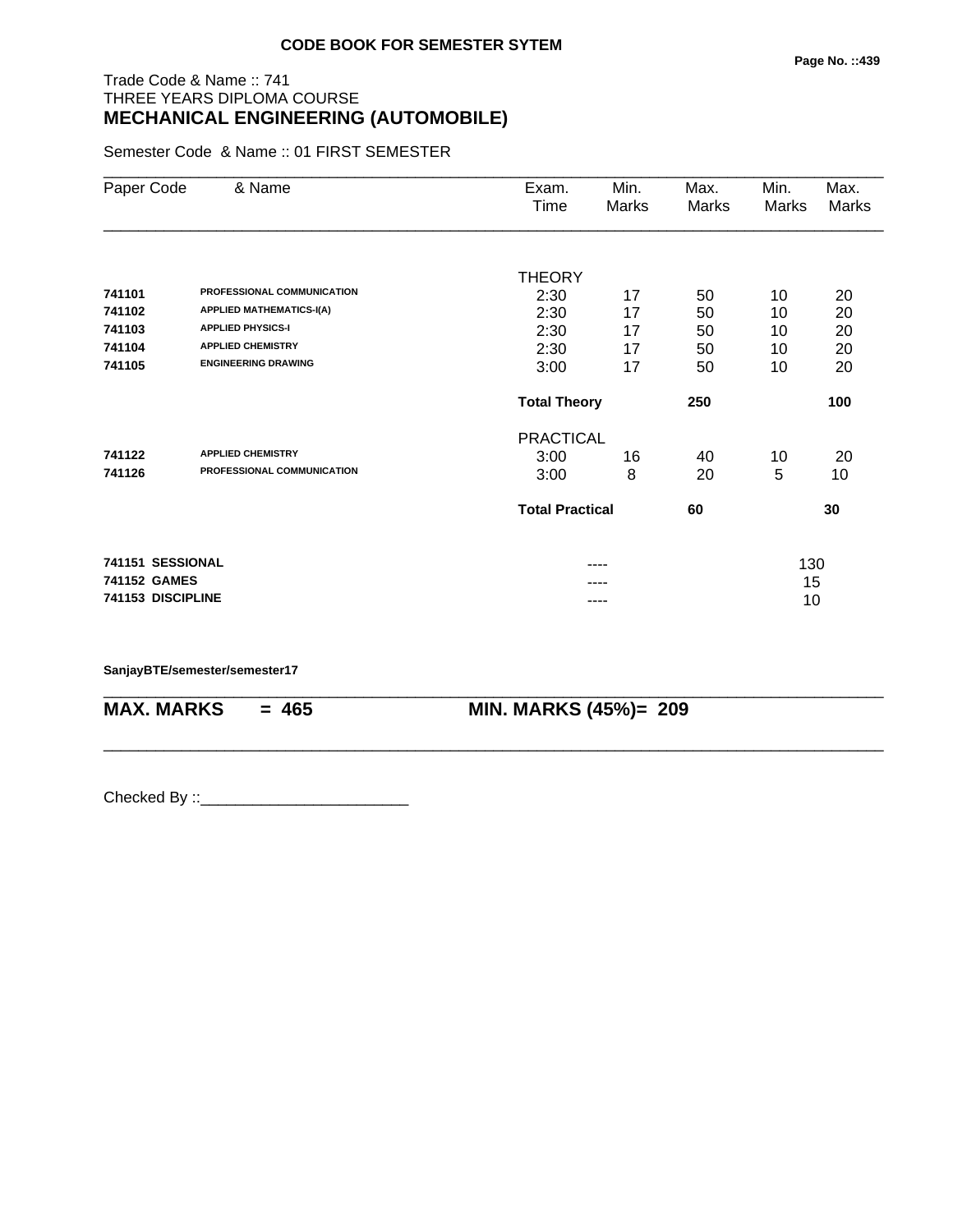## Trade Code & Name :: 741 THREE YEARS DIPLOMA COURSE **MECHANICAL ENGINEERING (AUTOMOBILE)**

Semester Code & Name :: 02 SECOND SEMESTER

| Paper Code        | & Name                                      | Exam.                  | Min.           | Max.  | Min.  | Max.         |
|-------------------|---------------------------------------------|------------------------|----------------|-------|-------|--------------|
|                   |                                             | Time                   | <b>Marks</b>   | Marks | Marks | <b>Marks</b> |
|                   |                                             |                        |                |       |       |              |
|                   |                                             | <b>THEORY</b>          |                |       |       |              |
| 741206            | <b>APPLIED MECHANICS</b>                    | 2:30                   | 17             | 50    | 10    | 20           |
| 741207            | <b>ELEMENTS OF MECHANICAL ENGG.</b>         | 2:30                   | 17             | 50    | 10    | 20           |
| 741208            | <b>ELEMENTARY WORKSHOP TECHNOLOGY</b>       | 2:30                   | 17             | 50    | 10    | 20           |
| 741209            | <b>APPLIED MATHEMATICS-I(B)</b>             | 2:30                   | 17             | 50    | 10    | 20           |
| 741210            | <b>APPLIED PHYSICS-II</b>                   | 2:30                   | 17             | 50    | 10    | 20           |
|                   |                                             | <b>Total Theory</b>    |                | 250   |       | 100          |
|                   |                                             | <b>PRACTICAL</b>       |                |       |       |              |
| 741221            | <b>APPLIED PHYSICS-II</b>                   | 3:00                   | 16             | 40    | 10    | 20           |
| 741223            | <b>APPLIED MECHANICS</b>                    | 3:00                   | 16             | 40    | 10    | 20           |
| 741224            | <b>ELEMENTS OF MECHANICAL ENGG.</b>         | 3:00                   | 16             | 40    | 10    | 20           |
| 741225            | <b>WORKSHOP PRACTICE</b>                    | 4:00                   | 24             | 60    | 15    | 30           |
| 741241            | FIELD EXPOSURE-I (Assessment at Inst.Level) |                        | $\blacksquare$ | ۰     | 15    | 30           |
|                   |                                             | <b>Total Practical</b> |                | 180   |       | 120          |
|                   |                                             |                        |                |       |       |              |
| 741251 SESSIONAL  |                                             |                        |                |       | 220   |              |
| 741252 GAMES      |                                             |                        |                |       | 15    |              |
| 741253 DISCIPLINE |                                             |                        |                |       | 10    |              |

**SanjayBTE/semester/semester17**

\_\_\_\_\_\_\_\_\_\_\_\_\_\_\_\_\_\_\_\_\_\_\_\_\_\_\_\_\_\_\_\_\_\_\_\_\_\_\_\_\_\_\_\_\_\_\_\_\_\_\_\_\_\_\_\_\_\_\_\_\_\_\_\_\_\_\_\_\_\_\_\_\_\_\_\_\_\_\_\_\_\_\_\_\_\_\_\_\_\_ **MAX. MARKS = 675 MIN. MARKS (45%)= 304**

\_\_\_\_\_\_\_\_\_\_\_\_\_\_\_\_\_\_\_\_\_\_\_\_\_\_\_\_\_\_\_\_\_\_\_\_\_\_\_\_\_\_\_\_\_\_\_\_\_\_\_\_\_\_\_\_\_\_\_\_\_\_\_\_\_\_\_\_\_\_\_\_\_\_\_\_\_\_\_\_\_\_\_\_\_\_\_\_\_\_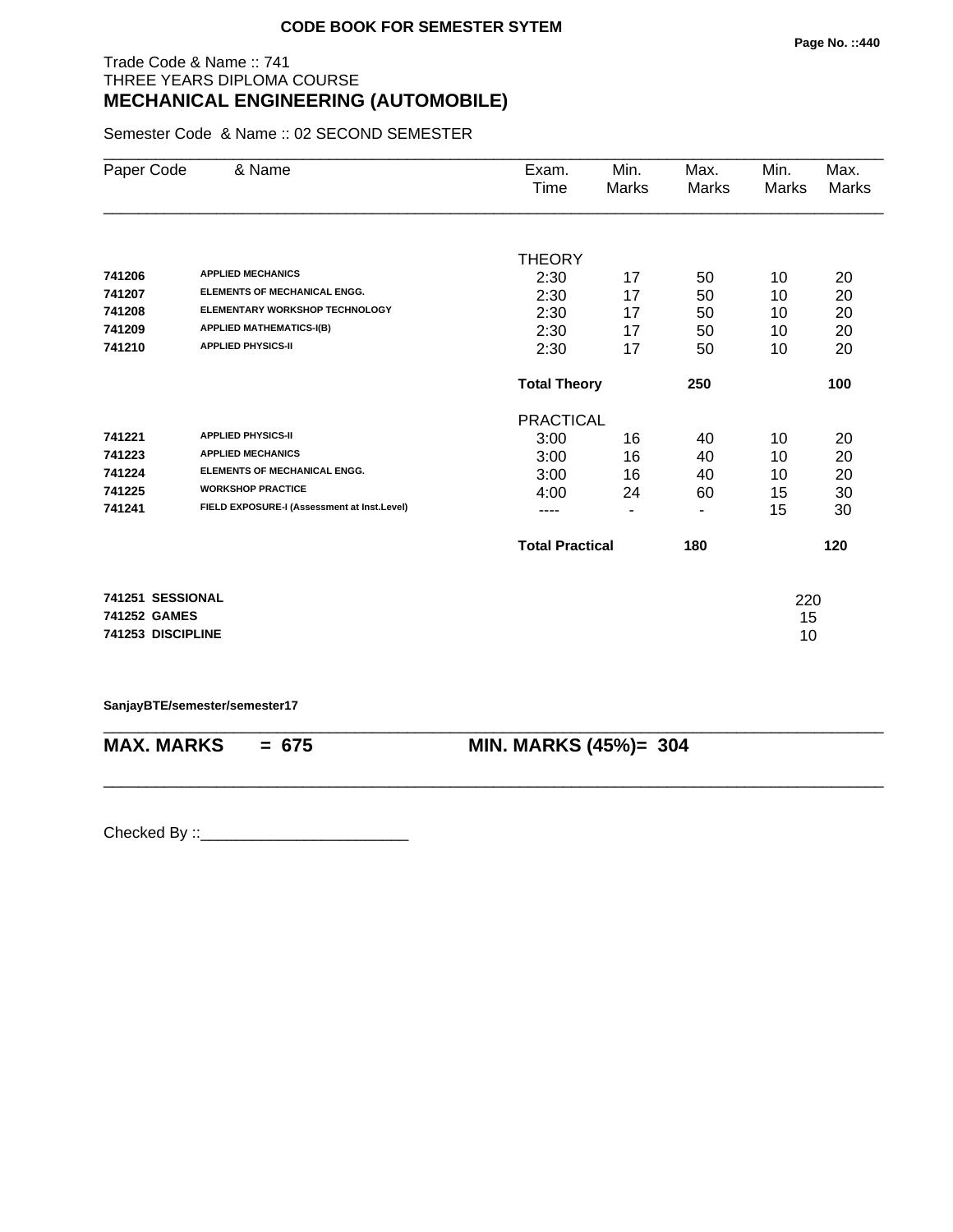## Trade Code & Name :: 741 THREE YEARS DIPLOMA COURSE **MECHANICAL ENGINEERING (AUTOMOBILE)**

Semester Code & Name :: 03 THIRD SEMESTER

| Paper Code        | & Name                                             | Exam.<br>Time          | Min.<br>Marks | Max.<br>Marks | Min.<br>Marks | Max.<br>Marks |
|-------------------|----------------------------------------------------|------------------------|---------------|---------------|---------------|---------------|
|                   |                                                    | <b>THEORY</b>          |               |               |               |               |
| 741301            | <b>APPLIED MATHEMATICS-II</b>                      | 2:30                   | 17            | 50            | 10            | 20            |
| 741303            | <b>MATERIALS &amp; MATERIALS SCIENCE</b>           | 2:30                   | 17            | 50            | 10            | 20            |
| 741304            | <b>THERMAL ENGINEERING</b>                         | 2:30                   | 17            | 50            | 10            | 20            |
| 741307            | <b>MANUFACTURING PROCESSES</b>                     | 2:30                   | 17            | 50            | 10            | 20            |
|                   |                                                    | <b>Total Theory</b>    |               | 200           |               | 80            |
|                   |                                                    | <b>PRACTICAL</b>       |               |               |               |               |
| 741322            | THERMAL ENGINEERING LAB.                           | 3:00                   | 8             | 20            | 5             | 10            |
| 741325            | <b>MANUFACTURING PROCESSES (WORKSHOP PRACTICE)</b> | 6:00                   | 32            | 80            | 20            | 40            |
| 741326            | <b>INTRODUCTION TO COMPUTER</b>                    | 3:00                   | 24            | 60            | 15            | 30            |
|                   |                                                    | <b>Total Practical</b> |               | 160           |               | 80            |
| 741351 SESSIONAL  |                                                    |                        |               |               | 160           |               |
| 741352 GAMES      |                                                    |                        |               |               | 15            |               |
| 741353 DISCIPLINE |                                                    |                        |               |               | 10            |               |
|                   |                                                    |                        |               |               |               |               |

\_\_\_\_\_\_\_\_\_\_\_\_\_\_\_\_\_\_\_\_\_\_\_\_\_\_\_\_\_\_\_\_\_\_\_\_\_\_\_\_\_\_\_\_\_\_\_\_\_\_\_\_\_\_\_\_\_\_\_\_\_\_\_\_\_\_\_\_\_\_\_\_\_\_\_\_\_\_\_\_\_\_\_\_\_\_\_\_\_\_

\_\_\_\_\_\_\_\_\_\_\_\_\_\_\_\_\_\_\_\_\_\_\_\_\_\_\_\_\_\_\_\_\_\_\_\_\_\_\_\_\_\_\_\_\_\_\_\_\_\_\_\_\_\_\_\_\_\_\_\_\_\_\_\_\_\_\_\_\_\_\_\_\_\_\_\_\_\_\_\_\_\_\_\_\_\_\_\_\_\_

**SanjayBTE/semester/semester17**

**MAX. MARKS = 545 MIN. MARKS (45%)= 245**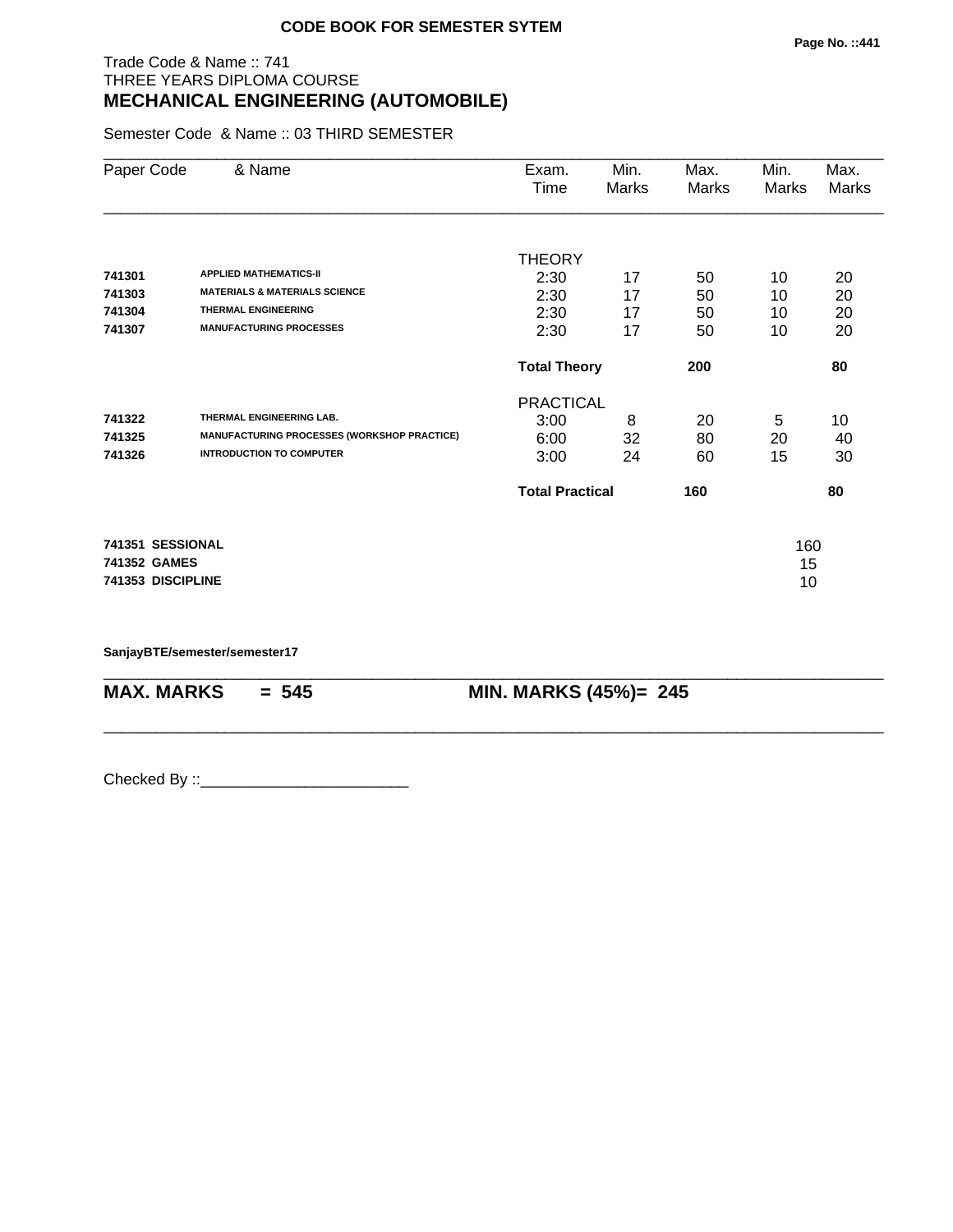## Trade Code & Name :: 741 THREE YEARS DIPLOMA COURSE **MECHANICAL ENGINEERING (AUTOMOBILE)**

Semester Code & Name :: 04 FORTH SEMESTER

| Paper Code        | & Name                                         | Exam.<br>Time          | Min.<br>Marks | Max.<br>Marks | Min.<br><b>Marks</b> | Max.<br>Marks |
|-------------------|------------------------------------------------|------------------------|---------------|---------------|----------------------|---------------|
| 741402            | <b>MECHANICS OF SOLIDS</b>                     | <b>THEORY</b>          |               |               |                      |               |
| 741405            | <b>HYDRAULICS &amp; HYDRAULIC MACHINES</b>     | 2:30                   | 17            | 50            | 10                   | 20            |
| 741406            | <b>ELECTRICAL TECHNOLOGY &amp; ELECTRONICS</b> | 2:30                   | 17<br>17      | 50            | 10                   | 20            |
| 741408            | <b>MECHANICAL ENGINEERING DRAWING</b>          | 2:30<br>3:00           | 17            | 50<br>50      | 10<br>10             | 20<br>20      |
|                   |                                                | <b>Total Theory</b>    |               | 200           |                      | 80            |
|                   |                                                | <b>PRACTICAL</b>       |               |               |                      |               |
| 741421            | <b>MECHANICS OF SOLIDS LAB.</b>                | 3:00                   | 16            | 40            | 10                   | 20            |
| 741423            | <b>HYDRAULICS LAB</b>                          | 3:00                   | 8             | 20            | 5                    | 10            |
| 741424            | ELECTRICAL TECHNOLOGY & ELECTRONICS LAB.       | 3:00                   | 16            | 40            | 10                   | 20            |
|                   |                                                | <b>Total Practical</b> |               | 100           |                      | 50            |
| 741451 SESSIONAL  |                                                |                        |               |               | 130                  |               |
| 741452 GAMES      |                                                |                        |               |               | 15                   |               |
| 741453 DISCIPLINE |                                                |                        |               |               | 10                   |               |

\_\_\_\_\_\_\_\_\_\_\_\_\_\_\_\_\_\_\_\_\_\_\_\_\_\_\_\_\_\_\_\_\_\_\_\_\_\_\_\_\_\_\_\_\_\_\_\_\_\_\_\_\_\_\_\_\_\_\_\_\_\_\_\_\_\_\_\_\_\_\_\_\_\_\_\_\_\_\_\_\_\_\_\_\_\_\_\_\_\_

\_\_\_\_\_\_\_\_\_\_\_\_\_\_\_\_\_\_\_\_\_\_\_\_\_\_\_\_\_\_\_\_\_\_\_\_\_\_\_\_\_\_\_\_\_\_\_\_\_\_\_\_\_\_\_\_\_\_\_\_\_\_\_\_\_\_\_\_\_\_\_\_\_\_\_\_\_\_\_\_\_\_\_\_\_\_\_\_\_\_

**SanjayBTE/semester/semester17**

**MAX. MARKS** = 455 **MIN. MARKS (45%)**= 205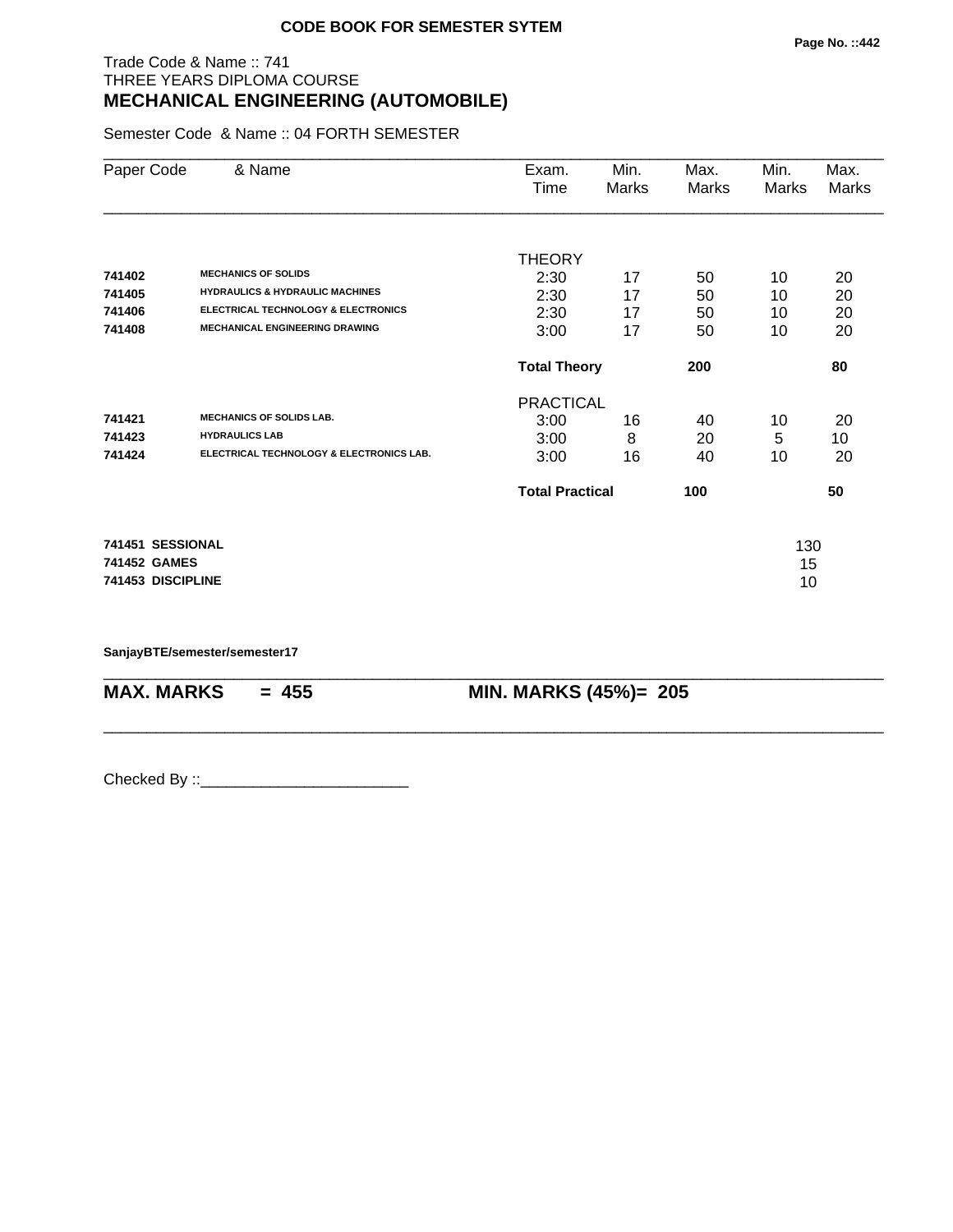## Trade Code & Name :: 741 THREE YEARS DIPLOMA COURSE **MECHANICAL ENGINEERING (AUTOMOBILE)**

Semester Code & Name :: 05 FIFTH SEMESTER

| Paper Code        | & Name                                               | Exam.<br>Time              | Min.<br>Marks | Max.<br>Marks | Min.<br>Marks | Max.<br>Marks |
|-------------------|------------------------------------------------------|----------------------------|---------------|---------------|---------------|---------------|
|                   |                                                      | <b>THEORY</b>              |               |               |               |               |
| 741501            | INDUSTRIAL MANAGEMENT & ENTREPRENEURSHIP DEVELOPMENT | 2:30                       | 17            | 50            | 10            | 20            |
| 741503            | <b>THEORY OF MACHINES</b>                            | 2:30                       | 17            | 50            | 10            | 20            |
| 741504            | <b>MACHINE TOOL TECHNOLOGY &amp; MAINTENANCE</b>     | 2:30                       | 17            | 50            | 10            | 20            |
| 741505            | <b>DESIGN &amp; ESTIMATION</b>                       | 2:30                       | 17            | 50            | 10            | 20            |
| 741508            | <b>AUTOMOBILE ENGINE</b>                             | 2:30                       | 17            | 50            | 10            | 20            |
|                   |                                                      | <b>Total Theory</b><br>250 |               |               |               | 100           |
|                   |                                                      | <b>PRACTICAL</b>           |               |               |               |               |
| 741522            | <b>MECHANICAL WORKSHOP/AUTOSHOP</b>                  | 6:00                       | 40            | 100           | 25            | 50            |
|                   |                                                      | <b>Total Practical</b>     |               | 100           |               | 50            |
| 741551 SESSIONAL  |                                                      |                            |               |               | 150           |               |
| 741552 GAMES      |                                                      |                            |               |               | 15            |               |
| 741553 DISCIPLINE |                                                      |                            | ----          |               | 10            |               |

\_\_\_\_\_\_\_\_\_\_\_\_\_\_\_\_\_\_\_\_\_\_\_\_\_\_\_\_\_\_\_\_\_\_\_\_\_\_\_\_\_\_\_\_\_\_\_\_\_\_\_\_\_\_\_\_\_\_\_\_\_\_\_\_\_\_\_\_\_\_\_\_\_\_\_\_\_\_\_\_\_\_\_\_\_\_\_\_\_\_

\_\_\_\_\_\_\_\_\_\_\_\_\_\_\_\_\_\_\_\_\_\_\_\_\_\_\_\_\_\_\_\_\_\_\_\_\_\_\_\_\_\_\_\_\_\_\_\_\_\_\_\_\_\_\_\_\_\_\_\_\_\_\_\_\_\_\_\_\_\_\_\_\_\_\_\_\_\_\_\_\_\_\_\_\_\_\_\_\_\_

**SanjayBTE/semester/semester17**

**MAX. MARKS = 525 MIN. MARKS (45%)= 236**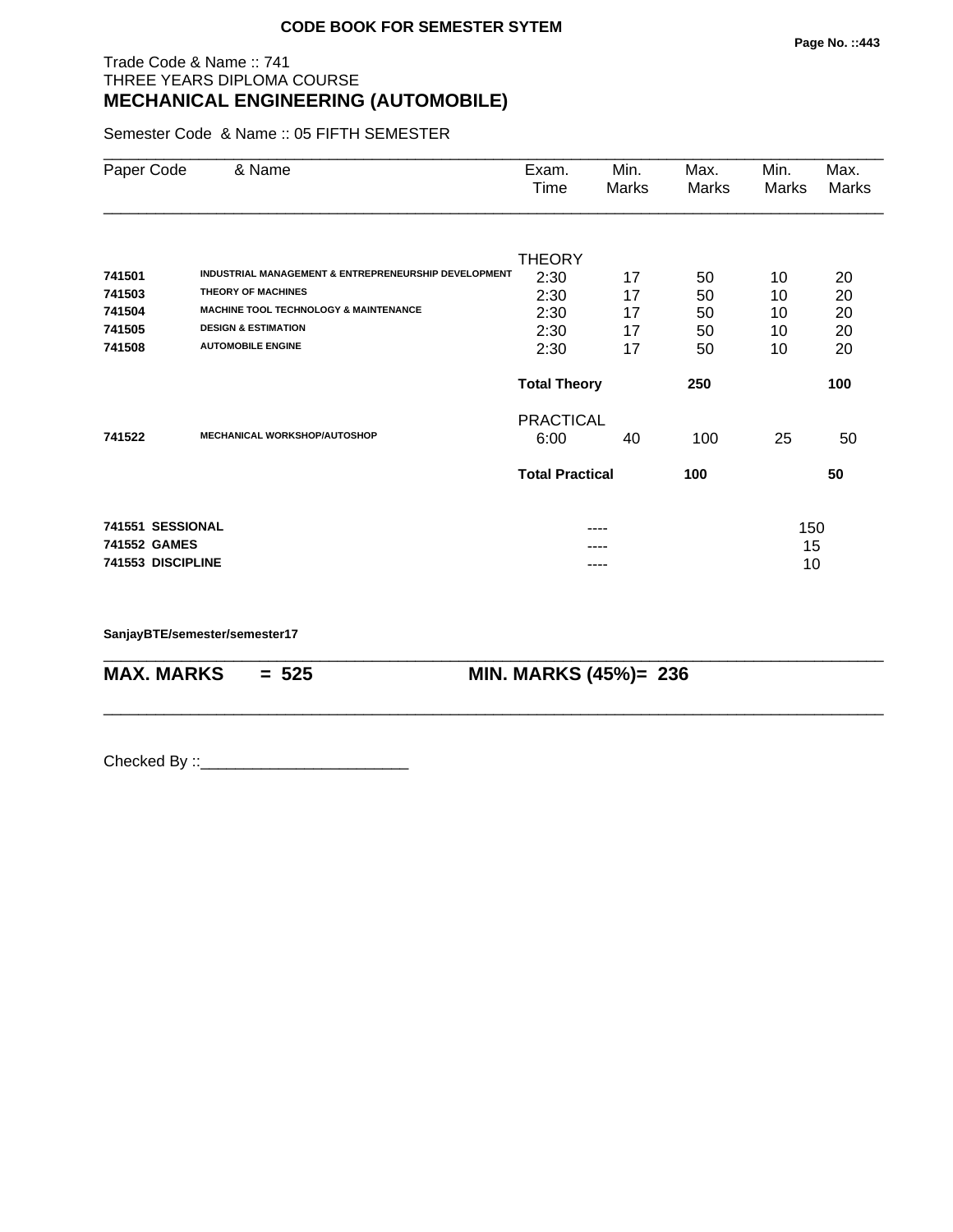## Trade Code & Name :: 741 THREE YEARS DIPLOMA COURSE **MECHANICAL ENGINEERING (AUTOMOBILE)**

Semester Code & Name :: 06 SIXTH SEMESTER

| Paper Code        | & Name                                                      | Exam.<br><b>Time</b>   | Min.<br>Marks | Max.<br><b>Marks</b> | Min.<br>Marks | Max.<br>Marks |
|-------------------|-------------------------------------------------------------|------------------------|---------------|----------------------|---------------|---------------|
|                   |                                                             | <b>THEORY</b>          |               |                      |               |               |
| 741602            | <b>INDUSTRIAL ENGG.&amp; SAFETY</b>                         | 2:30                   | 17            | 50                   | 10            | 20            |
| 741606            | <b>METROLOGY &amp; MEASURING INSTRUMENTS</b>                | 2:30                   | 17            | 50                   | 10            | 20            |
| 741607            | <b>AUTOMOBILE MAINTENANCE, SERVICING &amp; REPAIR</b>       | 2:30                   | 17            | 50                   | 10            | 20            |
| 741609            | <b>AUTOMOBILE TECHNOLOGY</b>                                | 2:30                   | 17            | 50                   | 10            | 20            |
|                   |                                                             | <b>Total Theory</b>    |               | 200                  |               | 80            |
|                   |                                                             | <b>PRACTICAL</b>       |               |                      |               |               |
| 741621            | <b>METROLOGY LAB.</b>                                       | 3:00                   | 20            | 50                   | 15            | 30            |
| 741623            | <b>AUTOMOBILE ENGG. LAB</b>                                 | 3:00                   | 20            | 50                   | 15            | 30            |
| 741624            | <b>PROJECT</b>                                              | ----                   | 40            | 100                  | 25            | 50            |
| 741625            | <b>FIELD EXPOSURE-II</b>                                    | ----                   | 16            | 40                   | 10            | 20            |
|                   |                                                             | <b>Total Practical</b> |               | 240                  |               | 130           |
| 741651 SESSIONAL  |                                                             |                        |               |                      | 210           |               |
| 741652 GAMES      |                                                             |                        |               |                      | 15            |               |
| 741653 DISCIPLINE |                                                             |                        |               |                      | 10            |               |
|                   | 741661 CARRY OVER IST YEAR (30%)                            |                        |               |                      | 300           |               |
|                   | 741662 CARRY OVER 2ND YEAR (70%)                            |                        |               |                      | 700           |               |
|                   | 741672 [0020] ENVIRONMENTAL EDUCATION & DISASTER MANAGEMENT |                        | 2:30          | 17                   | 50            |               |
|                   |                                                             |                        |               |                      |               |               |
|                   | SanjayBTE/semester/semester17                               |                        |               |                      |               |               |
| <b>MAX. MARKS</b> | $= 1675$                                                    | MIN. MARKS (45%)= 754  |               |                      |               |               |
|                   |                                                             |                        |               |                      |               |               |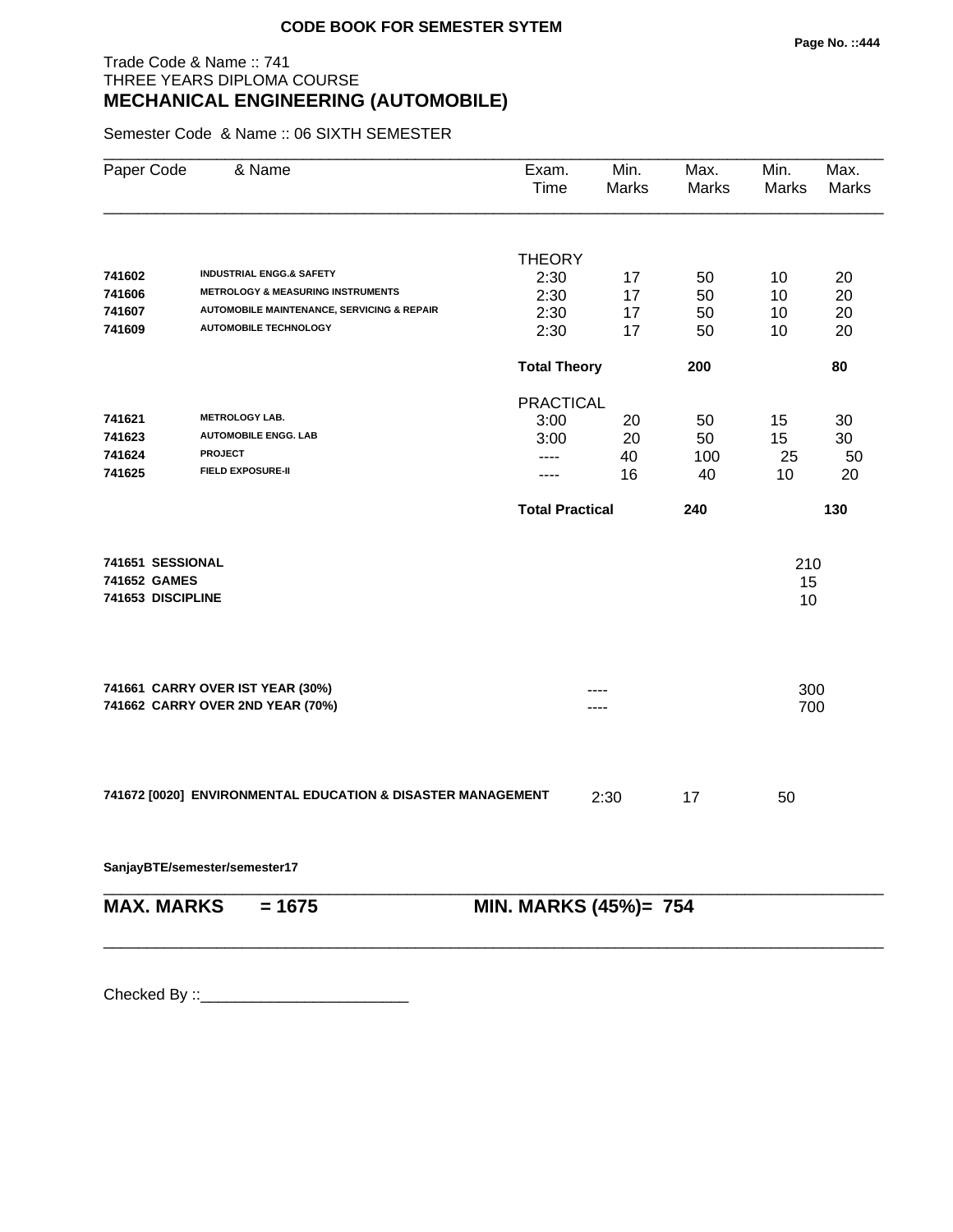## Trade Code & Name :: 742 THREE YEARS DIPLOMA COURSE **MECHANICAL ENGINEERING (COMPUTER AIDED DESIGN)**

Semester Code & Name :: 01 FIRST SEMESTER

| Paper Code        | & Name                          | Exam.                  | Min.  | Max.  | Min.         | Max.         |
|-------------------|---------------------------------|------------------------|-------|-------|--------------|--------------|
|                   |                                 | Time                   | Marks | Marks | <b>Marks</b> | <b>Marks</b> |
|                   |                                 |                        |       |       |              |              |
|                   |                                 | <b>THEORY</b>          |       |       |              |              |
| 742101            | PROFESSIONAL COMMUNICATION      | 2:30                   | 17    | 50    | 10           | 20           |
| 742102            | <b>APPLIED MATHEMATICS-I(A)</b> | 2:30                   | 17    | 50    | 10           | 20           |
| 742103            | <b>APPLIED PHYSICS-I</b>        | 2:30                   | 17    | 50    | 10           | 20           |
| 742104            | <b>APPLIED CHEMISTRY</b>        | 2:30                   | 17    | 50    | 10           | 20           |
| 742105            | <b>ENGINEERING DRAWING</b>      | 3:00                   | 17    | 50    | 10           | 20           |
|                   |                                 | <b>Total Theory</b>    |       | 250   |              | 100          |
|                   |                                 | <b>PRACTICAL</b>       |       |       |              |              |
| 742122            | <b>APPLIED CHEMISTRY</b>        | 3:00                   | 16    | 40    | 10           | 20           |
| 742126            | PROFESSIONAL COMMUNICATION      | 3:00                   | 8     | 20    | 5            | 10           |
|                   |                                 | <b>Total Practical</b> |       | 60    |              | 30           |
|                   | 742151 SESSIONAL                |                        | ----  |       | 130          |              |
| 742152 GAMES      |                                 |                        |       |       | 15           |              |
| 742153 DISCIPLINE |                                 |                        | ----  |       | 10           |              |

\_\_\_\_\_\_\_\_\_\_\_\_\_\_\_\_\_\_\_\_\_\_\_\_\_\_\_\_\_\_\_\_\_\_\_\_\_\_\_\_\_\_\_\_\_\_\_\_\_\_\_\_\_\_\_\_\_\_\_\_\_\_\_\_\_\_\_\_\_\_\_\_\_\_\_\_\_\_\_\_\_\_\_\_\_\_\_\_\_\_

\_\_\_\_\_\_\_\_\_\_\_\_\_\_\_\_\_\_\_\_\_\_\_\_\_\_\_\_\_\_\_\_\_\_\_\_\_\_\_\_\_\_\_\_\_\_\_\_\_\_\_\_\_\_\_\_\_\_\_\_\_\_\_\_\_\_\_\_\_\_\_\_\_\_\_\_\_\_\_\_\_\_\_\_\_\_\_\_\_\_

**SanjayBTE/semester/semester17**

**MAX. MARKS = 465 MIN. MARKS (45%)= 209**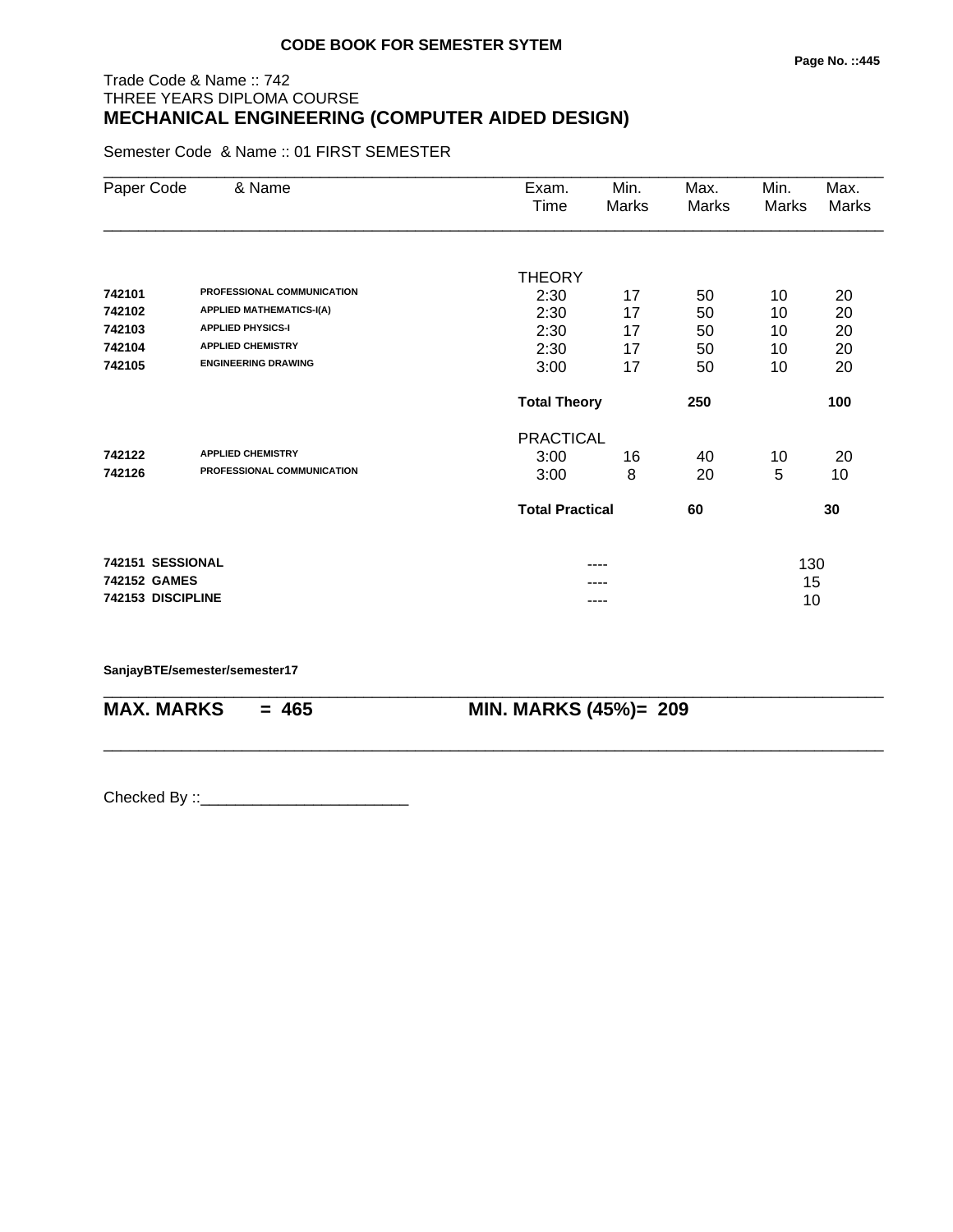# Trade Code & Name :: 742 THREE YEARS DIPLOMA COURSE **MECHANICAL ENGINEERING (COMPUTER AIDED DESIGN)**

Semester Code & Name :: 02 SECOND SEMESTER

| Paper Code        | & Name                                | Exam.                  | Min.  | Max.  | Min.  | Max.  |
|-------------------|---------------------------------------|------------------------|-------|-------|-------|-------|
|                   |                                       | Time                   | Marks | Marks | Marks | Marks |
|                   |                                       |                        |       |       |       |       |
|                   |                                       | <b>THEORY</b>          |       |       |       |       |
| 742206            | <b>APPLIED MECHANICS</b>              | 2:30                   | 17    | 50    | 10    | 20    |
| 742207            | <b>ELEMENTS OF MECHANICAL ENGG.</b>   | 2:30                   | 17    | 50    | 10    | 20    |
| 742208            | <b>ELEMENTARY WORKSHOP TECHNOLOGY</b> | 2:30                   | 17    | 50    | 10    | 20    |
| 742209            | <b>APPLIED MATHEMATICS-I(B)</b>       | 2:30                   | 17    | 50    | 10    | 20    |
| 742210            | <b>APPLIED PHYSICS-II</b>             | 2:30                   | 17    | 50    | 10    | 20    |
|                   |                                       | <b>Total Theory</b>    |       | 250   |       | 100   |
|                   |                                       | <b>PRACTICAL</b>       |       |       |       |       |
| 742221            | <b>APPLIED PHYSICS-II</b>             | 3:00                   | 16    | 40    | 10    | 20    |
| 742223            | <b>APPLIED MECHANICS</b>              | 3:00                   | 16    | 40    | 10    | 20    |
| 742224            | <b>ELEMENTS OF MECHANICAL ENGG.</b>   | 3:00                   | 16    | 40    | 10    | 20    |
| 742225            | <b>WORKSHOP PRACTICE</b>              | 4:00                   | 24    | 60    | 15    | 30    |
|                   |                                       | <b>Total Practical</b> |       | 180   |       | 90    |
| 742251 SESSIONAL  |                                       |                        |       |       | 220   |       |
| 742252 GAMES      |                                       |                        |       |       | 15    |       |
| 742253 DISCIPLINE |                                       |                        |       |       | 10    |       |
|                   |                                       |                        |       |       |       |       |

**SanjayBTE/semester/semester17**

| $MAX. \, MARKS = 675$ | <b>MIN. MARKS (45%)= 304</b> |
|-----------------------|------------------------------|

\_\_\_\_\_\_\_\_\_\_\_\_\_\_\_\_\_\_\_\_\_\_\_\_\_\_\_\_\_\_\_\_\_\_\_\_\_\_\_\_\_\_\_\_\_\_\_\_\_\_\_\_\_\_\_\_\_\_\_\_\_\_\_\_\_\_\_\_\_\_\_\_\_\_\_\_\_\_\_\_\_\_\_\_\_\_\_\_\_\_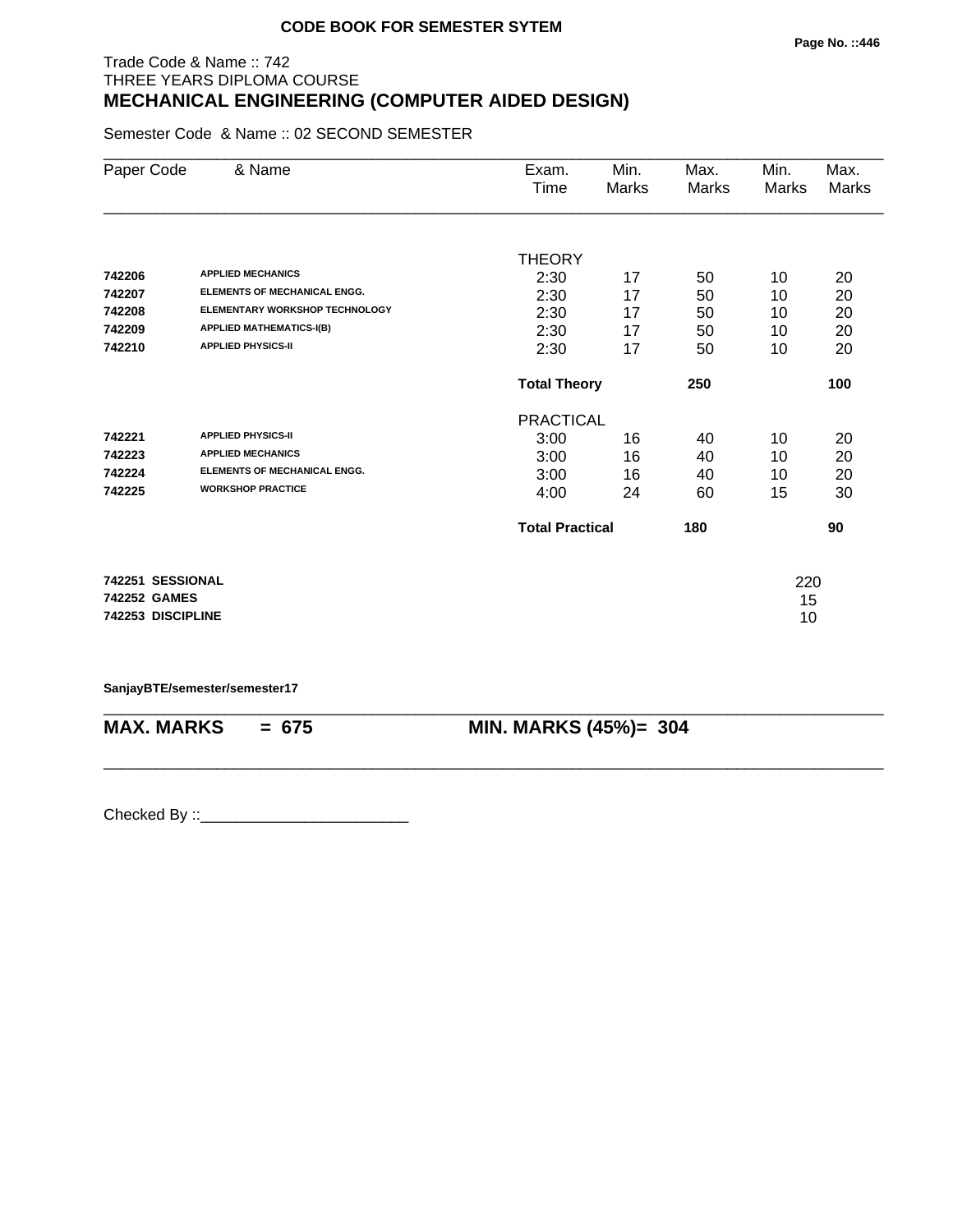## Trade Code & Name :: 742 THREE YEARS DIPLOMA COURSE **MECHANICAL ENGINEERING (COMPUTER AIDED DESIGN)**

Semester Code & Name :: 03 THIRD SEMESTER

| Paper Code        | & Name                                             | Exam.<br>Time          | Min.<br>Marks | Max.<br><b>Marks</b> | Min.<br>Marks | Max.<br>Marks |
|-------------------|----------------------------------------------------|------------------------|---------------|----------------------|---------------|---------------|
|                   |                                                    | <b>THEORY</b>          |               |                      |               |               |
| 742301            | <b>APPLIED MATHEMATICS-II</b>                      | 2:30                   | 17            | 50                   | 10            | 20            |
| 742303            | <b>MATERIALS &amp; MATERIALS SCIENCE</b>           | 2:30                   | 17            | 50                   | 10            | 20            |
| 742304            | <b>THERMAL ENGINEERING</b>                         | 2:30                   | 17            | 50                   | 10            | 20            |
| 742307            | <b>MANUFACTURING PROCESSES</b>                     | 2:30                   | 17            | 50                   | 10            | 20            |
|                   |                                                    | <b>Total Theory</b>    |               | 200                  |               | 80            |
|                   |                                                    | <b>PRACTICAL</b>       |               |                      |               |               |
| 742322            | THERMAL ENGINEERING LAB.                           | 3:00                   | 8             | 20                   | 5             | 10            |
| 742325            | <b>MANUFACTURING PROCESSES (WORKSHOP PRACTICE)</b> | 6:00                   | 32            | 80                   | 20            | 40            |
| 742326            | <b>INTRODUCTION TO COMPUTER</b>                    | 3:00                   | 24            | 60                   | 15            | 30            |
|                   |                                                    | <b>Total Practical</b> |               | 160                  |               | 80            |
| 742351 SESSIONAL  |                                                    |                        |               |                      | 160           |               |
| 742352 GAMES      |                                                    |                        |               |                      | 15            |               |
| 742353 DISCIPLINE |                                                    |                        |               |                      | 10            |               |
|                   |                                                    |                        |               |                      |               |               |

\_\_\_\_\_\_\_\_\_\_\_\_\_\_\_\_\_\_\_\_\_\_\_\_\_\_\_\_\_\_\_\_\_\_\_\_\_\_\_\_\_\_\_\_\_\_\_\_\_\_\_\_\_\_\_\_\_\_\_\_\_\_\_\_\_\_\_\_\_\_\_\_\_\_\_\_\_\_\_\_\_\_\_\_\_\_\_\_\_\_

\_\_\_\_\_\_\_\_\_\_\_\_\_\_\_\_\_\_\_\_\_\_\_\_\_\_\_\_\_\_\_\_\_\_\_\_\_\_\_\_\_\_\_\_\_\_\_\_\_\_\_\_\_\_\_\_\_\_\_\_\_\_\_\_\_\_\_\_\_\_\_\_\_\_\_\_\_\_\_\_\_\_\_\_\_\_\_\_\_\_

**SanjayBTE/semester/semester17**

**MAX. MARKS = 545 MIN. MARKS (45%)= 245**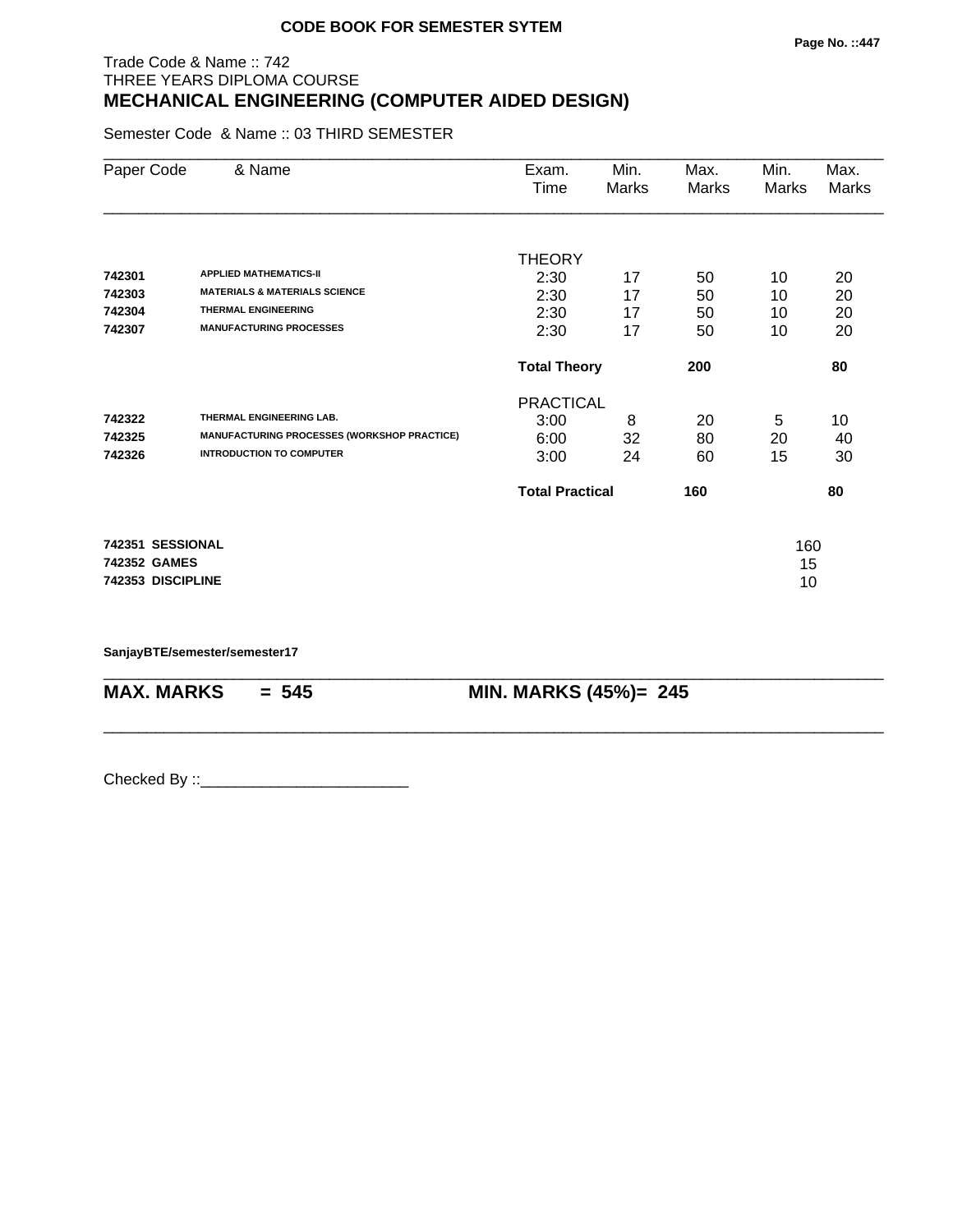## Trade Code & Name :: 742 THREE YEARS DIPLOMA COURSE **MECHANICAL ENGINEERING (COMPUTER AIDED DESIGN)**

Semester Code & Name :: 04 FORTH SEMESTER

| Paper Code        | & Name                                         | Exam.<br>Time          | Min.<br>Marks | Max.<br>Marks | Min.<br>Marks | Max.<br>Marks |
|-------------------|------------------------------------------------|------------------------|---------------|---------------|---------------|---------------|
| 742402            | <b>MECHANICS OF SOLIDS</b>                     | <b>THEORY</b><br>2:30  | 17            | 50            | 10            | 20            |
| 742405            | <b>HYDRAULICS &amp; HYDRAULIC MACHINES</b>     | 2:30                   | 17            | 50            | 10            | 20            |
| 742406            | <b>ELECTRICAL TECHNOLOGY &amp; ELECTRONICS</b> | 2:30                   | 17            | 50            | 10            | 20            |
| 742408            | <b>MECHANICAL ENGINEERING DRAWING</b>          | 3:00                   | 17            | 50            | 10            | 20            |
|                   |                                                | <b>Total Theory</b>    |               | 200           |               | 80            |
|                   |                                                | <b>PRACTICAL</b>       |               |               |               |               |
| 742421            | <b>MECHANICS OF SOLIDS LAB.</b>                | 3:00                   | 16            | 40            | 10            | 20            |
| 742423            | <b>HYDRAULICS LAB</b>                          | 3:00                   | 8             | 20            | 5             | 10            |
| 742424            | ELECTRICAL TECHNOLOGY & ELECTRONICS LAB.       | 3:00                   | 16            | 40            | 10            | 20            |
|                   |                                                | <b>Total Practical</b> |               | 100           |               | 50            |
| 742451 SESSIONAL  |                                                |                        |               |               | 130           |               |
| 742452 GAMES      |                                                |                        |               |               | 15            |               |
| 742453 DISCIPLINE |                                                |                        |               |               | 10            |               |

\_\_\_\_\_\_\_\_\_\_\_\_\_\_\_\_\_\_\_\_\_\_\_\_\_\_\_\_\_\_\_\_\_\_\_\_\_\_\_\_\_\_\_\_\_\_\_\_\_\_\_\_\_\_\_\_\_\_\_\_\_\_\_\_\_\_\_\_\_\_\_\_\_\_\_\_\_\_\_\_\_\_\_\_\_\_\_\_\_\_

\_\_\_\_\_\_\_\_\_\_\_\_\_\_\_\_\_\_\_\_\_\_\_\_\_\_\_\_\_\_\_\_\_\_\_\_\_\_\_\_\_\_\_\_\_\_\_\_\_\_\_\_\_\_\_\_\_\_\_\_\_\_\_\_\_\_\_\_\_\_\_\_\_\_\_\_\_\_\_\_\_\_\_\_\_\_\_\_\_\_

**SanjayBTE/semester/semester17**

**MAX. MARKS = 455 MIN. MARKS (45%)= 205**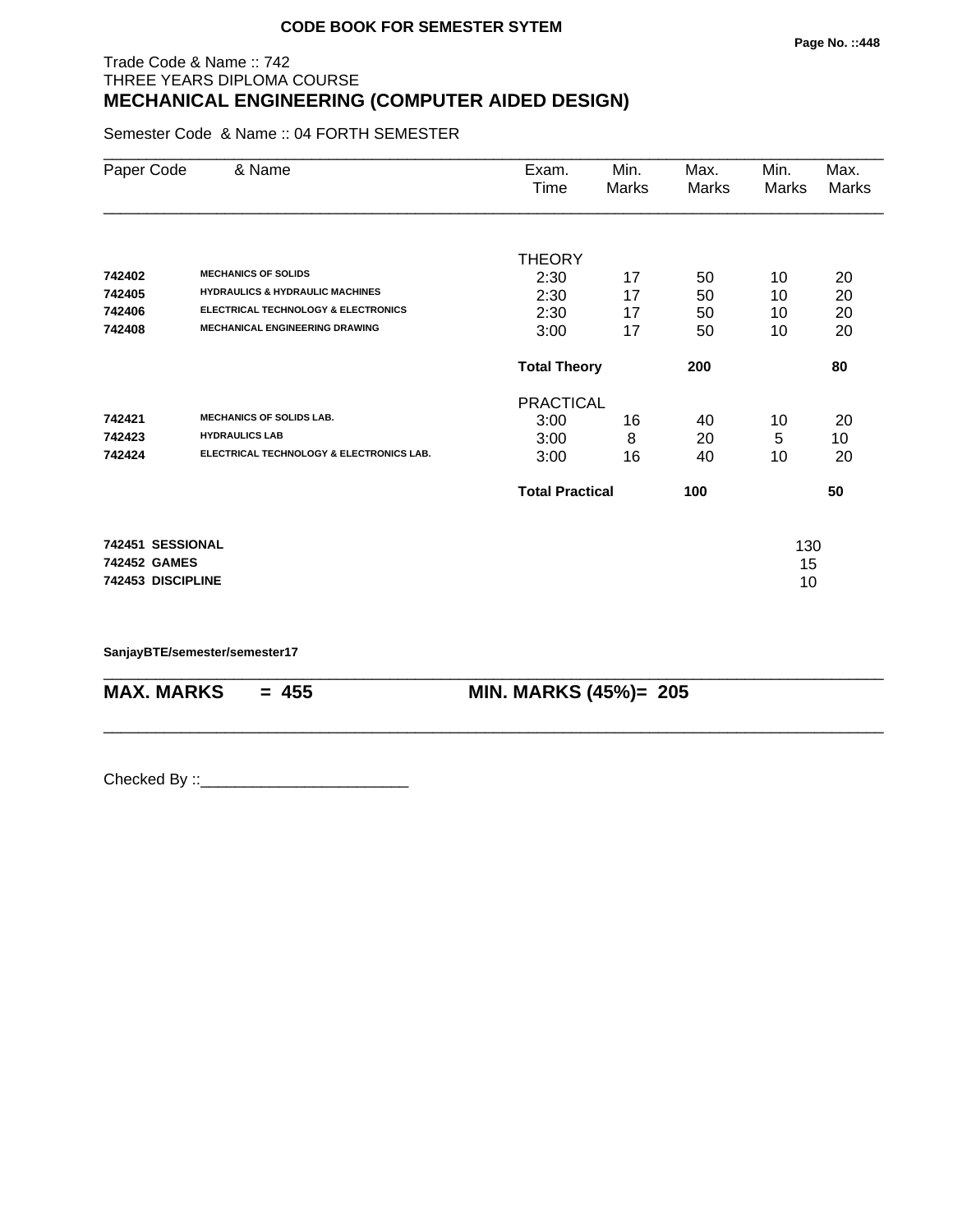## Trade Code & Name :: 742 THREE YEARS DIPLOMA COURSE **MECHANICAL ENGINEERING (COMPUTER AIDED DESIGN)**

Semester Code & Name :: 05 FIFTH SEMESTER

| Paper Code        | & Name                                               | Exam.<br>Time          | Min.<br>Marks | Max.<br>Marks | Min.<br>Marks | Max.<br>Marks |
|-------------------|------------------------------------------------------|------------------------|---------------|---------------|---------------|---------------|
|                   |                                                      |                        |               |               |               |               |
| 742501            | INDUSTRIAL MANAGEMENT & ENTREPRENEURSHIP DEVELOPMENT | <b>THEORY</b><br>2:30  | 17            | 50            | 10            | 20            |
| 742503            | <b>THEORY OF MACHINES</b>                            | 2:30                   | 17            | 50            | 10            | 20            |
| 742504            | <b>MACHINE TOOL TECHNOLOGY &amp; MAINTENANCE</b>     | 2:30                   | 17            | 50            | 10            | 20            |
| 742505            | <b>DESIGN &amp; ESTIMATION</b>                       | 2:30                   | 17            | 50            | 10            | 20            |
| 742507            | <b>COMPUTER GRAPHICS</b>                             | 2:30                   | 17            | 50            | 10            | 20            |
|                   |                                                      | <b>Total Theory</b>    |               | 250           |               | 100           |
|                   |                                                      | <b>PRACTICAL</b>       |               |               |               |               |
| 742522            | <b>MECHANICAL WORKSHOP/AUTOSHOP</b>                  | 6:00                   | 40            | 100           | 25            | 50            |
|                   |                                                      | <b>Total Practical</b> |               | 100           |               | 50            |
| 742551 SESSIONAL  |                                                      |                        |               |               |               |               |
| 742552 GAMES      |                                                      |                        |               |               | 150<br>15     |               |
| 742553 DISCIPLINE |                                                      |                        | ----          |               | 10            |               |

\_\_\_\_\_\_\_\_\_\_\_\_\_\_\_\_\_\_\_\_\_\_\_\_\_\_\_\_\_\_\_\_\_\_\_\_\_\_\_\_\_\_\_\_\_\_\_\_\_\_\_\_\_\_\_\_\_\_\_\_\_\_\_\_\_\_\_\_\_\_\_\_\_\_\_\_\_\_\_\_\_\_\_\_\_\_\_\_\_\_

\_\_\_\_\_\_\_\_\_\_\_\_\_\_\_\_\_\_\_\_\_\_\_\_\_\_\_\_\_\_\_\_\_\_\_\_\_\_\_\_\_\_\_\_\_\_\_\_\_\_\_\_\_\_\_\_\_\_\_\_\_\_\_\_\_\_\_\_\_\_\_\_\_\_\_\_\_\_\_\_\_\_\_\_\_\_\_\_\_\_

**SanjayBTE/semester/semester17**

**MAX. MARKS = 525 MIN. MARKS (45%)= 236**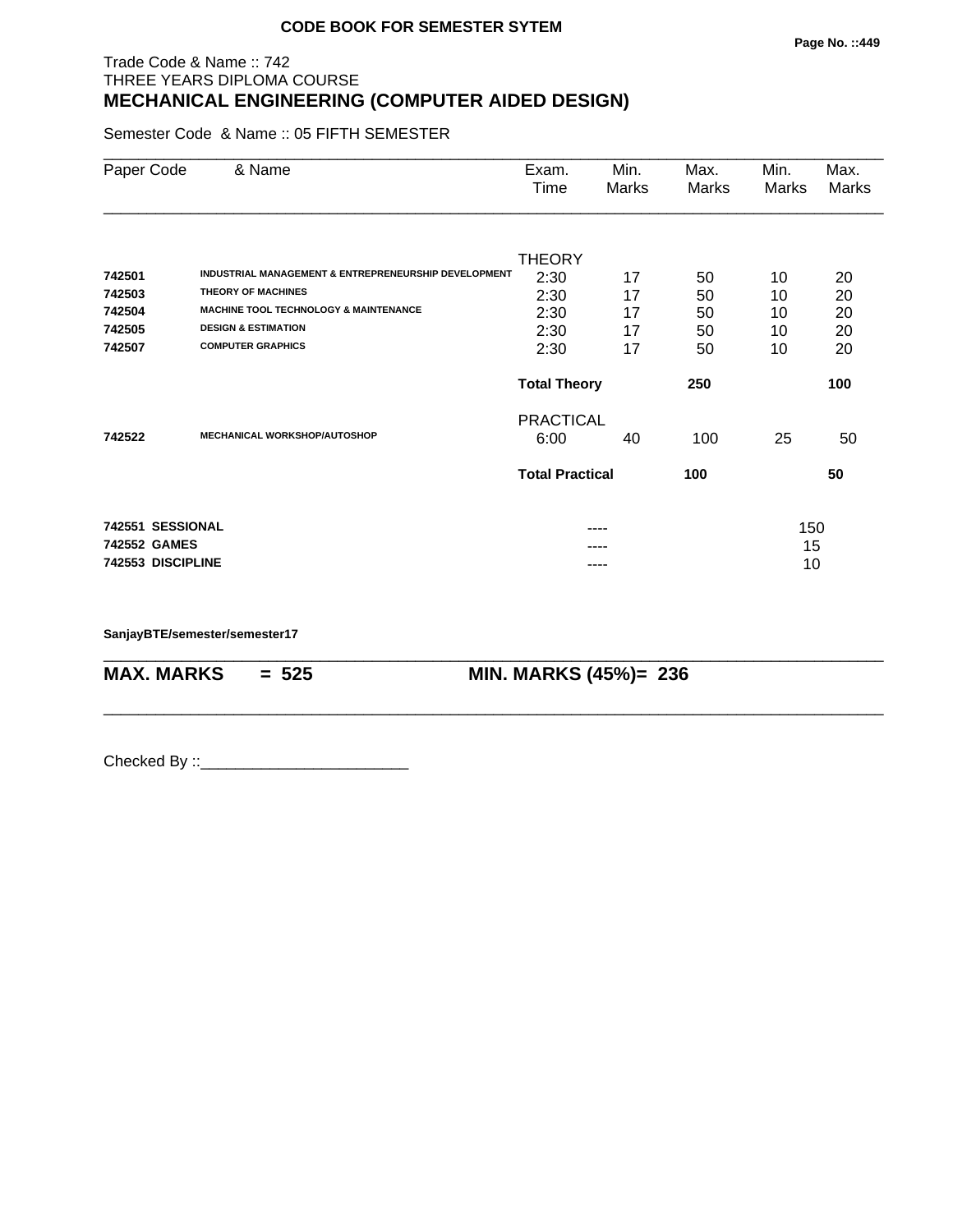## Trade Code & Name :: 742 THREE YEARS DIPLOMA COURSE **MECHANICAL ENGINEERING (COMPUTER AIDED DESIGN)**

Semester Code & Name :: 06 SIXTH SEMESTER

| Paper Code        | & Name                                                      | Exam.<br>Time          | Min.<br>Marks | Max.<br>Marks | Min.<br>Marks | Max.<br>Marks |
|-------------------|-------------------------------------------------------------|------------------------|---------------|---------------|---------------|---------------|
|                   |                                                             |                        |               |               |               |               |
|                   | <b>INDUSTRIAL ENGG.&amp; SAFETY</b>                         | <b>THEORY</b>          |               |               |               |               |
| 742602            | <b>METROLOGY &amp; MEASURING INSTRUMENTS</b>                | 2:30                   | 17            | 50            | 10            | 20            |
| 742606<br>742608  | <b>COMPUTER AIDED DESIGN</b>                                | 2:30                   | 17            | 50            | 10            | 20            |
|                   |                                                             | 2:30                   | 17            | 50            | 10            | 20            |
|                   |                                                             | <b>Total Theory</b>    |               | 150           |               | 60            |
|                   |                                                             | <b>PRACTICAL</b>       |               |               |               |               |
| 742621            | <b>METROLOGY LAB.</b>                                       | 3:00                   | 20            | 50            | 15            | 30            |
| 742623            | <b>COMPUTER AIDED GRAPHICS &amp; DESIGN LAB</b>             | 3:00                   | 20            | 50            | 15            | 30            |
| 742624            | <b>PROJECT</b>                                              | ----                   | 56            | 140           | 30            | 60            |
| 742625            | <b>FIELD EXPOSURE-II</b>                                    | ----                   | 20            | 50            | 15            | 30            |
|                   |                                                             | <b>Total Practical</b> |               | 290           |               | 150           |
| 742651 SESSIONAL  |                                                             |                        |               |               | 210           |               |
| 742652 GAMES      |                                                             |                        |               |               | 15            |               |
| 742653 DISCIPLINE |                                                             |                        |               |               | 10            |               |
|                   |                                                             |                        |               |               |               |               |
|                   | 742661 CARRY OVER IST YEAR (30%)                            |                        |               |               | 300           |               |
|                   | 742662 CARRY OVER 2ND YEAR (70%)                            |                        |               |               | 700           |               |
|                   |                                                             |                        |               |               |               |               |
|                   | 742672 [0020] ENVIRONMENTAL EDUCATION & DISASTER MANAGEMENT |                        | 2:30          | 17            | 50            |               |
|                   | SanjayBTE/semester/semester17                               |                        |               |               |               |               |
| <b>MAX. MARKS</b> | $= 1675$                                                    | MIN. MARKS (45%)= 754  |               |               |               |               |

\_\_\_\_\_\_\_\_\_\_\_\_\_\_\_\_\_\_\_\_\_\_\_\_\_\_\_\_\_\_\_\_\_\_\_\_\_\_\_\_\_\_\_\_\_\_\_\_\_\_\_\_\_\_\_\_\_\_\_\_\_\_\_\_\_\_\_\_\_\_\_\_\_\_\_\_\_\_\_\_\_\_\_\_\_\_\_\_\_\_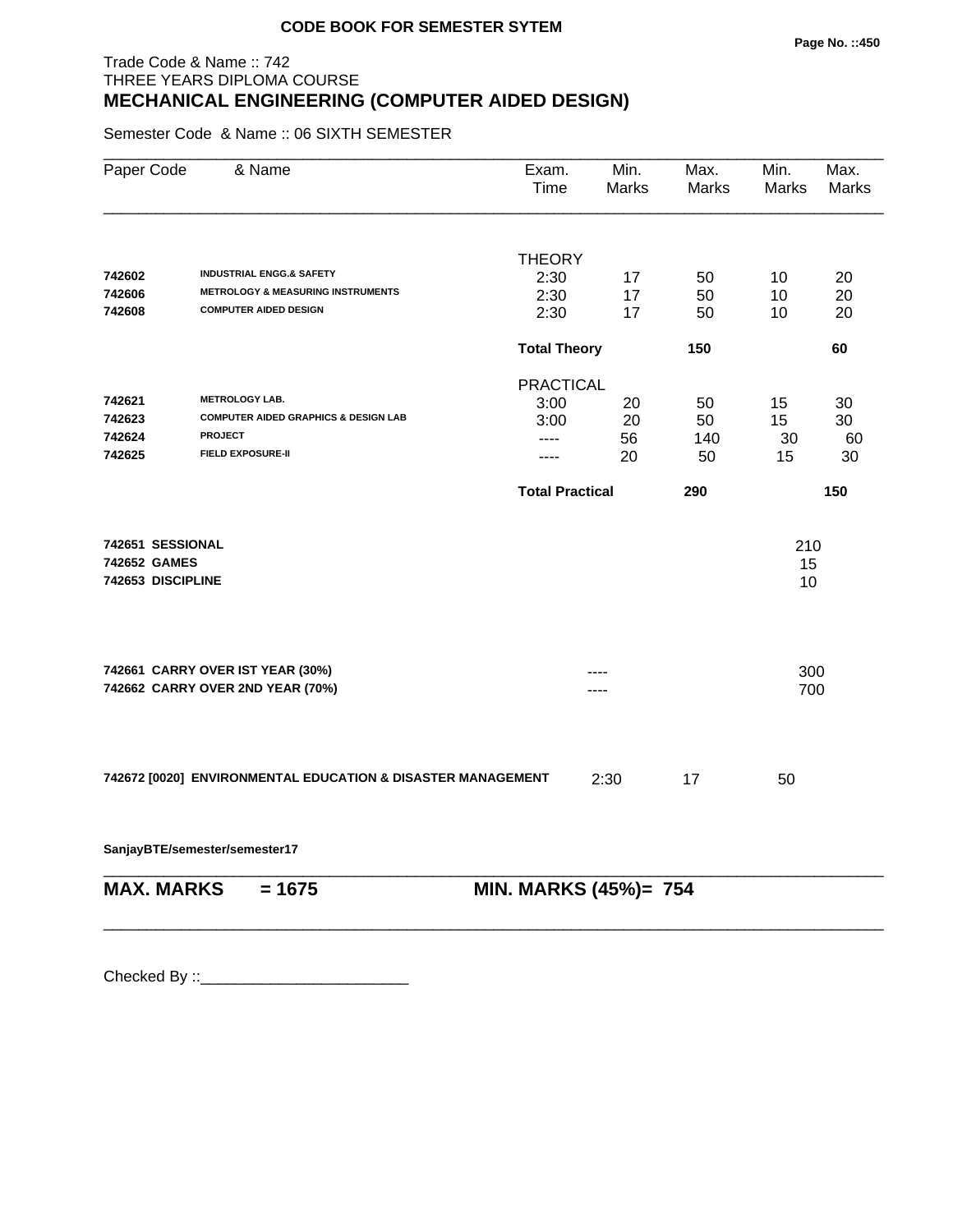## Trade Code & Name :: 743 THREE YEARS DIPLOMA COURSE **MECHANICAL ENGINEERING (PRODUCTION)**

Semester Code & Name :: 01 FIRST SEMESTER

| Paper Code        | & Name                          | Exam.                  | Min.  | Max.  | Min.  | Max.         |
|-------------------|---------------------------------|------------------------|-------|-------|-------|--------------|
|                   |                                 | Time                   | Marks | Marks | Marks | <b>Marks</b> |
|                   |                                 |                        |       |       |       |              |
|                   |                                 | <b>THEORY</b>          |       |       |       |              |
| 743101            | PROFESSIONAL COMMUNICATION      | 2:30                   | 17    | 50    | 10    | 20           |
| 743102            | <b>APPLIED MATHEMATICS-I(A)</b> | 2:30                   | 17    | 50    | 10    | 20           |
| 743103            | <b>APPLIED PHYSICS-I</b>        | 2:30                   | 17    | 50    | 10    | 20           |
| 743104            | <b>APPLIED CHEMISTRY</b>        | 2:30                   | 17    | 50    | 10    | 20           |
| 743105            | <b>ENGINEERING DRAWING</b>      | 3:00                   | 17    | 50    | 10    | 20           |
|                   |                                 | <b>Total Theory</b>    |       | 250   |       | 100          |
|                   |                                 | <b>PRACTICAL</b>       |       |       |       |              |
| 743122            | <b>APPLIED CHEMISTRY</b>        | 3:00                   | 16    | 40    | 10    | 20           |
| 743126            | PROFESSIONAL COMMUNICATION      | 3:00                   | 8     | 20    | 5     | 10           |
|                   |                                 | <b>Total Practical</b> |       | 60    |       | 30           |
| 743151 SESSIONAL  |                                 |                        | ----  |       | 130   |              |
| 743152 GAMES      |                                 |                        |       |       | 15    |              |
| 743153 DISCIPLINE |                                 |                        | ----  |       | 10    |              |

\_\_\_\_\_\_\_\_\_\_\_\_\_\_\_\_\_\_\_\_\_\_\_\_\_\_\_\_\_\_\_\_\_\_\_\_\_\_\_\_\_\_\_\_\_\_\_\_\_\_\_\_\_\_\_\_\_\_\_\_\_\_\_\_\_\_\_\_\_\_\_\_\_\_\_\_\_\_\_\_\_\_\_\_\_\_\_\_\_\_

\_\_\_\_\_\_\_\_\_\_\_\_\_\_\_\_\_\_\_\_\_\_\_\_\_\_\_\_\_\_\_\_\_\_\_\_\_\_\_\_\_\_\_\_\_\_\_\_\_\_\_\_\_\_\_\_\_\_\_\_\_\_\_\_\_\_\_\_\_\_\_\_\_\_\_\_\_\_\_\_\_\_\_\_\_\_\_\_\_\_

**SanjayBTE/semester/semester17**

**MAX. MARKS = 465 MIN. MARKS (45%)= 209**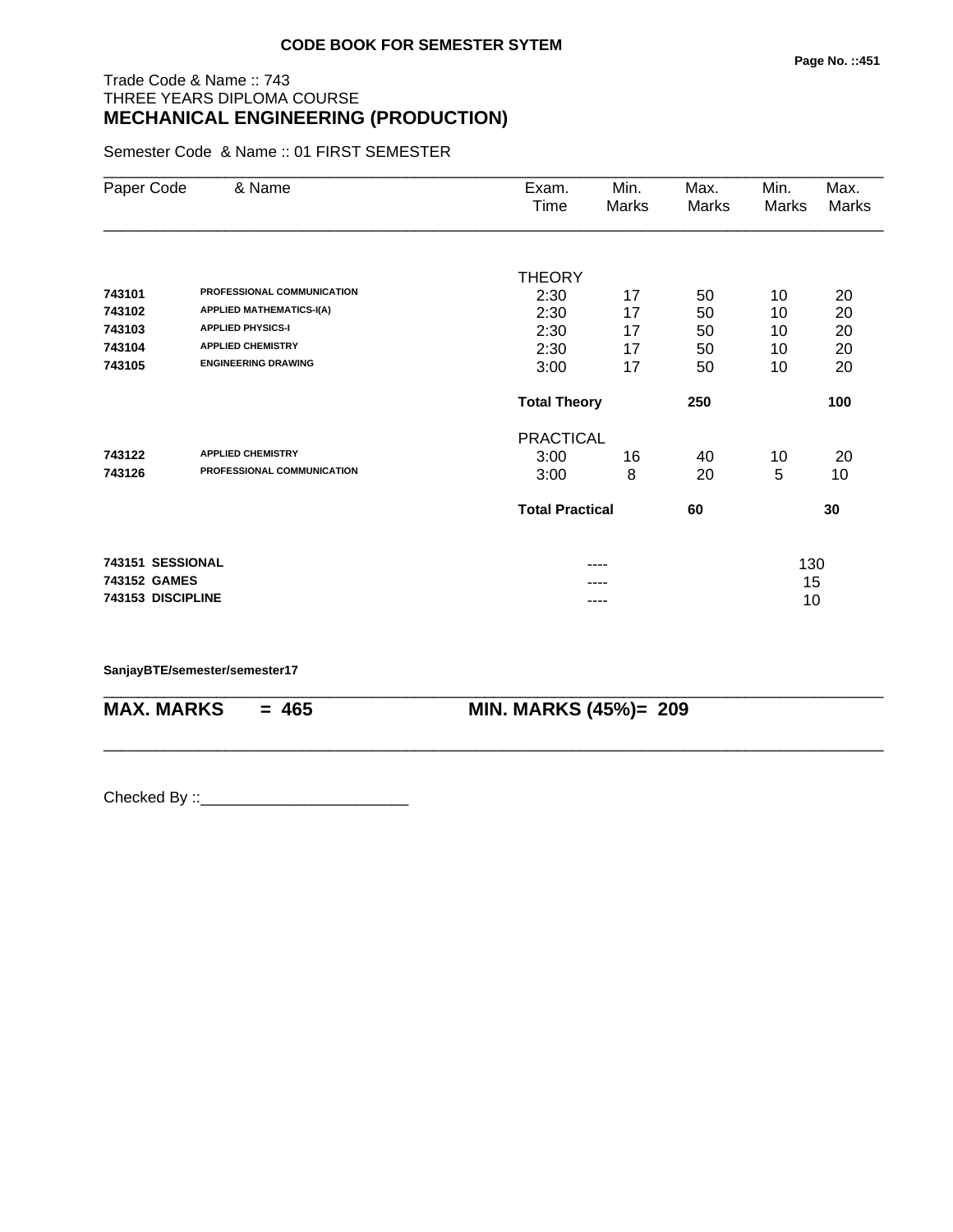## Trade Code & Name :: 743 THREE YEARS DIPLOMA COURSE **MECHANICAL ENGINEERING (PRODUCTION)**

Semester Code & Name :: 02 SECOND SEMESTER

| Paper Code        | & Name                                      | Exam.                  | Min.           | Max.  | Min.  | Max.  |
|-------------------|---------------------------------------------|------------------------|----------------|-------|-------|-------|
|                   |                                             | Time                   | Marks          | Marks | Marks | Marks |
|                   |                                             |                        |                |       |       |       |
|                   |                                             | <b>THEORY</b>          |                |       |       |       |
| 743206            | <b>APPLIED MECHANICS</b>                    | 2:30                   | 17             | 50    | 10    | 20    |
| 743207            | <b>ELEMENTS OF MECHANICAL ENGG.</b>         | 2:30                   | 17             | 50    | 10    | 20    |
| 743208            | ELEMENTARY WORKSHOP TECHNOLOGY              | 2:30                   | 17             | 50    | 10    | 20    |
| 743209            | <b>APPLIED MATHEMATICS-I(B)</b>             | 2:30                   | 17             | 50    | 10    | 20    |
| 743210            | <b>APPLIED PHYSICS-II</b>                   | 2:30                   | 17             | 50    | 10    | 20    |
|                   |                                             | <b>Total Theory</b>    |                | 250   |       | 100   |
|                   |                                             | <b>PRACTICAL</b>       |                |       |       |       |
| 743221            | <b>APPLIED PHYSICS-II</b>                   | 3:00                   | 16             | 40    | 10    | 20    |
| 743223            | <b>APPLIED MECHANICS</b>                    | 3:00                   | 16             | 40    | 10    | 20    |
| 743224            | <b>ELEMENTS OF MECHANICAL ENGG.</b>         | 3:00                   | 16             | 40    | 10    | 20    |
| 743225            | <b>WORKSHOP PRACTICE</b>                    | 4:00                   | 24             | 60    | 15    | 30    |
| 743241            | FIELD EXPOSURE-I (Assessment at Inst.Level) | ----                   | $\blacksquare$ | ٠     | 15    | 30    |
|                   |                                             | <b>Total Practical</b> |                | 180   |       | 120   |
|                   |                                             |                        |                |       |       |       |
| 743251 SESSIONAL  |                                             |                        |                |       | 220   |       |
| 743252 GAMES      |                                             |                        |                |       | 15    |       |
| 743253 DISCIPLINE |                                             |                        |                |       | 10    |       |

**SanjayBTE/semester/semester17**

\_\_\_\_\_\_\_\_\_\_\_\_\_\_\_\_\_\_\_\_\_\_\_\_\_\_\_\_\_\_\_\_\_\_\_\_\_\_\_\_\_\_\_\_\_\_\_\_\_\_\_\_\_\_\_\_\_\_\_\_\_\_\_\_\_\_\_\_\_\_\_\_\_\_\_\_\_\_\_\_\_\_\_\_\_\_\_\_\_\_ **MAX. MARKS = 675 MIN. MARKS (45%)= 304**

\_\_\_\_\_\_\_\_\_\_\_\_\_\_\_\_\_\_\_\_\_\_\_\_\_\_\_\_\_\_\_\_\_\_\_\_\_\_\_\_\_\_\_\_\_\_\_\_\_\_\_\_\_\_\_\_\_\_\_\_\_\_\_\_\_\_\_\_\_\_\_\_\_\_\_\_\_\_\_\_\_\_\_\_\_\_\_\_\_\_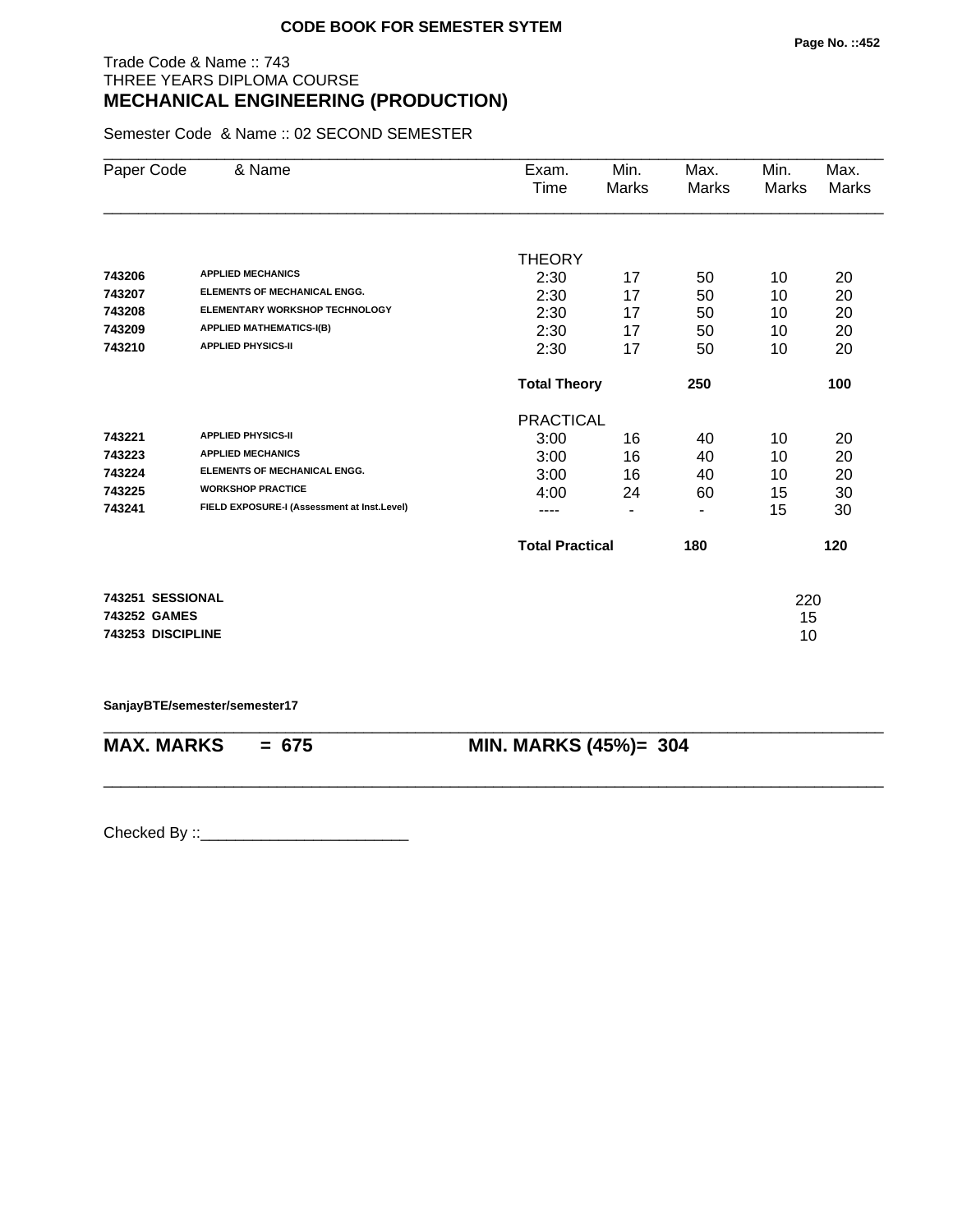## Trade Code & Name :: 743 THREE YEARS DIPLOMA COURSE **MECHANICAL ENGINEERING (PRODUCTION)**

Semester Code & Name :: 03 THIRD SEMESTER

| Paper Code        | & Name                                             | Exam.<br>Time                              | Min.<br>Marks | Max.<br>Marks | Min.<br>Marks | Max.<br>Marks |
|-------------------|----------------------------------------------------|--------------------------------------------|---------------|---------------|---------------|---------------|
| 743301            | <b>APPLIED MATHEMATICS-II</b>                      | <b>THEORY</b>                              |               |               |               |               |
| 743303            | <b>MATERIALS &amp; MATERIALS SCIENCE</b>           | 2:30                                       | 17            | 50            | 10            | 20            |
| 743304            | <b>THERMAL ENGINEERING</b>                         | 2:30                                       | 17            | 50            | 10<br>10      | 20            |
| 743307            | <b>MANUFACTURING PROCESSES</b>                     | 2:30<br>17<br>50<br>17<br>2:30<br>50<br>10 |               |               |               | 20<br>20      |
|                   |                                                    | <b>Total Theory</b>                        |               | 200           |               | 80            |
|                   |                                                    | <b>PRACTICAL</b>                           |               |               |               |               |
| 743322            | THERMAL ENGINEERING LAB.                           | 3:00                                       | 8             | 20            | 5             | 10            |
| 743325            | <b>MANUFACTURING PROCESSES (WORKSHOP PRACTICE)</b> | 6:00                                       | 32            | 80            | 20            | 40            |
| 743326            | <b>INTRODUCTION TO COMPUTER</b>                    | 3:00                                       | 24            | 60            | 15            | 30            |
|                   |                                                    | <b>Total Practical</b>                     |               | 160           |               | 80            |
| 743351 SESSIONAL  |                                                    |                                            |               |               | 160           |               |
| 743352 GAMES      |                                                    |                                            |               |               | 15            |               |
| 743353 DISCIPLINE |                                                    |                                            |               |               | 10            |               |

\_\_\_\_\_\_\_\_\_\_\_\_\_\_\_\_\_\_\_\_\_\_\_\_\_\_\_\_\_\_\_\_\_\_\_\_\_\_\_\_\_\_\_\_\_\_\_\_\_\_\_\_\_\_\_\_\_\_\_\_\_\_\_\_\_\_\_\_\_\_\_\_\_\_\_\_\_\_\_\_\_\_\_\_\_\_\_\_\_\_

\_\_\_\_\_\_\_\_\_\_\_\_\_\_\_\_\_\_\_\_\_\_\_\_\_\_\_\_\_\_\_\_\_\_\_\_\_\_\_\_\_\_\_\_\_\_\_\_\_\_\_\_\_\_\_\_\_\_\_\_\_\_\_\_\_\_\_\_\_\_\_\_\_\_\_\_\_\_\_\_\_\_\_\_\_\_\_\_\_\_

**SanjayBTE/semester/semester17**

**MAX. MARKS = 545 MIN. MARKS (45%)= 245**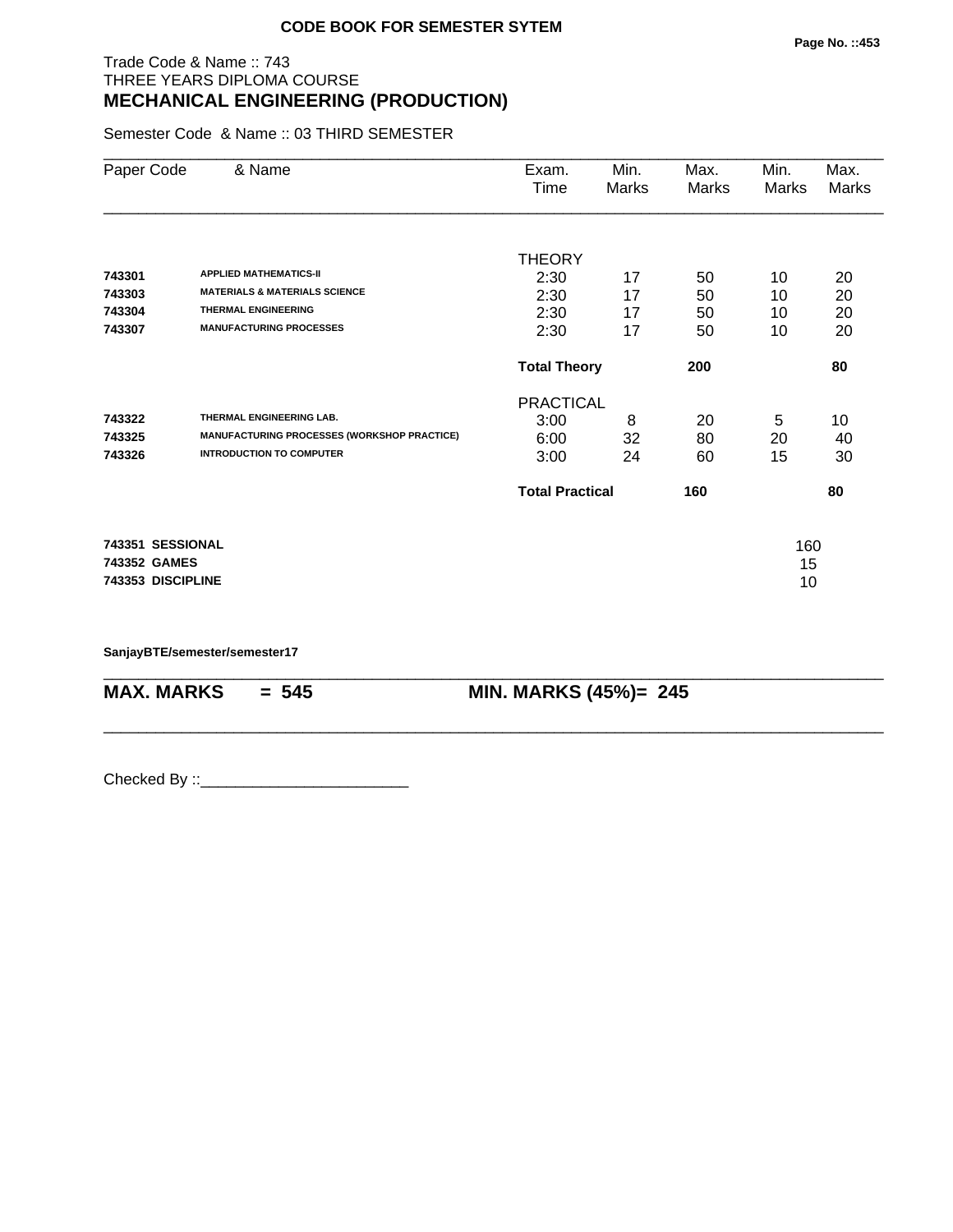## Trade Code & Name :: 743 THREE YEARS DIPLOMA COURSE **MECHANICAL ENGINEERING (PRODUCTION)**

Semester Code & Name :: 04 FORTH SEMESTER

| Paper Code                       | & Name                                                                                  | Exam.<br>Time            | Min.<br>Marks | Max.<br>Marks | Min.<br>Marks | Max.<br>Marks |
|----------------------------------|-----------------------------------------------------------------------------------------|--------------------------|---------------|---------------|---------------|---------------|
| 743402                           | <b>MECHANICS OF SOLIDS</b>                                                              | <b>THEORY</b><br>2:30    | 17            | 50            | 10            | 20            |
| 743405                           | <b>HYDRAULICS &amp; HYDRAULIC MACHINES</b>                                              | 2:30                     | 17            | 50            | 10            | 20            |
| 743406<br>743408                 | <b>ELECTRICAL TECHNOLOGY &amp; ELECTRONICS</b><br><b>MECHANICAL ENGINEERING DRAWING</b> | 2:30<br>3:00             | 17<br>17      | 50<br>50      | 10<br>10      | 20<br>20      |
|                                  |                                                                                         | <b>Total Theory</b>      |               | 200           |               | 80            |
| 743421                           | <b>MECHANICS OF SOLIDS LAB.</b>                                                         | <b>PRACTICAL</b><br>3:00 | 16            |               |               | 20            |
| 743423                           | <b>HYDRAULICS LAB</b>                                                                   | 3:00                     | 8             | 40<br>20      | 10<br>5       | 10            |
| 743424                           | ELECTRICAL TECHNOLOGY & ELECTRONICS LAB.                                                | 3:00                     | 16            | 40            | 10            | 20            |
|                                  |                                                                                         | <b>Total Practical</b>   |               | 100           |               | 50            |
| 743451 SESSIONAL<br>743452 GAMES |                                                                                         |                          |               |               | 130<br>15     |               |
| 743453 DISCIPLINE                |                                                                                         |                          |               |               | 10            |               |

\_\_\_\_\_\_\_\_\_\_\_\_\_\_\_\_\_\_\_\_\_\_\_\_\_\_\_\_\_\_\_\_\_\_\_\_\_\_\_\_\_\_\_\_\_\_\_\_\_\_\_\_\_\_\_\_\_\_\_\_\_\_\_\_\_\_\_\_\_\_\_\_\_\_\_\_\_\_\_\_\_\_\_\_\_\_\_\_\_\_

\_\_\_\_\_\_\_\_\_\_\_\_\_\_\_\_\_\_\_\_\_\_\_\_\_\_\_\_\_\_\_\_\_\_\_\_\_\_\_\_\_\_\_\_\_\_\_\_\_\_\_\_\_\_\_\_\_\_\_\_\_\_\_\_\_\_\_\_\_\_\_\_\_\_\_\_\_\_\_\_\_\_\_\_\_\_\_\_\_\_

**SanjayBTE/semester/semester17**

**MAX. MARKS** = 455 **MIN. MARKS (45%)**= 205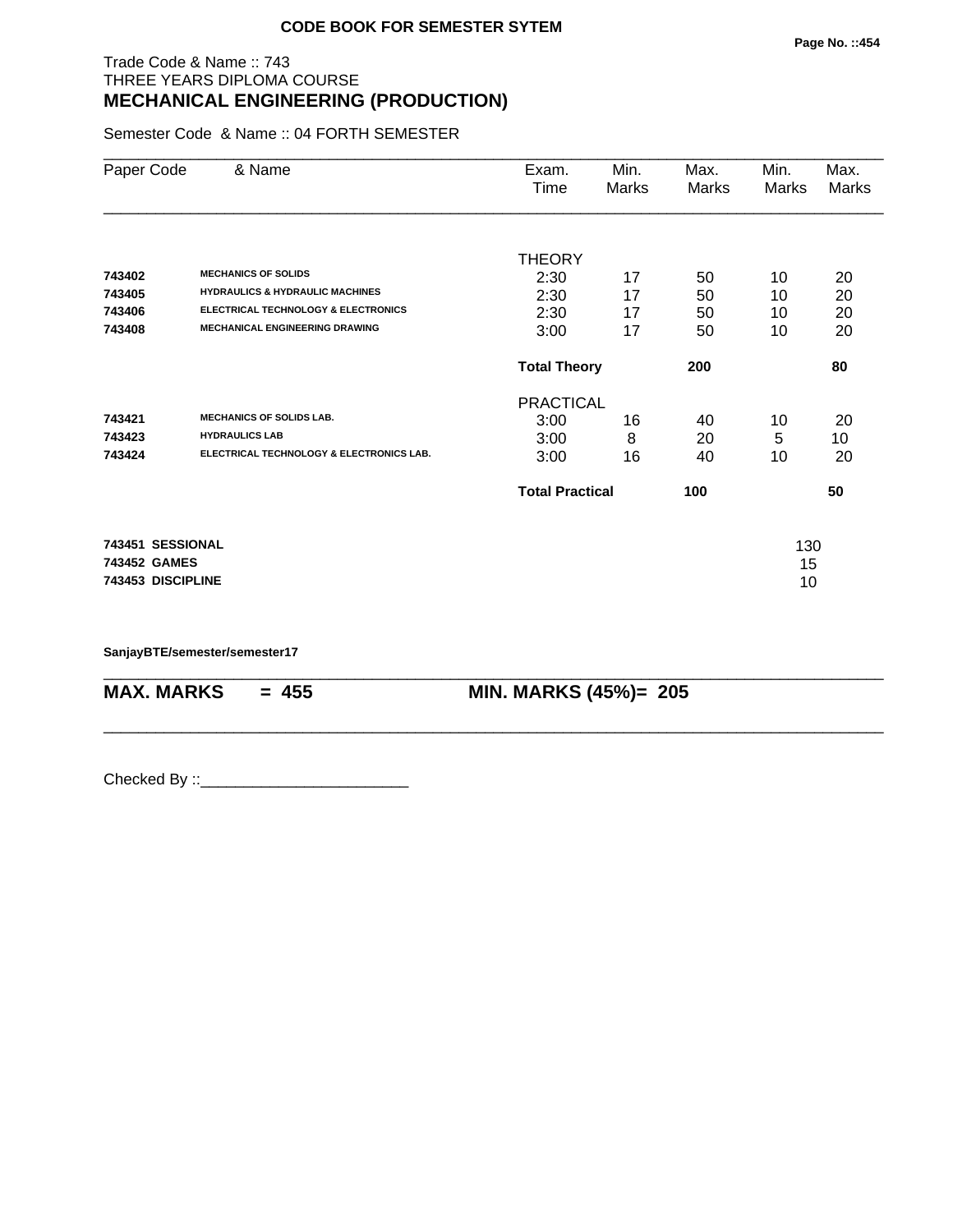## Trade Code & Name :: 743 THREE YEARS DIPLOMA COURSE **MECHANICAL ENGINEERING (PRODUCTION)**

Semester Code & Name :: 05 FIFTH SEMESTER

| Paper Code        | & Name                                               | Exam.<br>Time          | Min.<br>Marks | Max.<br>Marks | Min.<br>Marks | Max.<br>Marks |  |
|-------------------|------------------------------------------------------|------------------------|---------------|---------------|---------------|---------------|--|
|                   |                                                      |                        |               |               |               |               |  |
| 743501            | INDUSTRIAL MANAGEMENT & ENTREPRENEURSHIP DEVELOPMENT | <b>THEORY</b><br>2:30  | 17            | 50            | 10            | 20            |  |
| 743503            | <b>THEORY OF MACHINES</b>                            | 2:30                   | 17            | 50            | 10            | 20            |  |
| 743504            | <b>MACHINE TOOL TECHNOLOGY &amp; MAINTENANCE</b>     | 2:30                   | 17            | 50            | 10            | 20            |  |
| 743505            | <b>PRODUCTION TECHNOLOGY-I</b>                       | 2:30                   | 17            | 50            | 10            | 20            |  |
| 743506            | <b>DESIGN &amp; ESTIMATION</b>                       | 2:30                   | 17            | 50            | 10            | 20            |  |
|                   |                                                      | <b>Total Theory</b>    |               | 250           | 100           |               |  |
|                   |                                                      | <b>PRACTICAL</b>       |               |               |               |               |  |
| 743522            | <b>MECHANICAL WORKSHOP/AUTOSHOP</b>                  | 6:00                   | 40            | 100           | 25            | 50            |  |
|                   |                                                      | <b>Total Practical</b> |               | 100           |               | 50            |  |
| 743551 SESSIONAL  |                                                      |                        |               |               |               |               |  |
| 743552 GAMES      |                                                      |                        |               |               | 150<br>15     |               |  |
| 743553 DISCIPLINE |                                                      |                        | ----          |               | 10            |               |  |

\_\_\_\_\_\_\_\_\_\_\_\_\_\_\_\_\_\_\_\_\_\_\_\_\_\_\_\_\_\_\_\_\_\_\_\_\_\_\_\_\_\_\_\_\_\_\_\_\_\_\_\_\_\_\_\_\_\_\_\_\_\_\_\_\_\_\_\_\_\_\_\_\_\_\_\_\_\_\_\_\_\_\_\_\_\_\_\_\_\_

\_\_\_\_\_\_\_\_\_\_\_\_\_\_\_\_\_\_\_\_\_\_\_\_\_\_\_\_\_\_\_\_\_\_\_\_\_\_\_\_\_\_\_\_\_\_\_\_\_\_\_\_\_\_\_\_\_\_\_\_\_\_\_\_\_\_\_\_\_\_\_\_\_\_\_\_\_\_\_\_\_\_\_\_\_\_\_\_\_\_

**SanjayBTE/semester/semester17**

**MAX. MARKS = 525 MIN. MARKS (45%)= 236**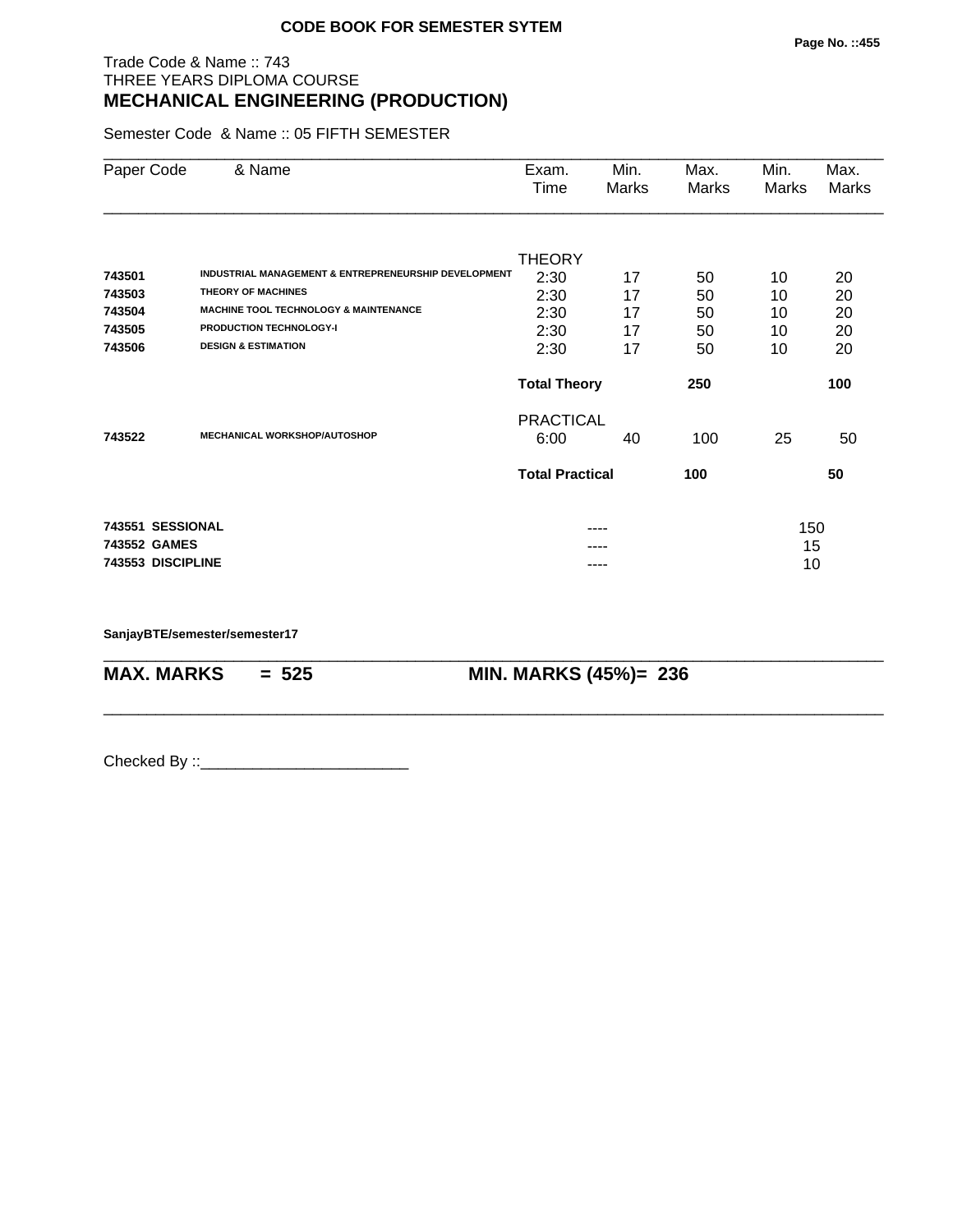## Trade Code & Name :: 743 THREE YEARS DIPLOMA COURSE **MECHANICAL ENGINEERING (PRODUCTION)**

Semester Code & Name :: 06 SIXTH SEMESTER

| Paper Code                                            | & Name                                                      | Exam.<br>Time          | Min.<br>Marks | Max.<br>Marks | Min.<br><b>Marks</b> | Max.<br>Marks |
|-------------------------------------------------------|-------------------------------------------------------------|------------------------|---------------|---------------|----------------------|---------------|
|                                                       |                                                             |                        |               |               |                      |               |
| 743602                                                | <b>INDUSTRIAL ENGG. &amp; SAFETY</b>                        | <b>THEORY</b>          |               |               |                      |               |
| 743607                                                | <b>METROLOGY &amp; MEASURING INSTRUMENTS</b>                | 2:30                   | 17            | 50            | 10                   | 20            |
| 743608                                                | PRODUCTION TECHNOLOGY-II                                    | 2:30<br>2:30           | 17<br>17      | 50<br>50      | 10<br>10             | 20<br>20      |
| 743609                                                | PRODUCTION AUTOMATION                                       | 2:30                   | 17            | 50            | 10                   | 20            |
|                                                       |                                                             | <b>Total Theory</b>    |               | 200           |                      | 80            |
|                                                       |                                                             | <b>PRACTICAL</b>       |               |               |                      |               |
| 743621                                                | <b>METROLOGY LAB.</b>                                       | 3:00                   | 20            | 50            | 15                   | 30            |
| 743623                                                | PRODUCTION TECHNOLOGY LAB.                                  | 3:00                   | 20            | 50            | 15                   | 30            |
| 743624                                                | <b>PROJECT</b>                                              | ----                   | 40            | 100           | 25                   | 50            |
| 743625                                                | <b>FIELD EXPOSURE-II</b>                                    | ----                   | 16            | 40            | 10                   | 20            |
|                                                       |                                                             | <b>Total Practical</b> |               | 240           |                      | 130           |
| 743651 SESSIONAL<br>743652 GAMES<br>743653 DISCIPLINE |                                                             |                        |               |               | 210<br>15<br>10      |               |
|                                                       | 743661 CARRY OVER IST YEAR (30%)                            |                        |               |               | 300                  |               |
|                                                       | 743662 CARRY OVER 2ND YEAR (70%)                            |                        | ----          |               | 700                  |               |
|                                                       | 743672 [0020] ENVIRONMENTAL EDUCATION & DISASTER MANAGEMENT |                        | 2:30          | 17            | 50                   |               |
|                                                       | SanjayBTE/semester/semester17                               |                        |               |               |                      |               |
| <b>MAX. MARKS</b>                                     | $= 1675$                                                    | MIN. MARKS (45%)= 754  |               |               |                      |               |
|                                                       |                                                             |                        |               |               |                      |               |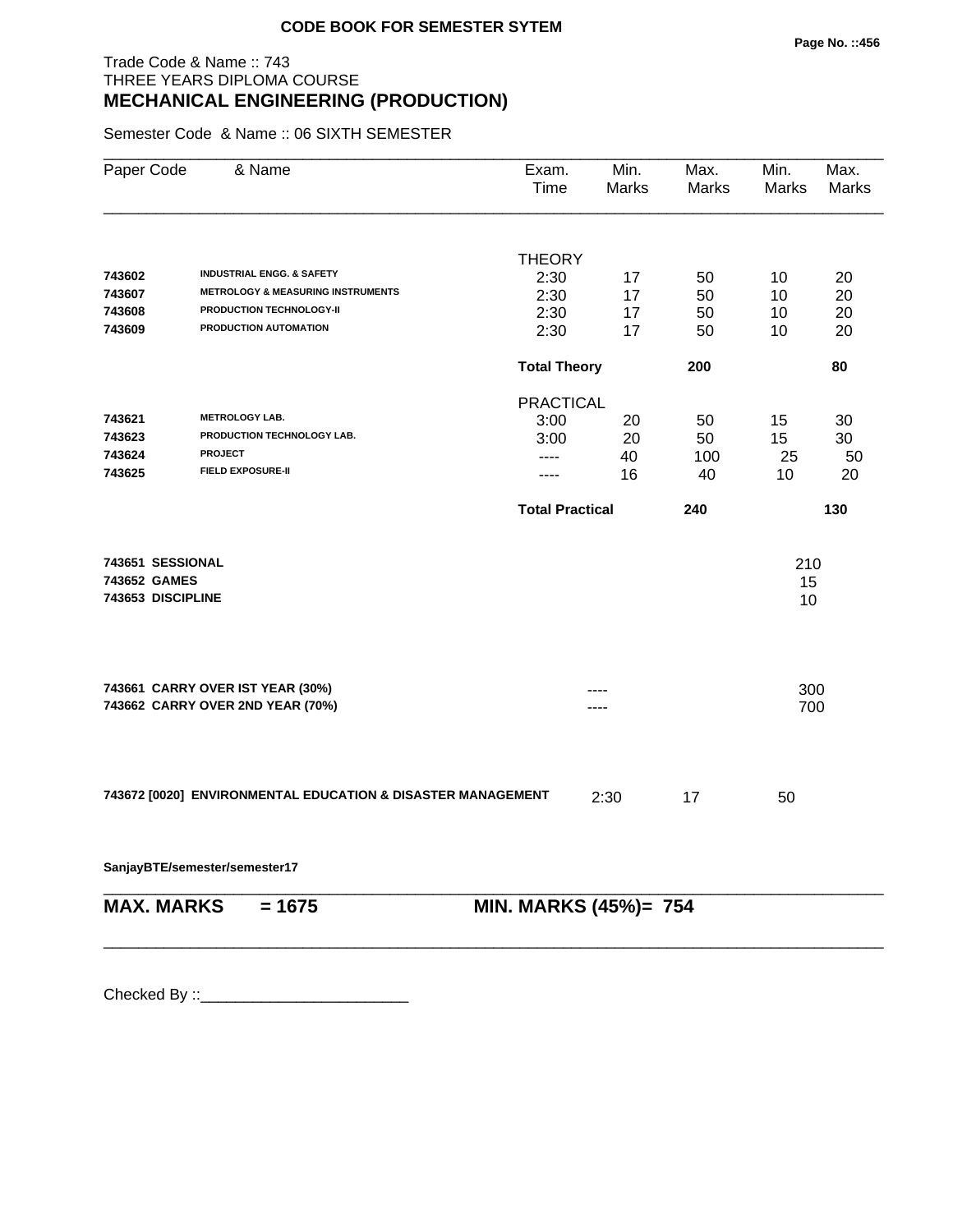# Trade Code & Name :: 744 THREE YEARS DIPLOMA COURSE **MECHANICAL ENGINEERING (R A C)**

Semester Code & Name :: 01 FIRST SEMESTER

| Paper Code        | & Name                          | Exam.                  | Min.  | Max.  | Min.  | Max.         |
|-------------------|---------------------------------|------------------------|-------|-------|-------|--------------|
|                   |                                 | Time                   | Marks | Marks | Marks | <b>Marks</b> |
|                   |                                 |                        |       |       |       |              |
|                   |                                 | <b>THEORY</b>          |       |       |       |              |
| 744101            | PROFESSIONAL COMMUNICATION      | 2:30                   | 17    | 50    | 10    | 20           |
| 744102            | <b>APPLIED MATHEMATICS-I(A)</b> | 2:30                   | 17    | 50    | 10    | 20           |
| 744103            | <b>APPLIED PHYSICS-I</b>        | 2:30                   | 17    | 50    | 10    | 20           |
| 744104            | <b>APPLIED CHEMISTRY</b>        | 2:30                   | 17    | 50    | 10    | 20           |
| 744105            | <b>ENGINEERING DRAWING</b>      | 3:00                   | 17    | 50    | 10    | 20           |
|                   |                                 | <b>Total Theory</b>    |       | 250   |       | 100          |
|                   |                                 | <b>PRACTICAL</b>       |       |       |       |              |
| 744122            | <b>APPLIED CHEMISTRY</b>        | 3:00                   | 16    | 40    | 10    | 20           |
| 744126            | PROFESSIONAL COMMUNICATION      | 3:00                   | 8     | 20    | 5     | 10           |
|                   |                                 | <b>Total Practical</b> |       | 60    |       | 30           |
| 744151 SESSIONAL  |                                 |                        | ----  |       | 130   |              |
| 744152 GAMES      |                                 |                        |       |       | 15    |              |
| 744153 DISCIPLINE |                                 |                        | ----  |       | 10    |              |

\_\_\_\_\_\_\_\_\_\_\_\_\_\_\_\_\_\_\_\_\_\_\_\_\_\_\_\_\_\_\_\_\_\_\_\_\_\_\_\_\_\_\_\_\_\_\_\_\_\_\_\_\_\_\_\_\_\_\_\_\_\_\_\_\_\_\_\_\_\_\_\_\_\_\_\_\_\_\_\_\_\_\_\_\_\_\_\_\_\_

\_\_\_\_\_\_\_\_\_\_\_\_\_\_\_\_\_\_\_\_\_\_\_\_\_\_\_\_\_\_\_\_\_\_\_\_\_\_\_\_\_\_\_\_\_\_\_\_\_\_\_\_\_\_\_\_\_\_\_\_\_\_\_\_\_\_\_\_\_\_\_\_\_\_\_\_\_\_\_\_\_\_\_\_\_\_\_\_\_\_

#### **SanjayBTE/semester/semester17**

**MAX. MARKS = 465 MIN. MARKS (45%)= 209**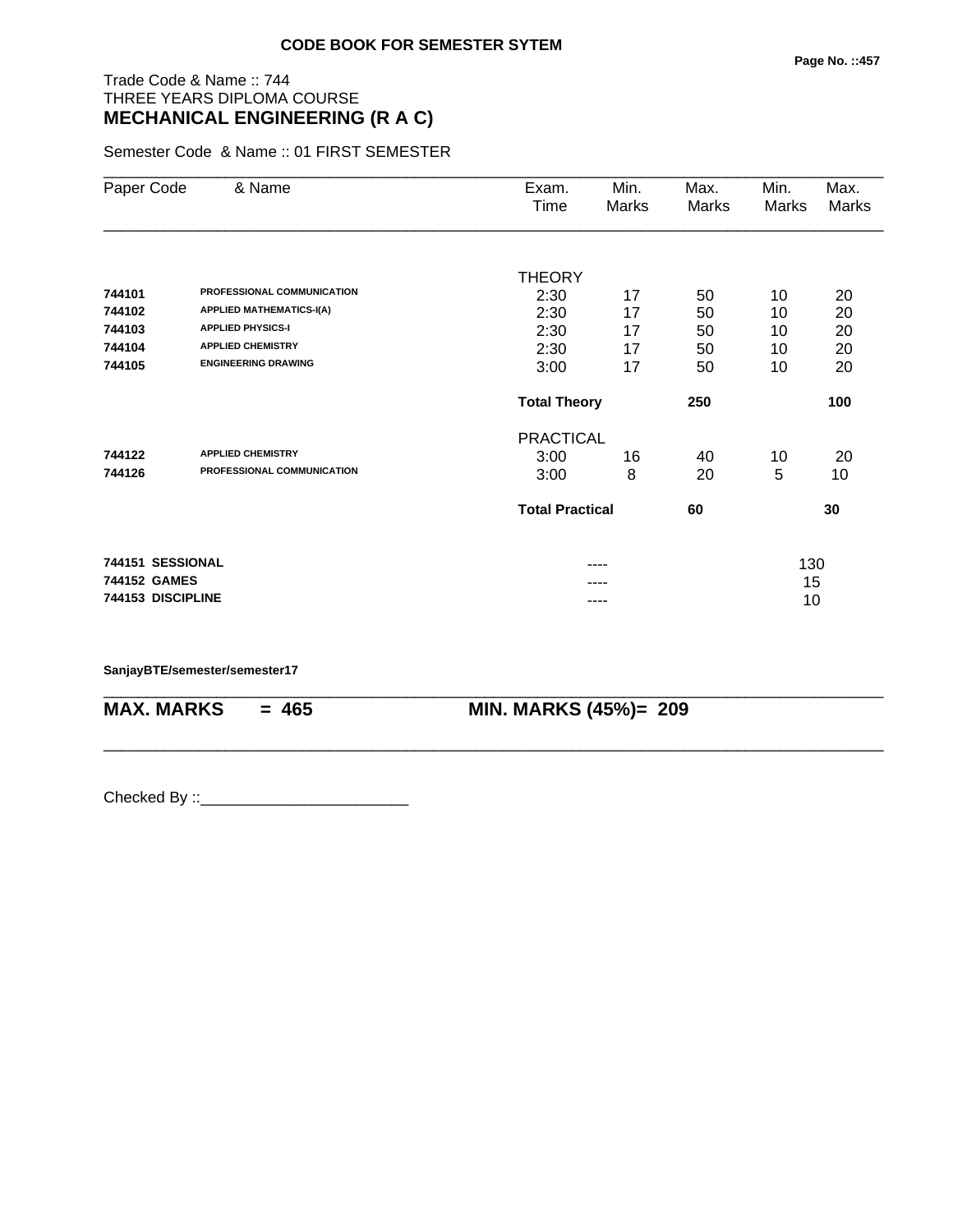## Trade Code & Name :: 744 THREE YEARS DIPLOMA COURSE **MECHANICAL ENGINEERING (R A C)**

Semester Code & Name :: 02 SECOND SEMESTER

| Paper Code        | & Name                                      | Exam.                  | Min.                     | Max.  | Min.  | Max.  |
|-------------------|---------------------------------------------|------------------------|--------------------------|-------|-------|-------|
|                   |                                             | Time                   | Marks                    | Marks | Marks | Marks |
|                   |                                             |                        |                          |       |       |       |
|                   |                                             | <b>THEORY</b>          |                          |       |       |       |
| 744206            | <b>APPLIED MECHANICS</b>                    | 2:30                   | 17                       | 50    | 10    | 20    |
| 744207            | <b>ELEMENTS OF MECHANICAL ENGG.</b>         | 2:30                   | 17                       | 50    | 10    | 20    |
| 744208            | <b>ELEMENTARY WORKSHOP TECHNOLOGY</b>       | 2:30                   | 17                       | 50    | 10    | 20    |
| 744209            | <b>APPLIED MATHEMATICS-I(B)</b>             | 2:30                   | 17                       | 50    | 10    | 20    |
| 744210            | <b>APPLIED PHYSICS-II</b>                   | 2:30                   | 17                       | 50    | 10    | 20    |
|                   |                                             | <b>Total Theory</b>    |                          | 250   |       | 100   |
|                   |                                             | <b>PRACTICAL</b>       |                          |       |       |       |
| 744221            | <b>APPLIED PHYSICS-II</b>                   | 3:00                   | 16                       | 40    | 10    | 20    |
| 744223            | <b>APPLIED MECHANICS</b>                    | 3:00                   | 16                       | 40    | 10    | 20    |
| 744224            | <b>ELEMENTS OF MECHANICAL ENGG.</b>         | 3:00                   | 16                       | 40    | 10    | 20    |
| 744225            | <b>WORKSHOP PRACTICE</b>                    | 4:00                   | 24                       | 60    | 15    | 30    |
| 744241            | FIELD EXPOSURE-I (Assessment at Inst.Level) | ----                   | $\overline{\phantom{a}}$ | ٠     | 15    | 30    |
|                   |                                             | <b>Total Practical</b> |                          | 180   |       | 120   |
|                   |                                             |                        |                          |       |       |       |
| 744251 SESSIONAL  |                                             |                        |                          |       | 220   |       |
| 744252 GAMES      |                                             |                        |                          |       | 15    |       |
| 744253 DISCIPLINE |                                             |                        |                          |       | 10    |       |
|                   |                                             |                        |                          |       |       |       |

**SanjayBTE/semester/semester17**

\_\_\_\_\_\_\_\_\_\_\_\_\_\_\_\_\_\_\_\_\_\_\_\_\_\_\_\_\_\_\_\_\_\_\_\_\_\_\_\_\_\_\_\_\_\_\_\_\_\_\_\_\_\_\_\_\_\_\_\_\_\_\_\_\_\_\_\_\_\_\_\_\_\_\_\_\_\_\_\_\_\_\_\_\_\_\_\_\_\_ **MAX. MARKS = 675 MIN. MARKS (45%)= 304**

\_\_\_\_\_\_\_\_\_\_\_\_\_\_\_\_\_\_\_\_\_\_\_\_\_\_\_\_\_\_\_\_\_\_\_\_\_\_\_\_\_\_\_\_\_\_\_\_\_\_\_\_\_\_\_\_\_\_\_\_\_\_\_\_\_\_\_\_\_\_\_\_\_\_\_\_\_\_\_\_\_\_\_\_\_\_\_\_\_\_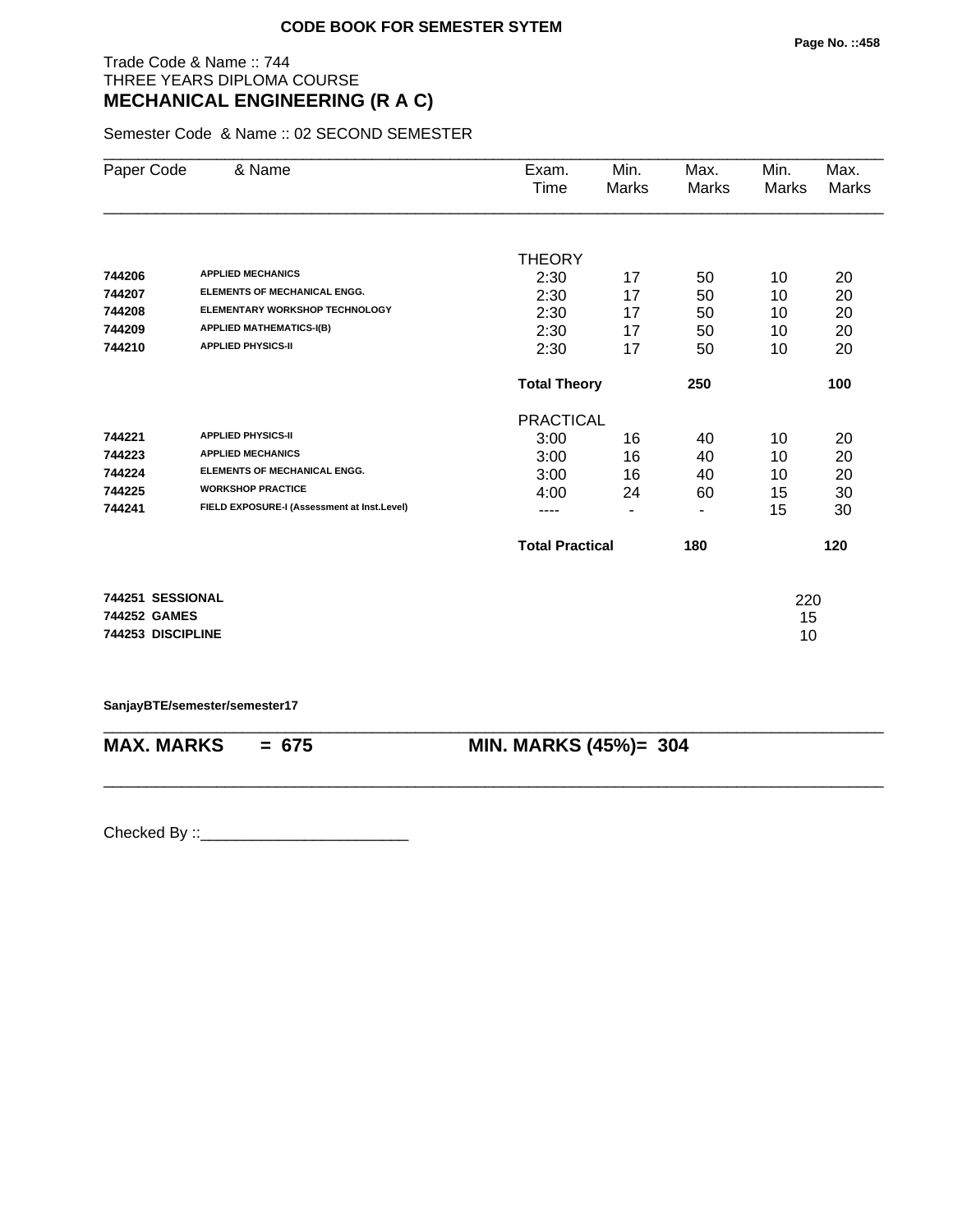## Trade Code & Name :: 744 THREE YEARS DIPLOMA COURSE **MECHANICAL ENGINEERING (R A C)**

Semester Code & Name :: 03 THIRD SEMESTER

| Paper Code                                            | & Name                                                                                                                                    | Exam.<br>Time                                 | Min.<br>Marks        | Max.<br>Marks        | Min.<br>Marks        | Max.<br>Marks        |
|-------------------------------------------------------|-------------------------------------------------------------------------------------------------------------------------------------------|-----------------------------------------------|----------------------|----------------------|----------------------|----------------------|
| 744301<br>744303<br>744304<br>744307                  | <b>APPLIED MATHEMATICS-II</b><br><b>MATERIALS &amp; MATERIALS SCIENCE</b><br><b>THERMAL ENGINEERING</b><br><b>MANUFACTURING PROCESSES</b> | <b>THEORY</b><br>2:30<br>2:30<br>2:30<br>2:30 | 17<br>17<br>17<br>17 | 50<br>50<br>50<br>50 | 10<br>10<br>10<br>10 | 20<br>20<br>20<br>20 |
|                                                       |                                                                                                                                           | <b>Total Theory</b>                           |                      | 200                  |                      | 80                   |
| 744322<br>744325<br>744326                            | THERMAL ENGINEERING LAB.<br><b>MANUFACTURING PROCESSES (WORKSHOP PRACTICE)</b><br><b>INTRODUCTION TO COMPUTER</b>                         | <b>PRACTICAL</b><br>3:00<br>6:00<br>3:00      | 8<br>32<br>24        | 20<br>80<br>60       | 5<br>20<br>15        | 10<br>40<br>30       |
|                                                       |                                                                                                                                           | <b>Total Practical</b>                        |                      | 160                  |                      | 80                   |
| 744351 SESSIONAL<br>744352 GAMES<br>744353 DISCIPLINE |                                                                                                                                           |                                               |                      |                      | 160<br>15<br>10      |                      |

\_\_\_\_\_\_\_\_\_\_\_\_\_\_\_\_\_\_\_\_\_\_\_\_\_\_\_\_\_\_\_\_\_\_\_\_\_\_\_\_\_\_\_\_\_\_\_\_\_\_\_\_\_\_\_\_\_\_\_\_\_\_\_\_\_\_\_\_\_\_\_\_\_\_\_\_\_\_\_\_\_\_\_\_\_\_\_\_\_\_

\_\_\_\_\_\_\_\_\_\_\_\_\_\_\_\_\_\_\_\_\_\_\_\_\_\_\_\_\_\_\_\_\_\_\_\_\_\_\_\_\_\_\_\_\_\_\_\_\_\_\_\_\_\_\_\_\_\_\_\_\_\_\_\_\_\_\_\_\_\_\_\_\_\_\_\_\_\_\_\_\_\_\_\_\_\_\_\_\_\_

**SanjayBTE/semester/semester17**

**MAX. MARKS = 545 MIN. MARKS (45%)= 245**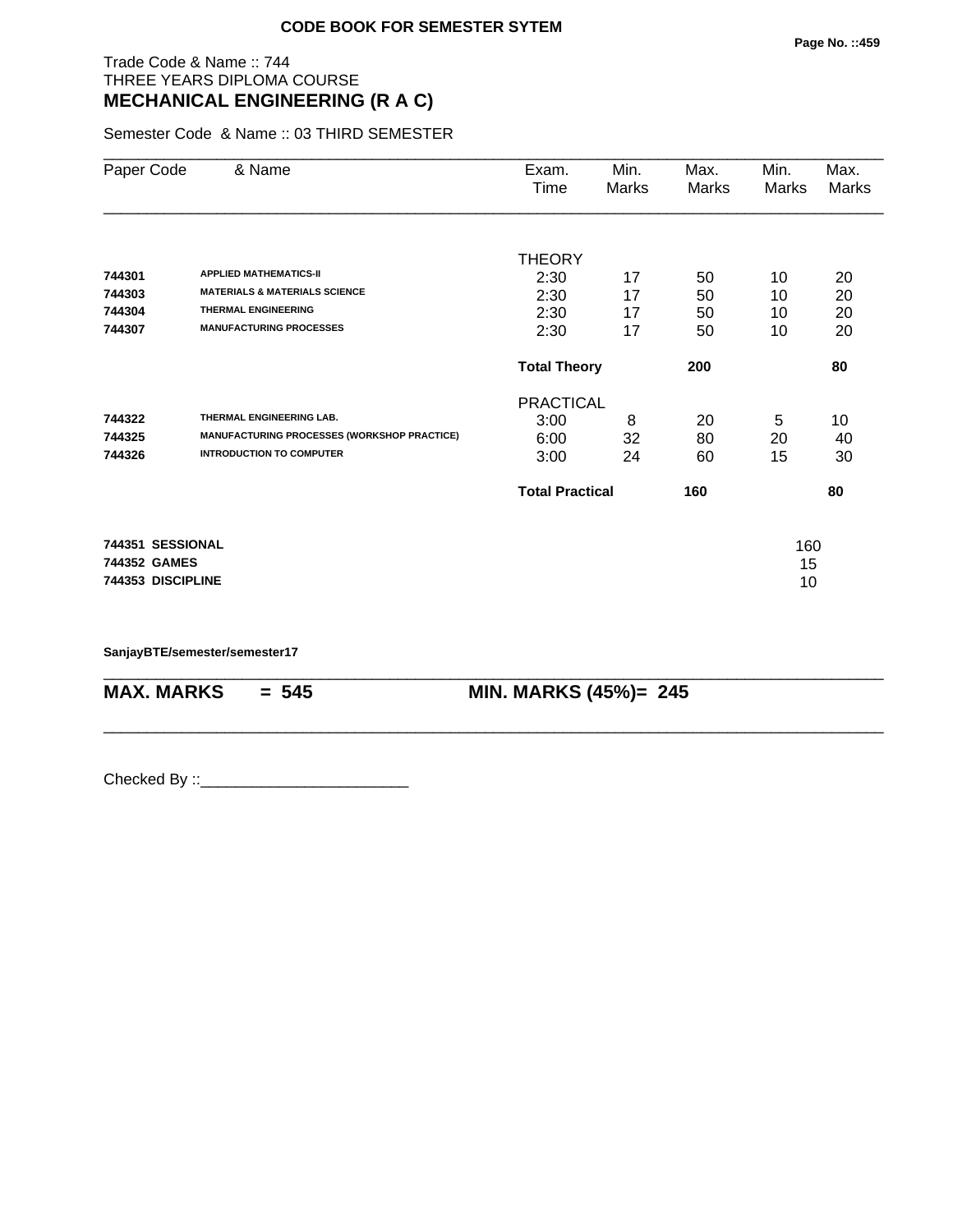## Trade Code & Name :: 744 THREE YEARS DIPLOMA COURSE **MECHANICAL ENGINEERING (R A C)**

Semester Code & Name :: 04 FORTH SEMESTER

| Paper Code        | & Name                                         | Exam.<br>Time          | Min.<br>Marks | Max.<br>Marks | Min.<br>Marks | Max.<br><b>Marks</b> |
|-------------------|------------------------------------------------|------------------------|---------------|---------------|---------------|----------------------|
|                   |                                                | <b>THEORY</b>          |               |               |               |                      |
| 744402            | <b>MECHANICS OF SOLIDS</b>                     | 2:30                   | 17            | 50            | 10            | 20                   |
| 744405            | <b>HYDRAULICS &amp; HYDRAULIC MACHINES</b>     | 2:30                   | 17            | 50            | 10            | 20                   |
| 744406            | <b>ELECTRICAL TECHNOLOGY &amp; ELECTRONICS</b> | 2:30                   | 17            | 50            | 10            | 20                   |
| 744408            | <b>MECHANICAL ENGINEERING DRAWING</b>          | 3:00                   | 17            | 50            | 10            | 20                   |
|                   |                                                | <b>Total Theory</b>    |               | 200           |               | 80                   |
|                   |                                                | <b>PRACTICAL</b>       |               |               |               |                      |
| 744421            | <b>MECHANICS OF SOLIDS LAB.</b>                | 3:00                   | 16            | 40            | 10            | 20                   |
| 744423            | <b>HYDRAULICS LAB</b>                          | 3:00                   | 8             | 20            | 5             | 10                   |
| 744424            | ELECTRICAL TECHNOLOGY & ELECTRONICS LAB.       | 3:00                   | 16            | 40            | 10            | 20                   |
|                   |                                                | <b>Total Practical</b> |               | 100           |               | 50                   |
| 744451 SESSIONAL  |                                                |                        |               |               | 130           |                      |
| 744452 GAMES      |                                                |                        |               |               | 15            |                      |
| 744453 DISCIPLINE |                                                |                        |               |               | 10            |                      |

\_\_\_\_\_\_\_\_\_\_\_\_\_\_\_\_\_\_\_\_\_\_\_\_\_\_\_\_\_\_\_\_\_\_\_\_\_\_\_\_\_\_\_\_\_\_\_\_\_\_\_\_\_\_\_\_\_\_\_\_\_\_\_\_\_\_\_\_\_\_\_\_\_\_\_\_\_\_\_\_\_\_\_\_\_\_\_\_\_\_

\_\_\_\_\_\_\_\_\_\_\_\_\_\_\_\_\_\_\_\_\_\_\_\_\_\_\_\_\_\_\_\_\_\_\_\_\_\_\_\_\_\_\_\_\_\_\_\_\_\_\_\_\_\_\_\_\_\_\_\_\_\_\_\_\_\_\_\_\_\_\_\_\_\_\_\_\_\_\_\_\_\_\_\_\_\_\_\_\_\_

**SanjayBTE/semester/semester17**

**MAX. MARKS** = 455 **MIN. MARKS (45%)**= 205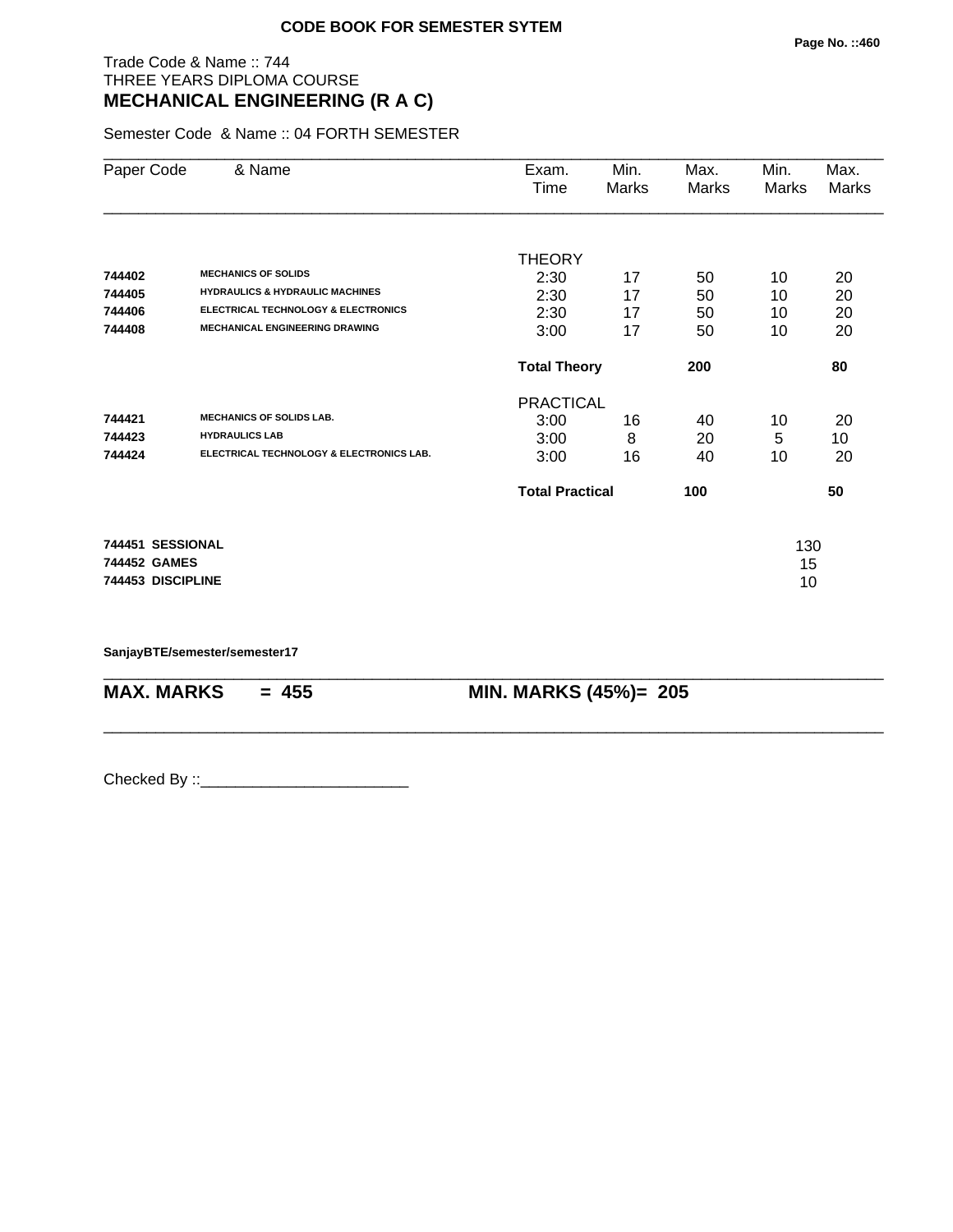## Trade Code & Name :: 744 THREE YEARS DIPLOMA COURSE **MECHANICAL ENGINEERING (R A C)**

Semester Code & Name :: 05 FIFTH SEMESTER

| Paper Code        | & Name                                               | Exam.<br>Time          | Min.<br>Marks | Max.<br>Marks | Min.<br>Marks | Max.<br>Marks |
|-------------------|------------------------------------------------------|------------------------|---------------|---------------|---------------|---------------|
|                   |                                                      | <b>THEORY</b>          |               |               |               |               |
| 744501            | INDUSTRIAL MANAGEMENT & ENTREPRENEURSHIP DEVELOPMENT | 2:30                   | 17            | 50            | 10            | 20            |
| 744502            | <b>THEORY OF MACHINES</b>                            | 2:30                   | 17            | 50            | 10            | 20            |
| 744503            | <b>MACHINE TOOL TECHNOLOGY &amp; MAINTENANCE</b>     | 2:30                   | 17            | 50            | 10            | 20            |
| 744506            | <b>REFRIGERATION</b>                                 | 2:30                   | 17            | 50            | 10            | 20            |
| 744507            | <b>DESIGN &amp; ESTIMATION</b>                       | 2:30                   | 17            | 50            | 10            | 20            |
|                   |                                                      | <b>Total Theory</b>    |               | 250           |               | 100           |
|                   |                                                      | <b>PRACTICAL</b>       |               |               |               |               |
| 744522            | <b>MECHANICAL WORKSHOP/AUTOSHOP</b>                  | 6:00                   | 40            | 100           | 25            | 50            |
|                   |                                                      | <b>Total Practical</b> |               | 100           |               | 50            |
|                   | 744551 SESSIONAL                                     |                        |               |               | 150           |               |
| 744552 GAMES      |                                                      |                        |               |               | 15            |               |
| 744553 DISCIPLINE |                                                      |                        | ----          |               | 10            |               |

\_\_\_\_\_\_\_\_\_\_\_\_\_\_\_\_\_\_\_\_\_\_\_\_\_\_\_\_\_\_\_\_\_\_\_\_\_\_\_\_\_\_\_\_\_\_\_\_\_\_\_\_\_\_\_\_\_\_\_\_\_\_\_\_\_\_\_\_\_\_\_\_\_\_\_\_\_\_\_\_\_\_\_\_\_\_\_\_\_\_

\_\_\_\_\_\_\_\_\_\_\_\_\_\_\_\_\_\_\_\_\_\_\_\_\_\_\_\_\_\_\_\_\_\_\_\_\_\_\_\_\_\_\_\_\_\_\_\_\_\_\_\_\_\_\_\_\_\_\_\_\_\_\_\_\_\_\_\_\_\_\_\_\_\_\_\_\_\_\_\_\_\_\_\_\_\_\_\_\_\_

**SanjayBTE/semester/semester17**

**MAX. MARKS = 525 MIN. MARKS (45%)= 236**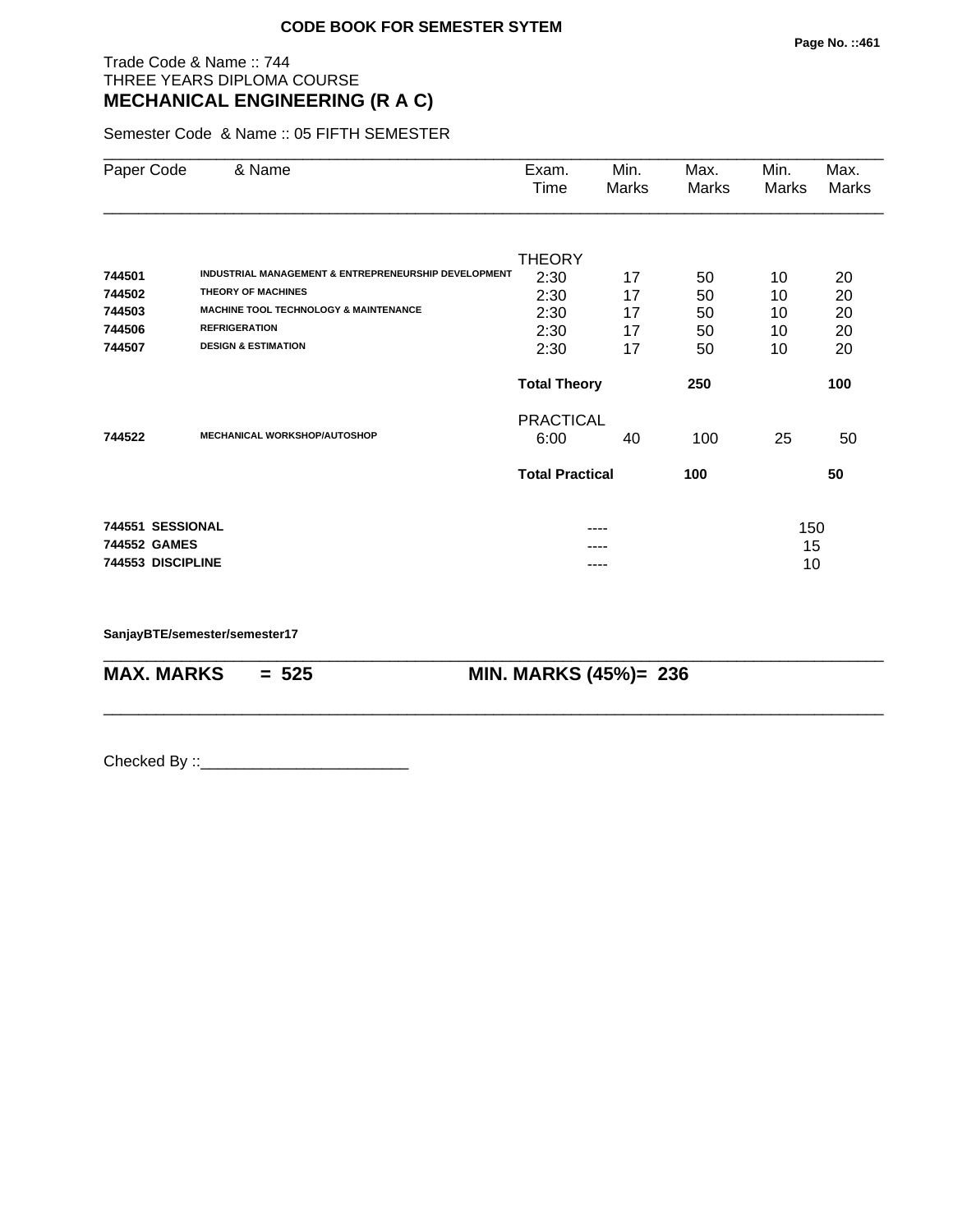## Trade Code & Name :: 744 THREE YEARS DIPLOMA COURSE **MECHANICAL ENGINEERING (R A C)**

Semester Code & Name :: 06 SIXTH SEMESTER

| Paper Code                                            | & Name                                                      | Exam.<br>Time          | Min.<br>Marks | Max.<br>Marks | Min.<br>Marks   | Max.<br>Marks |
|-------------------------------------------------------|-------------------------------------------------------------|------------------------|---------------|---------------|-----------------|---------------|
|                                                       |                                                             |                        |               |               |                 |               |
|                                                       |                                                             | <b>THEORY</b>          |               |               |                 |               |
| 744604                                                | <b>METROLOGY &amp; MEASURING INSTRUMENTS</b>                | 2:30                   | 17            | 50            | 10              | 20            |
| 744605                                                | <b>INDUSTRIAL ENGG. &amp; SAFETY</b>                        | 2:30                   | 17            | 50            | 10              | 20            |
| 744608                                                | R.A.C. PLANT ERECTION PERFORMANCE AND MAINTENANCE           | 2:30                   | 17            | 50            | 10              | 20            |
| 744609                                                | <b>AIR CONDITIONING</b>                                     | 2:30                   | 17            | 50            | 10              | 20            |
|                                                       |                                                             | <b>Total Theory</b>    |               | 200           |                 | 80            |
|                                                       |                                                             | <b>PRACTICAL</b>       |               |               |                 |               |
| 744621                                                | <b>METROLOGY LAB.</b>                                       | 3:00                   | 20            | 50            | 15              | 30            |
| 744623                                                | <b>REFRIGERATION &amp; AIR CONDITIONING LAB</b>             | 3:00                   | 20            | 50            | 15              | 30            |
| 744624                                                | <b>PROJECT</b>                                              | $---$                  | 40            | 100           | 25              | 50            |
| 744625                                                | <b>FIELD EXPOSURE-II</b>                                    | ----                   | 16            | 40            | 10              | 20            |
|                                                       |                                                             | <b>Total Practical</b> |               | 240           |                 | 130           |
| 744651 SESSIONAL<br>744652 GAMES<br>744653 DISCIPLINE |                                                             |                        |               |               | 210<br>15<br>10 |               |
|                                                       | 744661 CARRY OVER IST YEAR (30%)                            |                        |               |               | 300             |               |
|                                                       | 744662 CARRY OVER 2ND YEAR (70%)                            |                        | ----          |               | 700             |               |
|                                                       | 744672 [0020] ENVIRONMENTAL EDUCATION & DISASTER MANAGEMENT |                        | 2:30          | 17            | 50              |               |
|                                                       | SanjayBTE/semester/semester17                               |                        |               |               |                 |               |
| <b>MAX. MARKS</b>                                     | $= 1675$                                                    | MIN. MARKS (45%)= 754  |               |               |                 |               |
|                                                       |                                                             |                        |               |               |                 |               |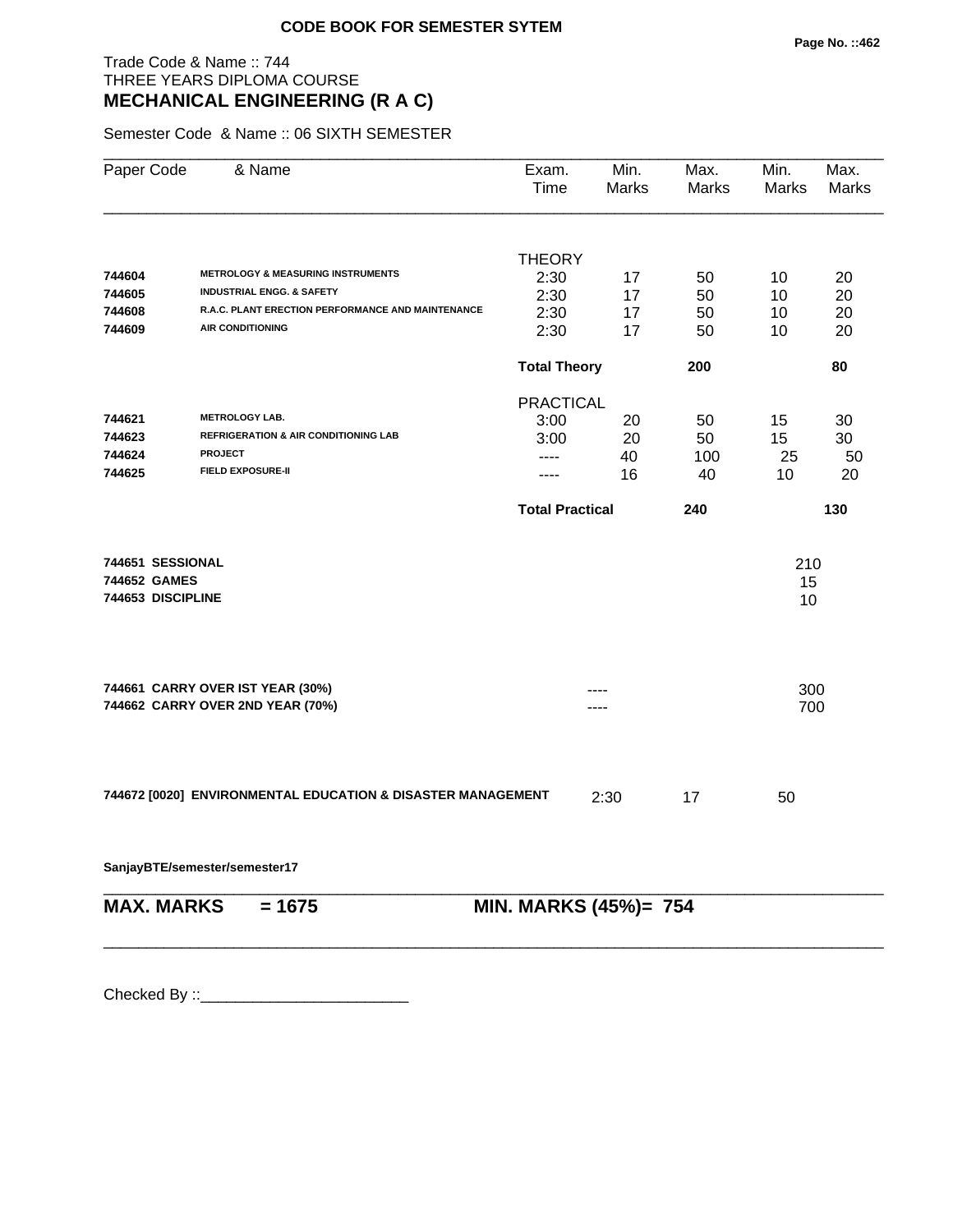## Trade Code & Name :: 745 THREE YEARS DIPLOMA COURSE **MECHANICAL ENGINEERING (MAINTENANCE)**

Semester Code & Name :: 01 FIRST SEMESTER

| Paper Code        | & Name                          | Exam.                  | Min.  | Max.  | Min.  | Max.         |
|-------------------|---------------------------------|------------------------|-------|-------|-------|--------------|
|                   |                                 | Time                   | Marks | Marks | Marks | <b>Marks</b> |
|                   |                                 |                        |       |       |       |              |
|                   |                                 | <b>THEORY</b>          |       |       |       |              |
| 745101            | PROFESSIONAL COMMUNICATION      | 2:30                   | 17    | 50    | 10    | 20           |
| 745102            | <b>APPLIED MATHEMATICS-I(A)</b> | 2:30                   | 17    | 50    | 10    | 20           |
| 745103            | <b>APPLIED PHYSICS-I</b>        | 2:30                   | 17    | 50    | 10    | 20           |
| 745104            | <b>APPLIED CHEMISTRY</b>        | 2:30                   | 17    | 50    | 10    | 20           |
| 745105            | <b>ENGINEERING DRAWING</b>      | 3:00                   | 17    | 50    | 10    | 20           |
|                   |                                 | <b>Total Theory</b>    |       | 250   |       | 100          |
|                   |                                 | <b>PRACTICAL</b>       |       |       |       |              |
| 745122            | <b>APPLIED CHEMISTRY</b>        | 3:00                   | 16    | 40    | 10    | 20           |
| 745126            | PROFESSIONAL COMMUNICATION      | 3:00                   | 8     | 20    | 5     | 10           |
|                   |                                 | <b>Total Practical</b> |       | 60    |       | 30           |
| 745151 SESSIONAL  |                                 |                        | ----  |       | 130   |              |
| 745152 GAMES      |                                 |                        |       |       | 15    |              |
| 745153 DISCIPLINE |                                 |                        | ----  |       | 10    |              |

\_\_\_\_\_\_\_\_\_\_\_\_\_\_\_\_\_\_\_\_\_\_\_\_\_\_\_\_\_\_\_\_\_\_\_\_\_\_\_\_\_\_\_\_\_\_\_\_\_\_\_\_\_\_\_\_\_\_\_\_\_\_\_\_\_\_\_\_\_\_\_\_\_\_\_\_\_\_\_\_\_\_\_\_\_\_\_\_\_\_

\_\_\_\_\_\_\_\_\_\_\_\_\_\_\_\_\_\_\_\_\_\_\_\_\_\_\_\_\_\_\_\_\_\_\_\_\_\_\_\_\_\_\_\_\_\_\_\_\_\_\_\_\_\_\_\_\_\_\_\_\_\_\_\_\_\_\_\_\_\_\_\_\_\_\_\_\_\_\_\_\_\_\_\_\_\_\_\_\_\_

#### **SanjayBTE/semester/semester17**

**MAX. MARKS = 465 MIN. MARKS (45%)= 209**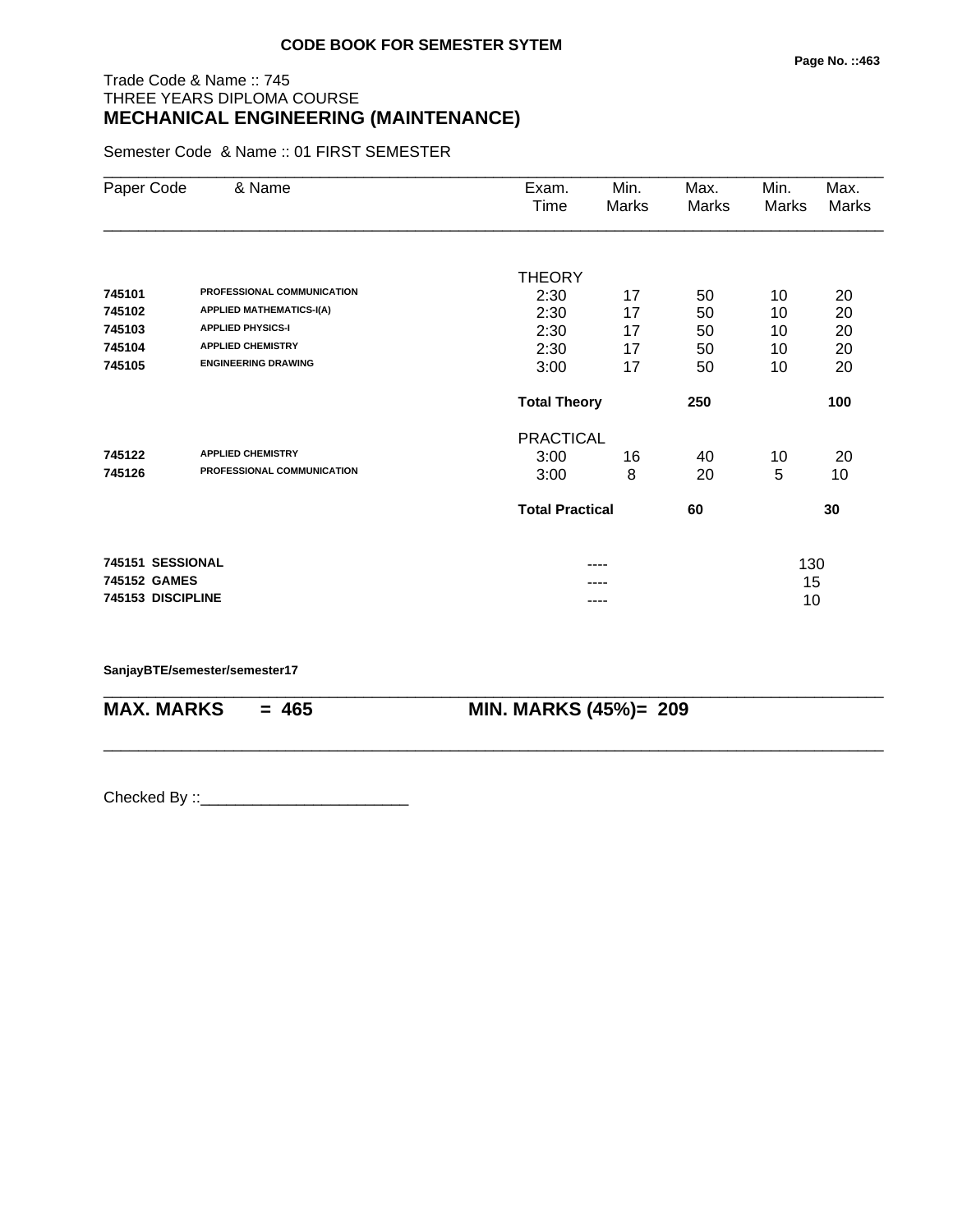## Trade Code & Name :: 745 THREE YEARS DIPLOMA COURSE **MECHANICAL ENGINEERING (MAINTENANCE)**

Semester Code & Name :: 02 SECOND SEMESTER

| Paper Code        | & Name                                      | Exam.                  | Min.                     | Max.  | Min.     | Max.  |
|-------------------|---------------------------------------------|------------------------|--------------------------|-------|----------|-------|
|                   |                                             | Time                   | <b>Marks</b>             | Marks | Marks    | Marks |
|                   |                                             |                        |                          |       |          |       |
|                   |                                             | <b>THEORY</b>          |                          |       |          |       |
| 745206            | <b>APPLIED MECHANICS</b>                    | 2:30                   | 17                       | 50    | 10       | 20    |
| 745207            | <b>ELEMENTS OF MECHANICAL ENGG.</b>         | 2:30                   | 17                       | 50    | 10       | 20    |
| 745208            | ELEMENTARY WORKSHOP TECHNOLOGY              | 2:30                   | 17                       | 50    | 10       | 20    |
| 745209            | <b>APPLIED MATHEMATICS-I(B)</b>             | 2:30                   | 17                       | 50    | 10       | 20    |
| 745210            | <b>APPLIED PHYSICS-II</b>                   | 2:30                   | 17                       | 50    | 10       | 20    |
|                   |                                             | <b>Total Theory</b>    |                          | 250   |          | 100   |
|                   |                                             | <b>PRACTICAL</b>       |                          |       |          |       |
| 745221            | <b>APPLIED PHYSICS-II</b>                   | 3:00                   | 16                       | 40    | 10       | 20    |
| 745223            | <b>APPLIED MECHANICS</b>                    | 3:00                   | 16                       | 40    | 10       | 20    |
| 745224            | <b>ELEMENTS OF MECHANICAL ENGG.</b>         | 3:00                   | 16                       | 40    | 10       | 20    |
| 745225            | <b>WORKSHOP PRACTICE</b>                    | 4:00                   | 24                       | 60    | 15       | 30    |
| 745241            | FIELD EXPOSURE-I (Assessment at Inst.Level) | ----                   | $\overline{\phantom{0}}$ | ۰     | 15       | 30    |
|                   |                                             | <b>Total Practical</b> |                          | 180   |          | 120   |
| 745251 SESSIONAL  |                                             |                        |                          |       |          |       |
| 745252 GAMES      |                                             |                        |                          |       | 220      |       |
| 745253 DISCIPLINE |                                             |                        |                          |       | 15<br>10 |       |
|                   |                                             |                        |                          |       |          |       |

**SanjayBTE/semester/semester17**

\_\_\_\_\_\_\_\_\_\_\_\_\_\_\_\_\_\_\_\_\_\_\_\_\_\_\_\_\_\_\_\_\_\_\_\_\_\_\_\_\_\_\_\_\_\_\_\_\_\_\_\_\_\_\_\_\_\_\_\_\_\_\_\_\_\_\_\_\_\_\_\_\_\_\_\_\_\_\_\_\_\_\_\_\_\_\_\_\_\_ **MAX. MARKS = 675 MIN. MARKS (45%)= 304**

\_\_\_\_\_\_\_\_\_\_\_\_\_\_\_\_\_\_\_\_\_\_\_\_\_\_\_\_\_\_\_\_\_\_\_\_\_\_\_\_\_\_\_\_\_\_\_\_\_\_\_\_\_\_\_\_\_\_\_\_\_\_\_\_\_\_\_\_\_\_\_\_\_\_\_\_\_\_\_\_\_\_\_\_\_\_\_\_\_\_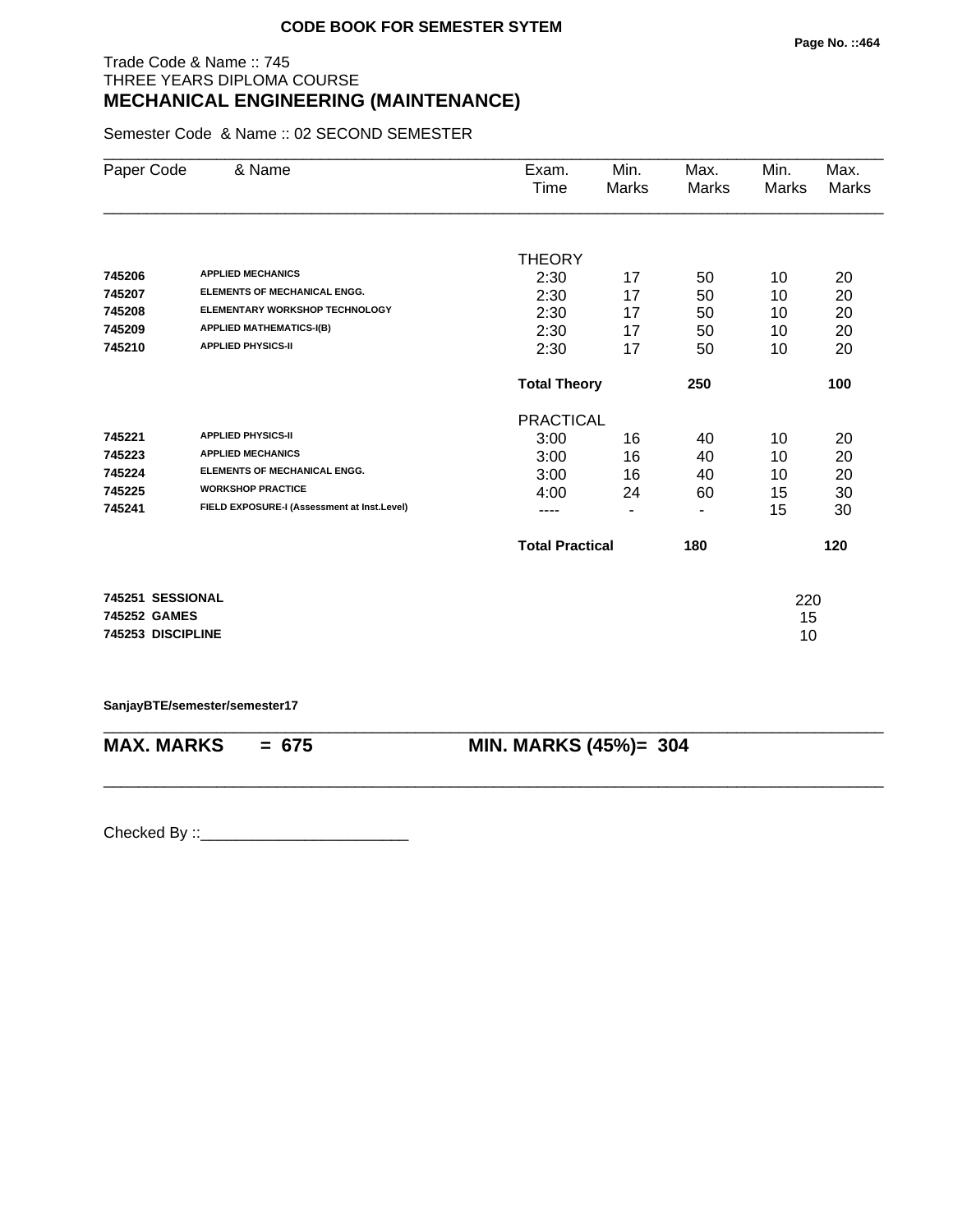## Trade Code & Name :: 745 THREE YEARS DIPLOMA COURSE **MECHANICAL ENGINEERING (MAINTENANCE)**

Semester Code & Name :: 03 THIRD SEMESTER

| Paper Code                                            | & Name                                                                                                            | Exam.<br>Time                            | Min.<br>Marks  | Max.<br>Marks  | Min.<br>Marks   | Max.<br>Marks  |
|-------------------------------------------------------|-------------------------------------------------------------------------------------------------------------------|------------------------------------------|----------------|----------------|-----------------|----------------|
| 745301<br>745303<br>745304                            | <b>APPLIED MATHEMATICS-II</b><br><b>MATERIALS &amp; MATERIALS SCIENCE</b><br><b>THERMAL ENGINEERING</b>           | <b>THEORY</b><br>2:30<br>2:30<br>2:30    | 17<br>17<br>17 | 50<br>50<br>50 | 10<br>10<br>10  | 20<br>20<br>20 |
| 745307                                                | <b>MANUFACTURING PROCESSES</b>                                                                                    | 2:30                                     | 17             | 50             | 10              | 20             |
|                                                       |                                                                                                                   | <b>Total Theory</b>                      |                | 200            |                 | 80             |
| 745322<br>745325<br>745326                            | THERMAL ENGINEERING LAB.<br><b>MANUFACTURING PROCESSES (WORKSHOP PRACTICE)</b><br><b>INTRODUCTION TO COMPUTER</b> | <b>PRACTICAL</b><br>3:00<br>6:00<br>3:00 | 8<br>32<br>24  | 20<br>80<br>60 | 5<br>20<br>15   | 10<br>40<br>30 |
|                                                       |                                                                                                                   | <b>Total Practical</b>                   |                | 160            |                 | 80             |
| 745351 SESSIONAL<br>745352 GAMES<br>745353 DISCIPLINE |                                                                                                                   |                                          |                |                | 160<br>15<br>10 |                |

\_\_\_\_\_\_\_\_\_\_\_\_\_\_\_\_\_\_\_\_\_\_\_\_\_\_\_\_\_\_\_\_\_\_\_\_\_\_\_\_\_\_\_\_\_\_\_\_\_\_\_\_\_\_\_\_\_\_\_\_\_\_\_\_\_\_\_\_\_\_\_\_\_\_\_\_\_\_\_\_\_\_\_\_\_\_\_\_\_\_

\_\_\_\_\_\_\_\_\_\_\_\_\_\_\_\_\_\_\_\_\_\_\_\_\_\_\_\_\_\_\_\_\_\_\_\_\_\_\_\_\_\_\_\_\_\_\_\_\_\_\_\_\_\_\_\_\_\_\_\_\_\_\_\_\_\_\_\_\_\_\_\_\_\_\_\_\_\_\_\_\_\_\_\_\_\_\_\_\_\_

**SanjayBTE/semester/semester17**

**MAX. MARKS = 545 MIN. MARKS (45%)= 245**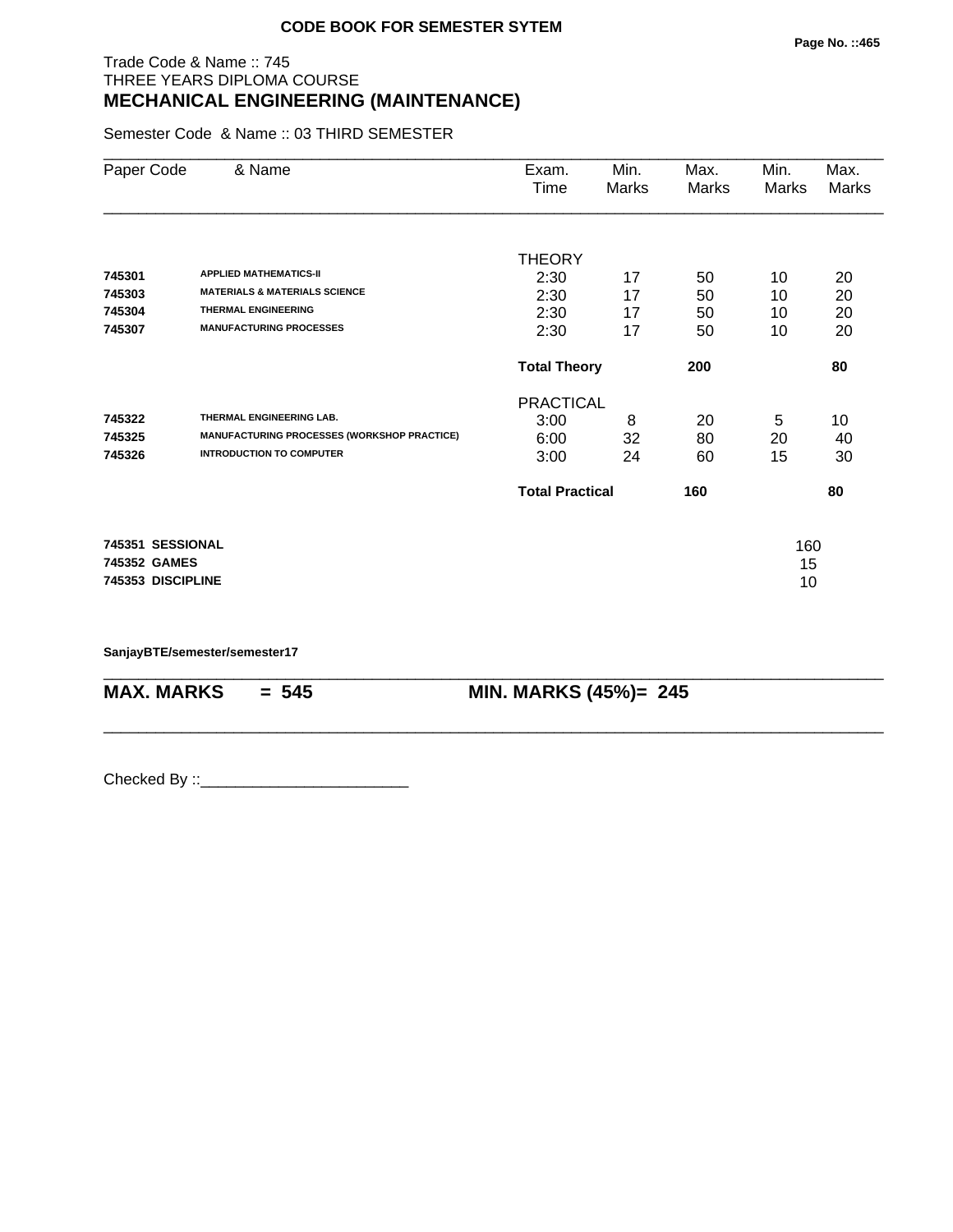## Trade Code & Name :: 745 THREE YEARS DIPLOMA COURSE **MECHANICAL ENGINEERING (MAINTENANCE)**

Semester Code & Name :: 04 FORTH SEMESTER

| Paper Code                                            | & Name                                                                                                                                                              | Exam.<br>Time                            | Min.<br>Marks  | Max.<br>Marks  | Min.<br>Marks   | Max.<br>Marks  |
|-------------------------------------------------------|---------------------------------------------------------------------------------------------------------------------------------------------------------------------|------------------------------------------|----------------|----------------|-----------------|----------------|
| 745402<br>745405<br>745406                            | <b>MECHANICS OF SOLIDS</b><br><b>HYDRAULICS &amp; HYDRAULIC MACHINES</b><br><b>ELECTRICAL TECHNOLOGY &amp; ELECTRONICS</b><br><b>MECHANICAL ENGINEERING DRAWING</b> | <b>THEORY</b><br>2:30<br>2:30<br>2:30    | 17<br>17<br>17 | 50<br>50<br>50 | 10<br>10<br>10  | 20<br>20<br>20 |
| 745408                                                |                                                                                                                                                                     | 3:00<br><b>Total Theory</b>              | 17             | 50<br>200      | 10              | 20<br>80       |
| 745421<br>745423<br>745424                            | <b>MECHANICS OF SOLIDS LAB.</b><br><b>HYDRAULICS LAB</b><br>ELECTRICAL TECHNOLOGY & ELECTRONICS LAB.                                                                | <b>PRACTICAL</b><br>3:00<br>3:00<br>3:00 | 16<br>8<br>16  | 40<br>20<br>40 | 10<br>5<br>10   | 20<br>10<br>20 |
|                                                       |                                                                                                                                                                     | <b>Total Practical</b>                   |                | 100            |                 | 50             |
| 745451 SESSIONAL<br>745452 GAMES<br>745453 DISCIPLINE |                                                                                                                                                                     |                                          |                |                | 130<br>15<br>10 |                |

\_\_\_\_\_\_\_\_\_\_\_\_\_\_\_\_\_\_\_\_\_\_\_\_\_\_\_\_\_\_\_\_\_\_\_\_\_\_\_\_\_\_\_\_\_\_\_\_\_\_\_\_\_\_\_\_\_\_\_\_\_\_\_\_\_\_\_\_\_\_\_\_\_\_\_\_\_\_\_\_\_\_\_\_\_\_\_\_\_\_

\_\_\_\_\_\_\_\_\_\_\_\_\_\_\_\_\_\_\_\_\_\_\_\_\_\_\_\_\_\_\_\_\_\_\_\_\_\_\_\_\_\_\_\_\_\_\_\_\_\_\_\_\_\_\_\_\_\_\_\_\_\_\_\_\_\_\_\_\_\_\_\_\_\_\_\_\_\_\_\_\_\_\_\_\_\_\_\_\_\_

**SanjayBTE/semester/semester17**

**MAX. MARKS** = 455 **MIN. MARKS (45%)**= 205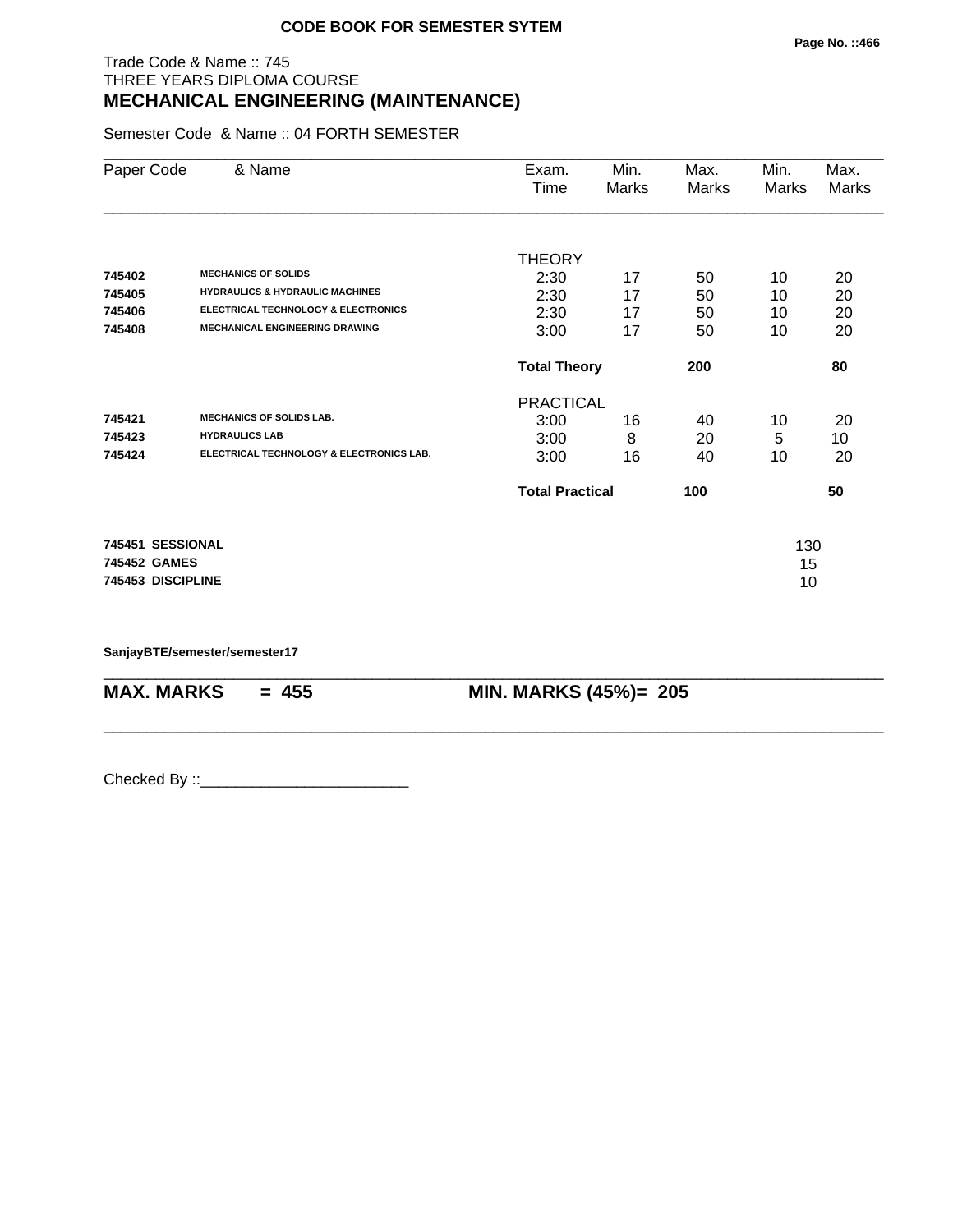## Trade Code & Name :: 745 THREE YEARS DIPLOMA COURSE **MECHANICAL ENGINEERING (MAINTENANCE)**

Semester Code & Name :: 05 FIFTH SEMESTER

| Paper Code        | & Name                                               | Exam.<br>Time          | Min.<br>Marks | Max.<br>Marks | Min.<br>Marks | Max.<br>Marks |
|-------------------|------------------------------------------------------|------------------------|---------------|---------------|---------------|---------------|
|                   |                                                      | <b>THEORY</b>          |               |               |               |               |
| 745501            | INDUSTRIAL MANAGEMENT & ENTREPRENEURSHIP DEVELOPMENT | 2:30                   | 17            | 50            | 10            | 20            |
| 745503            | <b>THEORY OF MACHINES</b>                            | 2:30                   | 17            | 50            | 10            | 20            |
| 745504            | <b>MACHINE TOOL TECHNOLOGY &amp; MAINTENANCE</b>     | 2:30                   | 17            | 50            | 10            | 20            |
| 745505            | <b>DESIGN &amp; ESTIMATION</b>                       | 2:30                   | 17            | 50            | 10            | 20            |
| 745507            | <b>REPAIR &amp; MAINTENANCE-I</b>                    | 2:30                   | 17            | 50            | 10            | 20            |
|                   |                                                      | <b>Total Theory</b>    |               | 250           |               | 100           |
|                   |                                                      | <b>PRACTICAL</b>       |               |               |               |               |
| 745522            | <b>MECHANICAL WORKSHOP/AUTOSHOP</b>                  | 6:00                   | 40            | 100           | 25            | 50            |
|                   |                                                      | <b>Total Practical</b> |               | 100           |               | 50            |
| 745551 SESSIONAL  |                                                      |                        | ----          |               | 150           |               |
| 745552 GAMES      |                                                      |                        |               |               | 15            |               |
| 745553 DISCIPLINE |                                                      |                        | ----          |               | 10            |               |

\_\_\_\_\_\_\_\_\_\_\_\_\_\_\_\_\_\_\_\_\_\_\_\_\_\_\_\_\_\_\_\_\_\_\_\_\_\_\_\_\_\_\_\_\_\_\_\_\_\_\_\_\_\_\_\_\_\_\_\_\_\_\_\_\_\_\_\_\_\_\_\_\_\_\_\_\_\_\_\_\_\_\_\_\_\_\_\_\_\_

\_\_\_\_\_\_\_\_\_\_\_\_\_\_\_\_\_\_\_\_\_\_\_\_\_\_\_\_\_\_\_\_\_\_\_\_\_\_\_\_\_\_\_\_\_\_\_\_\_\_\_\_\_\_\_\_\_\_\_\_\_\_\_\_\_\_\_\_\_\_\_\_\_\_\_\_\_\_\_\_\_\_\_\_\_\_\_\_\_\_

**SanjayBTE/semester/semester17**

**MAX. MARKS = 525 MIN. MARKS (45%)= 236**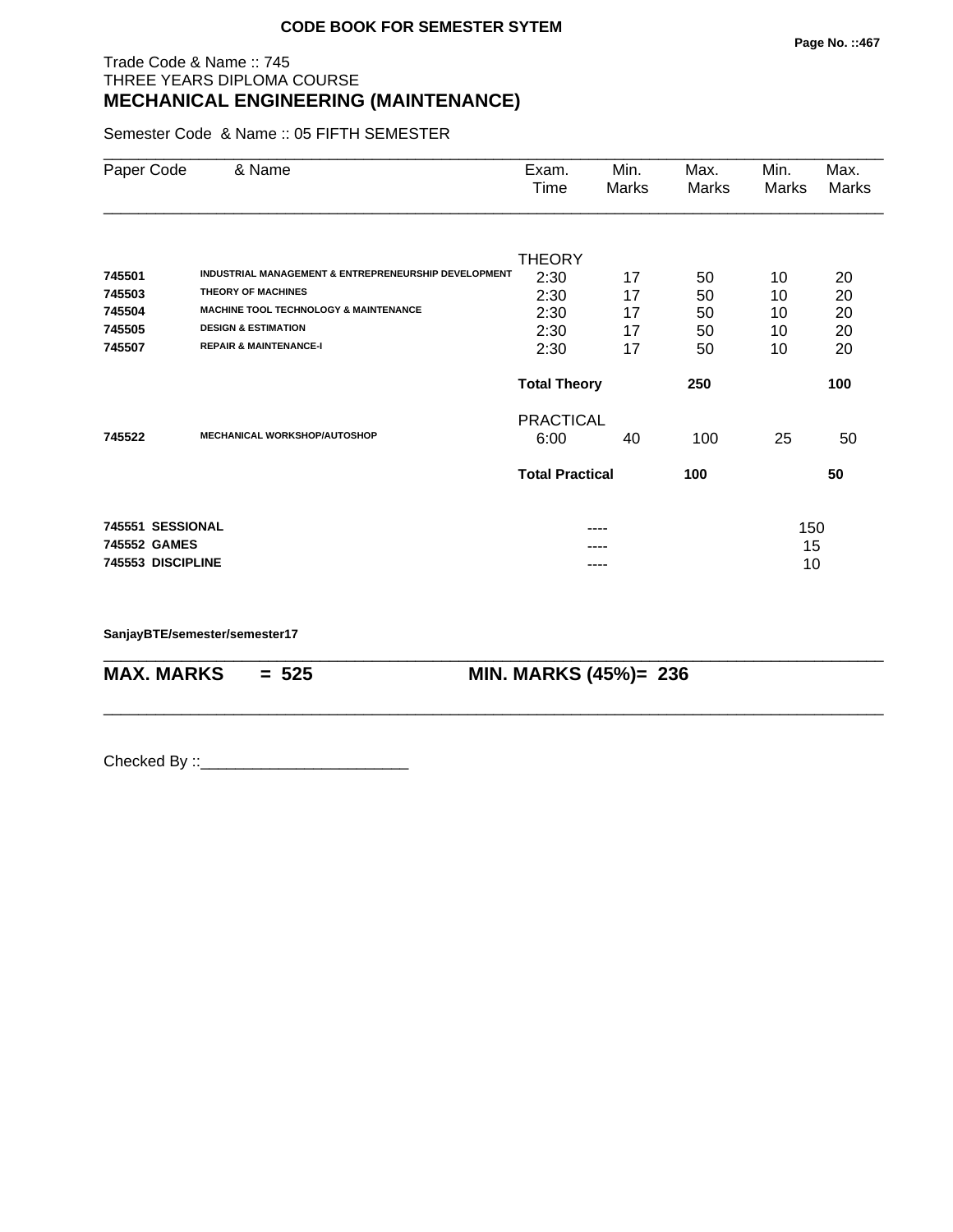## Trade Code & Name :: 745 THREE YEARS DIPLOMA COURSE **MECHANICAL ENGINEERING (MAINTENANCE)**

Semester Code & Name :: 06 SIXTH SEMESTER

| Paper Code                                            | & Name                                                               | Exam.<br>Time          | Min.<br>Marks | Max.<br>Marks | Min.<br><b>Marks</b> | Max.<br><b>Marks</b> |
|-------------------------------------------------------|----------------------------------------------------------------------|------------------------|---------------|---------------|----------------------|----------------------|
|                                                       |                                                                      |                        |               |               |                      |                      |
| 745602                                                | <b>INDUSTRIAL ENGG. &amp; SAFETY</b>                                 | <b>THEORY</b>          |               |               |                      |                      |
| 745606                                                | <b>METROLOGY &amp; MEASURING INSTRUMENTS</b>                         | 2:30<br>2:30           | 17<br>17      | 50<br>50      | 10<br>10             | 20<br>20             |
| 745608                                                | <b>REPAIR &amp; MAINTENANCE-II</b>                                   | 2:30                   | 17            | 50            | 10                   | 20                   |
|                                                       |                                                                      | <b>Total Theory</b>    |               | 150           |                      | 60                   |
|                                                       |                                                                      | <b>PRACTICAL</b>       |               |               |                      |                      |
| 745621                                                | <b>METROLOGY LAB.</b>                                                | 3:00                   | 20            | 50            | 15                   | 30                   |
| 745623                                                | <b>MAINTENANCE PRACTICE</b>                                          | 3:00                   | 20            | 50            | 15                   | 30                   |
| 745624                                                | <b>PROJECT</b>                                                       | ----                   | 56            | 140           | 30                   | 60                   |
| 745625                                                | <b>FIELD EXPOSURE-II</b>                                             | ----                   | 20            | 50            | 15                   | 30                   |
|                                                       |                                                                      | <b>Total Practical</b> |               | 290           |                      | 150                  |
| 745651 SESSIONAL<br>745652 GAMES<br>745653 DISCIPLINE |                                                                      |                        |               |               | 210<br>15<br>10      |                      |
|                                                       | 745661 CARRY OVER IST YEAR (30%)<br>745662 CARRY OVER 2ND YEAR (70%) |                        |               |               | 300<br>700           |                      |
|                                                       | 745672 [0020] ENVIRONMENTAL EDUCATION & DISASTER MANAGEMENT          |                        | 2:30          | 17            | 50                   |                      |
|                                                       | SanjayBTE/semester/semester17                                        |                        |               |               |                      |                      |
| <b>MAX. MARKS</b>                                     | $= 1675$<br>MIN. MARKS (45%)= 754                                    |                        |               |               |                      |                      |

\_\_\_\_\_\_\_\_\_\_\_\_\_\_\_\_\_\_\_\_\_\_\_\_\_\_\_\_\_\_\_\_\_\_\_\_\_\_\_\_\_\_\_\_\_\_\_\_\_\_\_\_\_\_\_\_\_\_\_\_\_\_\_\_\_\_\_\_\_\_\_\_\_\_\_\_\_\_\_\_\_\_\_\_\_\_\_\_\_\_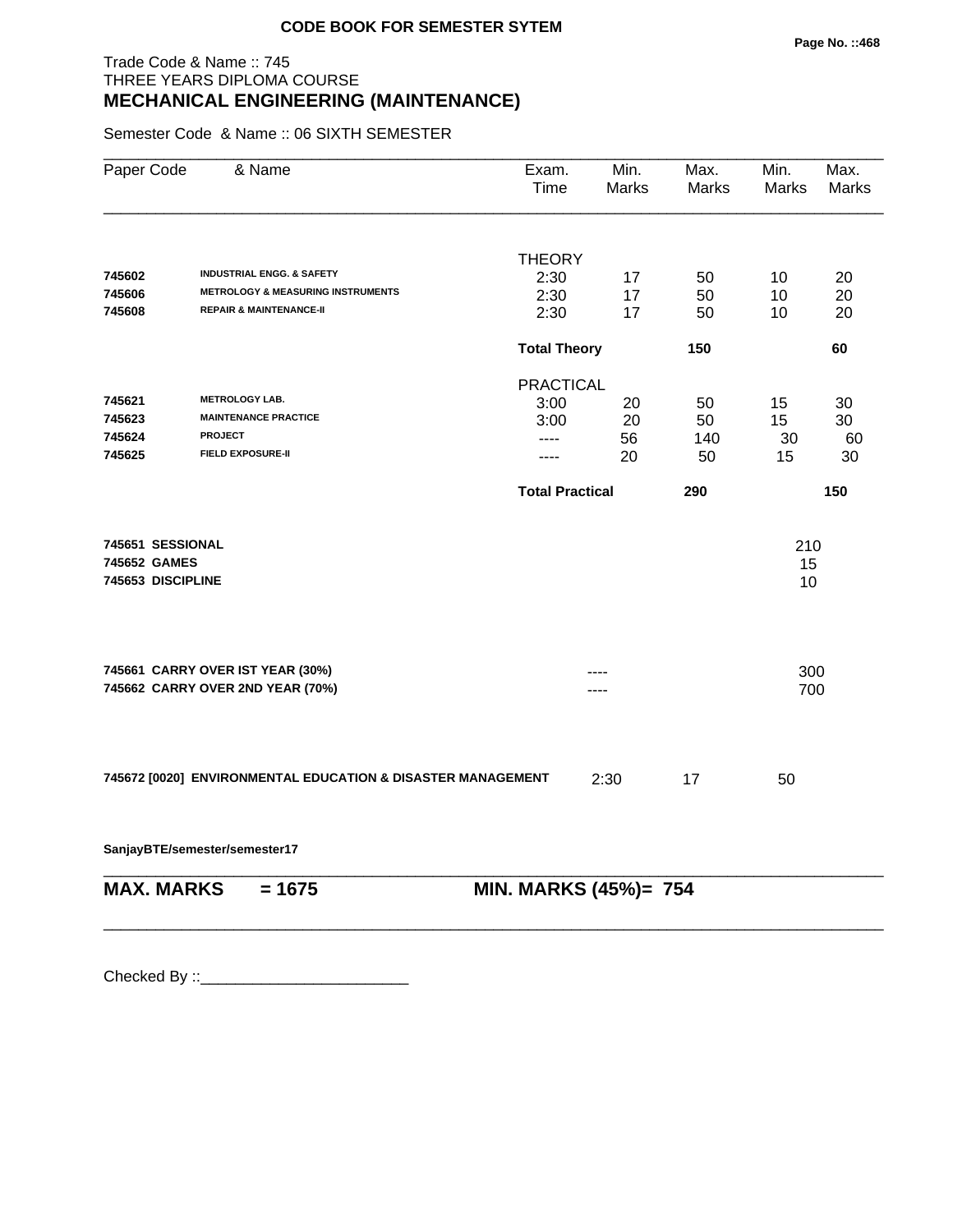# Trade Code & Name :: 749 THREE YEARS DIPLOMA COURSE **TEXTILE DESIGN**

Semester Code & Name :: 01 FIRST SEMESTER

| Paper Code        | & Name                                     | Exam.                      | Min.                   | Max.  | Min.  | Max.  |
|-------------------|--------------------------------------------|----------------------------|------------------------|-------|-------|-------|
|                   |                                            | Time                       | Marks                  | Marks | Marks | Marks |
|                   |                                            |                            |                        |       |       |       |
|                   |                                            | <b>THEORY</b>              |                        |       |       |       |
| 749101            | PROFESSIONAL COMMUNICATION                 | 2:30                       | 17                     | 50    | 10    | 20    |
| 749103            | <b>TEXTILE MATERIALS</b>                   | 2:30                       | 17                     | 50    | 10    | 20    |
| 749104            | YARN MANUFACTURING PROCESS                 | 2:30                       | 17                     | 50    | 10    | 20    |
|                   |                                            | 150<br><b>Total Theory</b> |                        |       |       | 60    |
|                   |                                            | <b>PRACTICAL</b>           |                        |       |       |       |
| 749122            | <b>BASIC DESIGN &amp; SKETCHING</b>        | 4:00                       | 40                     | 100   | 25    | 50    |
| 749124            | <b>IDENTIFICATION OF TEXTILE MATERIALS</b> | 4:00                       | 40                     | 100   | 25    | 50    |
| 749125            | PROFESSIONAL COMMUNICATION                 | 3:00                       | 8                      | 20    | 5     | 10    |
|                   |                                            |                            | <b>Total Practical</b> |       |       | 110   |
| 749151 SESSIONAL  |                                            |                            | ----                   |       | 170   |       |
| 749152 GAMES      |                                            |                            |                        |       | 15    |       |
| 749153 DISCIPLINE |                                            |                            |                        |       | 10    |       |
|                   |                                            |                            |                        |       |       |       |

\_\_\_\_\_\_\_\_\_\_\_\_\_\_\_\_\_\_\_\_\_\_\_\_\_\_\_\_\_\_\_\_\_\_\_\_\_\_\_\_\_\_\_\_\_\_\_\_\_\_\_\_\_\_\_\_\_\_\_\_\_\_\_\_\_\_\_\_\_\_\_\_\_\_\_\_\_\_\_\_\_\_\_\_\_\_\_\_\_\_

\_\_\_\_\_\_\_\_\_\_\_\_\_\_\_\_\_\_\_\_\_\_\_\_\_\_\_\_\_\_\_\_\_\_\_\_\_\_\_\_\_\_\_\_\_\_\_\_\_\_\_\_\_\_\_\_\_\_\_\_\_\_\_\_\_\_\_\_\_\_\_\_\_\_\_\_\_\_\_\_\_\_\_\_\_\_\_\_\_\_

**SanjayBTE/semester/semester17**

**MAX. MARKS = 565 MIN. MARKS (45%)= 254**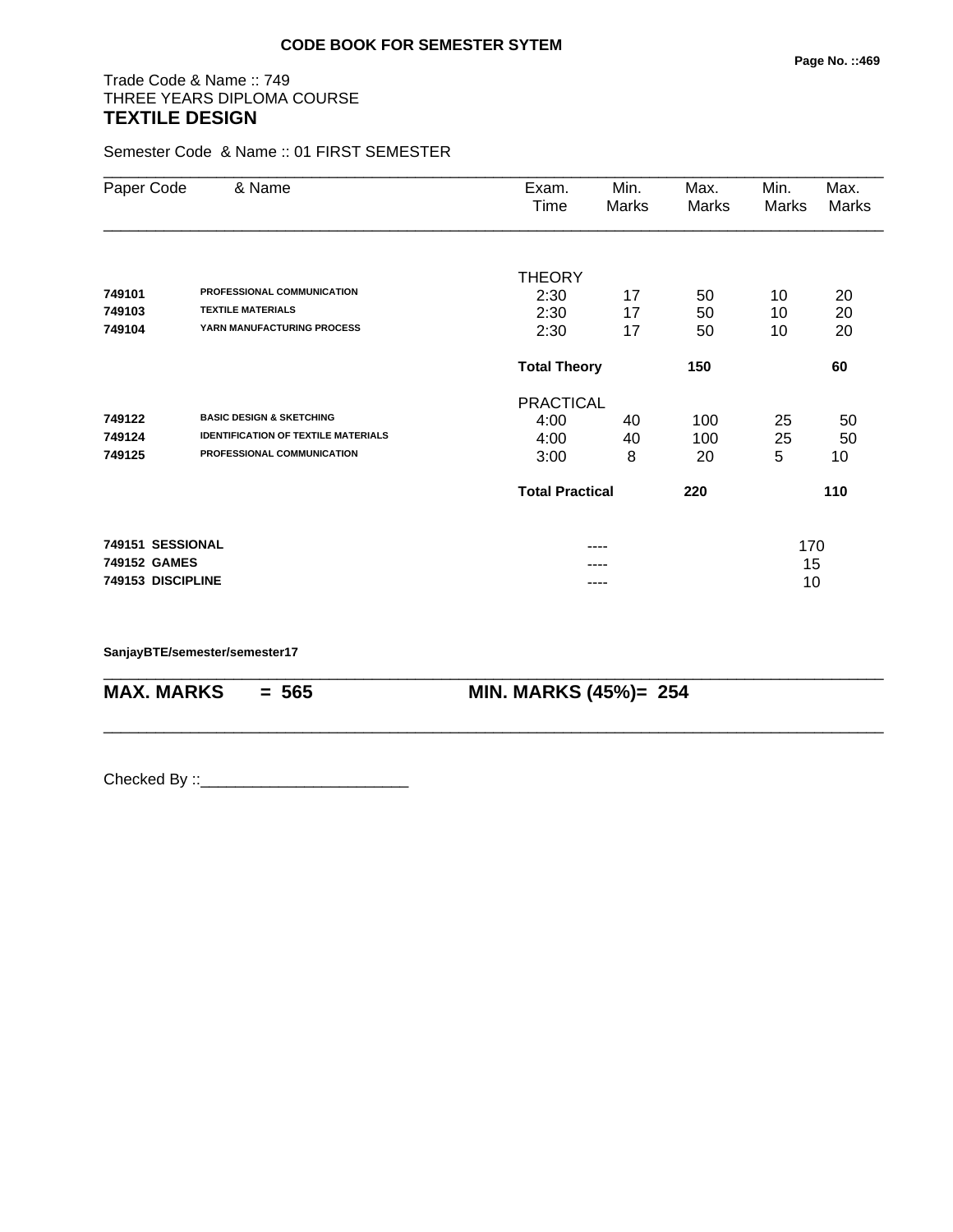# Trade Code & Name :: 749 THREE YEARS DIPLOMA COURSE **TEXTILE DESIGN**

Semester Code & Name :: 02 SECOND SEMESTER

| Paper Code        | & Name                                | Exam.<br>Time          | Min.<br>Marks              | Max.<br><b>Marks</b> | Min.<br>Marks | Max.<br>Marks |
|-------------------|---------------------------------------|------------------------|----------------------------|----------------------|---------------|---------------|
|                   |                                       | <b>THEORY</b>          |                            |                      |               |               |
| 749202            | <b>INDIAN TRADITIONAL TEXTILE</b>     | 2:30                   | 17                         | 50                   | 10            | 20            |
| 749205            | <b>FABRIC MANUFACTURING PROCESS-I</b> | 2:30                   | 17                         | 50                   | 10            | 20            |
|                   |                                       |                        | <b>Total Theory</b><br>100 |                      |               | 40            |
|                   |                                       | <b>PRACTICAL</b>       |                            |                      |               |               |
| 749221            | <b>DRAWING &amp; STUDY OF OBJECTS</b> | 4:00                   | 30                         | 75                   | 20            | 40            |
| 749223            | <b>CRAFT PRACTICE</b>                 | 4:00                   | 30                         | 75                   | 20            | 40            |
| 749226            | <b>INTRODUCTION TO COMPUTER</b>       | 3:00                   | 24                         | 60                   | 15            | 30            |
|                   |                                       | <b>Total Practical</b> |                            | 210                  |               | 110           |
| 749251 SESSIONAL  |                                       |                        |                            |                      | 150           |               |
| 749252 GAMES      |                                       |                        |                            |                      | 15            |               |
| 749253 DISCIPLINE |                                       |                        |                            |                      | 10            |               |
|                   |                                       |                        |                            |                      |               |               |

\_\_\_\_\_\_\_\_\_\_\_\_\_\_\_\_\_\_\_\_\_\_\_\_\_\_\_\_\_\_\_\_\_\_\_\_\_\_\_\_\_\_\_\_\_\_\_\_\_\_\_\_\_\_\_\_\_\_\_\_\_\_\_\_\_\_\_\_\_\_\_\_\_\_\_\_\_\_\_\_\_\_\_\_\_\_\_\_\_\_

\_\_\_\_\_\_\_\_\_\_\_\_\_\_\_\_\_\_\_\_\_\_\_\_\_\_\_\_\_\_\_\_\_\_\_\_\_\_\_\_\_\_\_\_\_\_\_\_\_\_\_\_\_\_\_\_\_\_\_\_\_\_\_\_\_\_\_\_\_\_\_\_\_\_\_\_\_\_\_\_\_\_\_\_\_\_\_\_\_\_

**SanjayBTE/semester/semester17**

**MAX. MARKS = 485 MIN. MARKS (45%)= 218**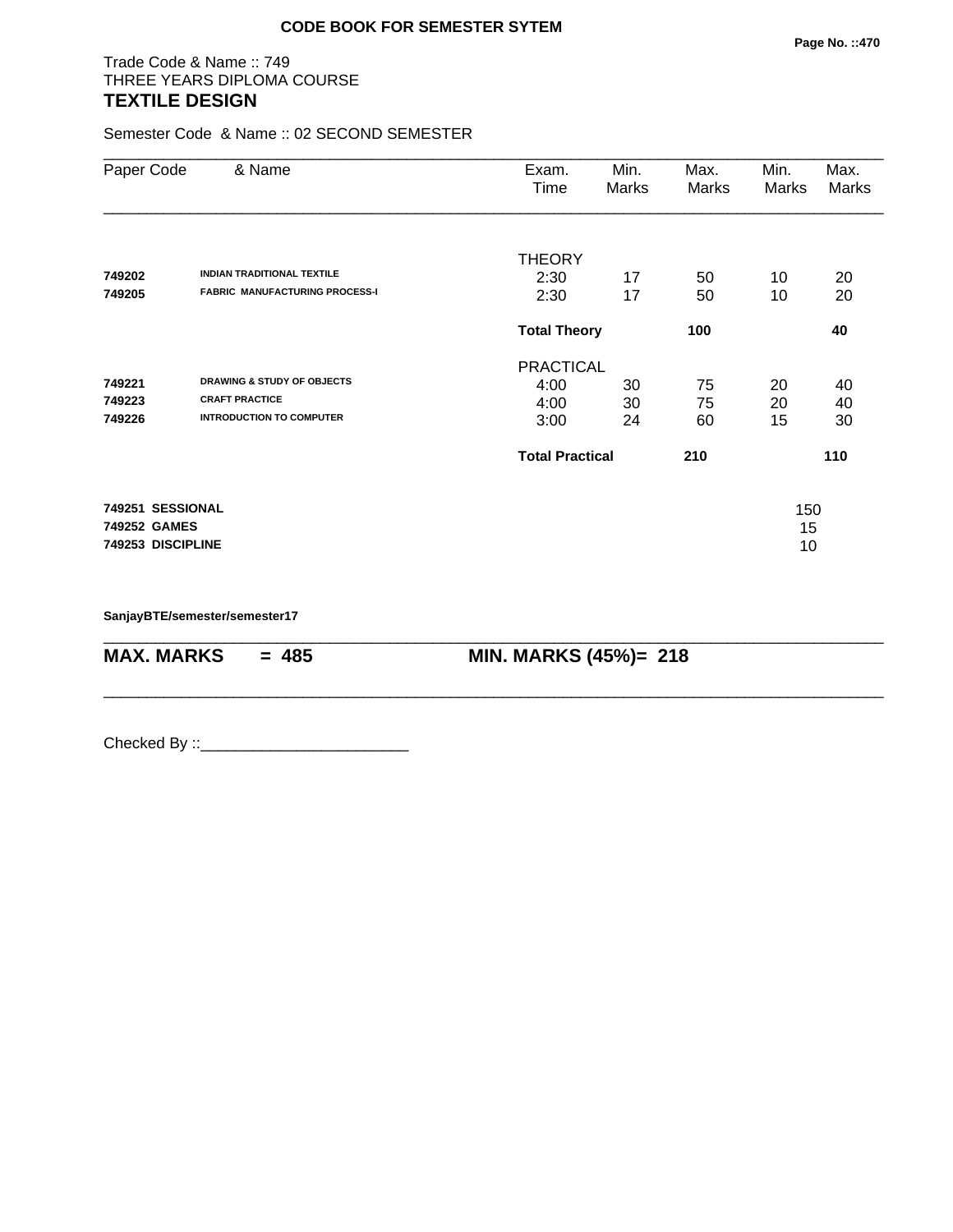# Trade Code & Name :: 749 THREE YEARS DIPLOMA COURSE **TEXTILE DESIGN**

Semester Code & Name :: 03 THIRD SEMESTER

| Paper Code        | & Name                                          | Exam.<br>Time          | Min.<br>Marks | Max.<br><b>Marks</b> | Min.<br>Marks | Max.<br>Marks |  |
|-------------------|-------------------------------------------------|------------------------|---------------|----------------------|---------------|---------------|--|
|                   | <b>FABRIC CONSTRUCTION &amp; CLOTH ANALYSIS</b> | <b>THEORY</b>          |               |                      |               |               |  |
| 749303<br>749304  | <b>TEXTILE COLOURATION</b>                      | 2:30<br>2:30           | 17<br>17      | 50<br>50             | 10<br>10      | 20<br>20      |  |
|                   |                                                 | <b>Total Theory</b>    |               | 100                  |               | 40            |  |
|                   |                                                 | <b>PRACTICAL</b>       |               |                      |               |               |  |
| 749321            | <b>DRAWING &amp; RENDERING</b>                  | 4:00                   | 32            | 80                   | 20            | 40            |  |
| 749322            | <b>FABRIC CONSTRUCTION &amp; CLOTH ANALYSIS</b> | 3:00                   | 32            | 80                   | 20            | 40            |  |
| 749324            | <b>TEXTILE COLOURATION</b>                      | 3:00                   | 32            | 80                   | 20            | 40            |  |
|                   |                                                 | <b>Total Practical</b> |               | 240                  |               | 120           |  |
| 749351 SESSIONAL  |                                                 |                        |               |                      | 160           |               |  |
| 749352 GAMES      |                                                 | ----                   |               |                      | 15            |               |  |
| 749353 DISCIPLINE |                                                 |                        |               |                      | 10            |               |  |

\_\_\_\_\_\_\_\_\_\_\_\_\_\_\_\_\_\_\_\_\_\_\_\_\_\_\_\_\_\_\_\_\_\_\_\_\_\_\_\_\_\_\_\_\_\_\_\_\_\_\_\_\_\_\_\_\_\_\_\_\_\_\_\_\_\_\_\_\_\_\_\_\_\_\_\_\_\_\_\_\_\_\_\_\_\_\_\_\_\_

\_\_\_\_\_\_\_\_\_\_\_\_\_\_\_\_\_\_\_\_\_\_\_\_\_\_\_\_\_\_\_\_\_\_\_\_\_\_\_\_\_\_\_\_\_\_\_\_\_\_\_\_\_\_\_\_\_\_\_\_\_\_\_\_\_\_\_\_\_\_\_\_\_\_\_\_\_\_\_\_\_\_\_\_\_\_\_\_\_\_

**SanjayBTE/semester/semester17**

**MAX. MARKS = 525 MIN. MARKS (45%)= 236**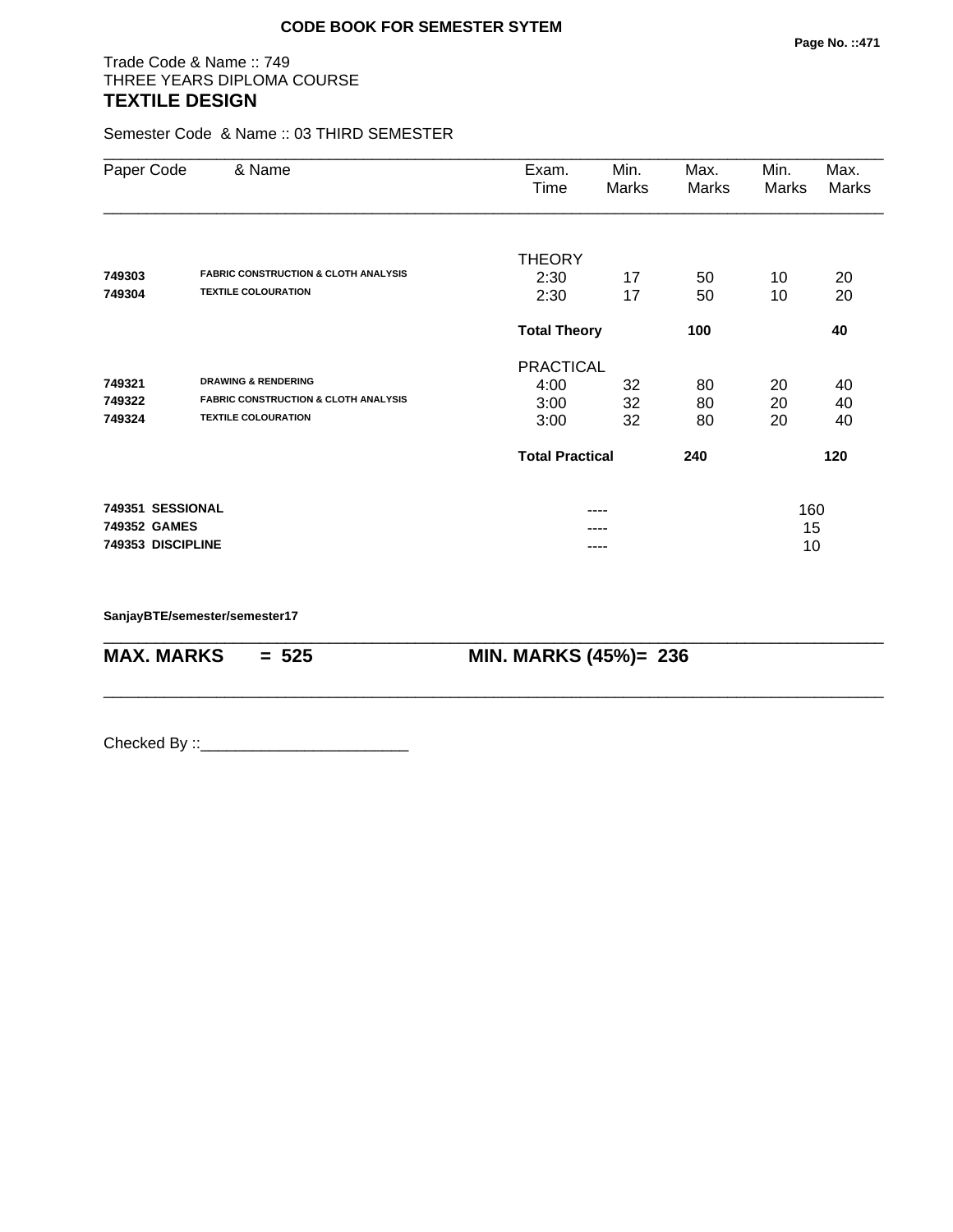# Trade Code & Name :: 749 THREE YEARS DIPLOMA COURSE **TEXTILE DESIGN**

Semester Code & Name :: 04 FORTH SEMESTER

| Paper Code                       | & Name                                   | Exam.<br>Time          | Min.<br>Marks | Max.<br>Marks | Min.<br>Marks | Max.<br>Marks |
|----------------------------------|------------------------------------------|------------------------|---------------|---------------|---------------|---------------|
|                                  |                                          | <b>THEORY</b>          |               |               |               |               |
| 749401                           | <b>TEXTILE PRINTING</b>                  | 2:30                   | 17            | 50            | 10            | 20            |
| 749402                           | <b>FABRIC MANUFACTURING PROCESSES-II</b> | 2:30                   | 17            | 50            | 10            | 20            |
| 749405                           | <b>TEXTILE DESIGN-I</b>                  | 2:30                   | 17            | 50            | 10            | 20            |
|                                  |                                          | <b>Total Theory</b>    |               | 150           |               | 60            |
|                                  |                                          | <b>PRACTICAL</b>       |               |               |               |               |
| 749423                           | <b>TEXTILE PRINTING</b>                  | 4:00                   | 32            | 80            | 20            | 40            |
| 749425                           | <b>TEXTILE DESIGN-I</b>                  | 3:00                   | 32            | 80            | 20            | 40            |
|                                  |                                          | <b>Total Practical</b> |               | 160           |               | 80            |
| 749351 SESSIONAL<br>749352 GAMES |                                          |                        |               |               | 140<br>15     |               |
| 749353 DISCIPLINE                |                                          |                        |               |               | 10            |               |

\_\_\_\_\_\_\_\_\_\_\_\_\_\_\_\_\_\_\_\_\_\_\_\_\_\_\_\_\_\_\_\_\_\_\_\_\_\_\_\_\_\_\_\_\_\_\_\_\_\_\_\_\_\_\_\_\_\_\_\_\_\_\_\_\_\_\_\_\_\_\_\_\_\_\_\_\_\_\_\_\_\_\_\_\_\_\_\_\_\_

\_\_\_\_\_\_\_\_\_\_\_\_\_\_\_\_\_\_\_\_\_\_\_\_\_\_\_\_\_\_\_\_\_\_\_\_\_\_\_\_\_\_\_\_\_\_\_\_\_\_\_\_\_\_\_\_\_\_\_\_\_\_\_\_\_\_\_\_\_\_\_\_\_\_\_\_\_\_\_\_\_\_\_\_\_\_\_\_\_\_

**SanjayBTE/semester/semester17**

**MAX. MARKS = 475 MIN. MARKS (45%)= 214**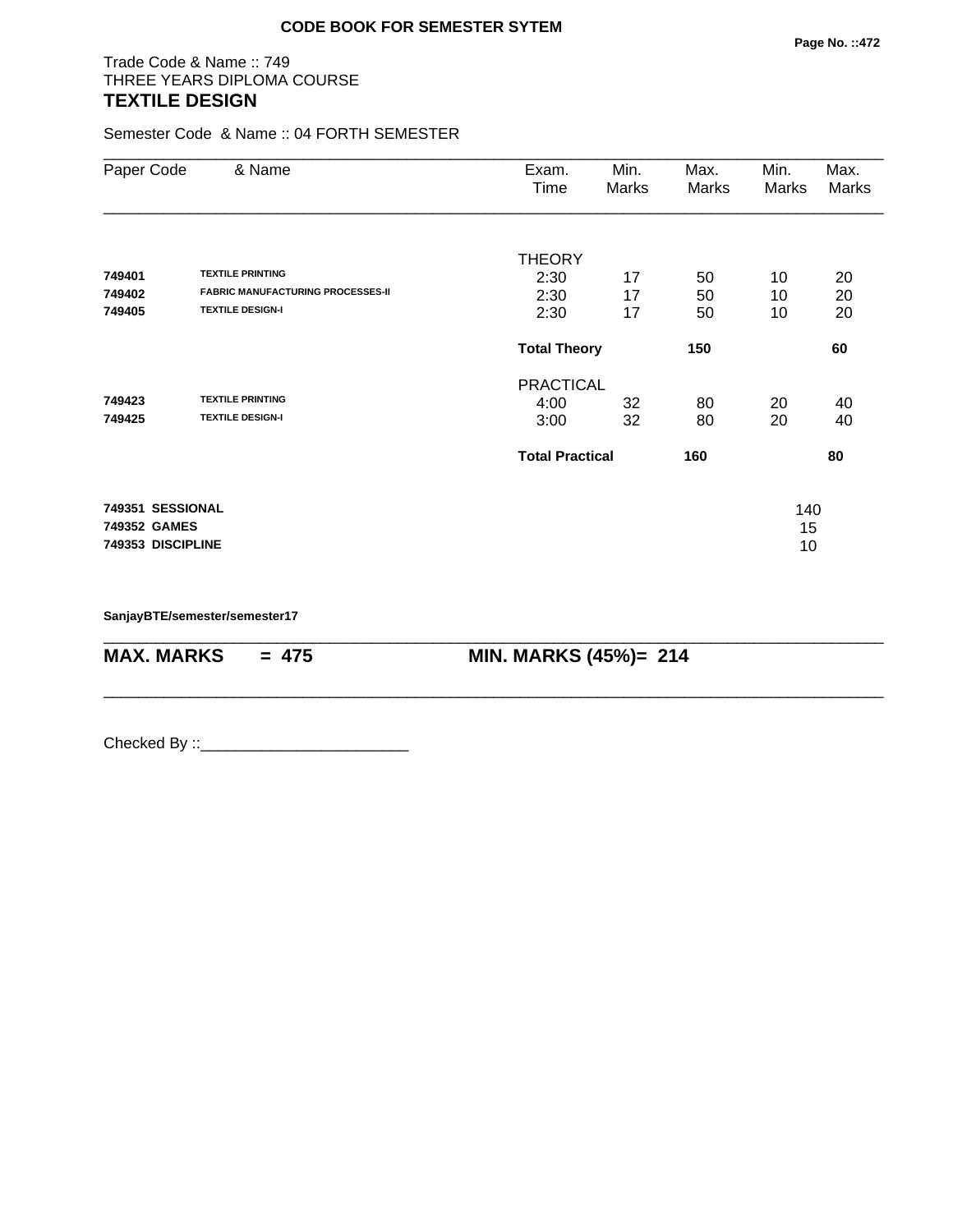# Trade Code & Name :: 749 THREE YEARS DIPLOMA COURSE **TEXTILE DESIGN**

Semester Code & Name :: 05 FIFTH SEMESTER

| Paper Code        | & Name                      | Exam.<br>Time          | Min.<br>Marks | Max.<br>Marks | Min.<br>Marks | Max.<br>Marks |
|-------------------|-----------------------------|------------------------|---------------|---------------|---------------|---------------|
|                   |                             | <b>THEORY</b>          |               |               |               |               |
| 749501            | <b>GARMENT TECHNOLOGY</b>   | 2:30                   | 17            | 50            | 10            | 20            |
| 749502            | <b>TEXTILE DESIGN-II</b>    | 2:30                   | 17            | 50            | 10            | 20            |
| 749503            | <b>PROFESSIONAL STUDIES</b> | 2:30                   | 17            | 50            | 10            | 20            |
|                   |                             | <b>Total Theory</b>    |               | 150           |               | 60            |
|                   |                             | <b>PRACTICAL</b>       |               |               |               |               |
| 749521            | <b>GARMENT TECHNOLOGY</b>   | 4:00                   | 40            | 100           | 25            | 50            |
| 749523            | <b>TEXTILE DESIGN-II</b>    | 4:00                   | 40            | 100           | 25            | 50            |
|                   |                             | <b>Total Practical</b> |               | 200           |               | 100           |
| 749551 SESSIONAL  |                             |                        | ----          |               | 160           |               |
| 749552 GAMES      |                             |                        | ----          |               | 15            |               |
| 749553 DISCIPLINE |                             |                        | ----          |               | 10            |               |

\_\_\_\_\_\_\_\_\_\_\_\_\_\_\_\_\_\_\_\_\_\_\_\_\_\_\_\_\_\_\_\_\_\_\_\_\_\_\_\_\_\_\_\_\_\_\_\_\_\_\_\_\_\_\_\_\_\_\_\_\_\_\_\_\_\_\_\_\_\_\_\_\_\_\_\_\_\_\_\_\_\_\_\_\_\_\_\_\_\_

\_\_\_\_\_\_\_\_\_\_\_\_\_\_\_\_\_\_\_\_\_\_\_\_\_\_\_\_\_\_\_\_\_\_\_\_\_\_\_\_\_\_\_\_\_\_\_\_\_\_\_\_\_\_\_\_\_\_\_\_\_\_\_\_\_\_\_\_\_\_\_\_\_\_\_\_\_\_\_\_\_\_\_\_\_\_\_\_\_\_

**SanjayBTE/semester/semester17**

**MAX. MARKS = 535 MIN. MARKS (45%)= 241**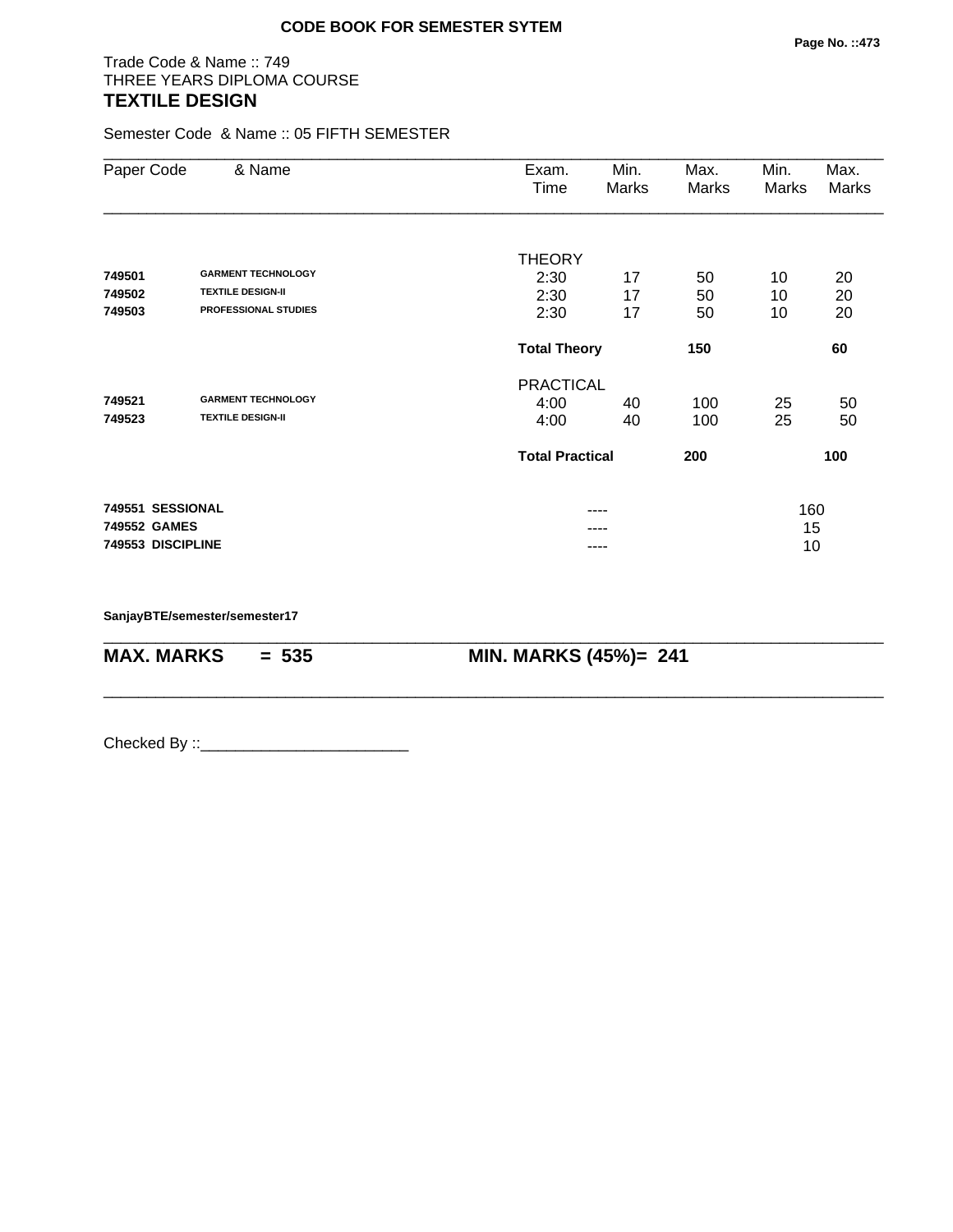# Trade Code & Name :: 749 THREE YEARS DIPLOMA COURSE **TEXTILE DESIGN**

Semester Code & Name :: 06 SIXTH SEMESTER

| Paper Code                                            | & Name                                                               | Exam.<br>Time          | Min.<br><b>Marks</b> | Max.<br><b>Marks</b> | Min.<br>Marks   | Max.<br>Marks |
|-------------------------------------------------------|----------------------------------------------------------------------|------------------------|----------------------|----------------------|-----------------|---------------|
|                                                       |                                                                      | <b>THEORY</b>          |                      |                      |                 |               |
| 749604                                                | <b>FASHION STUDIES</b>                                               | 2:30                   | 17                   | 50                   | 10              | 20            |
| 749605                                                | <b>TEXTILE TESTING</b>                                               | 2:30                   | 17                   | 50                   | 10              | 20            |
|                                                       |                                                                      | <b>Total Theory</b>    |                      | 100                  |                 | 40            |
|                                                       |                                                                      | <b>PRACTICAL</b>       |                      |                      |                 |               |
| 749622                                                | <b>APPLICATION OF CAD</b>                                            | 4:00                   | 40                   | 100                  | 25              | 50            |
| 749624                                                | PROJECT-I (VIVA-VOCE)                                                | <b>VIVA</b>            | 50                   | 125                  | 25              | 50            |
| 749625                                                | PROJECT-II FIELD EXPOSURE (DONE IN 2ND YEAR)                         | <b>VIVA</b>            | 12                   | 30                   | 10              | 20            |
| 749626                                                | <b>TEXTILE TESTING</b>                                               | 6:00                   | 16                   | 40                   | 10              | 20            |
|                                                       |                                                                      | <b>Total Practical</b> |                      | 295                  |                 | 140           |
| 749651 SESSIONAL<br>749652 GAMES<br>749653 DISCIPLINE |                                                                      |                        |                      |                      | 180<br>15<br>10 |               |
|                                                       | 749661 CARRY OVER IST YEAR (30%)<br>749662 CARRY OVER 2ND YEAR (70%) |                        |                      |                      | 315<br>700      |               |
|                                                       | 749672 [0020] ENVIRONMENTAL EDUCATION & DISASTER MANAGEMENT          |                        | 2:30                 | 17                   | 50              |               |

\_\_\_\_\_\_\_\_\_\_\_\_\_\_\_\_\_\_\_\_\_\_\_\_\_\_\_\_\_\_\_\_\_\_\_\_\_\_\_\_\_\_\_\_\_\_\_\_\_\_\_\_\_\_\_\_\_\_\_\_\_\_\_\_\_\_\_\_\_\_\_\_\_\_\_\_\_\_\_\_\_\_\_\_\_\_\_\_\_\_

\_\_\_\_\_\_\_\_\_\_\_\_\_\_\_\_\_\_\_\_\_\_\_\_\_\_\_\_\_\_\_\_\_\_\_\_\_\_\_\_\_\_\_\_\_\_\_\_\_\_\_\_\_\_\_\_\_\_\_\_\_\_\_\_\_\_\_\_\_\_\_\_\_\_\_\_\_\_\_\_\_\_\_\_\_\_\_\_\_\_

**SanjayBTE/semester/semester17**

**MAX. MARKS** = 1615 **MIN. MARKS (45%)**= 727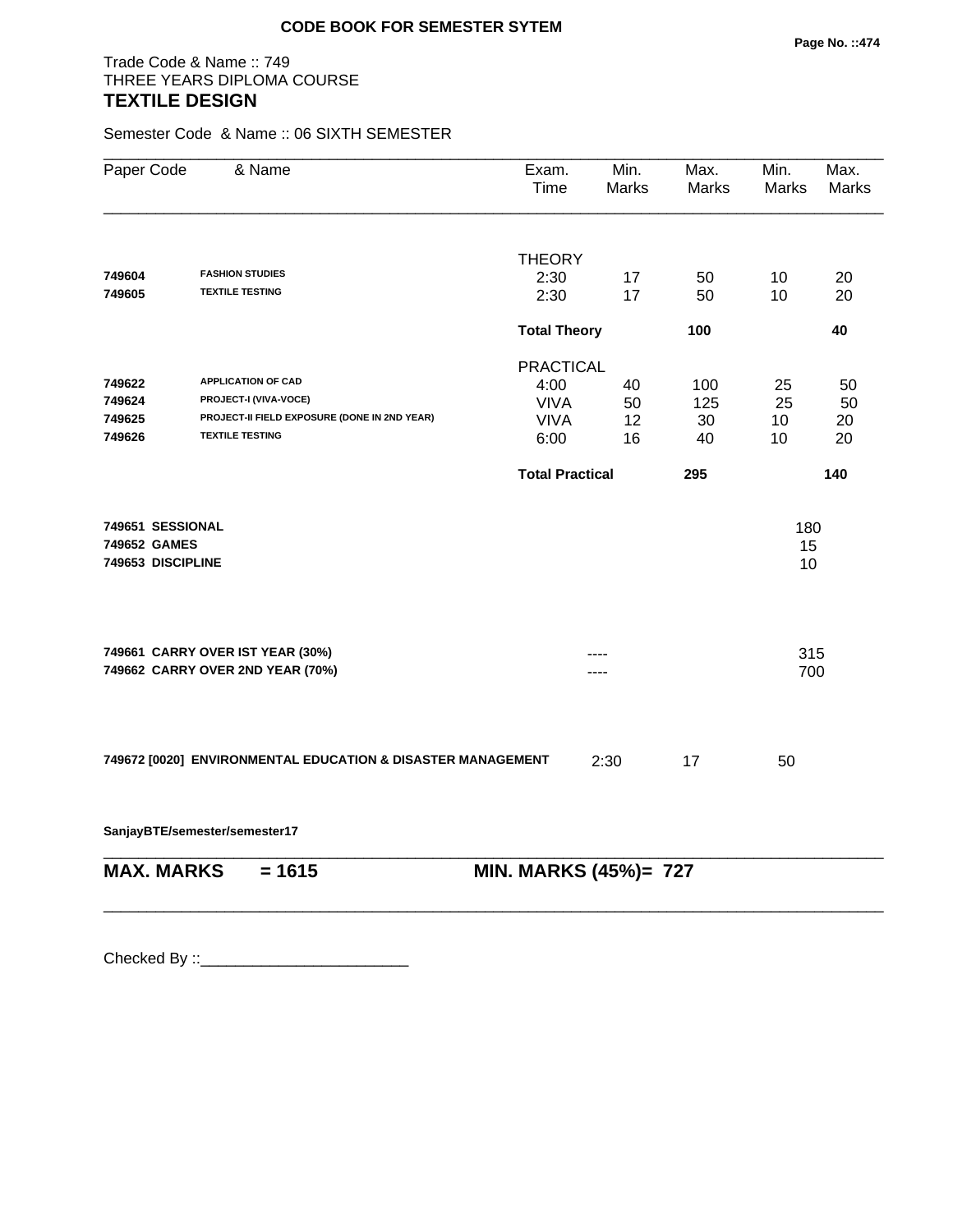# Trade Code & Name :: 750 THREE YEARS DIPLOMA COURSE **TEXTILE DESIGN (PRINTING)**

Semester Code & Name :: 01 FIRST SEMESTER

| Paper Code        | & Name                                     | Exam.                      | Min.  | Max.  | Min.  | Max.  |
|-------------------|--------------------------------------------|----------------------------|-------|-------|-------|-------|
|                   |                                            | Time                       | Marks | Marks | Marks | Marks |
|                   |                                            | <b>THEORY</b>              |       |       |       |       |
| 750101            | PROFESSIONAL COMMUNICATION                 | 2:30                       | 17    | 50    | 10    | 20    |
| 750103            | <b>TEXTILE MATERIALS</b>                   | 2:30                       | 17    | 50    | 10    | 20    |
| 750104            | YARN MANUFACTURING PROCESS                 | 2:30                       | 17    | 50    | 10    | 20    |
|                   |                                            | <b>Total Theory</b><br>150 |       |       |       | 60    |
|                   |                                            | <b>PRACTICAL</b>           |       |       |       |       |
| 750122            | <b>BASIC DESIGN &amp; SKETCHING</b>        | 4:00                       | 40    | 100   | 20    | 40    |
| 750124            | <b>IDENTIFICATION OF TEXTILE MATERIALS</b> | 4:00                       | 40    | 100   | 25    | 50    |
| 750125            | PROFESSIONAL COMMUNICATION                 | 3:00                       | 8     | 20    | 5     | 10    |
|                   |                                            | <b>Total Practical</b>     |       | 220   |       | 100   |
| 750151 SESSIONAL  |                                            |                            | ----  |       | 170   |       |
| 750152 GAMES      |                                            |                            |       |       | 15    |       |
| 750153 DISCIPLINE |                                            |                            | ----  |       | 10    |       |

\_\_\_\_\_\_\_\_\_\_\_\_\_\_\_\_\_\_\_\_\_\_\_\_\_\_\_\_\_\_\_\_\_\_\_\_\_\_\_\_\_\_\_\_\_\_\_\_\_\_\_\_\_\_\_\_\_\_\_\_\_\_\_\_\_\_\_\_\_\_\_\_\_\_\_\_\_\_\_\_\_\_\_\_\_\_\_\_\_\_

\_\_\_\_\_\_\_\_\_\_\_\_\_\_\_\_\_\_\_\_\_\_\_\_\_\_\_\_\_\_\_\_\_\_\_\_\_\_\_\_\_\_\_\_\_\_\_\_\_\_\_\_\_\_\_\_\_\_\_\_\_\_\_\_\_\_\_\_\_\_\_\_\_\_\_\_\_\_\_\_\_\_\_\_\_\_\_\_\_\_

**SanjayBTE/semester/semester17**

**MAX. MARKS = 565 MIN. MARKS (45%)= 254**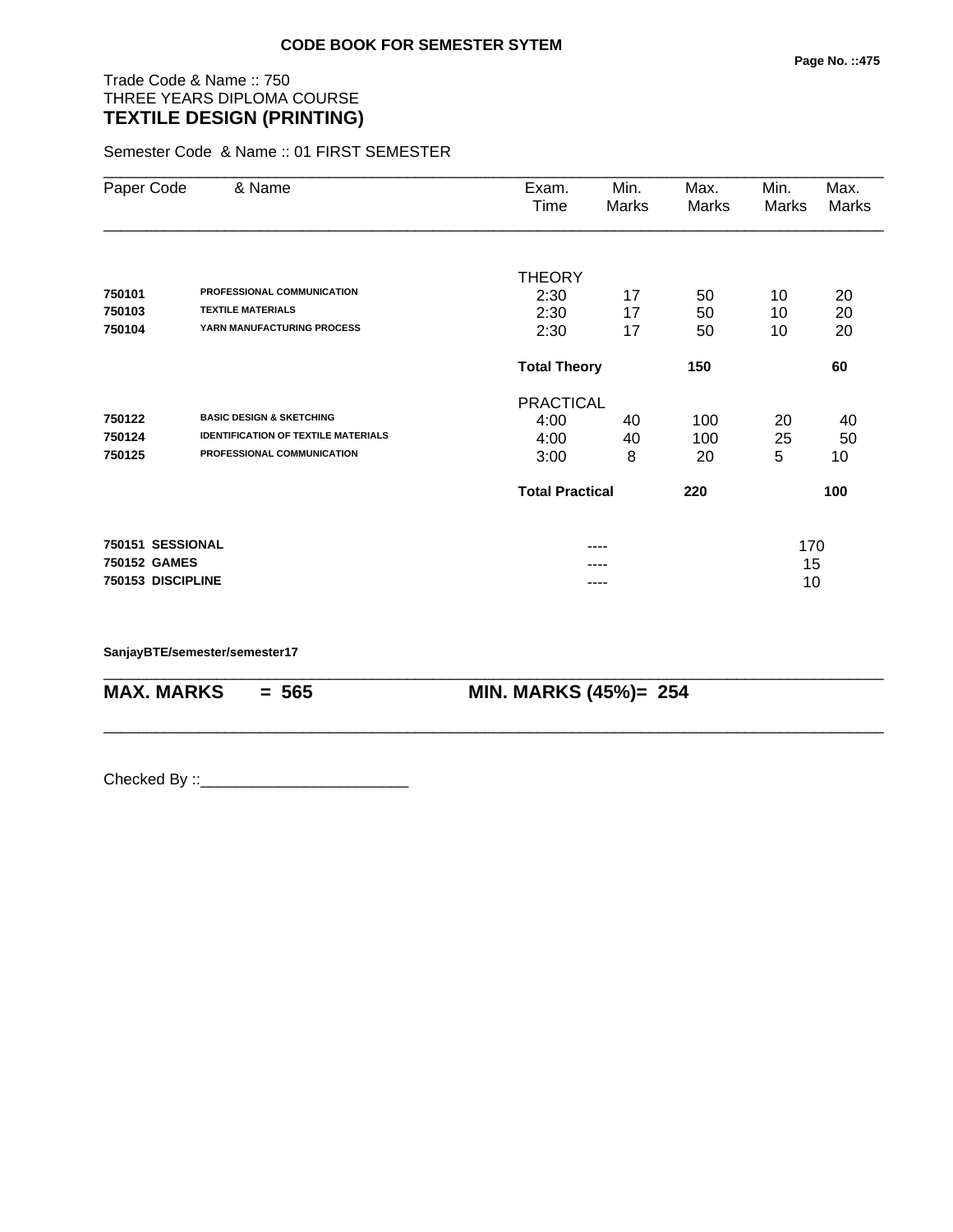Trade Code & Name :: 750 THREE YEARS DIPLOMA COURSE **TEXTILE DESIGN (PRINTING)** 

Semester Code & Name :: 02 SECOND SEMESTER

| Paper Code        | & Name                                | Exam.<br>Time          | Min.<br>Marks | Max.<br>Marks | Min.<br>Marks | Max.<br>Marks |
|-------------------|---------------------------------------|------------------------|---------------|---------------|---------------|---------------|
|                   |                                       | <b>THEORY</b>          |               |               |               |               |
| 750202            | <b>INDIAN TRADITIONAL TEXTILE</b>     | 2:30                   | 17            | 50            | 10            | 20            |
| 750205            | <b>FABRIC MANUFACTURING PROCESS-I</b> | 2:30                   | 17            | 50            | 10            | 20            |
|                   |                                       | <b>Total Theory</b>    | 100           |               | 40            |               |
|                   |                                       | <b>PRACTICAL</b>       |               |               |               |               |
| 750221            | <b>DRAWING &amp; STUDY OF OBJECTS</b> | 4:00                   | 30            | 75            | 25            | 50            |
| 750223            | <b>CRAFT PRACTICE</b>                 | 4:00                   | 30            | 75            | 20            | 40            |
| 750226            | <b>INTRODUCTION TO COMPUTER</b>       | 3:00                   | 24            | 60            | 15            | 30            |
|                   |                                       | <b>Total Practical</b> |               | 210           |               | 120           |
| 750251 SESSIONAL  |                                       |                        |               |               | 150           |               |
| 750252 GAMES      |                                       |                        |               |               | 15            |               |
| 750253 DISCIPLINE |                                       |                        |               |               | 10            |               |
|                   |                                       |                        |               |               |               |               |

\_\_\_\_\_\_\_\_\_\_\_\_\_\_\_\_\_\_\_\_\_\_\_\_\_\_\_\_\_\_\_\_\_\_\_\_\_\_\_\_\_\_\_\_\_\_\_\_\_\_\_\_\_\_\_\_\_\_\_\_\_\_\_\_\_\_\_\_\_\_\_\_\_\_\_\_\_\_\_\_\_\_\_\_\_\_\_\_\_\_

\_\_\_\_\_\_\_\_\_\_\_\_\_\_\_\_\_\_\_\_\_\_\_\_\_\_\_\_\_\_\_\_\_\_\_\_\_\_\_\_\_\_\_\_\_\_\_\_\_\_\_\_\_\_\_\_\_\_\_\_\_\_\_\_\_\_\_\_\_\_\_\_\_\_\_\_\_\_\_\_\_\_\_\_\_\_\_\_\_\_

**SanjayBTE/semester/semester17**

**MAX. MARKS = 485 MIN. MARKS (45%)= 218**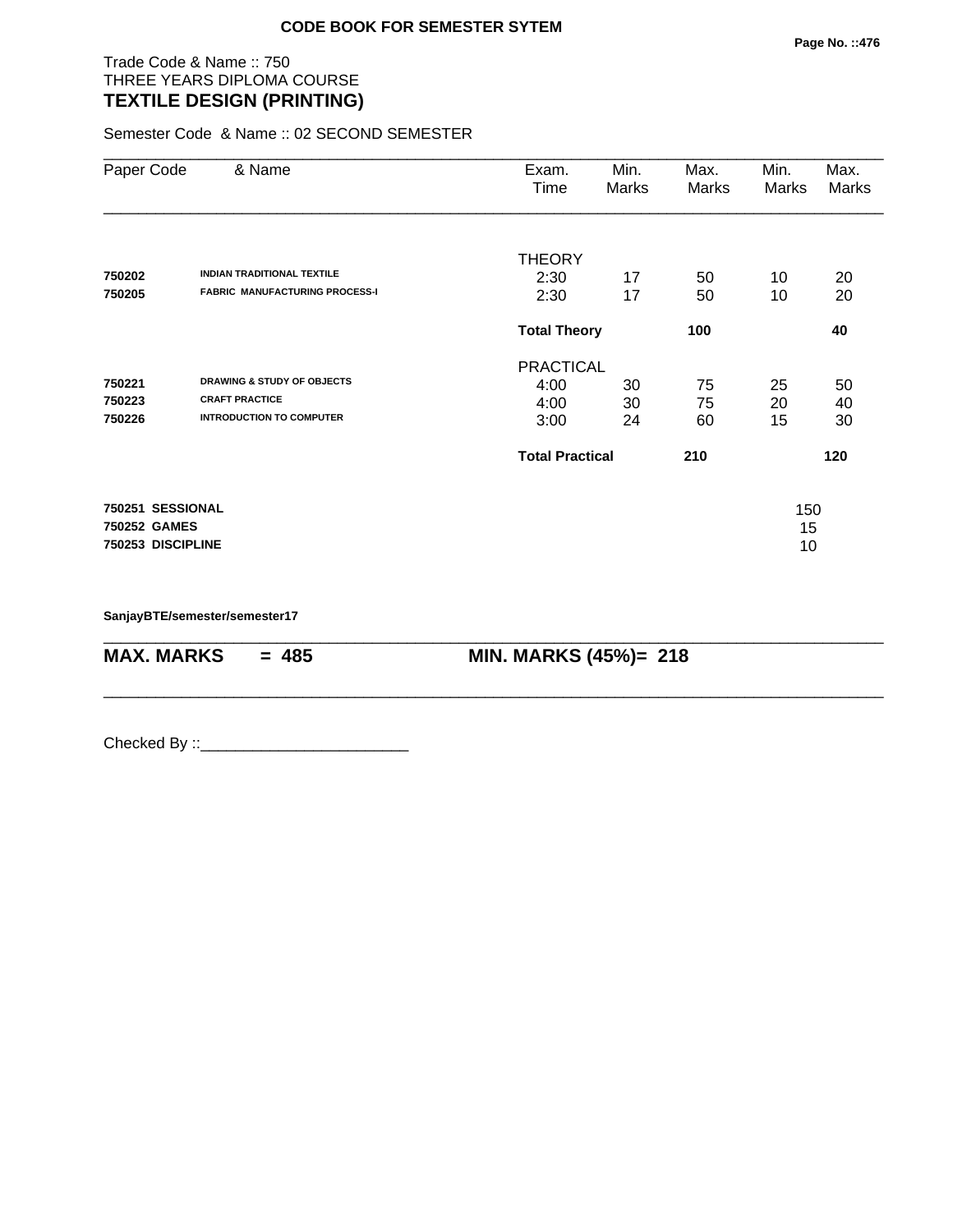# Trade Code & Name :: 750 THREE YEARS DIPLOMA COURSE **TEXTILE DESIGN (PRINTING)**

Semester Code & Name :: 03 THIRD SEMESTER

| Paper Code        | & Name                                          | Exam.<br>Time          | Min.<br>Marks | Max.<br>Marks | Min.<br>Marks | Max.<br>Marks |  |
|-------------------|-------------------------------------------------|------------------------|---------------|---------------|---------------|---------------|--|
|                   |                                                 | <b>THEORY</b>          |               |               |               |               |  |
| 750303            | <b>FABRIC CONSTRUCTION &amp; CLOTH ANALYSIS</b> | 2:30                   | 17            | 50            | 10            | 20            |  |
| 750304            | <b>TEXTILE COLOURATION</b>                      | 2:30                   | 17            | 50            | 10            | 20            |  |
|                   |                                                 | <b>Total Theory</b>    |               | 100           |               | 40            |  |
|                   |                                                 | <b>PRACTICAL</b>       |               |               |               |               |  |
| 750321            | <b>DRAWING &amp; RENDERING</b>                  | 4:00                   | 32            | 80            | 20            | 40            |  |
| 750322            | <b>FABRIC CONSTRUCTION &amp; CLOTH ANALYSIS</b> | 3:00                   | 32            | 80            | 20            | 40            |  |
| 750324            | <b>TEXTILE COLOURATION</b>                      | 3:00                   | 32            | 80            | 20            | 40            |  |
|                   |                                                 | <b>Total Practical</b> |               | 240           |               | 120           |  |
| 750351 SESSIONAL  |                                                 |                        |               |               | 160           |               |  |
| 750352 GAMES      |                                                 |                        |               |               | 15            |               |  |
| 750353 DISCIPLINE |                                                 |                        |               |               | 10            |               |  |

\_\_\_\_\_\_\_\_\_\_\_\_\_\_\_\_\_\_\_\_\_\_\_\_\_\_\_\_\_\_\_\_\_\_\_\_\_\_\_\_\_\_\_\_\_\_\_\_\_\_\_\_\_\_\_\_\_\_\_\_\_\_\_\_\_\_\_\_\_\_\_\_\_\_\_\_\_\_\_\_\_\_\_\_\_\_\_\_\_\_

\_\_\_\_\_\_\_\_\_\_\_\_\_\_\_\_\_\_\_\_\_\_\_\_\_\_\_\_\_\_\_\_\_\_\_\_\_\_\_\_\_\_\_\_\_\_\_\_\_\_\_\_\_\_\_\_\_\_\_\_\_\_\_\_\_\_\_\_\_\_\_\_\_\_\_\_\_\_\_\_\_\_\_\_\_\_\_\_\_\_

**SanjayBTE/semester/semester17**

**MAX. MARKS = 525 MIN. MARKS (45%)= 236**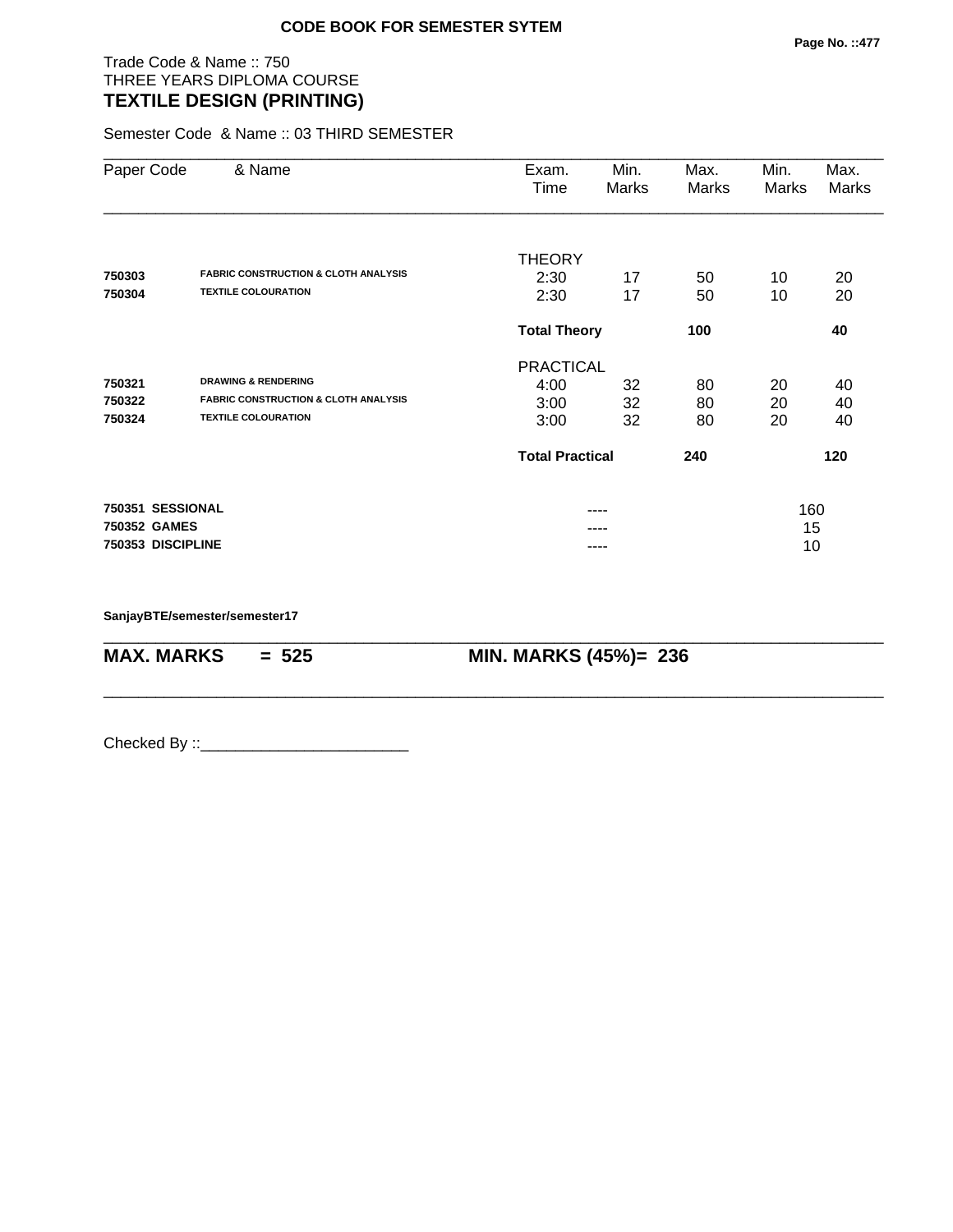# Trade Code & Name :: 750 THREE YEARS DIPLOMA COURSE **TEXTILE DESIGN (PRINTING)**

Semester Code & Name :: 04 FORTH SEMESTER

| Paper Code        | & Name                                   | Exam.<br>Time          | Min.<br>Marks | Max.<br>Marks | Min.<br>Marks | Max.<br>Marks |
|-------------------|------------------------------------------|------------------------|---------------|---------------|---------------|---------------|
|                   |                                          | <b>THEORY</b>          |               |               |               |               |
| 750401            | <b>TEXTILE PRINTING</b>                  | 2:30                   | 17            | 50            | 10            | 20            |
| 750402            | <b>FABRIC MANUFACTURING PROCESSES-II</b> | 2:30                   | 17            | 50            | 10            | 20            |
| 750405            | <b>TEXTILE DESIGN-I</b>                  | 2:30                   | 17            | 50            | 10            | 20            |
|                   |                                          | <b>Total Theory</b>    |               | 150           |               | 60            |
|                   |                                          | <b>PRACTICAL</b>       |               |               |               |               |
| 750423            | <b>TEXTILE PRINTING</b>                  | 4:00                   | 32            | 80            | 20            | 40            |
| 750425            | <b>TEXTILE DESIGN-I</b>                  | 3:00                   | 32            | 80            | 20            | 40            |
|                   |                                          | <b>Total Practical</b> |               | 160           |               | 80            |
| 750451 SESSIONAL  |                                          |                        |               |               | 140           |               |
| 750452 GAMES      |                                          |                        |               |               | 15            |               |
| 750453 DISCIPLINE |                                          |                        |               |               | 10            |               |

\_\_\_\_\_\_\_\_\_\_\_\_\_\_\_\_\_\_\_\_\_\_\_\_\_\_\_\_\_\_\_\_\_\_\_\_\_\_\_\_\_\_\_\_\_\_\_\_\_\_\_\_\_\_\_\_\_\_\_\_\_\_\_\_\_\_\_\_\_\_\_\_\_\_\_\_\_\_\_\_\_\_\_\_\_\_\_\_\_\_

\_\_\_\_\_\_\_\_\_\_\_\_\_\_\_\_\_\_\_\_\_\_\_\_\_\_\_\_\_\_\_\_\_\_\_\_\_\_\_\_\_\_\_\_\_\_\_\_\_\_\_\_\_\_\_\_\_\_\_\_\_\_\_\_\_\_\_\_\_\_\_\_\_\_\_\_\_\_\_\_\_\_\_\_\_\_\_\_\_\_

**SanjayBTE/semester/semester17**

**MAX. MARKS = 475 MIN. MARKS (45%)= 214**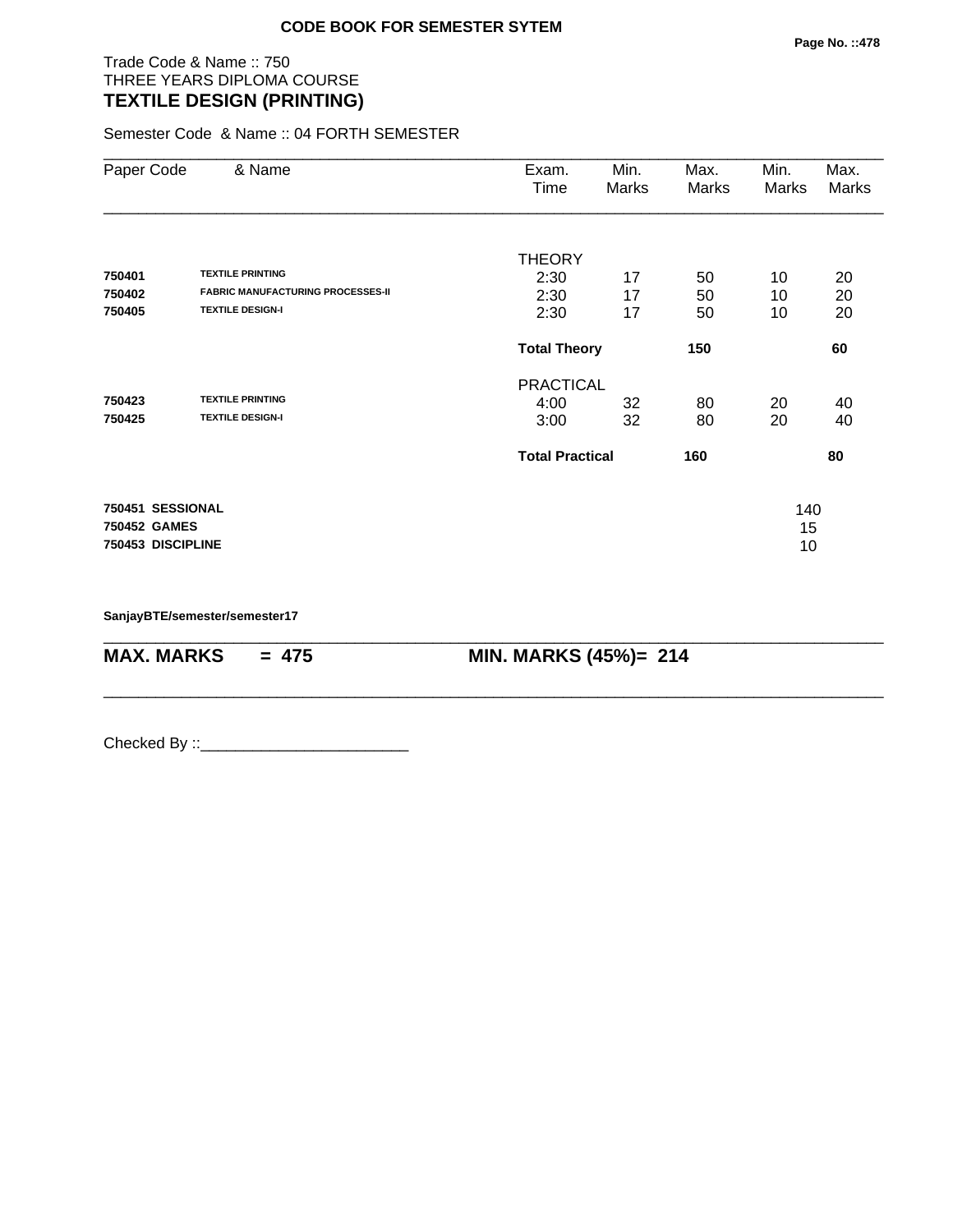# Trade Code & Name :: 750 THREE YEARS DIPLOMA COURSE **TEXTILE DESIGN (PRINTING)**

Semester Code & Name :: 05 FIFTH SEMESTER

| Paper Code        | & Name                          | Exam.<br>Time          | Min.<br>Marks | Max.<br>Marks | Min.<br>Marks | Max.<br>Marks |
|-------------------|---------------------------------|------------------------|---------------|---------------|---------------|---------------|
|                   |                                 | <b>THEORY</b>          |               |               |               |               |
| 750501            | <b>GARMENT TECHNOLOGY</b>       | 2:30                   | 17            | 50            | 10            | 20            |
| 750502            | <b>TEXTILE DESIGN - II</b>      | 2:30                   | 17            | 50            | 10            | 20            |
| 750503            | <b>PROFESSIONAL STUDIES</b>     | 2:30                   | 17            | 50            | 10            | 20            |
| 750505            | <b>ADVANCE TEXTILE PRINTING</b> | 2:30                   | 17            | 50            | 10            | 20            |
|                   |                                 | <b>Total Theory</b>    |               | 200           |               | 80            |
|                   |                                 | <b>PRACTICAL</b>       |               |               |               |               |
| 750521            | <b>GARMENT TECHNOLOGY</b>       | 4:00                   | 40            | 100           | 25            | 50            |
| 750523            | <b>TEXTILE DESIGN-II</b>        | 4:00                   | 40            | 100           | 25            | 50            |
|                   |                                 | <b>Total Practical</b> |               | 200           |               | 100           |
| 750551 SESSIONAL  |                                 |                        |               |               | 180           |               |
| 750552 GAMES      |                                 |                        |               |               | 15            |               |
| 750553 DISCIPLINE |                                 |                        |               |               | 10            |               |

\_\_\_\_\_\_\_\_\_\_\_\_\_\_\_\_\_\_\_\_\_\_\_\_\_\_\_\_\_\_\_\_\_\_\_\_\_\_\_\_\_\_\_\_\_\_\_\_\_\_\_\_\_\_\_\_\_\_\_\_\_\_\_\_\_\_\_\_\_\_\_\_\_\_\_\_\_\_\_\_\_\_\_\_\_\_\_\_\_\_

\_\_\_\_\_\_\_\_\_\_\_\_\_\_\_\_\_\_\_\_\_\_\_\_\_\_\_\_\_\_\_\_\_\_\_\_\_\_\_\_\_\_\_\_\_\_\_\_\_\_\_\_\_\_\_\_\_\_\_\_\_\_\_\_\_\_\_\_\_\_\_\_\_\_\_\_\_\_\_\_\_\_\_\_\_\_\_\_\_\_

**SanjayBTE/semester/semester17**

**MAX. MARKS = 605 MIN. MARKS (45%)= 272**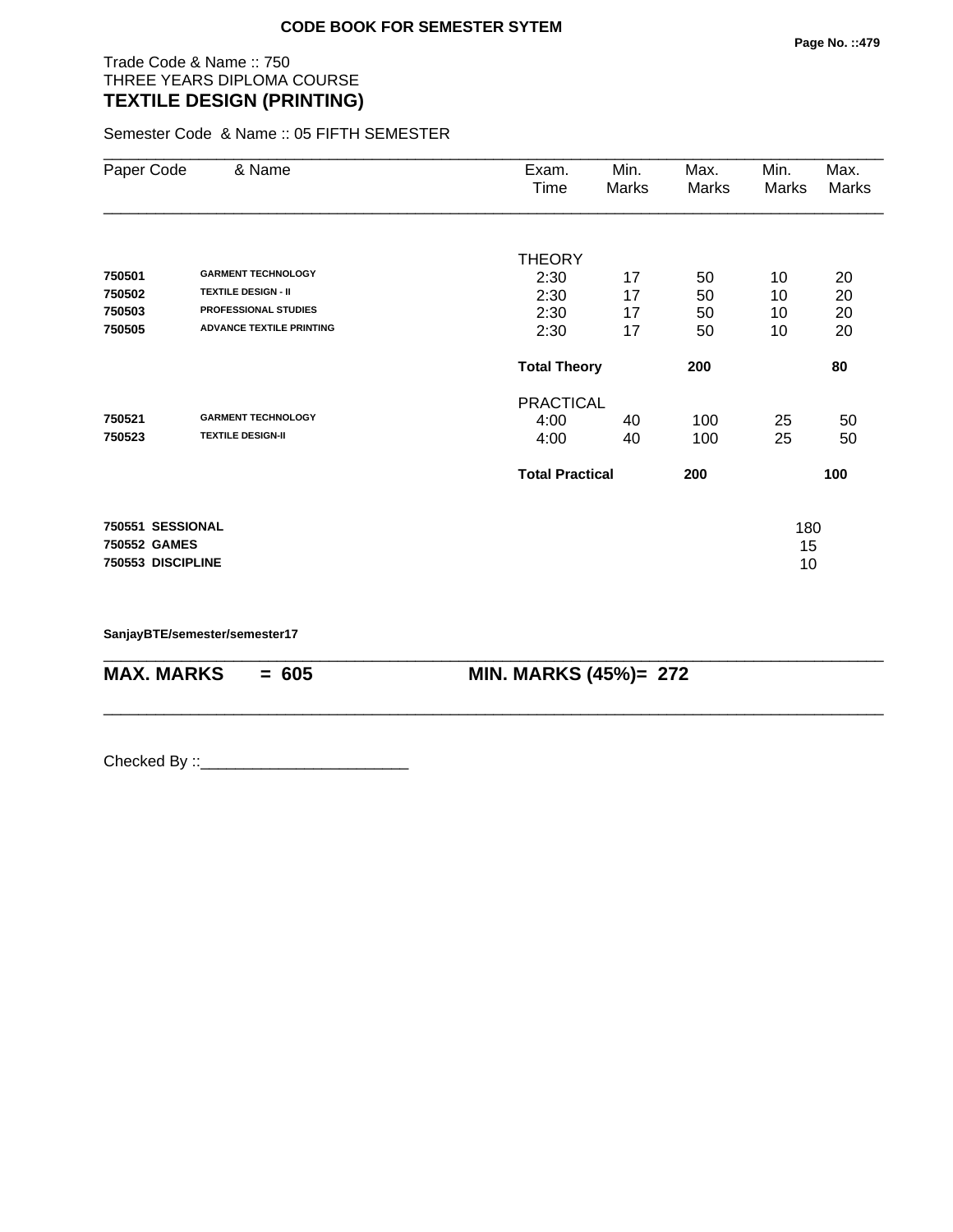# Trade Code & Name :: 750 THREE YEARS DIPLOMA COURSE **TEXTILE DESIGN (PRINTING)**

Semester Code & Name :: 06 SIXTH SEMESTER

| Paper Code                                            | & Name                                                            | Exam.<br>Time              | Min.<br><b>Marks</b> | Max.<br><b>Marks</b> | Min.<br>Marks   | Max.<br>Marks |
|-------------------------------------------------------|-------------------------------------------------------------------|----------------------------|----------------------|----------------------|-----------------|---------------|
|                                                       |                                                                   |                            |                      |                      |                 |               |
| 750604                                                | <b>FASHION STUDIES</b>                                            | <b>THEORY</b><br>2:30      | 17                   | 50                   | 10              | 20            |
| 750606                                                | <b>TEXTILE TESTING</b>                                            | 2:30                       | 17                   | 50                   | 10              | 20            |
|                                                       |                                                                   | <b>Total Theory</b><br>100 |                      |                      |                 | 40            |
|                                                       |                                                                   | <b>PRACTICAL</b>           |                      |                      |                 |               |
| 750622                                                | <b>APPLICATION OF CAD</b>                                         | 4:00                       | 40                   | 100                  | 25              | 50            |
| 750624                                                | PROJECT-I VIVA VOCE                                               | <b>VIVA</b>                | 44                   | 110                  | 25              | 50            |
| 750625                                                | PROJECT-II FIELD EXPOSURE (DONE IN II Yr.)                        | <b>VIVA</b>                | 12                   | 30                   | $\overline{7}$  | 15            |
| 750626                                                | <b>TEXTILE TESTING</b>                                            | 6:00                       | 16                   | 40                   | 10              | 20            |
|                                                       |                                                                   | <b>Total Practical</b>     |                      | 280                  |                 | 135           |
| 750651 SESSIONAL<br>750652 GAMES<br>750653 DISCIPLINE |                                                                   |                            |                      |                      | 180<br>15<br>10 |               |
|                                                       | 750661 CARRY OVER I YEAR (30%)<br>750662 CARRY OVER II YEAR (70%) |                            |                      |                      | 315<br>700      |               |
|                                                       | 750672 [0020] ENVIRONMENTAL EDUCATION & DISASTER MANAGEMENT       |                            | 2:30                 | 17                   | 50              |               |

**SanjayBTE/semester/semester17**

| MAX. MARKS | $= 1600$ | <b>MIN. MARKS (45%)= 720</b> |
|------------|----------|------------------------------|

\_\_\_\_\_\_\_\_\_\_\_\_\_\_\_\_\_\_\_\_\_\_\_\_\_\_\_\_\_\_\_\_\_\_\_\_\_\_\_\_\_\_\_\_\_\_\_\_\_\_\_\_\_\_\_\_\_\_\_\_\_\_\_\_\_\_\_\_\_\_\_\_\_\_\_\_\_\_\_\_\_\_\_\_\_\_\_\_\_\_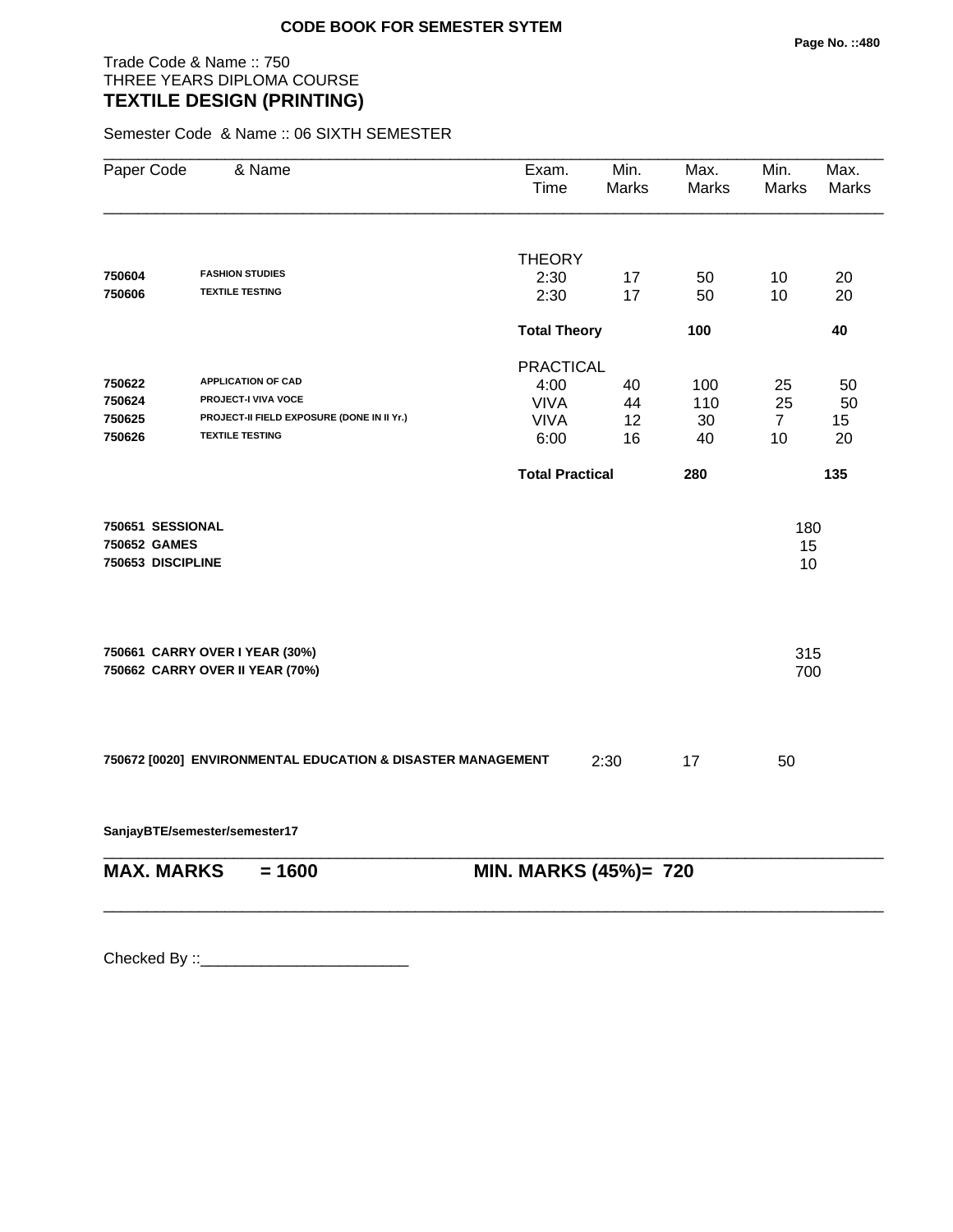# Trade Code & Name :: 755 THREE YEARS DIPLOMA COURSE **COMPUTER SCIENCE AND ENGINEERING**

Semester Code & Name :: 01 FIRST SEMESTER

| Paper Code        | & Name                                      | Exam.                  | Min.  | Max.  | Min.  | Max.  |
|-------------------|---------------------------------------------|------------------------|-------|-------|-------|-------|
|                   |                                             | Time                   | Marks | Marks | Marks | Marks |
|                   |                                             |                        |       |       |       |       |
|                   |                                             | <b>THEORY</b>          |       |       |       |       |
| 755101            | PROFESSIONAL COMMUNICATION                  | 2:30                   | 17    | 50    | 10    | 20    |
| 755102            | <b>APPLIED MATHEMATICS-I(A)</b>             | 2:30                   | 17    | 50    | 10    | 20    |
| 755103            | <b>APPLIED PHYSICS-I</b>                    | 2:30                   | 17    | 50    | 10    | 20    |
| 755104            | <b>COMPONENTS OF INFORMATION TECHNOLOGY</b> | 2:30                   | 17    | 50    | 10    | 20    |
| 755109            | <b>APPLIED CHEMISTRY</b>                    | 2:30                   | 17    | 50    | 10    | 20    |
|                   |                                             | <b>Total Theory</b>    |       | 250   |       | 100   |
|                   |                                             | <b>PRACTICAL</b>       |       |       |       |       |
| 755125            | PROFESSIONAL COMMUNICATION                  | 3:00                   | 8     | 20    | 5     | 10    |
|                   |                                             | <b>Total Practical</b> |       | 20    |       | 10    |
|                   |                                             |                        |       |       |       |       |
| 755151 SESSIONAL  |                                             |                        |       |       | 110   |       |
| 755152 GAMES      |                                             |                        |       |       | 15    |       |
| 755153 DISCIPLINE |                                             |                        | ----  |       | 10    |       |

\_\_\_\_\_\_\_\_\_\_\_\_\_\_\_\_\_\_\_\_\_\_\_\_\_\_\_\_\_\_\_\_\_\_\_\_\_\_\_\_\_\_\_\_\_\_\_\_\_\_\_\_\_\_\_\_\_\_\_\_\_\_\_\_\_\_\_\_\_\_\_\_\_\_\_\_\_\_\_\_\_\_\_\_\_\_\_\_\_\_

\_\_\_\_\_\_\_\_\_\_\_\_\_\_\_\_\_\_\_\_\_\_\_\_\_\_\_\_\_\_\_\_\_\_\_\_\_\_\_\_\_\_\_\_\_\_\_\_\_\_\_\_\_\_\_\_\_\_\_\_\_\_\_\_\_\_\_\_\_\_\_\_\_\_\_\_\_\_\_\_\_\_\_\_\_\_\_\_\_\_

**SanjayBTE/semester/semester17**

**MAX. MARKS = 405 MIN. MARKS (45%)= 182**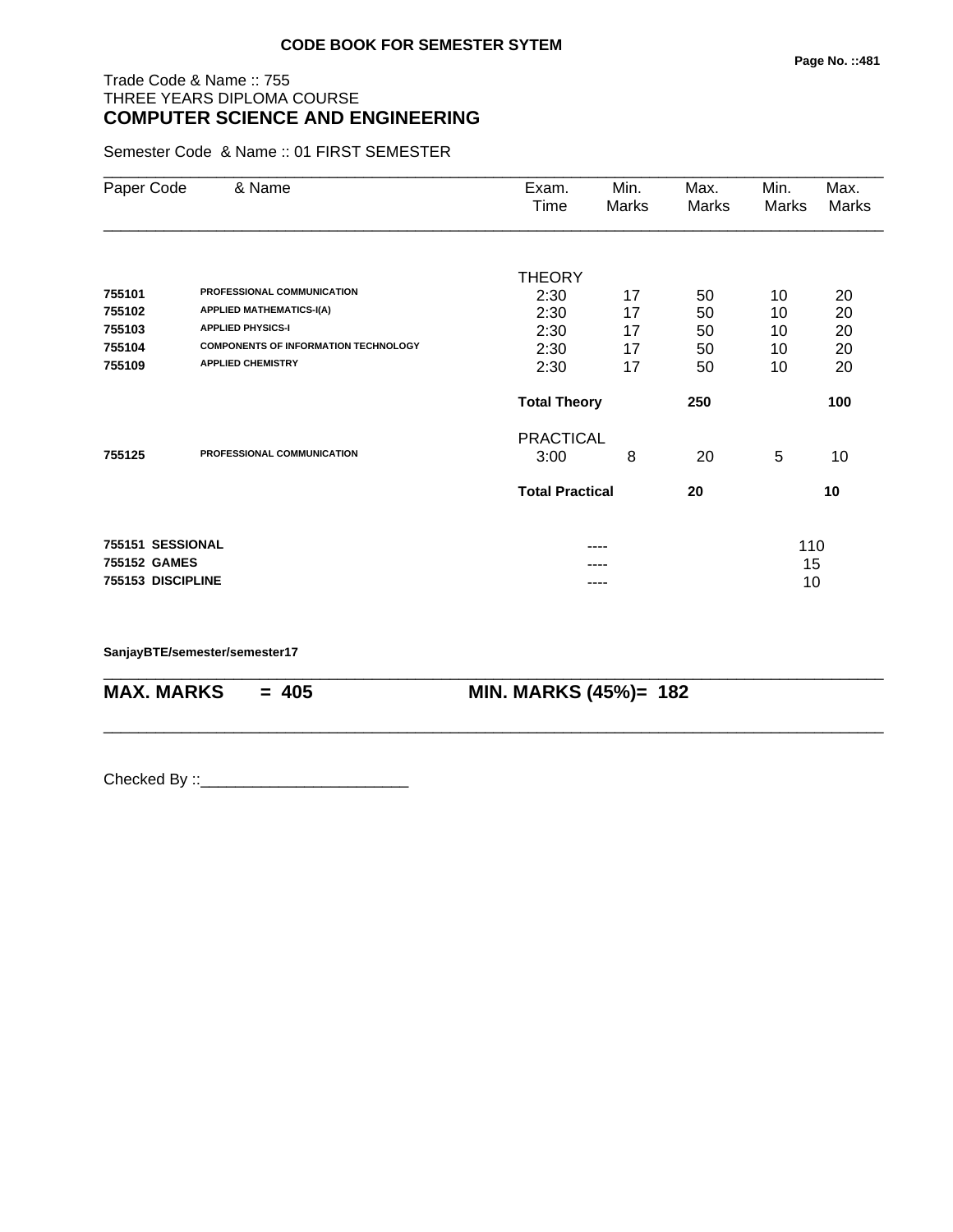# Trade Code & Name :: 755 THREE YEARS DIPLOMA COURSE **COMPUTER SCIENCE AND ENGINEERING**

Semester Code & Name :: 02 SECOND SEMESTER

| Paper Code        | & Name                                      | Exam.                  | Min.  | Max.         | Min.         | Max.         |
|-------------------|---------------------------------------------|------------------------|-------|--------------|--------------|--------------|
|                   |                                             | Time                   | Marks | <b>Marks</b> | <b>Marks</b> | <b>Marks</b> |
|                   |                                             |                        |       |              |              |              |
|                   |                                             | <b>THEORY</b>          |       |              |              |              |
| 755205            | <b>OPERATING SYSTEM</b>                     | 2:30                   | 17    | 50           | 10           | 20           |
| 755206            | <b>ELECTRICAL ENGINEERING-I</b>             | 2:30                   | 17    | 50           | 10           | 20           |
| 755207            | <b>ENGINEERING MECHANICS &amp; MATERIAL</b> | 2:30                   | 17    | 50           | 10           | 20           |
| 755208            | <b>FUNDAMENTALS OF ELECTRONICS DEVICES</b>  | 2:30                   | 17    | 50           | 10           | 20           |
| 755210            | <b>APPLIED MATHEMATICS-I(B)</b>             | 2:30                   | 17    | 50           | 10           | 20           |
| 755211            | <b>APPLIED PHYSICS-II</b>                   | 2:30                   | 17    | 50           | 10           | 20           |
|                   |                                             | <b>Total Theory</b>    |       | 300          |              | 120          |
|                   |                                             | <b>PRACTICAL</b>       |       |              |              |              |
| 755221            | <b>APPLIED PHYSICS-II</b>                   | 3:00                   | 16    | 40           | 10           | 20           |
| 755222            | <b>OPERATING SYSTEM</b>                     | 3:00                   | 20    | 50           | 15           | 30           |
| 755223            | <b>ELECTRICAL ENGINEERING-I</b>             | 3:00                   | 20    | 50           | 12           | 25           |
| 755224            | <b>FUNDAMENTALS OF ELECTRONICS DEVICES</b>  | 3:00                   | 20    | 50           | 12           | 25           |
|                   |                                             | <b>Total Practical</b> |       | 190          |              | 100          |
| 755251 SESSIONAL  |                                             |                        |       |              | 220          |              |
| 755252 GAMES      |                                             |                        |       |              | 15           |              |
| 755253 DISCIPLINE |                                             |                        |       |              | 10           |              |

**SanjayBTE/semester/semester17**

\_\_\_\_\_\_\_\_\_\_\_\_\_\_\_\_\_\_\_\_\_\_\_\_\_\_\_\_\_\_\_\_\_\_\_\_\_\_\_\_\_\_\_\_\_\_\_\_\_\_\_\_\_\_\_\_\_\_\_\_\_\_\_\_\_\_\_\_\_\_\_\_\_\_\_\_\_\_\_\_\_\_\_\_\_\_\_\_\_\_ **MAX. MARKS = 735 MIN. MARKS (45%)= 331**

\_\_\_\_\_\_\_\_\_\_\_\_\_\_\_\_\_\_\_\_\_\_\_\_\_\_\_\_\_\_\_\_\_\_\_\_\_\_\_\_\_\_\_\_\_\_\_\_\_\_\_\_\_\_\_\_\_\_\_\_\_\_\_\_\_\_\_\_\_\_\_\_\_\_\_\_\_\_\_\_\_\_\_\_\_\_\_\_\_\_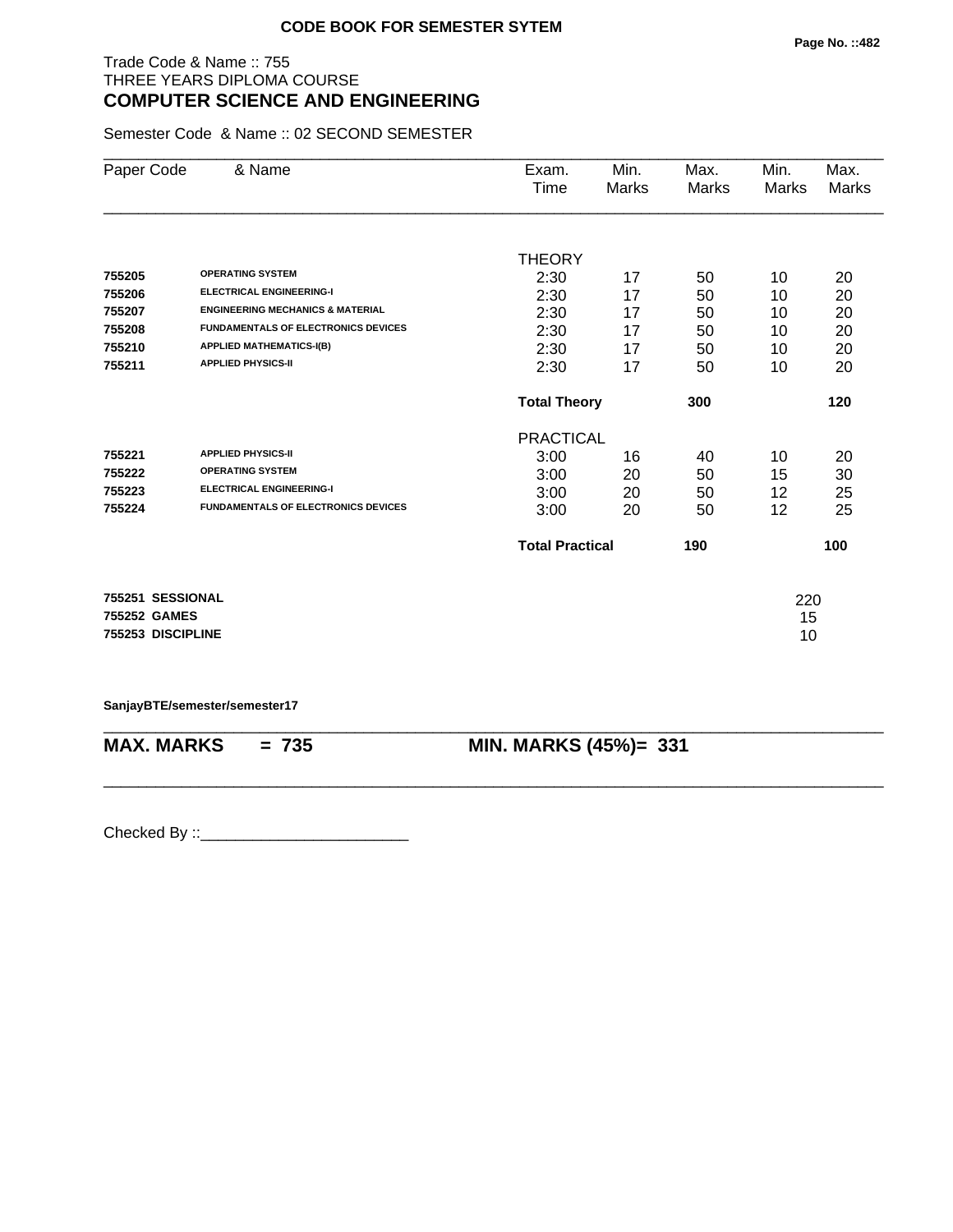# Trade Code & Name :: 755 THREE YEARS DIPLOMA COURSE **COMPUTER SCIENCE AND ENGINEERING**

Semester Code & Name :: 03 THIRD SEMESTER

| Paper Code        | & Name                                           | Exam.                  | Min.  | Max.  | Min.  | Max.  |
|-------------------|--------------------------------------------------|------------------------|-------|-------|-------|-------|
|                   |                                                  | Time                   | Marks | Marks | Marks | Marks |
|                   |                                                  |                        |       |       |       |       |
|                   |                                                  | <b>THEORY</b>          |       |       |       |       |
| 755302            | <b>APPLIED MATHEMATICS-II</b>                    | 2:30                   | 17    | 50    | 10    | 20    |
| 755306            | <b>PROGRAMMING IN C &amp; C++</b>                | 2:30                   | 17    | 50    | 10    | 20    |
| 755307            | <b>COMPUTER HARDWARE AND MAINTENANCE</b>         | 2:30                   | 17    | 50    | 10    | 20    |
| 755308            | <b>ELECTRONIC INSTRUMENTS &amp; MEASUREMENTS</b> | 2:30                   | 17    | 50    | 10    | 20    |
|                   |                                                  | <b>Total Theory</b>    |       | 200   |       | 80    |
|                   |                                                  | <b>PRACTICAL</b>       |       |       |       |       |
| 755323            | <b>PROGRAMMING IN C &amp; C++</b>                | 3:00                   | 28    | 70    | 15    | 30    |
| 755324            | <b>COMPUTER HARDWARE AND MAINTENANCE</b>         | 3:00                   | 30    | 75    | 20    | 40    |
| 755325            | <b>ELECTRONIC INSTRUMENTS &amp; MEASUREMENTS</b> | 3:00                   | 24    | 60    | 15    | 30    |
|                   |                                                  | <b>Total Practical</b> |       | 205   |       | 100   |
| 755351 SESSIONAL  |                                                  |                        |       |       | 180   |       |
| 755352 GAMES      |                                                  |                        |       |       | 15    |       |
| 755353 DISCIPLINE |                                                  |                        | ----  |       | 10    |       |

\_\_\_\_\_\_\_\_\_\_\_\_\_\_\_\_\_\_\_\_\_\_\_\_\_\_\_\_\_\_\_\_\_\_\_\_\_\_\_\_\_\_\_\_\_\_\_\_\_\_\_\_\_\_\_\_\_\_\_\_\_\_\_\_\_\_\_\_\_\_\_\_\_\_\_\_\_\_\_\_\_\_\_\_\_\_\_\_\_\_

\_\_\_\_\_\_\_\_\_\_\_\_\_\_\_\_\_\_\_\_\_\_\_\_\_\_\_\_\_\_\_\_\_\_\_\_\_\_\_\_\_\_\_\_\_\_\_\_\_\_\_\_\_\_\_\_\_\_\_\_\_\_\_\_\_\_\_\_\_\_\_\_\_\_\_\_\_\_\_\_\_\_\_\_\_\_\_\_\_\_

**SanjayBTE/semester/semester17**

**MAX. MARKS = 610 MIN. MARKS (45%)= 275**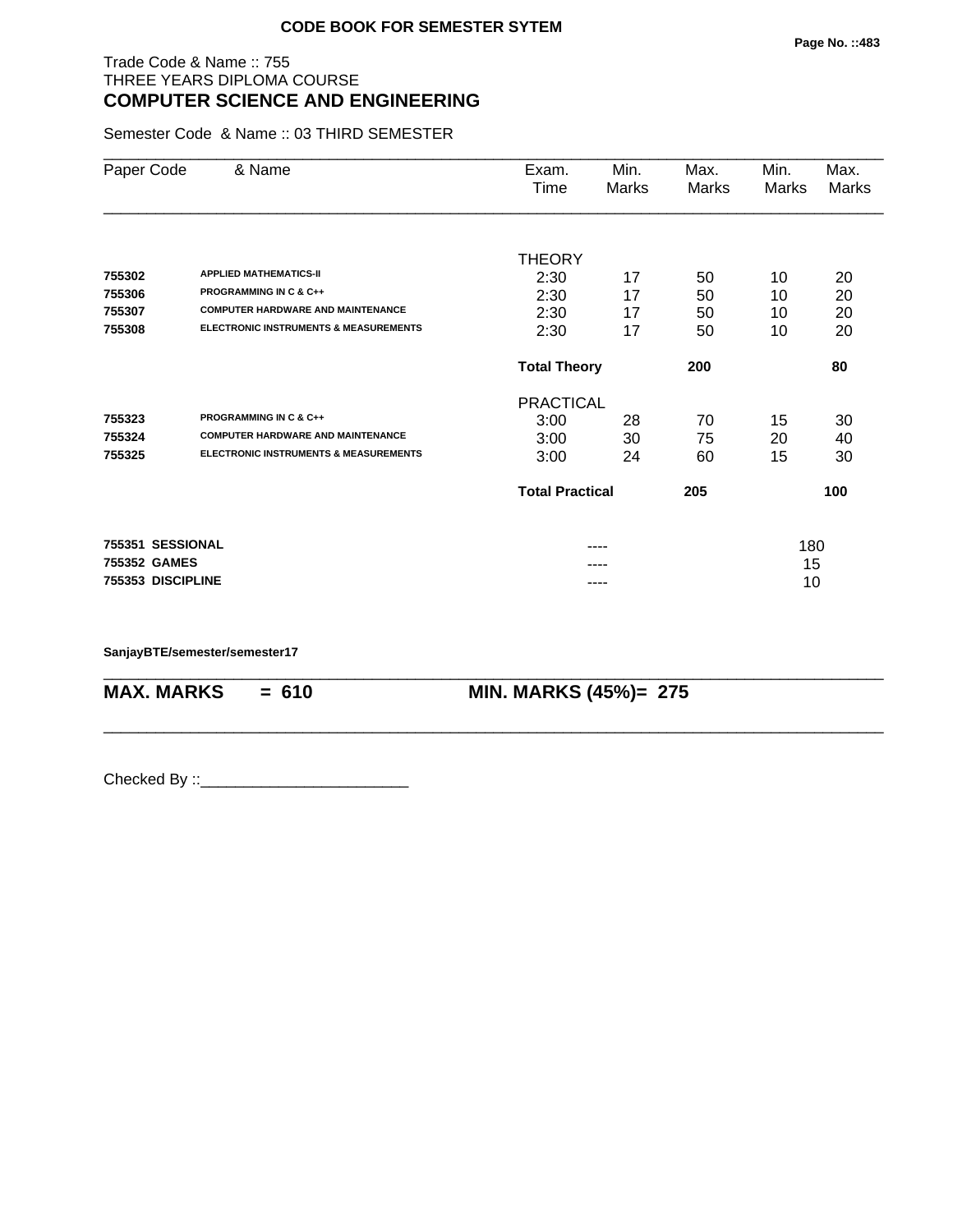# Trade Code & Name :: 755 THREE YEARS DIPLOMA COURSE **COMPUTER SCIENCE AND ENGINEERING**

Semester Code & Name :: 04 FORTH SEMESTER

| Paper Code        | & Name                                           | Exam.                  | Min.  | Max.         | Min.  | Max.  |
|-------------------|--------------------------------------------------|------------------------|-------|--------------|-------|-------|
|                   |                                                  | Time                   | Marks | <b>Marks</b> | Marks | Marks |
|                   |                                                  |                        |       |              |       |       |
|                   |                                                  | <b>THEORY</b>          |       |              |       |       |
| 755401            | DATA COMMUNICATION & COMPUTER NETWORK            | 2:30                   | 17    | 50           | 10    | 20    |
| 755403            | <b>OFFICE TOOLS</b>                              | 2:30                   | 17    | 50           | 10    | 20    |
| 755404            | <b>MICROPROCESSORS &amp; ITS APPLICATION</b>     | 2:30                   | 17    | 50           | 10    | 20    |
| 755405            | DOT(.) NET TECHNOLOGY                            | 2:30                   | 17    | 50           | 10    | 20    |
|                   |                                                  | <b>Total Theory</b>    |       | 200          |       | 80    |
|                   |                                                  | <b>PRACTICAL</b>       |       |              |       |       |
| 755421            | OFFICE TOOLS                                     | 3:00                   | 28    | 70           | 15    | 30    |
| 755422            | <b>MICROPROCESSORS &amp; ITS APPLICATION</b>     | 3:00                   | 24    | 60           | 15    | 30    |
| 755426            | DOT(.) NET TECHNOLOGY                            | 3:00                   | 28    | 70           | 17    | 35    |
| 755427            | <b>DATA COMMUNICATION &amp; COMPUTER NETWORK</b> | 3:00                   | 24    | 60           | 15    | 30    |
|                   |                                                  | <b>Total Practical</b> |       | 260          |       | 125   |
| 755351 SESSIONAL  |                                                  |                        |       |              | 205   |       |
| 755352 GAMES      |                                                  |                        |       |              | 15    |       |
| 755353 DISCIPLINE |                                                  |                        |       |              | 10    |       |
|                   |                                                  |                        |       |              |       |       |

\_\_\_\_\_\_\_\_\_\_\_\_\_\_\_\_\_\_\_\_\_\_\_\_\_\_\_\_\_\_\_\_\_\_\_\_\_\_\_\_\_\_\_\_\_\_\_\_\_\_\_\_\_\_\_\_\_\_\_\_\_\_\_\_\_\_\_\_\_\_\_\_\_\_\_\_\_\_\_\_\_\_\_\_\_\_\_\_\_\_

\_\_\_\_\_\_\_\_\_\_\_\_\_\_\_\_\_\_\_\_\_\_\_\_\_\_\_\_\_\_\_\_\_\_\_\_\_\_\_\_\_\_\_\_\_\_\_\_\_\_\_\_\_\_\_\_\_\_\_\_\_\_\_\_\_\_\_\_\_\_\_\_\_\_\_\_\_\_\_\_\_\_\_\_\_\_\_\_\_\_

**SanjayBTE/semester/semester17**

**MAX. MARKS = 690 MIN. MARKS (45%)= 311**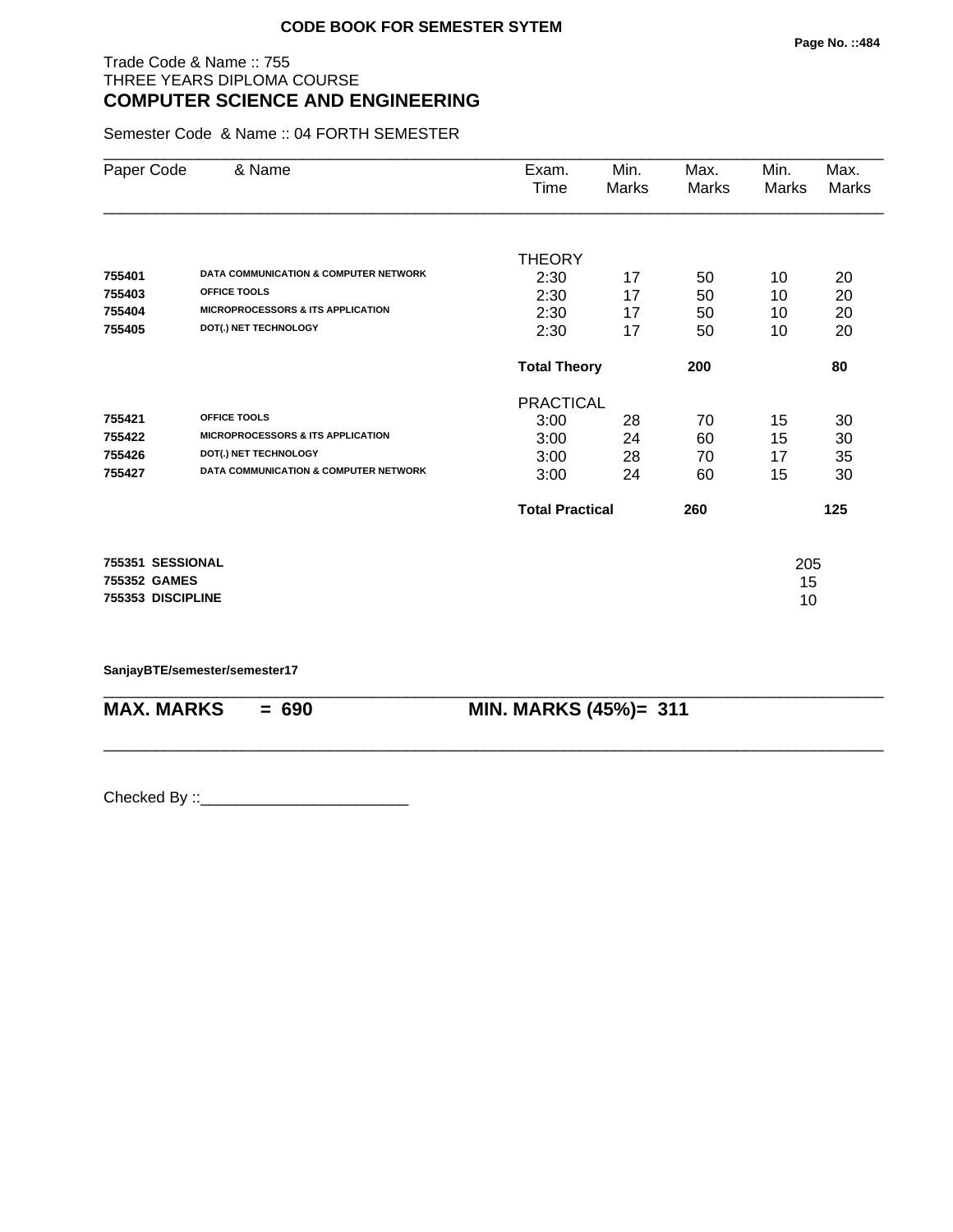# Trade Code & Name :: 755 THREE YEARS DIPLOMA COURSE **COMPUTER SCIENCE AND ENGINEERING**

Semester Code & Name :: 05 FIFTH SEMESTER

| Paper Code        | & Name                                                          | Exam.<br>Time          | Min.<br>Marks | Max.<br>Marks | Min.<br>Marks | Max.<br>Marks |
|-------------------|-----------------------------------------------------------------|------------------------|---------------|---------------|---------------|---------------|
|                   |                                                                 |                        |               |               |               |               |
|                   |                                                                 | <b>THEORY</b>          |               |               |               |               |
| 755501            | <b>INDUSTRIAL MANAGEMENT &amp; ENTREPRENEURSHIP DEVELOPMENT</b> | 2:30                   | 17            | 50            | 10            | 20            |
| 755502            | DATA STRUCTURE USING C & C++                                    | 2:30                   | 17            | 50            | 10            | 20            |
| 755503            | <b>E-COMMERCE AND ERP</b>                                       | 2:30                   | 17            | 50            | 10            | 20            |
| 755504            | R.D.B.M.S.                                                      | 2:30                   | 17            | 50            | 10            | 20            |
| 755505            | <b>JAVA PROGRAMMING</b>                                         | 2:30                   | 17            | 50            | 10            | 20            |
|                   |                                                                 | <b>Total Theory</b>    |               | 250           |               | 100           |
|                   |                                                                 | <b>PRACTICAL</b>       |               |               |               |               |
| 755521            | DATA STRUCTURE USING C & C++                                    | 3:00                   | 24            | 60            | 15            | 30            |
| 755523            | <b>JAVA PROGRAMMING</b>                                         | 3:00                   | 24            | 60            | 15            | 30            |
| 755524            | R.D.B.M.S                                                       | 3:00                   | 24            | 60            | 15            | 30            |
|                   |                                                                 | <b>Total Practical</b> |               | 180           |               | 90            |
| 755551 SESSIONAL  |                                                                 |                        |               |               | 190           |               |
| 755552 GAMES      |                                                                 |                        |               |               | 15            |               |
| 755553 DISCIPLINE |                                                                 |                        | ----          |               | 10            |               |

\_\_\_\_\_\_\_\_\_\_\_\_\_\_\_\_\_\_\_\_\_\_\_\_\_\_\_\_\_\_\_\_\_\_\_\_\_\_\_\_\_\_\_\_\_\_\_\_\_\_\_\_\_\_\_\_\_\_\_\_\_\_\_\_\_\_\_\_\_\_\_\_\_\_\_\_\_\_\_\_\_\_\_\_\_\_\_\_\_\_

\_\_\_\_\_\_\_\_\_\_\_\_\_\_\_\_\_\_\_\_\_\_\_\_\_\_\_\_\_\_\_\_\_\_\_\_\_\_\_\_\_\_\_\_\_\_\_\_\_\_\_\_\_\_\_\_\_\_\_\_\_\_\_\_\_\_\_\_\_\_\_\_\_\_\_\_\_\_\_\_\_\_\_\_\_\_\_\_\_\_

#### **SanjayBTE/semester/semester17**

**MAX. MARKS = 645 MIN. MARKS (45%)= 290**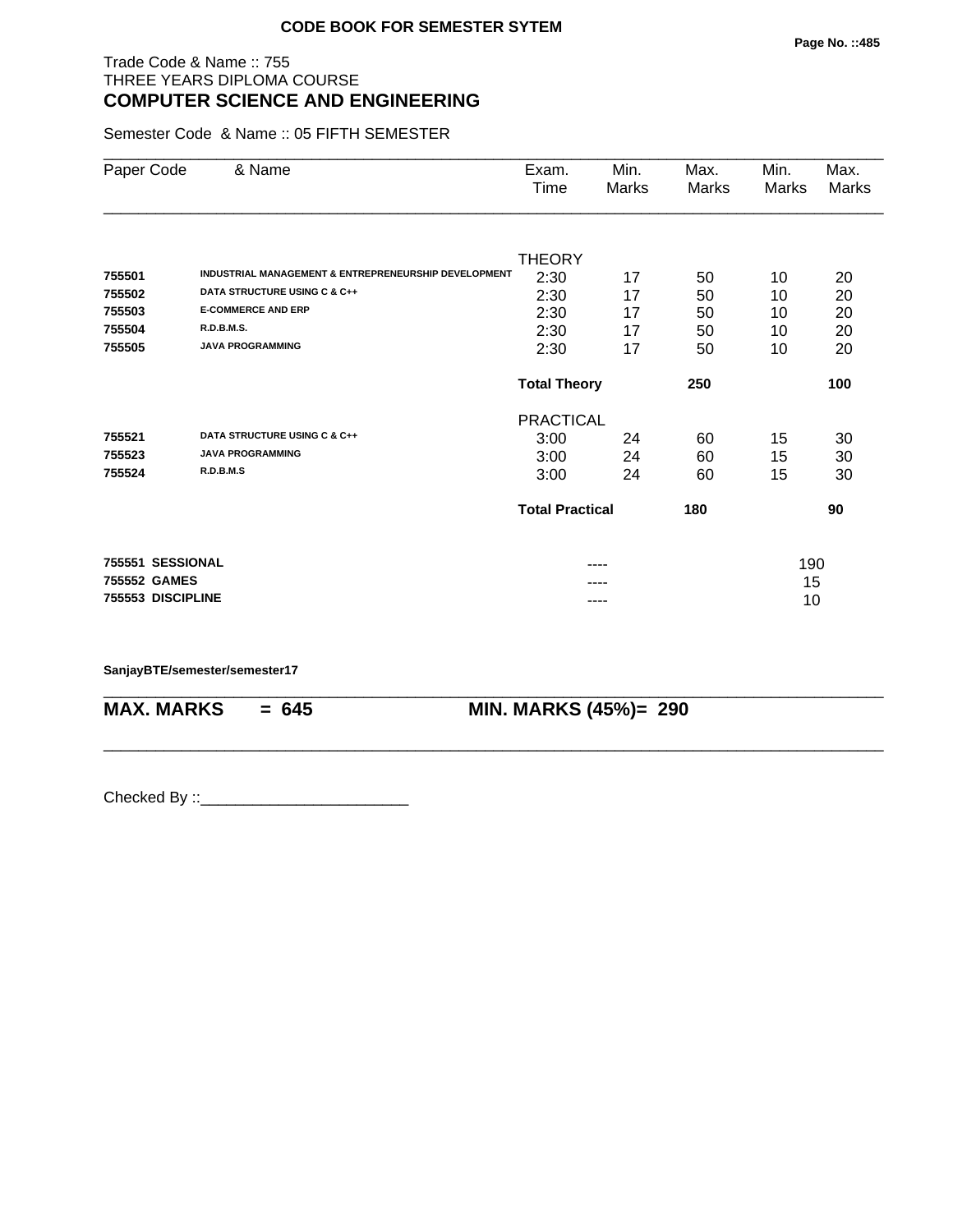# Trade Code & Name :: 755 THREE YEARS DIPLOMA COURSE **COMPUTER SCIENCE AND ENGINEERING**

Semester Code & Name :: 06 SIXTH SEMESTER

| Paper Code        | & Name                                                      | Exam.<br>Time          | Min.<br><b>Marks</b> | Max.<br>Marks | Min.<br>Marks | Max.<br><b>Marks</b> |
|-------------------|-------------------------------------------------------------|------------------------|----------------------|---------------|---------------|----------------------|
|                   |                                                             | <b>THEORY</b>          |                      |               |               |                      |
| 755603            | <b>INTERNET &amp; WEB TECHNOLOGY</b>                        | 2:30                   | 17                   | 50            | 10            | 20                   |
| 755607            | <b>COMPUTER GRAPHICS</b>                                    | 2:30                   | 17                   | 50            | 10            | 20                   |
|                   |                                                             | <b>Total Theory</b>    |                      | 100           |               | 40                   |
|                   |                                                             | <b>PRACTICAL</b>       |                      |               |               |                      |
| 755622            | <b>INTERNET &amp; WEB TECHNOLOGY</b>                        | 3:00                   | 24                   | 60            | 15            | 30                   |
| 755625            | <b>COMPUTER GRAPHICS</b>                                    | 3:00                   | 24                   | 60            | 15            | 30                   |
| 755626            | <b>PROJECT-I PROBLEM</b>                                    | ----                   | 32                   | 80            | 20            | 40                   |
| 755627            | PROJECT II-EXPOSURE                                         | ----                   | 16                   | 40            | 10            | 20                   |
|                   |                                                             | <b>Total Practical</b> |                      | 240           |               | 120                  |
| 755651 SESSIONAL  |                                                             |                        |                      |               | 180           |                      |
| 755652 GAMES      |                                                             |                        |                      |               | 15            |                      |
| 755653 DISCIPLINE |                                                             |                        |                      |               | 10            |                      |
|                   | 755661 CARRY OVER IST YEAR (30%)                            |                        |                      |               | 300           |                      |
|                   | 755662 CARRY OVER 2ND YEAR (70%)                            |                        |                      |               | 840           |                      |
|                   | 755672 [0020] ENVIRONMENTAL EDUCATION & DISASTER MANAGEMENT |                        | 2:30                 | 17            | 50            |                      |

**SanjayBTE/semester/semester17**

| <b>MAX. MARKS</b> | $= 1685$ | <b>MIN. MARKS (45%)= 758</b> |
|-------------------|----------|------------------------------|

\_\_\_\_\_\_\_\_\_\_\_\_\_\_\_\_\_\_\_\_\_\_\_\_\_\_\_\_\_\_\_\_\_\_\_\_\_\_\_\_\_\_\_\_\_\_\_\_\_\_\_\_\_\_\_\_\_\_\_\_\_\_\_\_\_\_\_\_\_\_\_\_\_\_\_\_\_\_\_\_\_\_\_\_\_\_\_\_\_\_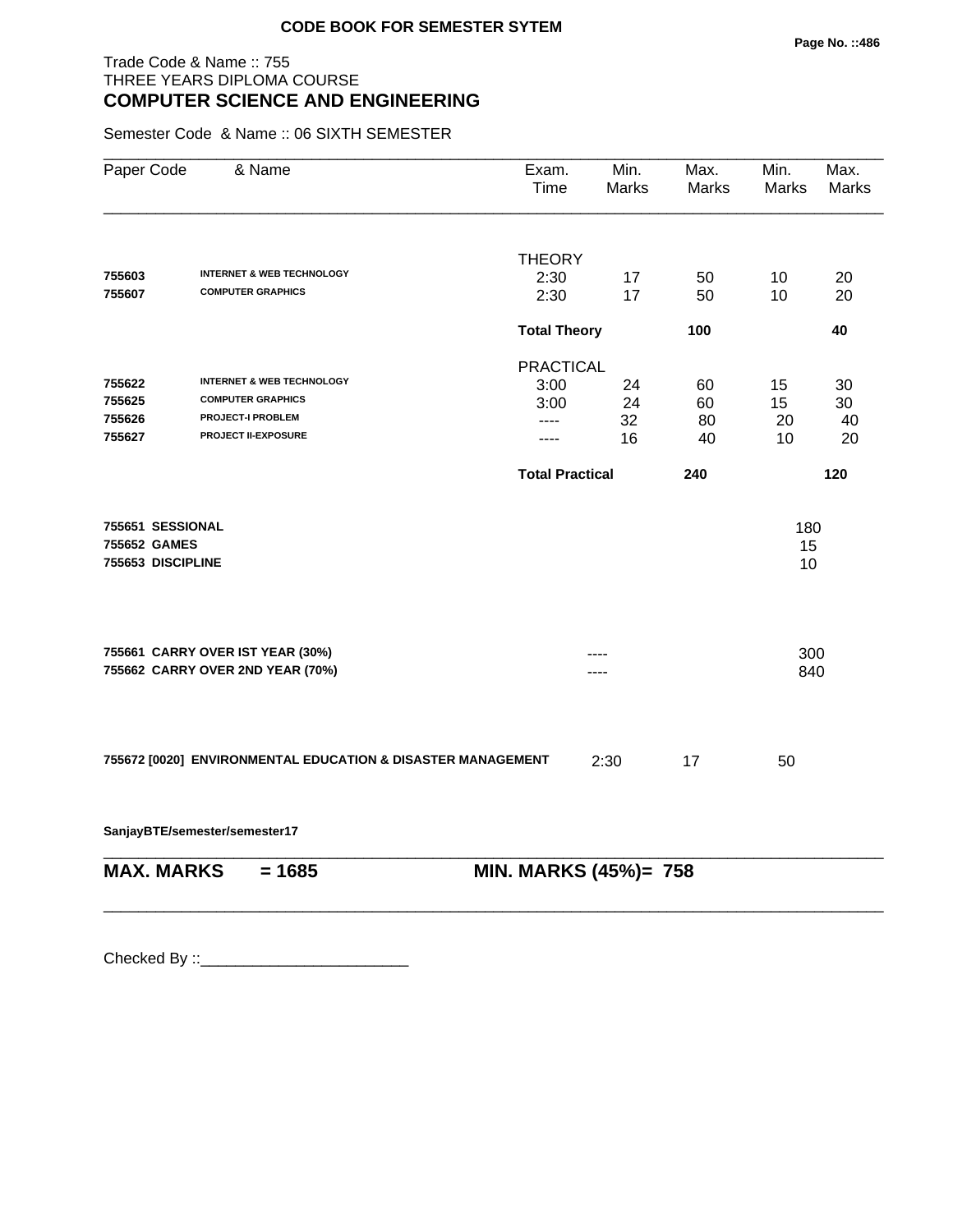# Trade Code & Name :: 756 THREE YEARS DIPLOMA COURSE **INFORMATION TECHNOLOGY**

Semester Code & Name :: 01 FIRST SEMESTER

| Paper Code        | & Name                                      | Exam.                  | Min.  | Max.  | Min.  | Max.  |
|-------------------|---------------------------------------------|------------------------|-------|-------|-------|-------|
|                   |                                             | Time                   | Marks | Marks | Marks | Marks |
|                   |                                             |                        |       |       |       |       |
|                   |                                             | <b>THEORY</b>          |       |       |       |       |
| 756101            | PROFESSIONAL COMMUNICATION                  | 2:30                   | 17    | 50    | 10    | 20    |
| 756102            | <b>APPLIED MATHEMATICS-I(A)</b>             | 2:30                   | 17    | 50    | 10    | 20    |
| 756103            | <b>APPLIED PHYSICS-I</b>                    | 2:30                   | 17    | 50    | 10    | 20    |
| 756104            | <b>COMPONENTS OF INFORMATION TECHNOLOGY</b> | 2:30                   | 17    | 50    | 10    | 20    |
| 756107            | <b>APPLIED CHEMISTRY</b>                    | 2:30                   | 17    | 50    | 10    | 20    |
|                   |                                             | <b>Total Theory</b>    |       | 250   |       | 100   |
|                   |                                             | <b>PRACTICAL</b>       |       |       |       |       |
| 756124            | PROFESSIONAL COMMUNICATION                  | 3:00                   | 8     | 20    | 5     | 10    |
|                   |                                             | <b>Total Practical</b> |       | 20    |       | 10    |
|                   |                                             |                        |       |       |       |       |
| 756151 SESSIONAL  |                                             |                        |       |       | 110   |       |
| 756152 GAMES      |                                             |                        |       |       | 30    |       |
| 756153 DISCIPLINE |                                             |                        | ----  |       | 20    |       |

\_\_\_\_\_\_\_\_\_\_\_\_\_\_\_\_\_\_\_\_\_\_\_\_\_\_\_\_\_\_\_\_\_\_\_\_\_\_\_\_\_\_\_\_\_\_\_\_\_\_\_\_\_\_\_\_\_\_\_\_\_\_\_\_\_\_\_\_\_\_\_\_\_\_\_\_\_\_\_\_\_\_\_\_\_\_\_\_\_\_

\_\_\_\_\_\_\_\_\_\_\_\_\_\_\_\_\_\_\_\_\_\_\_\_\_\_\_\_\_\_\_\_\_\_\_\_\_\_\_\_\_\_\_\_\_\_\_\_\_\_\_\_\_\_\_\_\_\_\_\_\_\_\_\_\_\_\_\_\_\_\_\_\_\_\_\_\_\_\_\_\_\_\_\_\_\_\_\_\_\_

**SanjayBTE/semester/semester17**

**MAX. MARKS = 430 MIN. MARKS (45%)= 194**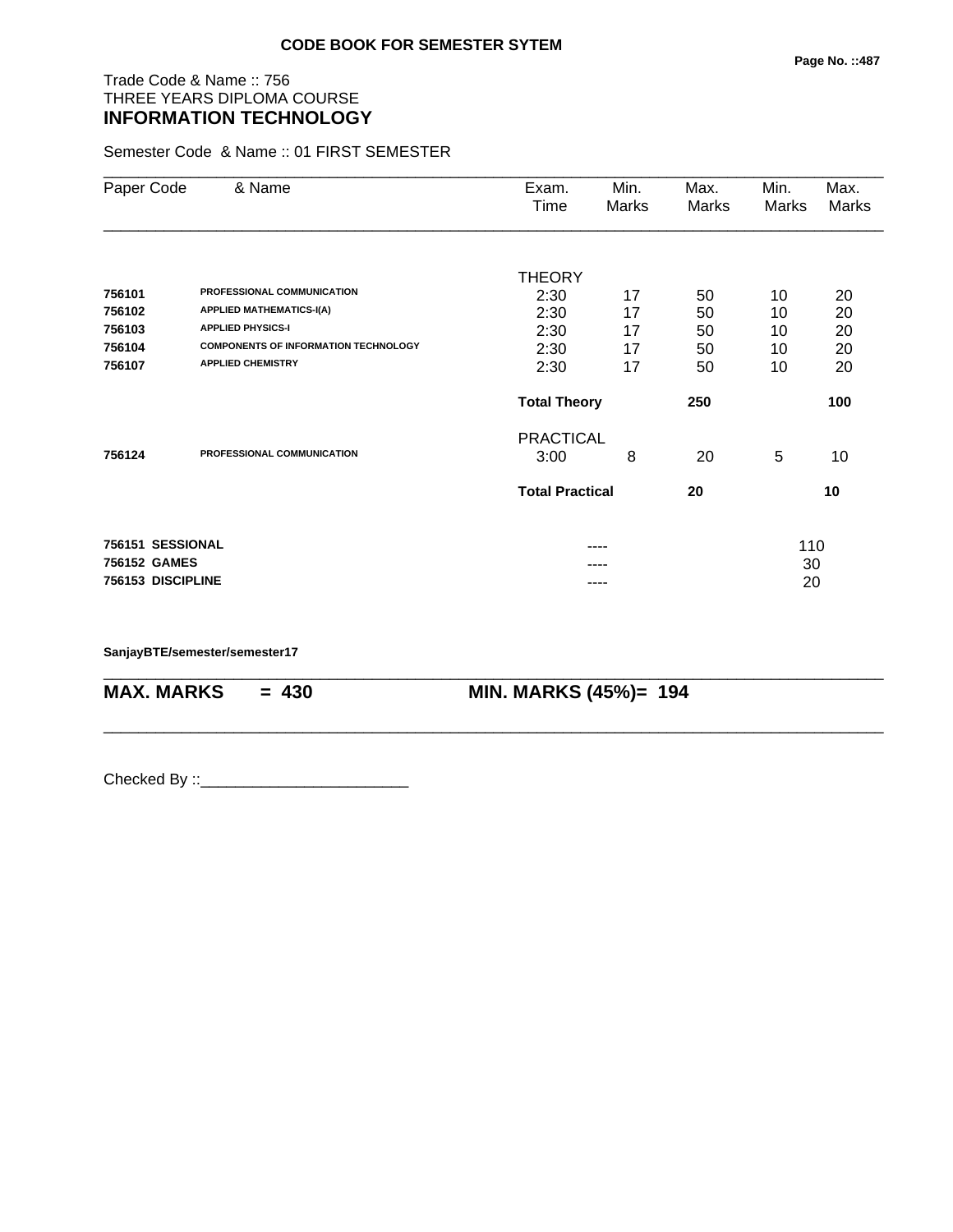# Trade Code & Name :: 756 THREE YEARS DIPLOMA COURSE **INFORMATION TECHNOLOGY**

Semester Code & Name :: 02 SECOND SEMESTER

| Paper Code        | & Name                                      | Exam.<br>Time          | Min.<br>Marks | Max.<br><b>Marks</b> | Min.<br><b>Marks</b> | Max.<br>Marks |
|-------------------|---------------------------------------------|------------------------|---------------|----------------------|----------------------|---------------|
|                   |                                             |                        |               |                      |                      |               |
|                   |                                             | <b>THEORY</b>          |               |                      |                      |               |
| 756205            | <b>OPERATING SYSTEM</b>                     | 2:30                   | 17            | 50                   | 10                   | 20            |
| 756206            | <b>ELECTRICAL ENGINEERING-I</b>             | 2:30                   | 17            | 50                   | 10                   | 20            |
| 756208            | <b>FUNDAMENTALS OF ELECTRONICS DEVICES</b>  | 2:30                   | 17            | 50                   | 10                   | 20            |
| 756209            | <b>ENGINEERING MECHANICS &amp; MATARIAL</b> | 2:30                   | 17            | 50                   | 10                   | 20            |
| 756210            | <b>APPLIED MATHEMATICS-I(B)</b>             | 2:30                   | 17            | 50                   | 10                   | 20            |
| 756211            | <b>APPLIED PHYSICS-II</b>                   | 2:30                   | 17            | 50                   | 10                   | 20            |
|                   |                                             | <b>Total Theory</b>    |               | 300                  |                      | 120           |
|                   |                                             | <b>PRACTICAL</b>       |               |                      |                      |               |
| 756221            | <b>APPLIED PHYSICS-II</b>                   | 3:00                   | 16            | 40                   | 10                   | 20            |
| 756222            | <b>OPERATING SYSTEM</b>                     | 3:00                   | 20            | 50                   | 15                   | 30            |
| 756223            | <b>ELECTRICAL ENGINEERING-I</b>             | 3:00                   | 20            | 50                   | 12                   | 25            |
| 756225            | <b>FUNDAMENTALS OF ELECTRONICS DEVICES</b>  | 3:00                   | 20            | 50                   | 12                   | 25            |
|                   |                                             | <b>Total Practical</b> |               | 190                  |                      | 100           |
| 756251 SESSIONAL  |                                             |                        |               |                      | 220                  |               |
| 756252 GAMES      |                                             |                        |               |                      | 15                   |               |
| 756253 DISCIPLINE |                                             |                        |               |                      | 10                   |               |

**SanjayBTE/semester/semester17**

\_\_\_\_\_\_\_\_\_\_\_\_\_\_\_\_\_\_\_\_\_\_\_\_\_\_\_\_\_\_\_\_\_\_\_\_\_\_\_\_\_\_\_\_\_\_\_\_\_\_\_\_\_\_\_\_\_\_\_\_\_\_\_\_\_\_\_\_\_\_\_\_\_\_\_\_\_\_\_\_\_\_\_\_\_\_\_\_\_\_ **MAX. MARKS = 735 MIN. MARKS (45%)= 331**

\_\_\_\_\_\_\_\_\_\_\_\_\_\_\_\_\_\_\_\_\_\_\_\_\_\_\_\_\_\_\_\_\_\_\_\_\_\_\_\_\_\_\_\_\_\_\_\_\_\_\_\_\_\_\_\_\_\_\_\_\_\_\_\_\_\_\_\_\_\_\_\_\_\_\_\_\_\_\_\_\_\_\_\_\_\_\_\_\_\_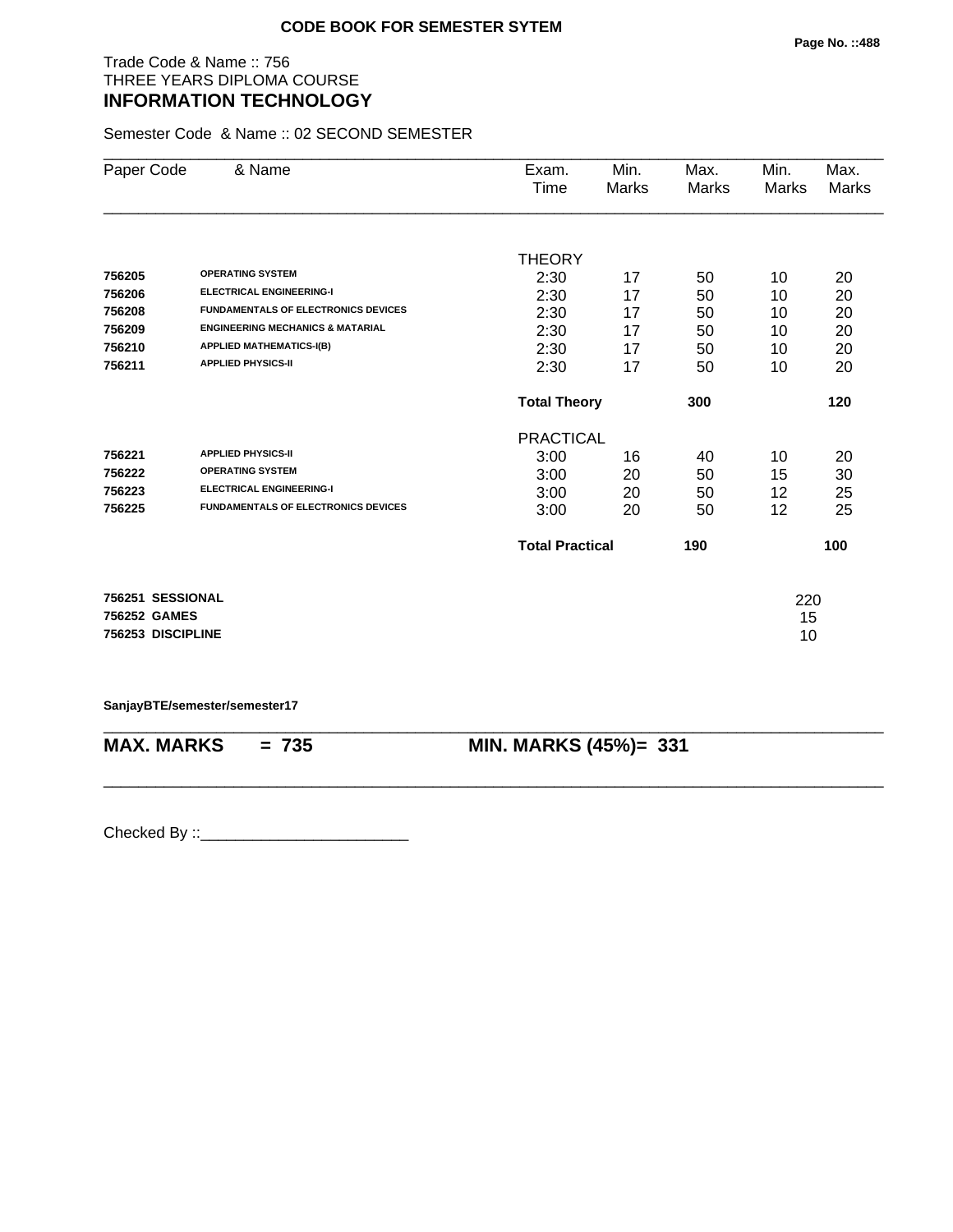# Trade Code & Name :: 756 THREE YEARS DIPLOMA COURSE **INFORMATION TECHNOLOGY**

Semester Code & Name :: 03 THIRD SEMESTER

| Paper Code        | & Name                            | Exam.<br>Time          | Min.<br>Marks | Max.<br>Marks | Min.<br>Marks | Max.<br>Marks |
|-------------------|-----------------------------------|------------------------|---------------|---------------|---------------|---------------|
|                   |                                   |                        |               |               |               |               |
| 756301            | <b>PROGRAMMING IN C &amp; C++</b> | <b>THEORY</b><br>2:30  | 17            |               |               | 20            |
| 756303            | <b>APPLIED MATHEMATICS-II</b>     | 2:30                   | 17            | 50<br>50      | 10<br>10      | 20            |
| 756306            | <b>UNIX AND LINUX</b>             | 2:30                   | 17            | 50            | 10            | 20            |
| 756308            | <b>COMPUTER ORGANISATION</b>      | 2:30                   | 17            | 50            | 10            | 20            |
|                   |                                   | <b>Total Theory</b>    |               | 200           |               | 80            |
|                   |                                   | <b>PRACTICAL</b>       |               |               |               |               |
| 756321            | <b>PROGRAMMING IN C &amp; C++</b> | 3:00                   | 28            | 70            | 15            | 30            |
| 756324            | <b>UNIX AND LINUX</b>             | 3:00                   | 28            | 70            | 17            | 35            |
|                   |                                   | <b>Total Practical</b> |               | 140           |               | 65            |
| 756351 SESSIONAL  |                                   |                        | ----          |               | 145           |               |
| 756352 GAMES      |                                   |                        |               |               | 15            |               |
| 756353 DISCIPLINE |                                   |                        | ----          |               | 10            |               |

\_\_\_\_\_\_\_\_\_\_\_\_\_\_\_\_\_\_\_\_\_\_\_\_\_\_\_\_\_\_\_\_\_\_\_\_\_\_\_\_\_\_\_\_\_\_\_\_\_\_\_\_\_\_\_\_\_\_\_\_\_\_\_\_\_\_\_\_\_\_\_\_\_\_\_\_\_\_\_\_\_\_\_\_\_\_\_\_\_\_

\_\_\_\_\_\_\_\_\_\_\_\_\_\_\_\_\_\_\_\_\_\_\_\_\_\_\_\_\_\_\_\_\_\_\_\_\_\_\_\_\_\_\_\_\_\_\_\_\_\_\_\_\_\_\_\_\_\_\_\_\_\_\_\_\_\_\_\_\_\_\_\_\_\_\_\_\_\_\_\_\_\_\_\_\_\_\_\_\_\_

**SanjayBTE/semester/semester17**

**MAX. MARKS = 510 MIN. MARKS (45%)= 230**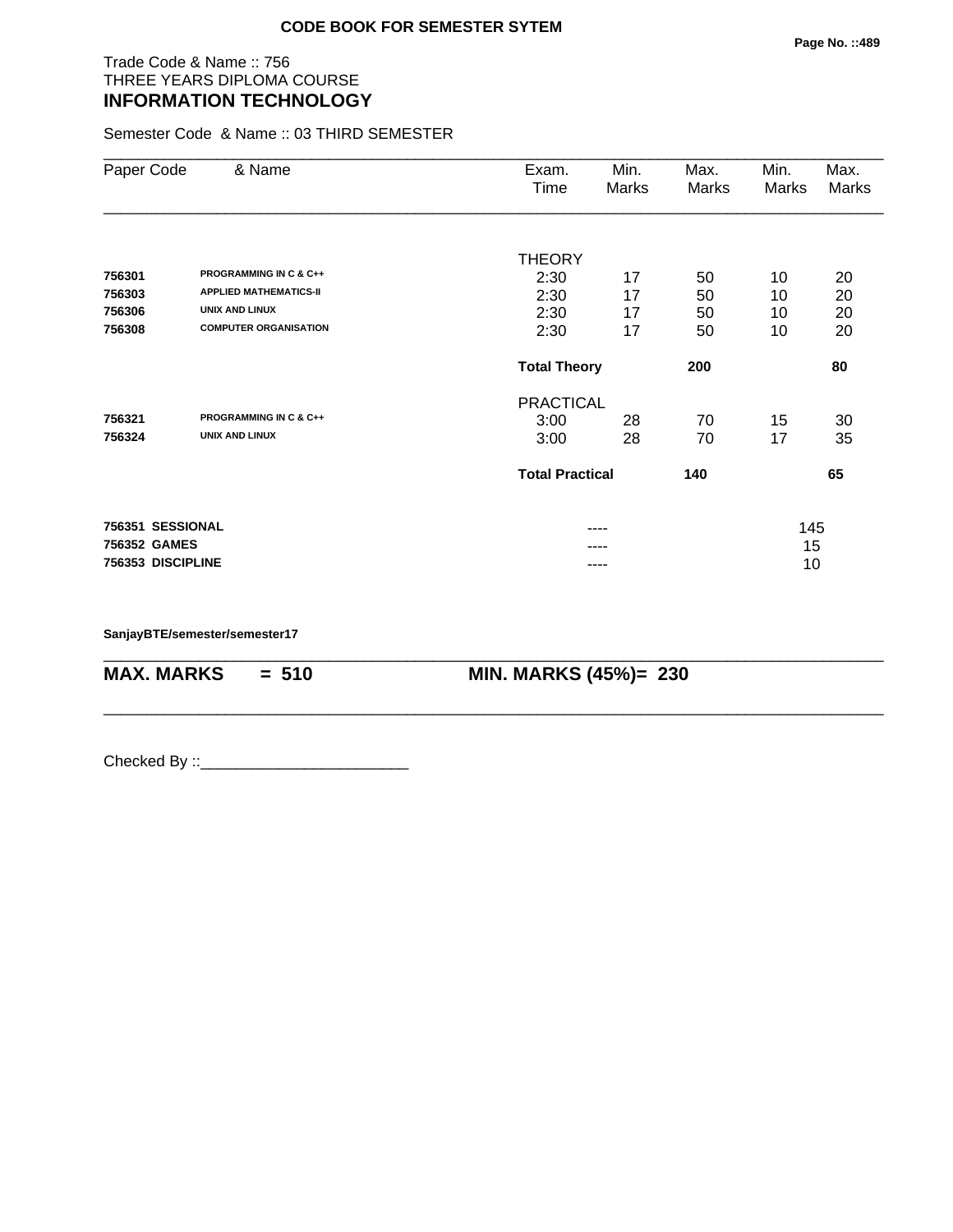# Trade Code & Name :: 756 THREE YEARS DIPLOMA COURSE **INFORMATION TECHNOLOGY**

Semester Code & Name :: 04 FORTH SEMESTER

| Paper Code        | & Name                                           | Exam.                  | Min.  | Max.         | Min.  | Max.  |
|-------------------|--------------------------------------------------|------------------------|-------|--------------|-------|-------|
|                   |                                                  | Time                   | Marks | <b>Marks</b> | Marks | Marks |
|                   |                                                  |                        |       |              |       |       |
|                   |                                                  | <b>THEORY</b>          |       |              |       |       |
| 756402            | <b>DATA COMMUNICATION &amp; COMPUTER NETWORK</b> | 2:30                   | 17    | 50           | 10    | 20    |
| 756404            | <b>OFFICE TOOLS</b>                              | 2:30                   | 17    | 50           | 10    | 20    |
| 756405            | DOT(.) NET TECHNOLOGY                            | 2:30                   | 17    | 50           | 10    | 20    |
| 756407            | <b>MICROPROCESSORS &amp; ITS APPLICATION</b>     | 2:30                   | 17    | 50           | 10    | 20    |
|                   |                                                  | <b>Total Theory</b>    |       | 200          |       | 80    |
|                   |                                                  | <b>PRACTICAL</b>       |       |              |       |       |
| 756422            | OFFICE TOOLS                                     | 3:00                   | 28    | 70           | 15    | 30    |
| 756423            | DOT(.) NET TECHNOLOGY                            | 3:00                   | 28    | 70           | 17    | 35    |
| 756425            | <b>MICROPROCESSORS &amp; ITS APPLICATION</b>     | 3:00                   | 24    | 60           | 15    | 30    |
| 756426            | <b>DATA COMMUNICATION &amp; COMPUTER NETWORK</b> | 3:00                   | 24    | 60           | 15    | 30    |
|                   |                                                  | <b>Total Practical</b> |       | 260          |       | 125   |
| 756451 SESSIONAL  |                                                  |                        |       |              | 205   |       |
| 756452 GAMES      |                                                  |                        |       |              | 15    |       |
| 756453 DISCIPLINE |                                                  |                        |       |              | 10    |       |

\_\_\_\_\_\_\_\_\_\_\_\_\_\_\_\_\_\_\_\_\_\_\_\_\_\_\_\_\_\_\_\_\_\_\_\_\_\_\_\_\_\_\_\_\_\_\_\_\_\_\_\_\_\_\_\_\_\_\_\_\_\_\_\_\_\_\_\_\_\_\_\_\_\_\_\_\_\_\_\_\_\_\_\_\_\_\_\_\_\_

\_\_\_\_\_\_\_\_\_\_\_\_\_\_\_\_\_\_\_\_\_\_\_\_\_\_\_\_\_\_\_\_\_\_\_\_\_\_\_\_\_\_\_\_\_\_\_\_\_\_\_\_\_\_\_\_\_\_\_\_\_\_\_\_\_\_\_\_\_\_\_\_\_\_\_\_\_\_\_\_\_\_\_\_\_\_\_\_\_\_

#### **SanjayBTE/semester/semester17**

**MAX. MARKS = 690 MIN. MARKS (45%)= 311**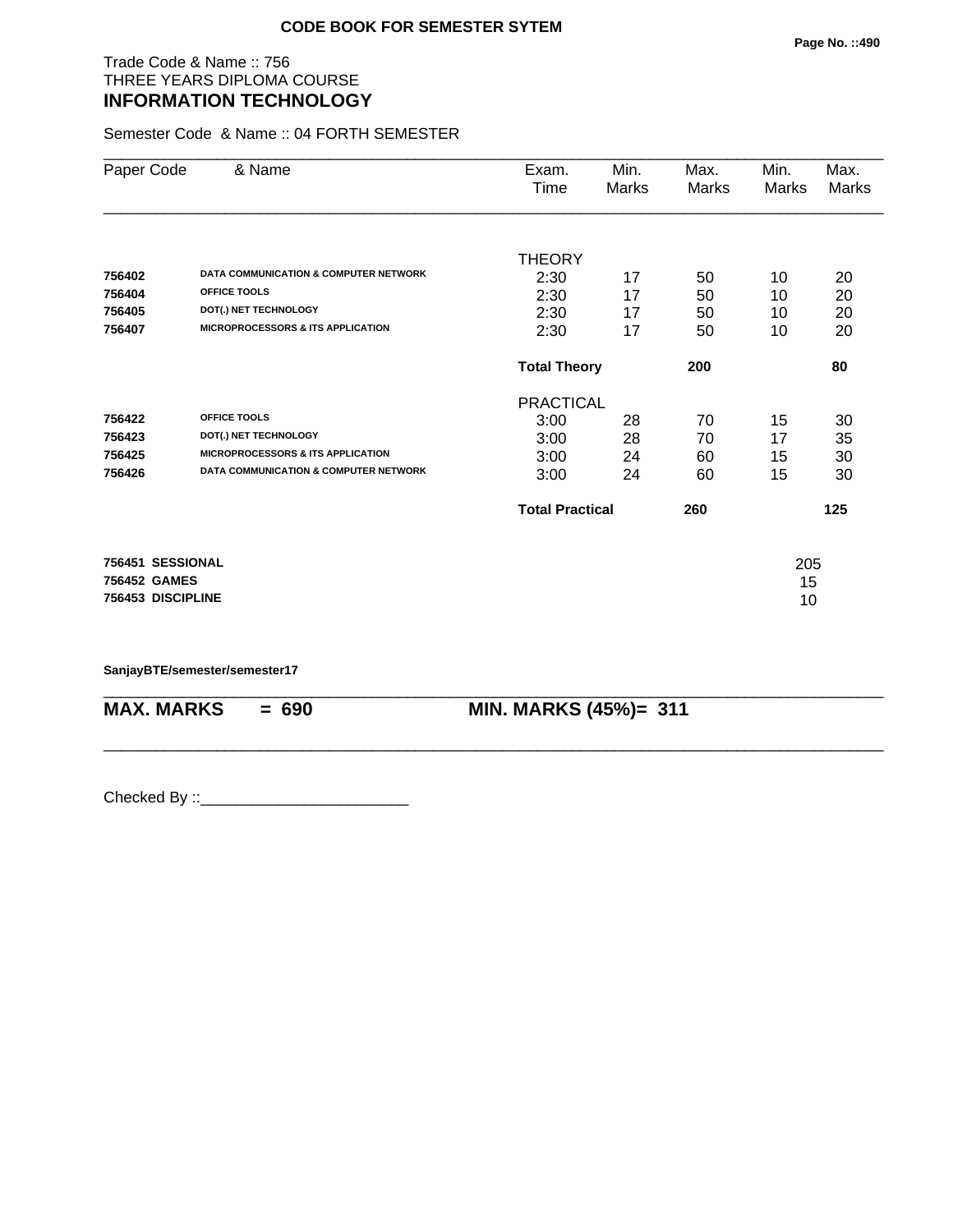# Trade Code & Name :: 756 THREE YEARS DIPLOMA COURSE **INFORMATION TECHNOLOGY**

Semester Code & Name :: 05 FIFTH SEMESTER

| Paper Code        | & Name                                                          | Exam.<br>Time                 | Min.<br>Marks | Max.<br>Marks | Min.<br>Marks | Max.<br>Marks |  |
|-------------------|-----------------------------------------------------------------|-------------------------------|---------------|---------------|---------------|---------------|--|
|                   |                                                                 |                               |               |               |               |               |  |
|                   |                                                                 | <b>THEORY</b>                 |               |               |               |               |  |
| 756501            | <b>INDUSTRIAL MANAGEMENT &amp; ENTREPRENEURSHIP DEVELOPMENT</b> | 2:30                          | 17            | 50            | 10            | 20            |  |
| 756502            | DATA STRUCTURE USING C & C++                                    | 2:30                          | 17            | 50            | 10            | 20            |  |
| 756504            | <b>R.D.B.M.S.</b>                                               | 2:30                          | 17            | 50            | 10            | 20            |  |
| 756505            | <b>JAVA PROGRAMMING</b>                                         | 2:30                          | 17            | 50            | 10            | 20            |  |
| 756506            | <b>E-COMMERCE AND ERP</b>                                       | 2:30                          | 17            | 50            | 10            | 20            |  |
|                   |                                                                 | <b>Total Theory</b><br>250    |               |               |               | 100           |  |
|                   |                                                                 | <b>PRACTICAL</b>              |               |               |               |               |  |
| 756521            | DATA STRUCTURE USING C & C++                                    | 3:00                          | 24            | 60            | 15            | 30            |  |
| 756523            | <b>JAVA PROGRAMMING</b>                                         | 3:00                          | 24            | 60            | 15            | 30            |  |
| 756524            | <b>R.D.B.M.S.</b>                                               | 3:00                          | 24            | 60            | 15            | 30            |  |
|                   |                                                                 | <b>Total Practical</b><br>180 |               |               |               | 90            |  |
| 756551 SESSIONAL  |                                                                 |                               |               |               | 190           |               |  |
| 756552 GAMES      |                                                                 |                               |               |               | 15            |               |  |
| 756553 DISCIPLINE |                                                                 | ----                          |               |               | 10            |               |  |

\_\_\_\_\_\_\_\_\_\_\_\_\_\_\_\_\_\_\_\_\_\_\_\_\_\_\_\_\_\_\_\_\_\_\_\_\_\_\_\_\_\_\_\_\_\_\_\_\_\_\_\_\_\_\_\_\_\_\_\_\_\_\_\_\_\_\_\_\_\_\_\_\_\_\_\_\_\_\_\_\_\_\_\_\_\_\_\_\_\_

\_\_\_\_\_\_\_\_\_\_\_\_\_\_\_\_\_\_\_\_\_\_\_\_\_\_\_\_\_\_\_\_\_\_\_\_\_\_\_\_\_\_\_\_\_\_\_\_\_\_\_\_\_\_\_\_\_\_\_\_\_\_\_\_\_\_\_\_\_\_\_\_\_\_\_\_\_\_\_\_\_\_\_\_\_\_\_\_\_\_

#### **SanjayBTE/semester/semester17**

**MAX. MARKS = 645 MIN. MARKS (45%)= 290**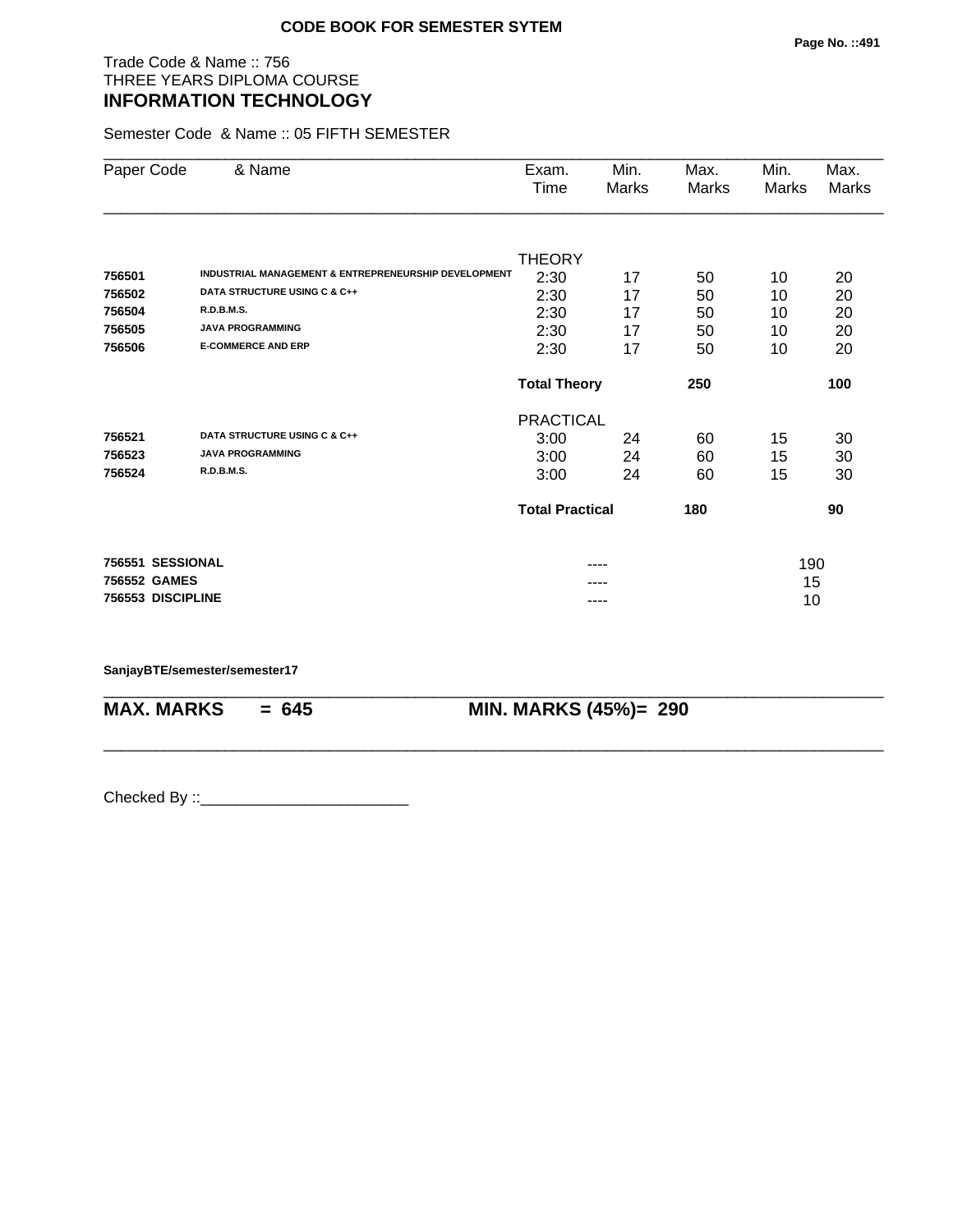# Trade Code & Name :: 756 THREE YEARS DIPLOMA COURSE **INFORMATION TECHNOLOGY**

Semester Code & Name :: 06 SIXTH SEMESTER

| Paper Code        | & Name                                                               | Exam.<br>Time          | Min.<br><b>Marks</b> | Max.<br>Marks | Min.<br>Marks | Max.<br><b>Marks</b> |
|-------------------|----------------------------------------------------------------------|------------------------|----------------------|---------------|---------------|----------------------|
|                   |                                                                      | <b>THEORY</b>          |                      |               |               |                      |
| 756603            | <b>INTERNET &amp; WEB TECHNOLOGY</b>                                 | 2:30                   | 17                   | 50            | 10            | 20                   |
| 756607            | <b>COMPUTER GRAPHICS</b>                                             | 2:30                   | 17                   | 50            | 10            | 20                   |
|                   |                                                                      | <b>Total Theory</b>    |                      | 100           |               | 40                   |
|                   |                                                                      | <b>PRACTICAL</b>       |                      |               |               |                      |
| 756622            | <b>INTERNET &amp; WEB TECHNOLOGY</b>                                 | 3:00                   | 24                   | 60            | 15            | 30                   |
| 756625            | <b>COMPUTER GRAPHICS</b>                                             | 3:00                   | 24                   | 60            | 15            | 30                   |
| 756626            | <b>PROJECT-I PROBLEM</b>                                             | ----                   | 32                   | 80            | 20            | 40                   |
| 756627            | <b>PROJECT II-EXPOSURE</b>                                           | ----                   | 16                   | 40            | 10            | 20                   |
|                   |                                                                      | <b>Total Practical</b> |                      | 240           |               | 120                  |
| 756651 SESSIONAL  |                                                                      |                        |                      |               | 180           |                      |
| 756652 GAMES      |                                                                      |                        |                      |               | 15            |                      |
| 756653 DISCIPLINE |                                                                      |                        |                      |               | 10            |                      |
|                   |                                                                      |                        |                      |               |               |                      |
|                   | 756661 CARRY OVER IST YEAR (30%)<br>756662 CARRY OVER 2ND YEAR (70%) |                        |                      |               | 300           |                      |
|                   |                                                                      |                        |                      |               | 770           |                      |
|                   |                                                                      |                        |                      |               |               |                      |
|                   | 756672 [0020] ENVIRONMENTAL EDUCATION & DISASTER MANAGEMENT          |                        | 2:30                 | 17            | 50            |                      |
|                   |                                                                      |                        |                      |               |               |                      |

**SanjayBTE/semester/semester17**

\_\_\_\_\_\_\_\_\_\_\_\_\_\_\_\_\_\_\_\_\_\_\_\_\_\_\_\_\_\_\_\_\_\_\_\_\_\_\_\_\_\_\_\_\_\_\_\_\_\_\_\_\_\_\_\_\_\_\_\_\_\_\_\_\_\_\_\_\_\_\_\_\_\_\_\_\_\_\_\_\_\_\_\_\_\_\_\_\_\_ **MAX. MARKS** = 1615 **MIN. MARKS (45%)**= 727

\_\_\_\_\_\_\_\_\_\_\_\_\_\_\_\_\_\_\_\_\_\_\_\_\_\_\_\_\_\_\_\_\_\_\_\_\_\_\_\_\_\_\_\_\_\_\_\_\_\_\_\_\_\_\_\_\_\_\_\_\_\_\_\_\_\_\_\_\_\_\_\_\_\_\_\_\_\_\_\_\_\_\_\_\_\_\_\_\_\_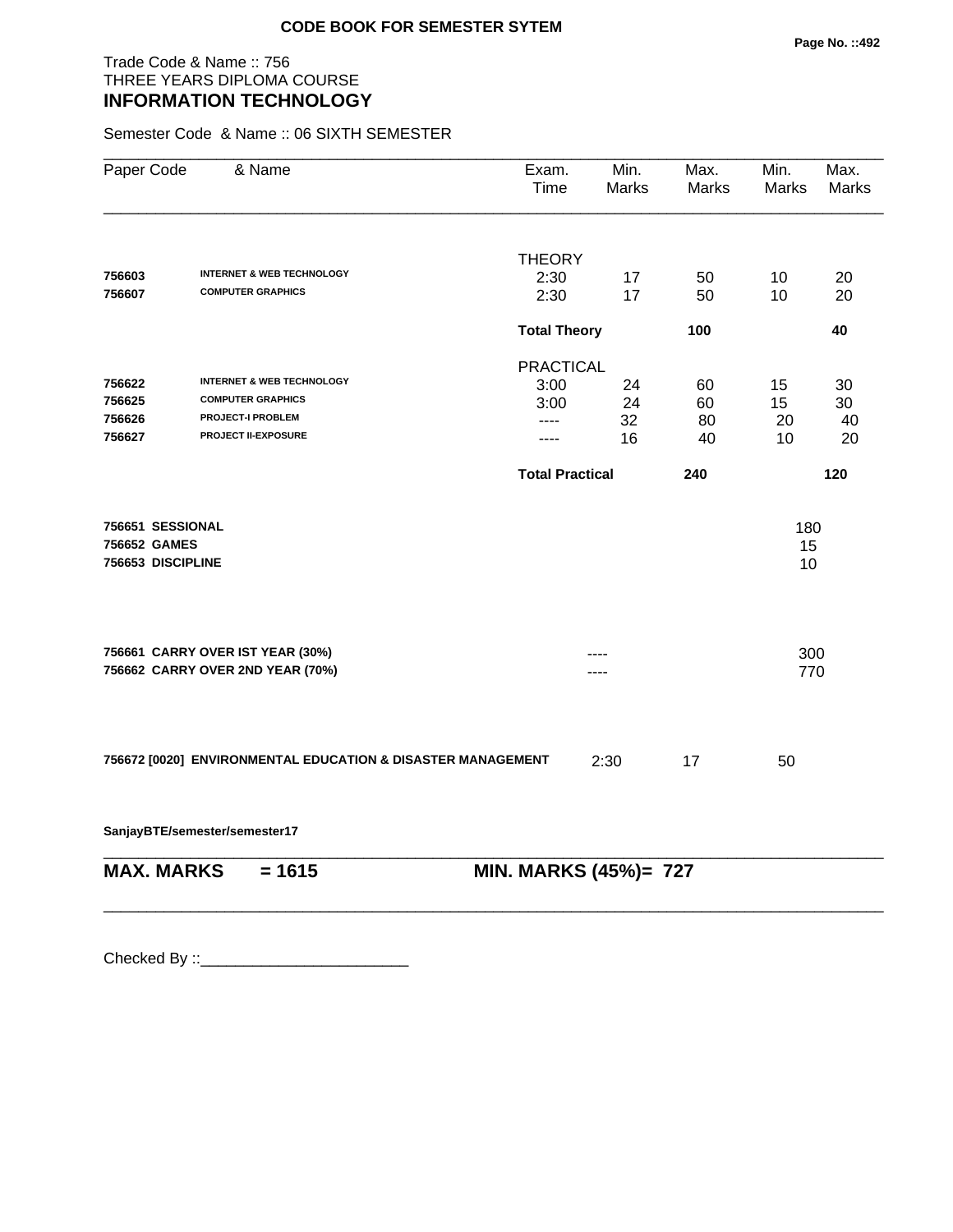# Trade Code & Name :: 757 THREE YEARS DIPLOMA COURSE **PAINT TECHNOLOGY**

Semester Code & Name :: 01 FIRST SEMESTER

| Paper Code        | & Name                                        | Exam.                  | Min.         | Max.  | Min.  | Max.  |
|-------------------|-----------------------------------------------|------------------------|--------------|-------|-------|-------|
|                   |                                               | Time                   | <b>Marks</b> | Marks | Marks | Marks |
|                   |                                               |                        |              |       |       |       |
|                   |                                               | <b>THEORY</b>          |              |       |       |       |
| 757101            | PROFESSIONAL COMMUNICATION                    | 2:30                   | 17           | 50    | 10    | 20    |
| 757102            | <b>APPLIED MATHEMATICS-I(A)</b>               | 2:30                   | 17           | 50    | 10    | 20    |
| 757103            | <b>APPLIED PHYSICS-I</b>                      | 2:30                   | 17           | 50    | 10    | 20    |
| 757104            | <b>APPLIED CHEMISTRY</b>                      | 2:30                   | 17           | 50    | 10    | 20    |
| 757105            | <b>ENGINEERING DRAWING</b>                    | 3:00                   | 17           | 50    | 10    | 20    |
| 757108            | <b>MEASURING INSTRUMENT &amp; MEASUREMENT</b> | 2:30                   | 17           | 50    | 10    | 20    |
|                   |                                               | <b>Total Theory</b>    |              | 300   |       | 120   |
|                   |                                               | <b>PRACTICAL</b>       |              |       |       |       |
| 757121            | PROFESSIONAL COMMUNICATION                    | 3:00                   | 8            | 20    | 5     | 10    |
| 757123            | <b>APPLIED CHEMISTRY</b>                      | 3:00                   | 16           | 40    | 10    | 20    |
|                   |                                               | <b>Total Practical</b> |              | 60    |       | 30    |
| 757151 SESSIONAL  |                                               |                        |              |       | 150   |       |
| 757152 GAMES      |                                               |                        |              |       | 15    |       |
| 757153 DISCIPLINE |                                               |                        | ----         |       | 10    |       |
|                   |                                               |                        |              |       |       |       |

\_\_\_\_\_\_\_\_\_\_\_\_\_\_\_\_\_\_\_\_\_\_\_\_\_\_\_\_\_\_\_\_\_\_\_\_\_\_\_\_\_\_\_\_\_\_\_\_\_\_\_\_\_\_\_\_\_\_\_\_\_\_\_\_\_\_\_\_\_\_\_\_\_\_\_\_\_\_\_\_\_\_\_\_\_\_\_\_\_\_

\_\_\_\_\_\_\_\_\_\_\_\_\_\_\_\_\_\_\_\_\_\_\_\_\_\_\_\_\_\_\_\_\_\_\_\_\_\_\_\_\_\_\_\_\_\_\_\_\_\_\_\_\_\_\_\_\_\_\_\_\_\_\_\_\_\_\_\_\_\_\_\_\_\_\_\_\_\_\_\_\_\_\_\_\_\_\_\_\_\_

#### **SanjayBTE/semester/semester17**

**MAX. MARKS = 535 MIN. MARKS (45%)= 241**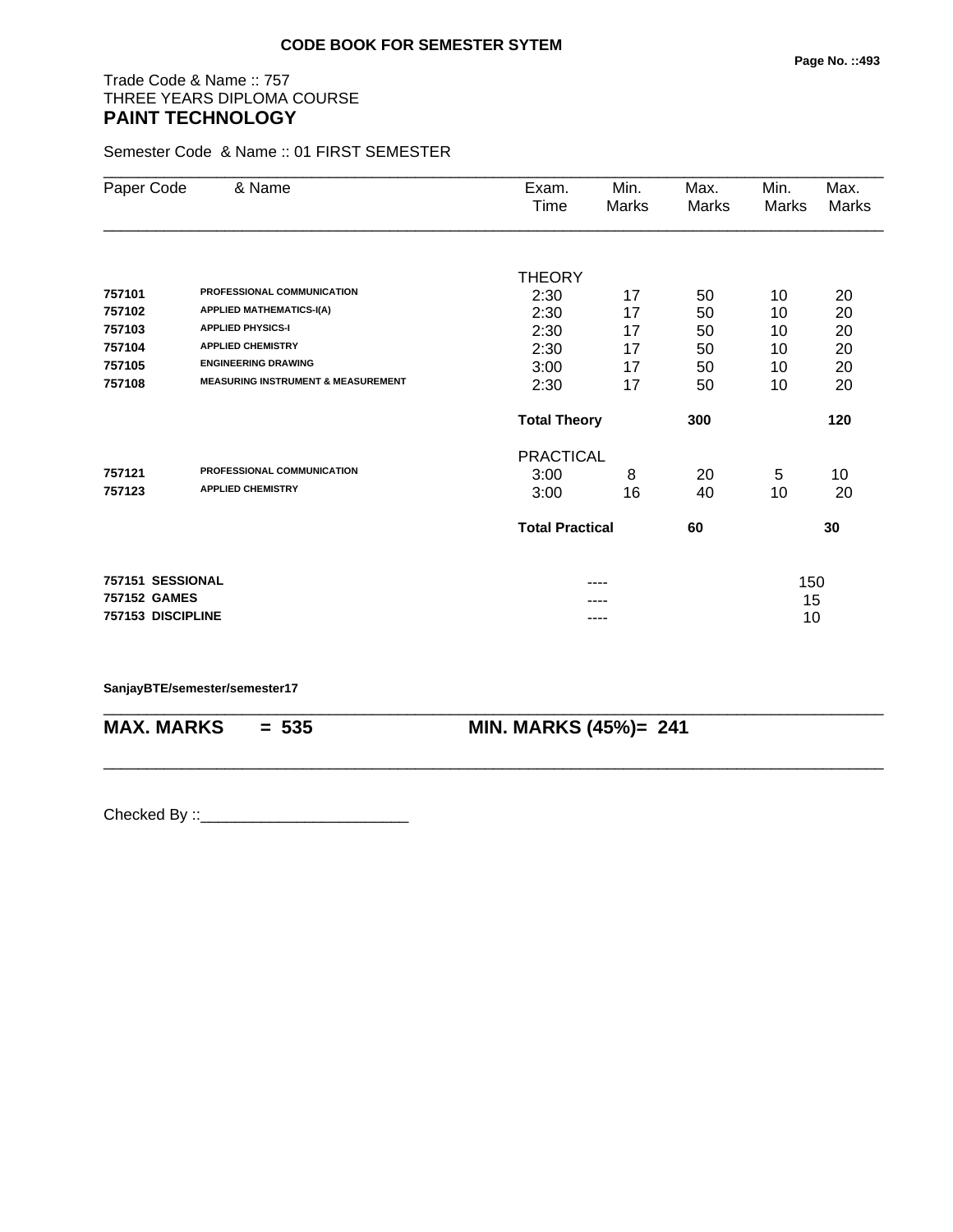# Trade Code & Name :: 757 THREE YEARS DIPLOMA COURSE **PAINT TECHNOLOGY**

Semester Code & Name :: 02 SECOND SEMESTER

| Paper Code        | & Name                                                | Exam.                      | Min.  | Max.  | Min.  | Max.         |
|-------------------|-------------------------------------------------------|----------------------------|-------|-------|-------|--------------|
|                   |                                                       | Time                       | Marks | Marks | Marks | <b>Marks</b> |
|                   |                                                       |                            |       |       |       |              |
|                   |                                                       | <b>THEORY</b>              |       |       |       |              |
| 757206            | <b>INTRODUCTION TO PAINT &amp; POLYMER TECHNOLOGY</b> | 2:30                       | 17    | 50    | 10    | 20           |
| 757207            | <b>APPLIED MECHANICS</b>                              | 2:30                       | 17    | 50    | 10    | 20           |
| 757209            | <b>APPLIED MATHEMATICS-I(B)</b>                       | 2:30                       | 17    | 50    | 10    | 20           |
| 757210            | <b>APPLIED PHYSICS-II</b>                             | 2:30                       | 17    | 50    | 10    | 20           |
|                   |                                                       | <b>Total Theory</b><br>200 |       |       |       | 80           |
|                   |                                                       | <b>PRACTICAL</b>           |       |       |       |              |
| 757222            | <b>APPLIED PHYSICS-II</b>                             | 3:00                       | 16    | 40    | 10    | 20           |
| 757224            | <b>INTRODUCTION TO PAINT &amp; POLYMER TECHNOLOGY</b> | 2:30                       | 24    | 60    | 15    | 30           |
| 757225            | <b>APPLIED MECHANICS</b>                              | 3:00                       | 16    | 40    | 10    | 20           |
| 757226            | <b>WORKSHOP PRACTICE</b>                              | 4:00                       | 24    | 60    | 15    | 30           |
|                   |                                                       | <b>Total Practical</b>     |       | 200   |       | 100          |
| 757251 SESSIONAL  |                                                       |                            |       |       | 180   |              |
| 757252 GAMES      |                                                       |                            |       |       | 15    |              |
| 757253 DISCIPLINE |                                                       |                            |       |       | 10    |              |
|                   |                                                       |                            |       |       |       |              |

\_\_\_\_\_\_\_\_\_\_\_\_\_\_\_\_\_\_\_\_\_\_\_\_\_\_\_\_\_\_\_\_\_\_\_\_\_\_\_\_\_\_\_\_\_\_\_\_\_\_\_\_\_\_\_\_\_\_\_\_\_\_\_\_\_\_\_\_\_\_\_\_\_\_\_\_\_\_\_\_\_\_\_\_\_\_\_\_\_\_

\_\_\_\_\_\_\_\_\_\_\_\_\_\_\_\_\_\_\_\_\_\_\_\_\_\_\_\_\_\_\_\_\_\_\_\_\_\_\_\_\_\_\_\_\_\_\_\_\_\_\_\_\_\_\_\_\_\_\_\_\_\_\_\_\_\_\_\_\_\_\_\_\_\_\_\_\_\_\_\_\_\_\_\_\_\_\_\_\_\_

**SanjayBTE/semester/semester17**

**MAX. MARKS = 605 MIN. MARKS (45%)= 272**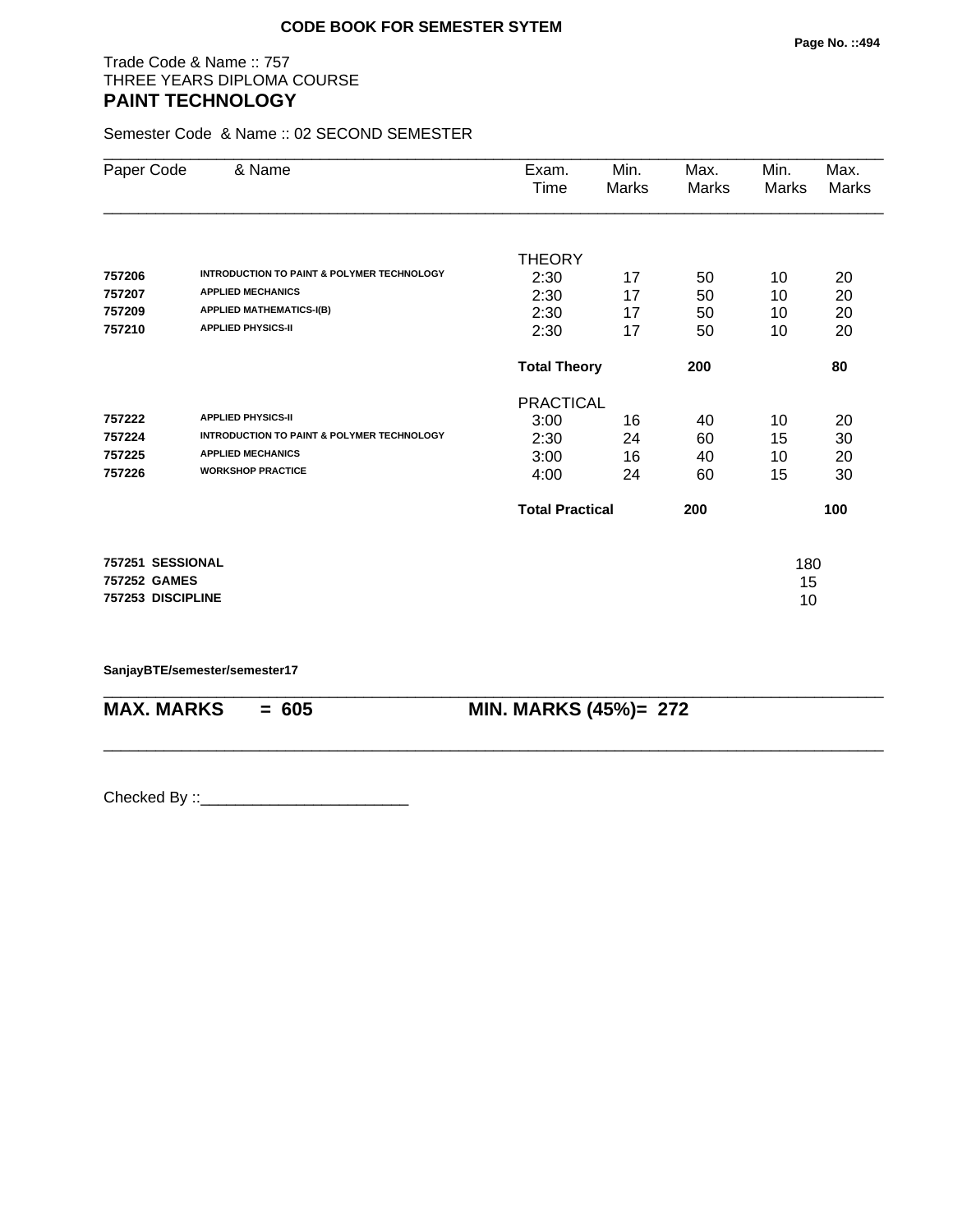# Trade Code & Name :: 757 THREE YEARS DIPLOMA COURSE **PAINT TECHNOLOGY**

Semester Code & Name :: 03 THIRD SEMESTER

| Paper Code        | & Name                                         | Exam.                  | Min.                       | Max.  | Min.  | Max.         |
|-------------------|------------------------------------------------|------------------------|----------------------------|-------|-------|--------------|
|                   |                                                | Time                   | Marks                      | Marks | Marks | <b>Marks</b> |
|                   |                                                |                        |                            |       |       |              |
|                   |                                                | <b>THEORY</b>          |                            |       |       |              |
| 757301            | <b>APPLIED MATHEMATICS-II</b>                  | 2:30                   | 17                         | 50    | 10    | 20           |
| 757302            | <b>ELECTRICAL TECHNOLOGY &amp; ELECTRONICS</b> | 2:30                   | 17                         | 50    | 10    | 20           |
| 757305            | <b>PIGMENTS &amp; EXTENDERS</b>                | 2:30                   | 17                         | 50    | 10    | 20           |
| 757307            | <b>DRYING OILS &amp; PAINT MEDIA</b>           | 2:30                   | 17                         | 50    | 10    | 20           |
|                   |                                                |                        | 200<br><b>Total Theory</b> |       |       | 80           |
|                   |                                                | <b>PRACTICAL</b>       |                            |       |       |              |
| 757321            | ELECTRICAL TECHNOLOGY & ELECTRONICS            | 3:00                   | 16                         | 40    | 10    | 20           |
| 757322            | <b>INTRODUCTION TO COMPUTER</b>                | 3:00                   | 24                         | 60    | 15    | 30           |
| 757324            | <b>DRYING OILS &amp; PAINT MEDIA</b>           | 4:00                   | 24                         | 60    | 15    | 30           |
|                   |                                                | <b>Total Practical</b> |                            | 160   |       | 80           |
| 757351 SESSIONAL  |                                                |                        | ----                       |       | 160   |              |
| 757352 GAMES      |                                                |                        |                            |       | 15    |              |
| 757353 DISCIPLINE |                                                |                        | ----                       |       | 10    |              |

\_\_\_\_\_\_\_\_\_\_\_\_\_\_\_\_\_\_\_\_\_\_\_\_\_\_\_\_\_\_\_\_\_\_\_\_\_\_\_\_\_\_\_\_\_\_\_\_\_\_\_\_\_\_\_\_\_\_\_\_\_\_\_\_\_\_\_\_\_\_\_\_\_\_\_\_\_\_\_\_\_\_\_\_\_\_\_\_\_\_

\_\_\_\_\_\_\_\_\_\_\_\_\_\_\_\_\_\_\_\_\_\_\_\_\_\_\_\_\_\_\_\_\_\_\_\_\_\_\_\_\_\_\_\_\_\_\_\_\_\_\_\_\_\_\_\_\_\_\_\_\_\_\_\_\_\_\_\_\_\_\_\_\_\_\_\_\_\_\_\_\_\_\_\_\_\_\_\_\_\_

**SanjayBTE/semester/semester17**

**MAX. MARKS = 545 MIN. MARKS (45%)= 245**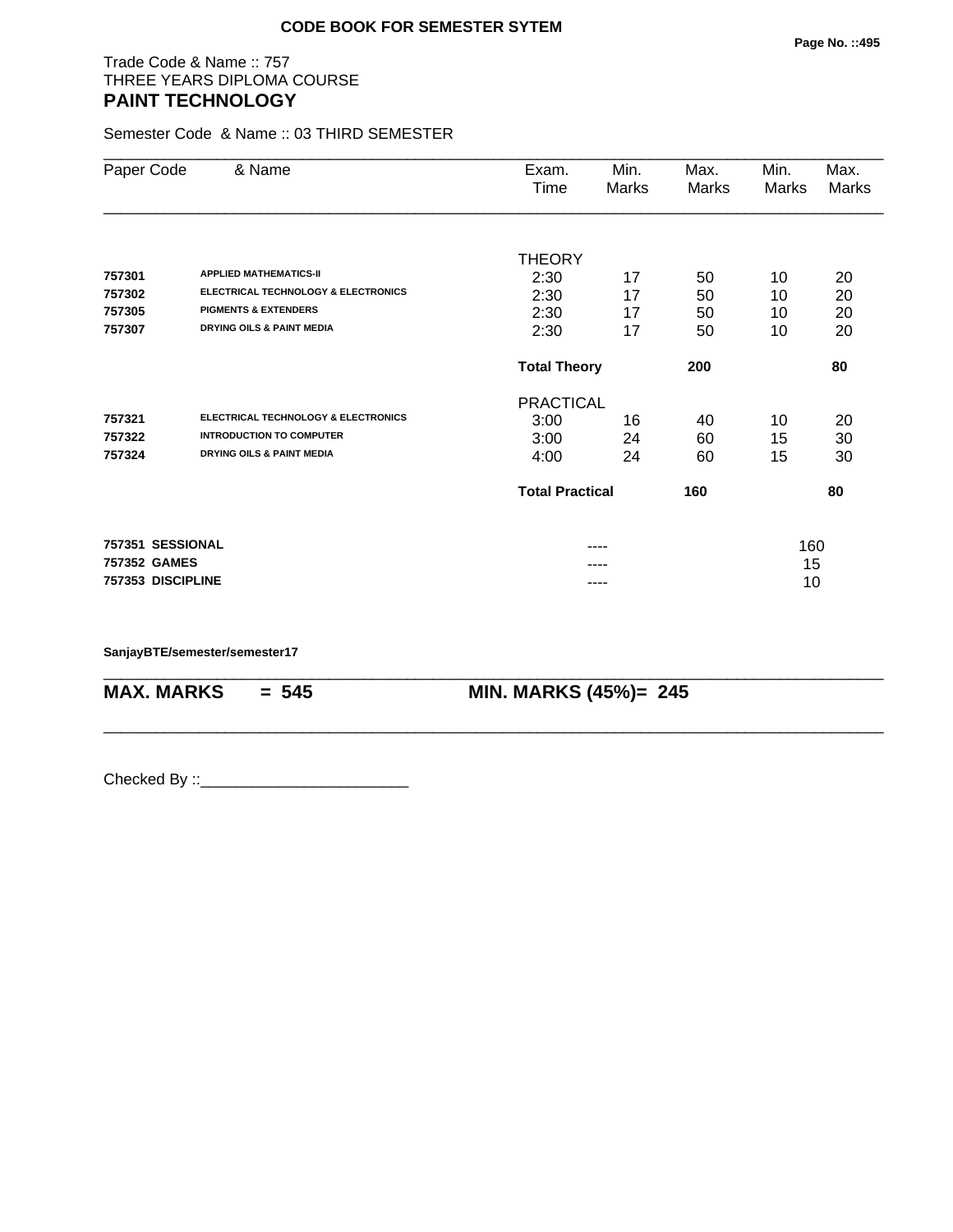# Trade Code & Name :: 757 THREE YEARS DIPLOMA COURSE **PAINT TECHNOLOGY**

Semester Code & Name :: 04 FORTH SEMESTER

| & Name                           | Exam.<br>Time                                                                                                                                                                          | Min.<br>Marks | Max.<br>Marks                                                     | Min.<br>Marks | Max.<br>Marks |
|----------------------------------|----------------------------------------------------------------------------------------------------------------------------------------------------------------------------------------|---------------|-------------------------------------------------------------------|---------------|---------------|
|                                  | <b>THEORY</b>                                                                                                                                                                          |               |                                                                   |               |               |
| <b>PROCESS PLANT UTILITIES</b>   | 2:30                                                                                                                                                                                   | 17            | 50                                                                | 10            | 20            |
|                                  | 2:30                                                                                                                                                                                   | 17            | 50                                                                |               | 20            |
|                                  | 2:30                                                                                                                                                                                   | 17            | 50                                                                | 10            | 20            |
|                                  | ----                                                                                                                                                                                   | 17            | 50                                                                | 10            | 20            |
|                                  |                                                                                                                                                                                        |               | 200                                                               |               | 80            |
|                                  |                                                                                                                                                                                        |               |                                                                   |               |               |
|                                  | 3:00                                                                                                                                                                                   | 16            | 40                                                                | 10            | 20            |
|                                  |                                                                                                                                                                                        |               | 40                                                                |               | 20            |
| 757451 SESSIONAL<br>757452 GAMES |                                                                                                                                                                                        |               |                                                                   | 130<br>15     |               |
|                                  | <b>FLUID MECHANICS &amp; SOLID HANDLING</b><br><b>NATURAL &amp; SYNTHETIC RESINS</b><br>FUEL & MATERIAL TECHNOLOGY<br><b>FLUID MECHANICS &amp; SOLID HANDLING</b><br>757453 DISCIPLINE |               | <b>Total Theory</b><br><b>PRACTICAL</b><br><b>Total Practical</b> |               | 10<br>10      |

\_\_\_\_\_\_\_\_\_\_\_\_\_\_\_\_\_\_\_\_\_\_\_\_\_\_\_\_\_\_\_\_\_\_\_\_\_\_\_\_\_\_\_\_\_\_\_\_\_\_\_\_\_\_\_\_\_\_\_\_\_\_\_\_\_\_\_\_\_\_\_\_\_\_\_\_\_\_\_\_\_\_\_\_\_\_\_\_\_\_

\_\_\_\_\_\_\_\_\_\_\_\_\_\_\_\_\_\_\_\_\_\_\_\_\_\_\_\_\_\_\_\_\_\_\_\_\_\_\_\_\_\_\_\_\_\_\_\_\_\_\_\_\_\_\_\_\_\_\_\_\_\_\_\_\_\_\_\_\_\_\_\_\_\_\_\_\_\_\_\_\_\_\_\_\_\_\_\_\_\_

**SanjayBTE/semester/semester17**

**MAX. MARKS = 395 MIN. MARKS (45%)= 178**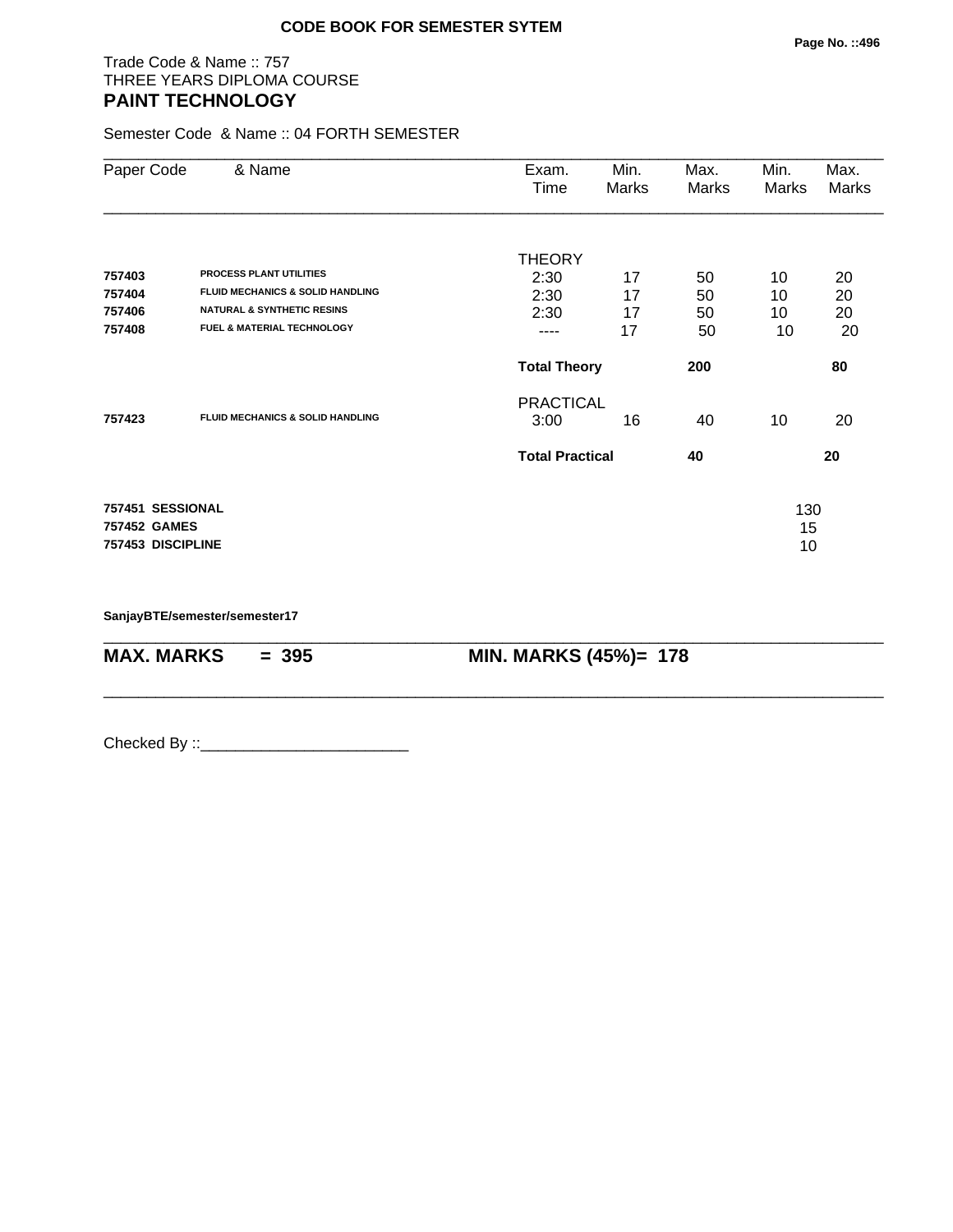# Trade Code & Name :: 757 THREE YEARS DIPLOMA COURSE **PAINT TECHNOLOGY**

Semester Code & Name :: 05 FIFTH SEMESTER

| Paper Code        | & Name                                               | Exam.<br>Time                     | Min.<br>Marks | Max.<br>Marks | Min.<br><b>Marks</b> | Max.<br><b>Marks</b> |
|-------------------|------------------------------------------------------|-----------------------------------|---------------|---------------|----------------------|----------------------|
|                   |                                                      |                                   |               |               |                      |                      |
|                   |                                                      | <b>THEORY</b>                     |               |               |                      |                      |
| 757501            | <b>HEAT &amp; MASS TRANSFER OPERATIONS</b>           | 2:30                              | 17            | 50            | 10                   | 20                   |
| 757504            | INDUSTRIAL MANAGEMENT & ENTREPRENEURSHIP DEVELOPMENT | 2:30                              | 17            | 50            | 10                   | 20                   |
| 757505            | <b>POLLUTION CONTROL &amp; INDUTRIAL SAFETY</b>      | 2:30                              | 23            | 70            | 15                   | 30                   |
| 757506            | COATING PROPERTIES, EVALUATION & QUALITY CONTROL     | 2:30                              | 17            | 50            | 10                   | 20                   |
|                   |                                                      | ELECTIVE ANY ONE OF THE FOLLOWING |               |               |                      |                      |
| 757508            | PRINTING & PACKAGING TECHNOLOGY                      | 2:30                              | 17            | 50            | 10                   | 20                   |
| 757509            | PAINT APPLICATION                                    | 2:30                              | 17            | 50            | 10                   | 20                   |
|                   |                                                      |                                   |               |               |                      |                      |
|                   |                                                      | <b>Total Theory</b>               |               | 270           |                      | 110                  |
|                   |                                                      | <b>PRACTICAL</b>                  |               |               |                      |                      |
| 757521            | <b>HEAT &amp; MASS TRASFER OPERATIONS</b>            | 4:00                              | 24            | 60            | 15                   | 30                   |
| 757523            | COATING PROPERTIES, EVALUATION & QUALITY CONTROL     | 3:00                              | 24            | 60            | 15                   | 30                   |
|                   |                                                      | <b>Total Practical</b>            |               | 120           |                      | 60                   |
| 757551 SESSIONAL  |                                                      |                                   | ----          |               | 170                  |                      |
| 757552 GAMES      |                                                      |                                   |               |               | 15                   |                      |
| 757553 DISCIPLINE |                                                      |                                   |               |               | 10                   |                      |
|                   |                                                      |                                   |               |               |                      |                      |

\_\_\_\_\_\_\_\_\_\_\_\_\_\_\_\_\_\_\_\_\_\_\_\_\_\_\_\_\_\_\_\_\_\_\_\_\_\_\_\_\_\_\_\_\_\_\_\_\_\_\_\_\_\_\_\_\_\_\_\_\_\_\_\_\_\_\_\_\_\_\_\_\_\_\_\_\_\_\_\_\_\_\_\_\_\_\_\_\_\_

\_\_\_\_\_\_\_\_\_\_\_\_\_\_\_\_\_\_\_\_\_\_\_\_\_\_\_\_\_\_\_\_\_\_\_\_\_\_\_\_\_\_\_\_\_\_\_\_\_\_\_\_\_\_\_\_\_\_\_\_\_\_\_\_\_\_\_\_\_\_\_\_\_\_\_\_\_\_\_\_\_\_\_\_\_\_\_\_\_\_

**SanjayBTE/semester/semester17**

**MAX. MARKS = 585 MIN. MARKS (45%)= 263**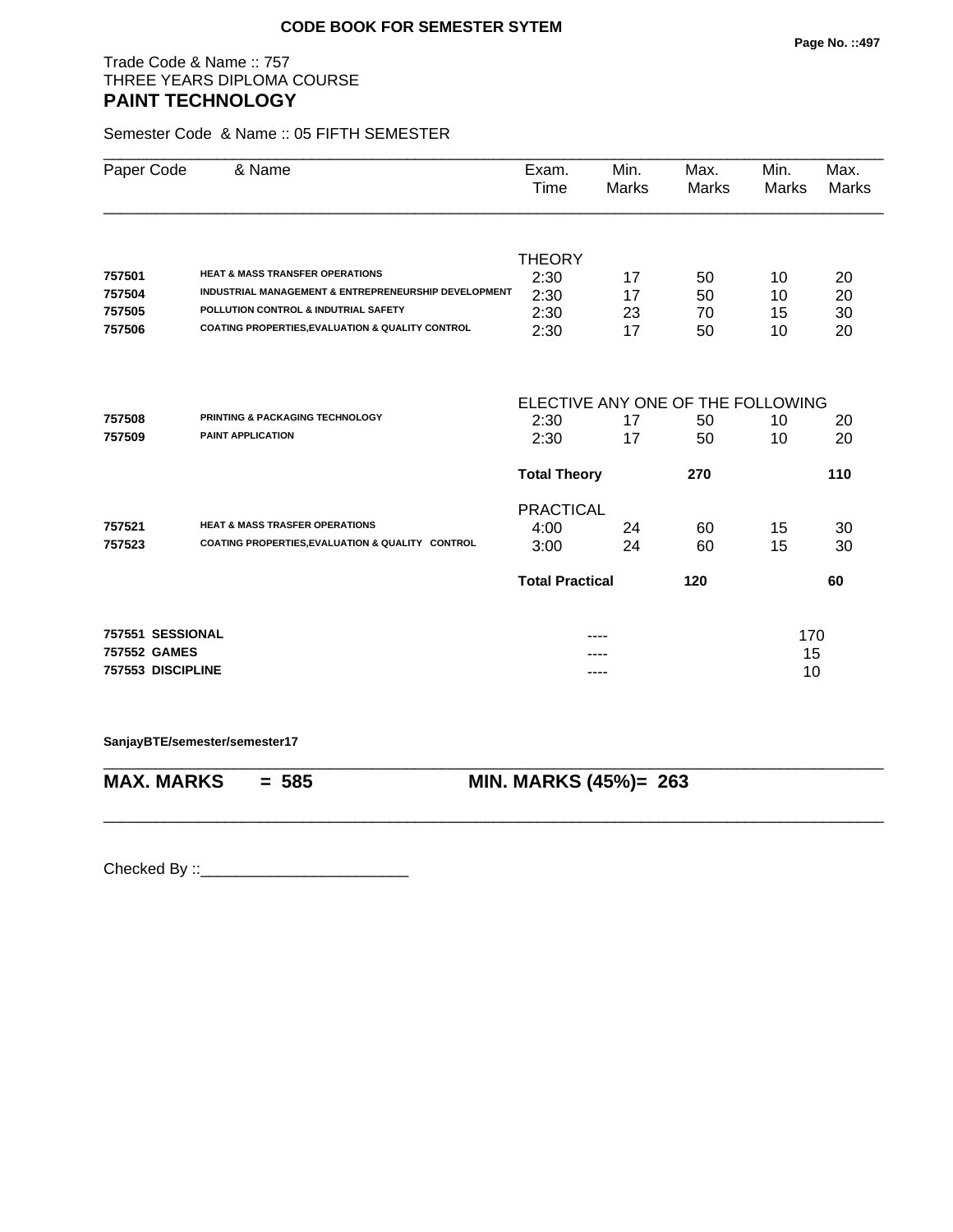# Trade Code & Name :: 757 THREE YEARS DIPLOMA COURSE **PAINT TECHNOLOGY**

Semester Code & Name :: 06 SIXTH SEMESTER

| Paper Code        | & Name                                                               | Exam.<br>Time          | Min.<br><b>Marks</b> | Max.<br>Marks | Min.<br>Marks | Max.<br><b>Marks</b> |  |
|-------------------|----------------------------------------------------------------------|------------------------|----------------------|---------------|---------------|----------------------|--|
|                   |                                                                      | <b>THEORY</b>          |                      |               |               |                      |  |
| 757602            | <b>CHEMICAL REACTION ENGINEERING</b>                                 | 2:30                   | 23                   | 70            | 10            | 30                   |  |
| 757603            | <b>AUTOMATIC PROCESS CONTROL</b>                                     | 2:30                   | 23                   | 70            | 10            | 30                   |  |
| 757607            | FORMULATION & MANUFACTURING OF PAINT                                 | 2:30                   | 17                   | 50            | 10            | 20                   |  |
|                   |                                                                      | <b>Total Theory</b>    |                      | 190           |               | 80                   |  |
|                   |                                                                      | <b>PRACTICAL</b>       |                      |               |               |                      |  |
| 757622            | <b>AUTOMATIC PROCESS CONTROL</b>                                     | 4:00                   | 40                   | 100           | 25            | 50                   |  |
| 757624            | FORMULATION & MANUFACTURING OF PAINT                                 | 3:00                   | 24                   | 60            | 15            | 30                   |  |
| 757625            | PROJECT. A. PROJECT PROBLEM                                          | 3:00                   | 28                   | 70            | 15            | 30                   |  |
| 757626            | PROJECT. B. FIELD EXPOSURE                                           | 3:00                   | 16                   | 40            | 10            | 20                   |  |
|                   |                                                                      | <b>Total Practical</b> |                      | 270           |               | 130                  |  |
| 757651 SESSIONAL  |                                                                      |                        |                      |               | 210           |                      |  |
| 757652 GAMES      |                                                                      |                        |                      |               | 15            |                      |  |
| 757653 DISCIPLINE |                                                                      |                        |                      |               | 10            |                      |  |
|                   |                                                                      |                        |                      |               |               |                      |  |
|                   |                                                                      |                        |                      |               |               |                      |  |
|                   | 757661 CARRY OVER IST YEAR (30%)<br>757662 CARRY OVER 2ND YEAR (70%) |                        |                      |               | 300<br>595    |                      |  |
|                   |                                                                      |                        |                      |               |               |                      |  |
|                   | SanjayBTE/semester/semester17                                        |                        |                      |               |               |                      |  |
| <b>MAX. MARKS</b> | $= 1590$                                                             | MIN. MARKS (45%)= 716  |                      |               |               |                      |  |
|                   |                                                                      |                        |                      |               |               |                      |  |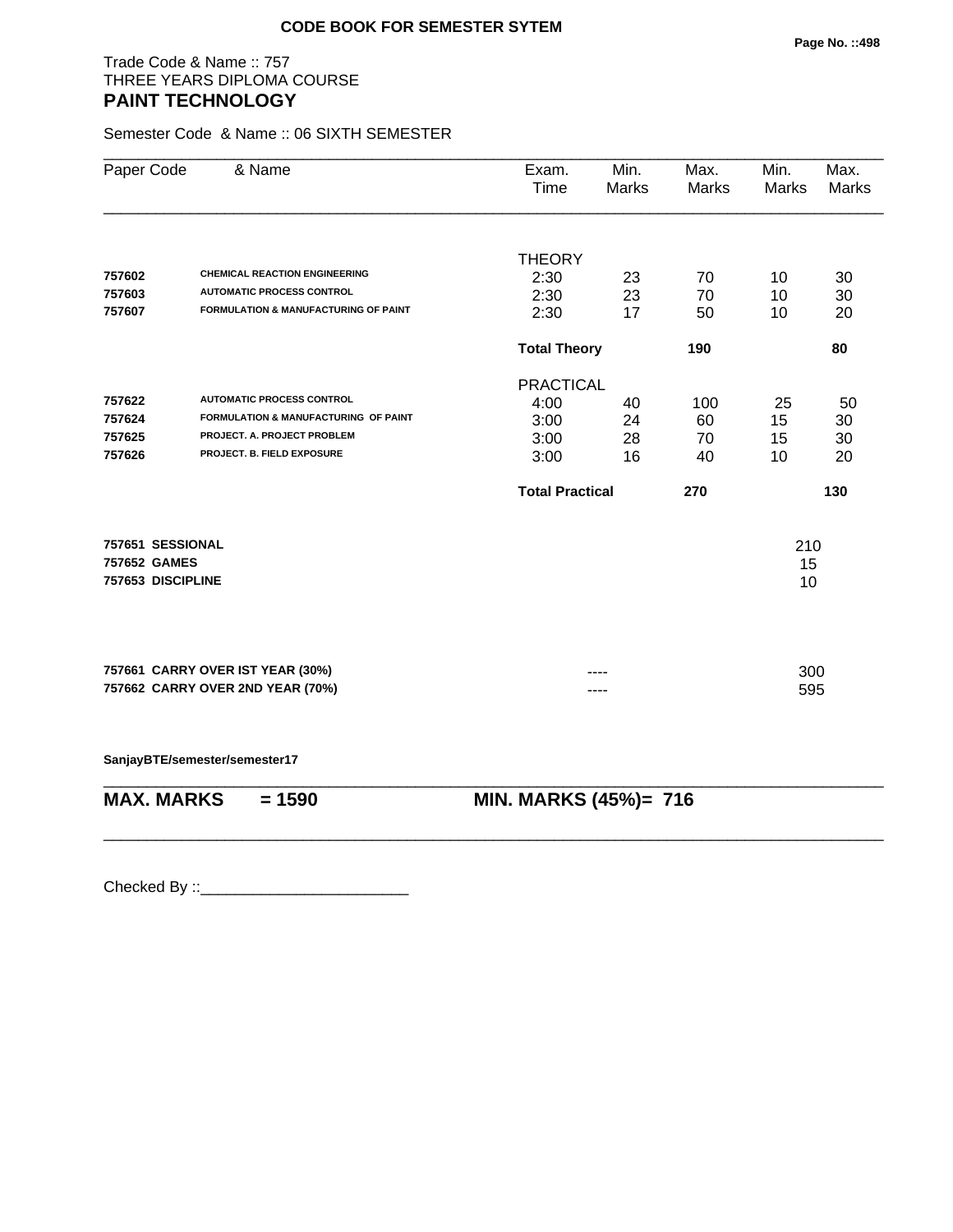# Trade Code & Name :: 758 THREE YEARS DIPLOMA COURSE **PLASTIC MOLD TECHNOLOGY**

Semester Code & Name :: 01 FIRST SEMESTER

| Paper Code        | & Name                          | Exam.<br>Time       | Min.<br>Marks                | Max.<br>Marks | Min.<br>Marks | Max.<br>Marks |
|-------------------|---------------------------------|---------------------|------------------------------|---------------|---------------|---------------|
|                   |                                 |                     |                              |               |               |               |
|                   |                                 | <b>THEORY</b>       |                              |               |               |               |
| 758101            | PROFESSIONAL COMMUNICATION      | 2:30                | 17                           | 50            | 10            | 20            |
| 758102            | <b>APPLIED MATHEMATICS-I(A)</b> | 2:30                | 17                           | 50            | 10            | 20            |
| 758103            | <b>APPLIED CHEMISTRY</b>        | 2:30                | 17                           | 50            | 10            | 20            |
| 758104            | <b>APPLIED PHYSICS-I</b>        | 2:30                | 17                           | 50            | 10            | 20            |
| 758105            | <b>ENGINEERING DRAWING</b>      | 3:00                | 17                           | 50            | 10            | 20            |
|                   |                                 | <b>Total Theory</b> |                              | 250           |               | 100           |
|                   |                                 | <b>PRACTICAL</b>    |                              |               |               |               |
| 758121            | PROFESSIONAL COMMUNICATION      | 3:00                | 8                            | 20            | 5             | 10            |
| 758123            | <b>APPLIED CHEMISTRY</b>        | 3:00                | 16                           | 40            | 10            | 20            |
|                   |                                 |                     | <b>Total Practical</b><br>60 |               | 30            |               |
| 758151 SESSIONAL  |                                 |                     | ----                         |               | 130           |               |
| 758152 GAMES      |                                 |                     |                              |               | 15            |               |
| 758153 DISCIPLINE |                                 |                     | ----                         |               | 10            |               |

\_\_\_\_\_\_\_\_\_\_\_\_\_\_\_\_\_\_\_\_\_\_\_\_\_\_\_\_\_\_\_\_\_\_\_\_\_\_\_\_\_\_\_\_\_\_\_\_\_\_\_\_\_\_\_\_\_\_\_\_\_\_\_\_\_\_\_\_\_\_\_\_\_\_\_\_\_\_\_\_\_\_\_\_\_\_\_\_\_\_

\_\_\_\_\_\_\_\_\_\_\_\_\_\_\_\_\_\_\_\_\_\_\_\_\_\_\_\_\_\_\_\_\_\_\_\_\_\_\_\_\_\_\_\_\_\_\_\_\_\_\_\_\_\_\_\_\_\_\_\_\_\_\_\_\_\_\_\_\_\_\_\_\_\_\_\_\_\_\_\_\_\_\_\_\_\_\_\_\_\_

**SanjayBTE/semester/semester17**

**MAX. MARKS = 465 MIN. MARKS (45%)= 209**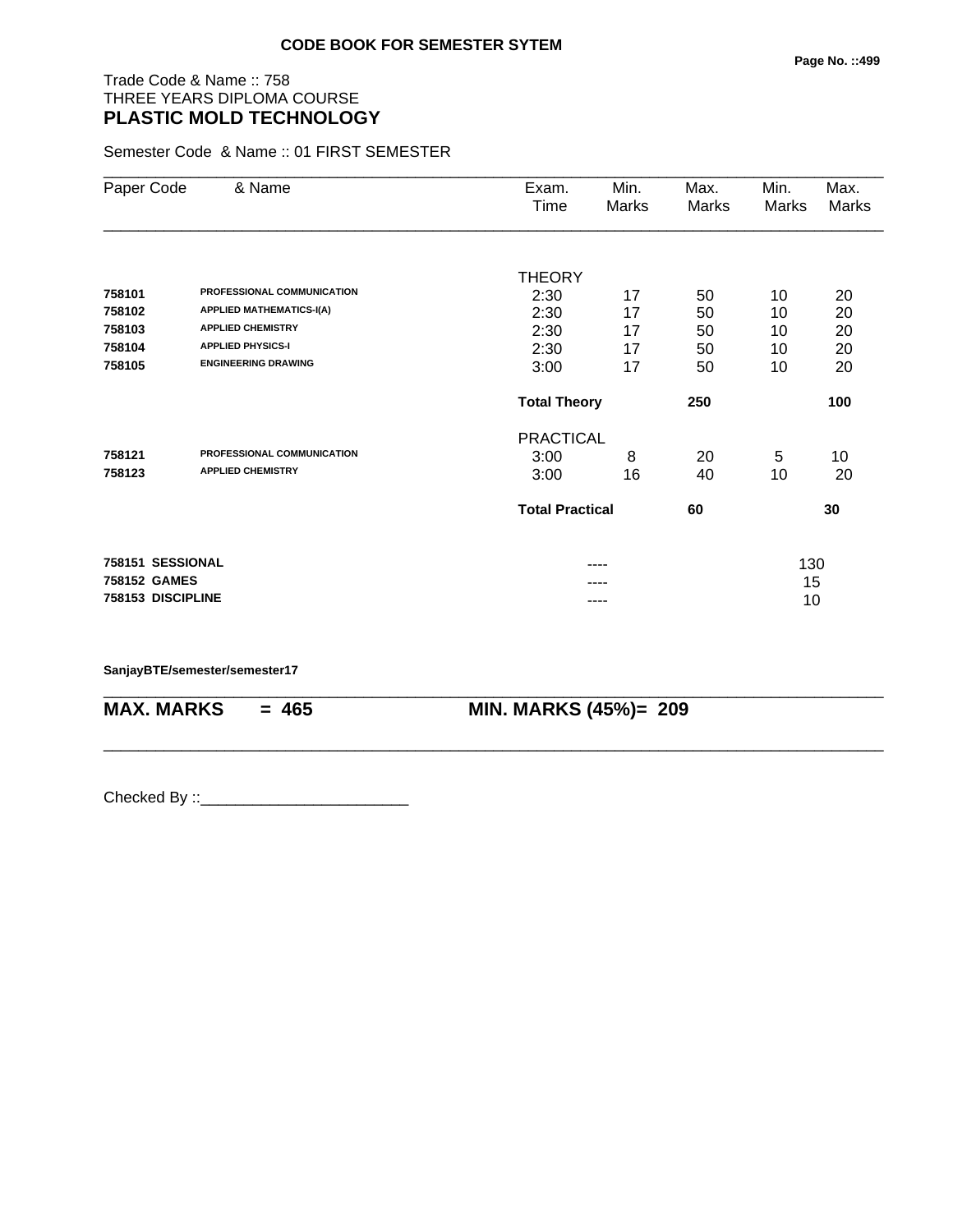# Trade Code & Name :: 758 THREE YEARS DIPLOMA COURSE **PLASTIC MOLD TECHNOLOGY**

Semester Code & Name :: 02 SECOND SEMESTER

| Paper Code        | & Name                          | Exam.                  | Min.  | Max.  | Min.  | Max.  |
|-------------------|---------------------------------|------------------------|-------|-------|-------|-------|
|                   |                                 | Time                   | Marks | Marks | Marks | Marks |
|                   |                                 |                        |       |       |       |       |
|                   |                                 | <b>THEORY</b>          |       |       |       |       |
| 758206            | <b>APPLIED MECHANICS</b>        | 2:30                   | 17    | 50    | 10    | 20    |
| 758207            | ELEMENTARY WORKSHOP TECHNOLOGY  | 2:30                   | 17    | 50    | 10    | 20    |
| 758208            | <b>APPLIED MATHEMATICS-I(B)</b> | 2:30                   | 17    | 50    | 10    | 20    |
| 758209            | <b>APPLIED PHYSICS-II</b>       | 2:30                   | 17    | 50    | 10    | 20    |
|                   |                                 | <b>Total Theory</b>    | 200   |       | 80    |       |
|                   |                                 | <b>PRACTICAL</b>       |       |       |       |       |
| 758222            | <b>APPLIED PHYSICS-II</b>       | 3:00                   | 16    | 40    | 10    | 20    |
| 758224            | <b>APPLIED MECHANICS</b>        | 3:00                   | 16    | 40    | 10    | 20    |
| 758225            | <b>WORKSHOP PRACTICE</b>        | 4:00                   | 24    | 60    | 15    | 30    |
| 758241            | <b>FIELD EXPOSURE-I</b>         | ----                   | ٠     | ٠     | 15    | 30    |
|                   |                                 | <b>Total Practical</b> |       | 140   |       | 100   |
| 758251 SESSIONAL  |                                 |                        |       |       | 180   |       |
| 758252 GAMES      |                                 |                        |       |       | 15    |       |
| 758253 DISCIPLINE |                                 |                        |       |       | 10    |       |
|                   |                                 |                        |       |       |       |       |

\_\_\_\_\_\_\_\_\_\_\_\_\_\_\_\_\_\_\_\_\_\_\_\_\_\_\_\_\_\_\_\_\_\_\_\_\_\_\_\_\_\_\_\_\_\_\_\_\_\_\_\_\_\_\_\_\_\_\_\_\_\_\_\_\_\_\_\_\_\_\_\_\_\_\_\_\_\_\_\_\_\_\_\_\_\_\_\_\_\_

\_\_\_\_\_\_\_\_\_\_\_\_\_\_\_\_\_\_\_\_\_\_\_\_\_\_\_\_\_\_\_\_\_\_\_\_\_\_\_\_\_\_\_\_\_\_\_\_\_\_\_\_\_\_\_\_\_\_\_\_\_\_\_\_\_\_\_\_\_\_\_\_\_\_\_\_\_\_\_\_\_\_\_\_\_\_\_\_\_\_

**SanjayBTE/semester/semester17**

**MAX. MARKS = 545 MIN. MARKS (45%)= 245**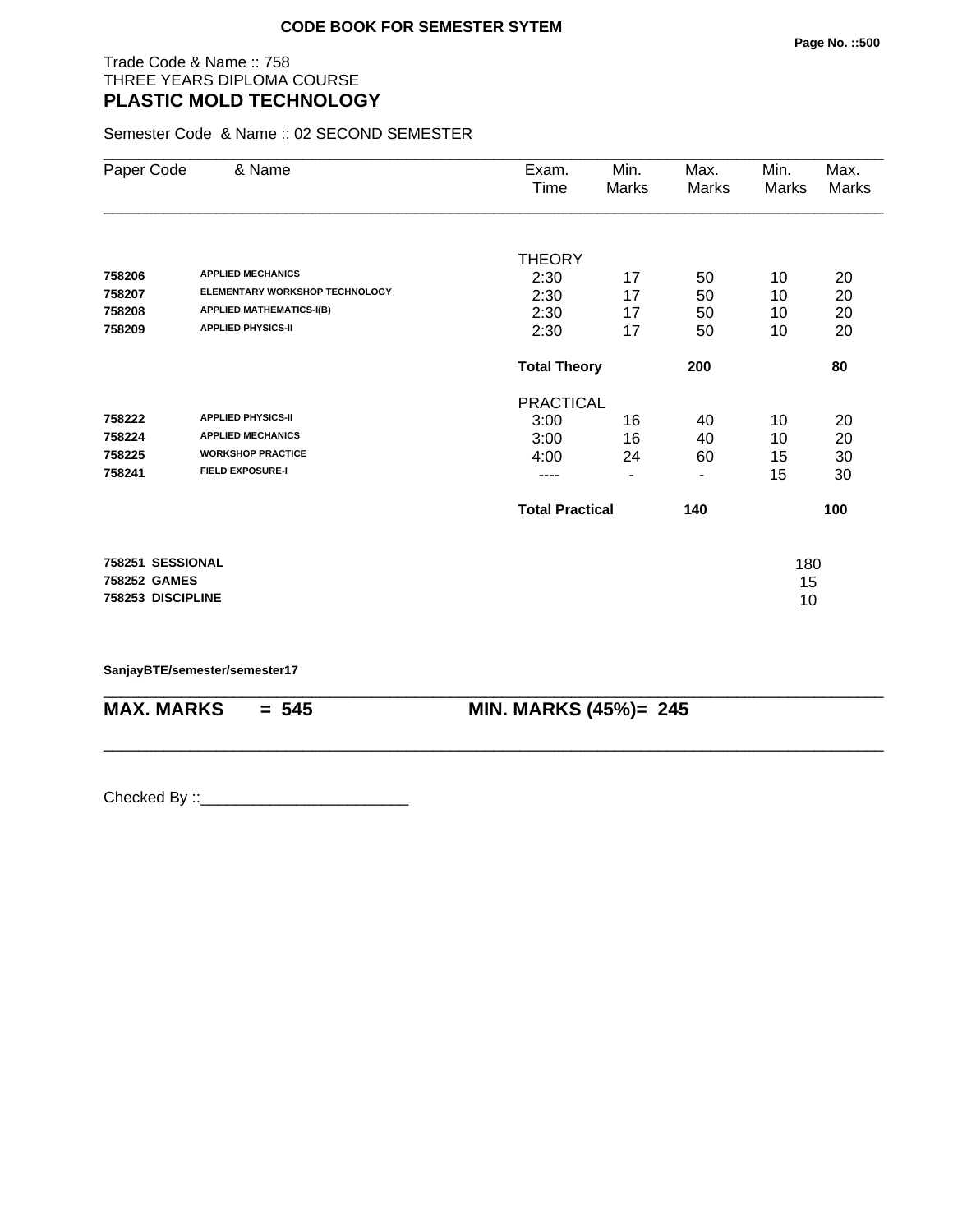# Trade Code & Name :: 758 THREE YEARS DIPLOMA COURSE **PLASTIC MOLD TECHNOLOGY**

Semester Code & Name :: 03 THIRD SEMESTER

| Paper Code   | & Name                                     | Exam.                  | Min.                       | Max.  | Min.  | Max.  |
|--------------|--------------------------------------------|------------------------|----------------------------|-------|-------|-------|
|              |                                            | Time                   | Marks                      | Marks | Marks | Marks |
|              |                                            |                        |                            |       |       |       |
|              |                                            | <b>THEORY</b>          |                            |       |       |       |
| 758301       | <b>APPLIED MATHEMATICS-II</b>              | 2:30                   | 17                         | 50    | 10    | 20    |
| 758302       | <b>HYDRAULICS AND PNEUMATIC SYSTEMS</b>    | 2:30                   | 17                         | 50    | 10    | 20    |
| 758303       | <b>METROLOGY AND MEASURING INSTRUMENTS</b> | 2:30                   | 17                         | 50    | 10    | 20    |
| 758306       | <b>MATERIALS &amp; METALLURGY</b>          | 2:30                   | 17                         | 50    | 10    | 20    |
|              |                                            |                        | 200<br><b>Total Theory</b> |       |       | 80    |
|              |                                            | <b>PRACTICAL</b>       |                            |       |       |       |
| 758322       | <b>HYDRAULICS AND PNEUMATIC SYSTEMS</b>    | 3:00                   | 8                          | 20    | 5     | 10    |
| 758323       | <b>METROLOGY AND MEASURING INSTRUMENTS</b> | 3:00                   | 16                         | 40    | 10    | 20    |
| 758324       | <b>MATERIALS &amp; METALLURGY LAB</b>      | 3:00                   | 20                         | 50    | 10    | 20    |
|              |                                            | <b>Total Practical</b> |                            | 110   |       | 50    |
|              | 758351 SESSIONAL                           |                        |                            |       | 130   |       |
| 758352 GAMES |                                            |                        |                            |       | 15    |       |
|              | 758353 DISCIPLINE                          |                        | ----                       |       | 10    |       |

\_\_\_\_\_\_\_\_\_\_\_\_\_\_\_\_\_\_\_\_\_\_\_\_\_\_\_\_\_\_\_\_\_\_\_\_\_\_\_\_\_\_\_\_\_\_\_\_\_\_\_\_\_\_\_\_\_\_\_\_\_\_\_\_\_\_\_\_\_\_\_\_\_\_\_\_\_\_\_\_\_\_\_\_\_\_\_\_\_\_

\_\_\_\_\_\_\_\_\_\_\_\_\_\_\_\_\_\_\_\_\_\_\_\_\_\_\_\_\_\_\_\_\_\_\_\_\_\_\_\_\_\_\_\_\_\_\_\_\_\_\_\_\_\_\_\_\_\_\_\_\_\_\_\_\_\_\_\_\_\_\_\_\_\_\_\_\_\_\_\_\_\_\_\_\_\_\_\_\_\_

**SanjayBTE/semester/semester17**

**MAX. MARKS = 465 MIN. MARKS (45%)= 209**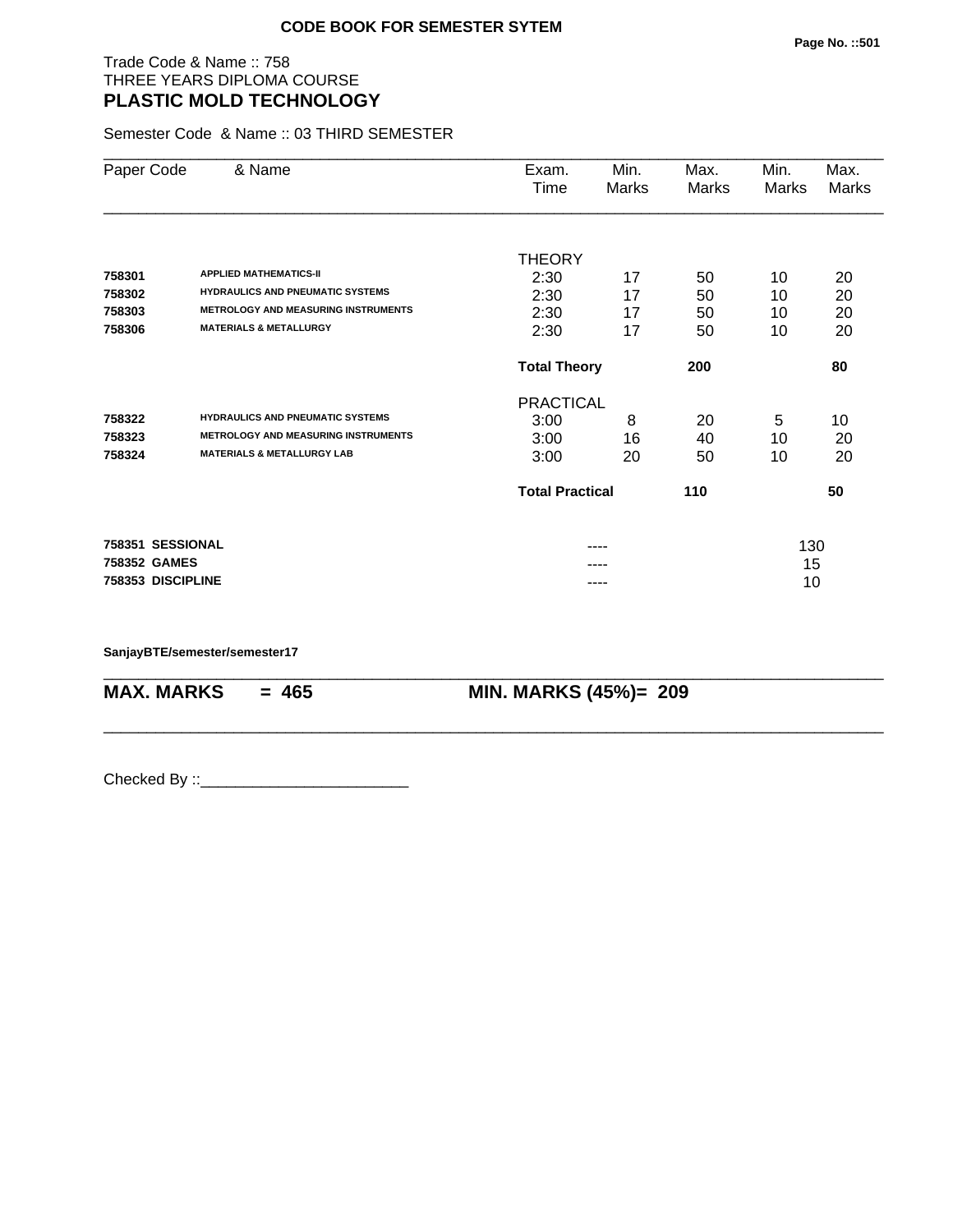# Trade Code & Name :: 758 THREE YEARS DIPLOMA COURSE **PLASTIC MOLD TECHNOLOGY**

Semester Code & Name :: 04 FORTH SEMESTER

| Paper Code        | & Name                                         | Exam.<br>Time          | Min.<br>Marks | Max.<br>Marks | Min.<br>Marks | Max.<br>Marks |
|-------------------|------------------------------------------------|------------------------|---------------|---------------|---------------|---------------|
|                   |                                                |                        |               |               |               |               |
|                   |                                                | <b>THEORY</b>          |               |               |               |               |
| 758404            | <b>PLASTIC PROCESS TECHNIQUES-I</b>            | 2:30                   | 17            | 50            | 10            | 20            |
| 758405            | <b>DESIGN OF DIES &amp; MOULDS-I</b>           | 2:30                   | 17            | 50            | 10            | 20            |
| 758407            | <b>PLASTIC MATERIALS</b>                       | 2:30                   | 17            | 50            | 10            | 20            |
| 758408            | <b>ELECTRICAL TECHNOLOGY &amp; ELECTRONICS</b> |                        | 17            | 50            | 10            | 20            |
| 758409            | <b>BASICS OF INFORMATION TECHNOLOGY</b>        | 2:30                   | 17            | 50            | 10            | 20            |
|                   |                                                | <b>Total Theory</b>    |               | 250           |               | 100           |
|                   |                                                | <b>PRACTICAL</b>       |               |               |               |               |
| 758421            | <b>BASICS OF INFORMATION TECHNOLOGY</b>        | 3:00                   | 8             | 20            | 5             | 10            |
| 758425            | <b>DESIGH OF DIES &amp; MOULDS LAB-I</b>       | 4:00                   | 24            | 60            | 15            | 30            |
| 758426            | PLASTIC PROCESS TECH -I LAB                    |                        | 17            | 50            | 10            | 20            |
|                   |                                                | <b>Total Practical</b> |               | 130           |               | 60            |
| 758451 SESSIONAL  |                                                |                        |               |               | 170           |               |
| 758452 GAMES      |                                                |                        |               |               | 15            |               |
| 758453 DISCIPLINE |                                                |                        |               |               | 10            |               |
|                   |                                                |                        |               |               |               |               |

\_\_\_\_\_\_\_\_\_\_\_\_\_\_\_\_\_\_\_\_\_\_\_\_\_\_\_\_\_\_\_\_\_\_\_\_\_\_\_\_\_\_\_\_\_\_\_\_\_\_\_\_\_\_\_\_\_\_\_\_\_\_\_\_\_\_\_\_\_\_\_\_\_\_\_\_\_\_\_\_\_\_\_\_\_\_\_\_\_\_

\_\_\_\_\_\_\_\_\_\_\_\_\_\_\_\_\_\_\_\_\_\_\_\_\_\_\_\_\_\_\_\_\_\_\_\_\_\_\_\_\_\_\_\_\_\_\_\_\_\_\_\_\_\_\_\_\_\_\_\_\_\_\_\_\_\_\_\_\_\_\_\_\_\_\_\_\_\_\_\_\_\_\_\_\_\_\_\_\_\_

#### **SanjayBTE/semester/semester17**

**MAX. MARKS = 575 MIN. MARKS (45%)= 259**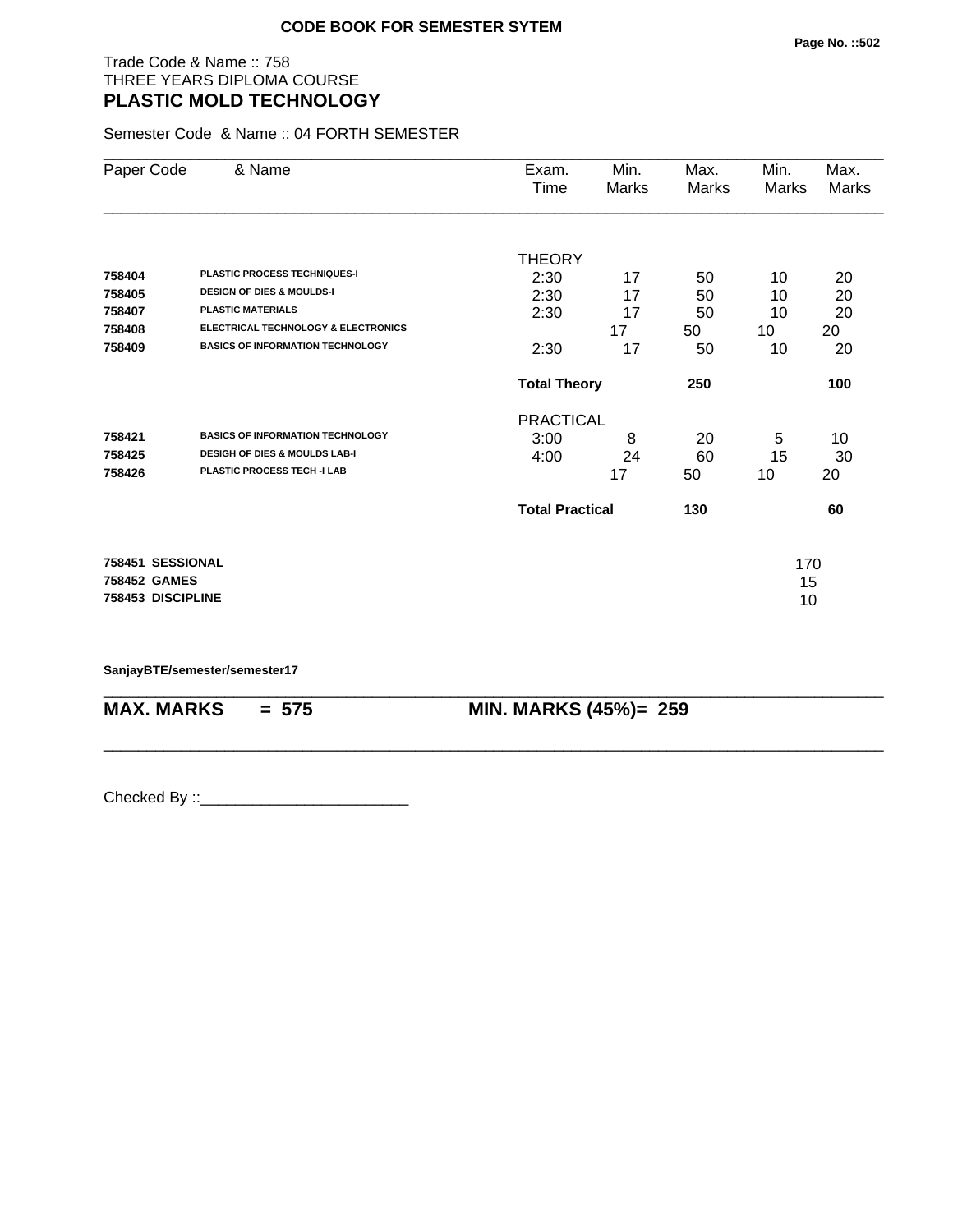# Trade Code & Name :: 758 THREE YEARS DIPLOMA COURSE **PLASTIC MOLD TECHNOLOGY**

Semester Code & Name :: 05 FIFTH SEMESTER

| Paper Code        | & Name                                               | Exam.<br>Min.          |       | Max.  | Min.  | Max.  |  |
|-------------------|------------------------------------------------------|------------------------|-------|-------|-------|-------|--|
|                   |                                                      | Time                   | Marks | Marks | Marks | Marks |  |
|                   |                                                      |                        |       |       |       |       |  |
|                   |                                                      | <b>THEORY</b>          |       |       |       |       |  |
| 758502            | <b>PLASTIC PROCESS TECHNIQUES-II</b>                 | 2:30                   | 17    | 50    | 10    | 20    |  |
| 758503            | INDUSTRIAL MANAGEMENT & ENTREPRENEURSHIP DEVELOPMENT | 2:30                   | 17    | 50    | 10    | 20    |  |
| 758504            | <b>DESIGN OF DIES &amp; MOULDS - II</b>              | 2:30                   | 17    | 50    | 10    | 20    |  |
|                   |                                                      | <b>Total Theory</b>    |       | 150   | 60    |       |  |
|                   |                                                      | <b>PRACTICAL</b>       |       |       |       |       |  |
| 758523            | PLASTIC PROCESS TECHNIQUES-II LAB                    | 3:00                   | 24    | 60    | 15    | 30    |  |
| 758525            | <b>DESIGN OF DIES &amp; MOULDS-II LAB</b>            | 3:00                   | 20    | 50    | 15    | 30    |  |
|                   |                                                      | <b>Total Practical</b> |       | 110   |       | 60    |  |
| 758551 SESSIONAL  |                                                      | ----                   |       |       | 120   |       |  |
| 758552 GAMES      |                                                      |                        |       |       | 15    |       |  |
| 758553 DISCIPLINE |                                                      |                        |       |       | 10    |       |  |

\_\_\_\_\_\_\_\_\_\_\_\_\_\_\_\_\_\_\_\_\_\_\_\_\_\_\_\_\_\_\_\_\_\_\_\_\_\_\_\_\_\_\_\_\_\_\_\_\_\_\_\_\_\_\_\_\_\_\_\_\_\_\_\_\_\_\_\_\_\_\_\_\_\_\_\_\_\_\_\_\_\_\_\_\_\_\_\_\_\_

\_\_\_\_\_\_\_\_\_\_\_\_\_\_\_\_\_\_\_\_\_\_\_\_\_\_\_\_\_\_\_\_\_\_\_\_\_\_\_\_\_\_\_\_\_\_\_\_\_\_\_\_\_\_\_\_\_\_\_\_\_\_\_\_\_\_\_\_\_\_\_\_\_\_\_\_\_\_\_\_\_\_\_\_\_\_\_\_\_\_

**SanjayBTE/semester/semester17**

**MAX. MARKS = 405 MIN. MARKS (45%)= 182**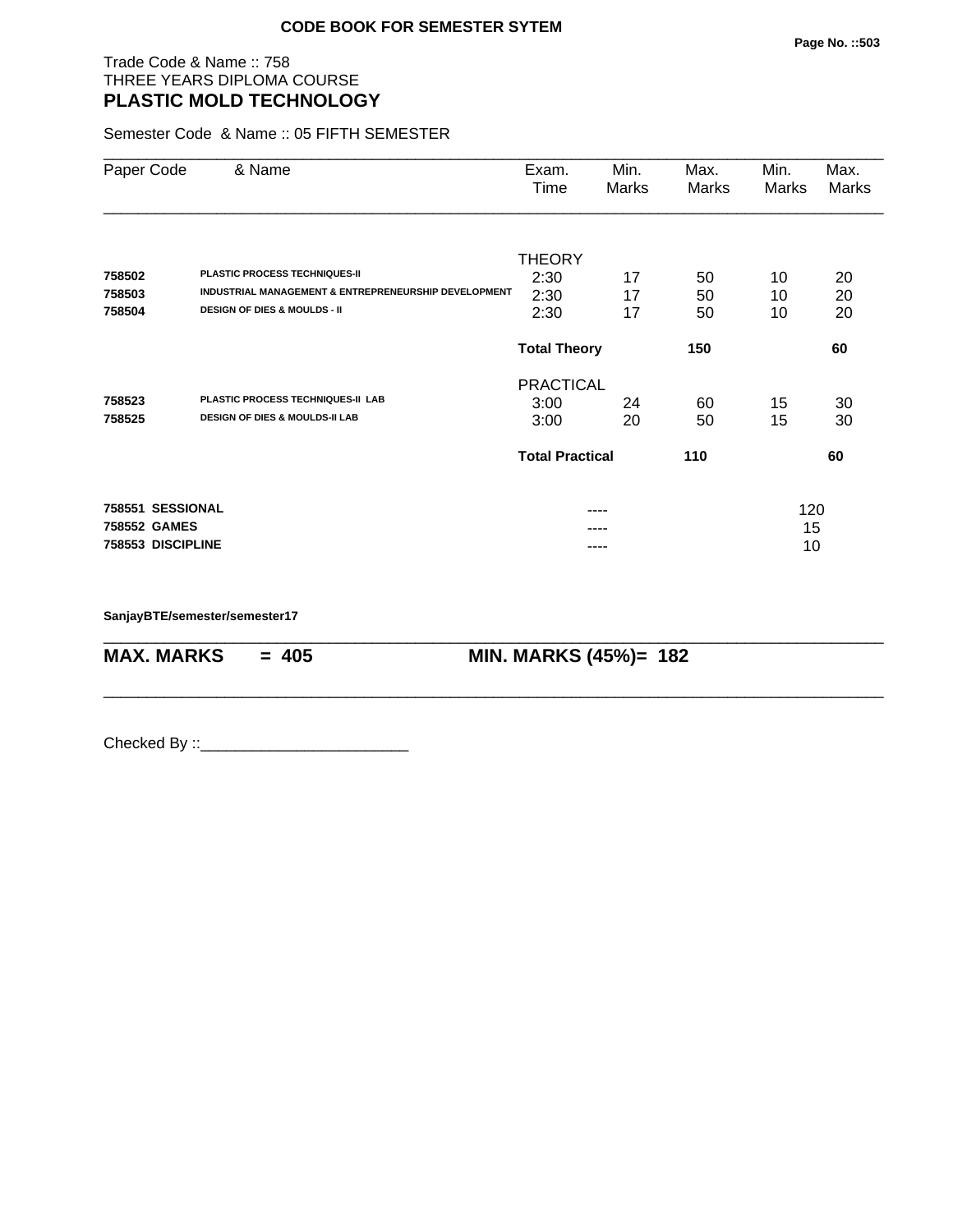# Trade Code & Name :: 758 THREE YEARS DIPLOMA COURSE **PLASTIC MOLD TECHNOLOGY**

Semester Code & Name :: 06 SIXTH SEMESTER

| Paper Code                        | & Name                                                     | Exam.<br>Time          | Min.<br><b>Marks</b> | Max.<br>Marks | Min.<br>Marks | Max.<br><b>Marks</b> |  |
|-----------------------------------|------------------------------------------------------------|------------------------|----------------------|---------------|---------------|----------------------|--|
|                                   |                                                            | <b>THEORY</b>          |                      |               |               |                      |  |
| 758601                            | <b>ENVIRONMENTAL &amp; POLLUTION IN PLASTIC INDUSTRIES</b> | 2:30                   | 17                   | 50            | 10            | 20                   |  |
| 758605                            | PLASTIC TESTING & QUALITY CONTROL                          | 2:30                   | 17                   | 50            | 10            | 20                   |  |
|                                   |                                                            |                        | <b>Total Theory</b>  |               |               | 40                   |  |
|                                   |                                                            | <b>PRACTICAL</b>       |                      |               |               |                      |  |
| 758621                            | FIELD EXPOSURE-II (4 WEEKS)                                |                        | 16                   | 40            | 10            | 20                   |  |
| 758622                            | <b>PROJECT</b>                                             | 3:00                   | 40                   | 100           | 25            | 50                   |  |
| 758624                            | ENVIRONMENTAL & POLLUTION IN PLASTIC INDUSTRIES            | 3:00                   | 20                   | 50            | 10            | 20                   |  |
| 758626                            | PLASTIC TESTING & QUALITY CONTROL LAB                      | 3:00                   | 20                   | 50            | 10            | 20                   |  |
| 758627                            | <b>COMPUTER AIDED MOULDS DESIGN LAB</b>                    | 3:00                   | 20                   | 50            | 10            | 20                   |  |
|                                   |                                                            | <b>Total Practical</b> |                      | 290           |               | 130                  |  |
| 758651 SESSIONAL                  |                                                            |                        |                      |               | 180           |                      |  |
| 758652 GAMES<br>758653 DISCIPLINE |                                                            |                        |                      |               |               | 15<br>10             |  |
|                                   |                                                            |                        |                      |               |               |                      |  |
|                                   | 758661 CARRY OVER IST YEAR (30%)                           |                        |                      |               | 252           |                      |  |
|                                   | 758662 CARRY OVER 2ND YEAR (70%)                           |                        |                      |               | 686           |                      |  |
|                                   | SanjayBTE/semester/semester17                              |                        |                      |               |               |                      |  |
| <b>MAX. MARKS</b>                 | $= 1533$                                                   | MIN. MARKS (45%)= 690  |                      |               |               |                      |  |

\_\_\_\_\_\_\_\_\_\_\_\_\_\_\_\_\_\_\_\_\_\_\_\_\_\_\_\_\_\_\_\_\_\_\_\_\_\_\_\_\_\_\_\_\_\_\_\_\_\_\_\_\_\_\_\_\_\_\_\_\_\_\_\_\_\_\_\_\_\_\_\_\_\_\_\_\_\_\_\_\_\_\_\_\_\_\_\_\_\_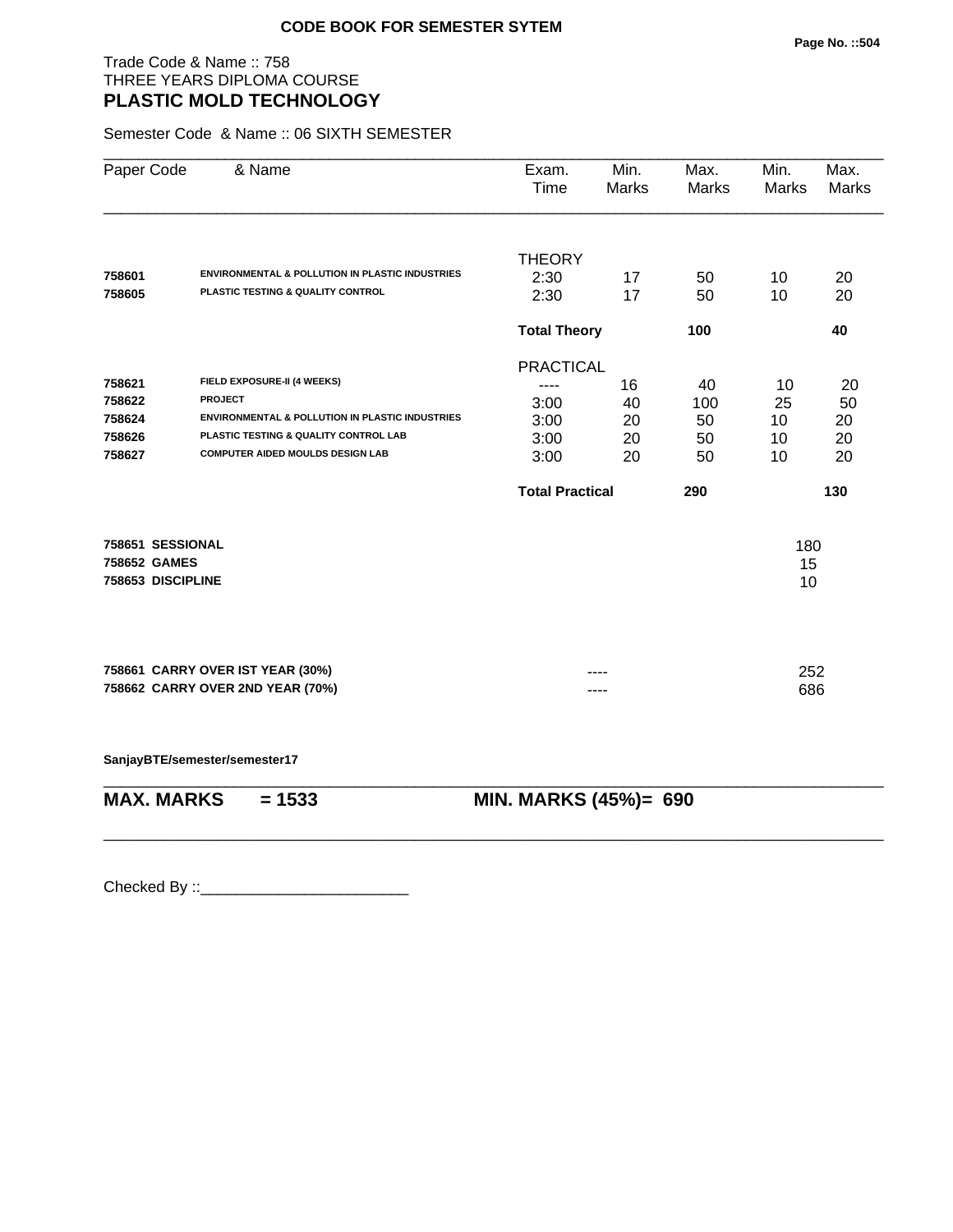# Trade Code & Name :: 775 THREE YEARS DIPLOMA COURSE **CIVIL ENGINEERING {Lateral Entry}**

Semester Code & Name :: 03 THIRD SEMESTER

| Paper Code        | & Name                                   | Exam.<br>Time          | Min.<br>Marks | Max.<br>Marks                              | Min.<br>Marks  | Max.<br>Marks |
|-------------------|------------------------------------------|------------------------|---------------|--------------------------------------------|----------------|---------------|
|                   |                                          |                        |               |                                            |                |               |
|                   |                                          | <b>THEORY</b>          |               |                                            |                |               |
| 775301            | <b>STRENGTH OF MATERIALS</b>             | 2:30                   | 17            | 50                                         | 10             | 20            |
| 775302            | <b>HYDRAULICS</b>                        | 2:30                   | 17            | 50                                         | 10             | 20            |
| 775307            | ELEMENTARY ELECTRICAL & MECHANICAL ENGG. | 2:30                   | 17            | 50                                         | 10             | 20            |
| 775308            | <b>SURVEYING-I</b>                       | 2:30                   | 17            | 50                                         | 10             | 20            |
| 775309            | PUBLIC HEALTH ENGINEERING                | 2:30                   | 17            | 50                                         | 10             | 20            |
|                   |                                          | <b>Total Theory</b>    |               | 250                                        |                | 100           |
|                   |                                          | <b>PRACTICAL</b>       |               |                                            |                |               |
| 775321            | <b>STRENGTH OF MATERIALS</b>             | 3:00                   | 16            | 40                                         | 10             | 20            |
| 775322            | <b>HYDRAULICS</b>                        | 2:00                   | 12            | 30                                         | $\overline{7}$ | 15            |
| 775323            | SURVEYING-I                              | 6:00                   | 32            | 80                                         | 20             | 40            |
| 775325            | PUBLIC HEALTH ENGINEERING                | 3:00                   | 24            | 60                                         | 15             | 30            |
|                   |                                          | <b>Total Practical</b> |               | 210                                        |                | 105           |
| 775351 SESSIONAL  |                                          |                        |               |                                            | 205            |               |
| 775352 GAMES      |                                          |                        |               |                                            | 15             |               |
| 775353 DISCIPLINE |                                          |                        |               |                                            | 10             |               |
|                   |                                          |                        |               |                                            |                |               |
|                   |                                          |                        |               | Qualifying Paners for Lateral Entry System |                |               |

|        |                                   | Qualifying Fapels for Lateral Linity Oystem |    |    |  |  |
|--------|-----------------------------------|---------------------------------------------|----|----|--|--|
| 775316 | <b>PROFESSIONAL COMMUNICATION</b> | 2:30                                        |    | 50 |  |  |
| 775317 | <b>APPLIED MATHEMATICS-I(A)</b>   | 2:30                                        | 17 | 50 |  |  |
| 775318 | <b>APPLIED PHYSICS-I</b>          | 2:30                                        |    | 50 |  |  |
| 775320 | <b>APPLIED MATHEMATICS-I(B)</b>   |                                             |    | 50 |  |  |
| 775333 | PROFESSIONAL COMMUNICATION        | 3:00                                        |    | 20 |  |  |

\_\_\_\_\_\_\_\_\_\_\_\_\_\_\_\_\_\_\_\_\_\_\_\_\_\_\_\_\_\_\_\_\_\_\_\_\_\_\_\_\_\_\_\_\_\_\_\_\_\_\_\_\_\_\_\_\_\_\_\_\_\_\_\_\_\_\_\_\_\_\_\_\_\_\_\_\_\_\_\_\_\_\_\_\_\_\_\_\_\_

\_\_\_\_\_\_\_\_\_\_\_\_\_\_\_\_\_\_\_\_\_\_\_\_\_\_\_\_\_\_\_\_\_\_\_\_\_\_\_\_\_\_\_\_\_\_\_\_\_\_\_\_\_\_\_\_\_\_\_\_\_\_\_\_\_\_\_\_\_\_\_\_\_\_\_\_\_\_\_\_\_\_\_\_\_\_\_\_\_\_

#### **SanjayBTE/semester/semester17**

**MAX. MARKS = 690 MIN. MARKS (45%)= 311**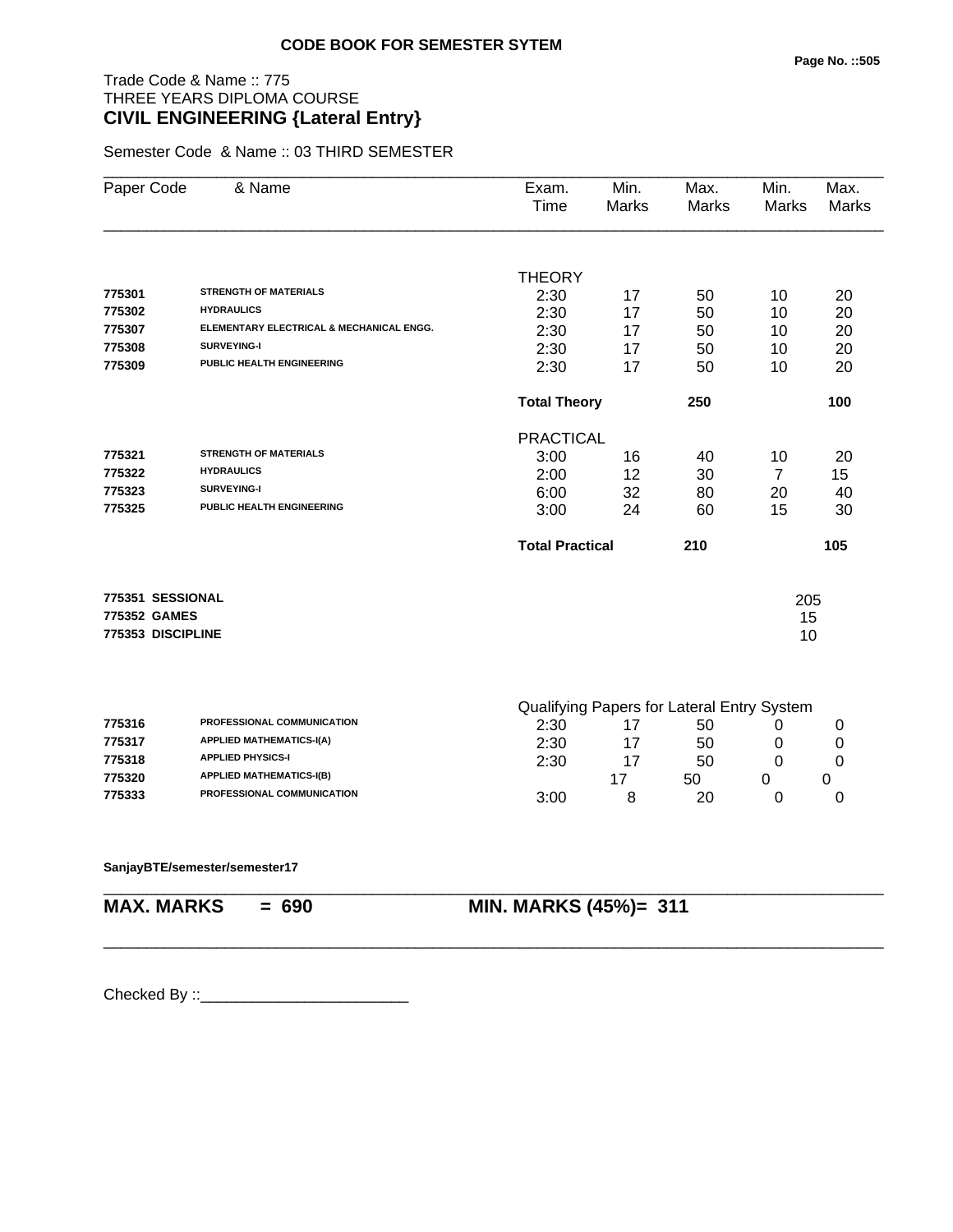# Trade Code & Name :: 775 THREE YEARS DIPLOMA COURSE **CIVIL ENGINEERING {Lateral Entry}**

Semester Code & Name :: 04 FORTH SEMESTER

| Paper Code        | & Name                                                                 | Exam.<br>Time          | Min.<br><b>Marks</b>  | Max.<br>Marks                              | Min.<br><b>Marks</b> | Max.<br>Marks |
|-------------------|------------------------------------------------------------------------|------------------------|-----------------------|--------------------------------------------|----------------------|---------------|
|                   |                                                                        | <b>THEORY</b>          |                       |                                            |                      |               |
| 775403            | <b>BUILDING CONSTRUCTION &amp; MAINTENANCE ENGG.</b>                   | 2:30                   | 17                    | 50                                         | 10                   | 20            |
| 775404            | <b>CIVIL ENGINEERING DRAWING-I</b>                                     | 3:00                   | 25                    | 75                                         | 15                   | 30            |
| 775405            | <b>CONCRETE TECHNOLOGY</b>                                             | 2:30                   | 17                    | 50                                         | 10                   | 20            |
| 775406            | SOIL MECHANICS & FOUNDATION ENGG.                                      | 2:30                   | 17                    | 50                                         | 10                   | 20            |
|                   |                                                                        | <b>Total Theory</b>    |                       | 225                                        |                      | 90            |
|                   |                                                                        | <b>PRACTICAL</b>       |                       |                                            |                      |               |
| 775424            | CIVIL ENGG. LAB-II (B.C.& MAINT.LAB, CONCRETE TECH.LAB & SOIL MEC 6:00 |                        | 32                    | 80                                         | 20                   | 40            |
|                   |                                                                        | <b>Total Practical</b> |                       | 80                                         |                      | 40            |
| 775451 SESSIONAL  |                                                                        |                        |                       |                                            | 130                  |               |
| 775452 GAMES      |                                                                        |                        |                       |                                            | 15                   |               |
| 775453 DISCIPLINE |                                                                        |                        |                       |                                            | 10                   |               |
|                   |                                                                        |                        |                       | Qualifying Papers for Lateral Entry System |                      |               |
| 775419            | <b>APPLIED CHEMISTRY</b>                                               | 2:30                   | 17                    | 50                                         | 0                    | 0             |
| 775421            | <b>APPLIED PHYSICS-II</b>                                              |                        | 17                    | 50                                         | 0                    | 0             |
| 775431            | <b>APPLIED PHYSICS-II</b>                                              | 3:00                   | 16                    | 40                                         | 0                    | 0             |
| 775432            | <b>APPLIED CHEMISTRY</b>                                               | 3:00                   | 16                    | 40                                         | $\Omega$             | $\mathbf 0$   |
|                   | SanjayBTE/semester/semester17                                          |                        |                       |                                            |                      |               |
| <b>MAX. MARKS</b> | $= 460$                                                                |                        | MIN. MARKS (45%)= 207 |                                            |                      |               |

\_\_\_\_\_\_\_\_\_\_\_\_\_\_\_\_\_\_\_\_\_\_\_\_\_\_\_\_\_\_\_\_\_\_\_\_\_\_\_\_\_\_\_\_\_\_\_\_\_\_\_\_\_\_\_\_\_\_\_\_\_\_\_\_\_\_\_\_\_\_\_\_\_\_\_\_\_\_\_\_\_\_\_\_\_\_\_\_\_\_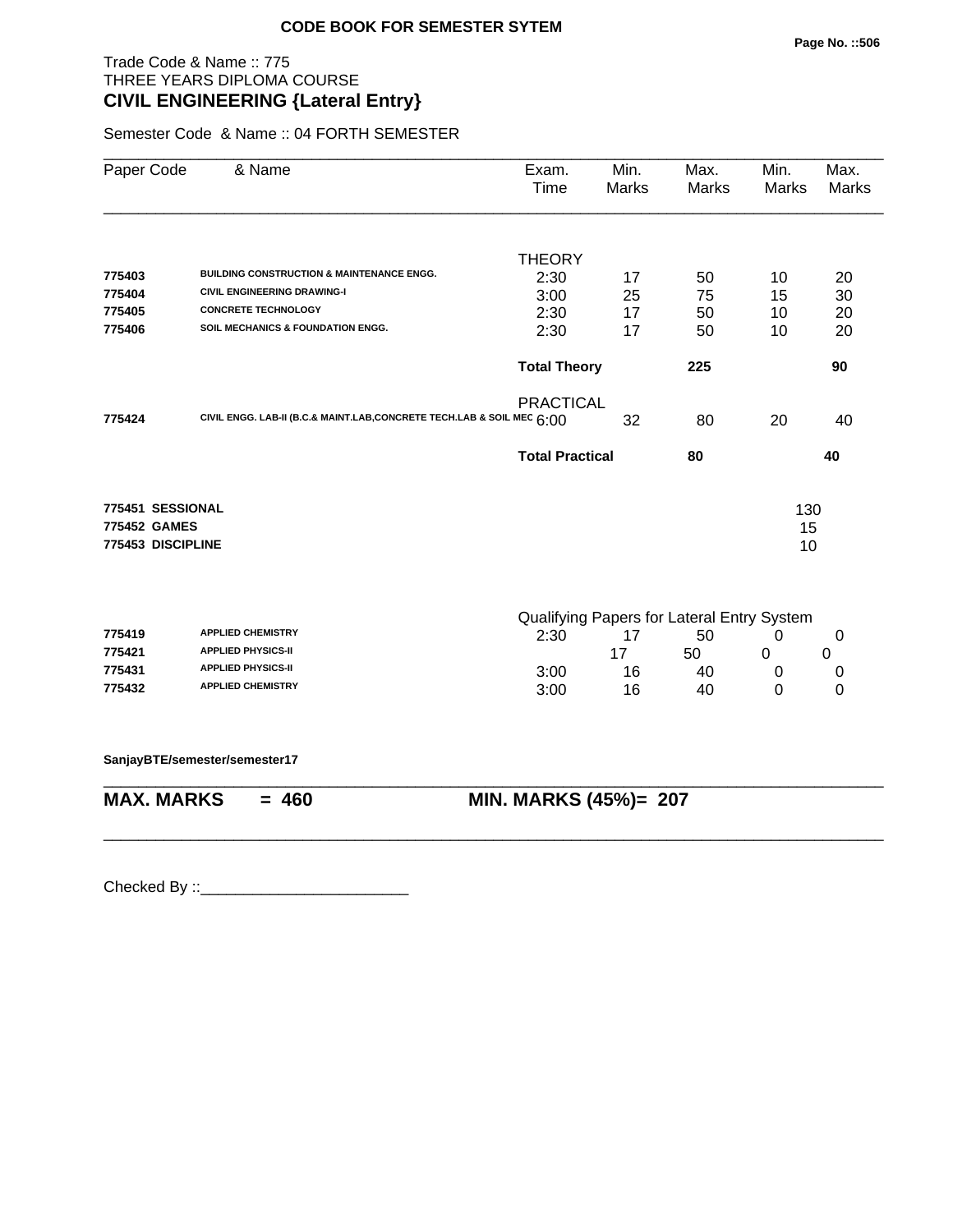# Trade Code & Name :: 775 THREE YEARS DIPLOMA COURSE **CIVIL ENGINEERING {Lateral Entry}**

Semester Code & Name :: 05 FIFTH SEMESTER

| Paper Code        | & Name                                          | Exam.                  | Min.  | Max.  | Min.  | Max.  |
|-------------------|-------------------------------------------------|------------------------|-------|-------|-------|-------|
|                   |                                                 | Time                   | Marks | Marks | Marks | Marks |
|                   |                                                 |                        |       |       |       |       |
|                   |                                                 | <b>THEORY</b>          |       |       |       |       |
| 775502            | SURVEYING-II                                    | 2:30                   | 17    | 50    | 10    | 20    |
| 775503            | <b>IRRIGATION ENGINEERING</b>                   | 2:30                   | 17    | 50    | 10    | 20    |
| 775504            | <b>TRANSPORTATION ENGINEERING</b>               | 2:30                   | 17    | 50    | 10    | 20    |
| 775505            | <b>DESIGN OF REINFORCED CONCRETE STRUCTURES</b> | 2:30                   | 17    | 50    | 10    | 20    |
| 775506            | <b>ESTIMATING COSTING &amp; VALUATION</b>       | 3:00                   | 25    | 75    | 15    | 30    |
|                   |                                                 | <b>Total Theory</b>    |       | 275   |       | 110   |
|                   |                                                 | <b>PRACTICAL</b>       |       |       |       |       |
| 775521            | <b>CIVIL LAB-III (RCC &amp; TRANS)</b>          | 3:00                   | 32    | 80    | 20    | 40    |
| 775522            | SURVEYING-II                                    | 6:00                   | 40    | 100   | 25    | 50    |
|                   |                                                 | <b>Total Practical</b> |       | 180   |       | 90    |
| 775551 SESSIONAL  |                                                 |                        | ----  |       | 200   |       |
| 775552 GAMES      |                                                 |                        | ----  |       | 15    |       |
| 775553 DISCIPLINE |                                                 |                        | ----  |       | 10    |       |
|                   |                                                 |                        |       |       |       |       |

\_\_\_\_\_\_\_\_\_\_\_\_\_\_\_\_\_\_\_\_\_\_\_\_\_\_\_\_\_\_\_\_\_\_\_\_\_\_\_\_\_\_\_\_\_\_\_\_\_\_\_\_\_\_\_\_\_\_\_\_\_\_\_\_\_\_\_\_\_\_\_\_\_\_\_\_\_\_\_\_\_\_\_\_\_\_\_\_\_\_

\_\_\_\_\_\_\_\_\_\_\_\_\_\_\_\_\_\_\_\_\_\_\_\_\_\_\_\_\_\_\_\_\_\_\_\_\_\_\_\_\_\_\_\_\_\_\_\_\_\_\_\_\_\_\_\_\_\_\_\_\_\_\_\_\_\_\_\_\_\_\_\_\_\_\_\_\_\_\_\_\_\_\_\_\_\_\_\_\_\_

**SanjayBTE/semester/semester17**

**MAX. MARKS = 680 MIN. MARKS (45%)= 306**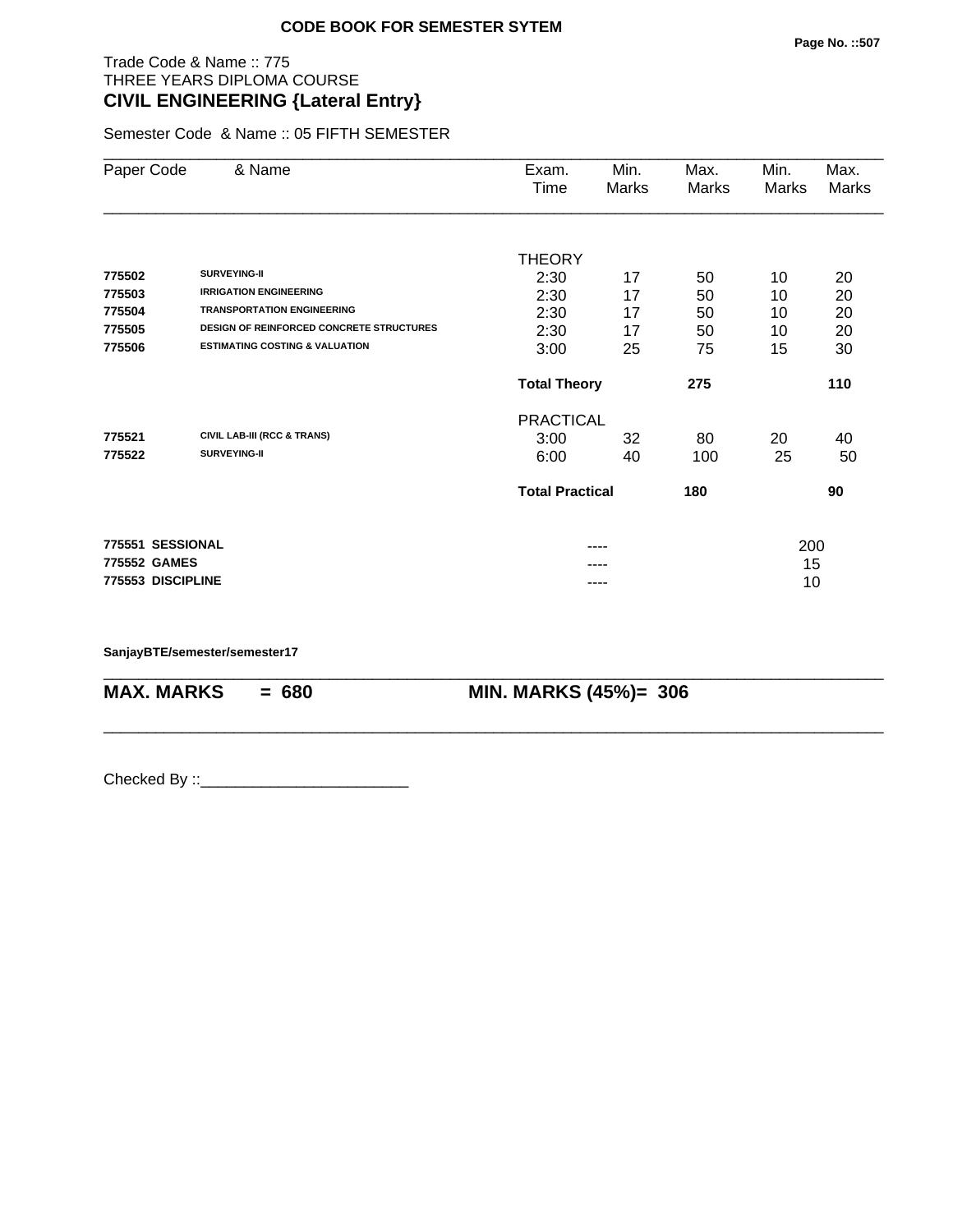# Trade Code & Name :: 775 THREE YEARS DIPLOMA COURSE **CIVIL ENGINEERING {Lateral Entry}**

Semester Code & Name :: 06 SIXTH SEMESTER

| <b>DESIGN OF STEEL &amp; MASONARY STRUCTURES</b><br>CONSTRUCTION, MANAGEMENT ACCOUNTS & ENTREPRENEURSHIP DE 2:30<br><b>CIVIL ENGINEERING DRAWING-II</b><br><b>ENVIRONMENTAL POLLUTION &amp; CONTROL</b><br><b>EARTHQUAKE ENGINEERING</b> | <b>THEORY</b><br>2:30<br>3:00<br>2:30<br>2:30<br><b>Total Theory</b> | 17<br>17<br>25<br>17<br>17 | 50<br>50<br>75<br>50<br>50 | 10<br>10<br>15<br>10<br>10 | 20<br>20<br>30<br>20          |
|------------------------------------------------------------------------------------------------------------------------------------------------------------------------------------------------------------------------------------------|----------------------------------------------------------------------|----------------------------|----------------------------|----------------------------|-------------------------------|
|                                                                                                                                                                                                                                          |                                                                      |                            |                            |                            |                               |
|                                                                                                                                                                                                                                          |                                                                      |                            |                            |                            |                               |
|                                                                                                                                                                                                                                          |                                                                      |                            |                            |                            |                               |
|                                                                                                                                                                                                                                          |                                                                      |                            |                            |                            |                               |
|                                                                                                                                                                                                                                          |                                                                      |                            |                            |                            |                               |
|                                                                                                                                                                                                                                          |                                                                      |                            |                            |                            | 20                            |
|                                                                                                                                                                                                                                          |                                                                      |                            | 275                        |                            | 110                           |
|                                                                                                                                                                                                                                          | <b>PRACTICAL</b>                                                     |                            |                            |                            |                               |
| <b>PROJECT WORK</b>                                                                                                                                                                                                                      | <b>VIVA</b>                                                          | 40                         | 100                        | 25                         | 50                            |
| <b>FIELD EXPOSURE</b>                                                                                                                                                                                                                    | <b>VIVA</b>                                                          | 16                         | 40                         | $\overline{7}$             | 15                            |
|                                                                                                                                                                                                                                          | <b>Total Practical</b>                                               |                            | 140                        |                            | 65                            |
| 775651 SESSIONAL                                                                                                                                                                                                                         |                                                                      |                            |                            |                            |                               |
|                                                                                                                                                                                                                                          |                                                                      |                            |                            |                            |                               |
| 775653 DISCIPLINE                                                                                                                                                                                                                        |                                                                      |                            |                            |                            |                               |
|                                                                                                                                                                                                                                          |                                                                      |                            |                            |                            |                               |
|                                                                                                                                                                                                                                          |                                                                      |                            |                            |                            |                               |
| 775662 CARRY OVER 2ND YEAR (70%)                                                                                                                                                                                                         |                                                                      |                            |                            |                            |                               |
| SanjayBTE/semester/semester17                                                                                                                                                                                                            |                                                                      |                            |                            |                            |                               |
| <b>MAX. MARKS</b><br>$= 1760$                                                                                                                                                                                                            |                                                                      |                            |                            |                            |                               |
|                                                                                                                                                                                                                                          | 775661 CARRY OVER IST YEAR (30%)                                     |                            |                            | MIN. MARKS (45%)= 792      | 215<br>15<br>10<br>300<br>805 |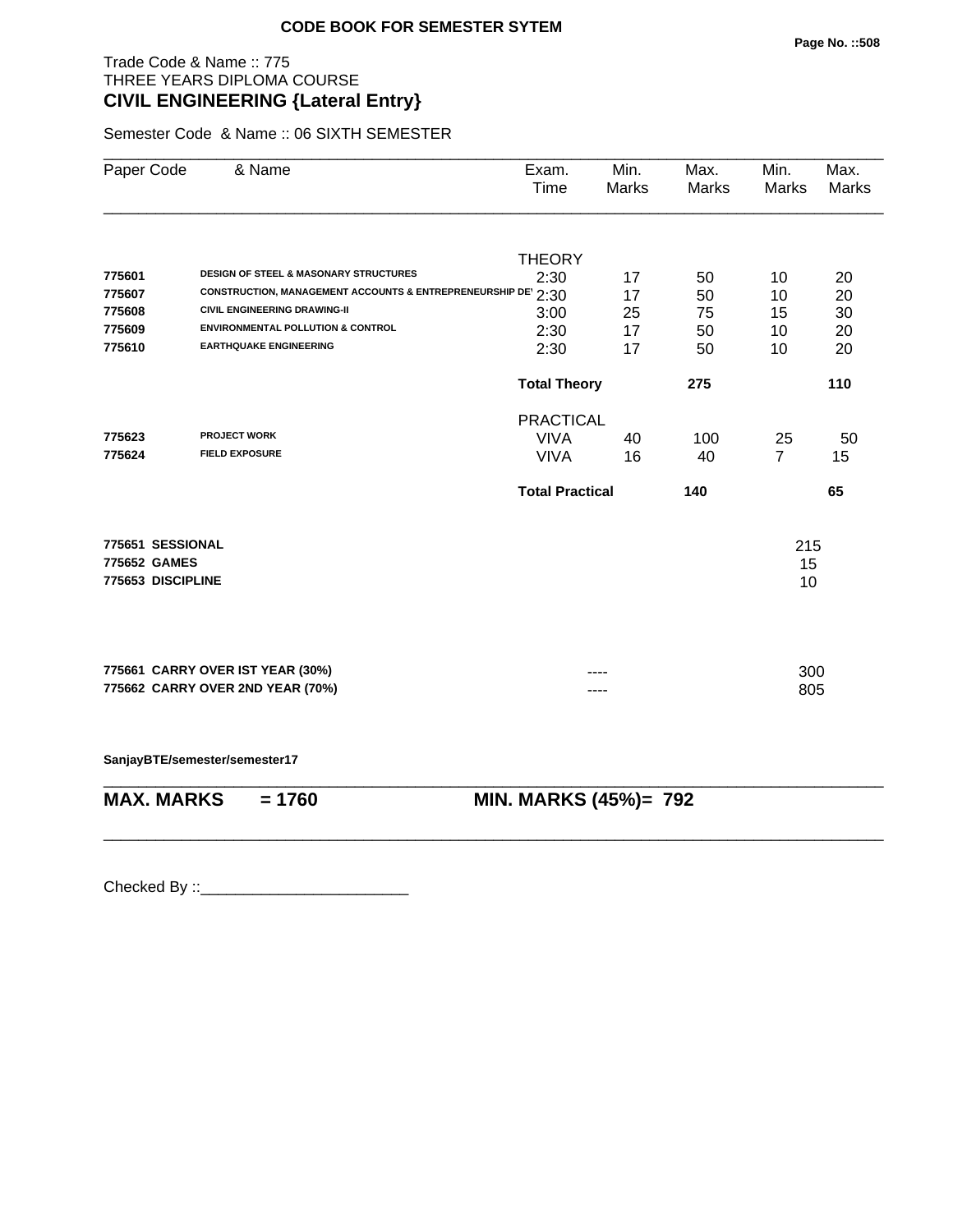# Trade Code & Name :: 776 THREE YEARS DIPLOMA COURSE **CIVIL ENGG. (ENVIRONMENTAL POLLUTION & CONTROL){Lateral Entry}**

Semester Code & Name :: 03 THIRD SEMESTER

| Paper Code        | & Name                                   | Exam.<br>Time          | Min.<br><b>Marks</b> | Max.<br><b>Marks</b>                       | Min.<br>Marks  | Max.<br><b>Marks</b> |
|-------------------|------------------------------------------|------------------------|----------------------|--------------------------------------------|----------------|----------------------|
|                   |                                          | <b>THEORY</b>          |                      |                                            |                |                      |
| 776301            | <b>STRENGTH OF MATERIALS</b>             | 2:30                   | 17                   | 50                                         | 10             | 20                   |
| 776302            | <b>HYDRAULICS</b>                        | 2:30                   | 17                   | 50                                         | 10             | 20                   |
| 776307            | ELEMENTARY ELECTRICAL & MECHANICAL ENGG. | 2:30                   | 17                   | 50                                         | 10             | 20                   |
| 776308            | SURVEYING-I                              | 2:30                   | 17                   | 50                                         | 10             | 20                   |
| 776309            | PUBLIC HEALTH ENGINEERING                | 2:30                   | 17                   | 50                                         | 10             | 20                   |
|                   |                                          | <b>Total Theory</b>    |                      | 250                                        |                | 100                  |
|                   |                                          | <b>PRACTICAL</b>       |                      |                                            |                |                      |
| 776321            | <b>STRENGTH OF MATERIALS</b>             | 3:00                   | 16                   | 40                                         | 10             | 20                   |
| 776322            | <b>HYDRAULICS</b>                        | 2:00                   | 12                   | 30                                         | $\overline{7}$ | 15 <sub>1</sub>      |
| 776323            | SURVEYING-I                              | 6:00                   | 32                   | 80                                         | 20             | 40                   |
| 776325            | PUBLIC HEALTH ENGINEERING                | 3:00                   | 24                   | 60                                         | 15             | 30                   |
|                   |                                          | <b>Total Practical</b> |                      | 210                                        |                | 105                  |
| 776351 SESSIONAL  |                                          |                        |                      |                                            | 205            |                      |
| 776352 GAMES      |                                          |                        |                      |                                            | 15             |                      |
| 776353 DISCIPLINE |                                          |                        |                      |                                            | 10             |                      |
|                   |                                          |                        |                      |                                            |                |                      |
| 770010            | <b>DRAFFCCIONAL COMMUNICATION</b>        |                        |                      | Qualifying Papers for Lateral Entry System |                |                      |

\_\_\_\_\_\_\_\_\_\_\_\_\_\_\_\_\_\_\_\_\_\_\_\_\_\_\_\_\_\_\_\_\_\_\_\_\_\_\_\_\_\_\_\_\_\_\_\_\_\_\_\_\_\_\_\_\_\_\_\_\_\_\_\_\_\_\_\_\_\_\_\_\_\_\_\_\_\_\_\_\_\_\_\_\_\_\_\_\_\_

| 776316 | <b>PROFESSIONAL COMMUNICATION</b> | 2:30 | 50 |  |
|--------|-----------------------------------|------|----|--|
| 776317 | <b>APPLIED MATHEMATICS-I(A)</b>   | 2:30 | 50 |  |
| 776318 | <b>APPLIED PHYSICS-I</b>          | 2:30 | 50 |  |
| 776320 | <b>APPLIED MATHEMATICS-I(B)</b>   |      | 50 |  |
| 776333 | <b>PROFESSIONAL COMMUNICATION</b> | 3:00 | 20 |  |

\_\_\_\_\_\_\_\_\_\_\_\_\_\_\_\_\_\_\_\_\_\_\_\_\_\_\_\_\_\_\_\_\_\_\_\_\_\_\_\_\_\_\_\_\_\_\_\_\_\_\_\_\_\_\_\_\_\_\_\_\_\_\_\_\_\_\_\_\_\_\_\_\_\_\_\_\_\_\_\_\_\_\_\_\_\_\_\_\_\_

\_\_\_\_\_\_\_\_\_\_\_\_\_\_\_\_\_\_\_\_\_\_\_\_\_\_\_\_\_\_\_\_\_\_\_\_\_\_\_\_\_\_\_\_\_\_\_\_\_\_\_\_\_\_\_\_\_\_\_\_\_\_\_\_\_\_\_\_\_\_\_\_\_\_\_\_\_\_\_\_\_\_\_\_\_\_\_\_\_\_

#### **SanjayBTE/semester/semester17**

# **MAX. MARKS = 690 MIN. MARKS (45%)= 311**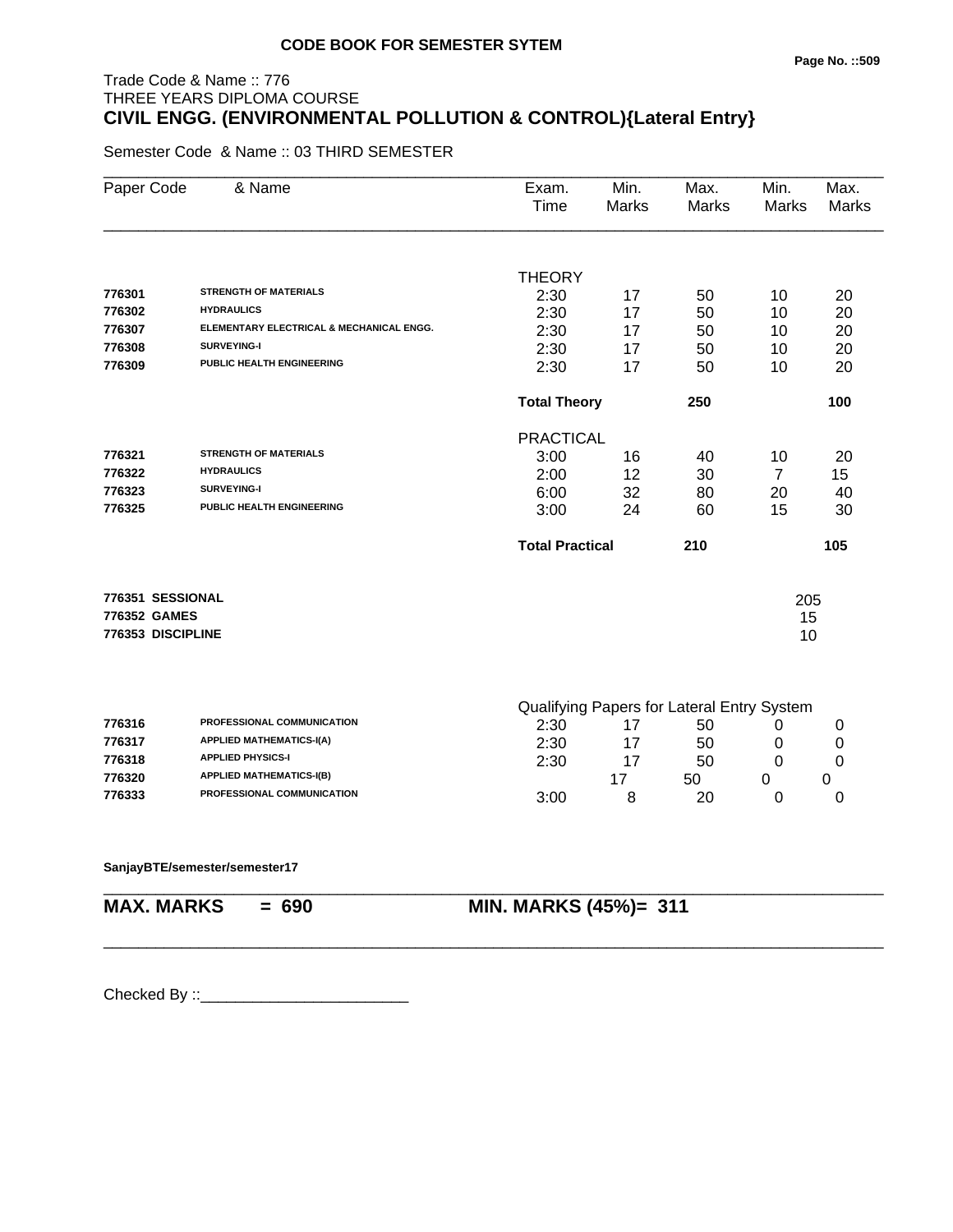# Trade Code & Name :: 776 THREE YEARS DIPLOMA COURSE **CIVIL ENGG. (ENVIRONMENTAL POLLUTION & CONTROL){Lateral Entry}**

Semester Code & Name :: 04 FORTH SEMESTER

| Paper Code        | & Name                                                                 | Exam.<br>Time          | Min.<br><b>Marks</b> | Max.<br>Marks                              | Min.<br><b>Marks</b> | Max.<br><b>Marks</b> |
|-------------------|------------------------------------------------------------------------|------------------------|----------------------|--------------------------------------------|----------------------|----------------------|
|                   |                                                                        | <b>THEORY</b>          |                      |                                            |                      |                      |
| 776403            | <b>BUILDING CONSTRUCTION &amp; MAINTENANCE ENGG.</b>                   | 2:30                   | 17                   | 50                                         | 10                   | 20                   |
| 776404            | <b>CIVIL ENGINEERING DRAWING-I</b>                                     | 3:00                   | 25                   | 75                                         | 15                   | 30                   |
| 776405            | <b>CONCRETE TECHNOLOGY</b>                                             | 2:30                   | 17                   | 50                                         | 10                   | 20                   |
| 776406            | SOIL MECHANICS & FOUNDATION ENGG.                                      | 2:30                   | 17                   | 50                                         | 10                   | 20                   |
|                   |                                                                        | <b>Total Theory</b>    |                      | 225                                        |                      | 90                   |
|                   |                                                                        | <b>PRACTICAL</b>       |                      |                                            |                      |                      |
| 776424            | CIVIL ENGG. LAB-II (B.C.& MAINT.LAB, CONCRETE TECH.LAB & SOIL MEC 6:00 |                        | 32                   | 80                                         | 20                   | 40                   |
|                   |                                                                        | <b>Total Practical</b> |                      | 80                                         |                      | 40                   |
| 776451 SESSIONAL  |                                                                        |                        |                      |                                            | 130                  |                      |
| 776452 GAMES      |                                                                        |                        |                      |                                            | 15                   |                      |
| 776453 DISCIPLINE |                                                                        |                        |                      |                                            | 10                   |                      |
|                   |                                                                        |                        |                      | Qualifying Papers for Lateral Entry System |                      |                      |
| 776419            | <b>APPLIED CHEMISTRY</b>                                               | 2:30                   | 17                   | 50                                         | 0                    | 0                    |
| 776421            | <b>APPLIED PHYSICS-II</b>                                              |                        | 17                   | 50                                         | 0                    | 0                    |
| 776431            | <b>APPLIED PHYSICS-II</b>                                              | 3:00                   | 16                   | 40                                         | 0                    | 0                    |
| 776432            | <b>APPLIED CHEMISTRY</b>                                               | 3:00                   | 16                   | 40                                         | 0                    | 0                    |
|                   | SanjayBTE/semester/semester17                                          |                        |                      |                                            |                      |                      |
| <b>MAX. MARKS</b> | $= 460$                                                                | MIN. MARKS (45%)= 207  |                      |                                            |                      |                      |

\_\_\_\_\_\_\_\_\_\_\_\_\_\_\_\_\_\_\_\_\_\_\_\_\_\_\_\_\_\_\_\_\_\_\_\_\_\_\_\_\_\_\_\_\_\_\_\_\_\_\_\_\_\_\_\_\_\_\_\_\_\_\_\_\_\_\_\_\_\_\_\_\_\_\_\_\_\_\_\_\_\_\_\_\_\_\_\_\_\_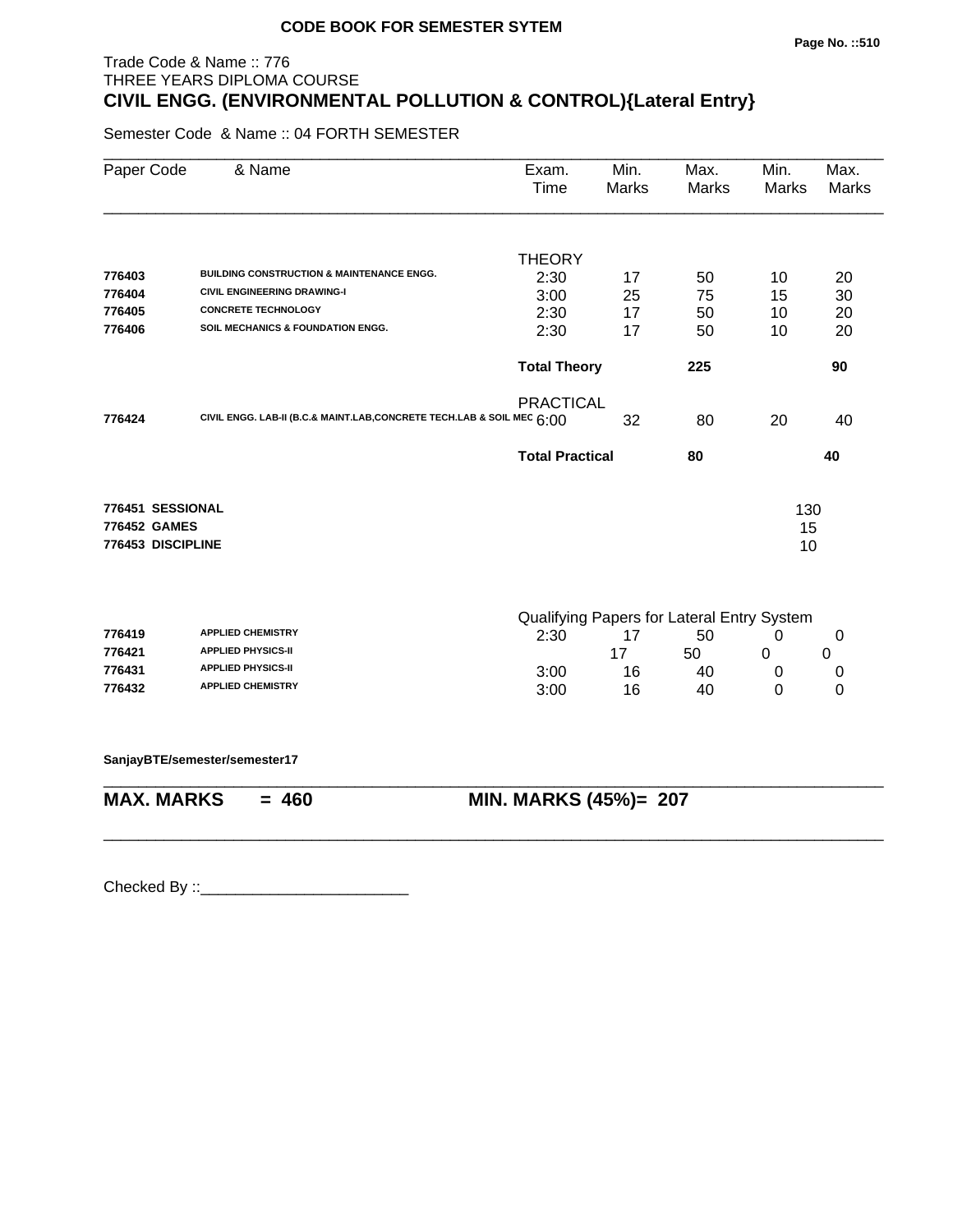# Trade Code & Name :: 776 THREE YEARS DIPLOMA COURSE **CIVIL ENGG. (ENVIRONMENTAL POLLUTION & CONTROL){Lateral Entry}**

Semester Code & Name :: 05 FIFTH SEMESTER

| Paper Code        | & Name                                          | Exam.                  | Min.  | Max.  | Min.  | Max.  |
|-------------------|-------------------------------------------------|------------------------|-------|-------|-------|-------|
|                   |                                                 | Time                   | Marks | Marks | Marks | Marks |
|                   |                                                 |                        |       |       |       |       |
|                   |                                                 | <b>THEORY</b>          |       |       |       |       |
| 776502            | SURVEYING-II                                    | 2:30                   | 17    | 50    | 10    | 20    |
| 776503            | <b>TRANSPORTATION ENGINEERING</b>               | 2:30                   | 17    | 50    | 10    | 20    |
| 776504            | <b>DESIGN OF REINFORCED CONCRETE STRUCTURES</b> | 2:30                   | 17    | 50    | 10    | 20    |
| 776505            | <b>ESTIMATING COSTING &amp; VALUATION</b>       | 3:00                   | 25    | 75    | 15    | 30    |
| 776510            | <b>IRRIGATION ENGINEERING</b>                   | 2:30                   | 17    | 50    | 10    | 20    |
|                   |                                                 | <b>Total Theory</b>    |       | 275   |       | 110   |
|                   |                                                 | <b>PRACTICAL</b>       |       |       |       |       |
| 776521            | CIVIL LAB-III (RCC &TRANS)                      | 3:00                   | 32    | 80    | 20    | 40    |
| 776522            | SURVEYING-II                                    | 6:00                   | 40    | 100   | 25    | 50    |
|                   |                                                 | <b>Total Practical</b> |       | 180   |       | 90    |
| 776551 SESSIONAL  |                                                 |                        | ----  |       | 160   |       |
| 776552 GAMES      |                                                 |                        |       |       | 15    |       |
| 776553 DISCIPLINE |                                                 |                        | ----  |       | 10    |       |
|                   |                                                 |                        |       |       |       |       |

\_\_\_\_\_\_\_\_\_\_\_\_\_\_\_\_\_\_\_\_\_\_\_\_\_\_\_\_\_\_\_\_\_\_\_\_\_\_\_\_\_\_\_\_\_\_\_\_\_\_\_\_\_\_\_\_\_\_\_\_\_\_\_\_\_\_\_\_\_\_\_\_\_\_\_\_\_\_\_\_\_\_\_\_\_\_\_\_\_\_

\_\_\_\_\_\_\_\_\_\_\_\_\_\_\_\_\_\_\_\_\_\_\_\_\_\_\_\_\_\_\_\_\_\_\_\_\_\_\_\_\_\_\_\_\_\_\_\_\_\_\_\_\_\_\_\_\_\_\_\_\_\_\_\_\_\_\_\_\_\_\_\_\_\_\_\_\_\_\_\_\_\_\_\_\_\_\_\_\_\_

**SanjayBTE/semester/semester17**

**MAX. MARKS = 640 MIN. MARKS (45%)= 288**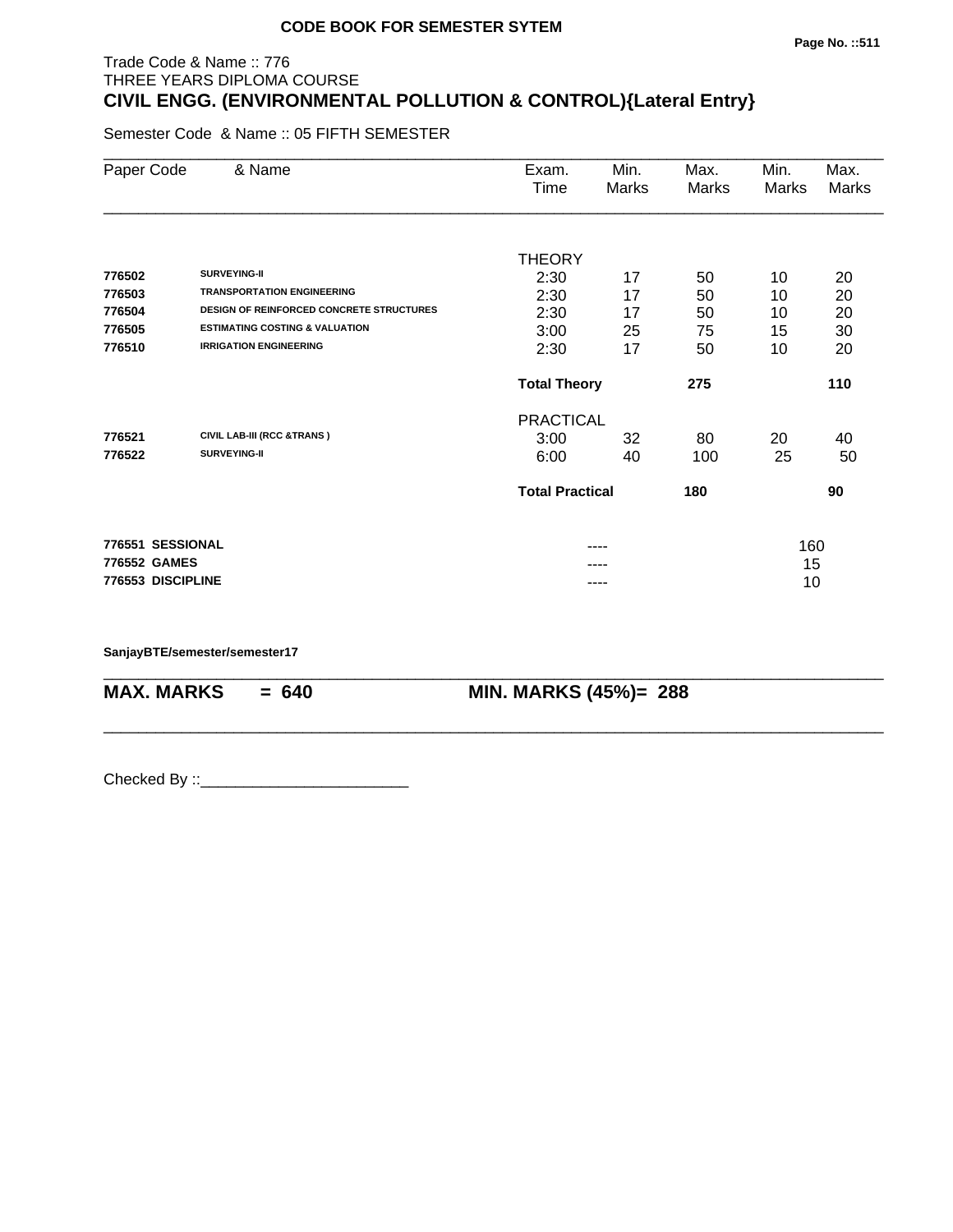# Trade Code & Name :: 776 THREE YEARS DIPLOMA COURSE **CIVIL ENGG. (ENVIRONMENTAL POLLUTION & CONTROL){Lateral Entry}**

Semester Code & Name :: 06 SIXTH SEMESTER

| Paper Code        | & Name                                                       | Exam.<br>Time          | Min.<br><b>Marks</b> | Max.<br><b>Marks</b> | Min.<br>Marks  | Max.<br><b>Marks</b> |
|-------------------|--------------------------------------------------------------|------------------------|----------------------|----------------------|----------------|----------------------|
|                   |                                                              | <b>THEORY</b>          |                      |                      |                |                      |
| 776601            | <b>DESIGN OF STEEL &amp; MASONARY STRUCTURES</b>             | 2:30                   | 17                   | 50                   | 10             | 20                   |
| 776606            | CONSTRUCTION, MANAGEMENT ACCOUNTS & ENTREPRENEURSHIP DE 2:30 |                        | 17                   | 50                   | 10             | 20                   |
| 776607            | <b>CIVIL ENGINEERING DRAWING-II</b>                          | 3:00                   | 25                   | 75                   | 15             | 30                   |
| 776608            | <b>ENVIRONMENTAL POLLUTION &amp; CONTROL</b>                 | 2:30                   | 17                   | 50                   | 10             | 20                   |
| 776609            | <b>ENVIRONMENTAL MANAGEMENT</b>                              | 2:30                   | 17                   | 50                   | 10             | 20                   |
| 776611            | <b>EARTHQUAKE ENGINEERING</b>                                | 2:30                   | 17                   | 50                   | 10             | 20                   |
|                   |                                                              | <b>Total Theory</b>    |                      | 325                  |                | 130                  |
|                   |                                                              | <b>PRACTICAL</b>       |                      |                      |                |                      |
| 776623            | <b>PROJECT WORK</b>                                          | <b>VIVA</b>            | 40                   | 100                  | 25             | 50                   |
| 776624            | <b>FIELD EXPOSURE</b>                                        | <b>VIVA</b>            | 16                   | 40                   | $\overline{7}$ | 15                   |
|                   |                                                              | <b>Total Practical</b> |                      | 140                  |                | 65                   |
| 776651 SESSIONAL  |                                                              |                        |                      |                      | 215            |                      |
| 776652 GAMES      |                                                              |                        |                      |                      | 15             |                      |
| 776653 DISCIPLINE |                                                              |                        |                      |                      | 10             |                      |
|                   | 776661 CARRY OVER IST YEAR (30%)                             |                        |                      |                      | 300            |                      |
|                   | 776662 CARRY OVER 2ND YEAR (70%)                             |                        |                      |                      | 805            |                      |

\_\_\_\_\_\_\_\_\_\_\_\_\_\_\_\_\_\_\_\_\_\_\_\_\_\_\_\_\_\_\_\_\_\_\_\_\_\_\_\_\_\_\_\_\_\_\_\_\_\_\_\_\_\_\_\_\_\_\_\_\_\_\_\_\_\_\_\_\_\_\_\_\_\_\_\_\_\_\_\_\_\_\_\_\_\_\_\_\_\_

\_\_\_\_\_\_\_\_\_\_\_\_\_\_\_\_\_\_\_\_\_\_\_\_\_\_\_\_\_\_\_\_\_\_\_\_\_\_\_\_\_\_\_\_\_\_\_\_\_\_\_\_\_\_\_\_\_\_\_\_\_\_\_\_\_\_\_\_\_\_\_\_\_\_\_\_\_\_\_\_\_\_\_\_\_\_\_\_\_\_

**SanjayBTE/semester/semester17**

| <b>MAX. MARKS</b> | $= 1810$ | MII |
|-------------------|----------|-----|
|                   |          |     |

**M. MARKS (45%)= 815**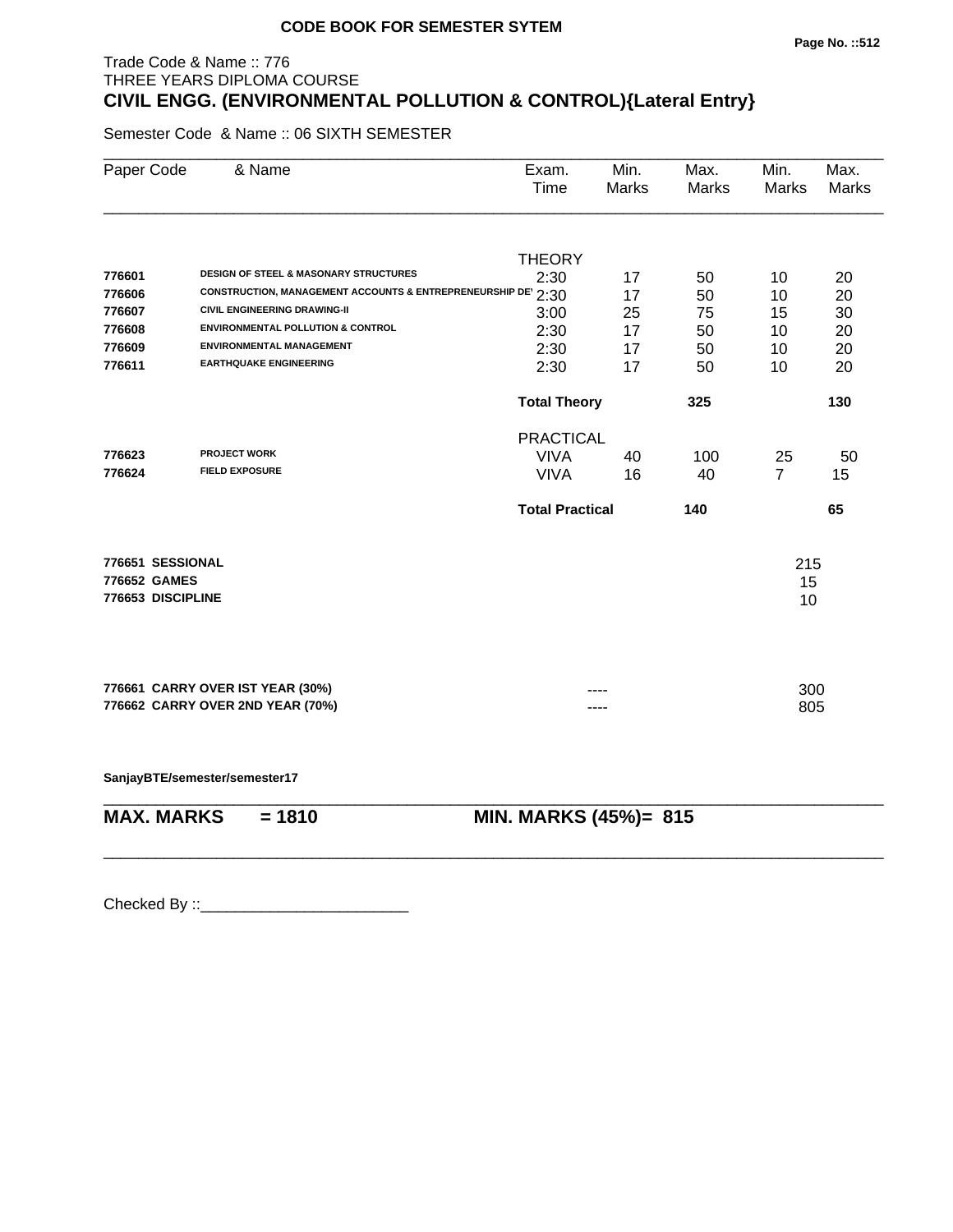# Trade Code & Name :: 777 THREE YEARS DIPLOMA COURSE **FASHION DESIGNING AND GARMENT TECHNOLOGY{Lateral Entry}**

Semester Code & Name :: 03 THIRD SEMESTER

| Paper Code        | & Name                                       | Exam.<br>Time          | Min.<br><b>Marks</b> | Max.<br><b>Marks</b>                       | Min.<br>Marks | Max.<br><b>Marks</b> |
|-------------------|----------------------------------------------|------------------------|----------------------|--------------------------------------------|---------------|----------------------|
|                   |                                              | <b>THEORY</b>          |                      |                                            |               |                      |
| 777301            | <b>DESIGN IDEAS</b>                          | 2:30                   | 17                   | 50                                         | 10            | 20                   |
| 777303            | <b>FABRIC SELECTION AND IDENTIFICATION</b>   | 2:30                   | 17                   | 50                                         | 10            | 20                   |
| 777305            | <b>LEATHER SCIENCE</b>                       | 2:30                   | 17                   | 50                                         | 10            | 20                   |
|                   |                                              | <b>Total Theory</b>    |                      | 150                                        |               | 60                   |
|                   |                                              | <b>PRACTICAL</b>       |                      |                                            |               |                      |
| 777321            | <b>DESIGN IDEAS</b>                          | 4:00                   | 24                   | 60                                         | 15            | 30                   |
| 777322            | <b>DRAFTING &amp; PATTERN MAKING-II</b>      | 4:00                   | 32                   | 80                                         | 20            | 40                   |
| 777325            | <b>FABRIC SELECTION AND IDENTIFICATION</b>   | 4:00                   | 20                   | 50                                         | 10            | 20                   |
| 777327            | <b>LEATHER SCIENCE</b>                       | 4:00                   | 24                   | 60                                         | 15            | 30                   |
|                   |                                              | <b>Total Practical</b> |                      | 250                                        |               | 120                  |
| 777351 SESSIONAL  |                                              |                        |                      |                                            | 180           |                      |
| 777352 GAMES      |                                              |                        |                      |                                            | 15            |                      |
| 777353 DISCIPLINE |                                              |                        | ----                 |                                            | 10            |                      |
|                   |                                              |                        |                      | Qualifying Papers for Lateral Entry System |               |                      |
| 777316            | PROFESSIONAL COMMUNICATION                   | 2:30                   | 17                   | 50                                         | 0             | 0                    |
| 777317            | <b>FASHION DESIGN CONCEPT</b>                | 2:30                   | 17                   | 50                                         | 0             | 0                    |
| 777318            | <b>COMPUTER PRINCIPLES &amp; APPLICATION</b> | 2:30                   | 17                   | 50                                         | 0             | 0                    |
| 777331            | PROFESSIONAL COMMUNICATION                   | 3:00                   | 8                    | 20                                         | 0             | 0                    |
| 777332            | <b>COMPUTER PRINCIPLES &amp; APPLICATION</b> | 3:00                   | 24                   | 60                                         | 0             | 0                    |
|                   |                                              |                        |                      |                                            |               |                      |

\_\_\_\_\_\_\_\_\_\_\_\_\_\_\_\_\_\_\_\_\_\_\_\_\_\_\_\_\_\_\_\_\_\_\_\_\_\_\_\_\_\_\_\_\_\_\_\_\_\_\_\_\_\_\_\_\_\_\_\_\_\_\_\_\_\_\_\_\_\_\_\_\_\_\_\_\_\_\_\_\_\_\_\_\_\_\_\_\_\_

\_\_\_\_\_\_\_\_\_\_\_\_\_\_\_\_\_\_\_\_\_\_\_\_\_\_\_\_\_\_\_\_\_\_\_\_\_\_\_\_\_\_\_\_\_\_\_\_\_\_\_\_\_\_\_\_\_\_\_\_\_\_\_\_\_\_\_\_\_\_\_\_\_\_\_\_\_\_\_\_\_\_\_\_\_\_\_\_\_\_

**SanjayBTE/semester/semester17**

**MAX. MARKS = 605 MIN. MARKS (45%)= 272**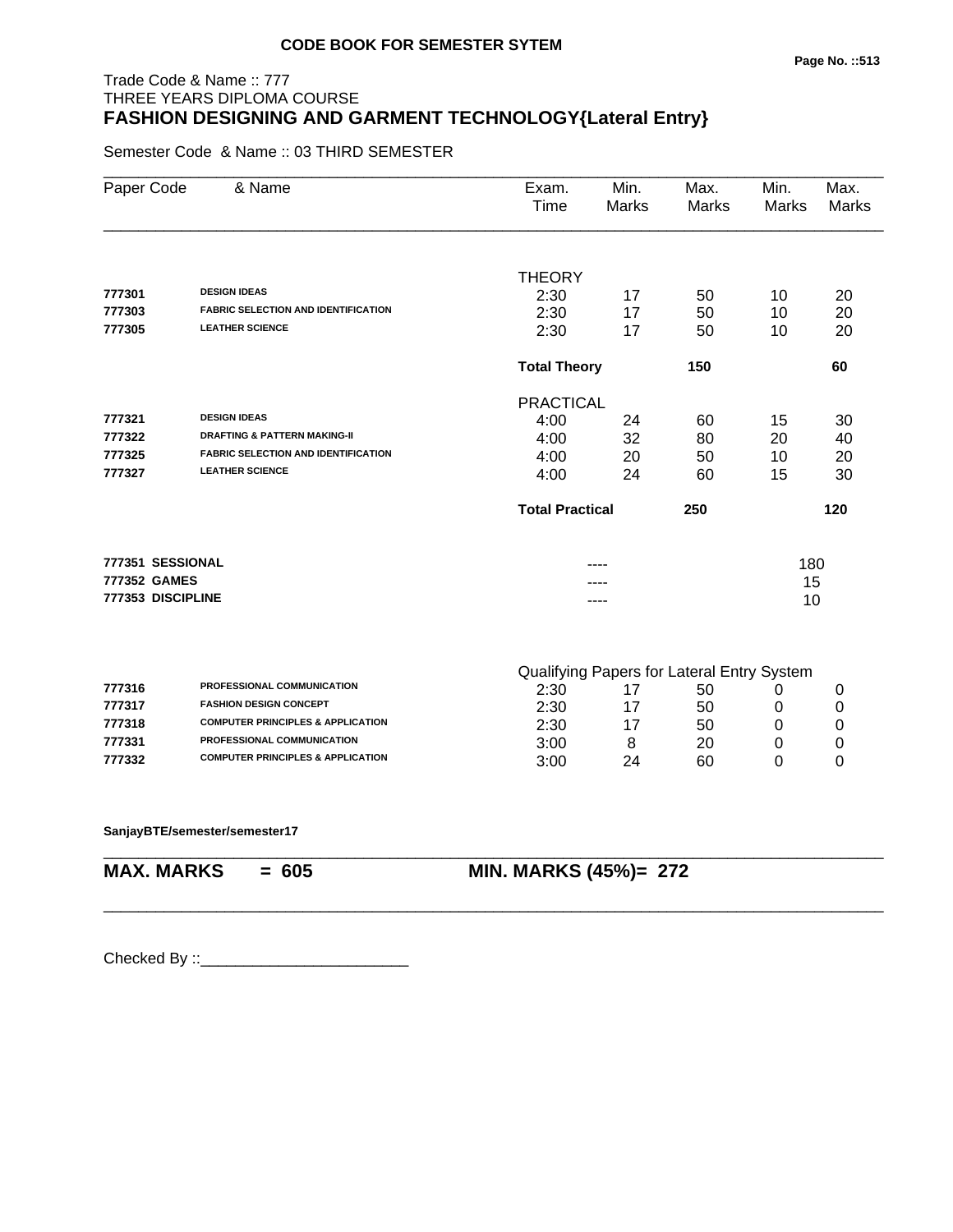# Trade Code & Name :: 777 THREE YEARS DIPLOMA COURSE **FASHION DESIGNING AND GARMENT TECHNOLOGY{Lateral Entry}**

Semester Code & Name :: 04 FORTH SEMESTER

| Paper Code                        | & Name                     | Exam.<br>Time          | Min.<br>Marks              | Max.<br>Marks | Min.<br>Marks | Max.<br><b>Marks</b> |
|-----------------------------------|----------------------------|------------------------|----------------------------|---------------|---------------|----------------------|
|                                   |                            | <b>THEORY</b>          |                            |               |               |                      |
| 777402                            | <b>KNITTING</b>            | 2:30                   | 17                         | 50            | 10            | 20                   |
| 777404                            | <b>CAD FOR COSTUME-I</b>   | 2:30                   | 17                         | 50            | 10            | 20                   |
|                                   |                            |                        | <b>Total Theory</b><br>100 |               |               | 40                   |
|                                   |                            | <b>PRACTICAL</b>       |                            |               |               |                      |
| 777423                            | <b>GARMENT FABRICATION</b> | 6:00                   | 40                         | 100           | 25            | 50                   |
| 777424                            | <b>KNITTING</b>            | 4:00                   | 24                         | 60            | 15            | 30                   |
| 777426                            | <b>CAD FOR COSTUME-I</b>   | 4:00                   | 24                         | 60            | 15            | 30                   |
|                                   |                            | <b>Total Practical</b> |                            | 220           |               | 110                  |
| 777451 SESSIONAL                  |                            |                        |                            |               | 150           |                      |
| 777452 GAMES<br>777453 DISCIPLINE |                            |                        |                            |               | 15            |                      |
|                                   |                            |                        |                            |               | 10            |                      |

\_\_\_\_\_\_\_\_\_\_\_\_\_\_\_\_\_\_\_\_\_\_\_\_\_\_\_\_\_\_\_\_\_\_\_\_\_\_\_\_\_\_\_\_\_\_\_\_\_\_\_\_\_\_\_\_\_\_\_\_\_\_\_\_\_\_\_\_\_\_\_\_\_\_\_\_\_\_\_\_\_\_\_\_\_\_\_\_\_\_

\_\_\_\_\_\_\_\_\_\_\_\_\_\_\_\_\_\_\_\_\_\_\_\_\_\_\_\_\_\_\_\_\_\_\_\_\_\_\_\_\_\_\_\_\_\_\_\_\_\_\_\_\_\_\_\_\_\_\_\_\_\_\_\_\_\_\_\_\_\_\_\_\_\_\_\_\_\_\_\_\_\_\_\_\_\_\_\_\_\_

**SanjayBTE/semester/semester17**

**MAX. MARKS = 495 MIN. MARKS (45%)= 223**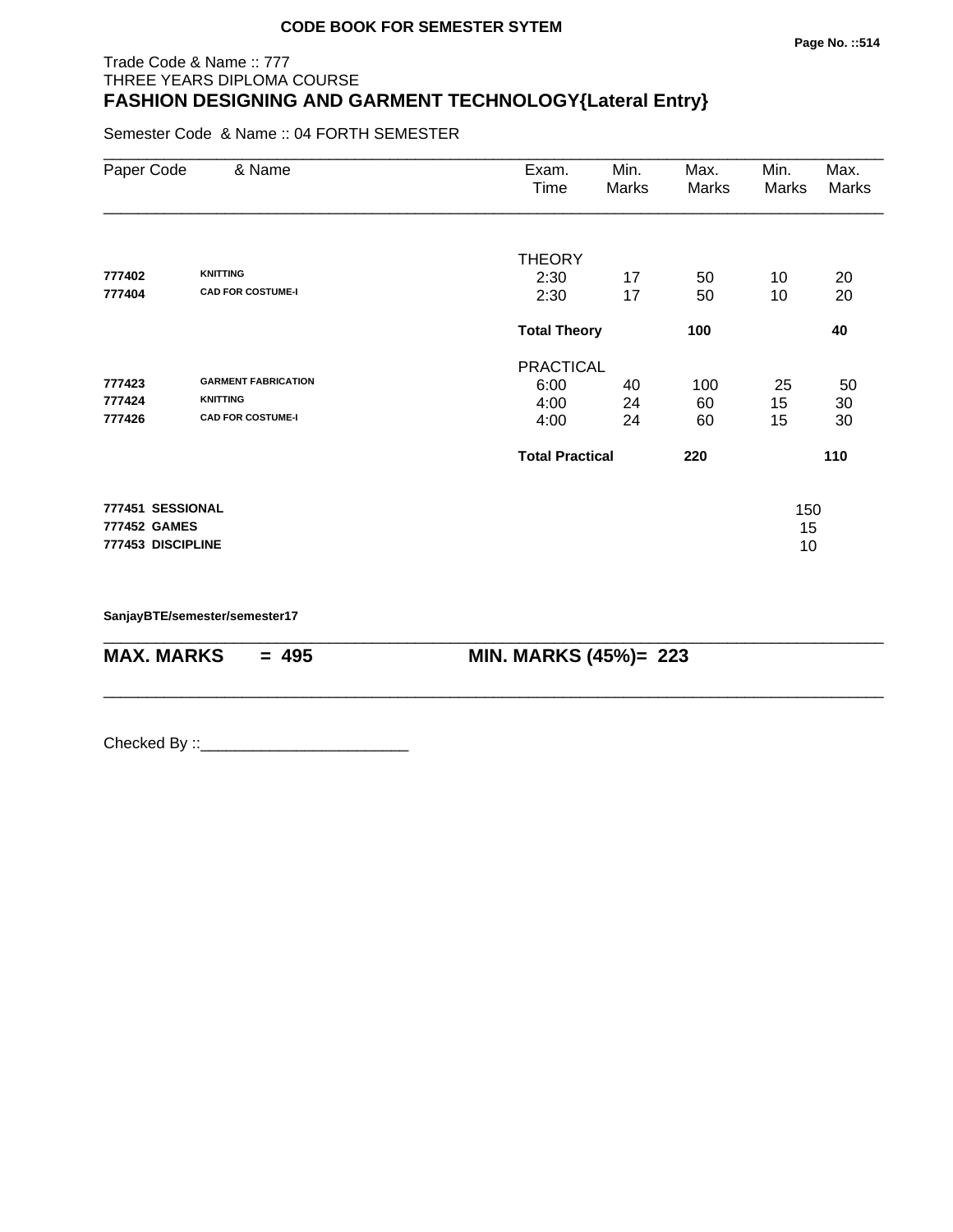#### **Page No. ::515**

# Trade Code & Name :: 777 THREE YEARS DIPLOMA COURSE **FASHION DESIGNING AND GARMENT TECHNOLOGY{Lateral Entry}**

Semester Code & Name :: 05 FIFTH SEMESTER

| Paper Code        | & Name                              | Exam.<br>Time              | Min.<br>Marks | Max.<br>Marks | Min.<br>Marks | Max.<br>Marks |
|-------------------|-------------------------------------|----------------------------|---------------|---------------|---------------|---------------|
|                   |                                     | <b>THEORY</b>              |               |               |               |               |
| 777504            | <b>CAD FOR COSTUME-II</b>           | 2:30                       | 17            | 50            | 10            | 20            |
| 777505            | <b>LEATHER GARMENT CONSTRUCTION</b> | 2:30                       | 17            | 50            | 10            | 20            |
| 777506            | <b>GRADING</b>                      | 2:30                       | 17            | 50            | 10            | 20            |
|                   |                                     | <b>Total Theory</b><br>150 |               |               |               | 60            |
|                   |                                     | <b>PRACTICAL</b>           |               |               |               |               |
| 777524            | <b>CAD FOR COSTUME-II</b>           | 4:00                       | 24            | 60            | 15            | 30            |
| 777525            | JEWELLERY AND FASHION ACCESSORIES   | 4:00                       | 24            | 60            | 15            | 30            |
| 777526            | <b>LEATHER GARMENT CONSTRUCTION</b> | 3:00                       | 24            | 60            | 15            | 30            |
|                   |                                     | <b>Total Practical</b>     |               | 180           |               | 90            |
| 777551 SESSIONAL  |                                     |                            |               |               | 150           |               |
| 777552 GAMES      |                                     |                            |               |               | 15            |               |
| 777553 DISCIPLINE |                                     |                            | ----          |               | 10            |               |

\_\_\_\_\_\_\_\_\_\_\_\_\_\_\_\_\_\_\_\_\_\_\_\_\_\_\_\_\_\_\_\_\_\_\_\_\_\_\_\_\_\_\_\_\_\_\_\_\_\_\_\_\_\_\_\_\_\_\_\_\_\_\_\_\_\_\_\_\_\_\_\_\_\_\_\_\_\_\_\_\_\_\_\_\_\_\_\_\_\_

\_\_\_\_\_\_\_\_\_\_\_\_\_\_\_\_\_\_\_\_\_\_\_\_\_\_\_\_\_\_\_\_\_\_\_\_\_\_\_\_\_\_\_\_\_\_\_\_\_\_\_\_\_\_\_\_\_\_\_\_\_\_\_\_\_\_\_\_\_\_\_\_\_\_\_\_\_\_\_\_\_\_\_\_\_\_\_\_\_\_

**SanjayBTE/semester/semester17**

**MAX. MARKS = 505 MIN. MARKS (45%)= 227**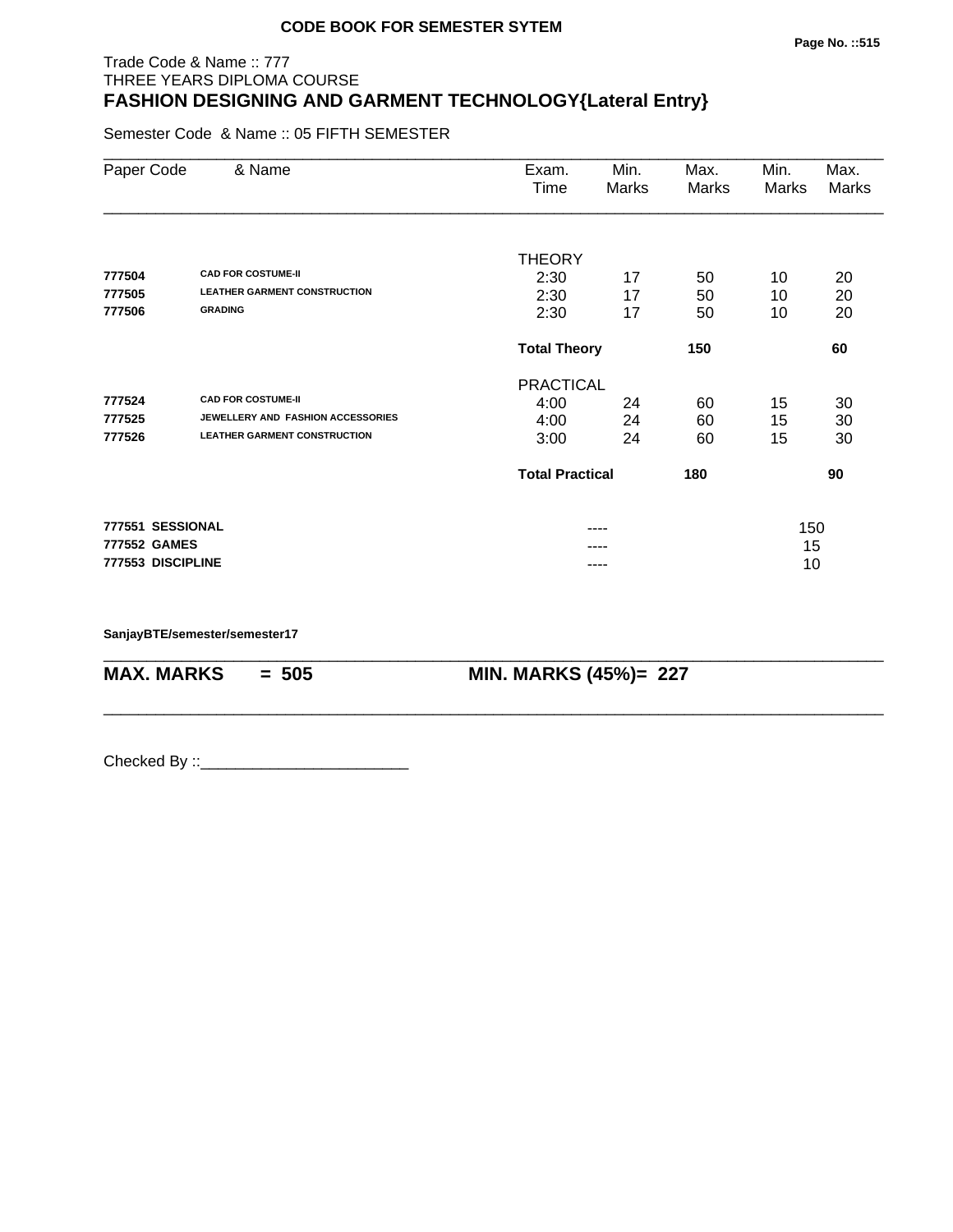# Trade Code & Name :: 777 THREE YEARS DIPLOMA COURSE **FASHION DESIGNING AND GARMENT TECHNOLOGY{Lateral Entry}**

Semester Code & Name :: 06 SIXTH SEMESTER

| Paper Code                                            | & Name                                                                     | Exam.<br>Time          | Min.<br>Marks         | Max.<br>Marks | Min.<br>Marks   | Max.<br>Marks |
|-------------------------------------------------------|----------------------------------------------------------------------------|------------------------|-----------------------|---------------|-----------------|---------------|
|                                                       |                                                                            | <b>THEORY</b>          |                       |               |                 |               |
| 777601                                                | APPAREL INDUSTRY AND PRODUCTION MANAGEMENT                                 | 2:30                   | 17                    | 50            | 10              | 20            |
| 777602                                                | <b>BUSINESS ORGANISATION &amp; ENTERPRENEURSHIP DEVELOPMENT</b>            | 2:30                   | 17                    | 50            | 10              | 20            |
| 777603                                                | <b>FASHION ILLUSTRATION &amp; MODEL DRAWING</b>                            | 2:30                   | 17                    | 50            | 10              | 20            |
|                                                       |                                                                            | <b>Total Theory</b>    |                       | 150           |                 | 60            |
|                                                       |                                                                            | <b>PRACTICAL</b>       |                       |               |                 |               |
| 777621                                                | APPAREL INDUSTRY AND PRODUCTION MANAGEMENT                                 | 4:00                   | 16                    | 40            | 10              | 20            |
| 777622                                                | <b>DRESS DESIGNING</b>                                                     | 4:00                   | 20                    | 50            | 12              | 25            |
| 777623                                                | <b>FASHION ILLUSTRATION &amp; MODEL DRAWING</b>                            | 4:00                   | 20                    | 50            | 12              | 25            |
| 777627                                                | <b>PROJECT</b>                                                             | <b>VIVA</b>            | 28                    | 70            | 15              | 30            |
| 777628                                                | FIELD EXPOSURE-II (4 WEEKS)                                                | ----                   | 16                    | 40            | 5               | 10            |
|                                                       |                                                                            | <b>Total Practical</b> |                       | 250           |                 | 110           |
| 777651 SESSIONAL<br>777652 GAMES<br>777653 DISCIPLINE |                                                                            |                        |                       |               | 170<br>15<br>10 |               |
|                                                       | 777661 CARRY OVER OF IST YEAR (30%)<br>777662 CARRY OVER OF 2ND YEAR (70%) |                        |                       |               | 330<br>770      |               |
|                                                       | 777672 [0020] ENVIRONMENTAL EDUCATION & DISASTER MANAGEMENT                |                        | 2:30                  | 17            | 50              |               |
|                                                       | SanjayBTE/semester/semester17                                              |                        |                       |               |                 |               |
| <b>MAX. MARKS</b>                                     | $= 1695$                                                                   |                        | MIN. MARKS (45%)= 763 |               |                 |               |
|                                                       |                                                                            |                        |                       |               |                 |               |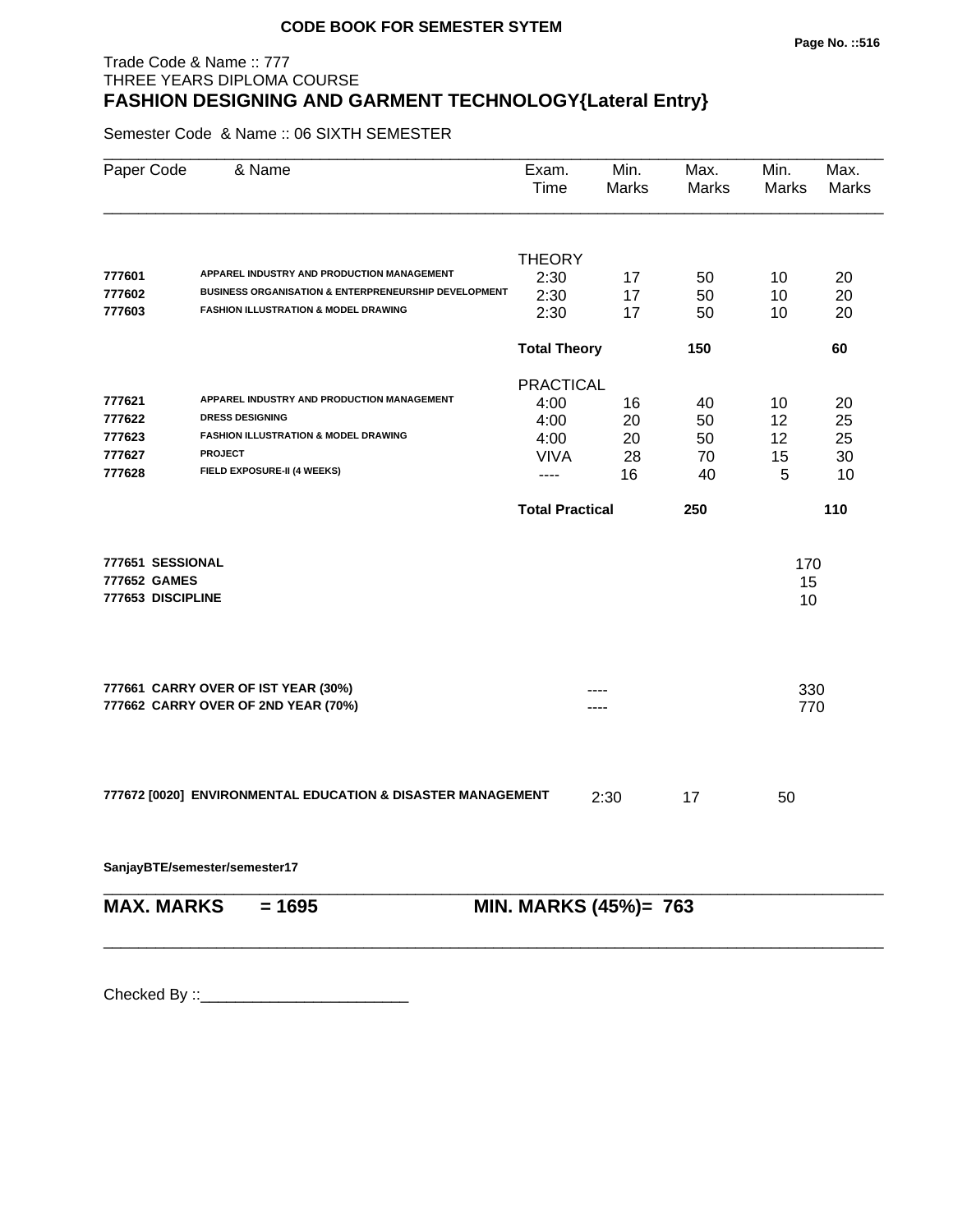# Trade Code & Name :: 778 THREE YEARS DIPLOMA COURSE **ELECTRICAL ENGINEERING {Lateral Entry}**

Semester Code & Name :: 03 THIRD SEMESTER

| Paper Code        | & Name                                           | Exam.<br>Time                              | Min.<br><b>Marks</b> | Max.<br><b>Marks</b> | Min.<br>Marks | Max.<br>Marks |
|-------------------|--------------------------------------------------|--------------------------------------------|----------------------|----------------------|---------------|---------------|
|                   |                                                  |                                            |                      |                      |               |               |
|                   |                                                  | <b>THEORY</b>                              |                      |                      |               |               |
| 778301            | <b>APPLIED MATHEMATICS-II</b>                    | 2:30                                       | 17                   | 50                   | 10            | 20            |
| 778303            | <b>ELECTRICAL MACHINES-I</b>                     | 2:30                                       | 17                   | 50                   | 10            | 20            |
| 778304            | <b>ELECTRICAL INSTRUMENTS &amp; MEASUREMENTS</b> | 2:30                                       | 17                   | 50                   | 10            | 20            |
| 778307            | ELEMENTARY MECHANICAL & CIVIL ENGG.              | 2:30                                       | 17                   | 50                   | 10            | 20            |
|                   |                                                  | <b>Total Theory</b>                        |                      | 200                  |               | 80            |
|                   |                                                  | <b>PRACTICAL</b>                           |                      |                      |               |               |
| 778322            | <b>ELECTRICAL MACHINES-I</b>                     | 3:00                                       | 16                   | 40                   | 10            | 20            |
| 778323            | ELECTRICAL INSTRUMENTS & MEASUREMENTS            | 3:00                                       | 16                   | 40                   | 10            | 20            |
| 778324            | ELEMENTARY MECHANICAL & CIVIL ENGG.              | 3:00                                       | 16                   | 40                   | 10            | 20            |
| 778326            | <b>INTRODUCTION TO COMPUTER</b>                  | 3:00                                       | 24                   | 60                   | 15            | 30            |
|                   |                                                  | <b>Total Practical</b>                     |                      | 180                  |               | 90            |
| 778351 SESSIONAL  |                                                  |                                            |                      |                      | 170           |               |
| 778352 GAMES      |                                                  |                                            |                      |                      | 15            |               |
| 778353 DISCIPLINE |                                                  |                                            |                      |                      | 10            |               |
|                   |                                                  | Qualifying Paners for Lateral Entry System |                      |                      |               |               |

|        |                                   |      |    | Qualifying Papers for Lateral Entry System |  |
|--------|-----------------------------------|------|----|--------------------------------------------|--|
| 778316 | <b>PROFESSIONAL COMMUNICATION</b> | 2:30 |    | 50                                         |  |
| 778317 | <b>APPLIED MATHEMATICS-I(A)</b>   | 2:30 | 17 | 50                                         |  |
| 778318 | <b>APPLIED PHYSICS-I</b>          | 2:30 |    | 50                                         |  |
| 778320 | <b>APPLIED MATHEMATICS-I(B)</b>   |      |    | 50                                         |  |
| 778333 | <b>PROFESSIONAL COMMUNICATION</b> | 3:00 |    | 20                                         |  |

\_\_\_\_\_\_\_\_\_\_\_\_\_\_\_\_\_\_\_\_\_\_\_\_\_\_\_\_\_\_\_\_\_\_\_\_\_\_\_\_\_\_\_\_\_\_\_\_\_\_\_\_\_\_\_\_\_\_\_\_\_\_\_\_\_\_\_\_\_\_\_\_\_\_\_\_\_\_\_\_\_\_\_\_\_\_\_\_\_\_

#### **SanjayBTE/semester/semester17**

\_\_\_\_\_\_\_\_\_\_\_\_\_\_\_\_\_\_\_\_\_\_\_\_\_\_\_\_\_\_\_\_\_\_\_\_\_\_\_\_\_\_\_\_\_\_\_\_\_\_\_\_\_\_\_\_\_\_\_\_\_\_\_\_\_\_\_\_\_\_\_\_\_\_\_\_\_\_\_\_\_\_\_\_\_\_\_\_\_\_

**MAX. MARKS = 575 MIN. MARKS (45%)= 259**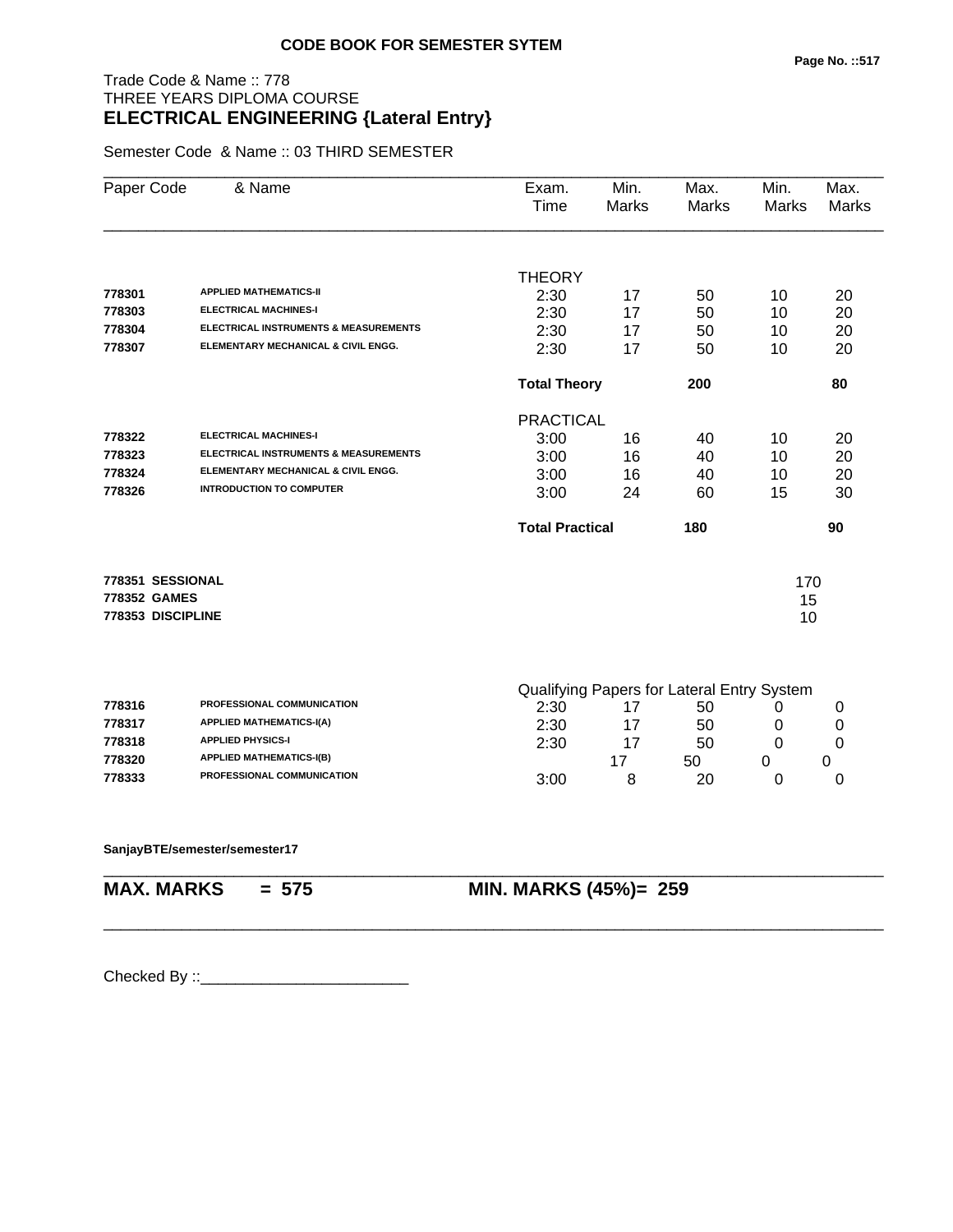# Trade Code & Name :: 778 THREE YEARS DIPLOMA COURSE **ELECTRICAL ENGINEERING {Lateral Entry}**

Semester Code & Name :: 04 FORTH SEMESTER

| Paper Code        | & Name                                                     | Exam.<br>Time          | Min.<br>Marks                                                                                                       | Max.<br>Marks | Min.<br>Marks | Max.<br>Marks |
|-------------------|------------------------------------------------------------|------------------------|---------------------------------------------------------------------------------------------------------------------|---------------|---------------|---------------|
|                   |                                                            | <b>THEORY</b>          |                                                                                                                     |               |               |               |
| 778402            | ELECTRICAL DESIGN DRAWING & ESTIMATING-I                   | 3:00                   | 17                                                                                                                  | 50            | 10            | 20            |
| 778405            | <b>POWER PLANT ENGINEERING</b>                             | 2:30                   | 17                                                                                                                  | 50            | 10            | 20            |
| 778406            | <b>TRANSMISSION &amp; DISTRIBUTION OF ELECTRICAL POWER</b> | 2:30                   | 17                                                                                                                  | 50            | 10            | 20            |
| 778408            | <b>ELECTRONICS-II</b>                                      | 2:30                   | 17                                                                                                                  | 50            | 10            | 20            |
|                   |                                                            | <b>Total Theory</b>    |                                                                                                                     | 200           |               | 80            |
|                   |                                                            | <b>PRACTICAL</b>       |                                                                                                                     |               |               |               |
| 778421            | <b>ELECTRICAL DESIGN DRAWING &amp; ESTIMATING-I</b>        | 4:00                   | 16                                                                                                                  | 40            | 10            | 20            |
| 778425            | <b>ELECTRONICS-II</b>                                      | 3:00                   | 16                                                                                                                  | 40            | 10            | 20            |
|                   |                                                            | <b>Total Practical</b> |                                                                                                                     | 80            |               | 40            |
| 778451 SESSIONAL  |                                                            |                        |                                                                                                                     |               | 120           |               |
| 778452 GAMES      |                                                            |                        |                                                                                                                     |               | 15            |               |
| 778453 DISCIPLINE |                                                            |                        |                                                                                                                     |               | 10            |               |
|                   |                                                            |                        |                                                                                                                     |               |               |               |
|                   |                                                            |                        | $\bigcap$ in the $\bigcap$ is $\bigcap$ in the set of $\bigcap$ in $\bigcap$ is $\bigcap$ in $\bigcap$ in $\bigcap$ |               |               |               |

|        |                           | Qualitying Papers for Lateral Entry System |    |    |  |  |
|--------|---------------------------|--------------------------------------------|----|----|--|--|
| 778419 | <b>APPLIED CHEMISTRY</b>  | 2:30                                       |    | 50 |  |  |
| 778421 | <b>APPLIED PHYSICS-II</b> |                                            |    | 50 |  |  |
| 778431 | <b>APPLIED PHYSICS-II</b> | 3:00                                       | 16 | 40 |  |  |
| 778432 | <b>APPLIED CHEMISTRY</b>  | 3:00                                       | 16 | 40 |  |  |

\_\_\_\_\_\_\_\_\_\_\_\_\_\_\_\_\_\_\_\_\_\_\_\_\_\_\_\_\_\_\_\_\_\_\_\_\_\_\_\_\_\_\_\_\_\_\_\_\_\_\_\_\_\_\_\_\_\_\_\_\_\_\_\_\_\_\_\_\_\_\_\_\_\_\_\_\_\_\_\_\_\_\_\_\_\_\_\_\_\_

\_\_\_\_\_\_\_\_\_\_\_\_\_\_\_\_\_\_\_\_\_\_\_\_\_\_\_\_\_\_\_\_\_\_\_\_\_\_\_\_\_\_\_\_\_\_\_\_\_\_\_\_\_\_\_\_\_\_\_\_\_\_\_\_\_\_\_\_\_\_\_\_\_\_\_\_\_\_\_\_\_\_\_\_\_\_\_\_\_\_

**SanjayBTE/semester/semester17**

**MAX. MARKS = 425 MIN. MARKS (45%)= 191**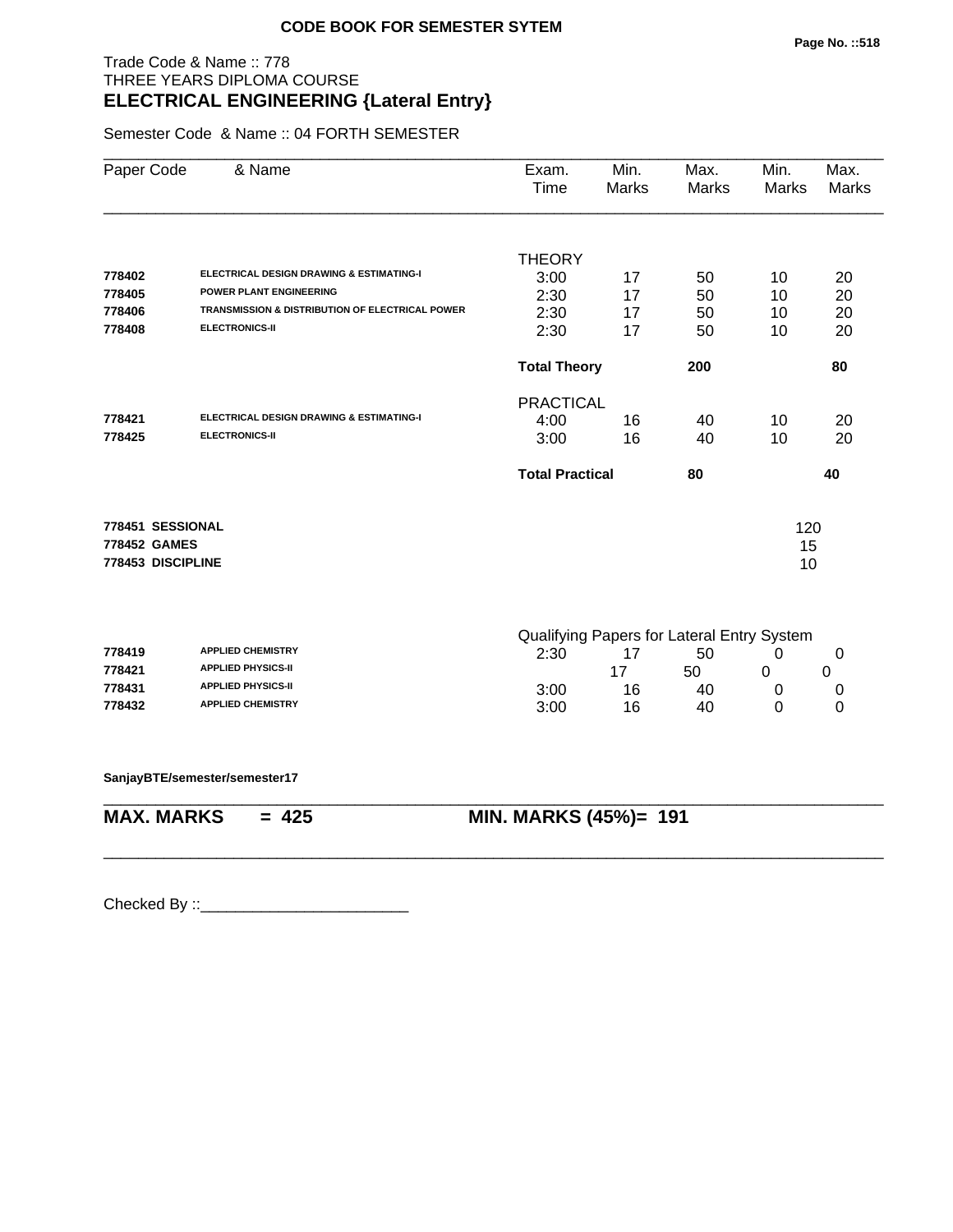# Trade Code & Name :: 778 THREE YEARS DIPLOMA COURSE **ELECTRICAL ENGINEERING {Lateral Entry}**

Semester Code & Name :: 05 FIFTH SEMESTER

| Paper Code        | & Name                                                          | Exam.<br>Time                     | Min.<br><b>Marks</b> | Max.<br><b>Marks</b> | Min.<br>Marks | Max.<br><b>Marks</b> |  |  |
|-------------------|-----------------------------------------------------------------|-----------------------------------|----------------------|----------------------|---------------|----------------------|--|--|
|                   |                                                                 |                                   |                      |                      |               |                      |  |  |
|                   |                                                                 | <b>THEORY</b>                     |                      |                      |               |                      |  |  |
| 778501            | <b>INDUSTRIAL ELECTRONICS &amp; CONTROL</b>                     | 2:30                              | 17                   | 50                   | 10            | 20                   |  |  |
| 778504            | <b>INDUSTRIAL MANAGEMENT &amp; ENTREPRENEURSHIP DEVELOPMENT</b> | 2:30                              | 17                   | 50                   | 10            | 20                   |  |  |
| 778505            | SWITCH GEAR AND PROTECTION                                      | 2:30                              | 17                   | 50                   | 10            | 20                   |  |  |
| 778507            | <b>ELECTRICAL MACHINES-II</b>                                   | 2:30                              | 17                   | 50                   | 10            | 20                   |  |  |
|                   |                                                                 | ELECTIVE ANY ONE OF THE FOLLOWING |                      |                      |               |                      |  |  |
| 778508            | <b>CONTROL OF ELECTRICAL MACHINES</b>                           | 2:30                              | 17                   | 50                   | 10            | 20                   |  |  |
| 778509            | PROCESSES CONTROL AND INSTRUMENTATION                           | 2:30                              | 17                   | 50                   | 10            | 20                   |  |  |
| 778510            | <b>ELECTRIC TRACTION</b>                                        | 2:30                              | 17                   | 50                   | 10            | 20                   |  |  |
| 778511            | <b>RENEWABLE SOURCES OF ENERGY</b>                              | 2:30                              | 17                   | 50                   | 10            | 20                   |  |  |
| 778512            | <b>HIGH VOLTAGE ENGINEERING</b>                                 | 2:30                              | 17                   | 50                   | 10            | 20                   |  |  |
| 778513            | <b>ENERGY MANAGEMENT</b>                                        | 2:30                              | 17                   | 50                   | 10            | 20                   |  |  |
|                   |                                                                 | <b>Total Theory</b>               |                      | 250                  |               | 100                  |  |  |
|                   |                                                                 | <b>PRACTICAL</b>                  |                      |                      |               |                      |  |  |
| 778521            | <b>INDUSTRIAL ELECTRONICS &amp; CONTROL</b>                     | 3:00                              | 28                   | 70                   | 17            | 35                   |  |  |
| 778523            | <b>ELECTRICAL MACHINES-II</b>                                   | 3:00                              | 28                   | 70                   | 17            | 35                   |  |  |
| 778525            | PROJECT-II FIELD EXPOSURE                                       | ----                              | 16                   | 40                   | 7             | 15                   |  |  |
|                   |                                                                 | <b>Total Practical</b>            |                      | 180                  |               | 85                   |  |  |
| 778551 SESSIONAL  |                                                                 |                                   |                      |                      | 185           |                      |  |  |
| 778552 GAMES      |                                                                 |                                   |                      |                      | 15            |                      |  |  |
| 778553 DISCIPLINE |                                                                 | ----                              |                      |                      | 10            |                      |  |  |

\_\_\_\_\_\_\_\_\_\_\_\_\_\_\_\_\_\_\_\_\_\_\_\_\_\_\_\_\_\_\_\_\_\_\_\_\_\_\_\_\_\_\_\_\_\_\_\_\_\_\_\_\_\_\_\_\_\_\_\_\_\_\_\_\_\_\_\_\_\_\_\_\_\_\_\_\_\_\_\_\_\_\_\_\_\_\_\_\_\_

\_\_\_\_\_\_\_\_\_\_\_\_\_\_\_\_\_\_\_\_\_\_\_\_\_\_\_\_\_\_\_\_\_\_\_\_\_\_\_\_\_\_\_\_\_\_\_\_\_\_\_\_\_\_\_\_\_\_\_\_\_\_\_\_\_\_\_\_\_\_\_\_\_\_\_\_\_\_\_\_\_\_\_\_\_\_\_\_\_\_

**SanjayBTE/semester/semester17**

**MAX. MARKS = 640 MIN. MARKS (45%)= 288**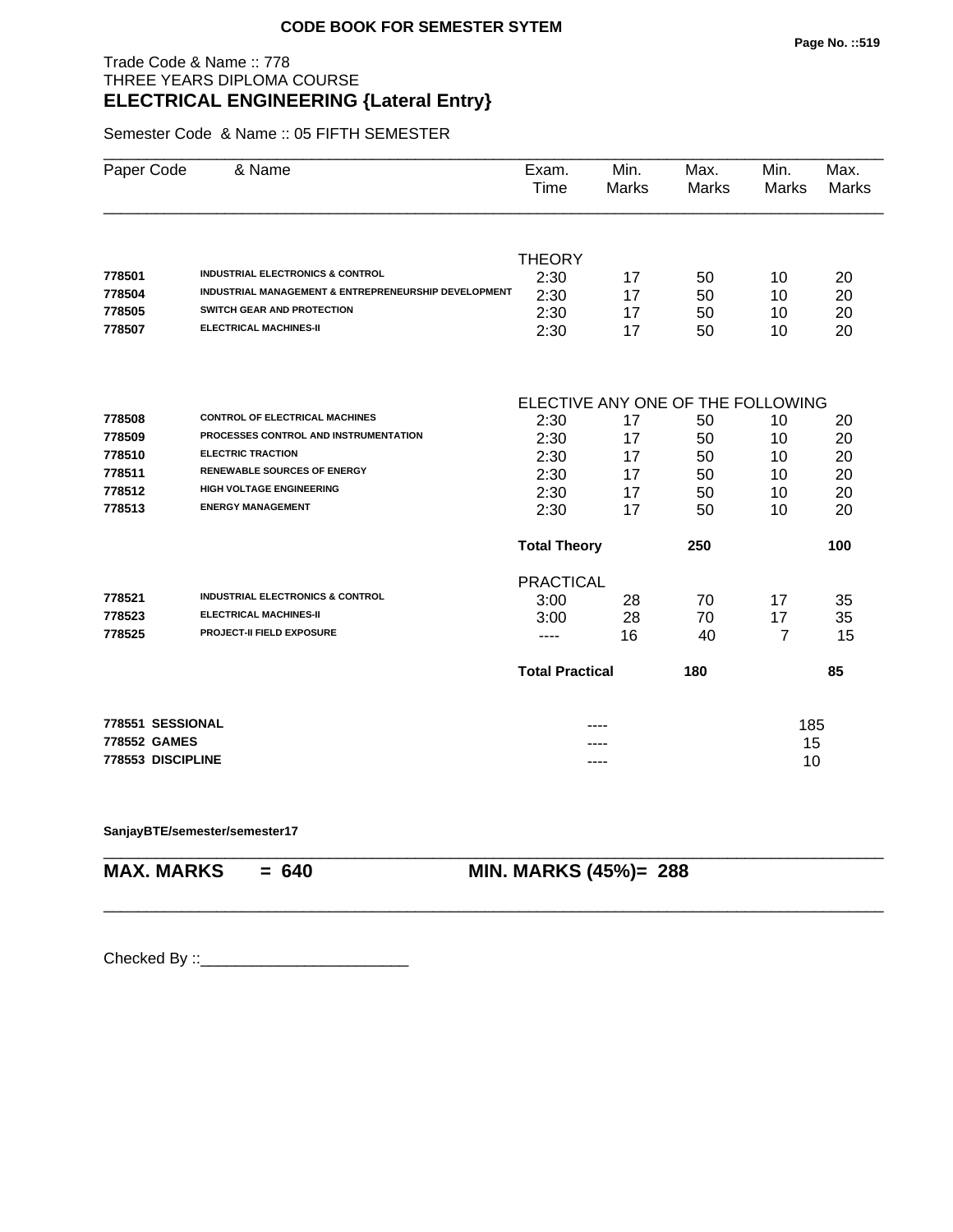# Trade Code & Name :: 778 THREE YEARS DIPLOMA COURSE **ELECTRICAL ENGINEERING {Lateral Entry}**

Semester Code & Name :: 06 SIXTH SEMESTER

| <b>THEORY</b><br>ELECT.DESIGN, DRAWING & ESTIMATING-II<br>778602<br>3:00<br>20<br>100<br>33<br>INSTALLATION MAINTENANCE & REPAIR OF ELECTRICAL MACHINES<br>778603<br>2:30<br>17<br>50<br>10<br>UTILIZATION OF ELECTRICAL ENERGY<br>778606<br>2:30<br>17<br>10<br>50<br><b>Total Theory</b><br>200<br><b>PRACTICAL</b><br>INSTALLATION MAINTENANCE & REPAIR OF ELECTRICAL MACHINES<br>778622<br>3:00<br>28<br>70<br>17<br>778624<br><b>PROJECT-I PROBLEM</b><br>25<br>40<br>100<br>----<br><b>Total Practical</b><br>170<br>778651 SESSIONAL<br>165<br>778652 GAMES<br>15<br>778653 DISCIPLINE<br>10<br>778661 CARRY OVER IST YEAR (30%)<br>300<br>778662 CARRY OVER 2ND YEAR (70%)<br>700<br>778672 [0020] ENVIRONMENTAL EDUCATION & DISASTER MANAGEMENT<br>2:30<br>17<br>50 | Paper Code | & Name | Exam.<br>Time | Min.<br><b>Marks</b> | Max.<br>Marks | Min.<br><b>Marks</b> | Max.<br><b>Marks</b> |
|------------------------------------------------------------------------------------------------------------------------------------------------------------------------------------------------------------------------------------------------------------------------------------------------------------------------------------------------------------------------------------------------------------------------------------------------------------------------------------------------------------------------------------------------------------------------------------------------------------------------------------------------------------------------------------------------------------------------------------------------------------------------------|------------|--------|---------------|----------------------|---------------|----------------------|----------------------|
|                                                                                                                                                                                                                                                                                                                                                                                                                                                                                                                                                                                                                                                                                                                                                                              |            |        |               |                      |               |                      | 40                   |
|                                                                                                                                                                                                                                                                                                                                                                                                                                                                                                                                                                                                                                                                                                                                                                              |            |        |               |                      |               |                      | 20                   |
|                                                                                                                                                                                                                                                                                                                                                                                                                                                                                                                                                                                                                                                                                                                                                                              |            |        |               |                      |               |                      | 20                   |
|                                                                                                                                                                                                                                                                                                                                                                                                                                                                                                                                                                                                                                                                                                                                                                              |            |        |               |                      |               |                      | 80                   |
|                                                                                                                                                                                                                                                                                                                                                                                                                                                                                                                                                                                                                                                                                                                                                                              |            |        |               |                      |               |                      | 35<br>50             |
|                                                                                                                                                                                                                                                                                                                                                                                                                                                                                                                                                                                                                                                                                                                                                                              |            |        |               |                      |               |                      | 85                   |
|                                                                                                                                                                                                                                                                                                                                                                                                                                                                                                                                                                                                                                                                                                                                                                              |            |        |               |                      |               |                      |                      |
|                                                                                                                                                                                                                                                                                                                                                                                                                                                                                                                                                                                                                                                                                                                                                                              |            |        |               |                      |               |                      |                      |
|                                                                                                                                                                                                                                                                                                                                                                                                                                                                                                                                                                                                                                                                                                                                                                              |            |        |               |                      |               |                      |                      |
| SanjayBTE/semester/semester17                                                                                                                                                                                                                                                                                                                                                                                                                                                                                                                                                                                                                                                                                                                                                |            |        |               |                      |               |                      |                      |
| <b>MAX. MARKS</b><br>MIN. MARKS (45%)= 702<br>$= 1560$                                                                                                                                                                                                                                                                                                                                                                                                                                                                                                                                                                                                                                                                                                                       |            |        |               |                      |               |                      |                      |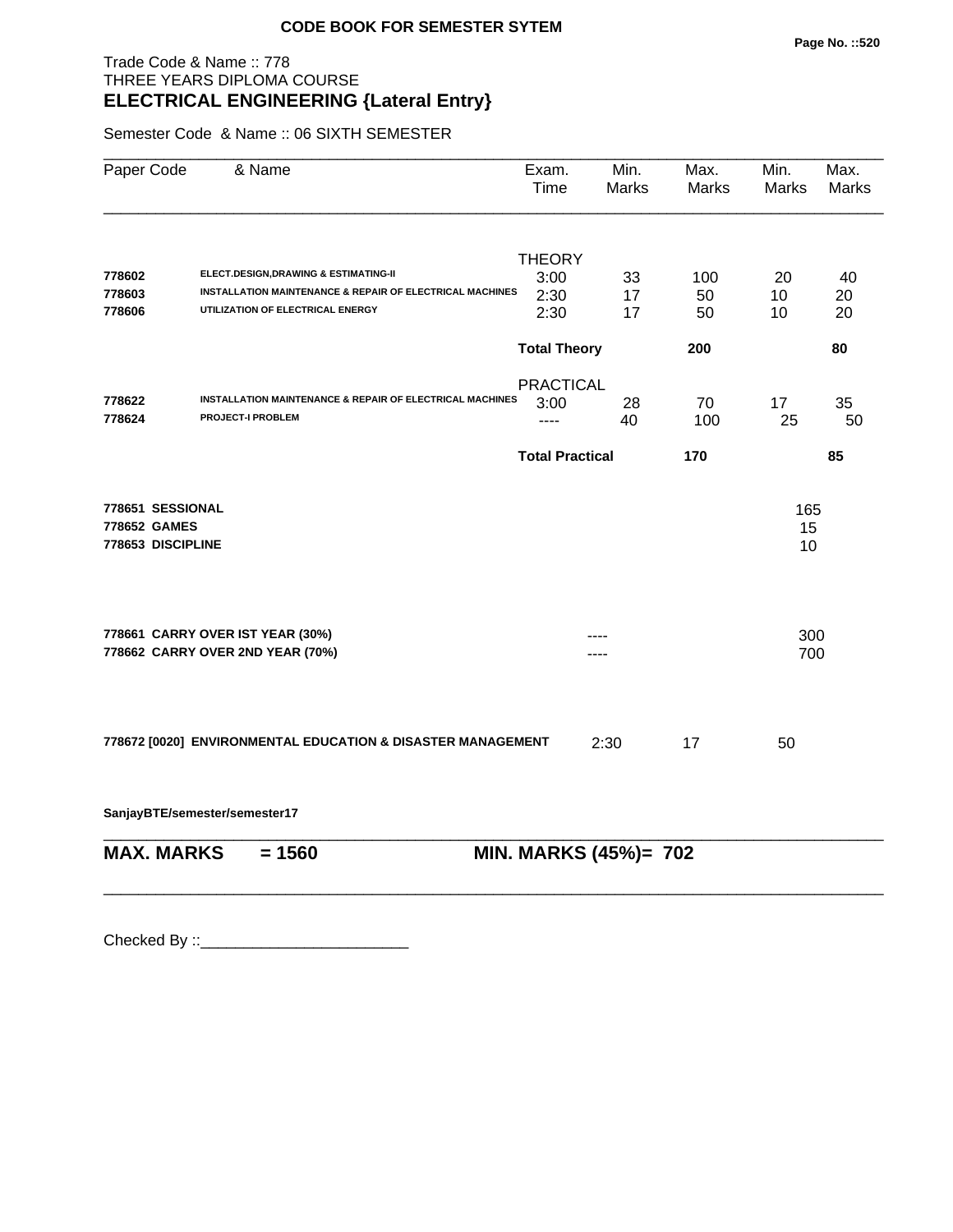# Trade Code & Name :: 779 THREE YEARS DIPLOMA COURSE **ELECTRICAL ENGINEERING (INDUSTRIAL CONTROL){Lateral Entry}**

Semester Code & Name :: 03 THIRD SEMESTER

| Paper Code        | & Name                                           | Exam.<br>Time          | Min.<br><b>Marks</b> | Max.<br><b>Marks</b>                       | Min.<br>Marks | Max.<br><b>Marks</b> |
|-------------------|--------------------------------------------------|------------------------|----------------------|--------------------------------------------|---------------|----------------------|
|                   |                                                  |                        |                      |                                            |               |                      |
|                   | <b>APPLIED MATHEMATICS-II</b>                    | <b>THEORY</b>          |                      |                                            |               |                      |
| 779301            | <b>ELECTRICAL MACHINES</b>                       | 2:30                   | 17                   | 50                                         | 10            | 20                   |
| 779303            | <b>ELECTRICAL INSTRUMENTS &amp; MEASUREMENTS</b> | 2:30                   | 17                   | 50                                         | 10            | 20                   |
| 779304            |                                                  | 2:30                   | 17                   | 50                                         | 10            | 20                   |
|                   |                                                  | <b>Total Theory</b>    |                      | 150                                        |               | 60                   |
|                   |                                                  | <b>PRACTICAL</b>       |                      |                                            |               |                      |
| 779322            | <b>ELECTRICAL MACHINES</b>                       | 3:00                   | 16                   | 40                                         | 10            | 20                   |
| 779323            | ELECTRICAL INSTRUMENTS & MEASUREMENTS            | 3:00                   | 16                   | 40                                         | 10            | 20                   |
| 779327            | <b>INTRODUCTION TO COMPUTER</b>                  | 3:00                   | 24                   | 60                                         | 15            | 30                   |
|                   |                                                  | <b>Total Practical</b> |                      | 140                                        |               | 70                   |
| 779351 SESSIONAL  |                                                  |                        |                      |                                            | 130           |                      |
| 779352 GAMES      |                                                  |                        |                      |                                            | 15            |                      |
| 779353 DISCIPLINE |                                                  |                        |                      |                                            | 10            |                      |
|                   |                                                  |                        |                      |                                            |               |                      |
|                   |                                                  |                        |                      | Qualifying Papers for Lateral Entry System |               |                      |
| 779316            | PROFESSIONAL COMMUNICATION                       | 2:30                   | 17                   | 50                                         | 0             | 0                    |
| 779317            | <b>APPLIED MATHEMATICS-I(A)</b>                  | 2:30                   | 17                   | 50                                         | 0             | 0                    |
| 779318            | <b>APPLIED PHYSICS-I</b>                         | 2:30                   | 17                   | 50                                         | 0             | 0                    |
| 779320            | <b>APPLIED MATHEMATICS-I(B)</b>                  |                        | 17                   | 50                                         | 0             | 0                    |
| 779333            | PROFESSIONAL COMMUNICATION                       | 3:00                   | 8                    | 20                                         | 0             | 0                    |
|                   |                                                  |                        |                      |                                            |               |                      |

\_\_\_\_\_\_\_\_\_\_\_\_\_\_\_\_\_\_\_\_\_\_\_\_\_\_\_\_\_\_\_\_\_\_\_\_\_\_\_\_\_\_\_\_\_\_\_\_\_\_\_\_\_\_\_\_\_\_\_\_\_\_\_\_\_\_\_\_\_\_\_\_\_\_\_\_\_\_\_\_\_\_\_\_\_\_\_\_\_\_

\_\_\_\_\_\_\_\_\_\_\_\_\_\_\_\_\_\_\_\_\_\_\_\_\_\_\_\_\_\_\_\_\_\_\_\_\_\_\_\_\_\_\_\_\_\_\_\_\_\_\_\_\_\_\_\_\_\_\_\_\_\_\_\_\_\_\_\_\_\_\_\_\_\_\_\_\_\_\_\_\_\_\_\_\_\_\_\_\_\_

**SanjayBTE/semester/semester17**

**MAX. MARKS = 445 MIN. MARKS (45%)= 200**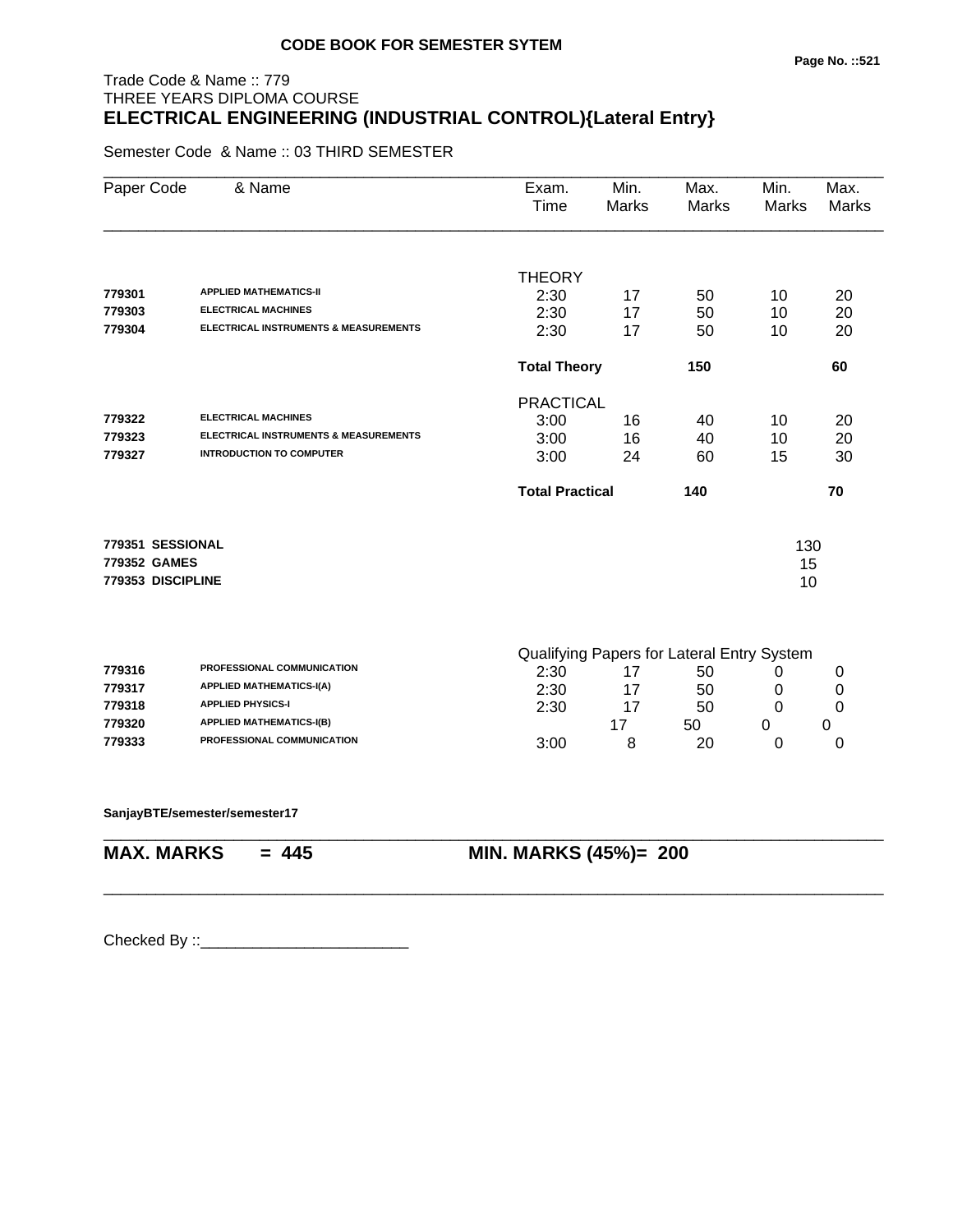# Trade Code & Name :: 779 THREE YEARS DIPLOMA COURSE **ELECTRICAL ENGINEERING (INDUSTRIAL CONTROL){Lateral Entry}**

Semester Code & Name :: 04 FORTH SEMESTER

| Paper Code        | & Name                                          | Exam.<br>Time          | Min.<br><b>Marks</b> | Max.<br>Marks                              | Min.<br>Marks  | Max.<br><b>Marks</b> |
|-------------------|-------------------------------------------------|------------------------|----------------------|--------------------------------------------|----------------|----------------------|
|                   |                                                 | <b>THEORY</b>          |                      |                                            |                |                      |
| 379407            | POWER PLANT ENGG.                               | 2:30                   | 17                   | 50                                         | 10             | 20                   |
| 779402            | ELECTRICAL DESIGN DRAWING & ESTIMATING-I        | 3:00                   | 17                   | 50                                         | 10             | 20                   |
| 779405            | TRANSMISSION & DISTRIBUTION OF ELECTRICAL POWER | 2:30                   | 17                   | 50                                         | 10             | 20                   |
| 779406            | <b>POWER ELECTRONICS</b>                        | 2:30                   | 17                   | 50                                         | 10             | 20                   |
| 779408            | <b>ELECTRONICS-II</b>                           | 2:30                   | 17                   | 50                                         | 10             | 20                   |
|                   |                                                 | <b>Total Theory</b>    |                      | 250                                        |                | 100                  |
|                   |                                                 | <b>PRACTICAL</b>       |                      |                                            |                |                      |
| 779421            | ELECT. DESIGN, DRAWING & ESTIMATING-I           | 4:00                   | 16                   | 40                                         | 10             | 20                   |
| 779424            | <b>POWER ELECTRONICS</b>                        | 3:00                   | 14                   | 35                                         | $\overline{7}$ | 15                   |
| 779426            | <b>ELECTRONICS-II</b>                           | 3:00                   | 16                   | 40                                         | 10             | 20                   |
|                   |                                                 | <b>Total Practical</b> |                      | 115                                        |                | 55                   |
| 779451 SESSIONAL  |                                                 |                        |                      |                                            | 155            |                      |
| 779452 GAMES      |                                                 |                        |                      |                                            | 15             |                      |
| 779453 DISCIPLINE |                                                 |                        |                      |                                            | 10             |                      |
|                   |                                                 |                        |                      |                                            |                |                      |
|                   |                                                 |                        |                      | Qualifying Papers for Lateral Entry System |                |                      |
| 779419            | <b>APPLIED CHEMISTRY</b>                        | 2:30                   | 17                   | 50                                         | 0              | 0                    |
| 779421            | <b>APPLIED PHYSICS-II</b>                       |                        | 17                   | 50                                         | 0              | 0                    |
| 779431            | <b>APPLIED PHYSICS-II</b>                       | 3:00                   | 16                   | 40                                         | 0              | 0                    |
| 779432            | <b>APPLIED CHEMISTRY</b>                        | 3:00                   | 16                   | 40                                         | 0              | 0                    |
|                   |                                                 |                        |                      |                                            |                |                      |
|                   | SanjayBTE/semester/semester17                   |                        |                      |                                            |                |                      |

\_\_\_\_\_\_\_\_\_\_\_\_\_\_\_\_\_\_\_\_\_\_\_\_\_\_\_\_\_\_\_\_\_\_\_\_\_\_\_\_\_\_\_\_\_\_\_\_\_\_\_\_\_\_\_\_\_\_\_\_\_\_\_\_\_\_\_\_\_\_\_\_\_\_\_\_\_\_\_\_\_\_\_\_\_\_\_\_\_\_

\_\_\_\_\_\_\_\_\_\_\_\_\_\_\_\_\_\_\_\_\_\_\_\_\_\_\_\_\_\_\_\_\_\_\_\_\_\_\_\_\_\_\_\_\_\_\_\_\_\_\_\_\_\_\_\_\_\_\_\_\_\_\_\_\_\_\_\_\_\_\_\_\_\_\_\_\_\_\_\_\_\_\_\_\_\_\_\_\_\_

**MAX. MARKS = 545 MIN. MARKS (45%)= 245**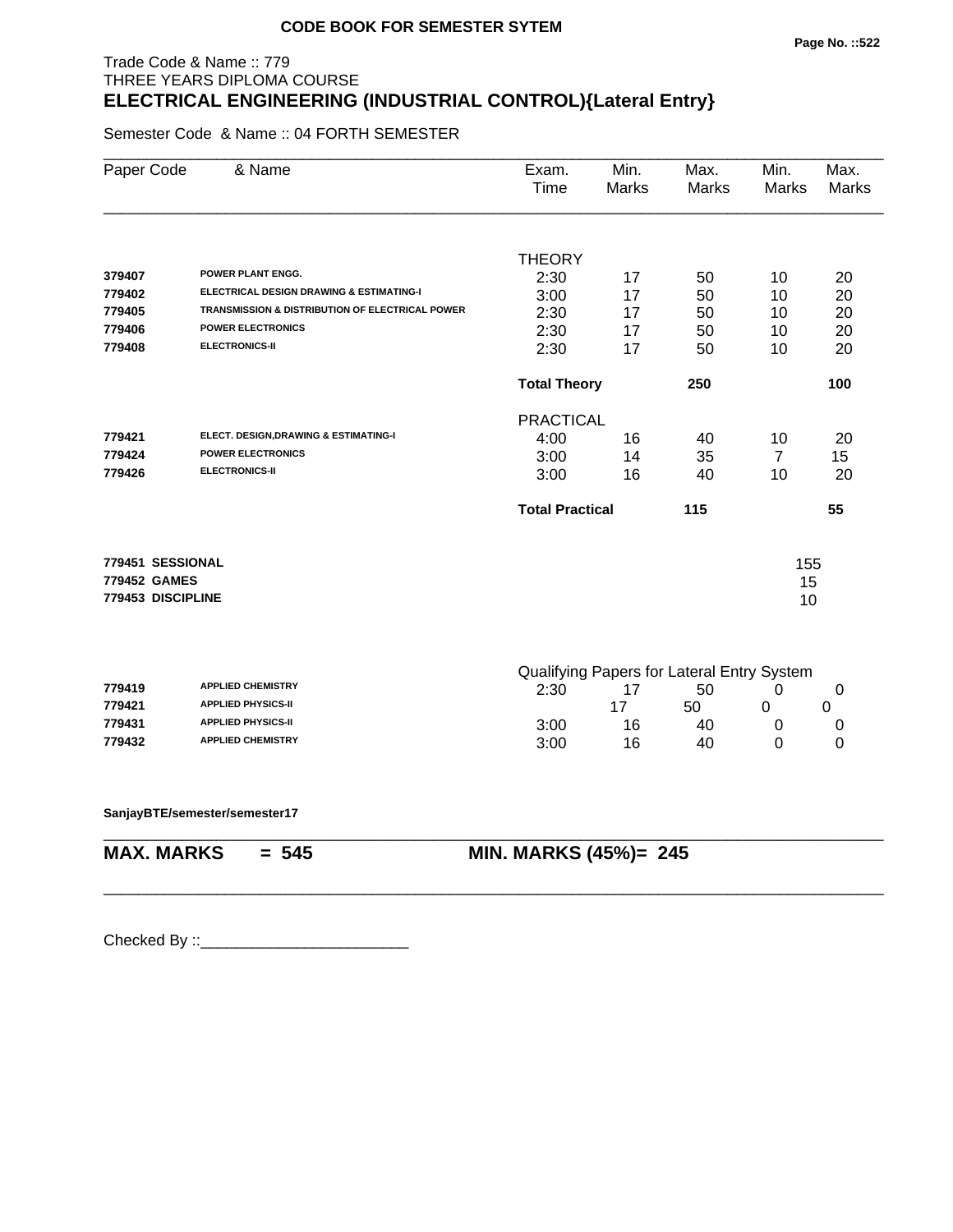#### **Page No. ::523**

# Trade Code & Name :: 779 THREE YEARS DIPLOMA COURSE **ELECTRICAL ENGINEERING (INDUSTRIAL CONTROL){Lateral Entry}**

Semester Code & Name :: 05 FIFTH SEMESTER

| Paper Code        | & Name                                               | Exam.                         | Min.  | Max.  | Min.  | Max.  |
|-------------------|------------------------------------------------------|-------------------------------|-------|-------|-------|-------|
|                   |                                                      | Time                          | Marks | Marks | Marks | Marks |
|                   |                                                      |                               |       |       |       |       |
|                   |                                                      | <b>THEORY</b>                 |       |       |       |       |
| 779501            | <b>INDUSTRIAL CONTROL-I</b>                          | 2:30                          | 17    | 50    | 10    | 20    |
| 779502            | ELECTRICAL & ELECTRONICS INSTRUMENTATION             | 2:30                          | 17    | 50    | 10    | 20    |
| 779503            | INDUSTRIAL MANAGEMENT & ENTREPRENEURSHIP DEVELOPMENT | 2:30                          | 17    | 50    | 10    | 20    |
| 779505            | SWITCH GEAR AND PROTECTION                           | 2:30                          | 17    | 50    | 10    | 20    |
| 779508            | <b>MICROPROCESSOR DEVELOPMENT SYSTEMS</b>            | 2:30                          | 17    | 50    | 10    | 20    |
|                   |                                                      | <b>Total Theory</b><br>250    |       |       |       | 100   |
|                   |                                                      | <b>PRACTICAL</b>              |       |       |       |       |
| 779521            | <b>INDUSTRIAL CONTROL-I</b>                          | 3:00                          | 24    | 60    | 15    | 30    |
| 779522            | <b>ELECTRICAL &amp; ELECTRONICS INSTRUMENTATION</b>  | 3:00                          | 24    | 60    | 15    | 30    |
| 779524            | <b>MICROPROCESSOR DEVELOPMENT SYSTEMS</b>            | 3:00                          | 16    | 40    | 12    | 25    |
| 779526            | <b>PROJECT-II FIELD EXPOSURE</b>                     | ----                          | 16    | 40    | 7     | 15    |
|                   |                                                      | <b>Total Practical</b><br>200 |       |       |       | 100   |
| 779551 SESSIONAL  |                                                      |                               |       |       | 200   |       |
| 779552 GAMES      |                                                      |                               |       |       | 15    |       |
| 779553 DISCIPLINE |                                                      |                               | ----  |       | 10    |       |

\_\_\_\_\_\_\_\_\_\_\_\_\_\_\_\_\_\_\_\_\_\_\_\_\_\_\_\_\_\_\_\_\_\_\_\_\_\_\_\_\_\_\_\_\_\_\_\_\_\_\_\_\_\_\_\_\_\_\_\_\_\_\_\_\_\_\_\_\_\_\_\_\_\_\_\_\_\_\_\_\_\_\_\_\_\_\_\_\_\_

**SanjayBTE/semester/semester17**

**MAX. MARKS = 675 MIN. MARKS (45%)= 304**

\_\_\_\_\_\_\_\_\_\_\_\_\_\_\_\_\_\_\_\_\_\_\_\_\_\_\_\_\_\_\_\_\_\_\_\_\_\_\_\_\_\_\_\_\_\_\_\_\_\_\_\_\_\_\_\_\_\_\_\_\_\_\_\_\_\_\_\_\_\_\_\_\_\_\_\_\_\_\_\_\_\_\_\_\_\_\_\_\_\_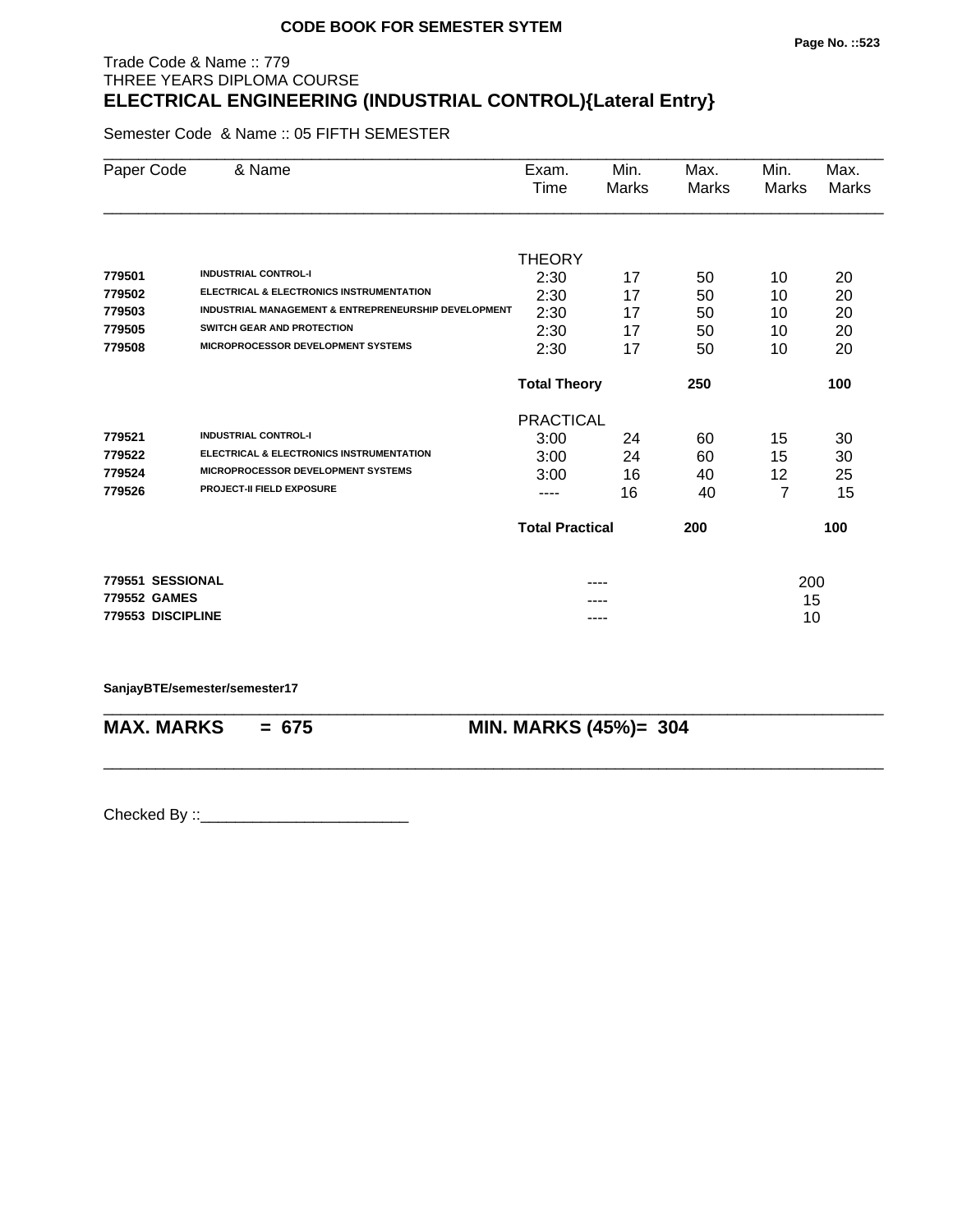#### **Page No. ::524**

# Trade Code & Name :: 779 THREE YEARS DIPLOMA COURSE **ELECTRICAL ENGINEERING (INDUSTRIAL CONTROL){Lateral Entry}**

Semester Code & Name :: 06 SIXTH SEMESTER

| Paper Code        | & Name                                                              | Exam.<br>Time          | Min.<br>Marks         | Max.<br>Marks | Min.<br>Marks | Max.<br>Marks |
|-------------------|---------------------------------------------------------------------|------------------------|-----------------------|---------------|---------------|---------------|
|                   |                                                                     | <b>THEORY</b>          |                       |               |               |               |
| 779604            | INSTALLATION MAINTENANCE & REPAIR OF ELECTRICAL MACHINES            | 2:30                   | 17                    | 50            | 10            | 20            |
| 779606            | <b>INDUSTRIAL CONTROL-II</b>                                        | 2:30                   | 17                    | 50            | 10            | 20            |
| 779607            | <b>CONTROL SYSTEM &amp; PROCESSES APPLICATION</b>                   | 2:30                   | 17                    | 50            | 10            | 20            |
|                   |                                                                     | <b>Total Theory</b>    |                       | 150           |               | 60            |
|                   |                                                                     | <b>PRACTICAL</b>       |                       |               |               |               |
| 779623            | <b>INSTALLATION MAINTENANCE &amp; REPAIR OF ELECTRICAL MACHINES</b> | 3:00                   | 28                    | 70            | 17            | 35            |
| 779625            | <b>PROJECT-I PROBLEM</b>                                            | <b>VIVA</b>            | 40                    | 100           | 25            | 50            |
|                   |                                                                     | <b>Total Practical</b> |                       | 170           |               | 85            |
| 779651 SESSIONAL  |                                                                     |                        |                       |               | 145           |               |
| 779652 GAMES      |                                                                     |                        |                       |               | 15            |               |
| 779653 DISCIPLINE |                                                                     |                        |                       |               | 10            |               |
|                   |                                                                     |                        |                       |               |               |               |
|                   | 779661 CARRY OVER IST YEAR (30%)                                    |                        |                       |               | 300           |               |
|                   | 779662 CARRY OVER 2ND YEAR (70%)                                    |                        |                       |               | 735           |               |
|                   |                                                                     |                        |                       |               |               |               |
|                   | 779672 [0020] ENVIRONMENTAL EDUCATION & DISASTER MANAGEMENT         |                        | 2:30                  | 17            | 50            |               |
|                   | SanjayBTE/semester/semester17                                       |                        |                       |               |               |               |
| <b>MAX. MARKS</b> | $= 1525$                                                            |                        | MIN. MARKS (45%)= 686 |               |               |               |

\_\_\_\_\_\_\_\_\_\_\_\_\_\_\_\_\_\_\_\_\_\_\_\_\_\_\_\_\_\_\_\_\_\_\_\_\_\_\_\_\_\_\_\_\_\_\_\_\_\_\_\_\_\_\_\_\_\_\_\_\_\_\_\_\_\_\_\_\_\_\_\_\_\_\_\_\_\_\_\_\_\_\_\_\_\_\_\_\_\_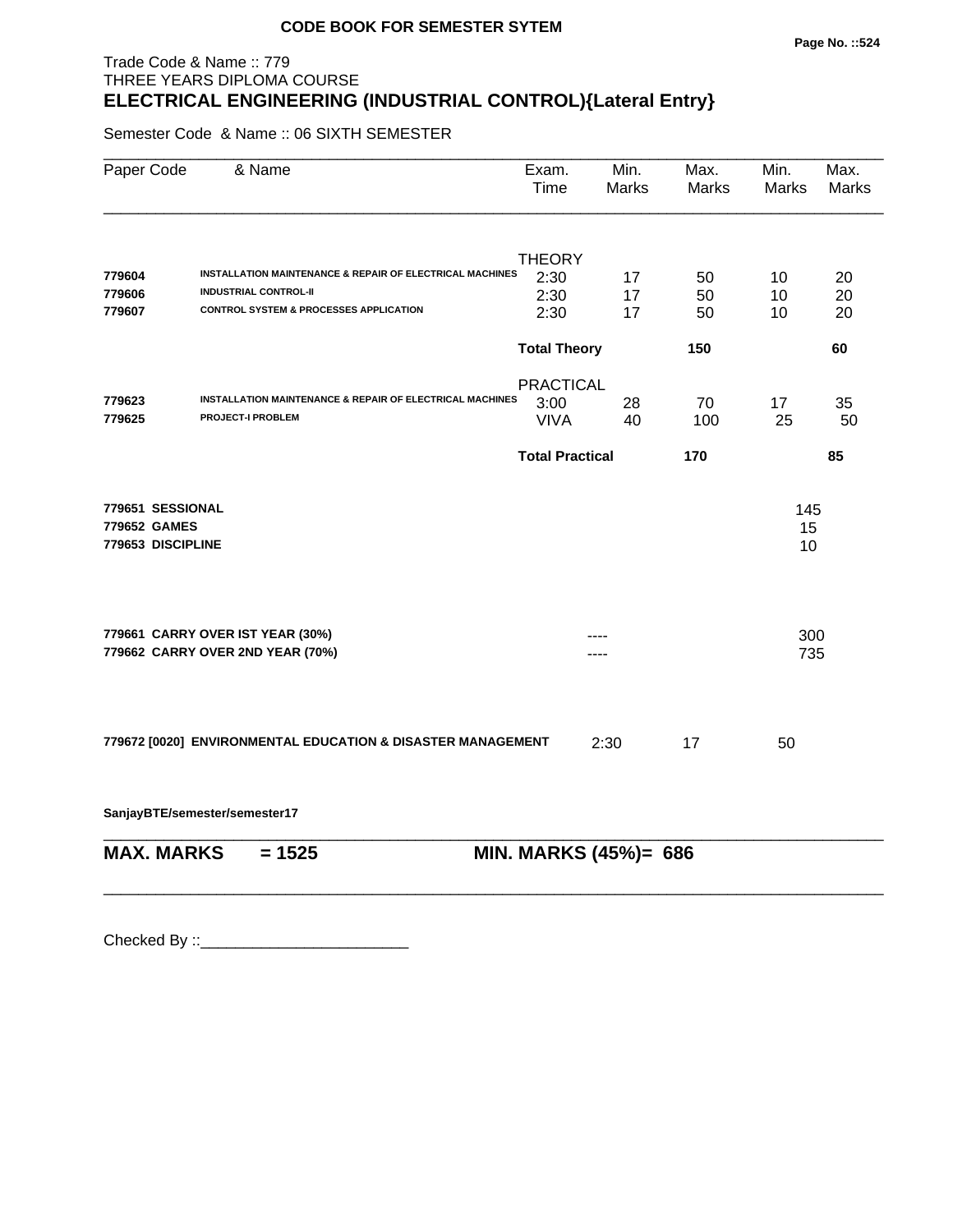# Trade Code & Name :: 780 THREE YEARS DIPLOMA COURSE **ELECTRONICS ENGINEERING {Lateral Entry}**

Semester Code & Name :: 03 THIRD SEMESTER

| Paper Code        | & Name                                          | Exam.<br>Time          | Min.<br>Marks | Max.<br><b>Marks</b>                       | Min.<br>Marks | Max.<br>Marks |
|-------------------|-------------------------------------------------|------------------------|---------------|--------------------------------------------|---------------|---------------|
|                   |                                                 |                        |               |                                            |               |               |
|                   |                                                 | <b>THEORY</b>          |               |                                            |               |               |
| 780301            | <b>APPLIED MATHEMATICS-II</b>                   | 2:30                   | 17            | 50                                         | 10            | 20            |
| 780302            | <b>ELECTRICAL ENGINEERING-II</b>                | 2:30                   | 17            | 50                                         | 10            | 20            |
| 780303            | <b>INDUSTRIAL ELECTRONICS &amp; TRANSDUCERS</b> | 2:30                   | 17            | 50                                         | 10            | 20            |
| 780305            | ELECTRONICS DEVICES AND CIRCUITS                | 2:30                   | 17            | 50                                         | 10            | 20            |
|                   |                                                 | <b>Total Theory</b>    |               | 200                                        |               | 80            |
|                   |                                                 | <b>PRACTICAL</b>       |               |                                            |               |               |
| 780321            | <b>ELECTRICAL ENGINEERING-II</b>                | 3:00                   | 16            | 40                                         | 10            | 20            |
| 780322            | <b>INDUSTRIAL ELECTRONICS &amp; TRANSDUCERS</b> | 3:00                   | 16            | 40                                         | 10            | 20            |
| 780324            | <b>ELECTRONICS DEVICES AND CIRCUITS</b>         | 3:00                   | 16            | 40                                         | 10            | 20            |
| 780328            | <b>ELECTRONICS WORKSHOP</b>                     | 4:00                   | 40            | 100                                        | 20            | 40            |
|                   |                                                 | <b>Total Practical</b> |               | 220                                        |               | 100           |
| 780351 SESSIONAL  |                                                 |                        |               |                                            | 180           |               |
| 780352 GAMES      |                                                 |                        |               |                                            | 15            |               |
| 780353 DISCIPLINE |                                                 |                        |               |                                            | 10            |               |
|                   |                                                 |                        |               |                                            |               |               |
|                   |                                                 |                        |               | Qualifying Paners for Lateral Entry System |               |               |

|        |                                   | Gadinying r apois for Eatoral Entry Oystoni |  |    |  |  |
|--------|-----------------------------------|---------------------------------------------|--|----|--|--|
| 780316 | <b>PROFESSIONAL COMMUNICATION</b> | 2:30                                        |  | 50 |  |  |
| 780317 | <b>APPLIED MATHEMATICS-I(A)</b>   | 2:30                                        |  | 50 |  |  |
| 780318 | <b>APPLIED PHYSICS-I</b>          | 2:30                                        |  | 50 |  |  |
| 780320 | <b>APPLIED MATHEMATICS-I(B)</b>   |                                             |  | 50 |  |  |
| 780332 | <b>PROFESSIONAL COMMUNICATION</b> | 3:00                                        |  | 20 |  |  |

\_\_\_\_\_\_\_\_\_\_\_\_\_\_\_\_\_\_\_\_\_\_\_\_\_\_\_\_\_\_\_\_\_\_\_\_\_\_\_\_\_\_\_\_\_\_\_\_\_\_\_\_\_\_\_\_\_\_\_\_\_\_\_\_\_\_\_\_\_\_\_\_\_\_\_\_\_\_\_\_\_\_\_\_\_\_\_\_\_\_

#### **SanjayBTE/semester/semester17**

\_\_\_\_\_\_\_\_\_\_\_\_\_\_\_\_\_\_\_\_\_\_\_\_\_\_\_\_\_\_\_\_\_\_\_\_\_\_\_\_\_\_\_\_\_\_\_\_\_\_\_\_\_\_\_\_\_\_\_\_\_\_\_\_\_\_\_\_\_\_\_\_\_\_\_\_\_\_\_\_\_\_\_\_\_\_\_\_\_\_

# **MAX. MARKS = 625 MIN. MARKS (45%)= 281**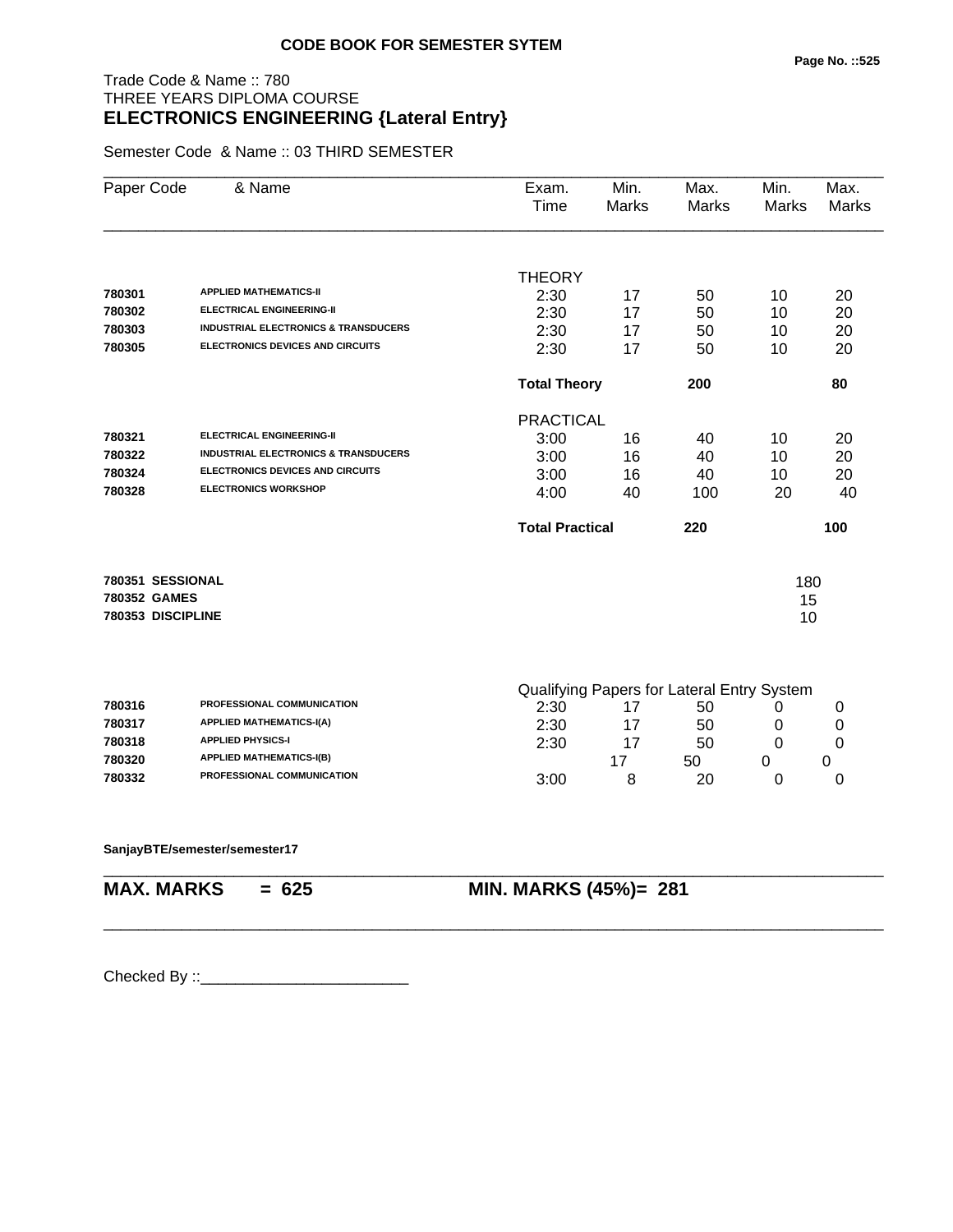# Trade Code & Name :: 780 THREE YEARS DIPLOMA COURSE **ELECTRONICS ENGINEERING {Lateral Entry}**

Semester Code & Name :: 04 FORTH SEMESTER

| Paper Code        | & Name                                           | Exam.<br>Time          | Min.<br>Marks | Max.<br><b>Marks</b>                       | Min.<br><b>Marks</b> | Max.<br><b>Marks</b> |
|-------------------|--------------------------------------------------|------------------------|---------------|--------------------------------------------|----------------------|----------------------|
|                   |                                                  | <b>THEORY</b>          |               |                                            |                      |                      |
| 780404            | <b>NETWORK, FILTERS &amp; TRANSMISSION LINES</b> | 2:30                   | 17            | 50                                         | 10                   | 20                   |
| 780406            | PRINCIPLES OF COMMUNICATION ENGINEERING          | 2:30                   | 17            | 50                                         | 10                   | 20                   |
| 780407            | PRINCIPLES OF DIGITAL ELECTRONICS                | 2:30                   | 17            | 50                                         | 10                   | 20                   |
| 780408            | <b>PROGRAMMING IN C &amp; C++</b>                | 2:30                   | 17            | 50                                         | 10                   | 20                   |
|                   |                                                  | <b>Total Theory</b>    |               | 200                                        |                      | 80                   |
|                   |                                                  | <b>PRACTICAL</b>       |               |                                            |                      |                      |
| 780423            | <b>NETWORK, FILTERS &amp; TRANSMISSION LINES</b> | 3:00                   | 16            | 40                                         | 10                   | 20                   |
| 780425            | PRINCIPLES OF COMMUNICATION ENGINEERING          | 3:00                   | 16            | 40                                         | 10                   | 20                   |
| 780426            | PRINCIPLES OF DIGITAL ELECTRONICS                | 3:00                   | 16            | 40                                         | 10                   | 20                   |
| 780427            | PROGRAMMING IN C & C++                           | 3:00                   | 24            | 60                                         | 15                   | 30                   |
|                   |                                                  | <b>Total Practical</b> |               | 180                                        |                      | 90                   |
| 780351 SESSIONAL  |                                                  |                        |               |                                            | 170                  |                      |
| 780352 GAMES      |                                                  |                        |               |                                            | 15                   |                      |
| 780353 DISCIPLINE |                                                  |                        |               |                                            | 10                   |                      |
|                   |                                                  |                        |               | Qualifying Papers for Lateral Entry System |                      |                      |
| 780419            | <b>APPLIED CHEMISTRY</b>                         | 2:30                   | 17            | 50                                         | 0                    | 0                    |
| 780421            | <b>APPLIED PHYSICS-II</b>                        | 2:30                   | 17            | 50                                         | 0                    | $\pmb{0}$            |
| 780431            | <b>APPLIED PHYSICS-II</b>                        | 3:00                   | 16            | 40                                         | 0                    | 0                    |
|                   | SanjayBTE/semester/semester17                    |                        |               |                                            |                      |                      |
| <b>MAX. MARKS</b> | $= 575$                                          | MIN. MARKS (45%)= 259  |               |                                            |                      |                      |
|                   |                                                  |                        |               |                                            |                      |                      |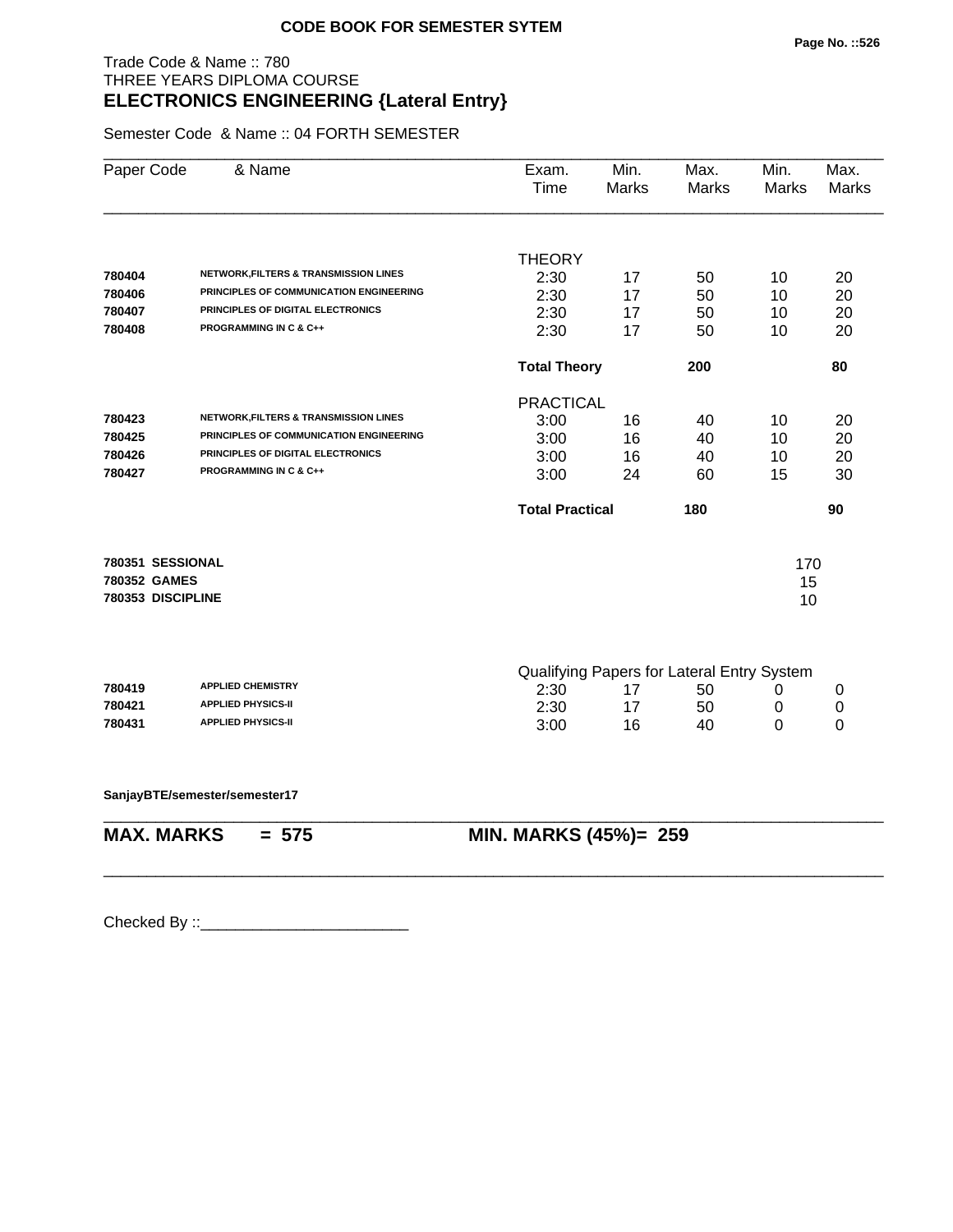# Trade Code & Name :: 780 THREE YEARS DIPLOMA COURSE **ELECTRONICS ENGINEERING {Lateral Entry}**

Semester Code & Name :: 05 FIFTH SEMESTER

| & Name                                               | Exam.                      | Min.         | Max.                      | Min.        | Max.               |
|------------------------------------------------------|----------------------------|--------------|---------------------------|-------------|--------------------|
|                                                      |                            |              |                           |             | Marks              |
|                                                      |                            |              |                           |             |                    |
|                                                      | <b>THEORY</b>              |              |                           |             |                    |
| INDUSTRIAL MANAGEMENT & ENTREPRENEURSHIP DEVELOPMENT |                            | 17           |                           | 10          | 20                 |
| <b>ELECTRONIC INSTRUMENTS &amp; MEASUREMENTS</b>     | 2:30                       | 17           | 50                        | 10          | 20                 |
| <b>AUDIO &amp; VIDEO ENGINEERING</b>                 | 2:30                       | 17           | 50                        | 10          | 20                 |
| <b>OPTICAL FIBRE ENGG.</b>                           | 2:30                       | 17           | 50                        | 10          | 20                 |
|                                                      | 200<br><b>Total Theory</b> |              |                           |             | 80                 |
|                                                      |                            |              |                           |             |                    |
| <b>ELECTRONIC INSTRUMENTS &amp; MEASUREMENTS</b>     | 3:00                       | 24           | 60                        | 15          | 30                 |
| <b>AUDIO &amp; VIDEO ENGINEERING</b>                 | 3:00                       | 24           | 60                        | 15          | 30                 |
| <b>OPTICAL FIBRE ENGG.</b>                           | 3:00                       | 24           | 60                        | 15          | 30                 |
|                                                      | <b>Total Practical</b>     |              | 180                       |             | 90                 |
| 780551 SESSIONAL                                     |                            |              |                           |             |                    |
| 780552 GAMES                                         |                            |              |                           |             |                    |
| 780553 DISCIPLINE                                    |                            | ----         |                           | 10          |                    |
|                                                      |                            | Time<br>2:30 | Marks<br><b>PRACTICAL</b> | Marks<br>50 | Marks<br>170<br>15 |

\_\_\_\_\_\_\_\_\_\_\_\_\_\_\_\_\_\_\_\_\_\_\_\_\_\_\_\_\_\_\_\_\_\_\_\_\_\_\_\_\_\_\_\_\_\_\_\_\_\_\_\_\_\_\_\_\_\_\_\_\_\_\_\_\_\_\_\_\_\_\_\_\_\_\_\_\_\_\_\_\_\_\_\_\_\_\_\_\_\_

\_\_\_\_\_\_\_\_\_\_\_\_\_\_\_\_\_\_\_\_\_\_\_\_\_\_\_\_\_\_\_\_\_\_\_\_\_\_\_\_\_\_\_\_\_\_\_\_\_\_\_\_\_\_\_\_\_\_\_\_\_\_\_\_\_\_\_\_\_\_\_\_\_\_\_\_\_\_\_\_\_\_\_\_\_\_\_\_\_\_

**SanjayBTE/semester/semester17**

**MAX. MARKS = 575 MIN. MARKS (45%)= 259**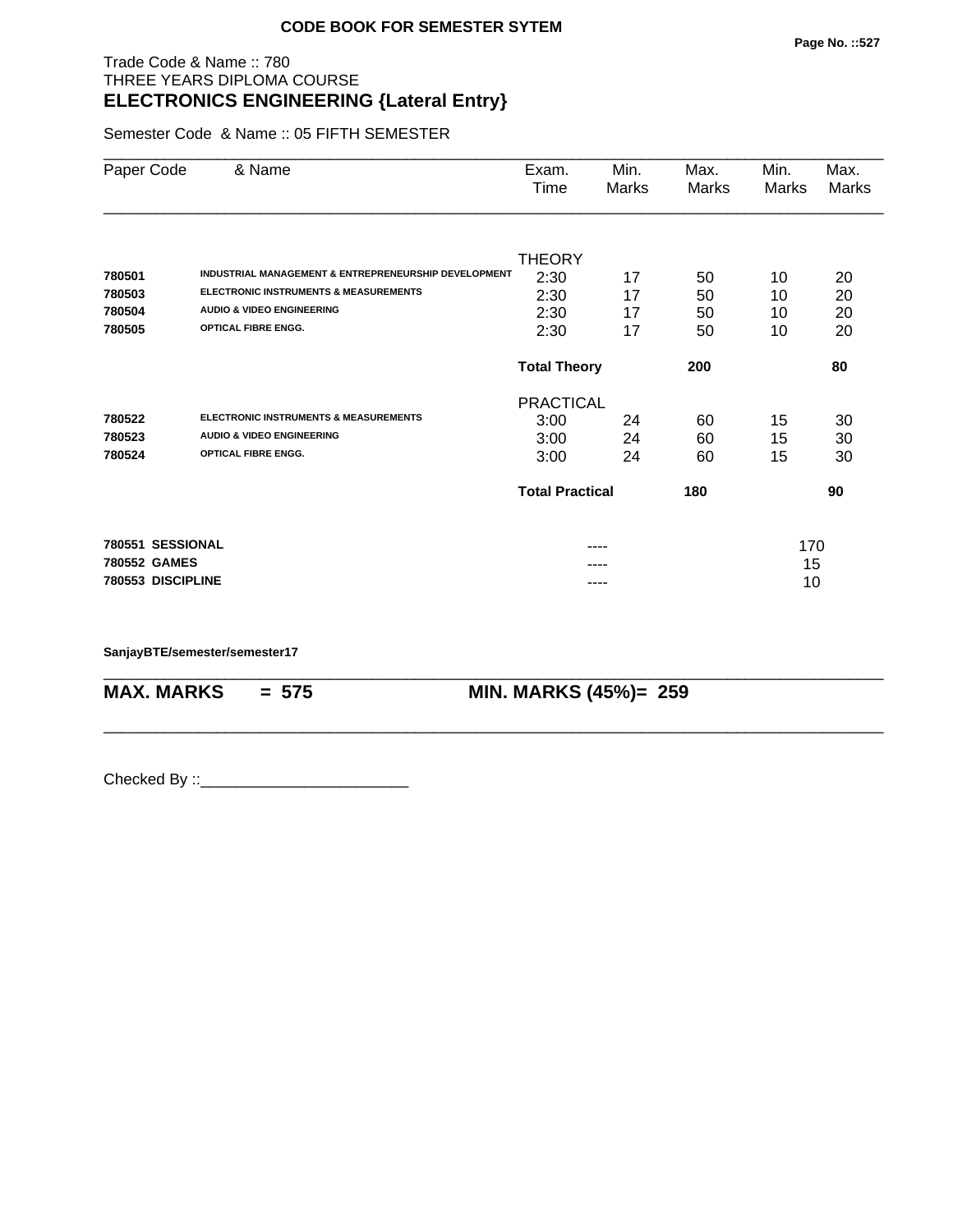# Trade Code & Name :: 780 THREE YEARS DIPLOMA COURSE **ELECTRONICS ENGINEERING {Lateral Entry}**

Semester Code & Name :: 06 SIXTH SEMESTER

| Paper Code                                            | & Name                                                                         | Exam.<br>Time          | Min.<br>Marks | Max.<br><b>Marks</b>              | Min.<br><b>Marks</b> | Max.<br><b>Marks</b> |
|-------------------------------------------------------|--------------------------------------------------------------------------------|------------------------|---------------|-----------------------------------|----------------------|----------------------|
|                                                       |                                                                                | <b>THEORY</b>          |               |                                   |                      |                      |
| 780602<br>780606                                      | <b>MODERN COMMUNICATION SYSTEM</b><br><b>MICROPROCESSORS &amp; APPLICATION</b> | 2:30<br>2:30           | 17<br>17      | 50<br>50                          | 10<br>10             | 20<br>20             |
|                                                       |                                                                                |                        |               | ELECTIVE ANY ONE OF THE FOLLOWING |                      |                      |
| 780607                                                | <b>EMBEDDED SYSTEM</b>                                                         | 2:30                   | 17            | 50                                | 10                   | 20                   |
| 780608                                                | <b>BIO-MEDICAL ELECTRONICS [ELECTIVE]</b>                                      | 2:30                   | 17            | 50                                | 10                   | 20                   |
| 780609                                                | MICROWAVE & RADAR ENGINEERING [ELECTIVE]                                       | 2:30                   | 17            | 50                                | 10                   | 20                   |
|                                                       |                                                                                | <b>Total Theory</b>    |               | 150                               |                      | 60                   |
|                                                       |                                                                                | <b>PRACTICAL</b>       |               |                                   |                      |                      |
| 780621                                                | <b>MODERN COMMUNICATION SYSTEM</b>                                             | 3:00                   | 24            | 60                                | 15                   | 30                   |
| 780625                                                | <b>MICROPROCESSORS &amp; APPLICATION</b>                                       | 3:00                   | 24            | 60                                | 15                   | 30                   |
| 780626                                                | <b>PROJECT-I PROBLEM</b>                                                       | ----                   | 36            | 90                                | 20                   | 40                   |
| 780627                                                | PROJECT-II FIELD EXPOSURE                                                      |                        | 16            | 40                                | 10                   | 20                   |
|                                                       |                                                                                | <b>Total Practical</b> |               | 250                               |                      | 120                  |
|                                                       |                                                                                |                        |               | ELECTIVE ANY ONE OF THE FOLLOWING |                      |                      |
| 780628                                                | ELECTRONICS EQUIPMENT TESTING [ELECTIVE]                                       | 3:00                   | 20            | 50                                | 10                   | 20                   |
| 780651 SESSIONAL<br>780652 GAMES<br>780653 DISCIPLINE |                                                                                |                        |               |                                   | 180<br>15<br>10      |                      |
|                                                       | 780661 CARRY OVER IST YEAR (30%)<br>780662 CARRY OVER 2ND YEAR (70%)           |                        |               |                                   | 330<br>840           |                      |
|                                                       | 780672 [0020] ENVIRONMENTAL EDUCATION & DISASTER MANAGEMENT                    |                        | 2:30          | 17                                | 50                   |                      |
|                                                       | SanjayBTE/semester/semester17                                                  |                        |               |                                   |                      |                      |
| <b>MAX. MARKS</b>                                     | $= 1775$                                                                       | MIN. MARKS (45%)= 799  |               |                                   |                      |                      |

\_\_\_\_\_\_\_\_\_\_\_\_\_\_\_\_\_\_\_\_\_\_\_\_\_\_\_\_\_\_\_\_\_\_\_\_\_\_\_\_\_\_\_\_\_\_\_\_\_\_\_\_\_\_\_\_\_\_\_\_\_\_\_\_\_\_\_\_\_\_\_\_\_\_\_\_\_\_\_\_\_\_\_\_\_\_\_\_\_\_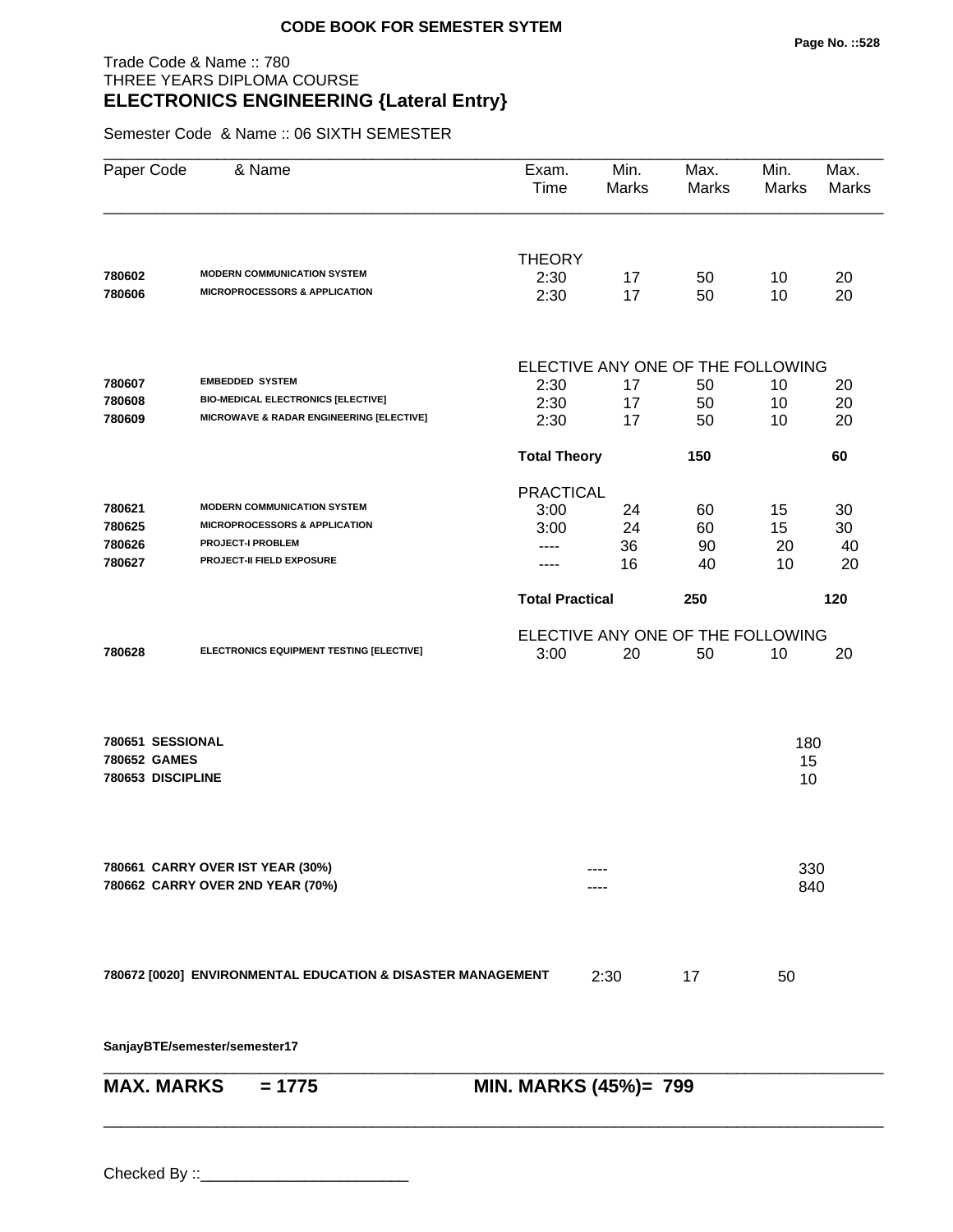# Trade Code & Name :: 781 THREE YEARS DIPLOMA COURSE **ELECTRONICS ENGG.(MODERN CONSUMER ELECTRONICS APPLIANCES){Lateral**

Semester Code & Name :: 03 THIRD SEMESTER

| Paper Code        | & Name                                          | Exam.<br>Time          | Min.<br>Marks | Max.<br>Marks                              | Min.<br>Marks | Max.<br><b>Marks</b> |
|-------------------|-------------------------------------------------|------------------------|---------------|--------------------------------------------|---------------|----------------------|
|                   |                                                 |                        |               |                                            |               |                      |
|                   |                                                 | <b>THEORY</b>          |               |                                            |               |                      |
| 781301            | <b>APPLIED MATHEMATICS-II</b>                   | 2:30                   | 17            | 50                                         | 10            | 20                   |
| 781302            | <b>ELECTRICAL ENGINEERING-II</b>                | 2:30                   | 17            | 50                                         | 10            | 20                   |
| 781303            | <b>INDUSTRIAL ELECTRONICS &amp; TRANSDUCERS</b> | 2:30                   | 17            | 50                                         | 10            | 20                   |
| 781305            | ELECTRONICS DEVICES AND CIRCUITS                | 2:30                   | 17            | 50                                         | 10            | 20                   |
|                   |                                                 | <b>Total Theory</b>    |               | 200                                        |               | 80                   |
|                   |                                                 | <b>PRACTICAL</b>       |               |                                            |               |                      |
| 781321            | <b>ELECTRICAL ENGINEERING-II</b>                | 3:00                   | 16            | 40                                         | 10            | 20                   |
| 781322            | <b>INDUSTRIAL ELECTRONICS &amp; TRANSDUCERS</b> | 3:00                   | 16            | 40                                         | 10            | 20                   |
| 781324            | <b>ELECTRONICS DEVICES AND CIRCUITS</b>         | 3:00                   | 16            | 40                                         | 10            | 20                   |
| 781328            | <b>ELECTRONICS WORKSHOP</b>                     | 4:00                   | 40            | 100                                        | 20            | 40                   |
|                   |                                                 | <b>Total Practical</b> |               | 220                                        |               | 100                  |
| 781351 SESSIONAL  |                                                 |                        |               |                                            | 180           |                      |
| 781352 GAMES      |                                                 |                        |               |                                            | 15            |                      |
| 781353 DISCIPLINE |                                                 |                        |               |                                            | 10            |                      |
|                   |                                                 |                        |               | Qualifying Papers for Lateral Entry System |               |                      |
| 781316            | PROFESSIONAL COMMUNICATION                      | 2:30                   | 17            | 50                                         | 0             | 0                    |
| 781317            | <b>APPLIED MATHEMATICS-I(A)</b>                 | חמית                   | 47            | $E^{\wedge}$                               | $\cap$        | <sup>n</sup>         |

| 781316 | <b>FRUFESSIONAL COMMUNICATION</b> | 2.30 | ხს |  |
|--------|-----------------------------------|------|----|--|
| 781317 | <b>APPLIED MATHEMATICS-I(A)</b>   | 2:30 | 50 |  |
| 781318 | <b>APPLIED PHYSICS-I</b>          | 2:30 | 50 |  |
| 781320 | <b>APPLIED MATHEMATICS-I(B)</b>   |      | 50 |  |
| 781332 | <b>PROFESSIONAL COMMUNICATION</b> | 3:00 | 20 |  |

\_\_\_\_\_\_\_\_\_\_\_\_\_\_\_\_\_\_\_\_\_\_\_\_\_\_\_\_\_\_\_\_\_\_\_\_\_\_\_\_\_\_\_\_\_\_\_\_\_\_\_\_\_\_\_\_\_\_\_\_\_\_\_\_\_\_\_\_\_\_\_\_\_\_\_\_\_\_\_\_\_\_\_\_\_\_\_\_\_\_

#### **SanjayBTE/semester/semester17**

\_\_\_\_\_\_\_\_\_\_\_\_\_\_\_\_\_\_\_\_\_\_\_\_\_\_\_\_\_\_\_\_\_\_\_\_\_\_\_\_\_\_\_\_\_\_\_\_\_\_\_\_\_\_\_\_\_\_\_\_\_\_\_\_\_\_\_\_\_\_\_\_\_\_\_\_\_\_\_\_\_\_\_\_\_\_\_\_\_\_

# **MAX. MARKS = 625 MIN. MARKS (45%)= 281**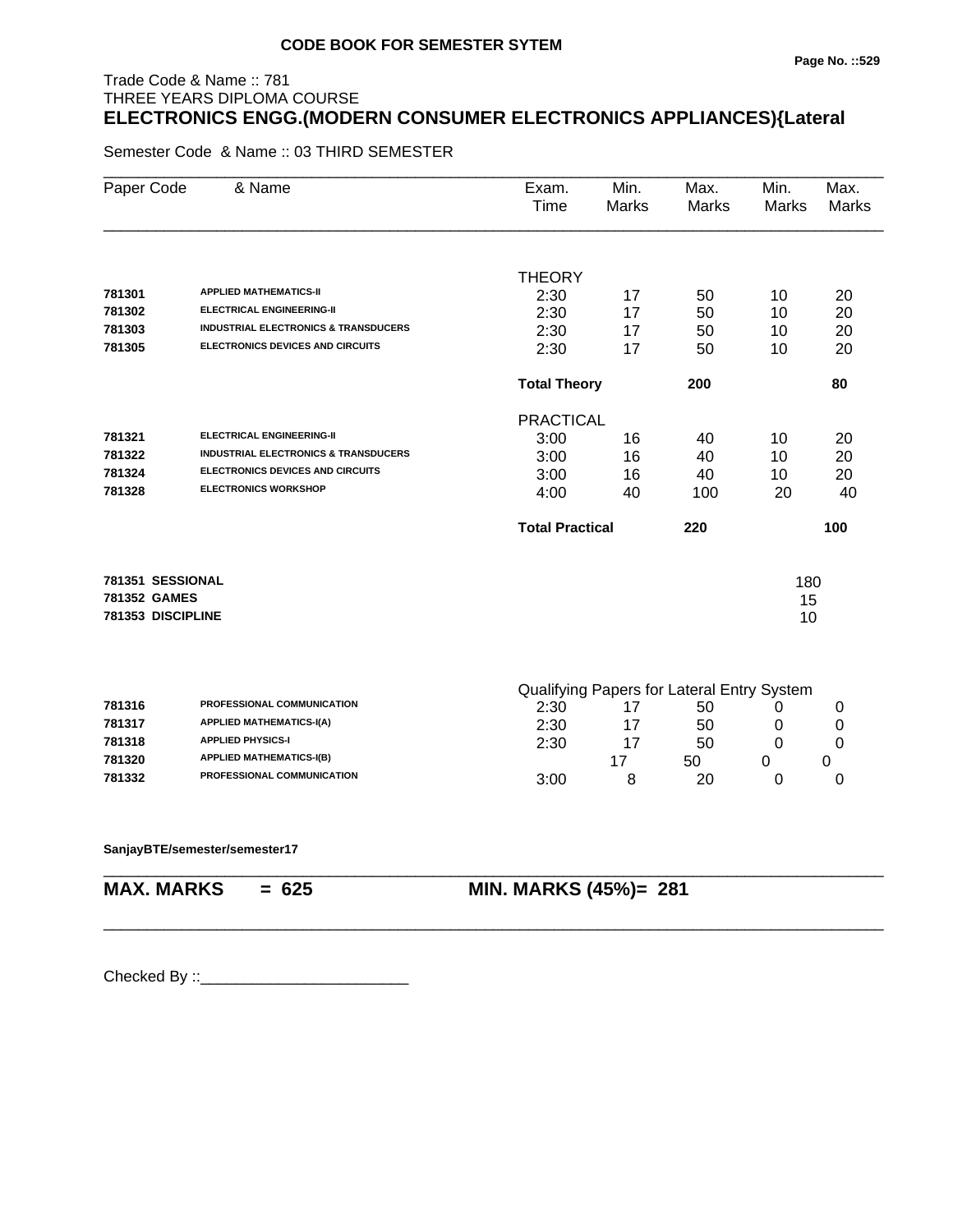#### **Page No. ::530**

# THREE YEARS DIPLOMA COURSE **ELECTRONICS ENGG.(MODERN CONSUMER ELECTRONICS APPLIANCES){Lateral**

Semester Code & Name :: 04 FORTH SEMESTER

Trade Code & Name :: 781

| Paper Code        | & Name                                           | Exam.<br>Time          | Min.<br>Marks | Max.<br>Marks                              | Min.<br><b>Marks</b> | Max.<br><b>Marks</b> |
|-------------------|--------------------------------------------------|------------------------|---------------|--------------------------------------------|----------------------|----------------------|
|                   |                                                  | <b>THEORY</b>          |               |                                            |                      |                      |
| 781404            | <b>NETWORK, FILTERS &amp; TRANSMISSION LINES</b> | 2:30                   | 17            | 50                                         | 10                   | 20                   |
| 781406            | PRINCIPLES OF COMMUNICATION ENGINEERING          | 2:30                   | 17            | 50                                         | 10                   | 20                   |
| 781407            | PRINCIPLES OF DIGITAL ELECTRONICS                | 2:30                   | 17            | 50                                         | 10                   | 20                   |
| 781408            | <b>PROGRAMMING IN C &amp; C++</b>                | 2:30                   | 17            | 50                                         | 10                   | 20                   |
|                   |                                                  | <b>Total Theory</b>    |               | 200                                        |                      | 80                   |
|                   |                                                  | <b>PRACTICAL</b>       |               |                                            |                      |                      |
| 781423            | <b>NETWORK, FILTERS &amp; TRANSMISSION LINES</b> | 3:00                   | 16            | 40                                         | 10                   | 20                   |
| 781425            | PRINCIPLES OF COMMUNICATION ENGINEERING          | 3:00                   | 16            | 40                                         | 10                   | 20                   |
| 781426            | PRINCIPLES OF DIGITAL ELECTRONICS                | 3:00                   | 16            | 40                                         | 10                   | 20                   |
| 781427            | <b>PROGRAMMING IN C &amp; C++</b>                | 3:00                   | 24            | 60                                         | 15                   | 30                   |
|                   |                                                  | <b>Total Practical</b> |               | 180                                        |                      | 90                   |
| 781351 SESSIONAL  |                                                  |                        |               |                                            | 170                  |                      |
| 781352 GAMES      |                                                  |                        |               |                                            | 15                   |                      |
| 781353 DISCIPLINE |                                                  |                        |               |                                            | 10                   |                      |
|                   |                                                  |                        |               |                                            |                      |                      |
| 781419            | <b>APPLIED CHEMISTRY</b>                         | 2:30                   | 17            | Qualifying Papers for Lateral Entry System |                      |                      |
| 781421            | <b>APPLIED PHYSICS-II</b>                        | 2:30                   | 17            | 50<br>50                                   | 0<br>0               | 0<br>0               |
| 781431            | <b>APPLIED PHYSICS-II</b>                        | 3:00                   | 16            | 40                                         | 0                    | 0                    |
|                   |                                                  |                        |               |                                            |                      |                      |
|                   | SanjayBTE/semester/semester17                    |                        |               |                                            |                      |                      |
| <b>MAX. MARKS</b> | $= 575$                                          | MIN. MARKS (45%)= 259  |               |                                            |                      |                      |
|                   |                                                  |                        |               |                                            |                      |                      |
|                   |                                                  |                        |               |                                            |                      |                      |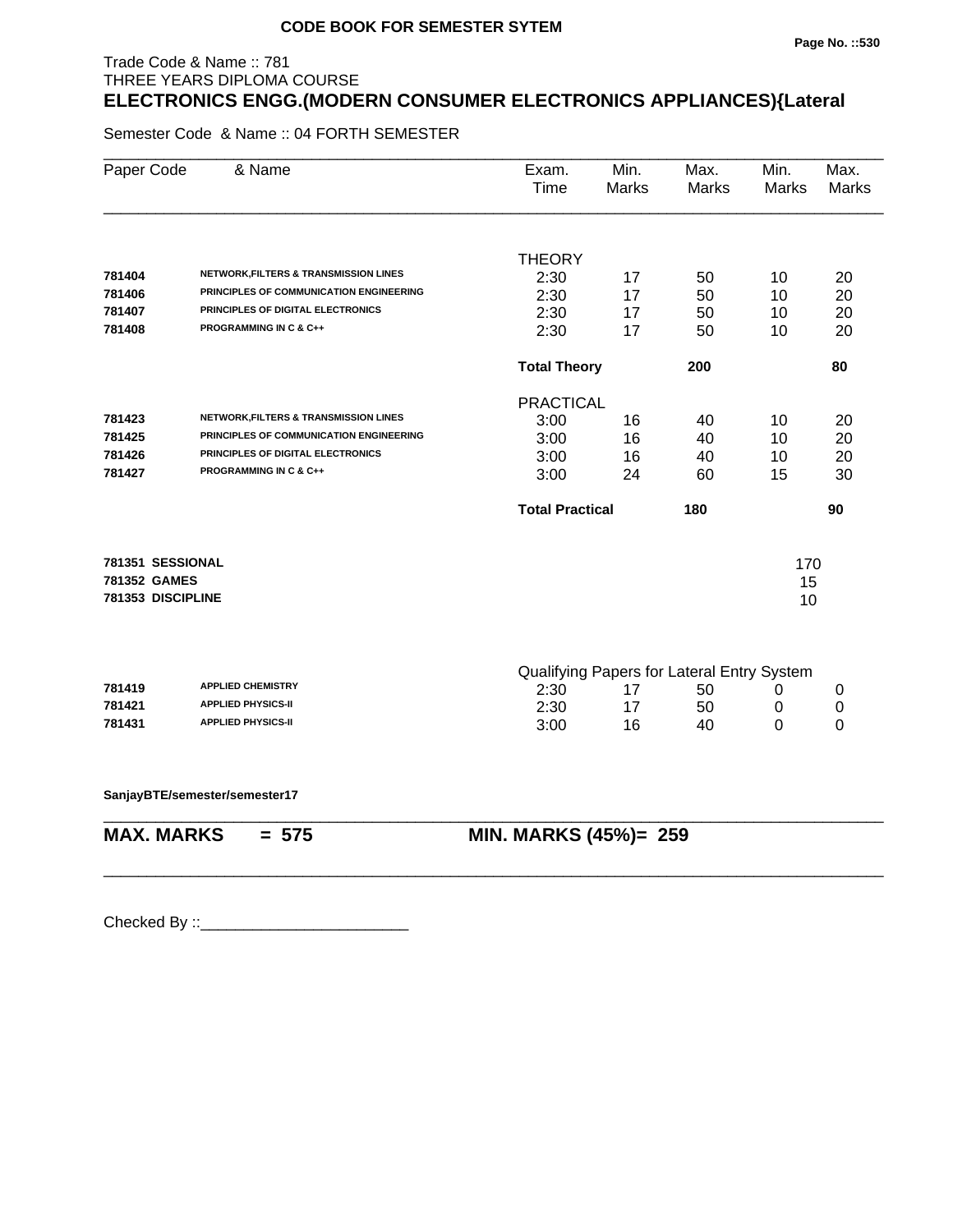# Trade Code & Name :: 781 THREE YEARS DIPLOMA COURSE **ELECTRONICS ENGG.(MODERN CONSUMER ELECTRONICS APPLIANCES){Lateral**

Semester Code & Name :: 05 FIFTH SEMESTER

| Paper Code        | & Name                                               | Exam.                  | Min.  | Max.  | Min.  | Max.  |
|-------------------|------------------------------------------------------|------------------------|-------|-------|-------|-------|
|                   |                                                      | Time                   | Marks | Marks | Marks | Marks |
|                   |                                                      |                        |       |       |       |       |
|                   |                                                      | <b>THEORY</b>          |       |       |       |       |
| 781501            | INDUSTRIAL MANAGEMENT & ENTREPRENEURSHIP DEVELOPMENT | 2:30                   | 17    | 50    | 10    | 20    |
| 781503            | <b>ELECTRONIC INSTRUMENTS &amp; MEASUREMENTS</b>     | 2:30                   | 17    | 50    | 10    | 20    |
| 781504            | <b>AUDIO &amp; VIDEO ENGINEERING</b>                 | 2:30                   | 17    | 50    | 10    | 20    |
| 781505            | <b>OPTICAL FIBRE ENGG.</b>                           | 2:30                   | 17    | 50    | 10    | 20    |
|                   |                                                      | <b>Total Theory</b>    |       | 200   |       | 80    |
|                   |                                                      | <b>PRACTICAL</b>       |       |       |       |       |
| 781522            | <b>ELECTRONIC INSTRUMENTS &amp; MEASUREMENTS</b>     | 3:00                   | 24    | 60    | 15    | 30    |
| 781523            | <b>AUDIO &amp; VIDEO ENGINEERING</b>                 | 3:00                   | 24    | 60    | 15    | 30    |
| 781524            | <b>OPTICAL FIBRE ENGG.</b>                           | 3:00                   | 24    | 60    | 15    | 30    |
|                   |                                                      | <b>Total Practical</b> |       | 180   |       | 90    |
| 781551 SESSIONAL  |                                                      |                        | ----  |       | 170   |       |
| 781552 GAMES      |                                                      |                        |       |       | 15    |       |
| 781553 DISCIPLINE |                                                      |                        |       |       | 10    |       |

\_\_\_\_\_\_\_\_\_\_\_\_\_\_\_\_\_\_\_\_\_\_\_\_\_\_\_\_\_\_\_\_\_\_\_\_\_\_\_\_\_\_\_\_\_\_\_\_\_\_\_\_\_\_\_\_\_\_\_\_\_\_\_\_\_\_\_\_\_\_\_\_\_\_\_\_\_\_\_\_\_\_\_\_\_\_\_\_\_\_

\_\_\_\_\_\_\_\_\_\_\_\_\_\_\_\_\_\_\_\_\_\_\_\_\_\_\_\_\_\_\_\_\_\_\_\_\_\_\_\_\_\_\_\_\_\_\_\_\_\_\_\_\_\_\_\_\_\_\_\_\_\_\_\_\_\_\_\_\_\_\_\_\_\_\_\_\_\_\_\_\_\_\_\_\_\_\_\_\_\_

**SanjayBTE/semester/semester17**

**MAX. MARKS = 575 MIN. MARKS (45%)= 259**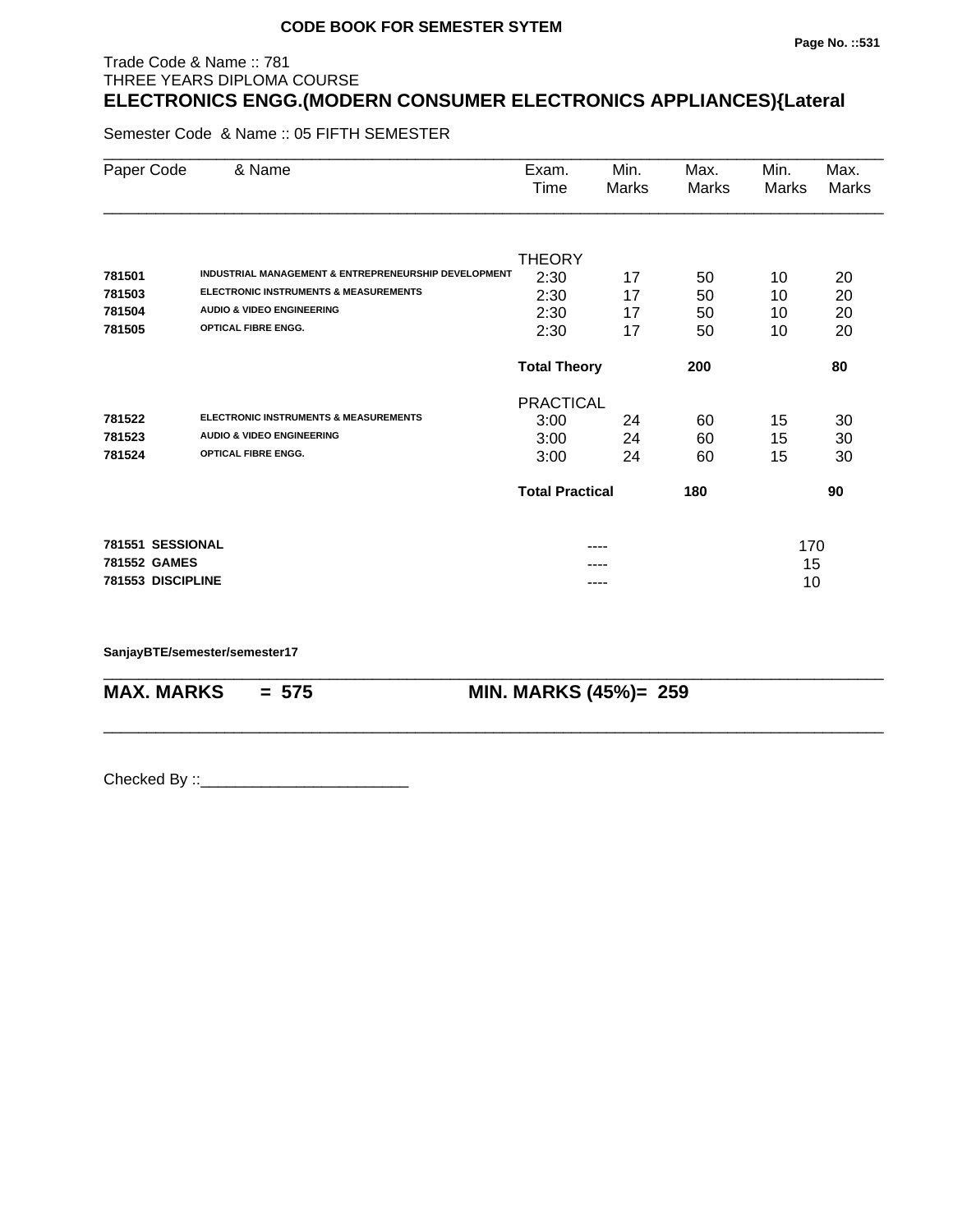#### **Page No. ::532**

# THREE YEARS DIPLOMA COURSE **ELECTRONICS ENGG.(MODERN CONSUMER ELECTRONICS APPLIANCES){Lateral**

Semester Code & Name :: 06 SIXTH SEMESTER

Trade Code & Name :: 781

| Paper Code        | & Name                                                      | Exam.<br>Time          | Min.<br><b>Marks</b> | Max.<br>Marks | Min.<br>Marks | Max.<br><b>Marks</b> |
|-------------------|-------------------------------------------------------------|------------------------|----------------------|---------------|---------------|----------------------|
|                   |                                                             |                        |                      |               |               |                      |
| 781602            | <b>MODERN COMMUNICATION SYSTEMS</b>                         | <b>THEORY</b>          |                      |               |               |                      |
| 781606            | <b>MICROPROCESSORS &amp; APPLICATION</b>                    | 2:30<br>2:30           | 17<br>17             | 50<br>50      | 10<br>10      | 20<br>20             |
|                   |                                                             |                        |                      |               |               |                      |
|                   |                                                             | <b>Total Theory</b>    |                      | 100           |               | 40                   |
|                   |                                                             | <b>PRACTICAL</b>       |                      |               |               |                      |
| 781621            | <b>MODERN COMMUNICATION SYSTEMS</b>                         | 3:00                   | 24                   | 60            | 15            | 30                   |
| 781625            | <b>MICROPROCESSORS &amp; APPLICATION</b>                    | 3:00                   | 24                   | 60            | 15            | 30                   |
| 781626            | <b>PROJECT-I PROBLEM</b>                                    | $---$                  | 36                   | 90            | 20            | 40                   |
| 781627            | <b>PROJECT-II FIELD EXPOSURE</b>                            | $---$                  | 16                   | 40            | 10            | 20                   |
| 781628            | <b>MODERN CONSUMER ELECTRONICS APPLIANCES</b>               | 3:00                   | 20                   | 50            | 10            | 20                   |
|                   |                                                             | <b>Total Practical</b> |                      | 300           |               | 140                  |
| 781651 SESSIONAL  |                                                             |                        |                      |               | 180           |                      |
| 781652 GAMES      |                                                             |                        |                      |               | 15            |                      |
| 781653 DISCIPLINE |                                                             |                        |                      |               | 10            |                      |
|                   |                                                             |                        |                      |               |               |                      |
|                   | 781661 CARRY OVER IST YEAR (30%)                            |                        |                      |               | 330           |                      |
|                   | 781662 CARRY OVER 2ND YEAR (70%)                            |                        |                      |               | 840           |                      |
|                   |                                                             |                        |                      |               |               |                      |
|                   | 781672 [0020] ENVIRONMENTAL EDUCATION & DISASTER MANAGEMENT |                        | 2:30                 | 17            | 50            |                      |
|                   | SanjayBTE/semester/semester17                               |                        |                      |               |               |                      |
| <b>MAX. MARKS</b> | $= 1775$                                                    | MIN. MARKS (45%)= 799  |                      |               |               |                      |
|                   |                                                             |                        |                      |               |               |                      |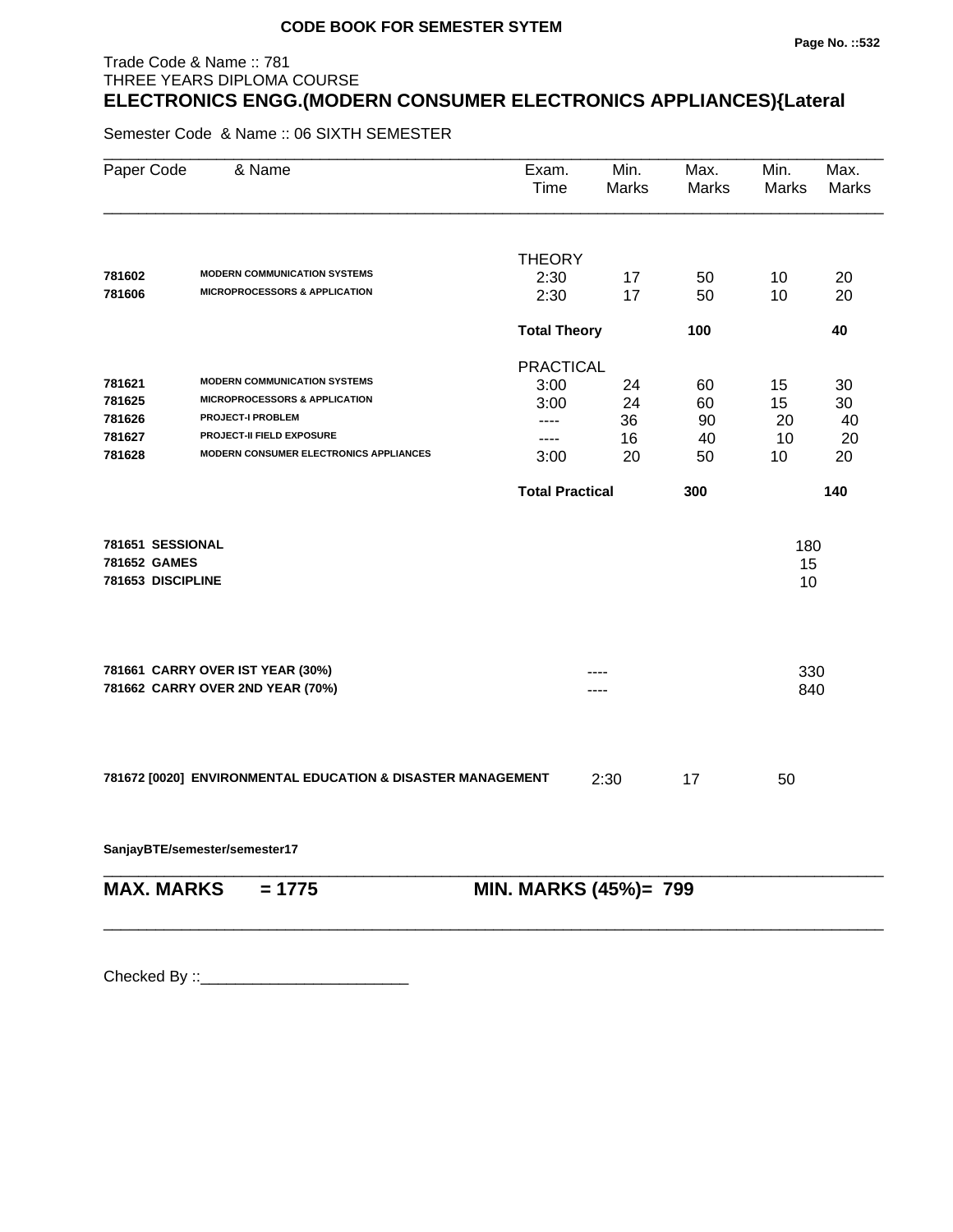# Trade Code & Name :: 782 THREE YEARS DIPLOMA COURSE **ELECTRONICS ENGG.(ADVANCE MICROPROCESSOR & INTERFACE){Lateral Entr**

Semester Code & Name :: 03 THIRD SEMESTER

| Paper Code          | & Name                                          | Exam.<br>Time          | Min.<br><b>Marks</b> | Max.<br><b>Marks</b>                             | Min.<br>Marks | Max.<br><b>Marks</b> |
|---------------------|-------------------------------------------------|------------------------|----------------------|--------------------------------------------------|---------------|----------------------|
|                     |                                                 | <b>THEORY</b>          |                      |                                                  |               |                      |
| 782301              | <b>APPLIED MATHEMATICS-II</b>                   | 2:30                   | 17                   | 50                                               | 10            | 20                   |
| 782302              | <b>ELECTRICAL ENGINEERING-II</b>                | 2:30                   | 17                   | 50                                               | 10            | 20                   |
| 782303              | <b>INDUSTRIAL ELECTRONICS &amp; TRANSDUCERS</b> | 2:30                   | 17                   | 50                                               | 10            | 20                   |
| 782305              | <b>ELECTRONICS DEVICES AND CIRCUITS</b>         | 2:30                   | 17                   | 50                                               | 10            | 20                   |
|                     |                                                 | <b>Total Theory</b>    |                      | 200                                              |               | 80                   |
|                     |                                                 | <b>PRACTICAL</b>       |                      |                                                  |               |                      |
| 782321              | <b>ELECTRICAL ENGINEERING-II</b>                | 3:00                   | 16                   | 40                                               | 10            | 20                   |
| 782322              | <b>INDUSTRIAL ELECTRONICS &amp; TRANSDUCERS</b> | 3:00                   | 16                   | 40                                               | 10            | 20                   |
| 782324              | <b>ELECTRONICS DEVICES AND CIRCUITS</b>         | 3:00                   | 16                   | 40                                               | 10            | 20                   |
| 782328              | <b>ELECTRONICS WORKSHOP</b>                     | 4:00                   | 40                   | 100                                              | 20            | 40                   |
|                     |                                                 | <b>Total Practical</b> |                      | 220                                              |               | 100                  |
|                     | 782351 SESSIONAL                                |                        |                      |                                                  | 180           |                      |
| <b>782352 GAMES</b> |                                                 |                        |                      |                                                  | 15            |                      |
|                     | 782353 DISCIPLINE                               |                        |                      |                                                  | 10            |                      |
|                     |                                                 |                        |                      |                                                  |               |                      |
| 782316              | PROFESSIONAL COMMUNICATION                      | 2:30                   | 17                   | Qualifying Papers for Lateral Entry System<br>50 | 0             | 0                    |
| 782317              | <b>APPLIED MATHEMATICS-I(A)</b>                 | 2:30                   | 17                   | 50                                               | 0             | $\mathbf 0$          |
| 782318              | <b>APPLIED PHYSICS-I</b>                        | 2:30                   | 17                   | 50                                               | 0             | $\mathbf 0$          |
| 782320              | <b>APPLIED MATHEMATICS-I(B)</b>                 | 2:30                   | 17                   | 50                                               | 0             | 0                    |
| 782332              | PROFESSIONAL COMMUNICATION                      | 3:00                   | 8                    | 20                                               | 0             | 0                    |
|                     |                                                 |                        |                      |                                                  |               |                      |

\_\_\_\_\_\_\_\_\_\_\_\_\_\_\_\_\_\_\_\_\_\_\_\_\_\_\_\_\_\_\_\_\_\_\_\_\_\_\_\_\_\_\_\_\_\_\_\_\_\_\_\_\_\_\_\_\_\_\_\_\_\_\_\_\_\_\_\_\_\_\_\_\_\_\_\_\_\_\_\_\_\_\_\_\_\_\_\_\_\_

#### **SanjayBTE/semester/semester17**

\_\_\_\_\_\_\_\_\_\_\_\_\_\_\_\_\_\_\_\_\_\_\_\_\_\_\_\_\_\_\_\_\_\_\_\_\_\_\_\_\_\_\_\_\_\_\_\_\_\_\_\_\_\_\_\_\_\_\_\_\_\_\_\_\_\_\_\_\_\_\_\_\_\_\_\_\_\_\_\_\_\_\_\_\_\_\_\_\_\_

**MAX. MARKS = 625 MIN. MARKS (45%)= 281**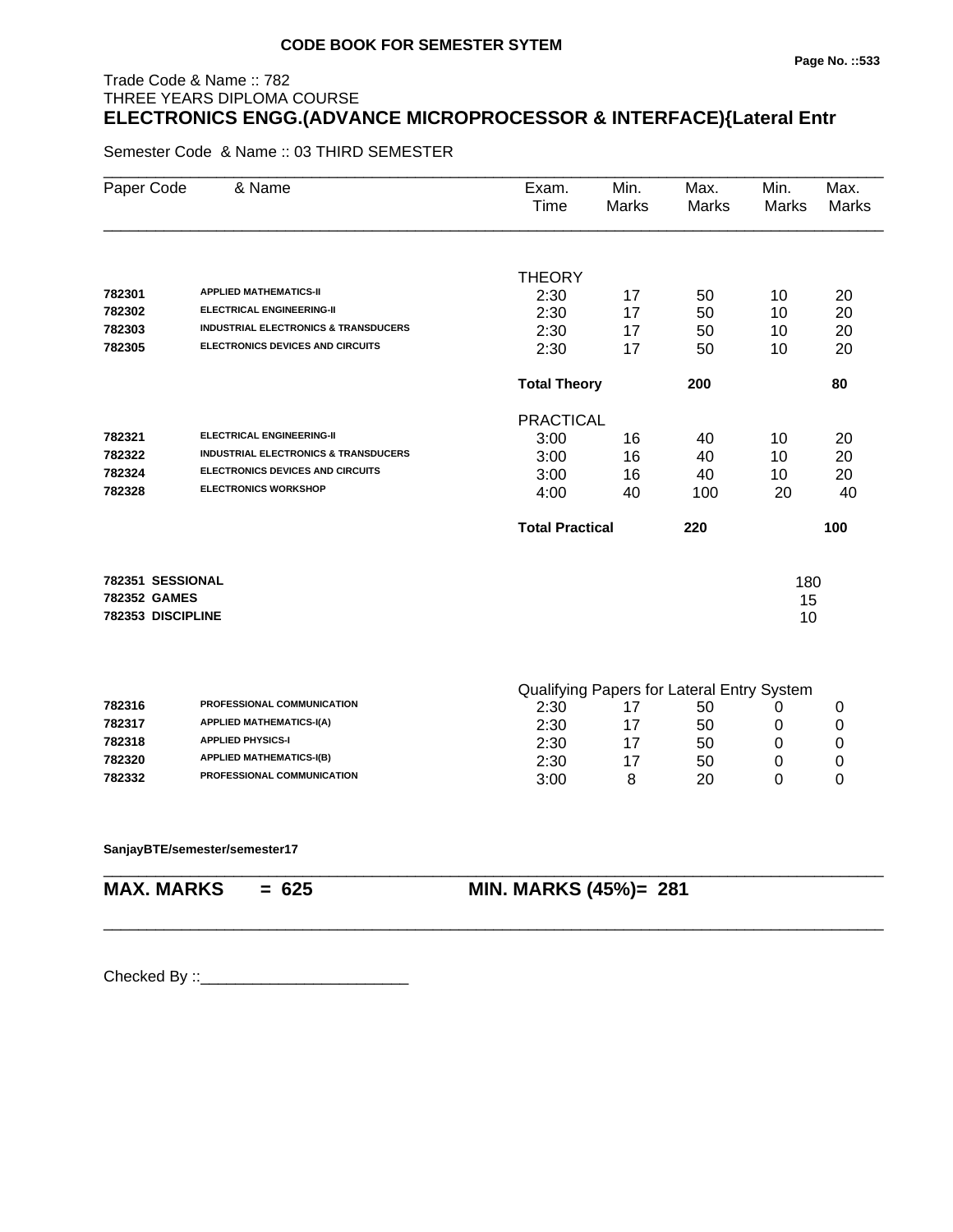# Trade Code & Name :: 782 THREE YEARS DIPLOMA COURSE **ELECTRONICS ENGG.(ADVANCE MICROPROCESSOR & INTERFACE){Lateral Entr**

Semester Code & Name :: 04 FORTH SEMESTER

| Paper Code        | & Name                                           | Exam.<br>Time                              | Min.<br>Marks | Max.<br>Marks | Min.<br><b>Marks</b> | Max.<br><b>Marks</b> |
|-------------------|--------------------------------------------------|--------------------------------------------|---------------|---------------|----------------------|----------------------|
|                   |                                                  |                                            |               |               |                      |                      |
|                   |                                                  | <b>THEORY</b>                              |               |               |                      |                      |
| 782404            | <b>NETWORK, FILTERS &amp; TRANSMISSION LINES</b> | 2:30                                       | 17            | 50            | 10                   | 20                   |
| 782406            | PRINCIPLES OF COMMUNICATION ENGINEERING          | 2:30                                       | 17            | 50            | 10                   | 20                   |
| 782407            | PRINCIPLES OF DIGITAL ELECTRONICS                | 2:30                                       | 17            | 50            | 10                   | 20                   |
| 782408            | <b>PROGRAMMING IN C &amp; C++</b>                | 2:30                                       | 17            | 50            | 10                   | 20                   |
|                   |                                                  | <b>Total Theory</b>                        |               | 200           |                      | 80                   |
|                   |                                                  | <b>PRACTICAL</b>                           |               |               |                      |                      |
| 782423            | <b>NETWORK, FILTERS &amp; TRANSMISSION LINES</b> | 3:00                                       | 16            | 40            | 10                   | 20                   |
| 782425            | PRINCIPLES OF COMMUNICATION ENGINEERING          | 3:00                                       | 16            | 40            | 10                   | 20                   |
| 782426            | PRINCIPLES OF DIGITAL ELECTRONICS                | 3:00                                       | 16            | 40            | 10                   | 20                   |
| 782427            | <b>PROGRAMMING IN C &amp; C++</b>                | 3:00                                       | 24            | 60            | 15                   | 30                   |
|                   |                                                  | <b>Total Practical</b>                     |               | 180           |                      | 90                   |
| 782351 SESSIONAL  |                                                  |                                            |               |               | 170                  |                      |
| 782352 GAMES      |                                                  |                                            |               |               | 15                   |                      |
| 782353 DISCIPLINE |                                                  |                                            |               |               | 10                   |                      |
|                   |                                                  |                                            |               |               |                      |                      |
|                   |                                                  | Qualifying Papers for Lateral Entry System |               |               |                      |                      |
| 782419            | <b>APPLIED CHEMISTRY</b>                         | 2:30                                       | 17            | 50            | 0                    | 0                    |
| 782421            | <b>APPLIED PHYSICS-II</b>                        | 2:30                                       | 17            | 50            | 0                    | 0                    |
| 782431            | <b>APPLIED PHYSICS-II</b>                        | 3:00                                       | 16            | 40            | 0                    | 0                    |
|                   | SanjayBTE/semester/semester17                    |                                            |               |               |                      |                      |
| <b>MAX. MARKS</b> | $= 575$                                          | MIN. MARKS (45%)= 259                      |               |               |                      |                      |
|                   |                                                  |                                            |               |               |                      |                      |
|                   |                                                  |                                            |               |               |                      |                      |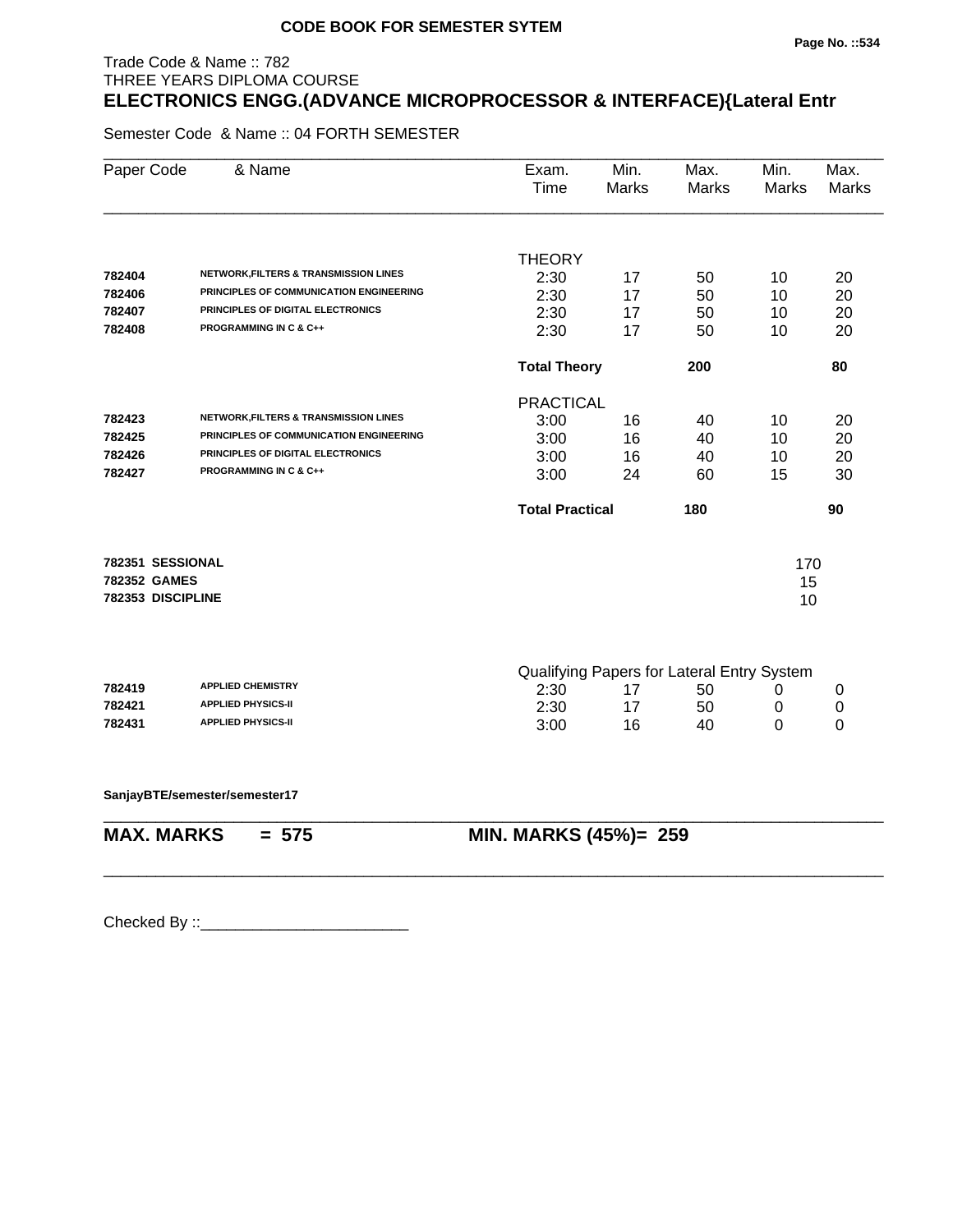# Trade Code & Name :: 782 THREE YEARS DIPLOMA COURSE **ELECTRONICS ENGG.(ADVANCE MICROPROCESSOR & INTERFACE){Lateral Entr**

Semester Code & Name :: 05 FIFTH SEMESTER

| Paper Code        | & Name                                               | Exam.<br>Time          | Min.<br>Marks | Max.<br>Marks | Min.<br>Marks | Max.<br>Marks |
|-------------------|------------------------------------------------------|------------------------|---------------|---------------|---------------|---------------|
|                   |                                                      |                        |               |               |               |               |
|                   |                                                      | <b>THEORY</b>          |               |               |               |               |
| 782501            | INDUSTRIAL MANAGEMENT & ENTREPRENEURSHIP DEVELOPMENT | 2:30                   | 17            | 50            | 10            | 20            |
| 782503            | <b>ELECTRONIC INSTRUMENTS &amp; MEASUREMENTS</b>     | 2:30                   | 17            | 50            | 10            | 20            |
| 782504            | <b>AUDIO &amp; VIDEO SYSTEM</b>                      | 2:30                   | 17            | 50            | 10            | 20            |
| 782505            | <b>OPTICAL FIBRE ENGINEERING</b>                     | 2:30                   | 17            | 50            | 10            | 20            |
|                   |                                                      | <b>Total Theory</b>    |               | 200           |               | 80            |
|                   |                                                      | <b>PRACTICAL</b>       |               |               |               |               |
| 782522            | <b>ELECTRONIC INSTRUMENTS &amp; MEASUREMENTS</b>     | 3:00                   | 24            | 60            | 15            | 30            |
| 782523            | <b>AUDIO &amp; VIDEO SYSTEM</b>                      | 3:00                   | 24            | 60            | 15            | 30            |
| 782524            | <b>OPTICAL FIBRE ENGINEERING</b>                     | 3:00                   | 24            | 60            | 15            | 30            |
|                   |                                                      | <b>Total Practical</b> |               | 180           |               | 90            |
| 782551 SESSIONAL  |                                                      |                        | ----          |               | 170           |               |
| 782552 GAMES      |                                                      |                        |               |               | 15            |               |
| 782553 DISCIPLINE |                                                      |                        | ----          |               | 10            |               |

\_\_\_\_\_\_\_\_\_\_\_\_\_\_\_\_\_\_\_\_\_\_\_\_\_\_\_\_\_\_\_\_\_\_\_\_\_\_\_\_\_\_\_\_\_\_\_\_\_\_\_\_\_\_\_\_\_\_\_\_\_\_\_\_\_\_\_\_\_\_\_\_\_\_\_\_\_\_\_\_\_\_\_\_\_\_\_\_\_\_

\_\_\_\_\_\_\_\_\_\_\_\_\_\_\_\_\_\_\_\_\_\_\_\_\_\_\_\_\_\_\_\_\_\_\_\_\_\_\_\_\_\_\_\_\_\_\_\_\_\_\_\_\_\_\_\_\_\_\_\_\_\_\_\_\_\_\_\_\_\_\_\_\_\_\_\_\_\_\_\_\_\_\_\_\_\_\_\_\_\_

**SanjayBTE/semester/semester17**

**MAX. MARKS = 575 MIN. MARKS (45%)= 259**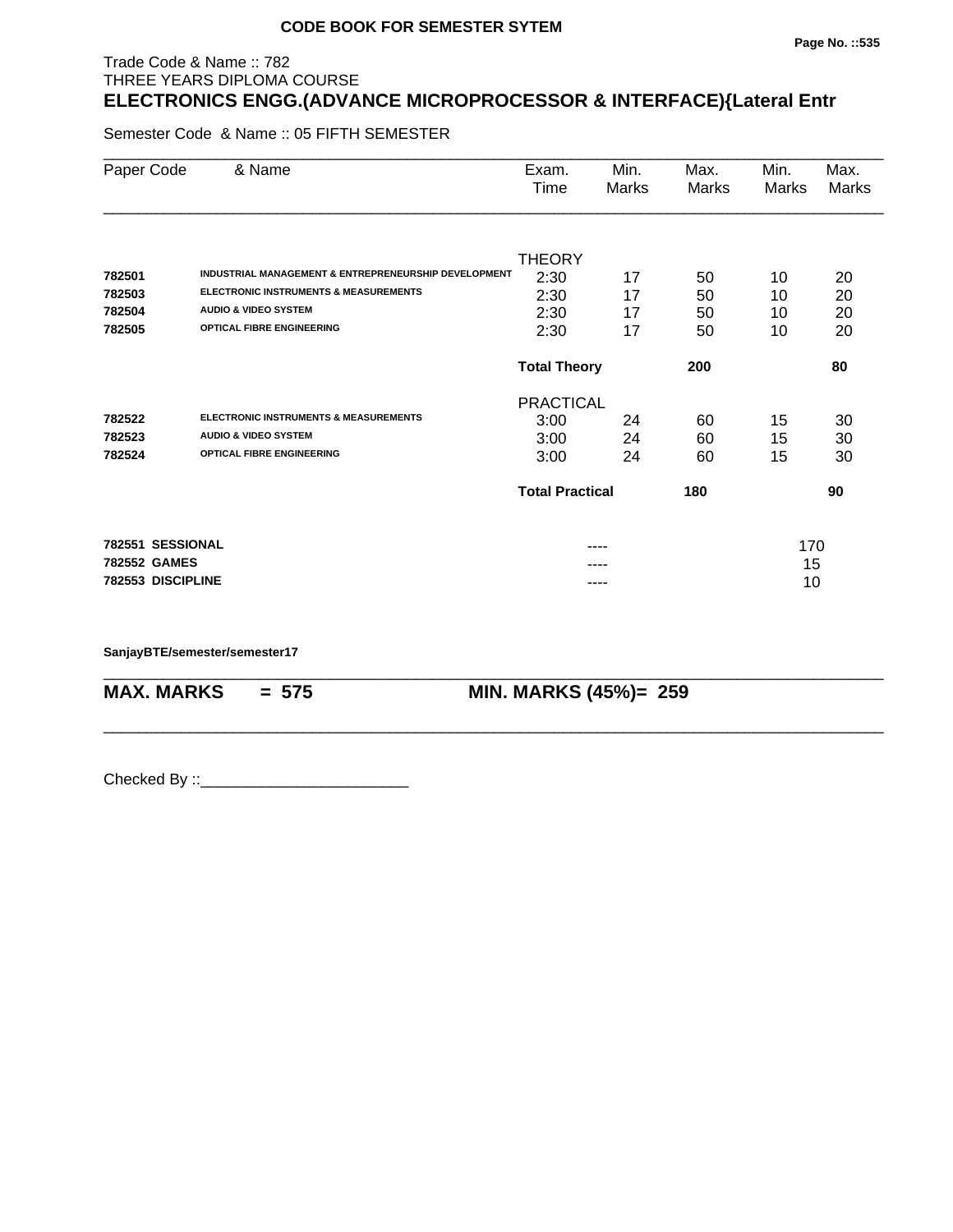# **Page No. ::536**

# THREE YEARS DIPLOMA COURSE **ELECTRONICS ENGG.(ADVANCE MICROPROCESSOR & INTERFACE){Lateral Entr**

Semester Code & Name :: 06 SIXTH SEMESTER

Trade Code & Name :: 782

| Paper Code                                            | & Name                                                      | Exam.<br>Time          | Min.<br>Marks         | Max.<br>Marks | Min.<br><b>Marks</b> | Max.<br><b>Marks</b> |
|-------------------------------------------------------|-------------------------------------------------------------|------------------------|-----------------------|---------------|----------------------|----------------------|
|                                                       |                                                             |                        |                       |               |                      |                      |
| 782602                                                | <b>MODERN COMMUNICATION SYSTEMS</b>                         | <b>THEORY</b>          |                       |               |                      |                      |
| 782606                                                | <b>MICROPROCESSORS &amp; APPLICATION</b>                    | 2:30                   | 17                    | 50            | 10                   | 20                   |
| 782607                                                | <b>ADVANCE MICROPROCESSORS &amp; INTERFACE</b>              | 2:30<br>2:30           | 17<br>17              | 50<br>50      | 10<br>10             | 20<br>20             |
|                                                       |                                                             |                        |                       |               |                      |                      |
|                                                       |                                                             | <b>Total Theory</b>    |                       | 150           |                      | 60                   |
|                                                       |                                                             | <b>PRACTICAL</b>       |                       |               |                      |                      |
| 782621                                                | <b>MODERN COMMUNICATION SYSTEMS</b>                         | 3:00                   | 24                    | 60            | 15                   | 30                   |
| 782625                                                | <b>MICROPROCESSORS &amp; APPLICATION</b>                    | 3:00                   | 24                    | 60            | 15                   | 30                   |
| 782626                                                | <b>PROJECT-I PROBLEM</b>                                    | ----                   | 36                    | 90            | 20                   | 40                   |
| 782627                                                | PROJECT-II FIELD EXPOSURE                                   | ----                   | 16                    | 40            | 10                   | 20                   |
|                                                       |                                                             | <b>Total Practical</b> |                       | 250           |                      | 120                  |
| 782651 SESSIONAL<br>782652 GAMES<br>782653 DISCIPLINE |                                                             |                        |                       |               | 180<br>15<br>10      |                      |
|                                                       |                                                             |                        |                       |               |                      |                      |
|                                                       | 782661 CARRY OVER IST YEAR (30%)                            |                        |                       |               | 330                  |                      |
|                                                       | 782662 CARRY OVER 2ND YEAR (70%)                            |                        |                       |               | 840                  |                      |
|                                                       | 782672 [0020] ENVIRONMENTAL EDUCATION & DISASTER MANAGEMENT |                        | 2:30                  | 17            | 50                   |                      |
|                                                       | SanjayBTE/semester/semester17                               |                        |                       |               |                      |                      |
| <b>MAX. MARKS</b>                                     | $= 1775$                                                    |                        | MIN. MARKS (45%)= 799 |               |                      |                      |

\_\_\_\_\_\_\_\_\_\_\_\_\_\_\_\_\_\_\_\_\_\_\_\_\_\_\_\_\_\_\_\_\_\_\_\_\_\_\_\_\_\_\_\_\_\_\_\_\_\_\_\_\_\_\_\_\_\_\_\_\_\_\_\_\_\_\_\_\_\_\_\_\_\_\_\_\_\_\_\_\_\_\_\_\_\_\_\_\_\_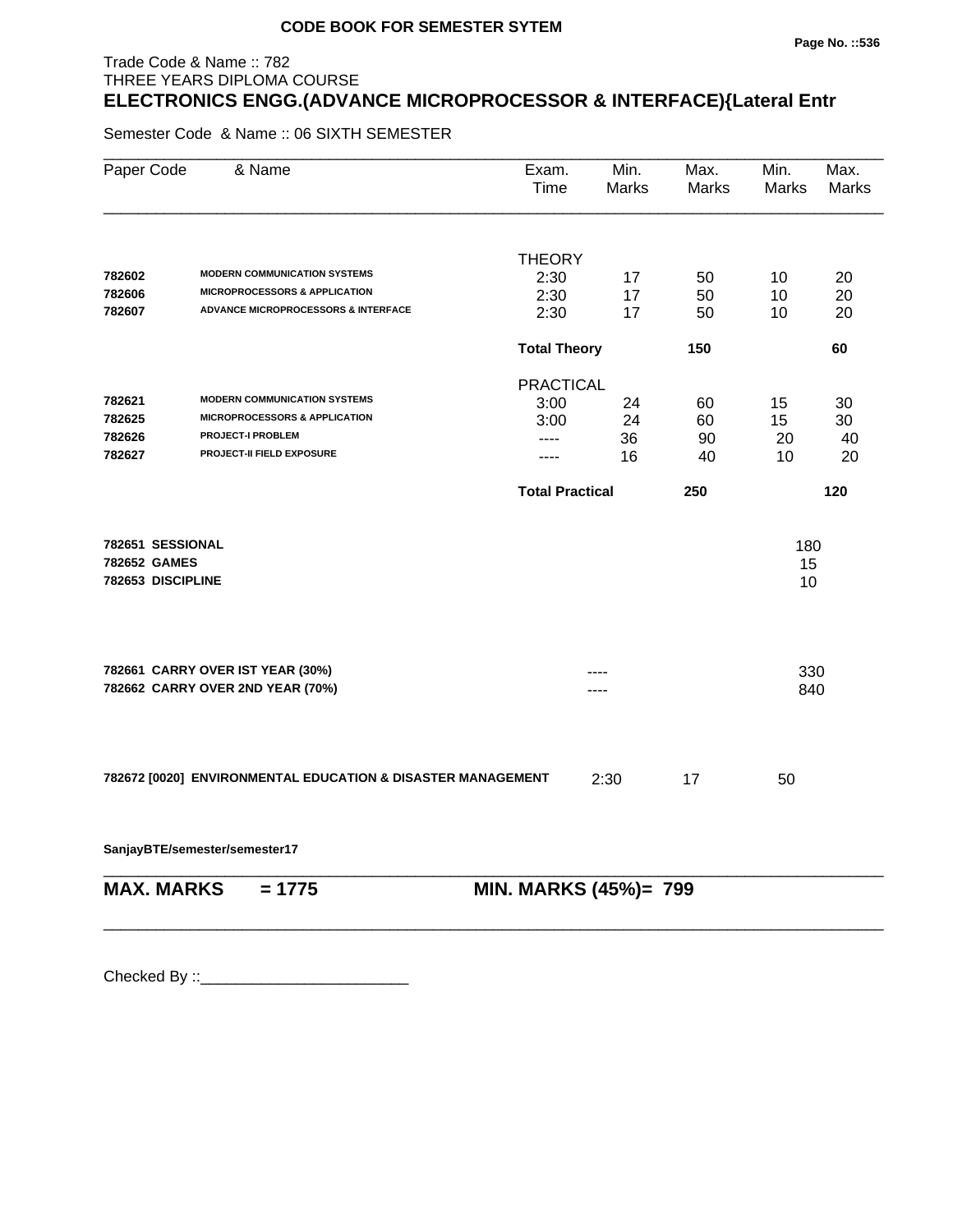# Trade Code & Name :: 783 THREE YEARS DIPLOMA COURSE **ELECTRONICS ENGINEERING (MICRO ELECTRONICS){Lateral Entry}**

Semester Code & Name :: 03 THIRD SEMESTER

| Paper Code        | & Name                                          | Exam.<br>Time          | Min.<br><b>Marks</b> | Max.<br><b>Marks</b>                       | Min.<br>Marks | Max.<br>Marks    |
|-------------------|-------------------------------------------------|------------------------|----------------------|--------------------------------------------|---------------|------------------|
|                   |                                                 | <b>THEORY</b>          |                      |                                            |               |                  |
| 783301            | <b>APPLIED MATHEMATICS-II</b>                   | 2:30                   | 17                   | 50                                         | 10            | 20               |
| 783302            | <b>ELECTRICAL ENGINEERING-II</b>                | 2:30                   | 17                   | 50                                         | 10            | 20               |
| 783303            | <b>INDUSTRIAL ELECTRONICS &amp; TRANSDUCERS</b> | 2:30                   | 17                   | 50                                         | 10            | 20               |
| 783305            | <b>ELECTRONICS DEVICES AND CIRCUITS</b>         | 2:30                   | 17                   | 50                                         | 10            | 20               |
|                   |                                                 | <b>Total Theory</b>    |                      | 200                                        |               | 80               |
|                   |                                                 | <b>PRACTICAL</b>       |                      |                                            |               |                  |
| 783321            | <b>ELECTRICAL ENGINEERING-II</b>                | 3:00                   | 16                   | 40                                         | 10            | 20               |
| 783322            | <b>INDUSTRIAL ELECTRONICS &amp; TRANSDUCERS</b> | 3:00                   | 16                   | 40                                         | 10            | 20               |
| 783324            | ELECTRONICS DEVICES AND CIRCUITS                | 3:00                   | 16                   | 40                                         | 10            | 20               |
| 783328            | <b>ELECTRONICS WORKSHOP</b>                     | 4:00                   | 40                   | 100                                        | 20            | 40               |
|                   |                                                 | <b>Total Practical</b> |                      | 220                                        |               | 100              |
| 783351 SESSIONAL  |                                                 |                        |                      |                                            | 180           |                  |
| 783352 GAMES      |                                                 |                        |                      |                                            | 15            |                  |
| 783353 DISCIPLINE |                                                 |                        |                      |                                            | 10            |                  |
|                   |                                                 |                        |                      |                                            |               |                  |
|                   |                                                 |                        |                      | Qualifying Papers for Lateral Entry System |               |                  |
| 783316            | PROFESSIONAL COMMUNICATION                      | 2:30                   | 17                   | 50                                         | 0             | 0                |
| 783317            | <b>APPLIED MATHEMATICS-I(A)</b>                 | 2:30                   | 17                   | 50                                         | 0             | $\boldsymbol{0}$ |
| 783318            | <b>APPLIED PHYSICS-I</b>                        | 2:30                   | 17                   | 50                                         | 0             | $\mathbf 0$      |
| 783320            | <b>APPLIED MATHEMATICS-I(B)</b>                 | 2:30                   | 17                   | 50                                         | 0             | $\boldsymbol{0}$ |
| 783332            | PROFESSIONAL COMMUNICATION                      | 3:00                   | 8                    | 20                                         | 0             | 0                |
|                   |                                                 |                        |                      |                                            |               |                  |
|                   |                                                 |                        |                      |                                            |               |                  |

\_\_\_\_\_\_\_\_\_\_\_\_\_\_\_\_\_\_\_\_\_\_\_\_\_\_\_\_\_\_\_\_\_\_\_\_\_\_\_\_\_\_\_\_\_\_\_\_\_\_\_\_\_\_\_\_\_\_\_\_\_\_\_\_\_\_\_\_\_\_\_\_\_\_\_\_\_\_\_\_\_\_\_\_\_\_\_\_\_\_

#### **SanjayBTE/semester/semester17**

\_\_\_\_\_\_\_\_\_\_\_\_\_\_\_\_\_\_\_\_\_\_\_\_\_\_\_\_\_\_\_\_\_\_\_\_\_\_\_\_\_\_\_\_\_\_\_\_\_\_\_\_\_\_\_\_\_\_\_\_\_\_\_\_\_\_\_\_\_\_\_\_\_\_\_\_\_\_\_\_\_\_\_\_\_\_\_\_\_\_

**MAX. MARKS = 625 MIN. MARKS (45%)= 281**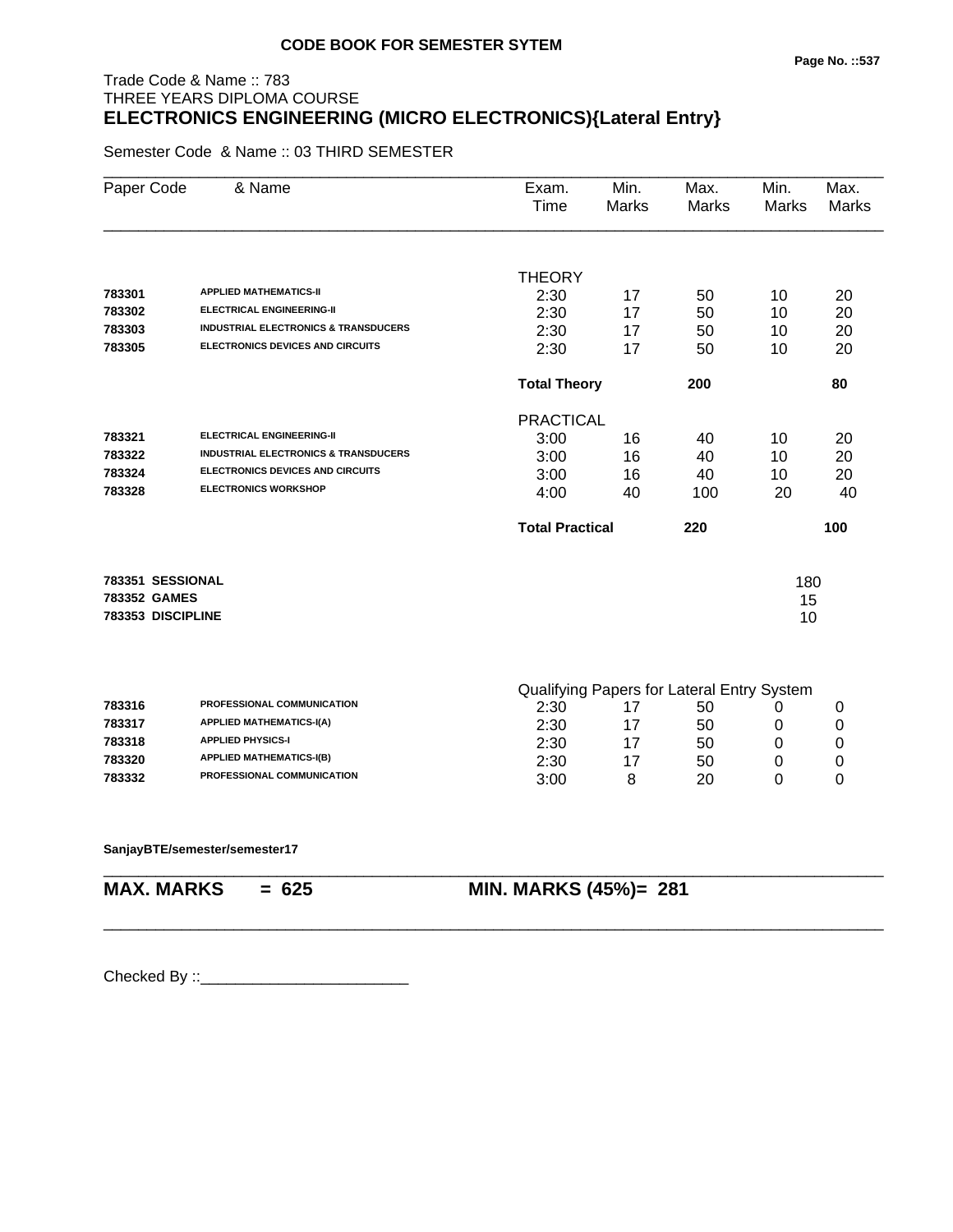# Trade Code & Name :: 783 THREE YEARS DIPLOMA COURSE **ELECTRONICS ENGINEERING (MICRO ELECTRONICS){Lateral Entry}**

Semester Code & Name :: 04 FORTH SEMESTER

| Paper Code        | & Name                                           | Exam.<br>Time                              | Min.<br><b>Marks</b> | Max.<br>Marks | Min.<br><b>Marks</b> | Max.<br><b>Marks</b> |
|-------------------|--------------------------------------------------|--------------------------------------------|----------------------|---------------|----------------------|----------------------|
|                   |                                                  |                                            |                      |               |                      |                      |
|                   |                                                  | <b>THEORY</b>                              |                      |               |                      |                      |
| 783404            | <b>NETWORK, FILTERS &amp; TRANSMISSION LINES</b> | 2:30                                       | 17                   | 50            | 10                   | 20                   |
| 783406            | PRINCIPLES OF COMMUNICATION ENGINEERING          | 2:30                                       | 17                   | 50            | 10                   | 20                   |
| 783407            | PRINCIPLES OF DIGITAL ELECTRONICS                | 2:30                                       | 17                   | 50            | 10                   | 20                   |
| 783408            | <b>PROGRAMMING IN C &amp; C++</b>                | 2:30                                       | 17                   | 50            | 10                   | 20                   |
|                   |                                                  | <b>Total Theory</b>                        |                      | 200           |                      | 80                   |
|                   |                                                  | <b>PRACTICAL</b>                           |                      |               |                      |                      |
| 783423            | <b>NETWORK, FILTERS &amp; TRANSMISSION LINES</b> | 3:00                                       | 16                   | 40            | 10                   | 20                   |
| 783425            | PRINCIPLES OF COMMUNICATION ENGINEERING          | 3:00                                       | 16                   | 40            | 10                   | 20                   |
| 783426            | PRINCIPLES OF DIGITAL ELECTRONICS                | 3:00                                       | 16                   | 40            | 10                   | 20                   |
| 783427            | <b>PROGRAMMING IN C &amp; C++</b>                | 3:00                                       | 24                   | 60            | 15                   | 30                   |
|                   |                                                  | <b>Total Practical</b>                     |                      | 180           |                      | 90                   |
| 783351 SESSIONAL  |                                                  |                                            |                      |               | 170                  |                      |
| 783352 GAMES      |                                                  |                                            |                      |               | 15                   |                      |
| 783353 DISCIPLINE |                                                  |                                            |                      |               | 10                   |                      |
|                   |                                                  |                                            |                      |               |                      |                      |
|                   |                                                  | Qualifying Papers for Lateral Entry System |                      |               |                      |                      |
| 783419            | <b>APPLIED CHEMISTRY</b>                         | 2:30                                       | 17                   | 50            | 0                    | 0                    |
| 783421            | <b>APPLIED PHYSICS-II</b>                        | 2:30                                       | 17                   | 50            | 0                    | 0                    |
| 783431            | <b>APPLIED PHYSICS-II</b>                        | 3:00                                       | 16                   | 40            | 0                    | 0                    |
|                   | SanjayBTE/semester/semester17                    |                                            |                      |               |                      |                      |
| <b>MAX. MARKS</b> | $= 575$                                          | MIN. MARKS (45%)= 259                      |                      |               |                      |                      |
|                   |                                                  |                                            |                      |               |                      |                      |
|                   |                                                  |                                            |                      |               |                      |                      |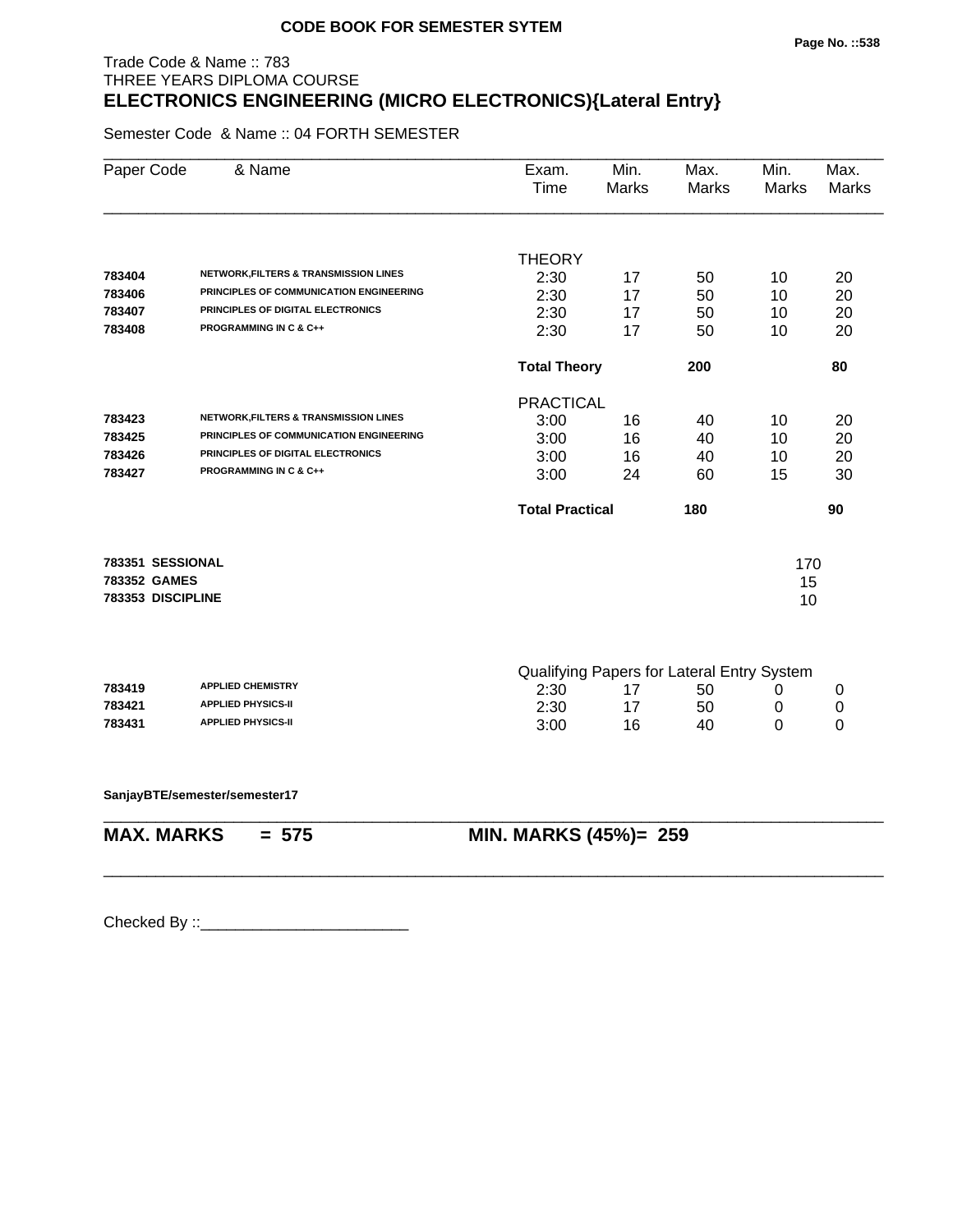# Trade Code & Name :: 783 THREE YEARS DIPLOMA COURSE **ELECTRONICS ENGINEERING (MICRO ELECTRONICS){Lateral Entry}**

Semester Code & Name :: 05 FIFTH SEMESTER

| Paper Code        | & Name                                               | Exam.                  | Min.  | Max.  | Min.  | Max.  |
|-------------------|------------------------------------------------------|------------------------|-------|-------|-------|-------|
|                   |                                                      | Time                   | Marks | Marks | Marks | Marks |
|                   |                                                      |                        |       |       |       |       |
|                   |                                                      | <b>THEORY</b>          |       |       |       |       |
| 783501            | INDUSTRIAL MANAGEMENT & ENTREPRENEURSHIP DEVELOPMENT | 2:30                   | 17    | 50    | 10    | 20    |
| 783503            | <b>ELECTRONIC INSTRUMENTS &amp; MEASUREMENTS</b>     | 2:30                   | 17    | 50    | 10    | 20    |
| 783504            | <b>AUDIO &amp; VIDEO ENGINEERING</b>                 | 2:30                   | 17    | 50    | 10    | 20    |
| 783505            | <b>OPTICAL FIBRE ENGINEERING</b>                     | 2:30                   | 17    | 50    | 10    | 20    |
|                   |                                                      | <b>Total Theory</b>    |       | 200   |       | 80    |
|                   |                                                      | <b>PRACTICAL</b>       |       |       |       |       |
| 783522            | <b>ELECTRONIC INSTRUMENTS &amp; MEASUREMENTS</b>     | 3:00                   | 24    | 60    | 15    | 30    |
| 783523            | <b>AUDIO &amp; VIDEO ENGINEERING</b>                 | 3:00                   | 24    | 60    | 15    | 30    |
| 783524            | <b>OPTICAL FIBRE ENGINEERING</b>                     | 3:00                   | 24    | 60    | 15    | 30    |
|                   |                                                      | <b>Total Practical</b> |       | 180   |       | 90    |
| 783551 SESSIONAL  |                                                      |                        |       |       | 170   |       |
| 783552 GAMES      |                                                      |                        |       |       | 15    |       |
| 783553 DISCIPLINE |                                                      |                        | ----  |       | 10    |       |
|                   |                                                      |                        |       |       |       |       |

\_\_\_\_\_\_\_\_\_\_\_\_\_\_\_\_\_\_\_\_\_\_\_\_\_\_\_\_\_\_\_\_\_\_\_\_\_\_\_\_\_\_\_\_\_\_\_\_\_\_\_\_\_\_\_\_\_\_\_\_\_\_\_\_\_\_\_\_\_\_\_\_\_\_\_\_\_\_\_\_\_\_\_\_\_\_\_\_\_\_

\_\_\_\_\_\_\_\_\_\_\_\_\_\_\_\_\_\_\_\_\_\_\_\_\_\_\_\_\_\_\_\_\_\_\_\_\_\_\_\_\_\_\_\_\_\_\_\_\_\_\_\_\_\_\_\_\_\_\_\_\_\_\_\_\_\_\_\_\_\_\_\_\_\_\_\_\_\_\_\_\_\_\_\_\_\_\_\_\_\_

**SanjayBTE/semester/semester17**

**MAX. MARKS = 575 MIN. MARKS (45%)= 259**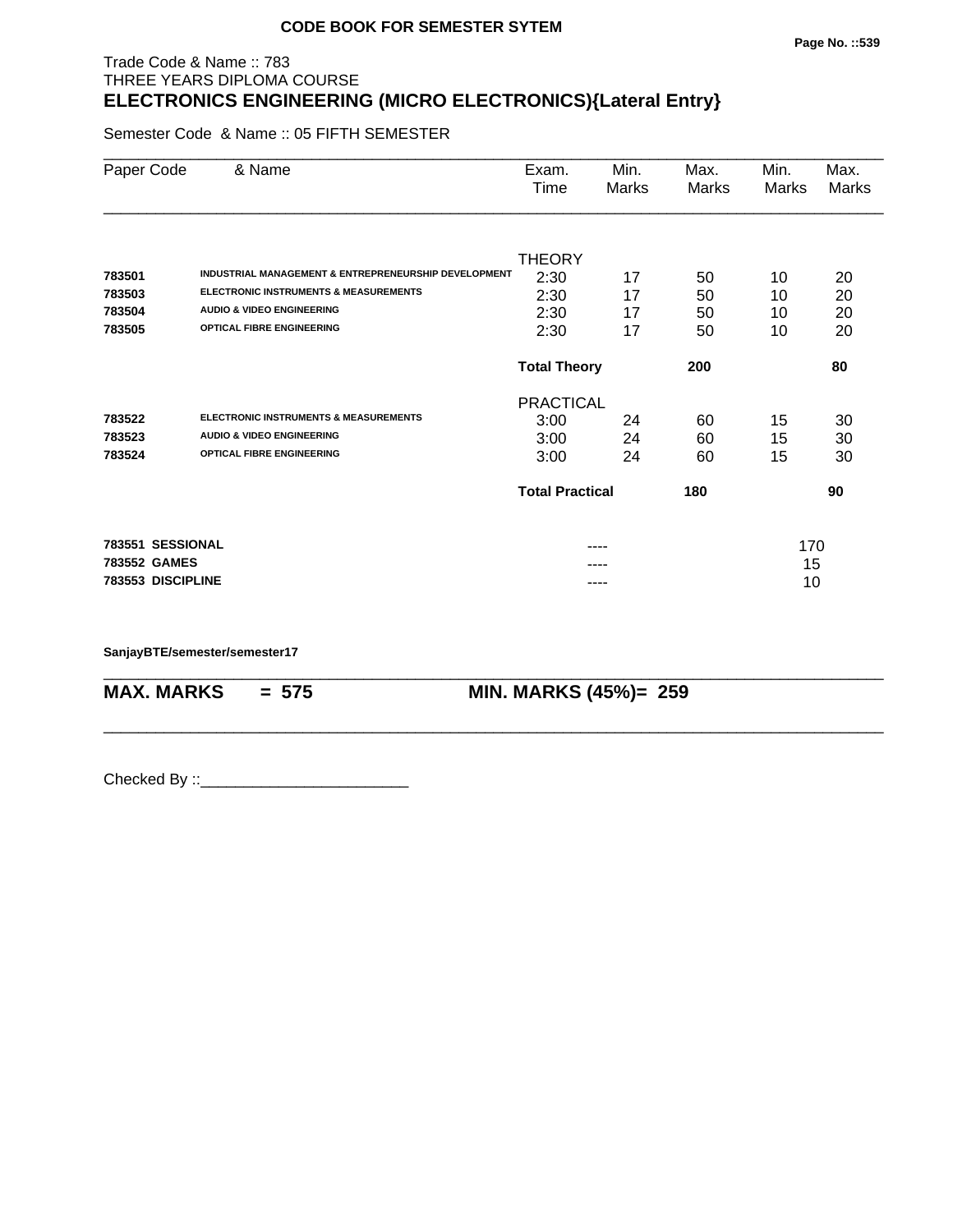#### **Page No. ::540**

# Trade Code & Name :: 783 THREE YEARS DIPLOMA COURSE **ELECTRONICS ENGINEERING (MICRO ELECTRONICS){Lateral Entry}**

Semester Code & Name :: 06 SIXTH SEMESTER

| Paper Code        | & Name                                                      | Exam.<br>Time          | Min.<br>Marks         | Max.<br><b>Marks</b> | Min.<br><b>Marks</b> | Max.<br><b>Marks</b> |
|-------------------|-------------------------------------------------------------|------------------------|-----------------------|----------------------|----------------------|----------------------|
|                   |                                                             |                        |                       |                      |                      |                      |
|                   |                                                             | <b>THEORY</b>          |                       |                      |                      |                      |
| 783602            | <b>MODERN COMMUNICATION SYSTEMS</b>                         | 2:30                   | 17                    | 50                   | 10                   | 20                   |
| 783606            | <b>MICROPROCESSORS &amp; APPLICATION</b>                    | 2:30                   | 17                    | 50                   | 10                   | 20                   |
| 783607            | <b>MICRO ELECTRONICS</b>                                    | 2:30                   | 17                    | 50                   | 10                   | 20                   |
|                   |                                                             | <b>Total Theory</b>    |                       | 150                  |                      | 60                   |
|                   |                                                             | <b>PRACTICAL</b>       |                       |                      |                      |                      |
| 783621            | <b>MODERN COMMUNICATION SYSTEMS</b>                         | 3:00                   | 24                    | 60                   | 15                   | 30                   |
| 783625            | <b>MICROPROCESSORS &amp; APPLICATION</b>                    | 3:00                   | 24                    | 60                   | 15                   | 30                   |
| 783626            | <b>PROJECT-I PROBLEM</b>                                    | ----                   | 36                    | 90                   | 20                   | 40                   |
| 783627            | PROJECT-II FIELD EXPOSURE                                   | ----                   | 16                    | 40                   | 10                   | 20                   |
|                   |                                                             | <b>Total Practical</b> |                       | 250                  |                      | 120                  |
| 783651 SESSIONAL  |                                                             |                        |                       |                      | 180                  |                      |
| 783652 GAMES      |                                                             |                        |                       |                      | 15                   |                      |
| 783653 DISCIPLINE |                                                             |                        |                       |                      | 10                   |                      |
|                   |                                                             |                        |                       |                      |                      |                      |
|                   | 783661 CARRY OVER IST YEAR (30%)                            |                        |                       |                      | 330                  |                      |
|                   | 783662 CARRY OVER 2ND YEAR (70%)                            |                        |                       |                      | 840                  |                      |
|                   | 783672 [0020] ENVIRONMENTAL EDUCATION & DISASTER MANAGEMENT |                        | 2:30                  | 17                   | 50                   |                      |
|                   | SanjayBTE/semester/semester17                               |                        |                       |                      |                      |                      |
| <b>MAX. MARKS</b> | $= 1775$                                                    |                        | MIN. MARKS (45%)= 799 |                      |                      |                      |

\_\_\_\_\_\_\_\_\_\_\_\_\_\_\_\_\_\_\_\_\_\_\_\_\_\_\_\_\_\_\_\_\_\_\_\_\_\_\_\_\_\_\_\_\_\_\_\_\_\_\_\_\_\_\_\_\_\_\_\_\_\_\_\_\_\_\_\_\_\_\_\_\_\_\_\_\_\_\_\_\_\_\_\_\_\_\_\_\_\_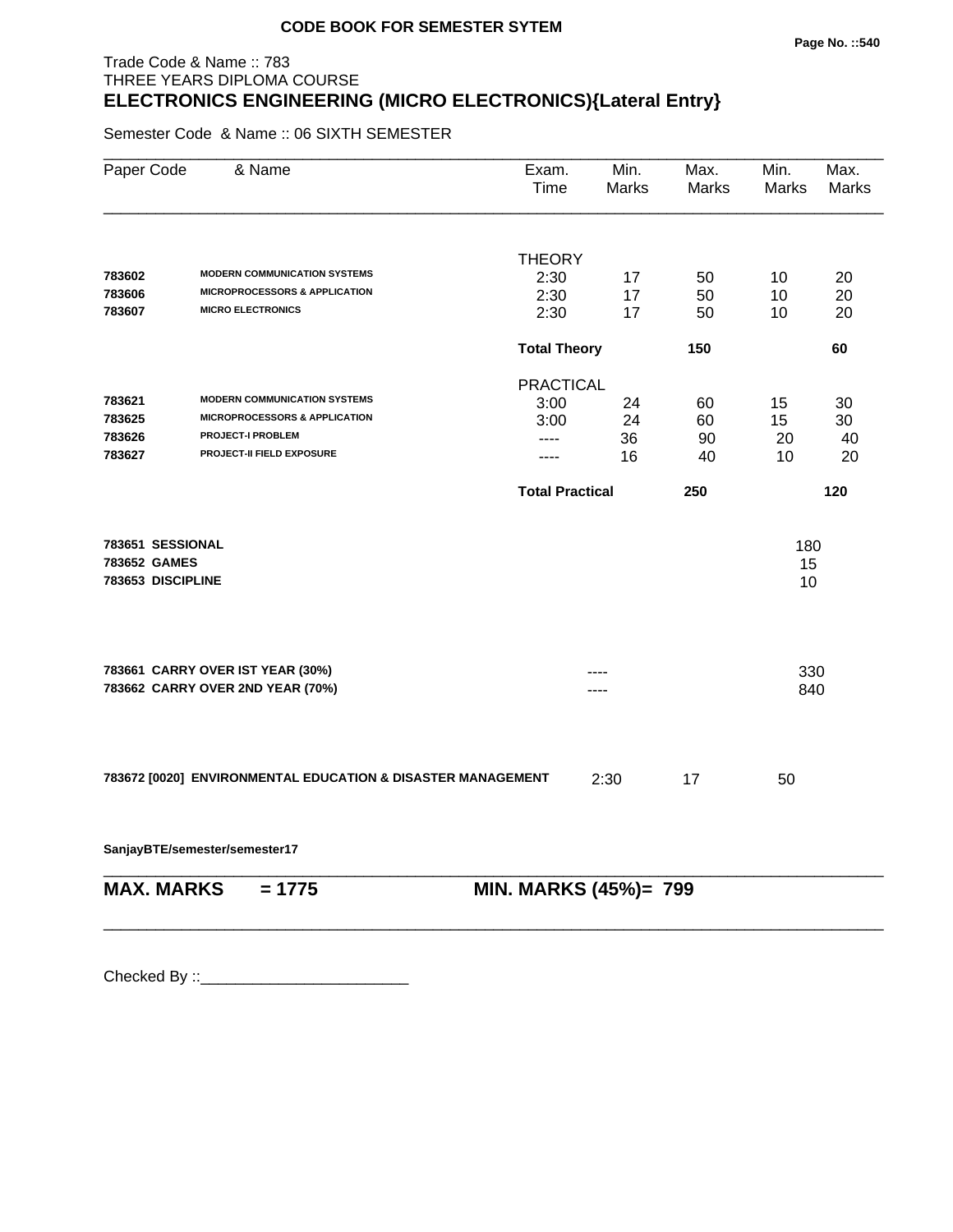# Trade Code & Name :: 784 THREE YEARS DIPLOMA COURSE **MECHANICAL ENGINEERING (AUTOMOBILE){Lateral Entry}**

Semester Code & Name :: 03 THIRD SEMESTER

| Paper Code   | & Name                                             | Exam.<br>Time          | Min.<br><b>Marks</b> | Max.<br><b>Marks</b>                       | Min.<br>Marks | Max.<br><b>Marks</b> |
|--------------|----------------------------------------------------|------------------------|----------------------|--------------------------------------------|---------------|----------------------|
|              |                                                    |                        |                      |                                            |               |                      |
| 784301       | <b>APPLIED MATHEMATICS-II</b>                      | <b>THEORY</b>          |                      |                                            |               |                      |
| 784303       | <b>MATERIALS &amp; MATERIALS SCIENCE</b>           | 2:30<br>2:30           | 17<br>17             | 50<br>50                                   | 10<br>10      | 20<br>20             |
| 784304       | <b>THERMAL ENGINEERING</b>                         | 2:30                   | 17                   | 50                                         | 10            | 20                   |
| 784307       | <b>MANUFACTURING PROCESSES</b>                     | 2:30                   | 17                   | 50                                         | 10            | 20                   |
|              |                                                    | <b>Total Theory</b>    |                      | 200                                        |               | 80                   |
|              |                                                    | <b>PRACTICAL</b>       |                      |                                            |               |                      |
| 784322       | THERMAL ENGINEERING LAB.                           | 3:00                   | 8                    | 20                                         | 5             | 10                   |
| 784325       | <b>MANUFACTURING PROCESSES (WORKSHOP PRACTICE)</b> | 6:00                   | 32                   | 80                                         | 20            | 40                   |
| 784326       | <b>INTRODUCTION TO COMPUTER</b>                    | 3:00                   | 24                   | 60                                         | 15            | 30                   |
|              |                                                    | <b>Total Practical</b> |                      | 160                                        |               | 80                   |
|              | 784351 SESSIONAL                                   |                        |                      |                                            | 160           |                      |
| 784352 GAMES | 784353 DISCIPLINE                                  |                        |                      |                                            | 15            |                      |
|              |                                                    |                        |                      |                                            | 10            |                      |
|              |                                                    |                        |                      | Qualifying Papers for Lateral Entry System |               |                      |
| 784316       | PROFESSIONAL COMMUNICATION                         | 2:30                   | 17                   | 50                                         | 0             | 0                    |
| 784317       | <b>APPLIED MATHEMATICS-I(A)</b>                    | 2:30                   | 17                   | 50                                         | 0             | 0                    |
| 784318       | <b>APPLIED PHYSICS-I</b>                           | 2:30                   | 17                   | 50                                         | 0             | $\mathbf 0$          |
| 784320       | <b>APPLIED MATHEMATICS-I(B)</b>                    | 2:30                   | 17                   | 50                                         | 0             | 0                    |
| 784333       | PROFESSIONAL COMMUNICATION                         | 3:00                   | 8                    | 20                                         | 0             | 0                    |

\_\_\_\_\_\_\_\_\_\_\_\_\_\_\_\_\_\_\_\_\_\_\_\_\_\_\_\_\_\_\_\_\_\_\_\_\_\_\_\_\_\_\_\_\_\_\_\_\_\_\_\_\_\_\_\_\_\_\_\_\_\_\_\_\_\_\_\_\_\_\_\_\_\_\_\_\_\_\_\_\_\_\_\_\_\_\_\_\_\_

\_\_\_\_\_\_\_\_\_\_\_\_\_\_\_\_\_\_\_\_\_\_\_\_\_\_\_\_\_\_\_\_\_\_\_\_\_\_\_\_\_\_\_\_\_\_\_\_\_\_\_\_\_\_\_\_\_\_\_\_\_\_\_\_\_\_\_\_\_\_\_\_\_\_\_\_\_\_\_\_\_\_\_\_\_\_\_\_\_\_

**SanjayBTE/semester/semester17**

**MAX. MARKS = 545 MIN. MARKS (45%)= 245**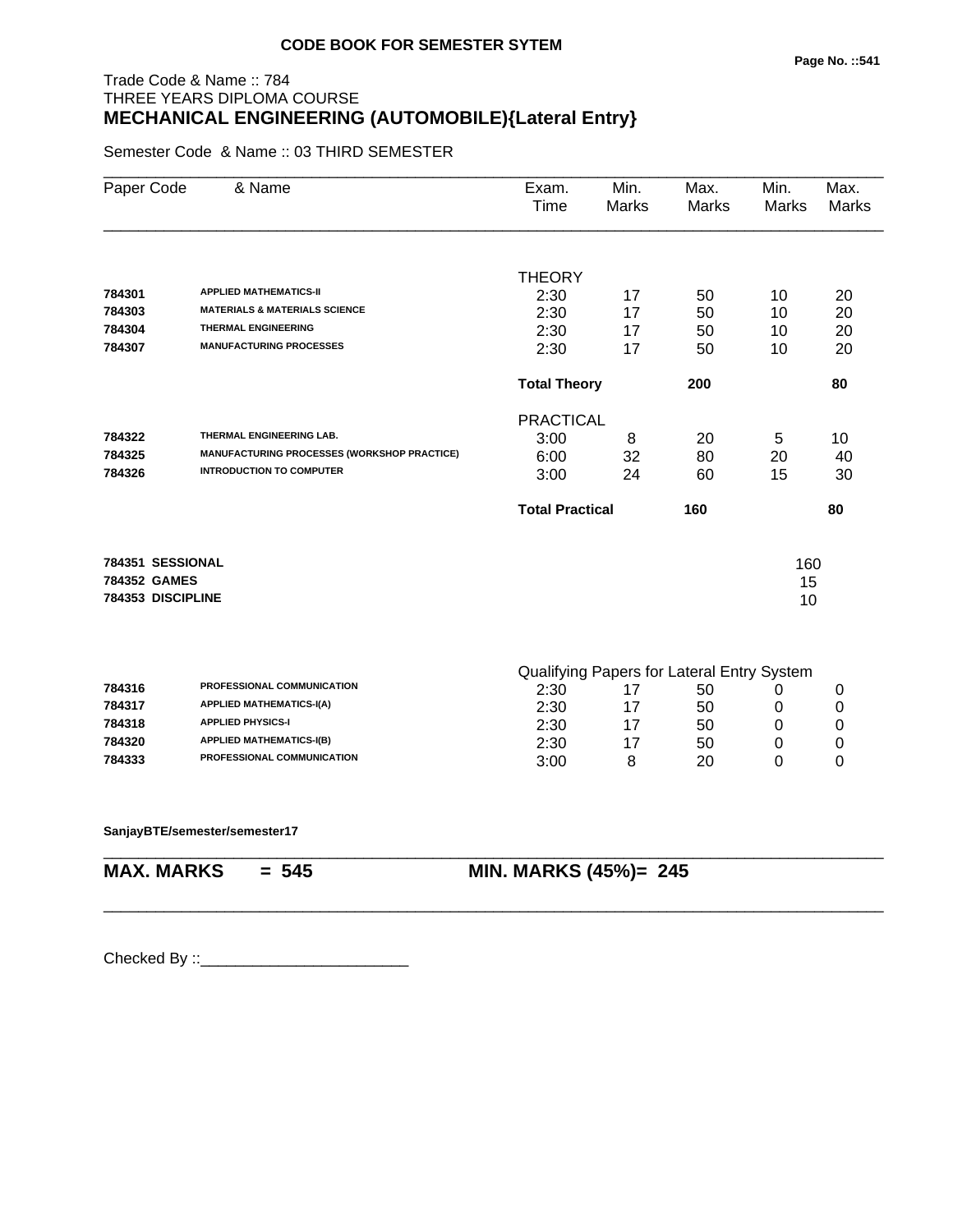# Trade Code & Name :: 784 THREE YEARS DIPLOMA COURSE **MECHANICAL ENGINEERING (AUTOMOBILE){Lateral Entry}**

Semester Code & Name :: 04 FORTH SEMESTER

| Paper Code        | & Name                                     | Exam.<br>Time          | Min.<br><b>Marks</b> | Max.<br><b>Marks</b>                       | Min.<br>Marks | Max.<br><b>Marks</b> |
|-------------------|--------------------------------------------|------------------------|----------------------|--------------------------------------------|---------------|----------------------|
|                   |                                            |                        |                      |                                            |               |                      |
|                   |                                            | <b>THEORY</b>          |                      |                                            |               |                      |
| 784402            | <b>MECHANICS OF SOLIDS</b>                 | 2:30                   | 17                   | 50                                         | 10            | 20                   |
| 784405            | <b>HYDRAULICS &amp; HYDRAULIC MACHINES</b> | 2:30                   | 17                   | 50                                         | 10            | 20                   |
| 784406            | ELECTRICAL TECHNOLOGY & ELECTRONICS        | 2:30                   | 17                   | 50                                         | 10            | 20                   |
| 784408            | MECHANICAL ENGINEERING DRAWING             | 3:00                   | 17                   | 50                                         | 10            | 20                   |
|                   |                                            | <b>Total Theory</b>    |                      | 200                                        |               | 80                   |
|                   |                                            | <b>PRACTICAL</b>       |                      |                                            |               |                      |
| 784421            | <b>MECHANICS OF SOLIDS LAB.</b>            | 3:00                   | 16                   | 40                                         | 10            | 20                   |
| 784423            | <b>HYDRAULICS LAB</b>                      | 3:00                   | 8                    | 20                                         | 5             | 10                   |
| 784424            | ELECTRICAL TECHNOLOGY & ELECTRONICS LAB.   | 3:00                   | 16                   | 40                                         | 10            | 20                   |
|                   |                                            | <b>Total Practical</b> |                      | 100                                        |               | 50                   |
| 784451 SESSIONAL  |                                            |                        |                      |                                            |               |                      |
| 784452 GAMES      |                                            |                        |                      |                                            | 130           |                      |
| 784453 DISCIPLINE |                                            |                        |                      |                                            | 15<br>10      |                      |
|                   |                                            |                        |                      |                                            |               |                      |
|                   |                                            |                        |                      | Qualifying Papers for Lateral Entry System |               |                      |
| 784419            | <b>APPLIED CHEMISTRY</b>                   | 2:30                   | 17                   | 50                                         | 0             | 0                    |
| 784421            | <b>APPLIED PHYSICS-II</b>                  | 2:30                   | 17                   | 50                                         | $\mathbf 0$   | 0                    |
| 784431            | <b>APPLIED PHYSICS-II</b>                  | 3:00                   | 16                   | 40                                         | 0             | 0                    |
| 784432            | <b>APPLIED CHEMISTRY</b>                   | 3:00                   | 16                   | 40                                         | 0             | 0                    |
|                   | SanjayBTE/semester/semester17              |                        |                      |                                            |               |                      |
| <b>MAX. MARKS</b> | $= 455$                                    | MIN. MARKS (45%)= 205  |                      |                                            |               |                      |
|                   |                                            |                        |                      |                                            |               |                      |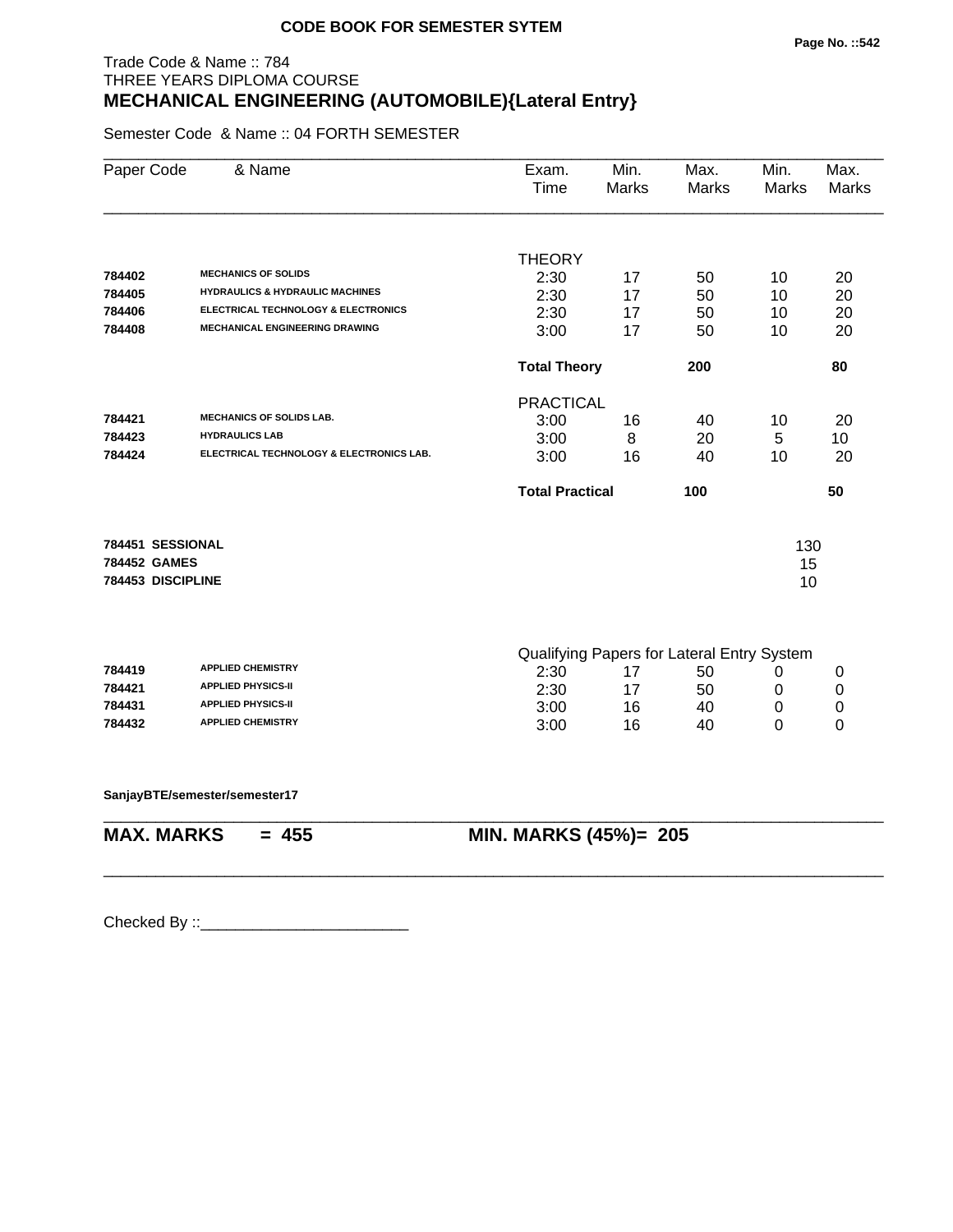#### Trade Code & Name :: 784 THREE YEARS DIPLOMA COURSE **MECHANICAL ENGINEERING (AUTOMOBILE){Lateral Entry}**

Semester Code & Name :: 05 FIFTH SEMESTER

| Paper Code        | & Name                                               | Exam.<br>Time          | Min.<br>Marks | Max.<br>Marks | Min.<br>Marks | Max.<br>Marks |
|-------------------|------------------------------------------------------|------------------------|---------------|---------------|---------------|---------------|
|                   |                                                      | <b>THEORY</b>          |               |               |               |               |
| 784501            | INDUSTRIAL MANAGEMENT & ENTREPRENEURSHIP DEVELOPMENT | 2:30                   | 17            | 50            | 10            | 20            |
| 784503            | <b>THEORY OF MACHINES</b>                            | 2:30                   | 17            | 50            | 10            | 20            |
| 784504            | <b>MACHINE TOOL TECHNOLOGY &amp; MAINTENANCE</b>     | 2:30                   | 17            | 50            | 10            | 20            |
| 784505            | <b>DESIGN &amp; ESTIMATION</b>                       | 2:30                   | 17            | 50            | 10            | 20            |
| 784508            | <b>AUTOMOBILE ENGINE</b>                             | 2:30                   | 17            | 50            | 10            | 20            |
|                   |                                                      | <b>Total Theory</b>    |               | 250           |               | 100           |
|                   |                                                      | <b>PRACTICAL</b>       |               |               |               |               |
| 784522            | <b>MECHANICAL WORKSHOP/AUTOSHOP</b>                  | 6:00                   | 40            | 100           | 25            | 50            |
|                   |                                                      | <b>Total Practical</b> |               | 100           |               | 50            |
| 784551 SESSIONAL  |                                                      |                        |               |               | 150           |               |
| 784552 GAMES      |                                                      |                        |               |               | 15            |               |
| 784553 DISCIPLINE |                                                      |                        | ----          |               | 10            |               |

\_\_\_\_\_\_\_\_\_\_\_\_\_\_\_\_\_\_\_\_\_\_\_\_\_\_\_\_\_\_\_\_\_\_\_\_\_\_\_\_\_\_\_\_\_\_\_\_\_\_\_\_\_\_\_\_\_\_\_\_\_\_\_\_\_\_\_\_\_\_\_\_\_\_\_\_\_\_\_\_\_\_\_\_\_\_\_\_\_\_

\_\_\_\_\_\_\_\_\_\_\_\_\_\_\_\_\_\_\_\_\_\_\_\_\_\_\_\_\_\_\_\_\_\_\_\_\_\_\_\_\_\_\_\_\_\_\_\_\_\_\_\_\_\_\_\_\_\_\_\_\_\_\_\_\_\_\_\_\_\_\_\_\_\_\_\_\_\_\_\_\_\_\_\_\_\_\_\_\_\_

**SanjayBTE/semester/semester17**

**MAX. MARKS = 525 MIN. MARKS (45%)= 236**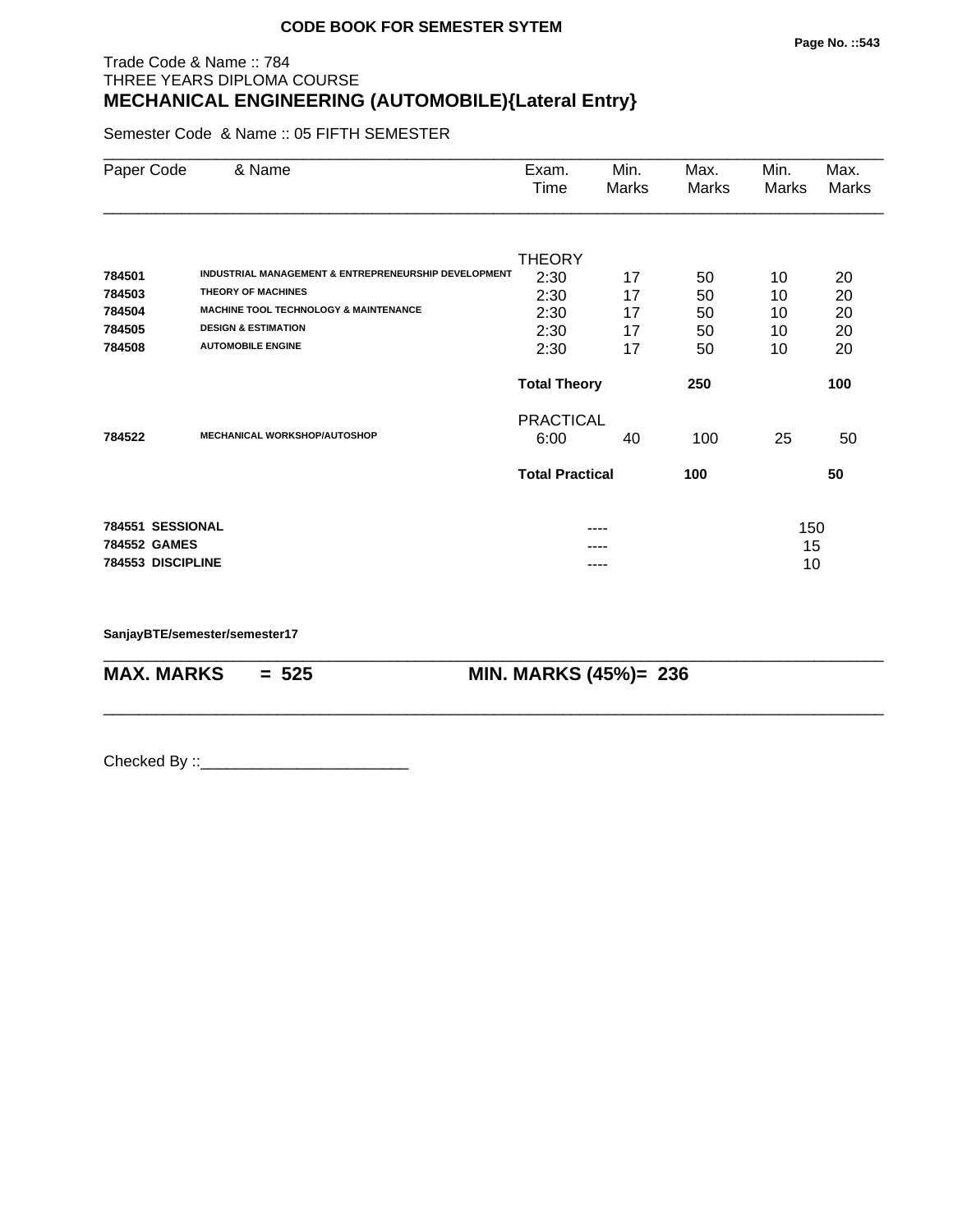# Trade Code & Name :: 784 THREE YEARS DIPLOMA COURSE **MECHANICAL ENGINEERING (AUTOMOBILE){Lateral Entry}**

Semester Code & Name :: 06 SIXTH SEMESTER

| Paper Code        | & Name                                                      | Exam.<br>Time          | Min.<br>Marks    | Max.<br>Marks | Min.<br><b>Marks</b> | Max.<br><b>Marks</b> |
|-------------------|-------------------------------------------------------------|------------------------|------------------|---------------|----------------------|----------------------|
|                   |                                                             |                        |                  |               |                      |                      |
| 784602            | <b>INDUSTRIAL ENGG.&amp; SAFETY</b>                         | <b>THEORY</b>          |                  |               |                      |                      |
| 784606            | <b>METROLOGY &amp; MEASURING INSTRUMENTS</b>                | 2:30<br>2:30           | 17               | 50            | 10                   | 20                   |
| 784607            | <b>AUTOMOBILE MAINTENANCE, SERVICING &amp; REPAIR</b>       | 2:30                   | 17<br>17         | 50<br>50      | 10<br>10             | 20<br>20             |
| 784609            | <b>AUTOMOBILE TECHNOLOGY</b>                                | 2:30                   | 17               | 50            | 10                   | 20                   |
|                   |                                                             | <b>Total Theory</b>    |                  | 200           |                      | 80                   |
|                   |                                                             |                        | <b>PRACTICAL</b> |               |                      |                      |
| 784621            | <b>METROLOGY LAB.</b>                                       | 3:00                   | 20               | 50            | 15                   | 30                   |
| 784623            | <b>AUTOMOBILE ENGINE LAB</b>                                | 3:00                   | 20               | 50            | 15                   | 30                   |
| 784624            | <b>PROJECT</b>                                              | ----                   | 40               | 100           | 25                   | 50                   |
| 784625            | <b>FIELD EXPOSURE-II</b>                                    | ----                   | 16               | 40            | 10                   | 20                   |
|                   |                                                             | <b>Total Practical</b> |                  | 240           |                      | 130                  |
| 784651 SESSIONAL  |                                                             |                        |                  |               | 210                  |                      |
| 784652 GAMES      |                                                             |                        |                  |               | 15                   |                      |
| 784653 DISCIPLINE |                                                             |                        |                  |               | 10                   |                      |
|                   | 784661 CARRY OVER IST YEAR (30%)                            |                        |                  |               | 300                  |                      |
|                   | 784662 CARRY OVER 2ND YEAR (70%)                            |                        |                  |               | 700                  |                      |
|                   | 784672 [0020] ENVIRONMENTAL EDUCATION & DISASTER MANAGEMENT |                        | 2:30             | 17            | 50                   |                      |
|                   | SanjayBTE/semester/semester17                               |                        |                  |               |                      |                      |
|                   |                                                             |                        |                  |               |                      |                      |
| <b>MAX. MARKS</b> | $= 1675$                                                    | MIN. MARKS (45%)= 754  |                  |               |                      |                      |
|                   |                                                             |                        |                  |               |                      |                      |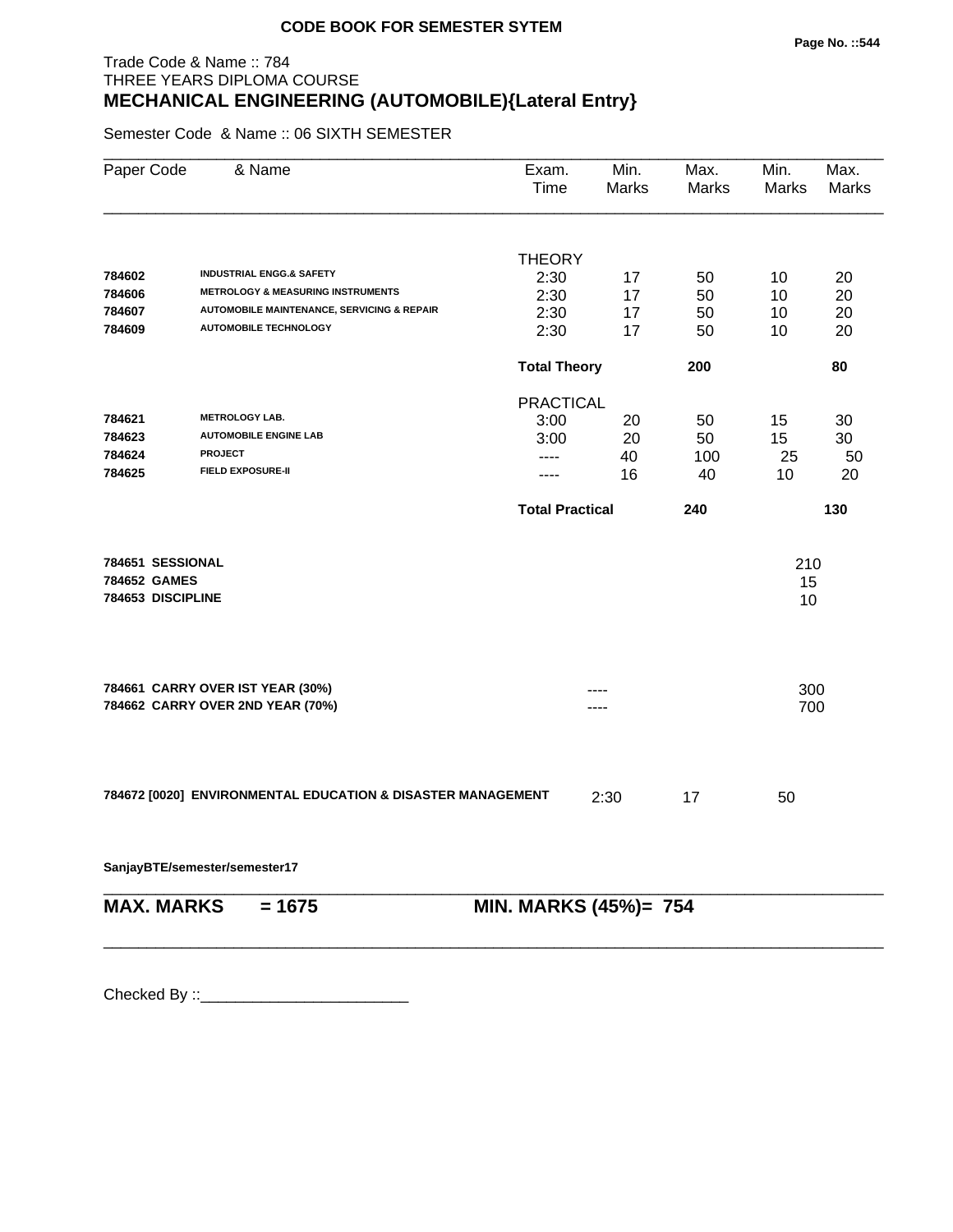# Trade Code & Name :: 785 THREE YEARS DIPLOMA COURSE **MECHANICAL ENGINEERING (COMPUTER AIDED DESIGN){Lateral Entry}**

Semester Code & Name :: 03 THIRD SEMESTER

| Paper Code        | & Name                                      | Exam.<br>Time          | Min.<br><b>Marks</b> | Max.<br><b>Marks</b>                       | Min.<br>Marks | Max.<br>Marks |
|-------------------|---------------------------------------------|------------------------|----------------------|--------------------------------------------|---------------|---------------|
|                   |                                             |                        |                      |                                            |               |               |
| 785301            | <b>APPLIED MATHEMATICS-II</b>               | <b>THEORY</b>          |                      |                                            |               |               |
| 785303            | <b>MATERIALS &amp; MATERIALS SCIENCE</b>    | 2:30<br>2:30           | 17<br>17             | 50<br>50                                   | 10<br>10      | 20<br>20      |
| 785304            | <b>THERMAL ENGINEERING</b>                  | 2:30                   | 17                   | 50                                         | 10            | 20            |
| 785307            | <b>MANUFACTURING PROCESSES</b>              | 2:30                   | 17                   | 50                                         | 10            | 20            |
|                   |                                             | <b>Total Theory</b>    |                      | 200                                        |               | 80            |
|                   |                                             | <b>PRACTICAL</b>       |                      |                                            |               |               |
| 785322            | THERMAL ENGINEERING LAB.                    | 3:00                   | 8                    | 20                                         | 5             | 10            |
| 785325            | MANUFACTURING PROCESSES (WORKSHOP PRACTICE) | 6:00                   | 32                   | 80                                         | 20            | 40            |
| 785326            | <b>INTRODUCTION TO COMPUTER</b>             | 3:00                   | 24                   | 60                                         | 15            | 30            |
|                   |                                             | <b>Total Practical</b> |                      | 160                                        |               | 80            |
| 785351 SESSIONAL  |                                             |                        |                      |                                            | 160           |               |
| 785352 GAMES      |                                             |                        |                      |                                            | 15            |               |
| 785353 DISCIPLINE |                                             |                        |                      |                                            | 10            |               |
|                   |                                             |                        |                      |                                            |               |               |
|                   | PROFESSIONAL COMMUNICATION                  |                        |                      | Qualifying Papers for Lateral Entry System |               |               |
| 785316<br>785317  | <b>APPLIED MATHEMATICS-I(A)</b>             | 2:30                   | 17                   | 50                                         | 0             | 0             |
| 785318            | <b>APPLIED PHYSICS-I</b>                    | 2:30                   | 17                   | 50                                         | 0             | 0             |
| 785320            | <b>APPLIED MATHEMATICS-I(B)</b>             | 2:30                   | 17                   | 50                                         | 0             | 0             |
| 785333            | PROFESSIONAL COMMUNICATION                  | 2:30                   | 17                   | 50                                         | 0             | 0             |
|                   |                                             | 3:00                   | 8                    | 20                                         | 0             | $\Omega$      |

\_\_\_\_\_\_\_\_\_\_\_\_\_\_\_\_\_\_\_\_\_\_\_\_\_\_\_\_\_\_\_\_\_\_\_\_\_\_\_\_\_\_\_\_\_\_\_\_\_\_\_\_\_\_\_\_\_\_\_\_\_\_\_\_\_\_\_\_\_\_\_\_\_\_\_\_\_\_\_\_\_\_\_\_\_\_\_\_\_\_

\_\_\_\_\_\_\_\_\_\_\_\_\_\_\_\_\_\_\_\_\_\_\_\_\_\_\_\_\_\_\_\_\_\_\_\_\_\_\_\_\_\_\_\_\_\_\_\_\_\_\_\_\_\_\_\_\_\_\_\_\_\_\_\_\_\_\_\_\_\_\_\_\_\_\_\_\_\_\_\_\_\_\_\_\_\_\_\_\_\_

**SanjayBTE/semester/semester17**

**MAX. MARKS = 545 MIN. MARKS (45%)= 245**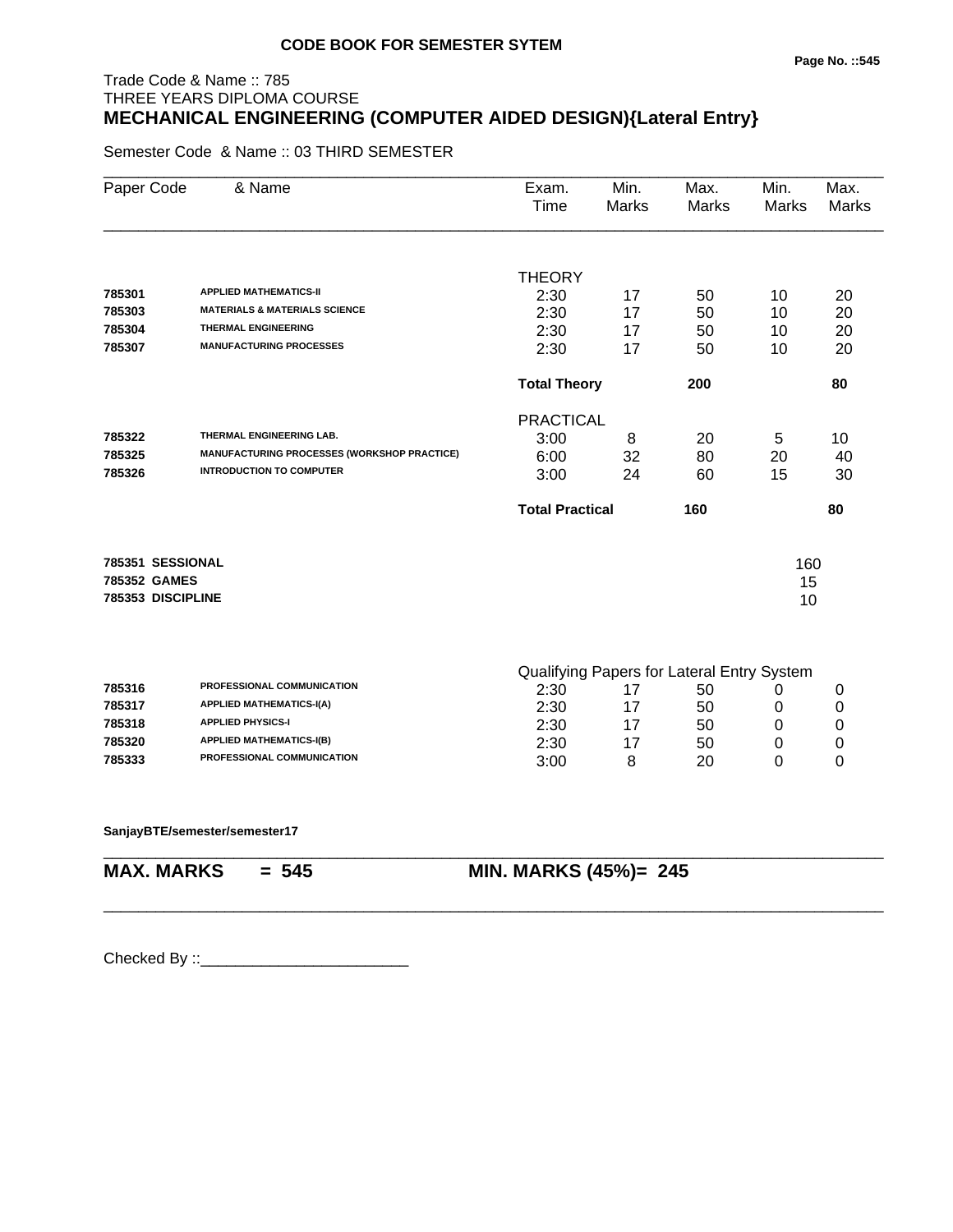# Trade Code & Name :: 785 THREE YEARS DIPLOMA COURSE **MECHANICAL ENGINEERING (COMPUTER AIDED DESIGN){Lateral Entry}**

Semester Code & Name :: 04 FORTH SEMESTER

| Paper Code        | & Name                                                | Exam.<br>Time          | Min.<br>Marks | Max.<br><b>Marks</b>                       | Min.<br><b>Marks</b> | Max.<br><b>Marks</b> |
|-------------------|-------------------------------------------------------|------------------------|---------------|--------------------------------------------|----------------------|----------------------|
|                   |                                                       | <b>THEORY</b>          |               |                                            |                      |                      |
| 785402            | <b>MECHANICS OF SOLIDS</b>                            | 2:30                   | 17            | 50                                         | 10                   | 20                   |
| 785405            | <b>HYDRAULICS &amp; HYDRAULIC MACHINES</b>            | 2:30                   | 17            | 50                                         | 10                   | 20                   |
| 785406            | ELECTRICAL TECHNOLOGY & ELECTRONICS                   | 2:30                   | 17            | 50                                         | 10                   | 20                   |
| 785408            | MECHANICAL ENGINEERING DRAWING                        | 3:00                   | 17            | 50                                         | 10                   | 20                   |
|                   |                                                       | <b>Total Theory</b>    |               | 200                                        |                      | 80                   |
|                   |                                                       | <b>PRACTICAL</b>       |               |                                            |                      |                      |
| 785421            | <b>MECHANICS OF SOLIDS LAB.</b>                       | 3:00                   | 16            | 40                                         | 10                   | 20                   |
| 785423            | <b>HYDRAULICS LAB</b>                                 | 3:00                   | 8             | 20                                         | 5                    | 10                   |
| 785424            | ELECTRICAL TECHNOLOGY & ELECTRONICS LAB.              | 3:00                   | 16            | 40                                         | 10                   | 20                   |
|                   |                                                       | <b>Total Practical</b> |               | 100                                        |                      | 50                   |
| 785451 SESSIONAL  |                                                       |                        |               |                                            | 130                  |                      |
| 785452 GAMES      |                                                       |                        |               |                                            | 15                   |                      |
| 785453 DISCIPLINE |                                                       |                        |               |                                            | 10                   |                      |
|                   |                                                       |                        |               |                                            |                      |                      |
|                   |                                                       |                        |               | Qualifying Papers for Lateral Entry System |                      |                      |
| 785419            | <b>APPLIED CHEMISTRY</b>                              | 2:30                   | 17            | 50                                         | 0                    | 0                    |
| 785421            | <b>APPLIED PHYSICS-II</b>                             | 2:30                   | 17            | 50                                         | 0                    | 0                    |
| 785431            | <b>APPLIED PHYSICS-II</b><br><b>APPLIED CHEMISTRY</b> | 3:00                   | 16            | 40                                         | 0                    | 0                    |
| 785432            |                                                       | 3:00                   | 16            | 40                                         | 0                    | 0                    |
|                   | SanjayBTE/semester/semester17                         |                        |               |                                            |                      |                      |
| <b>MAX. MARKS</b> | $= 455$                                               | MIN. MARKS (45%)= 205  |               |                                            |                      |                      |
|                   |                                                       |                        |               |                                            |                      |                      |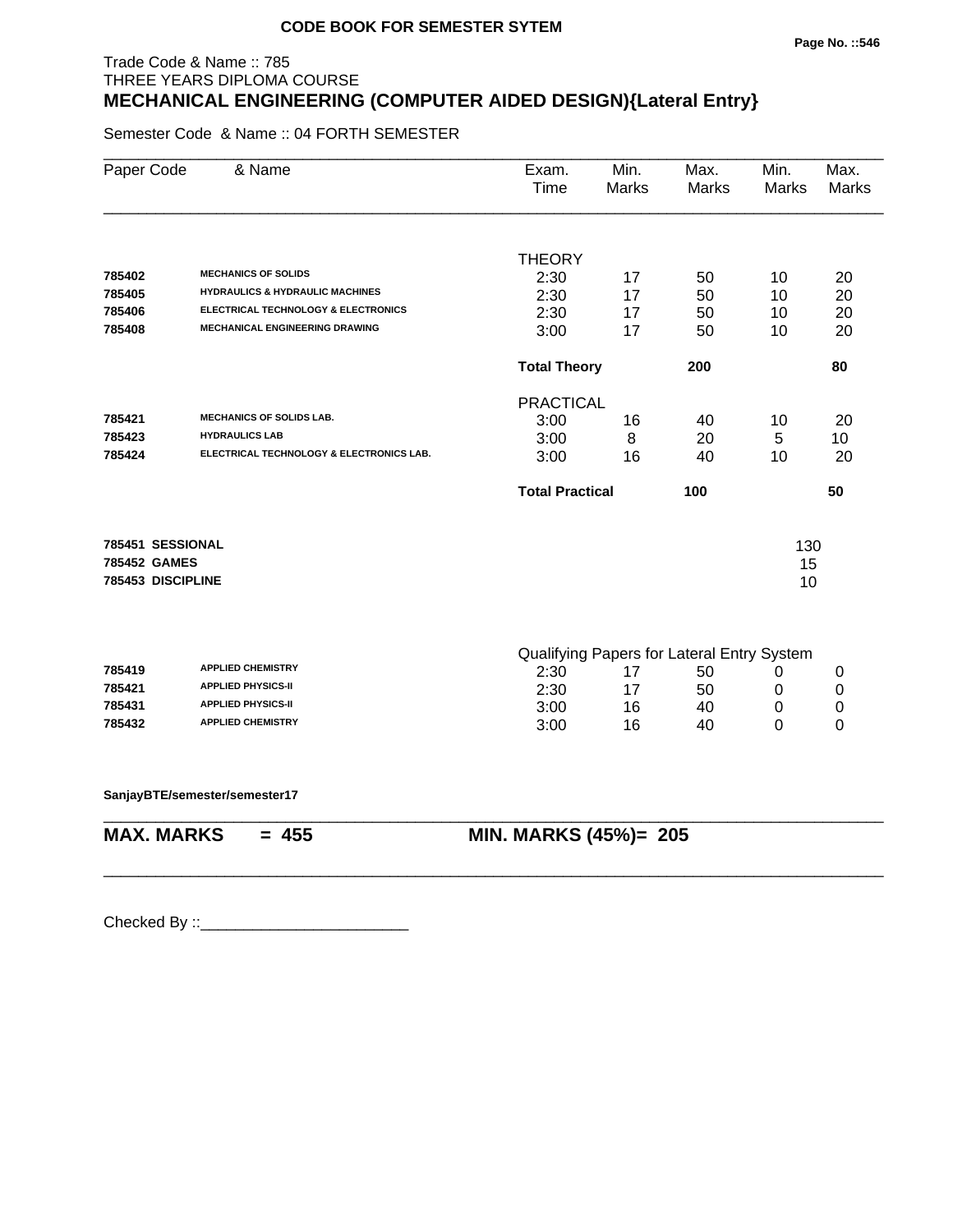#### **Page No. ::547**

#### Trade Code & Name :: 785 THREE YEARS DIPLOMA COURSE **MECHANICAL ENGINEERING (COMPUTER AIDED DESIGN){Lateral Entry}**

Semester Code & Name :: 05 FIFTH SEMESTER

| Paper Code        | & Name                                                          | Exam.<br>Time          | Min.<br>Marks | Max.<br>Marks | Min.<br>Marks | Max.<br>Marks |
|-------------------|-----------------------------------------------------------------|------------------------|---------------|---------------|---------------|---------------|
|                   |                                                                 | <b>THEORY</b>          |               |               |               |               |
| 785501            | <b>INDUSTRIAL MANAGEMENT &amp; ENTREPRENEURSHIP DEVELOPMENT</b> | 2:30                   | 17            | 50            | 10            | 20            |
| 785503            | <b>THEORY OF MACHINES</b>                                       | 2:30                   | 17            | 50            | 10            | 20            |
| 785504            | <b>MACHINE TOOL TECHNOLOGY &amp; MAINTENANCE</b>                | 2:30                   | 17            | 50            | 10            | 20            |
| 785505            | <b>DESIGN &amp; ESTIMATION</b>                                  | 2:30                   | 17            | 50            | 10            | 20            |
| 785507            | <b>COMPUTER GRAPHICS</b>                                        | 2:30                   | 17            | 50            | 10            | 20            |
|                   |                                                                 | <b>Total Theory</b>    |               | 250           | 100           |               |
|                   |                                                                 | <b>PRACTICAL</b>       |               |               |               |               |
| 785522            | <b>MECHANICAL WORKSHOP/AUTOSHOP</b>                             | 6:00                   | 40            | 100           | 25            | 50            |
|                   |                                                                 | <b>Total Practical</b> |               | 100           |               | 50            |
| 785551 SESSIONAL  |                                                                 |                        |               |               | 150           |               |
| 785552 GAMES      |                                                                 |                        |               |               | 15            |               |
| 785553 DISCIPLINE |                                                                 |                        |               |               | 10            |               |

\_\_\_\_\_\_\_\_\_\_\_\_\_\_\_\_\_\_\_\_\_\_\_\_\_\_\_\_\_\_\_\_\_\_\_\_\_\_\_\_\_\_\_\_\_\_\_\_\_\_\_\_\_\_\_\_\_\_\_\_\_\_\_\_\_\_\_\_\_\_\_\_\_\_\_\_\_\_\_\_\_\_\_\_\_\_\_\_\_\_

\_\_\_\_\_\_\_\_\_\_\_\_\_\_\_\_\_\_\_\_\_\_\_\_\_\_\_\_\_\_\_\_\_\_\_\_\_\_\_\_\_\_\_\_\_\_\_\_\_\_\_\_\_\_\_\_\_\_\_\_\_\_\_\_\_\_\_\_\_\_\_\_\_\_\_\_\_\_\_\_\_\_\_\_\_\_\_\_\_\_

**SanjayBTE/semester/semester17**

**MAX. MARKS = 525 MIN. MARKS (45%)= 236**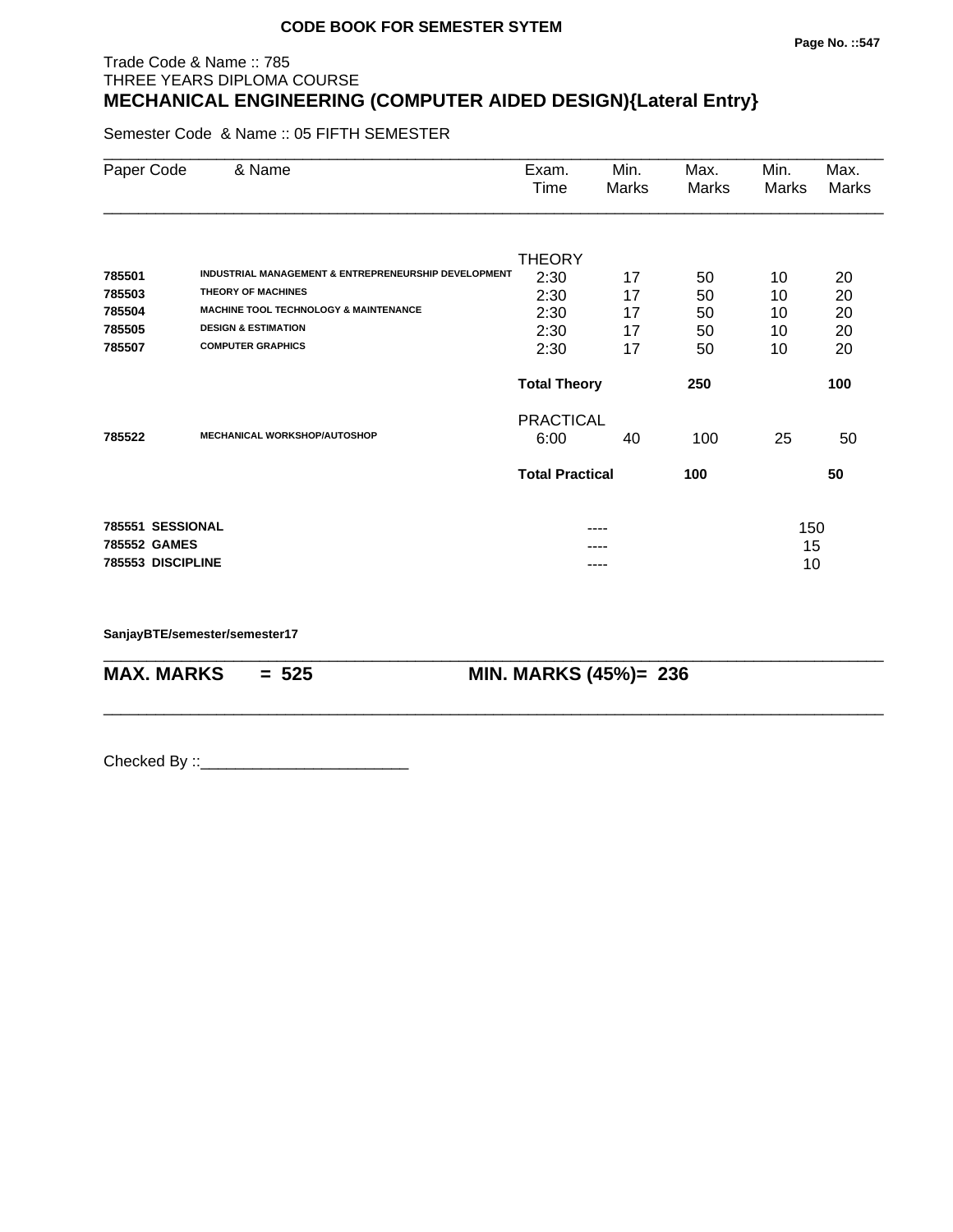#### **Page No. ::548**

# Trade Code & Name :: 785 THREE YEARS DIPLOMA COURSE **MECHANICAL ENGINEERING (COMPUTER AIDED DESIGN){Lateral Entry}**

Semester Code & Name :: 06 SIXTH SEMESTER

| Paper Code        | & Name                                                               | Exam.<br><b>Time</b>   | Min.<br>Marks | Max.<br>Marks | Min.<br>Marks | Max.<br>Marks |
|-------------------|----------------------------------------------------------------------|------------------------|---------------|---------------|---------------|---------------|
|                   |                                                                      | <b>THEORY</b>          |               |               |               |               |
| 785602            | <b>INDUSTRIAL ENGG.&amp; SAFETY</b>                                  | 2:30                   | 17            | 50            | 10            | 20            |
| 785606            | <b>METROLOGY &amp; MEASURING INSTRUMENTS</b>                         | 2:30                   | 17            | 50            | 10            | 20            |
| 785608            | <b>COMPUTER AIDED DESIGN</b>                                         | 2:30                   | 17            | 50            | 10            | 20            |
|                   |                                                                      | <b>Total Theory</b>    |               | 150           |               | 60            |
|                   |                                                                      | <b>PRACTICAL</b>       |               |               |               |               |
| 785621            | <b>METROLOGY LAB.</b>                                                | 3:00                   | 20            | 50            | 15            | 30            |
| 785623            | <b>COMPUTER AIDED GRAPHICS &amp; DESIGN LAB</b>                      | 3:00                   | 20            | 50            | 15            | 30            |
| 785624            | <b>PROJECT</b>                                                       | ----                   | 56            | 140           | 30            | 60            |
| 785625            | <b>FIELD EXPOSURE-II</b>                                             | .                      | 20            | 50            | 15            | 30            |
|                   |                                                                      | <b>Total Practical</b> |               | 290           |               | 150           |
| 785651 SESSIONAL  |                                                                      |                        |               |               | 210           |               |
| 785652 GAMES      |                                                                      |                        |               |               | 15            |               |
| 785653 DISCIPLINE |                                                                      |                        |               |               | 10            |               |
|                   |                                                                      |                        |               |               |               |               |
|                   | 785661 CARRY OVER IST YEAR (30%)<br>785662 CARRY OVER 2ND YEAR (70%) |                        |               |               | 300<br>700    |               |
|                   |                                                                      |                        |               |               |               |               |
|                   | 785672 [0020] ENVIRONMENTAL EDUCATION & DISASTER MANAGEMENT          |                        | 2:30          | 17            | 50            |               |
|                   | SanjayBTE/semester/semester17                                        |                        |               |               |               |               |
| <b>MAX. MARKS</b> | $= 1675$                                                             | MIN. MARKS (45%)= 754  |               |               |               |               |

\_\_\_\_\_\_\_\_\_\_\_\_\_\_\_\_\_\_\_\_\_\_\_\_\_\_\_\_\_\_\_\_\_\_\_\_\_\_\_\_\_\_\_\_\_\_\_\_\_\_\_\_\_\_\_\_\_\_\_\_\_\_\_\_\_\_\_\_\_\_\_\_\_\_\_\_\_\_\_\_\_\_\_\_\_\_\_\_\_\_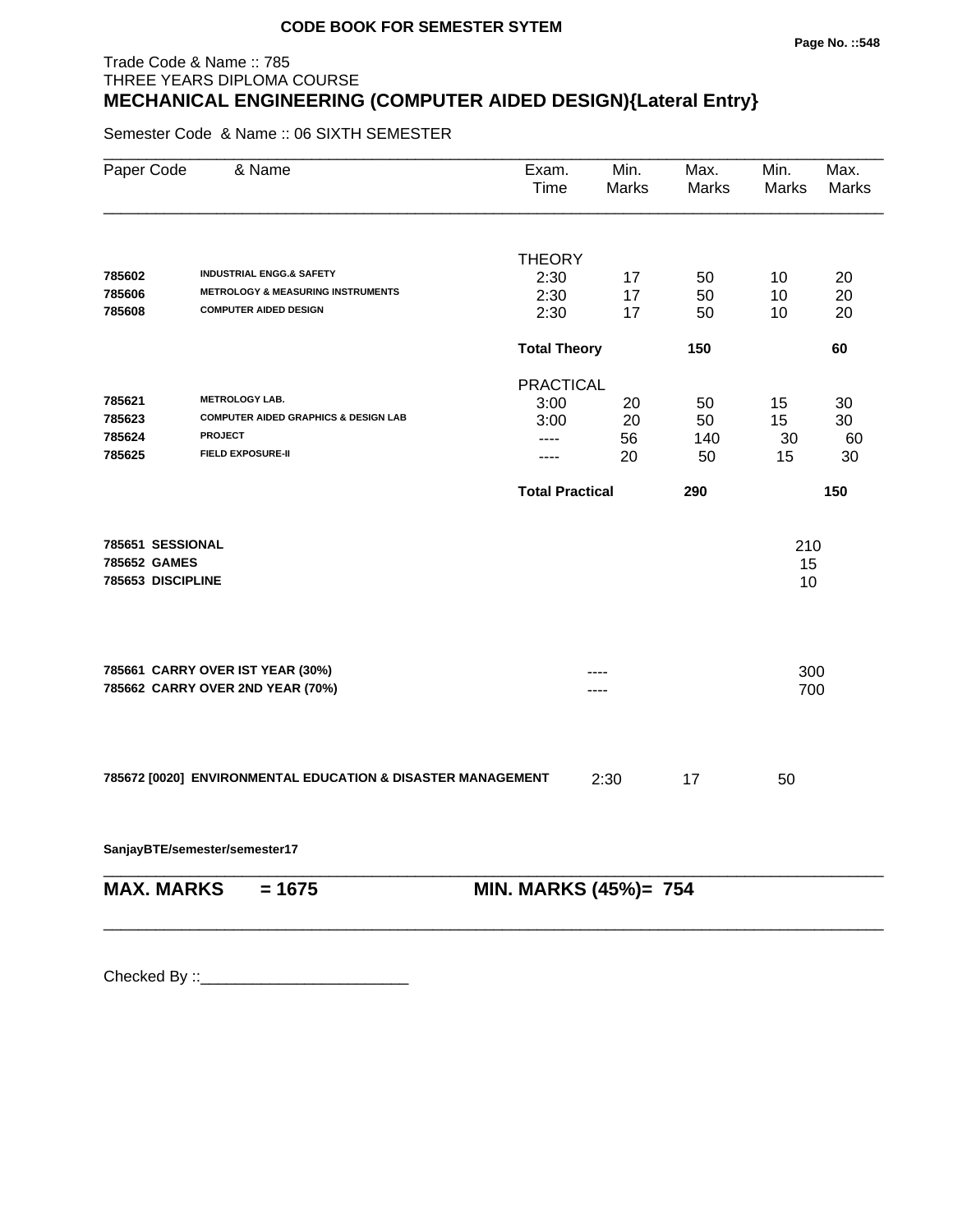# Trade Code & Name :: 786 THREE YEARS DIPLOMA COURSE **MECHANICAL ENGINEERING (PRODUCTION){Lateral Entry}**

Semester Code & Name :: 03 THIRD SEMESTER

| Paper Code        | & Name                                      | Exam.<br>Time          | Min.<br><b>Marks</b> | Max.<br><b>Marks</b>                       | Min.<br>Marks | Max.<br>Marks |
|-------------------|---------------------------------------------|------------------------|----------------------|--------------------------------------------|---------------|---------------|
|                   |                                             |                        |                      |                                            |               |               |
| 786301            | <b>APPLIED MATHEMATICS-II</b>               | <b>THEORY</b>          |                      |                                            |               |               |
| 786303            | <b>MATERIALS &amp; MATERIALS SCIENCE</b>    | 2:30<br>2:30           | 17<br>17             | 50<br>50                                   | 10<br>10      | 20<br>20      |
| 786304            | <b>THERMAL ENGINEERING</b>                  | 2:30                   | 17                   | 50                                         | 10            | 20            |
| 786307            | <b>MANUFACTURING PROCESSES</b>              | 2:30                   | 17                   | 50                                         | 10            | 20            |
|                   |                                             | <b>Total Theory</b>    |                      | 200                                        |               | 80            |
|                   |                                             | <b>PRACTICAL</b>       |                      |                                            |               |               |
| 786322            | THERMAL ENGINEERING LAB.                    | 3:00                   | 8                    | 20                                         | 5             | 10            |
| 786325            | MANUFACTURING PROCESSES (WORKSHOP PRACTICE) | 6:00                   | 32                   | 80                                         | 20            | 40            |
| 786326            | <b>INTRODUCTION TO COMPUTER</b>             | 3:00                   | 24                   | 60                                         | 15            | 30            |
|                   |                                             | <b>Total Practical</b> |                      | 160                                        |               | 80            |
| 786351 SESSIONAL  |                                             |                        |                      |                                            | 160           |               |
| 786352 GAMES      |                                             |                        |                      |                                            | 15            |               |
| 786353 DISCIPLINE |                                             |                        |                      |                                            | 10            |               |
|                   |                                             |                        |                      | Qualifying Papers for Lateral Entry System |               |               |
| 786316            | PROFESSIONAL COMMUNICATION                  | 2:30                   | 17                   | 50                                         | 0             | 0             |
| 786317            | <b>APPLIED MATHEMATICS-I(A)</b>             | 2:30                   | 17                   | 50                                         | 0             | 0             |
| 786318            | <b>APPLIED PHYSICS-I</b>                    | 2:30                   | 17                   | 50                                         | 0             | 0             |
| 786320            | <b>APPLIED MATHEMATICS-I(B)</b>             | 2:30                   | 17                   | 50                                         | 0             | 0             |
| 786333            | PROFESSIONAL COMMUNICATION                  | 3:00                   | 8                    | 20                                         | 0             | $\Omega$      |
|                   |                                             |                        |                      |                                            |               |               |

\_\_\_\_\_\_\_\_\_\_\_\_\_\_\_\_\_\_\_\_\_\_\_\_\_\_\_\_\_\_\_\_\_\_\_\_\_\_\_\_\_\_\_\_\_\_\_\_\_\_\_\_\_\_\_\_\_\_\_\_\_\_\_\_\_\_\_\_\_\_\_\_\_\_\_\_\_\_\_\_\_\_\_\_\_\_\_\_\_\_

\_\_\_\_\_\_\_\_\_\_\_\_\_\_\_\_\_\_\_\_\_\_\_\_\_\_\_\_\_\_\_\_\_\_\_\_\_\_\_\_\_\_\_\_\_\_\_\_\_\_\_\_\_\_\_\_\_\_\_\_\_\_\_\_\_\_\_\_\_\_\_\_\_\_\_\_\_\_\_\_\_\_\_\_\_\_\_\_\_\_

**SanjayBTE/semester/semester17**

**MAX. MARKS = 545 MIN. MARKS (45%)= 245**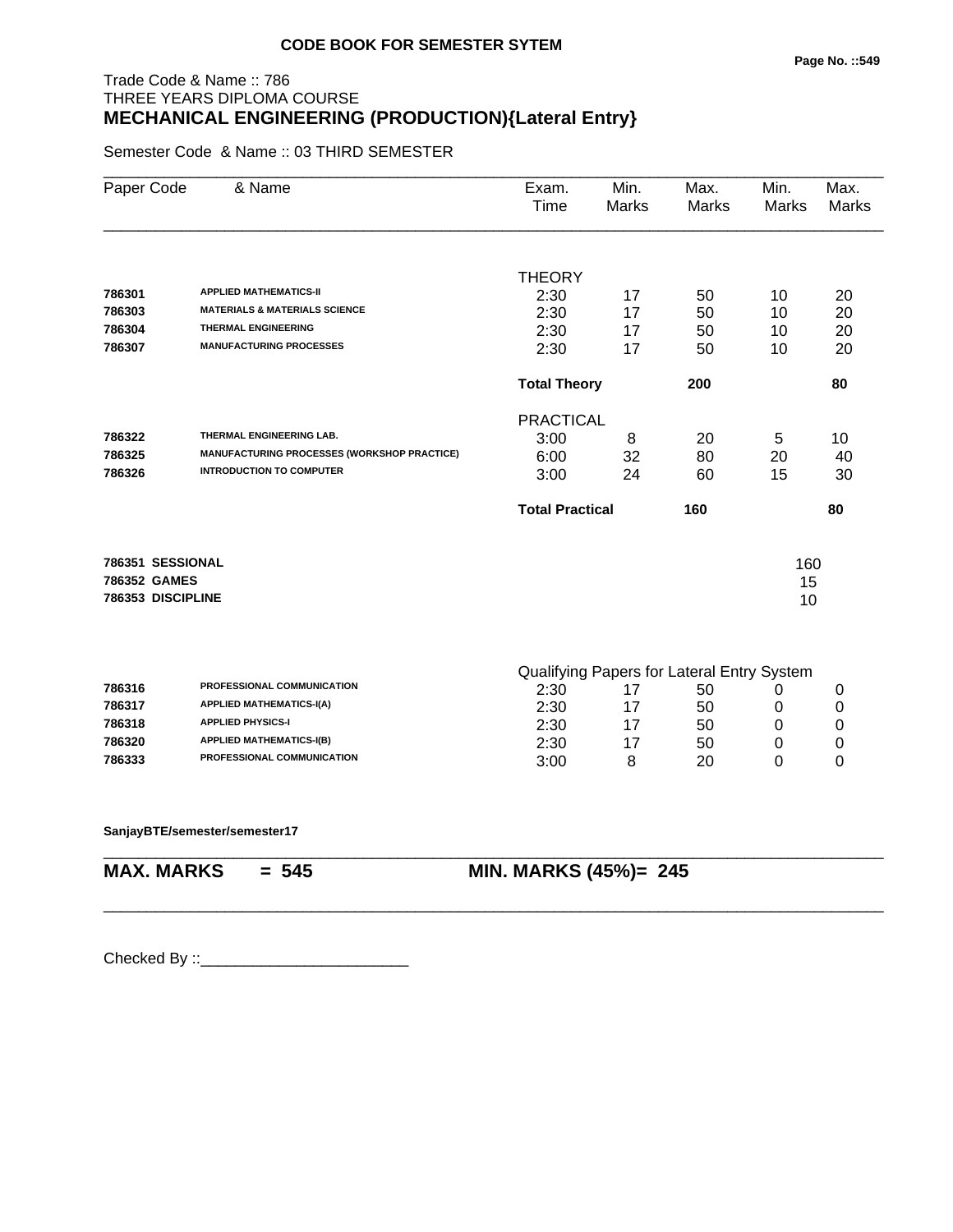# Trade Code & Name :: 786 THREE YEARS DIPLOMA COURSE **MECHANICAL ENGINEERING (PRODUCTION){Lateral Entry}**

Semester Code & Name :: 04 FORTH SEMESTER

| Paper Code                       | & Name                                     | Exam.<br>Time          | Min.<br><b>Marks</b> | Max.<br><b>Marks</b>                       | Min.<br><b>Marks</b> | Max.<br><b>Marks</b> |
|----------------------------------|--------------------------------------------|------------------------|----------------------|--------------------------------------------|----------------------|----------------------|
|                                  |                                            |                        |                      |                                            |                      |                      |
|                                  | <b>MECHANICS OF SOLIDS</b>                 | <b>THEORY</b>          |                      |                                            |                      |                      |
| 786402                           | <b>HYDRAULICS &amp; HYDRAULIC MACHINES</b> | 2:30                   | 17                   | 50                                         | 10                   | 20                   |
| 786405<br>786406                 | ELECTRICAL TECHNOLOGY & ELECTRONICS        | 2:30                   | 17                   | 50                                         | 10                   | 20                   |
|                                  | <b>MECHANICAL ENGINEERING DRAWING</b>      | 2:30                   | 17                   | 50                                         | 10                   | 20                   |
| 786408                           |                                            | 3:00                   | 17                   | 50                                         | 10                   | 20                   |
|                                  |                                            | <b>Total Theory</b>    |                      | 200                                        |                      | 80                   |
|                                  |                                            | <b>PRACTICAL</b>       |                      |                                            |                      |                      |
| 786421                           | <b>MECHANICS OF SOLIDS LAB.</b>            | 3:00                   | 16                   | 40                                         | 10                   | 20                   |
| 786423                           | <b>HYDRAULICS LAB</b>                      | 3:00                   | 8                    | 20                                         | 5                    | 10                   |
| 786424                           | ELECTRICAL TECHNOLOGY & ELECTRONICS LAB.   | 3:00                   | 16                   | 40                                         | 10                   | 20                   |
|                                  |                                            | <b>Total Practical</b> |                      | 100                                        |                      | 50                   |
|                                  |                                            |                        |                      |                                            |                      |                      |
| 786451 SESSIONAL<br>786452 GAMES |                                            |                        |                      |                                            | 130                  |                      |
| 786453 DISCIPLINE                |                                            |                        |                      |                                            | 15<br>10             |                      |
|                                  |                                            |                        |                      |                                            |                      |                      |
|                                  |                                            |                        |                      | Qualifying Papers for Lateral Entry System |                      |                      |
| 786419                           | <b>APPLIED CHEMISTRY</b>                   | 2:30                   | 17                   | 50                                         | 0                    | $\mathbf 0$          |
| 786421                           | <b>APPLIED PHYSICS-II</b>                  | 2:30                   | 17                   | 50                                         | $\mathbf 0$          | 0                    |
| 786431                           | <b>APPLIED PHYSICS-II</b>                  | 3:00                   | 16                   | 40                                         | 0                    | 0                    |
| 786432                           | <b>APPLIED CHEMISTRY</b>                   | 3:00                   | 16                   | 40                                         | 0                    | 0                    |
|                                  | SanjayBTE/semester/semester17              |                        |                      |                                            |                      |                      |
| <b>MAX. MARKS</b>                | $= 455$                                    | MIN. MARKS (45%)= 205  |                      |                                            |                      |                      |
|                                  |                                            |                        |                      |                                            |                      |                      |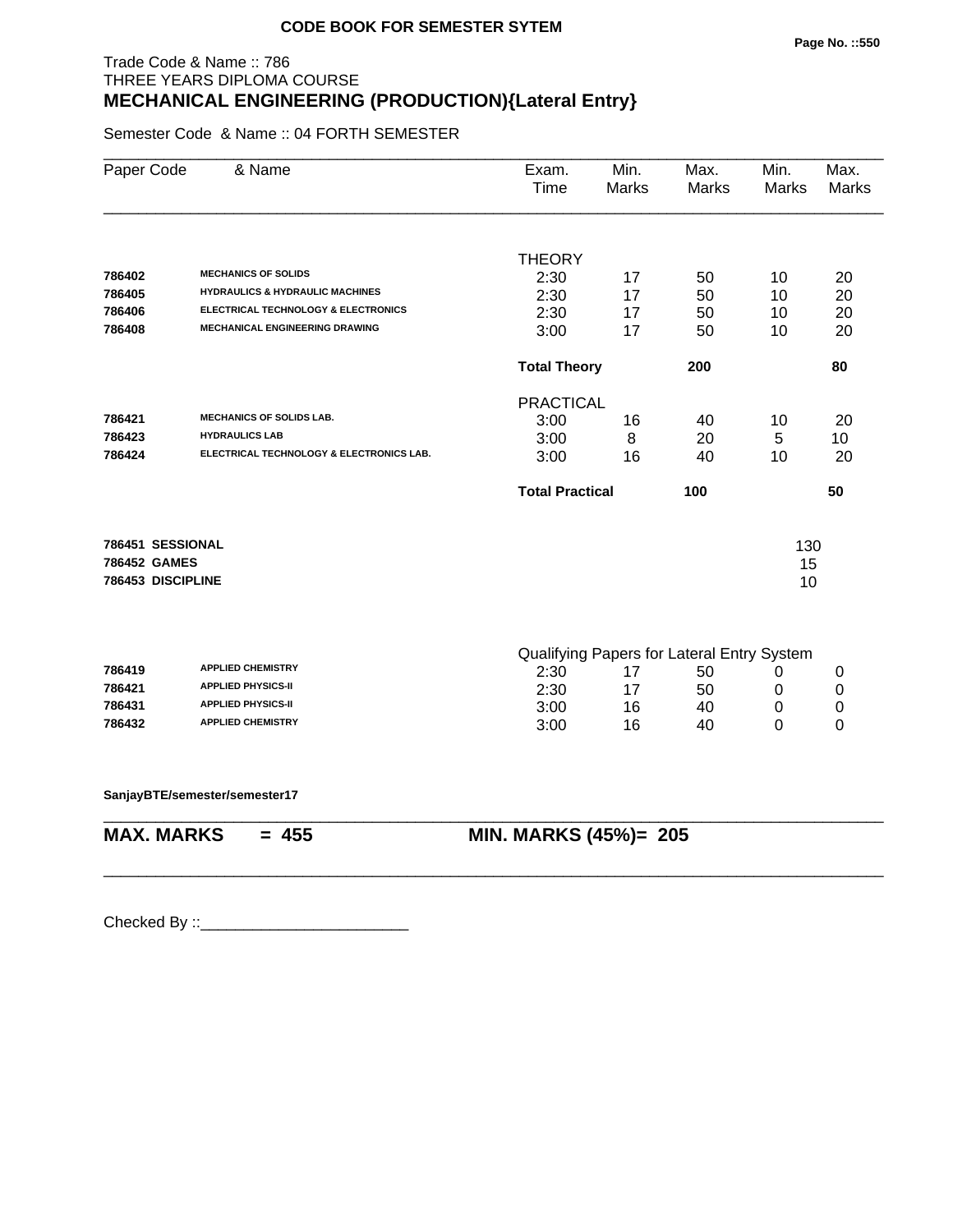#### Trade Code & Name :: 786 THREE YEARS DIPLOMA COURSE **MECHANICAL ENGINEERING (PRODUCTION){Lateral Entry}**

Semester Code & Name :: 05 FIFTH SEMESTER

| Paper Code        | & Name                                               | Exam.<br>Time          | Min.<br>Marks | Max.<br>Marks | Min.<br>Marks | Max.<br>Marks |
|-------------------|------------------------------------------------------|------------------------|---------------|---------------|---------------|---------------|
|                   |                                                      |                        |               |               |               |               |
| 786501            | INDUSTRIAL MANAGEMENT & ENTREPRENEURSHIP DEVELOPMENT | <b>THEORY</b><br>2:30  | 17            | 50            | 10            | 20            |
| 786503            | <b>THEORY OF MACHINES</b>                            | 2:30                   | 17            | 50            | 10            | 20            |
| 786504            | <b>MACHINE TOOL TECHNOLOGY &amp; MAINTENANCE</b>     | 2:30                   | 17            | 50            | 10            | 20            |
| 786505            | <b>PRODUCTION TECHNOLOGY-I</b>                       | 2:30                   | 17            | 50            | 10            | 20            |
| 786506            | <b>DESIGN &amp; ESTIMATION</b>                       | 2:30                   | 17            | 50            | 10            | 20            |
|                   |                                                      | <b>Total Theory</b>    |               | 250           |               | 100           |
|                   |                                                      | <b>PRACTICAL</b>       |               |               |               |               |
| 786522            | <b>MECHANICAL WORKSHOP/AUTOSHOP</b>                  | 6:00                   | 40            | 100           | 25            | 50            |
|                   |                                                      | <b>Total Practical</b> |               | 100           |               | 50            |
| 786551 SESSIONAL  |                                                      |                        |               |               |               |               |
| 786552 GAMES      |                                                      |                        |               |               | 150<br>15     |               |
| 786553 DISCIPLINE |                                                      |                        | ----          |               | 10            |               |

\_\_\_\_\_\_\_\_\_\_\_\_\_\_\_\_\_\_\_\_\_\_\_\_\_\_\_\_\_\_\_\_\_\_\_\_\_\_\_\_\_\_\_\_\_\_\_\_\_\_\_\_\_\_\_\_\_\_\_\_\_\_\_\_\_\_\_\_\_\_\_\_\_\_\_\_\_\_\_\_\_\_\_\_\_\_\_\_\_\_

\_\_\_\_\_\_\_\_\_\_\_\_\_\_\_\_\_\_\_\_\_\_\_\_\_\_\_\_\_\_\_\_\_\_\_\_\_\_\_\_\_\_\_\_\_\_\_\_\_\_\_\_\_\_\_\_\_\_\_\_\_\_\_\_\_\_\_\_\_\_\_\_\_\_\_\_\_\_\_\_\_\_\_\_\_\_\_\_\_\_

**SanjayBTE/semester/semester17**

**MAX. MARKS = 525 MIN. MARKS (45%)= 236**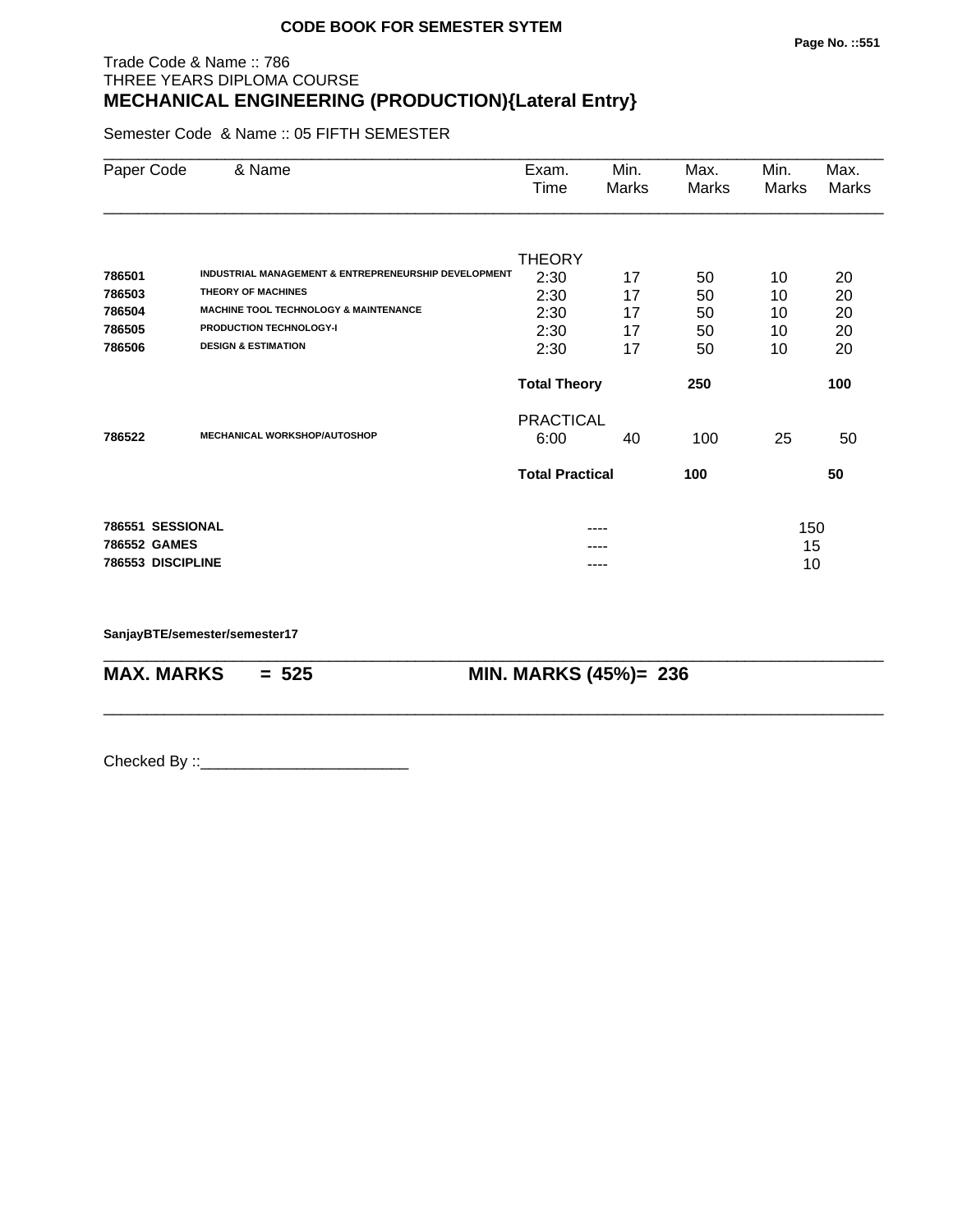# Trade Code & Name :: 786 THREE YEARS DIPLOMA COURSE **MECHANICAL ENGINEERING (PRODUCTION){Lateral Entry}**

Semester Code & Name :: 06 SIXTH SEMESTER

| Paper Code        | & Name                                                      | Exam.<br>Time          | Min.<br>Marks | Max.<br>Marks | Min.<br>Marks | Max.<br>Marks |
|-------------------|-------------------------------------------------------------|------------------------|---------------|---------------|---------------|---------------|
|                   |                                                             |                        |               |               |               |               |
|                   |                                                             | <b>THEORY</b>          |               |               |               |               |
| 786602            | <b>INDUSTRIAL ENGG. &amp; SAFETY</b>                        | 2:30                   | 17            | 50            | 10            | 20            |
| 786607            | <b>METROLOGY &amp; MEASURING INSTRUMENTS</b>                | 2:30                   | 17            | 50            | 10            | 20            |
| 786608            | PRODUCTION TECHNOLOGY-II                                    | 2:30                   | 17            | 50            | 10            | 20            |
| 786609            | PRODUCTION AUTOMATION                                       | 2:30                   | 17            | 50            | 10            | 20            |
|                   |                                                             | <b>Total Theory</b>    |               | 200           |               | 80            |
|                   |                                                             | <b>PRACTICAL</b>       |               |               |               |               |
| 786621            | <b>METROLOGY LAB.</b>                                       | 3:00                   | 20            | 50            | 15            | 30            |
| 786623            | PRODUCTION TECHNOLOGY LAB.                                  | 3:00                   | 20            | 50            | 15            | 30            |
| 786624            | <b>PROJECT</b>                                              | $---$                  | 40            | 100           | 25            | 50            |
| 786625            | <b>FIELD EXPOSURE-II</b>                                    | ----                   | 16            | 40            | 10            | 20            |
|                   |                                                             | <b>Total Practical</b> |               | 240           |               | 130           |
| 786651 SESSIONAL  |                                                             |                        |               |               | 210           |               |
| 786652 GAMES      |                                                             |                        |               |               | 15            |               |
| 786653 DISCIPLINE |                                                             |                        |               |               | 10            |               |
|                   | 786661 CARRY OVER IST YEAR (30%)                            |                        |               |               | 300           |               |
|                   | 786662 CARRY OVER 2ND YEAR (70%)                            |                        |               |               | 700           |               |
|                   |                                                             |                        |               |               |               |               |
|                   | 786672 [0020] ENVIRONMENTAL EDUCATION & DISASTER MANAGEMENT |                        | 2:30          | 17            | 50            |               |
|                   | SanjayBTE/semester/semester17                               |                        |               |               |               |               |
| <b>MAX. MARKS</b> | $= 1675$                                                    | MIN. MARKS (45%)= 754  |               |               |               |               |
|                   |                                                             |                        |               |               |               |               |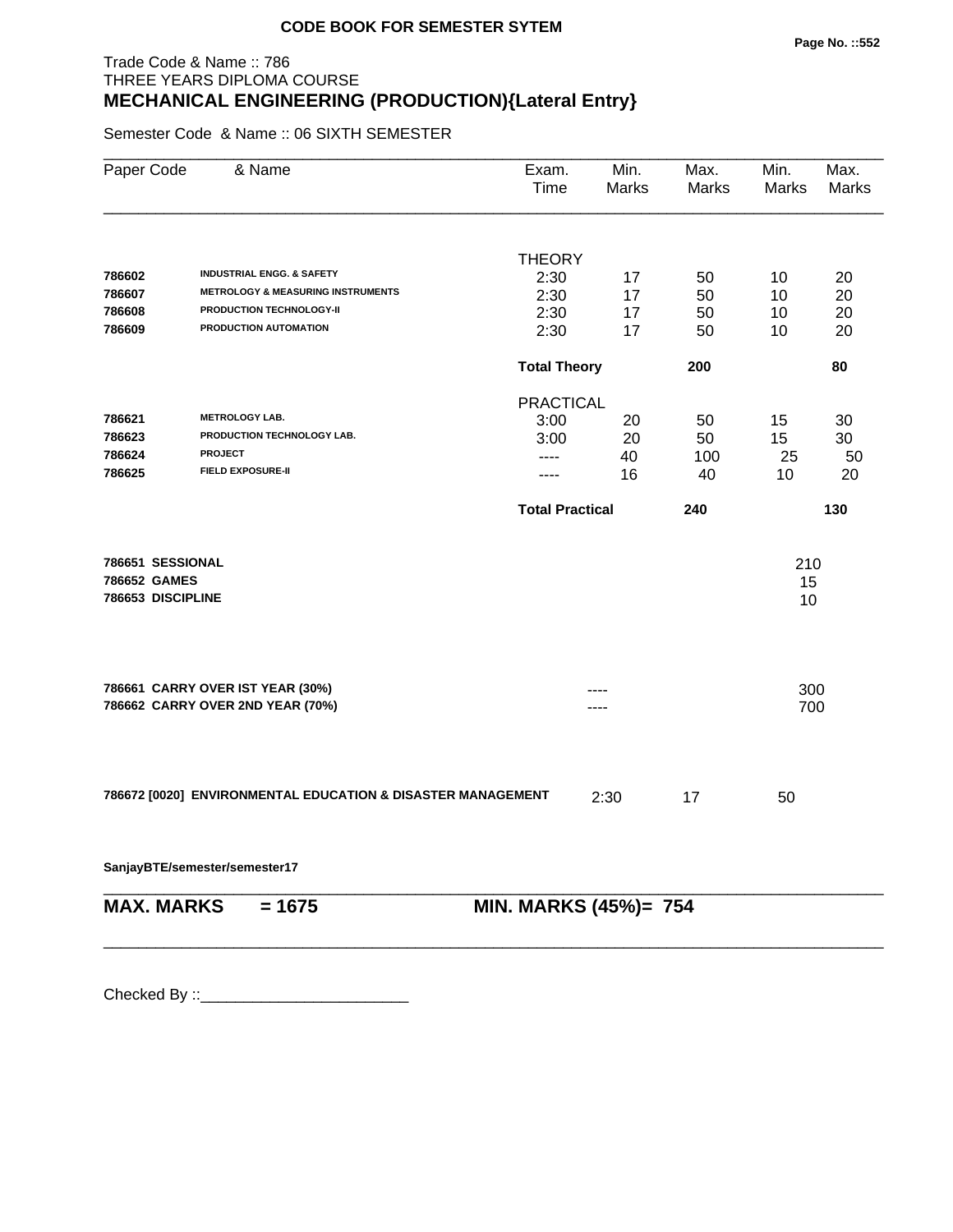# Trade Code & Name :: 787 THREE YEARS DIPLOMA COURSE **MECHANICAL ENGINEERING (R A C) {Lateral Entry}**

Semester Code & Name :: 03 THIRD SEMESTER

| Paper Code        | & Name                                      | Exam.<br>Time          | Min.<br><b>Marks</b> | Max.<br><b>Marks</b>                             | Min.<br>Marks | Max.<br><b>Marks</b> |
|-------------------|---------------------------------------------|------------------------|----------------------|--------------------------------------------------|---------------|----------------------|
|                   |                                             |                        |                      |                                                  |               |                      |
|                   | <b>APPLIED MATHEMATICS-II</b>               | <b>THEORY</b>          |                      |                                                  |               |                      |
| 787301            | <b>MATERIALS &amp; MATERIALS SCIENCE</b>    | 2:30                   | 17                   | 50                                               | 10            | 20                   |
| 787303            | <b>THERMAL ENGINEERING</b>                  | 2:30                   | 17                   | 50                                               | 10            | 20                   |
| 787304            | <b>MANUFACTURING PROCESSES</b>              | 2:30                   | 17                   | 50                                               | 10            | 20                   |
| 787307            |                                             | 2:30                   | 17                   | 50                                               | 10            | 20                   |
|                   |                                             | <b>Total Theory</b>    |                      | 200                                              |               | 80                   |
|                   |                                             | <b>PRACTICAL</b>       |                      |                                                  |               |                      |
| 787322            | THERMAL ENGINEERING LAB.                    | 3:00                   | 8                    | 20                                               | 5             | 10                   |
| 787325            | MANUFACTURING PROCESSES (WORKSHOP PRACTICE) | 6:00                   | 32                   | 80                                               | 20            | 40                   |
| 787326            | <b>INTRODUCTION TO COMPUTER</b>             | 3:00                   | 24                   | 60                                               | 15            | 30                   |
|                   |                                             | <b>Total Practical</b> |                      | 160                                              |               | 80                   |
| 787351 SESSIONAL  |                                             |                        |                      |                                                  | 160           |                      |
| 787352 GAMES      |                                             |                        |                      |                                                  | 15            |                      |
| 787353 DISCIPLINE |                                             |                        |                      |                                                  | 10            |                      |
|                   |                                             |                        |                      |                                                  |               |                      |
| 787316            | PROFESSIONAL COMMUNICATION                  | 2:30                   | 17                   | Qualifying Papers for Lateral Entry System<br>50 | 0             | 0                    |
| 787317            | <b>APPLIED MATHEMATICS-I(A)</b>             | 2:30                   | 17                   | 50                                               | 0             | 0                    |
| 787318            | <b>APPLIED PHYSICS-I</b>                    | 2:30                   | 17                   | 50                                               | 0             | $\mathbf 0$          |
| 787320            | <b>APPLIED MATHEMATICS-I(B)</b>             |                        |                      |                                                  |               |                      |
| 787333            | PROFESSIONAL COMMUNICATION                  | 2:30                   | 17                   | 50                                               | 0             | 0<br>0               |
|                   |                                             | 3:00                   | 8                    | 20                                               | 0             |                      |

\_\_\_\_\_\_\_\_\_\_\_\_\_\_\_\_\_\_\_\_\_\_\_\_\_\_\_\_\_\_\_\_\_\_\_\_\_\_\_\_\_\_\_\_\_\_\_\_\_\_\_\_\_\_\_\_\_\_\_\_\_\_\_\_\_\_\_\_\_\_\_\_\_\_\_\_\_\_\_\_\_\_\_\_\_\_\_\_\_\_

\_\_\_\_\_\_\_\_\_\_\_\_\_\_\_\_\_\_\_\_\_\_\_\_\_\_\_\_\_\_\_\_\_\_\_\_\_\_\_\_\_\_\_\_\_\_\_\_\_\_\_\_\_\_\_\_\_\_\_\_\_\_\_\_\_\_\_\_\_\_\_\_\_\_\_\_\_\_\_\_\_\_\_\_\_\_\_\_\_\_

**SanjayBTE/semester/semester17**

**MAX. MARKS = 545 MIN. MARKS (45%)= 245**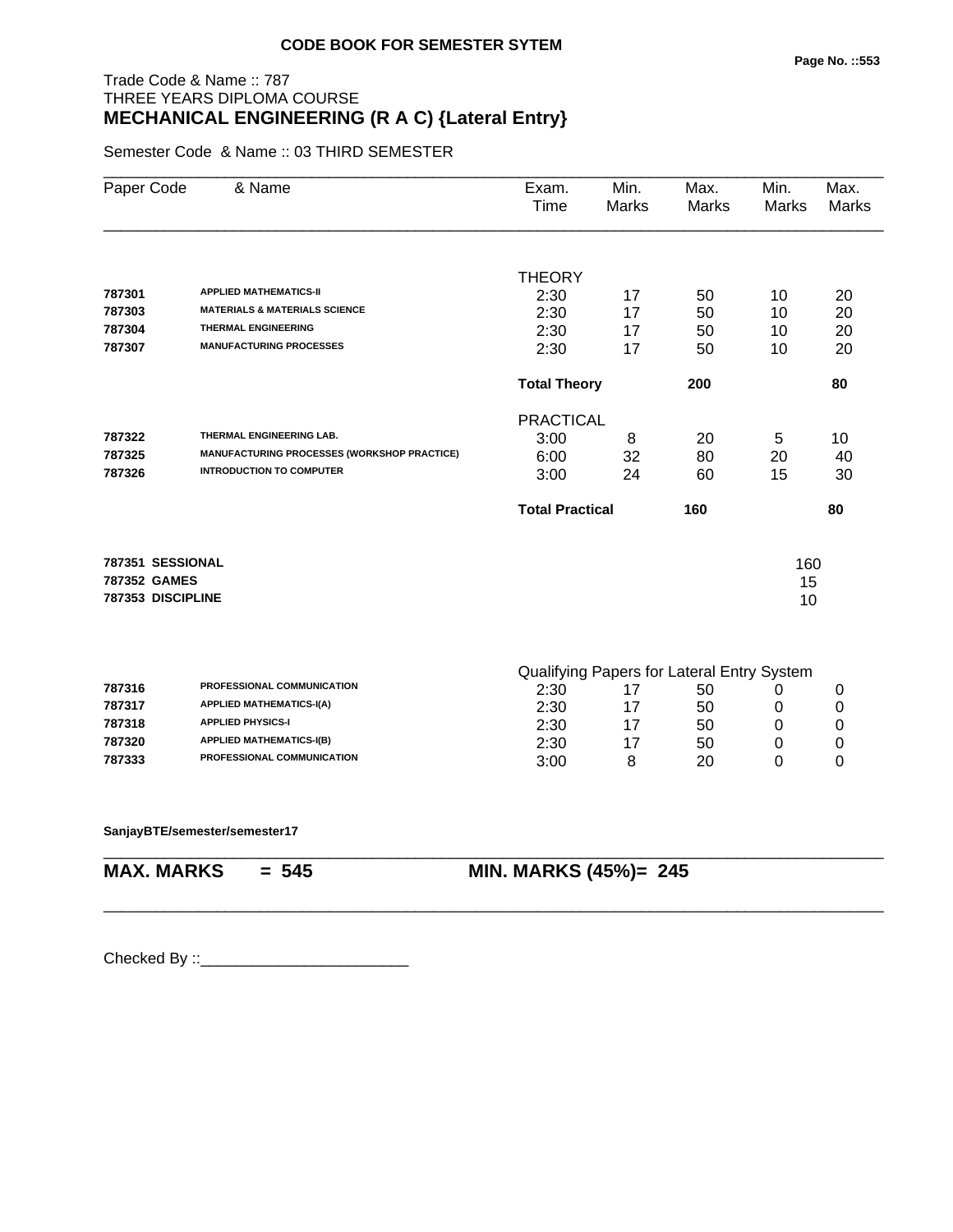# Trade Code & Name :: 787 THREE YEARS DIPLOMA COURSE **MECHANICAL ENGINEERING (R A C) {Lateral Entry}**

Semester Code & Name :: 04 FORTH SEMESTER

|                                            | Exam.<br><b>Time</b>       | Min.<br><b>Marks</b>         | Max.<br><b>Marks</b> | Min.<br>Marks                                  | Max.<br><b>Marks</b>                                 |
|--------------------------------------------|----------------------------|------------------------------|----------------------|------------------------------------------------|------------------------------------------------------|
|                                            |                            |                              |                      |                                                |                                                      |
|                                            | <b>THEORY</b>              |                              |                      |                                                |                                                      |
| <b>HYDRAULICS &amp; HYDRAULIC MACHINES</b> | 2:30                       | 17                           | 50                   | 10                                             | 20                                                   |
| ELECTRICAL TECHNOLOGY & ELECTRONICS        | 2:30<br>2:30               | 17                           | 50                   | 10                                             | 20<br>20                                             |
|                                            | 3:00                       | 17<br>17                     | 50<br>50             | 10<br>10                                       | 20                                                   |
|                                            |                            |                              |                      |                                                |                                                      |
|                                            | <b>Total Theory</b><br>200 |                              |                      |                                                | 80                                                   |
|                                            | <b>PRACTICAL</b>           |                              |                      |                                                |                                                      |
|                                            | 3:00                       | 16                           | 40                   | 10                                             | 20                                                   |
|                                            | 3:00                       | 8                            | 20                   | 5                                              | 10                                                   |
| ELECTRICAL TECHNOLOGY & ELECTRONICS LAB.   | 3:00                       | 16                           | 40                   | 10                                             | 20                                                   |
|                                            | <b>Total Practical</b>     |                              | 100                  |                                                | 50                                                   |
|                                            |                            |                              |                      |                                                |                                                      |
|                                            |                            |                              |                      | 130                                            |                                                      |
|                                            |                            |                              |                      | 15<br>10                                       |                                                      |
|                                            |                            |                              |                      |                                                |                                                      |
|                                            |                            |                              |                      |                                                |                                                      |
|                                            |                            | 17                           | 50                   | 0                                              | 0                                                    |
|                                            |                            |                              |                      |                                                | 0                                                    |
|                                            |                            |                              |                      | 0                                              | 0                                                    |
|                                            |                            |                              |                      |                                                | 0                                                    |
|                                            |                            |                              |                      |                                                |                                                      |
|                                            |                            |                              |                      |                                                |                                                      |
|                                            |                            | 2:30<br>2:30<br>3:00<br>3:00 | 17<br>16<br>16       | 50<br>40<br>40<br><b>MIN. MARKS (45%)= 205</b> | Qualifying Papers for Lateral Entry System<br>0<br>0 |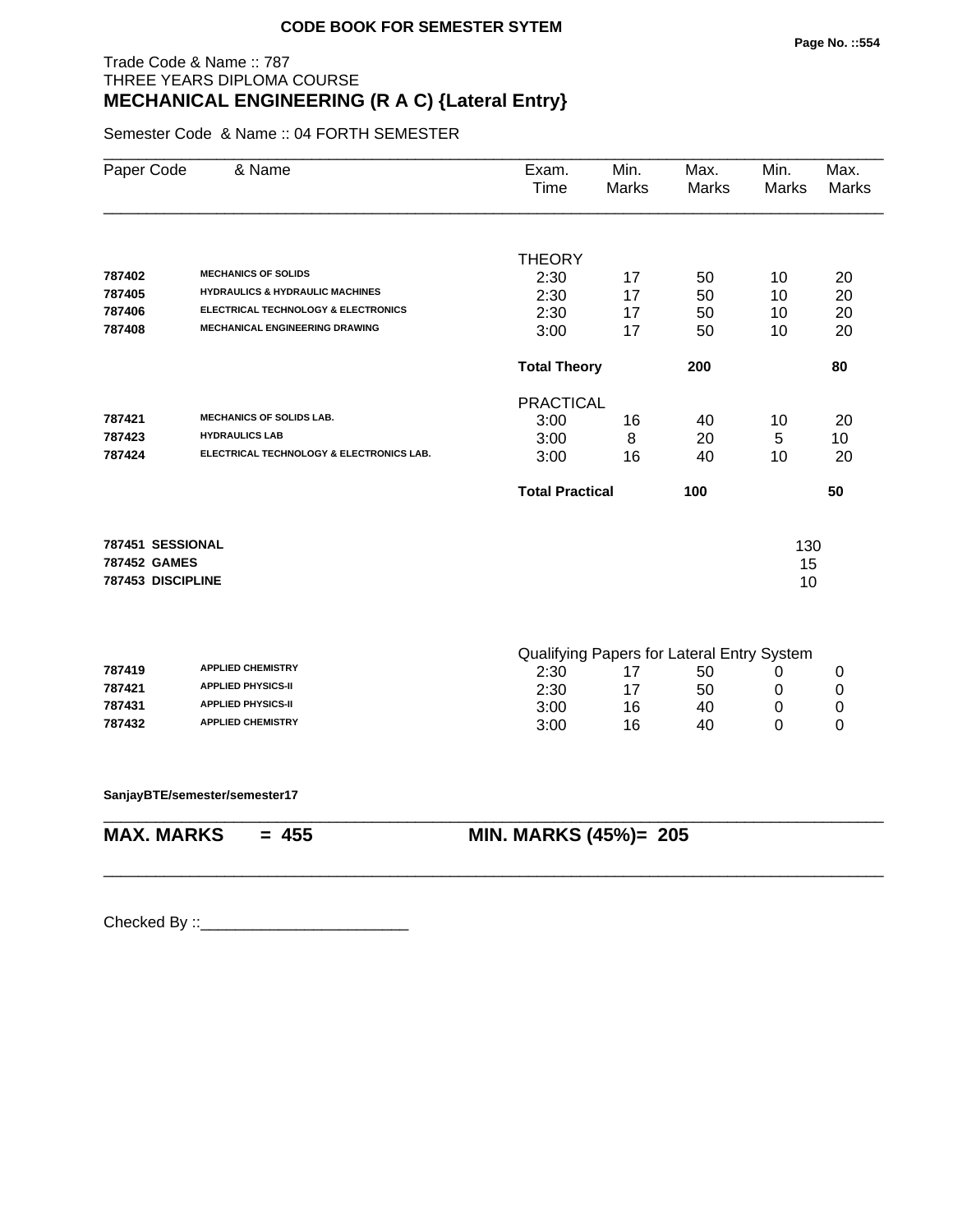# Trade Code & Name :: 787 THREE YEARS DIPLOMA COURSE **MECHANICAL ENGINEERING (R A C) {Lateral Entry}**

Semester Code & Name :: 05 FIFTH SEMESTER

| Paper Code        | & Name                                               | Exam.<br>Time              | Min.<br>Marks | Max.<br>Marks | Min.<br>Marks | Max.<br>Marks |
|-------------------|------------------------------------------------------|----------------------------|---------------|---------------|---------------|---------------|
|                   |                                                      | <b>THEORY</b>              |               |               |               |               |
| 787501            | INDUSTRIAL MANAGEMENT & ENTREPRENEURSHIP DEVELOPMENT | 2:30                       | 17            | 50            | 10            | 20            |
| 787502            | <b>THEORY OF MACHINES</b>                            | 2:30                       | 17            | 50            | 10            | 20            |
| 787503            | <b>MACHINE TOOL TECHNOLOGY &amp; MAINTENANCE</b>     | 2:30                       | 17            | 50            | 10            | 20            |
| 787506            | <b>REFRIGERATION</b>                                 | 2:30                       | 17            | 50            | 10            | 20            |
| 787507            | <b>DESIGN &amp; ESTIMATION</b>                       | 2:30                       | 17            | 50            | 10            | 20            |
|                   |                                                      | <b>Total Theory</b><br>250 |               |               |               | 100           |
|                   |                                                      | <b>PRACTICAL</b>           |               |               |               |               |
| 787522            | <b>MECHANICAL WORKSHOP/AUTOSHOP</b>                  | 6:00                       | 40            | 100           | 25            | 50            |
|                   |                                                      | <b>Total Practical</b>     |               | 100           |               | 50            |
| 787551 SESSIONAL  |                                                      |                            |               |               | 150           |               |
| 787552 GAMES      |                                                      |                            |               |               | 15            |               |
| 787553 DISCIPLINE |                                                      |                            | ----          |               | 10            |               |

\_\_\_\_\_\_\_\_\_\_\_\_\_\_\_\_\_\_\_\_\_\_\_\_\_\_\_\_\_\_\_\_\_\_\_\_\_\_\_\_\_\_\_\_\_\_\_\_\_\_\_\_\_\_\_\_\_\_\_\_\_\_\_\_\_\_\_\_\_\_\_\_\_\_\_\_\_\_\_\_\_\_\_\_\_\_\_\_\_\_

\_\_\_\_\_\_\_\_\_\_\_\_\_\_\_\_\_\_\_\_\_\_\_\_\_\_\_\_\_\_\_\_\_\_\_\_\_\_\_\_\_\_\_\_\_\_\_\_\_\_\_\_\_\_\_\_\_\_\_\_\_\_\_\_\_\_\_\_\_\_\_\_\_\_\_\_\_\_\_\_\_\_\_\_\_\_\_\_\_\_

**SanjayBTE/semester/semester17**

**MAX. MARKS = 525 MIN. MARKS (45%)= 236**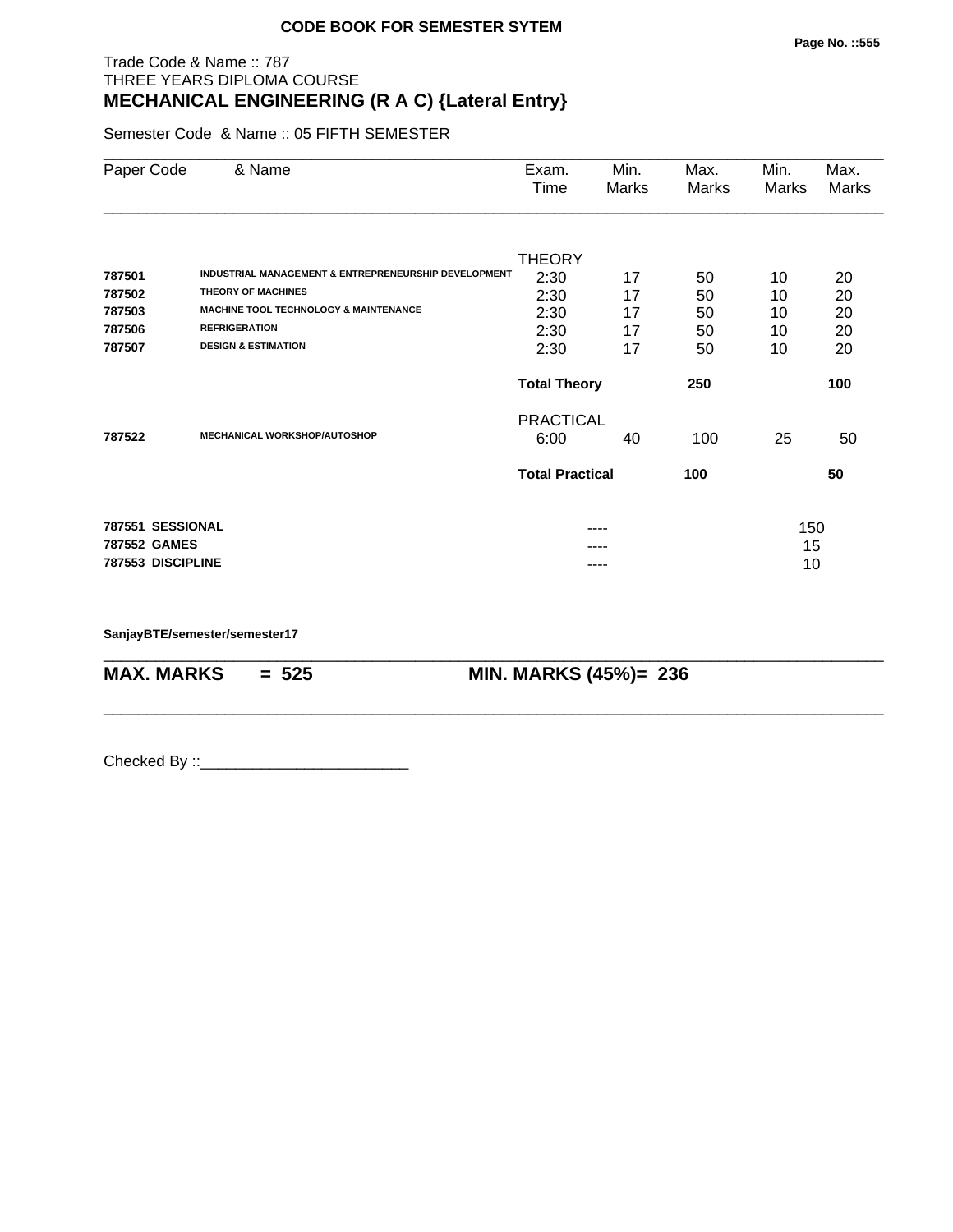# Trade Code & Name :: 787 THREE YEARS DIPLOMA COURSE **MECHANICAL ENGINEERING (R A C) {Lateral Entry}**

Semester Code & Name :: 06 SIXTH SEMESTER

| Paper Code                                            | & Name                                                                               | Exam.<br>Time          | Min.<br>Marks         | Max.<br>Marks | Min.<br><b>Marks</b> | Max.<br>Marks |
|-------------------------------------------------------|--------------------------------------------------------------------------------------|------------------------|-----------------------|---------------|----------------------|---------------|
|                                                       |                                                                                      |                        |                       |               |                      |               |
|                                                       |                                                                                      | <b>THEORY</b>          |                       |               |                      |               |
| 787604                                                | <b>METROLOGY &amp; MEASURING INSTRUMENTS</b><br><b>INDUSTRIAL ENGG. &amp; SAFETY</b> | 2:30                   | 17                    | 50            | 10                   | 20            |
| 787605                                                | R.A.C. PLANT ERECTION PERFORMANCE AND MAINTENANCE                                    | 2:30                   | 17                    | 50            | 10                   | 20            |
| 787608<br>787609                                      | <b>AIR CONDITIONING</b>                                                              | 2:30                   | 17                    | 50            | 10                   | 20            |
|                                                       |                                                                                      | 2:30                   | 17                    | 50            | 10                   | 20            |
|                                                       |                                                                                      | <b>Total Theory</b>    |                       | 200           |                      | 80            |
|                                                       |                                                                                      | <b>PRACTICAL</b>       |                       |               |                      |               |
| 787621                                                | <b>METROLOGY LAB.</b>                                                                | 3:00                   | 20                    | 50            | 15                   | 30            |
| 787623                                                | <b>REFRIGERATION &amp; AIR CONDITIONING LAB</b>                                      | 3:00                   | 20                    | 50            | 15                   | 30            |
| 787624                                                | <b>PROJECT</b>                                                                       | ----                   | 40                    | 100           | 25                   | 50            |
| 787625                                                | <b>FIELD EXPOSURE-II</b>                                                             | ----                   | 16                    | 40            | 10                   | 20            |
|                                                       |                                                                                      | <b>Total Practical</b> |                       | 240           |                      | 130           |
| 787651 SESSIONAL<br>787652 GAMES<br>787653 DISCIPLINE |                                                                                      |                        |                       |               | 210<br>15<br>10      |               |
|                                                       | 787661 CARRY OVER IST YEAR (30%)                                                     |                        |                       |               | 300                  |               |
|                                                       | 787662 CARRY OVER 2ND YEAR (70%)                                                     |                        |                       |               | 700                  |               |
|                                                       | 787672 [0020] ENVIRONMENTAL EDUCATION & DISASTER MANAGEMENT                          |                        | 2:30                  | 17            | 50                   |               |
|                                                       | SanjayBTE/semester/semester17                                                        |                        |                       |               |                      |               |
| <b>MAX. MARKS</b>                                     | $= 1675$                                                                             |                        | MIN. MARKS (45%)= 754 |               |                      |               |
|                                                       |                                                                                      |                        |                       |               |                      |               |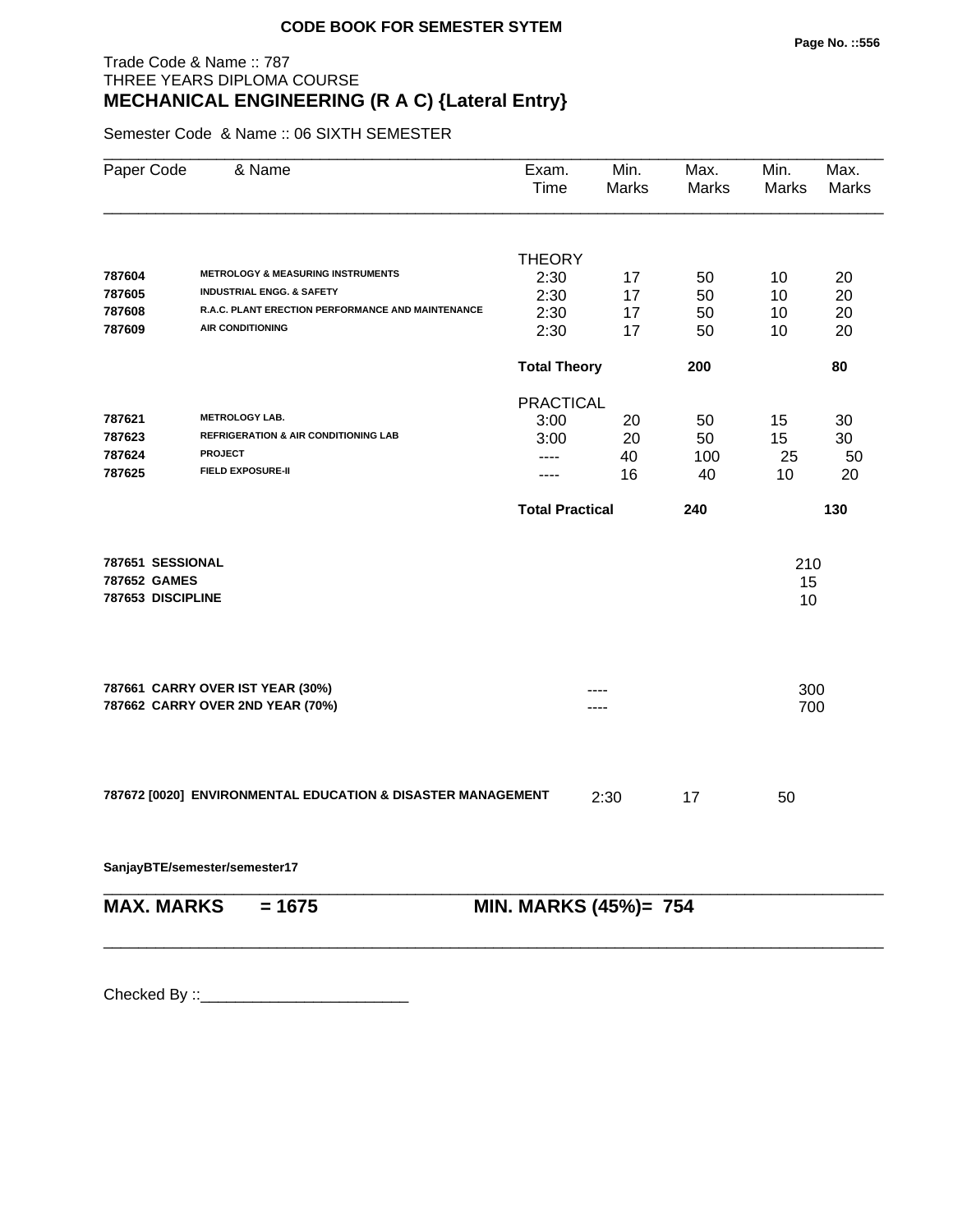# Trade Code & Name :: 788 THREE YEARS DIPLOMA COURSE **MECHANICAL ENGINEERING (MAINTENANCE){Lateral Entry}**

Semester Code & Name :: 03 THIRD SEMESTER

| Paper Code   | & Name                                      | Exam.<br>Time          | Min.<br><b>Marks</b> | Max.<br><b>Marks</b>                       | Min.<br>Marks | Max.<br><b>Marks</b> |
|--------------|---------------------------------------------|------------------------|----------------------|--------------------------------------------|---------------|----------------------|
|              |                                             | <b>THEORY</b>          |                      |                                            |               |                      |
| 788301       | <b>APPLIED MATHEMATICS-II</b>               | 2:30                   | 17                   | 50                                         | 10            | 20                   |
| 788303       | <b>MATERIALS &amp; MATERIALS SCIENCE</b>    | 2:30                   | 17                   | 50                                         | 10            | 20                   |
| 788304       | <b>THERMAL ENGINEERING</b>                  | 2:30                   | 17                   | 50                                         | 10            | 20                   |
| 788307       | <b>MANUFACTURING PROCESSES</b>              | 2:30                   | 17                   | 50                                         | 10            | 20                   |
|              |                                             | <b>Total Theory</b>    |                      | 200                                        |               | 80                   |
|              |                                             | <b>PRACTICAL</b>       |                      |                                            |               |                      |
| 788322       | THERMAL ENGINEERING LAB.                    | 3:00                   | 8                    | 20                                         | 5             | 10                   |
| 788325       | MANUFACTURING PROCESSES (WORKSHOP PRACTICE) | 6:00                   | 32                   | 80                                         | 20            | 40                   |
| 788326       | <b>INTRODUCTION TO COMPUTER</b>             | 3:00                   | 24                   | 60                                         | 15            | 30                   |
|              |                                             | <b>Total Practical</b> |                      | 160                                        |               | 80                   |
|              | 788351 SESSIONAL                            |                        |                      |                                            | 160           |                      |
| 788352 GAMES | 788353 DISCIPLINE                           |                        |                      |                                            | 15<br>10      |                      |
|              |                                             |                        |                      |                                            |               |                      |
|              |                                             |                        |                      | Qualifying Papers for Lateral Entry System |               |                      |
| 788316       | PROFESSIONAL COMMUNICATION                  | 2:30                   | 17                   | 50                                         | 0             | 0                    |
| 788317       | <b>APPLIED MATHEMATICS-I(A)</b>             | 2:30                   | 17                   | 50                                         | 0             | 0                    |
| 788318       | <b>APPLIED PHYSICS-I</b>                    | 2:30                   | 17                   | 50                                         | 0             | $\mathbf 0$          |
| 788320       | <b>APPLIED MATHEMATICS-I(B)</b>             | 2:30                   | 17                   | 50                                         | $\mathbf 0$   | 0                    |
| 788333       | PROFESSIONAL COMMUNICATION                  | 3:00                   | 8                    | 20                                         | 0             | 0                    |

\_\_\_\_\_\_\_\_\_\_\_\_\_\_\_\_\_\_\_\_\_\_\_\_\_\_\_\_\_\_\_\_\_\_\_\_\_\_\_\_\_\_\_\_\_\_\_\_\_\_\_\_\_\_\_\_\_\_\_\_\_\_\_\_\_\_\_\_\_\_\_\_\_\_\_\_\_\_\_\_\_\_\_\_\_\_\_\_\_\_

\_\_\_\_\_\_\_\_\_\_\_\_\_\_\_\_\_\_\_\_\_\_\_\_\_\_\_\_\_\_\_\_\_\_\_\_\_\_\_\_\_\_\_\_\_\_\_\_\_\_\_\_\_\_\_\_\_\_\_\_\_\_\_\_\_\_\_\_\_\_\_\_\_\_\_\_\_\_\_\_\_\_\_\_\_\_\_\_\_\_

**SanjayBTE/semester/semester17**

**MAX. MARKS = 545 MIN. MARKS (45%)= 245**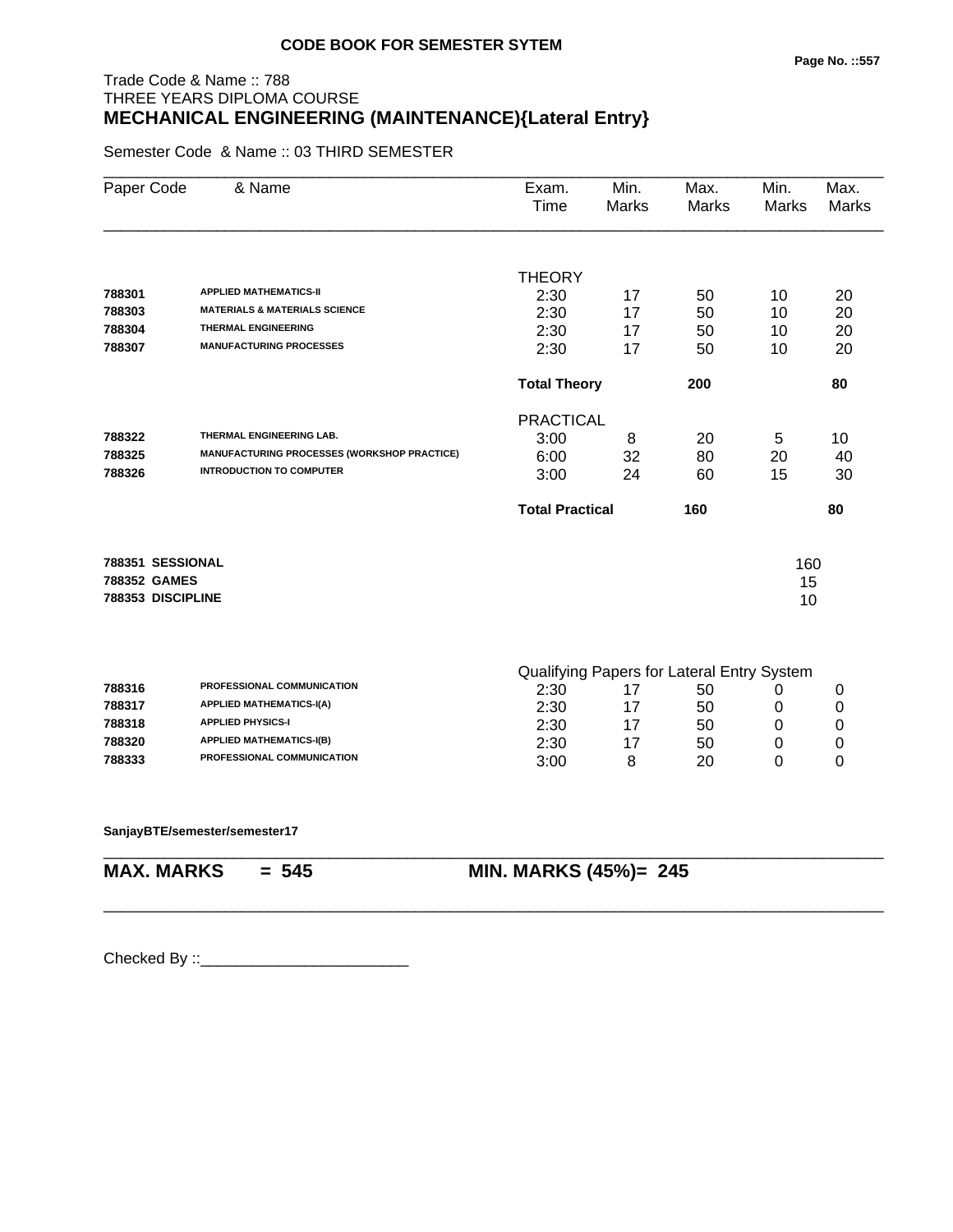# Trade Code & Name :: 788 THREE YEARS DIPLOMA COURSE **MECHANICAL ENGINEERING (MAINTENANCE){Lateral Entry}**

Semester Code & Name :: 04 FORTH SEMESTER

| Paper Code        | & Name                                         | Exam.<br>Time          | Min.<br>Marks | Max.<br>Marks                              | Min.<br><b>Marks</b> | Max.<br><b>Marks</b> |
|-------------------|------------------------------------------------|------------------------|---------------|--------------------------------------------|----------------------|----------------------|
|                   |                                                |                        |               |                                            |                      |                      |
|                   |                                                | <b>THEORY</b>          |               |                                            |                      |                      |
| 788402            | <b>MECHANICS OF SOLIDS</b>                     | 2:30                   | 17            | 50                                         | 10                   | 20                   |
| 788405            | <b>HYDRAULICS &amp; HYDRAULIC MACHINES</b>     | 2:30                   | 17            | 50                                         | 10                   | 20                   |
| 788406            | <b>ELECTRICAL TECHNOLOGY &amp; ELECTRONICS</b> | 2:30                   | 17            | 50                                         | 10                   | 20                   |
| 788408            | <b>MECHANICAL ENGINEERING DRAWING</b>          | 3:00                   | 17            | 50                                         | 10                   | 20                   |
|                   |                                                | <b>Total Theory</b>    |               | 200                                        |                      | 80                   |
|                   |                                                | <b>PRACTICAL</b>       |               |                                            |                      |                      |
| 788421            | <b>MECHANICS OF SOLIDS LAB.</b>                | 3:00                   | 16            | 40                                         | 10                   | 20                   |
| 788423            | <b>HYDRAULICS LAB</b>                          | 3:00                   | 8             | 20                                         | 5                    | 10                   |
| 788424            | ELECTRICAL TECHNOLOGY & ELECTRONICS LAB.       | 3:00                   | 16            | 40                                         | 10                   | 20                   |
|                   |                                                | <b>Total Practical</b> |               | 100                                        |                      | 50                   |
| 788451 SESSIONAL  |                                                |                        |               |                                            |                      |                      |
| 788452 GAMES      |                                                |                        |               |                                            | 130                  |                      |
| 788453 DISCIPLINE |                                                |                        |               |                                            | 15<br>10             |                      |
|                   |                                                |                        |               |                                            |                      |                      |
|                   |                                                |                        |               | Qualifying Papers for Lateral Entry System |                      |                      |
| 788419            | <b>APPLIED CHEMISTRY</b>                       | 2:30                   | 17            | 50                                         | 0                    | 0                    |
| 788421            | <b>APPLIED PHYSICS-II</b>                      | 2:30                   | 17            | 50                                         | 0                    | 0                    |
| 788431            | <b>APPLIED PHYSICS-II</b>                      | 3:00                   | 16            | 40                                         | 0                    | 0                    |
| 788432            | <b>APPLIED CHEMISTRY</b>                       | 3:00                   | 16            | 40                                         | 0                    | 0                    |
|                   | SanjayBTE/semester/semester17                  |                        |               |                                            |                      |                      |
| <b>MAX. MARKS</b> | $= 455$                                        | MIN. MARKS (45%)= 205  |               |                                            |                      |                      |
|                   |                                                |                        |               |                                            |                      |                      |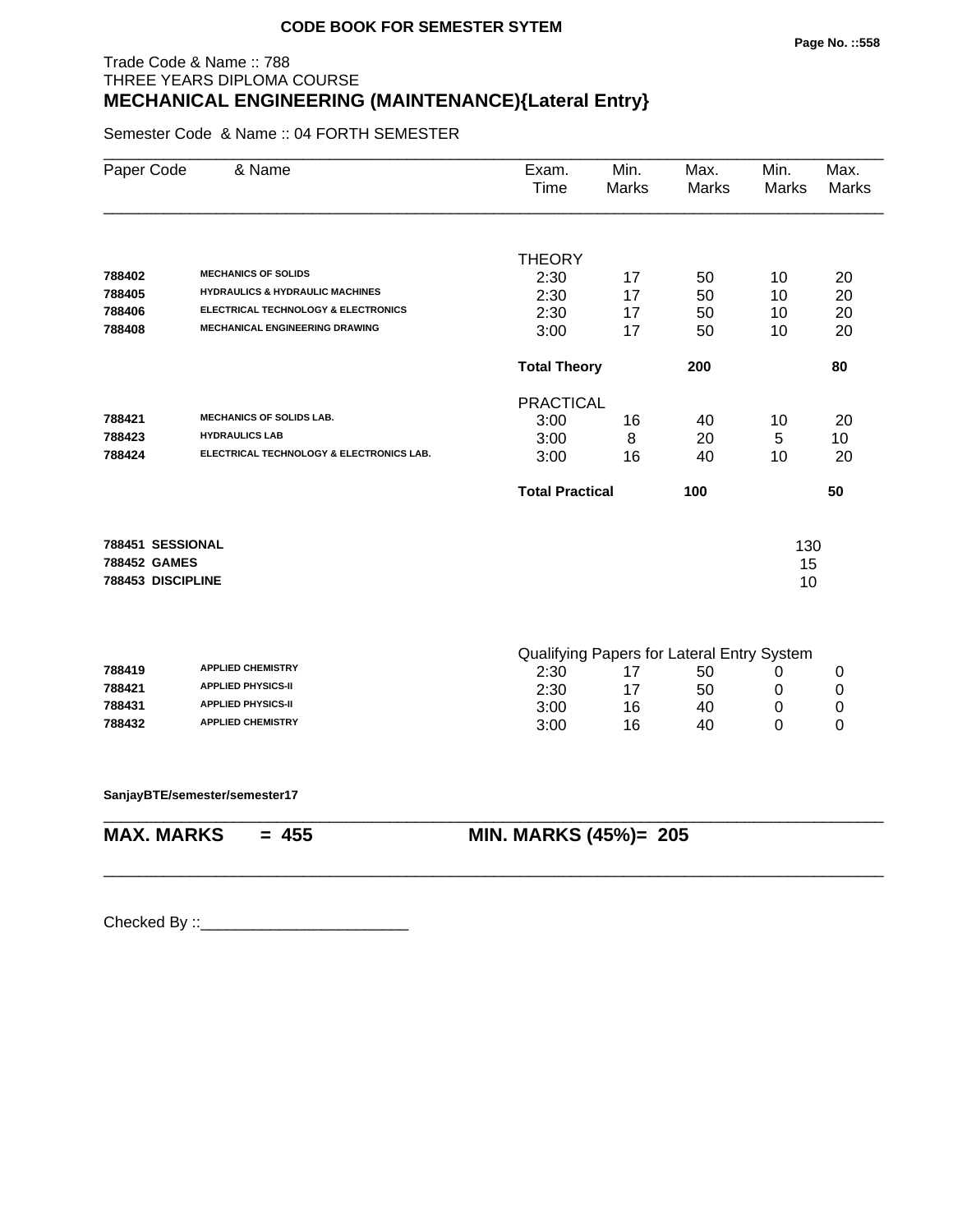#### Trade Code & Name :: 788 THREE YEARS DIPLOMA COURSE **MECHANICAL ENGINEERING (MAINTENANCE){Lateral Entry}**

Semester Code & Name :: 05 FIFTH SEMESTER

| Paper Code        | & Name                                               | Exam.<br>Time              | Min.<br>Marks | Max.<br>Marks | Min.<br>Marks | Max.<br>Marks |
|-------------------|------------------------------------------------------|----------------------------|---------------|---------------|---------------|---------------|
|                   |                                                      |                            |               |               |               |               |
| 788501            | INDUSTRIAL MANAGEMENT & ENTREPRENEURSHIP DEVELOPMENT | <b>THEORY</b><br>2:30      | 17            | 50            | 10            | 20            |
| 788503            | <b>THEORY OF MACHINES</b>                            | 2:30                       | 17            | 50            | 10            | 20            |
| 788504            | <b>MACHINE TOOL TECHNOLOGY &amp; MAINTENANCE</b>     | 2:30                       | 17            | 50            | 10            | 20            |
| 788505            | <b>DESIGN &amp; ESTIMATION</b>                       | 2:30                       | 17            | 50            | 10            | 20            |
| 788507            | <b>REPAIR &amp; MAINTENANCE-I</b>                    | 2:30                       | 17            | 50            | 10            | 20            |
|                   |                                                      | <b>Total Theory</b><br>250 |               |               |               | 100           |
|                   |                                                      | <b>PRACTICAL</b>           |               |               |               |               |
| 788522            | <b>MECHANICAL WORKSHOP/AUTOSHOP</b>                  | 6:00                       | 40            | 100           | 25            | 50            |
|                   |                                                      | <b>Total Practical</b>     |               | 100           |               | 50            |
| 788551 SESSIONAL  |                                                      |                            |               |               | 150           |               |
| 788552 GAMES      |                                                      |                            |               |               | 15            |               |
| 788553 DISCIPLINE |                                                      |                            | ----          |               | 10            |               |

\_\_\_\_\_\_\_\_\_\_\_\_\_\_\_\_\_\_\_\_\_\_\_\_\_\_\_\_\_\_\_\_\_\_\_\_\_\_\_\_\_\_\_\_\_\_\_\_\_\_\_\_\_\_\_\_\_\_\_\_\_\_\_\_\_\_\_\_\_\_\_\_\_\_\_\_\_\_\_\_\_\_\_\_\_\_\_\_\_\_

\_\_\_\_\_\_\_\_\_\_\_\_\_\_\_\_\_\_\_\_\_\_\_\_\_\_\_\_\_\_\_\_\_\_\_\_\_\_\_\_\_\_\_\_\_\_\_\_\_\_\_\_\_\_\_\_\_\_\_\_\_\_\_\_\_\_\_\_\_\_\_\_\_\_\_\_\_\_\_\_\_\_\_\_\_\_\_\_\_\_

**SanjayBTE/semester/semester17**

**MAX. MARKS = 525 MIN. MARKS (45%)= 236**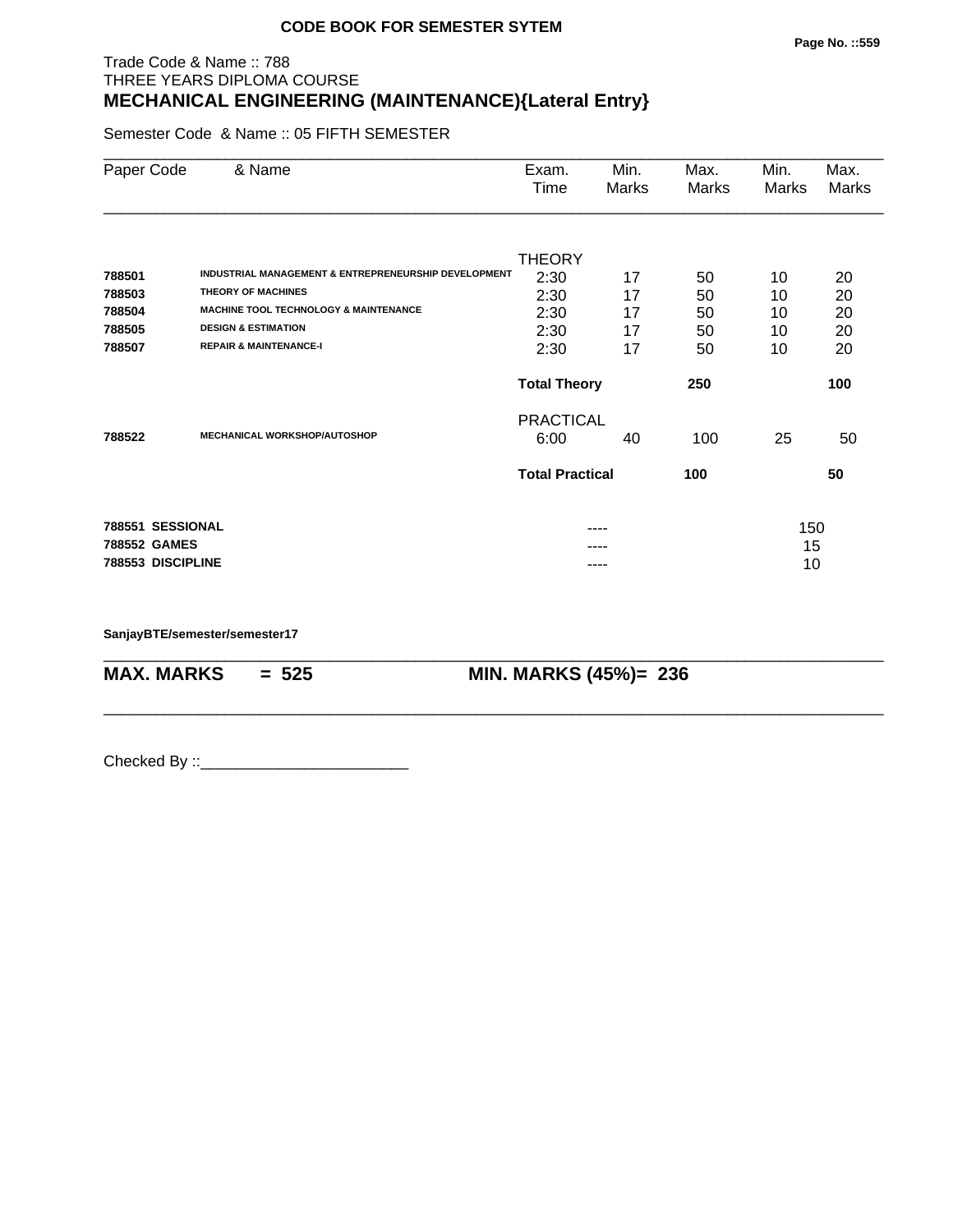# Trade Code & Name :: 788 THREE YEARS DIPLOMA COURSE **MECHANICAL ENGINEERING (MAINTENANCE){Lateral Entry}**

Semester Code & Name :: 06 SIXTH SEMESTER

| Paper Code                                            | & Name                                                               | Exam.<br>Time          | Min.<br>Marks | Max.<br>Marks | Min.<br><b>Marks</b> | Max.<br>Marks |
|-------------------------------------------------------|----------------------------------------------------------------------|------------------------|---------------|---------------|----------------------|---------------|
|                                                       |                                                                      |                        |               |               |                      |               |
| 788602                                                | <b>INDUSTRIAL ENGG. &amp; SAFETY</b>                                 | <b>THEORY</b><br>2:30  | 17            | 50            | 10                   | 20            |
| 788606                                                | <b>METROLOGY &amp; MEASURING INSTRUMENTS</b>                         | 2:30                   | 17            | 50            | 10                   | 20            |
| 788608                                                | <b>REPAIR &amp; MAINTENANCE-II</b>                                   | 2:30                   | 17            | 50            | 10                   | 20            |
|                                                       |                                                                      | <b>Total Theory</b>    |               | 150           |                      | 60            |
|                                                       |                                                                      | <b>PRACTICAL</b>       |               |               |                      |               |
| 788621                                                | <b>METROLOGY LAB.</b>                                                | 3:00                   | 20            | 50            | 15                   | 30            |
| 788623                                                | <b>MAINTENANCE PRACTICE</b>                                          | 3:00                   | 20            | 50            | 15                   | 30            |
| 788624                                                | <b>PROJECT</b>                                                       | ----                   | 56            | 140           | 30                   | 60            |
| 788625                                                | <b>FIELD EXPOSURE-II</b>                                             | ----                   | 20            | 50            | 15                   | 30            |
|                                                       |                                                                      | <b>Total Practical</b> |               | 290           |                      | 150           |
| 788651 SESSIONAL<br>788652 GAMES<br>788653 DISCIPLINE |                                                                      |                        |               |               | 210<br>15<br>10      |               |
|                                                       | 788661 CARRY OVER IST YEAR (30%)<br>788662 CARRY OVER 2ND YEAR (70%) |                        |               |               | 300<br>700           |               |
|                                                       |                                                                      |                        |               |               |                      |               |
|                                                       | 788672 [0020] ENVIRONMENTAL EDUCATION & DISASTER MANAGEMENT          |                        | 2:30          | 17            | 50                   |               |
|                                                       | SanjayBTE/semester/semester17                                        |                        |               |               |                      |               |
| <b>MAX. MARKS</b>                                     | $= 1675$                                                             | MIN. MARKS (45%)= 754  |               |               |                      |               |

\_\_\_\_\_\_\_\_\_\_\_\_\_\_\_\_\_\_\_\_\_\_\_\_\_\_\_\_\_\_\_\_\_\_\_\_\_\_\_\_\_\_\_\_\_\_\_\_\_\_\_\_\_\_\_\_\_\_\_\_\_\_\_\_\_\_\_\_\_\_\_\_\_\_\_\_\_\_\_\_\_\_\_\_\_\_\_\_\_\_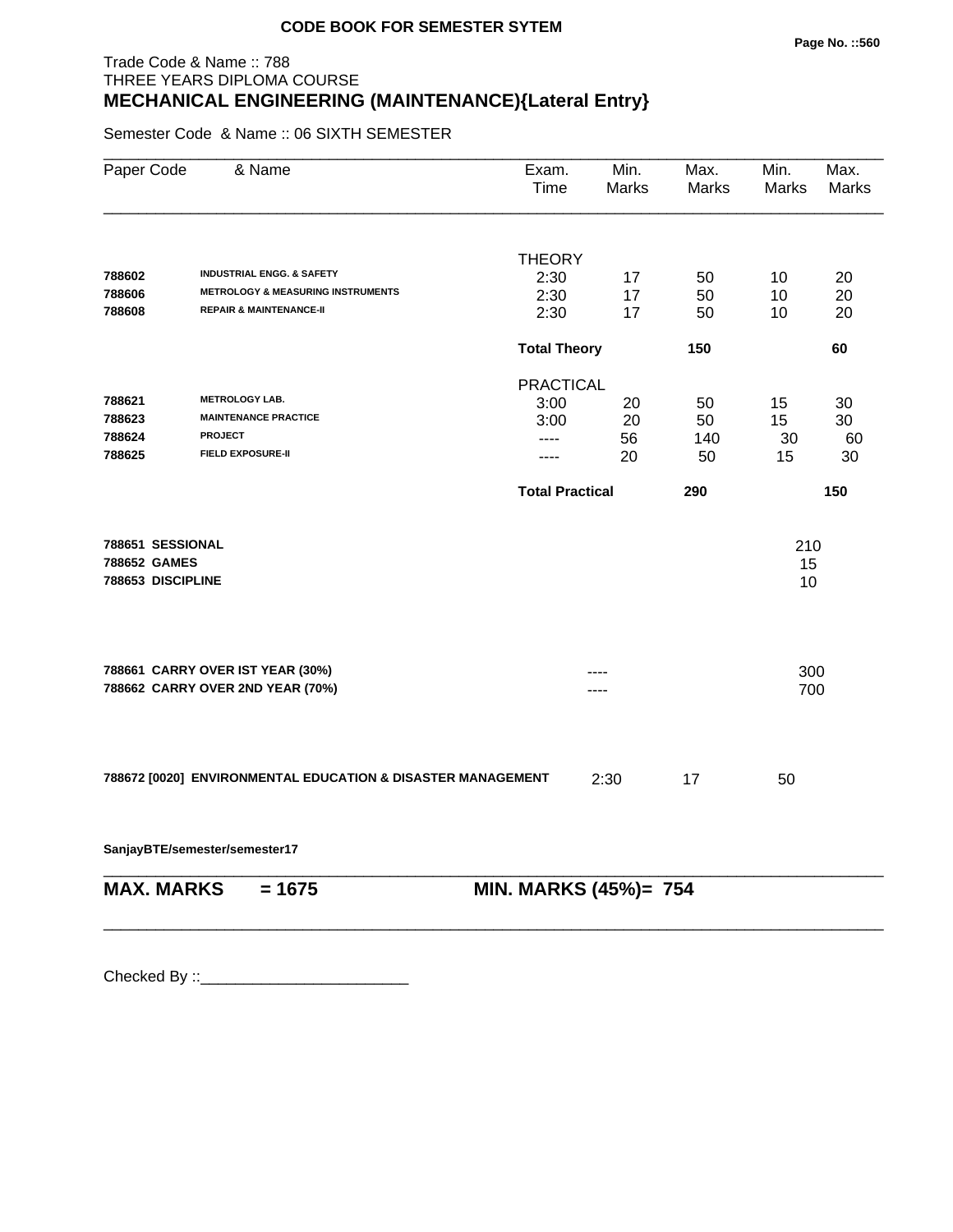#### Trade Code & Name :: 790 THREE YEARS DIPLOMA COURSE **INFORMATION TECHNOLOGY {Lateral Entry}**

Semester Code & Name :: 03 THIRD SEMESTER

|                   | & Name                            | Exam.         | Min.                          | Max.                                       | Min.  | Max.         |
|-------------------|-----------------------------------|---------------|-------------------------------|--------------------------------------------|-------|--------------|
| Paper Code        |                                   | Time          | <b>Marks</b>                  | <b>Marks</b>                               | Marks | <b>Marks</b> |
|                   |                                   |               |                               |                                            |       |              |
|                   |                                   | <b>THEORY</b> |                               |                                            |       |              |
| 790301            | <b>PROGRAMMING IN C &amp; C++</b> | 2:30          | 17                            | 50                                         | 10    | 20           |
| 790303            | <b>APPLIED MATHEMATICS-II</b>     | 2:30          | 17                            | 50                                         | 10    | 20           |
| 790306            | <b>UNIX &amp; LINUX</b>           | 2:30          | 17                            | 50                                         | 10    | 20           |
| 790308            | <b>COMPUTER ORGANISATION</b>      | 2:30          | 17                            | 50                                         | 10    | 20           |
|                   |                                   |               | <b>Total Theory</b><br>200    |                                            |       |              |
|                   |                                   |               | <b>PRACTICAL</b>              |                                            |       |              |
| 790321            | <b>PROGRAMMING IN C &amp; C++</b> | 3:00          | 28                            | 70                                         | 15    | 30           |
| 790324            | <b>UNIX &amp; LINUX</b>           | 3:00          | 28                            | 70                                         | 17    | 35           |
|                   |                                   |               | <b>Total Practical</b><br>140 |                                            | 65    |              |
| 790351 SESSIONAL  |                                   |               |                               |                                            | 145   |              |
| 790352 GAMES      |                                   |               |                               |                                            | 15    |              |
| 790353 DISCIPLINE |                                   |               |                               |                                            | 10    |              |
|                   |                                   |               |                               | Qualifying Papers for Lateral Entry System |       |              |
| 790316            | PROFESSIONAL COMMUNICATION        | 2:30          | 17                            | 50                                         | 0     | 0            |
| 790317            | <b>APPLIED MATHEMATICS-I(A)</b>   | 2:30          | 17                            | 50                                         | 0     | 0            |
| 790318            | <b>APPLIED PHYSICS-I</b>          | 2:30          | 17                            | 50                                         | 0     | 0            |
| 790320            | <b>APPLIED MATHEMATICS-I(B)</b>   | 2:30          | 17                            | 50                                         | 0     | 0            |
| 790332            | PROFESSIONAL COMMUNICATION        | 3:00          | 8                             | 20                                         | 0     | $\mathbf 0$  |

\_\_\_\_\_\_\_\_\_\_\_\_\_\_\_\_\_\_\_\_\_\_\_\_\_\_\_\_\_\_\_\_\_\_\_\_\_\_\_\_\_\_\_\_\_\_\_\_\_\_\_\_\_\_\_\_\_\_\_\_\_\_\_\_\_\_\_\_\_\_\_\_\_\_\_\_\_\_\_\_\_\_\_\_\_\_\_\_\_\_

\_\_\_\_\_\_\_\_\_\_\_\_\_\_\_\_\_\_\_\_\_\_\_\_\_\_\_\_\_\_\_\_\_\_\_\_\_\_\_\_\_\_\_\_\_\_\_\_\_\_\_\_\_\_\_\_\_\_\_\_\_\_\_\_\_\_\_\_\_\_\_\_\_\_\_\_\_\_\_\_\_\_\_\_\_\_\_\_\_\_

**SanjayBTE/semester/semester17**

**MAX. MARKS = 510 MIN. MARKS (45%)= 230**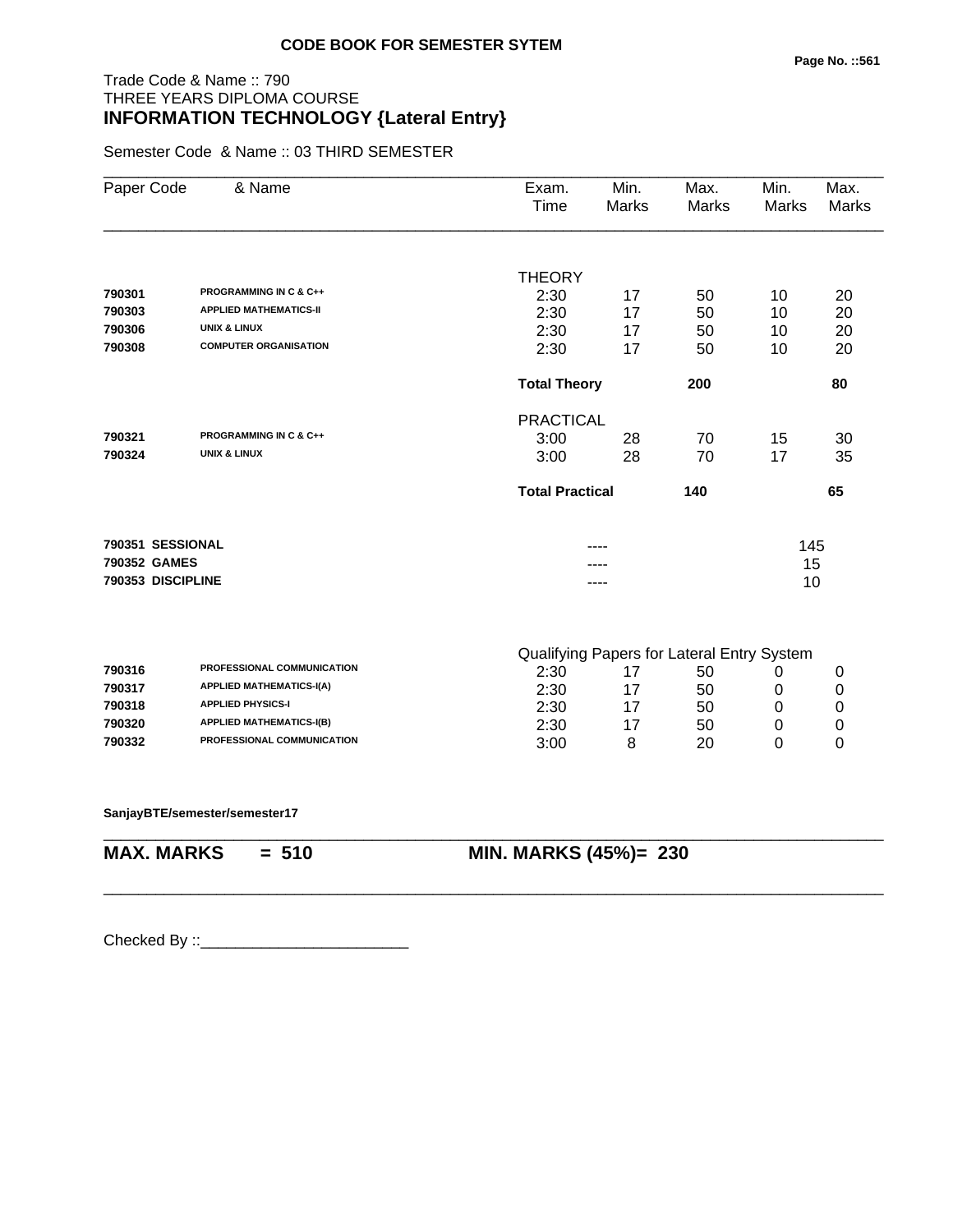#### Trade Code & Name :: 790 THREE YEARS DIPLOMA COURSE **INFORMATION TECHNOLOGY {Lateral Entry}**

Semester Code & Name :: 04 FORTH SEMESTER

| Paper Code        | & Name                                       | Exam.<br>Time          | Min.<br><b>Marks</b> | Max.<br>Marks                              | Min.<br><b>Marks</b> | Max.<br><b>Marks</b> |
|-------------------|----------------------------------------------|------------------------|----------------------|--------------------------------------------|----------------------|----------------------|
|                   |                                              |                        |                      |                                            |                      |                      |
| 790402            | DATA COMMUNICATION & COMPUTER NETWORK        | <b>THEORY</b>          |                      |                                            |                      |                      |
| 790404            | OFFICE TOOLS                                 | 2:30                   | 17                   | 50                                         | 10                   | 20                   |
| 790405            | DOT(.) NET TECHNOLOGY                        | 2:30<br>2:30           | 17                   | 50                                         | 10                   | 20                   |
| 790407            | <b>MICROPROCESSORS &amp; ITS APPLICATION</b> | 2:30                   | 17<br>17             | 50<br>50                                   | 10<br>10             | 20<br>20             |
|                   |                                              |                        |                      |                                            |                      |                      |
|                   |                                              | <b>Total Theory</b>    |                      | 200                                        |                      | 80                   |
|                   |                                              | <b>PRACTICAL</b>       |                      |                                            |                      |                      |
| 790422            | OFFICE TOOLS                                 | 3:00                   | 28                   | 70                                         | 15                   | 30                   |
| 790423            | DOT(.) NET TECHNOLOGY                        | 3:00                   | 28                   | 70                                         | 17                   | 35                   |
| 790425            | <b>MICROPROCESSORS &amp; ITS APPLICATION</b> | 3:00                   | 24                   | 60                                         | 15                   | 30                   |
| 790426            | DATA COMMUNICATION & COMPUTER NETWORK        | 3:00                   | 24                   | 60                                         | 15                   | 30                   |
|                   |                                              | <b>Total Practical</b> |                      | 260                                        |                      | 125                  |
| 790451 SESSIONAL  |                                              |                        |                      |                                            | 205                  |                      |
| 790452 GAMES      |                                              |                        |                      |                                            | 15                   |                      |
| 790453 DISCIPLINE |                                              |                        |                      |                                            | 10                   |                      |
|                   |                                              |                        |                      |                                            |                      |                      |
|                   |                                              |                        |                      | Qualifying Papers for Lateral Entry System |                      |                      |
| 790419            | <b>APPLIED CHEMISTRY</b>                     | 2:30                   | 17                   | 50                                         | 0                    | 0                    |
| 790421            | <b>APPLIED PHYSICS-II</b>                    | 2:30                   | 17                   | 50                                         | 0                    | 0                    |
| 790431            | <b>APPLIED PHYSICS-II</b>                    | 3:00                   | 16                   | 40                                         | 0                    | 0                    |
|                   | SanjayBTE/semester/semester17                |                        |                      |                                            |                      |                      |
|                   | <b>MAX. MARKS</b><br>$= 690$                 | MIN. MARKS (45%)= 311  |                      |                                            |                      |                      |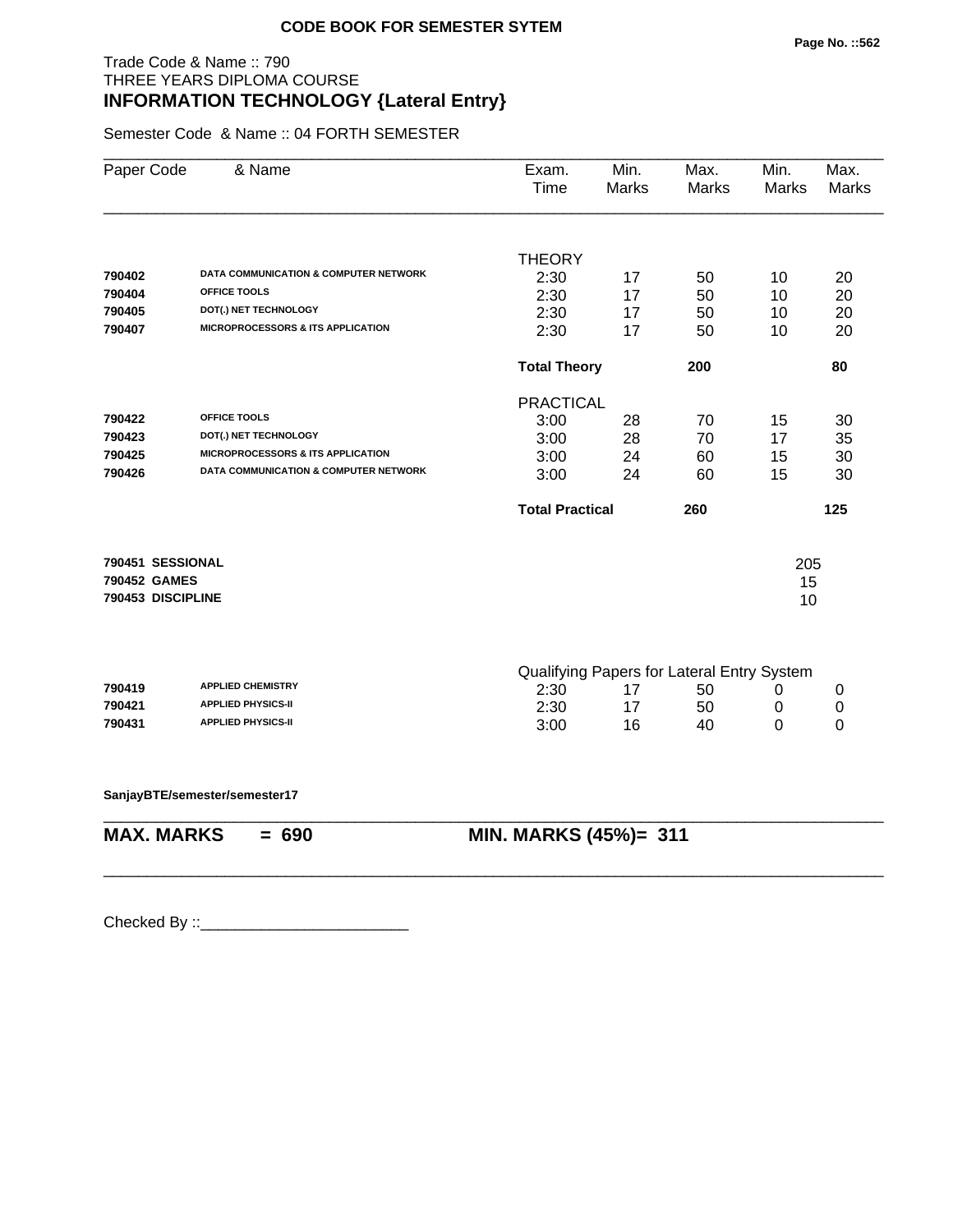#### Trade Code & Name :: 790 THREE YEARS DIPLOMA COURSE **INFORMATION TECHNOLOGY {Lateral Entry}**

Semester Code & Name :: 05 FIFTH SEMESTER

| Paper Code        | & Name                                               | Exam.<br>Time              | Min.<br>Marks | Max.<br>Marks | Min.<br>Marks | Max.<br><b>Marks</b> |
|-------------------|------------------------------------------------------|----------------------------|---------------|---------------|---------------|----------------------|
|                   |                                                      |                            |               |               |               |                      |
|                   |                                                      | <b>THEORY</b>              |               |               |               |                      |
| 790501            | INDUSTRIAL MANAGEMENT & ENTREPRENEURSHIP DEVELOPMENT | 2:30                       | 17            | 50            | 10            | 20                   |
| 790502            | DATA STRUCTURE USING C & C++                         | 2:30                       | 17            | 50            | 10            | 20                   |
| 790504            | <b>R.D.B.M.S.</b>                                    | 2:30                       | 17            | 50            | 10            | 20                   |
| 790505            | <b>JAVA PROGRAMMING</b>                              | 2:30                       | 17            | 50            | 10            | 20                   |
| 790506            | <b>E-COMMERCE AND ERP</b>                            | 2:30                       | 17            | 50            | 10            | 20                   |
|                   |                                                      | <b>Total Theory</b><br>250 |               |               |               | 100                  |
|                   |                                                      | <b>PRACTICAL</b>           |               |               |               |                      |
| 790521            | DATA STRUCTURE USING C & C++                         | 3:00                       | 24            | 60            | 15            | 30                   |
| 790523            | <b>JAVA PROGRAMMING</b>                              | 3:00                       | 24            | 60            | 15            | 30                   |
| 790524            | <b>R.D.B.M.S.</b>                                    | 3:00                       | 24            | 60            | 15            | 30                   |
|                   |                                                      | <b>Total Practical</b>     |               | 180           |               | 90                   |
| 790551 SESSIONAL  |                                                      |                            |               |               | 190           |                      |
| 790552 GAMES      |                                                      |                            | ----          |               | 15            |                      |
| 790553 DISCIPLINE |                                                      |                            | ----          |               | 10            |                      |

\_\_\_\_\_\_\_\_\_\_\_\_\_\_\_\_\_\_\_\_\_\_\_\_\_\_\_\_\_\_\_\_\_\_\_\_\_\_\_\_\_\_\_\_\_\_\_\_\_\_\_\_\_\_\_\_\_\_\_\_\_\_\_\_\_\_\_\_\_\_\_\_\_\_\_\_\_\_\_\_\_\_\_\_\_\_\_\_\_\_

\_\_\_\_\_\_\_\_\_\_\_\_\_\_\_\_\_\_\_\_\_\_\_\_\_\_\_\_\_\_\_\_\_\_\_\_\_\_\_\_\_\_\_\_\_\_\_\_\_\_\_\_\_\_\_\_\_\_\_\_\_\_\_\_\_\_\_\_\_\_\_\_\_\_\_\_\_\_\_\_\_\_\_\_\_\_\_\_\_\_

#### **SanjayBTE/semester/semester17**

**MAX. MARKS = 645 MIN. MARKS (45%)= 290**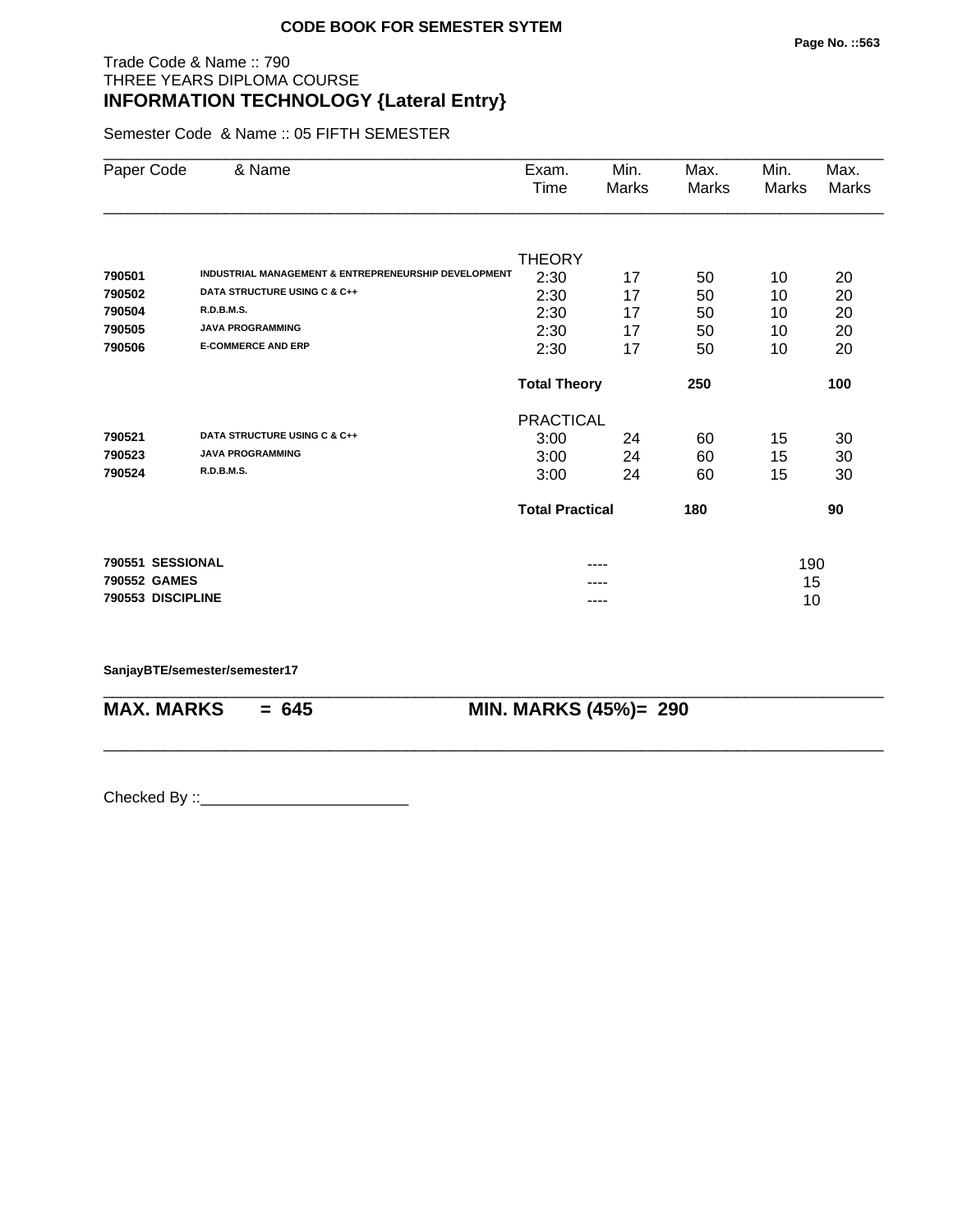#### Trade Code & Name :: 790 THREE YEARS DIPLOMA COURSE **INFORMATION TECHNOLOGY {Lateral Entry}**

Semester Code & Name :: 06 SIXTH SEMESTER

| Paper Code                                            | & Name                                                               | Exam.<br>Time          | Min.<br><b>Marks</b> | Max.<br>Marks | Min.<br>Marks   | Max.<br>Marks |
|-------------------------------------------------------|----------------------------------------------------------------------|------------------------|----------------------|---------------|-----------------|---------------|
|                                                       |                                                                      | <b>THEORY</b>          |                      |               |                 |               |
| 790603                                                | <b>INTERNET &amp; WEB TECHNOLOGY</b>                                 | 2:30                   | 17                   | 50            | 10              | 20            |
| 790607                                                | <b>COMPUTER GRAPHICS</b>                                             | 2:30                   | 17                   | 50            | 10              | 20            |
|                                                       |                                                                      | <b>Total Theory</b>    |                      | 100           |                 | 40            |
|                                                       |                                                                      | <b>PRACTICAL</b>       |                      |               |                 |               |
| 790622                                                | <b>INTERNET &amp; WEB TECHNOLOGY</b>                                 | 3:00                   | 24                   | 60            | 15              | 30            |
| 790625                                                | <b>COMPUTER GRAPHICS</b>                                             | 3:00                   | 24                   | 60            | 15              | 30            |
| 790626                                                | <b>PROJECT-I PROBLEM</b>                                             | ----                   | 32                   | 80            | 20              | 40            |
| 790627                                                | PROJECT II-EXPOSURE                                                  | ----                   | 16                   | 40            | 10              | 20            |
|                                                       |                                                                      | <b>Total Practical</b> |                      | 240           |                 | 120           |
| 790651 SESSIONAL<br>790652 GAMES<br>790653 DISCIPLINE |                                                                      |                        |                      |               | 180<br>15<br>10 |               |
|                                                       | 790661 CARRY OVER IST YEAR (30%)<br>790662 CARRY OVER 2ND YEAR (70%) |                        |                      |               | 300<br>770      |               |
|                                                       | 790672 [0020] ENVIRONMENTAL EDUCATION & DISASTER MANAGEMENT          |                        | 2:30                 | 17            | 50              |               |

**SanjayBTE/semester/semester17**

\_\_\_\_\_\_\_\_\_\_\_\_\_\_\_\_\_\_\_\_\_\_\_\_\_\_\_\_\_\_\_\_\_\_\_\_\_\_\_\_\_\_\_\_\_\_\_\_\_\_\_\_\_\_\_\_\_\_\_\_\_\_\_\_\_\_\_\_\_\_\_\_\_\_\_\_\_\_\_\_\_\_\_\_\_\_\_\_\_\_ **MAX. MARKS = 1615 MIN. MARKS (45%)= 727**

\_\_\_\_\_\_\_\_\_\_\_\_\_\_\_\_\_\_\_\_\_\_\_\_\_\_\_\_\_\_\_\_\_\_\_\_\_\_\_\_\_\_\_\_\_\_\_\_\_\_\_\_\_\_\_\_\_\_\_\_\_\_\_\_\_\_\_\_\_\_\_\_\_\_\_\_\_\_\_\_\_\_\_\_\_\_\_\_\_\_